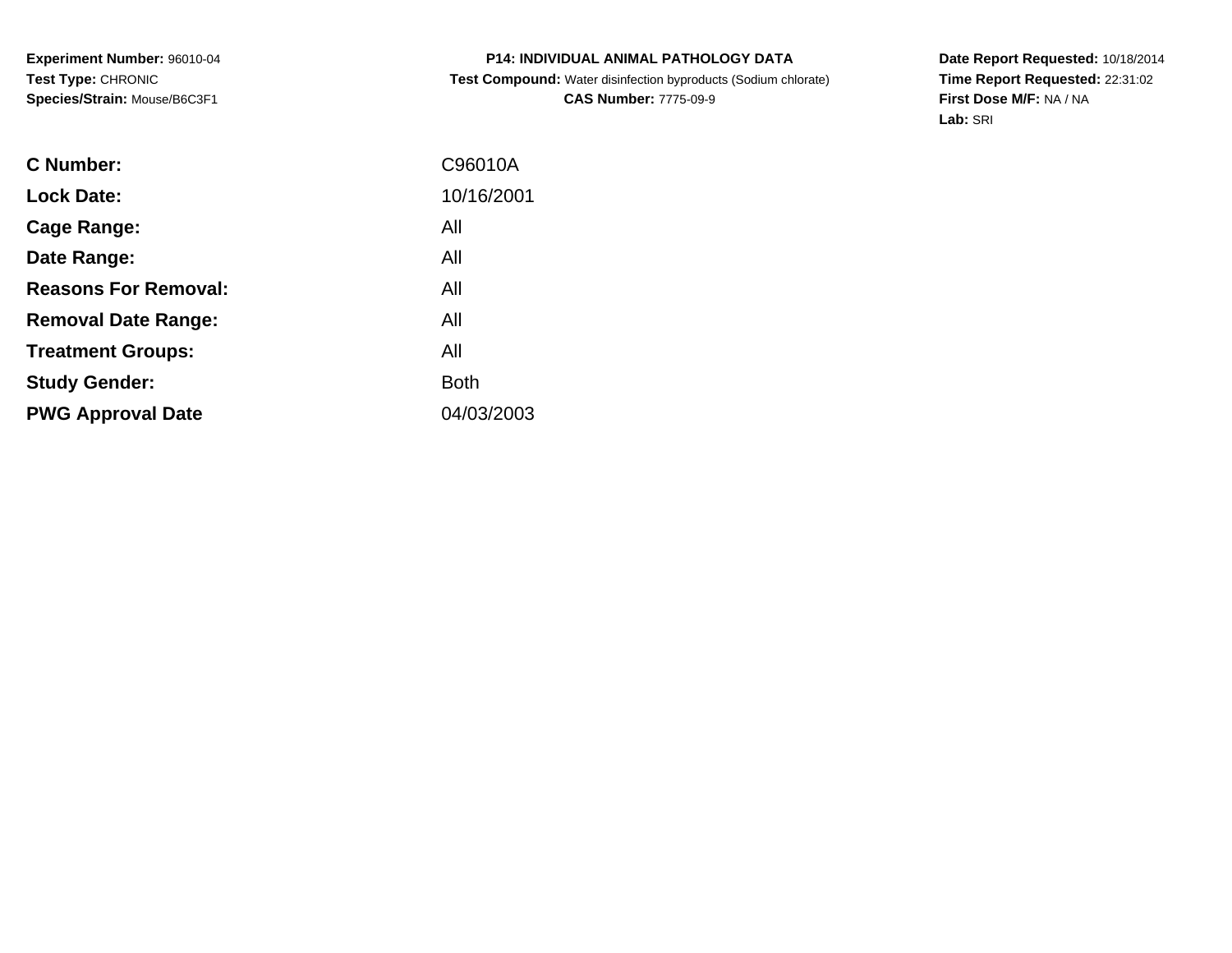### **P14: INDIVIDUAL ANIMAL PATHOLOGY DATA**

**Test Compound:** Water disinfection byproducts (Sodium chlorate)

**CAS Number:** 7775-09-9

| <b>ANIMAL ID: 1</b>                            | <b>TRT#: 1</b>           | <b>SEX: Male</b>                  | DAY ON TEST: 731          |
|------------------------------------------------|--------------------------|-----------------------------------|---------------------------|
|                                                | DOSE: 0 MG/L             | <b>DISP: Terminal Sacrifice</b>   | <b>HISTO: 00-91780</b>    |
|                                                |                          | ORGAN AND ACCOUNTABLE SITE STATUS |                           |
| <b>NORMAL</b>                                  |                          |                                   |                           |
| * Adrenal Medulla                              | * Bone                   | * Brain                           | * Epididymis              |
| * Esophagus                                    | * Eye                    | * Gallbladder                     | * Harderian Gland         |
| * Heart                                        | * Intestine Large, Cecum | * Intestine Large, Colon          | * Intestine Large, Rectum |
| * Intestine Small, Duodenum                    | * Intestine Small, Ileum | * Intestine Small, Jejunum        | * Islets, Pancreatic      |
| * Lung                                         | * Lymph Node, Mandibular | * Mammary Gland                   | * Nose                    |
| * Pancreas                                     | * Parathyroid Gland      | * Pituitary Gland                 | * Prostate                |
| * Salivary Glands                              | * Seminal Vesicle        | * Skin                            | * Stomach, Forestomach    |
| * Stomach, Glandular                           | * Testes                 | * Thymus                          | * Thyroid Gland           |
| * Trachea                                      | * Urinary Bladder        |                                   |                           |
| <b>OBSERVATIONS</b>                            |                          |                                   |                           |
| * Adrenal Cortex                               | Capsule                  | Hyperplasia                       | Mild                      |
| * Bone Marrow                                  |                          | Hyperplasia                       | Mild                      |
| * Kidney                                       |                          | Nephropathy                       | Minimal                   |
| * Liver                                        |                          | Hepatocellular Carcinoma          |                           |
| [ Hepatocellular Carcinoma TGLS = 3-21 ]       |                          |                                   |                           |
| * Lymph Node, Mesenteric                       |                          | Hyperplasia                       | Lymphoid, Moderate        |
| * Preputial Gland                              |                          | Cyst                              | Moderate                  |
| [Cyst TGLS = $1-8$ ]                           |                          |                                   |                           |
| * Spleen                                       |                          | Hematopoietic Cell Proliferation  | Mild                      |
| [Hematopoietic Cell Proliferation TGLS = 2-6 ] |                          |                                   |                           |
| PRIMARY CAUSE OF DEATH                         |                          |                                   |                           |
| Animal Note: TGL 2 = No Corresponding Lesion   |                          |                                   |                           |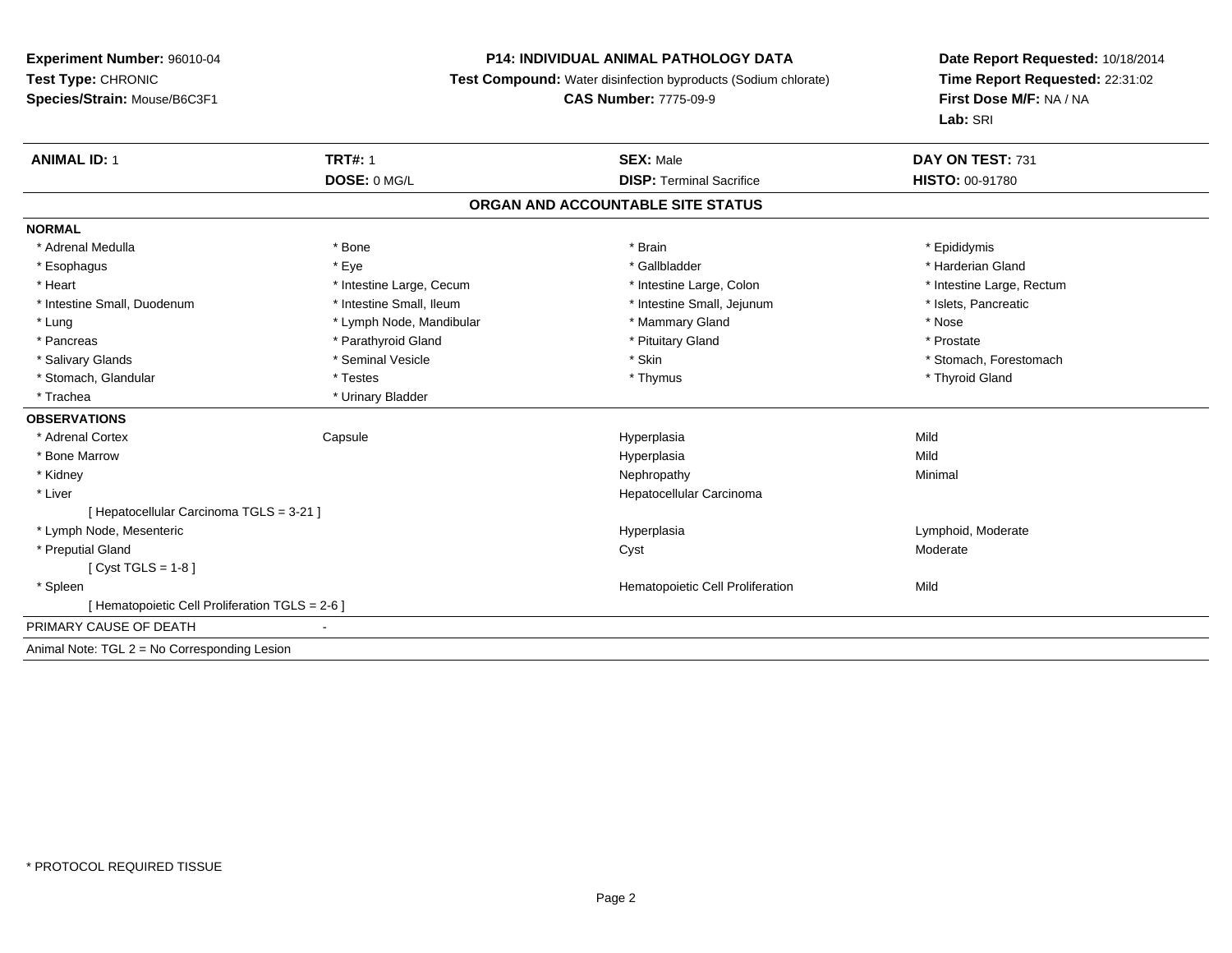### **P14: INDIVIDUAL ANIMAL PATHOLOGY DATA**

**Test Compound:** Water disinfection byproducts (Sodium chlorate)

**CAS Number:** 7775-09-9

| <b>ANIMAL ID: 2</b>                        | <b>TRT#: 1</b>              | <b>SEX: Male</b>                                   | DAY ON TEST: 730           |
|--------------------------------------------|-----------------------------|----------------------------------------------------|----------------------------|
|                                            | DOSE: 0 MG/L                | <b>DISP: Terminal Sacrifice</b><br>HISTO: 00-91781 |                            |
|                                            |                             | ORGAN AND ACCOUNTABLE SITE STATUS                  |                            |
| <b>NORMAL</b>                              |                             |                                                    |                            |
| * Adrenal Medulla                          | * Bone                      | * Bone Marrow                                      | * Brain                    |
| * Epididymis                               | * Esophagus                 | * Eye                                              | * Gallbladder              |
| * Harderian Gland                          | * Heart                     | * Intestine Large, Cecum                           | * Intestine Large, Colon   |
| * Intestine Large, Rectum                  | * Intestine Small, Duodenum | * Intestine Small, Ileum                           | * Intestine Small, Jejunum |
| * Lymph Node, Mandibular                   | * Lymph Node, Mesenteric    | * Mammary Gland                                    | * Nose                     |
| * Pancreas                                 | * Parathyroid Gland         | * Pituitary Gland                                  | * Preputial Gland          |
| * Prostate                                 | * Salivary Glands           | * Seminal Vesicle                                  | * Skin                     |
| * Spleen                                   | * Stomach, Forestomach      | * Stomach, Glandular                               | * Testes                   |
| * Thyroid Gland                            | * Trachea                   | * Urinary Bladder                                  |                            |
| <b>MISSING</b>                             |                             |                                                    |                            |
| * Thymus                                   |                             |                                                    |                            |
| <b>OBSERVATIONS</b>                        |                             |                                                    |                            |
| * Adrenal Cortex                           |                             | Adenoma                                            |                            |
|                                            |                             | Hypertrophy                                        | Focal, Mild                |
| * Islets, Pancreatic                       |                             | Hyperplasia                                        | Mild                       |
| * Kidney                                   |                             | Cyst                                               | Moderate                   |
|                                            |                             | Nephropathy                                        | Mild                       |
| * Liver                                    |                             | <b>Eosinophilic Focus</b>                          |                            |
|                                            |                             | Hepatocellular Adenoma                             |                            |
| [Hepatocellular Adenoma TGLS = 1-21]       |                             |                                                    |                            |
| * Lung                                     |                             | Alveolar/Bronchiolar Adenoma                       |                            |
|                                            |                             | Infiltration Cellular                              | Histiocyte, Mild           |
| [Alveolar/Bronchiolar Adenoma TGLS = 3-24] |                             |                                                    |                            |
| [ Infiltration Cellular TGLS = 4-23 ]      |                             |                                                    |                            |
| Mesentery                                  |                             | Inflammation                                       | Chronic, Moderate          |
| [Inflammation TGLS = $2-22$ ]              |                             |                                                    |                            |
| PRIMARY CAUSE OF DEATH                     | $\blacksquare$              |                                                    |                            |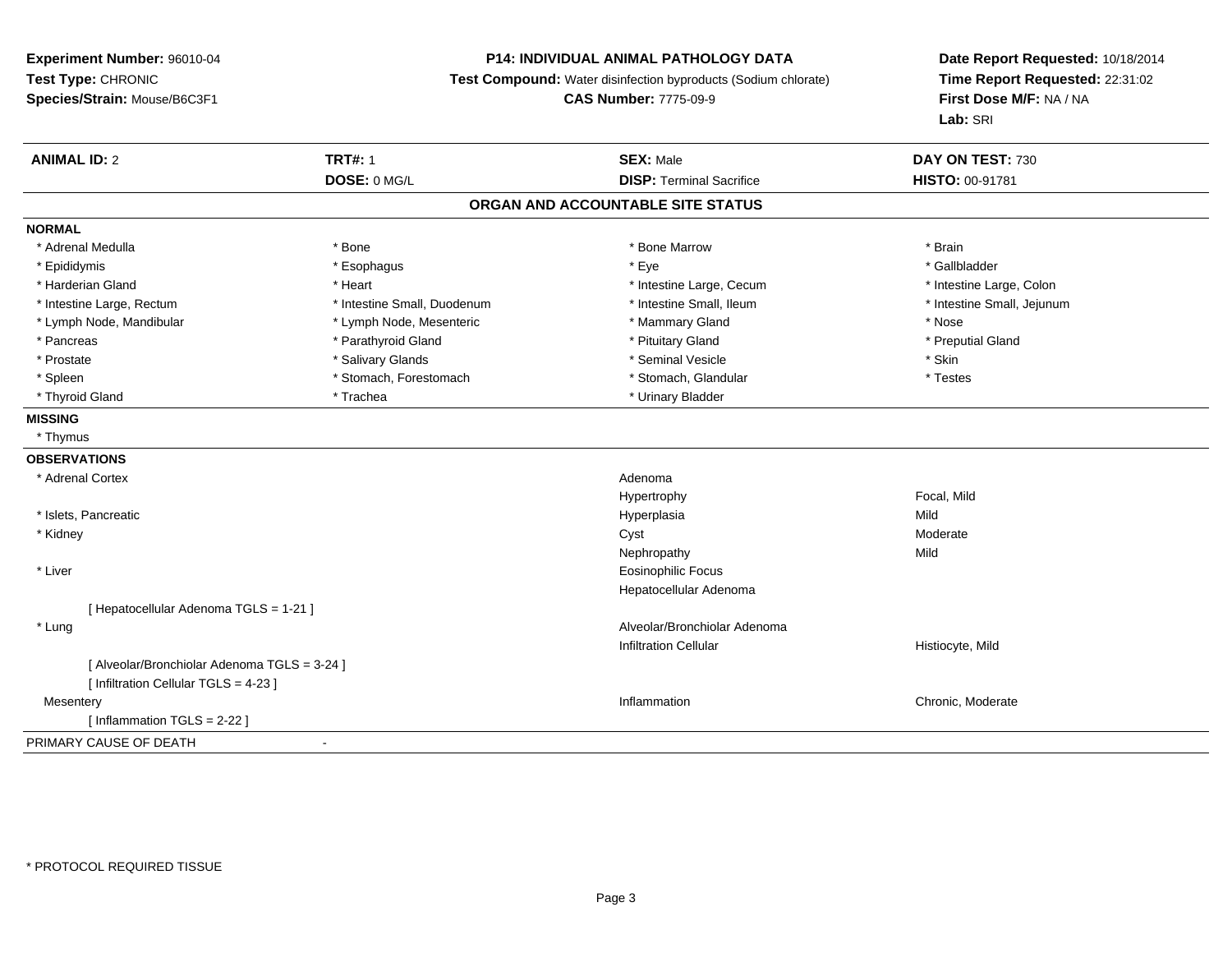#### **P14: INDIVIDUAL ANIMAL PATHOLOGY DATA**

**Test Compound:** Water disinfection byproducts (Sodium chlorate)

**CAS Number:** 7775-09-9

**Date Report Requested:** 10/18/2014**Time Report Requested:** 22:31:02**First Dose M/F:** NA / NA**Lab:** SRI

| <b>ANIMAL ID: 3</b>                               | <b>TRT#: 1</b>           | <b>SEX: Male</b>                         | DAY ON TEST: 731          |  |
|---------------------------------------------------|--------------------------|------------------------------------------|---------------------------|--|
|                                                   | DOSE: 0 MG/L             | <b>DISP: Terminal Sacrifice</b>          | HISTO: 00-91782           |  |
|                                                   |                          | ORGAN AND ACCOUNTABLE SITE STATUS        |                           |  |
| <b>NORMAL</b>                                     |                          |                                          |                           |  |
| * Adrenal Medulla                                 | * Bone                   | * Brain                                  | * Epididymis              |  |
| * Esophagus                                       | * Eye                    | * Gallbladder                            | * Harderian Gland         |  |
| * Heart                                           | * Intestine Large, Cecum | * Intestine Large, Colon                 | * Intestine Large, Rectum |  |
| * Intestine Small, Duodenum                       | * Intestine Small, Ileum | * Intestine Small, Jejunum               | * Islets, Pancreatic      |  |
| * Lymph Node, Mesenteric                          | * Mammary Gland          | * Nose                                   | * Pancreas                |  |
| * Parathyroid Gland                               | * Pituitary Gland        | * Salivary Glands                        | * Seminal Vesicle         |  |
| * Skin                                            | * Stomach, Forestomach   | * Stomach, Glandular                     | * Testes                  |  |
| * Thymus                                          | * Trachea                | * Urinary Bladder                        |                           |  |
| <b>OBSERVATIONS</b>                               |                          |                                          |                           |  |
| * Adrenal Cortex                                  |                          | <b>Accessory Adrenal Cortical Nodule</b> | Moderate                  |  |
| <b>Bone Marrow</b>                                |                          | Hyperplasia                              | Mild                      |  |
| * Kidney                                          |                          | Cyst                                     | Moderate                  |  |
|                                                   |                          | Nephropathy                              | Minimal                   |  |
| * Liver                                           |                          | Hepatocellular Adenoma                   |                           |  |
|                                                   |                          | Hepatocellular Carcinoma                 |                           |  |
| Note: MODERATE GLYCOGEN DEPLETION; NOT TABULATED. |                          |                                          |                           |  |
| [ Hepatocellular Adenoma TGLS = 4-6 ]             |                          |                                          |                           |  |
| [ Hepatocellular Carcinoma TGLS = 3-21 ]          |                          |                                          |                           |  |
| * Lung                                            |                          | Hepatocellular Carcinoma                 | Metastatic (Liver)        |  |
| * Lymph Node, Mandibular                          |                          | Hyperplasia                              | Lymphoid, Mild            |  |
| * Preputial Gland                                 |                          | Cyst                                     | Moderate                  |  |
|                                                   |                          | Inflammation                             | Chronic, Moderate         |  |
| [Cyst TGLS = $1-8$ ]                              |                          |                                          |                           |  |
| [Inflammation TGLS = $1-8$ ]                      |                          |                                          |                           |  |
| * Prostate                                        |                          | Inflammation                             | Chronic, Mild             |  |
| * Spleen                                          |                          | Hematopoietic Cell Proliferation         | Moderate                  |  |
| [ Hematopoietic Cell Proliferation TGLS = 2-6 ]   |                          |                                          |                           |  |
| * Thyroid Gland                                   |                          | Degeneration                             | Cystic, Minimal           |  |
| PRIMARY CAUSE OF DEATH                            |                          |                                          |                           |  |

Animal Note: MALFORMATION ( DYSPLASIA) OF ONE INCISOR TOOTH; NOT TABULATED ON TDMS.

\* PROTOCOL REQUIRED TISSUE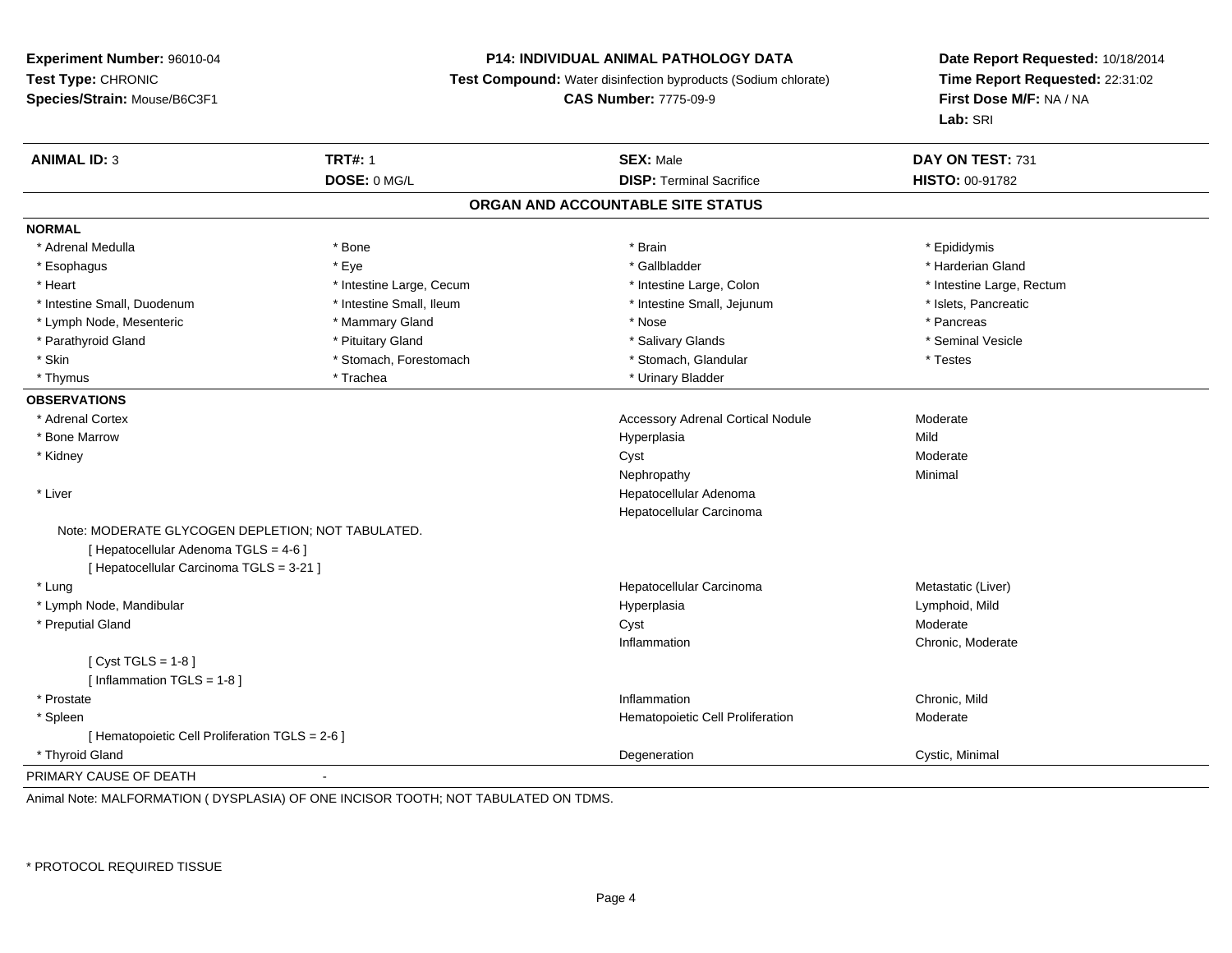| <b>Experiment Number: 96010-04</b><br>Test Type: CHRONIC<br>Species/Strain: Mouse/B6C3F1 |                | <b>P14: INDIVIDUAL ANIMAL PATHOLOGY DATA</b><br><b>Test Compound:</b> Water disinfection byproducts (Sodium chlorate)<br><b>CAS Number: 7775-09-9</b> | Date Report Requested: 10/18/2014<br>Time Report Requested: 22:31:02<br><b>First Dose M/F: NA / NA</b><br>Lab: SRI |  |
|------------------------------------------------------------------------------------------|----------------|-------------------------------------------------------------------------------------------------------------------------------------------------------|--------------------------------------------------------------------------------------------------------------------|--|
| <b>ANIMAL ID: 3</b>                                                                      | <b>TRT#: 1</b> | <b>SEX: Male</b>                                                                                                                                      | DAY ON TEST: 731                                                                                                   |  |
|                                                                                          | DOSE: 0 MGL    | <b>DISP: Terminal Sacrifice</b>                                                                                                                       | <b>HISTO: 00-91782</b>                                                                                             |  |
|                                                                                          |                | <b>ORGAN AND ACCOUNTABLE SITE STATUS</b>                                                                                                              |                                                                                                                    |  |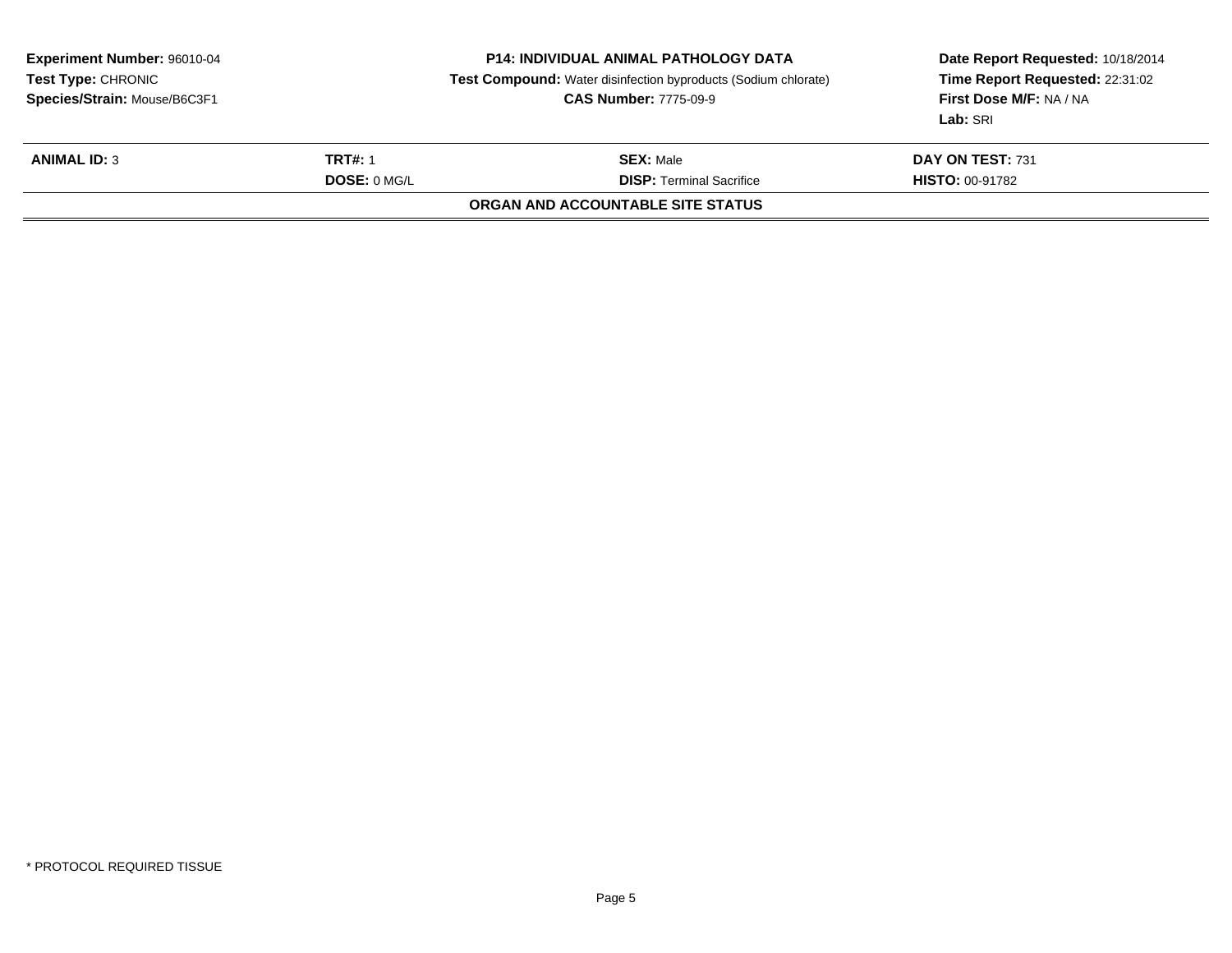### **P14: INDIVIDUAL ANIMAL PATHOLOGY DATA**

**Test Compound:** Water disinfection byproducts (Sodium chlorate)

### **CAS Number:** 7775-09-9

| DOSE: 0 MG/L<br><b>DISP: Terminal Sacrifice</b><br>HISTO: 00-91783<br>ORGAN AND ACCOUNTABLE SITE STATUS<br>* Adrenal Cortex<br>* Adrenal Medulla<br>* Bone<br>* Brain<br>* Gallbladder<br>* Epididymis<br>* Eye<br>* Esophagus<br>* Harderian Gland<br>* Heart<br>* Intestine Large, Cecum<br>* Intestine Large, Colon<br>* Intestine Small, Ileum<br>* Intestine Small, Jejunum<br>* Intestine Large, Rectum<br>* Lymph Node, Mesenteric<br>* Mammary Gland<br>* Pancreas<br>* Parathyroid Gland<br>* Nose<br>* Pituitary Gland<br>* Salivary Glands<br>* Seminal Vesicle<br>* Prostate<br>* Skin<br>* Testes<br>* Stomach, Forestomach<br>* Stomach, Glandular<br>* Urinary Bladder<br>* Thymus<br>* Trachea<br>* Bone Marrow<br>Mild<br>Hyperplasia<br>* Intestine Small, Duodenum<br>Adenoma<br>[Adenoma TGLS = $4-21$ ]<br>* Islets, Pancreatic<br>Mild<br>Hyperplasia<br>Cyst<br>* Kidney<br>Moderate<br>Mild<br>Nephropathy<br>* Liver<br><b>Clear Cell Focus</b><br>Hepatocellular Adenoma<br>Multiple<br>[ Hepatocellular Adenoma TGLS = 2-6,2-23 ]<br>* Lung<br>Mild<br>Edema<br>* Lymph Node, Mandibular<br>Hyperplasia<br>Lymphoid, Marked<br>* Preputial Gland<br>Chronic, Moderate<br>Inflammation<br>Moderate<br>* Spleen<br>Hematopoietic Cell Proliferation<br>Hyperplasia<br>Lymphoid, Moderate<br>[ Hematopoietic Cell Proliferation TGLS = 1-6 ]<br>[ Hyperplasia TGLS = 1-6 ]<br>* Thyroid Gland<br>Cystic, Minimal<br>Degeneration<br>Malformation<br>Tooth<br>Note: THE TOOTH MALFORMATION IS PRESENT ON SLIDES 9 AND 22. HAIR SHAFT FOREIGN BODY IS EVIDENT ADJACENT TO TOOTH. | <b>ANIMAL ID: 4</b>        | <b>TRT#: 1</b> | <b>SEX: Male</b> | DAY ON TEST: 731 |  |
|--------------------------------------------------------------------------------------------------------------------------------------------------------------------------------------------------------------------------------------------------------------------------------------------------------------------------------------------------------------------------------------------------------------------------------------------------------------------------------------------------------------------------------------------------------------------------------------------------------------------------------------------------------------------------------------------------------------------------------------------------------------------------------------------------------------------------------------------------------------------------------------------------------------------------------------------------------------------------------------------------------------------------------------------------------------------------------------------------------------------------------------------------------------------------------------------------------------------------------------------------------------------------------------------------------------------------------------------------------------------------------------------------------------------------------------------------------------------------------------------------------------------------------------------------------------------------------------------------------|----------------------------|----------------|------------------|------------------|--|
|                                                                                                                                                                                                                                                                                                                                                                                                                                                                                                                                                                                                                                                                                                                                                                                                                                                                                                                                                                                                                                                                                                                                                                                                                                                                                                                                                                                                                                                                                                                                                                                                        |                            |                |                  |                  |  |
|                                                                                                                                                                                                                                                                                                                                                                                                                                                                                                                                                                                                                                                                                                                                                                                                                                                                                                                                                                                                                                                                                                                                                                                                                                                                                                                                                                                                                                                                                                                                                                                                        |                            |                |                  |                  |  |
|                                                                                                                                                                                                                                                                                                                                                                                                                                                                                                                                                                                                                                                                                                                                                                                                                                                                                                                                                                                                                                                                                                                                                                                                                                                                                                                                                                                                                                                                                                                                                                                                        | <b>NORMAL</b>              |                |                  |                  |  |
|                                                                                                                                                                                                                                                                                                                                                                                                                                                                                                                                                                                                                                                                                                                                                                                                                                                                                                                                                                                                                                                                                                                                                                                                                                                                                                                                                                                                                                                                                                                                                                                                        |                            |                |                  |                  |  |
|                                                                                                                                                                                                                                                                                                                                                                                                                                                                                                                                                                                                                                                                                                                                                                                                                                                                                                                                                                                                                                                                                                                                                                                                                                                                                                                                                                                                                                                                                                                                                                                                        |                            |                |                  |                  |  |
|                                                                                                                                                                                                                                                                                                                                                                                                                                                                                                                                                                                                                                                                                                                                                                                                                                                                                                                                                                                                                                                                                                                                                                                                                                                                                                                                                                                                                                                                                                                                                                                                        |                            |                |                  |                  |  |
|                                                                                                                                                                                                                                                                                                                                                                                                                                                                                                                                                                                                                                                                                                                                                                                                                                                                                                                                                                                                                                                                                                                                                                                                                                                                                                                                                                                                                                                                                                                                                                                                        |                            |                |                  |                  |  |
|                                                                                                                                                                                                                                                                                                                                                                                                                                                                                                                                                                                                                                                                                                                                                                                                                                                                                                                                                                                                                                                                                                                                                                                                                                                                                                                                                                                                                                                                                                                                                                                                        |                            |                |                  |                  |  |
|                                                                                                                                                                                                                                                                                                                                                                                                                                                                                                                                                                                                                                                                                                                                                                                                                                                                                                                                                                                                                                                                                                                                                                                                                                                                                                                                                                                                                                                                                                                                                                                                        |                            |                |                  |                  |  |
|                                                                                                                                                                                                                                                                                                                                                                                                                                                                                                                                                                                                                                                                                                                                                                                                                                                                                                                                                                                                                                                                                                                                                                                                                                                                                                                                                                                                                                                                                                                                                                                                        |                            |                |                  |                  |  |
|                                                                                                                                                                                                                                                                                                                                                                                                                                                                                                                                                                                                                                                                                                                                                                                                                                                                                                                                                                                                                                                                                                                                                                                                                                                                                                                                                                                                                                                                                                                                                                                                        |                            |                |                  |                  |  |
|                                                                                                                                                                                                                                                                                                                                                                                                                                                                                                                                                                                                                                                                                                                                                                                                                                                                                                                                                                                                                                                                                                                                                                                                                                                                                                                                                                                                                                                                                                                                                                                                        | <b>OBSERVATIONS</b>        |                |                  |                  |  |
|                                                                                                                                                                                                                                                                                                                                                                                                                                                                                                                                                                                                                                                                                                                                                                                                                                                                                                                                                                                                                                                                                                                                                                                                                                                                                                                                                                                                                                                                                                                                                                                                        |                            |                |                  |                  |  |
|                                                                                                                                                                                                                                                                                                                                                                                                                                                                                                                                                                                                                                                                                                                                                                                                                                                                                                                                                                                                                                                                                                                                                                                                                                                                                                                                                                                                                                                                                                                                                                                                        |                            |                |                  |                  |  |
|                                                                                                                                                                                                                                                                                                                                                                                                                                                                                                                                                                                                                                                                                                                                                                                                                                                                                                                                                                                                                                                                                                                                                                                                                                                                                                                                                                                                                                                                                                                                                                                                        |                            |                |                  |                  |  |
|                                                                                                                                                                                                                                                                                                                                                                                                                                                                                                                                                                                                                                                                                                                                                                                                                                                                                                                                                                                                                                                                                                                                                                                                                                                                                                                                                                                                                                                                                                                                                                                                        |                            |                |                  |                  |  |
|                                                                                                                                                                                                                                                                                                                                                                                                                                                                                                                                                                                                                                                                                                                                                                                                                                                                                                                                                                                                                                                                                                                                                                                                                                                                                                                                                                                                                                                                                                                                                                                                        |                            |                |                  |                  |  |
|                                                                                                                                                                                                                                                                                                                                                                                                                                                                                                                                                                                                                                                                                                                                                                                                                                                                                                                                                                                                                                                                                                                                                                                                                                                                                                                                                                                                                                                                                                                                                                                                        |                            |                |                  |                  |  |
|                                                                                                                                                                                                                                                                                                                                                                                                                                                                                                                                                                                                                                                                                                                                                                                                                                                                                                                                                                                                                                                                                                                                                                                                                                                                                                                                                                                                                                                                                                                                                                                                        |                            |                |                  |                  |  |
|                                                                                                                                                                                                                                                                                                                                                                                                                                                                                                                                                                                                                                                                                                                                                                                                                                                                                                                                                                                                                                                                                                                                                                                                                                                                                                                                                                                                                                                                                                                                                                                                        |                            |                |                  |                  |  |
|                                                                                                                                                                                                                                                                                                                                                                                                                                                                                                                                                                                                                                                                                                                                                                                                                                                                                                                                                                                                                                                                                                                                                                                                                                                                                                                                                                                                                                                                                                                                                                                                        |                            |                |                  |                  |  |
|                                                                                                                                                                                                                                                                                                                                                                                                                                                                                                                                                                                                                                                                                                                                                                                                                                                                                                                                                                                                                                                                                                                                                                                                                                                                                                                                                                                                                                                                                                                                                                                                        |                            |                |                  |                  |  |
|                                                                                                                                                                                                                                                                                                                                                                                                                                                                                                                                                                                                                                                                                                                                                                                                                                                                                                                                                                                                                                                                                                                                                                                                                                                                                                                                                                                                                                                                                                                                                                                                        |                            |                |                  |                  |  |
|                                                                                                                                                                                                                                                                                                                                                                                                                                                                                                                                                                                                                                                                                                                                                                                                                                                                                                                                                                                                                                                                                                                                                                                                                                                                                                                                                                                                                                                                                                                                                                                                        |                            |                |                  |                  |  |
|                                                                                                                                                                                                                                                                                                                                                                                                                                                                                                                                                                                                                                                                                                                                                                                                                                                                                                                                                                                                                                                                                                                                                                                                                                                                                                                                                                                                                                                                                                                                                                                                        |                            |                |                  |                  |  |
|                                                                                                                                                                                                                                                                                                                                                                                                                                                                                                                                                                                                                                                                                                                                                                                                                                                                                                                                                                                                                                                                                                                                                                                                                                                                                                                                                                                                                                                                                                                                                                                                        |                            |                |                  |                  |  |
|                                                                                                                                                                                                                                                                                                                                                                                                                                                                                                                                                                                                                                                                                                                                                                                                                                                                                                                                                                                                                                                                                                                                                                                                                                                                                                                                                                                                                                                                                                                                                                                                        |                            |                |                  |                  |  |
|                                                                                                                                                                                                                                                                                                                                                                                                                                                                                                                                                                                                                                                                                                                                                                                                                                                                                                                                                                                                                                                                                                                                                                                                                                                                                                                                                                                                                                                                                                                                                                                                        |                            |                |                  |                  |  |
|                                                                                                                                                                                                                                                                                                                                                                                                                                                                                                                                                                                                                                                                                                                                                                                                                                                                                                                                                                                                                                                                                                                                                                                                                                                                                                                                                                                                                                                                                                                                                                                                        |                            |                |                  |                  |  |
|                                                                                                                                                                                                                                                                                                                                                                                                                                                                                                                                                                                                                                                                                                                                                                                                                                                                                                                                                                                                                                                                                                                                                                                                                                                                                                                                                                                                                                                                                                                                                                                                        |                            |                |                  |                  |  |
|                                                                                                                                                                                                                                                                                                                                                                                                                                                                                                                                                                                                                                                                                                                                                                                                                                                                                                                                                                                                                                                                                                                                                                                                                                                                                                                                                                                                                                                                                                                                                                                                        |                            |                |                  |                  |  |
|                                                                                                                                                                                                                                                                                                                                                                                                                                                                                                                                                                                                                                                                                                                                                                                                                                                                                                                                                                                                                                                                                                                                                                                                                                                                                                                                                                                                                                                                                                                                                                                                        | [Malformation TGLS = 3-22] |                |                  |                  |  |
| $\blacksquare$                                                                                                                                                                                                                                                                                                                                                                                                                                                                                                                                                                                                                                                                                                                                                                                                                                                                                                                                                                                                                                                                                                                                                                                                                                                                                                                                                                                                                                                                                                                                                                                         | PRIMARY CAUSE OF DEATH     |                |                  |                  |  |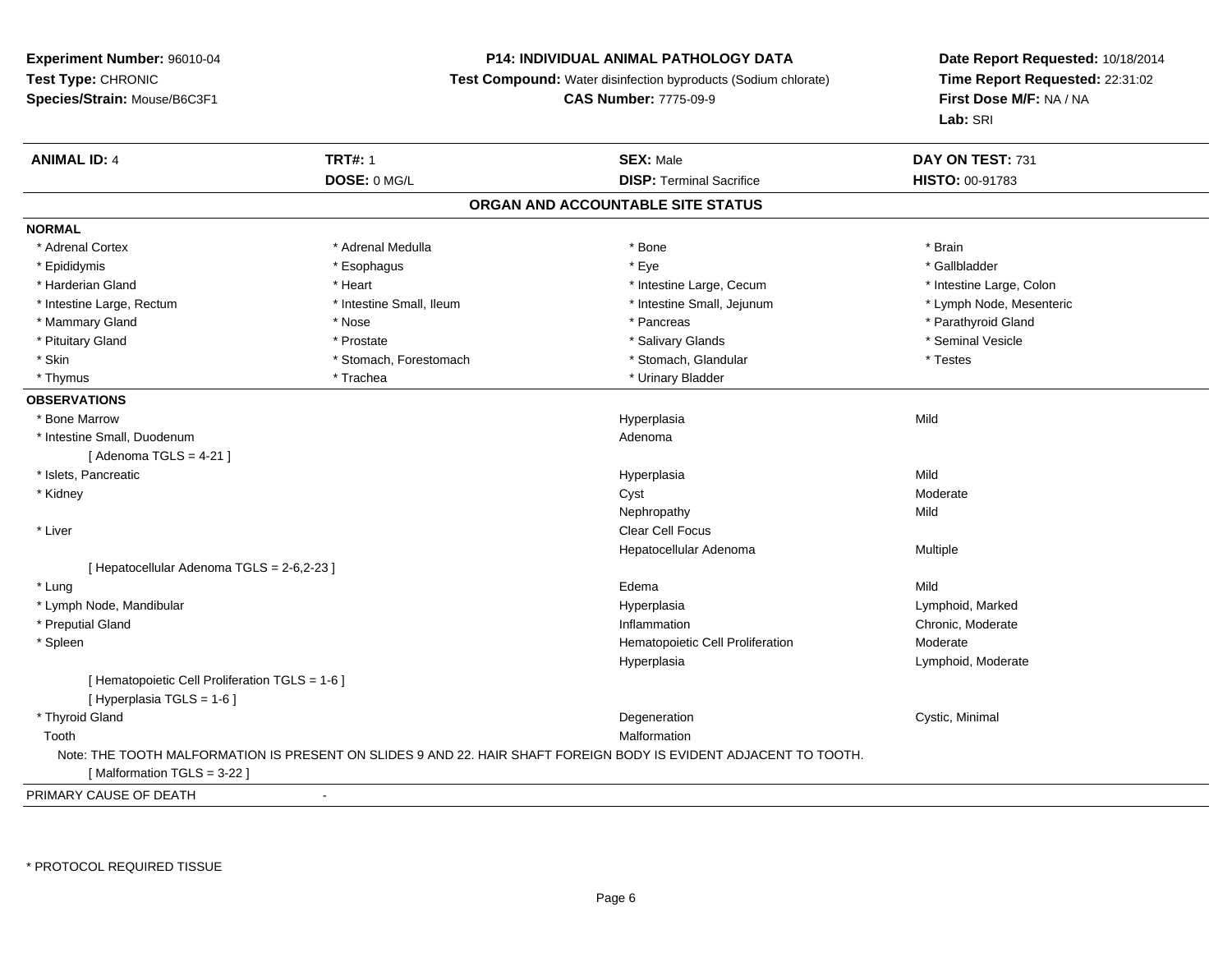### **P14: INDIVIDUAL ANIMAL PATHOLOGY DATA**

**Test Compound:** Water disinfection byproducts (Sodium chlorate)

**CAS Number:** 7775-09-9

| <b>ANIMAL ID: 5</b>                         | <b>TRT#: 1</b>                                                        | <b>SEX: Male</b>                                                                                                               | DAY ON TEST: 731         |  |
|---------------------------------------------|-----------------------------------------------------------------------|--------------------------------------------------------------------------------------------------------------------------------|--------------------------|--|
|                                             | DOSE: 0 MG/L                                                          | <b>DISP: Terminal Sacrifice</b>                                                                                                | HISTO: 00-91784          |  |
|                                             |                                                                       | ORGAN AND ACCOUNTABLE SITE STATUS                                                                                              |                          |  |
| <b>NORMAL</b>                               |                                                                       |                                                                                                                                |                          |  |
| * Adrenal Medulla                           | * Bone                                                                | * Bone Marrow                                                                                                                  | * Brain                  |  |
| * Epididymis                                | * Esophagus                                                           | * Eye                                                                                                                          | * Gallbladder            |  |
| * Harderian Gland                           | * Heart                                                               | * Intestine Large, Cecum                                                                                                       | * Intestine Large, Colon |  |
| * Intestine Large, Rectum                   | * Intestine Small, Duodenum                                           | * Intestine Small, Jejunum                                                                                                     | * Lung                   |  |
| * Lymph Node, Mandibular                    | * Mammary Gland                                                       | * Nose                                                                                                                         | * Pancreas               |  |
| * Pituitary Gland                           | * Prostate                                                            | * Salivary Glands                                                                                                              | * Seminal Vesicle        |  |
| * Skin                                      | * Spleen                                                              | * Stomach, Forestomach                                                                                                         | * Stomach, Glandular     |  |
| * Testes                                    | * Thyroid Gland                                                       | * Trachea                                                                                                                      | * Urinary Bladder        |  |
| <b>MISSING</b>                              |                                                                       |                                                                                                                                |                          |  |
| * Intestine Small, Ileum                    | * Parathyroid Gland                                                   |                                                                                                                                |                          |  |
| <b>OBSERVATIONS</b>                         |                                                                       |                                                                                                                                |                          |  |
| * Adrenal Cortex                            | Subcapsular                                                           | Adenoma                                                                                                                        |                          |  |
|                                             |                                                                       | Hypertrophy                                                                                                                    | Focal, Mild              |  |
| * Int Sm Duoden                             |                                                                       |                                                                                                                                |                          |  |
|                                             |                                                                       | Note: TWO CYSTS ARE PRESENT IN SUBMUCOSA OF THE DUODENAL SECTION ATTACHED TO STOMACH; CONSIDERED INCIDENTAL AND NOT TABULATED. |                          |  |
| * Islets, Pancreatic                        |                                                                       | Hyperplasia                                                                                                                    | Moderate                 |  |
| * Kidney                                    | <b>Renal Tubule</b>                                                   | Hyperplasia                                                                                                                    | Minimal                  |  |
|                                             |                                                                       | Nephropathy                                                                                                                    | Minimal                  |  |
| * Liver                                     |                                                                       | Necrosis                                                                                                                       | Focal, Minimal           |  |
| * Lymph Node, Mesenteric                    |                                                                       | Atrophy                                                                                                                        | Mild                     |  |
| * Preputial Gland                           |                                                                       | Cyst                                                                                                                           | Moderate                 |  |
|                                             |                                                                       | Inflammation                                                                                                                   | Chronic, Mild            |  |
| <b>Skeletal Muscle</b>                      |                                                                       | <b>Infiltration Cellular</b>                                                                                                   | Lipocyte, Moderate       |  |
| [ Infiltration Cellular TGLS = 1-21 ]       |                                                                       |                                                                                                                                |                          |  |
| * Thymus                                    |                                                                       | Atrophy                                                                                                                        | Mild                     |  |
|                                             |                                                                       | Cyst                                                                                                                           | Moderate                 |  |
| Tooth                                       |                                                                       |                                                                                                                                |                          |  |
|                                             | Note: TOOTH MALFORMATION IN INCISOR TEETH (BILATERAL); NOT TABULATED. |                                                                                                                                |                          |  |
| * Urin Bladder                              |                                                                       |                                                                                                                                |                          |  |
| Note: INFUSION ARTIFACT IN URINARY BLADDER. |                                                                       |                                                                                                                                |                          |  |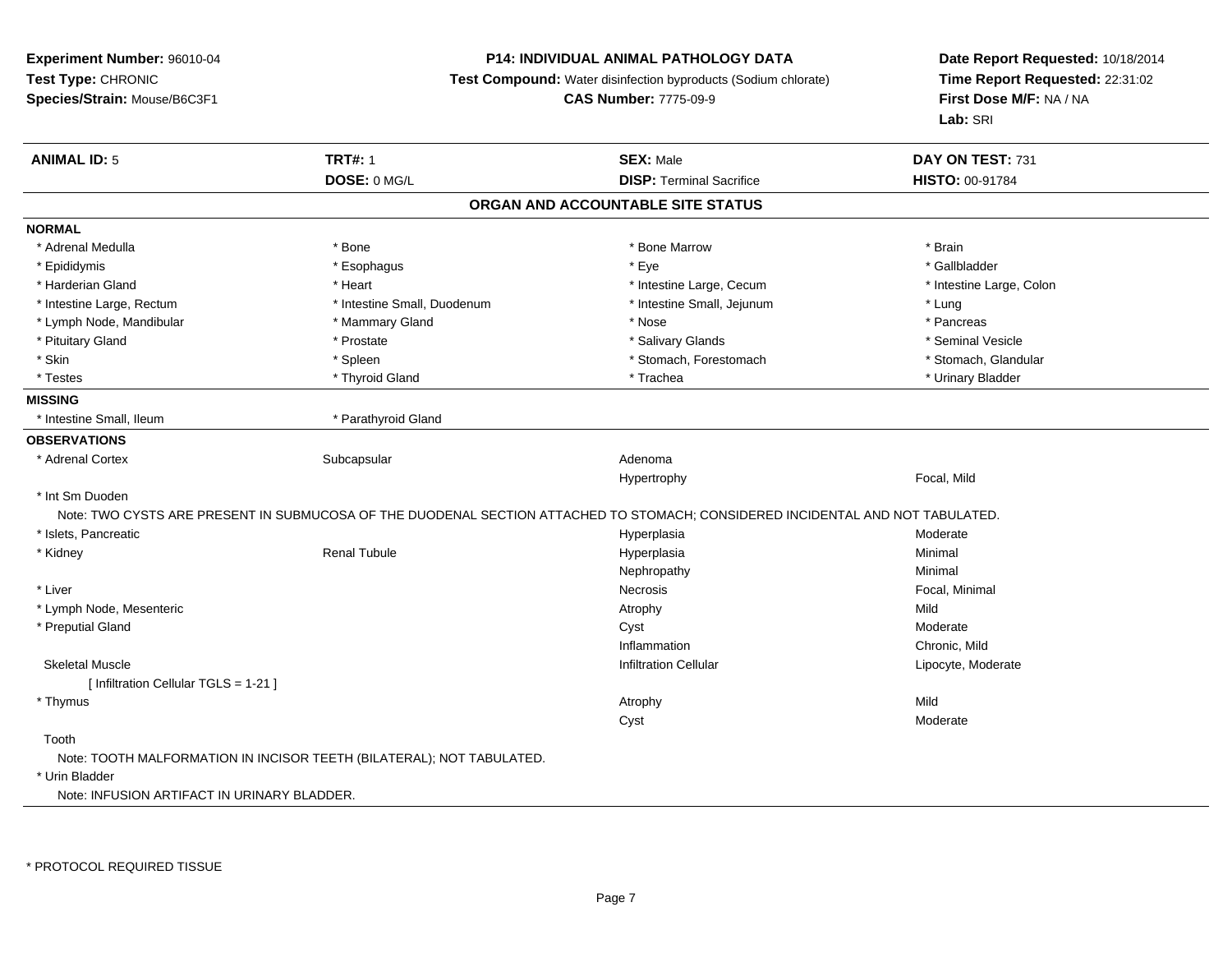| <b>Experiment Number: 96010-04</b><br>Test Type: CHRONIC<br>Species/Strain: Mouse/B6C3F1 |                          | <b>P14: INDIVIDUAL ANIMAL PATHOLOGY DATA</b><br><b>Test Compound:</b> Water disinfection byproducts (Sodium chlorate)<br><b>CAS Number: 7775-09-9</b> | Date Report Requested: 10/18/2014<br>Time Report Requested: 22:31:02<br>First Dose M/F: NA / NA<br>Lab: SRI |  |
|------------------------------------------------------------------------------------------|--------------------------|-------------------------------------------------------------------------------------------------------------------------------------------------------|-------------------------------------------------------------------------------------------------------------|--|
| <b>ANIMAL ID: 5</b>                                                                      | <b>TRT#: 1</b>           | <b>SEX: Male</b>                                                                                                                                      | DAY ON TEST: 731                                                                                            |  |
|                                                                                          | <b>DOSE: 0 MG/L</b>      | <b>DISP: Terminal Sacrifice</b>                                                                                                                       | <b>HISTO: 00-91784</b>                                                                                      |  |
|                                                                                          |                          | ORGAN AND ACCOUNTABLE SITE STATUS                                                                                                                     |                                                                                                             |  |
| PRIMARY CAUSE OF DEATH                                                                   | $\overline{\phantom{a}}$ |                                                                                                                                                       |                                                                                                             |  |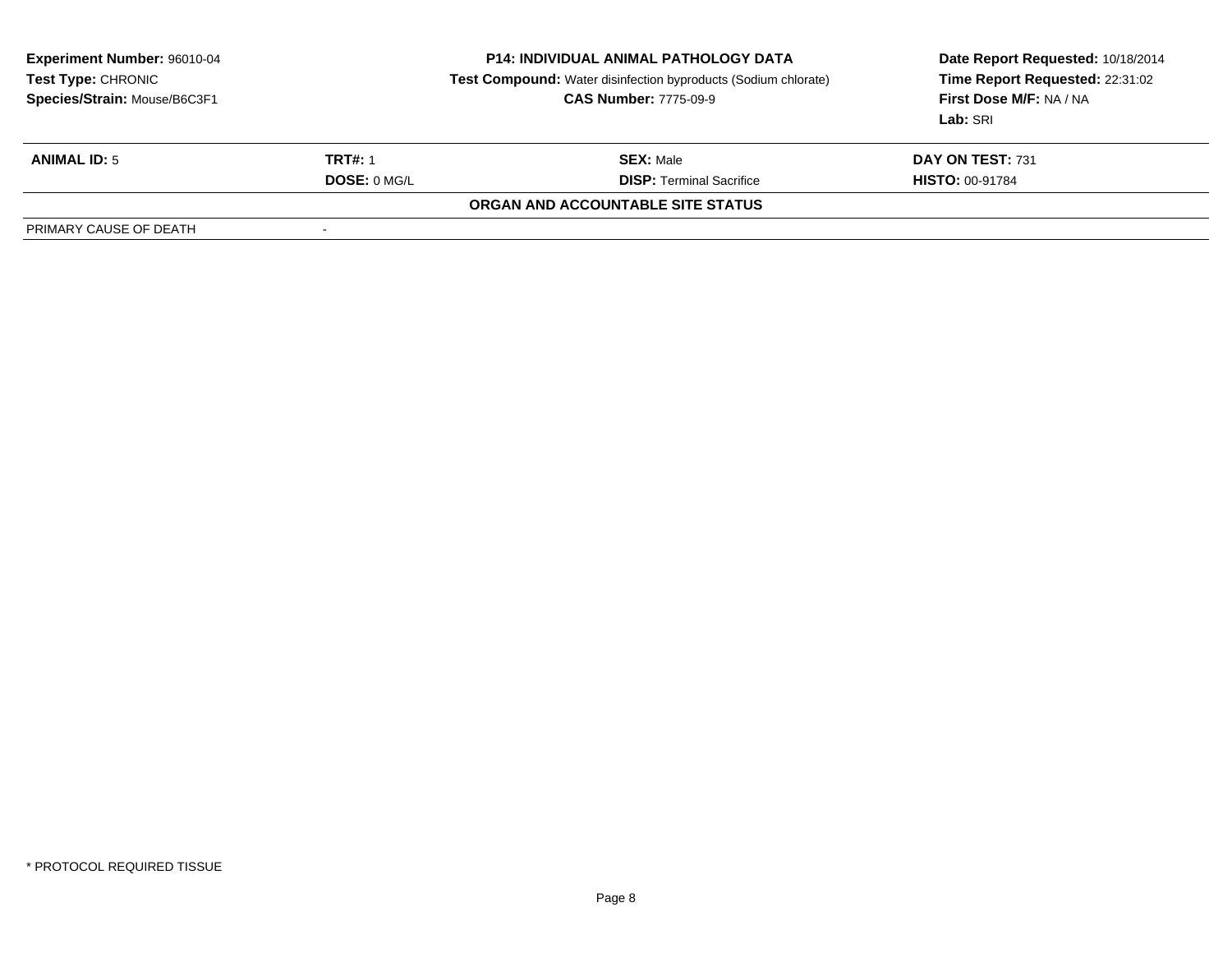### **P14: INDIVIDUAL ANIMAL PATHOLOGY DATA**

**Test Compound:** Water disinfection byproducts (Sodium chlorate)

### **CAS Number:** 7775-09-9

| <b>ANIMAL ID: 6</b>                         | <b>TRT#: 1</b>              | <b>SEX: Male</b>                | DAY ON TEST: 731           |  |  |  |
|---------------------------------------------|-----------------------------|---------------------------------|----------------------------|--|--|--|
|                                             | DOSE: 0 MG/L                | <b>DISP: Terminal Sacrifice</b> | <b>HISTO: 00-91785</b>     |  |  |  |
| ORGAN AND ACCOUNTABLE SITE STATUS           |                             |                                 |                            |  |  |  |
| <b>NORMAL</b>                               |                             |                                 |                            |  |  |  |
| * Adrenal Medulla                           | * Bone                      | * Bone Marrow                   | * Brain                    |  |  |  |
| * Epididymis                                | * Esophagus                 | * Eye                           | * Gallbladder              |  |  |  |
| * Harderian Gland                           | * Heart                     | * Intestine Large, Cecum        | * Intestine Large, Colon   |  |  |  |
| * Intestine Large, Rectum                   | * Intestine Small, Duodenum | * Intestine Small, Ileum        | * Intestine Small, Jejunum |  |  |  |
| * Lymph Node, Mandibular                    | * Lymph Node, Mesenteric    | * Mammary Gland                 | Mesentery                  |  |  |  |
| * Nose                                      | * Pancreas                  | * Parathyroid Gland             | * Pituitary Gland          |  |  |  |
| * Preputial Gland                           | * Prostate                  | * Salivary Glands               | * Seminal Vesicle          |  |  |  |
| * Skin                                      | * Stomach, Forestomach      | * Stomach, Glandular            | * Testes                   |  |  |  |
| * Thymus                                    | * Thyroid Gland             | * Trachea                       | * Urinary Bladder          |  |  |  |
| <b>OBSERVATIONS</b>                         |                             |                                 |                            |  |  |  |
| * Adrenal Cortex                            |                             | Hyperplasia                     | Focal, Minimal             |  |  |  |
| * Islets, Pancreatic                        |                             | Hyperplasia                     | Mild                       |  |  |  |
| * Kidney                                    |                             | Cyst                            | Moderate                   |  |  |  |
|                                             |                             | Metaplasia                      | Osseous, Minimal           |  |  |  |
| * Liver                                     |                             | Clear Cell Focus                |                            |  |  |  |
|                                             |                             | Hepatocellular Adenoma          |                            |  |  |  |
| * Lung                                      |                             | Alveolar/Bronchiolar Adenoma    |                            |  |  |  |
| [Alveolar/Bronchiolar Adenoma TGLS = 2-22 ] |                             |                                 |                            |  |  |  |
| * Spleen                                    |                             | Hyperplasia                     | Lymphoid, Mild             |  |  |  |
| PRIMARY CAUSE OF DEATH                      |                             |                                 |                            |  |  |  |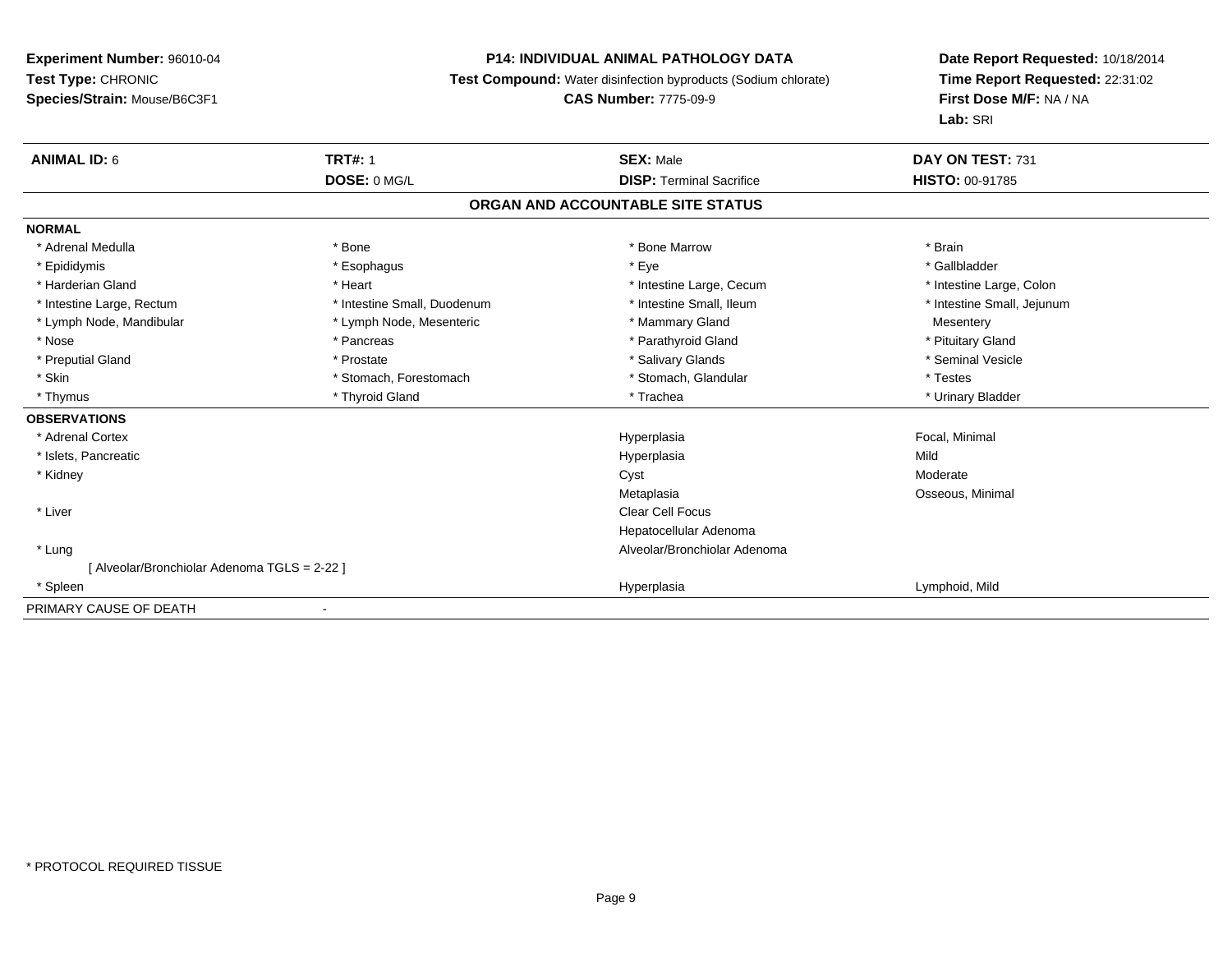### **P14: INDIVIDUAL ANIMAL PATHOLOGY DATA**

**Test Compound:** Water disinfection byproducts (Sodium chlorate)

# **CAS Number:** 7775-09-9

| <b>ANIMAL ID: 7</b>                | <b>TRT#: 1</b>                              | <b>SEX: Male</b>                  | DAY ON TEST: 301           |
|------------------------------------|---------------------------------------------|-----------------------------------|----------------------------|
|                                    | DOSE: 0 MG/L                                | <b>DISP: Natural Death</b>        | HISTO: 99-87559            |
|                                    |                                             | ORGAN AND ACCOUNTABLE SITE STATUS |                            |
| <b>NORMAL</b>                      |                                             |                                   |                            |
| * Adrenal Cortex                   | * Adrenal Medulla                           | * Bone                            | * Brain                    |
| * Epididymis                       | * Esophagus                                 | * Eye                             | * Heart                    |
| * Mammary Gland                    | * Nose                                      | * Pituitary Gland                 | * Preputial Gland          |
| * Prostate                         | * Seminal Vesicle                           | * Skin                            | * Testes                   |
| * Trachea                          | * Urinary Bladder                           |                                   |                            |
| <b>MISSING</b>                     |                                             |                                   |                            |
| * Parathyroid Gland                | * Thymus                                    |                                   |                            |
| <b>AUTO PRECLUDES DIAG.</b>        |                                             |                                   |                            |
| * Bone Marrow                      | * Gallbladder                               | * Intestine Large, Cecum          | * Intestine Large, Colon   |
| * Intestine Large, Rectum          | * Intestine Small, Duodenum                 | * Intestine Small, Ileum          | * Intestine Small, Jejunum |
| * Islets, Pancreatic               | * Kidney                                    | * Liver                           | * Lymph Node, Mesenteric   |
| * Pancreas                         | * Spleen                                    | * Stomach, Forestomach            | * Stomach, Glandular       |
| <b>INSUFFICIENT TISSUE</b>         |                                             |                                   |                            |
| * Thyroid Gland                    |                                             |                                   |                            |
| <b>OBSERVATIONS</b>                |                                             |                                   |                            |
| * Harderian Gland                  |                                             | Lymphoma Malignant                |                            |
| * Lung                             |                                             | Lymphoma Malignant                |                            |
| Lymph Node                         | Inguinal                                    | Lymphoma Malignant                |                            |
|                                    |                                             | Lymphoma Malignant                |                            |
| [ Lymphoma Malignant TGLS = 2-21 ] |                                             |                                   |                            |
| [ Lymphoma Malignant TGLS = 3-22 ] |                                             |                                   |                            |
| * Lymph Node, Mandibular           |                                             | Lymphoma Malignant                |                            |
| [ Lymphoma Malignant TGLS = 1-8 ]  |                                             |                                   |                            |
| * Salivary Glands                  |                                             | Lymphoma Malignant                |                            |
| PRIMARY CAUSE OF DEATH             | - Lymph Node, Mandibular Lymphoma Malignant |                                   |                            |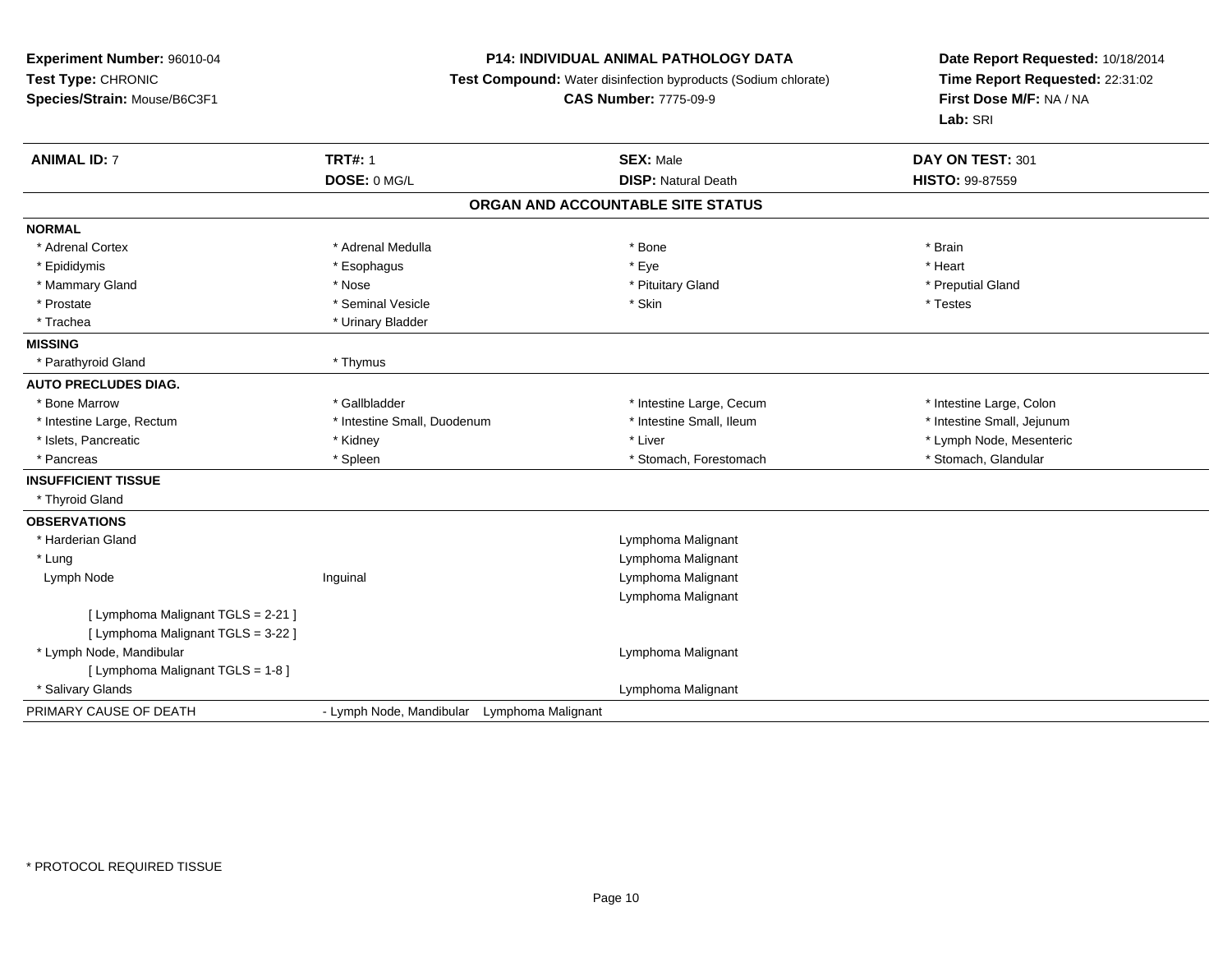### **P14: INDIVIDUAL ANIMAL PATHOLOGY DATA**

**Test Compound:** Water disinfection byproducts (Sodium chlorate)

**CAS Number:** 7775-09-9

| <b>ANIMAL ID: 8</b>                                        | <b>TRT#: 1</b>           | <b>SEX: Male</b>                  | DAY ON TEST: 729          |
|------------------------------------------------------------|--------------------------|-----------------------------------|---------------------------|
|                                                            | DOSE: 0 MG/L             | <b>DISP: Terminal Sacrifice</b>   | HISTO: 00-91786           |
|                                                            |                          | ORGAN AND ACCOUNTABLE SITE STATUS |                           |
| <b>NORMAL</b>                                              |                          |                                   |                           |
| * Adrenal Medulla                                          | * Bone                   | * Bone Marrow                     | * Brain                   |
| * Epididymis                                               | * Esophagus              | * Eye                             | * Gallbladder             |
| * Heart                                                    | * Intestine Large, Cecum | * Intestine Large, Colon          | * Intestine Large, Rectum |
| * Intestine Small, Duodenum                                | * Intestine Small, Ileum | * Intestine Small, Jejunum        | * Lymph Node, Mandibular  |
| * Mammary Gland                                            | * Nose                   | * Pancreas                        | * Parathyroid Gland       |
| * Pituitary Gland                                          | * Prostate               | * Salivary Glands                 | * Seminal Vesicle         |
| * Skin                                                     | * Spleen                 | * Stomach, Forestomach            | * Stomach, Glandular      |
| * Testes                                                   | * Thymus                 | * Thyroid Gland                   | * Trachea                 |
| * Urinary Bladder                                          |                          |                                   |                           |
| <b>OBSERVATIONS</b>                                        |                          |                                   |                           |
| * Adrenal Cortex                                           | Bilateral, Subcapsular   | Adenoma                           |                           |
| * Harderian Gland                                          |                          | Hyperplasia                       | Focal, Mild               |
| * Islets, Pancreatic                                       |                          | Hyperplasia                       | Moderate                  |
| * Kidney                                                   |                          | Cyst                              | Moderate                  |
|                                                            |                          | Metaplasia                        | Osseous, Minimal          |
|                                                            |                          | Nephropathy                       | Minimal                   |
| * Liver                                                    |                          | Hepatocellular Adenoma            |                           |
|                                                            |                          | <b>Infiltration Cellular</b>      | Mixed Cell, Minimal       |
| [Hepatocellular Adenoma TGLS = 1-21]                       |                          |                                   |                           |
| * Lung                                                     |                          | Alveolar/Bronchiolar Carcinoma    |                           |
|                                                            |                          | <b>Infiltration Cellular</b>      | Histiocyte, Marked        |
| [ Alveolar/Bronchiolar Carcinoma TGLS = 3-22 ]             |                          |                                   |                           |
| * Lymph Node, Mesenteric                                   |                          | Hematopoietic Cell Proliferation  | Mild                      |
|                                                            |                          | Hyperplasia                       | Lymphoid, Marked          |
| [ Hematopoietic Cell Proliferation TGLS = 2-5 ]            |                          |                                   |                           |
| [ Hyperplasia TGLS = 2-5 ]                                 |                          |                                   |                           |
| * Preputial Gland                                          |                          | Inflammation                      | Chronic, Moderate         |
| PRIMARY CAUSE OF DEATH                                     |                          |                                   |                           |
| Animal Note: MALFORMATION OF INCISOR TOOTH: NOT TABULATED. |                          |                                   |                           |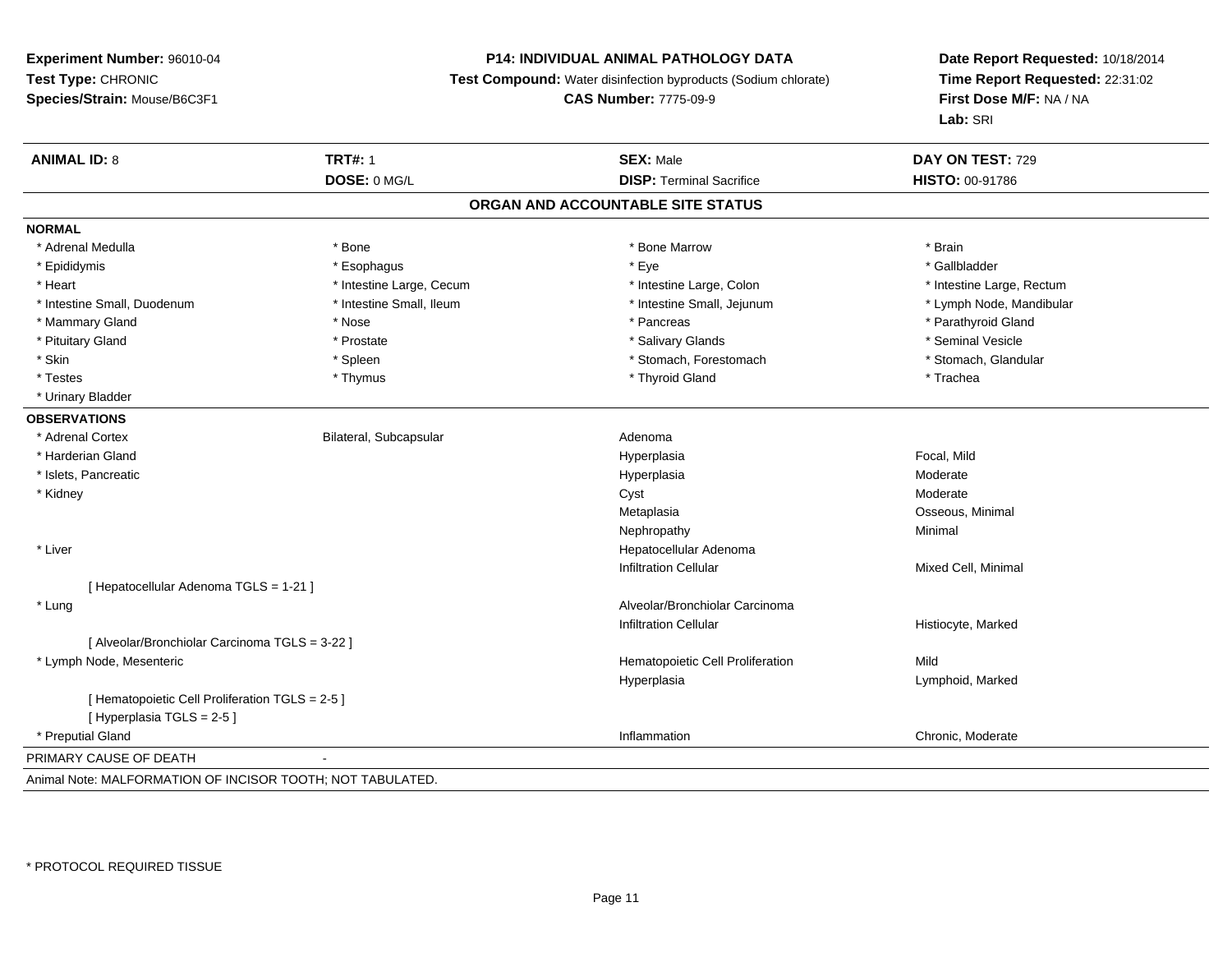### **P14: INDIVIDUAL ANIMAL PATHOLOGY DATA**

**Test Compound:** Water disinfection byproducts (Sodium chlorate)

**CAS Number:** 7775-09-9

**Date Report Requested:** 10/18/2014 **Time Report Requested:** 22:31:02**First Dose M/F:** NA / NA**Lab:** SRI

| <b>ANIMAL ID: 9</b>                            | <b>TRT#: 1</b>             | <b>SEX: Male</b>                  | DAY ON TEST: 638            |
|------------------------------------------------|----------------------------|-----------------------------------|-----------------------------|
|                                                | DOSE: 0 MG/L               | <b>DISP: Moribund Sacrifice</b>   | HISTO: 00-89663             |
|                                                |                            | ORGAN AND ACCOUNTABLE SITE STATUS |                             |
| <b>NORMAL</b>                                  |                            |                                   |                             |
| * Adrenal Cortex                               | * Adrenal Medulla          | * Bone                            | * Brain                     |
| * Esophagus                                    | * Eye                      | * Gallbladder                     | * Heart                     |
| * Intestine Large, Cecum                       | * Intestine Large, Colon   | * Intestine Large, Rectum         | * Intestine Small, Duodenum |
| * Intestine Small, Ileum                       | * Intestine Small, Jejunum | * Mammary Gland                   | * Nose                      |
| * Pancreas                                     | * Parathyroid Gland        | * Pituitary Gland                 | * Prostate                  |
| * Salivary Glands                              | * Seminal Vesicle          | * Stomach, Forestomach            | * Stomach, Glandular        |
| * Trachea                                      | * Urinary Bladder          |                                   |                             |
| <b>OBSERVATIONS</b>                            |                            |                                   |                             |
| * Bone Marrow                                  |                            | Hyperplasia                       | Mild                        |
| * Epididymis                                   |                            | Atypia Cellular                   | Mild                        |
| * Harderian Gland                              |                            | Adenoma                           |                             |
| Note: ADENOMA APPEARS TO BE IN AN EARLY STAGE. |                            |                                   |                             |
| * Islets, Pancreatic                           |                            | Hyperplasia                       | Mild                        |
| * Kidney                                       |                            | Nephropathy                       | Minimal                     |
| * Liver                                        |                            | <b>Eosinophilic Focus</b>         |                             |
| * Lung                                         |                            | Alveolar/Bronchiolar Carcinoma    |                             |
|                                                |                            | Hemorrhage                        | Mild                        |
|                                                |                            | <b>Infiltration Cellular</b>      | Histiocyte, Marked          |
| [ Alveolar/Bronchiolar Carcinoma TGLS = 6-2 ]  |                            |                                   |                             |
| [Hemorrhage TGLS = 7-2]                        |                            |                                   |                             |
| [ Infiltration Cellular TGLS = 7-2 ]           |                            |                                   |                             |
| * Lymph Node, Mandibular                       |                            | Atrophy                           | Moderate                    |
| * Lymph Node, Mesenteric                       |                            | Atrophy                           | Moderate                    |
| Mesentery                                      | Fat                        | Necrosis                          | Marked                      |
| [Necrosis $TGLS = 3-22$ ]                      |                            |                                   |                             |
| * Preputial Gland                              |                            | Cyst                              | Moderate                    |
| [Cyst TGLS = $2-8$ ]                           |                            |                                   |                             |
| * Skin                                         |                            | Cyst Epithelial Inclusion         |                             |
| [ Cyst Epithelial Inclusion TGLS = 1-21 ]      |                            |                                   |                             |
| * Spleen                                       | Lymph Follic               | Atrophy                           | Moderate                    |

\* PROTOCOL REQUIRED TISSUE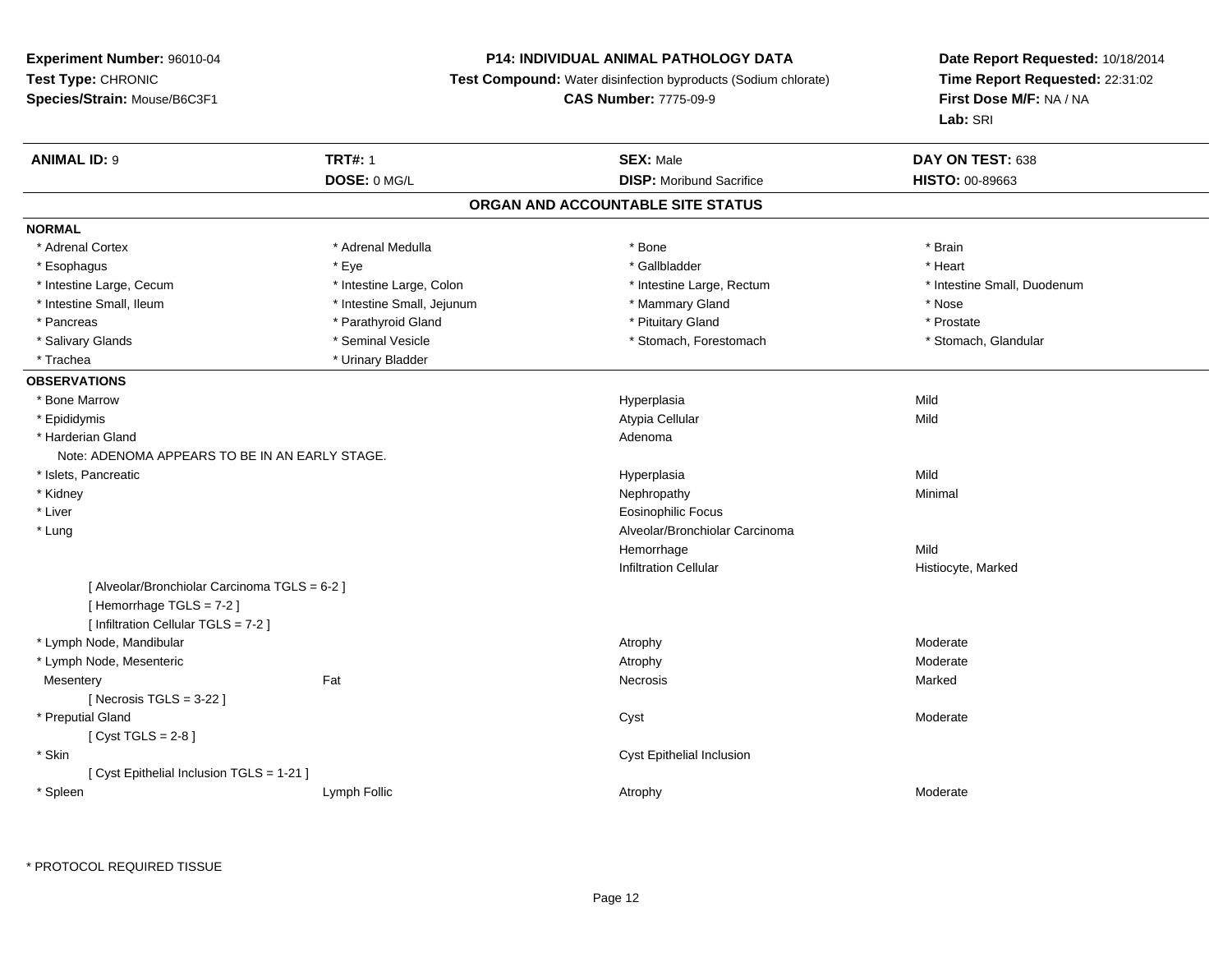| Experiment Number: 96010-04<br><b>Test Type: CHRONIC</b><br>Species/Strain: Mouse/B6C3F1 |                       | <b>P14: INDIVIDUAL ANIMAL PATHOLOGY DATA</b><br><b>Test Compound:</b> Water disinfection byproducts (Sodium chlorate)<br><b>CAS Number: 7775-09-9</b> | Date Report Requested: 10/18/2014<br>Time Report Requested: 22:31:02<br>First Dose M/F: NA / NA<br>Lab: SRI |  |
|------------------------------------------------------------------------------------------|-----------------------|-------------------------------------------------------------------------------------------------------------------------------------------------------|-------------------------------------------------------------------------------------------------------------|--|
| <b>ANIMAL ID: 9</b>                                                                      | <b>TRT#: 1</b>        | <b>SEX: Male</b>                                                                                                                                      | DAY ON TEST: 638                                                                                            |  |
|                                                                                          | DOSE: 0 MG/L          | <b>DISP:</b> Moribund Sacrifice                                                                                                                       | <b>HISTO: 00-89663</b>                                                                                      |  |
|                                                                                          |                       | <b>ORGAN AND ACCOUNTABLE SITE STATUS</b>                                                                                                              |                                                                                                             |  |
| [Atrophy TGLS = $5-6$ ]                                                                  |                       |                                                                                                                                                       |                                                                                                             |  |
| * Testes                                                                                 |                       | Angiectasis                                                                                                                                           | Moderate                                                                                                    |  |
|                                                                                          | <b>Germinal Epith</b> | Atrophy                                                                                                                                               | Minimal                                                                                                     |  |
| Angiectasis TGLS = 4-7 ]                                                                 |                       |                                                                                                                                                       |                                                                                                             |  |
| * Thymus                                                                                 |                       | Atrophy                                                                                                                                               | Moderate                                                                                                    |  |
| * Thyroid Gland                                                                          |                       | Degeneration                                                                                                                                          | Cystic, Marked                                                                                              |  |
| PRIMARY CAUSE OF DEATH                                                                   |                       | - Lung Alveolar/Bronchiolar Carcinoma                                                                                                                 |                                                                                                             |  |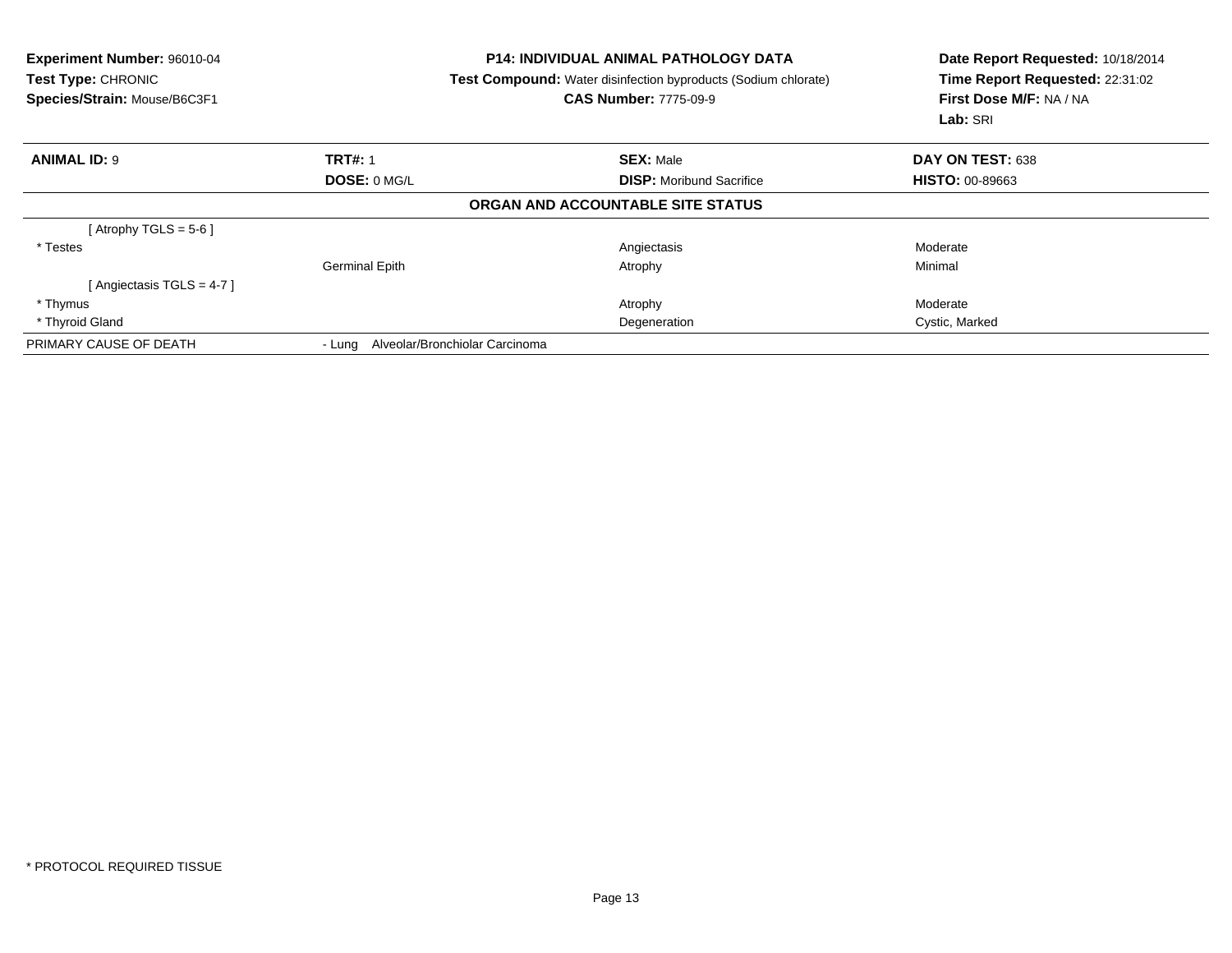### **P14: INDIVIDUAL ANIMAL PATHOLOGY DATA**

**Test Compound:** Water disinfection byproducts (Sodium chlorate)

**CAS Number:** 7775-09-9

| <b>ANIMAL ID: 10</b>                            | <b>TRT#: 1</b>                                           | <b>SEX: Male</b>                  | DAY ON TEST: 663            |
|-------------------------------------------------|----------------------------------------------------------|-----------------------------------|-----------------------------|
|                                                 | DOSE: 0 MG/L                                             | <b>DISP: Natural Death</b>        | HISTO: 00-90122             |
|                                                 |                                                          | ORGAN AND ACCOUNTABLE SITE STATUS |                             |
| <b>NORMAL</b>                                   |                                                          |                                   |                             |
| * Adrenal Cortex                                | * Adrenal Medulla                                        | * Bone                            | * Brain                     |
| * Epididymis                                    | * Esophagus                                              | * Eye                             | * Harderian Gland           |
| * Heart                                         | * Intestine Large, Colon                                 | * Intestine Large, Rectum         | * Intestine Small, Duodenum |
| * Intestine Small, Ileum                        | * Intestine Small, Jejunum                               | * Kidney                          | * Lymph Node, Mandibular    |
| * Mammary Gland                                 | * Nose                                                   | * Parathyroid Gland               | * Pituitary Gland           |
| * Prostate                                      | * Salivary Glands                                        | * Seminal Vesicle                 | * Skin                      |
| * Stomach, Forestomach                          | * Stomach, Glandular                                     | * Testes                          | * Thyroid Gland             |
| * Trachea                                       | * Urinary Bladder                                        |                                   |                             |
| <b>MISSING</b>                                  |                                                          |                                   |                             |
| * Gallbladder                                   | * Thymus                                                 |                                   |                             |
| <b>AUTO PRECLUDES DIAG.</b>                     |                                                          |                                   |                             |
| * Intestine Large, Cecum                        |                                                          |                                   |                             |
| <b>OBSERVATIONS</b>                             |                                                          |                                   |                             |
| * Bone Marrow                                   |                                                          | Hyperplasia                       | Mild                        |
| * Islets, Pancreatic                            |                                                          | Hyperplasia                       | Moderate                    |
| * Liver                                         |                                                          | <b>Eosinophilic Focus</b>         |                             |
|                                                 |                                                          | Hepatocellular Carcinoma          | Multiple                    |
|                                                 | Kupffer Cell                                             | Pigmentation                      | Marked                      |
| [ Hepatocellular Carcinoma TGLS = 5-22,6-23 ]   |                                                          |                                   |                             |
| * Lung                                          |                                                          | Edema                             | Mild                        |
|                                                 |                                                          | Hepatocellular Carcinoma          | Metastatic (Liver)          |
| * Lymph Node, Mesenteric                        |                                                          | Hemorrhage                        | Mild                        |
|                                                 |                                                          | Hepatocellular Carcinoma          | Metastatic (Liver)          |
| [ Hepatocellular Carcinoma TGLS = 4-21 ]        |                                                          |                                   |                             |
| * Pancreas                                      |                                                          | Hepatocellular Carcinoma          | Metastatic (Liver)          |
|                                                 | Note: METASTATIC HEPATOCELLULAR CARCINOMA IS ON SLIDE 5. |                                   |                             |
| * Preputial Gland                               |                                                          | Inflammation                      | Chronic, Mild               |
| [Inflammation TGLS = 1-8]                       |                                                          |                                   |                             |
| * Spleen                                        |                                                          | Hematopoietic Cell Proliferation  | Moderate                    |
| [ Hematopoietic Cell Proliferation TGLS = 3-6 ] |                                                          |                                   |                             |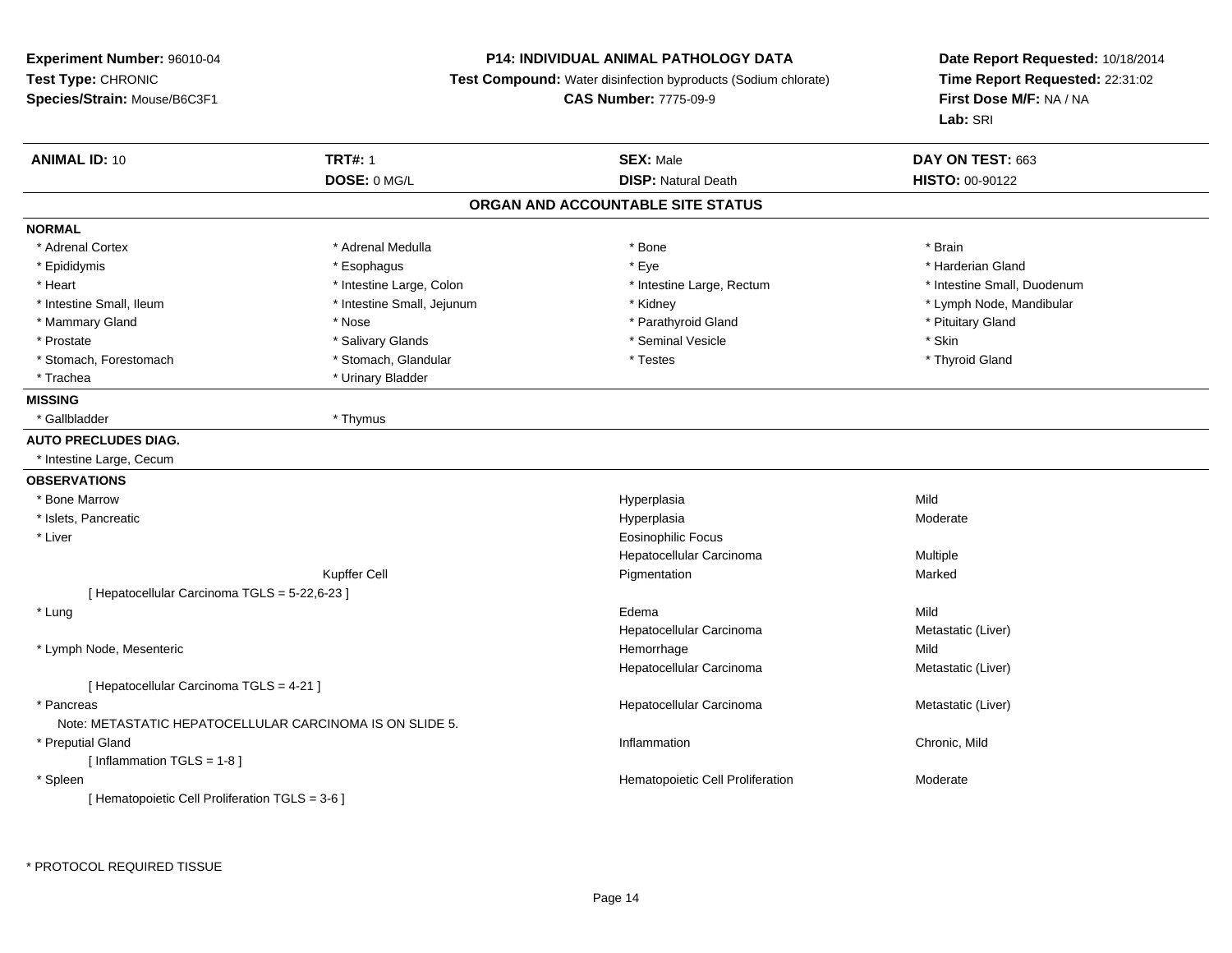| <b>Experiment Number: 96010-04</b><br><b>Test Type: CHRONIC</b><br>Species/Strain: Mouse/B6C3F1 | <b>P14: INDIVIDUAL ANIMAL PATHOLOGY DATA</b><br><b>Test Compound:</b> Water disinfection byproducts (Sodium chlorate)<br><b>CAS Number: 7775-09-9</b> |                                          | Date Report Requested: 10/18/2014<br>Time Report Requested: 22:31:02<br><b>First Dose M/F: NA / NA</b><br>Lab: SRI |  |
|-------------------------------------------------------------------------------------------------|-------------------------------------------------------------------------------------------------------------------------------------------------------|------------------------------------------|--------------------------------------------------------------------------------------------------------------------|--|
| <b>ANIMAL ID: 10</b>                                                                            | <b>TRT#: 1</b>                                                                                                                                        | <b>SEX: Male</b>                         | <b>DAY ON TEST: 663</b>                                                                                            |  |
|                                                                                                 | DOSE: 0 MG/L                                                                                                                                          | <b>DISP: Natural Death</b>               | <b>HISTO: 00-90122</b>                                                                                             |  |
|                                                                                                 |                                                                                                                                                       | <b>ORGAN AND ACCOUNTABLE SITE STATUS</b> |                                                                                                                    |  |
| PRIMARY CAUSE OF DEATH                                                                          | - Liver Hepatocellular Carcinoma                                                                                                                      |                                          |                                                                                                                    |  |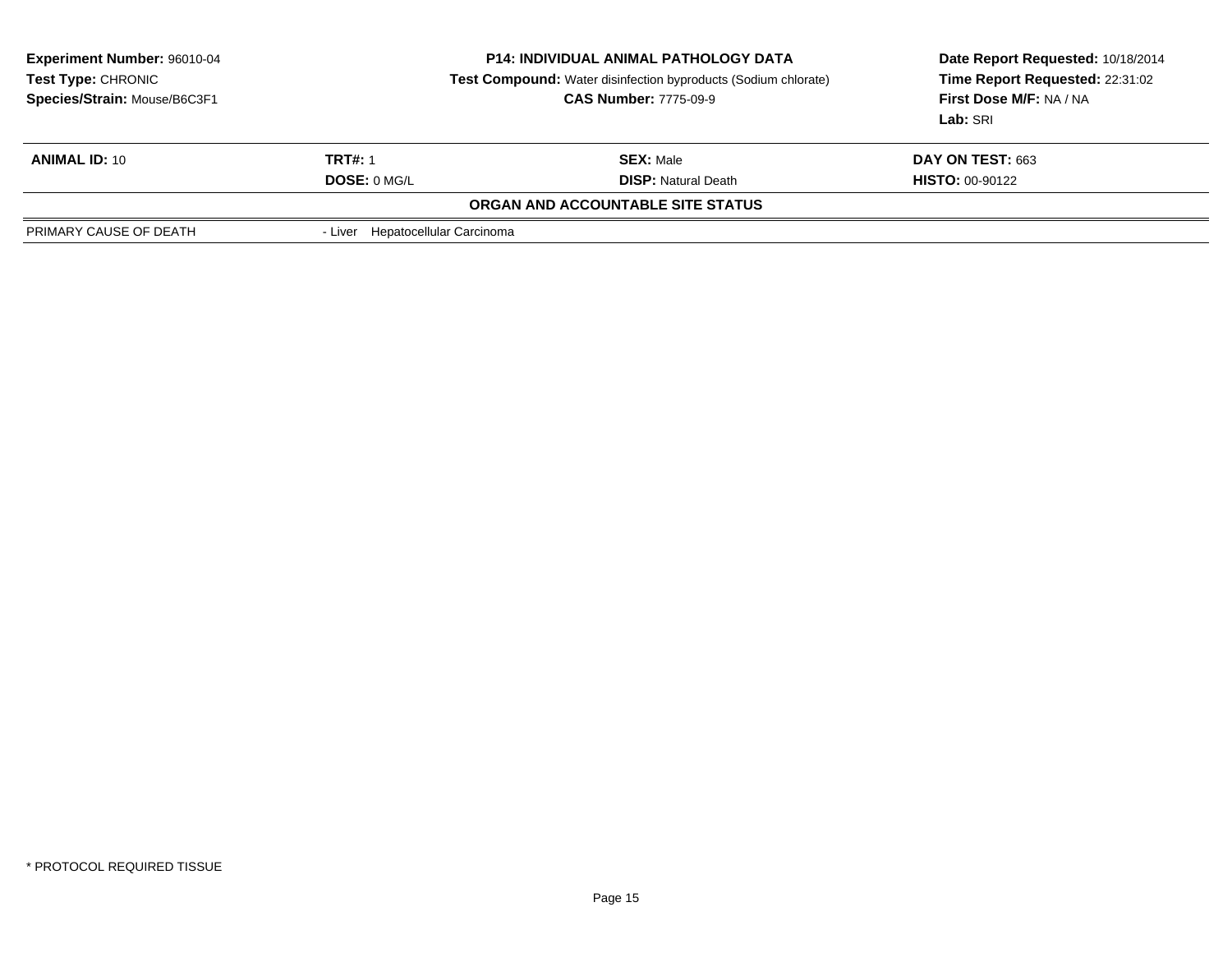### **P14: INDIVIDUAL ANIMAL PATHOLOGY DATA**

**Test Compound:** Water disinfection byproducts (Sodium chlorate)

#### **CAS Number:** 7775-09-9

| <b>ANIMAL ID: 11</b>                               | <b>TRT#: 1</b>              | <b>SEX: Male</b>                         | DAY ON TEST: 734           |
|----------------------------------------------------|-----------------------------|------------------------------------------|----------------------------|
|                                                    | DOSE: 0 MG/L                | <b>DISP: Terminal Sacrifice</b>          | HISTO: 00-91787            |
|                                                    |                             | ORGAN AND ACCOUNTABLE SITE STATUS        |                            |
| <b>NORMAL</b>                                      |                             |                                          |                            |
| * Adrenal Medulla                                  | * Bone                      | * Bone Marrow                            | * Brain                    |
| * Epididymis                                       | * Esophagus                 | * Eye                                    | * Gallbladder              |
| * Harderian Gland                                  | * Heart                     | * Intestine Large, Cecum                 | * Intestine Large, Colon   |
| * Intestine Large, Rectum                          | * Intestine Small, Duodenum | * Intestine Small. Ileum                 | * Intestine Small, Jejunum |
| * Islets, Pancreatic                               | * Lung                      | * Lymph Node, Mesenteric                 | * Mammary Gland            |
| * Nose                                             | * Pancreas                  | * Parathyroid Gland                      | * Pituitary Gland          |
| * Preputial Gland                                  | * Prostate                  | * Salivary Glands                        | * Seminal Vesicle          |
| * Skin                                             | * Stomach, Forestomach      | * Stomach, Glandular                     | * Testes                   |
| * Thymus                                           | * Trachea                   | * Urinary Bladder                        |                            |
| <b>OBSERVATIONS</b>                                |                             |                                          |                            |
| * Adrenal Cortex                                   |                             | <b>Accessory Adrenal Cortical Nodule</b> | Moderate                   |
| * Kidney                                           |                             | Infarct                                  | Mild                       |
|                                                    |                             | Nephropathy                              | Minimal                    |
| * Liver                                            |                             | Hepatoblastoma                           |                            |
|                                                    |                             | Hepatocellular Adenoma                   | <b>Multiple</b>            |
| [Hepatoblastoma TGLS = 3-22]                       |                             |                                          |                            |
| [ Hepatocellular Adenoma TGLS = 2,4-21+23 ]        |                             |                                          |                            |
| * Lymph Node, Mandibular                           |                             | Hyperplasia                              | Lymphoid, Mild             |
| * Spleen                                           |                             | Hematopoietic Cell Proliferation         | Moderate                   |
| * Thyroid Gland                                    | <b>Follicular Cel</b>       | Hypertrophy                              | Minimal                    |
| PRIMARY CAUSE OF DEATH                             | $\blacksquare$              |                                          |                            |
| Animal Note: TGL 2 = No Corresponding Lesion (NCL) |                             |                                          |                            |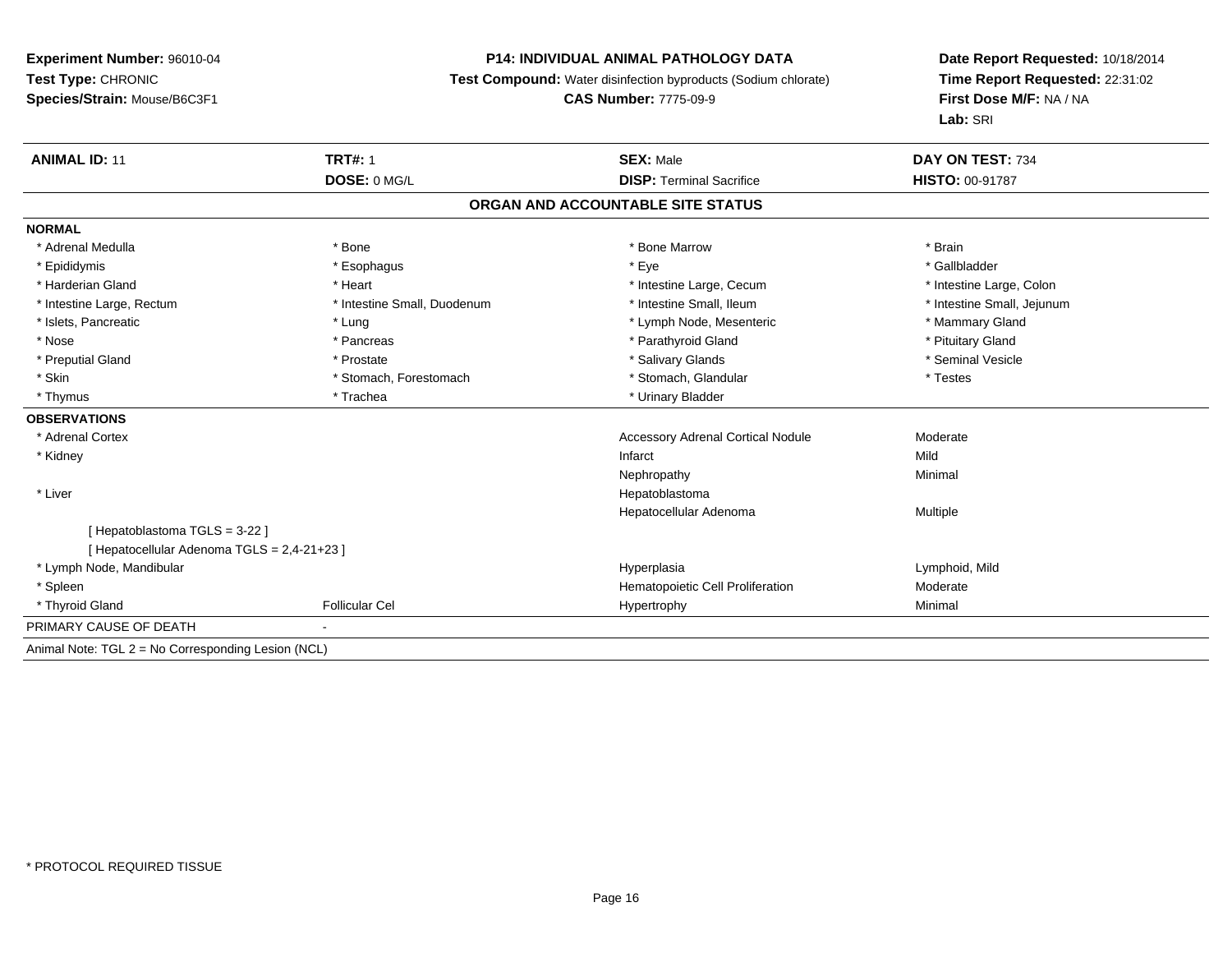### **P14: INDIVIDUAL ANIMAL PATHOLOGY DATA**

**Test Compound:** Water disinfection byproducts (Sodium chlorate)

# **CAS Number:** 7775-09-9

| <b>ANIMAL ID: 12</b>                            | <b>TRT#: 1</b>              | <b>SEX: Male</b>                                                                                                                           | DAY ON TEST: 731         |
|-------------------------------------------------|-----------------------------|--------------------------------------------------------------------------------------------------------------------------------------------|--------------------------|
|                                                 | DOSE: 0 MG/L                | <b>DISP: Terminal Sacrifice</b>                                                                                                            | HISTO: 00-91788          |
|                                                 |                             | ORGAN AND ACCOUNTABLE SITE STATUS                                                                                                          |                          |
| <b>NORMAL</b>                                   |                             |                                                                                                                                            |                          |
| * Bone                                          | * Brain                     | * Epididymis                                                                                                                               | * Esophagus              |
| * Eye                                           | * Gallbladder               | * Harderian Gland                                                                                                                          | * Intestine Large, Colon |
| * Intestine Large, Rectum                       | * Intestine Small, Duodenum | * Intestine Small, Ileum                                                                                                                   | * Lung                   |
| * Mammary Gland                                 | * Nose                      | * Pancreas                                                                                                                                 | * Parathyroid Gland      |
| * Pituitary Gland                               | * Preputial Gland           | * Prostate                                                                                                                                 | * Salivary Glands        |
| * Seminal Vesicle                               | * Stomach, Forestomach      | * Stomach, Glandular                                                                                                                       | * Testes                 |
| * Thyroid Gland                                 | * Trachea                   | * Urinary Bladder                                                                                                                          |                          |
| <b>OBSERVATIONS</b>                             |                             |                                                                                                                                            |                          |
| * Adrenal Cortex                                |                             | <b>Accessory Adrenal Cortical Nodule</b>                                                                                                   | Moderate                 |
| * Adrenal Medulla                               |                             | Hyperplasia                                                                                                                                | Minimal                  |
| * Bone Marrow                                   |                             | Hyperplasia                                                                                                                                | Moderate                 |
| * Heart                                         |                             | Inflammation                                                                                                                               | Chronic, Moderate        |
| * Intestine Large, Cecum                        |                             | Edema                                                                                                                                      | Mild                     |
| * Intestine Small, Jejunum                      |                             | Carcinoma                                                                                                                                  |                          |
| [Carcinoma TGLS = $6-23$ ]                      |                             |                                                                                                                                            |                          |
| * Islets, Pancreatic                            |                             | Hyperplasia                                                                                                                                | Mild                     |
| * Kidney                                        |                             | Hyperplasia                                                                                                                                | Lymphoid, Mild           |
| * Liver                                         |                             | <b>Eosinophilic Focus</b>                                                                                                                  |                          |
|                                                 |                             | Hepatocellular Adenoma                                                                                                                     |                          |
|                                                 |                             | Hepatocellular Carcinoma                                                                                                                   |                          |
|                                                 |                             | Note: TGL 3-6 APPARENTLY CORRELATES WITH CYTOPLASMIC ALTERATION (INCREASED CYTOPLASMIC EOSINOPHILIA) OF HEPATOCYTES; CHANGE NOT TABULATED. |                          |
| [ Hepatocellular Adenoma TGLS = 7-24 ]          |                             |                                                                                                                                            |                          |
| [ Hepatocellular Carcinoma TGLS = 4-21 ]        |                             |                                                                                                                                            |                          |
| * Lymph Node, Mandibular                        |                             | Hyperplasia                                                                                                                                | Lymphoid, Moderate       |
| * Lymph Node, Mesenteric                        |                             | Hyperplasia                                                                                                                                | Lymphoid, Moderate       |
| * Skin                                          |                             | Ulcer                                                                                                                                      | Marked                   |
| [Ulcer TGLS = $5-22$ ]                          |                             |                                                                                                                                            |                          |
| * Spleen                                        |                             | Hematopoietic Cell Proliferation                                                                                                           | Moderate                 |
| [ Hematopoietic Cell Proliferation TGLS = 2-6 ] |                             |                                                                                                                                            |                          |
| * Thymus                                        |                             | Hyperplasia                                                                                                                                | Lymphoid, Moderate       |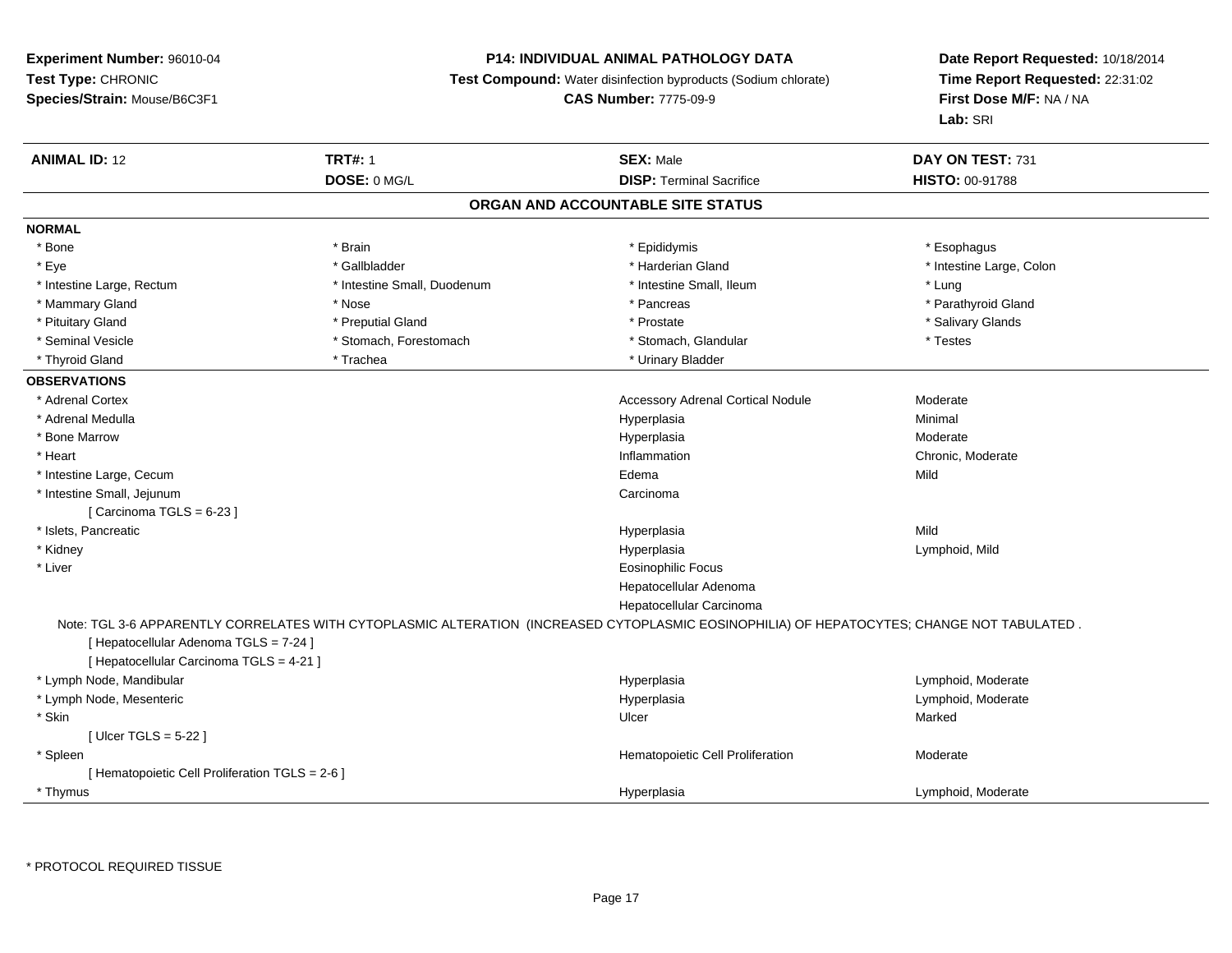| <b>Experiment Number: 96010-04</b><br>Test Type: CHRONIC<br>Species/Strain: Mouse/B6C3F1 |                     | <b>P14: INDIVIDUAL ANIMAL PATHOLOGY DATA</b><br><b>Test Compound:</b> Water disinfection byproducts (Sodium chlorate)<br><b>CAS Number: 7775-09-9</b> | Date Report Requested: 10/18/2014<br>Time Report Requested: 22:31:02<br>First Dose M/F: NA / NA<br>Lab: SRI |
|------------------------------------------------------------------------------------------|---------------------|-------------------------------------------------------------------------------------------------------------------------------------------------------|-------------------------------------------------------------------------------------------------------------|
| <b>ANIMAL ID: 12</b>                                                                     | <b>TRT#: 1</b>      | <b>SEX: Male</b>                                                                                                                                      | DAY ON TEST: 731                                                                                            |
|                                                                                          | <b>DOSE: 0 MG/L</b> | <b>DISP: Terminal Sacrifice</b>                                                                                                                       | <b>HISTO: 00-91788</b>                                                                                      |
|                                                                                          |                     | ORGAN AND ACCOUNTABLE SITE STATUS                                                                                                                     |                                                                                                             |
| PRIMARY CAUSE OF DEATH                                                                   | $\,$                |                                                                                                                                                       |                                                                                                             |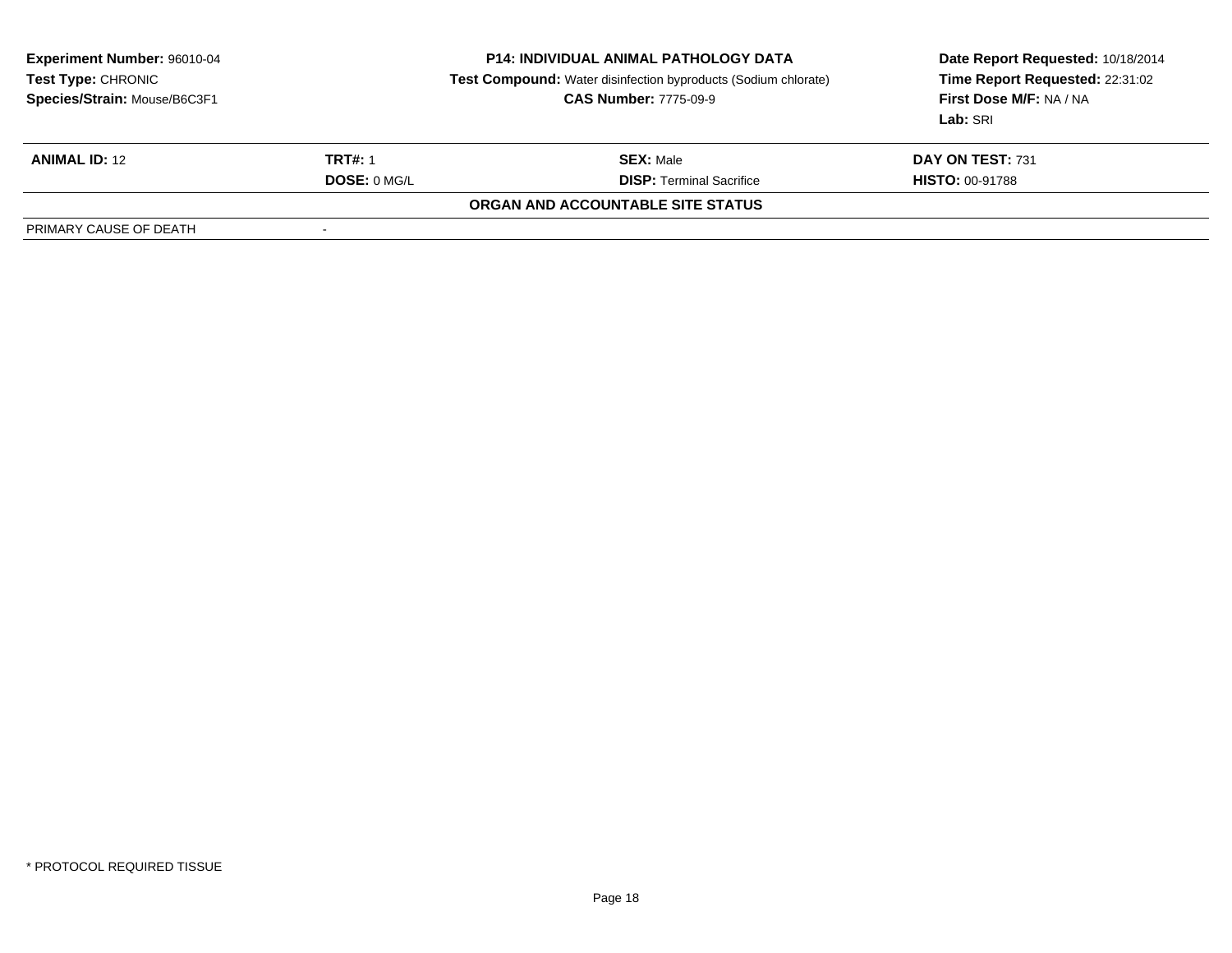### **P14: INDIVIDUAL ANIMAL PATHOLOGY DATA**

**Test Compound:** Water disinfection byproducts (Sodium chlorate)

**CAS Number:** 7775-09-9

| <b>ANIMAL ID: 13</b>                | <b>TRT#: 1</b>              | <b>SEX: Male</b>                | DAY ON TEST: 731           |  |  |  |
|-------------------------------------|-----------------------------|---------------------------------|----------------------------|--|--|--|
|                                     | DOSE: 0 MG/L                | <b>DISP: Terminal Sacrifice</b> | HISTO: 00-91789            |  |  |  |
| ORGAN AND ACCOUNTABLE SITE STATUS   |                             |                                 |                            |  |  |  |
| <b>NORMAL</b>                       |                             |                                 |                            |  |  |  |
| * Adrenal Medulla                   | * Bone                      | * Bone Marrow                   | * Brain                    |  |  |  |
| * Epididymis                        | * Esophagus                 | * Eye                           | * Gallbladder              |  |  |  |
| * Harderian Gland                   | * Heart                     | * Intestine Large, Cecum        | * Intestine Large, Colon   |  |  |  |
| * Intestine Large, Rectum           | * Intestine Small, Duodenum | * Intestine Small, Ileum        | * Intestine Small, Jejunum |  |  |  |
| * Lung                              | * Lymph Node, Mandibular    | * Lymph Node, Mesenteric        | * Mammary Gland            |  |  |  |
| Mesentery                           | * Nose                      | * Pancreas                      | * Parathyroid Gland        |  |  |  |
| * Pituitary Gland                   | * Preputial Gland           | * Prostate                      | * Salivary Glands          |  |  |  |
| * Seminal Vesicle                   | * Skin                      | * Stomach, Forestomach          | * Stomach, Glandular       |  |  |  |
| * Testes                            | * Thyroid Gland             | * Trachea                       | * Urinary Bladder          |  |  |  |
| <b>MISSING</b>                      |                             |                                 |                            |  |  |  |
| * Thymus                            |                             |                                 |                            |  |  |  |
| <b>OBSERVATIONS</b>                 |                             |                                 |                            |  |  |  |
| * Adrenal Cortex                    | Capsule                     | Hyperplasia                     | Mild                       |  |  |  |
|                                     |                             | Hypertrophy                     | Focal, Minimal             |  |  |  |
| * Islets, Pancreatic                |                             | Adenoma                         |                            |  |  |  |
| * Kidney                            |                             | Nephropathy                     | Minimal                    |  |  |  |
| * Liver                             |                             | <b>Clear Cell Focus</b>         |                            |  |  |  |
|                                     |                             | <b>Eosinophilic Focus</b>       |                            |  |  |  |
|                                     |                             | Hepatocellular Adenoma          | Multiple                   |  |  |  |
|                                     |                             | <b>Tension Lipidosis</b>        |                            |  |  |  |
| [Clear Cell Focus TGLS = 2-6]       |                             |                                 |                            |  |  |  |
| Eosinophilic Focus TGLS = 2-6 ]     |                             |                                 |                            |  |  |  |
| [Hepatocellular Adenoma TGLS = 2-6] |                             |                                 |                            |  |  |  |
| * Spleen                            |                             | Hyperplasia                     | Lymphoid, Mild             |  |  |  |
| PRIMARY CAUSE OF DEATH              | $\overline{\phantom{a}}$    |                                 |                            |  |  |  |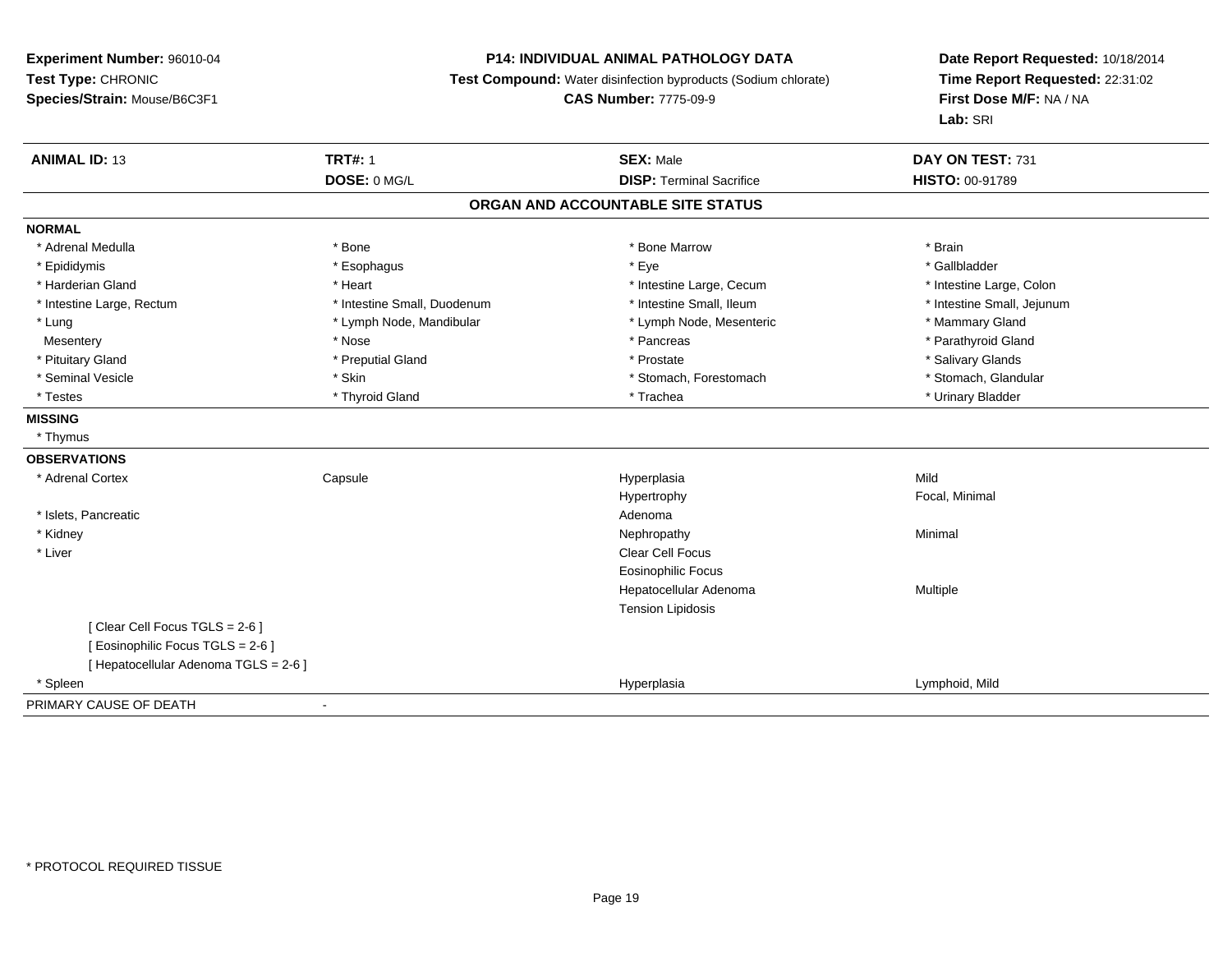### **P14: INDIVIDUAL ANIMAL PATHOLOGY DATA**

**Test Compound:** Water disinfection byproducts (Sodium chlorate)

#### **CAS Number:** 7775-09-9

| <b>ANIMAL ID: 14</b>                   | <b>TRT#: 1</b>                 | <b>SEX: Male</b>                  | DAY ON TEST: 561          |  |
|----------------------------------------|--------------------------------|-----------------------------------|---------------------------|--|
|                                        | DOSE: 0 MG/L                   | <b>DISP:</b> Moribund Sacrifice   | HISTO: 00-88776           |  |
|                                        |                                | ORGAN AND ACCOUNTABLE SITE STATUS |                           |  |
| <b>NORMAL</b>                          |                                |                                   |                           |  |
| * Adrenal Cortex                       | * Adrenal Medulla              | * Bone                            | * Brain                   |  |
| * Epididymis                           | * Esophagus                    | * Eye                             | * Gallbladder             |  |
| * Harderian Gland                      | * Intestine Large, Cecum       | * Intestine Large, Colon          | * Intestine Large, Rectum |  |
| * Intestine Small, Duodenum            | * Intestine Small, Ileum       | * Intestine Small, Jejunum        | * Lung                    |  |
| * Lymph Node, Mesenteric               | * Mammary Gland                | * Nose                            | * Pancreas                |  |
| * Parathyroid Gland                    | * Pituitary Gland              | * Prostate                        | * Salivary Glands         |  |
| * Seminal Vesicle                      | * Skin                         | * Stomach, Forestomach            | * Stomach, Glandular      |  |
| * Testes                               | * Thyroid Gland                | * Trachea                         | * Urinary Bladder         |  |
| <b>OBSERVATIONS</b>                    |                                |                                   |                           |  |
| * Bone Marrow                          |                                | Hyperplasia                       | Mild                      |  |
| * Heart                                |                                | Mineralization                    | Moderate                  |  |
| * Islets, Pancreatic                   |                                | Hyperplasia                       | Moderate                  |  |
| * Kidney                               | <b>Renal Tubule</b>            | Necrosis                          | Mild                      |  |
|                                        |                                | Nephropathy                       | Moderate                  |  |
| * Liver                                |                                | Hepatoblastoma                    |                           |  |
|                                        |                                | Hepatocellular Adenoma            |                           |  |
|                                        | Centrilobular                  | Necrosis                          | Moderate                  |  |
| [Hepatoblastoma TGLS = 1-21,2-6,4-23]  |                                |                                   |                           |  |
| [ Hepatocellular Adenoma TGLS = 3-22 ] |                                |                                   |                           |  |
| [Necrosis TGLS = $2-6$ ]               |                                |                                   |                           |  |
| * Lymph Node, Mandibular               |                                | Pigmentation                      | Mild                      |  |
| * Preputial Gland                      |                                | Cyst                              | Moderate                  |  |
|                                        |                                | Inflammation                      | Chronic, Mild             |  |
| [Cyst TGLS = $5-8$ ]                   |                                |                                   |                           |  |
| * Spleen                               |                                | Hematopoietic Cell Proliferation  | Moderate                  |  |
| * Thymus                               |                                | Atrophy                           | Moderate                  |  |
| PRIMARY CAUSE OF DEATH                 | Hepatoblastoma<br>- Liver      |                                   |                           |  |
| <b>CONTRIBUTORY CAUSE OF DEATH</b>     | - Liver Hepatocellular Adenoma |                                   |                           |  |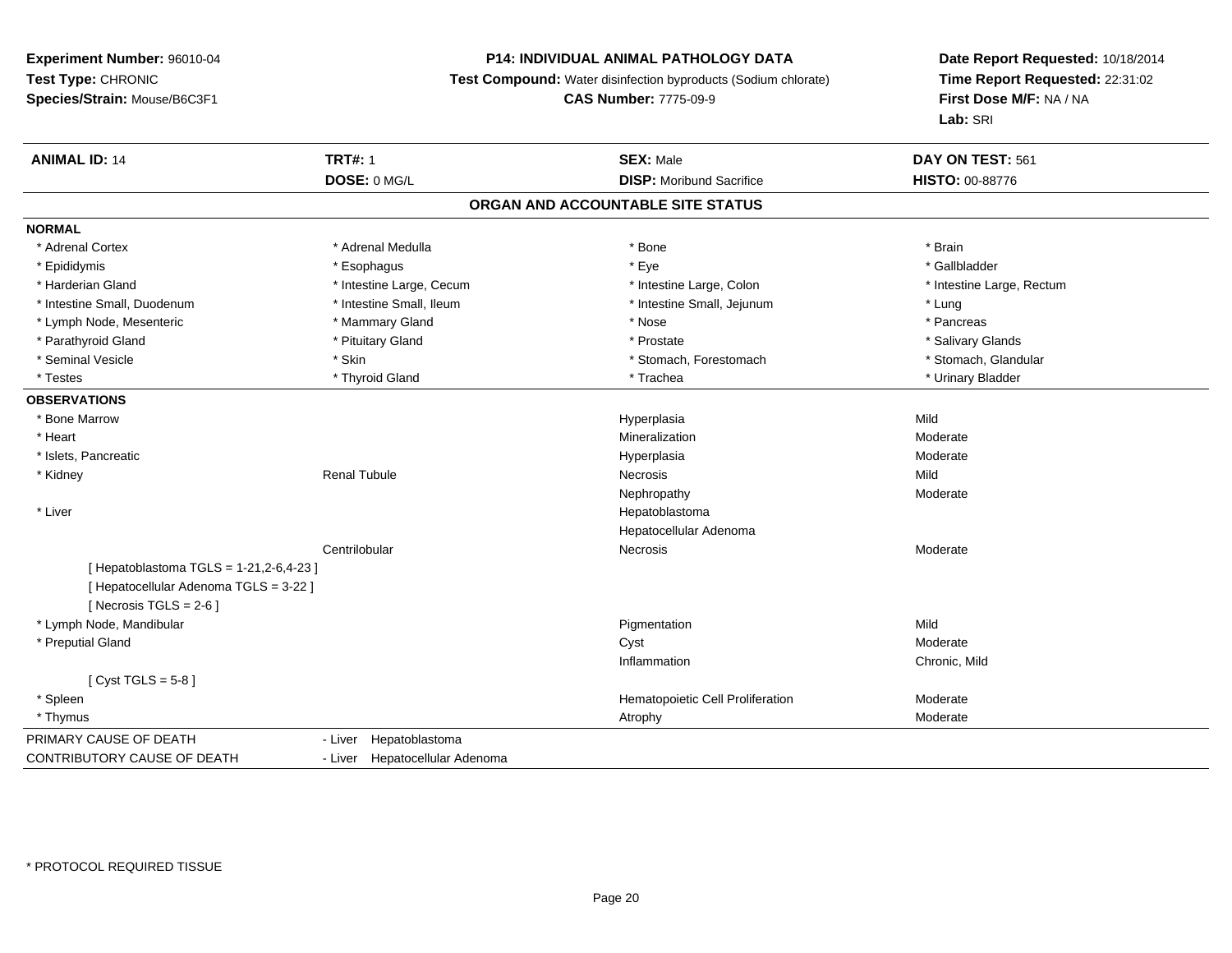### **P14: INDIVIDUAL ANIMAL PATHOLOGY DATA**

**Test Compound:** Water disinfection byproducts (Sodium chlorate)

**CAS Number:** 7775-09-9

| <b>ANIMAL ID: 15</b>                     | <b>TRT#: 1</b>             | <b>SEX: Male</b>                  | DAY ON TEST: 562            |
|------------------------------------------|----------------------------|-----------------------------------|-----------------------------|
|                                          | DOSE: 0 MG/L               | <b>DISP: Natural Death</b>        | <b>HISTO: 00-88777</b>      |
|                                          |                            | ORGAN AND ACCOUNTABLE SITE STATUS |                             |
| <b>NORMAL</b>                            |                            |                                   |                             |
| * Adrenal Cortex                         | * Adrenal Medulla          | * Bone                            | * Brain                     |
| * Epididymis                             | * Esophagus                | * Eye                             | * Heart                     |
| * Intestine Large, Cecum                 | * Intestine Large, Colon   | * Intestine Large, Rectum         | * Intestine Small, Duodenum |
| * Intestine Small, Ileum                 | * Intestine Small, Jejunum | * Kidney                          | * Lymph Node, Mandibular    |
| * Mammary Gland                          | * Nose                     | * Pancreas                        | * Parathyroid Gland         |
| * Pituitary Gland                        | * Preputial Gland          | * Prostate                        | * Salivary Glands           |
| * Seminal Vesicle                        | * Skin                     | * Testes                          | * Trachea                   |
| * Urinary Bladder                        |                            |                                   |                             |
| <b>AUTO PRECLUDES DIAG.</b>              |                            |                                   |                             |
| * Gallbladder                            |                            |                                   |                             |
| <b>OBSERVATIONS</b>                      |                            |                                   |                             |
| * Bone Marrow                            |                            | Hyperplasia                       | Moderate                    |
| * Harderian Gland                        |                            | Adenoma                           |                             |
| [ Adenoma TGLS = 11-26 ]                 |                            |                                   |                             |
| * Islets, Pancreatic                     |                            | Hyperplasia                       | Moderate                    |
| * Liver                                  |                            | Hepatocellular Carcinoma          |                             |
|                                          |                            | Leiomyosarcoma                    | Metastatic (Mesentery)      |
|                                          |                            | <b>Necrosis</b>                   | Focal, Moderate             |
| [ Hepatocellular Carcinoma TGLS = 5-6 ]  |                            |                                   |                             |
| [ Leiomyosarcoma TGLS = 5-6 ]            |                            |                                   |                             |
| [ Necrosis TGLS = $5-6$ ]                |                            |                                   |                             |
| * Lung                                   |                            | Hepatocellular Carcinoma          | Metastatic (Liver)          |
|                                          |                            | Leiomyosarcoma                    | Metastatic (Mesentery)      |
| [ Hepatocellular Carcinoma TGLS = 12-2 ] |                            |                                   |                             |
| [ Leiomyosarcoma TGLS = 12-2 ]           |                            |                                   |                             |
| Lymph Node                               | Mediastinal                | Leiomyosarcoma                    | Metastatic (Mesentery)      |
|                                          | Renal                      | Leiomyosarcoma                    | Metastatic (Mesentery)      |
| [ Leiomyosarcoma TGLS = 9-25 ]           |                            |                                   |                             |
| [ Leiomyosarcoma TGLS = 10-2 ]           |                            |                                   |                             |
| * Lymph Node, Mesenteric                 |                            | Leiomyosarcoma                    | Metastatic (Mesentery)      |
|                                          |                            |                                   |                             |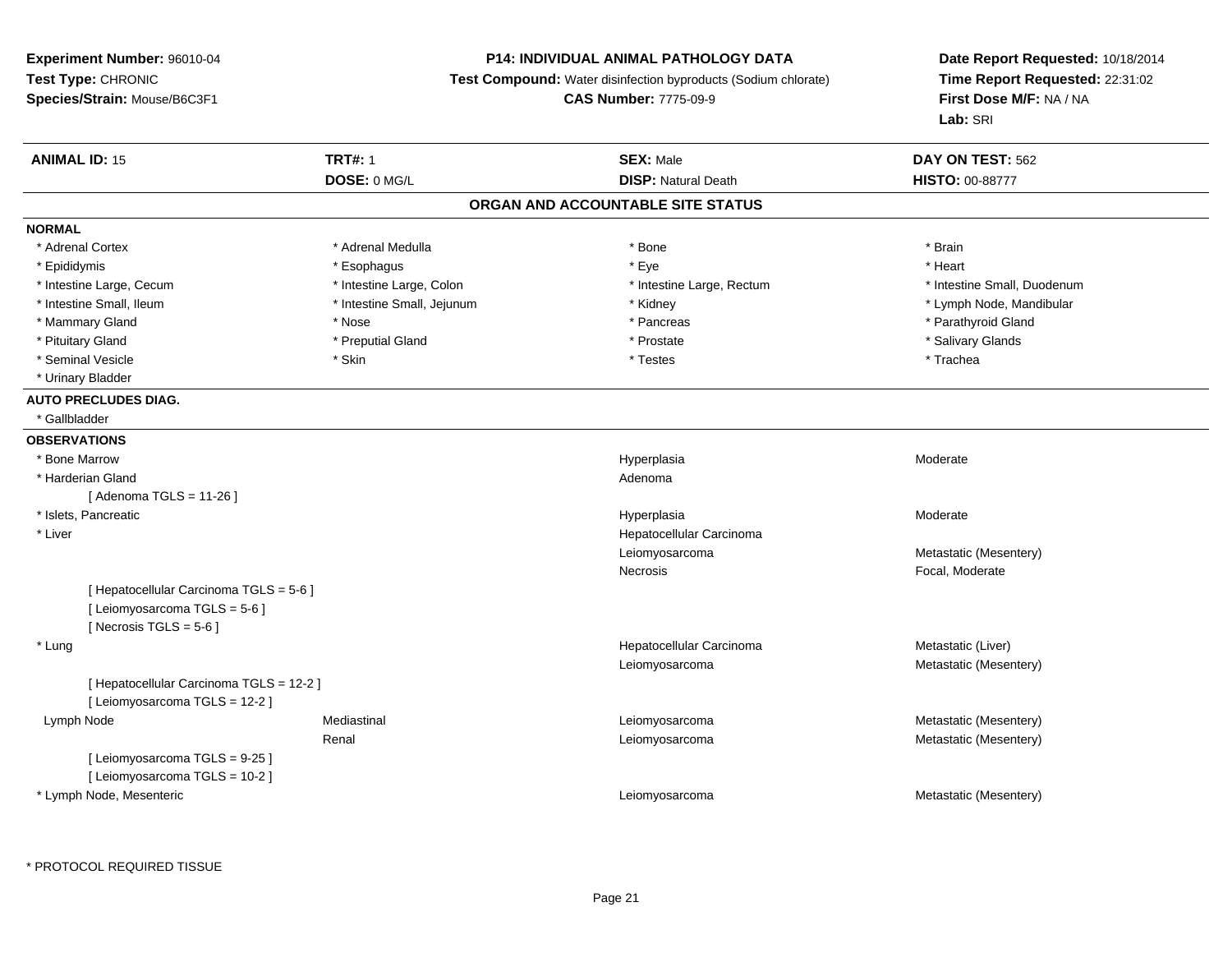### **P14: INDIVIDUAL ANIMAL PATHOLOGY DATA**

**Test Compound:** Water disinfection byproducts (Sodium chlorate)

# **CAS Number:** 7775-09-9

| <b>ANIMAL ID: 15</b>                    | <b>TRT#: 1</b><br>DOSE: 0 MG/L   | <b>SEX: Male</b><br><b>DISP: Natural Death</b> | DAY ON TEST: 562<br><b>HISTO: 00-88777</b> |
|-----------------------------------------|----------------------------------|------------------------------------------------|--------------------------------------------|
|                                         |                                  | ORGAN AND ACCOUNTABLE SITE STATUS              |                                            |
| [Leiomyosarcoma TGLS = 8-5]             |                                  |                                                |                                            |
| Mesentery                               |                                  | Leiomyosarcoma                                 |                                            |
| [Leiomyosarcoma TGLS = 3-21,4-22,6-23 ] |                                  |                                                |                                            |
| <b>Skeletal Muscle</b>                  |                                  | Leiomyosarcoma                                 | Metastatic (Mesentery)                     |
| [Leiomyosarcoma TGLS = 7-24]            |                                  |                                                |                                            |
| * Spleen                                |                                  | Hematopoietic Cell Proliferation               | Mild                                       |
|                                         |                                  | Leiomyosarcoma                                 | Metastatic (Mesentery)                     |
| [Leiomyosarcoma TGLS = 1-6-1]           |                                  |                                                |                                            |
| * Stomach, Forestomach                  | Epithelium                       | Hyperplasia                                    | Mild                                       |
|                                         |                                  | Leiomyosarcoma                                 | Metastatic (Mesentery)                     |
| [Leiomyosarcoma TGLS = $13-4,14-4$ ]    |                                  |                                                |                                            |
| * Stomach, Glandular                    |                                  | Leiomyosarcoma                                 | Metastatic (Mesentery)                     |
| [Leiomyosarcoma TGLS = 13-4]            |                                  |                                                |                                            |
| * Thymus                                |                                  | Leiomyosarcoma                                 | Metastatic (Mesentery)                     |
| * Thyroid Gland                         |                                  | Degeneration                                   | Cystic, Mild                               |
| PRIMARY CAUSE OF DEATH                  |                                  |                                                |                                            |
| CONTRIBUTORY CAUSE OF DEATH             | - Liver Hepatocellular Carcinoma |                                                |                                            |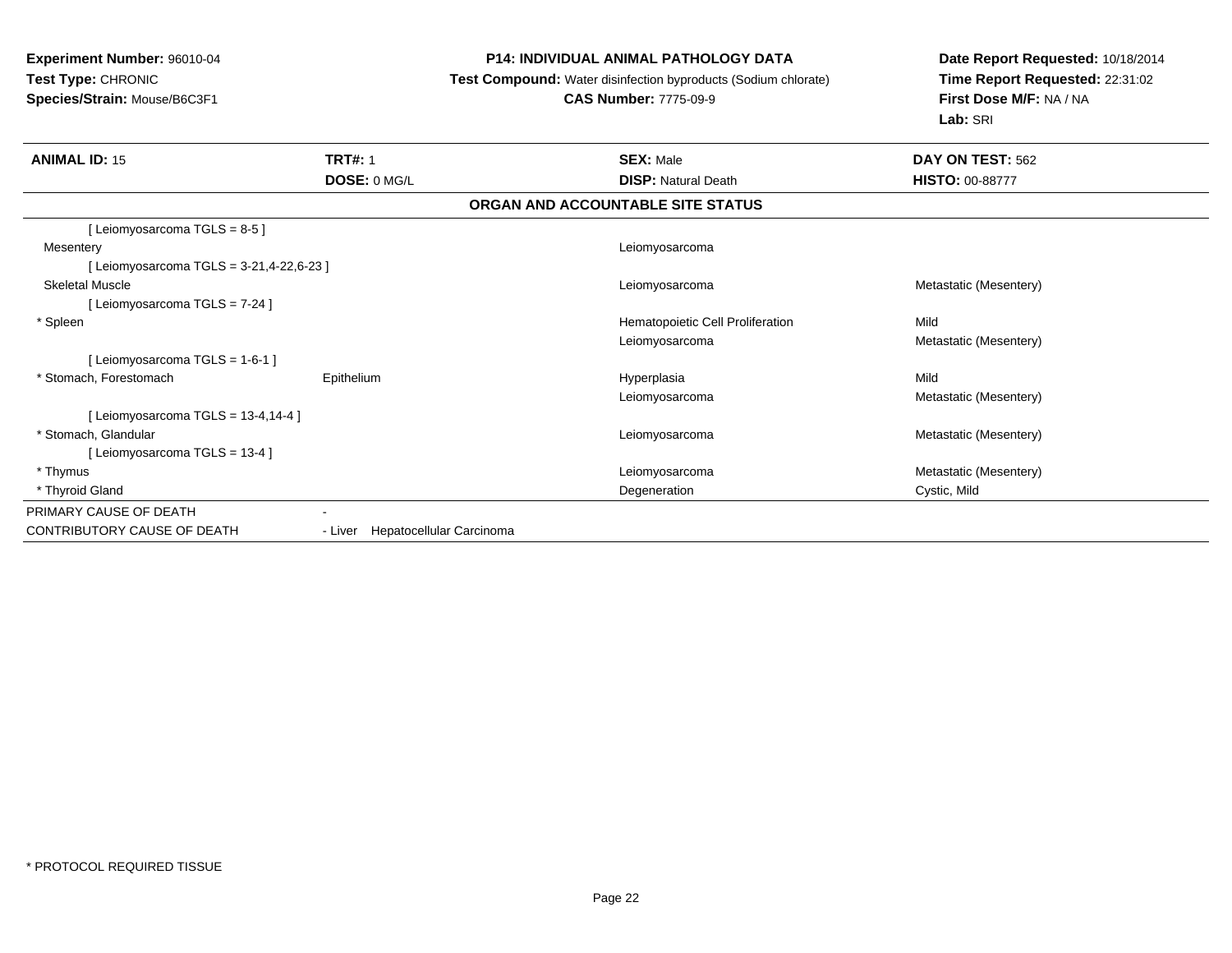### **P14: INDIVIDUAL ANIMAL PATHOLOGY DATA**

**Test Compound:** Water disinfection byproducts (Sodium chlorate)

**CAS Number:** 7775-09-9

| <b>ANIMAL ID: 16</b>                       | <b>TRT#: 1</b>              | <b>SEX: Male</b>                  | DAY ON TEST: 731           |
|--------------------------------------------|-----------------------------|-----------------------------------|----------------------------|
|                                            | DOSE: 0 MG/L                | <b>DISP: Terminal Sacrifice</b>   | <b>HISTO: 00-91790</b>     |
|                                            |                             | ORGAN AND ACCOUNTABLE SITE STATUS |                            |
| <b>NORMAL</b>                              |                             |                                   |                            |
| * Adrenal Medulla                          | * Bone                      | * Bone Marrow                     | * Brain                    |
| * Epididymis                               | * Esophagus                 | * Eye                             | * Gallbladder              |
| * Harderian Gland                          | * Heart                     | * Intestine Large, Cecum          | * Intestine Large, Colon   |
| * Intestine Large, Rectum                  | * Intestine Small, Duodenum | * Intestine Small, Ileum          | * Intestine Small, Jejunum |
| * Lymph Node, Mesenteric                   | * Mammary Gland             | * Nose                            | * Pancreas                 |
| * Parathyroid Gland                        | * Pituitary Gland           | * Prostate                        | * Salivary Glands          |
| * Seminal Vesicle                          | * Skin                      | * Spleen                          | * Stomach, Forestomach     |
| * Stomach, Glandular                       | * Testes                    | * Thymus                          | * Thyroid Gland            |
| * Trachea                                  | * Urinary Bladder           |                                   |                            |
| <b>OBSERVATIONS</b>                        |                             |                                   |                            |
| * Adrenal Cortex                           |                             | Hypertrophy                       | Mild                       |
| * Islets, Pancreatic                       |                             | Hyperplasia                       | Mild                       |
| * Kidney                                   |                             | Nephropathy                       | Minimal                    |
| * Liver                                    |                             | Clear Cell Focus                  |                            |
|                                            |                             | Hepatocellular Adenoma            | Multiple                   |
| [ Clear Cell Focus TGLS = 3-6 ]            |                             |                                   |                            |
| [ Hepatocellular Adenoma TGLS = 2,3-21,6 ] |                             |                                   |                            |
| * Lung                                     |                             | Alveolar/Bronchiolar Adenoma      |                            |
| * Lymph Node, Mandibular                   |                             | Pigmentation                      | Mild                       |
| * Preputial Gland                          |                             | Cyst                              | Moderate                   |
|                                            |                             | Inflammation                      | Chronic, Mild              |
| $Cvst TGLS = 1-8$                          |                             |                                   |                            |
| PRIMARY CAUSE OF DEATH                     |                             |                                   |                            |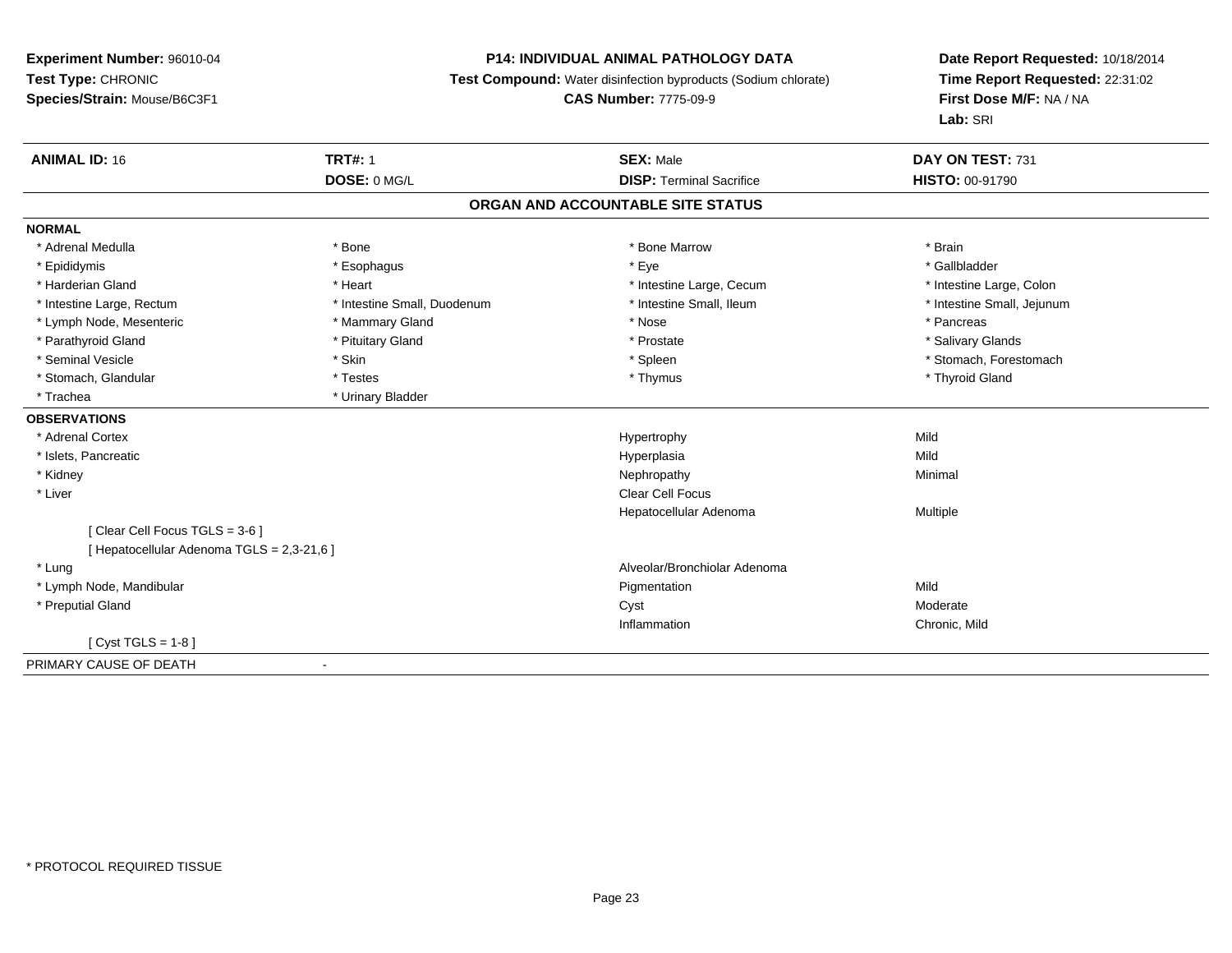### **P14: INDIVIDUAL ANIMAL PATHOLOGY DATA**

**Test Compound:** Water disinfection byproducts (Sodium chlorate)

**CAS Number:** 7775-09-9

| <b>ANIMAL ID: 17</b>                        | <b>TRT#: 1</b>            | <b>SEX: Male</b>                  | DAY ON TEST: 731         |
|---------------------------------------------|---------------------------|-----------------------------------|--------------------------|
|                                             | DOSE: 0 MG/L              | <b>DISP: Terminal Sacrifice</b>   | <b>HISTO: 00-91791</b>   |
|                                             |                           | ORGAN AND ACCOUNTABLE SITE STATUS |                          |
| <b>NORMAL</b>                               |                           |                                   |                          |
| * Adrenal Cortex                            | * Adrenal Medulla         | * Bone                            | * Bone Marrow            |
| * Brain                                     | * Epididymis              | * Esophagus                       | * Eve                    |
| * Gallbladder                               | * Harderian Gland         | * Heart                           | * Intestine Large, Cecum |
| * Intestine Large, Colon                    | * Intestine Large, Rectum | * Intestine Small, Duodenum       | * Intestine Small, Ileum |
| * Intestine Small, Jejunum                  | * Lung                    | * Lymph Node, Mesenteric          | * Mammary Gland          |
| * Nose                                      | * Pancreas                | * Parathyroid Gland               | * Pituitary Gland        |
| * Prostate                                  | * Salivary Glands         | * Seminal Vesicle                 | * Skin                   |
| * Spleen                                    | * Stomach, Forestomach    | * Stomach, Glandular              | * Testes                 |
| * Thymus                                    | * Trachea                 | * Urinary Bladder                 |                          |
| <b>OBSERVATIONS</b>                         |                           |                                   |                          |
| * Islets, Pancreatic                        |                           | Hyperplasia                       | Moderate                 |
| * Kidney                                    |                           | Cyst                              | Moderate                 |
|                                             |                           | Nephropathy                       | Minimal                  |
| * Liver                                     |                           | Eosinophilic Focus                |                          |
|                                             |                           | Hepatocellular Adenoma            | Multiple                 |
| Eosinophilic Focus TGLS = 2-22 1            |                           |                                   |                          |
| [ Hepatocellular Adenoma TGLS = 1-21,2-22 ] |                           |                                   |                          |
| * Lymph Node, Mandibular                    |                           | Hyperplasia                       | Lymphoid, Mild           |
| * Preputial Gland                           |                           | Inflammation                      | Chronic, Mild            |
| * Thyroid Gland                             |                           | Degeneration                      | Cystic, Mild             |
| * Urin Bladder                              |                           |                                   |                          |
| Note: INFUSION ARTIFACT IN URINARY BLADDER. |                           |                                   |                          |
| PRIMARY CAUSE OF DEATH                      |                           |                                   |                          |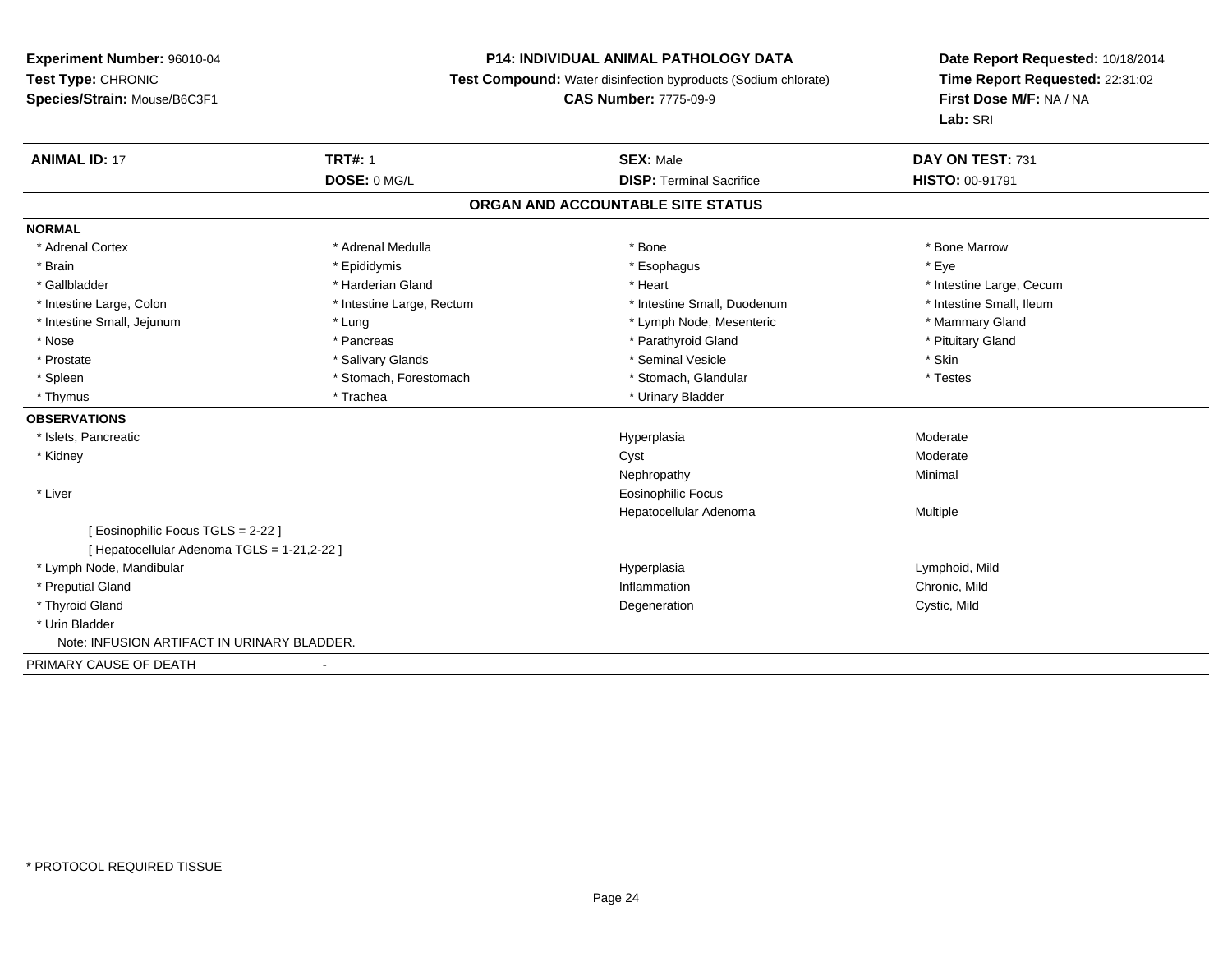### **P14: INDIVIDUAL ANIMAL PATHOLOGY DATA**

**Test Compound:** Water disinfection byproducts (Sodium chlorate)

**CAS Number:** 7775-09-9

| <b>ANIMAL ID: 18</b>                     | <b>TRT#: 1</b>                                                | <b>SEX: Male</b>                  | DAY ON TEST: 699            |  |
|------------------------------------------|---------------------------------------------------------------|-----------------------------------|-----------------------------|--|
|                                          | DOSE: 0 MG/L                                                  | <b>DISP: Natural Death</b>        | HISTO: 00-90776             |  |
|                                          |                                                               | ORGAN AND ACCOUNTABLE SITE STATUS |                             |  |
| <b>NORMAL</b>                            |                                                               |                                   |                             |  |
| * Adrenal Medulla                        | * Bone                                                        | * Brain                           | * Epididymis                |  |
| * Esophagus                              | * Eye                                                         | * Harderian Gland                 | * Heart                     |  |
| * Intestine Large, Cecum                 | * Intestine Large, Colon                                      | * Intestine Large, Rectum         | * Intestine Small, Duodenum |  |
| * Intestine Small, Ileum                 | * Lymph Node, Mandibular                                      | * Lymph Node, Mesenteric          | * Mammary Gland             |  |
| * Nose                                   | * Pancreas                                                    | * Parathyroid Gland               | * Prostate                  |  |
| * Salivary Glands                        | * Seminal Vesicle                                             | * Skin                            | * Stomach, Forestomach      |  |
| * Stomach, Glandular                     | * Testes                                                      | * Thymus                          | * Thyroid Gland             |  |
| * Trachea                                |                                                               |                                   |                             |  |
| <b>MISSING</b>                           |                                                               |                                   |                             |  |
| * Gallbladder                            | * Pituitary Gland                                             |                                   |                             |  |
| <b>AUTO PRECLUDES DIAG.</b>              |                                                               |                                   |                             |  |
| * Intestine Small, Jejunum               |                                                               |                                   |                             |  |
| <b>OBSERVATIONS</b>                      |                                                               |                                   |                             |  |
| * Adrenal Cortex                         |                                                               | Hyperplasia                       | Focal, Minimal              |  |
| * Bone Marrow                            |                                                               | Hyperplasia                       | Moderate                    |  |
| * Islets, Pancreatic                     |                                                               | Hyperplasia                       | Mild                        |  |
| * Kidney                                 |                                                               | Cyst                              | Moderate                    |  |
| * Liver                                  |                                                               | Hepatocellular Carcinoma          |                             |  |
|                                          | Note: HEPATOCELLULAR CARCINOMA IS PRESENT ON SLIDES 6 AND 21. |                                   |                             |  |
| [ Hepatocellular Carcinoma TGLS = 2-21 ] |                                                               |                                   |                             |  |
| * Lung                                   |                                                               | Hepatocellular Carcinoma          | Metastatic (Liver)          |  |
|                                          |                                                               | <b>Infiltration Cellular</b>      | Histiocyte, Mild            |  |
| [ Hepatocellular Carcinoma TGLS = 4-2 ]  |                                                               |                                   |                             |  |
| * Preputial Gland                        |                                                               | Cyst                              | Moderate                    |  |
|                                          |                                                               | Inflammation                      | Chronic, Mild               |  |
| [Cyst TGLS = $1-8$ ]                     |                                                               |                                   |                             |  |
| [ Inflammation TGLS = 1-8 ]              |                                                               |                                   |                             |  |
| * Spleen                                 |                                                               | Hematopoietic Cell Proliferation  | Moderate                    |  |
| * Urinary Bladder                        |                                                               | Edema                             | Moderate                    |  |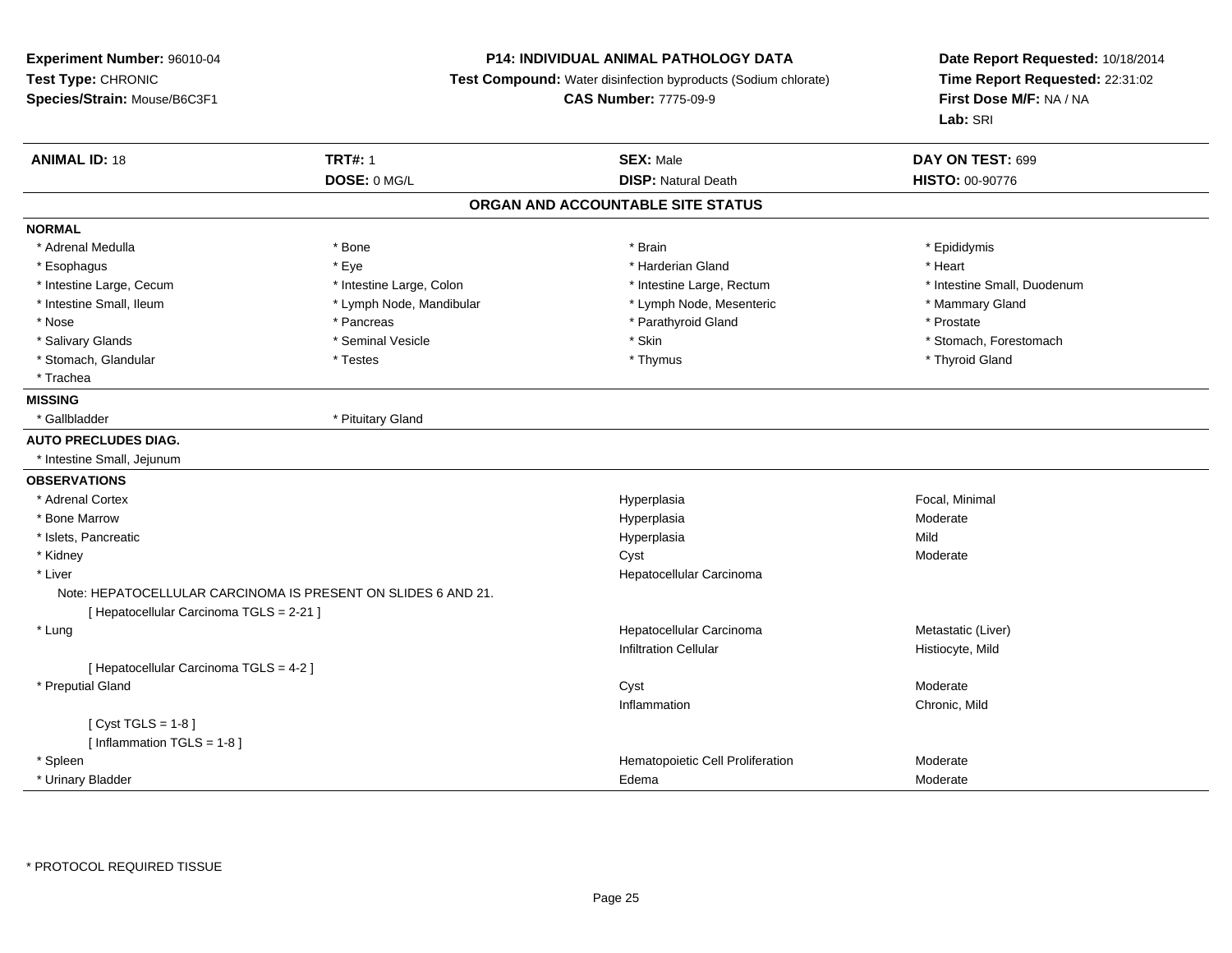| <b>Experiment Number: 96010-04</b><br>Test Type: CHRONIC<br>Species/Strain: Mouse/B6C3F1 |                                  | <b>P14: INDIVIDUAL ANIMAL PATHOLOGY DATA</b><br><b>Test Compound:</b> Water disinfection byproducts (Sodium chlorate)<br><b>CAS Number: 7775-09-9</b> | Date Report Requested: 10/18/2014<br>Time Report Requested: 22:31:02<br>First Dose M/F: NA / NA<br>Lab: SRI |
|------------------------------------------------------------------------------------------|----------------------------------|-------------------------------------------------------------------------------------------------------------------------------------------------------|-------------------------------------------------------------------------------------------------------------|
| <b>ANIMAL ID: 18</b>                                                                     | <b>TRT#: 1</b>                   | <b>SEX: Male</b>                                                                                                                                      | <b>DAY ON TEST: 699</b>                                                                                     |
|                                                                                          | DOSE: 0 MG/L                     | <b>DISP:</b> Natural Death                                                                                                                            | <b>HISTO: 00-90776</b>                                                                                      |
|                                                                                          |                                  | ORGAN AND ACCOUNTABLE SITE STATUS                                                                                                                     |                                                                                                             |
| PRIMARY CAUSE OF DEATH                                                                   | - Liver Hepatocellular Carcinoma |                                                                                                                                                       |                                                                                                             |
|                                                                                          |                                  |                                                                                                                                                       |                                                                                                             |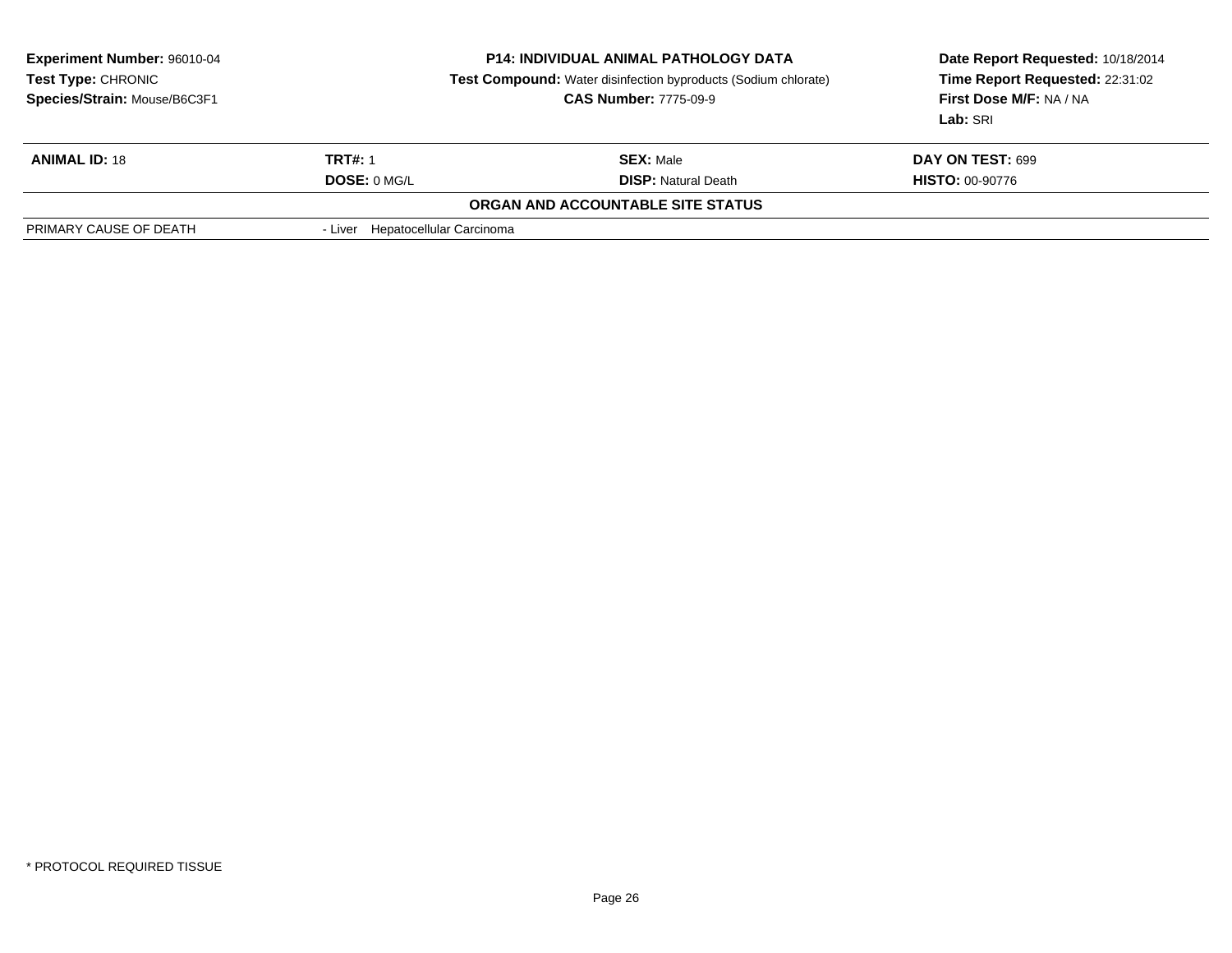### **P14: INDIVIDUAL ANIMAL PATHOLOGY DATA**

**Test Compound:** Water disinfection byproducts (Sodium chlorate)

**CAS Number:** 7775-09-9

| <b>ANIMAL ID: 19</b>                   | <b>TRT#: 1</b>                                           | <b>SEX: Male</b>                  | DAY ON TEST: 731           |
|----------------------------------------|----------------------------------------------------------|-----------------------------------|----------------------------|
|                                        | DOSE: 0 MG/L                                             | <b>DISP: Terminal Sacrifice</b>   | <b>HISTO: 00-91792</b>     |
|                                        |                                                          | ORGAN AND ACCOUNTABLE SITE STATUS |                            |
| <b>NORMAL</b>                          |                                                          |                                   |                            |
| * Adrenal Medulla                      | * Bone                                                   | * Bone Marrow                     | * Brain                    |
| * Epididymis                           | * Esophagus                                              | * Eye                             | * Gallbladder              |
| * Harderian Gland                      | * Heart                                                  | * Intestine Large, Cecum          | * Intestine Large, Colon   |
| * Intestine Large, Rectum              | * Intestine Small, Duodenum                              | * Intestine Small. Ileum          | * Intestine Small, Jejunum |
| * Islets, Pancreatic                   | * Mammary Gland                                          | * Nose                            | * Pancreas                 |
| * Parathyroid Gland                    | * Pituitary Gland                                        | * Preputial Gland                 | * Prostate                 |
| * Salivary Glands                      | * Seminal Vesicle                                        | * Skin                            | * Spleen                   |
| * Stomach, Forestomach                 | * Stomach, Glandular                                     | * Testes                          | * Thyroid Gland            |
| * Trachea                              | * Urinary Bladder                                        |                                   |                            |
| <b>OBSERVATIONS</b>                    |                                                          |                                   |                            |
| * Adrenal Cortex                       |                                                          | Hyperplasia                       | Focal, Mild                |
| * Kidney                               |                                                          | Nephropathy                       | Mild                       |
| * Liver                                |                                                          | <b>Clear Cell Focus</b>           |                            |
|                                        |                                                          | Hepatocellular Adenoma            | Multiple                   |
|                                        | Note: HEPATOCELLULAR ADENOMA PRESENT ON SLIDES 6 AND 21. |                                   |                            |
| [ Hepatocellular Adenoma TGLS = 1-21 ] |                                                          |                                   |                            |
| * Lung                                 |                                                          | Edema                             | Mild                       |
| * Lymph Node, Mandibular               |                                                          | Hyperplasia                       | Lymphoid, Moderate         |
| * Lymph Node, Mesenteric               |                                                          | Hemorrhage                        | Moderate                   |
| [Hemorrhage TGLS = $2-5$ ]             |                                                          |                                   |                            |
| * Thymus                               |                                                          | Atrophy                           | Mild                       |
| PRIMARY CAUSE OF DEATH                 |                                                          |                                   |                            |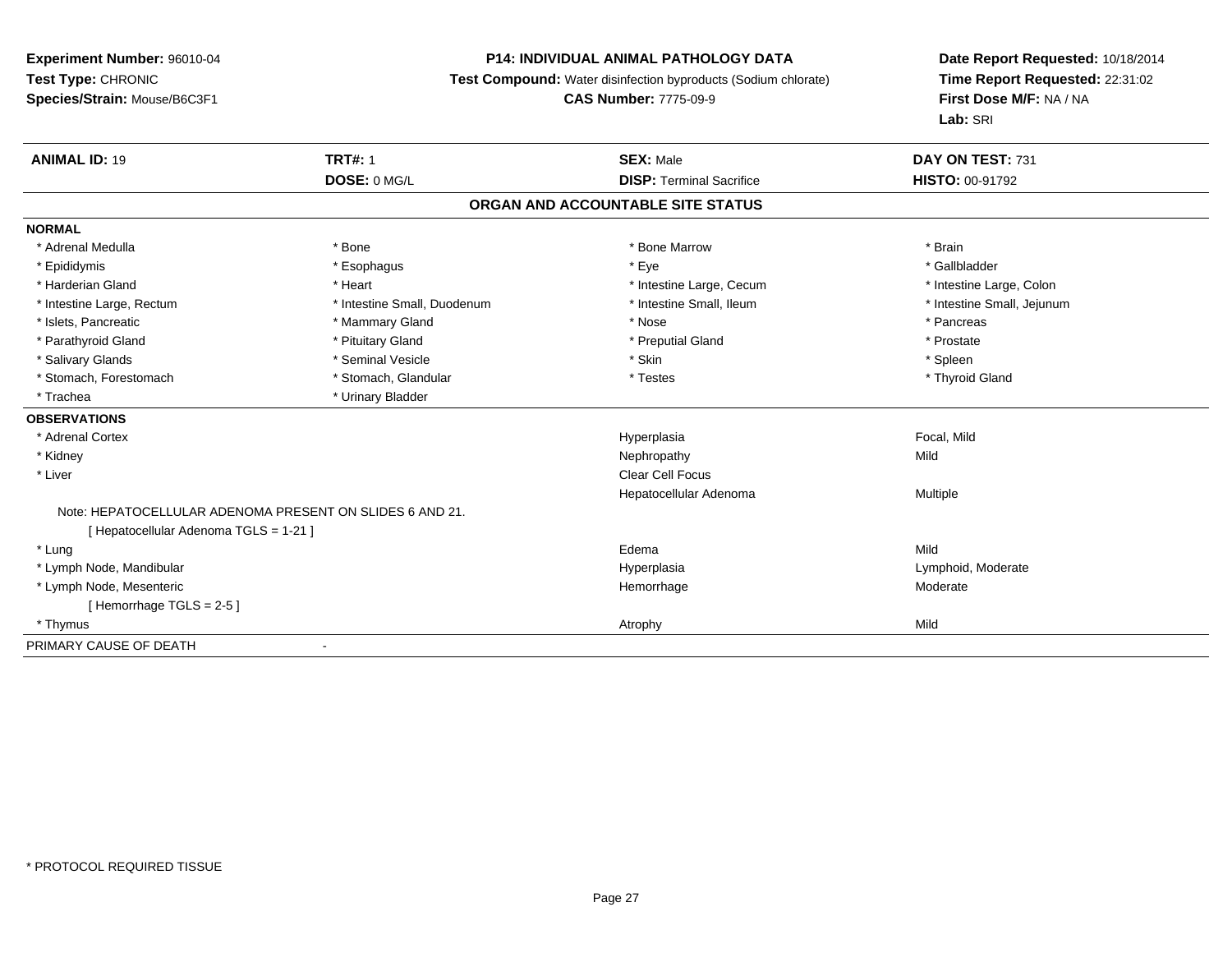### **P14: INDIVIDUAL ANIMAL PATHOLOGY DATA**

**Test Compound:** Water disinfection byproducts (Sodium chlorate)

# **CAS Number:** 7775-09-9

| <b>ANIMAL ID: 20</b>       | <b>TRT#: 1</b>            | <b>SEX: Male</b>                  | DAY ON TEST: 731         |
|----------------------------|---------------------------|-----------------------------------|--------------------------|
|                            | DOSE: 0 MG/L              | <b>DISP: Terminal Sacrifice</b>   | <b>HISTO: 00-91793</b>   |
|                            |                           | ORGAN AND ACCOUNTABLE SITE STATUS |                          |
| <b>NORMAL</b>              |                           |                                   |                          |
| * Adrenal Cortex           | * Adrenal Medulla         | * Bone                            | * Bone Marrow            |
| * Brain                    | * Epididymis              | * Esophagus                       | * Eye                    |
| * Gallbladder              | * Harderian Gland         | * Heart                           | * Intestine Large, Cecum |
| * Intestine Large, Colon   | * Intestine Large, Rectum | * Intestine Small, Duodenum       | * Intestine Small, Ileum |
| * Intestine Small, Jejunum | * Islets, Pancreatic      | * Liver                           | * Lung                   |
| * Mammary Gland            | * Nose                    | * Pancreas                        | * Parathyroid Gland      |
| * Pituitary Gland          | * Prostate                | * Salivary Glands                 | * Seminal Vesicle        |
| * Skin                     | * Spleen                  | * Stomach, Forestomach            | * Stomach, Glandular     |
| * Testes                   | * Thymus                  | * Trachea                         | * Urinary Bladder        |
| <b>OBSERVATIONS</b>        |                           |                                   |                          |
| * Kidney                   |                           | Metaplasia                        | Osseous, Mild            |
|                            |                           | Nephropathy                       | Mild                     |
| * Lymph Node, Mandibular   |                           | Hyperplasia                       | Lymphoid, Mild           |
| * Lymph Node, Mesenteric   |                           | Hyperplasia                       | Lymphoid, Mild           |
| * Preputial Gland          |                           | Inflammation                      | Chronic, Mild            |
| * Thyroid Gland            |                           | Degeneration                      | Cystic, Mild             |
| PRIMARY CAUSE OF DEATH     |                           |                                   |                          |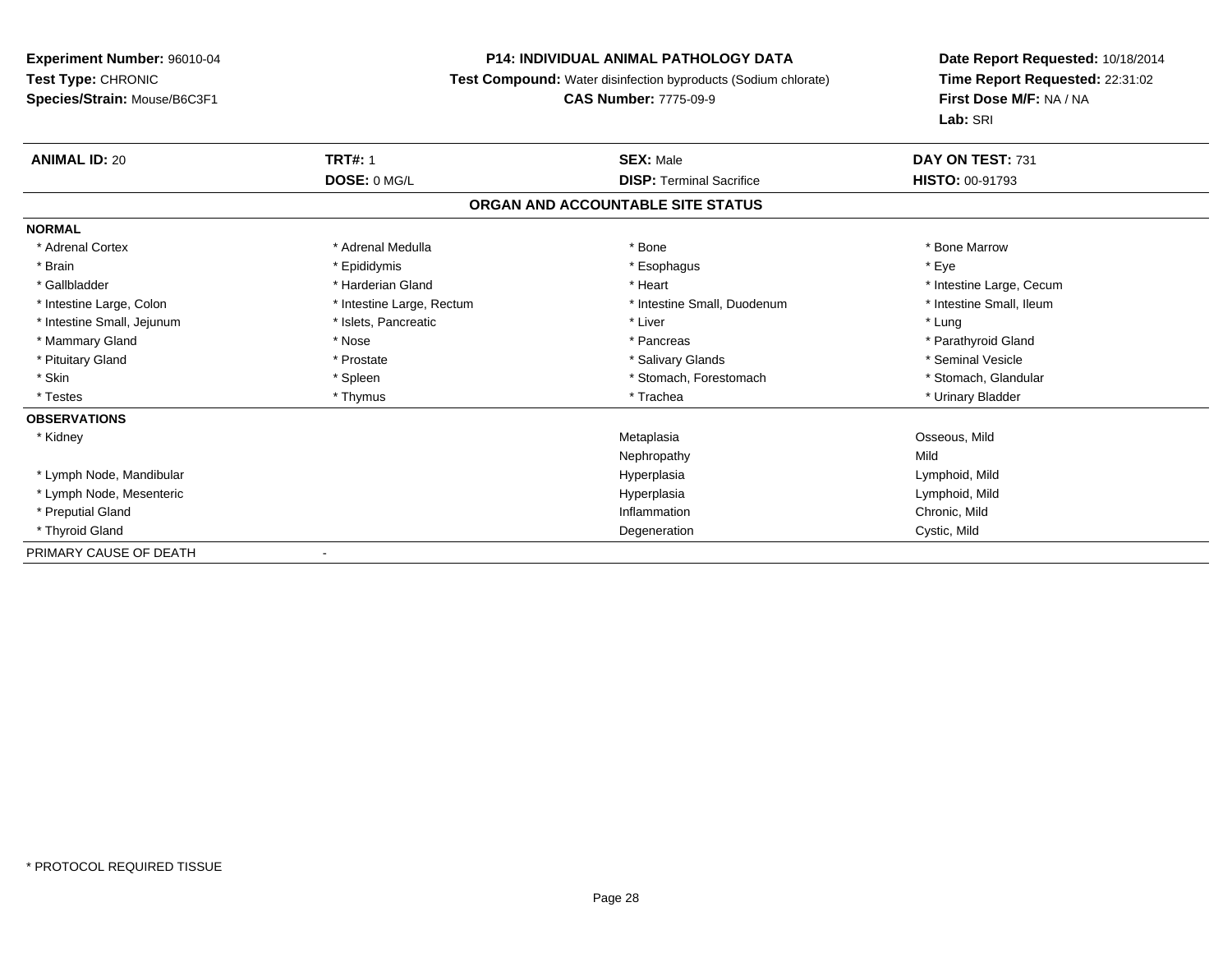#### **P14: INDIVIDUAL ANIMAL PATHOLOGY DATA**

**Test Compound:** Water disinfection byproducts (Sodium chlorate)

**CAS Number:** 7775-09-9

**Date Report Requested:** 10/18/2014**Time Report Requested:** 22:31:02**First Dose M/F:** NA / NA**Lab:** SRI

| <b>ANIMAL ID: 21</b>                  | <b>TRT#: 1</b>              | <b>SEX: Male</b>                  | DAY ON TEST: 731           |
|---------------------------------------|-----------------------------|-----------------------------------|----------------------------|
|                                       | DOSE: 0 MG/L                | <b>DISP: Terminal Sacrifice</b>   | <b>HISTO: 00-91794</b>     |
|                                       |                             | ORGAN AND ACCOUNTABLE SITE STATUS |                            |
| <b>NORMAL</b>                         |                             |                                   |                            |
| * Adrenal Medulla                     | * Bone                      | * Bone Marrow                     | * Brain                    |
| * Epididymis                          | * Esophagus                 | * Eye                             | * Gallbladder              |
| * Harderian Gland                     | * Heart                     | * Intestine Large, Cecum          | * Intestine Large, Colon   |
| * Intestine Large, Rectum             | * Intestine Small, Duodenum | * Intestine Small, Ileum          | * Intestine Small, Jejunum |
| * Lung                                | * Lymph Node, Mandibular    | * Lymph Node, Mesenteric          | * Mammary Gland            |
| * Nose                                | * Pancreas                  | * Parathyroid Gland               | * Pituitary Gland          |
| * Preputial Gland                     | * Prostate                  | * Seminal Vesicle                 | * Skin                     |
| * Spleen                              | * Stomach, Forestomach      | * Stomach, Glandular              | * Testes                   |
| * Thyroid Gland                       | * Trachea                   | * Urinary Bladder                 |                            |
| <b>OBSERVATIONS</b>                   |                             |                                   |                            |
| * Adrenal Cortex                      | Capsule                     | Hyperplasia                       | Mild                       |
| * Islets, Pancreatic                  |                             | Hyperplasia                       | Mild                       |
| * Kidney                              |                             | Cyst                              | Moderate                   |
|                                       |                             | Nephropathy                       | Minimal                    |
| * Liver                               |                             | <b>Clear Cell Focus</b>           |                            |
|                                       |                             | Hepatoblastoma                    |                            |
|                                       |                             | Hepatocellular Adenoma            | Multiple                   |
| [Clear Cell Focus TGLS = 2-6]         |                             |                                   |                            |
| [Hepatoblastoma TGLS = 3-6]           |                             |                                   |                            |
| [ Hepatocellular Adenoma TGLS = 3-6 ] |                             |                                   |                            |
| * Salivary Glands                     |                             | Hyperplasia                       | Lymphoid, Mild             |
| * Thymus                              |                             | Atrophy                           | Mild                       |
| PRIMARY CAUSE OF DEATH                |                             |                                   |                            |

Animal Note: BILATERAL MALFORMATION OF INCISOR TEETH; NOT TABULATED ON TDMS SINCE TOOTH IS NO T A PROTOCOL REQUIRED TISSUE.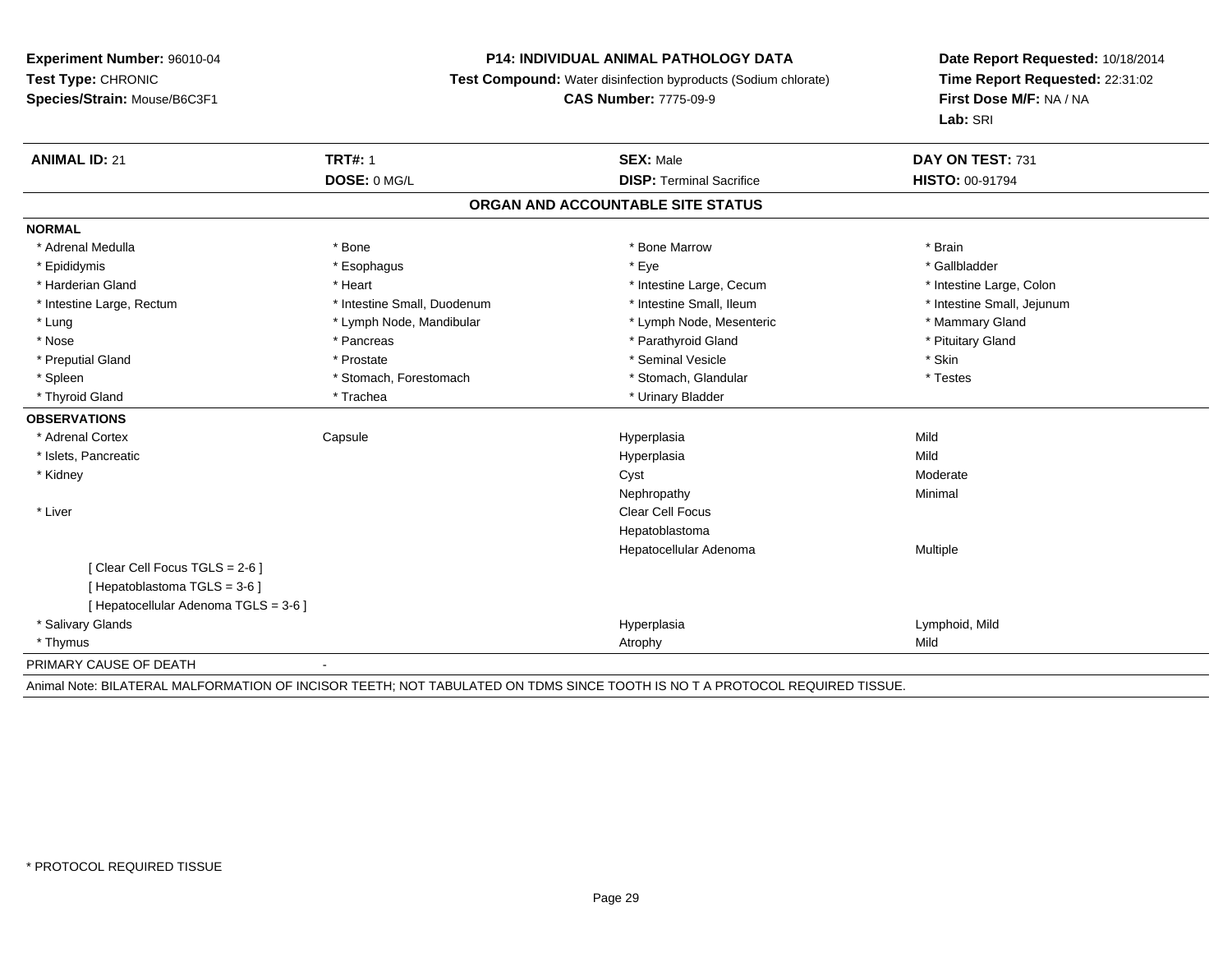#### **P14: INDIVIDUAL ANIMAL PATHOLOGY DATA**

**Test Compound:** Water disinfection byproducts (Sodium chlorate)

**CAS Number:** 7775-09-9

**Date Report Requested:** 10/18/2014**Time Report Requested:** 22:31:02**First Dose M/F:** NA / NA**Lab:** SRI

| <b>ANIMAL ID: 22</b>                         | <b>TRT#: 1</b><br>DOSE: 0 MG/L | <b>SEX: Male</b><br><b>DISP: Terminal Sacrifice</b> | DAY ON TEST: 730<br>HISTO: 00-91795 |
|----------------------------------------------|--------------------------------|-----------------------------------------------------|-------------------------------------|
|                                              |                                |                                                     |                                     |
|                                              |                                | ORGAN AND ACCOUNTABLE SITE STATUS                   |                                     |
| <b>NORMAL</b>                                |                                |                                                     |                                     |
| * Adrenal Cortex                             | * Adrenal Medulla              | * Bone                                              | * Bone Marrow                       |
| * Brain                                      | * Epididymis                   | * Esophagus                                         | * Eye                               |
| * Gallbladder                                | * Heart                        | * Intestine Large, Cecum                            | * Intestine Large, Colon            |
| * Intestine Large, Rectum                    | * Intestine Small, Duodenum    | * Intestine Small. Ileum                            | * Intestine Small, Jejunum          |
| * Mammary Gland                              | * Nose                         | * Pancreas                                          | * Parathyroid Gland                 |
| * Prostate                                   | * Salivary Glands              | * Seminal Vesicle                                   | * Skin                              |
| * Stomach, Forestomach                       | * Testes                       | * Thymus                                            | * Trachea                           |
| * Urinary Bladder                            |                                |                                                     |                                     |
| <b>MISSING</b>                               |                                |                                                     |                                     |
| * Pituitary Gland                            |                                |                                                     |                                     |
| <b>OBSERVATIONS</b>                          |                                |                                                     |                                     |
| * Harderian Gland                            |                                | Adenoma                                             |                                     |
| * Islets, Pancreatic                         |                                | Hyperplasia                                         | Mild                                |
| * Kidney                                     |                                | Metaplasia                                          | Osseous, Minimal                    |
|                                              |                                | Nephropathy                                         | Minimal                             |
| * Liver                                      |                                | Hepatocellular Adenoma                              |                                     |
| * Lung                                       |                                | Alveolar/Bronchiolar Adenoma                        |                                     |
| [ Alveolar/Bronchiolar Adenoma TGLS = 2-21 ] |                                |                                                     |                                     |
| * Lymph Node, Mandibular                     |                                | Hyperplasia                                         | Lymphoid, Moderate                  |
| * Lymph Node, Mesenteric                     |                                | Hyperplasia                                         | Lymphoid, Marked                    |
| [Hyperplasia TGLS = 1-5]                     |                                |                                                     |                                     |
| * Preputial Gland                            |                                | Inflammation                                        | Chronic, Mild                       |
| * Spleen                                     |                                | Hyperplasia                                         | Lymphoid, Moderate                  |
| * Stomach, Glandular                         |                                | Cyst                                                | Moderate                            |
| * Thyroid Gland                              |                                | Degeneration                                        | Cystic, Minimal                     |
| PRIMARY CAUSE OF DEATH                       |                                |                                                     |                                     |

Animal Note: MALFORMATION OF ONE INCISOR TOOTH; NOT TABULATED.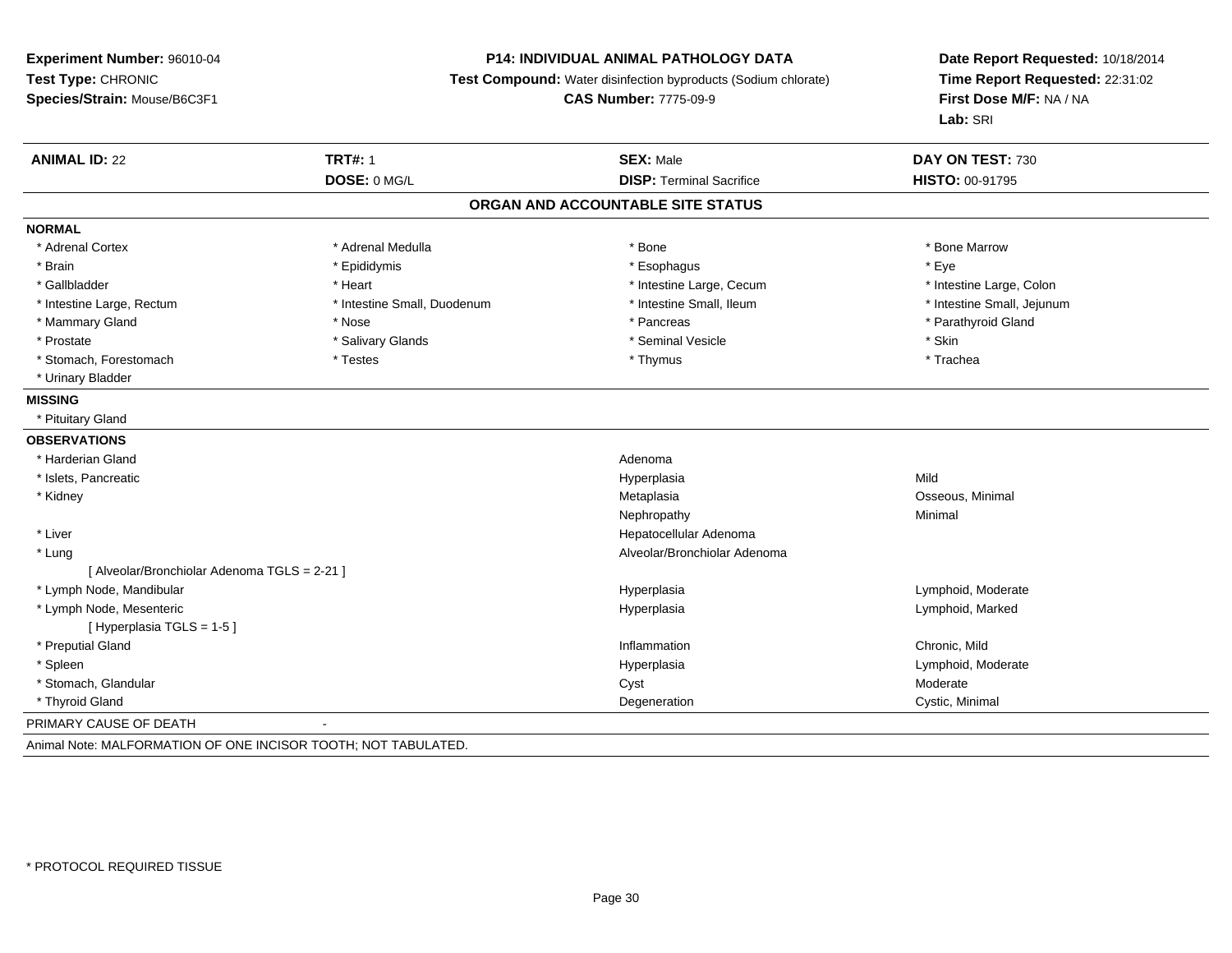### **P14: INDIVIDUAL ANIMAL PATHOLOGY DATA**

**Test Compound:** Water disinfection byproducts (Sodium chlorate)

**CAS Number:** 7775-09-9

**Date Report Requested:** 10/18/2014 **Time Report Requested:** 22:31:02**First Dose M/F:** NA / NA**Lab:** SRI

| <b>ANIMAL ID: 23</b>                                  | <b>TRT#: 1</b>              | <b>SEX: Male</b>                  | DAY ON TEST: 730           |
|-------------------------------------------------------|-----------------------------|-----------------------------------|----------------------------|
|                                                       | DOSE: 0 MG/L                | <b>DISP: Terminal Sacrifice</b>   | HISTO: 00-91796            |
|                                                       |                             | ORGAN AND ACCOUNTABLE SITE STATUS |                            |
| <b>NORMAL</b>                                         |                             |                                   |                            |
| * Adrenal Cortex                                      | * Adrenal Medulla           | * Bone                            | * Brain                    |
| * Epididymis                                          | * Esophagus                 | * Eye                             | * Gallbladder              |
| * Harderian Gland                                     | * Heart                     | * Intestine Large, Cecum          | * Intestine Large, Colon   |
| * Intestine Large, Rectum                             | * Intestine Small, Duodenum | * Intestine Small, Ileum          | * Intestine Small, Jejunum |
| * Mammary Gland                                       | * Nose                      | * Pancreas                        | * Parathyroid Gland        |
| * Prostate                                            | * Salivary Glands           | * Seminal Vesicle                 | * Skin                     |
| * Stomach, Forestomach                                | * Stomach, Glandular        | * Testes                          | * Thymus                   |
| * Thyroid Gland                                       | * Trachea                   | * Urinary Bladder                 |                            |
| <b>OBSERVATIONS</b>                                   |                             |                                   |                            |
| * Bone Marrow                                         |                             | Hyperplasia                       | Mild                       |
| * Islets, Pancreatic                                  |                             | Hyperplasia                       | Moderate                   |
| * Kidney                                              |                             | Nephropathy                       | Minimal                    |
| * Liver                                               |                             | Hepatocellular Carcinoma          |                            |
|                                                       |                             | <b>Necrosis</b>                   | Focal, Marked              |
| Note: HEPATOCELLULAR CARCINOMA IS ON SLIDES 6 AND 22. |                             |                                   |                            |
| [ Hepatocellular Carcinoma TGLS = 4-22 ]              |                             |                                   |                            |
| [ Necrosis TGLS = $5-6$ ]                             |                             |                                   |                            |
| * Lung                                                |                             | Alveolar/Bronchiolar Carcinoma    |                            |
|                                                       |                             | Hepatocellular Carcinoma          | Metastatic (Liver)         |
|                                                       |                             | <b>Infiltration Cellular</b>      | Histiocyte, Mild           |
| [ Alveolar/Bronchiolar Carcinoma TGLS = 6-23 ]        |                             |                                   |                            |
| [ Hepatocellular Carcinoma TGLS = 7-24,8-25 ]         |                             |                                   |                            |
| * Lymph Node, Mandibular                              |                             | Hyperplasia                       | Lymphoid, Mild             |
| * Lymph Node, Mesenteric                              |                             | Hemorrhage                        | Minimal                    |
| Mesentery                                             | Fat                         | Necrosis                          | Moderate                   |
| [Necrosis $TGLS = 2-21$ ]                             |                             |                                   |                            |
| * Pituitary Gland                                     | <b>Pars Distalis</b>        | Cyst                              | Moderate                   |
| * Preputial Gland                                     |                             | Cyst                              | Moderate                   |
|                                                       |                             | Inflammation                      | Chronic, Mild              |
| [Cyst TGLS = 1-8]                                     |                             |                                   |                            |

\* PROTOCOL REQUIRED TISSUE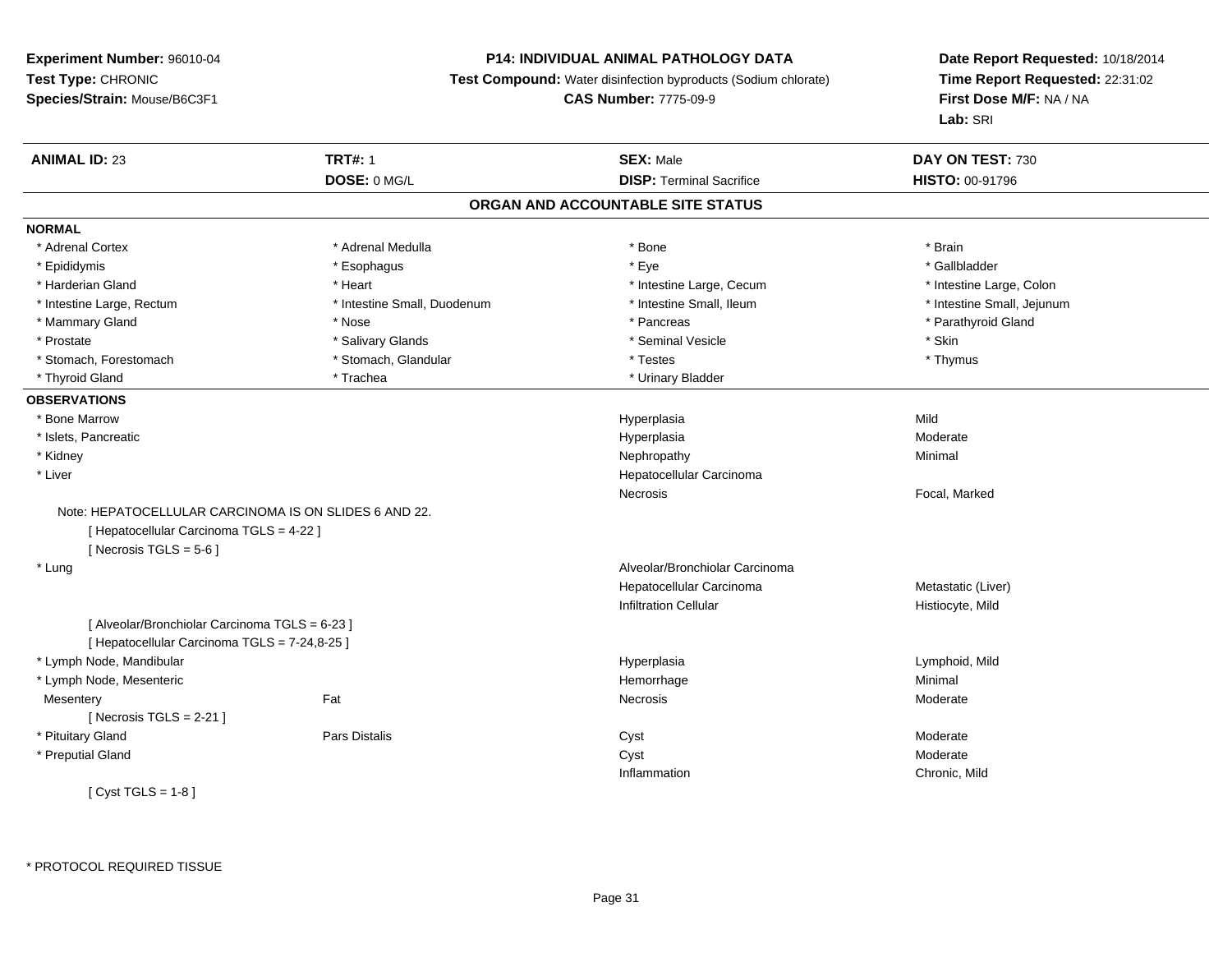| <b>Experiment Number: 96010-04</b><br>Test Type: CHRONIC<br>Species/Strain: Mouse/B6C3F1 |                | <b>P14: INDIVIDUAL ANIMAL PATHOLOGY DATA</b><br><b>Test Compound:</b> Water disinfection byproducts (Sodium chlorate)<br><b>CAS Number: 7775-09-9</b> | Date Report Requested: 10/18/2014<br>Time Report Requested: 22:31:02<br>First Dose M/F: NA / NA<br>Lab: SRI |  |
|------------------------------------------------------------------------------------------|----------------|-------------------------------------------------------------------------------------------------------------------------------------------------------|-------------------------------------------------------------------------------------------------------------|--|
| <b>ANIMAL ID: 23</b>                                                                     | <b>TRT#: 1</b> | <b>SEX: Male</b>                                                                                                                                      | DAY ON TEST: 730                                                                                            |  |
|                                                                                          | DOSE: 0 MG/L   | <b>DISP: Terminal Sacrifice</b>                                                                                                                       | <b>HISTO: 00-91796</b>                                                                                      |  |
|                                                                                          |                | ORGAN AND ACCOUNTABLE SITE STATUS                                                                                                                     |                                                                                                             |  |
| [Inflammation TGLS = 1-8]                                                                |                |                                                                                                                                                       |                                                                                                             |  |
| * Spleen                                                                                 |                | Hematopoietic Cell Proliferation                                                                                                                      | Moderate                                                                                                    |  |
| [ Hematopoietic Cell Proliferation TGLS = 3-6 ]                                          |                |                                                                                                                                                       |                                                                                                             |  |
| PRIMARY CAUSE OF DEATH                                                                   |                |                                                                                                                                                       |                                                                                                             |  |
| Animal Note: ONE INCISOR TOOTH MODERATELY MALFORMED; NOT TABULATED.                      |                |                                                                                                                                                       |                                                                                                             |  |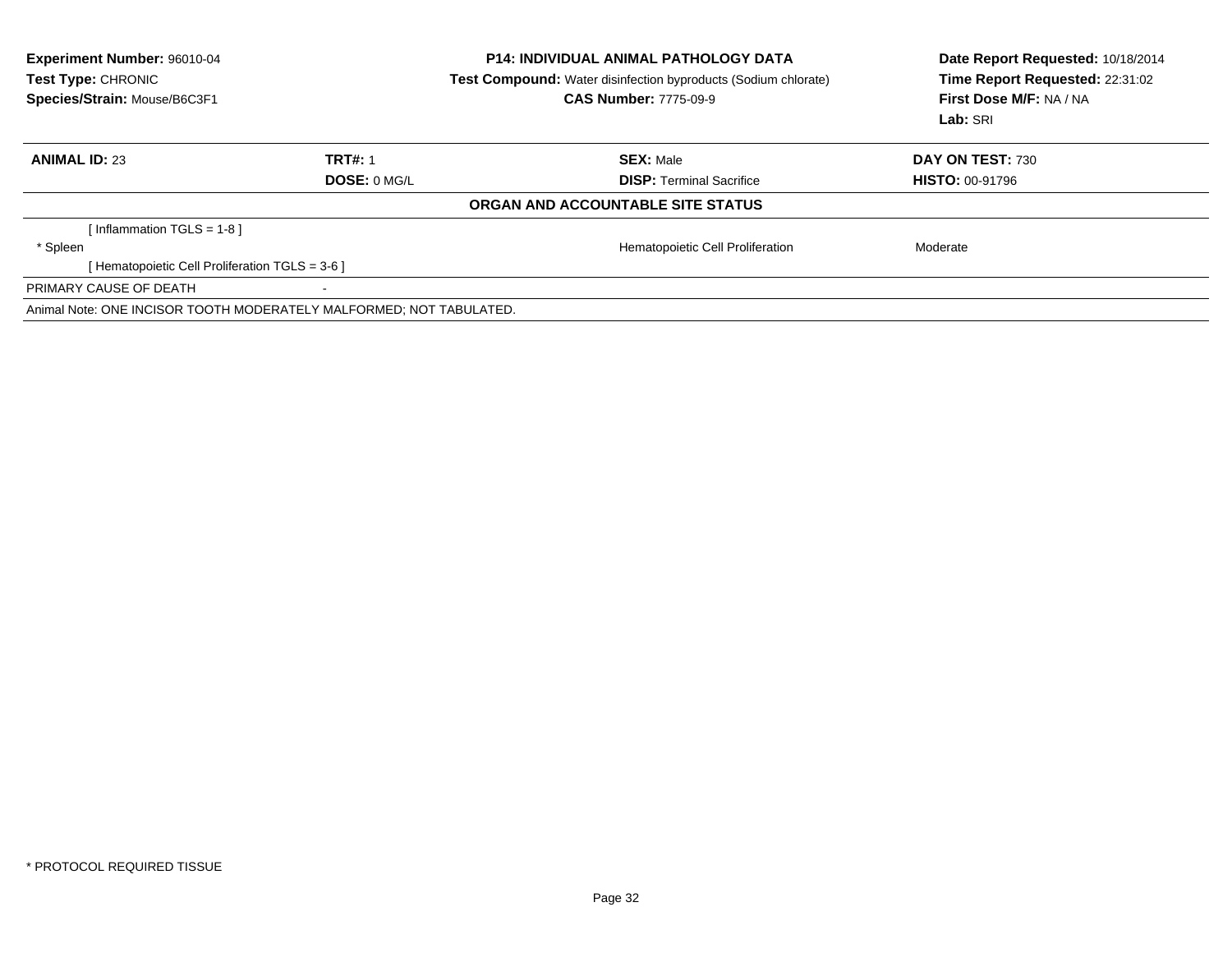#### **P14: INDIVIDUAL ANIMAL PATHOLOGY DATA**

**Test Compound:** Water disinfection byproducts (Sodium chlorate)

**CAS Number:** 7775-09-9

| <b>ANIMAL ID: 24</b>                                             | <b>TRT#: 1</b>            | <b>SEX: Male</b>                  | DAY ON TEST: 734         |
|------------------------------------------------------------------|---------------------------|-----------------------------------|--------------------------|
|                                                                  | DOSE: 0 MG/L              | <b>DISP: Terminal Sacrifice</b>   | <b>HISTO: 00-91797</b>   |
|                                                                  |                           | ORGAN AND ACCOUNTABLE SITE STATUS |                          |
| <b>NORMAL</b>                                                    |                           |                                   |                          |
| * Adrenal Cortex                                                 | * Adrenal Medulla         | * Bone                            | * Bone Marrow            |
| * Brain                                                          | * Epididymis              | * Esophagus                       | * Eve                    |
| * Gallbladder                                                    | * Harderian Gland         | * Heart                           | * Intestine Large, Cecum |
| * Intestine Large, Colon                                         | * Intestine Large, Rectum | * Intestine Small, Duodenum       | * Intestine Small, Ileum |
| * Intestine Small, Jejunum                                       | * Lung                    | * Lymph Node, Mandibular          | * Lymph Node, Mesenteric |
| * Mammary Gland                                                  | * Nose                    | * Pancreas                        | * Parathyroid Gland      |
| * Pituitary Gland                                                | * Prostate                | * Salivary Glands                 | * Seminal Vesicle        |
| * Skin                                                           | * Spleen                  | * Stomach, Forestomach            | * Stomach, Glandular     |
| * Testes                                                         | * Thyroid Gland           | * Trachea                         | * Urinary Bladder        |
| <b>OBSERVATIONS</b>                                              |                           |                                   |                          |
| * Islets, Pancreatic                                             |                           | Hyperplasia                       | Mild                     |
| * Kidney                                                         |                           | Infarct                           | Mild                     |
|                                                                  |                           | Nephropathy                       | Minimal                  |
| * Liver                                                          |                           | Hepatocellular Adenoma            | Multiple                 |
|                                                                  |                           | Hepatocellular Carcinoma          |                          |
|                                                                  |                           | Necrosis                          | Focal, Minimal           |
| Note: HEPATOCELLUAR ADENOMAS ARE ON SLIDE 6.                     |                           |                                   |                          |
| [ Hepatocellular Carcinoma TGLS = 3-21 ]                         |                           |                                   |                          |
| * Preputial Gland                                                |                           | Cyst                              | Moderate                 |
|                                                                  |                           | Inflammation                      | Chronic, Moderate        |
| $[Cyst TGLS = 1-8]$                                              |                           |                                   |                          |
| [ Inflammation TGLS = 1-8 ]                                      |                           |                                   |                          |
| * Thymus                                                         |                           | Atrophy                           | Moderate                 |
| PRIMARY CAUSE OF DEATH                                           |                           |                                   |                          |
| Animal Note: MODERATE DYSPLASIA OF INCISOR TOOTH; NOT TABULATED. |                           |                                   |                          |
| Animal Note: MODERATE ANGIECTASIS IN BONE MARROW; NOT TABULATED. |                           |                                   |                          |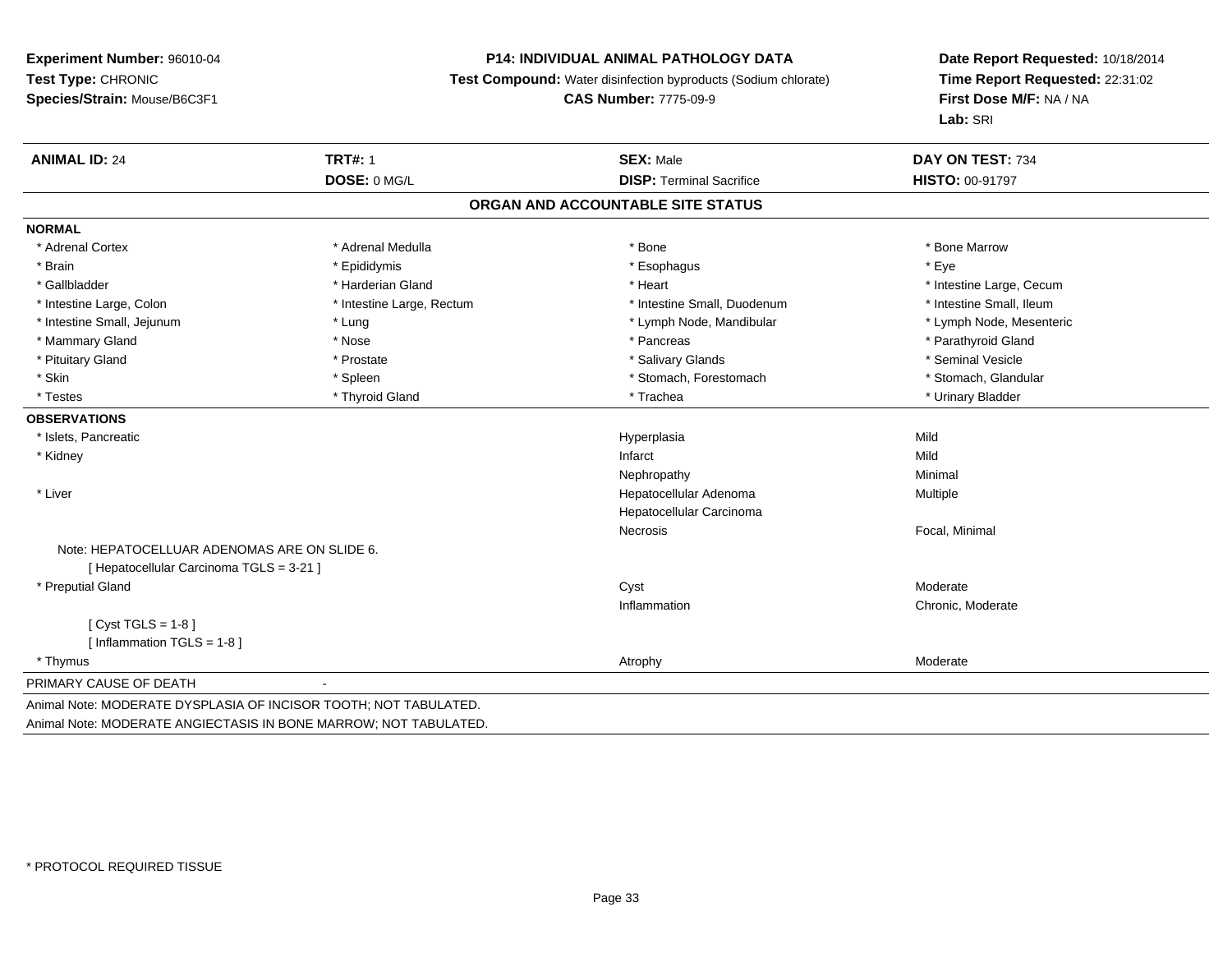#### **P14: INDIVIDUAL ANIMAL PATHOLOGY DATA**

**Test Compound:** Water disinfection byproducts (Sodium chlorate)

#### **CAS Number:** 7775-09-9

**Date Report Requested:** 10/18/2014**Time Report Requested:** 22:31:02**First Dose M/F:** NA / NA**Lab:** SRI

| <b>ANIMAL ID: 25</b>                          | <b>TRT#: 1</b>            | <b>SEX: Male</b>                  | DAY ON TEST: 623                                                                                                                                             |
|-----------------------------------------------|---------------------------|-----------------------------------|--------------------------------------------------------------------------------------------------------------------------------------------------------------|
|                                               | DOSE: 0 MG/L              | <b>DISP: Natural Death</b>        | <b>HISTO: 00-89514</b>                                                                                                                                       |
|                                               |                           | ORGAN AND ACCOUNTABLE SITE STATUS |                                                                                                                                                              |
| <b>NORMAL</b>                                 |                           |                                   |                                                                                                                                                              |
| * Adrenal Cortex                              | * Bone                    | * Bone Marrow                     | * Brain                                                                                                                                                      |
| * Epididymis                                  | * Esophagus               | * Eye                             | * Harderian Gland                                                                                                                                            |
| * Heart                                       | * Intestine Large, Rectum | * Intestine Small, Jejunum        | * Kidney                                                                                                                                                     |
| * Lymph Node, Mandibular                      | * Mammary Gland           | * Nose                            | * Prostate                                                                                                                                                   |
| * Salivary Glands                             | * Seminal Vesicle         | * Skin                            | * Stomach, Forestomach                                                                                                                                       |
| * Testes                                      | * Trachea                 |                                   |                                                                                                                                                              |
| <b>MISSING</b>                                |                           |                                   |                                                                                                                                                              |
| * Parathyroid Gland                           | * Pituitary Gland         | * Thyroid Gland                   |                                                                                                                                                              |
| <b>AUTO PRECLUDES DIAG.</b>                   |                           |                                   |                                                                                                                                                              |
| * Adrenal Medulla                             | * Gallbladder             | * Intestine Large, Cecum          | * Intestine Large, Colon                                                                                                                                     |
| * Intestine Small, Duodenum                   | * Intestine Small, Ileum  | * Islets, Pancreatic              | * Liver                                                                                                                                                      |
| * Lymph Node, Mesenteric                      | * Pancreas                | * Spleen                          | * Stomach, Glandular                                                                                                                                         |
| * Urinary Bladder                             |                           |                                   |                                                                                                                                                              |
| <b>OBSERVATIONS</b>                           |                           |                                   |                                                                                                                                                              |
| * Lung                                        |                           | Edema                             | Moderate                                                                                                                                                     |
| Note: MILD THROMBOSIS IN LUNG; NOT TABULATED. |                           |                                   |                                                                                                                                                              |
| * Preputial Gland                             |                           | Cyst                              | Moderate                                                                                                                                                     |
| [Cyst TGLS = $1-8$ ]                          |                           |                                   |                                                                                                                                                              |
| * Thymus                                      |                           | Atrophy                           | Moderate                                                                                                                                                     |
| PRIMARY CAUSE OF DEATH                        | - UNCERTAIN               |                                   |                                                                                                                                                              |
| EVIDENT.                                      |                           |                                   | Animal Note: EXCESSIVE ACCUMULATION OF BACTERIA IN NASAL PASSAGES, MAINLY LINING THE MUCOSA; BACTERIA CONSIDERED POST MORTEM CHANGE SINCE NO INFLAMMATION IS |

Animal Note: DYSPLASIA (MALFORMATION) OF INCISOR TOOTH; NOT TABULATED.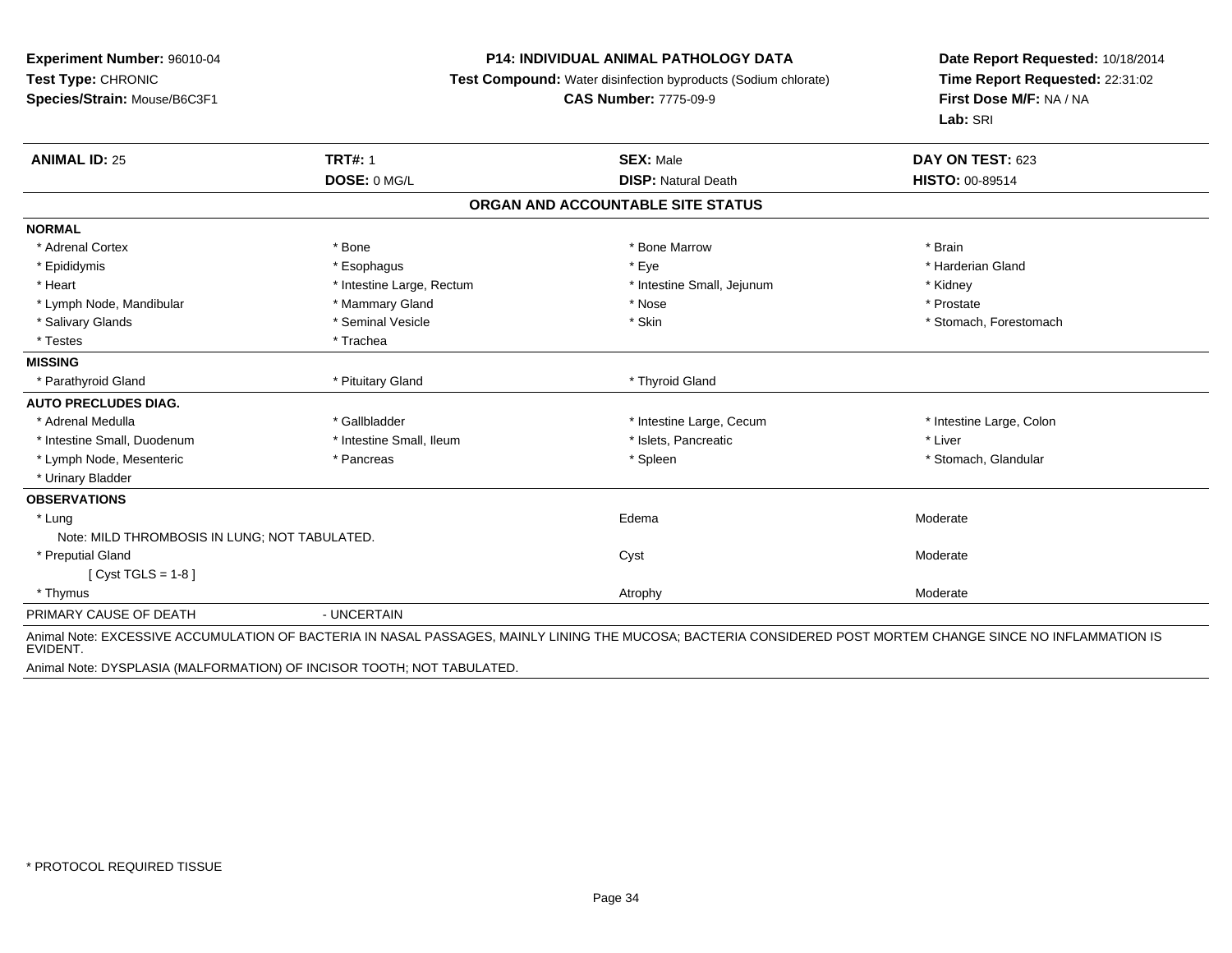#### **P14: INDIVIDUAL ANIMAL PATHOLOGY DATA**

**Test Compound:** Water disinfection byproducts (Sodium chlorate)

**CAS Number:** 7775-09-9

**Date Report Requested:** 10/18/2014**Time Report Requested:** 22:31:02**First Dose M/F:** NA / NA**Lab:** SRI

| <b>ANIMAL ID: 26</b>                                           | <b>TRT#: 1</b>                                                                                                                         | <b>SEX: Male</b>                  | DAY ON TEST: 729           |
|----------------------------------------------------------------|----------------------------------------------------------------------------------------------------------------------------------------|-----------------------------------|----------------------------|
|                                                                | DOSE: 0 MG/L                                                                                                                           | <b>DISP: Terminal Sacrifice</b>   | <b>HISTO: 00-91798</b>     |
|                                                                |                                                                                                                                        | ORGAN AND ACCOUNTABLE SITE STATUS |                            |
| <b>NORMAL</b>                                                  |                                                                                                                                        |                                   |                            |
| * Adrenal Medulla                                              | * Bone                                                                                                                                 | * Bone Marrow                     | * Brain                    |
| * Epididymis                                                   | * Esophagus                                                                                                                            | * Eye                             | * Gallbladder              |
| * Harderian Gland                                              | * Heart                                                                                                                                | * Intestine Large, Cecum          | * Intestine Large, Colon   |
| * Intestine Large, Rectum                                      | * Intestine Small, Duodenum                                                                                                            | * Intestine Small, Ileum          | * Intestine Small, Jejunum |
| * Lung                                                         | * Lymph Node, Mandibular                                                                                                               | * Lymph Node, Mesenteric          | * Mammary Gland            |
| * Nose                                                         | * Pancreas                                                                                                                             | * Parathyroid Gland               | * Pituitary Gland          |
| * Prostate                                                     | * Salivary Glands                                                                                                                      | * Seminal Vesicle                 | * Skin                     |
| * Spleen                                                       | * Stomach, Forestomach                                                                                                                 | * Stomach, Glandular              | * Testes                   |
| * Thymus                                                       | * Trachea                                                                                                                              | * Urinary Bladder                 |                            |
| <b>OBSERVATIONS</b>                                            |                                                                                                                                        |                                   |                            |
| * Adrenal Cortex                                               |                                                                                                                                        | Degeneration                      | Fatty, Minimal             |
| * Islets, Pancreatic                                           |                                                                                                                                        | Hyperplasia                       | Mild                       |
| * Kidney                                                       |                                                                                                                                        | Cyst                              | Moderate                   |
|                                                                |                                                                                                                                        | Metaplasia                        | Osseous, Moderate          |
|                                                                |                                                                                                                                        | Nephropathy                       | Minimal                    |
|                                                                | Note: BONE MARROW ALSO PRESENT ALONG WITH METAPLASTIC BONE IN KIDNEY. MINIMAL PAPILLARY NECROSIS PRESENT IN ONE KIDNEY; NOT TABULATED. |                                   |                            |
| * Liver                                                        |                                                                                                                                        | Clear Cell Focus                  |                            |
|                                                                |                                                                                                                                        | Hepatocellular Adenoma            | Multiple                   |
|                                                                | Note: HEPATOCELLULAR ADENOMAS PRESENT ON SLIDES 6, 21, AND 22.                                                                         |                                   |                            |
| [ Hepatocellular Adenoma TGLS = 1-21,2-22 ]                    |                                                                                                                                        |                                   |                            |
| * Preputial Gland                                              |                                                                                                                                        | Inflammation                      | Chronic, Mild              |
| * Thyroid Gland                                                |                                                                                                                                        | Degeneration                      | Cystic, Mild               |
| PRIMARY CAUSE OF DEATH                                         |                                                                                                                                        |                                   |                            |
| Asiatel Mater INCICOD TOOTH MILDI V DVCDLACTIC, NOT TADHILATED |                                                                                                                                        |                                   |                            |

Animal Note: INCISOR TOOTH MILDLY DYSPLASTIC; NOT TABULATED.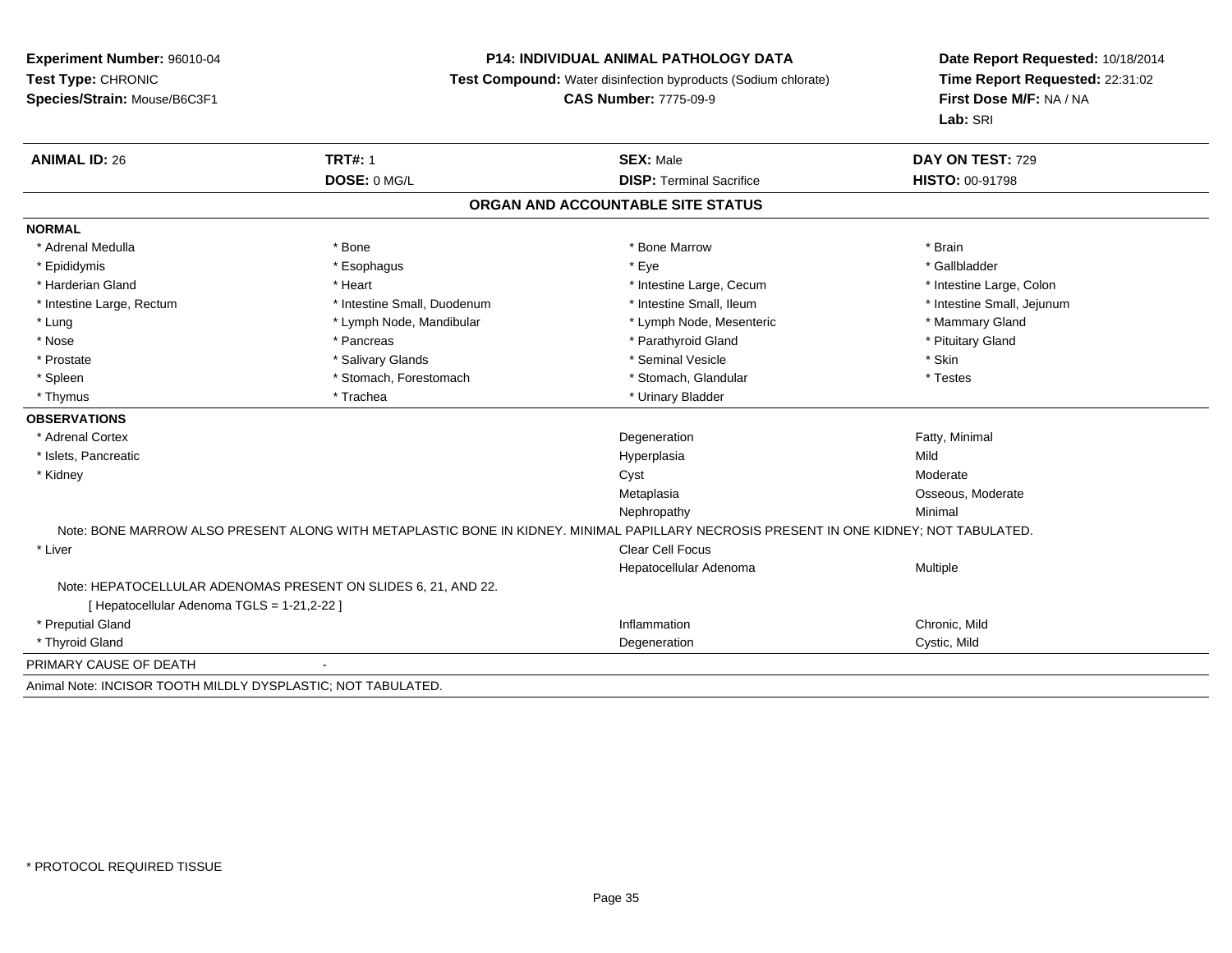### **P14: INDIVIDUAL ANIMAL PATHOLOGY DATA**

**Test Compound:** Water disinfection byproducts (Sodium chlorate)

**CAS Number:** 7775-09-9

| <b>ANIMAL ID: 27</b>                        | <b>TRT#: 1</b>            | <b>SEX: Male</b>                  | DAY ON TEST: 730         |  |
|---------------------------------------------|---------------------------|-----------------------------------|--------------------------|--|
|                                             | DOSE: 0 MG/L              | <b>DISP: Terminal Sacrifice</b>   | HISTO: 00-91799          |  |
|                                             |                           | ORGAN AND ACCOUNTABLE SITE STATUS |                          |  |
| <b>NORMAL</b>                               |                           |                                   |                          |  |
| * Adrenal Cortex                            | * Adrenal Medulla         | * Bone                            | * Bone Marrow            |  |
| * Brain                                     | * Epididymis              | * Esophagus                       | * Eye                    |  |
| * Gallbladder                               | * Harderian Gland         | * Heart                           | * Intestine Large, Cecum |  |
| * Intestine Large, Colon                    | * Intestine Large, Rectum | * Intestine Small, Duodenum       | * Intestine Small, Ileum |  |
| * Intestine Small, Jejunum                  | * Lymph Node, Mandibular  | * Lymph Node, Mesenteric          | * Mammary Gland          |  |
| * Nose                                      | * Pancreas                | * Parathyroid Gland               | * Pituitary Gland        |  |
| * Prostate                                  | * Seminal Vesicle         | * Skin                            | * Stomach, Forestomach   |  |
| * Stomach, Glandular                        | * Testes                  | * Thyroid Gland                   | * Trachea                |  |
| * Urinary Bladder                           |                           |                                   |                          |  |
| <b>OBSERVATIONS</b>                         |                           |                                   |                          |  |
| * Islets, Pancreatic                        |                           | Hyperplasia                       | Moderate                 |  |
| * Kidney                                    |                           | Hyperplasia                       | Lymphoid, Mild           |  |
|                                             |                           | Nephropathy                       | Minimal                  |  |
| * Liver                                     |                           | <b>Clear Cell Focus</b>           |                          |  |
|                                             |                           | Hepatoblastoma                    |                          |  |
|                                             |                           | Hepatocellular Adenoma            | Multiple                 |  |
|                                             |                           | Hepatocellular Carcinoma          |                          |  |
|                                             | Hepatocyte                | Vacuolization Cytoplasmic         | Moderate                 |  |
| [Clear Cell Focus TGLS = 4-6]               |                           |                                   |                          |  |
| [Hepatoblastoma TGLS = 6-24]                |                           |                                   |                          |  |
| [ Hepatocellular Adenoma TGLS = 2,3-21,22 ] |                           |                                   |                          |  |
| [ Hepatocellular Carcinoma TGLS = 2-21 ]    |                           |                                   |                          |  |
| * Lung                                      |                           | Hyperplasia                       | Lymphoid, Mild           |  |
| * Preputial Gland                           |                           | Cyst                              | Moderate                 |  |
| [ Cyst TGLS = $1-8$ ]                       |                           |                                   |                          |  |
| * Salivary Glands                           |                           | Hyperplasia                       | Lymphoid, Mild           |  |
| * Spleen                                    |                           | Hyperplasia                       | Lymphoid, Mild           |  |
| * Thymus                                    |                           | Hyperplasia                       | Lymphoid, Moderate       |  |
| PRIMARY CAUSE OF DEATH                      | $\blacksquare$            |                                   |                          |  |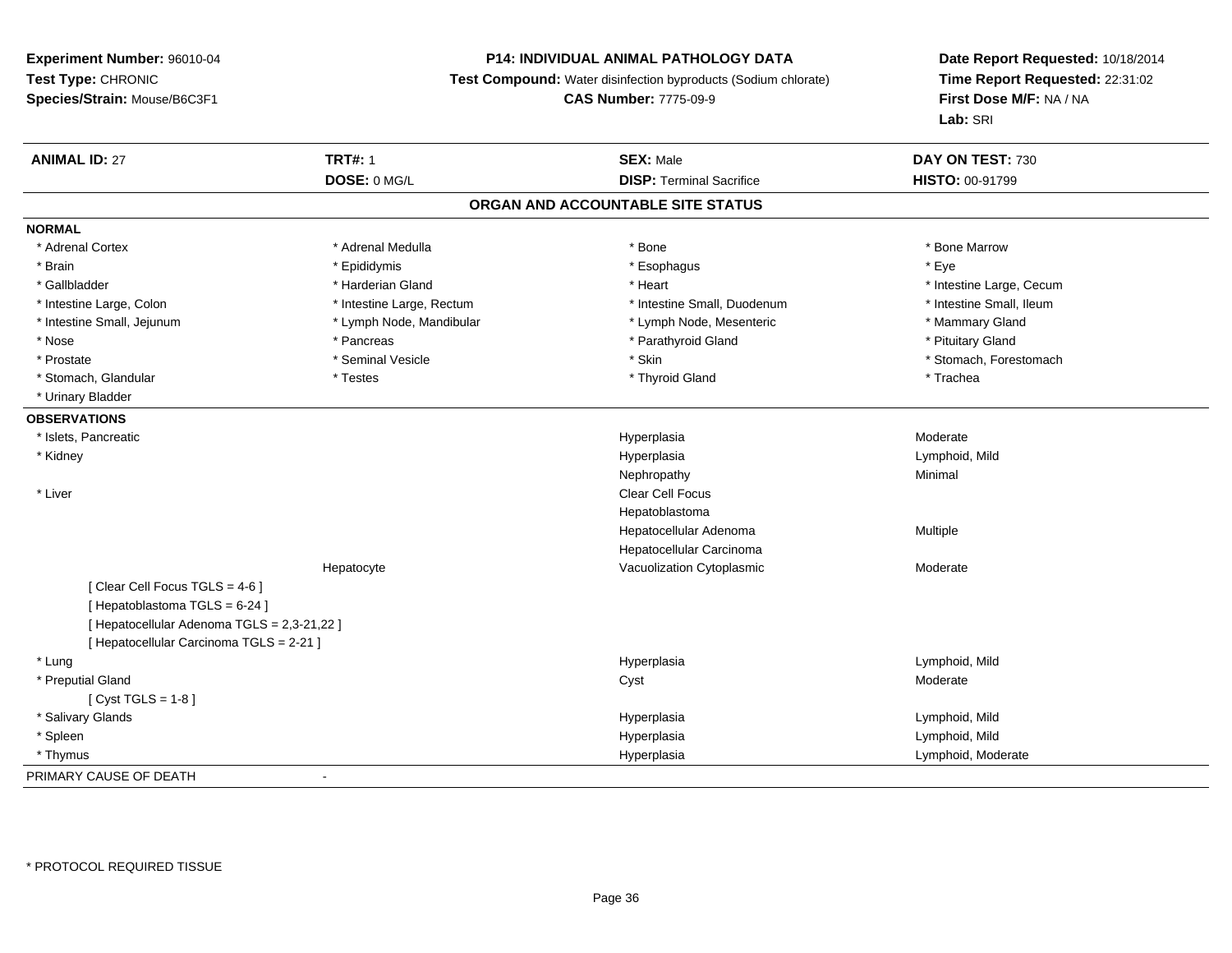### **P14: INDIVIDUAL ANIMAL PATHOLOGY DATA**

**Test Compound:** Water disinfection byproducts (Sodium chlorate)

**CAS Number:** 7775-09-9

**Date Report Requested:** 10/18/2014 **Time Report Requested:** 22:31:02**First Dose M/F:** NA / NA**Lab:** SRI

| <b>ANIMAL ID: 28</b>                            | <b>TRT#: 1</b>           | <b>SEX: Male</b>                  | DAY ON TEST: 603          |  |
|-------------------------------------------------|--------------------------|-----------------------------------|---------------------------|--|
|                                                 | DOSE: 0 MG/L             | <b>DISP: Natural Death</b>        | HISTO: 00-88975           |  |
|                                                 |                          | ORGAN AND ACCOUNTABLE SITE STATUS |                           |  |
| <b>NORMAL</b>                                   |                          |                                   |                           |  |
| * Adrenal Cortex                                | * Adrenal Medulla        | * Bone                            | * Brain                   |  |
| * Epididymis                                    | * Esophagus              | * Eye                             | * Gallbladder             |  |
| * Harderian Gland                               | * Intestine Large, Cecum | * Intestine Large, Colon          | * Intestine Large, Rectum |  |
| * Intestine Small, Duodenum                     | * Intestine Small, Ileum | * Islets, Pancreatic              | * Lymph Node, Mandibular  |  |
| * Lymph Node, Mesenteric                        | * Mammary Gland          | * Nose                            | * Pancreas                |  |
| * Pituitary Gland                               | * Prostate               | * Salivary Glands                 | * Seminal Vesicle         |  |
| * Skin                                          | * Stomach, Glandular     | * Testes                          | * Thyroid Gland           |  |
| * Trachea                                       | * Urinary Bladder        |                                   |                           |  |
| <b>MISSING</b>                                  |                          |                                   |                           |  |
| * Parathyroid Gland                             |                          |                                   |                           |  |
| <b>AUTO PRECLUDES DIAG.</b>                     |                          |                                   |                           |  |
| * Intestine Small, Jejunum                      |                          |                                   |                           |  |
| <b>OBSERVATIONS</b>                             |                          |                                   |                           |  |
| * Bone Marrow                                   |                          | Hyperplasia                       | Mild                      |  |
| * Heart                                         |                          | Inflammation                      | Chronic, Minimal          |  |
| * Kidney                                        |                          | Nephropathy                       | Mild                      |  |
| * Liver                                         |                          | <b>Eosinophilic Focus</b>         |                           |  |
|                                                 |                          | Hepatocellular Adenoma            | Multiple                  |  |
|                                                 |                          | Hepatocellular Carcinoma          |                           |  |
| [ Hepatocellular Adenoma TGLS = 8-23 ]          |                          |                                   |                           |  |
| [ Hepatocellular Carcinoma TGLS = 4-21 ]        |                          |                                   |                           |  |
| * Lung                                          |                          | Hepatocellular Carcinoma          | Metastatic (Liver)        |  |
|                                                 |                          | <b>Infiltration Cellular</b>      | Histiocyte, Moderate      |  |
| [ Hepatocellular Carcinoma TGLS = 6-2,6-22 ]    |                          |                                   |                           |  |
| * Preputial Gland                               |                          | Cyst                              | Moderate                  |  |
|                                                 |                          | Inflammation                      | Chronic, Moderate         |  |
| [ $Cyst TGLS = 1-8$ ]                           |                          |                                   |                           |  |
| * Spleen                                        |                          | Hematopoietic Cell Proliferation  | Marked                    |  |
| [ Hematopoietic Cell Proliferation TGLS = 2-6 ] |                          |                                   |                           |  |
| * Stomach, Forestomach                          | Epithelium               | Hyperplasia                       | Marked                    |  |

\* PROTOCOL REQUIRED TISSUE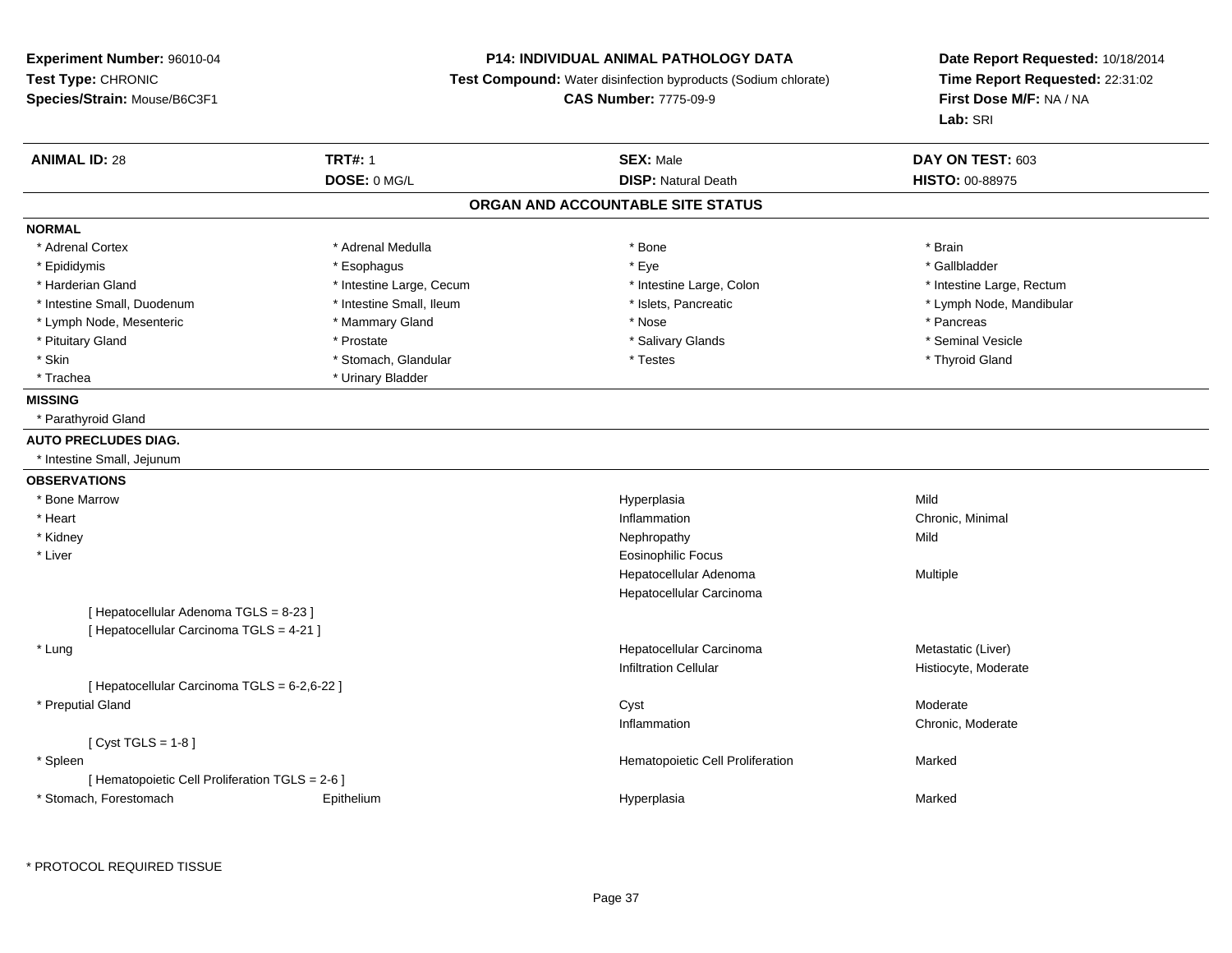| Experiment Number: 96010-04<br>Test Type: CHRONIC<br>Species/Strain: Mouse/B6C3F1 |                                     | <b>P14: INDIVIDUAL ANIMAL PATHOLOGY DATA</b><br><b>Test Compound:</b> Water disinfection byproducts (Sodium chlorate)<br><b>CAS Number: 7775-09-9</b> | Date Report Requested: 10/18/2014<br>Time Report Requested: 22:31:02<br>First Dose M/F: NA / NA<br>Lab: SRI |
|-----------------------------------------------------------------------------------|-------------------------------------|-------------------------------------------------------------------------------------------------------------------------------------------------------|-------------------------------------------------------------------------------------------------------------|
| <b>ANIMAL ID: 28</b>                                                              | <b>TRT#: 1</b>                      | <b>SEX: Male</b>                                                                                                                                      | DAY ON TEST: 603                                                                                            |
|                                                                                   | DOSE: 0 MG/L                        | <b>DISP: Natural Death</b>                                                                                                                            | <b>HISTO: 00-88975</b>                                                                                      |
|                                                                                   |                                     | ORGAN AND ACCOUNTABLE SITE STATUS                                                                                                                     |                                                                                                             |
|                                                                                   |                                     | Inflammation                                                                                                                                          | Chronic Active, Marked                                                                                      |
|                                                                                   |                                     | Ulcer                                                                                                                                                 | Moderate                                                                                                    |
| [Hyperplasia TGLS = $7-4$ ]                                                       |                                     |                                                                                                                                                       |                                                                                                             |
| [ Ulcer TGLS = $7-4$ ]                                                            |                                     |                                                                                                                                                       |                                                                                                             |
| * Thymus                                                                          |                                     | Atrophy                                                                                                                                               | Moderate                                                                                                    |
| PRIMARY CAUSE OF DEATH                                                            | Hepatocellular Carcinoma<br>- Liver |                                                                                                                                                       |                                                                                                             |
| Animal Note: MODERATE DYSPLASIA OF ONE INCISOR TOOTH; NOT TABULATED.              |                                     |                                                                                                                                                       |                                                                                                             |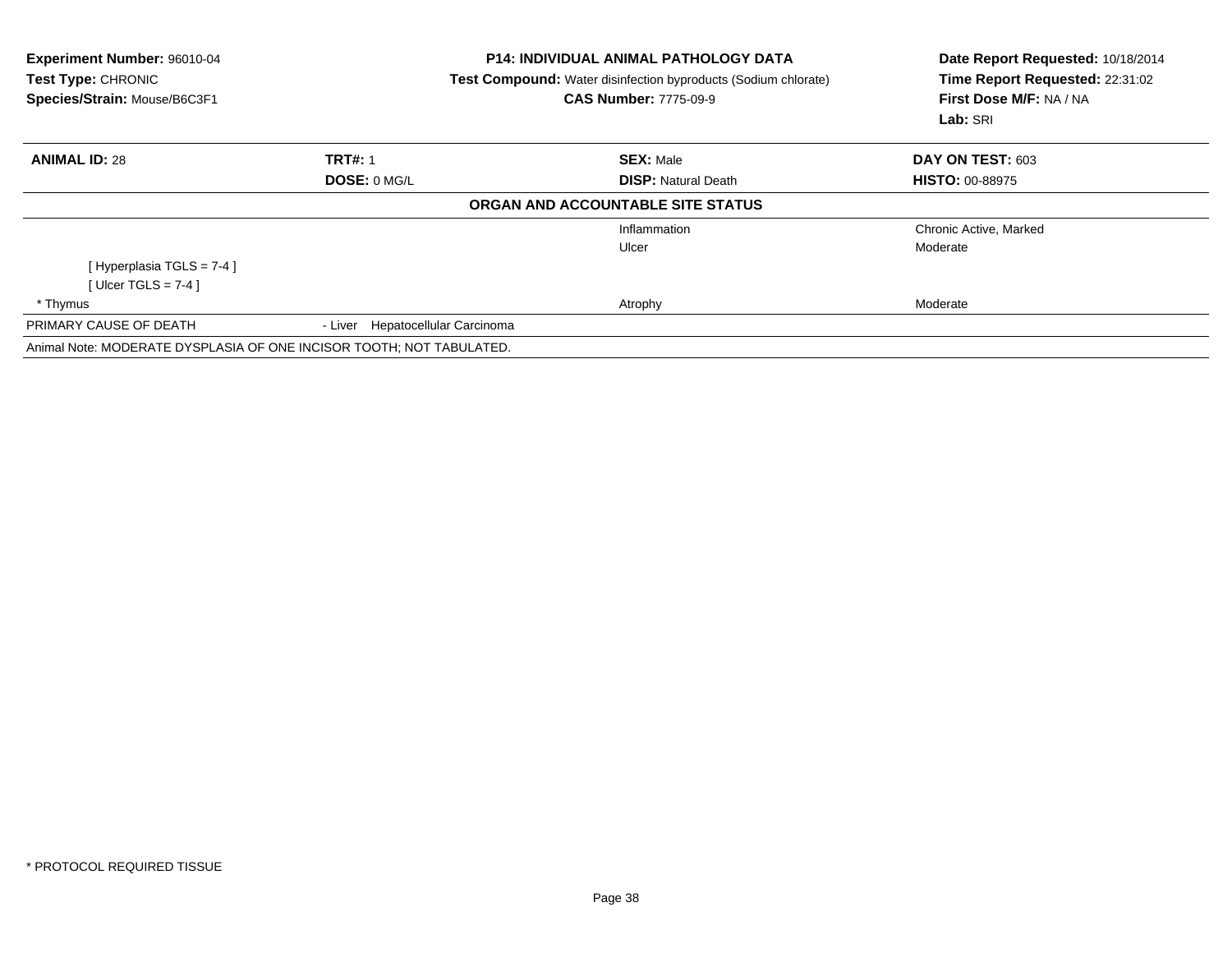#### **P14: INDIVIDUAL ANIMAL PATHOLOGY DATA**

**Test Compound:** Water disinfection byproducts (Sodium chlorate)

**CAS Number:** 7775-09-9

**Date Report Requested:** 10/18/2014**Time Report Requested:** 22:31:02**First Dose M/F:** NA / NA**Lab:** SRI

| <b>ANIMAL ID: 29</b>              | <b>TRT#: 1</b>              | <b>SEX: Male</b>                | DAY ON TEST: 731           |  |  |  |
|-----------------------------------|-----------------------------|---------------------------------|----------------------------|--|--|--|
|                                   | DOSE: 0 MG/L                | <b>DISP: Terminal Sacrifice</b> | <b>HISTO: 00-91800</b>     |  |  |  |
| ORGAN AND ACCOUNTABLE SITE STATUS |                             |                                 |                            |  |  |  |
| <b>NORMAL</b>                     |                             |                                 |                            |  |  |  |
| * Adrenal Cortex                  | * Adrenal Medulla           | * Bone                          | * Bone Marrow              |  |  |  |
| * Brain                           | * Epididymis                | * Esophagus                     | * Eye                      |  |  |  |
| * Gallbladder                     | * Heart                     | * Intestine Large, Cecum        | * Intestine Large, Colon   |  |  |  |
| * Intestine Large, Rectum         | * Intestine Small, Duodenum | * Intestine Small, Ileum        | * Intestine Small, Jejunum |  |  |  |
| * Liver                           | * Lung                      | * Lymph Node, Mandibular        | * Lymph Node, Mesenteric   |  |  |  |
| * Mammary Gland                   | * Nose                      | * Pancreas                      | * Parathyroid Gland        |  |  |  |
| * Pituitary Gland                 | * Preputial Gland           | * Prostate                      | * Salivary Glands          |  |  |  |
| * Seminal Vesicle                 | * Skin                      | * Stomach, Forestomach          | * Stomach, Glandular       |  |  |  |
| * Testes                          | * Thymus                    | * Thyroid Gland                 | * Trachea                  |  |  |  |
| * Urinary Bladder                 |                             |                                 |                            |  |  |  |
| <b>OBSERVATIONS</b>               |                             |                                 |                            |  |  |  |
| * Harderian Gland                 |                             | Adenoma                         |                            |  |  |  |
| * Islets, Pancreatic              |                             | Hyperplasia                     | Mild                       |  |  |  |
| * Kidney                          |                             | Infarct                         | Minimal                    |  |  |  |
|                                   |                             | Nephropathy                     | Mild                       |  |  |  |
| * Spleen                          |                             | Hyperplasia                     | Lymphoid, Mild             |  |  |  |
| [ Hyperplasia TGLS = 1-6 ]        |                             |                                 |                            |  |  |  |
| PRIMARY CAUSE OF DEATH            | $\blacksquare$              |                                 |                            |  |  |  |

Animal Note: CHRONIC INFLAMMATION (MODERATE) AND HAIR SHAFT FOREIGN BODY ADJACENT TO INCISOR TOOTH; NOT TABULATED.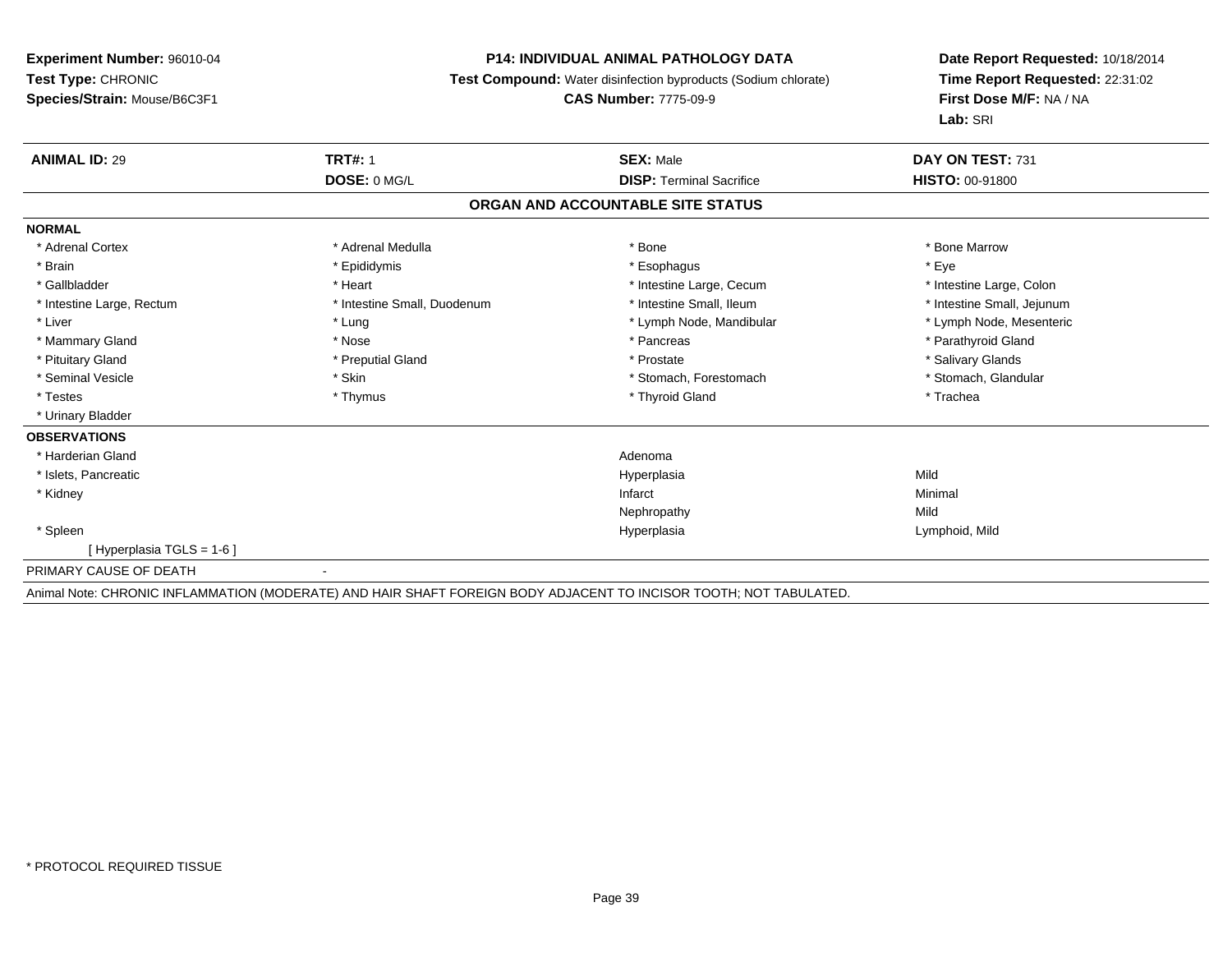### **P14: INDIVIDUAL ANIMAL PATHOLOGY DATA**

**Test Compound:** Water disinfection byproducts (Sodium chlorate)

**CAS Number:** 7775-09-9

| <b>ANIMAL ID: 30</b>                            | <b>TRT#: 1</b>              | <b>SEX: Male</b>                  | DAY ON TEST: 734         |
|-------------------------------------------------|-----------------------------|-----------------------------------|--------------------------|
|                                                 | DOSE: 0 MG/L                | <b>DISP: Terminal Sacrifice</b>   | HISTO: 00-91801          |
|                                                 |                             | ORGAN AND ACCOUNTABLE SITE STATUS |                          |
| <b>NORMAL</b>                                   |                             |                                   |                          |
| * Adrenal Cortex                                | * Adrenal Medulla           | * Bone                            | * Brain                  |
| * Epididymis                                    | * Esophagus                 | * Eye                             | * Gallbladder            |
| * Harderian Gland                               | * Heart                     | * Intestine Large, Cecum          | * Intestine Large, Colon |
| * Intestine Large, Rectum                       | * Intestine Small, Duodenum | * Intestine Small, Ileum          | * Islets, Pancreatic     |
| * Lymph Node, Mandibular                        | * Lymph Node, Mesenteric    | * Mammary Gland                   | * Nose                   |
| * Pancreas                                      | * Parathyroid Gland         | * Pituitary Gland                 | * Prostate               |
| * Salivary Glands                               | * Seminal Vesicle           | * Stomach, Forestomach            | * Stomach, Glandular     |
| * Testes                                        | * Trachea                   | * Urinary Bladder                 |                          |
| <b>MISSING</b>                                  |                             |                                   |                          |
| * Thymus                                        |                             |                                   |                          |
| <b>OBSERVATIONS</b>                             |                             |                                   |                          |
| * Bone Marrow                                   |                             | Hyperplasia                       | Moderate                 |
| * Intestine Small, Jejunum                      |                             | Carcinoma                         |                          |
| [ Carcinoma TGLS = 5-22 ]                       |                             |                                   |                          |
| * Kidney                                        |                             | Cyst                              | Moderate                 |
|                                                 |                             | Hyperplasia                       | Lymphoid, Mild           |
| * Liver                                         |                             | Hepatocellular Carcinoma          |                          |
| [ Hepatocellular Carcinoma TGLS = 3-6 ]         |                             |                                   |                          |
| * Lung                                          |                             | Hepatocellular Carcinoma          | Metastatic (Liver)       |
| * Preputial Gland                               |                             | Inflammation                      | Chronic, Mild            |
| * Skin                                          | Epidermis                   | Hyperplasia                       | Moderate                 |
|                                                 |                             | Ulcer                             | Moderate                 |
| [Hyperplasia TGLS = 1-21]                       |                             |                                   |                          |
| [ Ulcer TGLS = $1-21$ ]                         |                             |                                   |                          |
| * Spleen                                        |                             | Hematopoietic Cell Proliferation  | Marked                   |
| [ Hematopoietic Cell Proliferation TGLS = 4-6 ] |                             |                                   |                          |
| * Thyroid Gland                                 |                             | Degeneration                      | Cystic, Minimal          |
| PRIMARY CAUSE OF DEATH                          |                             |                                   |                          |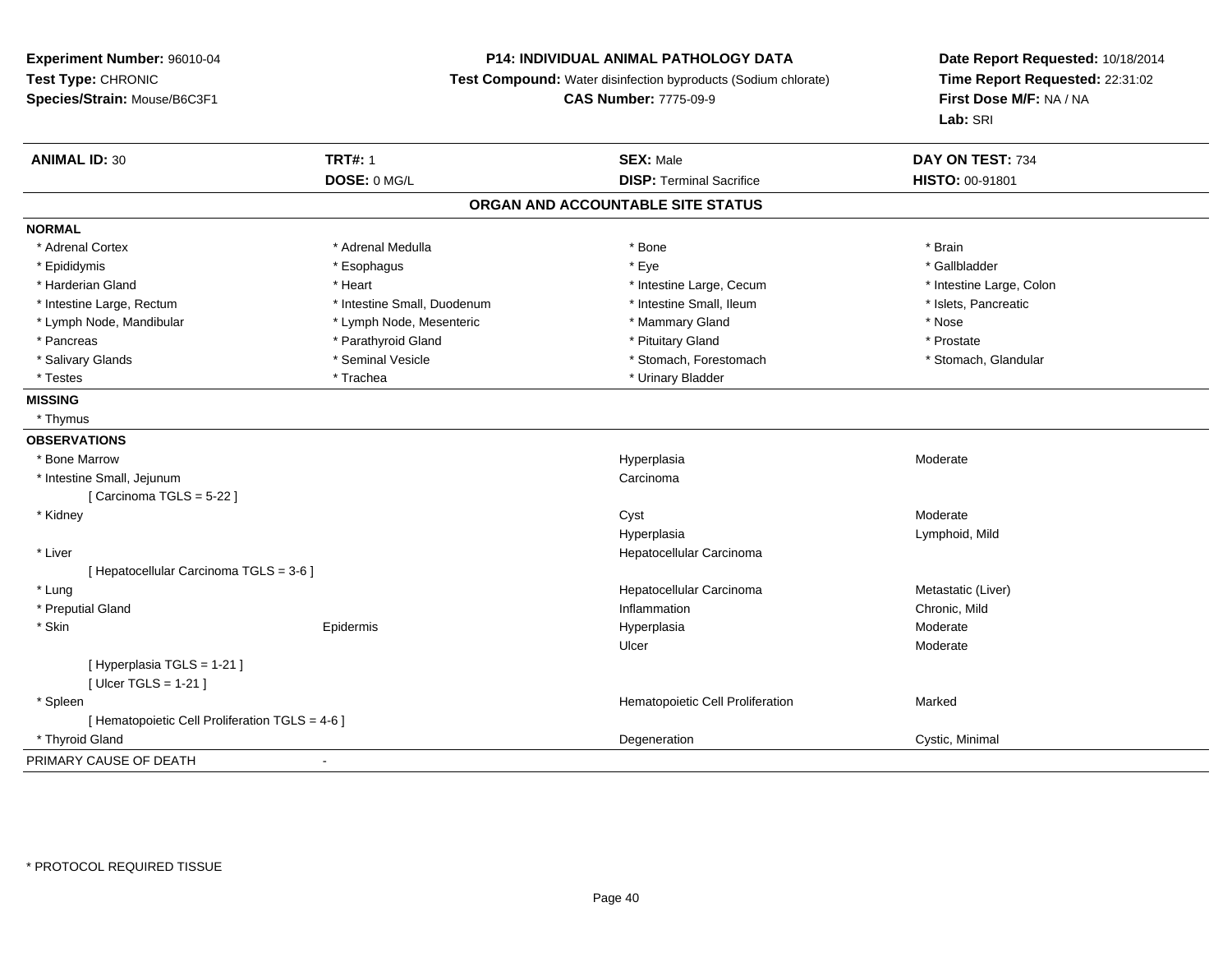### **P14: INDIVIDUAL ANIMAL PATHOLOGY DATA**

**Test Compound:** Water disinfection byproducts (Sodium chlorate)

**CAS Number:** 7775-09-9

| <b>ANIMAL ID: 31</b>                             | <b>TRT#: 1</b>              | <b>SEX: Male</b>                  | DAY ON TEST: 661           |  |
|--------------------------------------------------|-----------------------------|-----------------------------------|----------------------------|--|
|                                                  | DOSE: 0 MG/L                | <b>DISP: Moribund Sacrifice</b>   | HISTO: 00-90123            |  |
|                                                  |                             | ORGAN AND ACCOUNTABLE SITE STATUS |                            |  |
| <b>NORMAL</b>                                    |                             |                                   |                            |  |
| * Adrenal Cortex                                 | * Adrenal Medulla           | * Bone                            | * Brain                    |  |
| * Esophagus                                      | * Gallbladder               | * Harderian Gland                 | * Heart                    |  |
| * Intestine Large, Rectum                        | * Intestine Small, Duodenum | * Intestine Small, Ileum          | * Intestine Small, Jejunum |  |
| * Islets, Pancreatic                             | * Kidney                    | * Lymph Node, Mesenteric          | * Mammary Gland            |  |
| * Nose                                           | * Parathyroid Gland         | * Pituitary Gland                 | * Prostate                 |  |
| * Salivary Glands                                | * Skin                      | * Stomach, Forestomach            | * Testes                   |  |
| * Thyroid Gland                                  | * Trachea                   | * Urinary Bladder                 |                            |  |
| <b>MISSING</b>                                   |                             |                                   |                            |  |
| * Eye                                            | * Thymus                    |                                   |                            |  |
| <b>OBSERVATIONS</b>                              |                             |                                   |                            |  |
| * Bone Marrow                                    |                             | Hyperplasia                       | Mild                       |  |
| * Epididymis                                     |                             | Histiocytic Sarcoma               | Metastatic (Liver)         |  |
| * Intestine Large, Cecum                         |                             | Histiocytic Sarcoma               | Metastatic (Liver)         |  |
| [ Histiocytic Sarcoma TGLS = 14-4 ]              |                             |                                   |                            |  |
| * Intestine Large, Colon                         |                             | Histiocytic Sarcoma               | Metastatic (Liver)         |  |
| * Liver                                          |                             | Hematopoietic Cell Proliferation  | Moderate                   |  |
|                                                  |                             | Hepatocellular Carcinoma          |                            |  |
|                                                  |                             | Histiocytic Sarcoma               |                            |  |
| [ Hepatocellular Carcinoma TGLS = 7-26 ]         |                             |                                   |                            |  |
| [ Histiocytic Sarcoma TGLS = 5-24,10-28 ]        |                             |                                   |                            |  |
| * Lung                                           |                             | Alveolar/Bronchiolar Carcinoma    |                            |  |
|                                                  |                             | Histiocytic Sarcoma               | Metastatic (Liver)         |  |
| [ Alveolar/Bronchiolar Carcinoma TGLS = 12-2-1 ] |                             |                                   |                            |  |
| Lymph Node                                       | Mediastinal                 | Histiocytic Sarcoma               | Metastatic (Liver)         |  |
|                                                  | Pancreatic                  | Histiocytic Sarcoma               | Metastatic (Liver)         |  |
|                                                  | Renal                       | Histiocytic Sarcoma               | Metastatic (Liver)         |  |
| [ Histiocytic Sarcoma TGLS = 4-24 ]              |                             |                                   |                            |  |
| [Histiocytic Sarcoma TGLS = 6-25]                |                             |                                   |                            |  |
| [ Histiocytic Sarcoma TGLS = 13-2 ]              |                             |                                   |                            |  |
| * Lymph Node, Mandibular                         |                             | Pigmentation                      | Mild                       |  |
|                                                  |                             |                                   |                            |  |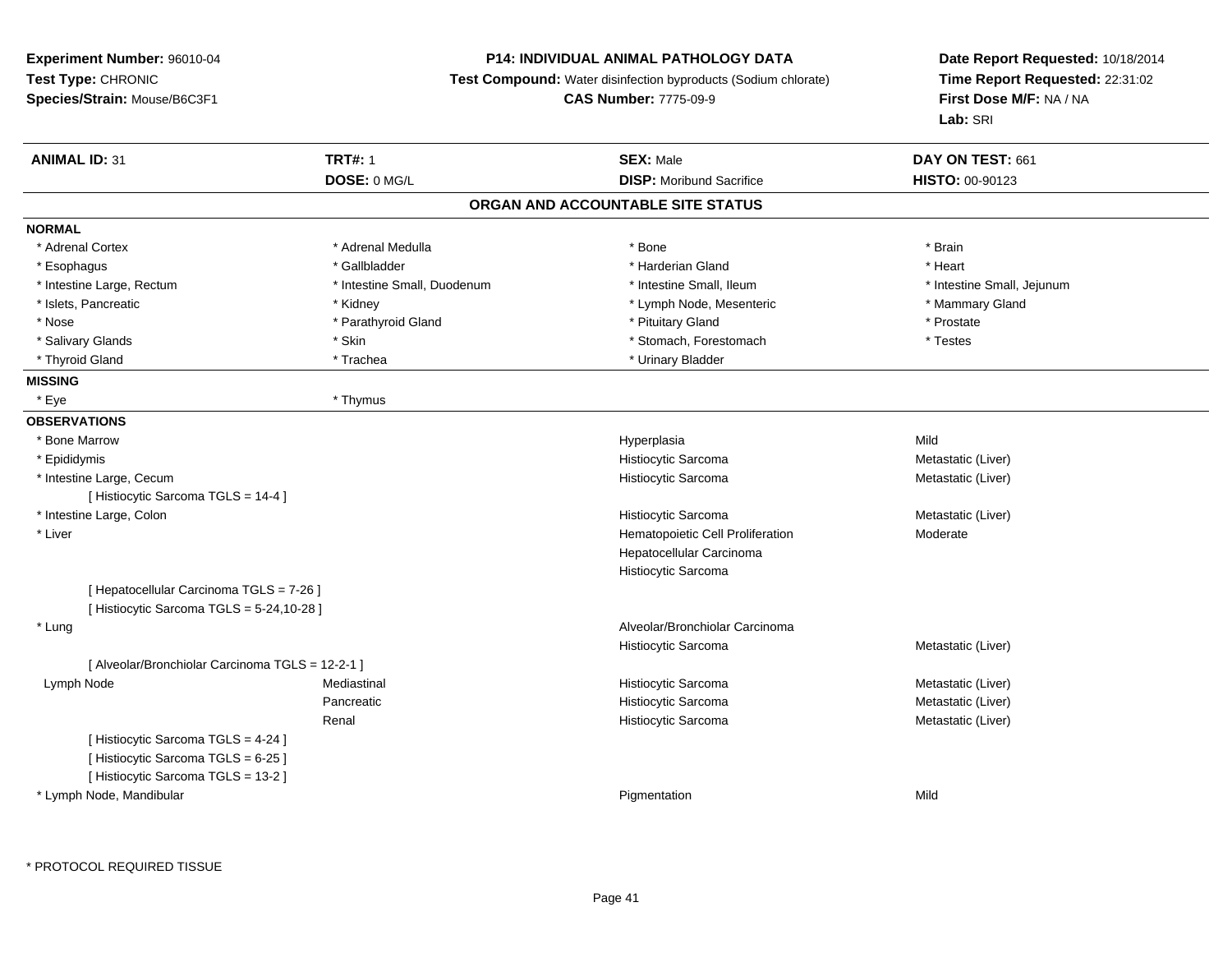### **P14: INDIVIDUAL ANIMAL PATHOLOGY DATA**

**Test Compound:** Water disinfection byproducts (Sodium chlorate)

# **CAS Number:** 7775-09-9

| <b>ANIMAL ID: 31</b>                    | <b>TRT#: 1</b> |                                | <b>SEX: Male</b>                  | DAY ON TEST: 661       |
|-----------------------------------------|----------------|--------------------------------|-----------------------------------|------------------------|
|                                         | DOSE: 0 MG/L   |                                | <b>DISP:</b> Moribund Sacrifice   | <b>HISTO: 00-90123</b> |
|                                         |                |                                | ORGAN AND ACCOUNTABLE SITE STATUS |                        |
| Mesentery                               |                |                                | Histiocytic Sarcoma               | Metastatic (Liver)     |
| Histiocytic Sarcoma TGLS = 8-5,9-27 ]   |                |                                |                                   |                        |
| * Pancreas                              |                |                                | Histiocytic Sarcoma               | Metastatic (Liver)     |
| * Preputial Gland                       |                |                                | Cyst                              | Moderate               |
| [ $Cyst$ TGLS = 2-8 ]                   |                |                                |                                   |                        |
| * Seminal Vesicle                       |                |                                | Histiocytic Sarcoma               | Metastatic (Liver)     |
| <b>Skeletal Muscle</b>                  |                |                                | Histiocytic Sarcoma               | Metastatic (Liver)     |
| Histiocytic Sarcoma TGLS = 1-21,11-29 ] |                |                                |                                   |                        |
| * Spleen                                |                |                                | Hematopoietic Cell Proliferation  | Mild                   |
|                                         |                |                                | Histiocytic Sarcoma               | Metastatic (Liver)     |
| Histiocytic Sarcoma TGLS = 3-22 ]       |                |                                |                                   |                        |
| * Stomach, Glandular                    |                |                                | Histiocytic Sarcoma               | Metastatic (Liver)     |
| PRIMARY CAUSE OF DEATH                  | - Liver        | Histiocytic Sarcoma            |                                   |                        |
| <b>CONTRIBUTORY CAUSE OF DEATH</b>      | - Liver        | Hepatocellular Carcinoma; Lung | Alveolar/Bronchiolar Carcinoma    |                        |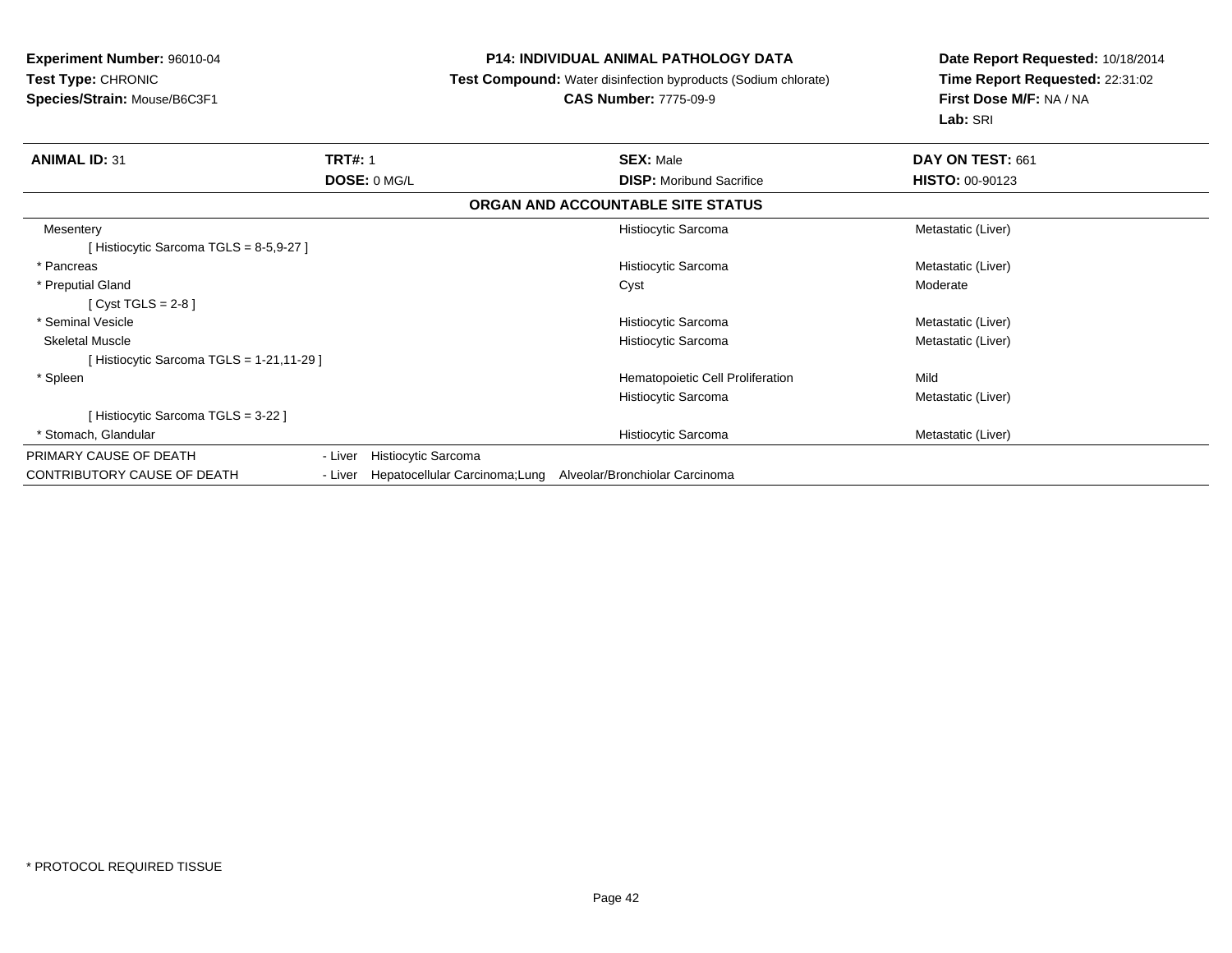## **P14: INDIVIDUAL ANIMAL PATHOLOGY DATA**

**Test Compound:** Water disinfection byproducts (Sodium chlorate)

**CAS Number:** 7775-09-9

| <b>ANIMAL ID: 32</b>                        | <b>TRT#: 1</b>              | <b>SEX: Male</b>                | DAY ON TEST: 730           |  |  |
|---------------------------------------------|-----------------------------|---------------------------------|----------------------------|--|--|
|                                             | DOSE: 0 MG/L                | <b>DISP: Terminal Sacrifice</b> | <b>HISTO: 00-91802</b>     |  |  |
| ORGAN AND ACCOUNTABLE SITE STATUS           |                             |                                 |                            |  |  |
| <b>NORMAL</b>                               |                             |                                 |                            |  |  |
| * Adrenal Medulla                           | * Bone                      | * Bone Marrow                   | * Brain                    |  |  |
| * Epididymis                                | * Esophagus                 | * Eye                           | * Gallbladder              |  |  |
| * Harderian Gland                           | * Heart                     | * Intestine Large, Cecum        | * Intestine Large, Colon   |  |  |
| * Intestine Large, Rectum                   | * Intestine Small, Duodenum | * Intestine Small, Ileum        | * Intestine Small, Jejunum |  |  |
| * Islets, Pancreatic                        | * Lung                      | * Lymph Node, Mandibular        | * Mammary Gland            |  |  |
| * Nose                                      | * Pancreas                  | * Parathyroid Gland             | * Pituitary Gland          |  |  |
| * Prostate                                  | * Seminal Vesicle           | * Skin                          | * Spleen                   |  |  |
| * Stomach, Glandular                        | * Testes                    | * Thymus                        | * Thyroid Gland            |  |  |
| * Trachea                                   | * Urinary Bladder           |                                 |                            |  |  |
| <b>OBSERVATIONS</b>                         |                             |                                 |                            |  |  |
| * Adrenal Cortex                            | Capsule                     | Hyperplasia                     | Mild                       |  |  |
| * Kidney                                    |                             | Nephropathy                     | Minimal                    |  |  |
| * Liver                                     |                             | Clear Cell Focus                |                            |  |  |
|                                             |                             | Hepatocellular Adenoma          |                            |  |  |
| [ Hepatocellular Adenoma TGLS = 2-21 ]      |                             |                                 |                            |  |  |
| * Lymph Node, Mesenteric                    |                             | Hyperplasia                     | Lymphoid, Moderate         |  |  |
| * Preputial Gland                           |                             | Cyst                            | Moderate                   |  |  |
|                                             |                             | Inflammation                    | Chronic, Moderate          |  |  |
| [ $Cyst TGLS = 1-8$ ]                       |                             |                                 |                            |  |  |
| [Inflammation TGLS = $1-8$ ]                |                             |                                 |                            |  |  |
| * Salivary Glands                           |                             | Hyperplasia                     | Lymphoid, Mild             |  |  |
| * Stomach, Forestomach                      |                             | <b>Diverticulum</b>             |                            |  |  |
| * Urin Bladder                              |                             |                                 |                            |  |  |
| Note: INFUSION ARTIFACT IN URINARY BLADDER. |                             |                                 |                            |  |  |
| PRIMARY CAUSE OF DEATH                      | $\blacksquare$              |                                 |                            |  |  |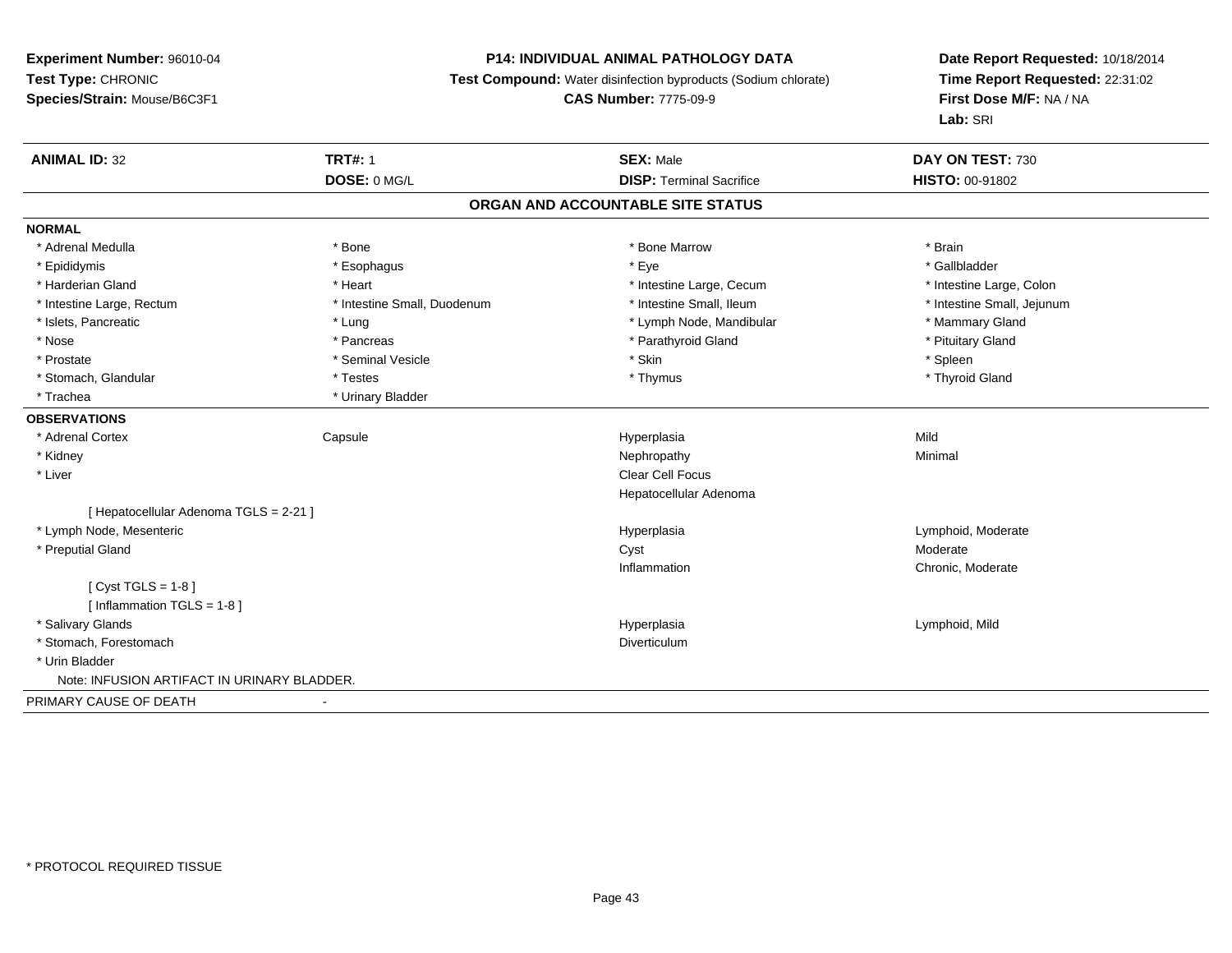#### **P14: INDIVIDUAL ANIMAL PATHOLOGY DATA**

**Test Compound:** Water disinfection byproducts (Sodium chlorate)

**CAS Number:** 7775-09-9

**Date Report Requested:** 10/18/2014**Time Report Requested:** 22:31:02**First Dose M/F:** NA / NA**Lab:** SRI

| <b>ANIMAL ID: 33</b>                            | <b>TRT#: 1</b>                                                                 | <b>SEX: Male</b>                  | DAY ON TEST: 734           |
|-------------------------------------------------|--------------------------------------------------------------------------------|-----------------------------------|----------------------------|
|                                                 | DOSE: 0 MG/L                                                                   | <b>DISP: Terminal Sacrifice</b>   | HISTO: 00-91803            |
|                                                 |                                                                                | ORGAN AND ACCOUNTABLE SITE STATUS |                            |
| <b>NORMAL</b>                                   |                                                                                |                                   |                            |
| * Adrenal Cortex                                | * Adrenal Medulla                                                              | * Bone                            | * Brain                    |
| * Epididymis                                    | * Esophagus                                                                    | * Eye                             | * Gallbladder              |
| * Harderian Gland                               | * Heart                                                                        | * Intestine Large, Cecum          | * Intestine Large, Colon   |
| * Intestine Large, Rectum                       | * Intestine Small, Duodenum                                                    | * Intestine Small. Ileum          | * Intestine Small, Jejunum |
| * Lung                                          | * Lymph Node, Mandibular                                                       | * Lymph Node, Mesenteric          | * Mammary Gland            |
| * Nose                                          | * Pancreas                                                                     | * Parathyroid Gland               | * Pituitary Gland          |
| * Prostate                                      | * Salivary Glands                                                              | * Seminal Vesicle                 | * Skin                     |
| * Stomach, Forestomach                          | * Stomach, Glandular                                                           | * Testes                          | * Thyroid Gland            |
| * Trachea                                       | * Urinary Bladder                                                              |                                   |                            |
| <b>OBSERVATIONS</b>                             |                                                                                |                                   |                            |
| * Bone Marrow                                   |                                                                                | Hyperplasia                       | Mild                       |
| * Islets, Pancreatic                            |                                                                                | Hyperplasia                       | Moderate                   |
| * Kidney                                        |                                                                                | Cyst                              | Moderate                   |
|                                                 |                                                                                | Nephropathy                       | Minimal                    |
| * Liver                                         |                                                                                | Angiectasis                       | Moderate                   |
|                                                 |                                                                                | <b>Clear Cell Focus</b>           |                            |
|                                                 |                                                                                | Hepatocellular Adenoma            |                            |
|                                                 |                                                                                | Hepatocellular Carcinoma          | Multiple                   |
| [ Hepatocellular Carcinoma TGLS = 2-21,3-6 ]    |                                                                                |                                   |                            |
| * Preputial Gland                               |                                                                                | Inflammation                      | Chronic, Mild              |
| * Spleen                                        |                                                                                | Hematopoietic Cell Proliferation  | Mild                       |
| [ Hematopoietic Cell Proliferation TGLS = 1-6 ] |                                                                                |                                   |                            |
| * Thymus                                        |                                                                                | Atrophy                           | Moderate                   |
| * Urin Bladder                                  |                                                                                |                                   |                            |
| Note: INFUSION ARTIFACT IN URINARY BLADDER.     |                                                                                |                                   |                            |
| PRIMARY CAUSE OF DEATH                          |                                                                                |                                   |                            |
|                                                 | Actual Nata: MODEDATE DVODLAGIA (MALEODMATION) OF INQICOD TEETH, NOT TADULATED |                                   |                            |

Animal Note: MODERATE DYSPLASIA (MALFORMATION) OF INCISOR TEETH; NOT TABULATED.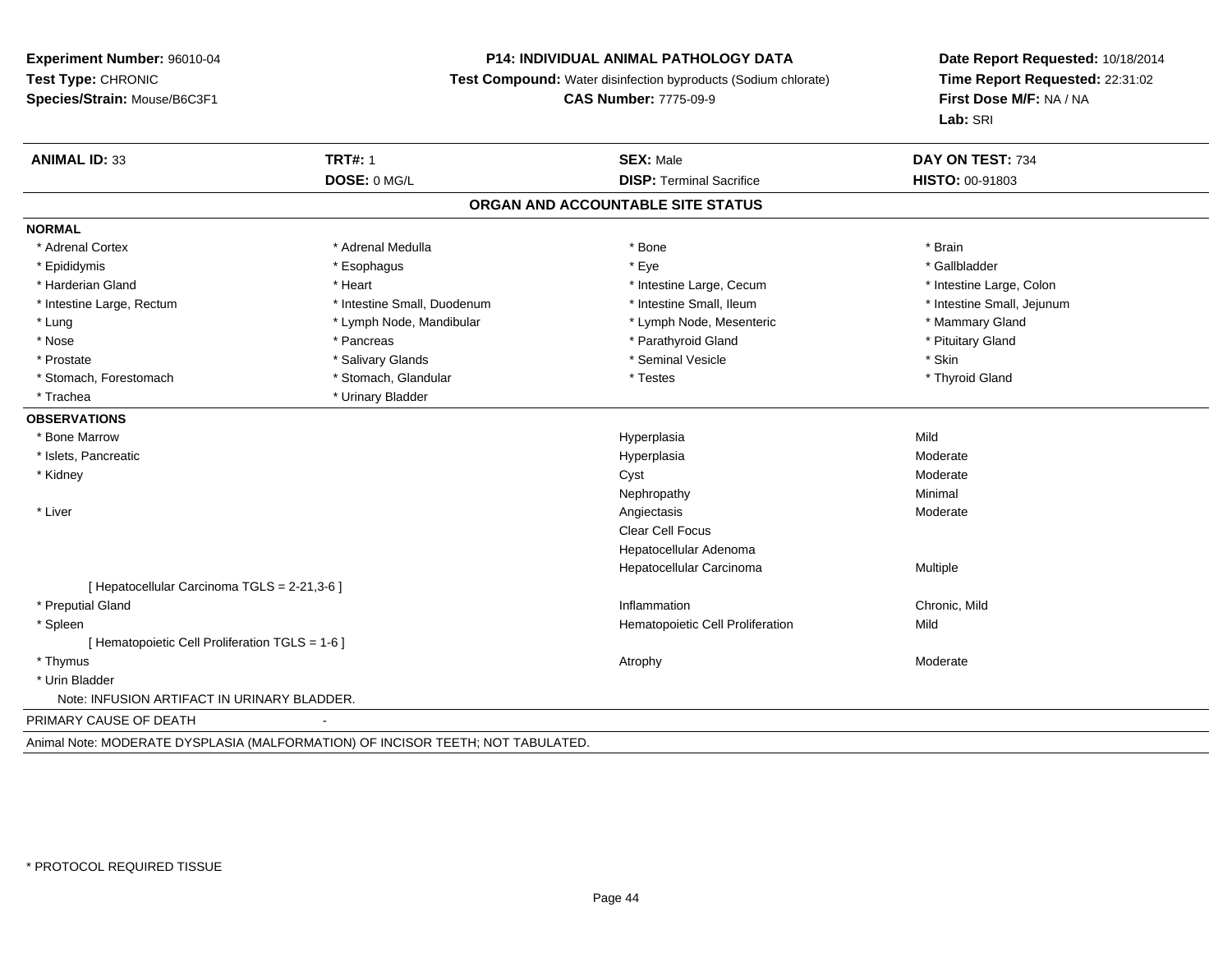### **P14: INDIVIDUAL ANIMAL PATHOLOGY DATA**

**Test Compound:** Water disinfection byproducts (Sodium chlorate)

**CAS Number:** 7775-09-9

| <b>ANIMAL ID: 34</b>                     | <b>TRT#: 1</b>                                                                                                         | <b>SEX: Male</b>                  | DAY ON TEST: 731           |
|------------------------------------------|------------------------------------------------------------------------------------------------------------------------|-----------------------------------|----------------------------|
|                                          | DOSE: 0 MG/L                                                                                                           | <b>DISP: Terminal Sacrifice</b>   | <b>HISTO: 00-91804</b>     |
|                                          |                                                                                                                        | ORGAN AND ACCOUNTABLE SITE STATUS |                            |
| <b>NORMAL</b>                            |                                                                                                                        |                                   |                            |
| * Adrenal Medulla                        | * Bone                                                                                                                 | * Bone Marrow                     | * Brain                    |
| * Epididymis                             | * Esophagus                                                                                                            | * Eye                             | * Gallbladder              |
| * Harderian Gland                        | * Heart                                                                                                                | * Intestine Large, Cecum          | * Intestine Large, Colon   |
| * Intestine Large, Rectum                | * Intestine Small, Duodenum                                                                                            | * Intestine Small, Ileum          | * Intestine Small, Jejunum |
| * Lung                                   | * Lymph Node, Mandibular                                                                                               | * Mammary Gland                   | * Nose                     |
| * Pancreas                               | * Parathyroid Gland                                                                                                    | * Pituitary Gland                 | * Preputial Gland          |
| * Prostate                               | * Skin                                                                                                                 | * Spleen                          | * Stomach, Forestomach     |
| * Stomach, Glandular                     | * Testes                                                                                                               | * Thymus                          | * Thyroid Gland            |
| * Trachea                                | * Urinary Bladder                                                                                                      |                                   |                            |
| <b>OBSERVATIONS</b>                      |                                                                                                                        |                                   |                            |
| * Adrenal Cortex                         |                                                                                                                        | Hypertrophy                       | Focal, Mild                |
| * Islets, Pancreatic                     |                                                                                                                        | Hyperplasia                       | Mild                       |
| * Kidney                                 |                                                                                                                        | Hyperplasia                       | Lymphoid, Mild             |
|                                          |                                                                                                                        | Nephropathy                       | Minimal                    |
| * Liver                                  |                                                                                                                        | Hepatocellular Carcinoma          |                            |
| [ Hepatocellular Carcinoma TGLS = 2-21 ] |                                                                                                                        |                                   |                            |
| * Lymph Node, Mesenteric                 |                                                                                                                        | Hyperplasia                       | Lymphoid, Mild             |
| * Salivary Glands                        |                                                                                                                        | Hyperplasia                       | Lymphoid, Mild             |
| * Seminal Vesicle                        |                                                                                                                        | Inflammation                      | Chronic, Moderate          |
|                                          | Note: CHRONIC INFLAMMATION INCLUDES FIBROSIS OF LAMINA PROPRIA; NUMEROUS CHOLESTEROL CLEFTS WITHIN SECRETORY MATERIAL. |                                   |                            |
| [Inflammation TGLS = 1-7]                |                                                                                                                        |                                   |                            |
| PRIMARY CAUSE OF DEATH                   |                                                                                                                        |                                   |                            |
|                                          |                                                                                                                        |                                   |                            |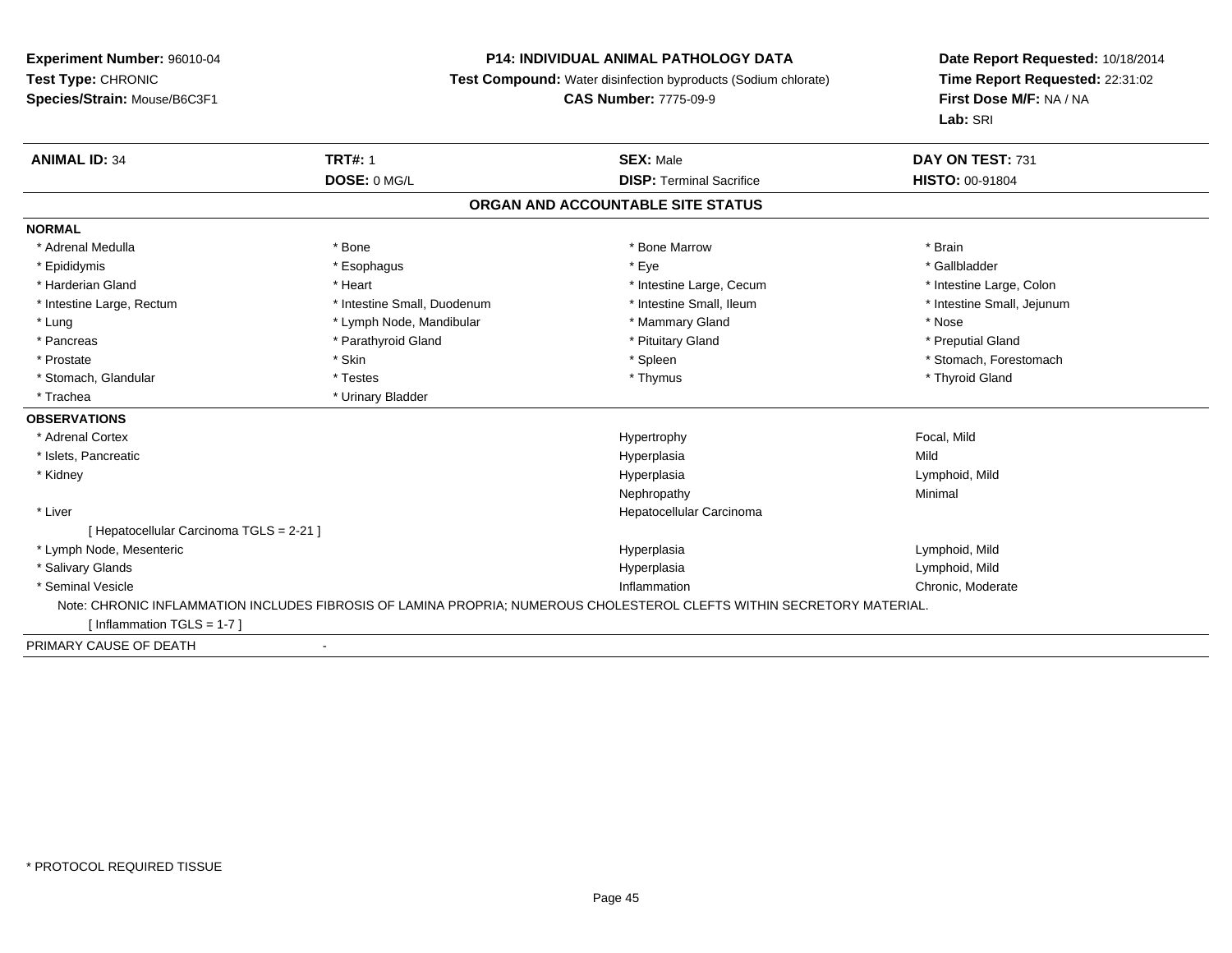### **P14: INDIVIDUAL ANIMAL PATHOLOGY DATA**

**Test Compound:** Water disinfection byproducts (Sodium chlorate)

**CAS Number:** 7775-09-9

**Date Report Requested:** 10/18/2014 **Time Report Requested:** 22:31:02**First Dose M/F:** NA / NA**Lab:** SRI

| <b>ANIMAL ID: 35</b>                            | <b>TRT#: 1</b>           | <b>SEX: Male</b>                         | DAY ON TEST: 729         |  |
|-------------------------------------------------|--------------------------|------------------------------------------|--------------------------|--|
|                                                 | DOSE: 0 MG/L             | <b>DISP: Terminal Sacrifice</b>          | HISTO: 00-91805          |  |
|                                                 |                          | ORGAN AND ACCOUNTABLE SITE STATUS        |                          |  |
| <b>NORMAL</b>                                   |                          |                                          |                          |  |
| * Adrenal Medulla                               | * Bone                   | * Bone Marrow                            | * Brain                  |  |
| * Epididymis                                    | * Esophagus              | * Eye                                    | * Gallbladder            |  |
| * Harderian Gland                               | * Heart                  | * Intestine Large, Cecum                 | * Intestine Large, Colon |  |
| * Intestine Small, Duodenum                     | * Intestine Small, Ileum | * Intestine Small, Jejunum               | * Lung                   |  |
| * Lymph Node, Mesenteric                        | * Mammary Gland          | * Nose                                   | * Pancreas               |  |
| * Parathyroid Gland                             | * Pituitary Gland        | * Prostate                               | * Skin                   |  |
| * Spleen                                        | * Stomach, Forestomach   | * Stomach, Glandular                     | * Testes                 |  |
| * Thymus                                        | * Thyroid Gland          | * Trachea                                | * Urinary Bladder        |  |
| <b>INSUFFICIENT TISSUE</b>                      |                          |                                          |                          |  |
| * Intestine Large, Rectum                       |                          |                                          |                          |  |
| <b>OBSERVATIONS</b>                             |                          |                                          |                          |  |
| * Adrenal Cortex                                |                          | <b>Accessory Adrenal Cortical Nodule</b> | Moderate                 |  |
|                                                 |                          | Hypertrophy                              | Focal, Mild              |  |
| * Islets, Pancreatic                            |                          | Hyperplasia                              | Moderate                 |  |
| * Kidney                                        |                          | Cyst                                     | Moderate                 |  |
|                                                 |                          | Hydronephrosis                           | Mild                     |  |
|                                                 |                          | Hyperplasia                              | Lymphoid, Mild           |  |
|                                                 |                          | Nephropathy                              | Minimal                  |  |
| [Hydronephrosis TGLS = 3-5]                     |                          |                                          |                          |  |
| * Liver                                         |                          | Eosinophilic Focus                       |                          |  |
|                                                 |                          | Hepatocellular Adenoma                   | Multiple                 |  |
| [ Hepatocellular Adenoma TGLS = 4-6,5-21,6-22 ] |                          |                                          |                          |  |
| * Lymph Node, Mandibular                        |                          | Hyperplasia                              | Lymphoid, Mild           |  |
| * Preputial Gland                               |                          | Cyst                                     | Moderate                 |  |
|                                                 |                          | Inflammation                             | Chronic, Moderate        |  |
| [ $Cyst TGLS = 1-8$ ]                           |                          |                                          |                          |  |
| * Salivary Glands                               |                          | Hyperplasia                              | Lymphoid, Moderate       |  |
| * Seminal Vesicle                               |                          | Inflammation                             | Chronic, Mild            |  |
| [Inflammation TGLS = $2-7,2-23$ ]               |                          |                                          |                          |  |

PRIMARY CAUSE OF DEATH-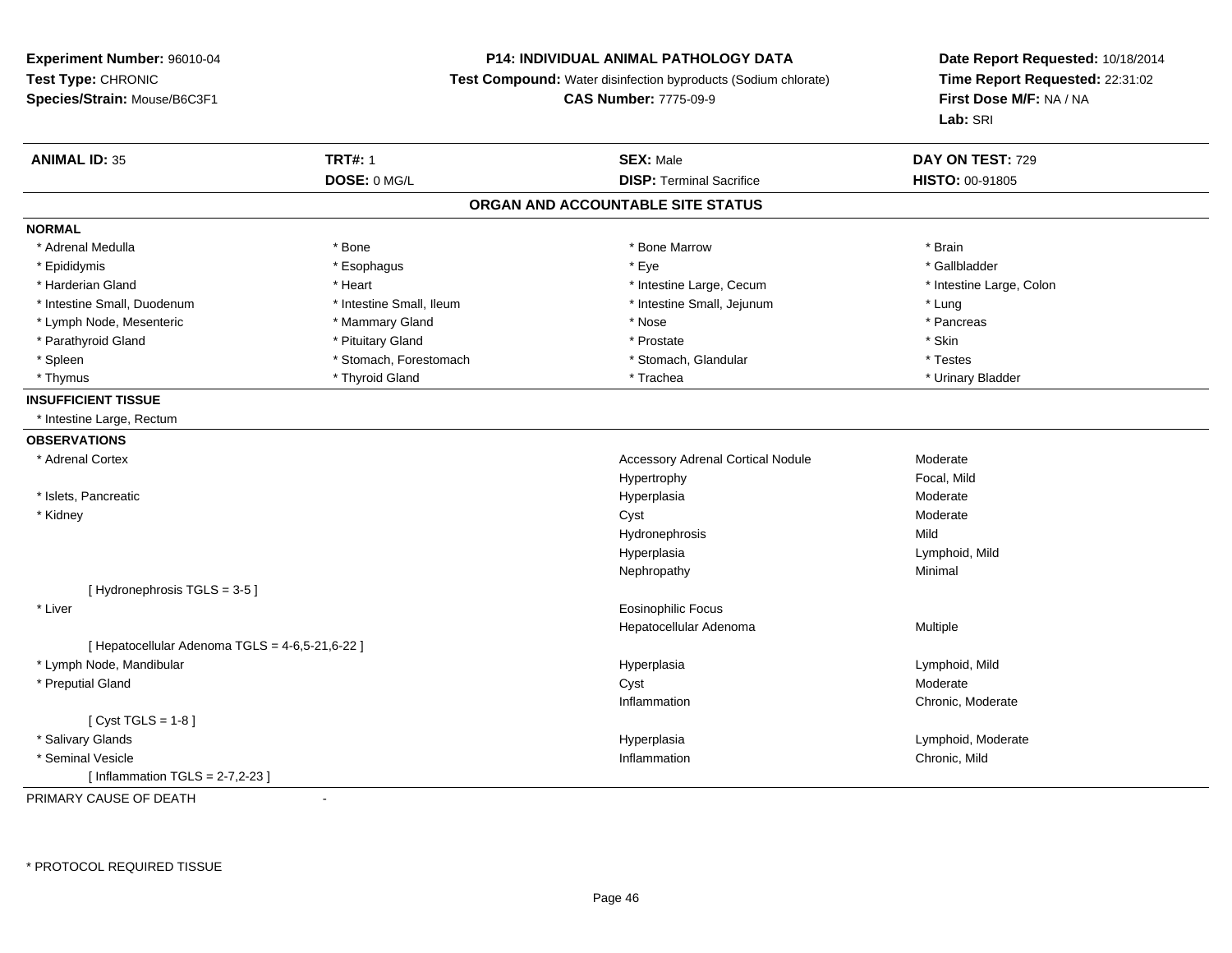| <b>Experiment Number: 96010-04</b><br>Test Type: CHRONIC<br>Species/Strain: Mouse/B6C3F1 |                | <b>P14: INDIVIDUAL ANIMAL PATHOLOGY DATA</b><br><b>Test Compound:</b> Water disinfection byproducts (Sodium chlorate)<br><b>CAS Number: 7775-09-9</b> | Date Report Requested: 10/18/2014<br>Time Report Requested: 22:31:02<br><b>First Dose M/F: NA / NA</b><br>Lab: SRI |  |
|------------------------------------------------------------------------------------------|----------------|-------------------------------------------------------------------------------------------------------------------------------------------------------|--------------------------------------------------------------------------------------------------------------------|--|
| <b>ANIMAL ID: 35</b>                                                                     | <b>TRT#: 1</b> | <b>SEX: Male</b>                                                                                                                                      | DAY ON TEST: 729                                                                                                   |  |
|                                                                                          | DOSE: 0 MGL    | <b>DISP: Terminal Sacrifice</b>                                                                                                                       | <b>HISTO: 00-91805</b>                                                                                             |  |
|                                                                                          |                | <b>ORGAN AND ACCOUNTABLE SITE STATUS</b>                                                                                                              |                                                                                                                    |  |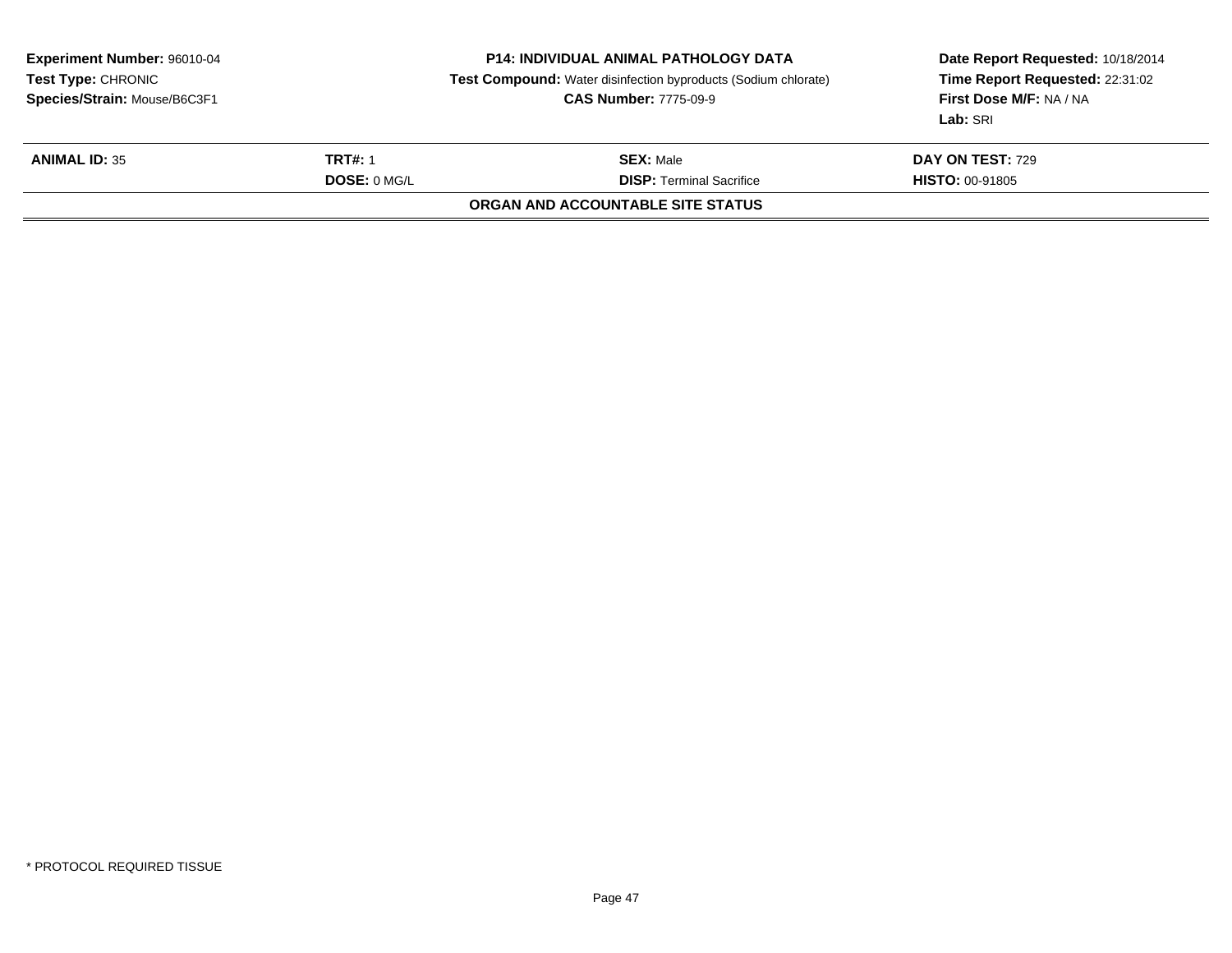### **P14: INDIVIDUAL ANIMAL PATHOLOGY DATA**

**Test Compound:** Water disinfection byproducts (Sodium chlorate)

**CAS Number:** 7775-09-9

| <b>ANIMAL ID: 36</b>                 | <b>TRT#: 1</b>              | <b>SEX: Male</b>                | DAY ON TEST: 729           |  |  |  |
|--------------------------------------|-----------------------------|---------------------------------|----------------------------|--|--|--|
|                                      | DOSE: 0 MG/L                | <b>DISP: Terminal Sacrifice</b> | <b>HISTO: 00-91806</b>     |  |  |  |
| ORGAN AND ACCOUNTABLE SITE STATUS    |                             |                                 |                            |  |  |  |
| <b>NORMAL</b>                        |                             |                                 |                            |  |  |  |
| * Adrenal Medulla                    | * Bone                      | * Bone Marrow                   | * Brain                    |  |  |  |
| * Epididymis                         | * Esophagus                 | * Eye                           | * Gallbladder              |  |  |  |
| * Harderian Gland                    | * Heart                     | * Intestine Large, Cecum        | * Intestine Large, Colon   |  |  |  |
| * Intestine Large, Rectum            | * Intestine Small, Duodenum | * Intestine Small, Ileum        | * Intestine Small, Jejunum |  |  |  |
| * Lymph Node, Mandibular             | * Lymph Node, Mesenteric    | * Mammary Gland                 | * Nose                     |  |  |  |
| * Pancreas                           | * Parathyroid Gland         | * Pituitary Gland               | * Prostate                 |  |  |  |
| * Salivary Glands                    | * Seminal Vesicle           | * Skin                          | * Spleen                   |  |  |  |
| * Stomach, Forestomach               | * Stomach, Glandular        | * Testes                        | * Thymus                   |  |  |  |
| * Trachea                            | * Urinary Bladder           |                                 |                            |  |  |  |
| <b>OBSERVATIONS</b>                  |                             |                                 |                            |  |  |  |
| * Adrenal Cortex                     |                             | Hyperplasia                     | Focal, Mild                |  |  |  |
| * Islets, Pancreatic                 |                             | Hyperplasia                     | Mild                       |  |  |  |
| * Kidney                             |                             | Nephropathy                     | Minimal                    |  |  |  |
| * Liver                              |                             | Hepatocellular Adenoma          | Multiple                   |  |  |  |
|                                      |                             | <b>Mixed Cell Focus</b>         |                            |  |  |  |
| [Hepatocellular Adenoma TGLS = 2-21] |                             |                                 |                            |  |  |  |
| * Lung                               |                             | Edema                           | Mild                       |  |  |  |
| * Preputial Gland                    |                             | Cyst                            | Moderate                   |  |  |  |
|                                      |                             | Inflammation                    | Chronic, Moderate          |  |  |  |
| [Cyst TGLS = 1-8]                    |                             |                                 |                            |  |  |  |
| [Inflammation TGLS = $1-8$ ]         |                             |                                 |                            |  |  |  |
| * Thyroid Gland                      |                             | Degeneration                    | Cystic, Mild               |  |  |  |
| PRIMARY CAUSE OF DEATH               | $\blacksquare$              |                                 |                            |  |  |  |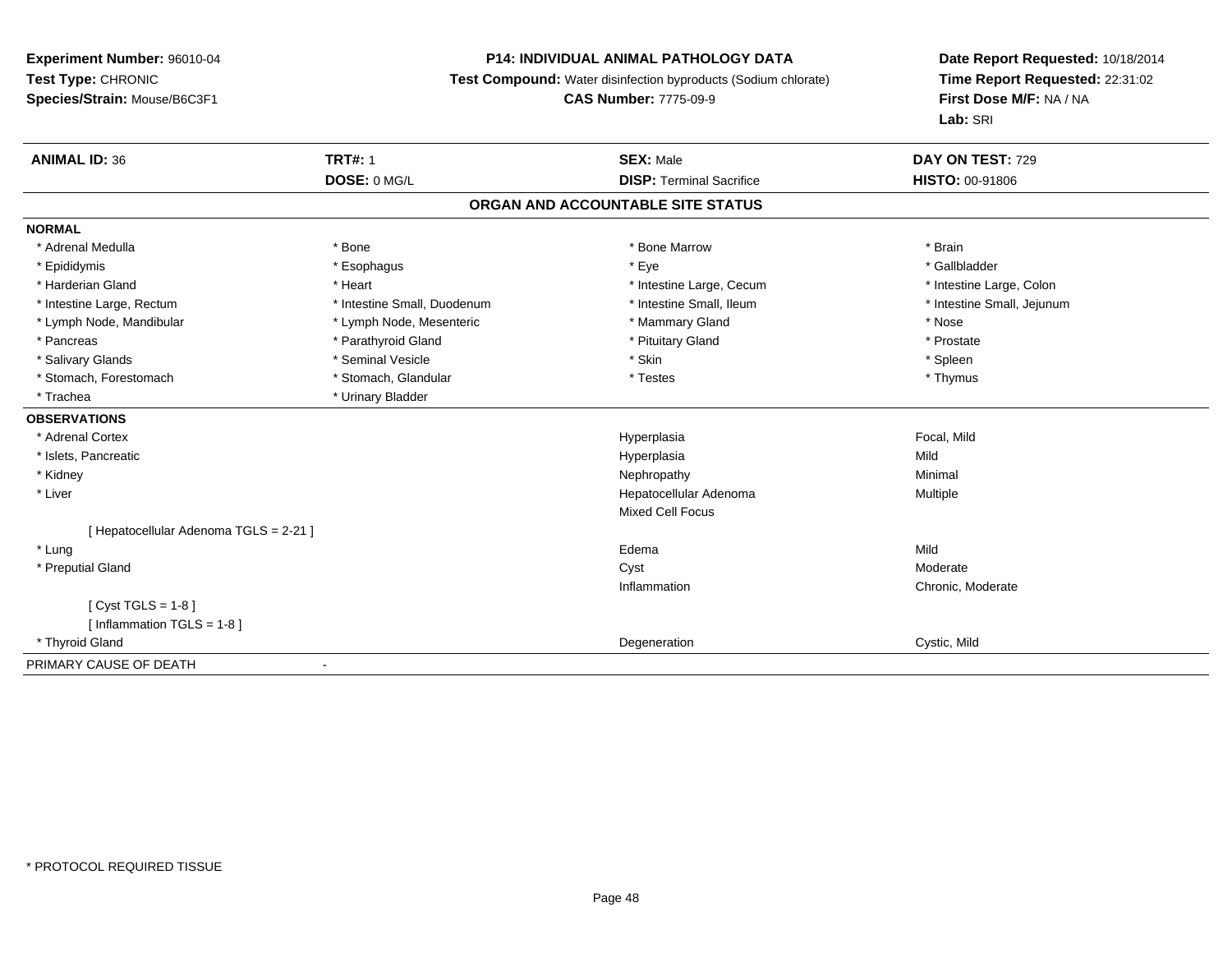### **P14: INDIVIDUAL ANIMAL PATHOLOGY DATA**

**Test Compound:** Water disinfection byproducts (Sodium chlorate)

## **CAS Number:** 7775-09-9

| <b>ANIMAL ID: 37</b>               | <b>TRT#: 1</b>                                                                  | <b>SEX: Male</b>                  | DAY ON TEST: 731         |
|------------------------------------|---------------------------------------------------------------------------------|-----------------------------------|--------------------------|
|                                    | DOSE: 0 MG/L                                                                    | <b>DISP: Terminal Sacrifice</b>   | <b>HISTO: 00-91807</b>   |
|                                    |                                                                                 | ORGAN AND ACCOUNTABLE SITE STATUS |                          |
| <b>NORMAL</b>                      |                                                                                 |                                   |                          |
| * Adrenal Cortex                   | * Adrenal Medulla                                                               | * Bone                            | * Bone Marrow            |
| * Brain                            | * Epididymis                                                                    | * Esophagus                       | * Eye                    |
| * Gallbladder                      | * Harderian Gland                                                               | * Heart                           | * Intestine Large, Cecum |
| * Intestine Large, Colon           | * Intestine Large, Rectum                                                       | * Intestine Small, Duodenum       | * Intestine Small, Ileum |
| * Intestine Small, Jejunum         | * Islets, Pancreatic                                                            | * Lymph Node, Mandibular          | * Mammary Gland          |
| * Nose                             | * Pancreas                                                                      | * Parathyroid Gland               | * Pituitary Gland        |
| * Preputial Gland                  | * Prostate                                                                      | * Salivary Glands                 | * Seminal Vesicle        |
| * Skin                             | * Spleen                                                                        | * Stomach, Forestomach            | * Stomach, Glandular     |
| * Testes                           | * Thymus                                                                        | * Thyroid Gland                   | * Trachea                |
| * Urinary Bladder                  |                                                                                 |                                   |                          |
| <b>OBSERVATIONS</b>                |                                                                                 |                                   |                          |
| * Kidney                           |                                                                                 | Nephropathy                       | Minimal                  |
| * Liver                            |                                                                                 | Eosinophilic Focus                |                          |
| [ Eosinophilic Focus TGLS = 2-21 ] |                                                                                 |                                   |                          |
| * Lung                             |                                                                                 | Hyperplasia                       | Lymphoid, Mild           |
| * Lymph Node, Mesenteric           |                                                                                 | Hyperplasia                       | Lymphoid, Mild           |
| * Prostate                         |                                                                                 |                                   |                          |
|                                    | Note: TGL 1-7 IS MILD HEMORRHAGE IN PROSTATE; MORPHOLOGY NOT AVAILABLE ON TDMS. |                                   |                          |
| PRIMARY CAUSE OF DEATH             |                                                                                 |                                   |                          |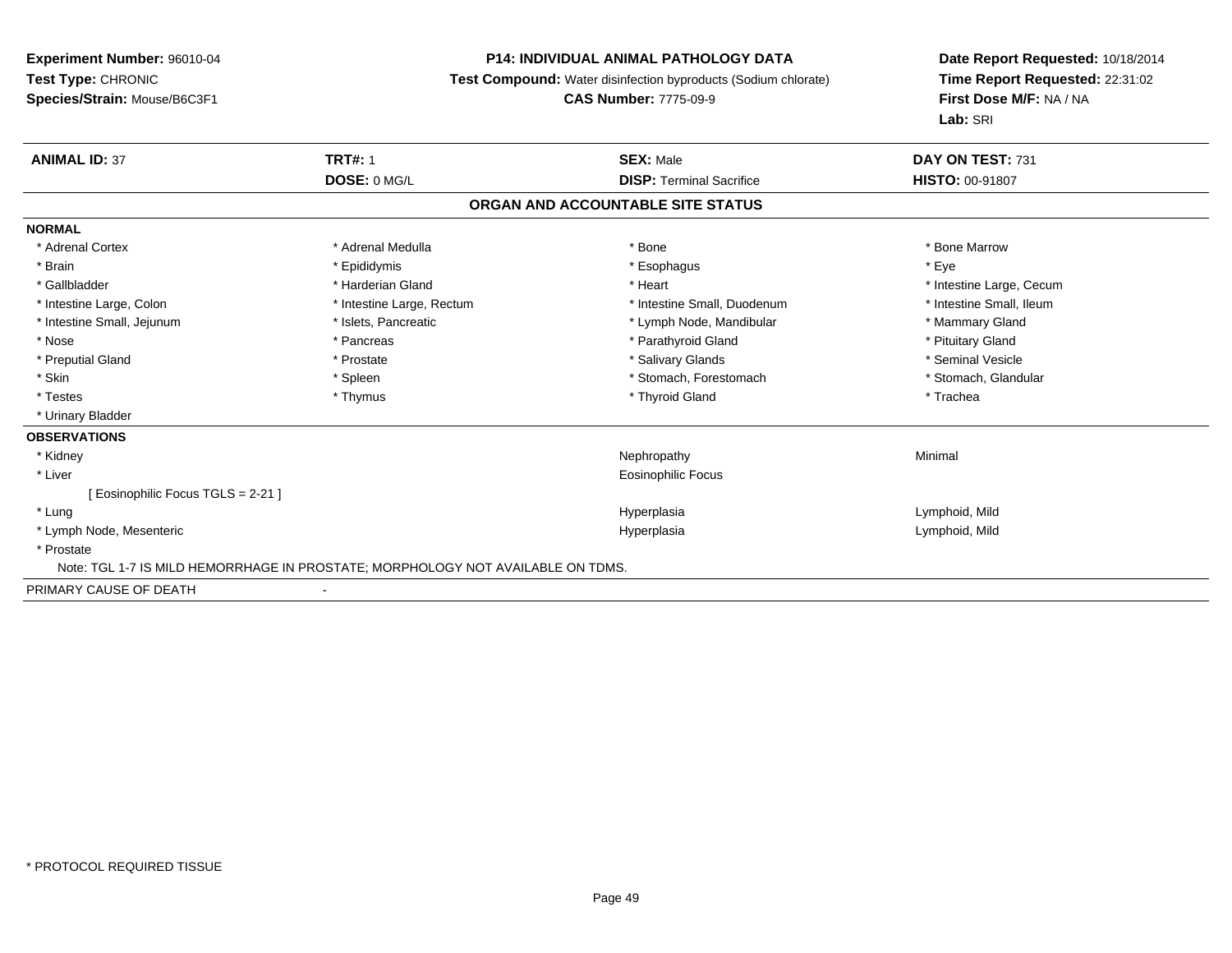### **P14: INDIVIDUAL ANIMAL PATHOLOGY DATA**

**Test Compound:** Water disinfection byproducts (Sodium chlorate)

**CAS Number:** 7775-09-9

| <b>ANIMAL ID: 38</b>       | <b>TRT#: 1</b>              | <b>SEX: Male</b>                         | DAY ON TEST: 561           |
|----------------------------|-----------------------------|------------------------------------------|----------------------------|
|                            | DOSE: 0 MG/L                | <b>DISP:</b> Moribund Sacrifice          | <b>HISTO: 00-88778</b>     |
|                            |                             | ORGAN AND ACCOUNTABLE SITE STATUS        |                            |
| <b>NORMAL</b>              |                             |                                          |                            |
| * Adrenal Medulla          | * Bone                      | * Bone Marrow                            | * Brain                    |
| * Epididymis               | * Esophagus                 | * Eye                                    | * Gallbladder              |
| * Harderian Gland          | * Heart                     | * Intestine Large, Cecum                 | * Intestine Large, Colon   |
| * Intestine Large, Rectum  | * Intestine Small, Duodenum | * Intestine Small, Ileum                 | * Intestine Small, Jejunum |
| * Lymph Node, Mandibular   | * Mammary Gland             | * Nose                                   | * Pancreas                 |
| * Parathyroid Gland        | * Pituitary Gland           | * Prostate                               | * Salivary Glands          |
| * Seminal Vesicle          | * Skin                      | * Spleen                                 | * Stomach, Forestomach     |
| * Stomach, Glandular       | * Testes                    | * Thyroid Gland                          | * Trachea                  |
| * Urinary Bladder          |                             |                                          |                            |
| <b>INSUFFICIENT TISSUE</b> |                             |                                          |                            |
| * Lymph Node, Mesenteric   |                             |                                          |                            |
| <b>OBSERVATIONS</b>        |                             |                                          |                            |
| * Adrenal Cortex           |                             | <b>Accessory Adrenal Cortical Nodule</b> | Moderate                   |
| * Islets, Pancreatic       |                             | Hyperplasia                              | Mild                       |
| * Kidney                   |                             | Hyperplasia                              | Lymphoid, Moderate         |
|                            |                             | Infarct                                  | Moderate                   |
|                            |                             | Nephropathy                              | Mild                       |
| * Liver                    |                             | <b>Eosinophilic Focus</b>                |                            |
|                            |                             | Hepatocellular Adenoma                   |                            |
| * Lung                     |                             | Hemorrhage                               | Minimal                    |
| * Preputial Gland          |                             | Inflammation                             | Chronic, Mild              |
| * Thymus                   |                             | Atrophy                                  | Mild                       |
| Tooth                      |                             | Malformation                             |                            |
| [Malformation TGLS = 1-21] |                             |                                          |                            |
| PRIMARY CAUSE OF DEATH     | - Tooth Malformation        |                                          |                            |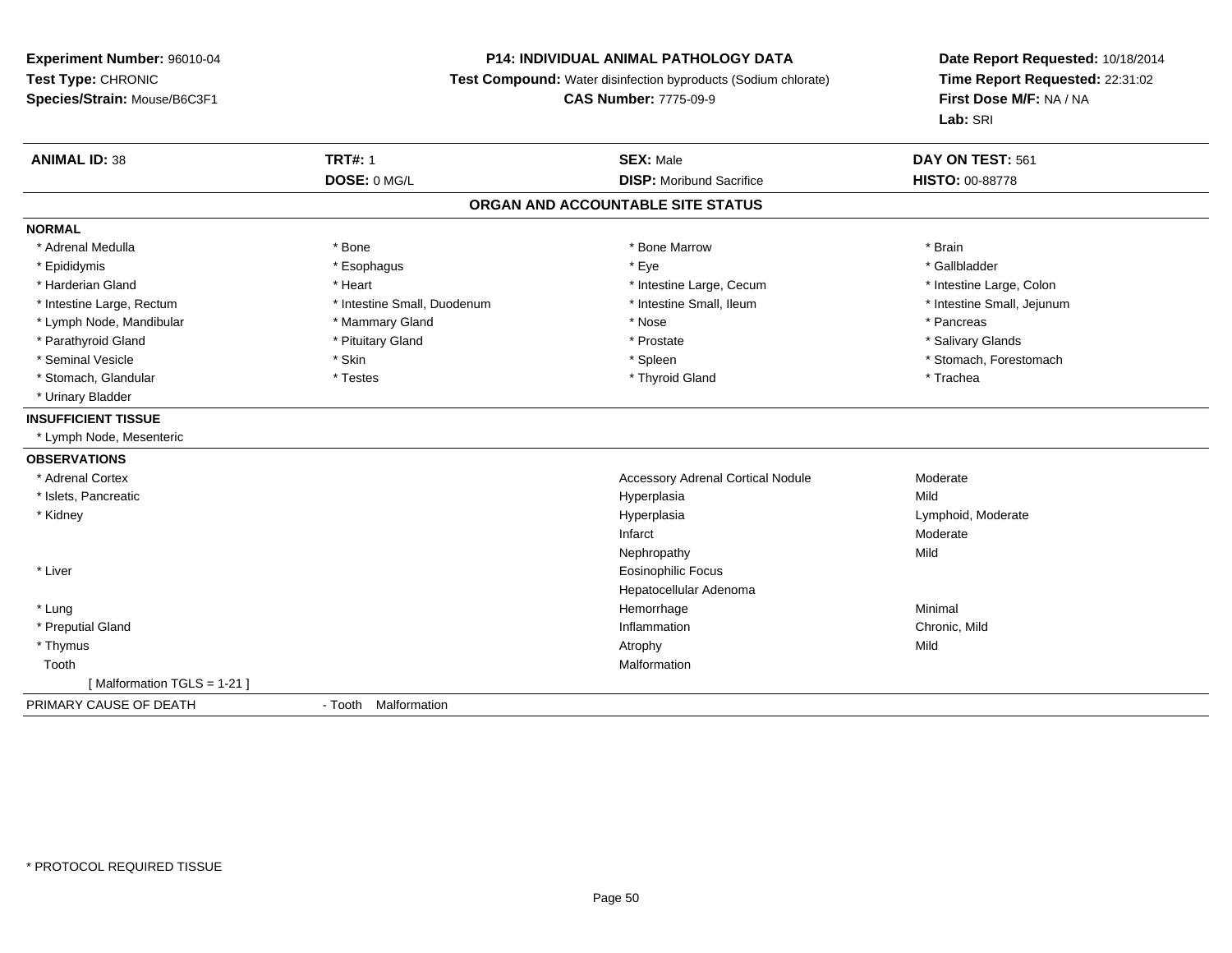### **P14: INDIVIDUAL ANIMAL PATHOLOGY DATA**

**Test Compound:** Water disinfection byproducts (Sodium chlorate)

**CAS Number:** 7775-09-9

| <b>ANIMAL ID: 39</b>                            | <b>TRT#: 1</b>             | <b>SEX: Male</b>                                                                                                      | DAY ON TEST: 625         |  |
|-------------------------------------------------|----------------------------|-----------------------------------------------------------------------------------------------------------------------|--------------------------|--|
|                                                 | DOSE: 0 MG/L               | <b>DISP: Natural Death</b>                                                                                            | <b>HISTO: 00-89515</b>   |  |
|                                                 |                            | ORGAN AND ACCOUNTABLE SITE STATUS                                                                                     |                          |  |
| <b>NORMAL</b>                                   |                            |                                                                                                                       |                          |  |
| * Adrenal Cortex                                | * Adrenal Medulla          | * Brain                                                                                                               | * Epididymis             |  |
| * Esophagus                                     | * Eye                      | * Harderian Gland                                                                                                     | * Intestine Large, Cecum |  |
| * Intestine Large, Colon                        | * Intestine Large, Rectum  | * Intestine Small, Duodenum                                                                                           | * Intestine Small, Ileum |  |
| * Intestine Small, Jejunum                      | * Kidney                   | * Lymph Node, Mesenteric                                                                                              | * Mammary Gland          |  |
| * Nose                                          | * Parathyroid Gland        | * Pituitary Gland                                                                                                     | * Prostate               |  |
| * Salivary Glands                               | * Seminal Vesicle          | * Skin                                                                                                                | * Stomach, Forestomach   |  |
| * Stomach, Glandular                            | * Testes                   | * Thymus                                                                                                              | * Thyroid Gland          |  |
| * Trachea                                       | * Urinary Bladder          |                                                                                                                       |                          |  |
| <b>MISSING</b>                                  |                            |                                                                                                                       |                          |  |
| * Gallbladder                                   | * Lymph Node, Mandibular   |                                                                                                                       |                          |  |
| <b>OBSERVATIONS</b>                             |                            |                                                                                                                       |                          |  |
| * Bone                                          |                            | Hyperostosis                                                                                                          | Moderate                 |  |
| [Hyperostosis TGLS = $8-24$ ]                   |                            |                                                                                                                       |                          |  |
| * Bone Marrow                                   |                            | Hyperplasia                                                                                                           | Mild                     |  |
| * Heart                                         |                            | Cholangiocarcinoma                                                                                                    | Metastatic (Liver)       |  |
| * Islets, Pancreatic                            |                            | Hyperplasia                                                                                                           | Moderate                 |  |
| * Liver                                         |                            | Cholangiocarcinoma                                                                                                    |                          |  |
|                                                 |                            | Hepatocellular Adenoma                                                                                                |                          |  |
|                                                 |                            | Note: CHOLANGIOCARCINOMA APPEARS TO BE HIGHLY UNDIFFERENTIATED IN SOME AREAS (MESENCHYMAL APPEARANCE TO TUMOR CELLS). |                          |  |
| [Cholangiocarcinoma TGLS = 4-22,6-23]           |                            |                                                                                                                       |                          |  |
| * Lung                                          |                            | Hemorrhage                                                                                                            | Mild                     |  |
| Mesentery                                       |                            | Cholangiocarcinoma                                                                                                    | Metastatic (Liver)       |  |
| [ Cholangiocarcinoma TGLS = 3-21 ]              |                            |                                                                                                                       |                          |  |
| * Pancreas                                      |                            | Cholangiocarcinoma                                                                                                    | Metastatic (Liver)       |  |
| * Preputial Gland                               |                            | Cyst                                                                                                                  | Moderate                 |  |
| [Cyst TGLS = $1-8$ ]                            |                            |                                                                                                                       |                          |  |
| * Spleen                                        |                            | Hematopoietic Cell Proliferation                                                                                      | Moderate                 |  |
| [ Hematopoietic Cell Proliferation TGLS = 5-6 ] |                            |                                                                                                                       |                          |  |
| PRIMARY CAUSE OF DEATH                          | - Liver Cholangiocarcinoma |                                                                                                                       |                          |  |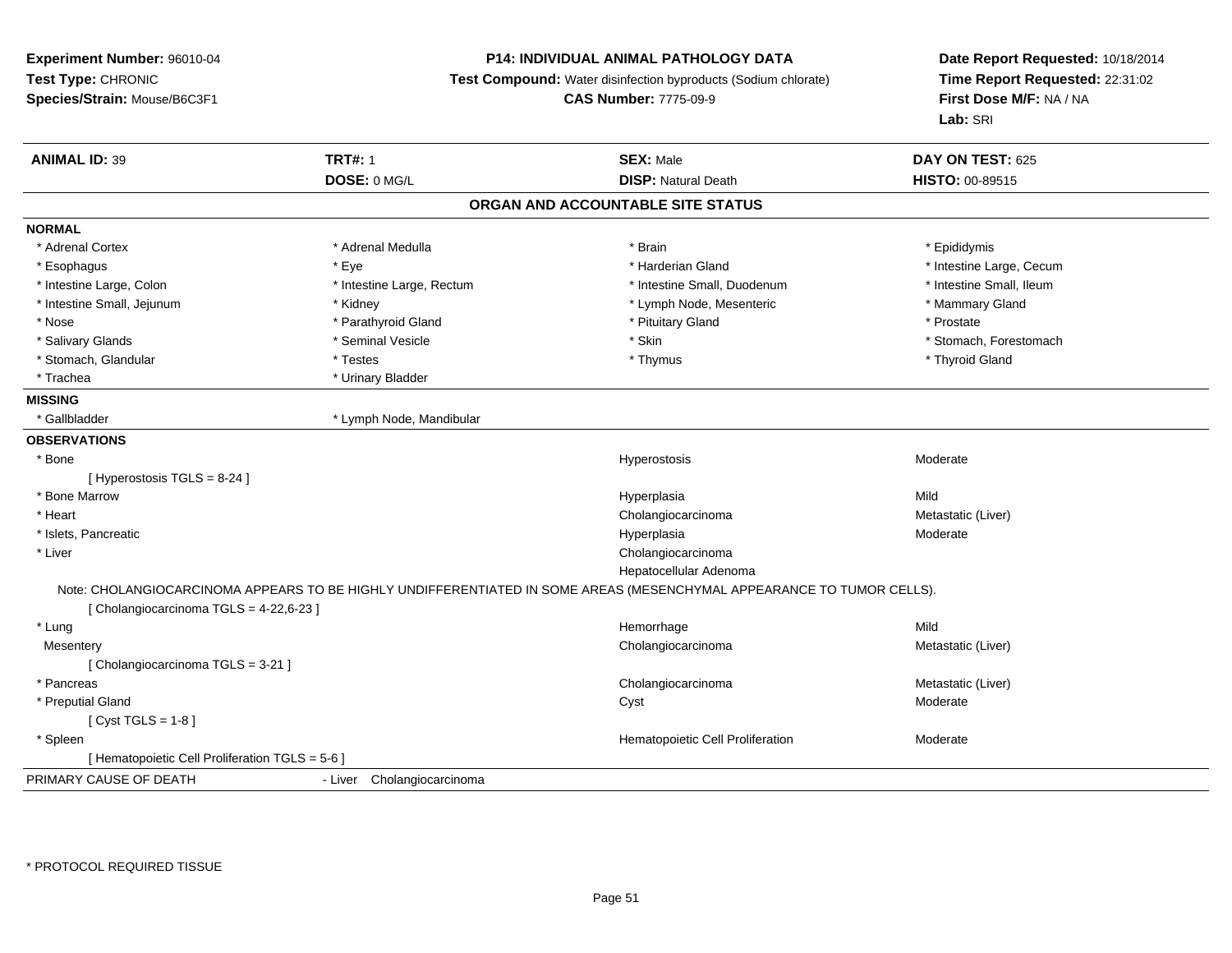### **P14: INDIVIDUAL ANIMAL PATHOLOGY DATA**

**Test Compound:** Water disinfection byproducts (Sodium chlorate)

## **CAS Number:** 7775-09-9

| <b>ANIMAL ID: 40</b>                                                                         | <b>TRT#: 1</b>           | <b>SEX: Male</b>                  | DAY ON TEST: 731          |
|----------------------------------------------------------------------------------------------|--------------------------|-----------------------------------|---------------------------|
|                                                                                              | DOSE: 0 MG/L             | <b>DISP: Terminal Sacrifice</b>   | HISTO: 00-91808           |
|                                                                                              |                          | ORGAN AND ACCOUNTABLE SITE STATUS |                           |
| <b>NORMAL</b>                                                                                |                          |                                   |                           |
| * Adrenal Medulla                                                                            | * Bone                   | * Brain                           | * Epididymis              |
| * Esophagus                                                                                  | * Eye                    | * Gallbladder                     | * Harderian Gland         |
| * Heart                                                                                      | * Intestine Large, Cecum | * Intestine Large, Colon          | * Intestine Large, Rectum |
| * Intestine Small, Duodenum                                                                  | * Intestine Small, Ileum | * Intestine Small, Jejunum        | * Islets, Pancreatic      |
| * Mammary Gland                                                                              | * Nose                   | * Pancreas                        | * Parathyroid Gland       |
| * Pituitary Gland                                                                            | * Prostate               | * Seminal Vesicle                 | * Skin                    |
| * Stomach, Forestomach                                                                       | * Stomach, Glandular     | * Testes                          | * Thymus                  |
| * Thyroid Gland                                                                              | * Trachea                | * Urinary Bladder                 |                           |
| <b>OBSERVATIONS</b>                                                                          |                          |                                   |                           |
| * Adrenal Cortex                                                                             |                          | Hypertrophy                       | Focal, Minimal            |
| * Bone Marrow                                                                                |                          | Hyperplasia                       | Mild                      |
| * Kidney                                                                                     |                          | Hyperplasia                       | Lymphoid, Moderate        |
|                                                                                              |                          | Infarct                           | Minimal                   |
|                                                                                              |                          | Metaplasia                        | Osseous, Minimal          |
|                                                                                              |                          | Nephropathy                       | Minimal                   |
| * Liver                                                                                      |                          | Hepatoblastoma                    | Multiple                  |
|                                                                                              |                          | Hepatocellular Carcinoma          | Multiple                  |
| Note: HEPATOCELLULAR CARCINOMA ALSO PRESENT ON SLIDE 6.<br>[Hepatoblastoma TGLS = 3-22,4-23] |                          |                                   |                           |
| [ Hepatocellular Carcinoma TGLS = 2-21,4-23 ]                                                |                          |                                   |                           |
| * Lung                                                                                       |                          | Hepatoblastoma                    | Metastatic (Liver)        |
| * Lymph Node, Mandibular                                                                     |                          | Hyperplasia                       | Lymphoid, Mild            |
|                                                                                              |                          | Pigmentation                      | Mild                      |
| * Lymph Node, Mesenteric                                                                     |                          | Hemorrhage                        | Minimal                   |
| * Preputial Gland                                                                            |                          | Inflammation                      | Chronic, Moderate         |
| * Salivary Glands                                                                            |                          | Hyperplasia                       | Lymphoid, Mild            |
| * Spleen                                                                                     |                          | Hematopoietic Cell Proliferation  | Mild                      |
| [ Hematopoietic Cell Proliferation TGLS = 1-6 ]                                              |                          |                                   |                           |
| PRIMARY CAUSE OF DEATH                                                                       |                          |                                   |                           |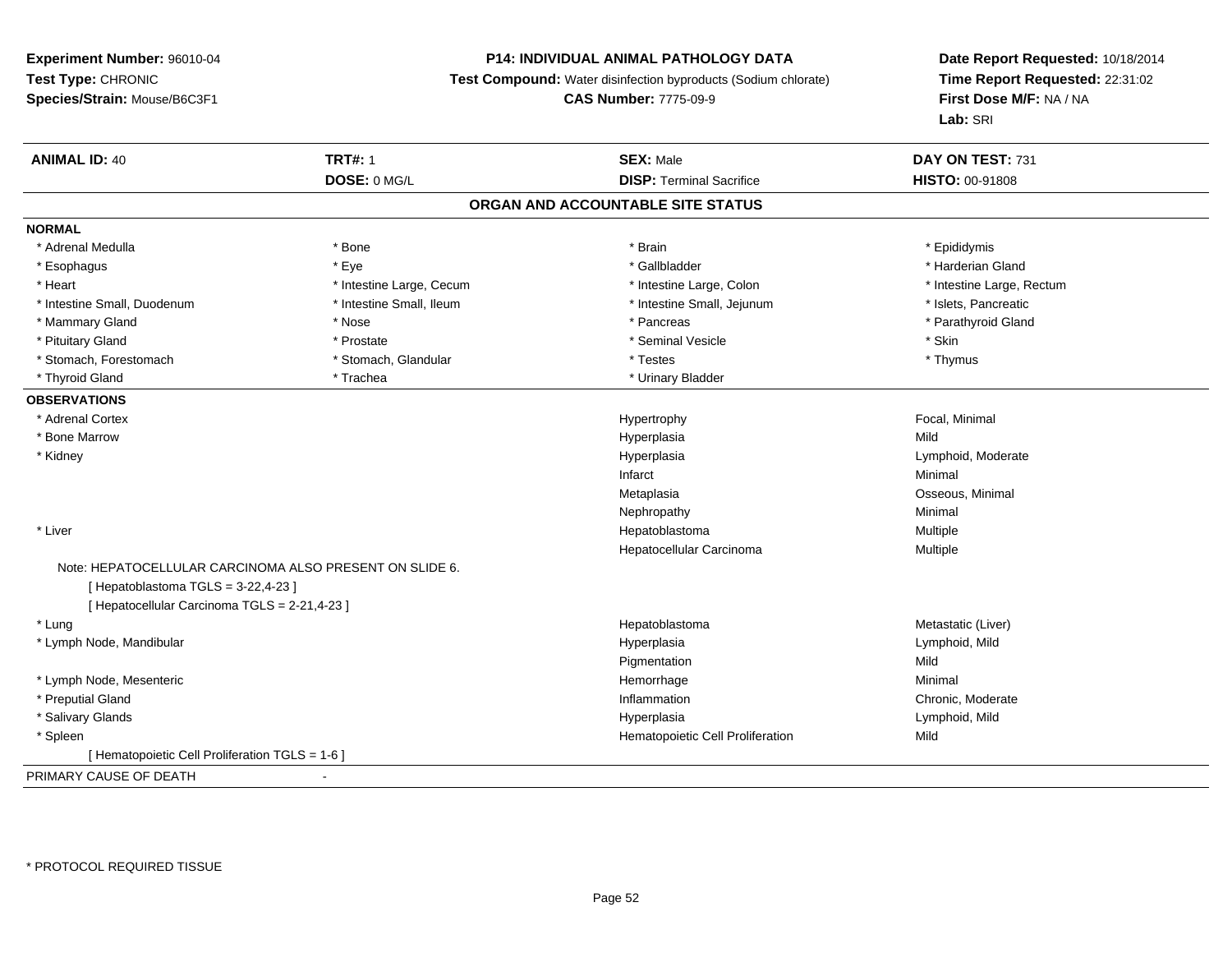## **P14: INDIVIDUAL ANIMAL PATHOLOGY DATA**

**Test Compound:** Water disinfection byproducts (Sodium chlorate)

```
CAS Number: 7775-09-9
```

| <b>ANIMAL ID: 41</b>                                          | <b>TRT#: 1</b>              | <b>SEX: Male</b>                  | DAY ON TEST: 734           |  |
|---------------------------------------------------------------|-----------------------------|-----------------------------------|----------------------------|--|
|                                                               | DOSE: 0 MG/L                | <b>DISP: Terminal Sacrifice</b>   | <b>HISTO: 00-91809</b>     |  |
|                                                               |                             | ORGAN AND ACCOUNTABLE SITE STATUS |                            |  |
| <b>NORMAL</b>                                                 |                             |                                   |                            |  |
| * Adrenal Cortex                                              | * Adrenal Medulla           | * Bone                            | * Brain                    |  |
| * Epididymis                                                  | * Esophagus                 | * Eye                             | * Gallbladder              |  |
| * Harderian Gland                                             | * Heart                     | * Intestine Large, Cecum          | * Intestine Large, Colon   |  |
| * Intestine Large, Rectum                                     | * Intestine Small, Duodenum | * Intestine Small, Ileum          | * Intestine Small, Jejunum |  |
| * Lymph Node, Mesenteric                                      | * Mammary Gland             | * Nose                            | * Pancreas                 |  |
| * Parathyroid Gland                                           | * Pituitary Gland           | * Prostate                        | * Salivary Glands          |  |
| * Seminal Vesicle                                             | * Skin                      | * Stomach, Glandular              | * Testes                   |  |
| * Trachea                                                     | * Urinary Bladder           |                                   |                            |  |
| <b>OBSERVATIONS</b>                                           |                             |                                   |                            |  |
| * Bone Marrow                                                 |                             | Hyperplasia                       | Moderate                   |  |
| * Islets, Pancreatic                                          |                             | Hyperplasia                       | Mild                       |  |
| * Kidney                                                      | <b>Renal Tubule</b>         | Dilatation                        | Mild                       |  |
|                                                               |                             | Nephropathy                       | Moderate                   |  |
| * Liver                                                       |                             | Hepatocellular Carcinoma          |                            |  |
| Note: HEPATOCELLULAR CARCINOMA IS PRESENT ON SLIDES 6 AND 21. |                             |                                   |                            |  |
| [ Hepatocellular Carcinoma TGLS = 2-21 ]                      |                             |                                   |                            |  |
| * Lung                                                        |                             | <b>Infiltration Cellular</b>      | Histiocyte, Minimal        |  |
| * Lymph Node, Mandibular                                      |                             | Pigmentation                      | Mild                       |  |
| * Preputial Gland                                             |                             | Cyst                              | Moderate                   |  |
| [ $Cyst TGLS = 1-8$ ]                                         |                             |                                   |                            |  |
| * Spleen                                                      |                             | Hematopoietic Cell Proliferation  | Moderate                   |  |
| * Stomach, Forestomach                                        | Epithelium                  | Hyperplasia                       | Moderate                   |  |
|                                                               |                             | Inflammation                      | Chronic Active, Mild       |  |
| * Thymus                                                      |                             | Atrophy                           | Moderate                   |  |
| * Thyroid Gland                                               |                             | Degeneration                      | Cystic, Minimal            |  |
| PRIMARY CAUSE OF DEATH                                        |                             |                                   |                            |  |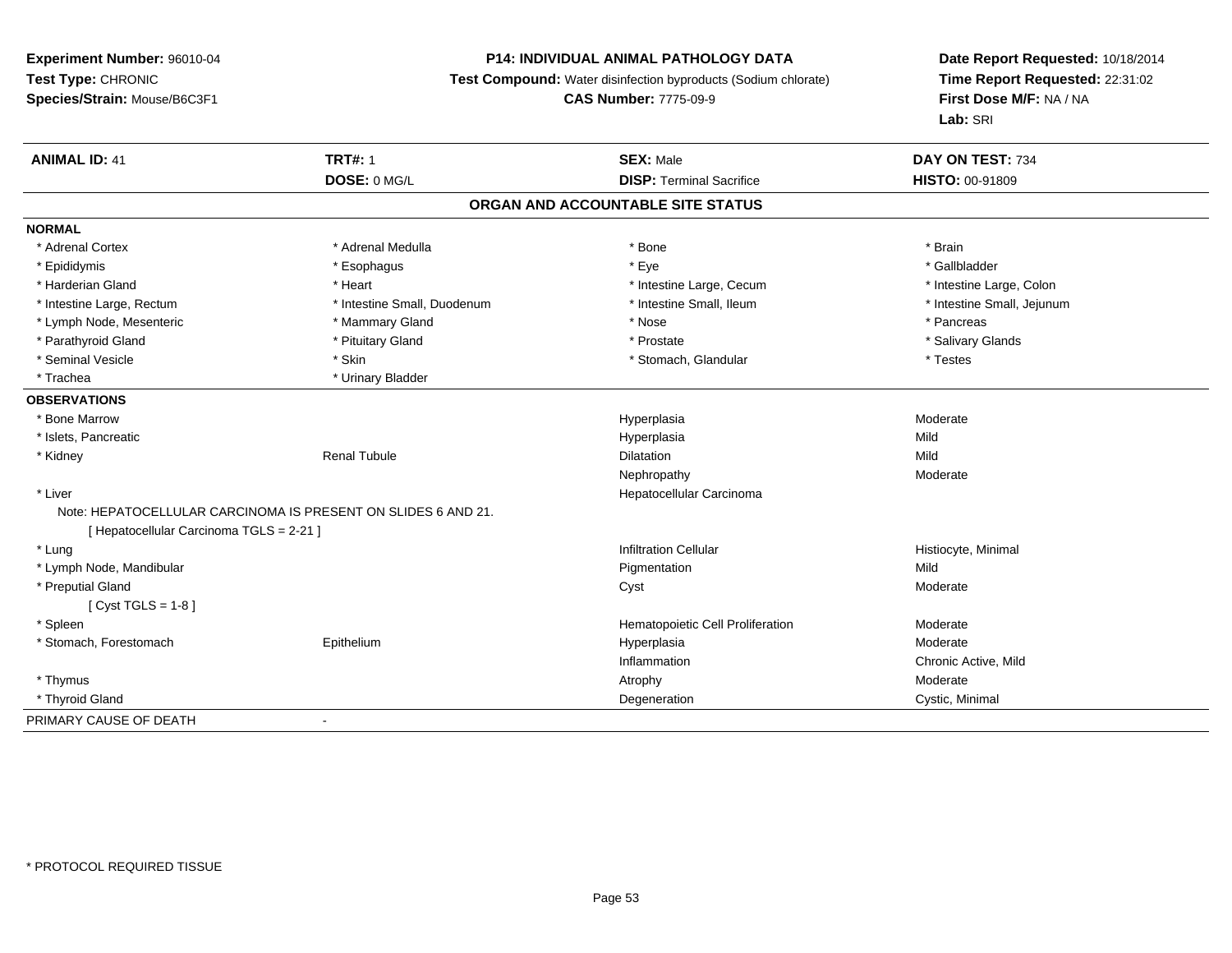## **P14: INDIVIDUAL ANIMAL PATHOLOGY DATA**

**Test Compound:** Water disinfection byproducts (Sodium chlorate)

**CAS Number:** 7775-09-9

| <b>ANIMAL ID: 42</b>                                    | <b>TRT#: 1</b>             | <b>SEX: Male</b>                  | DAY ON TEST: 729            |
|---------------------------------------------------------|----------------------------|-----------------------------------|-----------------------------|
|                                                         | DOSE: 0 MG/L               | <b>DISP: Terminal Sacrifice</b>   | <b>HISTO: 00-91810</b>      |
|                                                         |                            | ORGAN AND ACCOUNTABLE SITE STATUS |                             |
| <b>NORMAL</b>                                           |                            |                                   |                             |
| * Adrenal Medulla                                       | * Brain                    | * Epididymis                      | * Esophagus                 |
| * Eye                                                   | * Gallbladder              | * Harderian Gland                 | * Heart                     |
| * Intestine Large, Cecum                                | * Intestine Large, Colon   | * Intestine Large, Rectum         | * Intestine Small, Duodenum |
| * Intestine Small, Ileum                                | * Intestine Small, Jejunum | * Islets, Pancreatic              | * Lung                      |
| * Mammary Gland                                         | * Nose                     | * Pancreas                        | * Parathyroid Gland         |
| * Preputial Gland                                       | * Prostate                 | * Salivary Glands                 | * Seminal Vesicle           |
| * Skin                                                  | * Stomach, Forestomach     | * Stomach, Glandular              | * Testes                    |
| * Thymus                                                | * Thyroid Gland            | * Trachea                         | * Urinary Bladder           |
| <b>OBSERVATIONS</b>                                     |                            |                                   |                             |
| * Adrenal Cortex                                        |                            | Hypertrophy                       | Focal, Minimal              |
| * Bone                                                  |                            | Fracture                          |                             |
| [ Fracture TGLS = $1-21$ ]                              |                            |                                   |                             |
| * Bone Marrow                                           |                            | Hyperplasia                       | Mild                        |
| * Kidney                                                |                            | Metaplasia                        | Osseous, Minimal            |
|                                                         |                            | Nephropathy                       | Minimal                     |
| * Liver                                                 |                            | <b>Clear Cell Focus</b>           |                             |
|                                                         |                            | Hepatocellular Adenoma            |                             |
|                                                         | Hepatocyte                 | Vacuolization Cytoplasmic         | Moderate                    |
| [Clear Cell Focus TGLS = 3-6]                           |                            |                                   |                             |
| [ Hepatocellular Adenoma TGLS = 4-22 ]                  |                            |                                   |                             |
| * Lymph Node, Mandibular                                |                            | Pigmentation                      | Mild                        |
| * Lymph Node, Mesenteric                                |                            | Hematopoietic Cell Proliferation  | Moderate                    |
| Note: NUMEROUS MEGAKARYOCYTES IN MESENTERIC LYMPH NODE. |                            |                                   |                             |
| [ Hematopoietic Cell Proliferation TGLS = 5-5 ]         |                            |                                   |                             |
| * Pituitary Gland                                       | Pars Intermed              | Cyst                              | Moderate                    |
| * Spleen                                                |                            | Hematopoietic Cell Proliferation  | Moderate                    |
| [ Hematopoietic Cell Proliferation TGLS = 2-6 ]         |                            |                                   |                             |
| PRIMARY CAUSE OF DEATH                                  | $\blacksquare$             |                                   |                             |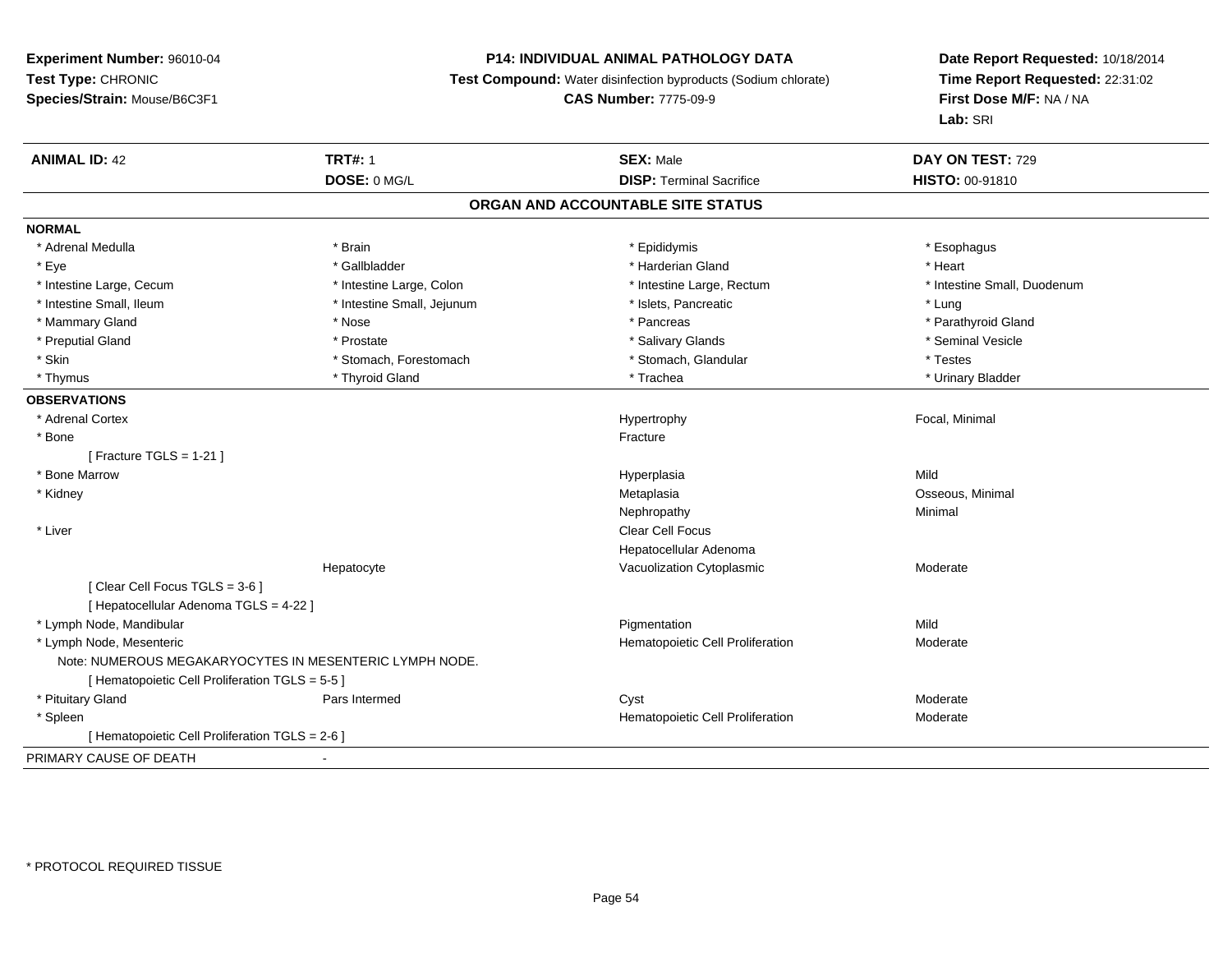## **P14: INDIVIDUAL ANIMAL PATHOLOGY DATA**

**Test Compound:** Water disinfection byproducts (Sodium chlorate)

**CAS Number:** 7775-09-9

| <b>ANIMAL ID: 43</b>                  | <b>TRT#: 1</b>                                                          | <b>SEX: Male</b>                         | DAY ON TEST: 734          |
|---------------------------------------|-------------------------------------------------------------------------|------------------------------------------|---------------------------|
|                                       | DOSE: 0 MG/L                                                            | <b>DISP: Terminal Sacrifice</b>          | HISTO: 00-91811           |
|                                       |                                                                         | ORGAN AND ACCOUNTABLE SITE STATUS        |                           |
| <b>NORMAL</b>                         |                                                                         |                                          |                           |
| * Adrenal Medulla                     | * Bone                                                                  | * Bone Marrow                            | * Brain                   |
| * Epididymis                          | * Esophagus                                                             | * Eye                                    | * Gallbladder             |
| * Heart                               | * Intestine Large, Cecum                                                | * Intestine Large, Colon                 | * Intestine Large, Rectum |
| * Intestine Small, Duodenum           | * Intestine Small, Ileum                                                | * Mammary Gland                          | * Nose                    |
| * Pancreas                            | * Parathyroid Gland                                                     | * Pituitary Gland                        | * Prostate                |
| * Salivary Glands                     | * Skin                                                                  | * Spleen                                 | * Stomach, Glandular      |
| * Testes                              | * Thymus                                                                | * Trachea                                | * Urinary Bladder         |
| <b>OBSERVATIONS</b>                   |                                                                         |                                          |                           |
| * Adrenal Cortex                      |                                                                         | <b>Accessory Adrenal Cortical Nodule</b> | Moderate                  |
| * Brain                               |                                                                         |                                          |                           |
|                                       | Note: MILD LYMPHOCYTIC PERIVASCULAR CUFFING IN MENINGES; NOT TABULATED. |                                          |                           |
| * Harderian Gland                     |                                                                         | Adenoma                                  |                           |
| [Adenoma TGLS = $5-22$ ]              |                                                                         |                                          |                           |
| * Intestine Small, Jejunum            |                                                                         | Lymphoma Malignant                       |                           |
| [ Lymphoma Malignant TGLS = 6-23 ]    |                                                                         |                                          |                           |
| * Islets, Pancreatic                  |                                                                         | Hyperplasia                              | Mild                      |
| * Kidney                              |                                                                         | Nephropathy                              | Minimal                   |
| * Liver                               |                                                                         | Hemangiosarcoma                          |                           |
|                                       |                                                                         | Hepatocellular Adenoma                   | Multiple                  |
| [Hemangiosarcoma TGLS = 4-21]         |                                                                         |                                          |                           |
| [ Hepatocellular Adenoma TGLS = 3-6 ] |                                                                         |                                          |                           |
| * Lung                                |                                                                         | Alveolar/Bronchiolar Adenoma             |                           |
|                                       |                                                                         | <b>Infiltration Cellular</b>             | Histiocyte, Moderate      |
| * Lymph Node, Mandibular              |                                                                         | Hyperplasia                              | Lymphoid, Mild            |
| * Lymph Node, Mesenteric              |                                                                         | Hyperplasia                              | Lymphoid, Mild            |
| * Preputial Gland                     |                                                                         | Cyst                                     | Moderate                  |
| [ $Cyst TGLS = 1-8$ ]                 |                                                                         |                                          |                           |
| * Seminal Vesicle                     |                                                                         | Inflammation                             | Chronic, Mild             |
| [Inflammation TGLS = 2-7]             |                                                                         |                                          |                           |
| * Stomach, Forestomach                |                                                                         | Cyst                                     |                           |
|                                       |                                                                         |                                          |                           |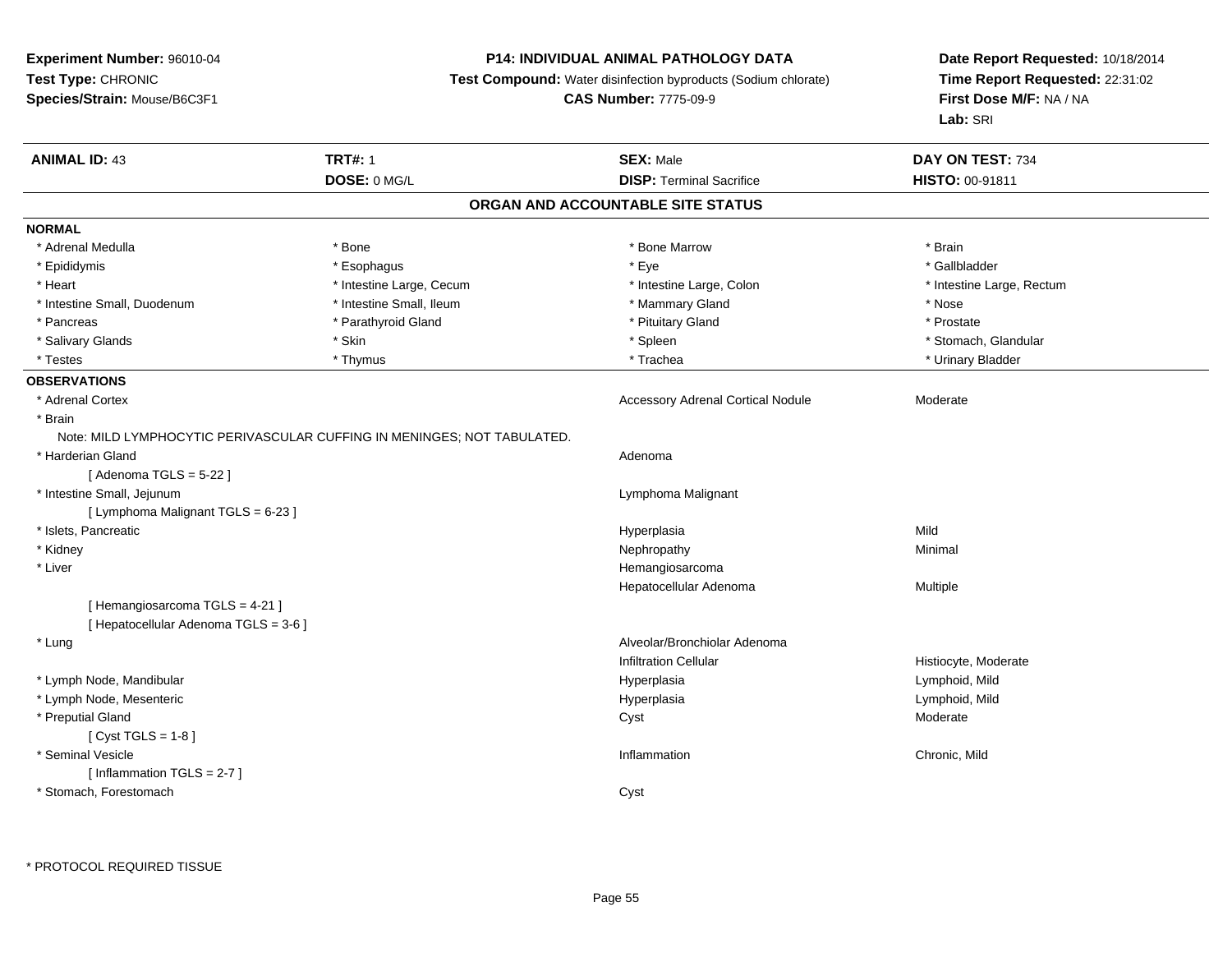| <b>Experiment Number: 96010-04</b><br>Test Type: CHRONIC                                  | <b>P14: INDIVIDUAL ANIMAL PATHOLOGY DATA</b><br><b>Test Compound:</b> Water disinfection byproducts (Sodium chlorate) |                                                                                                                                                           | Date Report Requested: 10/18/2014<br>Time Report Requested: 22:31:02 |  |
|-------------------------------------------------------------------------------------------|-----------------------------------------------------------------------------------------------------------------------|-----------------------------------------------------------------------------------------------------------------------------------------------------------|----------------------------------------------------------------------|--|
| Species/Strain: Mouse/B6C3F1                                                              |                                                                                                                       | <b>CAS Number: 7775-09-9</b>                                                                                                                              | First Dose M/F: NA / NA<br>Lab: SRI                                  |  |
|                                                                                           |                                                                                                                       |                                                                                                                                                           |                                                                      |  |
| <b>ANIMAL ID: 43</b>                                                                      | <b>TRT#: 1</b>                                                                                                        | <b>SEX: Male</b>                                                                                                                                          | DAY ON TEST: 734                                                     |  |
|                                                                                           | DOSE: 0 MG/L                                                                                                          | <b>DISP: Terminal Sacrifice</b>                                                                                                                           | <b>HISTO: 00-91811</b>                                               |  |
|                                                                                           |                                                                                                                       | ORGAN AND ACCOUNTABLE SITE STATUS                                                                                                                         |                                                                      |  |
| * Thyroid Gland                                                                           |                                                                                                                       | Degeneration                                                                                                                                              | Cystic, Mild                                                         |  |
|                                                                                           | <b>Follicular Cel</b>                                                                                                 | Hypertrophy                                                                                                                                               | Minimal                                                              |  |
|                                                                                           |                                                                                                                       |                                                                                                                                                           |                                                                      |  |
| PRIMARY CAUSE OF DEATH<br>Animal Note: INCISOR TOOTH MODERATELY MALFORMED; NOT TABULATED. |                                                                                                                       | Animal Note: CHRONIC ACTIVE INFLAMMATION OF MODERATE SEVERITY AND HAIR SHAFT FOREIGN BODIES I N MUSCLE ALONGSIDE NASAL SECTION ON SLIDE 9: NOT TABULATED. |                                                                      |  |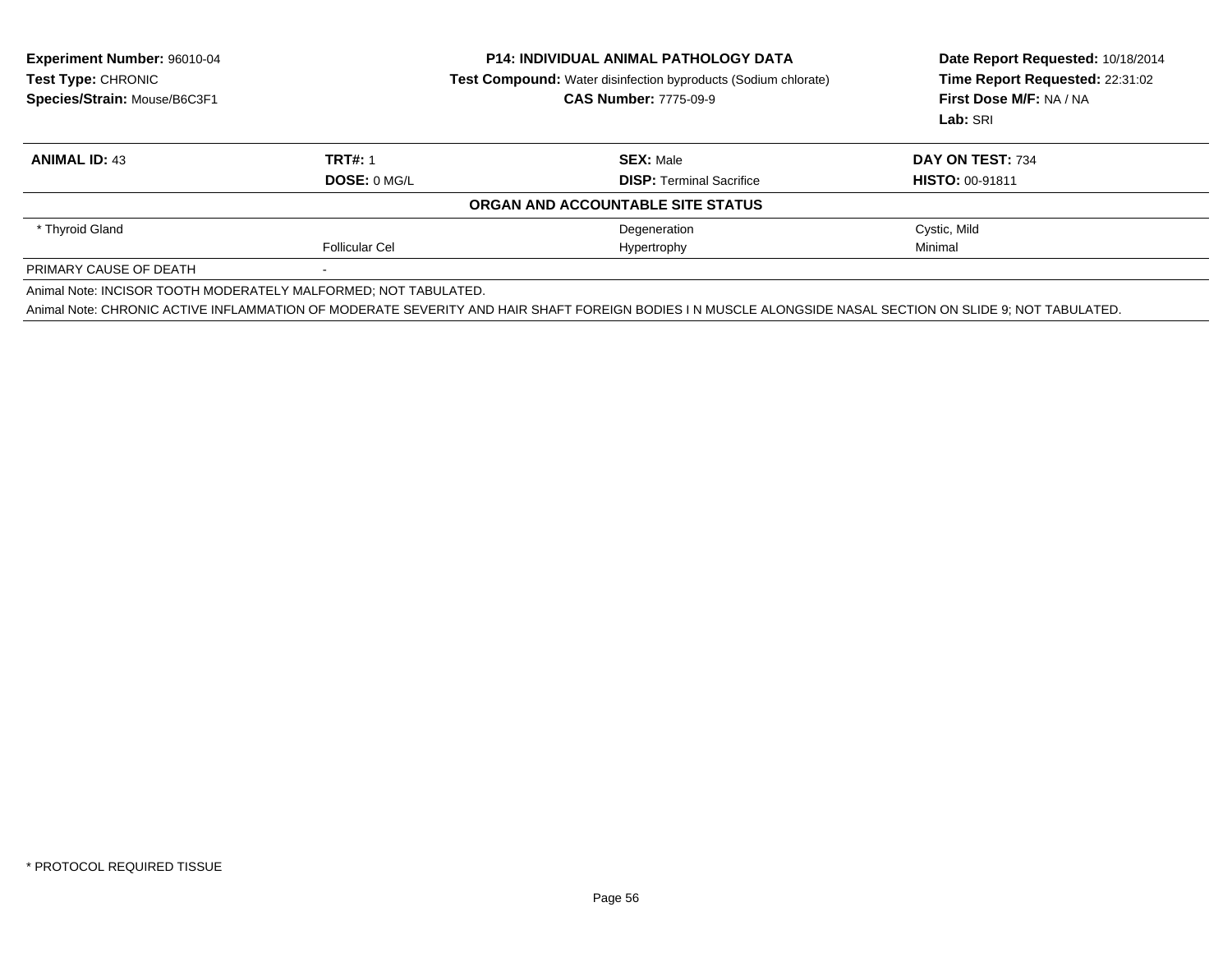## **P14: INDIVIDUAL ANIMAL PATHOLOGY DATA**

**Test Compound:** Water disinfection byproducts (Sodium chlorate)

**CAS Number:** 7775-09-9

**Date Report Requested:** 10/18/2014 **Time Report Requested:** 22:31:02**First Dose M/F:** NA / NA**Lab:** SRI

| <b>ANIMAL ID: 44</b>                             | <b>TRT#: 1</b>           | <b>SEX: Male</b>                                                                                                                                  | DAY ON TEST: 730          |
|--------------------------------------------------|--------------------------|---------------------------------------------------------------------------------------------------------------------------------------------------|---------------------------|
|                                                  | DOSE: 0 MG/L             | <b>DISP: Terminal Sacrifice</b>                                                                                                                   | <b>HISTO: 00-91812</b>    |
|                                                  |                          | ORGAN AND ACCOUNTABLE SITE STATUS                                                                                                                 |                           |
| <b>NORMAL</b>                                    |                          |                                                                                                                                                   |                           |
| * Adrenal Cortex                                 | * Adrenal Medulla        | * Bone                                                                                                                                            | * Brain                   |
| * Epididymis                                     | * Esophagus              | * Eye                                                                                                                                             | * Gallbladder             |
| * Heart                                          | * Intestine Large, Cecum | * Intestine Large, Colon                                                                                                                          | * Intestine Large, Rectum |
| * Intestine Small, Duodenum                      | * Intestine Small, Ileum | * Intestine Small, Jejunum                                                                                                                        | * Mammary Gland           |
| * Nose                                           | * Pancreas               | * Parathyroid Gland                                                                                                                               | * Pituitary Gland         |
| * Prostate                                       | * Salivary Glands        | * Seminal Vesicle                                                                                                                                 | * Skin                    |
| * Stomach, Forestomach                           | * Stomach, Glandular     | * Testes                                                                                                                                          | * Thyroid Gland           |
| * Trachea                                        | * Urinary Bladder        |                                                                                                                                                   |                           |
| <b>MISSING</b>                                   |                          |                                                                                                                                                   |                           |
| * Thymus                                         |                          |                                                                                                                                                   |                           |
| <b>OBSERVATIONS</b>                              |                          |                                                                                                                                                   |                           |
| * Bone Marrow                                    |                          | Hyperplasia                                                                                                                                       | Mild                      |
| * Harderian Gland                                |                          | Adenoma                                                                                                                                           |                           |
| * Islets, Pancreatic                             |                          | Hyperplasia                                                                                                                                       | Mild                      |
| * Kidney                                         |                          | Nephropathy                                                                                                                                       | Minimal                   |
| * Liver                                          |                          | <b>Eosinophilic Focus</b>                                                                                                                         |                           |
|                                                  |                          | Hepatocellular Adenoma                                                                                                                            |                           |
|                                                  |                          | <b>Infiltration Cellular</b>                                                                                                                      | Mixed Cell, Mild          |
| [ Eosinophilic Focus TGLS = 7-25 ]               |                          |                                                                                                                                                   |                           |
| [ Hepatocellular Adenoma TGLS = 6-22 ]           |                          |                                                                                                                                                   |                           |
| * Lung                                           | Alveolar Epith           | Hyperplasia                                                                                                                                       | Minimal                   |
| * Lymph Node, Mandibular                         |                          | Lymphoma Malignant                                                                                                                                |                           |
| [ Lymphoma Malignant TGLS = 1-24 ]               |                          |                                                                                                                                                   |                           |
| * Lymph Node, Mesenteric                         |                          | Lymphoma Malignant                                                                                                                                |                           |
|                                                  |                          | Note: MALIGNANT LYMPHOMA APPEARS TO BE VARIANT OF FOLLICULAR CENTER TYPE. IT HAS LYMPHOHISTIOCYTIC PATTERN AND CONTAINS NUMEROUS SYNCYTIAL CELLS. |                           |
| [ Lymphoma Malignant TGLS = 5-21 ]               |                          |                                                                                                                                                   |                           |
| * Preputial Gland                                |                          | Inflammation                                                                                                                                      | Chronic, Mild             |
| * Spleen                                         |                          | Hematopoietic Cell Proliferation                                                                                                                  | Mild                      |
|                                                  |                          | Lymphoma Malignant                                                                                                                                |                           |
| [ Hematopoietic Cell Proliferation TGLS = 4-23 ] |                          |                                                                                                                                                   |                           |

\* PROTOCOL REQUIRED TISSUE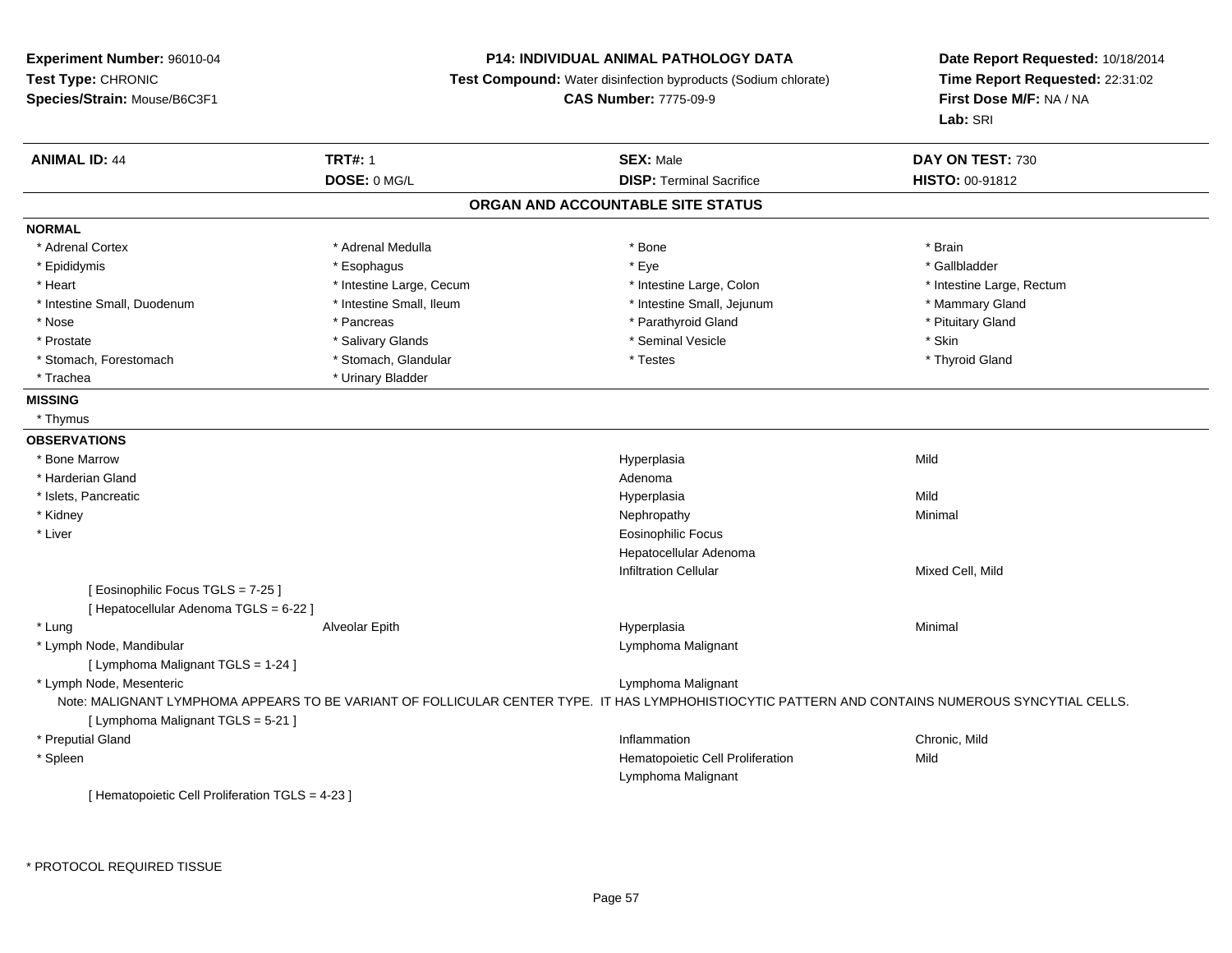| <b>Experiment Number: 96010-04</b><br>Test Type: CHRONIC<br>Species/Strain: Mouse/B6C3F1  |                                | <b>P14: INDIVIDUAL ANIMAL PATHOLOGY DATA</b><br><b>Test Compound:</b> Water disinfection byproducts (Sodium chlorate)<br><b>CAS Number: 7775-09-9</b> | Date Report Requested: 10/18/2014<br>Time Report Requested: 22:31:02<br>First Dose M/F: NA / NA<br>Lab: SRI |
|-------------------------------------------------------------------------------------------|--------------------------------|-------------------------------------------------------------------------------------------------------------------------------------------------------|-------------------------------------------------------------------------------------------------------------|
| <b>ANIMAL ID: 44</b>                                                                      | <b>TRT#: 1</b><br>DOSE: 0 MG/L | <b>SEX: Male</b><br><b>DISP:</b> Terminal Sacrifice                                                                                                   | DAY ON TEST: 730<br><b>HISTO: 00-91812</b>                                                                  |
|                                                                                           |                                | ORGAN AND ACCOUNTABLE SITE STATUS                                                                                                                     |                                                                                                             |
| [Lymphoma Malignant TGLS = 5-23]                                                          |                                |                                                                                                                                                       |                                                                                                             |
| PRIMARY CAUSE OF DEATH                                                                    |                                |                                                                                                                                                       |                                                                                                             |
| Animal Note: URINARY BLADDER MARKEDLY DILATED (TGL3-8); MORPHOLOGY NOT AVAILABLE ON TDMS. |                                |                                                                                                                                                       |                                                                                                             |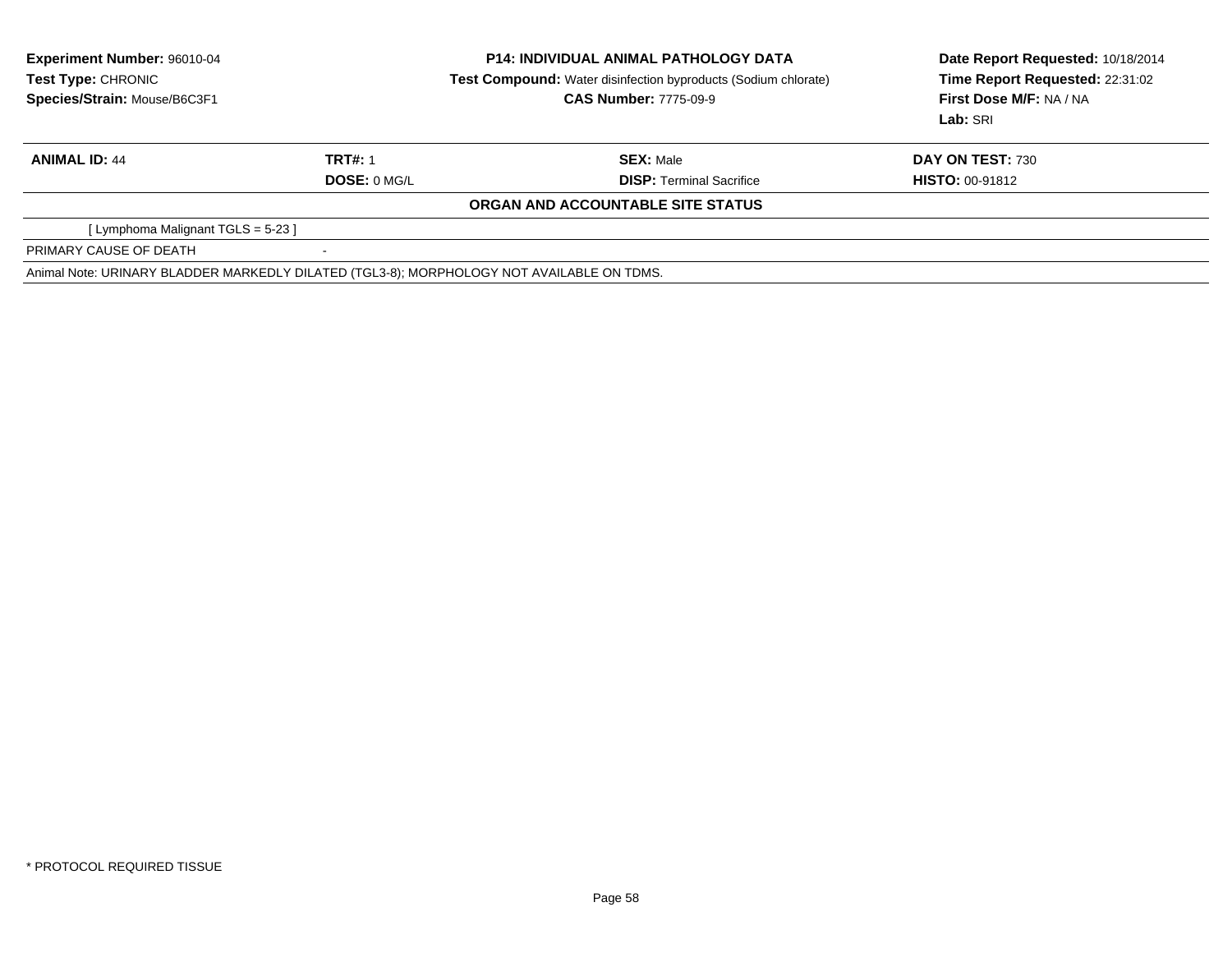#### **P14: INDIVIDUAL ANIMAL PATHOLOGY DATA**

**Test Compound:** Water disinfection byproducts (Sodium chlorate)

**CAS Number:** 7775-09-9

**Date Report Requested:** 10/18/2014**Time Report Requested:** 22:31:02**First Dose M/F:** NA / NA**Lab:** SRI

| <b>ANIMAL ID: 45</b>                             | <b>TRT#: 1</b>                                                      | <b>SEX: Male</b>                  | DAY ON TEST: 729          |
|--------------------------------------------------|---------------------------------------------------------------------|-----------------------------------|---------------------------|
|                                                  | DOSE: 0 MG/L                                                        | <b>DISP: Terminal Sacrifice</b>   | HISTO: 00-91813           |
|                                                  |                                                                     | ORGAN AND ACCOUNTABLE SITE STATUS |                           |
| <b>NORMAL</b>                                    |                                                                     |                                   |                           |
| * Adrenal Cortex                                 | * Adrenal Medulla                                                   | * Bone                            | * Brain                   |
| * Epididymis                                     | * Esophagus                                                         | * Eye                             | * Gallbladder             |
| * Heart                                          | * Intestine Large, Cecum                                            | * Intestine Large, Colon          | * Intestine Large, Rectum |
| * Intestine Small, Duodenum                      | * Intestine Small, Ileum                                            | * Intestine Small, Jejunum        | * Islets, Pancreatic      |
| * Lymph Node, Mesenteric                         | * Mammary Gland                                                     | * Nose                            | * Pancreas                |
| * Parathyroid Gland                              | * Pituitary Gland                                                   | * Prostate                        | * Salivary Glands         |
| * Seminal Vesicle                                | * Skin                                                              | * Stomach, Forestomach            | * Stomach, Glandular      |
| * Testes                                         | * Thymus                                                            | * Thyroid Gland                   | * Trachea                 |
| * Urinary Bladder                                |                                                                     |                                   |                           |
| <b>OBSERVATIONS</b>                              |                                                                     |                                   |                           |
| * Bone Marrow                                    |                                                                     | Hyperplasia                       | Mild                      |
| * Harderian Gland                                |                                                                     | Inflammation                      | Chronic, Mild             |
|                                                  | Note: INFLAMMATION APPARENTLY INCITED BY HAIR SHAFT FOREIGN BODIES. |                                   |                           |
| * Kidney                                         |                                                                     | Hyperplasia                       | Lymphoid, Mild            |
| * Liver                                          |                                                                     | Hepatoblastoma                    |                           |
|                                                  |                                                                     | Hepatocellular Carcinoma          | Multiple                  |
|                                                  | Kupffer Cell                                                        | Pigmentation                      | Marked                    |
| [Hepatoblastoma TGLS = 2-21]                     |                                                                     |                                   |                           |
| Hepatocellular Carcinoma TGLS = 3-22,4-23,5-24 ] |                                                                     |                                   |                           |
| * Lung                                           |                                                                     | Hepatocellular Carcinoma          | Metastatic (Liver)        |
|                                                  |                                                                     | Hyperplasia                       | Lymphoid, Mild            |
| * Lymph Node, Mandibular                         |                                                                     | Pigmentation                      | Mild                      |
| * Preputial Gland                                |                                                                     | Inflammation                      | Chronic, Moderate         |
| * Spleen                                         |                                                                     | Hematopoietic Cell Proliferation  | Moderate                  |
| Hematopoietic Cell Proliferation TGLS = 1-6 ]    |                                                                     |                                   |                           |
| PRIMARY CAUSE OF DEATH                           |                                                                     |                                   |                           |
|                                                  |                                                                     |                                   |                           |

Animal Note: LOCALIZED AREA OF ANGIECTASIS CONTAINING THROMBUS IN BONE MARROW; NOT TABULATED.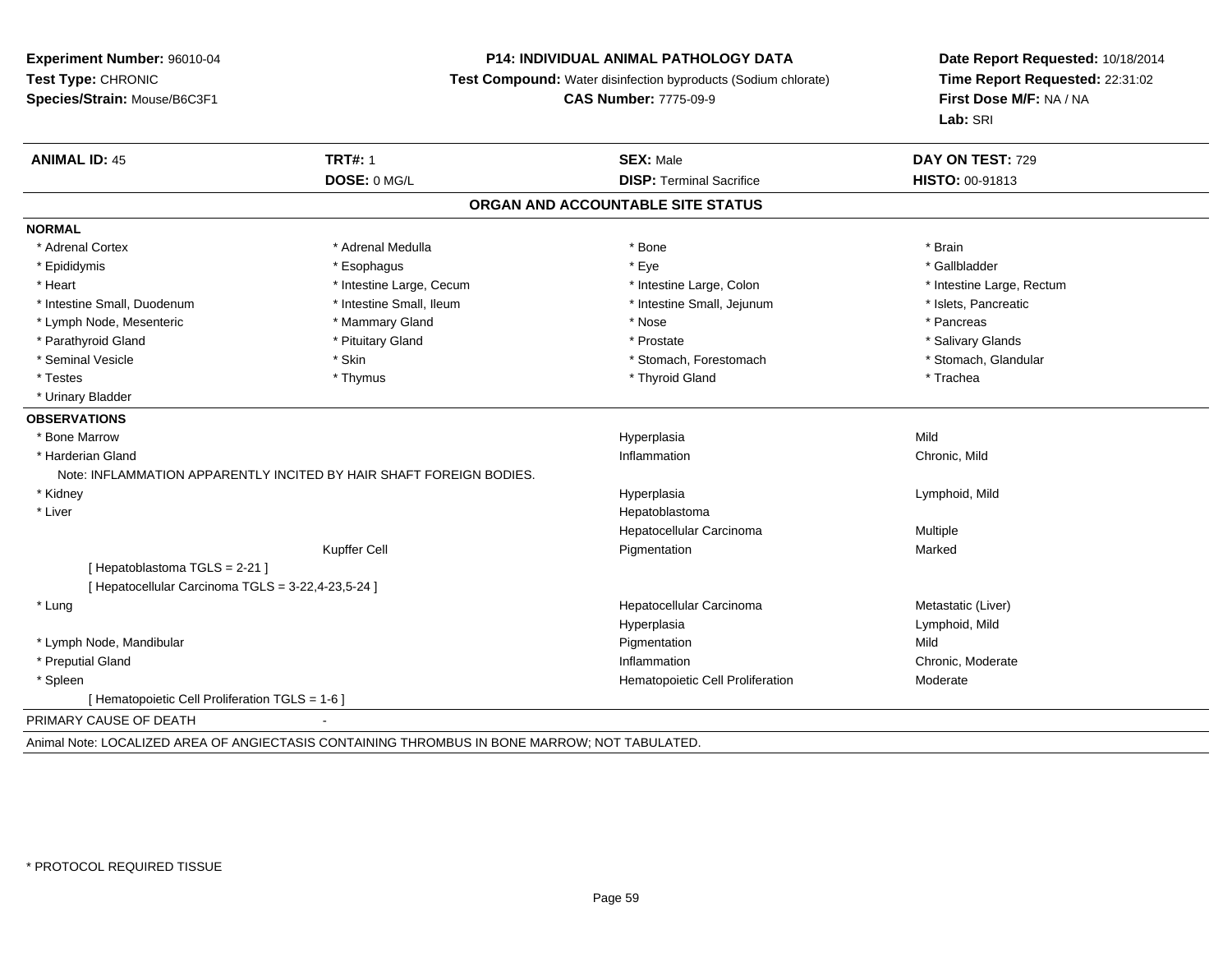#### **P14: INDIVIDUAL ANIMAL PATHOLOGY DATA**

**Test Compound:** Water disinfection byproducts (Sodium chlorate)

**CAS Number:** 7775-09-9

**Date Report Requested:** 10/18/2014**Time Report Requested:** 22:31:02**First Dose M/F:** NA / NA**Lab:** SRI

| <b>ANIMAL ID: 46</b>                          | <b>TRT#: 1</b>                                                     | <b>SEX: Male</b>                  | DAY ON TEST: 731           |
|-----------------------------------------------|--------------------------------------------------------------------|-----------------------------------|----------------------------|
|                                               | DOSE: 0 MG/L                                                       | <b>DISP: Terminal Sacrifice</b>   | <b>HISTO: 00-91814</b>     |
|                                               |                                                                    | ORGAN AND ACCOUNTABLE SITE STATUS |                            |
| <b>NORMAL</b>                                 |                                                                    |                                   |                            |
| * Adrenal Medulla                             | * Bone                                                             | * Bone Marrow                     | * Brain                    |
| * Epididymis                                  | * Esophagus                                                        | * Eye                             | * Gallbladder              |
| * Harderian Gland                             | * Heart                                                            | * Intestine Large, Cecum          | * Intestine Large, Colon   |
| * Intestine Large, Rectum                     | * Intestine Small, Duodenum                                        | * Intestine Small, Ileum          | * Intestine Small, Jejunum |
| * Mammary Gland                               | * Nose                                                             | * Pancreas                        | * Parathyroid Gland        |
| * Pituitary Gland                             | * Prostate                                                         | * Salivary Glands                 | * Seminal Vesicle          |
| * Skin                                        | * Spleen                                                           | * Stomach, Forestomach            | * Stomach, Glandular       |
| * Testes                                      | * Thymus                                                           | * Thyroid Gland                   | * Trachea                  |
| * Urinary Bladder                             |                                                                    |                                   |                            |
| <b>OBSERVATIONS</b>                           |                                                                    |                                   |                            |
| * Adrenal Cortex                              |                                                                    | Hypertrophy                       | Focal, Mild                |
| * Islets, Pancreatic                          |                                                                    | Hyperplasia                       | Mild                       |
| * Kidney                                      |                                                                    | Cyst                              | Moderate                   |
| * Liver                                       |                                                                    | <b>Clear Cell Focus</b>           |                            |
|                                               |                                                                    | Hepatocellular Adenoma            |                            |
|                                               |                                                                    | Hepatocellular Carcinoma          | Multiple                   |
| [Hepatocellular Adenoma TGLS = 3-23]          |                                                                    |                                   |                            |
| [ Hepatocellular Carcinoma TGLS = 1-21,2-22 ] |                                                                    |                                   |                            |
| * Lung                                        |                                                                    | Alveolar/Bronchiolar Adenoma      |                            |
|                                               |                                                                    | Edema                             | Mild                       |
|                                               |                                                                    | Foreign Body                      |                            |
|                                               |                                                                    | Hemorrhage                        | Minimal                    |
|                                               |                                                                    | Hyperplasia                       | Lymphoid, Mild             |
| * Lymph Node, Mandibular                      |                                                                    | Hyperplasia                       | Lymphoid, Mild             |
| * Lymph Node, Mesenteric                      |                                                                    | Hyperplasia                       | Lymphoid, Moderate         |
| * Preputial Gland                             |                                                                    | Inflammation                      | Chronic, Mild              |
| PRIMARY CAUSE OF DEATH                        |                                                                    |                                   |                            |
|                                               | Animal Nata: INCICOD TOOTLI MODED ATELY MALEODMED: NOT TADLIL ATED |                                   |                            |

Animal Note: INCISOR TOOTH MODERATELY MALFORMED; NOT TABULATED.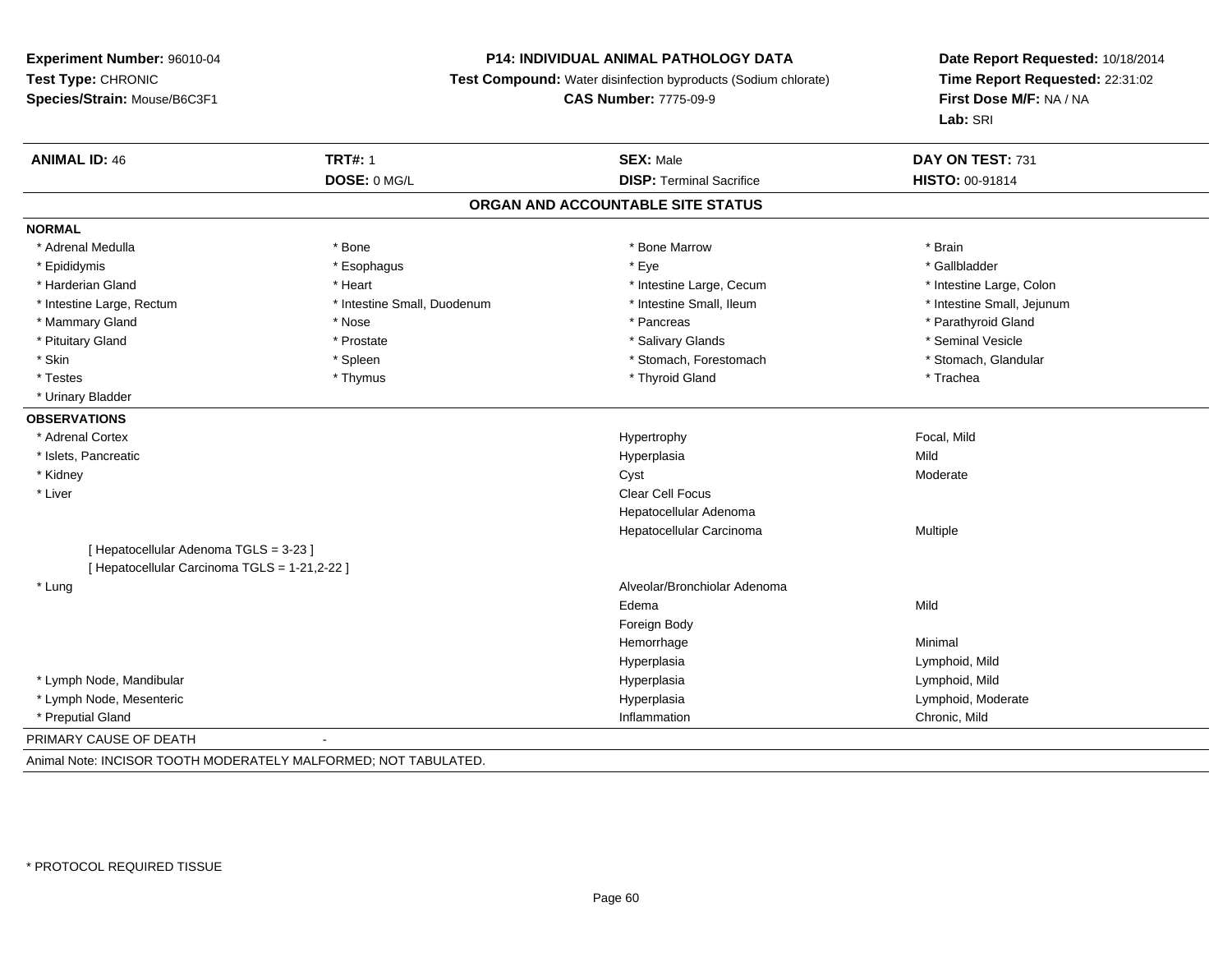## **P14: INDIVIDUAL ANIMAL PATHOLOGY DATA**

**Test Compound:** Water disinfection byproducts (Sodium chlorate)

## **CAS Number:** 7775-09-9

| <b>ANIMAL ID: 47</b>                          | <b>TRT#: 1</b>                    | <b>SEX: Male</b>                 | DAY ON TEST: 730           |  |  |  |  |
|-----------------------------------------------|-----------------------------------|----------------------------------|----------------------------|--|--|--|--|
|                                               | DOSE: 0 MG/L                      | <b>DISP: Terminal Sacrifice</b>  | HISTO: 00-91815            |  |  |  |  |
|                                               | ORGAN AND ACCOUNTABLE SITE STATUS |                                  |                            |  |  |  |  |
| <b>NORMAL</b>                                 |                                   |                                  |                            |  |  |  |  |
| * Adrenal Cortex                              | * Adrenal Medulla                 | * Bone                           | * Brain                    |  |  |  |  |
| * Epididymis                                  | * Esophagus                       | * Eye                            | * Gallbladder              |  |  |  |  |
| * Harderian Gland                             | * Heart                           | * Intestine Large, Cecum         | * Intestine Large, Colon   |  |  |  |  |
| * Intestine Large, Rectum                     | * Intestine Small, Duodenum       | * Intestine Small, Ileum         | * Intestine Small, Jejunum |  |  |  |  |
| * Islets, Pancreatic                          | * Mammary Gland                   | * Nose                           | * Pancreas                 |  |  |  |  |
| * Parathyroid Gland                           | * Pituitary Gland                 | * Prostate                       | * Seminal Vesicle          |  |  |  |  |
| * Skin                                        | * Stomach, Glandular              | * Testes                         | * Thymus                   |  |  |  |  |
| * Thyroid Gland                               | * Trachea                         | * Urinary Bladder                |                            |  |  |  |  |
| <b>OBSERVATIONS</b>                           |                                   |                                  |                            |  |  |  |  |
| * Bone Marrow                                 |                                   | Hyperplasia                      | Mild                       |  |  |  |  |
| * Kidney                                      |                                   | Nephropathy                      | Minimal                    |  |  |  |  |
| * Liver                                       |                                   | Hepatocellular Adenoma           |                            |  |  |  |  |
|                                               |                                   | Hepatocellular Carcinoma         | Multiple                   |  |  |  |  |
| [Hepatocellular Adenoma TGLS = 2-21]          |                                   |                                  |                            |  |  |  |  |
| [ Hepatocellular Carcinoma TGLS = 3-22,4-23 ] |                                   |                                  |                            |  |  |  |  |
| * Lung                                        | Alveolar Epith                    | Hyperplasia                      | Minimal                    |  |  |  |  |
| * Lymph Node, Mandibular                      |                                   | Hyperplasia                      | Lymphoid, Mild             |  |  |  |  |
| * Lymph Node, Mesenteric                      |                                   | Hyperplasia                      | Lymphoid, Mild             |  |  |  |  |
| Mesentery                                     | Fat                               | Necrosis                         | Marked                     |  |  |  |  |
| [ Necrosis TGLS = $1-24$ ]                    |                                   |                                  |                            |  |  |  |  |
| * Preputial Gland                             |                                   | Cyst                             | Moderate                   |  |  |  |  |
| * Salivary Glands                             |                                   | Hyperplasia                      | Lymphoid, Moderate         |  |  |  |  |
| * Spleen                                      |                                   | Hematopoietic Cell Proliferation | Moderate                   |  |  |  |  |
|                                               |                                   | Hyperplasia                      | Lymphoid, Mild             |  |  |  |  |
| * Stomach, Forestomach                        |                                   | Cyst                             |                            |  |  |  |  |
| PRIMARY CAUSE OF DEATH                        | $\overline{\phantom{a}}$          |                                  |                            |  |  |  |  |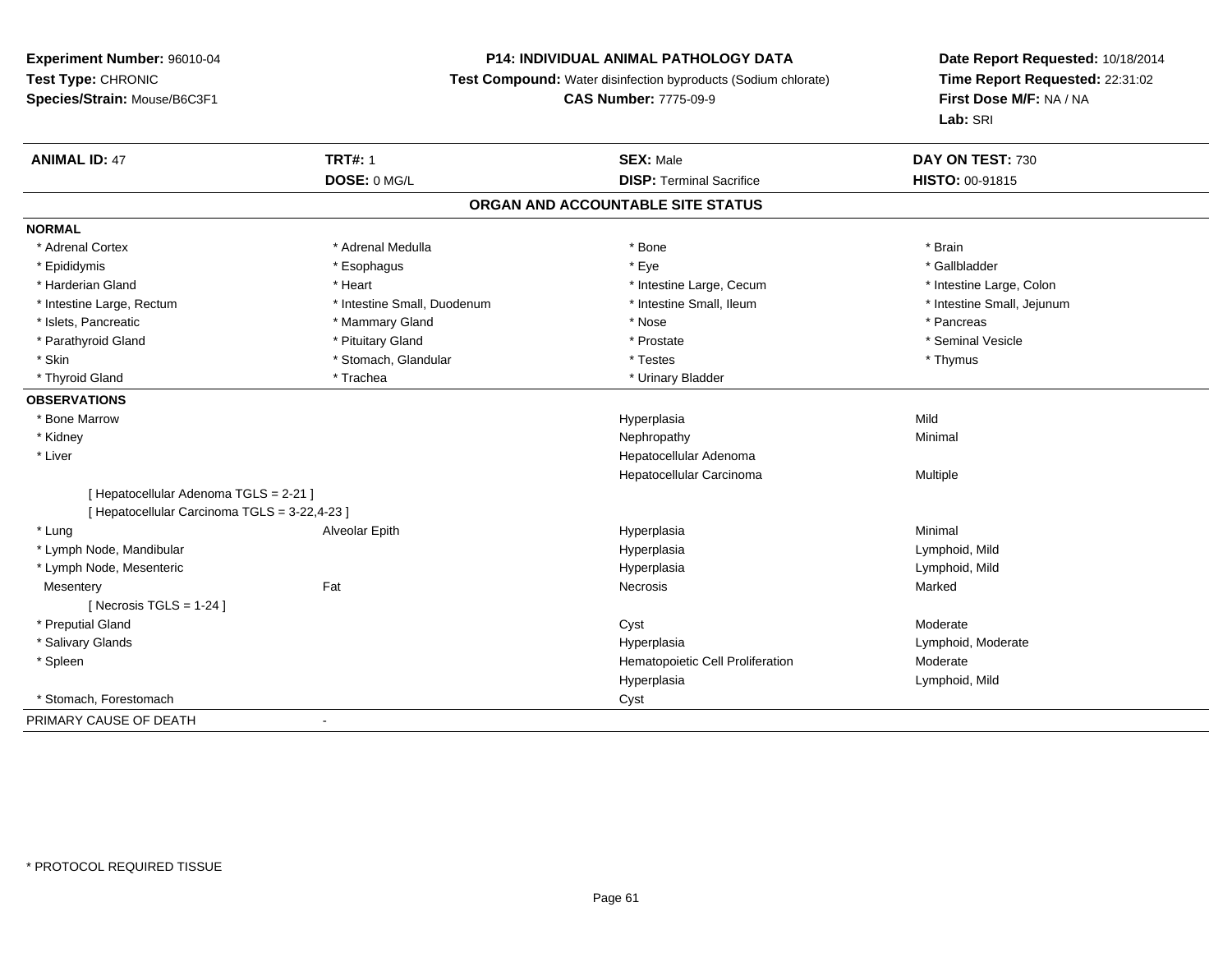### **P14: INDIVIDUAL ANIMAL PATHOLOGY DATA**

**Test Compound:** Water disinfection byproducts (Sodium chlorate)

## **CAS Number:** 7775-09-9

| <b>ANIMAL ID: 48</b>        | <b>TRT#: 1</b>            | <b>SEX: Male</b>                  | DAY ON TEST: 729         |
|-----------------------------|---------------------------|-----------------------------------|--------------------------|
|                             | DOSE: 0 MG/L              | <b>DISP: Terminal Sacrifice</b>   | HISTO: 00-91816          |
|                             |                           | ORGAN AND ACCOUNTABLE SITE STATUS |                          |
| <b>NORMAL</b>               |                           |                                   |                          |
| * Adrenal Cortex            | * Adrenal Medulla         | * Bone                            | * Bone Marrow            |
| * Brain                     | * Epididymis              | * Esophagus                       | * Eye                    |
| * Gallbladder               | * Harderian Gland         | * Heart                           | * Intestine Large, Cecum |
| * Intestine Large, Colon    | * Intestine Large, Rectum | * Intestine Small, Duodenum       | * Intestine Small, Ileum |
| * Intestine Small, Jejunum  | * Islets, Pancreatic      | * Lymph Node, Mandibular          | * Lymph Node, Mesenteric |
| * Mammary Gland             | * Nose                    | * Pancreas                        | * Parathyroid Gland      |
| * Pituitary Gland           | * Prostate                | * Salivary Glands                 | * Seminal Vesicle        |
| * Skin                      | * Stomach, Forestomach    | * Stomach, Glandular              | * Testes                 |
| * Thymus                    | * Thyroid Gland           | * Trachea                         | * Urinary Bladder        |
| <b>OBSERVATIONS</b>         |                           |                                   |                          |
| * Kidney                    |                           | Cyst                              | Moderate                 |
|                             |                           | Nephropathy                       | Mild                     |
| * Liver                     |                           | Angiectasis                       | Mild                     |
| [ Angiectasis TGLS = 2-22 ] |                           |                                   |                          |
| * Lung                      |                           | Hemorrhage                        | Mild                     |
| [Hemorrhage TGLS = $1-21$ ] |                           |                                   |                          |
| * Preputial Gland           |                           | Inflammation                      | Chronic, Mild            |
| * Spleen                    |                           | Hyperplasia                       | Lymphoid, Mild           |
| PRIMARY CAUSE OF DEATH      |                           |                                   |                          |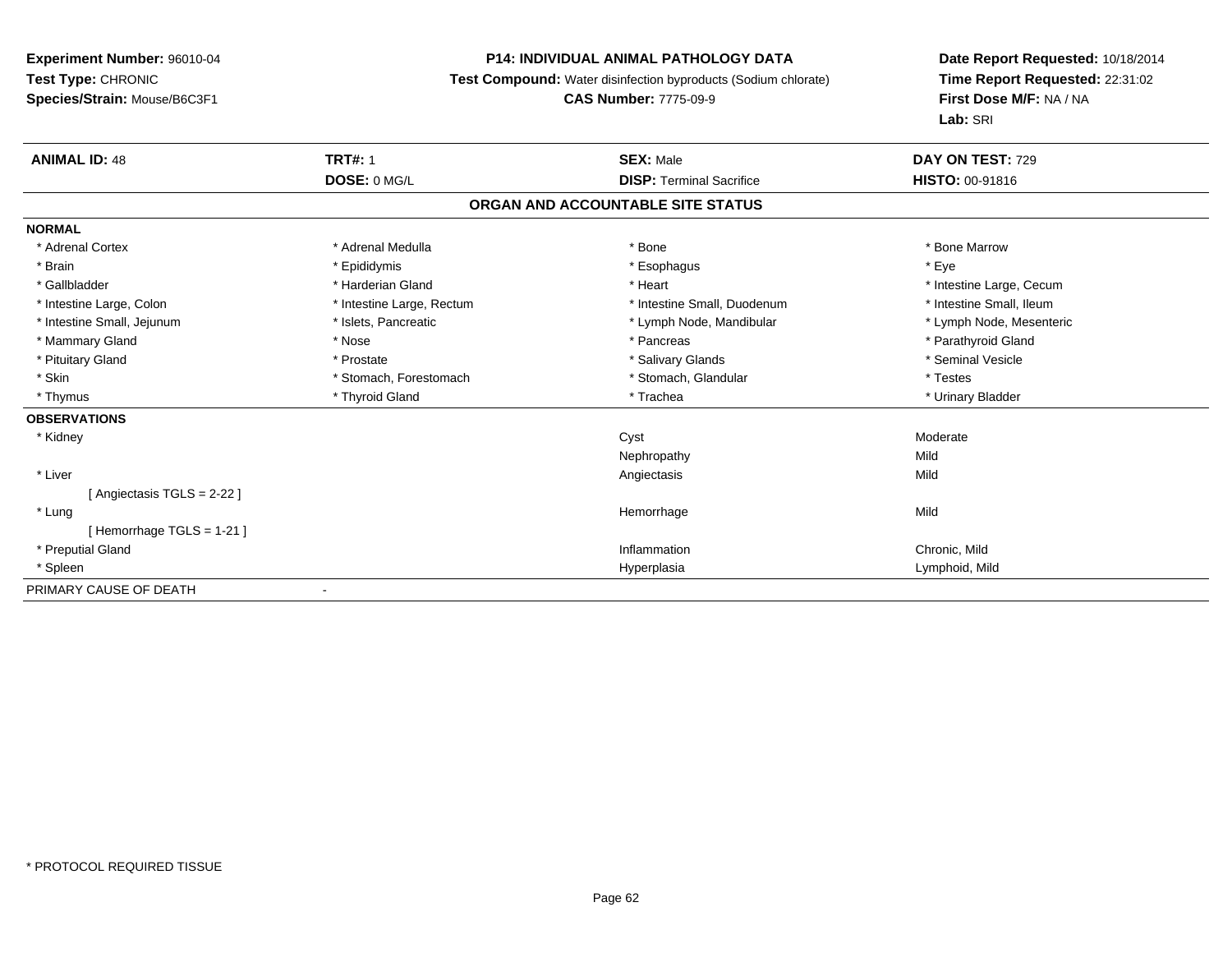### **P14: INDIVIDUAL ANIMAL PATHOLOGY DATA**

**Test Compound:** Water disinfection byproducts (Sodium chlorate)

#### **CAS Number:** 7775-09-9

| <b>ANIMAL ID: 49</b>                               | <b>TRT#: 1</b>              | <b>SEX: Male</b>                | DAY ON TEST: 729           |  |  |
|----------------------------------------------------|-----------------------------|---------------------------------|----------------------------|--|--|
|                                                    | DOSE: 0 MG/L                | <b>DISP: Terminal Sacrifice</b> | <b>HISTO: 00-91817</b>     |  |  |
| ORGAN AND ACCOUNTABLE SITE STATUS                  |                             |                                 |                            |  |  |
| <b>NORMAL</b>                                      |                             |                                 |                            |  |  |
| * Adrenal Medulla                                  | * Bone                      | * Bone Marrow                   | * Brain                    |  |  |
| * Epididymis                                       | * Esophagus                 | * Eye                           | * Gallbladder              |  |  |
| * Harderian Gland                                  | * Heart                     | * Intestine Large, Cecum        | * Intestine Large, Colon   |  |  |
| * Intestine Large, Rectum                          | * Intestine Small, Duodenum | * Intestine Small, Ileum        | * Intestine Small, Jejunum |  |  |
| * Islets, Pancreatic                               | * Liver                     | * Lung                          | * Lymph Node, Mandibular   |  |  |
| * Lymph Node, Mesenteric                           | * Mammary Gland             | * Pancreas                      | * Parathyroid Gland        |  |  |
| * Pituitary Gland                                  | * Prostate                  | * Salivary Glands               | * Seminal Vesicle          |  |  |
| * Skin                                             | * Spleen                    | * Stomach, Forestomach          | * Stomach, Glandular       |  |  |
| * Testes                                           | * Thymus                    | * Trachea                       | * Urinary Bladder          |  |  |
| <b>OBSERVATIONS</b>                                |                             |                                 |                            |  |  |
| * Adrenal Cortex                                   | Capsule                     | Hyperplasia                     | Mild                       |  |  |
|                                                    |                             | Hypertrophy                     | Focal, Mild                |  |  |
| * Kidney                                           |                             | Nephropathy                     | Minimal                    |  |  |
| * Nose                                             |                             | Foreign Body                    |                            |  |  |
|                                                    | <b>Respirat Epith</b>       | Hyperplasia                     | Minimal                    |  |  |
|                                                    |                             | Inflammation                    | Chronic, Minimal           |  |  |
| * Preputial Gland                                  |                             | Cyst                            | Moderate                   |  |  |
|                                                    |                             | Inflammation                    | Chronic, Mild              |  |  |
| [ $Cyst TGLS = 1-8$ ]                              |                             |                                 |                            |  |  |
| [Inflammation TGLS = $1-8$ ]                       |                             |                                 |                            |  |  |
| * Thyroid Gland                                    |                             | Degeneration                    | Cystic, Mild               |  |  |
| PRIMARY CAUSE OF DEATH                             |                             |                                 |                            |  |  |
| Animal Note: INFUSION ARTIFACT IN URINARY BLADDER. |                             |                                 |                            |  |  |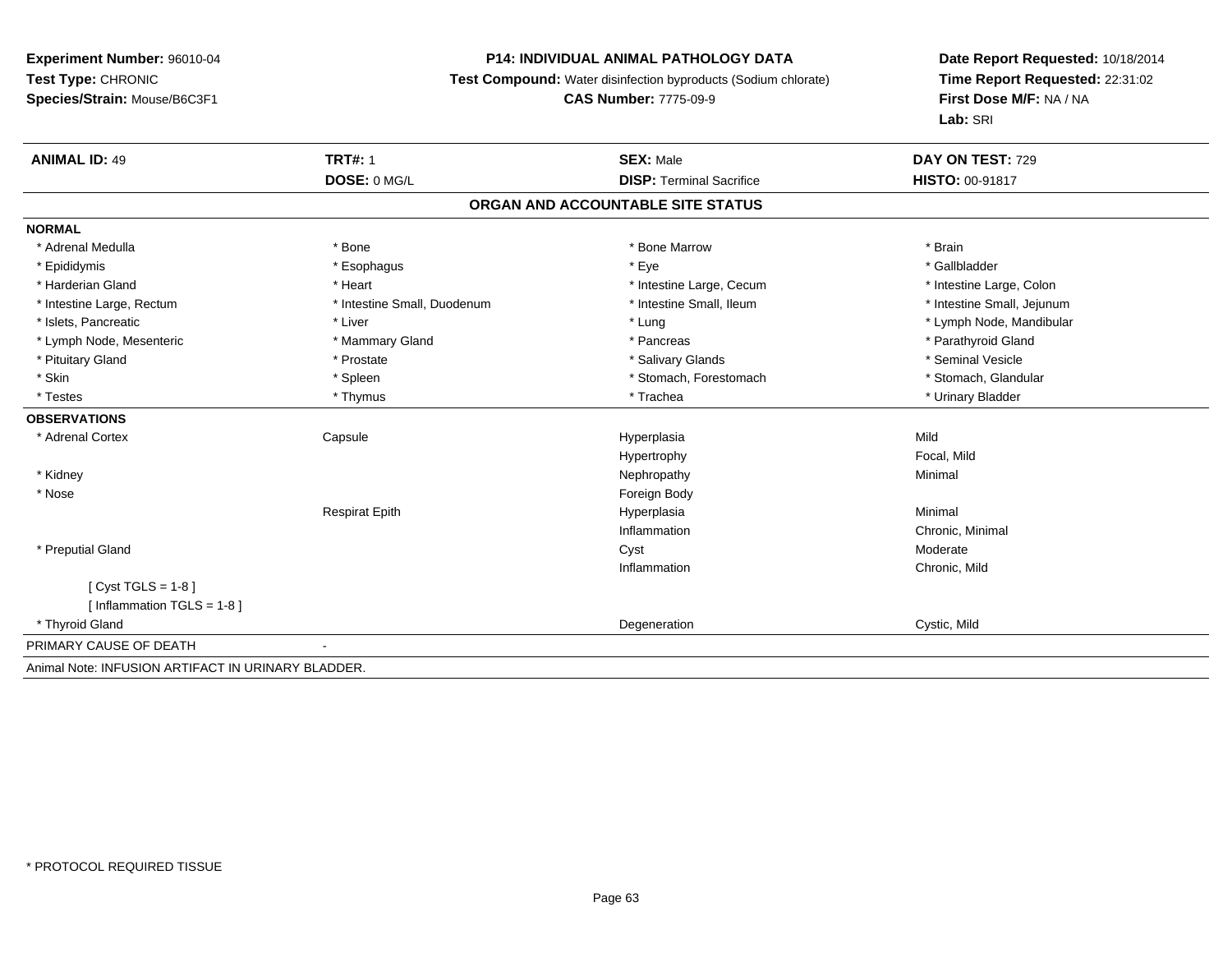## **P14: INDIVIDUAL ANIMAL PATHOLOGY DATA**

**Test Compound:** Water disinfection byproducts (Sodium chlorate)

**CAS Number:** 7775-09-9

| <b>ANIMAL ID: 50</b>                     | <b>TRT#: 1</b>                   | <b>SEX: Male</b>                | DAY ON TEST: 484         |  |  |  |
|------------------------------------------|----------------------------------|---------------------------------|--------------------------|--|--|--|
|                                          | DOSE: 0 MG/L                     | <b>DISP:</b> Moribund Sacrifice | <b>HISTO: 00-88282</b>   |  |  |  |
| ORGAN AND ACCOUNTABLE SITE STATUS        |                                  |                                 |                          |  |  |  |
| <b>NORMAL</b>                            |                                  |                                 |                          |  |  |  |
| * Adrenal Cortex                         | * Adrenal Medulla                | * Bone                          | * Bone Marrow            |  |  |  |
| * Brain                                  | * Epididymis                     | * Esophagus                     | * Eye                    |  |  |  |
| * Gallbladder                            | * Harderian Gland                | * Heart                         | * Intestine Large, Cecum |  |  |  |
| * Intestine Large, Colon                 | * Intestine Large, Rectum        | * Intestine Small, Duodenum     | * Intestine Small, Ileum |  |  |  |
| * Intestine Small, Jejunum               | * Kidney                         | * Lymph Node, Mandibular        | * Lymph Node, Mesenteric |  |  |  |
| * Mammary Gland                          | * Nose                           | * Pancreas                      | * Parathyroid Gland      |  |  |  |
| * Pituitary Gland                        | * Prostate                       | * Salivary Glands               | * Seminal Vesicle        |  |  |  |
| * Skin                                   | * Spleen                         | * Stomach, Forestomach          | * Stomach, Glandular     |  |  |  |
| * Testes                                 | * Thymus                         | * Thyroid Gland                 | * Trachea                |  |  |  |
| * Urinary Bladder                        |                                  |                                 |                          |  |  |  |
| <b>OBSERVATIONS</b>                      |                                  |                                 |                          |  |  |  |
| * Islets, Pancreatic                     |                                  | Hyperplasia                     | Moderate                 |  |  |  |
| * Liver                                  |                                  | Hemorrhage                      | Moderate                 |  |  |  |
|                                          |                                  | Hepatocellular Adenoma          |                          |  |  |  |
|                                          |                                  | Hepatocellular Carcinoma        |                          |  |  |  |
|                                          |                                  | Mixed Cell Focus                |                          |  |  |  |
| Note: MIXED CL FOCUS IS ON SLIDE 22.     |                                  |                                 |                          |  |  |  |
| [Hemorrhage TGLS = $4-22$ ]              |                                  |                                 |                          |  |  |  |
| [ Hepatocellular Adenoma TGLS = 3-21 ]   |                                  |                                 |                          |  |  |  |
| [ Hepatocellular Carcinoma TGLS = 2-23 ] |                                  |                                 |                          |  |  |  |
| * Lung                                   |                                  | Hepatocellular Carcinoma        | Metastatic (Liver)       |  |  |  |
| * Preputial Gland                        |                                  | Cyst                            | Moderate                 |  |  |  |
|                                          |                                  | Inflammation                    | Chronic, Mild            |  |  |  |
| [Cyst TGLS = $1-8$ ]                     |                                  |                                 |                          |  |  |  |
| [Inflammation TGLS = 1-8]                |                                  |                                 |                          |  |  |  |
| PRIMARY CAUSE OF DEATH                   | - Liver Hepatocellular Carcinoma |                                 |                          |  |  |  |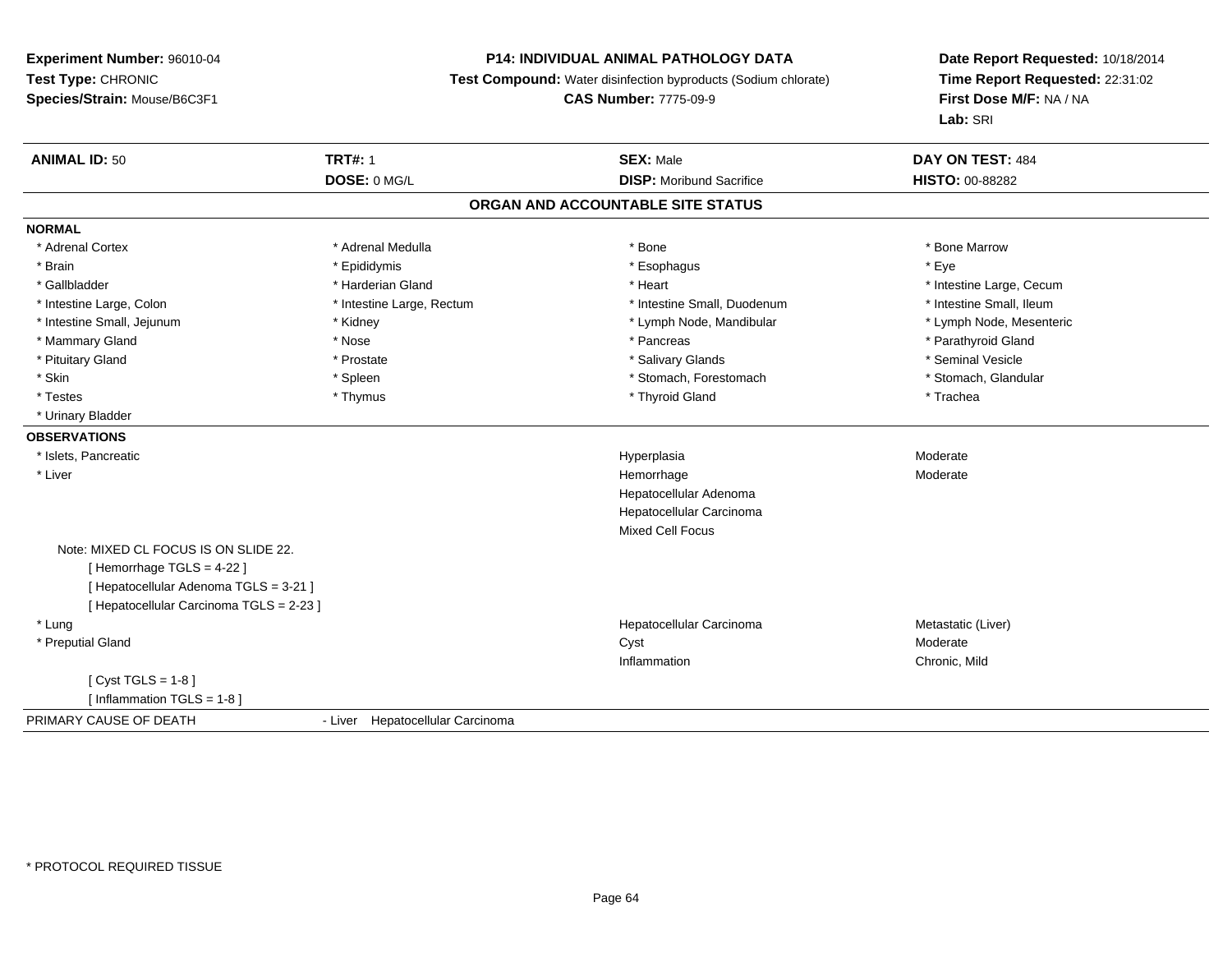### **P14: INDIVIDUAL ANIMAL PATHOLOGY DATA**

**Test Compound:** Water disinfection byproducts (Sodium chlorate)

**CAS Number:** 7775-09-9

| <b>ANIMAL ID: 51</b>                                                     | <b>TRT#: 3</b>                   | <b>SEX: Male</b>                  | DAY ON TEST: 698            |
|--------------------------------------------------------------------------|----------------------------------|-----------------------------------|-----------------------------|
|                                                                          | <b>DOSE: 500 MG/L</b>            | <b>DISP: Natural Death</b>        | HISTO: 00-90777             |
|                                                                          |                                  | ORGAN AND ACCOUNTABLE SITE STATUS |                             |
| <b>NORMAL</b>                                                            |                                  |                                   |                             |
| * Adrenal Cortex                                                         | * Adrenal Medulla                | * Bone                            | * Brain                     |
| * Epididymis                                                             | * Esophagus                      | * Eye                             | * Heart                     |
| * Intestine Large, Cecum                                                 | * Intestine Large, Colon         | * Intestine Large, Rectum         | * Intestine Small, Duodenum |
| * Intestine Small, Ileum                                                 | * Intestine Small, Jejunum       | * Islets, Pancreatic              | * Kidney                    |
| * Mammary Gland                                                          | * Nose                           | * Pancreas                        | * Parathyroid Gland         |
| * Pituitary Gland                                                        | * Prostate                       | * Salivary Glands                 | * Seminal Vesicle           |
| * Skin                                                                   | * Stomach, Glandular             | * Testes                          | * Thymus                    |
| * Thyroid Gland                                                          | * Trachea                        | * Urinary Bladder                 |                             |
| <b>AUTO PRECLUDES DIAG.</b>                                              |                                  |                                   |                             |
| * Gallbladder                                                            |                                  |                                   |                             |
| <b>OBSERVATIONS</b>                                                      |                                  |                                   |                             |
| * Bone Marrow                                                            |                                  | Hyperplasia                       | Moderate                    |
| * Harderian Gland                                                        |                                  | Adenoma                           |                             |
| [Adenoma TGLS = $5-22$ ]                                                 |                                  |                                   |                             |
| * Liver                                                                  |                                  | Hepatocellular Carcinoma          |                             |
| [ Hepatocellular Carcinoma TGLS = 2-21 ]                                 |                                  |                                   |                             |
| * Lung                                                                   |                                  | Hepatocellular Carcinoma          | Metastatic (Liver)          |
| Note: METASTATIC HEPATOCELLULAR CARCINOMA ALSO IN MEDIASTINUM (SLIDE 2). |                                  |                                   |                             |
| [ Hepatocellular Carcinoma TGLS = 4-2 ]                                  |                                  |                                   |                             |
| * Lymph Node, Mandibular                                                 |                                  | Pigmentation                      | Mild                        |
| * Lymph Node, Mesenteric                                                 |                                  | Atrophy                           | Mild                        |
| * Preputial Gland                                                        |                                  | Cyst                              | Moderate                    |
|                                                                          |                                  | Inflammation                      | Chronic, Moderate           |
| [ $Cyst TGLS = 1-8$ ]                                                    |                                  |                                   |                             |
| [ Inflammation $TGLS = 1-8$ ]                                            |                                  |                                   |                             |
| * Spleen                                                                 |                                  | Hematopoietic Cell Proliferation  | Mild                        |
| * Stomach, Forestomach                                                   | Epithelium                       | Hyperplasia                       | Minimal                     |
| PRIMARY CAUSE OF DEATH                                                   | - Liver Hepatocellular Carcinoma |                                   |                             |
| Animal Note: BLOOD IN LUMEN OF TRACHEA; NOT TABULATED.                   |                                  |                                   |                             |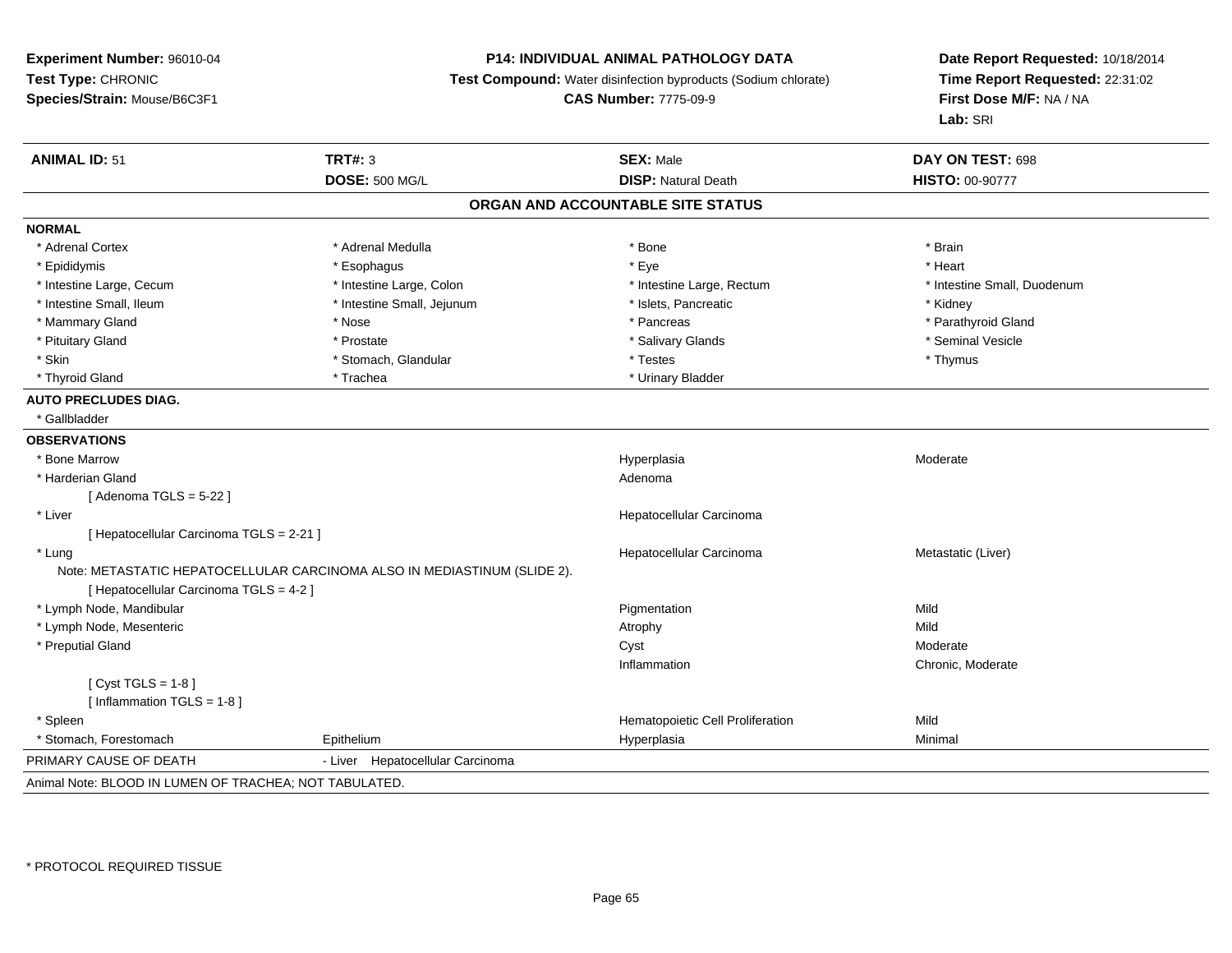## **P14: INDIVIDUAL ANIMAL PATHOLOGY DATA**

**Test Compound:** Water disinfection byproducts (Sodium chlorate)

**CAS Number:** 7775-09-9

| <b>ANIMAL ID: 52</b>                                       | <b>TRT#: 3</b>              | <b>SEX: Male</b>                | DAY ON TEST: 731           |  |  |
|------------------------------------------------------------|-----------------------------|---------------------------------|----------------------------|--|--|
|                                                            | <b>DOSE: 500 MG/L</b>       | <b>DISP: Terminal Sacrifice</b> | <b>HISTO: 00-91818</b>     |  |  |
| ORGAN AND ACCOUNTABLE SITE STATUS                          |                             |                                 |                            |  |  |
| <b>NORMAL</b>                                              |                             |                                 |                            |  |  |
| * Adrenal Medulla                                          | * Bone                      | * Bone Marrow                   | * Brain                    |  |  |
| * Epididymis                                               | * Esophagus                 | * Eye                           | * Gallbladder              |  |  |
| * Harderian Gland                                          | * Heart                     | * Intestine Large, Cecum        | * Intestine Large, Colon   |  |  |
| * Intestine Large, Rectum                                  | * Intestine Small, Duodenum | * Intestine Small, Ileum        | * Intestine Small, Jejunum |  |  |
| * Lymph Node, Mandibular                                   | * Mammary Gland             | * Nose                          | * Pancreas                 |  |  |
| * Parathyroid Gland                                        | * Prostate                  | * Salivary Glands               | * Seminal Vesicle          |  |  |
| * Skin                                                     | * Stomach, Forestomach      | * Stomach, Glandular            | * Testes                   |  |  |
| * Thymus                                                   | * Thyroid Gland             | * Trachea                       | * Urinary Bladder          |  |  |
| <b>MISSING</b>                                             |                             |                                 |                            |  |  |
| * Pituitary Gland                                          |                             |                                 |                            |  |  |
| <b>OBSERVATIONS</b>                                        |                             |                                 |                            |  |  |
| * Adrenal Cortex                                           | Subcapsular                 | Adenoma                         |                            |  |  |
|                                                            |                             | Hypertrophy                     | Focal, Mild                |  |  |
| * Islets, Pancreatic                                       |                             | Hyperplasia                     | Mild                       |  |  |
| * Kidney                                                   |                             | Nephropathy                     | Minimal                    |  |  |
| * Liver                                                    |                             | Hepatocellular Adenoma          |                            |  |  |
|                                                            |                             | Hyperplasia                     | Lymphoid, Mild             |  |  |
| [ Hepatocellular Adenoma TGLS = 3-21 ]                     |                             |                                 |                            |  |  |
| * Lung                                                     | Alveolar Epith              | Hyperplasia                     | Mild                       |  |  |
| * Lymph Node, Mesenteric                                   |                             | Hemorrhage                      | Mild                       |  |  |
| [Hemorrhage TGLS = $4-5$ ]                                 |                             |                                 |                            |  |  |
| * Preputial Gland                                          |                             | Cyst                            | Moderate                   |  |  |
|                                                            |                             | Inflammation                    | Chronic, Moderate          |  |  |
| [Cyst TGLS = $1-8$ ]                                       |                             |                                 |                            |  |  |
| [ Inflammation TGLS = 1-8 ]                                |                             |                                 |                            |  |  |
| * Spleen                                                   |                             | Hyperplasia                     | Lymphoid, Mild             |  |  |
| PRIMARY CAUSE OF DEATH                                     |                             |                                 |                            |  |  |
| Animal Note: MALFORMATION OF INCISOR TEETH; NOT TABULATED. |                             |                                 |                            |  |  |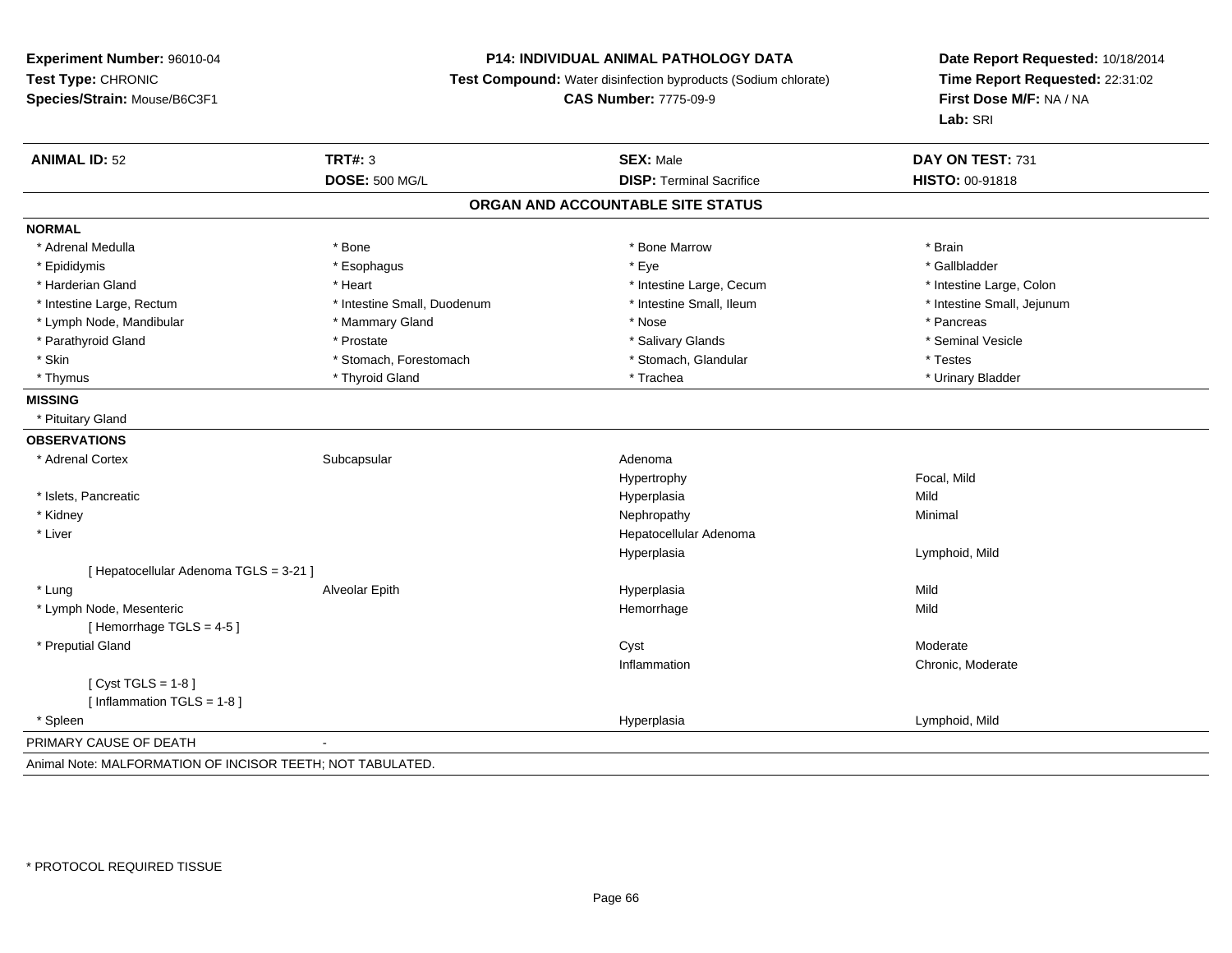### **P14: INDIVIDUAL ANIMAL PATHOLOGY DATA**

**Test Compound:** Water disinfection byproducts (Sodium chlorate)

## **CAS Number:** 7775-09-9

| <b>ANIMAL ID: 53</b>                                       | <b>TRT#: 3</b>           | <b>SEX: Male</b>                         | DAY ON TEST: 730          |
|------------------------------------------------------------|--------------------------|------------------------------------------|---------------------------|
|                                                            | <b>DOSE: 500 MG/L</b>    | <b>DISP: Terminal Sacrifice</b>          | HISTO: 00-91819           |
|                                                            |                          | ORGAN AND ACCOUNTABLE SITE STATUS        |                           |
| <b>NORMAL</b>                                              |                          |                                          |                           |
| * Adrenal Medulla                                          | * Bone                   | * Brain                                  | * Epididymis              |
| * Esophagus                                                | * Eye                    | * Gallbladder                            | * Harderian Gland         |
| * Heart                                                    | * Intestine Large, Cecum | * Intestine Large, Colon                 | * Intestine Large, Rectum |
| * Intestine Small, Duodenum                                | * Intestine Small, Ileum | * Intestine Small, Jejunum               | * Lymph Node, Mandibular  |
| * Lymph Node, Mesenteric                                   | * Mammary Gland          | * Nose                                   | * Pancreas                |
| * Parathyroid Gland                                        | * Pituitary Gland        | * Prostate                               | * Salivary Glands         |
| * Seminal Vesicle                                          | * Skin                   | * Stomach, Forestomach                   | * Testes                  |
| * Thymus                                                   | * Thyroid Gland          | * Trachea                                | * Urinary Bladder         |
| <b>OBSERVATIONS</b>                                        |                          |                                          |                           |
| * Adrenal Cortex                                           |                          | <b>Accessory Adrenal Cortical Nodule</b> | Moderate                  |
|                                                            | Subcapsular              | Adenoma                                  |                           |
| * Bone Marrow                                              |                          | Hyperplasia                              | Moderate                  |
| * Islets, Pancreatic                                       |                          | Hyperplasia                              | Mild                      |
| * Kidney                                                   |                          | Nephropathy                              | Minimal                   |
| * Liver                                                    |                          | Hemangiosarcoma                          |                           |
|                                                            |                          | Hepatocellular Adenoma                   | Multiple                  |
| [ Hemangiosarcoma TGLS = 4-21,5-22 ]                       |                          |                                          |                           |
| [ Hepatocellular Adenoma TGLS = 5-22 ]                     |                          |                                          |                           |
| * Lung                                                     |                          | Alveolar/Bronchiolar Carcinoma           |                           |
|                                                            |                          | <b>Infiltration Cellular</b>             | Histiocyte, Marked        |
| [ Alveolar/Bronchiolar Carcinoma TGLS = 6-23 ]             |                          |                                          |                           |
| * Preputial Gland                                          |                          | Cyst                                     | Moderate                  |
|                                                            |                          | Inflammation                             | Chronic, Moderate         |
| * Spleen                                                   |                          | Hematopoietic Cell Proliferation         | Moderate                  |
| [ Hematopoietic Cell Proliferation TGLS = 1-6 ]            |                          |                                          |                           |
| * Stomach, Glandular                                       |                          | Adenoma                                  |                           |
| [Adenoma TGLS = $7-24$ ]                                   |                          |                                          |                           |
| PRIMARY CAUSE OF DEATH                                     |                          |                                          |                           |
| Animal Note: MALFORMATION OF INCISOR TOOTH; NOT TABULATED. |                          |                                          |                           |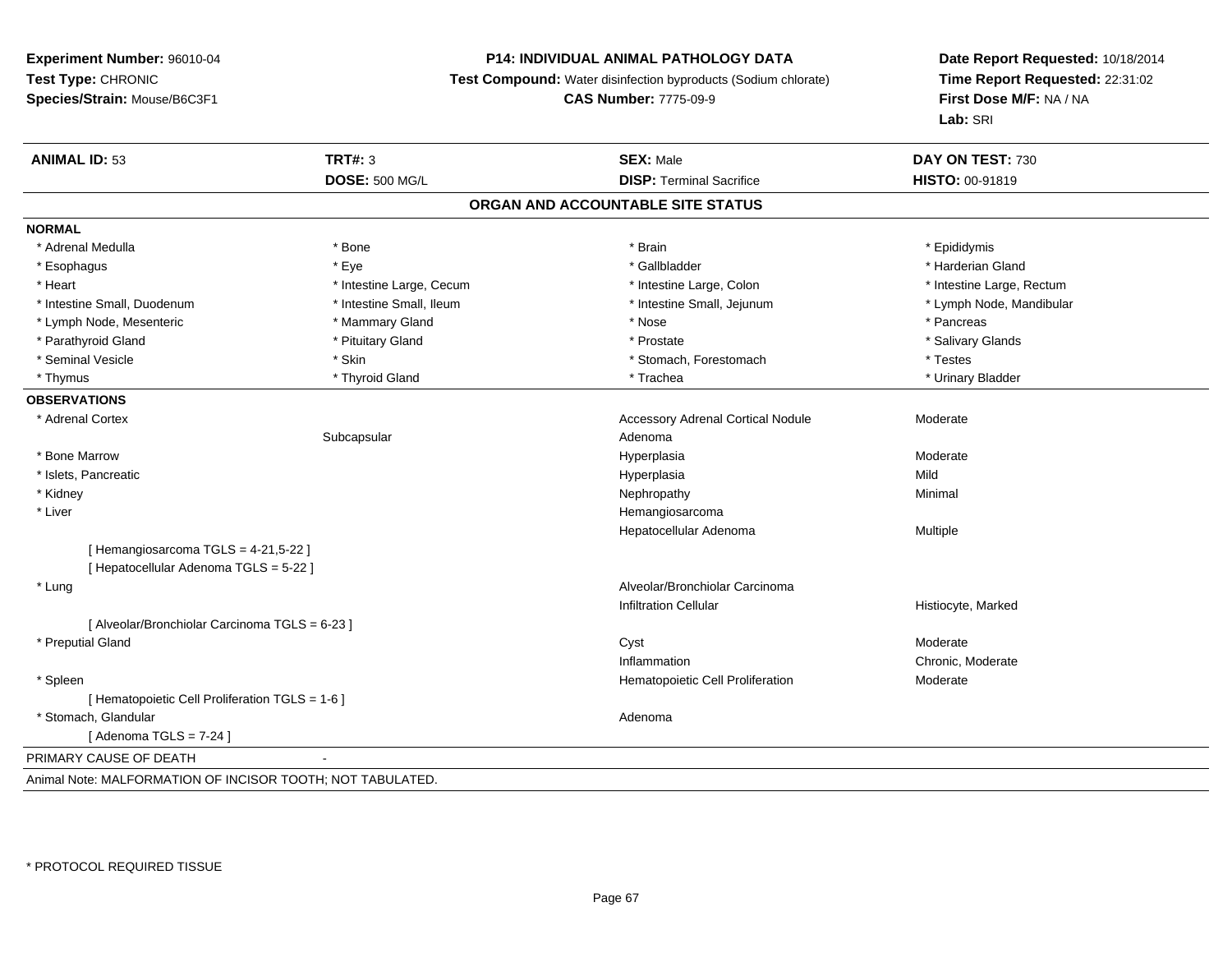## **P14: INDIVIDUAL ANIMAL PATHOLOGY DATA**

**Test Compound:** Water disinfection byproducts (Sodium chlorate)

**CAS Number:** 7775-09-9

| <b>ANIMAL ID: 54</b>                  | <b>TRT#: 3</b>              | <b>SEX: Male</b>                | DAY ON TEST: 730           |  |  |  |
|---------------------------------------|-----------------------------|---------------------------------|----------------------------|--|--|--|
|                                       | <b>DOSE: 500 MG/L</b>       | <b>DISP: Terminal Sacrifice</b> | <b>HISTO: 00-91820</b>     |  |  |  |
| ORGAN AND ACCOUNTABLE SITE STATUS     |                             |                                 |                            |  |  |  |
| <b>NORMAL</b>                         |                             |                                 |                            |  |  |  |
| * Adrenal Medulla                     | * Bone                      | * Bone Marrow                   | * Brain                    |  |  |  |
| * Epididymis                          | * Esophagus                 | * Eye                           | * Gallbladder              |  |  |  |
| * Harderian Gland                     | * Heart                     | * Intestine Large, Cecum        | * Intestine Large, Colon   |  |  |  |
| * Intestine Large, Rectum             | * Intestine Small, Duodenum | * Intestine Small, Ileum        | * Intestine Small, Jejunum |  |  |  |
| * Lung                                | * Lymph Node, Mesenteric    | * Mammary Gland                 | * Nose                     |  |  |  |
| * Pancreas                            | * Parathyroid Gland         | * Pituitary Gland               | * Prostate                 |  |  |  |
| * Salivary Glands                     | * Seminal Vesicle           | * Skin                          | * Spleen                   |  |  |  |
| * Stomach, Forestomach                | * Stomach, Glandular        | * Testes                        | * Thymus                   |  |  |  |
| * Thyroid Gland                       | * Trachea                   | * Urinary Bladder               |                            |  |  |  |
| <b>OBSERVATIONS</b>                   |                             |                                 |                            |  |  |  |
| * Adrenal Cortex                      |                             | Hypertrophy                     | Focal, Mild                |  |  |  |
| * Islets, Pancreatic                  |                             | Hyperplasia                     | Moderate                   |  |  |  |
| * Kidney                              |                             | Cyst                            | Moderate                   |  |  |  |
|                                       | <b>Renal Tubule</b>         | Hyperplasia                     | Minimal                    |  |  |  |
|                                       |                             | Nephropathy                     | Minimal                    |  |  |  |
| [ $Cyst TGLS = 2-21$ ]                |                             |                                 |                            |  |  |  |
| * Liver                               |                             | <b>Clear Cell Focus</b>         |                            |  |  |  |
|                                       |                             | Hepatocellular Adenoma          |                            |  |  |  |
| [Clear Cell Focus TGLS = 3-6]         |                             |                                 |                            |  |  |  |
| [ Hepatocellular Adenoma TGLS = 4-6 ] |                             |                                 |                            |  |  |  |
| * Lymph Node, Mandibular              |                             | Hyperplasia                     | Lymphoid, Mild             |  |  |  |
| * Preputial Gland                     |                             | Cyst                            | Moderate                   |  |  |  |
| [Cyst TGLS = $1-8$ ]                  |                             |                                 |                            |  |  |  |
| PRIMARY CAUSE OF DEATH                | $\blacksquare$              |                                 |                            |  |  |  |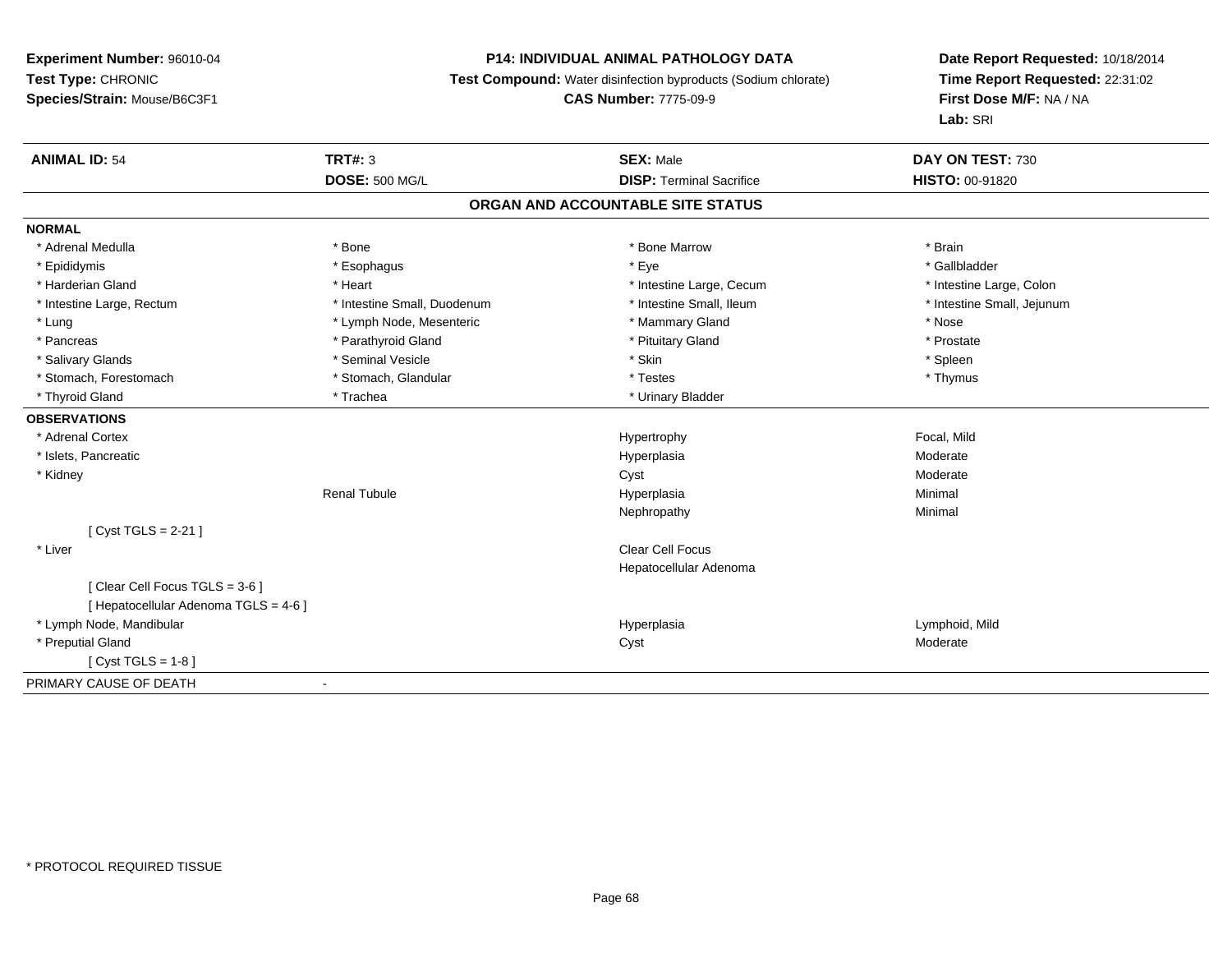### **P14: INDIVIDUAL ANIMAL PATHOLOGY DATA**

**Test Compound:** Water disinfection byproducts (Sodium chlorate)

**CAS Number:** 7775-09-9

| <b>ANIMAL ID: 55</b>                               | TRT#: 3                                                   | <b>SEX: Male</b>                  | DAY ON TEST: 731           |  |
|----------------------------------------------------|-----------------------------------------------------------|-----------------------------------|----------------------------|--|
|                                                    | <b>DOSE: 500 MG/L</b>                                     | <b>DISP: Terminal Sacrifice</b>   | <b>HISTO: 00-91821</b>     |  |
|                                                    |                                                           | ORGAN AND ACCOUNTABLE SITE STATUS |                            |  |
| <b>NORMAL</b>                                      |                                                           |                                   |                            |  |
| * Adrenal Medulla                                  | * Bone                                                    | * Bone Marrow                     | * Brain                    |  |
| * Epididymis                                       | * Esophagus                                               | * Eye                             | * Gallbladder              |  |
| * Harderian Gland                                  | * Heart                                                   | * Intestine Large, Cecum          | * Intestine Large, Colon   |  |
| * Intestine Large, Rectum                          | * Intestine Small, Duodenum                               | * Intestine Small, Ileum          | * Intestine Small, Jejunum |  |
| * Lung                                             | * Lymph Node, Mandibular                                  | * Lymph Node, Mesenteric          | * Mammary Gland            |  |
| * Nose                                             | * Pancreas                                                | * Parathyroid Gland               | * Pituitary Gland          |  |
| * Preputial Gland                                  | * Prostate                                                | * Salivary Glands                 | * Seminal Vesicle          |  |
| * Skin                                             | * Spleen                                                  | * Stomach. Forestomach            | * Stomach, Glandular       |  |
| * Testes                                           | * Thymus                                                  | * Thyroid Gland                   | * Trachea                  |  |
| * Urinary Bladder                                  |                                                           |                                   |                            |  |
| <b>OBSERVATIONS</b>                                |                                                           |                                   |                            |  |
| * Adrenal Cortex                                   |                                                           | Hyperplasia                       | Focal, Minimal             |  |
| * Islets, Pancreatic                               |                                                           | Hyperplasia                       | Mild                       |  |
| * Kidney                                           |                                                           | Nephropathy                       | Mild                       |  |
| * Liver                                            |                                                           | Hepatocellular Adenoma            | Multiple                   |  |
|                                                    |                                                           | <b>Mixed Cell Focus</b>           |                            |  |
|                                                    | Note: HEPATOCELLULAR ADENOMAS PRESENT ON SLIDES 6 AND 21. |                                   |                            |  |
| [Hepatocellular Adenoma TGLS = 1-21]               |                                                           |                                   |                            |  |
| PRIMARY CAUSE OF DEATH                             | $\overline{a}$                                            |                                   |                            |  |
| Animal Note: INFUSION ARTIFACT IN URINARY BLADDER. |                                                           |                                   |                            |  |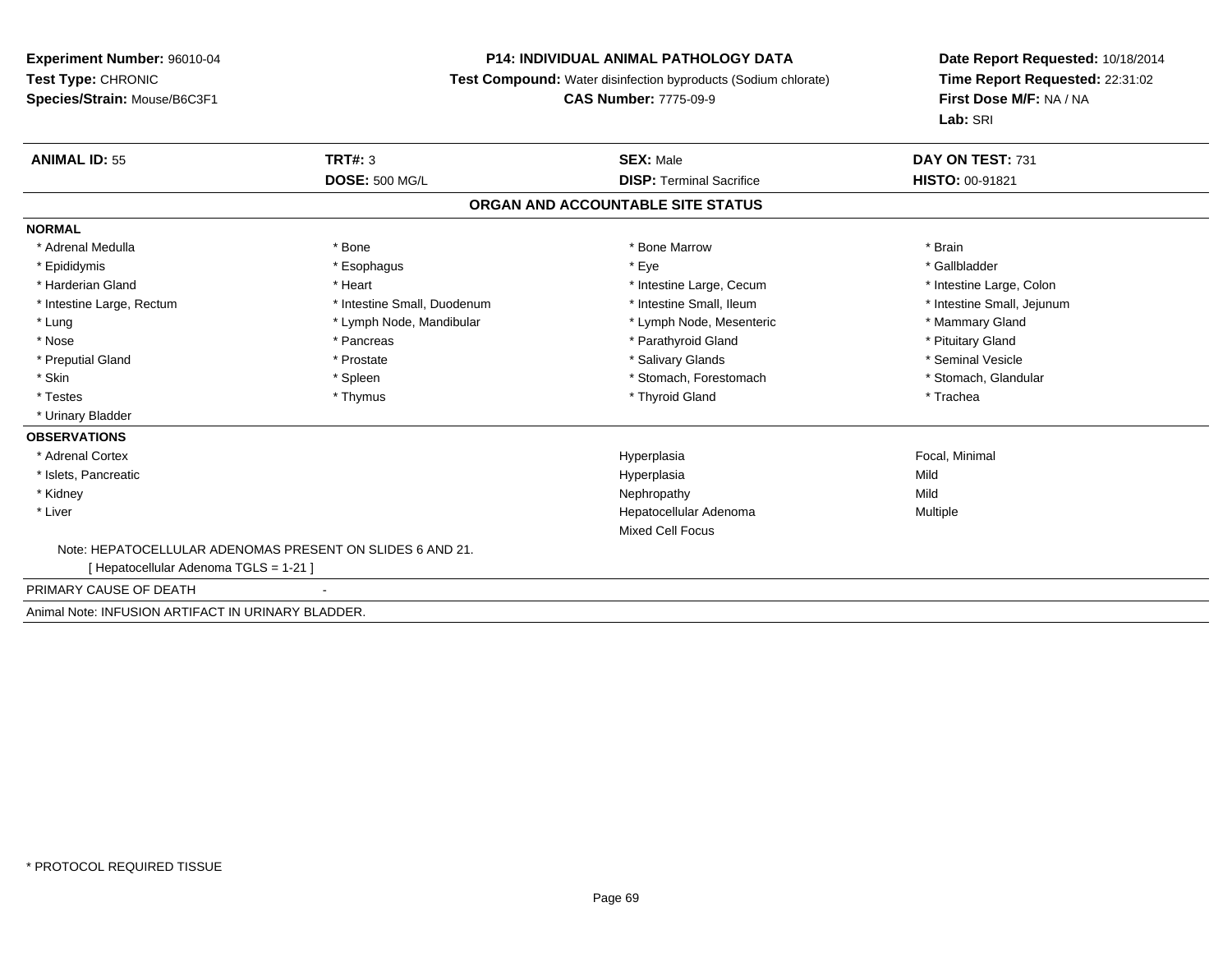### **P14: INDIVIDUAL ANIMAL PATHOLOGY DATA**

**Test Compound:** Water disinfection byproducts (Sodium chlorate)

**CAS Number:** 7775-09-9

| <b>ANIMAL ID: 56</b>                                 | <b>TRT#: 3</b>                                                              | <b>SEX: Male</b>                  | DAY ON TEST: 731          |  |
|------------------------------------------------------|-----------------------------------------------------------------------------|-----------------------------------|---------------------------|--|
|                                                      | <b>DOSE: 500 MG/L</b>                                                       | <b>DISP: Terminal Sacrifice</b>   | HISTO: 00-91822           |  |
|                                                      |                                                                             | ORGAN AND ACCOUNTABLE SITE STATUS |                           |  |
| <b>NORMAL</b>                                        |                                                                             |                                   |                           |  |
| * Adrenal Medulla                                    | * Bone                                                                      | * Bone Marrow                     | * Brain                   |  |
| * Esophagus                                          | * Eye                                                                       | * Gallbladder                     | * Harderian Gland         |  |
| * Heart                                              | * Intestine Large, Cecum                                                    | * Intestine Large, Colon          | * Intestine Large, Rectum |  |
| * Intestine Small, Duodenum                          | * Intestine Small, Ileum                                                    | * Intestine Small, Jejunum        | * Islets, Pancreatic      |  |
| * Lymph Node, Mandibular                             | * Lymph Node, Mesenteric                                                    | * Mammary Gland                   | * Nose                    |  |
| * Pancreas                                           | * Parathyroid Gland                                                         | * Pituitary Gland                 | * Prostate                |  |
| * Salivary Glands                                    | * Seminal Vesicle                                                           | * Skin                            | * Stomach, Forestomach    |  |
| * Stomach, Glandular                                 | * Thymus                                                                    | * Trachea                         | * Urinary Bladder         |  |
| <b>OBSERVATIONS</b>                                  |                                                                             |                                   |                           |  |
| * Adrenal Cortex                                     |                                                                             | Adenoma                           |                           |  |
| * Epididymis                                         |                                                                             | Atypia Cellular                   | Mild                      |  |
| * Kidney                                             |                                                                             | Nephropathy                       | Minimal                   |  |
| * Liver                                              |                                                                             | <b>Eosinophilic Focus</b>         |                           |  |
|                                                      |                                                                             | Hepatocellular Adenoma            |                           |  |
|                                                      |                                                                             | <b>Infiltration Cellular</b>      | Mixed Cell, Mild          |  |
|                                                      |                                                                             | <b>Mixed Cell Focus</b>           |                           |  |
| [ Hepatocellular Adenoma TGLS = 2-21 ]               | Note: MILD FIBROSIS ASSOCIATED WITH MIXED CELL INFILTRATION; NOT TABULATED. |                                   |                           |  |
| * Lung                                               |                                                                             | Metaplasia                        | Osseous, Minimal          |  |
| * Preputial Gland                                    |                                                                             | Cyst                              | Moderate                  |  |
|                                                      |                                                                             | Inflammation                      | Chronic, Moderate         |  |
| [ $Cyst TGLS = 1-8$ ]                                |                                                                             |                                   |                           |  |
| [Inflammation TGLS = $1-8$ ]                         |                                                                             |                                   |                           |  |
| * Spleen                                             |                                                                             | Pigmentation                      | Mild                      |  |
| * Testes                                             | <b>Germinal Epith</b>                                                       | Atrophy                           | Minimal                   |  |
| * Thyroid Gland                                      |                                                                             | Degeneration                      | Cystic, Minimal           |  |
| Tooth                                                |                                                                             | Malformation                      |                           |  |
| Note: TOOTH MALFORMATION IS MOST OBVIOUS ON SLIDE 9. |                                                                             |                                   |                           |  |
| [Malformation TGLS = 3-22]                           |                                                                             |                                   |                           |  |
| PRIMARY CAUSE OF DEATH                               | $\sim$                                                                      |                                   |                           |  |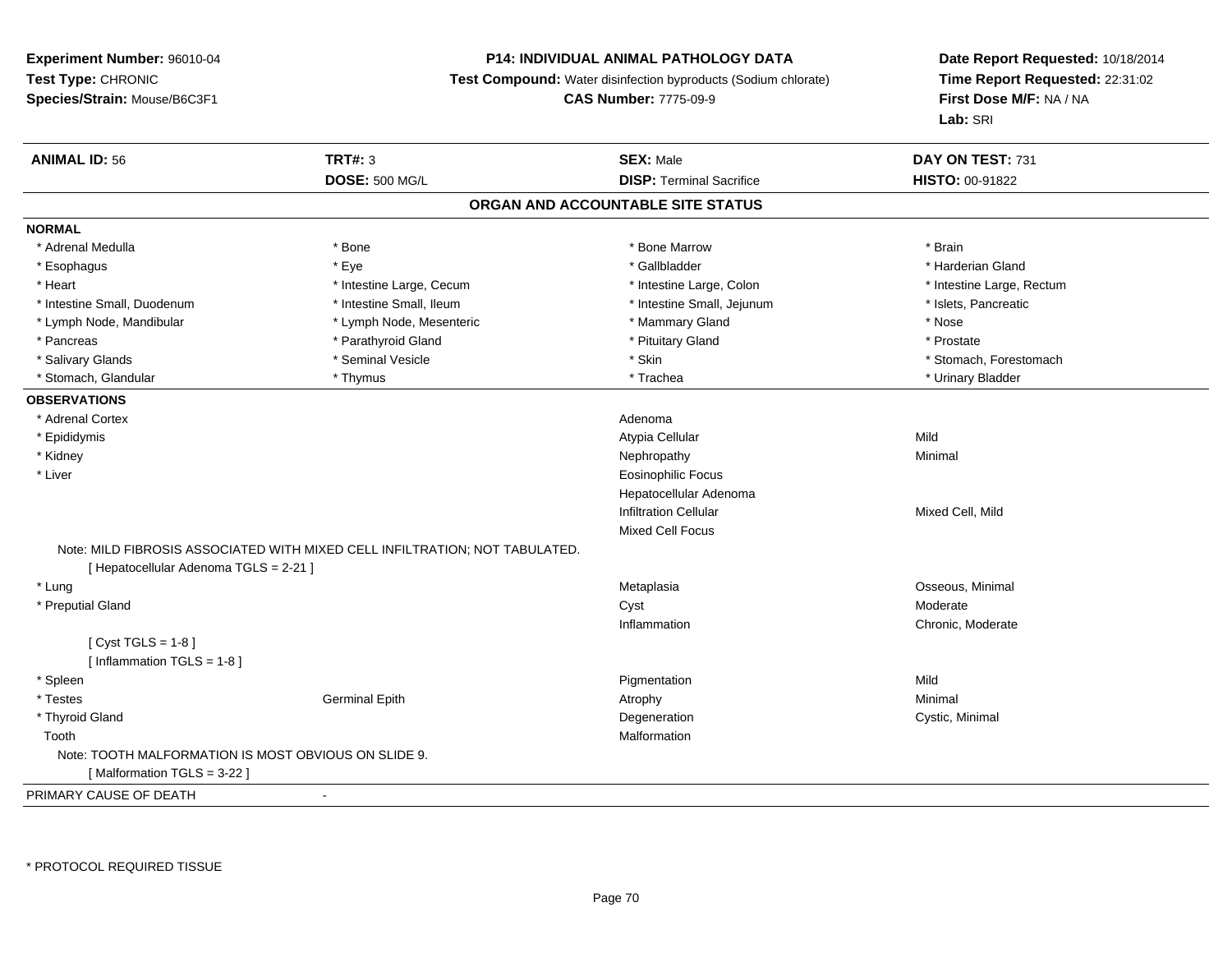### **P14: INDIVIDUAL ANIMAL PATHOLOGY DATA**

**Test Compound:** Water disinfection byproducts (Sodium chlorate)

**CAS Number:** 7775-09-9

| <b>ANIMAL ID: 57</b>              | <b>TRT#: 3</b>           | <b>SEX: Male</b>                                                                                                             | DAY ON TEST: 730          |  |  |  |
|-----------------------------------|--------------------------|------------------------------------------------------------------------------------------------------------------------------|---------------------------|--|--|--|
|                                   | <b>DOSE: 500 MG/L</b>    | <b>DISP: Terminal Sacrifice</b>                                                                                              | HISTO: 00-91823           |  |  |  |
| ORGAN AND ACCOUNTABLE SITE STATUS |                          |                                                                                                                              |                           |  |  |  |
| <b>NORMAL</b>                     |                          |                                                                                                                              |                           |  |  |  |
| * Adrenal Cortex                  | * Bone                   | * Bone Marrow                                                                                                                | * Brain                   |  |  |  |
| * Epididymis                      | * Esophagus              | * Eye                                                                                                                        | * Gallbladder             |  |  |  |
| * Harderian Gland                 | * Heart                  | * Intestine Large, Colon                                                                                                     | * Intestine Large, Rectum |  |  |  |
| * Intestine Small, Duodenum       | * Intestine Small, Ileum | * Intestine Small, Jejunum                                                                                                   | * Islets, Pancreatic      |  |  |  |
| * Liver                           | * Lung                   | * Lymph Node, Mesenteric                                                                                                     | * Mammary Gland           |  |  |  |
| * Nose                            | * Pancreas               | * Parathyroid Gland                                                                                                          | * Pituitary Gland         |  |  |  |
| * Prostate                        | * Salivary Glands        | * Seminal Vesicle                                                                                                            | * Skin                    |  |  |  |
| * Stomach, Forestomach            | * Stomach, Glandular     | * Testes                                                                                                                     | * Thymus                  |  |  |  |
| * Trachea                         | * Urinary Bladder        |                                                                                                                              |                           |  |  |  |
| <b>OBSERVATIONS</b>               |                          |                                                                                                                              |                           |  |  |  |
| * Adrenal Medulla                 |                          | Hyperplasia                                                                                                                  | Mild                      |  |  |  |
| * Intestine Large, Cecum          |                          | Inflammation                                                                                                                 | Chronic, Moderate         |  |  |  |
|                                   |                          | Note: TGL 2-21 IS A FOCUS OF PARTIALLY NECROTIC FAT, CHOLESTEROL CLEFTS, AND INFLAMMATORY CELLS ATTACHED TO SEROSA OF CECUM. |                           |  |  |  |
| [ Inflammation $TGLS = 2-21$ ]    |                          |                                                                                                                              |                           |  |  |  |
| * Kidney                          |                          | Cyst                                                                                                                         | Moderate                  |  |  |  |
|                                   |                          | Nephropathy                                                                                                                  | Minimal                   |  |  |  |
| * Lymph Node, Mandibular          |                          | Hyperplasia                                                                                                                  | Lymphoid, Moderate        |  |  |  |
| * Preputial Gland                 |                          | Cyst                                                                                                                         | Moderate                  |  |  |  |
|                                   |                          | Inflammation                                                                                                                 | Chronic, Mild             |  |  |  |
| [ $Cyst TGLS = 1-8$ ]             |                          |                                                                                                                              |                           |  |  |  |
| [Inflammation TGLS = $1-8$ ]      |                          |                                                                                                                              |                           |  |  |  |
| * Spleen                          |                          | Hyperplasia                                                                                                                  | Lymphoid, Mild            |  |  |  |
| * Thyroid Gland                   |                          | Degeneration                                                                                                                 | Cystic, Mild              |  |  |  |
| PRIMARY CAUSE OF DEATH            |                          |                                                                                                                              |                           |  |  |  |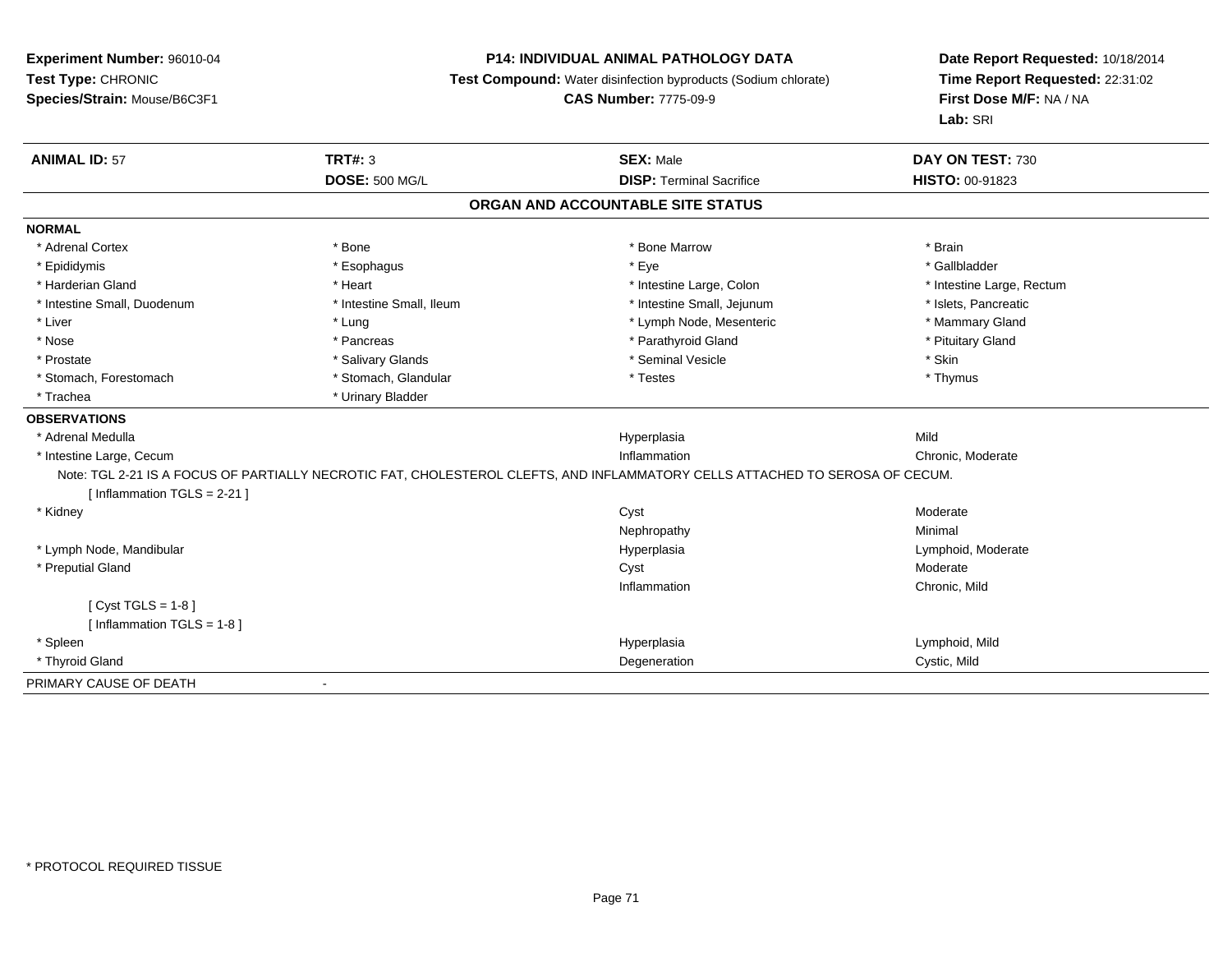### **P14: INDIVIDUAL ANIMAL PATHOLOGY DATA**

**Test Compound:** Water disinfection byproducts (Sodium chlorate)

**CAS Number:** 7775-09-9

| <b>ANIMAL ID: 58</b>                   | <b>TRT#: 3</b>                                                                             | <b>SEX: Male</b>                                                                                                                                   | DAY ON TEST: 730           |  |  |  |  |
|----------------------------------------|--------------------------------------------------------------------------------------------|----------------------------------------------------------------------------------------------------------------------------------------------------|----------------------------|--|--|--|--|
|                                        | <b>DOSE: 500 MG/L</b>                                                                      | <b>DISP: Terminal Sacrifice</b>                                                                                                                    | HISTO: 00-91824            |  |  |  |  |
| ORGAN AND ACCOUNTABLE SITE STATUS      |                                                                                            |                                                                                                                                                    |                            |  |  |  |  |
| <b>NORMAL</b>                          |                                                                                            |                                                                                                                                                    |                            |  |  |  |  |
| * Adrenal Cortex                       | * Adrenal Medulla                                                                          | * Bone Marrow                                                                                                                                      | * Brain                    |  |  |  |  |
| * Epididymis                           | * Esophagus                                                                                | * Eye                                                                                                                                              | * Gallbladder              |  |  |  |  |
| * Harderian Gland                      | * Heart                                                                                    | * Intestine Large, Cecum                                                                                                                           | * Intestine Large, Colon   |  |  |  |  |
| * Intestine Large, Rectum              | * Intestine Small, Duodenum                                                                | * Intestine Small, Ileum                                                                                                                           | * Intestine Small, Jejunum |  |  |  |  |
| * Islets, Pancreatic                   | * Lymph Node, Mandibular                                                                   | * Mammary Gland                                                                                                                                    | * Nose                     |  |  |  |  |
| * Pancreas                             | * Parathyroid Gland                                                                        | * Pituitary Gland                                                                                                                                  | * Prostate                 |  |  |  |  |
| * Salivary Glands                      | * Seminal Vesicle                                                                          | * Skin                                                                                                                                             | * Spleen                   |  |  |  |  |
| * Stomach, Forestomach                 | * Stomach, Glandular                                                                       | * Testes                                                                                                                                           | * Thymus                   |  |  |  |  |
| * Thyroid Gland                        | * Trachea                                                                                  | * Urinary Bladder                                                                                                                                  |                            |  |  |  |  |
| <b>OBSERVATIONS</b>                    |                                                                                            |                                                                                                                                                    |                            |  |  |  |  |
| * Bone                                 |                                                                                            | Hyperostosis                                                                                                                                       | Moderate                   |  |  |  |  |
|                                        |                                                                                            | Note: HYPEROSTOSIS CONSISTS OF ZONE OF CORTICAL BONE SEPARATED FROM NORMAL CORTICAL BONE OF FEMUR BY LAYER OF CUBOIDAL BASOPHILIC CELLS (SLIDE 9). |                            |  |  |  |  |
| * Kidney                               |                                                                                            | Cyst                                                                                                                                               | Moderate                   |  |  |  |  |
|                                        |                                                                                            | Nephropathy                                                                                                                                        | Mild                       |  |  |  |  |
| * Liver                                |                                                                                            | Angiectasis                                                                                                                                        | Minimal                    |  |  |  |  |
|                                        |                                                                                            | <b>Basophilic Focus</b>                                                                                                                            |                            |  |  |  |  |
|                                        |                                                                                            | Clear Cell Focus                                                                                                                                   |                            |  |  |  |  |
|                                        |                                                                                            | Hepatocellular Adenoma                                                                                                                             | Multiple                   |  |  |  |  |
|                                        | Note: HEPATOCELLULAR ADENOMAS PRESENT ON SLIDES 6 AND 21. BASOPHILIC FOCUS IS ON SLIDE 22. |                                                                                                                                                    |                            |  |  |  |  |
| [Clear Cell Focus TGLS = 2-21]         |                                                                                            |                                                                                                                                                    |                            |  |  |  |  |
| [ Hepatocellular Adenoma TGLS = 3-22 ] |                                                                                            |                                                                                                                                                    |                            |  |  |  |  |
| * Lung                                 |                                                                                            | Hemorrhage                                                                                                                                         | Mild                       |  |  |  |  |
|                                        | Alveolar Epith                                                                             | Hyperplasia                                                                                                                                        | Mild                       |  |  |  |  |
| * Lymph Node, Mesenteric               |                                                                                            | Hyperplasia                                                                                                                                        | Lymphoid, Mild             |  |  |  |  |
| * Preputial Gland                      |                                                                                            | Cyst                                                                                                                                               | Moderate                   |  |  |  |  |
|                                        |                                                                                            | Inflammation                                                                                                                                       | Chronic, Mild              |  |  |  |  |
| [Cyst TGLS = $1-8$ ]                   |                                                                                            |                                                                                                                                                    |                            |  |  |  |  |
| [ Inflammation TGLS = 1-8 ]            |                                                                                            |                                                                                                                                                    |                            |  |  |  |  |
| PRIMARY CAUSE OF DEATH                 | $\blacksquare$                                                                             |                                                                                                                                                    |                            |  |  |  |  |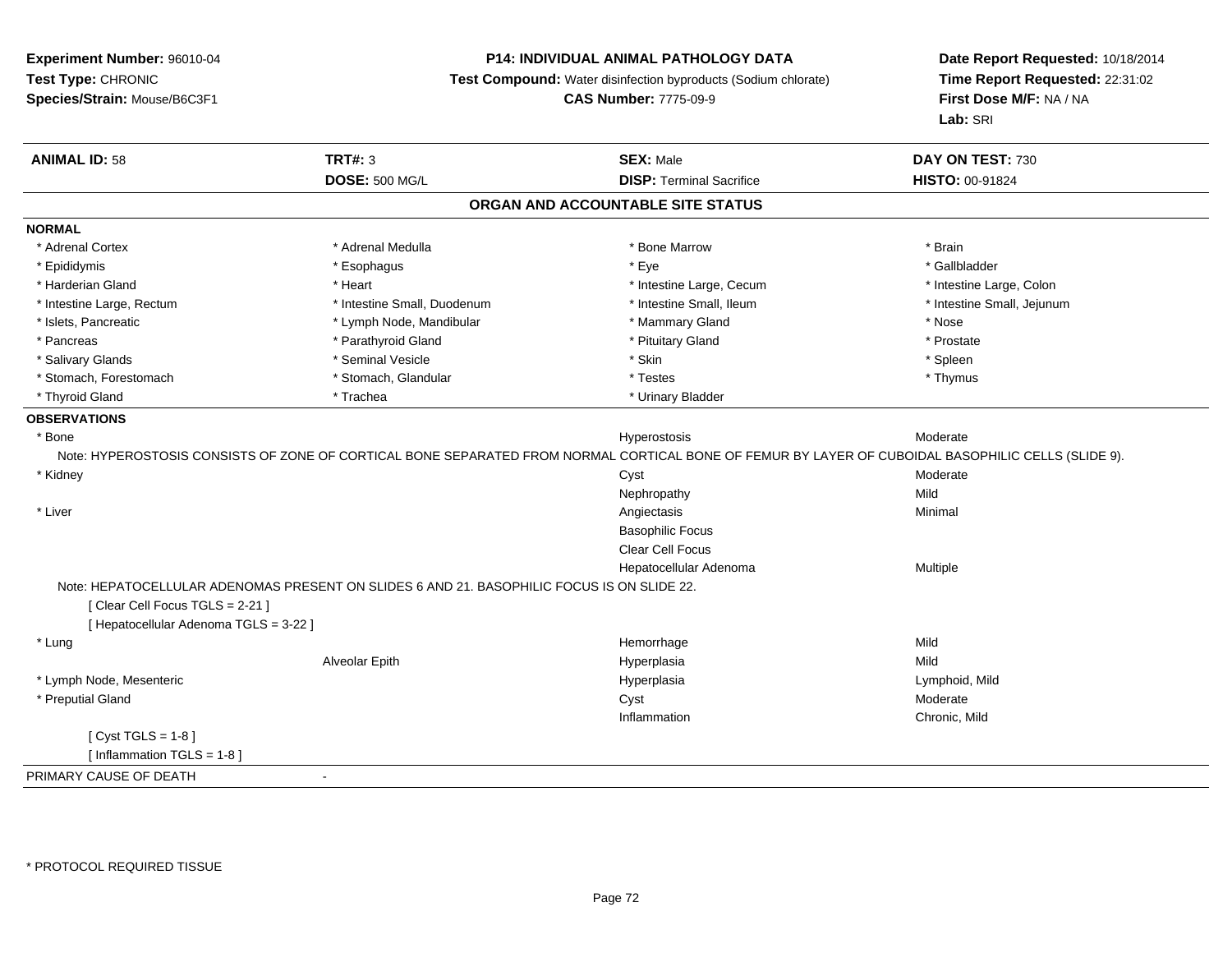### **P14: INDIVIDUAL ANIMAL PATHOLOGY DATA**

**Test Compound:** Water disinfection byproducts (Sodium chlorate)

### **CAS Number:** 7775-09-9

| <b>ANIMAL ID: 59</b>                           | <b>TRT#: 3</b>              | <b>SEX: Male</b>                  | DAY ON TEST: 721           |  |
|------------------------------------------------|-----------------------------|-----------------------------------|----------------------------|--|
|                                                | <b>DOSE: 500 MG/L</b>       | <b>DISP:</b> Moribund Sacrifice   | <b>HISTO: 00-91825</b>     |  |
|                                                |                             | ORGAN AND ACCOUNTABLE SITE STATUS |                            |  |
| <b>NORMAL</b>                                  |                             |                                   |                            |  |
| * Adrenal Medulla                              | * Bone                      | * Bone Marrow                     | * Brain                    |  |
| * Epididymis                                   | * Esophagus                 | * Eye                             | * Gallbladder              |  |
| * Harderian Gland                              | * Heart                     | * Intestine Large, Cecum          | * Intestine Large, Colon   |  |
| * Intestine Large, Rectum                      | * Intestine Small, Duodenum | * Intestine Small, Ileum          | * Intestine Small, Jejunum |  |
| * Kidney                                       | * Liver                     | * Lung                            | * Lymph Node, Mesenteric   |  |
| * Mammary Gland                                | * Nose                      | * Pancreas                        | * Parathyroid Gland        |  |
| * Pituitary Gland                              | * Prostate                  | * Salivary Glands                 | * Seminal Vesicle          |  |
| * Skin                                         | * Spleen                    | * Stomach, Forestomach            | * Stomach, Glandular       |  |
| * Testes                                       | * Thyroid Gland             | * Trachea                         | * Urinary Bladder          |  |
| <b>OBSERVATIONS</b>                            |                             |                                   |                            |  |
| * Adrenal Cortex                               | Capsule                     | Hyperplasia                       | Mild                       |  |
|                                                |                             | Hypertrophy                       | Focal, Mild                |  |
| * Islets, Pancreatic                           |                             | Hyperplasia                       | Moderate                   |  |
| * Lymph Node, Mandibular                       |                             | Pigmentation                      | Mild                       |  |
| * Preputial Gland                              |                             | Cyst                              | Moderate                   |  |
|                                                |                             | Inflammation                      | Chronic, Moderate          |  |
| [ $Cyst TGLS = 1-8$ ]                          |                             |                                   |                            |  |
| [Inflammation TGLS = $2-8$ ]                   |                             |                                   |                            |  |
| * Thymus                                       |                             | Atrophy                           | Moderate                   |  |
| Tooth                                          |                             | Malformation                      |                            |  |
| Note: MALFORMATION IS MOST OBVIOUS ON SLIDE 9. |                             |                                   |                            |  |
| [Malformation TGLS = 4-21]                     |                             |                                   |                            |  |
| PRIMARY CAUSE OF DEATH                         | - Tooth Malformation        |                                   |                            |  |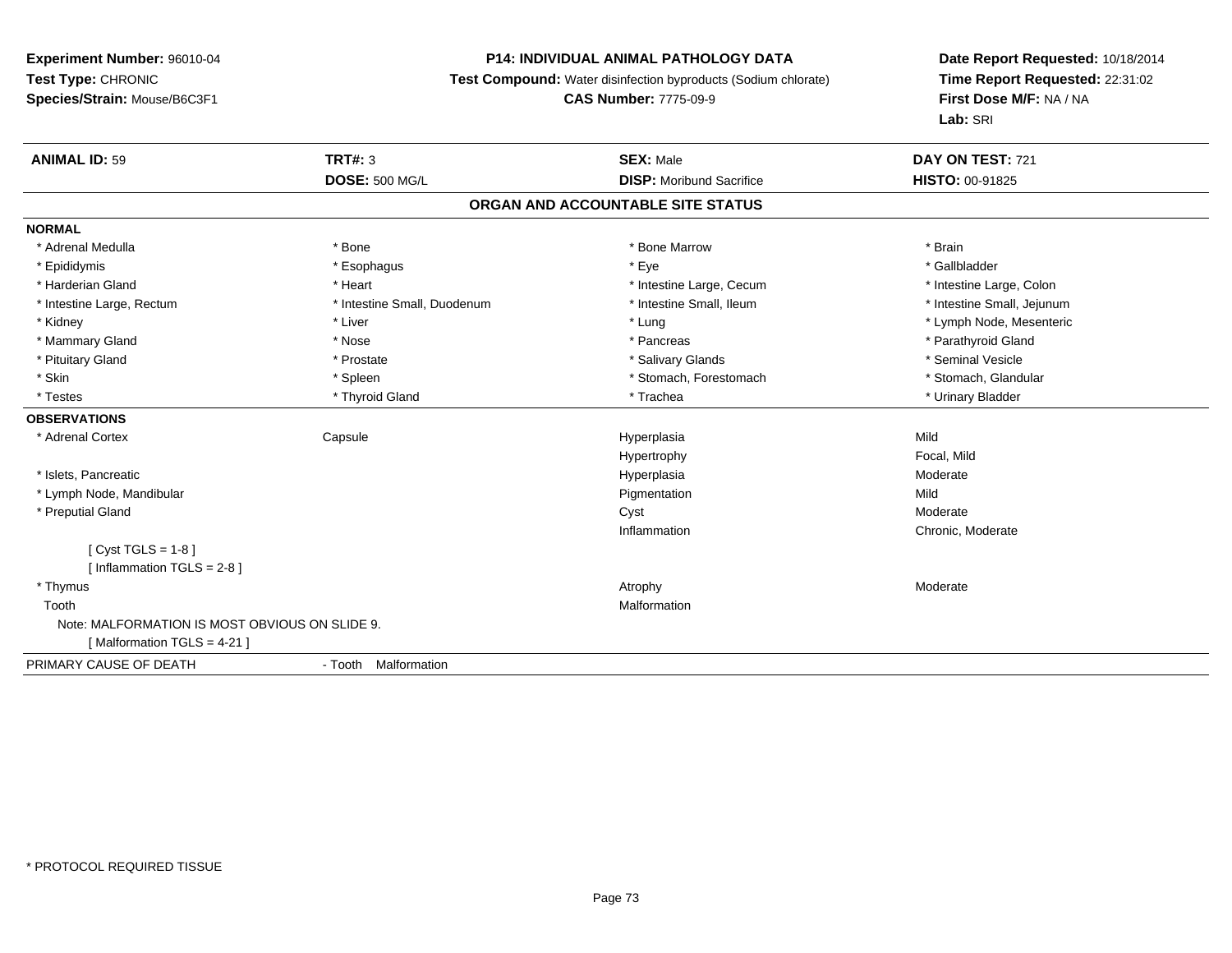### **P14: INDIVIDUAL ANIMAL PATHOLOGY DATA**

**Test Compound:** Water disinfection byproducts (Sodium chlorate)

### **CAS Number:** 7775-09-9

| <b>ANIMAL ID: 60</b>                       | TRT#: 3                     | <b>SEX: Male</b>                  | DAY ON TEST: 731           |
|--------------------------------------------|-----------------------------|-----------------------------------|----------------------------|
|                                            | <b>DOSE: 500 MG/L</b>       | <b>DISP: Terminal Sacrifice</b>   | <b>HISTO: 00-91826</b>     |
|                                            |                             | ORGAN AND ACCOUNTABLE SITE STATUS |                            |
| <b>NORMAL</b>                              |                             |                                   |                            |
| * Adrenal Medulla                          | * Bone                      | * Bone Marrow                     | * Brain                    |
| * Epididymis                               | * Esophagus                 | * Eye                             | * Gallbladder              |
| * Harderian Gland                          | * Heart                     | * Intestine Large, Cecum          | * Intestine Large, Colon   |
| * Intestine Large, Rectum                  | * Intestine Small, Duodenum | * Intestine Small, Ileum          | * Intestine Small, Jejunum |
| * Lung                                     | * Lymph Node, Mandibular    | * Lymph Node, Mesenteric          | * Mammary Gland            |
| * Nose                                     | * Pancreas                  | * Parathyroid Gland               | * Pituitary Gland          |
| * Preputial Gland                          | * Prostate                  | * Salivary Glands                 | * Seminal Vesicle          |
| * Skin                                     | * Spleen                    | * Stomach, Forestomach            | * Stomach, Glandular       |
| * Testes                                   | * Thyroid Gland             | * Trachea                         | * Urinary Bladder          |
| <b>OBSERVATIONS</b>                        |                             |                                   |                            |
| * Adrenal Cortex                           |                             | Hypertrophy                       | Focal, Mild                |
| * Islets, Pancreatic                       |                             | Hyperplasia                       | Mild                       |
| * Kidney                                   |                             | Nephropathy                       | Minimal                    |
| * Liver                                    |                             | <b>Clear Cell Focus</b>           |                            |
|                                            |                             | Hepatocellular Adenoma            | Multiple                   |
| [ Hepatocellular Adenoma TGLS = 2-6,3-22 ] |                             |                                   |                            |
| Mesentery                                  | Fat                         | Necrosis                          | Moderate                   |
| [ Necrosis TGLS = $1-21$ ]                 |                             |                                   |                            |
| * Thymus                                   |                             | Hyperplasia                       | Lymphoid, Mild             |
| PRIMARY CAUSE OF DEATH                     |                             |                                   |                            |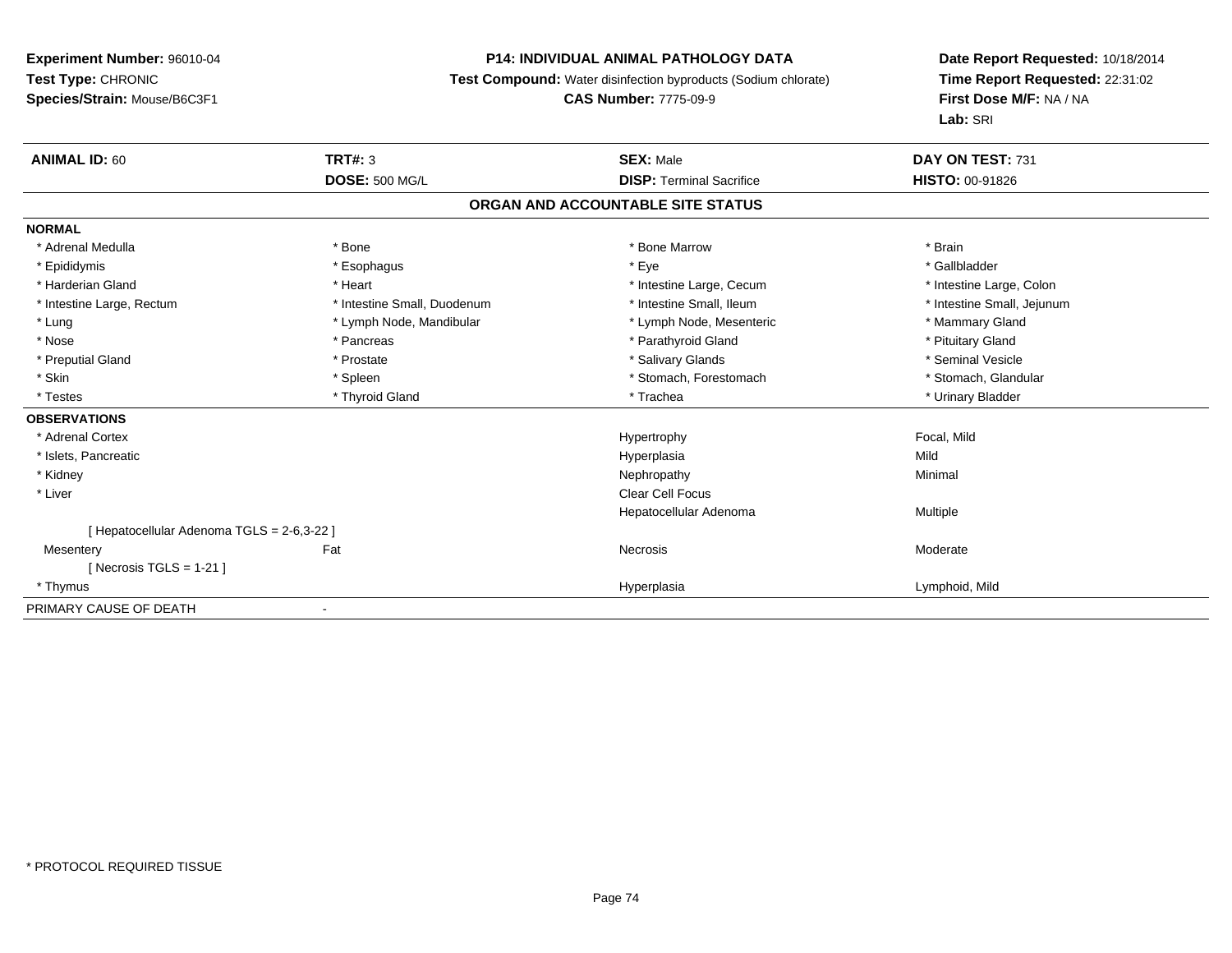### **P14: INDIVIDUAL ANIMAL PATHOLOGY DATA**

**Test Compound:** Water disinfection byproducts (Sodium chlorate)

### **CAS Number:** 7775-09-9

| <b>ANIMAL ID: 61</b>                     | <b>TRT#: 3</b>                   | <b>SEX: Male</b>                  | DAY ON TEST: 431         |
|------------------------------------------|----------------------------------|-----------------------------------|--------------------------|
|                                          | <b>DOSE: 500 MG/L</b>            | <b>DISP: Natural Death</b>        | <b>HISTO: 99-88018</b>   |
|                                          |                                  | ORGAN AND ACCOUNTABLE SITE STATUS |                          |
| <b>NORMAL</b>                            |                                  |                                   |                          |
| * Adrenal Cortex                         | * Adrenal Medulla                | * Bone                            | * Bone Marrow            |
| * Brain                                  | * Epididymis                     | * Esophagus                       | * Eye                    |
| * Gallbladder                            | * Harderian Gland                | * Heart                           | * Intestine Large, Cecum |
| * Intestine Large, Colon                 | * Intestine Large, Rectum        | * Intestine Small, Duodenum       | * Intestine Small, Ileum |
| * Islets, Pancreatic                     | * Lung                           | * Lymph Node, Mesenteric          | * Mammary Gland          |
| * Nose                                   | * Pancreas                       | * Parathyroid Gland               | * Pituitary Gland        |
| * Preputial Gland                        | * Prostate                       | * Salivary Glands                 | * Seminal Vesicle        |
| * Skin                                   | * Spleen                         | * Stomach, Forestomach            | * Stomach, Glandular     |
| * Testes                                 | * Thyroid Gland                  | * Trachea                         | * Urinary Bladder        |
| <b>MISSING</b>                           |                                  |                                   |                          |
| * Intestine Small, Jejunum               | * Lymph Node, Mandibular         | * Thymus                          |                          |
| <b>OBSERVATIONS</b>                      |                                  |                                   |                          |
| * Esophagus                              |                                  |                                   |                          |
| Note: ESOPHAGUS IS ON SLIDE 2.           |                                  |                                   |                          |
| * Kidney                                 |                                  | Nephropathy                       | Minimal                  |
| * Liver                                  |                                  | Hepatocellular Carcinoma          |                          |
|                                          |                                  | Necrosis                          | Focal, Mild              |
| [ Hepatocellular Carcinoma TGLS = 1-21 ] |                                  |                                   |                          |
| Mesentery                                | Fat                              | <b>Necrosis</b>                   | Moderate                 |
| [ Necrosis TGLS = $2-22,3-23$ ]          |                                  |                                   |                          |
| PRIMARY CAUSE OF DEATH                   | - Liver Hepatocellular Carcinoma |                                   |                          |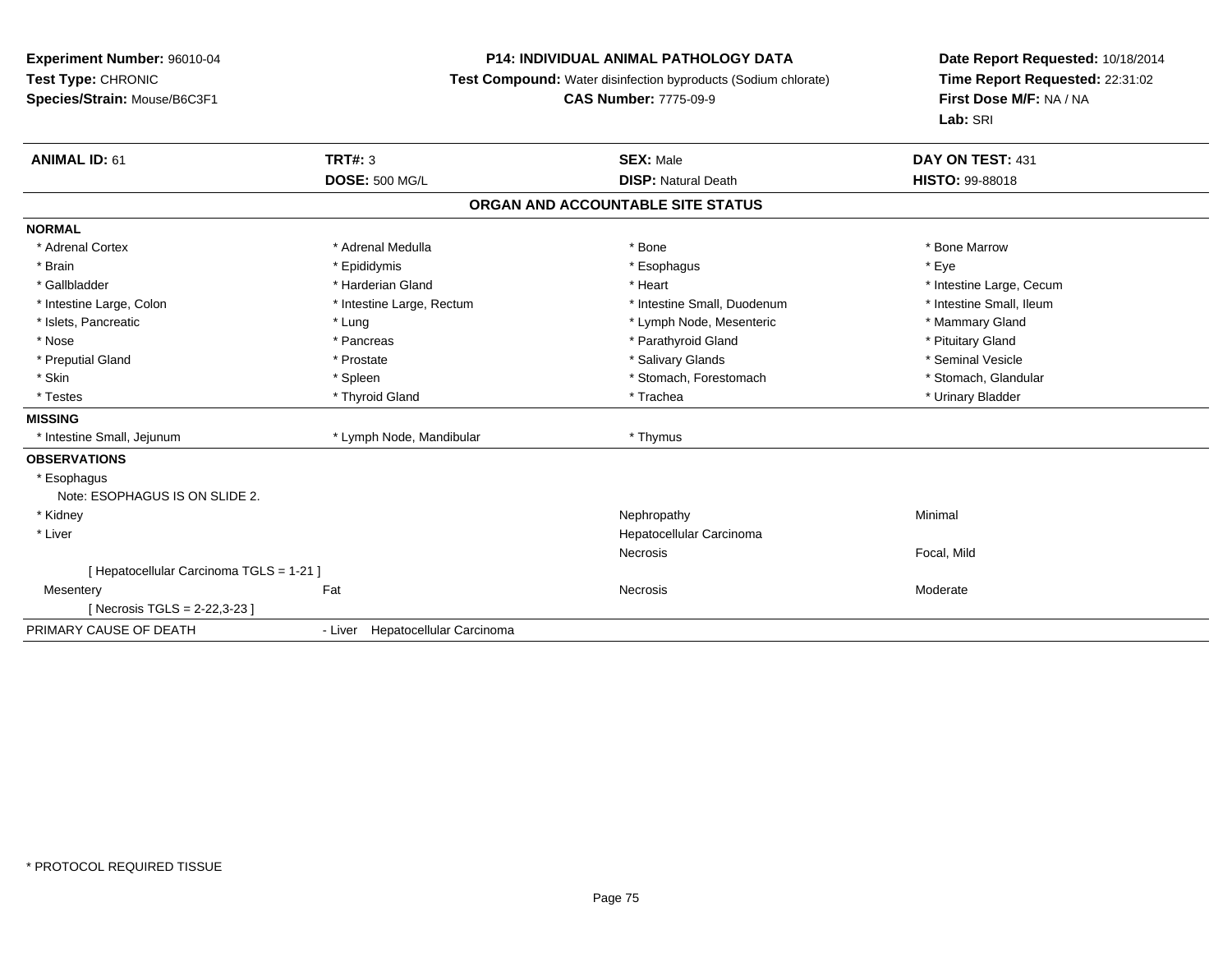### **P14: INDIVIDUAL ANIMAL PATHOLOGY DATA**

**Test Compound:** Water disinfection byproducts (Sodium chlorate)

### **CAS Number:** 7775-09-9

| <b>ANIMAL ID: 62</b>                                | <b>TRT#: 3</b>              | <b>SEX: Male</b>                  | DAY ON TEST: 731           |
|-----------------------------------------------------|-----------------------------|-----------------------------------|----------------------------|
|                                                     | <b>DOSE: 500 MG/L</b>       | <b>DISP: Terminal Sacrifice</b>   | HISTO: 00-91827            |
|                                                     |                             | ORGAN AND ACCOUNTABLE SITE STATUS |                            |
| <b>NORMAL</b>                                       |                             |                                   |                            |
| * Adrenal Cortex                                    | * Adrenal Medulla           | * Bone                            | * Bone Marrow              |
| * Brain                                             | * Esophagus                 | * Eye                             | * Gallbladder              |
| * Harderian Gland                                   | * Heart                     | * Intestine Large, Cecum          | * Intestine Large, Colon   |
| * Intestine Large, Rectum                           | * Intestine Small, Duodenum | * Intestine Small, Ileum          | * Intestine Small, Jejunum |
| * Lung                                              | * Lymph Node, Mesenteric    | * Mammary Gland                   | * Nose                     |
| * Pancreas                                          | * Parathyroid Gland         | * Pituitary Gland                 | * Prostate                 |
| * Salivary Glands                                   | * Seminal Vesicle           | * Skin                            | * Spleen                   |
| * Stomach, Forestomach                              | * Stomach, Glandular        | * Trachea                         | * Urinary Bladder          |
| <b>OBSERVATIONS</b>                                 |                             |                                   |                            |
| * Epididymis                                        |                             | Atypia Cellular                   | Mild                       |
| * Islets, Pancreatic                                |                             | Hyperplasia                       | Mild                       |
| * Kidney                                            |                             | Cyst                              | Moderate                   |
|                                                     |                             | Nephropathy                       | Minimal                    |
| * Liver                                             |                             | Hepatocellular Adenoma            |                            |
| * Lymph Node, Mandibular                            |                             | Hyperplasia                       | Lymphoid, Mild             |
| * Preputial Gland                                   |                             | Cyst                              | Moderate                   |
|                                                     |                             | Inflammation                      | Chronic, Mild              |
| * Testes                                            | <b>Germinal Epith</b>       | Atrophy                           | Mild                       |
| * Thymus                                            |                             | Atrophy                           | Mild                       |
| * Thyroid Gland                                     |                             | Degeneration                      | Cystic, Mild               |
| Tooth                                               |                             | Malformation                      |                            |
| Note: MALFORMATION IS VISIBLE PRIMARILY ON SLIDE 9. |                             |                                   |                            |
| [Malformation TGLS = 1-21]                          |                             |                                   |                            |
| PRIMARY CAUSE OF DEATH                              |                             |                                   |                            |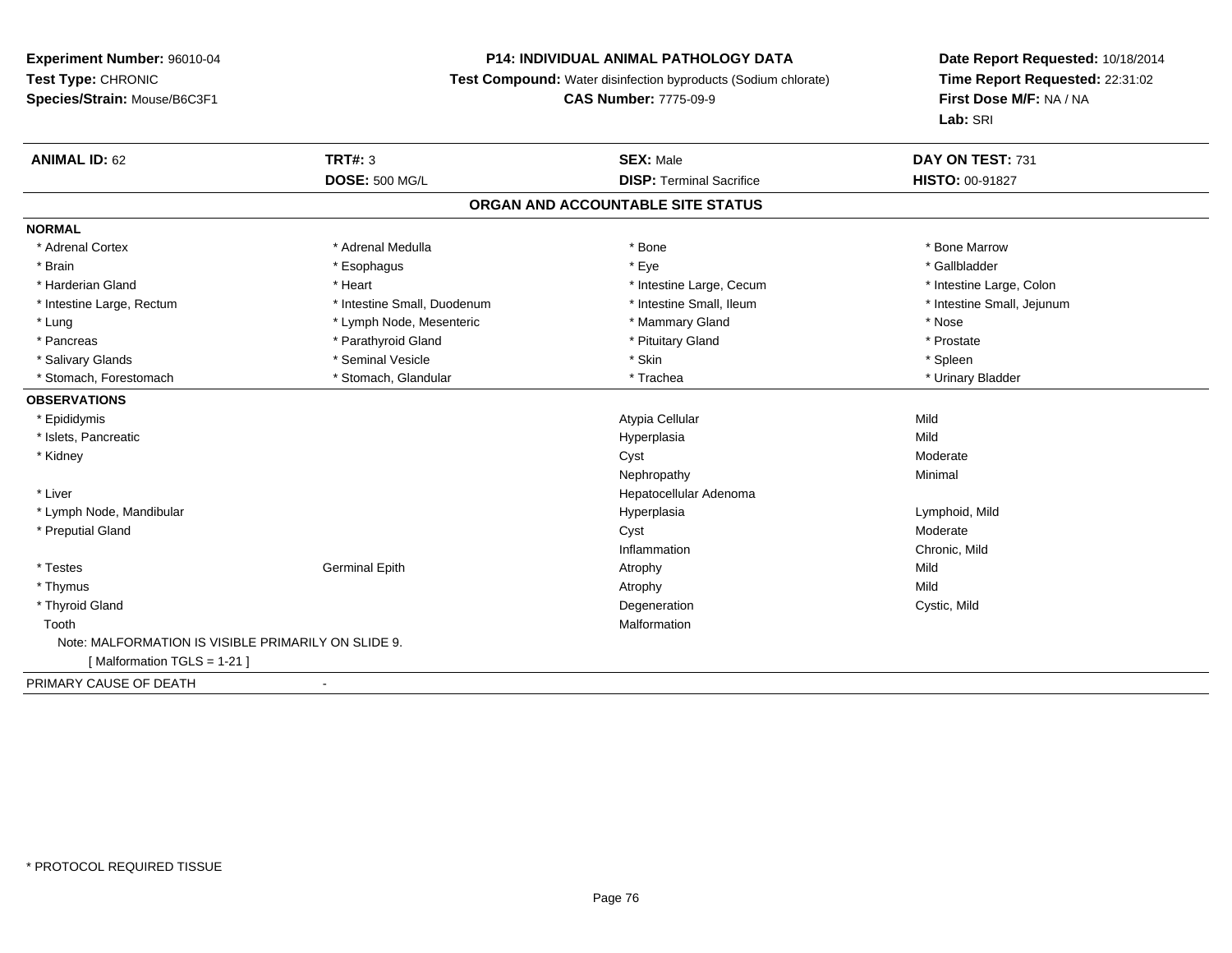### **P14: INDIVIDUAL ANIMAL PATHOLOGY DATA**

**Test Compound:** Water disinfection byproducts (Sodium chlorate)

**CAS Number:** 7775-09-9

| <b>ANIMAL ID: 63</b>                   | <b>TRT#: 3</b>              | <b>SEX: Male</b>                  | DAY ON TEST: 734           |
|----------------------------------------|-----------------------------|-----------------------------------|----------------------------|
|                                        | <b>DOSE: 500 MG/L</b>       | <b>DISP: Terminal Sacrifice</b>   | HISTO: 00-91828            |
|                                        |                             | ORGAN AND ACCOUNTABLE SITE STATUS |                            |
| <b>NORMAL</b>                          |                             |                                   |                            |
| * Adrenal Medulla                      | * Bone                      | * Bone Marrow                     | * Brain                    |
| * Epididymis                           | * Esophagus                 | * Eye                             | * Gallbladder              |
| * Harderian Gland                      | * Heart                     | * Intestine Large, Cecum          | * Intestine Large, Colon   |
| * Intestine Large, Rectum              | * Intestine Small, Duodenum | * Intestine Small, Ileum          | * Intestine Small, Jejunum |
| * Islets, Pancreatic                   | * Mammary Gland             | * Nose                            | * Pancreas                 |
| * Parathyroid Gland                    | * Pituitary Gland           | * Preputial Gland                 | * Prostate                 |
| * Salivary Glands                      | * Seminal Vesicle           | * Skin                            | * Spleen                   |
| * Stomach, Forestomach                 | * Stomach, Glandular        | * Testes                          | * Thymus                   |
| * Trachea                              | * Urinary Bladder           |                                   |                            |
| <b>OBSERVATIONS</b>                    |                             |                                   |                            |
| * Adrenal Cortex                       | Capsule                     | Hyperplasia                       | Mild                       |
| * Kidney                               |                             | Nephropathy                       | Minimal                    |
| * Liver                                |                             | <b>Basophilic Focus</b>           |                            |
|                                        |                             | <b>Clear Cell Focus</b>           |                            |
|                                        |                             | Hepatocellular Adenoma            | Multiple                   |
| [ Hepatocellular Adenoma TGLS = 2-22 ] |                             |                                   |                            |
| * Lung                                 |                             | Edema                             | Mild                       |
| * Lymph Node, Mandibular               |                             | Hyperplasia                       | Lymphoid, Mild             |
| * Lymph Node, Mesenteric               |                             | Hyperplasia                       | Lymphoid, Mild             |
| Mesentery                              | Fat                         | Necrosis                          | Marked                     |
| [Necrosis TGLS = $1-21$ ]              |                             |                                   |                            |
| * Thyroid Gland                        |                             | Degeneration                      | Cystic, Mild               |
| PRIMARY CAUSE OF DEATH                 |                             |                                   |                            |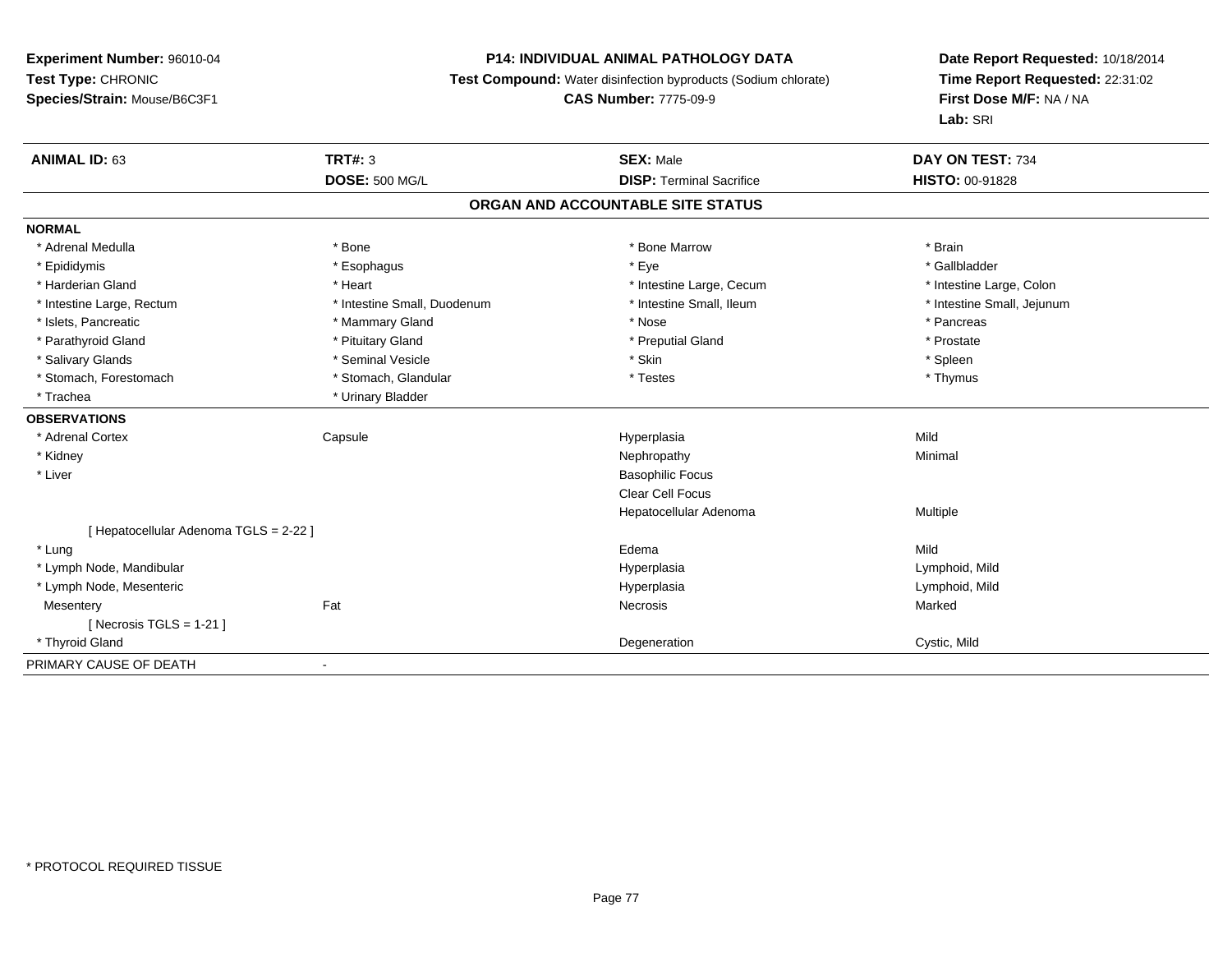### **P14: INDIVIDUAL ANIMAL PATHOLOGY DATA**

**Test Compound:** Water disinfection byproducts (Sodium chlorate)

### **CAS Number:** 7775-09-9

| <b>ANIMAL ID: 64</b>                   | TRT#: 3                                                                 | <b>SEX: Male</b>                  | DAY ON TEST: 730         |
|----------------------------------------|-------------------------------------------------------------------------|-----------------------------------|--------------------------|
|                                        | <b>DOSE: 500 MG/L</b>                                                   | <b>DISP: Terminal Sacrifice</b>   | <b>HISTO: 00-91829</b>   |
|                                        |                                                                         | ORGAN AND ACCOUNTABLE SITE STATUS |                          |
| <b>NORMAL</b>                          |                                                                         |                                   |                          |
| * Adrenal Cortex                       | * Adrenal Medulla                                                       | * Bone                            | * Bone Marrow            |
| * Brain                                | * Epididymis                                                            | * Esophagus                       | * Eye                    |
| * Gallbladder                          | * Harderian Gland                                                       | * Heart                           | * Intestine Large, Cecum |
| * Intestine Large, Colon               | * Intestine Large, Rectum                                               | * Intestine Small, Duodenum       | * Intestine Small, Ileum |
| * Intestine Small, Jejunum             | * Lung                                                                  | * Lymph Node, Mandibular          | * Lymph Node, Mesenteric |
| * Mammary Gland                        | * Nose                                                                  | * Pancreas                        | * Parathyroid Gland      |
| * Pituitary Gland                      | * Prostate                                                              | * Salivary Glands                 | * Seminal Vesicle        |
| * Skin                                 | * Spleen                                                                | * Stomach, Forestomach            | * Stomach, Glandular     |
| * Testes                               | * Thyroid Gland                                                         | * Trachea                         | * Urinary Bladder        |
| <b>OBSERVATIONS</b>                    |                                                                         |                                   |                          |
| * Islets, Pancreatic                   |                                                                         | Hyperplasia                       | Mild                     |
| * Kidney                               |                                                                         | Nephropathy                       | Mild                     |
| * Liver                                |                                                                         | Clear Cell Focus                  |                          |
|                                        |                                                                         | Hepatocellular Adenoma            | Multiple                 |
|                                        |                                                                         | <b>Mixed Cell Focus</b>           |                          |
| Note: MIXED CELL FOCUS IS ON SLIDE 21. |                                                                         |                                   |                          |
| [ Hepatocellular Adenoma TGLS = 3-21 ] |                                                                         |                                   |                          |
| * Preputial Gland                      |                                                                         | Cyst                              | Moderate                 |
| [ $Cyst TGLS = 1-8$ ]                  |                                                                         |                                   |                          |
| * Thymus                               |                                                                         | Atrophy                           | Moderate                 |
| PRIMARY CAUSE OF DEATH                 | $\blacksquare$                                                          |                                   |                          |
|                                        | Animal Note: TOOTH MODERATELY DYSPLASTIC (MALFORMATION); NOT TABULATED. |                                   |                          |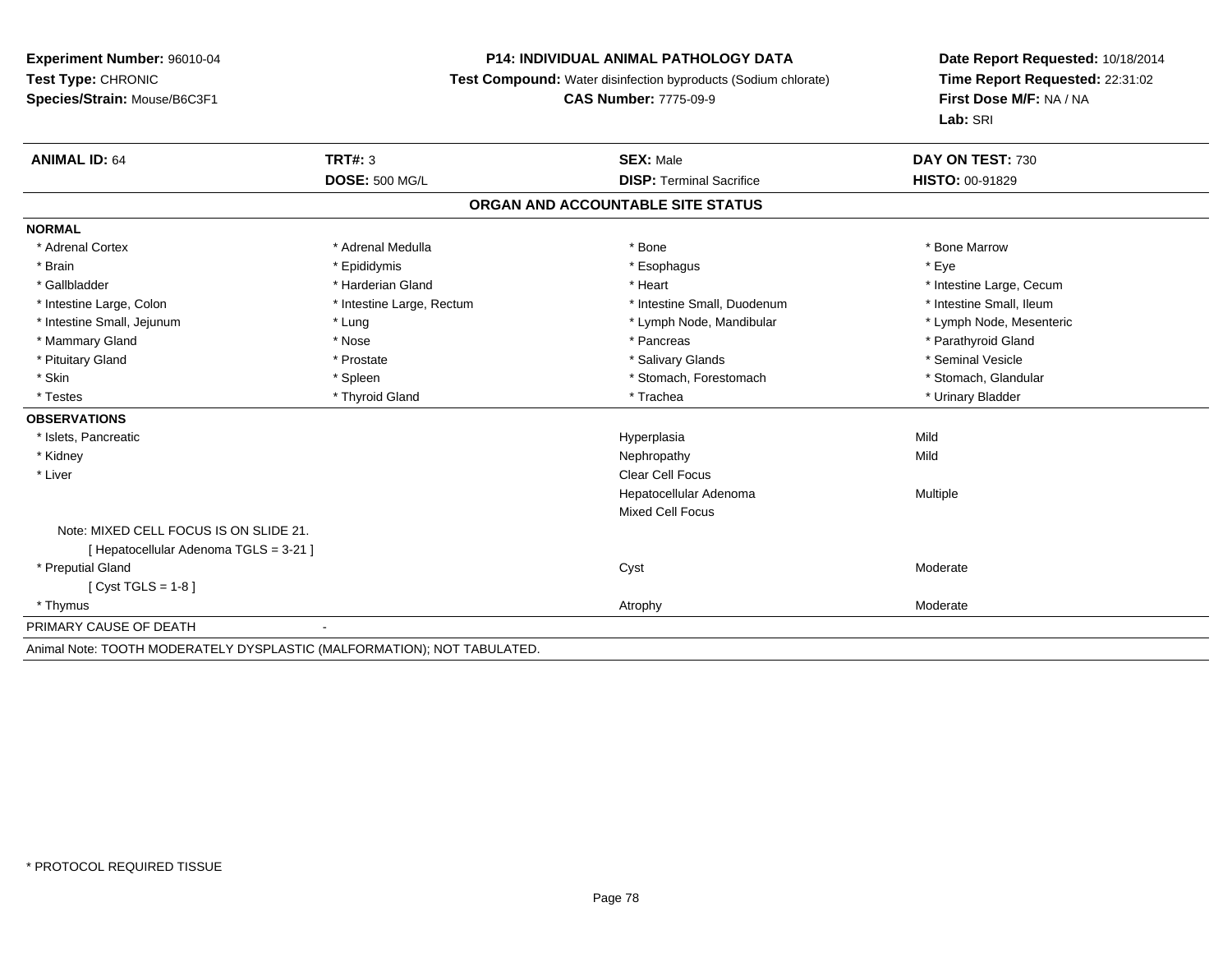### **P14: INDIVIDUAL ANIMAL PATHOLOGY DATA**

**Test Compound:** Water disinfection byproducts (Sodium chlorate)

**CAS Number:** 7775-09-9

| <b>ANIMAL ID: 65</b>                     | <b>TRT#: 3</b>                   | <b>SEX: Male</b>                  | DAY ON TEST: 668            |
|------------------------------------------|----------------------------------|-----------------------------------|-----------------------------|
|                                          | <b>DOSE: 500 MG/L</b>            | <b>DISP: Natural Death</b>        | <b>HISTO: 00-90158</b>      |
|                                          |                                  | ORGAN AND ACCOUNTABLE SITE STATUS |                             |
| <b>NORMAL</b>                            |                                  |                                   |                             |
| * Adrenal Cortex                         | * Adrenal Medulla                | * Bone                            | * Brain                     |
| * Esophagus                              | * Eye                            | * Harderian Gland                 | * Heart                     |
| * Intestine Large, Cecum                 | * Intestine Large, Colon         | * Intestine Large, Rectum         | * Intestine Small, Duodenum |
| * Intestine Small, Ileum                 | * Intestine Small, Jejunum       | * Islets, Pancreatic              | * Lung                      |
| * Mammary Gland                          | * Nose                           | * Pancreas                        | * Pituitary Gland           |
| * Preputial Gland                        | * Prostate                       | * Salivary Glands                 | * Seminal Vesicle           |
| * Skin                                   | * Stomach, Forestomach           | * Stomach, Glandular              | * Testes                    |
| * Thyroid Gland                          | * Trachea                        | * Urinary Bladder                 |                             |
| <b>MISSING</b>                           |                                  |                                   |                             |
| * Gallbladder                            | * Parathyroid Gland              |                                   |                             |
| <b>INSUFFICIENT TISSUE</b>               |                                  |                                   |                             |
| * Thymus                                 |                                  |                                   |                             |
| <b>OBSERVATIONS</b>                      |                                  |                                   |                             |
| * Bone Marrow                            |                                  | Hyperplasia                       | Moderate                    |
| * Epididymis                             |                                  | Atypia Cellular                   | Mild                        |
| * Kidney                                 |                                  | Nephropathy                       | Minimal                     |
| * Liver                                  |                                  | Hepatocellular Carcinoma          |                             |
|                                          |                                  | <b>Necrosis</b>                   | Focal, Marked               |
| [ Hepatocellular Carcinoma TGLS = 1-21 ] |                                  |                                   |                             |
| * Lymph Node, Mandibular                 |                                  | Hyperplasia                       | Lymphoid, Mild              |
| * Lymph Node, Mesenteric                 |                                  | Hemorrhage                        | Mild                        |
| * Spleen                                 |                                  | Hematopoietic Cell Proliferation  | Marked                      |
| PRIMARY CAUSE OF DEATH                   | - Liver Hepatocellular Carcinoma |                                   |                             |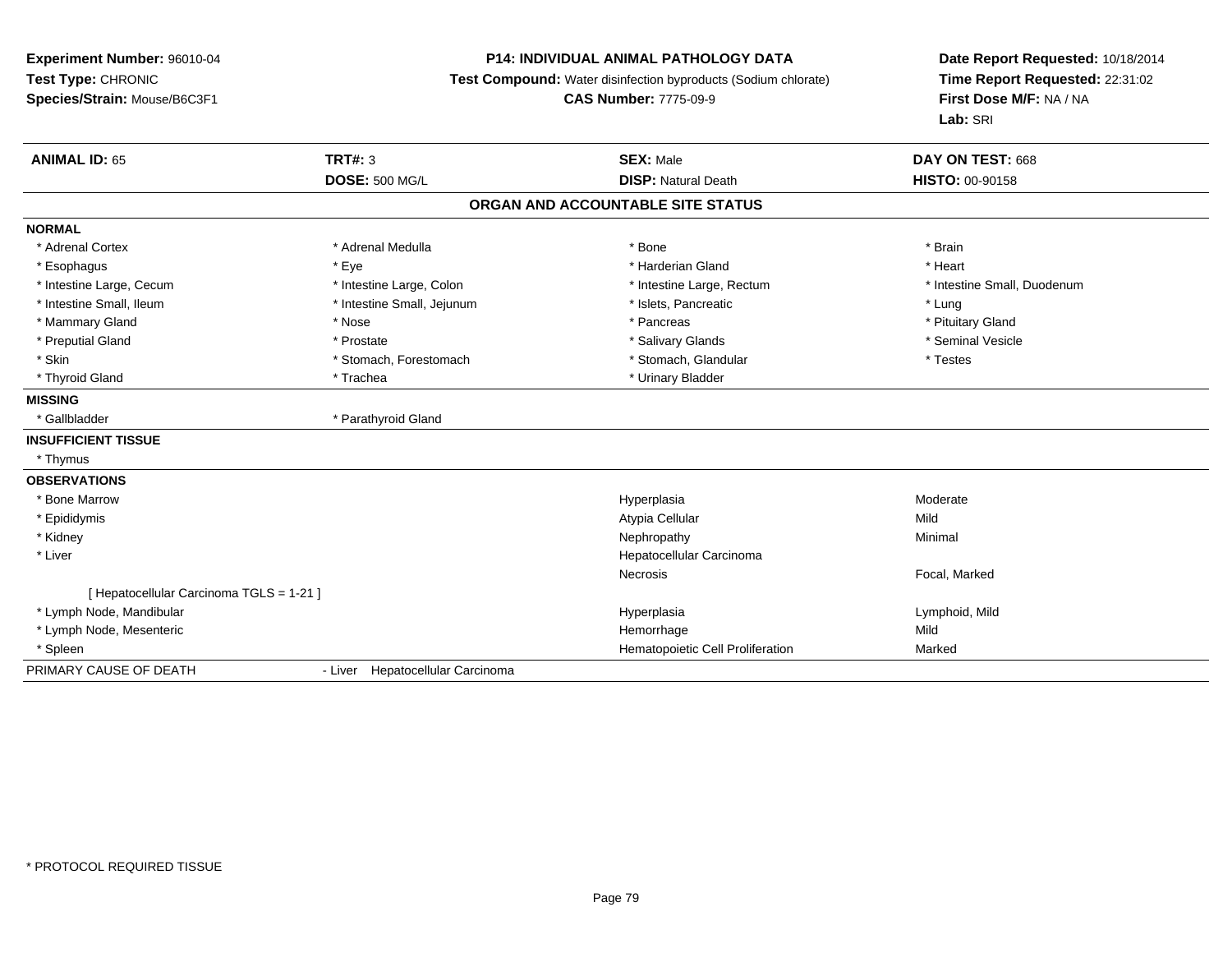### **P14: INDIVIDUAL ANIMAL PATHOLOGY DATA**

**Test Compound:** Water disinfection byproducts (Sodium chlorate)

**CAS Number:** 7775-09-9

| <b>ANIMAL ID: 66</b>                       | <b>TRT#: 3</b>              | <b>SEX: Male</b>                         | DAY ON TEST: 731           |
|--------------------------------------------|-----------------------------|------------------------------------------|----------------------------|
|                                            | <b>DOSE: 500 MG/L</b>       | <b>DISP: Terminal Sacrifice</b>          | <b>HISTO: 00-91830</b>     |
|                                            |                             | ORGAN AND ACCOUNTABLE SITE STATUS        |                            |
| <b>NORMAL</b>                              |                             |                                          |                            |
| * Adrenal Medulla                          | * Bone                      | * Bone Marrow                            | * Brain                    |
| * Epididymis                               | * Esophagus                 | * Eve                                    | * Gallbladder              |
| * Harderian Gland                          | * Heart                     | * Intestine Large, Cecum                 | * Intestine Large, Colon   |
| * Intestine Large, Rectum                  | * Intestine Small, Duodenum | * Intestine Small, Ileum                 | * Intestine Small, Jejunum |
| * Islets, Pancreatic                       | * Lung                      | * Mammary Gland                          | * Nose                     |
| * Pancreas                                 | * Parathyroid Gland         | * Pituitary Gland                        | * Prostate                 |
| * Salivary Glands                          | * Seminal Vesicle           | * Skin                                   | * Spleen                   |
| * Stomach, Forestomach                     | * Stomach, Glandular        | * Testes                                 | * Thymus                   |
| * Thyroid Gland                            | * Trachea                   | * Urinary Bladder                        |                            |
| <b>OBSERVATIONS</b>                        |                             |                                          |                            |
| * Adrenal Cortex                           |                             | <b>Accessory Adrenal Cortical Nodule</b> | Moderate                   |
| * Kidney                                   |                             | Nephropathy                              | Mild                       |
| * Liver                                    |                             | Clear Cell Focus                         |                            |
|                                            |                             | Hepatocellular Adenoma                   | Multiple                   |
| [ Hepatocellular Adenoma TGLS = 3-6,2-21 ] |                             |                                          |                            |
| * Lymph Node, Mandibular                   |                             | Hyperplasia                              | Lymphoid, Mild             |
|                                            |                             | Pigmentation                             | Mild                       |
| * Lymph Node, Mesenteric                   |                             | Hemorrhage                               | Mild                       |
| * Preputial Gland                          |                             | Cyst                                     | Moderate                   |
|                                            |                             | Inflammation                             | Chronic, Moderate          |
| [ $Cyst TGLS = 1-8$ ]                      |                             |                                          |                            |
| [Inflammation TGLS = 1-8]                  |                             |                                          |                            |
| PRIMARY CAUSE OF DEATH                     |                             |                                          |                            |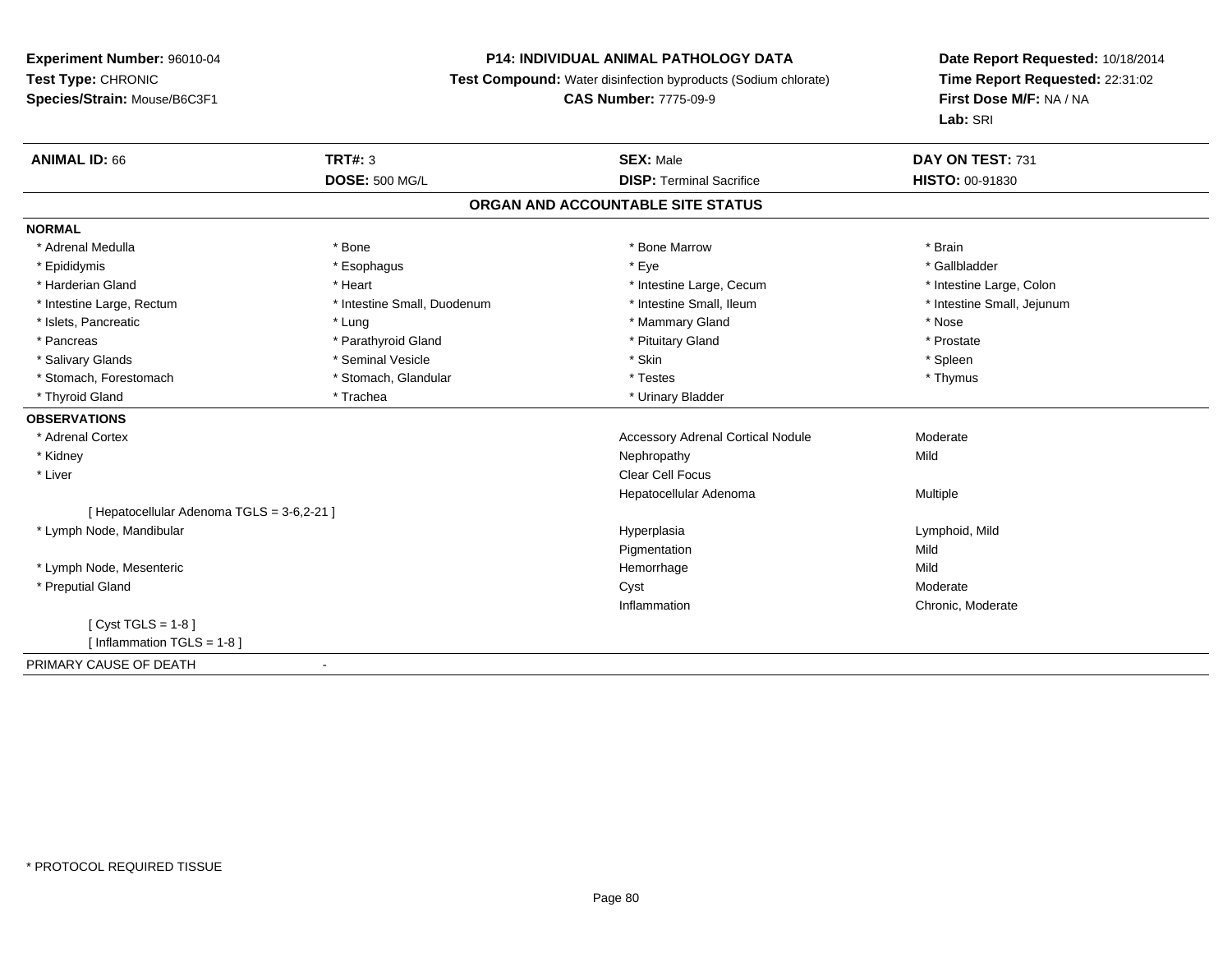### **P14: INDIVIDUAL ANIMAL PATHOLOGY DATA**

**Test Compound:** Water disinfection byproducts (Sodium chlorate)

**CAS Number:** 7775-09-9

| <b>ANIMAL ID: 67</b>                     | <b>TRT#: 3</b>           | <b>SEX: Male</b>                  | DAY ON TEST: 734          |
|------------------------------------------|--------------------------|-----------------------------------|---------------------------|
|                                          | <b>DOSE: 500 MG/L</b>    | <b>DISP: Terminal Sacrifice</b>   | HISTO: 00-91831           |
|                                          |                          | ORGAN AND ACCOUNTABLE SITE STATUS |                           |
| <b>NORMAL</b>                            |                          |                                   |                           |
| * Adrenal Cortex                         | * Adrenal Medulla        | * Brain                           | * Epididymis              |
| * Esophagus                              | * Eve                    | * Gallbladder                     | * Harderian Gland         |
| * Heart                                  | * Intestine Large, Cecum | * Intestine Large, Colon          | * Intestine Large, Rectum |
| * Intestine Small, Duodenum              | * Intestine Small, Ileum | * Intestine Small, Jejunum        | * Islets, Pancreatic      |
| * Lung                                   | * Lymph Node, Mesenteric | * Mammary Gland                   | * Nose                    |
| * Pancreas                               | * Parathyroid Gland      | * Pituitary Gland                 | * Prostate                |
| * Salivary Glands                        | * Seminal Vesicle        | * Skin                            | * Stomach, Glandular      |
| * Testes                                 | * Thyroid Gland          | * Trachea                         | * Urinary Bladder         |
| <b>OBSERVATIONS</b>                      |                          |                                   |                           |
| * Bone                                   |                          | Fracture                          |                           |
| [ Fracture TGLS = $1-22$ ]               |                          |                                   |                           |
| * Bone Marrow                            |                          | Hyperplasia                       | Mild                      |
| * Kidney                                 |                          | Hyperplasia                       | Lymphoid, Moderate        |
|                                          |                          | Nephropathy                       | Moderate                  |
| * Liver                                  |                          | Hepatocellular Adenoma            |                           |
|                                          |                          | Hepatocellular Carcinoma          |                           |
| [ Hepatocellular Carcinoma TGLS = 2-21 ] |                          |                                   |                           |
| * Lymph Node, Mandibular                 |                          | Pigmentation                      | Moderate                  |
| * Preputial Gland                        |                          | Inflammation                      | Chronic, Mild             |
| * Spleen                                 |                          | Hematopoietic Cell Proliferation  | Moderate                  |
| * Stomach, Forestomach                   | Epithelium               | Hyperplasia                       | Moderate                  |
|                                          |                          | Inflammation                      | Chronic Active, Moderate  |
| [ Hyperplasia TGLS = 3-23 ]              |                          |                                   |                           |
| [Inflammation TGLS = 3-23]               |                          |                                   |                           |
| * Thymus                                 |                          | Atrophy                           | Mild                      |
| PRIMARY CAUSE OF DEATH                   | $\overline{\phantom{a}}$ |                                   |                           |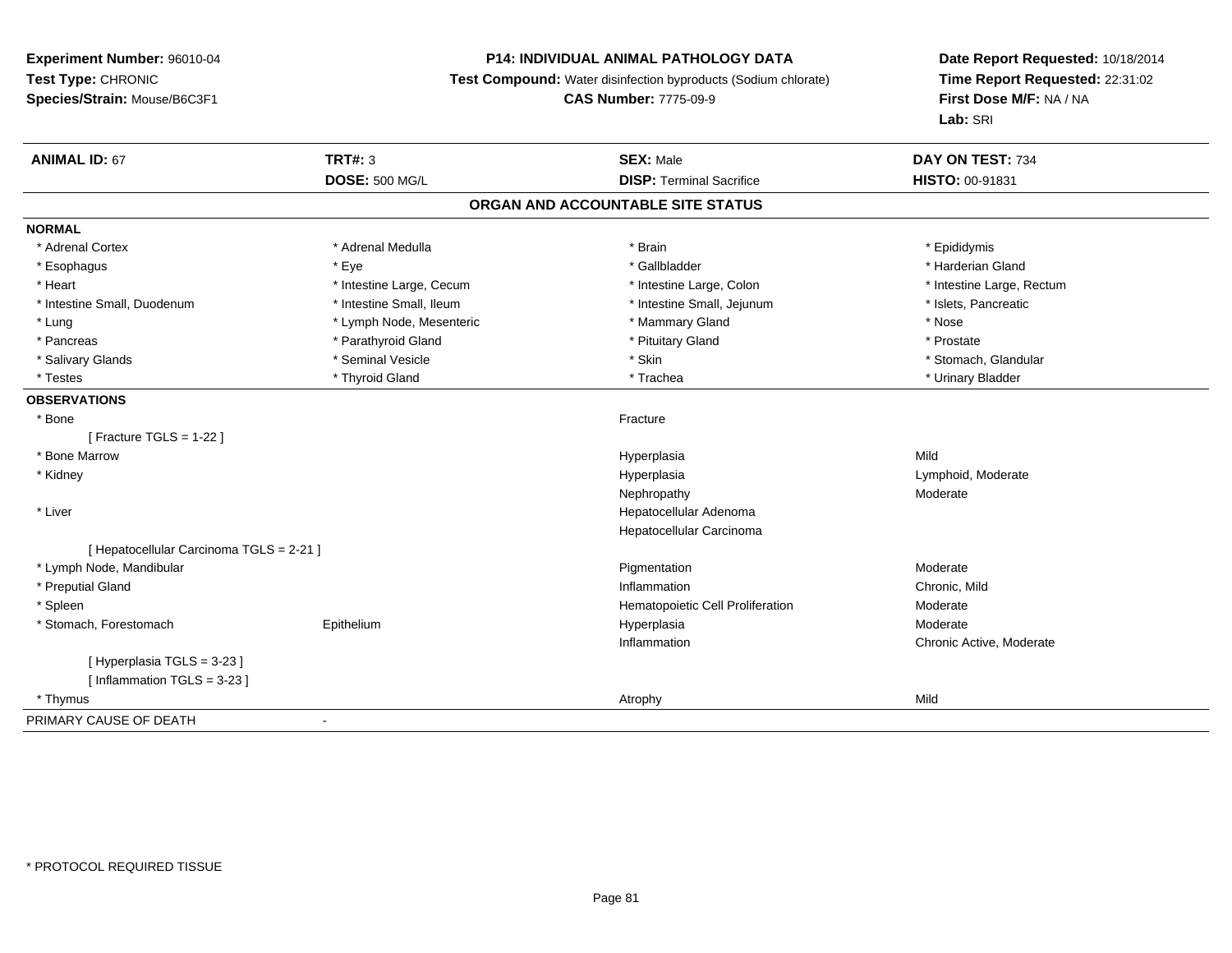### **P14: INDIVIDUAL ANIMAL PATHOLOGY DATA**

**Test Compound:** Water disinfection byproducts (Sodium chlorate)

**CAS Number:** 7775-09-9

| <b>ANIMAL ID: 68</b>                          | <b>TRT#: 3</b>              | <b>SEX: Male</b>                  | DAY ON TEST: 734           |
|-----------------------------------------------|-----------------------------|-----------------------------------|----------------------------|
|                                               | <b>DOSE: 500 MG/L</b>       | <b>DISP: Terminal Sacrifice</b>   | <b>HISTO: 00-91832</b>     |
|                                               |                             | ORGAN AND ACCOUNTABLE SITE STATUS |                            |
| <b>NORMAL</b>                                 |                             |                                   |                            |
| * Adrenal Cortex                              | * Adrenal Medulla           | * Bone                            | * Brain                    |
| * Epididymis                                  | * Esophagus                 | * Eye                             | * Gallbladder              |
| * Harderian Gland                             | * Heart                     | * Intestine Large, Cecum          | * Intestine Large, Colon   |
| * Intestine Large, Rectum                     | * Intestine Small, Duodenum | * Intestine Small, Ileum          | * Intestine Small, Jejunum |
| * Islets, Pancreatic                          | * Lung                      | * Lymph Node, Mesenteric          | * Mammary Gland            |
| * Pancreas                                    | * Parathyroid Gland         | * Pituitary Gland                 | * Prostate                 |
| * Salivary Glands                             | * Seminal Vesicle           | * Skin                            | * Stomach, Forestomach     |
| * Stomach, Glandular                          | * Testes                    | * Thyroid Gland                   | * Trachea                  |
| * Urinary Bladder                             |                             |                                   |                            |
| <b>OBSERVATIONS</b>                           |                             |                                   |                            |
| * Bone Marrow                                 |                             | Hyperplasia                       | Moderate                   |
| * Kidney                                      |                             | Nephropathy                       | Moderate                   |
| * Liver                                       |                             | Hepatocellular Carcinoma          |                            |
| [Hepatocellular Carcinoma TGLS = 3-21]        |                             |                                   |                            |
| * Lymph Node, Mandibular                      |                             | Hyperplasia                       | Lymphoid, Mild             |
|                                               |                             | Pigmentation                      | Mild                       |
| * Nose                                        |                             | Foreign Body                      |                            |
|                                               | <b>Respirat Epith</b>       | Hyperplasia                       | Mild                       |
|                                               |                             | Inflammation                      | Chronic, Marked            |
| * Preputial Gland                             |                             | Cyst                              | Moderate                   |
|                                               |                             | Inflammation                      | Chronic, Moderate          |
| [Cyst TGLS = $1-8$ ]                          |                             |                                   |                            |
| [Inflammation TGLS = $1-8$ ]                  |                             |                                   |                            |
| * Spleen                                      |                             | Hematopoietic Cell Proliferation  | Moderate                   |
| [Hematopoietic Cell Proliferation TGLS = 2-6] |                             |                                   |                            |
| * Thymus                                      |                             | Atrophy                           | Moderate                   |
| PRIMARY CAUSE OF DEATH                        | $\sim$                      |                                   |                            |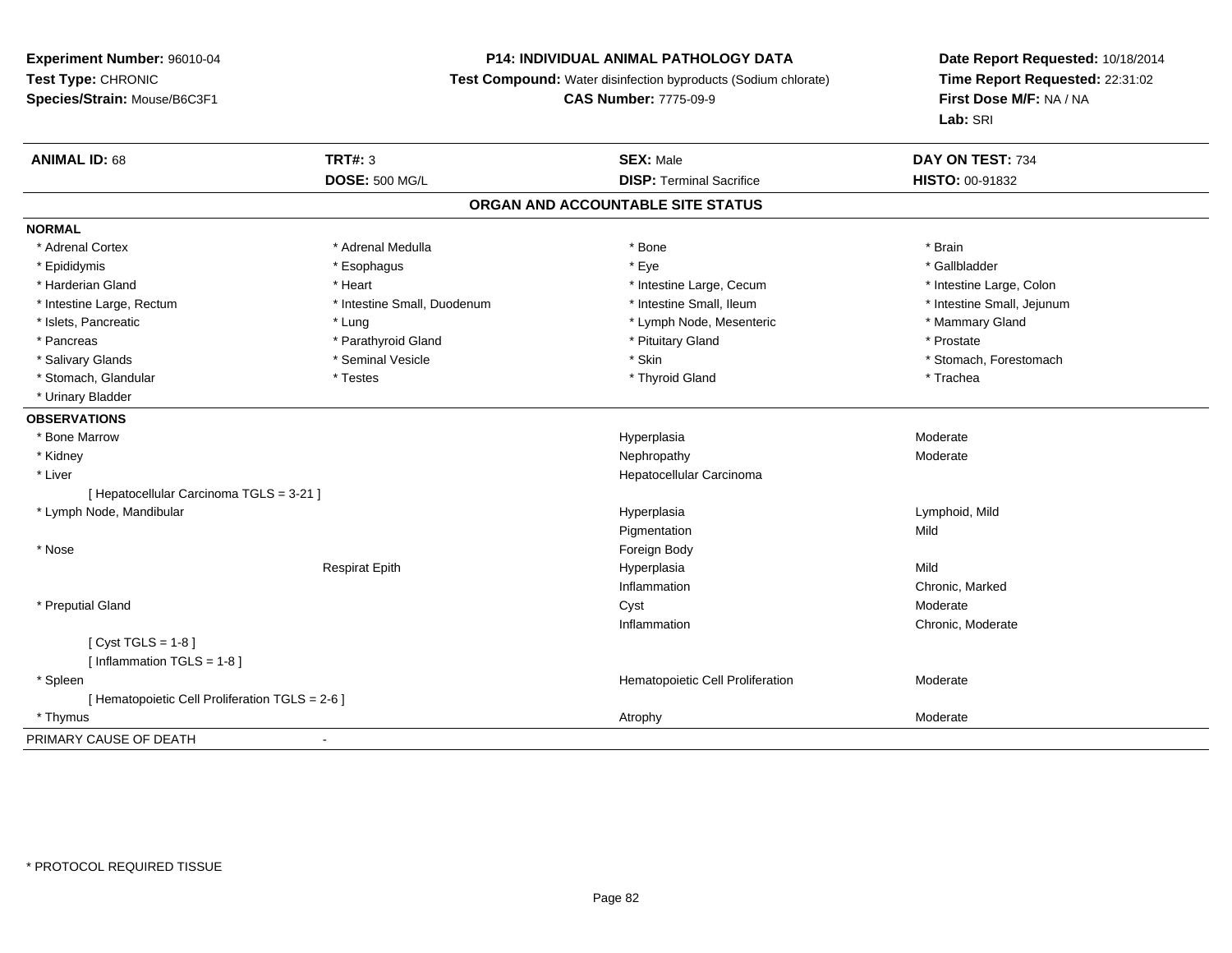## **P14: INDIVIDUAL ANIMAL PATHOLOGY DATA**

**Test Compound:** Water disinfection byproducts (Sodium chlorate)

```
CAS Number: 7775-09-9
```
**Date Report Requested:** 10/18/2014 **Time Report Requested:** 22:31:02**First Dose M/F:** NA / NA**Lab:** SRI

| <b>ANIMAL ID: 69</b>                               | <b>TRT#: 3</b>                                             | <b>SEX: Male</b>                  | DAY ON TEST: 731         |
|----------------------------------------------------|------------------------------------------------------------|-----------------------------------|--------------------------|
|                                                    | <b>DOSE: 500 MG/L</b>                                      | <b>DISP: Terminal Sacrifice</b>   | HISTO: 00-91833          |
|                                                    |                                                            | ORGAN AND ACCOUNTABLE SITE STATUS |                          |
| <b>NORMAL</b>                                      |                                                            |                                   |                          |
| * Adrenal Cortex                                   | * Adrenal Medulla                                          | * Bone                            | * Brain                  |
| * Epididymis                                       | * Esophagus                                                | * Eye                             | * Gallbladder            |
| * Harderian Gland                                  | * Heart                                                    | * Intestine Large, Cecum          | * Intestine Large, Colon |
| * Intestine Large, Rectum                          | * Intestine Small, Duodenum                                | * Intestine Small, Ileum          | * Islets, Pancreatic     |
| * Mammary Gland                                    | * Nose                                                     | * Pancreas                        | * Parathyroid Gland      |
| * Pituitary Gland                                  | * Prostate                                                 | * Salivary Glands                 | * Seminal Vesicle        |
| * Skin                                             | * Stomach, Forestomach                                     | * Stomach, Glandular              | * Testes                 |
| * Thymus                                           | * Trachea                                                  |                                   |                          |
| <b>OBSERVATIONS</b>                                |                                                            |                                   |                          |
| * Bone Marrow                                      |                                                            | Hyperplasia                       | Moderate                 |
| * Intestine Small, Jejunum                         |                                                            | Carcinoma                         |                          |
| [ Carcinoma TGLS = 1-21 ]                          |                                                            |                                   |                          |
| * Kidney                                           |                                                            | Metaplasia                        | Osseous, Mild            |
|                                                    |                                                            | Nephropathy                       | Mild                     |
| * Liver                                            |                                                            | Hepatocellular Adenoma            |                          |
|                                                    | Note: MODERATE GLYCOGEN DEPLETION IN LIVER; NOT TABULATED. |                                   |                          |
| [ Hepatocellular Adenoma TGLS = 2-22 ]             |                                                            |                                   |                          |
| * Lung                                             |                                                            | Alveolar/Bronchiolar Carcinoma    |                          |
|                                                    |                                                            | Edema                             | Moderate                 |
|                                                    |                                                            | <b>Infiltration Cellular</b>      | Histiocyte, Marked       |
| [ Alveolar/Bronchiolar Carcinoma TGLS = 4-2,4-23 ] |                                                            |                                   |                          |
| [ Infiltration Cellular TGLS = 3-2 ]               |                                                            |                                   |                          |
| * Lymph Node, Mandibular                           |                                                            | Pigmentation                      | Moderate                 |
| * Lymph Node, Mesenteric                           |                                                            | Hemorrhage                        | Moderate                 |
| * Preputial Gland                                  |                                                            | Inflammation                      | Chronic, Mild            |
| * Spleen                                           |                                                            | Hematopoietic Cell Proliferation  | Moderate                 |
| * Thyroid Gland                                    |                                                            | Degeneration                      | Cystic, Mild             |
| * Urinary Bladder                                  | <b>Transit Epithe</b>                                      | Hyperplasia                       | Mild                     |
| PRIMARY CAUSE OF DEATH                             |                                                            |                                   |                          |

Animal Note: MALFORMATION ON INCISOR TOOTH; NOT TABULATED.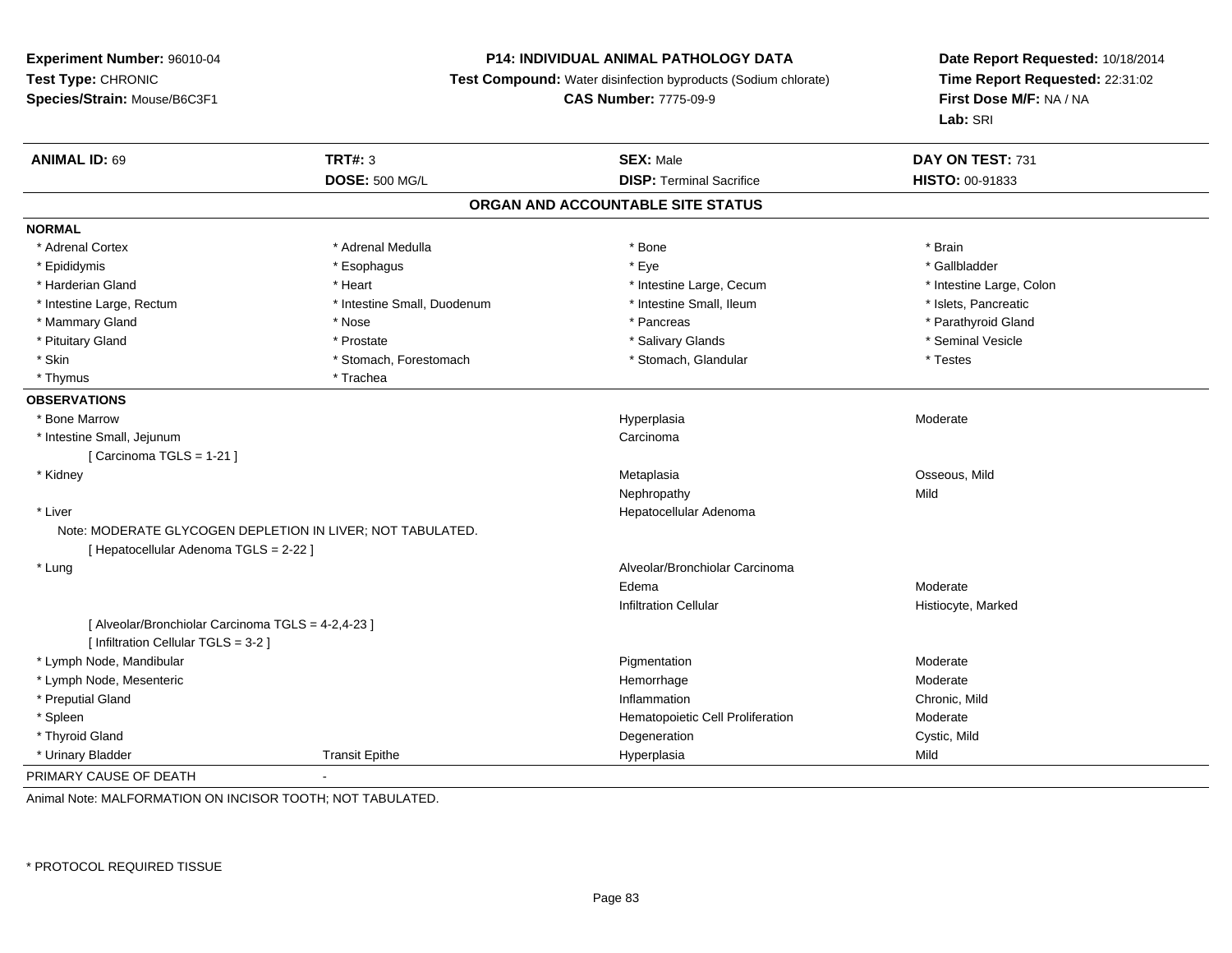| Date Report Requested: 10/18/2014<br>Time Report Requested: 22:31:02<br>First Dose M/F: NA / NA |
|-------------------------------------------------------------------------------------------------|
| DAY ON TEST: 731                                                                                |
| <b>HISTO: 00-91833</b>                                                                          |
|                                                                                                 |
|                                                                                                 |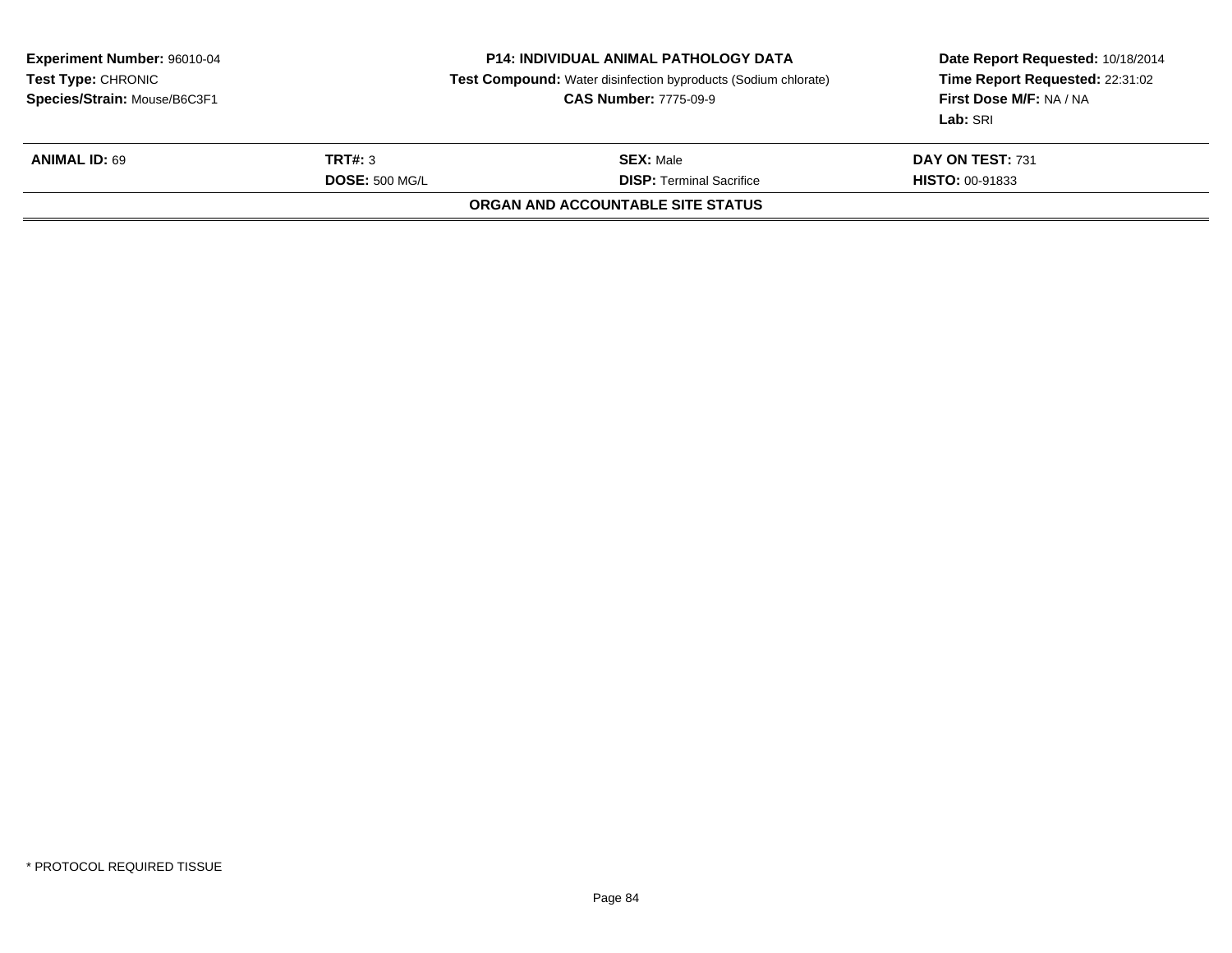### **P14: INDIVIDUAL ANIMAL PATHOLOGY DATA**

**Test Compound:** Water disinfection byproducts (Sodium chlorate)

```
CAS Number: 7775-09-9
```

| <b>ANIMAL ID: 70</b>                               | <b>TRT#: 3</b>                                             | <b>SEX: Male</b>                                                                                                                             | DAY ON TEST: 731           |
|----------------------------------------------------|------------------------------------------------------------|----------------------------------------------------------------------------------------------------------------------------------------------|----------------------------|
|                                                    | <b>DOSE: 500 MG/L</b>                                      | <b>DISP: Terminal Sacrifice</b>                                                                                                              | <b>HISTO: 00-91834</b>     |
|                                                    |                                                            | ORGAN AND ACCOUNTABLE SITE STATUS                                                                                                            |                            |
| <b>NORMAL</b>                                      |                                                            |                                                                                                                                              |                            |
| * Adrenal Medulla                                  | * Bone                                                     | * Bone Marrow                                                                                                                                | * Brain                    |
| * Epididymis                                       | * Esophagus                                                | * Eye                                                                                                                                        | * Gallbladder              |
| * Harderian Gland                                  | * Heart                                                    | * Intestine Large, Cecum                                                                                                                     | * Intestine Large, Colon   |
| * Intestine Large, Rectum                          | * Intestine Small, Duodenum                                | * Intestine Small, Ileum                                                                                                                     | * Intestine Small, Jejunum |
| * Lymph Node, Mesenteric                           | * Mammary Gland                                            | * Pancreas                                                                                                                                   | * Parathyroid Gland        |
| * Preputial Gland                                  | * Prostate                                                 | * Salivary Glands                                                                                                                            | * Seminal Vesicle          |
| * Skin                                             | * Spleen                                                   | * Stomach, Forestomach                                                                                                                       | * Stomach, Glandular       |
| * Testes                                           | * Trachea                                                  | * Urinary Bladder                                                                                                                            |                            |
| <b>MISSING</b>                                     |                                                            |                                                                                                                                              |                            |
| * Pituitary Gland                                  | * Thymus                                                   |                                                                                                                                              |                            |
| <b>OBSERVATIONS</b>                                |                                                            |                                                                                                                                              |                            |
| * Adrenal Cortex                                   |                                                            | <b>Accessory Adrenal Cortical Nodule</b>                                                                                                     | Moderate                   |
|                                                    |                                                            | Hypertrophy                                                                                                                                  | Focal, Minimal             |
| * Islets, Pancreatic                               |                                                            | Hyperplasia                                                                                                                                  | Mild                       |
| * Kidney                                           |                                                            | Cyst                                                                                                                                         | Moderate                   |
|                                                    |                                                            | Nephropathy                                                                                                                                  | Mild                       |
| * Liver                                            |                                                            | Hepatocellular Carcinoma                                                                                                                     |                            |
|                                                    | Note: HEPATOCELLULAR CARCINOMA PRESENT ON SLIDES 6 AND 21. |                                                                                                                                              |                            |
|                                                    |                                                            | Note: LINEAR PATTERNS OF BASOPHILIC FUSIFORM CELLS, APPARENTLY REPRESENTING ANAPLASIA, TRANSECTING THE HEPATOCELLULAR CARCINOMA ON SLIDE 21. |                            |
| [ Hepatocellular Carcinoma TGLS = 1-21 ]           |                                                            |                                                                                                                                              |                            |
| * Lung                                             |                                                            | Alveolar/Bronchiolar Adenoma                                                                                                                 |                            |
|                                                    |                                                            | Alveolar/Bronchiolar Carcinoma                                                                                                               |                            |
|                                                    |                                                            | Edema                                                                                                                                        | Mild                       |
|                                                    |                                                            | <b>Infiltration Cellular</b>                                                                                                                 | Histiocyte, Marked         |
| [ Alveolar/Bronchiolar Carcinoma TGLS = 3-2,3-22 ] |                                                            |                                                                                                                                              |                            |
| * Lymph Node, Mandibular                           |                                                            | Hyperplasia                                                                                                                                  | Lymphoid, Mild             |
| * Nose                                             |                                                            | Inflammation                                                                                                                                 | Chronic, Minimal           |
| * Thyroid Gland                                    |                                                            | Degeneration                                                                                                                                 | Cystic, Moderate           |
| PRIMARY CAUSE OF DEATH                             |                                                            |                                                                                                                                              |                            |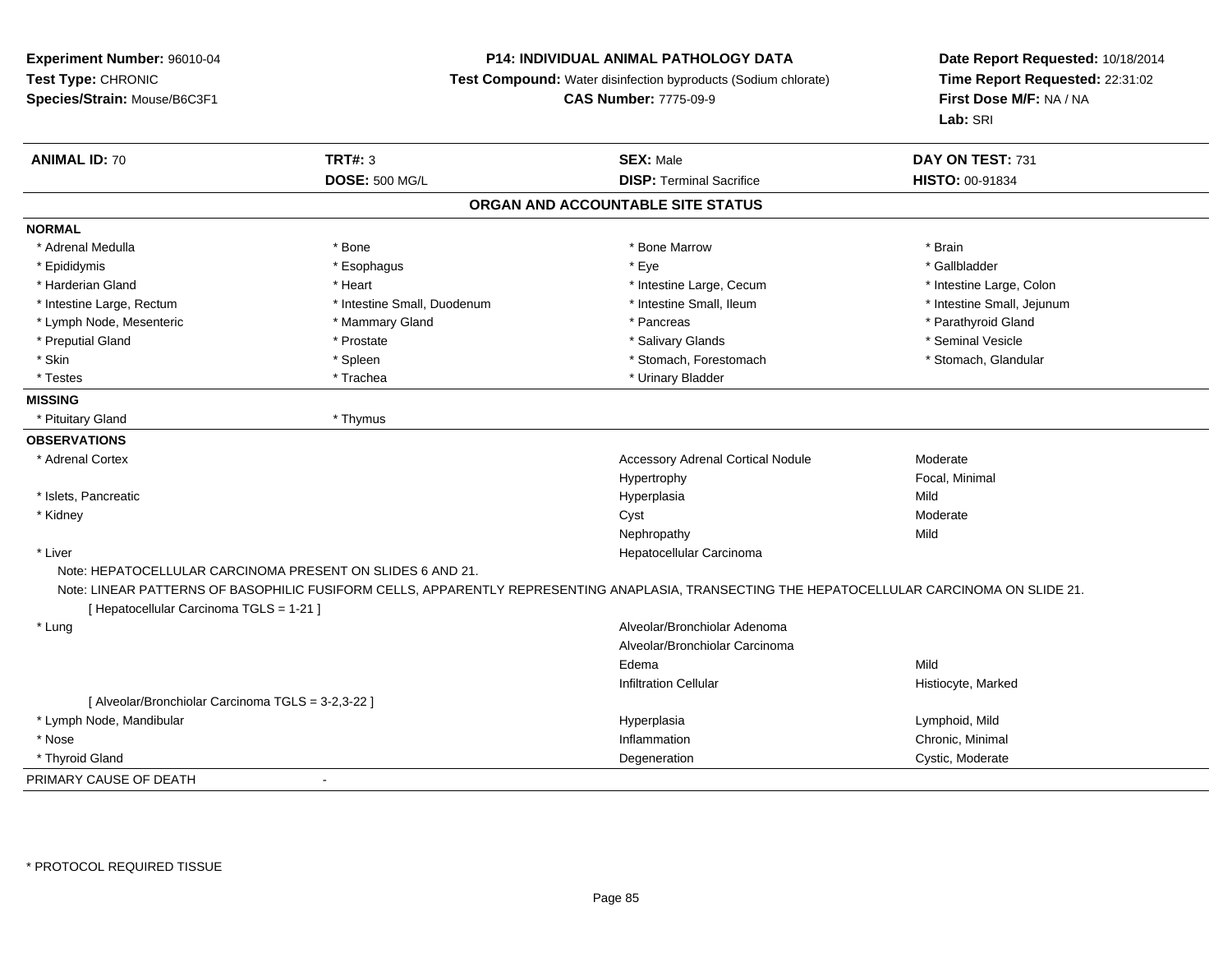### **P14: INDIVIDUAL ANIMAL PATHOLOGY DATA**

**Test Compound:** Water disinfection byproducts (Sodium chlorate)

**CAS Number:** 7775-09-9

| <b>ANIMAL ID: 71</b>                     | <b>TRT#: 3</b>            | <b>SEX: Male</b>                  | DAY ON TEST: 731         |  |
|------------------------------------------|---------------------------|-----------------------------------|--------------------------|--|
|                                          | <b>DOSE: 500 MG/L</b>     | <b>DISP: Terminal Sacrifice</b>   | <b>HISTO: 00-91835</b>   |  |
|                                          |                           | ORGAN AND ACCOUNTABLE SITE STATUS |                          |  |
| <b>NORMAL</b>                            |                           |                                   |                          |  |
| * Adrenal Medulla                        | * Bone                    | * Bone Marrow                     | * Brain                  |  |
| * Epididymis                             | * Esophagus               | * Eye                             | * Heart                  |  |
| * Intestine Large, Colon                 | * Intestine Large, Rectum | * Intestine Small, Duodenum       | * Intestine Small, Ileum |  |
| * Intestine Small, Jejunum               | * Islets, Pancreatic      | * Lymph Node, Mesenteric          | * Mammary Gland          |  |
| * Nose                                   | * Pancreas                | * Parathyroid Gland               | * Pituitary Gland        |  |
| * Seminal Vesicle                        | * Skin                    | * Spleen                          | * Stomach, Glandular     |  |
| * Testes                                 | * Thymus                  | * Thyroid Gland                   | * Trachea                |  |
| * Urinary Bladder                        |                           |                                   |                          |  |
| <b>MISSING</b>                           |                           |                                   |                          |  |
| * Gallbladder                            |                           |                                   |                          |  |
| <b>OBSERVATIONS</b>                      |                           |                                   |                          |  |
| * Adrenal Cortex                         |                           | Hyperplasia                       | Focal, Minimal           |  |
| * Harderian Gland                        |                           | Adenoma                           |                          |  |
| [ Adenoma TGLS = 2-22 ]                  |                           |                                   |                          |  |
| * Intestine Large, Cecum                 |                           | Edema                             | Mild                     |  |
| * Kidney                                 |                           | Infarct                           | Minimal                  |  |
|                                          |                           | Nephropathy                       | Mild                     |  |
| * Liver                                  |                           | Hepatocellular Carcinoma          |                          |  |
| [ Hepatocellular Carcinoma TGLS = 1-21 ] |                           |                                   |                          |  |
| * Lung                                   |                           | Edema                             | Mild                     |  |
| * Lymph Node, Mandibular                 |                           | Hyperplasia                       | Lymphoid, Mild           |  |
| * Preputial Gland                        |                           | Inflammation                      | Chronic, Mild            |  |
| * Prostate                               |                           | Inflammation                      | Chronic, Mild            |  |
| * Salivary Glands                        |                           | Hyperplasia                       | Lymphoid, Mild           |  |
| * Stomach, Forestomach                   |                           | Diverticulum                      |                          |  |
| PRIMARY CAUSE OF DEATH                   | $\overline{\phantom{a}}$  |                                   |                          |  |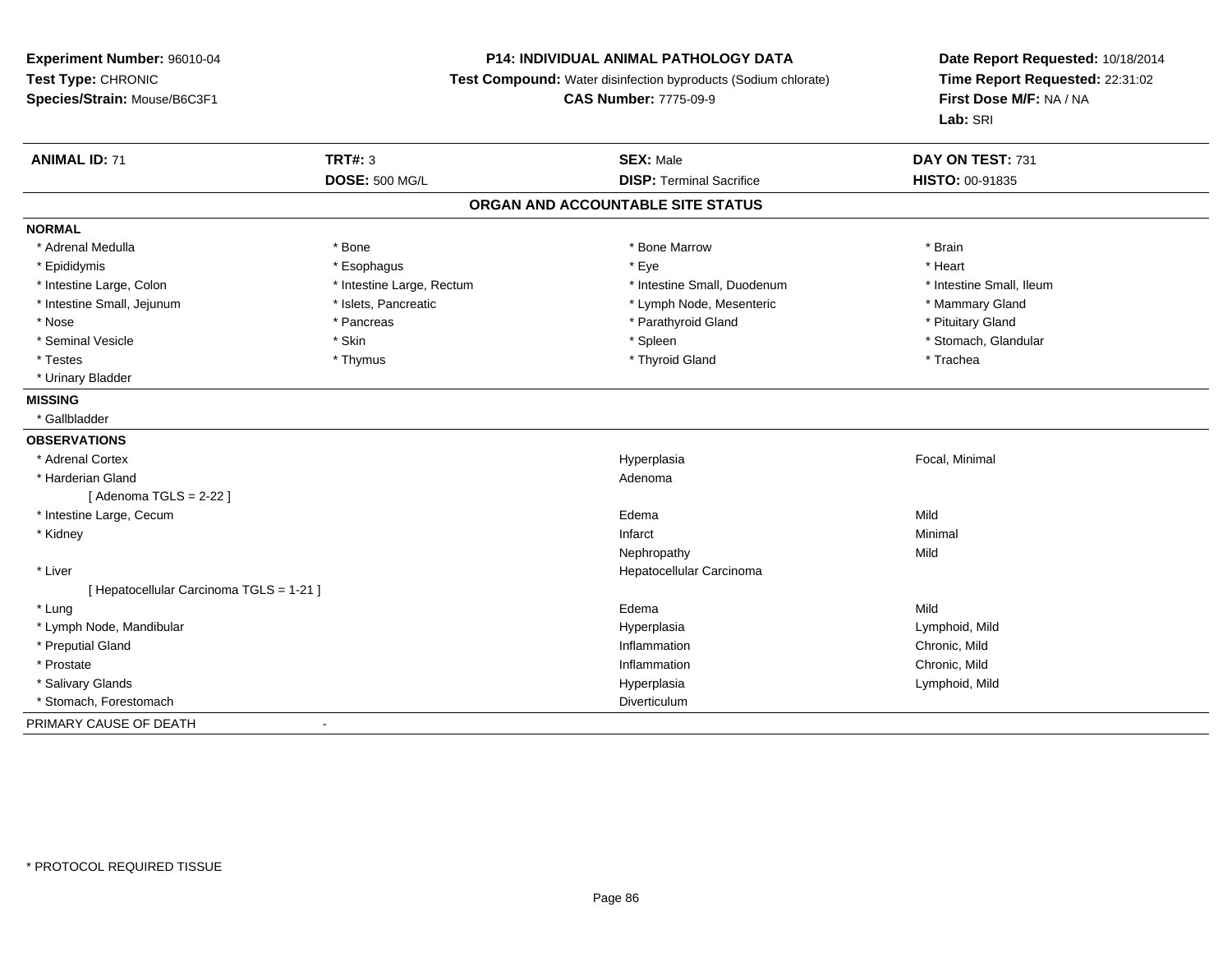### **P14: INDIVIDUAL ANIMAL PATHOLOGY DATA**

**Test Compound:** Water disinfection byproducts (Sodium chlorate)

### **CAS Number:** 7775-09-9

| <b>ANIMAL ID: 72</b>                     | <b>TRT#: 3</b>            | <b>SEX: Male</b>                  | DAY ON TEST: 734         |  |
|------------------------------------------|---------------------------|-----------------------------------|--------------------------|--|
|                                          | <b>DOSE: 500 MG/L</b>     | <b>DISP: Terminal Sacrifice</b>   | HISTO: 00-91836          |  |
|                                          |                           | ORGAN AND ACCOUNTABLE SITE STATUS |                          |  |
| <b>NORMAL</b>                            |                           |                                   |                          |  |
| * Adrenal Cortex                         | * Adrenal Medulla         | * Bone                            | * Bone Marrow            |  |
| * Brain                                  | * Epididymis              | * Esophagus                       | * Eve                    |  |
| * Gallbladder                            | * Harderian Gland         | * Heart                           | * Intestine Large, Cecum |  |
| * Intestine Large, Colon                 | * Intestine Large, Rectum | * Intestine Small, Duodenum       | * Intestine Small, Ileum |  |
| * Intestine Small, Jejunum               | * Lymph Node, Mandibular  | * Lymph Node, Mesenteric          | * Mammary Gland          |  |
| * Nose                                   | * Pancreas                | * Parathyroid Gland               | * Pituitary Gland        |  |
| * Preputial Gland                        | * Prostate                | * Salivary Glands                 | * Seminal Vesicle        |  |
| * Skin                                   | * Spleen                  | * Stomach, Forestomach            | * Stomach, Glandular     |  |
| * Testes                                 | * Thymus                  | * Trachea                         | * Urinary Bladder        |  |
| <b>OBSERVATIONS</b>                      |                           |                                   |                          |  |
| * Islets, Pancreatic                     |                           | Hyperplasia                       | Mild                     |  |
| * Kidney                                 | <b>Renal Tubule</b>       | Adenoma                           |                          |  |
|                                          |                           | Nephropathy                       | Minimal                  |  |
| [Adenoma TGLS = $2-22$ ]                 |                           |                                   |                          |  |
| * Liver                                  |                           | Angiectasis                       | Mild                     |  |
|                                          |                           | Hepatocellular Adenoma            |                          |  |
|                                          |                           | Hepatocellular Carcinoma          |                          |  |
|                                          |                           | <b>Mixed Cell Focus</b>           |                          |  |
| [Angiectasis TGLS = 3-6]                 |                           |                                   |                          |  |
| [ Hepatocellular Carcinoma TGLS = 4-23 ] |                           |                                   |                          |  |
| * Lung                                   |                           | Edema                             | Mild                     |  |
|                                          |                           | Hyperplasia                       | Lymphoid, Mild           |  |
| Mesentery                                | Fat                       | Necrosis                          | Marked                   |  |
| [ Necrosis $TGLS = 1-21$ ]               |                           |                                   |                          |  |
| * Thyroid Gland                          |                           | Degeneration                      | Cystic, Mild             |  |
| PRIMARY CAUSE OF DEATH                   | $\blacksquare$            |                                   |                          |  |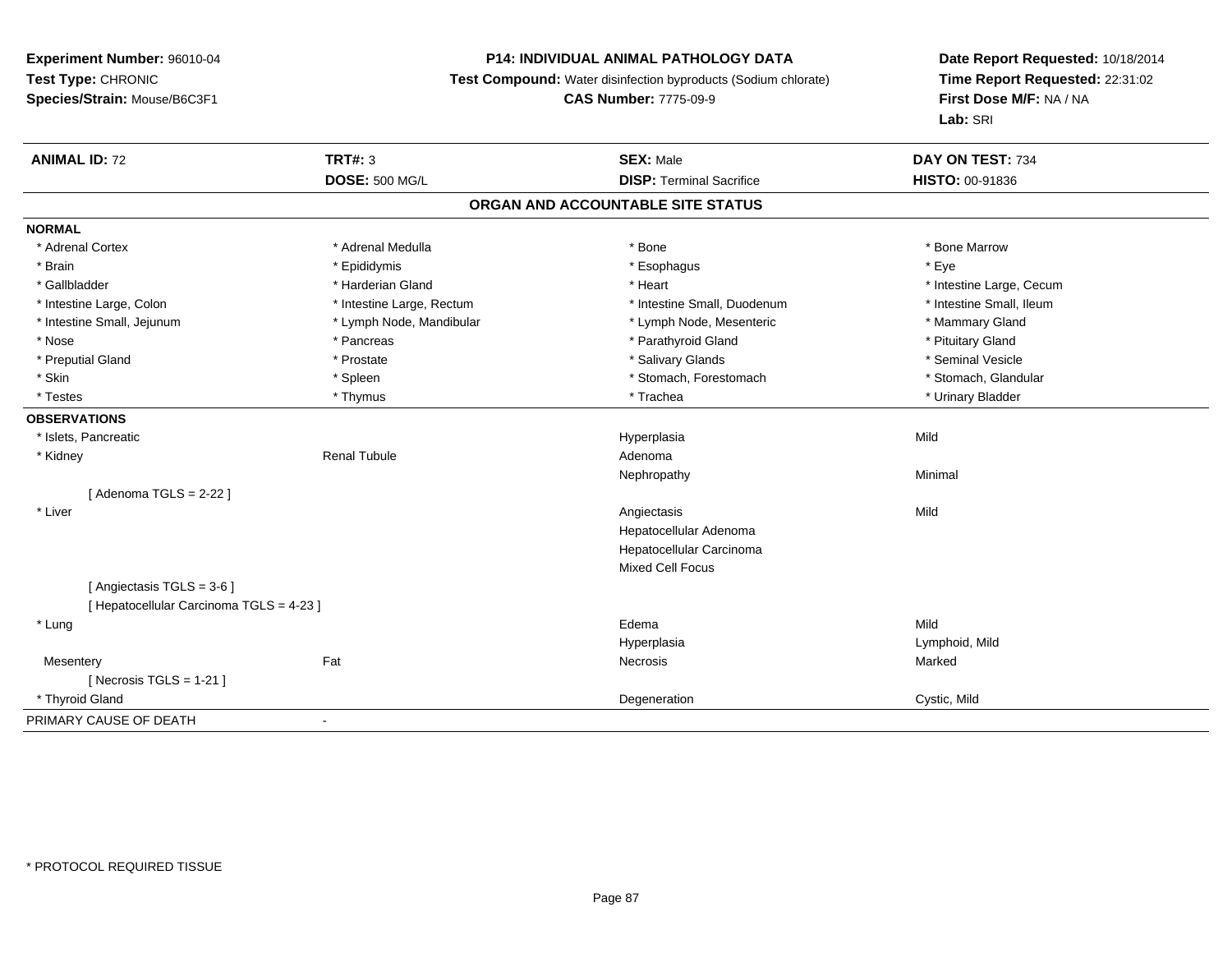# **P14: INDIVIDUAL ANIMAL PATHOLOGY DATA**

**Test Compound:** Water disinfection byproducts (Sodium chlorate)

**CAS Number:** 7775-09-9

| <b>ANIMAL ID: 73</b>                               | <b>TRT#: 3</b>           | <b>SEX: Male</b>                | DAY ON TEST: 729          |  |  |  |
|----------------------------------------------------|--------------------------|---------------------------------|---------------------------|--|--|--|
|                                                    | <b>DOSE: 500 MG/L</b>    | <b>DISP: Terminal Sacrifice</b> | HISTO: 00-91837           |  |  |  |
| ORGAN AND ACCOUNTABLE SITE STATUS                  |                          |                                 |                           |  |  |  |
| <b>NORMAL</b>                                      |                          |                                 |                           |  |  |  |
| * Adrenal Cortex                                   | * Adrenal Medulla        | * Bone                          | * Bone Marrow             |  |  |  |
| * Brain                                            | * Esophagus              | * Eye                           | * Gallbladder             |  |  |  |
| * Harderian Gland                                  | * Heart                  | * Intestine Large, Colon        | * Intestine Large, Rectum |  |  |  |
| * Intestine Small, Duodenum                        | * Intestine Small, Ileum | * Intestine Small, Jejunum      | * Lymph Node, Mesenteric  |  |  |  |
| * Mammary Gland                                    | * Nose                   | * Pancreas                      | * Pituitary Gland         |  |  |  |
| * Prostate                                         | * Seminal Vesicle        | * Skin                          | * Stomach, Forestomach    |  |  |  |
| * Stomach, Glandular                               | * Testes                 | * Thymus                        | * Thyroid Gland           |  |  |  |
| * Trachea                                          | * Urinary Bladder        |                                 |                           |  |  |  |
| <b>MISSING</b>                                     |                          |                                 |                           |  |  |  |
| * Parathyroid Gland                                |                          |                                 |                           |  |  |  |
| <b>OBSERVATIONS</b>                                |                          |                                 |                           |  |  |  |
| * Epididymis                                       |                          | Granuloma Sperm                 | Marked                    |  |  |  |
| * Intestine Large, Cecum                           |                          | Edema                           | Mild                      |  |  |  |
| * Islets, Pancreatic                               |                          | Hyperplasia                     | Mild                      |  |  |  |
| * Kidney                                           |                          | Nephropathy                     | Mild                      |  |  |  |
| * Liver                                            |                          | Clear Cell Focus                |                           |  |  |  |
|                                                    |                          | Hepatocellular Adenoma          | Multiple                  |  |  |  |
| [ Hepatocellular Adenoma TGLS = 1-6,1-21 ]         |                          |                                 |                           |  |  |  |
| * Lung                                             |                          | Edema                           | Mild                      |  |  |  |
|                                                    | Alveolar Epith           | Hyperplasia                     | Minimal                   |  |  |  |
| * Lymph Node, Mandibular                           |                          | Hyperplasia                     | Lymphoid, Mild            |  |  |  |
| * Preputial Gland                                  |                          | Inflammation                    | Chronic, Mild             |  |  |  |
| * Salivary Glands                                  |                          | Hyperplasia                     | Lymphoid, Mild            |  |  |  |
| * Spleen                                           |                          | Hyperplasia                     | Lymphoid, Mild            |  |  |  |
| PRIMARY CAUSE OF DEATH                             |                          |                                 |                           |  |  |  |
| Animal Note: INFUSION ARTIFACT IN URINARY BLADDER. |                          |                                 |                           |  |  |  |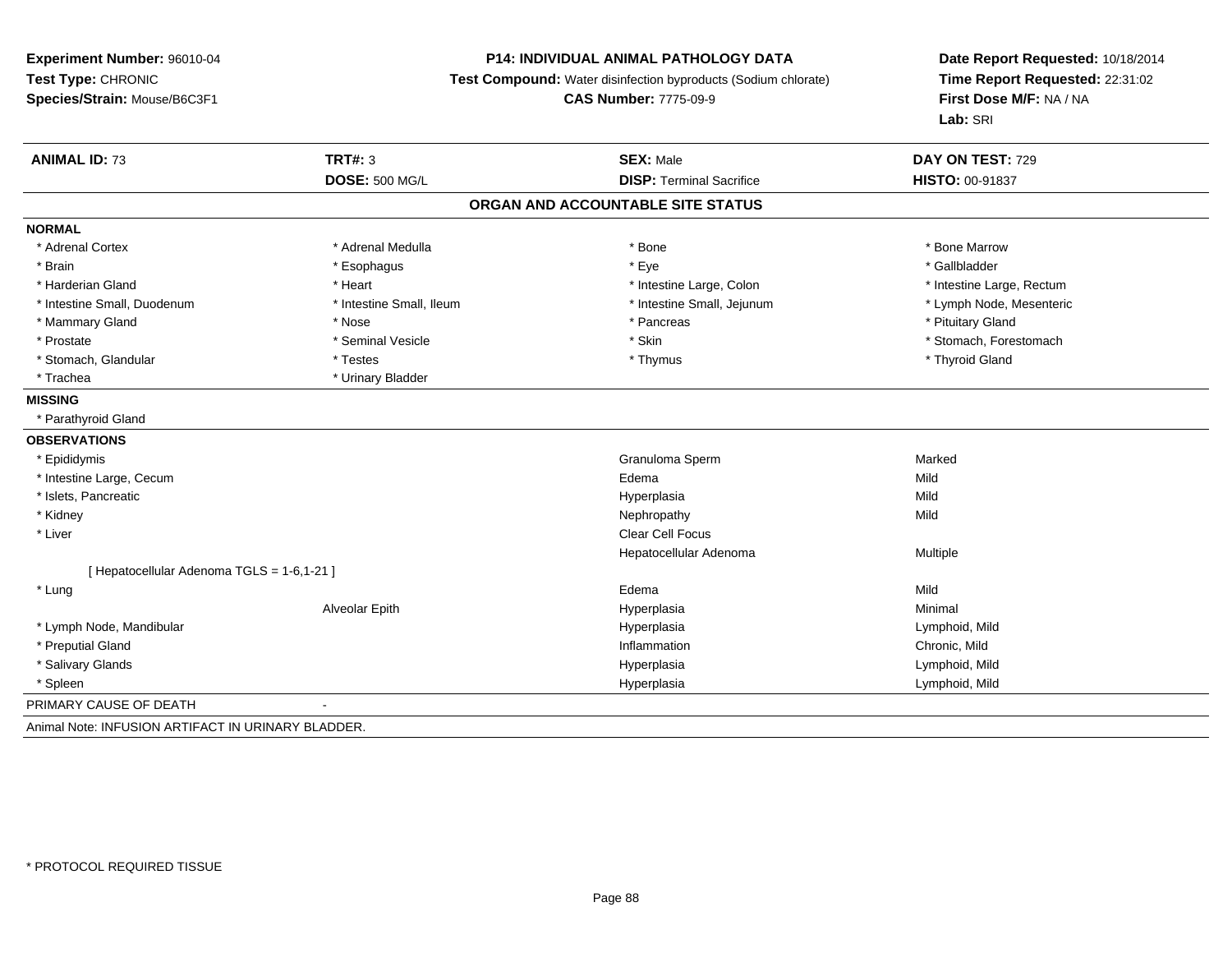### **P14: INDIVIDUAL ANIMAL PATHOLOGY DATA**

**Test Compound:** Water disinfection byproducts (Sodium chlorate)

#### **CAS Number:** 7775-09-9

| <b>ANIMAL ID: 74</b>         | <b>TRT#: 3</b>              | <b>SEX: Male</b>                  | DAY ON TEST: 729           |
|------------------------------|-----------------------------|-----------------------------------|----------------------------|
|                              | <b>DOSE: 500 MG/L</b>       | <b>DISP: Terminal Sacrifice</b>   | <b>HISTO: 00-91838</b>     |
|                              |                             | ORGAN AND ACCOUNTABLE SITE STATUS |                            |
| <b>NORMAL</b>                |                             |                                   |                            |
| * Adrenal Medulla            | * Bone                      | * Bone Marrow                     | * Brain                    |
| * Epididymis                 | * Esophagus                 | * Eye                             | * Gallbladder              |
| * Harderian Gland            | * Heart                     | * Intestine Large, Cecum          | * Intestine Large, Colon   |
| * Intestine Large, Rectum    | * Intestine Small, Duodenum | * Intestine Small, Ileum          | * Intestine Small, Jejunum |
| * Islets, Pancreatic         | * Lung                      | * Lymph Node, Mesenteric          | * Mammary Gland            |
| * Nose                       | * Pancreas                  | * Parathyroid Gland               | * Pituitary Gland          |
| * Prostate                   | * Salivary Glands           | * Seminal Vesicle                 | * Skin                     |
| * Spleen                     | * Stomach, Forestomach      | * Stomach, Glandular              | * Testes                   |
| * Thyroid Gland              | * Trachea                   | * Urinary Bladder                 |                            |
| <b>MISSING</b>               |                             |                                   |                            |
| * Thymus                     |                             |                                   |                            |
| <b>OBSERVATIONS</b>          |                             |                                   |                            |
| * Adrenal Cortex             |                             | Hypertrophy                       | Focal, Mild                |
| * Kidney                     |                             | Cyst                              | Moderate                   |
|                              |                             | Hyperplasia                       | Lymphoid, Marked           |
|                              |                             | Nephropathy                       | Moderate                   |
| * Liver                      |                             | <b>Eosinophilic Focus</b>         |                            |
|                              |                             | Hepatocellular Adenoma            |                            |
| * Lymph Node, Mandibular     |                             | Hyperplasia                       | Lymphoid, Mild             |
| * Preputial Gland            |                             | Cyst                              | Moderate                   |
|                              |                             | Inflammation                      | Chronic, Mild              |
| [Cyst TGLS = $1-8$ ]         |                             |                                   |                            |
| [Inflammation TGLS = $1-8$ ] |                             |                                   |                            |
| PRIMARY CAUSE OF DEATH       | $\overline{\phantom{a}}$    |                                   |                            |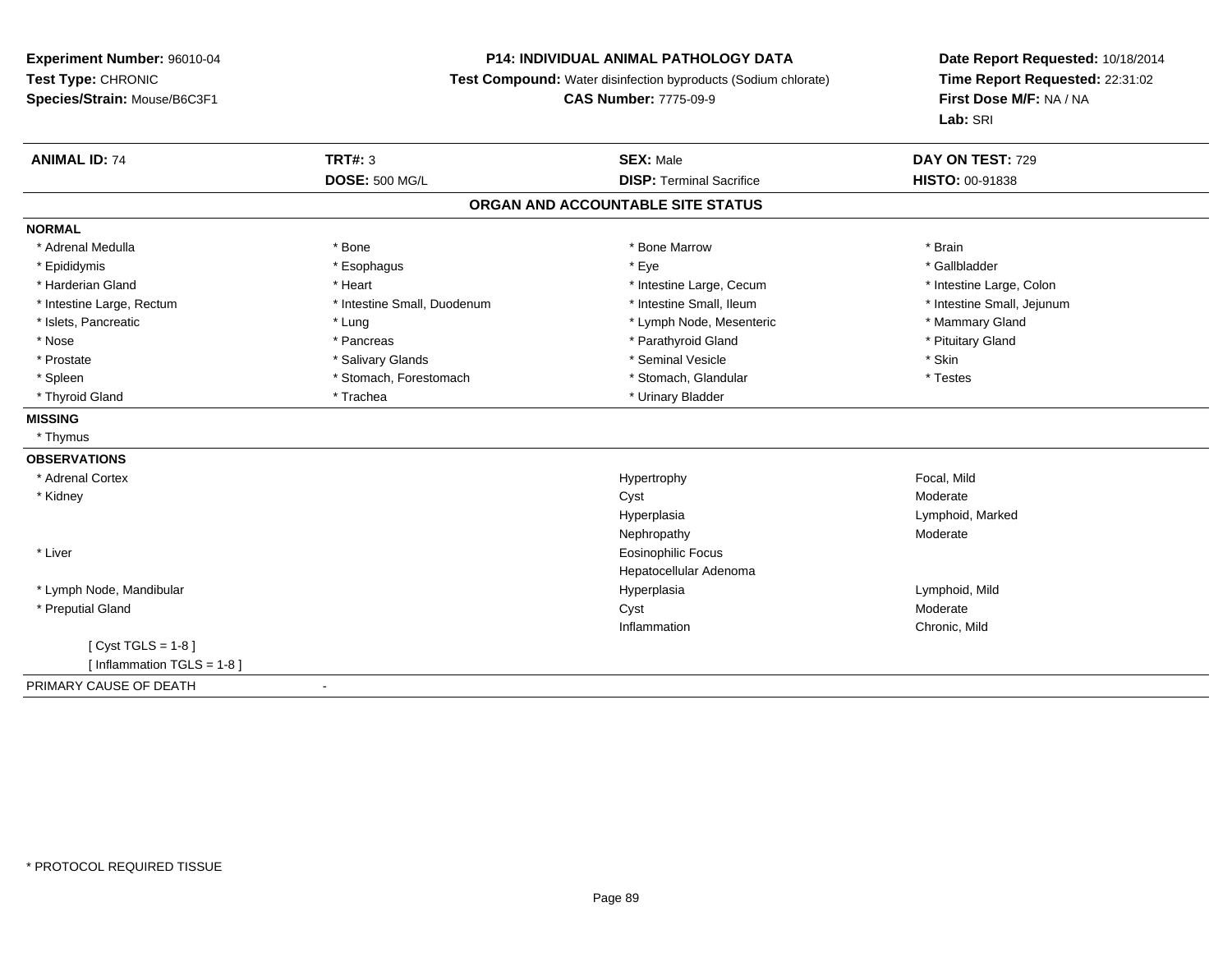### **P14: INDIVIDUAL ANIMAL PATHOLOGY DATA**

**Test Compound:** Water disinfection byproducts (Sodium chlorate)

#### **CAS Number:** 7775-09-9

| <b>ANIMAL ID: 75</b>                                       | <b>TRT#: 3</b>             | <b>SEX: Male</b>                  | DAY ON TEST: 730            |
|------------------------------------------------------------|----------------------------|-----------------------------------|-----------------------------|
|                                                            | <b>DOSE: 500 MG/L</b>      | <b>DISP: Terminal Sacrifice</b>   | <b>HISTO: 00-91839</b>      |
|                                                            |                            | ORGAN AND ACCOUNTABLE SITE STATUS |                             |
| <b>NORMAL</b>                                              |                            |                                   |                             |
| * Adrenal Medulla                                          | * Bone                     | * Bone Marrow                     | * Brain                     |
| * Epididymis                                               | * Esophagus                | * Eye                             | * Gallbladder               |
| * Heart                                                    | * Intestine Large, Colon   | * Intestine Large, Rectum         | * Intestine Small, Duodenum |
| * Intestine Small, Ileum                                   | * Intestine Small, Jejunum | * Islets, Pancreatic              | * Lung                      |
| * Lymph Node, Mandibular                                   | * Mammary Gland            | * Nose                            | * Pancreas                  |
| * Parathyroid Gland                                        | * Pituitary Gland          | * Prostate                        | * Salivary Glands           |
| * Seminal Vesicle                                          | * Skin                     | * Spleen                          | * Stomach, Forestomach      |
| * Stomach, Glandular                                       | * Testes                   | * Trachea                         | * Urinary Bladder           |
| <b>OBSERVATIONS</b>                                        |                            |                                   |                             |
| * Adrenal Cortex                                           |                            | Hyperplasia                       | Focal, Moderate             |
| * Harderian Gland                                          |                            | Adenoma                           |                             |
| * Intestine Large, Cecum                                   |                            | Edema                             | Mild                        |
| * Kidney                                                   |                            | Cyst                              | Moderate                    |
| * Liver                                                    |                            | Clear Cell Focus                  |                             |
|                                                            |                            | Hepatocellular Adenoma            |                             |
|                                                            |                            | Necrosis                          | Focal, Mild                 |
| Note: FOCAL NECROSIS IS ON SLIDE 21                        |                            |                                   |                             |
| [ Hepatocellular Adenoma TGLS = 2-21 ]                     |                            |                                   |                             |
| * Lymph Node, Mesenteric                                   |                            | Hemorrhage                        | Mild                        |
| * Preputial Gland                                          |                            | Cyst                              | Moderate                    |
| $[Cyst TGLS = 1-8]$                                        |                            |                                   |                             |
| * Thymus                                                   |                            | Cyst                              | Moderate                    |
| * Thyroid Gland                                            |                            | Degeneration                      | Cystic, Mild                |
| PRIMARY CAUSE OF DEATH                                     |                            |                                   |                             |
| Animal Note: MALFORMATION OF INCISOR TOOTH; NOT TABULATED. |                            |                                   |                             |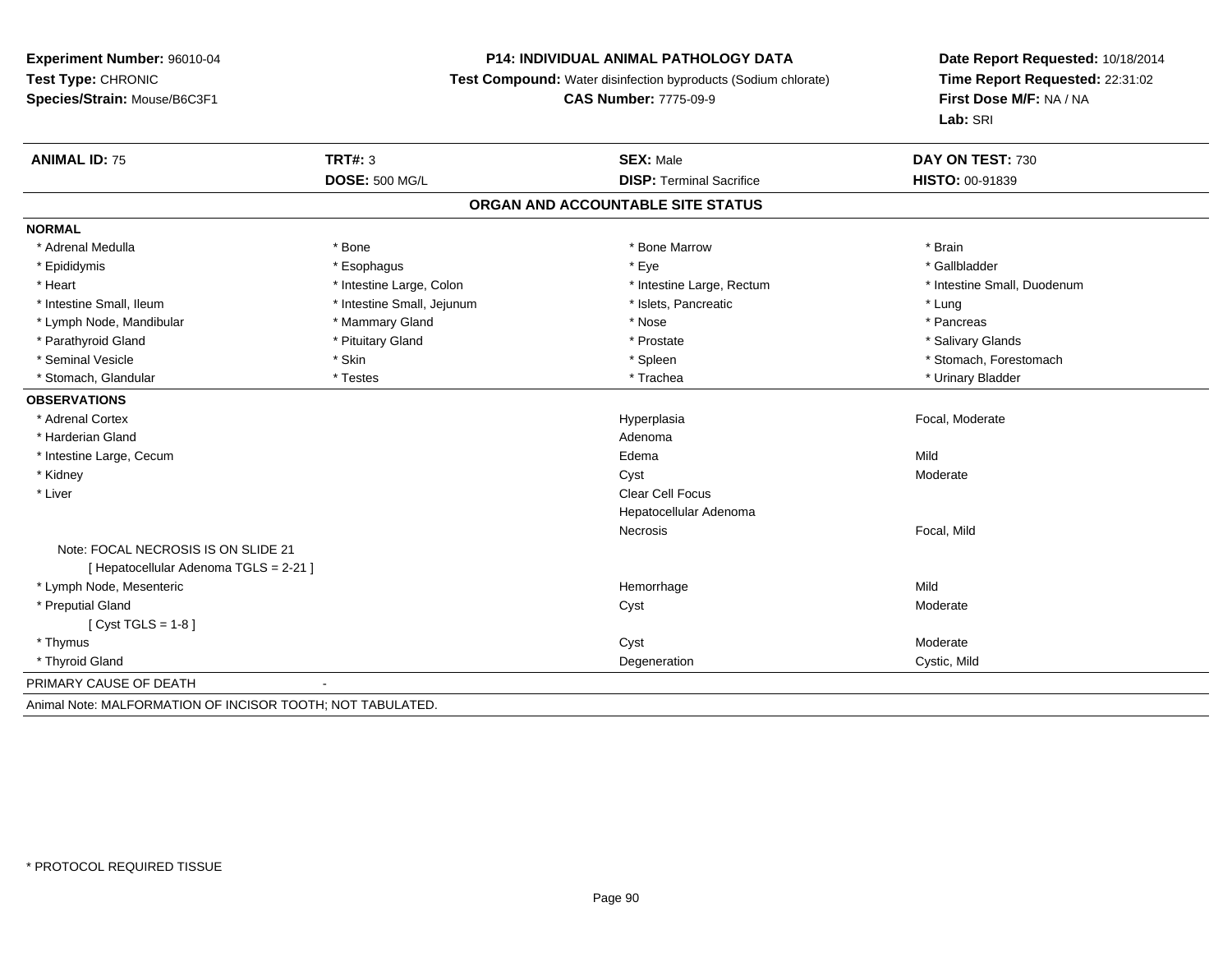### **P14: INDIVIDUAL ANIMAL PATHOLOGY DATA**

**Test Compound:** Water disinfection byproducts (Sodium chlorate)

**CAS Number:** 7775-09-9

**Date Report Requested:** 10/18/2014 **Time Report Requested:** 22:31:02**First Dose M/F:** NA / NA**Lab:** SRI

| <b>ANIMAL ID: 76</b>                                | <b>TRT#: 3</b>           | <b>SEX: Male</b>                                                                                                  | DAY ON TEST: 730          |
|-----------------------------------------------------|--------------------------|-------------------------------------------------------------------------------------------------------------------|---------------------------|
|                                                     | <b>DOSE: 500 MG/L</b>    | <b>DISP: Terminal Sacrifice</b>                                                                                   | HISTO: 00-91840           |
|                                                     |                          | ORGAN AND ACCOUNTABLE SITE STATUS                                                                                 |                           |
| <b>NORMAL</b>                                       |                          |                                                                                                                   |                           |
| * Adrenal Medulla                                   | * Bone                   | * Bone Marrow                                                                                                     | * Brain                   |
| * Epididymis                                        | * Esophagus              | * Eye                                                                                                             | * Harderian Gland         |
| * Heart                                             | * Intestine Large, Cecum | * Intestine Large, Colon                                                                                          | * Intestine Large, Rectum |
| * Intestine Small, Duodenum                         | * Intestine Small, Ileum | * Intestine Small, Jejunum                                                                                        | * Islets, Pancreatic      |
| * Lung                                              | * Lymph Node, Mesenteric | * Mammary Gland                                                                                                   | * Nose                    |
| * Pancreas                                          | * Pituitary Gland        | * Prostate                                                                                                        | * Salivary Glands         |
| * Seminal Vesicle                                   | * Skin                   | * Spleen                                                                                                          | * Stomach, Glandular      |
| * Testes                                            | * Thymus                 | * Trachea                                                                                                         | * Urinary Bladder         |
| <b>MISSING</b>                                      |                          |                                                                                                                   |                           |
| * Gallbladder                                       |                          |                                                                                                                   |                           |
| <b>OBSERVATIONS</b>                                 |                          |                                                                                                                   |                           |
| * Adrenal Cortex                                    |                          | Hypertrophy                                                                                                       | Focal, Moderate           |
| * Kidney                                            |                          | Nephropathy                                                                                                       | Minimal                   |
| * Liver                                             |                          | Hepatocellular Adenoma                                                                                            | Multiple                  |
|                                                     |                          | Ito Cell Tumor Malignant                                                                                          |                           |
| Note: PORTION OF ITO CELL TUMOR PRESENT ON SLIDE 6. |                          |                                                                                                                   |                           |
|                                                     |                          | Note: MASS OF NECROTIC TISSUE DETACHED FROM LIVER MASS (POSSIBLY PORTION OF NECROTIC ITO CELL TUMOR) ON SLIDE 21. |                           |
| [ Hepatocellular Adenoma TGLS = 4-23 ]              |                          |                                                                                                                   |                           |
| [ Ito Cell Tumor Malignant TGLS = 2-21 ]            |                          |                                                                                                                   |                           |
| * Lymph Node, Mandibular                            |                          | Pigmentation                                                                                                      | Mild                      |
| Mesentery                                           |                          | Ito Cell Tumor Malignant                                                                                          | Metastatic (Liver)        |
| [ Ito Cell Tumor Malignant TGLS = 3-22 ]            |                          |                                                                                                                   |                           |
| * Parathyroid Gland                                 |                          | Cyst                                                                                                              | Moderate                  |
| * Preputial Gland                                   |                          | Inflammation                                                                                                      | Chronic, Moderate         |
| * Stomach, Forestomach                              |                          | Erosion                                                                                                           | Mild                      |
|                                                     | Epithelium               | Hyperplasia                                                                                                       | Moderate                  |
| [ Erosion TGLS = $5-24$ ]                           |                          |                                                                                                                   |                           |
| [Hyperplasia TGLS = 5-24]                           |                          |                                                                                                                   |                           |
| * Thyroid Gland                                     |                          | Degeneration                                                                                                      | Cystic, Mild              |

PRIMARY CAUSE OF DEATH-

\* PROTOCOL REQUIRED TISSUE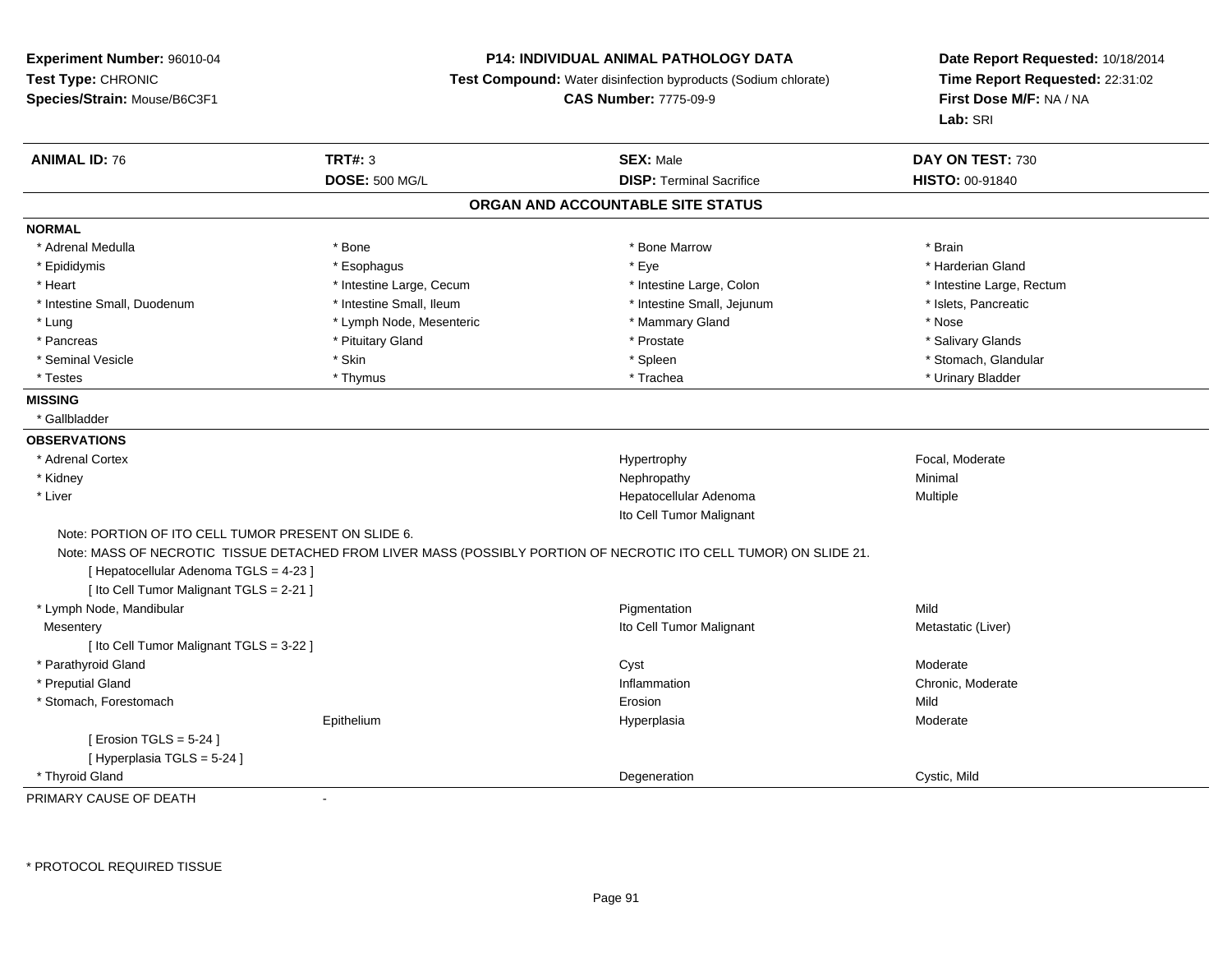| <b>Experiment Number: 96010-04</b>                                                               |                       | <b>P14: INDIVIDUAL ANIMAL PATHOLOGY DATA</b>                          | Date Report Requested: 10/18/2014 |  |  |
|--------------------------------------------------------------------------------------------------|-----------------------|-----------------------------------------------------------------------|-----------------------------------|--|--|
| <b>Test Type: CHRONIC</b>                                                                        |                       | <b>Test Compound:</b> Water disinfection byproducts (Sodium chlorate) | Time Report Requested: 22:31:02   |  |  |
| Species/Strain: Mouse/B6C3F1                                                                     |                       | <b>CAS Number: 7775-09-9</b>                                          | First Dose M/F: NA / NA           |  |  |
|                                                                                                  |                       |                                                                       | Lab: SRI                          |  |  |
| <b>ANIMAL ID: 76</b>                                                                             | TRT#: 3               | <b>SEX: Male</b>                                                      | <b>DAY ON TEST: 730</b>           |  |  |
|                                                                                                  | <b>DOSE: 500 MG/L</b> | <b>DISP:</b> Terminal Sacrifice                                       | <b>HISTO: 00-91840</b>            |  |  |
| <b>ORGAN AND ACCOUNTABLE SITE STATUS</b>                                                         |                       |                                                                       |                                   |  |  |
| Animal Note: THYMUS IS PRESENT ON SLIDE 5. MESENTERIC LYMPH NODE IS PRESENT ON SLIDE 21.         |                       |                                                                       |                                   |  |  |
| Animal Note: TGL 1-8 IS MARKED DILATATION OF URINARY BLADDER; MORPHOLOGY NOT AVAILABLE ON TDM S. |                       |                                                                       |                                   |  |  |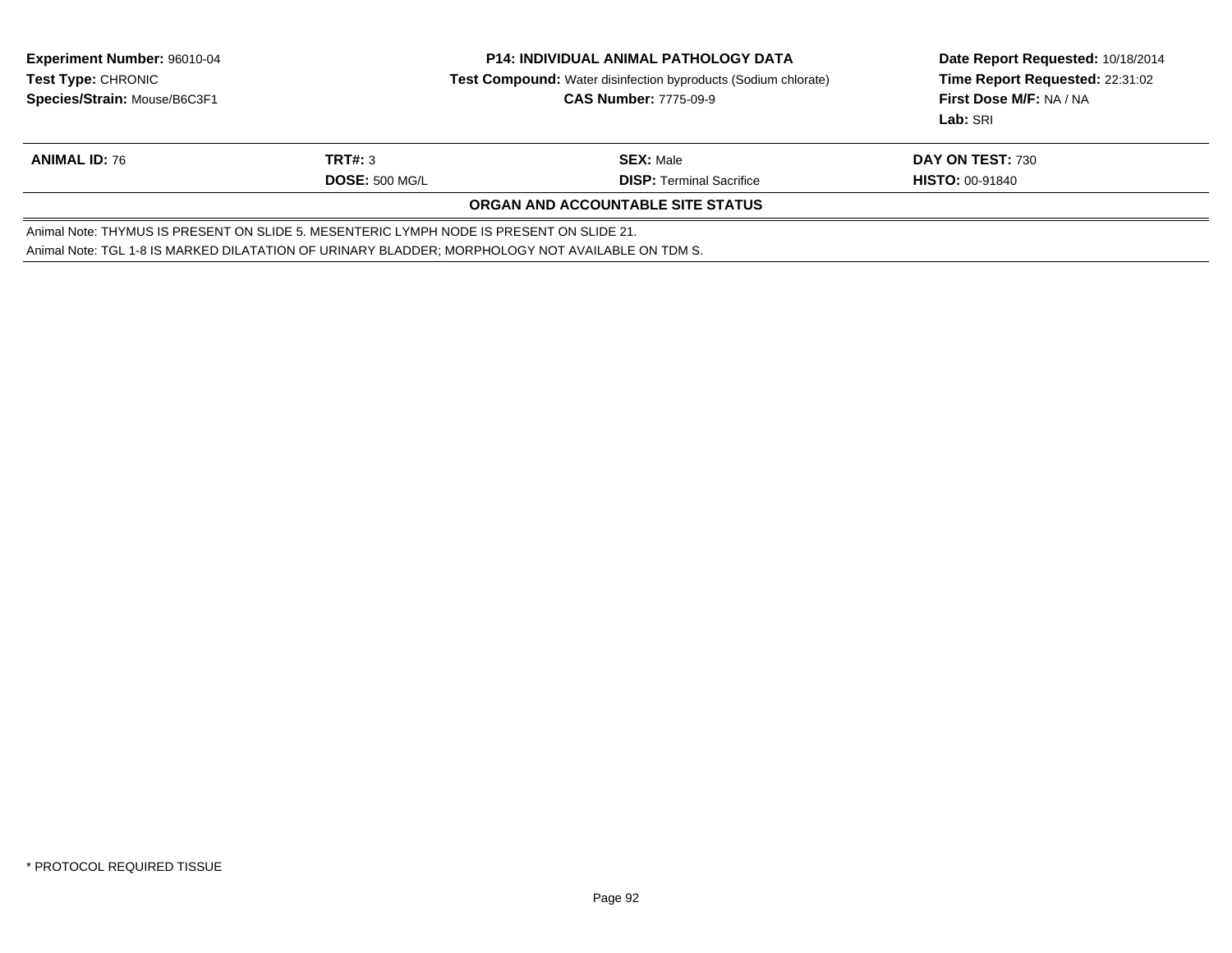### **P14: INDIVIDUAL ANIMAL PATHOLOGY DATA**

**Test Compound:** Water disinfection byproducts (Sodium chlorate)

**CAS Number:** 7775-09-9

| <b>ANIMAL ID: 77</b>                            | <b>TRT#: 3</b>             | <b>SEX: Male</b>                  | DAY ON TEST: 730          |
|-------------------------------------------------|----------------------------|-----------------------------------|---------------------------|
|                                                 | <b>DOSE: 500 MG/L</b>      | <b>DISP: Terminal Sacrifice</b>   | <b>HISTO: 00-91841</b>    |
|                                                 |                            | ORGAN AND ACCOUNTABLE SITE STATUS |                           |
| <b>NORMAL</b>                                   |                            |                                   |                           |
| * Adrenal Medulla                               | * Bone                     | * Bone Marrow                     | * Brain                   |
| * Epididymis                                    | * Esophagus                | * Eye                             | * Gallbladder             |
| * Heart                                         | * Intestine Large, Cecum   | * Intestine Large, Colon          | * Intestine Large, Rectum |
| * Intestine Small, Duodenum                     | * Intestine Small, Jejunum | * Islets, Pancreatic              | * Liver                   |
| * Lymph Node, Mandibular                        | * Mammary Gland            | * Nose                            | * Pancreas                |
| * Parathyroid Gland                             | * Pituitary Gland          | * Prostate                        | * Salivary Glands         |
| * Seminal Vesicle                               | * Skin                     | * Stomach, Forestomach            | * Stomach, Glandular      |
| * Testes                                        | * Trachea                  | * Urinary Bladder                 |                           |
| <b>MISSING</b>                                  |                            |                                   |                           |
| * Thymus                                        |                            |                                   |                           |
| <b>OBSERVATIONS</b>                             |                            |                                   |                           |
| * Adrenal Cortex                                | Subcapsular                | Adenoma                           |                           |
| * Harderian Gland                               |                            | Inflammation                      | Chronic, Moderate         |
| * Intestine Small, Ileum                        |                            | Cyst                              | Moderate                  |
| [ $Cyst TGLS = 3-21$ ]                          |                            |                                   |                           |
| * Kidney                                        |                            | Nephropathy                       | Minimal                   |
| * Lung                                          |                            | Hyperplasia                       | Lymphoid, Mild            |
| * Lymph Node, Mesenteric                        |                            | Hyperplasia                       | Lymphoid, Marked          |
| * Preputial Gland                               |                            | Cyst                              | Moderate                  |
|                                                 |                            | Inflammation                      | Chronic, Mild             |
| [ $Cyst TGLS = 1-8$ ]                           |                            |                                   |                           |
| [ Inflammation TGLS = $1-8$ ]                   |                            |                                   |                           |
| * Spleen                                        |                            | Hematopoietic Cell Proliferation  | Minimal                   |
| [ Hematopoietic Cell Proliferation TGLS = 2-6 ] |                            |                                   |                           |
| * Thyroid Gland                                 |                            | Degeneration                      | Cystic, Mild              |
| PRIMARY CAUSE OF DEATH                          | $\overline{\phantom{a}}$   |                                   |                           |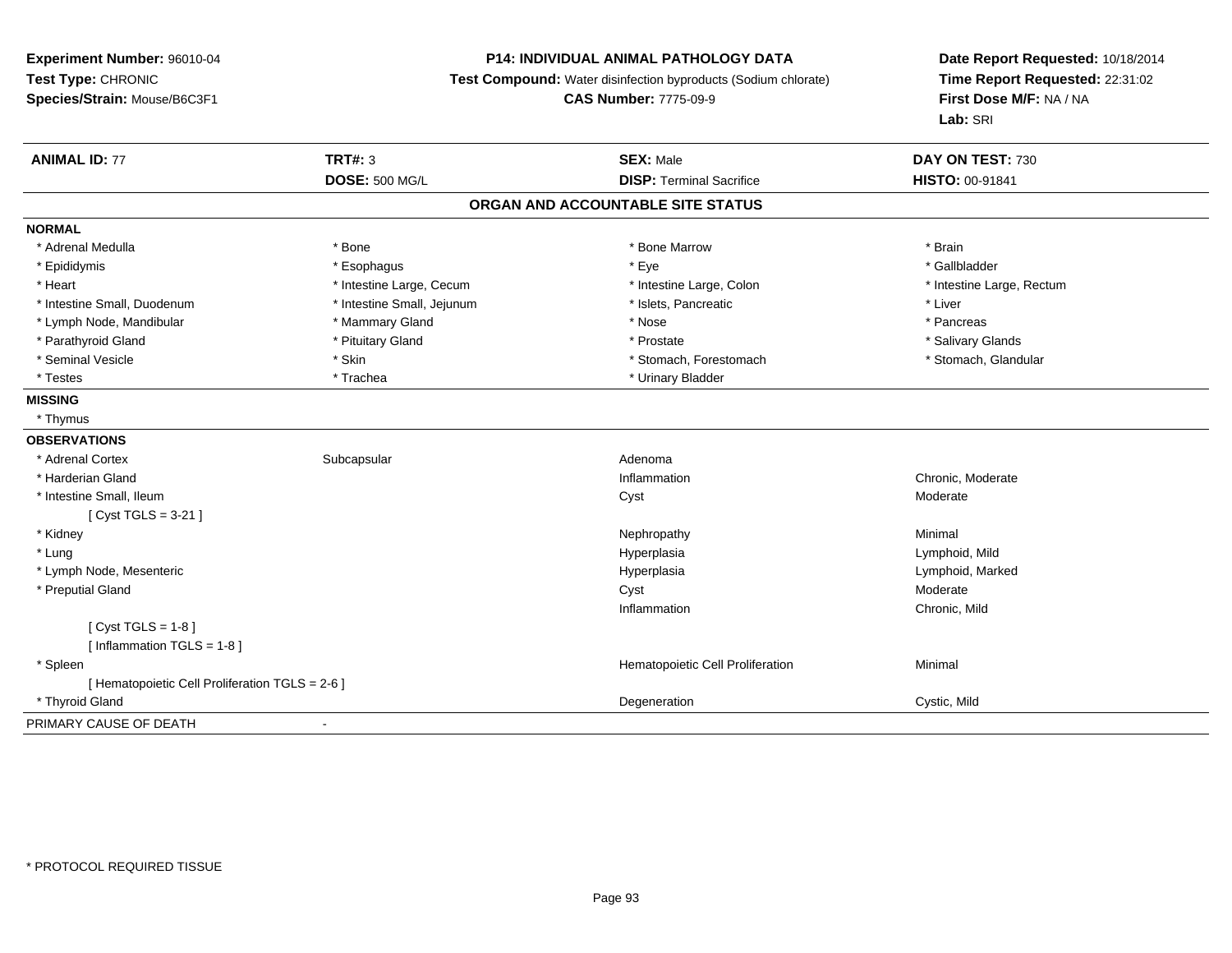### **P14: INDIVIDUAL ANIMAL PATHOLOGY DATA**

**Test Compound:** Water disinfection byproducts (Sodium chlorate)

**CAS Number:** 7775-09-9

| <b>ANIMAL ID: 78</b>                           | <b>TRT#: 3</b>              | <b>SEX: Male</b>                                                                                                                                  | DAY ON TEST: 734           |
|------------------------------------------------|-----------------------------|---------------------------------------------------------------------------------------------------------------------------------------------------|----------------------------|
|                                                | <b>DOSE: 500 MG/L</b>       | <b>DISP: Terminal Sacrifice</b>                                                                                                                   | HISTO: 00-91842            |
|                                                |                             | ORGAN AND ACCOUNTABLE SITE STATUS                                                                                                                 |                            |
| <b>NORMAL</b>                                  |                             |                                                                                                                                                   |                            |
| * Adrenal Cortex                               | * Bone                      | * Bone Marrow                                                                                                                                     | * Brain                    |
| * Epididymis                                   | * Esophagus                 | * Eye                                                                                                                                             | * Gallbladder              |
| * Harderian Gland                              | * Heart                     | * Intestine Large, Cecum                                                                                                                          | * Intestine Large, Colon   |
| * Intestine Large, Rectum                      | * Intestine Small, Duodenum | * Intestine Small, Ileum                                                                                                                          | * Intestine Small, Jejunum |
| * Kidney                                       | * Lymph Node, Mandibular    | * Lymph Node, Mesenteric                                                                                                                          | * Mammary Gland            |
| * Nose                                         | * Pancreas                  | * Parathyroid Gland                                                                                                                               | * Pituitary Gland          |
| * Preputial Gland                              | * Prostate                  | * Salivary Glands                                                                                                                                 | * Seminal Vesicle          |
| * Skin                                         | * Spleen                    | * Stomach, Forestomach                                                                                                                            | * Testes                   |
| * Thymus                                       | * Thyroid Gland             | * Trachea                                                                                                                                         | * Urinary Bladder          |
| <b>MISSING</b>                                 |                             |                                                                                                                                                   |                            |
| * Adrenal Medulla                              |                             |                                                                                                                                                   |                            |
| <b>OBSERVATIONS</b>                            |                             |                                                                                                                                                   |                            |
| * Islets, Pancreatic                           |                             | Hyperplasia                                                                                                                                       | Mild                       |
| * Liver                                        |                             | Clear Cell Focus                                                                                                                                  |                            |
|                                                |                             | <b>Eosinophilic Focus</b>                                                                                                                         |                            |
|                                                |                             | Hepatocellular Adenoma                                                                                                                            |                            |
| [Clear Cell Focus TGLS = 1-6]                  |                             |                                                                                                                                                   |                            |
| [ Eosinophilic Focus TGLS = 1-6 ]              |                             |                                                                                                                                                   |                            |
| [ Hepatocellular Adenoma TGLS = 4-23 ]         |                             |                                                                                                                                                   |                            |
| * Lung                                         |                             | Alveolar/Bronchiolar Carcinoma                                                                                                                    |                            |
|                                                |                             | <b>Infiltration Cellular</b>                                                                                                                      | Histiocyte, Mild           |
| [ Alveolar/Bronchiolar Carcinoma TGLS = 3-22 ] |                             |                                                                                                                                                   |                            |
| Mesentery                                      | Fat                         | Necrosis                                                                                                                                          | Moderate                   |
|                                                |                             | Note: NECROTIC FAT ON SLIDE 21 IS SURROUNDED BY A FIBROUS CAPSULE WHICH FORMS ADHESION BETWEEN A SECTON OF PANCREAS AND MUSCLE OF ABDOMINAL WALL. |                            |
| [Necrosis TGLS = $2-21$ ]                      |                             |                                                                                                                                                   |                            |
| * Stomach, Glandular                           |                             | Cyst                                                                                                                                              | Moderate                   |
| PRIMARY CAUSE OF DEATH                         |                             |                                                                                                                                                   |                            |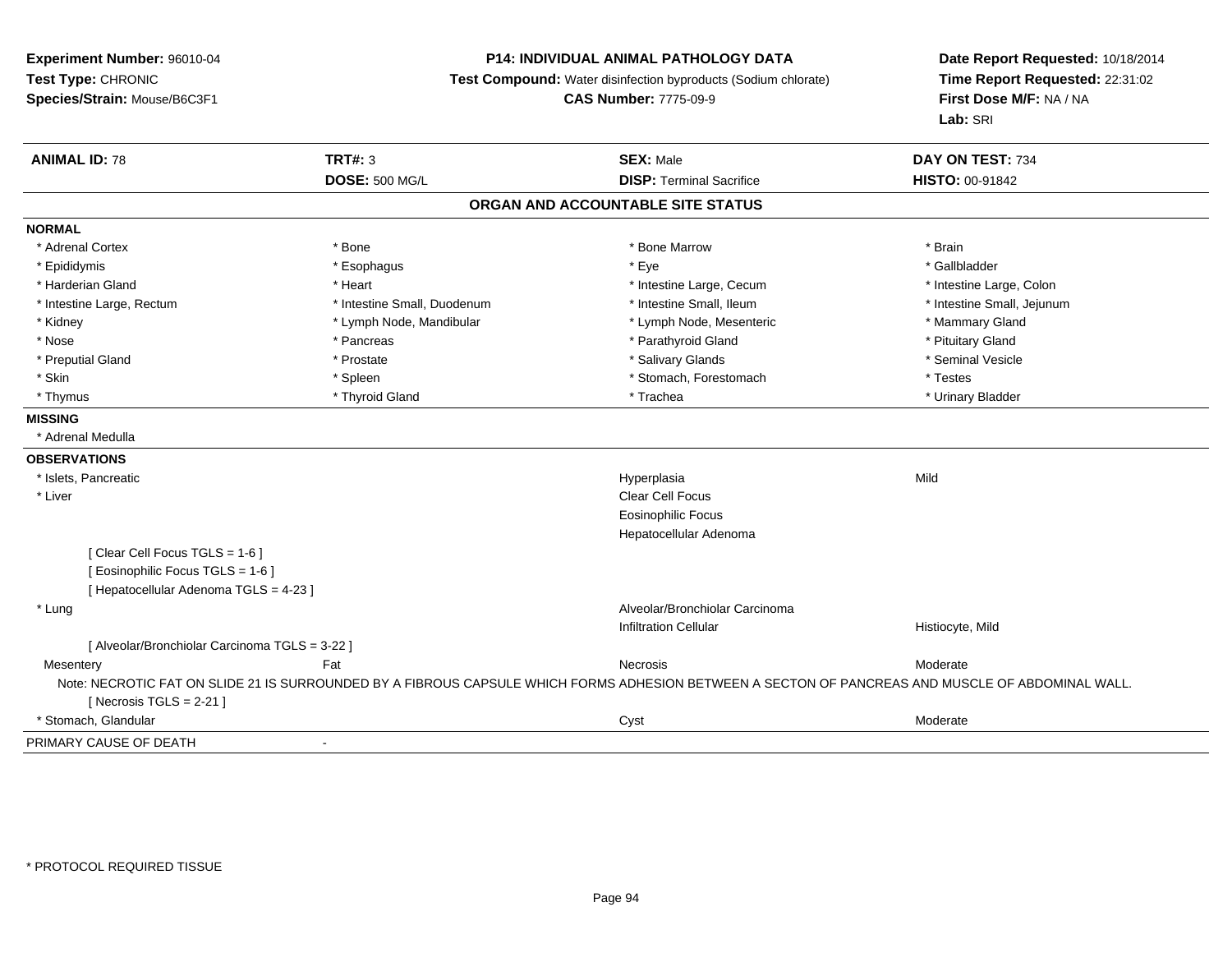### **P14: INDIVIDUAL ANIMAL PATHOLOGY DATA**

**Test Compound:** Water disinfection byproducts (Sodium chlorate)

**CAS Number:** 7775-09-9

| <b>ANIMAL ID: 79</b>                           | <b>TRT#: 3</b>           | <b>SEX: Male</b>                  | DAY ON TEST: 730          |
|------------------------------------------------|--------------------------|-----------------------------------|---------------------------|
|                                                | <b>DOSE: 500 MG/L</b>    | <b>DISP: Terminal Sacrifice</b>   | HISTO: 00-91843           |
|                                                |                          | ORGAN AND ACCOUNTABLE SITE STATUS |                           |
| <b>NORMAL</b>                                  |                          |                                   |                           |
| * Adrenal Medulla                              | * Bone                   | * Bone Marrow                     | * Brain                   |
| * Epididymis                                   | * Esophagus              | * Eye                             | * Harderian Gland         |
| * Heart                                        | * Intestine Large, Cecum | * Intestine Large, Colon          | * Intestine Large, Rectum |
| * Intestine Small, Duodenum                    | * Intestine Small, Ileum | * Intestine Small, Jejunum        | * Lymph Node, Mandibular  |
| * Lymph Node, Mesenteric                       | * Mammary Gland          | * Nose                            | * Pancreas                |
| * Parathyroid Gland                            | * Pituitary Gland        | * Prostate                        | * Salivary Glands         |
| * Seminal Vesicle                              | * Skin                   | * Spleen                          | * Stomach, Forestomach    |
| * Stomach, Glandular                           | * Testes                 | * Thymus                          | * Trachea                 |
| * Urinary Bladder                              |                          |                                   |                           |
| <b>INSUFFICIENT TISSUE</b>                     |                          |                                   |                           |
| * Gallbladder                                  |                          |                                   |                           |
| <b>OBSERVATIONS</b>                            |                          |                                   |                           |
| * Adrenal Cortex                               |                          | Hypertrophy                       | Focal, Mild               |
| * Islets, Pancreatic                           |                          | Hyperplasia                       | Mild                      |
| * Kidney                                       |                          | Metaplasia                        | Osseous, Mild             |
| * Liver                                        |                          | Clear Cell Focus                  |                           |
|                                                |                          | Eosinophilic Focus                |                           |
|                                                |                          | Hemangiosarcoma                   |                           |
|                                                |                          | Hepatocellular Adenoma            | <b>Multiple</b>           |
| [Hemangiosarcoma TGLS = 2-22]                  |                          |                                   |                           |
| [ Hepatocellular Adenoma TGLS = 1-21,2-22 ]    |                          |                                   |                           |
| * Lung                                         |                          | Alveolar/Bronchiolar Carcinoma    |                           |
|                                                |                          | Edema                             | Mild                      |
| [ Alveolar/Bronchiolar Carcinoma TGLS = 3-23 ] |                          |                                   |                           |
| * Preputial Gland                              |                          | Cyst                              | Moderate                  |
| * Thyroid Gland                                |                          | Degeneration                      | Cystic, Mild              |
| PRIMARY CAUSE OF DEATH                         |                          |                                   |                           |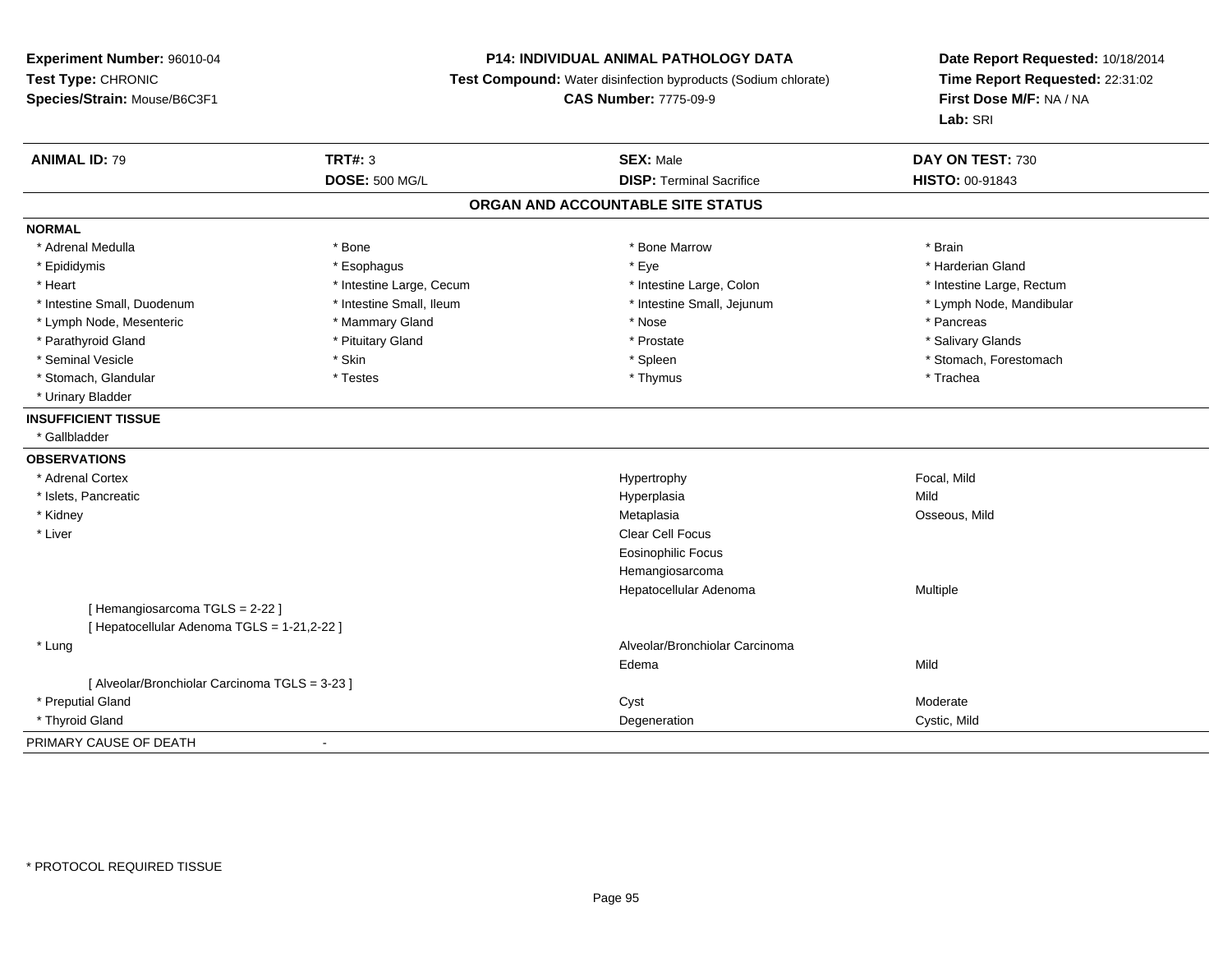### **P14: INDIVIDUAL ANIMAL PATHOLOGY DATA**

**Test Compound:** Water disinfection byproducts (Sodium chlorate)

**CAS Number:** 7775-09-9

| <b>ANIMAL ID: 80</b>                   | <b>TRT#: 3</b>              | <b>SEX: Male</b>                  | DAY ON TEST: 731           |
|----------------------------------------|-----------------------------|-----------------------------------|----------------------------|
|                                        | <b>DOSE: 500 MG/L</b>       | <b>DISP: Terminal Sacrifice</b>   | <b>HISTO: 00-91844</b>     |
|                                        |                             | ORGAN AND ACCOUNTABLE SITE STATUS |                            |
| <b>NORMAL</b>                          |                             |                                   |                            |
| * Adrenal Medulla                      | * Bone                      | * Bone Marrow                     | * Brain                    |
| * Epididymis                           | * Esophagus                 | * Eye                             | * Gallbladder              |
| * Harderian Gland                      | * Heart                     | * Intestine Large, Cecum          | * Intestine Large, Colon   |
| * Intestine Large, Rectum              | * Intestine Small, Duodenum | * Intestine Small. Ileum          | * Intestine Small, Jejunum |
| * Islets, Pancreatic                   | * Lymph Node, Mandibular    | * Mammary Gland                   | * Nose                     |
| * Pancreas                             | * Parathyroid Gland         | * Pituitary Gland                 | * Prostate                 |
| * Salivary Glands                      | * Seminal Vesicle           | * Skin                            | * Spleen                   |
| * Stomach, Forestomach                 | * Stomach, Glandular        | * Testes                          | * Thymus                   |
| * Trachea                              | * Urinary Bladder           |                                   |                            |
| <b>OBSERVATIONS</b>                    |                             |                                   |                            |
| * Adrenal Cortex                       |                             | Hyperplasia                       | Focal, Mild                |
| * Kidney                               |                             | Hyperplasia                       | Lymphoid, Mild             |
|                                        |                             | Nephropathy                       | Mild                       |
| * Liver                                |                             | Hepatocellular Carcinoma          |                            |
| [Hepatocellular Carcinoma TGLS = 2-21] |                             |                                   |                            |
| * Lung                                 |                             | Alveolar/Bronchiolar Adenoma      |                            |
| * Lymph Node, Mesenteric               |                             | Hyperplasia                       | Lymphoid, Moderate         |
| * Preputial Gland                      |                             | Cyst                              | Moderate                   |
|                                        |                             | Inflammation                      | Chronic, Mild              |
| [Cyst TGLS = $1-8$ ]                   |                             |                                   |                            |
| * Thyroid Gland                        |                             | Degeneration                      | Cystic, Mild               |
| PRIMARY CAUSE OF DEATH                 |                             |                                   |                            |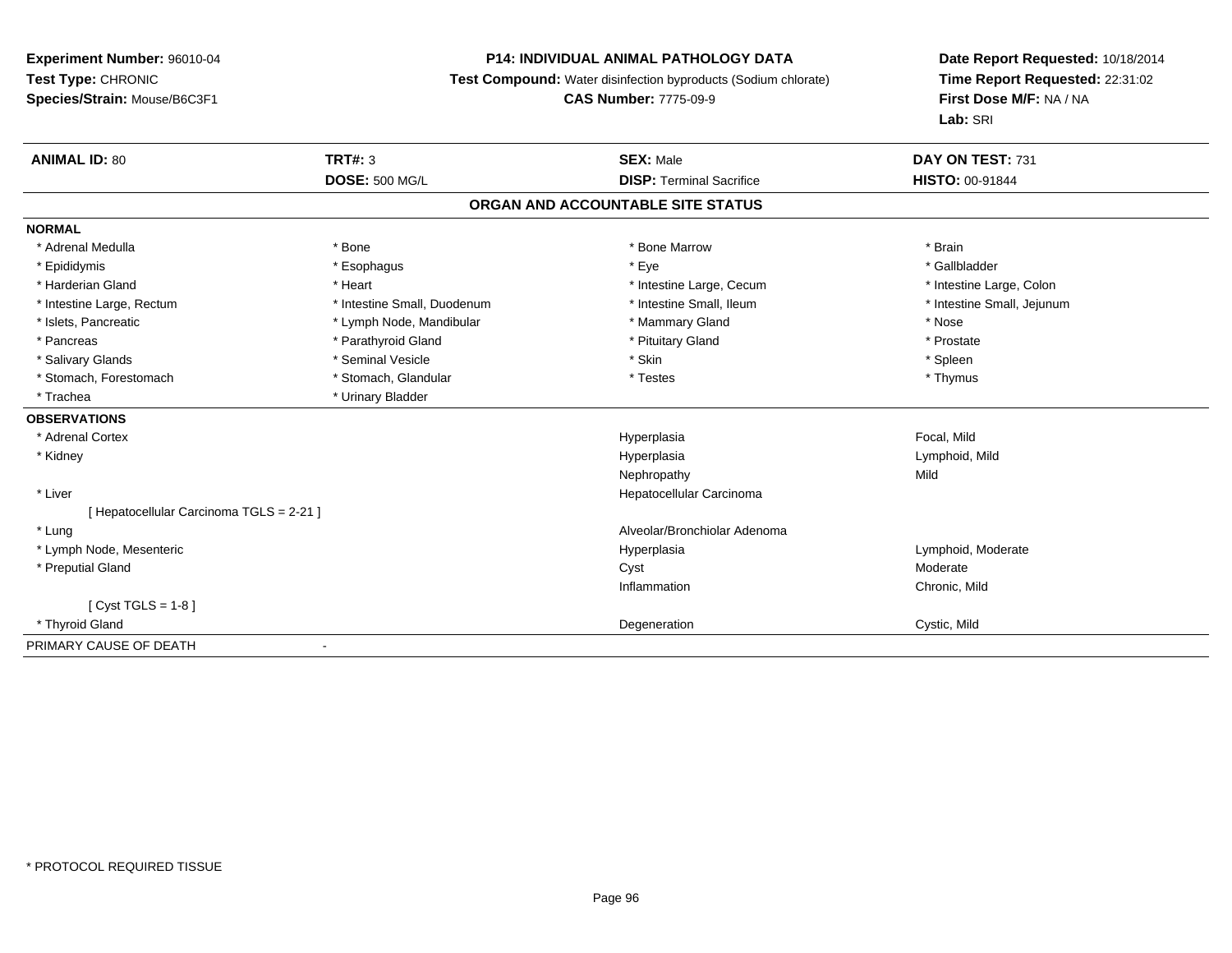#### **P14: INDIVIDUAL ANIMAL PATHOLOGY DATA**

**Test Compound:** Water disinfection byproducts (Sodium chlorate)

**CAS Number:** 7775-09-9

| <b>ANIMAL ID: 81</b>                                                            | <b>TRT#: 3</b>           | <b>SEX: Male</b>                  | DAY ON TEST: 734          |
|---------------------------------------------------------------------------------|--------------------------|-----------------------------------|---------------------------|
|                                                                                 | <b>DOSE: 500 MG/L</b>    | <b>DISP: Terminal Sacrifice</b>   | <b>HISTO: 00-91845</b>    |
|                                                                                 |                          | ORGAN AND ACCOUNTABLE SITE STATUS |                           |
| <b>NORMAL</b>                                                                   |                          |                                   |                           |
| * Adrenal Medulla                                                               | * Bone                   | * Bone Marrow                     | * Brain                   |
| * Epididymis                                                                    | * Esophagus              | * Eye                             | * Harderian Gland         |
| * Heart                                                                         | * Intestine Large, Cecum | * Intestine Large, Colon          | * Intestine Large, Rectum |
| * Intestine Small, Duodenum                                                     | * Intestine Small, Ileum | * Intestine Small, Jejunum        | * Lung                    |
| * Lymph Node, Mandibular                                                        | * Lymph Node, Mesenteric | * Mammary Gland                   | * Nose                    |
| * Pancreas                                                                      | * Parathyroid Gland      | * Pituitary Gland                 | * Salivary Glands         |
| * Seminal Vesicle                                                               | * Skin                   | * Spleen                          | * Stomach, Forestomach    |
| * Stomach, Glandular                                                            | * Testes                 | * Thyroid Gland                   | * Trachea                 |
| * Urinary Bladder                                                               |                          |                                   |                           |
| <b>MISSING</b>                                                                  |                          |                                   |                           |
| * Gallbladder                                                                   |                          |                                   |                           |
| <b>OBSERVATIONS</b>                                                             |                          |                                   |                           |
| * Adrenal Cortex                                                                |                          | Hypertrophy                       | Focal, Moderate           |
| * Islets, Pancreatic                                                            |                          | Hyperplasia                       | Mild                      |
| * Kidney                                                                        |                          | Nephropathy                       | Minimal                   |
| * Liver                                                                         |                          | Clear Cell Focus                  |                           |
| [Clear Cell Focus TGLS = 2-21]                                                  |                          |                                   |                           |
| * Preputial Gland                                                               |                          | Cyst                              | Moderate                  |
| [ Cyst TGLS = $1-8$ ]                                                           |                          |                                   |                           |
| * Prostate                                                                      |                          | Inflammation                      | Chronic, Mild             |
| * Thymus                                                                        |                          | Atrophy                           | Mild                      |
| PRIMARY CAUSE OF DEATH                                                          | $\overline{\phantom{0}}$ |                                   |                           |
| Animal Note: INCISOR TOOTH MODERATELY DYSPLASTIC (MALFORMATION); NOT TABULATED. |                          |                                   |                           |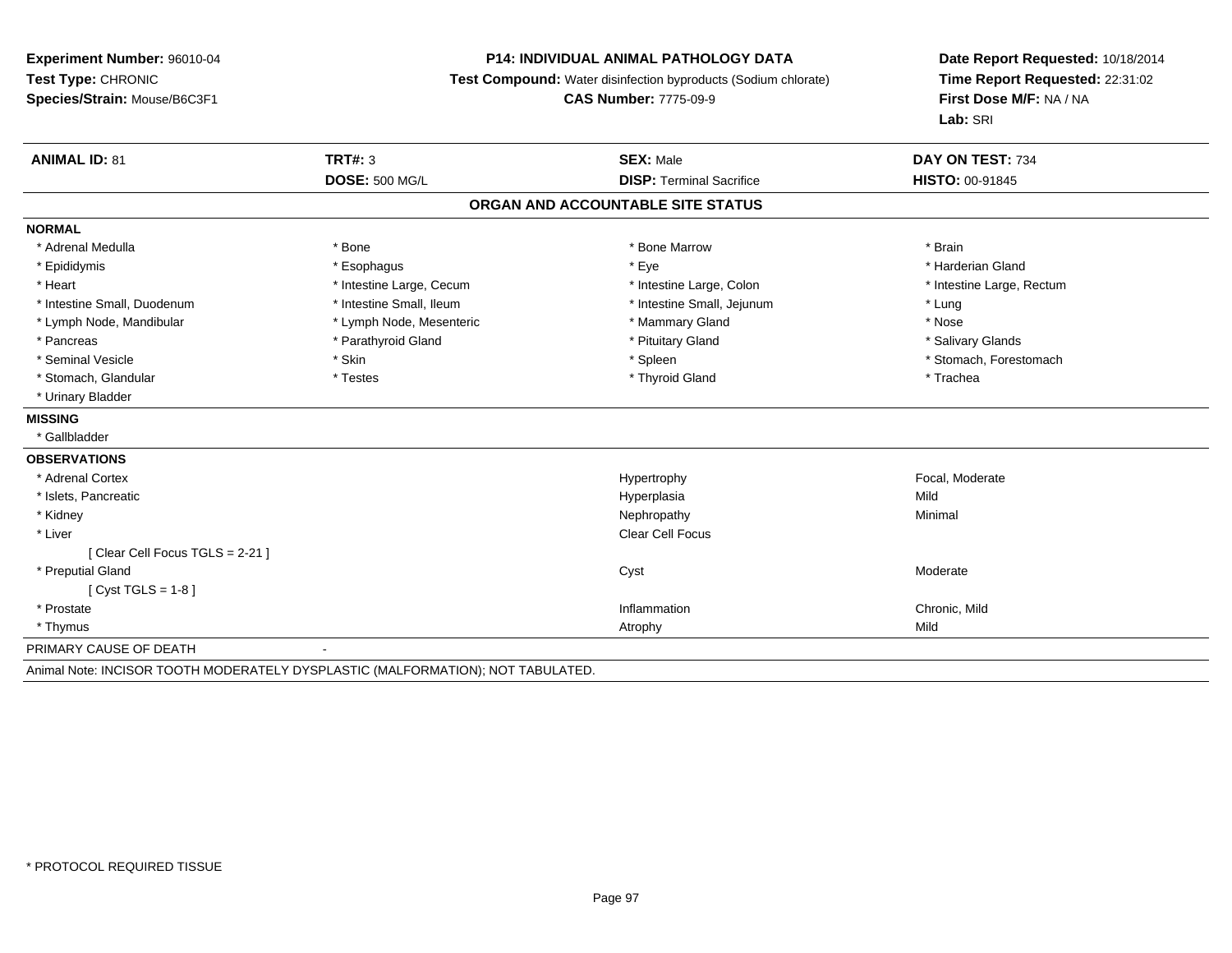#### **P14: INDIVIDUAL ANIMAL PATHOLOGY DATA**

**Test Compound:** Water disinfection byproducts (Sodium chlorate)

**CAS Number:** 7775-09-9

**Date Report Requested:** 10/18/2014**Time Report Requested:** 22:31:02**First Dose M/F:** NA / NA**Lab:** SRI

| <b>ANIMAL ID: 82</b>                  | <b>TRT#: 3</b>                                                                        | <b>SEX: Male</b>                  | DAY ON TEST: 722           |
|---------------------------------------|---------------------------------------------------------------------------------------|-----------------------------------|----------------------------|
|                                       | <b>DOSE: 500 MG/L</b>                                                                 | <b>DISP: Natural Death</b>        | <b>HISTO: 00-91846</b>     |
|                                       |                                                                                       | ORGAN AND ACCOUNTABLE SITE STATUS |                            |
| <b>NORMAL</b>                         |                                                                                       |                                   |                            |
| * Adrenal Medulla                     | * Bone                                                                                | * Bone Marrow                     | * Brain                    |
| * Epididymis                          | * Esophagus                                                                           | * Eye                             | * Gallbladder              |
| * Harderian Gland                     | * Heart                                                                               | * Intestine Large, Cecum          | * Intestine Large, Colon   |
| * Intestine Large, Rectum             | * Intestine Small, Duodenum                                                           | * Intestine Small, Ileum          | * Intestine Small, Jejunum |
| * Lymph Node, Mandibular              | * Mammary Gland                                                                       | * Nose                            | * Pancreas                 |
| * Parathyroid Gland                   | * Pituitary Gland                                                                     | * Prostate                        | * Salivary Glands          |
| * Seminal Vesicle                     | * Skin                                                                                | * Stomach, Forestomach            | * Stomach, Glandular       |
| * Testes                              | * Thymus                                                                              | * Thyroid Gland                   | * Trachea                  |
| * Urinary Bladder                     |                                                                                       |                                   |                            |
| <b>OBSERVATIONS</b>                   |                                                                                       |                                   |                            |
| * Adrenal Cortex                      | Capsule                                                                               | Hyperplasia                       | Mild                       |
|                                       |                                                                                       | Hypertrophy                       | Focal, Minimal             |
| * Islets, Pancreatic                  |                                                                                       | Hyperplasia                       | Moderate                   |
|                                       | Note: ISLET HYPERPLASIA IS MOST OBVIOUS IN SECTION OF PANCREAS ON SLIDE 5.            |                                   |                            |
| * Kidney                              | <b>Renal Tubule</b>                                                                   | Dilatation                        | Mild                       |
|                                       |                                                                                       | Metaplasia                        | Osseous, Mild              |
| [Dilatation TGLS = 3-5]               |                                                                                       |                                   |                            |
| * Liver                               |                                                                                       | Hepatocellular Adenoma            | Multiple                   |
|                                       |                                                                                       | <b>Mixed Cell Focus</b>           |                            |
| [ Hepatocellular Adenoma TGLS = 4-6 ] |                                                                                       |                                   |                            |
| * Lung                                |                                                                                       | Hemorrhage                        | Mild                       |
| * Lymph Node, Mesenteric              |                                                                                       | Hemorrhage                        | Moderate                   |
| * Preputial Gland                     |                                                                                       | Inflammation                      | Chronic, Mild              |
| * Spleen                              |                                                                                       | Hematopoietic Cell Proliferation  | Mild                       |
| PRIMARY CAUSE OF DEATH                | - UNCERTAIN                                                                           |                                   |                            |
|                                       | Animal Note: TCL 1 R IS UDINADV RLADDER INLATATION MODERATE: MORRHOLOGY NOT AVAILARLE |                                   |                            |

Animal Note: TGL 1-8 IS URINARY BLADDER, DILATATION, MODERATE; MORPHOLOGY NOT AVAILABLE.

Animal Note: TGL 2-7 IS SEMINAL VESICLE, HEMORRHAGE, MILD; MORPHOLOGY NOT AVAILABLE ON TDMS. SEMINAL VESICLE SECRETIONS APPEAR DEGENERATED (FLOCCULENT).Animal Note: INCISOR TOOTH MODERATELY DYSPLASTIC (MALFORMATION); NOT TABULATED.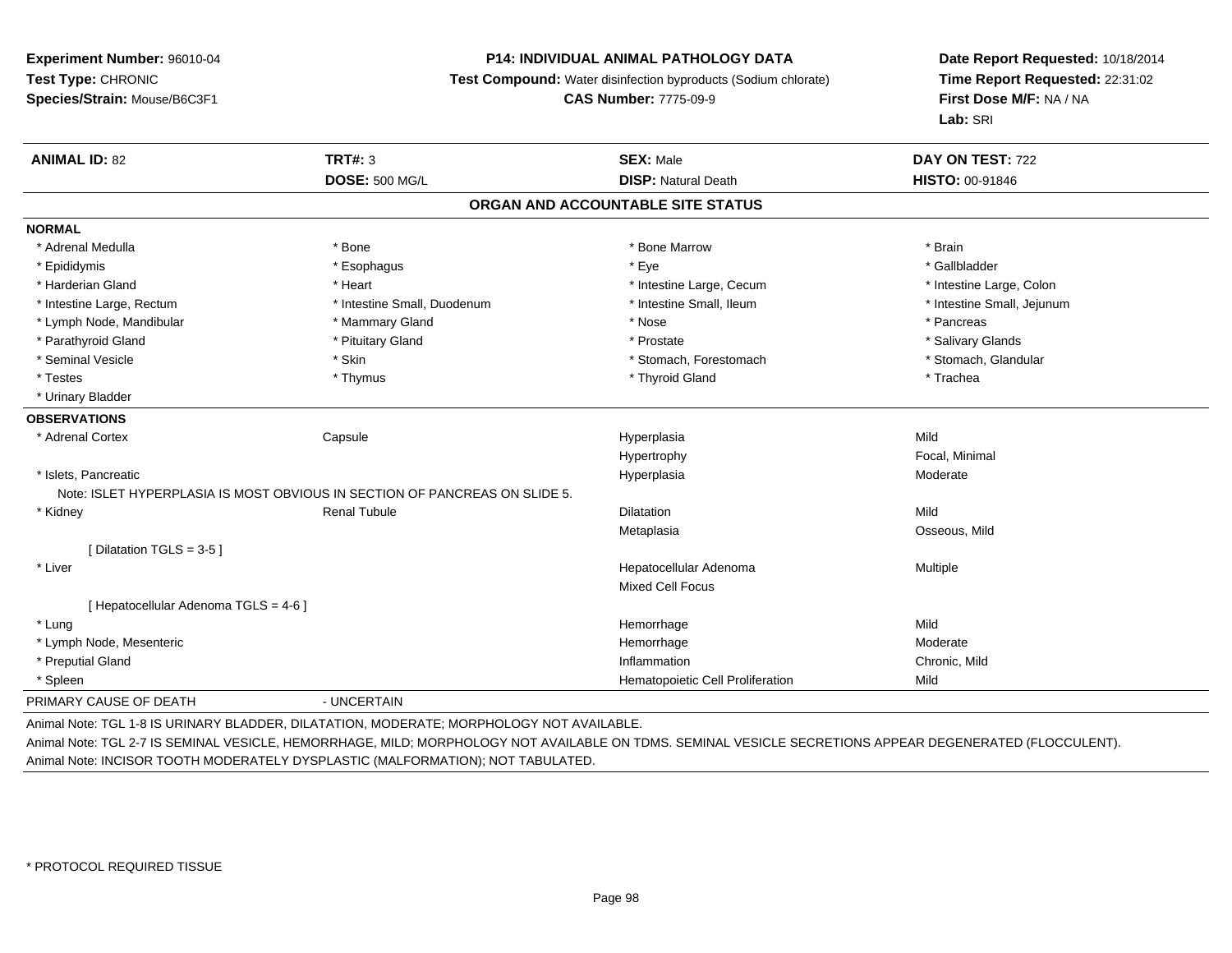### **P14: INDIVIDUAL ANIMAL PATHOLOGY DATA**

**Test Compound:** Water disinfection byproducts (Sodium chlorate)

### **CAS Number:** 7775-09-9

| <b>ANIMAL ID: 83</b>                            | <b>TRT#: 3</b>                                             | <b>SEX: Male</b>                  | DAY ON TEST: 713           |  |
|-------------------------------------------------|------------------------------------------------------------|-----------------------------------|----------------------------|--|
|                                                 | <b>DOSE: 500 MG/L</b>                                      | <b>DISP:</b> Moribund Sacrifice   | HISTO: 00-90952            |  |
|                                                 |                                                            | ORGAN AND ACCOUNTABLE SITE STATUS |                            |  |
| <b>NORMAL</b>                                   |                                                            |                                   |                            |  |
| * Adrenal Medulla                               | * Bone                                                     | * Brain                           | * Esophagus                |  |
| * Eye                                           | * Gallbladder                                              | * Heart                           | * Intestine Large, Cecum   |  |
| * Intestine Large, Colon                        | * Intestine Large, Rectum                                  | * Intestine Small. Ileum          | * Intestine Small, Jejunum |  |
| * Islets, Pancreatic                            | * Lung                                                     | * Lymph Node, Mandibular          | * Mammary Gland            |  |
| * Nose                                          | * Pancreas                                                 | * Parathyroid Gland               | * Prostate                 |  |
| * Salivary Glands                               | * Seminal Vesicle                                          | * Skin                            | * Stomach, Forestomach     |  |
| * Trachea                                       | * Urinary Bladder                                          |                                   |                            |  |
| <b>OBSERVATIONS</b>                             |                                                            |                                   |                            |  |
| * Adrenal Cortex                                |                                                            | Hypertrophy                       | Focal, Mild                |  |
| * Bone Marrow                                   |                                                            | Hyperplasia                       | Moderate                   |  |
| * Epididymis                                    |                                                            | Atypia Cellular                   | Mild                       |  |
| * Harderian Gland                               |                                                            | Inflammation                      | Chronic, Mild              |  |
| * Intestine Small, Duodenum                     |                                                            | Ulcer                             | Mild                       |  |
| * Kidney                                        | <b>Renal Tubule</b>                                        | Accumulation, Hyaline Droplet     | Moderate                   |  |
|                                                 |                                                            | Nephropathy                       | Moderate                   |  |
|                                                 | <b>Renal Tubule</b>                                        | Pigmentation                      | Marked                     |  |
| * Liver                                         |                                                            | <b>Eosinophilic Focus</b>         |                            |  |
|                                                 |                                                            | Hepatoblastoma                    |                            |  |
|                                                 | Note: MODERATE GLYCOGEN DEPLETION IN LIVER; NOT TABULATED. |                                   |                            |  |
| [Hepatoblastoma TGLS = 2-21]                    |                                                            |                                   |                            |  |
| * Lymph Node, Mesenteric                        |                                                            | Hyperplasia                       | Lymphoid, Moderate         |  |
| * Pituitary Gland                               | <b>Pars Distalis</b>                                       | Cyst                              | Moderate                   |  |
| * Preputial Gland                               |                                                            | Inflammation                      | Chronic, Mild              |  |
| * Spleen                                        |                                                            | Hematopoietic Cell Proliferation  | Marked                     |  |
| [ Hematopoietic Cell Proliferation TGLS = 1-6 ] |                                                            |                                   |                            |  |
| * Stomach, Glandular                            |                                                            | Cyst                              | Moderate                   |  |
| * Testes                                        | <b>Germinal Epith</b>                                      | Atrophy                           | Moderate                   |  |
| * Thymus                                        |                                                            | Atrophy                           | Moderate                   |  |
| * Thyroid Gland                                 |                                                            | Degeneration                      | Cystic, Minimal            |  |
| PRIMARY CAUSE OF DEATH                          | - Liver Hepatoblastoma                                     |                                   |                            |  |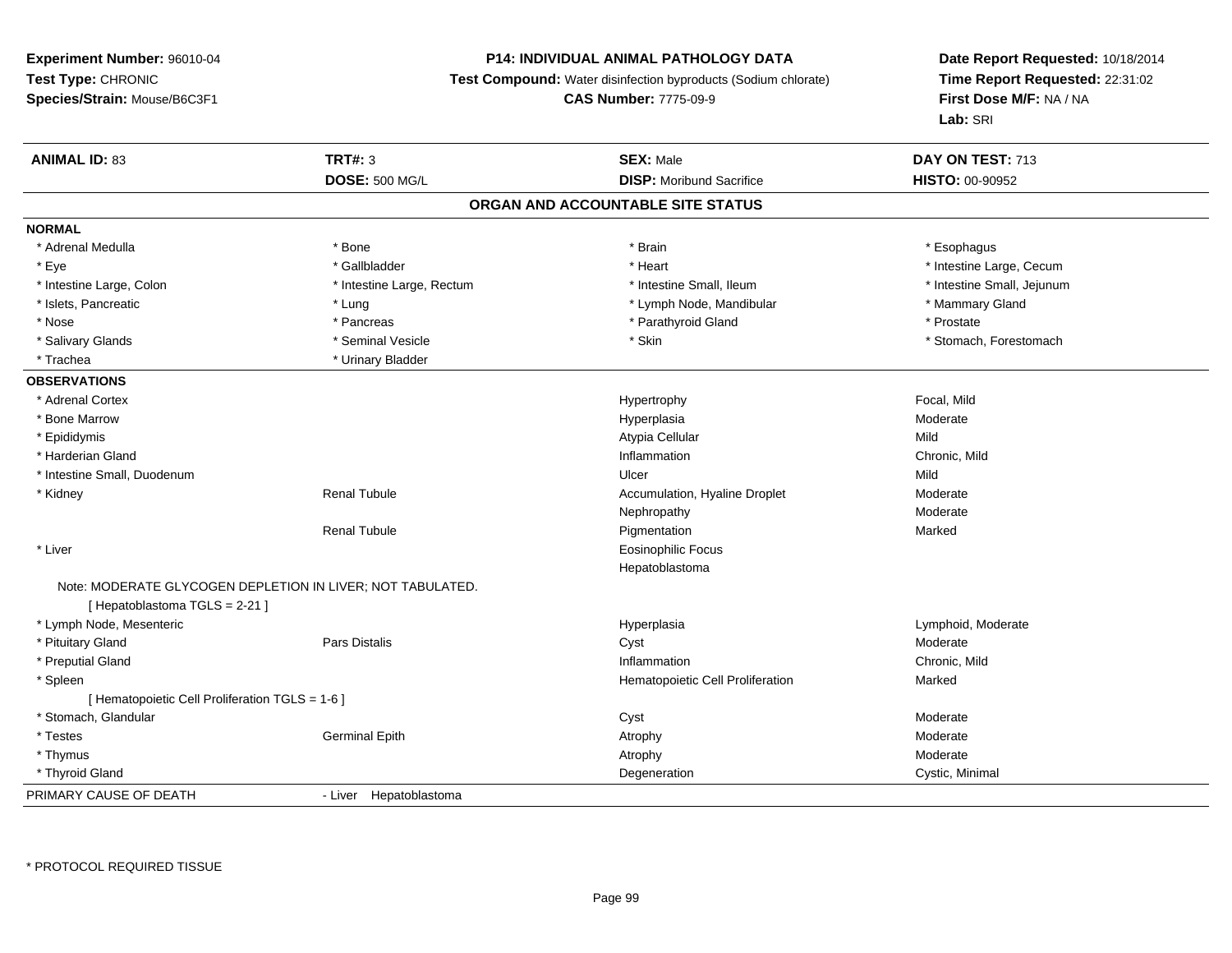| <b>Experiment Number: 96010-04</b><br><b>Test Type: CHRONIC</b><br>Species/Strain: Mouse/B6C3F1 |                       | <b>P14: INDIVIDUAL ANIMAL PATHOLOGY DATA</b><br><b>Test Compound:</b> Water disinfection byproducts (Sodium chlorate)<br><b>CAS Number: 7775-09-9</b> | Date Report Requested: 10/18/2014<br>Time Report Requested: 22:31:02<br>First Dose M/F: NA / NA<br>Lab: SRI |
|-------------------------------------------------------------------------------------------------|-----------------------|-------------------------------------------------------------------------------------------------------------------------------------------------------|-------------------------------------------------------------------------------------------------------------|
| <b>ANIMAL ID: 83</b>                                                                            | TRT#: 3               | <b>SEX: Male</b>                                                                                                                                      | <b>DAY ON TEST: 713</b>                                                                                     |
|                                                                                                 | <b>DOSE: 500 MG/L</b> | <b>DISP:</b> Moribund Sacrifice                                                                                                                       | <b>HISTO: 00-90952</b>                                                                                      |
|                                                                                                 |                       | <b>ORGAN AND ACCOUNTABLE SITE STATUS</b>                                                                                                              |                                                                                                             |
| Animal Note: MALFORMATION OF INCISOR TOOTH; NOT TABULATED.                                      |                       |                                                                                                                                                       |                                                                                                             |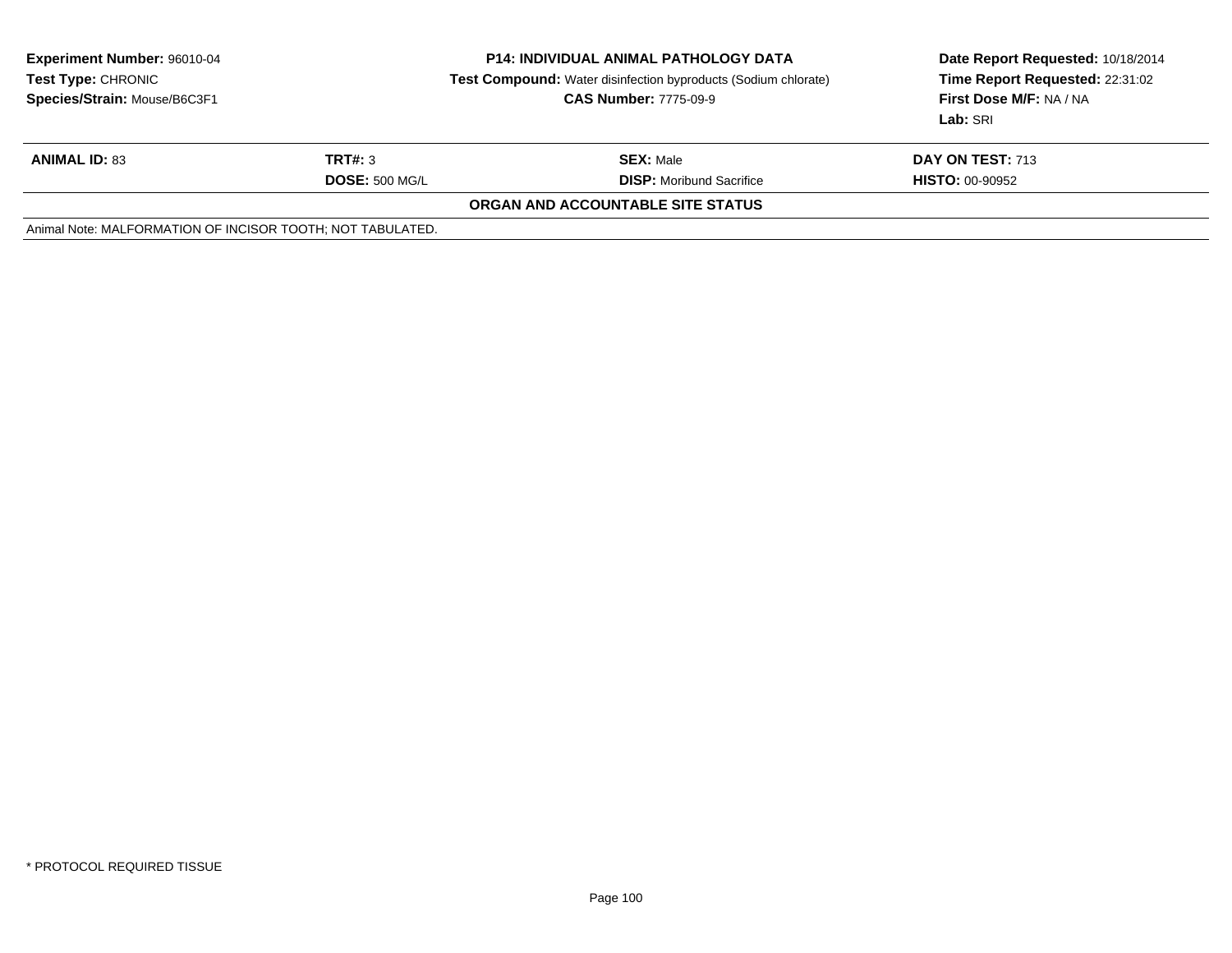### **P14: INDIVIDUAL ANIMAL PATHOLOGY DATA**

**Test Compound:** Water disinfection byproducts (Sodium chlorate)

**CAS Number:** 7775-09-9

| <b>ANIMAL ID: 84</b>                                                          | <b>TRT#: 3</b>             | <b>SEX: Male</b>                  | DAY ON TEST: 731            |  |
|-------------------------------------------------------------------------------|----------------------------|-----------------------------------|-----------------------------|--|
|                                                                               | <b>DOSE: 500 MG/L</b>      | <b>DISP: Terminal Sacrifice</b>   | HISTO: 00-91847             |  |
|                                                                               |                            | ORGAN AND ACCOUNTABLE SITE STATUS |                             |  |
| <b>NORMAL</b>                                                                 |                            |                                   |                             |  |
| * Adrenal Medulla                                                             | * Bone                     | * Brain                           | * Epididymis                |  |
| * Esophagus                                                                   | * Eye                      | * Gallbladder                     | * Harderian Gland           |  |
| * Heart                                                                       | * Intestine Large, Colon   | * Intestine Large, Rectum         | * Intestine Small, Duodenum |  |
| * Intestine Small, Ileum                                                      | * Intestine Small, Jejunum | * Lymph Node, Mandibular          | * Lymph Node, Mesenteric    |  |
| * Mammary Gland                                                               | * Nose                     | * Pancreas                        | * Parathyroid Gland         |  |
| * Pituitary Gland                                                             | * Prostate                 | * Salivary Glands                 | * Seminal Vesicle           |  |
| * Skin                                                                        | * Stomach, Glandular       | * Testes                          | * Thyroid Gland             |  |
| * Trachea                                                                     | * Urinary Bladder          |                                   |                             |  |
| <b>MISSING</b>                                                                |                            |                                   |                             |  |
| * Intestine Large, Cecum                                                      |                            |                                   |                             |  |
| <b>INSUFFICIENT TISSUE</b>                                                    |                            |                                   |                             |  |
| * Thymus                                                                      |                            |                                   |                             |  |
| <b>OBSERVATIONS</b>                                                           |                            |                                   |                             |  |
| * Adrenal Cortex                                                              |                            | Hypertrophy                       | Focal, Minimal              |  |
| * Bone Marrow                                                                 |                            | Hyperplasia                       | Mild                        |  |
| * Islets, Pancreatic                                                          |                            | Hyperplasia                       | Mild                        |  |
| * Kidney                                                                      |                            | Hyperplasia                       | Lymphoid, Mild              |  |
|                                                                               |                            | Metaplasia                        | Osseous, Moderate           |  |
|                                                                               |                            | Nephropathy                       | Moderate                    |  |
| * Liver                                                                       |                            | Clear Cell Focus                  |                             |  |
|                                                                               |                            | Hepatoblastoma                    |                             |  |
|                                                                               |                            | Hepatocellular Adenoma            | Multiple                    |  |
|                                                                               |                            | Mixed Cell Focus                  |                             |  |
|                                                                               |                            | <b>Necrosis</b>                   | Focal, Marked               |  |
| [Hepatoblastoma TGLS = 3-23]                                                  |                            |                                   |                             |  |
| [ Hepatocellular Adenoma TGLS = 2-22,3-23,4-24 ]<br>[Necrosis $TGLS = 1-21$ ] |                            |                                   |                             |  |
| * Lung                                                                        |                            | Hepatoblastoma                    | Metastatic (Liver)          |  |
|                                                                               |                            | Metaplasia                        | Osseous, Minimal            |  |
| * Preputial Gland                                                             |                            | Cyst                              | Moderate                    |  |
|                                                                               |                            |                                   |                             |  |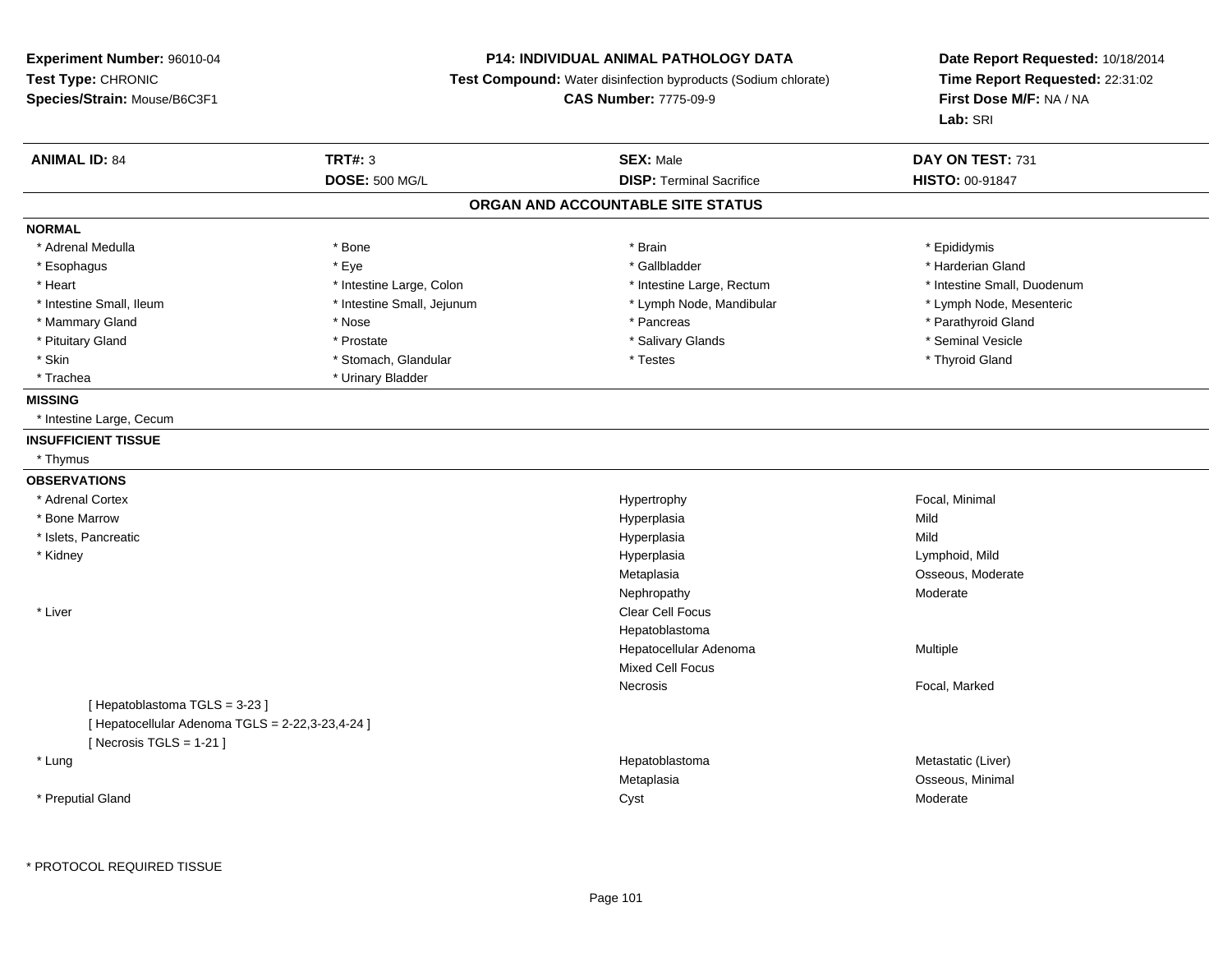| Experiment Number: 96010-04<br>Test Type: CHRONIC<br>Species/Strain: Mouse/B6C3F1 |                       | <b>P14: INDIVIDUAL ANIMAL PATHOLOGY DATA</b><br>Test Compound: Water disinfection byproducts (Sodium chlorate)<br><b>CAS Number: 7775-09-9</b> | Date Report Requested: 10/18/2014<br>Time Report Requested: 22:31:02<br>First Dose M/F: NA / NA<br>Lab: SRI |
|-----------------------------------------------------------------------------------|-----------------------|------------------------------------------------------------------------------------------------------------------------------------------------|-------------------------------------------------------------------------------------------------------------|
| <b>ANIMAL ID: 84</b>                                                              | TRT#: 3               | <b>SEX: Male</b>                                                                                                                               | DAY ON TEST: 731                                                                                            |
|                                                                                   | <b>DOSE: 500 MG/L</b> | <b>DISP:</b> Terminal Sacrifice                                                                                                                | <b>HISTO: 00-91847</b>                                                                                      |
|                                                                                   |                       | ORGAN AND ACCOUNTABLE SITE STATUS                                                                                                              |                                                                                                             |
|                                                                                   |                       | Inflammation                                                                                                                                   | Chronic, Mild                                                                                               |
| * Spleen                                                                          |                       | Hematopoietic Cell Proliferation                                                                                                               | Mild                                                                                                        |
|                                                                                   |                       | Hyperplasia                                                                                                                                    | Lymphoid, Mild                                                                                              |
| * Stomach, Forestomach                                                            | Epithelium            | Hyperplasia                                                                                                                                    | Moderate                                                                                                    |
|                                                                                   |                       | Ulcer                                                                                                                                          | Mild                                                                                                        |
| [Hyperplasia TGLS = 5-25 ]                                                        |                       |                                                                                                                                                |                                                                                                             |
| [ Ulcer TGLS = 5-25 ]                                                             |                       |                                                                                                                                                |                                                                                                             |
| PRIMARY CAUSE OF DEATH                                                            |                       |                                                                                                                                                |                                                                                                             |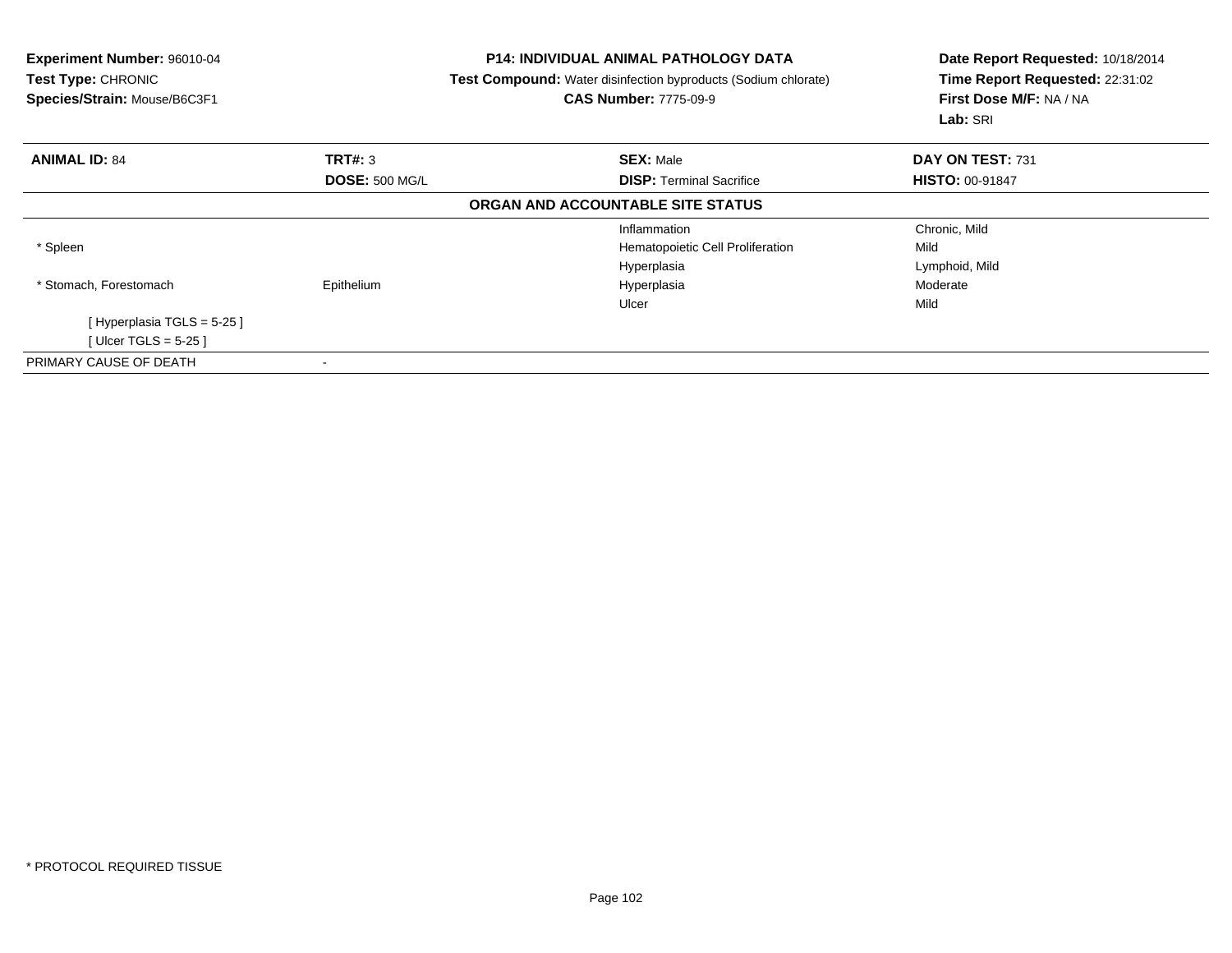### **P14: INDIVIDUAL ANIMAL PATHOLOGY DATA**

**Test Compound:** Water disinfection byproducts (Sodium chlorate)

**CAS Number:** 7775-09-9

| <b>ANIMAL ID: 85</b>                          | <b>TRT#: 3</b>                                                                                       | <b>SEX: Male</b>                  | DAY ON TEST: 574          |
|-----------------------------------------------|------------------------------------------------------------------------------------------------------|-----------------------------------|---------------------------|
|                                               | <b>DOSE: 500 MG/L</b>                                                                                | <b>DISP:</b> Moribund Sacrifice   | <b>HISTO: 00-88825</b>    |
|                                               |                                                                                                      | ORGAN AND ACCOUNTABLE SITE STATUS |                           |
| <b>NORMAL</b>                                 |                                                                                                      |                                   |                           |
| * Adrenal Cortex                              | * Adrenal Medulla                                                                                    | * Bone                            | * Brain                   |
| * Epididymis                                  | * Esophagus                                                                                          | * Eye                             | * Harderian Gland         |
| * Heart                                       | * Intestine Large, Cecum                                                                             | * Intestine Large, Colon          | * Intestine Large, Rectum |
| * Intestine Small, Duodenum                   | * Intestine Small, Ileum                                                                             | * Intestine Small, Jejunum        | * Islets, Pancreatic      |
| * Lung                                        | * Lymph Node, Mandibular                                                                             | * Lymph Node, Mesenteric          | * Mammary Gland           |
| * Nose                                        | * Pancreas                                                                                           | * Parathyroid Gland               | * Pituitary Gland         |
| * Preputial Gland                             | * Salivary Glands                                                                                    | * Seminal Vesicle                 | * Skin                    |
| * Stomach, Glandular                          | * Testes                                                                                             | * Thyroid Gland                   | * Trachea                 |
| <b>MISSING</b>                                |                                                                                                      |                                   |                           |
| * Gallbladder                                 |                                                                                                      |                                   |                           |
| <b>OBSERVATIONS</b>                           |                                                                                                      |                                   |                           |
| * Bone Marrow                                 |                                                                                                      | Hyperplasia                       | Mild                      |
| * Kidney                                      | <b>Renal Tubule</b>                                                                                  | <b>Dilatation</b>                 | Moderate                  |
|                                               |                                                                                                      | Hydronephrosis                    | Mild                      |
|                                               |                                                                                                      | Nephropathy                       | Moderate                  |
| [ Dilatation TGLS = $4-5$ ]                   |                                                                                                      |                                   |                           |
| [Nephropathy TGLS = $4-5$ ]                   |                                                                                                      |                                   |                           |
| * Liver                                       |                                                                                                      | <b>Necrosis</b>                   | Focal, Marked             |
|                                               | Note: TGL 6-21 IS A WELL-CIRCUMSCRIBED AREA OF MASSIVE HEPATOCELLULAR NECROSIS; NO NEOPLASM EVIDENT. |                                   |                           |
| [ Necrosis TGLS = $6-21$ ]                    |                                                                                                      |                                   |                           |
| * Parathyroid Gl                              |                                                                                                      |                                   |                           |
| Note: PARATHYROID GLAND PRESENT ON SLIDE 3.1. |                                                                                                      |                                   |                           |
| * Prostate                                    |                                                                                                      | Inflammation                      | Chronic, Mild             |
| * Spleen                                      |                                                                                                      | Hematopoietic Cell Proliferation  | Mild                      |
|                                               |                                                                                                      | Pigmentation                      | Mild                      |
| * Stomach, Forestomach                        | Epithelium                                                                                           | Hyperplasia                       | Mild                      |
| * Thymus                                      |                                                                                                      | Atrophy                           | Moderate                  |
| * Urinary Bladder                             | <b>Transit Epithe</b>                                                                                | Hyperplasia                       | Mild                      |
| PRIMARY CAUSE OF DEATH                        | - Liver Necrosis                                                                                     |                                   |                           |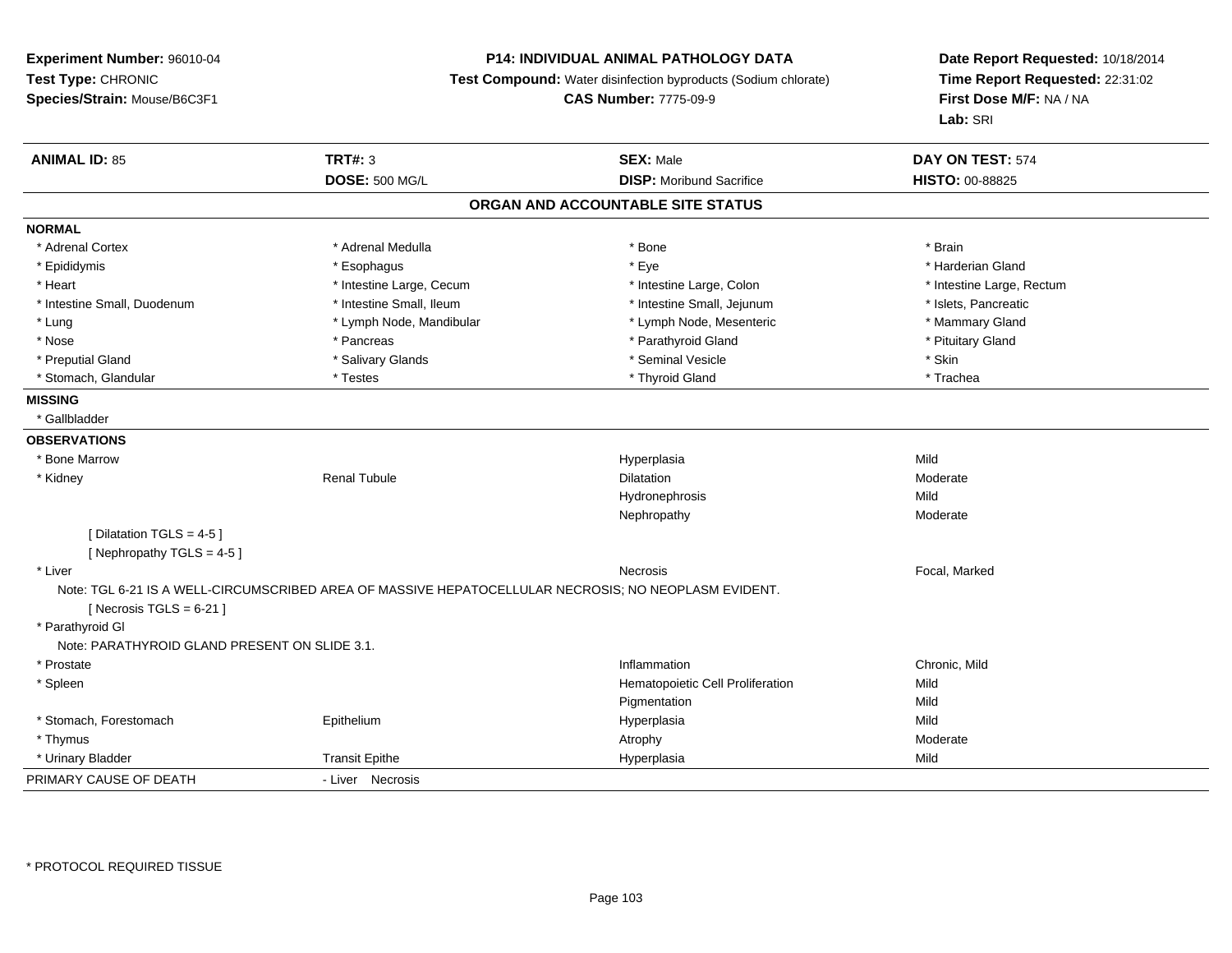### **P14: INDIVIDUAL ANIMAL PATHOLOGY DATA**

**Test Compound:** Water disinfection byproducts (Sodium chlorate)

**CAS Number:** 7775-09-9

| <b>ANIMAL ID: 86</b>                       | TRT#: 3                     | <b>SEX: Male</b>                  | DAY ON TEST: 731         |  |
|--------------------------------------------|-----------------------------|-----------------------------------|--------------------------|--|
|                                            | <b>DOSE: 500 MG/L</b>       | <b>DISP: Terminal Sacrifice</b>   | <b>HISTO: 00-91848</b>   |  |
|                                            |                             | ORGAN AND ACCOUNTABLE SITE STATUS |                          |  |
| <b>NORMAL</b>                              |                             |                                   |                          |  |
| * Adrenal Cortex                           | * Adrenal Medulla           | * Bone                            | * Bone Marrow            |  |
| * Brain                                    | * Epididymis                | * Esophagus                       | * Eye                    |  |
| * Gallbladder                              | * Harderian Gland           | * Intestine Large, Cecum          | * Intestine Large, Colon |  |
| * Intestine Large, Rectum                  | * Intestine Small, Duodenum | * Intestine Small, Ileum          | * Islets, Pancreatic     |  |
| * Kidney                                   | * Lung                      | * Lymph Node, Mesenteric          | * Mammary Gland          |  |
| * Nose                                     | * Pancreas                  | * Parathyroid Gland               | * Pituitary Gland        |  |
| * Prostate                                 | * Salivary Glands           | * Seminal Vesicle                 | * Skin                   |  |
| * Stomach, Forestomach                     | * Stomach, Glandular        | * Testes                          | * Trachea                |  |
| * Urinary Bladder                          |                             |                                   |                          |  |
| <b>OBSERVATIONS</b>                        |                             |                                   |                          |  |
| * Heart                                    |                             | Inflammation                      | Chronic, Moderate        |  |
| * Intestine Small, Jejunum                 |                             | Carcinoma                         |                          |  |
| [Carcinoma TGLS = $4-23$ ]                 |                             |                                   |                          |  |
| * Liver                                    |                             | Hepatocellular Adenoma            | Multiple                 |  |
| [Hepatocellular Adenoma TGLS = 2-21,3-22 ] |                             |                                   |                          |  |
| * Lymph Node, Mandibular                   |                             | Pigmentation                      | Mild                     |  |
| * Preputial Gland                          |                             | Cyst                              | Moderate                 |  |
|                                            |                             | Inflammation                      | Chronic, Moderate        |  |
| [Cyst TGLS = 1-8]                          |                             |                                   |                          |  |
| [Inflammation TGLS = 1-8]                  |                             |                                   |                          |  |
| * Spleen                                   |                             | Hematopoietic Cell Proliferation  | Moderate                 |  |
|                                            |                             | Hyperplasia                       | Lymphoid, Mild           |  |
| * Thymus                                   |                             | Cyst                              | Moderate                 |  |
| * Thyroid Gland                            |                             | Degeneration                      | Cystic, Moderate         |  |
| PRIMARY CAUSE OF DEATH                     | $\overline{\phantom{a}}$    |                                   |                          |  |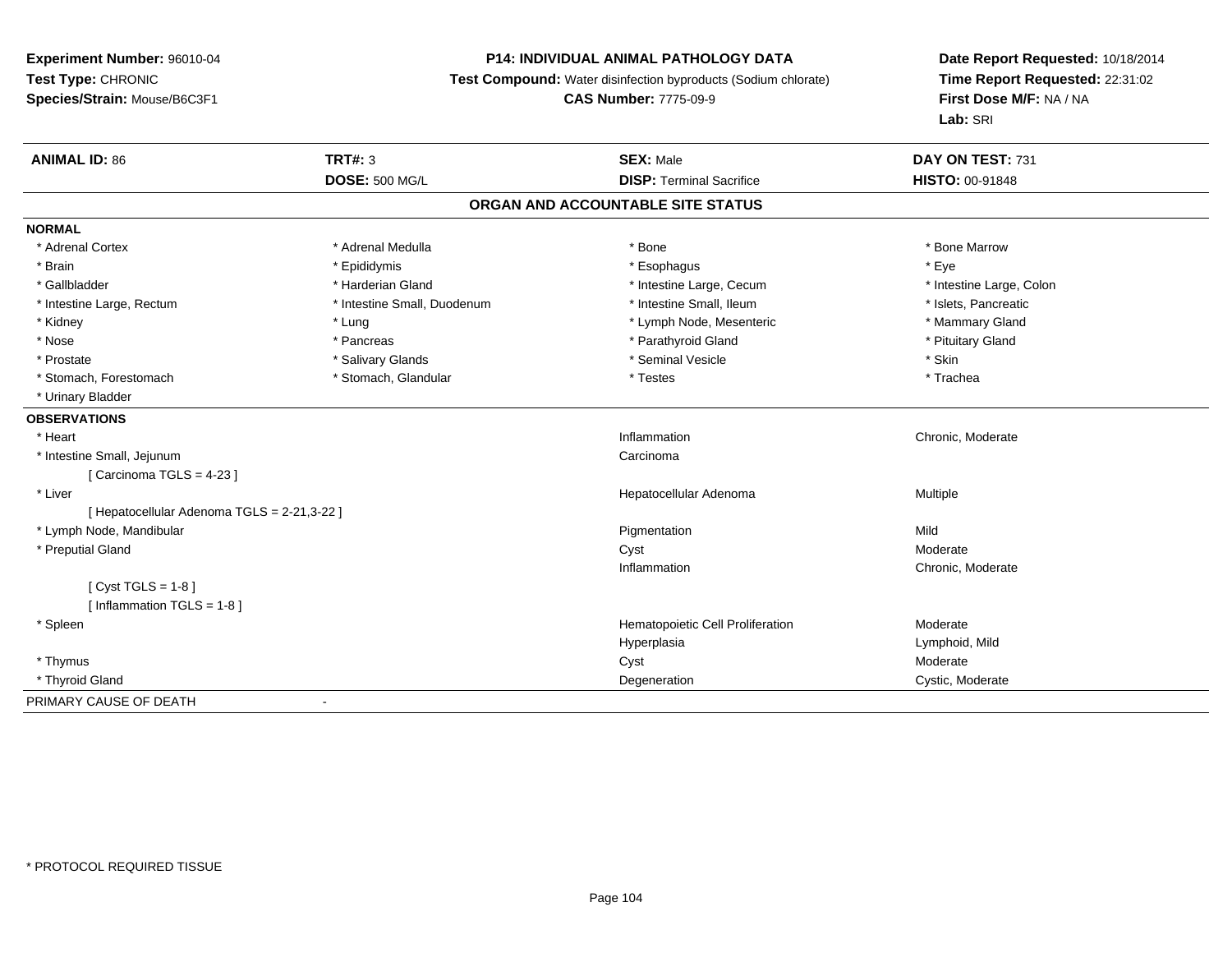### **P14: INDIVIDUAL ANIMAL PATHOLOGY DATA**

**Test Compound:** Water disinfection byproducts (Sodium chlorate)

### **CAS Number:** 7775-09-9

| <b>ANIMAL ID: 87</b>                               | TRT#: 3                                                   | <b>SEX: Male</b>                  | DAY ON TEST: 729         |
|----------------------------------------------------|-----------------------------------------------------------|-----------------------------------|--------------------------|
|                                                    | <b>DOSE: 500 MG/L</b>                                     | <b>DISP: Terminal Sacrifice</b>   | <b>HISTO: 00-91849</b>   |
|                                                    |                                                           | ORGAN AND ACCOUNTABLE SITE STATUS |                          |
| <b>NORMAL</b>                                      |                                                           |                                   |                          |
| * Adrenal Cortex                                   | * Adrenal Medulla                                         | * Bone                            | * Bone Marrow            |
| * Brain                                            | * Epididymis                                              | * Esophagus                       | * Eye                    |
| * Gallbladder                                      | * Harderian Gland                                         | * Heart                           | * Intestine Large, Cecum |
| * Intestine Large, Colon                           | * Intestine Large, Rectum                                 | * Intestine Small, Duodenum       | * Intestine Small. Ileum |
| * Intestine Small, Jejunum                         | * Lymph Node, Mandibular                                  | * Lymph Node, Mesenteric          | * Mammary Gland          |
| * Nose                                             | * Pancreas                                                | * Parathyroid Gland               | * Pituitary Gland        |
| * Prostate                                         | * Salivary Glands                                         | * Seminal Vesicle                 | * Skin                   |
| * Stomach, Forestomach                             | * Stomach, Glandular                                      | * Testes                          | * Thymus                 |
| * Thyroid Gland                                    | * Trachea                                                 | * Urinary Bladder                 |                          |
| <b>OBSERVATIONS</b>                                |                                                           |                                   |                          |
| * Islets, Pancreatic                               |                                                           | Hyperplasia                       | Mild                     |
| * Kidney                                           |                                                           | Nephropathy                       | Minimal                  |
| * Liver                                            |                                                           | Hepatocellular Adenoma            | Multiple                 |
|                                                    | Note: HEPATOCELLULAR ADENOMAS PRESENT ON SLIDES 6 AND 21. |                                   |                          |
| [Hepatocellular Adenoma TGLS = 1-21]               |                                                           |                                   |                          |
| * Lung                                             |                                                           | Hyperplasia                       | Lymphoid, Mild           |
| * Preputial Gland                                  |                                                           | Inflammation                      | Chronic, Mild            |
| * Spleen                                           |                                                           | Hematopoietic Cell Proliferation  | Mild                     |
| PRIMARY CAUSE OF DEATH                             |                                                           |                                   |                          |
| Animal Note: TGL 2 = No Corresponding Lesion (NCL) |                                                           |                                   |                          |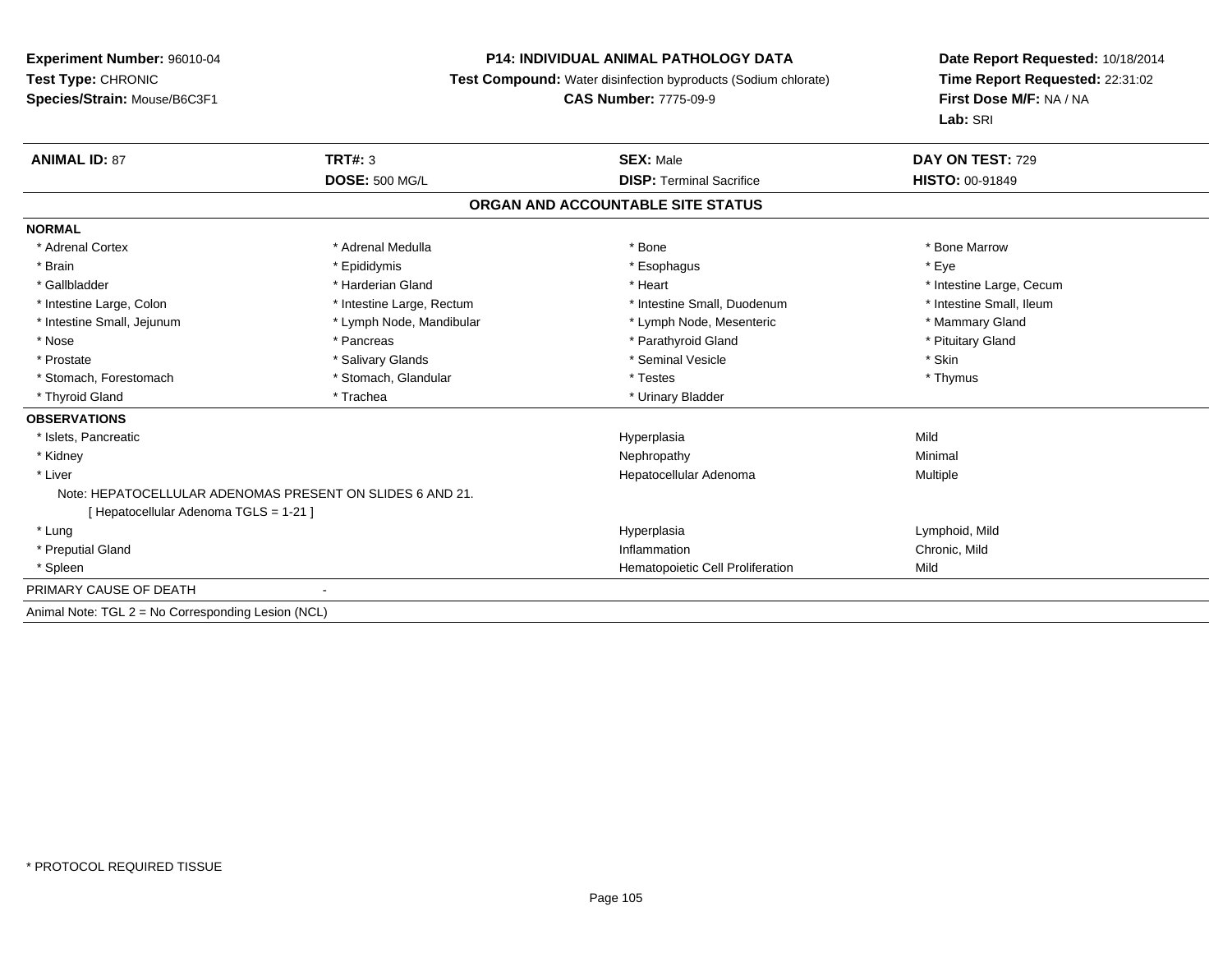#### **P14: INDIVIDUAL ANIMAL PATHOLOGY DATA**

**Test Compound:** Water disinfection byproducts (Sodium chlorate)

**CAS Number:** 7775-09-9

**Date Report Requested:** 10/18/2014**Time Report Requested:** 22:31:02**First Dose M/F:** NA / NA**Lab:** SRI

| <b>ANIMAL ID: 88</b>                   | <b>TRT#: 3</b>                                                 | <b>SEX: Male</b>                                                                                                               | DAY ON TEST: 729           |  |
|----------------------------------------|----------------------------------------------------------------|--------------------------------------------------------------------------------------------------------------------------------|----------------------------|--|
|                                        | <b>DOSE: 500 MG/L</b>                                          | <b>DISP: Terminal Sacrifice</b>                                                                                                | <b>HISTO: 00-91850</b>     |  |
|                                        |                                                                | ORGAN AND ACCOUNTABLE SITE STATUS                                                                                              |                            |  |
| <b>NORMAL</b>                          |                                                                |                                                                                                                                |                            |  |
| * Adrenal Cortex                       | * Adrenal Medulla                                              | * Bone                                                                                                                         | * Bone Marrow              |  |
| * Brain                                | * Esophagus                                                    | * Eye                                                                                                                          | * Gallbladder              |  |
| * Harderian Gland                      | * Heart                                                        | * Intestine Large, Cecum                                                                                                       | * Intestine Large, Colon   |  |
| * Intestine Large, Rectum              | * Intestine Small, Duodenum                                    | * Intestine Small, Ileum                                                                                                       | * Intestine Small, Jejunum |  |
| * Islets, Pancreatic                   | * Mammary Gland                                                | * Nose                                                                                                                         | * Pancreas                 |  |
| * Parathyroid Gland                    | * Pituitary Gland                                              | * Prostate                                                                                                                     | * Seminal Vesicle          |  |
| * Skin                                 | * Stomach, Forestomach                                         | * Stomach, Glandular                                                                                                           | * Testes                   |  |
| * Thymus                               | * Thyroid Gland                                                | * Trachea                                                                                                                      |                            |  |
| <b>OBSERVATIONS</b>                    |                                                                |                                                                                                                                |                            |  |
| * Epididymis                           |                                                                | Inflammation                                                                                                                   | Chronic, Moderate          |  |
| * Kidney                               |                                                                | Hyperplasia                                                                                                                    | Lymphoid, Mild             |  |
| * Liver                                |                                                                | Hepatocellular Adenoma                                                                                                         | Multiple                   |  |
|                                        |                                                                | Mixed Cell Focus                                                                                                               |                            |  |
|                                        | Note: MIXED CELL FOCUS AND HEPATOCELLULAR ADENOMA ON SLIDE 22. |                                                                                                                                |                            |  |
| [ Hepatocellular Adenoma TGLS = 2-22 ] |                                                                | Note: FOCAL AREA OF PARTIALLY NECROTIC FAT AND MILD CHRONIC INFLAMMATION AND FIBROSIS ATTACHED TO LIVER SEROSA; NOT TABULATED. |                            |  |
| * Lung                                 |                                                                | Edema                                                                                                                          | Mild                       |  |
|                                        |                                                                | Hyperplasia                                                                                                                    | Lymphoid, Mild             |  |
|                                        |                                                                | <b>Infiltration Cellular</b>                                                                                                   | Histiocyte, Minimal        |  |
| * Lymph Node, Mandibular               |                                                                | Pigmentation                                                                                                                   | Mild                       |  |
| * Lymph Node, Mesenteric               |                                                                | Hyperplasia                                                                                                                    | Lymphoid, Moderate         |  |
| Mesentery                              | Fat                                                            | Necrosis                                                                                                                       | Mild                       |  |
| [ Necrosis $TGLS = 1-21$ ]             |                                                                |                                                                                                                                |                            |  |
| * Preputial Gland                      |                                                                | Inflammation                                                                                                                   | Chronic, Mild              |  |
| * Salivary Glands                      |                                                                | Hyperplasia                                                                                                                    | Lymphoid, Mild             |  |
| * Spleen                               |                                                                | Hyperplasia                                                                                                                    | Lymphoid, Mild             |  |
| * Urinary Bladder                      |                                                                | Hyperplasia                                                                                                                    | Lymphoid, Mild             |  |
| PRIMARY CAUSE OF DEATH                 | $\overline{\phantom{a}}$                                       |                                                                                                                                |                            |  |

Animal Note: INCISOR TOOTH MALFORMATION; NOT TABULATED.

Animal Note: MODERATE LYMPHOID CELL HYPERPLASIA IN MEDIASTINUM CONTAINING FOCUS OF SUPPURATIV E INFLAMMATION; NOT TABULATED.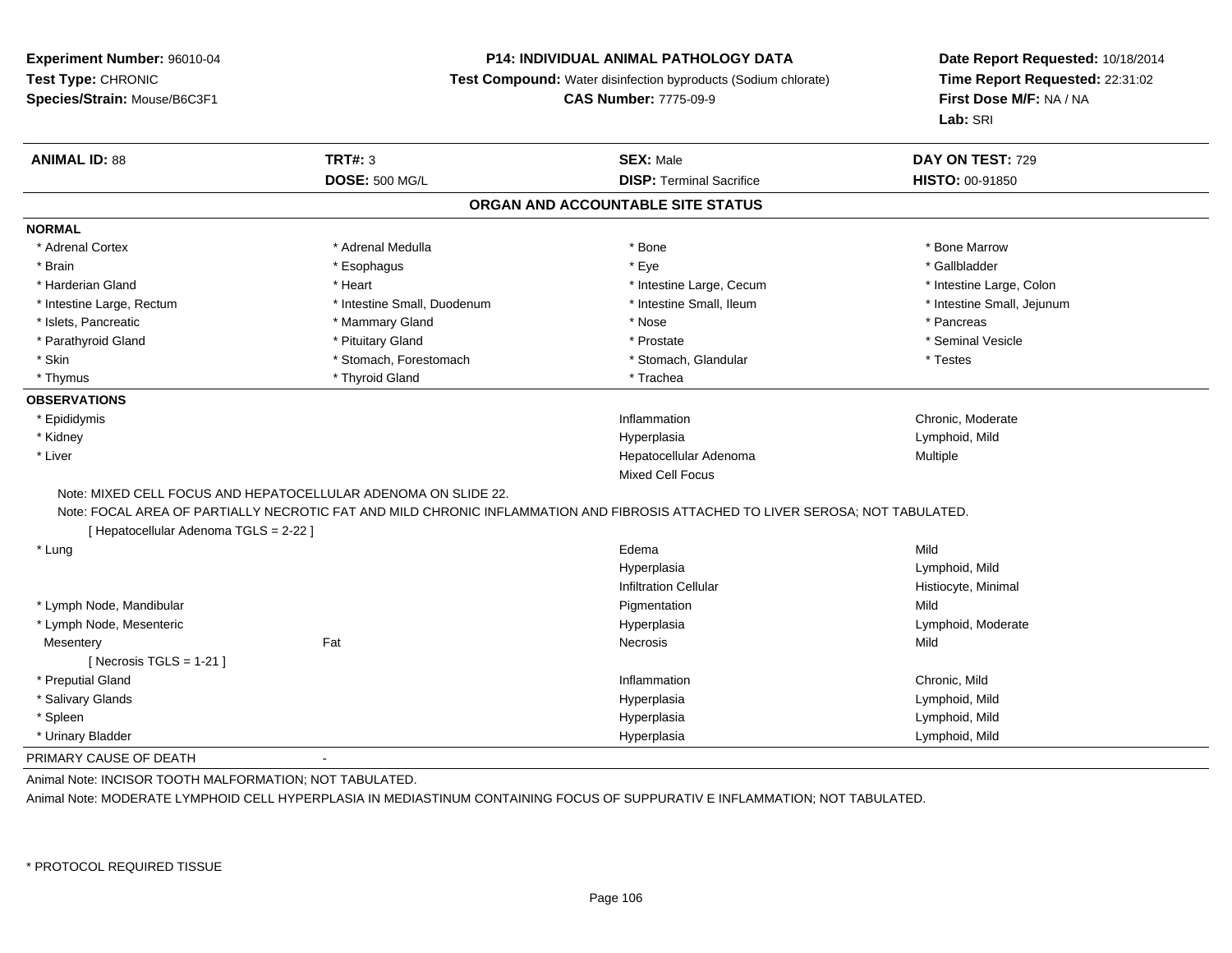|                       | <b>P14: INDIVIDUAL ANIMAL PATHOLOGY DATA</b><br><b>CAS Number: 7775-09-9</b> | Date Report Requested: 10/18/2014<br>Time Report Requested: 22:31:02<br>First Dose M/F: NA / NA<br>Lab: SRI       |  |
|-----------------------|------------------------------------------------------------------------------|-------------------------------------------------------------------------------------------------------------------|--|
| TRT#: 3               | <b>SEX: Male</b>                                                             | <b>DAY ON TEST: 729</b>                                                                                           |  |
| <b>DOSE: 500 MG/L</b> | <b>DISP:</b> Terminal Sacrifice                                              | <b>HISTO: 00-91850</b>                                                                                            |  |
|                       |                                                                              |                                                                                                                   |  |
|                       |                                                                              | <b>Test Compound:</b> Water disinfection byproducts (Sodium chlorate)<br><b>ORGAN AND ACCOUNTABLE SITE STATUS</b> |  |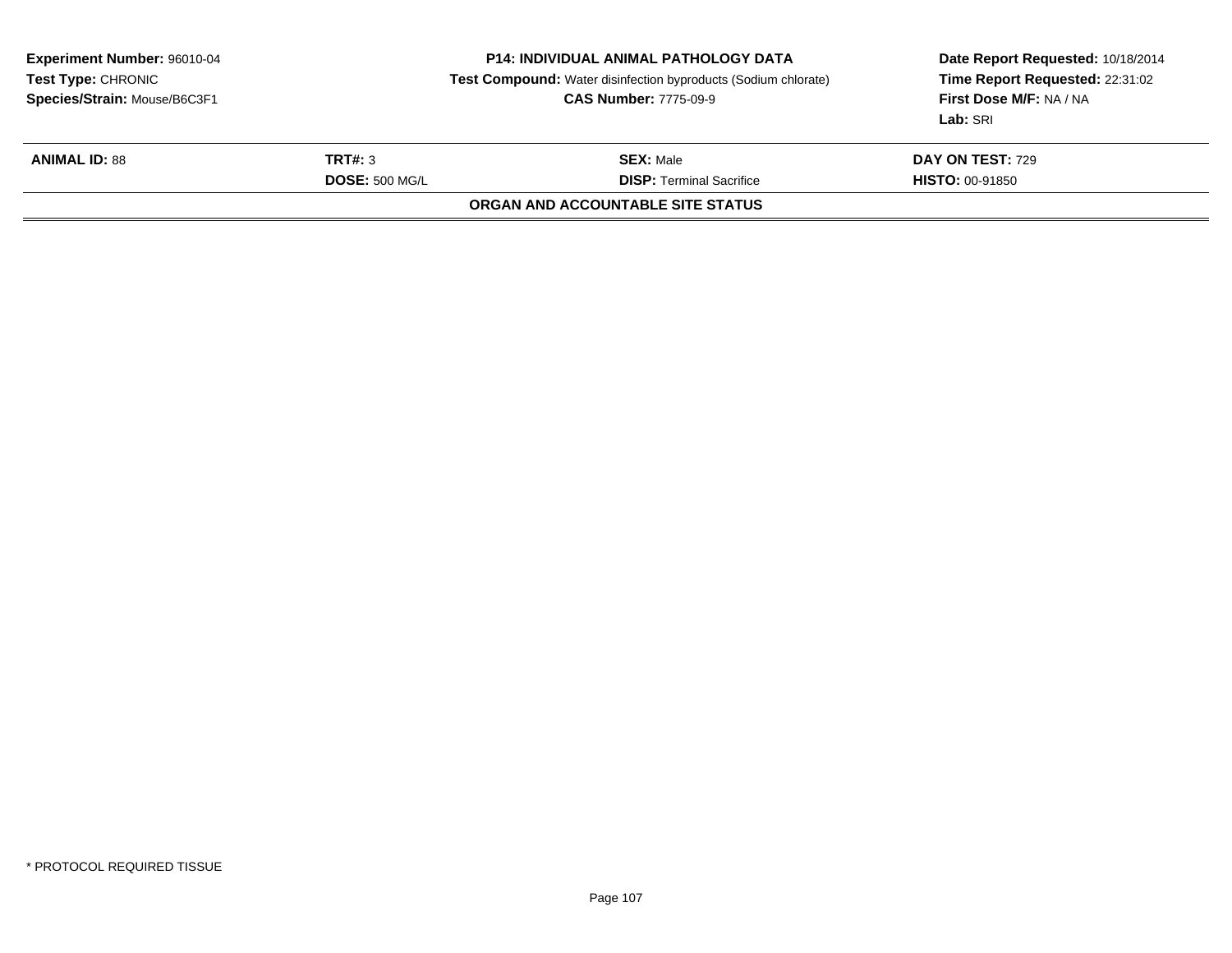### **P14: INDIVIDUAL ANIMAL PATHOLOGY DATA**

**Test Compound:** Water disinfection byproducts (Sodium chlorate)

**CAS Number:** 7775-09-9

**Date Report Requested:** 10/18/2014 **Time Report Requested:** 22:31:02**First Dose M/F:** NA / NA**Lab:** SRI

| <b>ANIMAL ID: 89</b>                            | <b>TRT#: 3</b>                                                    | <b>SEX: Male</b>                         | DAY ON TEST: 731          |  |
|-------------------------------------------------|-------------------------------------------------------------------|------------------------------------------|---------------------------|--|
|                                                 | <b>DOSE: 500 MG/L</b>                                             | <b>DISP: Terminal Sacrifice</b>          | HISTO: 00-91851           |  |
|                                                 |                                                                   | ORGAN AND ACCOUNTABLE SITE STATUS        |                           |  |
| <b>NORMAL</b>                                   |                                                                   |                                          |                           |  |
| * Adrenal Medulla                               | * Bone                                                            | * Brain                                  | * Epididymis              |  |
| * Esophagus                                     | * Eye                                                             | * Gallbladder                            | * Harderian Gland         |  |
| * Heart                                         | * Intestine Large, Cecum                                          | * Intestine Large, Colon                 | * Intestine Large, Rectum |  |
| * Intestine Small, Duodenum                     | * Intestine Small, Ileum                                          | * Intestine Small, Jejunum               | * Lymph Node, Mesenteric  |  |
| * Mammary Gland                                 | * Nose                                                            | * Pancreas                               | * Parathyroid Gland       |  |
| * Pituitary Gland                               | * Prostate                                                        | * Salivary Glands                        | * Seminal Vesicle         |  |
| * Skin                                          | * Stomach, Glandular                                              | * Testes                                 | * Thymus                  |  |
| * Thyroid Gland                                 | * Trachea                                                         | * Urinary Bladder                        |                           |  |
| <b>OBSERVATIONS</b>                             |                                                                   |                                          |                           |  |
| * Adrenal Cortex                                |                                                                   | <b>Accessory Adrenal Cortical Nodule</b> | Moderate                  |  |
| * Bone Marrow                                   |                                                                   | Hyperplasia                              | Mild                      |  |
| * Islets, Pancreatic                            |                                                                   | Hyperplasia                              | Moderate                  |  |
| * Kidney                                        |                                                                   | Cyst                                     | Moderate                  |  |
|                                                 |                                                                   | Nephropathy                              | Moderate                  |  |
| * Liver                                         |                                                                   | Eosinophilic Focus                       |                           |  |
|                                                 |                                                                   | Hepatocellular Adenoma                   |                           |  |
|                                                 |                                                                   | Hepatocellular Carcinoma                 | Multiple                  |  |
| [ Hepatocellular Carcinoma TGLS = 4-21,5-22 ]   |                                                                   |                                          |                           |  |
| * Lung                                          |                                                                   | Edema                                    | Mild                      |  |
|                                                 |                                                                   | Hepatocellular Carcinoma                 | Metastatic (Liver)        |  |
|                                                 |                                                                   | Hyperplasia                              | Lymphoid, Mild            |  |
|                                                 | Note: TWO SMALL BASOPHILIC CONCRETIONS IN ALVEOLI; NOT TABULATED. |                                          |                           |  |
| * Lymph Node, Mandibular                        |                                                                   | Pigmentation                             | Mild                      |  |
| * Preputial Gland                               |                                                                   | Cyst                                     | Moderate                  |  |
|                                                 |                                                                   | Inflammation                             | Chronic, Moderate         |  |
| [ $Cyst TGLS = 1-8$ ]                           |                                                                   |                                          |                           |  |
| [Inflammation TGLS = 1-8]                       |                                                                   |                                          |                           |  |
| * Spleen                                        |                                                                   | Hematopoietic Cell Proliferation         | Moderate                  |  |
| [ Hematopoietic Cell Proliferation TGLS = 3-6 ] |                                                                   |                                          |                           |  |
| * Stomach, Forestomach                          | Epithelium                                                        | Hyperplasia                              | Mild                      |  |

\* PROTOCOL REQUIRED TISSUE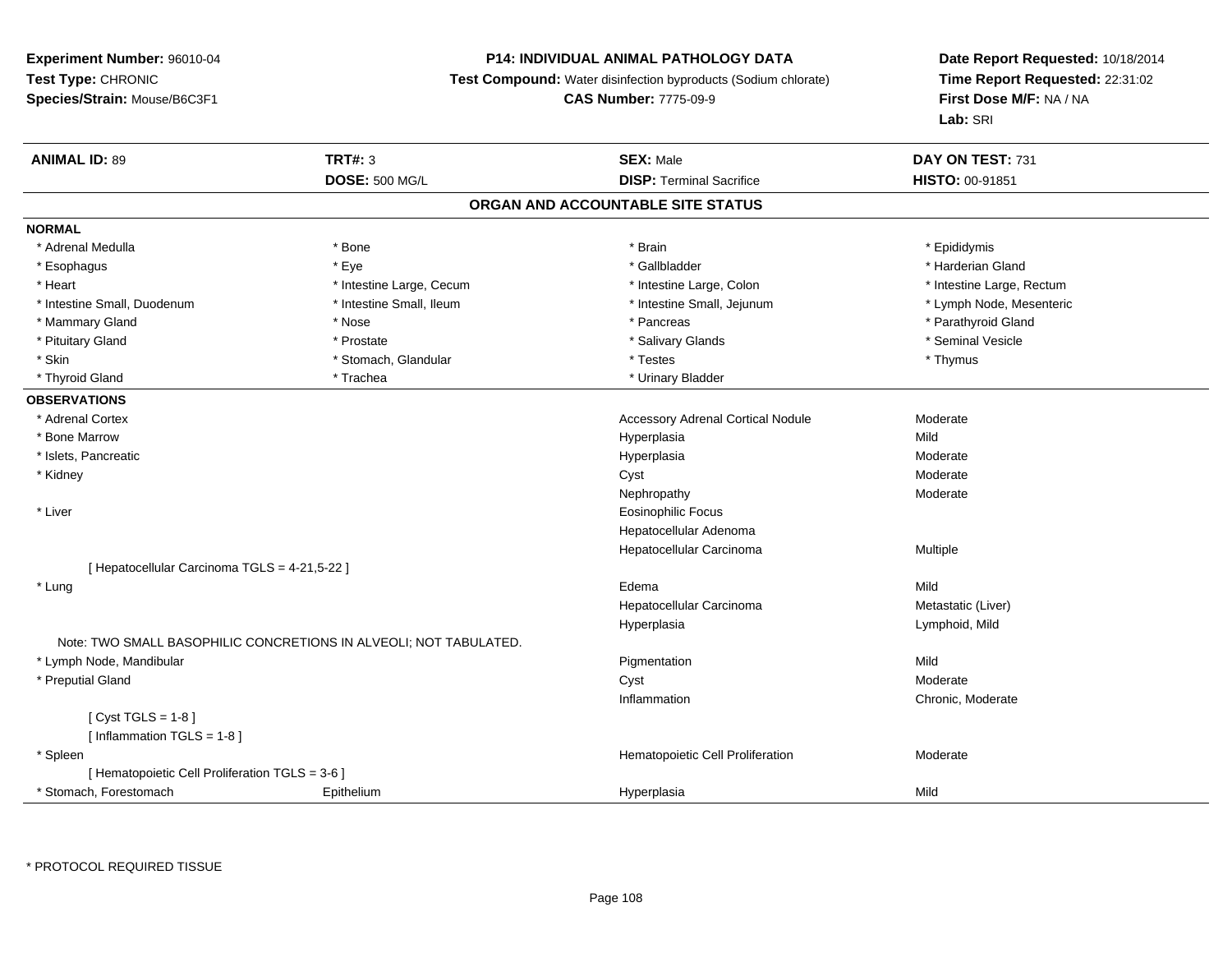| <b>Experiment Number: 96010-04</b><br>Test Type: CHRONIC |                | <b>P14: INDIVIDUAL ANIMAL PATHOLOGY DATA</b>                                                            | Date Report Requested: 10/18/2014 |
|----------------------------------------------------------|----------------|---------------------------------------------------------------------------------------------------------|-----------------------------------|
|                                                          |                | <b>Test Compound:</b> Water disinfection byproducts (Sodium chlorate)                                   | Time Report Requested: 22:31:02   |
| Species/Strain: Mouse/B6C3F1                             |                | <b>CAS Number: 7775-09-9</b>                                                                            | First Dose M/F: NA / NA           |
|                                                          |                |                                                                                                         | Lab: SRI                          |
| <b>ANIMAL ID: 89</b>                                     | <b>TRT#: 3</b> | <b>SEX:</b> Male                                                                                        | DAY ON TEST: 731                  |
|                                                          | DOSE: 500 MGL  | <b>DISP:</b> Terminal Sacrifice                                                                         | <b>HISTO: 00-91851</b>            |
|                                                          |                | <b>ORGAN AND ACCOUNTABLE SITE STATUS</b>                                                                |                                   |
| PRIMARY CAUSE OF DEATH                                   |                |                                                                                                         |                                   |
| Animal Note: INCISOR TOOTH MALFORMATION; NOT TABULATED.  |                |                                                                                                         |                                   |
|                                                          |                | Animal Note: MODERATE HEMORRHAGE WITHIN SEMINAL VESICLE SECRETIONS (TGL 2-7); MORPHOLOGY NOT AVAILABLE. |                                   |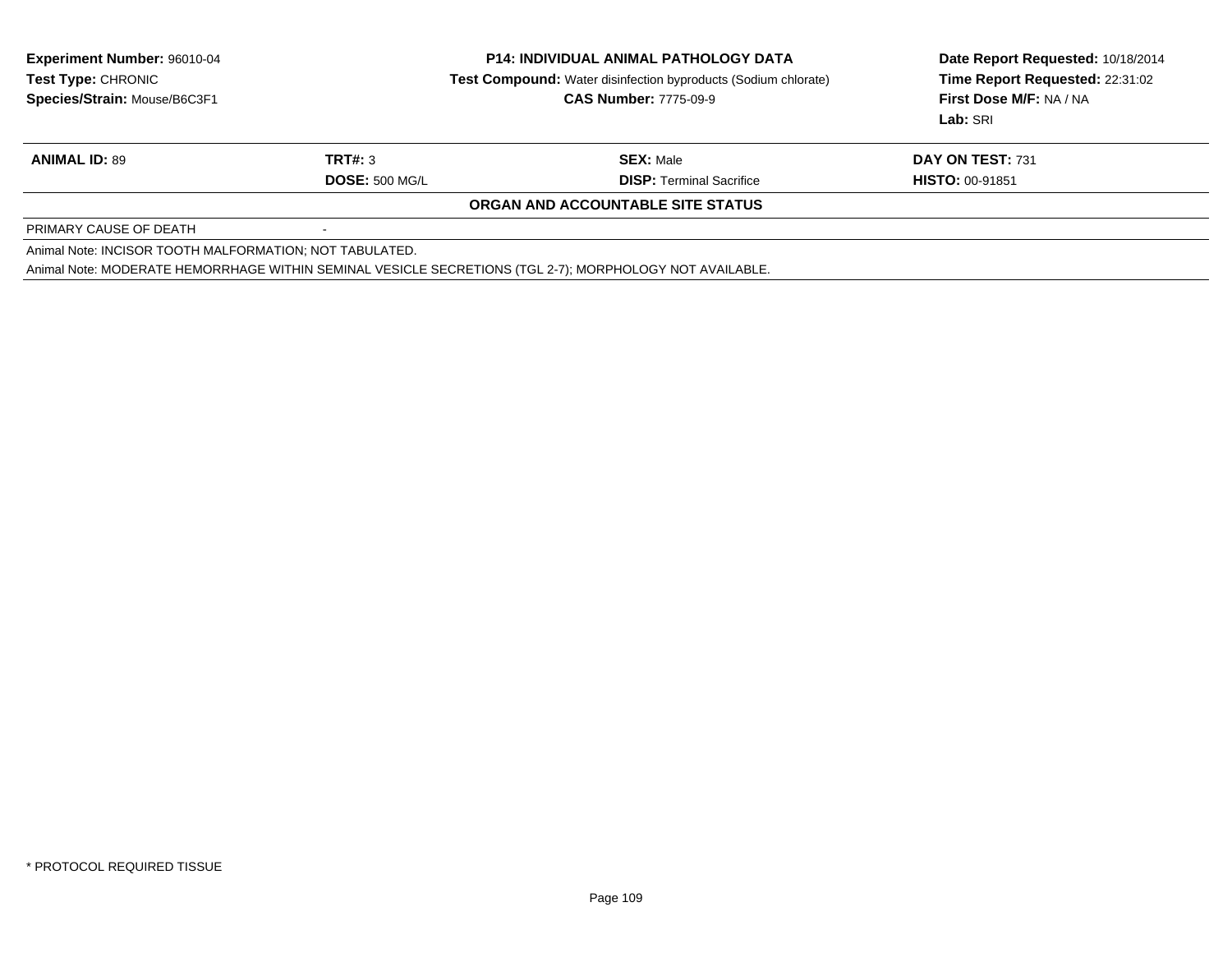## **P14: INDIVIDUAL ANIMAL PATHOLOGY DATA**

**Test Compound:** Water disinfection byproducts (Sodium chlorate)

# **CAS Number:** 7775-09-9

| <b>ANIMAL ID: 90</b>                            | <b>TRT#: 3</b>              | <b>SEX: Male</b>                  | DAY ON TEST: 734         |  |
|-------------------------------------------------|-----------------------------|-----------------------------------|--------------------------|--|
|                                                 | <b>DOSE: 500 MG/L</b>       | <b>DISP: Terminal Sacrifice</b>   | <b>HISTO: 00-91852</b>   |  |
|                                                 |                             | ORGAN AND ACCOUNTABLE SITE STATUS |                          |  |
| <b>NORMAL</b>                                   |                             |                                   |                          |  |
| * Adrenal Cortex                                | * Adrenal Medulla           | * Bone                            | * Brain                  |  |
| * Epididymis                                    | * Esophagus                 | * Eye                             | * Gallbladder            |  |
| * Harderian Gland                               | * Heart                     | * Intestine Large, Cecum          | * Intestine Large, Colon |  |
| * Intestine Large, Rectum                       | * Intestine Small, Duodenum | * Intestine Small, Ileum          | * Lymph Node, Mandibular |  |
| * Mammary Gland                                 | * Nose                      | * Pancreas                        | * Parathyroid Gland      |  |
| * Pituitary Gland                               | * Preputial Gland           | * Prostate                        | * Salivary Glands        |  |
| * Seminal Vesicle                               | * Skin                      | * Stomach, Forestomach            | * Stomach, Glandular     |  |
| * Testes                                        | * Thyroid Gland             | * Trachea                         | * Urinary Bladder        |  |
| <b>OBSERVATIONS</b>                             |                             |                                   |                          |  |
| * Bone Marrow                                   |                             | Hyperplasia                       | Moderate                 |  |
| * Intestine Small, Jejunum                      |                             | Lymphoma Malignant                |                          |  |
| [ Lymphoma Malignant TGLS = 3-21 ]              |                             |                                   |                          |  |
| * Islets, Pancreatic                            |                             | Hyperplasia                       | Mild                     |  |
| * Kidney                                        |                             | Nephropathy                       | Minimal                  |  |
| * Liver                                         |                             | Hemorrhage                        | Mild                     |  |
|                                                 |                             | Hepatocellular Carcinoma          |                          |  |
| [ Hepatocellular Carcinoma TGLS = 5-22 ]        |                             |                                   |                          |  |
| * Lung                                          |                             | Edema                             | Mild                     |  |
| * Lymph Node, Mesenteric                        |                             | Lymphoma Malignant                |                          |  |
| [ Lymphoma Malignant TGLS = 4-5 ]               |                             |                                   |                          |  |
| * Spleen                                        |                             | Hematopoietic Cell Proliferation  | Mild                     |  |
|                                                 |                             | Lymphoma Malignant                |                          |  |
| [ Hematopoietic Cell Proliferation TGLS = 2-6 ] |                             |                                   |                          |  |
| [ Lymphoma Malignant TGLS = 2-6 ]               |                             |                                   |                          |  |
| * Thymus                                        |                             | Atrophy                           | Mild                     |  |
| PRIMARY CAUSE OF DEATH                          | $\blacksquare$              |                                   |                          |  |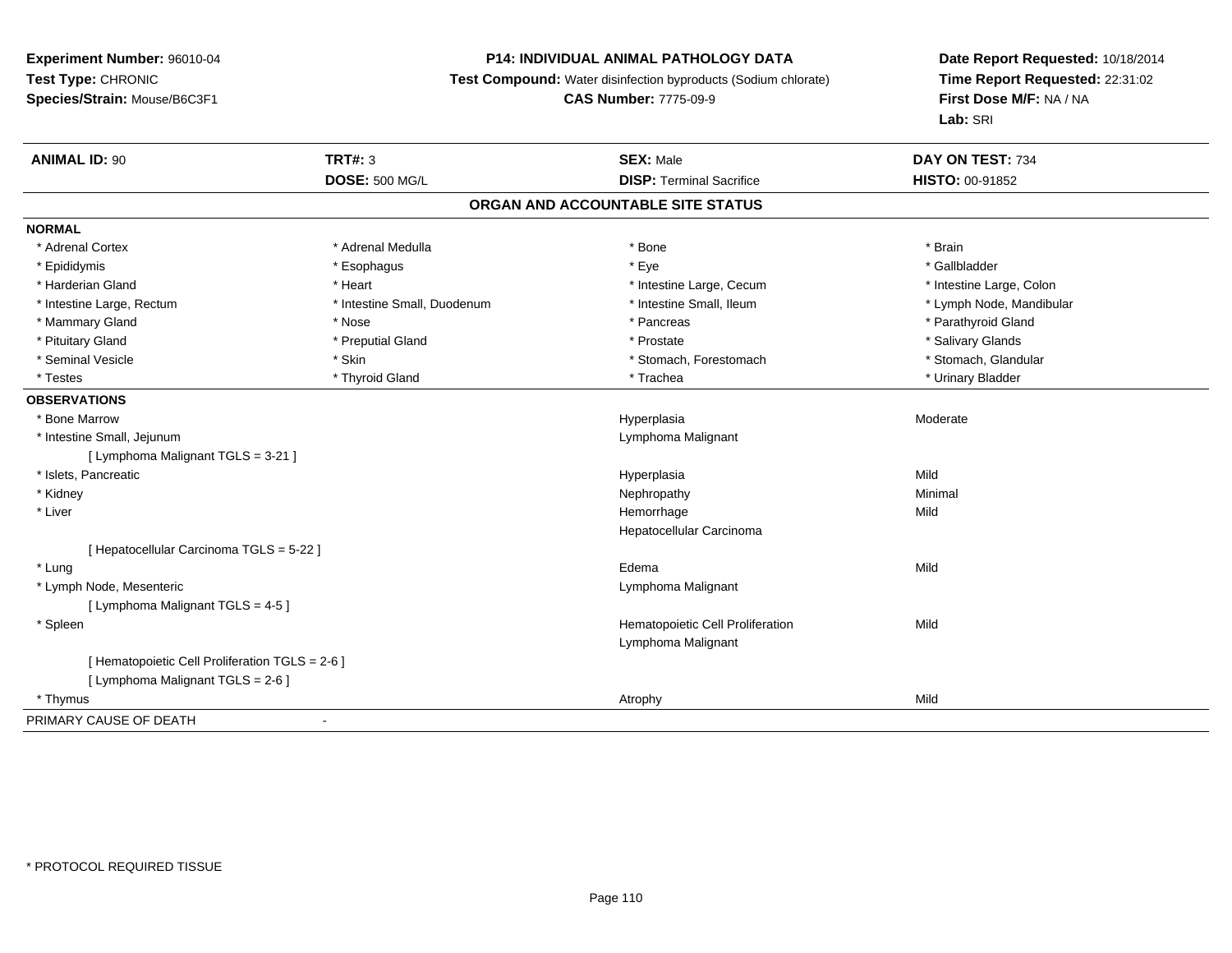## **P14: INDIVIDUAL ANIMAL PATHOLOGY DATA**

**Test Compound:** Water disinfection byproducts (Sodium chlorate)

**CAS Number:** 7775-09-9

| <b>ANIMAL ID: 91</b>                     | <b>TRT#: 3</b>              | <b>SEX: Male</b>                 | DAY ON TEST: 730         |  |  |  |
|------------------------------------------|-----------------------------|----------------------------------|--------------------------|--|--|--|
|                                          | <b>DOSE: 500 MG/L</b>       | <b>DISP: Terminal Sacrifice</b>  | HISTO: 00-91853          |  |  |  |
| ORGAN AND ACCOUNTABLE SITE STATUS        |                             |                                  |                          |  |  |  |
| <b>NORMAL</b>                            |                             |                                  |                          |  |  |  |
| * Adrenal Medulla                        | * Bone                      | * Bone Marrow                    | * Brain                  |  |  |  |
| * Epididymis                             | * Esophagus                 | * Eye                            | * Gallbladder            |  |  |  |
| * Harderian Gland                        | * Heart                     | * Intestine Large, Cecum         | * Intestine Large, Colon |  |  |  |
| * Intestine Large, Rectum                | * Intestine Small, Duodenum | * Intestine Small, Jejunum       | * Lung                   |  |  |  |
| * Lymph Node, Mesenteric                 | * Mammary Gland             | * Nose                           | * Pancreas               |  |  |  |
| * Parathyroid Gland                      | * Pituitary Gland           | * Prostate                       | * Salivary Glands        |  |  |  |
| * Seminal Vesicle                        | * Skin                      | * Stomach, Forestomach           | * Stomach, Glandular     |  |  |  |
| * Testes                                 | * Thyroid Gland             | * Trachea                        | * Urinary Bladder        |  |  |  |
| <b>MISSING</b>                           |                             |                                  |                          |  |  |  |
| * Intestine Small, Ileum                 |                             |                                  |                          |  |  |  |
| <b>OBSERVATIONS</b>                      |                             |                                  |                          |  |  |  |
| * Adrenal Cortex                         |                             | Hypertrophy                      | Focal, Minimal           |  |  |  |
| * Islets, Pancreatic                     |                             | Hyperplasia                      | Mild                     |  |  |  |
| * Kidney                                 |                             | Hydronephrosis                   | Mild                     |  |  |  |
|                                          |                             | Nephropathy                      | Minimal                  |  |  |  |
| * Liver                                  |                             | <b>Clear Cell Focus</b>          |                          |  |  |  |
|                                          |                             | <b>Eosinophilic Focus</b>        |                          |  |  |  |
|                                          |                             | Hepatocellular Carcinoma         |                          |  |  |  |
|                                          |                             | Necrosis                         | Focal, Minimal           |  |  |  |
| [ Hepatocellular Carcinoma TGLS = 3-22 ] |                             |                                  |                          |  |  |  |
| * Lymph Node, Mandibular                 |                             | Hyperplasia                      | Lymphoid, Moderate       |  |  |  |
| Mesentery                                | Fat                         | Necrosis                         | Moderate                 |  |  |  |
| [Necrosis TGLS = $2-21$ ]                |                             |                                  |                          |  |  |  |
| * Preputial Gland                        |                             | Cyst                             | Moderate                 |  |  |  |
| [ $Cyst TGLS = 1-8$ ]                    |                             |                                  |                          |  |  |  |
| * Spleen                                 |                             | Hematopoietic Cell Proliferation | Mild                     |  |  |  |
| * Thymus                                 |                             | Atrophy                          | Moderate                 |  |  |  |
| PRIMARY CAUSE OF DEATH                   | $\overline{\phantom{a}}$    |                                  |                          |  |  |  |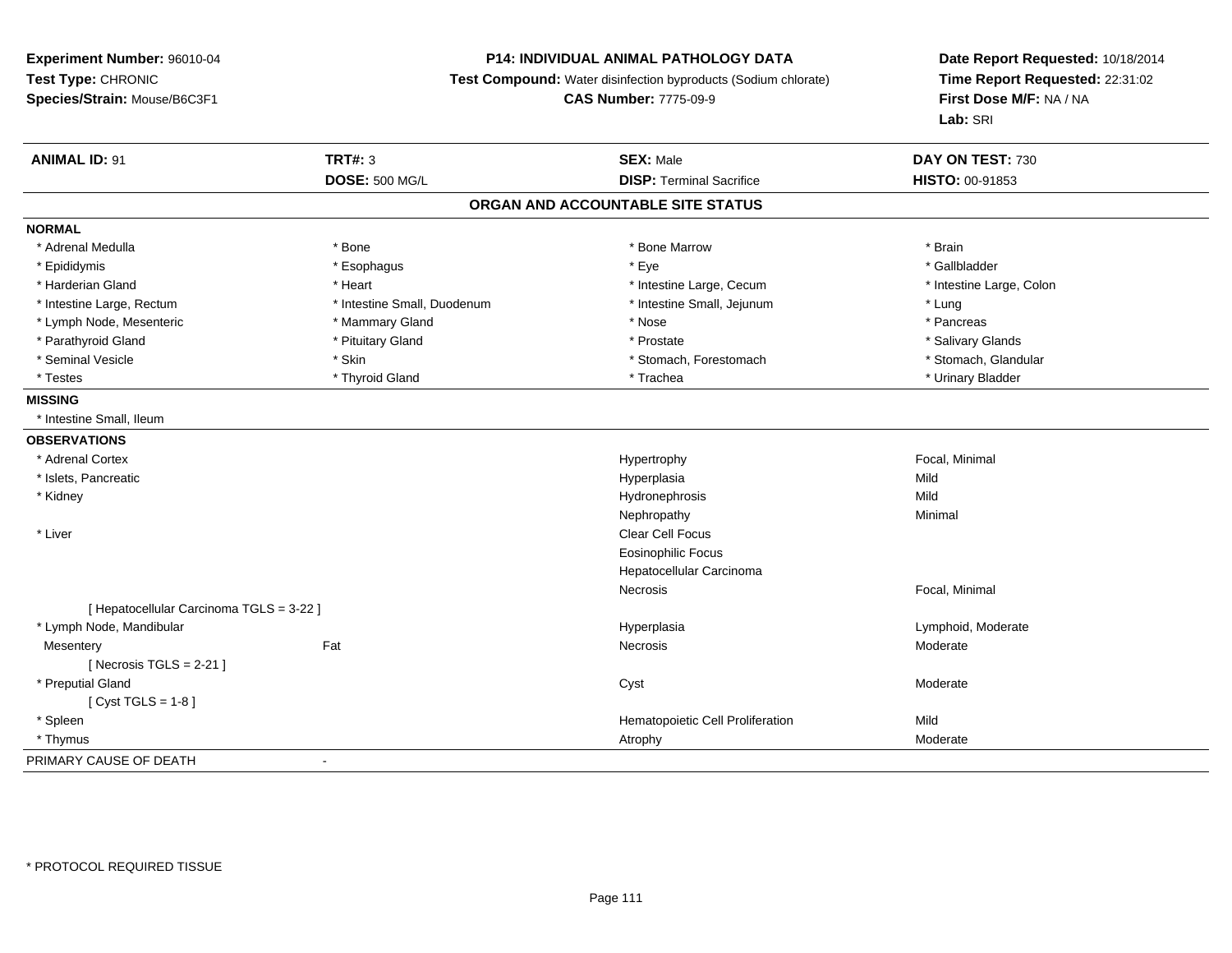#### **P14: INDIVIDUAL ANIMAL PATHOLOGY DATA**

**Test Compound:** Water disinfection byproducts (Sodium chlorate)

**CAS Number:** 7775-09-9

**Date Report Requested:** 10/18/2014**Time Report Requested:** 22:31:02**First Dose M/F:** NA / NA**Lab:** SRI

| <b>ANIMAL ID: 92</b>                     | <b>TRT#: 3</b>             | <b>SEX: Male</b>                  | DAY ON TEST: 577            |  |
|------------------------------------------|----------------------------|-----------------------------------|-----------------------------|--|
|                                          | <b>DOSE: 500 MG/L</b>      | <b>DISP:</b> Moribund Sacrifice   | HISTO: 00-88840             |  |
|                                          |                            | ORGAN AND ACCOUNTABLE SITE STATUS |                             |  |
| <b>NORMAL</b>                            |                            |                                   |                             |  |
| * Adrenal Cortex                         | * Adrenal Medulla          | * Bone                            | * Brain                     |  |
| * Esophagus                              | * Eye                      | * Harderian Gland                 | * Heart                     |  |
| * Intestine Large, Cecum                 | * Intestine Large, Colon   | * Intestine Large, Rectum         | * Intestine Small, Duodenum |  |
| * Intestine Small, Ileum                 | * Intestine Small, Jejunum | * Islets, Pancreatic              | * Lymph Node, Mesenteric    |  |
| * Mammary Gland                          | * Nose                     | * Pancreas                        | * Parathyroid Gland         |  |
| * Pituitary Gland                        | * Prostate                 | * Salivary Glands                 | * Seminal Vesicle           |  |
| * Skin                                   | * Stomach, Forestomach     | * Stomach, Glandular              | * Thyroid Gland             |  |
| * Trachea                                | * Urinary Bladder          |                                   |                             |  |
| <b>MISSING</b>                           |                            |                                   |                             |  |
| * Gallbladder                            |                            |                                   |                             |  |
| <b>INSUFFICIENT TISSUE</b>               |                            |                                   |                             |  |
| * Lymph Node, Mandibular                 |                            |                                   |                             |  |
| <b>OBSERVATIONS</b>                      |                            |                                   |                             |  |
| * Bone Marrow                            |                            | Hyperplasia                       | Mild                        |  |
| * Epididymis                             |                            | Atypia Cellular                   | Moderate                    |  |
| * Kidney                                 |                            | Nephropathy                       | Moderate                    |  |
|                                          | <b>Renal Tubule</b>        | Pigmentation                      | Marked                      |  |
| * Liver                                  |                            | Hepatoblastoma                    |                             |  |
|                                          |                            | Hepatocellular Carcinoma          |                             |  |
| [Hepatoblastoma TGLS = 3-21]             |                            |                                   |                             |  |
| [ Hepatocellular Carcinoma TGLS = 4-22 ] |                            |                                   |                             |  |
| * Lung                                   |                            | Hepatoblastoma                    | Metastatic (Liver)          |  |
| * Preputial Gland                        |                            | Cyst                              | Moderate                    |  |
|                                          |                            | Inflammation                      | Chronic, Moderate           |  |
| [ $Cyst TGLS = 1-8$ ]                    |                            |                                   |                             |  |
| * Spleen                                 |                            | Hematopoietic Cell Proliferation  | Moderate                    |  |
| * Testes                                 |                            | Atrophy                           | Mild                        |  |
| * Thymus                                 |                            | Atrophy                           | Moderate                    |  |

PRIMARY CAUSE OF DEATH

- Liver Hepatoblastoma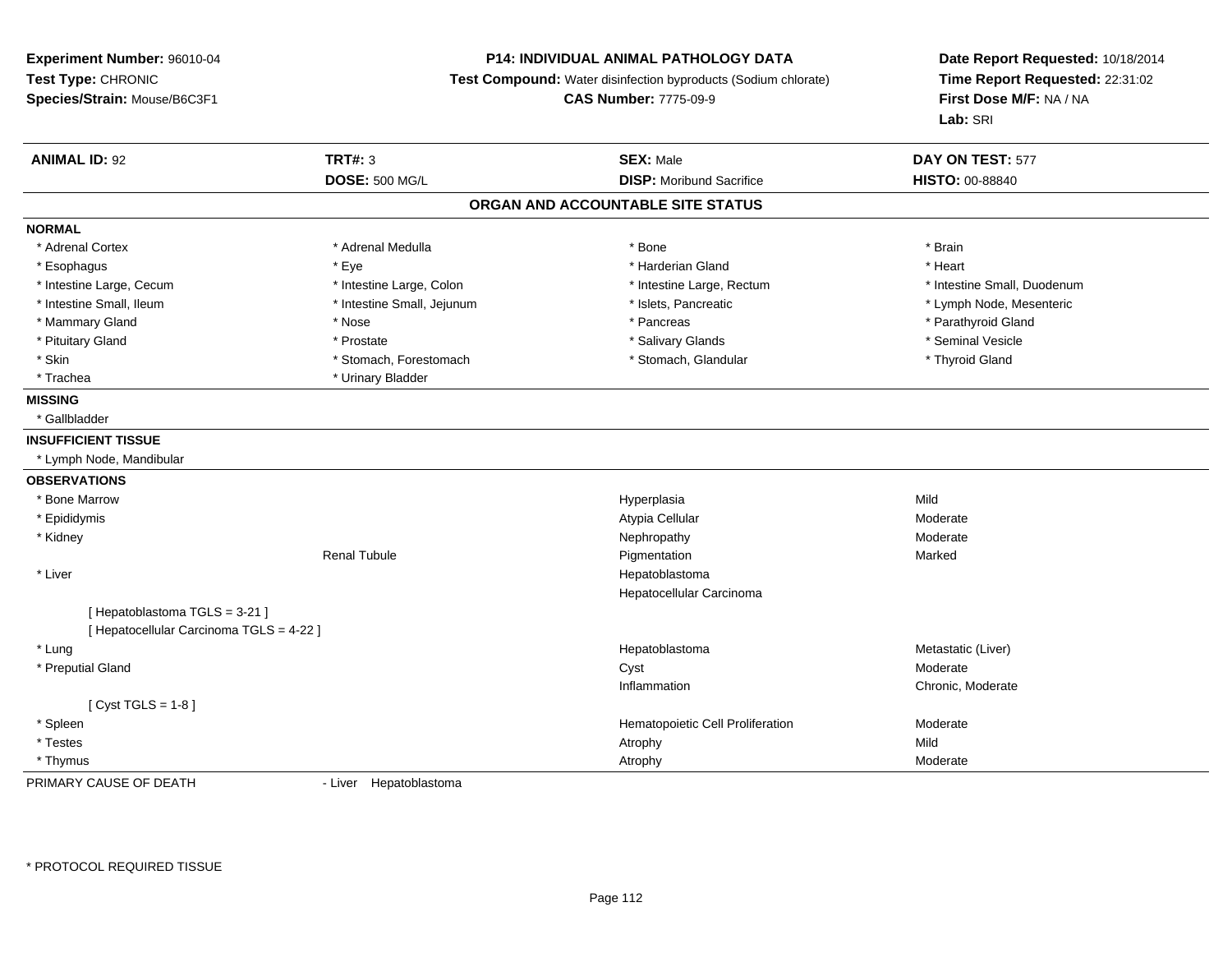| <b>Experiment Number: 96010-04</b><br>Test Type: CHRONIC<br>Species/Strain: Mouse/B6C3F1 | <b>P14: INDIVIDUAL ANIMAL PATHOLOGY DATA</b><br><b>Test Compound:</b> Water disinfection byproducts (Sodium chlorate)<br><b>CAS Number: 7775-09-9</b> |                                   | Date Report Requested: 10/18/2014<br>Time Report Requested: 22:31:02<br>First Dose M/F: NA / NA<br>Lab: SRI |
|------------------------------------------------------------------------------------------|-------------------------------------------------------------------------------------------------------------------------------------------------------|-----------------------------------|-------------------------------------------------------------------------------------------------------------|
| <b>ANIMAL ID: 92</b>                                                                     | TRT#: 3                                                                                                                                               | <b>SEX: Male</b>                  | DAY ON TEST: 577                                                                                            |
|                                                                                          | <b>DOSE: 500 MG/L</b>                                                                                                                                 | <b>DISP:</b> Moribund Sacrifice   | <b>HISTO: 00-88840</b>                                                                                      |
|                                                                                          |                                                                                                                                                       | ORGAN AND ACCOUNTABLE SITE STATUS |                                                                                                             |
| CONTRIBUTORY CAUSE OF DEATH                                                              | - Liver Hepatocellular Carcinoma                                                                                                                      |                                   |                                                                                                             |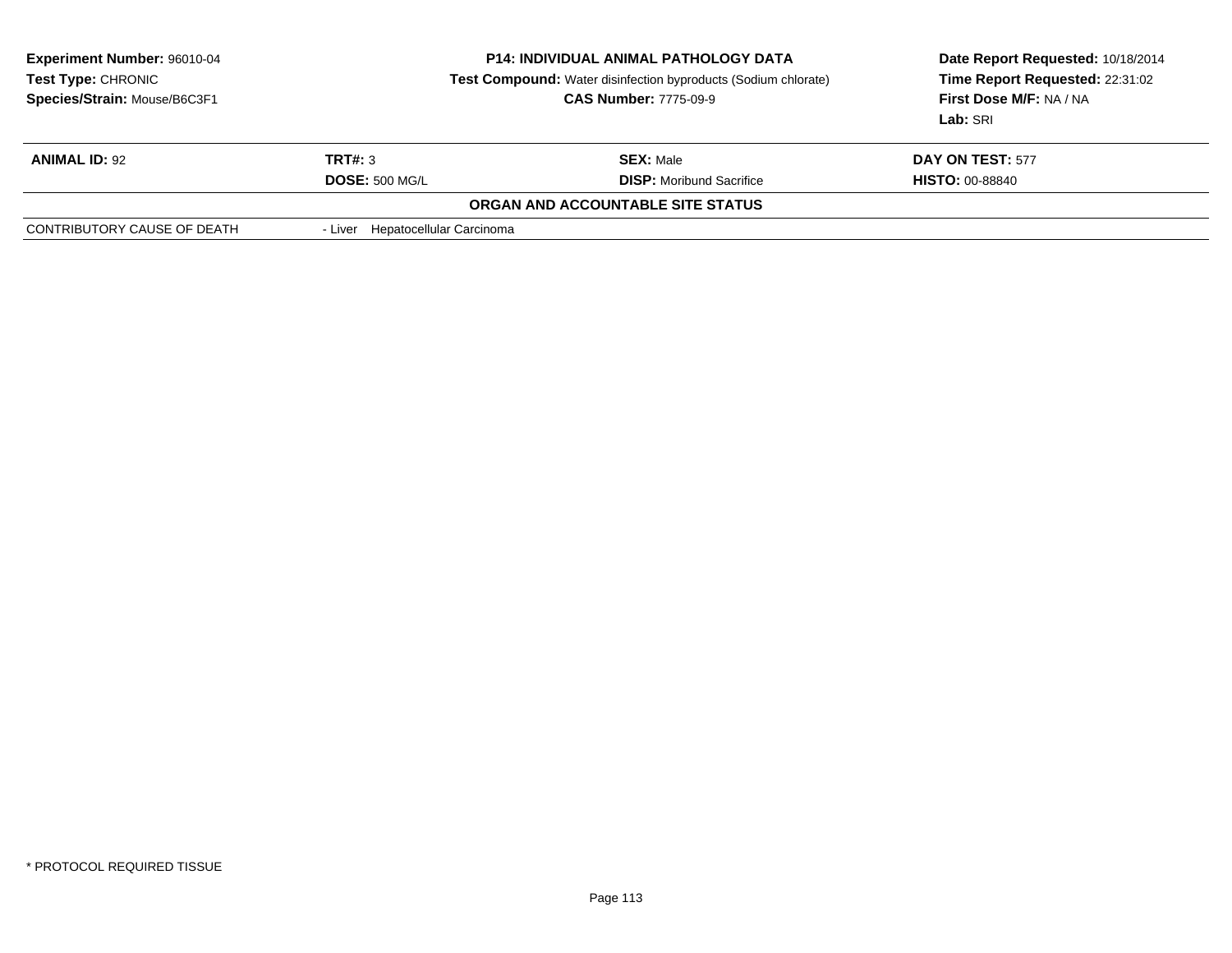## **P14: INDIVIDUAL ANIMAL PATHOLOGY DATA**

**Test Compound:** Water disinfection byproducts (Sodium chlorate)

**CAS Number:** 7775-09-9

| <b>ANIMAL ID: 93</b>                                                  | <b>TRT#: 3</b>             | <b>SEX: Male</b>                  | DAY ON TEST: 734            |
|-----------------------------------------------------------------------|----------------------------|-----------------------------------|-----------------------------|
|                                                                       | <b>DOSE: 500 MG/L</b>      | <b>DISP: Terminal Sacrifice</b>   | HISTO: 00-91854             |
|                                                                       |                            | ORGAN AND ACCOUNTABLE SITE STATUS |                             |
| <b>NORMAL</b>                                                         |                            |                                   |                             |
| * Adrenal Medulla                                                     | * Bone                     | * Bone Marrow                     | * Brain                     |
| * Epididymis                                                          | * Esophagus                | * Eye                             | * Heart                     |
| * Intestine Large, Cecum                                              | * Intestine Large, Colon   | * Intestine Large, Rectum         | * Intestine Small, Duodenum |
| * Intestine Small, Ileum                                              | * Intestine Small, Jejunum | * Lung                            | * Lymph Node, Mandibular    |
| * Lymph Node, Mesenteric                                              | * Mammary Gland            | Mesentery                         | * Nose                      |
| * Pancreas                                                            | * Parathyroid Gland        | * Pituitary Gland                 | * Preputial Gland           |
| * Prostate                                                            | * Salivary Glands          | * Skin                            | * Stomach, Forestomach      |
| * Stomach, Glandular                                                  | * Testes                   | * Thymus                          | * Thyroid Gland             |
| * Trachea                                                             | * Urinary Bladder          |                                   |                             |
| <b>INSUFFICIENT TISSUE</b>                                            |                            |                                   |                             |
| * Gallbladder                                                         |                            |                                   |                             |
| <b>OBSERVATIONS</b>                                                   |                            |                                   |                             |
| * Adrenal Cortex                                                      |                            | Degeneration                      | Fatty, Mild                 |
|                                                                       |                            | Hyperplasia                       | Focal, Minimal              |
|                                                                       |                            | Hypertrophy                       | Focal, Mild                 |
| * Harderian Gland                                                     |                            | Adenoma                           |                             |
| [Adenoma TGLS = $3-12$ ]                                              |                            |                                   |                             |
| * Islets, Pancreatic                                                  |                            | Hyperplasia                       | Moderate                    |
| * Kidney                                                              |                            | Metaplasia                        | Osseous, Minimal            |
|                                                                       |                            | Nephropathy                       | Minimal                     |
| * Liver                                                               |                            | Clear Cell Focus                  |                             |
|                                                                       |                            | Hepatocellular Adenoma            |                             |
|                                                                       |                            | Mixed Cell Focus                  |                             |
| [ Hepatocellular Adenoma TGLS = 2-6 ]                                 |                            |                                   |                             |
| * Seminal Vesicle                                                     |                            | Degeneration                      | Moderate                    |
| [Degeneration TGLS = 4-7]                                             |                            |                                   |                             |
| * Spleen                                                              |                            | Hyperplasia                       | Lymphoid, Mild              |
| PRIMARY CAUSE OF DEATH                                                |                            |                                   |                             |
| Animal Note: MILD LYMPHOCYTIC INFILTRATE IN MESENTERY; NOT TABULATED. |                            |                                   |                             |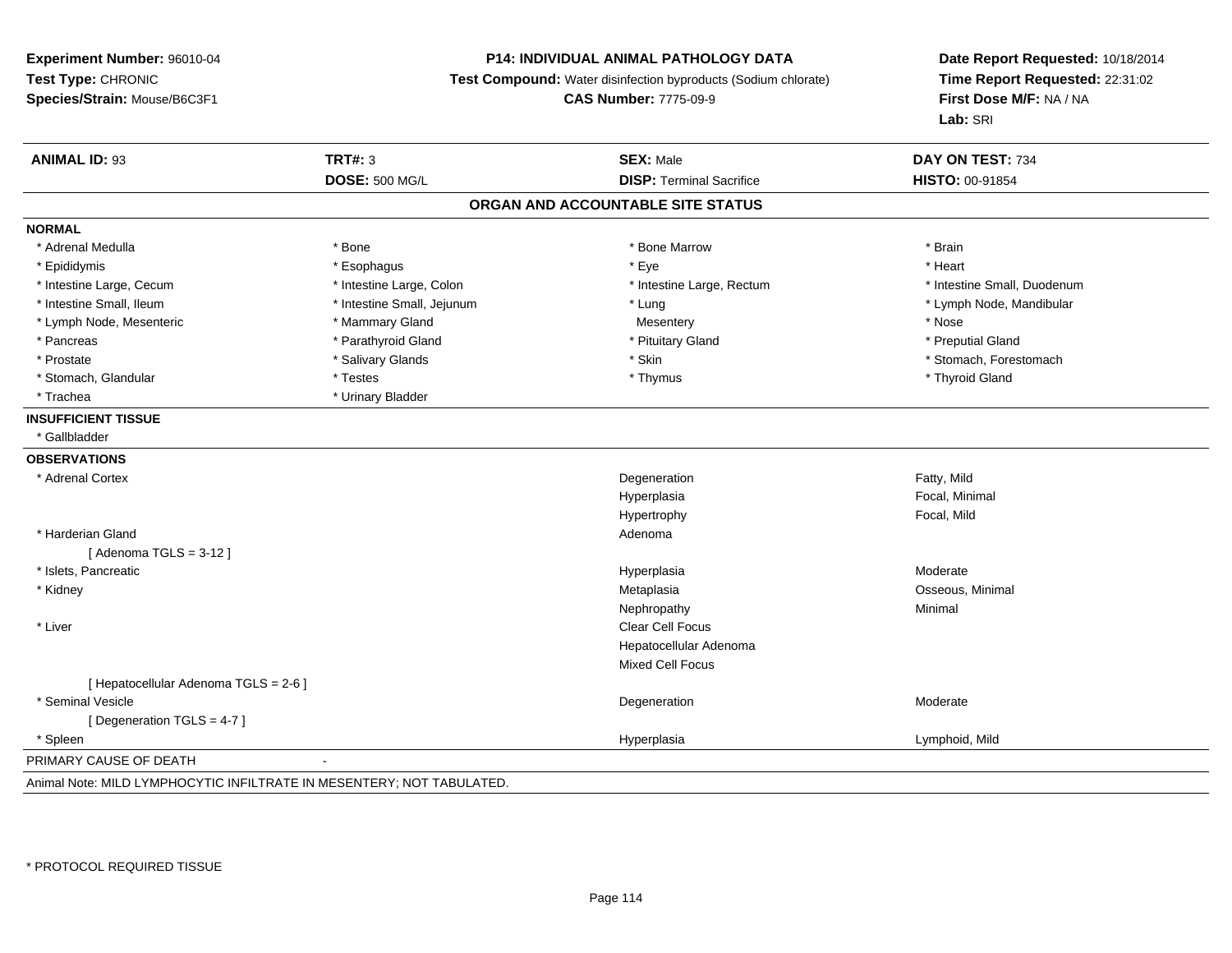## **P14: INDIVIDUAL ANIMAL PATHOLOGY DATA**

**Test Compound:** Water disinfection byproducts (Sodium chlorate)

**CAS Number:** 7775-09-9

| <b>ANIMAL ID: 94</b>                                              | <b>TRT#: 3</b>            | <b>SEX: Male</b>                  | DAY ON TEST: 731         |
|-------------------------------------------------------------------|---------------------------|-----------------------------------|--------------------------|
|                                                                   | <b>DOSE: 500 MG/L</b>     | <b>DISP: Terminal Sacrifice</b>   | <b>HISTO: 00-91855</b>   |
|                                                                   |                           | ORGAN AND ACCOUNTABLE SITE STATUS |                          |
| <b>NORMAL</b>                                                     |                           |                                   |                          |
| * Adrenal Cortex                                                  | * Adrenal Medulla         | * Bone                            | * Bone Marrow            |
| * Brain                                                           | * Epididymis              | * Esophagus                       | * Eye                    |
| * Gallbladder                                                     | * Harderian Gland         | * Heart                           | * Intestine Large, Cecum |
| * Intestine Large, Colon                                          | * Intestine Large, Rectum | * Intestine Small, Duodenum       | * Intestine Small, Ileum |
| * Intestine Small, Jejunum                                        | * Islets, Pancreatic      | * Lung                            | * Lymph Node, Mandibular |
| * Lymph Node, Mesenteric                                          | * Mammary Gland           | * Nose                            | * Pancreas               |
| * Parathyroid Gland                                               | * Preputial Gland         | * Prostate                        | * Salivary Glands        |
| * Seminal Vesicle                                                 | * Skin                    | * Spleen                          | * Stomach, Forestomach   |
| * Stomach, Glandular                                              | * Testes                  | * Trachea                         | * Urinary Bladder        |
| <b>MISSING</b>                                                    |                           |                                   |                          |
| * Thymus                                                          |                           |                                   |                          |
| <b>INSUFFICIENT TISSUE</b>                                        |                           |                                   |                          |
| * Pituitary Gland                                                 |                           |                                   |                          |
| <b>OBSERVATIONS</b>                                               |                           |                                   |                          |
| * Kidney                                                          |                           | Nephropathy                       | Minimal                  |
| * Liver                                                           |                           | <b>Clear Cell Focus</b>           |                          |
|                                                                   |                           | <b>Eosinophilic Focus</b>         |                          |
|                                                                   |                           | Hepatocellular Adenoma            | Multiple                 |
| [Eosinophilic Focus TGLS = 1-24]                                  |                           |                                   |                          |
| [Hepatocellular Adenoma TGLS = 2-21,3-22]                         |                           |                                   |                          |
| Mesentery                                                         | Fat                       | <b>Necrosis</b>                   | Moderate                 |
| [ Necrosis TGLS = $4-23$ ]                                        |                           |                                   |                          |
| * Thyroid Gland                                                   |                           | Degeneration                      | Cystic, Mild             |
| PRIMARY CAUSE OF DEATH                                            |                           |                                   |                          |
| Animal Note: MEDIUM SIZED THROMBUS IN BONE MARROW; NOT TABULATED. |                           |                                   |                          |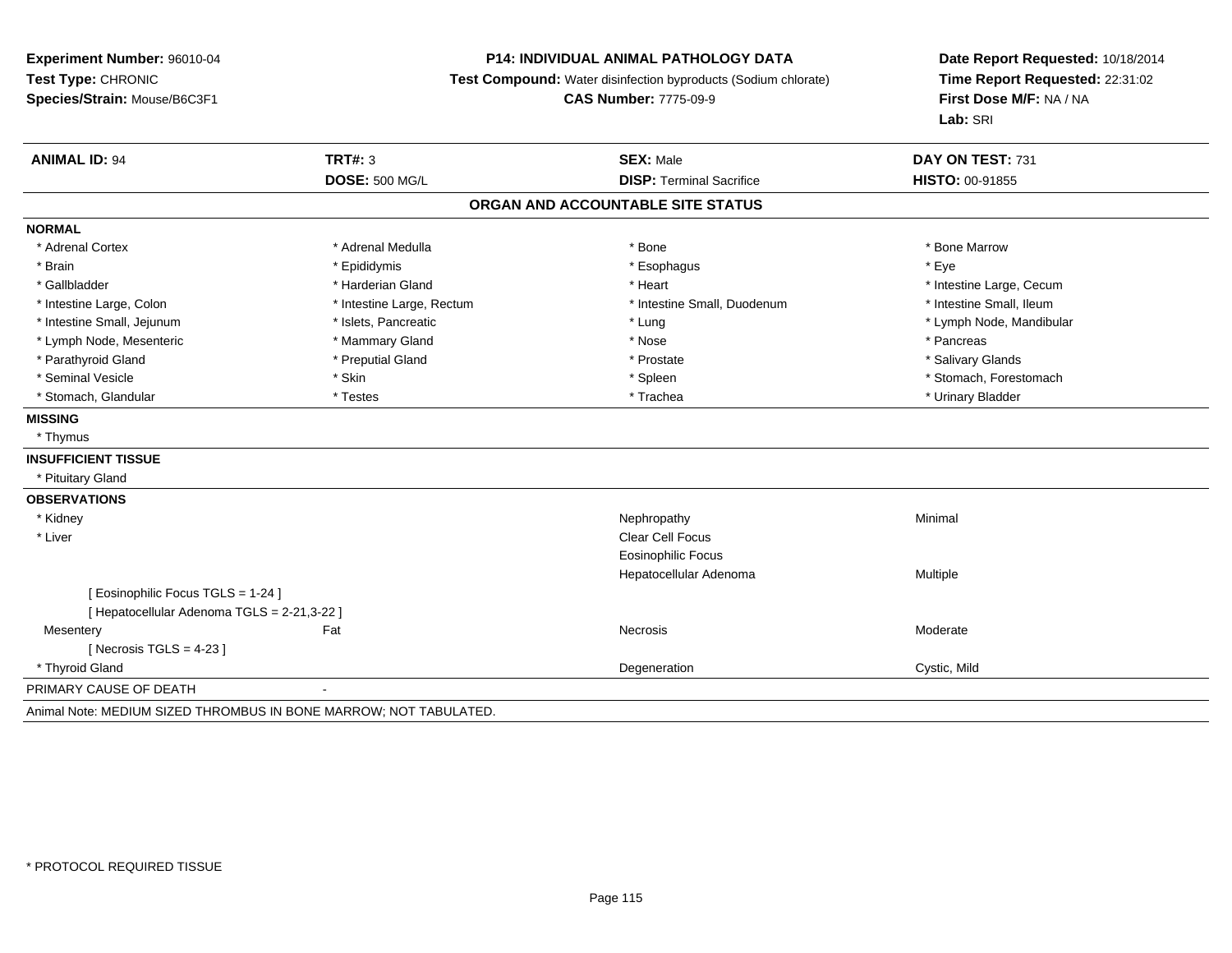## **P14: INDIVIDUAL ANIMAL PATHOLOGY DATA**

**Test Compound:** Water disinfection byproducts (Sodium chlorate)

**CAS Number:** 7775-09-9

| <b>ANIMAL ID: 95</b>                                                              | <b>TRT#: 3</b>              | <b>SEX: Male</b>                | DAY ON TEST: 734           |  |  |  |
|-----------------------------------------------------------------------------------|-----------------------------|---------------------------------|----------------------------|--|--|--|
|                                                                                   | <b>DOSE: 500 MG/L</b>       | <b>DISP: Terminal Sacrifice</b> | <b>HISTO: 00-91856</b>     |  |  |  |
| ORGAN AND ACCOUNTABLE SITE STATUS                                                 |                             |                                 |                            |  |  |  |
| <b>NORMAL</b>                                                                     |                             |                                 |                            |  |  |  |
| * Adrenal Medulla                                                                 | * Bone                      | * Bone Marrow                   | * Brain                    |  |  |  |
| * Epididymis                                                                      | * Esophagus                 | * Eye                           | * Gallbladder              |  |  |  |
| * Harderian Gland                                                                 | * Heart                     | * Intestine Large, Cecum        | * Intestine Large, Colon   |  |  |  |
| * Intestine Large, Rectum                                                         | * Intestine Small, Duodenum | * Intestine Small, Ileum        | * Intestine Small, Jejunum |  |  |  |
| * Islets, Pancreatic                                                              | * Lymph Node, Mesenteric    | * Mammary Gland                 | * Nose                     |  |  |  |
| * Pancreas                                                                        | * Parathyroid Gland         | * Prostate                      | * Salivary Glands          |  |  |  |
| * Seminal Vesicle                                                                 | * Skin                      | * Spleen                        | * Stomach, Forestomach     |  |  |  |
| * Stomach, Glandular                                                              | * Testes                    | * Thymus                        | * Thyroid Gland            |  |  |  |
| * Trachea                                                                         | * Urinary Bladder           |                                 |                            |  |  |  |
| <b>OBSERVATIONS</b>                                                               |                             |                                 |                            |  |  |  |
| * Adrenal Cortex                                                                  |                             | Hyperplasia                     | Focal, Mild                |  |  |  |
| * Kidney                                                                          |                             | Nephropathy                     | Minimal                    |  |  |  |
| * Liver                                                                           |                             | <b>Clear Cell Focus</b>         |                            |  |  |  |
|                                                                                   |                             | Hepatocellular Adenoma          |                            |  |  |  |
|                                                                                   |                             | Hepatocellular Carcinoma        |                            |  |  |  |
|                                                                                   |                             | <b>Mixed Cell Focus</b>         |                            |  |  |  |
| [ Hepatocellular Adenoma TGLS = 2-6 ]<br>[ Hepatocellular Carcinoma TGLS = 2-21 ] |                             |                                 |                            |  |  |  |
| * Lung                                                                            |                             | Alveolar/Bronchiolar Adenoma    |                            |  |  |  |
| * Lymph Node, Mandibular                                                          |                             | Hyperplasia                     | Lymphoid, Mild             |  |  |  |
| * Pituitary Gland                                                                 | <b>Pars Distalis</b>        | Adenoma                         |                            |  |  |  |
| * Preputial Gland                                                                 |                             | Cyst                            | Moderate                   |  |  |  |
|                                                                                   |                             | Inflammation                    | Chronic, Mild              |  |  |  |
| [Cyst TGLS = $1-8$ ]                                                              |                             |                                 |                            |  |  |  |
| [Inflammation TGLS = $1-8$ ]                                                      |                             |                                 |                            |  |  |  |
| PRIMARY CAUSE OF DEATH                                                            |                             |                                 |                            |  |  |  |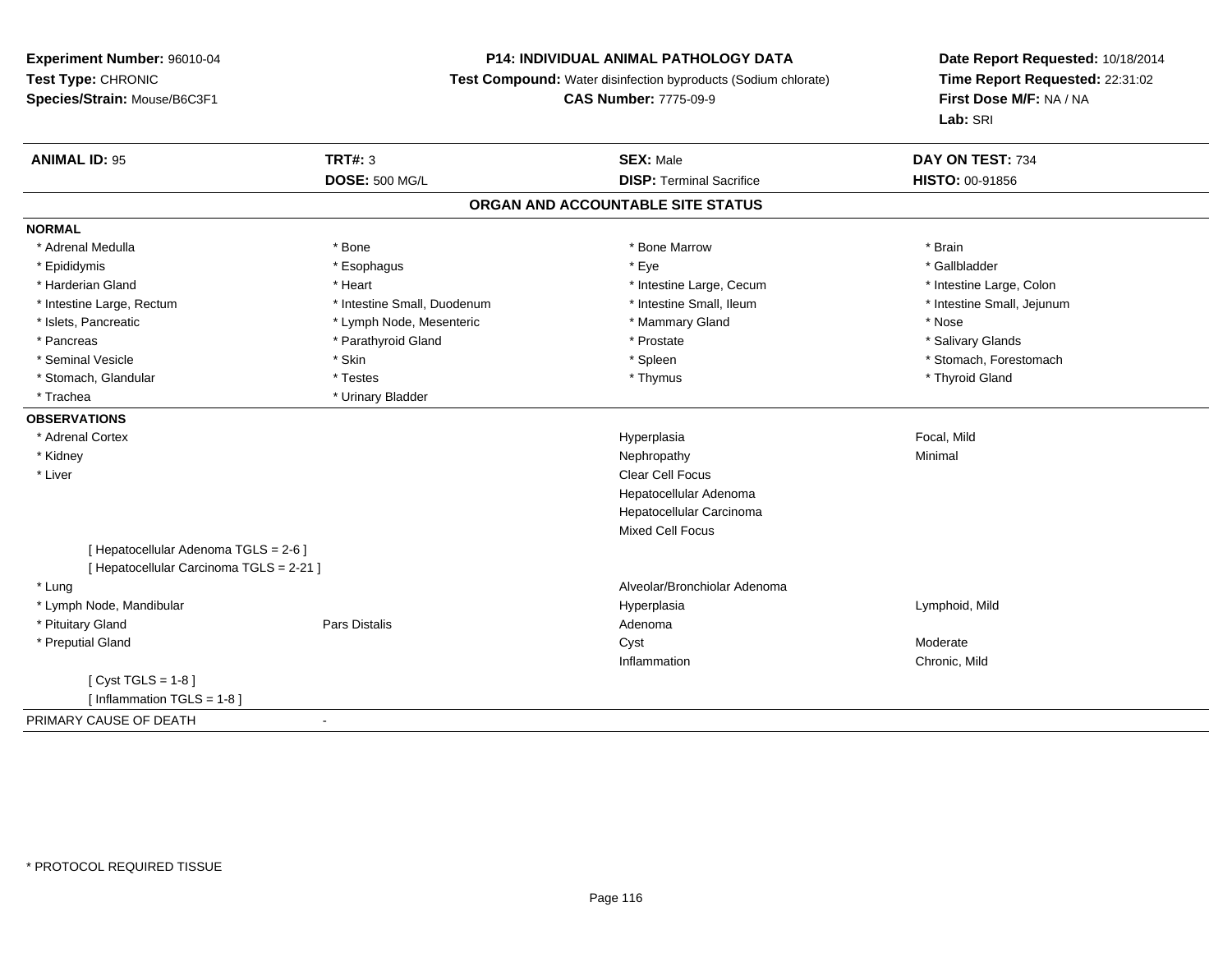# **P14: INDIVIDUAL ANIMAL PATHOLOGY DATA**

**Test Compound:** Water disinfection byproducts (Sodium chlorate)

**CAS Number:** 7775-09-9

| <b>ANIMAL ID: 96</b>                              | <b>TRT#: 3</b>                                                     | <b>SEX: Male</b>                  | DAY ON TEST: 729         |  |
|---------------------------------------------------|--------------------------------------------------------------------|-----------------------------------|--------------------------|--|
|                                                   | <b>DOSE: 500 MG/L</b>                                              | <b>DISP: Terminal Sacrifice</b>   | <b>HISTO: 00-91857</b>   |  |
|                                                   |                                                                    | ORGAN AND ACCOUNTABLE SITE STATUS |                          |  |
| <b>NORMAL</b>                                     |                                                                    |                                   |                          |  |
| * Adrenal Cortex                                  | * Adrenal Medulla                                                  | * Bone                            | * Bone Marrow            |  |
| * Brain                                           | * Epididymis                                                       | * Esophagus                       | * Eye                    |  |
| * Gallbladder                                     | * Harderian Gland                                                  | * Heart                           | * Intestine Large, Cecum |  |
| * Intestine Large, Colon                          | * Intestine Large, Rectum                                          | * Intestine Small, Duodenum       | * Intestine Small, Ileum |  |
| * Intestine Small, Jejunum                        | * Lung                                                             | * Lymph Node, Mandibular          | * Lymph Node, Mesenteric |  |
| * Mammary Gland                                   | * Nose                                                             | * Pancreas                        | * Parathyroid Gland      |  |
| * Pituitary Gland                                 | * Preputial Gland                                                  | * Prostate                        | * Salivary Glands        |  |
| * Seminal Vesicle                                 | * Skin                                                             | * Stomach, Forestomach            | * Stomach, Glandular     |  |
| * Testes                                          | * Thymus                                                           | * Thyroid Gland                   | * Trachea                |  |
| * Urinary Bladder                                 |                                                                    |                                   |                          |  |
| <b>OBSERVATIONS</b>                               |                                                                    |                                   |                          |  |
| * Islets, Pancreatic                              |                                                                    | Hyperplasia                       | Mild                     |  |
| * Kidney                                          |                                                                    | Nephropathy                       | Mild                     |  |
| * Liver                                           |                                                                    | <b>Clear Cell Focus</b>           |                          |  |
|                                                   |                                                                    | Hepatocellular Adenoma            | Multiple                 |  |
|                                                   | Note: HEPATOCELLULAR ADENOMAS PRESENT ON SLIDES 6, 21, 22, AND 24. |                                   |                          |  |
| [Clear Cell Focus TGLS = 1-24]                    |                                                                    |                                   |                          |  |
| [ Hepatocellular Adenoma TGLS = 1-24,2-21,3-22 ]  |                                                                    |                                   |                          |  |
| * Spleen                                          |                                                                    | Hyperplasia                       | Lymphoid, Mild           |  |
| * Stom Gland                                      |                                                                    |                                   |                          |  |
|                                                   | Note: MILD SQUAMOUS METAPLASIA OF GLANDS; NOT TABULATED.           |                                   |                          |  |
| Tooth                                             |                                                                    | Malformation                      |                          |  |
| Note: TOOTH MALFORMATION ALSO EVIDENT ON SLIDE 9. |                                                                    |                                   |                          |  |
| [Malformation TGLS = $4-23$ ]                     |                                                                    |                                   |                          |  |
| PRIMARY CAUSE OF DEATH                            | $\blacksquare$                                                     |                                   |                          |  |
|                                                   |                                                                    |                                   |                          |  |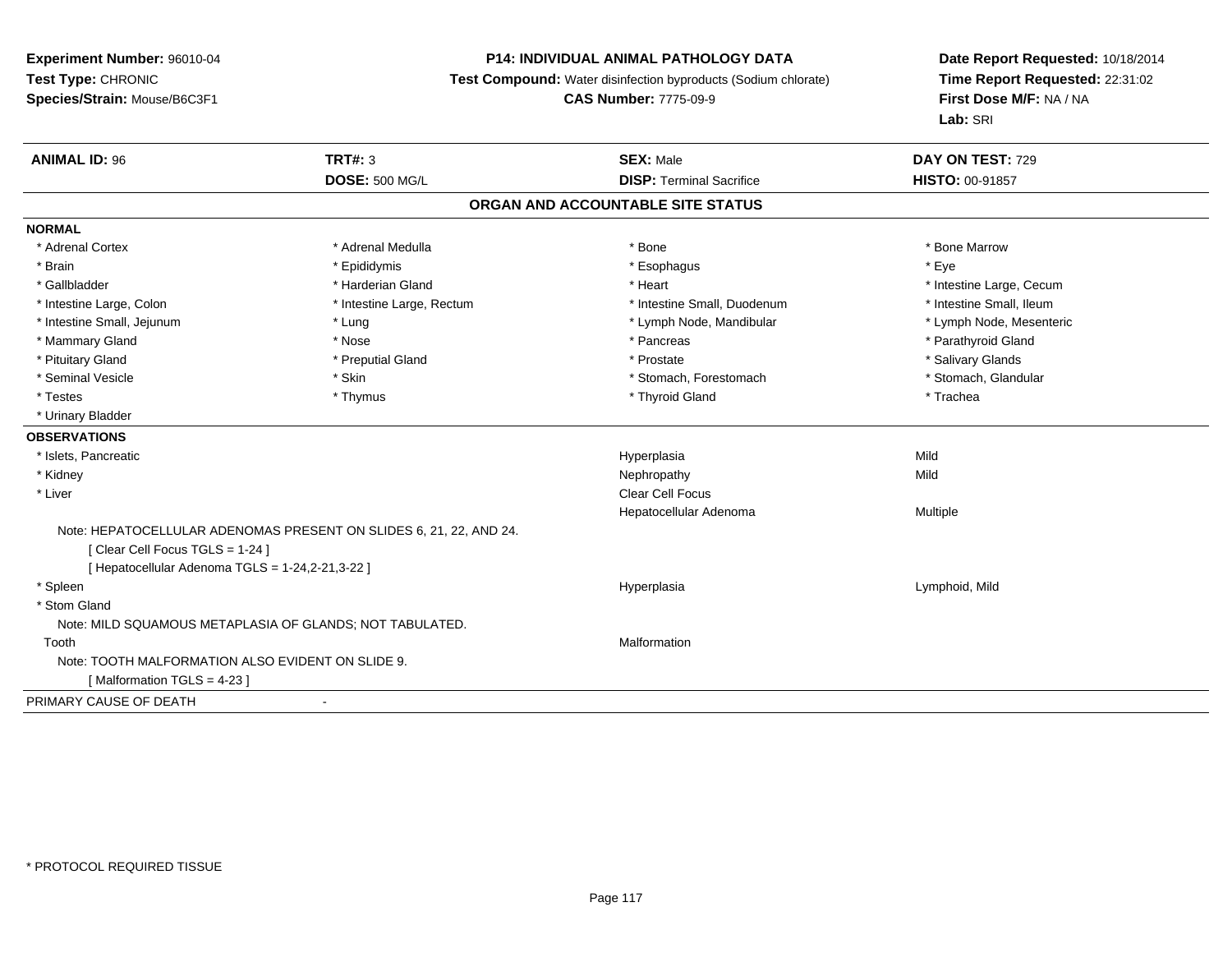## **P14: INDIVIDUAL ANIMAL PATHOLOGY DATA**

**Test Compound:** Water disinfection byproducts (Sodium chlorate)

**CAS Number:** 7775-09-9

| <b>ANIMAL ID: 97</b>                   | <b>TRT#: 3</b>           | <b>SEX: Male</b>                         | DAY ON TEST: 734          |
|----------------------------------------|--------------------------|------------------------------------------|---------------------------|
|                                        | <b>DOSE: 500 MG/L</b>    | <b>DISP: Terminal Sacrifice</b>          | <b>HISTO: 00-91858</b>    |
|                                        |                          | ORGAN AND ACCOUNTABLE SITE STATUS        |                           |
| <b>NORMAL</b>                          |                          |                                          |                           |
| * Bone                                 | * Bone Marrow            | * Brain                                  | * Epididymis              |
| * Esophagus                            | * Eye                    | * Gallbladder                            | * Harderian Gland         |
| * Heart                                | * Intestine Large, Cecum | * Intestine Large, Colon                 | * Intestine Large, Rectum |
| * Intestine Small, Duodenum            | * Intestine Small, Ileum | * Intestine Small, Jejunum               | * Lymph Node, Mandibular  |
| * Lymph Node, Mesenteric               | * Mammary Gland          | * Nose                                   | * Pancreas                |
| * Parathyroid Gland                    | * Pituitary Gland        | * Preputial Gland                        | * Prostate                |
| * Salivary Glands                      | * Seminal Vesicle        | * Skin                                   | * Spleen                  |
| * Stomach, Forestomach                 | * Stomach, Glandular     | * Testes                                 | * Thymus                  |
| * Trachea                              | * Urinary Bladder        |                                          |                           |
| <b>MISSING</b>                         |                          |                                          |                           |
| * Adrenal Medulla                      |                          |                                          |                           |
| <b>OBSERVATIONS</b>                    |                          |                                          |                           |
| * Adrenal Cortex                       |                          | <b>Accessory Adrenal Cortical Nodule</b> | Moderate                  |
|                                        |                          | Hypertrophy                              | Focal, Mild               |
| * Islets, Pancreatic                   |                          | Hyperplasia                              | Mild                      |
| * Kidney                               |                          | Nephropathy                              | Minimal                   |
| * Liver                                |                          | <b>Clear Cell Focus</b>                  |                           |
|                                        |                          | Hepatocellular Adenoma                   |                           |
| [ Hepatocellular Adenoma TGLS = 1-21 ] |                          |                                          |                           |
| * Lung                                 |                          | Edema                                    | Mild                      |
| * Thyroid Gland                        |                          | Degeneration                             | Cystic, Moderate          |
| PRIMARY CAUSE OF DEATH                 | $\overline{\phantom{a}}$ |                                          |                           |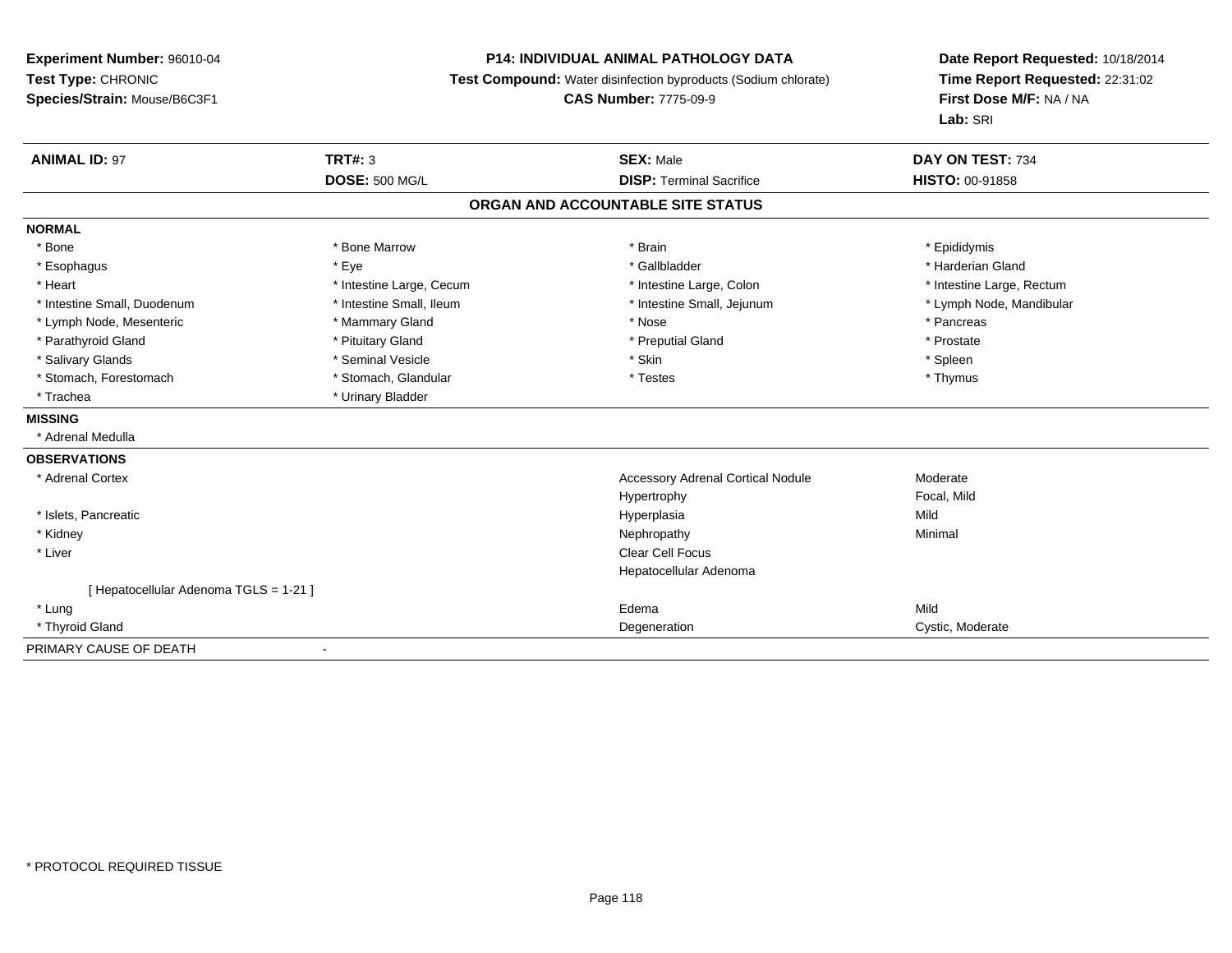## **P14: INDIVIDUAL ANIMAL PATHOLOGY DATA**

**Test Compound:** Water disinfection byproducts (Sodium chlorate)

**CAS Number:** 7775-09-9

| <b>ANIMAL ID: 98</b>                  | <b>TRT#: 3</b>                                           | <b>SEX: Male</b>                  | DAY ON TEST: 729           |
|---------------------------------------|----------------------------------------------------------|-----------------------------------|----------------------------|
|                                       | <b>DOSE: 500 MG/L</b>                                    | <b>DISP: Terminal Sacrifice</b>   | HISTO: 00-91859            |
|                                       |                                                          | ORGAN AND ACCOUNTABLE SITE STATUS |                            |
| <b>NORMAL</b>                         |                                                          |                                   |                            |
| * Adrenal Medulla                     | * Bone                                                   | * Bone Marrow                     | * Brain                    |
| * Epididymis                          | * Esophagus                                              | * Eye                             | * Gallbladder              |
| * Harderian Gland                     | * Heart                                                  | * Intestine Large, Cecum          | * Intestine Large, Colon   |
| * Intestine Large, Rectum             | * Intestine Small, Duodenum                              | * Intestine Small, Ileum          | * Intestine Small, Jejunum |
| * Lung                                | * Lymph Node, Mandibular                                 | * Lymph Node, Mesenteric          | * Mammary Gland            |
| * Nose                                | * Pancreas                                               | * Parathyroid Gland               | * Pituitary Gland          |
| * Prostate                            | * Salivary Glands                                        | * Seminal Vesicle                 | * Skin                     |
| * Stomach, Forestomach                | * Testes                                                 | * Thyroid Gland                   | * Trachea                  |
| * Urinary Bladder                     |                                                          |                                   |                            |
| <b>OBSERVATIONS</b>                   |                                                          |                                   |                            |
| * Adrenal Cortex                      |                                                          | Hypertrophy                       | Focal, Minimal             |
| * Islets, Pancreatic                  |                                                          | Hyperplasia                       | Moderate                   |
| * Kidney                              |                                                          | Cyst                              | Moderate                   |
|                                       |                                                          | Hyperplasia                       | Lymphoid, Mild             |
|                                       |                                                          | Nephropathy                       | Minimal                    |
| * Liver                               |                                                          | Clear Cell Focus                  |                            |
|                                       |                                                          | Hepatocellular Adenoma            |                            |
|                                       | Note: HEPATOCELLULAR ADENOMA PRESENT ON SLIDES 6 AND 22. |                                   |                            |
| [ Clear Cell Focus TGLS = 2-21,3-22 ] |                                                          |                                   |                            |
| * Preputial Gland                     |                                                          | Cyst                              | Moderate                   |
| [ $Cyst TGLS = 1-8$ ]                 |                                                          |                                   |                            |
| * Spleen                              |                                                          | Hyperplasia                       | Lymphoid, Mild             |
| * Stomach, Glandular                  |                                                          | Adenoma                           |                            |
| * Thymus                              |                                                          | Cyst                              | Moderate                   |
| PRIMARY CAUSE OF DEATH                | $\blacksquare$                                           |                                   |                            |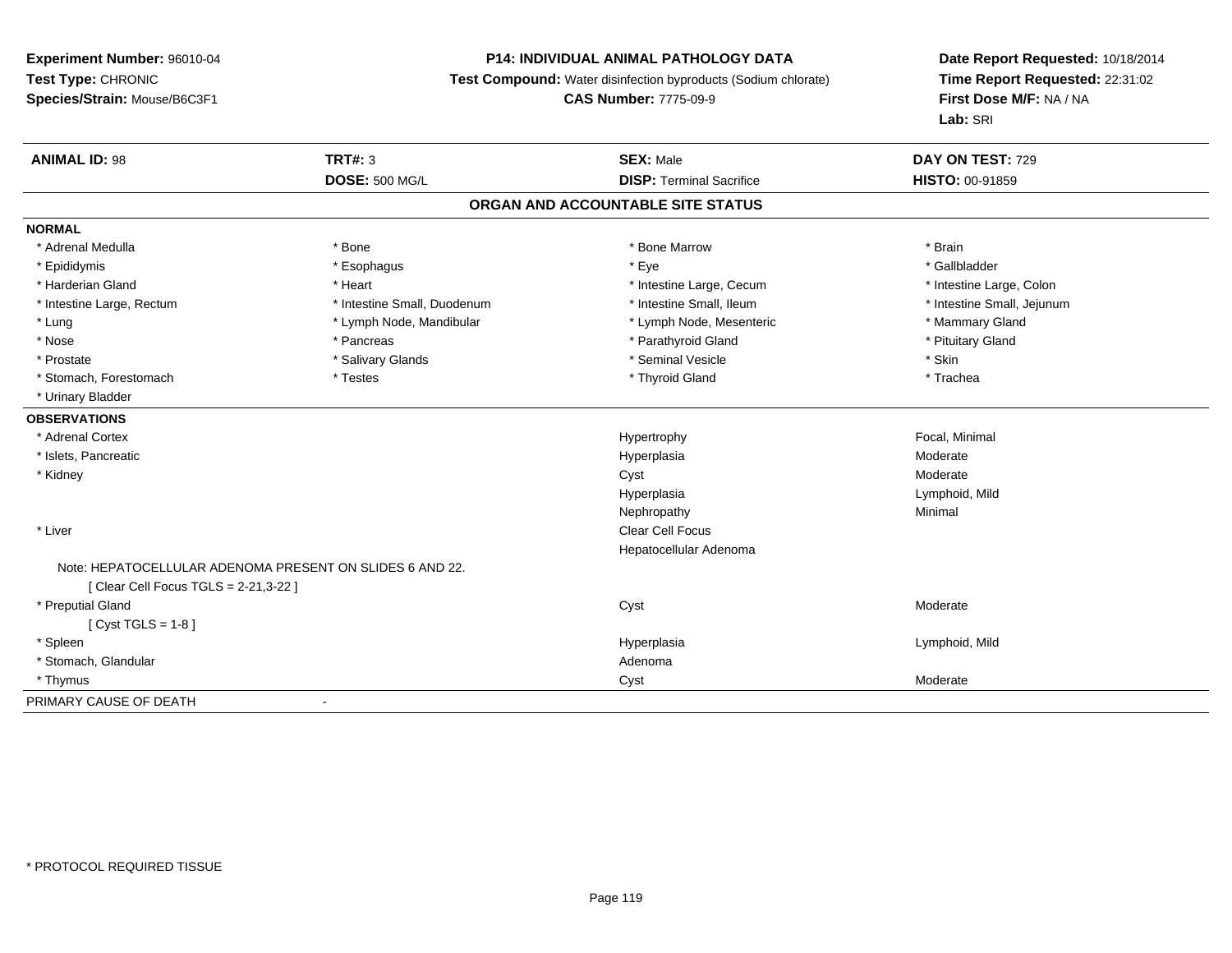## **P14: INDIVIDUAL ANIMAL PATHOLOGY DATA**

**Test Compound:** Water disinfection byproducts (Sodium chlorate)

**CAS Number:** 7775-09-9

| <b>ANIMAL ID: 99</b>                         | <b>TRT#: 3</b>           | <b>SEX: Male</b>                  | DAY ON TEST: 604          |
|----------------------------------------------|--------------------------|-----------------------------------|---------------------------|
|                                              | <b>DOSE: 500 MG/L</b>    | <b>DISP:</b> Moribund Sacrifice   | <b>HISTO: 00-88976</b>    |
|                                              |                          | ORGAN AND ACCOUNTABLE SITE STATUS |                           |
| <b>NORMAL</b>                                |                          |                                   |                           |
| * Adrenal Cortex                             | * Adrenal Medulla        | * Bone                            | * Bone Marrow             |
| * Brain                                      | * Esophagus              | * Gallbladder                     | * Harderian Gland         |
| * Heart                                      | * Intestine Large, Cecum | * Intestine Large, Colon          | * Intestine Large, Rectum |
| * Intestine Small, Duodenum                  | * Intestine Small, Ileum | * Intestine Small, Jejunum        | * Islets, Pancreatic      |
| * Lymph Node, Mandibular                     | * Lymph Node, Mesenteric | * Mammary Gland                   | * Nose                    |
| * Pancreas                                   | * Parathyroid Gland      | * Pituitary Gland                 | * Preputial Gland         |
| * Prostate                                   | * Salivary Glands        | * Seminal Vesicle                 | * Skin                    |
| Spinal Cord                                  | * Stomach, Glandular     | * Thyroid Gland                   | * Trachea                 |
| * Urinary Bladder                            |                          |                                   |                           |
| <b>OBSERVATIONS</b>                          |                          |                                   |                           |
| * Epididymis                                 |                          | Atypia Cellular                   | Mild                      |
| * Eye                                        |                          | Cataract                          | Mild                      |
| * Kidney                                     |                          | Cyst                              | Moderate                  |
|                                              |                          | Nephropathy                       | Minimal                   |
| * Liver                                      |                          | <b>Eosinophilic Focus</b>         |                           |
| [ Eosinophilic Focus TGLS = 2-21 ]           |                          |                                   |                           |
| * Lung                                       |                          | Alveolar/Bronchiolar Adenoma      |                           |
| [ Alveolar/Bronchiolar Adenoma TGLS = 3-22 ] |                          |                                   |                           |
| <b>Peripheral Nerve</b>                      |                          | Atrophy                           | Moderate                  |
| <b>Skeletal Muscle</b>                       |                          | Atrophy                           | Mild                      |
| * Spleen                                     |                          | Pigmentation                      | Mild                      |
| * Stomach, Forestomach                       | Epithelium               | Hyperplasia                       | Mild                      |
|                                              |                          | Inflammation                      | Chronic Active, Mild      |
| [ Hyperplasia TGLS = 4-4 ]                   |                          |                                   |                           |
| * Testes                                     | <b>Germinal Epith</b>    | Atrophy                           | Mild                      |
| * Thymus                                     |                          | Atrophy                           | Moderate                  |
| PRIMARY CAUSE OF DEATH                       | - UNCERTAIN              |                                   |                           |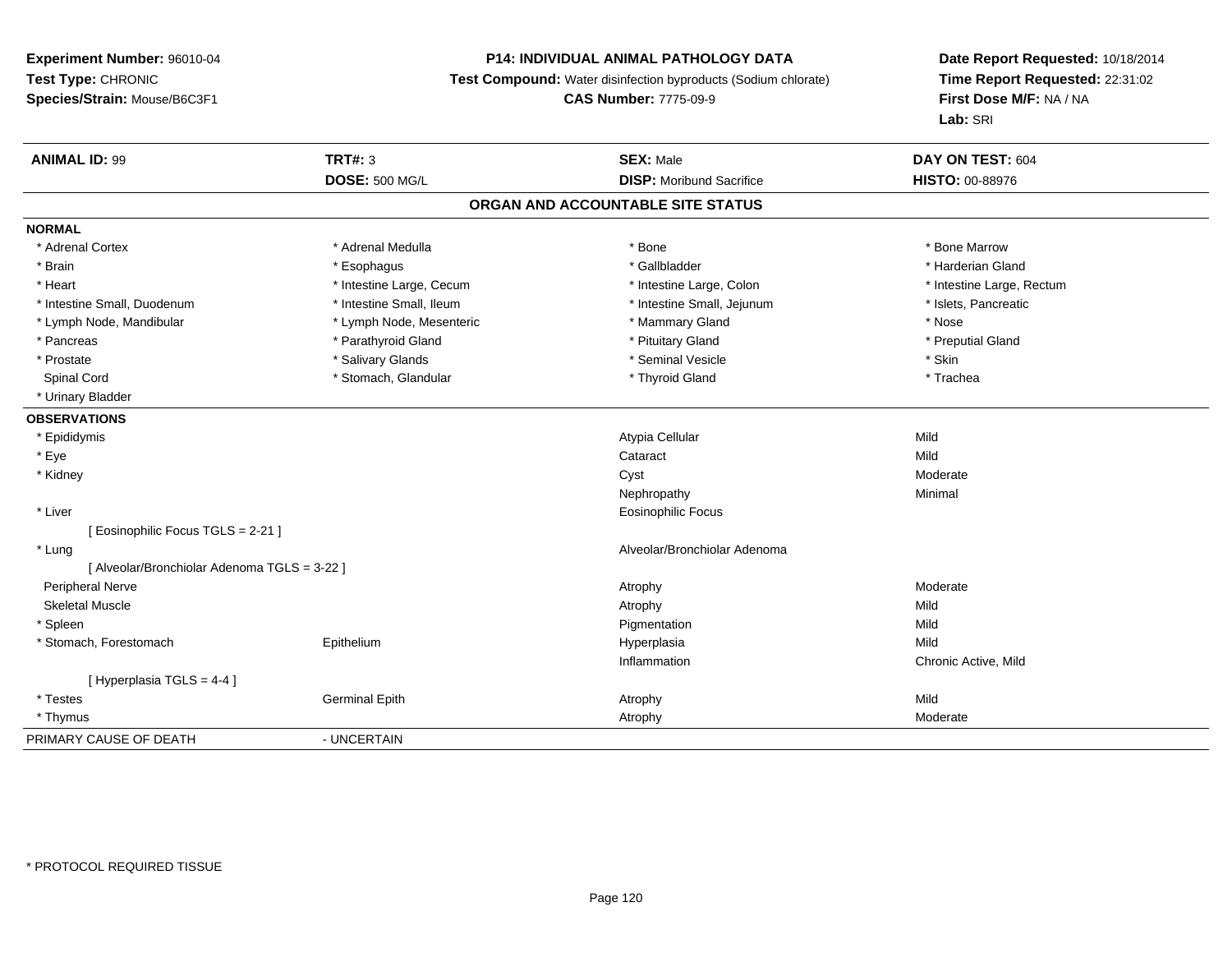# **P14: INDIVIDUAL ANIMAL PATHOLOGY DATA**

**Test Compound:** Water disinfection byproducts (Sodium chlorate)

**CAS Number:** 7775-09-9

| <b>ANIMAL ID: 100</b>                             | <b>TRT#: 3</b><br><b>DOSE: 500 MG/L</b>                                      | <b>SEX: Male</b><br><b>DISP: Terminal Sacrifice</b> | DAY ON TEST: 730<br><b>HISTO: 00-91860</b> |
|---------------------------------------------------|------------------------------------------------------------------------------|-----------------------------------------------------|--------------------------------------------|
|                                                   |                                                                              |                                                     |                                            |
|                                                   |                                                                              | ORGAN AND ACCOUNTABLE SITE STATUS                   |                                            |
| <b>NORMAL</b>                                     |                                                                              |                                                     |                                            |
| * Adrenal Cortex                                  | * Adrenal Medulla                                                            | * Bone                                              | * Bone Marrow                              |
| * Brain                                           | * Epididymis                                                                 | * Esophagus                                         | * Eye                                      |
| * Gallbladder                                     | * Heart                                                                      | * Intestine Large, Cecum                            | * Intestine Large, Colon                   |
| * Intestine Large, Rectum                         | * Intestine Small, Duodenum                                                  | * Intestine Small, Ileum                            | * Intestine Small, Jejunum                 |
| * Lymph Node, Mesenteric                          | * Mammary Gland                                                              | * Nose                                              | * Pancreas                                 |
| * Parathyroid Gland                               | * Pituitary Gland                                                            | * Salivary Glands                                   | * Seminal Vesicle                          |
| * Skin                                            | * Spleen                                                                     | * Stomach, Forestomach                              | * Stomach, Glandular                       |
| * Trachea                                         | * Urinary Bladder                                                            |                                                     |                                            |
| <b>OBSERVATIONS</b>                               |                                                                              |                                                     |                                            |
| * Harderian Gland                                 |                                                                              | Inflammation                                        | Chronic, Mild                              |
| * Islets, Pancreatic                              |                                                                              | Hyperplasia                                         | Moderate                                   |
| * Kidney                                          |                                                                              | Inflammation                                        | Chronic, Moderate                          |
|                                                   |                                                                              | Nephropathy                                         | Moderate                                   |
|                                                   | Note: BACTERIAL ACCUMULATION ASSOCIATED WITH INFLAMMATION IN KIDNEY PAPILLA. |                                                     |                                            |
| [Inflammation TGLS = $3-5$ ]                      |                                                                              |                                                     |                                            |
| [Nephropathy TGLS = $3-5$ ]                       |                                                                              |                                                     |                                            |
| * Liver                                           |                                                                              | <b>Eosinophilic Focus</b>                           |                                            |
| Note: MODERATE GLYCOGEN DEPLETION; NOT TABULATED. |                                                                              |                                                     |                                            |
| * Lung                                            |                                                                              | Hemorrhage                                          | Mild                                       |
| * Lymph Node, Mandibular                          |                                                                              | Hyperplasia                                         | Lymphoid, Marked                           |
| * Preputial Gland                                 |                                                                              | Cyst                                                | Moderate                                   |
| [ $Cyst TGLS = 1-8$ ]                             |                                                                              |                                                     |                                            |
| * Prostate                                        |                                                                              | Inflammation                                        | Chronic, Mild                              |
|                                                   | Note: INFLAMMATION INVOLVES PORTION OF PROSTATE ATTACHED TO SEMINAL VESICLE. |                                                     |                                            |
| * Testes                                          | <b>Germinal Epith</b>                                                        | Atrophy                                             | Mild                                       |
| * Thymus                                          |                                                                              | Atrophy                                             | Mild                                       |
| * Thyroid Gland                                   |                                                                              | Degeneration                                        | Cystic, Minimal                            |
| PRIMARY CAUSE OF DEATH                            |                                                                              |                                                     |                                            |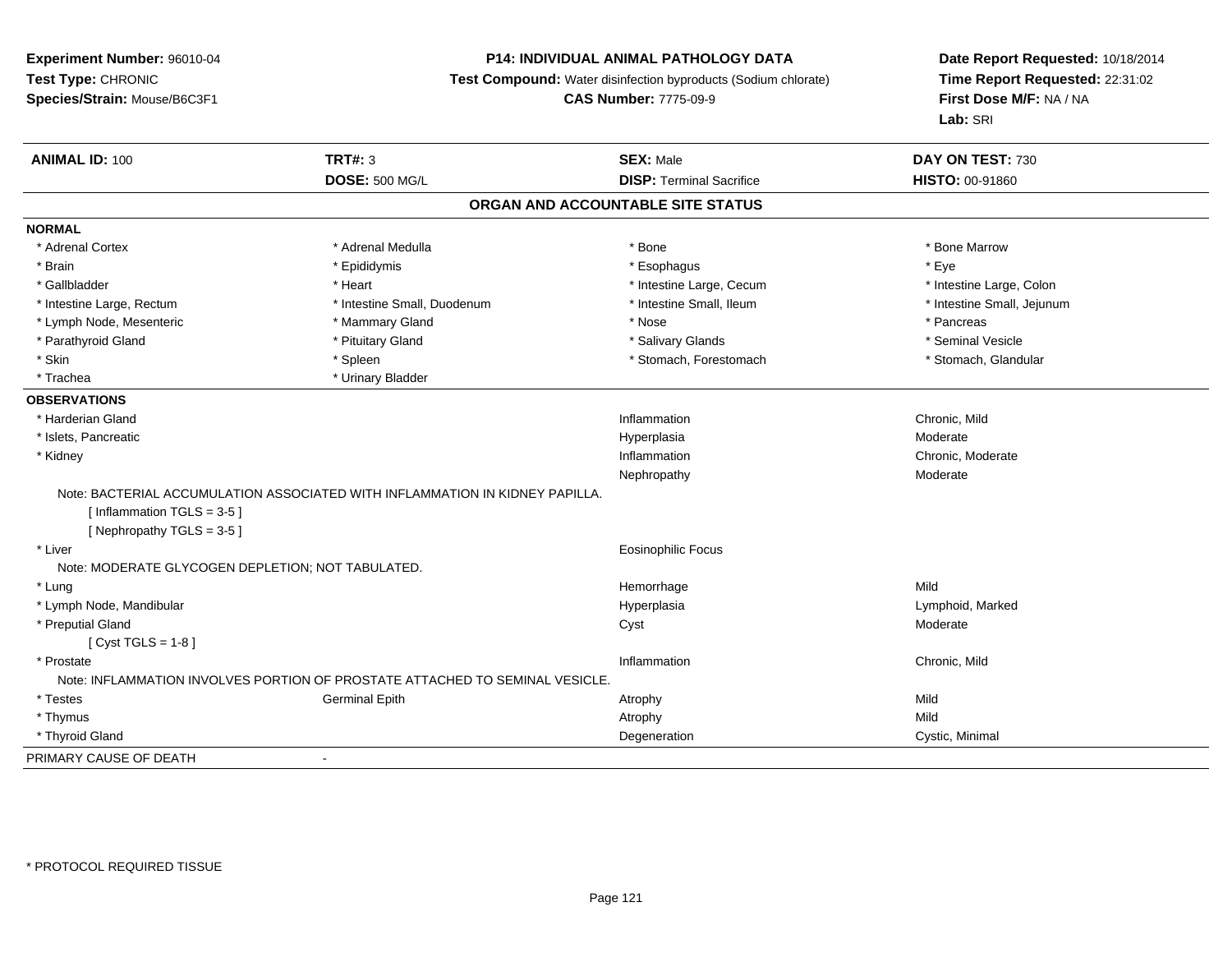# **P14: INDIVIDUAL ANIMAL PATHOLOGY DATA**

**Test Compound:** Water disinfection byproducts (Sodium chlorate)

**CAS Number:** 7775-09-9

| <b>ANIMAL ID: 101</b>                        | <b>TRT#: 5</b>              | <b>SEX: Male</b>                | DAY ON TEST: 731           |  |  |  |  |
|----------------------------------------------|-----------------------------|---------------------------------|----------------------------|--|--|--|--|
|                                              | <b>DOSE: 1000MG/L</b>       | <b>DISP: Terminal Sacrifice</b> | <b>HISTO: 00-91861</b>     |  |  |  |  |
| ORGAN AND ACCOUNTABLE SITE STATUS            |                             |                                 |                            |  |  |  |  |
| <b>NORMAL</b>                                |                             |                                 |                            |  |  |  |  |
| * Adrenal Cortex                             | * Bone                      | * Bone Marrow                   | * Brain                    |  |  |  |  |
| * Epididymis                                 | * Esophagus                 | * Eye                           | * Gallbladder              |  |  |  |  |
| * Harderian Gland                            | * Heart                     | * Intestine Large, Cecum        | * Intestine Large, Colon   |  |  |  |  |
| * Intestine Large, Rectum                    | * Intestine Small, Duodenum | * Intestine Small, Ileum        | * Intestine Small, Jejunum |  |  |  |  |
| * Islets, Pancreatic                         | * Lymph Node, Mandibular    | * Lymph Node, Mesenteric        | * Mammary Gland            |  |  |  |  |
| * Nose                                       | * Pancreas                  | * Pituitary Gland               | * Preputial Gland          |  |  |  |  |
| * Prostate                                   | * Salivary Glands           | * Seminal Vesicle               | * Skin                     |  |  |  |  |
| * Stomach, Forestomach                       | * Stomach, Glandular        | * Testes                        | * Thyroid Gland            |  |  |  |  |
| * Trachea                                    | * Urinary Bladder           |                                 |                            |  |  |  |  |
| <b>MISSING</b>                               |                             |                                 |                            |  |  |  |  |
| * Adrenal Medulla                            |                             |                                 |                            |  |  |  |  |
| <b>OBSERVATIONS</b>                          |                             |                                 |                            |  |  |  |  |
| * Kidney                                     |                             | Cyst                            | Moderate                   |  |  |  |  |
|                                              |                             | Nephropathy                     | Mild                       |  |  |  |  |
| * Liver                                      |                             | Hepatocellular Adenoma          |                            |  |  |  |  |
| [ Hepatocellular Adenoma TGLS = 1-21 ]       |                             |                                 |                            |  |  |  |  |
| * Lung                                       |                             | Alveolar/Bronchiolar Adenoma    |                            |  |  |  |  |
|                                              |                             | Hemorrhage                      | Minimal                    |  |  |  |  |
|                                              |                             | Hyperplasia                     | Lymphoid, Mild             |  |  |  |  |
|                                              |                             | <b>Infiltration Cellular</b>    | Histiocyte, Moderate       |  |  |  |  |
| [ Alveolar/Bronchiolar Adenoma TGLS = 2-22 ] |                             |                                 |                            |  |  |  |  |
| * Parathyroid Gland                          |                             | Cyst                            | Moderate                   |  |  |  |  |
| * Spleen                                     |                             | Hyperplasia                     | Lymphoid, Mild             |  |  |  |  |
| * Thymus                                     |                             | Atrophy                         | Mild                       |  |  |  |  |
| PRIMARY CAUSE OF DEATH                       |                             |                                 |                            |  |  |  |  |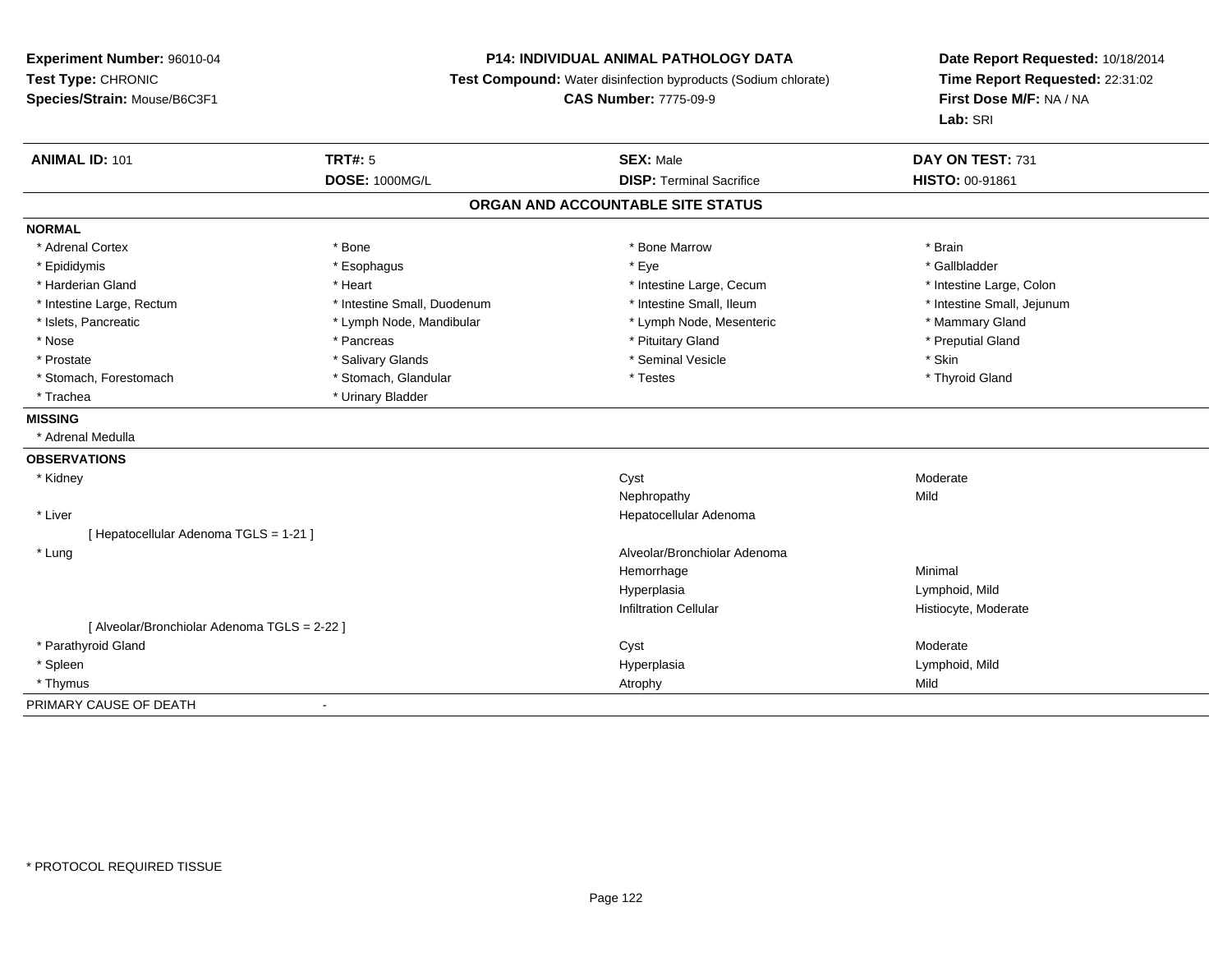## **P14: INDIVIDUAL ANIMAL PATHOLOGY DATA**

**Test Compound:** Water disinfection byproducts (Sodium chlorate)

**CAS Number:** 7775-09-9

| <b>ANIMAL ID: 102</b>                       | <b>TRT#: 5</b>                    | <b>SEX: Male</b>                | DAY ON TEST: 730         |  |  |  |  |
|---------------------------------------------|-----------------------------------|---------------------------------|--------------------------|--|--|--|--|
|                                             | <b>DOSE: 1000MG/L</b>             | <b>DISP: Terminal Sacrifice</b> | <b>HISTO: 00-91862</b>   |  |  |  |  |
|                                             | ORGAN AND ACCOUNTABLE SITE STATUS |                                 |                          |  |  |  |  |
| <b>NORMAL</b>                               |                                   |                                 |                          |  |  |  |  |
| * Adrenal Cortex                            | * Adrenal Medulla                 | * Bone                          | * Bone Marrow            |  |  |  |  |
| * Brain                                     | * Epididymis                      | * Esophagus                     | * Eye                    |  |  |  |  |
| * Gallbladder                               | * Harderian Gland                 | * Heart                         | * Intestine Large, Cecum |  |  |  |  |
| * Intestine Large, Colon                    | * Intestine Large, Rectum         | * Intestine Small, Duodenum     | * Intestine Small, Ileum |  |  |  |  |
| * Intestine Small, Jejunum                  | * Lung                            | * Lymph Node, Mandibular        | * Lymph Node, Mesenteric |  |  |  |  |
| * Mammary Gland                             | * Nose                            | * Pancreas                      | * Parathyroid Gland      |  |  |  |  |
| * Pituitary Gland                           | * Preputial Gland                 | * Prostate                      | * Salivary Glands        |  |  |  |  |
| * Seminal Vesicle                           | * Skin                            | * Stomach, Glandular            | * Testes                 |  |  |  |  |
| * Thymus                                    | * Thyroid Gland                   | * Trachea                       | * Urinary Bladder        |  |  |  |  |
| <b>OBSERVATIONS</b>                         |                                   |                                 |                          |  |  |  |  |
| * Islets, Pancreatic                        |                                   | Hyperplasia                     | Moderate                 |  |  |  |  |
| * Kidney                                    |                                   | Metaplasia                      | Osseous, Moderate        |  |  |  |  |
|                                             |                                   | Nephropathy                     | Minimal                  |  |  |  |  |
| * Liver                                     |                                   | Clear Cell Focus                |                          |  |  |  |  |
|                                             |                                   | Hepatocellular Adenoma          | Multiple                 |  |  |  |  |
| [Clear Cell Focus TGLS = 3-22]              |                                   |                                 |                          |  |  |  |  |
| [ Hepatocellular Adenoma TGLS = 2-21,3-22 ] |                                   |                                 |                          |  |  |  |  |
| * Spleen                                    |                                   | Hyperplasia                     | Lymphoid, Mild           |  |  |  |  |
| * Stomach, Forestomach                      |                                   | Squamous Cell Papilloma         |                          |  |  |  |  |
| Squamous Cell Papilloma TGLS = 4-23 ]       |                                   |                                 |                          |  |  |  |  |
| PRIMARY CAUSE OF DEATH                      | -                                 |                                 |                          |  |  |  |  |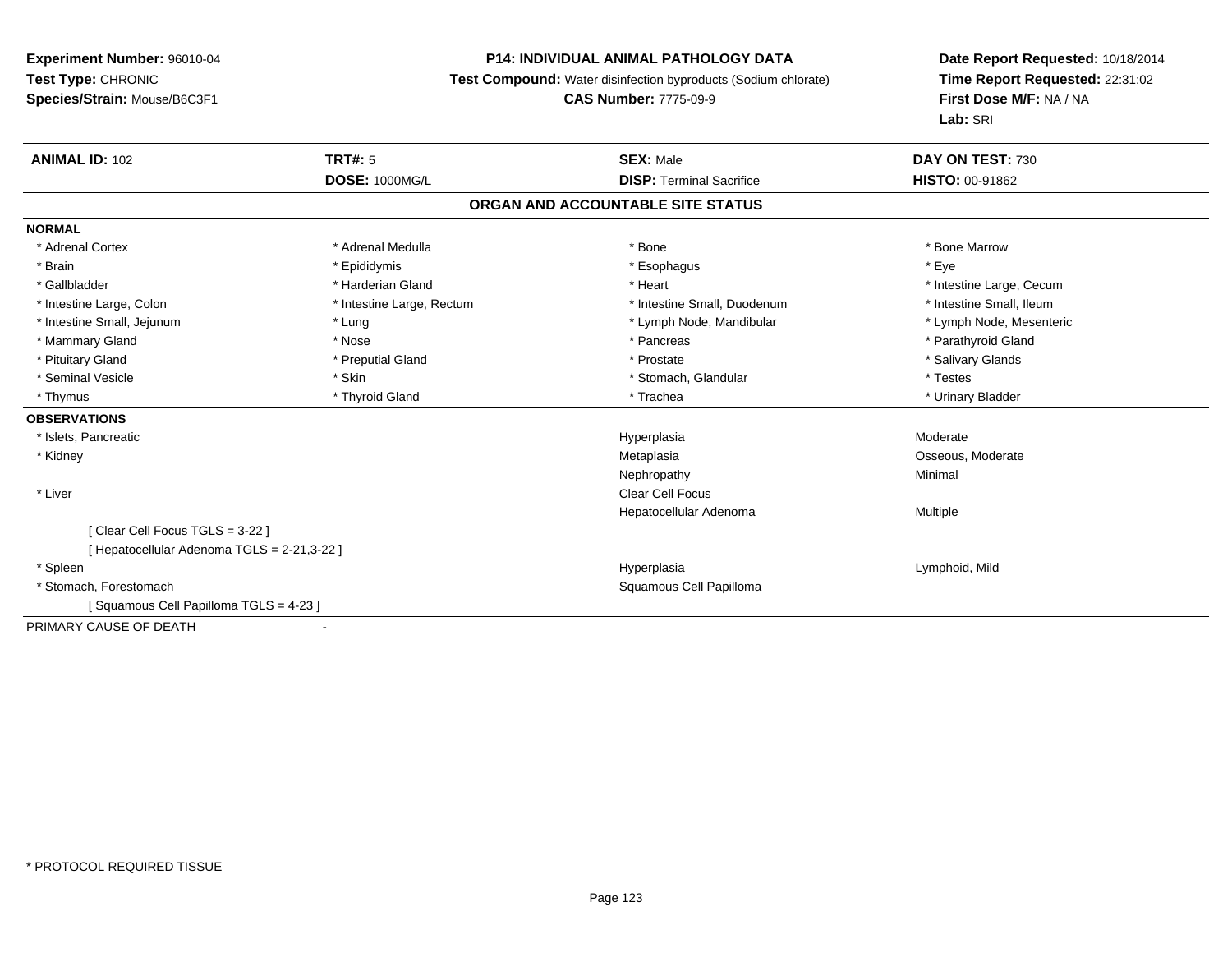# **P14: INDIVIDUAL ANIMAL PATHOLOGY DATA**

**Test Compound:** Water disinfection byproducts (Sodium chlorate)

**CAS Number:** 7775-09-9

| <b>ANIMAL ID: 103</b>                         | <b>TRT#: 5</b>              | <b>SEX: Male</b>                  | DAY ON TEST: 673           |
|-----------------------------------------------|-----------------------------|-----------------------------------|----------------------------|
|                                               | <b>DOSE: 1000MG/L</b>       | <b>DISP:</b> Moribund Sacrifice   | <b>HISTO: 00-90177</b>     |
|                                               |                             | ORGAN AND ACCOUNTABLE SITE STATUS |                            |
| <b>NORMAL</b>                                 |                             |                                   |                            |
| * Adrenal Cortex                              | * Adrenal Medulla           | * Bone                            | * Brain                    |
| * Esophagus                                   | * Eye                       | * Intestine Large, Cecum          | * Intestine Large, Colon   |
| * Intestine Large, Rectum                     | * Intestine Small, Duodenum | * Intestine Small, Ileum          | * Intestine Small, Jejunum |
| * Lymph Node, Mesenteric                      | * Mammary Gland             | * Nose                            | * Pancreas                 |
| * Parathyroid Gland                           | * Prostate                  | * Salivary Glands                 | * Seminal Vesicle          |
| * Skin                                        | * Stomach, Forestomach      | * Stomach, Glandular              | * Thymus                   |
| * Trachea                                     | * Urinary Bladder           |                                   |                            |
| <b>MISSING</b>                                |                             |                                   |                            |
| * Gallbladder                                 |                             |                                   |                            |
| <b>OBSERVATIONS</b>                           |                             |                                   |                            |
| * Bone Marrow                                 |                             | Hyperplasia                       | Moderate                   |
| * Epididymis                                  |                             | Atypia Cellular                   | Mild                       |
| * Harderian Gland                             |                             | Adenoma                           |                            |
| [Adenoma TGLS = $5-23$ ]                      |                             |                                   |                            |
| * Heart                                       |                             | Thrombosis                        | Marked                     |
| [Thrombosis TGLS = $6-5$ ]                    |                             |                                   |                            |
| * Islets, Pancreatic                          |                             | Hyperplasia                       | Mild                       |
| * Kidney                                      |                             | Cyst                              | Moderate                   |
|                                               |                             | Hydronephrosis                    | Mild                       |
|                                               |                             | Nephropathy                       | Marked                     |
| * Liver                                       |                             | <b>Basophilic Focus</b>           |                            |
|                                               |                             | Hepatocellular Carcinoma          | Multiple                   |
| [ Hepatocellular Carcinoma TGLS = 3-21,4-22 ] |                             |                                   |                            |
| * Lung                                        |                             | Hepatocellular Carcinoma          | Metastatic (Liver)         |
|                                               |                             | <b>Infiltration Cellular</b>      | Histiocyte, Marked         |
| * Lymph Node, Mandibular                      |                             | Hyperplasia                       | Lymphoid, Mild             |
| * Pituitary Gland                             | Pars Distalis               | Cyst                              | Moderate                   |
| * Preputial Gland                             |                             | Cyst                              | Moderate                   |
|                                               |                             | Inflammation                      | Chronic, Mild              |
| [Cyst TGLS = $1-8$ ]                          |                             |                                   |                            |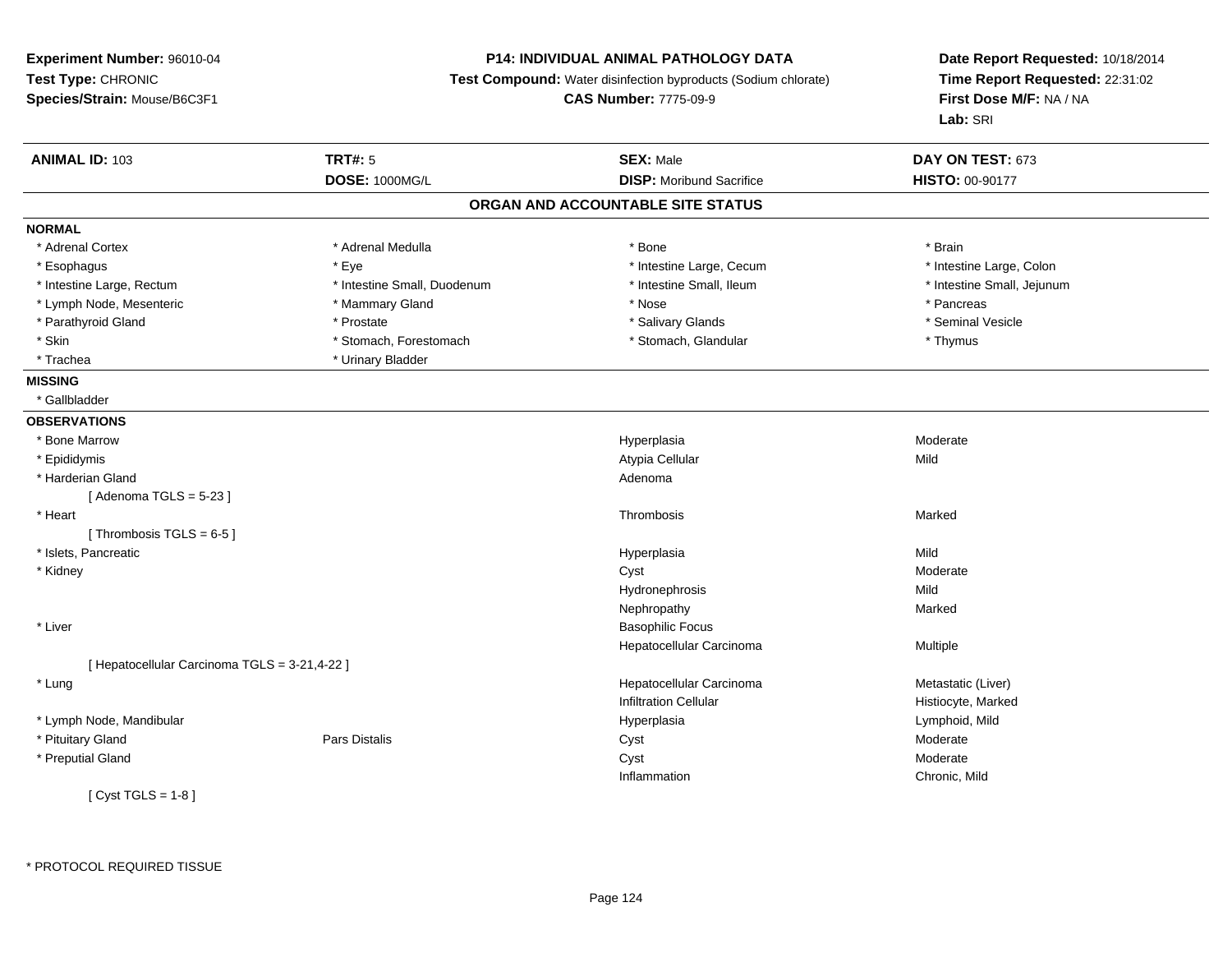| Experiment Number: 96010-04<br><b>Test Type: CHRONIC</b><br>Species/Strain: Mouse/B6C3F1 |                                  | <b>P14: INDIVIDUAL ANIMAL PATHOLOGY DATA</b><br><b>Test Compound:</b> Water disinfection byproducts (Sodium chlorate)<br><b>CAS Number: 7775-09-9</b> | Date Report Requested: 10/18/2014<br>Time Report Requested: 22:31:02<br>First Dose M/F: NA / NA<br>Lab: SRI |  |
|------------------------------------------------------------------------------------------|----------------------------------|-------------------------------------------------------------------------------------------------------------------------------------------------------|-------------------------------------------------------------------------------------------------------------|--|
| <b>ANIMAL ID: 103</b>                                                                    | TRT#: 5                          | <b>SEX: Male</b>                                                                                                                                      | <b>DAY ON TEST: 673</b>                                                                                     |  |
|                                                                                          | <b>DOSE: 1000MG/L</b>            | <b>DISP:</b> Moribund Sacrifice                                                                                                                       | <b>HISTO: 00-90177</b>                                                                                      |  |
|                                                                                          |                                  | ORGAN AND ACCOUNTABLE SITE STATUS                                                                                                                     |                                                                                                             |  |
| [Inflammation TGLS = $1-8$ ]                                                             |                                  |                                                                                                                                                       |                                                                                                             |  |
| * Spleen                                                                                 |                                  | Hematopoietic Cell Proliferation                                                                                                                      | Marked                                                                                                      |  |
| [ Hematopoietic Cell Proliferation TGLS = 2-6 ]                                          |                                  |                                                                                                                                                       |                                                                                                             |  |
| * Testes                                                                                 | <b>Germinal Epith</b>            | Atrophy                                                                                                                                               | Mild                                                                                                        |  |
| * Thyroid Gland                                                                          |                                  | Degeneration                                                                                                                                          | Cystic, Mild                                                                                                |  |
| PRIMARY CAUSE OF DEATH                                                                   | - Liver Hepatocellular Carcinoma |                                                                                                                                                       |                                                                                                             |  |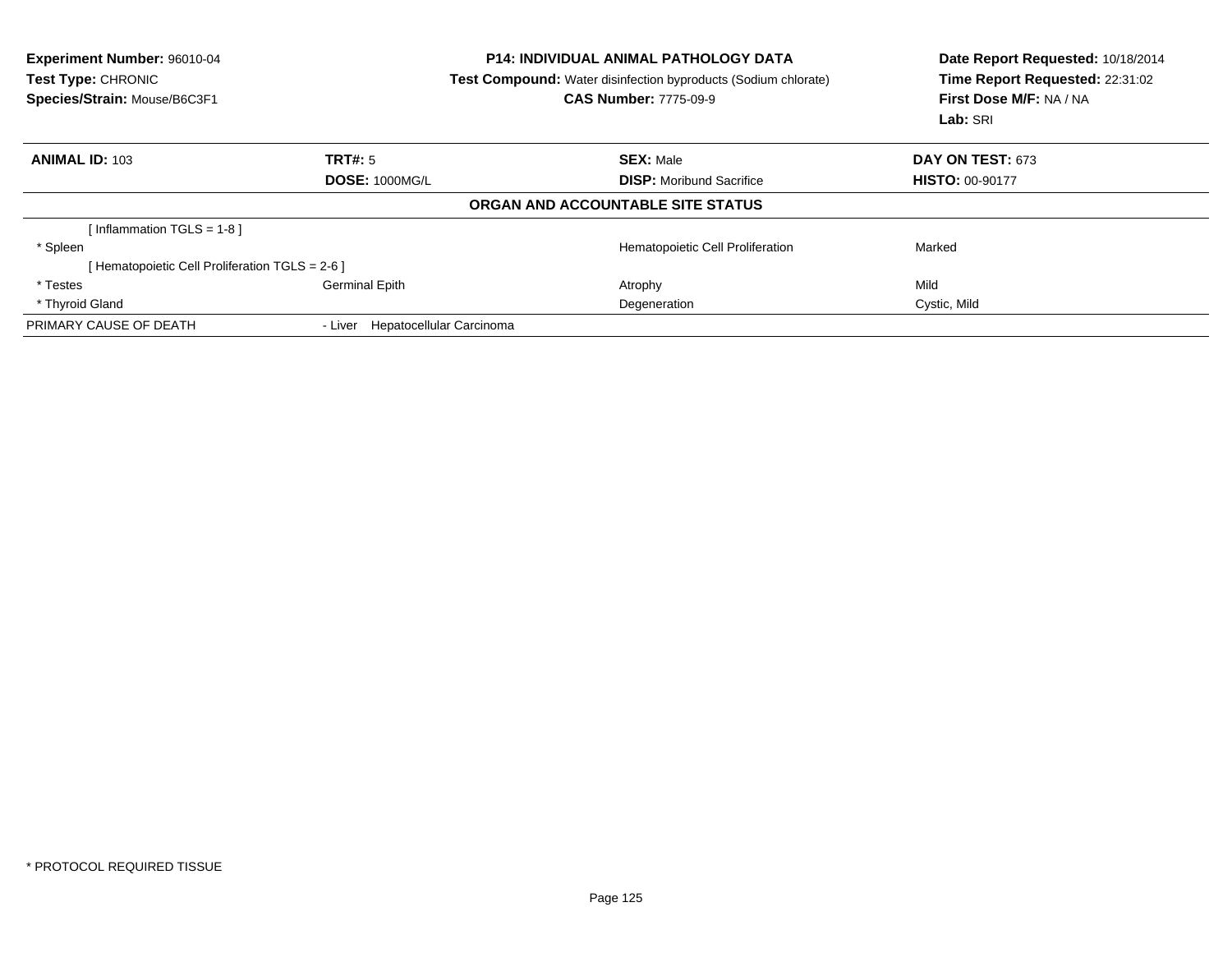# **P14: INDIVIDUAL ANIMAL PATHOLOGY DATA**

**Test Compound:** Water disinfection byproducts (Sodium chlorate)

**CAS Number:** 7775-09-9

**Date Report Requested:** 10/18/2014 **Time Report Requested:** 22:31:02**First Dose M/F:** NA / NA**Lab:** SRI

| <b>ANIMAL ID: 104</b>                    | <b>TRT#: 5</b>            | <b>SEX: Male</b>                  | DAY ON TEST: 672         |  |
|------------------------------------------|---------------------------|-----------------------------------|--------------------------|--|
|                                          | <b>DOSE: 1000MG/L</b>     | <b>DISP: Natural Death</b>        | HISTO: 00-90178          |  |
|                                          |                           | ORGAN AND ACCOUNTABLE SITE STATUS |                          |  |
| <b>NORMAL</b>                            |                           |                                   |                          |  |
| * Adrenal Cortex                         | * Adrenal Medulla         | * Bone                            | * Bone Marrow            |  |
| * Brain                                  | * Epididymis              | * Esophagus                       | * Eye                    |  |
| * Gallbladder                            | * Harderian Gland         | * Heart                           | * Intestine Large, Cecum |  |
| * Intestine Large, Colon                 | * Intestine Large, Rectum | * Intestine Small, Duodenum       | * Intestine Small, Ileum |  |
| * Intestine Small, Jejunum               | * Lymph Node, Mandibular  | * Lymph Node, Mesenteric          | * Mammary Gland          |  |
| * Nose                                   | * Pancreas                | * Parathyroid Gland               | * Pituitary Gland        |  |
| * Prostate                               | * Salivary Glands         | * Skin                            | * Stomach, Forestomach   |  |
| * Stomach, Glandular                     | $*$ Testes                | * Thyroid Gland                   | * Trachea                |  |
| * Urinary Bladder                        |                           |                                   |                          |  |
| <b>OBSERVATIONS</b>                      |                           |                                   |                          |  |
| * Islets, Pancreatic                     |                           | Hyperplasia                       | Moderate                 |  |
| * Kidney                                 |                           | Hydronephrosis                    | Mild                     |  |
| [Hydronephrosis TGLS = 6-5]              |                           |                                   |                          |  |
| * Liver                                  |                           | Clear Cell Focus                  |                          |  |
|                                          |                           | Hepatocellular Adenoma            |                          |  |
|                                          |                           | Hepatocellular Carcinoma          |                          |  |
|                                          | Hepatocyte                | Karyomegaly                       | Mild                     |  |
| [Clear Cell Focus TGLS = 7-23]           |                           |                                   |                          |  |
| [ Hepatocellular Adenoma TGLS = 7-23 ]   |                           |                                   |                          |  |
| [ Hepatocellular Carcinoma TGLS = 8-21 ] |                           |                                   |                          |  |
| * Lung                                   |                           | Edema                             | Mild                     |  |
| * Preputial Gland                        |                           | Inflammation                      | Chronic, Mild            |  |
| * Seminal Vesicle                        |                           | Dilatation                        | Moderate                 |  |
| [ Dilatation TGLS = 1-7 ]                |                           |                                   |                          |  |
| * Spleen                                 | Lymph Follic              | Atrophy                           | Mild                     |  |
|                                          |                           | Hematopoietic Cell Proliferation  | Mild                     |  |
| * Thymus                                 |                           | Atrophy                           | Moderate                 |  |
| Urethra                                  |                           | Angiectasis                       | Marked                   |  |
| [Angiectasis TGLS = 3-22]                |                           |                                   |                          |  |

PRIMARY CAUSE OF DEATH-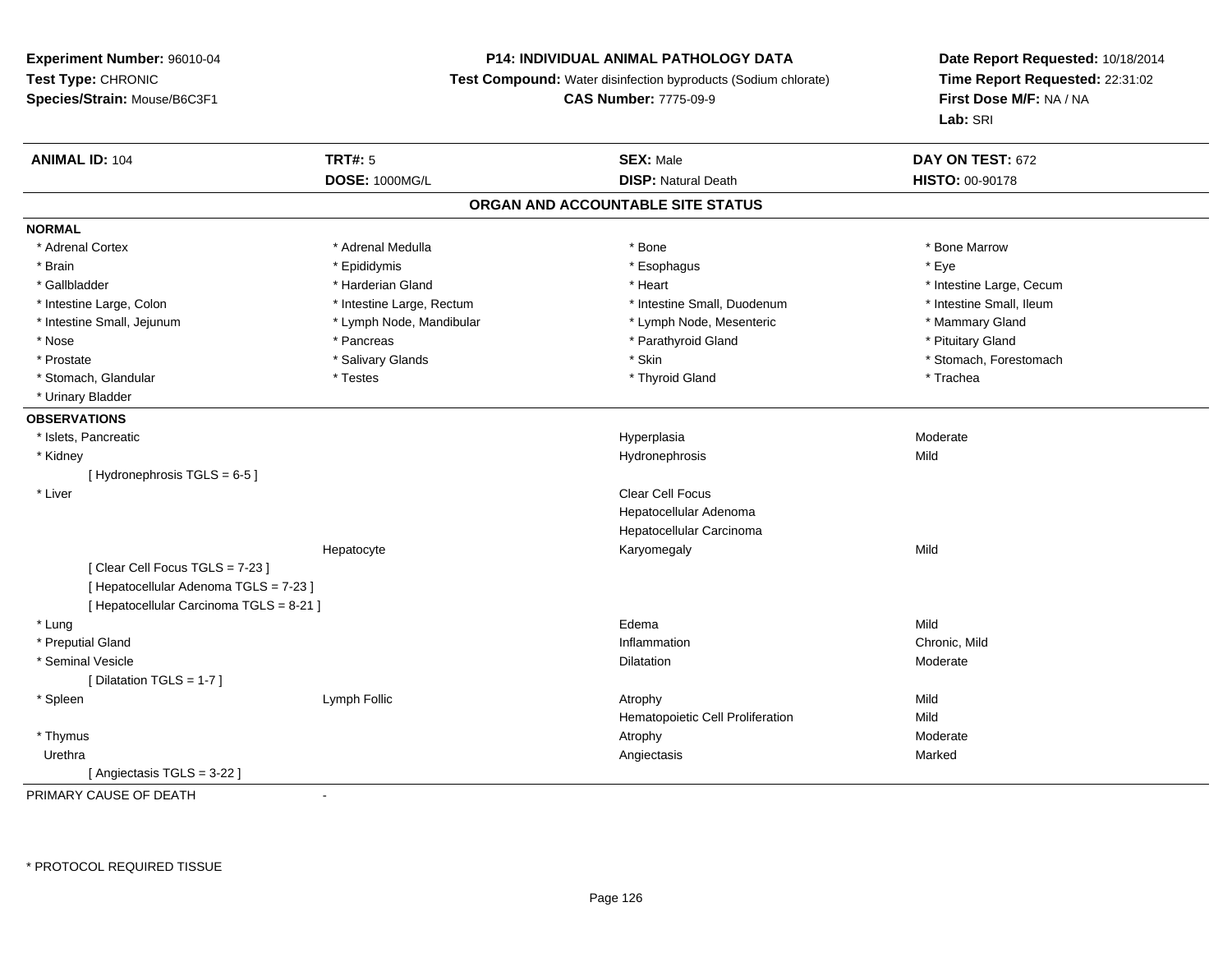| <b>Experiment Number: 96010-04</b>                                                                |                       | <b>P14: INDIVIDUAL ANIMAL PATHOLOGY DATA</b>                          | Date Report Requested: 10/18/2014 |  |
|---------------------------------------------------------------------------------------------------|-----------------------|-----------------------------------------------------------------------|-----------------------------------|--|
| <b>Test Type: CHRONIC</b>                                                                         |                       | <b>Test Compound:</b> Water disinfection byproducts (Sodium chlorate) | Time Report Requested: 22:31:02   |  |
| Species/Strain: Mouse/B6C3F1                                                                      |                       | <b>CAS Number: 7775-09-9</b>                                          | First Dose M/F: NA / NA           |  |
|                                                                                                   |                       |                                                                       | Lab: SRI                          |  |
| <b>ANIMAL ID: 104</b>                                                                             | TRT#: 5               | <b>SEX: Male</b>                                                      | DAY ON TEST: 672                  |  |
|                                                                                                   | <b>DOSE: 1000MG/L</b> | <b>DISP:</b> Natural Death                                            | <b>HISTO: 00-90178</b>            |  |
|                                                                                                   |                       | ORGAN AND ACCOUNTABLE SITE STATUS                                     |                                   |  |
| CONTRIBUTORY CAUSE OF DEATH                                                                       | - Urethra Angiectasis |                                                                       |                                   |  |
| Animal Note: EDEMA OF MODERATE SEVERITY IN PROSTATE (TGL 5-7); MORPHOLOGY NOT AVAILABLE ON TD MS. |                       |                                                                       |                                   |  |
| Animal Note: MARKED DILATATION OF URINARY BLADDER (TGL 2-8); MORPHOLOGY NOT AVAILABLE.            |                       |                                                                       |                                   |  |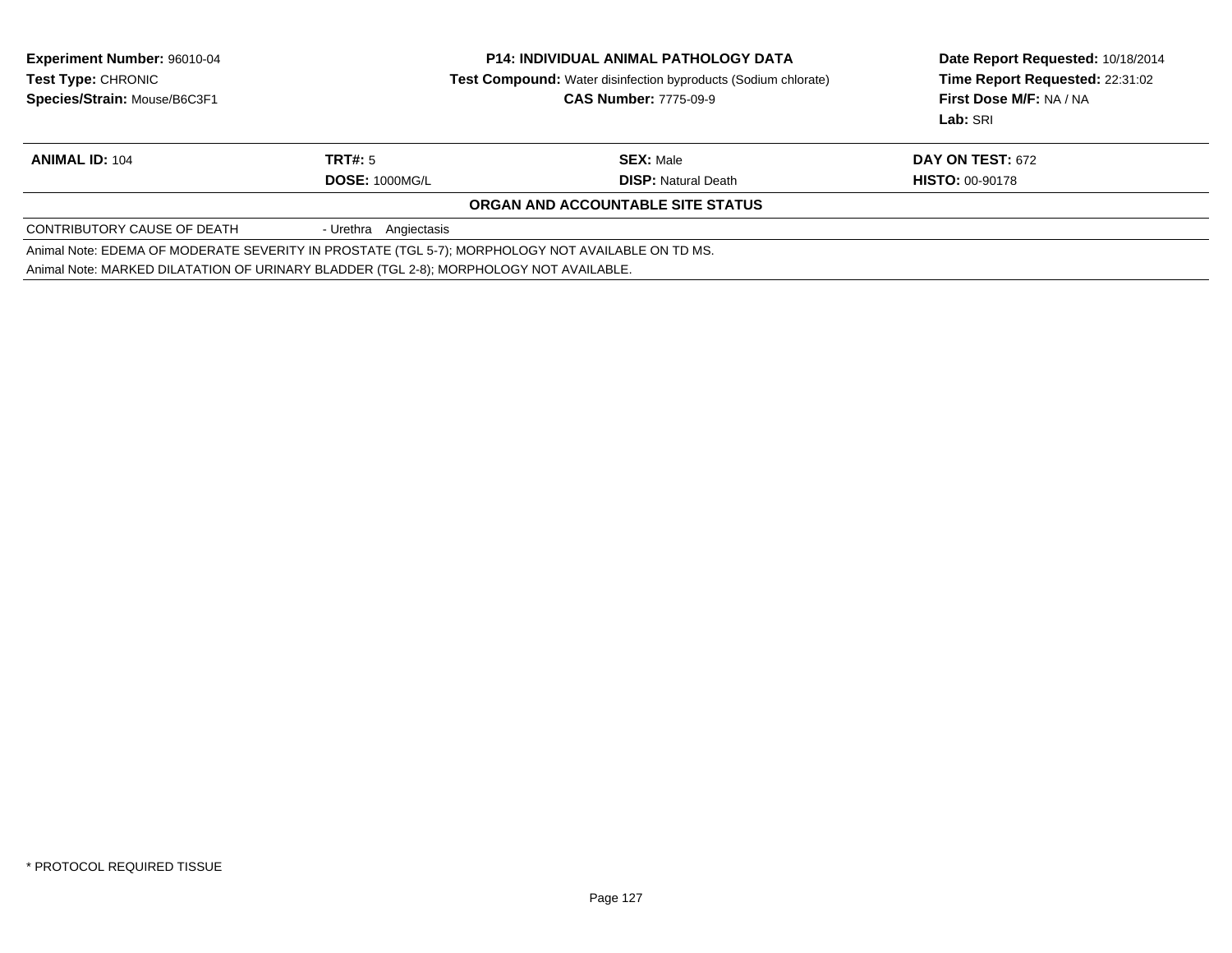# **P14: INDIVIDUAL ANIMAL PATHOLOGY DATA**

**Test Compound:** Water disinfection byproducts (Sodium chlorate)

```
CAS Number: 7775-09-9
```

| <b>ANIMAL ID: 105</b>                                      | <b>TRT#: 5</b>            | <b>SEX: Male</b>                | DAY ON TEST: 730         |  |  |  |  |
|------------------------------------------------------------|---------------------------|---------------------------------|--------------------------|--|--|--|--|
|                                                            | <b>DOSE: 1000MG/L</b>     | <b>DISP: Terminal Sacrifice</b> | HISTO: 00-91863          |  |  |  |  |
| ORGAN AND ACCOUNTABLE SITE STATUS                          |                           |                                 |                          |  |  |  |  |
| <b>NORMAL</b>                                              |                           |                                 |                          |  |  |  |  |
| * Adrenal Cortex                                           | * Adrenal Medulla         | * Bone                          | * Bone Marrow            |  |  |  |  |
| * Brain                                                    | * Epididymis              | * Esophagus                     | * Eye                    |  |  |  |  |
| * Gallbladder                                              | * Harderian Gland         | * Heart                         | * Intestine Large, Cecum |  |  |  |  |
| * Intestine Large, Colon                                   | * Intestine Large, Rectum | * Intestine Small, Duodenum     | * Intestine Small, Ileum |  |  |  |  |
| * Intestine Small, Jejunum                                 | * Islets, Pancreatic      | * Mammary Gland                 | * Nose                   |  |  |  |  |
| * Pancreas                                                 | * Parathyroid Gland       | * Pituitary Gland               | * Prostate               |  |  |  |  |
| * Salivary Glands                                          | * Seminal Vesicle         | * Skin                          | * Spleen                 |  |  |  |  |
| * Stomach, Forestomach                                     | * Stomach, Glandular      | * Testes                        | * Thymus                 |  |  |  |  |
| * Thyroid Gland                                            | * Trachea                 | * Urinary Bladder               |                          |  |  |  |  |
| <b>OBSERVATIONS</b>                                        |                           |                                 |                          |  |  |  |  |
| * Int Sm Jejunum                                           |                           |                                 |                          |  |  |  |  |
| Note: MILD CHRONIC INFLAMMATION IN JEJUNUM; NOT TABULATED. |                           |                                 |                          |  |  |  |  |
| * Kidney                                                   |                           | Infarct                         | Mild                     |  |  |  |  |
|                                                            |                           | Nephropathy                     | Mild                     |  |  |  |  |
| * Liver                                                    |                           | Hepatocellular Adenoma          |                          |  |  |  |  |
| [ Hepatocellular Adenoma TGLS = 4-6 ]                      |                           |                                 |                          |  |  |  |  |
| * Lung                                                     |                           | Alveolar/Bronchiolar Carcinoma  |                          |  |  |  |  |
|                                                            |                           | Infiltration Cellular           | Histiocyte, Moderate     |  |  |  |  |
| [ Alveolar/Bronchiolar Carcinoma TGLS = 3-21 ]             |                           |                                 |                          |  |  |  |  |
| * Lymph Node, Mandibular                                   |                           | Hyperplasia                     | Lymphoid, Mild           |  |  |  |  |
| * Lymph Node, Mesenteric                                   |                           | Hyperplasia                     | Lymphoid, Moderate       |  |  |  |  |
| [Hyperplasia TGLS = 2-5]                                   |                           |                                 |                          |  |  |  |  |
| * Preputial Gland                                          |                           | Cyst                            | Moderate                 |  |  |  |  |
|                                                            |                           | Inflammation                    | Chronic, Mild            |  |  |  |  |
| [ $Cyst TGLS = 1-8$ ]                                      |                           |                                 |                          |  |  |  |  |
| [Inflammation TGLS = $1-8$ ]                               |                           |                                 |                          |  |  |  |  |
| PRIMARY CAUSE OF DEATH                                     | $\overline{\phantom{a}}$  |                                 |                          |  |  |  |  |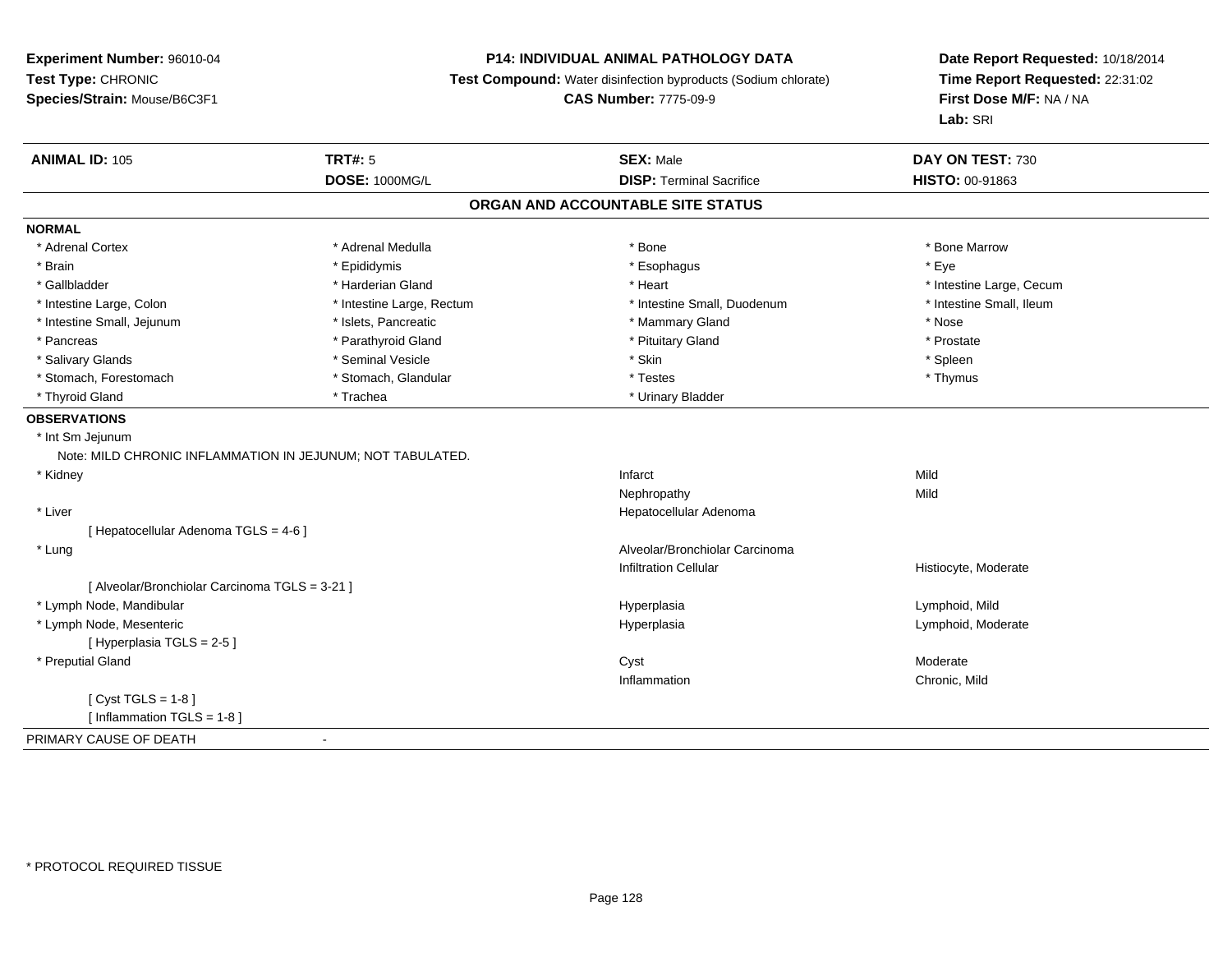# **P14: INDIVIDUAL ANIMAL PATHOLOGY DATA**

**Test Compound:** Water disinfection byproducts (Sodium chlorate)

**CAS Number:** 7775-09-9

| <b>ANIMAL ID: 106</b>                                 | <b>TRT#: 5</b>                                                        | <b>SEX: Male</b>                  | DAY ON TEST: 734         |  |
|-------------------------------------------------------|-----------------------------------------------------------------------|-----------------------------------|--------------------------|--|
|                                                       | <b>DOSE: 1000MG/L</b>                                                 | <b>DISP: Terminal Sacrifice</b>   | <b>HISTO: 00-91864</b>   |  |
|                                                       |                                                                       | ORGAN AND ACCOUNTABLE SITE STATUS |                          |  |
| <b>NORMAL</b>                                         |                                                                       |                                   |                          |  |
| * Adrenal Cortex                                      | * Adrenal Medulla                                                     | * Bone                            | * Bone Marrow            |  |
| * Brain                                               | * Epididymis                                                          | * Esophagus                       | * Eye                    |  |
| * Gallbladder                                         | * Harderian Gland                                                     | * Heart                           | * Intestine Large, Cecum |  |
| * Intestine Large, Colon                              | * Intestine Large, Rectum                                             | * Intestine Small, Duodenum       | * Intestine Small, Ileum |  |
| * Intestine Small, Jejunum                            | * Lymph Node, Mandibular                                              | * Lymph Node, Mesenteric          | * Mammary Gland          |  |
| * Nose                                                | * Pancreas                                                            | * Parathyroid Gland               | * Pituitary Gland        |  |
| * Preputial Gland                                     | * Prostate                                                            | * Salivary Glands                 | * Seminal Vesicle        |  |
| * Skin                                                | $*$ Spleen                                                            | * Stomach, Forestomach            | * Stomach, Glandular     |  |
| * Testes                                              | * Thymus                                                              | * Trachea                         | * Urinary Bladder        |  |
| <b>OBSERVATIONS</b>                                   |                                                                       |                                   |                          |  |
| * Adren Cortex                                        |                                                                       |                                   |                          |  |
|                                                       | Note: SMALL CYST IN ADRENAL CORTEX; MORPHOLOGY NOT AVAILABLE ON TDMS. |                                   |                          |  |
| * Islets, Pancreatic                                  |                                                                       | Hyperplasia                       | Minimal                  |  |
| * Kidney                                              |                                                                       | Cyst                              | Moderate                 |  |
|                                                       |                                                                       | Nephropathy                       | Minimal                  |  |
| * Liver                                               |                                                                       | <b>Clear Cell Focus</b>           |                          |  |
|                                                       |                                                                       | Hepatocellular Adenoma            | Multiple                 |  |
| [ Hepatocellular Adenoma TGLS = 1-21,4-22 ]           |                                                                       |                                   |                          |  |
| * Lung                                                |                                                                       | Alveolar/Bronchiolar Adenoma      |                          |  |
|                                                       |                                                                       | Alveolar/Bronchiolar Carcinoma    | Multiple                 |  |
|                                                       |                                                                       | Hemorrhage                        | Mild                     |  |
|                                                       |                                                                       | Hyperplasia                       | Lymphoid, Mild           |  |
|                                                       |                                                                       | <b>Infiltration Cellular</b>      | Histiocyte, Mild         |  |
| Note: THE ALVEOLAR/BRONCHIOLAR ADENOMA IS ON SLIDE 2. |                                                                       |                                   |                          |  |
| [ Alveolar/Bronchiolar Carcinoma TGLS = 2-23,3-24 ]   |                                                                       |                                   |                          |  |
| * Thyroid Gland                                       |                                                                       | Degeneration                      | Cystic, Minimal          |  |
| PRIMARY CAUSE OF DEATH                                | $\blacksquare$                                                        |                                   |                          |  |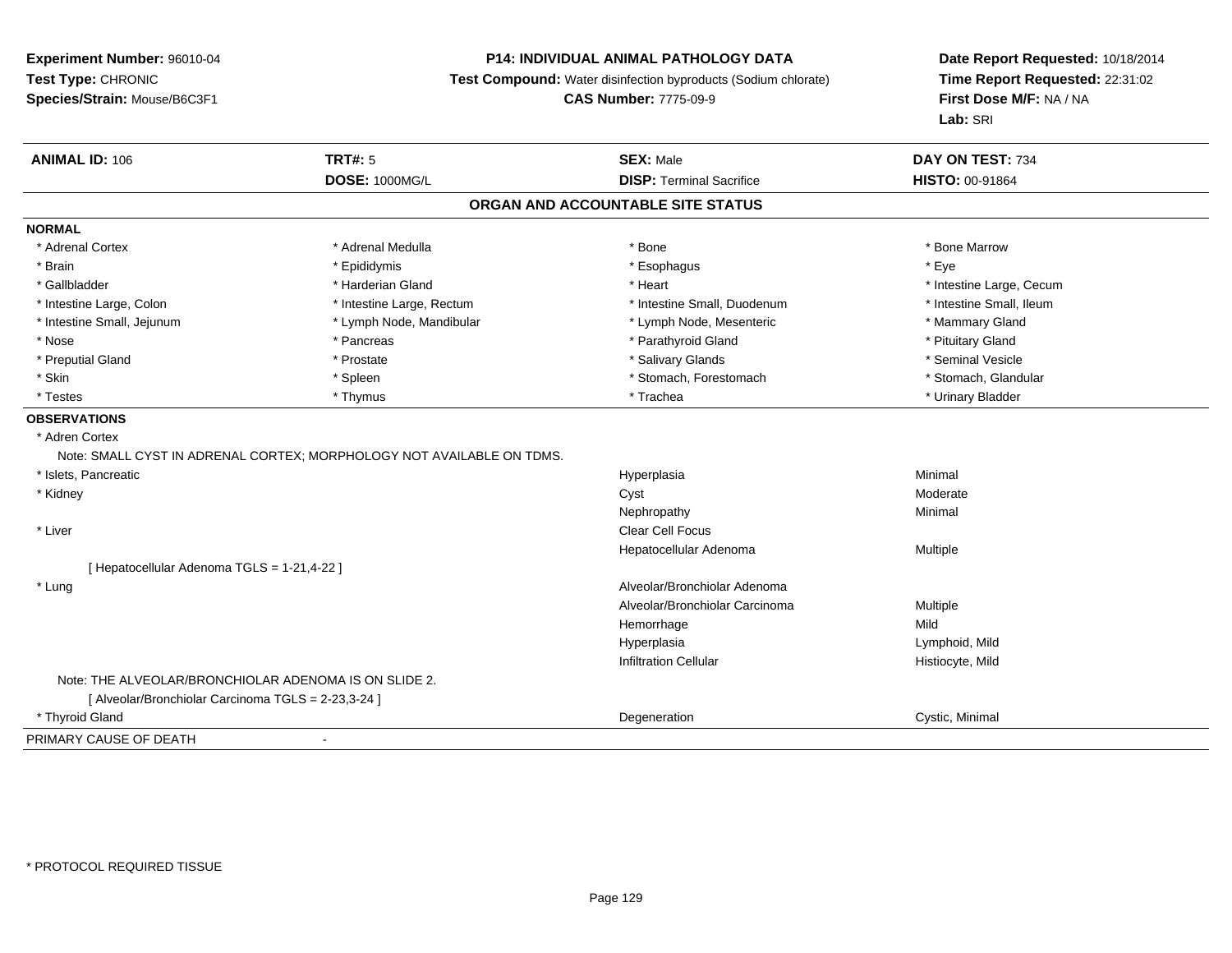## **P14: INDIVIDUAL ANIMAL PATHOLOGY DATA**

**Test Compound:** Water disinfection byproducts (Sodium chlorate)

#### **CAS Number:** 7775-09-9

| <b>ANIMAL ID: 107</b>                    | <b>TRT#: 5</b>           | <b>SEX: Male</b>                | DAY ON TEST: 731          |  |  |  |
|------------------------------------------|--------------------------|---------------------------------|---------------------------|--|--|--|
|                                          | <b>DOSE: 1000MG/L</b>    | <b>DISP: Terminal Sacrifice</b> | <b>HISTO: 00-91865</b>    |  |  |  |
| ORGAN AND ACCOUNTABLE SITE STATUS        |                          |                                 |                           |  |  |  |
| <b>NORMAL</b>                            |                          |                                 |                           |  |  |  |
| * Adrenal Medulla                        | * Bone                   | * Bone Marrow                   | * Brain                   |  |  |  |
| * Esophagus                              | * Eye                    | * Gallbladder                   | * Harderian Gland         |  |  |  |
| * Heart                                  | * Intestine Large, Cecum | * Intestine Large, Colon        | * Intestine Large, Rectum |  |  |  |
| * Intestine Small, Duodenum              | * Intestine Small, Ileum | * Intestine Small, Jejunum      | * Lung                    |  |  |  |
| * Lymph Node, Mesenteric                 | * Mammary Gland          | * Nose                          | * Pancreas                |  |  |  |
| * Parathyroid Gland                      | * Pituitary Gland        | * Prostate                      | * Salivary Glands         |  |  |  |
| * Seminal Vesicle                        | * Skin                   | * Spleen                        | * Stomach, Forestomach    |  |  |  |
| * Stomach, Glandular                     | * Thymus                 | * Trachea                       | * Urinary Bladder         |  |  |  |
| <b>OBSERVATIONS</b>                      |                          |                                 |                           |  |  |  |
| * Adrenal Cortex                         |                          | Hyperplasia                     | Focal, Minimal            |  |  |  |
| * Epididymis                             |                          | Atypia Cellular                 | Mild                      |  |  |  |
|                                          |                          | Inflammation                    | Chronic, Mild             |  |  |  |
| * Islets, Pancreatic                     |                          | Hyperplasia                     | Mild                      |  |  |  |
| * Kidney                                 |                          | Metaplasia                      | Osseous, Moderate         |  |  |  |
|                                          |                          | Nephropathy                     | Minimal                   |  |  |  |
| * Liver                                  |                          | <b>Basophilic Focus</b>         |                           |  |  |  |
|                                          |                          | Hepatocellular Carcinoma        |                           |  |  |  |
| [ Hepatocellular Carcinoma TGLS = 1-21 ] |                          |                                 |                           |  |  |  |
| * Lymph Node, Mandibular                 |                          | Hyperplasia                     | Lymphoid, Moderate        |  |  |  |
| * Preputial Gland                        |                          | Cyst                            | Moderate                  |  |  |  |
|                                          |                          | Inflammation                    | Chronic, Mild             |  |  |  |
| * Testes                                 | <b>Germinal Epith</b>    | Atrophy                         | Mild                      |  |  |  |
| * Thyroid Gland                          |                          | Degeneration                    | Cystic, Moderate          |  |  |  |
| PRIMARY CAUSE OF DEATH                   |                          |                                 |                           |  |  |  |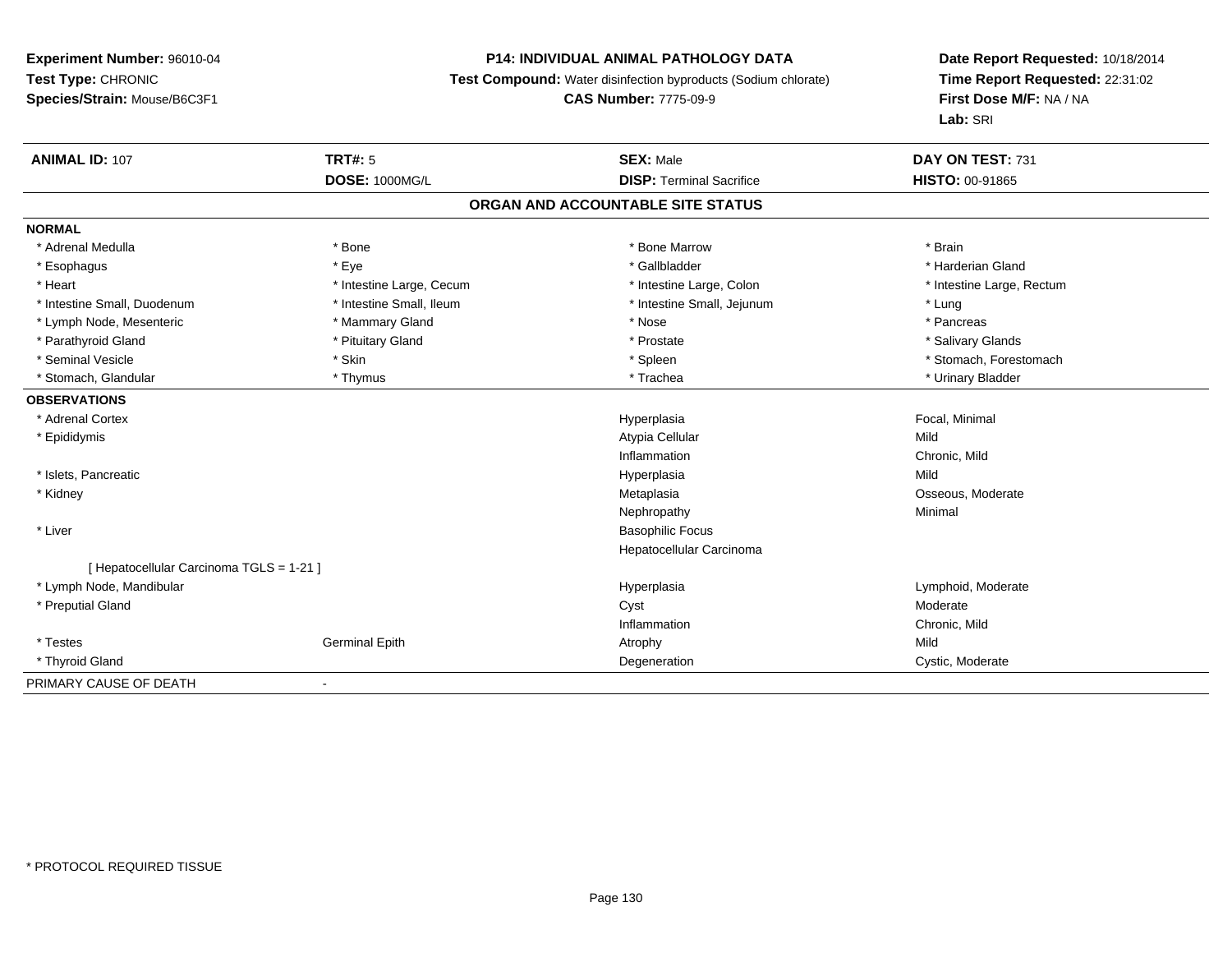## **P14: INDIVIDUAL ANIMAL PATHOLOGY DATA**

**Test Compound:** Water disinfection byproducts (Sodium chlorate)

**CAS Number:** 7775-09-9

| <b>ANIMAL ID: 108</b>                            | <b>TRT#: 5</b>                                                 | <b>SEX: Male</b>                  | DAY ON TEST: 729           |  |
|--------------------------------------------------|----------------------------------------------------------------|-----------------------------------|----------------------------|--|
|                                                  | <b>DOSE: 1000MG/L</b>                                          | <b>DISP: Terminal Sacrifice</b>   | <b>HISTO: 00-91866</b>     |  |
|                                                  |                                                                | ORGAN AND ACCOUNTABLE SITE STATUS |                            |  |
| <b>NORMAL</b>                                    |                                                                |                                   |                            |  |
| * Adrenal Medulla                                | * Bone                                                         | * Bone Marrow                     | * Brain                    |  |
| * Epididymis                                     | * Esophagus                                                    | * Eye                             | * Gallbladder              |  |
| * Harderian Gland                                | * Heart                                                        | * Intestine Large, Cecum          | * Intestine Large, Colon   |  |
| * Intestine Large, Rectum                        | * Intestine Small, Duodenum                                    | * Intestine Small, Ileum          | * Intestine Small, Jejunum |  |
| * Lymph Node, Mandibular                         | * Lymph Node, Mesenteric                                       | * Mammary Gland                   | * Nose                     |  |
| * Pancreas                                       | * Parathyroid Gland                                            | * Pituitary Gland                 | * Preputial Gland          |  |
| * Prostate                                       | * Salivary Glands                                              | * Seminal Vesicle                 | * Skin                     |  |
| * Spleen                                         | * Stomach, Forestomach                                         | * Stomach, Glandular              | * Testes                   |  |
| * Thymus                                         | * Thyroid Gland                                                | * Trachea                         | * Urinary Bladder          |  |
| <b>OBSERVATIONS</b>                              |                                                                |                                   |                            |  |
| * Adrenal Cortex                                 |                                                                | Hypertrophy                       | Focal, Moderate            |  |
| * Islets, Pancreatic                             |                                                                | Hyperplasia                       | Moderate                   |  |
| * Kidney                                         |                                                                | Nephropathy                       | Minimal                    |  |
| * Liver                                          |                                                                | <b>Clear Cell Focus</b>           |                            |  |
|                                                  |                                                                | Hemangioma                        |                            |  |
|                                                  |                                                                | Hepatocellular Adenoma            | Multiple                   |  |
|                                                  |                                                                | <b>Mixed Cell Focus</b>           |                            |  |
|                                                  | Note: HEPATOCELLULAR ADENOMAS PRESENT ON SLIDES 6, 22, AND 23. |                                   |                            |  |
| [Clear Cell Focus TGLS = 3-23]                   |                                                                |                                   |                            |  |
| [Hemangioma TGLS = 1-21]                         |                                                                |                                   |                            |  |
| [ Hepatocellular Adenoma TGLS = 1-21,2-22,3-23 ] |                                                                |                                   |                            |  |
| * Lung                                           |                                                                | Alveolar/Bronchiolar Adenoma      |                            |  |
| PRIMARY CAUSE OF DEATH                           | $\blacksquare$                                                 |                                   |                            |  |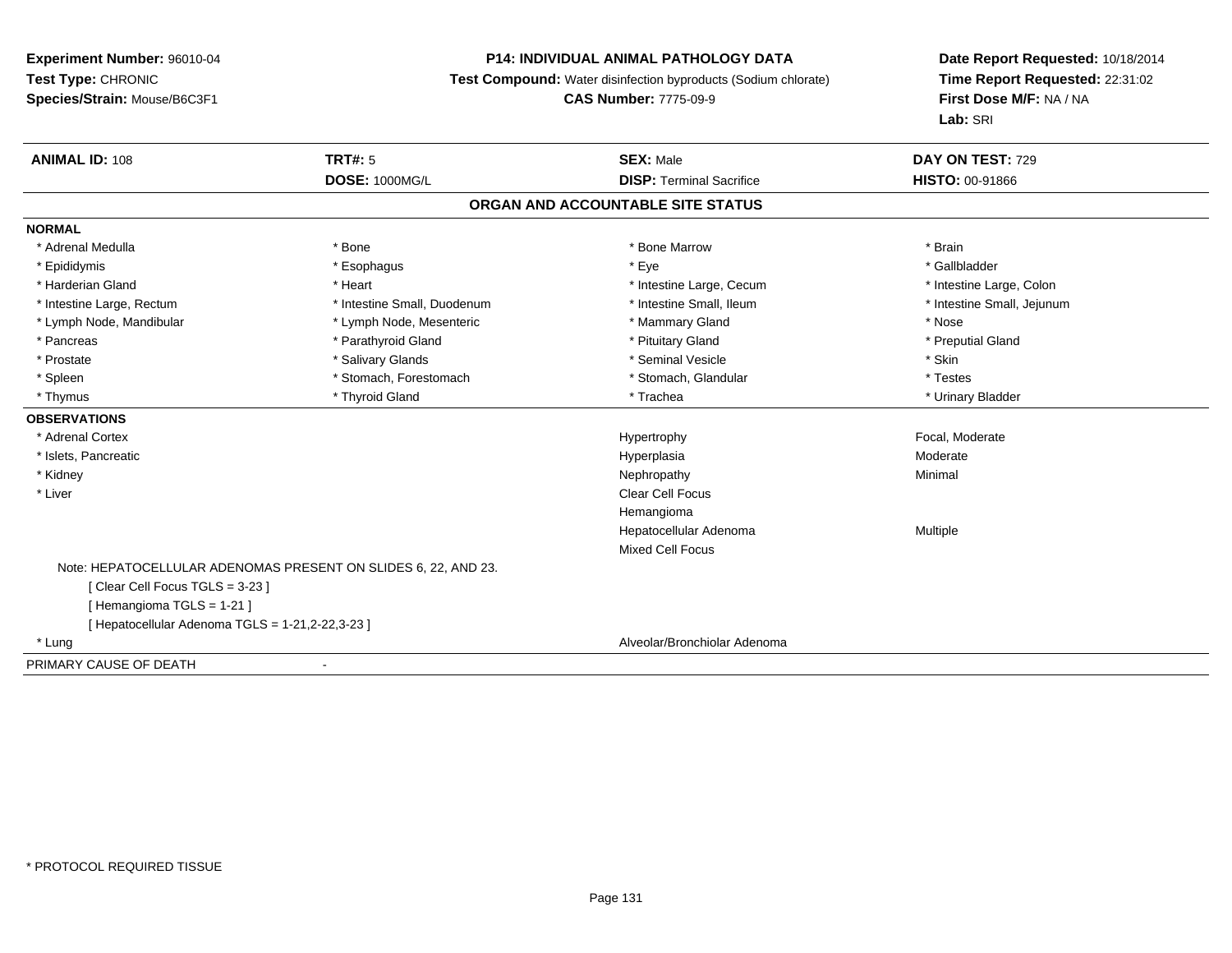# **P14: INDIVIDUAL ANIMAL PATHOLOGY DATA**

**Test Compound:** Water disinfection byproducts (Sodium chlorate)

**CAS Number:** 7775-09-9

| <b>ANIMAL ID: 109</b>                             | <b>TRT#: 5</b><br><b>DOSE: 1000MG/L</b> | <b>SEX: Male</b><br><b>DISP: Natural Death</b> | DAY ON TEST: 543<br>HISTO: 00-88492 |
|---------------------------------------------------|-----------------------------------------|------------------------------------------------|-------------------------------------|
|                                                   |                                         |                                                |                                     |
|                                                   |                                         | ORGAN AND ACCOUNTABLE SITE STATUS              |                                     |
| <b>NORMAL</b>                                     |                                         |                                                |                                     |
| * Adrenal Cortex                                  | * Adrenal Medulla                       | * Bone                                         | * Bone Marrow                       |
| * Brain                                           | * Epididymis                            | * Esophagus                                    | * Eye                               |
| * Gallbladder                                     | * Heart                                 | * Intestine Large, Cecum                       | * Intestine Large, Colon            |
| * Intestine Large, Rectum                         | * Intestine Small, Duodenum             | * Intestine Small, Ileum                       | * Intestine Small, Jejunum          |
| * Kidney                                          | * Lymph Node, Mandibular                | * Lymph Node, Mesenteric                       | * Mammary Gland                     |
| * Nose                                            | * Pancreas                              | * Parathyroid Gland                            | * Pituitary Gland                   |
| * Preputial Gland                                 | * Prostate                              | * Salivary Glands                              | * Seminal Vesicle                   |
| * Skin                                            | * Spleen                                | * Stomach, Glandular                           | * Testes                            |
| * Thyroid Gland                                   | * Trachea                               | * Urinary Bladder                              |                                     |
| <b>OBSERVATIONS</b>                               |                                         |                                                |                                     |
| * Harderian Gland                                 |                                         | Adenoma                                        |                                     |
| [Adenoma TGLS = $5-23$ ]                          |                                         |                                                |                                     |
| * Islets, Pancreatic                              |                                         | Hyperplasia                                    | Mild                                |
| * Liver                                           |                                         | <b>Clear Cell Focus</b>                        |                                     |
|                                                   |                                         | Hepatocellular Adenoma                         |                                     |
| [Hepatocellular Adenoma TGLS = 1-21]              |                                         |                                                |                                     |
| * Lung                                            |                                         | Alveolar/Bronchiolar Carcinoma                 |                                     |
|                                                   |                                         | <b>Infiltration Cellular</b>                   | Histiocyte, Moderate                |
| [Alveolar/Bronchiolar Carcinoma TGLS = 2-22,3-2 ] |                                         |                                                |                                     |
| <b>Skeletal Muscle</b>                            |                                         | Alveolar/Bronchiolar Carcinoma                 | Metastatic (Lung)                   |
| [ Alveolar/Bronchiolar Carcinoma TGLS = 4-24 ]    |                                         |                                                |                                     |
| * Stomach, Forestomach                            | Epithelium                              | Hyperplasia                                    | Moderate                            |
|                                                   |                                         | Inflammation                                   | Chronic Active, Moderate            |
| * Thymus                                          |                                         | Atrophy                                        | Mild                                |
| PRIMARY CAUSE OF DEATH                            | - Lung Alveolar/Bronchiolar Carcinoma   |                                                |                                     |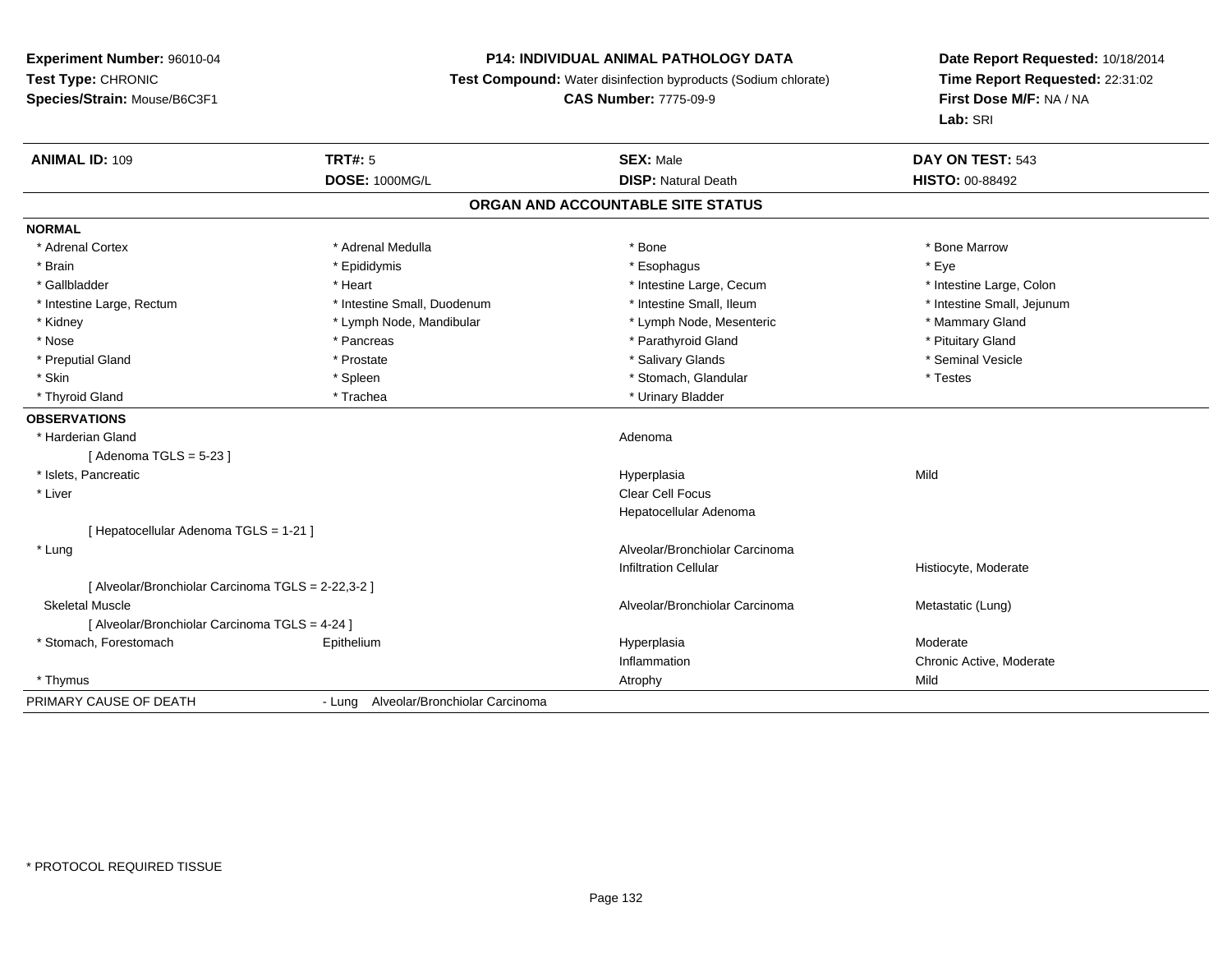#### **P14: INDIVIDUAL ANIMAL PATHOLOGY DATA**

**Test Compound:** Water disinfection byproducts (Sodium chlorate)

**CAS Number:** 7775-09-9

| <b>ANIMAL ID: 110</b>                  | TRT#: 5                                                   | <b>SEX: Male</b>                 | DAY ON TEST: 730           |  |  |  |  |
|----------------------------------------|-----------------------------------------------------------|----------------------------------|----------------------------|--|--|--|--|
|                                        | <b>DOSE: 1000MG/L</b>                                     | <b>DISP: Terminal Sacrifice</b>  | <b>HISTO: 00-91867</b>     |  |  |  |  |
|                                        | ORGAN AND ACCOUNTABLE SITE STATUS                         |                                  |                            |  |  |  |  |
| <b>NORMAL</b>                          |                                                           |                                  |                            |  |  |  |  |
| * Adrenal Medulla                      | * Bone                                                    | * Bone Marrow                    | * Brain                    |  |  |  |  |
| * Epididymis                           | * Esophagus                                               | * Eye                            | * Gallbladder              |  |  |  |  |
| * Harderian Gland                      | * Heart                                                   | * Intestine Large, Cecum         | * Intestine Large, Colon   |  |  |  |  |
| * Intestine Large, Rectum              | * Intestine Small, Duodenum                               | * Intestine Small, Ileum         | * Intestine Small, Jejunum |  |  |  |  |
| * Islets, Pancreatic                   | * Lymph Node, Mesenteric                                  | * Mammary Gland                  | * Nose                     |  |  |  |  |
| * Pancreas                             | * Parathyroid Gland                                       | * Pituitary Gland                | * Preputial Gland          |  |  |  |  |
| * Prostate                             | * Salivary Glands                                         | * Seminal Vesicle                | * Skin                     |  |  |  |  |
| * Stomach, Forestomach                 | * Stomach, Glandular                                      | * Testes                         | * Thymus                   |  |  |  |  |
| * Thyroid Gland                        | * Trachea                                                 | * Urinary Bladder                |                            |  |  |  |  |
| <b>OBSERVATIONS</b>                    |                                                           |                                  |                            |  |  |  |  |
| * Adrenal Cortex                       |                                                           | Hypertrophy                      | Focal, Minimal             |  |  |  |  |
| * Kidney                               |                                                           | Nephropathy                      | Mild                       |  |  |  |  |
| * Liver                                |                                                           | Hemangiosarcoma                  |                            |  |  |  |  |
|                                        |                                                           | Hepatocellular Adenoma           | Multiple                   |  |  |  |  |
|                                        |                                                           | Hepatocellular Carcinoma         |                            |  |  |  |  |
|                                        |                                                           | <b>Mixed Cell Focus</b>          |                            |  |  |  |  |
|                                        | Note: HEPATOCELLULAR ADENOMAS PRESENT ON SLIDES 6 AND 22. |                                  |                            |  |  |  |  |
| [Hemangiosarcoma TGLS = 1-21]          |                                                           |                                  |                            |  |  |  |  |
| [Hepatocellular Adenoma TGLS = 2-22 ]  |                                                           |                                  |                            |  |  |  |  |
| [Hepatocellular Carcinoma TGLS = 1-21] |                                                           |                                  |                            |  |  |  |  |
| * Lung                                 |                                                           | Edema                            | Mild                       |  |  |  |  |
| * Lymph Node, Mandibular               |                                                           | Pigmentation                     | Mild                       |  |  |  |  |
| * Spleen                               |                                                           | Hematopoietic Cell Proliferation | Minimal                    |  |  |  |  |
| PRIMARY CAUSE OF DEATH                 |                                                           |                                  |                            |  |  |  |  |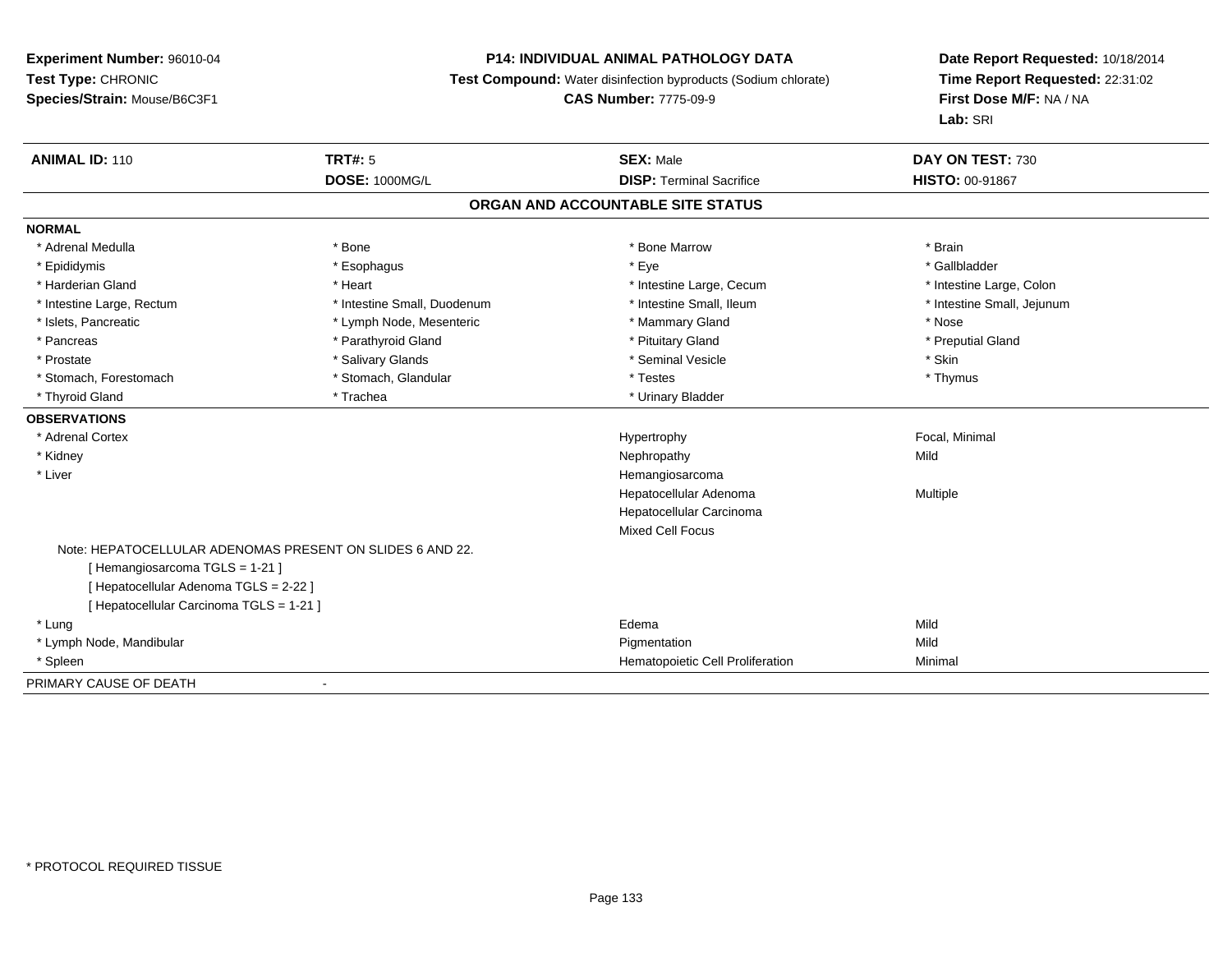# **P14: INDIVIDUAL ANIMAL PATHOLOGY DATA**

**Test Compound:** Water disinfection byproducts (Sodium chlorate)

**CAS Number:** 7775-09-9

| <b>ANIMAL ID: 111</b>                           | TRT#: 5                                                                                 | <b>SEX: Male</b>                  | DAY ON TEST: 731             |  |
|-------------------------------------------------|-----------------------------------------------------------------------------------------|-----------------------------------|------------------------------|--|
|                                                 | <b>DOSE: 1000MG/L</b>                                                                   | <b>DISP: Terminal Sacrifice</b>   | HISTO: 00-91868              |  |
|                                                 |                                                                                         | ORGAN AND ACCOUNTABLE SITE STATUS |                              |  |
| <b>NORMAL</b>                                   |                                                                                         |                                   |                              |  |
| * Adrenal Cortex                                | * Adrenal Medulla                                                                       | * Brain                           | * Epididymis                 |  |
| * Esophagus                                     | * Gallbladder                                                                           | * Heart                           | * Intestine Large, Cecum     |  |
| * Intestine Large, Colon                        | * Intestine Large, Rectum                                                               | * Intestine Small, Duodenum       | * Intestine Small, Ileum     |  |
| * Intestine Small, Jejunum                      | * Islets, Pancreatic                                                                    | * Lung                            | * Mammary Gland              |  |
| $^{\star}$ Nose                                 | * Pancreas                                                                              | * Parathyroid Gland               | * Pituitary Gland            |  |
| * Prostate                                      | * Seminal Vesicle                                                                       | * Skin                            | * Stomach, Forestomach       |  |
| * Stomach, Glandular                            | * Testes                                                                                | * Thymus                          | * Thyroid Gland              |  |
| * Trachea                                       | * Urinary Bladder                                                                       |                                   |                              |  |
| <b>OBSERVATIONS</b>                             |                                                                                         |                                   |                              |  |
| * Bone                                          |                                                                                         | Carcinoma                         | Metastatic (Harderian Gland) |  |
| [ Carcinoma TGLS = $8-9$ ]                      |                                                                                         |                                   |                              |  |
| * Bone Marrow                                   |                                                                                         | Hyperplasia                       | Mild                         |  |
| * Eye                                           |                                                                                         | Inflammation                      | Chronic, Mild                |  |
|                                                 | Note: INFLAMMATION INVOLVES CORNEA OF ONE EYE AND OPTIC NERVE OF OPPOSITE EYE.          |                                   |                              |  |
| * Harderian Gland                               |                                                                                         | Carcinoma                         |                              |  |
| [Carcinoma TGLS = $7-22$ ]                      |                                                                                         |                                   |                              |  |
| * Kidney                                        |                                                                                         | Nephropathy                       | Minimal                      |  |
| * Liver                                         |                                                                                         | Hepatocellular Adenoma            | Multiple                     |  |
|                                                 | Note: HEPATOCELLULAR ADENOMAS PRESENT ON SLIDES 6 AND 21.                               |                                   |                              |  |
| [ Hepatocellular Adenoma TGLS = 5-21 ]          |                                                                                         |                                   |                              |  |
| * Lymph Node, Mandibular                        |                                                                                         | Hyperplasia                       | Lymphoid, Moderate           |  |
|                                                 | Note: MILD HEMORRHAGE IN MANDIBULAR LYMPH NODE; NOT TABULATED.                          |                                   |                              |  |
| [Hyperplasia TGLS = $6-8$ ]                     |                                                                                         |                                   |                              |  |
| * Lymph Node, Mesenteric                        |                                                                                         | Hematopoietic Cell Proliferation  | Mild                         |  |
|                                                 |                                                                                         | Hemorrhage                        | Moderate                     |  |
| [ Hematopoietic Cell Proliferation TGLS = 4-5 ] |                                                                                         |                                   |                              |  |
| [Hemorrhage TGLS = $4-5$ ]                      |                                                                                         |                                   |                              |  |
| Mesentery                                       | Fat                                                                                     | Necrosis                          | Moderate                     |  |
|                                                 | Note: FAT NECROSIS INCLUDES MODERATE AMOUNT OF SECONDARY MINERALIZATION: NOT TABULATED. |                                   |                              |  |
| [ Necrosis TGLS = $2-23$ ]                      |                                                                                         |                                   |                              |  |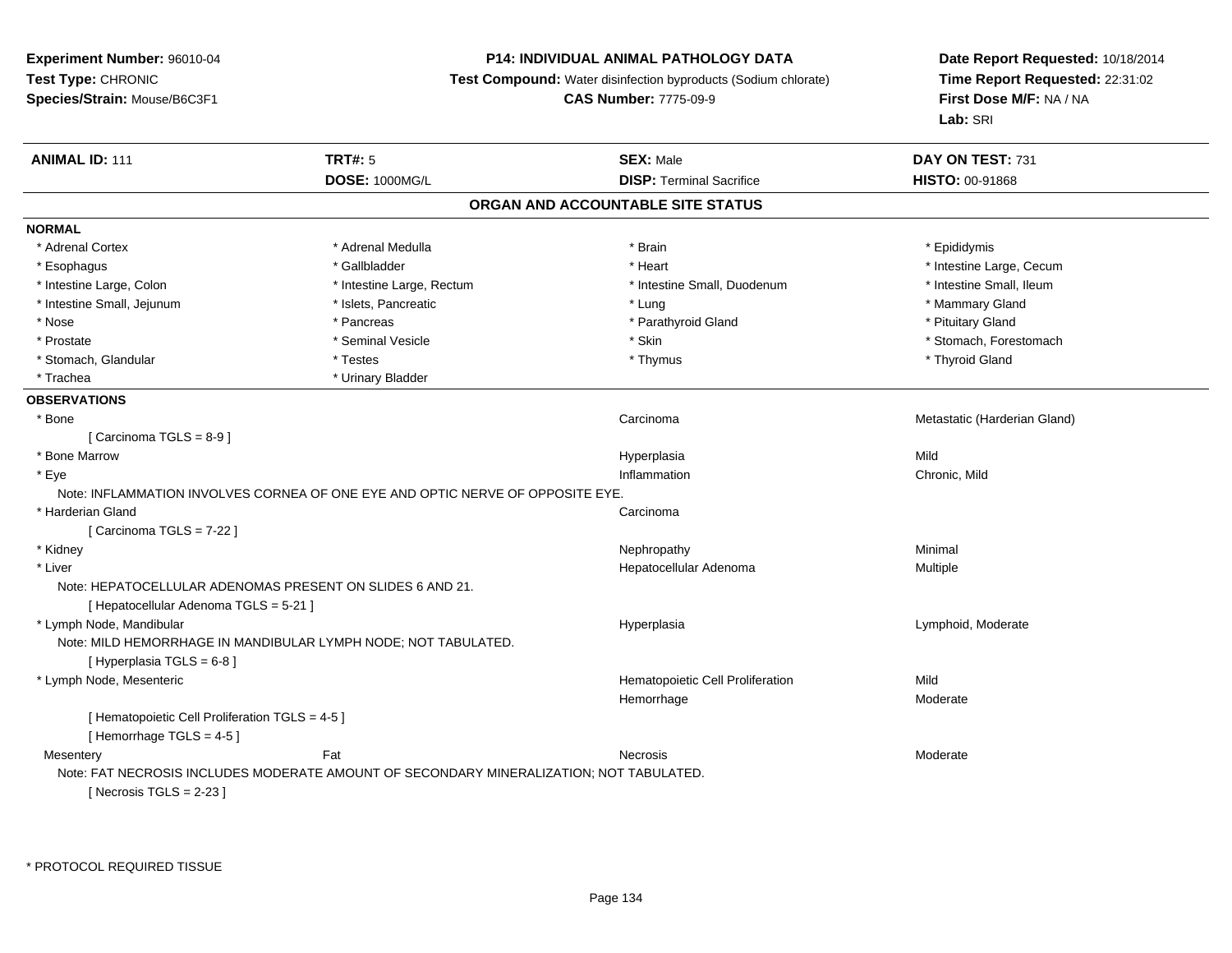| <b>Experiment Number: 96010-04</b><br><b>Test Type: CHRONIC</b><br>Species/Strain: Mouse/B6C3F1 |                       | <b>P14: INDIVIDUAL ANIMAL PATHOLOGY DATA</b><br><b>Test Compound:</b> Water disinfection byproducts (Sodium chlorate)<br><b>CAS Number: 7775-09-9</b> | Date Report Requested: 10/18/2014<br>Time Report Requested: 22:31:02<br>First Dose M/F: NA / NA<br>Lab: SRI |
|-------------------------------------------------------------------------------------------------|-----------------------|-------------------------------------------------------------------------------------------------------------------------------------------------------|-------------------------------------------------------------------------------------------------------------|
| <b>ANIMAL ID: 111</b>                                                                           | <b>TRT#: 5</b>        | <b>SEX: Male</b>                                                                                                                                      | DAY ON TEST: 731                                                                                            |
|                                                                                                 | <b>DOSE: 1000MG/L</b> | <b>DISP:</b> Terminal Sacrifice                                                                                                                       | <b>HISTO: 00-91868</b>                                                                                      |
|                                                                                                 |                       | ORGAN AND ACCOUNTABLE SITE STATUS                                                                                                                     |                                                                                                             |
| * Preputial Gland                                                                               |                       | Cyst                                                                                                                                                  | Moderate                                                                                                    |
|                                                                                                 |                       | Inflammation                                                                                                                                          | Chronic, Mild                                                                                               |
| [ Cyst TGLS = $1-8$ ]                                                                           |                       |                                                                                                                                                       |                                                                                                             |
| [Inflammation TGLS = $1-8$ ]                                                                    |                       |                                                                                                                                                       |                                                                                                             |
| * Salivary Glands                                                                               |                       | Hyperplasia                                                                                                                                           | Lymphoid, Mild                                                                                              |
| * Spleen                                                                                        |                       | Hematopoietic Cell Proliferation                                                                                                                      | Minimal                                                                                                     |
| [ Hematopoietic Cell Proliferation TGLS = 3-6 ]                                                 |                       |                                                                                                                                                       |                                                                                                             |
| PRIMARY CAUSE OF DEATH                                                                          |                       |                                                                                                                                                       |                                                                                                             |
| Animal Note: ESOPHAGUS IS ON SLIDE 2.                                                           |                       |                                                                                                                                                       |                                                                                                             |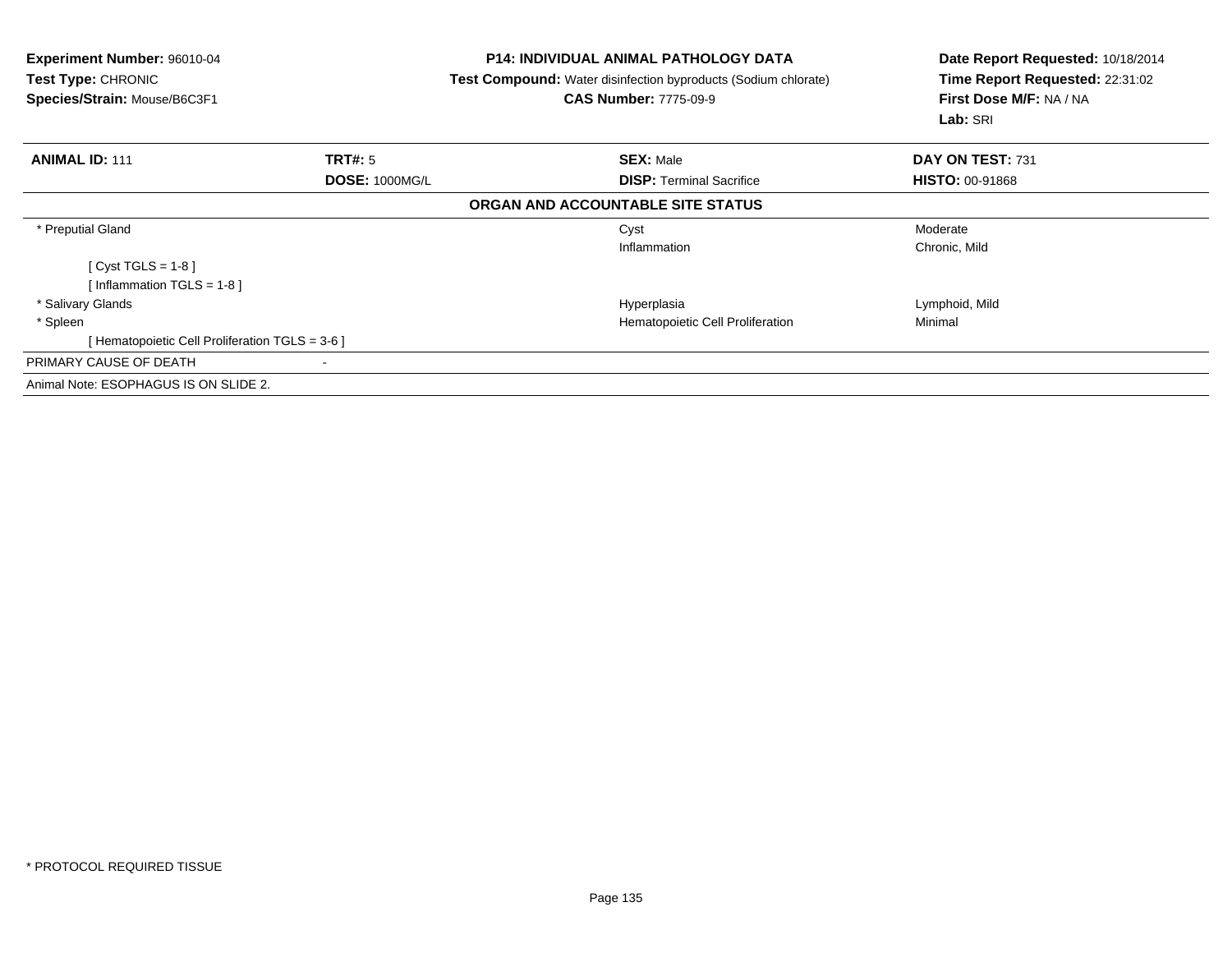# **P14: INDIVIDUAL ANIMAL PATHOLOGY DATA**

**Test Compound:** Water disinfection byproducts (Sodium chlorate)

**CAS Number:** 7775-09-9

| <b>ANIMAL ID: 112</b>                              | <b>TRT#: 5</b>            | <b>SEX: Male</b>                  | DAY ON TEST: 729         |
|----------------------------------------------------|---------------------------|-----------------------------------|--------------------------|
|                                                    | <b>DOSE: 1000MG/L</b>     | <b>DISP: Terminal Sacrifice</b>   | <b>HISTO: 00-91869</b>   |
|                                                    |                           | ORGAN AND ACCOUNTABLE SITE STATUS |                          |
| <b>NORMAL</b>                                      |                           |                                   |                          |
| * Adrenal Cortex                                   | * Adrenal Medulla         | * Bone                            | * Bone Marrow            |
| * Brain                                            | * Epididymis              | * Esophagus                       | * Eye                    |
| * Gallbladder                                      | * Harderian Gland         | * Heart                           | * Intestine Large, Cecum |
| * Intestine Large, Colon                           | * Intestine Large, Rectum | * Intestine Small, Duodenum       | * Intestine Small, Ileum |
| * Intestine Small, Jejunum                         | * Islets, Pancreatic      | * Lymph Node, Mandibular          | * Lymph Node, Mesenteric |
| * Mammary Gland                                    | * Nose                    | * Pancreas                        | * Parathyroid Gland      |
| * Pituitary Gland                                  | * Prostate                | * Salivary Glands                 | * Seminal Vesicle        |
| * Skin                                             | * Spleen                  | * Stomach, Forestomach            | * Stomach, Glandular     |
| * Testes                                           | * Trachea                 | * Urinary Bladder                 |                          |
| <b>MISSING</b>                                     |                           |                                   |                          |
| * Thymus                                           |                           |                                   |                          |
| <b>OBSERVATIONS</b>                                |                           |                                   |                          |
| * Kidney                                           |                           | Nephropathy                       | Minimal                  |
| * Liver                                            |                           | Hepatocellular Adenoma            |                          |
| [ Hepatocellular Adenoma TGLS = 3-22 ]             |                           |                                   |                          |
| * Lung                                             |                           | Alveolar/Bronchiolar Carcinoma    |                          |
|                                                    |                           | Hyperplasia                       | Lymphoid, Mild           |
|                                                    |                           | <b>Infiltration Cellular</b>      | Histiocyte, Marked       |
| [ Alveolar/Bronchiolar Carcinoma TGLS = 4-2,4-23 ] |                           |                                   |                          |
| [ Infiltration Cellular TGLS = 5-2 ]               |                           |                                   |                          |
| Mesentery                                          | Fat                       | Necrosis                          | Moderate                 |
| [ Necrosis TGLS = $2-21$ ]                         |                           |                                   |                          |
| * Preputial Gland                                  |                           | Cyst                              | Moderate                 |
| [ $Cyst TGLS = 1-8$ ]                              |                           |                                   |                          |
| * Thyroid Gland                                    |                           | Degeneration                      | Cystic, Moderate         |
| PRIMARY CAUSE OF DEATH                             |                           |                                   |                          |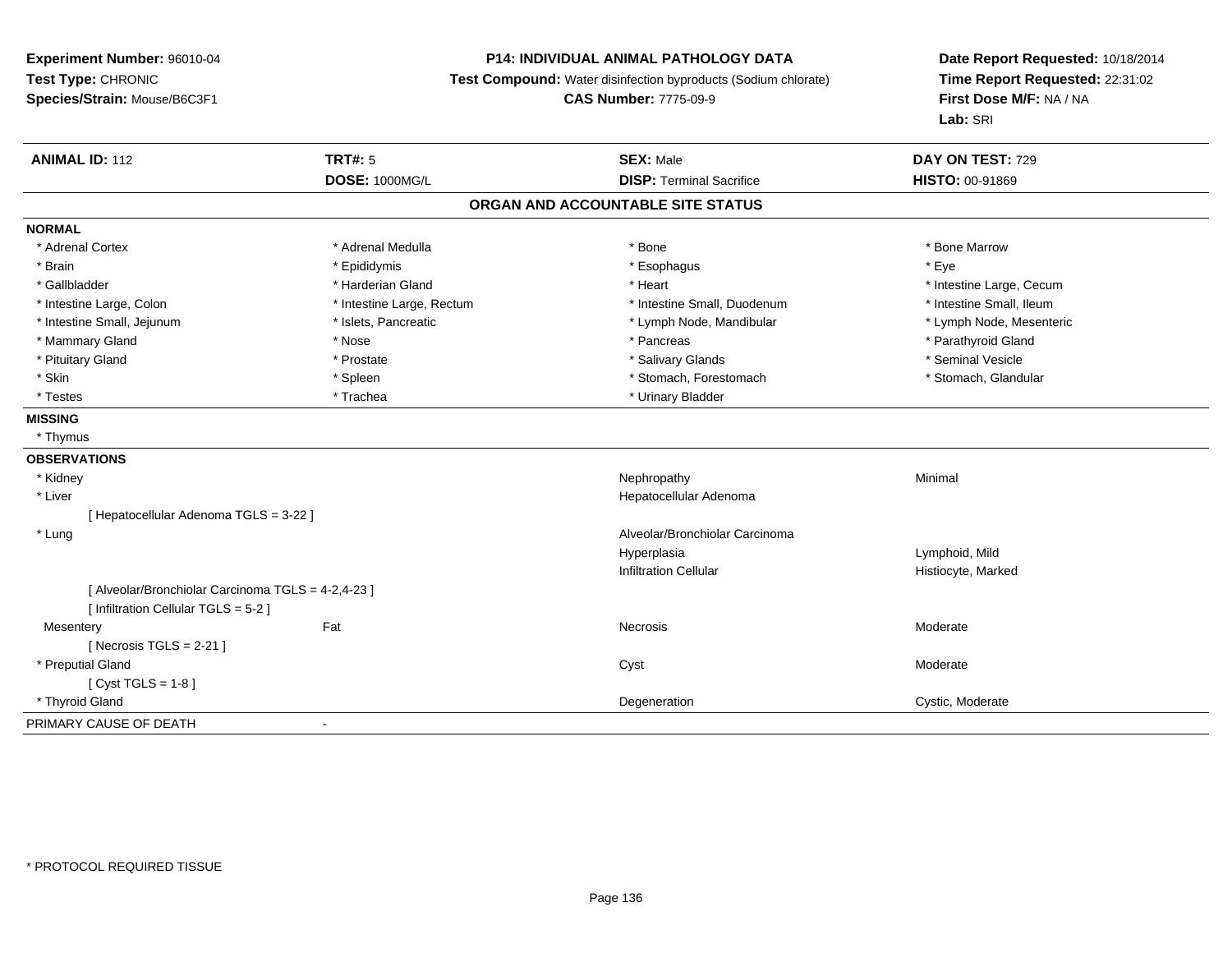# **P14: INDIVIDUAL ANIMAL PATHOLOGY DATA**

**Test Compound:** Water disinfection byproducts (Sodium chlorate)

**CAS Number:** 7775-09-9

**Date Report Requested:** 10/18/2014 **Time Report Requested:** 22:31:02**First Dose M/F:** NA / NA**Lab:** SRI

| <b>ANIMAL ID: 113</b>                           | <b>TRT#: 5</b>           | <b>SEX: Male</b>                  | DAY ON TEST: 730          |  |
|-------------------------------------------------|--------------------------|-----------------------------------|---------------------------|--|
|                                                 | DOSE: 1000MG/L           | <b>DISP: Terminal Sacrifice</b>   | HISTO: 00-91870           |  |
|                                                 |                          | ORGAN AND ACCOUNTABLE SITE STATUS |                           |  |
| <b>NORMAL</b>                                   |                          |                                   |                           |  |
| * Adrenal Cortex                                | * Adrenal Medulla        | * Bone                            | * Brain                   |  |
| * Epididymis                                    | * Esophagus              | * Eye                             | * Gallbladder             |  |
| * Harderian Gland                               | * Heart                  | * Intestine Large, Colon          | * Intestine Large, Rectum |  |
| * Intestine Small, Duodenum                     | * Intestine Small, Ileum | * Intestine Small, Jejunum        | * Lymph Node, Mesenteric  |  |
| * Mammary Gland                                 | * Nose                   | * Pancreas                        | * Pituitary Gland         |  |
| * Preputial Gland                               | * Prostate               | * Salivary Glands                 | * Seminal Vesicle         |  |
| * Skin                                          | * Stomach, Forestomach   | * Testes                          | * Trachea                 |  |
| * Urinary Bladder                               |                          |                                   |                           |  |
| <b>MISSING</b>                                  |                          |                                   |                           |  |
| * Parathyroid Gland                             | * Thymus                 | * Thyroid Gland                   |                           |  |
| <b>OBSERVATIONS</b>                             |                          |                                   |                           |  |
| * Bone Marrow                                   |                          | Hyperplasia                       | Moderate                  |  |
| * Intestine Large, Cecum                        |                          | Edema                             | Mild                      |  |
| * Islets, Pancreatic                            |                          | Hyperplasia                       | Mild                      |  |
| * Kidney                                        |                          | Infarct                           | Minimal                   |  |
|                                                 |                          | Nephropathy                       | Mild                      |  |
| * Liver                                         |                          | Hepatocellular Carcinoma          |                           |  |
|                                                 |                          | Histiocytic Sarcoma               |                           |  |
| [ Hepatocellular Carcinoma TGLS = 2-6 ]         |                          |                                   |                           |  |
| [Histiocytic Sarcoma TGLS = 2-6,3-6]            |                          |                                   |                           |  |
| * Lung                                          |                          | Edema                             | Mild                      |  |
|                                                 |                          | Histiocytic Sarcoma               |                           |  |
| * Lymph Node, Mandibular                        |                          | Hyperplasia                       | Lymphoid, Mild            |  |
|                                                 |                          | Pigmentation                      | Mild                      |  |
| * Spleen                                        |                          | Hematopoietic Cell Proliferation  | Marked                    |  |
|                                                 |                          | Histiocytic Sarcoma               |                           |  |
| [ Hematopoietic Cell Proliferation TGLS = 1-6 ] |                          |                                   |                           |  |
| [ Histiocytic Sarcoma TGLS = 1-6 ]              |                          |                                   |                           |  |
| * Stomach, Glandular                            |                          | Cyst                              | Moderate                  |  |

PRIMARY CAUSE OF DEATH-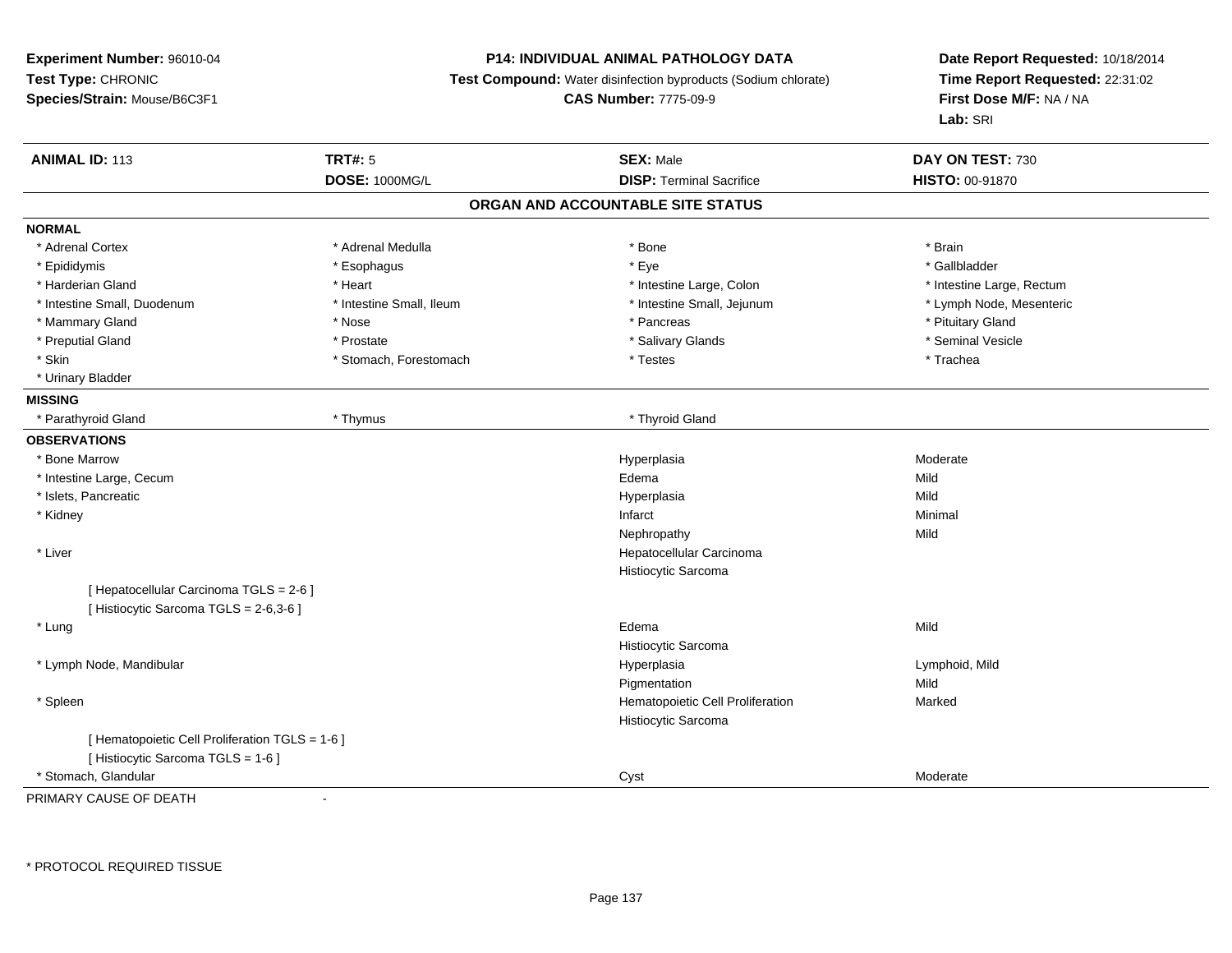| <b>Experiment Number: 96010-04</b><br><b>Test Type: CHRONIC</b><br>Species/Strain: Mouse/B6C3F1 | <b>P14: INDIVIDUAL ANIMAL PATHOLOGY DATA</b><br><b>Test Compound:</b> Water disinfection byproducts (Sodium chlorate)<br><b>CAS Number: 7775-09-9</b> |                                                     | Date Report Requested: 10/18/2014<br>Time Report Requested: 22:31:02<br>First Dose M/F: NA / NA<br>Lab: SRI |
|-------------------------------------------------------------------------------------------------|-------------------------------------------------------------------------------------------------------------------------------------------------------|-----------------------------------------------------|-------------------------------------------------------------------------------------------------------------|
| <b>ANIMAL ID: 113</b>                                                                           | TRT#: 5<br><b>DOSE: 1000MG/L</b>                                                                                                                      | <b>SEX: Male</b><br><b>DISP:</b> Terminal Sacrifice | DAY ON TEST: 730<br><b>HISTO: 00-91870</b>                                                                  |
|                                                                                                 |                                                                                                                                                       | ORGAN AND ACCOUNTABLE SITE STATUS                   |                                                                                                             |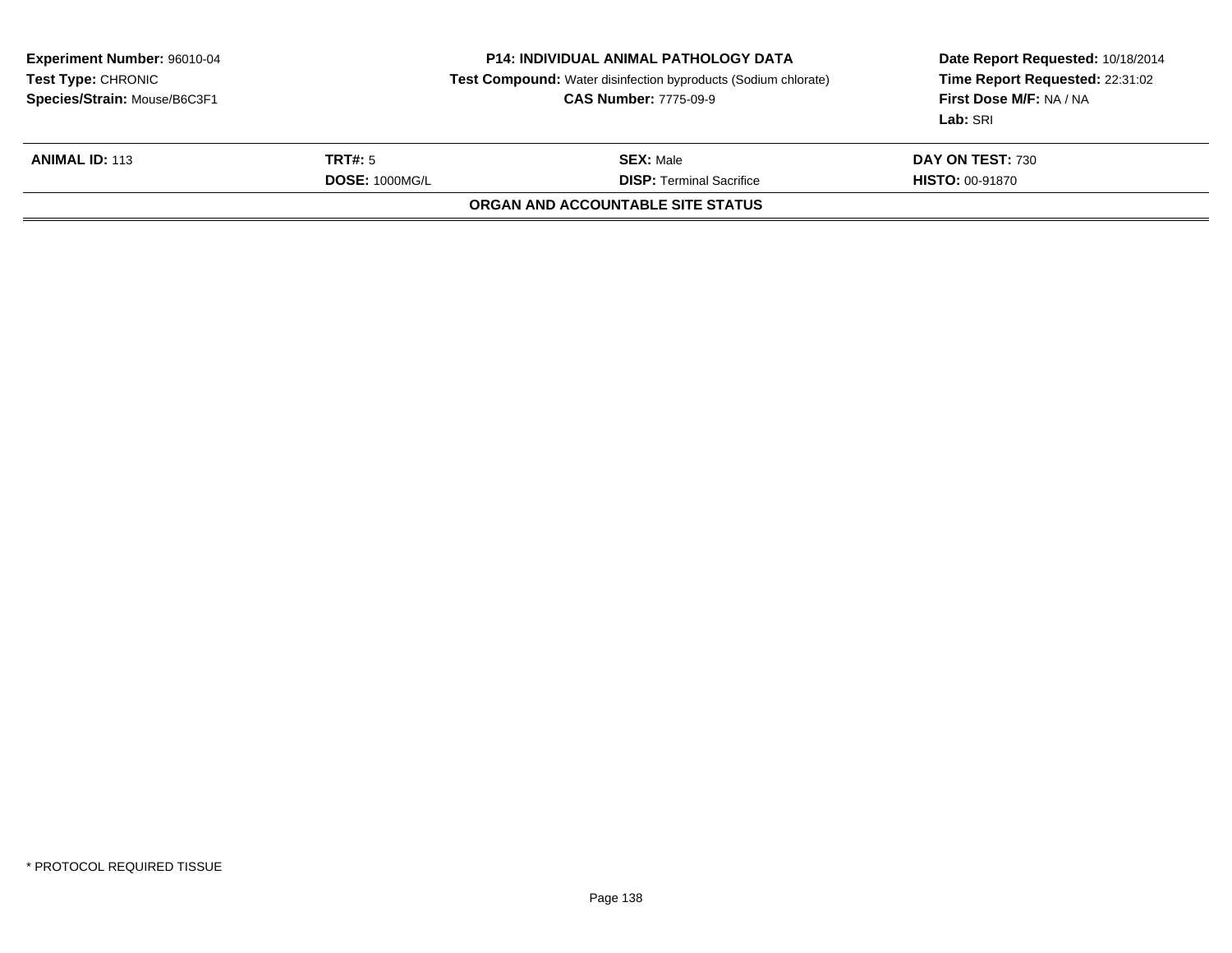# **P14: INDIVIDUAL ANIMAL PATHOLOGY DATA**

**Test Compound:** Water disinfection byproducts (Sodium chlorate)

**CAS Number:** 7775-09-9

| <b>ANIMAL ID: 114</b>                           | <b>TRT#: 5</b>            | <b>SEX: Male</b>                  | DAY ON TEST: 734         |
|-------------------------------------------------|---------------------------|-----------------------------------|--------------------------|
|                                                 | <b>DOSE: 1000MG/L</b>     | <b>DISP: Terminal Sacrifice</b>   | <b>HISTO: 00-91871</b>   |
|                                                 |                           | ORGAN AND ACCOUNTABLE SITE STATUS |                          |
| <b>NORMAL</b>                                   |                           |                                   |                          |
| * Adrenal Cortex                                | * Adrenal Medulla         | * Bone                            | * Bone Marrow            |
| * Brain                                         | * Epididymis              | * Esophagus                       | * Eye                    |
| * Gallbladder                                   | * Harderian Gland         | * Heart                           | * Intestine Large, Cecum |
| * Intestine Large, Colon                        | * Intestine Large, Rectum | * Intestine Small, Duodenum       | * Intestine Small, Ileum |
| * Intestine Small, Jejunum                      | * Lymph Node, Mandibular  | * Lymph Node, Mesenteric          | * Mammary Gland          |
| * Nose                                          | * Pancreas                | * Parathyroid Gland               | * Preputial Gland        |
| * Prostate                                      | * Seminal Vesicle         | * Skin                            | * Stomach, Forestomach   |
| * Stomach, Glandular                            | * Testes                  | * Thyroid Gland                   | * Trachea                |
| * Urinary Bladder                               |                           |                                   |                          |
| <b>MISSING</b>                                  |                           |                                   |                          |
| * Pituitary Gland                               | * Thymus                  |                                   |                          |
| <b>OBSERVATIONS</b>                             |                           |                                   |                          |
| * Islets, Pancreatic                            |                           | Hyperplasia                       | Moderate                 |
| * Kidney                                        |                           | Nephropathy                       | Minimal                  |
| * Liver                                         |                           | <b>Clear Cell Focus</b>           |                          |
|                                                 |                           | Hepatocellular Adenoma            | Multiple                 |
|                                                 |                           | Hepatocellular Carcinoma          |                          |
| [Clear Cell Focus TGLS = 4-23]                  |                           |                                   |                          |
| [ Hepatocellular Adenoma TGLS = 2-6,3-22,4-23 ] |                           |                                   |                          |
| [ Hepatocellular Carcinoma TGLS = 1-21 ]        |                           |                                   |                          |
| * Lung                                          |                           | Alveolar/Bronchiolar Adenoma      |                          |
| * Salivary Glands                               |                           | Atrophy                           | Mild                     |
|                                                 |                           | Hyperplasia                       | Lymphoid, Mild           |
| * Spleen                                        |                           | Hyperplasia                       | Lymphoid, Mild           |
| PRIMARY CAUSE OF DEATH                          |                           |                                   |                          |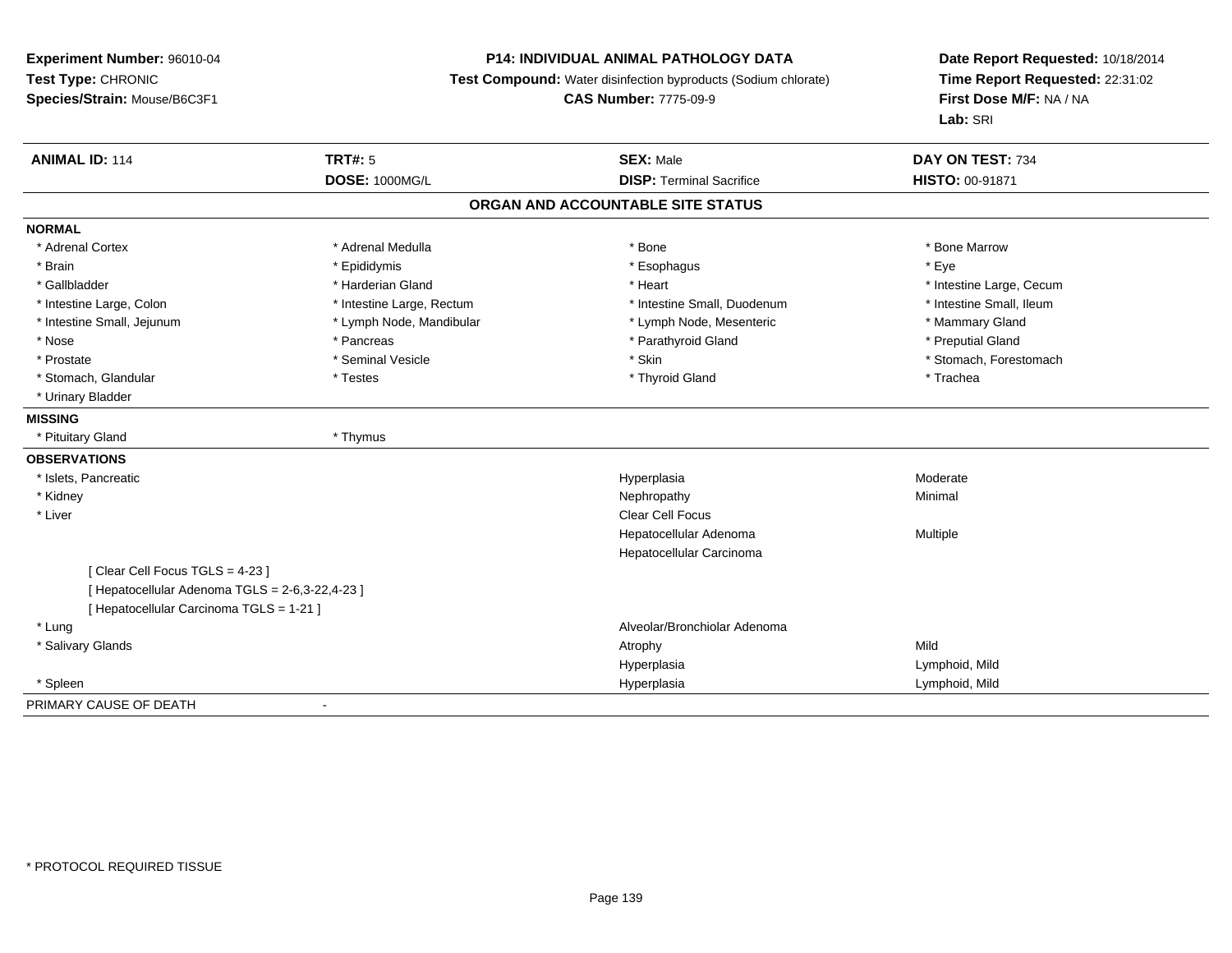#### **P14: INDIVIDUAL ANIMAL PATHOLOGY DATA**

**Test Compound:** Water disinfection byproducts (Sodium chlorate)

**CAS Number:** 7775-09-9

| <b>ANIMAL ID: 115</b>                                      | <b>TRT#: 5</b>                                                   | <b>SEX: Male</b>                 | DAY ON TEST: 730           |  |  |  |
|------------------------------------------------------------|------------------------------------------------------------------|----------------------------------|----------------------------|--|--|--|
|                                                            | <b>DOSE: 1000MG/L</b>                                            | <b>DISP: Terminal Sacrifice</b>  | <b>HISTO: 00-91872</b>     |  |  |  |
| ORGAN AND ACCOUNTABLE SITE STATUS                          |                                                                  |                                  |                            |  |  |  |
| <b>NORMAL</b>                                              |                                                                  |                                  |                            |  |  |  |
| * Adrenal Cortex                                           | * Adrenal Medulla                                                | * Bone                           | * Bone Marrow              |  |  |  |
| * Brain                                                    | * Epididymis                                                     | * Esophagus                      | * Eye                      |  |  |  |
| * Gallbladder                                              | * Harderian Gland                                                | * Intestine Large, Cecum         | * Intestine Large, Colon   |  |  |  |
| * Intestine Large, Rectum                                  | * Intestine Small, Duodenum                                      | * Intestine Small, Ileum         | * Intestine Small, Jejunum |  |  |  |
| * Lung                                                     | * Mammary Gland                                                  | * Nose                           | * Pancreas                 |  |  |  |
| * Parathyroid Gland                                        | * Pituitary Gland                                                | * Prostate                       | * Salivary Glands          |  |  |  |
| * Seminal Vesicle                                          | * Skin                                                           | * Spleen                         | * Stomach, Forestomach     |  |  |  |
| * Stomach, Glandular                                       | * Testes                                                         | * Thymus                         | * Thyroid Gland            |  |  |  |
| * Trachea                                                  | * Urinary Bladder                                                |                                  |                            |  |  |  |
| <b>OBSERVATIONS</b>                                        |                                                                  |                                  |                            |  |  |  |
| * Heart                                                    |                                                                  | Inflammation                     | Chronic, Minimal           |  |  |  |
| * Islets, Pancreatic                                       |                                                                  | Hyperplasia                      | Mild                       |  |  |  |
| * Kidney                                                   |                                                                  | Nephropathy                      | Minimal                    |  |  |  |
|                                                            | Note: MILD EXTRACAPSULAR FIBROSIS ON LEFT KIDNEY; NOT TABULATED. |                                  |                            |  |  |  |
| * Liver                                                    |                                                                  | Hepatocellular Adenoma           | Multiple                   |  |  |  |
| [ Hepatocellular Adenoma TGLS = 3-21 ]                     |                                                                  |                                  |                            |  |  |  |
| * Lymph Node, Mandibular                                   |                                                                  | Hyperplasia                      | Lymphoid, Mild             |  |  |  |
| * Lymph Node, Mesenteric                                   |                                                                  | Hematopoietic Cell Proliferation | Mild                       |  |  |  |
| * Preputial Gland                                          |                                                                  | Cyst                             | Moderate                   |  |  |  |
|                                                            |                                                                  | Inflammation                     | Chronic, Moderate          |  |  |  |
| [Cyst TGLS = $1-8$ ]                                       |                                                                  |                                  |                            |  |  |  |
| [ Inflammation TGLS = 1-8 ]                                |                                                                  |                                  |                            |  |  |  |
| PRIMARY CAUSE OF DEATH                                     |                                                                  |                                  |                            |  |  |  |
| Animal Note: INFUSION ARTIFACT IN URINARY BLADDER.         |                                                                  |                                  |                            |  |  |  |
| Animal Note: MALFORMATION OF INCISOR TOOTH; NOT TABULATED. |                                                                  |                                  |                            |  |  |  |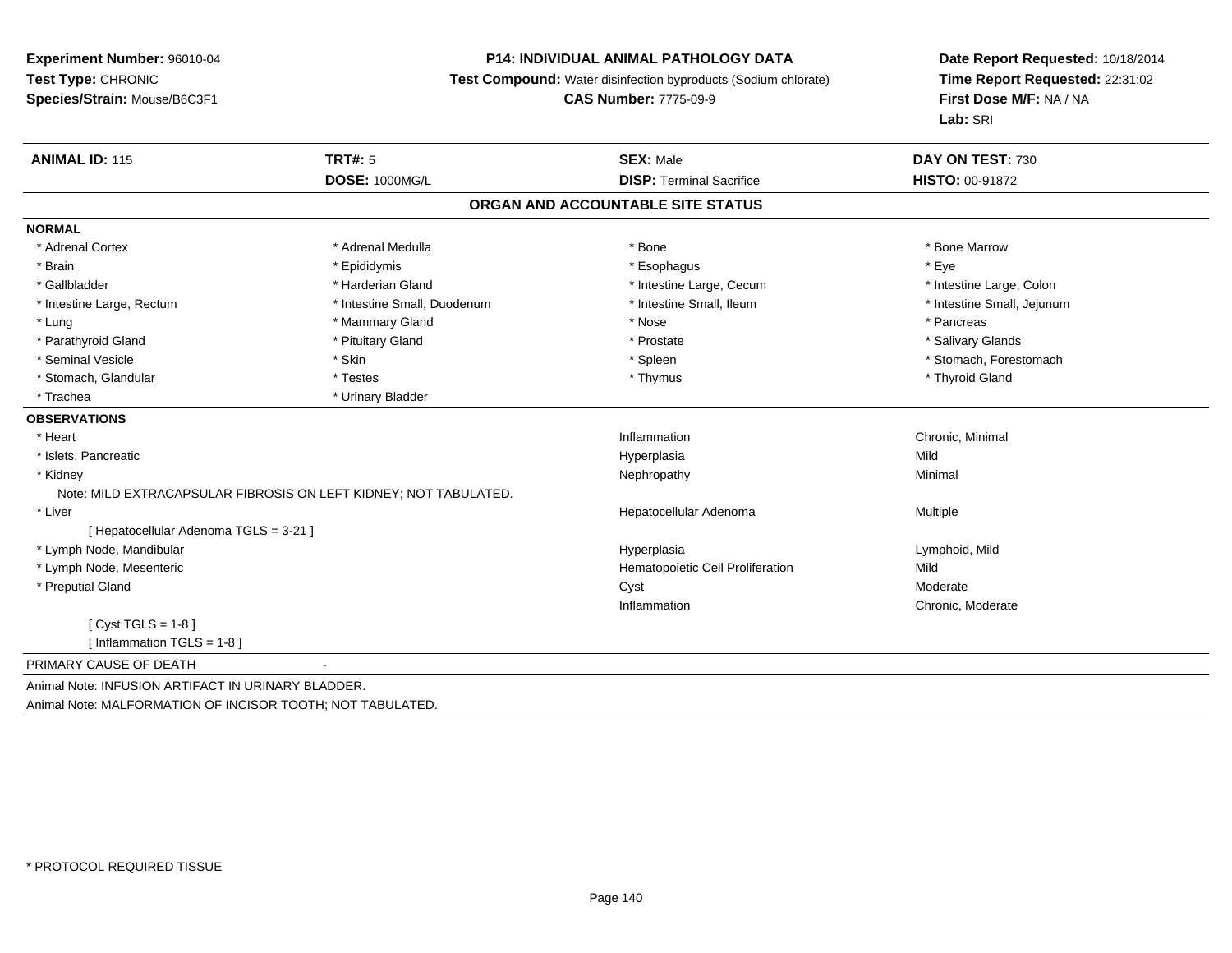#### **P14: INDIVIDUAL ANIMAL PATHOLOGY DATA**

**Test Compound:** Water disinfection byproducts (Sodium chlorate)

#### **CAS Number:** 7775-09-9

**Date Report Requested:** 10/18/2014**Time Report Requested:** 22:31:02**First Dose M/F:** NA / NA**Lab:** SRI

| <b>ANIMAL ID: 116</b>                  | TRT#: 5                     | <b>SEX: Male</b>                | DAY ON TEST: 729           |  |  |
|----------------------------------------|-----------------------------|---------------------------------|----------------------------|--|--|
|                                        | <b>DOSE: 1000MG/L</b>       | <b>DISP: Terminal Sacrifice</b> | <b>HISTO: 00-91873</b>     |  |  |
| ORGAN AND ACCOUNTABLE SITE STATUS      |                             |                                 |                            |  |  |
| <b>NORMAL</b>                          |                             |                                 |                            |  |  |
| * Adrenal Medulla                      | * Bone                      | * Bone Marrow                   | * Brain                    |  |  |
| * Epididymis                           | * Esophagus                 | * Eye                           | * Gallbladder              |  |  |
| * Harderian Gland                      | * Heart                     | * Intestine Large, Cecum        | * Intestine Large, Colon   |  |  |
| * Intestine Large, Rectum              | * Intestine Small, Duodenum | * Intestine Small, Ileum        | * Intestine Small, Jejunum |  |  |
| * Lung                                 | * Lymph Node, Mesenteric    | * Mammary Gland                 | * Nose                     |  |  |
| * Pancreas                             | * Parathyroid Gland         | * Pituitary Gland               | * Preputial Gland          |  |  |
| * Prostate                             | * Seminal Vesicle           | * Skin                          | * Stomach, Forestomach     |  |  |
| * Stomach, Glandular                   | * Testes                    | * Trachea                       | * Urinary Bladder          |  |  |
| <b>OBSERVATIONS</b>                    |                             |                                 |                            |  |  |
| * Adrenal Cortex                       |                             | Hypertrophy                     | Focal, Moderate            |  |  |
| * Islets, Pancreatic                   |                             | Hyperplasia                     | Moderate                   |  |  |
| * Kidney                               |                             | Cyst                            | Moderate                   |  |  |
|                                        |                             | Nephropathy                     | Minimal                    |  |  |
| * Liver                                |                             | <b>Clear Cell Focus</b>         |                            |  |  |
|                                        |                             | Hepatocellular Adenoma          |                            |  |  |
| [ Clear Cell Focus TGLS = 1-21,2-22 ]  |                             |                                 |                            |  |  |
| [ Hepatocellular Adenoma TGLS = 1-21 ] |                             |                                 |                            |  |  |
| * Lymph Node, Mandibular               |                             | Pigmentation                    | Mild                       |  |  |
| * Salivary Glands                      |                             | Hyperplasia                     | Lymphoid, Mild             |  |  |
| * Spleen                               |                             | Hyperplasia                     | Lymphoid, Mild             |  |  |
| * Thymus                               |                             | Cyst                            | Moderate                   |  |  |
| * Thyroid Gland                        |                             | Degeneration                    | Cystic, Moderate           |  |  |
|                                        | <b>Follicular Cel</b>       | Hypertrophy                     | Minimal                    |  |  |
| PRIMARY CAUSE OF DEATH                 | $\sim$                      |                                 |                            |  |  |
|                                        |                             |                                 |                            |  |  |

Animal Note: MALFORMATION OF INCISOR TOOTH; NOT TABULATED.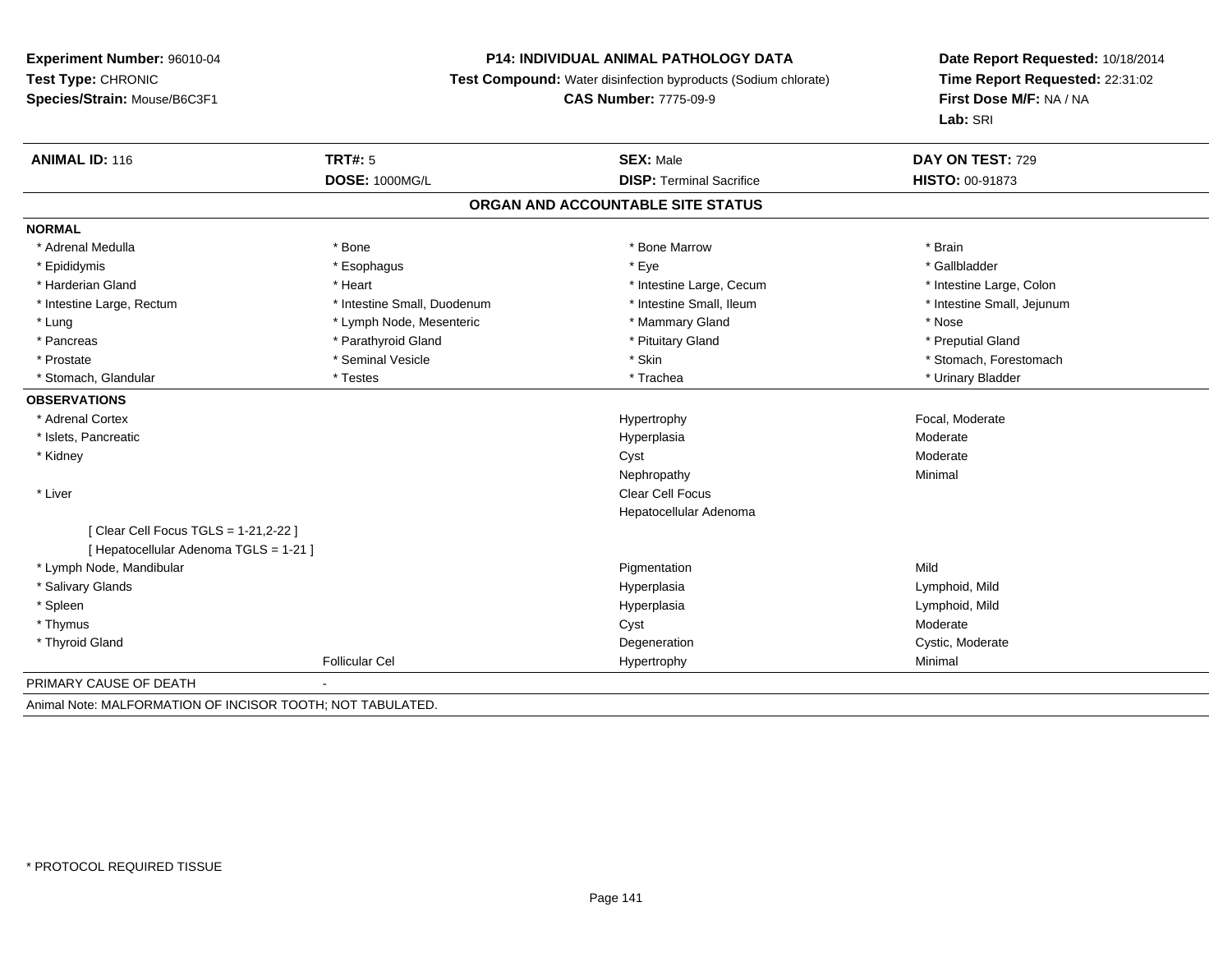# **P14: INDIVIDUAL ANIMAL PATHOLOGY DATA**

**Test Compound:** Water disinfection byproducts (Sodium chlorate)

```
CAS Number: 7775-09-9
```

| <b>ANIMAL ID: 117</b>                          | <b>TRT#: 5</b>                                                   | <b>SEX: Male</b>                  | DAY ON TEST: 607           |  |
|------------------------------------------------|------------------------------------------------------------------|-----------------------------------|----------------------------|--|
|                                                | <b>DOSE: 1000MG/L</b>                                            | <b>DISP:</b> Moribund Sacrifice   | <b>HISTO: 00-88964</b>     |  |
|                                                |                                                                  | ORGAN AND ACCOUNTABLE SITE STATUS |                            |  |
| <b>NORMAL</b>                                  |                                                                  |                                   |                            |  |
| * Adrenal Cortex                               | * Adrenal Medulla                                                | * Bone                            | * Brain                    |  |
| * Epididymis                                   | * Esophagus                                                      | * Eye                             | * Gallbladder              |  |
| * Harderian Gland                              | * Heart                                                          | * Intestine Large, Cecum          | * Intestine Large, Colon   |  |
| * Intestine Large, Rectum                      | * Intestine Small, Duodenum                                      | * Intestine Small, Ileum          | * Intestine Small, Jejunum |  |
| * Islets, Pancreatic                           | * Lymph Node, Mesenteric                                         | * Mammary Gland                   | * Nose                     |  |
| * Pancreas                                     | * Parathyroid Gland                                              | Peripheral Nerve                  | * Pituitary Gland          |  |
| * Preputial Gland                              | * Prostate                                                       | * Salivary Glands                 | * Seminal Vesicle          |  |
| * Skin                                         | Spinal Cord                                                      | * Stomach, Glandular              | * Testes                   |  |
| * Trachea                                      | * Urinary Bladder                                                |                                   |                            |  |
| <b>OBSERVATIONS</b>                            |                                                                  |                                   |                            |  |
| * Bone Marrow                                  |                                                                  | Hyperplasia                       | Mild                       |  |
| * Kidney                                       |                                                                  | Alveolar/Bronchiolar Carcinoma    | Metastatic (Lung)          |  |
|                                                |                                                                  | Nephropathy                       | Minimal                    |  |
|                                                | Note: METASTATIC ALVEOLAR/BRONCHIOLAR CARCINOMA IS ON SLIDE 5-2. |                                   |                            |  |
| * Liver                                        |                                                                  | Regeneration                      | Focal, Mild                |  |
| [ Regeneration TGLS = 1-21 ]                   | Note: MODERATE GLYCOGEN DEPLETION IN LIVER; NOT TABULATED.       |                                   |                            |  |
| * Lung                                         |                                                                  | Alveolar/Bronchiolar Carcinoma    |                            |  |
|                                                |                                                                  | <b>Infiltration Cellular</b>      | Histiocyte, Moderate       |  |
| [ Alveolar/Bronchiolar Carcinoma TGLS = 3-23 ] | Note: ALVEOLAR/BRONCHIOLAR CARCINOMA PRESENT ON SLIDES 2 AND 23. |                                   |                            |  |
| * Lymph Node, Mandibular                       |                                                                  | Pigmentation                      | Moderate                   |  |
| <b>Skeletal Muscle</b>                         |                                                                  | Alveolar/Bronchiolar Carcinoma    | Metastatic (Lung)          |  |
| [ Alveolar/Bronchiolar Carcinoma TGLS = 2-22 ] |                                                                  |                                   |                            |  |
| * Spleen                                       |                                                                  | Hematopoietic Cell Proliferation  | Marked                     |  |
| * Stom Gland                                   |                                                                  |                                   |                            |  |
|                                                | Note: MILD HYPERPLASIA OF MUCOSAL GLANDS; NOT TABULATED.         |                                   |                            |  |
| * Stomach, Forestomach                         |                                                                  | Inflammation                      | Chronic Active, Minimal    |  |
|                                                |                                                                  | Ulcer                             | Minimal                    |  |
| * Thymus                                       |                                                                  | Alveolar/Bronchiolar Carcinoma    | Metastatic (Lung)          |  |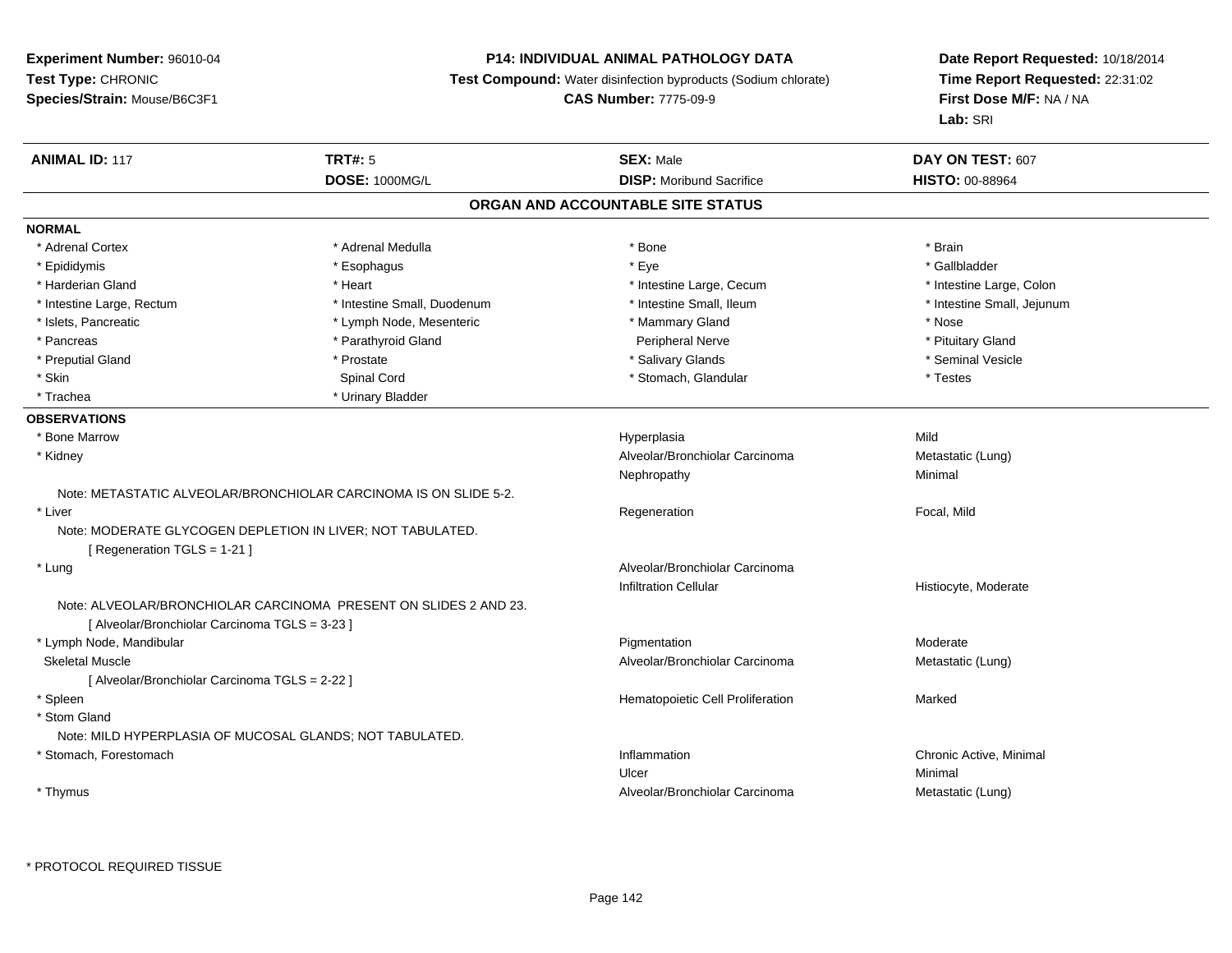| <b>Experiment Number: 96010-04</b><br><b>Test Type: CHRONIC</b><br>Species/Strain: Mouse/B6C3F1 |                                       | <b>P14: INDIVIDUAL ANIMAL PATHOLOGY DATA</b><br><b>Test Compound:</b> Water disinfection byproducts (Sodium chlorate)<br><b>CAS Number: 7775-09-9</b> | Date Report Requested: 10/18/2014<br>Time Report Requested: 22:31:02<br>First Dose M/F: NA / NA<br>Lab: SRI |
|-------------------------------------------------------------------------------------------------|---------------------------------------|-------------------------------------------------------------------------------------------------------------------------------------------------------|-------------------------------------------------------------------------------------------------------------|
| <b>ANIMAL ID: 117</b>                                                                           | TRT#: 5                               | <b>SEX: Male</b>                                                                                                                                      | DAY ON TEST: 607                                                                                            |
|                                                                                                 | <b>DOSE: 1000MG/L</b>                 | <b>DISP:</b> Moribund Sacrifice                                                                                                                       | <b>HISTO: 00-88964</b>                                                                                      |
|                                                                                                 |                                       | ORGAN AND ACCOUNTABLE SITE STATUS                                                                                                                     |                                                                                                             |
| * Thyroid Gland                                                                                 |                                       | Degeneration                                                                                                                                          | Cystic, Mild                                                                                                |
| PRIMARY CAUSE OF DEATH                                                                          | - Lung Alveolar/Bronchiolar Carcinoma |                                                                                                                                                       |                                                                                                             |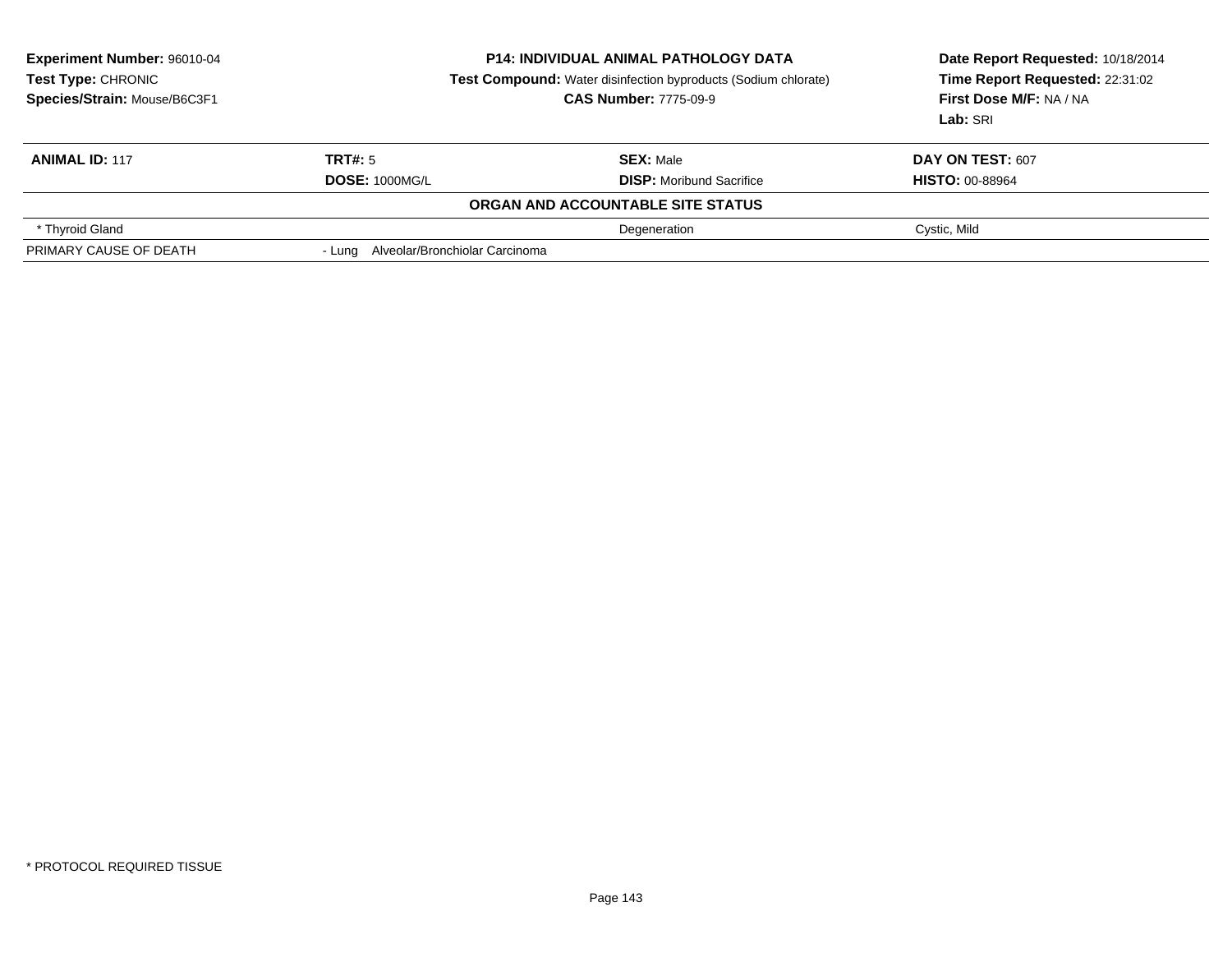## **P14: INDIVIDUAL ANIMAL PATHOLOGY DATA**

**Test Compound:** Water disinfection byproducts (Sodium chlorate)

**CAS Number:** 7775-09-9

| <b>ANIMAL ID: 118</b>                        | <b>TRT#: 5</b>           | <b>SEX: Male</b>                  | DAY ON TEST: 734          |
|----------------------------------------------|--------------------------|-----------------------------------|---------------------------|
|                                              | <b>DOSE: 1000MG/L</b>    | <b>DISP: Terminal Sacrifice</b>   | HISTO: 00-91874           |
|                                              |                          | ORGAN AND ACCOUNTABLE SITE STATUS |                           |
| <b>NORMAL</b>                                |                          |                                   |                           |
| * Adrenal Medulla                            | * Bone                   | * Bone Marrow                     | * Brain                   |
| * Epididymis                                 | * Esophagus              | * Eye                             | * Gallbladder             |
| * Harderian Gland                            | * Heart                  | * Intestine Large, Colon          | * Intestine Large, Rectum |
| * Intestine Small, Duodenum                  | * Intestine Small, Ileum | * Intestine Small, Jejunum        | * Lymph Node, Mandibular  |
| * Lymph Node, Mesenteric                     | * Mammary Gland          | * Nose                            | * Pancreas                |
| * Pituitary Gland                            | * Preputial Gland        | * Prostate                        | * Salivary Glands         |
| * Seminal Vesicle                            | * Skin                   | * Spleen                          | * Stomach, Forestomach    |
| * Stomach, Glandular                         | * Testes                 | * Trachea                         | * Urinary Bladder         |
| <b>MISSING</b>                               |                          |                                   |                           |
| * Parathyroid Gland                          |                          |                                   |                           |
| <b>OBSERVATIONS</b>                          |                          |                                   |                           |
| * Adrenal Cortex                             |                          | Hypertrophy                       | Focal, Mild               |
| * Intestine Large, Cecum                     |                          | Edema                             | Mild                      |
| * Islets, Pancreatic                         |                          | Hyperplasia                       | Mild                      |
| * Kidney                                     |                          | Cyst                              | Moderate                  |
|                                              |                          | Nephropathy                       | Minimal                   |
| * Liver                                      |                          | Clear Cell Focus                  |                           |
|                                              |                          | Hepatocellular Adenoma            | Multiple                  |
|                                              |                          | Hepatocellular Carcinoma          | Multiple                  |
|                                              |                          | <b>Mixed Cell Focus</b>           |                           |
| Note: LIVER FOCI ARE ON SLIDE 21.            |                          |                                   |                           |
| [ Hepatocellular Adenoma TGLS = 2-6,2-21 ]   |                          |                                   |                           |
| [ Hepatocellular Carcinoma TGLS = 2-6,2-21 ] |                          |                                   |                           |
| * Lung                                       |                          | Hyperplasia                       | Lymphoid, Mild            |
| * Thymus                                     |                          | Cyst                              | Moderate                  |
| * Thyroid Gland                              |                          | Degeneration                      | Cystic, Mild              |
| PRIMARY CAUSE OF DEATH                       | $\overline{\phantom{a}}$ |                                   |                           |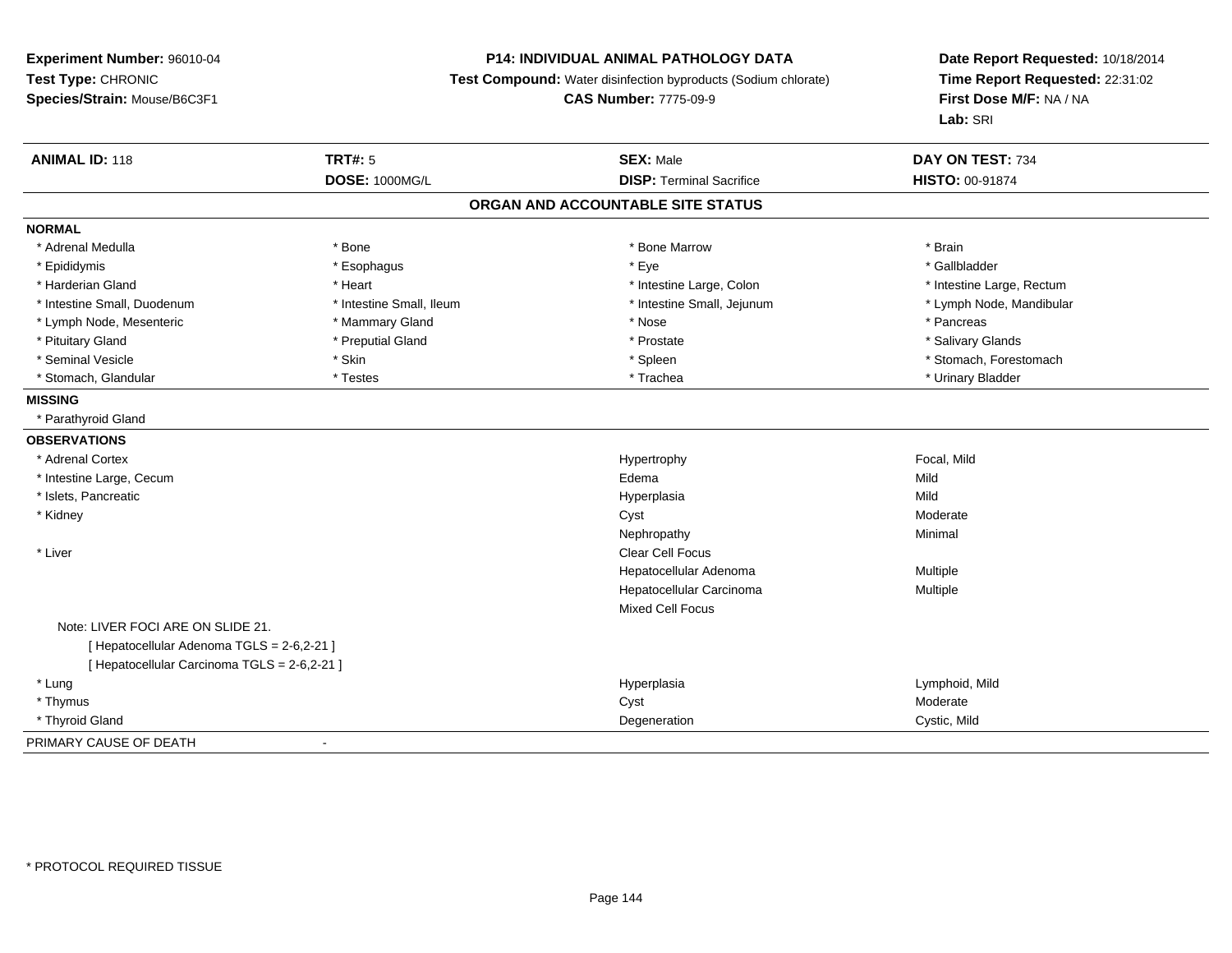#### **P14: INDIVIDUAL ANIMAL PATHOLOGY DATA**

**Test Compound:** Water disinfection byproducts (Sodium chlorate)

**CAS Number:** 7775-09-9

**Date Report Requested:** 10/18/2014**Time Report Requested:** 22:31:02**First Dose M/F:** NA / NA**Lab:** SRI

| <b>ANIMAL ID: 119</b>                 | TRT#: 5                                                                   | <b>SEX: Male</b>                  | DAY ON TEST: 731           |
|---------------------------------------|---------------------------------------------------------------------------|-----------------------------------|----------------------------|
|                                       | <b>DOSE: 1000MG/L</b>                                                     | <b>DISP:</b> Terminal Sacrifice   | <b>HISTO: 00-91875</b>     |
|                                       |                                                                           | ORGAN AND ACCOUNTABLE SITE STATUS |                            |
| <b>NORMAL</b>                         |                                                                           |                                   |                            |
| * Adrenal Medulla                     | * Bone                                                                    | * Bone Marrow                     | * Brain                    |
| * Epididymis                          | * Esophagus                                                               | * Eye                             | * Gallbladder              |
| * Harderian Gland                     | * Heart                                                                   | * Intestine Large, Cecum          | * Intestine Large, Colon   |
| * Intestine Large, Rectum             | * Intestine Small, Duodenum                                               | * Intestine Small, Ileum          | * Intestine Small, Jejunum |
| * Lymph Node, Mandibular              | * Lymph Node, Mesenteric                                                  | * Mammary Gland                   | * Nose                     |
| * Pancreas                            | * Parathyroid Gland                                                       | * Pituitary Gland                 | * Prostate                 |
| * Salivary Glands                     | * Seminal Vesicle                                                         | * Skin                            | * Spleen                   |
| * Stomach, Forestomach                | * Stomach, Glandular                                                      | * Testes                          | * Thymus                   |
| * Thyroid Gland                       | * Trachea                                                                 | * Urinary Bladder                 |                            |
| <b>OBSERVATIONS</b>                   |                                                                           |                                   |                            |
| * Adrenal Cortex                      | Subcapsular                                                               | Adenoma                           |                            |
| * Islets, Pancreatic                  |                                                                           | Hyperplasia                       | Moderate                   |
| * Kidney                              |                                                                           | Nephropathy                       | Minimal                    |
| * Liver                               |                                                                           | Hepatocellular Adenoma            |                            |
| [ Hepatocellular Adenoma TGLS = 2-6 ] |                                                                           |                                   |                            |
| * Lung                                |                                                                           | Alveolar/Bronchiolar Adenoma      |                            |
| * Preputial Gland                     |                                                                           | Inflammation                      | Chronic, Mild              |
| PRIMARY CAUSE OF DEATH                |                                                                           |                                   |                            |
|                                       | Animal Note: FOCUS OF MODERATE ANGIECTASIS IN BONE MARROW; NOT TABULATED. |                                   |                            |

Animal Note: MALFORMATION OF BOTH INCISOR TEETH; NOT TABULATED.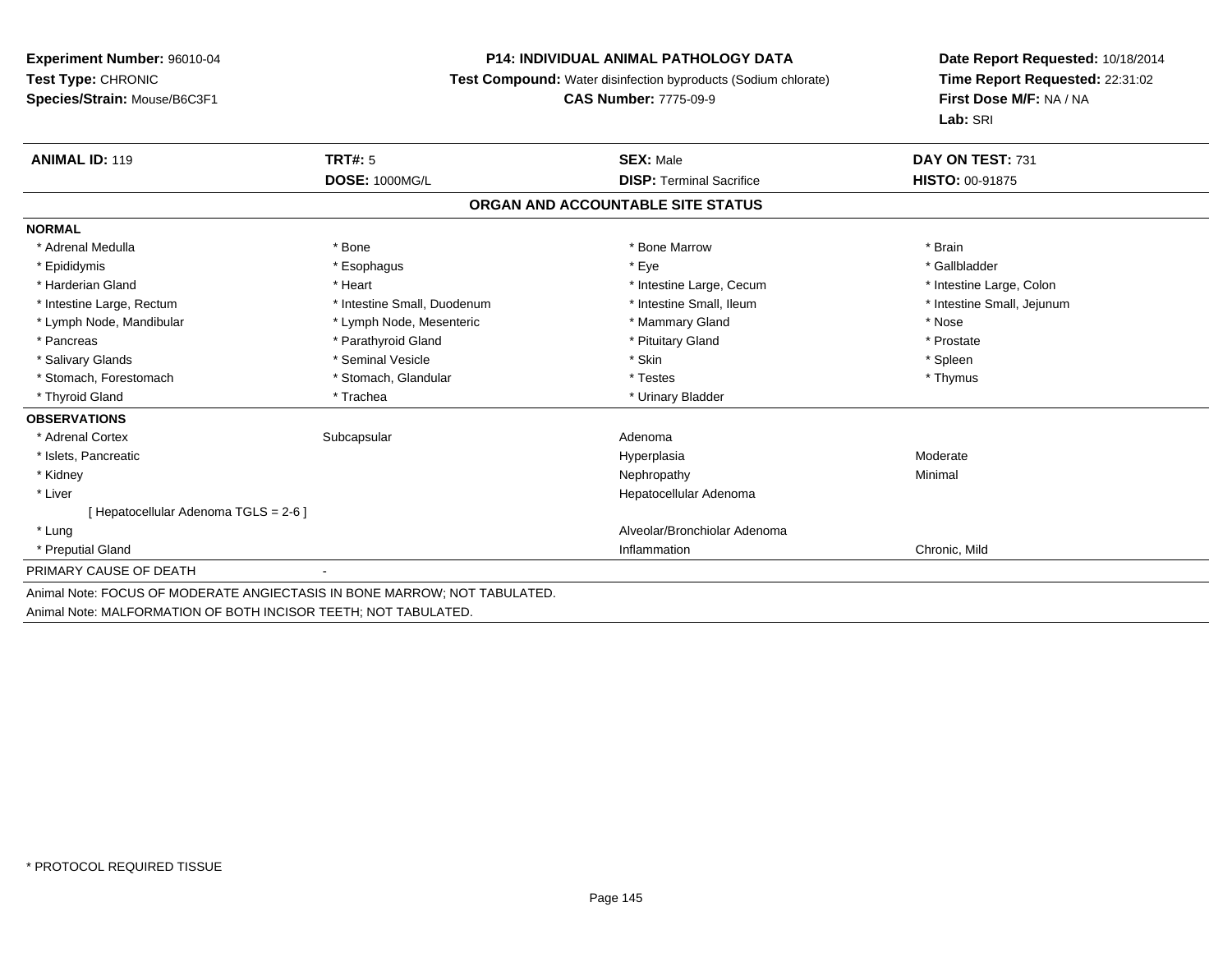## **P14: INDIVIDUAL ANIMAL PATHOLOGY DATA**

**Test Compound:** Water disinfection byproducts (Sodium chlorate)

**CAS Number:** 7775-09-9

| <b>ANIMAL ID: 120</b>                            | <b>TRT#: 5</b><br><b>DOSE: 1000MG/L</b> | <b>SEX: Male</b><br><b>DISP: Terminal Sacrifice</b> | DAY ON TEST: 730<br><b>HISTO: 00-91876</b> |  |
|--------------------------------------------------|-----------------------------------------|-----------------------------------------------------|--------------------------------------------|--|
|                                                  |                                         |                                                     |                                            |  |
|                                                  |                                         | ORGAN AND ACCOUNTABLE SITE STATUS                   |                                            |  |
| <b>NORMAL</b>                                    |                                         |                                                     |                                            |  |
| * Adrenal Cortex                                 | * Adrenal Medulla                       | * Bone                                              | * Brain                                    |  |
| * Epididymis                                     | * Esophagus                             | * Eye                                               | * Gallbladder                              |  |
| * Heart                                          | * Intestine Large, Cecum                | * Intestine Large, Colon                            | * Intestine Large, Rectum                  |  |
| * Intestine Small, Ileum                         | * Intestine Small, Jejunum              | * Islets, Pancreatic                                | * Lung                                     |  |
| * Lymph Node, Mandibular                         | * Lymph Node, Mesenteric                | * Mammary Gland                                     | * Nose                                     |  |
| * Pancreas                                       | * Parathyroid Gland                     | * Pituitary Gland                                   | * Prostate                                 |  |
| * Salivary Glands                                | * Seminal Vesicle                       | * Skin                                              | * Stomach, Forestomach                     |  |
| * Stomach, Glandular                             | * Testes                                | * Thyroid Gland                                     | * Trachea                                  |  |
| * Urinary Bladder                                |                                         |                                                     |                                            |  |
| <b>OBSERVATIONS</b>                              |                                         |                                                     |                                            |  |
| * Bone Marrow                                    |                                         | Hyperplasia                                         | Mild                                       |  |
| * Harderian Gland                                |                                         | Adenoma                                             |                                            |  |
| [Adenoma TGLS = $5-24$ ]                         |                                         |                                                     |                                            |  |
| * Intestine Small, Duodenum                      | Epithelium                              | Hyperplasia                                         | Mild                                       |  |
|                                                  |                                         | Polyp Adenomatous                                   |                                            |  |
| [Hyperplasia TGLS = 6-4]                         |                                         |                                                     |                                            |  |
| [Polyp Adenomatous TGLS = 6-4]                   |                                         |                                                     |                                            |  |
| * Kidney                                         |                                         | Nephropathy                                         | Mild                                       |  |
| * Liver                                          |                                         | Hepatocellular Adenoma                              | Multiple                                   |  |
| [ Hepatocellular Adenoma TGLS = 2-21,3-22,4-23 ] |                                         |                                                     |                                            |  |
| * Preputial Gland                                |                                         | Cyst                                                | Moderate                                   |  |
|                                                  |                                         | Inflammation                                        | Chronic, Moderate                          |  |
| * Spleen                                         |                                         | Hematopoietic Cell Proliferation                    | Moderate                                   |  |
| [ Hematopoietic Cell Proliferation TGLS = 1-6 ]  |                                         |                                                     |                                            |  |
| * Thymus                                         |                                         | Cyst                                                | Moderate                                   |  |
| PRIMARY CAUSE OF DEATH                           | $\overline{\phantom{a}}$                |                                                     |                                            |  |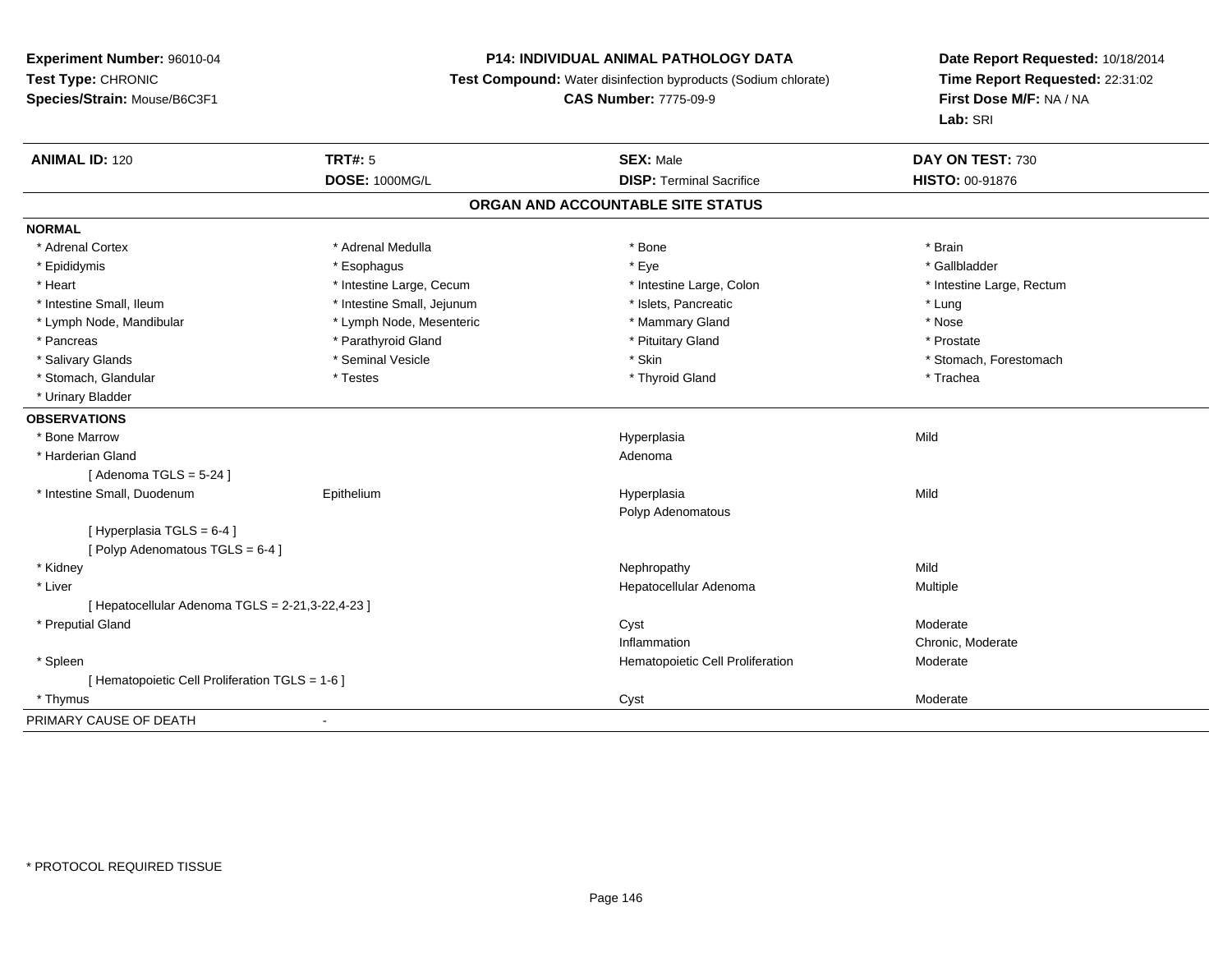#### **P14: INDIVIDUAL ANIMAL PATHOLOGY DATA**

**Test Compound:** Water disinfection byproducts (Sodium chlorate)

**CAS Number:** 7775-09-9

**Date Report Requested:** 10/18/2014**Time Report Requested:** 22:31:03**First Dose M/F:** NA / NA**Lab:** SRI

| <b>ANIMAL ID: 121</b>                         | <b>TRT#: 5</b>                                                                                             | <b>SEX: Male</b>                  | DAY ON TEST: 734          |
|-----------------------------------------------|------------------------------------------------------------------------------------------------------------|-----------------------------------|---------------------------|
|                                               | <b>DOSE: 1000MG/L</b>                                                                                      | <b>DISP: Terminal Sacrifice</b>   | <b>HISTO: 00-91877</b>    |
|                                               |                                                                                                            | ORGAN AND ACCOUNTABLE SITE STATUS |                           |
| <b>NORMAL</b>                                 |                                                                                                            |                                   |                           |
| * Adrenal Cortex                              | * Adrenal Medulla                                                                                          | * Bone                            | * Brain                   |
| * Esophagus                                   | * Eye                                                                                                      | * Gallbladder                     | * Harderian Gland         |
| * Heart                                       | * Intestine Large, Cecum                                                                                   | * Intestine Large, Colon          | * Intestine Large, Rectum |
| * Intestine Small, Duodenum                   | * Intestine Small, Ileum                                                                                   | * Intestine Small, Jejunum        | * Islets, Pancreatic      |
| * Lymph Node, Mesenteric                      | * Mammary Gland                                                                                            | * Nose                            | * Parathyroid Gland       |
| * Preputial Gland                             | * Salivary Glands                                                                                          | * Skin                            | * Stomach, Forestomach    |
| * Stomach, Glandular                          | * Thyroid Gland                                                                                            | * Trachea                         | * Urinary Bladder         |
| <b>MISSING</b>                                |                                                                                                            |                                   |                           |
| * Pituitary Gland                             | * Thymus                                                                                                   |                                   |                           |
| <b>OBSERVATIONS</b>                           |                                                                                                            |                                   |                           |
| * Bone Marrow                                 |                                                                                                            | Hyperplasia                       | Mild                      |
| * Epididymis                                  |                                                                                                            | Atypia Cellular                   | Moderate                  |
| * Kidney                                      |                                                                                                            | Nephropathy                       | Minimal                   |
| * Liver                                       |                                                                                                            | Hepatocellular Carcinoma          | Multiple                  |
|                                               |                                                                                                            | Necrosis                          | Focal, Minimal            |
| [ Hepatocellular Carcinoma TGLS = 2-21,3-22 ] | Note: CYSTIC AREA IN HEPATOCELLULAR CARCINOMA ON SLIDE 22 LINED BY BASOPHILIC, ANAPLASTIC-APPEARING CELLS. |                                   |                           |
| * Lung                                        |                                                                                                            | Hepatocellular Carcinoma          | Metastatic (Liver)        |
| [Hepatocellular Carcinoma TGLS = 4-2]         |                                                                                                            |                                   |                           |
| * Lymph Node, Mandibular                      |                                                                                                            | Hyperplasia                       | Lymphoid, Moderate        |
| * Pancreas                                    | Acinus                                                                                                     | <b>Cytoplasmic Alteration</b>     | Moderate                  |
| * Prostate                                    |                                                                                                            | Inflammation                      | Chronic, Moderate         |
| * Seminal Vesicle                             |                                                                                                            | Inflammation                      | Chronic, Marked           |
| * Spleen                                      |                                                                                                            | Hematopoietic Cell Proliferation  | Minimal                   |
| * Testes                                      | <b>Germinal Epith</b>                                                                                      | Atrophy                           | Minimal                   |
| PRIMARY CAUSE OF DEATH                        |                                                                                                            |                                   |                           |
|                                               |                                                                                                            |                                   |                           |

Animal Note: INCISOR TEETH DYSPLASTIC (MALFORMATION); NOT TABULATED.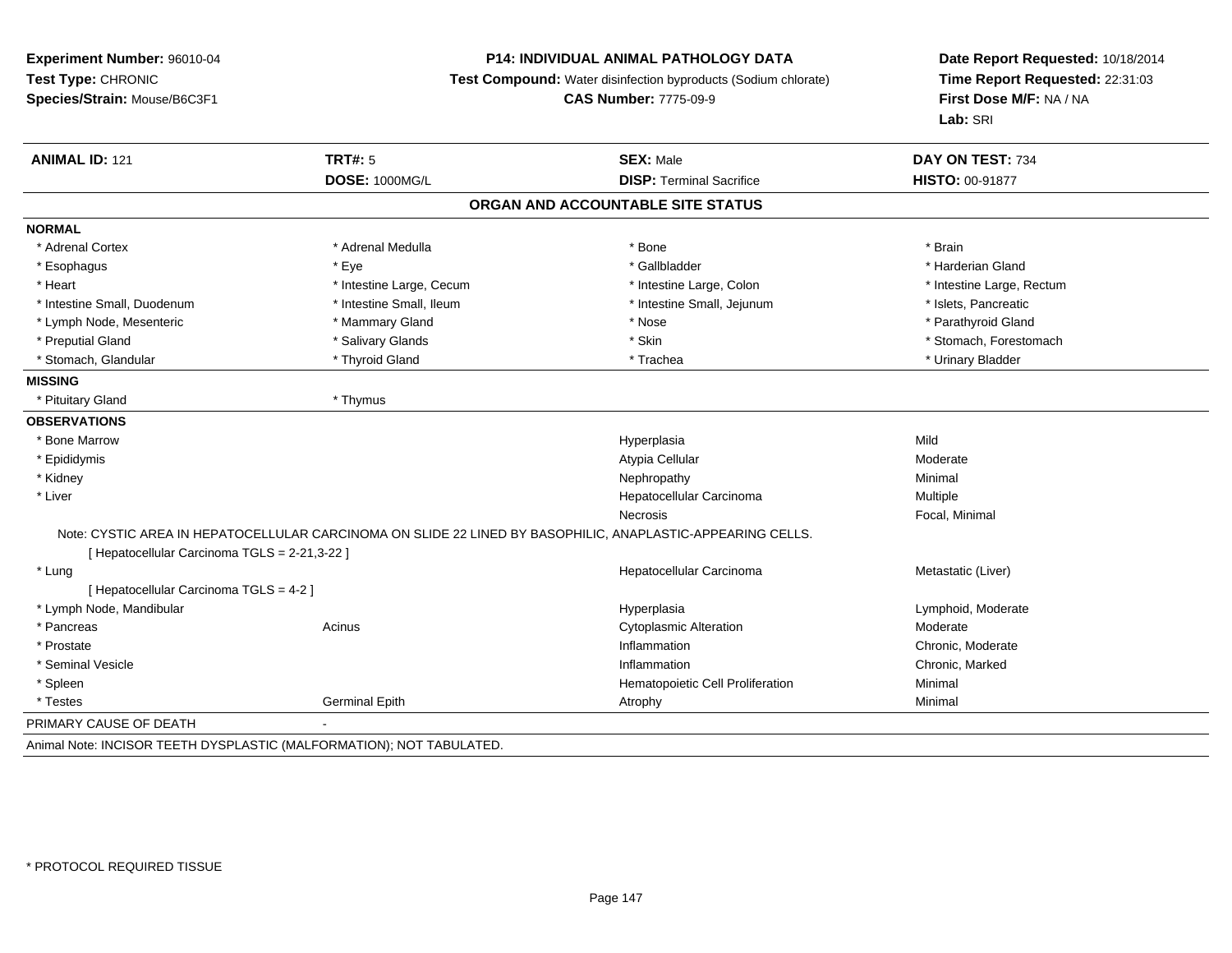#### **P14: INDIVIDUAL ANIMAL PATHOLOGY DATA**

**Test Compound:** Water disinfection byproducts (Sodium chlorate)

**CAS Number:** 7775-09-9

| <b>ANIMAL ID: 122</b>                    | <b>TRT#: 5</b>                                           | <b>SEX: Male</b>                  | DAY ON TEST: 731         |  |
|------------------------------------------|----------------------------------------------------------|-----------------------------------|--------------------------|--|
|                                          | <b>DOSE: 1000MG/L</b>                                    | <b>DISP: Terminal Sacrifice</b>   | <b>HISTO: 00-91878</b>   |  |
|                                          |                                                          | ORGAN AND ACCOUNTABLE SITE STATUS |                          |  |
| <b>NORMAL</b>                            |                                                          |                                   |                          |  |
| * Adrenal Medulla                        | * Bone                                                   | * Bone Marrow                     | * Brain                  |  |
| * Epididymis                             | * Esophagus                                              | * Eye                             | * Gallbladder            |  |
| * Harderian Gland                        | * Heart                                                  | * Intestine Large, Cecum          | * Intestine Large, Colon |  |
| * Intestine Large, Rectum                | * Intestine Small, Duodenum                              | * Intestine Small. Ileum          | * Islets, Pancreatic     |  |
| * Lung                                   | * Lymph Node, Mandibular                                 | * Lymph Node, Mesenteric          | * Mammary Gland          |  |
| * Nose                                   | * Pancreas                                               | * Parathyroid Gland               | * Pituitary Gland        |  |
| * Preputial Gland                        | * Prostate                                               | * Salivary Glands                 | * Seminal Vesicle        |  |
| * Skin                                   | * Spleen                                                 | * Stomach, Forestomach            | * Stomach, Glandular     |  |
| * Testes                                 | * Thymus                                                 | * Thyroid Gland                   | * Trachea                |  |
| * Urinary Bladder                        |                                                          |                                   |                          |  |
| <b>OBSERVATIONS</b>                      |                                                          |                                   |                          |  |
| * Adrenal Cortex                         |                                                          | Hyperplasia                       | Focal, Minimal           |  |
|                                          |                                                          | Hypertrophy                       | Focal, Minimal           |  |
| * Intestine Small, Jejunum               |                                                          | Adenoma                           |                          |  |
| * Kidney                                 |                                                          | Hyperplasia                       | Lymphoid, Mild           |  |
|                                          |                                                          | Nephropathy                       | Mild                     |  |
| * Liver                                  |                                                          | Hepatocellular Adenoma            | Multiple                 |  |
|                                          |                                                          | Hepatocellular Carcinoma          |                          |  |
|                                          | Note: HEPATOCELLULAR ADENOMA PRESENT ON SLIDES 6 AND 22. |                                   |                          |  |
| [ Hepatocellular Adenoma TGLS = 2-22 ]   |                                                          |                                   |                          |  |
| [ Hepatocellular Carcinoma TGLS = 1-21 ] |                                                          |                                   |                          |  |
| Mesentery                                | Fat                                                      | Necrosis                          | Moderate                 |  |
| [Necrosis TGLS = $3-23$ ]                |                                                          |                                   |                          |  |
| PRIMARY CAUSE OF DEATH                   | $\blacksquare$                                           |                                   |                          |  |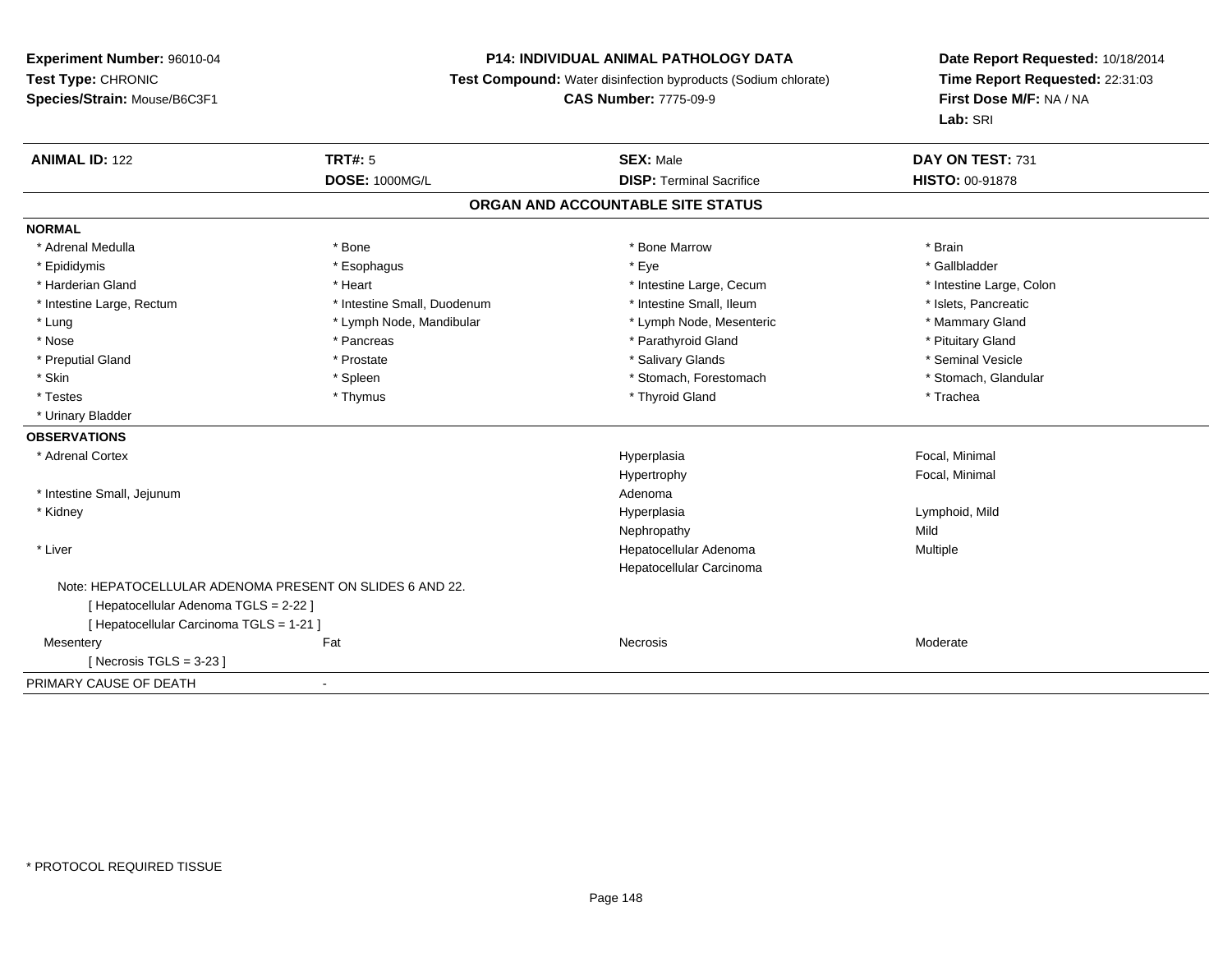### **P14: INDIVIDUAL ANIMAL PATHOLOGY DATA**

**Test Compound:** Water disinfection byproducts (Sodium chlorate)

**CAS Number:** 7775-09-9

**Date Report Requested:** 10/18/2014**Time Report Requested:** 22:31:03**First Dose M/F:** NA / NA**Lab:** SRI

| <b>ANIMAL ID: 123</b>                    | <b>TRT#: 5</b>            | <b>SEX: Male</b>                  | DAY ON TEST: 730         |  |
|------------------------------------------|---------------------------|-----------------------------------|--------------------------|--|
|                                          | <b>DOSE: 1000MG/L</b>     | <b>DISP: Terminal Sacrifice</b>   | HISTO: 00-91879          |  |
|                                          |                           | ORGAN AND ACCOUNTABLE SITE STATUS |                          |  |
| <b>NORMAL</b>                            |                           |                                   |                          |  |
| * Adrenal Cortex                         | * Adrenal Medulla         | * Bone                            | * Bone Marrow            |  |
| * Brain                                  | * Epididymis              | * Esophagus                       | * Eye                    |  |
| * Gallbladder                            | * Harderian Gland         | * Heart                           | * Intestine Large, Cecum |  |
| * Intestine Large, Colon                 | * Intestine Large, Rectum | * Intestine Small, Duodenum       | * Intestine Small, Ileum |  |
| * Intestine Small, Jejunum               | * Lung                    | * Mammary Gland                   | * Nose                   |  |
| * Pancreas                               | * Parathyroid Gland       | * Pituitary Gland                 | * Prostate               |  |
| * Seminal Vesicle                        | * Skin                    | * Stomach, Forestomach            | * Stomach, Glandular     |  |
| * Testes                                 | * Thyroid Gland           | * Trachea                         | * Urinary Bladder        |  |
| <b>MISSING</b>                           |                           |                                   |                          |  |
| * Thymus                                 |                           |                                   |                          |  |
| <b>OBSERVATIONS</b>                      |                           |                                   |                          |  |
| * Islets, Pancreatic                     |                           | Hyperplasia                       | Mild                     |  |
| * Kidney                                 |                           | Metaplasia                        | Osseous, Mild            |  |
|                                          |                           | Nephropathy                       | Mild                     |  |
| * Liver                                  |                           | <b>Eosinophilic Focus</b>         |                          |  |
|                                          |                           | Hepatocellular Adenoma            | Multiple                 |  |
|                                          |                           | Hepatocellular Carcinoma          |                          |  |
|                                          |                           | <b>Infiltration Cellular</b>      | Mixed Cell, Minimal      |  |
|                                          |                           | <b>Mixed Cell Focus</b>           |                          |  |
| [ Hepatocellular Carcinoma TGLS = 2-21 ] |                           |                                   |                          |  |
| * Lymph Node, Mandibular                 |                           | Hyperplasia                       | Lymphoid, Mild           |  |
| * Lymph Node, Mesenteric                 |                           | Hyperplasia                       | Lymphoid, Moderate       |  |
| * Preputial Gland                        |                           | Cyst                              | Moderate                 |  |
|                                          |                           | Inflammation                      | Chronic, Mild            |  |
| [Cyst TGLS = $1-8$ ]                     |                           |                                   |                          |  |
| [ Inflammation TGLS = 1-8 ]              |                           |                                   |                          |  |
| * Salivary Glands                        |                           | Hyperplasia                       | Lymphoid, Mild           |  |
| * Spleen                                 |                           | Hematopoietic Cell Proliferation  | Mild                     |  |
|                                          |                           | Hyperplasia                       | Lymphoid, Moderate       |  |

PRIMARY CAUSE OF DEATH-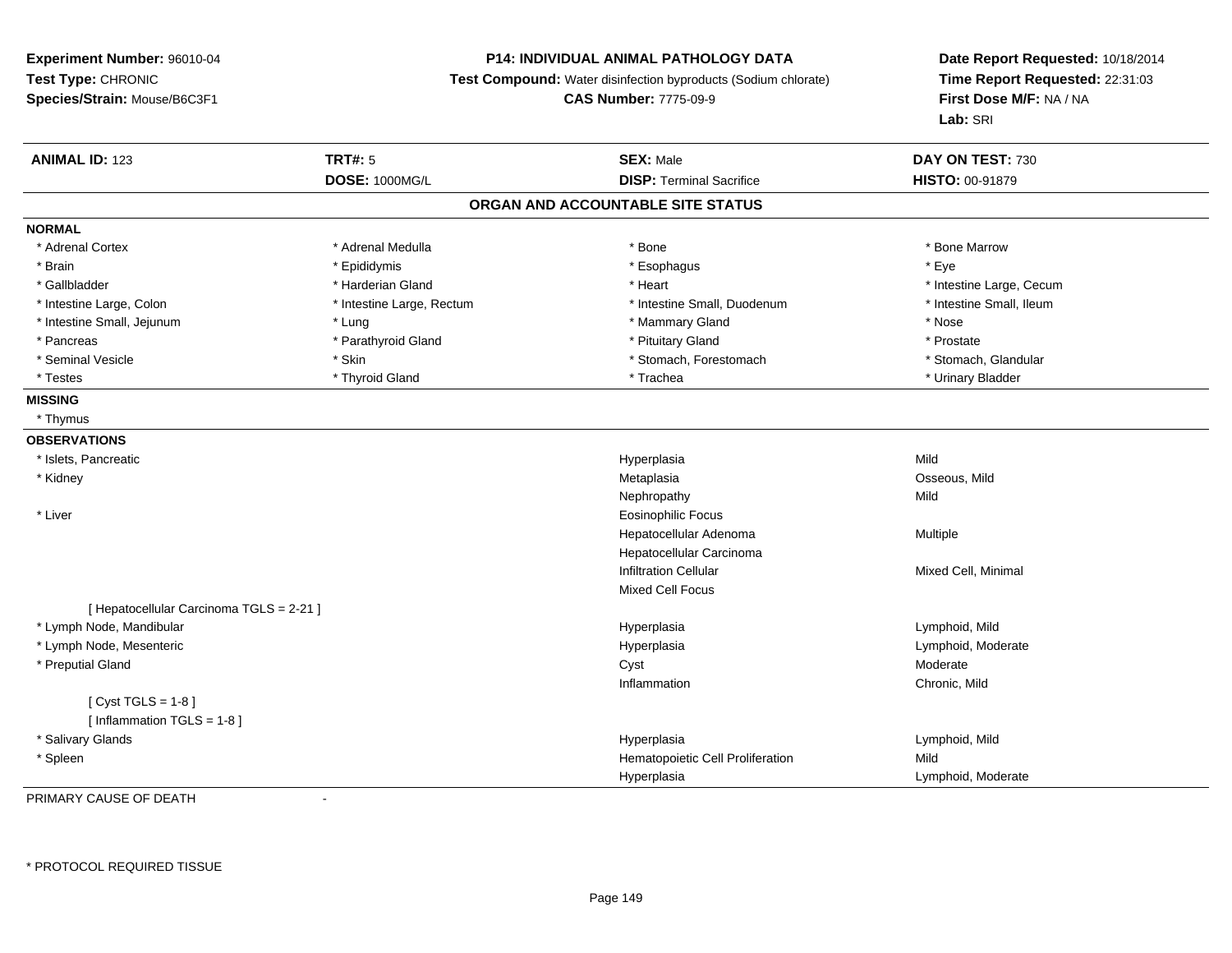| <b>Experiment Number: 96010-04</b><br><b>Test Type: CHRONIC</b><br>Species/Strain: Mouse/B6C3F1 | <b>P14: INDIVIDUAL ANIMAL PATHOLOGY DATA</b><br><b>Test Compound:</b> Water disinfection byproducts (Sodium chlorate)<br><b>CAS Number: 7775-09-9</b> |                                   | Date Report Requested: 10/18/2014<br>Time Report Requested: 22:31:03<br>First Dose M/F: NA / NA<br>Lab: SRI |
|-------------------------------------------------------------------------------------------------|-------------------------------------------------------------------------------------------------------------------------------------------------------|-----------------------------------|-------------------------------------------------------------------------------------------------------------|
| <b>ANIMAL ID: 123</b>                                                                           | TRT#: 5                                                                                                                                               | <b>SEX: Male</b>                  | DAY ON TEST: 730                                                                                            |
|                                                                                                 | <b>DOSE: 1000MG/L</b>                                                                                                                                 | <b>DISP: Terminal Sacrifice</b>   | <b>HISTO: 00-91879</b>                                                                                      |
|                                                                                                 |                                                                                                                                                       | ORGAN AND ACCOUNTABLE SITE STATUS |                                                                                                             |
| Animal Note: INCISOR TOOTH DYSPLASTIC (MALFORMATION); NOT TABULATED.                            |                                                                                                                                                       |                                   |                                                                                                             |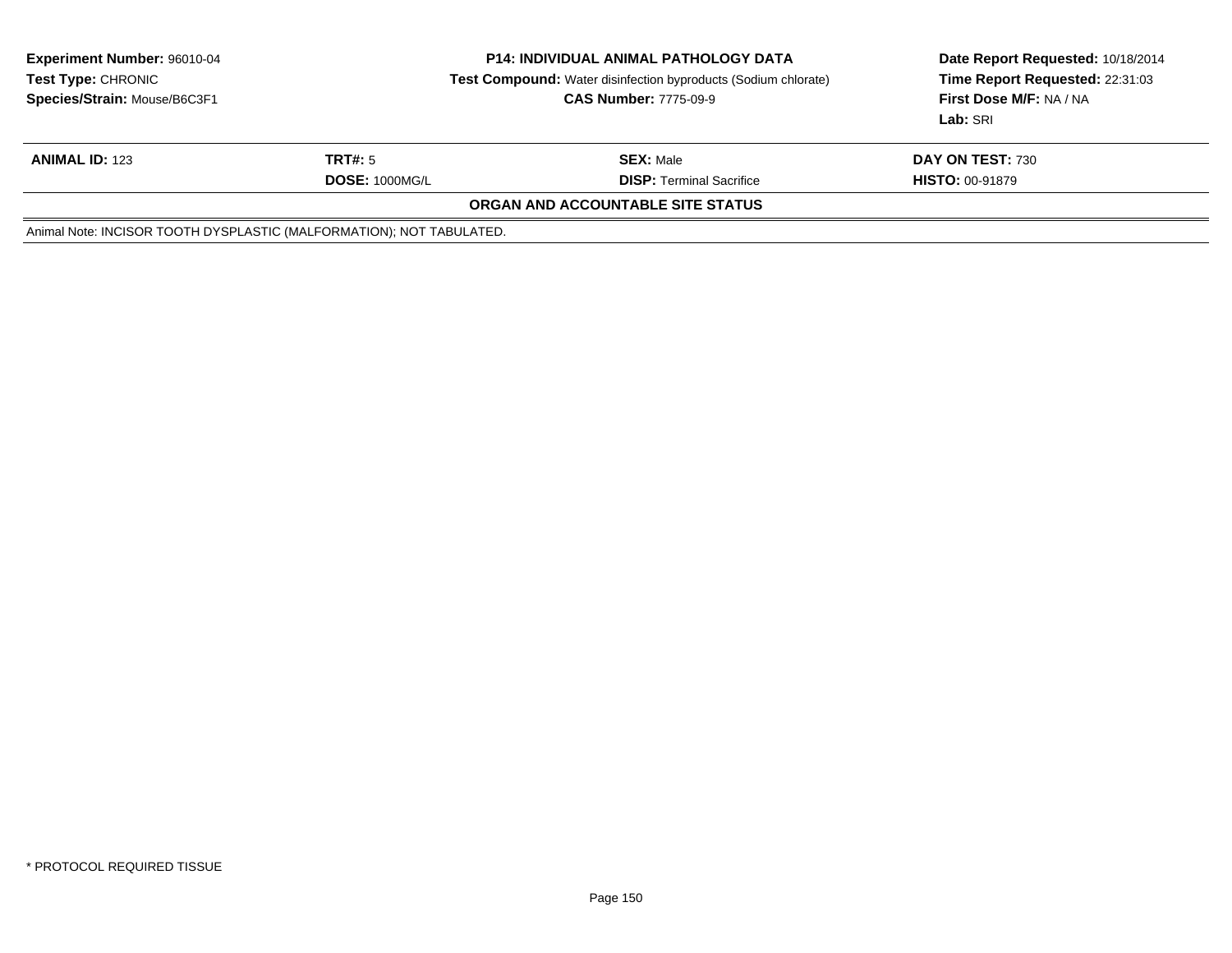## **P14: INDIVIDUAL ANIMAL PATHOLOGY DATA**

**Test Compound:** Water disinfection byproducts (Sodium chlorate)

# **CAS Number:** 7775-09-9

| <b>ANIMAL ID: 124</b>                           | TRT#: 5                          | <b>SEX: Male</b>                  | DAY ON TEST: 558           |  |
|-------------------------------------------------|----------------------------------|-----------------------------------|----------------------------|--|
|                                                 | <b>DOSE: 1000MG/L</b>            | <b>DISP: Natural Death</b>        | <b>HISTO: 00-88779</b>     |  |
|                                                 |                                  | ORGAN AND ACCOUNTABLE SITE STATUS |                            |  |
| <b>NORMAL</b>                                   |                                  |                                   |                            |  |
| * Adrenal Cortex                                | * Adrenal Medulla                | * Bone                            | * Brain                    |  |
| * Epididymis                                    | * Esophagus                      | * Eye                             | * Gallbladder              |  |
| * Harderian Gland                               | * Heart                          | * Intestine Large, Cecum          | * Intestine Large, Colon   |  |
| * Intestine Large, Rectum                       | * Intestine Small, Duodenum      | * Intestine Small, Ileum          | * Intestine Small, Jejunum |  |
| * Islets, Pancreatic                            | * Lung                           | * Lymph Node, Mesenteric          | * Mammary Gland            |  |
| * Nose                                          | * Pancreas                       | * Parathyroid Gland               | * Pituitary Gland          |  |
| * Preputial Gland                               | * Prostate                       | * Salivary Glands                 | * Seminal Vesicle          |  |
| * Skin                                          | * Stomach, Glandular             | * Testes                          | * Thymus                   |  |
| * Thyroid Gland                                 | * Trachea                        | * Urinary Bladder                 |                            |  |
| <b>OBSERVATIONS</b>                             |                                  |                                   |                            |  |
| * Bone Marrow                                   |                                  | Hyperplasia                       | Mild                       |  |
| * Kidney                                        |                                  | Nephropathy                       | Moderate                   |  |
| * Liver                                         |                                  | Hepatocellular Carcinoma          |                            |  |
| Note: HEPATOCLR CARC ALSO PRESENT ON SLIDE 6.   |                                  |                                   |                            |  |
| [ Hepatocellular Carcinoma TGLS = 5-21 ]        |                                  |                                   |                            |  |
| * Lymph Node, Mandibular                        |                                  | Pigmentation                      | Mild                       |  |
| * Spleen                                        |                                  | Hematopoietic Cell Proliferation  | Moderate                   |  |
| [ Hematopoietic Cell Proliferation TGLS = 4-6 ] |                                  |                                   |                            |  |
| * Stomach, Forestomach                          |                                  | Inflammation                      | Chronic Active, Minimal    |  |
| PRIMARY CAUSE OF DEATH                          | - Liver Hepatocellular Carcinoma |                                   |                            |  |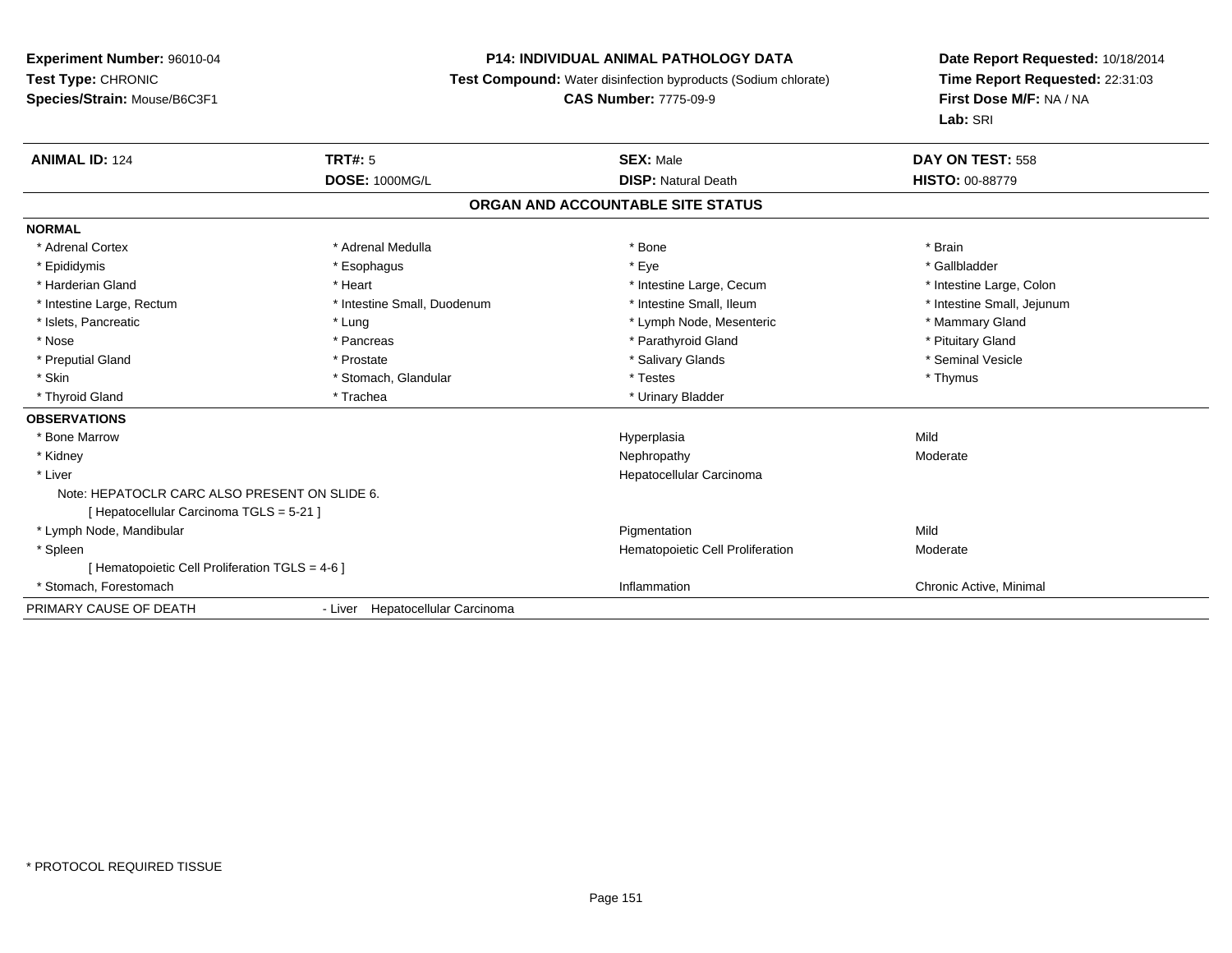## **P14: INDIVIDUAL ANIMAL PATHOLOGY DATA**

**Test Compound:** Water disinfection byproducts (Sodium chlorate)

**CAS Number:** 7775-09-9

| <b>ANIMAL ID: 125</b>          | <b>TRT#: 5</b>            | <b>SEX: Male</b>                  | DAY ON TEST: 734         |
|--------------------------------|---------------------------|-----------------------------------|--------------------------|
|                                | <b>DOSE: 1000MG/L</b>     | <b>DISP: Terminal Sacrifice</b>   | HISTO: 00-91880          |
|                                |                           | ORGAN AND ACCOUNTABLE SITE STATUS |                          |
| <b>NORMAL</b>                  |                           |                                   |                          |
| * Adrenal Cortex               | * Adrenal Medulla         | * Bone                            | * Bone Marrow            |
| * Brain                        | * Epididymis              | * Esophagus                       | * Eye                    |
| * Gallbladder                  | * Harderian Gland         | * Heart                           | * Intestine Large, Cecum |
| * Intestine Large, Colon       | * Intestine Large, Rectum | * Intestine Small, Duodenum       | * Intestine Small, Ileum |
| * Intestine Small, Jejunum     | * Islets, Pancreatic      | * Lung                            | * Lymph Node, Mesenteric |
| * Mammary Gland                | * Nose                    | * Pancreas                        | * Parathyroid Gland      |
| * Pituitary Gland              | * Prostate                | * Salivary Glands                 | * Seminal Vesicle        |
| * Skin                         | * Spleen                  | * Stomach, Forestomach            | * Stomach, Glandular     |
| * Testes                       | * Thymus                  | * Thyroid Gland                   | * Trachea                |
| * Urinary Bladder              |                           |                                   |                          |
| <b>OBSERVATIONS</b>            |                           |                                   |                          |
| * Kidney                       |                           | Nephropathy                       | Minimal                  |
| * Liver                        |                           | <b>Clear Cell Focus</b>           |                          |
|                                |                           | <b>Mixed Cell Focus</b>           |                          |
|                                |                           | <b>Tension Lipidosis</b>          |                          |
| [Clear Cell Focus TGLS = 2-21] |                           |                                   |                          |
| * Lymph Node, Mandibular       |                           | Hyperplasia                       | Lymphoid, Mild           |
| * Preputial Gland              |                           | Cyst                              | Moderate                 |
|                                |                           | Inflammation                      | Chronic, Moderate        |
| [ $Cyst TGLS = 1-8$ ]          |                           |                                   |                          |
| [ Inflammation TGLS = 1-8 ]    |                           |                                   |                          |
| PRIMARY CAUSE OF DEATH         |                           |                                   |                          |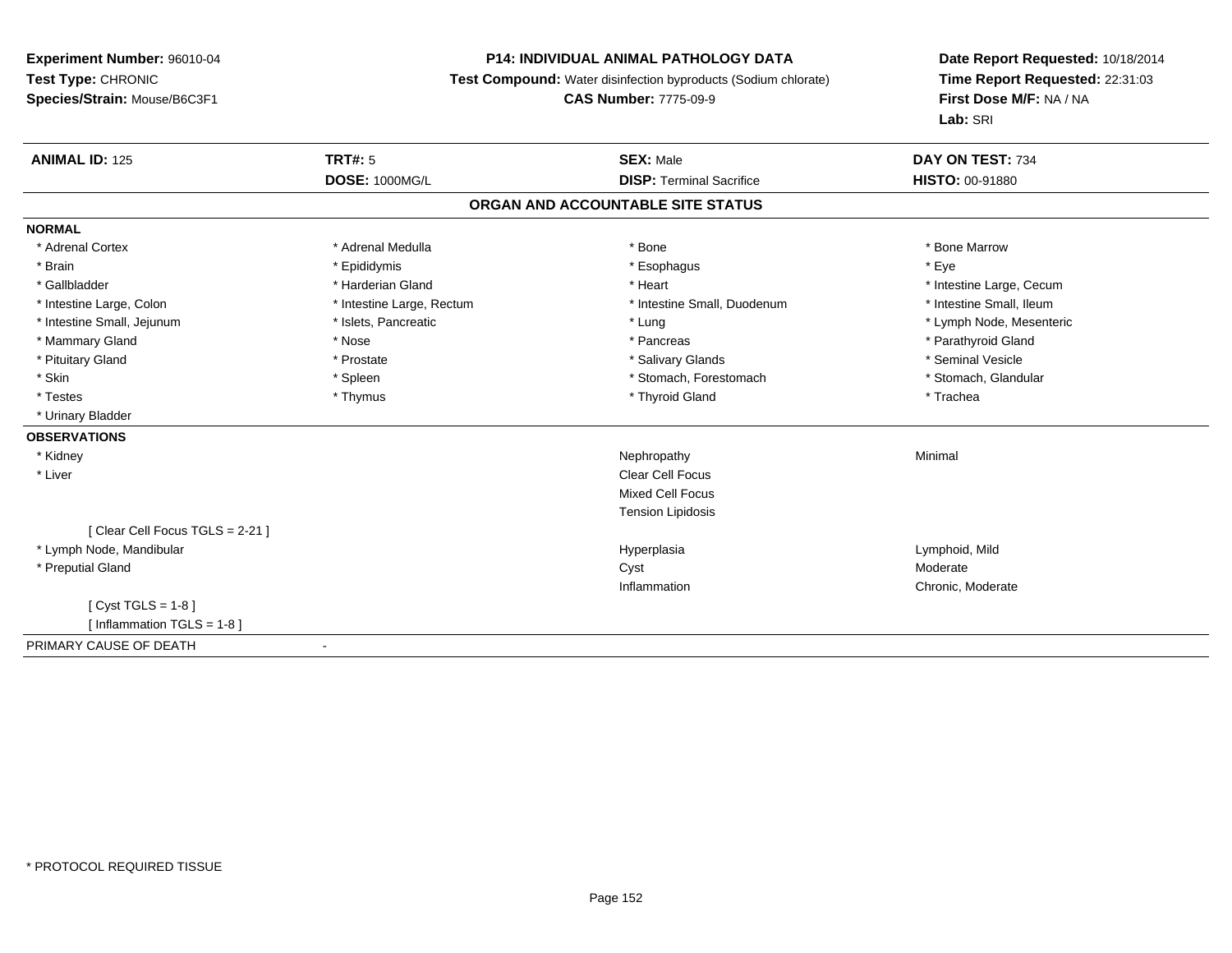## **P14: INDIVIDUAL ANIMAL PATHOLOGY DATA**

**Test Compound:** Water disinfection byproducts (Sodium chlorate)

**CAS Number:** 7775-09-9

**Date Report Requested:** 10/18/2014**Time Report Requested:** 22:31:03**First Dose M/F:** NA / NA**Lab:** SRI

| <b>ANIMAL ID: 126</b>                               | TRT#: 5                    | <b>SEX: Male</b>                  | DAY ON TEST: 729            |
|-----------------------------------------------------|----------------------------|-----------------------------------|-----------------------------|
|                                                     | <b>DOSE: 1000MG/L</b>      | <b>DISP: Terminal Sacrifice</b>   | HISTO: 00-91881             |
|                                                     |                            | ORGAN AND ACCOUNTABLE SITE STATUS |                             |
| <b>NORMAL</b>                                       |                            |                                   |                             |
| * Adrenal Cortex                                    | * Adrenal Medulla          | * Bone                            | * Brain                     |
| * Esophagus                                         | * Eye                      | * Gallbladder                     | * Heart                     |
| * Intestine Large, Cecum                            | * Intestine Large, Colon   | * Intestine Large, Rectum         | * Intestine Small, Duodenum |
| * Intestine Small, Ileum                            | * Intestine Small, Jejunum | * Lymph Node, Mandibular          | * Lymph Node, Mesenteric    |
| * Mammary Gland                                     | * Nose                     | * Parathyroid Gland               | * Preputial Gland           |
| * Prostate                                          | * Salivary Glands          | * Seminal Vesicle                 | * Skin                      |
| * Stomach, Forestomach                              | * Stomach, Glandular       | * Testes                          | * Trachea                   |
| * Urinary Bladder                                   |                            |                                   |                             |
| <b>MISSING</b>                                      |                            |                                   |                             |
| * Pituitary Gland                                   |                            |                                   |                             |
| <b>OBSERVATIONS</b>                                 |                            |                                   |                             |
| * Bone Marrow                                       |                            | Hyperplasia                       | Mild                        |
| * Epididymis                                        |                            | Cholangiocarcinoma                | Metastatic (Liver)          |
| * Harderian Gland                                   |                            | Inflammation                      | Chronic, Mild               |
| * Islets, Pancreatic                                |                            | Hyperplasia                       | Moderate                    |
| * Kidney                                            |                            | Hepatocellular Carcinoma          | Metastatic (Liver)          |
|                                                     |                            | Nephropathy                       | Minimal                     |
| [ Hepatocellular Carcinoma TGLS = 3-26 ]            |                            |                                   |                             |
| * Liver                                             |                            | Cholangiocarcinoma                |                             |
|                                                     |                            | Hepatocellular Adenoma            | Multiple                    |
|                                                     |                            | Hepatocellular Carcinoma          |                             |
| Note: HEPATOCELLULAR ADENOMA IS ON SLIDES 6 AND 27. |                            |                                   |                             |
| [Cholangiocarcinoma TGLS = 5-23]                    |                            |                                   |                             |
| [ Hepatocellular Adenoma TGLS = 10-27 ]             |                            |                                   |                             |
| [ Hepatocellular Carcinoma TGLS = 4-22 ]            |                            |                                   |                             |
| * Lung                                              |                            | Hepatocellular Carcinoma          | Metastatic (Liver)          |
|                                                     |                            | <b>Infiltration Cellular</b>      | Histiocyte, Marked          |
| [ Hepatocellular Carcinoma TGLS = 8-2 ]             |                            |                                   |                             |
| Lymph Node                                          | Mediastinal                | Hepatocellular Carcinoma          | Metastatic (Liver)          |
|                                                     | Pancreatic                 | Hepatocellular Carcinoma          | Metastatic (Liver)          |

\* PROTOCOL REQUIRED TISSUE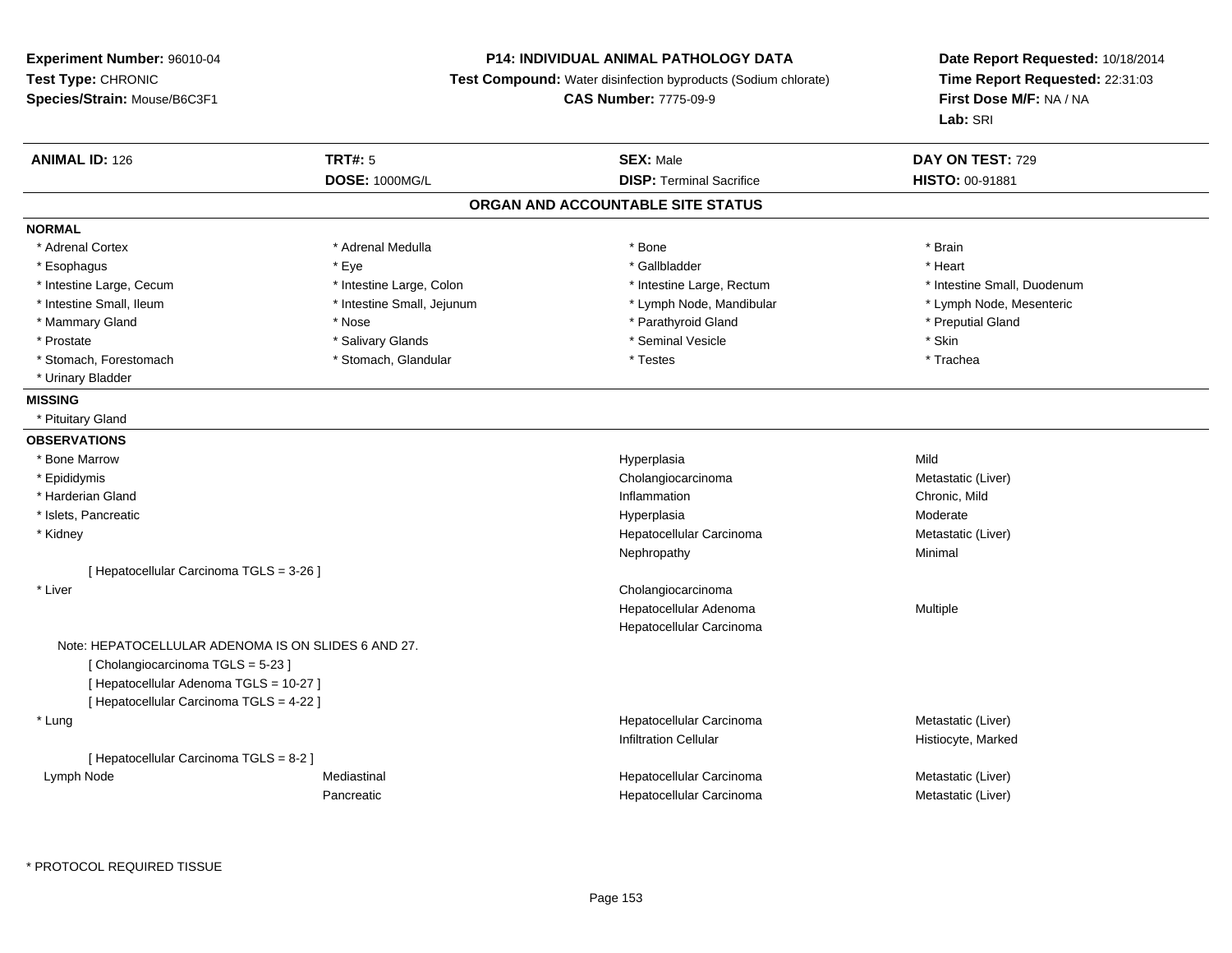**Experiment Number:** 96010-04**Test Type:** CHRONIC **Species/Strain:** Mouse/B6C3F1**P14: INDIVIDUAL ANIMAL PATHOLOGY DATA Test Compound:** Water disinfection byproducts (Sodium chlorate)**CAS Number:** 7775-09-9**Date Report Requested:** 10/18/2014**Time Report Requested:** 22:31:03**First Dose M/F:** NA / NA**Lab:** SRI**ANIMAL ID:** 126**6 DAY ON TEST:** 729 **DOSE:** 1000MG/L **DISP:** Terminal Sacrifice **HISTO:** 00-91881 **ORGAN AND ACCOUNTABLE SITE STATUS**Renal Hepatocellular Carcinoma Metastatic (Liver) [ Hepatocellular Carcinoma TGLS = 7-25 ][ Hepatocellular Carcinoma TGLS = 9-2 ][ Hepatocellular Carcinoma TGLS = 2-7 ]**Mesentery**  Hepatocellular Carcinoma Metastatic (Liver) [ Hepatocellular Carcinoma TGLS = 1-21,6-24 ] \* Pancreas Hepatocellular Carcinoma Metastatic (Liver) Note: METASTATIC HEPATOCELLULAR CARCINOMA IS ON SLIDE 5. \* SpleenHematopoietic Cell Proliferation Moderate \* Thymus Hepatocellular Carcinoma Metastatic (Liver) \* Thyroid Gland Degeneration Cystic, Mild PRIMARY CAUSE OF DEATH-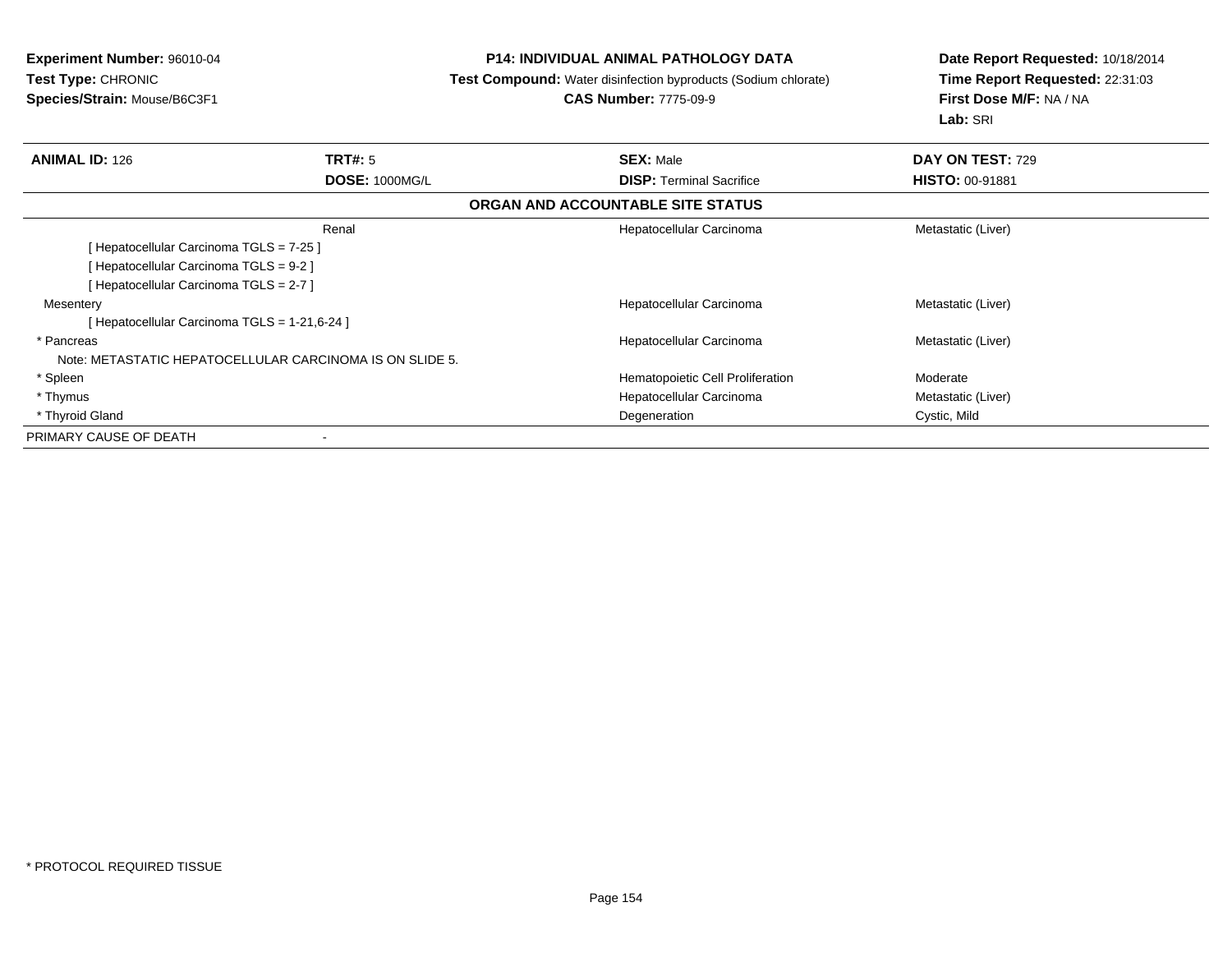### **P14: INDIVIDUAL ANIMAL PATHOLOGY DATA**

**Test Compound:** Water disinfection byproducts (Sodium chlorate)

**CAS Number:** 7775-09-9

| <b>ANIMAL ID: 127</b>                              | <b>TRT#: 5</b>            | <b>SEX: Male</b>                         | DAY ON TEST: 668          |
|----------------------------------------------------|---------------------------|------------------------------------------|---------------------------|
|                                                    | <b>DOSE: 1000MG/L</b>     | <b>DISP:</b> Moribund Sacrifice          | HISTO: 00-90159           |
|                                                    |                           | ORGAN AND ACCOUNTABLE SITE STATUS        |                           |
| <b>NORMAL</b>                                      |                           |                                          |                           |
| * Adrenal Medulla                                  | * Bone                    | * Brain                                  | * Epididymis              |
| * Esophagus                                        | * Eye                     | * Gallbladder                            | * Harderian Gland         |
| * Heart                                            | * Intestine Large, Cecum  | * Intestine Large, Colon                 | * Intestine Large, Rectum |
| * Intestine Small, Duodenum                        | * Intestine Small, Ileum  | * Intestine Small, Jejunum               | * Islets, Pancreatic      |
| * Lymph Node, Mandibular                           | * Lymph Node, Mesenteric  | * Mammary Gland                          | * Nose                    |
| * Pancreas                                         | * Parathyroid Gland       | Peripheral Nerve                         | * Pituitary Gland         |
| * Preputial Gland                                  | * Prostate                | * Salivary Glands                        | * Seminal Vesicle         |
| <b>Skeletal Muscle</b>                             | * Skin                    | Spinal Cord                              | * Stomach, Forestomach    |
| * Stomach, Glandular                               | * Testes                  | * Thyroid Gland                          | * Trachea                 |
| * Urinary Bladder                                  |                           |                                          |                           |
| <b>MISSING</b>                                     |                           |                                          |                           |
| * Thymus                                           |                           |                                          |                           |
| <b>OBSERVATIONS</b>                                |                           |                                          |                           |
| * Adrenal Cortex                                   |                           | <b>Accessory Adrenal Cortical Nodule</b> | Moderate                  |
| * Bone Marrow                                      |                           | Hyperplasia                              | Moderate                  |
| * Kidney                                           | <b>Renal Tubule</b>       | Accumulation, Hyaline Droplet            | Moderate                  |
|                                                    |                           | Nephropathy                              | Moderate                  |
|                                                    | <b>Renal Tubule</b>       | Pigmentation                             | Mild                      |
| * Liver                                            |                           | Hepatoblastoma                           |                           |
|                                                    |                           | Necrosis                                 | Focal, Minimal            |
| Note: MODERATE GLYCOGEN DEPLETION; NOT TABULATED.  |                           |                                          |                           |
| [Hepatoblastoma TGLS = 4-22]                       |                           |                                          |                           |
| * Lung                                             |                           | Edema                                    | Mild                      |
| Mesentery                                          | Fat                       | Necrosis                                 | Mild                      |
| [Necrosis TGLS = $3-21$ ]                          |                           |                                          |                           |
| * Spleen                                           |                           | Hematopoietic Cell Proliferation         | Marked                    |
| [ Hematopoietic Cell Proliferation TGLS = 2-6 ]    |                           |                                          |                           |
| PRIMARY CAUSE OF DEATH                             | Hepatoblastoma<br>- Liver |                                          |                           |
| Animal Note: INFUSION ARTIFACT IN URINARY BLADDER. |                           |                                          |                           |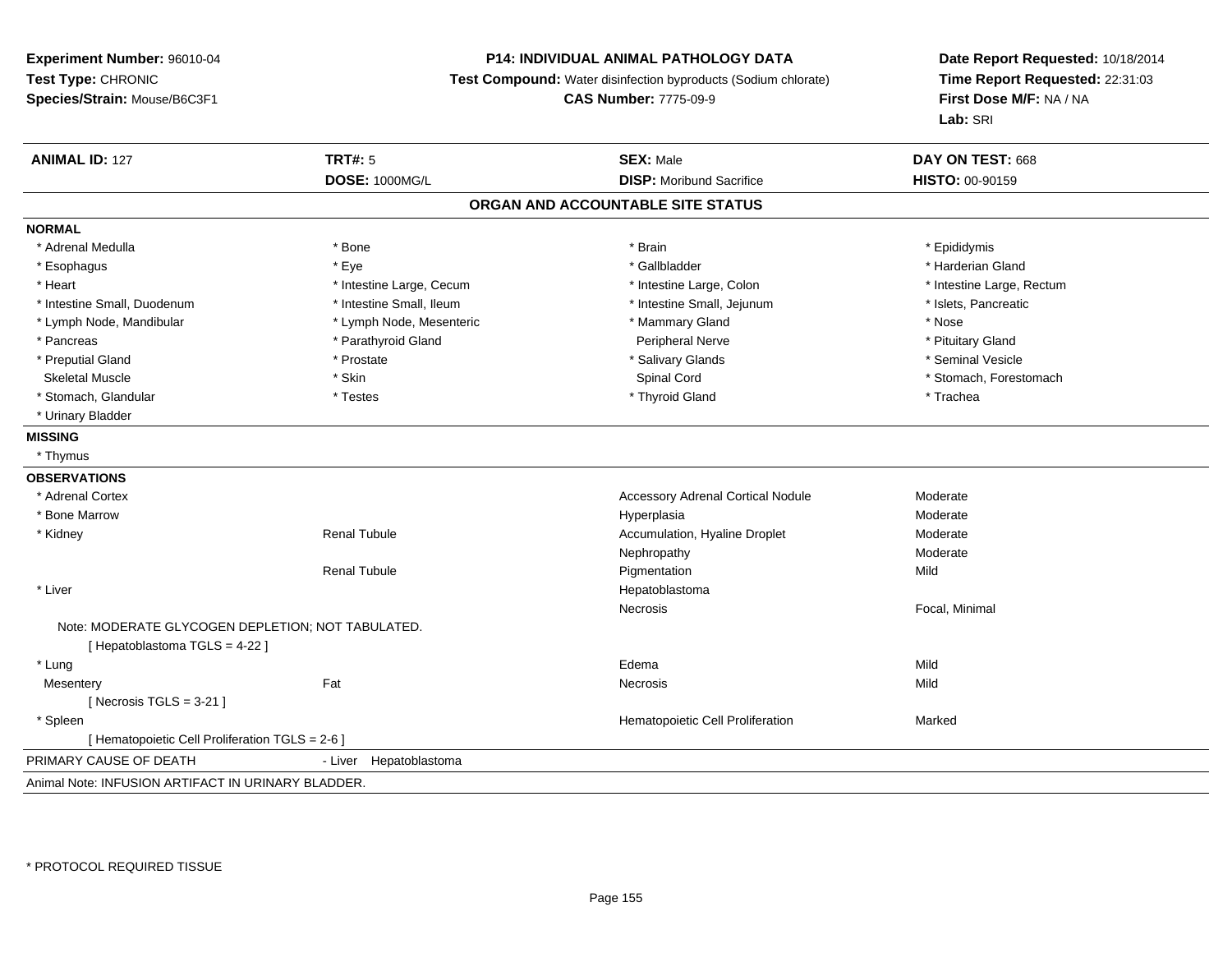## **P14: INDIVIDUAL ANIMAL PATHOLOGY DATA**

**Test Compound:** Water disinfection byproducts (Sodium chlorate)

**CAS Number:** 7775-09-9

| <b>ANIMAL ID: 128</b>                    | <b>TRT#: 5</b>                      | <b>SEX: Male</b>                  | DAY ON TEST: 562                                                                                                                                        |
|------------------------------------------|-------------------------------------|-----------------------------------|---------------------------------------------------------------------------------------------------------------------------------------------------------|
|                                          | <b>DOSE: 1000MG/L</b>               | <b>DISP:</b> Moribund Sacrifice   | HISTO: 00-88780                                                                                                                                         |
|                                          |                                     | ORGAN AND ACCOUNTABLE SITE STATUS |                                                                                                                                                         |
| <b>NORMAL</b>                            |                                     |                                   |                                                                                                                                                         |
| * Adrenal Cortex                         | * Adrenal Medulla                   | * Bone                            | * Brain                                                                                                                                                 |
| * Esophagus                              | * Eye                               | * Harderian Gland                 | * Heart                                                                                                                                                 |
| * Intestine Large, Cecum                 | * Intestine Large, Colon            | * Intestine Large, Rectum         | * Intestine Small, Ileum                                                                                                                                |
| * Intestine Small, Jejunum               | * Islets, Pancreatic                | * Lung                            | * Lymph Node, Mesenteric                                                                                                                                |
| * Mammary Gland                          | * Nose                              | * Pancreas                        | * Parathyroid Gland                                                                                                                                     |
| * Prostate                               | * Salivary Glands                   | * Seminal Vesicle                 | * Stomach, Forestomach                                                                                                                                  |
| * Stomach, Glandular                     | * Thyroid Gland                     | * Trachea                         | * Urinary Bladder                                                                                                                                       |
| <b>MISSING</b>                           |                                     |                                   |                                                                                                                                                         |
| * Pituitary Gland                        | * Thymus                            |                                   |                                                                                                                                                         |
| <b>INSUFFICIENT TISSUE</b>               |                                     |                                   |                                                                                                                                                         |
| * Gallbladder                            |                                     |                                   |                                                                                                                                                         |
| <b>OBSERVATIONS</b>                      |                                     |                                   |                                                                                                                                                         |
| * Bone Marrow                            |                                     | Hyperplasia                       | Mild                                                                                                                                                    |
| * Epididymis                             |                                     | Atypia Cellular                   | Mild                                                                                                                                                    |
| * Intestine Small, Duodenum              |                                     | Ulcer                             | Marked                                                                                                                                                  |
| * Kidney                                 |                                     | Nephropathy                       | Marked                                                                                                                                                  |
| [Nephropathy TGLS = $2-5$ ]              |                                     |                                   |                                                                                                                                                         |
| * Liver                                  |                                     | Hepatocellular Carcinoma          |                                                                                                                                                         |
| [ Hepatocellular Carcinoma TGLS = 3-21 ] |                                     |                                   |                                                                                                                                                         |
| * Lymph Node, Mandibular                 |                                     | Hyperplasia                       | Lymphoid, Mild                                                                                                                                          |
| * Preputial Gland                        |                                     | Inflammation                      | Chronic, Moderate                                                                                                                                       |
| * Skin                                   |                                     | Inflammation                      | Chronic, Moderate                                                                                                                                       |
| TATTOO INK).                             |                                     |                                   | Note: TGL 4-22 RESEMBLES A PARTIALLY ORGANIZED XANTHOMA (CONTAINS LARGE HISTIOCYTIC CELLS INTERSPERSED WITH CHOLESTEROL CLEFTS, FIBROCYTES, COLLAGEN, & |
| [Inflammation TGLS = 4-22]               |                                     |                                   |                                                                                                                                                         |
| * Spleen                                 |                                     | Hematopoietic Cell Proliferation  | Marked                                                                                                                                                  |
| * Testes                                 |                                     | Atrophy                           | Moderate                                                                                                                                                |
| [Atrophy TGLS = $1-7$ ]                  |                                     |                                   |                                                                                                                                                         |
| PRIMARY CAUSE OF DEATH                   | Hepatocellular Carcinoma<br>- Liver |                                   |                                                                                                                                                         |
| CONTRIBUTORY CAUSE OF DEATH              | - Kidney Nephropathy                |                                   |                                                                                                                                                         |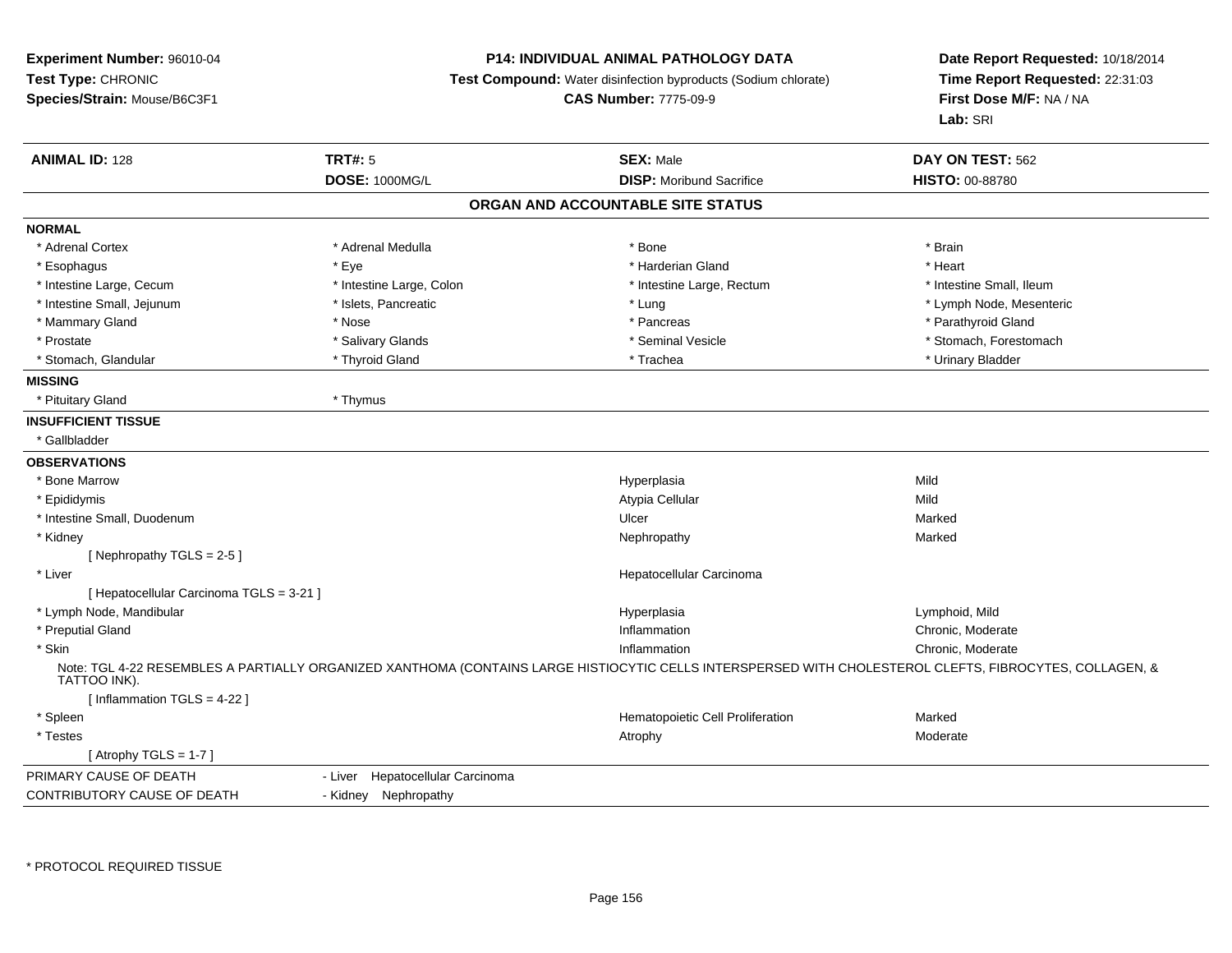## **P14: INDIVIDUAL ANIMAL PATHOLOGY DATA**

**Test Compound:** Water disinfection byproducts (Sodium chlorate)

**CAS Number:** 7775-09-9

| <b>ANIMAL ID: 129</b>                                    | <b>TRT#: 5</b>                                                           | <b>SEX: Male</b>                  | DAY ON TEST: 729         |  |
|----------------------------------------------------------|--------------------------------------------------------------------------|-----------------------------------|--------------------------|--|
|                                                          | <b>DOSE: 1000MG/L</b>                                                    | <b>DISP: Terminal Sacrifice</b>   | <b>HISTO: 00-91882</b>   |  |
|                                                          |                                                                          | ORGAN AND ACCOUNTABLE SITE STATUS |                          |  |
| <b>NORMAL</b>                                            |                                                                          |                                   |                          |  |
| * Adrenal Cortex                                         | * Adrenal Medulla                                                        | * Bone                            | * Bone Marrow            |  |
| * Brain                                                  | * Epididymis                                                             | * Esophagus                       | * Eye                    |  |
| * Gallbladder                                            | * Harderian Gland                                                        | * Heart                           | * Intestine Large, Cecum |  |
| * Intestine Large, Colon                                 | * Intestine Large, Rectum                                                | * Intestine Small, Duodenum       | * Intestine Small, Ileum |  |
| * Intestine Small, Jejunum                               | * Lymph Node, Mesenteric                                                 | * Mammary Gland                   | * Nose                   |  |
| * Pancreas                                               | * Parathyroid Gland                                                      | * Pituitary Gland                 | * Preputial Gland        |  |
| * Prostate                                               | * Salivary Glands                                                        | * Seminal Vesicle                 | * Skin                   |  |
| * Stomach, Forestomach                                   | * Stomach, Glandular                                                     | * Testes                          | * Thymus                 |  |
| * Thyroid Gland                                          | * Trachea                                                                | * Urinary Bladder                 |                          |  |
| <b>OBSERVATIONS</b>                                      |                                                                          |                                   |                          |  |
| * Islets, Pancreatic                                     |                                                                          | Hyperplasia                       | Moderate                 |  |
| * Kidney                                                 |                                                                          | Hyperplasia                       | Lymphoid, Mild           |  |
|                                                          |                                                                          | Nephropathy                       | Minimal                  |  |
| * Liver                                                  |                                                                          | Cyst                              |                          |  |
|                                                          |                                                                          | Hepatocellular Adenoma            | Multiple                 |  |
|                                                          |                                                                          | Hepatocellular Carcinoma          |                          |  |
|                                                          | Kupffer Cell                                                             | Pigmentation                      | Marked                   |  |
| Note: HEPATOCELLULAR ADENOMA PRESENT ON SLIDES 6 AND 23. |                                                                          |                                   |                          |  |
| [ $Cyst TGLS = 4-25$ ]                                   |                                                                          |                                   |                          |  |
| [ Hepatocellular Adenoma TGLS = 3-23 ]                   |                                                                          |                                   |                          |  |
| [ Hepatocellular Carcinoma TGLS = 2-22 ]                 |                                                                          |                                   |                          |  |
| * Lung                                                   |                                                                          | Alveolar/Bronchiolar Adenoma      |                          |  |
|                                                          |                                                                          | Hepatocellular Carcinoma          | Metastatic (Liver)       |  |
|                                                          |                                                                          | Hyperplasia                       | Lymphoid, Mild           |  |
|                                                          | Note: METASTATIC HEPATOCELLULAR CARCINOMA IS PRESENT ON SLIDES 2 AND 24. |                                   |                          |  |
| [ Alveolar/Bronchiolar Adenoma TGLS = 5-24 ]             |                                                                          |                                   |                          |  |
| * Lymph Node, Mandibular                                 |                                                                          | Pigmentation                      | Mild                     |  |
| Mesentery                                                | Fat                                                                      | Necrosis                          | Marked                   |  |
| [ Necrosis TGLS = $1-21$ ]                               |                                                                          |                                   |                          |  |
| * Spleen                                                 |                                                                          | Hematopoietic Cell Proliferation  | Mild                     |  |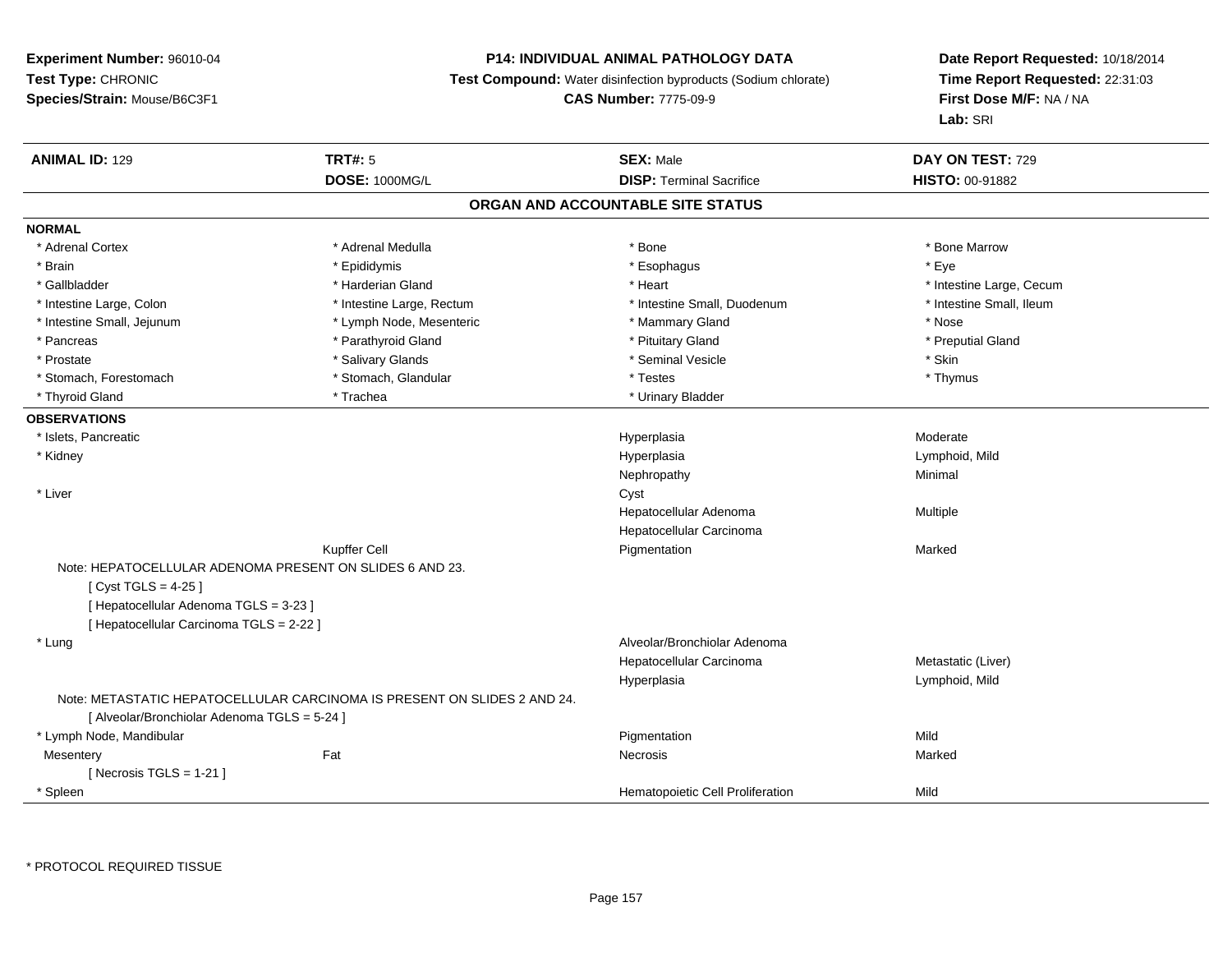| <b>Experiment Number: 96010-04</b><br>Test Type: CHRONIC<br>Species/Strain: Mouse/B6C3F1 | <b>P14: INDIVIDUAL ANIMAL PATHOLOGY DATA</b><br><b>Test Compound:</b> Water disinfection byproducts (Sodium chlorate)<br><b>CAS Number: 7775-09-9</b> |                                   | Date Report Requested: 10/18/2014<br>Time Report Requested: 22:31:03<br>First Dose M/F: NA / NA<br>Lab: SRI |  |
|------------------------------------------------------------------------------------------|-------------------------------------------------------------------------------------------------------------------------------------------------------|-----------------------------------|-------------------------------------------------------------------------------------------------------------|--|
| <b>ANIMAL ID: 129</b>                                                                    | <b>TRT#: 5</b>                                                                                                                                        | <b>SEX: Male</b>                  | DAY ON TEST: 729                                                                                            |  |
|                                                                                          | <b>DOSE: 1000MG/L</b>                                                                                                                                 | <b>DISP:</b> Terminal Sacrifice   | <b>HISTO: 00-91882</b>                                                                                      |  |
|                                                                                          |                                                                                                                                                       | ORGAN AND ACCOUNTABLE SITE STATUS |                                                                                                             |  |
| PRIMARY CAUSE OF DEATH                                                                   | $\,$                                                                                                                                                  |                                   |                                                                                                             |  |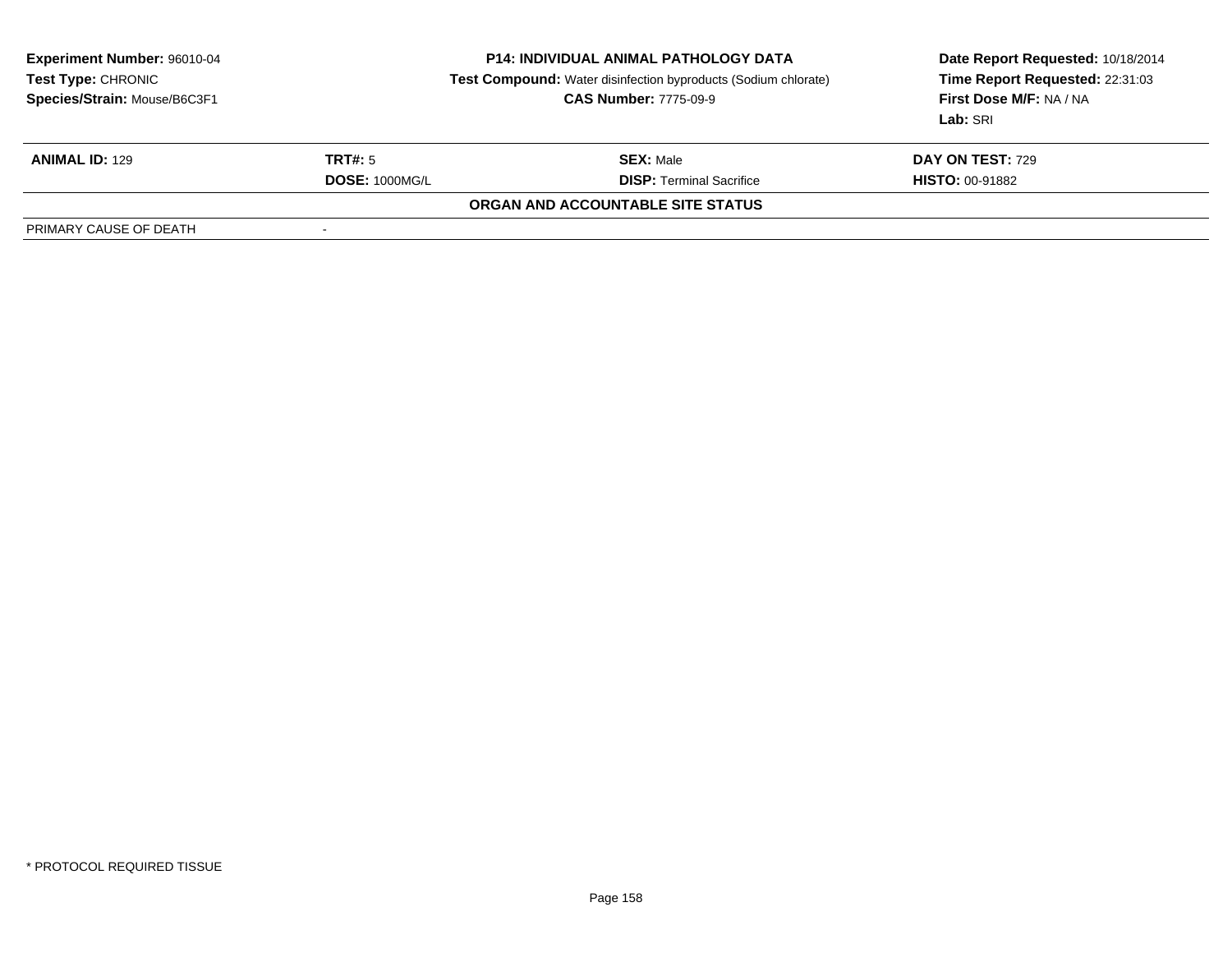# **P14: INDIVIDUAL ANIMAL PATHOLOGY DATA**

**Test Compound:** Water disinfection byproducts (Sodium chlorate)

```
CAS Number: 7775-09-9
```

| <b>ANIMAL ID: 130</b>                                 | <b>TRT#: 5</b>                                                                         | <b>SEX: Male</b>                         | DAY ON TEST: 667         |
|-------------------------------------------------------|----------------------------------------------------------------------------------------|------------------------------------------|--------------------------|
|                                                       | <b>DOSE: 1000MG/L</b>                                                                  | <b>DISP: Natural Death</b>               | HISTO: 00-90160          |
|                                                       |                                                                                        | ORGAN AND ACCOUNTABLE SITE STATUS        |                          |
| <b>NORMAL</b>                                         |                                                                                        |                                          |                          |
| * Adrenal Medulla                                     | * Bone                                                                                 | * Brain                                  | * Epididymis             |
| * Esophagus                                           | * Gallbladder                                                                          | * Heart                                  | * Intestine Large, Colon |
| * Intestine Large, Rectum                             | * Intestine Small, Ileum                                                               | * Intestine Small, Jejunum               | * Mammary Gland          |
| Mesentery                                             | * Nose                                                                                 | * Pancreas                               | * Parathyroid Gland      |
| * Pituitary Gland                                     | * Preputial Gland                                                                      | * Prostate                               | * Salivary Glands        |
| * Seminal Vesicle                                     | * Skin                                                                                 | * Stomach, Forestomach                   | * Stomach, Glandular     |
| * Testes                                              | * Thymus                                                                               | * Thyroid Gland                          | * Trachea                |
| * Urinary Bladder                                     |                                                                                        |                                          |                          |
| <b>AUTO PRECLUDES DIAG.</b>                           |                                                                                        |                                          |                          |
| * Intestine Large, Cecum                              | * Intestine Small, Duodenum                                                            |                                          |                          |
| <b>OBSERVATIONS</b>                                   |                                                                                        |                                          |                          |
| * Adrenal Cortex                                      |                                                                                        | <b>Accessory Adrenal Cortical Nodule</b> | Moderate                 |
| * Bone Marrow                                         |                                                                                        | Hemangiosarcoma                          | Metastatic (Spleen)      |
|                                                       |                                                                                        | Hyperplasia                              | Mild                     |
| * Eye                                                 |                                                                                        | Inflammation                             | Chronic, Minimal         |
| Note: INFLAMMATION INVOLVES OPTIC NERVE (UNILATERAL). |                                                                                        |                                          |                          |
| * Harderian Gland                                     |                                                                                        | Inflammation                             | Chronic, Mild            |
| * Islets, Pancreatic                                  |                                                                                        | Hyperplasia                              | Mild                     |
| * Kidney                                              |                                                                                        | Hyperplasia                              | Lymphoid, Moderate       |
| * Liver                                               |                                                                                        | <b>Basophilic Focus</b>                  |                          |
|                                                       |                                                                                        | Hemangiosarcoma                          | Metastatic (Spleen)      |
|                                                       |                                                                                        | Hepatocellular Adenoma                   | Multiple                 |
|                                                       |                                                                                        | <b>Necrosis</b>                          | Focal, Marked            |
|                                                       | Note: HEPATOCELLULAR ADENOMAS ARE ON SLIDES 6 AND 22. BASOPHILIC FOCUS IS ON SLIDE 22. |                                          |                          |
| [Hemangiosarcoma TGLS = 5-23]                         |                                                                                        |                                          |                          |
| [ Hepatocellular Adenoma TGLS = 4-22 ]                |                                                                                        |                                          |                          |
| [ Necrosis TGLS = 3-21,4-22 ]                         |                                                                                        |                                          |                          |
| * Lung                                                |                                                                                        | Alveolar/Bronchiolar Carcinoma           |                          |
|                                                       |                                                                                        | <b>Infiltration Cellular</b>             | Histiocyte, Mild         |
| [ Alveolar/Bronchiolar Carcinoma TGLS = 8-26 ]        |                                                                                        |                                          |                          |
|                                                       |                                                                                        |                                          |                          |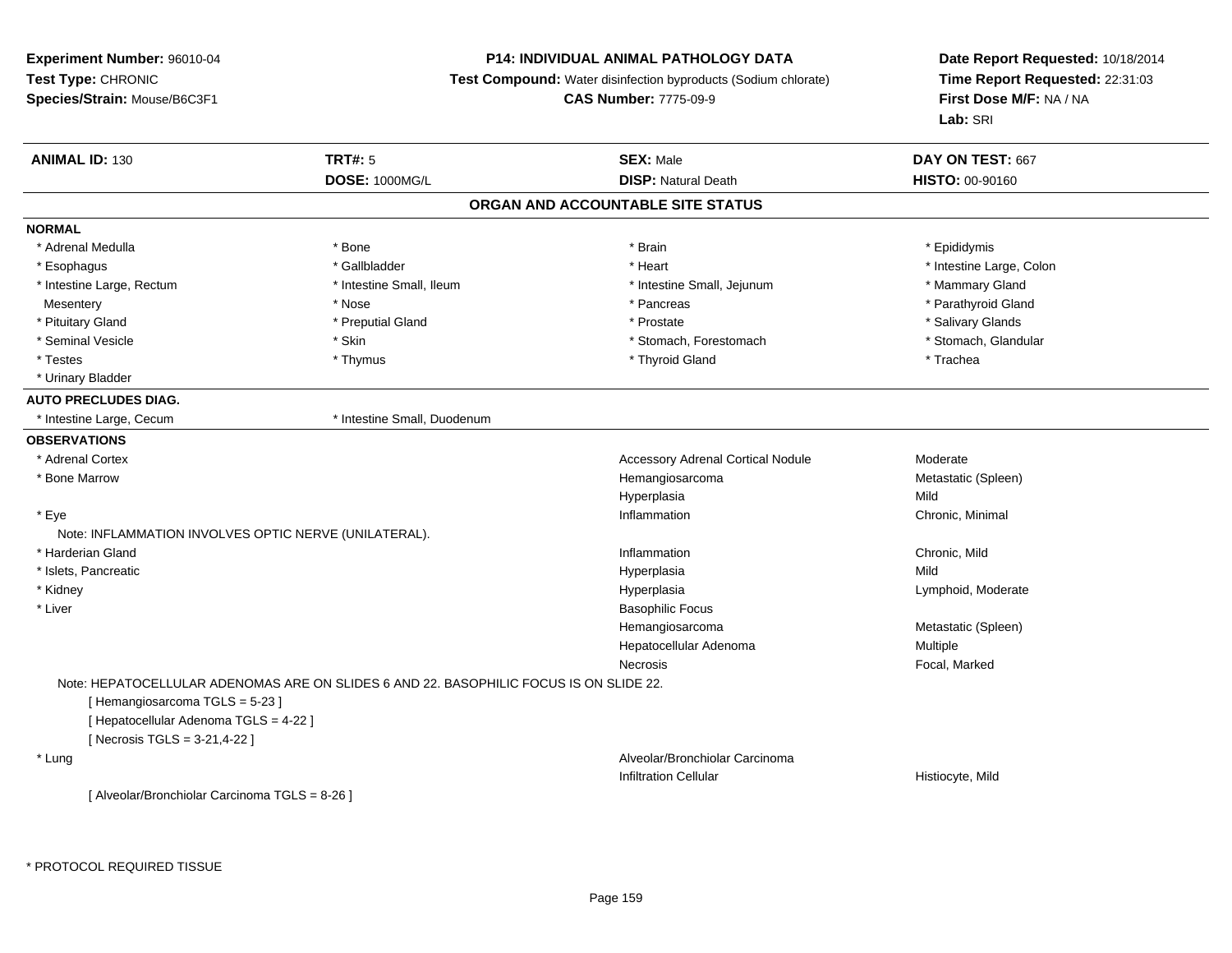| <b>Experiment Number: 96010-04</b><br><b>Test Type: CHRONIC</b><br>Species/Strain: Mouse/B6C3F1 | <b>P14: INDIVIDUAL ANIMAL PATHOLOGY DATA</b><br>Test Compound: Water disinfection byproducts (Sodium chlorate)<br><b>CAS Number: 7775-09-9</b> |                                   | Date Report Requested: 10/18/2014<br>Time Report Requested: 22:31:03<br>First Dose M/F: NA / NA<br>Lab: SRI |
|-------------------------------------------------------------------------------------------------|------------------------------------------------------------------------------------------------------------------------------------------------|-----------------------------------|-------------------------------------------------------------------------------------------------------------|
| <b>ANIMAL ID: 130</b>                                                                           | TRT#: 5                                                                                                                                        | <b>SEX: Male</b>                  | DAY ON TEST: 667                                                                                            |
|                                                                                                 | <b>DOSE: 1000MG/L</b>                                                                                                                          | <b>DISP:</b> Natural Death        | <b>HISTO: 00-90160</b>                                                                                      |
|                                                                                                 |                                                                                                                                                | ORGAN AND ACCOUNTABLE SITE STATUS |                                                                                                             |
| * Lymph Node, Mandibular                                                                        |                                                                                                                                                | Hyperplasia                       | Lymphoid, Mild                                                                                              |
|                                                                                                 |                                                                                                                                                | Pigmentation                      | Mild                                                                                                        |
| * Lymph Node, Mesenteric                                                                        |                                                                                                                                                | Hyperplasia                       | Lymphoid, Marked                                                                                            |
| [Hyperplasia TGLS = 6-5]                                                                        |                                                                                                                                                |                                   |                                                                                                             |
| * Spleen                                                                                        |                                                                                                                                                | Hemangiosarcoma                   |                                                                                                             |
|                                                                                                 |                                                                                                                                                | Hematopoietic Cell Proliferation  | Marked                                                                                                      |
| [Hemangiosarcoma TGLS = 2-25 ]                                                                  |                                                                                                                                                |                                   |                                                                                                             |
| [Hematopoietic Cell Proliferation TGLS = 2-25 ]                                                 |                                                                                                                                                |                                   |                                                                                                             |
| PRIMARY CAUSE OF DEATH                                                                          | - Spleen<br>Hemangiosarcoma                                                                                                                    |                                   |                                                                                                             |
| CONTRIBUTORY CAUSE OF DEATH                                                                     | - Lung                                                                                                                                         | Alveolar/Bronchiolar Carcinoma    |                                                                                                             |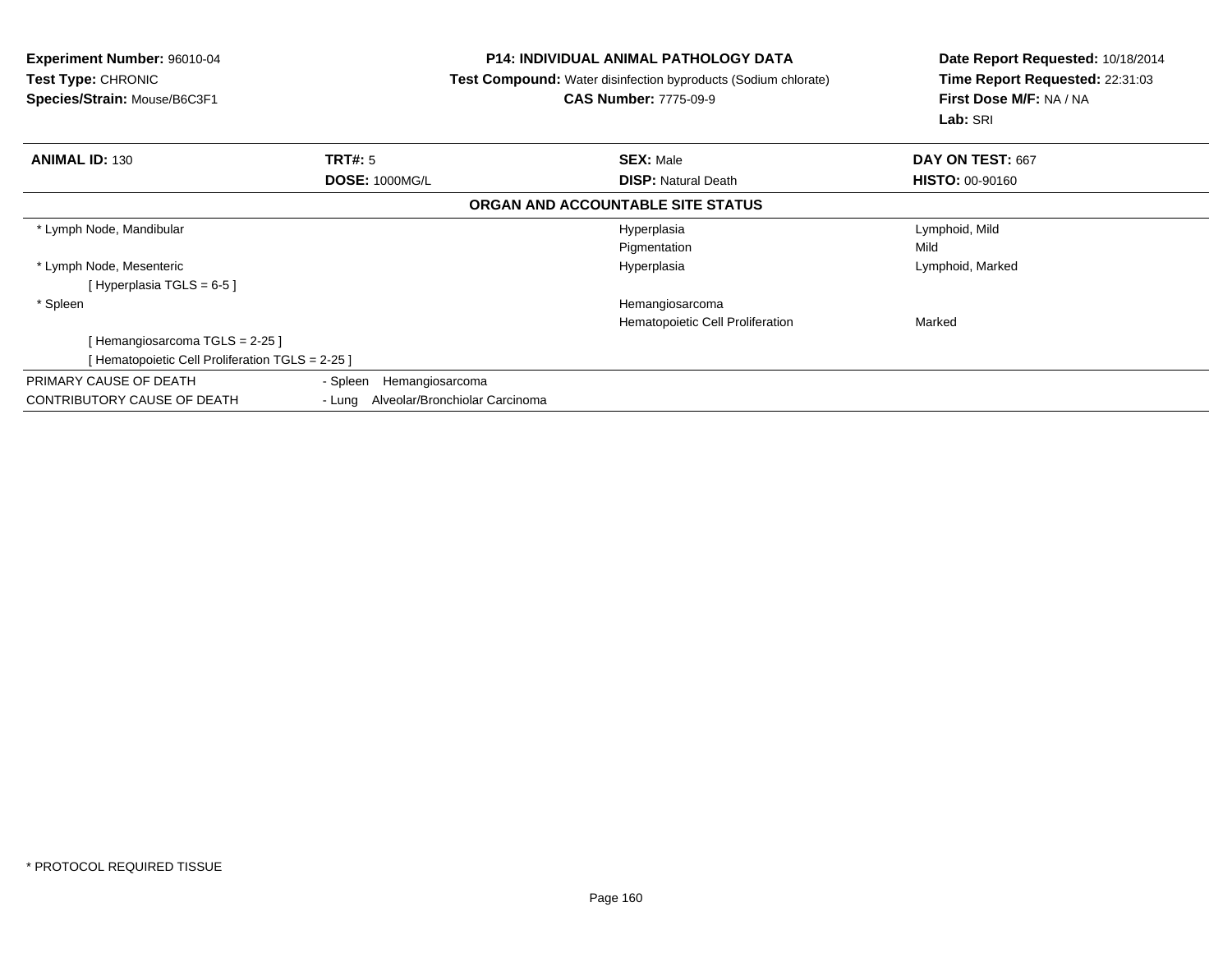#### **P14: INDIVIDUAL ANIMAL PATHOLOGY DATA**

**Test Compound:** Water disinfection byproducts (Sodium chlorate)

**CAS Number:** 7775-09-9

**Date Report Requested:** 10/18/2014**Time Report Requested:** 22:31:03**First Dose M/F:** NA / NA**Lab:** SRI

| <b>ANIMAL ID: 131</b>                              | <b>TRT#: 5</b>                                                  | <b>SEX: Male</b>                  | DAY ON TEST: 729          |
|----------------------------------------------------|-----------------------------------------------------------------|-----------------------------------|---------------------------|
|                                                    | <b>DOSE: 1000MG/L</b>                                           | <b>DISP: Terminal Sacrifice</b>   | HISTO: 00-91883           |
|                                                    |                                                                 | ORGAN AND ACCOUNTABLE SITE STATUS |                           |
| <b>NORMAL</b>                                      |                                                                 |                                   |                           |
| * Adrenal Medulla                                  | * Bone                                                          | * Bone Marrow                     | * Brain                   |
| * Epididymis                                       | * Esophagus                                                     | * Eye                             | * Harderian Gland         |
| * Heart                                            | * Intestine Large, Cecum                                        | * Intestine Large, Colon          | * Intestine Large, Rectum |
| * Intestine Small, Duodenum                        | * Intestine Small, Ileum                                        | * Intestine Small, Jejunum        | * Islets, Pancreatic      |
| * Lung                                             | * Lymph Node, Mesenteric                                        | * Mammary Gland                   | * Pancreas                |
| * Pituitary Gland                                  | * Prostate                                                      | * Salivary Glands                 | * Seminal Vesicle         |
| * Skin                                             | * Stomach, Forestomach                                          | * Stomach, Glandular              | * Testes                  |
| * Thymus                                           | * Thyroid Gland                                                 | * Trachea                         | * Urinary Bladder         |
| <b>MISSING</b>                                     |                                                                 |                                   |                           |
| * Gallbladder                                      |                                                                 |                                   |                           |
| <b>OBSERVATIONS</b>                                |                                                                 |                                   |                           |
| * Adrenal Cortex                                   |                                                                 | Hyperplasia                       | Focal, Mild               |
| * Kidney                                           |                                                                 | Nephropathy                       | Minimal                   |
| * Liver                                            |                                                                 | <b>Clear Cell Focus</b>           |                           |
|                                                    |                                                                 | Hepatocellular Adenoma            | Multiple                  |
|                                                    |                                                                 | Hepatocellular Carcinoma          | Multiple                  |
| [ Hepatocellular Adenoma TGLS = 1-21,5-25 ]        | Note: HEPATOCELLULAR ADENOMA PRESENT ON SLIDES 6-2, 21, AND 25. |                                   |                           |
| [ Hepatocellular Carcinoma TGLS = 2-22,3-23,4-24 ] |                                                                 |                                   |                           |
| * Lymph Node, Mandibular                           |                                                                 | Hyperplasia                       | Lymphoid, Mild            |
| * Nose                                             |                                                                 | Inflammation                      | Chronic, Minimal          |
| * Parathyroid Gland                                |                                                                 | Cyst                              | Moderate                  |
| * Preputial Gland                                  |                                                                 | Inflammation                      | Chronic, Mild             |
| * Spleen                                           |                                                                 | Hematopoietic Cell Proliferation  | Mild                      |
|                                                    |                                                                 | Hyperplasia                       | Lymphoid, Moderate        |
| PRIMARY CAUSE OF DEATH                             | $\blacksquare$                                                  |                                   |                           |

Animal Note: INCISOR TOOTH DYSPLASTIC (MALFORMATION); NOT TABULATED.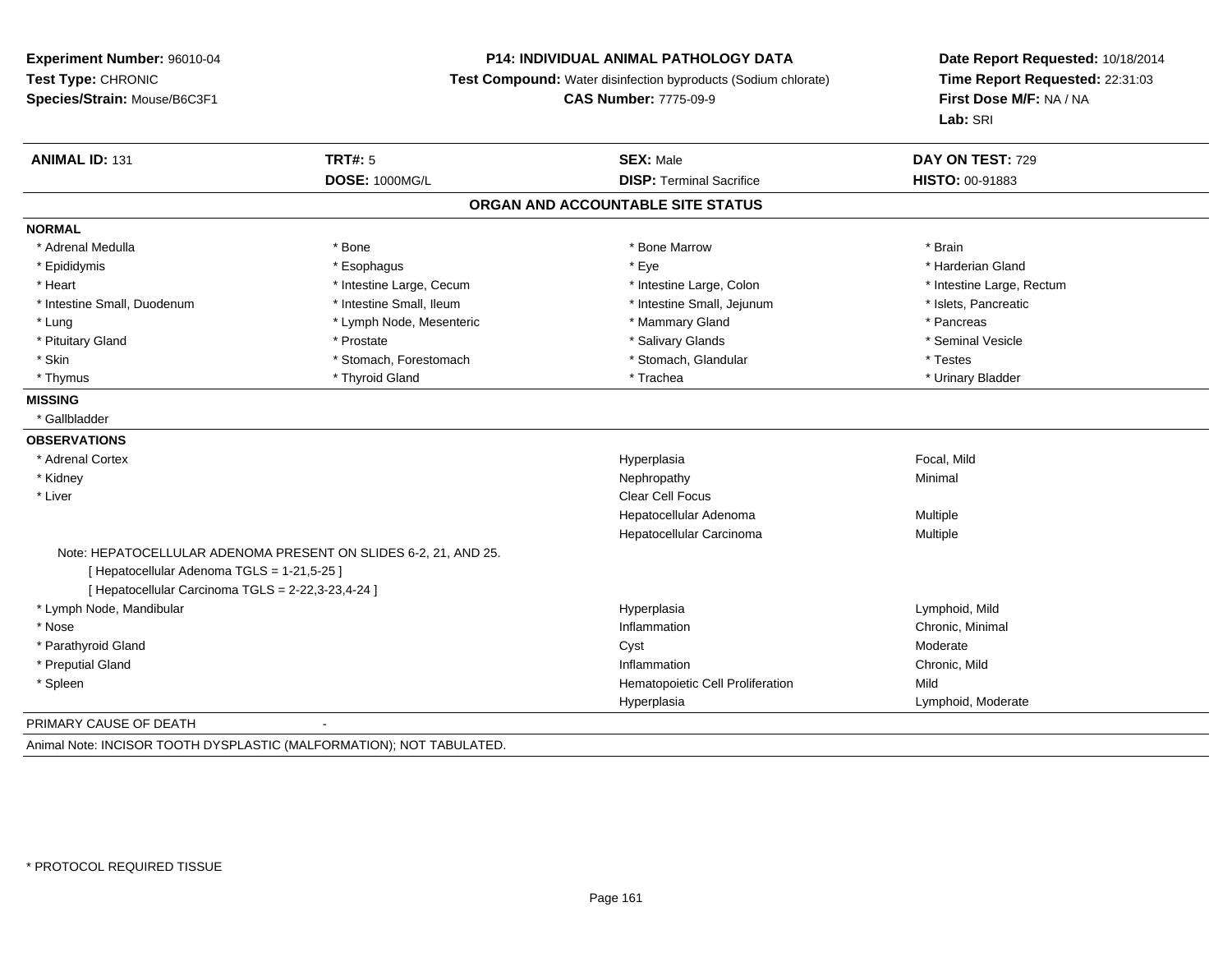## **P14: INDIVIDUAL ANIMAL PATHOLOGY DATA**

**Test Compound:** Water disinfection byproducts (Sodium chlorate)

**CAS Number:** 7775-09-9

| <b>ANIMAL ID: 132</b>                    | <b>TRT#: 5</b>            | <b>SEX: Male</b>                  | DAY ON TEST: 730         |
|------------------------------------------|---------------------------|-----------------------------------|--------------------------|
|                                          | <b>DOSE: 1000MG/L</b>     | <b>DISP: Terminal Sacrifice</b>   | <b>HISTO: 00-91884</b>   |
|                                          |                           | ORGAN AND ACCOUNTABLE SITE STATUS |                          |
| <b>NORMAL</b>                            |                           |                                   |                          |
| * Adrenal Cortex                         | * Adrenal Medulla         | * Bone                            | * Bone Marrow            |
| * Brain                                  | * Epididymis              | * Esophagus                       | * Eve                    |
| * Gallbladder                            | * Harderian Gland         | * Heart                           | * Intestine Large, Cecum |
| * Intestine Large, Colon                 | * Intestine Large, Rectum | * Intestine Small, Duodenum       | * Intestine Small, Ileum |
| * Intestine Small, Jejunum               | * Kidney                  | * Lung                            | * Lymph Node, Mandibular |
| * Lymph Node, Mesenteric                 | * Mammary Gland           | * Nose                            | * Pancreas               |
| * Parathyroid Gland                      | * Pituitary Gland         | * Salivary Glands                 | * Seminal Vesicle        |
| * Spleen                                 | * Stomach, Forestomach    | * Stomach, Glandular              | * Testes                 |
| * Thymus                                 | * Trachea                 |                                   |                          |
| <b>OBSERVATIONS</b>                      |                           |                                   |                          |
| * Islets, Pancreatic                     |                           | Hyperplasia                       | Moderate                 |
| * Liver                                  |                           | <b>Clear Cell Focus</b>           |                          |
|                                          |                           | Hepatocellular Adenoma            |                          |
|                                          |                           | Hepatocellular Carcinoma          |                          |
| [ Hepatocellular Adenoma TGLS = 1-21 ]   |                           |                                   |                          |
| [ Hepatocellular Carcinoma TGLS = 2-22 ] |                           |                                   |                          |
| * Preputial Gland                        |                           | Inflammation                      | Chronic, Mild            |
| * Prostate                               |                           | Inflammation                      | Chronic, Moderate        |
| * Skin                                   | <b>Subcut Tiss</b>        | Fibrous Histiocytoma              |                          |
| [Fibrous Histiocytoma TGLS = 3-23]       |                           |                                   |                          |
| * Thyroid Gland                          |                           | Degeneration                      | Cystic, Minimal          |
| * Urinary Bladder                        |                           | Hyperplasia                       | Lymphoid, Mild           |
| PRIMARY CAUSE OF DEATH                   |                           |                                   |                          |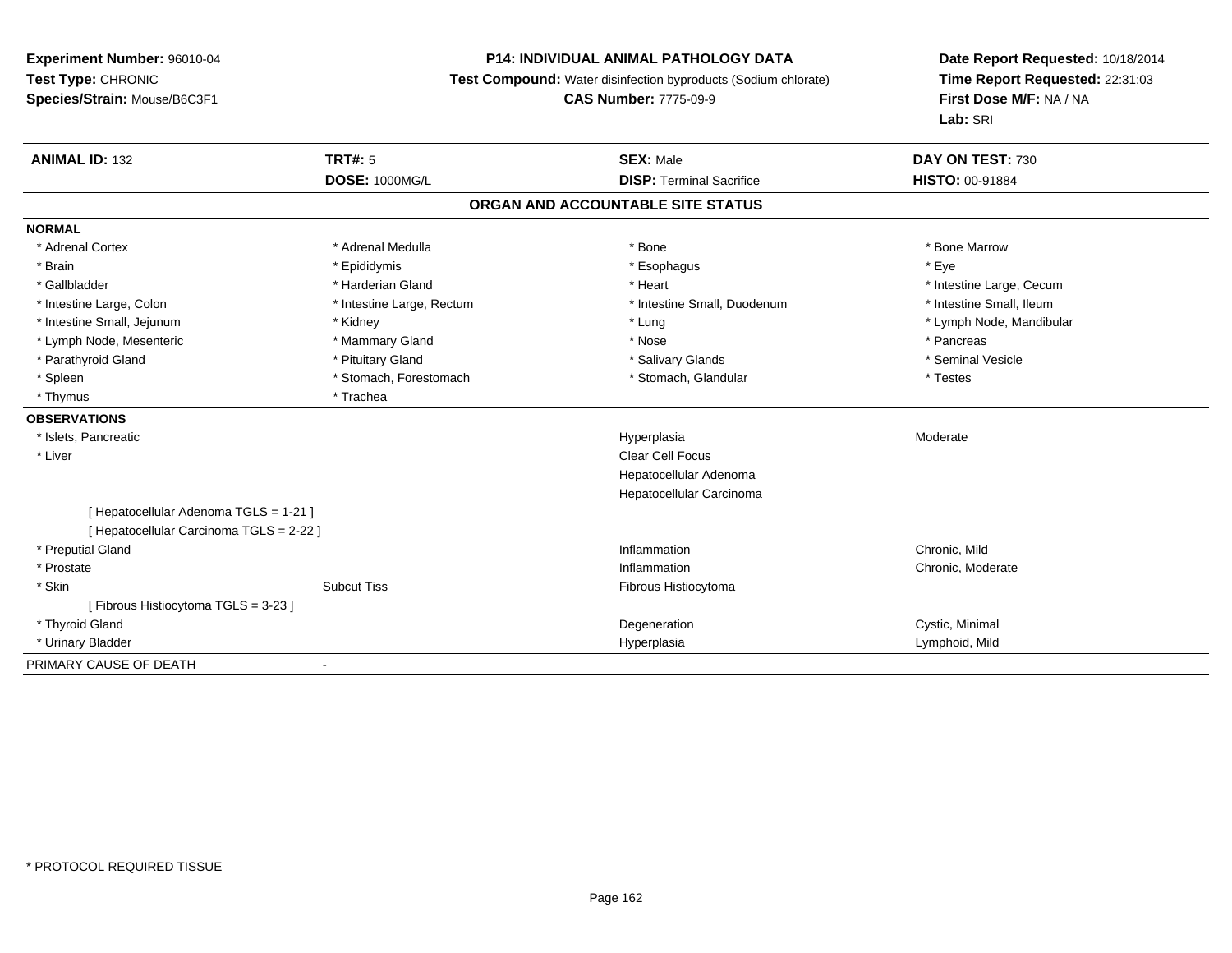## **P14: INDIVIDUAL ANIMAL PATHOLOGY DATA**

**Test Compound:** Water disinfection byproducts (Sodium chlorate)

# **CAS Number:** 7775-09-9

| <b>ANIMAL ID: 133</b>              | <b>TRT#: 5</b>            | <b>SEX: Male</b>                  | DAY ON TEST: 734         |
|------------------------------------|---------------------------|-----------------------------------|--------------------------|
|                                    | <b>DOSE: 1000MG/L</b>     | <b>DISP: Terminal Sacrifice</b>   | HISTO: 00-91885          |
|                                    |                           | ORGAN AND ACCOUNTABLE SITE STATUS |                          |
| <b>NORMAL</b>                      |                           |                                   |                          |
| * Adrenal Cortex                   | * Adrenal Medulla         | * Bone                            | * Bone Marrow            |
| * Brain                            | * Epididymis              | * Esophagus                       | * Eye                    |
| * Gallbladder                      | * Harderian Gland         | * Heart                           | * Intestine Large, Cecum |
| * Intestine Large, Colon           | * Intestine Large, Rectum | * Intestine Small, Duodenum       | * Intestine Small, Ileum |
| * Intestine Small, Jejunum         | * Lung                    | * Lymph Node, Mandibular          | * Mammary Gland          |
| * Nose                             | * Pancreas                | * Parathyroid Gland               | * Pituitary Gland        |
| * Preputial Gland                  | * Salivary Glands         | * Seminal Vesicle                 | * Skin                   |
| * Spleen                           | * Stomach, Forestomach    | * Stomach, Glandular              | * Testes                 |
| * Thymus                           | * Thyroid Gland           | * Trachea                         | * Urinary Bladder        |
| <b>OBSERVATIONS</b>                |                           |                                   |                          |
| * Islets, Pancreatic               |                           | Hyperplasia                       | Mild                     |
| * Kidney                           |                           | Nephropathy                       | Minimal                  |
| * Liver                            |                           | Eosinophilic Focus                |                          |
| [ Eosinophilic Focus TGLS = 1-21 ] |                           |                                   |                          |
| * Lymph Node, Mesenteric           |                           | Hemorrhage                        | Minimal                  |
| * Prostate                         |                           | Inflammation                      | Chronic, Mild            |
| PRIMARY CAUSE OF DEATH             |                           |                                   |                          |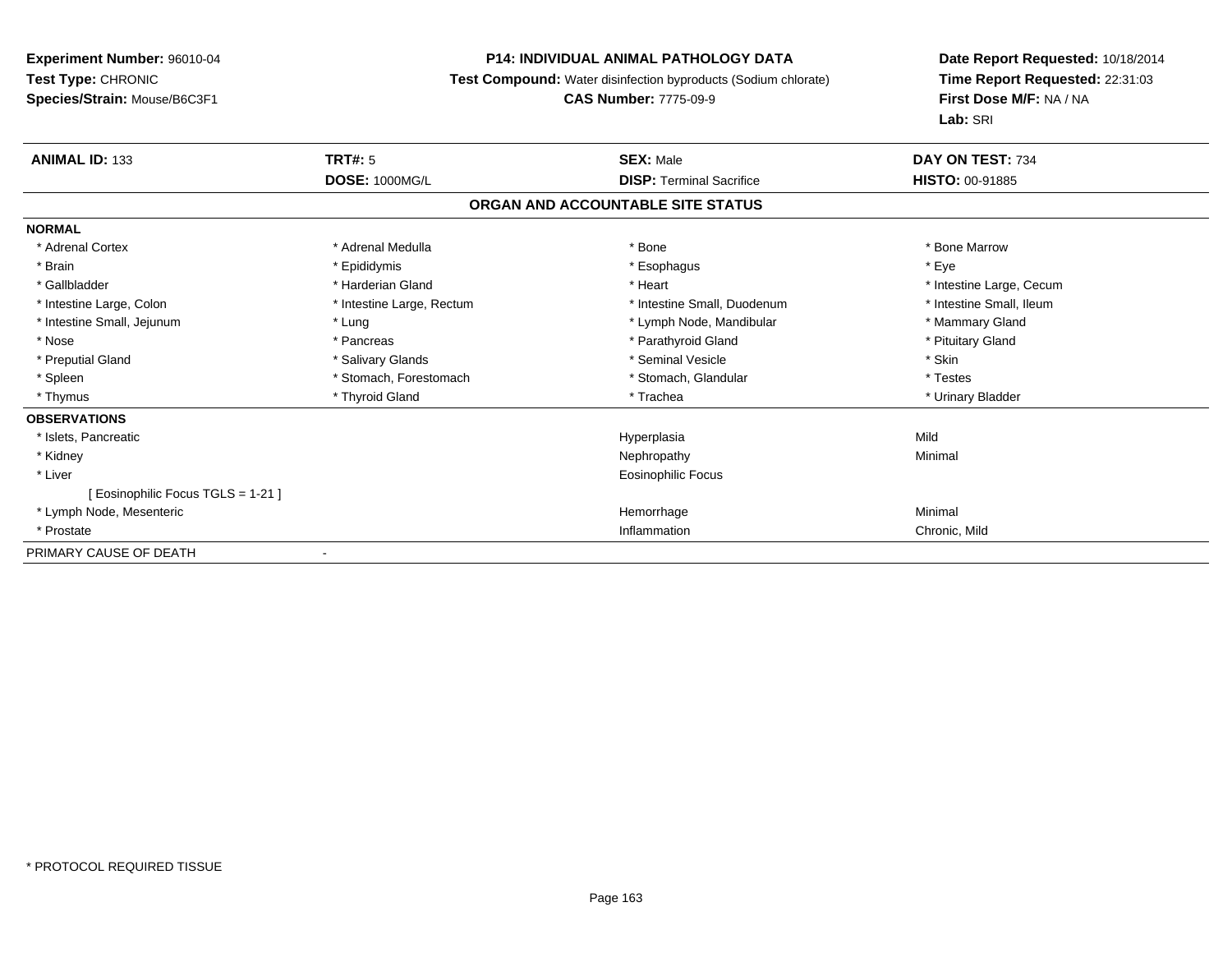#### **P14: INDIVIDUAL ANIMAL PATHOLOGY DATA**

**Test Compound:** Water disinfection byproducts (Sodium chlorate)

#### **CAS Number:** 7775-09-9

| <b>ANIMAL ID: 134</b>                 | TRT#: 5                  | <b>SEX: Male</b>                  | DAY ON TEST: 729          |
|---------------------------------------|--------------------------|-----------------------------------|---------------------------|
|                                       | <b>DOSE: 1000MG/L</b>    | <b>DISP: Terminal Sacrifice</b>   | <b>HISTO: 00-91886</b>    |
|                                       |                          | ORGAN AND ACCOUNTABLE SITE STATUS |                           |
| <b>NORMAL</b>                         |                          |                                   |                           |
| * Adrenal Medulla                     | * Bone                   | * Bone Marrow                     | * Brain                   |
| * Epididymis                          | * Esophagus              | * Eye                             | * Gallbladder             |
| * Heart                               | * Intestine Large, Cecum | * Intestine Large, Colon          | * Intestine Large, Rectum |
| * Intestine Small, Duodenum           | * Intestine Small, Ileum | * Intestine Small, Jejunum        | * Islets, Pancreatic      |
| * Lung                                | * Lymph Node, Mandibular | * Lymph Node, Mesenteric          | * Mammary Gland           |
| * Nose                                | * Pancreas               | * Parathyroid Gland               | * Pituitary Gland         |
| * Preputial Gland                     | * Prostate               | * Salivary Glands                 | * Seminal Vesicle         |
| * Skin                                | * Spleen                 | * Stomach, Forestomach            | * Stomach, Glandular      |
| * Testes                              | * Thyroid Gland          | * Trachea                         | * Urinary Bladder         |
| <b>MISSING</b>                        |                          |                                   |                           |
| * Thymus                              |                          |                                   |                           |
| <b>OBSERVATIONS</b>                   |                          |                                   |                           |
| * Adrenal Cortex                      |                          | Hypertrophy                       | Focal, Mild               |
| * Harderian Gland                     |                          | Inflammation                      | Chronic, Mild             |
| * Kidney                              |                          | Nephropathy                       | Minimal                   |
| * Liver                               |                          | Hepatocellular Adenoma            |                           |
| [ Hepatocellular Adenoma TGLS = 1-6 ] |                          |                                   |                           |
| PRIMARY CAUSE OF DEATH                |                          |                                   |                           |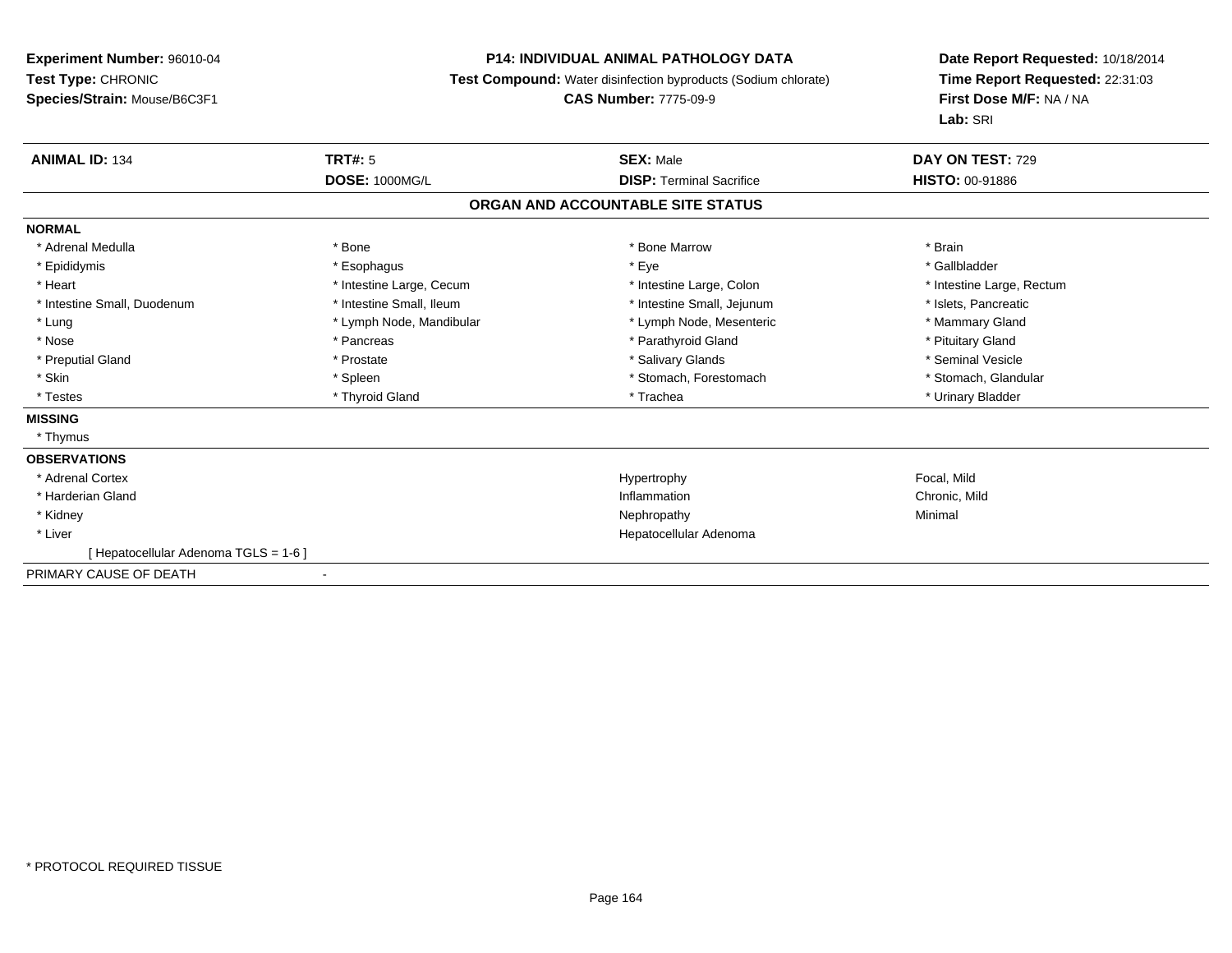## **P14: INDIVIDUAL ANIMAL PATHOLOGY DATA**

**Test Compound:** Water disinfection byproducts (Sodium chlorate)

**CAS Number:** 7775-09-9

| <b>ANIMAL ID: 135</b>        | <b>TRT#: 5</b>            | <b>SEX: Male</b>                  | DAY ON TEST: 731         |
|------------------------------|---------------------------|-----------------------------------|--------------------------|
|                              | <b>DOSE: 1000MG/L</b>     | <b>DISP: Terminal Sacrifice</b>   | <b>HISTO: 00-91887</b>   |
|                              |                           | ORGAN AND ACCOUNTABLE SITE STATUS |                          |
| <b>NORMAL</b>                |                           |                                   |                          |
| * Adrenal Cortex             | * Adrenal Medulla         | * Bone                            | * Bone Marrow            |
| * Brain                      | * Epididymis              | * Esophagus                       | * Eye                    |
| * Gallbladder                | * Harderian Gland         | * Heart                           | * Intestine Large, Cecum |
| * Intestine Large, Colon     | * Intestine Large, Rectum | * Intestine Small, Duodenum       | * Intestine Small, Ileum |
| * Intestine Small, Jejunum   | * Islets, Pancreatic      | * Lymph Node, Mesenteric          | * Mammary Gland          |
| * Nose                       | * Pancreas                | * Parathyroid Gland               | * Pituitary Gland        |
| * Prostate                   | * Salivary Glands         | * Seminal Vesicle                 | * Skin                   |
| * Spleen                     | * Stomach, Forestomach    | * Stomach, Glandular              | * Testes                 |
| * Thymus                     | Tooth                     | * Trachea                         | * Urinary Bladder        |
| <b>OBSERVATIONS</b>          |                           |                                   |                          |
| * Kidney                     |                           | Infarct                           | Minimal                  |
|                              |                           | Nephropathy                       | Minimal                  |
| * Liver                      |                           | Histiocytic Sarcoma               |                          |
| * Lung                       |                           | Hyperplasia                       | Lymphoid, Mild           |
| * Lymph Node, Mandibular     |                           | Hyperplasia                       | Lymphoid, Mild           |
|                              |                           | Pigmentation                      | Mild                     |
| * Preputial Gland            |                           | Cyst                              | Moderate                 |
|                              |                           | Inflammation                      | Chronic, Mild            |
| [ $Cyst TGLS = 1-8$ ]        |                           |                                   |                          |
| [Inflammation TGLS = $1-8$ ] |                           |                                   |                          |
| * Thyroid Gland              |                           | Degeneration                      | Cystic, Minimal          |
| PRIMARY CAUSE OF DEATH       |                           |                                   |                          |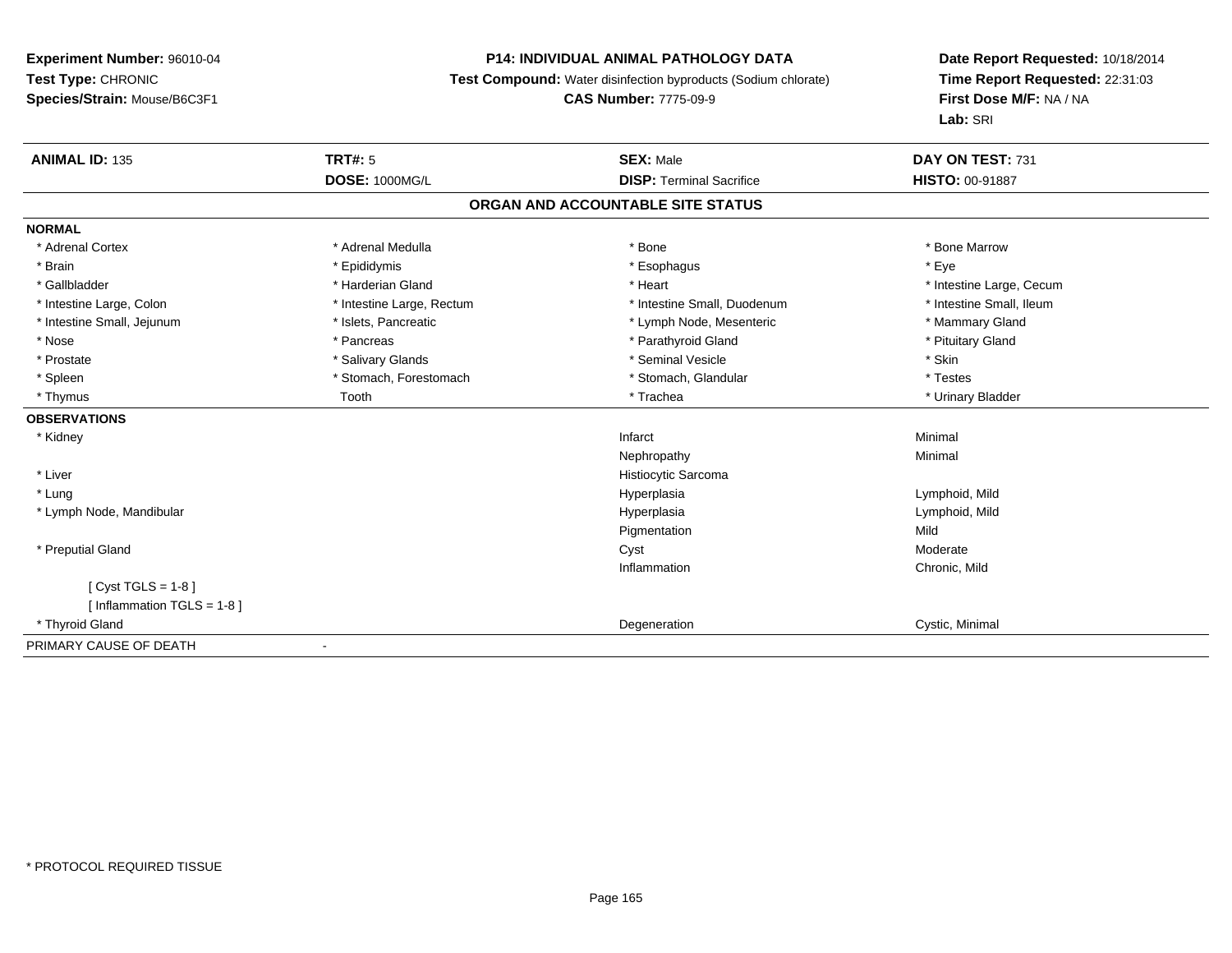### **P14: INDIVIDUAL ANIMAL PATHOLOGY DATA**

**Test Compound:** Water disinfection byproducts (Sodium chlorate)

**CAS Number:** 7775-09-9

| <b>ANIMAL ID: 136</b>                               | <b>TRT#: 5</b>           | <b>SEX: Male</b>                  | DAY ON TEST: 730         |
|-----------------------------------------------------|--------------------------|-----------------------------------|--------------------------|
|                                                     | DOSE: 1000MG/L           | <b>DISP: Terminal Sacrifice</b>   | HISTO: 00-91888          |
|                                                     |                          | ORGAN AND ACCOUNTABLE SITE STATUS |                          |
| <b>NORMAL</b>                                       |                          |                                   |                          |
| * Adrenal Medulla                                   | * Bone                   | * Bone Marrow                     | * Brain                  |
| * Epididymis                                        | * Esophagus              | * Eye                             | * Gallbladder            |
| * Harderian Gland                                   | * Heart                  | * Intestine Large, Cecum          | * Intestine Large, Colon |
| * Intestine Large, Rectum                           | * Intestine Small, Ileum | * Intestine Small, Jejunum        | * Lymph Node, Mandibular |
| * Lymph Node, Mesenteric                            | * Mammary Gland          | * Nose                            | * Pancreas               |
| * Parathyroid Gland                                 | * Pituitary Gland        | * Prostate                        | * Salivary Glands        |
| * Seminal Vesicle                                   | * Skin                   | * Spleen                          | * Stomach, Forestomach   |
| * Stomach, Glandular                                | * Testes                 | * Thymus                          | * Thyroid Gland          |
| * Trachea                                           | * Urinary Bladder        |                                   |                          |
| <b>OBSERVATIONS</b>                                 |                          |                                   |                          |
| * Adrenal Cortex                                    | Subcapsular              | Adenoma                           |                          |
| * Intestine Small, Duodenum                         |                          | Polyp Adenomatous                 |                          |
| [Polyp Adenomatous TGLS = 6-23]                     |                          |                                   |                          |
| * Islets, Pancreatic                                |                          | Hyperplasia                       | Moderate                 |
| * Kidney                                            | <b>Renal Tubule</b>      | Carcinoma                         |                          |
|                                                     |                          | Cyst                              | Moderate                 |
|                                                     |                          | Nephropathy                       | Minimal                  |
| Note: NEPHROPATHY IS EVIDENT PRIMARILY ON SLIDE 24. |                          |                                   |                          |
| [Carcinoma TGLS = $2-24$ ]                          |                          |                                   |                          |
| * Liver                                             |                          | <b>Clear Cell Focus</b>           |                          |
|                                                     |                          | Hepatocellular Adenoma            | Multiple                 |
| [ Hepatocellular Adenoma TGLS = 3-21,4-22,5-6 ]     |                          |                                   |                          |
| * Lung                                              |                          | Carcinoma                         | Metastatic (Kidney)      |
|                                                     |                          | Edema                             | Mild                     |
| [Carcinoma TGLS = 8-2]                              |                          |                                   |                          |
| * Preputial Gland                                   |                          | Cyst                              | Moderate                 |
|                                                     |                          | Inflammation                      | Chronic, Mild            |
| [Cyst TGLS = $1-8$ ]                                |                          |                                   |                          |
| PRIMARY CAUSE OF DEATH                              | $\blacksquare$           |                                   |                          |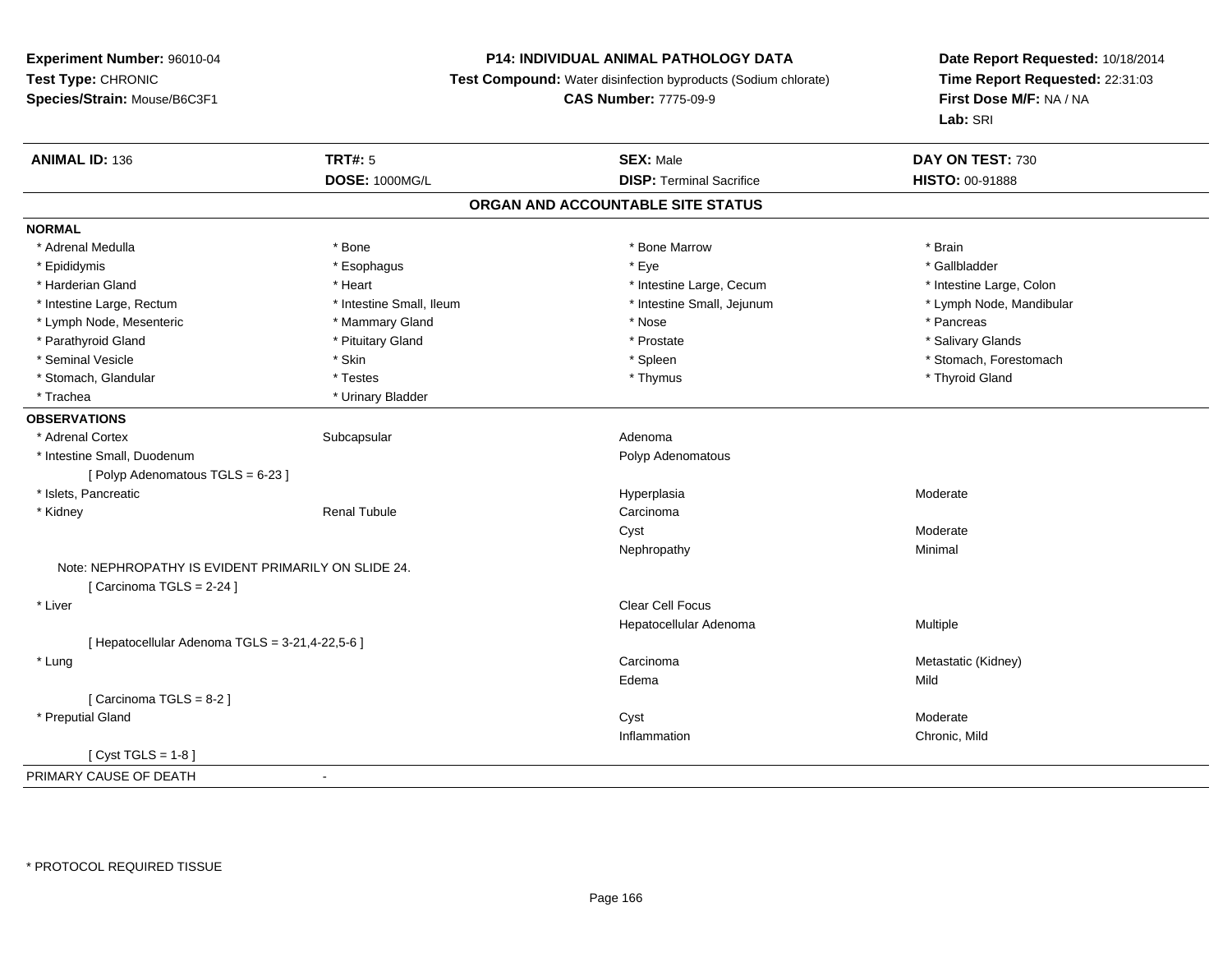## **P14: INDIVIDUAL ANIMAL PATHOLOGY DATA**

**Test Compound:** Water disinfection byproducts (Sodium chlorate)

**CAS Number:** 7775-09-9

| <b>ANIMAL ID: 137</b>                                                | <b>TRT#: 5</b>           | <b>SEX: Male</b>                  | DAY ON TEST: 731          |
|----------------------------------------------------------------------|--------------------------|-----------------------------------|---------------------------|
|                                                                      | <b>DOSE: 1000MG/L</b>    | <b>DISP: Terminal Sacrifice</b>   | <b>HISTO: 00-91889</b>    |
|                                                                      |                          | ORGAN AND ACCOUNTABLE SITE STATUS |                           |
| <b>NORMAL</b>                                                        |                          |                                   |                           |
| * Adrenal Medulla                                                    | * Bone                   | * Bone Marrow                     | * Brain                   |
| * Epididymis                                                         | * Esophagus              | * Gallbladder                     | * Harderian Gland         |
| * Heart                                                              | * Intestine Large, Cecum | * Intestine Large, Colon          | * Intestine Large, Rectum |
| * Intestine Small, Duodenum                                          | * Intestine Small, Ileum | * Intestine Small, Jejunum        | * Lung                    |
| * Lymph Node, Mandibular                                             | * Lymph Node, Mesenteric | * Mammary Gland                   | * Nose                    |
| * Pancreas                                                           | * Parathyroid Gland      | * Pituitary Gland                 | * Preputial Gland         |
| * Prostate                                                           | * Salivary Glands        | * Seminal Vesicle                 | * Skin                    |
| * Spleen                                                             | * Stomach, Forestomach   | * Stomach, Glandular              | * Testes                  |
| * Thymus                                                             | * Trachea                | * Urinary Bladder                 |                           |
| <b>OBSERVATIONS</b>                                                  |                          |                                   |                           |
| * Adrenal Cortex                                                     | Subcapsular              | Adenoma                           |                           |
| * Eye                                                                |                          | Inflammation                      | Chronic, Moderate         |
| Note: INFLAMMATION INVOLVES OPTIC NERVE (UNILATERAL).                |                          |                                   |                           |
| * Islets, Pancreatic                                                 |                          | Hyperplasia                       | Moderate                  |
| * Kidney                                                             |                          | Cyst                              | Moderate                  |
|                                                                      |                          | Infarct                           | Minimal                   |
|                                                                      |                          | Nephropathy                       | Minimal                   |
| * Liver                                                              |                          | <b>Clear Cell Focus</b>           |                           |
|                                                                      |                          | Hepatocellular Adenoma            |                           |
|                                                                      |                          | <b>Necrosis</b>                   | Focal, Mild               |
| [ Hepatocellular Adenoma TGLS = 2-22 ]                               |                          |                                   |                           |
| Mesentery                                                            | Fat                      | Necrosis                          | Marked                    |
| [ Necrosis $TGLS = 1-21$ ]                                           |                          |                                   |                           |
| * Thyroid Gland                                                      |                          | Degeneration                      | Cystic, Mild              |
| PRIMARY CAUSE OF DEATH                                               |                          |                                   |                           |
| Animal Note: INCISOR TOOTH DYSPLASTIC (MALFORMATION); NOT TABULATED. |                          |                                   |                           |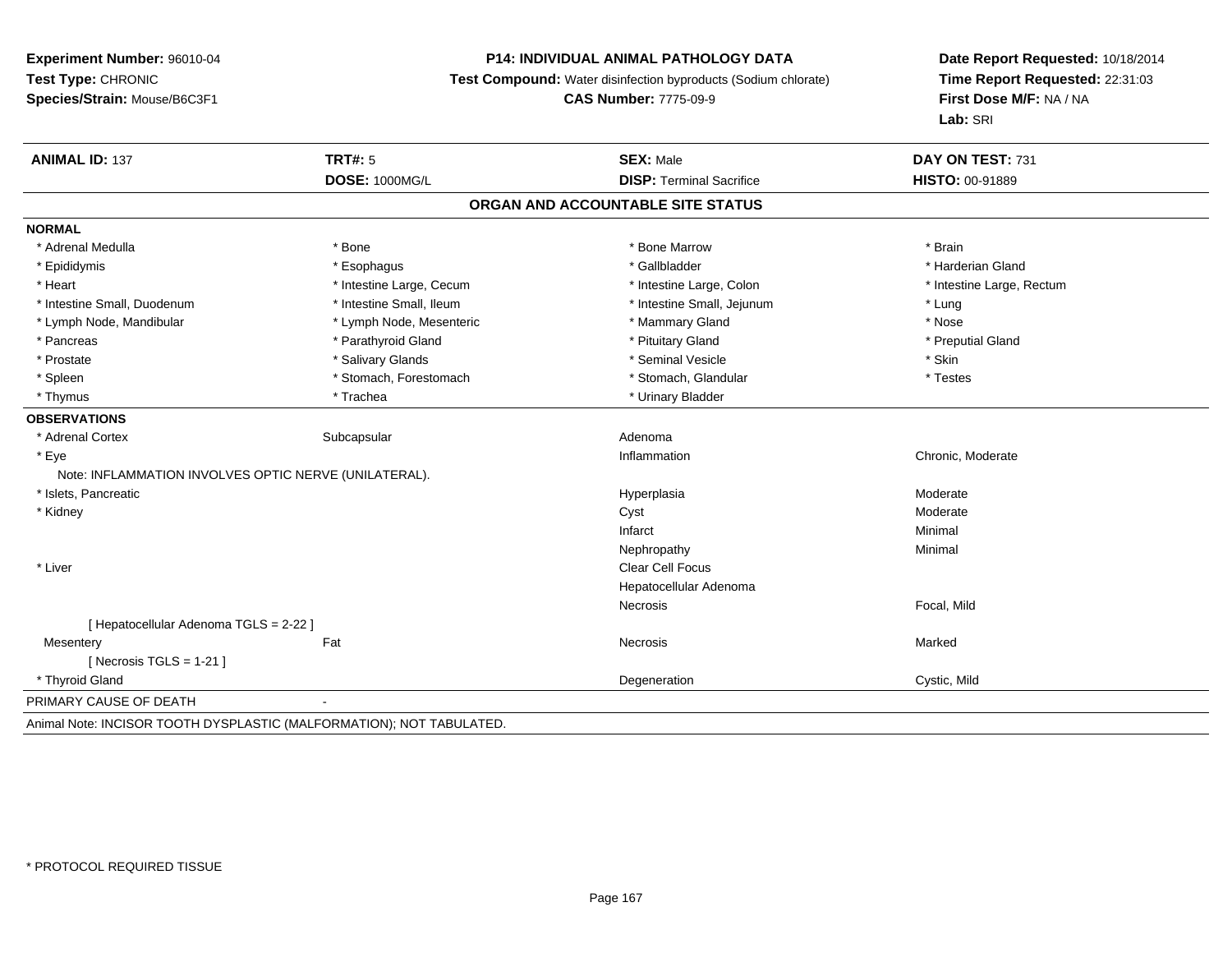## **P14: INDIVIDUAL ANIMAL PATHOLOGY DATA**

**Test Compound:** Water disinfection byproducts (Sodium chlorate)

**CAS Number:** 7775-09-9

| <b>ANIMAL ID: 138</b>                       | <b>TRT#: 5</b>              | <b>SEX: Male</b>                  | DAY ON TEST: 734           |
|---------------------------------------------|-----------------------------|-----------------------------------|----------------------------|
|                                             | <b>DOSE: 1000MG/L</b>       | <b>DISP: Terminal Sacrifice</b>   | <b>HISTO: 00-91890</b>     |
|                                             |                             | ORGAN AND ACCOUNTABLE SITE STATUS |                            |
| <b>NORMAL</b>                               |                             |                                   |                            |
| * Adrenal Medulla                           | * Bone                      | * Bone Marrow                     | * Brain                    |
| * Epididymis                                | * Esophagus                 | * Eye                             | * Gallbladder              |
| * Harderian Gland                           | * Heart                     | * Intestine Large, Cecum          | * Intestine Large, Colon   |
| * Intestine Large, Rectum                   | * Intestine Small, Duodenum | * Intestine Small, Ileum          | * Intestine Small, Jejunum |
| * Islets, Pancreatic                        | * Lymph Node, Mesenteric    | * Mammary Gland                   | * Nose                     |
| * Pancreas                                  | * Parathyroid Gland         | * Preputial Gland                 | * Prostate                 |
| * Salivary Glands                           | * Seminal Vesicle           | * Skin                            | * Spleen                   |
| * Stomach, Forestomach                      | * Stomach, Glandular        | * Testes                          | * Thymus                   |
| * Thyroid Gland                             | * Trachea                   | * Urinary Bladder                 |                            |
| <b>OBSERVATIONS</b>                         |                             |                                   |                            |
| * Adrenal Cortex                            |                             | Hypertrophy                       | Focal, Minimal             |
| * Kidney                                    |                             | Cyst                              | Moderate                   |
|                                             |                             | Nephropathy                       | Minimal                    |
| * Liver                                     |                             | <b>Clear Cell Focus</b>           |                            |
|                                             |                             | Hepatocellular Adenoma            | Multiple                   |
|                                             |                             | <b>Mixed Cell Focus</b>           |                            |
| [ Clear Cell Focus TGLS = 3-22,4-23 ]       |                             |                                   |                            |
| [ Hepatocellular Adenoma TGLS = 2-21,3-22 ] |                             |                                   |                            |
| [Mixed Cell Focus TGLS = 1-6,4-23]          |                             |                                   |                            |
| * Lung                                      |                             | Hyperplasia                       | Lymphoid, Mild             |
| * Lymph Node, Mandibular                    |                             | Pigmentation                      | Mild                       |
| * Pituitary Gland                           | Pars Distalis               | Cyst                              | Moderate                   |
| PRIMARY CAUSE OF DEATH                      |                             |                                   |                            |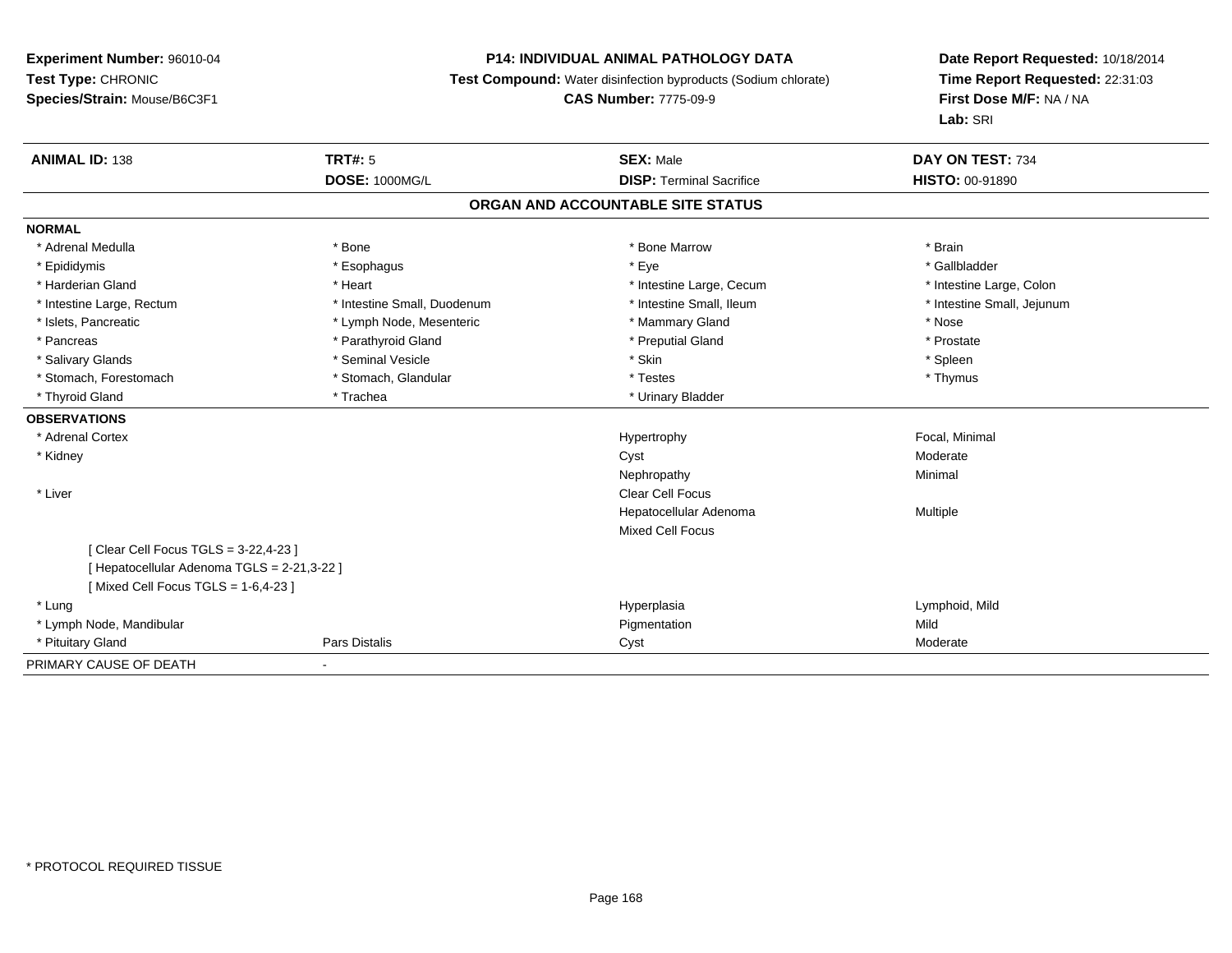## **P14: INDIVIDUAL ANIMAL PATHOLOGY DATA**

**Test Compound:** Water disinfection byproducts (Sodium chlorate)

**CAS Number:** 7775-09-9

| <b>ANIMAL ID: 139</b>                   | <b>TRT#: 5</b>              | <b>SEX: Male</b>                | DAY ON TEST: 729           |  |  |
|-----------------------------------------|-----------------------------|---------------------------------|----------------------------|--|--|
|                                         | <b>DOSE: 1000MG/L</b>       | <b>DISP: Terminal Sacrifice</b> | <b>HISTO: 00-91891</b>     |  |  |
| ORGAN AND ACCOUNTABLE SITE STATUS       |                             |                                 |                            |  |  |
| <b>NORMAL</b>                           |                             |                                 |                            |  |  |
| * Adrenal Medulla                       | * Bone                      | * Bone Marrow                   | * Brain                    |  |  |
| * Epididymis                            | * Esophagus                 | * Eye                           | * Gallbladder              |  |  |
| * Harderian Gland                       | * Heart                     | * Intestine Large, Cecum        | * Intestine Large, Colon   |  |  |
| * Intestine Large, Rectum               | * Intestine Small, Duodenum | * Intestine Small, Ileum        | * Intestine Small, Jejunum |  |  |
| * Lung                                  | * Lymph Node, Mesenteric    | * Mammary Gland                 | * Nose                     |  |  |
| * Pancreas                              | * Parathyroid Gland         | * Pituitary Gland               | * Prostate                 |  |  |
| * Seminal Vesicle                       | * Skin                      | * Spleen                        | * Stomach, Forestomach     |  |  |
| * Stomach, Glandular                    | * Testes                    | * Thymus                        | * Thyroid Gland            |  |  |
| * Trachea                               | * Urinary Bladder           |                                 |                            |  |  |
| <b>MISSING</b>                          |                             |                                 |                            |  |  |
| * Lymph Node, Mandibular                |                             |                                 |                            |  |  |
| <b>OBSERVATIONS</b>                     |                             |                                 |                            |  |  |
| * Adrenal Cortex                        | Capsule                     | Hyperplasia                     | Moderate                   |  |  |
|                                         |                             | Hypertrophy                     | Focal, Mild                |  |  |
| * Islets, Pancreatic                    |                             | Hyperplasia                     | Moderate                   |  |  |
| * Kidney                                |                             | Nephropathy                     | Minimal                    |  |  |
| * Liver                                 |                             | <b>Clear Cell Focus</b>         |                            |  |  |
|                                         |                             | Hepatocellular Adenoma          |                            |  |  |
|                                         |                             | Necrosis                        | Focal, Moderate            |  |  |
| Note: LIVER NECROSIS IS IS ON SLIDE 21. |                             |                                 |                            |  |  |
| [ Hepatocellular Adenoma TGLS = 1-21 ]  |                             |                                 |                            |  |  |
| * Preputial Gland                       |                             | Inflammation                    | Chronic, Mild              |  |  |
| * Salivary Glands                       |                             | Hyperplasia                     | Lymphoid, Mild             |  |  |
| PRIMARY CAUSE OF DEATH                  | $\blacksquare$              |                                 |                            |  |  |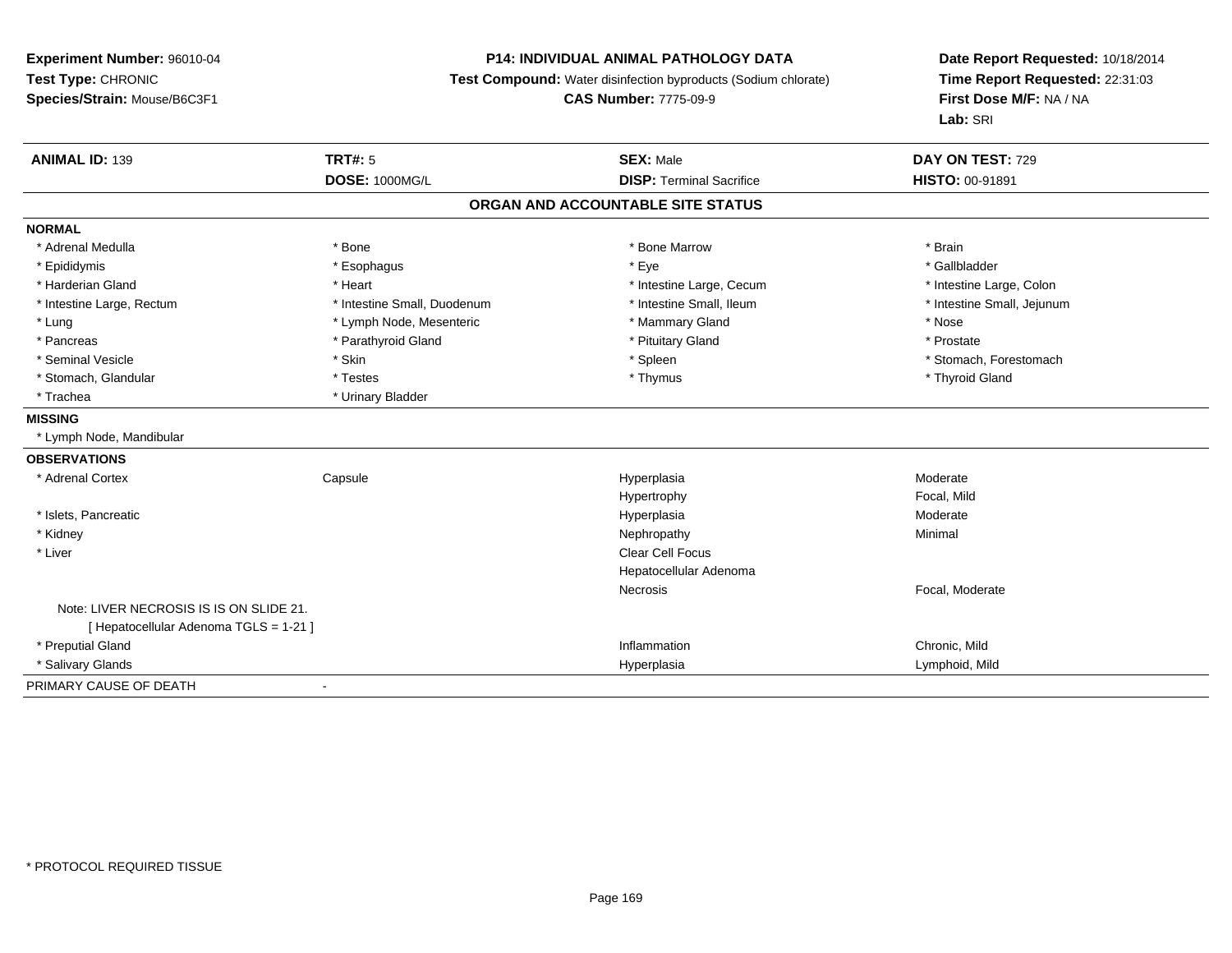#### **P14: INDIVIDUAL ANIMAL PATHOLOGY DATA**

**Test Compound:** Water disinfection byproducts (Sodium chlorate)

#### **CAS Number:** 7775-09-9

**Date Report Requested:** 10/18/2014**Time Report Requested:** 22:31:03**First Dose M/F:** NA / NA**Lab:** SRI

| <b>ANIMAL ID: 140</b>                         | <b>TRT#: 5</b>                   | <b>SEX: Male</b>                  | DAY ON TEST: 570           |  |
|-----------------------------------------------|----------------------------------|-----------------------------------|----------------------------|--|
|                                               | <b>DOSE: 1000MG/L</b>            | <b>DISP: Natural Death</b>        | HISTO: 00-88826            |  |
|                                               |                                  | ORGAN AND ACCOUNTABLE SITE STATUS |                            |  |
| <b>NORMAL</b>                                 |                                  |                                   |                            |  |
| * Adrenal Cortex                              | * Adrenal Medulla                | * Bone                            | * Brain                    |  |
| * Epididymis                                  | * Esophagus                      | * Eye                             | * Gallbladder              |  |
| * Harderian Gland                             | * Heart                          | * Intestine Large, Cecum          | * Intestine Large, Colon   |  |
| * Intestine Large, Rectum                     | * Intestine Small, Duodenum      | * Intestine Small, Ileum          | * Intestine Small, Jejunum |  |
| * Islets, Pancreatic                          | * Kidney                         | * Lymph Node, Mesenteric          | * Mammary Gland            |  |
| * Nose                                        | * Pancreas                       | * Parathyroid Gland               | * Prostate                 |  |
| * Salivary Glands                             | * Seminal Vesicle                | * Skin                            | * Stomach, Glandular       |  |
| * Testes                                      | * Thyroid Gland                  | * Trachea                         | * Urinary Bladder          |  |
| <b>MISSING</b>                                |                                  |                                   |                            |  |
| * Lymph Node, Mandibular                      | * Pituitary Gland                |                                   |                            |  |
| <b>OBSERVATIONS</b>                           |                                  |                                   |                            |  |
| * Bone Marrow                                 |                                  | Hyperplasia                       | Mild                       |  |
| * Liver                                       |                                  | Hepatocellular Adenoma            | Multiple                   |  |
|                                               |                                  | Hepatocellular Carcinoma          | Multiple                   |  |
|                                               |                                  | Necrosis                          | Focal, Minimal             |  |
| Note: HEPATOCLR ADEN ALSO PRESENT ON SLIDE 6. |                                  |                                   |                            |  |
| [ Hepatocellular Adenoma TGLS = 6-24,8-25 ]   |                                  |                                   |                            |  |
| [ Hepatocellular Carcinoma TGLS = 4-22,5-23 ] |                                  |                                   |                            |  |
| * Lung                                        |                                  | Alveolar/Bronchiolar Adenoma      |                            |  |
|                                               |                                  | Edema                             | Mild                       |  |
| [ Edema TGLS = 7-2 ]                          |                                  |                                   |                            |  |
| Mesentery                                     |                                  | Liposarcoma                       |                            |  |
| [ Liposarcoma TGLS = 3-21 ]                   |                                  |                                   |                            |  |
| * Preputial Gland                             |                                  | Cyst                              | Moderate                   |  |
| [ $Cyst TGLS = 1-8$ ]                         |                                  |                                   |                            |  |
| * Spleen                                      |                                  | Hematopoietic Cell Proliferation  | Marked                     |  |
| * Stomach, Forestomach                        |                                  | Ulcer                             | Moderate                   |  |
| * Thymus                                      |                                  | Atrophy                           | Moderate                   |  |
| PRIMARY CAUSE OF DEATH                        | - Liver Hepatocellular Carcinoma |                                   |                            |  |

CONTRIBUTORY CAUSE OF DEATH

- Liver Hepatocellular Carcinoma

- Mesentery Liposarcoma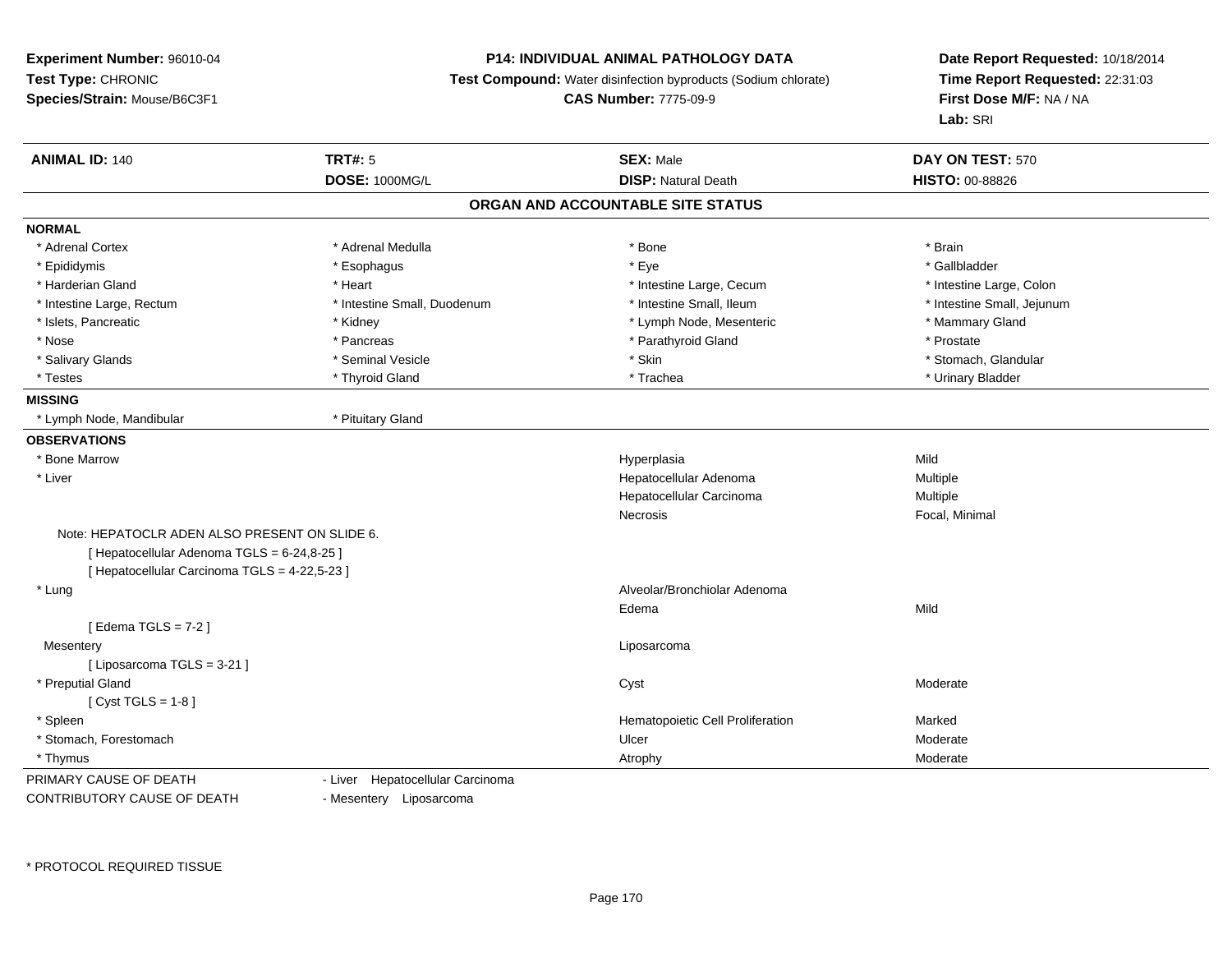| <b>Experiment Number: 96010-04</b><br>Test Type: CHRONIC<br>Species/Strain: Mouse/B6C3F1 | <b>P14: INDIVIDUAL ANIMAL PATHOLOGY DATA</b><br><b>Test Compound:</b> Water disinfection byproducts (Sodium chlorate)<br><b>CAS Number: 7775-09-9</b> |                                   | Date Report Requested: 10/18/2014<br>Time Report Requested: 22:31:03<br>First Dose M/F: NA / NA<br>Lab: SRI |
|------------------------------------------------------------------------------------------|-------------------------------------------------------------------------------------------------------------------------------------------------------|-----------------------------------|-------------------------------------------------------------------------------------------------------------|
| <b>ANIMAL ID: 140</b>                                                                    | TRT#: 5<br><b>SEX: Male</b><br><b>DOSE: 1000MG/L</b><br><b>DISP:</b> Natural Death                                                                    |                                   | <b>DAY ON TEST: 570</b><br><b>HISTO: 00-88826</b>                                                           |
|                                                                                          |                                                                                                                                                       | ORGAN AND ACCOUNTABLE SITE STATUS |                                                                                                             |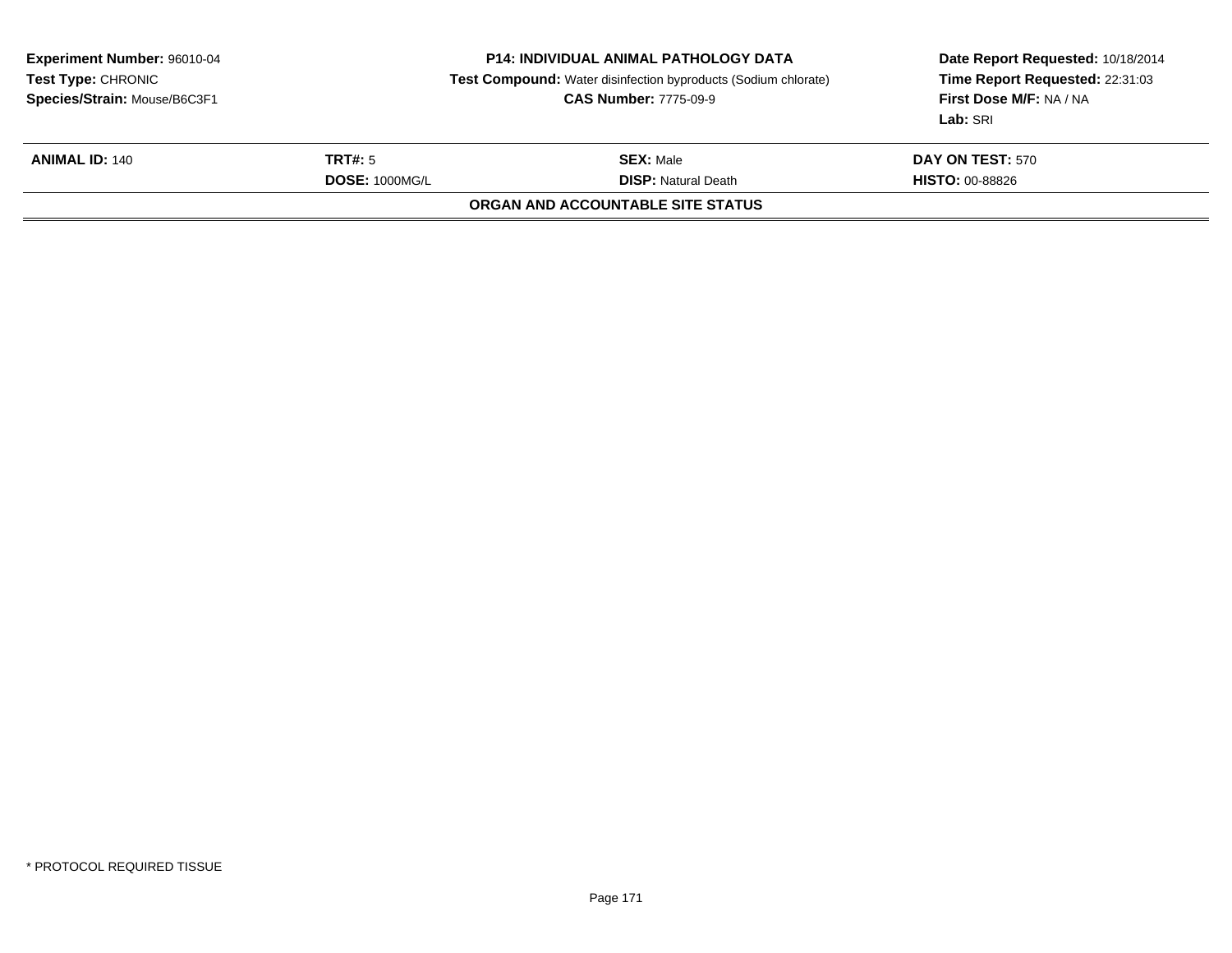#### **P14: INDIVIDUAL ANIMAL PATHOLOGY DATA**

**Test Compound:** Water disinfection byproducts (Sodium chlorate)

**CAS Number:** 7775-09-9

| <b>ANIMAL ID: 141</b>                                      | TRT#: 5                   | <b>SEX: Male</b>                  | DAY ON TEST: 729         |
|------------------------------------------------------------|---------------------------|-----------------------------------|--------------------------|
|                                                            | <b>DOSE: 1000MG/L</b>     | <b>DISP: Terminal Sacrifice</b>   | <b>HISTO: 00-91892</b>   |
|                                                            |                           | ORGAN AND ACCOUNTABLE SITE STATUS |                          |
| <b>NORMAL</b>                                              |                           |                                   |                          |
| * Adrenal Cortex                                           | * Adrenal Medulla         | * Bone                            | * Bone Marrow            |
| * Brain                                                    | * Epididymis              | * Esophagus                       | * Eye                    |
| * Gallbladder                                              | * Harderian Gland         | * Heart                           | * Intestine Large, Cecum |
| * Intestine Large, Colon                                   | * Intestine Large, Rectum | * Intestine Small, Duodenum       | * Intestine Small, Ileum |
| * Intestine Small, Jejunum                                 | * Lung                    | * Mammary Gland                   | * Nose                   |
| * Pancreas                                                 | * Parathyroid Gland       | * Pituitary Gland                 | * Preputial Gland        |
| * Prostate                                                 | * Salivary Glands         | * Seminal Vesicle                 | * Skin                   |
| * Stomach, Forestomach                                     | * Stomach, Glandular      | * Testes                          | * Thymus                 |
| * Thyroid Gland                                            | * Trachea                 | * Urinary Bladder                 |                          |
| <b>MISSING</b>                                             |                           |                                   |                          |
| * Lymph Node, Mandibular                                   |                           |                                   |                          |
| <b>OBSERVATIONS</b>                                        |                           |                                   |                          |
| * Islets, Pancreatic                                       |                           | Hyperplasia                       | Moderate                 |
| * Kidney                                                   |                           | Nephropathy                       | Minimal                  |
| * Liver                                                    |                           | <b>Clear Cell Focus</b>           |                          |
|                                                            |                           | <b>Eosinophilic Focus</b>         |                          |
|                                                            |                           | Hepatocellular Carcinoma          |                          |
| [Clear Cell Focus TGLS = 1-6]                              |                           |                                   |                          |
| [ Eosinophilic Focus TGLS = 1-6 ]                          |                           |                                   |                          |
| [ Hepatocellular Carcinoma TGLS = 2-21 ]                   |                           |                                   |                          |
| * Lymph Node, Mesenteric                                   |                           | Hematopoietic Cell Proliferation  | Mild                     |
| * Spleen                                                   |                           | Hematopoietic Cell Proliferation  | Mild                     |
| PRIMARY CAUSE OF DEATH                                     |                           |                                   |                          |
| Animal Note: MALFORMATION OF INCISOR TOOTH; NOT TABULATED. |                           |                                   |                          |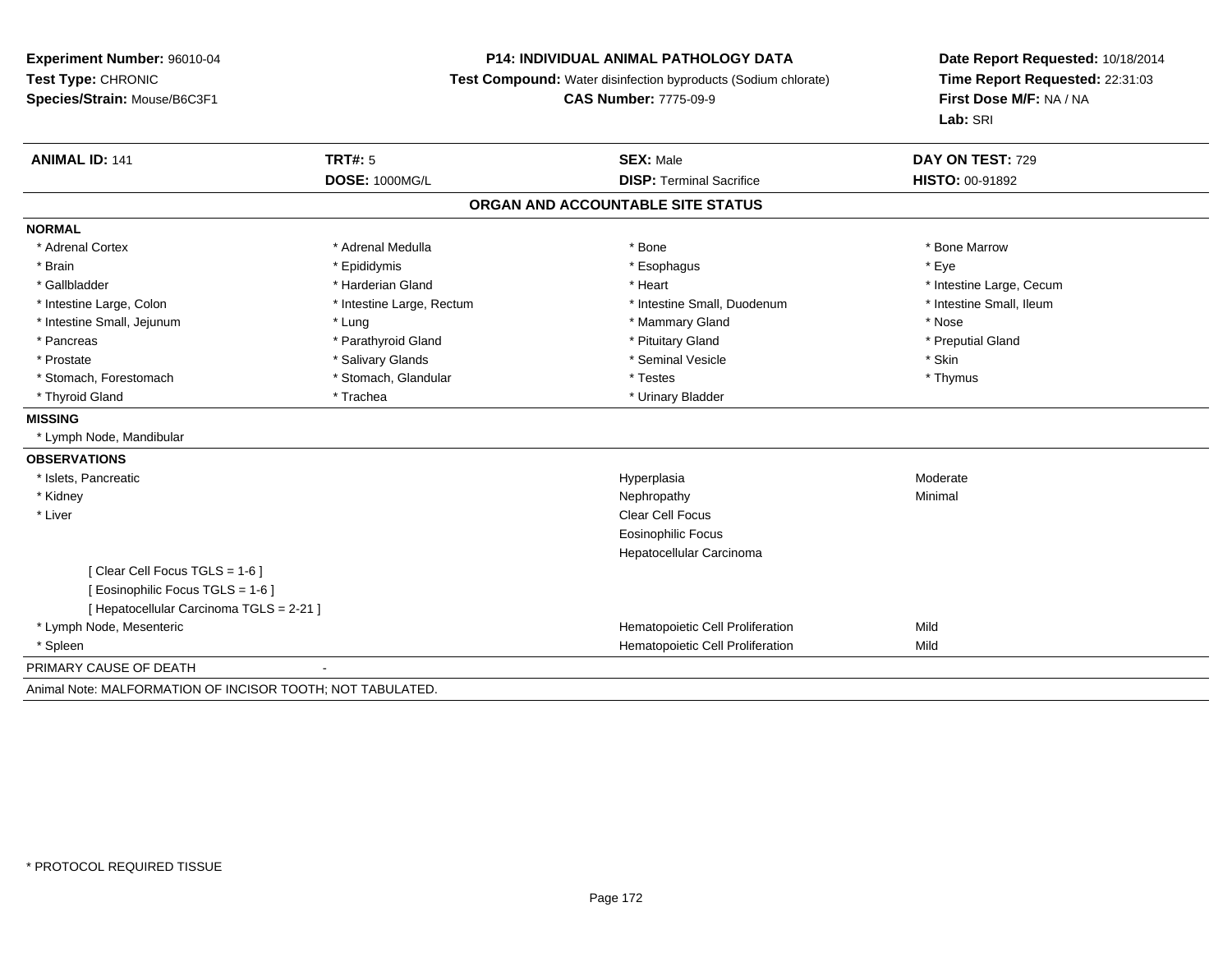## **P14: INDIVIDUAL ANIMAL PATHOLOGY DATA**

**Test Compound:** Water disinfection byproducts (Sodium chlorate)

**CAS Number:** 7775-09-9

| <b>ANIMAL ID: 142</b>                                          | <b>TRT#: 5</b>           | <b>SEX: Male</b>                  | DAY ON TEST: 729          |
|----------------------------------------------------------------|--------------------------|-----------------------------------|---------------------------|
|                                                                | <b>DOSE: 1000MG/L</b>    | <b>DISP: Terminal Sacrifice</b>   | <b>HISTO: 00-91893</b>    |
|                                                                |                          | ORGAN AND ACCOUNTABLE SITE STATUS |                           |
| <b>NORMAL</b>                                                  |                          |                                   |                           |
| * Adrenal Medulla                                              | * Bone                   | * Bone Marrow                     | * Brain                   |
| * Epididymis                                                   | * Esophagus              | * Eye                             | * Gallbladder             |
| * Harderian Gland                                              | * Heart                  | * Intestine Large, Colon          | * Intestine Large, Rectum |
| * Intestine Small, Duodenum                                    | * Intestine Small, Ileum | * Intestine Small, Jejunum        | * Kidney                  |
| * Lymph Node, Mesenteric                                       | * Mammary Gland          | * Nose                            | * Pancreas                |
| * Parathyroid Gland                                            | * Pituitary Gland        | * Prostate                        | * Salivary Glands         |
| * Seminal Vesicle                                              | * Skin                   | * Spleen                          | * Stomach, Forestomach    |
| * Stomach, Glandular                                           | * Testes                 | * Thymus                          | * Trachea                 |
| * Urinary Bladder                                              |                          |                                   |                           |
| <b>MISSING</b>                                                 |                          |                                   |                           |
| * Lymph Node, Mandibular                                       |                          |                                   |                           |
| <b>OBSERVATIONS</b>                                            |                          |                                   |                           |
| * Adrenal Cortex                                               |                          | Hyperplasia                       | Focal, Moderate           |
|                                                                |                          | Hypertrophy                       | Focal, Minimal            |
| * Intestine Large, Cecum                                       |                          | Edema                             | Mild                      |
| * Islets, Pancreatic                                           |                          | Hyperplasia                       | Moderate                  |
| * Liver                                                        |                          | Clear Cell Focus                  |                           |
|                                                                |                          | Hepatocellular Adenoma            | Multiple                  |
| Note: HEPATOCELLULAR ADENOMAS PRESENT ON SLIDES 6, 21, AND 23. |                          |                                   |                           |
| [Clear Cell Focus TGLS = 2-6]                                  |                          |                                   |                           |
| [ Hepatocellular Adenoma TGLS = 3-21,5-23 ]                    |                          |                                   |                           |
| * Lung                                                         |                          | Alveolar/Bronchiolar Carcinoma    |                           |
| [ Alveolar/Bronchiolar Carcinoma TGLS = 4-22 ]                 |                          |                                   |                           |
| * Preputial Gland                                              |                          | Cyst                              | Moderate                  |
| [Cyst TGLS = $1-8$ ]                                           |                          |                                   |                           |
| * Thyroid Gland                                                |                          | Degeneration                      | Cystic, Minimal           |
| PRIMARY CAUSE OF DEATH                                         |                          |                                   |                           |
| Animal Note: MALFORMATION OF INCISOR TOOTH: NOT TABULATED.     |                          |                                   |                           |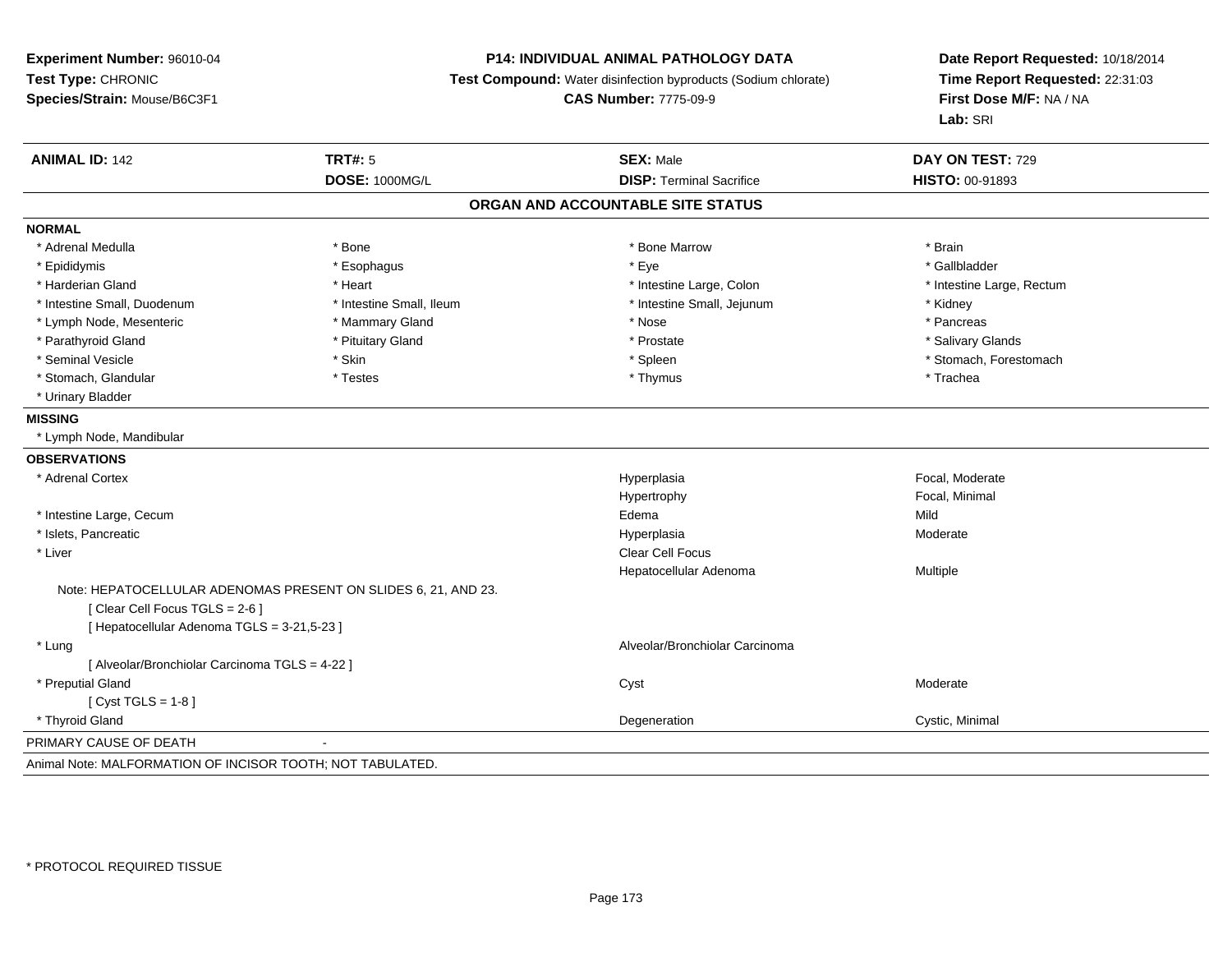### **P14: INDIVIDUAL ANIMAL PATHOLOGY DATA**

**Test Compound:** Water disinfection byproducts (Sodium chlorate)

**CAS Number:** 7775-09-9

| <b>ANIMAL ID: 143</b>              | TRT#: 5<br><b>DOSE: 1000MG/L</b> | <b>SEX: Male</b><br><b>DISP: Terminal Sacrifice</b> | DAY ON TEST: 734           |
|------------------------------------|----------------------------------|-----------------------------------------------------|----------------------------|
|                                    |                                  |                                                     | <b>HISTO: 00-91894</b>     |
|                                    |                                  | ORGAN AND ACCOUNTABLE SITE STATUS                   |                            |
| <b>NORMAL</b>                      |                                  |                                                     |                            |
| * Adrenal Medulla                  | * Bone                           | * Bone Marrow                                       | * Brain                    |
| * Epididymis                       | * Esophagus                      | * Eye                                               | * Gallbladder              |
| * Harderian Gland                  | * Heart                          | * Intestine Large, Cecum                            | * Intestine Large, Colon   |
| * Intestine Large, Rectum          | * Intestine Small, Duodenum      | * Intestine Small, Ileum                            | * Intestine Small, Jejunum |
| * Lung                             | * Lymph Node, Mesenteric         | * Mammary Gland                                     | * Nose                     |
| * Pancreas                         | * Parathyroid Gland              | * Pituitary Gland                                   | * Preputial Gland          |
| * Prostate                         | * Salivary Glands                | * Seminal Vesicle                                   | * Skin                     |
| * Spleen                           | * Stomach, Forestomach           | * Stomach, Glandular                                | * Testes                   |
| * Thymus                           | * Trachea                        | * Urinary Bladder                                   |                            |
| <b>OBSERVATIONS</b>                |                                  |                                                     |                            |
| * Adrenal Cortex                   |                                  | Hyperplasia                                         | Focal, Mild                |
| * Islets, Pancreatic               |                                  | Hyperplasia                                         | Mild                       |
| * Kidney                           |                                  | Nephropathy                                         | Minimal                    |
| * Liver                            |                                  | Eosinophilic Focus                                  |                            |
| [ Eosinophilic Focus TGLS = 1-21 ] |                                  |                                                     |                            |
| * Lymph Node, Mandibular           |                                  | Hyperplasia                                         | Lymphoid, Mild             |
| * Thyroid Gland                    |                                  | Degeneration                                        | Cystic, Minimal            |
| PRIMARY CAUSE OF DEATH             |                                  |                                                     |                            |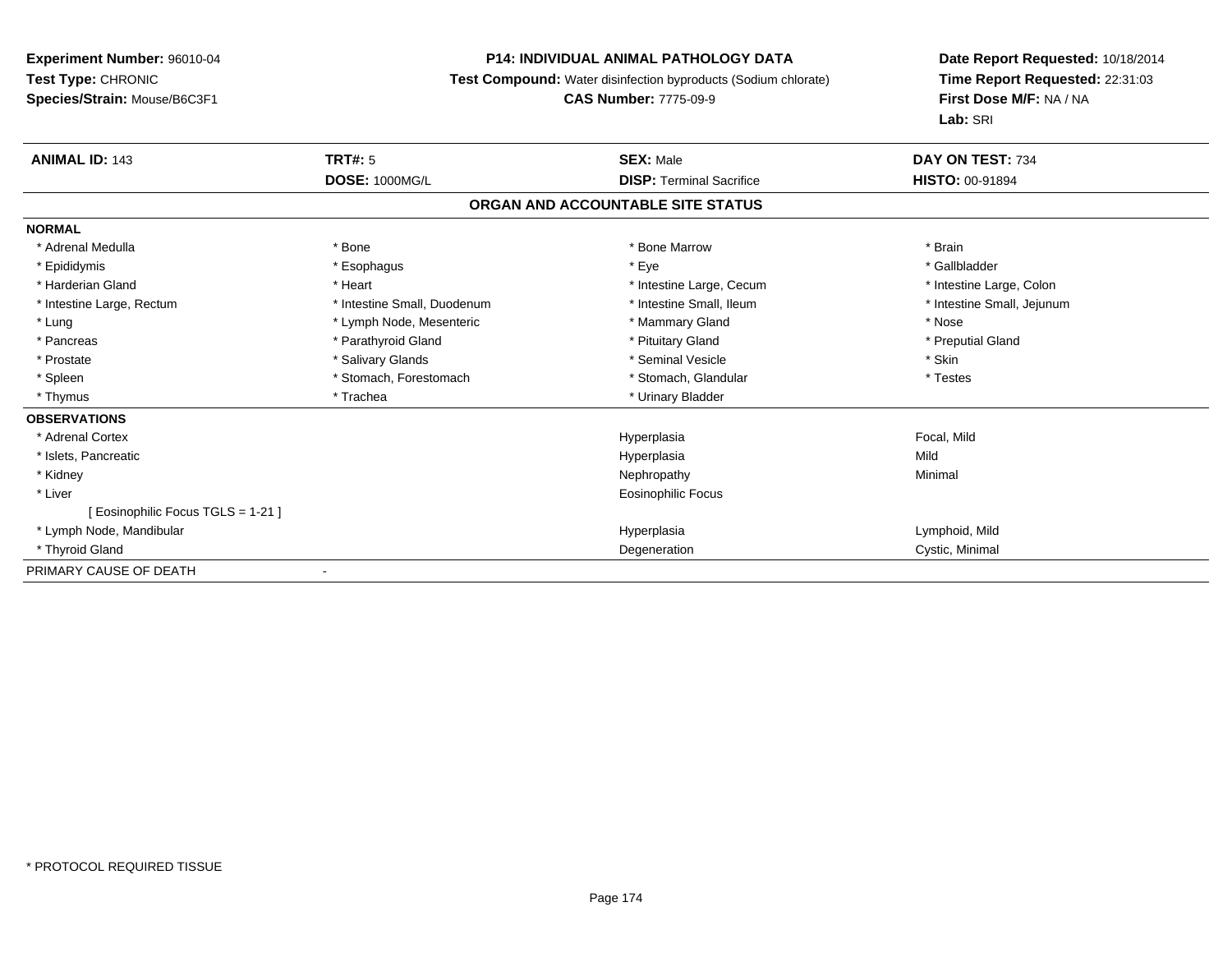## **P14: INDIVIDUAL ANIMAL PATHOLOGY DATA**

**Test Compound:** Water disinfection byproducts (Sodium chlorate)

**CAS Number:** 7775-09-9

| <b>ANIMAL ID: 144</b>                                                  | <b>TRT#: 5</b>           | <b>SEX: Male</b>                  | DAY ON TEST: 729          |
|------------------------------------------------------------------------|--------------------------|-----------------------------------|---------------------------|
|                                                                        | <b>DOSE: 1000MG/L</b>    | <b>DISP: Terminal Sacrifice</b>   | <b>HISTO: 00-91895</b>    |
|                                                                        |                          | ORGAN AND ACCOUNTABLE SITE STATUS |                           |
| <b>NORMAL</b>                                                          |                          |                                   |                           |
| * Bone                                                                 | * Bone Marrow            | * Brain                           | * Epididymis              |
| * Esophagus                                                            | * Eye                    | * Gallbladder                     | * Harderian Gland         |
| * Heart                                                                | * Intestine Large, Cecum | * Intestine Large, Colon          | * Intestine Large, Rectum |
| * Intestine Small, Duodenum                                            | * Intestine Small, Ileum | * Intestine Small, Jejunum        | * Islets, Pancreatic      |
| * Lung                                                                 | * Mammary Gland          | * Nose                            | * Pancreas                |
| * Parathyroid Gland                                                    | * Pituitary Gland        | * Prostate                        | * Salivary Glands         |
| * Seminal Vesicle                                                      | * Skin                   | * Spleen                          | * Stomach, Forestomach    |
| * Stomach, Glandular                                                   | * Testes                 | * Trachea                         | * Urinary Bladder         |
| <b>MISSING</b>                                                         |                          |                                   |                           |
| * Lymph Node, Mandibular                                               | * Thymus                 |                                   |                           |
| <b>OBSERVATIONS</b>                                                    |                          |                                   |                           |
| * Adrenal Cortex                                                       |                          | Hypertrophy                       | Focal, Mild               |
| * Adrenal Medulla                                                      |                          | Hyperplasia                       | Mild                      |
| * Kidney                                                               |                          | Nephropathy                       | Minimal                   |
| * Liver                                                                |                          | Hepatocellular Carcinoma          |                           |
|                                                                        |                          | Necrosis                          | Focal, Marked             |
| [ Hepatocellular Carcinoma TGLS = 2-21 ]<br>[ Necrosis TGLS = $3-22$ ] |                          |                                   |                           |
| * Lymph Node, Mesenteric                                               |                          | Hematopoietic Cell Proliferation  | Marked                    |
|                                                                        |                          | Hyperplasia                       | Lymphoid, Moderate        |
| * Preputial Gland                                                      |                          | Cyst                              | Moderate                  |
|                                                                        |                          | Inflammation                      | Chronic, Mild             |
| [Cyst TGLS = $1-8$ ]                                                   |                          |                                   |                           |
| [Inflammation TGLS = $1-8$ ]                                           |                          |                                   |                           |
| * Thyroid Gland                                                        |                          | Degeneration                      | Cystic, Moderate          |
| PRIMARY CAUSE OF DEATH                                                 |                          |                                   |                           |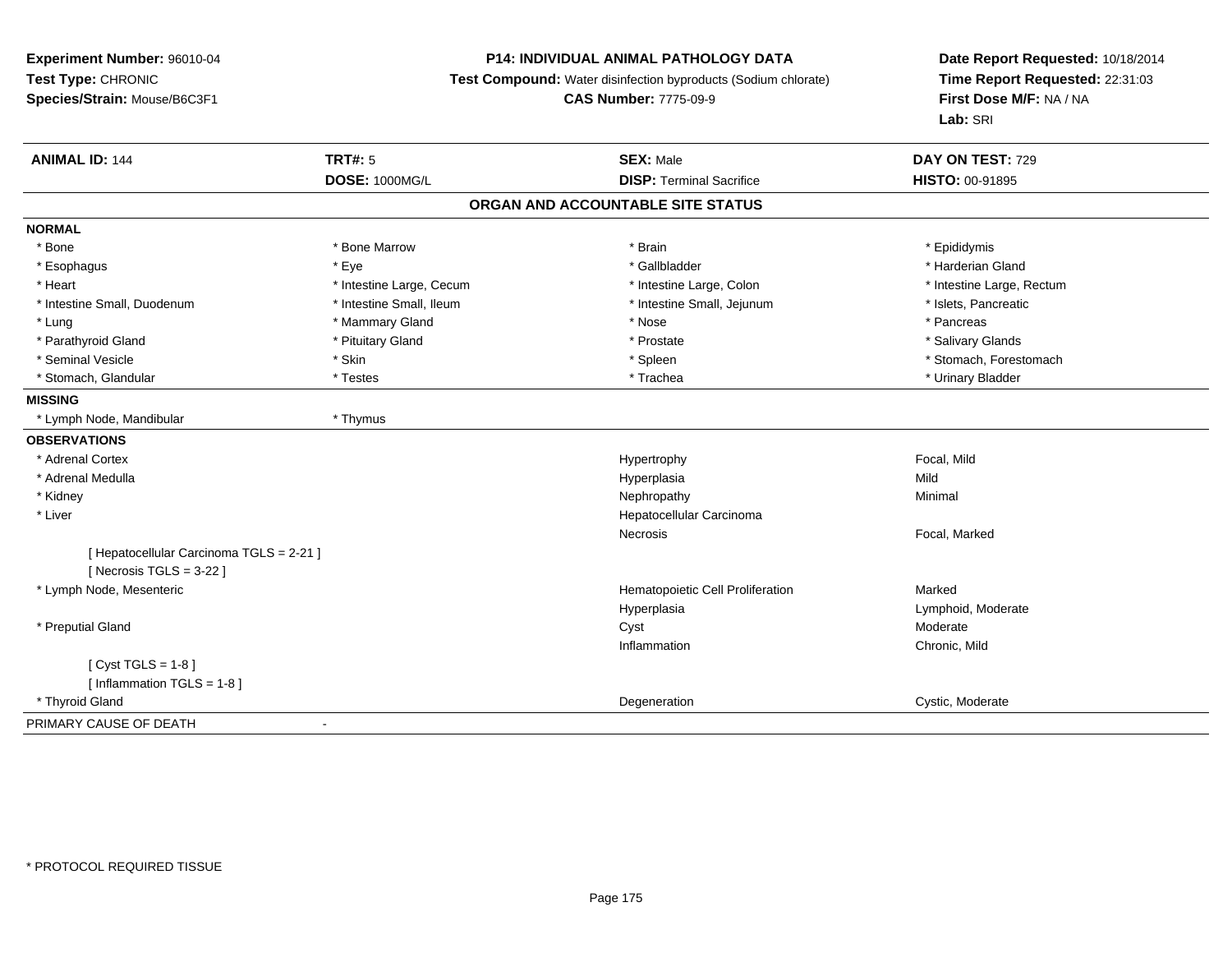### **P14: INDIVIDUAL ANIMAL PATHOLOGY DATA**

**Test Compound:** Water disinfection byproducts (Sodium chlorate)

**CAS Number:** 7775-09-9

| <b>ANIMAL ID: 145</b>                              | <b>TRT#: 5</b>           | <b>SEX: Male</b>                  | DAY ON TEST: 730         |
|----------------------------------------------------|--------------------------|-----------------------------------|--------------------------|
|                                                    | <b>DOSE: 1000MG/L</b>    | <b>DISP: Terminal Sacrifice</b>   | <b>HISTO: 00-91896</b>   |
|                                                    |                          | ORGAN AND ACCOUNTABLE SITE STATUS |                          |
| <b>NORMAL</b>                                      |                          |                                   |                          |
| * Adrenal Medulla                                  | * Bone                   | * Bone Marrow                     | * Brain                  |
| * Epididymis                                       | * Esophagus              | * Eye                             | * Gallbladder            |
| * Harderian Gland                                  | * Heart                  | * Intestine Large, Cecum          | * Intestine Large, Colon |
| * Intestine Small, Duodenum                        | * Intestine Small, Ileum | * Intestine Small, Jejunum        | * Lymph Node, Mandibular |
| * Lymph Node, Mesenteric                           | * Mammary Gland          | * Nose                            | * Pancreas               |
| * Parathyroid Gland                                | * Pituitary Gland        | * Preputial Gland                 | * Prostate               |
| * Salivary Glands                                  | * Seminal Vesicle        | * Skin                            | * Stomach, Forestomach   |
| * Stomach, Glandular                               | * Testes                 | * Thymus                          | * Thyroid Gland          |
| * Trachea                                          | * Urinary Bladder        |                                   |                          |
| <b>INSUFFICIENT TISSUE</b>                         |                          |                                   |                          |
| * Intestine Large, Rectum                          |                          |                                   |                          |
| <b>OBSERVATIONS</b>                                |                          |                                   |                          |
| * Adrenal Cortex                                   |                          | Adenoma                           |                          |
|                                                    |                          | Hyperplasia                       | Focal, Minimal           |
| * Islets, Pancreatic                               |                          | Hyperplasia                       | Mild                     |
| * Kidney                                           |                          | Nephropathy                       | Mild                     |
| * Liver                                            |                          | <b>Clear Cell Focus</b>           |                          |
|                                                    |                          | <b>Eosinophilic Focus</b>         |                          |
|                                                    |                          | Hepatocellular Adenoma            |                          |
| Note: CLEAR CELL FOCI PRESENT ON SLIDES 21 AND 22. |                          |                                   |                          |
| [Clear Cell Focus TGLS = 2-22]                     |                          |                                   |                          |
| [ Hepatocellular Adenoma TGLS = 1-21 ]             |                          |                                   |                          |
| * Lung                                             |                          | Edema                             | Mild                     |
| * Spleen                                           |                          | Hyperplasia                       | Lymphoid, Mild           |
| PRIMARY CAUSE OF DEATH                             | $\overline{\phantom{a}}$ |                                   |                          |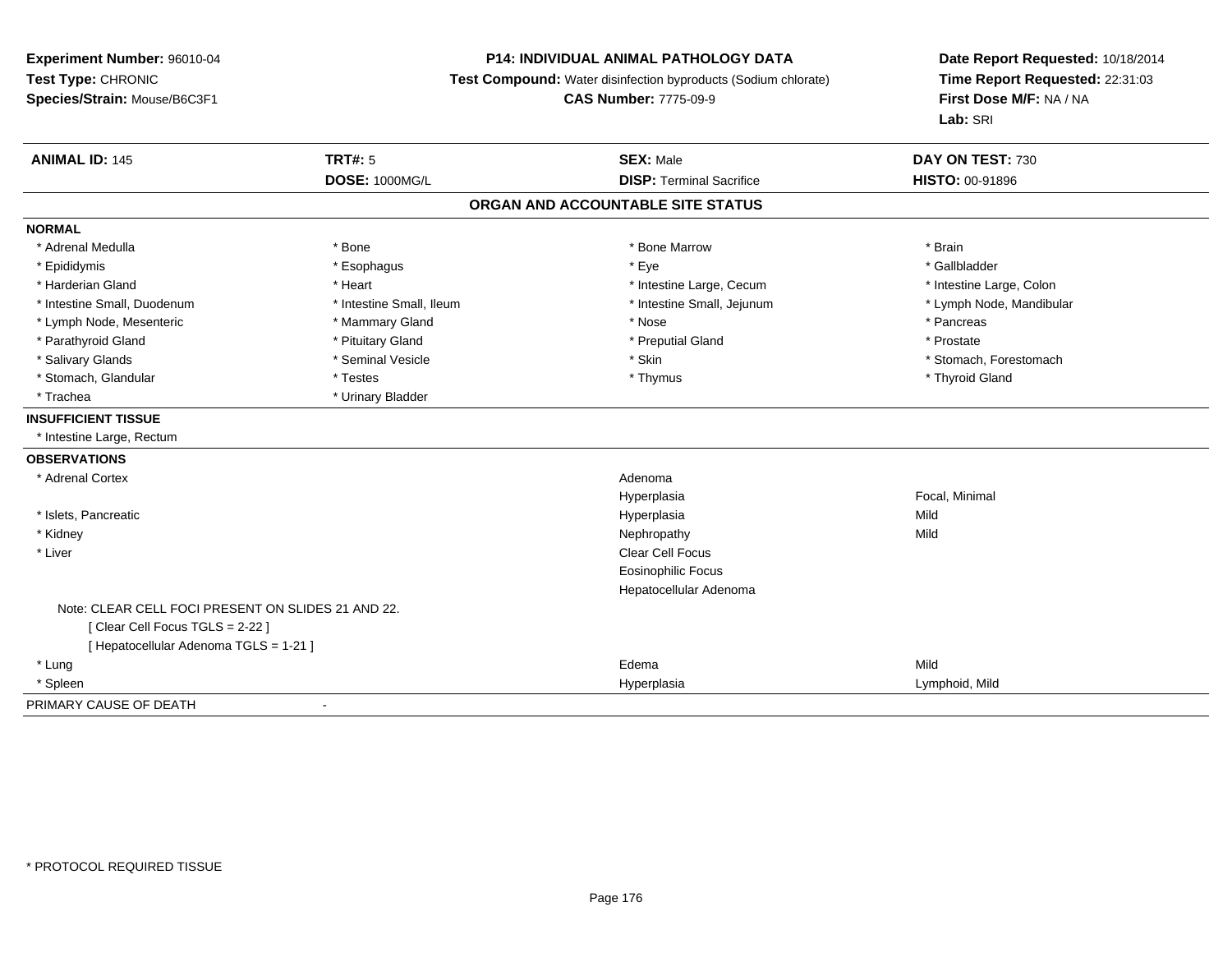## **P14: INDIVIDUAL ANIMAL PATHOLOGY DATA**

**Test Compound:** Water disinfection byproducts (Sodium chlorate)

**CAS Number:** 7775-09-9

| <b>ANIMAL ID: 146</b>                       | <b>TRT#: 5</b>             | <b>SEX: Male</b>                  | DAY ON TEST: 730            |
|---------------------------------------------|----------------------------|-----------------------------------|-----------------------------|
|                                             | DOSE: 1000MG/L             | <b>DISP: Terminal Sacrifice</b>   | HISTO: 00-91897             |
|                                             |                            | ORGAN AND ACCOUNTABLE SITE STATUS |                             |
| <b>NORMAL</b>                               |                            |                                   |                             |
| * Adrenal Medulla                           | * Bone                     | * Brain                           | * Epididymis                |
| * Esophagus                                 | * Eye                      | * Gallbladder                     | * Harderian Gland           |
| * Heart                                     | * Intestine Large, Colon   | * Intestine Large, Rectum         | * Intestine Small, Duodenum |
| * Intestine Small, Ileum                    | * Intestine Small, Jejunum | * Islets, Pancreatic              | * Mammary Gland             |
| * Nose                                      | * Pancreas                 | * Pituitary Gland                 | * Preputial Gland           |
| * Prostate                                  | * Seminal Vesicle          | * Skin                            | * Stomach, Forestomach      |
| * Stomach, Glandular                        | * Testes                   | * Thymus                          | * Trachea                   |
| * Urinary Bladder                           |                            |                                   |                             |
| <b>MISSING</b>                              |                            |                                   |                             |
| * Parathyroid Gland                         | * Thyroid Gland            |                                   |                             |
| <b>OBSERVATIONS</b>                         |                            |                                   |                             |
| * Adrenal Cortex                            |                            | Hyperplasia                       | Focal, Mild                 |
| * Bone Marrow                               |                            | Hyperplasia                       | Mild                        |
| * Intestine Large, Cecum                    |                            | Edema                             | Mild                        |
| * Kidney                                    |                            | Nephropathy                       | Minimal                     |
| * Liver                                     |                            | Hepatocellular Adenoma            | Multiple                    |
|                                             |                            | Hyperplasia                       | Lymphoid, Mild              |
| [ Hepatocellular Adenoma TGLS = 2-21,3-22 ] |                            |                                   |                             |
| * Lung                                      |                            | Hemorrhage                        | Minimal                     |
|                                             | Alveolar Epith             | Hyperplasia                       | Minimal                     |
| * Lymph Node, Mandibular                    |                            | Hyperplasia                       | Lymphoid, Mild              |
| * Lymph Node, Mesenteric                    |                            | Hyperplasia                       | Lymphoid, Mild              |
| * Salivary Glands                           |                            | Hyperplasia                       | Lymphoid, Mild              |
| * Spleen                                    |                            | Hyperplasia                       | Lymphoid, Mild              |
| PRIMARY CAUSE OF DEATH                      | $\blacksquare$             |                                   |                             |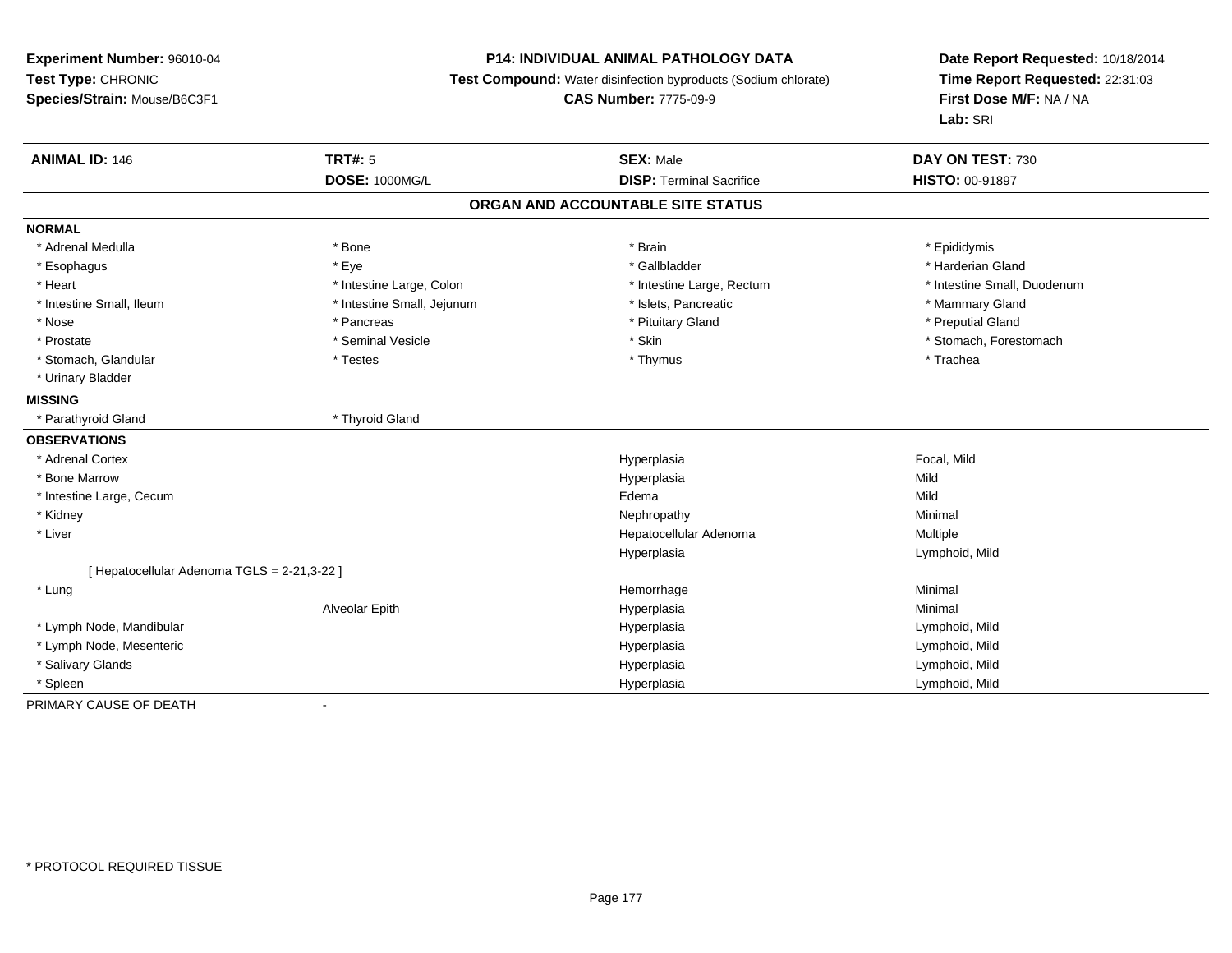#### **P14: INDIVIDUAL ANIMAL PATHOLOGY DATA**

**Test Compound:** Water disinfection byproducts (Sodium chlorate)

#### **CAS Number:** 7775-09-9

| <b>ANIMAL ID: 147</b>                                     | <b>TRT#: 5</b>            | <b>SEX: Male</b>                  | DAY ON TEST: 730         |  |
|-----------------------------------------------------------|---------------------------|-----------------------------------|--------------------------|--|
|                                                           | <b>DOSE: 1000MG/L</b>     | <b>DISP: Terminal Sacrifice</b>   | HISTO: 00-91898          |  |
|                                                           |                           | ORGAN AND ACCOUNTABLE SITE STATUS |                          |  |
| <b>NORMAL</b>                                             |                           |                                   |                          |  |
| * Adrenal Cortex                                          | * Adrenal Medulla         | * Bone                            | * Bone Marrow            |  |
| * Brain                                                   | * Epididymis              | * Esophagus                       | * Eye                    |  |
| * Gallbladder                                             | * Harderian Gland         | * Heart                           | * Intestine Large, Cecum |  |
| * Intestine Large, Colon                                  | * Intestine Large, Rectum | * Intestine Small, Duodenum       | * Intestine Small, Ileum |  |
| * Intestine Small, Jejunum                                | * Islets, Pancreatic      | * Lymph Node, Mandibular          | * Lymph Node, Mesenteric |  |
| * Mammary Gland                                           | * Nose                    | * Pancreas                        | * Parathyroid Gland      |  |
| * Pituitary Gland                                         | * Prostate                | * Salivary Glands                 | * Seminal Vesicle        |  |
| * Skin                                                    | * Spleen                  | * Stomach, Glandular              | * Testes                 |  |
| * Thymus                                                  | * Thyroid Gland           | * Trachea                         | * Urinary Bladder        |  |
| <b>OBSERVATIONS</b>                                       |                           |                                   |                          |  |
| * Kidney                                                  |                           | Nephropathy                       | Mild                     |  |
| * Liver                                                   |                           | Hepatocellular Adenoma            | Multiple                 |  |
|                                                           |                           | <b>Mixed Cell Focus</b>           |                          |  |
| Note: HEPATOCELLULAR ADENOMAS PRESENT ON SLIDES 6 AND 21. |                           |                                   |                          |  |
| [ Hepatocellular Adenoma TGLS = 1-21,2-22 ]               |                           |                                   |                          |  |
| * Lung                                                    |                           | Hemorrhage                        | Minimal                  |  |
| [Hemorrhage TGLS = $4-2$ ]                                |                           |                                   |                          |  |
| * Preputial Gland                                         |                           | Inflammation                      | Chronic, Mild            |  |
| [Inflammation TGLS = $3-8$ ]                              |                           |                                   |                          |  |
| * Stomach. Forestomach                                    |                           | Squamous Cell Papilloma           |                          |  |
| Squamous Cell Papilloma TGLS = 5-4 ]                      |                           |                                   |                          |  |
| PRIMARY CAUSE OF DEATH                                    |                           |                                   |                          |  |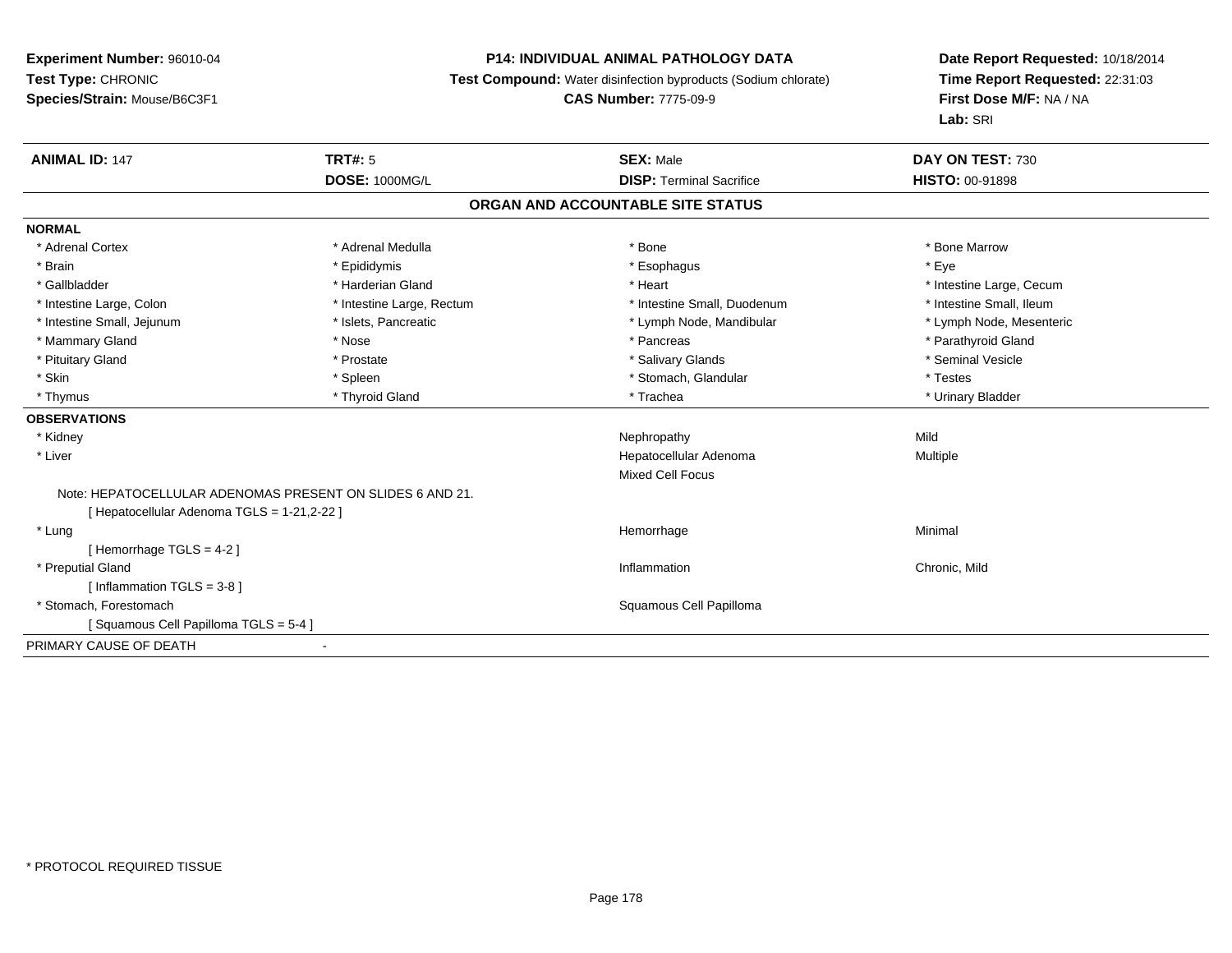## **P14: INDIVIDUAL ANIMAL PATHOLOGY DATA**

**Test Compound:** Water disinfection byproducts (Sodium chlorate)

**CAS Number:** 7775-09-9

| <b>ANIMAL ID: 148</b>                  | <b>TRT#: 5</b>                                                                           | <b>SEX: Male</b>                | DAY ON TEST: 729           |  |  |
|----------------------------------------|------------------------------------------------------------------------------------------|---------------------------------|----------------------------|--|--|
|                                        | <b>DOSE: 1000MG/L</b>                                                                    | <b>DISP: Terminal Sacrifice</b> | <b>HISTO: 00-91899</b>     |  |  |
| ORGAN AND ACCOUNTABLE SITE STATUS      |                                                                                          |                                 |                            |  |  |
| <b>NORMAL</b>                          |                                                                                          |                                 |                            |  |  |
| * Adrenal Medulla                      | * Bone                                                                                   | * Bone Marrow                   | * Brain                    |  |  |
| * Epididymis                           | * Esophagus                                                                              | * Eye                           | * Gallbladder              |  |  |
| * Harderian Gland                      | * Heart                                                                                  | * Intestine Large, Cecum        | * Intestine Large, Colon   |  |  |
| * Intestine Large, Rectum              | * Intestine Small, Duodenum                                                              | * Intestine Small, Ileum        | * Intestine Small, Jejunum |  |  |
| * Lung                                 | * Lymph Node, Mandibular                                                                 | * Mammary Gland                 | * Nose                     |  |  |
| * Pancreas                             | * Parathyroid Gland                                                                      | * Pituitary Gland               | * Prostate                 |  |  |
| * Salivary Glands                      | * Seminal Vesicle                                                                        | * Skin                          | * Stomach, Glandular       |  |  |
| * Testes                               | * Thymus                                                                                 | * Thyroid Gland                 | * Trachea                  |  |  |
| * Urinary Bladder                      |                                                                                          |                                 |                            |  |  |
| <b>OBSERVATIONS</b>                    |                                                                                          |                                 |                            |  |  |
| * Adrenal Cortex                       | Subcapsular                                                                              | Adenoma                         |                            |  |  |
| * Islets, Pancreatic                   |                                                                                          | Hyperplasia                     | Mild                       |  |  |
| * Kidney                               |                                                                                          | Hyperplasia                     | Lymphoid, Mild             |  |  |
|                                        |                                                                                          | Nephropathy                     | Mild                       |  |  |
| * Liver                                |                                                                                          | Hepatocellular Adenoma          | Multiple                   |  |  |
|                                        | Note: HEPATOCELLULAR ADENOMAS ARE PRESENT ON SLIDES 6 AND 21.                            |                                 |                            |  |  |
| [ Hepatocellular Adenoma TGLS = 2-21 ] |                                                                                          |                                 |                            |  |  |
| * Lymph Node, Mesenteric               |                                                                                          | Hyperplasia                     | Lymphoid, Mild             |  |  |
| * Preputial Gland                      |                                                                                          | Cyst                            | Moderate                   |  |  |
| [ Cyst TGLS = $1-8$ ]                  |                                                                                          |                                 |                            |  |  |
| * Spleen                               |                                                                                          | Hyperplasia                     | Lymphoid, Mild             |  |  |
| * Stomach, Forestomach                 | Epithelium                                                                               | Hyperplasia                     | Mild                       |  |  |
|                                        |                                                                                          | Inflammation                    | Chronic Active, Mild       |  |  |
|                                        | Note: THE FOCUS OF HYPERPLASIA HAS MILD DYSPLASIA IN THE AREA ADJACENT TO THE SUBMUCOSA. |                                 |                            |  |  |
| PRIMARY CAUSE OF DEATH                 | $\blacksquare$                                                                           |                                 |                            |  |  |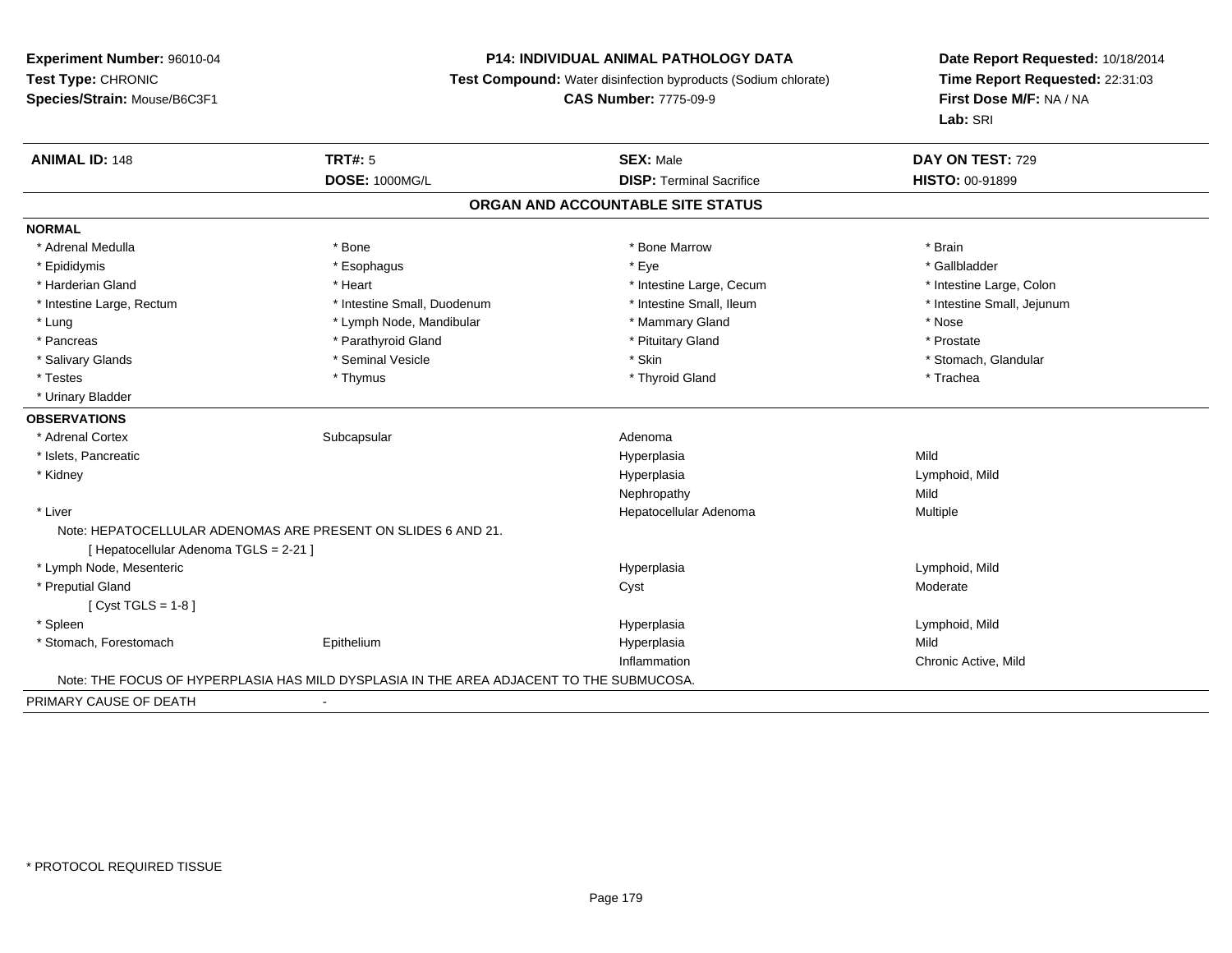#### **P14: INDIVIDUAL ANIMAL PATHOLOGY DATA**

**Test Compound:** Water disinfection byproducts (Sodium chlorate)

#### **CAS Number:** 7775-09-9

| <b>ANIMAL ID: 149</b>                                      | <b>TRT#: 5</b>              | <b>SEX: Male</b>                  | DAY ON TEST: 731         |
|------------------------------------------------------------|-----------------------------|-----------------------------------|--------------------------|
|                                                            | <b>DOSE: 1000MG/L</b>       | <b>DISP: Terminal Sacrifice</b>   | <b>HISTO: 00-91900</b>   |
|                                                            |                             | ORGAN AND ACCOUNTABLE SITE STATUS |                          |
| <b>NORMAL</b>                                              |                             |                                   |                          |
| * Adrenal Cortex                                           | * Adrenal Medulla           | * Bone                            | * Bone Marrow            |
| * Brain                                                    | * Epididymis                | * Esophagus                       | * Eye                    |
| * Gallbladder                                              | * Heart                     | * Intestine Large, Cecum          | * Intestine Large, Colon |
| * Intestine Large, Rectum                                  | * Intestine Small, Duodenum | * Intestine Small, Jejunum        | * Islets, Pancreatic     |
| * Kidney                                                   | * Lung                      | * Lymph Node, Mesenteric          | * Mammary Gland          |
| * Nose                                                     | * Pancreas                  | * Parathyroid Gland               | * Pituitary Gland        |
| * Preputial Gland                                          | * Prostate                  | * Salivary Glands                 | * Seminal Vesicle        |
| * Stomach, Forestomach                                     | * Stomach, Glandular        | * Testes                          | * Thyroid Gland          |
| * Trachea                                                  | * Urinary Bladder           |                                   |                          |
| <b>MISSING</b>                                             |                             |                                   |                          |
| * Intestine Small, Ileum                                   | * Thymus                    |                                   |                          |
| <b>OBSERVATIONS</b>                                        |                             |                                   |                          |
| * Harderian Gland                                          |                             | Adenoma                           |                          |
| Adenoma TGLS = 4-12 ]                                      |                             |                                   |                          |
| * Liver                                                    |                             | Hepatocellular Adenoma            | Multiple                 |
| [Hepatocellular Adenoma TGLS = 3-22]                       |                             |                                   |                          |
| * Lymph Node, Mandibular                                   |                             | Hyperplasia                       | Lymphoid, Mild           |
| * Skin                                                     | <b>Subcut Tiss</b>          | Lipoma                            |                          |
| [ Lipoma TGLS = 2-21 ]                                     |                             |                                   |                          |
| * Spleen                                                   |                             | Pigmentation                      | Mild                     |
| PRIMARY CAUSE OF DEATH                                     |                             |                                   |                          |
| Animal Note: MALFORMATION OF INCISOR TOOTH; NOT TABULATED. |                             |                                   |                          |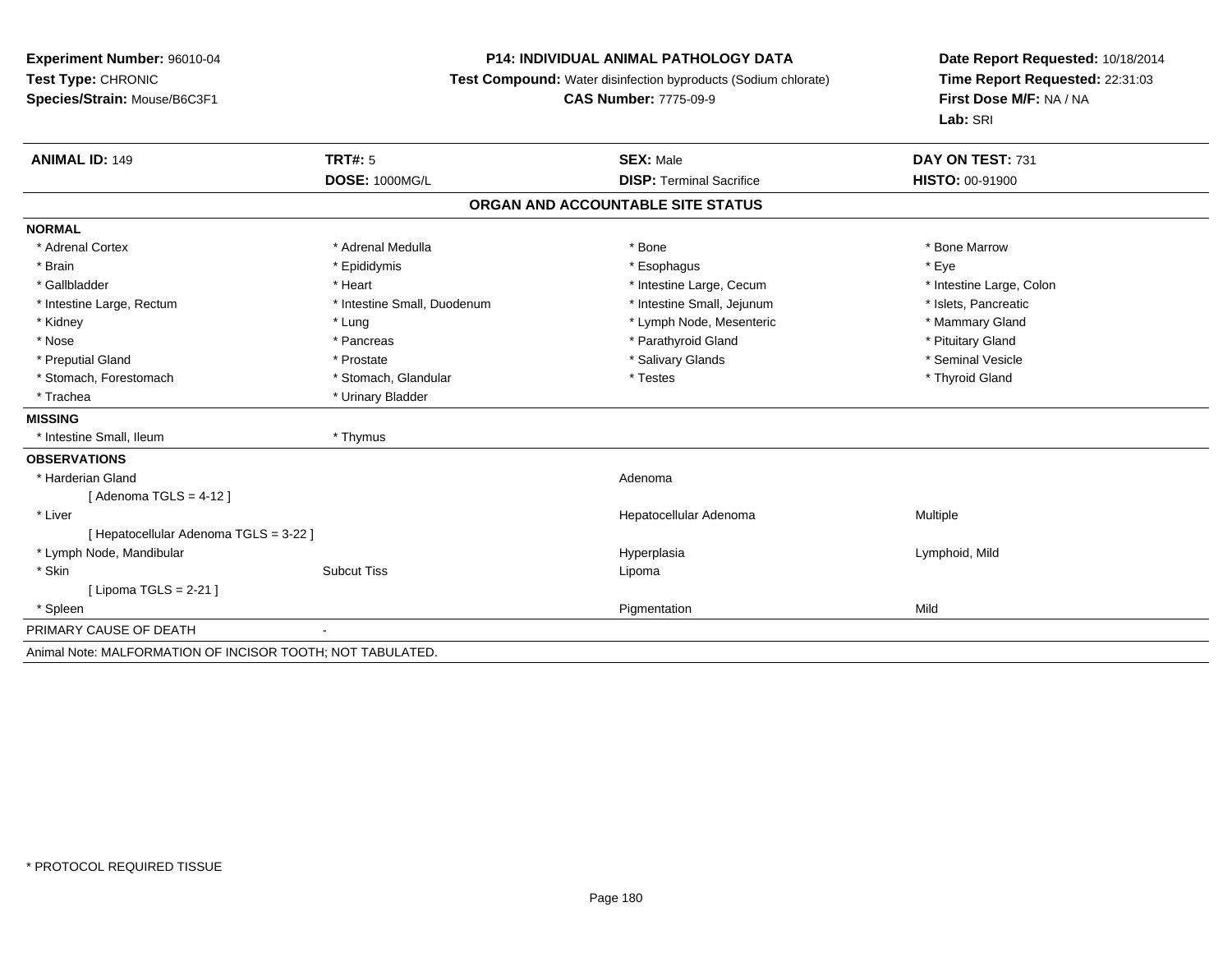# **P14: INDIVIDUAL ANIMAL PATHOLOGY DATA**

**Test Compound:** Water disinfection byproducts (Sodium chlorate)

**CAS Number:** 7775-09-9

| <b>ANIMAL ID: 150</b>          | TRT#: 5                                                                 | <b>SEX: Male</b>                         | DAY ON TEST: 731           |
|--------------------------------|-------------------------------------------------------------------------|------------------------------------------|----------------------------|
|                                | <b>DOSE: 1000MG/L</b>                                                   | <b>DISP: Terminal Sacrifice</b>          | <b>HISTO: 00-91901</b>     |
|                                |                                                                         | ORGAN AND ACCOUNTABLE SITE STATUS        |                            |
| <b>NORMAL</b>                  |                                                                         |                                          |                            |
| * Adrenal Medulla              | * Bone                                                                  | * Bone Marrow                            | * Brain                    |
| * Epididymis                   | * Esophagus                                                             | * Eye                                    | * Gallbladder              |
| * Harderian Gland              | * Heart                                                                 | * Intestine Large, Cecum                 | * Intestine Large, Colon   |
| * Intestine Large, Rectum      | * Intestine Small, Duodenum                                             | * Intestine Small, Ileum                 | * Intestine Small, Jejunum |
| * Lung                         | * Lymph Node, Mandibular                                                | * Lymph Node, Mesenteric                 | * Mammary Gland            |
| * Nose                         | * Pancreas                                                              | * Parathyroid Gland                      | * Pituitary Gland          |
| * Preputial Gland              | * Prostate                                                              | * Salivary Glands                        | * Seminal Vesicle          |
| * Skin                         | * Stomach, Forestomach                                                  | * Stomach, Glandular                     | * Testes                   |
| * Thyroid Gland                | * Trachea                                                               | * Urinary Bladder                        |                            |
| <b>OBSERVATIONS</b>            |                                                                         |                                          |                            |
| * Adrenal Cortex               |                                                                         | <b>Accessory Adrenal Cortical Nodule</b> | Moderate                   |
|                                |                                                                         | Hypertrophy                              | Focal, Minimal             |
| * Islets, Pancreatic           |                                                                         | Hyperplasia                              | Mild                       |
| * Kidney                       |                                                                         | Cyst                                     | Moderate                   |
|                                |                                                                         | Nephropathy                              | Mild                       |
| [Nephropathy TGLS = $2-5$ ]    |                                                                         |                                          |                            |
| * Liver                        |                                                                         | Clear Cell Focus                         |                            |
|                                |                                                                         | Hepatocellular Adenoma                   |                            |
|                                |                                                                         | Infarct                                  | Mild                       |
|                                |                                                                         | Mixed Cell Focus                         |                            |
|                                | Note: SMALL FOCUS OF MINERALIZATION IN LIVER PARENCHYMA; NOT TABULATED. |                                          |                            |
| [Clear Cell Focus TGLS = 3-22] |                                                                         |                                          |                            |
| [Mixed Cell Focus TGLS = 5-23] |                                                                         |                                          |                            |
| Mesentery                      |                                                                         | Infarct                                  |                            |
| [Infarct TGLS = $1-21$ ]       |                                                                         |                                          |                            |
| * Spleen                       |                                                                         | Hyperplasia                              | Lymphoid, Mild             |
| * Thymus                       |                                                                         | Cyst                                     | Moderate                   |
| PRIMARY CAUSE OF DEATH         | $\blacksquare$                                                          |                                          |                            |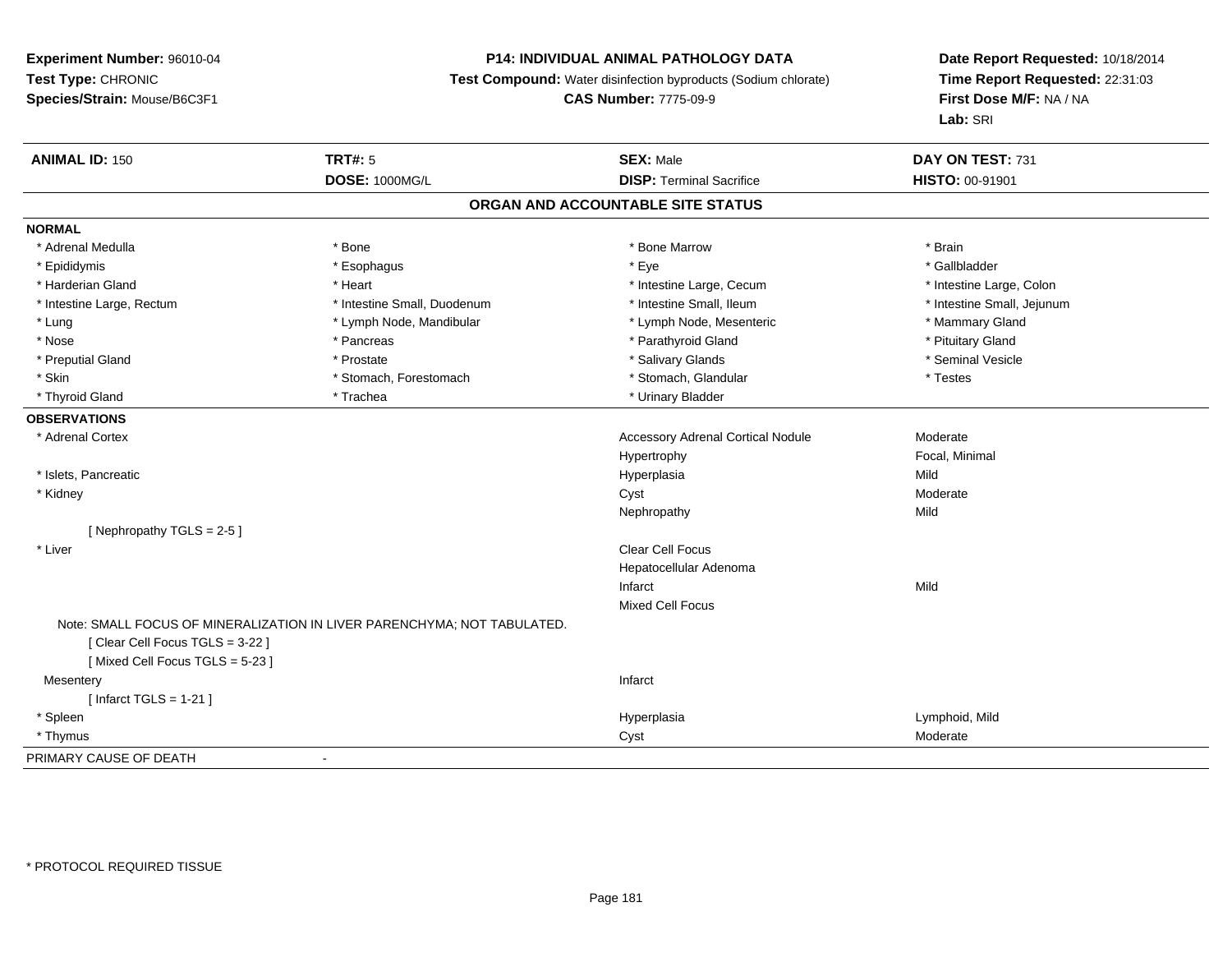# **P14: INDIVIDUAL ANIMAL PATHOLOGY DATA**

**Test Compound:** Water disinfection byproducts (Sodium chlorate)

**CAS Number:** 7775-09-9

| <b>ANIMAL ID: 151</b>                   | <b>TRT#: 7</b>           | <b>SEX: Male</b>                         | DAY ON TEST: 729          |
|-----------------------------------------|--------------------------|------------------------------------------|---------------------------|
|                                         | <b>DOSE: 2000MG/L</b>    | <b>DISP: Terminal Sacrifice</b>          | HISTO: 00-91902           |
|                                         |                          | ORGAN AND ACCOUNTABLE SITE STATUS        |                           |
| <b>NORMAL</b>                           |                          |                                          |                           |
| * Adrenal Medulla                       | * Bone                   | * Bone Marrow                            | * Brain                   |
| * Epididymis                            | * Esophagus              | * Eye                                    | * Gallbladder             |
| * Harderian Gland                       | * Heart                  | * Intestine Large, Colon                 | * Intestine Large, Rectum |
| * Intestine Small, Duodenum             | * Intestine Small, Ileum | * Lung                                   | * Lymph Node, Mandibular  |
| * Lymph Node, Mesenteric                | * Mammary Gland          | * Nose                                   | * Pancreas                |
| * Parathyroid Gland                     | * Pituitary Gland        | * Prostate                               | * Seminal Vesicle         |
| * Skin                                  | * Stomach, Forestomach   | * Stomach, Glandular                     | $^\star$ Testes           |
| * Thymus                                | * Trachea                | * Urinary Bladder                        |                           |
| <b>OBSERVATIONS</b>                     |                          |                                          |                           |
| * Adrenal Cortex                        |                          | <b>Accessory Adrenal Cortical Nodule</b> | Moderate                  |
|                                         | Capsule                  | Hyperplasia                              | Mild                      |
|                                         |                          | Hyperplasia                              | Focal, Mild               |
| * Intestine Large, Cecum                |                          | Edema                                    | Mild                      |
| * Intestine Small, Jejunum              |                          | Adenoma                                  |                           |
| * Islets, Pancreatic                    |                          | Hyperplasia                              | Mild                      |
| * Kidney                                |                          | Hyperplasia                              | Lymphoid, Mild            |
| * Liver                                 |                          | <b>Clear Cell Focus</b>                  |                           |
|                                         |                          | Hepatocellular Adenoma                   |                           |
|                                         |                          | Hepatocellular Carcinoma                 |                           |
| [Clear Cell Focus TGLS = 2-6]           |                          |                                          |                           |
| [ Hepatocellular Adenoma TGLS = 2-6 ]   |                          |                                          |                           |
| [ Hepatocellular Carcinoma TGLS = 2-6 ] |                          |                                          |                           |
| * Preputial Gland                       |                          | Cyst                                     | Moderate                  |
|                                         |                          | Inflammation                             | Chronic, Mild             |
| [ $Cyst TGLS = 1-8$ ]                   |                          |                                          |                           |
| [Inflammation $TGLS = 1-8$ ]            |                          |                                          |                           |
| * Salivary Glands                       |                          | Hyperplasia                              | Lymphoid, Mild            |
| * Spleen                                |                          | Hematopoietic Cell Proliferation         | Moderate                  |
| * Thyroid Gland                         |                          | Degeneration                             | Cystic, Minimal           |
| PRIMARY CAUSE OF DEATH                  | $\sim$                   |                                          |                           |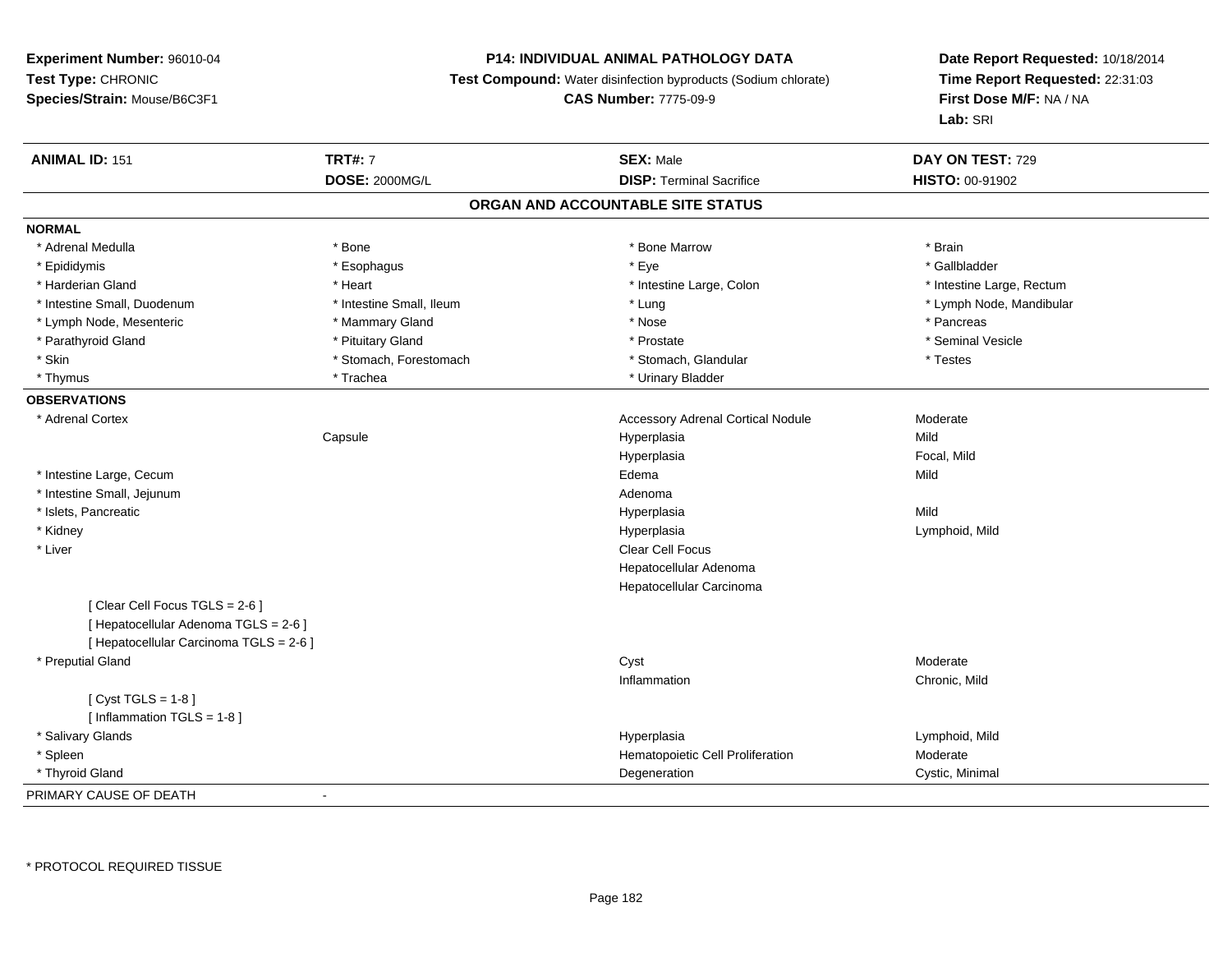## **P14: INDIVIDUAL ANIMAL PATHOLOGY DATA**

**Test Compound:** Water disinfection byproducts (Sodium chlorate)

**CAS Number:** 7775-09-9

| <b>ANIMAL ID: 152</b>                                           | <b>TRT#: 7</b>              | <b>SEX: Male</b>                  | DAY ON TEST: 731           |
|-----------------------------------------------------------------|-----------------------------|-----------------------------------|----------------------------|
|                                                                 | <b>DOSE: 2000MG/L</b>       | <b>DISP: Terminal Sacrifice</b>   | HISTO: 00-91903            |
|                                                                 |                             | ORGAN AND ACCOUNTABLE SITE STATUS |                            |
| <b>NORMAL</b>                                                   |                             |                                   |                            |
| * Adrenal Medulla                                               | * Bone                      | * Bone Marrow                     | * Brain                    |
| * Epididymis                                                    | * Esophagus                 | * Eye                             | * Gallbladder              |
| * Harderian Gland                                               | * Heart                     | * Intestine Large, Cecum          | * Intestine Large, Colon   |
| * Intestine Large, Rectum                                       | * Intestine Small, Duodenum | * Intestine Small. Ileum          | * Intestine Small, Jejunum |
| * Islets, Pancreatic                                            | * Liver                     | * Lung                            | * Lymph Node, Mesenteric   |
| * Mammary Gland                                                 | * Nose                      | * Pancreas                        | * Parathyroid Gland        |
| * Pituitary Gland                                               | * Prostate                  | * Salivary Glands                 | * Seminal Vesicle          |
| * Skin                                                          | * Spleen                    | * Stomach, Forestomach            | * Stomach, Glandular       |
| * Testes                                                        | * Trachea                   | * Urinary Bladder                 |                            |
| <b>OBSERVATIONS</b>                                             |                             |                                   |                            |
| * Adrenal Cortex                                                |                             | Hyperplasia                       | Focal, Mild                |
|                                                                 |                             | Hypertrophy                       | Focal, Minimal             |
| * Kidney                                                        |                             | Metaplasia                        | Osseous, Mild              |
|                                                                 |                             | Nephropathy                       | Minimal                    |
| * Lymph Node, Mandibular                                        |                             | Hyperplasia                       | Lymphoid, Moderate         |
| * Preputial Gland                                               |                             | Cyst                              | Moderate                   |
|                                                                 |                             | Inflammation                      | Chronic, Mild              |
| * Thymus                                                        |                             | Atrophy                           | Mild                       |
| * Thyroid Gland                                                 |                             | Degeneration                      | Cystic, Mild               |
| Tooth                                                           |                             | Malformation                      |                            |
| Note: TOOTH MALFORMATION ALSO PRESENT ON SLIDE 9.               |                             |                                   |                            |
| [Malformation TGLS = 1-21]                                      |                             |                                   |                            |
| PRIMARY CAUSE OF DEATH                                          |                             |                                   |                            |
| Animal Note: AREA OF ANGIECTASIS IN BONE MARROW; NOT TABULATED. |                             |                                   |                            |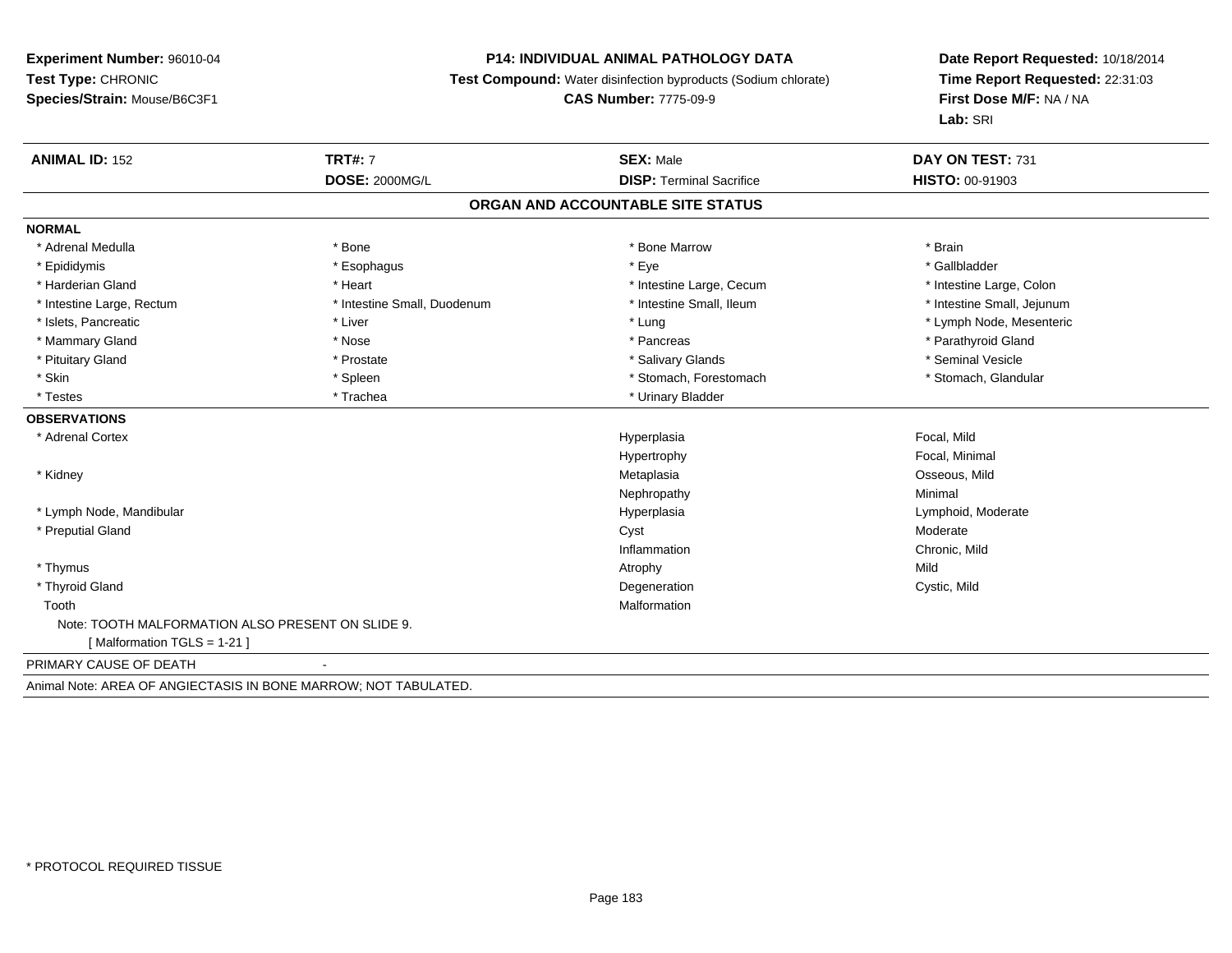#### **P14: INDIVIDUAL ANIMAL PATHOLOGY DATA**

**Test Compound:** Water disinfection byproducts (Sodium chlorate)

**CAS Number:** 7775-09-9

| <b>ANIMAL ID: 153</b>                         | <b>TRT#: 7</b>            | <b>SEX: Male</b>                  | DAY ON TEST: 734         |
|-----------------------------------------------|---------------------------|-----------------------------------|--------------------------|
|                                               | <b>DOSE: 2000MG/L</b>     | <b>DISP: Terminal Sacrifice</b>   | <b>HISTO: 00-91904</b>   |
|                                               |                           | ORGAN AND ACCOUNTABLE SITE STATUS |                          |
| <b>NORMAL</b>                                 |                           |                                   |                          |
| * Adrenal Cortex                              | * Adrenal Medulla         | * Bone                            | * Bone Marrow            |
| * Brain                                       | * Epididymis              | * Esophagus                       | * Eye                    |
| * Gallbladder                                 | * Harderian Gland         | * Heart                           | * Intestine Large, Cecum |
| * Intestine Large, Colon                      | * Intestine Large, Rectum | * Intestine Small, Duodenum       | * Intestine Small, Ileum |
| * Intestine Small, Jejunum                    | * Islets, Pancreatic      | * Kidney                          | * Lung                   |
| * Lymph Node, Mandibular                      | * Mammary Gland           | * Nose                            | * Pancreas               |
| * Parathyroid Gland                           | * Prostate                | * Salivary Glands                 | * Seminal Vesicle        |
| * Skin                                        | * Spleen                  | * Stomach, Forestomach            | * Stomach, Glandular     |
| * Testes                                      | * Thyroid Gland           | * Trachea                         | * Urinary Bladder        |
| <b>OBSERVATIONS</b>                           |                           |                                   |                          |
| * Liver                                       |                           | Clear Cell Focus                  |                          |
|                                               |                           | Hepatocellular Carcinoma          |                          |
| [ Hepatocellular Carcinoma TGLS = 3-6 ]       |                           |                                   |                          |
| * Lymph Node, Mesenteric                      |                           | Hemorrhage                        | Mild                     |
| Mesentery                                     | Fat                       | Necrosis                          | Moderate                 |
| [Necrosis TGLS = $2-21$ ]                     |                           |                                   |                          |
| * Pituitary Gland                             | Pars Distalis             | Cyst                              | Moderate                 |
| * Preputial Gland                             |                           | Cyst                              | Moderate                 |
| [Cyst TGLS = $1-8$ ]                          |                           |                                   |                          |
| * Thymus                                      |                           | Cyst                              | Moderate                 |
| PRIMARY CAUSE OF DEATH                        |                           |                                   |                          |
| Animal Note: ESOPHAGUS IS PRESENT ON SLIDE 4. |                           |                                   |                          |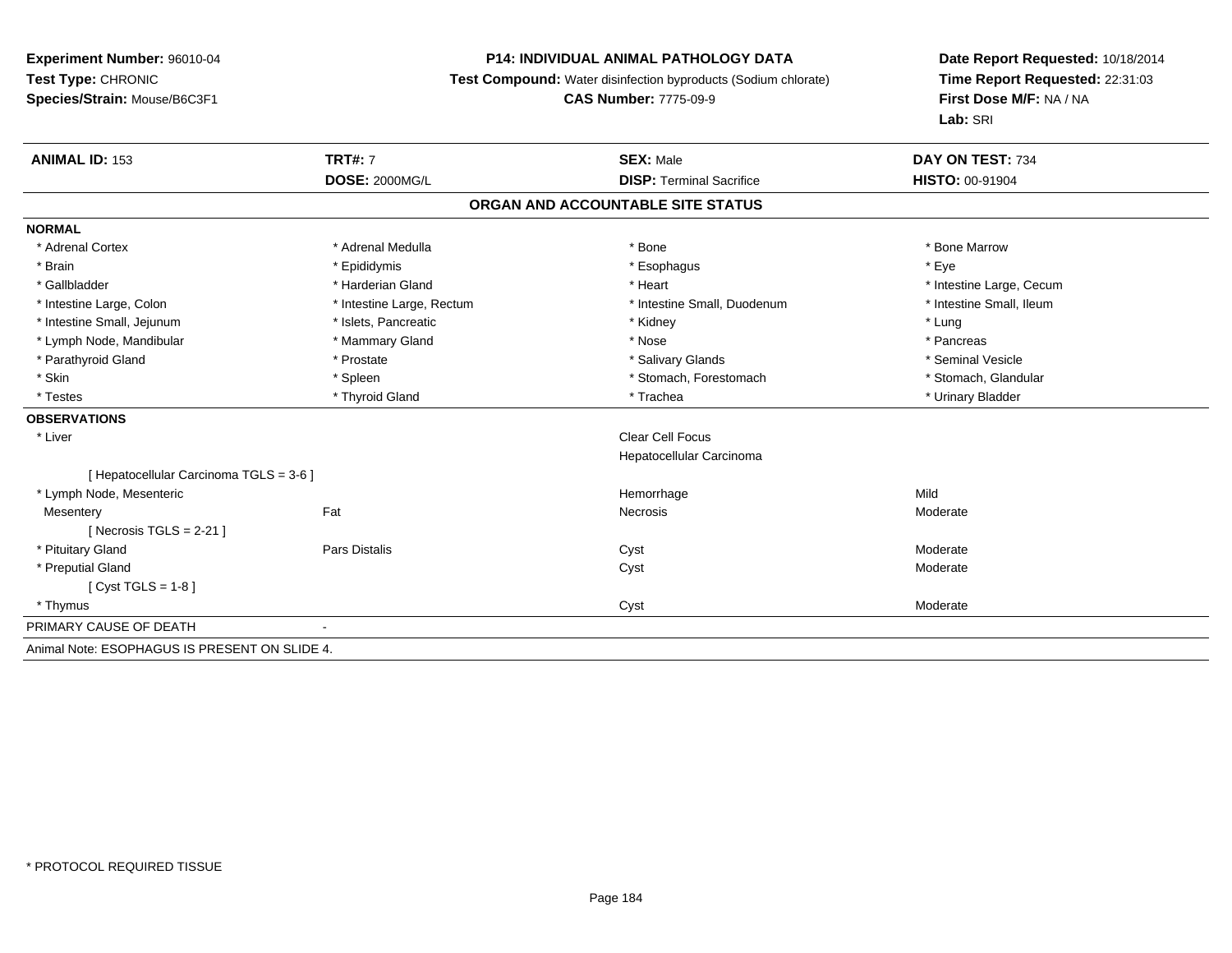## **P14: INDIVIDUAL ANIMAL PATHOLOGY DATA**

**Test Compound:** Water disinfection byproducts (Sodium chlorate)

### **CAS Number:** 7775-09-9

| <b>ANIMAL ID: 154</b>                                  | <b>TRT#: 7</b>              | <b>SEX: Male</b>                  | DAY ON TEST: 657           |
|--------------------------------------------------------|-----------------------------|-----------------------------------|----------------------------|
|                                                        | <b>DOSE: 2000MG/L</b>       | <b>DISP:</b> Moribund Sacrifice   | HISTO: 00-90124            |
|                                                        |                             | ORGAN AND ACCOUNTABLE SITE STATUS |                            |
| <b>NORMAL</b>                                          |                             |                                   |                            |
| * Adrenal Cortex                                       | * Adrenal Medulla           | * Bone                            | * Bone Marrow              |
| * Brain                                                | * Epididymis                | * Esophagus                       | * Eye                      |
| * Gallbladder                                          | * Harderian Gland           | * Heart                           | * Intestine Large, Colon   |
| * Intestine Large, Rectum                              | * Intestine Small, Duodenum | * Intestine Small, Ileum          | * Intestine Small, Jejunum |
| * Islets, Pancreatic                                   | * Mammary Gland             | * Nose                            | * Parathyroid Gland        |
| * Pituitary Gland                                      | * Prostate                  | * Salivary Glands                 | * Seminal Vesicle          |
| * Stomach, Forestomach                                 | * Stomach, Glandular        | * Trachea                         |                            |
| <b>OBSERVATIONS</b>                                    |                             |                                   |                            |
| * Intestine Large, Cecum                               |                             | Inflammation                      | Chronic, Mild              |
| * Kidney                                               | <b>Renal Tubule</b>         | Necrosis                          | Moderate                   |
|                                                        |                             | Nephropathy                       | Marked                     |
| * Liver                                                |                             | Hepatocellular Adenoma            |                            |
|                                                        | <b>Bile Duct</b>            | Hyperplasia                       | Mild                       |
|                                                        |                             | Necrosis                          | Focal, Marked              |
| Note: PROMINENT KUPFFER CELLS IN LIVER: NOT TABULATED. |                             |                                   |                            |
| [ Hepatocellular Adenoma TGLS = 4-6 ]                  |                             |                                   |                            |
| [ Hyperplasia TGLS = 5-6 ]                             |                             |                                   |                            |
| [Necrosis TGLS = $5-6$ ]                               |                             |                                   |                            |
| * Lung                                                 |                             | Edema                             | Mild                       |
|                                                        |                             | Hemorrhage                        | Minimal                    |
| [Hemorrhage TGLS = 8-23]                               |                             |                                   |                            |
| * Lymph Node, Mandibular                               |                             | Atrophy                           | Mild                       |
|                                                        |                             | Pigmentation                      | Moderate                   |
| * Lymph Node, Mesenteric                               |                             | Atrophy                           | Moderate                   |
| Mesentery                                              |                             | Inflammation                      | Chronic, Marked            |
|                                                        | Fat                         | Necrosis                          | Marked                     |
|                                                        |                             |                                   |                            |
| [Inflammation TGLS = $6-21,6-22$ ]                     |                             |                                   |                            |
|                                                        |                             |                                   |                            |
| [ Necrosis TGLS = $6-21, 6-22$ ]<br>* Pancreas         | Acinus                      | Cytoplasmic Alteration            | Moderate                   |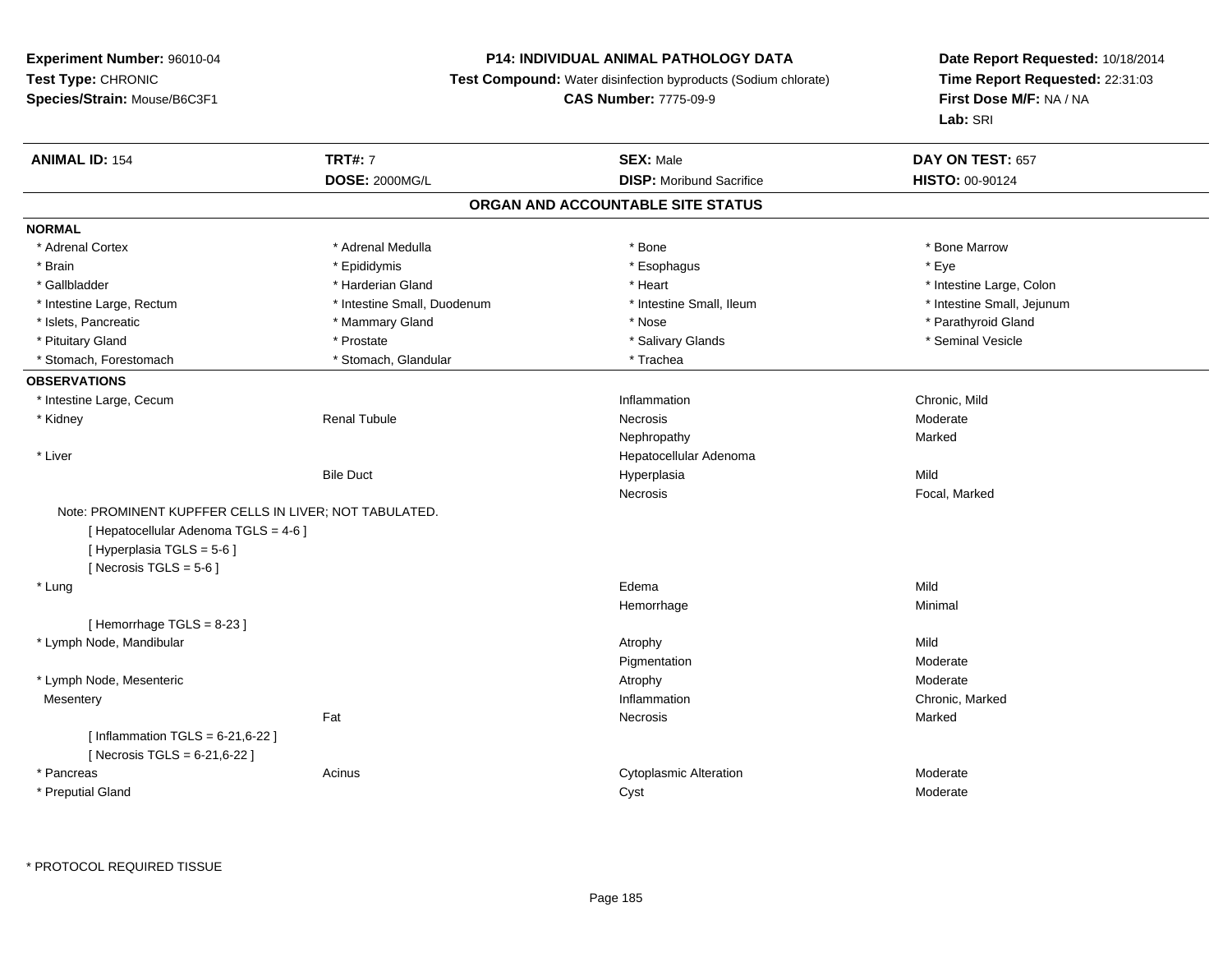| <b>Experiment Number: 96010-04</b><br>Test Type: CHRONIC<br>Species/Strain: Mouse/B6C3F1 | <b>P14: INDIVIDUAL ANIMAL PATHOLOGY DATA</b><br><b>Test Compound:</b> Water disinfection byproducts (Sodium chlorate)<br><b>CAS Number: 7775-09-9</b> |                                                                                                                  | Date Report Requested: 10/18/2014<br>Time Report Requested: 22:31:03<br>First Dose M/F: NA / NA<br>Lab: SRI |
|------------------------------------------------------------------------------------------|-------------------------------------------------------------------------------------------------------------------------------------------------------|------------------------------------------------------------------------------------------------------------------|-------------------------------------------------------------------------------------------------------------|
| <b>ANIMAL ID: 154</b>                                                                    | <b>TRT#: 7</b>                                                                                                                                        | <b>SEX: Male</b>                                                                                                 | DAY ON TEST: 657                                                                                            |
|                                                                                          | <b>DOSE: 2000MG/L</b>                                                                                                                                 | <b>DISP:</b> Moribund Sacrifice                                                                                  | <b>HISTO: 00-90124</b>                                                                                      |
|                                                                                          |                                                                                                                                                       | ORGAN AND ACCOUNTABLE SITE STATUS                                                                                |                                                                                                             |
| $[Cyst TGLS = 3-8]$                                                                      |                                                                                                                                                       |                                                                                                                  |                                                                                                             |
| * Skin                                                                                   |                                                                                                                                                       | Edema                                                                                                            | Moderate                                                                                                    |
| [Edema TGLS = $1-8$ ]                                                                    |                                                                                                                                                       |                                                                                                                  |                                                                                                             |
| * Spleen                                                                                 |                                                                                                                                                       | Hematopoietic Cell Proliferation                                                                                 | Marked                                                                                                      |
|                                                                                          |                                                                                                                                                       | Pigmentation                                                                                                     | Moderate                                                                                                    |
| * Testes                                                                                 | <b>Germinal Epith</b>                                                                                                                                 | Atrophy                                                                                                          | Mild                                                                                                        |
| * Thymus                                                                                 |                                                                                                                                                       | Atrophy                                                                                                          | Moderate                                                                                                    |
| * Thyroid Gland                                                                          |                                                                                                                                                       | Degeneration                                                                                                     | Cystic, Mild                                                                                                |
| * Urinary Bladder                                                                        |                                                                                                                                                       | Edema                                                                                                            | Marked                                                                                                      |
| PRIMARY CAUSE OF DEATH                                                                   | Nephropathy<br>- Kidnev                                                                                                                               |                                                                                                                  |                                                                                                             |
|                                                                                          |                                                                                                                                                       | Animal Note: MODERATE HYPERTROPHY OF MESENTERIC BLOOD VESSELS ADJACENT TO MESENTERIC LYMPH NO DE; NOT TABULATED. |                                                                                                             |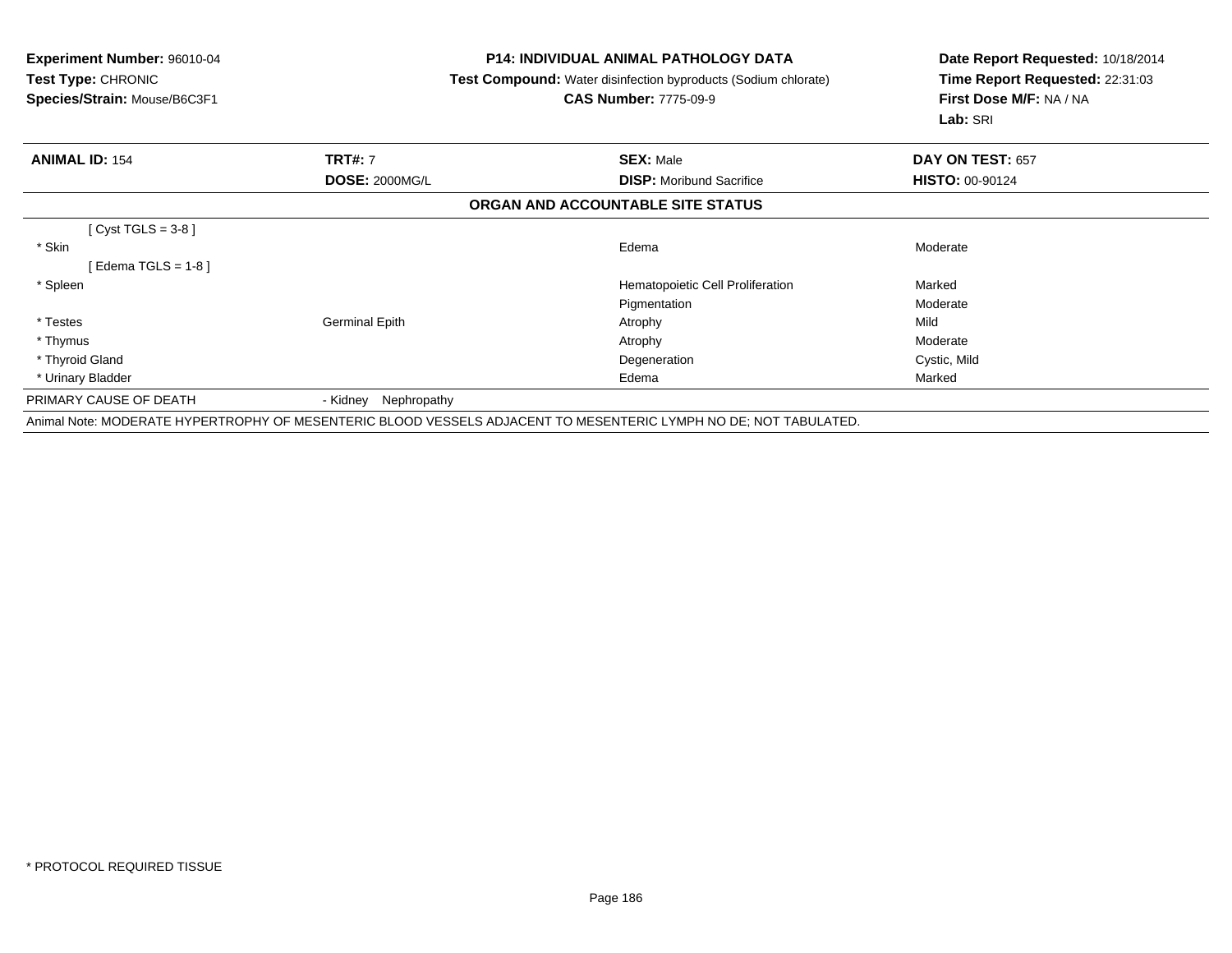## **P14: INDIVIDUAL ANIMAL PATHOLOGY DATA**

**Test Compound:** Water disinfection byproducts (Sodium chlorate)

**CAS Number:** 7775-09-9

| <b>ANIMAL ID: 155</b>                  | <b>TRT#: 7</b>            | <b>SEX: Male</b>                         | DAY ON TEST: 734         |
|----------------------------------------|---------------------------|------------------------------------------|--------------------------|
|                                        | <b>DOSE: 2000MG/L</b>     | <b>DISP: Terminal Sacrifice</b>          | <b>HISTO: 00-91905</b>   |
|                                        |                           | ORGAN AND ACCOUNTABLE SITE STATUS        |                          |
| <b>NORMAL</b>                          |                           |                                          |                          |
| * Adrenal Medulla                      | <b>Blood Vessel</b>       | * Bone                                   | * Bone Marrow            |
| * Brain                                | * Epididymis              | * Esophagus                              | * Eye                    |
| * Gallbladder                          | * Harderian Gland         | * Heart                                  | * Intestine Large, Cecum |
| * Intestine Large, Colon               | * Intestine Large, Rectum | * Intestine Small, Duodenum              | * Intestine Small, Ileum |
| * Intestine Small, Jejunum             | * Islets, Pancreatic      | * Mammary Gland                          | * Nose                   |
| * Pancreas                             | * Parathyroid Gland       | * Pituitary Gland                        | * Preputial Gland        |
| * Prostate                             | * Salivary Glands         | * Seminal Vesicle                        | * Skin                   |
| * Stomach, Forestomach                 | * Stomach, Glandular      | * Testes                                 | * Thymus                 |
| * Thyroid Gland                        | * Trachea                 | * Urinary Bladder                        |                          |
| <b>OBSERVATIONS</b>                    |                           |                                          |                          |
| * Adrenal Cortex                       |                           | <b>Accessory Adrenal Cortical Nodule</b> | Moderate                 |
|                                        | Capsule                   | Hyperplasia                              | Moderate                 |
|                                        |                           | Hyperplasia                              | Focal, Mild              |
| * Kidney                               |                           | Cyst                                     | Moderate                 |
|                                        |                           | Hyperplasia                              | Lymphoid, Mild           |
| * Liver                                |                           | Clear Cell Focus                         |                          |
|                                        |                           | Hepatocellular Adenoma                   |                          |
|                                        |                           | <b>Mixed Cell Focus</b>                  |                          |
| [Clear Cell Focus TGLS = 1-6]          |                           |                                          |                          |
| [ Hepatocellular Adenoma TGLS = 2-21 ] |                           |                                          |                          |
| [Mixed Cell Focus TGLS = 1-6]          |                           |                                          |                          |
| * Lung                                 | Alveolar Epith            | Hyperplasia                              | Minimal                  |
| * Lymph Node, Mandibular               |                           | Hyperplasia                              | Lymphoid, Mild           |
| * Lymph Node, Mesenteric               |                           | Hemorrhage                               | Minimal                  |
| * Spleen                               |                           | Hyperplasia                              | Lymphoid, Mild           |
| PRIMARY CAUSE OF DEATH                 | $\overline{\phantom{a}}$  |                                          |                          |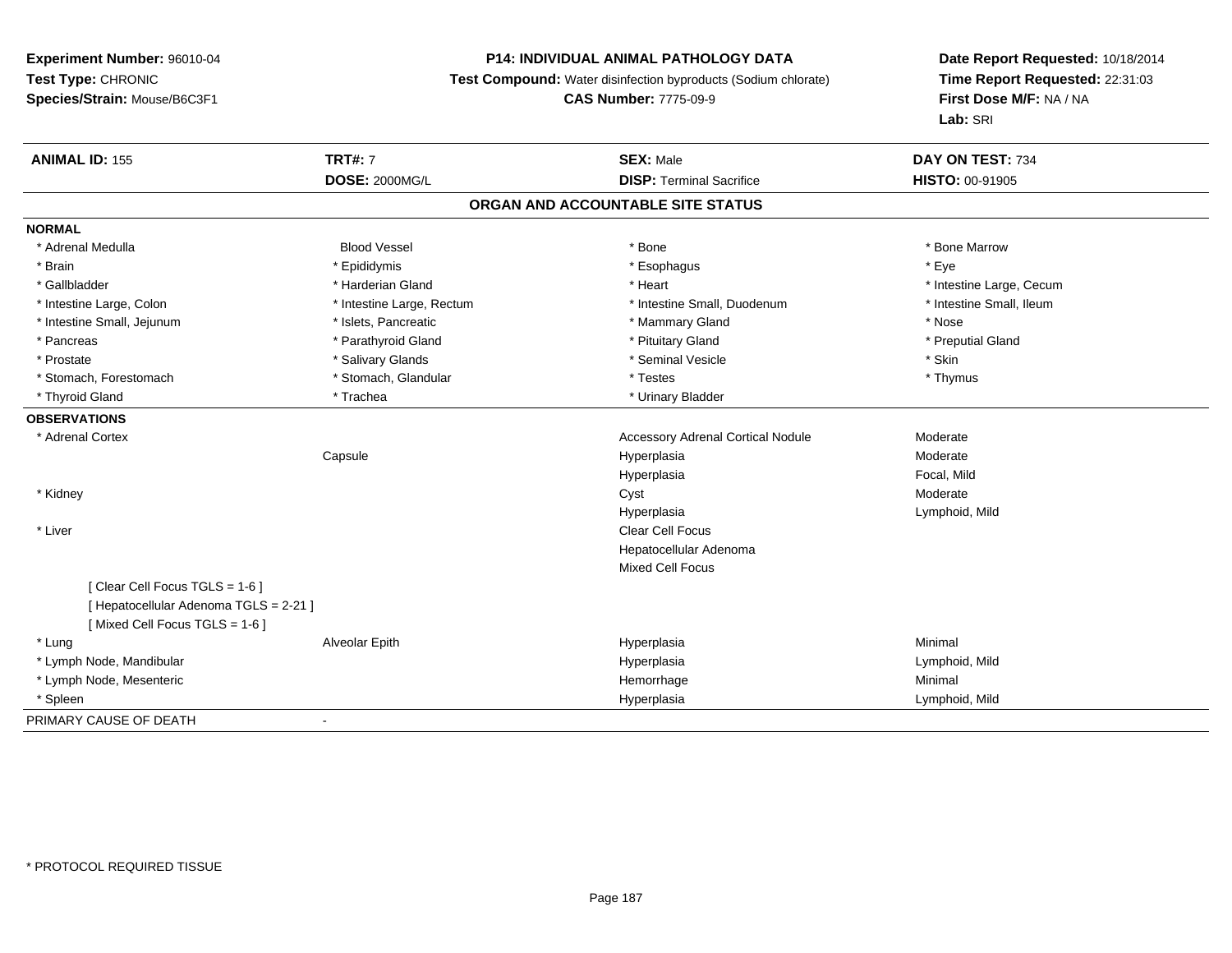## **P14: INDIVIDUAL ANIMAL PATHOLOGY DATA**

**Test Compound:** Water disinfection byproducts (Sodium chlorate)

### **CAS Number:** 7775-09-9

| <b>ANIMAL ID: 156</b>                                    | <b>TRT#: 7</b>              | <b>SEX: Male</b>                  | DAY ON TEST: 288           |
|----------------------------------------------------------|-----------------------------|-----------------------------------|----------------------------|
|                                                          | <b>DOSE: 2000MG/L</b>       | <b>DISP:</b> Moribund Sacrifice   | HISTO: 99-86865            |
|                                                          |                             | ORGAN AND ACCOUNTABLE SITE STATUS |                            |
| <b>NORMAL</b>                                            |                             |                                   |                            |
| * Adrenal Cortex                                         | * Adrenal Medulla           | * Bone                            | * Bone Marrow              |
| * Brain                                                  | * Epididymis                | * Esophagus                       | * Eye                      |
| * Gallbladder                                            | * Harderian Gland           | * Intestine Large, Cecum          | * Intestine Large, Colon   |
| * Intestine Large, Rectum                                | * Intestine Small, Duodenum | * Intestine Small, Ileum          | * Intestine Small, Jejunum |
| * Islets, Pancreatic                                     | * Liver                     | * Lung                            | * Lymph Node, Mandibular   |
| * Lymph Node, Mesenteric                                 | * Mammary Gland             | * Nose                            | * Pancreas                 |
| * Parathyroid Gland                                      | Peripheral Nerve            | * Pituitary Gland                 | * Preputial Gland          |
| * Prostate                                               | * Salivary Glands           | * Seminal Vesicle                 | * Skin                     |
| Spinal Cord                                              | * Spleen                    | * Stomach, Glandular              | * Testes                   |
| * Thymus                                                 | * Thyroid Gland             | * Trachea                         | * Urinary Bladder          |
| <b>OBSERVATIONS</b>                                      |                             |                                   |                            |
| * Heart                                                  |                             | Cardiomyopathy                    | Marked                     |
| Note: CARDIOMYOPATHY INVOLVES RIGHT VENTRICLE.           |                             |                                   |                            |
| * Kidney                                                 |                             | Nephropathy                       | Minimal                    |
| * Stomach, Forestomach                                   | Epithelium                  | Hyperplasia                       | Mild                       |
| PRIMARY CAUSE OF DEATH                                   | - Heart Cardiomyopathy      |                                   |                            |
| Animal Note: MILD PERIARTERITIS IN MESENTERY ON SLIDE 7. |                             |                                   |                            |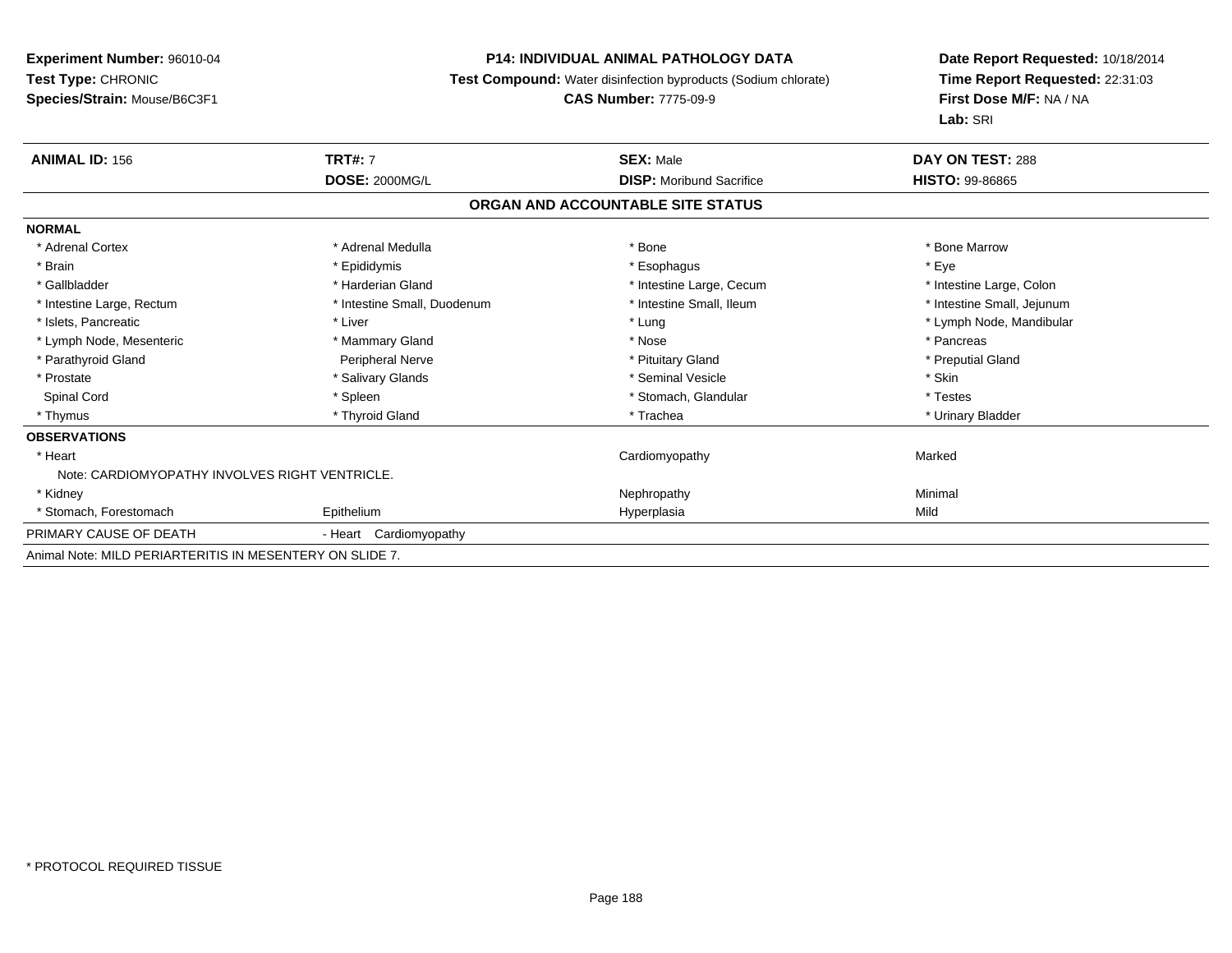## **P14: INDIVIDUAL ANIMAL PATHOLOGY DATA**

**Test Compound:** Water disinfection byproducts (Sodium chlorate)

**CAS Number:** 7775-09-9

| <b>ANIMAL ID: 157</b>                                | <b>TRT#: 7</b>           | <b>SEX: Male</b>                  | DAY ON TEST: 730          |  |
|------------------------------------------------------|--------------------------|-----------------------------------|---------------------------|--|
|                                                      | DOSE: 2000MG/L           | <b>DISP: Terminal Sacrifice</b>   | <b>HISTO: 00-91906</b>    |  |
|                                                      |                          | ORGAN AND ACCOUNTABLE SITE STATUS |                           |  |
| <b>NORMAL</b>                                        |                          |                                   |                           |  |
| * Adrenal Medulla                                    | * Bone                   | * Bone Marrow                     | * Brain                   |  |
| * Esophagus                                          | * Eye                    | * Gallbladder                     | * Harderian Gland         |  |
| * Heart                                              | * Intestine Large, Cecum | * Intestine Large, Colon          | * Intestine Large, Rectum |  |
| * Intestine Small, Duodenum                          | * Intestine Small, Ileum | * Intestine Small, Jejunum        | * Islets, Pancreatic      |  |
| * Lung                                               | * Lymph Node, Mandibular | * Lymph Node, Mesenteric          | * Mammary Gland           |  |
| * Nose                                               | * Pancreas               | * Parathyroid Gland               | * Pituitary Gland         |  |
| * Prostate                                           | * Salivary Glands        | * Seminal Vesicle                 | * Skin                    |  |
| * Spleen                                             | * Stomach, Glandular     | * Testes                          | * Trachea                 |  |
| * Urinary Bladder                                    |                          |                                   |                           |  |
| <b>OBSERVATIONS</b>                                  |                          |                                   |                           |  |
| * Adrenal Cortex                                     | Subcapsular              | Adenoma                           |                           |  |
| * Epididymis                                         |                          | Granuloma Sperm                   | Marked                    |  |
| [Granuloma Sperm TGLS = 2-7]                         |                          |                                   |                           |  |
| * Kidney                                             |                          | Cyst                              | Moderate                  |  |
|                                                      |                          | Nephropathy                       | Minimal                   |  |
| * Liver                                              |                          | <b>Clear Cell Focus</b>           |                           |  |
|                                                      |                          | Hepatocellular Adenoma            | Multiple                  |  |
| [Clear Cell Focus TGLS = 4-6]                        |                          |                                   |                           |  |
| [ Hepatocellular Adenoma TGLS = 3-21,4-6,5-22,6-23 ] |                          |                                   |                           |  |
| * Preputial Gland                                    |                          | Cyst                              | Moderate                  |  |
|                                                      |                          | Inflammation                      | Chronic, Mild             |  |
| [Cyst TGLS = $1-8$ ]                                 |                          |                                   |                           |  |
| [ Inflammation TGLS = 1-8 ]                          |                          |                                   |                           |  |
| * Stomach, Forestomach                               |                          | Diverticulum                      |                           |  |
| [Diverticulum TGLS = 7-24]                           |                          |                                   |                           |  |
| * Thymus                                             |                          | Cyst                              | Moderate                  |  |
| * Thyroid Gland                                      |                          | Degeneration                      | Cystic, Minimal           |  |
| PRIMARY CAUSE OF DEATH                               | $\overline{\phantom{a}}$ |                                   |                           |  |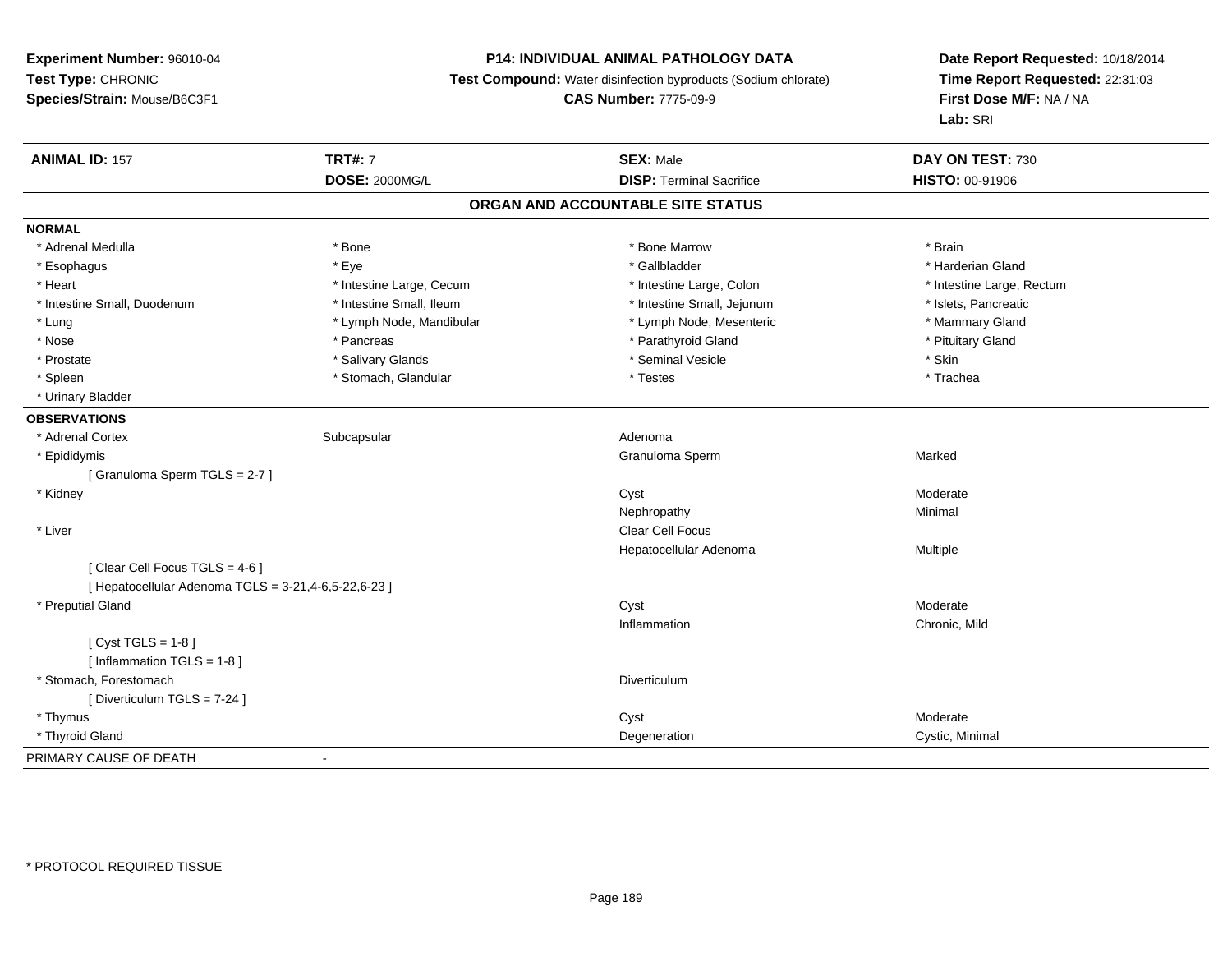#### **P14: INDIVIDUAL ANIMAL PATHOLOGY DATA**

**Test Compound:** Water disinfection byproducts (Sodium chlorate)

### **CAS Number:** 7775-09-9

**Date Report Requested:** 10/18/2014**Time Report Requested:** 22:31:03**First Dose M/F:** NA / NA**Lab:** SRI

| <b>ANIMAL ID: 158</b>                          | <b>TRT#: 7</b>                                                               | <b>SEX: Male</b>                  | DAY ON TEST: 721           |  |
|------------------------------------------------|------------------------------------------------------------------------------|-----------------------------------|----------------------------|--|
|                                                | <b>DOSE: 2000MG/L</b>                                                        | <b>DISP:</b> Moribund Sacrifice   | HISTO: 00-91907            |  |
|                                                |                                                                              | ORGAN AND ACCOUNTABLE SITE STATUS |                            |  |
| <b>NORMAL</b>                                  |                                                                              |                                   |                            |  |
| * Adrenal Cortex                               | * Adrenal Medulla                                                            | * Bone                            | * Brain                    |  |
| * Epididymis                                   | * Esophagus                                                                  | * Eye                             | * Gallbladder              |  |
| * Harderian Gland                              | * Heart                                                                      | * Intestine Large, Cecum          | * Intestine Large, Colon   |  |
| * Intestine Large, Rectum                      | * Intestine Small, Duodenum                                                  | * Intestine Small, Ileum          | * Intestine Small, Jejunum |  |
| * Islets, Pancreatic                           | * Lymph Node, Mandibular                                                     | * Lymph Node, Mesenteric          | * Mammary Gland            |  |
| * Nose                                         | * Pancreas                                                                   | * Parathyroid Gland               | * Pituitary Gland          |  |
| * Prostate                                     | * Seminal Vesicle                                                            | * Skin                            | * Stomach, Forestomach     |  |
| * Stomach, Glandular                           | * Thyroid Gland                                                              | * Trachea                         | * Urinary Bladder          |  |
| <b>OBSERVATIONS</b>                            |                                                                              |                                   |                            |  |
| * Bone Marrow                                  |                                                                              | Hyperplasia                       | Mild                       |  |
| * Kidney                                       |                                                                              | Nephropathy                       | Mild                       |  |
| * Liver                                        |                                                                              | <b>Eosinophilic Focus</b>         |                            |  |
|                                                |                                                                              | Hepatocellular Carcinoma          |                            |  |
| [ Hepatocellular Carcinoma TGLS = 2-21 ]       |                                                                              |                                   |                            |  |
| * Lung                                         |                                                                              | Alveolar/Bronchiolar Carcinoma    |                            |  |
|                                                |                                                                              | Foreign Body                      |                            |  |
|                                                |                                                                              | Hepatocellular Carcinoma          | Metastatic (Liver)         |  |
|                                                |                                                                              | <b>Infiltration Cellular</b>      | Histiocyte, Marked         |  |
|                                                | Note: METASTATIC HEPATOCELLULAR CARCINOMA IS ON SLIDES 2, 22 AND 23.         |                                   |                            |  |
| [ Alveolar/Bronchiolar Carcinoma TGLS = 5-23 ] |                                                                              |                                   |                            |  |
| [ Hepatocellular Carcinoma TGLS = 4-22 ]       |                                                                              |                                   |                            |  |
| * Preputial Gland                              |                                                                              | Cyst                              | Moderate                   |  |
|                                                |                                                                              | Inflammation                      | Chronic, Mild              |  |
| [Cyst TGLS = $1-8$ ]                           |                                                                              |                                   |                            |  |
| [ Inflammation TGLS = 1-8 ]                    |                                                                              |                                   |                            |  |
| * Salivary Glands                              |                                                                              | Atrophy                           | Mild                       |  |
| * Spleen                                       |                                                                              | Hematopoietic Cell Proliferation  | Moderate                   |  |
| * Testes                                       | <b>Germinal Epith</b>                                                        | Atrophy                           | Mild                       |  |
| * Thymus                                       |                                                                              | Atrophy                           | Mild                       |  |
| PRIMARY OMIOF OF BEATH                         | The contract the contract of the contract of the contract of the contract of |                                   |                            |  |

PRIMARY CAUSE OF DEATH

- Liver Hepatocellular Carcinoma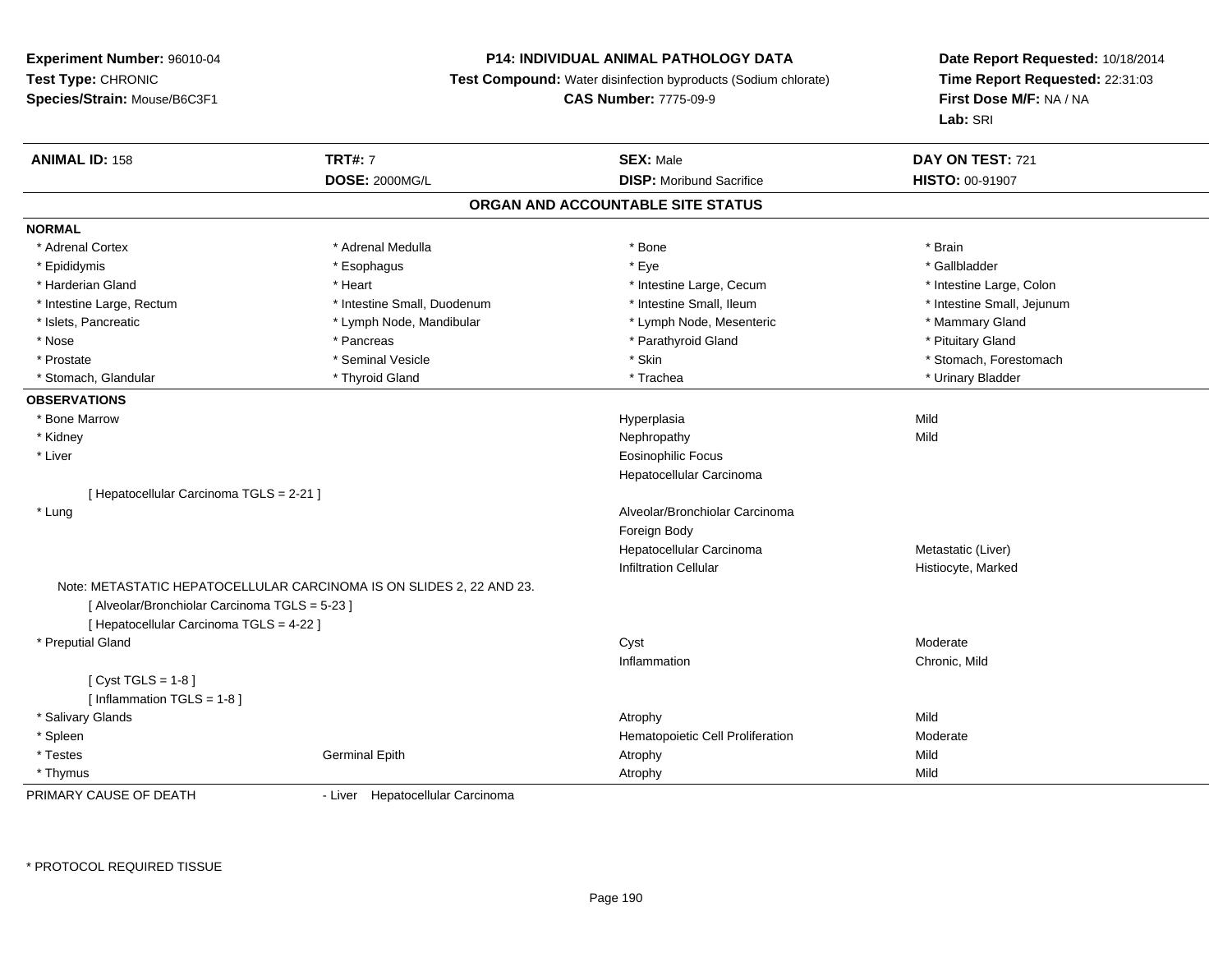| <b>Experiment Number: 96010-04</b><br>Test Type: CHRONIC<br>Species/Strain: Mouse/B6C3F1 | <b>P14: INDIVIDUAL ANIMAL PATHOLOGY DATA</b><br><b>Test Compound:</b> Water disinfection byproducts (Sodium chlorate)<br><b>CAS Number: 7775-09-9</b> |                                          | Date Report Requested: 10/18/2014<br>Time Report Requested: 22:31:03<br>First Dose M/F: NA / NA<br>Lab: SRI |
|------------------------------------------------------------------------------------------|-------------------------------------------------------------------------------------------------------------------------------------------------------|------------------------------------------|-------------------------------------------------------------------------------------------------------------|
| <b>ANIMAL ID: 158</b>                                                                    | <b>TRT#: 7</b>                                                                                                                                        | <b>SEX: Male</b>                         | <b>DAY ON TEST: 721</b>                                                                                     |
|                                                                                          | <b>DOSE: 2000MG/L</b>                                                                                                                                 | <b>DISP:</b> Moribund Sacrifice          | <b>HISTO: 00-91907</b>                                                                                      |
|                                                                                          |                                                                                                                                                       | <b>ORGAN AND ACCOUNTABLE SITE STATUS</b> |                                                                                                             |
| CONTRIBUTORY CAUSE OF DEATH                                                              | - Lung Alveolar/Bronchiolar Carcinoma                                                                                                                 |                                          |                                                                                                             |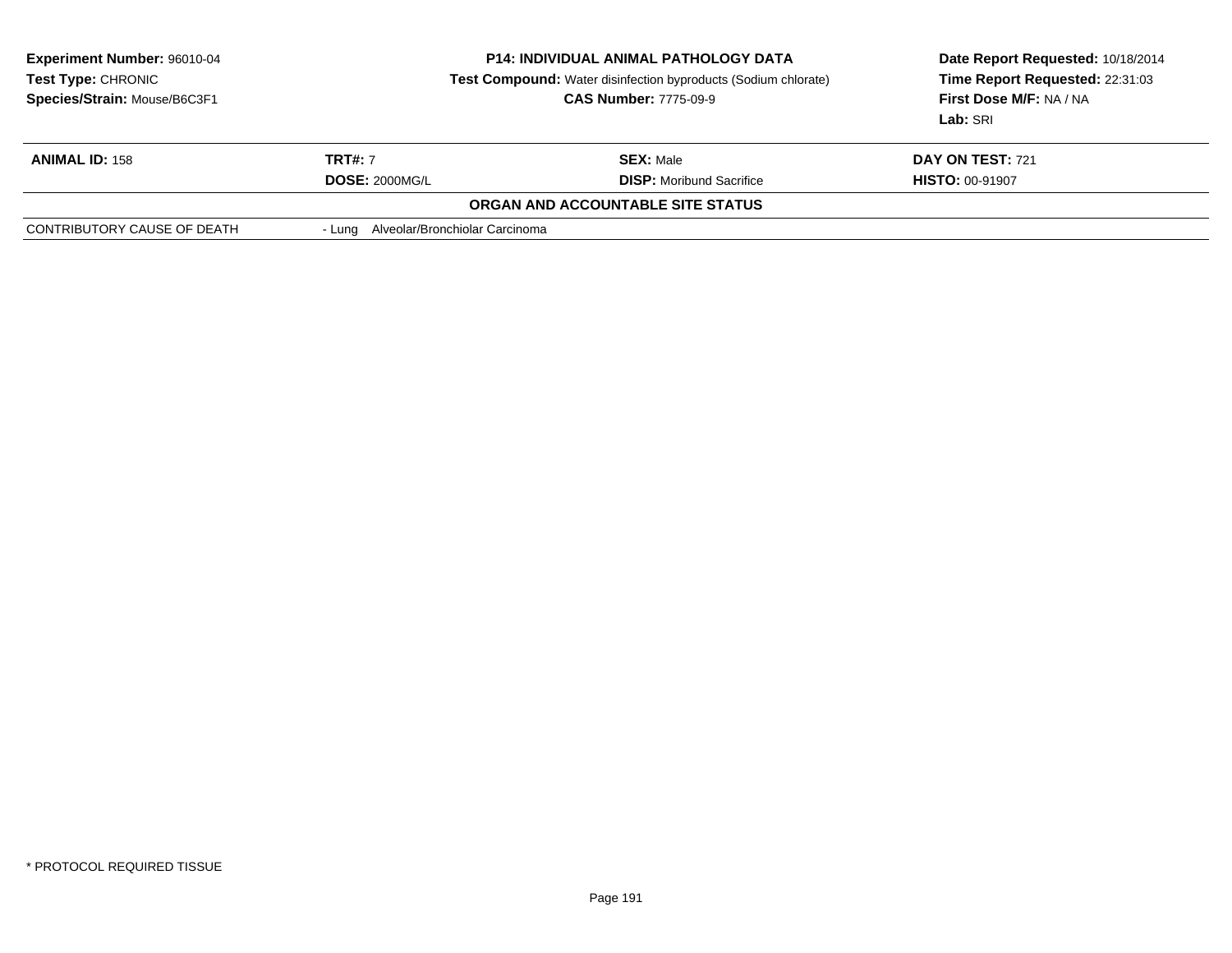## **P14: INDIVIDUAL ANIMAL PATHOLOGY DATA**

**Test Compound:** Water disinfection byproducts (Sodium chlorate)

**CAS Number:** 7775-09-9

| <b>ANIMAL ID: 159</b>                                           | <b>TRT#: 7</b>           | <b>SEX: Male</b>                  | DAY ON TEST: 734          |
|-----------------------------------------------------------------|--------------------------|-----------------------------------|---------------------------|
|                                                                 | <b>DOSE: 2000MG/L</b>    | <b>DISP: Terminal Sacrifice</b>   | HISTO: 00-91908           |
|                                                                 |                          | ORGAN AND ACCOUNTABLE SITE STATUS |                           |
| <b>NORMAL</b>                                                   |                          |                                   |                           |
| * Adrenal Medulla                                               | * Bone                   | * Bone Marrow                     | * Brain                   |
| * Epididymis                                                    | * Esophagus              | * Eye                             | * Gallbladder             |
| * Harderian Gland                                               | * Intestine Large, Cecum | * Intestine Large, Colon          | * Intestine Large, Rectum |
| * Intestine Small, Duodenum                                     | * Intestine Small, Ileum | * Intestine Small, Jejunum        | * Lymph Node, Mesenteric  |
| * Mammary Gland                                                 | * Nose                   | * Pancreas                        | * Parathyroid Gland       |
| * Pituitary Gland                                               | * Preputial Gland        | * Prostate                        | * Salivary Glands         |
| * Seminal Vesicle                                               | * Skin                   | * Stomach, Forestomach            | * Stomach, Glandular      |
| * Testes                                                        | * Thymus                 | * Trachea                         | * Urinary Bladder         |
| <b>OBSERVATIONS</b>                                             |                          |                                   |                           |
| * Adrenal Cortex                                                | Capsule                  | Hyperplasia                       | Mild                      |
| * Heart                                                         |                          | Cardiomyopathy                    | Minimal                   |
| * Islets, Pancreatic                                            |                          | Hyperplasia                       | Mild                      |
| * Kidney                                                        |                          | Cyst                              | Moderate                  |
|                                                                 |                          | Nephropathy                       | Minimal                   |
| [ $Cyst TGLS = 1-5$ ]                                           |                          |                                   |                           |
| * Liver                                                         |                          | <b>Basophilic Focus</b>           |                           |
|                                                                 |                          | Hemangiosarcoma                   |                           |
|                                                                 |                          | Hepatocellular Adenoma            | Multiple                  |
| [Hemangiosarcoma TGLS = 2-21]                                   |                          |                                   |                           |
| [ Hepatocellular Adenoma TGLS = 2-21 ]                          |                          |                                   |                           |
| * Lung                                                          |                          | Hemangiosarcoma                   |                           |
| * Lymph Node, Mandibular                                        |                          | Hyperplasia                       | Lymphoid, Mild            |
| * Spleen                                                        |                          | Hematopoietic Cell Proliferation  | Moderate                  |
|                                                                 |                          | Lymphoma Malignant                |                           |
| Note: MALIGNANT LYMPHOMA APPEARS TO BE IN AN EARLY STAGE.       |                          |                                   |                           |
| * Thyroid Gland                                                 |                          | Degeneration                      | Cystic, Mild              |
| PRIMARY CAUSE OF DEATH                                          |                          |                                   |                           |
| Animal Note: INCISOR TOOTH MODERATELY MALFORMED: NOT TABULATED. |                          |                                   |                           |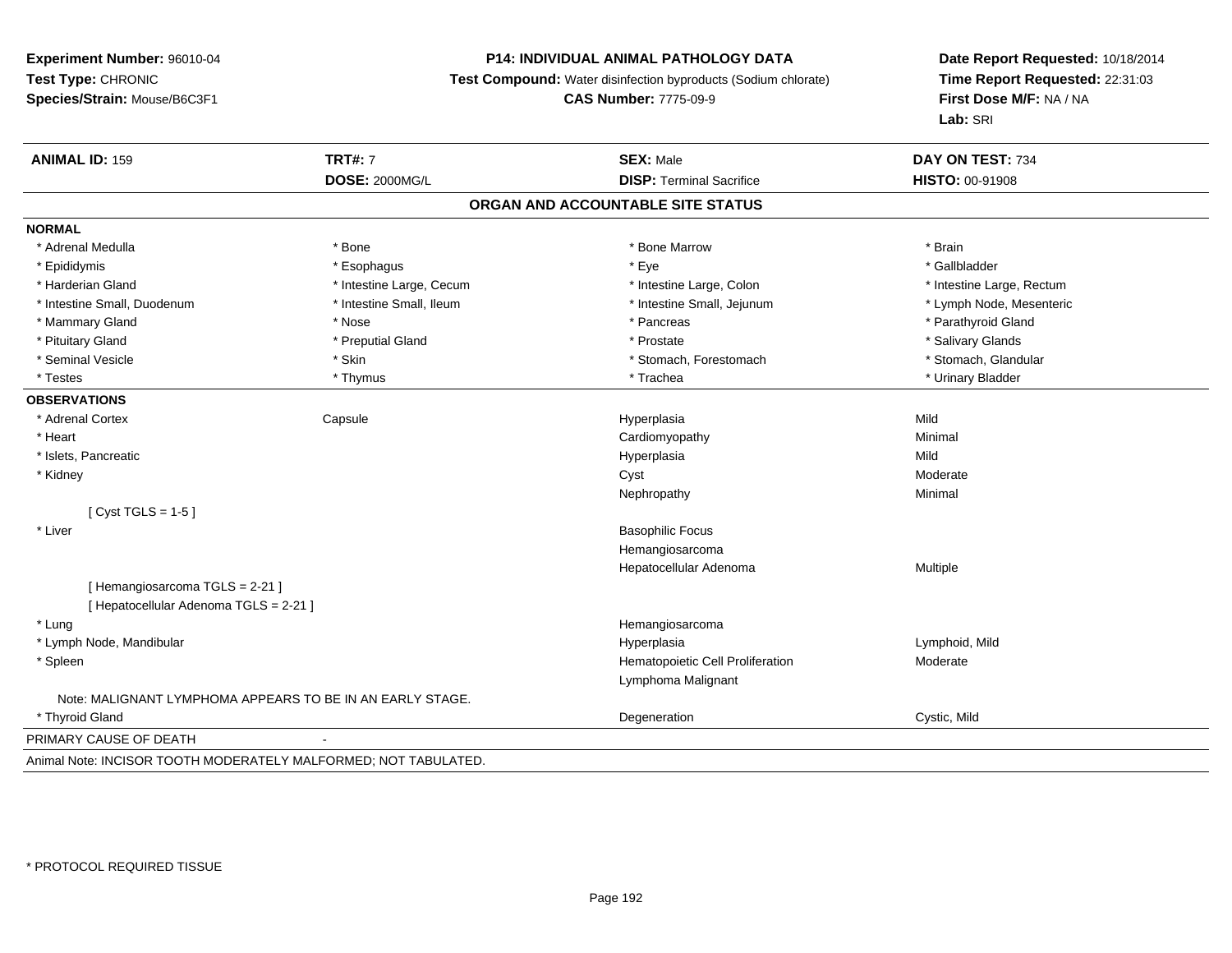### **P14: INDIVIDUAL ANIMAL PATHOLOGY DATA**

**Test Compound:** Water disinfection byproducts (Sodium chlorate)

```
CAS Number: 7775-09-9
```
**Date Report Requested:** 10/18/2014**Time Report Requested:** 22:31:03**First Dose M/F:** NA / NA**Lab:** SRI

| <b>ANIMAL ID: 160</b>                                                | <b>TRT#: 7</b>            | <b>SEX: Male</b>                         | DAY ON TEST: 616           |
|----------------------------------------------------------------------|---------------------------|------------------------------------------|----------------------------|
|                                                                      | <b>DOSE: 2000MG/L</b>     | <b>DISP: Natural Death</b>               | HISTO: 00-89094            |
|                                                                      |                           | ORGAN AND ACCOUNTABLE SITE STATUS        |                            |
| <b>NORMAL</b>                                                        |                           |                                          |                            |
| * Adrenal Medulla                                                    | * Bone                    | * Brain                                  | * Epididymis               |
| * Esophagus                                                          | * Eye                     | * Gallbladder                            | * Harderian Gland          |
| * Heart                                                              | * Intestine Large, Rectum | * Intestine Small, Ileum                 | * Intestine Small, Jejunum |
| * Islets, Pancreatic                                                 | * Lung                    | * Lymph Node, Mandibular                 | * Mammary Gland            |
| * Nose                                                               | * Parathyroid Gland       | * Pituitary Gland                        | * Preputial Gland          |
| * Salivary Glands                                                    | * Seminal Vesicle         | * Stomach, Forestomach                   | * Stomach, Glandular       |
| * Testes                                                             | * Thyroid Gland           | * Trachea                                | * Urinary Bladder          |
| <b>OBSERVATIONS</b>                                                  |                           |                                          |                            |
| * Adrenal Cortex                                                     |                           | <b>Accessory Adrenal Cortical Nodule</b> | Moderate                   |
| * Bone Marrow                                                        |                           | Hyperplasia                              | Moderate                   |
| * Intestine Large, Cecum                                             |                           | Lymphoma Malignant                       |                            |
| * Intestine Large, Colon                                             |                           | Lymphoma Malignant                       |                            |
| * Intestine Small, Duodenum                                          |                           | Lymphoma Malignant                       |                            |
| * Kidney                                                             | <b>Renal Tubule</b>       | <b>Dilatation</b>                        | Mild                       |
|                                                                      |                           | Inflammation                             | Chronic, Mild              |
|                                                                      |                           | Lymphoma Malignant                       |                            |
| Note: BACTERIAL COLONIES PRESENT IN KIDNEY; NOT TABULATED.           |                           |                                          |                            |
| [Dilatation TGLS = 1-5]                                              |                           |                                          |                            |
| [ Lymphoma Malignant TGLS = 1-5 ]                                    |                           |                                          |                            |
| * Liver                                                              |                           | <b>Basophilic Focus</b>                  |                            |
|                                                                      |                           | <b>Eosinophilic Focus</b>                |                            |
|                                                                      |                           | Lymphoma Malignant                       |                            |
| Note: BASOPHILIC FOCUS IS ON SLIDE 25.                               |                           |                                          |                            |
| [Eosinophilic Focus TGLS = 6-25]                                     |                           |                                          |                            |
| [ Lymphoma Malignant TGLS = 3-22 ]                                   |                           |                                          |                            |
| Lymph Node                                                           | Mediastinal               | Lymphoma Malignant                       |                            |
| Note: LYMPHOMA PRESENT IN MEDIASTINAL LYMPH NODE ON SLIDES 2 AND 23. |                           |                                          |                            |
| [ Lymphoma Malignant TGLS = 4-23 ]                                   |                           |                                          |                            |
| * Lymph Node, Mesenteric                                             |                           | Lymphoma Malignant                       |                            |
| [ Lymphoma Malignant TGLS = 2-21 ]                                   |                           |                                          |                            |

\* PROTOCOL REQUIRED TISSUE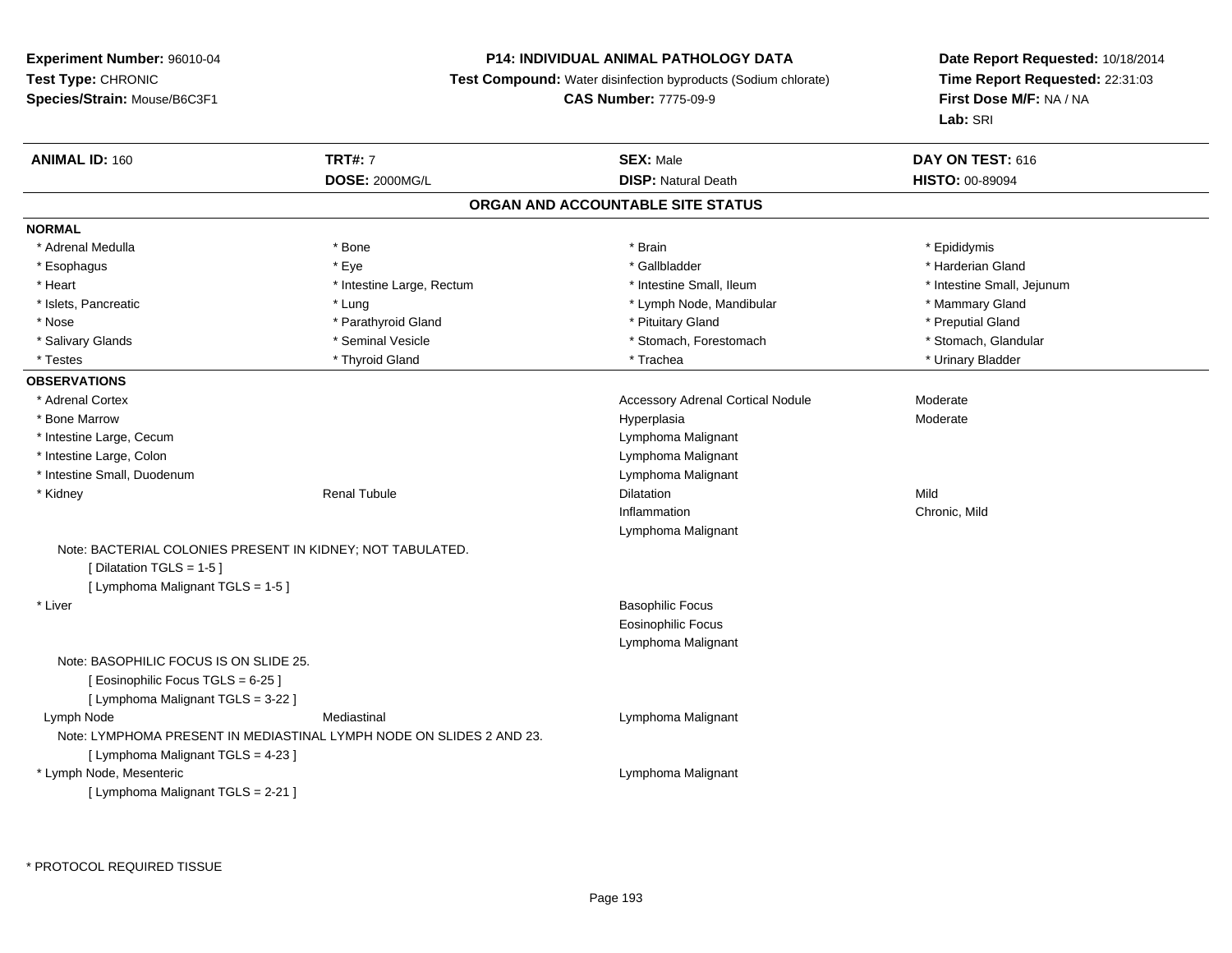**Experiment Number:** 96010-04**Test Type:** CHRONIC **Species/Strain:** Mouse/B6C3F1**P14: INDIVIDUAL ANIMAL PATHOLOGY DATA Test Compound:** Water disinfection byproducts (Sodium chlorate)**CAS Number:** 7775-09-9**Date Report Requested:** 10/18/2014**Time Report Requested:** 22:31:03**First Dose M/F:** NA / NA**Lab:** SRI**ANIMAL ID:** 160**TRT#:** 7 **SEX:** Male **DAY ON TEST:** 616 **DOSE:** 2000MG/L **DISP:** Natural Death **HISTO:** 00-89094 **ORGAN AND ACCOUNTABLE SITE STATUS** \* Pancreas Lymphoma Malignant \* Prostate Lymphoma Malignant \* Skinn and the energy of the energy of the energy of the energy of the energy of the energy  $\sim$  Moderate  $\sim$  Moderate  $\sim$ Inflammation Chronic, Moderate [ Hyperplasia TGLS = 5-24 ][ Inflammation TGLS = 5-24 ] \* Spleenn and the sumplement of the sumplement of the sum of the sum of the sum of the sum of the sum of the sum of the sum of the sum of the sum of the sum of the sum of the sum of the sum of the sum of the sum of the sum of the Hematopoietic Cell Proliferationn Mild \* Thymuss and the control of the control of the control of the control of the control of the control of the control of the control of the control of the control of the control of the control of the control of the control of the co PRIMARY CAUSE OF DEATH- Lymph Node, Mesenteric Lymphoma Malignant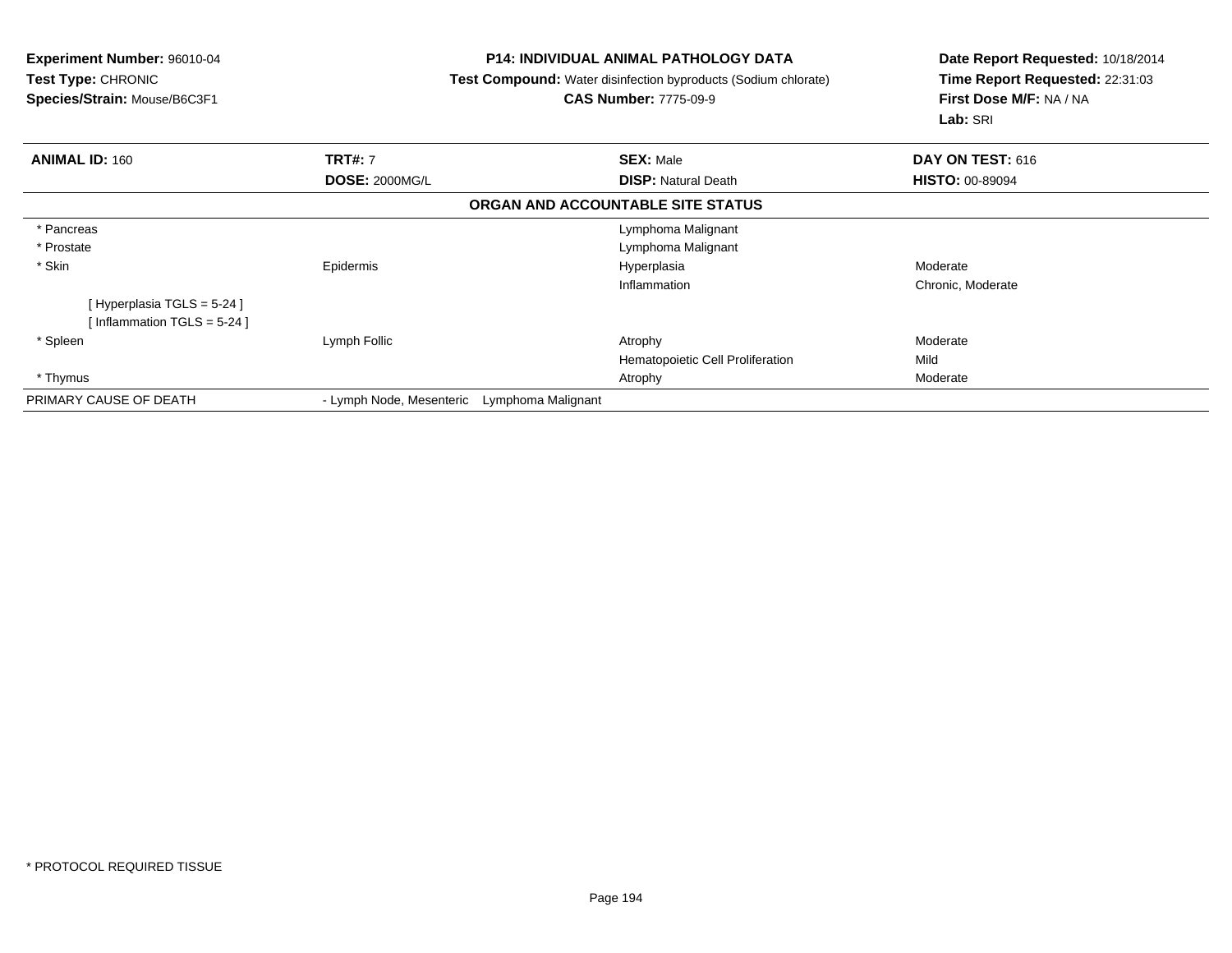## **P14: INDIVIDUAL ANIMAL PATHOLOGY DATA**

**Test Compound:** Water disinfection byproducts (Sodium chlorate)

**CAS Number:** 7775-09-9

| <b>ANIMAL ID: 161</b>        | <b>TRT#: 7</b>                                                        | <b>SEX: Male</b>                  | DAY ON TEST: 730           |
|------------------------------|-----------------------------------------------------------------------|-----------------------------------|----------------------------|
|                              | <b>DOSE: 2000MG/L</b>                                                 | <b>DISP: Terminal Sacrifice</b>   | HISTO: 00-91909            |
|                              |                                                                       | ORGAN AND ACCOUNTABLE SITE STATUS |                            |
| <b>NORMAL</b>                |                                                                       |                                   |                            |
| * Adrenal Medulla            | * Bone                                                                | * Bone Marrow                     | * Brain                    |
| * Epididymis                 | * Esophagus                                                           | * Eye                             | * Gallbladder              |
| * Harderian Gland            | * Heart                                                               | * Intestine Large, Cecum          | * Intestine Large, Colon   |
| * Intestine Large, Rectum    | * Intestine Small, Duodenum                                           | * Intestine Small, Ileum          | * Intestine Small, Jejunum |
| * Islets, Pancreatic         | * Lung                                                                | * Lymph Node, Mesenteric          | * Mammary Gland            |
| * Nose                       | * Pancreas                                                            | * Parathyroid Gland               | * Pituitary Gland          |
| * Prostate                   | * Salivary Glands                                                     | * Seminal Vesicle                 | * Skin                     |
| * Spleen                     | * Stomach, Forestomach                                                | * Stomach, Glandular              | * Testes                   |
| * Thyroid Gland              | * Trachea                                                             | * Urinary Bladder                 |                            |
| <b>MISSING</b>               |                                                                       |                                   |                            |
| * Thymus                     |                                                                       |                                   |                            |
| <b>OBSERVATIONS</b>          |                                                                       |                                   |                            |
| * Adrenal Cortex             |                                                                       | Degeneration                      | Fatty, Minimal             |
|                              |                                                                       | Hypertrophy                       | Focal, Minimal             |
| * Kidney                     |                                                                       | Hyperplasia                       | Lymphoid, Moderate         |
|                              |                                                                       | Nephropathy                       | Moderate                   |
| [Nephropathy TGLS = $2-6$ ]  |                                                                       |                                   |                            |
| * Liver                      |                                                                       | Clear Cell Focus                  |                            |
| * Lymph Node, Mandibular     |                                                                       | Pigmentation                      | Mild                       |
| * Preputial Gland            |                                                                       | Cyst                              | Moderate                   |
|                              |                                                                       | Inflammation                      | Chronic, Moderate          |
| [Cyst TGLS = $1-8$ ]         |                                                                       |                                   |                            |
| [Inflammation TGLS = $1-8$ ] |                                                                       |                                   |                            |
| Tooth                        |                                                                       | Malformation                      |                            |
|                              | Note: TOOTH MALFORMATION (DYSPLASIA) IS PRIMARILY EVIDENT ON SLIDE 9. |                                   |                            |
| [Malformation TGLS = 3-21]   |                                                                       |                                   |                            |
| PRIMARY CAUSE OF DEATH       | $\blacksquare$                                                        |                                   |                            |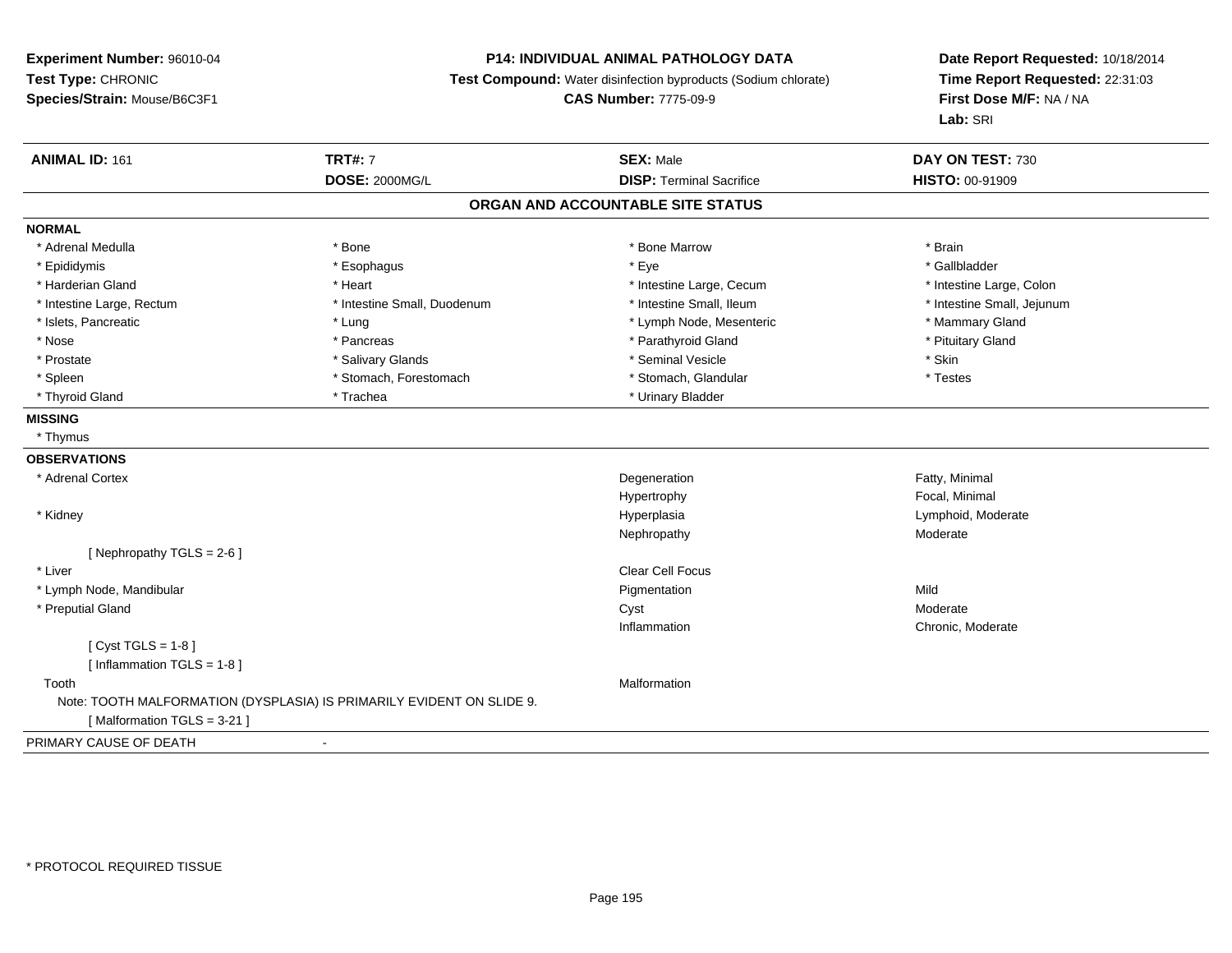### **P14: INDIVIDUAL ANIMAL PATHOLOGY DATA**

**Test Compound:** Water disinfection byproducts (Sodium chlorate)

**CAS Number:** 7775-09-9

| <b>ANIMAL ID: 162</b>                  | <b>TRT#: 7</b>              | <b>SEX: Male</b>                  | DAY ON TEST: 731           |
|----------------------------------------|-----------------------------|-----------------------------------|----------------------------|
|                                        | <b>DOSE: 2000MG/L</b>       | <b>DISP: Terminal Sacrifice</b>   | HISTO: 00-91910            |
|                                        |                             | ORGAN AND ACCOUNTABLE SITE STATUS |                            |
| <b>NORMAL</b>                          |                             |                                   |                            |
| * Adrenal Cortex                       | * Adrenal Medulla           | * Bone                            | * Bone Marrow              |
| * Brain                                | * Epididymis                | * Esophagus                       | * Eye                      |
| * Gallbladder                          | * Heart                     | * Intestine Large, Cecum          | * Intestine Large, Colon   |
| * Intestine Large, Rectum              | * Intestine Small, Duodenum | * Intestine Small, Ileum          | * Intestine Small, Jejunum |
| * Islets, Pancreatic                   | * Lung                      | * Lymph Node, Mandibular          | * Lymph Node, Mesenteric   |
| * Mammary Gland                        | * Nose                      | * Pancreas                        | * Parathyroid Gland        |
| * Pituitary Gland                      | * Prostate                  | * Seminal Vesicle                 | * Skin                     |
| * Spleen                               | * Stomach, Forestomach      | * Stomach, Glandular              | * Thyroid Gland            |
| * Trachea                              | * Urinary Bladder           |                                   |                            |
| <b>OBSERVATIONS</b>                    |                             |                                   |                            |
| * Harderian Gland                      |                             | Adenoma                           |                            |
| * Kidney                               |                             | Nephropathy                       | Minimal                    |
| * Liver                                |                             | <b>Clear Cell Focus</b>           |                            |
|                                        |                             | Hepatocellular Adenoma            |                            |
| [Clear Cell Focus TGLS = 4-6]          |                             |                                   |                            |
| [ Hepatocellular Adenoma TGLS = 3-21 ] |                             |                                   |                            |
| * Preputial Gland                      |                             | Cyst                              | Moderate                   |
|                                        |                             | Inflammation                      | Chronic, Mild              |
| [Cyst TGLS = 1-8]                      |                             |                                   |                            |
| * Salivary Glands                      |                             | Hyperplasia                       | Lymphoid, Mild             |
| * Testes                               | <b>Interstit Cell</b>       | Adenoma                           |                            |
| [Adenoma TGLS = $2-7$ ]                |                             |                                   |                            |
| * Thymus                               |                             | Cyst                              | Moderate                   |
| PRIMARY CAUSE OF DEATH                 | $\blacksquare$              |                                   |                            |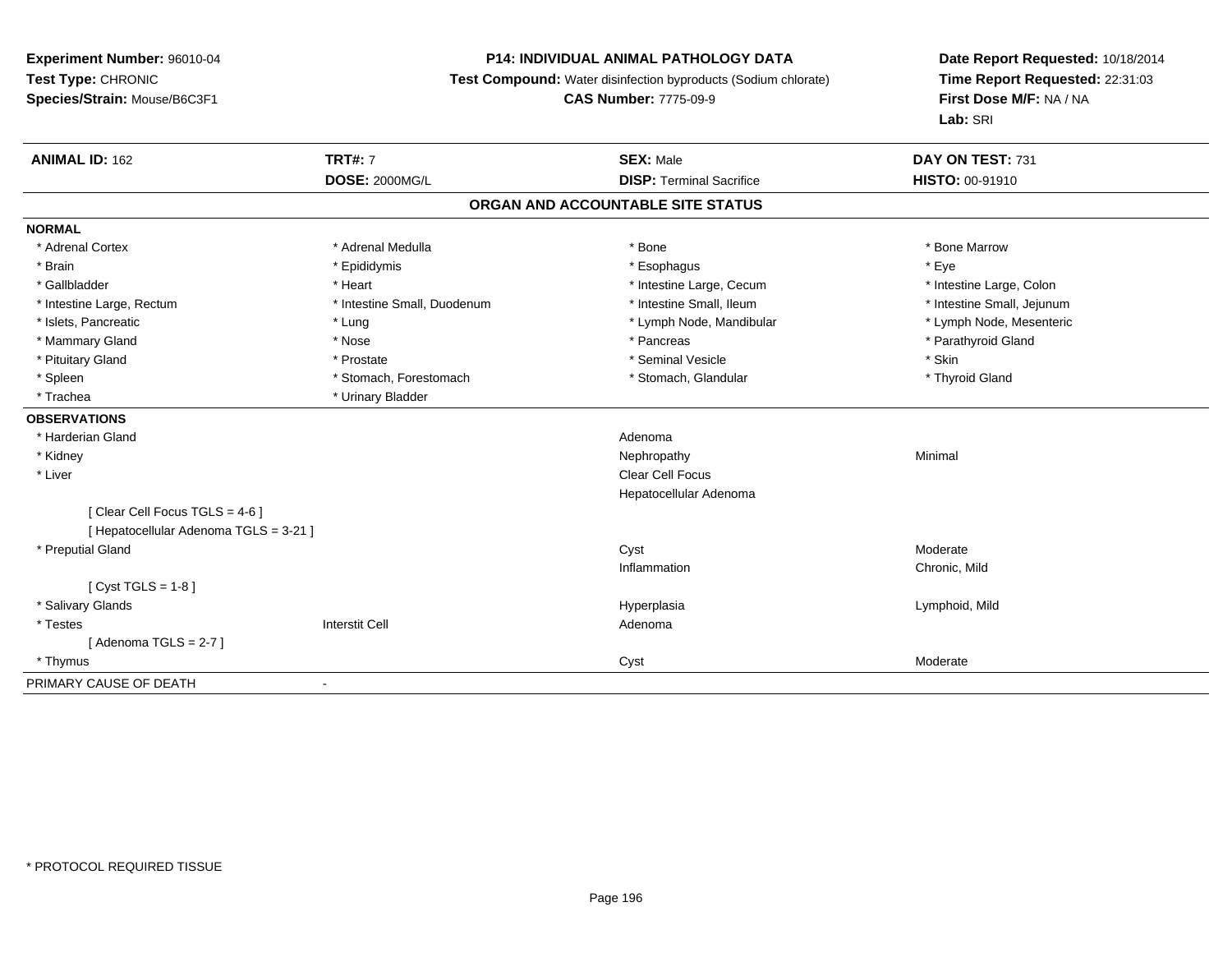## **P14: INDIVIDUAL ANIMAL PATHOLOGY DATA**

**Test Compound:** Water disinfection byproducts (Sodium chlorate)

**CAS Number:** 7775-09-9

**Date Report Requested:** 10/18/2014**Time Report Requested:** 22:31:03**First Dose M/F:** NA / NA**Lab:** SRI

| <b>ANIMAL ID: 163</b>                           | <b>TRT#: 7</b>              | <b>SEX: Male</b>                  | DAY ON TEST: 640           |  |
|-------------------------------------------------|-----------------------------|-----------------------------------|----------------------------|--|
|                                                 | <b>DOSE: 2000MG/L</b>       | <b>DISP:</b> Moribund Sacrifice   | HISTO: 00-89826            |  |
|                                                 |                             | ORGAN AND ACCOUNTABLE SITE STATUS |                            |  |
| <b>NORMAL</b>                                   |                             |                                   |                            |  |
| * Adrenal Cortex                                | * Adrenal Medulla           | * Bone                            | * Brain                    |  |
| * Esophagus                                     | * Eye                       | * Intestine Large, Cecum          | * Intestine Large, Colon   |  |
| * Intestine Large, Rectum                       | * Intestine Small, Duodenum | * Intestine Small, Ileum          | * Intestine Small, Jejunum |  |
| * Islets, Pancreatic                            | * Mammary Gland             | * Nose                            | * Pancreas                 |  |
| * Pituitary Gland                               | * Prostate                  | * Salivary Glands                 | * Seminal Vesicle          |  |
| * Skin                                          | * Stomach, Forestomach      | * Stomach, Glandular              | * Trachea                  |  |
| * Urinary Bladder                               |                             |                                   |                            |  |
| <b>MISSING</b>                                  |                             |                                   |                            |  |
| * Gallbladder                                   | * Parathyroid Gland         |                                   |                            |  |
| <b>INSUFFICIENT TISSUE</b>                      |                             |                                   |                            |  |
| * Harderian Gland                               |                             |                                   |                            |  |
| <b>OBSERVATIONS</b>                             |                             |                                   |                            |  |
| * Bone Marrow                                   |                             | Hyperplasia                       | Marked                     |  |
| * Epididymis                                    |                             | Atypia Cellular                   | Mild                       |  |
| * Heart                                         |                             | Thrombosis                        | Marked                     |  |
| [Thrombosis TGLS = $6-5$ ]                      |                             |                                   |                            |  |
| * Kidney                                        |                             | Nephropathy                       | Moderate                   |  |
| * Liver                                         |                             | Hepatocellular Carcinoma          |                            |  |
| [ Hepatocellular Carcinoma TGLS = 3-21 ]        |                             |                                   |                            |  |
| * Lung                                          |                             | Edema                             | Mild                       |  |
|                                                 |                             | Hepatocellular Carcinoma          | Metastatic (Liver)         |  |
|                                                 |                             | <b>Infiltration Cellular</b>      | Histiocyte, Moderate       |  |
| [ Hepatocellular Carcinoma TGLS = 4-2-1,5-2-1 ] |                             |                                   |                            |  |
| * Lymph Node, Mandibular                        |                             | Pigmentation                      | Mild                       |  |
| * Lymph Node, Mesenteric                        |                             | Hemorrhage                        | Moderate                   |  |
| * Preputial Gland                               |                             | Cyst                              | Moderate                   |  |
| [ $Cyst TGLS = 1-8$ ]                           |                             |                                   |                            |  |
| * Spleen                                        |                             | Hematopoietic Cell Proliferation  | Marked                     |  |
| [ Hematopoietic Cell Proliferation TGLS = 2-6 ] |                             |                                   |                            |  |
| * Testes                                        | <b>Germinal Epith</b>       | Atrophy                           | Minimal                    |  |
|                                                 |                             |                                   |                            |  |

\* PROTOCOL REQUIRED TISSUE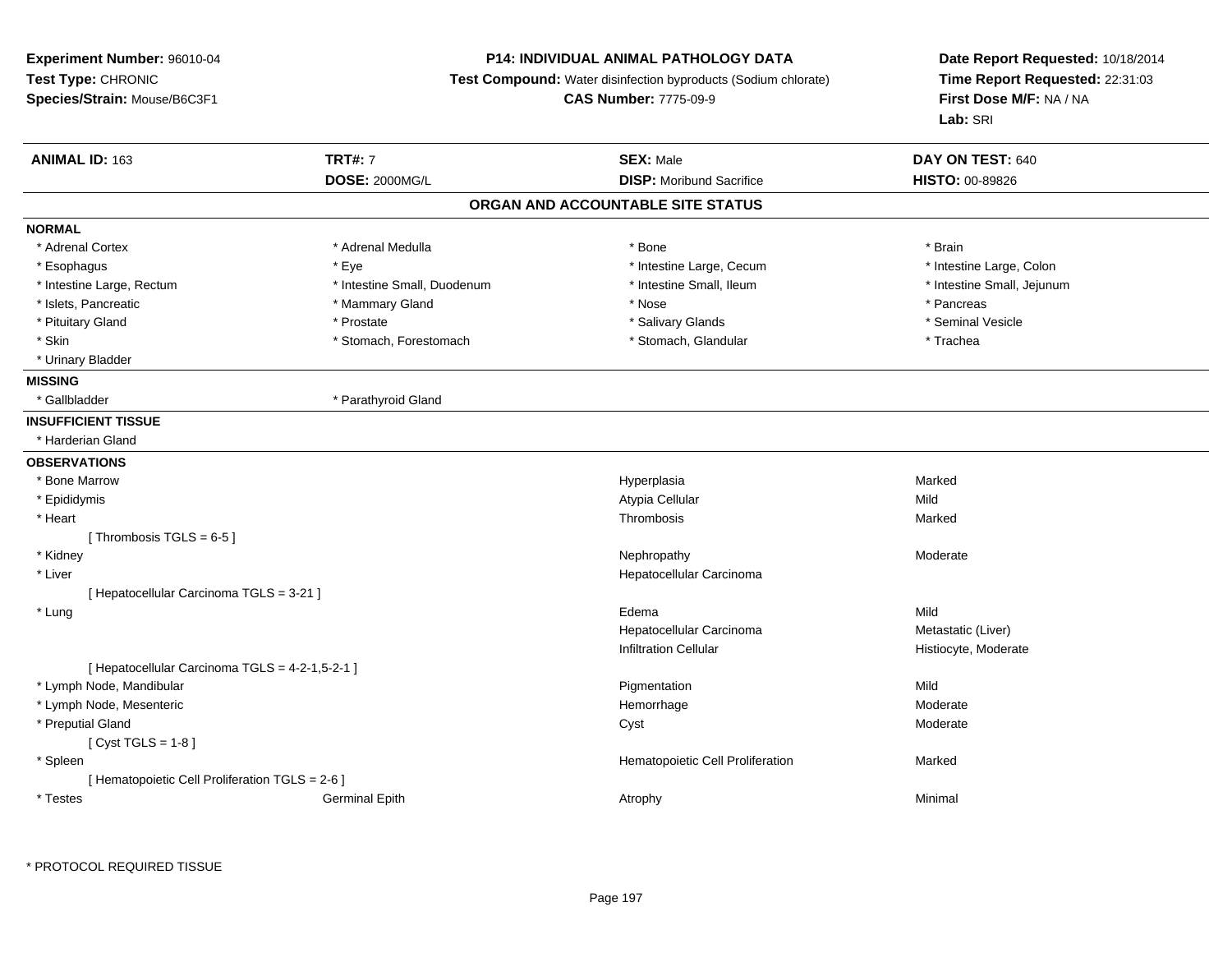| Experiment Number: 96010-04<br>Test Type: CHRONIC<br>Species/Strain: Mouse/B6C3F1 | <b>P14: INDIVIDUAL ANIMAL PATHOLOGY DATA</b><br><b>Test Compound:</b> Water disinfection byproducts (Sodium chlorate)<br><b>CAS Number: 7775-09-9</b> |                                   | Date Report Requested: 10/18/2014<br>Time Report Requested: 22:31:03<br>First Dose M/F: NA / NA<br>Lab: SRI |
|-----------------------------------------------------------------------------------|-------------------------------------------------------------------------------------------------------------------------------------------------------|-----------------------------------|-------------------------------------------------------------------------------------------------------------|
| <b>ANIMAL ID: 163</b>                                                             | <b>TRT#: 7</b>                                                                                                                                        | <b>SEX: Male</b>                  | DAY ON TEST: 640                                                                                            |
|                                                                                   | <b>DOSE: 2000MG/L</b>                                                                                                                                 | <b>DISP:</b> Moribund Sacrifice   | <b>HISTO: 00-89826</b>                                                                                      |
|                                                                                   |                                                                                                                                                       | ORGAN AND ACCOUNTABLE SITE STATUS |                                                                                                             |
| * Thymus                                                                          |                                                                                                                                                       | Atrophy                           | Moderate                                                                                                    |
| * Thyroid Gland                                                                   |                                                                                                                                                       | Degeneration                      | Cystic, Mild                                                                                                |
|                                                                                   | <b>Follicular Cel</b>                                                                                                                                 | Hypertrophy                       | Mild                                                                                                        |
| PRIMARY CAUSE OF DEATH                                                            | - Liver Hepatocellular Carcinoma                                                                                                                      |                                   |                                                                                                             |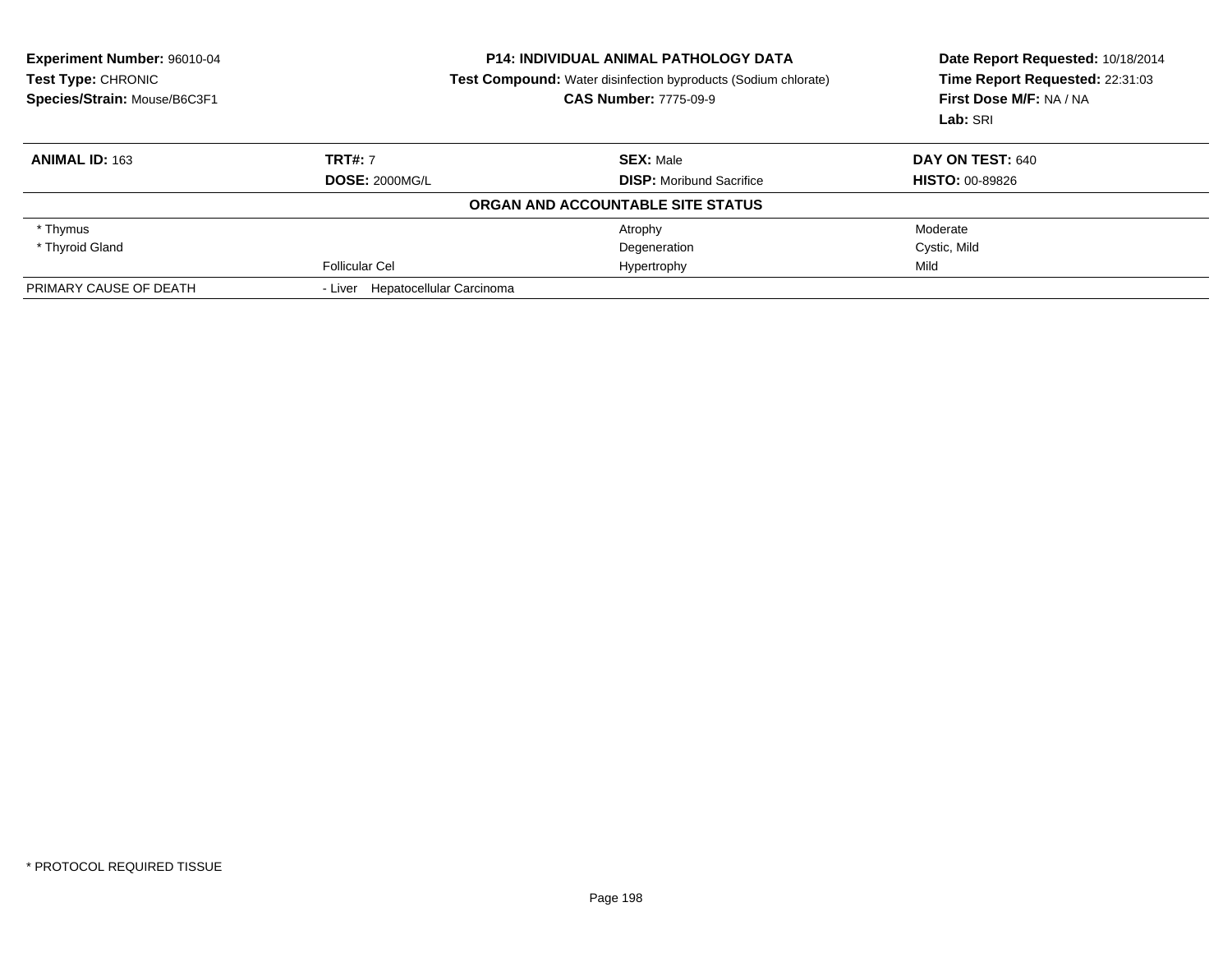#### **P14: INDIVIDUAL ANIMAL PATHOLOGY DATA**

**Test Compound:** Water disinfection byproducts (Sodium chlorate)

**CAS Number:** 7775-09-9

**Date Report Requested:** 10/18/2014**Time Report Requested:** 22:31:03**First Dose M/F:** NA / NA**Lab:** SRI

| <b>ANIMAL ID: 164</b>                | <b>TRT#: 7</b>                                                               | <b>SEX: Male</b>                  | DAY ON TEST: 731          |
|--------------------------------------|------------------------------------------------------------------------------|-----------------------------------|---------------------------|
|                                      | <b>DOSE: 2000MG/L</b>                                                        | <b>DISP: Terminal Sacrifice</b>   | HISTO: 00-91911           |
|                                      |                                                                              | ORGAN AND ACCOUNTABLE SITE STATUS |                           |
| <b>NORMAL</b>                        |                                                                              |                                   |                           |
| * Adrenal Medulla                    | * Bone                                                                       | * Bone Marrow                     | * Brain                   |
| * Epididymis                         | * Esophagus                                                                  | * Eye                             | * Gallbladder             |
| * Heart                              | * Intestine Large, Cecum                                                     | * Intestine Large, Colon          | * Intestine Large, Rectum |
| * Intestine Small, Duodenum          | * Intestine Small, Ileum                                                     | * Intestine Small, Jejunum        | * Islets, Pancreatic      |
| * Lymph Node, Mandibular             | * Lymph Node, Mesenteric                                                     | * Mammary Gland                   | * Nose                    |
| * Pancreas                           | * Parathyroid Gland                                                          | * Pituitary Gland                 | * Preputial Gland         |
| * Prostate                           | * Salivary Glands                                                            | * Seminal Vesicle                 | * Skin                    |
| * Spleen                             | * Stomach, Forestomach                                                       | * Stomach, Glandular              | * Testes                  |
| * Thymus                             | * Trachea                                                                    | * Urinary Bladder                 |                           |
| <b>OBSERVATIONS</b>                  |                                                                              |                                   |                           |
| * Adrenal Cortex                     |                                                                              | Hypertrophy                       | Focal, Mild               |
| * Harderian Gland                    |                                                                              | Adenoma                           |                           |
| [Adenoma TGLS = $4-12$ ]             |                                                                              |                                   |                           |
| * Kidney                             |                                                                              | Nephropathy                       | Minimal                   |
| * Liver                              |                                                                              | <b>Clear Cell Focus</b>           |                           |
|                                      |                                                                              | Hepatocellular Adenoma            |                           |
|                                      |                                                                              | <b>Mixed Cell Focus</b>           |                           |
| [Clear Cell Focus TGLS = 2-6,3-21]   |                                                                              |                                   |                           |
| [Hepatocellular Adenoma TGLS = 3-21] |                                                                              |                                   |                           |
| [Mixed Cell Focus TGLS = 2-6,3-21]   |                                                                              |                                   |                           |
| * Lung                               |                                                                              | Hyperplasia                       | Lymphoid, Mild            |
| * Sem Ves                            |                                                                              |                                   |                           |
|                                      | Note: TGL 1-7 IS SEMINAL VESICLE, HEMORRHAGE, MILD; MORPHOLOGY NOT AVAILBLE. |                                   |                           |
| * Thyroid Gland                      |                                                                              | Degeneration                      | Cystic, Minimal           |
| PRIMARY CAUSE OF DEATH               |                                                                              |                                   |                           |
|                                      |                                                                              |                                   |                           |

Animal Note: ONE INCISOR TOOTH MODERATELY MALFORMED; NOT TABULATED.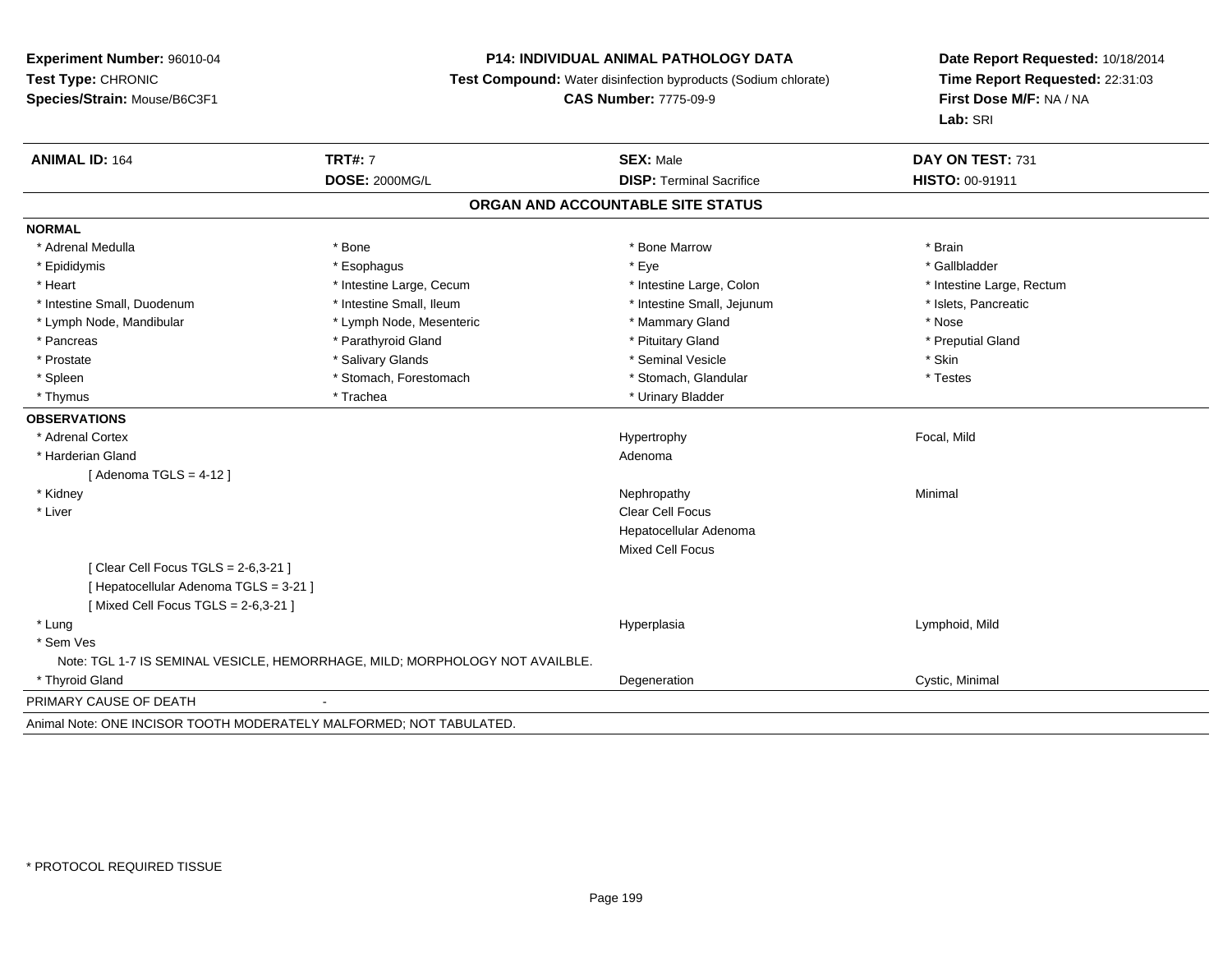#### **P14: INDIVIDUAL ANIMAL PATHOLOGY DATA**

**Test Compound:** Water disinfection byproducts (Sodium chlorate)

**CAS Number:** 7775-09-9

**Date Report Requested:** 10/18/2014**Time Report Requested:** 22:31:03**First Dose M/F:** NA / NA**Lab:** SRI

| <b>ANIMAL ID: 165</b>                      | <b>TRT#: 7</b>              | <b>SEX: Male</b>                  | DAY ON TEST: 734           |
|--------------------------------------------|-----------------------------|-----------------------------------|----------------------------|
|                                            | <b>DOSE: 2000MG/L</b>       | <b>DISP: Terminal Sacrifice</b>   | <b>HISTO: 00-91912</b>     |
|                                            |                             | ORGAN AND ACCOUNTABLE SITE STATUS |                            |
| <b>NORMAL</b>                              |                             |                                   |                            |
| * Adrenal Cortex                           | * Adrenal Medulla           | * Bone                            | * Bone Marrow              |
| * Brain                                    | * Epididymis                | * Esophagus                       | * Eye                      |
| * Harderian Gland                          | * Heart                     | * Intestine Large, Cecum          | * Intestine Large, Colon   |
| * Intestine Large, Rectum                  | * Intestine Small, Duodenum | * Intestine Small, Ileum          | * Intestine Small, Jejunum |
| * Lung                                     | * Lymph Node, Mesenteric    | * Mammary Gland                   | * Nose                     |
| * Pancreas                                 | * Parathyroid Gland         | * Pituitary Gland                 | * Prostate                 |
| * Salivary Glands                          | * Seminal Vesicle           | * Skin                            | * Spleen                   |
| * Stomach, Forestomach                     | * Stomach, Glandular        | * Testes                          | * Thymus                   |
| * Thyroid Gland                            | * Trachea                   | * Urinary Bladder                 |                            |
| <b>INSUFFICIENT TISSUE</b>                 |                             |                                   |                            |
| * Gallbladder                              |                             |                                   |                            |
| <b>OBSERVATIONS</b>                        |                             |                                   |                            |
| * Islets, Pancreatic                       |                             | Hyperplasia                       | Moderate                   |
| * Kidney                                   |                             | Cyst                              | Moderate                   |
|                                            |                             | Nephropathy                       | Minimal                    |
| * Liver                                    |                             | Hepatocellular Adenoma            | Multiple                   |
| [ Hepatocellular Adenoma TGLS = 1-21,2-6 ] |                             |                                   |                            |
| * Lymph Node, Mandibular                   |                             | Hyperplasia                       | Lymphoid, Mild             |
| * Preputial Gland                          |                             | Cyst                              | Moderate                   |
|                                            |                             | Inflammation                      | Chronic, Mild              |
| PRIMARY CAUSE OF DEATH                     | $\overline{\phantom{a}}$    |                                   |                            |

Animal Note: FOCUS OF SQUAMOUS METAPLASIA IN MUCOSA OF GLANDULAR STOMACH EXTENDING FROM MUCO SAL SURFACE TO SUBMUCOSA; CONSIDERED MALFORMATION AND NOT<br>TABULATED.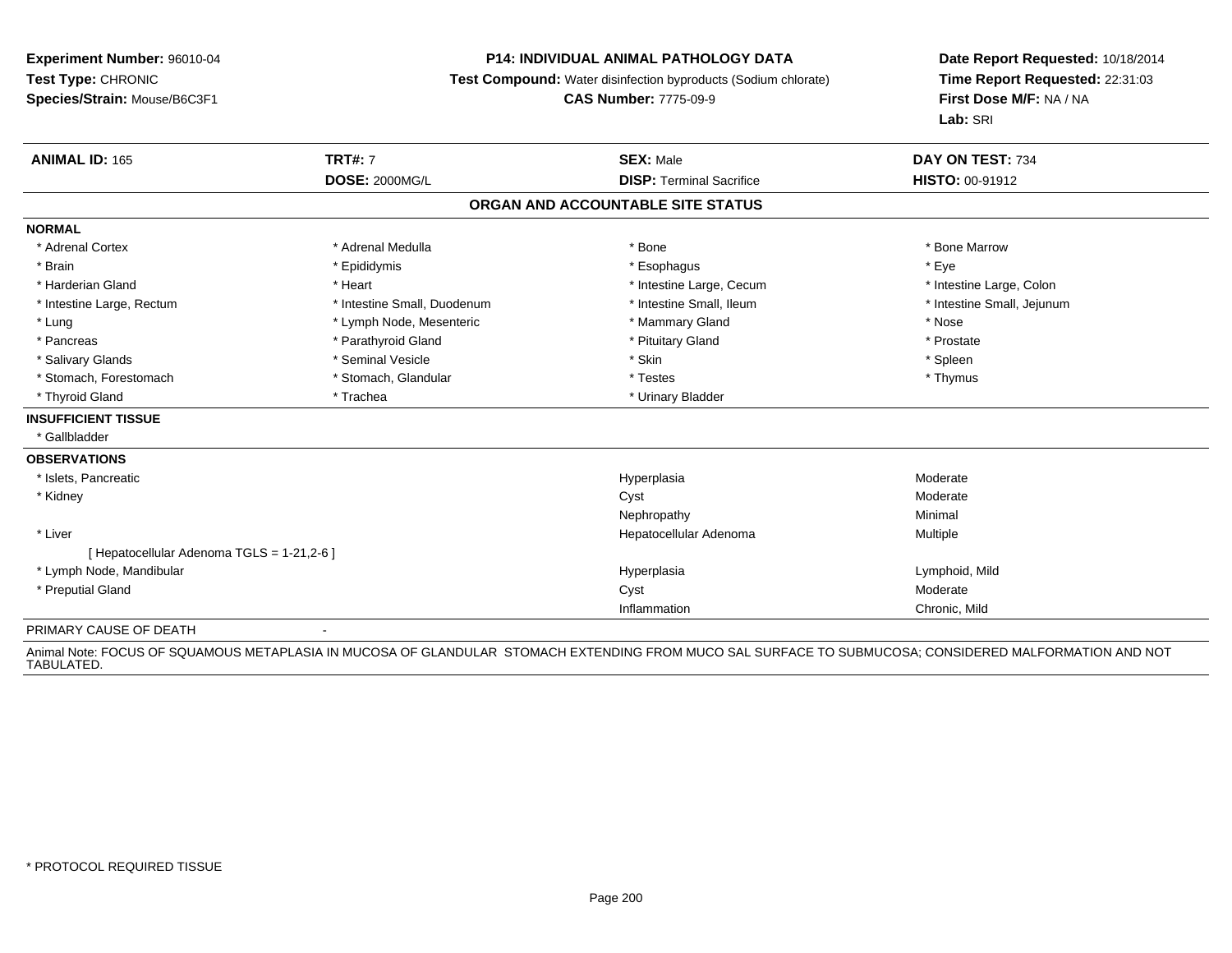## **P14: INDIVIDUAL ANIMAL PATHOLOGY DATA**

**Test Compound:** Water disinfection byproducts (Sodium chlorate)

**CAS Number:** 7775-09-9

| <b>ANIMAL ID: 166</b>                          | <b>TRT#: 7</b>              | <b>SEX: Male</b>                         | DAY ON TEST: 731           |
|------------------------------------------------|-----------------------------|------------------------------------------|----------------------------|
|                                                | <b>DOSE: 2000MG/L</b>       | <b>DISP: Terminal Sacrifice</b>          | HISTO: 00-91913            |
|                                                |                             | ORGAN AND ACCOUNTABLE SITE STATUS        |                            |
| <b>NORMAL</b>                                  |                             |                                          |                            |
| * Adrenal Medulla                              | * Bone                      | * Bone Marrow                            | * Brain                    |
| * Epididymis                                   | * Esophagus                 | * Eye                                    | * Gallbladder              |
| * Harderian Gland                              | * Heart                     | * Intestine Large, Cecum                 | * Intestine Large, Colon   |
| * Intestine Large, Rectum                      | * Intestine Small, Duodenum | * Intestine Small, Ileum                 | * Intestine Small, Jejunum |
| * Islets, Pancreatic                           | * Lymph Node, Mandibular    | * Mammary Gland                          | * Nose                     |
| * Pancreas                                     | * Parathyroid Gland         | * Pituitary Gland                        | * Prostate                 |
| * Salivary Glands                              | * Seminal Vesicle           | * Skin                                   | * Stomach, Forestomach     |
| * Stomach, Glandular                           | * Testes                    | * Thymus                                 | * Thyroid Gland            |
| * Trachea                                      | * Urinary Bladder           |                                          |                            |
| <b>OBSERVATIONS</b>                            |                             |                                          |                            |
| * Adrenal Cortex                               |                             | <b>Accessory Adrenal Cortical Nodule</b> | Moderate                   |
| * Kidney                                       |                             | Nephropathy                              | Minimal                    |
| * Liver                                        |                             | Clear Cell Focus                         | Moderate                   |
|                                                |                             | Cyst                                     | Moderate                   |
|                                                | Hepatocyte                  | Vacuolization Cytoplasmic                | Moderate                   |
| [Clear Cell Focus TGLS = 4-6]                  |                             |                                          |                            |
| [ $Cyst TGLS = 6-22$ ]                         |                             |                                          |                            |
| * Lung                                         |                             | Alveolar/Bronchiolar Carcinoma           |                            |
|                                                |                             | Edema                                    | Mild                       |
|                                                |                             | <b>Infiltration Cellular</b>             | Histiocyte, Mild           |
| [ Alveolar/Bronchiolar Carcinoma TGLS = 5-21 ] |                             |                                          |                            |
| * Lymph Node, Mesenteric                       |                             | Hyperplasia                              | Lymphoid, Moderate         |
| * Preputial Gland                              |                             | Cyst                                     | Moderate                   |
| [ $Cyst TGLS = 2-8$ ]                          |                             |                                          |                            |
| * Spleen                                       |                             | Hyperplasia                              | Lymphoid, Mild             |
| [ Hyperplasia TGLS = 3-6 ]                     |                             |                                          |                            |
| PRIMARY CAUSE OF DEATH                         |                             |                                          |                            |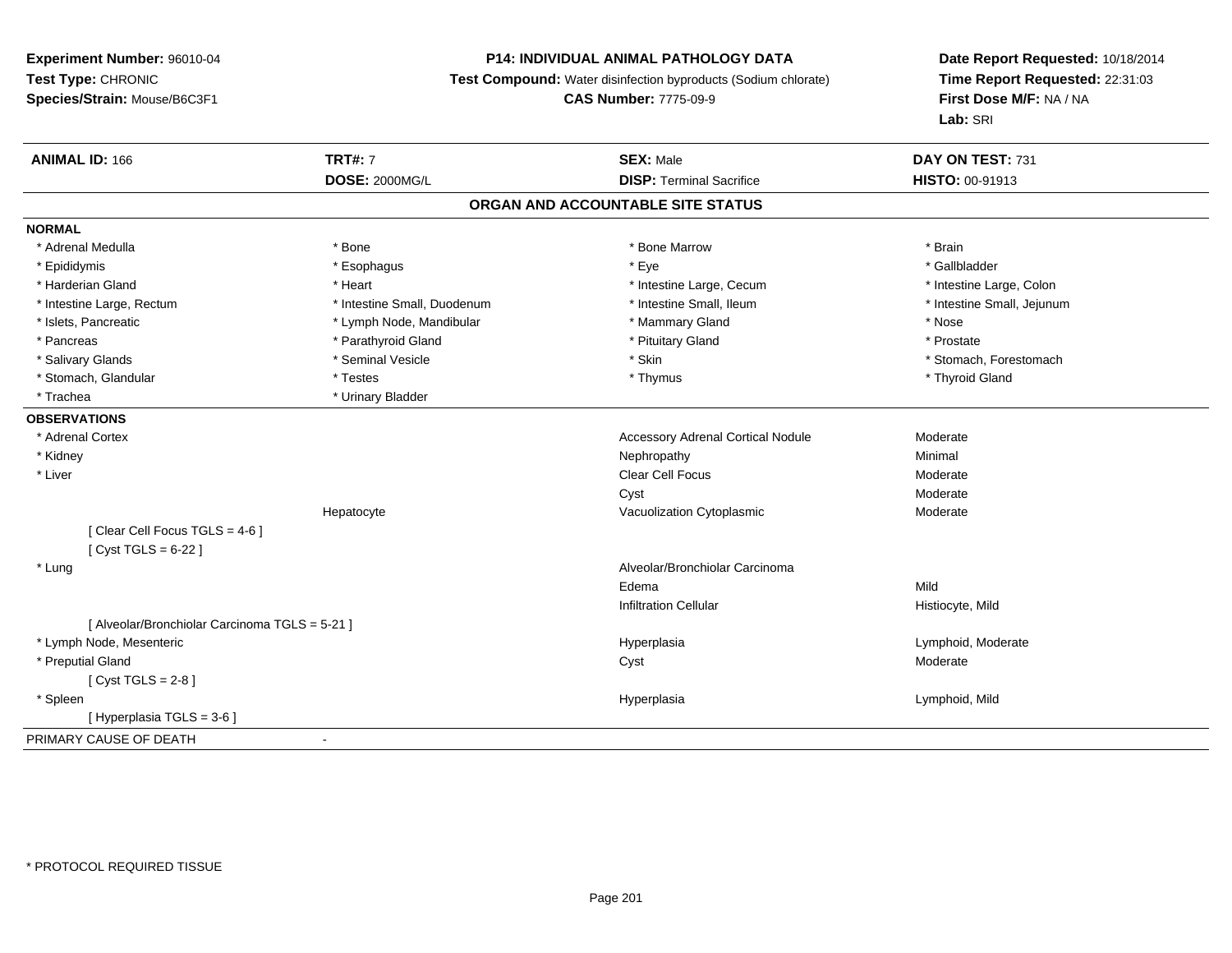#### **P14: INDIVIDUAL ANIMAL PATHOLOGY DATA**

**Test Compound:** Water disinfection byproducts (Sodium chlorate)

#### **CAS Number:** 7775-09-9

**Date Report Requested:** 10/18/2014**Time Report Requested:** 22:31:03**First Dose M/F:** NA / NA**Lab:** SRI

| <b>ANIMAL ID: 167</b>           | <b>TRT#: 7</b>           | <b>SEX: Male</b>                                                                                                            | DAY ON TEST: 605           |
|---------------------------------|--------------------------|-----------------------------------------------------------------------------------------------------------------------------|----------------------------|
|                                 | <b>DOSE: 2000MG/L</b>    | <b>DISP: Natural Death</b>                                                                                                  | <b>HISTO: 00-88977</b>     |
|                                 |                          | ORGAN AND ACCOUNTABLE SITE STATUS                                                                                           |                            |
| <b>NORMAL</b>                   |                          |                                                                                                                             |                            |
| * Adrenal Cortex                | * Adrenal Medulla        | * Bone                                                                                                                      | * Bone Marrow              |
| * Brain                         | * Epididymis             | * Esophagus                                                                                                                 | * Eye                      |
| * Gallbladder                   | * Intestine Large, Colon | * Intestine Large, Rectum                                                                                                   | * Intestine Small, Jejunum |
| * Islets. Pancreatic            | * Liver                  | * Lung                                                                                                                      | * Lymph Node, Mandibular   |
| * Lymph Node, Mesenteric        | * Mammary Gland          | * Pancreas                                                                                                                  | * Parathyroid Gland        |
| * Pituitary Gland               | * Preputial Gland        | * Prostate                                                                                                                  | * Salivary Glands          |
| * Seminal Vesicle               | * Skin                   | * Stomach, Forestomach                                                                                                      | * Stomach, Glandular       |
| * Testes                        | * Thyroid Gland          | * Trachea                                                                                                                   | * Urinary Bladder          |
| <b>MISSING</b>                  |                          |                                                                                                                             |                            |
| * Thymus                        |                          |                                                                                                                             |                            |
| <b>AUTO PRECLUDES DIAG.</b>     |                          |                                                                                                                             |                            |
| * Intestine Large, Cecum        | * Intestine Small, Ileum |                                                                                                                             |                            |
| <b>INSUFFICIENT TISSUE</b>      |                          |                                                                                                                             |                            |
| * Intestine Small, Duodenum     |                          |                                                                                                                             |                            |
| <b>OBSERVATIONS</b>             |                          |                                                                                                                             |                            |
| * Harderian Gland               |                          | Adenoma                                                                                                                     |                            |
| * Heart                         |                          | Inflammation                                                                                                                | Chronic, Moderate          |
| * Kidney                        | <b>Renal Tubule</b>      | Necrosis                                                                                                                    | Marked                     |
| [Necrosis TGLS = $2-5$ ]        |                          |                                                                                                                             |                            |
| * Nose                          |                          | Inflammation                                                                                                                | Chronic, Mild              |
| * Spleen                        |                          | Depletion Lymphoid                                                                                                          | Moderate                   |
| [Depletion Lymphoid TGLS = 1-6] |                          |                                                                                                                             |                            |
| PRIMARY CAUSE OF DEATH          | $\sim$                   |                                                                                                                             |                            |
|                                 |                          | Animal Note: PLASMA CELL TUMOR PRESENT IN LIVER (TGL 3-6), LUNG, BRAIN, AND BONE MARROW; MOR PHOLOGY NOT AVAILABLE ON TDMS. |                            |

Animal Note: MODERATE DYSPLASIA OF ONE INCISOR TOOTH; NOT TABULATED.

Animal Note: TGL 1 = No Corresponding Lesion (NCL)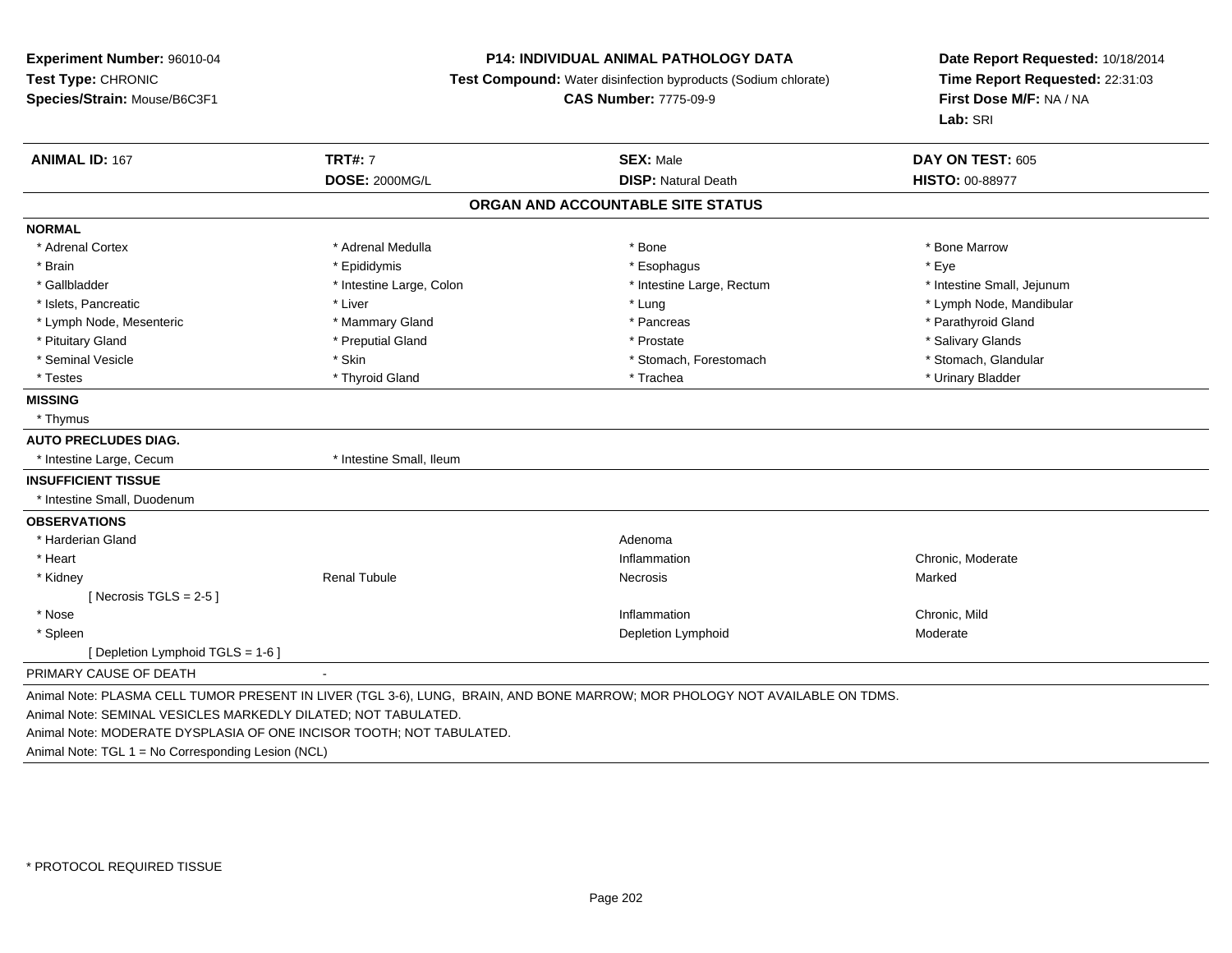### **P14: INDIVIDUAL ANIMAL PATHOLOGY DATA**

**Test Compound:** Water disinfection byproducts (Sodium chlorate)

**CAS Number:** 7775-09-9

| <b>ANIMAL ID: 168</b>                      | <b>TRT#: 7</b>            | <b>SEX: Male</b>                  | DAY ON TEST: 734         |
|--------------------------------------------|---------------------------|-----------------------------------|--------------------------|
|                                            | <b>DOSE: 2000MG/L</b>     | <b>DISP: Terminal Sacrifice</b>   | <b>HISTO: 00-91914</b>   |
|                                            |                           | ORGAN AND ACCOUNTABLE SITE STATUS |                          |
| <b>NORMAL</b>                              |                           |                                   |                          |
| * Adrenal Cortex                           | * Adrenal Medulla         | * Bone                            | * Bone Marrow            |
| * Brain                                    | * Epididymis              | * Esophagus                       | * Eye                    |
| * Gallbladder                              | * Harderian Gland         | * Heart                           | * Intestine Large, Cecum |
| * Intestine Large, Colon                   | * Intestine Large, Rectum | * Intestine Small, Duodenum       | * Intestine Small. Ileum |
| * Intestine Small, Jejunum                 | * Lymph Node, Mandibular  | * Lymph Node, Mesenteric          | * Mammary Gland          |
| * Nose                                     | * Pancreas                | * Parathyroid Gland               | * Pituitary Gland        |
| * Preputial Gland                          | * Prostate                | * Salivary Glands                 | * Seminal Vesicle        |
| * Skin                                     | * Spleen                  | * Stomach, Forestomach            | * Stomach, Glandular     |
| * Testes                                   | * Thyroid Gland           | * Trachea                         | * Urinary Bladder        |
| <b>MISSING</b>                             |                           |                                   |                          |
| * Thymus                                   |                           |                                   |                          |
| <b>OBSERVATIONS</b>                        |                           |                                   |                          |
| * Islets, Pancreatic                       |                           | Hyperplasia                       | Moderate                 |
| * Kidney                                   |                           | Cyst                              | Moderate                 |
|                                            |                           | Nephropathy                       | Minimal                  |
| * Liver                                    |                           | <b>Eosinophilic Focus</b>         |                          |
|                                            |                           | Hepatocellular Adenoma            | Multiple                 |
| [Hepatocellular Adenoma TGLS = 2-21,3-22 ] |                           |                                   |                          |
| * Lung                                     |                           | Edema                             | Mild                     |
|                                            |                           | Hemorrhage                        | Mild                     |
|                                            |                           | Hyperplasia                       | Lymphoid, Mild           |
| PRIMARY CAUSE OF DEATH                     | $\overline{a}$            |                                   |                          |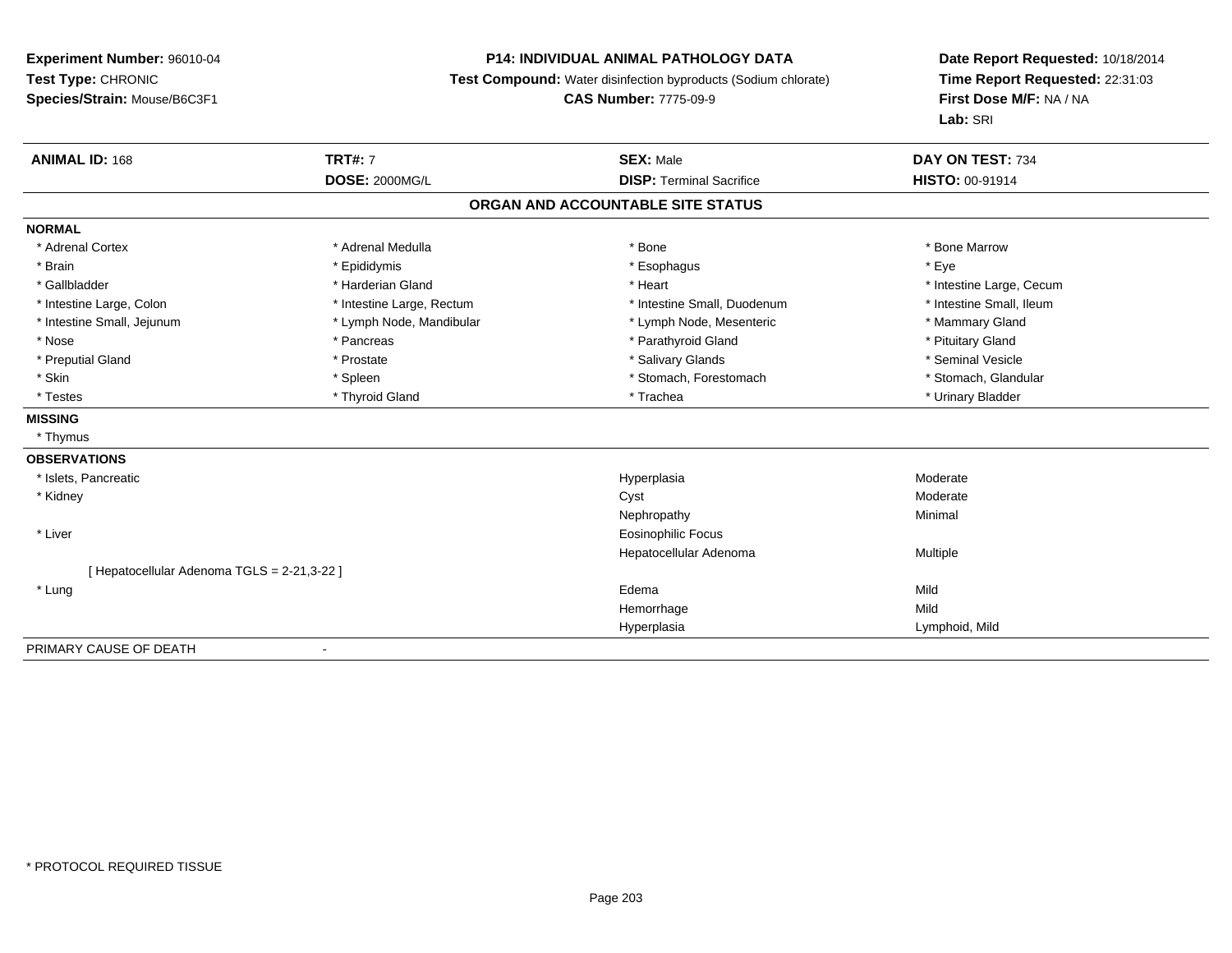## **P14: INDIVIDUAL ANIMAL PATHOLOGY DATA**

**Test Compound:** Water disinfection byproducts (Sodium chlorate)

# **CAS Number:** 7775-09-9

| <b>ANIMAL ID: 169</b>                       | <b>TRT#: 7</b>            | <b>SEX: Male</b>                  | DAY ON TEST: 729         |  |
|---------------------------------------------|---------------------------|-----------------------------------|--------------------------|--|
|                                             | <b>DOSE: 2000MG/L</b>     | <b>DISP: Terminal Sacrifice</b>   | HISTO: 00-91915          |  |
|                                             |                           | ORGAN AND ACCOUNTABLE SITE STATUS |                          |  |
| <b>NORMAL</b>                               |                           |                                   |                          |  |
| * Adrenal Cortex                            | * Adrenal Medulla         | * Bone                            | * Bone Marrow            |  |
| * Brain                                     | * Epididymis              | * Esophagus                       | * Eye                    |  |
| * Gallbladder                               | * Harderian Gland         | * Heart                           | * Intestine Large, Cecum |  |
| * Intestine Large, Colon                    | * Intestine Large, Rectum | * Intestine Small, Duodenum       | * Intestine Small, Ileum |  |
| * Intestine Small, Jejunum                  | * Lymph Node, Mesenteric  | * Mammary Gland                   | * Nose                   |  |
| * Pancreas                                  | * Parathyroid Gland       | * Pituitary Gland                 | * Salivary Glands        |  |
| * Seminal Vesicle                           | * Skin                    | * Stomach, Forestomach            | * Stomach, Glandular     |  |
| * Thymus                                    | * Thyroid Gland           | * Trachea                         | * Urinary Bladder        |  |
| <b>OBSERVATIONS</b>                         |                           |                                   |                          |  |
| * Islets, Pancreatic                        |                           | Hyperplasia                       | Moderate                 |  |
| * Kidney                                    |                           | Hyperplasia                       | Lymphoid, Mild           |  |
|                                             |                           | Metaplasia                        | Osseous, Moderate        |  |
|                                             |                           | Nephropathy                       | Minimal                  |  |
| * Liver                                     |                           | <b>Eosinophilic Focus</b>         |                          |  |
|                                             |                           | Hepatocellular Adenoma            | Multiple                 |  |
|                                             |                           | Mixed Cell Focus                  |                          |  |
| Note: MIXED CELL FOCUS IS ON SLIDE 6.       |                           |                                   |                          |  |
| [ Eosinophilic Focus TGLS = 2-21 ]          |                           |                                   |                          |  |
| [ Hepatocellular Adenoma TGLS = 2-21,3-22 ] |                           |                                   |                          |  |
| * Lung                                      |                           | Alveolar/Bronchiolar Adenoma      |                          |  |
|                                             |                           | Hemorrhage                        | Mild                     |  |
|                                             | Alveolar Epith            | Hyperplasia                       | Moderate                 |  |
|                                             |                           | Hyperplasia                       | Lymphoid, Mild           |  |
|                                             |                           | <b>Infiltration Cellular</b>      | Histiocyte, Minimal      |  |
| [Hemorrhage TGLS = 4-23]                    |                           |                                   |                          |  |
| [ Hyperplasia TGLS = 4-23 ]                 |                           |                                   |                          |  |
| * Lymph Node, Mandibular                    |                           | Pigmentation                      | Mild                     |  |
| * Preputial Gland                           |                           | Inflammation                      | Chronic, Mild            |  |
| * Prostate                                  |                           | Inflammation                      | Chronic, Mild            |  |
| * Spleen                                    |                           | Hyperplasia                       | Lymphoid, Mild           |  |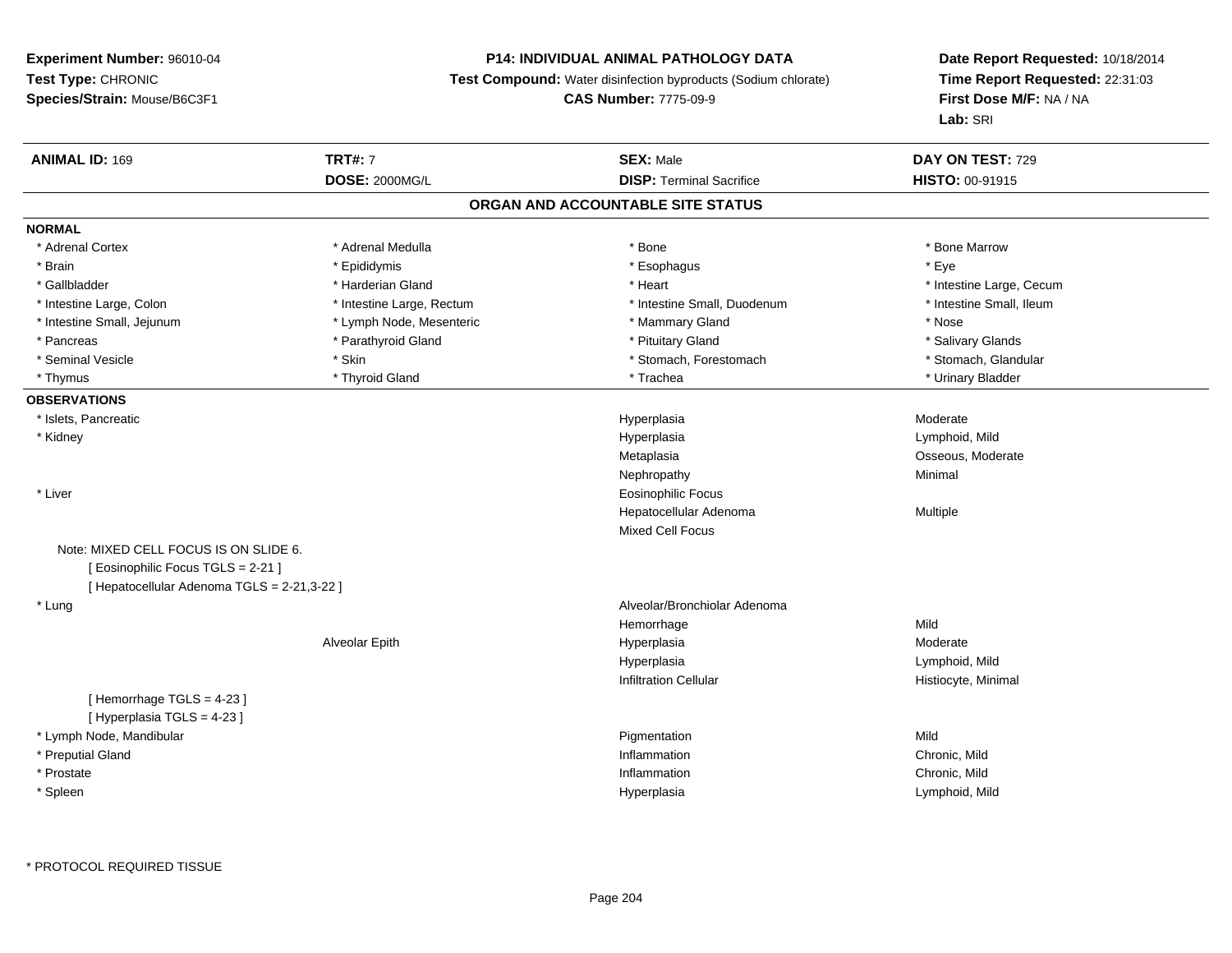| <b>Experiment Number: 96010-04</b><br><b>Test Type: CHRONIC</b><br>Species/Strain: Mouse/B6C3F1 | <b>P14: INDIVIDUAL ANIMAL PATHOLOGY DATA</b><br><b>Test Compound:</b> Water disinfection byproducts (Sodium chlorate)<br><b>CAS Number: 7775-09-9</b> |                                   | Date Report Requested: 10/18/2014<br>Time Report Requested: 22:31:03<br>First Dose M/F: NA / NA<br>Lab: SRI |
|-------------------------------------------------------------------------------------------------|-------------------------------------------------------------------------------------------------------------------------------------------------------|-----------------------------------|-------------------------------------------------------------------------------------------------------------|
| <b>ANIMAL ID: 169</b>                                                                           | <b>TRT#: 7</b>                                                                                                                                        | <b>SEX: Male</b>                  | DAY ON TEST: 729                                                                                            |
|                                                                                                 | <b>DOSE: 2000MG/L</b>                                                                                                                                 | <b>DISP:</b> Terminal Sacrifice   | <b>HISTO: 00-91915</b>                                                                                      |
|                                                                                                 |                                                                                                                                                       | ORGAN AND ACCOUNTABLE SITE STATUS |                                                                                                             |
| * Testes                                                                                        | <b>Interstit Cell</b>                                                                                                                                 | Adenoma                           |                                                                                                             |
| [ Adenoma TGLS = 1-7 ]                                                                          |                                                                                                                                                       |                                   |                                                                                                             |
| PRIMARY CAUSE OF DEATH                                                                          |                                                                                                                                                       |                                   |                                                                                                             |
| Animal Note: INCISOR TOOTH MODERATELY DYSPLASTIC (MALFORMATION); NOT TABULATED.                 |                                                                                                                                                       |                                   |                                                                                                             |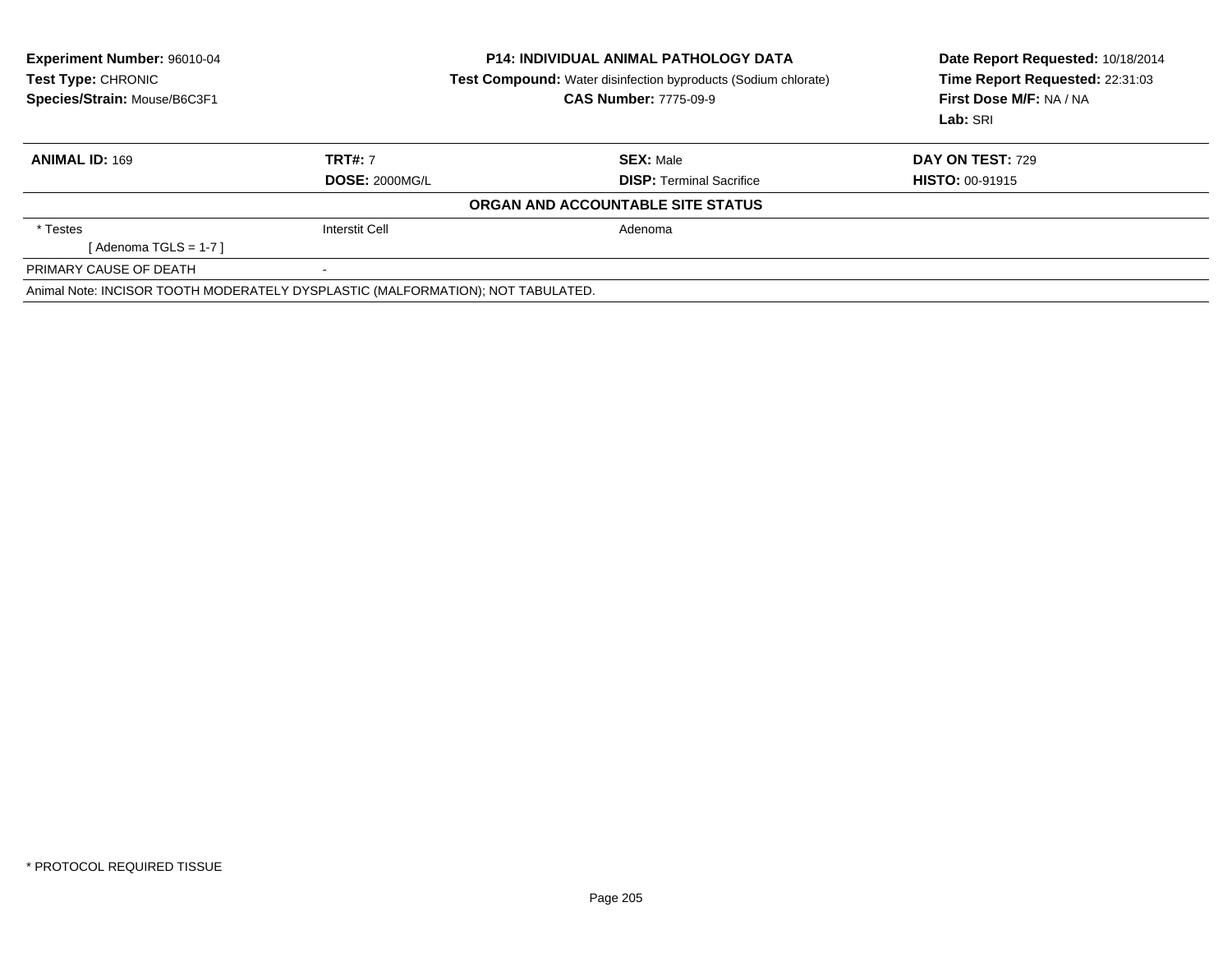### **P14: INDIVIDUAL ANIMAL PATHOLOGY DATA**

**Test Compound:** Water disinfection byproducts (Sodium chlorate)

# **CAS Number:** 7775-09-9

| <b>ANIMAL ID: 170</b>                          | <b>TRT#: 7</b>              | <b>SEX: Male</b>                  | DAY ON TEST: 730           |
|------------------------------------------------|-----------------------------|-----------------------------------|----------------------------|
|                                                | <b>DOSE: 2000MG/L</b>       | <b>DISP: Terminal Sacrifice</b>   | HISTO: 00-91916            |
|                                                |                             | ORGAN AND ACCOUNTABLE SITE STATUS |                            |
| <b>NORMAL</b>                                  |                             |                                   |                            |
| * Adrenal Medulla                              | * Bone                      | * Bone Marrow                     | * Brain                    |
| * Epididymis                                   | * Esophagus                 | * Eye                             | * Gallbladder              |
| * Harderian Gland                              | * Heart                     | * Intestine Large, Cecum          | * Intestine Large, Colon   |
| * Intestine Large, Rectum                      | * Intestine Small, Duodenum | * Intestine Small, Ileum          | * Intestine Small, Jejunum |
| * Mammary Gland                                | * Nose                      | * Pancreas                        | * Parathyroid Gland        |
| * Pituitary Gland                              | * Prostate                  | * Salivary Glands                 | * Seminal Vesicle          |
| * Skin                                         | * Stomach, Forestomach      | * Stomach, Glandular              | * Testes                   |
| * Thymus                                       | * Thyroid Gland             | * Trachea                         | * Urinary Bladder          |
| <b>OBSERVATIONS</b>                            |                             |                                   |                            |
| * Adrenal Cortex                               | Capsule                     | Hyperplasia                       | Mild                       |
|                                                |                             | Hyperplasia                       | Focal, Minimal             |
| * Islets, Pancreatic                           |                             | Hyperplasia                       | Moderate                   |
| * Kidney                                       |                             | Nephropathy                       | Minimal                    |
| * Liver                                        |                             | Clear Cell Focus                  | Mild                       |
|                                                |                             | Hepatocellular Adenoma            |                            |
| [Clear Cell Focus TGLS = 3-22 ]                |                             |                                   |                            |
| [Hepatocellular Adenoma TGLS = 3-22]           |                             |                                   |                            |
| * Lung                                         |                             | Alveolar/Bronchiolar Adenoma      |                            |
|                                                |                             | Alveolar/Bronchiolar Carcinoma    |                            |
| [ Alveolar/Bronchiolar Carcinoma TGLS = 2-21 ] |                             |                                   |                            |
| * Lymph Node, Mandibular                       |                             | Hyperplasia                       | Lymphoid, Mild             |
| * Lymph Node, Mesenteric                       |                             | Hyperplasia                       | Lymphoid, Mild             |
| * Preputial Gland                              |                             | Cyst                              | Moderate                   |
| [ $Cyst TGLS = 1-8$ ]                          |                             |                                   |                            |
| * Spleen                                       |                             | Hyperplasia                       | Lymphoid, Moderate         |
| PRIMARY CAUSE OF DEATH                         | $\overline{\phantom{a}}$    |                                   |                            |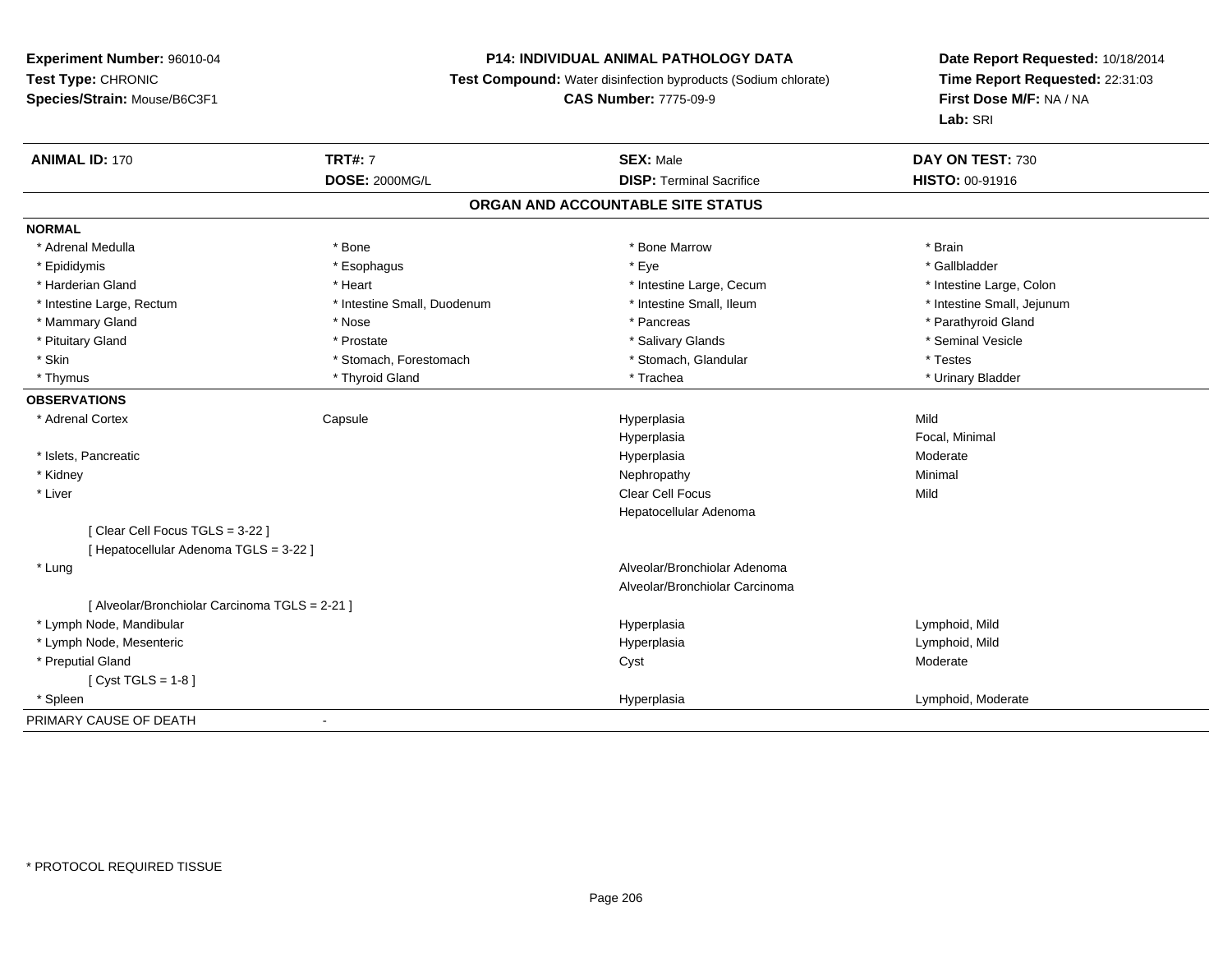### **P14: INDIVIDUAL ANIMAL PATHOLOGY DATA**

**Test Compound:** Water disinfection byproducts (Sodium chlorate)

**CAS Number:** 7775-09-9

**Date Report Requested:** 10/18/2014**Time Report Requested:** 22:31:03**First Dose M/F:** NA / NA**Lab:** SRI

| <b>ANIMAL ID: 171</b>                               | <b>TRT#: 7</b>                                                                                 | <b>SEX: Male</b>                  | DAY ON TEST: 618          |
|-----------------------------------------------------|------------------------------------------------------------------------------------------------|-----------------------------------|---------------------------|
|                                                     | <b>DOSE: 2000MG/L</b>                                                                          | <b>DISP:</b> Moribund Sacrifice   | <b>HISTO: 00-89095</b>    |
|                                                     |                                                                                                | ORGAN AND ACCOUNTABLE SITE STATUS |                           |
| <b>NORMAL</b>                                       |                                                                                                |                                   |                           |
| * Adrenal Cortex                                    | * Adrenal Medulla                                                                              | * Bone                            | * Brain                   |
| * Epididymis                                        | * Esophagus                                                                                    | * Eye                             | * Harderian Gland         |
| * Heart                                             | * Intestine Large, Cecum                                                                       | * Intestine Large, Colon          | * Intestine Large, Rectum |
| * Intestine Small, Duodenum                         | * Intestine Small, Ileum                                                                       | * Intestine Small, Jejunum        | * Islets, Pancreatic      |
| * Lymph Node, Mandibular                            | * Lymph Node, Mesenteric                                                                       | * Mammary Gland                   | * Nose                    |
| * Pancreas                                          | * Parathyroid Gland                                                                            | * Pituitary Gland                 | * Preputial Gland         |
| * Prostate                                          | * Salivary Glands                                                                              | * Seminal Vesicle                 | * Stomach, Glandular      |
| * Thymus                                            | * Thyroid Gland                                                                                | * Trachea                         | * Urinary Bladder         |
| <b>INSUFFICIENT TISSUE</b>                          |                                                                                                |                                   |                           |
| * Gallbladder                                       |                                                                                                |                                   |                           |
| <b>OBSERVATIONS</b>                                 |                                                                                                |                                   |                           |
| * Bone Marrow                                       |                                                                                                | Hyperplasia                       | Moderate                  |
| * Kidney                                            |                                                                                                | Nephropathy                       | Minimal                   |
| * Liver                                             |                                                                                                | <b>Eosinophilic Focus</b>         |                           |
|                                                     |                                                                                                | Hematopoietic Cell Proliferation  | Mild                      |
|                                                     |                                                                                                | Hepatocellular Carcinoma          |                           |
|                                                     | Hepatocyte                                                                                     | Karyomegaly                       | Mild                      |
| Note: EOSINOPHILIC FOCI PRESENT ON SLIDES 6 AND 23. |                                                                                                |                                   |                           |
| [Eosinophilic Focus TGLS = 10-23]                   |                                                                                                |                                   |                           |
| [ Hepatocellular Carcinoma TGLS = 2-22 ]            |                                                                                                |                                   |                           |
| * Lung                                              |                                                                                                | Hepatocellular Carcinoma          | Metastatic (Liver)        |
|                                                     | Note: METASTATIC HEPATOCELLULAR CARCINOMA PRESENT ON SLIDES 2 AND 2-1.                         |                                   |                           |
| [ Hepatocellular Carcinoma TGLS = 9-2-1 ]           |                                                                                                |                                   |                           |
| Mesentery                                           |                                                                                                | Hepatocellular Carcinoma          | Metastatic (Liver)        |
|                                                     | Note: MESENTERIC METASTASIS OF HEPATOCELLULAR CARCINOMA PRESENT ON SLIDES 4, 5, 7, 10, AND 21. |                                   |                           |
| [ Hepatocellular Carcinoma TGLS = 4-21 ]            |                                                                                                |                                   |                           |
| * Skin                                              |                                                                                                | Edema                             | Marked                    |
| [Edema TGLS = 3-8]                                  |                                                                                                |                                   |                           |
| * Spleen                                            | Lymph Follic                                                                                   | Atrophy                           | Moderate                  |
|                                                     |                                                                                                | Hematopoietic Cell Proliferation  | Marked                    |

\* PROTOCOL REQUIRED TISSUE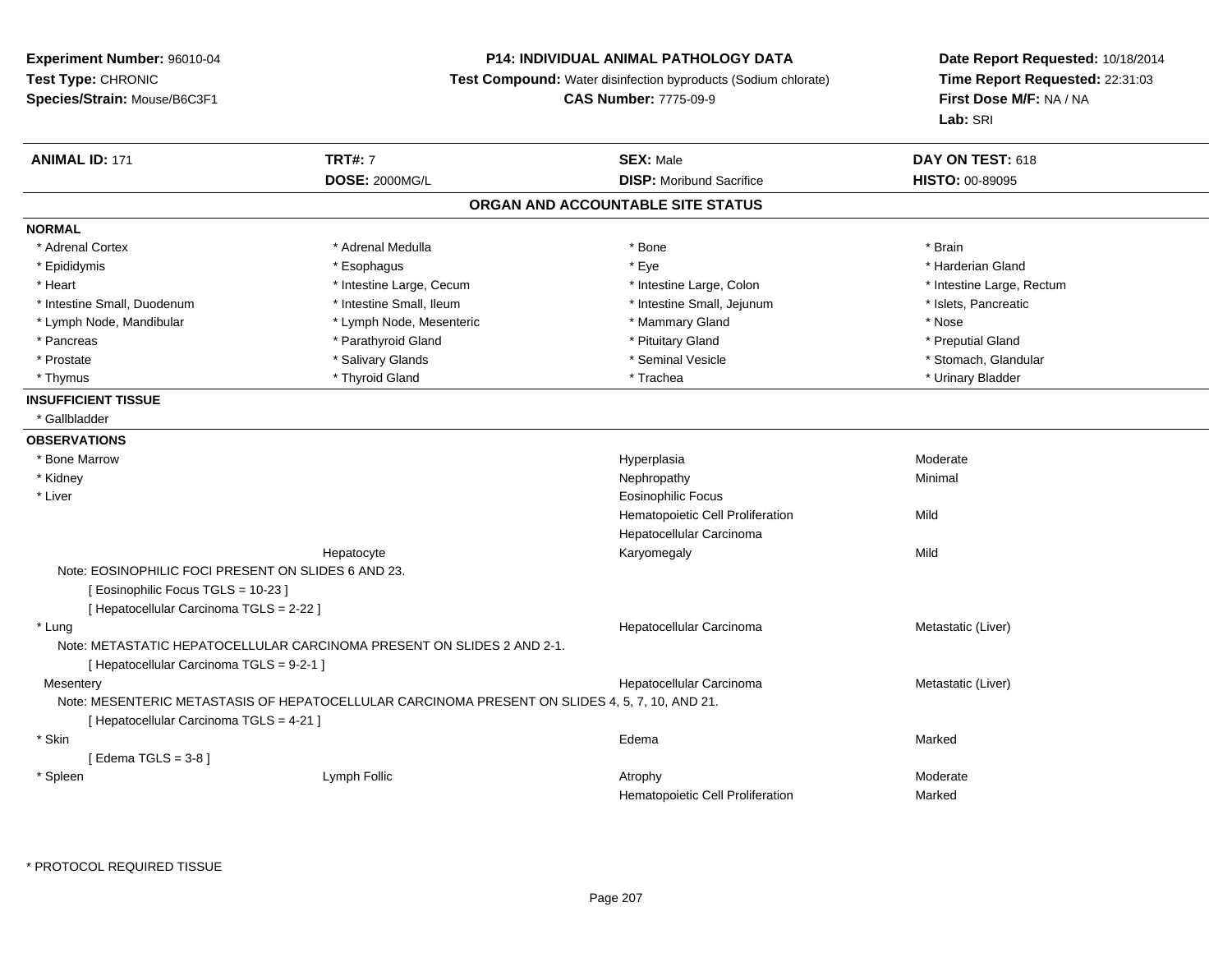| Experiment Number: 96010-04<br>Test Type: CHRONIC<br>Species/Strain: Mouse/B6C3F1 | <b>P14: INDIVIDUAL ANIMAL PATHOLOGY DATA</b><br><b>Test Compound:</b> Water disinfection byproducts (Sodium chlorate)<br><b>CAS Number: 7775-09-9</b> |                                   | Date Report Requested: 10/18/2014<br>Time Report Requested: 22:31:03<br>First Dose M/F: NA / NA<br>Lab: SRI |  |
|-----------------------------------------------------------------------------------|-------------------------------------------------------------------------------------------------------------------------------------------------------|-----------------------------------|-------------------------------------------------------------------------------------------------------------|--|
| <b>ANIMAL ID: 171</b>                                                             | <b>TRT#: 7</b>                                                                                                                                        | <b>SEX: Male</b>                  | <b>DAY ON TEST: 618</b>                                                                                     |  |
|                                                                                   | <b>DOSE: 2000MG/L</b>                                                                                                                                 | <b>DISP:</b> Moribund Sacrifice   | <b>HISTO: 00-89095</b>                                                                                      |  |
|                                                                                   |                                                                                                                                                       | ORGAN AND ACCOUNTABLE SITE STATUS |                                                                                                             |  |
| * Stomach, Forestomach                                                            |                                                                                                                                                       | Squamous Cell Papilloma           |                                                                                                             |  |
| * Testes                                                                          |                                                                                                                                                       | <b>Necrosis</b>                   | Moderate                                                                                                    |  |
| [ Necrosis TGLS = $5-7$ ]                                                         |                                                                                                                                                       |                                   |                                                                                                             |  |
| PRIMARY CAUSE OF DEATH                                                            | - Liver Hepatocellular Carcinoma                                                                                                                      |                                   |                                                                                                             |  |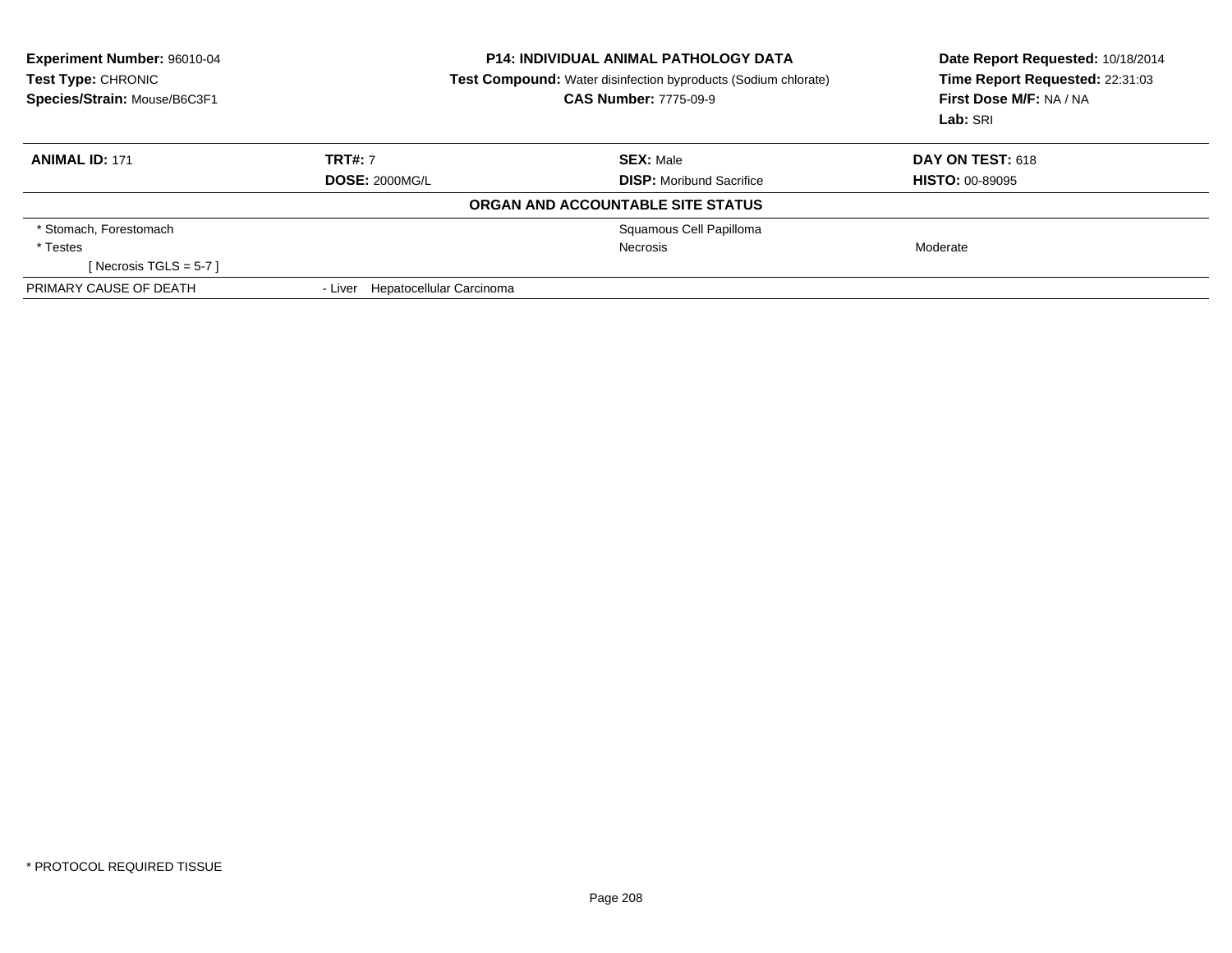### **P14: INDIVIDUAL ANIMAL PATHOLOGY DATA**

**Test Compound:** Water disinfection byproducts (Sodium chlorate)

**CAS Number:** 7775-09-9

| <b>ANIMAL ID: 172</b>                    | <b>TRT#: 7</b>                                                                                          | <b>SEX: Male</b>                  | DAY ON TEST: 729           |
|------------------------------------------|---------------------------------------------------------------------------------------------------------|-----------------------------------|----------------------------|
|                                          | <b>DOSE: 2000MG/L</b>                                                                                   | <b>DISP: Terminal Sacrifice</b>   | HISTO: 00-91917            |
|                                          |                                                                                                         | ORGAN AND ACCOUNTABLE SITE STATUS |                            |
| <b>NORMAL</b>                            |                                                                                                         |                                   |                            |
| * Adrenal Medulla                        | * Bone                                                                                                  | * Bone Marrow                     | * Brain                    |
| * Epididymis                             | * Esophagus                                                                                             | * Eye                             | * Gallbladder              |
| * Harderian Gland                        | * Heart                                                                                                 | * Intestine Large, Cecum          | * Intestine Large, Colon   |
| * Intestine Large, Rectum                | * Intestine Small, Duodenum                                                                             | * Intestine Small, Ileum          | * Intestine Small, Jejunum |
| * Lymph Node, Mandibular                 | * Lymph Node, Mesenteric                                                                                | * Mammary Gland                   | * Nose                     |
| * Pancreas                               | * Parathyroid Gland                                                                                     | * Preputial Gland                 | * Seminal Vesicle          |
| * Skin                                   | * Spleen                                                                                                | * Stomach, Forestomach            | * Stomach, Glandular       |
| * Testes                                 | * Thymus                                                                                                | * Thyroid Gland                   | * Trachea                  |
| * Urinary Bladder                        |                                                                                                         |                                   |                            |
| <b>MISSING</b>                           |                                                                                                         |                                   |                            |
| * Pituitary Gland                        |                                                                                                         |                                   |                            |
| <b>OBSERVATIONS</b>                      |                                                                                                         |                                   |                            |
| * Adrenal Cortex                         | Capsule                                                                                                 | Hyperplasia                       | Mild                       |
| * Islets, Pancreatic                     |                                                                                                         | Hyperplasia                       | Mild                       |
| * Kidney                                 |                                                                                                         | Cyst                              | Moderate                   |
|                                          |                                                                                                         | Hydronephrosis                    | Moderate                   |
|                                          |                                                                                                         | Hyperplasia                       | Lymphoid, Mild             |
|                                          |                                                                                                         | Metaplasia                        | Osseous, Moderate          |
|                                          |                                                                                                         | Nephropathy                       | Mild                       |
| Note: OSSEOUS METAPLASIA IS ON SLIDE 22. |                                                                                                         |                                   |                            |
| [Hydronephrosis TGLS = 2-22]             |                                                                                                         |                                   |                            |
| * Liver                                  |                                                                                                         | Hepatocellular Adenoma            |                            |
| [ Hepatocellular Adenoma TGLS = 3-21 ]   |                                                                                                         |                                   |                            |
| * Lung                                   |                                                                                                         | Edema                             | Mild                       |
| * Prostate                               |                                                                                                         | Inflammation                      | Chronic, Moderate          |
|                                          | Note: FOCUS OF SPERMATAZOA IN INTERSTITIAL TISSUE OF PROSTATE; CONSIDERED INCIDENTAL AND NOT TABULATED. |                                   |                            |
| * Salivary Glands                        |                                                                                                         | Hyperplasia                       | Lymphoid, Mild             |
| PRIMARY CAUSE OF DEATH                   |                                                                                                         |                                   |                            |
|                                          | Animal Note: INCISOR TOOTH MODERATELY DYSPLASTIC (MALFORMATION); NOT TABULATED.                         |                                   |                            |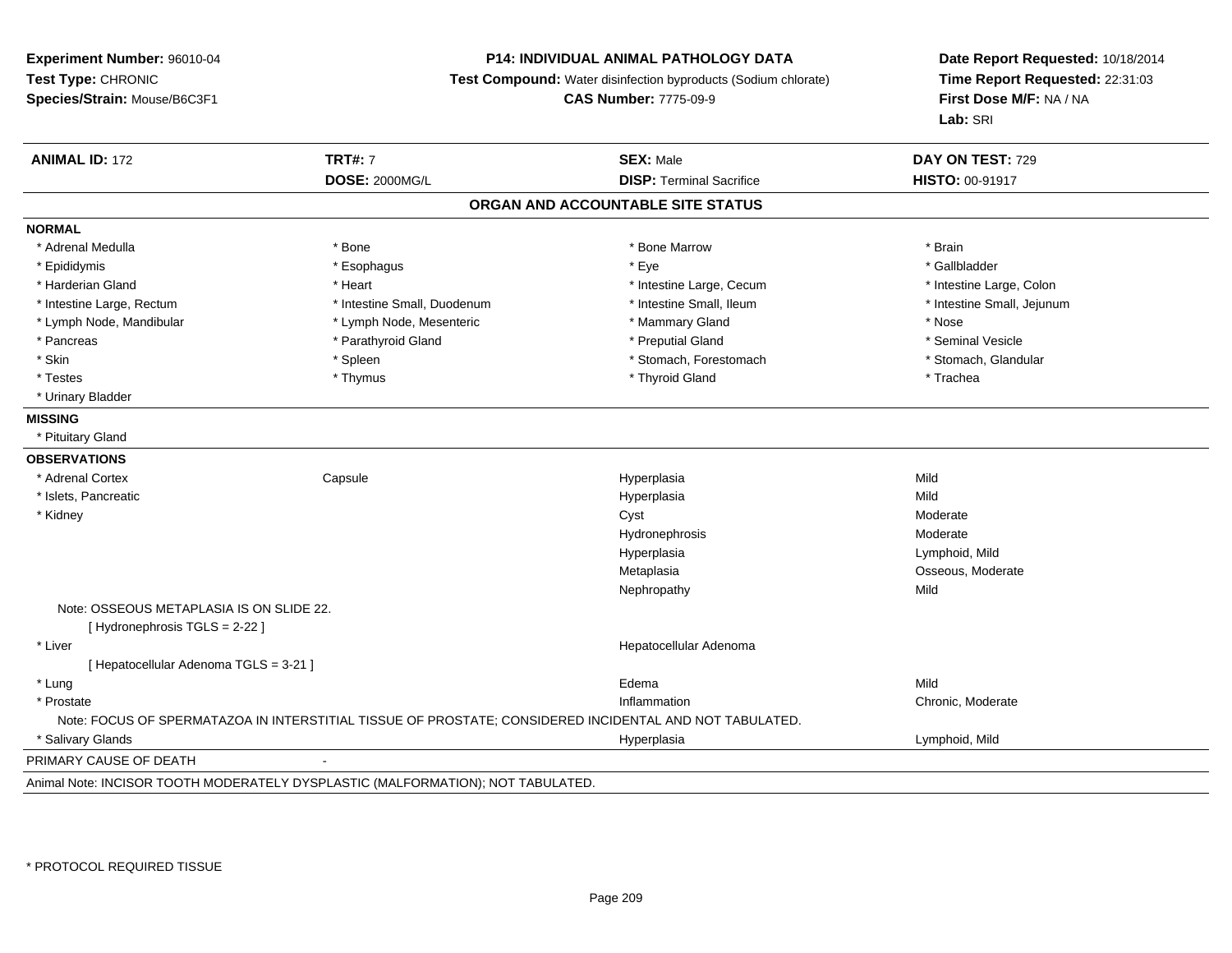### **P14: INDIVIDUAL ANIMAL PATHOLOGY DATA**

**Test Compound:** Water disinfection byproducts (Sodium chlorate)

# **CAS Number:** 7775-09-9

| <b>ANIMAL ID: 173</b>                         | <b>TRT#: 7</b>           | <b>SEX: Male</b>                  | DAY ON TEST: 731         |
|-----------------------------------------------|--------------------------|-----------------------------------|--------------------------|
|                                               | <b>DOSE: 2000MG/L</b>    | <b>DISP: Terminal Sacrifice</b>   | <b>HISTO: 00-91918</b>   |
|                                               |                          | ORGAN AND ACCOUNTABLE SITE STATUS |                          |
| <b>NORMAL</b>                                 |                          |                                   |                          |
| * Adrenal Cortex                              | * Adrenal Medulla        | * Bone                            | * Brain                  |
| * Epididymis                                  | * Esophagus              | * Eye                             | * Gallbladder            |
| * Harderian Gland                             | * Heart                  | * Intestine Large, Cecum          | * Intestine Large, Colon |
| * Intestine Large, Rectum                     | * Intestine Small, Ileum | * Intestine Small, Jejunum        | * Islets, Pancreatic     |
| * Liver                                       | * Lymph Node, Mesenteric | * Mammary Gland                   | * Nose                   |
| * Pancreas                                    | * Parathyroid Gland      | * Preputial Gland                 | * Prostate               |
| * Salivary Glands                             | * Seminal Vesicle        | * Skin                            | * Stomach, Forestomach   |
| * Stomach, Glandular                          | * Testes                 | * Thymus                          | * Trachea                |
| * Urinary Bladder                             |                          |                                   |                          |
| <b>OBSERVATIONS</b>                           |                          |                                   |                          |
| * Bone Marrow                                 |                          | Hyperplasia                       | Mild                     |
| * Intestine Small, Duodenum                   |                          | Carcinoma                         |                          |
| [Carcinoma TGLS = 2-21]                       |                          |                                   |                          |
| * Kidney                                      |                          | Cyst                              | Mild                     |
|                                               |                          | Hyperplasia                       | Lymphoid, Mild           |
|                                               |                          | Nephropathy                       | Mild                     |
| * Lung                                        |                          | Edema                             | Mild                     |
| * Lymph Node, Mandibular                      |                          | Hyperplasia                       | Lymphoid, Mild           |
| * Pituitary Gland                             | Pars Distalis            | Cyst                              | Moderate                 |
| * Spleen                                      |                          | Hematopoietic Cell Proliferation  | Marked                   |
|                                               |                          | Hyperplasia                       | Lymphoid, Mild           |
| [Hematopoietic Cell Proliferation TGLS = 1-6] |                          |                                   |                          |
| [ Hyperplasia TGLS = 1-6 ]                    |                          |                                   |                          |
| * Thyroid Gland                               |                          | Degeneration                      | Cystic, Mild             |
| PRIMARY CAUSE OF DEATH                        | $\blacksquare$           |                                   |                          |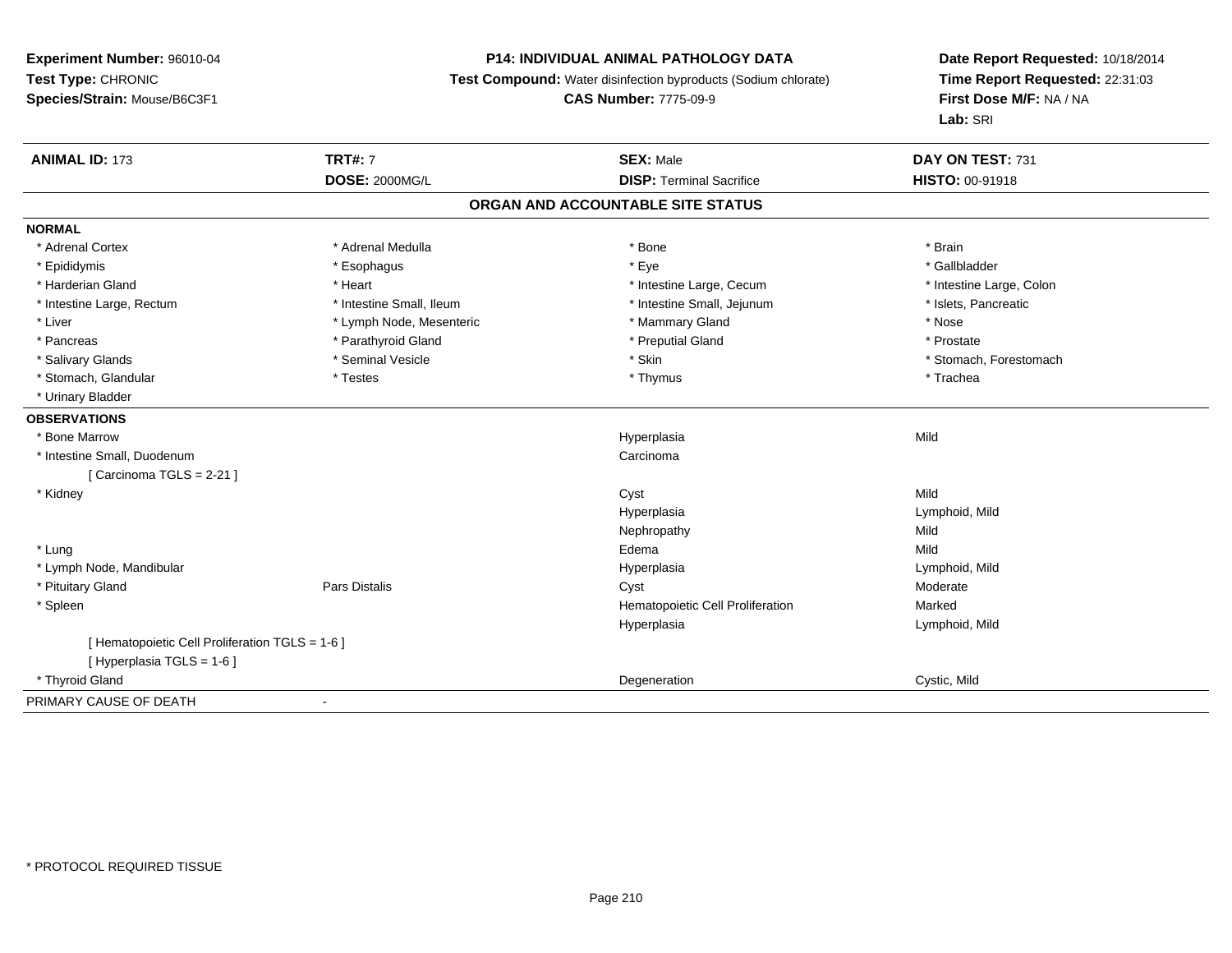### **P14: INDIVIDUAL ANIMAL PATHOLOGY DATA**

**Test Compound:** Water disinfection byproducts (Sodium chlorate)

## **CAS Number:** 7775-09-9

| <b>ANIMAL ID: 174</b>                        | <b>TRT#: 7</b>            | <b>SEX: Male</b>                  | DAY ON TEST: 729         |  |
|----------------------------------------------|---------------------------|-----------------------------------|--------------------------|--|
|                                              | <b>DOSE: 2000MG/L</b>     | <b>DISP: Terminal Sacrifice</b>   | HISTO: 00-91919          |  |
|                                              |                           | ORGAN AND ACCOUNTABLE SITE STATUS |                          |  |
| <b>NORMAL</b>                                |                           |                                   |                          |  |
| * Adrenal Cortex                             | * Adrenal Medulla         | * Bone                            | * Bone Marrow            |  |
| * Brain                                      | * Epididymis              | * Esophagus                       | * Eye                    |  |
| * Gallbladder                                | * Harderian Gland         | * Heart                           | * Intestine Large, Cecum |  |
| * Intestine Large, Colon                     | * Intestine Large, Rectum | * Intestine Small, Duodenum       | * Intestine Small, Ileum |  |
| * Lymph Node, Mandibular                     | * Mammary Gland           | * Nose                            | * Pancreas               |  |
| * Parathyroid Gland                          | * Pituitary Gland         | * Salivary Glands                 | * Seminal Vesicle        |  |
| * Skin                                       | * Stomach, Forestomach    | * Stomach, Glandular              | * Testes                 |  |
| * Thymus                                     | * Thyroid Gland           | * Trachea                         | * Urinary Bladder        |  |
| <b>OBSERVATIONS</b>                          |                           |                                   |                          |  |
| * Intestine Small, Jejunum                   | Epithelium                | Hyperplasia                       | Mild                     |  |
| * Islets, Pancreatic                         |                           | Hyperplasia                       | Mild                     |  |
| Note: HYPERPLASTIC ISLETS ARE ON SLIDE 24.   |                           |                                   |                          |  |
| * Kidney                                     |                           | Cyst                              | Moderate                 |  |
|                                              |                           | Hyperplasia                       | Lymphoid, Mild           |  |
|                                              |                           | Infarct                           | Mild                     |  |
| * Liver                                      |                           | Hepatocellular Adenoma            |                          |  |
|                                              | Hepatocyte                | Vacuolization Cytoplasmic         | Mild                     |  |
| [ Hepatocellular Adenoma TGLS = 5-22 ]       |                           |                                   |                          |  |
| * Lung                                       |                           | Alveolar/Bronchiolar Adenoma      |                          |  |
|                                              |                           | Hyperplasia                       | Lymphoid, Mild           |  |
| [ Alveolar/Bronchiolar Adenoma TGLS = 6-23 ] |                           |                                   |                          |  |
| * Lymph Node, Mesenteric                     |                           | Hyperplasia                       | Lymphoid, Moderate       |  |
| [Hyperplasia TGLS = 3-5]                     |                           |                                   |                          |  |
| Mesentery                                    | Fat                       | Necrosis                          | Moderate                 |  |
| [ Necrosis TGLS = $1-24$ ]                   |                           |                                   |                          |  |
| * Preputial Gland                            |                           | Inflammation                      | Chronic, Mild            |  |
| * Prostate                                   |                           | Inflammation                      | Chronic, Mild            |  |
| * Spleen                                     |                           | Hematopoietic Cell Proliferation  | Mild                     |  |
| PRIMARY CAUSE OF DEATH                       | $\blacksquare$            |                                   |                          |  |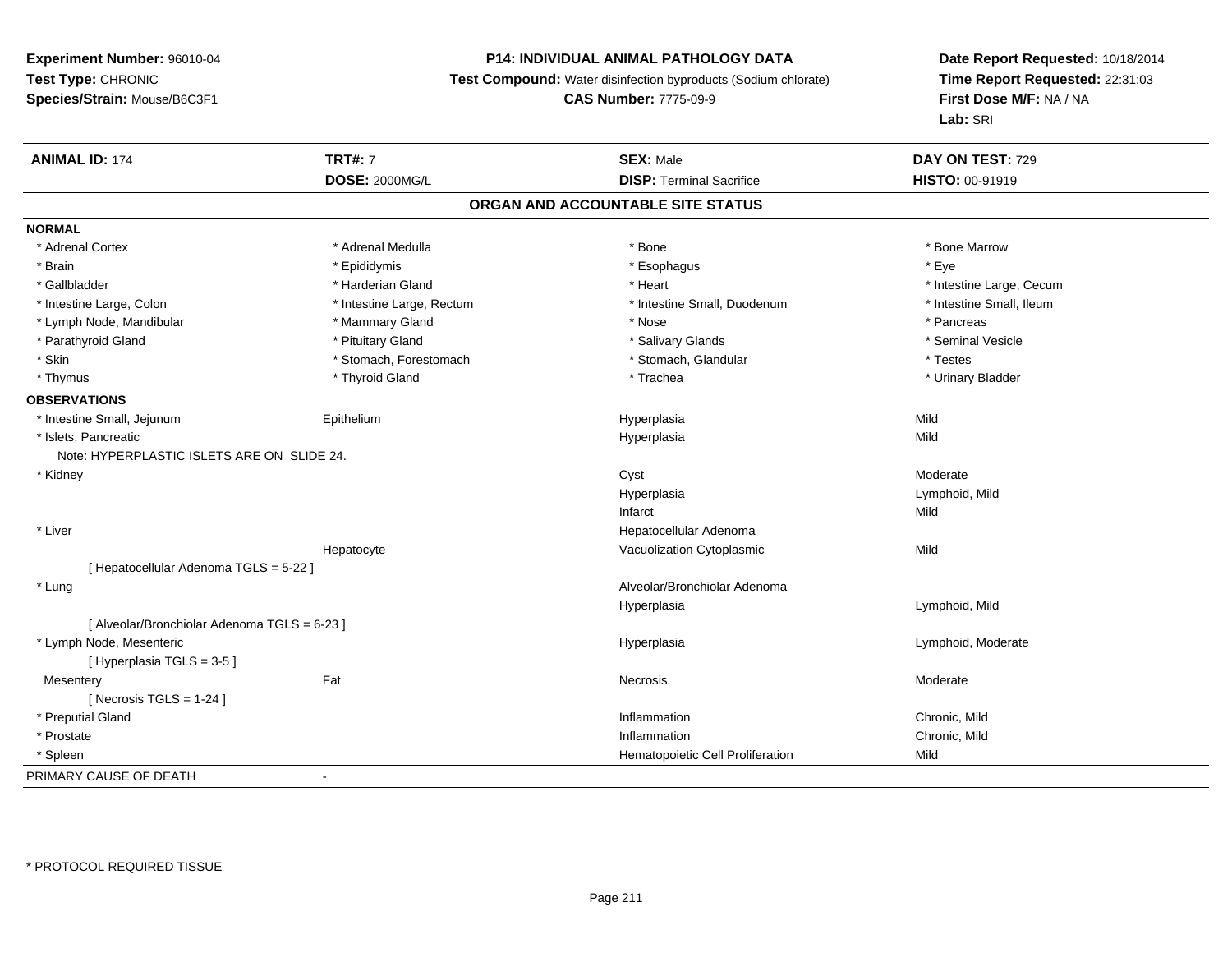### **P14: INDIVIDUAL ANIMAL PATHOLOGY DATA**

**Test Compound:** Water disinfection byproducts (Sodium chlorate)

### **CAS Number:** 7775-09-9

| <b>ANIMAL ID: 175</b>                    | <b>TRT#: 7</b>            | <b>SEX: Male</b>                  | DAY ON TEST: 694         |  |
|------------------------------------------|---------------------------|-----------------------------------|--------------------------|--|
|                                          | <b>DOSE: 2000MG/L</b>     | <b>DISP: Natural Death</b>        | <b>HISTO: 00-90778</b>   |  |
|                                          |                           | ORGAN AND ACCOUNTABLE SITE STATUS |                          |  |
| <b>NORMAL</b>                            |                           |                                   |                          |  |
| * Adrenal Cortex                         | * Adrenal Medulla         | * Bone                            | * Brain                  |  |
| * Esophagus                              | * Eye                     | * Gallbladder                     | * Harderian Gland        |  |
| * Intestine Large, Colon                 | * Intestine Large, Rectum | * Intestine Small, Duodenum       | * Intestine Small, Ileum |  |
| * Intestine Small, Jejunum               | * Kidney                  | * Mammary Gland                   | * Nose                   |  |
| * Pancreas                               | * Parathyroid Gland       | * Pituitary Gland                 | * Prostate               |  |
| * Seminal Vesicle                        | * Stomach, Forestomach    | * Stomach, Glandular              | * Testes                 |  |
| * Thyroid Gland                          | * Trachea                 | * Urinary Bladder                 |                          |  |
| <b>OBSERVATIONS</b>                      |                           |                                   |                          |  |
| * Bone Marrow                            |                           | Histiocytic Sarcoma               |                          |  |
| * Epididymis                             |                           | Atypia Cellular                   | Mild                     |  |
| * Heart                                  |                           | Mineralization                    | Moderate                 |  |
| * Intestine Large, Cecum                 |                           | Histiocytic Sarcoma               |                          |  |
| * Islets, Pancreatic                     |                           | Hyperplasia                       | Mild                     |  |
| * Liver                                  |                           | Hepatocellular Carcinoma          |                          |  |
|                                          |                           | Histiocytic Sarcoma               |                          |  |
|                                          |                           | Necrosis                          | Focal, Marked            |  |
| [ Hepatocellular Carcinoma TGLS = 6-21 ] |                           |                                   |                          |  |
| [Histiocytic Sarcoma TGLS = 5-6]         |                           |                                   |                          |  |
| [Necrosis TGLS = $5-6$ ]                 |                           |                                   |                          |  |
| * Lung                                   |                           | Histiocytic Sarcoma               |                          |  |
|                                          |                           | <b>Infiltration Cellular</b>      | Histiocyte, Mild         |  |
| * Lymph Node, Mandibular                 |                           | Histiocytic Sarcoma               |                          |  |
| [ Histiocytic Sarcoma TGLS = 4-8 ]       |                           |                                   |                          |  |
| * Lymph Node, Mesenteric                 |                           | Histiocytic Sarcoma               |                          |  |
| * Preputial Gland                        |                           | Cyst                              | Moderate                 |  |
|                                          |                           | Inflammation                      | Chronic, Moderate        |  |
| [ $Cyst TGLS = 1-8$ ]                    |                           |                                   |                          |  |
| * Salivary Glands                        |                           | Histiocytic Sarcoma               |                          |  |
| * Skin                                   |                           | Edema                             | Mild                     |  |
| * Spleen                                 |                           | Hematopoietic Cell Proliferation  | Moderate                 |  |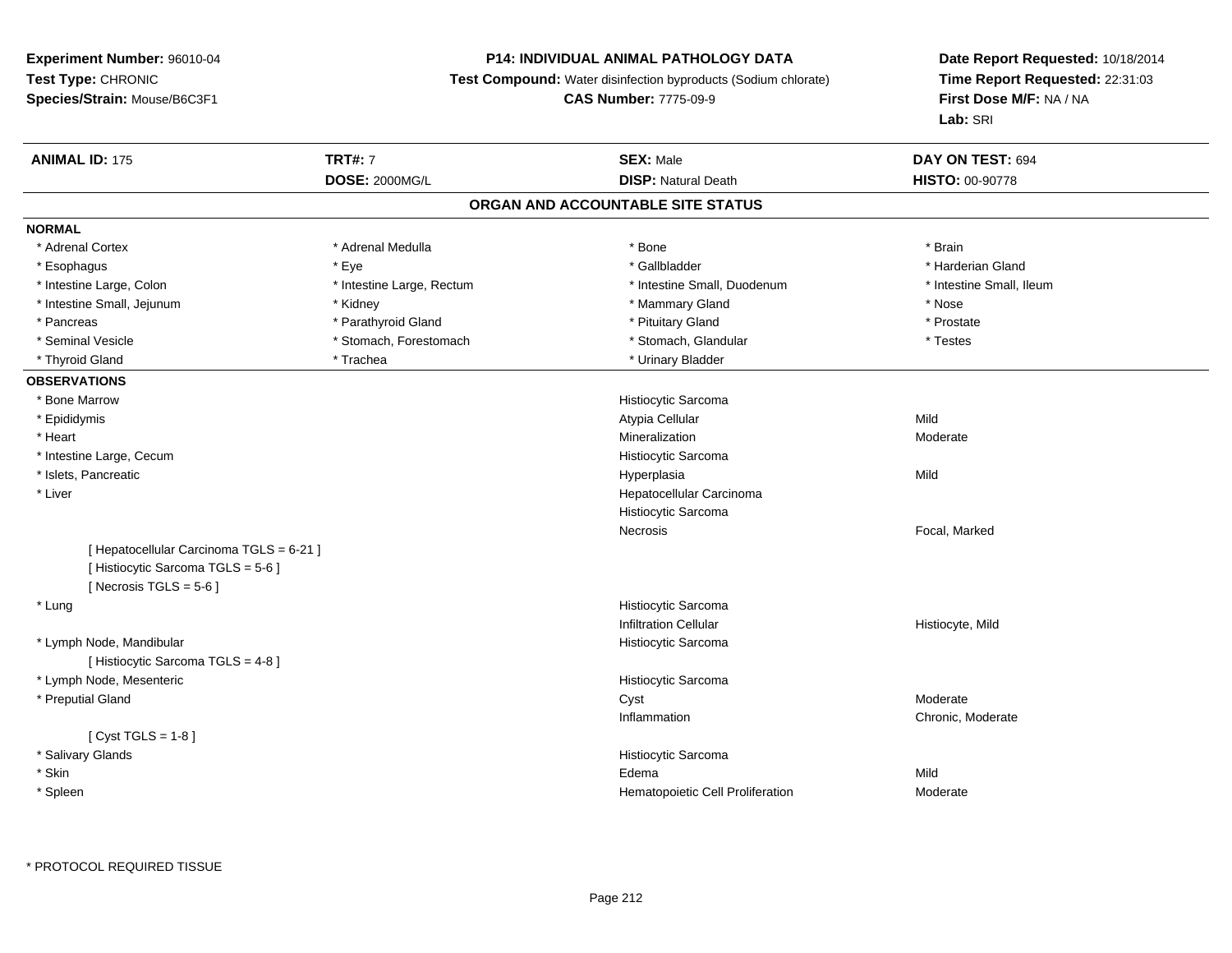| <b>Experiment Number: 96010-04</b><br><b>Test Type: CHRONIC</b><br>Species/Strain: Mouse/B6C3F1 |                                     | <b>P14: INDIVIDUAL ANIMAL PATHOLOGY DATA</b><br>Test Compound: Water disinfection byproducts (Sodium chlorate)<br><b>CAS Number: 7775-09-9</b> | Date Report Requested: 10/18/2014<br>Time Report Requested: 22:31:03<br>First Dose M/F: NA / NA<br>Lab: SRI |
|-------------------------------------------------------------------------------------------------|-------------------------------------|------------------------------------------------------------------------------------------------------------------------------------------------|-------------------------------------------------------------------------------------------------------------|
| <b>ANIMAL ID: 175</b>                                                                           | <b>TRT#: 7</b>                      | <b>SEX: Male</b>                                                                                                                               | DAY ON TEST: 694                                                                                            |
|                                                                                                 | <b>DOSE: 2000MG/L</b>               | <b>DISP:</b> Natural Death                                                                                                                     | <b>HISTO: 00-90778</b>                                                                                      |
|                                                                                                 |                                     | ORGAN AND ACCOUNTABLE SITE STATUS                                                                                                              |                                                                                                             |
|                                                                                                 |                                     | Histiocytic Sarcoma                                                                                                                            |                                                                                                             |
| [Hematopoietic Cell Proliferation TGLS = 3-6 ]                                                  |                                     |                                                                                                                                                |                                                                                                             |
| [ Histiocytic Sarcoma TGLS = 3-6 ]                                                              |                                     |                                                                                                                                                |                                                                                                             |
| * Stom Forestom                                                                                 |                                     |                                                                                                                                                |                                                                                                             |
| Note: MILD EDEMA IN FORESTOMACH; NOT TABULATED.                                                 |                                     |                                                                                                                                                |                                                                                                             |
| * Thymus                                                                                        |                                     | Atrophy                                                                                                                                        | Marked                                                                                                      |
| PRIMARY CAUSE OF DEATH                                                                          | Histiocytic Sarcoma<br>- Liver      |                                                                                                                                                |                                                                                                             |
| CONTRIBUTORY CAUSE OF DEATH                                                                     | Hepatocellular Carcinoma<br>- Liver |                                                                                                                                                |                                                                                                             |
|                                                                                                 |                                     | Animal Note: MIXED CELL INFILTRATE IN SUBMUCOSA OF GLANDULAR STOMACH; CONSIDERED SECONDARY TO HISTIOCYTIC SARCOMA AND NOT TABULATED.           |                                                                                                             |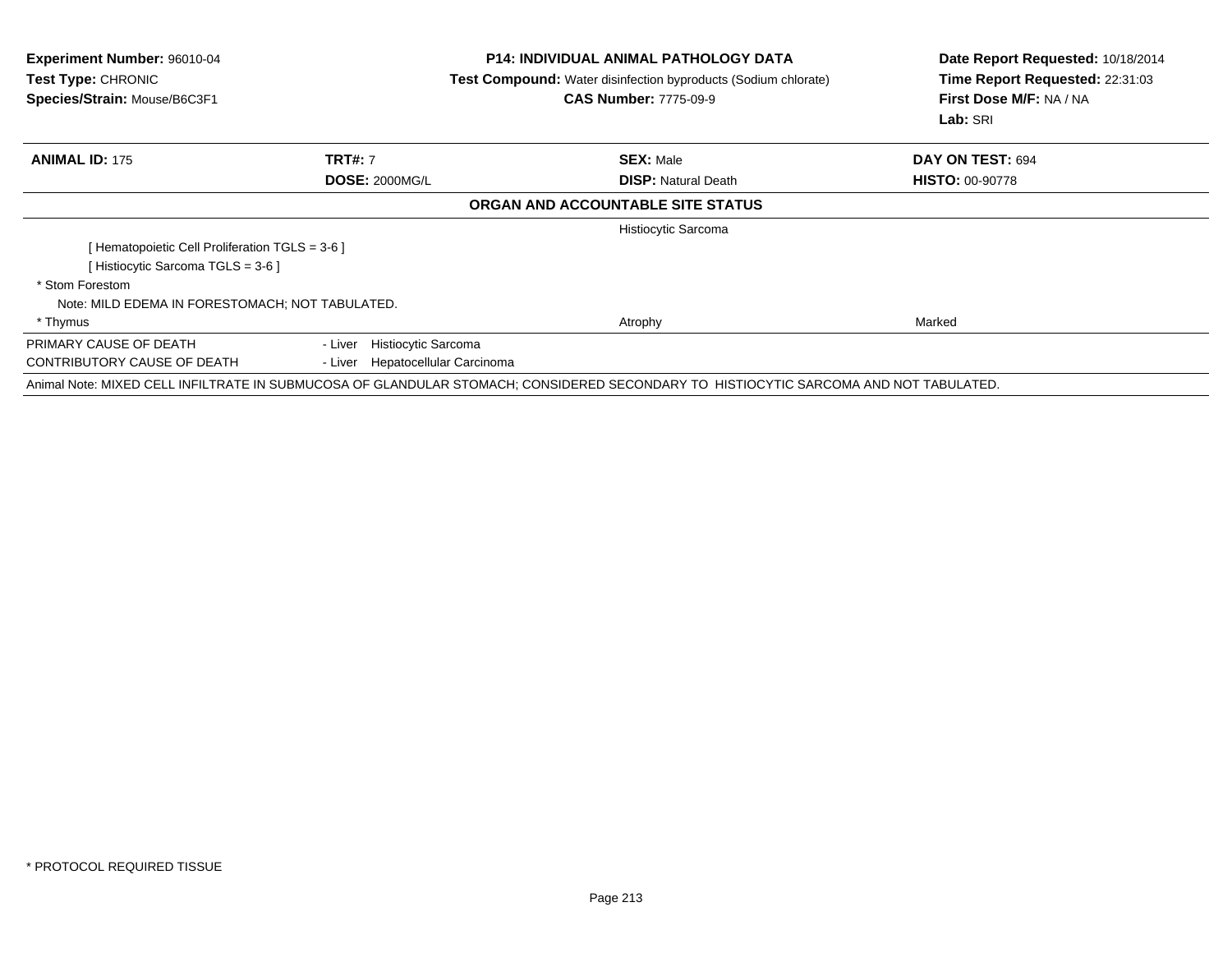## **P14: INDIVIDUAL ANIMAL PATHOLOGY DATA**

**Test Compound:** Water disinfection byproducts (Sodium chlorate)

**CAS Number:** 7775-09-9

| <b>DOSE: 2000MG/L</b><br><b>DISP:</b> Moribund Sacrifice<br>HISTO: 00-90953<br>ORGAN AND ACCOUNTABLE SITE STATUS<br>* Adrenal Cortex<br>* Adrenal Medulla<br>* Bone<br>* Brain<br>* Eye<br>* Gallbladder<br>* Heart<br>* Esophagus<br>* Intestine Large, Cecum<br>* Intestine Small, Duodenum<br>* Intestine Large, Colon<br>* Intestine Large, Rectum<br>* Intestine Small, Ileum<br>* Islets, Pancreatic<br>* Mammary Gland<br>* Kidney<br>* Parathyroid Gland<br>* Pituitary Gland<br>* Prostate<br>* Pancreas<br>* Seminal Vesicle<br>* Salivary Glands<br>* Skin<br>* Stomach, Forestomach<br>* Thyroid Gland<br>* Urinary Bladder<br>* Testes<br>* Trachea<br>* Thymus<br>* Lymph Node, Mandibular<br>Mild<br>* Bone Marrow<br>Hyperplasia<br>* Epididymis<br>Inflammation<br>Chronic, Moderate<br>* Harderian Gland<br>Chronic, Marked<br>Inflammation<br>[Inflammation TGLS = 4-22]<br>* Intestine Small, Jejunum<br>Carcinoma<br>Note: CARCINOMA IS INFILTRATING MUSCULATURE OF ABDOMINAL WALL.<br>[Carcinoma TGLS = 8-23]<br>* Liver<br>Hepatocellular Carcinoma<br>Focal, Marked<br>Necrosis<br>[ Hepatocellular Carcinoma TGLS = 1-21 ]<br>Alveolar/Bronchiolar Adenoma<br>* Lung<br>Hepatocellular Carcinoma<br>Metastatic (Liver)<br><b>Infiltration Cellular</b><br>Histiocyte, Mild<br>[ Alveolar/Bronchiolar Adenoma TGLS = 3-24 ]<br>* Lymph Node, Mesenteric<br>Hemorrhage<br>Marked<br>Foreign Body<br>* Nose<br>Inflammation<br>Chronic, Marked<br>* Preputial Gland<br>Cyst<br>Moderate<br>Inflammation<br>Chronic, Moderate<br>Hematopoietic Cell Proliferation<br>Marked<br>* Spleen | <b>ANIMAL ID: 176</b> | <b>TRT#: 7</b> | <b>SEX: Male</b> | DAY ON TEST: 711 |  |
|--------------------------------------------------------------------------------------------------------------------------------------------------------------------------------------------------------------------------------------------------------------------------------------------------------------------------------------------------------------------------------------------------------------------------------------------------------------------------------------------------------------------------------------------------------------------------------------------------------------------------------------------------------------------------------------------------------------------------------------------------------------------------------------------------------------------------------------------------------------------------------------------------------------------------------------------------------------------------------------------------------------------------------------------------------------------------------------------------------------------------------------------------------------------------------------------------------------------------------------------------------------------------------------------------------------------------------------------------------------------------------------------------------------------------------------------------------------------------------------------------------------------------------------------------------------------------------------------------------------|-----------------------|----------------|------------------|------------------|--|
|                                                                                                                                                                                                                                                                                                                                                                                                                                                                                                                                                                                                                                                                                                                                                                                                                                                                                                                                                                                                                                                                                                                                                                                                                                                                                                                                                                                                                                                                                                                                                                                                              |                       |                |                  |                  |  |
|                                                                                                                                                                                                                                                                                                                                                                                                                                                                                                                                                                                                                                                                                                                                                                                                                                                                                                                                                                                                                                                                                                                                                                                                                                                                                                                                                                                                                                                                                                                                                                                                              |                       |                |                  |                  |  |
|                                                                                                                                                                                                                                                                                                                                                                                                                                                                                                                                                                                                                                                                                                                                                                                                                                                                                                                                                                                                                                                                                                                                                                                                                                                                                                                                                                                                                                                                                                                                                                                                              | <b>NORMAL</b>         |                |                  |                  |  |
|                                                                                                                                                                                                                                                                                                                                                                                                                                                                                                                                                                                                                                                                                                                                                                                                                                                                                                                                                                                                                                                                                                                                                                                                                                                                                                                                                                                                                                                                                                                                                                                                              |                       |                |                  |                  |  |
|                                                                                                                                                                                                                                                                                                                                                                                                                                                                                                                                                                                                                                                                                                                                                                                                                                                                                                                                                                                                                                                                                                                                                                                                                                                                                                                                                                                                                                                                                                                                                                                                              |                       |                |                  |                  |  |
|                                                                                                                                                                                                                                                                                                                                                                                                                                                                                                                                                                                                                                                                                                                                                                                                                                                                                                                                                                                                                                                                                                                                                                                                                                                                                                                                                                                                                                                                                                                                                                                                              |                       |                |                  |                  |  |
|                                                                                                                                                                                                                                                                                                                                                                                                                                                                                                                                                                                                                                                                                                                                                                                                                                                                                                                                                                                                                                                                                                                                                                                                                                                                                                                                                                                                                                                                                                                                                                                                              |                       |                |                  |                  |  |
|                                                                                                                                                                                                                                                                                                                                                                                                                                                                                                                                                                                                                                                                                                                                                                                                                                                                                                                                                                                                                                                                                                                                                                                                                                                                                                                                                                                                                                                                                                                                                                                                              |                       |                |                  |                  |  |
|                                                                                                                                                                                                                                                                                                                                                                                                                                                                                                                                                                                                                                                                                                                                                                                                                                                                                                                                                                                                                                                                                                                                                                                                                                                                                                                                                                                                                                                                                                                                                                                                              |                       |                |                  |                  |  |
|                                                                                                                                                                                                                                                                                                                                                                                                                                                                                                                                                                                                                                                                                                                                                                                                                                                                                                                                                                                                                                                                                                                                                                                                                                                                                                                                                                                                                                                                                                                                                                                                              |                       |                |                  |                  |  |
|                                                                                                                                                                                                                                                                                                                                                                                                                                                                                                                                                                                                                                                                                                                                                                                                                                                                                                                                                                                                                                                                                                                                                                                                                                                                                                                                                                                                                                                                                                                                                                                                              | <b>MISSING</b>        |                |                  |                  |  |
|                                                                                                                                                                                                                                                                                                                                                                                                                                                                                                                                                                                                                                                                                                                                                                                                                                                                                                                                                                                                                                                                                                                                                                                                                                                                                                                                                                                                                                                                                                                                                                                                              |                       |                |                  |                  |  |
|                                                                                                                                                                                                                                                                                                                                                                                                                                                                                                                                                                                                                                                                                                                                                                                                                                                                                                                                                                                                                                                                                                                                                                                                                                                                                                                                                                                                                                                                                                                                                                                                              | <b>OBSERVATIONS</b>   |                |                  |                  |  |
|                                                                                                                                                                                                                                                                                                                                                                                                                                                                                                                                                                                                                                                                                                                                                                                                                                                                                                                                                                                                                                                                                                                                                                                                                                                                                                                                                                                                                                                                                                                                                                                                              |                       |                |                  |                  |  |
|                                                                                                                                                                                                                                                                                                                                                                                                                                                                                                                                                                                                                                                                                                                                                                                                                                                                                                                                                                                                                                                                                                                                                                                                                                                                                                                                                                                                                                                                                                                                                                                                              |                       |                |                  |                  |  |
|                                                                                                                                                                                                                                                                                                                                                                                                                                                                                                                                                                                                                                                                                                                                                                                                                                                                                                                                                                                                                                                                                                                                                                                                                                                                                                                                                                                                                                                                                                                                                                                                              |                       |                |                  |                  |  |
|                                                                                                                                                                                                                                                                                                                                                                                                                                                                                                                                                                                                                                                                                                                                                                                                                                                                                                                                                                                                                                                                                                                                                                                                                                                                                                                                                                                                                                                                                                                                                                                                              |                       |                |                  |                  |  |
|                                                                                                                                                                                                                                                                                                                                                                                                                                                                                                                                                                                                                                                                                                                                                                                                                                                                                                                                                                                                                                                                                                                                                                                                                                                                                                                                                                                                                                                                                                                                                                                                              |                       |                |                  |                  |  |
|                                                                                                                                                                                                                                                                                                                                                                                                                                                                                                                                                                                                                                                                                                                                                                                                                                                                                                                                                                                                                                                                                                                                                                                                                                                                                                                                                                                                                                                                                                                                                                                                              |                       |                |                  |                  |  |
|                                                                                                                                                                                                                                                                                                                                                                                                                                                                                                                                                                                                                                                                                                                                                                                                                                                                                                                                                                                                                                                                                                                                                                                                                                                                                                                                                                                                                                                                                                                                                                                                              |                       |                |                  |                  |  |
|                                                                                                                                                                                                                                                                                                                                                                                                                                                                                                                                                                                                                                                                                                                                                                                                                                                                                                                                                                                                                                                                                                                                                                                                                                                                                                                                                                                                                                                                                                                                                                                                              |                       |                |                  |                  |  |
|                                                                                                                                                                                                                                                                                                                                                                                                                                                                                                                                                                                                                                                                                                                                                                                                                                                                                                                                                                                                                                                                                                                                                                                                                                                                                                                                                                                                                                                                                                                                                                                                              |                       |                |                  |                  |  |
|                                                                                                                                                                                                                                                                                                                                                                                                                                                                                                                                                                                                                                                                                                                                                                                                                                                                                                                                                                                                                                                                                                                                                                                                                                                                                                                                                                                                                                                                                                                                                                                                              |                       |                |                  |                  |  |
|                                                                                                                                                                                                                                                                                                                                                                                                                                                                                                                                                                                                                                                                                                                                                                                                                                                                                                                                                                                                                                                                                                                                                                                                                                                                                                                                                                                                                                                                                                                                                                                                              |                       |                |                  |                  |  |
|                                                                                                                                                                                                                                                                                                                                                                                                                                                                                                                                                                                                                                                                                                                                                                                                                                                                                                                                                                                                                                                                                                                                                                                                                                                                                                                                                                                                                                                                                                                                                                                                              |                       |                |                  |                  |  |
|                                                                                                                                                                                                                                                                                                                                                                                                                                                                                                                                                                                                                                                                                                                                                                                                                                                                                                                                                                                                                                                                                                                                                                                                                                                                                                                                                                                                                                                                                                                                                                                                              |                       |                |                  |                  |  |
|                                                                                                                                                                                                                                                                                                                                                                                                                                                                                                                                                                                                                                                                                                                                                                                                                                                                                                                                                                                                                                                                                                                                                                                                                                                                                                                                                                                                                                                                                                                                                                                                              |                       |                |                  |                  |  |
|                                                                                                                                                                                                                                                                                                                                                                                                                                                                                                                                                                                                                                                                                                                                                                                                                                                                                                                                                                                                                                                                                                                                                                                                                                                                                                                                                                                                                                                                                                                                                                                                              |                       |                |                  |                  |  |
|                                                                                                                                                                                                                                                                                                                                                                                                                                                                                                                                                                                                                                                                                                                                                                                                                                                                                                                                                                                                                                                                                                                                                                                                                                                                                                                                                                                                                                                                                                                                                                                                              |                       |                |                  |                  |  |
|                                                                                                                                                                                                                                                                                                                                                                                                                                                                                                                                                                                                                                                                                                                                                                                                                                                                                                                                                                                                                                                                                                                                                                                                                                                                                                                                                                                                                                                                                                                                                                                                              |                       |                |                  |                  |  |
|                                                                                                                                                                                                                                                                                                                                                                                                                                                                                                                                                                                                                                                                                                                                                                                                                                                                                                                                                                                                                                                                                                                                                                                                                                                                                                                                                                                                                                                                                                                                                                                                              |                       |                |                  |                  |  |
|                                                                                                                                                                                                                                                                                                                                                                                                                                                                                                                                                                                                                                                                                                                                                                                                                                                                                                                                                                                                                                                                                                                                                                                                                                                                                                                                                                                                                                                                                                                                                                                                              |                       |                |                  |                  |  |
|                                                                                                                                                                                                                                                                                                                                                                                                                                                                                                                                                                                                                                                                                                                                                                                                                                                                                                                                                                                                                                                                                                                                                                                                                                                                                                                                                                                                                                                                                                                                                                                                              |                       |                |                  |                  |  |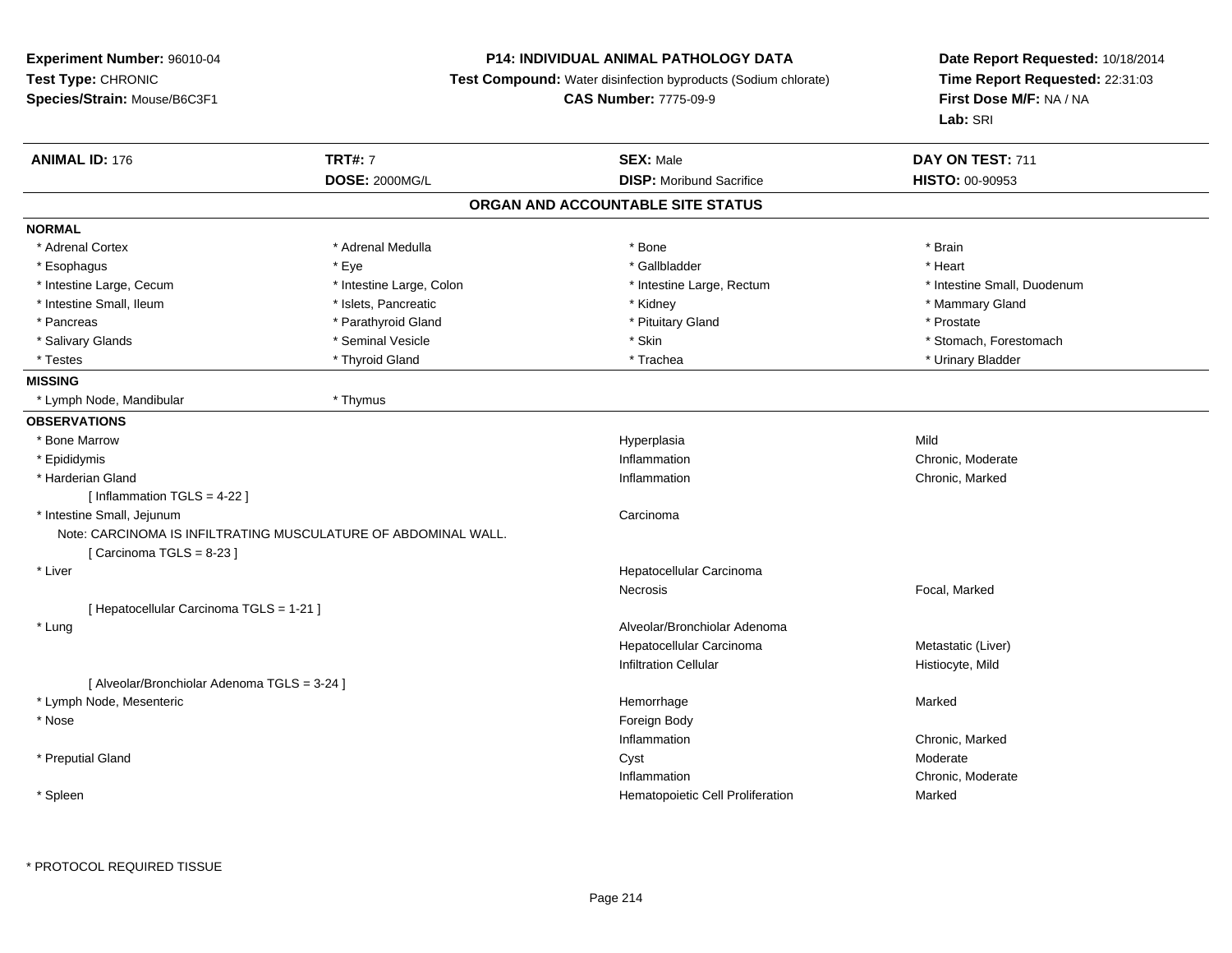| <b>Experiment Number: 96010-04</b><br>Test Type: CHRONIC<br>Species/Strain: Mouse/B6C3F1 | <b>P14: INDIVIDUAL ANIMAL PATHOLOGY DATA</b><br><b>Test Compound:</b> Water disinfection byproducts (Sodium chlorate)<br><b>CAS Number: 7775-09-9</b> |                                   | Date Report Requested: 10/18/2014<br>Time Report Requested: 22:31:03<br>First Dose M/F: NA / NA<br>Lab: SRI |  |
|------------------------------------------------------------------------------------------|-------------------------------------------------------------------------------------------------------------------------------------------------------|-----------------------------------|-------------------------------------------------------------------------------------------------------------|--|
| <b>ANIMAL ID: 176</b>                                                                    | <b>TRT#: 7</b>                                                                                                                                        | <b>SEX: Male</b>                  | DAY ON TEST: 711                                                                                            |  |
|                                                                                          | <b>DOSE: 2000MG/L</b>                                                                                                                                 | <b>DISP:</b> Moribund Sacrifice   | <b>HISTO: 00-90953</b>                                                                                      |  |
|                                                                                          |                                                                                                                                                       | ORGAN AND ACCOUNTABLE SITE STATUS |                                                                                                             |  |
| * Stomach, Glandular                                                                     |                                                                                                                                                       | Ulcer                             | Moderate                                                                                                    |  |
| [ Ulcer TGLS = $6-25$ ]                                                                  |                                                                                                                                                       |                                   |                                                                                                             |  |
| PRIMARY CAUSE OF DEATH                                                                   | - Liver Hepatocellular Carcinoma                                                                                                                      |                                   |                                                                                                             |  |
| CONTRIBUTORY CAUSE OF DEATH                                                              | - Intestine Small; Jejunum Carcinoma                                                                                                                  |                                   |                                                                                                             |  |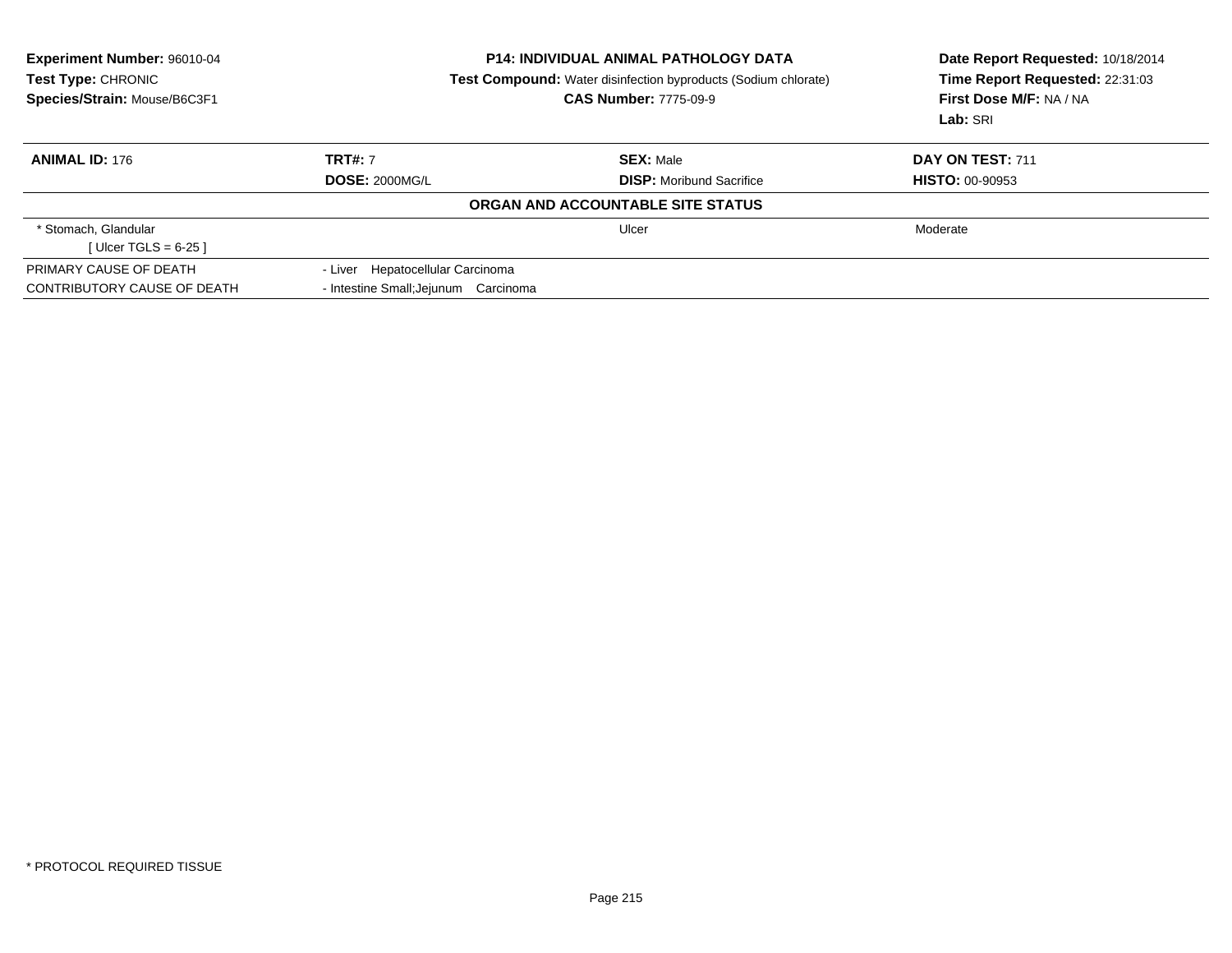## **P14: INDIVIDUAL ANIMAL PATHOLOGY DATA**

**Test Compound:** Water disinfection byproducts (Sodium chlorate)

# **CAS Number:** 7775-09-9

| <b>ANIMAL ID: 177</b>                       | <b>TRT#: 7</b>              | <b>SEX: Male</b>                  | DAY ON TEST: 465           |  |
|---------------------------------------------|-----------------------------|-----------------------------------|----------------------------|--|
|                                             | <b>DOSE: 2000MG/L</b>       | <b>DISP:</b> Moribund Sacrifice   | HISTO: 00-88230            |  |
|                                             |                             | ORGAN AND ACCOUNTABLE SITE STATUS |                            |  |
| <b>NORMAL</b>                               |                             |                                   |                            |  |
| * Adrenal Cortex                            | * Adrenal Medulla           | * Bone                            | * Bone Marrow              |  |
| * Brain                                     | * Esophagus                 | * Eye                             | * Gallbladder              |  |
| * Harderian Gland                           | * Heart                     | * Intestine Large, Cecum          | * Intestine Large, Colon   |  |
| * Intestine Large, Rectum                   | * Intestine Small, Duodenum | * Intestine Small, Ileum          | * Intestine Small, Jejunum |  |
| * Islets, Pancreatic                        | * Liver                     | * Lung                            | * Lymph Node, Mandibular   |  |
| * Lymph Node, Mesenteric                    | * Mammary Gland             | * Parathyroid Gland               | * Pituitary Gland          |  |
| * Prostate                                  | * Salivary Glands           | * Seminal Vesicle                 | * Skin                     |  |
| * Spleen                                    | * Stomach, Forestomach      | * Stomach, Glandular              | Tooth                      |  |
| * Trachea                                   | * Urinary Bladder           |                                   |                            |  |
| <b>OBSERVATIONS</b>                         |                             |                                   |                            |  |
| * Epididymis                                |                             | Atypia Cellular                   | Moderate                   |  |
| * Kidney                                    |                             | Nephropathy                       | Mild                       |  |
| * Nose                                      |                             | Foreign Body                      |                            |  |
|                                             |                             | Inflammation                      | Chronic, Moderate          |  |
| Note: NOSE LESIONS ARE PRESENT ON SLIDE 21. |                             |                                   |                            |  |
| * Pancreas                                  |                             | Cyst                              | Moderate                   |  |
| [Cyst TGLS = $3-7$ ]                        |                             |                                   |                            |  |
| * Preputial Gland                           |                             | Cyst                              | Moderate                   |  |
|                                             |                             | Inflammation                      | Chronic, Mild              |  |
| [ $Cyst TGLS = 1-8$ ]                       |                             |                                   |                            |  |
| * Testes                                    |                             | Atrophy                           | Moderate                   |  |
| * Thymus                                    |                             | Atrophy                           | Mild                       |  |
| * Thyroid Gland                             |                             | Degeneration                      | Cystic, Mild               |  |
| PRIMARY CAUSE OF DEATH                      | - UNCERTAIN                 |                                   |                            |  |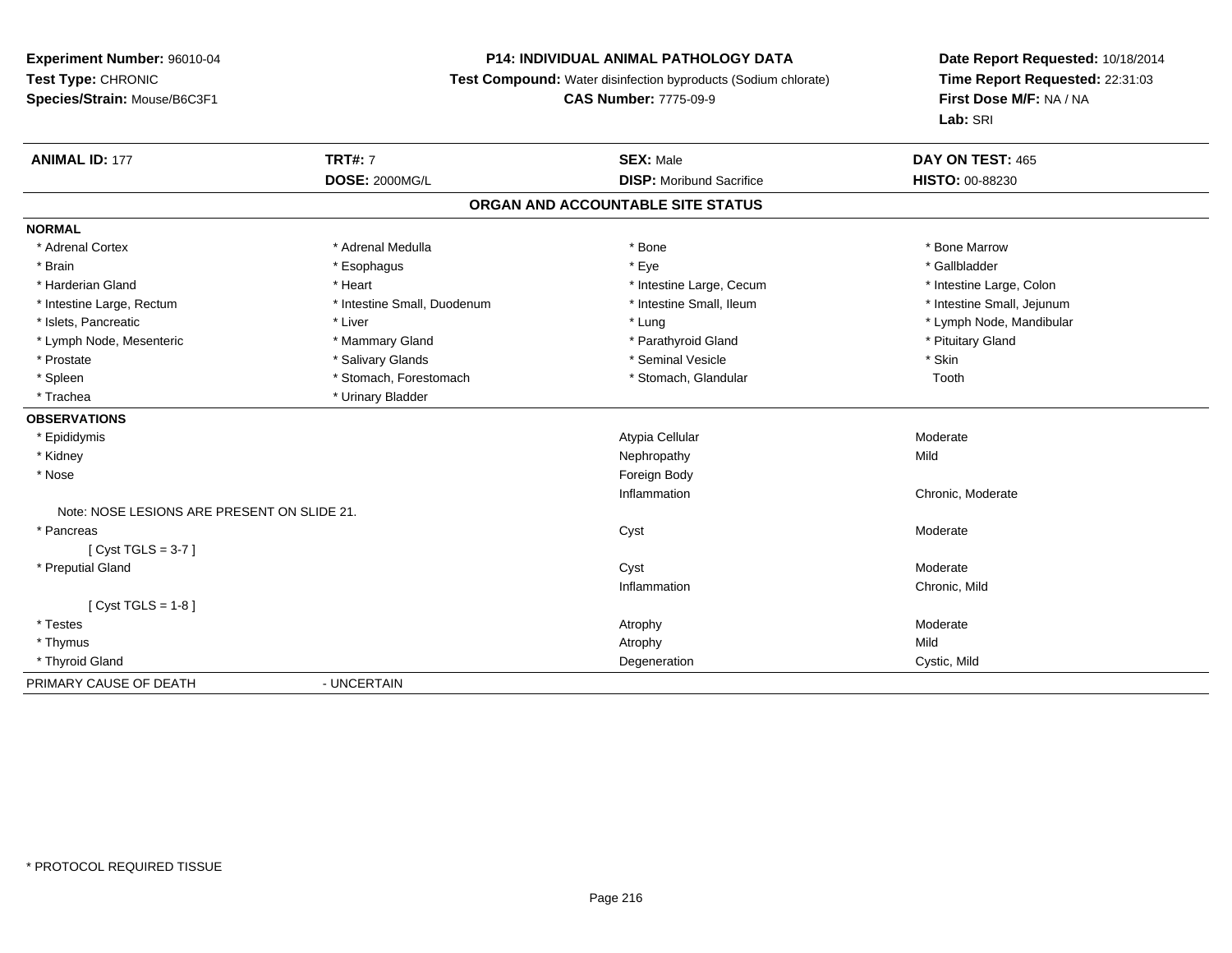# **P14: INDIVIDUAL ANIMAL PATHOLOGY DATA**

**Test Compound:** Water disinfection byproducts (Sodium chlorate)

**CAS Number:** 7775-09-9

| <b>ANIMAL ID: 178</b>                                    | <b>TRT#: 7</b>                                                                  | <b>SEX: Male</b>                         | DAY ON TEST: 731          |  |  |  |
|----------------------------------------------------------|---------------------------------------------------------------------------------|------------------------------------------|---------------------------|--|--|--|
|                                                          | <b>DOSE: 2000MG/L</b>                                                           | <b>DISP: Terminal Sacrifice</b>          | HISTO: 00-91920           |  |  |  |
| ORGAN AND ACCOUNTABLE SITE STATUS                        |                                                                                 |                                          |                           |  |  |  |
| <b>NORMAL</b>                                            |                                                                                 |                                          |                           |  |  |  |
| * Adrenal Medulla                                        | * Bone                                                                          | * Bone Marrow                            | * Brain                   |  |  |  |
| * Epididymis                                             | * Esophagus                                                                     | * Eye                                    | * Gallbladder             |  |  |  |
| * Heart                                                  | * Intestine Large, Cecum                                                        | * Intestine Large, Colon                 | * Intestine Large, Rectum |  |  |  |
| * Intestine Small, Duodenum                              | * Intestine Small, Ileum                                                        | * Intestine Small, Jejunum               | * Lung                    |  |  |  |
| * Lymph Node, Mandibular                                 | * Lymph Node, Mesenteric                                                        | * Mammary Gland                          | * Pancreas                |  |  |  |
| * Parathyroid Gland                                      | * Pituitary Gland                                                               | * Preputial Gland                        | * Prostate                |  |  |  |
| * Seminal Vesicle                                        | * Skin                                                                          | * Spleen                                 | * Stomach, Forestomach    |  |  |  |
| * Stomach, Glandular                                     | * Thymus                                                                        | * Thyroid Gland                          | * Trachea                 |  |  |  |
| * Urinary Bladder                                        |                                                                                 |                                          |                           |  |  |  |
| <b>OBSERVATIONS</b>                                      |                                                                                 |                                          |                           |  |  |  |
| * Adrenal Cortex                                         |                                                                                 | <b>Accessory Adrenal Cortical Nodule</b> | Moderate                  |  |  |  |
| * Harderian Gland                                        |                                                                                 | Adenoma                                  |                           |  |  |  |
| [Adenoma TGLS = $2-12$ ]                                 |                                                                                 |                                          |                           |  |  |  |
| * Islets, Pancreatic                                     |                                                                                 | Hyperplasia                              | Mild                      |  |  |  |
| * Kidney                                                 |                                                                                 | Nephropathy                              | Mild                      |  |  |  |
| * Liver                                                  |                                                                                 | <b>Eosinophilic Focus</b>                |                           |  |  |  |
|                                                          |                                                                                 | Hepatocellular Adenoma                   | Multiple                  |  |  |  |
| Note: HEPATOCELLULAR ADENOMA PRESENT ON SLIDES 6 AND 21. |                                                                                 |                                          |                           |  |  |  |
| [ Eosinophilic Focus TGLS = 3-22 ]                       |                                                                                 |                                          |                           |  |  |  |
| [ Hepatocellular Adenoma TGLS = 1-21 ]                   |                                                                                 |                                          |                           |  |  |  |
| * Nose                                                   |                                                                                 | Inflammation                             | Chronic, Mild             |  |  |  |
| * Salivary Glands                                        |                                                                                 | Atrophy                                  | Mild                      |  |  |  |
|                                                          |                                                                                 | Hyperplasia                              | Lymphoid, Mild            |  |  |  |
| * Testes                                                 | <b>Germinal Epith</b>                                                           | Atrophy                                  | Mild                      |  |  |  |
| PRIMARY CAUSE OF DEATH                                   |                                                                                 |                                          |                           |  |  |  |
|                                                          | Animal Note: INCISOR TOOTH MODERATELY DYSPLASTIC (MALFORMATION); NOT TABULATED. |                                          |                           |  |  |  |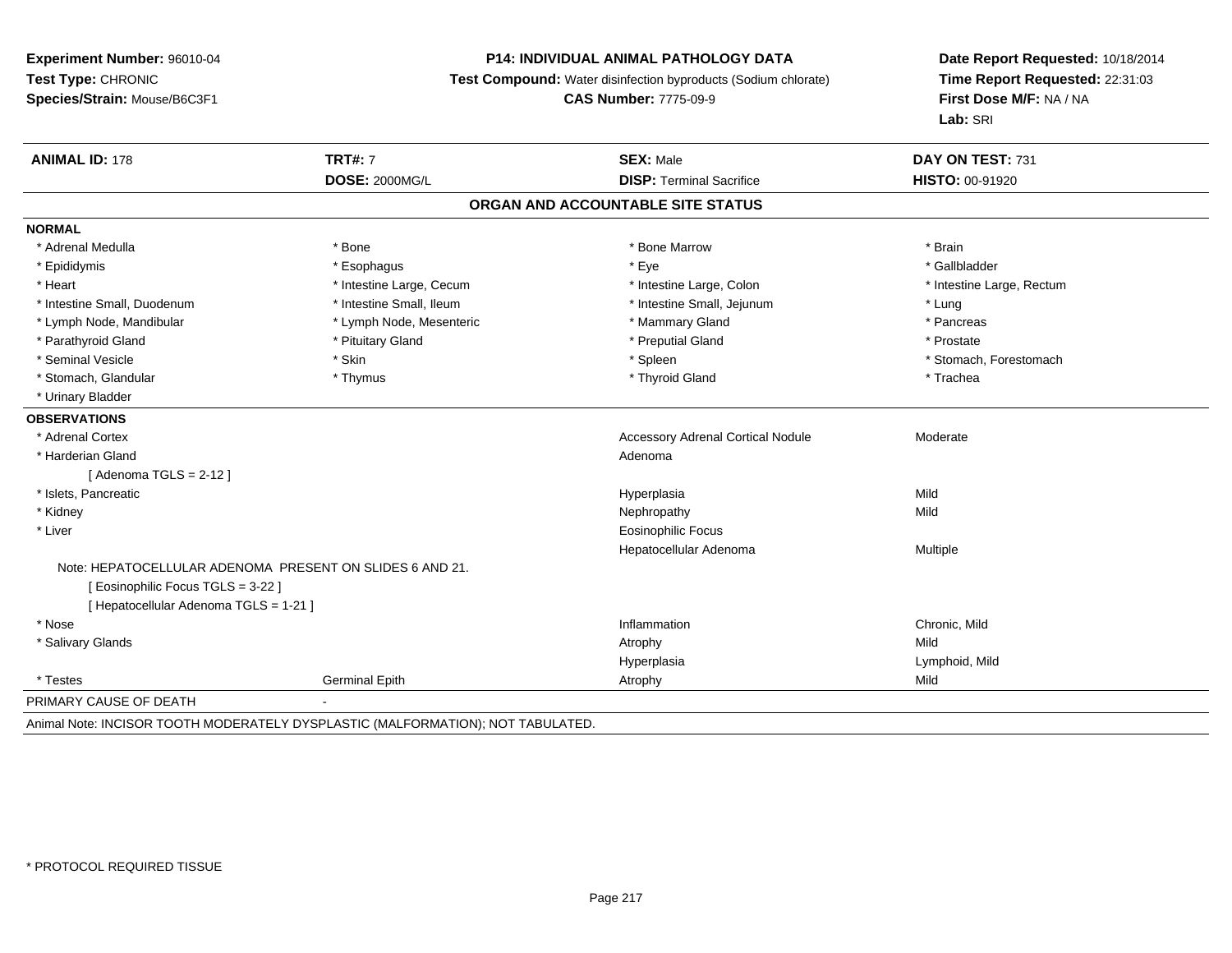# **P14: INDIVIDUAL ANIMAL PATHOLOGY DATA**

**Test Compound:** Water disinfection byproducts (Sodium chlorate)

# **CAS Number:** 7775-09-9

| <b>ANIMAL ID: 179</b>                              | <b>TRT#: 7</b>                                            | <b>SEX: Male</b><br><b>DISP: Terminal Sacrifice</b> | DAY ON TEST: 731         |
|----------------------------------------------------|-----------------------------------------------------------|-----------------------------------------------------|--------------------------|
|                                                    | <b>DOSE: 2000MG/L</b>                                     |                                                     | <b>HISTO: 00-91921</b>   |
|                                                    |                                                           | ORGAN AND ACCOUNTABLE SITE STATUS                   |                          |
| <b>NORMAL</b>                                      |                                                           |                                                     |                          |
| * Adrenal Cortex                                   | * Adrenal Medulla                                         | * Bone                                              | * Bone Marrow            |
| * Brain                                            | * Epididymis                                              | * Esophagus                                         | * Eve                    |
| * Gallbladder                                      | * Harderian Gland                                         | * Heart                                             | * Intestine Large, Cecum |
| * Intestine Large, Colon                           | * Intestine Large, Rectum                                 | * Intestine Small, Duodenum                         | * Intestine Small, Ileum |
| * Intestine Small, Jejunum                         | * Islets, Pancreatic                                      | * Lung                                              | * Lymph Node, Mesenteric |
| * Mammary Gland                                    | * Nose                                                    | * Parathyroid Gland                                 | * Pituitary Gland        |
| * Prostate                                         | * Salivary Glands                                         | * Skin                                              | * Stomach, Forestomach   |
| * Stomach, Glandular                               | * Testes                                                  | * Thymus                                            | * Thyroid Gland          |
| * Trachea                                          | * Urinary Bladder                                         |                                                     |                          |
| <b>OBSERVATIONS</b>                                |                                                           |                                                     |                          |
| * Kidney                                           |                                                           | Nephropathy                                         | Minimal                  |
| * Liver                                            |                                                           | Hepatocellular Carcinoma                            |                          |
| * Lymph Node, Mandibular                           |                                                           | Hyperplasia                                         | Lymphoid, Mild           |
| * Pancreas                                         |                                                           | Cyst                                                | Moderate                 |
| [ $Cyst TGLS = 3-22$ ]                             |                                                           |                                                     |                          |
| * Preputial Gland                                  |                                                           | Cyst                                                | Moderate                 |
| $Cvst TGLS = 1-8$                                  |                                                           |                                                     |                          |
| * Seminal Vesicle                                  |                                                           | Degeneration                                        | Marked                   |
|                                                    | Note: SECRETORY MATERIAL APPEARS DEGENERATED (FLOCCULAR). |                                                     |                          |
| [Degeneration TGLS = $2-21$ ]                      |                                                           |                                                     |                          |
| * Spleen                                           |                                                           | Hyperplasia                                         | Lymphoid, Mild           |
| PRIMARY CAUSE OF DEATH                             |                                                           |                                                     |                          |
| Animal Note: INFUSION ARTIFACT IN URINARY BLADDER. |                                                           |                                                     |                          |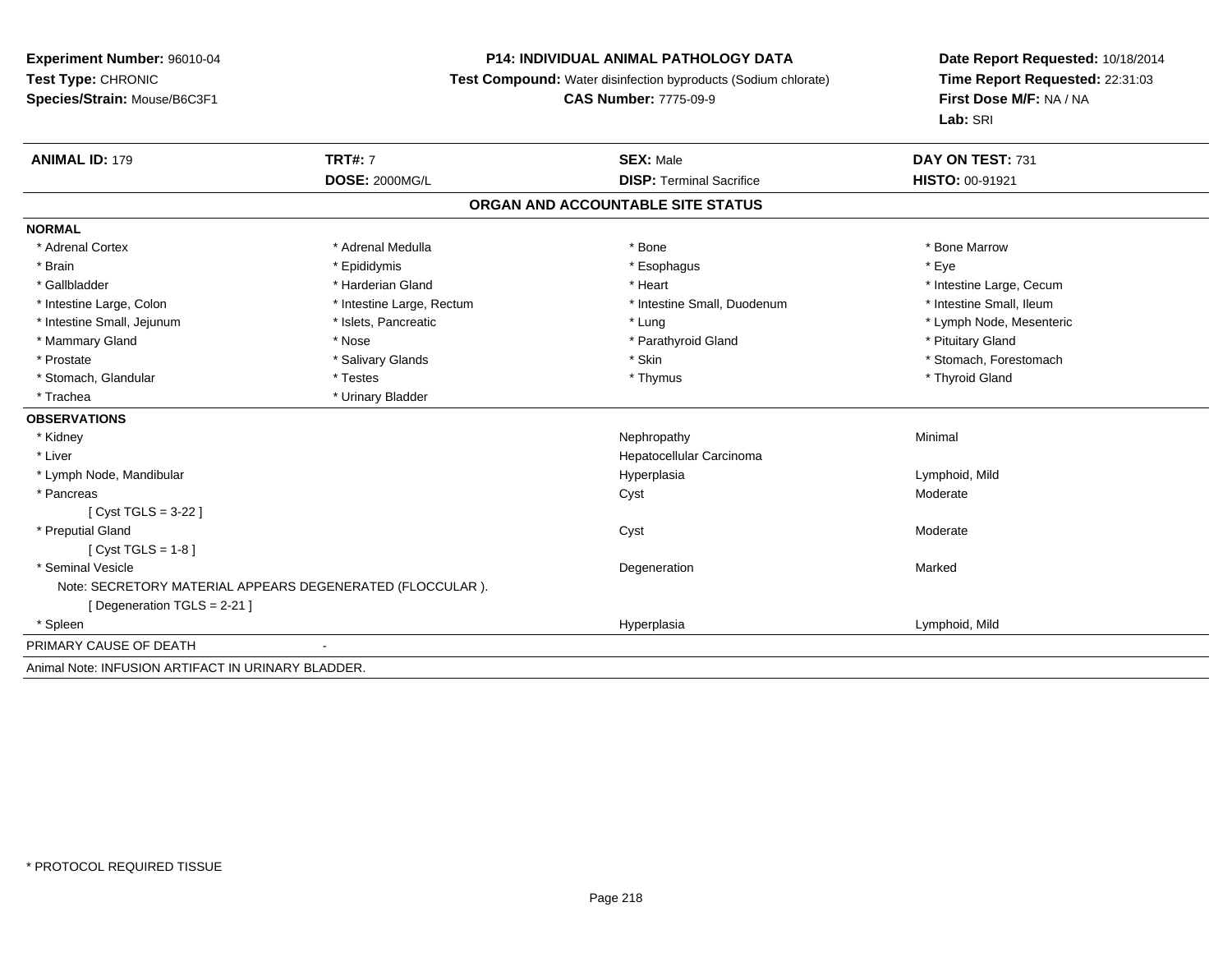# **P14: INDIVIDUAL ANIMAL PATHOLOGY DATA**

**Test Compound:** Water disinfection byproducts (Sodium chlorate)

**CAS Number:** 7775-09-9

| <b>ANIMAL ID: 180</b>                    | <b>TRT#: 7</b>             | <b>SEX: Male</b>                  | DAY ON TEST: 730                |
|------------------------------------------|----------------------------|-----------------------------------|---------------------------------|
|                                          | DOSE: 2000MG/L             | <b>DISP: Terminal Sacrifice</b>   | HISTO: 00-91922                 |
|                                          |                            | ORGAN AND ACCOUNTABLE SITE STATUS |                                 |
| <b>NORMAL</b>                            |                            |                                   |                                 |
| * Adrenal Cortex                         | * Adrenal Medulla          | * Bone                            | * Brain                         |
| * Epididymis                             | * Esophagus                | * Eye                             | * Gallbladder                   |
| * Harderian Gland                        | * Heart                    | * Intestine Large, Colon          | * Intestine Large, Rectum       |
| * Intestine Small, Ileum                 | * Intestine Small, Jejunum | * Lung                            | * Lymph Node, Mesenteric        |
| * Mammary Gland                          | * Nose                     | * Pancreas                        | * Parathyroid Gland             |
| * Pituitary Gland                        | * Prostate                 | * Salivary Glands                 | * Seminal Vesicle               |
| * Skin                                   | * Stomach, Forestomach     | * Stomach, Glandular              | * Testes                        |
| * Thyroid Gland                          | * Trachea                  | * Urinary Bladder                 |                                 |
| <b>MISSING</b>                           |                            |                                   |                                 |
| * Thymus                                 |                            |                                   |                                 |
| <b>OBSERVATIONS</b>                      |                            |                                   |                                 |
| * Bone Marrow                            |                            | Hyperplasia                       | Moderate                        |
| * Intestine Large, Cecum                 |                            | Carcinoma                         |                                 |
| [Carcinoma TGLS = 7-4]                   |                            |                                   |                                 |
| * Intestine Small, Duodenum              |                            | Carcinoma                         | Metastatic (Islets, Pancreatic) |
|                                          | Epithelium                 | Hyperplasia                       | Moderate                        |
| * Islets, Pancreatic                     |                            | Carcinoma                         |                                 |
|                                          |                            | Hyperplasia                       | Mild                            |
| [Carcinoma TGLS = $6-22$ ]               |                            |                                   |                                 |
| * Kidney                                 |                            | Cyst                              | Moderate                        |
| * Liver                                  |                            | Carcinoma                         | Metastatic (Islets, Pancreatic) |
|                                          |                            | Hepatocellular Carcinoma          |                                 |
| [ Hepatocellular Carcinoma TGLS = 5-21 ] |                            |                                   |                                 |
| * Lymph Node, Mandibular                 |                            | Hyperplasia                       | Lymphoid, Mild                  |
|                                          |                            | Pigmentation                      | Mild                            |
| * Preputial Gland                        |                            | Cyst                              | Moderate                        |
|                                          |                            | Inflammation                      | Chronic, Moderate               |
| [Cyst TGLS = $1-8$ ]                     |                            |                                   |                                 |
| [Inflammation TGLS = $1-8$ ]             |                            |                                   |                                 |
| * Spleen                                 |                            | Hematopoietic Cell Proliferation  | Moderate                        |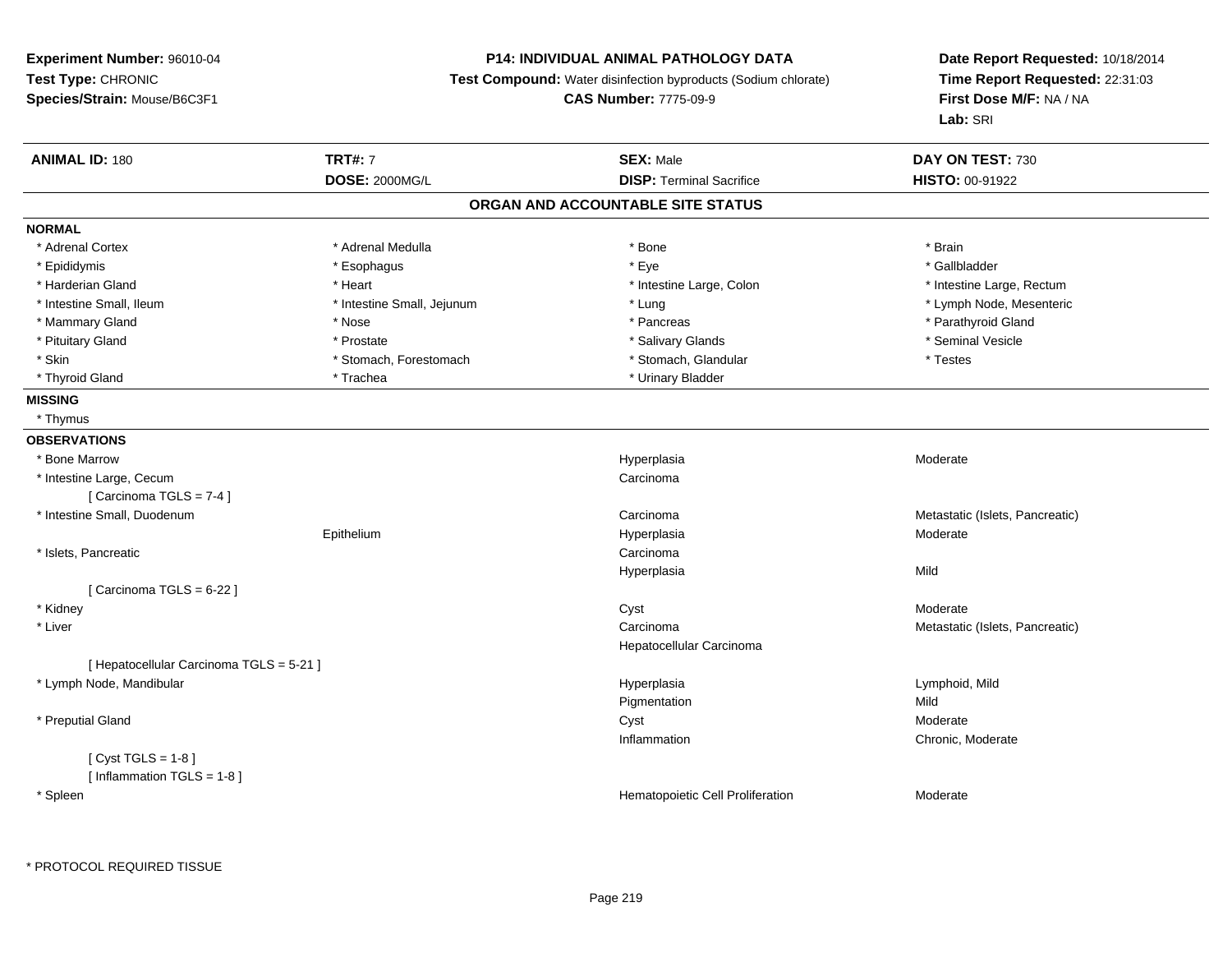| <b>Experiment Number: 96010-04</b>             | <b>P14: INDIVIDUAL ANIMAL PATHOLOGY DATA</b>                          | Date Report Requested: 10/18/2014 |
|------------------------------------------------|-----------------------------------------------------------------------|-----------------------------------|
| Test Type: CHRONIC                             | <b>Test Compound:</b> Water disinfection byproducts (Sodium chlorate) |                                   |
| Species/Strain: Mouse/B6C3F1                   | <b>CAS Number: 7775-09-9</b>                                          | First Dose M/F: NA / NA           |
|                                                |                                                                       | Lab: SRI                          |
| <b>TRT#: 7</b><br><b>ANIMAL ID: 180</b>        | <b>SEX: Male</b>                                                      | DAY ON TEST: 730                  |
|                                                | <b>DOSE: 2000MG/L</b><br><b>DISP:</b> Terminal Sacrifice              | <b>HISTO: 00-91922</b>            |
|                                                | ORGAN AND ACCOUNTABLE SITE STATUS                                     |                                   |
| [Hematopoietic Cell Proliferation TGLS = 3-6 ] |                                                                       |                                   |
| PRIMARY CAUSE OF DEATH                         |                                                                       |                                   |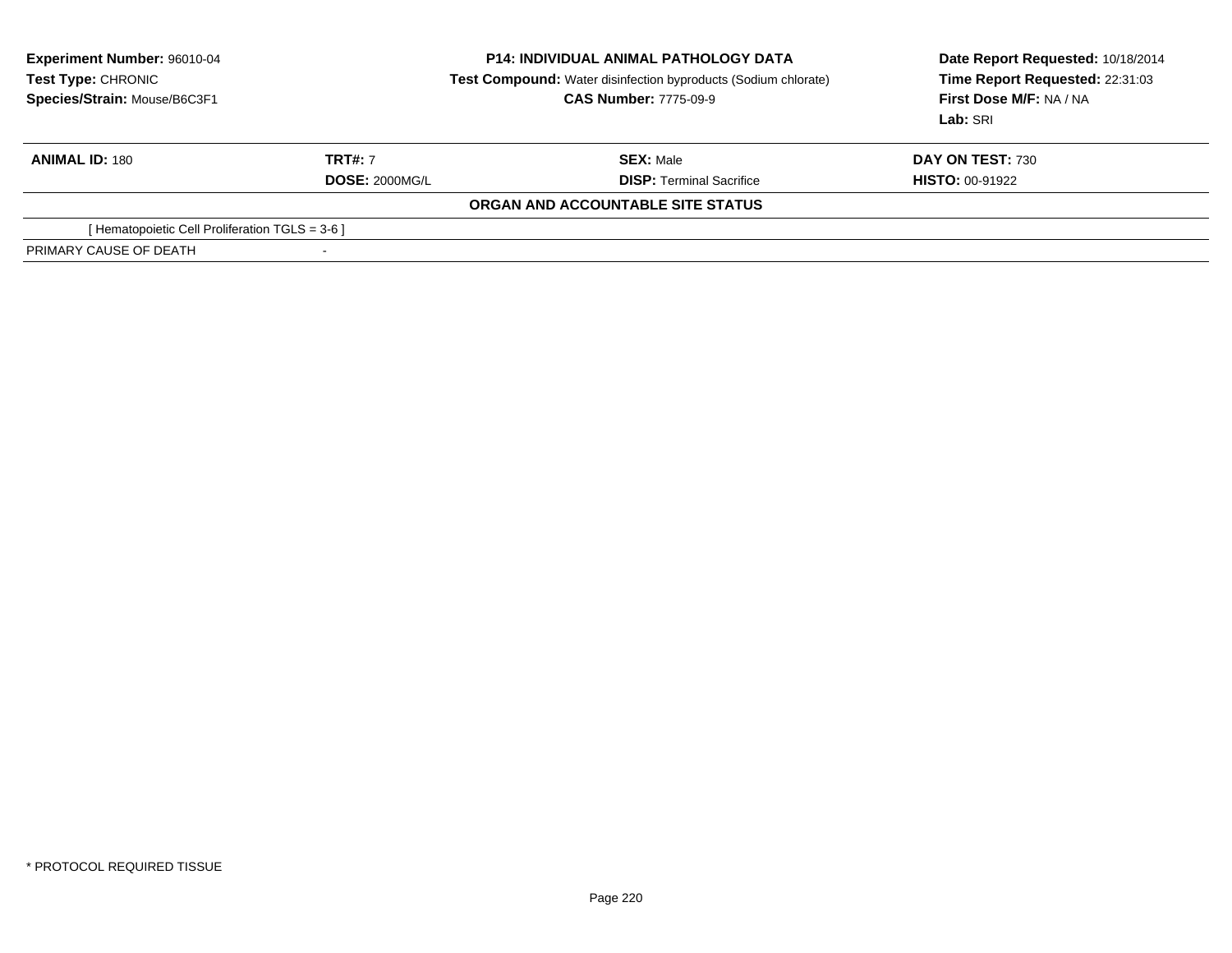# **P14: INDIVIDUAL ANIMAL PATHOLOGY DATA**

**Test Compound:** Water disinfection byproducts (Sodium chlorate)

#### **CAS Number:** 7775-09-9

| <b>ANIMAL ID: 181</b>                     | <b>TRT#: 7</b>            | <b>SEX: Male</b>                  | DAY ON TEST: 730         |  |
|-------------------------------------------|---------------------------|-----------------------------------|--------------------------|--|
|                                           | <b>DOSE: 2000MG/L</b>     | <b>DISP: Terminal Sacrifice</b>   | <b>HISTO: 00-91923</b>   |  |
|                                           |                           | ORGAN AND ACCOUNTABLE SITE STATUS |                          |  |
| <b>NORMAL</b>                             |                           |                                   |                          |  |
| * Adrenal Cortex                          | * Adrenal Medulla         | * Bone                            | * Bone Marrow            |  |
| * Brain                                   | * Epididymis              | * Esophagus                       | * Eye                    |  |
| * Gallbladder                             | * Harderian Gland         | * Heart                           | * Intestine Large, Cecum |  |
| * Intestine Large, Colon                  | * Intestine Large, Rectum | * Intestine Small, Duodenum       | * Intestine Small, Ileum |  |
| * Intestine Small, Jejunum                | * Kidney                  | * Lung                            | * Mammary Gland          |  |
| * Nose                                    | * Pancreas                | * Parathyroid Gland               | * Pituitary Gland        |  |
| * Preputial Gland                         | * Prostate                | * Salivary Glands                 | * Seminal Vesicle        |  |
| * Skin                                    | * Stomach, Forestomach    | * Stomach, Glandular              | * Testes                 |  |
| * Thymus                                  | * Trachea                 | * Urinary Bladder                 |                          |  |
| <b>OBSERVATIONS</b>                       |                           |                                   |                          |  |
| * Islets, Pancreatic                      |                           | Hyperplasia                       | Minimal                  |  |
| * Liver                                   |                           | Hepatocellular Adenoma            | Multiple                 |  |
| [Hepatocellular Adenoma TGLS = 1-21,3-23] |                           |                                   |                          |  |
| * Lymph Node, Mandibular                  |                           | Lymphoma Malignant                |                          |  |
| * Lymph Node, Mesenteric                  |                           | Lymphoma Malignant                |                          |  |
| * Spleen                                  |                           | Lymphoma Malignant                |                          |  |
| * Thyroid Gland                           |                           | Degeneration                      | Cystic, Mild             |  |
| PRIMARY CAUSE OF DEATH                    |                           |                                   |                          |  |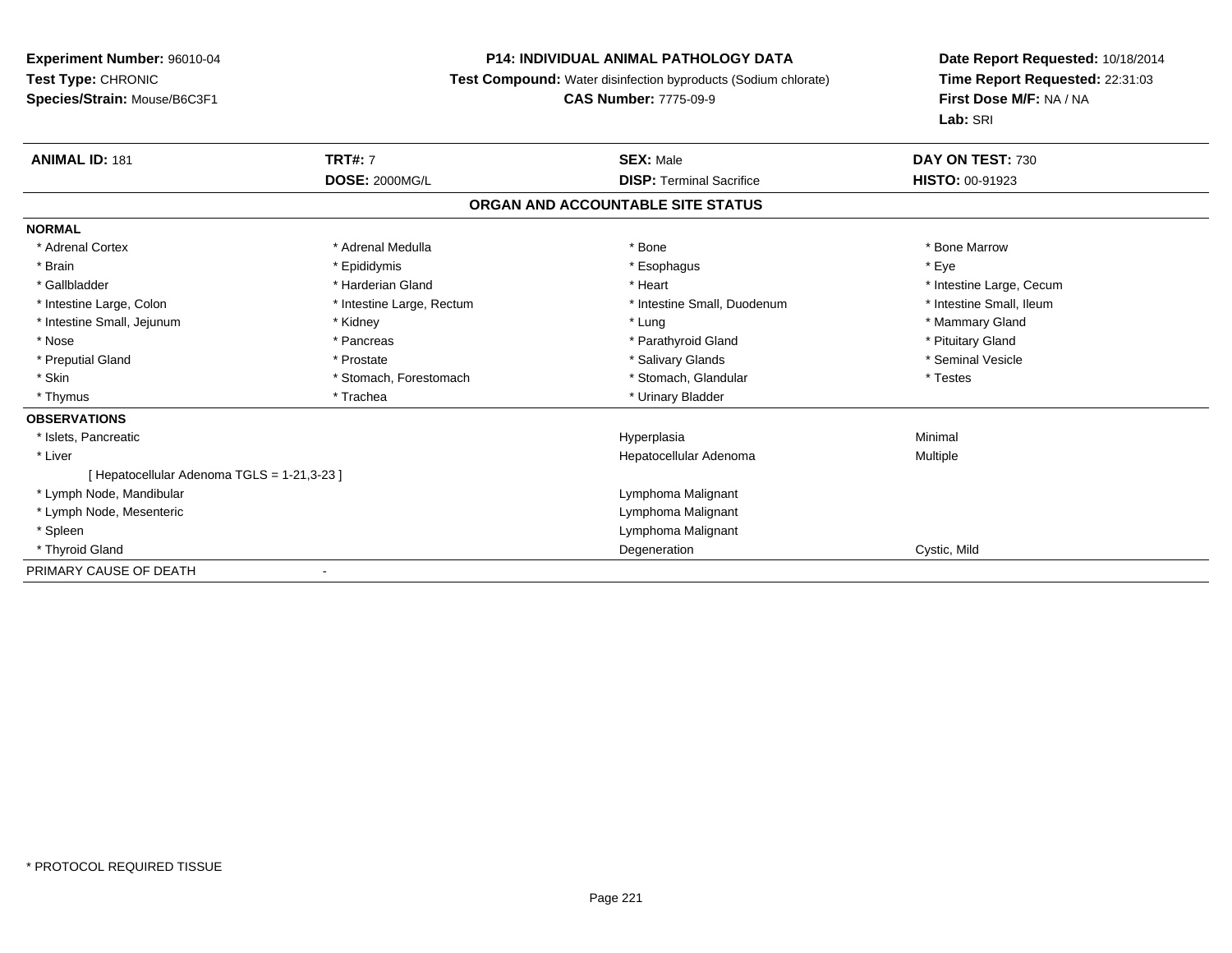# **P14: INDIVIDUAL ANIMAL PATHOLOGY DATA**

**Test Compound:** Water disinfection byproducts (Sodium chlorate)

# **CAS Number:** 7775-09-9

| <b>ANIMAL ID: 182</b>                                                 | <b>TRT#: 7</b>              | <b>SEX: Male</b>                  | DAY ON TEST: 652           |
|-----------------------------------------------------------------------|-----------------------------|-----------------------------------|----------------------------|
|                                                                       | <b>DOSE: 2000MG/L</b>       | <b>DISP: Natural Death</b>        | HISTO: 00-89976            |
|                                                                       |                             | ORGAN AND ACCOUNTABLE SITE STATUS |                            |
| <b>NORMAL</b>                                                         |                             |                                   |                            |
| * Adrenal Cortex                                                      | * Adrenal Medulla           | * Bone                            | * Brain                    |
| * Epididymis                                                          | * Esophagus                 | * Eye                             | * Gallbladder              |
| * Harderian Gland                                                     | * Heart                     | * Intestine Large, Cecum          | * Intestine Large, Colon   |
| * Intestine Large, Rectum                                             | * Intestine Small, Duodenum | * Intestine Small, Ileum          | * Intestine Small, Jejunum |
| * Lymph Node, Mesenteric                                              | * Mammary Gland             | * Nose                            | * Pancreas                 |
| * Parathyroid Gland                                                   | * Pituitary Gland           | * Preputial Gland                 | * Prostate                 |
| * Salivary Glands                                                     | * Seminal Vesicle           | * Skin                            | * Stomach, Glandular       |
| * Testes                                                              | * Trachea                   | * Urinary Bladder                 |                            |
| <b>OBSERVATIONS</b>                                                   |                             |                                   |                            |
| * Bone Marrow                                                         |                             | Hyperplasia                       | Marked                     |
| * Islets, Pancreatic                                                  |                             | Hyperplasia                       | Mild                       |
| * Kidney                                                              |                             | Infarct                           | Mild                       |
|                                                                       |                             | Nephropathy                       | Minimal                    |
| * Liver                                                               |                             | Hepatocellular Adenoma            | Multiple                   |
|                                                                       |                             | Hepatocellular Carcinoma          |                            |
|                                                                       |                             | <b>Mixed Cell Focus</b>           |                            |
| Note: HEPATOCELLULAR ADENOMAS PRESENT ON SLIDES 6 AND 21.             |                             |                                   |                            |
| [ Hepatocellular Adenoma TGLS = 1-21 ]                                |                             |                                   |                            |
| [ Hepatocellular Carcinoma TGLS = 2-22 ]                              |                             |                                   |                            |
| * Lung                                                                |                             | Hepatocellular Carcinoma          | Metastatic (Liver)         |
| Note: METASTATIC HEPATOCELLULAR CARCINOMA IS ON SLIDES 2, 24, AND 25. |                             |                                   |                            |
| [ Hepatocellular Carcinoma TGLS = 4-24,5-25 ]                         |                             |                                   |                            |
| Lymph Node                                                            | Mediastinal                 | Hepatocellular Carcinoma          | Metastatic (Liver)         |
| [ Hepatocellular Carcinoma TGLS = 6-23 ]                              |                             |                                   |                            |
| * Lymph Node, Mandibular                                              |                             | Pigmentation                      | Mild                       |
| * Spleen                                                              |                             | Hematopoietic Cell Proliferation  | Marked                     |
| * Stomach, Forestomach                                                | Epithelium                  | Hyperplasia                       | Moderate                   |
|                                                                       |                             | Inflammation                      | Chronic Active, Moderate   |
|                                                                       |                             | Ulcer                             | Mild                       |
| * Thymus                                                              |                             | Atrophy                           | Mild                       |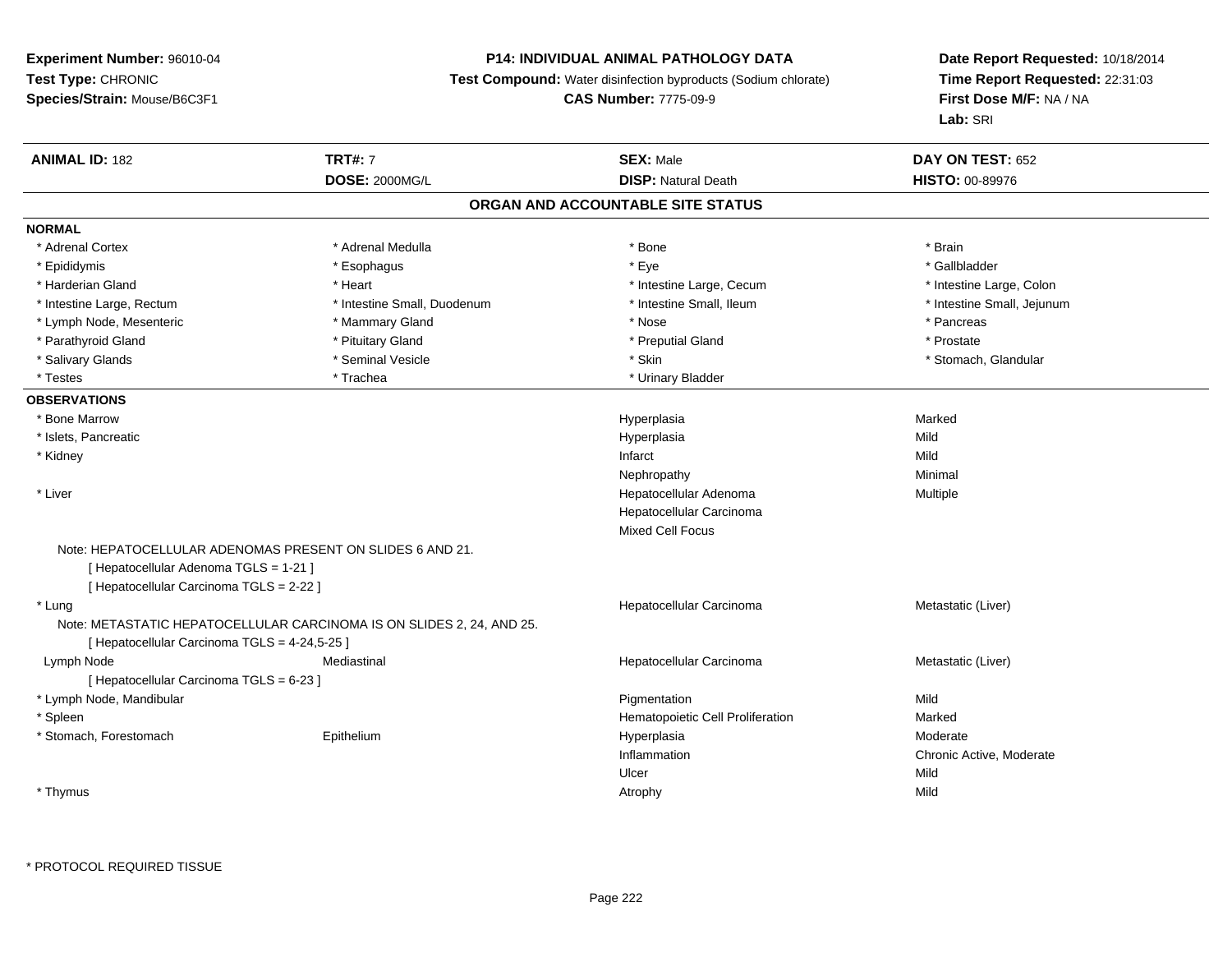| <b>Experiment Number: 96010-04</b><br>Test Type: CHRONIC<br>Species/Strain: Mouse/B6C3F1 | <b>P14: INDIVIDUAL ANIMAL PATHOLOGY DATA</b><br><b>Test Compound:</b> Water disinfection byproducts (Sodium chlorate)<br><b>CAS Number: 7775-09-9</b> |                                                | Date Report Requested: 10/18/2014<br>Time Report Requested: 22:31:03<br>First Dose M/F: NA / NA<br>Lab: SRI |  |
|------------------------------------------------------------------------------------------|-------------------------------------------------------------------------------------------------------------------------------------------------------|------------------------------------------------|-------------------------------------------------------------------------------------------------------------|--|
| <b>ANIMAL ID: 182</b>                                                                    | <b>TRT#: 7</b><br><b>DOSE: 2000MG/L</b>                                                                                                               | <b>SEX: Male</b><br><b>DISP: Natural Death</b> | <b>DAY ON TEST: 652</b><br><b>HISTO: 00-89976</b>                                                           |  |
|                                                                                          |                                                                                                                                                       | ORGAN AND ACCOUNTABLE SITE STATUS              |                                                                                                             |  |
| * Thyroid Gland                                                                          |                                                                                                                                                       | Degeneration                                   | Cystic, Mild                                                                                                |  |
| PRIMARY CAUSE OF DEATH                                                                   | - Liver Hepatocellular Carcinoma                                                                                                                      |                                                |                                                                                                             |  |
| Animal Note: MALFORMATION OF INCISOR TOOTH; NOT TABULATED.                               |                                                                                                                                                       |                                                |                                                                                                             |  |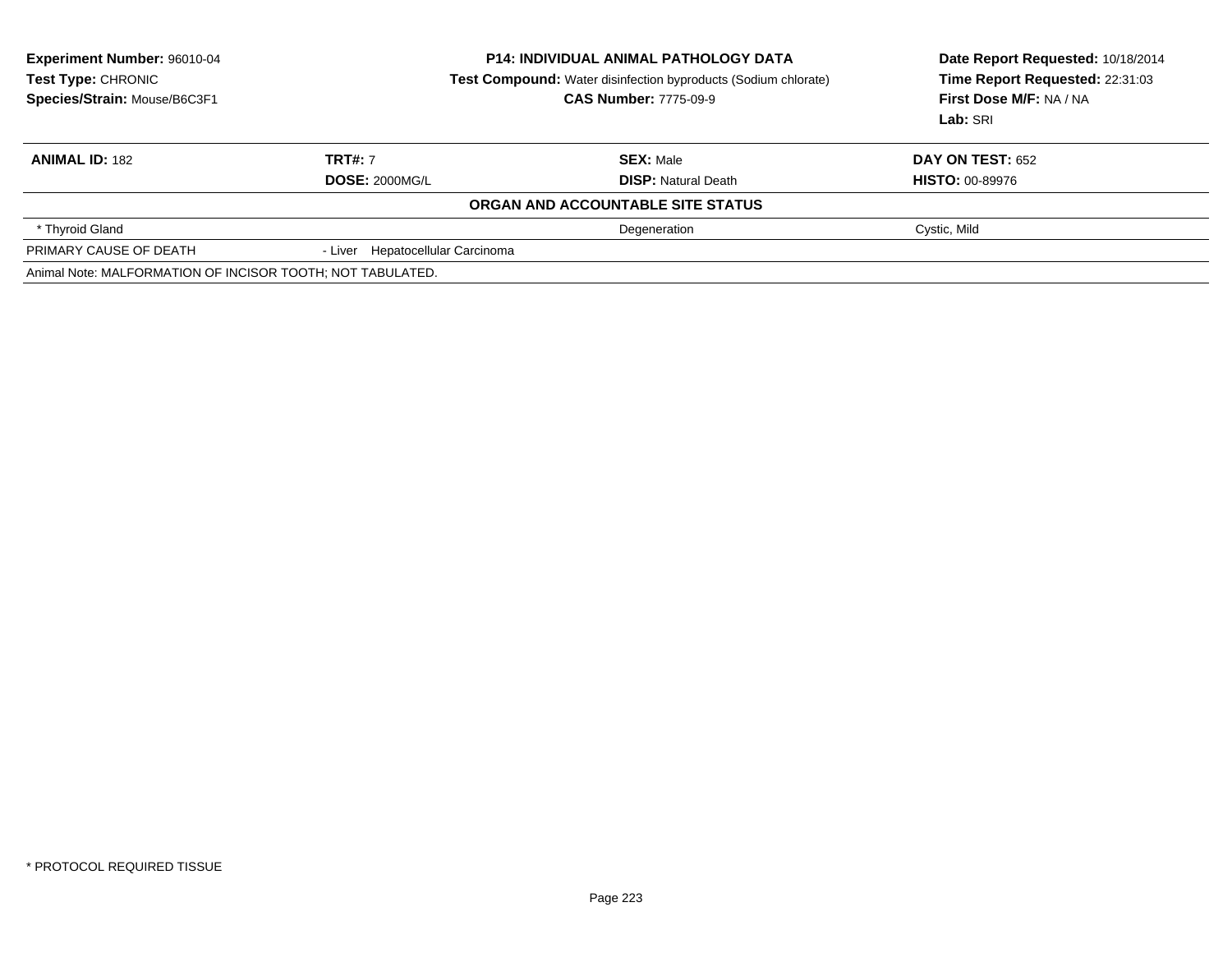# **P14: INDIVIDUAL ANIMAL PATHOLOGY DATA**

**Test Compound:** Water disinfection byproducts (Sodium chlorate)

# **CAS Number:** 7775-09-9

| <b>ANIMAL ID: 183</b>                              | <b>TRT#: 7</b>                                                                  | <b>SEX: Male</b>                  | DAY ON TEST: 729           |
|----------------------------------------------------|---------------------------------------------------------------------------------|-----------------------------------|----------------------------|
|                                                    | DOSE: 2000MG/L                                                                  | <b>DISP: Terminal Sacrifice</b>   | <b>HISTO: 00-91924</b>     |
|                                                    |                                                                                 | ORGAN AND ACCOUNTABLE SITE STATUS |                            |
| <b>NORMAL</b>                                      |                                                                                 |                                   |                            |
| * Adrenal Medulla                                  | * Bone                                                                          | * Bone Marrow                     | * Brain                    |
| * Epididymis                                       | * Esophagus                                                                     | * Eye                             | * Gallbladder              |
| * Harderian Gland                                  | * Heart                                                                         | * Intestine Large, Cecum          | * Intestine Large, Colon   |
| * Intestine Large, Rectum                          | * Intestine Small, Duodenum                                                     | * Intestine Small, Ileum          | * Intestine Small, Jejunum |
| * Kidney                                           | * Lymph Node, Mandibular                                                        | * Lymph Node, Mesenteric          | * Mammary Gland            |
| * Nose                                             | * Pancreas                                                                      | * Parathyroid Gland               | * Pituitary Gland          |
| * Preputial Gland                                  | * Prostate                                                                      | * Salivary Glands                 | * Seminal Vesicle          |
| * Skin                                             | * Spleen                                                                        | * Stomach, Glandular              | * Testes                   |
| * Thymus                                           | * Thyroid Gland                                                                 | * Trachea                         | * Urinary Bladder          |
| <b>OBSERVATIONS</b>                                |                                                                                 |                                   |                            |
| * Adrenal Cortex                                   |                                                                                 | Hypertrophy                       | Focal, Minimal             |
| * Islets, Pancreatic                               |                                                                                 | Hyperplasia                       | Mild                       |
| * Liver                                            |                                                                                 | <b>Clear Cell Focus</b>           |                            |
|                                                    |                                                                                 | Hepatocellular Adenoma            | Multiple                   |
|                                                    | Hepatocyte                                                                      | Vacuolization Cytoplasmic         | Moderate                   |
| [ Hepatocellular Adenoma TGLS = 1-6 ]              |                                                                                 |                                   |                            |
| * Lung                                             | Alveolar Epith                                                                  | Hyperplasia                       | Minimal                    |
| * Stomach, Forestomach                             |                                                                                 | Squamous Cell Papilloma           |                            |
| Squamous Cell Papilloma TGLS = 2-21 ]              |                                                                                 |                                   |                            |
| PRIMARY CAUSE OF DEATH                             |                                                                                 |                                   |                            |
| Animal Note: INFUSION ARTIFACT IN URINARY BLADDER. |                                                                                 |                                   |                            |
|                                                    | Animal Note: INCISOR TOOTH MODERATELY DYSPLASTIC (MALFORMATION); NOT TABULATED. |                                   |                            |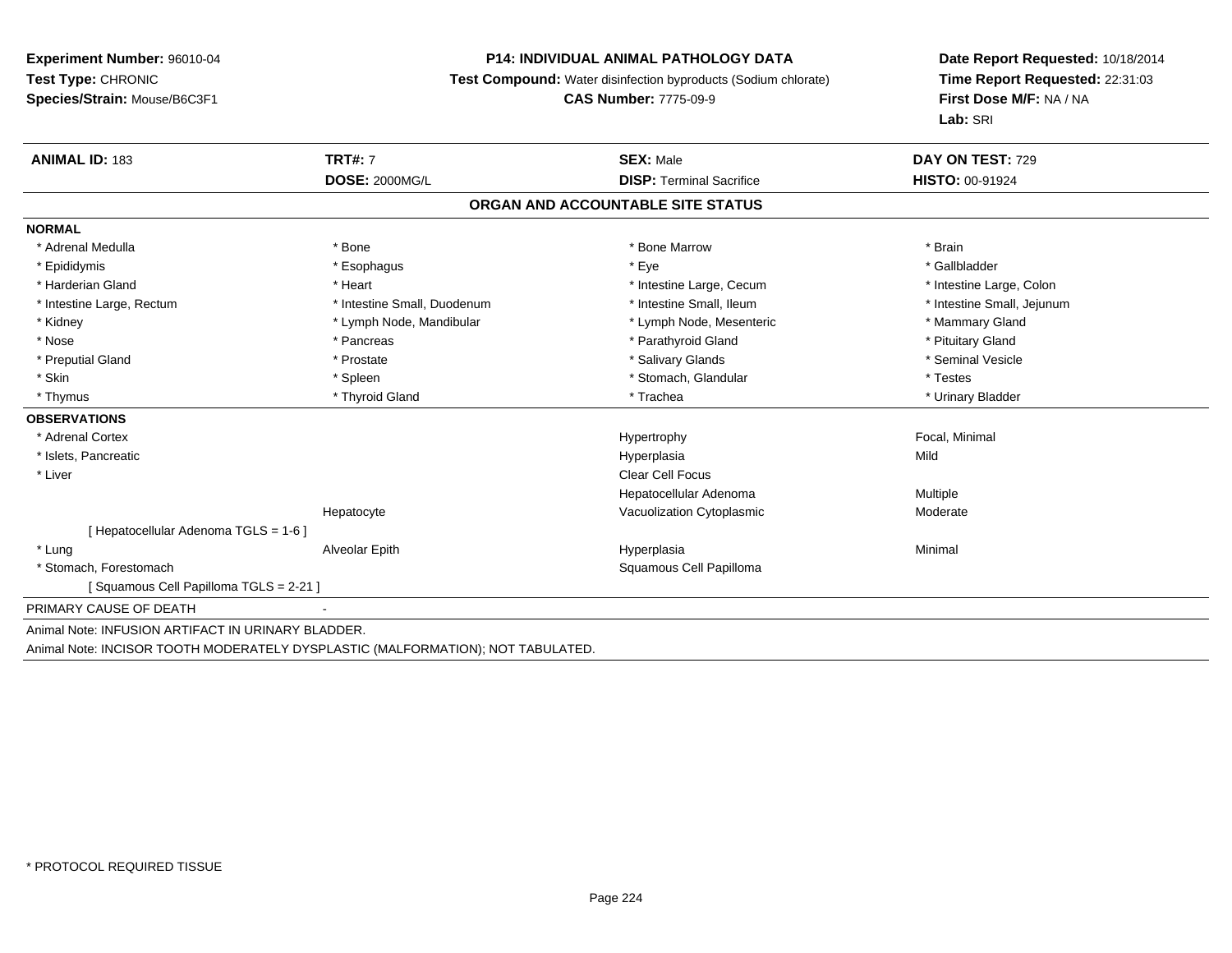#### **P14: INDIVIDUAL ANIMAL PATHOLOGY DATA**

**Test Compound:** Water disinfection byproducts (Sodium chlorate)

#### **CAS Number:** 7775-09-9

**Date Report Requested:** 10/18/2014**Time Report Requested:** 22:31:03**First Dose M/F:** NA / NA**Lab:** SRI

| <b>ANIMAL ID: 184</b>                           | <b>TRT#: 7</b>                                                            | <b>SEX: Male</b>                  | DAY ON TEST: 664         |  |
|-------------------------------------------------|---------------------------------------------------------------------------|-----------------------------------|--------------------------|--|
|                                                 | DOSE: 2000MG/L                                                            | <b>DISP: Natural Death</b>        | <b>HISTO: 00-90125</b>   |  |
|                                                 |                                                                           | ORGAN AND ACCOUNTABLE SITE STATUS |                          |  |
| <b>NORMAL</b>                                   |                                                                           |                                   |                          |  |
| * Adrenal Cortex                                | * Adrenal Medulla                                                         | * Bone                            | * Brain                  |  |
| * Epididymis                                    | * Esophagus                                                               | * Eye                             | * Heart                  |  |
| * Intestine Large, Colon                        | * Intestine Large, Rectum                                                 | * Intestine Small, Duodenum       | * Intestine Small, Ileum |  |
| * Intestine Small, Jejunum                      | * Islets, Pancreatic                                                      | * Lung                            | * Mammary Gland          |  |
| * Nose                                          | * Pancreas                                                                | * Parathyroid Gland               | * Pituitary Gland        |  |
| * Preputial Gland                               | * Prostate                                                                | * Salivary Glands                 | * Seminal Vesicle        |  |
| * Skin                                          | * Stomach, Forestomach                                                    | * Stomach, Glandular              | * Testes                 |  |
| * Thyroid Gland                                 | * Trachea                                                                 | * Urinary Bladder                 |                          |  |
| <b>AUTO PRECLUDES DIAG.</b>                     |                                                                           |                                   |                          |  |
| * Gallbladder                                   | * Intestine Large, Cecum                                                  |                                   |                          |  |
| <b>OBSERVATIONS</b>                             |                                                                           |                                   |                          |  |
| * Bone Marrow                                   |                                                                           | Hyperplasia                       | Moderate                 |  |
| * Harderian Gland                               |                                                                           | Adenoma                           |                          |  |
| [Adenoma TGLS = $6-23$ ]                        |                                                                           |                                   |                          |  |
| * Kidney                                        | <b>Renal Tubule</b>                                                       | <b>Dilatation</b>                 | Mild                     |  |
|                                                 |                                                                           | Hyperplasia                       | Lymphoid, Moderate       |  |
| * Liver                                         |                                                                           | Hepatocellular Carcinoma          | Multiple                 |  |
|                                                 | Centrilobular                                                             | <b>Necrosis</b>                   | Marked                   |  |
| [ Hepatocellular Carcinoma TGLS = 3-21,4-22 ]   |                                                                           |                                   |                          |  |
| * Lymph Node, Mandibular                        |                                                                           | Hyperplasia                       | Lymphoid, Mild           |  |
| * Lymph Node, Mesenteric                        |                                                                           | Hyperplasia                       | Lymphoid, Moderate       |  |
| * Spleen                                        |                                                                           | Hematopoietic Cell Proliferation  | Marked                   |  |
| [ Hematopoietic Cell Proliferation TGLS = 1-6 ] |                                                                           |                                   |                          |  |
| * Thymus                                        |                                                                           | Atrophy                           | Mild                     |  |
| PRIMARY CAUSE OF DEATH                          | - Liver Hepatocellular Carcinoma                                          |                                   |                          |  |
|                                                 | Animal Nota: LENG EDOM ONE EVE ARTIEACTUALLY EVTRUDED: NO LEGION ORGERVED |                                   |                          |  |

Animal Note: LENS FROM ONE EYE ARTIFACTUALLY EXTRUDED; NO LESION OBSERVED.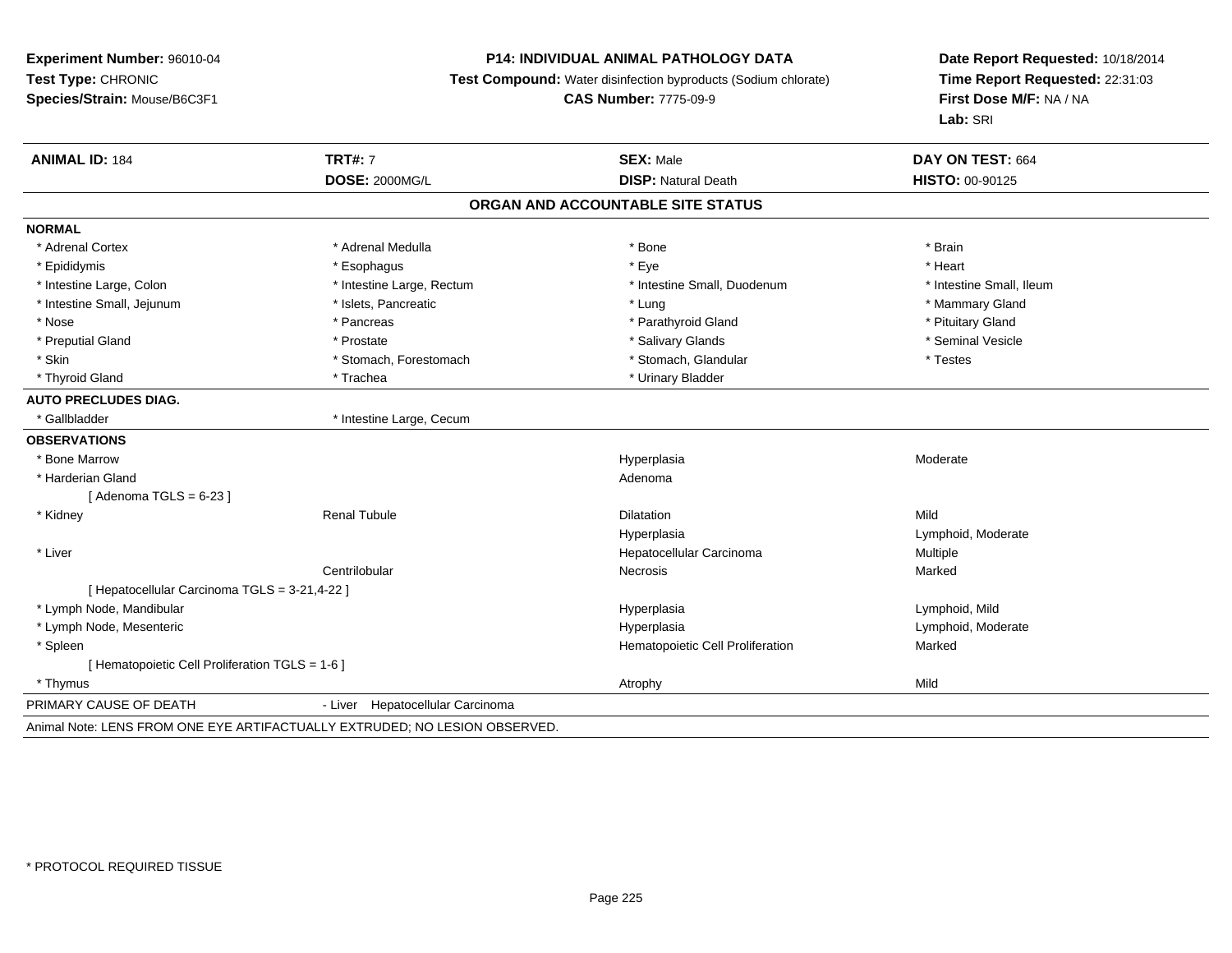#### **P14: INDIVIDUAL ANIMAL PATHOLOGY DATA**

**Test Compound:** Water disinfection byproducts (Sodium chlorate)

**CAS Number:** 7775-09-9

**Date Report Requested:** 10/18/2014**Time Report Requested:** 22:31:03**First Dose M/F:** NA / NA**Lab:** SRI

| <b>ANIMAL ID: 185</b>                               | <b>TRT#: 7</b>              | <b>SEX: Male</b>                  | DAY ON TEST: 729           |
|-----------------------------------------------------|-----------------------------|-----------------------------------|----------------------------|
|                                                     | <b>DOSE: 2000MG/L</b>       | <b>DISP: Terminal Sacrifice</b>   | HISTO: 00-91925            |
|                                                     |                             | ORGAN AND ACCOUNTABLE SITE STATUS |                            |
| <b>NORMAL</b>                                       |                             |                                   |                            |
| * Adrenal Medulla                                   | * Bone                      | * Bone Marrow                     | * Brain                    |
| * Epididymis                                        | * Esophagus                 | * Eye                             | * Gallbladder              |
| * Harderian Gland                                   | * Heart                     | * Intestine Large, Cecum          | * Intestine Large, Colon   |
| * Intestine Large, Rectum                           | * Intestine Small, Duodenum | * Intestine Small, Ileum          | * Intestine Small, Jejunum |
| * Lung                                              | * Lymph Node, Mesenteric    | * Mammary Gland                   | * Nose                     |
| * Pancreas                                          | * Parathyroid Gland         | * Pituitary Gland                 | * Preputial Gland          |
| * Prostate                                          | * Salivary Glands           | * Seminal Vesicle                 | * Skin                     |
| * Stomach, Forestomach                              | * Stomach, Glandular        | * Testes                          | * Thymus                   |
| * Trachea                                           | * Urinary Bladder           |                                   |                            |
| <b>OBSERVATIONS</b>                                 |                             |                                   |                            |
| * Adrenal Cortex                                    |                             | Hyperplasia                       | Focal, Minimal             |
| * Islets, Pancreatic                                |                             | Hyperplasia                       | Moderate                   |
| * Kidney                                            |                             | Nephropathy                       | Minimal                    |
| * Liver                                             |                             | Hematopoietic Cell Proliferation  | Mild                       |
|                                                     |                             | Hepatocellular Adenoma            | Multiple                   |
| [ Hepatocellular Adenoma TGLS = 2-6 ]               |                             |                                   |                            |
| * Lymph Node, Mandibular                            |                             | Hyperplasia                       | Lymphoid, Mild             |
| Mesentery                                           | Fat                         | Necrosis                          | Moderate                   |
| [ Necrosis TGLS = $1-21$ ]                          |                             |                                   |                            |
| * Spleen                                            |                             | Hematopoietic Cell Proliferation  | Mild                       |
| * Thyroid Gland                                     |                             | Degeneration                      | Cystic, Mild               |
| PRIMARY CAUSE OF DEATH                              |                             |                                   |                            |
| Animal Note: INFLISION ADTIEACT IN HEINIADV BLADDED |                             |                                   |                            |

Animal Note: INFUSION ARTIFACT IN URINARY BLADDER.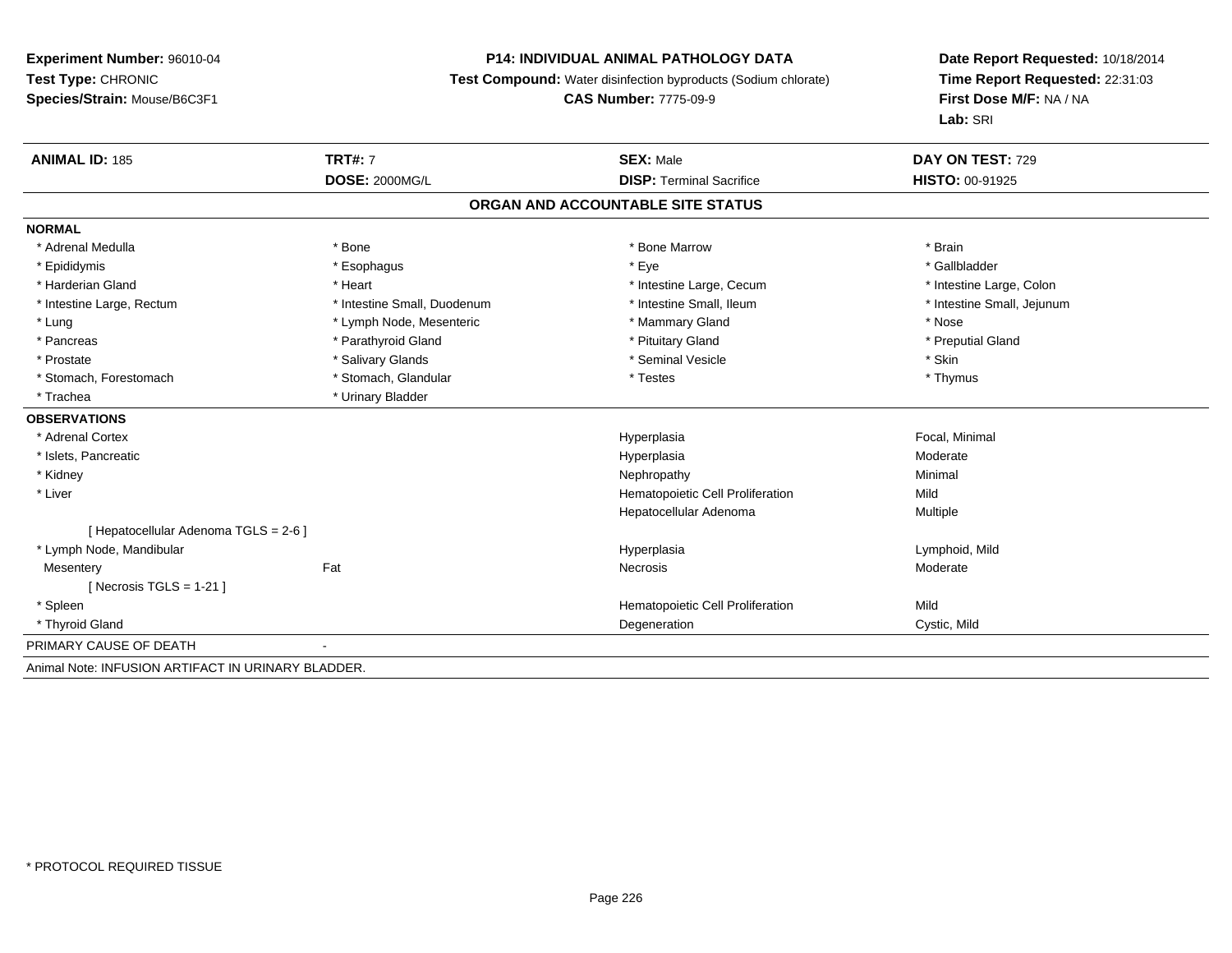# **P14: INDIVIDUAL ANIMAL PATHOLOGY DATA**

**Test Compound:** Water disinfection byproducts (Sodium chlorate)

```
CAS Number: 7775-09-9
```

| <b>ANIMAL ID: 186</b>                  | <b>TRT#: 7</b>                                                                                  | <b>SEX: Male</b>                  | DAY ON TEST: 734          |  |
|----------------------------------------|-------------------------------------------------------------------------------------------------|-----------------------------------|---------------------------|--|
|                                        | <b>DOSE: 2000MG/L</b>                                                                           | <b>DISP: Terminal Sacrifice</b>   | <b>HISTO: 00-91926</b>    |  |
|                                        |                                                                                                 | ORGAN AND ACCOUNTABLE SITE STATUS |                           |  |
| <b>NORMAL</b>                          |                                                                                                 |                                   |                           |  |
| * Adrenal Medulla                      | * Bone                                                                                          | * Brain                           | * Epididymis              |  |
| * Esophagus                            | * Eye                                                                                           | * Gallbladder                     | * Harderian Gland         |  |
| * Heart                                | * Intestine Large, Cecum                                                                        | * Intestine Large, Colon          | * Intestine Large, Rectum |  |
| * Intestine Small, Duodenum            | * Intestine Small, Ileum                                                                        | * Lymph Node, Mandibular          | * Lymph Node, Mesenteric  |  |
| * Mammary Gland                        | * Nose                                                                                          | * Pancreas                        | * Parathyroid Gland       |  |
| * Prostate                             | * Salivary Glands                                                                               | * Seminal Vesicle                 | * Skin                    |  |
| * Stomach, Forestomach                 | * Stomach, Glandular                                                                            | * Testes                          | * Thyroid Gland           |  |
| * Trachea                              | * Urinary Bladder                                                                               |                                   |                           |  |
| <b>OBSERVATIONS</b>                    |                                                                                                 |                                   |                           |  |
| * Adrenal Cortex                       |                                                                                                 | Hypertrophy                       | Focal, Mild               |  |
| * Bone Marrow                          |                                                                                                 | Hyperplasia                       | Mild                      |  |
| * Intestine Small, Jejunum             | Epithelium                                                                                      | Hyperplasia                       | Moderate                  |  |
|                                        | Note: THE HYPERPLASTIC EPITHELIUM APPEARS TO BE MILDLY DYSPLASTIC IN SOME AREAS; NOT TABULATED. |                                   |                           |  |
| * Islets, Pancreatic                   |                                                                                                 | Hyperplasia                       | Mild                      |  |
| * Kidney                               |                                                                                                 | Hyperplasia                       | Lymphoid, Mild            |  |
|                                        |                                                                                                 | Nephropathy                       | Mild                      |  |
|                                        | <b>Renal Tubule</b>                                                                             | Pigmentation                      | Mild                      |  |
| * Liver                                |                                                                                                 | <b>Basophilic Focus</b>           |                           |  |
|                                        |                                                                                                 | Hepatoblastoma                    |                           |  |
|                                        |                                                                                                 | Hepatocellular Adenoma            | Multiple                  |  |
|                                        | <b>Bile Duct</b>                                                                                | Hyperplasia                       | Mild                      |  |
|                                        |                                                                                                 | Necrosis                          | Focal, Mild               |  |
|                                        | Note: HEPATOBLASTOMA IS FORMING CYSTIC AREAS FILLED WITH AMORPHOUS MATERIAL; NOT TABULATED.     |                                   |                           |  |
| [Hepatoblastoma TGLS = 3-22]           |                                                                                                 |                                   |                           |  |
| [ Hepatocellular Adenoma TGLS = 4-21 ] |                                                                                                 |                                   |                           |  |
| * Lung                                 |                                                                                                 | Edema                             | Mild                      |  |
| * Pituitary Gland                      | <b>Pars Distalis</b>                                                                            | Cyst                              | Moderate                  |  |
| * Preputial Gland                      |                                                                                                 | Cyst                              | Moderate                  |  |
| [ $Cyst TGLS = 1-8$ ]                  |                                                                                                 |                                   |                           |  |
| * Spleen                               |                                                                                                 | Hematopoietic Cell Proliferation  | Moderate                  |  |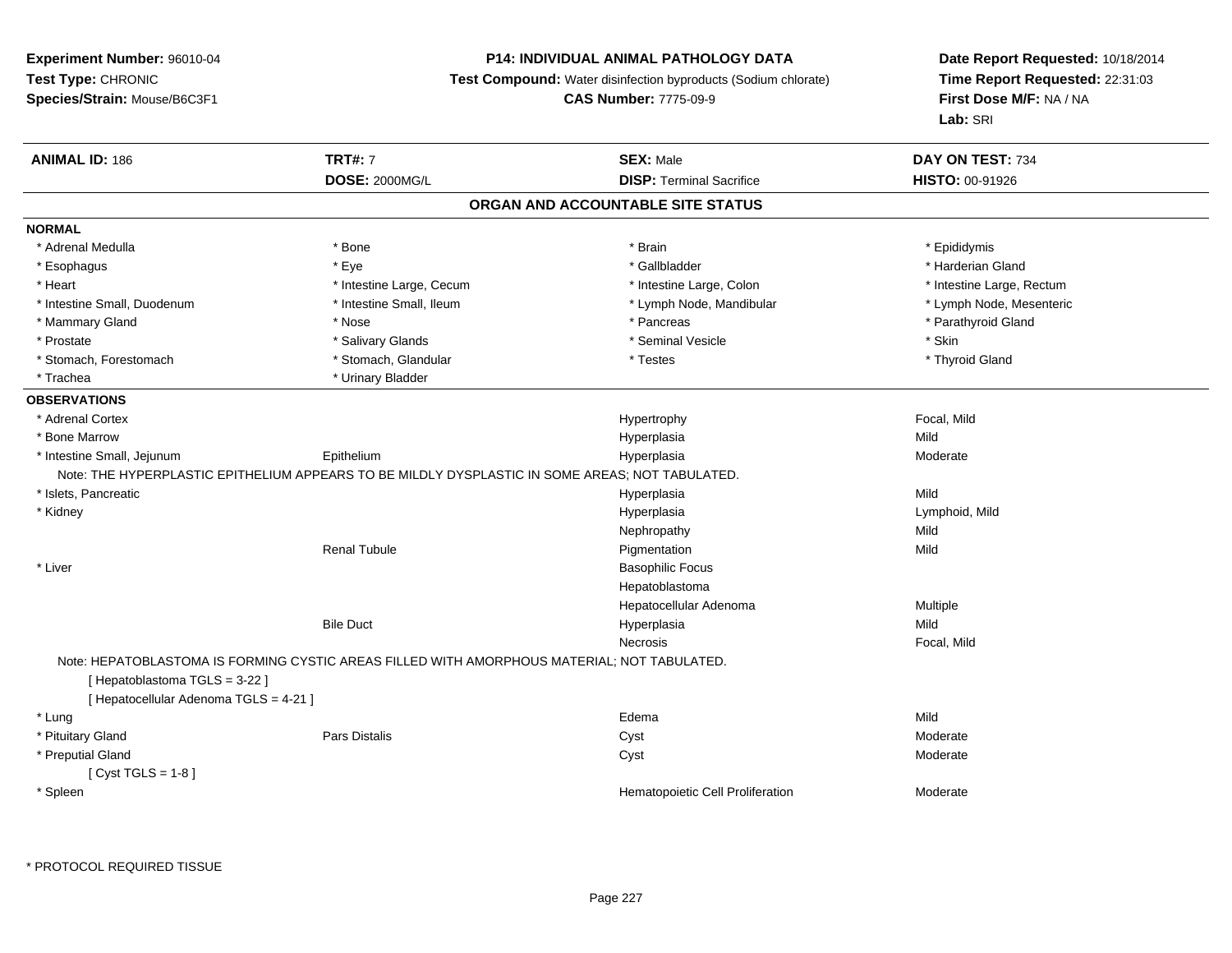| <b>Experiment Number: 96010-04</b><br>Test Type: CHRONIC<br>Species/Strain: Mouse/B6C3F1 | <b>P14: INDIVIDUAL ANIMAL PATHOLOGY DATA</b><br>Test Compound: Water disinfection byproducts (Sodium chlorate)<br><b>CAS Number: 7775-09-9</b> |                                   | Date Report Requested: 10/18/2014<br>Time Report Requested: 22:31:03<br>First Dose M/F: NA / NA<br>Lab: SRI |
|------------------------------------------------------------------------------------------|------------------------------------------------------------------------------------------------------------------------------------------------|-----------------------------------|-------------------------------------------------------------------------------------------------------------|
| <b>ANIMAL ID: 186</b>                                                                    | <b>TRT#: 7</b>                                                                                                                                 | <b>SEX: Male</b>                  | DAY ON TEST: 734                                                                                            |
|                                                                                          | <b>DOSE: 2000MG/L</b>                                                                                                                          | <b>DISP:</b> Terminal Sacrifice   | <b>HISTO: 00-91926</b>                                                                                      |
|                                                                                          |                                                                                                                                                | ORGAN AND ACCOUNTABLE SITE STATUS |                                                                                                             |
| [Hematopoietic Cell Proliferation TGLS = 2-6 ]                                           |                                                                                                                                                |                                   |                                                                                                             |
| * Thymus                                                                                 |                                                                                                                                                | Atrophy                           | Mild                                                                                                        |
| PRIMARY CAUSE OF DEATH                                                                   | $\overline{\phantom{a}}$                                                                                                                       |                                   |                                                                                                             |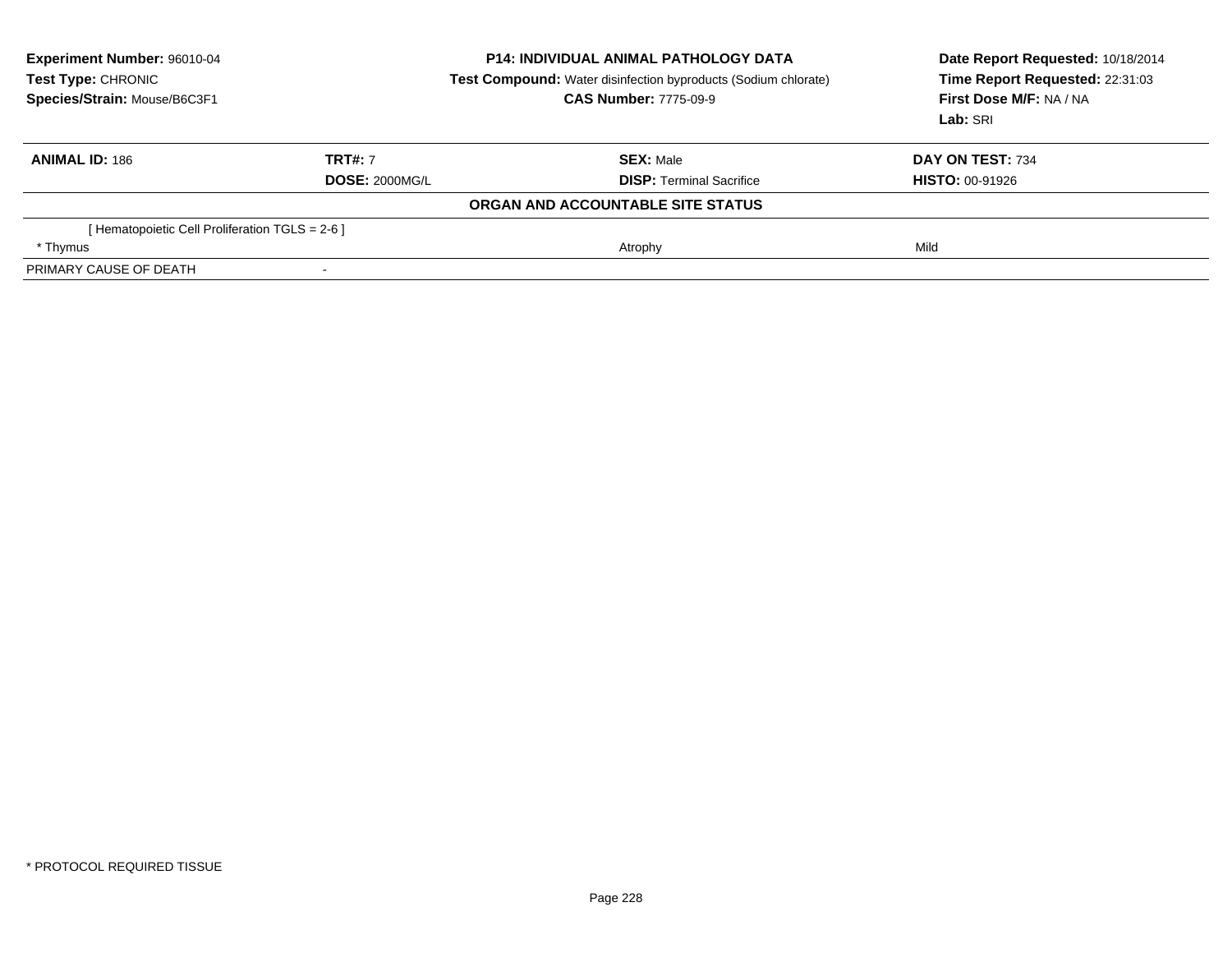# **P14: INDIVIDUAL ANIMAL PATHOLOGY DATA**

**Test Compound:** Water disinfection byproducts (Sodium chlorate)

# **CAS Number:** 7775-09-9

| <b>ANIMAL ID: 187</b>                      | <b>TRT#: 7</b>                    | <b>SEX: Male</b>                | DAY ON TEST: 729           |  |  |  |  |
|--------------------------------------------|-----------------------------------|---------------------------------|----------------------------|--|--|--|--|
|                                            | <b>DOSE: 2000MG/L</b>             | <b>DISP: Terminal Sacrifice</b> | HISTO: 00-91927            |  |  |  |  |
|                                            | ORGAN AND ACCOUNTABLE SITE STATUS |                                 |                            |  |  |  |  |
| <b>NORMAL</b>                              |                                   |                                 |                            |  |  |  |  |
| * Adrenal Cortex                           | * Adrenal Medulla                 | * Bone                          | * Bone Marrow              |  |  |  |  |
| * Brain                                    | * Epididymis                      | * Esophagus                     | * Eye                      |  |  |  |  |
| * Gallbladder                              | * Harderian Gland                 | * Intestine Large, Cecum        | * Intestine Large, Colon   |  |  |  |  |
| * Intestine Large, Rectum                  | * Intestine Small, Duodenum       | * Intestine Small. Ileum        | * Intestine Small, Jejunum |  |  |  |  |
| * Islets, Pancreatic                       | * Lung                            | * Lymph Node, Mesenteric        | * Mammary Gland            |  |  |  |  |
| * Nose                                     | * Pancreas                        | * Parathyroid Gland             | * Prostate                 |  |  |  |  |
| * Salivary Glands                          | * Seminal Vesicle                 | * Skin                          | * Spleen                   |  |  |  |  |
| * Stomach, Glandular                       | * Testes                          | * Thymus                        | * Thyroid Gland            |  |  |  |  |
| * Trachea                                  | * Urinary Bladder                 |                                 |                            |  |  |  |  |
| <b>OBSERVATIONS</b>                        |                                   |                                 |                            |  |  |  |  |
| * Heart                                    |                                   | Mineralization                  | Minimal                    |  |  |  |  |
| * Kidney                                   |                                   | Nephropathy                     | Minimal                    |  |  |  |  |
| * Liver                                    |                                   | Clear Cell Focus                |                            |  |  |  |  |
|                                            |                                   | Hepatocellular Adenoma          | Multiple                   |  |  |  |  |
| [ Hepatocellular Adenoma TGLS = 2-21,3-6 ] |                                   |                                 |                            |  |  |  |  |
| * Lymph Node, Mandibular                   |                                   | Pigmentation                    | Mild                       |  |  |  |  |
| * Pituitary Gland                          | Pars Distalis                     | Cyst                            | Moderate                   |  |  |  |  |
| * Preputial Gland                          |                                   | Cyst                            | Moderate                   |  |  |  |  |
| [Cyst TGLS = $1-8$ ]                       |                                   |                                 |                            |  |  |  |  |
| * Stomach, Forestomach                     |                                   | Inflammation                    | Chronic Active, Minimal    |  |  |  |  |
| PRIMARY CAUSE OF DEATH                     | $\overline{a}$                    |                                 |                            |  |  |  |  |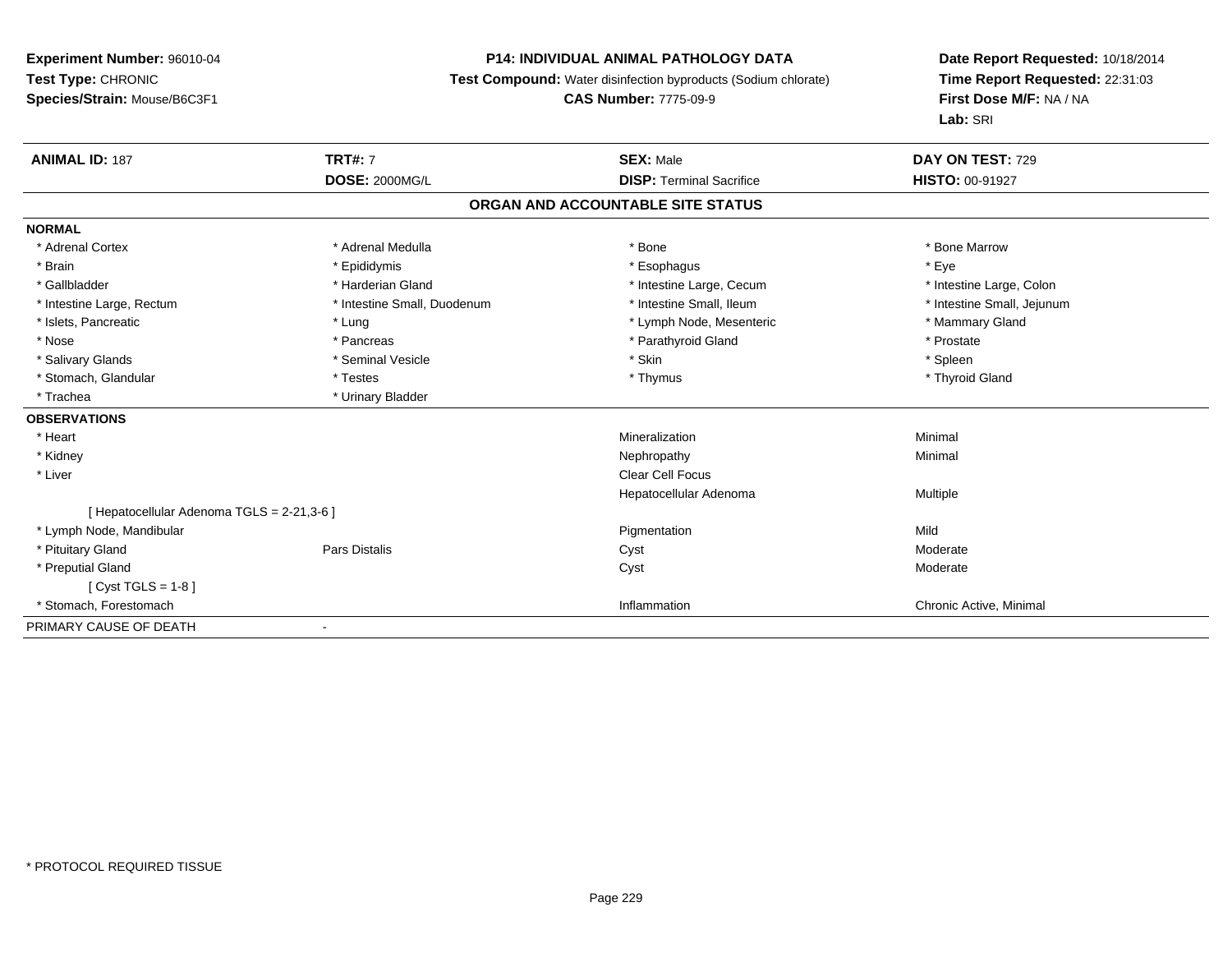# **P14: INDIVIDUAL ANIMAL PATHOLOGY DATA**

**Test Compound:** Water disinfection byproducts (Sodium chlorate)

# **CAS Number:** 7775-09-9

| <b>ANIMAL ID: 188</b>                       | <b>TRT#: 7</b>           | <b>SEX: Male</b>                  | DAY ON TEST: 731          |  |
|---------------------------------------------|--------------------------|-----------------------------------|---------------------------|--|
|                                             | <b>DOSE: 2000MG/L</b>    | <b>DISP: Terminal Sacrifice</b>   | HISTO: 00-91928           |  |
|                                             |                          | ORGAN AND ACCOUNTABLE SITE STATUS |                           |  |
| <b>NORMAL</b>                               |                          |                                   |                           |  |
| * Adrenal Medulla                           | * Bone Marrow            | * Brain                           | * Epididymis              |  |
| * Esophagus                                 | * Eye                    | * Gallbladder                     | * Harderian Gland         |  |
| * Heart                                     | * Intestine Large, Cecum | * Intestine Large, Colon          | * Intestine Large, Rectum |  |
| * Intestine Small, Duodenum                 | * Intestine Small, Ileum | * Intestine Small, Jejunum        | * Lymph Node, Mesenteric  |  |
| * Mammary Gland                             | * Nose                   | * Pancreas                        | * Parathyroid Gland       |  |
| * Pituitary Gland                           | * Prostate               | * Salivary Glands                 | * Seminal Vesicle         |  |
| * Skin                                      | * Stomach, Forestomach   | * Stomach, Glandular              | * Testes                  |  |
| * Thymus                                    | * Thyroid Gland          | * Trachea                         | * Urinary Bladder         |  |
| <b>OBSERVATIONS</b>                         |                          |                                   |                           |  |
| * Adrenal Cortex                            |                          | Hypertrophy                       | Focal, Moderate           |  |
| * Bone                                      |                          | Fracture                          |                           |  |
| [ Fracture TGLS = $3-23$ ]                  |                          |                                   |                           |  |
| * Islets, Pancreatic                        |                          | Hyperplasia                       | Mild                      |  |
| * Kidney                                    |                          | Infarct                           | Minimal                   |  |
|                                             |                          | Nephropathy                       | Minimal                   |  |
| * Liver                                     |                          | Eosinophilic Focus                |                           |  |
|                                             |                          | Hepatocellular Adenoma            | Multiple                  |  |
| Note: EOSINOPHILIC FOCUS IS ON SLIDE 22.    |                          |                                   |                           |  |
| [ Hepatocellular Adenoma TGLS = 2-22,4-24 ] |                          |                                   |                           |  |
| * Lung                                      | Alveolar Epith           | Hyperplasia                       | Mild                      |  |
|                                             |                          | <b>Infiltration Cellular</b>      | Histiocyte, Minimal       |  |
| * Lymph Node, Mandibular                    |                          | Hyperplasia                       | Lymphoid, Moderate        |  |
| Mesentery                                   |                          | Histiocytic Sarcoma               |                           |  |
| [ Histiocytic Sarcoma TGLS = 1-21 ]         |                          |                                   |                           |  |
| * Preputial Gland                           |                          | Cyst                              | Moderate                  |  |
| * Spleen                                    |                          | Hyperplasia                       | Lymphoid, Mild            |  |
| PRIMARY CAUSE OF DEATH                      |                          |                                   |                           |  |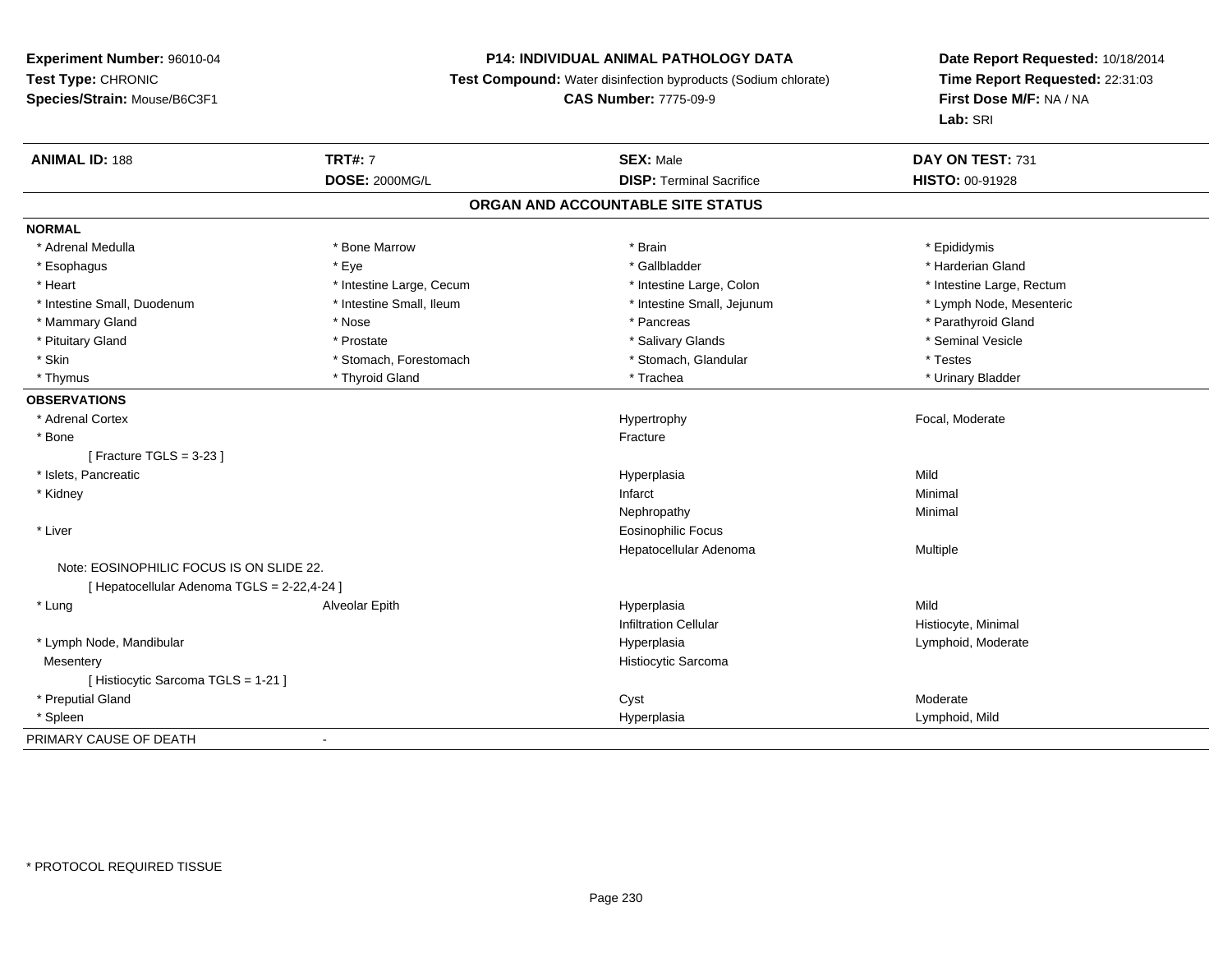# **P14: INDIVIDUAL ANIMAL PATHOLOGY DATA**

**Test Compound:** Water disinfection byproducts (Sodium chlorate)

**CAS Number:** 7775-09-9

| <b>ANIMAL ID: 189</b>                           | <b>TRT#: 7</b>                                                                                   | <b>SEX: Male</b>                  | DAY ON TEST: 719            |
|-------------------------------------------------|--------------------------------------------------------------------------------------------------|-----------------------------------|-----------------------------|
|                                                 | <b>DOSE: 2000MG/L</b>                                                                            | <b>DISP: Natural Death</b>        | HISTO: 00-91929             |
|                                                 |                                                                                                  | ORGAN AND ACCOUNTABLE SITE STATUS |                             |
| <b>NORMAL</b>                                   |                                                                                                  |                                   |                             |
| * Adrenal Medulla                               | * Bone                                                                                           | * Brain                           | * Epididymis                |
| * Esophagus                                     | * Eye                                                                                            | * Gallbladder                     | * Heart                     |
| * Intestine Large, Cecum                        | * Intestine Large, Colon                                                                         | * Intestine Large, Rectum         | * Intestine Small, Duodenum |
| * Intestine Small, Ileum                        | * Intestine Small, Jejunum                                                                       | * Mammary Gland                   | * Nose                      |
| * Pancreas                                      | * Parathyroid Gland                                                                              | * Pituitary Gland                 | * Salivary Glands           |
| * Seminal Vesicle                               | * Skin                                                                                           | * Stomach, Forestomach            | * Stomach, Glandular        |
| * Testes                                        | * Thymus                                                                                         | * Trachea                         | * Urinary Bladder           |
| <b>OBSERVATIONS</b>                             |                                                                                                  |                                   |                             |
| * Adrenal Cortex                                |                                                                                                  | Hyperplasia                       | Focal, Mild                 |
| * Bone Marrow                                   |                                                                                                  | Hyperplasia                       | Mild                        |
| * Harderian Gland                               |                                                                                                  | Adenoma                           |                             |
| * Islets, Pancreatic                            |                                                                                                  | Adenoma                           |                             |
| [Adenoma TGLS = $5-23$ ]                        |                                                                                                  |                                   |                             |
| * Kidney                                        |                                                                                                  | Nephropathy                       | Moderate                    |
| * Liver                                         |                                                                                                  | Hepatoblastoma                    |                             |
|                                                 |                                                                                                  | Hepatocellular Adenoma            |                             |
| [Hepatoblastoma TGLS = 4-22]                    |                                                                                                  |                                   |                             |
| [ Hepatocellular Adenoma TGLS = 3-21 ]          |                                                                                                  |                                   |                             |
| * Lung                                          |                                                                                                  | Alveolar/Bronchiolar Adenoma      |                             |
|                                                 | Note: LEUKOCYTOSIS IN VASCULATURE OF LUNGS; CONSIDERED SECONDARY TO NEOPLASIA AND NOT TABULATED. |                                   |                             |
| [ Alveolar/Bronchiolar Adenoma TGLS = 6-24 ]    |                                                                                                  |                                   |                             |
| * Lymph Node, Mandibular                        |                                                                                                  | Hyperplasia                       | Lymphoid, Mild              |
| * Lymph Node, Mesenteric                        |                                                                                                  | Hyperplasia                       | Lymphoid, Mild              |
| * Preputial Gland                               |                                                                                                  | Cyst                              | Moderate                    |
|                                                 |                                                                                                  | Inflammation                      | Chronic, Mild               |
| [Cyst TGLS = $1-8$ ]                            |                                                                                                  |                                   |                             |
| [Inflammation TGLS = $1-8$ ]                    |                                                                                                  |                                   |                             |
| * Prostate                                      |                                                                                                  | Inflammation                      | Chronic, Mild               |
| * Spleen                                        |                                                                                                  | Hematopoietic Cell Proliferation  | Marked                      |
| [ Hematopoietic Cell Proliferation TGLS = 2-6 ] |                                                                                                  |                                   |                             |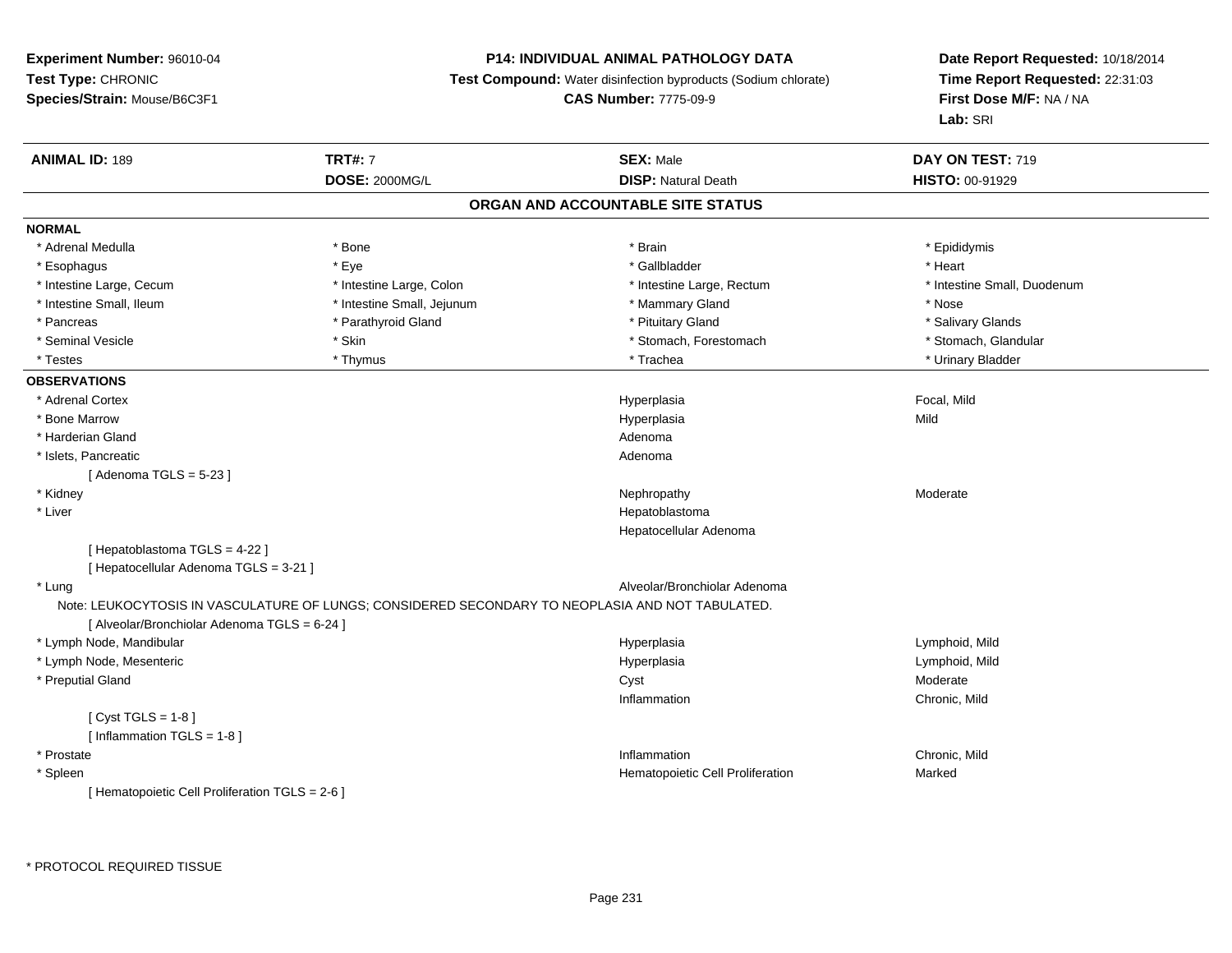| Experiment Number: 96010-04<br>Test Type: CHRONIC<br>Species/Strain: Mouse/B6C3F1 | <b>P14: INDIVIDUAL ANIMAL PATHOLOGY DATA</b><br><b>Test Compound:</b> Water disinfection byproducts (Sodium chlorate)<br><b>CAS Number: 7775-09-9</b> |                                   | Date Report Requested: 10/18/2014<br>Time Report Requested: 22:31:03<br>First Dose M/F: NA / NA<br>Lab: SRI |  |
|-----------------------------------------------------------------------------------|-------------------------------------------------------------------------------------------------------------------------------------------------------|-----------------------------------|-------------------------------------------------------------------------------------------------------------|--|
| <b>ANIMAL ID: 189</b>                                                             | <b>TRT#: 7</b>                                                                                                                                        | <b>SEX: Male</b>                  | <b>DAY ON TEST: 719</b>                                                                                     |  |
|                                                                                   | <b>DOSE: 2000MG/L</b>                                                                                                                                 | <b>DISP:</b> Natural Death        | <b>HISTO: 00-91929</b>                                                                                      |  |
|                                                                                   |                                                                                                                                                       | ORGAN AND ACCOUNTABLE SITE STATUS |                                                                                                             |  |
| * Thyroid Gland                                                                   |                                                                                                                                                       | Degeneration                      | Cystic, Mild                                                                                                |  |
| PRIMARY CAUSE OF DEATH                                                            | - Liver Hepatoblastoma                                                                                                                                |                                   |                                                                                                             |  |
|                                                                                   | Animal Note: INCISOR TOOTH MODERATELY DYSPLASTIC (MALFORMATION); NOT TABULATED.                                                                       |                                   |                                                                                                             |  |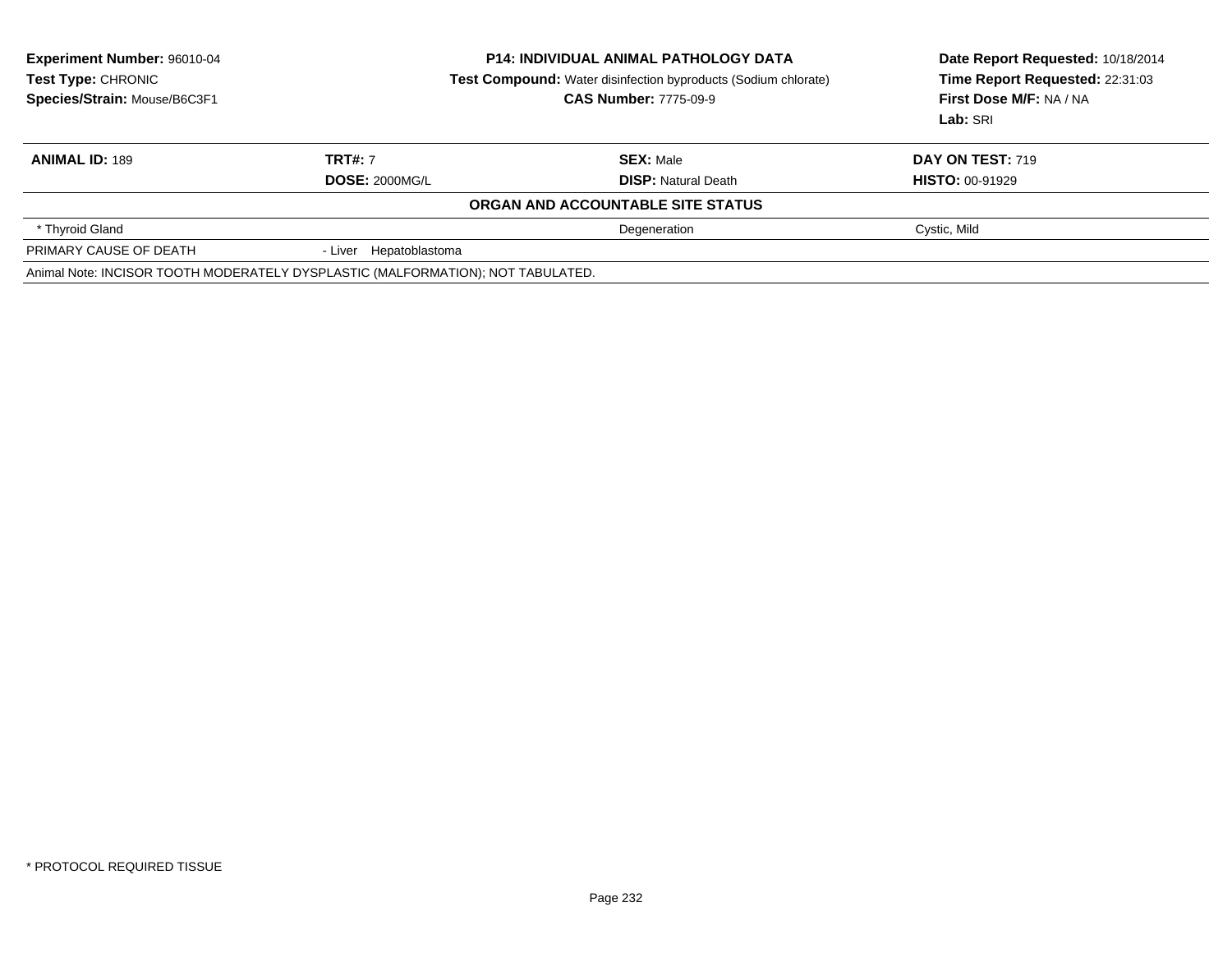# **P14: INDIVIDUAL ANIMAL PATHOLOGY DATA**

**Test Compound:** Water disinfection byproducts (Sodium chlorate)

# **CAS Number:** 7775-09-9

| <b>ANIMAL ID: 190</b>                    | <b>TRT#: 7</b>              | <b>SEX: Male</b>                | DAY ON TEST: 729           |  |  |  |  |
|------------------------------------------|-----------------------------|---------------------------------|----------------------------|--|--|--|--|
|                                          | <b>DOSE: 2000MG/L</b>       | <b>DISP: Terminal Sacrifice</b> | HISTO: 00-91930            |  |  |  |  |
| ORGAN AND ACCOUNTABLE SITE STATUS        |                             |                                 |                            |  |  |  |  |
| <b>NORMAL</b>                            |                             |                                 |                            |  |  |  |  |
| * Adrenal Medulla                        | * Bone                      | * Bone Marrow                   | * Brain                    |  |  |  |  |
| * Epididymis                             | * Esophagus                 | * Eye                           | * Gallbladder              |  |  |  |  |
| * Harderian Gland                        | * Heart                     | * Intestine Large, Cecum        | * Intestine Large, Colon   |  |  |  |  |
| * Intestine Large, Rectum                | * Intestine Small, Duodenum | * Intestine Small, Ileum        | * Intestine Small, Jejunum |  |  |  |  |
| * Lymph Node, Mesenteric                 | * Mammary Gland             | * Nose                          | * Pancreas                 |  |  |  |  |
| * Parathyroid Gland                      | * Prostate                  | * Salivary Glands               | * Seminal Vesicle          |  |  |  |  |
| * Skin                                   | * Spleen                    | * Stomach, Forestomach          | * Stomach, Glandular       |  |  |  |  |
| * Testes                                 | * Thyroid Gland             | * Trachea                       | * Urinary Bladder          |  |  |  |  |
| <b>OBSERVATIONS</b>                      |                             |                                 |                            |  |  |  |  |
| * Adrenal Cortex                         | Subcapsular                 | Adenoma                         |                            |  |  |  |  |
|                                          |                             | Hyperplasia                     | Focal, Minimal             |  |  |  |  |
|                                          |                             | Hypertrophy                     | Focal, Mild                |  |  |  |  |
| * Islets, Pancreatic                     |                             | Hyperplasia                     | Moderate                   |  |  |  |  |
| * Kidney                                 |                             | Cyst                            | Moderate                   |  |  |  |  |
|                                          |                             | Metaplasia                      | Osseous, Mild              |  |  |  |  |
|                                          |                             | Nephropathy                     | Minimal                    |  |  |  |  |
| * Liver                                  |                             | <b>Clear Cell Focus</b>         |                            |  |  |  |  |
|                                          |                             | <b>Eosinophilic Focus</b>       |                            |  |  |  |  |
|                                          |                             | Hepatocellular Adenoma          |                            |  |  |  |  |
|                                          |                             | Hepatocellular Carcinoma        |                            |  |  |  |  |
| [Clear Cell Focus TGLS = 5-23]           |                             |                                 |                            |  |  |  |  |
| [ Eosinophilic Focus TGLS = 5-23 ]       |                             |                                 |                            |  |  |  |  |
| [ Hepatocellular Adenoma TGLS = 3-22 ]   |                             |                                 |                            |  |  |  |  |
| [ Hepatocellular Carcinoma TGLS = 2-21 ] |                             |                                 |                            |  |  |  |  |
| * Lung                                   |                             | Edema                           | Mild                       |  |  |  |  |
|                                          |                             | Hemorrhage                      | Moderate                   |  |  |  |  |
| [Hemorrhage TGLS = 4-2]                  |                             |                                 |                            |  |  |  |  |
| * Lymph Node, Mandibular                 |                             | Pigmentation                    | Mild                       |  |  |  |  |
| * Pituitary Gland                        | <b>Pars Distalis</b>        | Cyst                            | Moderate                   |  |  |  |  |
| * Preputial Gland                        |                             | Cyst                            | Moderate                   |  |  |  |  |
|                                          |                             |                                 |                            |  |  |  |  |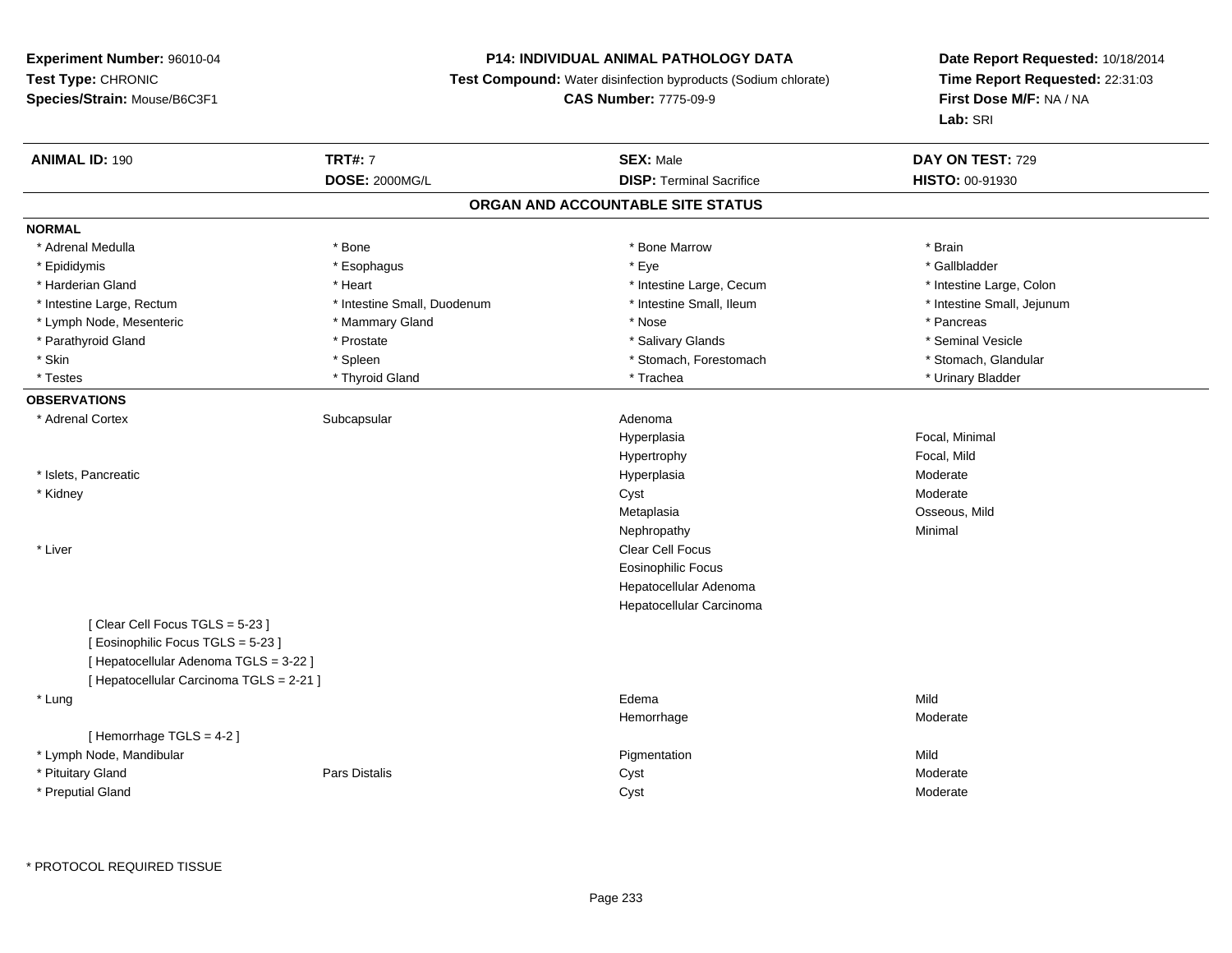| Experiment Number: 96010-04<br>Test Type: CHRONIC<br>Species/Strain: Mouse/B6C3F1 |                       | <b>P14: INDIVIDUAL ANIMAL PATHOLOGY DATA</b><br><b>Test Compound:</b> Water disinfection byproducts (Sodium chlorate)<br><b>CAS Number: 7775-09-9</b> | Date Report Requested: 10/18/2014<br>Time Report Requested: 22:31:03<br>First Dose M/F: NA / NA<br>Lab: SRI |
|-----------------------------------------------------------------------------------|-----------------------|-------------------------------------------------------------------------------------------------------------------------------------------------------|-------------------------------------------------------------------------------------------------------------|
| <b>ANIMAL ID: 190</b>                                                             | <b>TRT#:</b> 7        | <b>SEX: Male</b>                                                                                                                                      | <b>DAY ON TEST: 729</b>                                                                                     |
|                                                                                   | <b>DOSE: 2000MG/L</b> | <b>DISP: Terminal Sacrifice</b>                                                                                                                       | <b>HISTO: 00-91930</b>                                                                                      |
|                                                                                   |                       | ORGAN AND ACCOUNTABLE SITE STATUS                                                                                                                     |                                                                                                             |
|                                                                                   |                       | Inflammation                                                                                                                                          | Chronic, Moderate                                                                                           |
| $[Cyst TGLS = 1-8]$                                                               |                       |                                                                                                                                                       |                                                                                                             |
| Inflammation TGLS = 1-8 ]                                                         |                       |                                                                                                                                                       |                                                                                                             |
| * Thymus                                                                          |                       | Atrophy                                                                                                                                               | Mild                                                                                                        |
| PRIMARY CAUSE OF DEATH                                                            |                       |                                                                                                                                                       |                                                                                                             |
| Animal Note: INCISOR TOOTH MILDLY DYSPLASTIC (MALFORMATION); NOT TABULATED.       |                       |                                                                                                                                                       |                                                                                                             |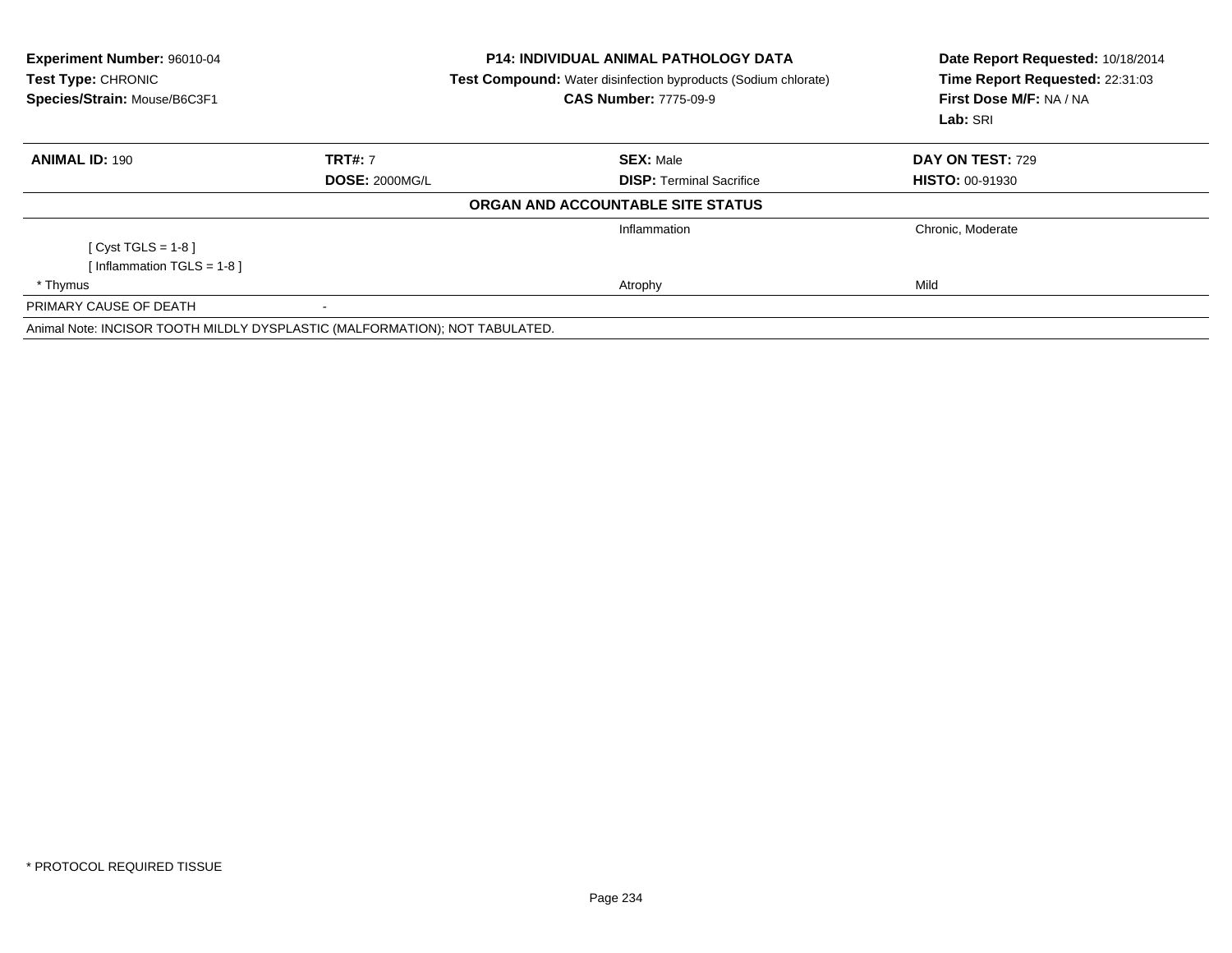# **P14: INDIVIDUAL ANIMAL PATHOLOGY DATA**

**Test Compound:** Water disinfection byproducts (Sodium chlorate)

**CAS Number:** 7775-09-9

| <b>ANIMAL ID: 191</b>                           | <b>TRT#: 7</b>                        | <b>SEX: Male</b>                  | DAY ON TEST: 535          |
|-------------------------------------------------|---------------------------------------|-----------------------------------|---------------------------|
|                                                 | <b>DOSE: 2000MG/L</b>                 | <b>DISP:</b> Moribund Sacrifice   | HISTO: 00-88454           |
|                                                 |                                       | ORGAN AND ACCOUNTABLE SITE STATUS |                           |
| <b>NORMAL</b>                                   |                                       |                                   |                           |
| * Adrenal Medulla                               | * Bone                                | * Brain                           | * Epididymis              |
| * Esophagus                                     | * Eye                                 | * Gallbladder                     | * Harderian Gland         |
| * Heart                                         | * Intestine Large, Cecum              | * Intestine Large, Colon          | * Intestine Large, Rectum |
| * Intestine Small, Duodenum                     | * Intestine Small, Ileum              | * Intestine Small, Jejunum        | * Lung                    |
| * Lymph Node, Mandibular                        | * Lymph Node, Mesenteric              | * Mammary Gland                   | * Nose                    |
| * Pancreas                                      | * Parathyroid Gland                   | * Pituitary Gland                 | * Preputial Gland         |
| * Prostate                                      | * Salivary Glands                     | * Seminal Vesicle                 | * Skin                    |
| * Stomach, Glandular                            | * Testes                              | * Thyroid Gland                   | * Trachea                 |
| * Urinary Bladder                               |                                       |                                   |                           |
| <b>OBSERVATIONS</b>                             |                                       |                                   |                           |
| * Adrenal Cortex                                | Capsule                               | Hyperplasia                       | Moderate                  |
|                                                 |                                       | Hypertrophy                       | Focal, Moderate           |
| * Bone Marrow                                   |                                       | Hyperplasia                       | Mild                      |
| * Islets, Pancreatic                            |                                       | Hyperplasia                       | Moderate                  |
| * Kidney                                        |                                       | Nephropathy                       | Minimal                   |
| * Liver                                         |                                       | <b>Eosinophilic Focus</b>         |                           |
|                                                 |                                       | Hematopoietic Cell Proliferation  | Moderate                  |
|                                                 |                                       | Hepatocellular Adenoma            |                           |
| [ Eosinophilic Focus TGLS = 4-23 ]              |                                       |                                   |                           |
| [ Hepatocellular Adenoma TGLS = 2-21 ]          |                                       |                                   |                           |
| <b>Skeletal Muscle</b>                          |                                       | Rhabdomyosarcoma                  |                           |
| [ Rhabdomyosarcoma TGLS = 3-22 ]                |                                       |                                   |                           |
| * Spleen                                        |                                       | Hematopoietic Cell Proliferation  | Marked                    |
| [ Hematopoietic Cell Proliferation TGLS = 1-6 ] |                                       |                                   |                           |
| * Stomach, Forestomach                          | Epithelium                            | Hyperplasia                       | Mild                      |
| * Thymus                                        |                                       | Atrophy                           | Moderate                  |
| PRIMARY CAUSE OF DEATH                          | - Skeletal Muscle<br>Rhabdomyosarcoma |                                   |                           |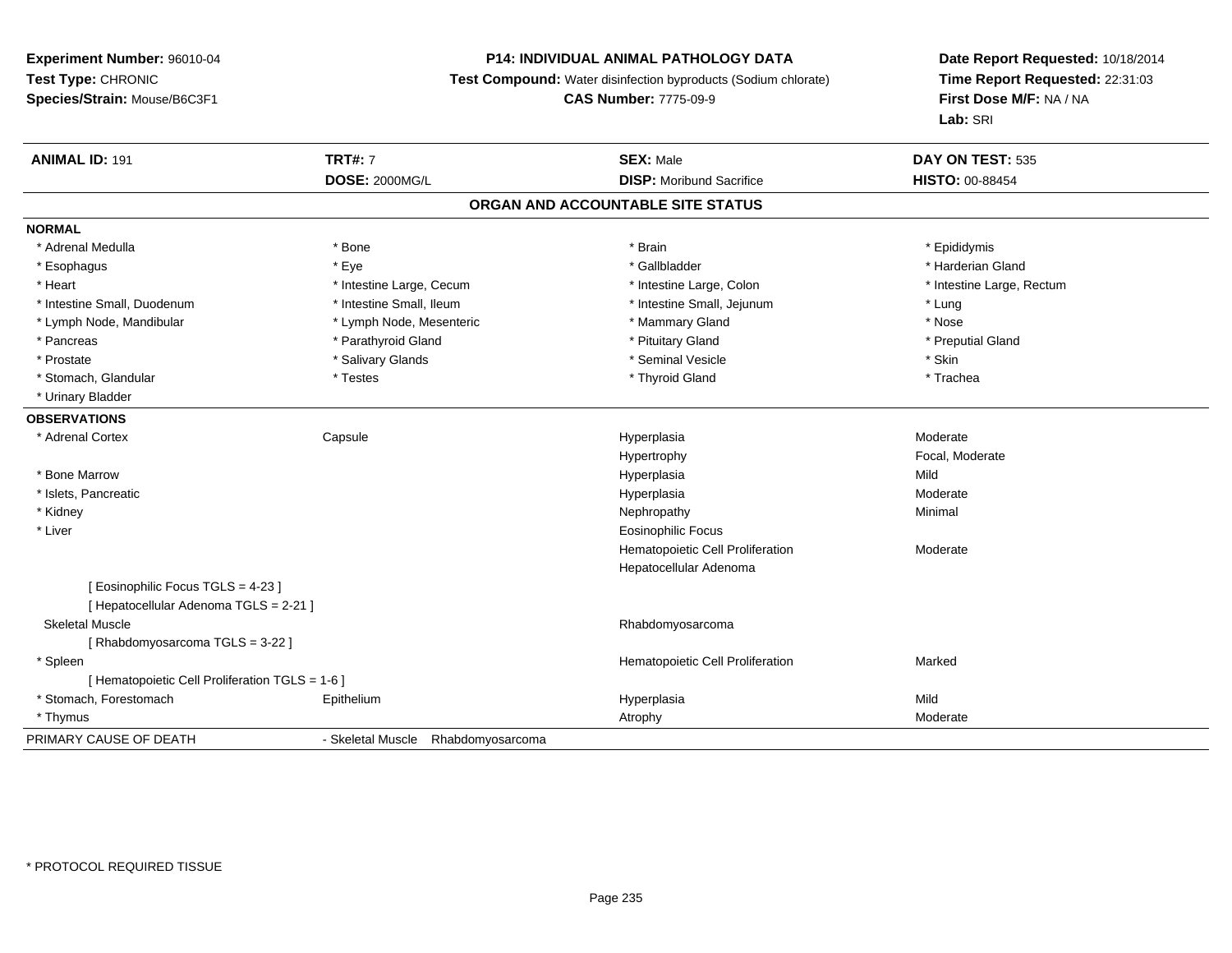# **P14: INDIVIDUAL ANIMAL PATHOLOGY DATA**

**Test Compound:** Water disinfection byproducts (Sodium chlorate)

**CAS Number:** 7775-09-9

**Date Report Requested:** 10/18/2014**Time Report Requested:** 22:31:03**First Dose M/F:** NA / NA**Lab:** SRI

| <b>ANIMAL ID: 192</b>             | <b>TRT#: 7</b>                                                                   | <b>SEX: Male</b>                 | DAY ON TEST: 729            |  |  |  |  |
|-----------------------------------|----------------------------------------------------------------------------------|----------------------------------|-----------------------------|--|--|--|--|
|                                   | <b>DOSE: 2000MG/L</b>                                                            | <b>DISP: Terminal Sacrifice</b>  | HISTO: 00-91931             |  |  |  |  |
| ORGAN AND ACCOUNTABLE SITE STATUS |                                                                                  |                                  |                             |  |  |  |  |
| <b>NORMAL</b>                     |                                                                                  |                                  |                             |  |  |  |  |
| * Adrenal Medulla                 | * Bone                                                                           | * Brain                          | * Epididymis                |  |  |  |  |
| * Esophagus                       | * Eye                                                                            | * Gallbladder                    | * Heart                     |  |  |  |  |
| * Intestine Large, Cecum          | * Intestine Large, Colon                                                         | * Intestine Large, Rectum        | * Intestine Small, Duodenum |  |  |  |  |
| * Intestine Small, Ileum          | * Intestine Small, Jejunum                                                       | * Lung                           | * Mammary Gland             |  |  |  |  |
| * Nose                            | * Pancreas                                                                       | * Parathyroid Gland              | * Pituitary Gland           |  |  |  |  |
| * Prostate                        | * Salivary Glands                                                                | * Skin                           | * Spleen                    |  |  |  |  |
| * Stomach, Forestomach            | * Stomach, Glandular                                                             | * Testes                         | * Thymus                    |  |  |  |  |
| * Thyroid Gland                   | * Trachea                                                                        |                                  |                             |  |  |  |  |
| <b>OBSERVATIONS</b>               |                                                                                  |                                  |                             |  |  |  |  |
| * Adrenal Cortex                  |                                                                                  | Degeneration                     | Fatty, Minimal              |  |  |  |  |
|                                   | Capsule                                                                          | Hyperplasia                      | Mild                        |  |  |  |  |
|                                   |                                                                                  | Hypertrophy                      | Focal, Minimal              |  |  |  |  |
| * Bone Marrow                     |                                                                                  | Hyperplasia                      | Mild                        |  |  |  |  |
| * Harderian Gland                 |                                                                                  | Inflammation                     | Chronic, Mild               |  |  |  |  |
| * Islets, Pancreatic              |                                                                                  | Hyperplasia                      | Moderate                    |  |  |  |  |
| * Kidney                          |                                                                                  | Hyperplasia                      | Lymphoid, Moderate          |  |  |  |  |
|                                   |                                                                                  | Infarct                          | Moderate                    |  |  |  |  |
| * Liver                           |                                                                                  | Hemangiosarcoma                  |                             |  |  |  |  |
| [Hemangiosarcoma TGLS = 1-21]     |                                                                                  |                                  |                             |  |  |  |  |
| * Lymph Node, Mandibular          |                                                                                  | Hyperplasia                      | Lymphoid, Mild              |  |  |  |  |
| * Lymph Node, Mesenteric          |                                                                                  | Hematopoietic Cell Proliferation | Mild                        |  |  |  |  |
|                                   |                                                                                  | Hyperplasia                      | Lymphoid, Mild              |  |  |  |  |
| * Preputial Gland                 |                                                                                  | Cyst                             | Moderate                    |  |  |  |  |
|                                   |                                                                                  | Inflammation                     | Chronic, Mild               |  |  |  |  |
| * Seminal Vesicle                 |                                                                                  | Degeneration                     | Mild                        |  |  |  |  |
|                                   | Note: MODERATE HEMORRHAGE WITHIN SECRETIONS (TGL 2-7); MORPHOLOGY NOT AVAILABLE. |                                  |                             |  |  |  |  |
| [ Degeneration TGLS = 2-7 ]       |                                                                                  |                                  |                             |  |  |  |  |
| * Urinary Bladder                 | <b>Transit Epithe</b>                                                            | Hyperplasia                      | Moderate                    |  |  |  |  |
|                                   |                                                                                  | Inflammation                     | Chronic, Moderate           |  |  |  |  |
| .                                 |                                                                                  |                                  |                             |  |  |  |  |

[ Hyperplasia TGLS = 3-8 ]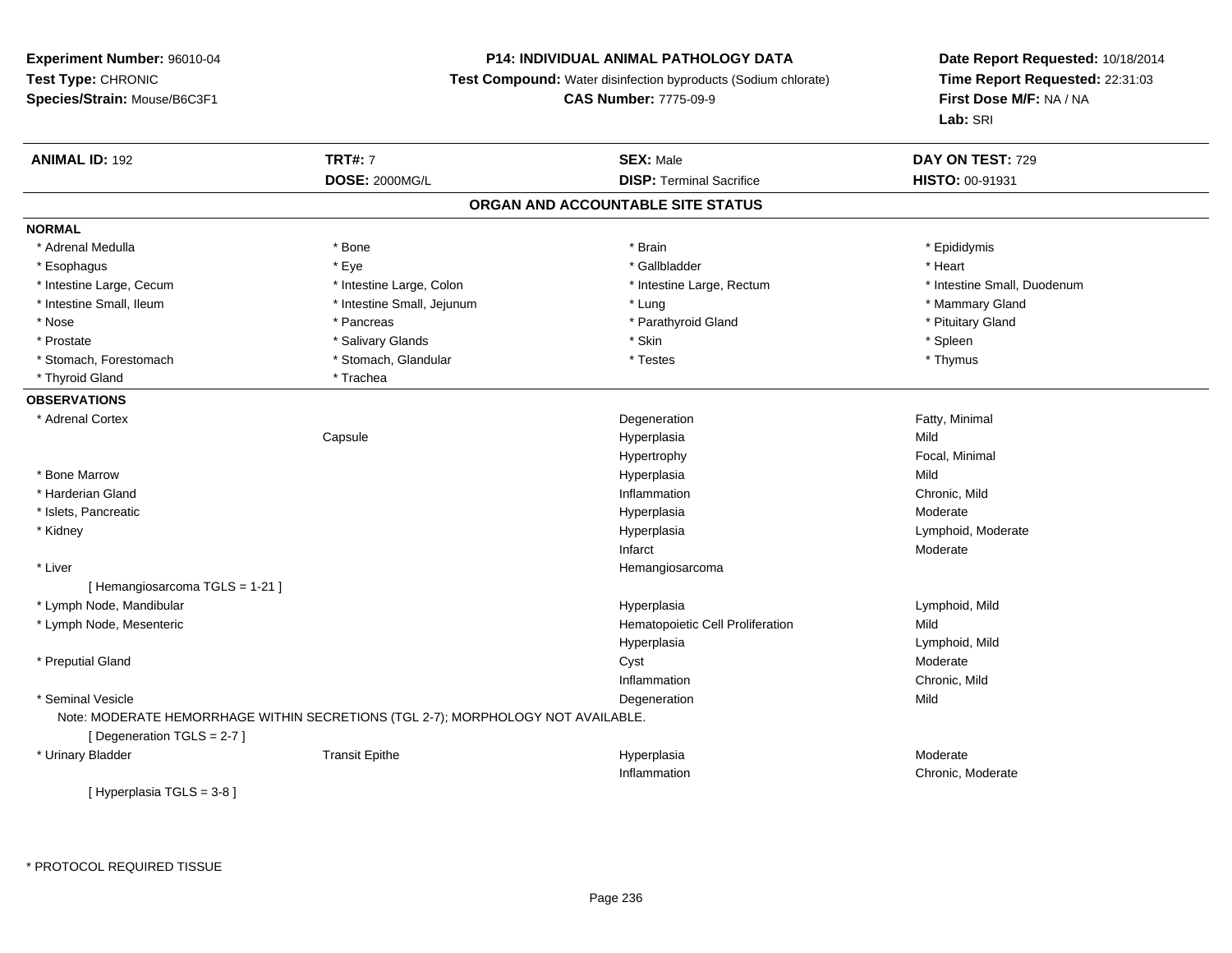| Experiment Number: 96010-04                     |                       | <b>P14: INDIVIDUAL ANIMAL PATHOLOGY DATA</b>                          | Date Report Requested: 10/18/2014 |
|-------------------------------------------------|-----------------------|-----------------------------------------------------------------------|-----------------------------------|
| Test Type: CHRONIC                              |                       | <b>Test Compound:</b> Water disinfection byproducts (Sodium chlorate) | Time Report Requested: 22:31:03   |
| Species/Strain: Mouse/B6C3F1                    |                       | <b>CAS Number: 7775-09-9</b>                                          | First Dose M/F: NA / NA           |
|                                                 |                       |                                                                       | Lab: SRI                          |
| <b>ANIMAL ID: 192</b>                           | <b>TRT#: 7</b>        | <b>SEX: Male</b>                                                      | <b>DAY ON TEST: 729</b>           |
|                                                 | <b>DOSE: 2000MG/L</b> | <b>DISP:</b> Terminal Sacrifice                                       | <b>HISTO: 00-91931</b>            |
|                                                 |                       | ORGAN AND ACCOUNTABLE SITE STATUS                                     |                                   |
| [Inflammation TGLS = $3-8$ ]                    |                       |                                                                       |                                   |
| PRIMARY CAUSE OF DEATH                          | $\,$                  |                                                                       |                                   |
| Animal Note: TOOTH MALFORMATION: NOT TABULATED. |                       |                                                                       |                                   |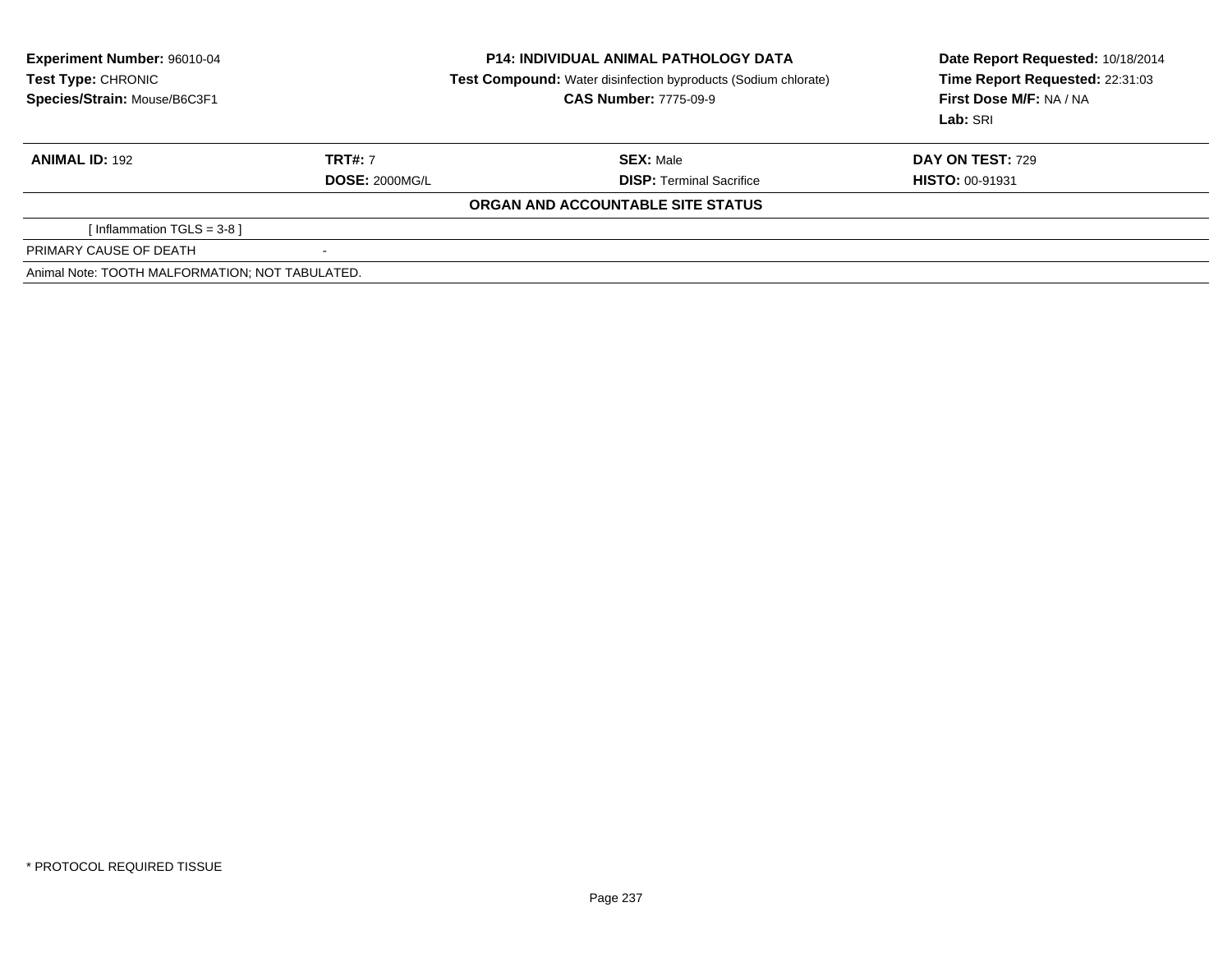# **P14: INDIVIDUAL ANIMAL PATHOLOGY DATA**

**Test Compound:** Water disinfection byproducts (Sodium chlorate)

**CAS Number:** 7775-09-9

| <b>ANIMAL ID: 193</b>                      | <b>TRT#: 7</b>                                                       | <b>SEX: Male</b>                | DAY ON TEST: 730           |  |  |  |
|--------------------------------------------|----------------------------------------------------------------------|---------------------------------|----------------------------|--|--|--|
|                                            | <b>DOSE: 2000MG/L</b>                                                | <b>DISP: Terminal Sacrifice</b> | <b>HISTO: 00-91932</b>     |  |  |  |
| ORGAN AND ACCOUNTABLE SITE STATUS          |                                                                      |                                 |                            |  |  |  |
| <b>NORMAL</b>                              |                                                                      |                                 |                            |  |  |  |
| * Adrenal Medulla                          | * Bone                                                               | * Bone Marrow                   | * Brain                    |  |  |  |
| * Epididymis                               | * Esophagus                                                          | * Eye                           | * Gallbladder              |  |  |  |
| * Harderian Gland                          | * Heart                                                              | * Intestine Large, Cecum        | * Intestine Large, Colon   |  |  |  |
| * Intestine Large, Rectum                  | * Intestine Small, Duodenum                                          | * Intestine Small. Ileum        | * Intestine Small, Jejunum |  |  |  |
| * Islets, Pancreatic                       | * Lung                                                               | * Lymph Node, Mesenteric        | * Mammary Gland            |  |  |  |
| * Nose                                     | * Pancreas                                                           | * Parathyroid Gland             | * Pituitary Gland          |  |  |  |
| * Prostate                                 | * Salivary Glands                                                    | * Seminal Vesicle               | * Skin                     |  |  |  |
| * Spleen                                   | * Stomach, Glandular                                                 | * Testes                        | * Thymus                   |  |  |  |
| * Thyroid Gland                            | * Trachea                                                            | * Urinary Bladder               |                            |  |  |  |
| <b>OBSERVATIONS</b>                        |                                                                      |                                 |                            |  |  |  |
| * Adrenal Cortex                           |                                                                      | Hypertrophy                     | Focal, Moderate            |  |  |  |
| * Kidney                                   |                                                                      | Nephropathy                     | Mild                       |  |  |  |
| * Liver                                    |                                                                      | <b>Basophilic Focus</b>         |                            |  |  |  |
|                                            |                                                                      | Hepatoblastoma                  |                            |  |  |  |
|                                            |                                                                      | Hepatocellular Adenoma          | Multiple                   |  |  |  |
|                                            |                                                                      | <b>Necrosis</b>                 | Focal, Marked              |  |  |  |
| Note: BASOPHILIC FOCUS IS ON SLIDE 22.     |                                                                      |                                 |                            |  |  |  |
| [Hepatoblastoma TGLS = 1-6]                |                                                                      |                                 |                            |  |  |  |
| [ Hepatocellular Adenoma TGLS = 1-6,1-22 ] |                                                                      |                                 |                            |  |  |  |
| [Necrosis TGLS = $2-21$ ]                  |                                                                      |                                 |                            |  |  |  |
| * Lymph Node, Mandibular                   |                                                                      | Hyperplasia                     | Lymphoid, Moderate         |  |  |  |
| * Preputial Gland                          |                                                                      | Cyst                            | Moderate                   |  |  |  |
|                                            |                                                                      | Inflammation                    | Chronic, Mild              |  |  |  |
| * Stomach. Forestomach                     |                                                                      | Diverticulum                    |                            |  |  |  |
| PRIMARY CAUSE OF DEATH                     |                                                                      |                                 |                            |  |  |  |
|                                            | Animal Note: INCISOR TOOTH DYSPLASTIC (MALFORMATION); NOT TABULATED. |                                 |                            |  |  |  |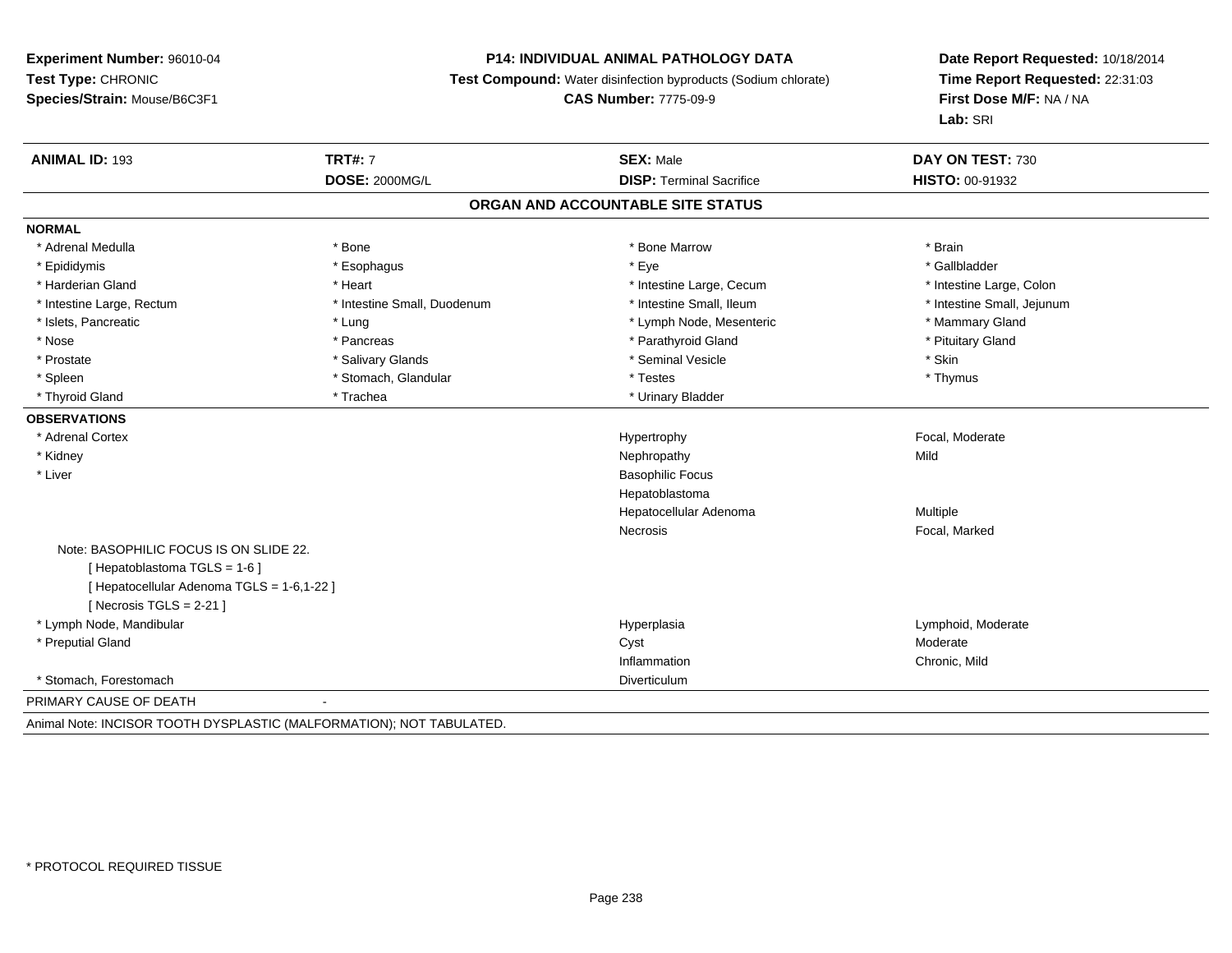# **P14: INDIVIDUAL ANIMAL PATHOLOGY DATA**

**Test Compound:** Water disinfection byproducts (Sodium chlorate)

# **CAS Number:** 7775-09-9

| <b>ANIMAL ID: 194</b>                 | <b>TRT#: 7</b>              | <b>SEX: Male</b>                  | DAY ON TEST: 734           |
|---------------------------------------|-----------------------------|-----------------------------------|----------------------------|
|                                       | <b>DOSE: 2000MG/L</b>       | <b>DISP: Terminal Sacrifice</b>   | HISTO: 00-91933            |
|                                       |                             | ORGAN AND ACCOUNTABLE SITE STATUS |                            |
| <b>NORMAL</b>                         |                             |                                   |                            |
| * Adrenal Medulla                     | * Bone                      | * Bone Marrow                     | * Brain                    |
| * Epididymis                          | * Esophagus                 | * Eye                             | * Gallbladder              |
| * Harderian Gland                     | * Heart                     | * Intestine Large, Cecum          | * Intestine Large, Colon   |
| * Intestine Large, Rectum             | * Intestine Small, Duodenum | * Intestine Small, Ileum          | * Intestine Small, Jejunum |
| * Islets, Pancreatic                  | * Lung                      | * Lymph Node, Mandibular          | * Lymph Node, Mesenteric   |
| * Mammary Gland                       | * Nose                      | * Pancreas                        | * Parathyroid Gland        |
| * Pituitary Gland                     | * Prostate                  | * Salivary Glands                 | * Seminal Vesicle          |
| * Skin                                | * Spleen                    | * Stomach, Forestomach            | * Stomach, Glandular       |
| * Testes                              | * Thyroid Gland             | * Trachea                         | * Urinary Bladder          |
| <b>OBSERVATIONS</b>                   |                             |                                   |                            |
| * Adrenal Cortex                      |                             | Hyperplasia                       | Focal, Minimal             |
| * Kidney                              |                             | Nephropathy                       | Mild                       |
| * Liver                               |                             | Hepatocellular Adenoma            | Multiple                   |
|                                       |                             | Mixed Cell Focus                  |                            |
| [ Hepatocellular Adenoma TGLS = 2-6 ] |                             |                                   |                            |
| * Preputial Gland                     |                             | Cyst                              | Moderate                   |
|                                       |                             | Inflammation                      | Chronic, Minimal           |
| [ $Cyst TGLS = 1-8$ ]                 |                             |                                   |                            |
| * Thymus                              |                             | Cyst                              | Moderate                   |
| PRIMARY CAUSE OF DEATH                |                             |                                   |                            |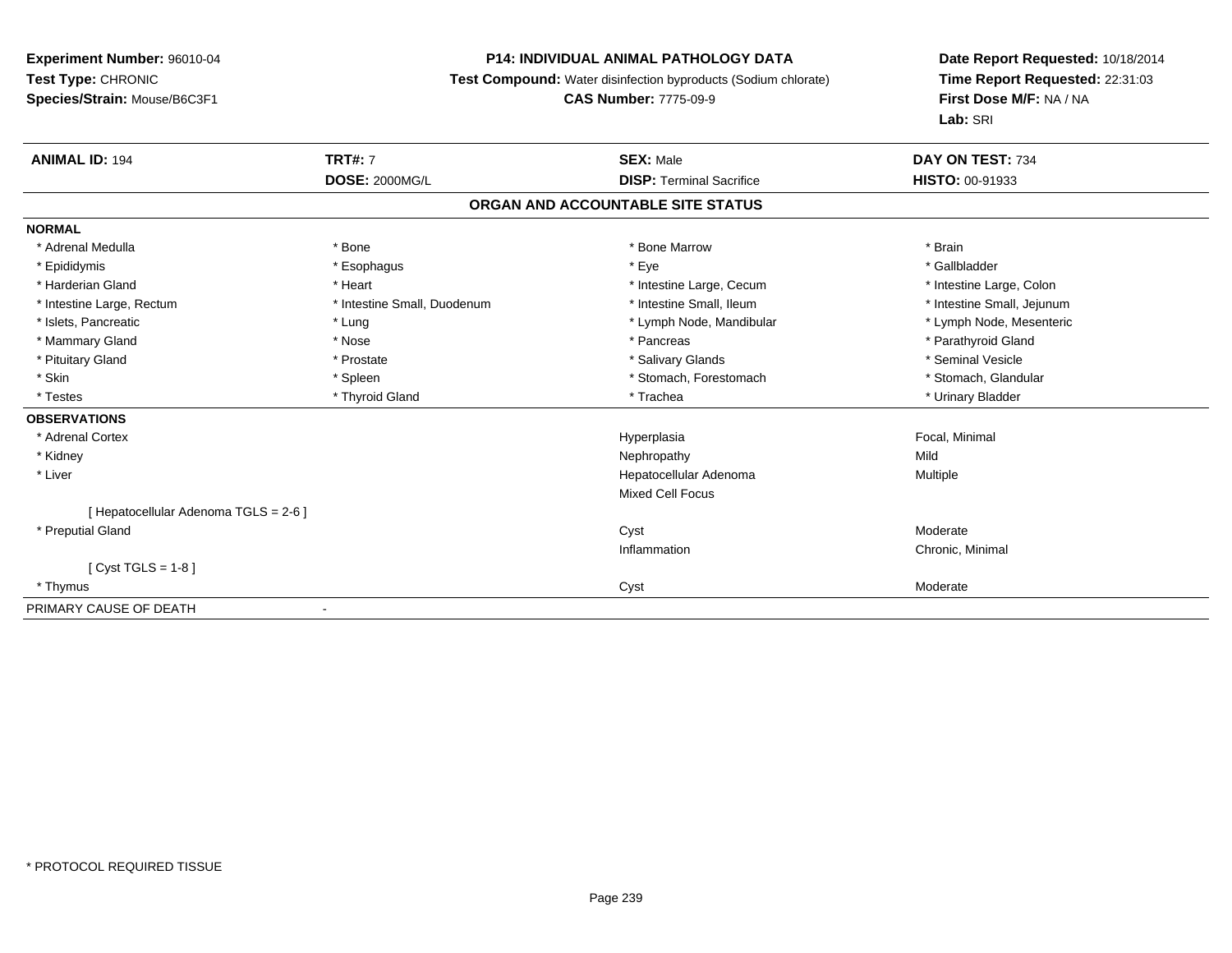#### **P14: INDIVIDUAL ANIMAL PATHOLOGY DATA**

**Test Compound:** Water disinfection byproducts (Sodium chlorate)

**CAS Number:** 7775-09-9

**Date Report Requested:** 10/18/2014**Time Report Requested:** 22:31:03**First Dose M/F:** NA / NA**Lab:** SRI

| <b>ANIMAL ID: 195</b>                                       | <b>TRT#: 7</b>                    | <b>SEX: Male</b>                | DAY ON TEST: 730           |  |  |  |  |
|-------------------------------------------------------------|-----------------------------------|---------------------------------|----------------------------|--|--|--|--|
|                                                             | <b>DOSE: 2000MG/L</b>             | <b>DISP: Terminal Sacrifice</b> | <b>HISTO: 00-91934</b>     |  |  |  |  |
|                                                             | ORGAN AND ACCOUNTABLE SITE STATUS |                                 |                            |  |  |  |  |
| <b>NORMAL</b>                                               |                                   |                                 |                            |  |  |  |  |
| * Adrenal Medulla                                           | * Bone                            | * Bone Marrow                   | * Brain                    |  |  |  |  |
| * Epididymis                                                | * Esophagus                       | * Eye                           | * Gallbladder              |  |  |  |  |
| * Harderian Gland                                           | * Heart                           | * Intestine Large, Cecum        | * Intestine Large, Colon   |  |  |  |  |
| * Intestine Large, Rectum                                   | * Intestine Small, Duodenum       | * Intestine Small, Ileum        | * Intestine Small, Jejunum |  |  |  |  |
| * Lymph Node, Mandibular                                    | * Mammary Gland                   | * Nose                          | * Pancreas                 |  |  |  |  |
| * Parathyroid Gland                                         | * Pituitary Gland                 | * Prostate                      | * Salivary Glands          |  |  |  |  |
| * Seminal Vesicle                                           | * Skin                            | * Spleen                        | * Stomach, Glandular       |  |  |  |  |
| * Testes                                                    | * Thymus                          | * Trachea                       | * Urinary Bladder          |  |  |  |  |
| <b>OBSERVATIONS</b>                                         |                                   |                                 |                            |  |  |  |  |
| * Adrenal Cortex                                            |                                   | Hyperplasia                     | Focal, Minimal             |  |  |  |  |
| * Islets, Pancreatic                                        |                                   | Hyperplasia                     | Mild                       |  |  |  |  |
| * Kidney                                                    |                                   | Nephropathy                     | Minimal                    |  |  |  |  |
| * Liver                                                     |                                   | Hepatocellular Adenoma          | Multiple                   |  |  |  |  |
|                                                             |                                   | <b>Mixed Cell Focus</b>         | Moderate                   |  |  |  |  |
| Note: HEPATOCELLULAR ADENOMA IS PRESENT ON SLIDES 6 AND 21. |                                   |                                 |                            |  |  |  |  |
| [ Hepatocellular Adenoma TGLS = 2-21 ]                      |                                   |                                 |                            |  |  |  |  |
| [Mixed Cell Focus TGLS = 4-23]                              |                                   |                                 |                            |  |  |  |  |
| * Lung                                                      |                                   | Alveolar/Bronchiolar Adenoma    |                            |  |  |  |  |
|                                                             |                                   | <b>Infiltration Cellular</b>    | Histiocyte, Mild           |  |  |  |  |
| [ Alveolar/Bronchiolar Adenoma TGLS = 3-22 ]                |                                   |                                 |                            |  |  |  |  |
| * Lymph Node, Mesenteric                                    |                                   | Hyperplasia                     | Lymphoid, Moderate         |  |  |  |  |
| * Preputial Gland                                           |                                   | Cyst                            | Moderate                   |  |  |  |  |
| [ $Cyst TGLS = 1-8$ ]                                       |                                   |                                 |                            |  |  |  |  |
| * Stomach, Forestomach                                      | Epithelium                        | Hyperplasia                     | Minimal                    |  |  |  |  |
| * Thyroid Gland                                             |                                   | Degeneration                    | Cystic, Mild               |  |  |  |  |
| PRIMARY CAUSE OF DEATH                                      |                                   |                                 |                            |  |  |  |  |

Animal Note: FOCUS OF MILD ANGIECTASIS AND FIBROSIS IN PANCREAS ADJACENT TO AN ISLET; NOT TAB ULATED.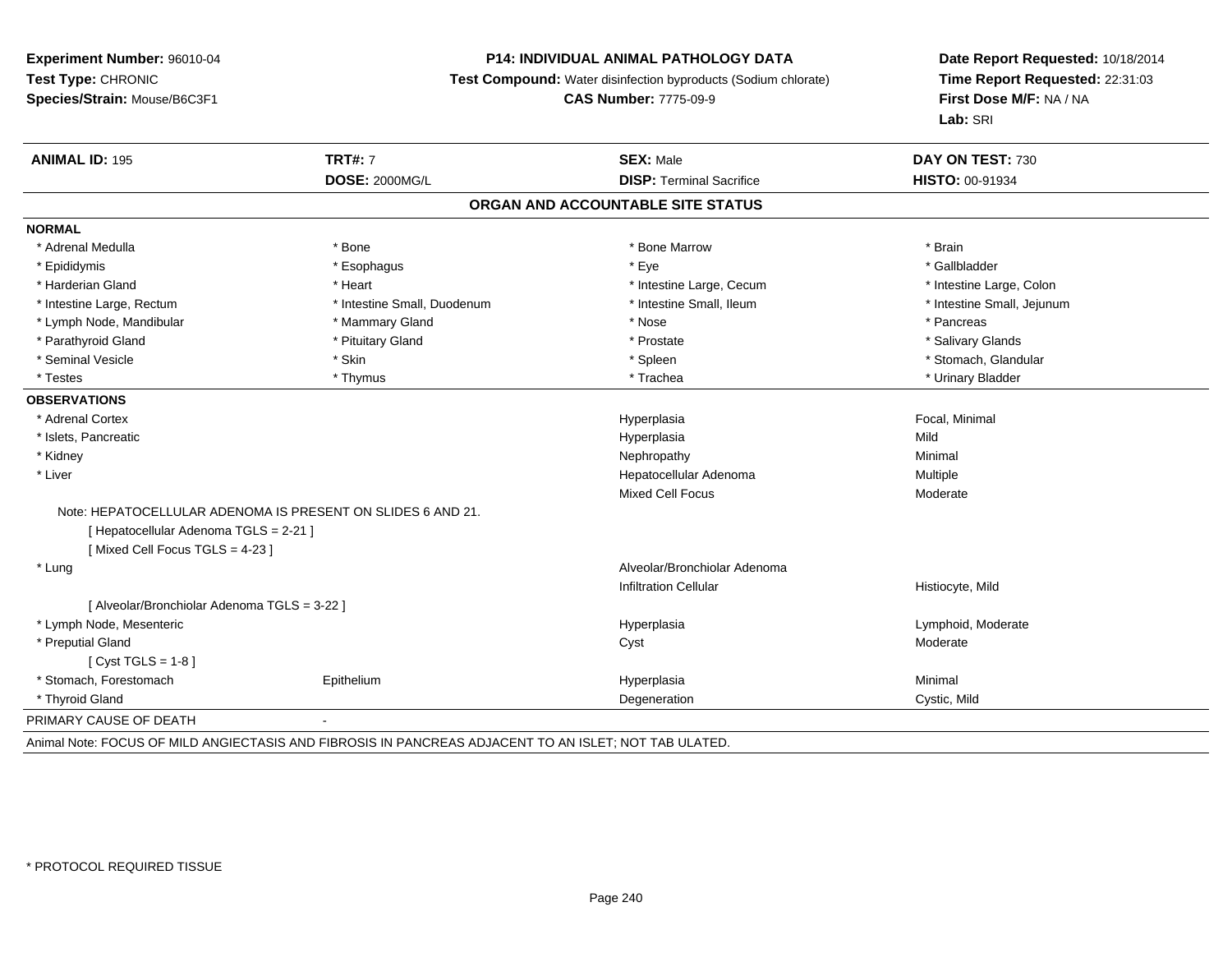# **P14: INDIVIDUAL ANIMAL PATHOLOGY DATA**

**Test Compound:** Water disinfection byproducts (Sodium chlorate)

**CAS Number:** 7775-09-9

| <b>ANIMAL ID: 196</b>                  | <b>TRT#: 7</b>                                                | <b>SEX: Male</b>                  | DAY ON TEST: 729            |  |
|----------------------------------------|---------------------------------------------------------------|-----------------------------------|-----------------------------|--|
|                                        | <b>DOSE: 2000MG/L</b>                                         | <b>DISP: Terminal Sacrifice</b>   | <b>HISTO: 00-91935</b>      |  |
|                                        |                                                               | ORGAN AND ACCOUNTABLE SITE STATUS |                             |  |
| <b>NORMAL</b>                          |                                                               |                                   |                             |  |
| * Adrenal Medulla                      | * Bone Marrow                                                 | * Brain                           | * Epididymis                |  |
| * Esophagus                            | * Eye                                                         | * Gallbladder                     | * Harderian Gland           |  |
| * Heart                                | * Intestine Large, Cecum                                      | * Intestine Large, Colon          | * Intestine Small, Duodenum |  |
| * Intestine Small, Ileum               | * Intestine Small, Jejunum                                    | * Lymph Node, Mesenteric          | * Mammary Gland             |  |
| * Nose                                 | * Pancreas                                                    | * Parathyroid Gland               | * Pituitary Gland           |  |
| * Prostate                             | * Salivary Glands                                             | * Seminal Vesicle                 | * Skin                      |  |
| * Spleen                               | * Stomach, Forestomach                                        | * Stomach, Glandular              | * Testes                    |  |
| * Thymus                               | * Trachea                                                     | * Urinary Bladder                 |                             |  |
| <b>MISSING</b>                         |                                                               |                                   |                             |  |
| * Intestine Large, Rectum              |                                                               |                                   |                             |  |
| <b>OBSERVATIONS</b>                    |                                                               |                                   |                             |  |
| * Adrenal Cortex                       |                                                               | Adenoma                           |                             |  |
|                                        |                                                               | Hypertrophy                       | Focal, Mild                 |  |
| * Bone                                 |                                                               | Fracture                          |                             |  |
| [ Fracture TGLS = $1-22$ ]             |                                                               |                                   |                             |  |
| * Islets, Pancreatic                   |                                                               | Hyperplasia                       | Mild                        |  |
| * Kidney                               |                                                               | Nephropathy                       | Minimal                     |  |
| * Liver                                |                                                               | <b>Eosinophilic Focus</b>         |                             |  |
|                                        |                                                               | Hepatocellular Adenoma            |                             |  |
|                                        |                                                               | Mixed Cell Focus                  |                             |  |
| [ Hepatocellular Adenoma TGLS = 3-21 ] |                                                               |                                   |                             |  |
| * Lung                                 |                                                               | Hyperplasia                       | Lymphoid, Mild              |  |
| * Lymph Node, Mandibular               |                                                               | Hyperplasia                       | Lymphoid, Mild              |  |
| * Preputial Gland                      |                                                               | Cyst                              | Moderate                    |  |
|                                        |                                                               | Inflammation                      | Chronic, Moderate           |  |
| [Cyst TGLS = $2-8$ ]                   |                                                               |                                   |                             |  |
| * Thyroid Gland                        | <b>Follicular Cel</b>                                         | Hypertrophy                       | Minimal                     |  |
|                                        | Note: FOLLICULAR CELL HYPERPLASIA INVOLVES A SINGLE FOLLICLE. |                                   |                             |  |
| PRIMARY CAUSE OF DEATH                 |                                                               |                                   |                             |  |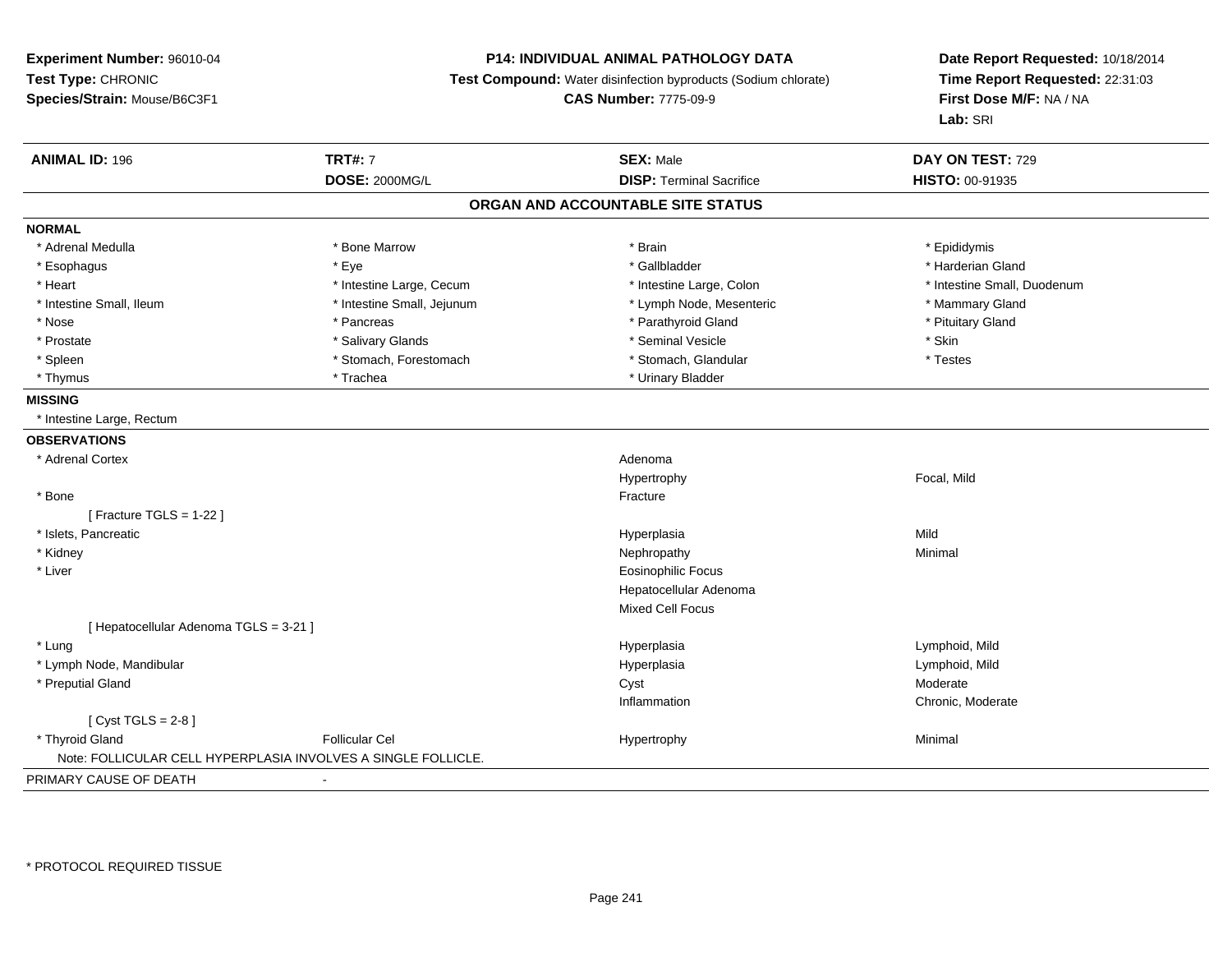| <b>Experiment Number: 96010-04</b><br>Test Type: CHRONIC<br>Species/Strain: Mouse/B6C3F1 | <b>P14: INDIVIDUAL ANIMAL PATHOLOGY DATA</b><br><b>Test Compound:</b> Water disinfection byproducts (Sodium chlorate)<br><b>CAS Number: 7775-09-9</b> |                                 | Date Report Requested: 10/18/2014<br>Time Report Requested: 22:31:03<br>First Dose M/F: NA / NA<br>Lab: SRI |  |  |
|------------------------------------------------------------------------------------------|-------------------------------------------------------------------------------------------------------------------------------------------------------|---------------------------------|-------------------------------------------------------------------------------------------------------------|--|--|
| <b>ANIMAL ID: 196</b>                                                                    | <b>TRT#: 7</b>                                                                                                                                        | <b>SEX: Male</b>                | DAY ON TEST: 729                                                                                            |  |  |
|                                                                                          | <b>DOSE: 2000MG/L</b>                                                                                                                                 | <b>DISP: Terminal Sacrifice</b> | <b>HISTO: 00-91935</b>                                                                                      |  |  |
| ORGAN AND ACCOUNTABLE SITE STATUS                                                        |                                                                                                                                                       |                                 |                                                                                                             |  |  |
| Animal Note: INCISOR TOOTH DYSPLASTIC (MALFORMATION); NOT TABULATED.                     |                                                                                                                                                       |                                 |                                                                                                             |  |  |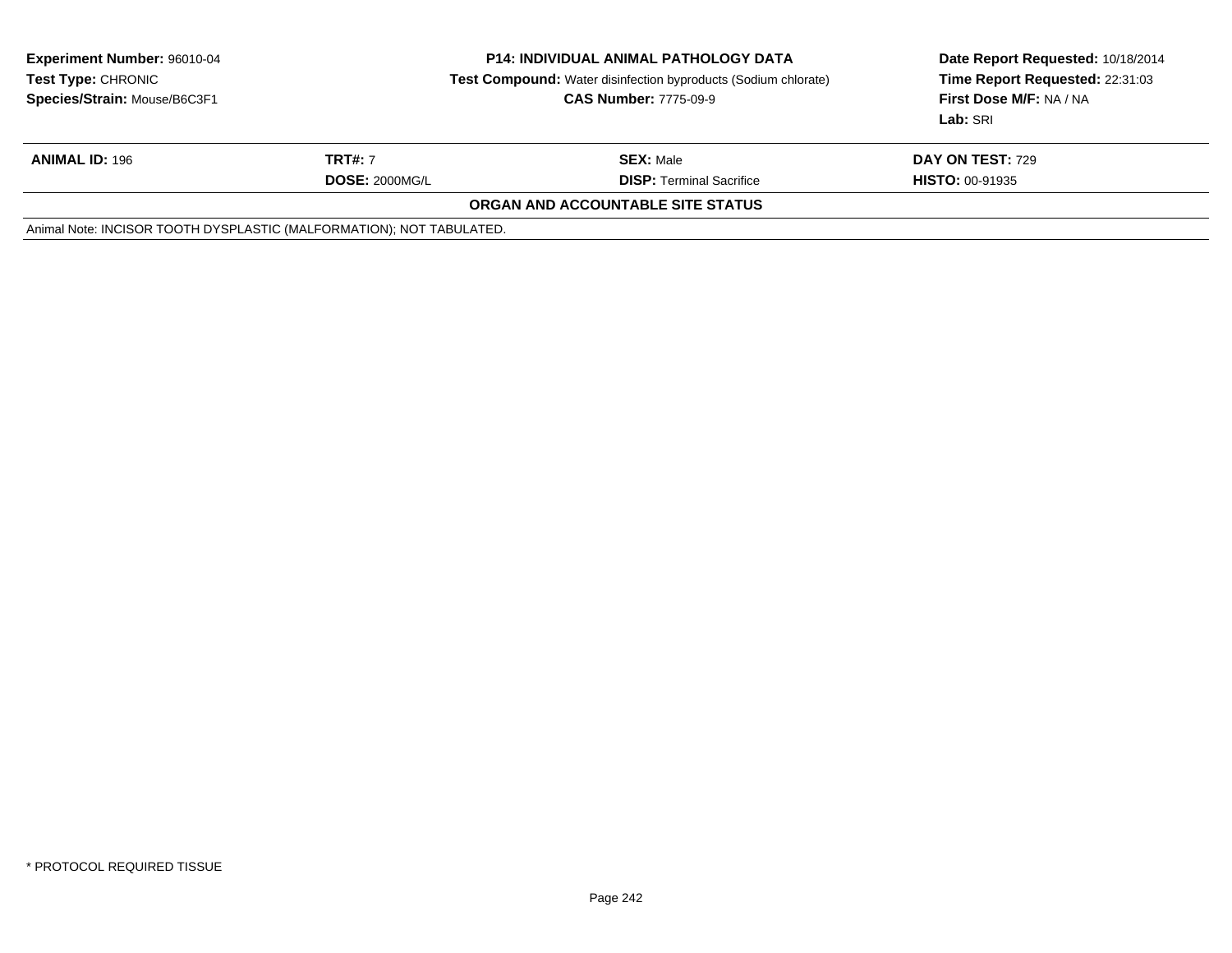# **P14: INDIVIDUAL ANIMAL PATHOLOGY DATA**

**Test Compound:** Water disinfection byproducts (Sodium chlorate)

**CAS Number:** 7775-09-9

| <b>ANIMAL ID: 197</b>             | <b>TRT#: 7</b>              | <b>SEX: Male</b>                  | DAY ON TEST: 731           |
|-----------------------------------|-----------------------------|-----------------------------------|----------------------------|
|                                   | <b>DOSE: 2000MG/L</b>       | <b>DISP: Terminal Sacrifice</b>   | <b>HISTO: 00-91936</b>     |
|                                   |                             | ORGAN AND ACCOUNTABLE SITE STATUS |                            |
| <b>NORMAL</b>                     |                             |                                   |                            |
| * Adrenal Cortex                  | * Bone                      | * Bone Marrow                     | * Brain                    |
| * Epididymis                      | * Esophagus                 | * Eye                             | * Gallbladder              |
| * Harderian Gland                 | * Heart                     | * Intestine Large, Cecum          | * Intestine Large, Colon   |
| * Intestine Large, Rectum         | * Intestine Small, Duodenum | * Intestine Small. Ileum          | * Intestine Small, Jejunum |
| * Islets, Pancreatic              | * Lymph Node, Mandibular    | * Mammary Gland                   | * Nose                     |
| * Pancreas                        | * Parathyroid Gland         | * Pituitary Gland                 | * Preputial Gland          |
| * Prostate                        | * Salivary Glands           | * Seminal Vesicle                 | * Skin                     |
| * Stomach, Forestomach            | * Stomach, Glandular        | * Testes                          | * Thymus                   |
| * Thyroid Gland                   | * Trachea                   | * Urinary Bladder                 |                            |
| <b>INSUFFICIENT TISSUE</b>        |                             |                                   |                            |
| * Adrenal Medulla                 |                             |                                   |                            |
| <b>OBSERVATIONS</b>               |                             |                                   |                            |
| * Kidney                          |                             | Hyperplasia                       | Lymphoid, Mild             |
|                                   |                             | Nephropathy                       | Moderate                   |
| * Liver                           |                             | <b>Clear Cell Focus</b>           |                            |
|                                   |                             | Eosinophilic Focus                |                            |
| [Clear Cell Focus TGLS = 2-6]     |                             |                                   |                            |
| [ Eosinophilic Focus TGLS = 2-6 ] |                             |                                   |                            |
| * Lung                            | Alveolar Epith              | Hyperplasia                       | Minimal                    |
| * Lymph Node, Mesenteric          |                             | Hyperplasia                       | Lymphoid, Moderate         |
| * Spleen                          |                             | Hyperplasia                       | Lymphoid, Mild             |
| [Hyperplasia TGLS = 1-6]          |                             |                                   |                            |
| PRIMARY CAUSE OF DEATH            | $\overline{\phantom{0}}$    |                                   |                            |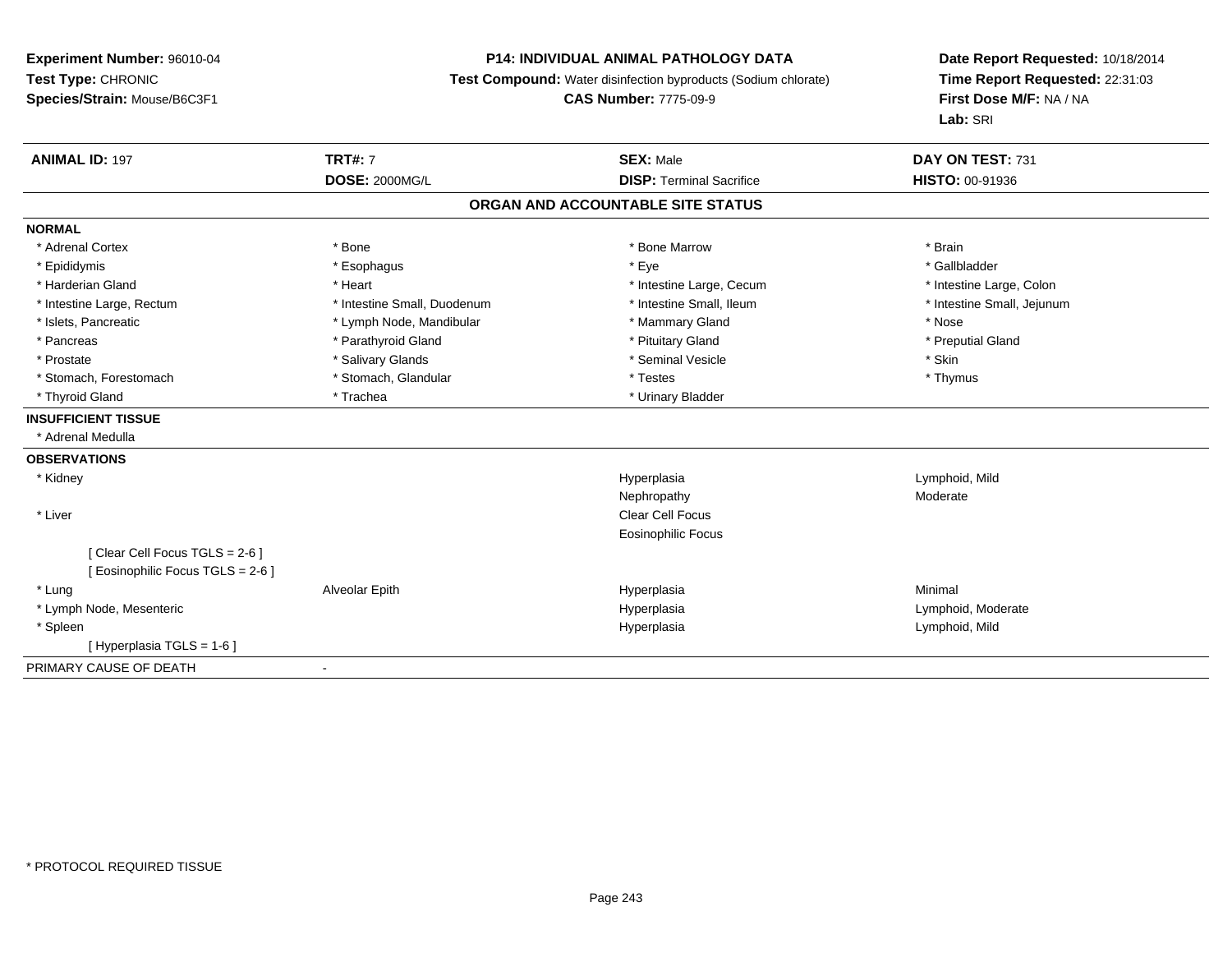# **P14: INDIVIDUAL ANIMAL PATHOLOGY DATA**

**Test Compound:** Water disinfection byproducts (Sodium chlorate)

**CAS Number:** 7775-09-9

| <b>ANIMAL ID: 198</b>                         | <b>TRT#: 7</b>                                             | <b>SEX: Male</b>                  | DAY ON TEST: 640            |
|-----------------------------------------------|------------------------------------------------------------|-----------------------------------|-----------------------------|
|                                               | <b>DOSE: 2000MG/L</b>                                      | <b>DISP:</b> Moribund Sacrifice   | <b>HISTO: 00-89827</b>      |
|                                               |                                                            | ORGAN AND ACCOUNTABLE SITE STATUS |                             |
| <b>NORMAL</b>                                 |                                                            |                                   |                             |
| * Adrenal Cortex                              | * Adrenal Medulla                                          | * Bone                            | * Brain                     |
| * Epididymis                                  | * Esophagus                                                | * Eye                             | * Gallbladder               |
| * Heart                                       | * Intestine Large, Colon                                   | * Intestine Large, Rectum         | * Intestine Small, Duodenum |
| * Intestine Small, Ileum                      | * Intestine Small, Jejunum                                 | * Lymph Node, Mandibular          | * Lymph Node, Mesenteric    |
| * Mammary Gland                               | * Pancreas                                                 | * Parathyroid Gland               | * Pituitary Gland           |
| * Preputial Gland                             | * Prostate                                                 | * Salivary Glands                 | * Seminal Vesicle           |
| * Skin                                        | * Stomach, Forestomach                                     | * Stomach, Glandular              | * Trachea                   |
| * Urinary Bladder                             |                                                            |                                   |                             |
| <b>INSUFFICIENT TISSUE</b>                    |                                                            |                                   |                             |
| * Thymus                                      |                                                            |                                   |                             |
| <b>OBSERVATIONS</b>                           |                                                            |                                   |                             |
| * Bone Marrow                                 |                                                            | Hyperplasia                       | Mild                        |
| * Harderian Gland                             |                                                            | Hyperplasia                       | Focal, Mild                 |
| * Intestine Large, Cecum                      |                                                            | Edema                             | Mild                        |
| * Islets, Pancreatic                          |                                                            | Hyperplasia                       | Moderate                    |
| * Kidney                                      |                                                            | Nephropathy                       | Minimal                     |
| * Liver                                       |                                                            | Hepatocellular Adenoma            |                             |
|                                               | Note: MODERATE GLYCOGEN DEPLETION IN LIVER; NOT TABULATED. |                                   |                             |
| [ Hepatocellular Adenoma TGLS = 3-21 ]        |                                                            |                                   |                             |
| * Lung                                        |                                                            | Alveolar/Bronchiolar Carcinoma    |                             |
|                                               |                                                            | Hemorrhage                        | Mild                        |
|                                               |                                                            | Hyperplasia                       | Lymphoid, Mild              |
|                                               |                                                            | <b>Infiltration Cellular</b>      | Histiocyte, Marked          |
| [ Alveolar/Bronchiolar Carcinoma TGLS = 2-2 ] |                                                            |                                   |                             |
| * Nose                                        |                                                            | Inflammation                      | Chronic, Moderate           |
| Note: BACTERIAL COLONIES IN NASAL MEATUSES.   |                                                            |                                   |                             |
| * Spleen                                      |                                                            | Hematopoietic Cell Proliferation  | Moderate                    |
| * Testes                                      |                                                            | Angiectasis                       | Marked                      |
| [Angiectasis TGLS = 1-7]                      |                                                            |                                   |                             |
| * Thyroid Gland                               |                                                            | Degeneration                      | Cystic, Minimal             |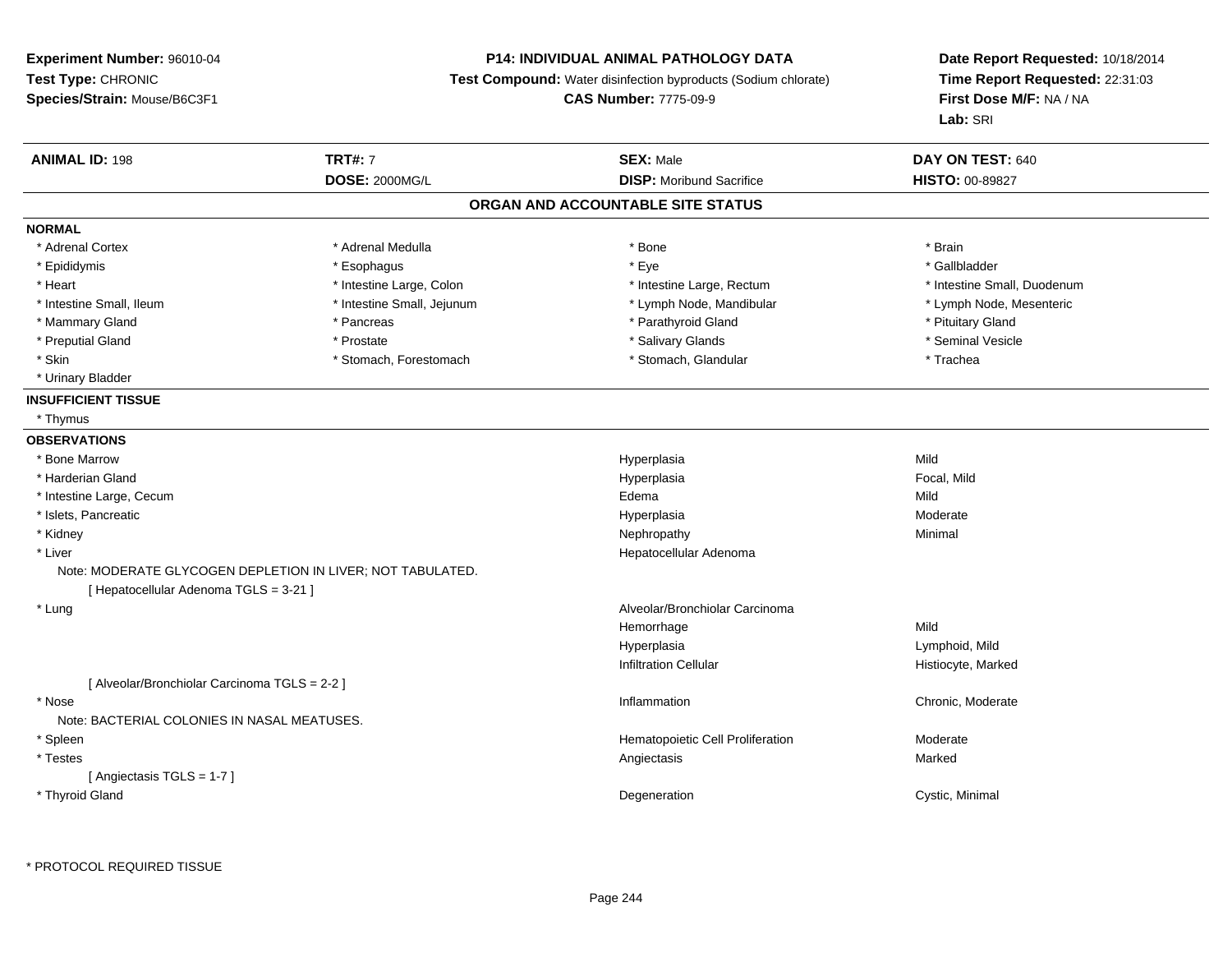|                                             | <b>CAS Number: 7775-09-9</b>    | Date Report Requested: 10/18/2014<br>Time Report Requested: 22:31:03<br>First Dose M/F: NA / NA<br>Lab: SRI                                                                                         |
|---------------------------------------------|---------------------------------|-----------------------------------------------------------------------------------------------------------------------------------------------------------------------------------------------------|
|                                             |                                 |                                                                                                                                                                                                     |
| <b>TRT#: 7</b>                              | <b>SEX: Male</b>                | <b>DAY ON TEST: 640</b>                                                                                                                                                                             |
| <b>DOSE: 2000MG/L</b>                       | <b>DISP:</b> Moribund Sacrifice | <b>HISTO: 00-89827</b>                                                                                                                                                                              |
|                                             |                                 |                                                                                                                                                                                                     |
|                                             |                                 |                                                                                                                                                                                                     |
| Note: INFUSION ARTIFACT IN URINARY BLADDER. |                                 |                                                                                                                                                                                                     |
|                                             |                                 |                                                                                                                                                                                                     |
|                                             |                                 | <b>P14: INDIVIDUAL ANIMAL PATHOLOGY DATA</b><br><b>Test Compound:</b> Water disinfection byproducts (Sodium chlorate)<br>ORGAN AND ACCOUNTABLE SITE STATUS<br>- Lung Alveolar/Bronchiolar Carcinoma |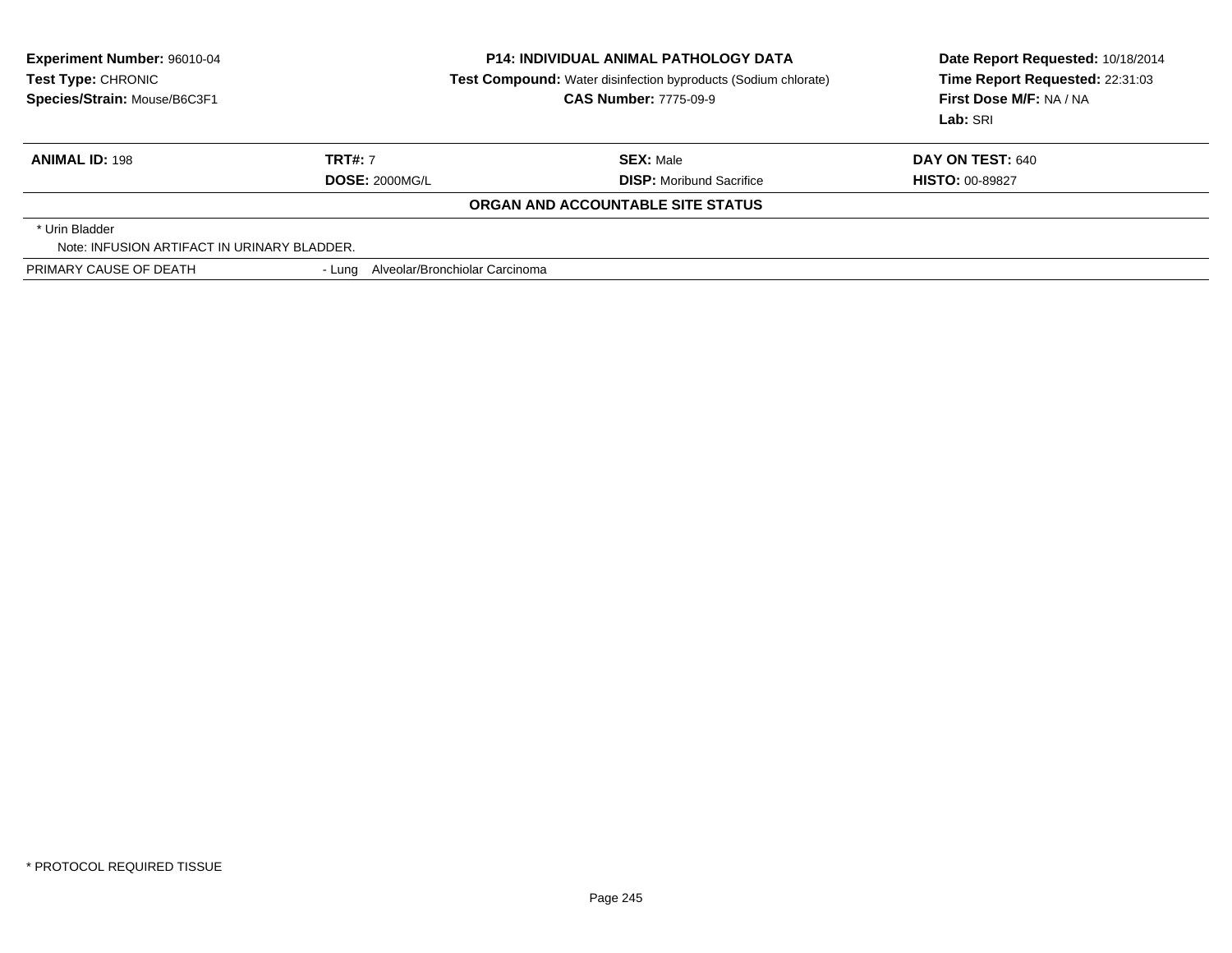# **P14: INDIVIDUAL ANIMAL PATHOLOGY DATA**

**Test Compound:** Water disinfection byproducts (Sodium chlorate)

**CAS Number:** 7775-09-9

| <b>ANIMAL ID: 199</b>                    | <b>TRT#: 7</b>                                                            | <b>SEX: Male</b>                  | DAY ON TEST: 570         |  |
|------------------------------------------|---------------------------------------------------------------------------|-----------------------------------|--------------------------|--|
|                                          | <b>DOSE: 2000MG/L</b>                                                     | <b>DISP:</b> Moribund Sacrifice   | <b>HISTO: 00-88822</b>   |  |
|                                          |                                                                           | ORGAN AND ACCOUNTABLE SITE STATUS |                          |  |
| <b>NORMAL</b>                            |                                                                           |                                   |                          |  |
| * Adrenal Medulla                        | * Bone                                                                    | * Bone Marrow                     | * Brain                  |  |
| * Epididymis                             | * Esophagus                                                               | * Eye                             | * Gallbladder            |  |
| * Harderian Gland                        | * Heart                                                                   | * Intestine Large, Cecum          | * Intestine Large, Colon |  |
| * Intestine Large, Rectum                | * Intestine Small, Duodenum                                               | * Intestine Small, Ileum          | * Islets, Pancreatic     |  |
| * Mammary Gland                          | $*$ Nose                                                                  | * Pancreas                        | * Parathyroid Gland      |  |
| * Pituitary Gland                        | * Salivary Glands                                                         | * Seminal Vesicle                 | * Skin                   |  |
| * Stomach, Forestomach                   | * Stomach, Glandular                                                      | * Testes                          | * Thymus                 |  |
| * Thyroid Gland                          | * Trachea                                                                 | * Urinary Bladder                 |                          |  |
| <b>OBSERVATIONS</b>                      |                                                                           |                                   |                          |  |
| * Adrenal Cortex                         |                                                                           | Hepatocellular Carcinoma          | Metastatic (Liver)       |  |
| * Intestine Small, Jejunum               |                                                                           | Carcinoma                         |                          |  |
| [Carcinoma TGLS = $6-23$ ]               |                                                                           |                                   |                          |  |
| * Kidney                                 | <b>Renal Tubule</b>                                                       | <b>Dilatation</b>                 | Moderate                 |  |
|                                          | <b>Renal Tubule</b>                                                       | Hyperplasia                       | Minimal                  |  |
| [ Dilatation TGLS = 2-5 ]                |                                                                           |                                   |                          |  |
| * Liver                                  |                                                                           | Hepatocellular Carcinoma          |                          |  |
|                                          |                                                                           | Necrosis                          | Focal, Minimal           |  |
|                                          | Note: MODERATE GLYCOGEN DEPLETION IN LIVER; NOT TABULATED.                |                                   |                          |  |
| [ Hepatocellular Carcinoma TGLS = 4-22 ] |                                                                           |                                   |                          |  |
| * Lung                                   |                                                                           | Hepatocellular Carcinoma          | Metastatic (Liver)       |  |
| [ Hepatocellular Carcinoma TGLS = 8-2 ]  |                                                                           |                                   |                          |  |
| * Lymph Node, Mandibular                 |                                                                           | Pigmentation                      | Mild                     |  |
| * Lymph Node, Mesenteric                 |                                                                           | Hyperplasia                       | Lymphoid, Mild           |  |
| [Hyperplasia TGLS = 5-5]                 |                                                                           |                                   |                          |  |
| Mesentery                                |                                                                           | Inflammation                      | Chronic, Marked          |  |
|                                          | Fat                                                                       | Necrosis                          | Moderate                 |  |
|                                          | Note: FOREIGN BODY (FOOD MATERIAL) WITHIN MENSENTERIC LESION ON SLIDE 24. |                                   |                          |  |
| [Inflammation $TGLS = 7-24$ ]            |                                                                           |                                   |                          |  |
| [Necrosis $TGLS = 7-24$ ]                |                                                                           |                                   |                          |  |
| * Preputial Gland                        |                                                                           | Cyst                              | Moderate                 |  |
|                                          |                                                                           |                                   |                          |  |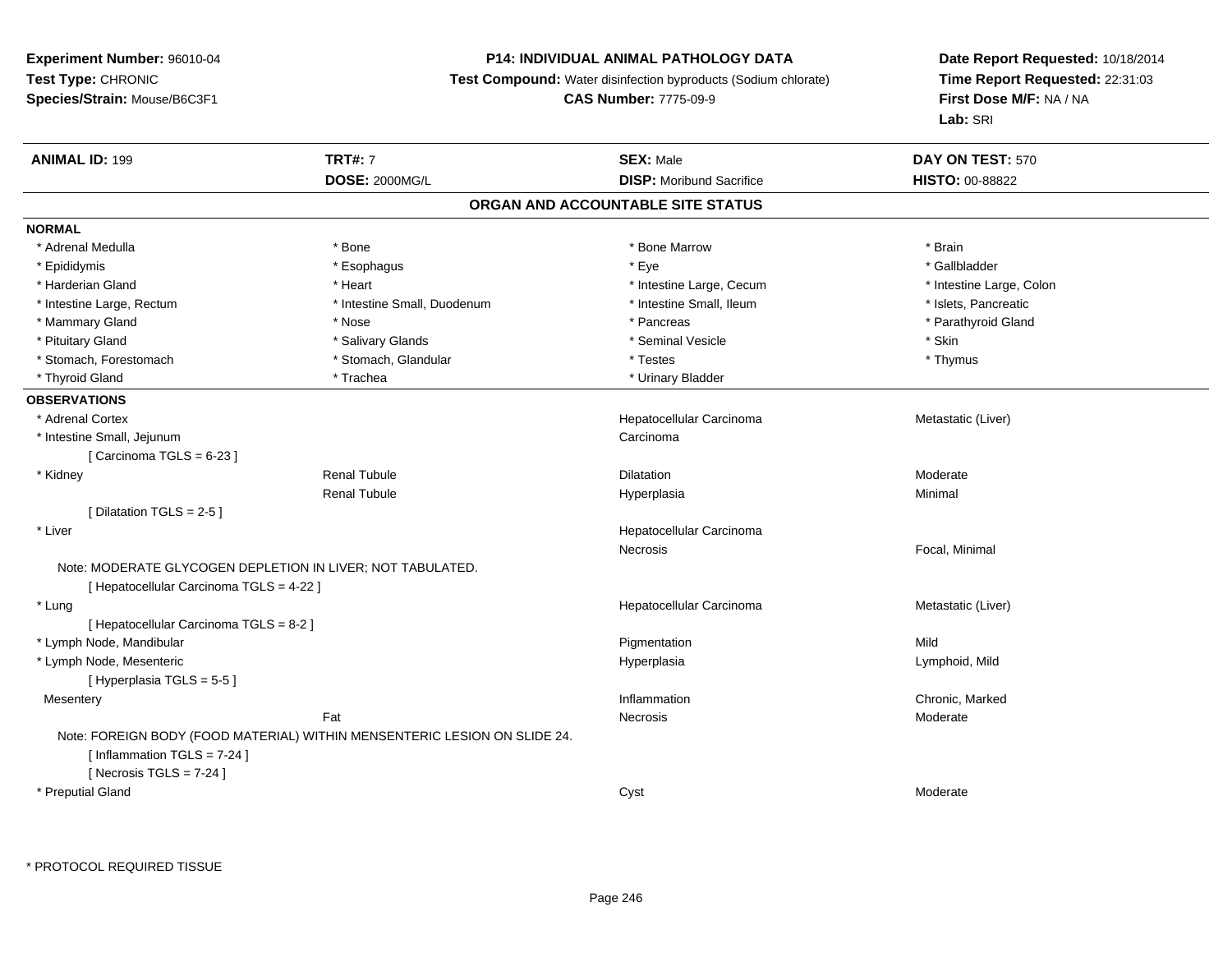| <b>Experiment Number: 96010-04</b><br><b>Test Type: CHRONIC</b><br>Species/Strain: Mouse/B6C3F1 |                                                                          | <b>P14: INDIVIDUAL ANIMAL PATHOLOGY DATA</b><br><b>Test Compound:</b> Water disinfection byproducts (Sodium chlorate)<br><b>CAS Number: 7775-09-9</b> | Date Report Requested: 10/18/2014<br>Time Report Requested: 22:31:03<br>First Dose M/F: NA / NA<br>Lab: SRI |
|-------------------------------------------------------------------------------------------------|--------------------------------------------------------------------------|-------------------------------------------------------------------------------------------------------------------------------------------------------|-------------------------------------------------------------------------------------------------------------|
| <b>ANIMAL ID: 199</b>                                                                           | <b>TRT#: 7</b>                                                           | <b>SEX: Male</b>                                                                                                                                      | <b>DAY ON TEST: 570</b>                                                                                     |
|                                                                                                 | <b>DOSE: 2000MG/L</b>                                                    | <b>DISP:</b> Moribund Sacrifice                                                                                                                       | <b>HISTO: 00-88822</b>                                                                                      |
|                                                                                                 |                                                                          | ORGAN AND ACCOUNTABLE SITE STATUS                                                                                                                     |                                                                                                             |
|                                                                                                 |                                                                          | Inflammation                                                                                                                                          | Chronic, Mild                                                                                               |
| [Cyst TGLS = $1-8$ ]                                                                            |                                                                          |                                                                                                                                                       |                                                                                                             |
| * Prostate                                                                                      |                                                                          | Inflammation                                                                                                                                          | Chronic, Moderate                                                                                           |
| <b>Skeletal Muscle</b>                                                                          |                                                                          | Hepatocellular Carcinoma                                                                                                                              | Metastatic (Liver)                                                                                          |
| [Hepatocellular Carcinoma TGLS = 9-25]                                                          |                                                                          |                                                                                                                                                       |                                                                                                             |
| * Spleen                                                                                        | Lymph Follic                                                             | Atrophy                                                                                                                                               | Moderate                                                                                                    |
|                                                                                                 |                                                                          | Hematopoietic Cell Proliferation                                                                                                                      | Mild                                                                                                        |
| PRIMARY CAUSE OF DEATH<br><b>CONTRIBUTORY CAUSE OF DEATH</b>                                    | - Liver Hepatocellular Carcinoma<br>- Intestine Small; Jejunum Carcinoma |                                                                                                                                                       |                                                                                                             |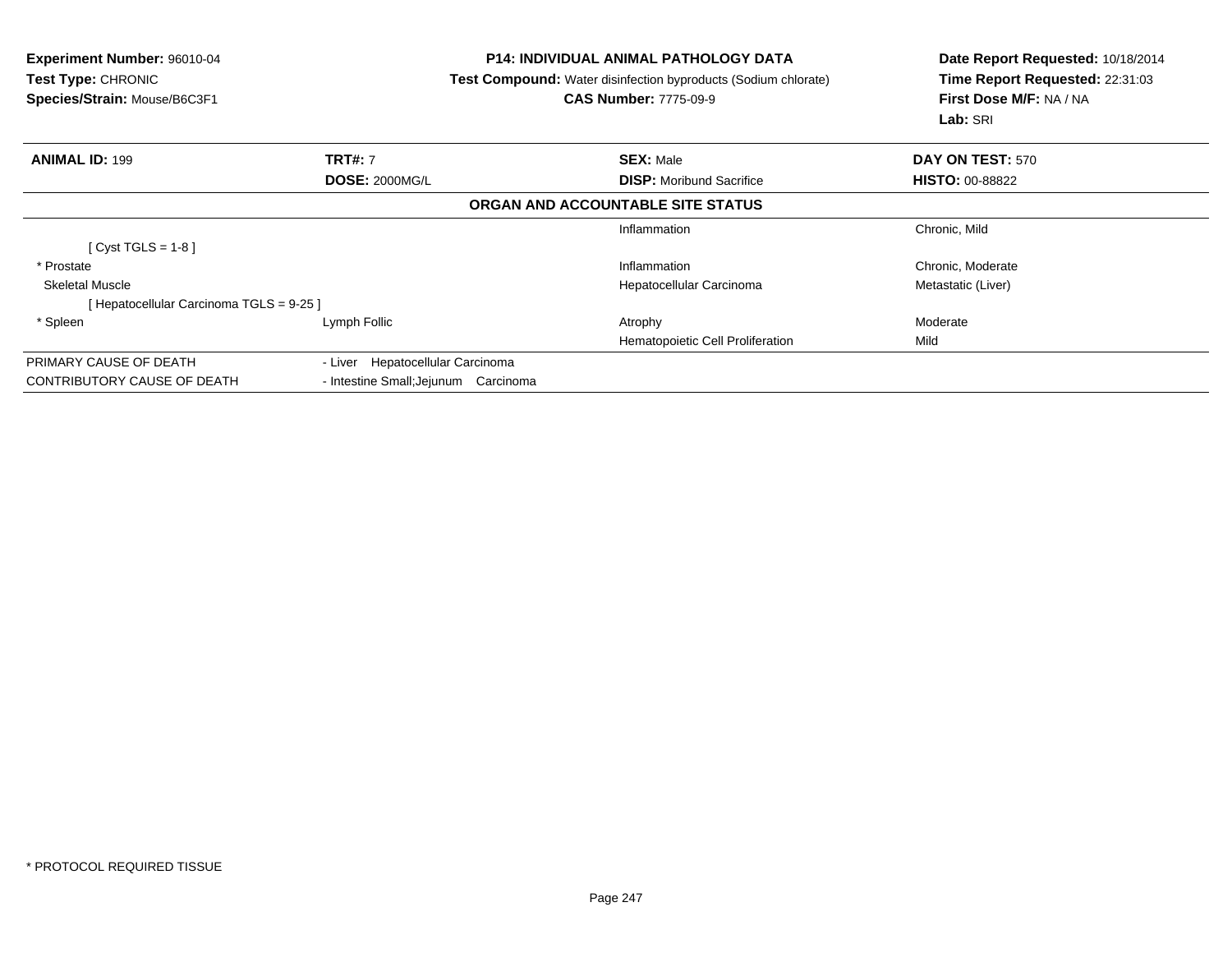# **P14: INDIVIDUAL ANIMAL PATHOLOGY DATA**

**Test Compound:** Water disinfection byproducts (Sodium chlorate)

**CAS Number:** 7775-09-9

| <b>ANIMAL ID: 200</b>                   | <b>TRT#: 7</b>                                                          | <b>SEX: Male</b>                  | DAY ON TEST: 595             |  |
|-----------------------------------------|-------------------------------------------------------------------------|-----------------------------------|------------------------------|--|
|                                         | <b>DOSE: 2000MG/L</b>                                                   | <b>DISP: Natural Death</b>        | HISTO: 00-88896              |  |
|                                         |                                                                         | ORGAN AND ACCOUNTABLE SITE STATUS |                              |  |
| <b>NORMAL</b>                           |                                                                         |                                   |                              |  |
| * Adrenal Medulla                       | * Bone                                                                  | * Brain                           | * Epididymis                 |  |
| * Esophagus                             | * Eye                                                                   | * Heart                           | * Intestine Large, Cecum     |  |
| * Intestine Large, Colon                | * Intestine Large, Rectum                                               | * Intestine Small, Duodenum       | * Intestine Small, Ileum     |  |
| * Intestine Small, Jejunum              | * Islets, Pancreatic                                                    | * Lymph Node, Mesenteric          | * Mammary Gland              |  |
| * Nose                                  | * Pancreas                                                              | * Pituitary Gland                 | * Prostate                   |  |
| * Salivary Glands                       | * Seminal Vesicle                                                       | * Skin                            | * Stomach, Forestomach       |  |
| * Stomach, Glandular                    | * Testes                                                                | * Thyroid Gland                   | * Trachea                    |  |
| * Urinary Bladder                       |                                                                         |                                   |                              |  |
| <b>INSUFFICIENT TISSUE</b>              |                                                                         |                                   |                              |  |
| * Gallbladder                           |                                                                         |                                   |                              |  |
| <b>OBSERVATIONS</b>                     |                                                                         |                                   |                              |  |
| * Adrenal Cortex                        | Capsule                                                                 | Hyperplasia                       | Moderate                     |  |
| * Bone Marrow                           |                                                                         | Hyperplasia                       | Moderate                     |  |
| * Harderian Gland                       |                                                                         | Carcinoma                         |                              |  |
| [ Carcinoma TGLS = 11-25 ]              |                                                                         |                                   |                              |  |
| * Kidney                                |                                                                         | Infarct                           | Moderate                     |  |
|                                         |                                                                         | Nephropathy                       | Mild                         |  |
| * Liver                                 |                                                                         | Hematopoietic Cell Proliferation  | Minimal                      |  |
|                                         |                                                                         | Hepatocellular Adenoma            |                              |  |
|                                         |                                                                         | Histiocytic Sarcoma               |                              |  |
|                                         | Centrilobular                                                           | <b>Necrosis</b>                   | Mild                         |  |
| [ Hepatocellular Adenoma TGLS = 12-26 ] |                                                                         |                                   |                              |  |
| [ Histiocytic Sarcoma TGLS = 7-22 ]     |                                                                         |                                   |                              |  |
| * Lung                                  |                                                                         | Carcinoma                         | Metastatic (Harderian Gland) |  |
|                                         |                                                                         | <b>Infiltration Cellular</b>      | Histiocyte, Marked           |  |
|                                         | Note: TGL 10-24 IS METASTATIC TUMOR IN MEDIASTINUM AND PARIETAL PLEURA. |                                   |                              |  |
| [ Carcinoma TGLS = 8-2,10-24 ]          |                                                                         |                                   |                              |  |
| Lymph Node                              | Mediastinal                                                             | Carcinoma                         | Metastatic (Harderian Gland) |  |
|                                         | Mediastinal                                                             | Hemorrhage                        | Moderate                     |  |
| [Carcinoma TGLS = 9-23 ]                |                                                                         |                                   |                              |  |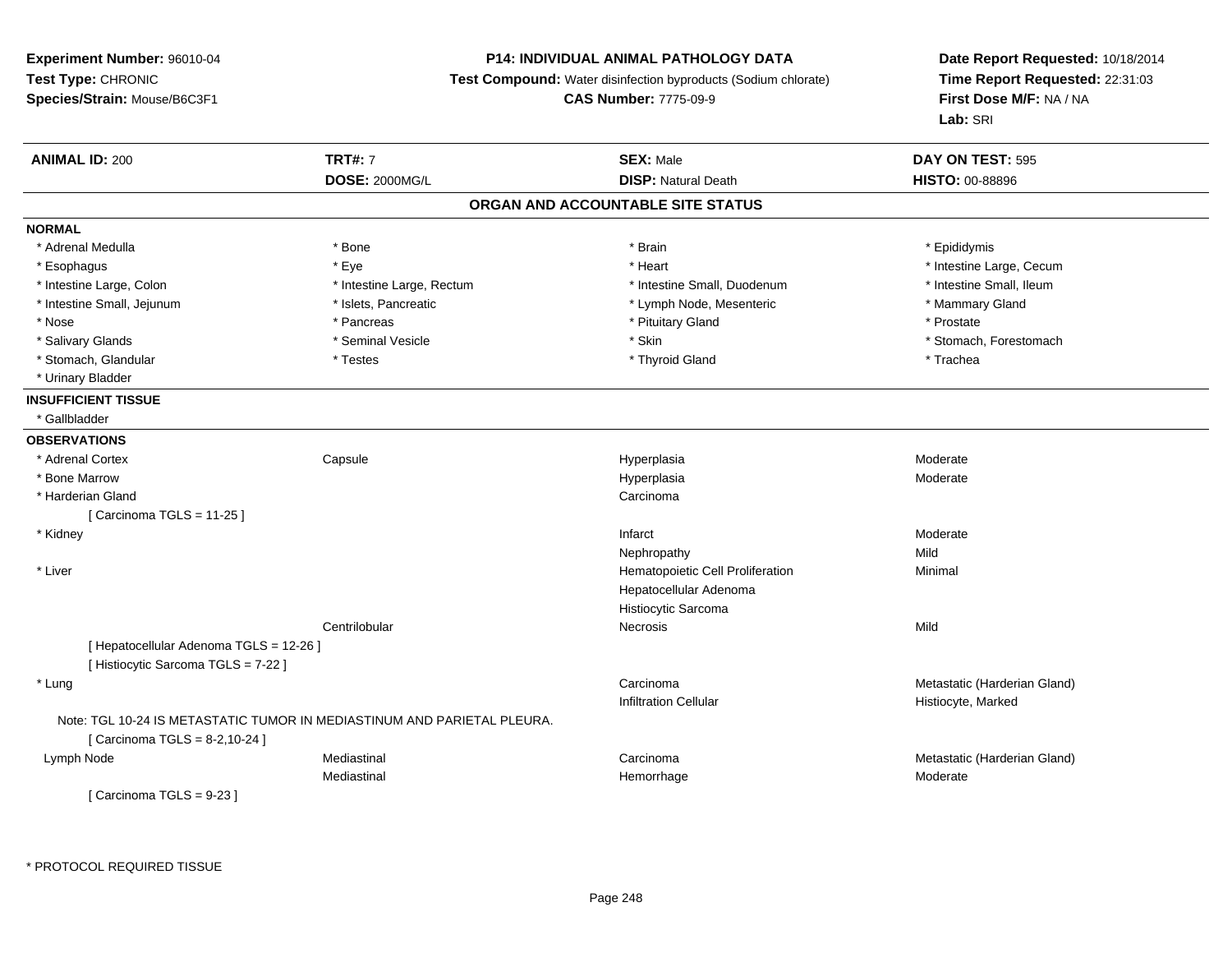**Experiment Number:** 96010-04**Test Type:** CHRONIC **Species/Strain:** Mouse/B6C3F1**P14: INDIVIDUAL ANIMAL PATHOLOGY DATA Test Compound:** Water disinfection byproducts (Sodium chlorate)**CAS Number:** 7775-09-9**Date Report Requested:** 10/18/2014**Time Report Requested:** 22:31:03**First Dose M/F:** NA / NA**Lab:** SRI**ANIMAL ID:** 200**TRT#:** 7 **SEX:** Male **DAY ON TEST:** 595 **DOSE:** 2000MG/L **DISP:** Natural Death **HISTO:** 00-88896 **ORGAN AND ACCOUNTABLE SITE STATUS** \* Lymph Node, Mandibular Hyperplasia Lymphoid, Moderate **Mesentery**  Histiocytic SarcomaNote: HISTIOCYTIC SARCOMA ALSO PRESENT IN MESENTERY ON SLIDES 4 AND 7.[ Histiocytic Sarcoma TGLS = 4-21 ] \* Parathyroid Glandd and the control of the control of the control of the control of the control of the control of the control of the control of the control of the control of the control of the control of the control of the control of the co \* Preputial Glandd and the control of the control of the control of the control of the control of the control of the control of the control of the control of the control of the control of the control of the control of the control of the co Inflammation Chronic, Mild [ Cyst TGLS = 1-8 ] \* SpleenHematopoietic Cell Proliferation Marked [ Hematopoietic Cell Proliferation TGLS = 5-6 ] \* Thymuss and the control of the control of the control of the control of the control of the control of the control of the control of the control of the control of the control of the control of the control of the control of the co PRIMARY CAUSE OF DEATH - Harderian Gland Carcinoma CONTRIBUTORY CAUSE OF DEATH- Liver Histiocytic Sarcoma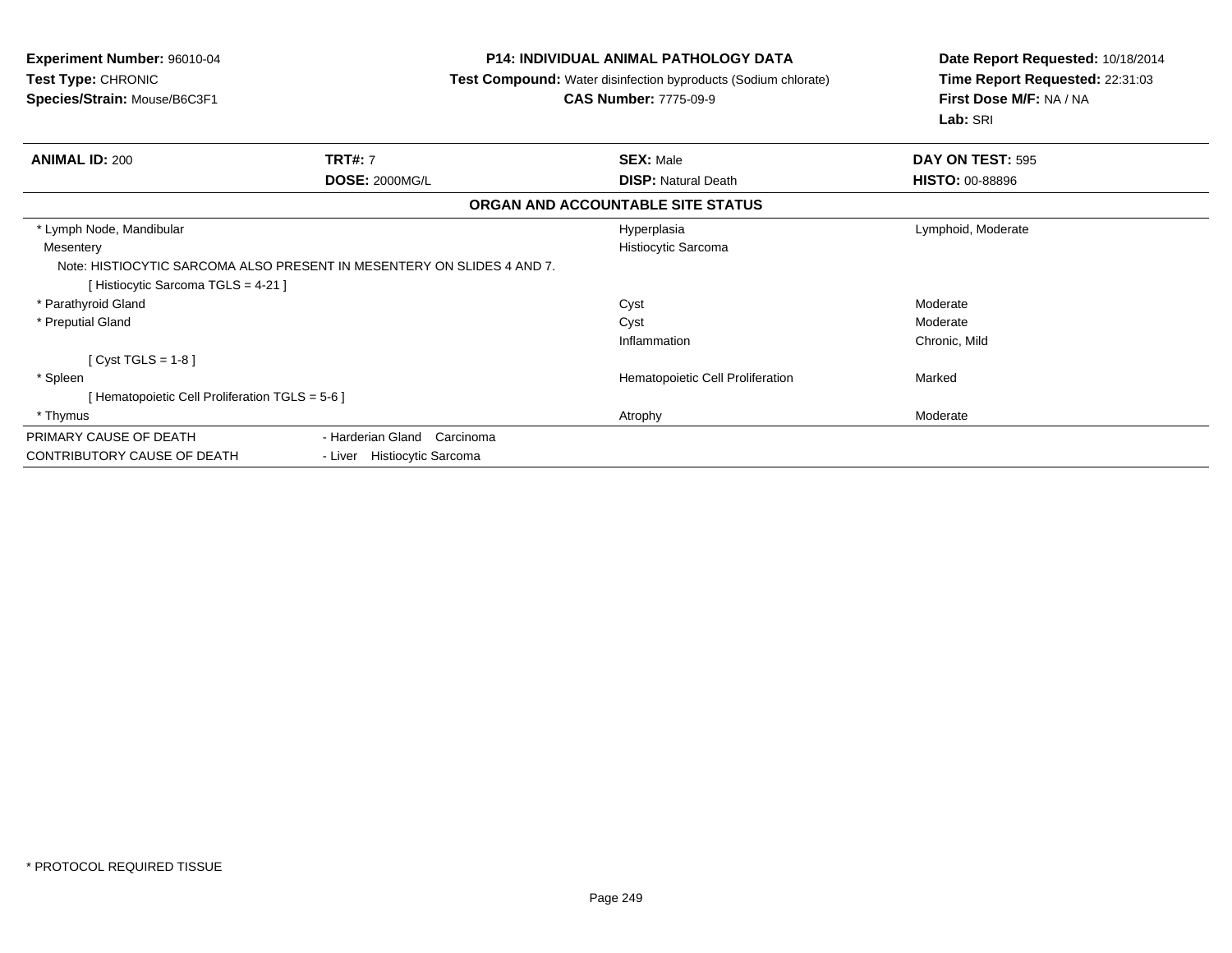# **P14: INDIVIDUAL ANIMAL PATHOLOGY DATA**

**Test Compound:** Water disinfection byproducts (Sodium chlorate)

**CAS Number:** 7775-09-9

| <b>ANIMAL ID: 201</b>         | <b>TRT#: 2</b>                                                        | <b>SEX: Female</b>                       | DAY ON TEST: 735            |
|-------------------------------|-----------------------------------------------------------------------|------------------------------------------|-----------------------------|
|                               | DOSE: 0 MG/L                                                          | <b>DISP: Terminal Sacrifice</b>          | HISTO: 00-91939             |
|                               |                                                                       | ORGAN AND ACCOUNTABLE SITE STATUS        |                             |
| <b>NORMAL</b>                 |                                                                       |                                          |                             |
| * Adrenal Medulla             | * Bone                                                                | * Bone Marrow                            | * Brain                     |
| * Clitoral Gland              | * Esophagus                                                           | * Gallbladder                            | * Heart                     |
| * Intestine Large, Cecum      | * Intestine Large, Colon                                              | * Intestine Large, Rectum                | * Intestine Small, Duodenum |
| * Intestine Small, Ileum      | * Intestine Small, Jejunum                                            | * Islets, Pancreatic                     | * Liver                     |
| * Lung                        | * Mammary Gland                                                       | * Nose                                   | * Pancreas                  |
| * Parathyroid Gland           | * Pituitary Gland                                                     | * Salivary Glands                        | * Skin                      |
| * Stomach, Forestomach        | * Stomach, Glandular                                                  | * Trachea                                | * Urinary Bladder           |
| <b>OBSERVATIONS</b>           |                                                                       |                                          |                             |
| * Adrenal Cortex              |                                                                       | <b>Accessory Adrenal Cortical Nodule</b> | Moderate                    |
|                               | Note: SMALL CYST IN ADRENAL CORTEX; MORPHOLOGY NOT AVAILABLE ON TDMS. |                                          |                             |
| * Eye                         | Cornea                                                                | Hyperplasia                              | Moderate                    |
|                               |                                                                       | Inflammation                             | Chronic, Moderate           |
| [Inflammation TGLS = $2-44$ ] |                                                                       |                                          |                             |
| * Harderian Gland             |                                                                       | Adenoma                                  |                             |
| [Adenoma TGLS = $3-12$ ]      |                                                                       |                                          |                             |
| * Kidney                      |                                                                       | Hyperplasia                              | Lymphoid, Mild              |
| * Lymph Node, Mandibular      |                                                                       | Pigmentation                             | Moderate                    |
| * Lymph Node, Mesenteric      |                                                                       | Hyperplasia                              | Lymphoid, Mild              |
| * Ovary                       |                                                                       | Cyst                                     |                             |
| * Spleen                      |                                                                       | Hematopoietic Cell Proliferation         | Minimal                     |
|                               |                                                                       | Pigmentation                             | Mild                        |
| * Thymus                      |                                                                       | Lymphoma Malignant                       |                             |
| * Thyroid Gland               |                                                                       | Degeneration                             | Cystic, Moderate            |
| * Uterus                      |                                                                       | Hyperplasia                              | Cystic, Marked              |
| [Hyperplasia TGLS = 1-7]      |                                                                       |                                          |                             |
| PRIMARY CAUSE OF DEATH        | $\blacksquare$                                                        |                                          |                             |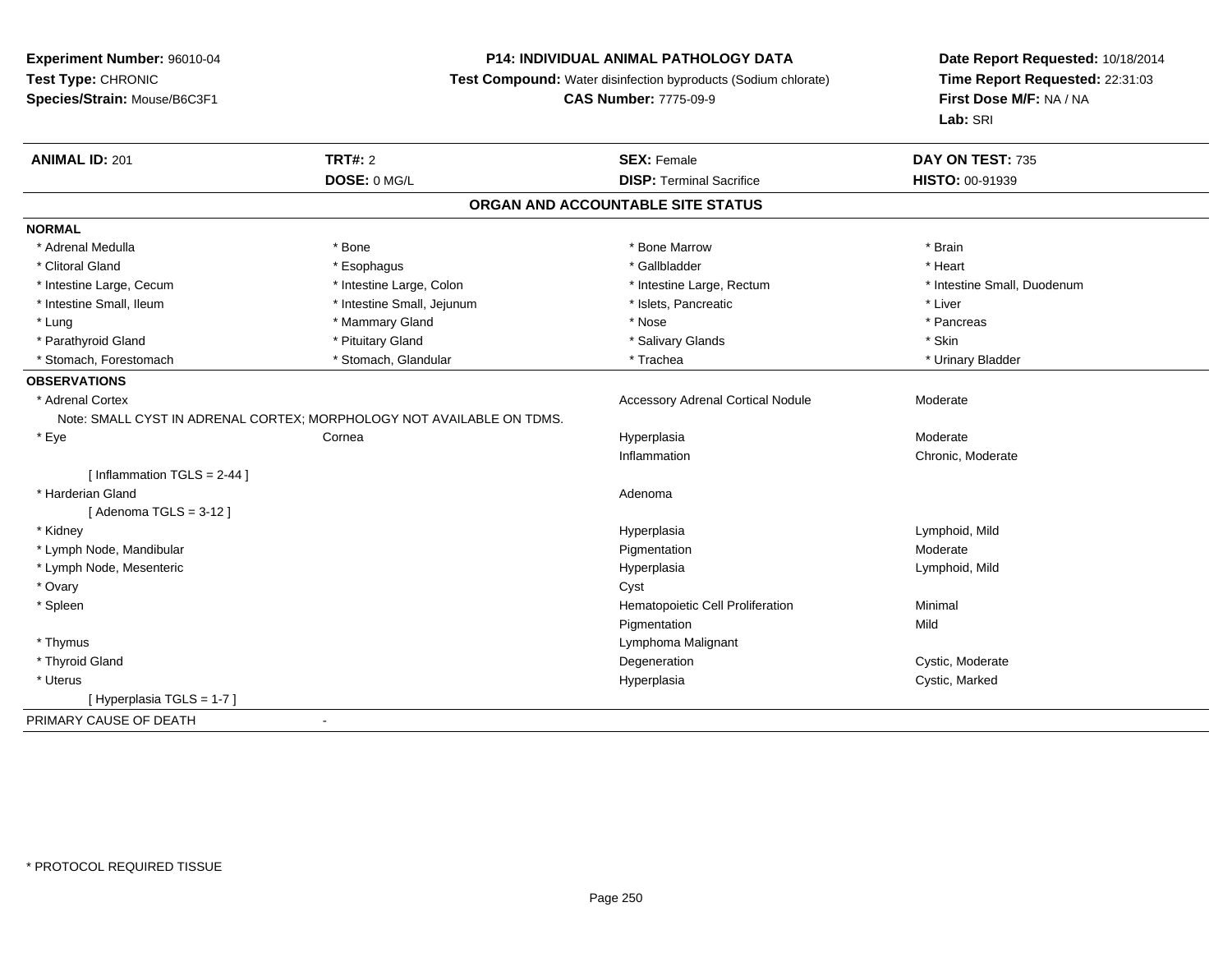# **P14: INDIVIDUAL ANIMAL PATHOLOGY DATA**

**Test Compound:** Water disinfection byproducts (Sodium chlorate)

**CAS Number:** 7775-09-9

| <b>ANIMAL ID: 202</b>                                 | <b>TRT#: 2</b><br>DOSE: 0 MG/L | <b>SEX: Female</b><br><b>DISP: Terminal Sacrifice</b> | DAY ON TEST: 735<br>HISTO: 00-91940 |
|-------------------------------------------------------|--------------------------------|-------------------------------------------------------|-------------------------------------|
|                                                       |                                | ORGAN AND ACCOUNTABLE SITE STATUS                     |                                     |
|                                                       |                                |                                                       |                                     |
| <b>NORMAL</b>                                         |                                |                                                       |                                     |
| * Adrenal Cortex                                      | * Adrenal Medulla              | * Bone                                                | * Brain                             |
| * Clitoral Gland                                      | * Esophagus                    | * Eye                                                 | * Gallbladder                       |
| * Harderian Gland                                     | * Heart                        | * Intestine Large, Cecum                              | * Intestine Large, Colon            |
| * Intestine Large, Rectum                             | * Intestine Small, Duodenum    | * Intestine Small, Ileum                              | * Intestine Small, Jejunum          |
| * Islets, Pancreatic                                  | * Kidney                       | * Lymph Node, Mesenteric                              | * Mammary Gland                     |
| * Nose                                                | * Ovary                        | * Pancreas                                            | * Parathyroid Gland                 |
| * Skin                                                | * Stomach, Forestomach         | * Stomach, Glandular                                  | * Thyroid Gland                     |
| * Trachea                                             | * Urinary Bladder              |                                                       |                                     |
| <b>OBSERVATIONS</b>                                   |                                |                                                       |                                     |
| * Bone Marrow                                         |                                | Hyperplasia                                           | Mild                                |
|                                                       |                                | Lymphoma Malignant                                    |                                     |
| * Liver                                               |                                | Hepatocellular Adenoma                                |                                     |
| Note: HEPATOCELLULAR ADENOMAS ARE ON SLIDES 6 AND 21. |                                |                                                       |                                     |
| [ Hepatocellular Adenoma TGLS = 3-21 ]                |                                |                                                       |                                     |
| * Lung                                                |                                | Hyperplasia                                           | Lymphoid, Mild                      |
| * Lymph Node, Mandibular                              |                                | Pigmentation                                          | Moderate                            |
| * Pituitary Gland                                     | <b>Pars Distalis</b>           | Hyperplasia                                           | Focal, Mild                         |
| * Salivary Glands                                     |                                | Hyperplasia                                           | Lymphoid, Moderate                  |
| * Spleen                                              |                                | Hematopoietic Cell Proliferation                      | Minimal                             |
|                                                       |                                | Lymphoma Malignant                                    |                                     |
| [ Hematopoietic Cell Proliferation TGLS = 1-6 ]       |                                |                                                       |                                     |
| [ Lymphoma Malignant TGLS = 1-6 ]                     |                                |                                                       |                                     |
| * Thymus                                              |                                | Lymphoma Malignant                                    |                                     |
| * Uterus                                              |                                | Hyperplasia                                           | Cystic, Marked                      |
| [ Hyperplasia TGLS = 2-7 ]                            |                                |                                                       |                                     |
| PRIMARY CAUSE OF DEATH                                |                                |                                                       |                                     |
| Animal Note: GALLBLADDER PRESENT AND NORMAL.          |                                |                                                       |                                     |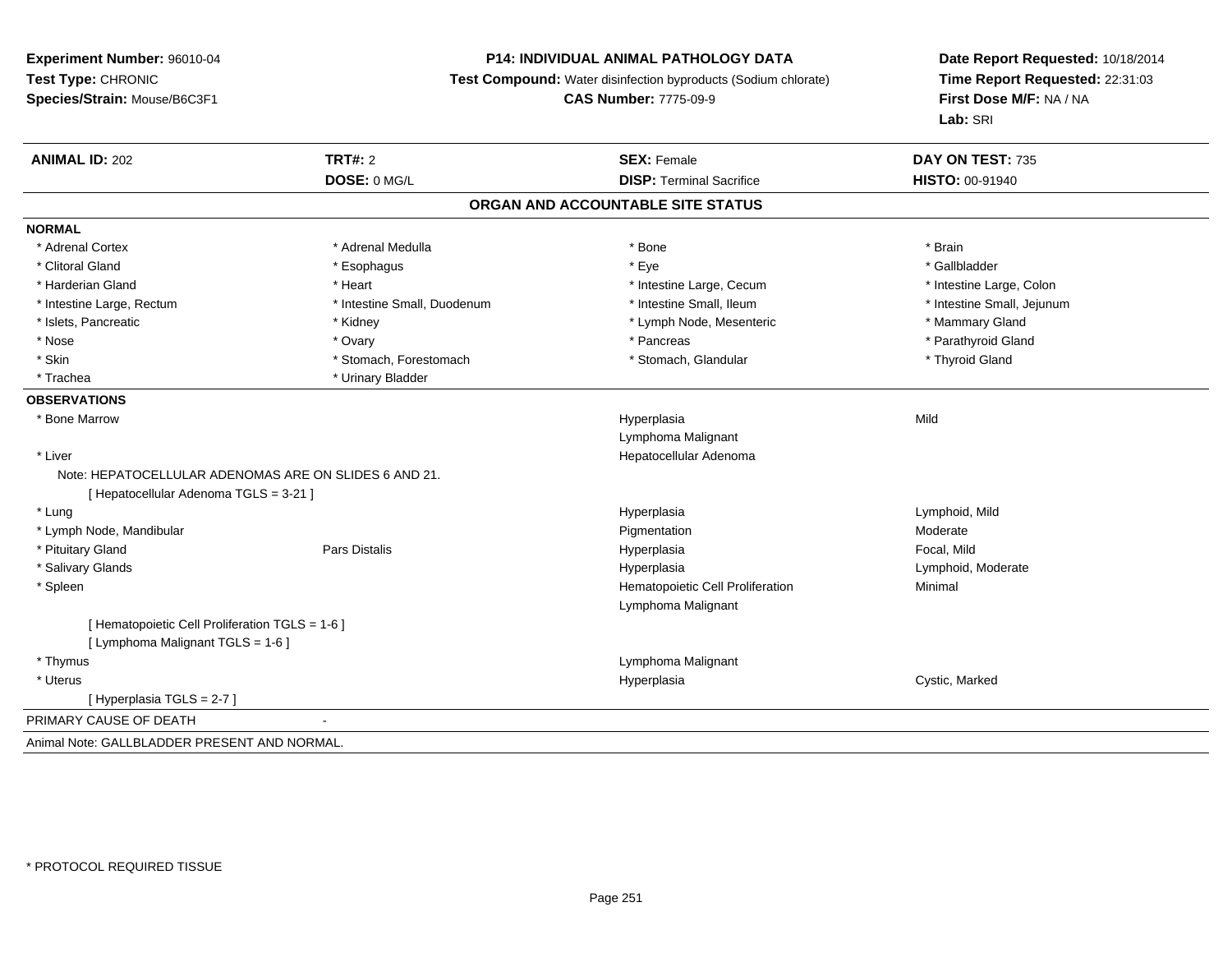**Experiment Number:** 96010-04**Test Type:** CHRONIC **Species/Strain:** Mouse/B6C3F1**P14: INDIVIDUAL ANIMAL PATHOLOGY DATA Test Compound:** Water disinfection byproducts (Sodium chlorate)**CAS Number:** 7775-09-9**Date Report Requested:** 10/18/2014**Time Report Requested:** 22:31:03**First Dose M/F:** NA / NA**Lab:** SRI**ANIMAL ID:** 203**TRT#:** 2 **SEX:** Female **DAY ON TEST:** 735 **DOSE:** 0 MG/L**DISP:** Terminal Sacrifice **HISTO:** 00-91941 **ORGAN AND ACCOUNTABLE SITE STATUSNORMAL**\* Adrenal Cortex \* Adrenal Medulla \* Adrenal Medulla \* Bone \* Bone \* Bone \* Bone \* Bone Marrow \* Brain \* Alternative of the state of the state of the state of the state of the state of the state of the state of the state of the state of the state of the state of the state of the state of the state of the state of th \* Gallbladder \* https://www.frage.com/marticle/state-of-state-of-state-of-state-of-state-of-state-of-state-of-state-of-state-of-state-of-state-of-state-of-state-of-state-of-state-of-state-of-state-of-state-of-state-of-stat \* Intestine Small, Ileum \* Intestine Large, Colon \* Intestine Large, Rectum \* Intestine Small, Duodenum \* Intestine Small, Duodenum \* Lymph Node, Mesenteric \* Intestine Small, Jejunum \* Mandibular \* Islets, Pancreatic \* Mandibular \* Lymph Node, Mandibular \* Mammary Gland \* The state of the state of the state of the state of the state of the state of the state of the state of the state of the state of the state of the state of the state of the state of the state of the state \* Urinary Bladder \* Stomach, Forestomach \* North and \* Stomach, Glandular \* Trachea \* Trachea \* Trachea **MISSING** \* Ovary**OBSERVATIONS** \* Kidneyy and the settlement of the settlement of the settlement of the settlement of the settlement of the settlement of the settlement of the settlement of the settlement of the settlement of the settlement of the settlement of Hyperplasia and the control of the control of the control of the control of the control of the control of the c<br>
Control of the control of the control of the control of the control of the control of the control of the cont Nephropathyy the contract of the Minimal Minimal Section 1996 and the contract of the Minimal Section 1997 and the contract of the contract of the contract of the contract of the contract of the contract of the contract of the contra \* Liverr and the control of the control of the control of the control of the control of the control of the control of the control of the control of the control of the control of the control of the control of the control of the co Lymphoid, Mild Tension Lipidosis \* Lungg and the settlement of the settlement of the Hyperplasia and the Hyperplasia controller than  $\mathsf{Lym}$  phoid, Mild **Mesentery** y the controller of the state of the controller of the Marked State of the Marked State of the Marked State of  $[$  Necrosis TGLS = 3-21  $]$  \* Pancreass the control of the control of the control of the control of the control of the control of the control of the control of the control of the control of the control of the control of the control of the control of the contro a **Example 19** Lymphoid, Moderate \* Salivary Glands Hyperplasia \* SkinSubcut Tiss Subcut Tiss Schwannoma Malignant Note: SECTION OF THE MALIGNANT SCHWANNOMA WAS ALSO INADVERTENTLY PLACED ALONG WITH MESENTERIC LESION ON SLIDE 21.[ Schwannoma Malignant TGLS = 4-22 ] \* SpleenHematopoietic Cell Proliferation Mild Hyperplasia Lymphoid, Moderate [ Hematopoietic Cell Proliferation TGLS = 2-6 ][ Hyperplasia TGLS = 2-6 ] \* Thymuss and the contract of the contract of the contract of the contract of the contract of the contract of the contract of the contract of the contract of the contract of the contract of the contract of the contract of the cont Hyperplasia<br>
Degeneration<br>
Degeneration<br>
Cystic, Moderate \* Thyroid Glandd Cystic, Moderate Cystic, Moderate Cystic, Moderate Cystic, Moderate Cystic, Moderate Cystic, Moderate Cystic, Moderate Cystic, Moderate Cystic, Moderate Cystic, Moderate Cystic, Moderate Cystic, Moderate Cystic, Moderate \* Uteruss and the control of the control of the control of the control of the control of the control of the control of the control of the control of the control of the control of the control of the control of the control of the co a contraction of the Cystic, Moderate Hyperplasia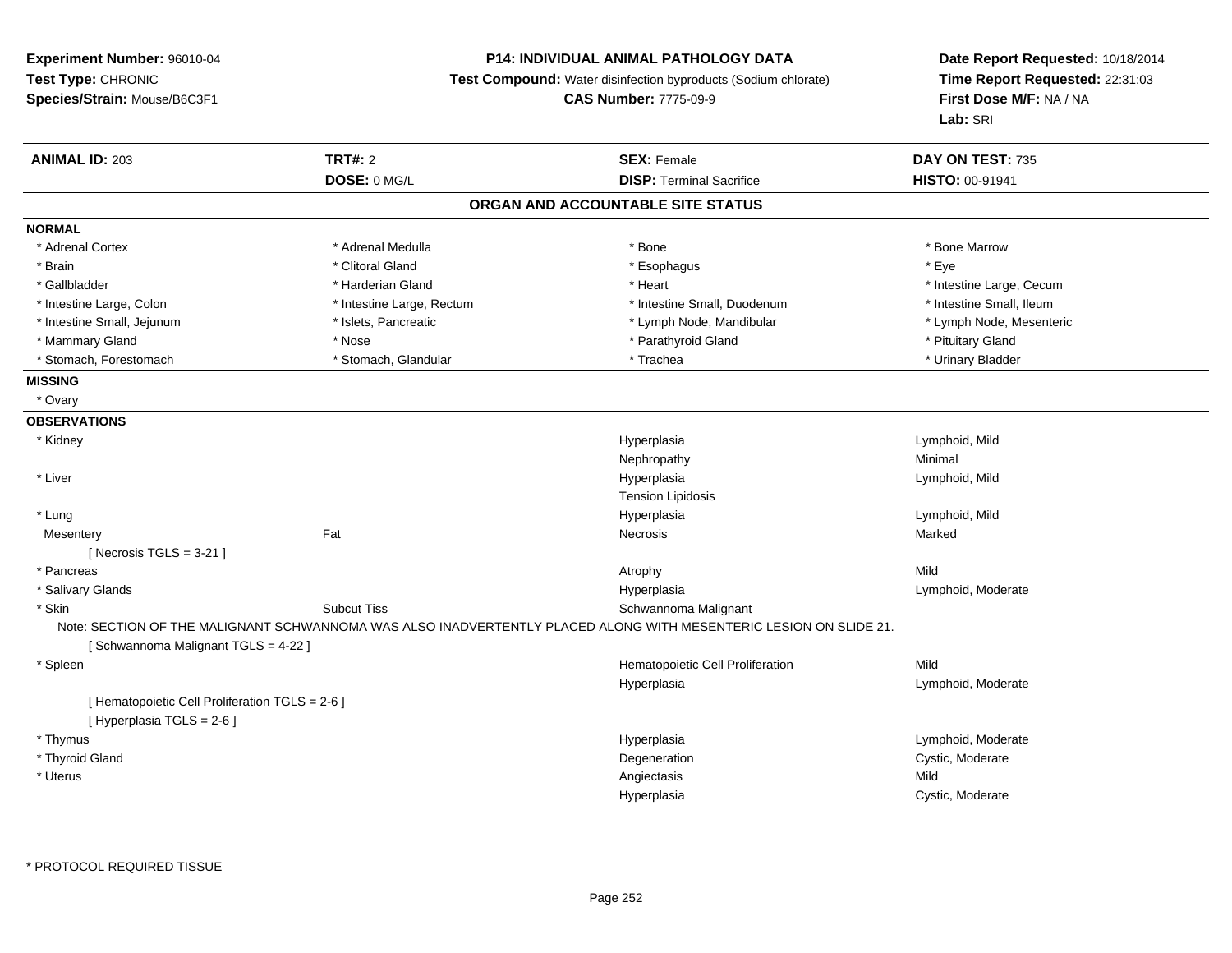| <b>Experiment Number: 96010-04</b><br>Test Type: CHRONIC |                          | <b>P14: INDIVIDUAL ANIMAL PATHOLOGY DATA</b><br><b>Test Compound:</b> Water disinfection byproducts (Sodium chlorate) | Date Report Requested: 10/18/2014<br>Time Report Requested: 22:31:03 |  |
|----------------------------------------------------------|--------------------------|-----------------------------------------------------------------------------------------------------------------------|----------------------------------------------------------------------|--|
| Species/Strain: Mouse/B6C3F1                             |                          | <b>CAS Number: 7775-09-9</b>                                                                                          | First Dose M/F: NA / NA<br>Lab: SRI                                  |  |
| <b>ANIMAL ID: 203</b>                                    | TRT#: 2                  | <b>SEX: Female</b>                                                                                                    | DAY ON TEST: 735                                                     |  |
|                                                          | DOSE: 0 MGL              | <b>DISP:</b> Terminal Sacrifice                                                                                       | <b>HISTO: 00-91941</b>                                               |  |
|                                                          |                          | ORGAN AND ACCOUNTABLE SITE STATUS                                                                                     |                                                                      |  |
| [Hyperplasia TGLS = $1-7$ ]                              |                          |                                                                                                                       |                                                                      |  |
| PRIMARY CAUSE OF DEATH                                   | $\overline{\phantom{a}}$ |                                                                                                                       |                                                                      |  |
| Animal Note: INFUSION ARTIFACT IN URINARY BLADDER.       |                          |                                                                                                                       |                                                                      |  |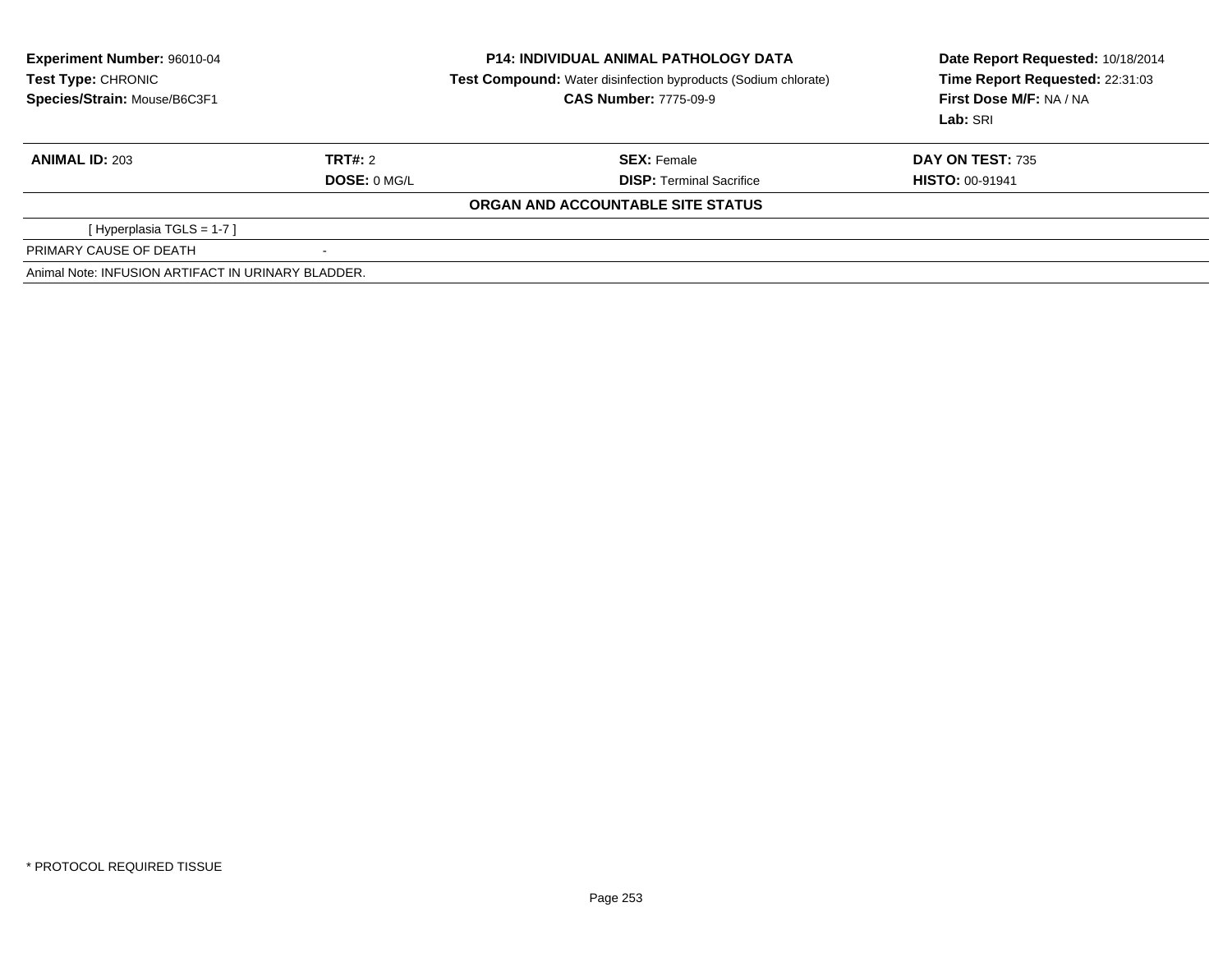### **P14: INDIVIDUAL ANIMAL PATHOLOGY DATA**

**Test Compound:** Water disinfection byproducts (Sodium chlorate)

**CAS Number:** 7775-09-9

| <b>ANIMAL ID: 204</b>                           | <b>TRT#: 2</b><br>DOSE: 0 MG/L | <b>SEX: Female</b><br><b>DISP: Natural Death</b> | DAY ON TEST: 588<br>HISTO: 00-88897 |
|-------------------------------------------------|--------------------------------|--------------------------------------------------|-------------------------------------|
|                                                 |                                | ORGAN AND ACCOUNTABLE SITE STATUS                |                                     |
|                                                 |                                |                                                  |                                     |
| <b>NORMAL</b>                                   |                                |                                                  |                                     |
| * Adrenal Cortex                                | * Adrenal Medulla              | * Bone                                           | * Brain                             |
| * Clitoral Gland                                | * Esophagus                    | * Eye                                            | * Harderian Gland                   |
| * Heart                                         | * Intestine Large, Colon       | * Intestine Large, Rectum                        | * Intestine Small, Duodenum         |
| * Intestine Small, Jejunum                      | * Kidney                       | * Mammary Gland                                  | * Nose                              |
| * Ovary                                         | * Parathyroid Gland            | * Skin                                           | * Stomach, Forestomach              |
| * Stomach, Glandular                            | * Thyroid Gland                | * Urinary Bladder                                | * Uterus                            |
| <b>MISSING</b>                                  |                                |                                                  |                                     |
| * Lymph Node, Mandibular                        | * Salivary Glands              | * Trachea                                        |                                     |
| <b>AUTO PRECLUDES DIAG.</b>                     |                                |                                                  |                                     |
| * Gallbladder                                   | * Intestine Large, Cecum       | * Intestine Small, Ileum                         | * Islets, Pancreatic                |
| * Pancreas                                      |                                |                                                  |                                     |
| <b>INSUFFICIENT TISSUE</b>                      |                                |                                                  |                                     |
| * Pituitary Gland                               |                                |                                                  |                                     |
| <b>OBSERVATIONS</b>                             |                                |                                                  |                                     |
| * Bone Marrow                                   |                                | Lymphoma Malignant                               |                                     |
| * Liver                                         |                                | Lymphoma Malignant                               |                                     |
| Note: MALIGNANT LYMPHOMA IS ON SLIDES 6 AND 21. |                                |                                                  |                                     |
| [ Lymphoma Malignant TGLS = 3-21 ]              |                                |                                                  |                                     |
| * Lung                                          |                                | Edema                                            | Mild                                |
|                                                 |                                | Lymphoma Malignant                               |                                     |
| [Edema TGLS = $7-2$ ]                           |                                |                                                  |                                     |
| [ Lymphoma Malignant TGLS = 6-23,7-2 ]          |                                |                                                  |                                     |
| * Lymph Node, Mesenteric                        |                                | Lymphoma Malignant                               |                                     |
| Mesentery                                       |                                | Lymphoma Malignant                               |                                     |
| [ Lymphoma Malignant TGLS = 4-22 ]              |                                |                                                  |                                     |
| * Spleen                                        |                                | Hematopoietic Cell Proliferation                 | Moderate                            |
|                                                 |                                | Lymphoma Malignant                               |                                     |
| [ Hematopoietic Cell Proliferation TGLS = 2-6 ] |                                |                                                  |                                     |
| [ Lymphoma Malignant TGLS = 2-6 ]               |                                |                                                  |                                     |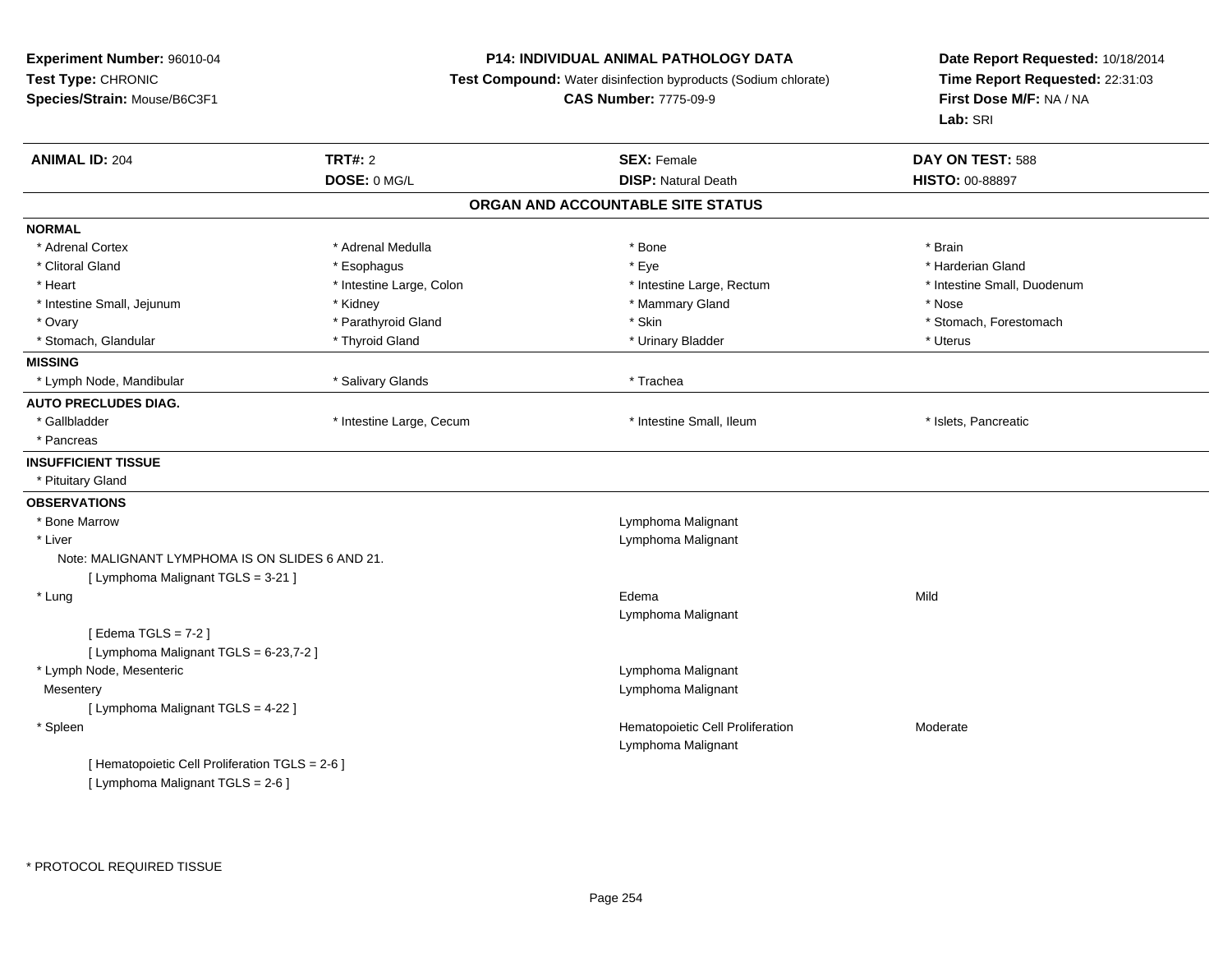| <b>Experiment Number: 96010-04</b><br>Test Type: CHRONIC<br>Species/Strain: Mouse/B6C3F1 |                                | <b>P14: INDIVIDUAL ANIMAL PATHOLOGY DATA</b><br><b>Test Compound:</b> Water disinfection byproducts (Sodium chlorate)<br><b>CAS Number: 7775-09-9</b> | Date Report Requested: 10/18/2014<br>Time Report Requested: 22:31:03<br>First Dose M/F: NA / NA<br>Lab: SRI |
|------------------------------------------------------------------------------------------|--------------------------------|-------------------------------------------------------------------------------------------------------------------------------------------------------|-------------------------------------------------------------------------------------------------------------|
| <b>ANIMAL ID: 204</b>                                                                    | TRT#: 2                        | <b>SEX: Female</b>                                                                                                                                    | DAY ON TEST: 588                                                                                            |
|                                                                                          | DOSE: 0 MG/L                   | <b>DISP:</b> Natural Death                                                                                                                            | <b>HISTO: 00-88897</b>                                                                                      |
|                                                                                          |                                | ORGAN AND ACCOUNTABLE SITE STATUS                                                                                                                     |                                                                                                             |
| * Thymus                                                                                 |                                | Lymphoma Malignant                                                                                                                                    |                                                                                                             |
| [Lymphoma Malignant TGLS = 5-2 ]                                                         |                                |                                                                                                                                                       |                                                                                                             |
| PRIMARY CAUSE OF DEATH                                                                   | Lymphoma Malignant<br>- Spleen |                                                                                                                                                       |                                                                                                             |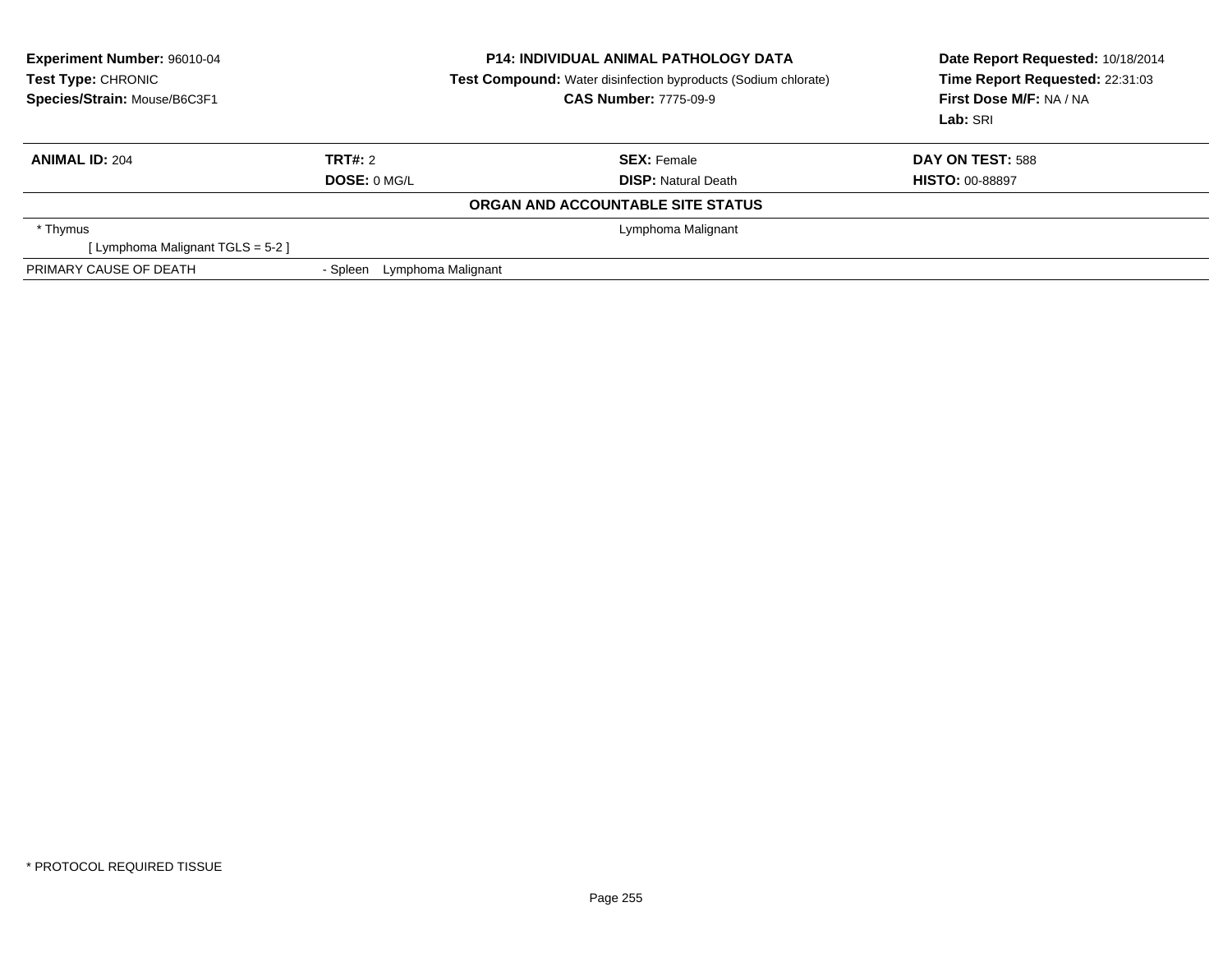## **P14: INDIVIDUAL ANIMAL PATHOLOGY DATA**

**Test Compound:** Water disinfection byproducts (Sodium chlorate)

**CAS Number:** 7775-09-9

| <b>ANIMAL ID: 205</b>                   | <b>TRT#: 2</b>                                             | <b>SEX: Female</b>                       | DAY ON TEST: 591          |
|-----------------------------------------|------------------------------------------------------------|------------------------------------------|---------------------------|
|                                         | DOSE: 0 MG/L                                               | <b>DISP:</b> Moribund Sacrifice          | HISTO: 00-88898           |
|                                         |                                                            | ORGAN AND ACCOUNTABLE SITE STATUS        |                           |
| <b>NORMAL</b>                           |                                                            |                                          |                           |
| * Adrenal Medulla                       | * Bone                                                     | * Brain                                  | * Clitoral Gland          |
| * Esophagus                             | * Eye                                                      | * Gallbladder                            | * Harderian Gland         |
| * Heart                                 | * Intestine Large, Cecum                                   | * Intestine Large, Colon                 | * Intestine Large, Rectum |
| * Intestine Small, Duodenum             | * Intestine Small, Ileum                                   | * Intestine Small, Jejunum               | * Islets, Pancreatic      |
| * Lung                                  | * Mammary Gland                                            | * Nose                                   | * Ovary                   |
| * Pancreas                              | * Parathyroid Gland                                        | * Salivary Glands                        | * Stomach, Forestomach    |
| * Stomach, Glandular                    | * Thymus                                                   | * Trachea                                | * Urinary Bladder         |
| <b>MISSING</b>                          |                                                            |                                          |                           |
| * Pituitary Gland                       |                                                            |                                          |                           |
| <b>OBSERVATIONS</b>                     |                                                            |                                          |                           |
| * Adrenal Cortex                        |                                                            | <b>Accessory Adrenal Cortical Nodule</b> | Moderate                  |
| * Bone Marrow                           |                                                            | Hyperplasia                              | Mild                      |
| * Kidney                                | <b>Renal Tubule</b>                                        | Accumulation, Hyaline Droplet            | Mild                      |
|                                         |                                                            | Hyperplasia                              | Lymphoid, Mild            |
|                                         |                                                            | Nephropathy                              | Mild                      |
| * Liver                                 |                                                            | Hematopoietic Cell Proliferation         | Mild                      |
|                                         |                                                            | Hepatocellular Adenoma                   |                           |
|                                         | Kupffer Cell                                               | Pigmentation                             | Mild                      |
|                                         | Note: MODERATE GLYCOGEN DEPLETION IN LIVER; NOT TABULATED. |                                          |                           |
| [ Hepatocellular Adenoma TGLS = 5-23 ]  |                                                            |                                          |                           |
| * Lymph Node, Mandibular                |                                                            | Hyperplasia                              | Lymphoid, Moderate        |
| * Lymph Node, Mesenteric                |                                                            | Ectasia                                  | Mild                      |
|                                         |                                                            | Hemorrhage                               | Minimal                   |
| Mesentery                               | Fat                                                        | Necrosis                                 | Moderate                  |
|                                         |                                                            | Schwannoma Malignant                     | Metastatic (Skin)         |
| [Necrosis $TGLS = 2-22$ ]               |                                                            |                                          |                           |
| [Schwannoma Malignant TGLS = 1-21]      |                                                            |                                          |                           |
| * Skin                                  | <b>Subcut Tiss</b>                                         | Schwannoma Malignant                     |                           |
| [Schwannoma Malignant TGLS = 6-24,7-25] |                                                            |                                          |                           |
| * Spleen                                |                                                            | Hematopoietic Cell Proliferation         | Moderate                  |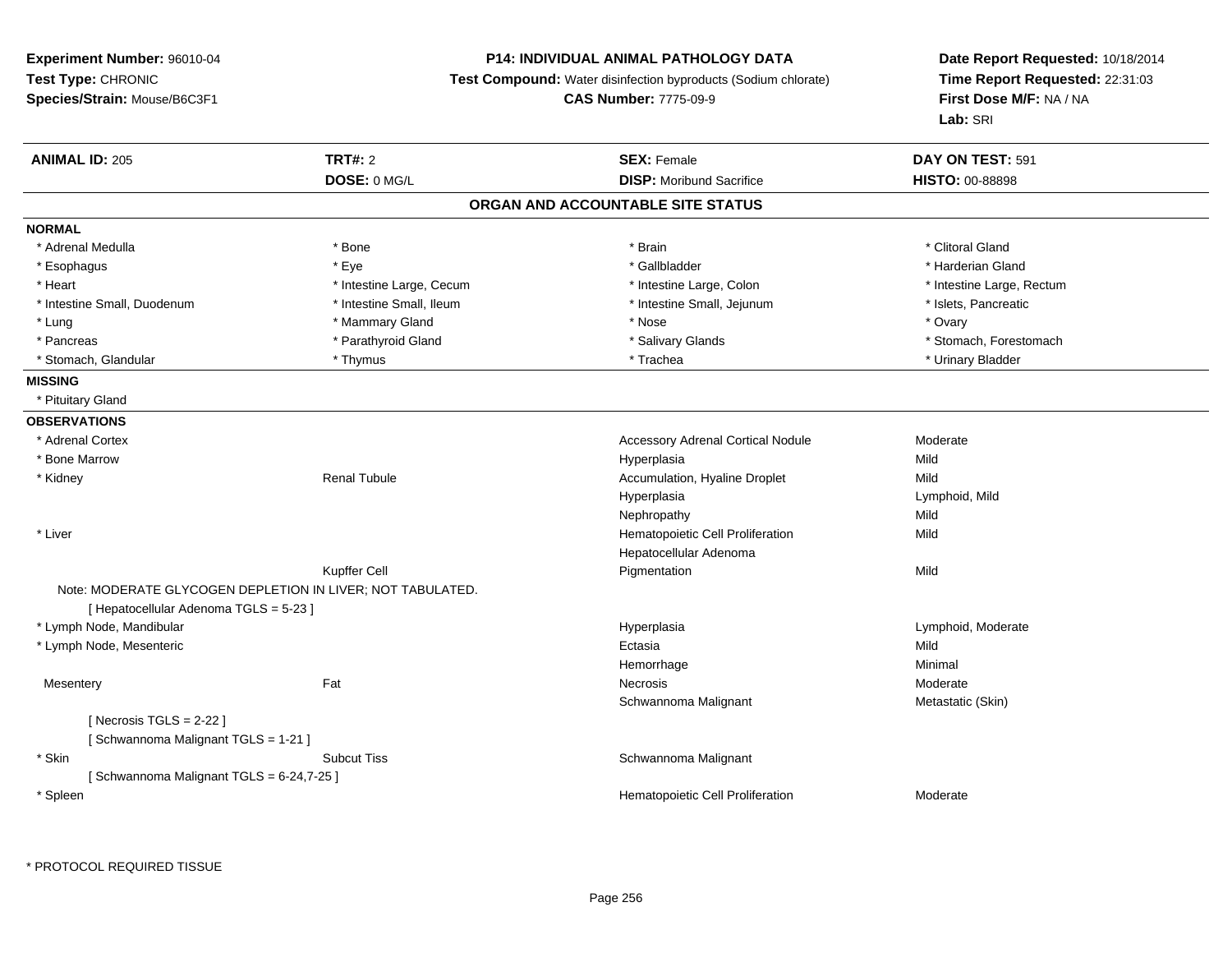| Experiment Number: 96010-04<br>Test Type: CHRONIC<br>Species/Strain: Mouse/B6C3F1 |                | <b>P14: INDIVIDUAL ANIMAL PATHOLOGY DATA</b><br><b>Test Compound:</b> Water disinfection byproducts (Sodium chlorate)<br><b>CAS Number: 7775-09-9</b> | Date Report Requested: 10/18/2014<br>Time Report Requested: 22:31:03<br>First Dose M/F: NA / NA<br>Lab: SRI |
|-----------------------------------------------------------------------------------|----------------|-------------------------------------------------------------------------------------------------------------------------------------------------------|-------------------------------------------------------------------------------------------------------------|
| <b>ANIMAL ID: 205</b>                                                             | <b>TRT#: 2</b> | <b>SEX: Female</b>                                                                                                                                    | DAY ON TEST: 591                                                                                            |
|                                                                                   | DOSE: 0 MG/L   | <b>DISP:</b> Moribund Sacrifice                                                                                                                       | <b>HISTO: 00-88898</b>                                                                                      |
|                                                                                   |                | ORGAN AND ACCOUNTABLE SITE STATUS                                                                                                                     |                                                                                                             |
|                                                                                   |                | Pigmentation                                                                                                                                          | Moderate                                                                                                    |
| Hematopoietic Cell Proliferation TGLS = 4-6 ]                                     |                |                                                                                                                                                       |                                                                                                             |
| * Thyroid Gland                                                                   |                | Degeneration                                                                                                                                          | Cystic, Moderate                                                                                            |
| * Uterus                                                                          |                | Hyperplasia                                                                                                                                           | Cystic, Moderate                                                                                            |
| [Hyperplasia TGLS = 3-7 ]                                                         |                |                                                                                                                                                       |                                                                                                             |
| PRIMARY CAUSE OF DEATH                                                            |                | - Skin Subcut Tiss Schwannoma Malignant                                                                                                               |                                                                                                             |
| Animal Note: METASTATIC MALIGNANT SCHWANNOMA ALSO PRESENT ON SLIDES 7, 9, AND 10. |                |                                                                                                                                                       |                                                                                                             |
| Animal Note: OPTIC NERVE IS PRESENT ON SLIDE 12 WITH HARDERIAN GLAND.             |                |                                                                                                                                                       |                                                                                                             |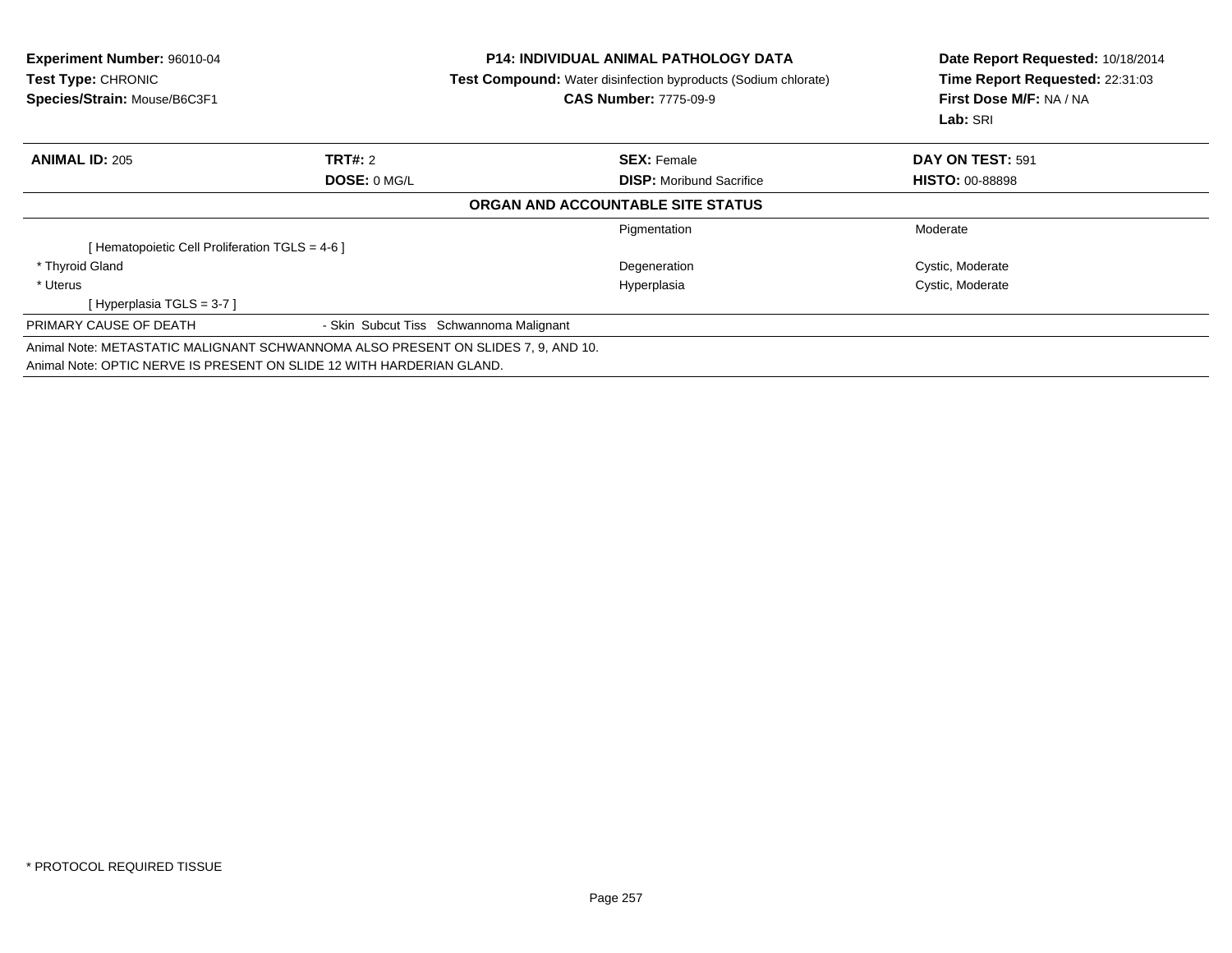### **P14: INDIVIDUAL ANIMAL PATHOLOGY DATA**

**Test Compound:** Water disinfection byproducts (Sodium chlorate)

# **CAS Number:** 7775-09-9

| <b>ANIMAL ID: 206</b>           | <b>TRT#: 2</b>                                                                         | <b>SEX: Female</b>                | DAY ON TEST: 597          |
|---------------------------------|----------------------------------------------------------------------------------------|-----------------------------------|---------------------------|
|                                 | DOSE: 0 MG/L                                                                           | <b>DISP: Natural Death</b>        | HISTO: 00-88944           |
|                                 |                                                                                        | ORGAN AND ACCOUNTABLE SITE STATUS |                           |
| <b>NORMAL</b>                   |                                                                                        |                                   |                           |
| * Adrenal Cortex                | * Adrenal Medulla                                                                      | * Bone                            | * Bone Marrow             |
| * Brain                         | * Clitoral Gland                                                                       | * Esophagus                       | * Eye                     |
| * Harderian Gland               | * Intestine Large, Cecum                                                               | * Intestine Large, Colon          | * Intestine Large, Rectum |
| * Intestine Small, Jejunum      | * Kidney                                                                               | * Lung                            | * Lymph Node, Mandibular  |
| * Lymph Node, Mesenteric        | * Mammary Gland                                                                        | * Ovary                           | * Parathyroid Gland       |
| * Pituitary Gland               | * Salivary Glands                                                                      | * Spleen                          | * Stomach, Forestomach    |
| * Stomach, Glandular            | * Thyroid Gland                                                                        | * Trachea                         | * Urinary Bladder         |
| <b>MISSING</b>                  |                                                                                        |                                   |                           |
| * Islets, Pancreatic            | * Pancreas                                                                             |                                   |                           |
| <b>AUTO PRECLUDES DIAG.</b>     |                                                                                        |                                   |                           |
| * Gallbladder                   | * Intestine Small, Duodenum                                                            | * Intestine Small, Ileum          |                           |
| <b>OBSERVATIONS</b>             |                                                                                        |                                   |                           |
| * Heart                         |                                                                                        | Mineralization                    | Mild                      |
| * Liver                         |                                                                                        | <b>Clear Cell Focus</b>           |                           |
|                                 |                                                                                        | <b>Necrosis</b>                   | Focal, Mild               |
| Mesentery                       | Fat                                                                                    | Necrosis                          | Moderate                  |
| [ Necrosis TGLS = $1-21,7-22$ ] |                                                                                        |                                   |                           |
| * Nose                          |                                                                                        | Carcinoma                         |                           |
|                                 | Note: UNDIFFERENTIATED NEOPLASM PRESENT IN SECOND AND THIRD NASAL SECTIONS ON SLIDE 9. |                                   |                           |
| * Skin                          | Epidermis                                                                              | Hyperplasia                       | Mild                      |
| [Hyperplasia TGLS = 8-23]       |                                                                                        |                                   |                           |
| * Thymus                        |                                                                                        | Atrophy                           | Mild                      |
| * Uterus                        |                                                                                        | Hyperplasia                       | Cystic, Mild              |
| [ Hyperplasia TGLS = 6-7 ]      |                                                                                        |                                   |                           |
| PRIMARY CAUSE OF DEATH          | - Nose Carcinoma                                                                       |                                   |                           |
|                                 | Animal Note: STOMACH IS MARKEDLY DILATED (TGL 2); MORPHOLOGY NOT AVAILABLE             |                                   |                           |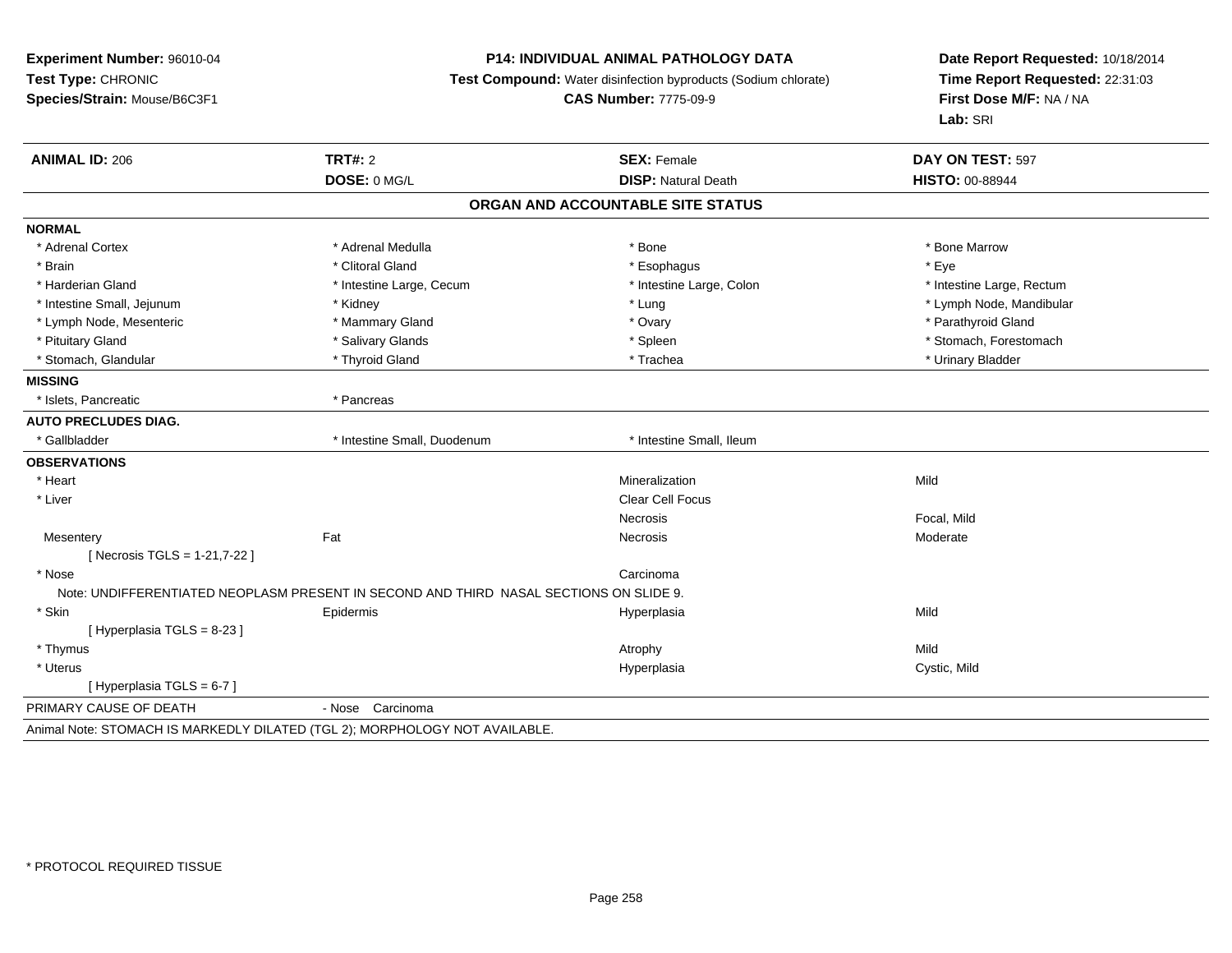# **P14: INDIVIDUAL ANIMAL PATHOLOGY DATA**

**Test Compound:** Water disinfection byproducts (Sodium chlorate)

**CAS Number:** 7775-09-9

| <b>ANIMAL ID: 207</b>                            | <b>TRT#: 2</b>                                                     | <b>SEX: Female</b>                | DAY ON TEST: 736           |
|--------------------------------------------------|--------------------------------------------------------------------|-----------------------------------|----------------------------|
|                                                  | DOSE: 0 MG/L                                                       | <b>DISP: Terminal Sacrifice</b>   | HISTO: 00-91942            |
|                                                  |                                                                    | ORGAN AND ACCOUNTABLE SITE STATUS |                            |
| <b>NORMAL</b>                                    |                                                                    |                                   |                            |
| * Adrenal Cortex                                 | * Adrenal Medulla                                                  | * Bone                            | * Bone Marrow              |
| * Brain                                          | * Clitoral Gland                                                   | * Esophagus                       | * Eve                      |
| * Gallbladder                                    | * Heart                                                            | * Intestine Large, Cecum          | * Intestine Large, Colon   |
| * Intestine Large, Rectum                        | * Intestine Small, Duodenum                                        | * Intestine Small, Ileum          | * Intestine Small, Jejunum |
| * Kidney                                         | * Lung                                                             | * Lymph Node, Mandibular          | * Lymph Node, Mesenteric   |
| * Nose                                           | * Parathyroid Gland                                                | * Salivary Glands                 | * Skin                     |
| * Stomach, Forestomach                           | * Stomach, Glandular                                               | * Thyroid Gland                   | * Trachea                  |
| <b>OBSERVATIONS</b>                              |                                                                    |                                   |                            |
| * Harderian Gland                                |                                                                    | Adenoma                           |                            |
| [Adenoma TGLS = $4-12$ ]                         |                                                                    |                                   |                            |
| * Islets, Pancreatic                             |                                                                    | Hyperplasia                       | Mild                       |
| * Liver                                          |                                                                    | Hepatocellular Adenoma            | Multiple                   |
|                                                  | Note: HEPATOCELLULAR ADENOMAS PRESENT ON SLIDES 6, 21, 22, AND 23. |                                   |                            |
| [ Hepatocellular Adenoma TGLS = 2-21,3-22,6-23 ] |                                                                    |                                   |                            |
| * Mammary Gland                                  |                                                                    | Hyperplasia                       | Mild                       |
| * Ovary                                          |                                                                    | Angiectasis                       | Moderate                   |
| * Pancreas                                       |                                                                    | Atrophy                           | Moderate                   |
| * Pituitary Gland                                | <b>Pars Distalis</b>                                               | Adenoma                           |                            |
| [Adenoma TGLS = $5-1$ ]                          |                                                                    |                                   |                            |
| * Spleen                                         |                                                                    | Hematopoietic Cell Proliferation  | Mild                       |
|                                                  |                                                                    | Pigmentation                      | Moderate                   |
| * Thymus                                         |                                                                    | Cyst                              | Moderate                   |
| * Urinary Bladder                                |                                                                    | Hyperplasia                       | Lymphoid, Mild             |
| * Uterus                                         |                                                                    | Hyperplasia                       | Cystic, Moderate           |
| [Hyperplasia TGLS = 1-7]                         |                                                                    |                                   |                            |
| PRIMARY CAUSE OF DEATH                           | $\overline{\phantom{a}}$                                           |                                   |                            |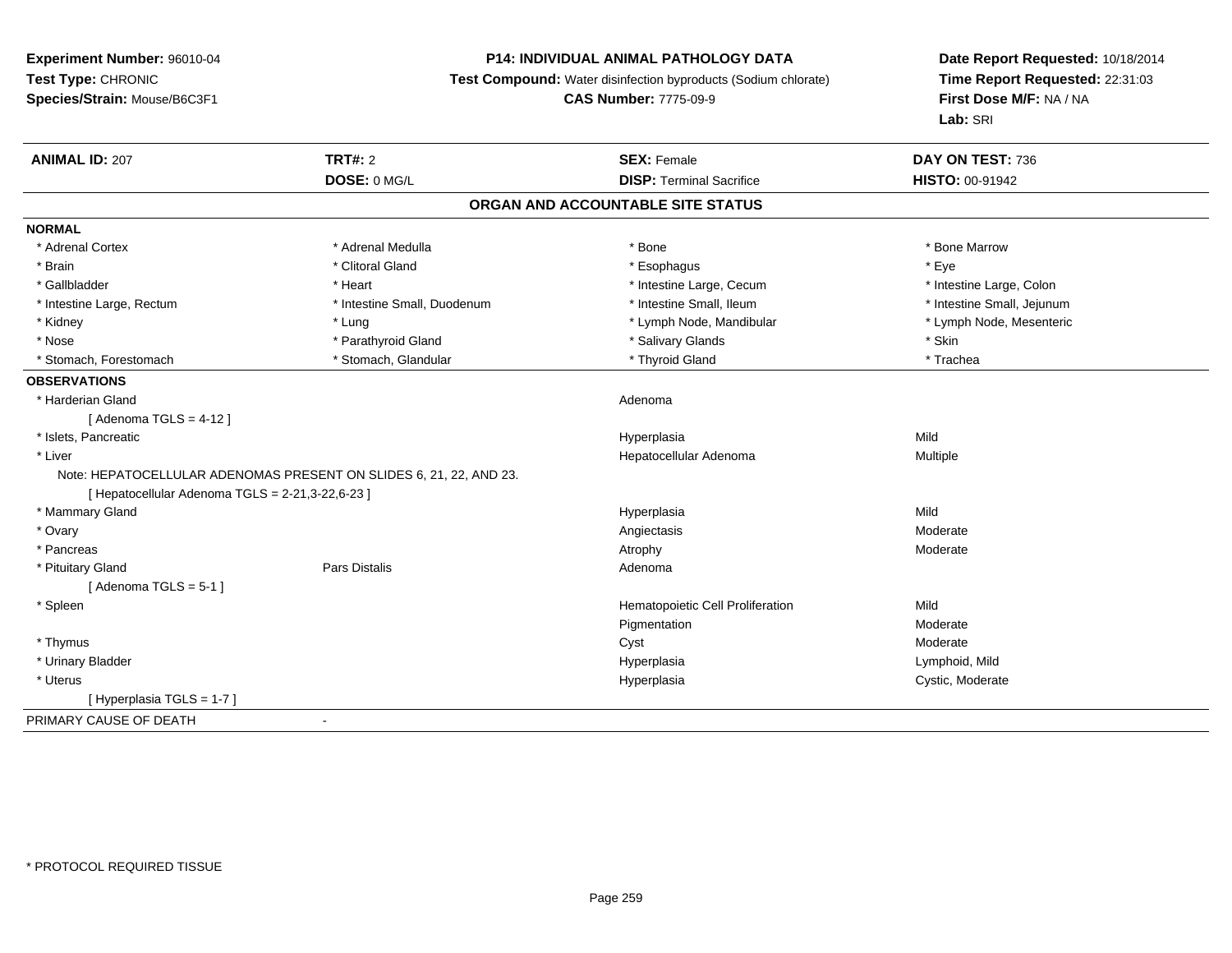### **P14: INDIVIDUAL ANIMAL PATHOLOGY DATA**

**Test Compound:** Water disinfection byproducts (Sodium chlorate)

**CAS Number:** 7775-09-9

| <b>ANIMAL ID: 208</b>                                                                                | <b>TRT#: 2</b>             | <b>SEX: Female</b>                | DAY ON TEST: 736            |
|------------------------------------------------------------------------------------------------------|----------------------------|-----------------------------------|-----------------------------|
|                                                                                                      | DOSE: 0 MG/L               | <b>DISP: Terminal Sacrifice</b>   | HISTO: 00-91943             |
|                                                                                                      |                            | ORGAN AND ACCOUNTABLE SITE STATUS |                             |
| <b>NORMAL</b>                                                                                        |                            |                                   |                             |
| * Adrenal Cortex                                                                                     | * Bone                     | * Brain                           | * Clitoral Gland            |
| * Esophagus                                                                                          | * Eye                      | * Gallbladder                     | * Harderian Gland           |
| * Heart                                                                                              | * Intestine Large, Colon   | * Intestine Large, Rectum         | * Intestine Small, Duodenum |
| * Intestine Small, Ileum                                                                             | * Intestine Small, Jejunum | * Islets, Pancreatic              | * Kidney                    |
| * Mammary Gland                                                                                      | * Nose                     | * Ovary                           | * Parathyroid Gland         |
| * Pituitary Gland                                                                                    | * Skin                     | * Stomach, Glandular              | * Trachea                   |
| <b>OBSERVATIONS</b>                                                                                  |                            |                                   |                             |
| * Adrenal Medulla                                                                                    |                            | Pheochromocytoma Malignant        |                             |
| Note: THE PHEOCHROMOCYTOMA IS SMALL BUT APPEARS TO BE WITHIN A BLOOD VESSEL ON THE CORTICAL SURFACE. |                            |                                   |                             |
| * Bone Marrow                                                                                        |                            | Hyperplasia                       | Moderate                    |
| * Intestine Large, Cecum                                                                             |                            | Edema                             | Mild                        |
| * Liver                                                                                              |                            | Hematopoietic Cell Proliferation  | Mild                        |
|                                                                                                      |                            | Hepatocellular Adenoma            |                             |
|                                                                                                      |                            | Mixed Cell Focus                  |                             |
| Note: MIXED CELL FOCUS IS ON SLIDE 24.                                                               |                            |                                   |                             |
| [ Hepatocellular Adenoma TGLS = 6-24 ]                                                               |                            |                                   |                             |
| * Lung                                                                                               |                            | Lymphoma Malignant                |                             |
| Lymph Node                                                                                           | <b>Iliac</b>               | Lymphoma Malignant                |                             |
|                                                                                                      | Renal                      | Lymphoma Malignant                |                             |
| [ Lymphoma Malignant TGLS = 10-22 ]                                                                  |                            |                                   |                             |
| [ Lymphoma Malignant TGLS = 11-23 ]                                                                  |                            |                                   |                             |
| * Lymph Node, Mandibular                                                                             |                            | Lymphoma Malignant                |                             |
| * Lymph Node, Mesenteric                                                                             |                            | Lymphoma Malignant                |                             |
| [ Lymphoma Malignant TGLS = 8-5 ]                                                                    |                            |                                   |                             |
| Mesentery                                                                                            |                            | Lymphoma Malignant                |                             |
| [ Lymphoma Malignant TGLS = 2-21 ]                                                                   |                            |                                   |                             |
| * Pancreas                                                                                           |                            | Lymphoma Malignant                |                             |
| * Salivary Glands                                                                                    |                            | Lymphoma Malignant                |                             |
| * Spleen                                                                                             |                            | Hematopoietic Cell Proliferation  | Marked                      |
|                                                                                                      |                            | Lymphoma Malignant                |                             |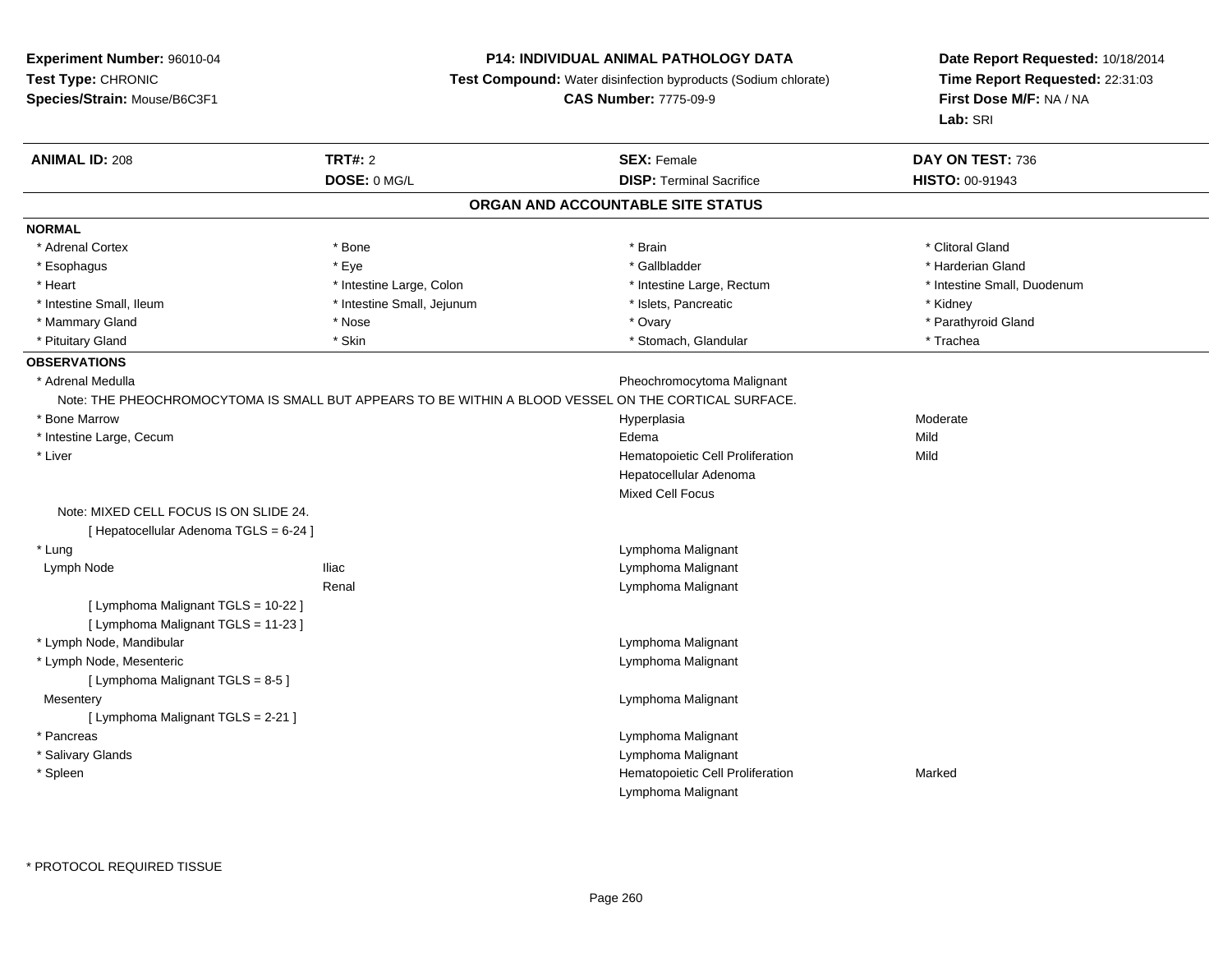| <b>Experiment Number: 96010-04</b><br>Test Type: CHRONIC<br>Species/Strain: Mouse/B6C3F1 |                | <b>P14: INDIVIDUAL ANIMAL PATHOLOGY DATA</b><br><b>Test Compound:</b> Water disinfection byproducts (Sodium chlorate)<br><b>CAS Number: 7775-09-9</b> | Date Report Requested: 10/18/2014<br>Time Report Requested: 22:31:03<br>First Dose M/F: NA / NA |
|------------------------------------------------------------------------------------------|----------------|-------------------------------------------------------------------------------------------------------------------------------------------------------|-------------------------------------------------------------------------------------------------|
|                                                                                          |                |                                                                                                                                                       | Lab: SRI                                                                                        |
| <b>ANIMAL ID: 208</b>                                                                    | <b>TRT#: 2</b> | <b>SEX: Female</b>                                                                                                                                    | DAY ON TEST: 736                                                                                |
|                                                                                          | DOSE: 0 MG/L   | <b>DISP:</b> Terminal Sacrifice                                                                                                                       | <b>HISTO: 00-91943</b>                                                                          |
|                                                                                          |                | ORGAN AND ACCOUNTABLE SITE STATUS                                                                                                                     |                                                                                                 |
|                                                                                          |                | Pigmentation                                                                                                                                          | Moderate                                                                                        |
| [Hematopoietic Cell Proliferation TGLS = 5-6]                                            |                |                                                                                                                                                       |                                                                                                 |
| [ Lymphoma Malignant TGLS = 5-6 ]                                                        |                |                                                                                                                                                       |                                                                                                 |
| * Stomach, Forestomach                                                                   |                | Lymphoma Malignant                                                                                                                                    |                                                                                                 |
| * Thymus                                                                                 |                | Lymphoma Malignant                                                                                                                                    |                                                                                                 |
| [ Lymphoma Malignant TGLS = 9-2 ]                                                        |                |                                                                                                                                                       |                                                                                                 |
| * Thyroid Gland                                                                          |                | Degeneration                                                                                                                                          | Cystic, Minimal                                                                                 |
| * Urinary Bladder                                                                        |                | Lymphoma Malignant                                                                                                                                    |                                                                                                 |
| * Uterus                                                                                 |                | Hyperplasia                                                                                                                                           | Cystic, Marked                                                                                  |
|                                                                                          |                | Lymphoma Malignant                                                                                                                                    |                                                                                                 |
| [Hyperplasia TGLS = 3-7]                                                                 |                |                                                                                                                                                       |                                                                                                 |
| [ Lymphoma Malignant TGLS = 4-7 ]                                                        |                |                                                                                                                                                       |                                                                                                 |
| PRIMARY CAUSE OF DEATH                                                                   |                |                                                                                                                                                       |                                                                                                 |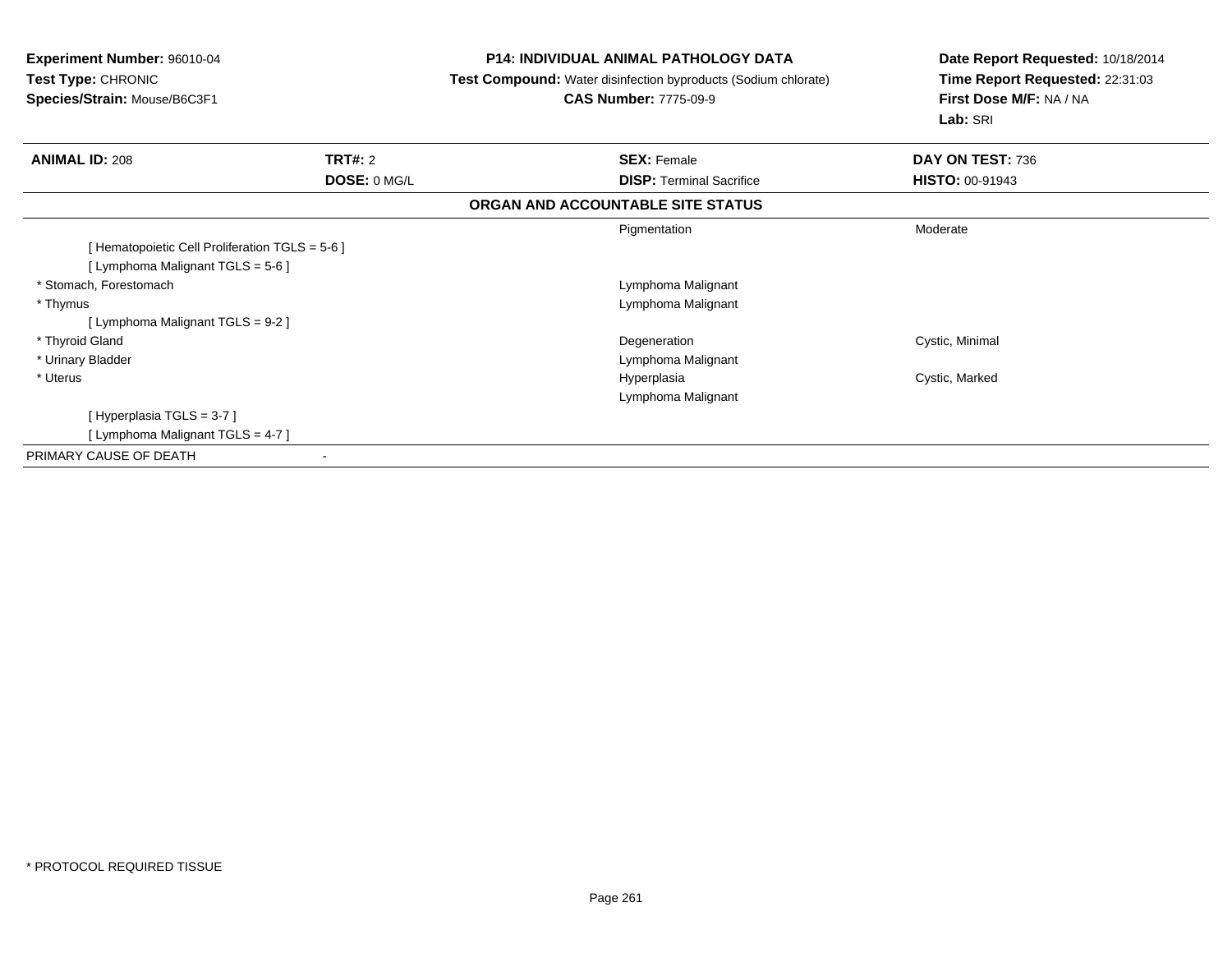## **P14: INDIVIDUAL ANIMAL PATHOLOGY DATA**

**Test Compound:** Water disinfection byproducts (Sodium chlorate)

**CAS Number:** 7775-09-9

| <b>ANIMAL ID: 209</b>                               | <b>TRT#: 2</b>            | <b>SEX: Female</b>                | DAY ON TEST: 736         |
|-----------------------------------------------------|---------------------------|-----------------------------------|--------------------------|
|                                                     | DOSE: 0 MG/L              | <b>DISP: Terminal Sacrifice</b>   | <b>HISTO: 00-91944</b>   |
|                                                     |                           | ORGAN AND ACCOUNTABLE SITE STATUS |                          |
| <b>NORMAL</b>                                       |                           |                                   |                          |
| * Adrenal Cortex                                    | * Adrenal Medulla         | * Bone                            | * Bone Marrow            |
| * Brain                                             | * Clitoral Gland          | * Esophagus                       | * Eve                    |
| * Gallbladder                                       | * Harderian Gland         | * Heart                           | * Intestine Large, Cecum |
| * Intestine Large, Colon                            | * Intestine Large, Rectum | * Intestine Small, Duodenum       | * Intestine Small, Ileum |
| * Intestine Small, Jejunum                          | * Islets, Pancreatic      | * Kidney                          | * Lung                   |
| * Lymph Node, Mesenteric                            | * Mammary Gland           | * Nose                            | * Ovary                  |
| * Pancreas                                          | * Parathyroid Gland       | * Pituitary Gland                 | * Salivary Glands        |
| * Skin                                              | * Stomach, Forestomach    | * Stomach, Glandular              | * Thymus                 |
| * Trachea                                           | * Urinary Bladder         |                                   |                          |
| <b>INSUFFICIENT TISSUE</b>                          |                           |                                   |                          |
| * Lymph Node, Mandibular                            |                           |                                   |                          |
| <b>OBSERVATIONS</b>                                 |                           |                                   |                          |
| * Liver                                             |                           | Hepatocellular Adenoma            | Multiple                 |
| [Hepatocellular Adenoma TGLS = 2-6,3-21,4-22,5-23 ] |                           |                                   |                          |
| * Spleen                                            |                           | Hematopoietic Cell Proliferation  | Mild                     |
|                                                     |                           | Hyperplasia                       | Lymphoid, Mild           |
| * Thyroid Gland                                     |                           | Degeneration                      | Cystic, Mild             |
| * Uterus                                            |                           | Hyperplasia                       | Cystic, Marked           |
| [Hyperplasia TGLS = 1-7]                            |                           |                                   |                          |
| PRIMARY CAUSE OF DEATH                              | $\blacksquare$            |                                   |                          |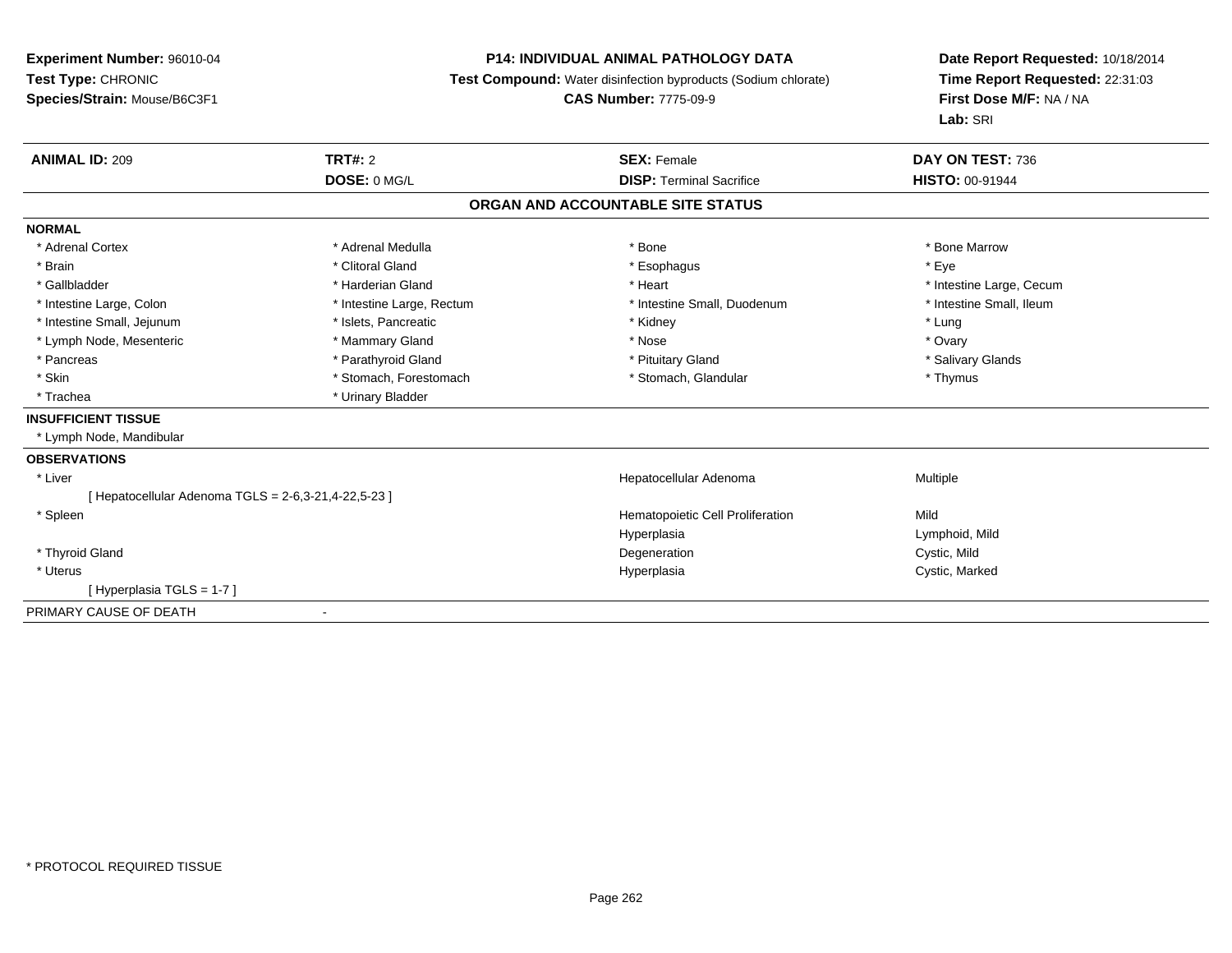### **P14: INDIVIDUAL ANIMAL PATHOLOGY DATA**

**Test Compound:** Water disinfection byproducts (Sodium chlorate)

**CAS Number:** 7775-09-9

| <b>ANIMAL ID: 210</b>                       | TRT#: 2                     | <b>SEX: Female</b><br><b>DISP: Terminal Sacrifice</b> | DAY ON TEST: 736           |
|---------------------------------------------|-----------------------------|-------------------------------------------------------|----------------------------|
|                                             | DOSE: 0 MG/L                |                                                       | HISTO: 00-91945            |
|                                             |                             | ORGAN AND ACCOUNTABLE SITE STATUS                     |                            |
| <b>NORMAL</b>                               |                             |                                                       |                            |
| * Adrenal Cortex                            | * Adrenal Medulla           | * Bone                                                | * Bone Marrow              |
| * Brain                                     | * Clitoral Gland            | * Esophagus                                           | * Eye                      |
| * Gallbladder                               | * Heart                     | * Intestine Large, Cecum                              | * Intestine Large, Colon   |
| * Intestine Large, Rectum                   | * Intestine Small, Duodenum | * Intestine Small, Ileum                              | * Intestine Small, Jejunum |
| * Islets, Pancreatic                        | * Kidney                    | * Lymph Node, Mandibular                              | * Lymph Node, Mesenteric   |
| * Mammary Gland                             | * Nose                      | * Ovary                                               | * Pancreas                 |
| * Parathyroid Gland                         | * Pituitary Gland           | * Salivary Glands                                     | * Skin                     |
| * Stomach, Forestomach                      | * Stomach, Glandular        | * Thymus                                              | * Trachea                  |
| * Urinary Bladder                           |                             |                                                       |                            |
| <b>OBSERVATIONS</b>                         |                             |                                                       |                            |
| * Harderian Gland                           |                             | Adenoma                                               |                            |
| * Liver                                     |                             | Necrosis                                              | Focal, Minimal             |
| * Lung                                      |                             | Hemorrhage                                            | Minimal                    |
| * Spleen                                    |                             | Hematopoietic Cell Proliferation                      | Mild                       |
|                                             |                             | Hyperplasia                                           | Lymphoid, Mild             |
|                                             |                             | Pigmentation                                          | Mild                       |
| * Thyroid Gland                             |                             | Degeneration                                          | Cystic, Minimal            |
| * Uterus                                    |                             | Hyperplasia                                           | Cystic, Marked             |
|                                             |                             | Polyp Stromal                                         |                            |
| Note: STROMAL POLYP (SLIDE 21) IS NECROTIC. |                             |                                                       |                            |
| [Hyperplasia TGLS = 2-7]                    |                             |                                                       |                            |
| [Polyp Stromal TGLS = 1-21]                 |                             |                                                       |                            |
| PRIMARY CAUSE OF DEATH                      |                             |                                                       |                            |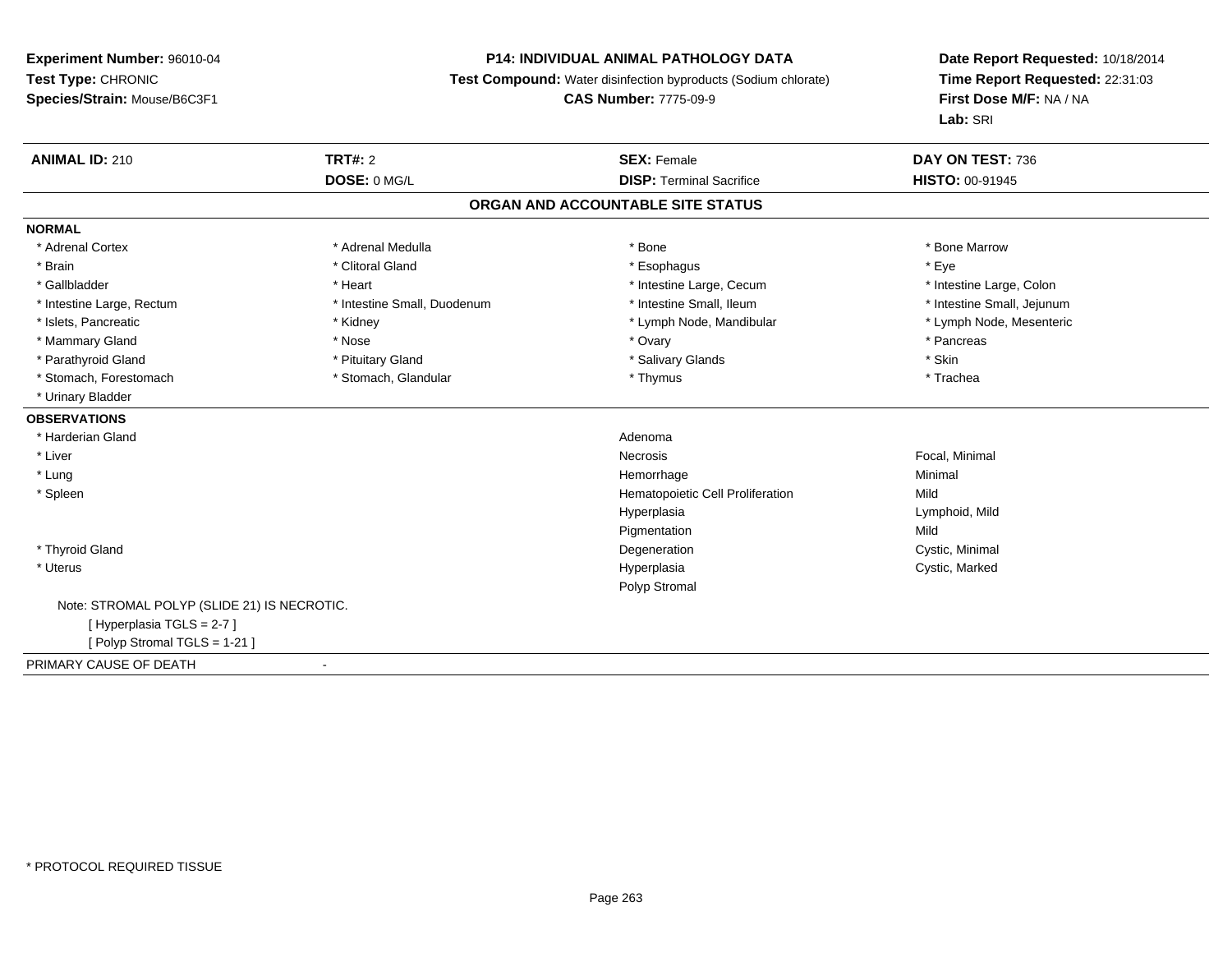**Experiment Number:** 96010-04**Test Type:** CHRONIC **Species/Strain:** Mouse/B6C3F1**P14: INDIVIDUAL ANIMAL PATHOLOGY DATA Test Compound:** Water disinfection byproducts (Sodium chlorate)**CAS Number:** 7775-09-9**Date Report Requested:** 10/18/2014**Time Report Requested:** 22:31:03**First Dose M/F:** NA / NA**Lab:** SRI**ANIMAL ID:** 211**TRT#:** 2 **SEX:** Female **DAY ON TEST:** 735 **DOSE:** 0 MG/L**DISP:** Terminal Sacrifice **HISTO:** 00-91946 **ORGAN AND ACCOUNTABLE SITE STATUSNORMAL**\* Adrenal Cortex \* Adrenal Medulla \* North and \* Adrenal Medulla \* Bone \* Bone \* Bone \* Bone Marrow \* Brain \* Alternative of the state of the state of the state of the state of the state of the state of the state of the state of the state of the state of the state of the state of the state of the state of the state of th \* Intestine Large, Colon \* Gallbladder \* The mode of the state of the state of the state of the state of the state of the state of the state of the state of the state of the state of the state of the state of the state of the state of the state of \* Intestine Small, Jejunum \* Intestine Large, Rectum \* Intestine Small, Duodenum \* Intestine Small, Duodenum \* \* Intestine Small, Ileum \* Kidney \* Mammary Gland \* Nose \* Pancreas \* Stomach, Glandular \* Parathyroid Gland \* Stomach, Forestomach \* Skin \* Skin \* Stomach, Forestomach \* Stomach, Forestomach \* Thymus \* Trachea \* Trachea \* Trachea \* Thymus \* Urinary Bladder **INSUFFICIENT TISSUE** \* Ovary**OBSERVATIONS** \* Harderian Glandd and a state of the control of the control of the control of the control of the control of the control of the control of the control of the control of the control of the control of the control of the control of the contro \* Islets, Pancreaticc and the contract of the contract of the contract of the contract of the contract of the contract of the contract of the contract of the contract of the contract of the contract of the contract of the contract of the cont a **Minimal**  \* Liver Hepatocellular AdenomaMultiple<br>Moderate HepatocyteVacuolization Cytoplasmic Note: HEPATOCELLULAR ADENOMAS ARE PRESENT ON SLIDES 6 AND 21.[ Hepatocellular Adenoma TGLS = 3-21 ] \* Lungg and the state of the state of the state of the state of the Hemorrhage state of the Mild state of the Mild state of the State of the State of the State of the State of the State of the State of the State of the State of \* Lymph Node, Mandibular Pigmentationn Mild \* Lymph Node, Mesenteric Lymphoma Malignant \* Pituitary Gland Pars Distalis Hyperplasia Focal, Minimal \* Salivary Glands HyperplasiaHyperplasia Lymphoid, Mild<br>
Hematopoietic Cell Proliferation Mild Mild \* SpleenHematopoietic Cell Proliferation Lymphoma Malignant[ Hematopoietic Cell Proliferation TGLS = 1-6 ][ Lymphoma Malignant TGLS = 1-6 ] \* Thyroid Glandd and the control of the control of the control of the control of the control of the control of the control of the control of the control of the control of the control of the control of the control of the control of the co \* Uteruss and the control of the control of the control of the control of the control of the control of the control of the control of the control of the control of the control of the control of the control of the control of the co Cystic, Marked [ Hyperplasia TGLS = 2-7 ] PRIMARY CAUSE OF DEATH-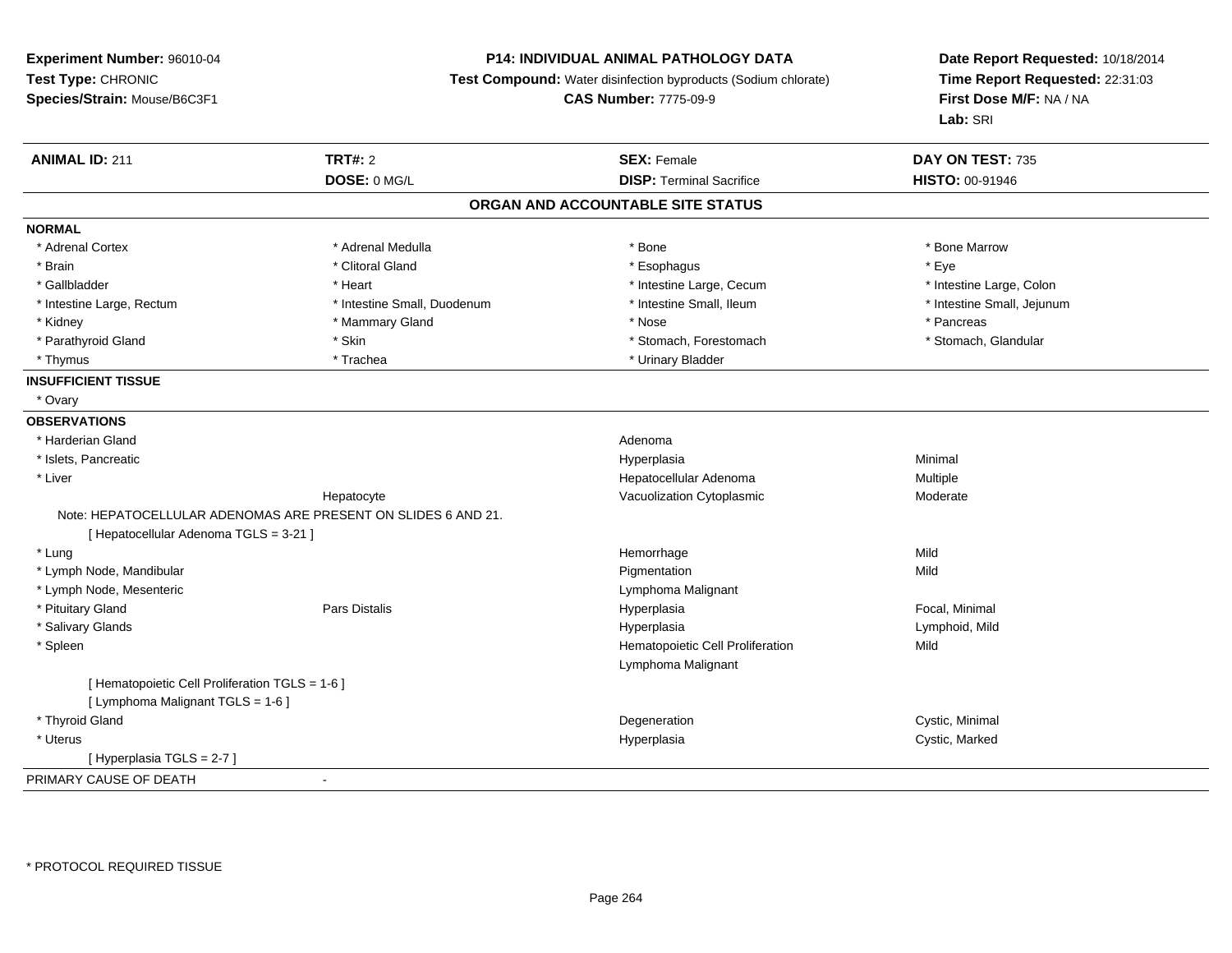## **P14: INDIVIDUAL ANIMAL PATHOLOGY DATA**

**Test Compound:** Water disinfection byproducts (Sodium chlorate)

**CAS Number:** 7775-09-9

| <b>ANIMAL ID: 212</b>                       | TRT#: 2                   | <b>SEX: Female</b>                | DAY ON TEST: 735         |
|---------------------------------------------|---------------------------|-----------------------------------|--------------------------|
|                                             | DOSE: 0 MG/L              | <b>DISP: Terminal Sacrifice</b>   | <b>HISTO: 00-91947</b>   |
|                                             |                           | ORGAN AND ACCOUNTABLE SITE STATUS |                          |
| <b>NORMAL</b>                               |                           |                                   |                          |
| * Adrenal Cortex                            | * Adrenal Medulla         | * Bone                            | * Bone Marrow            |
| * Brain                                     | * Clitoral Gland          | * Esophagus                       | * Eye                    |
| * Gallbladder                               | * Harderian Gland         | * Heart                           | * Intestine Large, Cecum |
| * Intestine Large, Colon                    | * Intestine Large, Rectum | * Intestine Small, Duodenum       | * Intestine Small, Ileum |
| * Intestine Small, Jejunum                  | * Islets, Pancreatic      | * Kidney                          | * Lung                   |
| * Lymph Node, Mandibular                    | * Mammary Gland           | * Nose                            | * Pancreas               |
| * Parathyroid Gland                         | * Pituitary Gland         | * Salivary Glands                 | * Skin                   |
| * Stomach, Forestomach                      | * Stomach, Glandular      | * Thymus                          | * Trachea                |
| * Urinary Bladder                           |                           |                                   |                          |
| <b>MISSING</b>                              |                           |                                   |                          |
| * Lymph Node, Mesenteric                    | * Ovary                   |                                   |                          |
| <b>OBSERVATIONS</b>                         |                           |                                   |                          |
| * Liver                                     |                           | Hepatocellular Adenoma            | Multiple                 |
|                                             |                           | <b>Mixed Cell Focus</b>           |                          |
| [ Hepatocellular Adenoma TGLS = 3-21,4-22 ] |                           |                                   |                          |
| * Spleen                                    |                           | Hematopoietic Cell Proliferation  | Minimal                  |
|                                             |                           | Hyperplasia                       | Lymphoid, Moderate       |
|                                             |                           | Pigmentation                      | Moderate                 |
| * Thyroid Gland                             |                           | Degeneration                      | Cystic, Moderate         |
| * Uterus                                    |                           | Hyperplasia                       | Cystic, Moderate         |
| [Hyperplasia TGLS = $1-7,2-7$ ]             |                           |                                   |                          |
| PRIMARY CAUSE OF DEATH                      | $\overline{\phantom{a}}$  |                                   |                          |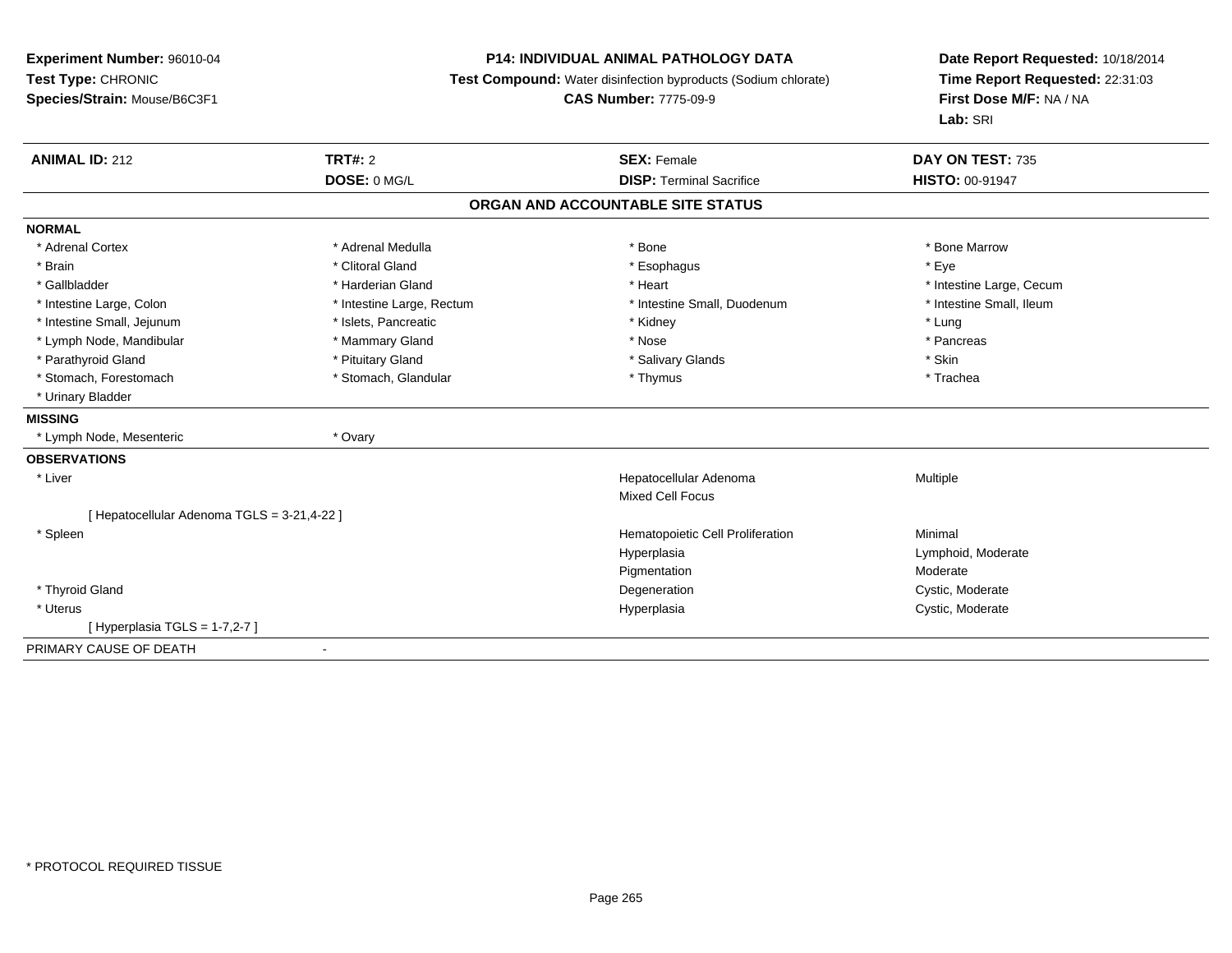### **P14: INDIVIDUAL ANIMAL PATHOLOGY DATA**

**Test Compound:** Water disinfection byproducts (Sodium chlorate)

**CAS Number:** 7775-09-9

| <b>ANIMAL ID: 213</b>       | <b>TRT#: 2</b>           | <b>SEX: Female</b>                                                                                                                                   | DAY ON TEST: 271         |
|-----------------------------|--------------------------|------------------------------------------------------------------------------------------------------------------------------------------------------|--------------------------|
|                             | DOSE: 0 MG/L             | <b>DISP:</b> Accidentally Killed                                                                                                                     | <b>HISTO: 99-87560</b>   |
|                             |                          | ORGAN AND ACCOUNTABLE SITE STATUS                                                                                                                    |                          |
| <b>NORMAL</b>               |                          |                                                                                                                                                      |                          |
| * Adrenal Cortex            | * Adrenal Medulla        | * Bone                                                                                                                                               | * Bone Marrow            |
| * Brain                     | * Esophagus              | * Eye                                                                                                                                                | * Harderian Gland        |
| * Heart                     | * Intestine Large, Cecum | * Intestine Large, Rectum                                                                                                                            | * Kidney                 |
| * Lung                      | * Lymph Node, Mandibular | * Mammary Gland                                                                                                                                      | * Nose                   |
| * Salivary Glands           | * Skin                   | * Thymus                                                                                                                                             | * Uterus                 |
| <b>MISSING</b>              |                          |                                                                                                                                                      |                          |
| * Parathyroid Gland         | * Pituitary Gland        | * Thyroid Gland                                                                                                                                      |                          |
| <b>AUTO PRECLUDES DIAG.</b> |                          |                                                                                                                                                      |                          |
| * Gallbladder               | * Intestine Large, Colon | * Intestine Small, Duodenum                                                                                                                          | * Intestine Small, Ileum |
| * Intestine Small, Jejunum  | * Islets, Pancreatic     | * Liver                                                                                                                                              | * Lymph Node, Mesenteric |
| Mesentery                   | * Ovary                  | * Pancreas                                                                                                                                           | * Spleen                 |
| * Stomach, Forestomach      | * Stomach, Glandular     | * Urinary Bladder                                                                                                                                    |                          |
| <b>INSUFFICIENT TISSUE</b>  |                          |                                                                                                                                                      |                          |
| * Clitoral Gland            | * Trachea                |                                                                                                                                                      |                          |
| PRIMARY CAUSE OF DEATH      | - UNCERTAIN              |                                                                                                                                                      |                          |
|                             |                          | Animal Note: DUE TO AN ERROR IN THE TDMS PROGRAM, A CAUSE OF DEATH (ENTERED AS "UNCERTAIN") W AS REQUIRED BEFORE ASSIGNING "ANIMAL COMPLETE" STATUS. |                          |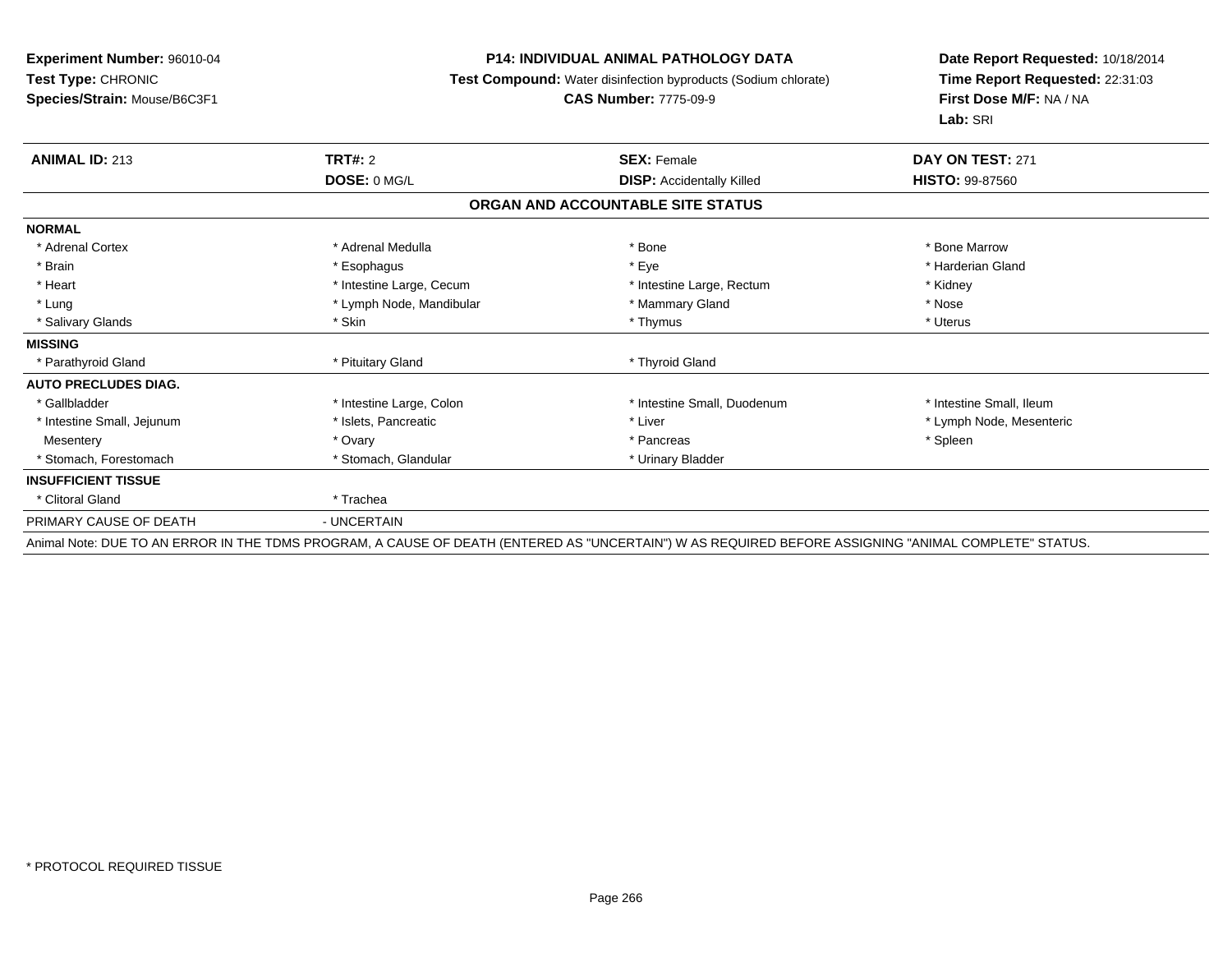## **P14: INDIVIDUAL ANIMAL PATHOLOGY DATA**

**Test Compound:** Water disinfection byproducts (Sodium chlorate)

**CAS Number:** 7775-09-9

| DOSE: 0 MG/L<br><b>DISP: Terminal Sacrifice</b><br>HISTO: 00-91948<br>ORGAN AND ACCOUNTABLE SITE STATUS<br><b>NORMAL</b><br>* Bone Marrow<br>* Adrenal Cortex<br>* Adrenal Medulla<br>* Bone<br>* Clitoral Gland<br>* Gallbladder<br>* Brain<br>* Esophagus<br>* Heart<br>* Intestine Large, Cecum<br>* Intestine Large, Colon<br>* Intestine Large, Rectum<br>* Intestine Small, Jejunum<br>* Intestine Small, Duodenum<br>* Intestine Small, Ileum<br>* Lymph Node, Mesenteric<br>* Mammary Gland<br>* Ovary<br>* Pancreas<br>* Nose<br>* Skin<br>* Stomach, Glandular<br>* Parathyroid Gland<br>* Pituitary Gland<br>* Thyroid Gland<br>* Trachea<br>* Urinary Bladder<br>* Thymus<br><b>OBSERVATIONS</b><br>* Eye<br>Cornea<br>Moderate<br>Hyperplasia<br>Chronic, Moderate<br>Inflammation<br>[Hyperplasia TGLS = 1-44]<br>[ Inflammation TGLS = 1-44 ]<br>* Harderian Gland<br>Carcinoma<br>Note: PORTIONS OF THE HARDERIAN GLAND CARCINOMA ARE SCLEROTIC WITH LITTLE EPITHELIAL COMPONENT.<br>[Carcinoma TGLS = 5-12]<br>Mild<br>* Islets, Pancreatic<br>Hyperplasia<br>* Kidney<br>Minimal<br>Nephropathy<br>* Liver<br>Hemangioma<br>Hepatocellular Adenoma<br>Multiple<br><b>Infiltration Cellular</b><br>Mixed Cell, Minimal<br>[ Hepatocellular Adenoma TGLS = 4-6,4-22 ]<br>Mild<br>* Lung<br>Edema<br>Lymphoid, Mild<br>Hyperplasia<br>* Lymph Node, Mandibular<br>Lymphoid, Moderate<br>Hyperplasia<br>Fat<br>Mild<br><b>Necrosis</b><br>Mesentery<br>[Necrosis $TGLS = 6-21$ ]<br>* Salivary Glands<br>Lymphoid, Mild<br>Hyperplasia<br>Hematopoietic Cell Proliferation<br>Moderate<br>* Spleen<br>Lymphoid, Mild<br>Hyperplasia<br>Pigmentation<br>Moderate | <b>ANIMAL ID: 214</b> | <b>TRT#: 2</b> | <b>SEX: Female</b> | DAY ON TEST: 735 |  |
|-------------------------------------------------------------------------------------------------------------------------------------------------------------------------------------------------------------------------------------------------------------------------------------------------------------------------------------------------------------------------------------------------------------------------------------------------------------------------------------------------------------------------------------------------------------------------------------------------------------------------------------------------------------------------------------------------------------------------------------------------------------------------------------------------------------------------------------------------------------------------------------------------------------------------------------------------------------------------------------------------------------------------------------------------------------------------------------------------------------------------------------------------------------------------------------------------------------------------------------------------------------------------------------------------------------------------------------------------------------------------------------------------------------------------------------------------------------------------------------------------------------------------------------------------------------------------------------------------------------------------------------------------------------------------------|-----------------------|----------------|--------------------|------------------|--|
|                                                                                                                                                                                                                                                                                                                                                                                                                                                                                                                                                                                                                                                                                                                                                                                                                                                                                                                                                                                                                                                                                                                                                                                                                                                                                                                                                                                                                                                                                                                                                                                                                                                                               |                       |                |                    |                  |  |
|                                                                                                                                                                                                                                                                                                                                                                                                                                                                                                                                                                                                                                                                                                                                                                                                                                                                                                                                                                                                                                                                                                                                                                                                                                                                                                                                                                                                                                                                                                                                                                                                                                                                               |                       |                |                    |                  |  |
|                                                                                                                                                                                                                                                                                                                                                                                                                                                                                                                                                                                                                                                                                                                                                                                                                                                                                                                                                                                                                                                                                                                                                                                                                                                                                                                                                                                                                                                                                                                                                                                                                                                                               |                       |                |                    |                  |  |
|                                                                                                                                                                                                                                                                                                                                                                                                                                                                                                                                                                                                                                                                                                                                                                                                                                                                                                                                                                                                                                                                                                                                                                                                                                                                                                                                                                                                                                                                                                                                                                                                                                                                               |                       |                |                    |                  |  |
|                                                                                                                                                                                                                                                                                                                                                                                                                                                                                                                                                                                                                                                                                                                                                                                                                                                                                                                                                                                                                                                                                                                                                                                                                                                                                                                                                                                                                                                                                                                                                                                                                                                                               |                       |                |                    |                  |  |
|                                                                                                                                                                                                                                                                                                                                                                                                                                                                                                                                                                                                                                                                                                                                                                                                                                                                                                                                                                                                                                                                                                                                                                                                                                                                                                                                                                                                                                                                                                                                                                                                                                                                               |                       |                |                    |                  |  |
|                                                                                                                                                                                                                                                                                                                                                                                                                                                                                                                                                                                                                                                                                                                                                                                                                                                                                                                                                                                                                                                                                                                                                                                                                                                                                                                                                                                                                                                                                                                                                                                                                                                                               |                       |                |                    |                  |  |
|                                                                                                                                                                                                                                                                                                                                                                                                                                                                                                                                                                                                                                                                                                                                                                                                                                                                                                                                                                                                                                                                                                                                                                                                                                                                                                                                                                                                                                                                                                                                                                                                                                                                               |                       |                |                    |                  |  |
|                                                                                                                                                                                                                                                                                                                                                                                                                                                                                                                                                                                                                                                                                                                                                                                                                                                                                                                                                                                                                                                                                                                                                                                                                                                                                                                                                                                                                                                                                                                                                                                                                                                                               |                       |                |                    |                  |  |
|                                                                                                                                                                                                                                                                                                                                                                                                                                                                                                                                                                                                                                                                                                                                                                                                                                                                                                                                                                                                                                                                                                                                                                                                                                                                                                                                                                                                                                                                                                                                                                                                                                                                               |                       |                |                    |                  |  |
|                                                                                                                                                                                                                                                                                                                                                                                                                                                                                                                                                                                                                                                                                                                                                                                                                                                                                                                                                                                                                                                                                                                                                                                                                                                                                                                                                                                                                                                                                                                                                                                                                                                                               |                       |                |                    |                  |  |
|                                                                                                                                                                                                                                                                                                                                                                                                                                                                                                                                                                                                                                                                                                                                                                                                                                                                                                                                                                                                                                                                                                                                                                                                                                                                                                                                                                                                                                                                                                                                                                                                                                                                               |                       |                |                    |                  |  |
|                                                                                                                                                                                                                                                                                                                                                                                                                                                                                                                                                                                                                                                                                                                                                                                                                                                                                                                                                                                                                                                                                                                                                                                                                                                                                                                                                                                                                                                                                                                                                                                                                                                                               |                       |                |                    |                  |  |
|                                                                                                                                                                                                                                                                                                                                                                                                                                                                                                                                                                                                                                                                                                                                                                                                                                                                                                                                                                                                                                                                                                                                                                                                                                                                                                                                                                                                                                                                                                                                                                                                                                                                               |                       |                |                    |                  |  |
|                                                                                                                                                                                                                                                                                                                                                                                                                                                                                                                                                                                                                                                                                                                                                                                                                                                                                                                                                                                                                                                                                                                                                                                                                                                                                                                                                                                                                                                                                                                                                                                                                                                                               |                       |                |                    |                  |  |
|                                                                                                                                                                                                                                                                                                                                                                                                                                                                                                                                                                                                                                                                                                                                                                                                                                                                                                                                                                                                                                                                                                                                                                                                                                                                                                                                                                                                                                                                                                                                                                                                                                                                               |                       |                |                    |                  |  |
|                                                                                                                                                                                                                                                                                                                                                                                                                                                                                                                                                                                                                                                                                                                                                                                                                                                                                                                                                                                                                                                                                                                                                                                                                                                                                                                                                                                                                                                                                                                                                                                                                                                                               |                       |                |                    |                  |  |
|                                                                                                                                                                                                                                                                                                                                                                                                                                                                                                                                                                                                                                                                                                                                                                                                                                                                                                                                                                                                                                                                                                                                                                                                                                                                                                                                                                                                                                                                                                                                                                                                                                                                               |                       |                |                    |                  |  |
|                                                                                                                                                                                                                                                                                                                                                                                                                                                                                                                                                                                                                                                                                                                                                                                                                                                                                                                                                                                                                                                                                                                                                                                                                                                                                                                                                                                                                                                                                                                                                                                                                                                                               |                       |                |                    |                  |  |
|                                                                                                                                                                                                                                                                                                                                                                                                                                                                                                                                                                                                                                                                                                                                                                                                                                                                                                                                                                                                                                                                                                                                                                                                                                                                                                                                                                                                                                                                                                                                                                                                                                                                               |                       |                |                    |                  |  |
|                                                                                                                                                                                                                                                                                                                                                                                                                                                                                                                                                                                                                                                                                                                                                                                                                                                                                                                                                                                                                                                                                                                                                                                                                                                                                                                                                                                                                                                                                                                                                                                                                                                                               |                       |                |                    |                  |  |
|                                                                                                                                                                                                                                                                                                                                                                                                                                                                                                                                                                                                                                                                                                                                                                                                                                                                                                                                                                                                                                                                                                                                                                                                                                                                                                                                                                                                                                                                                                                                                                                                                                                                               |                       |                |                    |                  |  |
|                                                                                                                                                                                                                                                                                                                                                                                                                                                                                                                                                                                                                                                                                                                                                                                                                                                                                                                                                                                                                                                                                                                                                                                                                                                                                                                                                                                                                                                                                                                                                                                                                                                                               |                       |                |                    |                  |  |
|                                                                                                                                                                                                                                                                                                                                                                                                                                                                                                                                                                                                                                                                                                                                                                                                                                                                                                                                                                                                                                                                                                                                                                                                                                                                                                                                                                                                                                                                                                                                                                                                                                                                               |                       |                |                    |                  |  |
|                                                                                                                                                                                                                                                                                                                                                                                                                                                                                                                                                                                                                                                                                                                                                                                                                                                                                                                                                                                                                                                                                                                                                                                                                                                                                                                                                                                                                                                                                                                                                                                                                                                                               |                       |                |                    |                  |  |
|                                                                                                                                                                                                                                                                                                                                                                                                                                                                                                                                                                                                                                                                                                                                                                                                                                                                                                                                                                                                                                                                                                                                                                                                                                                                                                                                                                                                                                                                                                                                                                                                                                                                               |                       |                |                    |                  |  |
|                                                                                                                                                                                                                                                                                                                                                                                                                                                                                                                                                                                                                                                                                                                                                                                                                                                                                                                                                                                                                                                                                                                                                                                                                                                                                                                                                                                                                                                                                                                                                                                                                                                                               |                       |                |                    |                  |  |
|                                                                                                                                                                                                                                                                                                                                                                                                                                                                                                                                                                                                                                                                                                                                                                                                                                                                                                                                                                                                                                                                                                                                                                                                                                                                                                                                                                                                                                                                                                                                                                                                                                                                               |                       |                |                    |                  |  |
|                                                                                                                                                                                                                                                                                                                                                                                                                                                                                                                                                                                                                                                                                                                                                                                                                                                                                                                                                                                                                                                                                                                                                                                                                                                                                                                                                                                                                                                                                                                                                                                                                                                                               |                       |                |                    |                  |  |
|                                                                                                                                                                                                                                                                                                                                                                                                                                                                                                                                                                                                                                                                                                                                                                                                                                                                                                                                                                                                                                                                                                                                                                                                                                                                                                                                                                                                                                                                                                                                                                                                                                                                               |                       |                |                    |                  |  |
|                                                                                                                                                                                                                                                                                                                                                                                                                                                                                                                                                                                                                                                                                                                                                                                                                                                                                                                                                                                                                                                                                                                                                                                                                                                                                                                                                                                                                                                                                                                                                                                                                                                                               |                       |                |                    |                  |  |
|                                                                                                                                                                                                                                                                                                                                                                                                                                                                                                                                                                                                                                                                                                                                                                                                                                                                                                                                                                                                                                                                                                                                                                                                                                                                                                                                                                                                                                                                                                                                                                                                                                                                               |                       |                |                    |                  |  |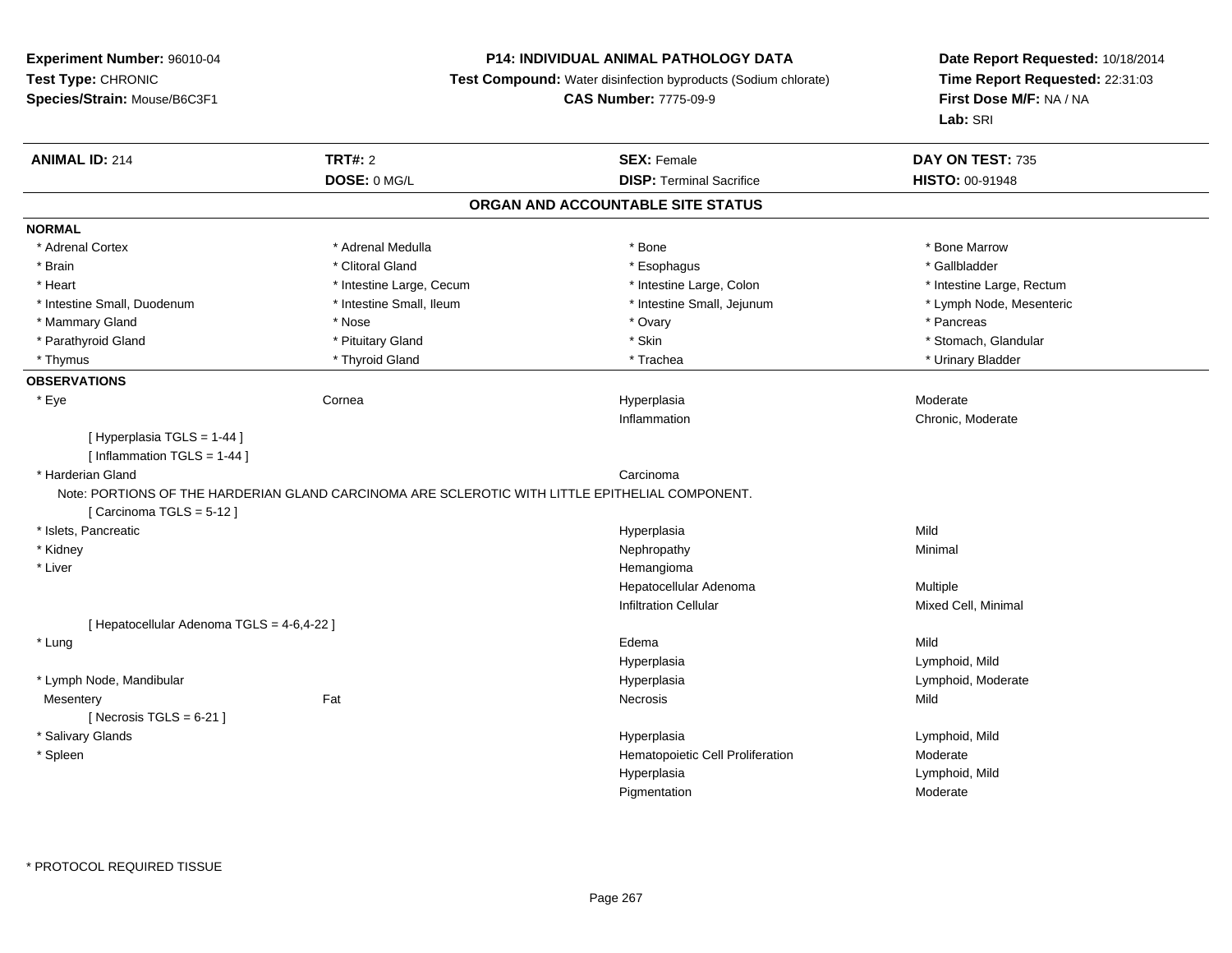| <b>Experiment Number: 96010-04</b><br>Test Type: CHRONIC<br>Species/Strain: Mouse/B6C3F1 | <b>P14: INDIVIDUAL ANIMAL PATHOLOGY DATA</b><br><b>Test Compound:</b> Water disinfection byproducts (Sodium chlorate)<br><b>CAS Number: 7775-09-9</b> |                        |
|------------------------------------------------------------------------------------------|-------------------------------------------------------------------------------------------------------------------------------------------------------|------------------------|
| <b>ANIMAL ID: 214</b><br>TRT#: 2                                                         | <b>SEX: Female</b>                                                                                                                                    | DAY ON TEST: 735       |
| DOSE: 0 MG/L                                                                             | <b>DISP:</b> Terminal Sacrifice                                                                                                                       | <b>HISTO: 00-91948</b> |
|                                                                                          | ORGAN AND ACCOUNTABLE SITE STATUS                                                                                                                     |                        |
| [Hematopoietic Cell Proliferation TGLS = 3-6 ]                                           |                                                                                                                                                       |                        |
| * Stomach. Forestomach                                                                   | Diverticulum                                                                                                                                          |                        |
| Note: SMALL FOREIGN BODY IN MUSCULARIS; NOT TABULATED.                                   |                                                                                                                                                       |                        |
| * Uterus                                                                                 | Hyperplasia                                                                                                                                           | Cystic, Marked         |
| [Hyperplasia TGLS = $2-7$ ]                                                              |                                                                                                                                                       |                        |
| PRIMARY CAUSE OF DEATH                                                                   |                                                                                                                                                       |                        |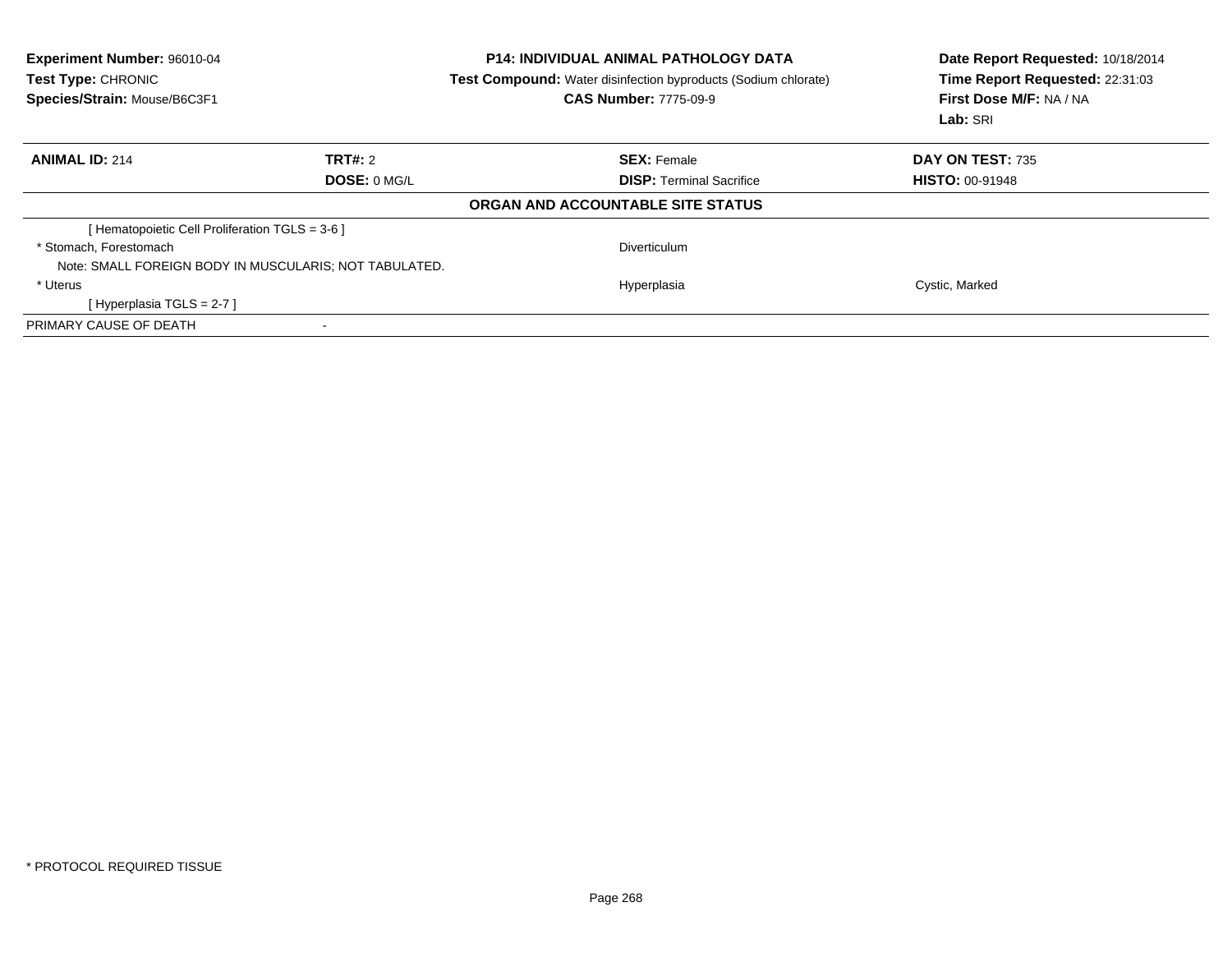### **P14: INDIVIDUAL ANIMAL PATHOLOGY DATA**

**Test Compound:** Water disinfection byproducts (Sodium chlorate)

**CAS Number:** 7775-09-9

**Date Report Requested:** 10/18/2014**Time Report Requested:** 22:31:03**First Dose M/F:** NA / NA**Lab:** SRI

| <b>ANIMAL ID: 215</b>                           | <b>TRT#: 2</b>              | <b>SEX: Female</b>                | DAY ON TEST: 735           |  |
|-------------------------------------------------|-----------------------------|-----------------------------------|----------------------------|--|
|                                                 | DOSE: 0 MG/L                | <b>DISP: Terminal Sacrifice</b>   | HISTO: 00-91949            |  |
|                                                 |                             | ORGAN AND ACCOUNTABLE SITE STATUS |                            |  |
| <b>NORMAL</b>                                   |                             |                                   |                            |  |
| * Adrenal Cortex                                | * Adrenal Medulla           | * Bone                            | * Brain                    |  |
| * Clitoral Gland                                | * Esophagus                 | * Eye                             | * Gallbladder              |  |
| * Harderian Gland                               | * Heart                     | * Intestine Large, Cecum          | * Intestine Large, Colon   |  |
| * Intestine Large, Rectum                       | * Intestine Small, Duodenum | * Intestine Small, Ileum          | * Intestine Small, Jejunum |  |
| * Islets, Pancreatic                            | * Kidney                    | * Lung                            | * Mammary Gland            |  |
| * Nose                                          | * Ovary                     | * Pancreas                        | * Parathyroid Gland        |  |
| * Pituitary Gland                               | * Skin                      | * Stomach, Forestomach            | * Stomach, Glandular       |  |
| * Thymus                                        | * Thyroid Gland             | * Trachea                         | * Urinary Bladder          |  |
| <b>OBSERVATIONS</b>                             |                             |                                   |                            |  |
| * Bone Marrow                                   |                             | Hyperplasia                       | Moderate                   |  |
| * Liver                                         |                             | <b>Eosinophilic Focus</b>         |                            |  |
|                                                 |                             | Hematopoietic Cell Proliferation  | Mild                       |  |
|                                                 |                             | Lymphoma Malignant                |                            |  |
|                                                 |                             | <b>Mixed Cell Focus</b>           |                            |  |
| [ Eosinophilic Focus TGLS = 7-24 ]              |                             |                                   |                            |  |
| [Mixed Cell Focus TGLS = 5-23]                  |                             |                                   |                            |  |
| * Lymph Node, Mandibular                        |                             | Lymphoma Malignant                |                            |  |
| * Lymph Node, Mesenteric                        |                             | Lymphoma Malignant                |                            |  |
| [ Lymphoma Malignant TGLS = 6-5 ]               |                             |                                   |                            |  |
| Mesentery                                       |                             | Lymphoma Malignant                |                            |  |
| [ Lymphoma Malignant TGLS = 4-22 ]              |                             |                                   |                            |  |
| * Salivary Glands                               |                             | Hyperplasia                       | Lymphoid, Mild             |  |
| * Spleen                                        |                             | Hematopoietic Cell Proliferation  | Moderate                   |  |
|                                                 |                             | Lymphoma Malignant                |                            |  |
| [ Hematopoietic Cell Proliferation TGLS = 1-6 ] |                             |                                   |                            |  |
| [ Lymphoma Malignant TGLS = 1-6 ]               |                             |                                   |                            |  |
| * Uterus                                        |                             | Hyperplasia                       | Cystic, Marked             |  |
| [ Hyperplasia TGLS = 2-7 ]                      |                             |                                   |                            |  |
| PRIMARY CAUSE OF DEATH                          | $\blacksquare$              |                                   |                            |  |

Animal Note: THE MALIGNANT LYMPHOMA IN SOME AREAS IS DIFFERENTIATED TOWARD THE HISTIOCYTIC TY PE.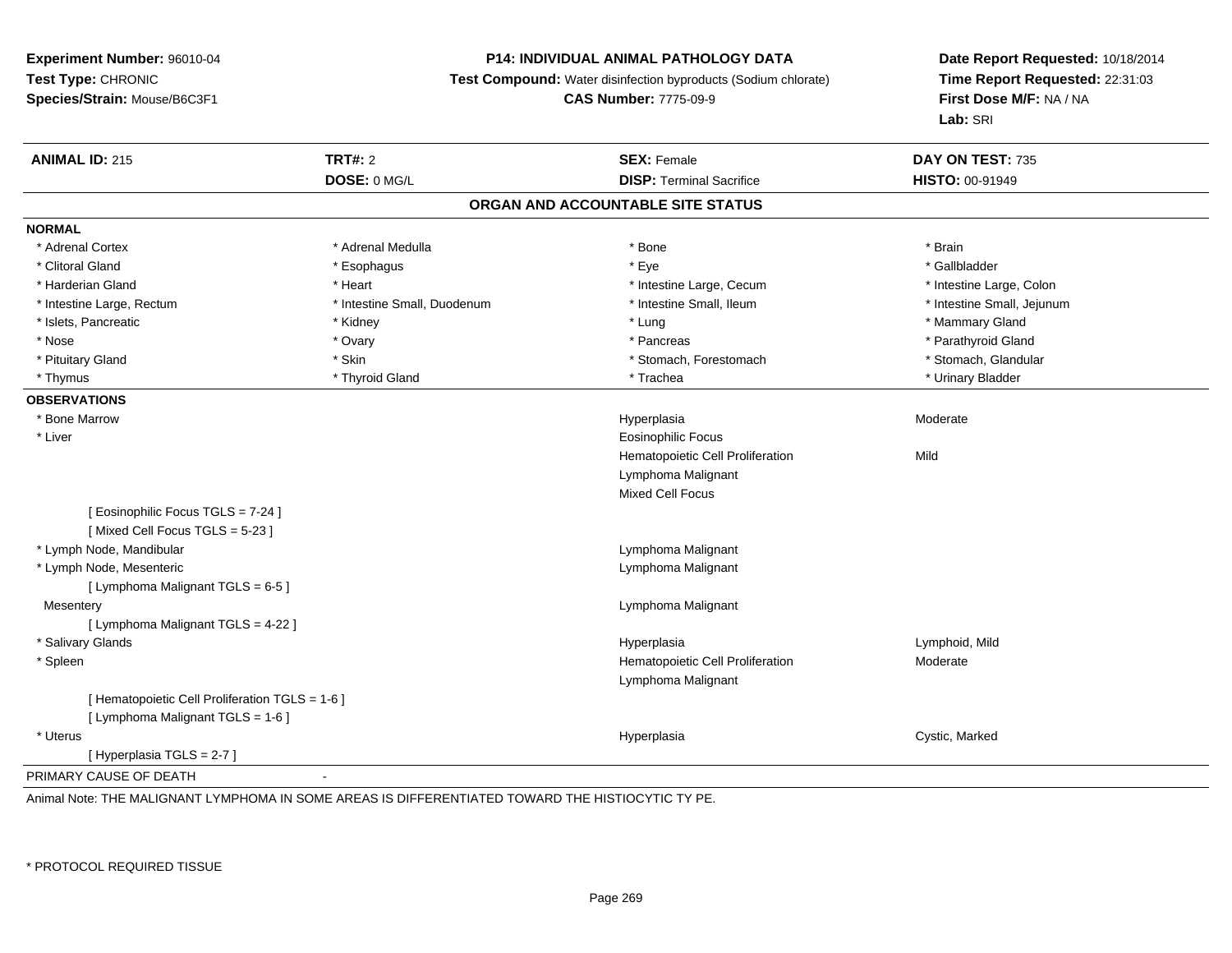| <b>Experiment Number: 96010-04</b><br>Test Type: CHRONIC<br>Species/Strain: Mouse/B6C3F1 |  | <b>P14: INDIVIDUAL ANIMAL PATHOLOGY DATA</b><br><b>Test Compound:</b> Water disinfection byproducts (Sodium chlorate)<br><b>CAS Number: 7775-09-9</b> | Date Report Requested: 10/18/2014<br>Time Report Requested: 22:31:03<br>First Dose M/F: NA / NA<br>Lab: SRI |
|------------------------------------------------------------------------------------------|--|-------------------------------------------------------------------------------------------------------------------------------------------------------|-------------------------------------------------------------------------------------------------------------|
| <b>TRT#:</b> 2<br><b>ANIMAL ID: 215</b><br>DOSE: 0 MGL                                   |  | <b>SEX:</b> Female<br><b>DISP:</b> Terminal Sacrifice                                                                                                 | DAY ON TEST: 735<br><b>HISTO: 00-91949</b>                                                                  |
|                                                                                          |  | <b>ORGAN AND ACCOUNTABLE SITE STATUS</b>                                                                                                              |                                                                                                             |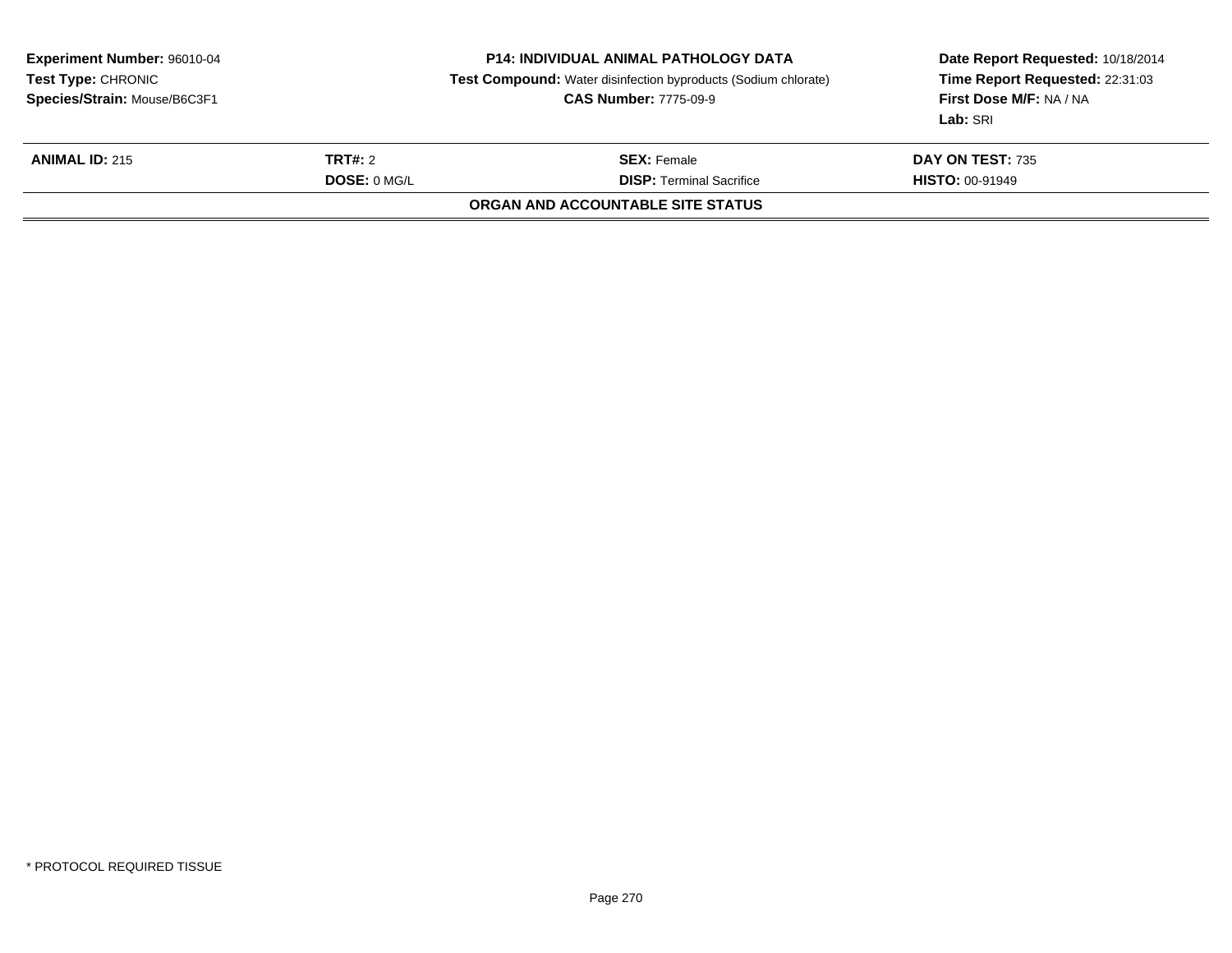## **P14: INDIVIDUAL ANIMAL PATHOLOGY DATA**

**Test Compound:** Water disinfection byproducts (Sodium chlorate)

**CAS Number:** 7775-09-9

| <b>ANIMAL ID: 216</b>                                    | <b>TRT#: 2</b>                                                                 | <b>SEX: Female</b>                              | DAY ON TEST: 735               |
|----------------------------------------------------------|--------------------------------------------------------------------------------|-------------------------------------------------|--------------------------------|
|                                                          | DOSE: 0 MG/L                                                                   | <b>DISP: Terminal Sacrifice</b>                 | HISTO: 00-91950                |
|                                                          |                                                                                | ORGAN AND ACCOUNTABLE SITE STATUS               |                                |
| <b>NORMAL</b>                                            |                                                                                |                                                 |                                |
| * Adrenal Cortex                                         | * Bone                                                                         | * Brain                                         | * Clitoral Gland               |
| * Esophagus                                              | * Eye                                                                          | * Gallbladder                                   | * Heart                        |
| * Intestine Large, Cecum                                 | * Intestine Large, Colon                                                       | * Intestine Large, Rectum                       | * Intestine Small, Duodenum    |
| * Intestine Small, Ileum                                 | * Intestine Small, Jejunum                                                     | * Islets, Pancreatic                            | * Kidney                       |
| * Liver                                                  | * Mammary Gland                                                                | * Nose                                          | * Ovary                        |
| * Pancreas                                               | * Parathyroid Gland                                                            | * Pituitary Gland                               | * Salivary Glands              |
| * Skin                                                   | * Stomach, Forestomach                                                         | * Stomach, Glandular                            | * Thymus                       |
| * Trachea                                                | * Urinary Bladder                                                              |                                                 |                                |
| <b>OBSERVATIONS</b>                                      |                                                                                |                                                 |                                |
| * Adrenal Medulla                                        |                                                                                | Pheochromocytoma Benign                         |                                |
| * Bone Marrow                                            |                                                                                | Hyperplasia                                     | Moderate                       |
| * Harderian Gland                                        |                                                                                | Adenoma                                         |                                |
| [Adenoma TGLS = $5-12$ ]                                 |                                                                                |                                                 |                                |
| * Lung                                                   |                                                                                | Foreign Body                                    |                                |
|                                                          |                                                                                | Hemorrhage                                      | Minimal                        |
| * Lymph Node, Mandibular                                 |                                                                                | Hyperplasia                                     | Lymphoid, Mild                 |
|                                                          |                                                                                | Pigmentation                                    | Mild                           |
| * Lymph Node, Mesenteric                                 |                                                                                | Hemorrhage                                      | Marked                         |
|                                                          |                                                                                | Hyperplasia                                     | Lymphoid, Moderate             |
|                                                          |                                                                                | Pigmentation                                    | Mild                           |
| [Hemorrhage TGLS = 4-22]<br>[ Pigmentation TGLS = 4-22 ] | Note: FOCUS OF FIBROSIS AND NECROSIS IN LYMPH NODE ON SLIDE 22; NOT TABULATED. |                                                 |                                |
| Mesentery                                                | Fat                                                                            | Necrosis                                        | Marked                         |
| [Necrosis TGLS = $3-21$ ]                                |                                                                                |                                                 |                                |
| * Spleen                                                 |                                                                                | Hematopoietic Cell Proliferation<br>Hyperplasia | Moderate<br>Lymphoid, Moderate |
| [ Hematopoietic Cell Proliferation TGLS = 2-6 ]          |                                                                                |                                                 |                                |
| [ Hyperplasia TGLS = 2-6 ]                               |                                                                                |                                                 |                                |
| * Thyroid Gland                                          |                                                                                | Degeneration                                    | Cystic, Moderate               |
|                                                          |                                                                                |                                                 |                                |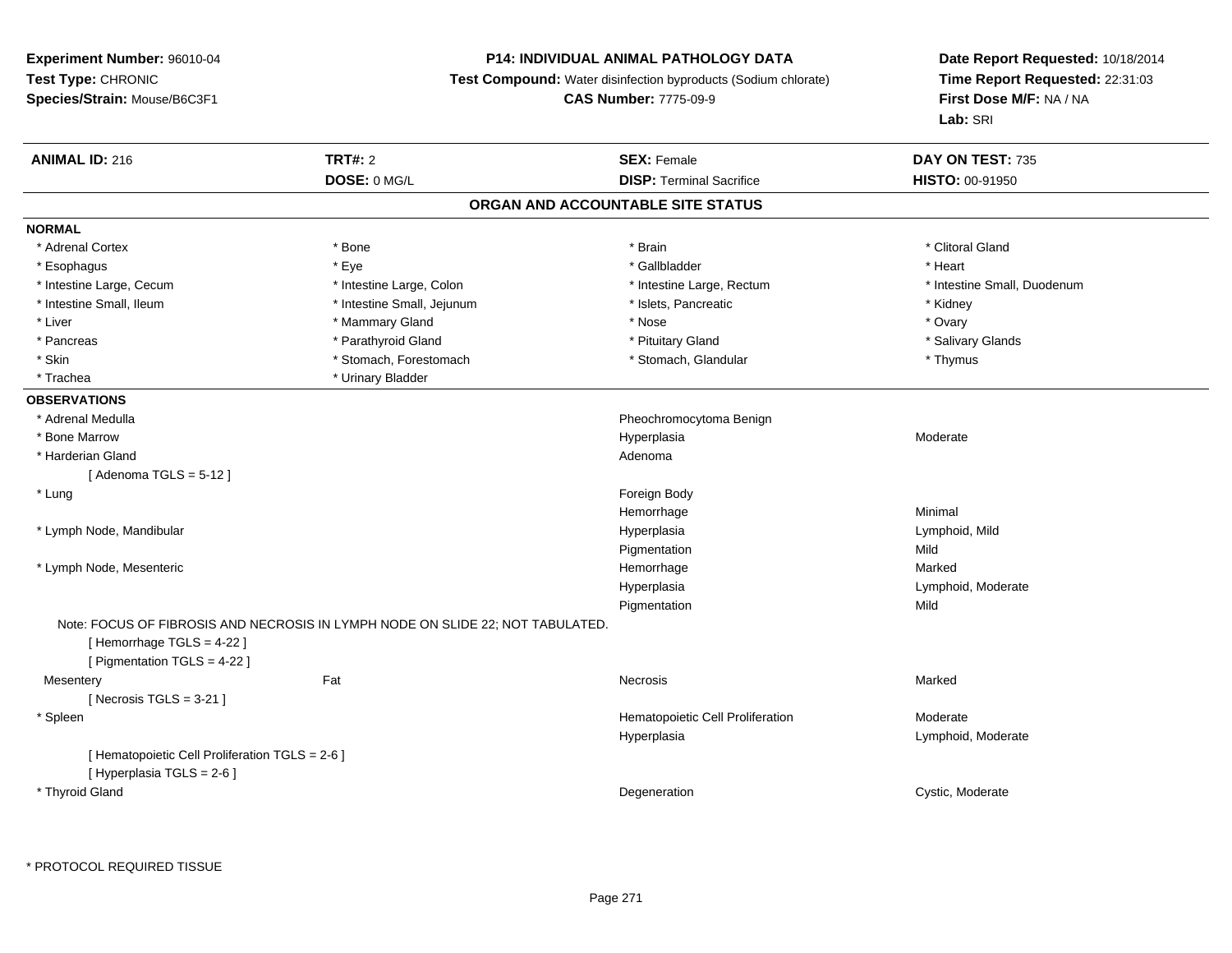| Experiment Number: 96010-04<br>Test Type: CHRONIC<br>Species/Strain: Mouse/B6C3F1 | <b>P14: INDIVIDUAL ANIMAL PATHOLOGY DATA</b><br><b>Test Compound:</b> Water disinfection byproducts (Sodium chlorate)<br><b>CAS Number: 7775-09-9</b> |                                   | Date Report Requested: 10/18/2014<br>Time Report Requested: 22:31:03<br>First Dose M/F: NA / NA<br>Lab: SRI |
|-----------------------------------------------------------------------------------|-------------------------------------------------------------------------------------------------------------------------------------------------------|-----------------------------------|-------------------------------------------------------------------------------------------------------------|
| <b>ANIMAL ID: 216</b>                                                             | TRT#: 2                                                                                                                                               | <b>SEX: Female</b>                | <b>DAY ON TEST: 735</b>                                                                                     |
|                                                                                   | DOSE: 0 MGL                                                                                                                                           | <b>DISP:</b> Terminal Sacrifice   | <b>HISTO: 00-91950</b>                                                                                      |
|                                                                                   |                                                                                                                                                       | ORGAN AND ACCOUNTABLE SITE STATUS |                                                                                                             |
| * Uterus                                                                          |                                                                                                                                                       | Hyperplasia                       | Cystic, Marked                                                                                              |
| [Hyperplasia TGLS = $1-7$ ]                                                       |                                                                                                                                                       |                                   |                                                                                                             |
| PRIMARY CAUSE OF DEATH                                                            |                                                                                                                                                       |                                   |                                                                                                             |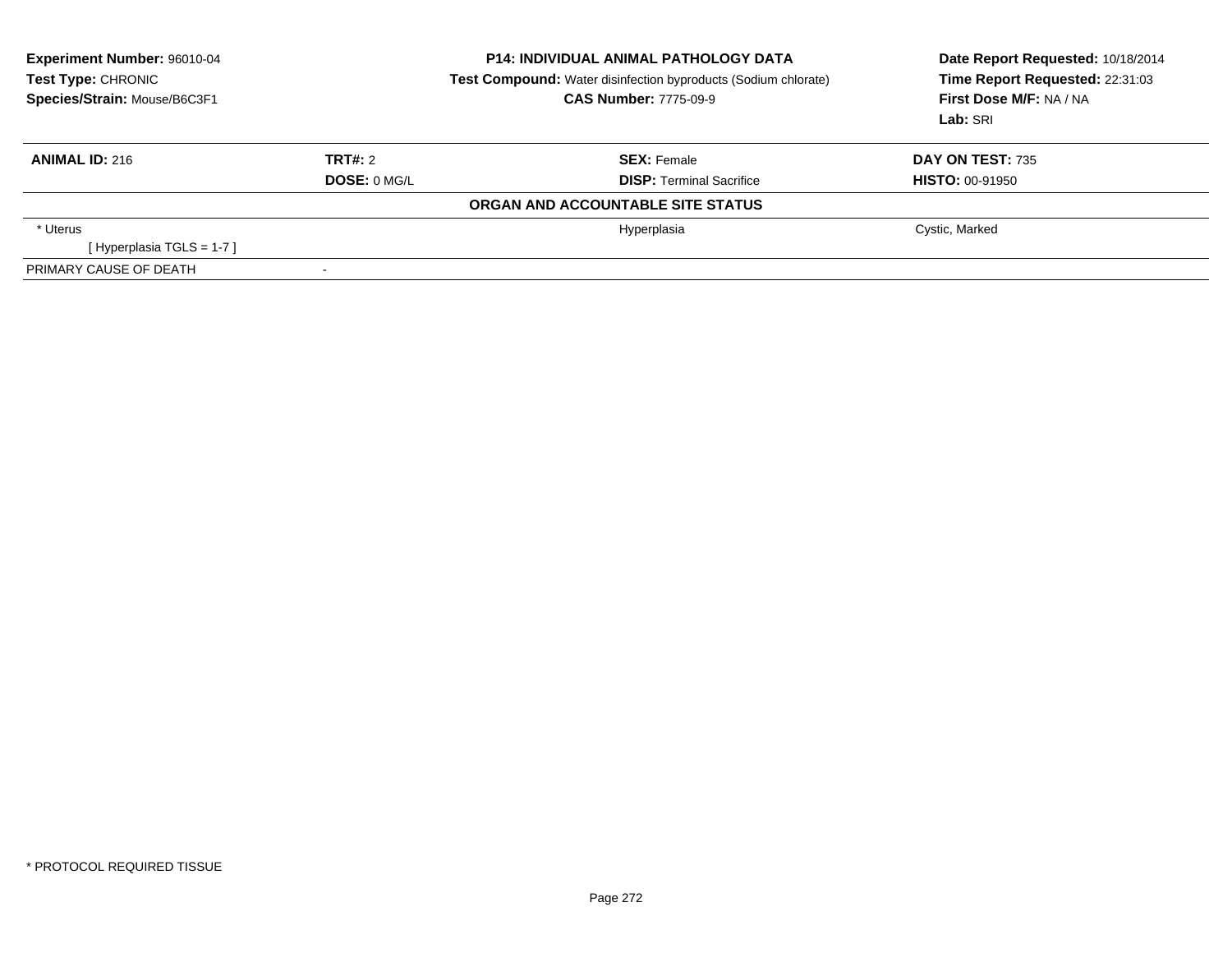## **P14: INDIVIDUAL ANIMAL PATHOLOGY DATA**

**Test Compound:** Water disinfection byproducts (Sodium chlorate)

**CAS Number:** 7775-09-9

| <b>ANIMAL ID: 217</b>                           | <b>TRT#: 2</b>           | <b>SEX: Female</b>                                                                                                                  | DAY ON TEST: 440            |
|-------------------------------------------------|--------------------------|-------------------------------------------------------------------------------------------------------------------------------------|-----------------------------|
|                                                 | DOSE: 0 MG/L             | <b>DISP: Natural Death</b>                                                                                                          | <b>HISTO: 99-88019</b>      |
|                                                 |                          | ORGAN AND ACCOUNTABLE SITE STATUS                                                                                                   |                             |
| <b>NORMAL</b>                                   |                          |                                                                                                                                     |                             |
| * Adrenal Cortex                                | * Adrenal Medulla        | * Bone                                                                                                                              | * Brain                     |
| * Clitoral Gland                                | * Esophagus              | * Eye                                                                                                                               | * Harderian Gland           |
| * Heart                                         | * Intestine Large, Colon | * Intestine Large, Rectum                                                                                                           | * Intestine Small, Duodenum |
| * Kidney                                        | * Mammary Gland          | * Nose                                                                                                                              | * Pituitary Gland           |
| * Salivary Glands                               | * Skin                   | * Stomach, Glandular                                                                                                                | * Thyroid Gland             |
| * Trachea                                       | * Urinary Bladder        | * Uterus                                                                                                                            |                             |
| <b>MISSING</b>                                  |                          |                                                                                                                                     |                             |
| * Intestine Small, Ileum                        | * Parathyroid Gland      |                                                                                                                                     |                             |
| <b>AUTO PRECLUDES DIAG.</b>                     |                          |                                                                                                                                     |                             |
| * Gallbladder                                   | * Intestine Large, Cecum | * Intestine Small, Jejunum                                                                                                          | * Islets, Pancreatic        |
| * Pancreas                                      |                          |                                                                                                                                     |                             |
| <b>OBSERVATIONS</b>                             |                          |                                                                                                                                     |                             |
| * Bone Marrow                                   |                          | Hyperplasia                                                                                                                         | Mild                        |
| * Liver                                         |                          | Lymphoma Malignant                                                                                                                  |                             |
| * Lung                                          |                          | Lymphoma Malignant                                                                                                                  |                             |
| [ Lymphoma Malignant TGLS = 7-2 ]               |                          |                                                                                                                                     |                             |
| Lymph Node                                      | <b>Bronchial</b>         | Lymphoma Malignant                                                                                                                  |                             |
| [ Lymphoma Malignant TGLS = 6-22 ]              |                          |                                                                                                                                     |                             |
| * Lymph Node, Mandibular                        |                          | Lymphoma Malignant                                                                                                                  |                             |
| * Lymph Node, Mesenteric                        |                          | Lymphoma Malignant                                                                                                                  |                             |
| Mesentery                                       |                          | Lymphoma Malignant                                                                                                                  |                             |
| [ Lymphoma Malignant TGLS = 4-21 ]              |                          |                                                                                                                                     |                             |
| * Ovary                                         |                          | Lymphoma Malignant                                                                                                                  |                             |
| * Spleen                                        |                          | Hematopoietic Cell Proliferation                                                                                                    | Marked                      |
|                                                 |                          | Note: AUTOLYSIS PRECLUDES ACCURATE EVALUATION OF SPLEEN; CELLULAR RESPONSE BELIEVED TO BE HEMATOPOIESIS AND NOT MALIGNANT LYMPHOMA. |                             |
| [ Hematopoietic Cell Proliferation TGLS = 2-6 ] |                          |                                                                                                                                     |                             |
| * Stomach, Forestomach                          | Epithelium               | Hyperplasia                                                                                                                         | Mild                        |
| * Thymus                                        |                          | Lymphoma Malignant                                                                                                                  |                             |
| [Lymphoma Malignant TGLS = 5-2 ]                |                          |                                                                                                                                     |                             |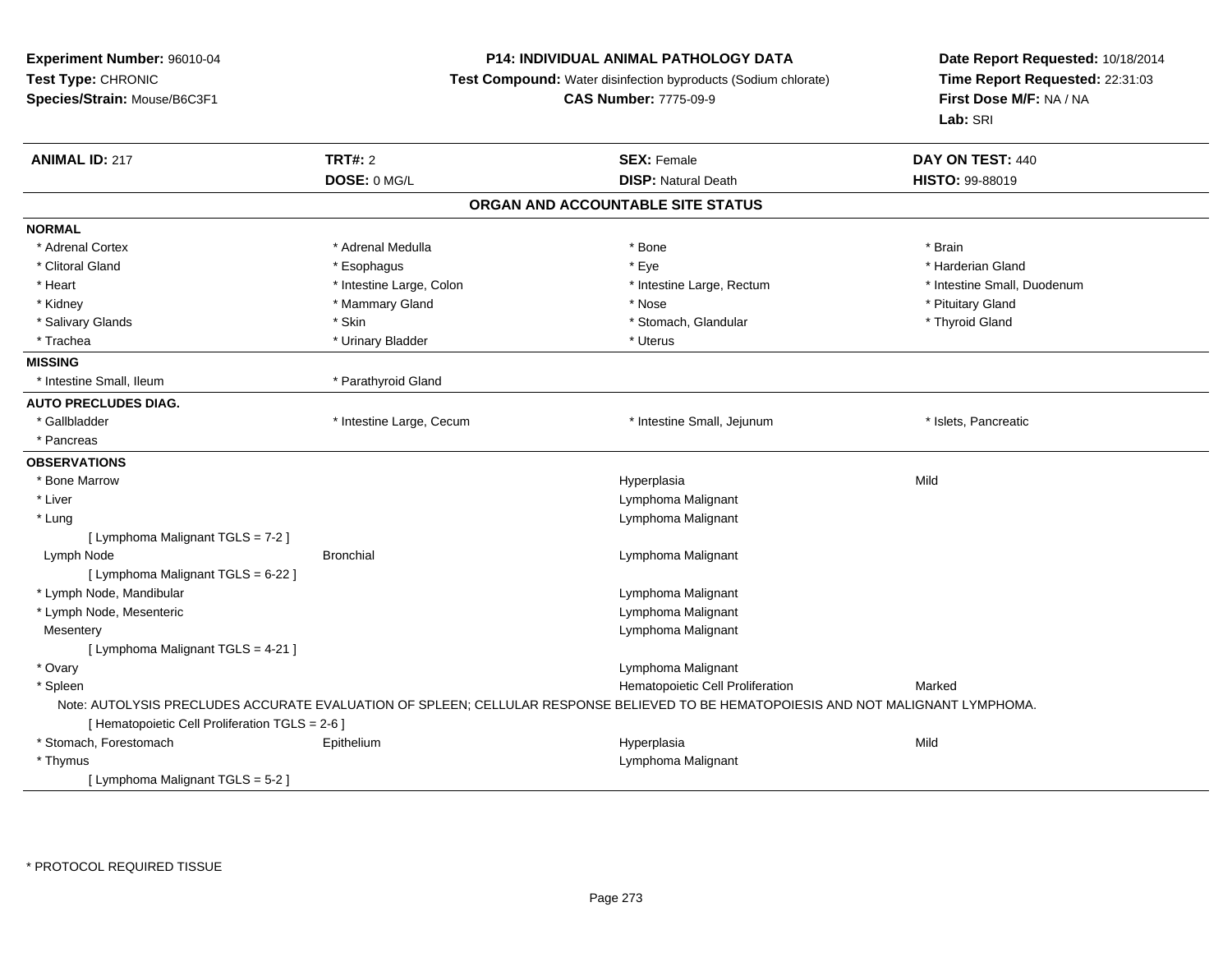| <b>Experiment Number: 96010-04</b><br>Test Type: CHRONIC<br>Species/Strain: Mouse/B6C3F1 |                                             | <b>P14: INDIVIDUAL ANIMAL PATHOLOGY DATA</b><br><b>Test Compound:</b> Water disinfection byproducts (Sodium chlorate)<br><b>CAS Number: 7775-09-9</b> | Date Report Requested: 10/18/2014<br>Time Report Requested: 22:31:03<br>First Dose M/F: NA / NA<br>Lab: SRI |
|------------------------------------------------------------------------------------------|---------------------------------------------|-------------------------------------------------------------------------------------------------------------------------------------------------------|-------------------------------------------------------------------------------------------------------------|
| <b>ANIMAL ID: 217</b>                                                                    | TRT#: 2                                     | <b>SEX:</b> Female                                                                                                                                    | DAY ON TEST: 440                                                                                            |
|                                                                                          | DOSE: 0 MG/L                                | <b>DISP: Natural Death</b>                                                                                                                            | <b>HISTO: 99-88019</b>                                                                                      |
|                                                                                          |                                             | ORGAN AND ACCOUNTABLE SITE STATUS                                                                                                                     |                                                                                                             |
| PRIMARY CAUSE OF DEATH                                                                   | - Lymph Node, Mesenteric Lymphoma Malignant |                                                                                                                                                       |                                                                                                             |
|                                                                                          |                                             |                                                                                                                                                       |                                                                                                             |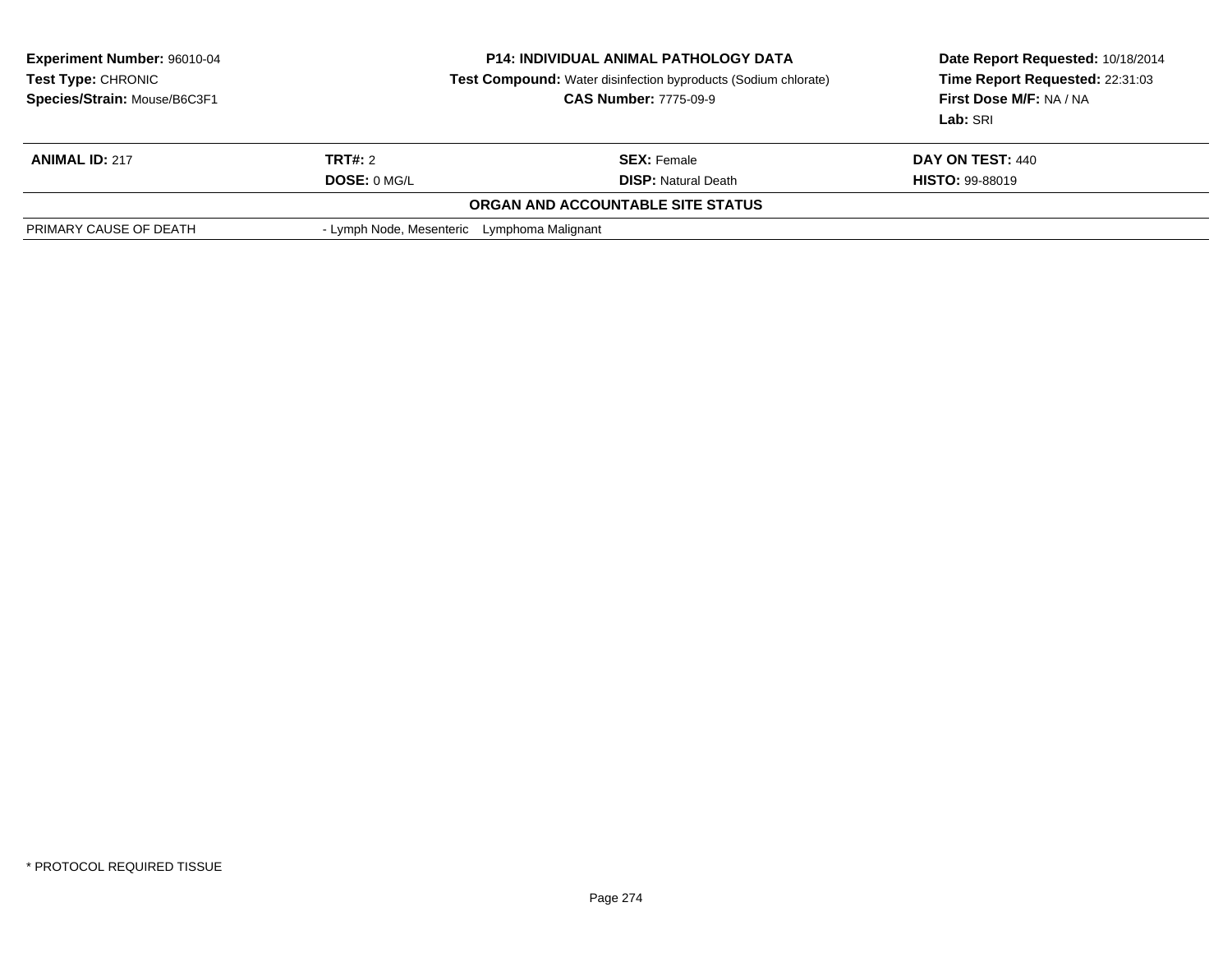# **P14: INDIVIDUAL ANIMAL PATHOLOGY DATA**

**Test Compound:** Water disinfection byproducts (Sodium chlorate)

**CAS Number:** 7775-09-9

| <b>ANIMAL ID: 218</b>             | <b>TRT#: 2</b>            | <b>SEX: Female</b>                | DAY ON TEST: 735         |
|-----------------------------------|---------------------------|-----------------------------------|--------------------------|
|                                   | DOSE: 0 MG/L              | <b>DISP:</b> Terminal Sacrifice   | HISTO: 00-91951          |
|                                   |                           | ORGAN AND ACCOUNTABLE SITE STATUS |                          |
| <b>NORMAL</b>                     |                           |                                   |                          |
| * Adrenal Cortex                  | * Adrenal Medulla         | * Bone                            | * Bone Marrow            |
| * Brain                           | * Clitoral Gland          | * Esophagus                       | * Eye                    |
| * Gallbladder                     | * Harderian Gland         | * Heart                           | * Intestine Large, Cecum |
| * Intestine Large, Colon          | * Intestine Large, Rectum | * Intestine Small, Duodenum       | * Intestine Small, Ileum |
| * Intestine Small, Jejunum        | * Islets, Pancreatic      | * Lung                            | * Mammary Gland          |
| * Nose                            | * Pancreas                | * Parathyroid Gland               | * Pituitary Gland        |
| * Skin                            | * Stomach, Forestomach    | * Stomach, Glandular              | * Trachea                |
| * Urinary Bladder                 |                           |                                   |                          |
| <b>MISSING</b>                    |                           |                                   |                          |
| * Lymph Node, Mesenteric          |                           |                                   |                          |
| <b>OBSERVATIONS</b>               |                           |                                   |                          |
| * Kidney                          |                           | Hyperplasia                       | Lymphoid, Mild           |
|                                   | <b>Renal Tubule</b>       | Pigmentation                      | Moderate                 |
| * Liver                           |                           | <b>Eosinophilic Focus</b>         |                          |
| [ Eosinophilic Focus TGLS = 5-6 ] |                           |                                   |                          |
| * Lymph Node, Mandibular          |                           | Hyperplasia                       | Lymphoid, Mild           |
| Mesentery                         |                           | Angiectasis                       | Moderate                 |
| [Angiectasis TGLS = 1-21]         |                           |                                   |                          |
| * Ovary                           |                           | Cyst                              |                          |
|                                   |                           | Thrombosis                        | Marked                   |
| [Cyst TGLS = $4-7$ ]              |                           |                                   |                          |
| [Thrombosis TGLS = 3-7]           |                           |                                   |                          |
| * Salivary Glands                 |                           | Hyperplasia                       | Lymphoid, Mild           |
| * Spleen                          |                           | Hematopoietic Cell Proliferation  | Moderate                 |
|                                   |                           | Lymphoma Malignant                |                          |
|                                   |                           | Pigmentation                      | Mild                     |
| * Thymus                          |                           | Hyperplasia                       | Lymphoid, Moderate       |
| * Thyroid Gland                   |                           | Degeneration                      | Cystic, Mild             |
| * Uterus                          |                           | Hyperplasia                       | Cystic, Mild             |
| [Hyperplasia TGLS = 2-7]          |                           |                                   |                          |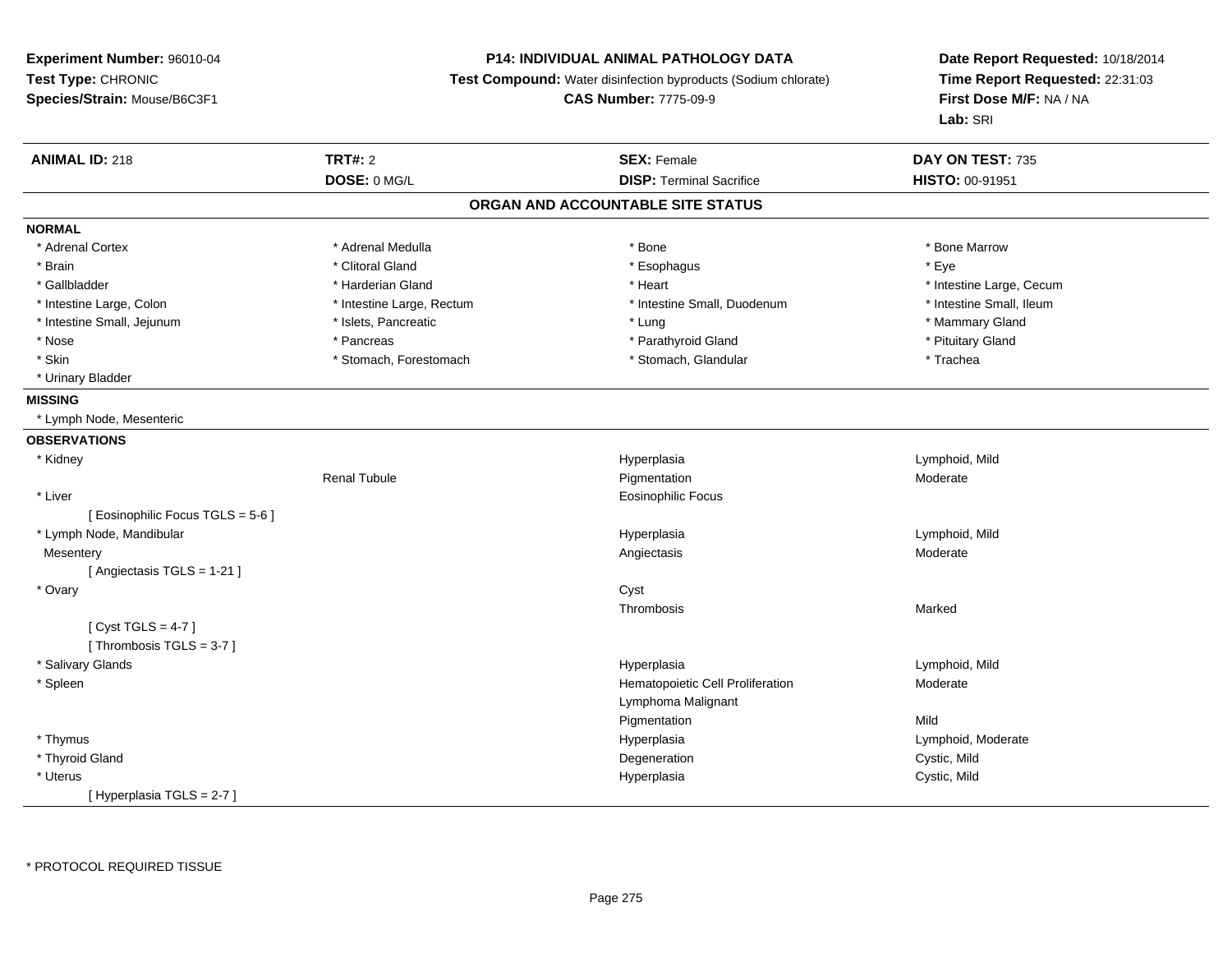| <b>Experiment Number: 96010-04</b><br><b>Test Type: CHRONIC</b><br>Species/Strain: Mouse/B6C3F1 | <b>P14: INDIVIDUAL ANIMAL PATHOLOGY DATA</b><br><b>Test Compound:</b> Water disinfection byproducts (Sodium chlorate)<br><b>CAS Number: 7775-09-9</b> |                                   | Date Report Requested: 10/18/2014<br>Time Report Requested: 22:31:03<br>First Dose M/F: NA / NA<br>Lab: SRI |
|-------------------------------------------------------------------------------------------------|-------------------------------------------------------------------------------------------------------------------------------------------------------|-----------------------------------|-------------------------------------------------------------------------------------------------------------|
| <b>ANIMAL ID: 218</b>                                                                           | <b>TRT#: 2</b>                                                                                                                                        | <b>SEX:</b> Female                | <b>DAY ON TEST: 735</b>                                                                                     |
|                                                                                                 | DOSE: 0 MG/L                                                                                                                                          | <b>DISP: Terminal Sacrifice</b>   | <b>HISTO: 00-91951</b>                                                                                      |
|                                                                                                 |                                                                                                                                                       | ORGAN AND ACCOUNTABLE SITE STATUS |                                                                                                             |
| PRIMARY CAUSE OF DEATH                                                                          |                                                                                                                                                       |                                   |                                                                                                             |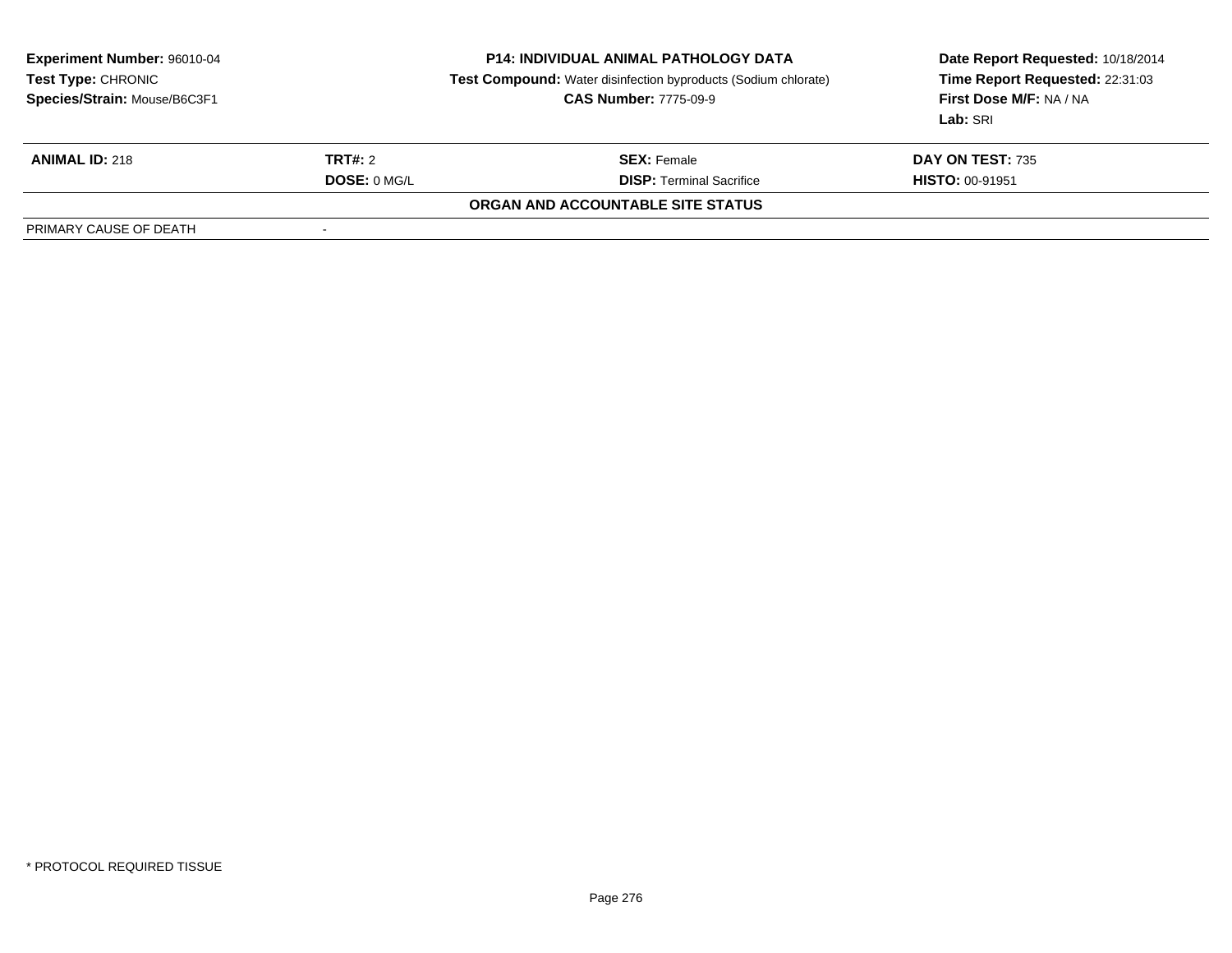**Experiment Number:** 96010-04**Test Type:** CHRONIC **Species/Strain:** Mouse/B6C3F1**P14: INDIVIDUAL ANIMAL PATHOLOGY DATA Test Compound:** Water disinfection byproducts (Sodium chlorate)**CAS Number:** 7775-09-9**Date Report Requested:** 10/18/2014**Time Report Requested:** 22:31:03**First Dose M/F:** NA / NA**Lab:** SRI**ANIMAL ID:** 219**TRT#:** 2 **SEX:** Female **DAY ON TEST:** 735 **DOSE:** 0 MG/L **DISP:** Terminal Sacrifice **HISTO:** 00-91952 **ORGAN AND ACCOUNTABLE SITE STATUSNORMAL**\* Adrenal Cortex \* Adrenal Medulla \* Adrenal Medulla \* Bone \* Bone \* Bone \* Bone \* Bone Marrow \* Brain \* Alternative of the state of the state of the state of the state of the state of the state of the state of the state of the state of the state of the state of the state of the state of the state of the state of th \* Gallbladder \* https://www.frage.com/marticle/state-of-state-of-state-of-state-of-state-of-state-of-state-of-state-of-state-of-state-of-state-of-state-of-state-of-state-of-state-of-state-of-state-of-state-of-state-of-stat \* Intestine Small, Jejunum \* Intestine Large, Colon \* Intestine Large, Rectum \* Intestine Small, Duodenum \* Intestine Small, Duodenum \* Mammary Gland \* \* Nose \* \* Nose \* \* Pancreas \* Pancreas \* \* Pancreas \* \* Pancreas \* \* Pancreas \* \* Parathyroid Gland \* Stomach, Glandular \* Pituitary Gland \* Stomach, Forestomach \* Skin \* Skin \* Stomach, Forestomach \* Stomach, Forestomach \* Thyroid Gland \* Trachea**MISSING** \* Intestine Small, Ileum**OBSERVATIONS** \* Islets, Pancreaticc and the contract of the contract of the contract of the contract of the contract of the contract of the contract of the contract of the contract of the contract of the contract of the contract of the contract of the cont a **Minimal**  \* Kidney Lymphoma Malignant \* Liver Hepatocellular Adenoma Multiple Lymphoma Malignant[ Hepatocellular Adenoma TGLS = 8-6 ] \* LungLymphoma Malignant<br>Lymphoma Malignant<br>Lymphoma Malignant Lymph NodeLymphoma Malignant Mediastinal Lymphoma MalignantRenal Lymphoma Malignant[ Lymphoma Malignant TGLS = 6-23 ][ Lymphoma Malignant TGLS = 7-24 ][ Lymphoma Malignant TGLS = 10-25 ] \* Lymph Node, Mandibular Lymphoma Malignant \* Lymph Node, Mesenteric Lymphoma Malignant [ Lymphoma Malignant TGLS = 5-5 ]**Mesentery** y the control of the set of the control of the Moderate of the Moderate of the Moderate of the Moderate of the Moderate of the Moderate of the Moderate of the Moderate of the Moderate of the Moderate of the Moderate of the  $[$  Necrosis TGLS = 4-22  $]$  \* Ovaryy the control of the control of the control of the control of the control of the control of the control of the control of the control of the control of the control of the control of the control of the control of the contro Lymphoma Malignant \* Salivary GlandsLymphoma Malignant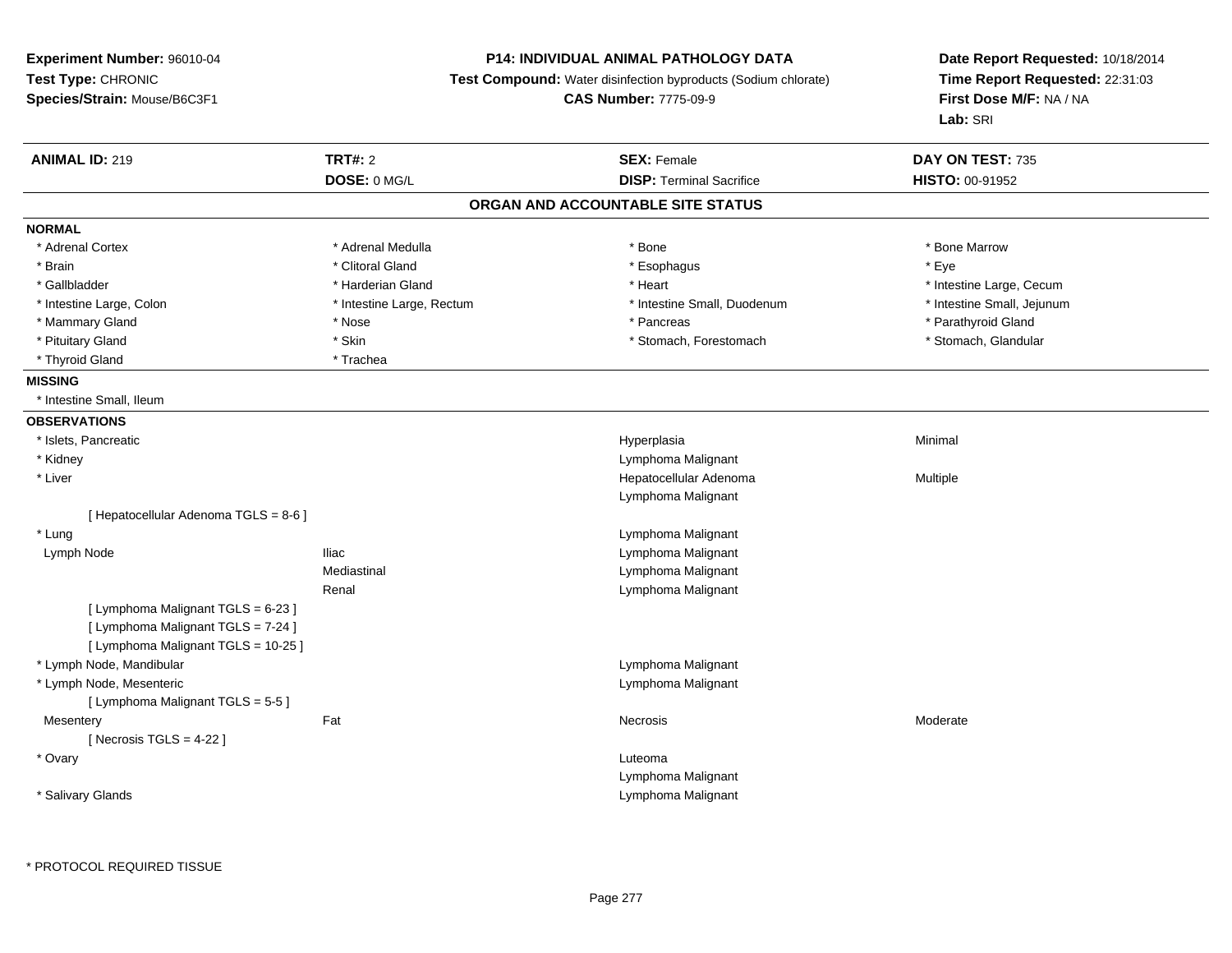| Experiment Number: 96010-04<br><b>Test Type: CHRONIC</b><br>Species/Strain: Mouse/B6C3F1 | <b>P14: INDIVIDUAL ANIMAL PATHOLOGY DATA</b><br><b>Test Compound:</b> Water disinfection byproducts (Sodium chlorate)<br><b>CAS Number: 7775-09-9</b> | Date Report Requested: 10/18/2014<br>Time Report Requested: 22:31:03<br>First Dose M/F: NA / NA<br>Lab: SRI |
|------------------------------------------------------------------------------------------|-------------------------------------------------------------------------------------------------------------------------------------------------------|-------------------------------------------------------------------------------------------------------------|
| TRT#: 2<br><b>ANIMAL ID: 219</b>                                                         | <b>SEX: Female</b>                                                                                                                                    | DAY ON TEST: 735                                                                                            |
| DOSE: 0 MG/L                                                                             | <b>DISP:</b> Terminal Sacrifice                                                                                                                       | <b>HISTO: 00-91952</b>                                                                                      |
|                                                                                          | ORGAN AND ACCOUNTABLE SITE STATUS                                                                                                                     |                                                                                                             |
| * Spleen                                                                                 | Hematopoietic Cell Proliferation                                                                                                                      | Mild                                                                                                        |
|                                                                                          | Lymphoma Malignant                                                                                                                                    |                                                                                                             |
| [ Hematopoietic Cell Proliferation TGLS = 1-6 ]                                          |                                                                                                                                                       |                                                                                                             |
| [ Lymphoma Malignant TGLS = 1-6 ]                                                        |                                                                                                                                                       |                                                                                                             |
| * Thymus                                                                                 | Lymphoma Malignant                                                                                                                                    |                                                                                                             |
| [Lymphoma Malignant TGLS = 9-2]                                                          |                                                                                                                                                       |                                                                                                             |
| * Urinary Bladder                                                                        | Hyperplasia                                                                                                                                           | Lymphoid, Mild                                                                                              |
| * Uterus                                                                                 | Hyperplasia                                                                                                                                           | Cystic, Marked                                                                                              |
| [Hyperplasia TGLS = $2-7$ ]                                                              |                                                                                                                                                       |                                                                                                             |
| PRIMARY CAUSE OF DEATH<br>$\overline{\phantom{a}}$                                       |                                                                                                                                                       |                                                                                                             |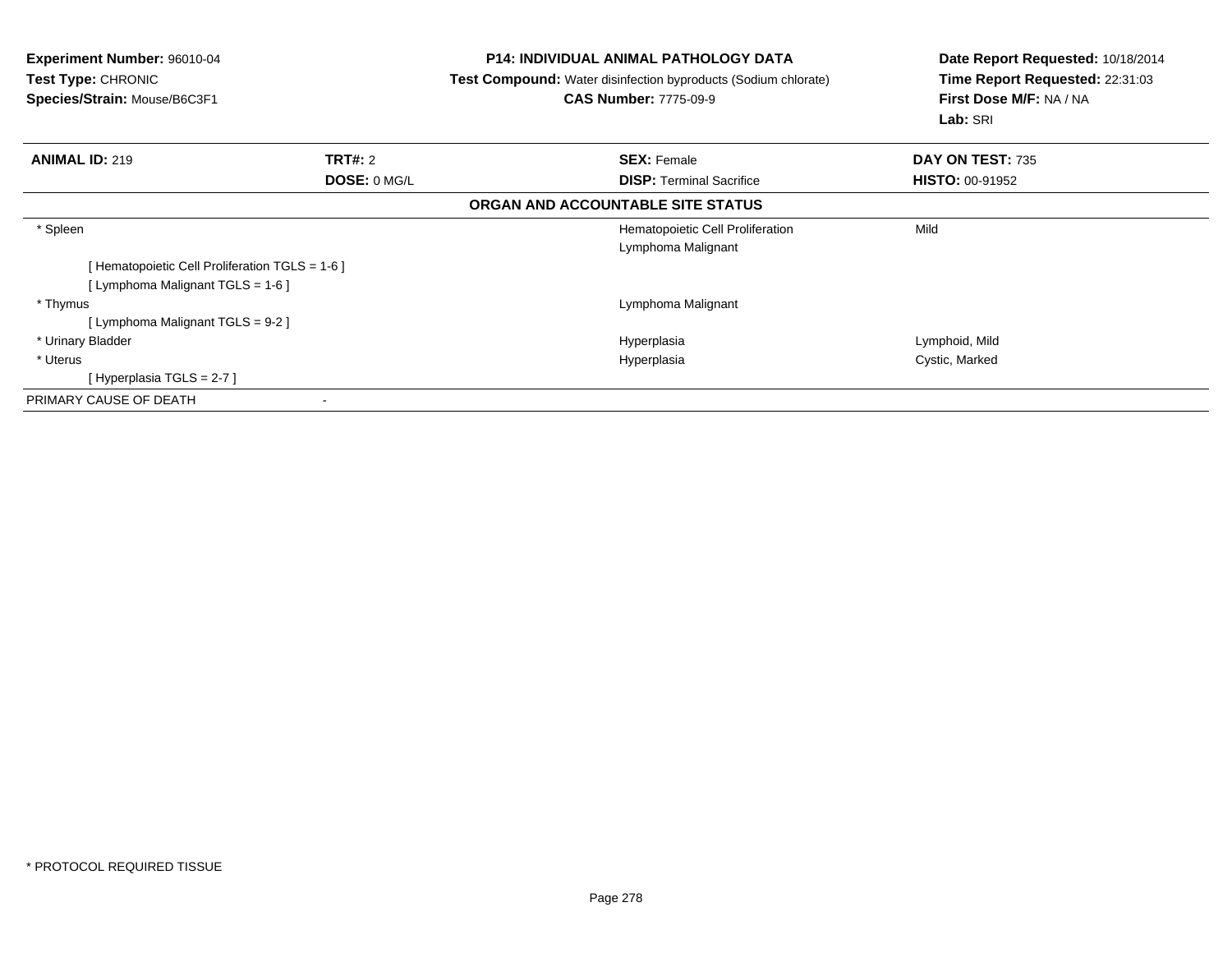### **P14: INDIVIDUAL ANIMAL PATHOLOGY DATA**

**Test Compound:** Water disinfection byproducts (Sodium chlorate)

**CAS Number:** 7775-09-9

| <b>ANIMAL ID: 220</b>                           | <b>TRT#: 2</b>                                                                                           | <b>SEX: Female</b>                | DAY ON TEST: 735           |
|-------------------------------------------------|----------------------------------------------------------------------------------------------------------|-----------------------------------|----------------------------|
|                                                 | DOSE: 0 MG/L                                                                                             | <b>DISP: Terminal Sacrifice</b>   | HISTO: 00-91953            |
|                                                 |                                                                                                          | ORGAN AND ACCOUNTABLE SITE STATUS |                            |
| <b>NORMAL</b>                                   |                                                                                                          |                                   |                            |
| * Adrenal Cortex                                | * Adrenal Medulla                                                                                        | * Bone                            | * Brain                    |
| * Clitoral Gland                                | * Esophagus                                                                                              | * Eye                             | * Gallbladder              |
| * Harderian Gland                               | * Heart                                                                                                  | * Intestine Large, Cecum          | * Intestine Large, Colon   |
| * Intestine Large, Rectum                       | * Intestine Small, Duodenum                                                                              | * Intestine Small, Ileum          | * Intestine Small, Jejunum |
| * Kidney                                        | * Mammary Gland                                                                                          | * Nose                            | * Ovary                    |
| * Pancreas                                      | * Parathyroid Gland                                                                                      | * Pituitary Gland                 | * Salivary Glands          |
| * Skin                                          | * Stomach, Glandular                                                                                     | * Thymus                          | * Trachea                  |
| * Urinary Bladder                               |                                                                                                          |                                   |                            |
| <b>OBSERVATIONS</b>                             |                                                                                                          |                                   |                            |
| * Bone Marrow                                   |                                                                                                          | Hyperplasia                       | Moderate                   |
| * Islets, Pancreatic                            |                                                                                                          | Hyperplasia                       | Minimal                    |
| * Liver                                         |                                                                                                          | Hepatocellular Adenoma            |                            |
|                                                 |                                                                                                          | <b>Infiltration Cellular</b>      | Mixed Cell, Moderate       |
|                                                 |                                                                                                          | <b>Mixed Cell Focus</b>           |                            |
|                                                 |                                                                                                          | <b>Tension Lipidosis</b>          |                            |
|                                                 | Hepatocyte                                                                                               | Vacuolization Cytoplasmic         | Moderate                   |
| [ Hepatocellular Adenoma TGLS = 4-21 ]          |                                                                                                          |                                   |                            |
| * Lung                                          |                                                                                                          | Alveolar/Bronchiolar Adenoma      |                            |
| Lymph Node                                      | Inguinal                                                                                                 | Lymphoma Malignant                |                            |
| [ Lymphoma Malignant TGLS = 1-8 ]               |                                                                                                          |                                   |                            |
| * Lymph Node, Mandibular                        |                                                                                                          | Lymphoma Malignant                |                            |
|                                                 |                                                                                                          | Pigmentation                      | Mild                       |
| * Lymph Node, Mesenteric                        |                                                                                                          | Hyperplasia                       | Lymphoid, Moderate         |
| Oral Mucosa                                     |                                                                                                          | Squamous Cell Carcinoma           |                            |
|                                                 | Note: SQUAMOUS CELL CARCINOMA INVOLVES MUCOSA ADJACENT TO INCISOR TOOTH ON 3RD NASAL SECTION ON SLIDE 9. |                                   |                            |
| * Spleen                                        |                                                                                                          | Hematopoietic Cell Proliferation  | Mild                       |
|                                                 |                                                                                                          | Lymphoma Malignant                |                            |
| [ Hematopoietic Cell Proliferation TGLS = 3-6 ] |                                                                                                          |                                   |                            |
| [ Lymphoma Malignant TGLS = 3-6 ]               |                                                                                                          |                                   |                            |
| * Stomach, Forestomach                          |                                                                                                          | Diverticulum                      |                            |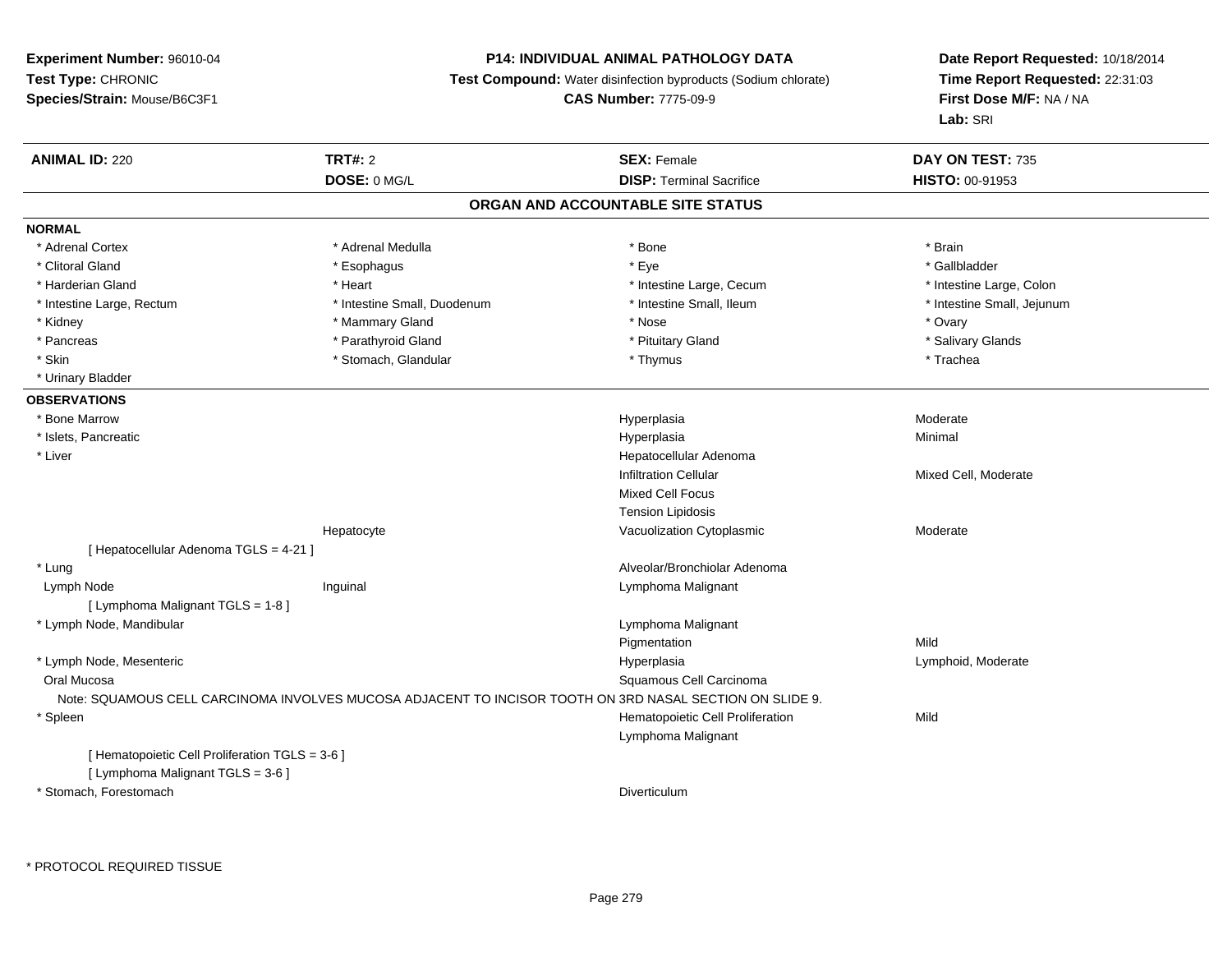| <b>Experiment Number: 96010-04</b><br>Test Type: CHRONIC<br>Species/Strain: Mouse/B6C3F1 |              | <b>P14: INDIVIDUAL ANIMAL PATHOLOGY DATA</b><br><b>Test Compound:</b> Water disinfection byproducts (Sodium chlorate)<br><b>CAS Number: 7775-09-9</b> | Date Report Requested: 10/18/2014<br>Time Report Requested: 22:31:03<br>First Dose M/F: NA / NA<br>Lab: SRI |  |
|------------------------------------------------------------------------------------------|--------------|-------------------------------------------------------------------------------------------------------------------------------------------------------|-------------------------------------------------------------------------------------------------------------|--|
| <b>ANIMAL ID: 220</b>                                                                    | TRT#: 2      | <b>SEX: Female</b>                                                                                                                                    | <b>DAY ON TEST: 735</b>                                                                                     |  |
|                                                                                          | DOSE: 0 MG/L | <b>DISP:</b> Terminal Sacrifice                                                                                                                       | <b>HISTO: 00-91953</b>                                                                                      |  |
|                                                                                          |              | ORGAN AND ACCOUNTABLE SITE STATUS                                                                                                                     |                                                                                                             |  |
| * Thyroid Gland                                                                          |              | Degeneration                                                                                                                                          | Cystic, Moderate                                                                                            |  |
| * Uterus                                                                                 |              | Hyperplasia                                                                                                                                           | Cystic, Moderate                                                                                            |  |
| [Hyperplasia TGLS = $2-7$ ]                                                              |              |                                                                                                                                                       |                                                                                                             |  |
| PRIMARY CAUSE OF DEATH                                                                   |              |                                                                                                                                                       |                                                                                                             |  |
| Animal Note: MALIGNANT LYMPHOMA INFILTRATE IN MESENTERY ADJACENT TO OVARY ON SLIDE 7.    |              |                                                                                                                                                       |                                                                                                             |  |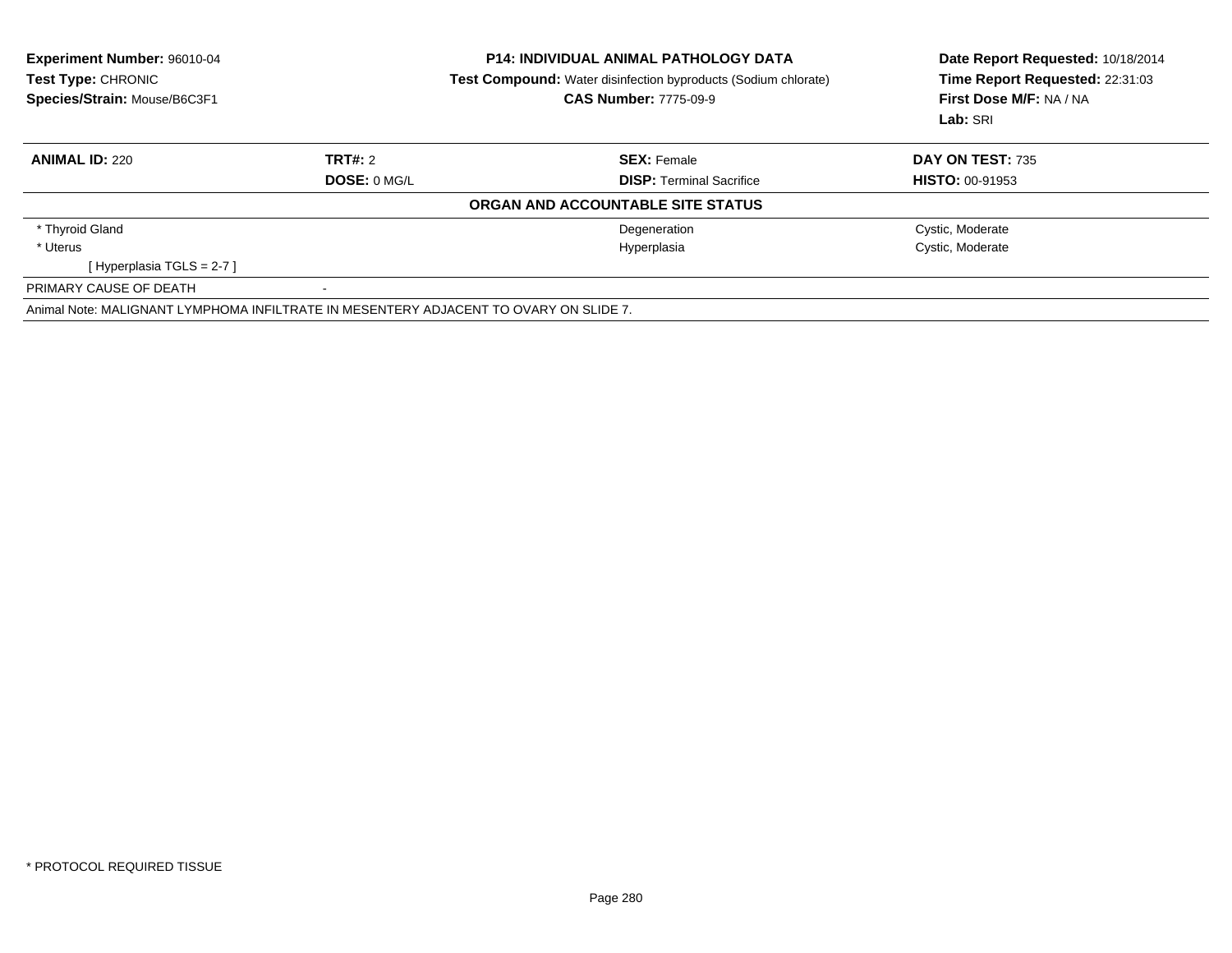# **P14: INDIVIDUAL ANIMAL PATHOLOGY DATA**

**Test Compound:** Water disinfection byproducts (Sodium chlorate)

```
CAS Number: 7775-09-9
```

| <b>ANIMAL ID: 221</b>                           | <b>TRT#: 2</b>            | <b>SEX: Female</b>                | DAY ON TEST: 736         |
|-------------------------------------------------|---------------------------|-----------------------------------|--------------------------|
|                                                 | DOSE: 0 MG/L              | <b>DISP: Terminal Sacrifice</b>   | HISTO: 00-91954          |
|                                                 |                           | ORGAN AND ACCOUNTABLE SITE STATUS |                          |
| <b>NORMAL</b>                                   |                           |                                   |                          |
| * Adrenal Cortex                                | * Adrenal Medulla         | * Bone                            | * Bone Marrow            |
| * Brain                                         | * Clitoral Gland          | * Esophagus                       | * Eye                    |
| * Gallbladder                                   | * Harderian Gland         | * Heart                           | * Intestine Large, Cecum |
| * Intestine Large, Colon                        | * Intestine Large, Rectum | * Intestine Small, Duodenum       | * Intestine Small, Ileum |
| * Intestine Small, Jejunum                      | * Islets, Pancreatic      | * Mammary Gland                   | * Nose                   |
| * Pancreas                                      | * Parathyroid Gland       | * Pituitary Gland                 | * Salivary Glands        |
| * Skin                                          | * Stomach, Forestomach    | * Stomach, Glandular              | * Thyroid Gland          |
| * Trachea                                       | * Urinary Bladder         |                                   |                          |
| <b>OBSERVATIONS</b>                             |                           |                                   |                          |
| * Kidney                                        |                           | Nephropathy                       | Minimal                  |
| * Liver                                         |                           | Hepatocellular Adenoma            | Multiple                 |
|                                                 |                           | Lymphoma Malignant                |                          |
|                                                 |                           | Necrosis                          | Focal, Minimal           |
| [Hepatocellular Adenoma TGLS = 5-21,6-22]       |                           |                                   |                          |
| [ Lymphoma Malignant TGLS = 4-6 ]               |                           |                                   |                          |
| * Lung                                          |                           | Hyperplasia                       | Lymphoid, Mild           |
| * Lymph Node, Mandibular                        |                           | Lymphoma Malignant                |                          |
|                                                 |                           | Pigmentation                      | Mild                     |
| * Lymph Node, Mesenteric                        |                           | Lymphoma Malignant                |                          |
| * Ovary                                         |                           | Cyst                              |                          |
| [Cyst TGLS = $1-7$ ]                            |                           |                                   |                          |
| * Spleen                                        |                           | Hematopoietic Cell Proliferation  | Moderate                 |
|                                                 |                           | Lymphoma Malignant                |                          |
| [ Hematopoietic Cell Proliferation TGLS = 3-6 ] |                           |                                   |                          |
| [ Lymphoma Malignant TGLS = 3-6 ]               |                           |                                   |                          |
| * Thymus                                        |                           | Hyperplasia                       | Lymphoid, Moderate       |
| * Uterus                                        |                           | Hyperplasia                       | Cystic, Moderate         |
| [Hyperplasia TGLS = 2-7]                        |                           |                                   |                          |
| PRIMARY CAUSE OF DEATH                          | $\blacksquare$            |                                   |                          |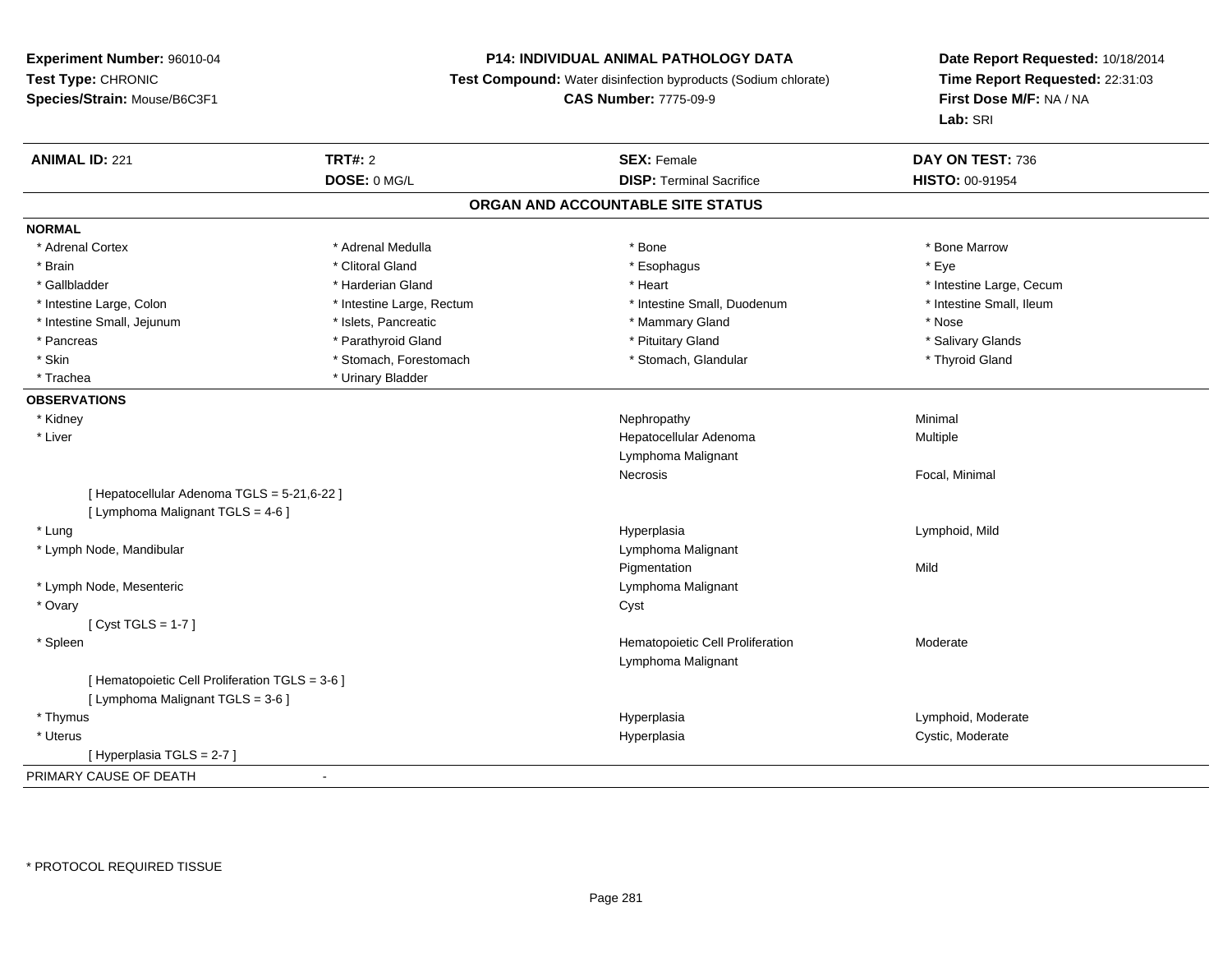# **P14: INDIVIDUAL ANIMAL PATHOLOGY DATA**

**Test Compound:** Water disinfection byproducts (Sodium chlorate)

**CAS Number:** 7775-09-9

| <b>ANIMAL ID: 222</b>                                   | <b>TRT#: 2</b>                                                  | <b>SEX: Female</b>                       | DAY ON TEST: 674         |  |
|---------------------------------------------------------|-----------------------------------------------------------------|------------------------------------------|--------------------------|--|
|                                                         | DOSE: 0 MG/L                                                    | <b>DISP: Natural Death</b>               | HISTO: 00-90179          |  |
|                                                         |                                                                 | ORGAN AND ACCOUNTABLE SITE STATUS        |                          |  |
| <b>NORMAL</b>                                           |                                                                 |                                          |                          |  |
| * Adrenal Medulla                                       | * Bone                                                          | * Bone Marrow                            | * Brain                  |  |
| * Clitoral Gland                                        | * Esophagus                                                     | * Eye                                    | * Harderian Gland        |  |
| * Heart                                                 | * Intestine Large, Rectum                                       | * Intestine Small, Duodenum              | * Intestine Small, Ileum |  |
| * Intestine Small, Jejunum                              | * Islets, Pancreatic                                            | * Kidney                                 | * Mammary Gland          |  |
| * Nose                                                  | * Pancreas                                                      | * Parathyroid Gland                      | * Pituitary Gland        |  |
| * Skin                                                  | * Stomach, Forestomach                                          | * Stomach, Glandular                     | * Thymus                 |  |
| * Trachea                                               |                                                                 |                                          |                          |  |
| <b>AUTO PRECLUDES DIAG.</b>                             |                                                                 |                                          |                          |  |
| * Gallbladder                                           |                                                                 |                                          |                          |  |
| <b>OBSERVATIONS</b>                                     |                                                                 |                                          |                          |  |
| * Adrenal Cortex                                        |                                                                 | <b>Accessory Adrenal Cortical Nodule</b> | Moderate                 |  |
| * Intestine Large, Cecum                                |                                                                 | Hemorrhage                               | Marked                   |  |
| [Hemorrhage TGLS = 5-4]                                 |                                                                 |                                          |                          |  |
| * Intestine Large, Colon                                |                                                                 | Hemorrhage                               | Moderate                 |  |
| [Hemorrhage TGLS = 6-4]                                 |                                                                 |                                          |                          |  |
| * Liver                                                 |                                                                 | <b>Infiltration Cellular</b>             | Mixed Cell, Moderate     |  |
|                                                         | Centrilobular                                                   | Necrosis                                 | Moderate                 |  |
|                                                         | Kupffer Cell                                                    | Pigmentation                             | Mild                     |  |
| [ Infiltration Cellular TGLS = 1-6 ]                    |                                                                 |                                          |                          |  |
| [ Necrosis TGLS = $1-6$ ]                               |                                                                 |                                          |                          |  |
| * Lung                                                  |                                                                 | Edema                                    | Mild                     |  |
| * Lymph Node, Mandibular                                |                                                                 | Lymphoma Malignant                       |                          |  |
| * Lymph Node, Mesenteric                                |                                                                 | Lymphoma Malignant                       |                          |  |
| Mesentery                                               | Fat                                                             | Necrosis                                 | Mild                     |  |
| [Necrosis TGLS = $2-21$ ]                               |                                                                 |                                          |                          |  |
| * Nose                                                  |                                                                 |                                          |                          |  |
| Note: MILD CHRONIC INFLAMMATION IN NOSE; NOT TABULATED. |                                                                 |                                          |                          |  |
| * Ovary                                                 |                                                                 | Luteoma                                  |                          |  |
|                                                         | Note: THERE APPEAR TO BE TWO SEPARATE TUMORS IN THE SAME OVARY. |                                          |                          |  |
| * Salivary Glands                                       |                                                                 | Hyperplasia                              | Lymphoid, Mild           |  |
|                                                         |                                                                 |                                          |                          |  |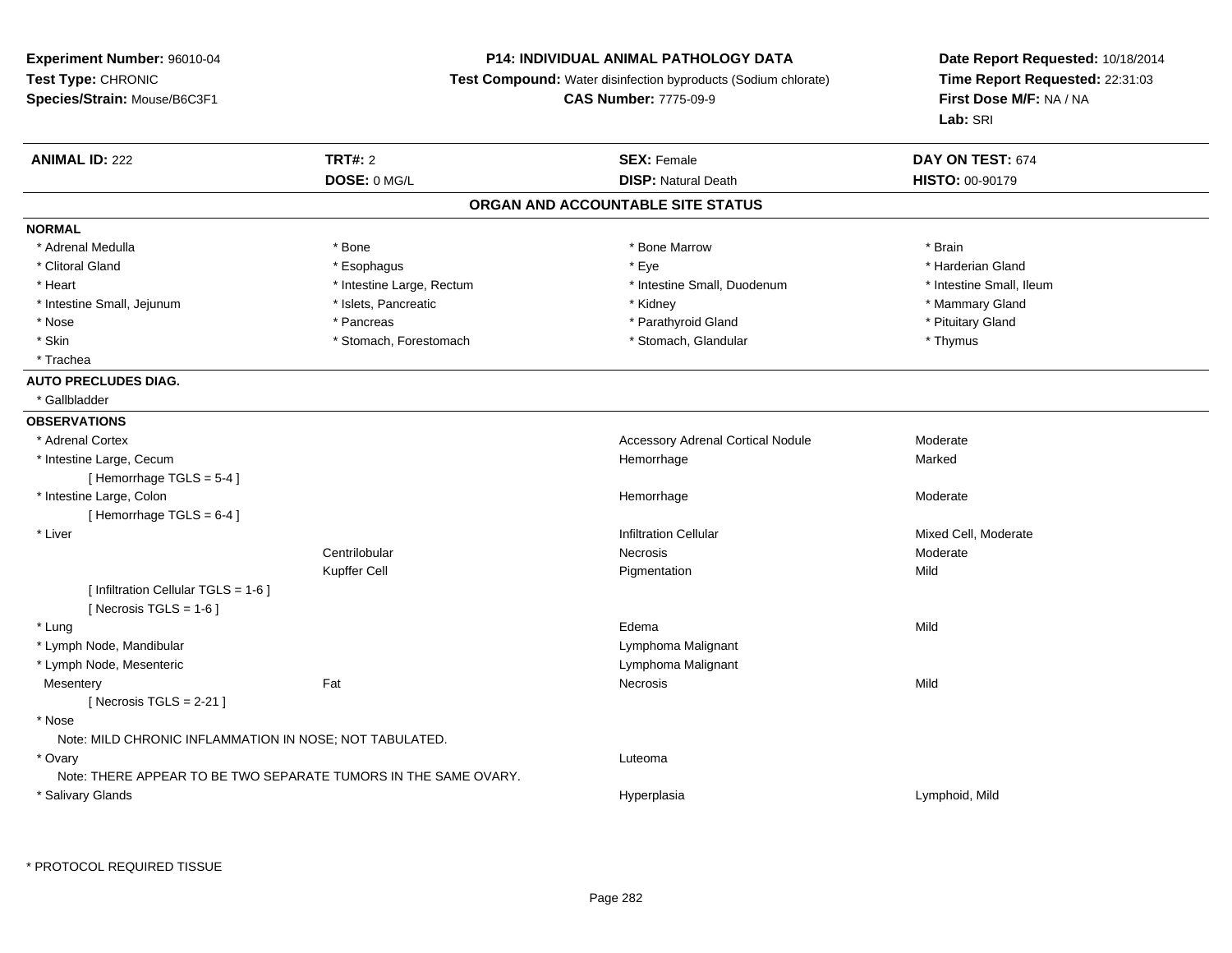| Experiment Number: 96010-04<br><b>Test Type: CHRONIC</b><br>Species/Strain: Mouse/B6C3F1 |                          |                    | <b>P14: INDIVIDUAL ANIMAL PATHOLOGY DATA</b><br><b>Test Compound:</b> Water disinfection byproducts (Sodium chlorate)<br><b>CAS Number: 7775-09-9</b> | Date Report Requested: 10/18/2014<br>Time Report Requested: 22:31:03<br>First Dose M/F: NA / NA<br>Lab: SRI |
|------------------------------------------------------------------------------------------|--------------------------|--------------------|-------------------------------------------------------------------------------------------------------------------------------------------------------|-------------------------------------------------------------------------------------------------------------|
| <b>ANIMAL ID: 222</b>                                                                    | <b>TRT#: 2</b>           |                    | <b>SEX: Female</b>                                                                                                                                    | DAY ON TEST: 674                                                                                            |
|                                                                                          | DOSE: 0 MG/L             |                    | <b>DISP: Natural Death</b>                                                                                                                            | <b>HISTO: 00-90179</b>                                                                                      |
|                                                                                          |                          |                    | ORGAN AND ACCOUNTABLE SITE STATUS                                                                                                                     |                                                                                                             |
| * Spleen                                                                                 |                          |                    | Lymphoma Malignant                                                                                                                                    |                                                                                                             |
| [Lymphoma Malignant TGLS = $4-6$ ]                                                       |                          |                    |                                                                                                                                                       |                                                                                                             |
| * Thyroid Gland                                                                          |                          |                    | Degeneration                                                                                                                                          | Cystic, Mild                                                                                                |
| * Urinary Bladder                                                                        |                          |                    | Hyperplasia                                                                                                                                           | Lymphoid, Mild                                                                                              |
| Note: INFUSION ARTIFACT IN URINARY BLADDER.                                              |                          |                    |                                                                                                                                                       |                                                                                                             |
| * Uterus                                                                                 |                          |                    | Hyperplasia                                                                                                                                           | Cystic, Mild                                                                                                |
| [Hyperplasia TGLS = $3-7$ ]                                                              |                          |                    |                                                                                                                                                       |                                                                                                             |
| PRIMARY CAUSE OF DEATH                                                                   | - Lymph Node, Mesenteric | Lymphoma Malignant |                                                                                                                                                       |                                                                                                             |
| Animal Note: THE MALIGNANT LYMPHOMA HAS SOME FEATURES OF A PLASMA CELL TUMOR.            |                          |                    |                                                                                                                                                       |                                                                                                             |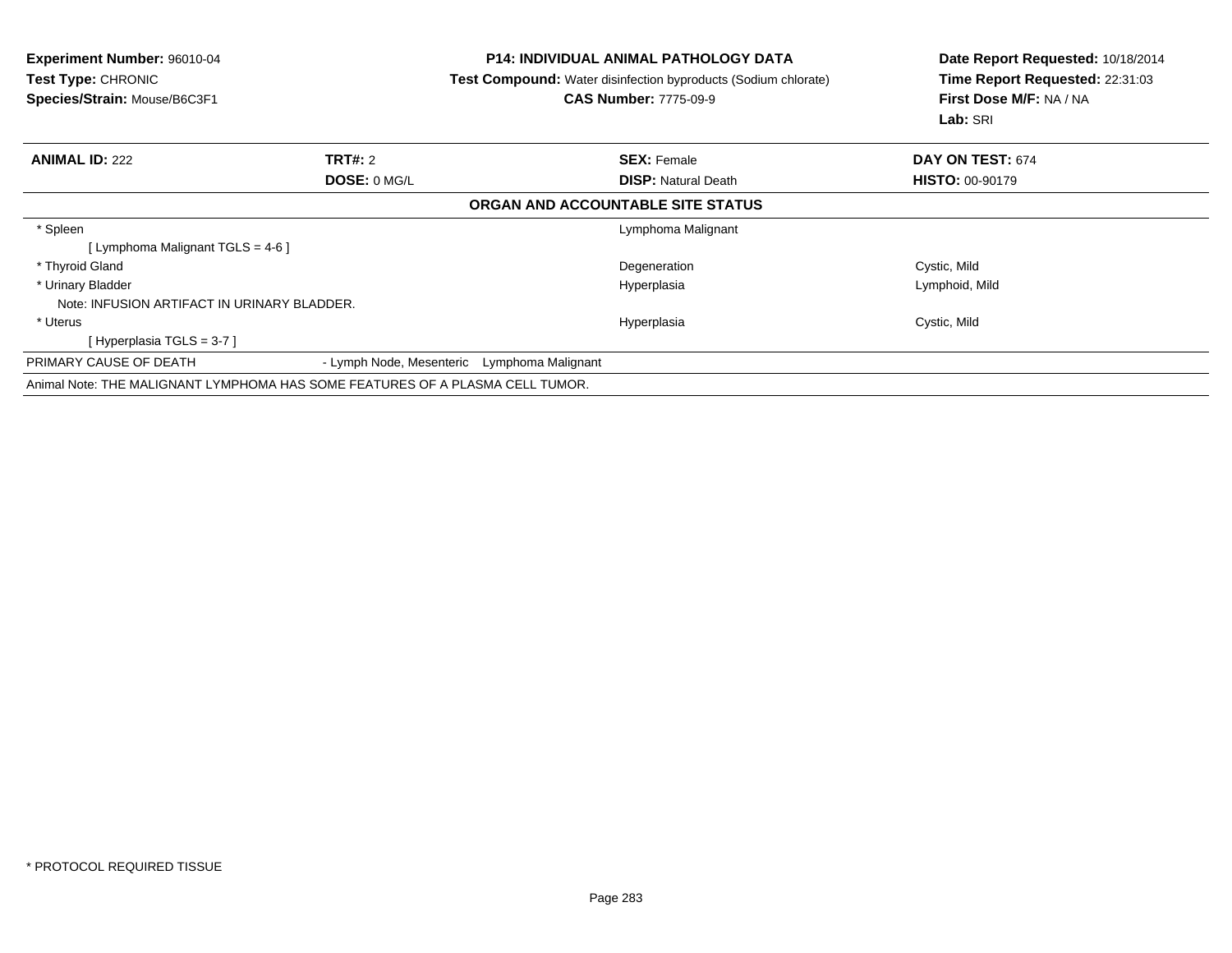# **P14: INDIVIDUAL ANIMAL PATHOLOGY DATA**

**Test Compound:** Water disinfection byproducts (Sodium chlorate)

**CAS Number:** 7775-09-9

| DOSE: 0 MG/L<br><b>DISP: Terminal Sacrifice</b><br><b>HISTO: 00-91955</b>                                        |  |
|------------------------------------------------------------------------------------------------------------------|--|
| ORGAN AND ACCOUNTABLE SITE STATUS                                                                                |  |
| <b>NORMAL</b>                                                                                                    |  |
| * Bone Marrow<br>* Adrenal Cortex<br>* Adrenal Medulla<br>* Bone                                                 |  |
| * Clitoral Gland<br>* Eye<br>* Brain<br>* Esophagus                                                              |  |
| * Gallbladder<br>* Heart<br>* Intestine Large, Cecum<br>* Harderian Gland                                        |  |
| * Intestine Large, Rectum<br>* Intestine Small, Duodenum<br>* Intestine Small, Ileum<br>* Intestine Large, Colon |  |
| * Intestine Small, Jejunum<br>* Islets, Pancreatic<br>* Lung<br>* Kidney                                         |  |
| * Lymph Node, Mesenteric<br>* Mammary Gland<br>* Nose<br>Mesentery                                               |  |
| * Parathyroid Gland<br>* Pancreas<br>* Pituitary Gland<br>* Salivary Glands                                      |  |
| * Stomach, Glandular<br>* Thyroid Gland<br>* Stomach, Forestomach<br>* Thymus                                    |  |
| * Urinary Bladder<br>* Trachea                                                                                   |  |
| <b>OBSERVATIONS</b>                                                                                              |  |
| <b>Eosinophilic Focus</b><br>* Liver                                                                             |  |
| Hepatocellular Adenoma                                                                                           |  |
| <b>Infiltration Cellular</b><br>Mixed Cell, Mild                                                                 |  |
| <b>Kupffer Cell</b><br>Mild<br>Pigmentation                                                                      |  |
| Note: HEPATOCELLULAR ADENOMAS PRESENT ON SLIDES 6 AND 23.                                                        |  |
| [ Eosinophilic Focus TGLS = 7-24 ]                                                                               |  |
| [ Hepatocellular Adenoma TGLS = 6-23 ]                                                                           |  |
| * Lymph Node, Mandibular<br>Pigmentation<br>Moderate                                                             |  |
| * Ovary<br>Cyst                                                                                                  |  |
| [Cyst TGLS = $4-7$ ]                                                                                             |  |
| * Skin<br><b>Subcut Tiss</b><br>Schwannoma Malignant                                                             |  |
| [Schwannoma Malignant TGLS = 1-21]                                                                               |  |
| * Spleen<br>Hematopoietic Cell Proliferation<br>Marked                                                           |  |
| [ Hematopoietic Cell Proliferation TGLS = 5-6 ]                                                                  |  |
| * Uterus<br>Cystic, Mild<br>Hyperplasia                                                                          |  |
| [Hyperplasia TGLS = 3-7]                                                                                         |  |
| PRIMARY CAUSE OF DEATH<br>$\blacksquare$                                                                         |  |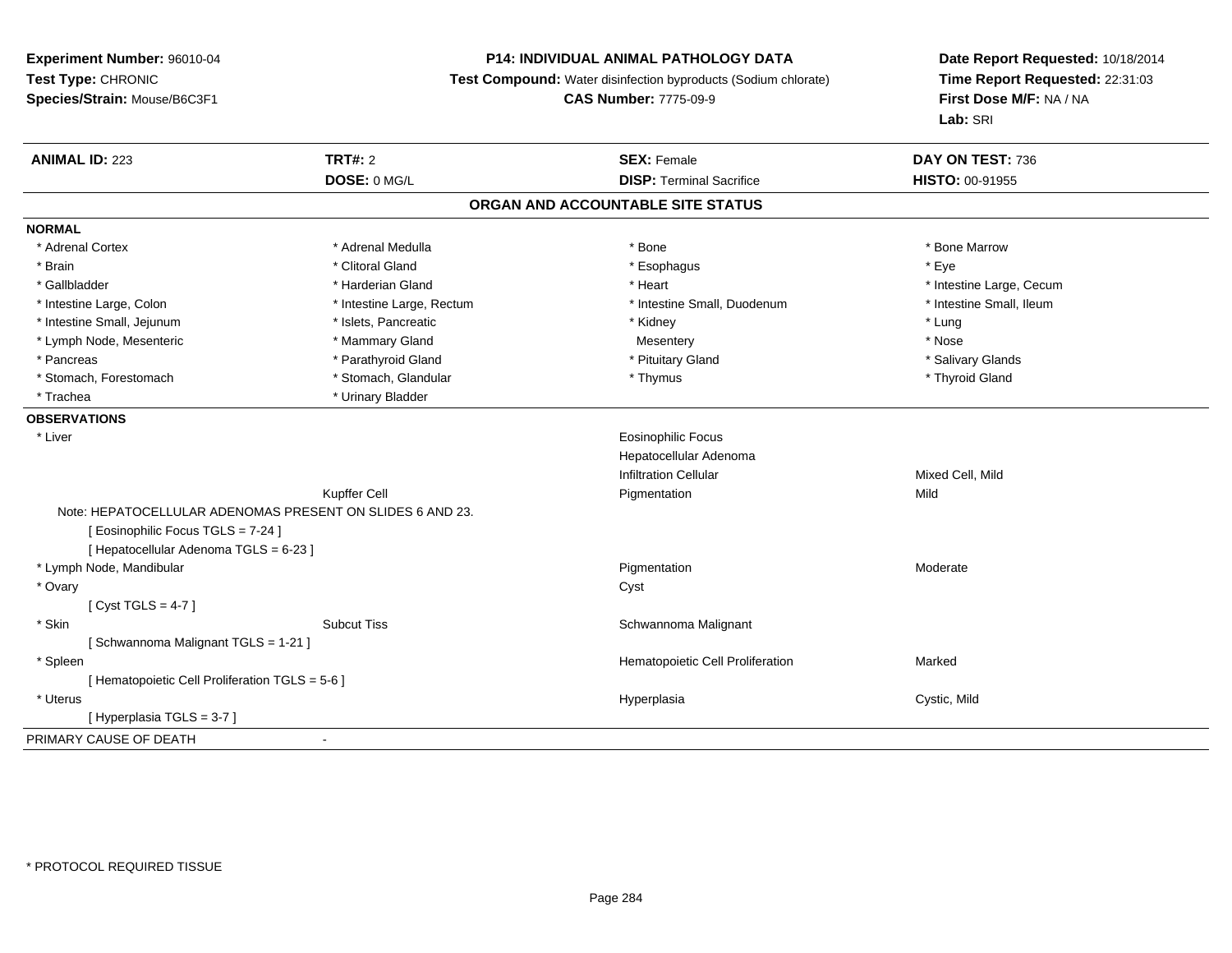### **P14: INDIVIDUAL ANIMAL PATHOLOGY DATA**

**Test Compound:** Water disinfection byproducts (Sodium chlorate)

**CAS Number:** 7775-09-9

**Date Report Requested:** 10/18/2014**Time Report Requested:** 22:31:03**First Dose M/F:** NA / NA**Lab:** SRI

| <b>ANIMAL ID: 224</b>                                                         | TRT#: 2                                                                                                 | <b>SEX: Female</b>                | DAY ON TEST: 736           |
|-------------------------------------------------------------------------------|---------------------------------------------------------------------------------------------------------|-----------------------------------|----------------------------|
|                                                                               | DOSE: 0 MG/L                                                                                            | <b>DISP: Terminal Sacrifice</b>   | <b>HISTO: 00-91956</b>     |
|                                                                               |                                                                                                         | ORGAN AND ACCOUNTABLE SITE STATUS |                            |
| <b>NORMAL</b>                                                                 |                                                                                                         |                                   |                            |
| * Adrenal Cortex                                                              | * Adrenal Medulla                                                                                       | * Bone                            | * Brain                    |
| * Clitoral Gland                                                              | * Esophagus                                                                                             | * Eye                             | * Gallbladder              |
| * Harderian Gland                                                             | * Heart                                                                                                 | * Intestine Large, Cecum          | * Intestine Large, Colon   |
| * Intestine Large, Rectum                                                     | * Intestine Small, Duodenum                                                                             | * Intestine Small, Ileum          | * Intestine Small, Jejunum |
| * Islets, Pancreatic                                                          | * Lung                                                                                                  | * Lymph Node, Mandibular          | * Mammary Gland            |
| Mesentery                                                                     | * Nose                                                                                                  | * Pancreas                        | * Parathyroid Gland        |
| * Pituitary Gland                                                             | * Salivary Glands                                                                                       | * Skin                            | * Stomach, Forestomach     |
| * Stomach, Glandular                                                          | * Thymus                                                                                                | * Trachea                         | * Urinary Bladder          |
| <b>OBSERVATIONS</b>                                                           |                                                                                                         |                                   |                            |
| * Bone Marrow                                                                 |                                                                                                         | Myelofibrosis                     | Moderate                   |
| * Eye                                                                         | Note: FOLDS IN OUTER NUCLEAR LAYER OF RETINA; CONSIDERED POSSIBLE ARTIFACTUAL CHANGE AND NOT TABULATED. |                                   |                            |
| * Kidney                                                                      |                                                                                                         | Nephropathy                       | Mild                       |
| * Liver                                                                       |                                                                                                         | <b>Basophilic Focus</b>           |                            |
|                                                                               |                                                                                                         | Hepatocellular Adenoma            | Multiple                   |
| [ Hepatocellular Adenoma TGLS = 3-6 ]                                         |                                                                                                         |                                   |                            |
| * Lymph Node, Mesenteric                                                      |                                                                                                         | Hyperplasia                       | Lymphoid, Mild             |
| * Ovary                                                                       |                                                                                                         | Cystadenoma                       |                            |
| * Spleen                                                                      |                                                                                                         | Hematopoietic Cell Proliferation  | Moderate                   |
|                                                                               |                                                                                                         | Hyperplasia                       | Lymphoid, Moderate         |
|                                                                               |                                                                                                         | Pigmentation                      | Moderate                   |
| [ Hematopoietic Cell Proliferation TGLS = 2-6 ]<br>[ Hyperplasia TGLS = 2-6 ] |                                                                                                         |                                   |                            |
| * Thyroid Gland                                                               |                                                                                                         | Degeneration                      | Cystic, Moderate           |
|                                                                               | <b>Follicular Cel</b>                                                                                   | Hypertrophy                       | Minimal                    |
| * Uterus                                                                      |                                                                                                         | Hyperplasia                       | Cystic, Mild               |
| PRIMARY CAUSE OF DEATH                                                        | $\sim$                                                                                                  |                                   |                            |

Animal Note: SMALL FOCI OF MIXED INFLAMMATORY CELLS IN MESENTERY ; NOT TABULATED.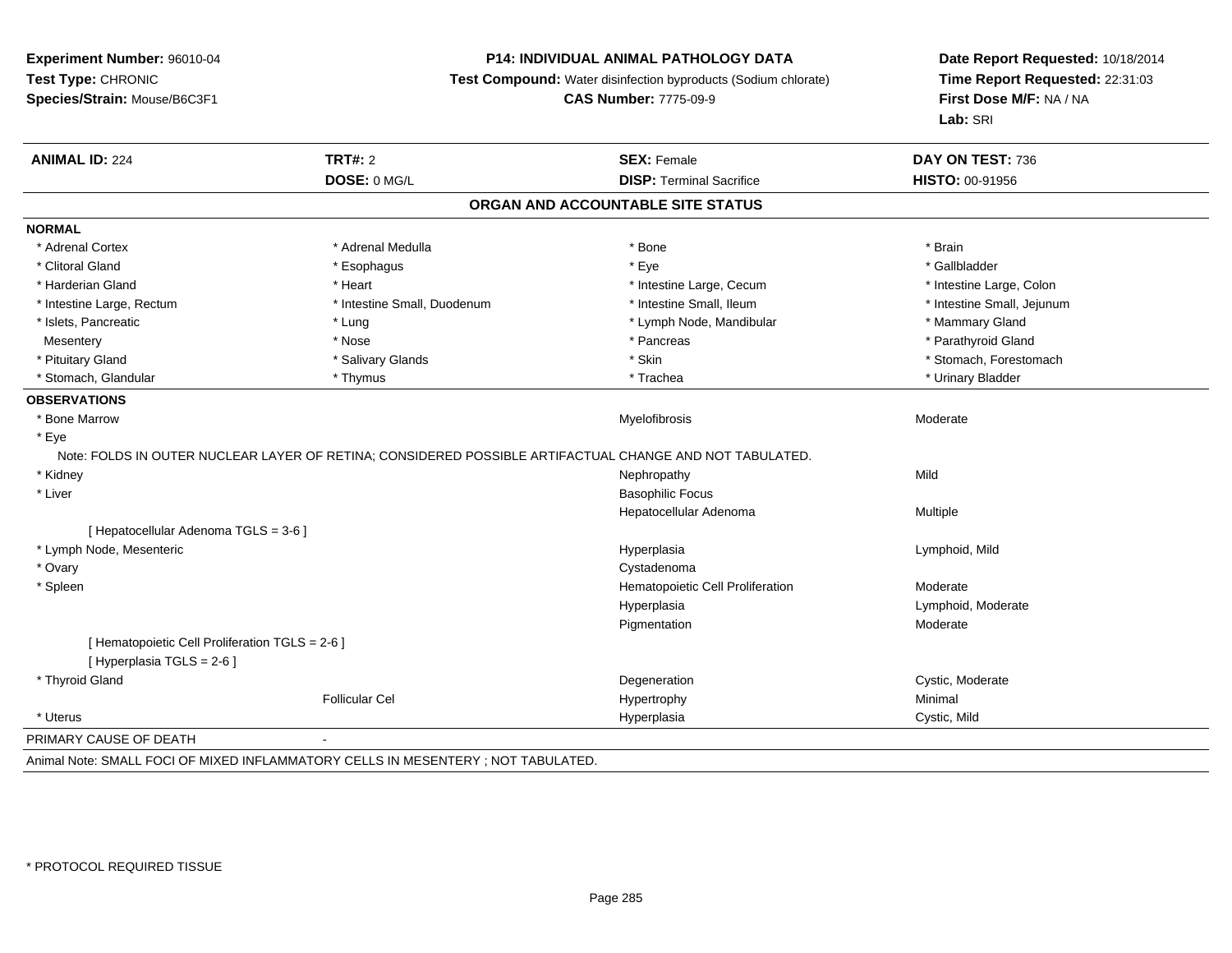**Experiment Number:** 96010-04**Test Type:** CHRONIC **Species/Strain:** Mouse/B6C3F1**P14: INDIVIDUAL ANIMAL PATHOLOGY DATA Test Compound:** Water disinfection byproducts (Sodium chlorate)**CAS Number:** 7775-09-9**Date Report Requested:** 10/18/2014**Time Report Requested:** 22:31:03**First Dose M/F:** NA / NA**Lab:** SRI**ANIMAL ID:** 225 **TRT#:** <sup>2</sup> **SEX:** Female **DAY ON TEST:** <sup>606</sup> **DOSE:** 0 MG/L **DISP:** Natural Death **HISTO:** 00-88978 **ORGAN AND ACCOUNTABLE SITE STATUSNORMAL**\* Adrenal Cortex \* Adrenal Medulla \* Adrenal Medulla \* Bone \* Brain \* Brain \* Brain \* Brain \* Brain \* Brain \* Brain \* Brain \* Brain \* Brain \* Brain \* Brain \* Brain \* Brain \* Brain \* Brain \* Brain \* Brain \* Brain \* Brain \* Brain \* Brain \* B \* Gallbladder \* Clitoral Gland \* Esophagus \* Eye \* Gallbladder\* Harderian Gland \* Thestine Large, Colon \* 1. Thestine Small, Duodenum \* Intestine Small, Duodenum \* Islets, Pancreatic \* Mammary Gland \* \* Andrew \* Nose \* \* Nose \* \* Ovary \* Ovary \* Ovary \* \* Ovary \* \* Pancreas \* \* Pancreas \* \* Pancreas \* \* Pancreas \* \* Pancreas \* \* Pancreas \* \* Pancreas \* \* Pancreas \* \* Pancreas \* \* Pancreas \* \* Pancreas \* Parathyroid Gland \* \* Pituitary Gland \* Pituitary Gland \* Skin \* Skin \* Stomach, Forestomach \* Stomach, Glandular \* Trachea **MISSING**\* Heart \* Intestine Small, Ileum \* The manuscription of the structure \* Lymph Node, Mandibular \* The manuscription \* Salivary Glands \* Thymus**AUTO PRECLUDES DIAG.**\* Intestine Large, Cecum \* 11testine Large, Rectum **INSUFFICIENT TISSUE** \* Intestine Small, Jejunum**OBSERVATIONS** \* Bone MarrowHemangiosarcoma<br>Hyperplasia \* Kidneyy and the settlement of the settlement of the settlement of the settlement of the settlement of the settlement of the settlement of the settlement of the settlement of the settlement of the settlement of the settlement of Lymphoid, Moderate<br>Mild \* Liver Hematopoietic Cell Proliferationn Mild Hepatocellular Adenoma Multiple  $[$  Hepatocellular Adenoma TGLS = 6-22,7-23,8-24  $]$  \* Lungg and the set of the set of the set of the Hyperplasia set of the set of the Lymphoid, Mild and the set of the set of the set of the set of the set of the set of the set of the set of the set of the set of the set of the s \* Lymph Node, Mesentericc in the contract of the contract of the contract of the contract of the contract of the contract of the contract of the contract of the contract of the contract of the contract of the contract of the contract of the contr Hyperplasia **Example 2018** Lymphoid, Moderate \* Spleen Hemangiosarcoma Hematopoietic Cell Proliferation Marked Note: HEMANGIOSARCOMA IS ON SLIDES 6 AND 21.[ Hemangiosarcoma TGLS = 3-21 ][ Hematopoietic Cell Proliferation TGLS = 2-6 ] \* Thyroid Gland Follicular Cel Hypertrophy Mild \* Urinary Bladderr and the contract of the contract of the contract of the contract of the contract of the contract of the contract of the contract of the contract of the contract of the contract of the contract of the contract of the cont Lymphoid, Mild \* Uteruss and the contract of the contract of the contract of the contract of the contract of the contract of the contract of the contract of the contract of the contract of the contract of the contract of the contract of the cont Hyperplasia **Cystic, Marked**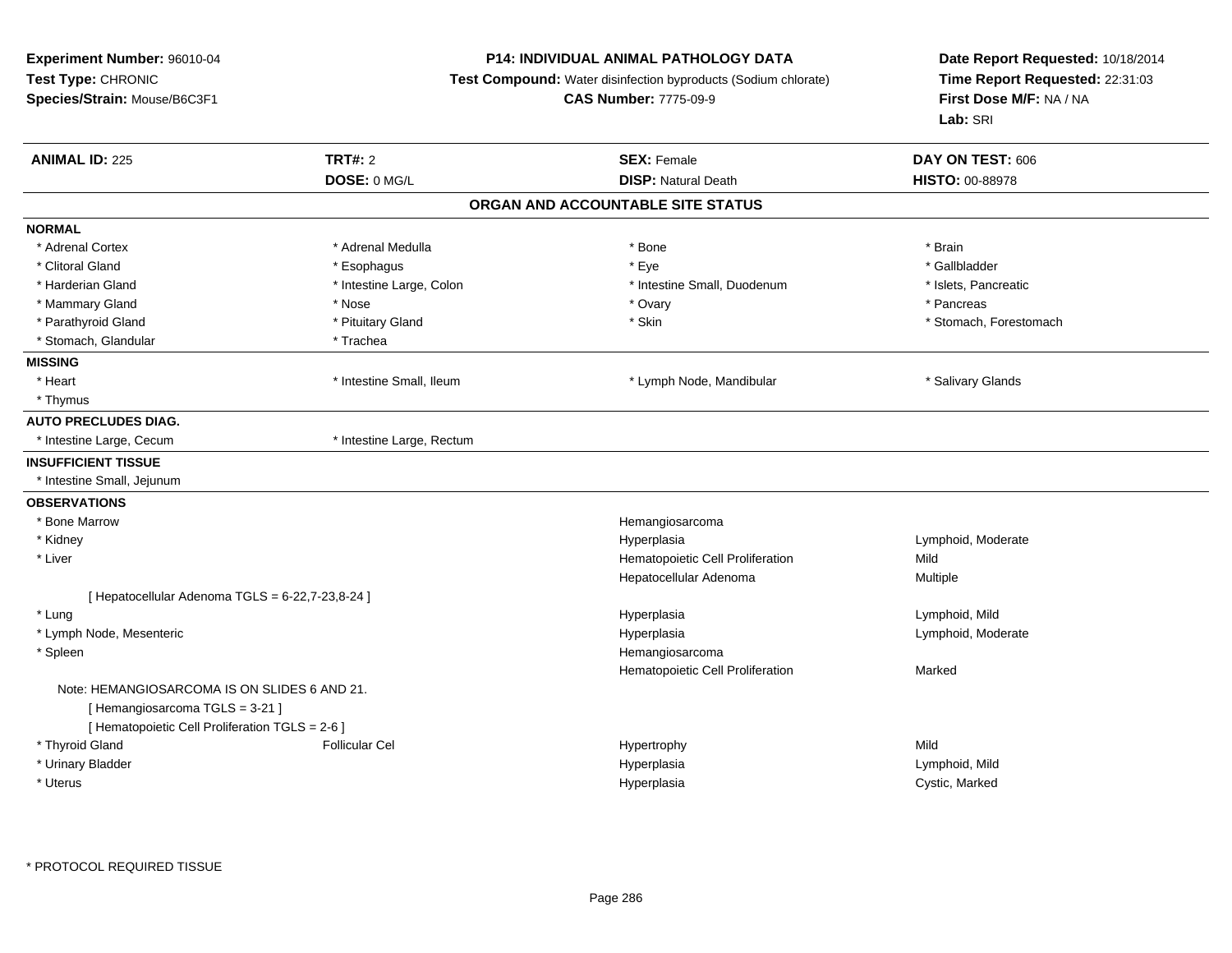| <b>Experiment Number: 96010-04</b><br>Test Type: CHRONIC<br>Species/Strain: Mouse/B6C3F1 |                             | <b>P14: INDIVIDUAL ANIMAL PATHOLOGY DATA</b><br><b>Test Compound:</b> Water disinfection byproducts (Sodium chlorate)<br><b>CAS Number: 7775-09-9</b> | Date Report Requested: 10/18/2014<br>Time Report Requested: 22:31:03<br>First Dose M/F: NA / NA<br>Lab: SRI |  |
|------------------------------------------------------------------------------------------|-----------------------------|-------------------------------------------------------------------------------------------------------------------------------------------------------|-------------------------------------------------------------------------------------------------------------|--|
| <b>ANIMAL ID: 225</b>                                                                    | TRT#: 2                     | <b>SEX:</b> Female                                                                                                                                    | <b>DAY ON TEST: 606</b>                                                                                     |  |
|                                                                                          | DOSE: 0 MG/L                | <b>DISP: Natural Death</b>                                                                                                                            | <b>HISTO: 00-88978</b>                                                                                      |  |
|                                                                                          |                             | ORGAN AND ACCOUNTABLE SITE STATUS                                                                                                                     |                                                                                                             |  |
| [Hyperplasia TGLS = 1-7]                                                                 |                             |                                                                                                                                                       |                                                                                                             |  |
| PRIMARY CAUSE OF DEATH                                                                   | Hemangiosarcoma<br>- Spleen |                                                                                                                                                       |                                                                                                             |  |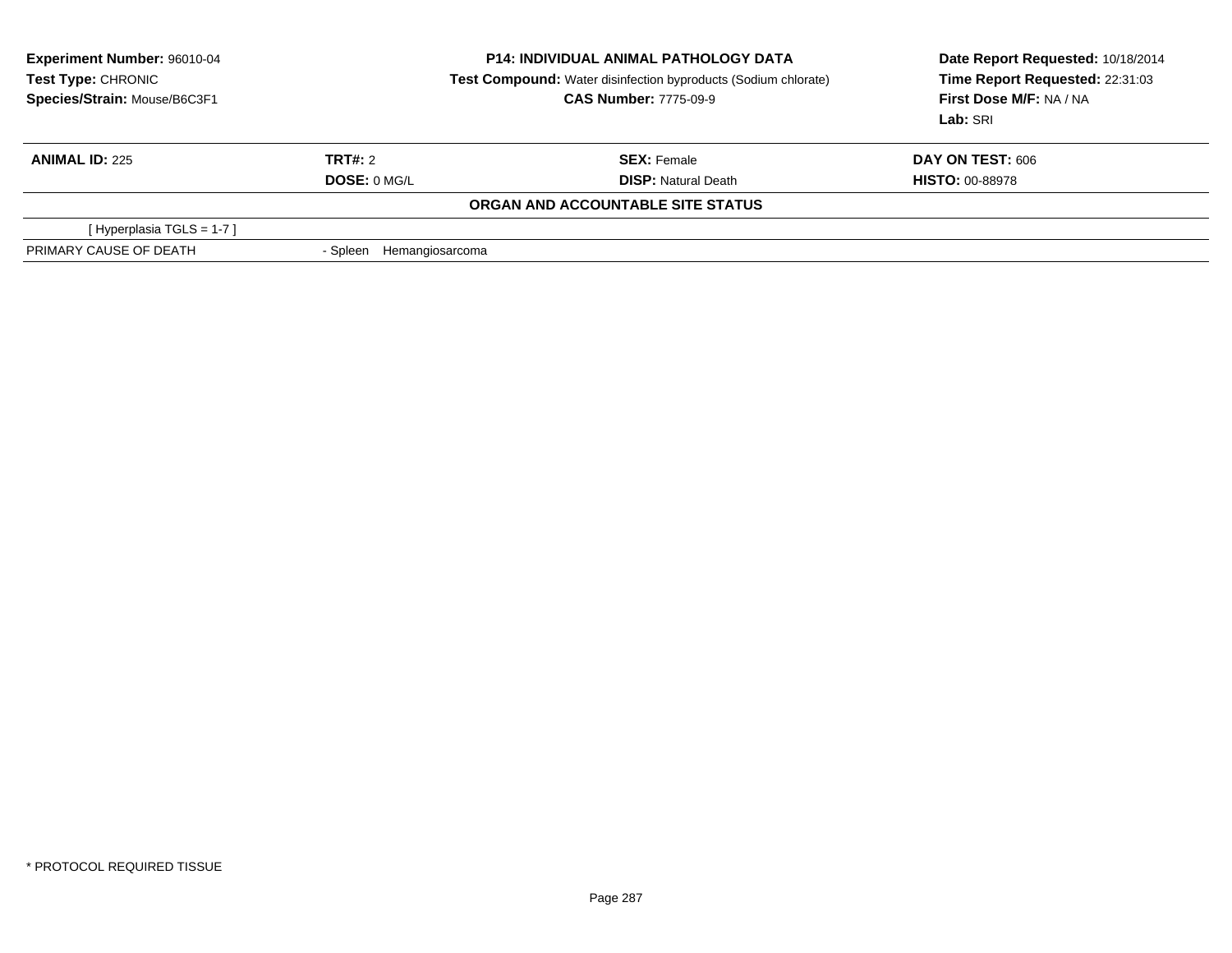# **P14: INDIVIDUAL ANIMAL PATHOLOGY DATA**

**Test Compound:** Water disinfection byproducts (Sodium chlorate)

**CAS Number:** 7775-09-9

| <b>ANIMAL ID: 226</b>                  | <b>TRT#: 2</b>            | <b>SEX: Female</b>                | DAY ON TEST: 735         |
|----------------------------------------|---------------------------|-----------------------------------|--------------------------|
|                                        | DOSE: 0 MG/L              | <b>DISP: Terminal Sacrifice</b>   | HISTO: 00-91957          |
|                                        |                           | ORGAN AND ACCOUNTABLE SITE STATUS |                          |
| <b>NORMAL</b>                          |                           |                                   |                          |
| * Adrenal Cortex                       | * Adrenal Medulla         | * Bone                            | * Bone Marrow            |
| * Brain                                | * Clitoral Gland          | * Esophagus                       | * Eye                    |
| * Gallbladder                          | * Harderian Gland         | * Heart                           | * Intestine Large, Cecum |
| * Intestine Large, Colon               | * Intestine Large, Rectum | * Intestine Small, Duodenum       | * Intestine Small, Ileum |
| * Intestine Small, Jejunum             | * Islets, Pancreatic      | * Lung                            | * Mammary Gland          |
| * Nose                                 | * Ovary                   | * Pancreas                        | * Skin                   |
| * Stomach, Forestomach                 | * Stomach, Glandular      | * Thymus                          | * Thyroid Gland          |
| * Trachea                              |                           |                                   |                          |
| <b>MISSING</b>                         |                           |                                   |                          |
| * Parathyroid Gland                    |                           |                                   |                          |
| <b>OBSERVATIONS</b>                    |                           |                                   |                          |
| * Kidney                               |                           | Nephropathy                       | Minimal                  |
| * Liver                                |                           | Hepatocellular Adenoma            |                          |
| [ Hepatocellular Adenoma TGLS = 3-21 ] |                           |                                   |                          |
| * Lymph Node, Mandibular               |                           | Lymphoma Malignant                |                          |
|                                        |                           | Pigmentation                      | Mild                     |
| * Lymph Node, Mesenteric               |                           | Hemorrhage                        | Marked                   |
|                                        |                           | Lymphoma Malignant                |                          |
| [Hemorrhage TGLS = $4-22$ ]            |                           |                                   |                          |
| * Pituitary Gland                      | Pars Distalis             | Angiectasis                       | Minimal                  |
| * Salivary Glands                      |                           | Hyperplasia                       | Lymphoid, Moderate       |
| * Spleen                               |                           | Lymphoma Malignant                |                          |
|                                        |                           | Pigmentation                      | Moderate                 |
| [ Lymphoma Malignant TGLS = 2-6 ]      |                           |                                   |                          |
| * Urinary Bladder                      |                           | Lymphoma Malignant                |                          |
| * Uterus                               |                           | Hyperplasia                       | Cystic, Moderate         |
| [Hyperplasia TGLS = 1-7]               |                           |                                   |                          |
| PRIMARY CAUSE OF DEATH                 |                           |                                   |                          |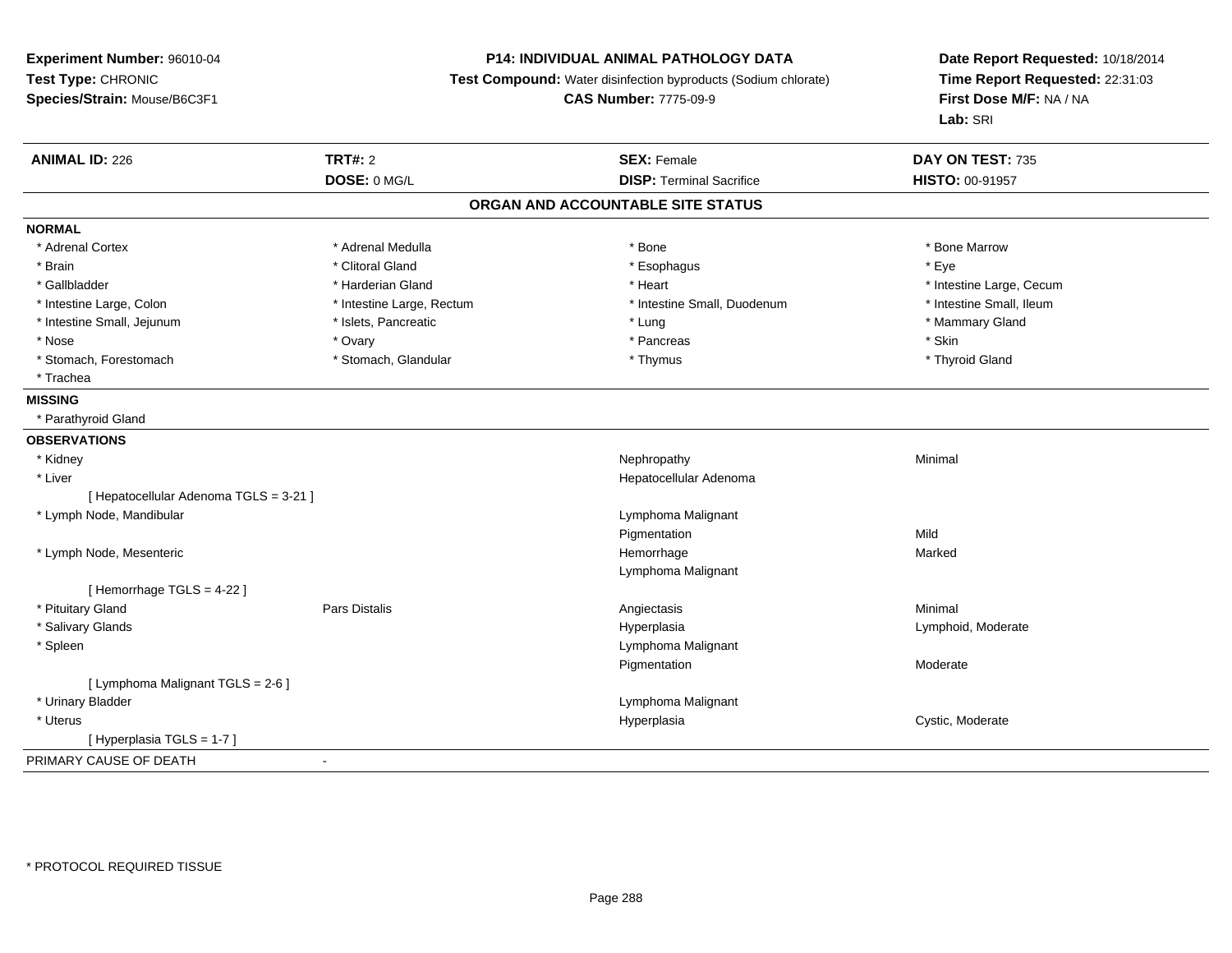### **P14: INDIVIDUAL ANIMAL PATHOLOGY DATA**

**Test Compound:** Water disinfection byproducts (Sodium chlorate)

**CAS Number:** 7775-09-9

| <b>ANIMAL ID: 227</b>                  | <b>TRT#: 2</b>              | <b>SEX: Female</b>                | DAY ON TEST: 576           |
|----------------------------------------|-----------------------------|-----------------------------------|----------------------------|
|                                        | DOSE: 0 MG/L                | <b>DISP:</b> Moribund Sacrifice   | HISTO: 00-88841            |
|                                        |                             | ORGAN AND ACCOUNTABLE SITE STATUS |                            |
| <b>NORMAL</b>                          |                             |                                   |                            |
| * Adrenal Cortex                       | * Adrenal Medulla           | * Bone                            | * Bone Marrow              |
| * Brain                                | * Clitoral Gland            | * Esophagus                       | * Eye                      |
| * Gallbladder                          | * Heart                     | * Intestine Large, Cecum          | * Intestine Large, Colon   |
| * Intestine Large, Rectum              | * Intestine Small, Duodenum | * Intestine Small, Ileum          | * Intestine Small, Jejunum |
| * Islets, Pancreatic                   | * Lung                      | * Lymph Node, Mandibular          | * Mammary Gland            |
| * Nose                                 | * Ovary                     | * Pancreas                        | * Parathyroid Gland        |
| * Pituitary Gland                      | * Salivary Glands           | * Skin                            | * Stomach, Glandular       |
| * Trachea                              | * Urinary Bladder           |                                   |                            |
| <b>OBSERVATIONS</b>                    |                             |                                   |                            |
| * Harderian Gland                      |                             | Adenoma                           |                            |
| [Adenoma TGLS = $7-23$ ]               |                             |                                   |                            |
| * Kidney                               | <b>Renal Tubule</b>         | Dilatation                        | Moderate                   |
| [ Dilatation TGLS = $3-5$ ]            |                             |                                   |                            |
| * Liver                                |                             | <b>Clear Cell Focus</b>           |                            |
|                                        | Hepatocyte                  | Vacuolization Cytoplasmic         | Moderate                   |
| [Clear Cell Focus TGLS = 6-22]         |                             |                                   |                            |
| [Vacuolization Cytoplasmic TGLS = 5-6] |                             |                                   |                            |
| * Lymph Node, Mesenteric               |                             | Atrophy                           | Moderate                   |
| Mesentery                              | Fat                         | Necrosis                          | Mild                       |
| [Necrosis $TGLS = 2-21$ ]              |                             |                                   |                            |
| * Spleen                               | Lymph Follic                | Atrophy                           | Moderate                   |
|                                        |                             | Hematopoietic Cell Proliferation  | Mild                       |
|                                        |                             | Pigmentation                      | Mild                       |
| * Stomach, Forestomach                 |                             | Ulcer                             | Moderate                   |
| Note: ULCER ALSO PRESENT ON SLIDE 4.   |                             |                                   |                            |
| [Ulcer TGLS = $8-24$ ]                 |                             |                                   |                            |
| * Thymus                               |                             | Atrophy                           | Moderate                   |
| * Thyroid Gland                        |                             | Degeneration                      | Cystic, Moderate           |
| * Uterus                               |                             | Inflammation                      | Suppurative, Marked        |
| [Inflammation TGLS = 1-7]              |                             |                                   |                            |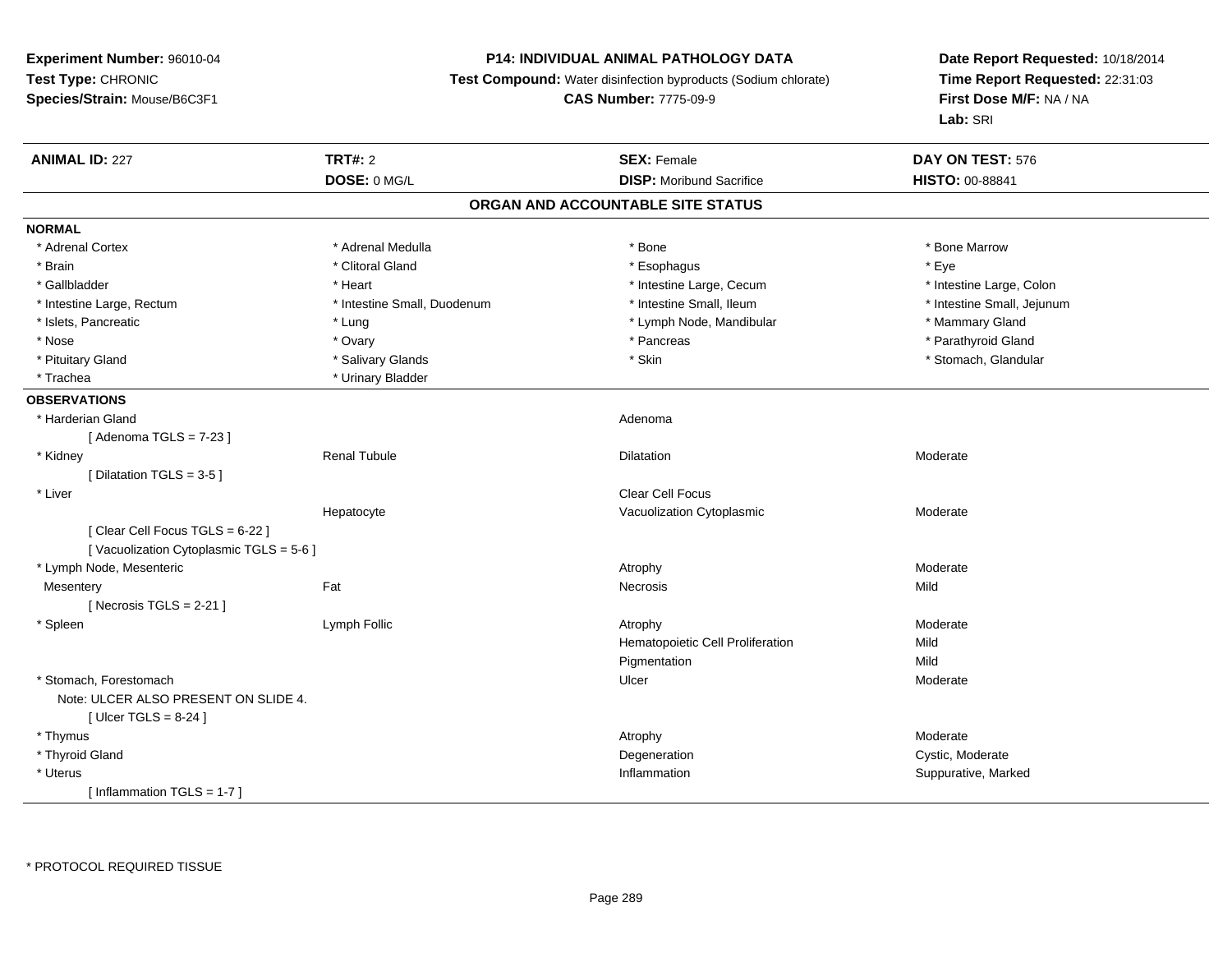| <b>Experiment Number: 96010-04</b><br>Test Type: CHRONIC<br>Species/Strain: Mouse/B6C3F1 |                          | <b>P14: INDIVIDUAL ANIMAL PATHOLOGY DATA</b><br>Test Compound: Water disinfection byproducts (Sodium chlorate)<br><b>CAS Number: 7775-09-9</b> | Date Report Requested: 10/18/2014<br>Time Report Requested: 22:31:03<br>First Dose M/F: NA / NA<br>Lab: SRI |  |
|------------------------------------------------------------------------------------------|--------------------------|------------------------------------------------------------------------------------------------------------------------------------------------|-------------------------------------------------------------------------------------------------------------|--|
| <b>ANIMAL ID: 227</b>                                                                    | TRT#: 2                  | <b>SEX: Female</b>                                                                                                                             | DAY ON TEST: 576                                                                                            |  |
|                                                                                          | DOSE: 0 MG/L             | <b>DISP:</b> Moribund Sacrifice                                                                                                                | <b>HISTO: 00-88841</b>                                                                                      |  |
|                                                                                          |                          | ORGAN AND ACCOUNTABLE SITE STATUS                                                                                                              |                                                                                                             |  |
| PRIMARY CAUSE OF DEATH                                                                   | Inflammation<br>- Uterus |                                                                                                                                                |                                                                                                             |  |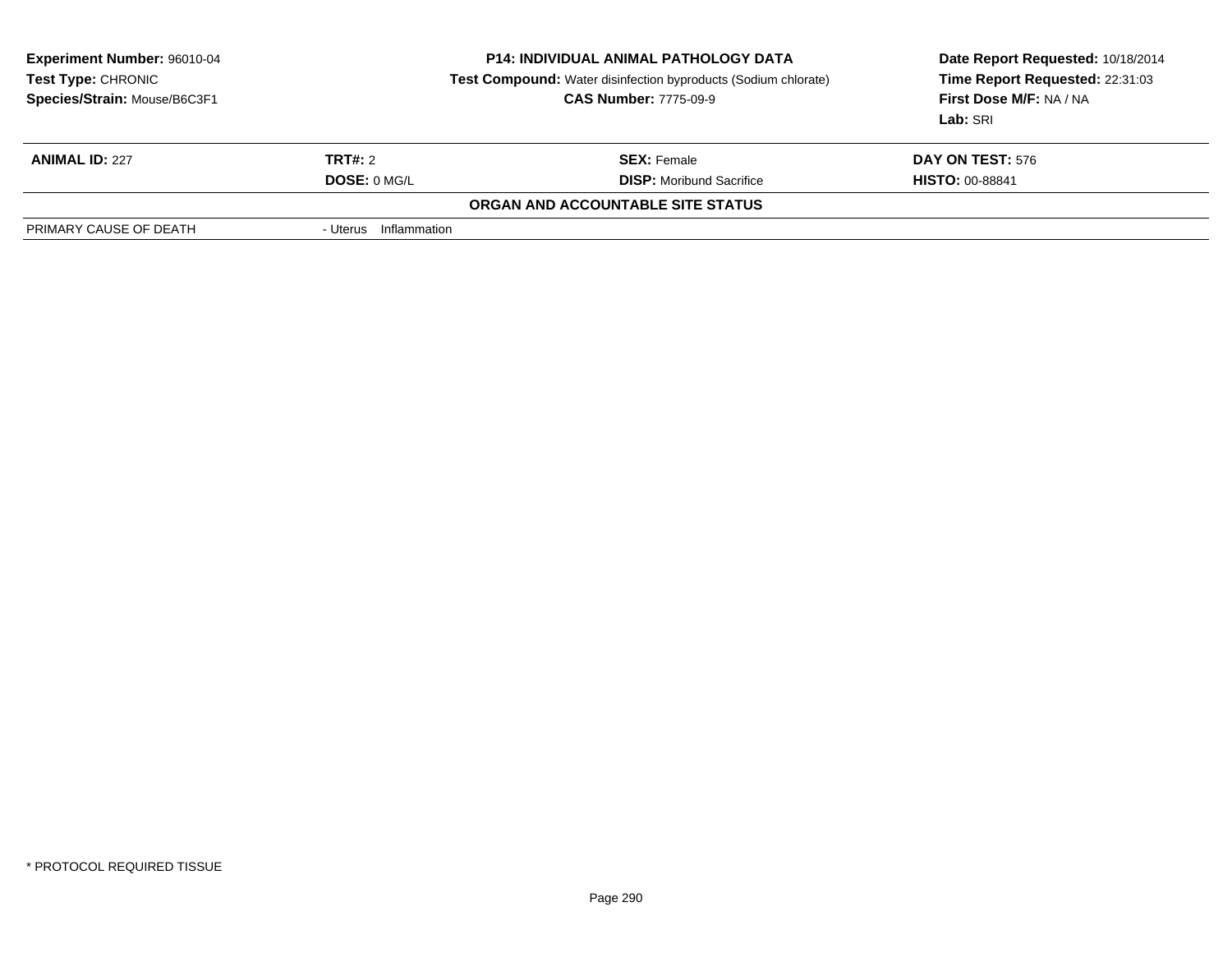### **P14: INDIVIDUAL ANIMAL PATHOLOGY DATA**

**Test Compound:** Water disinfection byproducts (Sodium chlorate)

### **CAS Number:** 7775-09-9

| <b>ANIMAL ID: 228</b>                          | <b>TRT#: 2</b>            | <b>SEX: Female</b>                | DAY ON TEST: 524         |
|------------------------------------------------|---------------------------|-----------------------------------|--------------------------|
|                                                | DOSE: 0 MG/L              | <b>DISP: Natural Death</b>        | <b>HISTO: 00-88402</b>   |
|                                                |                           | ORGAN AND ACCOUNTABLE SITE STATUS |                          |
| <b>NORMAL</b>                                  |                           |                                   |                          |
| * Adrenal Cortex                               | * Adrenal Medulla         | * Bone                            | * Bone Marrow            |
| * Brain                                        | * Clitoral Gland          | * Esophagus                       | * Eve                    |
| * Gallbladder                                  | * Harderian Gland         | * Heart                           | * Intestine Large, Cecum |
| * Intestine Large, Colon                       | * Intestine Large, Rectum | * Intestine Small, Duodenum       | * Intestine Small, Ileum |
| * Intestine Small, Jejunum                     | * Kidney                  | * Lymph Node, Mandibular          | * Lymph Node, Mesenteric |
| * Mammary Gland                                | * Nose                    | * Pancreas                        | * Parathyroid Gland      |
| * Pituitary Gland                              | * Salivary Glands         | * Skin                            | * Stomach, Forestomach   |
| * Stomach, Glandular                           | * Trachea                 | * Urinary Bladder                 |                          |
| <b>OBSERVATIONS</b>                            |                           |                                   |                          |
| * Islets, Pancreatic                           |                           | Hyperplasia                       | Mild                     |
| * Liver                                        |                           | Hepatocellular Adenoma            |                          |
| [ Hepatocellular Adenoma TGLS = 4-22 ]         |                           |                                   |                          |
| * Lung                                         |                           | Foreign Body                      |                          |
|                                                |                           | Thrombosis                        | Mild                     |
| Note: ASPIRATED PLANT MATERIAL IN AIR PASSAGE. |                           |                                   |                          |
| Mesentery                                      | Fat                       | Necrosis                          | Moderate                 |
| [Necrosis TGLS = $2-21$ ]                      |                           |                                   |                          |
| * Ovary                                        |                           | Thrombosis                        | Moderate                 |
| * Spleen                                       |                           | Pigmentation                      | Moderate                 |
| * Thymus                                       |                           | Atrophy                           | Moderate                 |
| * Thyroid Gland                                |                           | Degeneration                      | Cystic, Moderate         |
| * Uterus                                       |                           | Hyperplasia                       | Cystic, Mild             |
| PRIMARY CAUSE OF DEATH                         | - UNCERTAIN               |                                   |                          |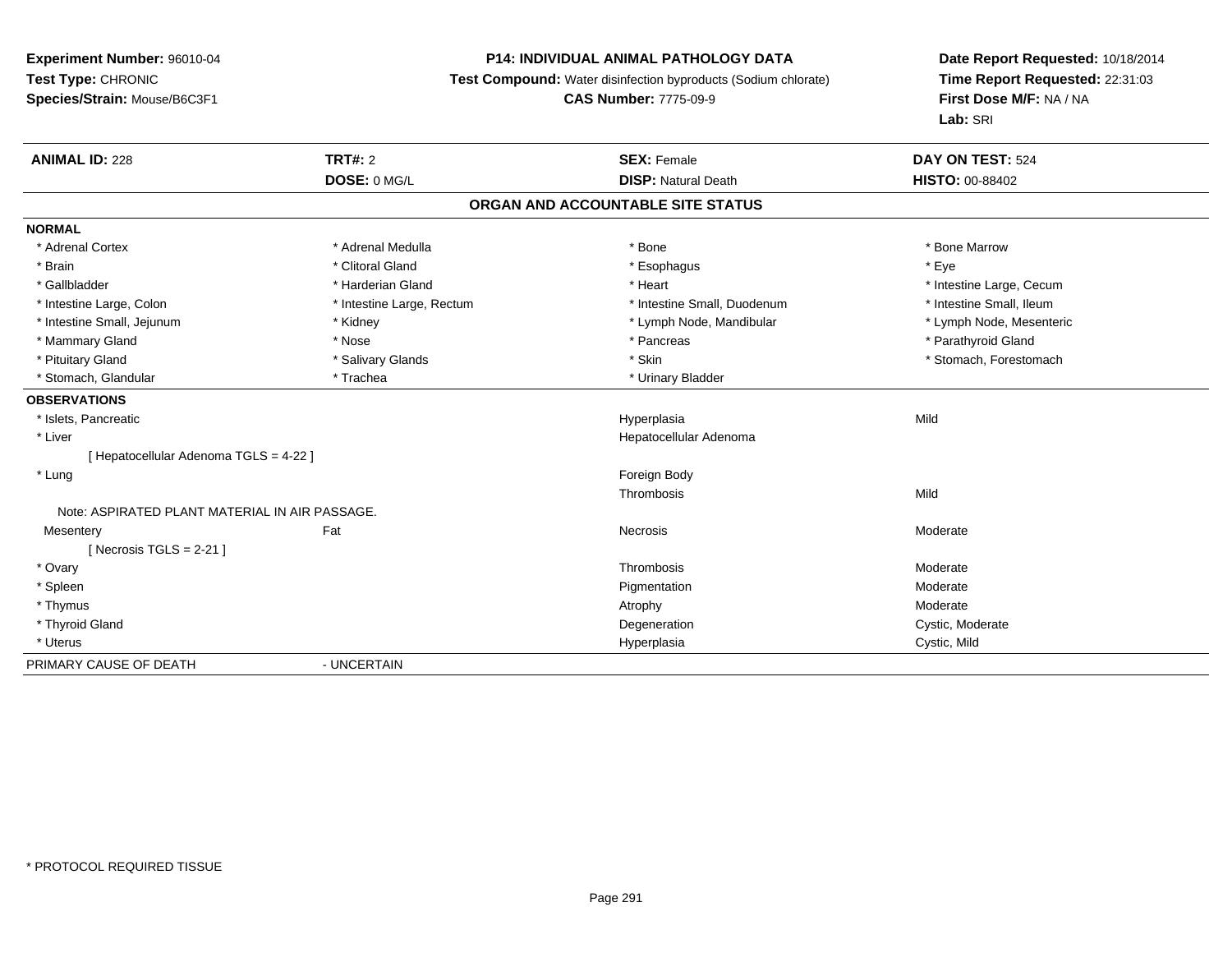### **P14: INDIVIDUAL ANIMAL PATHOLOGY DATA**

**Test Compound:** Water disinfection byproducts (Sodium chlorate)

**CAS Number:** 7775-09-9

| <b>ANIMAL ID: 229</b>                            | <b>TRT#: 2</b>           | <b>SEX: Female</b>                                                                                            | DAY ON TEST: 735          |  |
|--------------------------------------------------|--------------------------|---------------------------------------------------------------------------------------------------------------|---------------------------|--|
|                                                  | DOSE: 0 MG/L             | <b>DISP: Terminal Sacrifice</b>                                                                               | HISTO: 00-91958           |  |
|                                                  |                          | ORGAN AND ACCOUNTABLE SITE STATUS                                                                             |                           |  |
| <b>NORMAL</b>                                    |                          |                                                                                                               |                           |  |
| * Adrenal Cortex                                 | * Adrenal Medulla        | * Bone                                                                                                        | * Bone Marrow             |  |
| * Esophagus                                      | * Eye                    | * Gallbladder                                                                                                 | * Harderian Gland         |  |
| * Heart                                          | * Intestine Large, Cecum | * Intestine Large, Colon                                                                                      | * Intestine Large, Rectum |  |
| * Intestine Small, Duodenum                      | * Intestine Small, Ileum | * Intestine Small, Jejunum                                                                                    | * Islets, Pancreatic      |  |
| * Nose                                           | * Pancreas               | * Salivary Glands                                                                                             | * Skin                    |  |
| * Stomach, Forestomach                           | * Stomach, Glandular     | * Thymus                                                                                                      | * Trachea                 |  |
| * Urinary Bladder                                |                          |                                                                                                               |                           |  |
| <b>MISSING</b>                                   |                          |                                                                                                               |                           |  |
| * Clitoral Gland                                 | * Parathyroid Gland      |                                                                                                               |                           |  |
| <b>OBSERVATIONS</b>                              |                          |                                                                                                               |                           |  |
| * Brain                                          |                          | Compression                                                                                                   | Marked                    |  |
| [Compression TGLS = 8-1]                         |                          |                                                                                                               |                           |  |
| * Kidney                                         |                          | Nephropathy                                                                                                   | Moderate                  |  |
| * Liver                                          |                          | <b>Eosinophilic Focus</b>                                                                                     |                           |  |
|                                                  |                          | Hepatocellular Adenoma                                                                                        | Multiple                  |  |
| [Eosinophilic Focus TGLS = 3-6]                  |                          |                                                                                                               |                           |  |
| [ Hepatocellular Adenoma TGLS = 4-22,5-23,6-24 ] |                          |                                                                                                               |                           |  |
| * Lung                                           |                          | Hemorrhage                                                                                                    | Minimal                   |  |
| * Lymph Node, Mandibular                         |                          | Hyperplasia                                                                                                   | Lymphoid, Moderate        |  |
|                                                  |                          | Pigmentation                                                                                                  | Moderate                  |  |
| * Lymph Node, Mesenteric                         |                          | Hyperplasia                                                                                                   | Lymphoid, Moderate        |  |
| * Mammary Gland                                  |                          | Hyperplasia                                                                                                   | Mild                      |  |
| [ Hyperplasia TGLS = 2-8 ]                       |                          |                                                                                                               |                           |  |
| Mesentery                                        | Fat                      | Necrosis                                                                                                      | Moderate                  |  |
| [ Necrosis TGLS = 1-21,7-25 ]                    |                          | Note: MODERATE AMOUNT OF SUPPURATIVE INFLAMMATION AND MINERALIZATION IN MESENTERY ON SLIDE 25; NOT TABULATED. |                           |  |
| * Ovary                                          |                          | Cyst                                                                                                          |                           |  |
| * Pituitary Gland                                | <b>Pars Distalis</b>     | Adenoma                                                                                                       |                           |  |
| [Adenoma TGLS = $9-1$ ]                          |                          |                                                                                                               |                           |  |
| * Spleen                                         |                          | Hematopoietic Cell Proliferation                                                                              | Moderate                  |  |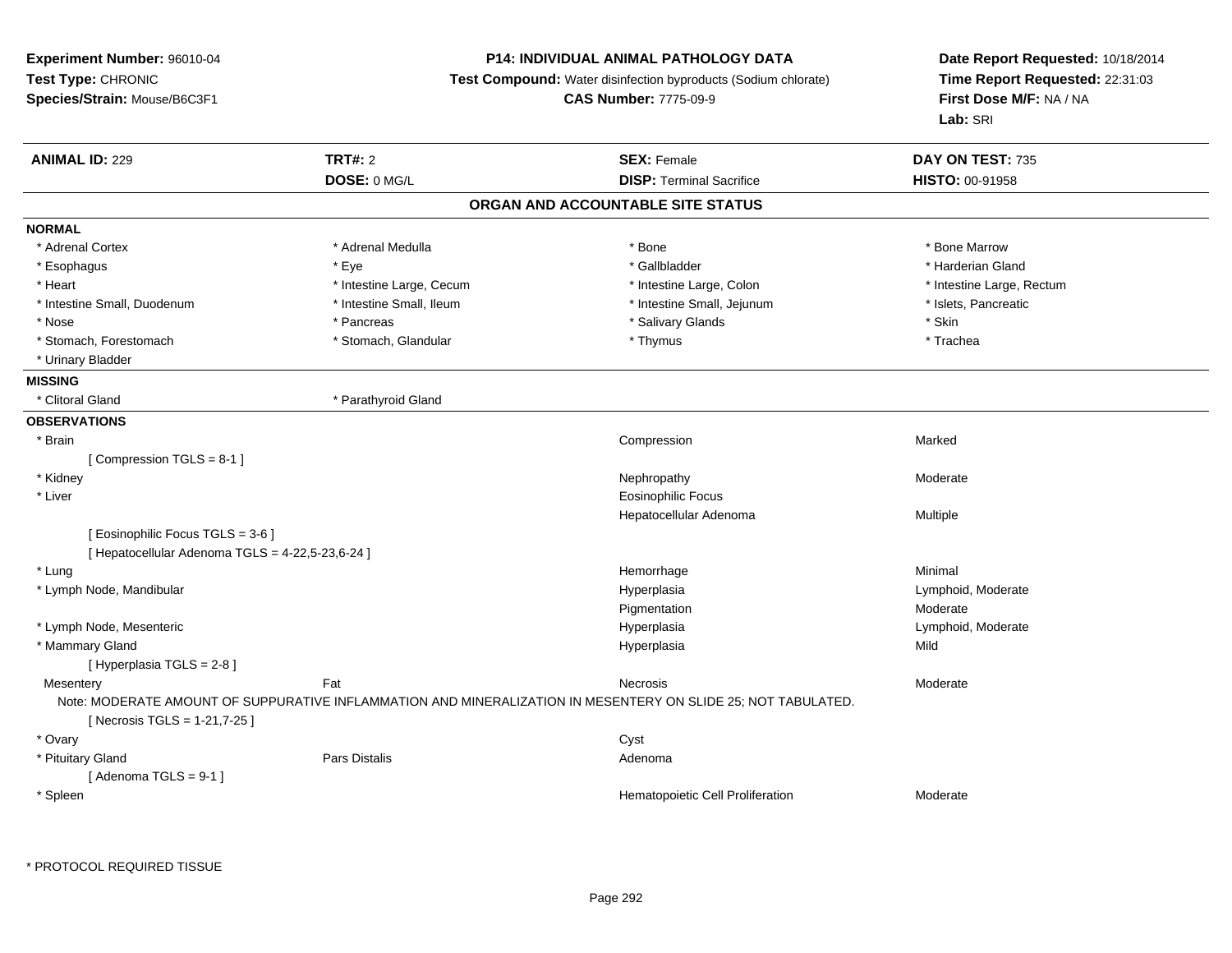| <b>Experiment Number: 96010-04</b><br>Test Type: CHRONIC<br>Species/Strain: Mouse/B6C3F1 |                | <b>P14: INDIVIDUAL ANIMAL PATHOLOGY DATA</b><br><b>Test Compound:</b> Water disinfection byproducts (Sodium chlorate)<br><b>CAS Number: 7775-09-9</b> | Date Report Requested: 10/18/2014<br>Time Report Requested: 22:31:03<br>First Dose M/F: NA / NA<br>Lab: SRI |
|------------------------------------------------------------------------------------------|----------------|-------------------------------------------------------------------------------------------------------------------------------------------------------|-------------------------------------------------------------------------------------------------------------|
| <b>ANIMAL ID: 229</b>                                                                    | <b>TRT#:</b> 2 | <b>SEX: Female</b>                                                                                                                                    | DAY ON TEST: 735                                                                                            |
|                                                                                          | DOSE: 0 MG/L   | <b>DISP:</b> Terminal Sacrifice                                                                                                                       | <b>HISTO: 00-91958</b>                                                                                      |
|                                                                                          |                | ORGAN AND ACCOUNTABLE SITE STATUS                                                                                                                     |                                                                                                             |
|                                                                                          |                | Hyperplasia                                                                                                                                           | Lymphoid, Marked                                                                                            |
|                                                                                          |                | Pigmentation                                                                                                                                          | Moderate                                                                                                    |
| * Thyroid Gland                                                                          |                | Degeneration                                                                                                                                          | Cystic, Mild                                                                                                |
| * Uterus                                                                                 |                | Hyperplasia                                                                                                                                           | Cystic, Mild                                                                                                |
| PRIMARY CAUSE OF DEATH                                                                   |                |                                                                                                                                                       |                                                                                                             |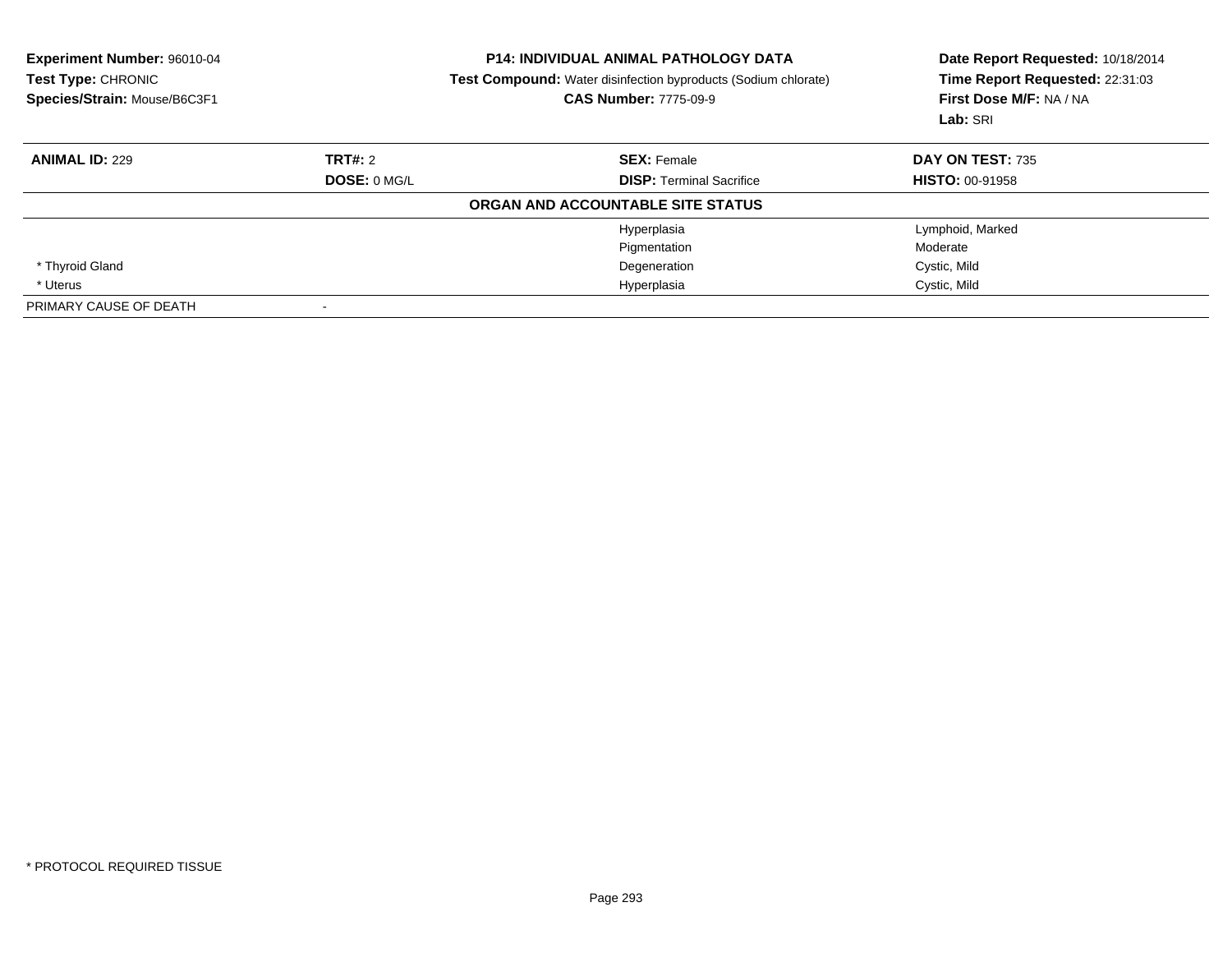### **P14: INDIVIDUAL ANIMAL PATHOLOGY DATA**

**Test Compound:** Water disinfection byproducts (Sodium chlorate)

**CAS Number:** 7775-09-9

| <b>ANIMAL ID: 230</b>                      | <b>TRT#: 2</b><br>DOSE: 0 MG/L               | <b>SEX: Female</b><br><b>DISP: Natural Death</b> | DAY ON TEST: 660<br>HISTO: 00-90126 |
|--------------------------------------------|----------------------------------------------|--------------------------------------------------|-------------------------------------|
|                                            |                                              |                                                  |                                     |
|                                            |                                              | ORGAN AND ACCOUNTABLE SITE STATUS                |                                     |
| <b>NORMAL</b>                              |                                              |                                                  |                                     |
| * Adrenal Cortex                           | * Bone                                       | * Bone Marrow                                    | * Brain                             |
| * Clitoral Gland                           | * Esophagus                                  | * Eye                                            | * Harderian Gland                   |
| * Heart                                    | * Intestine Large, Colon                     | * Intestine Large, Rectum                        | * Intestine Small, Ileum            |
| * Intestine Small, Jejunum                 | * Islets, Pancreatic                         | * Lymph Node, Mandibular                         | * Lymph Node, Mesenteric            |
| * Mammary Gland                            | * Nose                                       | Oral Mucosa                                      | * Ovary                             |
| * Pancreas                                 | * Parathyroid Gland                          | * Pituitary Gland                                | * Salivary Glands                   |
| * Skin                                     | * Stomach, Forestomach                       | * Stomach, Glandular                             | * Trachea                           |
| * Urinary Bladder                          |                                              |                                                  |                                     |
| <b>AUTO PRECLUDES DIAG.</b>                |                                              |                                                  |                                     |
| * Gallbladder                              | * Intestine Large, Cecum                     | * Intestine Small, Duodenum                      |                                     |
| <b>OBSERVATIONS</b>                        |                                              |                                                  |                                     |
| * Adrenal Medulla                          |                                              | Pheochromocytoma Malignant                       |                                     |
| [ Pheochromocytoma Malignant TGLS = 2-22 ] |                                              |                                                  |                                     |
| * Kidney                                   | <b>Renal Tubule</b>                          | <b>Necrosis</b>                                  | Moderate                            |
| * Liver                                    |                                              | <b>Eosinophilic Focus</b>                        |                                     |
|                                            |                                              | <b>Necrosis</b>                                  | Focal, Marked                       |
|                                            | Hepatocyte                                   | Vacuolization Cytoplasmic                        | Marked                              |
| * Lung                                     |                                              | Edema                                            | Mild                                |
| Mesentery                                  | Fat                                          | Necrosis                                         | Marked                              |
| [ Necrosis $TGLS = 1-21$ ]                 |                                              |                                                  |                                     |
| * Spleen                                   |                                              | Pigmentation                                     | Mild                                |
| * Thymus                                   |                                              | Atrophy                                          | Marked                              |
| * Thyroid Gland                            |                                              | Degeneration                                     | Cystic, Mild                        |
| * Uterus                                   |                                              | Hyperplasia                                      | Cystic, Moderate                    |
| PRIMARY CAUSE OF DEATH                     | - Adrenal Medulla Pheochromocytoma Malignant |                                                  |                                     |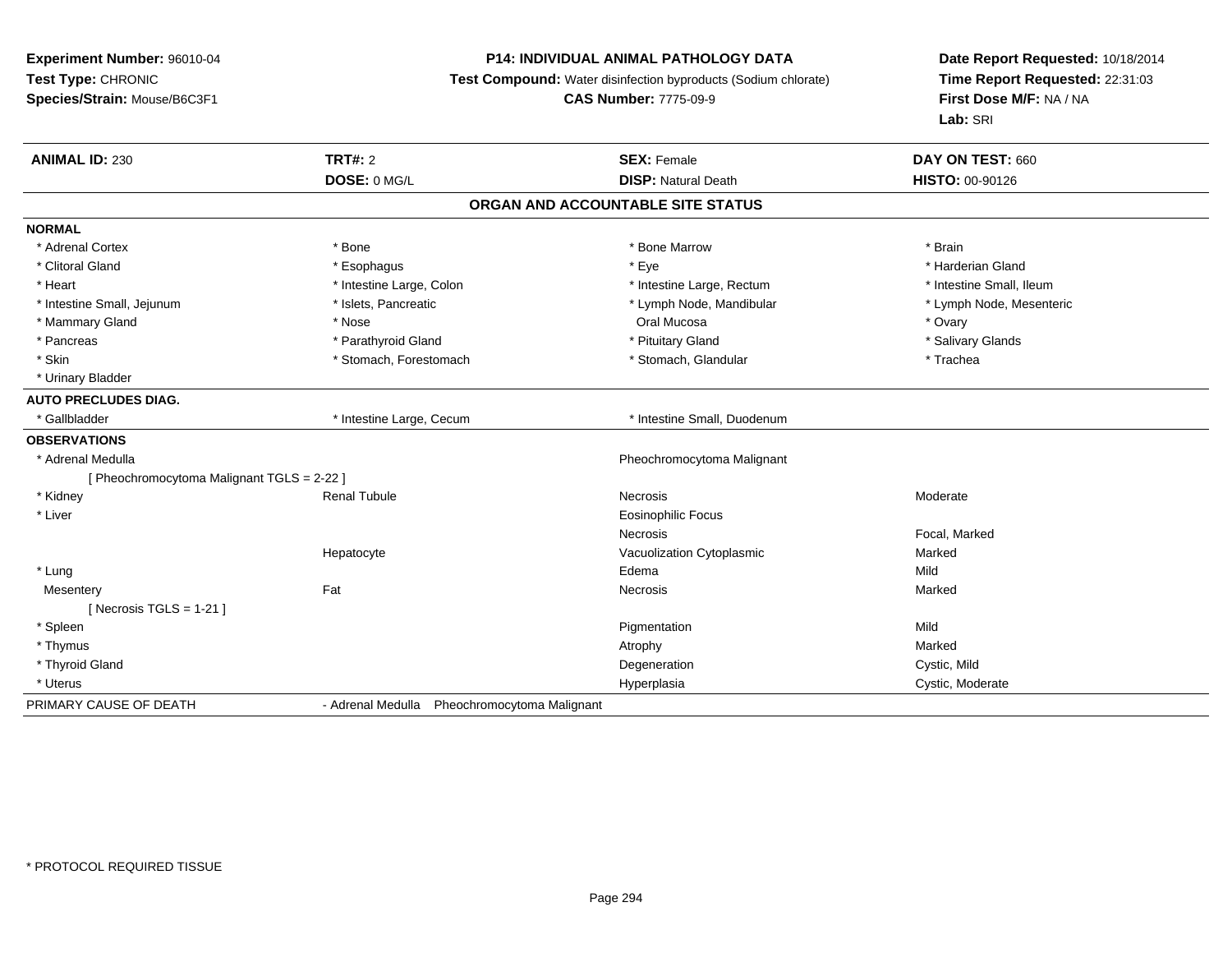### **P14: INDIVIDUAL ANIMAL PATHOLOGY DATA**

**Test Compound:** Water disinfection byproducts (Sodium chlorate)

**CAS Number:** 7775-09-9

| <b>ANIMAL ID: 231</b>                           | <b>TRT#: 2</b>              | <b>SEX: Female</b>                | DAY ON TEST: 737           |  |
|-------------------------------------------------|-----------------------------|-----------------------------------|----------------------------|--|
|                                                 | DOSE: 0 MG/L                | <b>DISP: Terminal Sacrifice</b>   | HISTO: 00-91959            |  |
|                                                 |                             | ORGAN AND ACCOUNTABLE SITE STATUS |                            |  |
| <b>NORMAL</b>                                   |                             |                                   |                            |  |
| * Adrenal Cortex                                | * Adrenal Medulla           | * Bone                            | * Brain                    |  |
| * Clitoral Gland                                | * Esophagus                 | * Eye                             | * Gallbladder              |  |
| * Harderian Gland                               | * Heart                     | * Intestine Large, Cecum          | * Intestine Large, Colon   |  |
| * Intestine Large, Rectum                       | * Intestine Small, Duodenum | * Intestine Small, Ileum          | * Intestine Small, Jejunum |  |
| * Islets, Pancreatic                            | * Lymph Node, Mandibular    | * Lymph Node, Mesenteric          | * Mammary Gland            |  |
| * Nose                                          | * Pancreas                  | * Parathyroid Gland               | * Skin                     |  |
| * Stomach, Forestomach                          | * Stomach, Glandular        | * Thyroid Gland                   | * Trachea                  |  |
| * Urinary Bladder                               |                             |                                   |                            |  |
| <b>OBSERVATIONS</b>                             |                             |                                   |                            |  |
| * Bone Marrow                                   |                             | Hyperplasia                       | Moderate                   |  |
| * Kidney                                        |                             | Nephropathy                       | Minimal                    |  |
| * Liver                                         |                             | <b>Eosinophilic Focus</b>         |                            |  |
|                                                 |                             | Hematopoietic Cell Proliferation  | Moderate                   |  |
|                                                 |                             | Hepatocellular Adenoma            |                            |  |
| [ Eosinophilic Focus TGLS = 5-23,6-6 ]          |                             |                                   |                            |  |
| [ Hepatocellular Adenoma TGLS = 4-22 ]          |                             |                                   |                            |  |
| * Lung                                          | Alveolar Epith              | Hyperplasia                       | Minimal                    |  |
| Mesentery                                       | Fat                         | Necrosis                          | Marked                     |  |
| [ Necrosis TGLS = $1-21$ ]                      |                             |                                   |                            |  |
| * Ovary                                         |                             | Cyst                              |                            |  |
| * Pituitary Gland                               | <b>Pars Distalis</b>        | Hyperplasia                       | Focal, Mild                |  |
| * Salivary Glands                               |                             | Hyperplasia                       | Lymphoid, Moderate         |  |
| * Spleen                                        |                             | Hematopoietic Cell Proliferation  | Moderate                   |  |
|                                                 |                             | Hyperplasia                       | Lymphoid, Mild             |  |
|                                                 |                             | Pigmentation                      | Mild                       |  |
| [ Hematopoietic Cell Proliferation TGLS = 2-6 ] |                             |                                   |                            |  |
| [ Hyperplasia TGLS = 2-6 ]                      |                             |                                   |                            |  |
| * Thymus                                        |                             | Cyst                              | Moderate                   |  |
| * Uterus                                        |                             | Hyperplasia                       | Cystic, Moderate           |  |
| [Hyperplasia TGLS = 3-7]                        |                             |                                   |                            |  |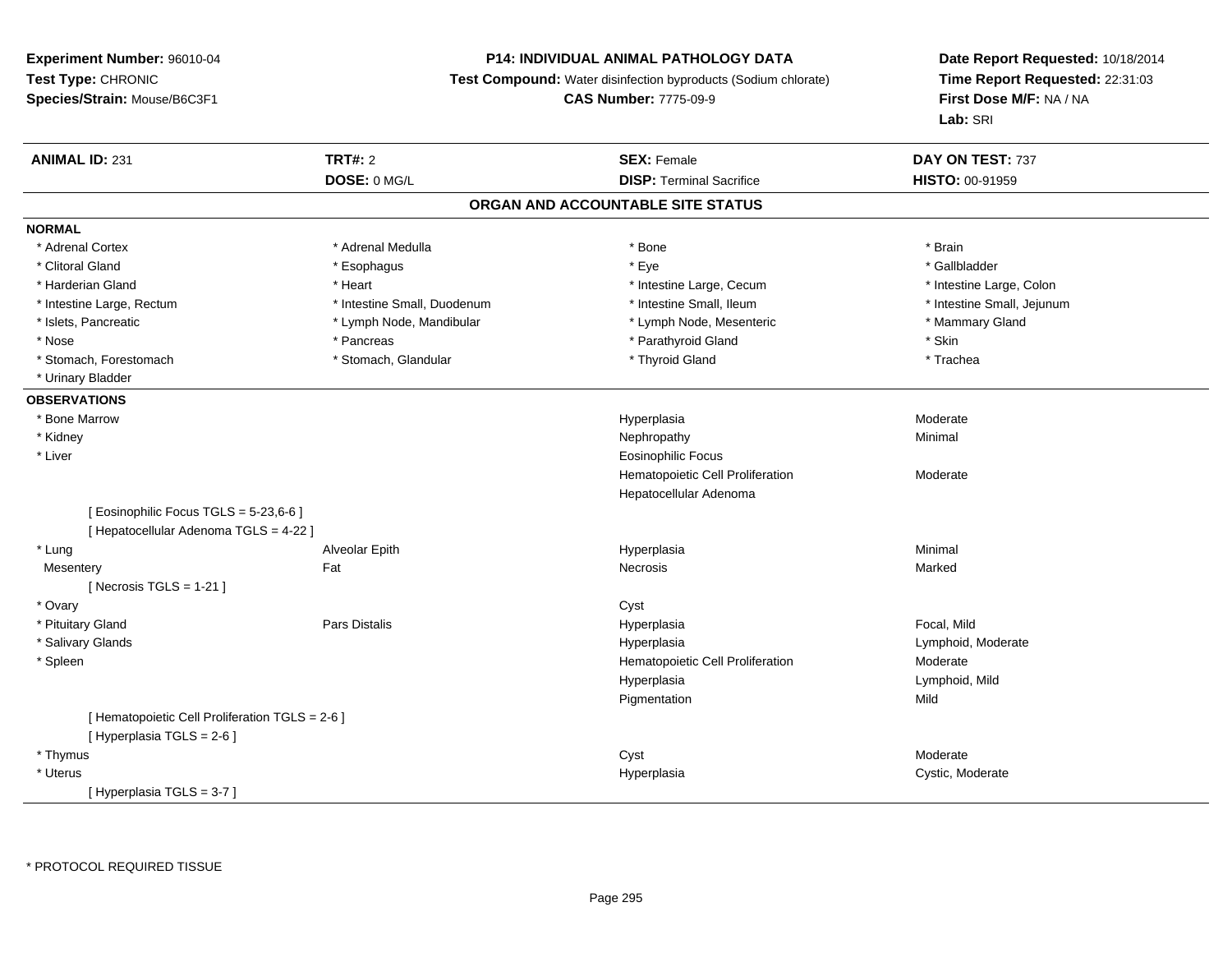| <b>Experiment Number: 96010-04</b><br>Test Type: CHRONIC<br>Species/Strain: Mouse/B6C3F1 |                         | <b>P14: INDIVIDUAL ANIMAL PATHOLOGY DATA</b><br><b>Test Compound:</b> Water disinfection byproducts (Sodium chlorate)<br><b>CAS Number: 7775-09-9</b> | Date Report Requested: 10/18/2014<br>Time Report Requested: 22:31:03<br>First Dose M/F: NA / NA<br>Lab: SRI |
|------------------------------------------------------------------------------------------|-------------------------|-------------------------------------------------------------------------------------------------------------------------------------------------------|-------------------------------------------------------------------------------------------------------------|
| <b>ANIMAL ID: 231</b>                                                                    | TRT#: 2<br>DOSE: 0 MG/L | <b>SEX:</b> Female<br><b>DISP:</b> Terminal Sacrifice                                                                                                 | DAY ON TEST: 737<br><b>HISTO: 00-91959</b>                                                                  |
|                                                                                          |                         | ORGAN AND ACCOUNTABLE SITE STATUS                                                                                                                     |                                                                                                             |
| PRIMARY CAUSE OF DEATH                                                                   |                         |                                                                                                                                                       |                                                                                                             |
| Animal Note: INFUSION ARTIFACT IN URINARY BLADDER.                                       |                         |                                                                                                                                                       |                                                                                                             |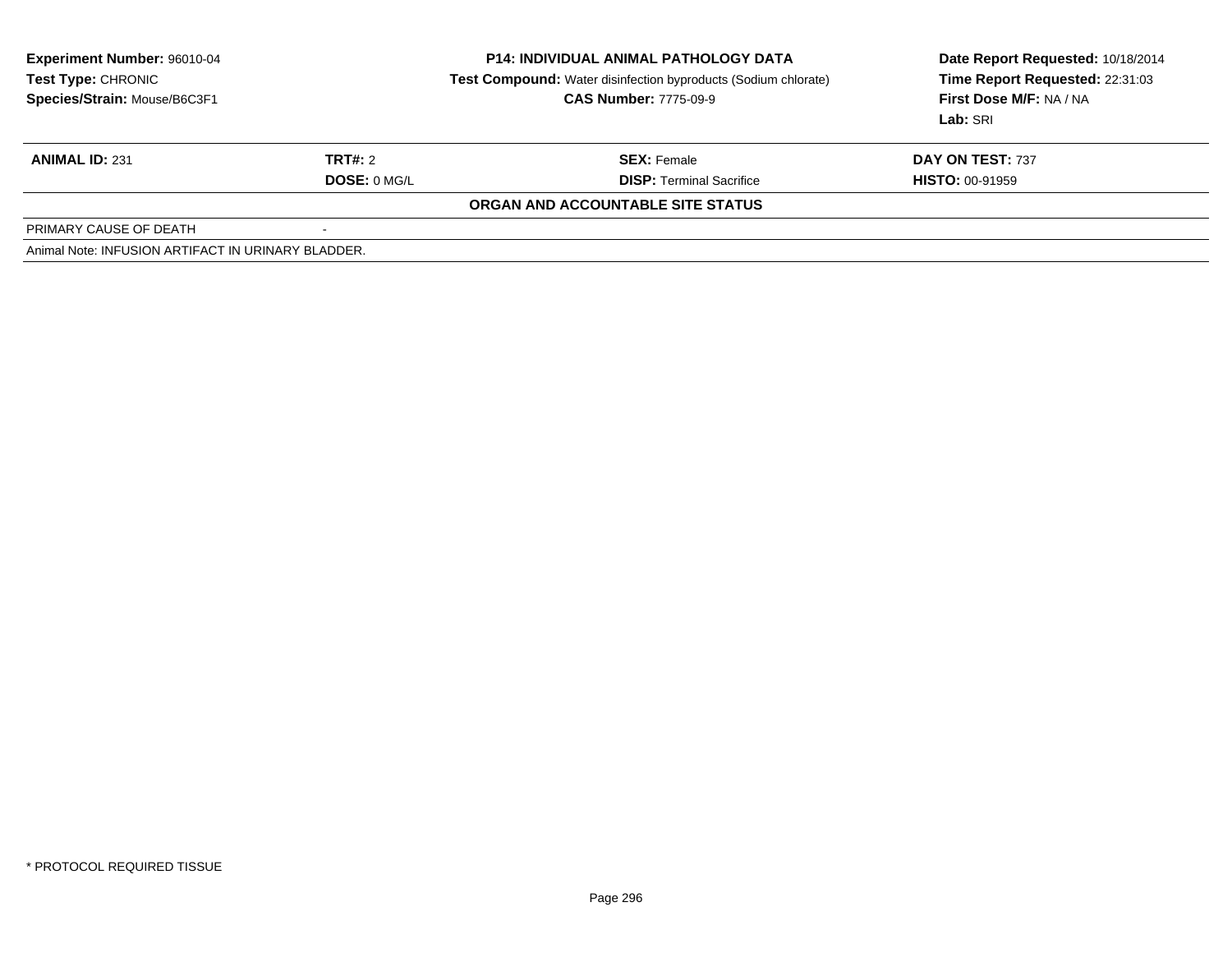### **P14: INDIVIDUAL ANIMAL PATHOLOGY DATA**

**Test Compound:** Water disinfection byproducts (Sodium chlorate)

**CAS Number:** 7775-09-9

| <b>ANIMAL ID: 232</b>                                         | <b>TRT#: 2</b>           | <b>SEX: Female</b>                                                                                       | DAY ON TEST: 737          |  |
|---------------------------------------------------------------|--------------------------|----------------------------------------------------------------------------------------------------------|---------------------------|--|
|                                                               | DOSE: 0 MG/L             | <b>DISP: Terminal Sacrifice</b>                                                                          | <b>HISTO: 00-91960</b>    |  |
|                                                               |                          | ORGAN AND ACCOUNTABLE SITE STATUS                                                                        |                           |  |
| <b>NORMAL</b>                                                 |                          |                                                                                                          |                           |  |
| * Adrenal Cortex                                              | * Bone Marrow            | * Brain                                                                                                  | * Clitoral Gland          |  |
| * Esophagus                                                   | * Eye                    | * Gallbladder                                                                                            | * Harderian Gland         |  |
| * Heart                                                       | * Intestine Large, Cecum | * Intestine Large, Colon                                                                                 | * Intestine Large, Rectum |  |
| * Intestine Small, Duodenum                                   | * Intestine Small, Ileum | * Intestine Small, Jejunum                                                                               | * Islets, Pancreatic      |  |
| * Kidney                                                      | * Lymph Node, Mesenteric | * Mammary Gland                                                                                          | * Nose                    |  |
| * Pancreas                                                    | * Parathyroid Gland      | * Pituitary Gland                                                                                        | * Salivary Glands         |  |
| * Skin                                                        | * Stomach, Forestomach   | * Stomach, Glandular                                                                                     | * Thymus                  |  |
| * Trachea                                                     | * Urinary Bladder        |                                                                                                          |                           |  |
| <b>OBSERVATIONS</b>                                           |                          |                                                                                                          |                           |  |
| * Adrenal Medulla                                             |                          | Hyperplasia                                                                                              | Minimal                   |  |
| * Bone                                                        |                          | Hyperostosis                                                                                             | Moderate                  |  |
|                                                               |                          | Note: HYPEROSTOSIS IS ACTUALLY A SPONTANEOUS "FIBRO-OSSEOUS LESION" OBSERVED IN SOME FEMALE B6C3F1 MICE. |                           |  |
| * Liver                                                       |                          | <b>Basophilic Focus</b>                                                                                  |                           |  |
|                                                               |                          | Hepatocellular Adenoma                                                                                   |                           |  |
| [ Hepatocellular Adenoma TGLS = 2-6 ]                         |                          |                                                                                                          |                           |  |
| * Lung                                                        |                          | Hemorrhage                                                                                               | Mild                      |  |
| * Lymph Node, Mandibular                                      |                          | Hyperplasia                                                                                              | Lymphoid, Moderate        |  |
| * Ovary                                                       |                          | Granulosa Cell Tumor Benign                                                                              |                           |  |
| Note: AREA OF MARKED ANGIECTASIS WITHIN GRANULOSA CELL TUMOR. |                          |                                                                                                          |                           |  |
| [Granulosa Cell Tumor Benign TGLS = 1-7]                      |                          |                                                                                                          |                           |  |
| * Spleen                                                      |                          | Hematopoietic Cell Proliferation                                                                         | Moderate                  |  |
|                                                               |                          | Hyperplasia                                                                                              | Lymphoid, Mild            |  |
|                                                               |                          | Pigmentation                                                                                             | Mild                      |  |
| * Thyroid Gland                                               |                          | Degeneration                                                                                             | Cystic, Mild              |  |
| * Uterus                                                      |                          | Hyperplasia                                                                                              | Cystic, Moderate          |  |
| PRIMARY CAUSE OF DEATH                                        |                          |                                                                                                          |                           |  |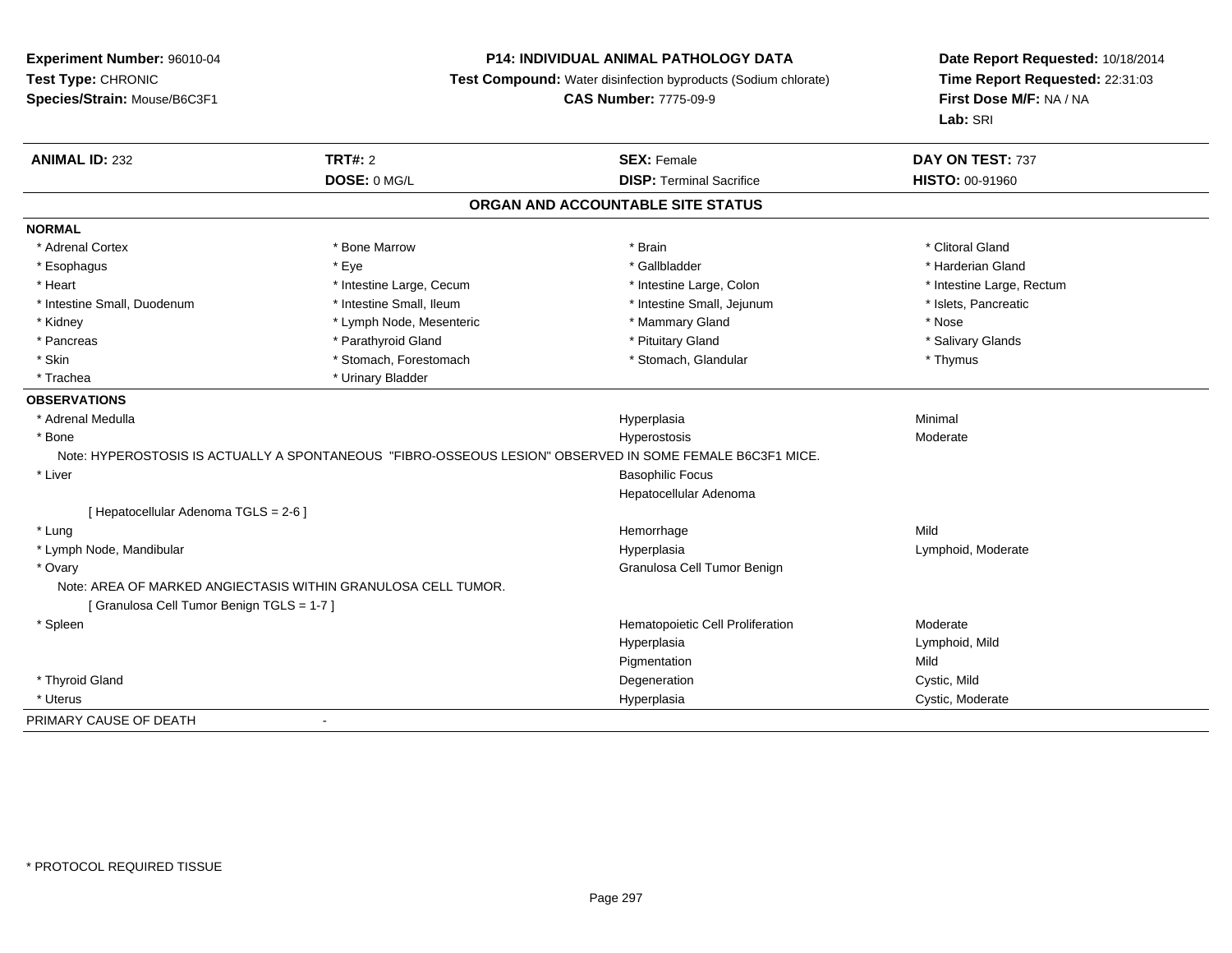#### **P14: INDIVIDUAL ANIMAL PATHOLOGY DATA**

**Test Compound:** Water disinfection byproducts (Sodium chlorate)

#### **CAS Number:** 7775-09-9

| <b>ANIMAL ID: 233</b>       | <b>TRT#: 2</b>             | <b>SEX: Female</b>                | DAY ON TEST: 630            |  |
|-----------------------------|----------------------------|-----------------------------------|-----------------------------|--|
|                             | DOSE: 0 MG/L               | <b>DISP: Natural Death</b>        | HISTO: 00-89828             |  |
|                             |                            | ORGAN AND ACCOUNTABLE SITE STATUS |                             |  |
| <b>NORMAL</b>               |                            |                                   |                             |  |
| * Adrenal Cortex            | * Adrenal Medulla          | * Bone                            | * Bone Marrow               |  |
| * Brain                     | * Clitoral Gland           | * Esophagus                       | * Eye                       |  |
| * Harderian Gland           | * Heart                    | * Intestine Large, Rectum         | * Islets, Pancreatic        |  |
| * Kidney                    | * Liver                    | * Lymph Node, Mesenteric          | * Mammary Gland             |  |
| * Nose                      | * Ovary                    | * Pancreas                        | * Parathyroid Gland         |  |
| * Pituitary Gland           | * Skin                     | * Stomach, Forestomach            | * Stomach, Glandular        |  |
| * Trachea                   | * Urinary Bladder          |                                   |                             |  |
| <b>AUTO PRECLUDES DIAG.</b> |                            |                                   |                             |  |
| * Gallbladder               | * Intestine Large, Cecum   | * Intestine Large, Colon          | * Intestine Small, Duodenum |  |
| * Intestine Small, Ileum    | * Intestine Small, Jejunum |                                   |                             |  |
| <b>OBSERVATIONS</b>         |                            |                                   |                             |  |
| * Lung                      |                            | Alveolar/Bronchiolar Adenoma      |                             |  |
| * Lymph Node, Mandibular    |                            | Hyperplasia                       | Lymphoid, Moderate          |  |
| Mesentery                   |                            | Hemorrhage                        | Marked                      |  |
|                             | Fat                        | <b>Necrosis</b>                   | Marked                      |  |
| [Hemorrhage TGLS = 1-21]    |                            |                                   |                             |  |
| [ Necrosis TGLS = $3-22$ ]  |                            |                                   |                             |  |
| * Salivary Glands           |                            | Hyperplasia                       | Lymphoid, Mild              |  |
| * Spleen                    |                            | Hematopoietic Cell Proliferation  | Mild                        |  |
|                             |                            | Pigmentation                      | Mild                        |  |
| * Thymus                    |                            | Cyst                              | Moderate                    |  |
| * Thyroid Gland             | <b>Follicular Cel</b>      | Hypertrophy                       | Minimal                     |  |
| * Uterus                    |                            | Hyperplasia                       | Cystic, Moderate            |  |
| [Hyperplasia TGLS = 2-7]    |                            |                                   |                             |  |
| PRIMARY CAUSE OF DEATH      | - Mesentery Hemorrhage     |                                   |                             |  |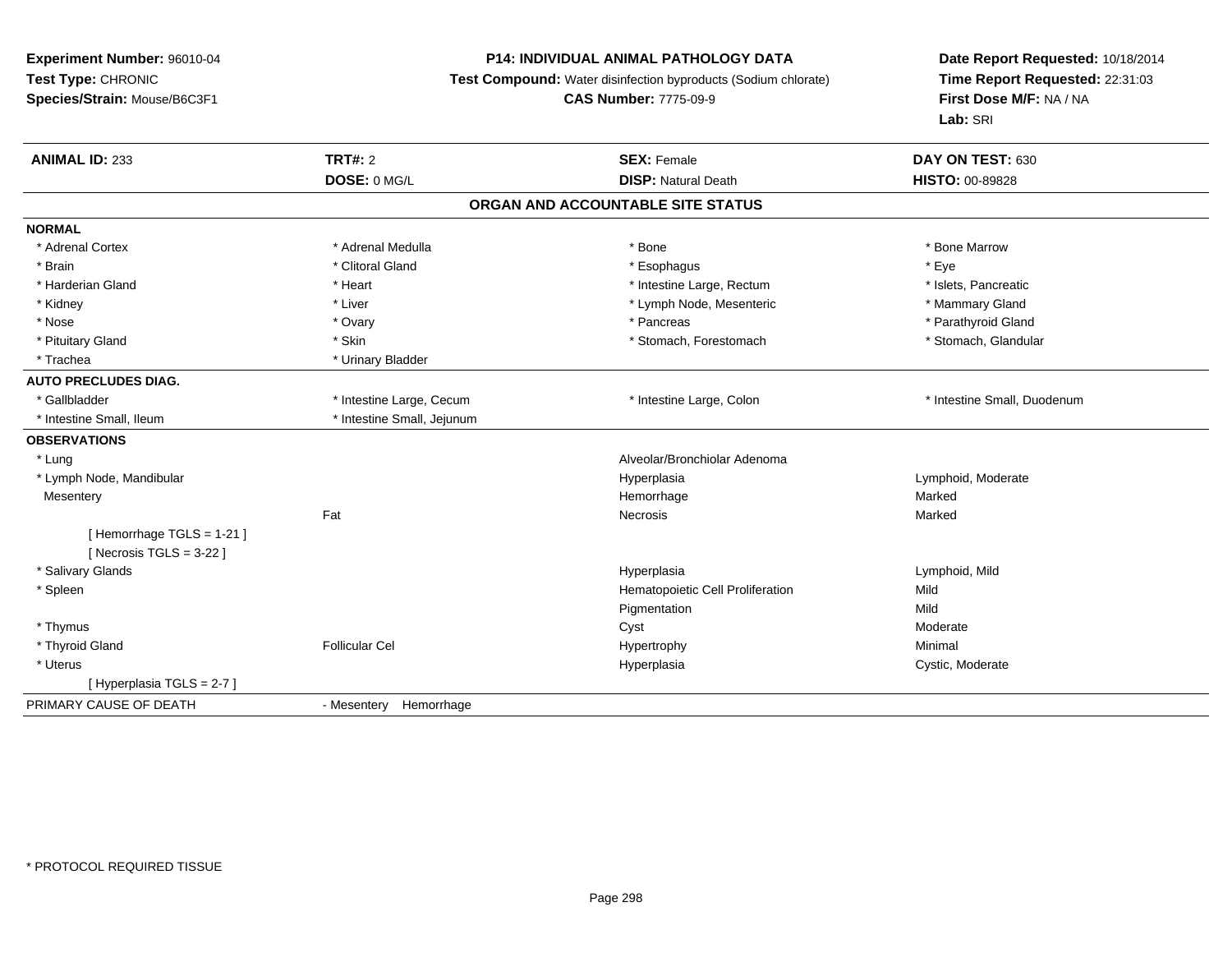### **P14: INDIVIDUAL ANIMAL PATHOLOGY DATA**

**Test Compound:** Water disinfection byproducts (Sodium chlorate)

**CAS Number:** 7775-09-9

| <b>ANIMAL ID: 234</b>             | <b>TRT#: 2</b>                                                                                           | <b>SEX: Female</b>               | DAY ON TEST: 737           |  |  |  |
|-----------------------------------|----------------------------------------------------------------------------------------------------------|----------------------------------|----------------------------|--|--|--|
|                                   | DOSE: 0 MG/L                                                                                             | <b>DISP: Terminal Sacrifice</b>  | <b>HISTO: 00-91961</b>     |  |  |  |
| ORGAN AND ACCOUNTABLE SITE STATUS |                                                                                                          |                                  |                            |  |  |  |
| <b>NORMAL</b>                     |                                                                                                          |                                  |                            |  |  |  |
| * Adrenal Cortex                  | * Adrenal Medulla                                                                                        | * Bone                           | * Bone Marrow              |  |  |  |
| * Brain                           | * Clitoral Gland                                                                                         | * Esophagus                      | * Eye                      |  |  |  |
| * Gallbladder                     | * Heart                                                                                                  | * Intestine Large, Cecum         | * Intestine Large, Colon   |  |  |  |
| * Intestine Large, Rectum         | * Intestine Small, Duodenum                                                                              | * Intestine Small, Ileum         | * Intestine Small, Jejunum |  |  |  |
| * Islets, Pancreatic              | * Kidney                                                                                                 | * Lung                           | * Lymph Node, Mandibular   |  |  |  |
| * Mammary Gland                   | * Nose                                                                                                   | * Pancreas                       | * Pituitary Gland          |  |  |  |
| * Salivary Glands                 | * Skin                                                                                                   | * Stomach, Forestomach           | * Stomach, Glandular       |  |  |  |
| * Trachea                         | * Urinary Bladder                                                                                        |                                  |                            |  |  |  |
| <b>INSUFFICIENT TISSUE</b>        |                                                                                                          |                                  |                            |  |  |  |
| * Ovary                           |                                                                                                          |                                  |                            |  |  |  |
| <b>OBSERVATIONS</b>               |                                                                                                          |                                  |                            |  |  |  |
| * Harderian Gland                 |                                                                                                          | Hyperplasia                      | Focal, Mild                |  |  |  |
| * Liver                           |                                                                                                          | <b>Eosinophilic Focus</b>        |                            |  |  |  |
| * Lymph Node, Mesenteric          |                                                                                                          | Hematopoietic Cell Proliferation | Mild                       |  |  |  |
| * Parathyroid Gland               |                                                                                                          | Cyst                             | Mild                       |  |  |  |
| * Spleen                          |                                                                                                          | Hematopoietic Cell Proliferation | Minimal                    |  |  |  |
|                                   |                                                                                                          | Pigmentation                     | Mild                       |  |  |  |
| * Thymus                          |                                                                                                          | Hyperplasia                      | Lymphoid, Mild             |  |  |  |
| * Thyroid Gland                   |                                                                                                          | Degeneration                     | Cystic, Moderate           |  |  |  |
| * Uterus                          |                                                                                                          | Hyperplasia                      | Cystic, Moderate           |  |  |  |
| [Hyperplasia TGLS = 1-7]          |                                                                                                          |                                  |                            |  |  |  |
| PRIMARY CAUSE OF DEATH            |                                                                                                          |                                  |                            |  |  |  |
|                                   | Animal Note: INFUSION ARTIFACT IN URINARY BLADDER. CYSTIC COMPARTMENT WITHIN GALLBLADDER; NOT TABULATED. |                                  |                            |  |  |  |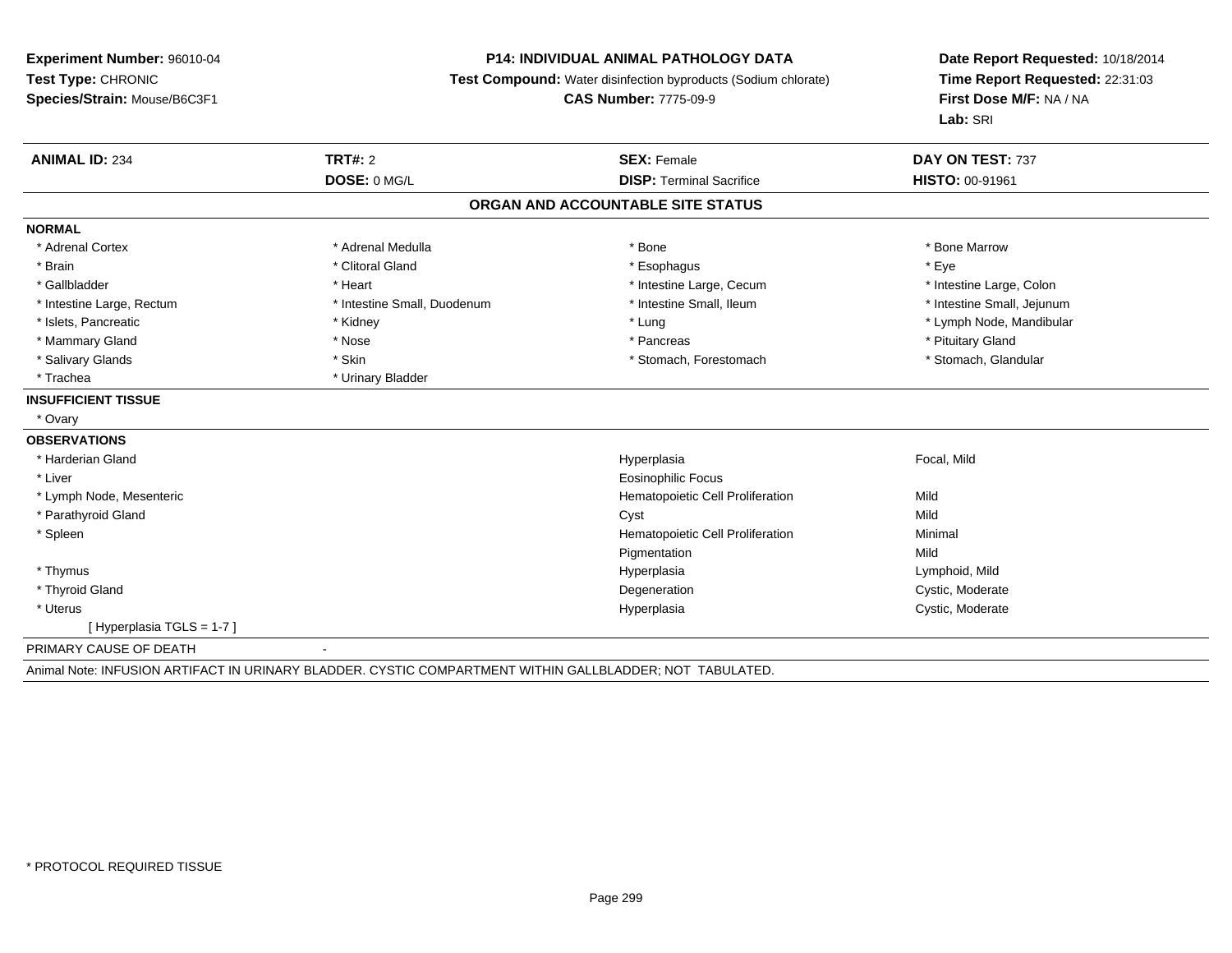### **P14: INDIVIDUAL ANIMAL PATHOLOGY DATA**

**Test Compound:** Water disinfection byproducts (Sodium chlorate)

**CAS Number:** 7775-09-9

| <b>ANIMAL ID: 235</b>                           | <b>TRT#: 2</b>            | <b>SEX: Female</b>                | DAY ON TEST: 737         |
|-------------------------------------------------|---------------------------|-----------------------------------|--------------------------|
|                                                 | DOSE: 0 MG/L              | <b>DISP: Terminal Sacrifice</b>   | HISTO: 00-91962          |
|                                                 |                           | ORGAN AND ACCOUNTABLE SITE STATUS |                          |
| <b>NORMAL</b>                                   |                           |                                   |                          |
| * Adrenal Cortex                                | * Adrenal Medulla         | * Bone                            | * Bone Marrow            |
| * Brain                                         | * Clitoral Gland          | * Esophagus                       | * Eve                    |
| * Gallbladder                                   | * Harderian Gland         | * Heart                           | * Intestine Large, Cecum |
| * Intestine Large, Colon                        | * Intestine Large, Rectum | * Intestine Small, Duodenum       | * Intestine Small, Ileum |
| * Intestine Small, Jejunum                      | * Islets, Pancreatic      | * Lung                            | * Lymph Node, Mesenteric |
| * Mammary Gland                                 | * Nose                    | * Ovary                           | * Pancreas               |
| * Parathyroid Gland                             | * Pituitary Gland         | * Skin                            | * Stomach, Forestomach   |
| * Stomach, Glandular                            | * Trachea                 | * Urinary Bladder                 |                          |
| <b>OBSERVATIONS</b>                             |                           |                                   |                          |
| * Kidney                                        |                           | Nephropathy                       | Minimal                  |
| * Liver                                         |                           | Hepatocellular Adenoma            |                          |
|                                                 |                           | Hyperplasia                       | Lymphoid, Mild           |
| [ Hepatocellular Adenoma TGLS = 3-6 ]           |                           |                                   |                          |
| * Lymph Node, Mandibular                        |                           | Hyperplasia                       | Lymphoid, Mild           |
|                                                 |                           | Pigmentation                      | Mild                     |
| * Salivary Glands                               |                           | Hyperplasia                       | Lymphoid, Mild           |
| * Spleen                                        |                           | Hematopoietic Cell Proliferation  | Mild                     |
|                                                 |                           | Lymphoma Malignant                |                          |
|                                                 |                           | Pigmentation                      | Moderate                 |
| [ Hematopoietic Cell Proliferation TGLS = 1-6 ] |                           |                                   |                          |
| [ Lymphoma Malignant TGLS = 1-6 ]               |                           |                                   |                          |
| * Thymus                                        |                           | Hyperplasia                       | Lymphoid, Moderate       |
| * Thyroid Gland                                 |                           | Degeneration                      | Cystic, Moderate         |
| * Uterus                                        |                           | Hyperplasia                       | Cystic, Mild             |
| [Hyperplasia TGLS = 2-7]                        |                           |                                   |                          |
| PRIMARY CAUSE OF DEATH                          | $\blacksquare$            |                                   |                          |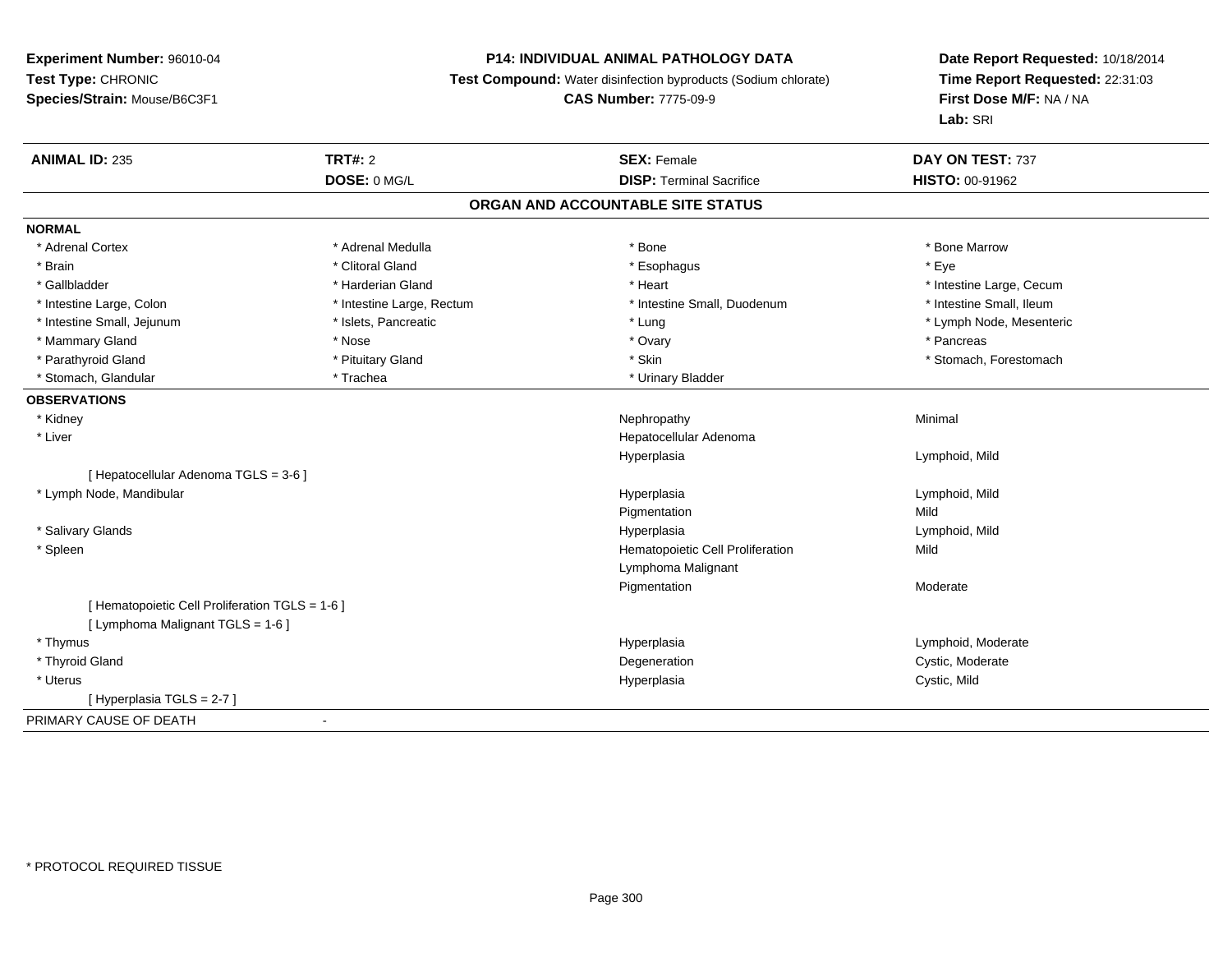### **P14: INDIVIDUAL ANIMAL PATHOLOGY DATA**

**Test Compound:** Water disinfection byproducts (Sodium chlorate)

**CAS Number:** 7775-09-9

| <b>ANIMAL ID: 236</b>                              | <b>TRT#: 2</b>             | <b>SEX: Female</b>                | DAY ON TEST: 736            |
|----------------------------------------------------|----------------------------|-----------------------------------|-----------------------------|
|                                                    | DOSE: 0 MG/L               | <b>DISP: Terminal Sacrifice</b>   | HISTO: 00-91963             |
|                                                    |                            | ORGAN AND ACCOUNTABLE SITE STATUS |                             |
| <b>NORMAL</b>                                      |                            |                                   |                             |
| * Adrenal Cortex                                   | * Adrenal Medulla          | * Bone                            | * Brain                     |
| * Clitoral Gland                                   | * Eye                      | * Gallbladder                     | * Heart                     |
| * Intestine Large, Cecum                           | * Intestine Large, Colon   | * Intestine Large, Rectum         | * Intestine Small, Duodenum |
| * Intestine Small, Ileum                           | * Intestine Small, Jejunum | * Islets, Pancreatic              | * Lung                      |
| * Mammary Gland                                    | * Nose                     | * Ovary                           | * Pancreas                  |
| * Parathyroid Gland                                | * Pituitary Gland          | * Skin                            | * Stomach, Forestomach      |
| * Stomach, Glandular                               | * Thymus                   | * Thyroid Gland                   | * Trachea                   |
| * Urinary Bladder                                  |                            |                                   |                             |
| <b>MISSING</b>                                     |                            |                                   |                             |
| * Esophagus                                        |                            |                                   |                             |
| <b>OBSERVATIONS</b>                                |                            |                                   |                             |
| * Bone Marrow                                      |                            | Hyperplasia                       | Moderate                    |
| * Harderian Gland                                  |                            | Adenoma                           |                             |
| [Adenoma TGLS = $5-12$ ]                           |                            |                                   |                             |
| * Kidney                                           |                            | Infarct                           | Mild                        |
|                                                    |                            | Nephropathy                       | Minimal                     |
| * Liver                                            |                            | Hepatocellular Adenoma            |                             |
| [ Hepatocellular Adenoma TGLS = 4-22 ]             |                            |                                   |                             |
| Lymph Node                                         | Renal                      | Hemorrhage                        | Marked                      |
| [Hemorrhage TGLS = $2-21$ ]                        |                            |                                   |                             |
| * Lymph Node, Mandibular                           |                            | Pigmentation                      | Mild                        |
| * Lymph Node, Mesenteric                           |                            | Hyperplasia                       | Lymphoid, Mild              |
| * Salivary Glands                                  |                            | Hyperplasia                       | Lymphoid, Mild              |
| * Spleen                                           |                            | Hematopoietic Cell Proliferation  | Mild                        |
| [ Hematopoietic Cell Proliferation TGLS = 3-6 ]    |                            |                                   |                             |
| * Uterus                                           |                            | Hyperplasia                       | Cystic, Marked              |
| [Hyperplasia TGLS = $1-7$ ]                        |                            |                                   |                             |
| PRIMARY CAUSE OF DEATH                             |                            |                                   |                             |
| Animal Note: INFUSION ARTIFACT IN URINARY BLADDER. |                            |                                   |                             |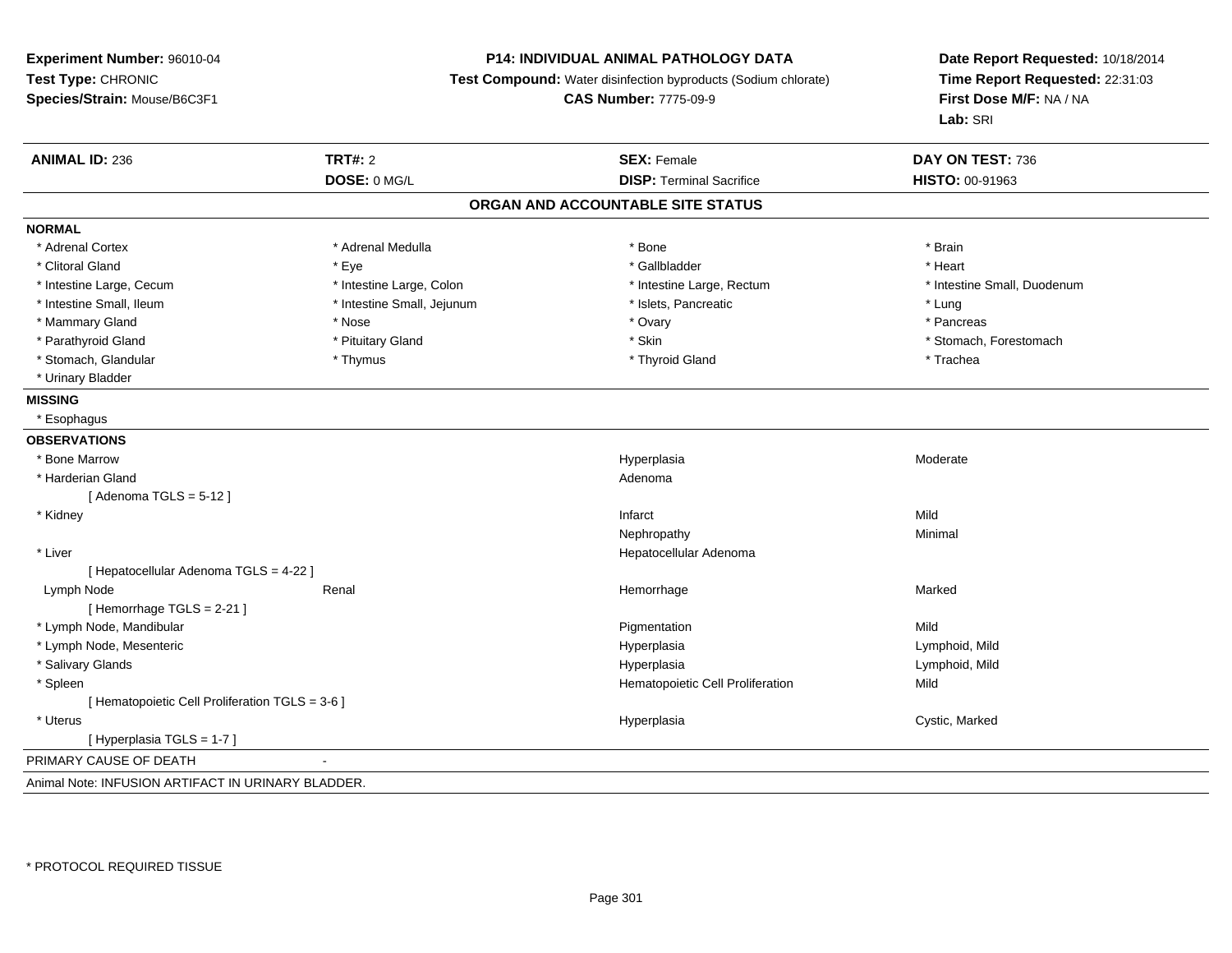### **P14: INDIVIDUAL ANIMAL PATHOLOGY DATA**

**Test Compound:** Water disinfection byproducts (Sodium chlorate)

**CAS Number:** 7775-09-9

| <b>ANIMAL ID: 237</b>             | <b>TRT#: 2</b>                                                                     | <b>SEX: Female</b>                | DAY ON TEST: 736            |
|-----------------------------------|------------------------------------------------------------------------------------|-----------------------------------|-----------------------------|
|                                   | DOSE: 0 MG/L                                                                       | <b>DISP: Terminal Sacrifice</b>   | HISTO: 00-91964             |
|                                   |                                                                                    | ORGAN AND ACCOUNTABLE SITE STATUS |                             |
| <b>NORMAL</b>                     |                                                                                    |                                   |                             |
| * Adrenal Cortex                  | * Adrenal Medulla                                                                  | * Bone                            | * Brain                     |
| * Clitoral Gland                  | * Esophagus                                                                        | * Eye                             | * Heart                     |
| * Intestine Large, Cecum          | * Intestine Large, Colon                                                           | * Intestine Large, Rectum         | * Intestine Small, Duodenum |
| * Intestine Small, Ileum          | * Intestine Small, Jejunum                                                         | * Liver                           | * Lymph Node, Mandibular    |
| * Mammary Gland                   | * Nose                                                                             | * Pancreas                        | * Parathyroid Gland         |
| * Pituitary Gland                 | * Salivary Glands                                                                  | * Skin                            | * Stomach, Forestomach      |
| * Stomach, Glandular              | * Thyroid Gland                                                                    | * Trachea                         | * Urinary Bladder           |
| <b>MISSING</b>                    |                                                                                    |                                   |                             |
| * Gallbladder                     |                                                                                    |                                   |                             |
| <b>OBSERVATIONS</b>               |                                                                                    |                                   |                             |
| * Bone Marrow                     |                                                                                    | Hyperplasia                       | Mild                        |
| * Harderian Gland                 |                                                                                    | Adenoma                           |                             |
| [Adenoma TGLS = $4-22$ ]          |                                                                                    |                                   |                             |
| * Islets, Pancreatic              |                                                                                    | Hyperplasia                       | Mild                        |
| * Kidney                          |                                                                                    | Infarct                           | Mild                        |
|                                   | <b>Renal Tubule</b>                                                                | Pigmentation                      | Mild                        |
| * Lung                            |                                                                                    | Hyperplasia                       | Lymphoid, Mild              |
| * Lymph Node, Mesenteric          |                                                                                    | Hemorrhage                        | Marked                      |
|                                   | Note: NECROSIS AND CHRONIC INFLAMMATION WITHIN AREAS OF HEMORRHAGE; NOT TABULATED. |                                   |                             |
| [Hemorrhage TGLS = 1-21]          |                                                                                    |                                   |                             |
| * Ovary                           |                                                                                    | Cyst                              |                             |
| * Spleen                          |                                                                                    | Lymphoma Malignant                |                             |
|                                   |                                                                                    | Pigmentation                      | Mild                        |
| * Thymus                          |                                                                                    | Lymphoma Malignant                |                             |
| [ Lymphoma Malignant TGLS = 2-2 ] |                                                                                    |                                   |                             |
| * Uterus                          |                                                                                    | Hyperplasia                       | Cystic, Marked              |
| [Hyperplasia TGLS = 3-7]          |                                                                                    |                                   |                             |
| PRIMARY CAUSE OF DEATH            |                                                                                    |                                   |                             |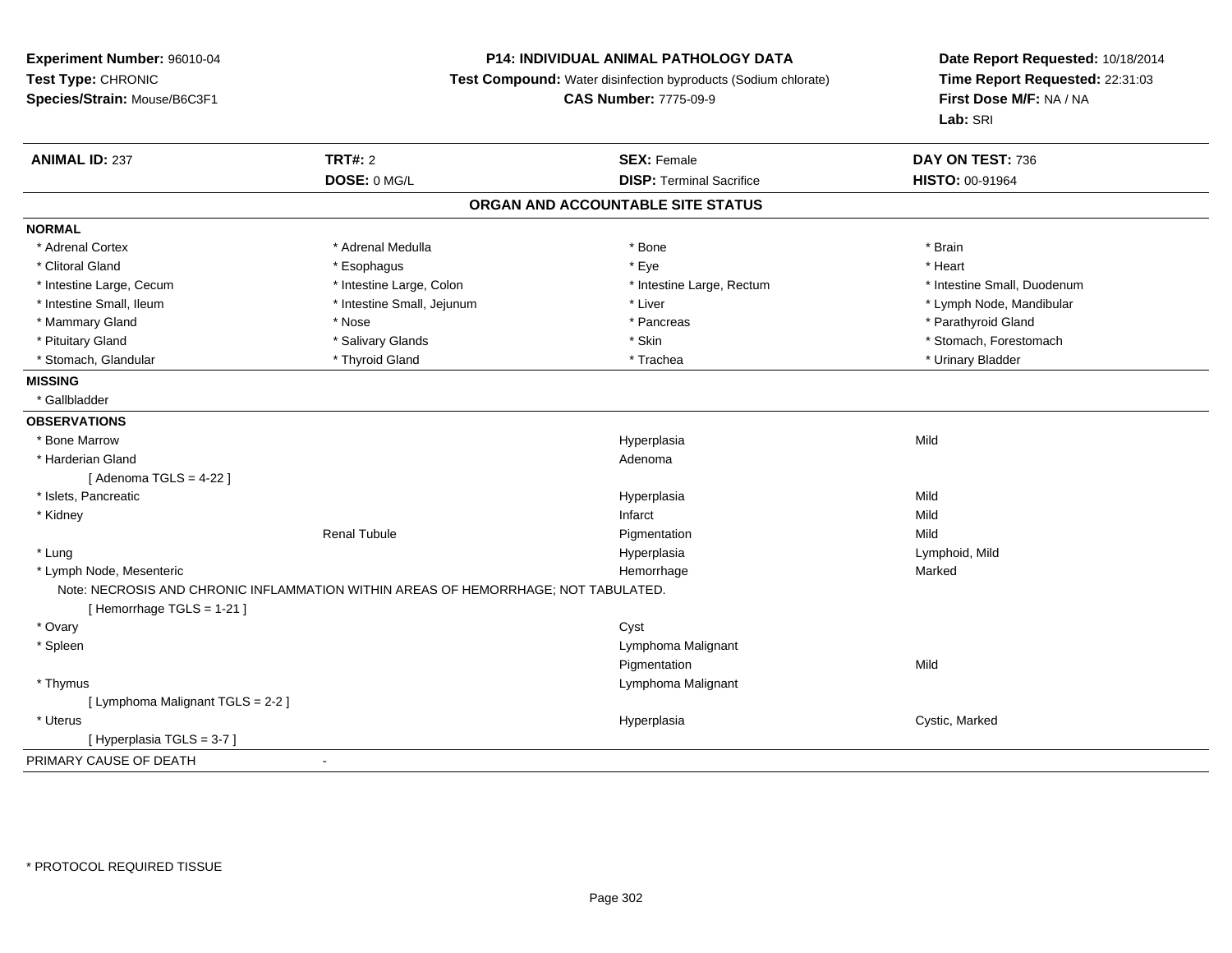### **P14: INDIVIDUAL ANIMAL PATHOLOGY DATA**

**Test Compound:** Water disinfection byproducts (Sodium chlorate)

**CAS Number:** 7775-09-9

| <b>ANIMAL ID: 238</b>                              | TRT#: 2                     | <b>SEX: Female</b>                | DAY ON TEST: 736           |
|----------------------------------------------------|-----------------------------|-----------------------------------|----------------------------|
|                                                    | DOSE: 0 MG/L                | <b>DISP: Terminal Sacrifice</b>   | <b>HISTO: 00-91965</b>     |
|                                                    |                             | ORGAN AND ACCOUNTABLE SITE STATUS |                            |
| <b>NORMAL</b>                                      |                             |                                   |                            |
| * Adrenal Cortex                                   | * Adrenal Medulla           | * Bone                            | * Bone Marrow              |
| * Brain                                            | * Clitoral Gland            | * Esophagus                       | * Eye                      |
| * Gallbladder                                      | * Harderian Gland           | * Heart                           | * Intestine Large, Colon   |
| * Intestine Large, Rectum                          | * Intestine Small, Duodenum | * Intestine Small, Ileum          | * Intestine Small, Jejunum |
| * Islets, Pancreatic                               | * Kidney                    | * Liver                           | * Lung                     |
| * Lymph Node, Mandibular                           | * Lymph Node, Mesenteric    | * Mammary Gland                   | * Nose                     |
| * Pancreas                                         | * Parathyroid Gland         | * Pituitary Gland                 | * Salivary Glands          |
| * Skin                                             | * Stomach, Forestomach      | * Stomach, Glandular              | * Thymus                   |
| * Trachea                                          | * Urinary Bladder           |                                   |                            |
| <b>OBSERVATIONS</b>                                |                             |                                   |                            |
| * Intestine Large, Cecum                           |                             | Edema                             | Mild                       |
| * Ovary                                            |                             | Angiectasis                       | Mild                       |
|                                                    |                             | Luteoma                           |                            |
| * Spleen                                           |                             | Hematopoietic Cell Proliferation  | Minimal                    |
|                                                    |                             | Lymphoma Malignant                |                            |
|                                                    |                             | Pigmentation                      | Mild                       |
| [Hematopoietic Cell Proliferation TGLS = 1-6 ]     |                             |                                   |                            |
| [ Lymphoma Malignant TGLS = 1-6 ]                  |                             |                                   |                            |
| * Thyroid Gland                                    | <b>Follicular Cel</b>       | Adenoma                           |                            |
|                                                    |                             | Degeneration                      | Cystic, Mild               |
| * Uterus                                           |                             | Hyperplasia                       | Cystic, Mild               |
| PRIMARY CAUSE OF DEATH                             |                             |                                   |                            |
| Animal Note: INFUSION ARTIFACT IN URINARY BLADDER. |                             |                                   |                            |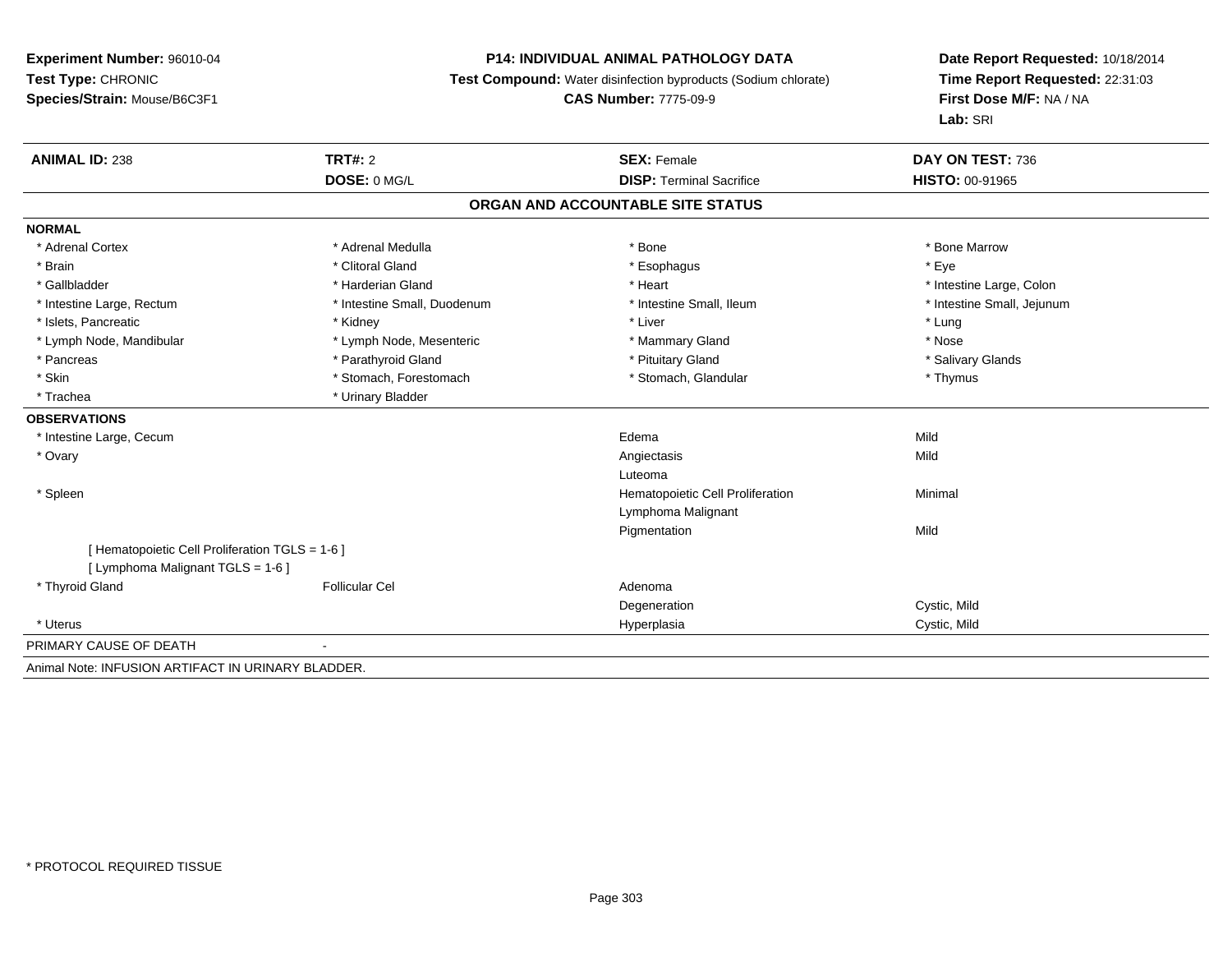**Experiment Number:** 96010-04**Test Type:** CHRONIC **Species/Strain:** Mouse/B6C3F1**P14: INDIVIDUAL ANIMAL PATHOLOGY DATA Test Compound:** Water disinfection byproducts (Sodium chlorate)**CAS Number:** 7775-09-9**Date Report Requested:** 10/18/2014**Time Report Requested:** 22:31:03**First Dose M/F:** NA / NA**Lab:** SRI**ANIMAL ID:** 239**TRT#:** 2 **SEX:** Female **DAY ON TEST:** 736 **DOSE:** 0 MG/L **DISP:** Terminal Sacrifice **HISTO:** 00-91966 **ORGAN AND ACCOUNTABLE SITE STATUSNORMAL**\* Adrenal Medulla \* The state of the state of the state of the state of the state of the state of the state of the state of the state of the state of the state of the state of the state of the state of the state of the sta \* Esophagus \* https://www.fragustage.com/web/2019/heart \* Heart \* Heart \* Heart \* Intestine Large, Cecum \* Intestine Large, Cecum \* Sallbladder \* The state of the state of the state of the state of the state of the state o \* Intestine Small. Ileum \* Intestine Large, Colon \* Intestine Large, Rectum \* Intestine Small, Duodenum \* Intestine Small, Duodenum \* Intestine Small, Jejunum \* Mose \* \* Islets, Pancreatic \* \* Mammary Gland \* \* Mammary Gland \* Nose \* Pituitary Gland \* Ovary \* Parathyroid Gland \* Pancreas \* Pancreas \* Parathyroid Gland \* Parathyroid Gland \* Salivary Glands \* Trachea \* Stomach, Forestomach \* Northern \* Stomach, Glandular \* Trachea \* Trachea \* Urinary Bladder**INSUFFICIENT TISSUE**\* Skin \* Thymus **OBSERVATIONS** \* Adrenal Cortexx Subcapsular Subcapsular and Adenoma Hyperplasia \* Bone Marroww which is a controller to the Hyperplasia controller that  $\mathsf{Mild}$  \* Eyee the contraction of the contraction of the contraction of the contraction of the contraction of the contraction of  $\Gamma$  \* Harderian Glandd and a state of the control of the control of the control of the control of the control of the control of the control of the control of the control of the control of the control of the control of the control of the contro  $[$  Adenoma TGLS = 8-12  $]$  \* Kidneyy and the settlement of the settlement of the settlement of the settlement of the settlement of the settlement of the settlement of the settlement of the settlement of the settlement of the settlement of the settlement of Hyperplasia and the community of the community of the community of the community of the community of the community of the community of the community of the community of the community of the community of the community of th Nephropathyy the contract of the Minimal Minimal Section 1996 and the contract of the Minimal Section 1997 and the contract of the contract of the contract of the contract of the contract of the contract of the contract of the contra \* Liver Hepatocellular Adenoma Hepatocellular Carcinoma Multiple Note: HEPATOCELLULAR CARCINOMAS ARE ON SLIDES 6, 22, AND 24.[ Hepatocellular Adenoma TGLS = 6-23 ][ Hepatocellular Carcinoma TGLS = 5-22,7-24 ] \* Lungg and the state of the state of the state of the state of the Hepatocellular Carcinoma and the Metastatic (Liver) Hyperplasia Lymphoid, Mild \* Lymph Node, Mandibular Hyperplasia Lymphoid, Moderate PigmentationModerate<br>Marked \* Lymph Node, Mesentericc **Ectasia** a **Marked** Service Contract of the Marked [ Ectasia TGLS = 9-7 ]**Mesentery** y the control of the set of the control of the Moderate of the Moderate of the Moderate of the Moderate of the Moderate of the Moderate of the Moderate of the Moderate of the Moderate of the Moderate of the Moderate of the  $[$  Necrosis TGLS = 3-21  $]$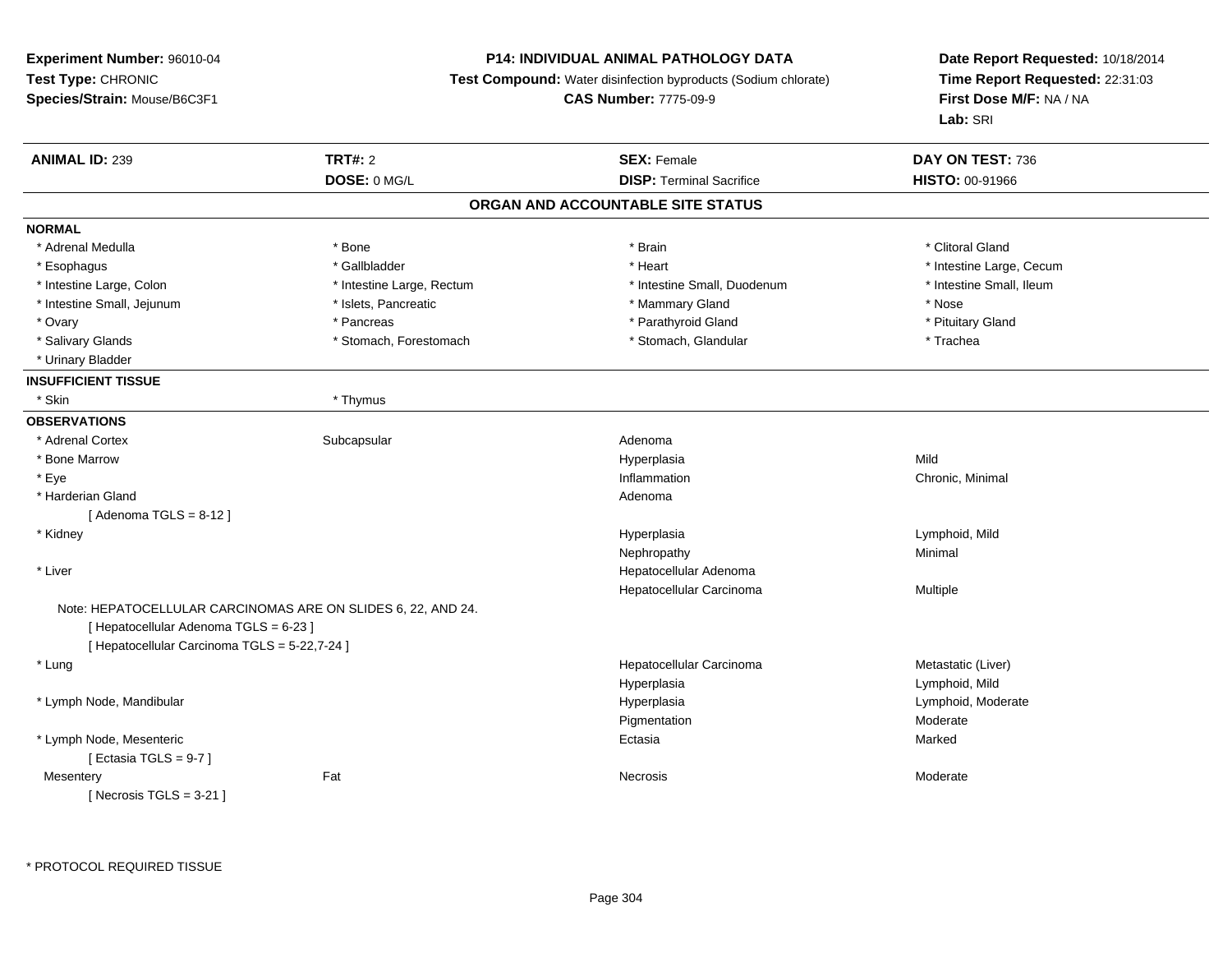| Experiment Number: 96010-04<br><b>Test Type: CHRONIC</b><br>Species/Strain: Mouse/B6C3F1 |                     | <b>P14: INDIVIDUAL ANIMAL PATHOLOGY DATA</b><br><b>Test Compound:</b> Water disinfection byproducts (Sodium chlorate)<br><b>CAS Number: 7775-09-9</b> | Date Report Requested: 10/18/2014<br>Time Report Requested: 22:31:03<br>First Dose M/F: NA / NA<br>Lab: SRI |
|------------------------------------------------------------------------------------------|---------------------|-------------------------------------------------------------------------------------------------------------------------------------------------------|-------------------------------------------------------------------------------------------------------------|
| <b>ANIMAL ID: 239</b>                                                                    | TRT#: 2             | <b>SEX:</b> Female                                                                                                                                    | DAY ON TEST: 736                                                                                            |
|                                                                                          | <b>DOSE: 0 MG/L</b> | <b>DISP:</b> Terminal Sacrifice                                                                                                                       | <b>HISTO: 00-91966</b>                                                                                      |
|                                                                                          |                     | ORGAN AND ACCOUNTABLE SITE STATUS                                                                                                                     |                                                                                                             |
| * Spleen                                                                                 |                     | Hematopoietic Cell Proliferation                                                                                                                      | Moderate                                                                                                    |
|                                                                                          |                     | Pigmentation                                                                                                                                          | Mild                                                                                                        |
| Hematopoietic Cell Proliferation TGLS = 4-6 ]                                            |                     |                                                                                                                                                       |                                                                                                             |
| * Thyroid Gland                                                                          |                     | Degeneration                                                                                                                                          | Cystic, Mild                                                                                                |
| * Uterus                                                                                 |                     | Hyperplasia                                                                                                                                           | Cystic, Moderate                                                                                            |
| [Hyperplasia TGLS = 1-7,2-7 ]                                                            |                     |                                                                                                                                                       |                                                                                                             |
| PRIMARY CAUSE OF DEATH                                                                   |                     |                                                                                                                                                       |                                                                                                             |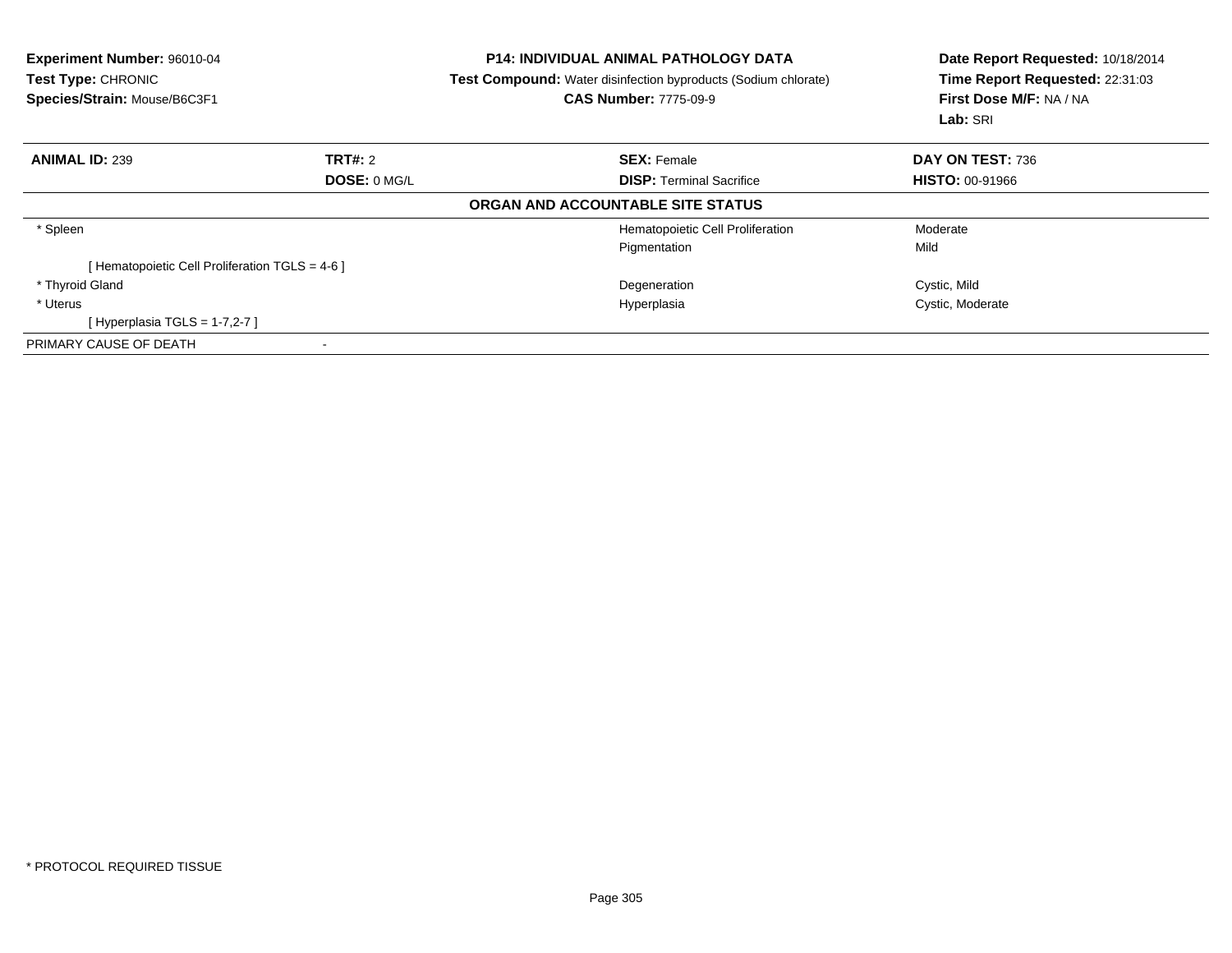**Experiment Number:** 96010-04**Test Type:** CHRONIC **Species/Strain:** Mouse/B6C3F1**P14: INDIVIDUAL ANIMAL PATHOLOGY DATA Test Compound:** Water disinfection byproducts (Sodium chlorate)**CAS Number:** 7775-09-9**Date Report Requested:** 10/18/2014**Time Report Requested:** 22:31:03**First Dose M/F:** NA / NA**Lab:** SRI**ANIMAL ID:** 240**TRT#:** 2 **SEX:** Female **DAY ON TEST:** 736 **DOSE:** 0 MG/L**DISP:** Terminal Sacrifice **HISTO:** 00-91967 **ORGAN AND ACCOUNTABLE SITE STATUSNORMAL**\* Adrenal Cortex \* Adrenal Medulla \* North and \* Adrenal Medulla \* Bone \* Bone \* Bone \* Bone Marrow \* Brain \* Alternative of the state of the state of the state of the state of the state of the state of the state of the state of the state of the state of the state of the state of the state of the state of the state of th \* Gallbladder \* Theart \* Heart \* Heart \* Intestine Large, Colon \* Intestine Large, Colon \* Intestine Large, Rectum \* Intestine Small, Duodenum \* Intestine Small, Ileum \* Intestine Small, Jejunum \* Lung\* Salivary Glands \* Nose \* Pancreas \* Parathyroid Gland \* Salivary Glands \* Skin \* Stomach, Forestomach \* Stomach \* Stomach, Glandular \* Thyroid Gland \* Trachea \* Urinary Bladder**INSUFFICIENT TISSUE** \* Lymph Node, Mandibular**OBSERVATIONS** \* Harderian Glandd and a state of the control of the control of the control of the control of the control of the control of the control of the control of the control of the control of the control of the control of the control of the contro  $[$  Adenoma TGLS = 4-12  $]$  \* Intestine Large, Cecumm results and the experimental control of the Edema results of the Mild of the Mild of the Mild of the Mild of the Mild of the Second Second Second Second Second Second Second Second Second Second Second Second Second Seco \* Islets, Pancreaticc and the contract of the contract of the contract of the contract of the contract of the contract of the contract of the contract of the contract of the contract of the contract of the contract of the contract of the cont a Mild \* Kidneyy and the settlement of the settlement of the settlement of the settlement of the settlement of the settlement of the settlement of the settlement of the settlement of the settlement of the settlement of the settlement of Lymphoid, Mild \* Liver Hepatocellular Adenoma Multiple [ Hepatocellular Adenoma TGLS = 1-6,2-21 ] \* Lymph Node, Mesenteric Lymphoma Malignant \* Mammary Glandd and the control of the control of the control of the Hyperplasia and the control of the control of the control of the control of the control of the control of the control of the control of the control of the control of t \* Ovaryy the control of the control of the control of the control of the control of the control of the control of the control of the control of the control of the control of the control of the control of the control of the contro e Mild \* Pituitary Glandd and the set of Pars Distalis and the Second Adenomal Adenomal Second Second Pars Distallis  $[$  Adenoma TGLS = 3-1  $]$  \* SpleenHematopoietic Cell Proliferation Mild Lymphoma MalignantPigmentation Moderate \* Thymus Lymphoma Malignant \* Uteruss and the contract of the contract of the contract of the contract of the contract of the contract of the contract of the contract of the contract of the contract of the contract of the contract of the contract of the cont Hyperplasia **Cystic, Moderate** PRIMARY CAUSE OF DEATH - Animal Note: INFUSION ARTIFACT IN URINARY BLADDER.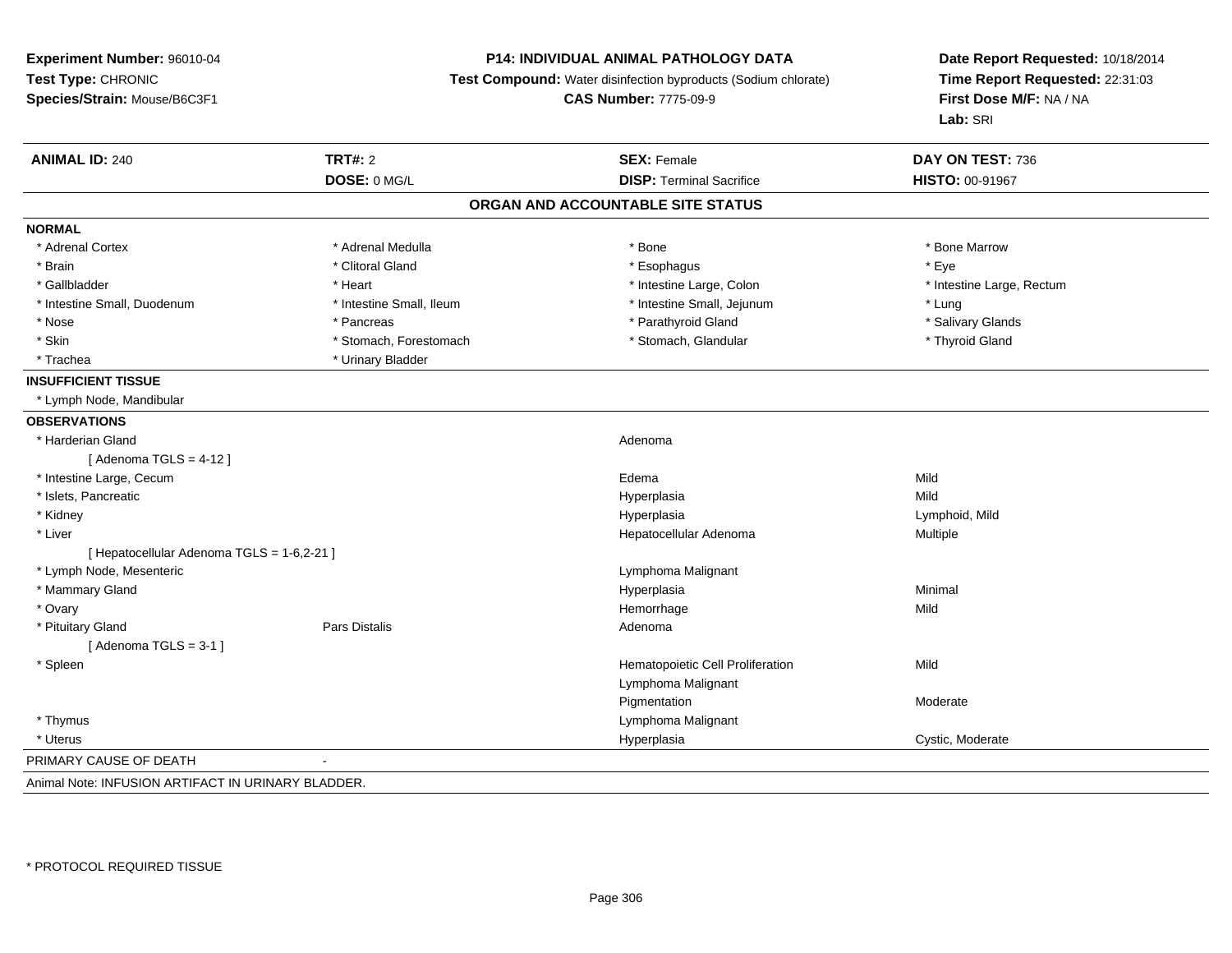**Experiment Number:** 96010-04**Test Type:** CHRONIC **Species/Strain:** Mouse/B6C3F1**P14: INDIVIDUAL ANIMAL PATHOLOGY DATA Test Compound:** Water disinfection byproducts (Sodium chlorate)**CAS Number:** 7775-09-9**Date Report Requested:** 10/18/2014**Time Report Requested:** 22:31:03**First Dose M/F:** NA / NA**Lab:** SRI**ANIMAL ID:** 241**TRT#:** 2 **SEX:** Female **DAY ON TEST:** 736 **DOSE:** 0 MG/L **DISP:** Terminal Sacrifice **HISTO:** 00-91968 **ORGAN AND ACCOUNTABLE SITE STATUSNORMAL**\* Adrenal Cortex \* Adrenal Medulla \* Adrenal Medulla \* Bone \* Bone \* Bone \* Bone \* Bone Marrow \* Brain \* Alternative of the state of the state of the state of the state of the state of the state of the state of the state of the state of the state of the state of the state of the state of the state of the state of th \* Gallbladder \* https://www.frage.com/marticle/state-of-state-of-state-of-state-of-state-of-state-of-state-of-state-of-state-of-state-of-state-of-state-of-state-of-state-of-state-of-state-of-state-of-state-of-state-of-stat \* Intestine Small, Jejunum \* Intestine Large, Colon \* Intestine Small, Duodenum \* Intestine Small, Ileum \* Intestine Small, Ileum \* Islets, Pancreatic \* \* Widney \* Kidney \* Kidney \* Liver \* Liver \* Liver \* Liver \* Liver \* Number \* Lymph Node, Mesenteric \* Liver \* Lymph Node, Mesenteric \* Mammary Gland \* \* Amery \* Nose \* \* Pancreas \* Pancreas \* Pancreas \* Pancreas \* Pituitary Gland \* Pituitary Gland \* Pancreas \* \* Pancreas \* \* Pancreas \* \* Pituitary Gland \* Pituitary Gland \* \* Pancreas \* \* Pancreas \* \* \* \* Stomach, Glandular \* Salivary Glands \* Stomach, Forestomach \* Skin \* Skin \* Stomach, Forestomach \* Stomach, Forestomach \* Thymus \* Trachea \* Trachea \* Urinary Bladder **MISSING** \* Parathyroid Gland \* Thyroid Gland**INSUFFICIENT TISSUE** \* Intestine Large, Rectum**OBSERVATIONS** \* Lungg and the state of the state of the state of the state of the state of the state of the state of the state of the state of the state of the state of the state of the state of the state of the state of the state of the stat Hyperplasia Lymphoid, Mild \* Lymph Node, Mandibular Pigmentation Moderate \* Ovaryy the controller of the controller of the controller of the controller of the controller of the controller of the controller of the controller of the controller of the controller of the controller of the controller of the  $[$  Cyst TGLS = 2-7  $]$  \* SpleenHematopoietic Cell Proliferation Mild HyperplasiaLymphoid, Moderate<br>Mild Pigmentationn Mild \* Uteruss and the control of the control of the control of the control of the control of the control of the control of the control of the control of the control of the control of the control of the control of the control of the co Cystic, Moderate [ Hyperplasia TGLS = 1-7 ]PRIMARY CAUSE OF DEATH-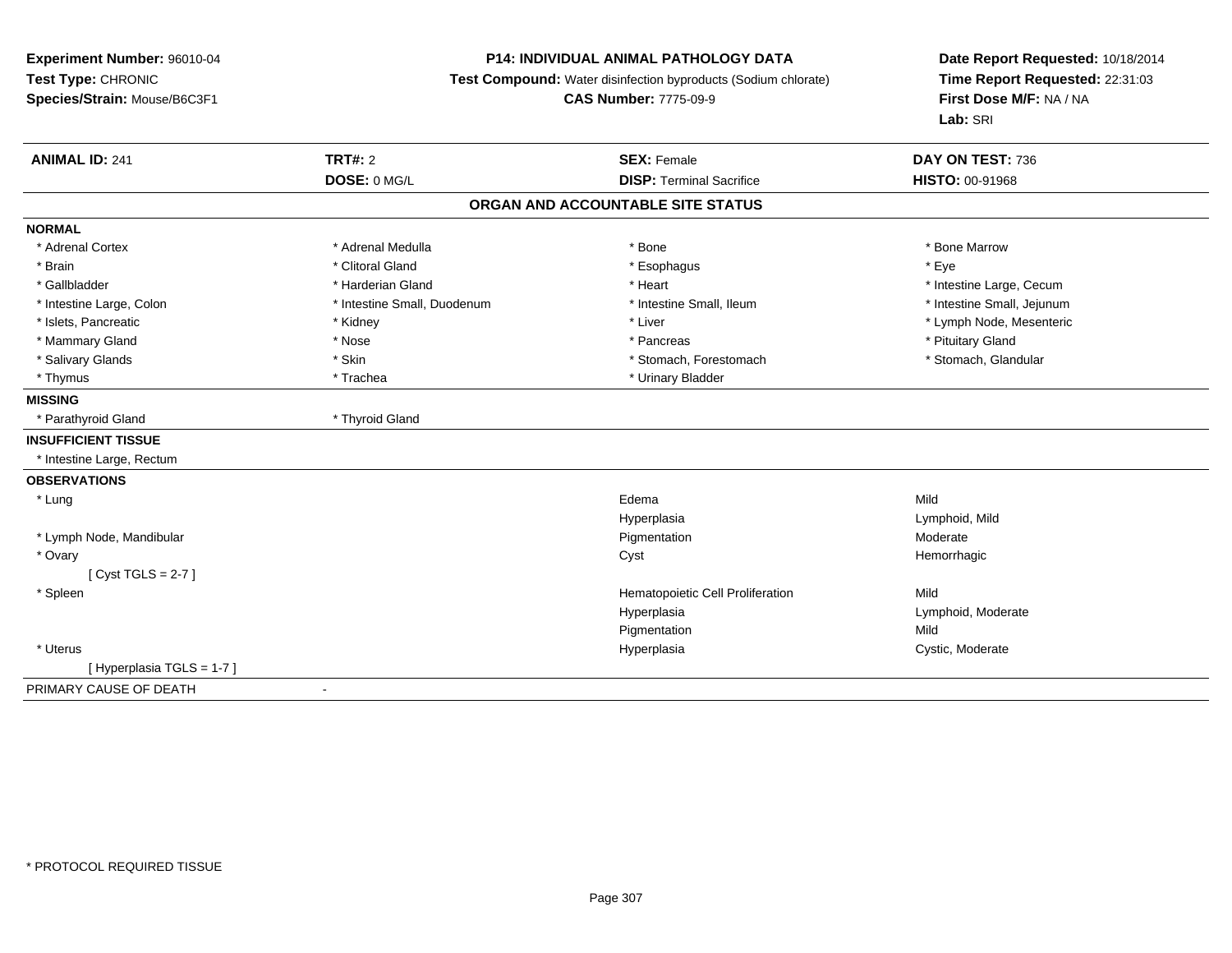# **P14: INDIVIDUAL ANIMAL PATHOLOGY DATA**

**Test Compound:** Water disinfection byproducts (Sodium chlorate)

#### **CAS Number:** 7775-09-9

**Date Report Requested:** 10/18/2014**Time Report Requested:** 22:31:03**First Dose M/F:** NA / NA**Lab:** SRI

| DOSE: 0 MG/L<br><b>DISP: Natural Death</b><br>HISTO: 00-89829<br>ORGAN AND ACCOUNTABLE SITE STATUS<br><b>NORMAL</b><br>* Adrenal Cortex<br>* Adrenal Medulla<br>* Bone<br>* Bone Marrow<br>* Clitoral Gland<br>* Brain<br>* Esophagus<br>* Eve<br>* Harderian Gland<br>* Heart<br>* Intestine Large, Colon<br>* Intestine Large, Rectum<br>* Intestine Small, Duodenum<br>* Islets, Pancreatic<br>* Lymph Node, Mesenteric<br>* Lung<br>* Parathyroid Gland<br>* Mammary Gland<br>* Nose<br>* Pancreas<br>* Stomach, Glandular<br>* Pituitary Gland<br>* Skin<br>* Stomach, Forestomach<br>* Urinary Bladder<br>* Thymus<br>* Thyroid Gland<br>* Trachea<br><b>AUTO PRECLUDES DIAG.</b><br>* Intestine Small, Ileum<br>* Intestine Small, Jejunum<br>* Gallbladder<br>* Intestine Large, Cecum<br><b>OBSERVATIONS</b><br><b>Transit Epithe</b><br>Minimal<br>* Kidney<br>Hyperplasia<br>Minimal<br>Nephropathy<br>* Liver<br><b>Eosinophilic Focus</b><br>Hematopoietic Cell Proliferation<br>Mild<br>Hepatocellular Adenoma<br>Multiple<br>Mild<br>Centrilobular<br>Necrosis<br>[ Eosinophilic Focus TGLS = 4-6 ]<br>[ Hepatocellular Adenoma TGLS = 5-23,6-24 ]<br>* Lymph Node, Mandibular<br>Mild<br>Pigmentation<br>Fat<br>Moderate<br><b>Necrosis</b><br>Mesentery<br>[ Necrosis $TGLS = 1-21$ ]<br>* Ovary<br>Thrombosis<br>Marked<br>[Thrombosis TGLS = 3-22]<br>* Salivary Glands<br>Lymphoid, Mild<br>Hyperplasia<br>* Spleen<br>Hematopoietic Cell Proliferation<br>Marked<br>[ Hematopoietic Cell Proliferation TGLS = 2-6 ]<br>* Stom Gland<br>Note: EPITHELIAL INCLUSION CYST IN MUCOSA; NOT TABULATED. | <b>ANIMAL ID: 242</b> | <b>TRT#: 2</b> | <b>SEX: Female</b> | DAY ON TEST: 639 |  |
|-----------------------------------------------------------------------------------------------------------------------------------------------------------------------------------------------------------------------------------------------------------------------------------------------------------------------------------------------------------------------------------------------------------------------------------------------------------------------------------------------------------------------------------------------------------------------------------------------------------------------------------------------------------------------------------------------------------------------------------------------------------------------------------------------------------------------------------------------------------------------------------------------------------------------------------------------------------------------------------------------------------------------------------------------------------------------------------------------------------------------------------------------------------------------------------------------------------------------------------------------------------------------------------------------------------------------------------------------------------------------------------------------------------------------------------------------------------------------------------------------------------------------------------------------------------------------------------------------------------------------|-----------------------|----------------|--------------------|------------------|--|
|                                                                                                                                                                                                                                                                                                                                                                                                                                                                                                                                                                                                                                                                                                                                                                                                                                                                                                                                                                                                                                                                                                                                                                                                                                                                                                                                                                                                                                                                                                                                                                                                                       |                       |                |                    |                  |  |
|                                                                                                                                                                                                                                                                                                                                                                                                                                                                                                                                                                                                                                                                                                                                                                                                                                                                                                                                                                                                                                                                                                                                                                                                                                                                                                                                                                                                                                                                                                                                                                                                                       |                       |                |                    |                  |  |
|                                                                                                                                                                                                                                                                                                                                                                                                                                                                                                                                                                                                                                                                                                                                                                                                                                                                                                                                                                                                                                                                                                                                                                                                                                                                                                                                                                                                                                                                                                                                                                                                                       |                       |                |                    |                  |  |
|                                                                                                                                                                                                                                                                                                                                                                                                                                                                                                                                                                                                                                                                                                                                                                                                                                                                                                                                                                                                                                                                                                                                                                                                                                                                                                                                                                                                                                                                                                                                                                                                                       |                       |                |                    |                  |  |
|                                                                                                                                                                                                                                                                                                                                                                                                                                                                                                                                                                                                                                                                                                                                                                                                                                                                                                                                                                                                                                                                                                                                                                                                                                                                                                                                                                                                                                                                                                                                                                                                                       |                       |                |                    |                  |  |
|                                                                                                                                                                                                                                                                                                                                                                                                                                                                                                                                                                                                                                                                                                                                                                                                                                                                                                                                                                                                                                                                                                                                                                                                                                                                                                                                                                                                                                                                                                                                                                                                                       |                       |                |                    |                  |  |
|                                                                                                                                                                                                                                                                                                                                                                                                                                                                                                                                                                                                                                                                                                                                                                                                                                                                                                                                                                                                                                                                                                                                                                                                                                                                                                                                                                                                                                                                                                                                                                                                                       |                       |                |                    |                  |  |
|                                                                                                                                                                                                                                                                                                                                                                                                                                                                                                                                                                                                                                                                                                                                                                                                                                                                                                                                                                                                                                                                                                                                                                                                                                                                                                                                                                                                                                                                                                                                                                                                                       |                       |                |                    |                  |  |
|                                                                                                                                                                                                                                                                                                                                                                                                                                                                                                                                                                                                                                                                                                                                                                                                                                                                                                                                                                                                                                                                                                                                                                                                                                                                                                                                                                                                                                                                                                                                                                                                                       |                       |                |                    |                  |  |
|                                                                                                                                                                                                                                                                                                                                                                                                                                                                                                                                                                                                                                                                                                                                                                                                                                                                                                                                                                                                                                                                                                                                                                                                                                                                                                                                                                                                                                                                                                                                                                                                                       |                       |                |                    |                  |  |
|                                                                                                                                                                                                                                                                                                                                                                                                                                                                                                                                                                                                                                                                                                                                                                                                                                                                                                                                                                                                                                                                                                                                                                                                                                                                                                                                                                                                                                                                                                                                                                                                                       |                       |                |                    |                  |  |
|                                                                                                                                                                                                                                                                                                                                                                                                                                                                                                                                                                                                                                                                                                                                                                                                                                                                                                                                                                                                                                                                                                                                                                                                                                                                                                                                                                                                                                                                                                                                                                                                                       |                       |                |                    |                  |  |
|                                                                                                                                                                                                                                                                                                                                                                                                                                                                                                                                                                                                                                                                                                                                                                                                                                                                                                                                                                                                                                                                                                                                                                                                                                                                                                                                                                                                                                                                                                                                                                                                                       |                       |                |                    |                  |  |
|                                                                                                                                                                                                                                                                                                                                                                                                                                                                                                                                                                                                                                                                                                                                                                                                                                                                                                                                                                                                                                                                                                                                                                                                                                                                                                                                                                                                                                                                                                                                                                                                                       |                       |                |                    |                  |  |
|                                                                                                                                                                                                                                                                                                                                                                                                                                                                                                                                                                                                                                                                                                                                                                                                                                                                                                                                                                                                                                                                                                                                                                                                                                                                                                                                                                                                                                                                                                                                                                                                                       |                       |                |                    |                  |  |
|                                                                                                                                                                                                                                                                                                                                                                                                                                                                                                                                                                                                                                                                                                                                                                                                                                                                                                                                                                                                                                                                                                                                                                                                                                                                                                                                                                                                                                                                                                                                                                                                                       |                       |                |                    |                  |  |
|                                                                                                                                                                                                                                                                                                                                                                                                                                                                                                                                                                                                                                                                                                                                                                                                                                                                                                                                                                                                                                                                                                                                                                                                                                                                                                                                                                                                                                                                                                                                                                                                                       |                       |                |                    |                  |  |
|                                                                                                                                                                                                                                                                                                                                                                                                                                                                                                                                                                                                                                                                                                                                                                                                                                                                                                                                                                                                                                                                                                                                                                                                                                                                                                                                                                                                                                                                                                                                                                                                                       |                       |                |                    |                  |  |
|                                                                                                                                                                                                                                                                                                                                                                                                                                                                                                                                                                                                                                                                                                                                                                                                                                                                                                                                                                                                                                                                                                                                                                                                                                                                                                                                                                                                                                                                                                                                                                                                                       |                       |                |                    |                  |  |
|                                                                                                                                                                                                                                                                                                                                                                                                                                                                                                                                                                                                                                                                                                                                                                                                                                                                                                                                                                                                                                                                                                                                                                                                                                                                                                                                                                                                                                                                                                                                                                                                                       |                       |                |                    |                  |  |
|                                                                                                                                                                                                                                                                                                                                                                                                                                                                                                                                                                                                                                                                                                                                                                                                                                                                                                                                                                                                                                                                                                                                                                                                                                                                                                                                                                                                                                                                                                                                                                                                                       |                       |                |                    |                  |  |
|                                                                                                                                                                                                                                                                                                                                                                                                                                                                                                                                                                                                                                                                                                                                                                                                                                                                                                                                                                                                                                                                                                                                                                                                                                                                                                                                                                                                                                                                                                                                                                                                                       |                       |                |                    |                  |  |
|                                                                                                                                                                                                                                                                                                                                                                                                                                                                                                                                                                                                                                                                                                                                                                                                                                                                                                                                                                                                                                                                                                                                                                                                                                                                                                                                                                                                                                                                                                                                                                                                                       |                       |                |                    |                  |  |
|                                                                                                                                                                                                                                                                                                                                                                                                                                                                                                                                                                                                                                                                                                                                                                                                                                                                                                                                                                                                                                                                                                                                                                                                                                                                                                                                                                                                                                                                                                                                                                                                                       |                       |                |                    |                  |  |
|                                                                                                                                                                                                                                                                                                                                                                                                                                                                                                                                                                                                                                                                                                                                                                                                                                                                                                                                                                                                                                                                                                                                                                                                                                                                                                                                                                                                                                                                                                                                                                                                                       |                       |                |                    |                  |  |
|                                                                                                                                                                                                                                                                                                                                                                                                                                                                                                                                                                                                                                                                                                                                                                                                                                                                                                                                                                                                                                                                                                                                                                                                                                                                                                                                                                                                                                                                                                                                                                                                                       |                       |                |                    |                  |  |
|                                                                                                                                                                                                                                                                                                                                                                                                                                                                                                                                                                                                                                                                                                                                                                                                                                                                                                                                                                                                                                                                                                                                                                                                                                                                                                                                                                                                                                                                                                                                                                                                                       |                       |                |                    |                  |  |
|                                                                                                                                                                                                                                                                                                                                                                                                                                                                                                                                                                                                                                                                                                                                                                                                                                                                                                                                                                                                                                                                                                                                                                                                                                                                                                                                                                                                                                                                                                                                                                                                                       |                       |                |                    |                  |  |
|                                                                                                                                                                                                                                                                                                                                                                                                                                                                                                                                                                                                                                                                                                                                                                                                                                                                                                                                                                                                                                                                                                                                                                                                                                                                                                                                                                                                                                                                                                                                                                                                                       |                       |                |                    |                  |  |
|                                                                                                                                                                                                                                                                                                                                                                                                                                                                                                                                                                                                                                                                                                                                                                                                                                                                                                                                                                                                                                                                                                                                                                                                                                                                                                                                                                                                                                                                                                                                                                                                                       |                       |                |                    |                  |  |
|                                                                                                                                                                                                                                                                                                                                                                                                                                                                                                                                                                                                                                                                                                                                                                                                                                                                                                                                                                                                                                                                                                                                                                                                                                                                                                                                                                                                                                                                                                                                                                                                                       |                       |                |                    |                  |  |
|                                                                                                                                                                                                                                                                                                                                                                                                                                                                                                                                                                                                                                                                                                                                                                                                                                                                                                                                                                                                                                                                                                                                                                                                                                                                                                                                                                                                                                                                                                                                                                                                                       | * Uterus              |                | Hyperplasia        | Cystic, Mild     |  |

PRIMARY CAUSE OF DEATH

- Ovary Thrombosis

\* PROTOCOL REQUIRED TISSUE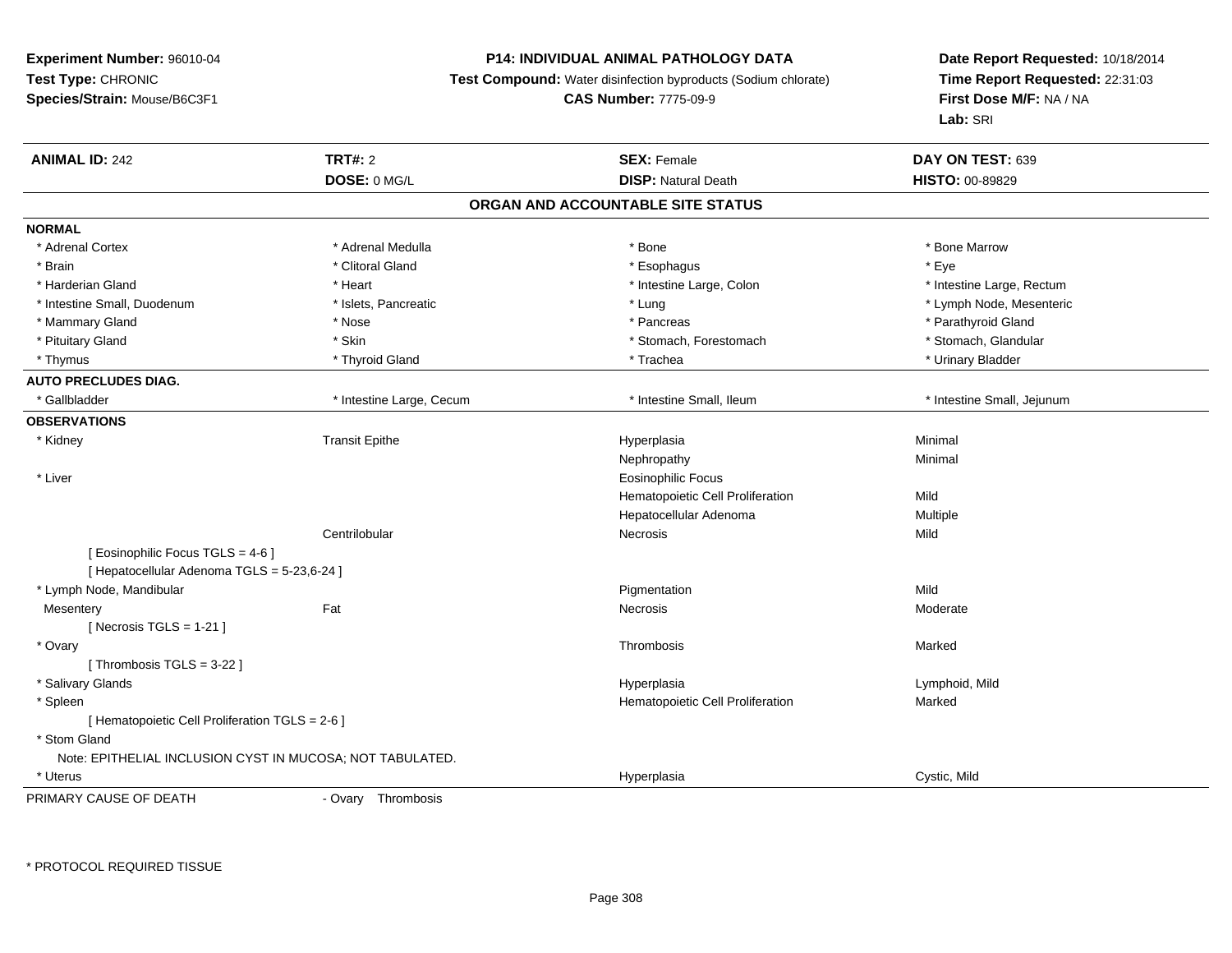|                | <b>P14: INDIVIDUAL ANIMAL PATHOLOGY DATA</b><br><b>Test Compound:</b> Water disinfection byproducts (Sodium chlorate)<br><b>CAS Number: 7775-09-9</b> | Date Report Requested: 10/18/2014<br>Time Report Requested: 22:31:03<br>First Dose M/F: NA / NA<br>Lab: SRI |  |
|----------------|-------------------------------------------------------------------------------------------------------------------------------------------------------|-------------------------------------------------------------------------------------------------------------|--|
| <b>TRT#:</b> 2 | <b>SEX: Female</b>                                                                                                                                    | DAY ON TEST: 639                                                                                            |  |
| DOSE: 0 MGL    | <b>DISP:</b> Natural Death                                                                                                                            | <b>HISTO: 00-89829</b>                                                                                      |  |
|                | ORGAN AND ACCOUNTABLE SITE STATUS                                                                                                                     |                                                                                                             |  |
|                |                                                                                                                                                       |                                                                                                             |  |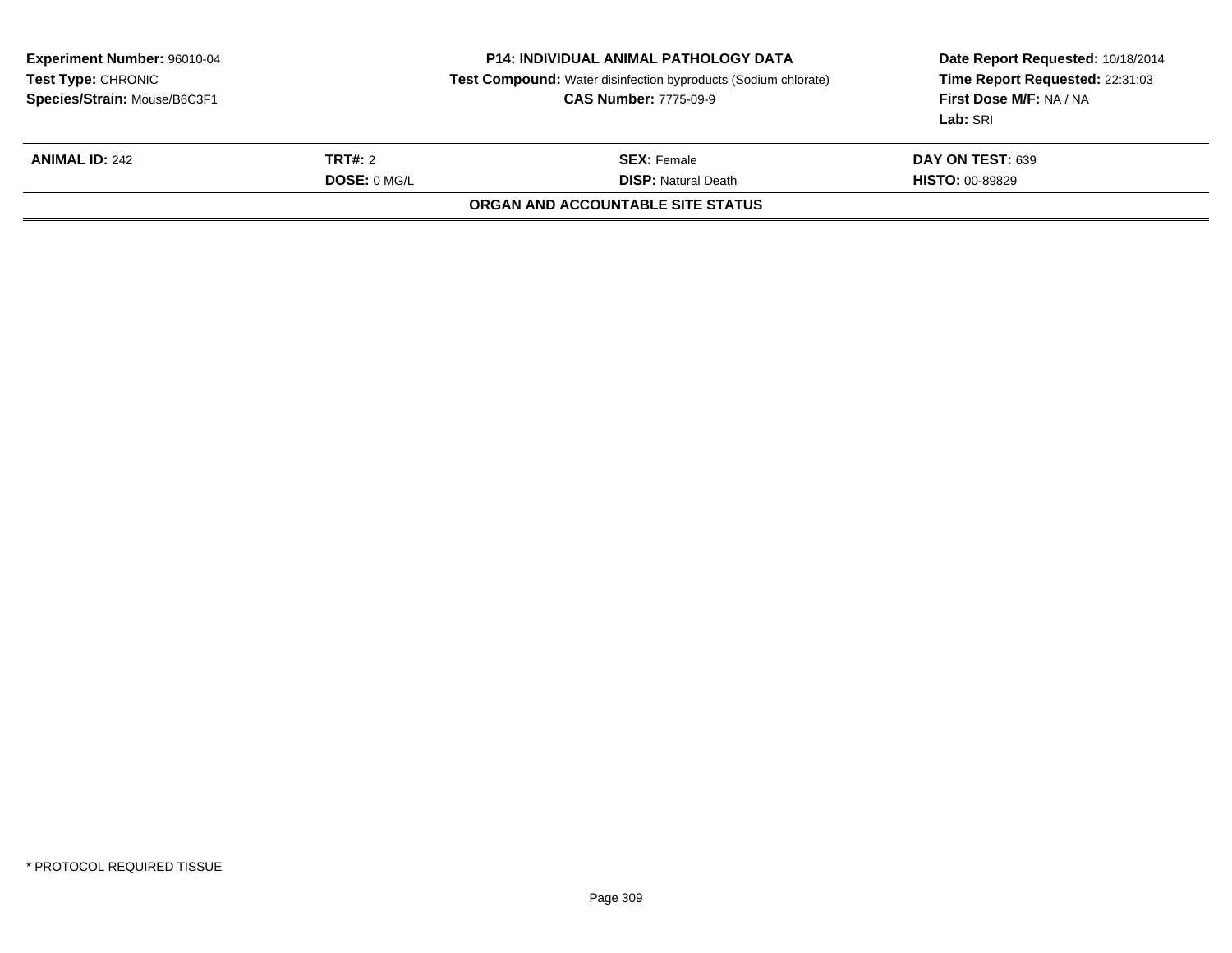### **P14: INDIVIDUAL ANIMAL PATHOLOGY DATA**

**Test Compound:** Water disinfection byproducts (Sodium chlorate)

**CAS Number:** 7775-09-9

| <b>ANIMAL ID: 243</b>                               | <b>TRT#: 2</b>              | <b>SEX: Female</b>                | DAY ON TEST: 736           |
|-----------------------------------------------------|-----------------------------|-----------------------------------|----------------------------|
|                                                     | DOSE: 0 MG/L                | <b>DISP: Terminal Sacrifice</b>   | HISTO: 00-91969            |
|                                                     |                             | ORGAN AND ACCOUNTABLE SITE STATUS |                            |
| <b>NORMAL</b>                                       |                             |                                   |                            |
| * Adrenal Cortex                                    | * Adrenal Medulla           | * Bone                            | * Brain                    |
| * Clitoral Gland                                    | * Esophagus                 | * Eye                             | * Gallbladder              |
| * Harderian Gland                                   | * Heart                     | * Intestine Large, Cecum          | * Intestine Large, Colon   |
| * Intestine Large, Rectum                           | * Intestine Small, Duodenum | * Intestine Small, Ileum          | * Intestine Small, Jejunum |
| * Islets, Pancreatic                                | * Mammary Gland             | * Nose                            | * Pancreas                 |
| * Parathyroid Gland                                 | * Skin                      | * Stomach, Forestomach            | * Stomach, Glandular       |
| * Thymus                                            | * Thyroid Gland             | * Trachea                         | * Urinary Bladder          |
| <b>MISSING</b>                                      |                             |                                   |                            |
| * Pituitary Gland                                   |                             |                                   |                            |
| <b>OBSERVATIONS</b>                                 |                             |                                   |                            |
| * Bone Marrow                                       |                             | Hyperplasia                       | Mild                       |
| * Kidney                                            | <b>Renal Tubule</b>         | Accumulation, Hyaline Droplet     | Moderate                   |
|                                                     |                             | Infarct                           | Mild                       |
|                                                     | <b>Renal Tubule</b>         | Pigmentation                      | Mild                       |
| * Liver                                             |                             | Angiectasis                       | Mild                       |
|                                                     |                             | Hematopoietic Cell Proliferation  | Mild                       |
|                                                     |                             | Hepatoblastoma                    |                            |
|                                                     |                             | Hepatocellular Adenoma            | Multiple                   |
|                                                     |                             | Mixed Cell Focus                  |                            |
| Note: HEPATOBLASTOMA IS PRESENT ON SLIDES 6 AND 22. |                             |                                   |                            |
| [Hepatoblastoma TGLS = 5-22]                        |                             |                                   |                            |
| [ Hepatocellular Adenoma TGLS = 6-6,7-6 ]           |                             |                                   |                            |
| * Lung                                              |                             | Alveolar/Bronchiolar Adenoma      |                            |
| Lymph Node                                          | <b>Iliac</b>                | Hyperplasia                       | Lymphoid, Moderate         |
|                                                     | Mediastinal                 | Hyperplasia                       | Lymphoid, Moderate         |
|                                                     | Deep Cervical               | Lymphoma Malignant                |                            |
|                                                     | Mediastinal                 | Pigmentation                      | Mild                       |
| [Hyperplasia TGLS = 9-23]                           |                             |                                   |                            |
| [Hyperplasia TGLS = 8-2]                            |                             |                                   |                            |
| [ Lymphoma Malignant TGLS = 10-24 ]                 |                             |                                   |                            |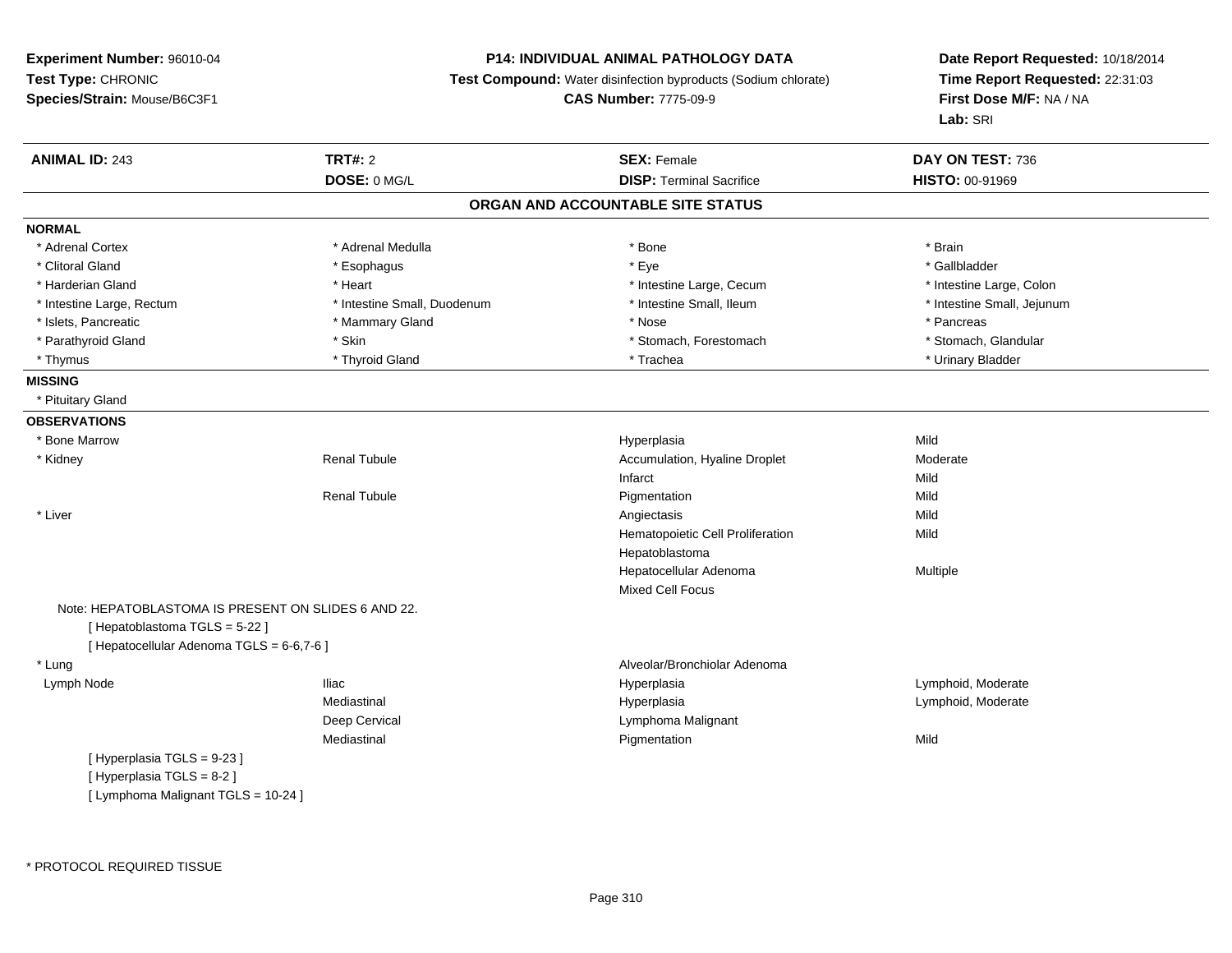#### **P14: INDIVIDUAL ANIMAL PATHOLOGY DATA**

**Test Compound:** Water disinfection byproducts (Sodium chlorate)

### **CAS Number:** 7775-09-9

| <b>ANIMAL ID: 243</b>                                | TRT#: 2      | <b>SEX: Female</b>                | DAY ON TEST: 736       |  |
|------------------------------------------------------|--------------|-----------------------------------|------------------------|--|
|                                                      | DOSE: 0 MG/L | <b>DISP:</b> Terminal Sacrifice   | <b>HISTO: 00-91969</b> |  |
|                                                      |              | ORGAN AND ACCOUNTABLE SITE STATUS |                        |  |
| [ Pigmentation TGLS = 8-2 ]                          |              |                                   |                        |  |
| * Lymph Node, Mandibular                             |              | Hyperplasia                       | Lymphoid, Moderate     |  |
| * Lymph Node, Mesenteric                             |              | Hyperplasia                       | Lymphoid, Moderate     |  |
| Mesentery                                            | Fat          | Necrosis                          | Marked                 |  |
| [Necrosis TGLS = $1-21$ ]                            |              |                                   |                        |  |
| * Ovary                                              |              | Angiectasis                       | Marked                 |  |
| [Angiectasis TGLS = 4-7]                             |              |                                   |                        |  |
| * Salivary Glands                                    |              | Hyperplasia                       | Lymphoid, Mild         |  |
| * Spleen                                             |              | Hematopoietic Cell Proliferation  | Marked                 |  |
|                                                      |              | Pigmentation                      | Mild                   |  |
| [ Hematopoietic Cell Proliferation TGLS = 2-6 ]      |              |                                   |                        |  |
| * Uterus                                             |              | Hyperplasia                       | Cystic, Moderate       |  |
| [Hyperplasia TGLS = $3-7$ ]                          |              |                                   |                        |  |
| PRIMARY CAUSE OF DEATH                               | $\sim$       |                                   |                        |  |
| Animal Note: INFUSION ARTIFACT IN URINARY BLADDER.   |              |                                   |                        |  |
| Animal Note: PARATHYROID GLAND PRESENT ON SLIDE 3.1. |              |                                   |                        |  |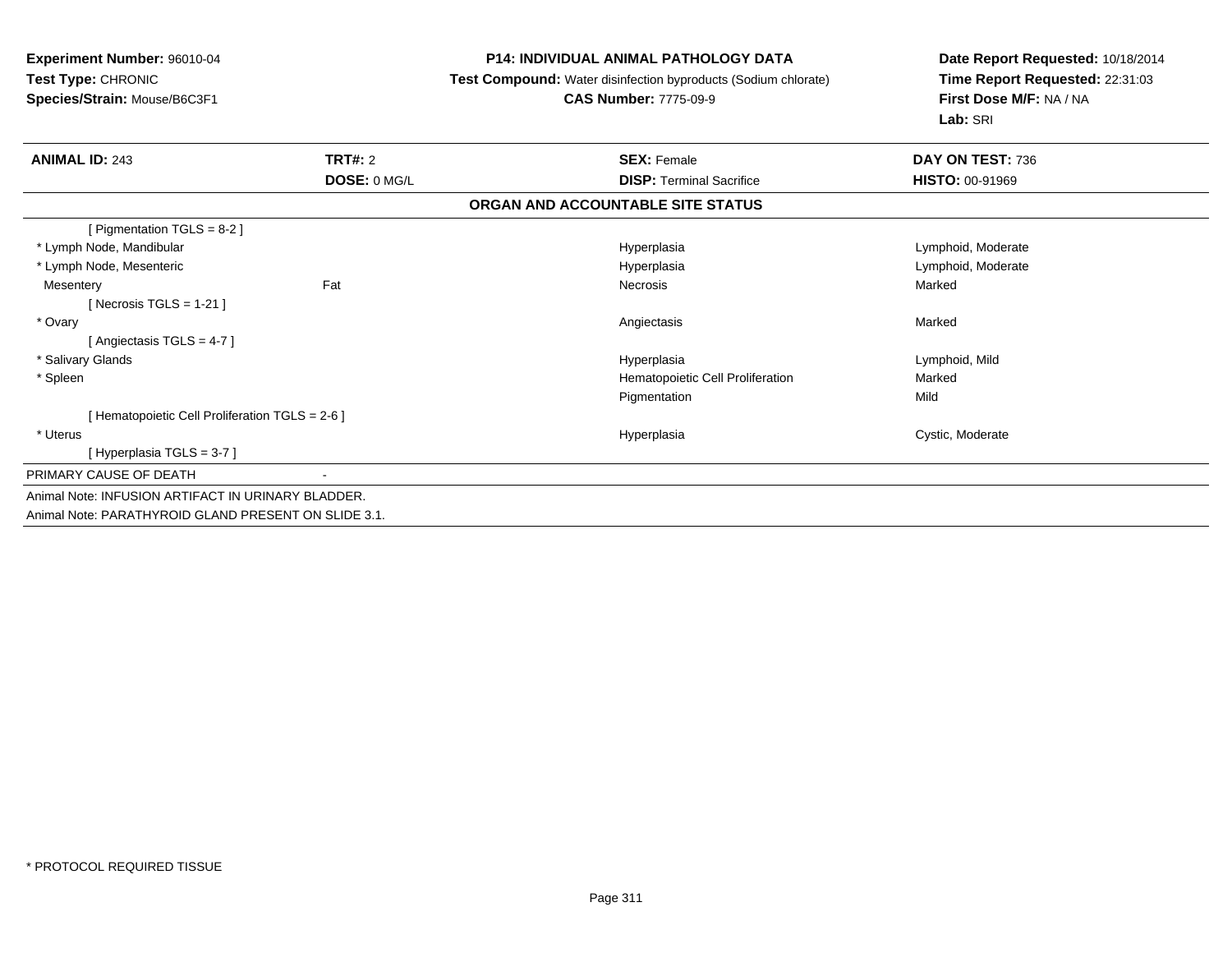### **P14: INDIVIDUAL ANIMAL PATHOLOGY DATA**

**Test Compound:** Water disinfection byproducts (Sodium chlorate)

## **CAS Number:** 7775-09-9

| <b>ANIMAL ID: 244</b>                        | <b>TRT#: 2</b>             | <b>SEX: Female</b>                | DAY ON TEST: 736            |
|----------------------------------------------|----------------------------|-----------------------------------|-----------------------------|
|                                              | DOSE: 0 MG/L               | <b>DISP: Terminal Sacrifice</b>   | HISTO: 00-91970             |
|                                              |                            | ORGAN AND ACCOUNTABLE SITE STATUS |                             |
| <b>NORMAL</b>                                |                            |                                   |                             |
| * Adrenal Cortex                             | * Adrenal Medulla          | <b>Blood Vessel</b>               | * Bone                      |
| * Bone Marrow                                | * Brain                    | * Clitoral Gland                  | * Esophagus                 |
| * Eye                                        | * Gallbladder              | * Harderian Gland                 | * Heart                     |
| * Intestine Large, Cecum                     | * Intestine Large, Colon   | * Intestine Large, Rectum         | * Intestine Small, Duodenum |
| * Intestine Small, Ileum                     | * Intestine Small, Jejunum | * Islets, Pancreatic              | * Mammary Gland             |
| * Nose                                       | * Pancreas                 | * Parathyroid Gland               | * Pituitary Gland           |
| * Salivary Glands                            | * Skin                     | * Stomach, Forestomach            | * Stomach, Glandular        |
| * Thymus                                     | * Trachea                  | * Urinary Bladder                 |                             |
| <b>OBSERVATIONS</b>                          |                            |                                   |                             |
| * Kidney                                     |                            | Hyperplasia                       | Lymphoid, Mild              |
|                                              |                            | Nephropathy                       | Minimal                     |
| * Liver                                      |                            | <b>Basophilic Focus</b>           |                             |
|                                              |                            | <b>Eosinophilic Focus</b>         |                             |
|                                              |                            | Hepatocellular Adenoma            |                             |
|                                              |                            | Hepatocellular Carcinoma          |                             |
| Note: HEPATOCELLULAR ADENOMA IS ON SLIDE 24. |                            |                                   |                             |
| [Basophilic Focus TGLS = 7-24]               |                            |                                   |                             |
| [Eosinophilic Focus TGLS = 6-23]             |                            |                                   |                             |
| * Lung                                       | Alveolar Epith             | Hyperplasia                       | Moderate                    |
|                                              |                            | Hyperplasia                       | Lymphoid, Mild              |
| * Lymph Node, Mandibular                     |                            | Lymphoma Malignant                |                             |
|                                              |                            | Pigmentation                      | Mild                        |
| * Lymph Node, Mesenteric                     |                            | Hematopoietic Cell Proliferation  | Mild                        |
|                                              |                            | Hyperplasia                       | Lymphoid, Mild              |
| Mesentery                                    | Fat                        | Necrosis                          | Moderate                    |
| [Necrosis TGLS = $5-22$ ]                    |                            |                                   |                             |
| * Ovary                                      |                            | Cyst                              |                             |
|                                              | Follicle                   | Hemorrhage                        | Mild                        |
| [Cyst TGLS = $3-7$ ]                         |                            |                                   |                             |
| * Spleen                                     |                            | Lymphoma Malignant                |                             |
|                                              |                            |                                   |                             |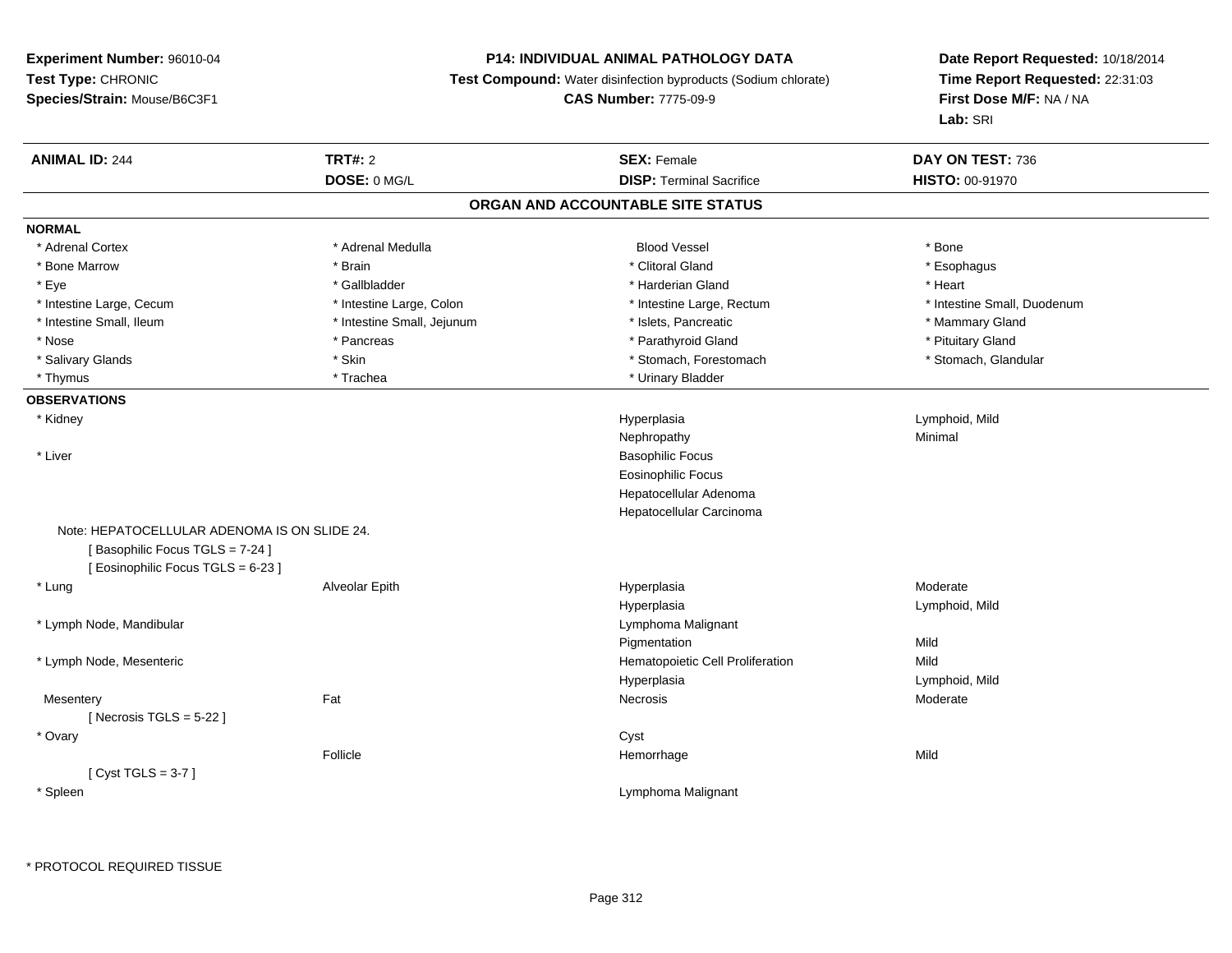| <b>Experiment Number: 96010-04</b><br>Test Type: CHRONIC<br>Species/Strain: Mouse/B6C3F1 |              | <b>P14: INDIVIDUAL ANIMAL PATHOLOGY DATA</b><br><b>Test Compound:</b> Water disinfection byproducts (Sodium chlorate)<br><b>CAS Number: 7775-09-9</b> | Date Report Requested: 10/18/2014<br>Time Report Requested: 22:31:03<br>First Dose M/F: NA / NA<br>Lab: SRI |
|------------------------------------------------------------------------------------------|--------------|-------------------------------------------------------------------------------------------------------------------------------------------------------|-------------------------------------------------------------------------------------------------------------|
| <b>ANIMAL ID: 244</b>                                                                    | TRT#: 2      | <b>SEX: Female</b>                                                                                                                                    | DAY ON TEST: 736                                                                                            |
|                                                                                          | DOSE: 0 MG/L | <b>DISP: Terminal Sacrifice</b>                                                                                                                       | <b>HISTO: 00-91970</b>                                                                                      |
|                                                                                          |              | ORGAN AND ACCOUNTABLE SITE STATUS                                                                                                                     |                                                                                                             |
|                                                                                          |              | Pigmentation                                                                                                                                          | Moderate                                                                                                    |
| [ Lymphoma Malignant TGLS = 4-6 ]                                                        |              |                                                                                                                                                       |                                                                                                             |
| * Thyroid Gland                                                                          |              | Degeneration                                                                                                                                          | Cystic, Minimal                                                                                             |
| * Uterus                                                                                 |              | Hyperplasia                                                                                                                                           | Cystic, Moderate                                                                                            |
| [Hyperplasia TGLS = $2-7$ ]                                                              |              |                                                                                                                                                       |                                                                                                             |
| PRIMARY CAUSE OF DEATH                                                                   |              |                                                                                                                                                       |                                                                                                             |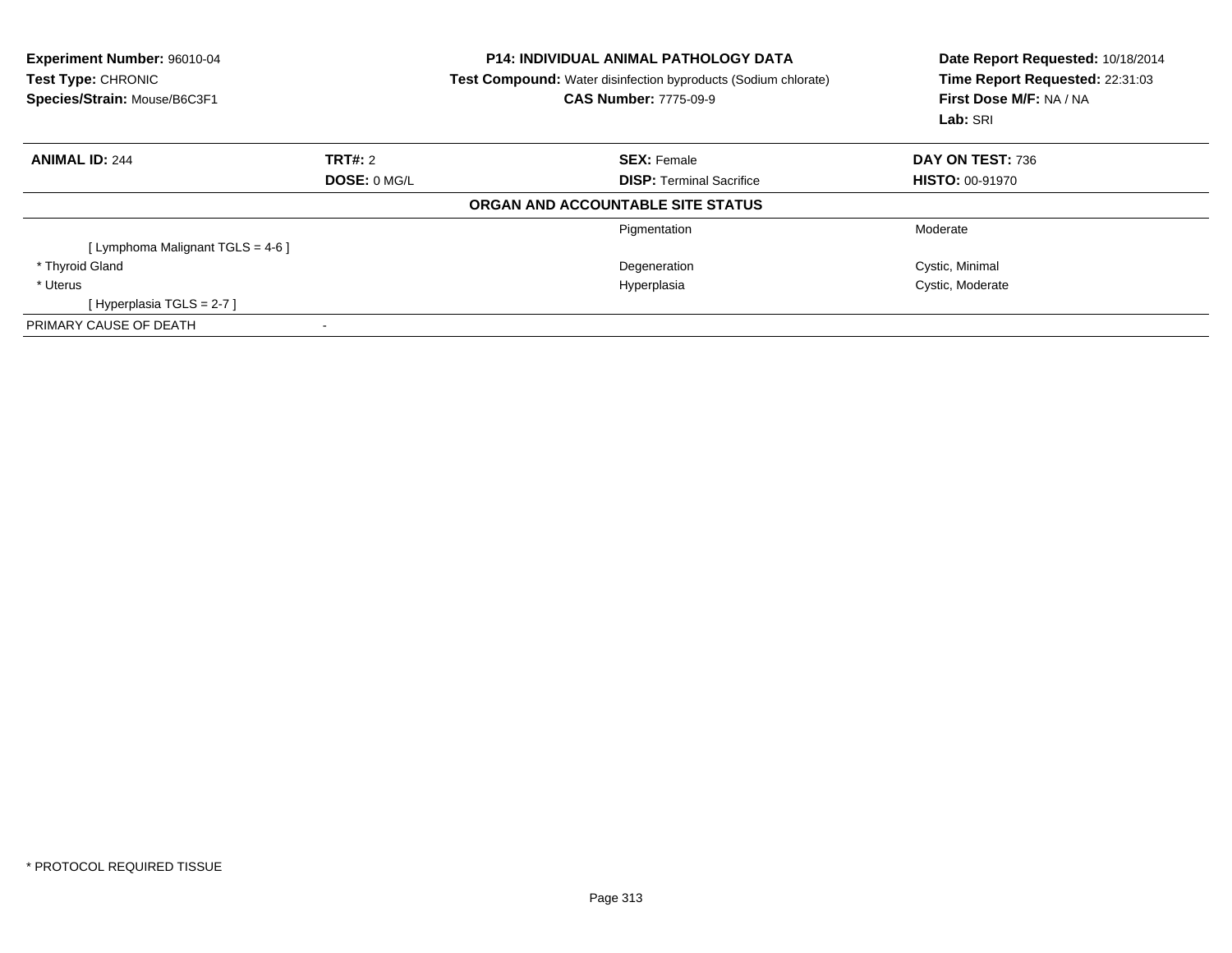#### **P14: INDIVIDUAL ANIMAL PATHOLOGY DATA**

**Test Compound:** Water disinfection byproducts (Sodium chlorate)

**CAS Number:** 7775-09-9

**Date Report Requested:** 10/18/2014**Time Report Requested:** 22:31:03**First Dose M/F:** NA / NA**Lab:** SRI

| <b>ANIMAL ID: 245</b>                          | <b>TRT#: 2</b>                                                                                                                                                                                                                   | <b>SEX: Female</b>                       | DAY ON TEST: 710         |  |
|------------------------------------------------|----------------------------------------------------------------------------------------------------------------------------------------------------------------------------------------------------------------------------------|------------------------------------------|--------------------------|--|
|                                                | DOSE: 0 MG/L                                                                                                                                                                                                                     | <b>DISP: Natural Death</b>               | HISTO: 00-90954          |  |
|                                                |                                                                                                                                                                                                                                  | ORGAN AND ACCOUNTABLE SITE STATUS        |                          |  |
| <b>NORMAL</b>                                  |                                                                                                                                                                                                                                  |                                          |                          |  |
| * Adrenal Medulla                              | * Bone                                                                                                                                                                                                                           | * Brain                                  | * Clitoral Gland         |  |
| * Esophagus                                    | * Eye                                                                                                                                                                                                                            | * Harderian Gland                        | * Intestine Large, Cecum |  |
| * Intestine Large, Colon                       | * Intestine Large, Rectum                                                                                                                                                                                                        | * Intestine Small, Duodenum              | * Intestine Small, Ileum |  |
| * Intestine Small, Jejunum                     | * Islets, Pancreatic                                                                                                                                                                                                             | * Lung                                   | * Lymph Node, Mesenteric |  |
| * Nose                                         | * Ovary                                                                                                                                                                                                                          | * Pancreas                               | * Parathyroid Gland      |  |
| * Pituitary Gland                              | * Salivary Glands                                                                                                                                                                                                                | * Skin                                   | * Stomach, Glandular     |  |
| * Trachea                                      | * Urinary Bladder                                                                                                                                                                                                                |                                          |                          |  |
| <b>AUTO PRECLUDES DIAG.</b>                    |                                                                                                                                                                                                                                  |                                          |                          |  |
| * Gallbladder                                  |                                                                                                                                                                                                                                  |                                          |                          |  |
| <b>OBSERVATIONS</b>                            |                                                                                                                                                                                                                                  |                                          |                          |  |
| * Adrenal Cortex                               |                                                                                                                                                                                                                                  | <b>Accessory Adrenal Cortical Nodule</b> | Moderate                 |  |
| * Bone Marrow                                  |                                                                                                                                                                                                                                  | Hyperplasia                              | Mild                     |  |
| * Heart                                        |                                                                                                                                                                                                                                  | Cardiomyopathy                           | Mild                     |  |
| * Kidney                                       |                                                                                                                                                                                                                                  | Nephropathy                              | Minimal                  |  |
| * Liver                                        |                                                                                                                                                                                                                                  | <b>Clear Cell Focus</b>                  |                          |  |
|                                                |                                                                                                                                                                                                                                  | Hepatocellular Carcinoma                 |                          |  |
| [ Hepatocellular Carcinoma TGLS = 3-22,4-23 ]  |                                                                                                                                                                                                                                  |                                          |                          |  |
| * Lymph Node, Mandibular                       |                                                                                                                                                                                                                                  | Pigmentation                             | Moderate                 |  |
| * Mammary Gland                                |                                                                                                                                                                                                                                  | Hyperplasia                              | Minimal                  |  |
| Mesentery                                      | Fat                                                                                                                                                                                                                              | Necrosis                                 | Moderate                 |  |
| Note: FAT NECROSIS PRESENT ON SLIDES 7 AND 21. |                                                                                                                                                                                                                                  |                                          |                          |  |
| [Necrosis TGLS = $1-21$ ]                      |                                                                                                                                                                                                                                  |                                          |                          |  |
| * Spleen                                       |                                                                                                                                                                                                                                  | Pigmentation                             | Mild                     |  |
| * Stomach, Forestomach                         | Epithelium                                                                                                                                                                                                                       | Hyperplasia                              | Moderate                 |  |
|                                                |                                                                                                                                                                                                                                  | Ulcer                                    | Mild                     |  |
| * Thymus                                       |                                                                                                                                                                                                                                  | Atrophy                                  | Moderate                 |  |
| * Thyroid Gland                                | Follicle                                                                                                                                                                                                                         | Cyst                                     |                          |  |
| * Uterus                                       |                                                                                                                                                                                                                                  | Hyperplasia                              | Cystic, Marked           |  |
| [Hyperplasia TGLS = 2-7]                       |                                                                                                                                                                                                                                  |                                          |                          |  |
| <b>DOILLADY OLLIGE OF BEATH</b>                | $\mathbf{1}$ Associated Theorem and the contract of the contract of the contract of the contract of the contract of the contract of the contract of the contract of the contract of the contract of the contract of the contract |                                          |                          |  |

PRIMARY CAUSE OF DEATH

- Liver Hepatocellular Carcinoma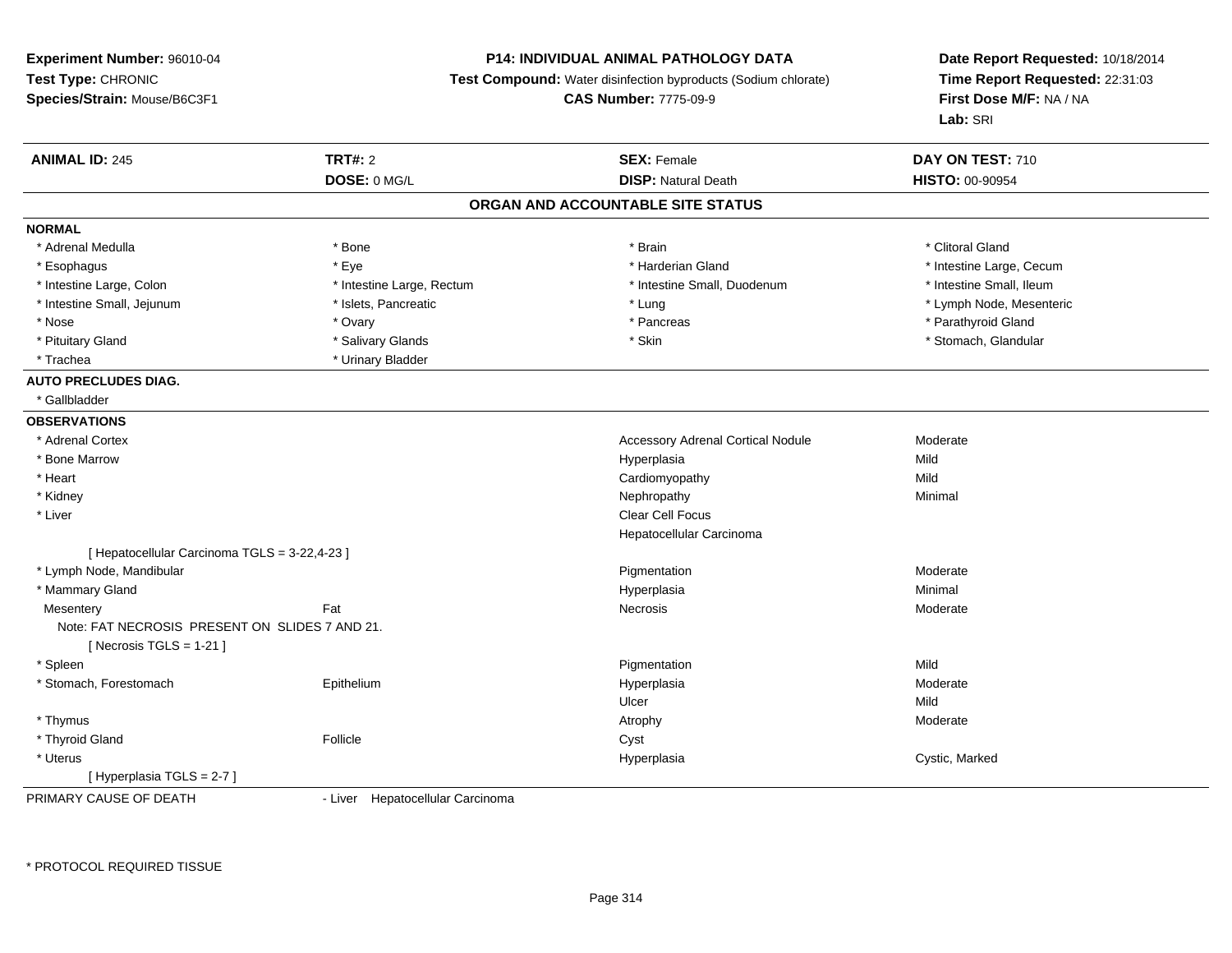| <b>Experiment Number: 96010-04</b><br><b>Test Type: CHRONIC</b>              |              | <b>P14: INDIVIDUAL ANIMAL PATHOLOGY DATA</b>                                                        | Date Report Requested: 10/18/2014 |
|------------------------------------------------------------------------------|--------------|-----------------------------------------------------------------------------------------------------|-----------------------------------|
|                                                                              |              | <b>Test Compound:</b> Water disinfection byproducts (Sodium chlorate)                               | Time Report Requested: 22:31:03   |
| Species/Strain: Mouse/B6C3F1                                                 |              | <b>CAS Number: 7775-09-9</b>                                                                        | First Dose M/F: NA / NA           |
|                                                                              |              |                                                                                                     | Lab: SRI                          |
| <b>ANIMAL ID: 245</b>                                                        | TRT#: 2      | <b>SEX: Female</b>                                                                                  | DAY ON TEST: 710                  |
|                                                                              | DOSE: 0 MG/L | <b>DISP:</b> Natural Death                                                                          | <b>HISTO: 00-90954</b>            |
|                                                                              |              | ORGAN AND ACCOUNTABLE SITE STATUS                                                                   |                                   |
|                                                                              |              | Animal Note: MATERIAL RESEMBLING AMYLOID IN MESENTERIC LYMPH NODE (SLIDE 5); NOT TABULATED ON TDMS. |                                   |
| Animal Note: EXCESSIVE MINERALIZATION IN AORTA (SLIDES 3 AND 5).             |              |                                                                                                     |                                   |
| Animal Note: JEJUNUM IS DILATED (TGL 5-3); MORPHOLOGY NOT AVAILABLE ON TDMS. |              |                                                                                                     |                                   |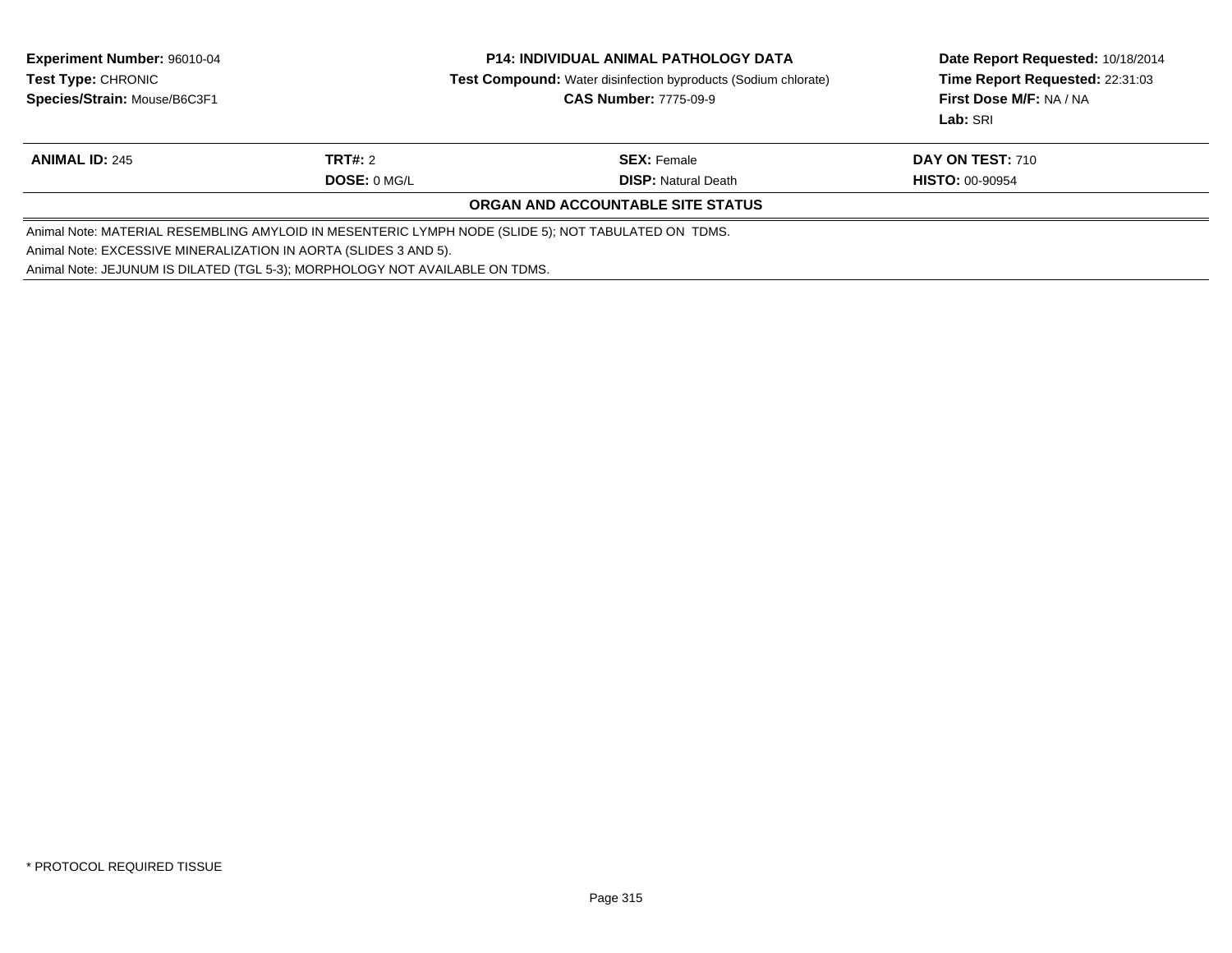#### **P14: INDIVIDUAL ANIMAL PATHOLOGY DATA**

**Test Compound:** Water disinfection byproducts (Sodium chlorate)

**CAS Number:** 7775-09-9

| <b>ANIMAL ID: 246</b>               | <b>TRT#: 2</b>            | <b>SEX: Female</b>                | DAY ON TEST: 591         |
|-------------------------------------|---------------------------|-----------------------------------|--------------------------|
|                                     | DOSE: 0 MG/L              | <b>DISP:</b> Moribund Sacrifice   | HISTO: 00-88895          |
|                                     |                           | ORGAN AND ACCOUNTABLE SITE STATUS |                          |
| <b>NORMAL</b>                       |                           |                                   |                          |
| * Adrenal Medulla                   | * Bone                    | * Brain                           | * Clitoral Gland         |
| * Esophagus                         | * Eye                     | * Harderian Gland                 | * Intestine Large, Cecum |
| * Intestine Large, Colon            | * Intestine Large, Rectum | * Intestine Small, Duodenum       | * Intestine Small, Ileum |
| * Islets, Pancreatic                | * Nose                    | * Parathyroid Gland               | * Pituitary Gland        |
| * Stomach, Glandular                | * Thyroid Gland           | * Trachea                         | * Uterus                 |
| <b>INSUFFICIENT TISSUE</b>          |                           |                                   |                          |
| * Skin                              |                           |                                   |                          |
| <b>OBSERVATIONS</b>                 |                           |                                   |                          |
| * Adrenal Cortex                    |                           | Lymphoma Malignant                |                          |
| * Bone Marrow                       |                           | Lymphoma Malignant                |                          |
| * Gallbladder                       |                           | Lymphoma Malignant                |                          |
| * Heart                             |                           | Lymphoma Malignant                |                          |
| * Intestine Small, Jejunum          |                           | Lymphoma Malignant                |                          |
| [ Lymphoma Malignant TGLS = 12-3 ]  |                           |                                   |                          |
| * Kidney                            |                           | Lymphoma Malignant                |                          |
| [ Lymphoma Malignant TGLS = 7-5 ]   |                           |                                   |                          |
| * Liver                             |                           | Lymphoma Malignant                |                          |
| * Lung                              |                           | Lymphoma Malignant                |                          |
| Lymph Node                          | Deep Cervical             | Lymphoma Malignant                |                          |
|                                     | Inguinal                  | Lymphoma Malignant                |                          |
|                                     | Mediastinal               | Lymphoma Malignant                |                          |
|                                     | Pancreatic                | Lymphoma Malignant                |                          |
|                                     | Renal                     | Lymphoma Malignant                |                          |
|                                     |                           | Lymphoma Malignant                |                          |
| [ Lymphoma Malignant TGLS = 15-2 ]  |                           |                                   |                          |
| [ Lymphoma Malignant TGLS = 13-26 ] |                           |                                   |                          |
| [ Lymphoma Malignant TGLS = 14-27 ] |                           |                                   |                          |
| [ Lymphoma Malignant TGLS = 10-24 ] |                           |                                   |                          |
| [ Lymphoma Malignant TGLS = 9-23 ]  |                           |                                   |                          |
| [ Lymphoma Malignant TGLS = 3-7 ]   |                           |                                   |                          |
|                                     |                           |                                   |                          |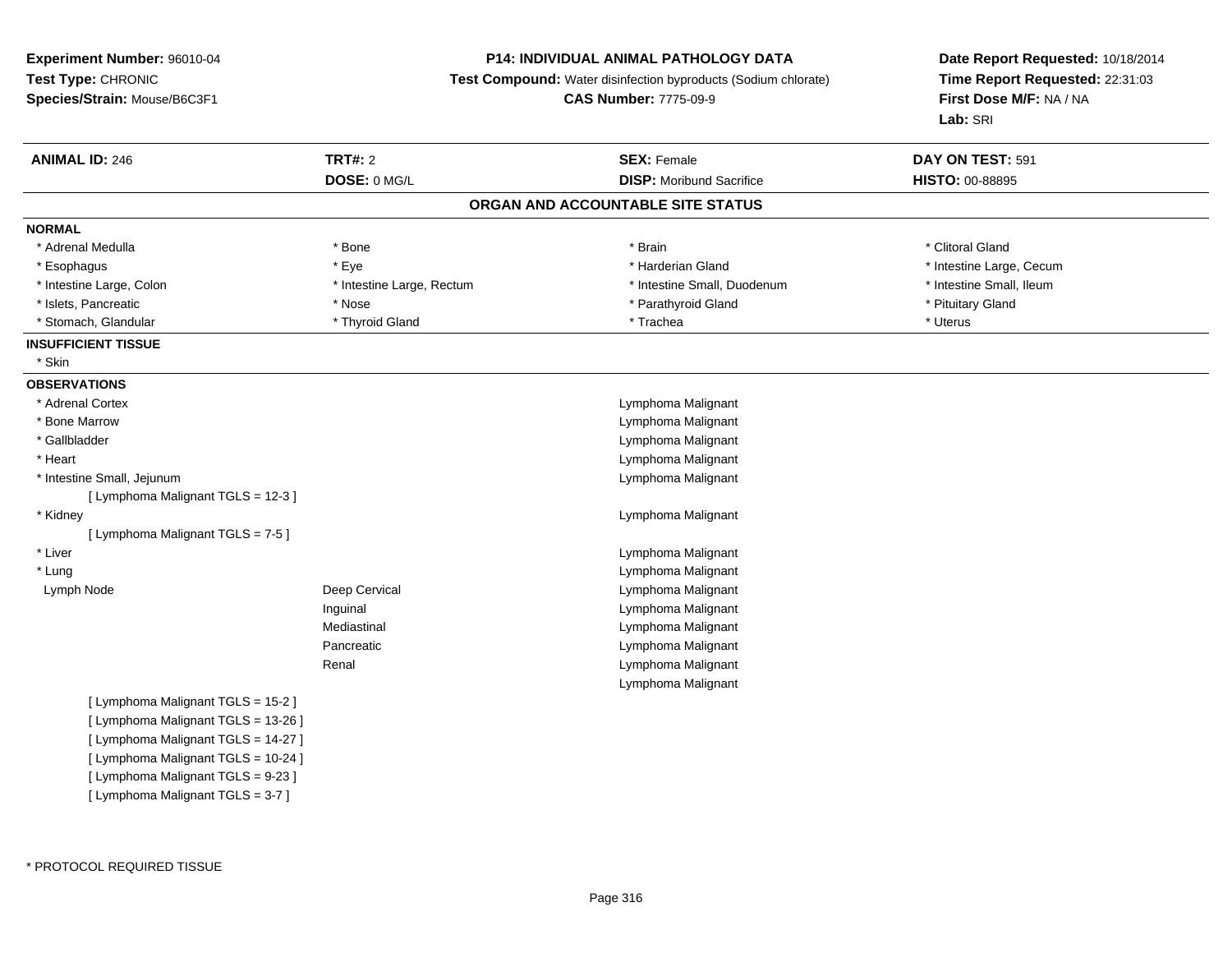### **P14: INDIVIDUAL ANIMAL PATHOLOGY DATA**

**Test Compound:** Water disinfection byproducts (Sodium chlorate)

# **CAS Number:** 7775-09-9

| <b>ANIMAL ID: 246</b>                           | <b>TRT#: 2</b>                 | <b>SEX: Female</b>                | DAY ON TEST: 591       |
|-------------------------------------------------|--------------------------------|-----------------------------------|------------------------|
|                                                 | DOSE: 0 MG/L                   | <b>DISP:</b> Moribund Sacrifice   | <b>HISTO: 00-88895</b> |
|                                                 |                                | ORGAN AND ACCOUNTABLE SITE STATUS |                        |
| * Lymph Node, Mandibular                        |                                | Lymphoma Malignant                |                        |
| [ Lymphoma Malignant TGLS = 1-8 ]               |                                |                                   |                        |
| * Lymph Node, Mesenteric                        |                                | Lymphoma Malignant                |                        |
| [ Lymphoma Malignant TGLS = 6-5,11-25 ]         |                                |                                   |                        |
| * Mammary Gland                                 |                                | Hyperplasia                       | Minimal                |
| Mesentery                                       | Fat                            | Necrosis                          | Moderate               |
| [Necrosis TGLS = $5-22$ ]                       |                                |                                   |                        |
| * Ovary                                         |                                | Lymphoma Malignant                |                        |
| * Pancreas                                      |                                | Lymphoma Malignant                |                        |
| * Salivary Glands                               |                                | Lymphoma Malignant                |                        |
| * Spleen                                        |                                | Hematopoietic Cell Proliferation  | Mild                   |
|                                                 |                                | Lymphoma Malignant                |                        |
| [ Hematopoietic Cell Proliferation TGLS = 2-6 ] |                                |                                   |                        |
| [ Lymphoma Malignant TGLS = $2-6$ ]             |                                |                                   |                        |
| * Stomach, Forestomach                          | Epithelium                     | Hyperplasia                       | Mild                   |
|                                                 |                                | Lymphoma Malignant                |                        |
| * Thymus                                        |                                | Lymphoma Malignant                |                        |
| [ Lymphoma Malignant TGLS = 16-2 ]              |                                |                                   |                        |
| * Urinary Bladder                               |                                | Lymphoma Malignant                |                        |
| PRIMARY CAUSE OF DEATH                          | - Spleen<br>Lymphoma Malignant |                                   |                        |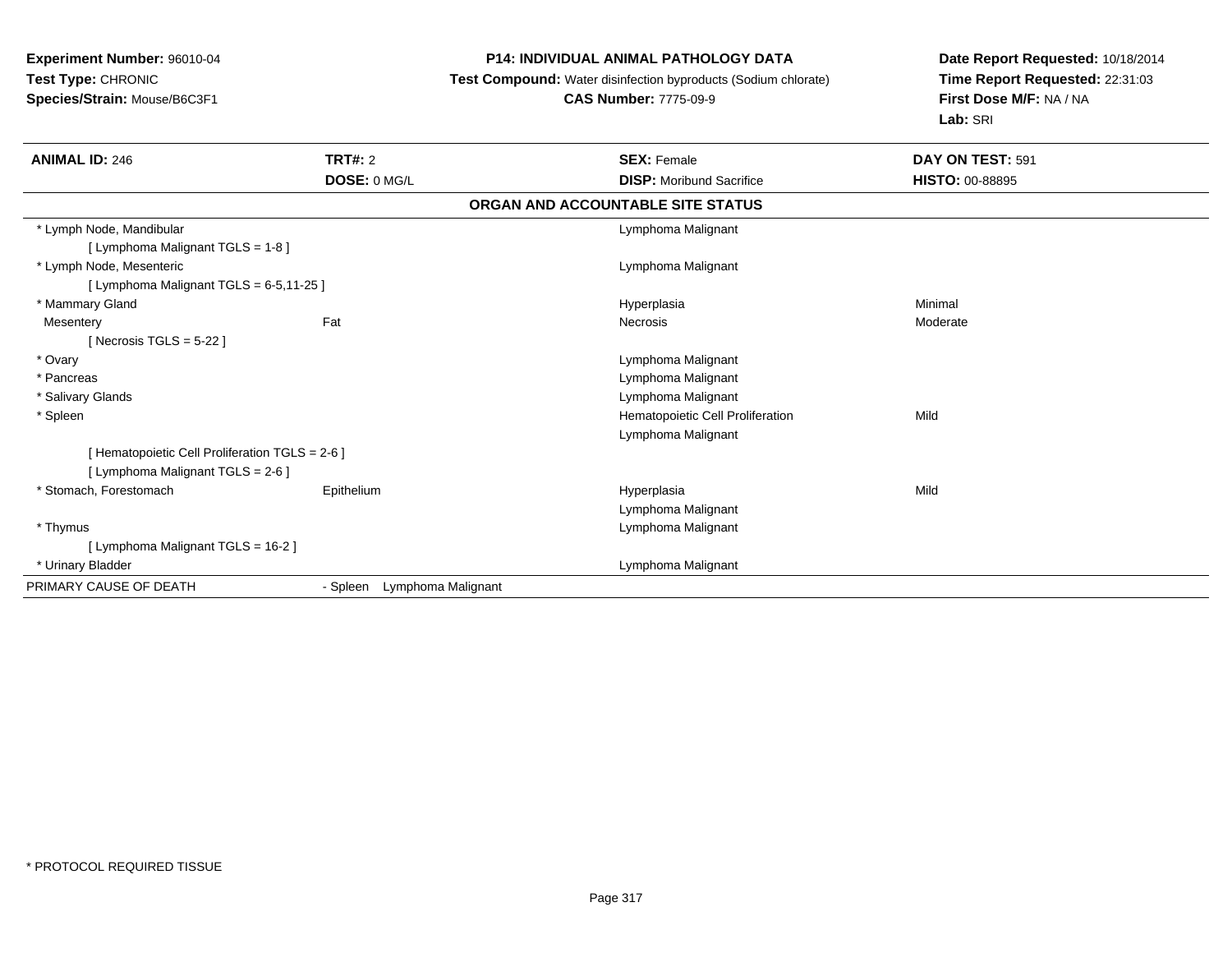### **P14: INDIVIDUAL ANIMAL PATHOLOGY DATA**

**Test Compound:** Water disinfection byproducts (Sodium chlorate)

**CAS Number:** 7775-09-9

| <b>ANIMAL ID: 247</b>                  | <b>TRT#: 2</b>           | <b>SEX: Female</b>                | DAY ON TEST: 735            |  |
|----------------------------------------|--------------------------|-----------------------------------|-----------------------------|--|
|                                        | DOSE: 0 MG/L             | <b>DISP: Terminal Sacrifice</b>   | HISTO: 00-91971             |  |
|                                        |                          | ORGAN AND ACCOUNTABLE SITE STATUS |                             |  |
| <b>NORMAL</b>                          |                          |                                   |                             |  |
| * Adrenal Cortex                       | * Bone Marrow            | * Brain                           | * Clitoral Gland            |  |
| * Esophagus                            | * Eye                    | * Gallbladder                     | * Harderian Gland           |  |
| * Heart                                | * Intestine Large, Colon | * Intestine Large, Rectum         | * Intestine Small, Duodenum |  |
| * Intestine Small, Ileum               | * Islets, Pancreatic     | * Kidney                          | * Lymph Node, Mesenteric    |  |
| * Mammary Gland                        | * Nose                   | * Ovary                           | * Pancreas                  |  |
| * Parathyroid Gland                    | * Pituitary Gland        | * Skin                            | * Stomach, Forestomach      |  |
| * Stomach, Glandular                   | * Thyroid Gland          | * Trachea                         | * Urinary Bladder           |  |
| <b>OBSERVATIONS</b>                    |                          |                                   |                             |  |
| * Adrenal Medulla                      |                          | Hyperplasia                       | Minimal                     |  |
| * Bone                                 |                          | Callus                            | Marked                      |  |
| [Callus TGLS = $7-25$ ]                |                          |                                   |                             |  |
| * Intestine Large, Cecum               |                          | Edema                             | Mild                        |  |
| * Intestine Small, Jejunum             |                          | Lymphoma Malignant                |                             |  |
| [ Lymphoma Malignant TGLS = 4-22 ]     |                          |                                   |                             |  |
| * Liver                                |                          | <b>Basophilic Focus</b>           |                             |  |
|                                        |                          | Hemangioma                        |                             |  |
|                                        |                          | Hepatocellular Adenoma            |                             |  |
|                                        |                          | Hyperplasia                       | Lymphoid, Mild              |  |
|                                        |                          | <b>Mixed Cell Focus</b>           |                             |  |
| Note: HEMANGIOMA IS ON SLIDE 24.       |                          |                                   |                             |  |
| [ Hepatocellular Adenoma TGLS = 6-24 ] |                          |                                   |                             |  |
| [Mixed Cell Focus TGLS = 5-23]         |                          |                                   |                             |  |
| * Lung                                 |                          | Hyperplasia                       | Lymphoid, Mild              |  |
| * Lymph Node, Mandibular               |                          | Hyperplasia                       | Lymphoid, Moderate          |  |
|                                        |                          | Pigmentation                      | Mild                        |  |
| Mesentery                              | Fat                      | Necrosis                          | Mild                        |  |
| [ Necrosis TGLS = $2-21$ ]             |                          |                                   |                             |  |
| * Salivary Glands                      |                          | Hyperplasia                       | Lymphoid, Mild              |  |
| * Spleen                               |                          | Lymphoma Malignant                |                             |  |
| [ Lymphoma Malignant TGLS = 3-6 ]      |                          |                                   |                             |  |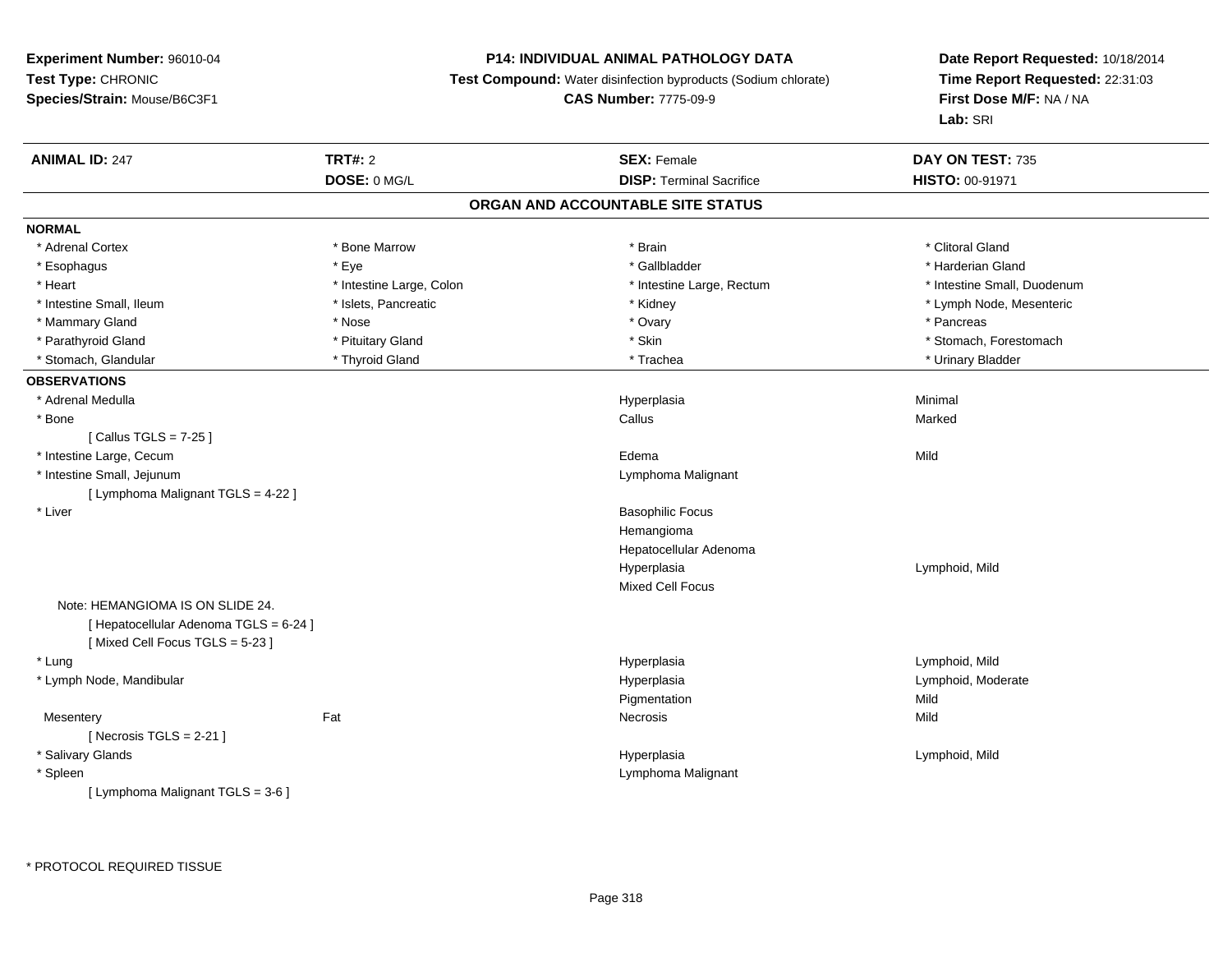| <b>Experiment Number: 96010-04</b><br><b>Test Type: CHRONIC</b><br>Species/Strain: Mouse/B6C3F1 |              | <b>P14: INDIVIDUAL ANIMAL PATHOLOGY DATA</b><br><b>Test Compound:</b> Water disinfection byproducts (Sodium chlorate)<br><b>CAS Number: 7775-09-9</b> | Date Report Requested: 10/18/2014<br>Time Report Requested: 22:31:03<br>First Dose M/F: NA / NA<br>Lab: SRI |  |
|-------------------------------------------------------------------------------------------------|--------------|-------------------------------------------------------------------------------------------------------------------------------------------------------|-------------------------------------------------------------------------------------------------------------|--|
| <b>ANIMAL ID: 247</b>                                                                           | TRT#: 2      | <b>SEX: Female</b>                                                                                                                                    | <b>DAY ON TEST: 735</b>                                                                                     |  |
|                                                                                                 | DOSE: 0 MG/L | <b>DISP:</b> Terminal Sacrifice                                                                                                                       | <b>HISTO: 00-91971</b>                                                                                      |  |
|                                                                                                 |              | ORGAN AND ACCOUNTABLE SITE STATUS                                                                                                                     |                                                                                                             |  |
| * Thymus                                                                                        |              | Lymphoma Malignant                                                                                                                                    |                                                                                                             |  |
| * Uterus                                                                                        |              | Hyperplasia                                                                                                                                           | Cystic, Moderate                                                                                            |  |
| [Hyperplasia TGLS = 1-7 ]                                                                       |              |                                                                                                                                                       |                                                                                                             |  |
| PRIMARY CAUSE OF DEATH                                                                          |              |                                                                                                                                                       |                                                                                                             |  |
| Animal Note: ECTOPIC THYMUS ADJACENT TO PARATHYROID GLAND ON SLIDE 3.                           |              | Animal Note: MALIGNANT LYMPHOMA INFILTRATE IN PERIOVARIAN FAT ON SLIDE 7. INFUSION ARTIFACT IN URINARY BLADDER.                                       |                                                                                                             |  |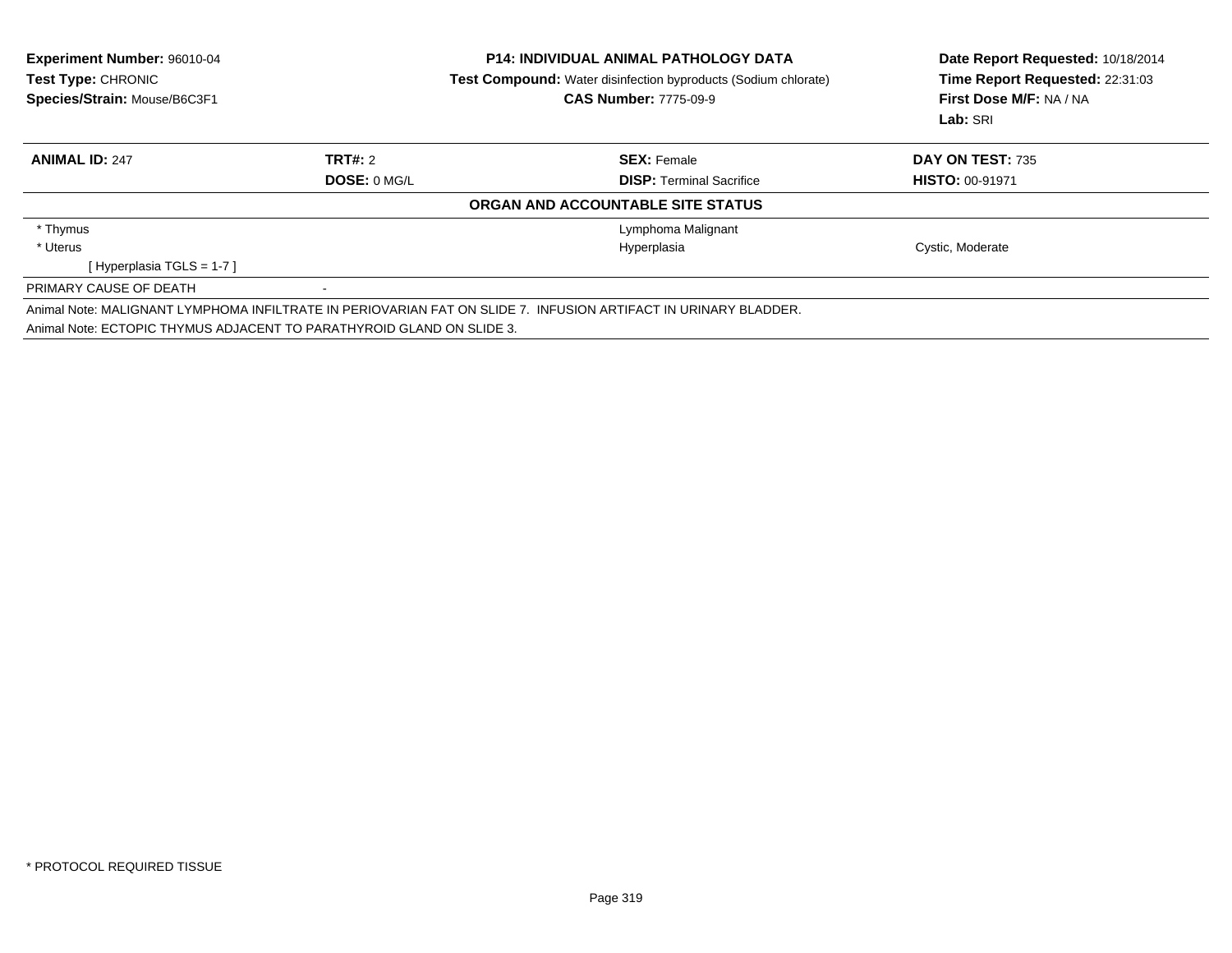**Experiment Number:** 96010-04**Test Type:** CHRONIC **Species/Strain:** Mouse/B6C3F1**P14: INDIVIDUAL ANIMAL PATHOLOGY DATA Test Compound:** Water disinfection byproducts (Sodium chlorate)**CAS Number:** 7775-09-9**Date Report Requested:** 10/18/2014**Time Report Requested:** 22:31:03**First Dose M/F:** NA / NA**Lab:** SRI**ANIMAL ID:** 248**TRT#:** 2 **SEX:** Female **DAY ON TEST:** 735 **DOSE:** 0 MG/L **DISP:** Terminal Sacrifice **HISTO:** 00-91972 **ORGAN AND ACCOUNTABLE SITE STATUSNORMAL**\* Adrenal Cortex \* Adrenal Medulla \* Adrenal Medulla \* Bone \* Bone \* Bone \* Bone \* Bone Marrow \* Gallbladder \* Brain \* Allen the state of the state of the state of the state of the state of the state of the state of the state of the state of the state of the state of the state of the state of the state of the state of the state o \* Heart **\*** Intestine Large, Cecum **\* Intestine Large, Cecum** \* Intestine Large, Colon \* Intestine Large, Rectum \* Intestine Large, Rectum \* Intestine Small, Duodenum \* Intestine Small, Ileum \* Intestine Small, Intestine Small, Jejunum \* Islets, Pancreatic \* Kidney \* Lung \* Mammary Gland \* Nose \* Parathyroid Gland \* \* The most and \* Parathyroid Gland \* Stomach, Glandular \* Stomach, Glandular \* Stomach, Glandular \* Parathyroid Glandular \* Stomach, Glandular \* Thymus \* Trachea \* Trachea \* Trachea \* Urinary Bladder **INSUFFICIENT TISSUE** \* Clitoral Gland**OBSERVATIONS** \* Harderian Glandd and a state of the control of the control of the control of the control of the control of the control of the control of the control of the control of the control of the control of the control of the control of the contro  $[$  Adenoma TGLS = 6-12  $]$  \* Liver Hepatocellular Adenoma Multiple Hyperplasia Lymphoid, Mild Infiltration Cellular Mixed Cell, Minimal Mixed Cell Focus[ Hepatocellular Adenoma TGLS = 4-21,5-22 ][ Mixed Cell Focus TGLS = 5-22 ] \* Lymph Node, Mandibular Lymphoma Malignant \* Lymph Node, Mesenteric Lymphoma Malignant **Mesentery**  Fibrous HistiocytomaNote: THE FIBROUS HISTIOCYTOMA IS ON SLIDE 4 ADJACENT TO ILEUM. \* Ovaryy cystem in the control of the control of the control of the control of the control of the control of the control of the control of the control of the control of the control of the control of the control of the control of Note: CYSTS ARE BILATERAL.[ Cyst TGLS = 1-7 ] \* Pancreas Lymphoma Malignant \* Salivary Glands Lymphoma Malignant \* Spleen Lymphoma Malignant **Pigmentation** n Mild [ Lymphoma Malignant TGLS = 3-6 ]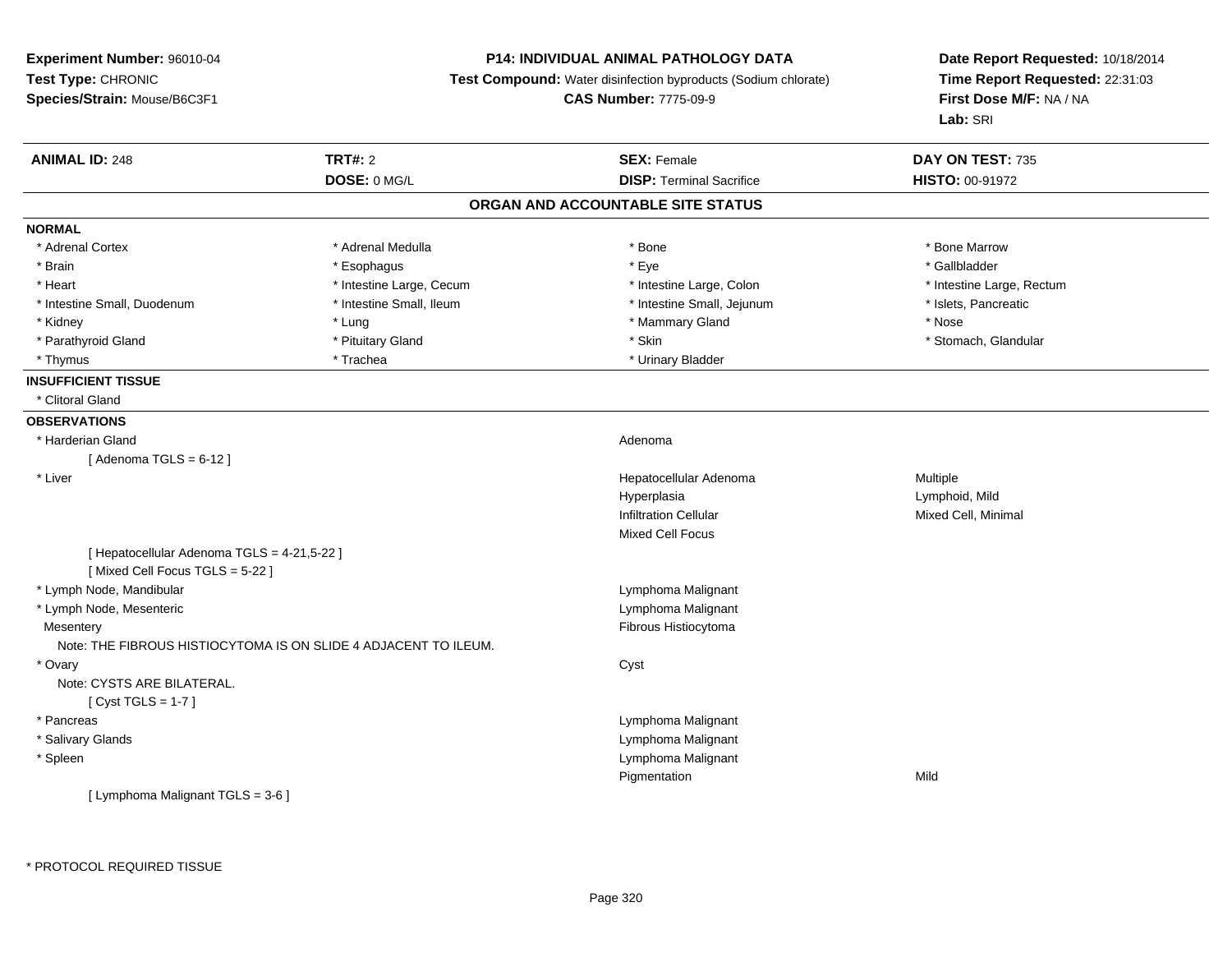| <b>Experiment Number: 96010-04</b><br>Test Type: CHRONIC<br>Species/Strain: Mouse/B6C3F1 |                     | <b>P14: INDIVIDUAL ANIMAL PATHOLOGY DATA</b><br><b>Test Compound:</b> Water disinfection byproducts (Sodium chlorate)<br><b>CAS Number: 7775-09-9</b> | Date Report Requested: 10/18/2014<br>Time Report Requested: 22:31:03<br>First Dose M/F: NA / NA<br>Lab: SRI |
|------------------------------------------------------------------------------------------|---------------------|-------------------------------------------------------------------------------------------------------------------------------------------------------|-------------------------------------------------------------------------------------------------------------|
| <b>ANIMAL ID: 248</b>                                                                    | TRT#: 2             | <b>SEX: Female</b>                                                                                                                                    | <b>DAY ON TEST: 735</b>                                                                                     |
|                                                                                          | <b>DOSE: 0 MG/L</b> | <b>DISP:</b> Terminal Sacrifice                                                                                                                       | <b>HISTO: 00-91972</b>                                                                                      |
|                                                                                          |                     | ORGAN AND ACCOUNTABLE SITE STATUS                                                                                                                     |                                                                                                             |
| * Stomach, Forestomach                                                                   |                     | Hyperplasia                                                                                                                                           | Minimal                                                                                                     |
| * Thyroid Gland                                                                          |                     | Degeneration                                                                                                                                          | Cystic, Minimal                                                                                             |
| * Uterus                                                                                 |                     | Hyperplasia                                                                                                                                           | Cystic, Marked                                                                                              |
| [Hyperplasia TGLS = 2-7]                                                                 |                     |                                                                                                                                                       |                                                                                                             |
| PRIMARY CAUSE OF DEATH                                                                   |                     |                                                                                                                                                       |                                                                                                             |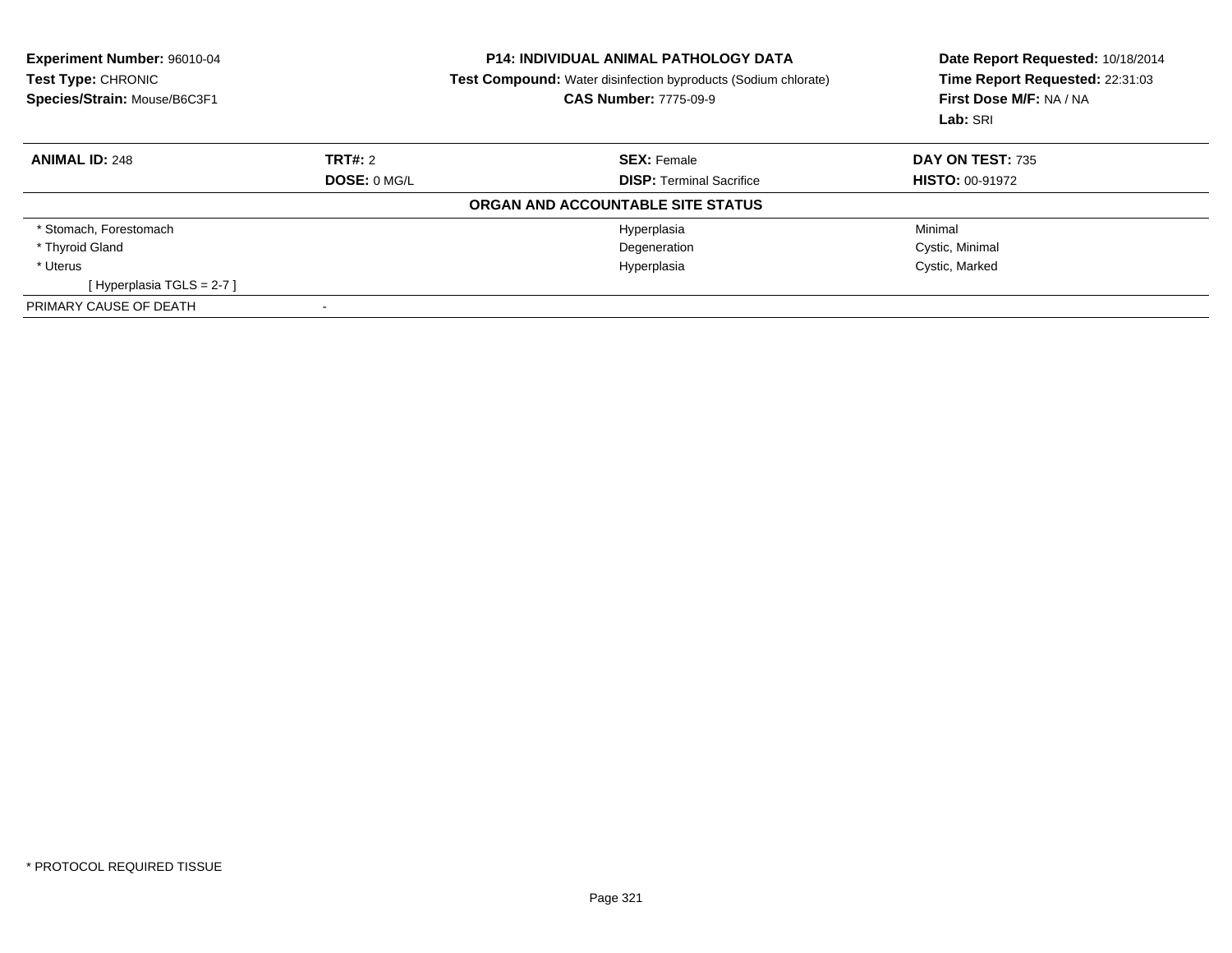### **P14: INDIVIDUAL ANIMAL PATHOLOGY DATA**

**Test Compound:** Water disinfection byproducts (Sodium chlorate)

### **CAS Number:** 7775-09-9

| <b>ANIMAL ID: 249</b>                       | <b>TRT#: 2</b>            | <b>SEX: Female</b>                | DAY ON TEST: 735         |  |
|---------------------------------------------|---------------------------|-----------------------------------|--------------------------|--|
|                                             | DOSE: 0 MG/L              | <b>DISP: Terminal Sacrifice</b>   | HISTO: 00-91973          |  |
|                                             |                           | ORGAN AND ACCOUNTABLE SITE STATUS |                          |  |
| <b>NORMAL</b>                               |                           |                                   |                          |  |
| * Adrenal Cortex                            | * Adrenal Medulla         | * Bone                            | * Bone Marrow            |  |
| * Brain                                     | * Clitoral Gland          | * Esophagus                       | * Eye                    |  |
| * Gallbladder                               | * Harderian Gland         | * Heart                           | * Intestine Large, Cecum |  |
| * Intestine Large, Colon                    | * Intestine Large, Rectum | * Intestine Small, Duodenum       | * Intestine Small, Ileum |  |
| * Intestine Small, Jejunum                  | * Kidney                  | * Lung                            | * Mammary Gland          |  |
| * Nose                                      | * Ovary                   | * Pancreas                        | * Parathyroid Gland      |  |
| * Pituitary Gland                           | * Salivary Glands         | * Skin                            | * Stomach, Forestomach   |  |
| * Stomach, Glandular                        | * Thymus                  | * Trachea                         | * Urinary Bladder        |  |
| <b>OBSERVATIONS</b>                         |                           |                                   |                          |  |
| * Islets, Pancreatic                        |                           | Hyperplasia                       | Mild                     |  |
| * Liver                                     |                           | Angiectasis                       | Mild                     |  |
|                                             |                           | <b>Basophilic Focus</b>           |                          |  |
|                                             |                           | Hepatocellular Adenoma            | Multiple                 |  |
|                                             |                           | <b>Infiltration Cellular</b>      | Mixed Cell, Mild         |  |
|                                             |                           | Necrosis                          | Focal, Minimal           |  |
| [ Angiectasis TGLS = 4-26 ]                 |                           |                                   |                          |  |
| [Basophilic Focus TGLS = 5-22]              |                           |                                   |                          |  |
| [ Hepatocellular Adenoma TGLS = 6-23,7-24 ] |                           |                                   |                          |  |
| * Lymph Node, Mandibular                    |                           | Pigmentation                      | Moderate                 |  |
| * Lymph Node, Mesenteric                    |                           | Hyperplasia                       | Lymphoid, Moderate       |  |
| Mesentery                                   | Fat                       | Necrosis                          | Mild                     |  |
| [ Necrosis $TGLS = 1-21$ ]                  |                           |                                   |                          |  |
| * Spleen                                    |                           | Hemangiosarcoma                   |                          |  |
|                                             |                           | Hematopoietic Cell Proliferation  | Mild                     |  |
|                                             |                           | Lymphoma Malignant                |                          |  |
| [Hemangiosarcoma TGLS = 2-25]               |                           |                                   |                          |  |
| [ Lymphoma Malignant TGLS = 2-25 ]          |                           |                                   |                          |  |
| * Thyroid Gland                             |                           | Degeneration                      | Cystic, Moderate         |  |
| * Uterus                                    |                           | Hyperplasia                       | Cystic, Moderate         |  |
| [Hyperplasia TGLS = 3-7]                    |                           |                                   |                          |  |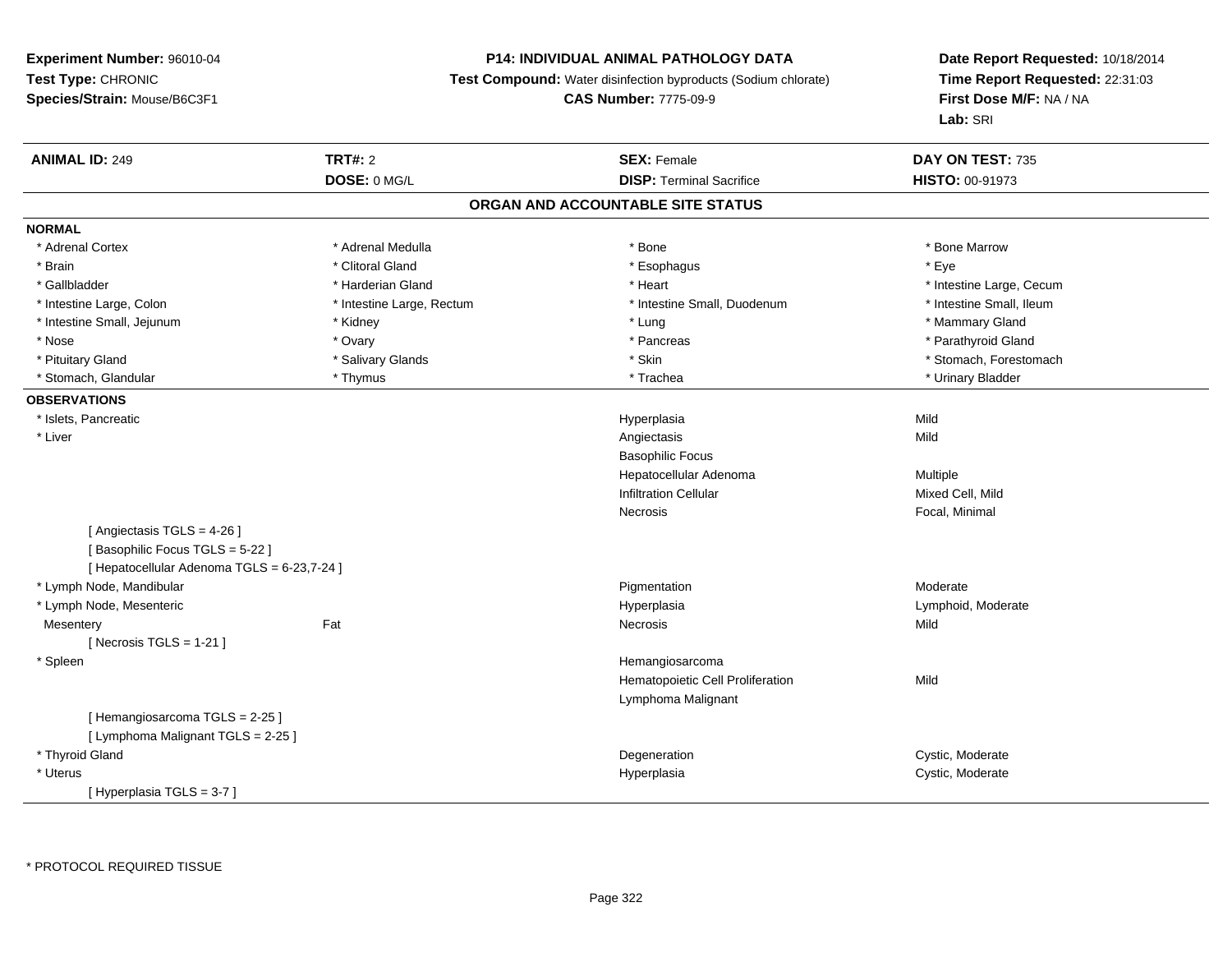| <b>Experiment Number: 96010-04</b><br>Test Type: CHRONIC<br>Species/Strain: Mouse/B6C3F1 |              | <b>P14: INDIVIDUAL ANIMAL PATHOLOGY DATA</b><br>Test Compound: Water disinfection byproducts (Sodium chlorate)<br><b>CAS Number: 7775-09-9</b> | Date Report Requested: 10/18/2014<br>Time Report Requested: 22:31:03<br>First Dose M/F: NA / NA<br>Lab: SRI |
|------------------------------------------------------------------------------------------|--------------|------------------------------------------------------------------------------------------------------------------------------------------------|-------------------------------------------------------------------------------------------------------------|
| <b>ANIMAL ID: 249</b>                                                                    | TRT#: 2      | <b>SEX:</b> Female                                                                                                                             | DAY ON TEST: 735                                                                                            |
|                                                                                          | DOSE: 0 MG/L | <b>DISP: Terminal Sacrifice</b>                                                                                                                | <b>HISTO: 00-91973</b>                                                                                      |
|                                                                                          |              | ORGAN AND ACCOUNTABLE SITE STATUS                                                                                                              |                                                                                                             |
| PRIMARY CAUSE OF DEATH                                                                   |              |                                                                                                                                                |                                                                                                             |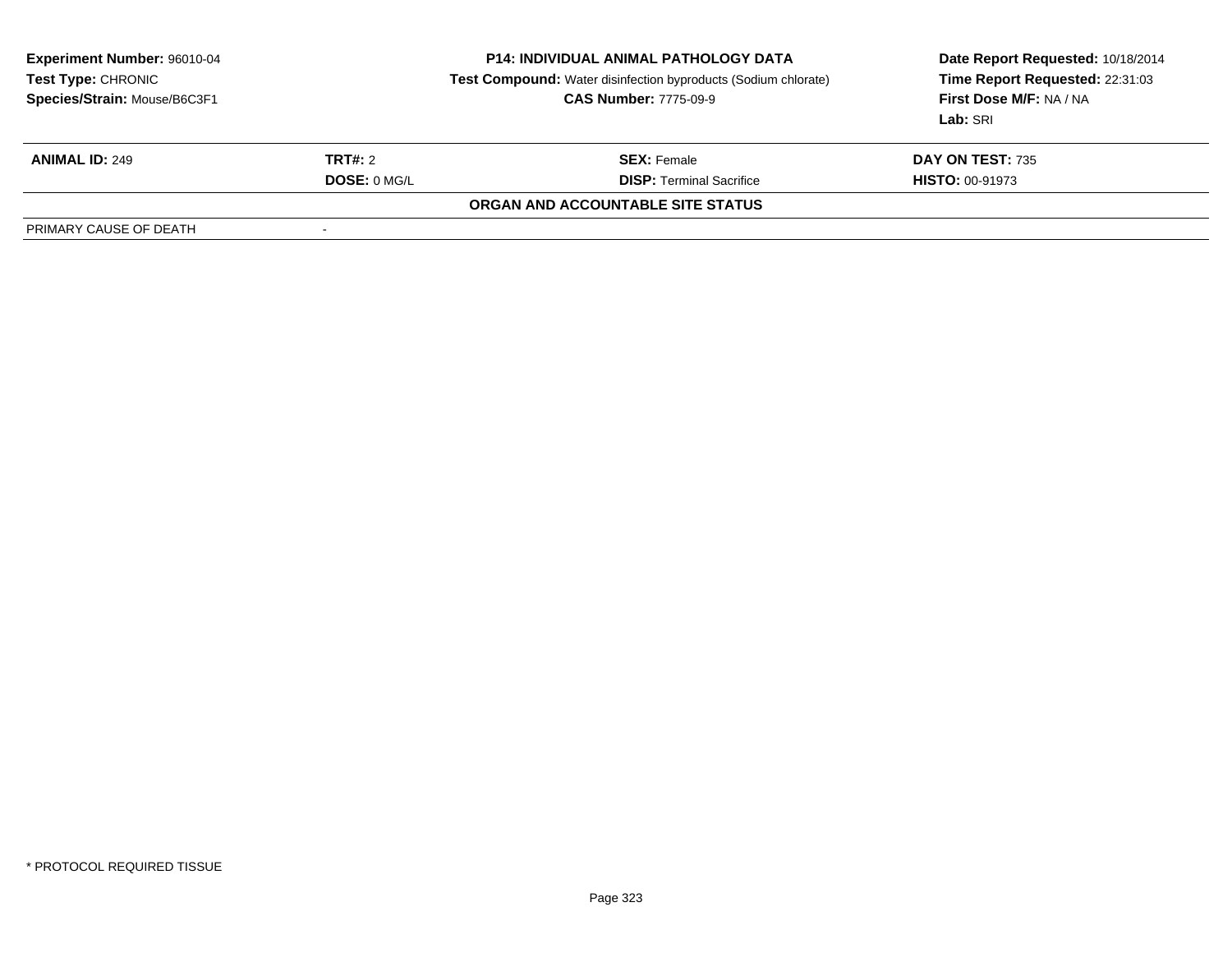### **P14: INDIVIDUAL ANIMAL PATHOLOGY DATA**

**Test Compound:** Water disinfection byproducts (Sodium chlorate)

**CAS Number:** 7775-09-9

| <b>ANIMAL ID: 250</b>                          | <b>TRT#: 2</b>              | <b>SEX: Female</b>                | DAY ON TEST: 735           |
|------------------------------------------------|-----------------------------|-----------------------------------|----------------------------|
|                                                | DOSE: 0 MG/L                | <b>DISP: Terminal Sacrifice</b>   | <b>HISTO: 00-91974</b>     |
|                                                |                             | ORGAN AND ACCOUNTABLE SITE STATUS |                            |
| <b>NORMAL</b>                                  |                             |                                   |                            |
| * Adrenal Cortex                               | * Adrenal Medulla           | * Bone                            | * Brain                    |
| * Clitoral Gland                               | * Esophagus                 | * Eye                             | * Gallbladder              |
| * Harderian Gland                              | * Heart                     | * Intestine Large, Cecum          | * Intestine Large, Colon   |
| * Intestine Large, Rectum                      | * Intestine Small, Duodenum | * Intestine Small, Ileum          | * Intestine Small, Jejunum |
| * Islets, Pancreatic                           | * Kidney                    | * Lymph Node, Mesenteric          | * Mammary Gland            |
| Mesentery                                      | * Nose                      | * Ovary                           | * Pancreas                 |
| * Parathyroid Gland                            | * Pituitary Gland           | * Skin                            | * Stomach, Forestomach     |
| * Stomach, Glandular                           | * Thymus                    | * Thyroid Gland                   | * Trachea                  |
| * Urinary Bladder                              |                             |                                   |                            |
| <b>OBSERVATIONS</b>                            |                             |                                   |                            |
| * Bone Marrow                                  |                             | Hyperplasia                       | Mild                       |
| * Liver                                        |                             | Hemangiosarcoma                   |                            |
|                                                |                             | Hepatocellular Adenoma            |                            |
|                                                |                             | <b>Infiltration Cellular</b>      | Mixed Cell, Minimal        |
| [Hemangiosarcoma TGLS = 3-6,3-23]              |                             |                                   |                            |
| [ Hepatocellular Adenoma TGLS = 4-22 ]         |                             |                                   |                            |
| * Lung                                         |                             | Alveolar/Bronchiolar Carcinoma    |                            |
|                                                |                             | <b>Infiltration Cellular</b>      | Histiocyte, Mild           |
| [ Alveolar/Bronchiolar Carcinoma TGLS = 5-24 ] |                             |                                   |                            |
| * Lymph Node, Mandibular                       |                             | Hyperplasia                       | Lymphoid, Mild             |
| * Salivary Glands                              |                             | Hyperplasia                       | Lymphoid, Mild             |
| * Spleen                                       |                             | Hematopoietic Cell Proliferation  | Moderate                   |
| [Hematopoietic Cell Proliferation TGLS = 2-6]  |                             |                                   |                            |
| * Uterus                                       |                             | Hyperplasia                       | Cystic, Mild               |
| PRIMARY CAUSE OF DEATH                         | $\overline{\phantom{a}}$    |                                   |                            |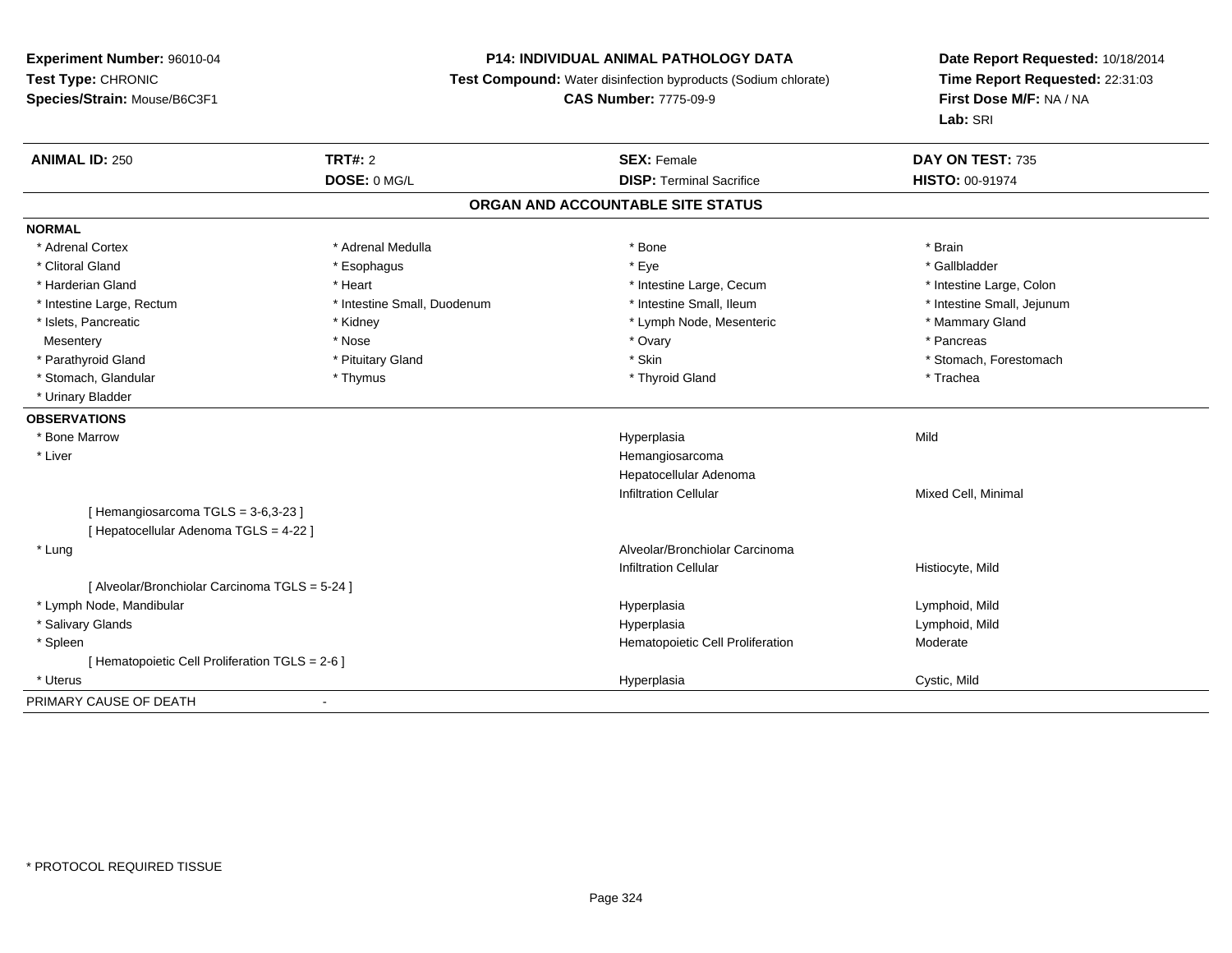# **P14: INDIVIDUAL ANIMAL PATHOLOGY DATA**

**Test Compound:** Water disinfection byproducts (Sodium chlorate)

**CAS Number:** 7775-09-9

| <b>ANIMAL ID: 251</b>                           | <b>TRT#: 4</b>                                                                   | <b>SEX: Female</b>                | DAY ON TEST: 735           |
|-------------------------------------------------|----------------------------------------------------------------------------------|-----------------------------------|----------------------------|
|                                                 | <b>DOSE: 500 MG/L</b>                                                            | <b>DISP: Terminal Sacrifice</b>   | HISTO: 00-91975            |
|                                                 |                                                                                  | ORGAN AND ACCOUNTABLE SITE STATUS |                            |
| <b>NORMAL</b>                                   |                                                                                  |                                   |                            |
| * Adrenal Cortex                                | * Adrenal Medulla                                                                | * Bone                            | * Brain                    |
| * Clitoral Gland                                | * Esophagus                                                                      | * Eye                             | * Gallbladder              |
| * Harderian Gland                               | * Heart                                                                          | * Intestine Large, Cecum          | * Intestine Large, Colon   |
| * Intestine Large, Rectum                       | * Intestine Small, Duodenum                                                      | * Intestine Small, Ileum          | * Intestine Small, Jejunum |
| * Kidney                                        | * Liver                                                                          | * Lung                            | * Lymph Node, Mandibular   |
| * Lymph Node, Mesenteric                        | * Mammary Gland                                                                  | * Nose                            | * Ovary                    |
| * Pancreas                                      | * Parathyroid Gland                                                              | * Pituitary Gland                 | * Salivary Glands          |
| * Skin                                          | * Stomach, Forestomach                                                           | * Stomach, Glandular              | * Thymus                   |
| * Trachea                                       | * Urinary Bladder                                                                |                                   |                            |
| <b>OBSERVATIONS</b>                             |                                                                                  |                                   |                            |
| * Bone Marrow                                   |                                                                                  | Hemangiosarcoma                   |                            |
| * Islets, Pancreatic                            |                                                                                  | Hyperplasia                       | Mild                       |
| Mesentery                                       | Fat                                                                              | Necrosis                          | Moderate                   |
|                                                 | Note: MODERATE LYMPHOID CELL INFILTRATE IN MESENTERY ON SLIDE 21; NOT TABULATED. |                                   |                            |
| [ Necrosis TGLS = $4-21$ ]                      |                                                                                  |                                   |                            |
| * Spleen                                        |                                                                                  | Hematopoietic Cell Proliferation  | Moderate                   |
|                                                 |                                                                                  | Pigmentation                      | Moderate                   |
| [ Hematopoietic Cell Proliferation TGLS = 3-6 ] |                                                                                  |                                   |                            |
| * Thyroid Gland                                 |                                                                                  | Degeneration                      | Cystic, Minimal            |
|                                                 | Note: MILD MIXED INFLAMMATORY CELL INFILTRATE; NOT TABULATED.                    |                                   |                            |
| * Uterus                                        |                                                                                  | Hemangiosarcoma                   |                            |
|                                                 |                                                                                  | Hyperplasia                       | Cystic, Moderate           |
| [Hemangiosarcoma TGLS = 2-7]                    |                                                                                  |                                   |                            |
| [Hyperplasia TGLS = 1-7]                        |                                                                                  |                                   |                            |
| PRIMARY CAUSE OF DEATH                          |                                                                                  |                                   |                            |
|                                                 |                                                                                  |                                   |                            |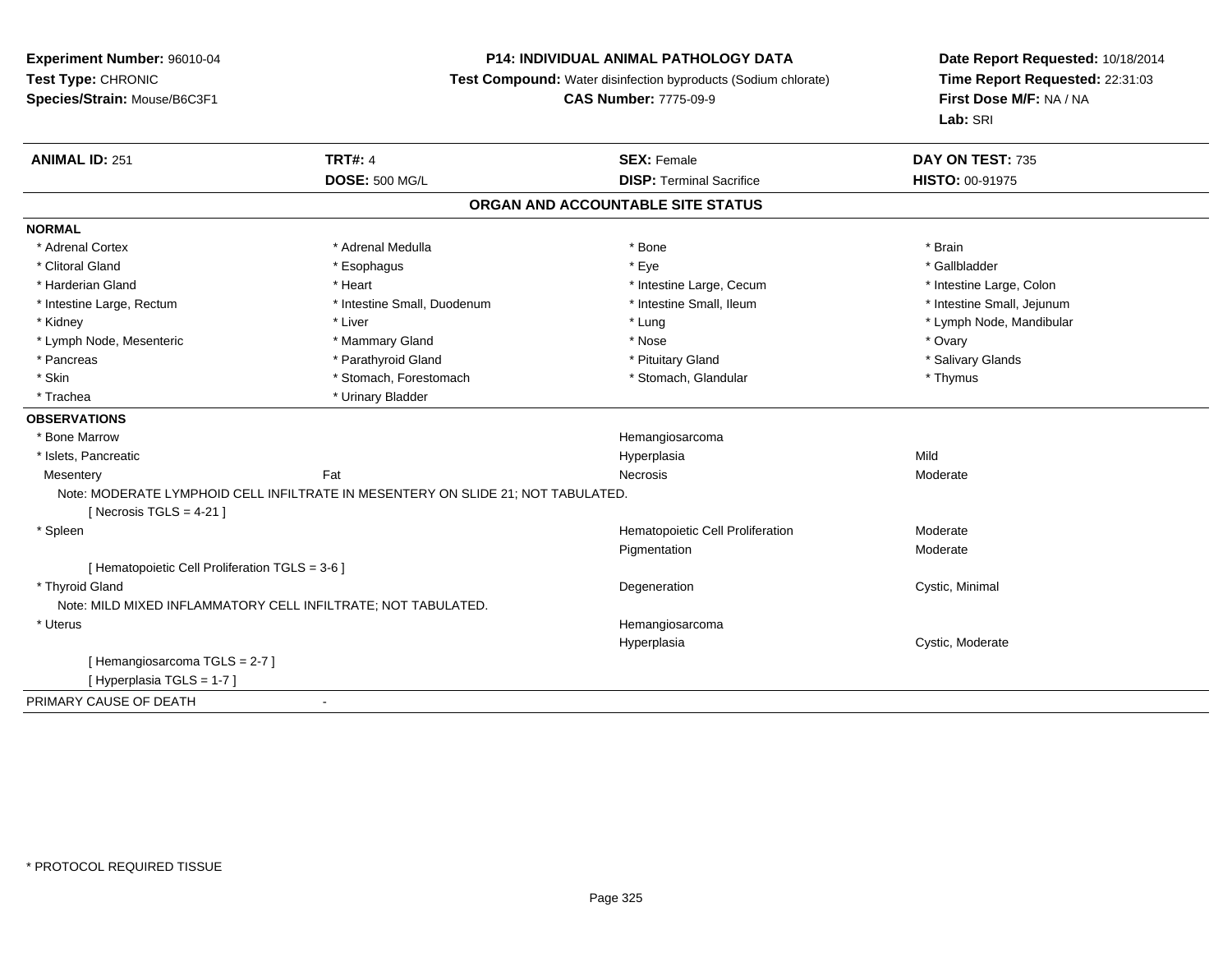# **P14: INDIVIDUAL ANIMAL PATHOLOGY DATA**

**Test Compound:** Water disinfection byproducts (Sodium chlorate)

# **CAS Number:** 7775-09-9

| <b>ANIMAL ID: 252</b>                              | <b>TRT#: 4</b>            | <b>SEX: Female</b>                | DAY ON TEST: 735         |
|----------------------------------------------------|---------------------------|-----------------------------------|--------------------------|
|                                                    | <b>DOSE: 500 MG/L</b>     | <b>DISP: Terminal Sacrifice</b>   | HISTO: 00-91976          |
|                                                    |                           | ORGAN AND ACCOUNTABLE SITE STATUS |                          |
| <b>NORMAL</b>                                      |                           |                                   |                          |
| * Adrenal Cortex                                   | * Adrenal Medulla         | * Bone                            | * Bone Marrow            |
| * Brain                                            | * Clitoral Gland          | * Esophagus                       | * Eye                    |
| * Gallbladder                                      | * Harderian Gland         | * Heart                           | * Intestine Large, Cecum |
| * Intestine Large, Colon                           | * Intestine Large, Rectum | * Intestine Small, Duodenum       | * Intestine Small, Ileum |
| * Intestine Small, Jejunum                         | * Kidney                  | * Lung                            | * Lymph Node, Mandibular |
| * Mammary Gland                                    | * Nose                    | * Pancreas                        | * Parathyroid Gland      |
| * Pituitary Gland                                  | * Skin                    | * Stomach, Forestomach            | * Stomach, Glandular     |
| * Thyroid Gland                                    | * Trachea                 | * Urinary Bladder                 |                          |
| <b>OBSERVATIONS</b>                                |                           |                                   |                          |
| * Islets, Pancreatic                               |                           | Adenoma                           |                          |
| * Liver                                            |                           | Hepatocellular Adenoma            | Multiple                 |
|                                                    |                           | <b>Tension Lipidosis</b>          |                          |
| [ Hepatocellular Adenoma TGLS = 3-21,4-22 ]        |                           |                                   |                          |
| * Lymph Node, Mesenteric                           |                           | Histiocytic Sarcoma               |                          |
| * Ovary                                            |                           | Granulosa Cell Tumor Benign       |                          |
| * Salivary Glands                                  |                           | Hyperplasia                       | Lymphoid, Mild           |
| * Spleen                                           |                           | Hematopoietic Cell Proliferation  | Mild                     |
|                                                    |                           | Pigmentation                      | Moderate                 |
| * Thymus                                           |                           | Atrophy                           | Moderate                 |
| * Uterus                                           |                           | Hyperplasia                       | Cystic, Moderate         |
|                                                    |                           | Metaplasia                        | Squamous, Mild           |
| [Hyperplasia TGLS = 1-7,2-7]                       |                           |                                   |                          |
| PRIMARY CAUSE OF DEATH                             |                           |                                   |                          |
| Animal Note: INFUSION ARTIFACT IN URINARY BLADDER. |                           |                                   |                          |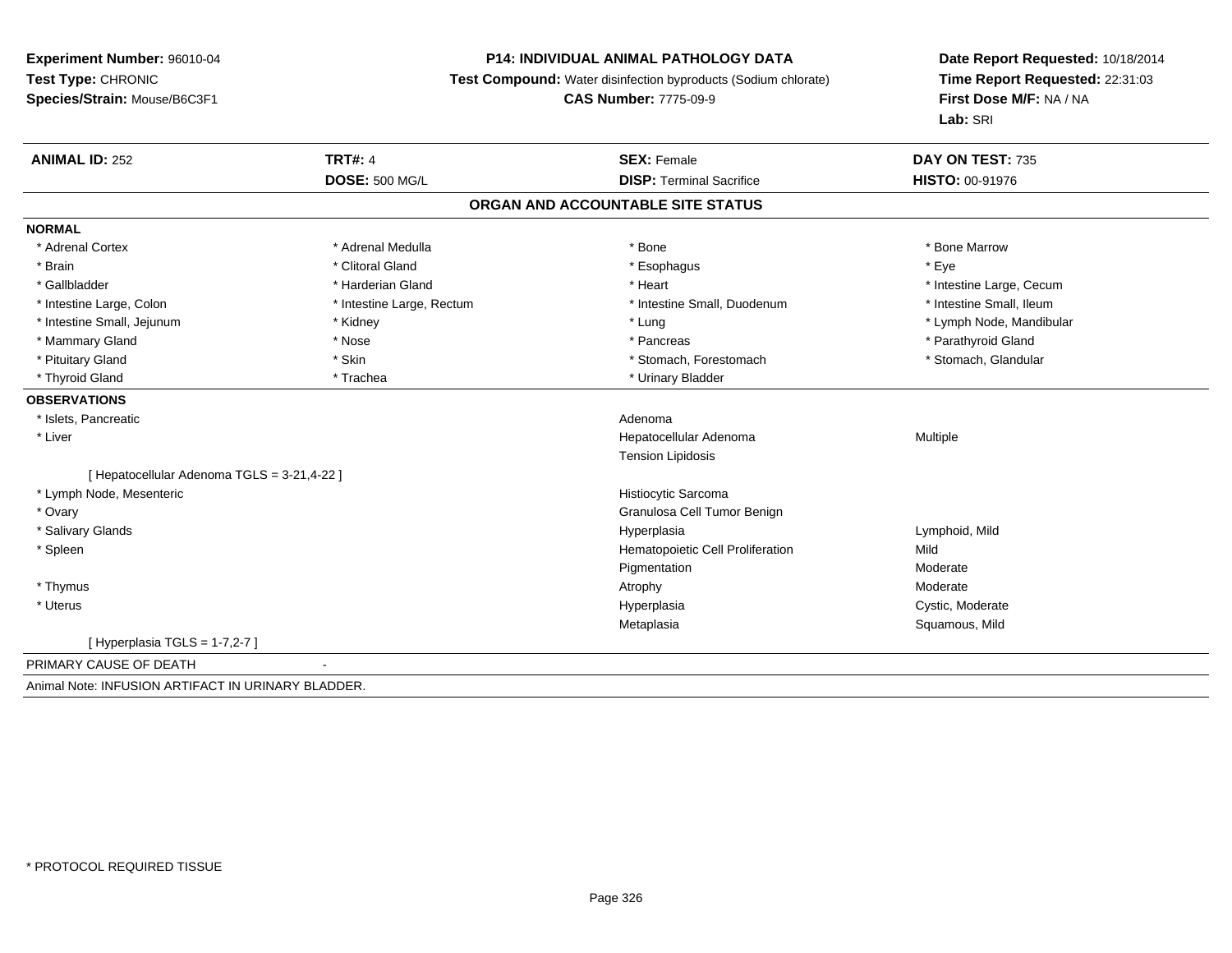# **P14: INDIVIDUAL ANIMAL PATHOLOGY DATA**

**Test Compound:** Water disinfection byproducts (Sodium chlorate)

# **CAS Number:** 7775-09-9

| <b>ANIMAL ID: 253</b>                            | <b>TRT#: 4</b>              | <b>SEX: Female</b>                | DAY ON TEST: 735           |
|--------------------------------------------------|-----------------------------|-----------------------------------|----------------------------|
|                                                  | <b>DOSE: 500 MG/L</b>       | <b>DISP: Terminal Sacrifice</b>   | HISTO: 00-91977            |
|                                                  |                             | ORGAN AND ACCOUNTABLE SITE STATUS |                            |
| <b>NORMAL</b>                                    |                             |                                   |                            |
| * Adrenal Cortex                                 | * Adrenal Medulla           | * Bone                            | * Brain                    |
| * Clitoral Gland                                 | * Esophagus                 | * Eye                             | * Gallbladder              |
| * Harderian Gland                                | * Heart                     | * Intestine Large, Cecum          | * Intestine Large, Colon   |
| * Intestine Large, Rectum                        | * Intestine Small, Duodenum | * Intestine Small, Ileum          | * Intestine Small, Jejunum |
| * Islets, Pancreatic                             | * Liver                     | * Mammary Gland                   | * Nose                     |
| * Pancreas                                       | * Parathyroid Gland         | * Skin                            | * Stomach, Forestomach     |
| * Stomach, Glandular                             | * Trachea                   |                                   |                            |
| <b>OBSERVATIONS</b>                              |                             |                                   |                            |
| * Bone Marrow                                    |                             | Hyperplasia                       | Moderate                   |
| * Kidney                                         |                             | Lymphoma Malignant                |                            |
| * Lung                                           |                             | Lymphoma Malignant                |                            |
| * Lymph Node, Mandibular                         |                             | Lymphoma Malignant                |                            |
| * Lymph Node, Mesenteric                         |                             | Lymphoma Malignant                |                            |
| [ Lymphoma Malignant TGLS = 4-21 ]               |                             |                                   |                            |
| * Ovary                                          | <b>Bilateral</b>            | Cyst                              |                            |
| [Cyst TGLS = $3-7$ ]                             |                             |                                   |                            |
| * Pituitary Gland                                | Pars Distalis               | Angiectasis                       | Mild                       |
| * Salivary Glands                                |                             | Hyperplasia                       | Lymphoid, Moderate         |
| * Spleen                                         |                             | Hematopoietic Cell Proliferation  | Moderate                   |
|                                                  |                             | Lymphoma Malignant                |                            |
| [ Hematopoietic Cell Proliferation TGLS = 1-22 ] |                             |                                   |                            |
| [ Lymphoma Malignant TGLS = 1-22 ]               |                             |                                   |                            |
| * Thymus                                         |                             | Lymphoma Malignant                |                            |
| * Thyroid Gland                                  |                             | Degeneration                      | Cystic, Minimal            |
| * Urinary Bladder                                |                             | Hyperplasia                       | Lymphoid, Moderate         |
| Note: INFUSION ARTIFACT IN URINARY BLADDER.      |                             |                                   |                            |
| * Uterus                                         |                             | Hyperplasia                       | Cystic, Mild               |
| [ Hyperplasia TGLS = 2-7 ]                       |                             |                                   |                            |
| PRIMARY CAUSE OF DEATH                           | $\blacksquare$              |                                   |                            |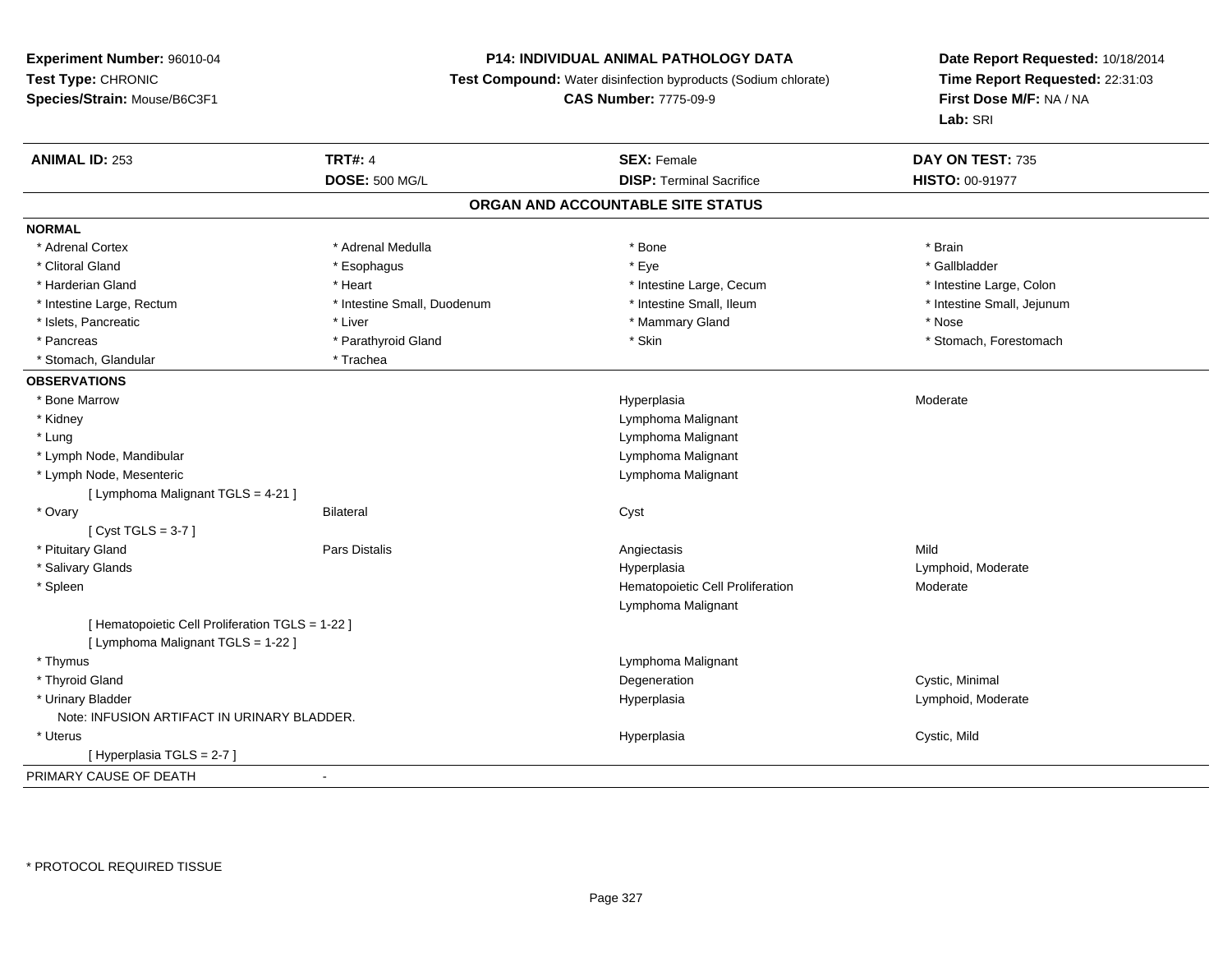# **P14: INDIVIDUAL ANIMAL PATHOLOGY DATA**

**Test Compound:** Water disinfection byproducts (Sodium chlorate)

**CAS Number:** 7775-09-9

| <b>ANIMAL ID: 254</b>                                 | <b>TRT#: 4</b>              | <b>SEX: Female</b>                | DAY ON TEST: 735           |  |
|-------------------------------------------------------|-----------------------------|-----------------------------------|----------------------------|--|
|                                                       | <b>DOSE: 500 MG/L</b>       | <b>DISP: Terminal Sacrifice</b>   | HISTO: 00-91978            |  |
|                                                       |                             | ORGAN AND ACCOUNTABLE SITE STATUS |                            |  |
| <b>NORMAL</b>                                         |                             |                                   |                            |  |
| * Adrenal Cortex                                      | * Adrenal Medulla           | * Bone                            | * Brain                    |  |
| * Clitoral Gland                                      | * Esophagus                 | * Eye                             | * Gallbladder              |  |
| * Harderian Gland                                     | * Heart                     | * Intestine Large, Cecum          | * Intestine Large, Colon   |  |
| * Intestine Large, Rectum                             | * Intestine Small, Duodenum | * Intestine Small, Ileum          | * Intestine Small, Jejunum |  |
| * Islets, Pancreatic                                  | * Kidney                    | * Lung                            | * Nose                     |  |
| * Pancreas                                            | * Parathyroid Gland         | * Stomach, Glandular              | * Trachea                  |  |
| * Urinary Bladder                                     |                             |                                   |                            |  |
| <b>MISSING</b>                                        |                             |                                   |                            |  |
| * Pituitary Gland                                     |                             |                                   |                            |  |
| <b>OBSERVATIONS</b>                                   |                             |                                   |                            |  |
| * Bone Marrow                                         |                             | Hyperplasia                       | Marked                     |  |
| * Liver                                               |                             | <b>Eosinophilic Focus</b>         |                            |  |
|                                                       |                             | Hematopoietic Cell Proliferation  | Moderate                   |  |
| Lymph Node                                            | Mediastinal                 | Hyperplasia                       | Lymphoid, Moderate         |  |
| [Hyperplasia TGLS = 5-2]                              |                             |                                   |                            |  |
| * Lymph Node, Mandibular                              |                             | Hematopoietic Cell Proliferation  | Mild                       |  |
| * Lymph Node, Mesenteric                              |                             | Hematopoietic Cell Proliferation  | Mild                       |  |
|                                                       |                             | Hyperplasia                       | Lymphoid, Mild             |  |
| * Mammary Gland                                       |                             | Hyperplasia                       | Minimal                    |  |
| Mesentery                                             | Fat                         | Necrosis                          | Marked                     |  |
| [Necrosis TGLS = $3-22$ ]                             |                             |                                   |                            |  |
| * Ovary                                               |                             | Cystadenoma                       |                            |  |
| * Salivary Glands                                     |                             | Hyperplasia                       | Lymphoid, Mild             |  |
| * Skin                                                |                             | Edema                             | Moderate                   |  |
| * Spleen                                              |                             | Hematopoietic Cell Proliferation  | Marked                     |  |
| [ Hematopoietic Cell Proliferation TGLS = 1-23,6-23 ] |                             |                                   |                            |  |
| * Stomach, Forestomach                                |                             | Squamous Cell Carcinoma           |                            |  |
| [Squamous Cell Carcinoma TGLS = 2-4,2-21]             |                             |                                   |                            |  |
| * Thymus                                              |                             | Atrophy                           | Mild                       |  |
| * Thyroid Gland                                       |                             | Degeneration                      | Cystic, Moderate           |  |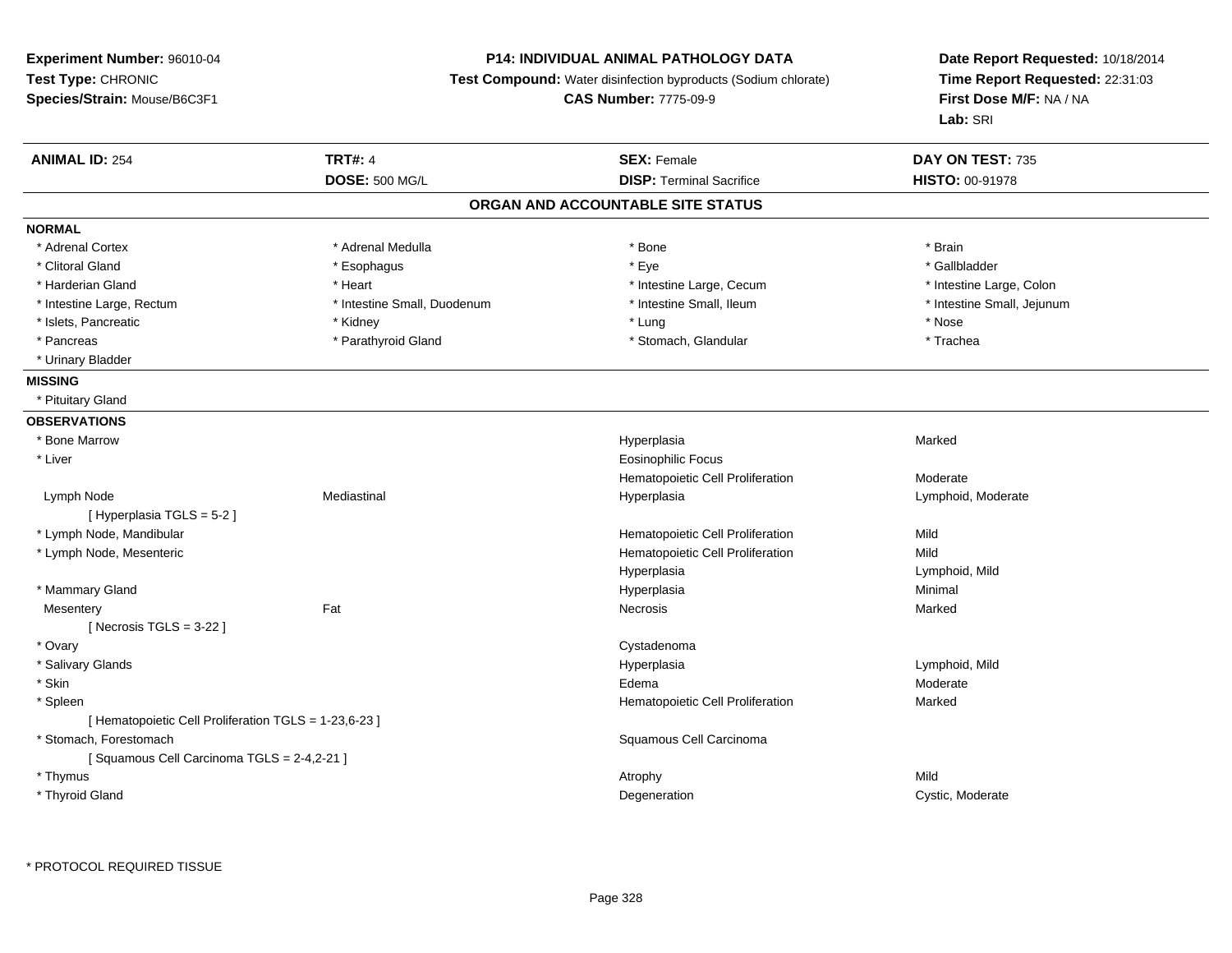| Experiment Number: 96010-04<br>Test Type: CHRONIC<br>Species/Strain: Mouse/B6C3F1 |                       | <b>P14: INDIVIDUAL ANIMAL PATHOLOGY DATA</b><br><b>Test Compound:</b> Water disinfection byproducts (Sodium chlorate)<br><b>CAS Number: 7775-09-9</b> | Date Report Requested: 10/18/2014<br>Time Report Requested: 22:31:04<br>First Dose M/F: NA / NA<br>Lab: SRI |
|-----------------------------------------------------------------------------------|-----------------------|-------------------------------------------------------------------------------------------------------------------------------------------------------|-------------------------------------------------------------------------------------------------------------|
| <b>ANIMAL ID: 254</b>                                                             | <b>TRT#: 4</b>        | <b>SEX: Female</b>                                                                                                                                    | DAY ON TEST: 735                                                                                            |
|                                                                                   | <b>DOSE: 500 MG/L</b> | <b>DISP:</b> Terminal Sacrifice                                                                                                                       | <b>HISTO: 00-91978</b>                                                                                      |
|                                                                                   |                       | ORGAN AND ACCOUNTABLE SITE STATUS                                                                                                                     |                                                                                                             |
| * Uterus                                                                          |                       | Hyperplasia                                                                                                                                           | Cystic, Moderate                                                                                            |
| [Hyperplasia TGLS = 4-7 ]                                                         |                       |                                                                                                                                                       |                                                                                                             |
| PRIMARY CAUSE OF DEATH                                                            |                       |                                                                                                                                                       |                                                                                                             |
| Animal Note: INFUSION ARTIFACT IN URINARY BLADDER.                                |                       |                                                                                                                                                       |                                                                                                             |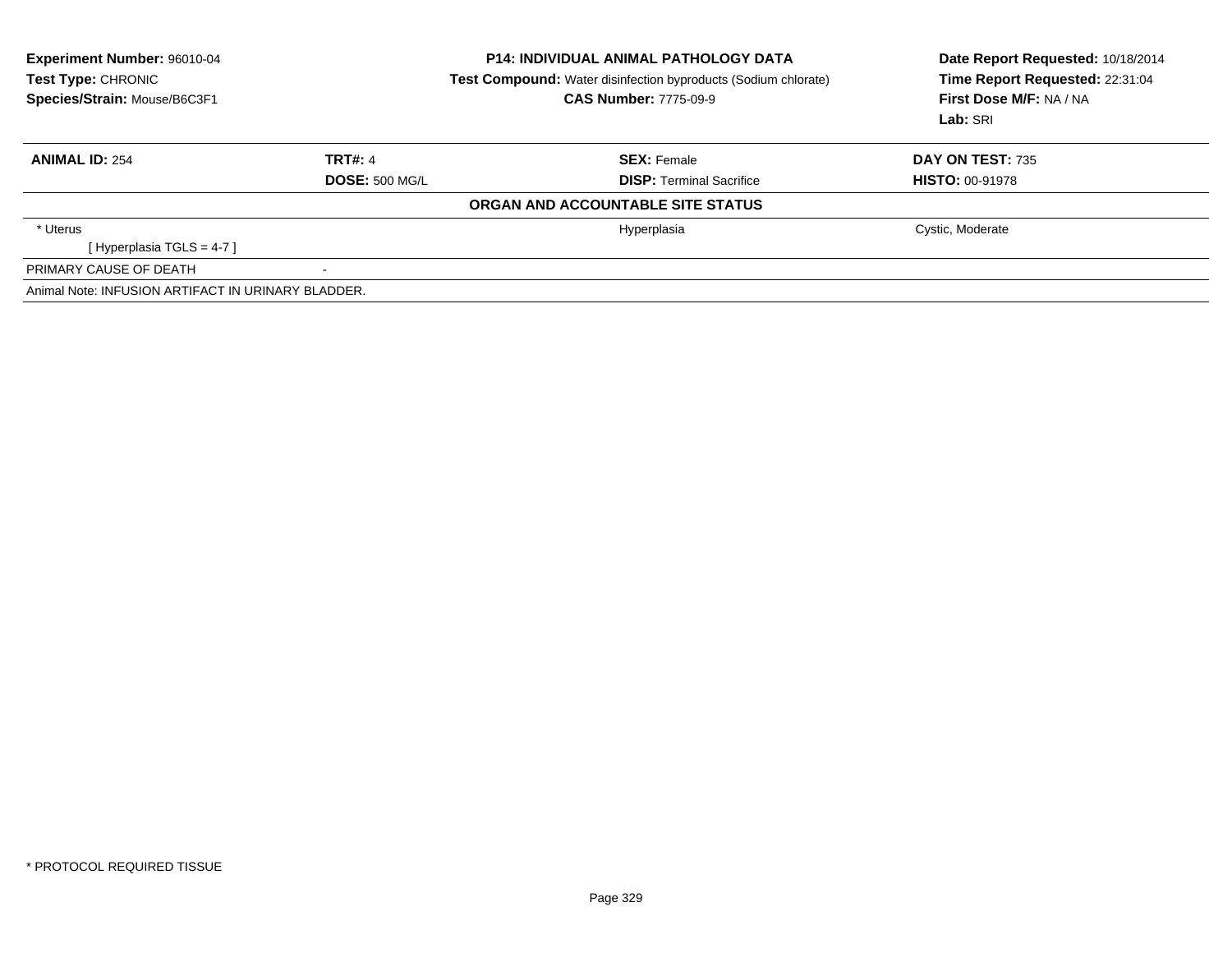# **P14: INDIVIDUAL ANIMAL PATHOLOGY DATA**

**Test Compound:** Water disinfection byproducts (Sodium chlorate)

**CAS Number:** 7775-09-9

| <b>ANIMAL ID: 255</b>                           | <b>TRT#: 4</b>           | <b>SEX: Female</b>                | DAY ON TEST: 735          |
|-------------------------------------------------|--------------------------|-----------------------------------|---------------------------|
|                                                 | <b>DOSE: 500 MG/L</b>    | <b>DISP: Terminal Sacrifice</b>   | HISTO: 00-91979           |
|                                                 |                          | ORGAN AND ACCOUNTABLE SITE STATUS |                           |
| <b>NORMAL</b>                                   |                          |                                   |                           |
| * Adrenal Cortex                                | * Adrenal Medulla        | * Bone Marrow                     | * Brain                   |
| * Clitoral Gland                                | * Esophagus              | * Eye                             | * Gallbladder             |
| * Heart                                         | * Intestine Large, Cecum | * Intestine Large, Colon          | * Intestine Large, Rectum |
| * Intestine Small, Duodenum                     | * Intestine Small, Ileum | * Intestine Small, Jejunum        | * Kidney                  |
| * Lymph Node, Mandibular                        | * Lymph Node, Mesenteric | * Mammary Gland                   | * Nose                    |
| * Pancreas                                      | * Parathyroid Gland      | * Pituitary Gland                 | * Salivary Glands         |
| * Skin                                          | * Stomach, Forestomach   | * Stomach, Glandular              | * Thymus                  |
| * Trachea                                       | * Urinary Bladder        | * Uterus                          |                           |
| <b>OBSERVATIONS</b>                             |                          |                                   |                           |
| * Bone                                          |                          | Hyperostosis                      | Mild                      |
| * Harderian Gland                               |                          | Adenoma                           |                           |
| [Adenoma TGLS = $4-12$ ]                        |                          |                                   |                           |
| * Islets, Pancreatic                            |                          | Hyperplasia                       | Mild                      |
| * Liver                                         |                          | Hepatocellular Adenoma            | Multiple                  |
|                                                 |                          | <b>Infiltration Cellular</b>      | Mixed Cell, Minimal       |
| [ Hepatocellular Adenoma TGLS = 2-6,3-6,5-21 ]  |                          |                                   |                           |
| * Lung                                          |                          | Metaplasia                        | Osseous, Minimal          |
| * Ovary                                         |                          | Cyst                              |                           |
| * Spleen                                        |                          | Hematopoietic Cell Proliferation  | Moderate                  |
|                                                 |                          | Hyperplasia                       | Lymphoid, Moderate        |
| [ Hematopoietic Cell Proliferation TGLS = 1-6 ] |                          |                                   |                           |
| [Hyperplasia TGLS = $1-6$ ]                     |                          |                                   |                           |
| * Thyroid Gland                                 |                          | Degeneration                      | Cystic, Moderate          |
| PRIMARY CAUSE OF DEATH                          |                          |                                   |                           |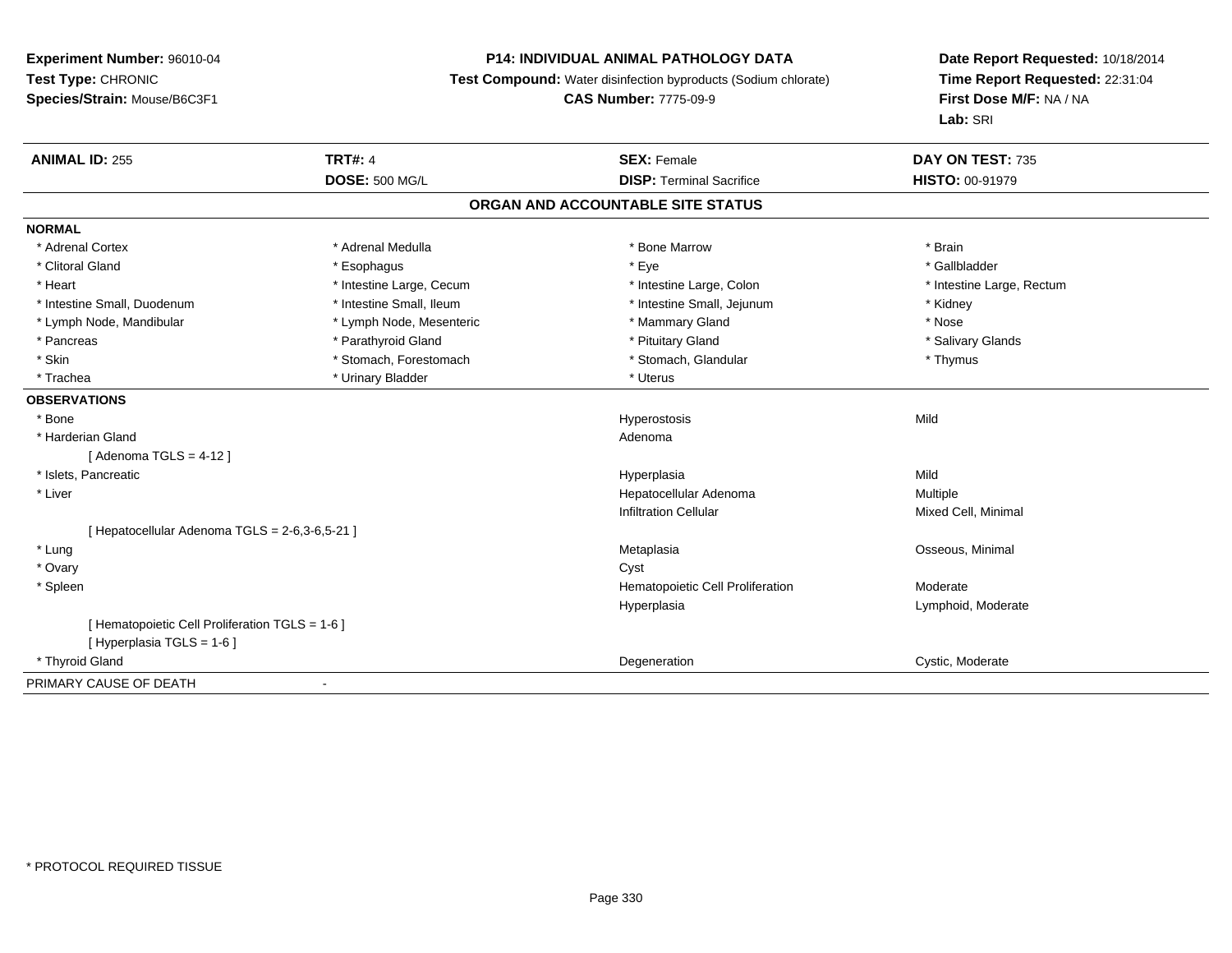#### **P14: INDIVIDUAL ANIMAL PATHOLOGY DATA**

**Test Compound:** Water disinfection byproducts (Sodium chlorate)

#### **CAS Number:** 7775-09-9

| <b>ANIMAL ID: 256</b>     | <b>TRT#: 4</b>              | <b>SEX: Female</b>                | DAY ON TEST: 734           |  |
|---------------------------|-----------------------------|-----------------------------------|----------------------------|--|
|                           | <b>DOSE: 500 MG/L</b>       | <b>DISP: Terminal Sacrifice</b>   | HISTO: 00-91980            |  |
|                           |                             | ORGAN AND ACCOUNTABLE SITE STATUS |                            |  |
| <b>NORMAL</b>             |                             |                                   |                            |  |
| * Adrenal Cortex          | * Adrenal Medulla           | * Bone                            | * Bone Marrow              |  |
| * Brain                   | * Clitoral Gland            | * Esophagus                       | * Eye                      |  |
| * Gallbladder             | * Harderian Gland           | * Heart                           | * Intestine Large, Colon   |  |
| * Intestine Large, Rectum | * Intestine Small, Duodenum | * Intestine Small, Ileum          | * Intestine Small, Jejunum |  |
| * Islets, Pancreatic      | * Kidney                    | * Liver                           | * Lymph Node, Mandibular   |  |
| * Lymph Node, Mesenteric  | * Mammary Gland             | * Nose                            | * Ovary                    |  |
| * Pancreas                | * Parathyroid Gland         | * Skin                            | * Spleen                   |  |
| * Stomach, Forestomach    | * Stomach, Glandular        | * Thymus                          | * Thyroid Gland            |  |
| * Trachea                 |                             |                                   |                            |  |
| <b>OBSERVATIONS</b>       |                             |                                   |                            |  |
| * Intestine Large, Cecum  |                             | Edema                             | Mild                       |  |
| * Lung                    | Alveolar Epith              | Hyperplasia                       | Minimal                    |  |
| * Pituitary Gland         | Pars Distalis               | Adenoma                           |                            |  |
| * Salivary Glands         |                             | Hyperplasia                       | Lymphoid, Mild             |  |
| * Urinary Bladder         |                             | Hyperplasia                       | Lymphoid, Moderate         |  |
| * Uterus                  |                             | Hyperplasia                       | Cystic, Marked             |  |
| [Hyperplasia TGLS = 1-7]  |                             |                                   |                            |  |
| PRIMARY CAUSE OF DEATH    | $\overline{\phantom{a}}$    |                                   |                            |  |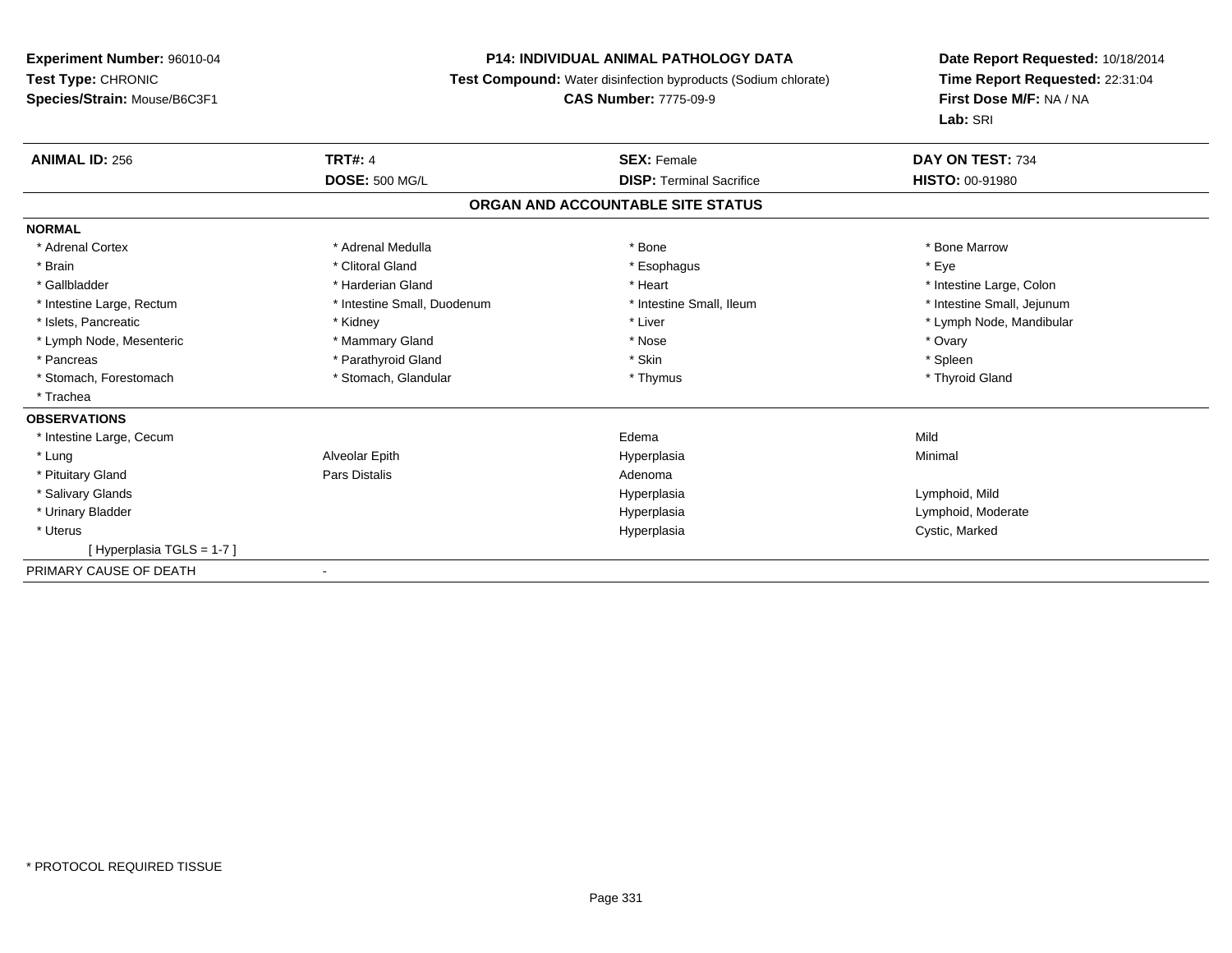#### **P14: INDIVIDUAL ANIMAL PATHOLOGY DATA**

**Test Compound:** Water disinfection byproducts (Sodium chlorate)

**CAS Number:** 7775-09-9

**Date Report Requested:** 10/18/2014**Time Report Requested:** 22:31:04**First Dose M/F:** NA / NA**Lab:** SRI

| <b>ANIMAL ID: 257</b>                           | <b>TRT#: 4</b>              | <b>SEX: Female</b>                | DAY ON TEST: 733           |
|-------------------------------------------------|-----------------------------|-----------------------------------|----------------------------|
|                                                 | <b>DOSE: 500 MG/L</b>       | <b>DISP:</b> Moribund Sacrifice   | HISTO: 00-91981            |
|                                                 |                             | ORGAN AND ACCOUNTABLE SITE STATUS |                            |
| <b>NORMAL</b>                                   |                             |                                   |                            |
| * Adrenal Cortex                                | * Adrenal Medulla           | * Bone                            | * Brain                    |
| * Clitoral Gland                                | * Esophagus                 | * Eye                             | * Gallbladder              |
| * Harderian Gland                               | * Heart                     | * Intestine Large, Cecum          | * Intestine Large, Colon   |
| * Intestine Large, Rectum                       | * Intestine Small, Duodenum | * Intestine Small, Ileum          | * Intestine Small, Jejunum |
| * Islets, Pancreatic                            | * Lymph Node, Mesenteric    | * Mammary Gland                   | * Nose                     |
| * Pancreas                                      | * Parathyroid Gland         | * Skin                            | * Stomach, Forestomach     |
| * Stomach, Glandular                            | * Trachea                   |                                   |                            |
| <b>OBSERVATIONS</b>                             |                             |                                   |                            |
| * Bone Marrow                                   |                             | Hyperplasia                       | Mild                       |
| * Kidney                                        | Renal Tubule                | Pigmentation                      | Mild                       |
| * Liver                                         |                             | Hematopoietic Cell Proliferation  | Mild                       |
|                                                 | Centrilobular               | Necrosis                          | Moderate                   |
|                                                 |                             | <b>Tension Lipidosis</b>          |                            |
| Note: TENSION LIPIDOSIS IS OF MARKED SEVERITY.  |                             |                                   |                            |
| * Lung                                          |                             | Edema                             | Mild                       |
|                                                 |                             | Hyperplasia                       | Lymphoid, Mild             |
| Lymph Node                                      | <b>Iliac</b>                | Lymphoma Malignant                |                            |
|                                                 | Renal                       | Lymphoma Malignant                |                            |
| [ Lymphoma Malignant TGLS = 6-22 ]              |                             |                                   |                            |
| [ Lymphoma Malignant TGLS = 5-21 ]              |                             |                                   |                            |
| * Lymph Node, Mandibular                        |                             | Hyperplasia                       | Lymphoid, Mild             |
| * Ovary                                         |                             | Cyst                              |                            |
|                                                 | Follicle                    | Hemorrhage                        | Marked                     |
| [Hemorrhage TGLS = $1-23$ ]                     |                             |                                   |                            |
| * Pituitary Gland                               | <b>Pars Distalis</b>        | Adenoma                           |                            |
| * Salivary Glands                               |                             | Hyperplasia                       | Lymphoid, Moderate         |
| * Spleen                                        |                             | Hematopoietic Cell Proliferation  | Marked                     |
|                                                 |                             | Lymphoma Malignant                |                            |
|                                                 |                             | Pigmentation                      | Mild                       |
| Literaturalistic Call Dualifornian TOLO - 0.0.1 |                             |                                   |                            |

[ Hematopoietic Cell Proliferation TGLS = 3-6 ]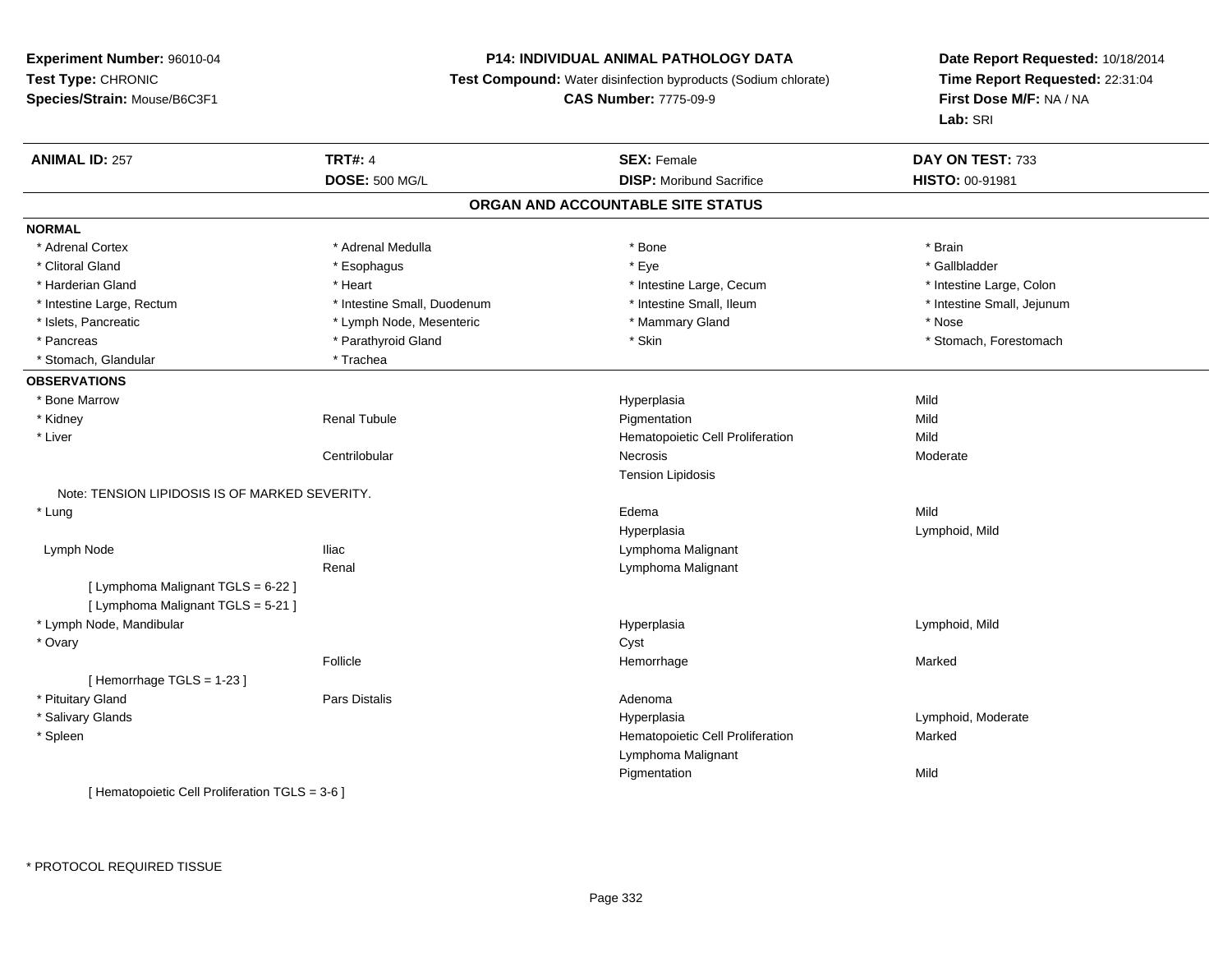| <b>Experiment Number: 96010-04</b><br><b>Test Type: CHRONIC</b><br>Species/Strain: Mouse/B6C3F1 |                                | <b>P14: INDIVIDUAL ANIMAL PATHOLOGY DATA</b><br>Test Compound: Water disinfection byproducts (Sodium chlorate)<br><b>CAS Number: 7775-09-9</b> | Date Report Requested: 10/18/2014<br>Time Report Requested: 22:31:04<br>First Dose M/F: NA / NA<br>Lab: SRI |
|-------------------------------------------------------------------------------------------------|--------------------------------|------------------------------------------------------------------------------------------------------------------------------------------------|-------------------------------------------------------------------------------------------------------------|
| <b>ANIMAL ID: 257</b>                                                                           | <b>TRT#: 4</b>                 | <b>SEX: Female</b>                                                                                                                             | DAY ON TEST: 733                                                                                            |
|                                                                                                 | <b>DOSE: 500 MG/L</b>          | <b>DISP:</b> Moribund Sacrifice                                                                                                                | <b>HISTO: 00-91981</b>                                                                                      |
|                                                                                                 |                                | ORGAN AND ACCOUNTABLE SITE STATUS                                                                                                              |                                                                                                             |
| [ Lymphoma Malignant TGLS = 3-6 ]                                                               |                                |                                                                                                                                                |                                                                                                             |
| * Thymus                                                                                        |                                | Atrophy                                                                                                                                        | Moderate                                                                                                    |
| * Thyroid Gland                                                                                 |                                | Degeneration                                                                                                                                   | Cystic, Mild                                                                                                |
| * Urinary Bladder                                                                               |                                | Hyperplasia                                                                                                                                    | Lymphoid, Mild                                                                                              |
| Note: INFUSION ARTIFACT IN URINARY BLADDER.                                                     |                                |                                                                                                                                                |                                                                                                             |
| * Uterus                                                                                        |                                | Hyperplasia                                                                                                                                    | Cystic, Marked                                                                                              |
| [Hyperplasia TGLS = $2-7$ ]                                                                     |                                |                                                                                                                                                |                                                                                                             |
| PRIMARY CAUSE OF DEATH                                                                          | - Spleen<br>Lymphoma Malignant |                                                                                                                                                |                                                                                                             |
| <b>CONTRIBUTORY CAUSE OF DEATH</b>                                                              | - Ovary Follicle Hemorrhage    |                                                                                                                                                |                                                                                                             |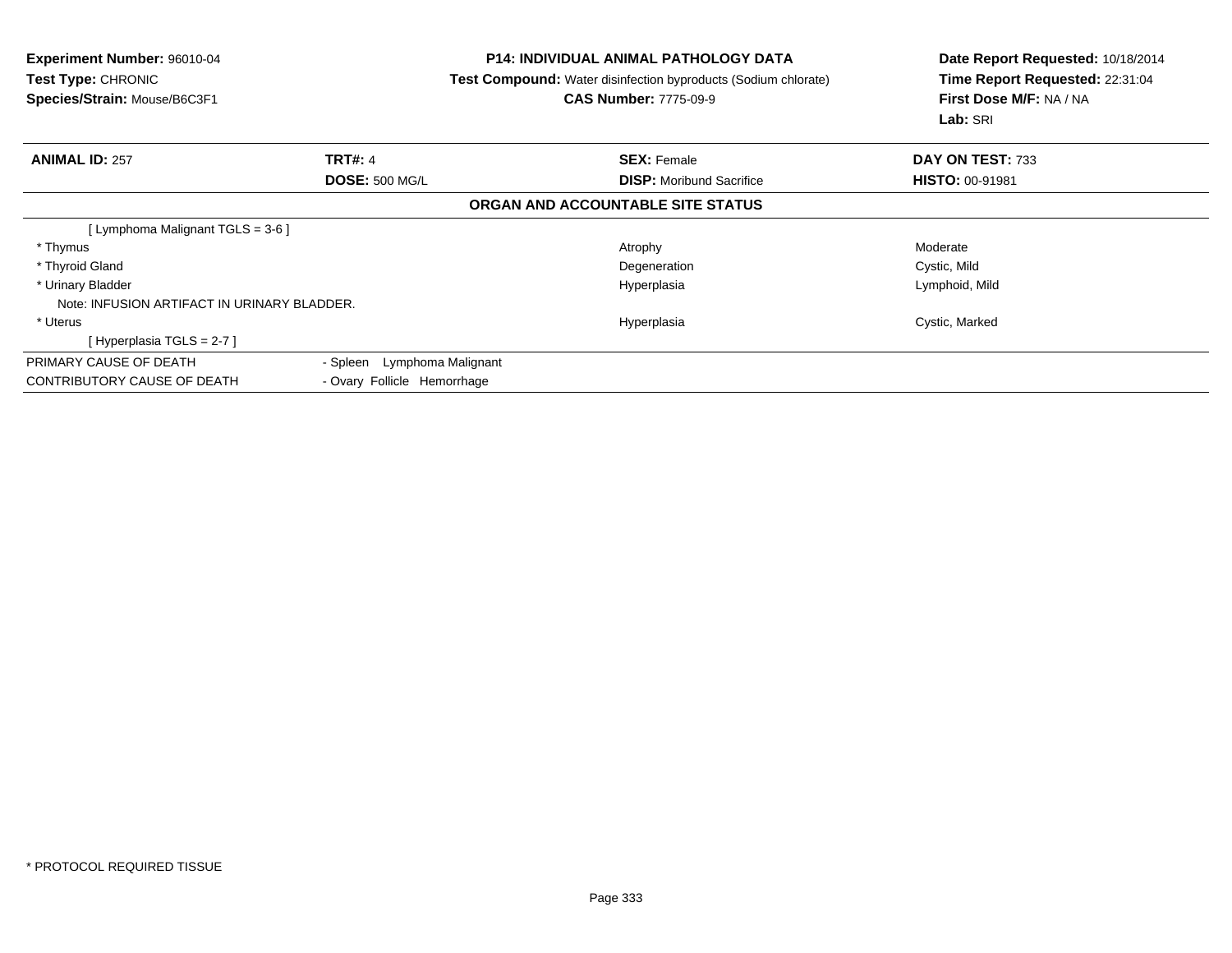#### **P14: INDIVIDUAL ANIMAL PATHOLOGY DATA**

**Test Compound:** Water disinfection byproducts (Sodium chlorate)

**CAS Number:** 7775-09-9

| <b>ANIMAL ID: 258</b>                         | <b>TRT#: 4</b>                                                                                          | <b>SEX: Female</b>                | DAY ON TEST: 714         |
|-----------------------------------------------|---------------------------------------------------------------------------------------------------------|-----------------------------------|--------------------------|
|                                               | <b>DOSE: 500 MG/L</b>                                                                                   | <b>DISP: Natural Death</b>        | HISTO: 00-90955          |
|                                               |                                                                                                         | ORGAN AND ACCOUNTABLE SITE STATUS |                          |
| <b>NORMAL</b>                                 |                                                                                                         |                                   |                          |
| * Adrenal Cortex                              | * Adrenal Medulla                                                                                       | * Bone                            | * Brain                  |
| * Clitoral Gland                              | * Esophagus                                                                                             | * Eve                             | * Gallbladder            |
| * Harderian Gland                             | * Heart                                                                                                 | * Intestine Large, Cecum          | * Intestine Large, Colon |
| * Intestine Large, Rectum                     | * Intestine Small, Duodenum                                                                             | * Intestine Small, Jejunum        | * Islets, Pancreatic     |
| * Kidney                                      | * Lymph Node, Mesenteric                                                                                | * Mammary Gland                   | * Nose                   |
| * Pancreas                                    | * Parathyroid Gland                                                                                     | * Pituitary Gland                 | * Skin                   |
| * Stomach, Forestomach                        | * Stomach, Glandular                                                                                    | * Thyroid Gland                   | * Trachea                |
| * Urinary Bladder                             |                                                                                                         |                                   |                          |
| <b>AUTO PRECLUDES DIAG.</b>                   |                                                                                                         |                                   |                          |
| * Intestine Small, Ileum                      |                                                                                                         |                                   |                          |
| <b>OBSERVATIONS</b>                           |                                                                                                         |                                   |                          |
| * Bone Marrow                                 |                                                                                                         | Hyperplasia                       | Mild                     |
| * Kidney                                      |                                                                                                         |                                   |                          |
|                                               | Note: AGGREGATES OF BACTERIA IN KIDNEY; CONSIDERED POST MORTEM CHANGE.                                  |                                   |                          |
| * Liver                                       |                                                                                                         | Hepatocellular Carcinoma          | Multiple                 |
|                                               | Centrilobular                                                                                           | Necrosis                          | Marked                   |
|                                               | Note: MARKED GALLBLADDER NECROSIS; CONSIDERED SECONDARY TO HEPATOCELLULAR CARCINOMAS AND NOT TABULATED. |                                   |                          |
|                                               | Note: EXTENSIVE NECROSIS AND SUPPURATIVE INFLAMMATION ASSOCIATED WITH THE HEPATOCELLULAR CARCINOMAS.    |                                   |                          |
| [ Hepatocellular Carcinoma TGLS = 4-22,5-23 ] |                                                                                                         |                                   |                          |
| * Lung                                        |                                                                                                         | Hemorrhage                        | Minimal                  |
|                                               |                                                                                                         | <b>Infiltration Cellular</b>      | Polymorphnuclr, Moderate |
|                                               |                                                                                                         | Thrombosis                        | Moderate                 |
| * Lymph Node, Mandibular                      |                                                                                                         | Pigmentation                      | Mild                     |
| Mesentery                                     | Fat                                                                                                     | Necrosis                          | Mild                     |
| [Necrosis TGLS = $3-21$ ]                     |                                                                                                         |                                   |                          |
| * Ovary                                       |                                                                                                         | Angiectasis                       | Mild                     |
| * Salivary Glands                             |                                                                                                         | Hyperplasia                       | Lymphoid, Mild           |
| * Spleen                                      |                                                                                                         | Hematopoietic Cell Proliferation  | Moderate                 |
|                                               |                                                                                                         | Pigmentation                      | Moderate                 |
| Hematopoietic Cell Proliferation TGLS = 2-6 1 |                                                                                                         |                                   |                          |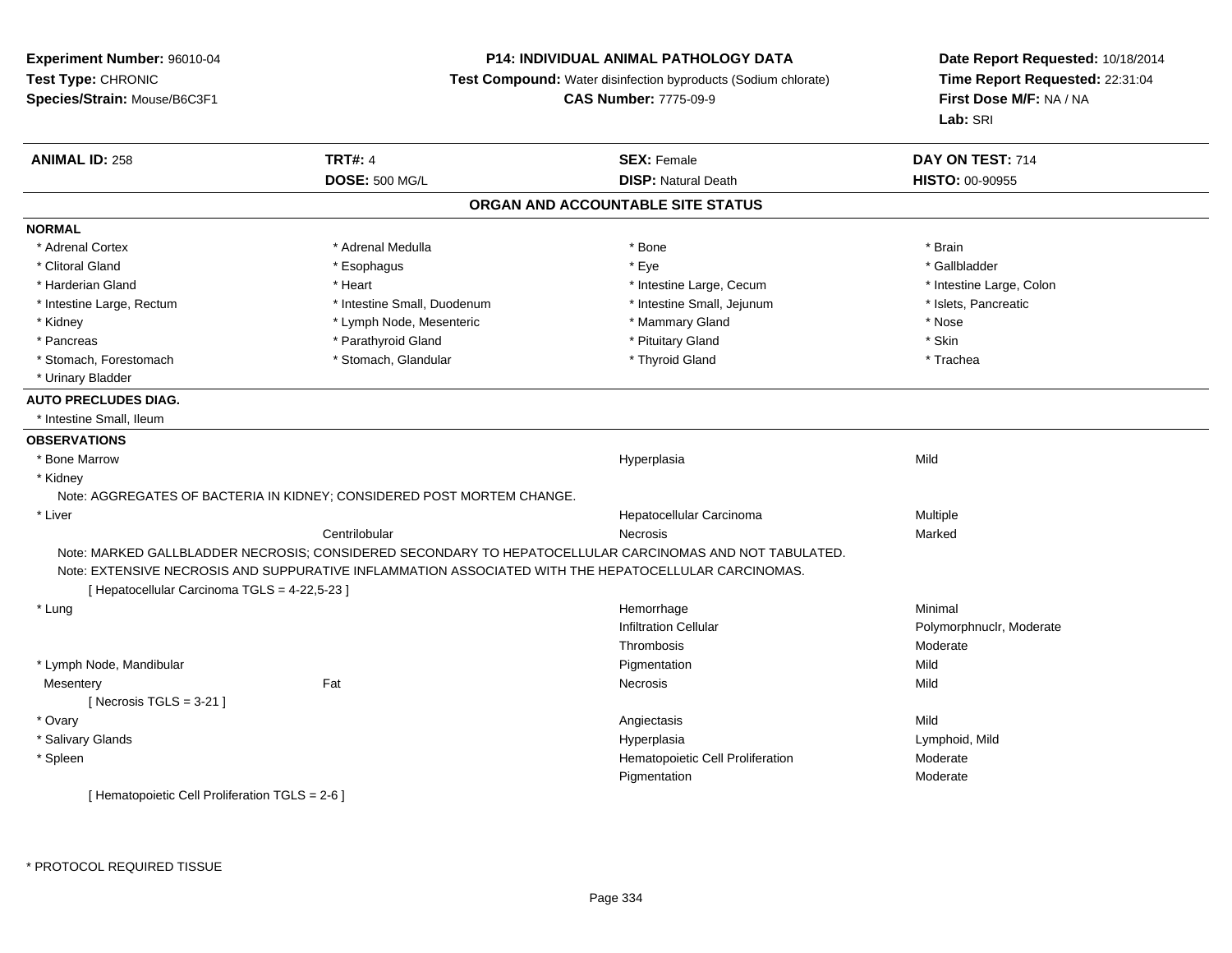| Experiment Number: 96010-04<br>Test Type: CHRONIC<br>Species/Strain: Mouse/B6C3F1 |                                  | <b>P14: INDIVIDUAL ANIMAL PATHOLOGY DATA</b><br>Test Compound: Water disinfection byproducts (Sodium chlorate)<br><b>CAS Number: 7775-09-9</b> | Date Report Requested: 10/18/2014<br>Time Report Requested: 22:31:04<br>First Dose M/F: NA / NA<br>Lab: SRI |
|-----------------------------------------------------------------------------------|----------------------------------|------------------------------------------------------------------------------------------------------------------------------------------------|-------------------------------------------------------------------------------------------------------------|
| <b>ANIMAL ID: 258</b>                                                             | <b>TRT#: 4</b>                   | <b>SEX: Female</b>                                                                                                                             | DAY ON TEST: 714                                                                                            |
|                                                                                   | <b>DOSE: 500 MG/L</b>            | <b>DISP:</b> Natural Death                                                                                                                     | <b>HISTO: 00-90955</b>                                                                                      |
|                                                                                   |                                  | ORGAN AND ACCOUNTABLE SITE STATUS                                                                                                              |                                                                                                             |
| * Thymus                                                                          |                                  | Atrophy                                                                                                                                        | Moderate                                                                                                    |
| * Uterus                                                                          |                                  | Hyperplasia                                                                                                                                    | Cystic, Moderate                                                                                            |
| [Hyperplasia TGLS = $1-7$ ]                                                       |                                  |                                                                                                                                                |                                                                                                             |
| PRIMARY CAUSE OF DEATH                                                            | - Liver Hepatocellular Carcinoma |                                                                                                                                                |                                                                                                             |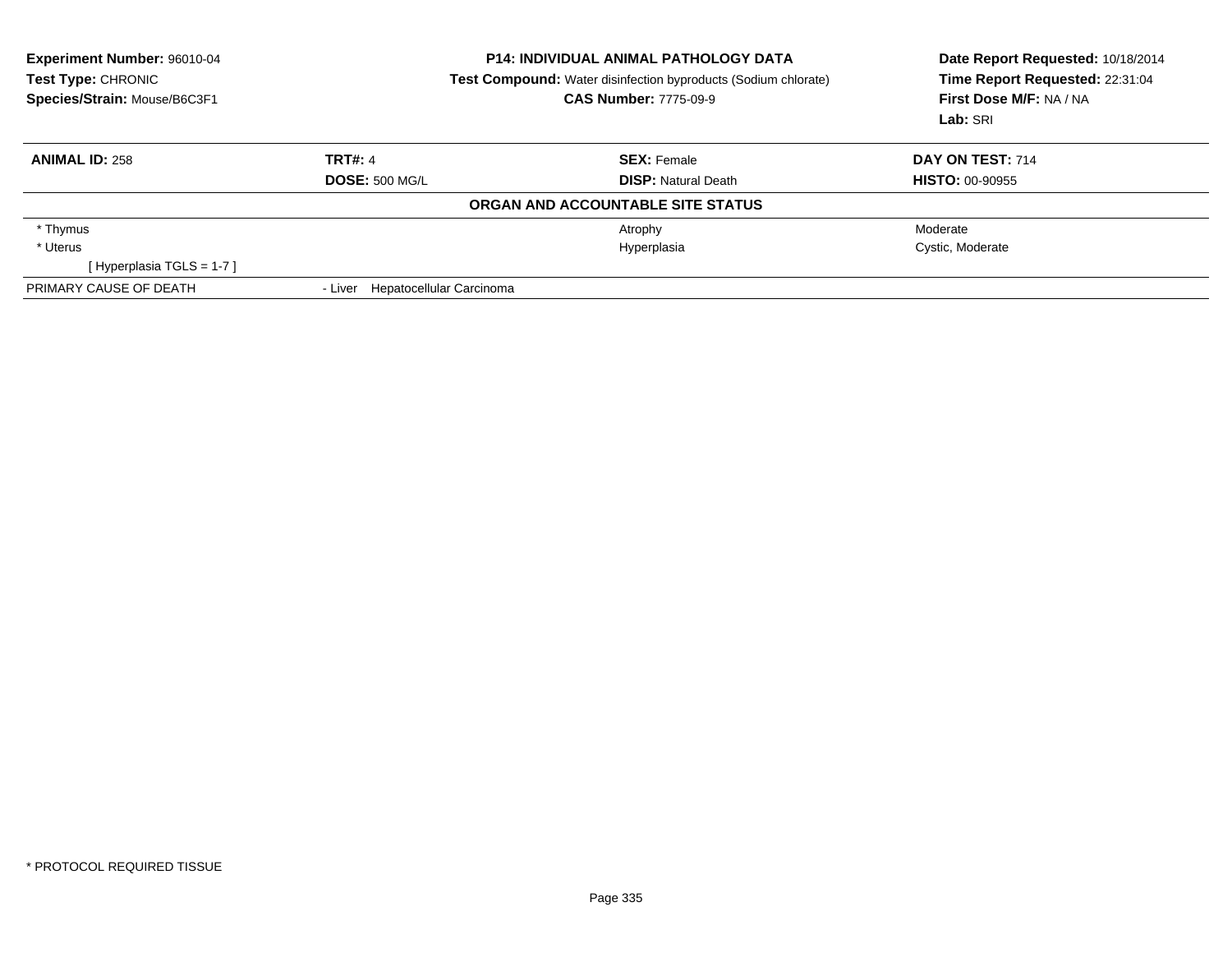# **P14: INDIVIDUAL ANIMAL PATHOLOGY DATA**

**Test Compound:** Water disinfection byproducts (Sodium chlorate)

**CAS Number:** 7775-09-9

| HISTO: 00-91982<br>ORGAN AND ACCOUNTABLE SITE STATUS<br>* Adrenal Cortex<br>* Adrenal Medulla<br>* Bone<br>* Brain<br>* Clitoral Gland<br>* Eye<br>* Gallbladder<br>* Esophagus<br>* Heart<br>* Intestine Large, Colon<br>* Harderian Gland<br>* Intestine Large, Cecum<br>* Intestine Small, Ileum<br>* Intestine Small, Jejunum<br>* Intestine Large, Rectum<br>* Intestine Small, Duodenum<br>* Islets, Pancreatic<br>* Mammary Gland<br>* Nose<br>Mesentery<br>* Parathyroid Gland<br>* Pituitary Gland<br>* Salivary Glands<br>* Pancreas<br>* Skin<br>* Stomach, Forestomach<br>* Stomach, Glandular<br>* Thymus<br>* Trachea<br>* Urinary Bladder<br>* Thyroid Gland<br>* Bone Marrow<br>Lymphoma Malignant<br>* Kidney<br>Lymphoma Malignant<br>Minimal<br>Nephropathy<br>* Liver<br>Hepatocellular Carcinoma<br>Multiple<br><b>Infiltration Cellular</b><br>Mixed Cell, Mild<br>Kupffer Cell<br>Mild<br>Pigmentation<br>[ Hepatocellular Carcinoma TGLS = 4-21 ]<br>* Lung<br>Hepatocellular Carcinoma<br>Metastatic (Liver)<br>Lymph Node<br><b>Iliac</b><br>Lymphoma Malignant<br>[ Lymphoma Malignant TGLS = 7-24 ]<br>* Lymph Node, Mandibular<br>Lymphoma Malignant<br>Pigmentation<br>Mild<br>* Lymph Node, Mesenteric<br>Lymphoma Malignant<br>[ Lymphoma Malignant TGLS = 3-5 ]<br>* Ovary<br>Follicle<br>Hemorrhage<br>Moderate<br>* Spleen<br>Hematopoietic Cell Proliferation<br>Moderate<br>Lymphoma Malignant<br>Mild<br>Pigmentation<br>[ Hematopoietic Cell Proliferation TGLS = 1-6 ]<br>[ Lymphoma Malignant TGLS = 1-6 ]<br>* Uterus<br>Cystic, Moderate<br>Hyperplasia | <b>ANIMAL ID: 259</b> | <b>TRT#: 4</b>        | <b>SEX: Female</b>              | DAY ON TEST: 734 |  |
|----------------------------------------------------------------------------------------------------------------------------------------------------------------------------------------------------------------------------------------------------------------------------------------------------------------------------------------------------------------------------------------------------------------------------------------------------------------------------------------------------------------------------------------------------------------------------------------------------------------------------------------------------------------------------------------------------------------------------------------------------------------------------------------------------------------------------------------------------------------------------------------------------------------------------------------------------------------------------------------------------------------------------------------------------------------------------------------------------------------------------------------------------------------------------------------------------------------------------------------------------------------------------------------------------------------------------------------------------------------------------------------------------------------------------------------------------------------------------------------------------------------------------------------------------------------------------------------------------|-----------------------|-----------------------|---------------------------------|------------------|--|
|                                                                                                                                                                                                                                                                                                                                                                                                                                                                                                                                                                                                                                                                                                                                                                                                                                                                                                                                                                                                                                                                                                                                                                                                                                                                                                                                                                                                                                                                                                                                                                                                    |                       | <b>DOSE: 500 MG/L</b> | <b>DISP: Terminal Sacrifice</b> |                  |  |
|                                                                                                                                                                                                                                                                                                                                                                                                                                                                                                                                                                                                                                                                                                                                                                                                                                                                                                                                                                                                                                                                                                                                                                                                                                                                                                                                                                                                                                                                                                                                                                                                    |                       |                       |                                 |                  |  |
|                                                                                                                                                                                                                                                                                                                                                                                                                                                                                                                                                                                                                                                                                                                                                                                                                                                                                                                                                                                                                                                                                                                                                                                                                                                                                                                                                                                                                                                                                                                                                                                                    | <b>NORMAL</b>         |                       |                                 |                  |  |
|                                                                                                                                                                                                                                                                                                                                                                                                                                                                                                                                                                                                                                                                                                                                                                                                                                                                                                                                                                                                                                                                                                                                                                                                                                                                                                                                                                                                                                                                                                                                                                                                    |                       |                       |                                 |                  |  |
|                                                                                                                                                                                                                                                                                                                                                                                                                                                                                                                                                                                                                                                                                                                                                                                                                                                                                                                                                                                                                                                                                                                                                                                                                                                                                                                                                                                                                                                                                                                                                                                                    |                       |                       |                                 |                  |  |
|                                                                                                                                                                                                                                                                                                                                                                                                                                                                                                                                                                                                                                                                                                                                                                                                                                                                                                                                                                                                                                                                                                                                                                                                                                                                                                                                                                                                                                                                                                                                                                                                    |                       |                       |                                 |                  |  |
|                                                                                                                                                                                                                                                                                                                                                                                                                                                                                                                                                                                                                                                                                                                                                                                                                                                                                                                                                                                                                                                                                                                                                                                                                                                                                                                                                                                                                                                                                                                                                                                                    |                       |                       |                                 |                  |  |
|                                                                                                                                                                                                                                                                                                                                                                                                                                                                                                                                                                                                                                                                                                                                                                                                                                                                                                                                                                                                                                                                                                                                                                                                                                                                                                                                                                                                                                                                                                                                                                                                    |                       |                       |                                 |                  |  |
|                                                                                                                                                                                                                                                                                                                                                                                                                                                                                                                                                                                                                                                                                                                                                                                                                                                                                                                                                                                                                                                                                                                                                                                                                                                                                                                                                                                                                                                                                                                                                                                                    |                       |                       |                                 |                  |  |
|                                                                                                                                                                                                                                                                                                                                                                                                                                                                                                                                                                                                                                                                                                                                                                                                                                                                                                                                                                                                                                                                                                                                                                                                                                                                                                                                                                                                                                                                                                                                                                                                    |                       |                       |                                 |                  |  |
|                                                                                                                                                                                                                                                                                                                                                                                                                                                                                                                                                                                                                                                                                                                                                                                                                                                                                                                                                                                                                                                                                                                                                                                                                                                                                                                                                                                                                                                                                                                                                                                                    |                       |                       |                                 |                  |  |
|                                                                                                                                                                                                                                                                                                                                                                                                                                                                                                                                                                                                                                                                                                                                                                                                                                                                                                                                                                                                                                                                                                                                                                                                                                                                                                                                                                                                                                                                                                                                                                                                    | <b>OBSERVATIONS</b>   |                       |                                 |                  |  |
|                                                                                                                                                                                                                                                                                                                                                                                                                                                                                                                                                                                                                                                                                                                                                                                                                                                                                                                                                                                                                                                                                                                                                                                                                                                                                                                                                                                                                                                                                                                                                                                                    |                       |                       |                                 |                  |  |
|                                                                                                                                                                                                                                                                                                                                                                                                                                                                                                                                                                                                                                                                                                                                                                                                                                                                                                                                                                                                                                                                                                                                                                                                                                                                                                                                                                                                                                                                                                                                                                                                    |                       |                       |                                 |                  |  |
|                                                                                                                                                                                                                                                                                                                                                                                                                                                                                                                                                                                                                                                                                                                                                                                                                                                                                                                                                                                                                                                                                                                                                                                                                                                                                                                                                                                                                                                                                                                                                                                                    |                       |                       |                                 |                  |  |
|                                                                                                                                                                                                                                                                                                                                                                                                                                                                                                                                                                                                                                                                                                                                                                                                                                                                                                                                                                                                                                                                                                                                                                                                                                                                                                                                                                                                                                                                                                                                                                                                    |                       |                       |                                 |                  |  |
|                                                                                                                                                                                                                                                                                                                                                                                                                                                                                                                                                                                                                                                                                                                                                                                                                                                                                                                                                                                                                                                                                                                                                                                                                                                                                                                                                                                                                                                                                                                                                                                                    |                       |                       |                                 |                  |  |
|                                                                                                                                                                                                                                                                                                                                                                                                                                                                                                                                                                                                                                                                                                                                                                                                                                                                                                                                                                                                                                                                                                                                                                                                                                                                                                                                                                                                                                                                                                                                                                                                    |                       |                       |                                 |                  |  |
|                                                                                                                                                                                                                                                                                                                                                                                                                                                                                                                                                                                                                                                                                                                                                                                                                                                                                                                                                                                                                                                                                                                                                                                                                                                                                                                                                                                                                                                                                                                                                                                                    |                       |                       |                                 |                  |  |
|                                                                                                                                                                                                                                                                                                                                                                                                                                                                                                                                                                                                                                                                                                                                                                                                                                                                                                                                                                                                                                                                                                                                                                                                                                                                                                                                                                                                                                                                                                                                                                                                    |                       |                       |                                 |                  |  |
|                                                                                                                                                                                                                                                                                                                                                                                                                                                                                                                                                                                                                                                                                                                                                                                                                                                                                                                                                                                                                                                                                                                                                                                                                                                                                                                                                                                                                                                                                                                                                                                                    |                       |                       |                                 |                  |  |
|                                                                                                                                                                                                                                                                                                                                                                                                                                                                                                                                                                                                                                                                                                                                                                                                                                                                                                                                                                                                                                                                                                                                                                                                                                                                                                                                                                                                                                                                                                                                                                                                    |                       |                       |                                 |                  |  |
|                                                                                                                                                                                                                                                                                                                                                                                                                                                                                                                                                                                                                                                                                                                                                                                                                                                                                                                                                                                                                                                                                                                                                                                                                                                                                                                                                                                                                                                                                                                                                                                                    |                       |                       |                                 |                  |  |
|                                                                                                                                                                                                                                                                                                                                                                                                                                                                                                                                                                                                                                                                                                                                                                                                                                                                                                                                                                                                                                                                                                                                                                                                                                                                                                                                                                                                                                                                                                                                                                                                    |                       |                       |                                 |                  |  |
|                                                                                                                                                                                                                                                                                                                                                                                                                                                                                                                                                                                                                                                                                                                                                                                                                                                                                                                                                                                                                                                                                                                                                                                                                                                                                                                                                                                                                                                                                                                                                                                                    |                       |                       |                                 |                  |  |
|                                                                                                                                                                                                                                                                                                                                                                                                                                                                                                                                                                                                                                                                                                                                                                                                                                                                                                                                                                                                                                                                                                                                                                                                                                                                                                                                                                                                                                                                                                                                                                                                    |                       |                       |                                 |                  |  |
|                                                                                                                                                                                                                                                                                                                                                                                                                                                                                                                                                                                                                                                                                                                                                                                                                                                                                                                                                                                                                                                                                                                                                                                                                                                                                                                                                                                                                                                                                                                                                                                                    |                       |                       |                                 |                  |  |
|                                                                                                                                                                                                                                                                                                                                                                                                                                                                                                                                                                                                                                                                                                                                                                                                                                                                                                                                                                                                                                                                                                                                                                                                                                                                                                                                                                                                                                                                                                                                                                                                    |                       |                       |                                 |                  |  |
|                                                                                                                                                                                                                                                                                                                                                                                                                                                                                                                                                                                                                                                                                                                                                                                                                                                                                                                                                                                                                                                                                                                                                                                                                                                                                                                                                                                                                                                                                                                                                                                                    |                       |                       |                                 |                  |  |
|                                                                                                                                                                                                                                                                                                                                                                                                                                                                                                                                                                                                                                                                                                                                                                                                                                                                                                                                                                                                                                                                                                                                                                                                                                                                                                                                                                                                                                                                                                                                                                                                    |                       |                       |                                 |                  |  |
|                                                                                                                                                                                                                                                                                                                                                                                                                                                                                                                                                                                                                                                                                                                                                                                                                                                                                                                                                                                                                                                                                                                                                                                                                                                                                                                                                                                                                                                                                                                                                                                                    |                       |                       |                                 |                  |  |
|                                                                                                                                                                                                                                                                                                                                                                                                                                                                                                                                                                                                                                                                                                                                                                                                                                                                                                                                                                                                                                                                                                                                                                                                                                                                                                                                                                                                                                                                                                                                                                                                    |                       |                       |                                 |                  |  |
|                                                                                                                                                                                                                                                                                                                                                                                                                                                                                                                                                                                                                                                                                                                                                                                                                                                                                                                                                                                                                                                                                                                                                                                                                                                                                                                                                                                                                                                                                                                                                                                                    |                       |                       |                                 |                  |  |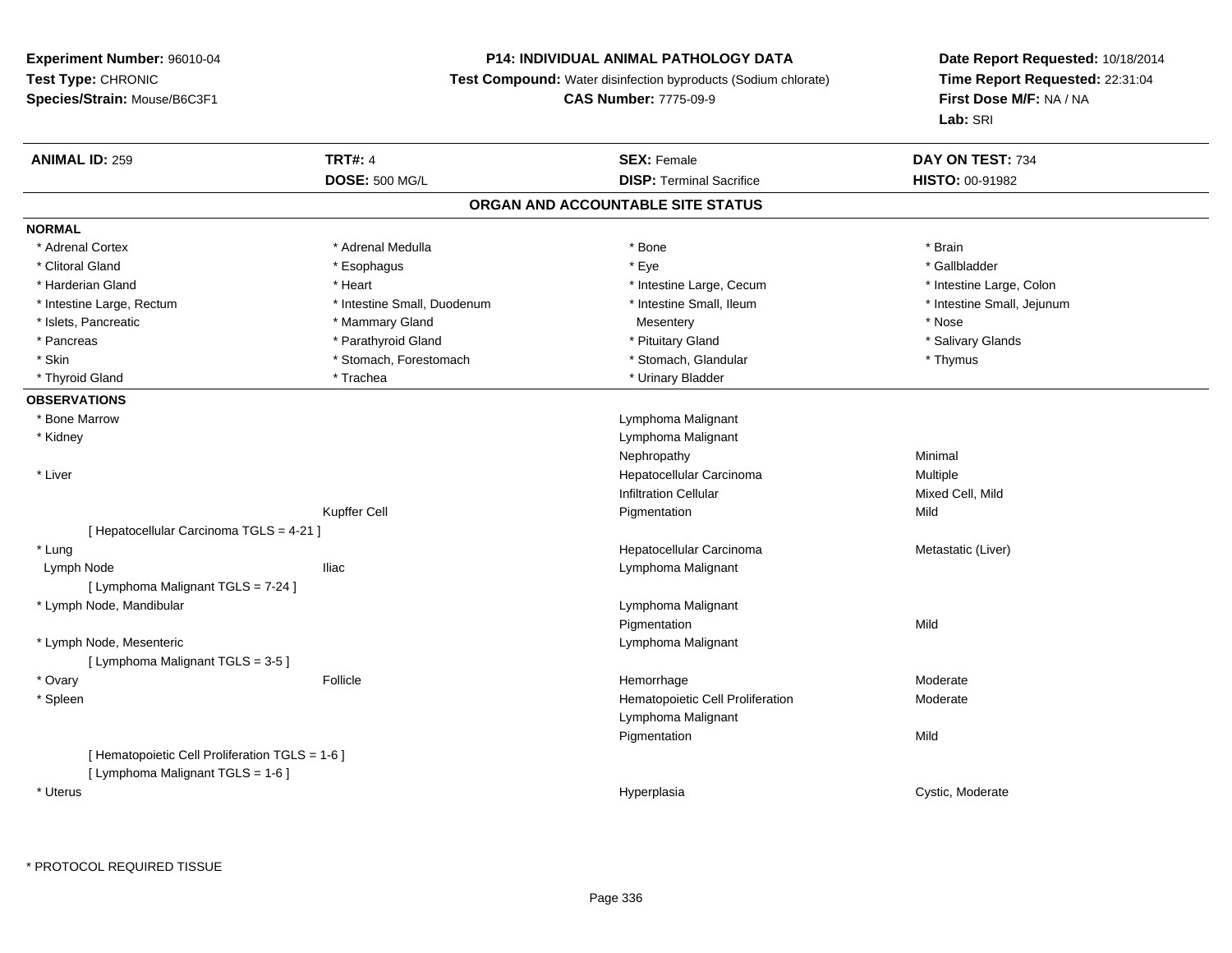| Experiment Number: 96010-04<br><b>Test Type: CHRONIC</b><br>Species/Strain: Mouse/B6C3F1 | <b>P14: INDIVIDUAL ANIMAL PATHOLOGY DATA</b><br><b>Test Compound:</b> Water disinfection byproducts (Sodium chlorate)<br><b>CAS Number: 7775-09-9</b> |                                   | Date Report Requested: 10/18/2014<br>Time Report Requested: 22:31:04<br>First Dose M/F: NA / NA<br>Lab: SRI |  |
|------------------------------------------------------------------------------------------|-------------------------------------------------------------------------------------------------------------------------------------------------------|-----------------------------------|-------------------------------------------------------------------------------------------------------------|--|
| <b>ANIMAL ID: 259</b>                                                                    | <b>TRT#: 4</b>                                                                                                                                        | <b>SEX:</b> Female                | DAY ON TEST: 734                                                                                            |  |
|                                                                                          | <b>DOSE: 500 MG/L</b>                                                                                                                                 | <b>DISP:</b> Terminal Sacrifice   | <b>HISTO: 00-91982</b>                                                                                      |  |
|                                                                                          |                                                                                                                                                       | ORGAN AND ACCOUNTABLE SITE STATUS |                                                                                                             |  |
| [Hyperplasia TGLS = $2-7$ ]                                                              |                                                                                                                                                       |                                   |                                                                                                             |  |
| PRIMARY CAUSE OF DEATH                                                                   | $\,$                                                                                                                                                  |                                   |                                                                                                             |  |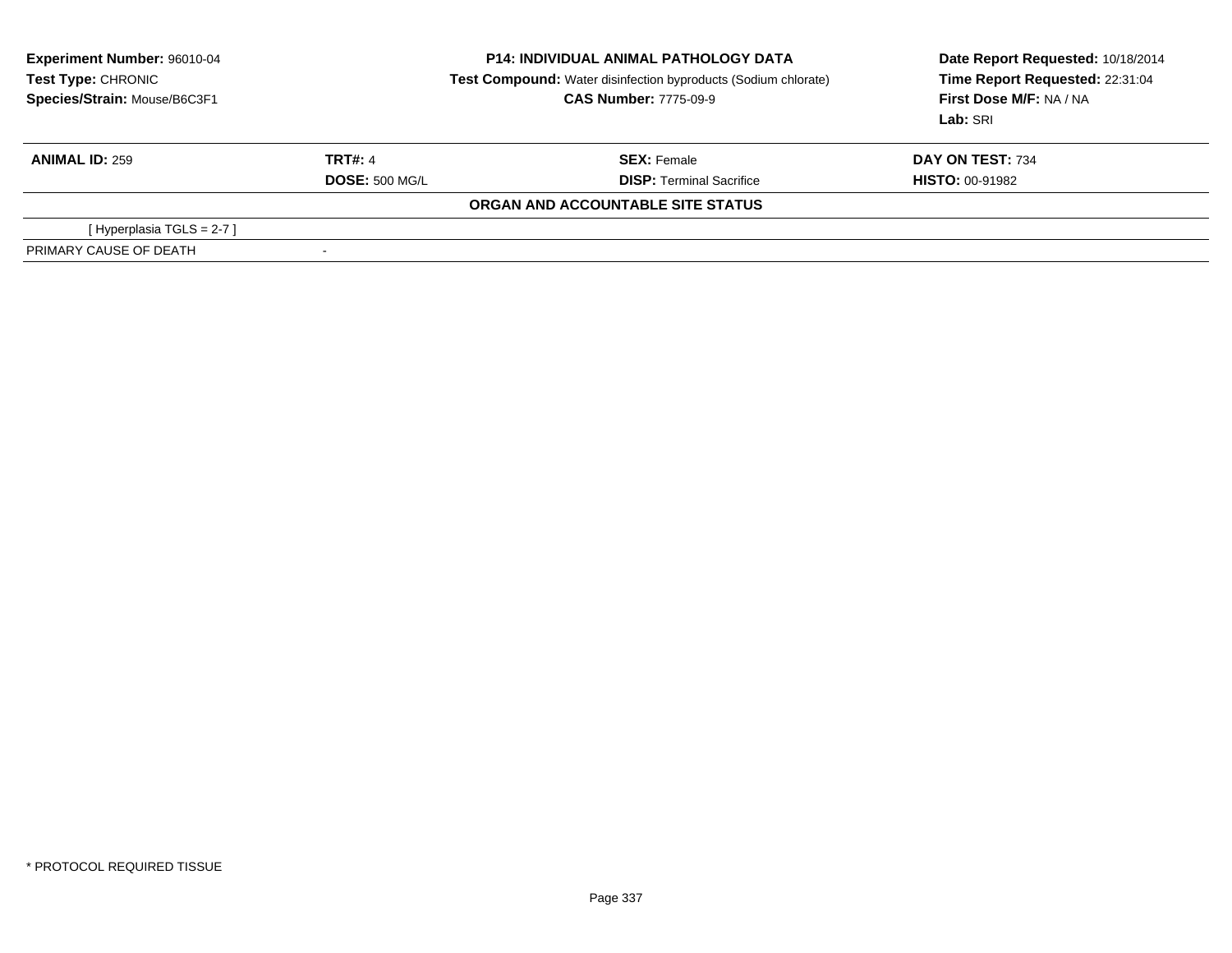#### **P14: INDIVIDUAL ANIMAL PATHOLOGY DATA**

**Test Compound:** Water disinfection byproducts (Sodium chlorate)

**CAS Number:** 7775-09-9

| <b>ANIMAL ID: 260</b>        | <b>TRT#: 4</b>             | <b>SEX: Female</b>                | DAY ON TEST: 734            |
|------------------------------|----------------------------|-----------------------------------|-----------------------------|
|                              | <b>DOSE: 500 MG/L</b>      | <b>DISP: Terminal Sacrifice</b>   | HISTO: 00-91983             |
|                              |                            | ORGAN AND ACCOUNTABLE SITE STATUS |                             |
| <b>NORMAL</b>                |                            |                                   |                             |
| * Adrenal Cortex             | * Adrenal Medulla          | * Bone                            | * Brain                     |
| * Esophagus                  | * Eye                      | * Gallbladder                     | * Harderian Gland           |
| * Heart                      | * Intestine Large, Colon   | * Intestine Large, Rectum         | * Intestine Small, Duodenum |
| * Intestine Small, Ileum     | * Intestine Small, Jejunum | * Islets, Pancreatic              | * Mammary Gland             |
| * Nose                       | * Ovary                    | * Parathyroid Gland               | * Skin                      |
| * Stomach, Forestomach       | * Stomach, Glandular       | * Trachea                         | * Urinary Bladder           |
| * Uterus                     |                            |                                   |                             |
| <b>MISSING</b>               |                            |                                   |                             |
| * Pituitary Gland            |                            |                                   |                             |
| <b>INSUFFICIENT TISSUE</b>   |                            |                                   |                             |
| * Clitoral Gland             |                            |                                   |                             |
| <b>OBSERVATIONS</b>          |                            |                                   |                             |
| * Bone Marrow                |                            | Hyperplasia                       | Mild                        |
| * Intestine Large, Cecum     |                            | Edema                             | Mild                        |
| * Kidney                     |                            | Lymphoma Malignant                |                             |
|                              |                            | Metaplasia                        | Osseous, Minimal            |
| * Liver                      |                            | Hepatocellular Adenoma            |                             |
|                              |                            | Hyperplasia                       | Lymphoid, Mild              |
| * Lung                       |                            | Hyperplasia                       | Lymphoid, Mild              |
| * Lymph Node, Mandibular     |                            | Lymphoma Malignant                |                             |
|                              |                            | Pigmentation                      | Mild                        |
| * Lymph Node, Mesenteric     |                            | Hemorrhage                        | Marked                      |
|                              |                            | Lymphoma Malignant                |                             |
|                              |                            | Pigmentation                      | Moderate                    |
| [Hemorrhage TGLS = 1-21]     |                            |                                   |                             |
| [ Pigmentation TGLS = 1-21 ] |                            |                                   |                             |
| * Pancreas                   |                            | Lymphoma Malignant                |                             |
| * Salivary Glands            |                            | Hyperplasia                       | Lymphoid, Mild              |
| * Spleen                     |                            | Hematopoietic Cell Proliferation  | Moderate                    |
|                              |                            | Lymphoma Malignant                |                             |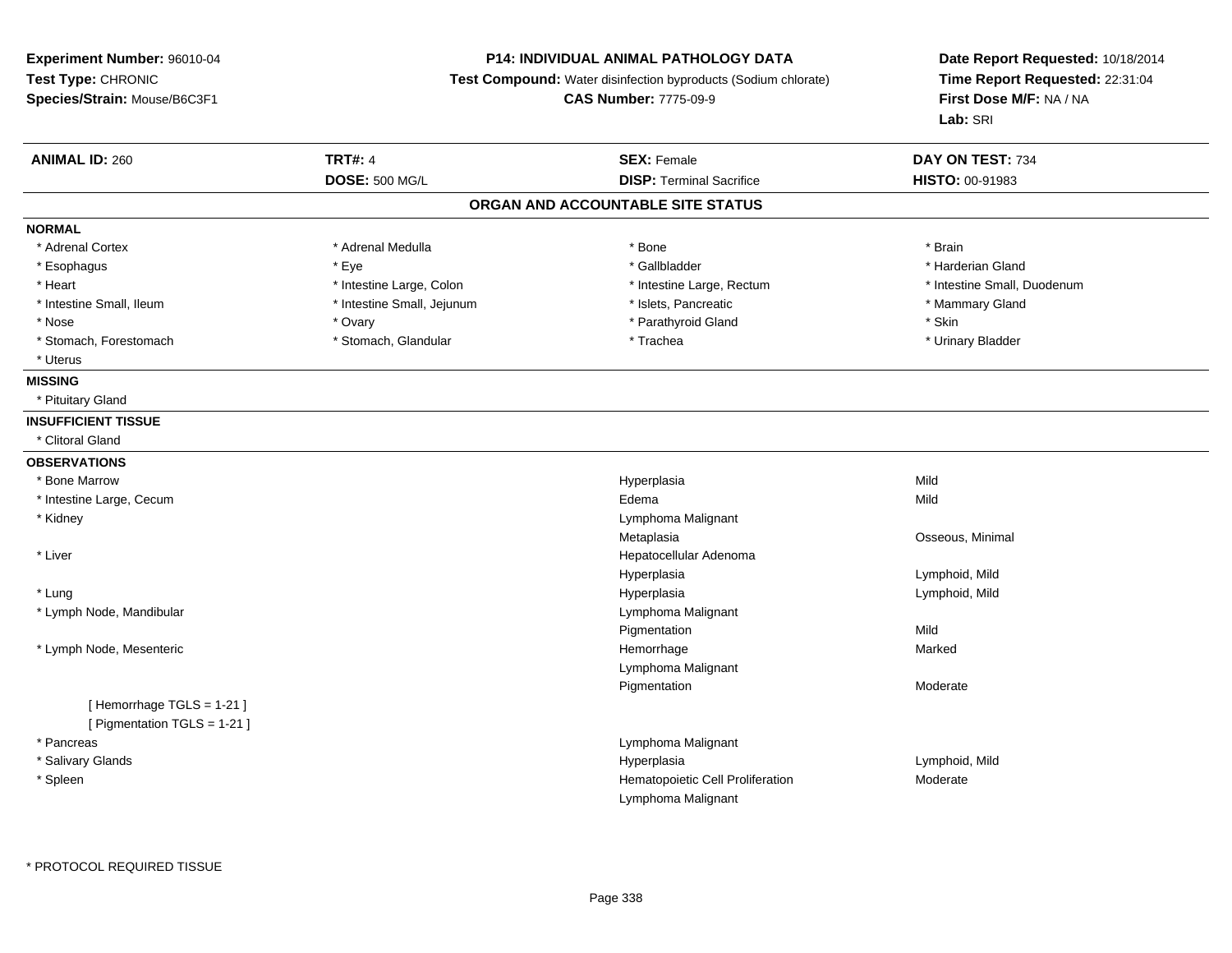| Experiment Number: 96010-04<br>Test Type: CHRONIC<br>Species/Strain: Mouse/B6C3F1 |                       | <b>P14: INDIVIDUAL ANIMAL PATHOLOGY DATA</b><br><b>Test Compound:</b> Water disinfection byproducts (Sodium chlorate)<br><b>CAS Number: 7775-09-9</b> | Date Report Requested: 10/18/2014<br>Time Report Requested: 22:31:04<br>First Dose M/F: NA / NA<br>Lab: SRI |  |
|-----------------------------------------------------------------------------------|-----------------------|-------------------------------------------------------------------------------------------------------------------------------------------------------|-------------------------------------------------------------------------------------------------------------|--|
| <b>ANIMAL ID: 260</b>                                                             | <b>TRT#: 4</b>        | <b>SEX: Female</b>                                                                                                                                    | <b>DAY ON TEST: 734</b>                                                                                     |  |
|                                                                                   | <b>DOSE: 500 MG/L</b> | <b>DISP:</b> Terminal Sacrifice                                                                                                                       | <b>HISTO: 00-91983</b>                                                                                      |  |
|                                                                                   |                       | ORGAN AND ACCOUNTABLE SITE STATUS                                                                                                                     |                                                                                                             |  |
| [ Hematopoietic Cell Proliferation TGLS = 2-6 ]                                   |                       |                                                                                                                                                       |                                                                                                             |  |
| [Lymphoma Malignant TGLS = 2-6 ]                                                  |                       |                                                                                                                                                       |                                                                                                             |  |
| * Thymus                                                                          |                       | Hyperplasia                                                                                                                                           | Lymphoid, Moderate                                                                                          |  |
| * Thyroid Gland                                                                   | Follicle              | Cyst                                                                                                                                                  |                                                                                                             |  |
|                                                                                   |                       | Degeneration                                                                                                                                          | Cystic, Moderate                                                                                            |  |
| PRIMARY CAUSE OF DEATH                                                            |                       |                                                                                                                                                       |                                                                                                             |  |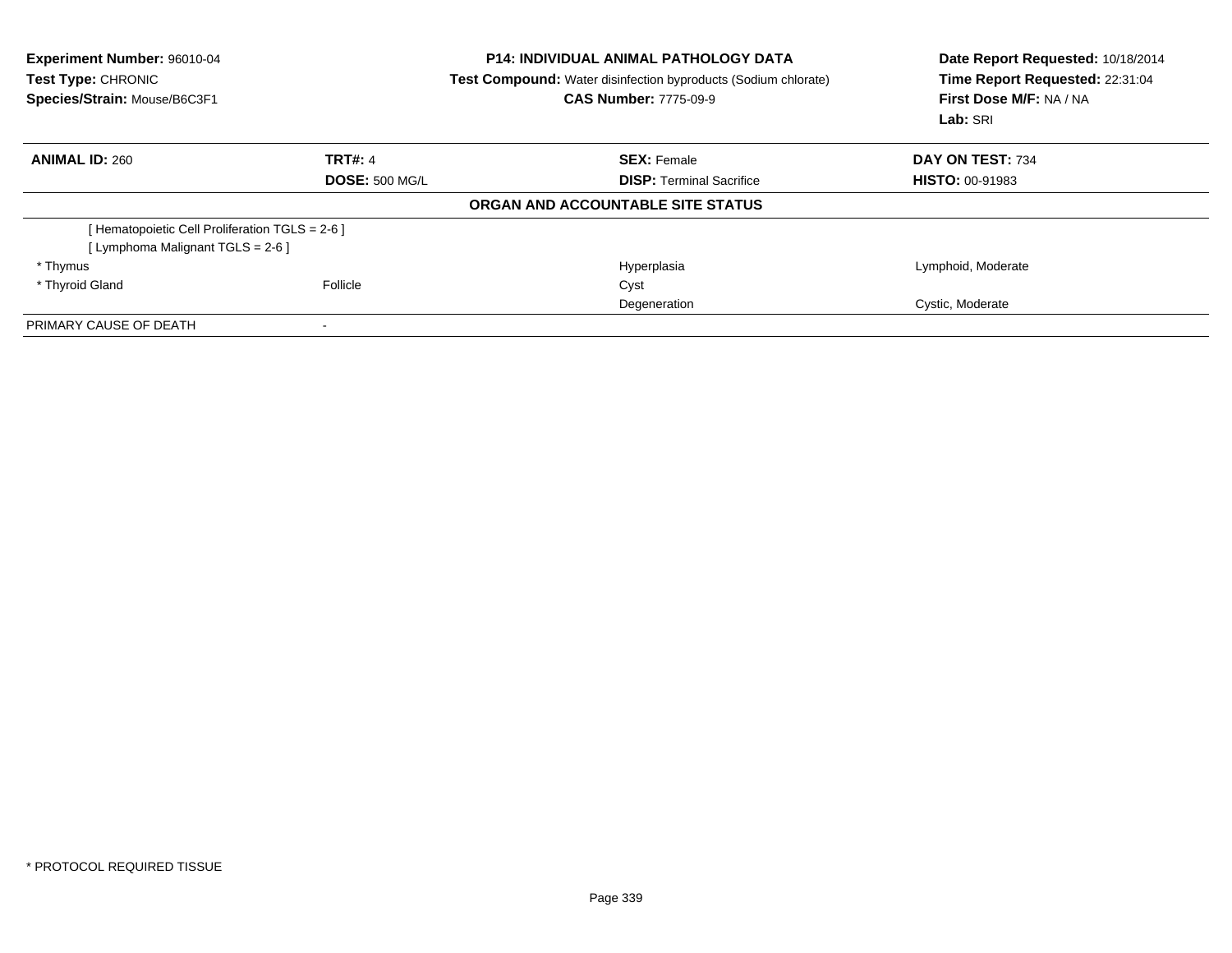# **P14: INDIVIDUAL ANIMAL PATHOLOGY DATA**

**Test Compound:** Water disinfection byproducts (Sodium chlorate)

**CAS Number:** 7775-09-9

| <b>ANIMAL ID: 261</b>                           | <b>TRT#: 4</b>              | <b>SEX: Female</b>                | DAY ON TEST: 737           |
|-------------------------------------------------|-----------------------------|-----------------------------------|----------------------------|
|                                                 | <b>DOSE: 500 MG/L</b>       | <b>DISP: Terminal Sacrifice</b>   | HISTO: 00-91984            |
|                                                 |                             | ORGAN AND ACCOUNTABLE SITE STATUS |                            |
| <b>NORMAL</b>                                   |                             |                                   |                            |
| * Adrenal Cortex                                | * Adrenal Medulla           | * Bone                            | * Brain                    |
| * Clitoral Gland                                | * Esophagus                 | * Eye                             | * Gallbladder              |
| * Harderian Gland                               | * Heart                     | * Intestine Large, Cecum          | * Intestine Large, Colon   |
| * Intestine Large, Rectum                       | * Intestine Small, Duodenum | * Intestine Small, Ileum          | * Intestine Small, Jejunum |
| * Islets, Pancreatic                            | * Kidney                    | * Lymph Node, Mandibular          | * Lymph Node, Mesenteric   |
| * Mammary Gland                                 | * Nose                      | * Ovary                           | * Pancreas                 |
| * Parathyroid Gland                             | * Pituitary Gland           | * Salivary Glands                 | * Skin                     |
| * Stomach, Forestomach                          | * Stomach, Glandular        | * Thymus                          | * Thyroid Gland            |
| * Trachea                                       | * Urinary Bladder           |                                   |                            |
| <b>OBSERVATIONS</b>                             |                             |                                   |                            |
| * Bone Marrow                                   |                             | Hyperplasia                       | Moderate                   |
| * Liver                                         |                             | <b>Eosinophilic Focus</b>         |                            |
|                                                 |                             | Hepatocellular Adenoma            |                            |
|                                                 |                             | Hepatocellular Carcinoma          |                            |
| Note: EOSINOPHILIC FOCUS IS ON SLIDE 23.        |                             |                                   |                            |
| [ Hepatocellular Adenoma TGLS = 5-23 ]          |                             |                                   |                            |
| [ Hepatocellular Carcinoma TGLS = 4-22 ]        |                             |                                   |                            |
| * Lung                                          |                             | Edema                             | Mild                       |
|                                                 |                             | Hyperplasia                       | Lymphoid, Mild             |
| Mesentery                                       | Fat                         | Necrosis                          | Mild                       |
| [ Necrosis $TGLS = 1-21$ ]                      |                             |                                   |                            |
| * Spleen                                        |                             | Hematopoietic Cell Proliferation  | Marked                     |
|                                                 |                             | Lymphoma Malignant                |                            |
| [ Hematopoietic Cell Proliferation TGLS = 3-6 ] |                             |                                   |                            |
| [ Lymphoma Malignant TGLS = 3-6 ]               |                             |                                   |                            |
| * Uterus                                        |                             | Hyperplasia                       | Cystic, Marked             |
|                                                 |                             | Lymphoma Malignant                |                            |
| [ Hyperplasia TGLS = 2-7 ]                      |                             |                                   |                            |
| PRIMARY CAUSE OF DEATH                          | $\blacksquare$              |                                   |                            |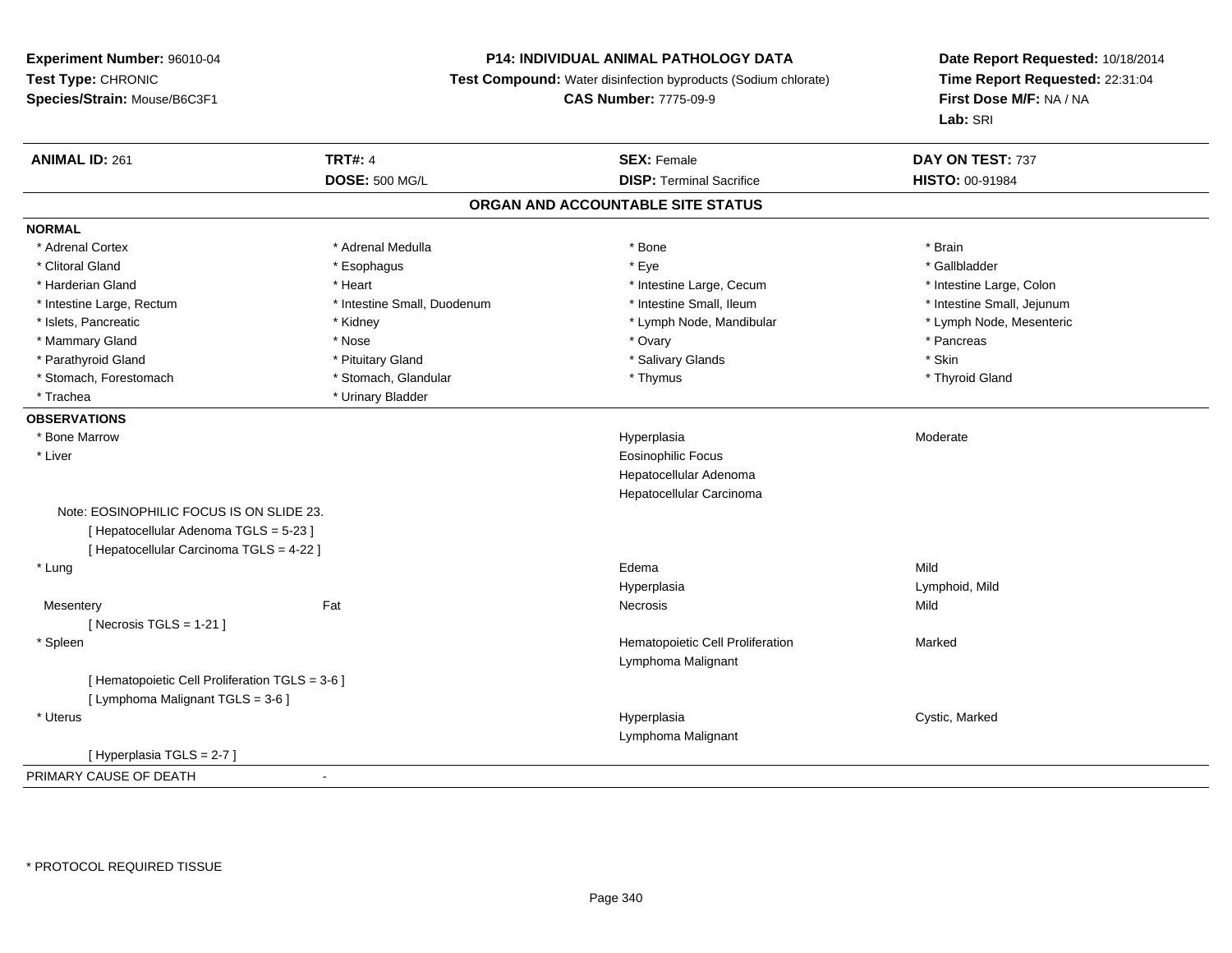# **P14: INDIVIDUAL ANIMAL PATHOLOGY DATA**

**Test Compound:** Water disinfection byproducts (Sodium chlorate)

# **CAS Number:** 7775-09-9

| <b>ANIMAL ID: 262</b>                           | <b>TRT#: 4</b>              | <b>SEX: Female</b>                | DAY ON TEST: 737           |
|-------------------------------------------------|-----------------------------|-----------------------------------|----------------------------|
|                                                 | <b>DOSE: 500 MG/L</b>       | <b>DISP: Terminal Sacrifice</b>   | HISTO: 00-91985            |
|                                                 |                             | ORGAN AND ACCOUNTABLE SITE STATUS |                            |
| <b>NORMAL</b>                                   |                             |                                   |                            |
| * Adrenal Cortex                                | * Adrenal Medulla           | * Bone                            | * Bone Marrow              |
| * Brain                                         | * Clitoral Gland            | * Esophagus                       | * Eye                      |
| * Gallbladder                                   | * Harderian Gland           | * Heart                           | * Intestine Large, Colon   |
| * Intestine Large, Rectum                       | * Intestine Small, Duodenum | * Intestine Small, Ileum          | * Intestine Small, Jejunum |
| * Islets, Pancreatic                            | * Lymph Node, Mesenteric    | * Nose                            | * Pancreas                 |
| * Parathyroid Gland                             | * Pituitary Gland           | * Stomach, Forestomach            | * Stomach, Glandular       |
| * Thymus                                        | * Thyroid Gland             | * Trachea                         | * Urinary Bladder          |
| <b>OBSERVATIONS</b>                             |                             |                                   |                            |
| * Intestine Large, Cecum                        |                             | Edema                             | Mild                       |
| * Kidney                                        |                             | Nephropathy                       | Minimal                    |
| * Liver                                         |                             | Hepatocellular Adenoma            |                            |
|                                                 |                             | Hepatocellular Carcinoma          | Multiple                   |
| [ Hepatocellular Carcinoma TGLS = 1-24 ]        |                             |                                   |                            |
| * Lung                                          |                             | Hepatocellular Carcinoma          | Metastatic (Liver)         |
| * Lymph Node, Mandibular                        |                             | Pigmentation                      | Mild                       |
| * Mammary Gland                                 |                             | Hyperplasia                       | Minimal                    |
| Mesentery                                       | Fat                         | Necrosis                          | Moderate                   |
| [Necrosis TGLS = $3-21$ ]                       |                             |                                   |                            |
| * Ovary                                         |                             | Angiectasis                       | Marked                     |
| [ Angiectasis TGLS = 4-22 ]                     |                             |                                   |                            |
| * Salivary Glands                               |                             | Hyperplasia                       | Lymphoid, Mild             |
| * Skin                                          |                             | Hemangioma                        |                            |
| [Hemangioma TGLS = 5-23]                        |                             |                                   |                            |
| * Spleen                                        |                             | Hematopoietic Cell Proliferation  | Marked                     |
|                                                 |                             | Lymphoma Malignant                |                            |
|                                                 |                             | Pigmentation                      | Moderate                   |
| [ Hematopoietic Cell Proliferation TGLS = 2-6 ] |                             |                                   |                            |
| [ Lymphoma Malignant TGLS = 2-6 ]               |                             |                                   |                            |
| * Uterus                                        |                             | Hyperplasia                       | Cystic, Moderate           |
| PRIMARY CAUSE OF DEATH                          | $\blacksquare$              |                                   |                            |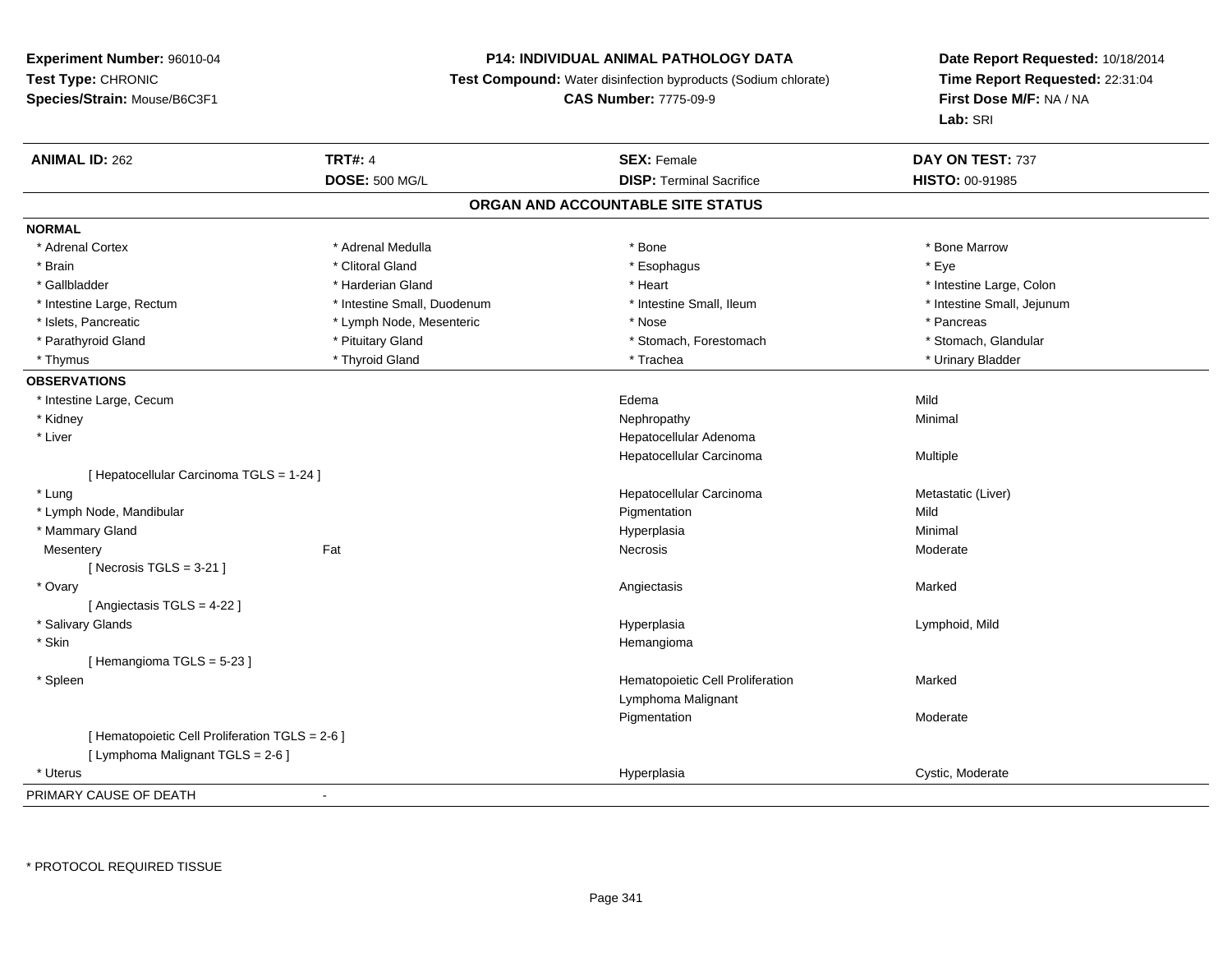#### **P14: INDIVIDUAL ANIMAL PATHOLOGY DATA**

**Test Compound:** Water disinfection byproducts (Sodium chlorate)

**CAS Number:** 7775-09-9

| <b>ANIMAL ID: 263</b>                                       | <b>TRT#: 4</b>                                               | <b>SEX: Female</b>                       | DAY ON TEST: 568          |
|-------------------------------------------------------------|--------------------------------------------------------------|------------------------------------------|---------------------------|
|                                                             | <b>DOSE: 500 MG/L</b>                                        | <b>DISP: Natural Death</b>               | <b>HISTO: 00-88827</b>    |
|                                                             |                                                              | ORGAN AND ACCOUNTABLE SITE STATUS        |                           |
| <b>NORMAL</b>                                               |                                                              |                                          |                           |
| * Adrenal Medulla                                           | * Bone                                                       | * Bone Marrow                            | * Brain                   |
| * Clitoral Gland                                            | * Esophagus                                                  | * Eye                                    | * Gallbladder             |
| * Heart                                                     | * Intestine Large, Cecum                                     | * Intestine Large, Colon                 | * Intestine Large, Rectum |
| * Intestine Small, Duodenum                                 | * Intestine Small, Ileum                                     | * Intestine Small, Jejunum               | * Islets, Pancreatic      |
| * Kidney                                                    | * Liver                                                      | * Lymph Node, Mesenteric                 | * Mammary Gland           |
| * Nose                                                      | * Ovary                                                      | * Pancreas                               | * Parathyroid Gland       |
| * Pituitary Gland                                           | * Salivary Glands                                            | * Skin                                   | * Spleen                  |
| * Stomach, Forestomach                                      | * Stomach, Glandular                                         | * Thyroid Gland                          | * Trachea                 |
| * Urinary Bladder                                           |                                                              |                                          |                           |
| <b>OBSERVATIONS</b>                                         |                                                              |                                          |                           |
| * Adrenal Cortex                                            |                                                              | <b>Accessory Adrenal Cortical Nodule</b> | Moderate                  |
| * Harderian Gland                                           |                                                              | Carcinoma                                |                           |
|                                                             | Note: THE HARDERIAN GLAND CARCINOMA HAS A SCIRRHOUS PATTERN. |                                          |                           |
| * Lung                                                      |                                                              | Thrombosis                               | Mild                      |
| * Lymph Node, Mandibular                                    |                                                              | Atrophy                                  | Moderate                  |
| * Thymus                                                    |                                                              | Atrophy                                  | Moderate                  |
| Note: TGL 4-2 IS MODERATE THYMIC CONGESTION; NOT TABULATED. |                                                              |                                          |                           |
| * Uterus                                                    |                                                              | Hyperplasia                              | Cystic, Moderate          |
| [Hyperplasia TGLS = 1-7,2-7 ]                               |                                                              |                                          |                           |
| PRIMARY CAUSE OF DEATH                                      | - Harderian Gland Carcinoma                                  |                                          |                           |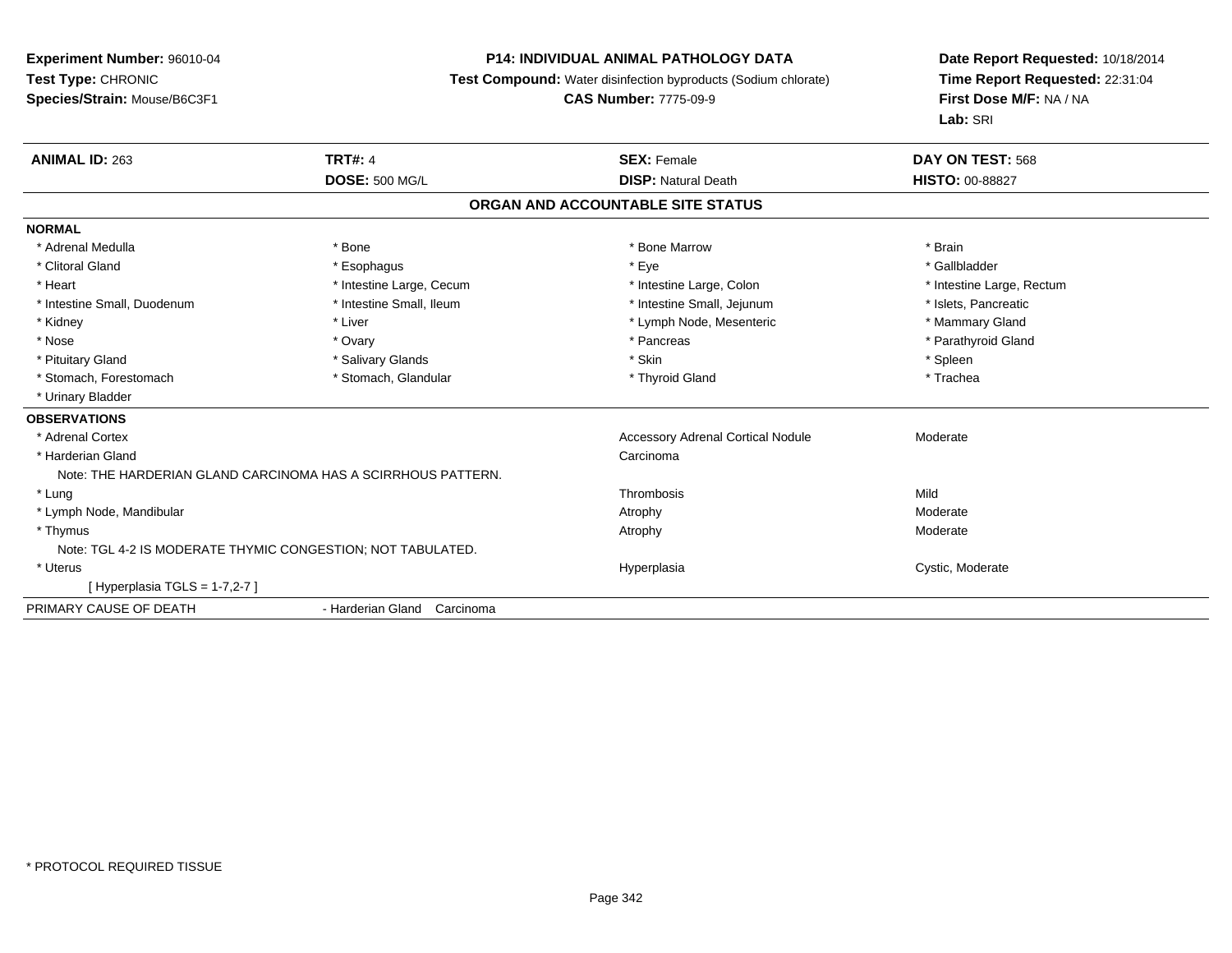# **P14: INDIVIDUAL ANIMAL PATHOLOGY DATA**

**Test Compound:** Water disinfection byproducts (Sodium chlorate)

**CAS Number:** 7775-09-9

| <b>ANIMAL ID: 264</b>                                                      | <b>TRT#: 4</b>            | <b>SEX: Female</b>                | DAY ON TEST: 737         |
|----------------------------------------------------------------------------|---------------------------|-----------------------------------|--------------------------|
|                                                                            | <b>DOSE: 500 MG/L</b>     | <b>DISP: Terminal Sacrifice</b>   | <b>HISTO: 00-91986</b>   |
|                                                                            |                           | ORGAN AND ACCOUNTABLE SITE STATUS |                          |
| <b>NORMAL</b>                                                              |                           |                                   |                          |
| * Adrenal Cortex                                                           | * Adrenal Medulla         | * Bone                            | * Bone Marrow            |
| * Brain                                                                    | * Clitoral Gland          | * Esophagus                       | * Eye                    |
| * Gallbladder                                                              | * Harderian Gland         | * Heart                           | * Intestine Large, Cecum |
| * Intestine Large, Colon                                                   | * Intestine Large, Rectum | * Intestine Small, Duodenum       | * Intestine Small, Ileum |
| * Intestine Small, Jejunum                                                 | * Islets, Pancreatic      | * Kidney                          | * Lung                   |
| * Lymph Node, Mandibular                                                   | * Lymph Node, Mesenteric  | * Mammary Gland                   | * Nose                   |
| * Ovary                                                                    | * Pancreas                | * Parathyroid Gland               | * Pituitary Gland        |
| * Skin                                                                     | * Stomach, Forestomach    | * Stomach, Glandular              | * Thyroid Gland          |
| * Trachea                                                                  | * Urinary Bladder         |                                   |                          |
| <b>OBSERVATIONS</b>                                                        |                           |                                   |                          |
| * Liver                                                                    |                           | Hepatocellular Carcinoma          |                          |
|                                                                            |                           | <b>Mixed Cell Focus</b>           |                          |
| [ Hepatocellular Carcinoma TGLS = 2-21 ]<br>[Mixed Cell Focus TGLS = 3-22] |                           |                                   |                          |
| * Salivary Glands                                                          |                           | Hyperplasia                       | Lymphoid, Mild           |
| * Spleen                                                                   |                           | Hematopoietic Cell Proliferation  | Moderate                 |
|                                                                            |                           | Pigmentation                      | Mild                     |
| * Thymus                                                                   |                           | Hyperplasia                       | Lymphoid, Mild           |
| * Uterus                                                                   |                           | Hyperplasia                       | Cystic, Moderate         |
| [Hyperplasia TGLS = 1-7]                                                   |                           |                                   |                          |
| PRIMARY CAUSE OF DEATH                                                     |                           |                                   |                          |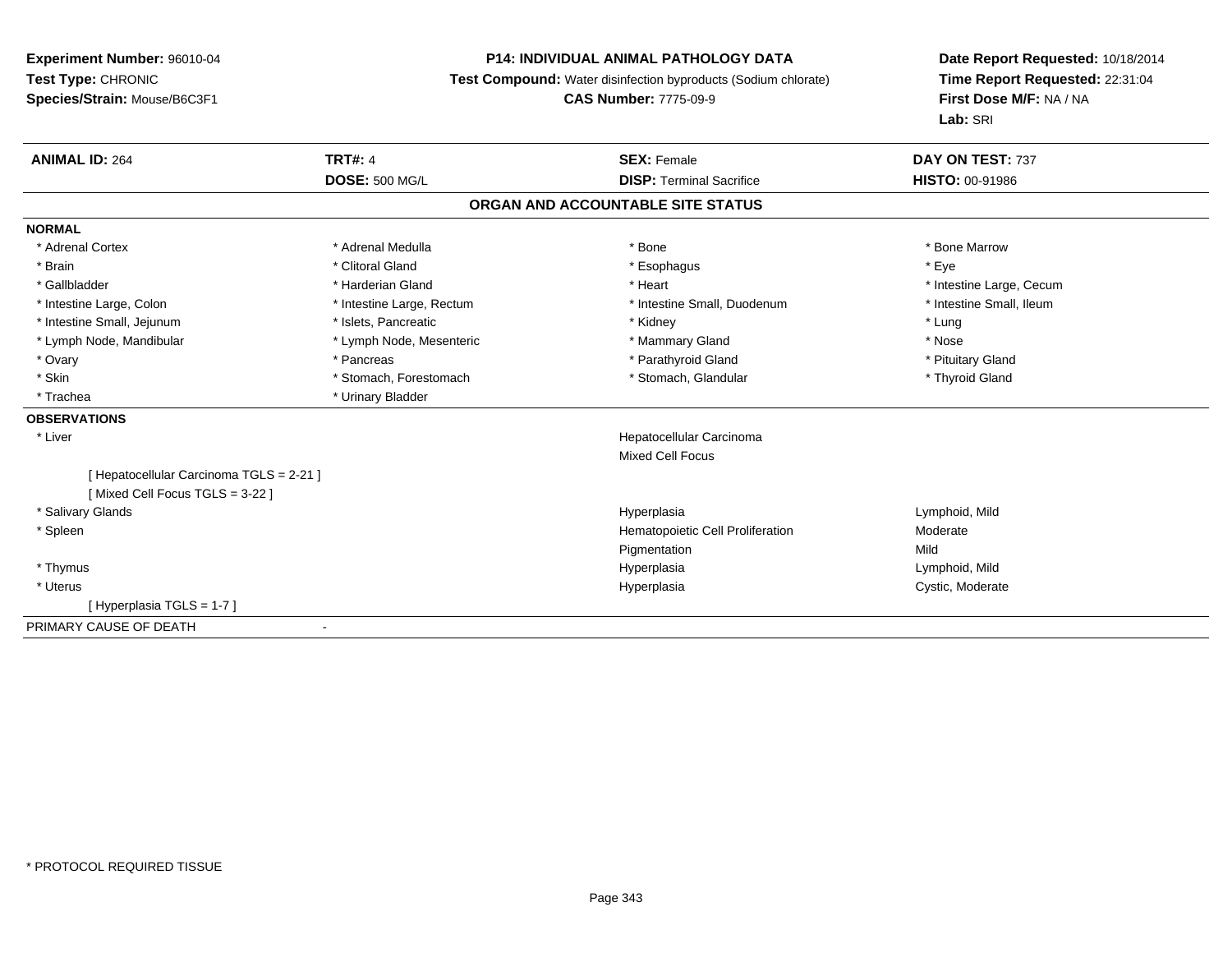# **P14: INDIVIDUAL ANIMAL PATHOLOGY DATA**

**Test Compound:** Water disinfection byproducts (Sodium chlorate)

**CAS Number:** 7775-09-9

| <b>ANIMAL ID: 265</b>                         | <b>TRT#: 4</b>                                                               | <b>SEX: Female</b>                                                                                                                | DAY ON TEST: 737<br>HISTO: 00-91987 |
|-----------------------------------------------|------------------------------------------------------------------------------|-----------------------------------------------------------------------------------------------------------------------------------|-------------------------------------|
|                                               | <b>DOSE: 500 MG/L</b>                                                        | <b>DISP: Terminal Sacrifice</b>                                                                                                   |                                     |
|                                               |                                                                              | ORGAN AND ACCOUNTABLE SITE STATUS                                                                                                 |                                     |
| <b>NORMAL</b>                                 |                                                                              |                                                                                                                                   |                                     |
| * Adrenal Cortex                              | * Adrenal Medulla                                                            | * Brain                                                                                                                           | * Clitoral Gland                    |
| * Esophagus                                   | * Eye                                                                        | * Gallbladder                                                                                                                     | * Harderian Gland                   |
| * Heart                                       | * Intestine Large, Cecum                                                     | * Intestine Large, Colon                                                                                                          | * Intestine Large, Rectum           |
| * Intestine Small, Duodenum                   | * Intestine Small, Ileum                                                     | * Islets, Pancreatic                                                                                                              | * Kidney                            |
| * Nose                                        | * Ovary                                                                      | * Pancreas                                                                                                                        | * Parathyroid Gland                 |
| * Pituitary Gland                             | * Salivary Glands                                                            | * Skin                                                                                                                            | * Stomach, Forestomach              |
| * Stomach, Glandular                          | * Thymus                                                                     | * Trachea                                                                                                                         | * Urinary Bladder                   |
| <b>OBSERVATIONS</b>                           |                                                                              |                                                                                                                                   |                                     |
| * Bone                                        | Femur                                                                        | Osteopetrosis                                                                                                                     | Mild                                |
| * Bone Marrow                                 |                                                                              | Hyperplasia                                                                                                                       | Mild                                |
| * Intestine Small, Jejunum                    |                                                                              | Lymphoma Malignant                                                                                                                |                                     |
| [ Lymphoma Malignant TGLS = 4-22 ]            |                                                                              |                                                                                                                                   |                                     |
| * Liver                                       |                                                                              | Hepatocellular Carcinoma                                                                                                          | Multiple                            |
|                                               |                                                                              | Hyperplasia                                                                                                                       | Lymphoid, Mild                      |
|                                               |                                                                              | <b>Infiltration Cellular</b>                                                                                                      | Mixed Cell, Minimal                 |
|                                               |                                                                              | Lymphoma Malignant                                                                                                                |                                     |
|                                               |                                                                              | Note: SMALL PORTIONS OF THE HEPATOCELLULAR CARCINOMA ON SLIDE 23 APPEAR TO BE DE-DIFFERENTIATING TOWARD A HEPATOBLASTOMA PATTERN. |                                     |
|                                               | Note: MALIGNANT LYMPHOMA IS ON SLIDE 23 WITHIN THE HEPATOCELLULAR CARCINOMA. |                                                                                                                                   |                                     |
| [ Hepatocellular Carcinoma TGLS = 7-23,8-24 ] |                                                                              |                                                                                                                                   |                                     |
| * Lung                                        |                                                                              | Alveolar/Bronchiolar Carcinoma                                                                                                    |                                     |
|                                               |                                                                              | <b>Infiltration Cellular</b>                                                                                                      | Histiocyte, Marked                  |
|                                               |                                                                              | Thrombosis                                                                                                                        | Minimal                             |
| [ Alveolar/Bronchiolar Carcinoma TGLS = 9-2 ] |                                                                              |                                                                                                                                   |                                     |
| * Lymph Node, Mandibular                      |                                                                              | Pigmentation                                                                                                                      | Moderate                            |
| * Lymph Node, Mesenteric                      |                                                                              | Lymphoma Malignant                                                                                                                |                                     |
| [ Lymphoma Malignant TGLS = 5-5 ]             |                                                                              |                                                                                                                                   |                                     |
| * Mammary Gland                               |                                                                              | Hyperplasia                                                                                                                       | Minimal                             |
| Mesentery                                     | Fat                                                                          | Necrosis                                                                                                                          | Marked                              |
| [ Necrosis TGLS = $3-21$ ]                    |                                                                              |                                                                                                                                   |                                     |
| * Spleen                                      |                                                                              | Hematopoietic Cell Proliferation                                                                                                  | Moderate                            |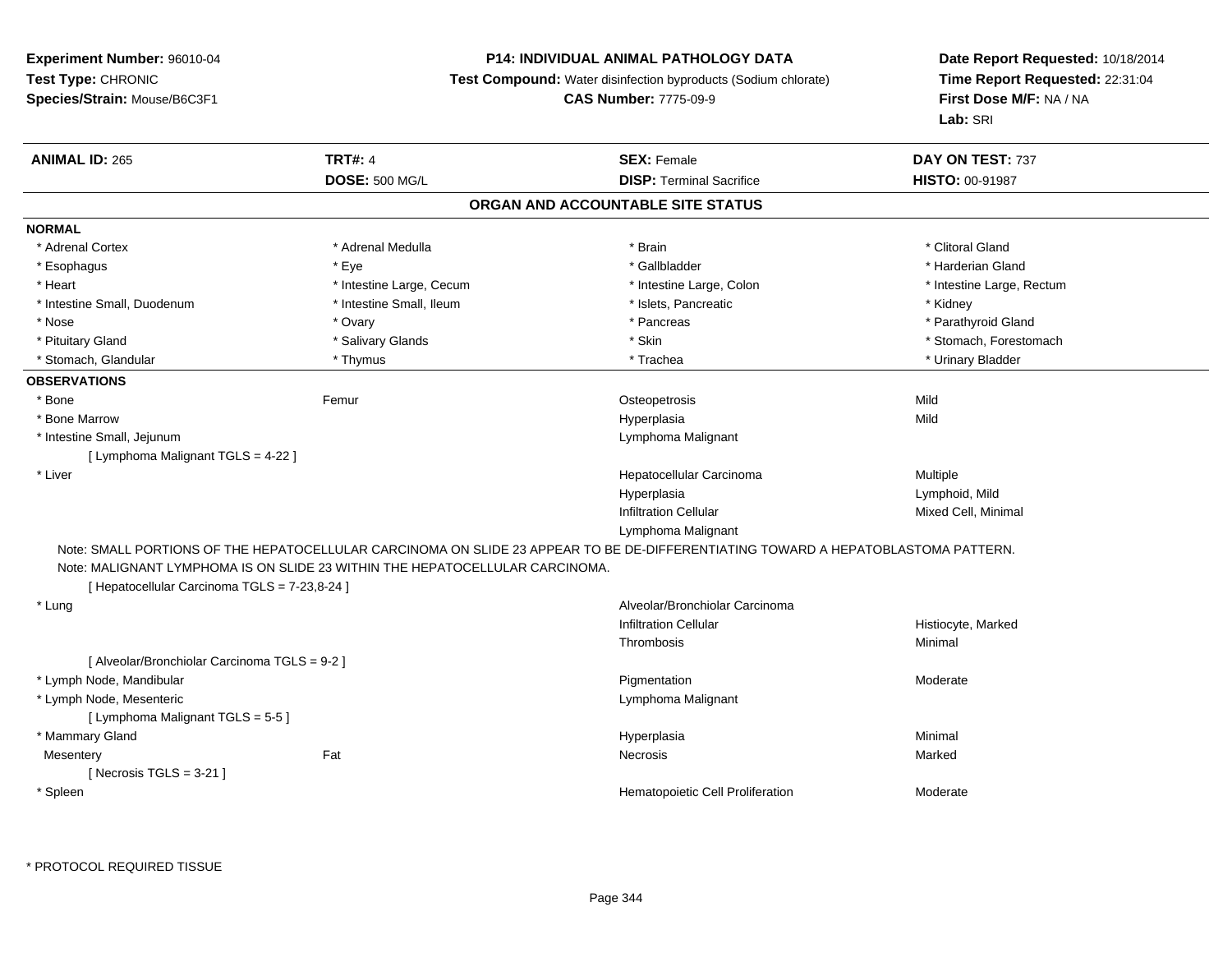| Experiment Number: 96010-04<br>Test Type: CHRONIC<br>Species/Strain: Mouse/B6C3F1 |                       | <b>P14: INDIVIDUAL ANIMAL PATHOLOGY DATA</b><br><b>Test Compound:</b> Water disinfection byproducts (Sodium chlorate)<br><b>CAS Number: 7775-09-9</b> | Date Report Requested: 10/18/2014<br>Time Report Requested: 22:31:04<br>First Dose M/F: NA / NA<br>Lab: SRI |
|-----------------------------------------------------------------------------------|-----------------------|-------------------------------------------------------------------------------------------------------------------------------------------------------|-------------------------------------------------------------------------------------------------------------|
| <b>ANIMAL ID: 265</b>                                                             | <b>TRT#: 4</b>        | <b>SEX: Female</b>                                                                                                                                    | DAY ON TEST: 737                                                                                            |
|                                                                                   | <b>DOSE: 500 MG/L</b> | <b>DISP:</b> Terminal Sacrifice                                                                                                                       | <b>HISTO: 00-91987</b>                                                                                      |
|                                                                                   |                       | ORGAN AND ACCOUNTABLE SITE STATUS                                                                                                                     |                                                                                                             |
| [ Hematopoietic Cell Proliferation TGLS = 2-6 ]                                   |                       |                                                                                                                                                       |                                                                                                             |
| * Thyroid Gland                                                                   |                       | Degeneration                                                                                                                                          | Cystic, Moderate                                                                                            |
| * Uterus                                                                          |                       | Hyperplasia                                                                                                                                           | Cystic, Mild                                                                                                |
| [Hyperplasia TGLS = $1-7$ ]                                                       |                       |                                                                                                                                                       |                                                                                                             |
| PRIMARY CAUSE OF DEATH                                                            |                       |                                                                                                                                                       |                                                                                                             |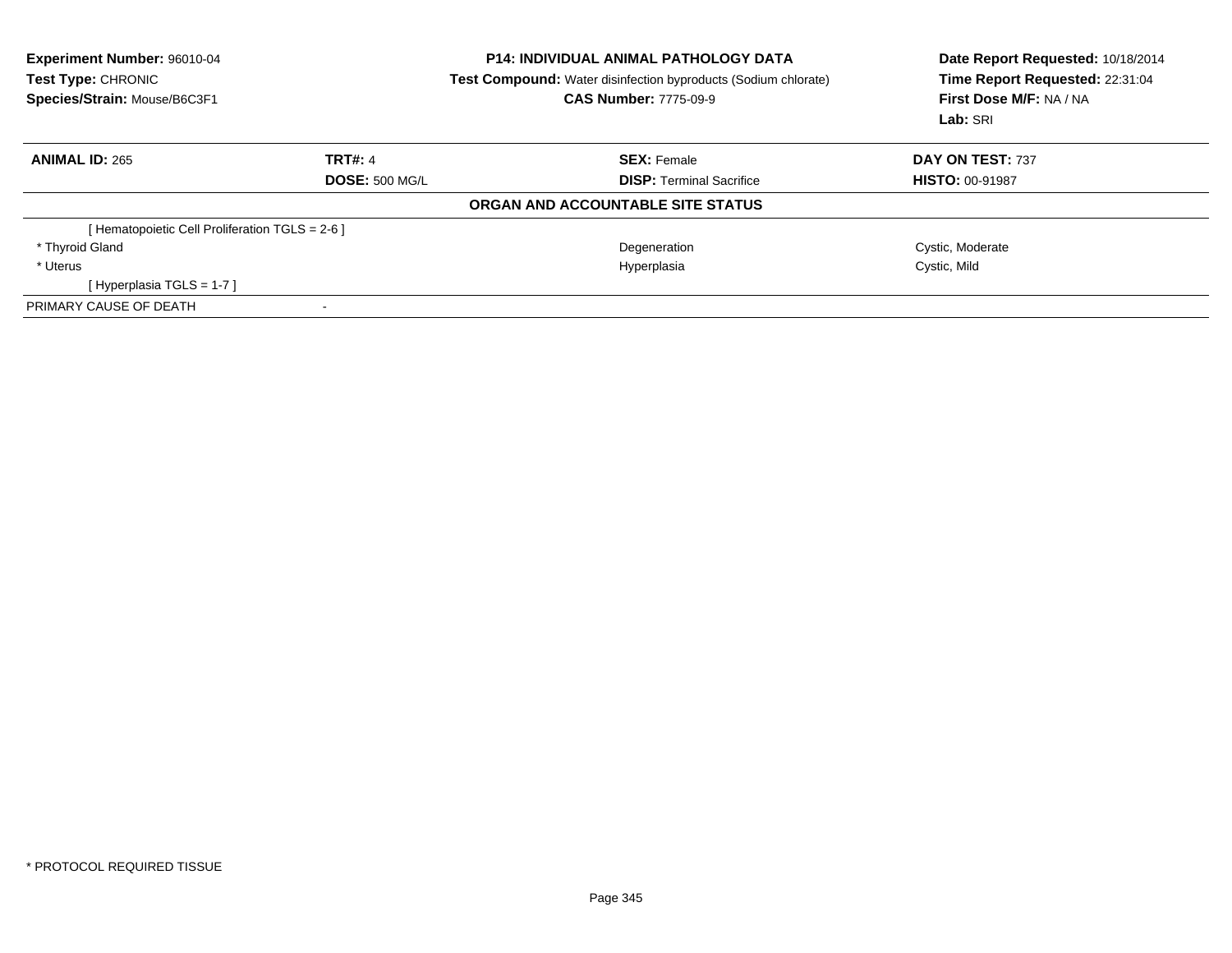# **P14: INDIVIDUAL ANIMAL PATHOLOGY DATA**

**Test Compound:** Water disinfection byproducts (Sodium chlorate)

# **CAS Number:** 7775-09-9

| <b>ANIMAL ID: 266</b>                           | <b>TRT#: 4</b>                                                                   | <b>SEX: Female</b>                | DAY ON TEST: 734           |
|-------------------------------------------------|----------------------------------------------------------------------------------|-----------------------------------|----------------------------|
|                                                 | <b>DOSE: 500 MG/L</b>                                                            | <b>DISP: Terminal Sacrifice</b>   | HISTO: 00-91988            |
|                                                 |                                                                                  | ORGAN AND ACCOUNTABLE SITE STATUS |                            |
| <b>NORMAL</b>                                   |                                                                                  |                                   |                            |
| * Adrenal Cortex                                | * Adrenal Medulla                                                                | * Bone                            | * Brain                    |
| * Clitoral Gland                                | * Esophagus                                                                      | * Eye                             | * Gallbladder              |
| * Harderian Gland                               | * Heart                                                                          | * Intestine Large, Cecum          | * Intestine Large, Colon   |
| * Intestine Large, Rectum                       | * Intestine Small, Duodenum                                                      | * Intestine Small, Ileum          | * Intestine Small, Jejunum |
| * Islets, Pancreatic                            | * Kidney                                                                         | * Lymph Node, Mandibular          | * Lymph Node, Mesenteric   |
| * Mammary Gland                                 | Mesentery                                                                        | * Nose                            | * Pancreas                 |
| * Parathyroid Gland                             | * Skin                                                                           | * Stomach, Forestomach            | * Stomach, Glandular       |
| * Thymus                                        | * Trachea                                                                        |                                   |                            |
| <b>OBSERVATIONS</b>                             |                                                                                  |                                   |                            |
| * Bone Marrow                                   |                                                                                  | Hyperplasia                       | Mild                       |
| * Liver                                         |                                                                                  | <b>Eosinophilic Focus</b>         |                            |
|                                                 |                                                                                  | Hemangiosarcoma                   |                            |
|                                                 |                                                                                  | <b>Infiltration Cellular</b>      | Mixed Cell, Moderate       |
|                                                 | <b>Kupffer Cell</b>                                                              | Pigmentation                      | Mild                       |
| [ Hemangiosarcoma TGLS = 3-21 ]                 |                                                                                  |                                   |                            |
| * Lung                                          |                                                                                  | Hemorrhage                        | Minimal                    |
| * Ovary                                         |                                                                                  | Cyst                              |                            |
| * Pituitary Gland                               | <b>Pars Distalis</b>                                                             | Hyperplasia                       | Focal, Mild                |
| * Salivary Glands                               |                                                                                  | Hyperplasia                       | Lymphoid, Mild             |
| * Spleen                                        |                                                                                  | Hematopoietic Cell Proliferation  | Moderate                   |
|                                                 |                                                                                  | Lymphoma Malignant                |                            |
|                                                 |                                                                                  | Pigmentation                      | Mild                       |
| [ Hematopoietic Cell Proliferation TGLS = 2-6 ] |                                                                                  |                                   |                            |
| [ Lymphoma Malignant TGLS = 2-6 ]               |                                                                                  |                                   |                            |
| * Thyroid Gland                                 |                                                                                  | Degeneration                      | Cystic, Minimal            |
|                                                 | Note: SMALL FOCUS OF GRANULOMATOUS INFLAMMATION IN THYROID GLAND; NOT TABULATED. |                                   |                            |
| * Urinary Bladder                               |                                                                                  | Hyperplasia                       | Lymphoid, Mild             |
| * Uterus                                        |                                                                                  | Hyperplasia                       | Cystic, Marked             |
| [Hyperplasia TGLS = 1-7]                        |                                                                                  |                                   |                            |
| PRIMARY CAUSE OF DEATH                          | $\sim$                                                                           |                                   |                            |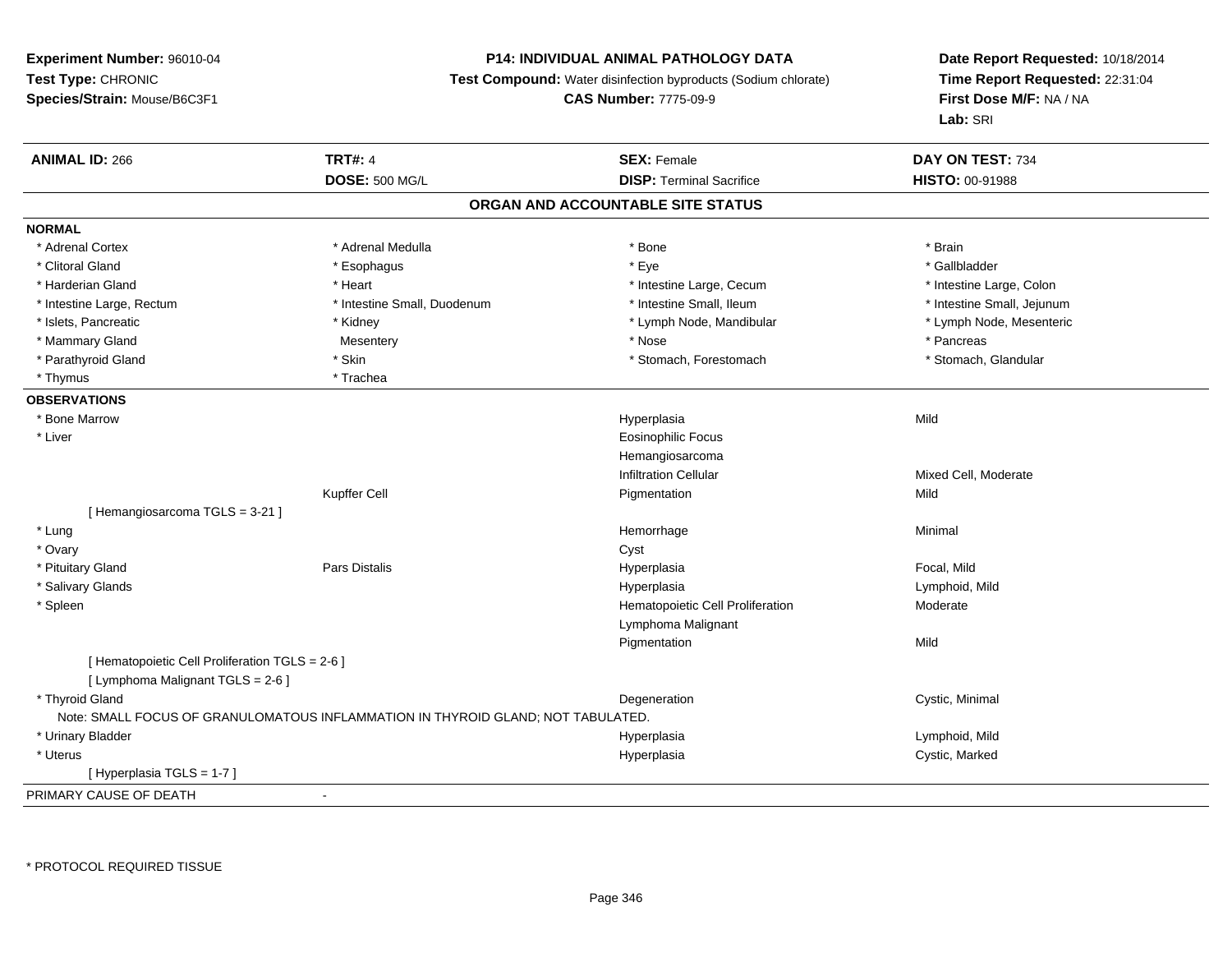| <b>Experiment Number: 96010-04</b><br><b>Test Type: CHRONIC</b><br>Species/Strain: Mouse/B6C3F1 | <b>P14: INDIVIDUAL ANIMAL PATHOLOGY DATA</b><br><b>Test Compound:</b> Water disinfection byproducts (Sodium chlorate)<br><b>CAS Number: 7775-09-9</b> |                                          | Date Report Requested: 10/18/2014<br>Time Report Requested: 22:31:04<br><b>First Dose M/F: NA / NA</b><br>Lab: SRI |
|-------------------------------------------------------------------------------------------------|-------------------------------------------------------------------------------------------------------------------------------------------------------|------------------------------------------|--------------------------------------------------------------------------------------------------------------------|
| <b>ANIMAL ID: 266</b>                                                                           | <b>TRT#: 4</b>                                                                                                                                        | <b>SEX: Female</b>                       | DAY ON TEST: 734                                                                                                   |
|                                                                                                 | <b>DOSE: 500 MG/L</b>                                                                                                                                 | <b>DISP: Terminal Sacrifice</b>          | <b>HISTO: 00-91988</b>                                                                                             |
|                                                                                                 |                                                                                                                                                       | <b>ORGAN AND ACCOUNTABLE SITE STATUS</b> |                                                                                                                    |
| Animal Note: SMALL CYST IN ONE ADRENAL CORTEX; MORPHOLOGY NOT AVAILABLE.                        |                                                                                                                                                       |                                          |                                                                                                                    |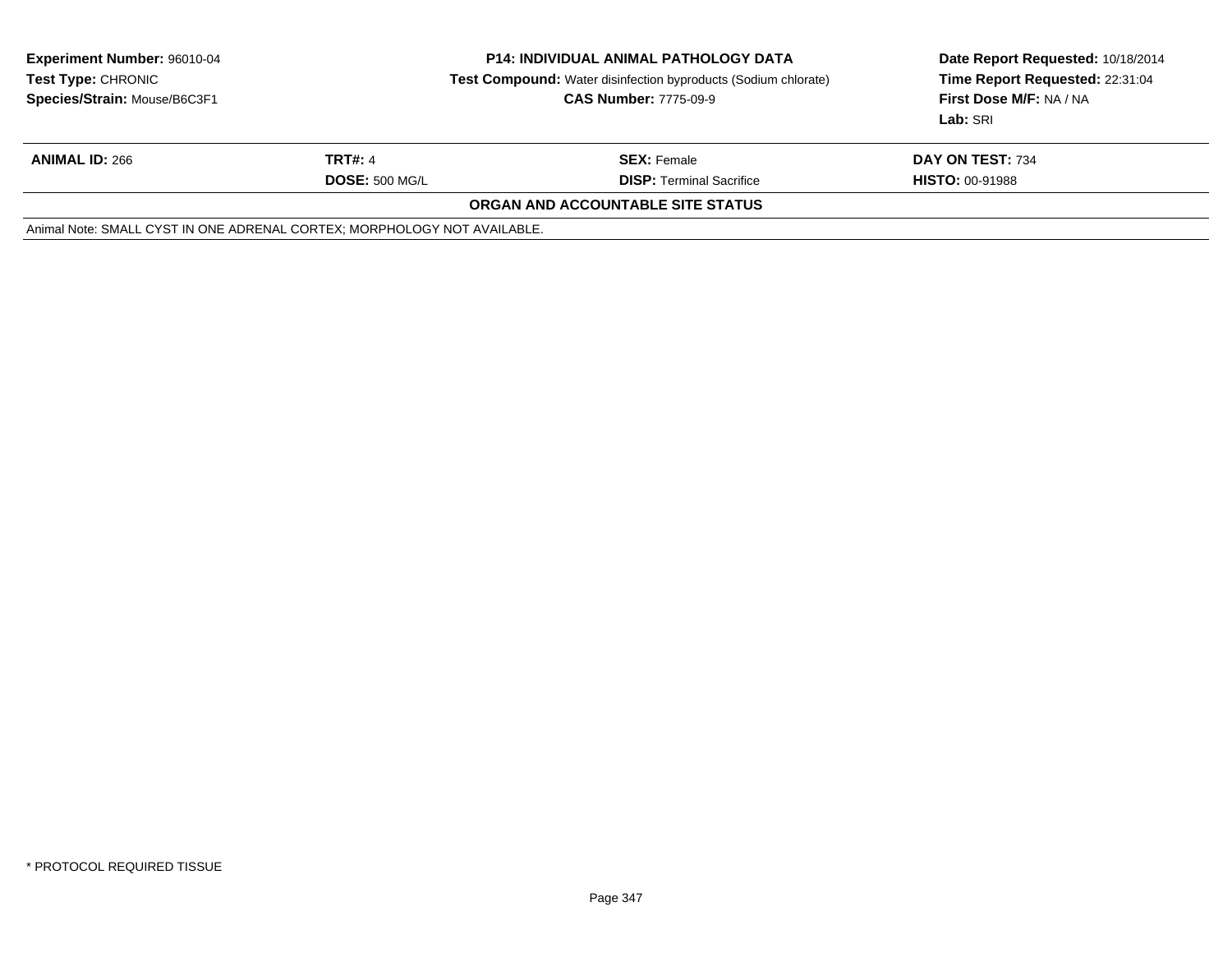# **P14: INDIVIDUAL ANIMAL PATHOLOGY DATA**

**Test Compound:** Water disinfection byproducts (Sodium chlorate)

#### **CAS Number:** 7775-09-9

| <b>ANIMAL ID: 267</b>                      | <b>TRT#: 4</b>              | <b>SEX: Female</b><br><b>DISP: Terminal Sacrifice</b> | DAY ON TEST: 734           |
|--------------------------------------------|-----------------------------|-------------------------------------------------------|----------------------------|
|                                            | <b>DOSE: 500 MG/L</b>       |                                                       | HISTO: 00-91989            |
|                                            |                             | ORGAN AND ACCOUNTABLE SITE STATUS                     |                            |
| <b>NORMAL</b>                              |                             |                                                       |                            |
| * Adrenal Cortex                           | * Adrenal Medulla           | * Bone                                                | * Brain                    |
| * Clitoral Gland                           | * Esophagus                 | * Eye                                                 | * Gallbladder              |
| * Harderian Gland                          | * Heart                     | * Intestine Large, Cecum                              | * Intestine Large, Colon   |
| * Intestine Large, Rectum                  | * Intestine Small, Duodenum | * Intestine Small, Ileum                              | * Intestine Small, Jejunum |
| * Islets, Pancreatic                       | * Kidney                    | * Lung                                                | * Lymph Node, Mandibular   |
| * Mammary Gland                            | * Nose                      | * Pancreas                                            | * Parathyroid Gland        |
| * Pituitary Gland                          | * Skin                      | * Stomach, Forestomach                                | * Stomach, Glandular       |
| * Thyroid Gland                            | * Trachea                   | * Urinary Bladder                                     |                            |
| <b>OBSERVATIONS</b>                        |                             |                                                       |                            |
| * Bone Marrow                              |                             | Hyperplasia                                           | Mild                       |
| * Liver                                    |                             | Hepatocellular Adenoma                                | <b>Multiple</b>            |
| [ Hepatocellular Adenoma TGLS = 2-6,4-22 ] |                             |                                                       |                            |
| * Lymph Node, Mesenteric                   |                             | Hyperplasia                                           | Lymphoid, Mild             |
| Mesentery                                  | Fat                         | Necrosis                                              | Mild                       |
| [ Necrosis TGLS = $1-21$ ]                 |                             |                                                       |                            |
| * Ovary                                    |                             | Cyst                                                  |                            |
| * Salivary Glands                          |                             | Hyperplasia                                           | Lymphoid, Mild             |
| * Spleen                                   |                             | Hematopoietic Cell Proliferation                      | Mild                       |
|                                            |                             | Hyperplasia                                           | Lymphoid, Moderate         |
|                                            |                             | Pigmentation                                          | Moderate                   |
| * Thymus                                   |                             | Hyperplasia                                           | Lymphoid, Moderate         |
| * Uterus                                   | Endometrium                 | Hyperplasia                                           | Atypical, Mild             |
|                                            |                             | Hyperplasia                                           | Cystic, Marked             |
|                                            |                             | Metaplasia                                            | Squamous, Moderate         |
| [Hyperplasia TGLS = 3-7]                   |                             |                                                       |                            |
| PRIMARY CAUSE OF DEATH                     | $\sim$                      |                                                       |                            |
| Animal Note: ESOPHAGUS IS ON SLIDE 4.      |                             |                                                       |                            |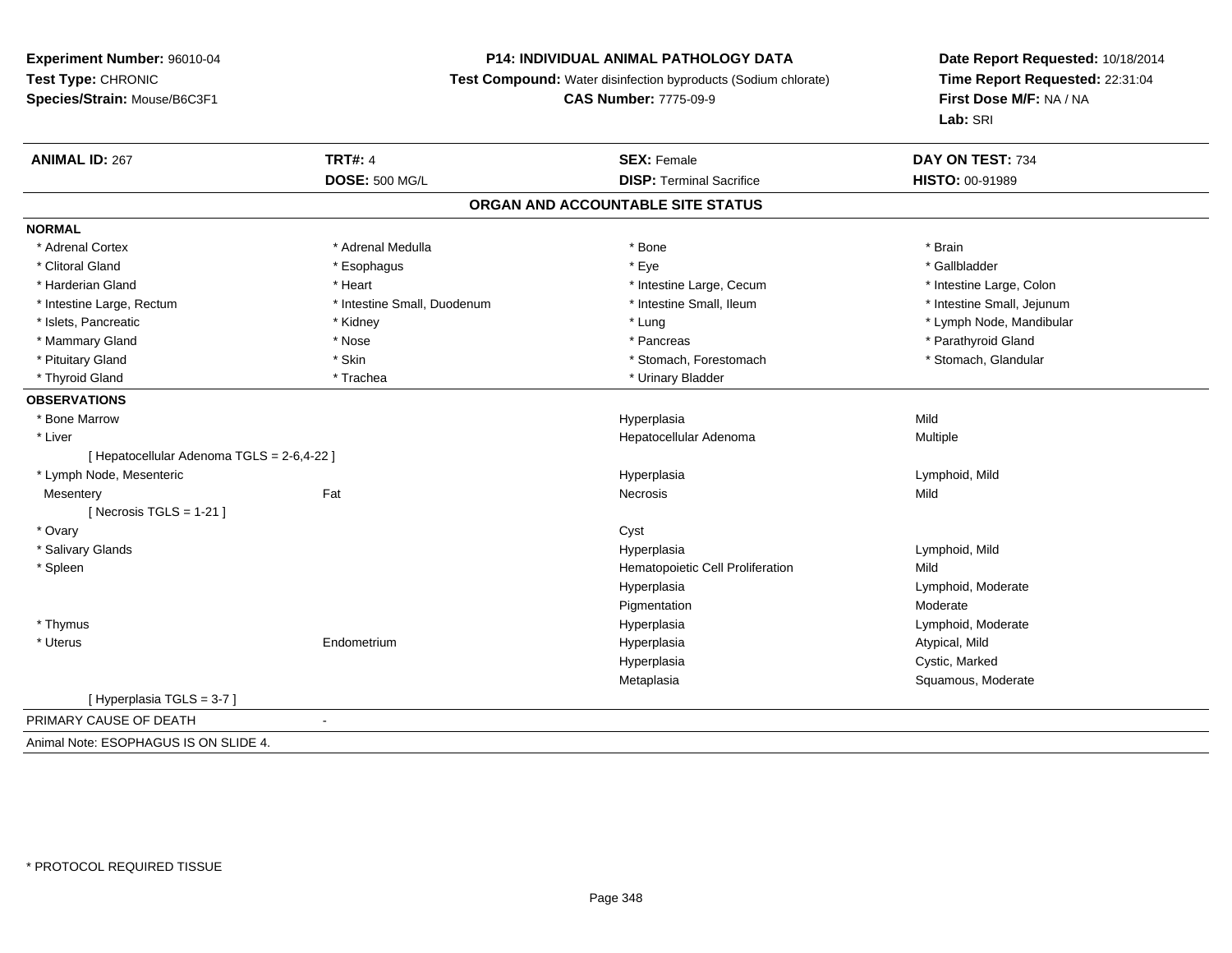# **P14: INDIVIDUAL ANIMAL PATHOLOGY DATA**

**Test Compound:** Water disinfection byproducts (Sodium chlorate)

**CAS Number:** 7775-09-9

| <b>ANIMAL ID: 268</b>              | <b>TRT#: 4</b>                                                                                       | <b>SEX: Female</b>                | DAY ON TEST: 492         |
|------------------------------------|------------------------------------------------------------------------------------------------------|-----------------------------------|--------------------------|
|                                    | <b>DOSE: 500 MG/L</b>                                                                                | <b>DISP: Natural Death</b>        | <b>HISTO: 00-88283</b>   |
|                                    |                                                                                                      | ORGAN AND ACCOUNTABLE SITE STATUS |                          |
| <b>NORMAL</b>                      |                                                                                                      |                                   |                          |
| * Adrenal Cortex                   | * Adrenal Medulla                                                                                    | * Bone                            | * Brain                  |
| * Clitoral Gland                   | * Esophagus                                                                                          | * Harderian Gland                 | * Heart                  |
| * Intestine Large, Colon           | * Intestine Large, Rectum                                                                            | * Intestine Small, Jejunum        | * Kidney                 |
| * Mammary Gland                    | * Nose                                                                                               | * Parathyroid Gland               | * Skin                   |
| * Stomach, Forestomach             | * Thyroid Gland                                                                                      | * Trachea                         | * Urinary Bladder        |
| <b>MISSING</b>                     |                                                                                                      |                                   |                          |
| * Gallbladder                      | * Lymph Node, Mandibular                                                                             | * Ovary                           | * Pituitary Gland        |
| * Salivary Glands                  |                                                                                                      |                                   |                          |
| <b>AUTO PRECLUDES DIAG.</b>        |                                                                                                      |                                   |                          |
| * Eye                              | * Intestine Large, Cecum                                                                             | * Intestine Small, Duodenum       | * Intestine Small, Ileum |
| * Islets, Pancreatic               | * Pancreas                                                                                           | * Spleen                          | * Stomach, Glandular     |
| <b>OBSERVATIONS</b>                |                                                                                                      |                                   |                          |
| * Bone Marrow                      |                                                                                                      | Hyperplasia                       | Moderate                 |
| * Liver                            | Hepatocyte                                                                                           | Vacuolization Cytoplasmic         | Moderate                 |
|                                    | Note: LIVER ON SLIDES 21 AND 22 TOO AUTOLYZED TO IDENTIFY LESIONS (TGLS 4 AND 5).                    |                                   |                          |
| * Lung                             |                                                                                                      | Lymphoma Malignant                |                          |
|                                    | Note: LYMPH MAL IS PRESENT PRIMARILY IN MEDIASTINAL ATTACHMENTS.                                     |                                   |                          |
| Lymph Node                         | Inguinal                                                                                             | Lymphoma Malignant                |                          |
| [ Lymphoma Malignant TGLS = 1-24 ] |                                                                                                      |                                   |                          |
| * Lymph Node, Mesenteric           |                                                                                                      | Lymphoma Malignant                |                          |
| <b>Skeletal Muscle</b>             |                                                                                                      | Lymphoma Malignant                |                          |
| [ Lymphoma Malignant TGLS = 6-23 ] |                                                                                                      |                                   |                          |
| * Thymus                           |                                                                                                      | Lymphoma Malignant                |                          |
| * Uterus                           |                                                                                                      | Hyperplasia                       | Cystic, Moderate         |
| [Hyperplasia TGLS = $2-7$ ]        |                                                                                                      |                                   |                          |
| PRIMARY CAUSE OF DEATH             | - Lymph Node, Mesenteric<br>Lymphoma Malignant                                                       |                                   |                          |
|                                    | Animal Note: AUTOLYZED TISSUE RESEMBLING LYMPH MAL PRESENT IN UNIDENTIFIED ORGANS ON SLIDES 7 AND 8. |                                   |                          |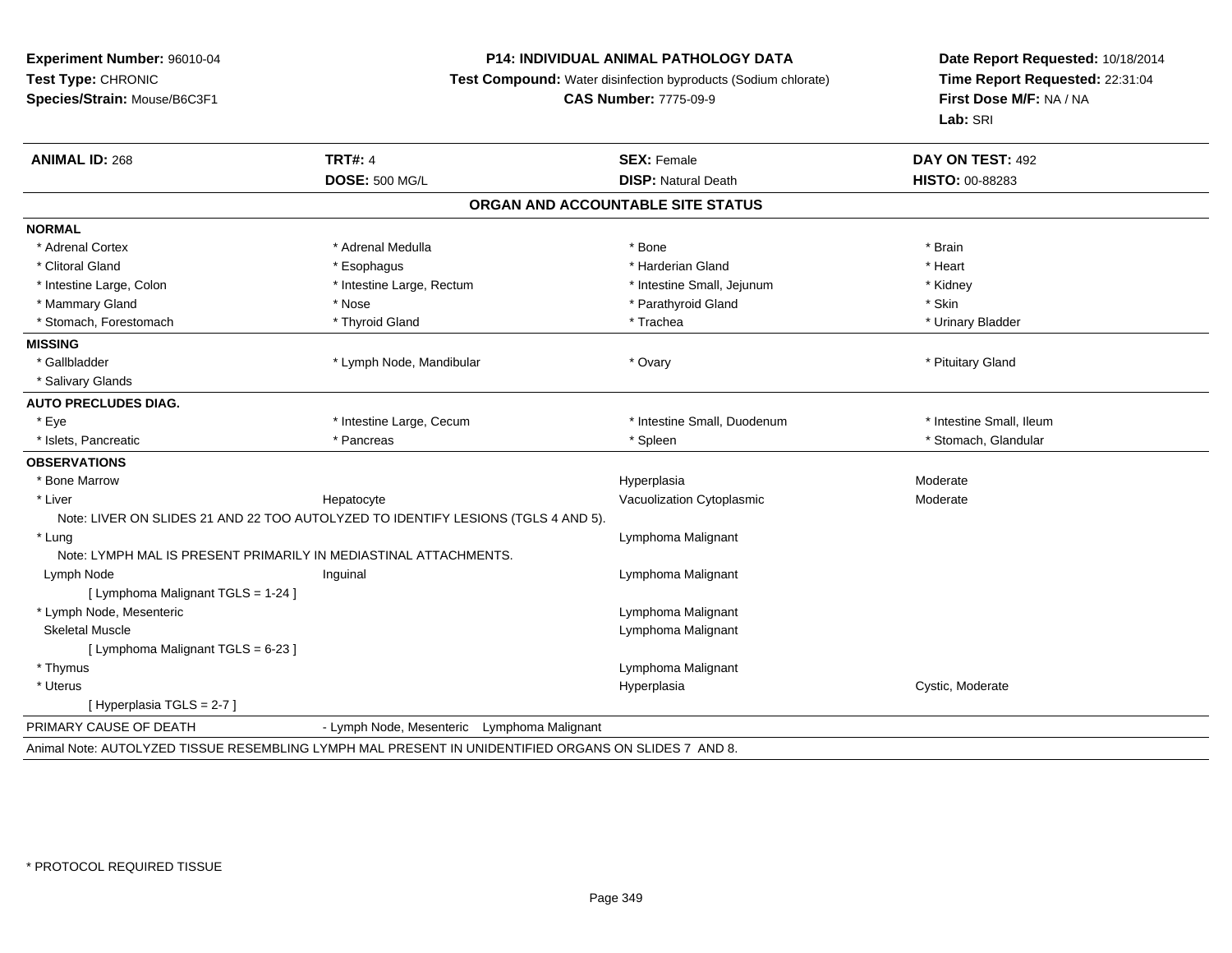# **P14: INDIVIDUAL ANIMAL PATHOLOGY DATA**

**Test Compound:** Water disinfection byproducts (Sodium chlorate)

# **CAS Number:** 7775-09-9

| <b>ANIMAL ID: 269</b>                  | <b>TRT#: 4</b>            | <b>SEX: Female</b>               | DAY ON TEST: 734         |  |  |  |
|----------------------------------------|---------------------------|----------------------------------|--------------------------|--|--|--|
|                                        | <b>DOSE: 500 MG/L</b>     | <b>DISP: Terminal Sacrifice</b>  | <b>HISTO: 00-91990</b>   |  |  |  |
| ORGAN AND ACCOUNTABLE SITE STATUS      |                           |                                  |                          |  |  |  |
| <b>NORMAL</b>                          |                           |                                  |                          |  |  |  |
| * Adrenal Cortex                       | * Adrenal Medulla         | * Bone                           | * Bone Marrow            |  |  |  |
| * Brain                                | * Clitoral Gland          | * Esophagus                      | * Eye                    |  |  |  |
| * Gallbladder                          | * Harderian Gland         | * Heart                          | * Intestine Large, Cecum |  |  |  |
| * Intestine Large, Colon               | * Intestine Large, Rectum | * Intestine Small, Duodenum      | * Intestine Small, Ileum |  |  |  |
| * Intestine Small, Jejunum             | * Lung                    | * Lymph Node, Mandibular         | * Lymph Node, Mesenteric |  |  |  |
| * Mammary Gland                        | * Nose                    | * Ovary                          | * Pancreas               |  |  |  |
| * Parathyroid Gland                    | * Pituitary Gland         | * Skin                           | * Stomach, Forestomach   |  |  |  |
| * Stomach, Glandular                   | * Thymus                  | * Trachea                        | * Urinary Bladder        |  |  |  |
| <b>OBSERVATIONS</b>                    |                           |                                  |                          |  |  |  |
| * Islets, Pancreatic                   |                           | Hyperplasia                      | Mild                     |  |  |  |
| * Kidney                               |                           | Nephropathy                      | Minimal                  |  |  |  |
| * Liver                                |                           | Hepatocellular Adenoma           |                          |  |  |  |
| [ Hepatocellular Adenoma TGLS = 2-21 ] |                           |                                  |                          |  |  |  |
| Mesentery                              | Fat                       | Necrosis                         | Mild                     |  |  |  |
| [ Necrosis TGLS = $3-22$ ]             |                           |                                  |                          |  |  |  |
| * Salivary Glands                      |                           | Hyperplasia                      | Lymphoid, Moderate       |  |  |  |
| * Spleen                               |                           | Hematopoietic Cell Proliferation | Minimal                  |  |  |  |
|                                        |                           | Hyperplasia                      | Lymphoid, Mild           |  |  |  |
|                                        |                           | Lymphoma Malignant               |                          |  |  |  |
|                                        |                           | Pigmentation                     | Mild                     |  |  |  |
| * Thyroid Gland                        |                           | Degeneration                     | Cystic, Minimal          |  |  |  |
| * Uterus                               |                           | Hyperplasia                      | Cystic, Marked           |  |  |  |
| [Hyperplasia TGLS = 1-7]               |                           |                                  |                          |  |  |  |
| PRIMARY CAUSE OF DEATH                 | $\blacksquare$            |                                  |                          |  |  |  |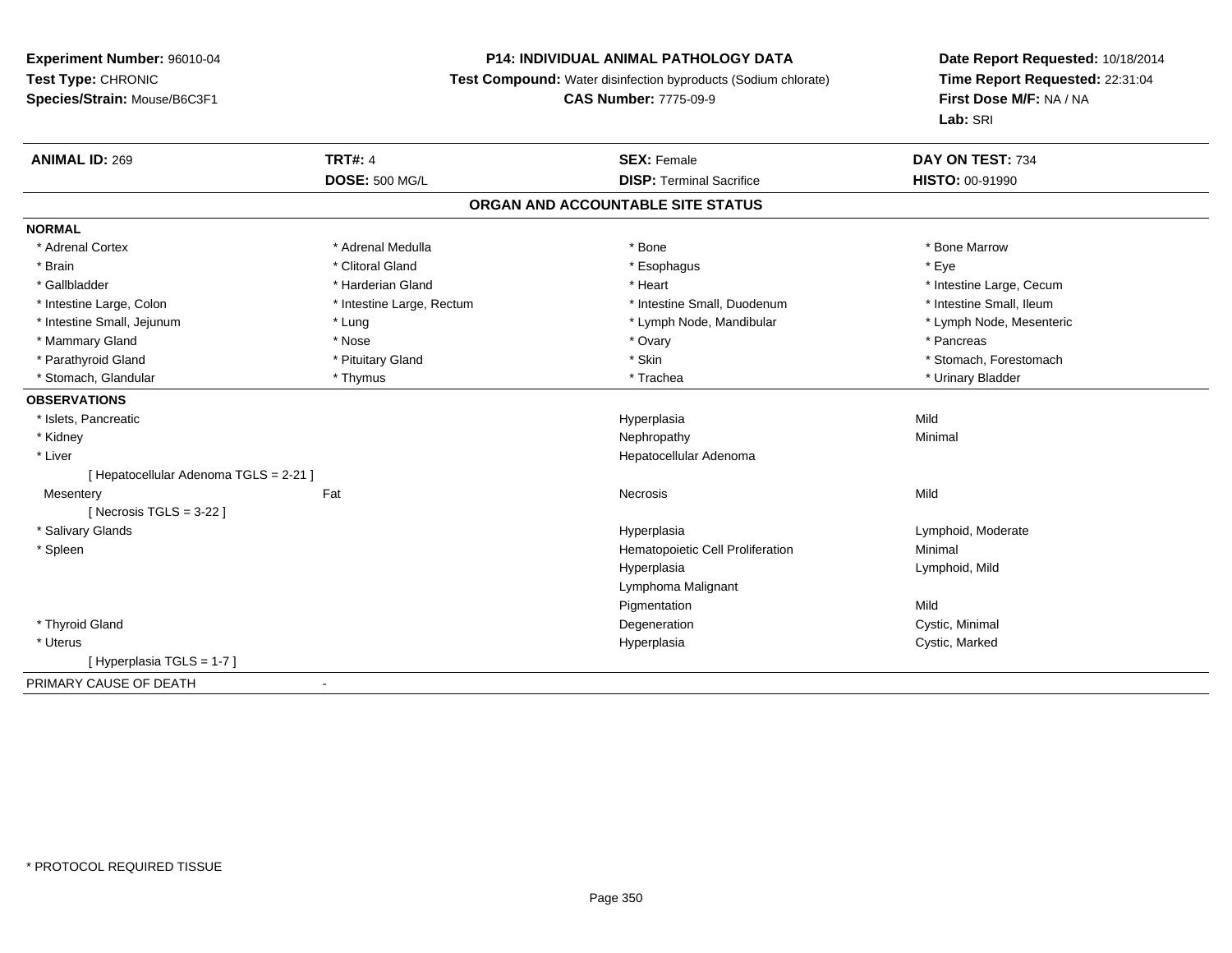#### **P14: INDIVIDUAL ANIMAL PATHOLOGY DATA**

**Test Compound:** Water disinfection byproducts (Sodium chlorate)

**CAS Number:** 7775-09-9

| <b>ANIMAL ID: 270</b>                           | <b>TRT#: 4</b>                                                              | <b>SEX: Female</b>                | DAY ON TEST: 734           |
|-------------------------------------------------|-----------------------------------------------------------------------------|-----------------------------------|----------------------------|
|                                                 | <b>DOSE: 500 MG/L</b>                                                       | <b>DISP: Terminal Sacrifice</b>   | <b>HISTO: 00-91991</b>     |
|                                                 |                                                                             | ORGAN AND ACCOUNTABLE SITE STATUS |                            |
| <b>NORMAL</b>                                   |                                                                             |                                   |                            |
| * Adrenal Cortex                                | * Adrenal Medulla                                                           | * Bone                            | * Brain                    |
| * Clitoral Gland                                | * Esophagus                                                                 | * Eye                             | * Gallbladder              |
| * Harderian Gland                               | * Heart                                                                     | * Intestine Large, Cecum          | * Intestine Large, Colon   |
| * Intestine Large, Rectum                       | * Intestine Small, Duodenum                                                 | * Intestine Small, Ileum          | * Intestine Small, Jejunum |
| * Islets, Pancreatic                            | * Mammary Gland                                                             | * Nose                            | * Ovary                    |
| * Pancreas                                      | * Pituitary Gland                                                           | * Skin                            | * Stomach, Forestomach     |
| * Stomach. Glandular                            | * Thymus                                                                    | * Trachea                         | * Urinary Bladder          |
| <b>MISSING</b>                                  |                                                                             |                                   |                            |
| * Parathyroid Gland                             |                                                                             |                                   |                            |
| <b>OBSERVATIONS</b>                             |                                                                             |                                   |                            |
| * Bone Marrow                                   |                                                                             | Hyperplasia                       | Mild                       |
| * Kidney                                        |                                                                             | Hyperplasia                       | Lymphoid, Mild             |
| * Liver                                         |                                                                             | Lymphoma Malignant                |                            |
| * Lung                                          |                                                                             | Hyperplasia                       | Lymphoid, Mild             |
| * Lymph Node, Mandibular                        |                                                                             | Lymphoma Malignant                |                            |
| * Lymph Node, Mesenteric                        |                                                                             | Lymphoma Malignant                |                            |
| [ Lymphoma Malignant TGLS = 4-5 ]               |                                                                             |                                   |                            |
| * Salivary Glands                               |                                                                             | Hyperplasia                       | Lymphoid, Mild             |
| * Spleen                                        |                                                                             | Hematopoietic Cell Proliferation  | Mild                       |
|                                                 |                                                                             | Lymphoma Malignant                |                            |
| [ Hematopoietic Cell Proliferation TGLS = 1-6 ] |                                                                             |                                   |                            |
| [ Lymphoma Malignant TGLS = 1-6 ]               |                                                                             |                                   |                            |
| * Thyroid Gland                                 |                                                                             | Degeneration                      | Cystic, Mild               |
| * Uterus                                        |                                                                             | Hyperplasia                       | Cystic, Moderate           |
| [Hyperplasia TGLS = $2-7,3-7$ ]                 |                                                                             |                                   |                            |
| PRIMARY CAUSE OF DEATH                          | $\blacksquare$                                                              |                                   |                            |
|                                                 | Animal Note: INFUSION ARTIFACT IN URINARY BLADDER. ESOPHAGUS IS ON SLIDE 4. |                                   |                            |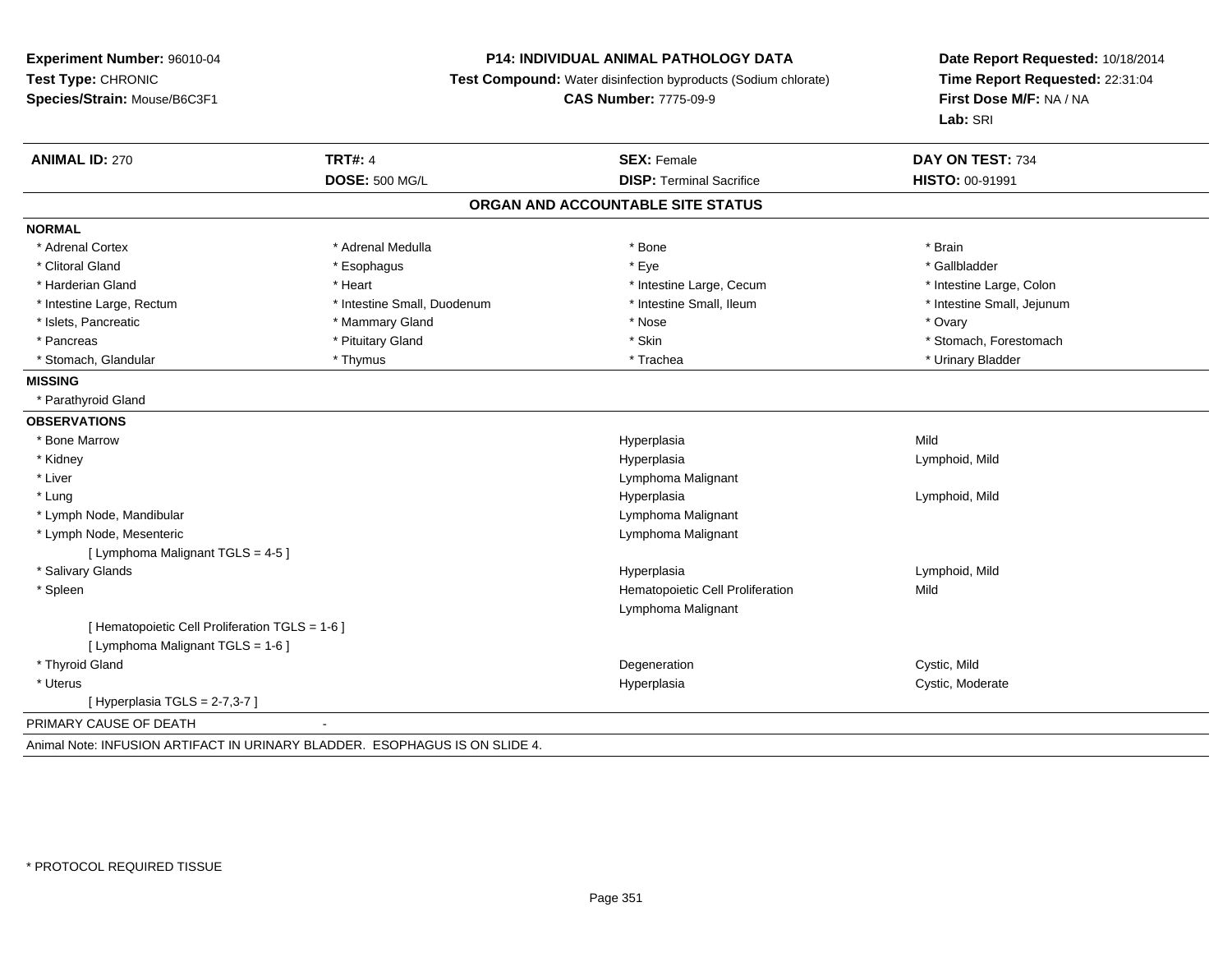# **P14: INDIVIDUAL ANIMAL PATHOLOGY DATA**

**Test Compound:** Water disinfection byproducts (Sodium chlorate)

**CAS Number:** 7775-09-9

| <b>ANIMAL ID: 271</b>                  | <b>TRT#: 4</b>                                                | <b>SEX: Female</b>               | DAY ON TEST: 736         |  |  |  |
|----------------------------------------|---------------------------------------------------------------|----------------------------------|--------------------------|--|--|--|
|                                        | <b>DOSE: 500 MG/L</b>                                         | <b>DISP: Terminal Sacrifice</b>  | <b>HISTO: 00-91992</b>   |  |  |  |
| ORGAN AND ACCOUNTABLE SITE STATUS      |                                                               |                                  |                          |  |  |  |
| <b>NORMAL</b>                          |                                                               |                                  |                          |  |  |  |
| * Adrenal Cortex                       | * Adrenal Medulla                                             | * Bone                           | * Bone Marrow            |  |  |  |
| * Brain                                | * Clitoral Gland                                              | * Esophagus                      | * Eye                    |  |  |  |
| * Gallbladder                          | * Harderian Gland                                             | * Heart                          | * Intestine Large, Cecum |  |  |  |
| * Intestine Large, Colon               | * Intestine Large, Rectum                                     | * Intestine Small, Duodenum      | * Intestine Small, Ileum |  |  |  |
| * Intestine Small, Jejunum             | * Islets, Pancreatic                                          | * Kidney                         | * Lymph Node, Mandibular |  |  |  |
| * Lymph Node, Mesenteric               | * Mammary Gland                                               | * Nose                           | * Ovary                  |  |  |  |
| * Pancreas                             | * Parathyroid Gland                                           | * Salivary Glands                | * Skin                   |  |  |  |
| * Stomach, Forestomach                 | * Stomach, Glandular                                          | * Thymus                         | * Thyroid Gland          |  |  |  |
| * Trachea                              |                                                               |                                  |                          |  |  |  |
| <b>MISSING</b>                         |                                                               |                                  |                          |  |  |  |
| * Pituitary Gland                      |                                                               |                                  |                          |  |  |  |
| <b>OBSERVATIONS</b>                    |                                                               |                                  |                          |  |  |  |
| * Liver                                |                                                               | Hepatocellular Adenoma           | Multiple                 |  |  |  |
|                                        | Note: HEPATOCELLULAR ADENOMAS ARE PRESENT ON SLIDES 6 AND 22. |                                  |                          |  |  |  |
| [ Hepatocellular Adenoma TGLS = 3-22 ] |                                                               |                                  |                          |  |  |  |
| * Lung                                 |                                                               | Alveolar/Bronchiolar Adenoma     |                          |  |  |  |
| Mesentery                              | Fat                                                           | Necrosis                         | Moderate                 |  |  |  |
| [ Necrosis TGLS = $1-21$ ]             |                                                               |                                  |                          |  |  |  |
| * Spleen                               |                                                               | Hematopoietic Cell Proliferation | Moderate                 |  |  |  |
|                                        |                                                               | Pigmentation                     | Mild                     |  |  |  |
| * Urinary Bladder                      |                                                               | Hyperplasia                      | Lymphoid, Mild           |  |  |  |
| * Uterus                               |                                                               | Hyperplasia                      | Cystic, Mild             |  |  |  |
| [Hyperplasia TGLS = 2-7]               |                                                               |                                  |                          |  |  |  |
| PRIMARY CAUSE OF DEATH                 | $\blacksquare$                                                |                                  |                          |  |  |  |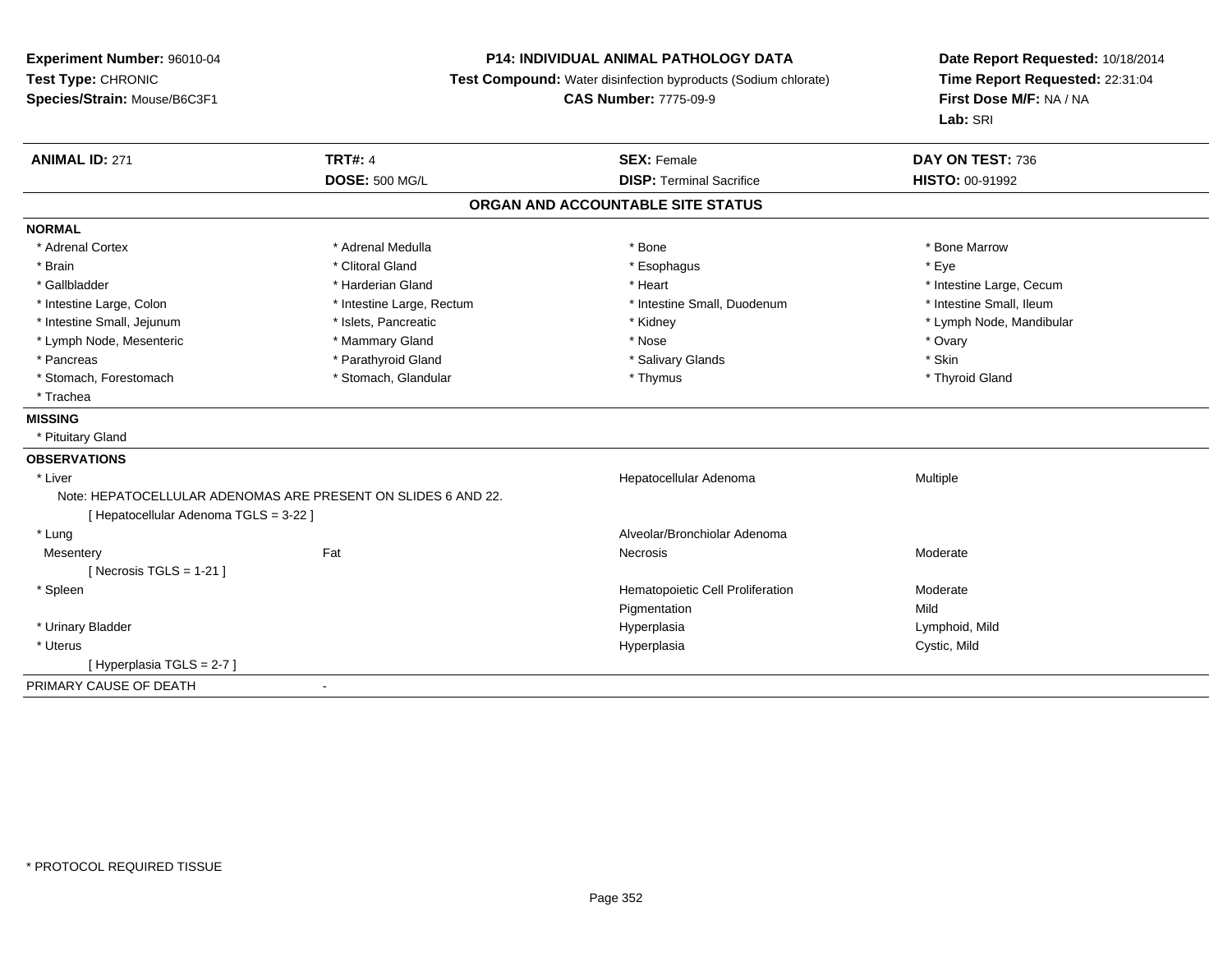#### **P14: INDIVIDUAL ANIMAL PATHOLOGY DATA**

**Test Compound:** Water disinfection byproducts (Sodium chlorate)

**CAS Number:** 7775-09-9

| <b>ANIMAL ID: 272</b>                              | <b>TRT#: 4</b>            | <b>SEX: Female</b>                | DAY ON TEST: 736         |
|----------------------------------------------------|---------------------------|-----------------------------------|--------------------------|
|                                                    | <b>DOSE: 500 MG/L</b>     | <b>DISP: Terminal Sacrifice</b>   | HISTO: 00-91993          |
|                                                    |                           | ORGAN AND ACCOUNTABLE SITE STATUS |                          |
| <b>NORMAL</b>                                      |                           |                                   |                          |
| * Adrenal Cortex                                   | * Adrenal Medulla         | * Bone                            | * Bone Marrow            |
| * Brain                                            | * Clitoral Gland          | * Esophagus                       | * Eye                    |
| * Gallbladder                                      | * Harderian Gland         | * Heart                           | * Intestine Large, Cecum |
| * Intestine Large, Colon                           | * Intestine Large, Rectum | * Intestine Small, Duodenum       | * Intestine Small. Ileum |
| * Intestine Small, Jejunum                         | * Islets, Pancreatic      | * Kidney                          | * Lung                   |
| * Lymph Node, Mesenteric                           | * Mammary Gland           | * Nose                            | * Ovary                  |
| * Pancreas                                         | * Parathyroid Gland       | * Pituitary Gland                 | * Skin                   |
| * Stomach, Forestomach                             | * Stomach, Glandular      | * Thymus                          | * Trachea                |
| * Urinary Bladder                                  |                           |                                   |                          |
| <b>OBSERVATIONS</b>                                |                           |                                   |                          |
| * Liver                                            |                           | Hepatocellular Adenoma            |                          |
|                                                    |                           | <b>Infiltration Cellular</b>      | Mixed Cell, Minimal      |
| [ Hepatocellular Adenoma TGLS = 3-21 ]             |                           |                                   |                          |
| * Lymph Node, Mandibular                           |                           | Pigmentation                      | Moderate                 |
| * Salivary Glands                                  |                           | Hyperplasia                       | Lymphoid, Mild           |
| * Spleen                                           |                           | Hematopoietic Cell Proliferation  | Mild                     |
|                                                    |                           | Hyperplasia                       | Lymphoid, Mild           |
| [ Hematopoietic Cell Proliferation TGLS = 2-6 ]    |                           |                                   |                          |
| [Hyperplasia TGLS = $2-6$ ]                        |                           |                                   |                          |
| * Thyroid Gland                                    |                           | Degeneration                      | Cystic, Minimal          |
| * Uterus                                           |                           | Hyperplasia                       | Cystic, Marked           |
| [Hyperplasia TGLS = $1-7$ ]                        |                           |                                   |                          |
| PRIMARY CAUSE OF DEATH                             |                           |                                   |                          |
| Animal Note: INFUSION ARTIFACT IN URINARY BLADDER. |                           |                                   |                          |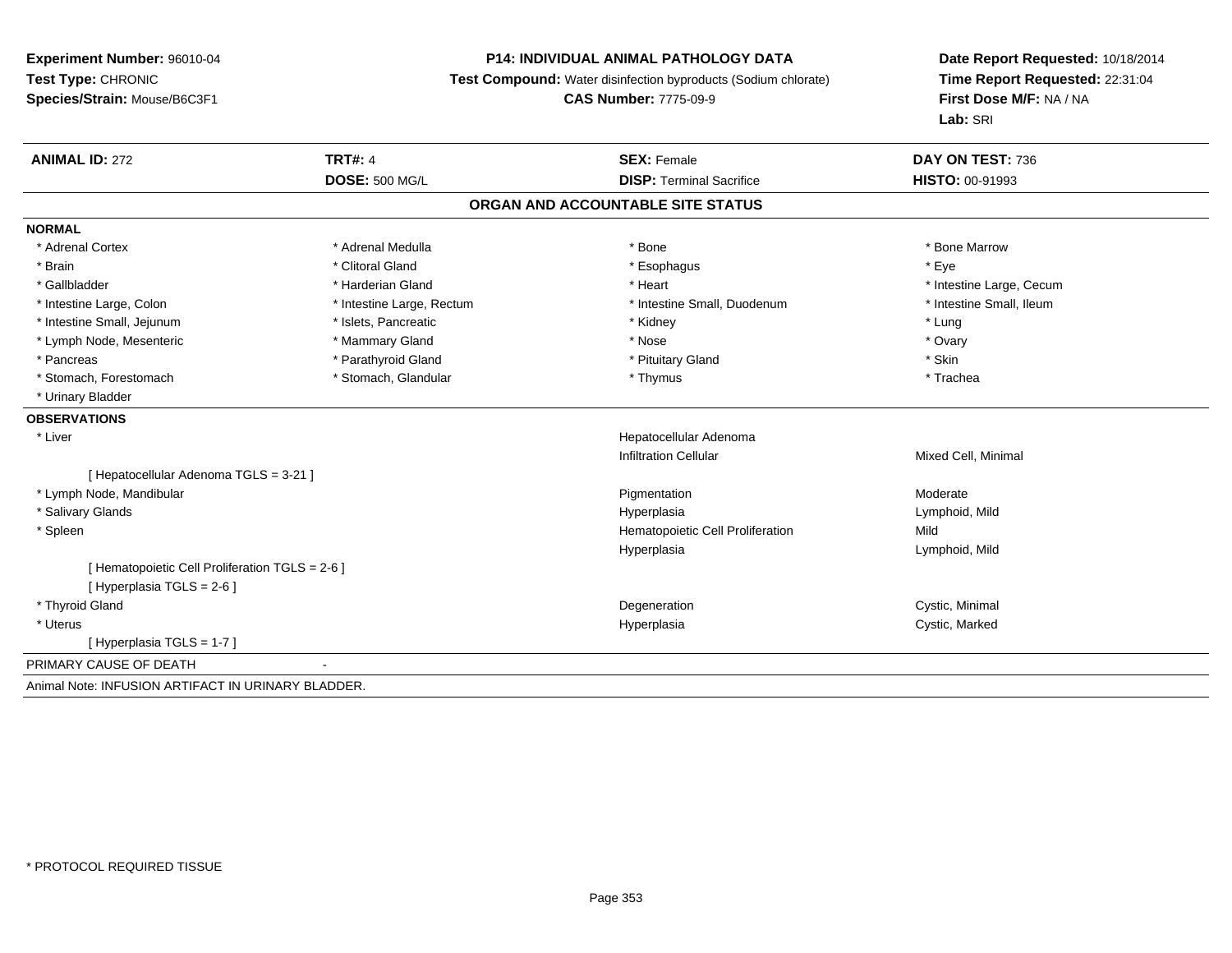# **P14: INDIVIDUAL ANIMAL PATHOLOGY DATA**

**Test Compound:** Water disinfection byproducts (Sodium chlorate)

#### **CAS Number:** 7775-09-9

| <b>ANIMAL ID: 273</b>          | <b>TRT#: 4</b>              | <b>SEX: Female</b>                | DAY ON TEST: 736           |
|--------------------------------|-----------------------------|-----------------------------------|----------------------------|
|                                | <b>DOSE: 500 MG/L</b>       | <b>DISP: Terminal Sacrifice</b>   | HISTO: 00-91994            |
|                                |                             | ORGAN AND ACCOUNTABLE SITE STATUS |                            |
| <b>NORMAL</b>                  |                             |                                   |                            |
| * Adrenal Cortex               | * Adrenal Medulla           | * Bone                            | * Bone Marrow              |
| * Brain                        | * Clitoral Gland            | * Esophagus                       | * Eye                      |
| * Gallbladder                  | * Heart                     | * Intestine Large, Cecum          | * Intestine Large, Colon   |
| * Intestine Large, Rectum      | * Intestine Small, Duodenum | * Intestine Small, Ileum          | * Intestine Small, Jejunum |
| * Islets, Pancreatic           | * Kidney                    | * Lymph Node, Mandibular          | * Mammary Gland            |
| * Nose                         | * Ovary                     | * Pancreas                        | * Parathyroid Gland        |
| * Pituitary Gland              | * Salivary Glands           | * Skin                            | * Stomach, Forestomach     |
| * Stomach, Glandular           | * Thymus                    | * Trachea                         |                            |
| <b>OBSERVATIONS</b>            |                             |                                   |                            |
| * Harderian Gland              |                             | Adenoma                           |                            |
| * Liver                        |                             | Hyperplasia                       | Lymphoid, Mild             |
| * Lung                         |                             | Hyperplasia                       | Lymphoid, Mild             |
| * Lymph Node, Mesenteric       |                             | Hemorrhage                        | Marked                     |
|                                |                             | Pigmentation                      | Mild                       |
| [Hemorrhage TGLS = $4-23$ ]    |                             |                                   |                            |
| [ Pigmentation TGLS = $4-23$ ] |                             |                                   |                            |
| Mesentery                      | Fat                         | Necrosis                          | Marked                     |
| [Necrosis TGLS = $1-21$ ]      |                             |                                   |                            |
| * Spleen                       |                             | Hematopoietic Cell Proliferation  | Mild                       |
|                                |                             | Hyperplasia                       | Lymphoid, Mild             |
| * Thyroid Gland                |                             | Degeneration                      | Cystic, Mild               |
| * Urinary Bladder              |                             | Hyperplasia                       | Lymphoid, Moderate         |
| * Uterus                       |                             | Hyperplasia                       | Cystic, Marked             |
| [Hyperplasia TGLS = 3-7]       |                             |                                   |                            |
| PRIMARY CAUSE OF DEATH         | $\blacksquare$              |                                   |                            |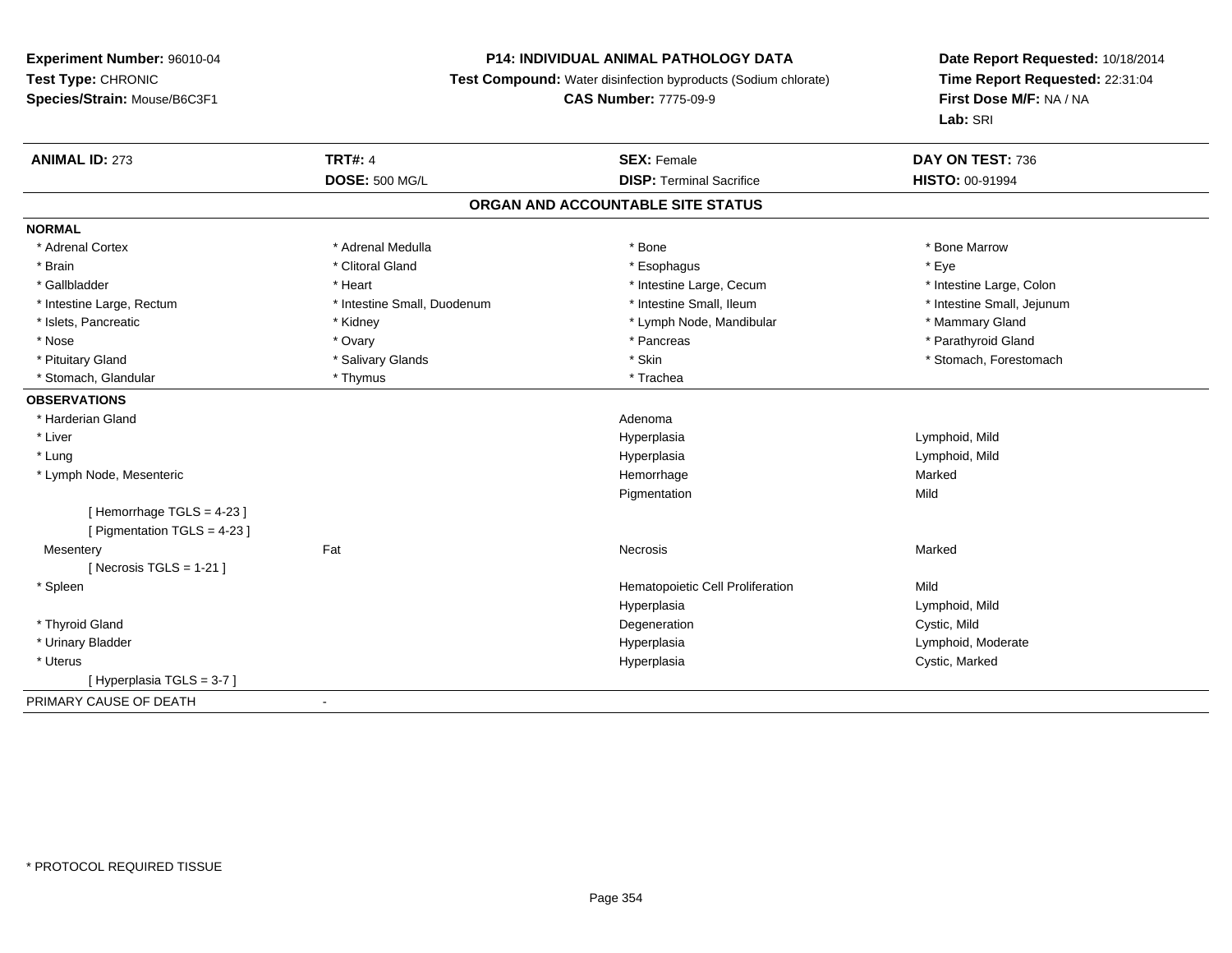#### **P14: INDIVIDUAL ANIMAL PATHOLOGY DATA**

**Test Compound:** Water disinfection byproducts (Sodium chlorate)

**CAS Number:** 7775-09-9

**Date Report Requested:** 10/18/2014**Time Report Requested:** 22:31:04**First Dose M/F:** NA / NA**Lab:** SRI

| <b>ANIMAL ID: 274</b>      | <b>TRT#: 4</b><br><b>DOSE: 500 MG/L</b> | <b>SEX: Female</b><br><b>DISP: Terminal Sacrifice</b> | DAY ON TEST: 736<br>HISTO: 00-91995 |
|----------------------------|-----------------------------------------|-------------------------------------------------------|-------------------------------------|
|                            |                                         |                                                       |                                     |
|                            |                                         | ORGAN AND ACCOUNTABLE SITE STATUS                     |                                     |
| <b>NORMAL</b>              |                                         |                                                       |                                     |
| * Adrenal Cortex           | * Adrenal Medulla                       | * Bone                                                | * Bone Marrow                       |
| * Brain                    | * Clitoral Gland                        | * Esophagus                                           | * Eye                               |
| * Gallbladder              | * Heart                                 | * Intestine Large, Cecum                              | * Intestine Large, Colon            |
| * Intestine Large, Rectum  | * Intestine Small, Duodenum             | * Intestine Small. Ileum                              | * Intestine Small, Jejunum          |
| * Islets, Pancreatic       | * Kidney                                | * Liver                                               | * Lymph Node, Mesenteric            |
| * Mammary Gland            | * Nose                                  | * Pancreas                                            | * Parathyroid Gland                 |
| * Pituitary Gland          | * Skin                                  | * Stomach, Forestomach                                | * Stomach, Glandular                |
| * Trachea                  | * Urinary Bladder                       |                                                       |                                     |
| <b>INSUFFICIENT TISSUE</b> |                                         |                                                       |                                     |
| * Thymus                   |                                         |                                                       |                                     |
| <b>OBSERVATIONS</b>        |                                         |                                                       |                                     |
| * Harderian Gland          |                                         | Hyperplasia                                           | Focal, Minimal                      |
| * Lung                     |                                         | Edema                                                 | Mild                                |
|                            |                                         | Hemorrhage                                            | Minimal                             |
| * Lymph Node, Mandibular   |                                         | Pigmentation                                          | Moderate                            |
| Mesentery                  | Fat                                     | Necrosis                                              | Moderate                            |
| [Necrosis TGLS = $2-21$ ]  |                                         |                                                       |                                     |
| * Ovary                    |                                         | Cyst                                                  |                                     |
| [Cyst TGLS = $4-7$ ]       |                                         |                                                       |                                     |
| * Salivary Glands          |                                         | Hyperplasia                                           | Lymphoid, Mild                      |
| * Spleen                   |                                         | Hematopoietic Cell Proliferation                      | Mild                                |
|                            |                                         | Hyperplasia                                           | Lymphoid, Mild                      |
|                            |                                         | Pigmentation                                          | Mild                                |
| * Thyroid Gland            |                                         | Degeneration                                          | Cystic, Minimal                     |
| * Uterus                   |                                         | Hyperplasia                                           | Cystic, Moderate                    |
| [Hyperplasia TGLS = 3-7]   |                                         |                                                       |                                     |
|                            |                                         |                                                       |                                     |

#### PRIMARY CAUSE OF DEATH-

Animal Note: MYXOID CELLS IN MESENTERY ON SLIDES 7 AND 21; SOURCE OF CELLS UNDETERMINED. INF USION ARTIFACT IN URINARY BLADDER.

Animal Note: TGL 5-10 IS A LARGE CYST (APPROXIMATELY THREE FOURTHS SIZE OF A NORMAL ADRENAL G LAND) IN ONE ADRENAL MEDULLA; MORPHOLOGY NOT AVAILABLE ON TDMS.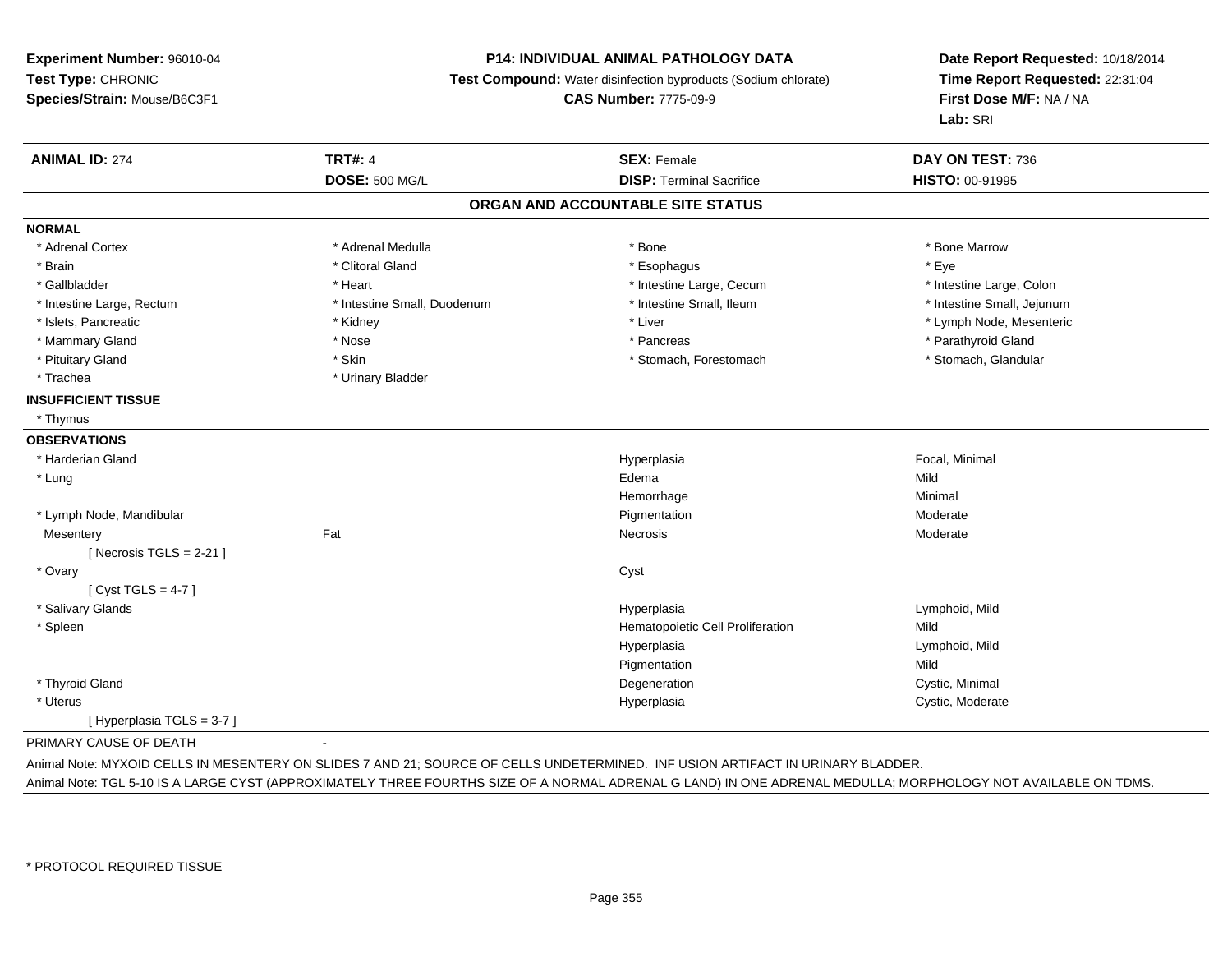# **P14: INDIVIDUAL ANIMAL PATHOLOGY DATA**

**Test Compound:** Water disinfection byproducts (Sodium chlorate)

# **CAS Number:** 7775-09-9

| <b>ANIMAL ID: 275</b>                           | <b>TRT#: 4</b>              | <b>SEX: Female</b>                | DAY ON TEST: 736           |  |
|-------------------------------------------------|-----------------------------|-----------------------------------|----------------------------|--|
|                                                 | <b>DOSE: 500 MG/L</b>       | <b>DISP: Terminal Sacrifice</b>   | <b>HISTO: 00-91996</b>     |  |
|                                                 |                             | ORGAN AND ACCOUNTABLE SITE STATUS |                            |  |
| <b>NORMAL</b>                                   |                             |                                   |                            |  |
| * Adrenal Cortex                                | * Adrenal Medulla           | * Bone                            | * Brain                    |  |
| * Clitoral Gland                                | * Esophagus                 | * Eye                             | * Gallbladder              |  |
| * Harderian Gland                               | * Heart                     | * Intestine Large, Cecum          | * Intestine Large, Colon   |  |
| * Intestine Large, Rectum                       | * Intestine Small, Duodenum | * Intestine Small, Ileum          | * Intestine Small, Jejunum |  |
| * Islets, Pancreatic                            | * Kidney                    | * Lung                            | * Lymph Node, Mesenteric   |  |
| * Mammary Gland                                 | * Nose                      | * Pancreas                        | * Parathyroid Gland        |  |
| * Pituitary Gland                               | * Salivary Glands           | * Skin                            | * Stomach, Forestomach     |  |
| * Stomach, Glandular                            | * Thymus                    | * Trachea                         | * Urinary Bladder          |  |
| <b>OBSERVATIONS</b>                             |                             |                                   |                            |  |
| * Bone Marrow                                   |                             | Hyperplasia                       | Moderate                   |  |
|                                                 |                             | <b>Myelofibrosis</b>              | Marked                     |  |
| * Liver                                         |                             | Hepatocellular Adenoma            | Multiple                   |  |
|                                                 |                             | Hepatocellular Carcinoma          | Multiple                   |  |
| [ Hepatocellular Carcinoma TGLS = 4-21 ]        |                             |                                   |                            |  |
| * Lymph Node, Mandibular                        |                             | Hyperplasia                       | Lymphoid, Moderate         |  |
|                                                 |                             | Pigmentation                      | Mild                       |  |
| * Ovary                                         |                             | Cystadenoma                       |                            |  |
| [Cystadenoma TGLS = 1-7]                        |                             |                                   |                            |  |
| * Spleen                                        |                             | Hematopoietic Cell Proliferation  | Moderate                   |  |
|                                                 |                             | Pigmentation                      | Mild                       |  |
| [ Hematopoietic Cell Proliferation TGLS = 3-6 ] |                             |                                   |                            |  |
| * Thyroid Gland                                 |                             | Degeneration                      | Cystic, Mild               |  |
| * Uterus                                        |                             | Hyperplasia                       | Cystic, Moderate           |  |
| [Hyperplasia TGLS = 2-7]                        |                             |                                   |                            |  |
| PRIMARY CAUSE OF DEATH                          | $\blacksquare$              |                                   |                            |  |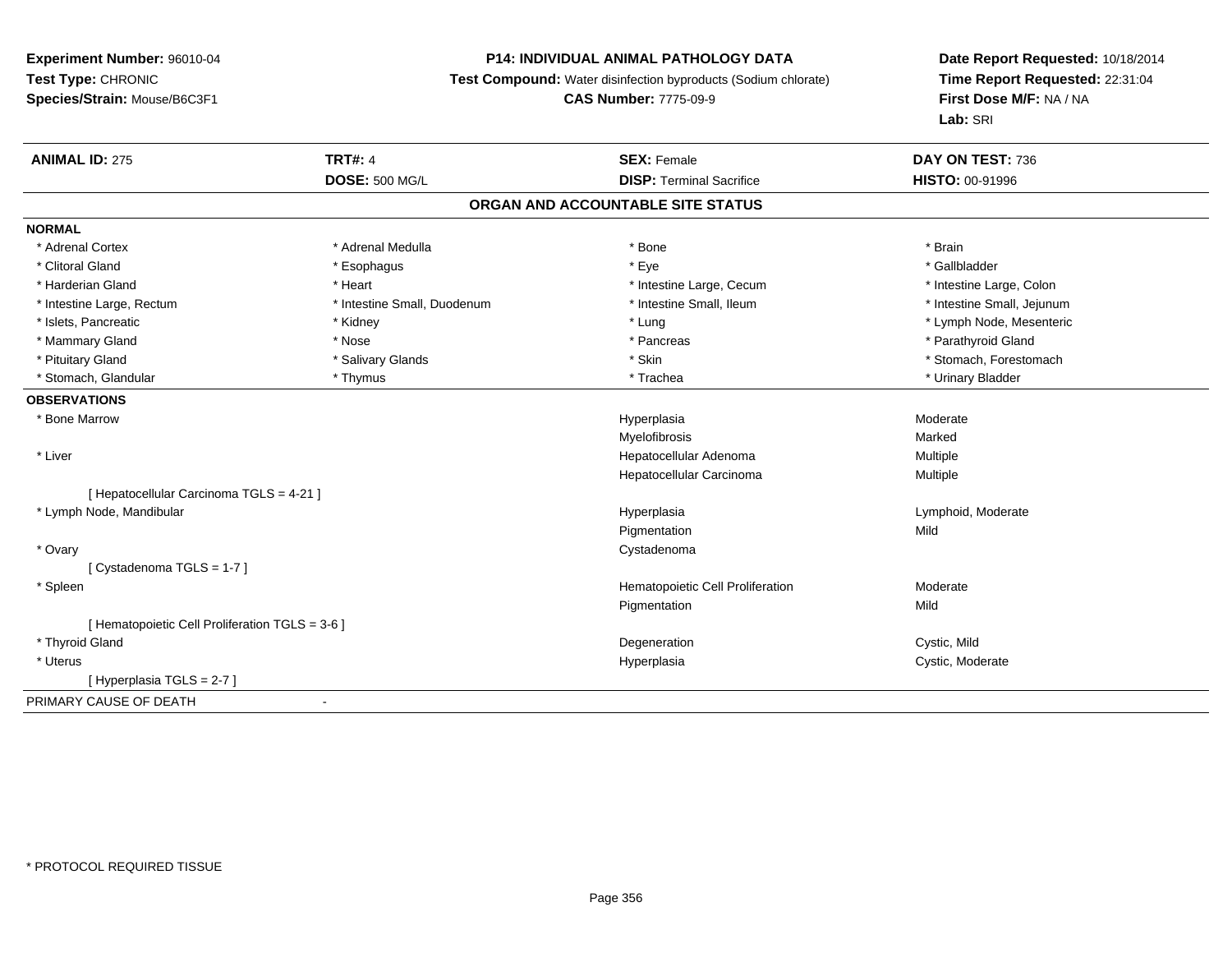# **P14: INDIVIDUAL ANIMAL PATHOLOGY DATA**

**Test Compound:** Water disinfection byproducts (Sodium chlorate)

# **CAS Number:** 7775-09-9

| <b>ANIMAL ID: 276</b>             | <b>TRT#: 4</b>            | <b>SEX: Female</b>              | DAY ON TEST: 735         |  |  |  |
|-----------------------------------|---------------------------|---------------------------------|--------------------------|--|--|--|
|                                   | <b>DOSE: 500 MG/L</b>     | <b>DISP: Terminal Sacrifice</b> | <b>HISTO: 00-91997</b>   |  |  |  |
| ORGAN AND ACCOUNTABLE SITE STATUS |                           |                                 |                          |  |  |  |
| <b>NORMAL</b>                     |                           |                                 |                          |  |  |  |
| * Adrenal Cortex                  | * Adrenal Medulla         | * Bone                          | * Bone Marrow            |  |  |  |
| * Brain                           | * Clitoral Gland          | * Esophagus                     | * Eye                    |  |  |  |
| * Gallbladder                     | * Harderian Gland         | * Heart                         | * Intestine Large, Cecum |  |  |  |
| * Intestine Large, Colon          | * Intestine Large, Rectum | * Intestine Small, Duodenum     | * Intestine Small, Ileum |  |  |  |
| * Intestine Small, Jejunum        | * Islets, Pancreatic      | * Liver                         | * Lymph Node, Mesenteric |  |  |  |
| * Mammary Gland                   | * Nose                    | * Parathyroid Gland             | * Salivary Glands        |  |  |  |
| * Skin                            | * Stomach, Forestomach    | * Stomach, Glandular            | * Thymus                 |  |  |  |
| * Thyroid Gland                   | * Trachea                 | * Urinary Bladder               |                          |  |  |  |
| <b>OBSERVATIONS</b>               |                           |                                 |                          |  |  |  |
| * Kidney                          |                           | Hyperplasia                     | Lymphoid, Mild           |  |  |  |
| * Lung                            |                           | Hyperplasia                     | Lymphoid, Moderate       |  |  |  |
| * Lymph Node, Mandibular          |                           | Pigmentation                    | Moderate                 |  |  |  |
| Mesentery                         | Fat                       | Necrosis                        | Marked                   |  |  |  |
| [Necrosis TGLS = $4-21$ ]         |                           |                                 |                          |  |  |  |
| * Ovary                           |                           | Cyst                            |                          |  |  |  |
| [Cyst TGLS = 2-7]                 |                           |                                 |                          |  |  |  |
| * Pancreas                        |                           | Cyst                            | Moderate                 |  |  |  |
| * Pituitary Gland                 | <b>Pars Distalis</b>      | Angiectasis                     | Moderate                 |  |  |  |
| * Spleen                          |                           | Hyperplasia                     | Lymphoid, Moderate       |  |  |  |
|                                   |                           | Pigmentation                    | Mild                     |  |  |  |
| [Hyperplasia TGLS = $3-6$ ]       |                           |                                 |                          |  |  |  |
| * Uterus                          |                           | Hyperplasia                     | Cystic, Marked           |  |  |  |
| [Hyperplasia TGLS = 1-7]          |                           |                                 |                          |  |  |  |
| PRIMARY CAUSE OF DEATH            |                           |                                 |                          |  |  |  |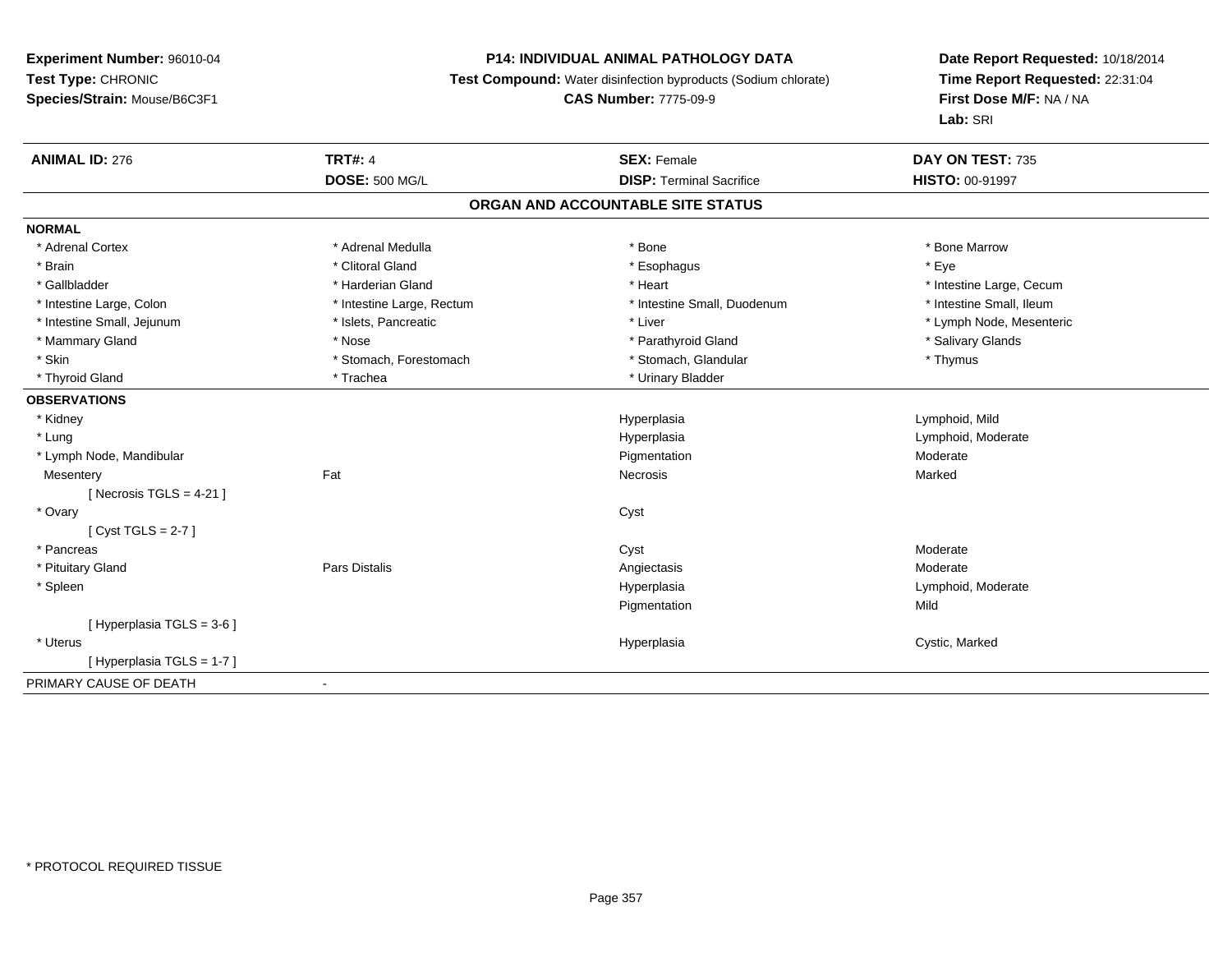#### **P14: INDIVIDUAL ANIMAL PATHOLOGY DATA**

**Test Compound:** Water disinfection byproducts (Sodium chlorate)

**CAS Number:** 7775-09-9

| <b>ANIMAL ID: 277</b>                  | <b>TRT#: 4</b>           | <b>SEX: Female</b>                | DAY ON TEST: 674          |
|----------------------------------------|--------------------------|-----------------------------------|---------------------------|
|                                        | <b>DOSE: 500 MG/L</b>    | <b>DISP: Natural Death</b>        | HISTO: 00-90180           |
|                                        |                          | ORGAN AND ACCOUNTABLE SITE STATUS |                           |
| <b>NORMAL</b>                          |                          |                                   |                           |
| * Adrenal Cortex                       | * Adrenal Medulla        | * Bone                            | * Brain                   |
| * Clitoral Gland                       | * Esophagus              | * Eye                             | * Gallbladder             |
| * Harderian Gland                      | * Intestine Large, Cecum | * Intestine Large, Colon          | * Intestine Large, Rectum |
| * Intestine Small, Duodenum            | * Intestine Small, Ileum | * Intestine Small, Jejunum        | * Islets, Pancreatic      |
| * Lung                                 | * Mammary Gland          | * Nose                            | * Pancreas                |
| * Parathyroid Gland                    | * Salivary Glands        | * Skin                            | * Stomach, Forestomach    |
| * Stomach, Glandular                   | * Thymus                 | * Thyroid Gland                   | * Trachea                 |
| <b>MISSING</b>                         |                          |                                   |                           |
| * Pituitary Gland                      |                          |                                   |                           |
| <b>OBSERVATIONS</b>                    |                          |                                   |                           |
| * Bone Marrow                          |                          | Hyperplasia                       | Moderate                  |
| * Heart                                |                          | Hemangiosarcoma                   | Metastatic (Spleen)       |
| * Kidney                               |                          | Hyperplasia                       | Lymphoid, Mild            |
| * Liver                                |                          | Hemangiosarcoma                   | Metastatic (Spleen)       |
|                                        |                          | Hematopoietic Cell Proliferation  | Mild                      |
|                                        |                          | Hepatocellular Adenoma            |                           |
| [Hemangiosarcoma TGLS = 6-23]          |                          |                                   |                           |
| [ Hepatocellular Adenoma TGLS = 5-22 ] |                          |                                   |                           |
| * Lymph Node, Mandibular               |                          | Hyperplasia                       | Lymphoid, Mild            |
| * Lymph Node, Mesenteric               |                          | Hyperplasia                       | Lymphoid, Mild            |
| * Ovary                                |                          | Cyst                              |                           |
| * Spleen                               |                          | Hemangiosarcoma                   |                           |
| [Hemangiosarcoma TGLS = 1-21]          |                          |                                   |                           |
| * Urinary Bladder                      |                          | Hyperplasia                       | Lymphoid, Moderate        |
| * Uterus                               |                          | Hyperplasia                       | Cystic, Moderate          |
| [Hyperplasia TGLS = 4-7]               |                          |                                   |                           |
| PRIMARY CAUSE OF DEATH                 | - Spleen Hemangiosarcoma |                                   |                           |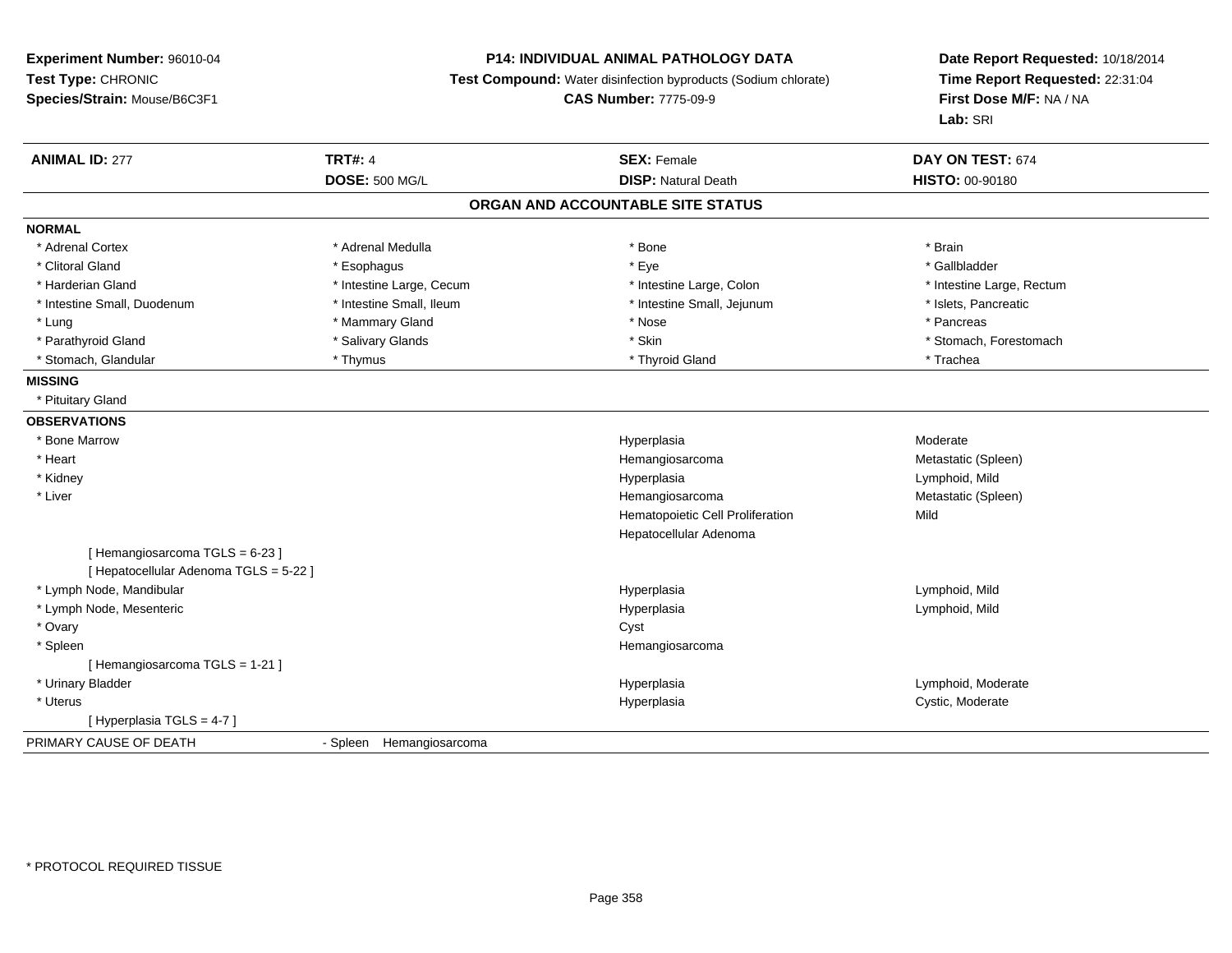#### **P14: INDIVIDUAL ANIMAL PATHOLOGY DATA**

**Test Compound:** Water disinfection byproducts (Sodium chlorate)

**CAS Number:** 7775-09-9

| <b>ANIMAL ID: 278</b>                               | <b>TRT#: 4</b>              | <b>SEX: Female</b>                | DAY ON TEST: 735           |
|-----------------------------------------------------|-----------------------------|-----------------------------------|----------------------------|
|                                                     | <b>DOSE: 500 MG/L</b>       | <b>DISP: Terminal Sacrifice</b>   | <b>HISTO: 00-91998</b>     |
|                                                     |                             | ORGAN AND ACCOUNTABLE SITE STATUS |                            |
| <b>NORMAL</b>                                       |                             |                                   |                            |
| * Adrenal Cortex                                    | * Adrenal Medulla           | * Bone                            | * Bone Marrow              |
| * Brain                                             | * Clitoral Gland            | * Esophagus                       | * Eye                      |
| * Gallbladder                                       | * Heart                     | * Intestine Large, Cecum          | * Intestine Large, Colon   |
| * Intestine Large, Rectum                           | * Intestine Small, Duodenum | * Intestine Small, Ileum          | * Intestine Small, Jejunum |
| $*$ Lung                                            | * Lymph Node, Mesenteric    | * Nose                            | * Pancreas                 |
| * Parathyroid Gland                                 | * Pituitary Gland           | * Salivary Glands                 | * Skin                     |
| * Stomach, Forestomach                              | * Stomach, Glandular        | * Thymus                          | * Trachea                  |
| <b>OBSERVATIONS</b>                                 |                             |                                   |                            |
| * Harderian Gland                                   |                             | Adenoma                           |                            |
| Note: ADENOMA IS SMALL AND CONTAINS CYSTIC AREA.    |                             |                                   |                            |
| * Islets, Pancreatic                                |                             | Hyperplasia                       | Mild                       |
| * Kidney                                            |                             | Nephropathy                       | Minimal                    |
| * Liver                                             |                             | <b>Eosinophilic Focus</b>         |                            |
|                                                     |                             | Hemangiosarcoma                   |                            |
|                                                     |                             | Hepatocellular Adenoma            | Multiple                   |
|                                                     |                             | <b>Infiltration Cellular</b>      | Mixed Cell, Mild           |
| Note: EOSINOPHILIC FOCUS IS ON SLIDE 23.            |                             |                                   |                            |
| [Hemangiosarcoma TGLS = 4-22]                       |                             |                                   |                            |
| [ Hepatocellular Adenoma TGLS = 5-6,6-6,7-23,8-24 ] |                             |                                   |                            |
| * Lymph Node, Mandibular                            |                             | Pigmentation                      | Moderate                   |
| * Mammary Gland                                     |                             | Hyperplasia                       | Minimal                    |
| Mesentery                                           | Fat                         | Necrosis                          | Mild                       |
| [Necrosis TGLS = $1-21$ ]                           |                             |                                   |                            |
| * Ovary                                             |                             | Cyst                              |                            |
| [Cyst TGLS = $3-7$ ]                                |                             |                                   |                            |
| * Spleen                                            |                             | Hematopoietic Cell Proliferation  | Mild                       |
|                                                     |                             | Pigmentation                      | Moderate                   |
| * Thyroid Gland                                     |                             | Degeneration                      | Cystic, Minimal            |
| * Urinary Bladder                                   |                             | Hyperplasia                       | Lymphoid, Moderate         |
| * Uterus                                            |                             | Hyperplasia                       | Cystic, Moderate           |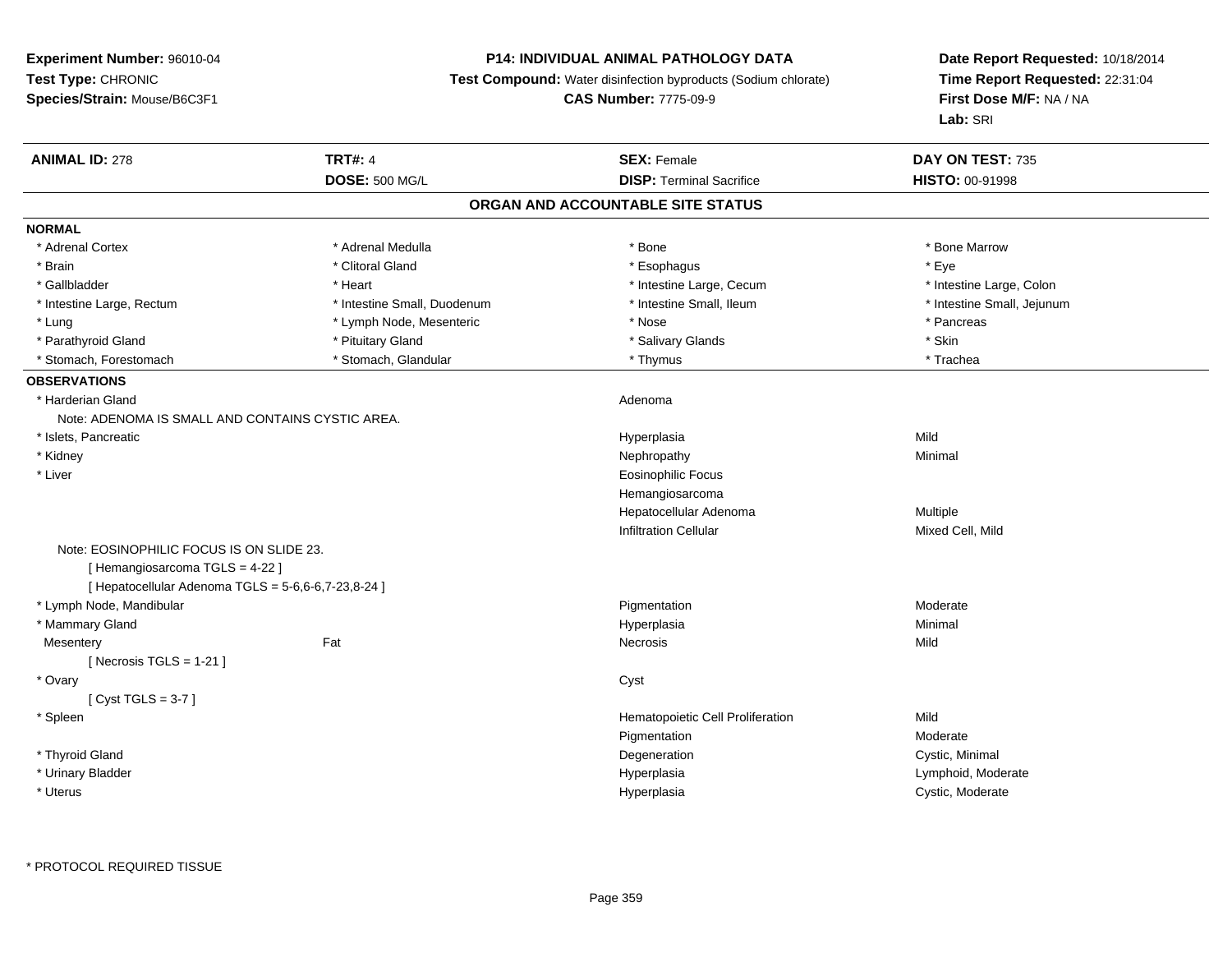| Experiment Number: 96010-04<br><b>Test Type: CHRONIC</b><br>Species/Strain: Mouse/B6C3F1 | <b>P14: INDIVIDUAL ANIMAL PATHOLOGY DATA</b><br><b>Test Compound:</b> Water disinfection byproducts (Sodium chlorate)<br><b>CAS Number: 7775-09-9</b> |                                   | Date Report Requested: 10/18/2014<br>Time Report Requested: 22:31:04<br>First Dose M/F: NA / NA<br>Lab: SRI |
|------------------------------------------------------------------------------------------|-------------------------------------------------------------------------------------------------------------------------------------------------------|-----------------------------------|-------------------------------------------------------------------------------------------------------------|
| <b>ANIMAL ID: 278</b>                                                                    | <b>TRT#: 4</b>                                                                                                                                        | <b>SEX:</b> Female                | DAY ON TEST: 735                                                                                            |
|                                                                                          | <b>DOSE: 500 MG/L</b>                                                                                                                                 | <b>DISP:</b> Terminal Sacrifice   | <b>HISTO: 00-91998</b>                                                                                      |
|                                                                                          |                                                                                                                                                       | ORGAN AND ACCOUNTABLE SITE STATUS |                                                                                                             |
| [Hyperplasia TGLS = $2-7$ ]                                                              |                                                                                                                                                       |                                   |                                                                                                             |
| PRIMARY CAUSE OF DEATH                                                                   | $\,$                                                                                                                                                  |                                   |                                                                                                             |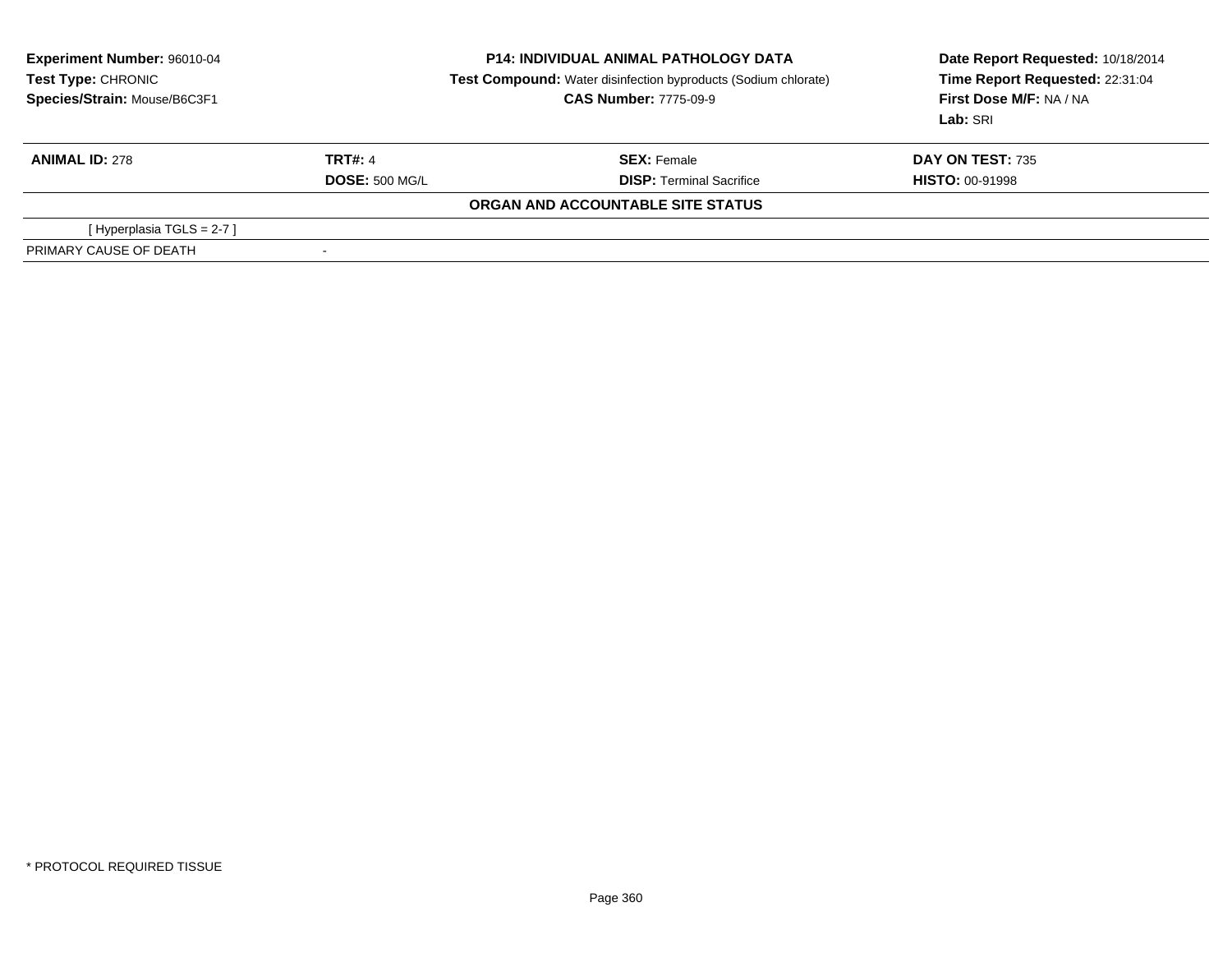# **P14: INDIVIDUAL ANIMAL PATHOLOGY DATA**

**Test Compound:** Water disinfection byproducts (Sodium chlorate)

# **CAS Number:** 7775-09-9

| <b>ANIMAL ID: 279</b>                           | <b>TRT#: 4</b>              | <b>SEX: Female</b>                | DAY ON TEST: 735           |
|-------------------------------------------------|-----------------------------|-----------------------------------|----------------------------|
|                                                 | <b>DOSE: 500 MG/L</b>       | <b>DISP: Terminal Sacrifice</b>   | <b>HISTO: 00-91999</b>     |
|                                                 |                             | ORGAN AND ACCOUNTABLE SITE STATUS |                            |
| <b>NORMAL</b>                                   |                             |                                   |                            |
| * Adrenal Cortex                                | * Adrenal Medulla           | * Bone                            | * Brain                    |
| * Clitoral Gland                                | * Esophagus                 | * Eye                             | * Gallbladder              |
| * Harderian Gland                               | * Heart                     | * Intestine Large, Cecum          | * Intestine Large, Colon   |
| * Intestine Large, Rectum                       | * Intestine Small, Duodenum | * Intestine Small, Ileum          | * Intestine Small, Jejunum |
| * Islets, Pancreatic                            | * Kidney                    | * Lymph Node, Mandibular          | * Lymph Node, Mesenteric   |
| * Mammary Gland                                 | Mesentery                   | * Nose                            | * Pancreas                 |
| * Parathyroid Gland                             | * Pituitary Gland           | * Skin                            | * Stomach, Forestomach     |
| * Stomach, Glandular                            | * Trachea                   | * Urinary Bladder                 |                            |
| <b>OBSERVATIONS</b>                             |                             |                                   |                            |
| * Bone Marrow                                   |                             | Hyperplasia                       | Mild                       |
| * Liver                                         |                             | Hepatocellular Adenoma            |                            |
|                                                 |                             | Hyperplasia                       | Lymphoid, Mild             |
| [ Hepatocellular Adenoma TGLS = 5-22 ]          |                             |                                   |                            |
| * Lung                                          |                             | Hemorrhage                        | Mild                       |
| * Ovary                                         |                             | Cyst                              |                            |
|                                                 |                             | Thrombosis                        | Moderate                   |
| * Salivary Glands                               |                             | Hyperplasia                       | Lymphoid, Mild             |
| * Spleen                                        |                             | Hematopoietic Cell Proliferation  | Mild                       |
|                                                 |                             | Lymphoma Malignant                |                            |
|                                                 |                             | Pigmentation                      | Moderate                   |
| [ Hematopoietic Cell Proliferation TGLS = 3-6 ] |                             |                                   |                            |
| [ Lymphoma Malignant TGLS = 3-6 ]               |                             |                                   |                            |
| * Thymus                                        |                             | Lymphoma Malignant                |                            |
| * Thyroid Gland                                 |                             | Degeneration                      | Cystic, Mild               |
| * Uterus                                        |                             | Hyperplasia                       | Cystic, Moderate           |
| [Hyperplasia TGLS = 2-7]                        |                             |                                   |                            |
| PRIMARY CAUSE OF DEATH                          | $\overline{\phantom{a}}$    |                                   |                            |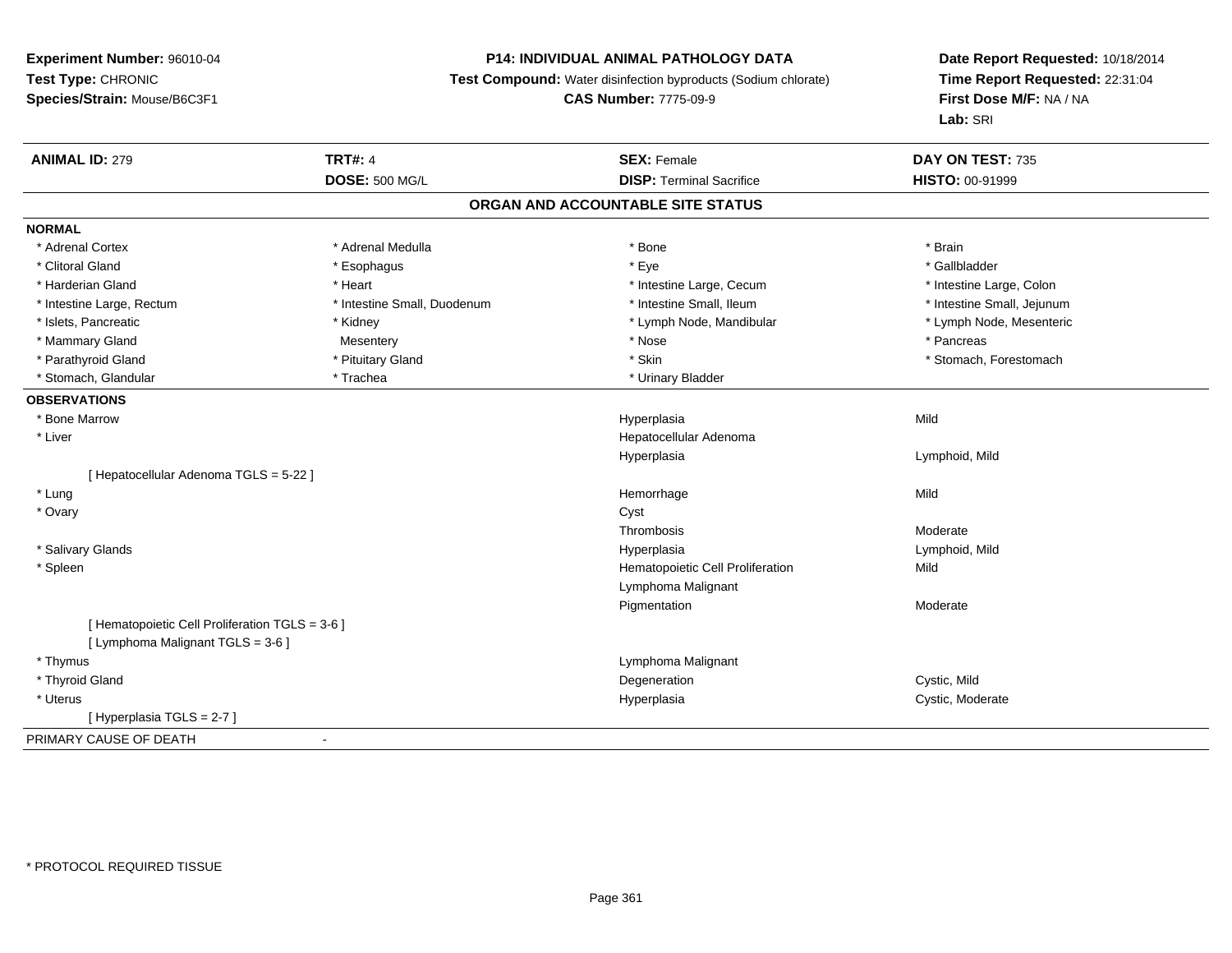# **P14: INDIVIDUAL ANIMAL PATHOLOGY DATA**

**Test Compound:** Water disinfection byproducts (Sodium chlorate)

**CAS Number:** 7775-09-9

| <b>ANIMAL ID: 280</b>                           | <b>TRT#: 4</b>                                            | <b>SEX: Female</b>                | DAY ON TEST: 735           |  |
|-------------------------------------------------|-----------------------------------------------------------|-----------------------------------|----------------------------|--|
|                                                 | <b>DOSE: 500 MG/L</b>                                     | <b>DISP: Terminal Sacrifice</b>   | HISTO: 00-92000            |  |
|                                                 |                                                           | ORGAN AND ACCOUNTABLE SITE STATUS |                            |  |
| <b>NORMAL</b>                                   |                                                           |                                   |                            |  |
| * Adrenal Cortex                                | * Adrenal Medulla                                         | * Bone                            | * Bone Marrow              |  |
| * Brain                                         | * Clitoral Gland                                          | * Esophagus                       | * Eye                      |  |
| * Gallbladder                                   | * Heart                                                   | * Intestine Large, Cecum          | * Intestine Large, Colon   |  |
| * Intestine Large, Rectum                       | * Intestine Small, Duodenum                               | * Intestine Small, Ileum          | * Intestine Small, Jejunum |  |
| * Islets, Pancreatic                            | * Mammary Gland                                           | * Nose                            | * Pancreas                 |  |
| * Parathyroid Gland                             | * Salivary Glands                                         | * Skin                            | * Stomach, Forestomach     |  |
| * Stomach, Glandular                            | * Thymus                                                  | * Trachea                         | * Urinary Bladder          |  |
| <b>OBSERVATIONS</b>                             |                                                           |                                   |                            |  |
| * Harderian Gland                               |                                                           | Adenoma                           |                            |  |
| * Kidney                                        |                                                           | Hyperplasia                       | Lymphoid, Mild             |  |
| * Liver                                         |                                                           | Hepatocellular Adenoma            | Multiple                   |  |
|                                                 |                                                           | Hepatocellular Carcinoma          | Multiple                   |  |
|                                                 | Note: HEPATOCELLULAR ADENOMAS PRESENT ON SLIDES 6 AND 22. |                                   |                            |  |
| [ Hepatocellular Adenoma TGLS = 4-22 ]          |                                                           |                                   |                            |  |
| [ Hepatocellular Carcinoma TGLS = 4-22 ]        |                                                           |                                   |                            |  |
| * Lung                                          |                                                           | Hyperplasia                       | Lymphoid, Mild             |  |
| * Lymph Node, Mandibular                        |                                                           | Pigmentation                      | Mild                       |  |
| * Lymph Node, Mesenteric                        |                                                           | Hyperplasia                       | Lymphoid, Mild             |  |
| Mesentery                                       | Fat                                                       | Necrosis                          | Marked                     |  |
| [ Necrosis TGLS = $2-21$ ]                      |                                                           |                                   |                            |  |
| * Ovary                                         |                                                           | Cyst                              |                            |  |
| * Pituitary Gland                               | Pars Distalis                                             | Hyperplasia                       | Focal, Moderate            |  |
| * Spleen                                        |                                                           | Hematopoietic Cell Proliferation  | Moderate                   |  |
|                                                 |                                                           | Lymphoma Malignant                |                            |  |
|                                                 |                                                           | Pigmentation                      | Moderate                   |  |
| [ Hematopoietic Cell Proliferation TGLS = 3-6 ] |                                                           |                                   |                            |  |
| [ Lymphoma Malignant TGLS = 3-6 ]               |                                                           |                                   |                            |  |
| * Thyroid Gland                                 |                                                           | Degeneration                      | Cystic, Mild               |  |
| * Uterus                                        |                                                           | Hyperplasia                       | Cystic, Moderate           |  |
| [Hyperplasia TGLS = 1-7]                        |                                                           |                                   |                            |  |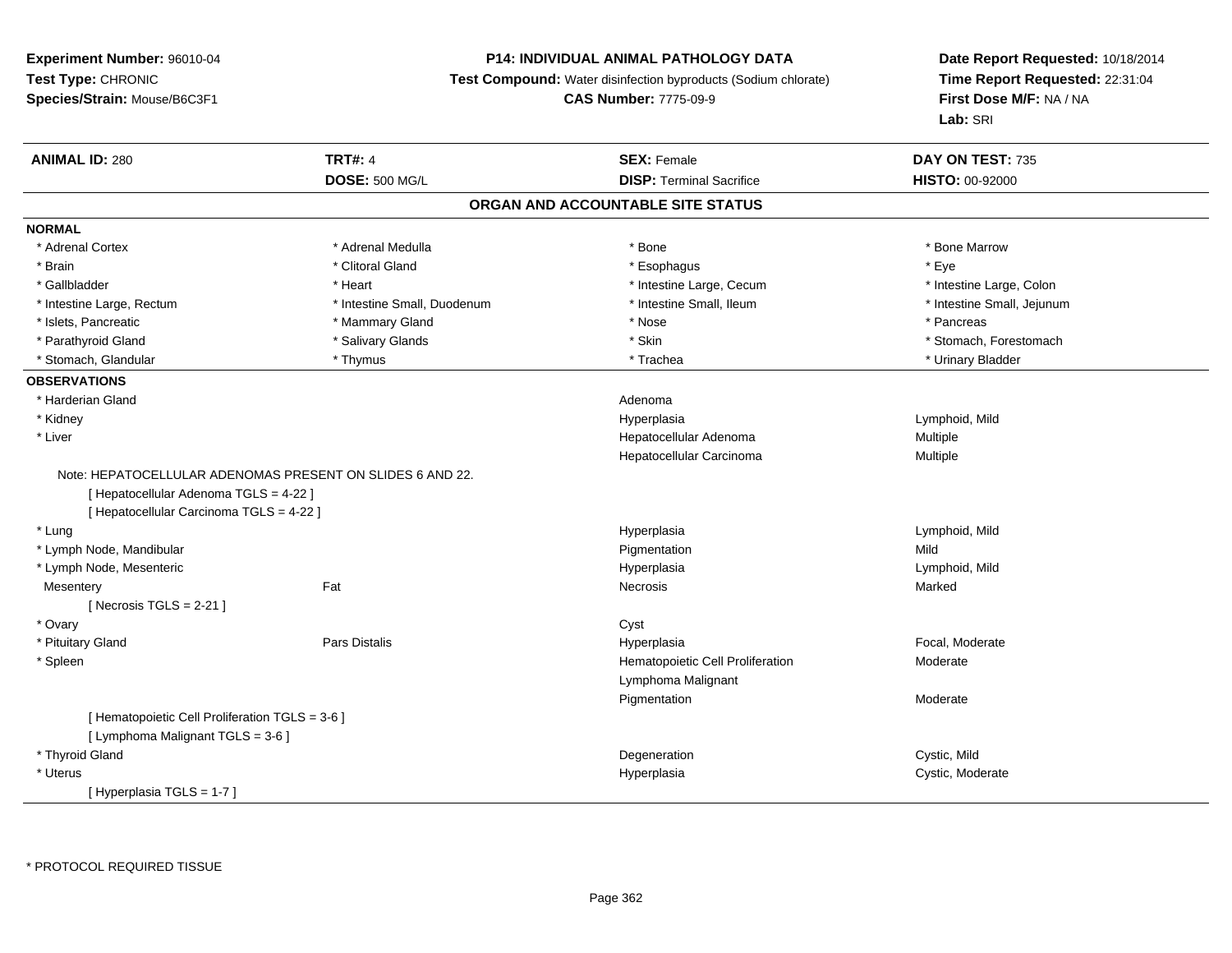| <b>Experiment Number: 96010-04</b><br>Test Type: CHRONIC<br>Species/Strain: Mouse/B6C3F1 |                          | <b>P14: INDIVIDUAL ANIMAL PATHOLOGY DATA</b><br><b>Test Compound:</b> Water disinfection byproducts (Sodium chlorate)<br><b>CAS Number: 7775-09-9</b> | Date Report Requested: 10/18/2014<br>Time Report Requested: 22:31:04<br><b>First Dose M/F: NA / NA</b><br>Lab: SRI |
|------------------------------------------------------------------------------------------|--------------------------|-------------------------------------------------------------------------------------------------------------------------------------------------------|--------------------------------------------------------------------------------------------------------------------|
| <b>ANIMAL ID: 280</b>                                                                    | <b>TRT#: 4</b>           | <b>SEX:</b> Female                                                                                                                                    | DAY ON TEST: 735                                                                                                   |
|                                                                                          | <b>DOSE: 500 MG/L</b>    | <b>DISP: Terminal Sacrifice</b>                                                                                                                       | <b>HISTO: 00-92000</b>                                                                                             |
|                                                                                          |                          | ORGAN AND ACCOUNTABLE SITE STATUS                                                                                                                     |                                                                                                                    |
| PRIMARY CAUSE OF DEATH                                                                   | $\overline{\phantom{0}}$ |                                                                                                                                                       |                                                                                                                    |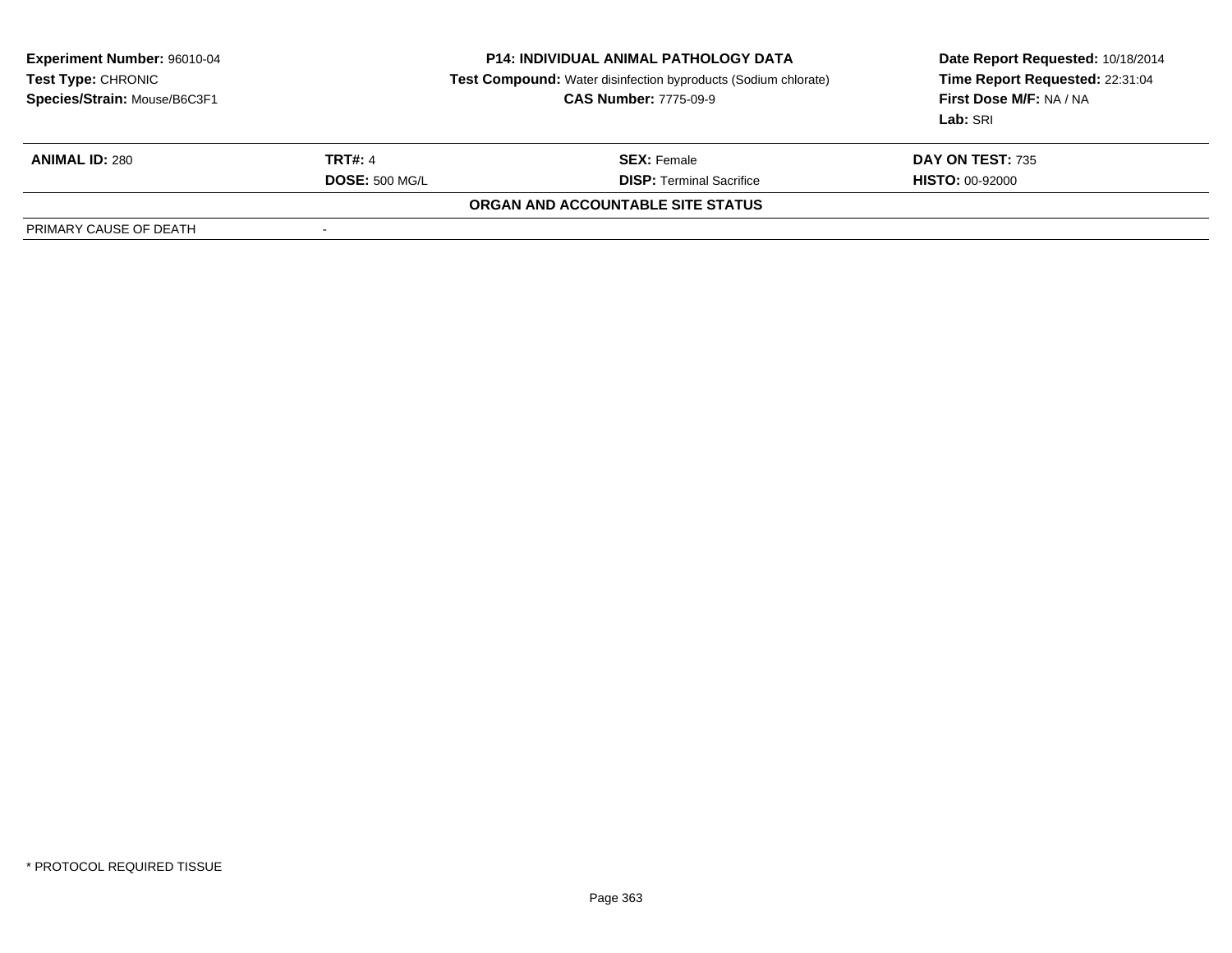# **P14: INDIVIDUAL ANIMAL PATHOLOGY DATA**

**Test Compound:** Water disinfection byproducts (Sodium chlorate)

# **CAS Number:** 7775-09-9

| <b>ANIMAL ID: 281</b>     | <b>TRT#: 4</b>             | <b>SEX: Female</b>                | DAY ON TEST: 735            |  |
|---------------------------|----------------------------|-----------------------------------|-----------------------------|--|
|                           | <b>DOSE: 500 MG/L</b>      | <b>DISP: Terminal Sacrifice</b>   | <b>HISTO: 00-92001</b>      |  |
|                           |                            | ORGAN AND ACCOUNTABLE SITE STATUS |                             |  |
| <b>NORMAL</b>             |                            |                                   |                             |  |
| * Adrenal Cortex          | * Adrenal Medulla          | * Bone                            | * Brain                     |  |
| * Clitoral Gland          | * Esophagus                | * Eye                             | * Gallbladder               |  |
| * Harderian Gland         | * Intestine Large, Colon   | * Intestine Large, Rectum         | * Intestine Small, Duodenum |  |
| * Intestine Small, Ileum  | * Intestine Small, Jejunum | * Islets, Pancreatic              | * Nose                      |  |
| * Pancreas                | * Parathyroid Gland        | * Pituitary Gland                 | * Salivary Glands           |  |
| * Skin                    | * Stomach, Glandular       | * Thymus                          | * Trachea                   |  |
| <b>OBSERVATIONS</b>       |                            |                                   |                             |  |
| * Bone Marrow             |                            | Hyperplasia                       | Mild                        |  |
| * Heart                   |                            | Cardiomyopathy                    | Mild                        |  |
| * Intestine Large, Cecum  |                            | Edema                             | Mild                        |  |
| * Kidney                  |                            | Nephropathy                       | Moderate                    |  |
| * Liver                   |                            | <b>Eosinophilic Focus</b>         |                             |  |
|                           |                            | Hepatocellular Adenoma            |                             |  |
|                           |                            | Infarct                           | Moderate                    |  |
| [Infarct TGLS = $4-22$ ]  |                            |                                   |                             |  |
| * Lung                    |                            | Hyperplasia                       | Lymphoid, Mild              |  |
| * Lymph Node, Mandibular  |                            | Pigmentation                      | Moderate                    |  |
| * Lymph Node, Mesenteric  |                            | Atrophy                           | Moderate                    |  |
| * Mammary Gland           |                            | Hyperplasia                       | Mild                        |  |
| Mesentery                 | Fat                        | Necrosis                          | Moderate                    |  |
| [Necrosis TGLS = $3-21$ ] |                            |                                   |                             |  |
| * Ovary                   |                            | Cyst                              |                             |  |
|                           | Follicle                   | Hemorrhage                        | Mild                        |  |
| [Cyst TGLS = $1-7$ ]      |                            |                                   |                             |  |
| * Spleen                  |                            | Pigmentation                      | Moderate                    |  |
| * Stomach, Forestomach    |                            | Diverticulum                      |                             |  |
| * Thyroid Gland           |                            | Degeneration                      | Cystic, Mild                |  |
| * Urinary Bladder         |                            | Hyperplasia                       | Lymphoid, Mild              |  |
| * Uterus                  |                            | Hyperplasia                       | Cystic, Moderate            |  |
| [Hyperplasia TGLS = 2-7]  |                            |                                   |                             |  |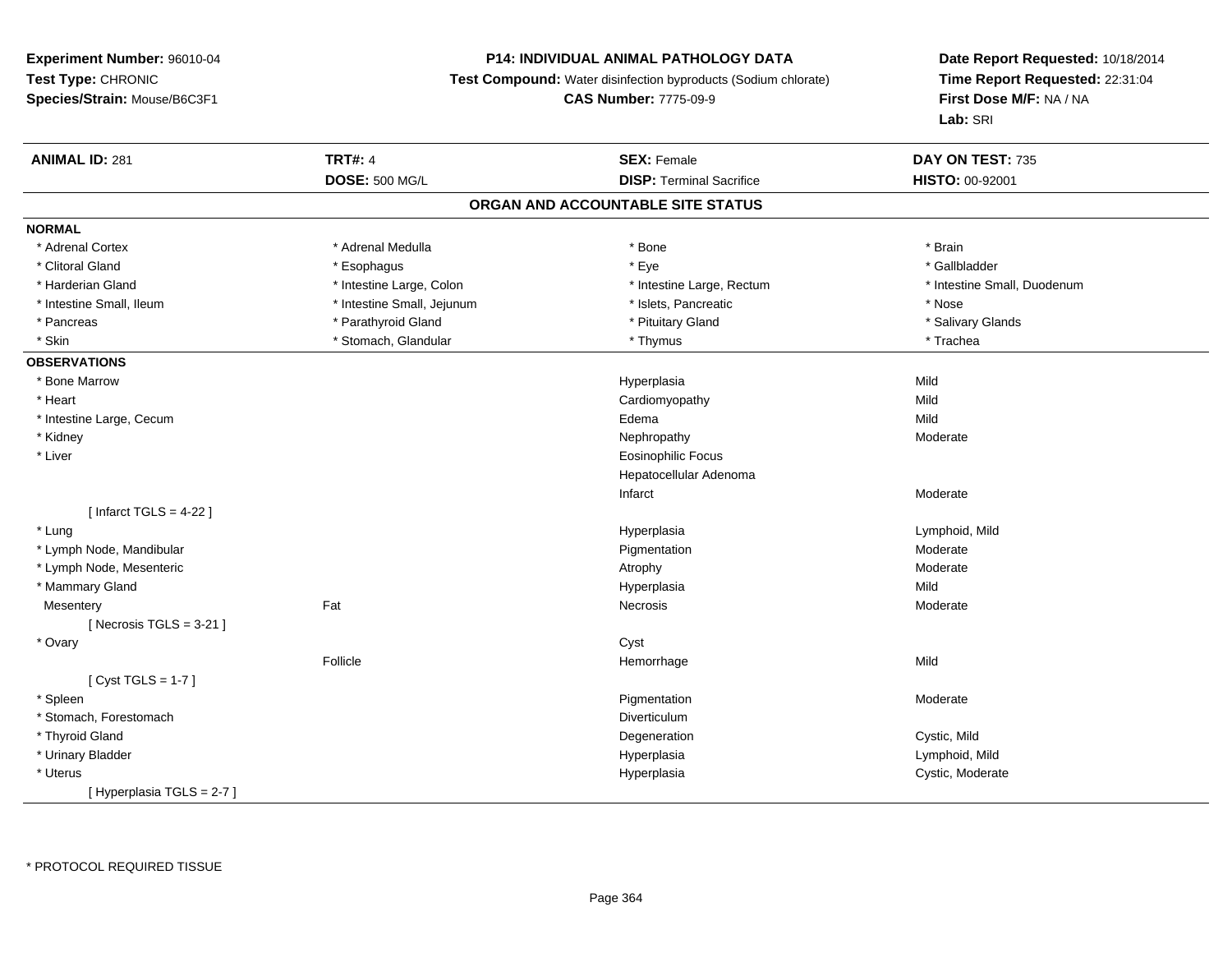| <b>Experiment Number: 96010-04</b>                                      |                       | <b>P14: INDIVIDUAL ANIMAL PATHOLOGY DATA</b>                          | Date Report Requested: 10/18/2014 |
|-------------------------------------------------------------------------|-----------------------|-----------------------------------------------------------------------|-----------------------------------|
| <b>Test Type: CHRONIC</b>                                               |                       | <b>Test Compound:</b> Water disinfection byproducts (Sodium chlorate) | Time Report Requested: 22:31:04   |
| Species/Strain: Mouse/B6C3F1                                            |                       | <b>CAS Number: 7775-09-9</b>                                          | First Dose M/F: NA / NA           |
|                                                                         |                       |                                                                       | Lab: SRI                          |
| <b>ANIMAL ID: 281</b>                                                   | <b>TRT#: 4</b>        | <b>SEX: Female</b>                                                    | DAY ON TEST: 735                  |
|                                                                         | <b>DOSE: 500 MG/L</b> | <b>DISP: Terminal Sacrifice</b>                                       | <b>HISTO: 00-92001</b>            |
|                                                                         |                       | ORGAN AND ACCOUNTABLE SITE STATUS                                     |                                   |
| PRIMARY CAUSE OF DEATH                                                  |                       |                                                                       |                                   |
| Animal Note: MODERATE MINERALIZATION IN AORTA (SLIDE 5); NOT TABULATED. |                       |                                                                       |                                   |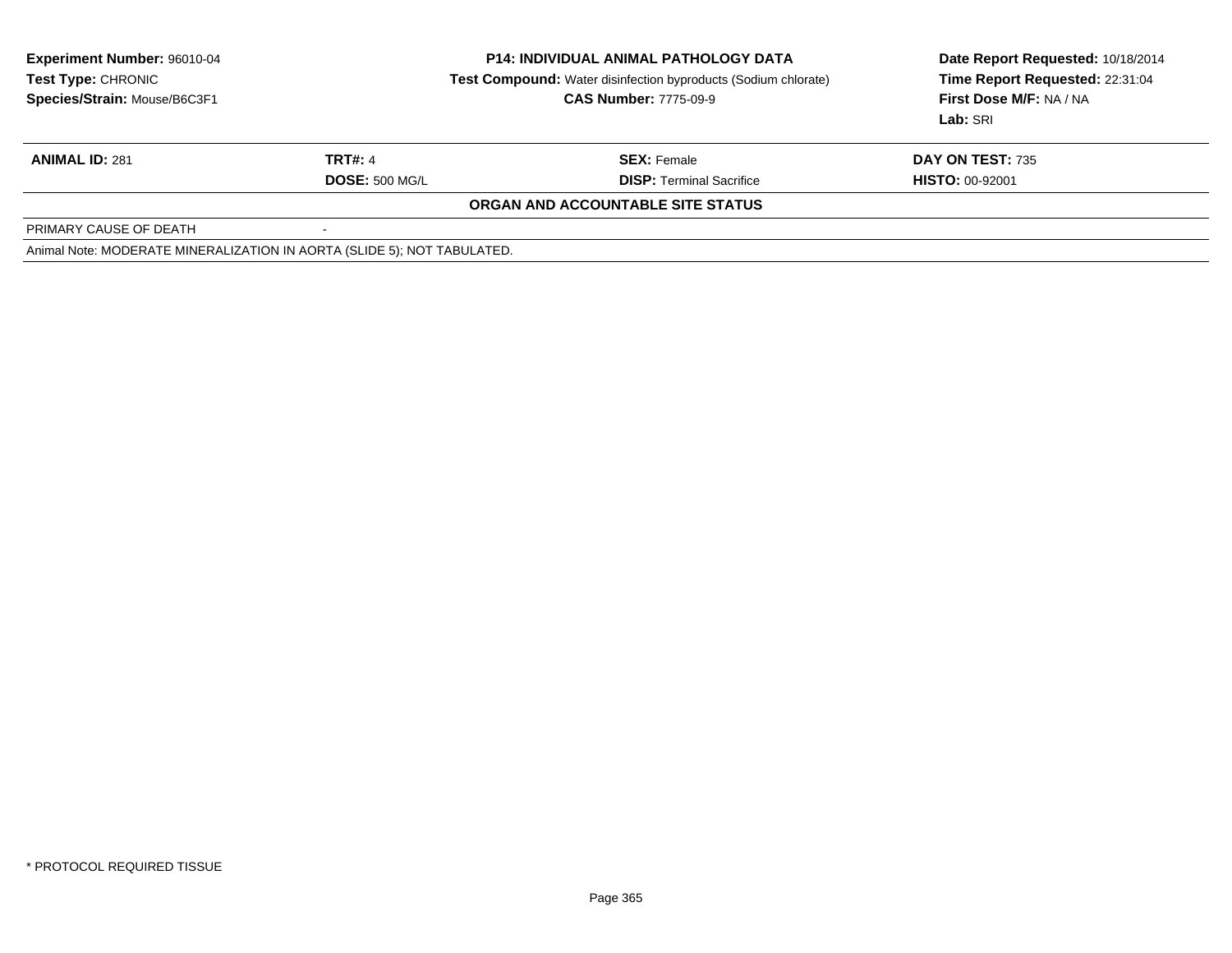# **P14: INDIVIDUAL ANIMAL PATHOLOGY DATA**

**Test Compound:** Water disinfection byproducts (Sodium chlorate)

**CAS Number:** 7775-09-9

| <b>ANIMAL ID: 282</b>                               | <b>TRT#: 4</b>                                                | <b>SEX: Female</b>                | DAY ON TEST: 735            |
|-----------------------------------------------------|---------------------------------------------------------------|-----------------------------------|-----------------------------|
|                                                     | <b>DOSE: 500 MG/L</b>                                         | <b>DISP: Terminal Sacrifice</b>   | <b>HISTO: 00-92002</b>      |
|                                                     |                                                               | ORGAN AND ACCOUNTABLE SITE STATUS |                             |
| <b>NORMAL</b>                                       |                                                               |                                   |                             |
| * Adrenal Cortex                                    | * Adrenal Medulla                                             | * Bone                            | * Brain                     |
| * Clitoral Gland                                    | * Esophagus                                                   | * Gallbladder                     | * Heart                     |
| * Intestine Large, Cecum                            | * Intestine Large, Colon                                      | * Intestine Large, Rectum         | * Intestine Small, Duodenum |
| * Intestine Small, Ileum                            | * Intestine Small, Jejunum                                    | * Islets, Pancreatic              | * Lymph Node, Mandibular    |
| * Mammary Gland                                     | * Nose                                                        | * Pancreas                        | * Parathyroid Gland         |
| * Pituitary Gland                                   | * Skin                                                        | * Stomach, Forestomach            | * Stomach, Glandular        |
| * Thymus                                            | * Thyroid Gland                                               | * Trachea                         | * Urinary Bladder           |
| <b>INSUFFICIENT TISSUE</b>                          |                                                               |                                   |                             |
| * Ovary                                             |                                                               |                                   |                             |
| <b>OBSERVATIONS</b>                                 |                                                               |                                   |                             |
| * Bone Marrow                                       |                                                               | Hyperplasia                       | Mild                        |
| * Eye                                               |                                                               | Inflammation                      | Chronic, Mild               |
| Note: INFLAMMATION INVOLVES CORNEA AND OPTIC NERVE. |                                                               |                                   |                             |
| * Harderian Gland                                   |                                                               | Adenoma                           |                             |
| [Adenoma TGLS = $4-12$ ]                            |                                                               |                                   |                             |
| * Kidney                                            |                                                               | Hyperplasia                       | Lymphoid, Moderate          |
| * Liver                                             |                                                               | Hepatocellular Adenoma            | Multiple                    |
|                                                     |                                                               | Hyperplasia                       | Lymphoid, Mild              |
|                                                     |                                                               | Necrosis                          | Focal, Minimal              |
| Note: FOCAL NECROSIS IS ON SLIDE 21.                | Note: HEPATOCELLULAR ADENOMAS ARE PRESENT ON SLIDES 6 AND 21. |                                   |                             |
| [ Hepatocellular Adenoma TGLS = 3-21 ]              |                                                               |                                   |                             |
| * Lung                                              |                                                               | Lymphoma Malignant                |                             |
| * Lymph Node, Mesenteric                            |                                                               | Lymphoma Malignant                |                             |
| * Salivary Glands                                   |                                                               | Hyperplasia                       | Lymphoid, Moderate          |
| * Spleen                                            |                                                               | Hematopoietic Cell Proliferation  | Mild                        |
|                                                     |                                                               | Lymphoma Malignant                |                             |
|                                                     |                                                               | Pigmentation                      | Mild                        |
| [ Hematopoietic Cell Proliferation TGLS = 2-6 ]     |                                                               |                                   |                             |
| [ Lymphoma Malignant TGLS = 2-6 ]                   |                                                               |                                   |                             |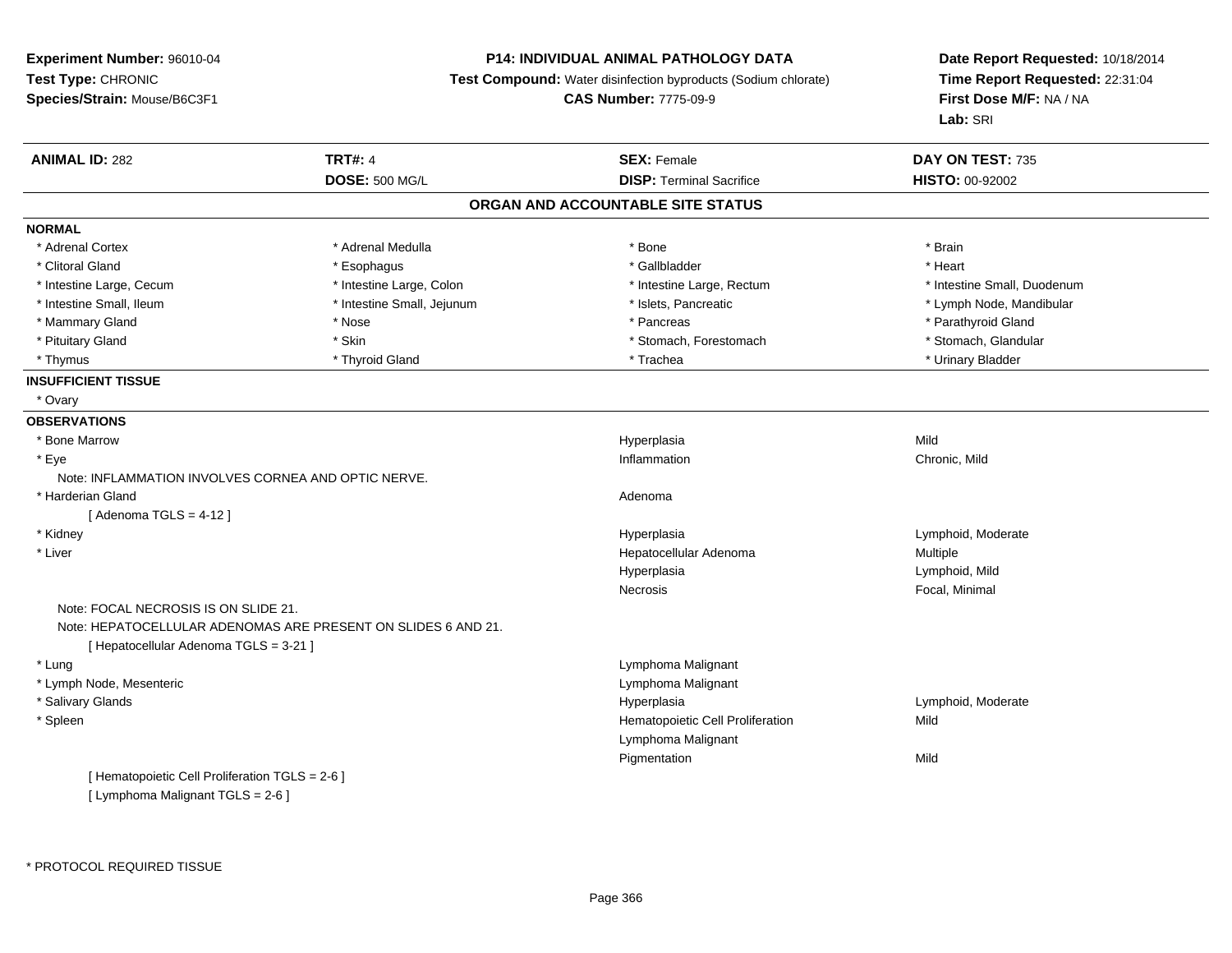| Experiment Number: 96010-04<br>Test Type: CHRONIC<br>Species/Strain: Mouse/B6C3F1 |                       | <b>P14: INDIVIDUAL ANIMAL PATHOLOGY DATA</b><br>Test Compound: Water disinfection byproducts (Sodium chlorate)<br><b>CAS Number: 7775-09-9</b> | Date Report Requested: 10/18/2014<br>Time Report Requested: 22:31:04<br>First Dose M/F: NA / NA<br>Lab: SRI |  |
|-----------------------------------------------------------------------------------|-----------------------|------------------------------------------------------------------------------------------------------------------------------------------------|-------------------------------------------------------------------------------------------------------------|--|
| <b>ANIMAL ID: 282</b>                                                             | <b>TRT#: 4</b>        | <b>SEX: Female</b>                                                                                                                             | DAY ON TEST: 735                                                                                            |  |
|                                                                                   | <b>DOSE: 500 MG/L</b> | <b>DISP: Terminal Sacrifice</b>                                                                                                                | <b>HISTO: 00-92002</b>                                                                                      |  |
|                                                                                   |                       | ORGAN AND ACCOUNTABLE SITE STATUS                                                                                                              |                                                                                                             |  |
| * Uterus                                                                          |                       | Hyperplasia                                                                                                                                    | Cystic, Moderate                                                                                            |  |
|                                                                                   |                       | Hyperplasia                                                                                                                                    | Atypical, Moderate                                                                                          |  |
| Note: THROMBUS AND HEMORRHAGE IN ENDOMETRIUM; NOT TABULATED.                      |                       |                                                                                                                                                |                                                                                                             |  |
| [Hyperplasia TGLS = $1-7$ ]                                                       |                       |                                                                                                                                                |                                                                                                             |  |
| [Hyperplasia TGLS = $1-7$ ]                                                       |                       |                                                                                                                                                |                                                                                                             |  |
| PRIMARY CAUSE OF DEATH                                                            |                       |                                                                                                                                                |                                                                                                             |  |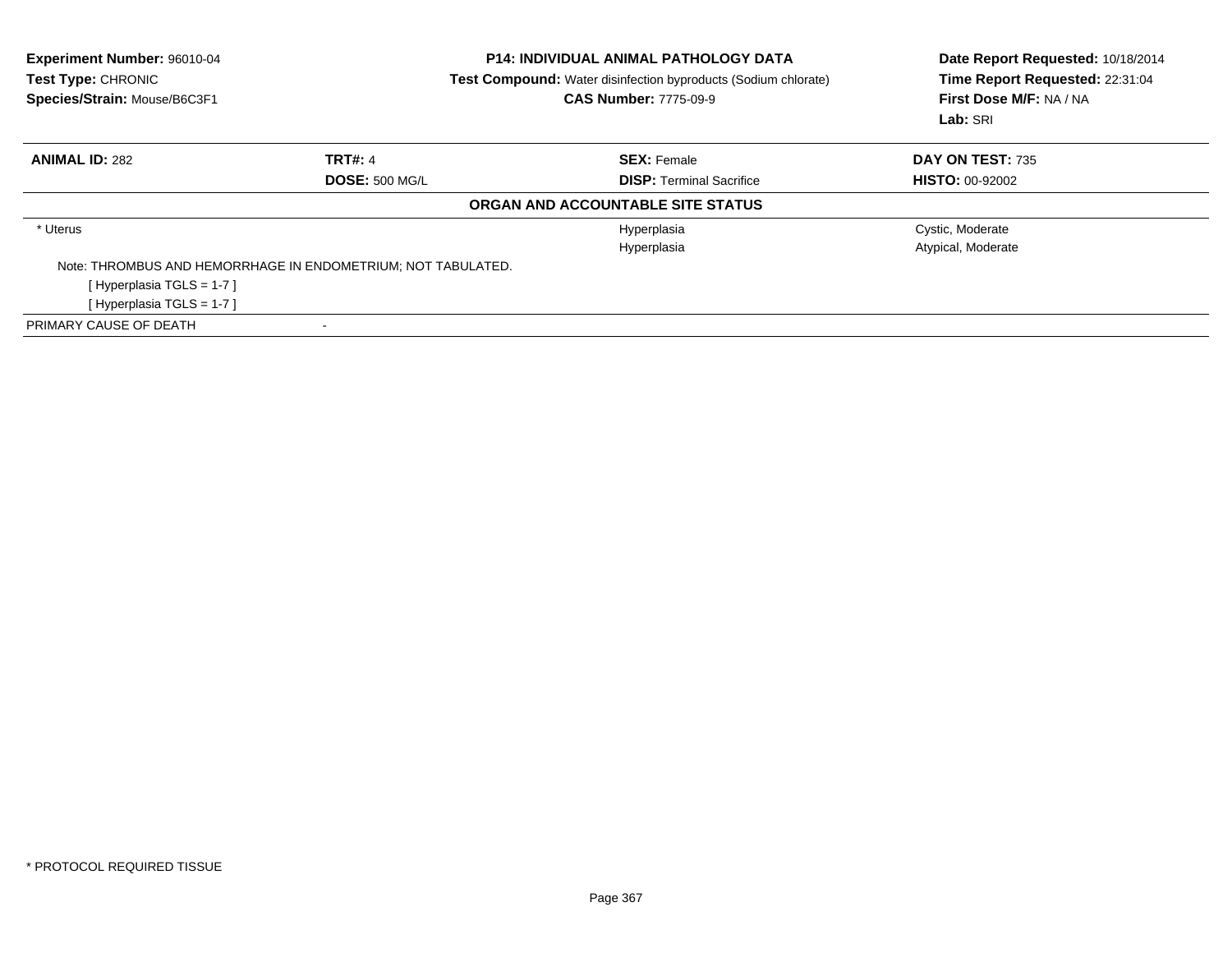#### **P14: INDIVIDUAL ANIMAL PATHOLOGY DATA**

**Test Compound:** Water disinfection byproducts (Sodium chlorate)

**CAS Number:** 7775-09-9

**Date Report Requested:** 10/18/2014**Time Report Requested:** 22:31:04**First Dose M/F:** NA / NA**Lab:** SRI

| <b>ANIMAL ID: 283</b>                           | <b>TRT#: 4</b>                                                                                  | <b>SEX: Female</b>                | DAY ON TEST: 735         |
|-------------------------------------------------|-------------------------------------------------------------------------------------------------|-----------------------------------|--------------------------|
|                                                 | <b>DOSE: 500 MG/L</b>                                                                           | <b>DISP: Terminal Sacrifice</b>   | HISTO: 00-92003          |
|                                                 |                                                                                                 | ORGAN AND ACCOUNTABLE SITE STATUS |                          |
| <b>NORMAL</b>                                   |                                                                                                 |                                   |                          |
| * Adrenal Cortex                                | * Adrenal Medulla                                                                               | * Bone                            | * Bone Marrow            |
| * Brain                                         | * Clitoral Gland                                                                                | * Esophagus                       | * Eye                    |
| * Gallbladder                                   | * Harderian Gland                                                                               | * Heart                           | * Intestine Large, Cecum |
| * Intestine Large, Colon                        | * Intestine Large, Rectum                                                                       | * Intestine Small, Duodenum       | * Intestine Small, Ileum |
| * Intestine Small, Jejunum                      | * Islets, Pancreatic                                                                            | * Lymph Node, Mandibular          | * Lymph Node, Mesenteric |
| * Mammary Gland                                 | * Nose                                                                                          | * Pancreas                        | * Parathyroid Gland      |
| * Pituitary Gland                               | * Skin                                                                                          | * Stomach, Glandular              | * Thymus                 |
| * Trachea                                       | * Urinary Bladder                                                                               |                                   |                          |
| <b>OBSERVATIONS</b>                             |                                                                                                 |                                   |                          |
| * Kidney                                        |                                                                                                 | Nephropathy                       | Minimal                  |
| * Liver                                         |                                                                                                 | Hepatocellular Carcinoma          |                          |
|                                                 |                                                                                                 | Hyperplasia                       | Lymphoid, Mild           |
| * Lung                                          |                                                                                                 | Edema                             | Mild                     |
|                                                 |                                                                                                 | Hemorrhage                        | Mild                     |
| Mesentery                                       | Fat                                                                                             | Necrosis                          | Moderate                 |
| [ Necrosis TGLS = $3-7,4-21$ ]                  |                                                                                                 |                                   |                          |
| * Ovary                                         |                                                                                                 | Cyst                              |                          |
| * Salivary Glands                               |                                                                                                 | Hyperplasia                       | Lymphoid, Moderate       |
| * Spleen                                        |                                                                                                 | Hematopoietic Cell Proliferation  | Moderate                 |
|                                                 |                                                                                                 | Hyperplasia                       | Lymphoid, Mild           |
|                                                 |                                                                                                 | Pigmentation                      | Moderate                 |
| [ Hematopoietic Cell Proliferation TGLS = 1-6 ] |                                                                                                 |                                   |                          |
| * Stomach, Forestomach                          | Epithelium                                                                                      | Hyperplasia                       | Minimal                  |
| * Thyroid Gland                                 |                                                                                                 | Degeneration                      | Cystic, Mild             |
| * Uterus                                        |                                                                                                 | Hyperplasia                       | Cystic, Moderate         |
| [Hyperplasia TGLS = 2-7]                        |                                                                                                 |                                   |                          |
| PRIMARY CAUSE OF DEATH                          |                                                                                                 |                                   |                          |
|                                                 | UN JU NU DI NIVED INFLANNATODY OF LINE IT TRATE IN OUDMUOOGA OF OLANDULAD OTOMAOU NOT TADULATED |                                   |                          |

Animal Note: MILD MIXED INFLAMMATORY CELL INFILTRATE IN SUBMUCOSA OF GLANDULAR STOMACH; NOT T ABULATED.

Animal Note: INFUSION ARTIFACT IN URINARY BLADDER.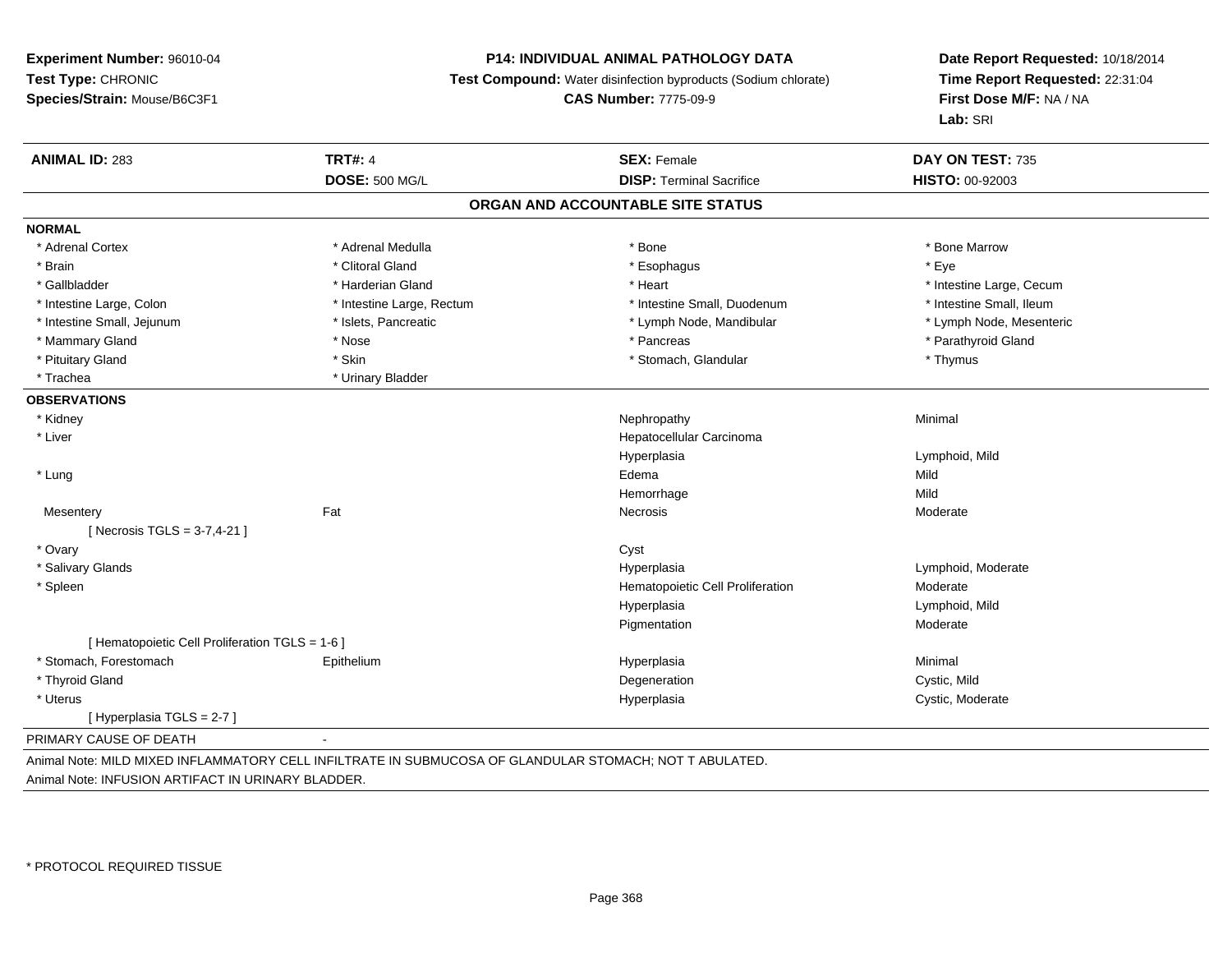# **P14: INDIVIDUAL ANIMAL PATHOLOGY DATA**

**Test Compound:** Water disinfection byproducts (Sodium chlorate)

**CAS Number:** 7775-09-9

| <b>ANIMAL ID: 284</b>                           | <b>TRT#: 4</b>           | <b>SEX: Female</b>                                                                                                           | DAY ON TEST: 717          |
|-------------------------------------------------|--------------------------|------------------------------------------------------------------------------------------------------------------------------|---------------------------|
|                                                 | <b>DOSE: 500 MG/L</b>    | <b>DISP: Natural Death</b>                                                                                                   | <b>HISTO: 00-92004</b>    |
|                                                 |                          | ORGAN AND ACCOUNTABLE SITE STATUS                                                                                            |                           |
| <b>NORMAL</b>                                   |                          |                                                                                                                              |                           |
| * Adrenal Cortex                                | * Adrenal Medulla        | * Bone                                                                                                                       | * Bone Marrow             |
| * Brain                                         | * Esophagus              | * Eye                                                                                                                        | * Harderian Gland         |
| * Heart                                         | * Intestine Large, Cecum | * Intestine Large, Colon                                                                                                     | * Intestine Large, Rectum |
| * Intestine Small, Duodenum                     | * Intestine Small, Ileum | * Islets, Pancreatic                                                                                                         | * Mammary Gland           |
| * Nose                                          | * Ovary                  | * Pancreas                                                                                                                   | * Pituitary Gland         |
| * Salivary Glands                               | * Skin                   | * Stomach, Forestomach                                                                                                       | * Stomach, Glandular      |
| * Thymus                                        | * Thyroid Gland          | * Trachea                                                                                                                    | * Urinary Bladder         |
| * Uterus                                        |                          |                                                                                                                              |                           |
| <b>MISSING</b>                                  |                          |                                                                                                                              |                           |
| * Gallbladder                                   | * Parathyroid Gland      |                                                                                                                              |                           |
| <b>AUTO PRECLUDES DIAG.</b>                     |                          |                                                                                                                              |                           |
| * Intestine Small, Jejunum                      |                          |                                                                                                                              |                           |
| <b>OBSERVATIONS</b>                             |                          |                                                                                                                              |                           |
| * Clitoral Gland                                |                          | Inflammation                                                                                                                 | Chronic, Mild             |
| [ Inflammation TGLS = 1-8 ]                     |                          |                                                                                                                              |                           |
| * Kidney                                        |                          | Hyperplasia                                                                                                                  | Lymphoid, Mild            |
| * Liver                                         |                          | Hepatocellular Carcinoma                                                                                                     | Multiple                  |
|                                                 |                          | Note: HEPATOCELLULAR CARCINOMA IS PRESENT ON SLIDES 6 AND 22; THE NEOPLASM ON SLIDE 6 HAS MARKED ANGIECTASIS AND HEMORRHAGE. |                           |
| [ Hepatocellular Carcinoma TGLS = 4-22 ]        |                          |                                                                                                                              |                           |
| * Lung                                          |                          | Hemorrhage                                                                                                                   | Marked                    |
|                                                 |                          | Hepatocellular Carcinoma                                                                                                     | Metastatic (Liver)        |
| [Hemorrhage TGLS = 5-2]                         |                          |                                                                                                                              |                           |
| [ Hepatocellular Carcinoma TGLS = 5-2 ]         |                          |                                                                                                                              |                           |
| * Lymph Node, Mandibular                        |                          | Hyperplasia                                                                                                                  | Lymphoid, Moderate        |
|                                                 |                          | Pigmentation                                                                                                                 | Moderate                  |
| * Lymph Node, Mesenteric                        |                          | Hyperplasia                                                                                                                  | Lymphoid, Mild            |
| Mesentery                                       | Fat                      | <b>Necrosis</b>                                                                                                              | Moderate                  |
| [Necrosis TGLS = $2-21$ ]                       |                          |                                                                                                                              |                           |
| * Spleen                                        |                          | Hematopoietic Cell Proliferation                                                                                             | Marked                    |
| [ Hematopoietic Cell Proliferation TGLS = 3-6 ] |                          |                                                                                                                              |                           |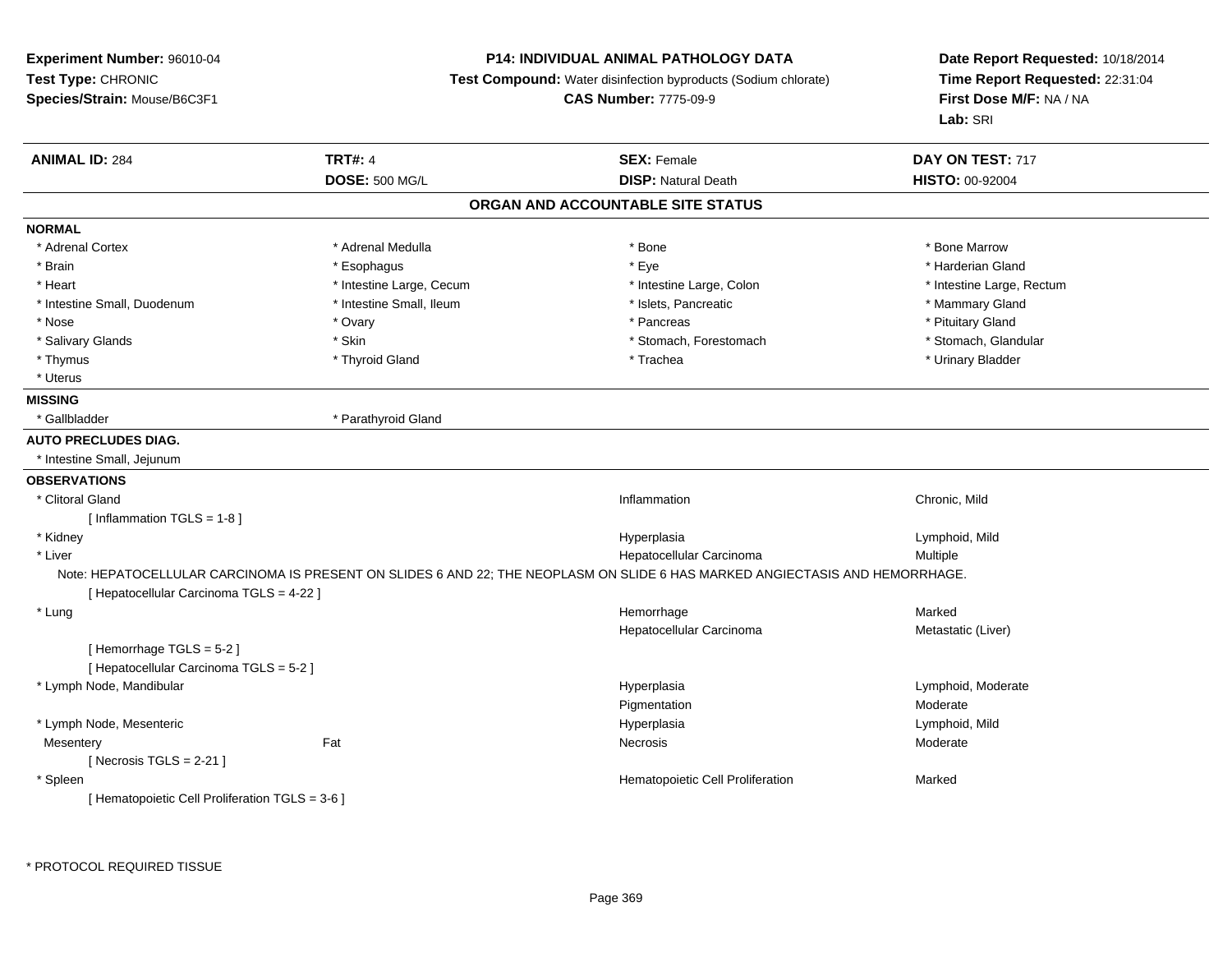| <b>Experiment Number: 96010-04</b><br><b>Test Type: CHRONIC</b><br>Species/Strain: Mouse/B6C3F1 |                                         | <b>P14: INDIVIDUAL ANIMAL PATHOLOGY DATA</b><br><b>Test Compound:</b> Water disinfection byproducts (Sodium chlorate)<br><b>CAS Number: 7775-09-9</b> | Date Report Requested: 10/18/2014<br>Time Report Requested: 22:31:04<br>First Dose M/F: NA / NA<br>Lab: SRI |
|-------------------------------------------------------------------------------------------------|-----------------------------------------|-------------------------------------------------------------------------------------------------------------------------------------------------------|-------------------------------------------------------------------------------------------------------------|
| <b>ANIMAL ID: 284</b>                                                                           | <b>TRT#: 4</b><br><b>DOSE: 500 MG/L</b> | <b>SEX: Female</b><br><b>DISP: Natural Death</b>                                                                                                      | DAY ON TEST: 717<br><b>HISTO: 00-92004</b>                                                                  |
|                                                                                                 |                                         | ORGAN AND ACCOUNTABLE SITE STATUS                                                                                                                     |                                                                                                             |
| PRIMARY CAUSE OF DEATH                                                                          | - Liver Hepatocellular Carcinoma        |                                                                                                                                                       |                                                                                                             |
| Animal Note: MARKED ANGIECTASIS IN BONE MARROW; NOT TABULATED.                                  |                                         |                                                                                                                                                       |                                                                                                             |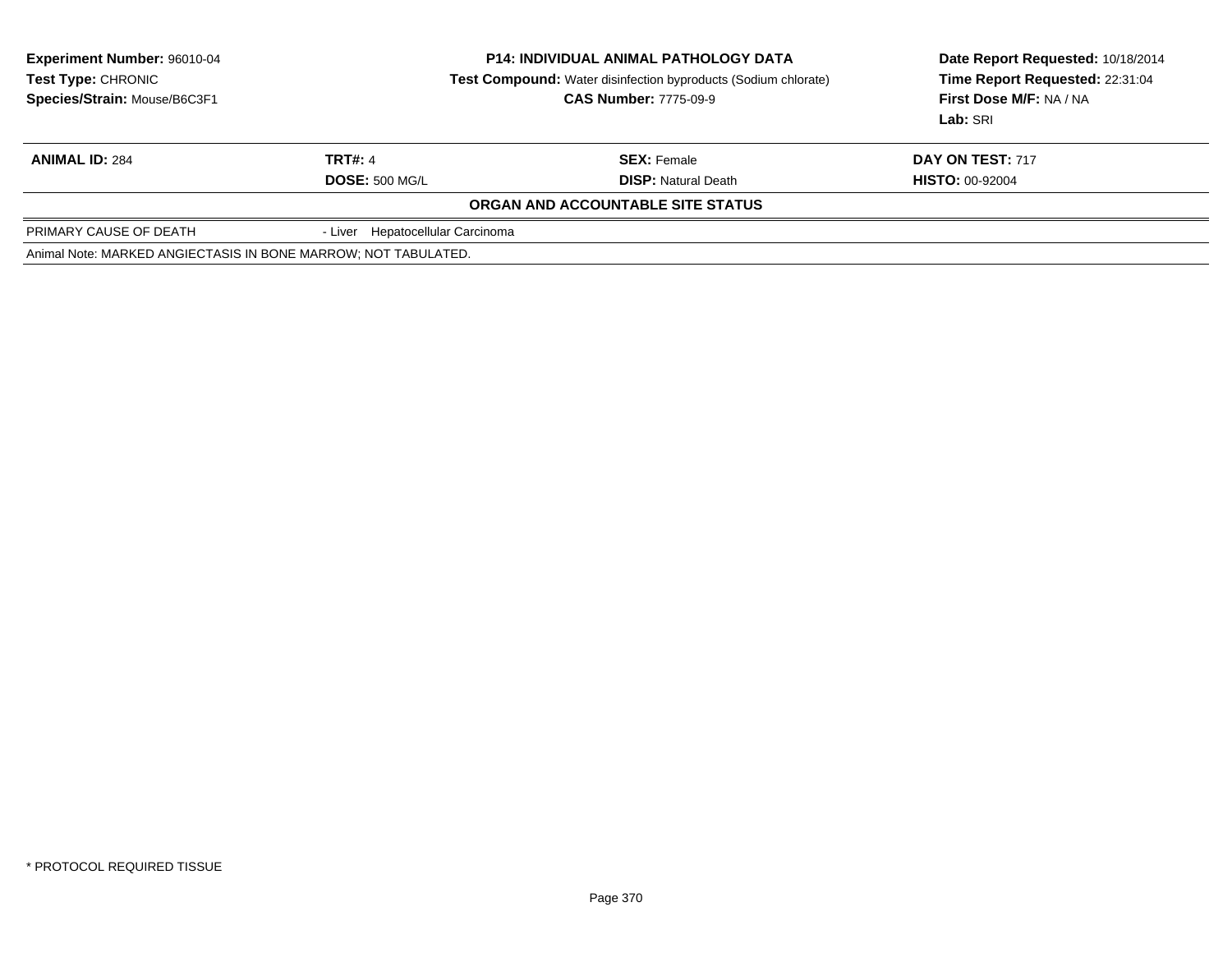# **P14: INDIVIDUAL ANIMAL PATHOLOGY DATA**

**Test Compound:** Water disinfection byproducts (Sodium chlorate)

# **CAS Number:** 7775-09-9

| <b>ANIMAL ID: 285</b>       | <b>TRT#: 4</b>                                                               | <b>SEX: Female</b>                                                        | DAY ON TEST: 706          |  |
|-----------------------------|------------------------------------------------------------------------------|---------------------------------------------------------------------------|---------------------------|--|
|                             | <b>DOSE: 500 MG/L</b>                                                        | <b>DISP:</b> Moribund Sacrifice                                           | HISTO: 00-90921           |  |
|                             |                                                                              | ORGAN AND ACCOUNTABLE SITE STATUS                                         |                           |  |
| <b>NORMAL</b>               |                                                                              |                                                                           |                           |  |
| * Adrenal Cortex            | * Adrenal Medulla                                                            | * Bone                                                                    | * Brain                   |  |
| * Clitoral Gland            | * Esophagus                                                                  | * Eye                                                                     | * Gallbladder             |  |
| * Harderian Gland           | * Heart                                                                      | * Intestine Large, Colon                                                  | * Intestine Large, Rectum |  |
| * Intestine Small, Ileum    | * Intestine Small, Jejunum                                                   | * Lung                                                                    | * Lymph Node, Mesenteric  |  |
| Mesentery                   | * Nose                                                                       | * Ovary                                                                   | * Pancreas                |  |
| * Parathyroid Gland         | * Pituitary Gland                                                            | * Salivary Glands                                                         | * Skin                    |  |
| * Stomach, Forestomach      | * Trachea                                                                    | * Urinary Bladder                                                         | * Uterus                  |  |
| <b>OBSERVATIONS</b>         |                                                                              |                                                                           |                           |  |
| * Bone Marrow               |                                                                              | Hyperplasia                                                               | Mild                      |  |
| * Intestine Large, Cecum    |                                                                              | Edema                                                                     | Mild                      |  |
| * Intestine Small, Duodenum |                                                                              | Adenoma                                                                   |                           |  |
|                             |                                                                              | Ulcer                                                                     | Marked                    |  |
| [Adenoma TGLS = $3-22$ ]    |                                                                              |                                                                           |                           |  |
| * Islets, Pancreatic        |                                                                              | Adenoma                                                                   |                           |  |
| * Kidney                    |                                                                              | Hyperplasia                                                               | Lymphoid, Mild            |  |
| * Liver                     |                                                                              | <b>Eosinophilic Focus</b>                                                 |                           |  |
|                             |                                                                              | Hyperplasia                                                               | Lymphoid, Moderate        |  |
|                             |                                                                              | <b>Tension Lipidosis</b>                                                  |                           |  |
|                             | Hepatocyte                                                                   | Vacuolization Cytoplasmic                                                 | Moderate                  |  |
| * Lymph Node, Mandibular    |                                                                              | Lymphoma Malignant                                                        |                           |  |
| * Mammary Gland             |                                                                              | Hyperplasia                                                               | Minimal                   |  |
| * Pancreas                  |                                                                              |                                                                           |                           |  |
|                             | Note: MODERATE DEPLETION OF ZYMOGEN GRANULES OF ACINAR CELLS; NOT TABULATED. |                                                                           |                           |  |
| * Spleen                    |                                                                              | Pigmentation                                                              | Mild                      |  |
| * Stomach, Glandular        |                                                                              | Erosion                                                                   | Moderate                  |  |
| * Thymus                    |                                                                              | Atrophy                                                                   | Moderate                  |  |
| * Thyroid Gland             |                                                                              | Degeneration                                                              | Cystic, Moderate          |  |
| PRIMARY CAUSE OF DEATH      | - Intestine Small, Duodenum<br>Adenoma                                       |                                                                           |                           |  |
| CONTRIBUTORY CAUSE OF DEATH |                                                                              | - Intestine Small;Duodenum Ulcer;Lymph Node;Mandibular Lymphoma Malignant |                           |  |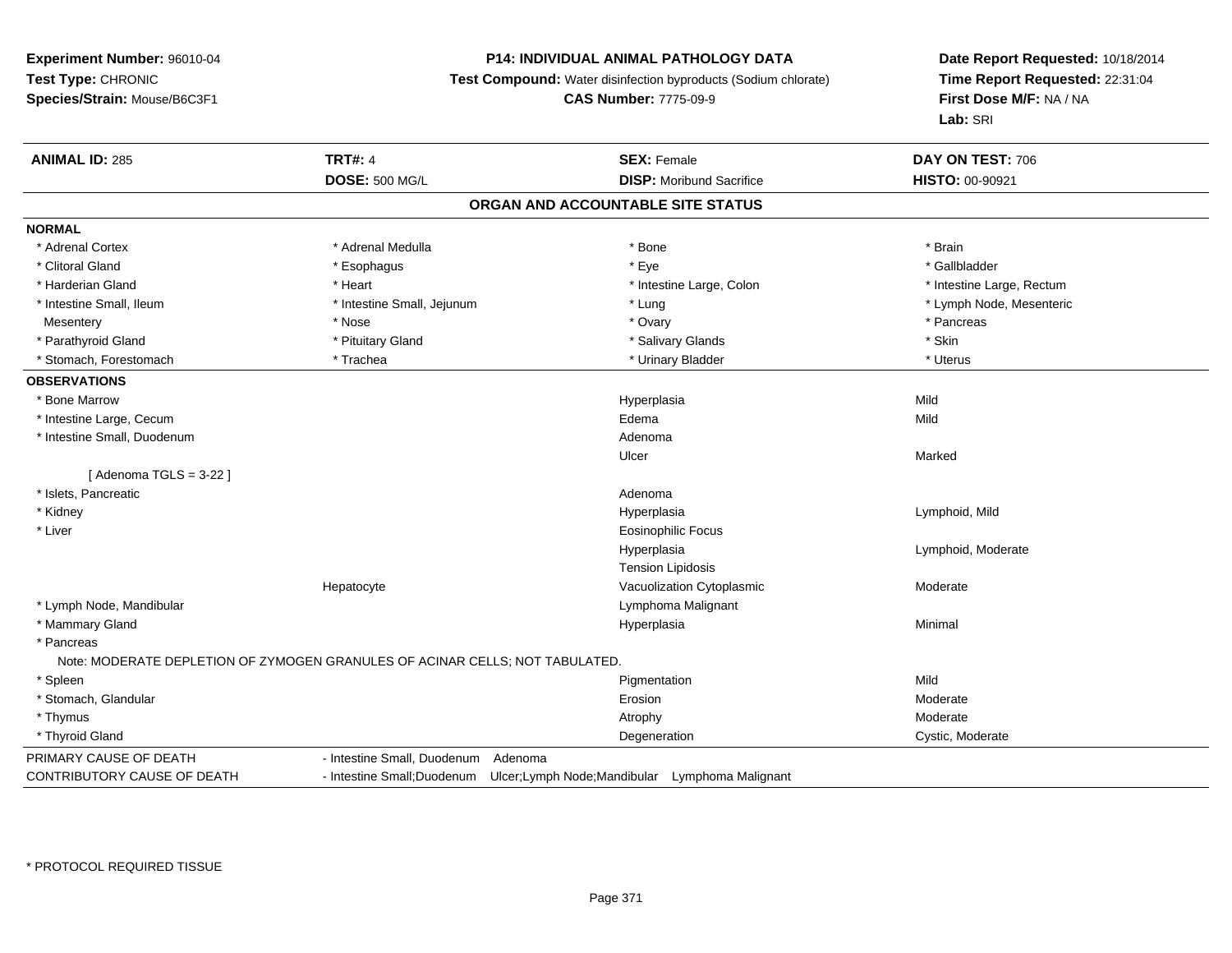#### **P14: INDIVIDUAL ANIMAL PATHOLOGY DATA**

**Test Compound:** Water disinfection byproducts (Sodium chlorate)

**CAS Number:** 7775-09-9

**Date Report Requested:** 10/18/2014**Time Report Requested:** 22:31:04**First Dose M/F:** NA / NA**Lab:** SRI

| <b>ANIMAL ID: 286</b>                    | <b>TRT#: 4</b>                      | <b>SEX: Female</b>                | DAY ON TEST: 682         |  |
|------------------------------------------|-------------------------------------|-----------------------------------|--------------------------|--|
|                                          | <b>DOSE: 500 MG/L</b>               | <b>DISP: Natural Death</b>        | <b>HISTO: 00-90221</b>   |  |
|                                          |                                     | ORGAN AND ACCOUNTABLE SITE STATUS |                          |  |
| <b>NORMAL</b>                            |                                     |                                   |                          |  |
| * Adrenal Cortex                         | * Adrenal Medulla                   | * Bone                            | * Bone Marrow            |  |
| * Brain                                  | * Clitoral Gland                    | * Esophagus                       | * Eye                    |  |
| * Gallbladder                            | * Harderian Gland                   | * Heart                           | * Intestine Large, Cecum |  |
| * Intestine Large, Colon                 | * Intestine Large, Rectum           | * Intestine Small, Duodenum       | * Intestine Small, Ileum |  |
| * Intestine Small, Jejunum               | * Islets, Pancreatic                | * Kidney                          | * Lung                   |  |
| * Lymph Node, Mandibular                 | * Lymph Node, Mesenteric            | * Mammary Gland                   | Mesentery                |  |
| * Nose                                   | * Pancreas                          | * Parathyroid Gland               | * Pituitary Gland        |  |
| * Skin                                   | * Stomach, Forestomach              | * Stomach, Glandular              | * Thymus                 |  |
| * Trachea                                | * Urinary Bladder                   |                                   |                          |  |
| <b>OBSERVATIONS</b>                      |                                     |                                   |                          |  |
| * Liver                                  |                                     | <b>Eosinophilic Focus</b>         |                          |  |
|                                          |                                     | Hepatocellular Adenoma            |                          |  |
|                                          |                                     | Hepatocellular Carcinoma          |                          |  |
| [ Hepatocellular Carcinoma TGLS = 5-22 ] |                                     |                                   |                          |  |
| * Ovary                                  |                                     | Cyst                              |                          |  |
|                                          |                                     | Cystadenoma                       |                          |  |
| [ $Cyst TGLS = 3-7$ ]                    |                                     |                                   |                          |  |
| * Salivary Glands                        |                                     | Hyperplasia                       | Lymphoid, Mild           |  |
| * Spleen                                 |                                     | Hematopoietic Cell Proliferation  | Moderate                 |  |
| * Thyroid Gland                          |                                     | Degeneration                      | Cystic, Mild             |  |
| * Uterus                                 |                                     | Hyperplasia                       | Cystic, Marked           |  |
| [Hyperplasia TGLS = 2-7]                 |                                     |                                   |                          |  |
| PRIMARY CAUSE OF DEATH                   | Hepatocellular Carcinoma<br>- Liver |                                   |                          |  |
|                                          |                                     |                                   |                          |  |

Animal Note: SECTION OF THYMUS ON SLIDE 8 NEXT TO SALIVARY GLAND.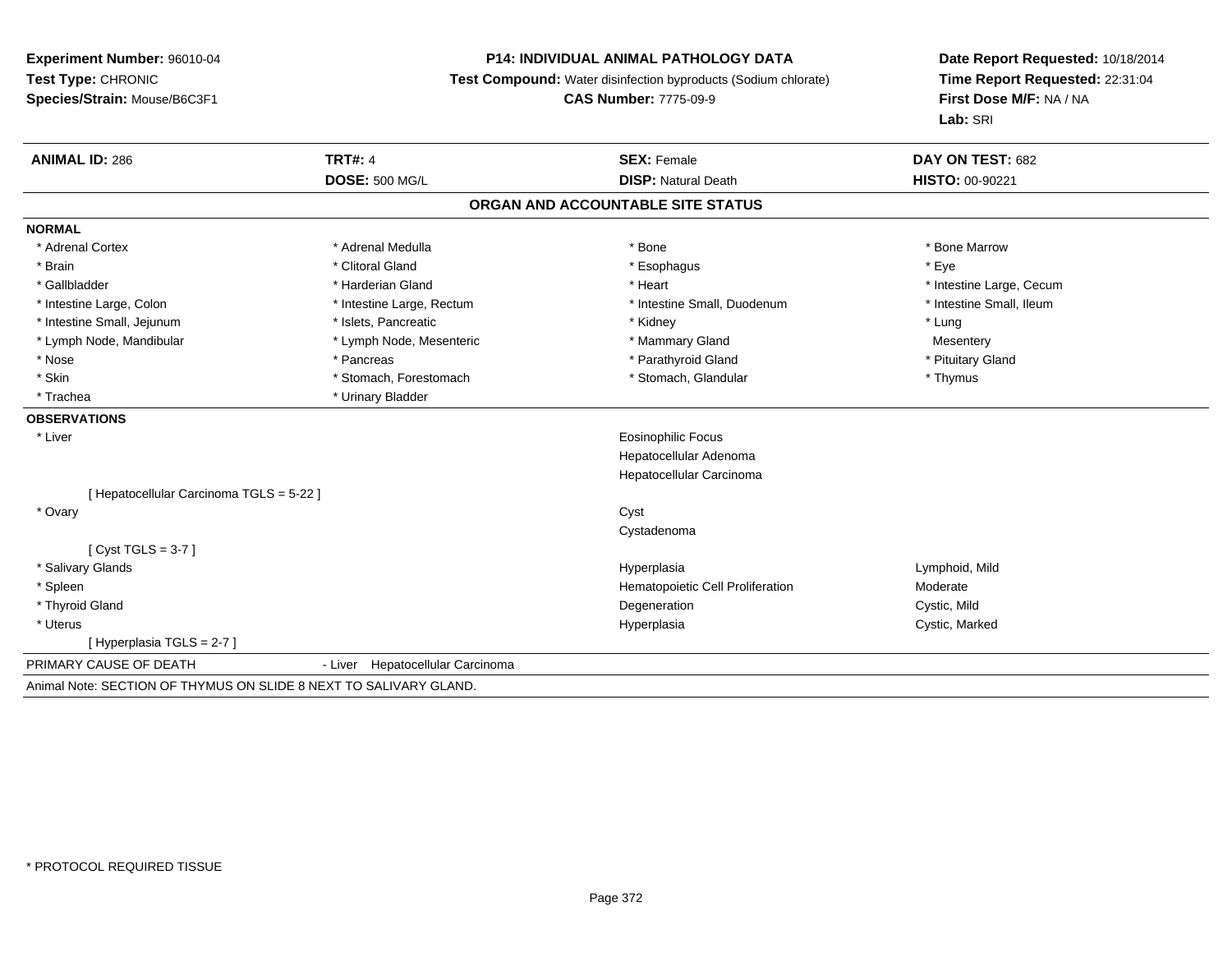# **P14: INDIVIDUAL ANIMAL PATHOLOGY DATA**

**Test Compound:** Water disinfection byproducts (Sodium chlorate)

# **CAS Number:** 7775-09-9

| <b>ANIMAL ID: 287</b>                 | <b>TRT#: 4</b>              | <b>SEX: Female</b>                | DAY ON TEST: 736           |
|---------------------------------------|-----------------------------|-----------------------------------|----------------------------|
|                                       | <b>DOSE: 500 MG/L</b>       | <b>DISP: Terminal Sacrifice</b>   | <b>HISTO: 00-92005</b>     |
|                                       |                             | ORGAN AND ACCOUNTABLE SITE STATUS |                            |
| <b>NORMAL</b>                         |                             |                                   |                            |
| * Adrenal Cortex                      | * Adrenal Medulla           | * Bone                            | * Bone Marrow              |
| * Brain                               | * Esophagus                 | * Eye                             | * Gallbladder              |
| * Harderian Gland                     | * Heart                     | * Intestine Large, Cecum          | * Intestine Large, Colon   |
| * Intestine Large, Rectum             | * Intestine Small, Duodenum | * Intestine Small, Ileum          | * Intestine Small, Jejunum |
| * Islets, Pancreatic                  | * Kidney                    | * Lung                            | * Mammary Gland            |
| Mesentery                             | * Nose                      | * Pancreas                        | * Parathyroid Gland        |
| * Pituitary Gland                     | * Salivary Glands           | * Skin                            | * Stomach, Forestomach     |
| * Stomach, Glandular                  | * Thymus                    | * Trachea                         | * Urinary Bladder          |
| <b>OBSERVATIONS</b>                   |                             |                                   |                            |
| * Clitoral Gland                      |                             | Inflammation                      | Chronic, Mild              |
| * Liver                               |                             | Hepatocellular Adenoma            | Multiple                   |
| [Hepatocellular Adenoma TGLS = 2-22 ] |                             |                                   |                            |
| * Lymph Node, Mandibular              |                             | Pigmentation                      | Mild                       |
| * Lymph Node, Mesenteric              |                             | Hematopoietic Cell Proliferation  | Moderate                   |
|                                       |                             | Hyperplasia                       | Lymphoid, Moderate         |
| * Ovary                               | Follicle                    | Hemorrhage                        | Moderate                   |
| Hemorrhage TGLS = 4-7 ]               |                             |                                   |                            |
| * Spleen                              |                             | Hematopoietic Cell Proliferation  | Moderate                   |
|                                       |                             | Lymphoma Malignant                |                            |
|                                       |                             | Pigmentation                      | Moderate                   |
| * Thyroid Gland                       |                             | Degeneration                      | Cystic, Mild               |
| * Uterus                              |                             | Hyperplasia                       | Cystic, Moderate           |
| [Hyperplasia TGLS = 3-7 ]             |                             |                                   |                            |
| PRIMARY CAUSE OF DEATH                | $\blacksquare$              |                                   |                            |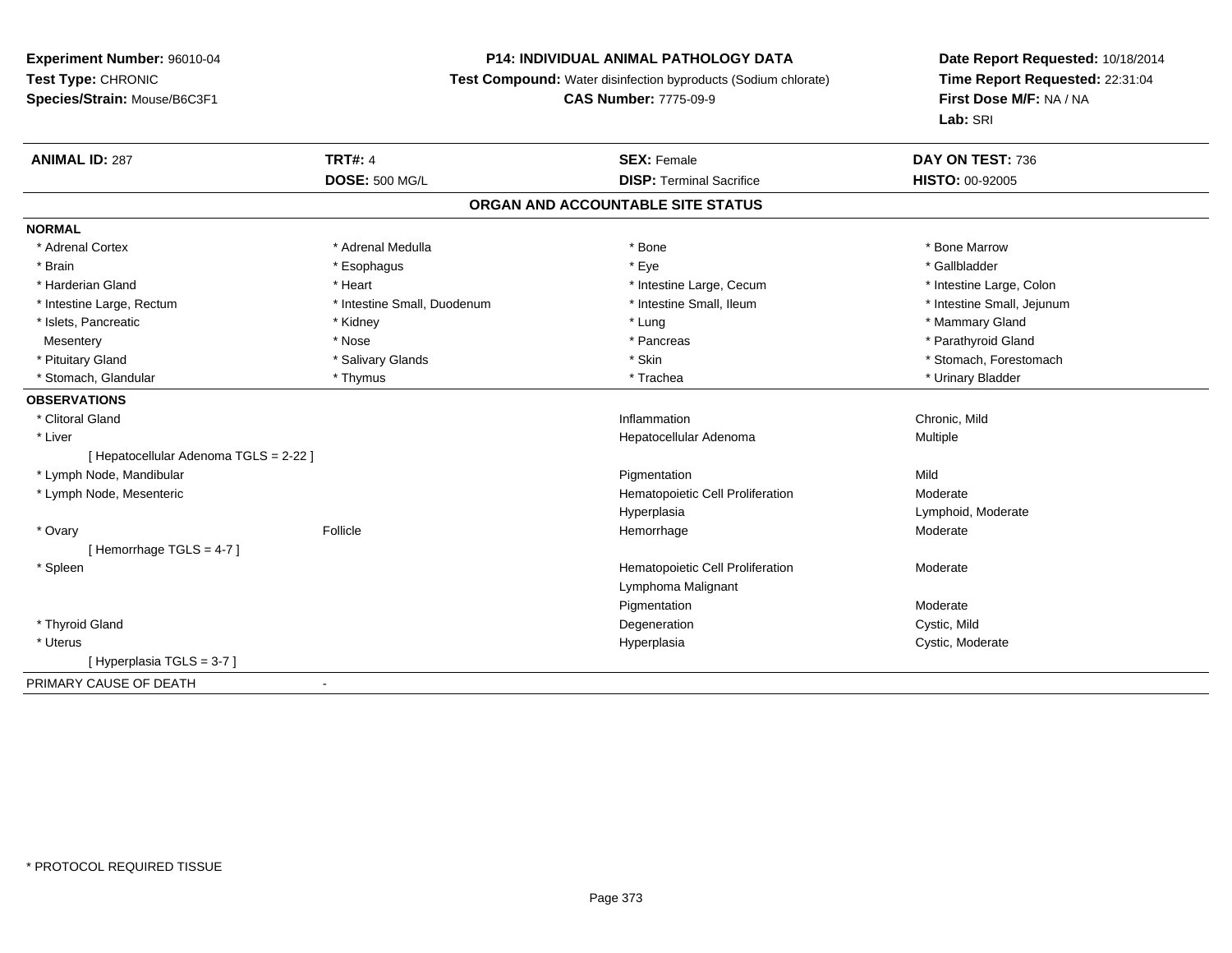# **P14: INDIVIDUAL ANIMAL PATHOLOGY DATA**

**Test Compound:** Water disinfection byproducts (Sodium chlorate)

**CAS Number:** 7775-09-9

| <b>ANIMAL ID: 288</b>          | <b>TRT#: 4</b>           | <b>SEX: Female</b>                | DAY ON TEST: 552         |
|--------------------------------|--------------------------|-----------------------------------|--------------------------|
|                                | <b>DOSE: 500 MG/L</b>    | <b>DISP: Natural Death</b>        | <b>HISTO: 00-88781</b>   |
|                                |                          | ORGAN AND ACCOUNTABLE SITE STATUS |                          |
| <b>NORMAL</b>                  |                          |                                   |                          |
| * Adrenal Cortex               | * Adrenal Medulla        | * Bone                            | * Brain                  |
| * Clitoral Gland               | * Esophagus              | * Harderian Gland                 | * Heart                  |
| * Intestine Large, Rectum      | * Liver                  | * Lymph Node, Mandibular          | * Mammary Gland          |
| * Nose                         | * Parathyroid Gland      | * Pituitary Gland                 | * Salivary Glands        |
| * Skin                         | * Stomach, Forestomach   | * Thymus                          | * Thyroid Gland          |
| * Trachea                      | * Urinary Bladder        |                                   |                          |
| <b>MISSING</b>                 |                          |                                   |                          |
| * Lymph Node, Mesenteric       |                          |                                   |                          |
| <b>AUTO PRECLUDES DIAG.</b>    |                          |                                   |                          |
| * Eye                          | * Gallbladder            | * Intestine Large, Cecum          | * Intestine Large, Colon |
| * Intestine Small, Duodenum    | * Intestine Small, Ileum | * Intestine Small, Jejunum        | * Islets, Pancreatic     |
| * Kidney                       | * Pancreas               | * Spleen                          | * Stomach, Glandular     |
| <b>INSUFFICIENT TISSUE</b>     |                          |                                   |                          |
| * Ovary                        |                          |                                   |                          |
| <b>OBSERVATIONS</b>            |                          |                                   |                          |
| * Bone Marrow                  |                          | Hyperplasia                       | Moderate                 |
| * Lung                         |                          | Edema                             | Moderate                 |
|                                |                          | Hemorrhage                        | Minimal                  |
| Mesentery                      | Fat                      | Necrosis                          | Moderate                 |
| [ Necrosis TGLS = 1-21, 2-22 ] |                          |                                   |                          |
| * Uterus                       |                          | Hyperplasia                       | Cystic, Mild             |
| PRIMARY CAUSE OF DEATH         | - UNCERTAIN              |                                   |                          |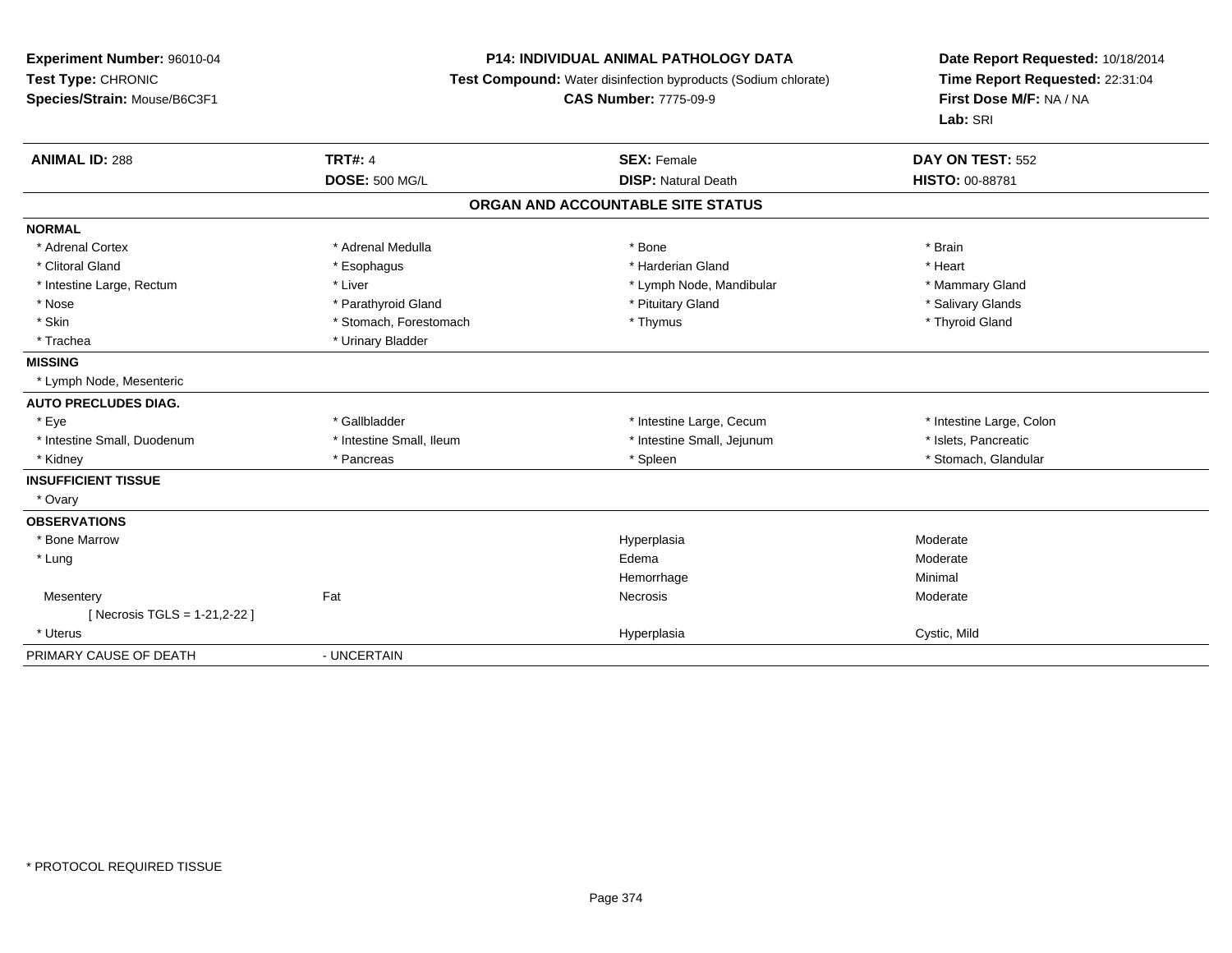#### **P14: INDIVIDUAL ANIMAL PATHOLOGY DATA**

**Test Compound:** Water disinfection byproducts (Sodium chlorate)

**CAS Number:** 7775-09-9

| <b>ANIMAL ID: 289</b>      | <b>TRT#: 4</b>              | <b>SEX: Female</b>                | DAY ON TEST: 736           |
|----------------------------|-----------------------------|-----------------------------------|----------------------------|
|                            | <b>DOSE: 500 MG/L</b>       | <b>DISP: Terminal Sacrifice</b>   | <b>HISTO: 00-92006</b>     |
|                            |                             | ORGAN AND ACCOUNTABLE SITE STATUS |                            |
| <b>NORMAL</b>              |                             |                                   |                            |
| * Adrenal Cortex           | * Adrenal Medulla           | * Bone                            | * Bone Marrow              |
| * Brain                    | * Clitoral Gland            | * Esophagus                       | * Eye                      |
| * Gallbladder              | * Heart                     | * Intestine Large, Cecum          | * Intestine Large, Colon   |
| * Intestine Large, Rectum  | * Intestine Small, Duodenum | * Intestine Small, Ileum          | * Intestine Small, Jejunum |
| * Islets, Pancreatic       | * Liver                     | * Lymph Node, Mesenteric          | * Mammary Gland            |
| * Nose                     | * Pancreas                  | * Parathyroid Gland               | * Salivary Glands          |
| * Skin                     | * Stomach, Forestomach      | * Stomach, Glandular              | * Thymus                   |
| * Trachea                  | * Urinary Bladder           |                                   |                            |
| <b>MISSING</b>             |                             |                                   |                            |
| * Lymph Node, Mandibular   |                             |                                   |                            |
| <b>OBSERVATIONS</b>        |                             |                                   |                            |
| * Harderian Gland          |                             | Adenoma                           |                            |
| * Kidney                   |                             | Hyperplasia                       | Lymphoid, Mild             |
|                            |                             | Infarct                           | Mild                       |
| * Lung                     |                             | Hemorrhage                        | Mild                       |
| Mesentery                  | Fat                         | Necrosis                          | Marked                     |
| [ Necrosis TGLS = $1-21$ ] |                             |                                   |                            |
| * Ovary                    |                             | Cystadenoma                       |                            |
| * Pituitary Gland          | <b>Pars Distalis</b>        | Hyperplasia                       | Focal, Mild                |
| * Spleen                   |                             | Lymphoma Malignant                |                            |
|                            |                             | Pigmentation                      | Moderate                   |
| * Thyroid Gland            |                             | Degeneration                      | Cystic, Mild               |
| * Uterus                   |                             | Hyperplasia                       | Cystic, Moderate           |
| [Hyperplasia TGLS = 2-7]   |                             |                                   |                            |
| PRIMARY CAUSE OF DEATH     | $\sim$                      |                                   |                            |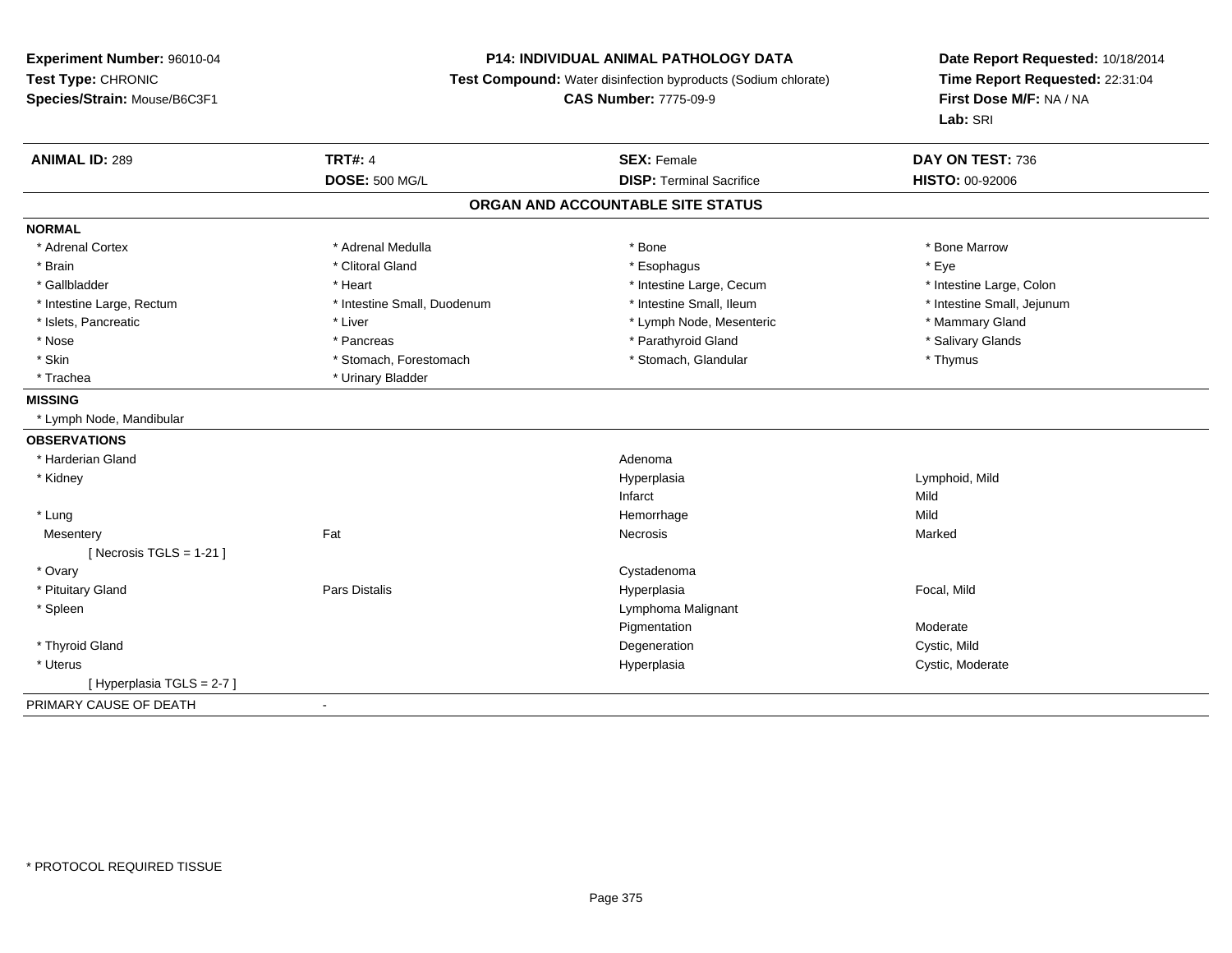### **P14: INDIVIDUAL ANIMAL PATHOLOGY DATA**

**Test Compound:** Water disinfection byproducts (Sodium chlorate)

**CAS Number:** 7775-09-9

| <b>ANIMAL ID: 290</b>                    | <b>TRT#: 4</b>                   | <b>SEX: Female</b>                | DAY ON TEST: 727         |  |
|------------------------------------------|----------------------------------|-----------------------------------|--------------------------|--|
|                                          | <b>DOSE: 500 MG/L</b>            | <b>DISP: Natural Death</b>        | <b>HISTO: 00-92007</b>   |  |
|                                          |                                  | ORGAN AND ACCOUNTABLE SITE STATUS |                          |  |
| <b>NORMAL</b>                            |                                  |                                   |                          |  |
| * Adrenal Cortex                         | * Adrenal Medulla                | * Bone                            | * Brain                  |  |
| * Clitoral Gland                         | * Esophagus                      | * Eye                             | * Harderian Gland        |  |
| * Heart                                  | * Intestine Large, Colon         | * Intestine Large, Rectum         | * Islets, Pancreatic     |  |
| * Lymph Node, Mandibular                 | * Lymph Node, Mesenteric         | * Mammary Gland                   | * Nose                   |  |
| * Ovary                                  | * Pancreas                       | * Pituitary Gland                 | * Salivary Glands        |  |
| * Skin                                   | * Stomach, Forestomach           | * Stomach, Glandular              | * Thyroid Gland          |  |
| * Trachea                                | * Urinary Bladder                |                                   |                          |  |
| <b>MISSING</b>                           |                                  |                                   |                          |  |
| * Thymus                                 |                                  |                                   |                          |  |
| <b>AUTO PRECLUDES DIAG.</b>              |                                  |                                   |                          |  |
| * Gallbladder                            | * Intestine Large, Cecum         | * Intestine Small, Duodenum       | * Intestine Small, Ileum |  |
| * Intestine Small, Jejunum               |                                  |                                   |                          |  |
| <b>OBSERVATIONS</b>                      |                                  |                                   |                          |  |
| * Bone Marrow                            |                                  | Hyperplasia                       | Moderate                 |  |
| * Kidney                                 |                                  | Nephropathy                       | Minimal                  |  |
| * Liver                                  |                                  | <b>Eosinophilic Focus</b>         |                          |  |
|                                          |                                  | Hepatocellular Carcinoma          |                          |  |
|                                          | Kupffer Cell                     | Pigmentation                      | Moderate                 |  |
| [ Hepatocellular Carcinoma TGLS = 2-22 ] |                                  |                                   |                          |  |
| * Lung                                   |                                  | Edema                             | Mild                     |  |
| Mesentery                                | Fat                              | Necrosis                          | Moderate                 |  |
| [Necrosis TGLS = $1-21$ ]                |                                  |                                   |                          |  |
| * Parathyroid Gland                      |                                  | Cyst                              | Moderate                 |  |
| * Spleen                                 | Lymph Follic                     | Atrophy                           | Moderate                 |  |
|                                          |                                  | Hematopoietic Cell Proliferation  | Mild                     |  |
|                                          |                                  | Pigmentation                      | Moderate                 |  |
| * Uterus                                 |                                  | Hyperplasia                       | Cystic, Moderate         |  |
| PRIMARY CAUSE OF DEATH                   | - Liver Hepatocellular Carcinoma |                                   |                          |  |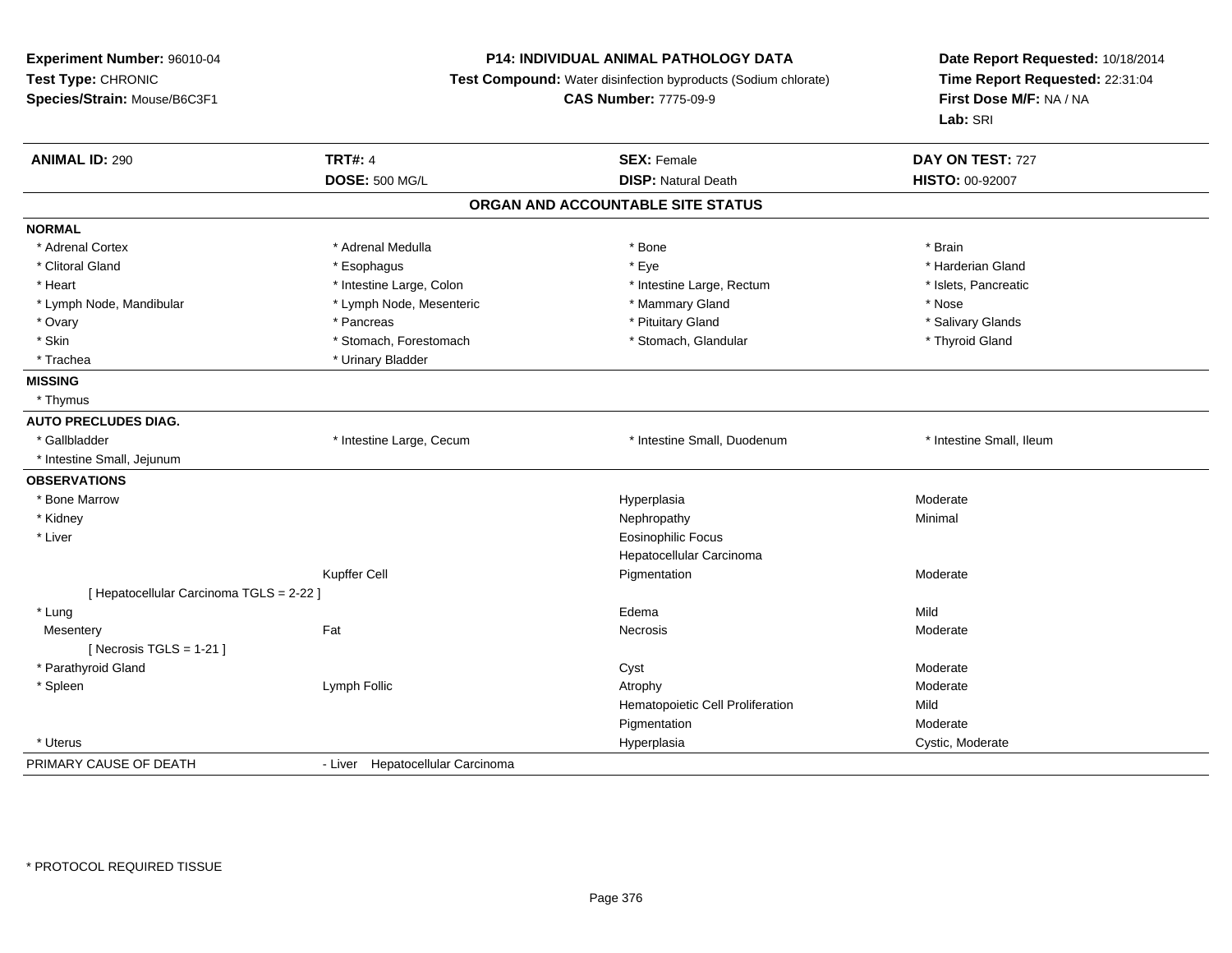# **P14: INDIVIDUAL ANIMAL PATHOLOGY DATA**

**Test Compound:** Water disinfection byproducts (Sodium chlorate)

# **CAS Number:** 7775-09-9

| <b>ANIMAL ID: 291</b>                           | <b>TRT#: 4</b>                                                        | <b>SEX: Female</b>                | DAY ON TEST: 735           |  |
|-------------------------------------------------|-----------------------------------------------------------------------|-----------------------------------|----------------------------|--|
|                                                 | <b>DOSE: 500 MG/L</b>                                                 | <b>DISP: Terminal Sacrifice</b>   | <b>HISTO: 00-92008</b>     |  |
|                                                 |                                                                       | ORGAN AND ACCOUNTABLE SITE STATUS |                            |  |
| <b>NORMAL</b>                                   |                                                                       |                                   |                            |  |
| * Adrenal Cortex                                | * Adrenal Medulla                                                     | * Bone                            | * Brain                    |  |
| * Clitoral Gland                                | * Esophagus                                                           | * Eye                             | * Gallbladder              |  |
| * Harderian Gland                               | * Heart                                                               | * Intestine Large, Cecum          | * Intestine Large, Colon   |  |
| * Intestine Large, Rectum                       | * Intestine Small, Duodenum                                           | * Intestine Small. Ileum          | * Intestine Small, Jejunum |  |
| * Islets, Pancreatic                            | * Liver                                                               | * Lung                            | * Lymph Node, Mandibular   |  |
| * Lymph Node, Mesenteric                        | * Nose                                                                | * Ovary                           | * Parathyroid Gland        |  |
| * Pituitary Gland                               | * Salivary Glands                                                     | * Skin                            | * Stomach, Forestomach     |  |
| * Stomach, Glandular                            | * Thyroid Gland                                                       | * Trachea                         | * Urinary Bladder          |  |
| <b>OBSERVATIONS</b>                             |                                                                       |                                   |                            |  |
| * Bone Marrow                                   |                                                                       | Hyperplasia                       | Mild                       |  |
| * Kidney                                        |                                                                       | Nephropathy                       | Minimal                    |  |
| * Mammary Gland                                 |                                                                       | Hyperplasia                       | Minimal                    |  |
| * Pancreas                                      |                                                                       | Atrophy                           | Marked                     |  |
| * Parathyroid GI                                |                                                                       |                                   |                            |  |
|                                                 | Note: MILD FOCAL HYPERPLASIA OF ONE PARATHYROID GLAND; NOT TABULATED. |                                   |                            |  |
| * Spleen                                        |                                                                       | Hematopoietic Cell Proliferation  | Mild                       |  |
|                                                 |                                                                       | Lymphoma Malignant                |                            |  |
| [ Hematopoietic Cell Proliferation TGLS = 1-6 ] |                                                                       |                                   |                            |  |
| [ Lymphoma Malignant TGLS = 1-6 ]               |                                                                       |                                   |                            |  |
| * Thymus                                        |                                                                       | Lymphoma Malignant                |                            |  |
| * Uterus                                        |                                                                       | Hyperplasia                       | Cystic, Moderate           |  |
| [Hyperplasia TGLS = 2-7]                        |                                                                       |                                   |                            |  |
| PRIMARY CAUSE OF DEATH                          | ٠                                                                     |                                   |                            |  |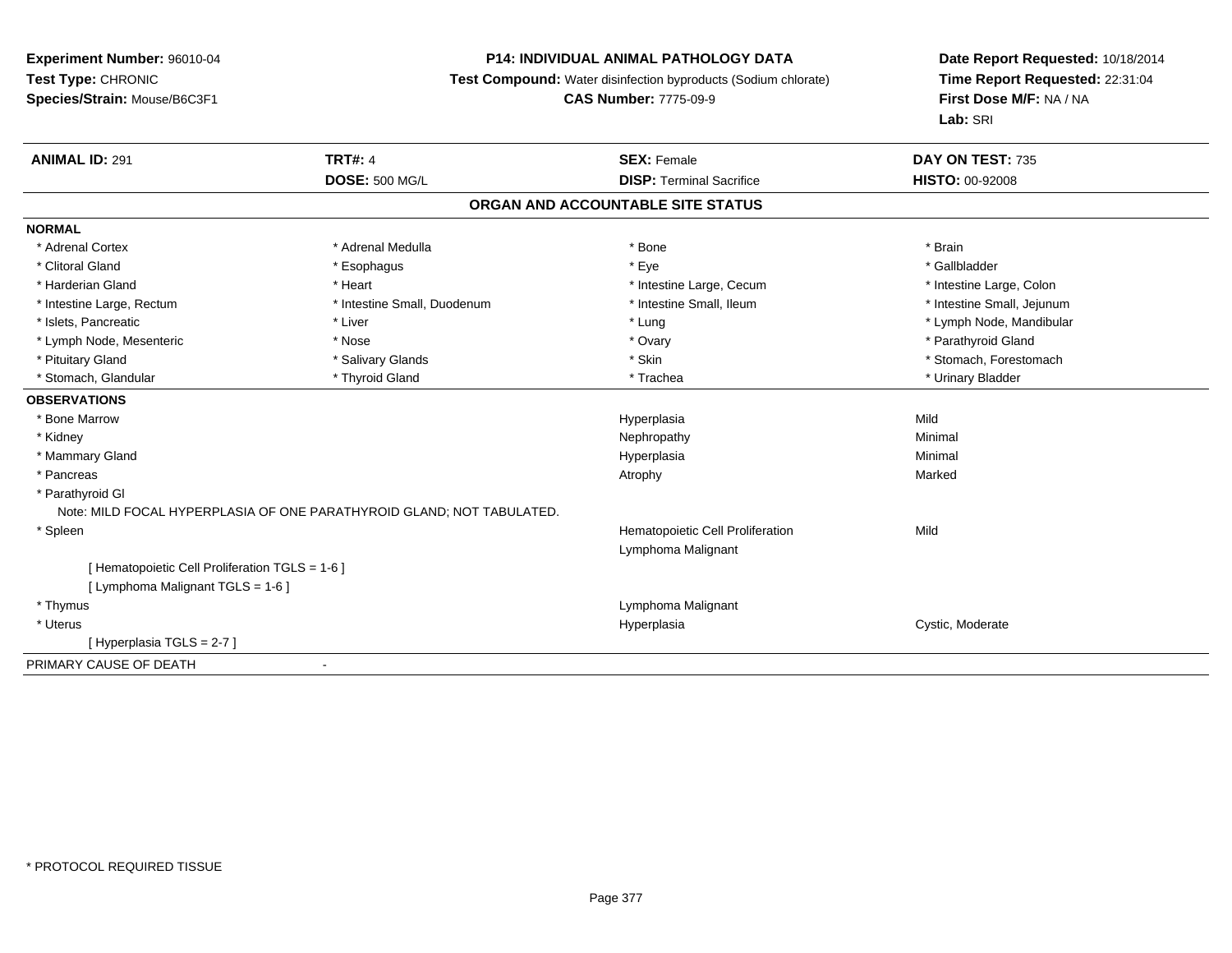# **P14: INDIVIDUAL ANIMAL PATHOLOGY DATA**

**Test Compound:** Water disinfection byproducts (Sodium chlorate)

**CAS Number:** 7775-09-9

**Date Report Requested:** 10/18/2014**Time Report Requested:** 22:31:04**First Dose M/F:** NA / NA**Lab:** SRI

| <b>ANIMAL ID: 292</b>           | <b>TRT#: 4</b>                                                                           | <b>SEX: Female</b>                | DAY ON TEST: 713           |
|---------------------------------|------------------------------------------------------------------------------------------|-----------------------------------|----------------------------|
|                                 | <b>DOSE: 500 MG/L</b>                                                                    | <b>DISP:</b> Moribund Sacrifice   | HISTO: 00-90956            |
|                                 |                                                                                          | ORGAN AND ACCOUNTABLE SITE STATUS |                            |
| <b>NORMAL</b>                   |                                                                                          |                                   |                            |
| * Adrenal Cortex                | * Adrenal Medulla                                                                        | * Bone                            | * Brain                    |
| * Clitoral Gland                | * Esophagus                                                                              | * Eye                             | * Gallbladder              |
| * Harderian Gland               | * Heart                                                                                  | * Intestine Large, Cecum          | * Intestine Large, Colon   |
| * Intestine Large, Rectum       | * Intestine Small, Duodenum                                                              | * Intestine Small, Ileum          | * Intestine Small, Jejunum |
| * Islets, Pancreatic            | * Lymph Node, Mesenteric                                                                 | * Nose                            | * Pancreas                 |
| * Parathyroid Gland             | * Pituitary Gland                                                                        | * Stomach, Forestomach            | * Stomach, Glandular       |
| * Trachea                       |                                                                                          |                                   |                            |
| <b>MISSING</b>                  |                                                                                          |                                   |                            |
| * Ovary                         |                                                                                          |                                   |                            |
| <b>INSUFFICIENT TISSUE</b>      |                                                                                          |                                   |                            |
| * Thymus                        |                                                                                          |                                   |                            |
| <b>OBSERVATIONS</b>             |                                                                                          |                                   |                            |
| * Bone Marrow                   |                                                                                          | Hyperplasia                       | Moderate                   |
| * Kidney                        | <b>Renal Tubule</b>                                                                      | Accumulation, Hyaline Droplet     | Mild                       |
|                                 |                                                                                          | Nephropathy                       | Mild                       |
| * Liver                         | Kupffer Cell                                                                             | Hyperplasia                       | Moderate                   |
|                                 | Kupffer Cell                                                                             | Pigmentation                      | Mild                       |
| * Lung                          |                                                                                          | Liposarcoma                       | Metastatic (Skin)          |
| Lymph Node                      | <b>Iliac</b>                                                                             | Liposarcoma                       | Metastatic (Skin)          |
|                                 |                                                                                          | Liposarcoma                       | Metastatic (Skin)          |
| [ Liposarcoma TGLS = 3-22 ]     |                                                                                          |                                   |                            |
| [ Liposarcoma TGLS = 7-24 ]     |                                                                                          |                                   |                            |
| * Lymph Node, Mandibular        |                                                                                          | Hyperplasia                       | Lymphoid, Mild             |
| * Mammary Gland                 |                                                                                          | Hyperplasia                       | Marked                     |
| Mesentery                       | Fat                                                                                      | Necrosis                          | Marked                     |
|                                 | Note: METASTATIC LIPOSARCOMA PRESENT IN MESENTERY ON SLIDES 5, 7, AND 10; NOT TABULATED. |                                   |                            |
| [Necrosis TGLS = 5-25,6-23]     |                                                                                          |                                   |                            |
| * Salivary Glands               |                                                                                          | Hyperplasia                       | Lymphoid, Mild             |
| * Skin                          | <b>Subcut Tiss</b>                                                                       | Liposarcoma                       |                            |
| $I$ l inosarcoma TCI S = 2-21 l |                                                                                          |                                   |                            |

[ Liposarcoma TGLS = 2-21 ]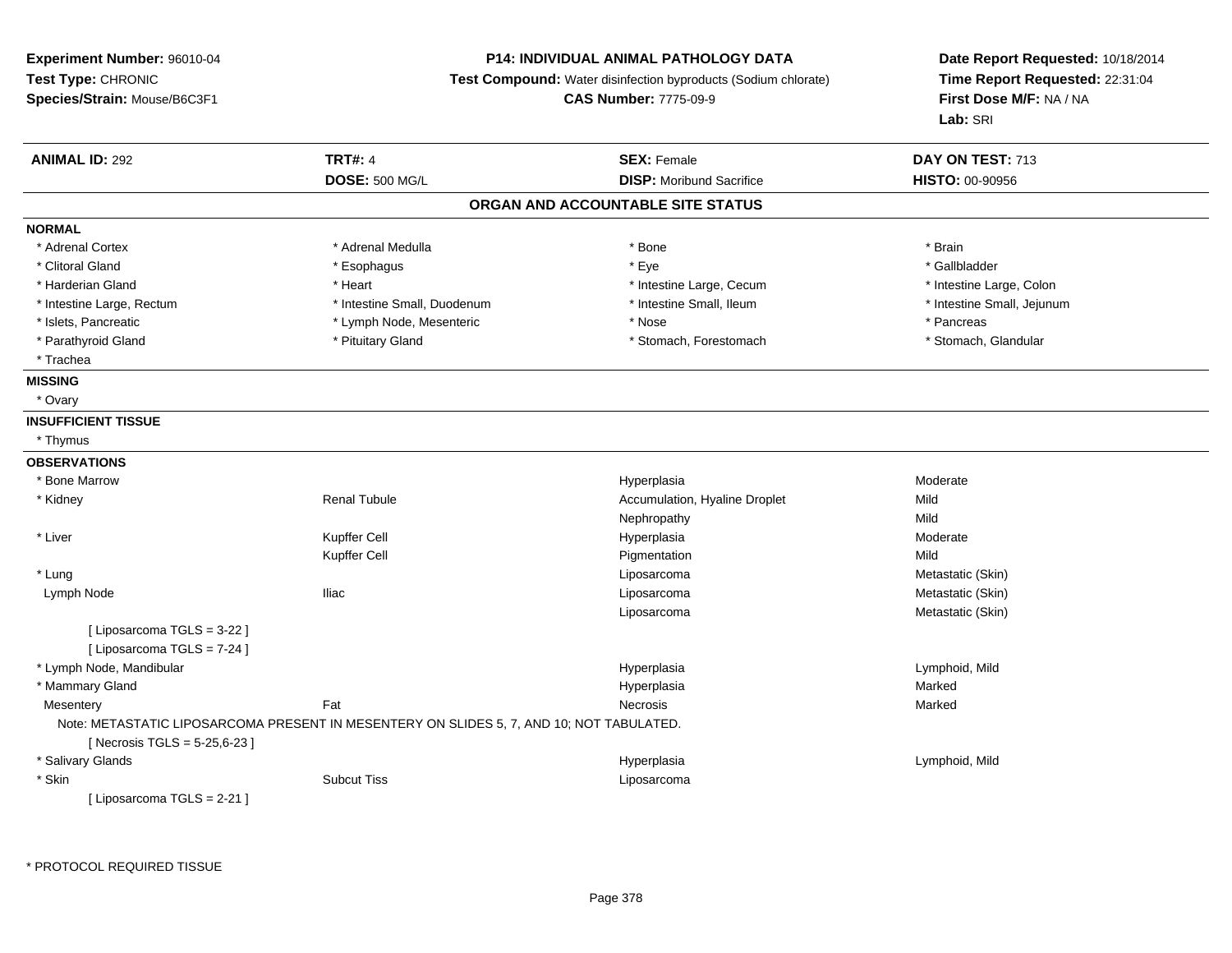| <b>Experiment Number: 96010-04</b><br><b>Test Type: CHRONIC</b><br>Species/Strain: Mouse/B6C3F1 |                                | <b>P14: INDIVIDUAL ANIMAL PATHOLOGY DATA</b><br><b>Test Compound:</b> Water disinfection byproducts (Sodium chlorate)<br><b>CAS Number: 7775-09-9</b> | Date Report Requested: 10/18/2014<br>Time Report Requested: 22:31:04<br>First Dose M/F: NA / NA<br>Lab: SRI |
|-------------------------------------------------------------------------------------------------|--------------------------------|-------------------------------------------------------------------------------------------------------------------------------------------------------|-------------------------------------------------------------------------------------------------------------|
| <b>ANIMAL ID: 292</b>                                                                           | <b>TRT#: 4</b>                 | <b>SEX: Female</b>                                                                                                                                    | DAY ON TEST: 713                                                                                            |
|                                                                                                 | <b>DOSE: 500 MG/L</b>          | <b>DISP:</b> Moribund Sacrifice                                                                                                                       | <b>HISTO: 00-90956</b>                                                                                      |
|                                                                                                 |                                | ORGAN AND ACCOUNTABLE SITE STATUS                                                                                                                     |                                                                                                             |
| * Spleen                                                                                        |                                | Hematopoietic Cell Proliferation                                                                                                                      | Mild                                                                                                        |
|                                                                                                 |                                | Pigmentation                                                                                                                                          | Mild                                                                                                        |
| [Hematopoietic Cell Proliferation TGLS = $4-6$ ]                                                |                                |                                                                                                                                                       |                                                                                                             |
| * Thyroid Gland                                                                                 | <b>Follicular Cel</b>          | Hypertrophy                                                                                                                                           | Moderate                                                                                                    |
| * Urinary Bladder                                                                               |                                | Hyperplasia                                                                                                                                           | Lymphoid, Mild                                                                                              |
| * Uterus                                                                                        |                                | Hyperplasia                                                                                                                                           | Cystic, Marked                                                                                              |
| [Hyperplasia TGLS = $1-7$ ]                                                                     |                                |                                                                                                                                                       |                                                                                                             |
| PRIMARY CAUSE OF DEATH                                                                          | - Skin Subcut Tiss Liposarcoma |                                                                                                                                                       |                                                                                                             |
| Animal Note: NORMAL-APPEARING PANCREAS PRESENT ON SLIDE 25.                                     |                                |                                                                                                                                                       |                                                                                                             |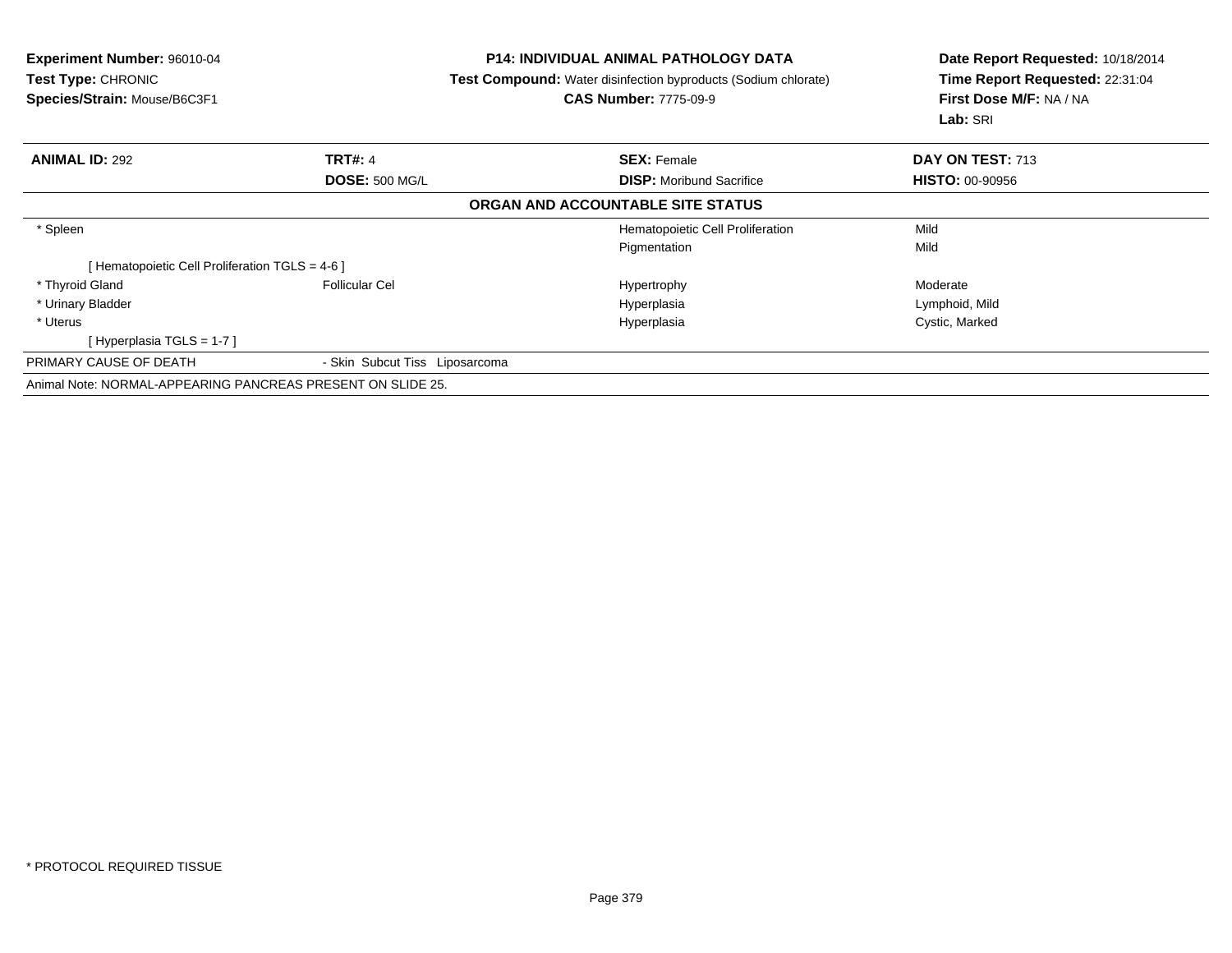# **P14: INDIVIDUAL ANIMAL PATHOLOGY DATA**

**Test Compound:** Water disinfection byproducts (Sodium chlorate)

# **CAS Number:** 7775-09-9

| <b>ANIMAL ID: 293</b>                           | <b>TRT#: 4</b>                     | <b>SEX: Female</b>                | DAY ON TEST: 461           |
|-------------------------------------------------|------------------------------------|-----------------------------------|----------------------------|
|                                                 | <b>DOSE: 500 MG/L</b>              | <b>DISP:</b> Moribund Sacrifice   | <b>HISTO: 00-88173</b>     |
|                                                 |                                    | ORGAN AND ACCOUNTABLE SITE STATUS |                            |
| <b>NORMAL</b>                                   |                                    |                                   |                            |
| * Adrenal Cortex                                | * Adrenal Medulla                  | * Bone                            | * Brain                    |
| * Clitoral Gland                                | * Esophagus                        | * Eye                             | * Gallbladder              |
| * Harderian Gland                               | * Heart                            | * Intestine Large, Cecum          | * Intestine Large, Colon   |
| * Intestine Large, Rectum                       | * Intestine Small, Duodenum        | * Intestine Small, Ileum          | * Intestine Small, Jejunum |
| * Kidney                                        | * Lung                             | * Lymph Node, Mesenteric          | * Mammary Gland            |
| Mesentery                                       | * Nose                             | * Ovary                           | * Pancreas                 |
| * Parathyroid Gland                             | * Pituitary Gland                  | * Salivary Glands                 | * Skin                     |
| * Stomach, Forestomach                          | * Stomach, Glandular               | * Thymus                          | * Thyroid Gland            |
| * Trachea                                       | * Urinary Bladder                  |                                   |                            |
| <b>OBSERVATIONS</b>                             |                                    |                                   |                            |
| * Bone Marrow                                   |                                    | Hyperplasia                       | Moderate                   |
| * Islets, Pancreatic                            |                                    | Hyperplasia                       | Mild                       |
| * Liver                                         |                                    | Hematopoietic Cell Proliferation  | Moderate                   |
|                                                 |                                    | Hepatodiaphragmatic Nodule        |                            |
| [ Hepatodiaphragmatic Nodule TGLS = 5-24 ]      |                                    |                                   |                            |
| * Lymph Node, Mandibular                        |                                    | Hyperplasia                       | Lymphoid, Mild             |
| Skeletal Muscle                                 |                                    | Rhabdomyosarcoma                  |                            |
| [ Rhabdomyosarcoma TGLS = 1-21,1-22 ]           |                                    |                                   |                            |
| * Spleen                                        |                                    | Hematopoietic Cell Proliferation  | Moderate                   |
| [ Hematopoietic Cell Proliferation TGLS = 2-6 ] |                                    |                                   |                            |
| * Uterus                                        |                                    | Hyperplasia                       | Cystic, Moderate           |
| [Hyperplasia TGLS = 4-7]                        |                                    |                                   |                            |
| PRIMARY CAUSE OF DEATH                          | - Skeletal Muscle Rhabdomyosarcoma |                                   |                            |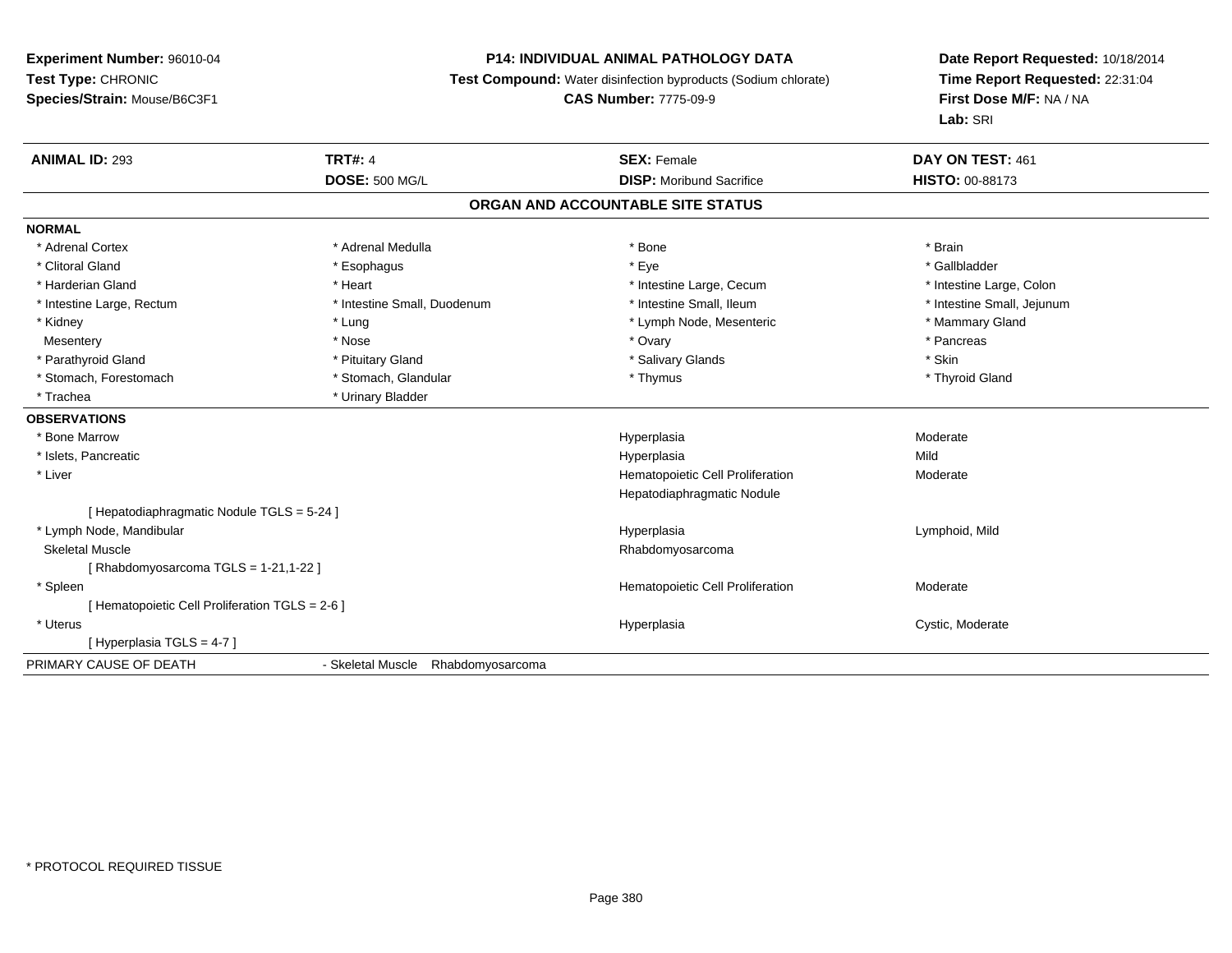#### **P14: INDIVIDUAL ANIMAL PATHOLOGY DATA**

**Test Compound:** Water disinfection byproducts (Sodium chlorate)

**CAS Number:** 7775-09-9

| <b>ANIMAL ID: 294</b>     | <b>TRT#: 4</b>                                                      | <b>SEX: Female</b>                | DAY ON TEST: 735           |
|---------------------------|---------------------------------------------------------------------|-----------------------------------|----------------------------|
|                           | <b>DOSE: 500 MG/L</b>                                               | <b>DISP: Terminal Sacrifice</b>   | <b>HISTO: 00-92009</b>     |
|                           |                                                                     | ORGAN AND ACCOUNTABLE SITE STATUS |                            |
| <b>NORMAL</b>             |                                                                     |                                   |                            |
| * Adrenal Cortex          | * Adrenal Medulla                                                   | * Bone                            | * Bone Marrow              |
| * Brain                   | * Clitoral Gland                                                    | * Esophagus                       | * Eye                      |
| * Gallbladder             | * Harderian Gland                                                   | * Heart                           | * Intestine Large, Colon   |
| * Intestine Large, Rectum | * Intestine Small, Duodenum                                         | * Intestine Small, Ileum          | * Intestine Small, Jejunum |
| * Kidney                  | * Liver                                                             | * Lung                            | * Lymph Node, Mesenteric   |
| * Mammary Gland           | Mesentery                                                           | * Nose                            | * Ovary                    |
| * Pancreas                | * Parathyroid Gland                                                 | * Pituitary Gland                 | * Salivary Glands          |
| * Skin                    | * Stomach, Forestomach                                              | * Stomach, Glandular              | * Thymus                   |
| * Trachea                 |                                                                     |                                   |                            |
| <b>OBSERVATIONS</b>       |                                                                     |                                   |                            |
| * Intestine Large, Cecum  |                                                                     | Edema                             | Mild                       |
| * Islets, Pancreatic      |                                                                     | Hyperplasia                       | Mild                       |
| * Lymph Node, Mandibular  |                                                                     | Pigmentation                      | Moderate                   |
| * Spleen                  |                                                                     | Hematopoietic Cell Proliferation  | Mild                       |
|                           |                                                                     | Pigmentation                      | Moderate                   |
| * Thyroid Gland           |                                                                     | Degeneration                      | Cystic, Moderate           |
| * Urinary Bladder         |                                                                     | Hyperplasia                       | Lymphoid, Mild             |
| * Uterus                  |                                                                     | Hyperplasia                       | Cystic, Marked             |
|                           | Note: EXCESSIVE EDEMA IN ENDOMETRIUM AND MUSCULARIS; NOT TABULATED. |                                   |                            |
| [Hyperplasia TGLS = 1-7]  |                                                                     |                                   |                            |
| PRIMARY CAUSE OF DEATH    |                                                                     |                                   |                            |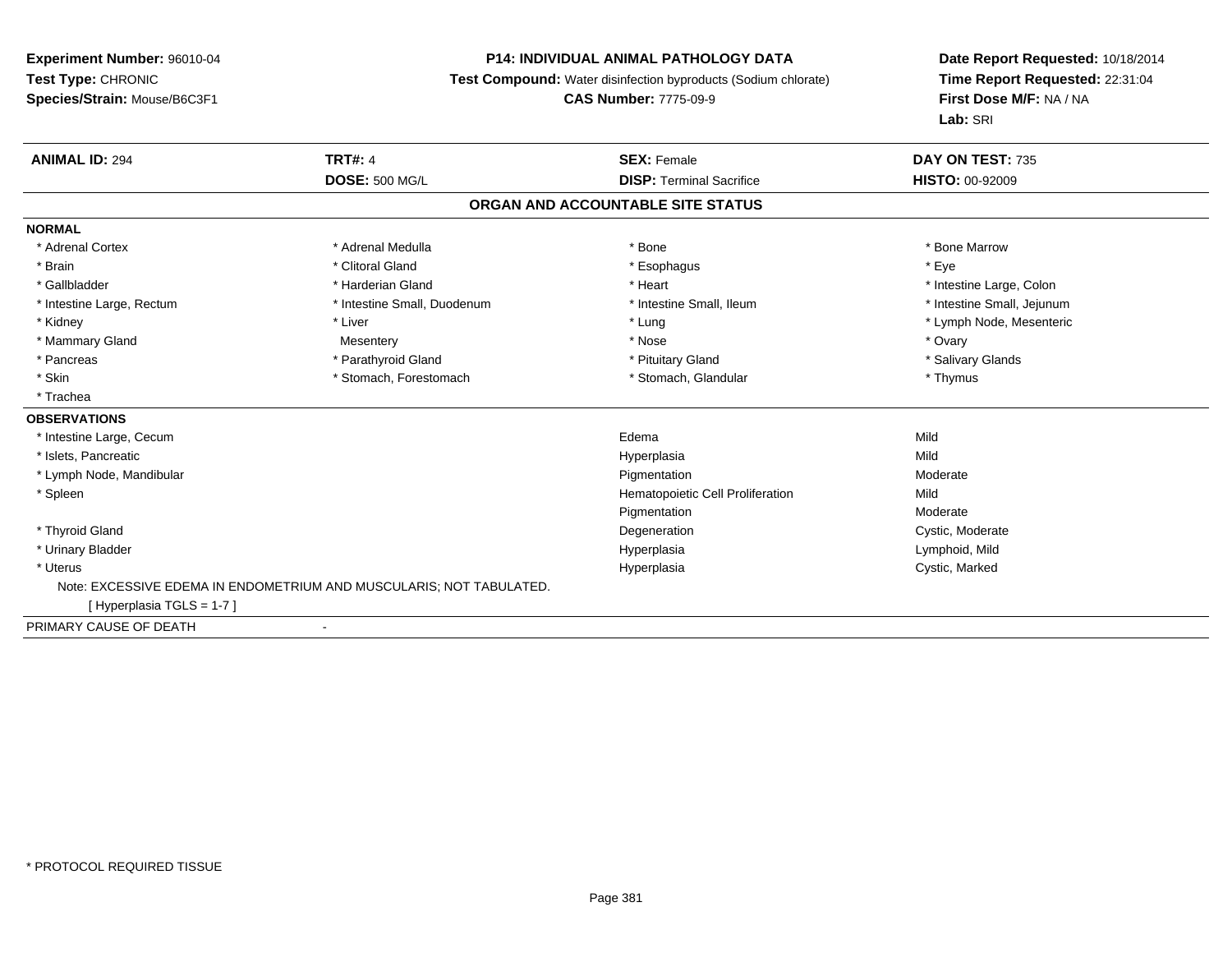#### **P14: INDIVIDUAL ANIMAL PATHOLOGY DATA**

**Test Compound:** Water disinfection byproducts (Sodium chlorate)

**CAS Number:** 7775-09-9

**Date Report Requested:** 10/18/2014**Time Report Requested:** 22:31:04**First Dose M/F:** NA / NA**Lab:** SRI

| <b>ANIMAL ID: 295</b>                                 | <b>TRT#: 4</b>             | <b>SEX: Female</b>                | DAY ON TEST: 735            |
|-------------------------------------------------------|----------------------------|-----------------------------------|-----------------------------|
|                                                       | <b>DOSE: 500 MG/L</b>      | <b>DISP: Terminal Sacrifice</b>   | HISTO: 00-92010             |
|                                                       |                            | ORGAN AND ACCOUNTABLE SITE STATUS |                             |
| <b>NORMAL</b>                                         |                            |                                   |                             |
| * Adrenal Medulla                                     | * Bone                     | * Brain                           | * Esophagus                 |
| * Eye                                                 | * Gallbladder              | * Harderian Gland                 | * Heart                     |
| * Intestine Large, Cecum                              | * Intestine Large, Colon   | * Intestine Large, Rectum         | * Intestine Small, Duodenum |
| * Intestine Small, Ileum                              | * Intestine Small, Jejunum | * Islets, Pancreatic              | * Kidney                    |
| * Mammary Gland                                       | * Nose                     | * Ovary                           | * Pancreas                  |
| * Parathyroid Gland                                   | * Pituitary Gland          | * Skin                            | * Stomach, Glandular        |
| * Thymus                                              | * Trachea                  |                                   |                             |
| <b>MISSING</b>                                        |                            |                                   |                             |
| * Clitoral Gland                                      |                            |                                   |                             |
| <b>OBSERVATIONS</b>                                   |                            |                                   |                             |
| * Adrenal Cortex                                      |                            | Accessory Adrenal Cortical Nodule | Moderate                    |
| * Bone Marrow                                         |                            | Hyperplasia                       | Mild                        |
|                                                       |                            | Myelofibrosis                     | Moderate                    |
| * Liver                                               |                            | <b>Eosinophilic Focus</b>         |                             |
| * Lung                                                |                            | Edema                             | Mild                        |
| * Lymph Node, Mandibular                              |                            | Pigmentation                      | Moderate                    |
| * Lymph Node, Mesenteric                              |                            | Hyperplasia                       | Lymphoid, Mild              |
| * Salivary Glands                                     |                            | Hyperplasia                       | Lymphoid, Mild              |
| * Spleen                                              |                            | Hematopoietic Cell Proliferation  | Mild                        |
|                                                       |                            | Hyperplasia                       | Lymphoid, Mild              |
|                                                       |                            | Pigmentation                      | Mild                        |
| * Stomach, Forestomach<br>[ Hyperplasia TGLS = 2-21 ] | Epithelium                 | Hyperplasia                       | Moderate                    |
| * Thyroid Gland                                       |                            | Degeneration                      | Cystic, Moderate            |
| * Urinary Bladder                                     |                            | Hyperplasia                       | Lymphoid, Mild              |
| * Uterus                                              |                            | Hyperplasia                       | Cystic, Moderate            |
| [Hyperplasia TGLS = 1-7]                              |                            |                                   |                             |
| PRIMARY CAUSE OF DEATH                                |                            |                                   |                             |

Animal Note: INFUSION ARTIFACT IN URINARY BLADDER.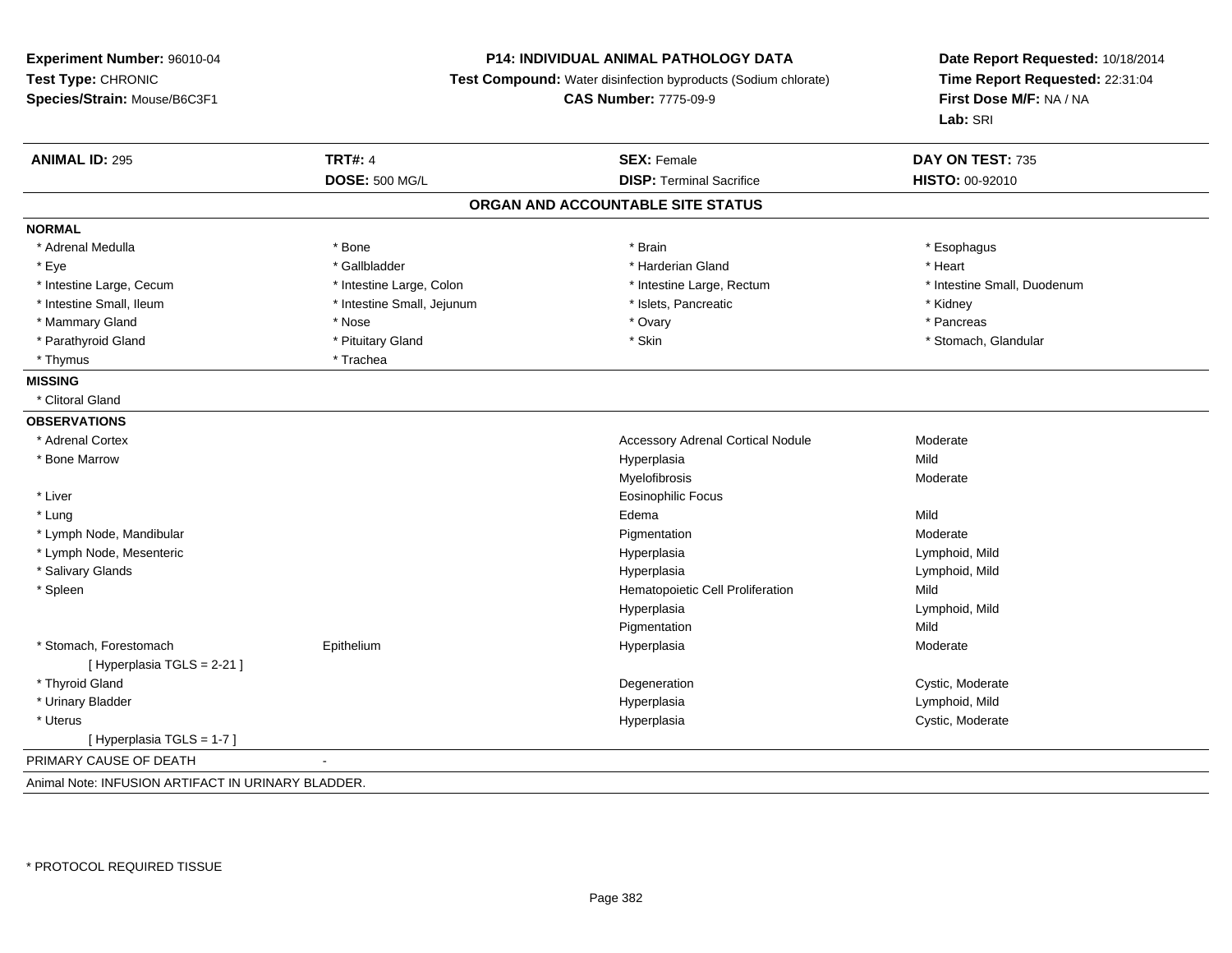# **P14: INDIVIDUAL ANIMAL PATHOLOGY DATA**

**Test Compound:** Water disinfection byproducts (Sodium chlorate)

# **CAS Number:** 7775-09-9

| <b>ANIMAL ID: 296</b>                          | <b>TRT#: 4</b>                  | <b>SEX: Female</b>                | DAY ON TEST: 513            |
|------------------------------------------------|---------------------------------|-----------------------------------|-----------------------------|
|                                                | <b>DOSE: 500 MG/L</b>           | <b>DISP: Natural Death</b>        | <b>HISTO: 00-88368</b>      |
|                                                |                                 | ORGAN AND ACCOUNTABLE SITE STATUS |                             |
| <b>NORMAL</b>                                  |                                 |                                   |                             |
| * Adrenal Cortex                               | * Adrenal Medulla               | * Bone                            | * Brain                     |
| * Esophagus                                    | * Eye                           | * Harderian Gland                 | * Heart                     |
| * Intestine Large, Cecum                       | * Intestine Large, Colon        | * Intestine Large, Rectum         | * Intestine Small, Duodenum |
| * Intestine Small, Jejunum                     | * Kidney                        | * Liver                           | * Lymph Node, Mesenteric    |
| * Mammary Gland                                | * Nose                          | * Ovary                           | * Parathyroid Gland         |
| * Pituitary Gland                              | * Stomach, Forestomach          | * Stomach, Glandular              | * Thyroid Gland             |
| * Trachea                                      | * Urinary Bladder               |                                   |                             |
| <b>MISSING</b>                                 |                                 |                                   |                             |
| * Clitoral Gland                               | * Lymph Node, Mandibular        | * Salivary Glands                 | * Thymus                    |
| <b>AUTO PRECLUDES DIAG.</b>                    |                                 |                                   |                             |
| * Gallbladder                                  | * Intestine Small, Ileum        | * Islets, Pancreatic              | * Pancreas                  |
| <b>OBSERVATIONS</b>                            |                                 |                                   |                             |
| * Bone Marrow                                  |                                 | Hyperplasia                       | Marked                      |
| * Lung                                         | Alveolar Epith                  | Hyperplasia                       | Mild                        |
|                                                |                                 | Thrombosis                        | Moderate                    |
| * Skin                                         | <b>Subcut Tiss</b>              | Fibrosarcoma                      |                             |
| [Fibrosarcoma TGLS = 1-21]                     |                                 |                                   |                             |
| * Spleen                                       |                                 | Hematopoietic Cell Proliferation  | Marked                      |
| [Hematopoietic Cell Proliferation TGLS = 2-6 ] |                                 |                                   |                             |
| * Uterus                                       |                                 | Hyperplasia                       | Cystic, Mild                |
| PRIMARY CAUSE OF DEATH                         | - Skin Subcut Tiss Fibrosarcoma |                                   |                             |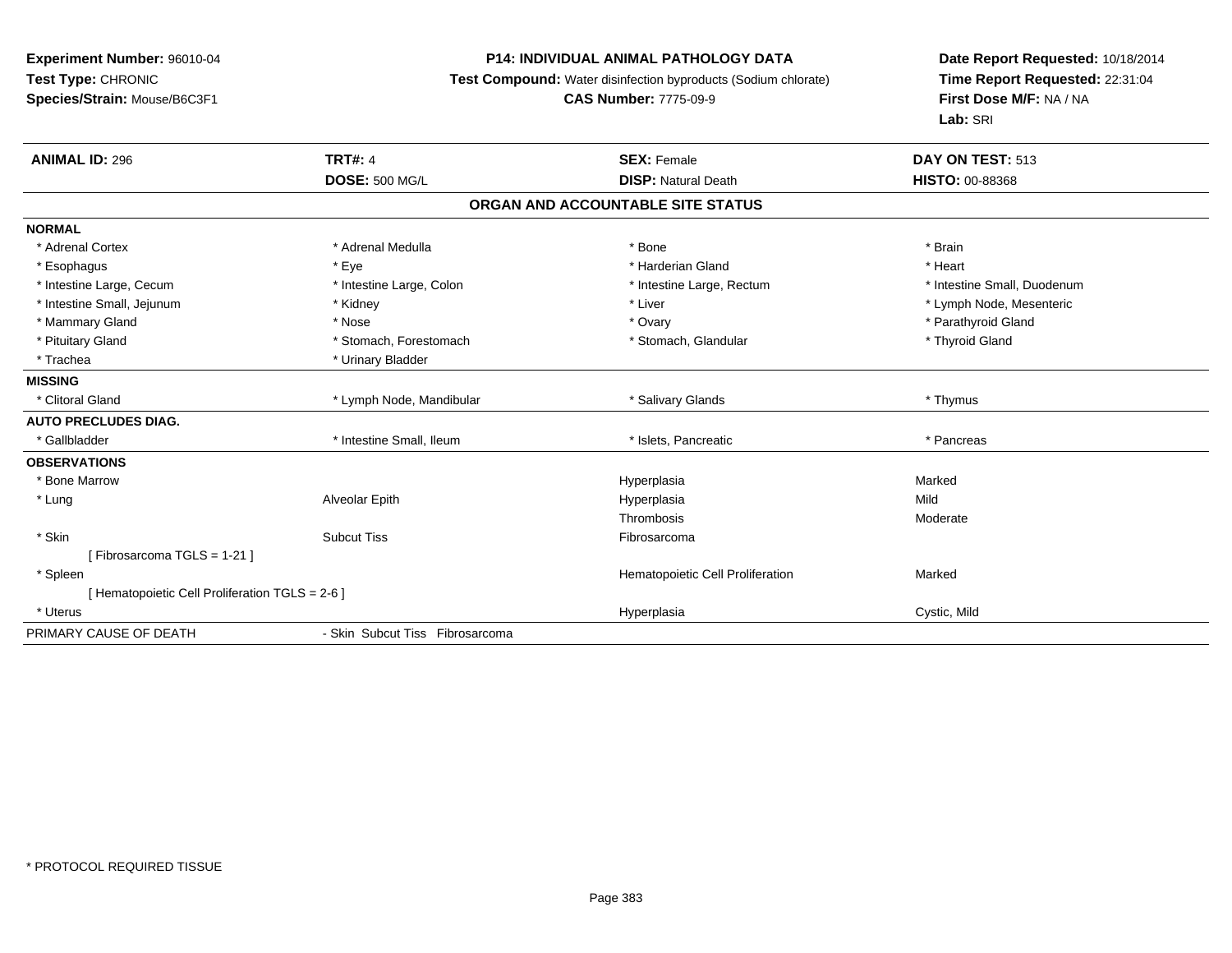### **P14: INDIVIDUAL ANIMAL PATHOLOGY DATA**

**Test Compound:** Water disinfection byproducts (Sodium chlorate)

#### **CAS Number:** 7775-09-9

| <b>ANIMAL ID: 297</b>                     | <b>TRT#: 4</b>            | <b>SEX: Female</b>                | DAY ON TEST: 719         |  |
|-------------------------------------------|---------------------------|-----------------------------------|--------------------------|--|
|                                           | <b>DOSE: 500 MG/L</b>     | <b>DISP: Natural Death</b>        | HISTO: 00-92011          |  |
|                                           |                           | ORGAN AND ACCOUNTABLE SITE STATUS |                          |  |
| <b>NORMAL</b>                             |                           |                                   |                          |  |
| * Adrenal Cortex                          | * Adrenal Medulla         | <b>Blood Vessel</b>               | * Brain                  |  |
| * Clitoral Gland                          | * Esophagus               | * Heart                           | * Intestine Large, Cecum |  |
| * Intestine Large, Colon                  | * Intestine Large, Rectum | * Intestine Small, Duodenum       | * Intestine Small, Ileum |  |
| * Intestine Small, Jejunum                | * Islets, Pancreatic      | * Lymph Node, Mesenteric          | * Nose                   |  |
| * Pancreas                                | * Parathyroid Gland       | * Pituitary Gland                 | * Skin                   |  |
| * Stomach, Glandular                      | * Trachea                 | * Urinary Bladder                 |                          |  |
| <b>MISSING</b>                            |                           |                                   |                          |  |
| * Lymph Node, Mandibular                  | * Ovary                   | * Salivary Glands                 | * Thymus                 |  |
| <b>AUTO PRECLUDES DIAG.</b>               |                           |                                   |                          |  |
| * Gallbladder                             |                           |                                   |                          |  |
| <b>OBSERVATIONS</b>                       |                           |                                   |                          |  |
| * Bone                                    |                           | Osteosarcoma                      |                          |  |
| [Osteosarcoma TGLS = 6-24]                |                           |                                   |                          |  |
| * Bone Marrow                             |                           | Hyperplasia                       | Moderate                 |  |
| * Eye                                     | Cornea                    | Hyperplasia                       | Mild                     |  |
|                                           |                           | Inflammation                      | Chronic, Mild            |  |
| * Harderian Gland                         |                           | Adenoma                           |                          |  |
| [Adenoma TGLS = $8-12$ ]                  |                           |                                   |                          |  |
| * Kidney                                  |                           | Nephropathy                       | Mild                     |  |
| * Liver                                   |                           | <b>Mixed Cell Focus</b>           |                          |  |
| Note: MIXED CELL FOCI ON SLIDES 6 AND 23. |                           |                                   |                          |  |
| [Mixed Cell Focus TGLS = 4-23]            |                           |                                   |                          |  |
| * Lung                                    |                           | Edema                             | Mild                     |  |
| * Mammary Gland                           |                           | Hyperplasia                       | Mild                     |  |
| Mesentery                                 | Fat                       | Necrosis                          | Marked                   |  |
| [Necrosis TGLS = $2-22$ ]                 |                           |                                   |                          |  |
| * Spleen                                  | Lymph Follic              | Atrophy                           | Mild                     |  |
|                                           |                           | Pigmentation                      | Moderate                 |  |
| * Stomach, Forestomach                    |                           | Erosion                           | Mild                     |  |
|                                           | Epithelium                | Hyperplasia                       | Moderate                 |  |
|                                           |                           |                                   |                          |  |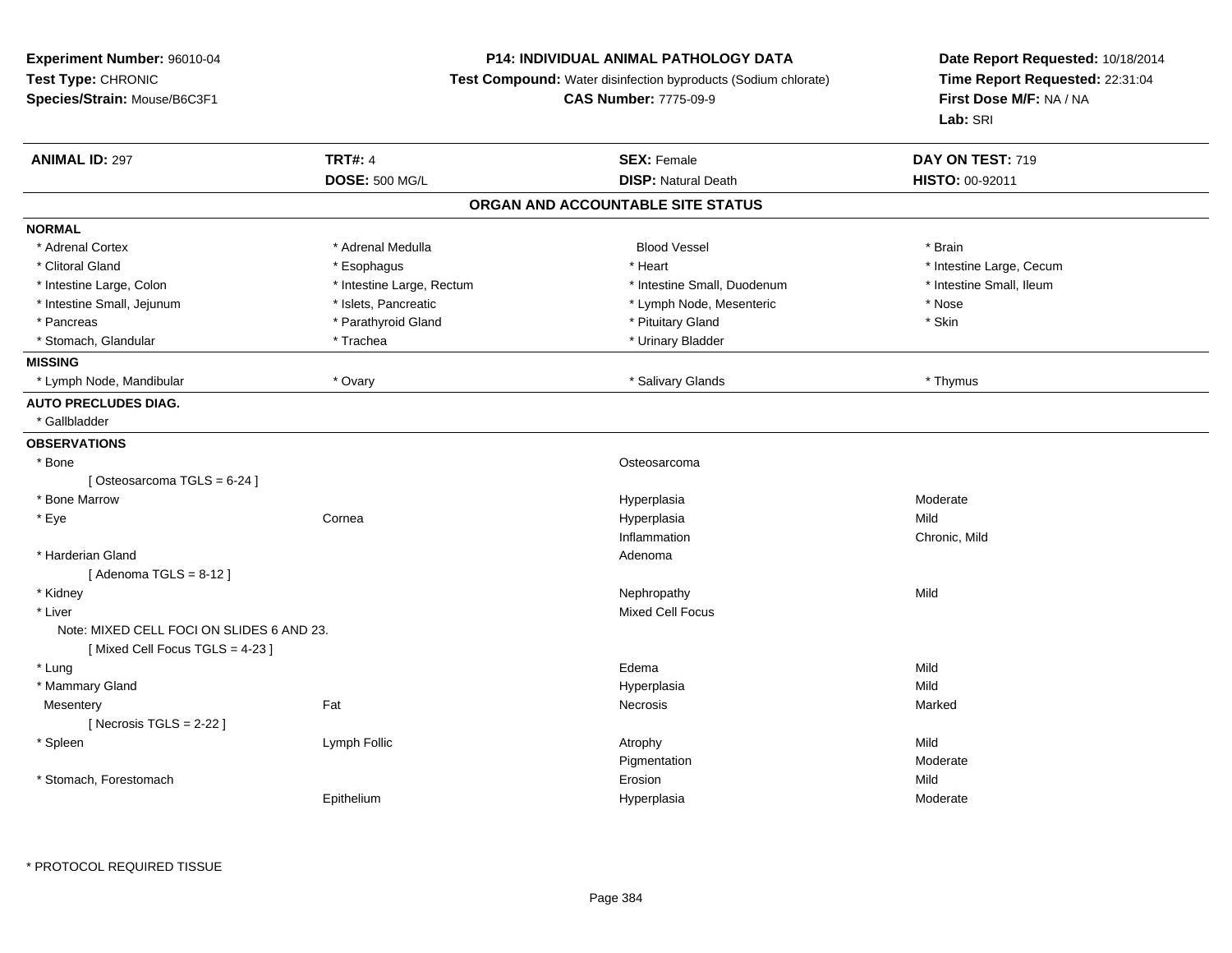| Experiment Number: 96010-04<br>Test Type: CHRONIC<br>Species/Strain: Mouse/B6C3F1 | <b>P14: INDIVIDUAL ANIMAL PATHOLOGY DATA</b><br><b>Test Compound:</b> Water disinfection byproducts (Sodium chlorate)<br><b>CAS Number: 7775-09-9</b> |                                   | Date Report Requested: 10/18/2014<br>Time Report Requested: 22:31:04<br>First Dose M/F: NA / NA<br>Lab: SRI |
|-----------------------------------------------------------------------------------|-------------------------------------------------------------------------------------------------------------------------------------------------------|-----------------------------------|-------------------------------------------------------------------------------------------------------------|
| <b>ANIMAL ID: 297</b>                                                             | <b>TRT#: 4</b>                                                                                                                                        | <b>SEX: Female</b>                | DAY ON TEST: 719                                                                                            |
|                                                                                   | <b>DOSE: 500 MG/L</b>                                                                                                                                 | <b>DISP:</b> Natural Death        | <b>HISTO: 00-92011</b>                                                                                      |
|                                                                                   |                                                                                                                                                       | ORGAN AND ACCOUNTABLE SITE STATUS |                                                                                                             |
| * Thyroid Gland                                                                   |                                                                                                                                                       | Degeneration                      | Cystic, Moderate                                                                                            |
| * Uterus                                                                          |                                                                                                                                                       | Hyperplasia                       | Cystic, Marked                                                                                              |
| [Hyperplasia TGLS = 3-7]                                                          |                                                                                                                                                       |                                   |                                                                                                             |
| PRIMARY CAUSE OF DEATH                                                            | - Bone Osteosarcoma                                                                                                                                   |                                   |                                                                                                             |
| Animal Note: INFUSION ARTIFACT IN URINARY BLADDER.                                |                                                                                                                                                       |                                   |                                                                                                             |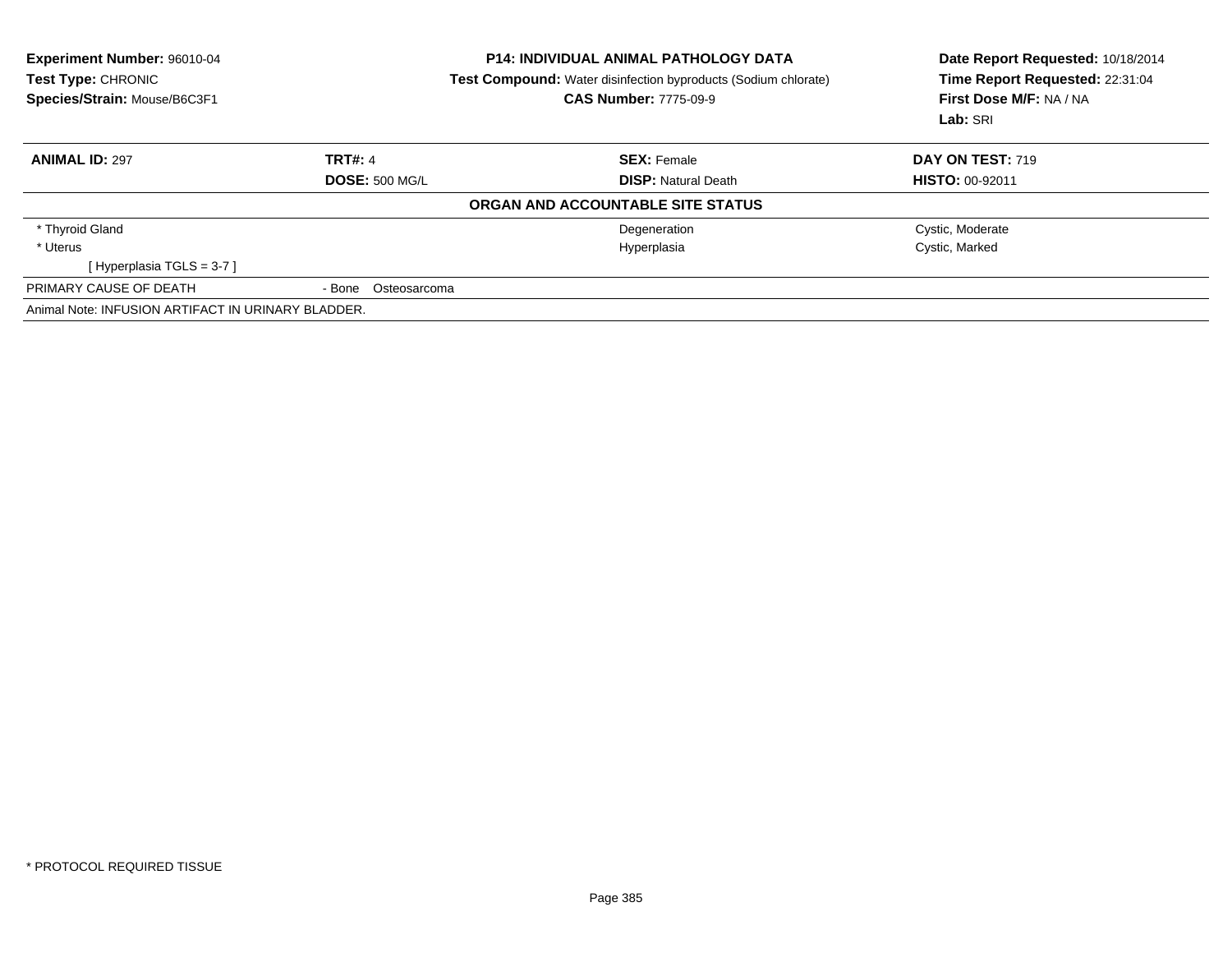# **P14: INDIVIDUAL ANIMAL PATHOLOGY DATA**

**Test Compound:** Water disinfection byproducts (Sodium chlorate)

**CAS Number:** 7775-09-9

| <b>ANIMAL ID: 298</b>                            | <b>TRT#: 4</b>                                                | <b>SEX: Female</b>                | DAY ON TEST: 734         |  |
|--------------------------------------------------|---------------------------------------------------------------|-----------------------------------|--------------------------|--|
|                                                  | <b>DOSE: 500 MG/L</b>                                         | <b>DISP: Terminal Sacrifice</b>   | HISTO: 00-92012          |  |
|                                                  |                                                               | ORGAN AND ACCOUNTABLE SITE STATUS |                          |  |
| <b>NORMAL</b>                                    |                                                               |                                   |                          |  |
| * Bone                                           | * Brain                                                       | * Clitoral Gland                  | * Esophagus              |  |
| * Eye                                            | * Gallbladder                                                 | * Heart                           | * Intestine Large, Cecum |  |
| * Intestine Large, Colon                         | * Intestine Large, Rectum                                     | * Intestine Small, Duodenum       | * Intestine Small, Ileum |  |
| * Intestine Small, Jejunum                       | * Islets, Pancreatic                                          | * Kidney                          | * Lung                   |  |
| * Lymph Node, Mandibular                         | * Lymph Node, Mesenteric                                      | * Nose                            | * Pancreas               |  |
| * Parathyroid Gland                              | * Pituitary Gland                                             | * Salivary Glands                 | * Skin                   |  |
| * Stomach, Forestomach                           | * Stomach, Glandular                                          | * Thymus                          | * Trachea                |  |
| * Urinary Bladder                                |                                                               |                                   |                          |  |
| <b>MISSING</b>                                   |                                                               |                                   |                          |  |
| * Adrenal Cortex                                 | * Adrenal Medulla                                             |                                   |                          |  |
| <b>OBSERVATIONS</b>                              |                                                               |                                   |                          |  |
| * Bone Marrow                                    |                                                               | Hyperplasia                       | Mild                     |  |
|                                                  | Note: HEMOSIDERIN-LIKE PIGMENT IN BONE MARROW; NOT TABULATED. |                                   |                          |  |
| * Harderian Gland                                |                                                               | Adenoma                           |                          |  |
| [Adenoma TGLS = $9-12$ ]                         |                                                               |                                   |                          |  |
| * Liver                                          |                                                               | Hepatocellular Adenoma            | Multiple                 |  |
|                                                  |                                                               | Hepatocellular Carcinoma          |                          |  |
|                                                  |                                                               | <b>Infiltration Cellular</b>      | Mixed Cell, Minimal      |  |
| [ Hepatocellular Adenoma TGLS = 6-23,7-24,8-25 ] |                                                               |                                   |                          |  |
| [ Hepatocellular Carcinoma TGLS = 5-22 ]         |                                                               |                                   |                          |  |
| * Mammary Gland                                  |                                                               | Carcinoma                         |                          |  |
| [Carcinoma TGLS = 1-21]                          |                                                               |                                   |                          |  |
| * Ovary                                          |                                                               | Cyst                              |                          |  |
| [Cyst TGLS = $4-7$ ]                             |                                                               |                                   |                          |  |
| * Spleen                                         |                                                               | Hematopoietic Cell Proliferation  | Moderate                 |  |
|                                                  |                                                               | Hyperplasia                       | Lymphoid, Mild           |  |
|                                                  |                                                               | Pigmentation                      | Moderate                 |  |
| [ Hematopoietic Cell Proliferation TGLS = 2-6 ]  |                                                               |                                   |                          |  |
| [ Hyperplasia TGLS = 2-6 ]                       |                                                               |                                   |                          |  |
| * Thyroid Gland                                  |                                                               | Degeneration                      | Cystic, Moderate         |  |
|                                                  |                                                               |                                   |                          |  |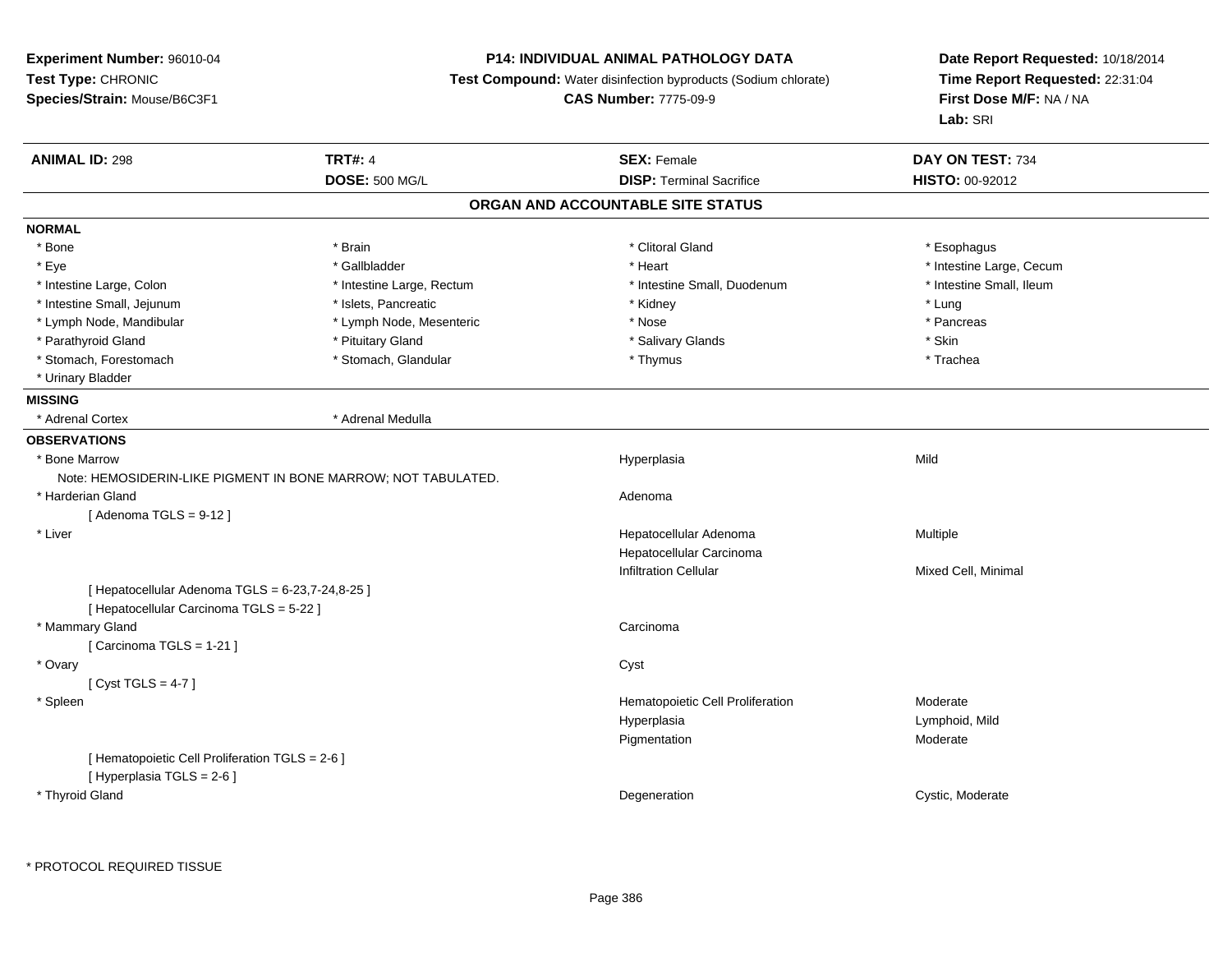| Experiment Number: 96010-04<br>Test Type: CHRONIC<br>Species/Strain: Mouse/B6C3F1 | <b>P14: INDIVIDUAL ANIMAL PATHOLOGY DATA</b><br>Test Compound: Water disinfection byproducts (Sodium chlorate)<br><b>CAS Number: 7775-09-9</b> |                                   | Date Report Requested: 10/18/2014<br>Time Report Requested: 22:31:04<br>First Dose M/F: NA / NA<br>Lab: SRI |  |
|-----------------------------------------------------------------------------------|------------------------------------------------------------------------------------------------------------------------------------------------|-----------------------------------|-------------------------------------------------------------------------------------------------------------|--|
| <b>ANIMAL ID: 298</b>                                                             | <b>TRT#: 4</b>                                                                                                                                 | <b>SEX: Female</b>                | DAY ON TEST: 734                                                                                            |  |
|                                                                                   | <b>DOSE: 500 MG/L</b>                                                                                                                          | <b>DISP:</b> Terminal Sacrifice   | <b>HISTO: 00-92012</b>                                                                                      |  |
|                                                                                   |                                                                                                                                                | ORGAN AND ACCOUNTABLE SITE STATUS |                                                                                                             |  |
| * Uterus                                                                          |                                                                                                                                                | Hyperplasia                       | Cystic, Mild                                                                                                |  |
| [Hyperplasia TGLS = 3-7]                                                          |                                                                                                                                                |                                   |                                                                                                             |  |
| PRIMARY CAUSE OF DEATH                                                            |                                                                                                                                                |                                   |                                                                                                             |  |
| Animal Note: INFUSION ARTIFACT IN URINARY BLADDER.                                |                                                                                                                                                |                                   |                                                                                                             |  |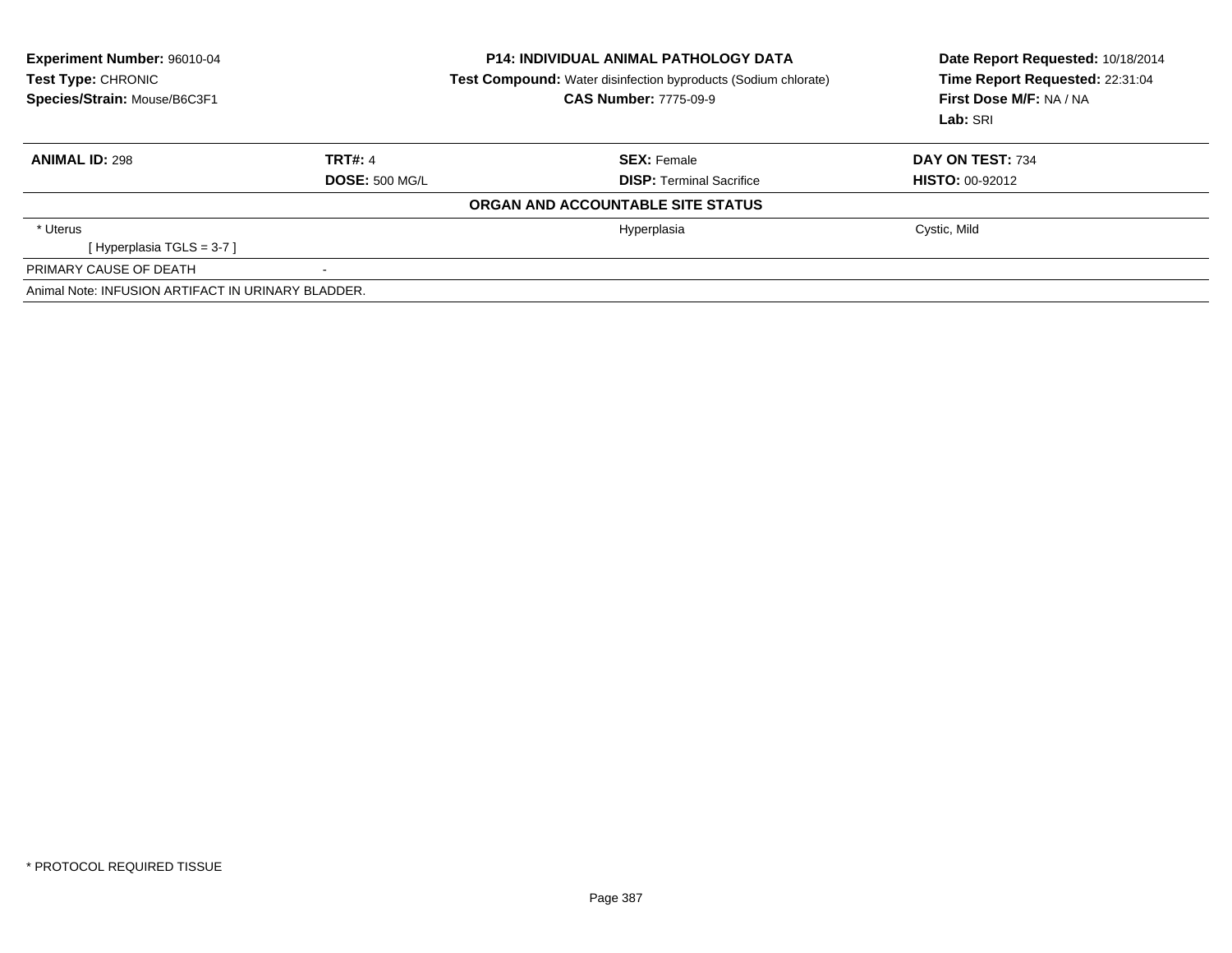# **P14: INDIVIDUAL ANIMAL PATHOLOGY DATA**

**Test Compound:** Water disinfection byproducts (Sodium chlorate)

**CAS Number:** 7775-09-9

| <b>ANIMAL ID: 299</b>                              | <b>TRT#: 4</b>                          | <b>SEX: Female</b>               | DAY ON TEST: 561         |  |  |
|----------------------------------------------------|-----------------------------------------|----------------------------------|--------------------------|--|--|
|                                                    | <b>DOSE: 500 MG/L</b>                   | <b>DISP: Moribund Sacrifice</b>  | HISTO: 00-88782          |  |  |
| ORGAN AND ACCOUNTABLE SITE STATUS                  |                                         |                                  |                          |  |  |
| <b>NORMAL</b>                                      |                                         |                                  |                          |  |  |
| * Adrenal Cortex                                   | * Adrenal Medulla                       | <b>Blood Vessel</b>              | * Bone                   |  |  |
| * Brain                                            | * Clitoral Gland                        | * Esophagus                      | * Eye                    |  |  |
| * Gallbladder                                      | * Harderian Gland                       | * Heart                          | * Intestine Large, Cecum |  |  |
| * Intestine Large, Colon                           | * Intestine Large, Rectum               | * Intestine Small, Duodenum      | * Intestine Small, Ileum |  |  |
| * Intestine Small, Jejunum                         | * Islets, Pancreatic                    | * Kidney                         | * Lung                   |  |  |
| * Nose                                             | * Ovary                                 | * Pancreas                       | * Parathyroid Gland      |  |  |
| * Pituitary Gland                                  | * Salivary Glands                       | * Stomach, Glandular             | * Trachea                |  |  |
| * Urinary Bladder                                  | * Uterus                                |                                  |                          |  |  |
| <b>MISSING</b>                                     |                                         |                                  |                          |  |  |
| * Thymus                                           |                                         |                                  |                          |  |  |
| <b>OBSERVATIONS</b>                                |                                         |                                  |                          |  |  |
| * Bone Marrow                                      |                                         | Hyperplasia                      | Moderate                 |  |  |
| * Liver                                            | Hepatocyte                              | Vacuolization Cytoplasmic        | Marked                   |  |  |
| * Lymph Node, Mandibular                           |                                         | Hyperplasia                      | Lymphoid, Moderate       |  |  |
| * Lymph Node, Mesenteric                           |                                         | Hyperplasia                      | Lymphoid, Mild           |  |  |
| * Mammary Gland                                    |                                         | Hyperplasia                      | Minimal                  |  |  |
| Mesentery                                          | Fat                                     | Necrosis                         | Moderate                 |  |  |
| [Necrosis TGLS = $2-22$ ]                          |                                         |                                  |                          |  |  |
| * Nose                                             |                                         |                                  |                          |  |  |
| Note: FOREIGN BODY IN NASAL MEATUS; NOT TABULATED. |                                         |                                  |                          |  |  |
| * Skin                                             | <b>Subcut Tiss</b>                      | Schwannoma Malignant             |                          |  |  |
| [Schwannoma Malignant TGLS = 1-21]                 |                                         |                                  |                          |  |  |
| * Spleen                                           |                                         | Hematopoietic Cell Proliferation | Marked                   |  |  |
| [ Hematopoietic Cell Proliferation TGLS = 3-6 ]    |                                         |                                  |                          |  |  |
| * Stomach, Forestomach                             | Epithelium                              | Hyperplasia                      | Minimal                  |  |  |
| * Thyroid Gland                                    | <b>Follicular Cel</b>                   | Hypertrophy                      | Minimal                  |  |  |
| PRIMARY CAUSE OF DEATH                             | - Skin Subcut Tiss Schwannoma Malignant |                                  |                          |  |  |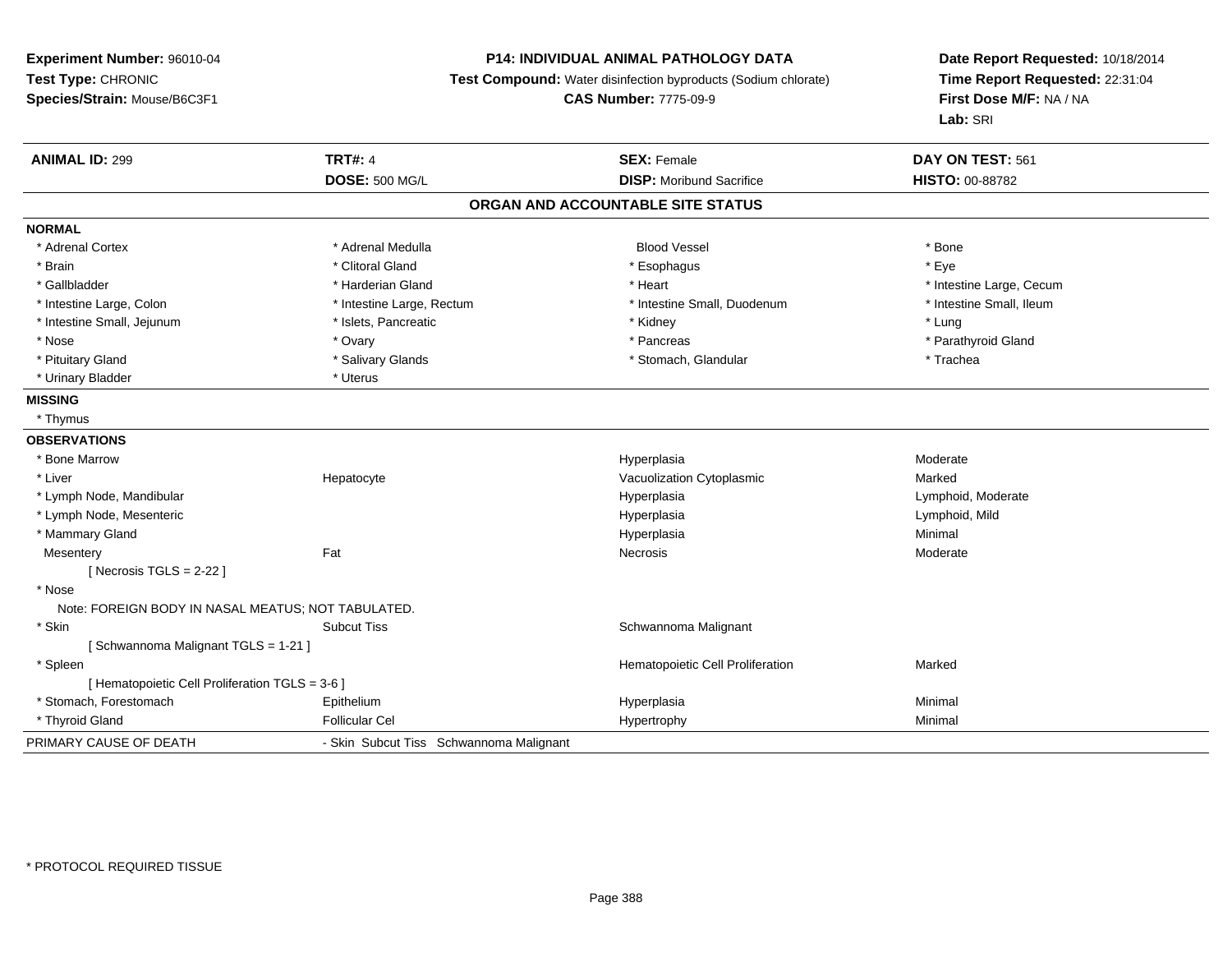### **P14: INDIVIDUAL ANIMAL PATHOLOGY DATA**

**Test Compound:** Water disinfection byproducts (Sodium chlorate)

**CAS Number:** 7775-09-9

| <b>ANIMAL ID: 300</b>                                   | <b>TRT#: 4</b>             | <b>SEX: Female</b>                                                                                                                           | DAY ON TEST: 673            |
|---------------------------------------------------------|----------------------------|----------------------------------------------------------------------------------------------------------------------------------------------|-----------------------------|
|                                                         | <b>DOSE: 500 MG/L</b>      | <b>DISP:</b> Moribund Sacrifice                                                                                                              | HISTO: 00-90181             |
|                                                         |                            | ORGAN AND ACCOUNTABLE SITE STATUS                                                                                                            |                             |
| <b>NORMAL</b>                                           |                            |                                                                                                                                              |                             |
| * Adrenal Cortex                                        | * Adrenal Medulla          | * Bone                                                                                                                                       | * Brain                     |
| * Clitoral Gland                                        | * Esophagus                | * Gallbladder                                                                                                                                | * Heart                     |
| * Intestine Large, Cecum                                | * Intestine Large, Colon   | * Intestine Large, Rectum                                                                                                                    | * Intestine Small, Duodenum |
| * Intestine Small, Ileum                                | * Intestine Small, Jejunum | * Islets, Pancreatic                                                                                                                         | * Lung                      |
| * Lymph Node, Mesenteric                                | * Nose                     | * Ovary                                                                                                                                      | * Pancreas                  |
| * Pituitary Gland                                       | * Salivary Glands          | * Skin                                                                                                                                       | * Stomach, Forestomach      |
| * Stomach, Glandular                                    | * Trachea                  | * Urinary Bladder                                                                                                                            |                             |
| <b>MISSING</b>                                          |                            |                                                                                                                                              |                             |
| * Parathyroid Gland                                     |                            |                                                                                                                                              |                             |
| <b>OBSERVATIONS</b>                                     |                            |                                                                                                                                              |                             |
| <b>Blood Vessel</b>                                     | Aorta                      | Mineralization                                                                                                                               | Marked                      |
| Note: AORTIC MINERALIZATION IS ON SLIDES 5 AND 23.      |                            |                                                                                                                                              |                             |
| [Mineralization TGLS = 5-23]                            |                            |                                                                                                                                              |                             |
| * Bone Marrow                                           |                            | Hyperplasia                                                                                                                                  | Moderate                    |
| * Eye                                                   |                            | Inflammation                                                                                                                                 | Chronic, Moderate           |
| [Inflammation TGLS = $6-44$ ]                           |                            |                                                                                                                                              |                             |
| * Harderian Gland                                       |                            | Adenoma                                                                                                                                      |                             |
| [Adenoma TGLS = $7-24$ ]                                |                            |                                                                                                                                              |                             |
| * Kidney                                                |                            | Hyperplasia                                                                                                                                  | Lymphoid, Mild              |
|                                                         |                            | Infarct                                                                                                                                      | Moderate                    |
|                                                         |                            | Nephropathy                                                                                                                                  | Minimal                     |
| Note: MODERATE MINERALIZATION IN KIDNEY; NOT TABULATED. |                            |                                                                                                                                              |                             |
| * Liver                                                 |                            | Lymphoma Malignant                                                                                                                           |                             |
| [ Lymphoma Malignant TGLS = 2-21 ]                      |                            | Note: MALIGNANT LYMPHOMA IS PRESENT ON SLIDES 6 AND 21; MASSIVE NECROSIS AND EXTENSIVE MINERALIZATION ADJACENT TO LIVER LESIONS ON SLIDE 21. |                             |
| * Lymph Node, Mandibular                                |                            | Lymphoma Malignant                                                                                                                           |                             |
| * Mammary Gland                                         |                            | Hyperplasia                                                                                                                                  | Minimal                     |
| Mesentery                                               | Fat                        | Necrosis                                                                                                                                     | Moderate                    |
| [Necrosis $TGLS = 3-22$ ]                               |                            |                                                                                                                                              |                             |
| * Spleen                                                |                            | Lymphoma Malignant                                                                                                                           |                             |
|                                                         |                            |                                                                                                                                              |                             |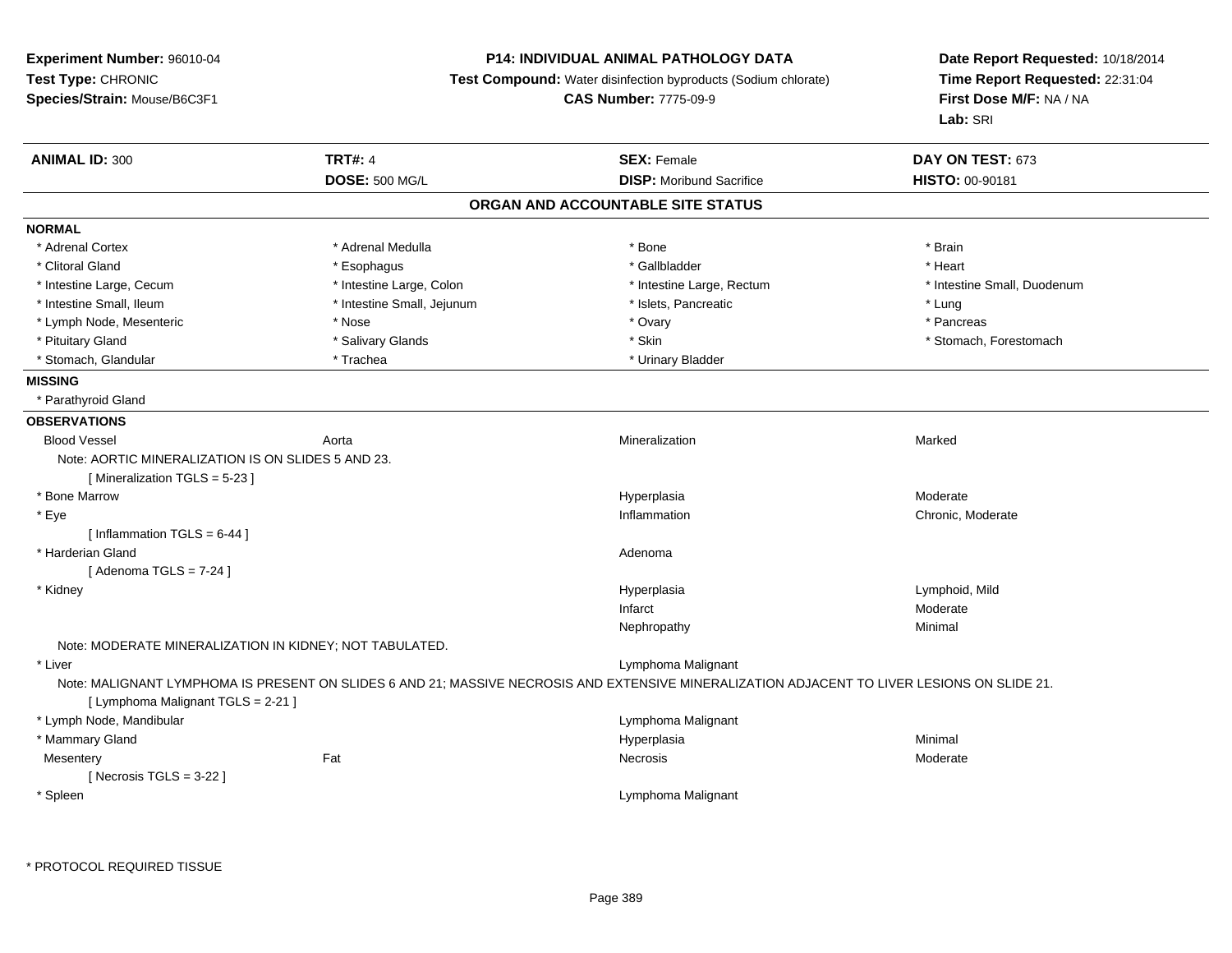| <b>Experiment Number: 96010-04</b><br>Test Type: CHRONIC<br>Species/Strain: Mouse/B6C3F1 |                                | <b>P14: INDIVIDUAL ANIMAL PATHOLOGY DATA</b><br><b>Test Compound:</b> Water disinfection byproducts (Sodium chlorate)<br><b>CAS Number: 7775-09-9</b> | Date Report Requested: 10/18/2014<br>Time Report Requested: 22:31:04<br>First Dose M/F: NA / NA<br>Lab: SRI |  |
|------------------------------------------------------------------------------------------|--------------------------------|-------------------------------------------------------------------------------------------------------------------------------------------------------|-------------------------------------------------------------------------------------------------------------|--|
| <b>ANIMAL ID: 300</b>                                                                    | <b>TRT#: 4</b>                 | <b>SEX: Female</b>                                                                                                                                    | DAY ON TEST: 673                                                                                            |  |
|                                                                                          | <b>DOSE: 500 MG/L</b>          | <b>DISP:</b> Moribund Sacrifice                                                                                                                       | <b>HISTO: 00-90181</b>                                                                                      |  |
|                                                                                          |                                | ORGAN AND ACCOUNTABLE SITE STATUS                                                                                                                     |                                                                                                             |  |
|                                                                                          |                                | Pigmentation                                                                                                                                          | Moderate                                                                                                    |  |
| * Thymus                                                                                 |                                | Atrophy                                                                                                                                               | Moderate                                                                                                    |  |
| * Thyroid Gland                                                                          |                                | Degeneration                                                                                                                                          | Cystic, Moderate                                                                                            |  |
| * Uterus                                                                                 |                                | Hyperplasia                                                                                                                                           | Cystic, Marked                                                                                              |  |
| Hyperplasia TGLS = 4-7 ]                                                                 |                                |                                                                                                                                                       |                                                                                                             |  |
| PRIMARY CAUSE OF DEATH                                                                   | - Spleen<br>Lymphoma Malignant |                                                                                                                                                       |                                                                                                             |  |
| Animal Note: INFUSION ARTIFACT IN URINARY BLADDER.                                       |                                |                                                                                                                                                       |                                                                                                             |  |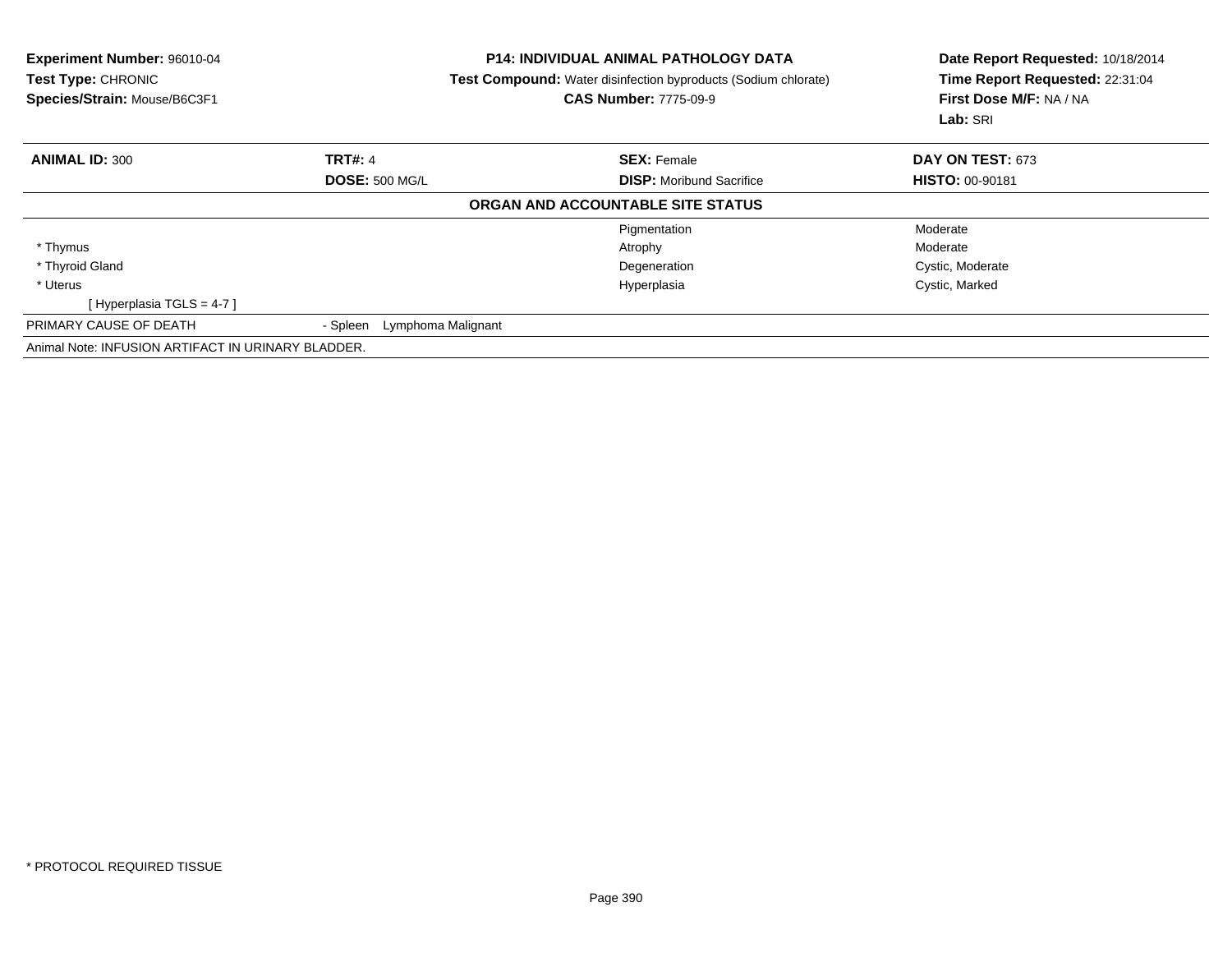#### **P14: INDIVIDUAL ANIMAL PATHOLOGY DATA**

**Test Compound:** Water disinfection byproducts (Sodium chlorate)

#### **CAS Number:** 7775-09-9

| <b>ANIMAL ID: 301</b>                | <b>TRT#: 6</b>                    | <b>SEX: Female</b>              | DAY ON TEST: 574         |  |  |  |
|--------------------------------------|-----------------------------------|---------------------------------|--------------------------|--|--|--|
|                                      | <b>DOSE: 1000MG/L</b>             | <b>DISP: Moribund Sacrifice</b> | <b>HISTO: 00-88828</b>   |  |  |  |
|                                      | ORGAN AND ACCOUNTABLE SITE STATUS |                                 |                          |  |  |  |
| <b>NORMAL</b>                        |                                   |                                 |                          |  |  |  |
| * Adrenal Cortex                     | * Adrenal Medulla                 | * Bone                          | * Bone Marrow            |  |  |  |
| * Brain                              | * Clitoral Gland                  | * Esophagus                     | * Eye                    |  |  |  |
| * Gallbladder                        | * Harderian Gland                 | * Heart                         | * Intestine Large, Cecum |  |  |  |
| * Intestine Large, Colon             | * Intestine Large, Rectum         | * Intestine Small, Duodenum     | * Intestine Small, Ileum |  |  |  |
| * Intestine Small, Jejunum           | * Kidney                          | * Liver                         | * Lung                   |  |  |  |
| * Lymph Node, Mandibular             | * Lymph Node, Mesenteric          | * Mammary Gland                 | * Nose                   |  |  |  |
| * Ovary                              | * Pancreas                        | * Parathyroid Gland             | * Pituitary Gland        |  |  |  |
| * Salivary Glands                    | * Skin                            | Spinal Cord                     | * Spleen                 |  |  |  |
| * Stomach, Glandular                 | * Thymus                          | * Thyroid Gland                 | * Trachea                |  |  |  |
| * Urinary Bladder                    |                                   |                                 |                          |  |  |  |
| <b>OBSERVATIONS</b>                  |                                   |                                 |                          |  |  |  |
| * Islets, Pancreatic                 |                                   | Hyperplasia                     | Moderate                 |  |  |  |
| * Stomach, Forestomach               | Epithelium                        | Hyperplasia                     | Moderate                 |  |  |  |
|                                      |                                   | Squamous Cell Papilloma         | Multiple                 |  |  |  |
| [Hyperplasia TGLS = 2-4]             |                                   |                                 |                          |  |  |  |
| Squamous Cell Papilloma TGLS = 2-4 ] |                                   |                                 |                          |  |  |  |
| * Uterus                             |                                   | Hyperplasia                     | Cystic, Marked           |  |  |  |
| [Hyperplasia TGLS = 1-7]             |                                   |                                 |                          |  |  |  |
| PRIMARY CAUSE OF DEATH               | - UNCERTAIN                       |                                 |                          |  |  |  |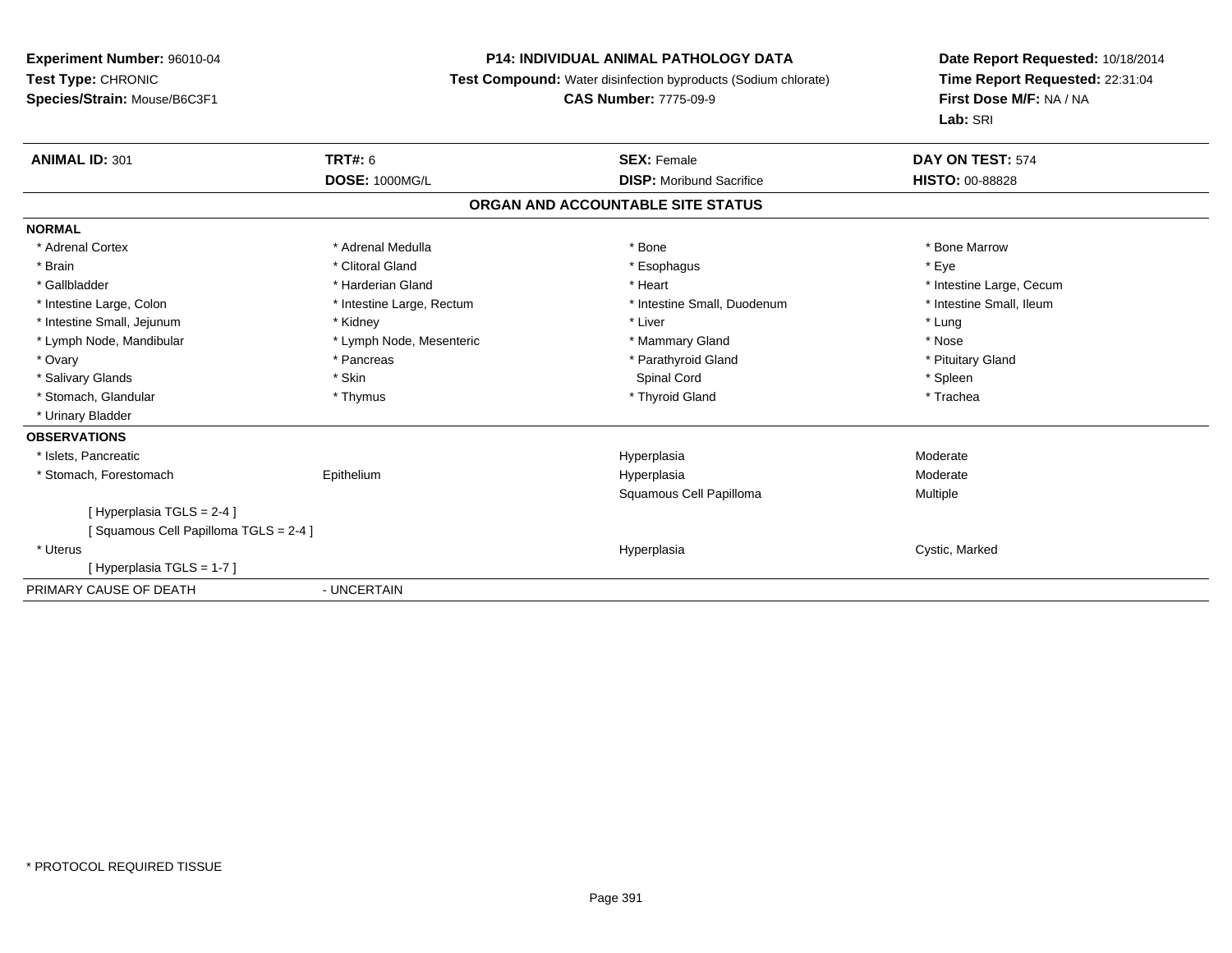# **P14: INDIVIDUAL ANIMAL PATHOLOGY DATA**

**Test Compound:** Water disinfection byproducts (Sodium chlorate)

#### **CAS Number:** 7775-09-9

| <b>ANIMAL ID: 302</b>                               | <b>TRT#: 6</b>              | <b>SEX: Female</b>                                                                                                                       | DAY ON TEST: 661           |  |
|-----------------------------------------------------|-----------------------------|------------------------------------------------------------------------------------------------------------------------------------------|----------------------------|--|
|                                                     | <b>DOSE: 1000MG/L</b>       | <b>DISP: Natural Death</b>                                                                                                               | HISTO: 00-90127            |  |
|                                                     |                             | ORGAN AND ACCOUNTABLE SITE STATUS                                                                                                        |                            |  |
| <b>NORMAL</b>                                       |                             |                                                                                                                                          |                            |  |
| * Adrenal Cortex                                    | * Adrenal Medulla           | * Bone                                                                                                                                   | * Brain                    |  |
| * Clitoral Gland                                    | * Esophagus                 | * Eye                                                                                                                                    | * Gallbladder              |  |
| * Harderian Gland                                   | * Heart                     | * Intestine Large, Cecum                                                                                                                 | * Intestine Large, Colon   |  |
| * Intestine Large, Rectum                           | * Intestine Small, Duodenum | * Intestine Small, Ileum                                                                                                                 | * Intestine Small, Jejunum |  |
| * Islets, Pancreatic                                | * Lung                      | * Lymph Node, Mandibular                                                                                                                 | * Lymph Node, Mesenteric   |  |
| * Mammary Gland                                     | * Nose                      | * Ovary                                                                                                                                  | * Parathyroid Gland        |  |
| * Pituitary Gland                                   | * Skin                      | * Stomach, Forestomach                                                                                                                   | * Stomach, Glandular       |  |
| * Thymus                                            | * Trachea                   | * Urinary Bladder                                                                                                                        |                            |  |
| <b>OBSERVATIONS</b>                                 |                             |                                                                                                                                          |                            |  |
| * Bone Marrow                                       |                             | Hyperplasia                                                                                                                              | Mild                       |  |
| * Kidney                                            |                             | Metaplasia                                                                                                                               | Osseous, Minimal           |  |
| * Liver                                             |                             | <b>Eosinophilic Focus</b>                                                                                                                |                            |  |
|                                                     | Centrilobular               | <b>Necrosis</b>                                                                                                                          | Moderate                   |  |
|                                                     | Hepatocyte                  | Vacuolization Cytoplasmic                                                                                                                | Moderate                   |  |
| Note: LIVER SECTIONS ARE PRESENT ON SLIDES 6 AND 7. |                             |                                                                                                                                          |                            |  |
| Lymph Node                                          | Mediastinal                 | Hyperplasia                                                                                                                              | Lymphoid, Marked           |  |
|                                                     | Mediastinal                 | Sarcoma                                                                                                                                  | Metastatic (Pancreas)      |  |
| [ Hyperplasia TGLS = 7-2 ]                          |                             |                                                                                                                                          |                            |  |
| [Sarcoma TGLS = $7-2$ ]                             |                             |                                                                                                                                          |                            |  |
| Mesentery                                           | Fat                         | Necrosis                                                                                                                                 | Moderate                   |  |
| [Necrosis TGLS = $1-21$ ]                           |                             |                                                                                                                                          |                            |  |
| * Pancreas                                          | Acinus                      | Sarcoma                                                                                                                                  |                            |  |
|                                                     |                             | Note: ACINAR CELL CARCINOMA IS MARKEDLY ANAPLASTIC WITH A MESENCHYMAL APPEARANCE IN MOST AREAS; EXTENSIVE NECROSIS OF NEOPLASTIC TISSUE. |                            |  |
| [Sarcoma TGLS = $4-22$ ]                            |                             |                                                                                                                                          |                            |  |
| * Salivary Glands                                   |                             | Hyperplasia                                                                                                                              | Lymphoid, Moderate         |  |
| <b>Skeletal Muscle</b>                              |                             | Sarcoma                                                                                                                                  | Metastatic (Pancreas)      |  |
| [Sarcoma TGLS = $5-23$ ]                            |                             |                                                                                                                                          |                            |  |
| * Spleen                                            |                             | Hematopoietic Cell Proliferation                                                                                                         | Marked                     |  |
|                                                     |                             | Pigmentation                                                                                                                             | Mild                       |  |
| [ Hematopoietic Cell Proliferation TGLS = 2-6 ]     |                             |                                                                                                                                          |                            |  |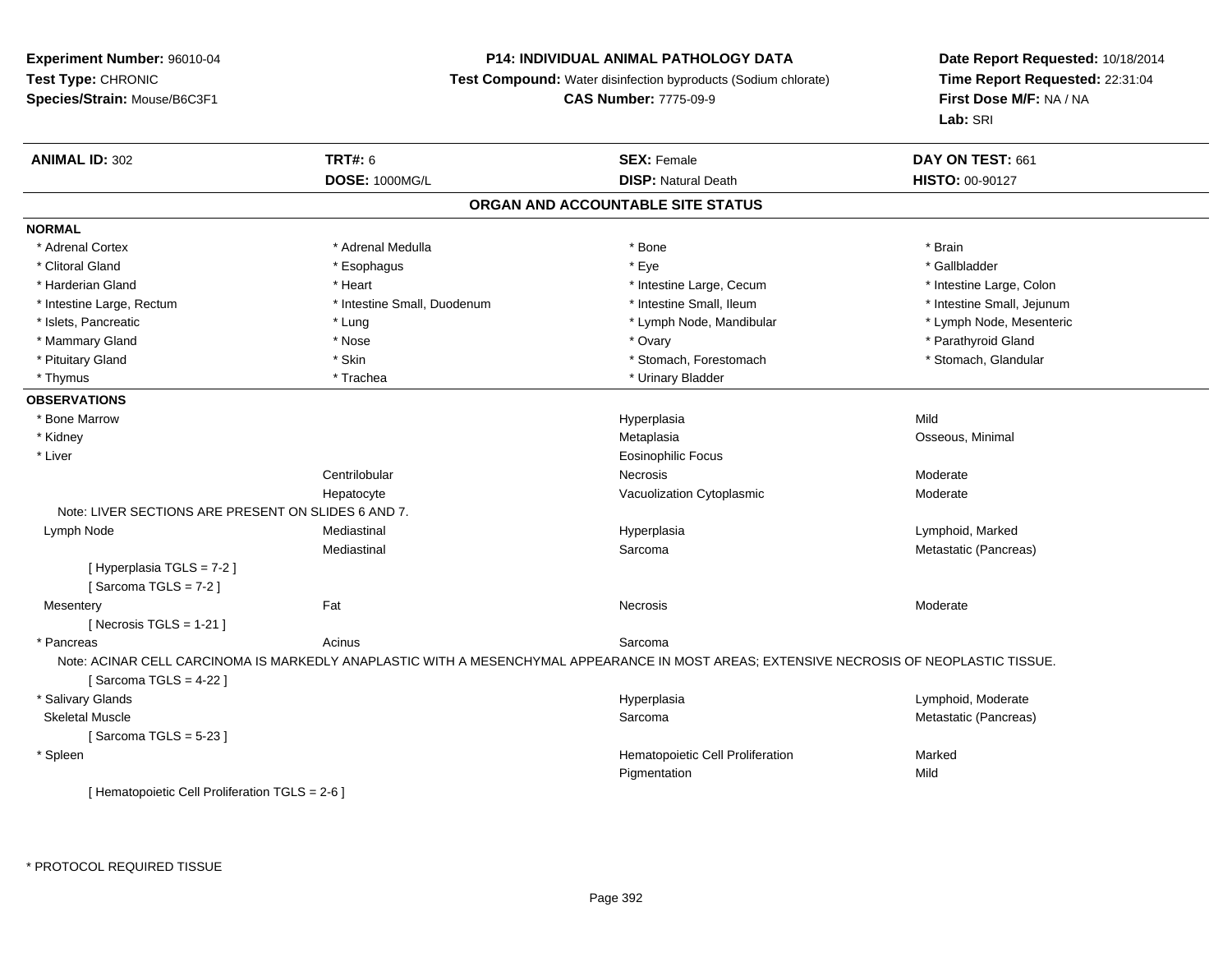| Experiment Number: 96010-04<br><b>Test Type: CHRONIC</b><br>Species/Strain: Mouse/B6C3F1 | <b>P14: INDIVIDUAL ANIMAL PATHOLOGY DATA</b><br><b>Test Compound:</b> Water disinfection byproducts (Sodium chlorate)<br><b>CAS Number: 7775-09-9</b> |                                   | Date Report Requested: 10/18/2014<br>Time Report Requested: 22:31:04<br>First Dose M/F: NA / NA<br>Lab: SRI |  |
|------------------------------------------------------------------------------------------|-------------------------------------------------------------------------------------------------------------------------------------------------------|-----------------------------------|-------------------------------------------------------------------------------------------------------------|--|
| <b>ANIMAL ID: 302</b>                                                                    | <b>TRT#: 6</b>                                                                                                                                        | <b>SEX: Female</b>                | DAY ON TEST: 661                                                                                            |  |
|                                                                                          | <b>DOSE: 1000MG/L</b>                                                                                                                                 | <b>DISP:</b> Natural Death        | <b>HISTO: 00-90127</b>                                                                                      |  |
|                                                                                          |                                                                                                                                                       | ORGAN AND ACCOUNTABLE SITE STATUS |                                                                                                             |  |
| * Thyroid Gland                                                                          |                                                                                                                                                       | Degeneration                      | Cystic, Marked                                                                                              |  |
| * Uterus                                                                                 |                                                                                                                                                       | Hyperplasia                       | Cystic, Mild                                                                                                |  |
| PRIMARY CAUSE OF DEATH                                                                   | - Pancreas Acinus Sarcoma                                                                                                                             |                                   |                                                                                                             |  |
| Animal Note: INFUSION ARTIFACT IN URINARY BLADDER.                                       | Animal Note: GALLBLADDER MARKEDLY DILATED (TGL 6-6); MORPHOLOGY NOT AVAILABLE ON TDMS.                                                                |                                   |                                                                                                             |  |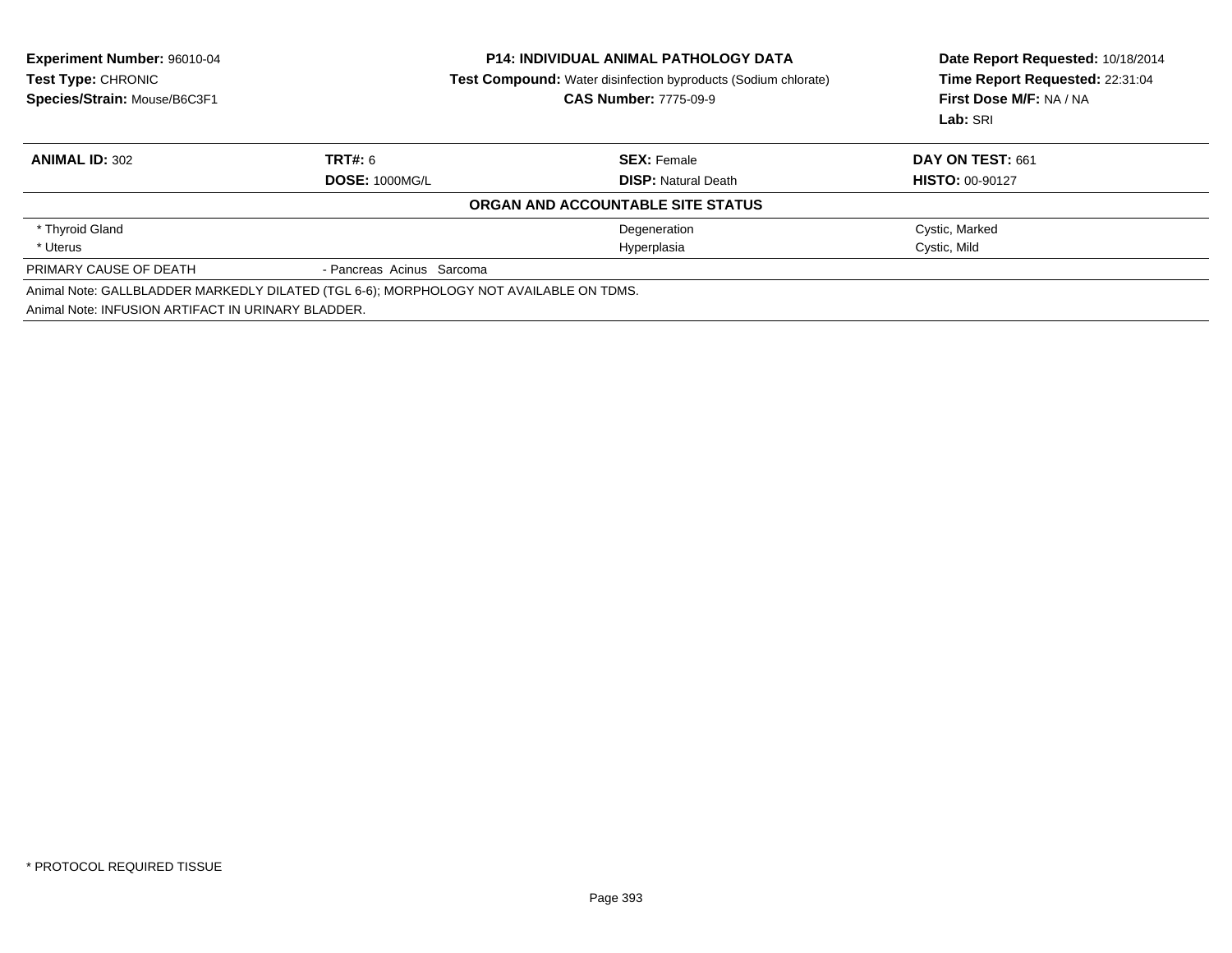#### **P14: INDIVIDUAL ANIMAL PATHOLOGY DATA**

**Test Compound:** Water disinfection byproducts (Sodium chlorate)

#### **CAS Number:** 7775-09-9

| <b>ANIMAL ID: 303</b>             | <b>TRT#: 6</b>           | <b>SEX: Female</b>         | <b>DAY ON TEST: 34</b>    |  |  |  |
|-----------------------------------|--------------------------|----------------------------|---------------------------|--|--|--|
|                                   | <b>DOSE: 1000MG/L</b>    | <b>DISP: Natural Death</b> | <b>HISTO: 98-84947</b>    |  |  |  |
| ORGAN AND ACCOUNTABLE SITE STATUS |                          |                            |                           |  |  |  |
| <b>NORMAL</b>                     |                          |                            |                           |  |  |  |
| * Adrenal Cortex                  | * Adrenal Medulla        | * Brain                    | * Clitoral Gland          |  |  |  |
| * Esophagus                       | * Eye                    | * Gallbladder              | * Harderian Gland         |  |  |  |
| * Heart                           | * Intestine Large, Cecum | * Intestine Large, Colon   | * Intestine Large, Rectum |  |  |  |
| * Intestine Small, Duodenum       | * Intestine Small, Ileum | * Islets, Pancreatic       | * Kidney                  |  |  |  |
| * Liver                           | * Lung                   | * Lymph Node, Mandibular   | * Lymph Node, Mesenteric  |  |  |  |
| * Mammary Gland                   | * Nose                   | * Ovary                    | * Pancreas                |  |  |  |
| * Parathyroid Gland               | * Pituitary Gland        | * Salivary Glands          | * Skin                    |  |  |  |
| * Spleen                          | * Stomach, Forestomach   | * Stomach, Glandular       | * Thymus                  |  |  |  |
| * Thyroid Gland                   | * Trachea                | * Urinary Bladder          | * Uterus                  |  |  |  |
| <b>AUTO PRECLUDES DIAG.</b>       |                          |                            |                           |  |  |  |
| * Intestine Small, Jejunum        |                          |                            |                           |  |  |  |
| <b>OBSERVATIONS</b>               |                          |                            |                           |  |  |  |
| * Bone                            |                          | Fracture                   |                           |  |  |  |
| $[$ Fracture TGLS = 2-21 $]$      |                          |                            |                           |  |  |  |
| * Bone Marrow                     |                          | Hyperplasia                | Moderate                  |  |  |  |
| PRIMARY CAUSE OF DEATH            | - UNCERTAIN              |                            |                           |  |  |  |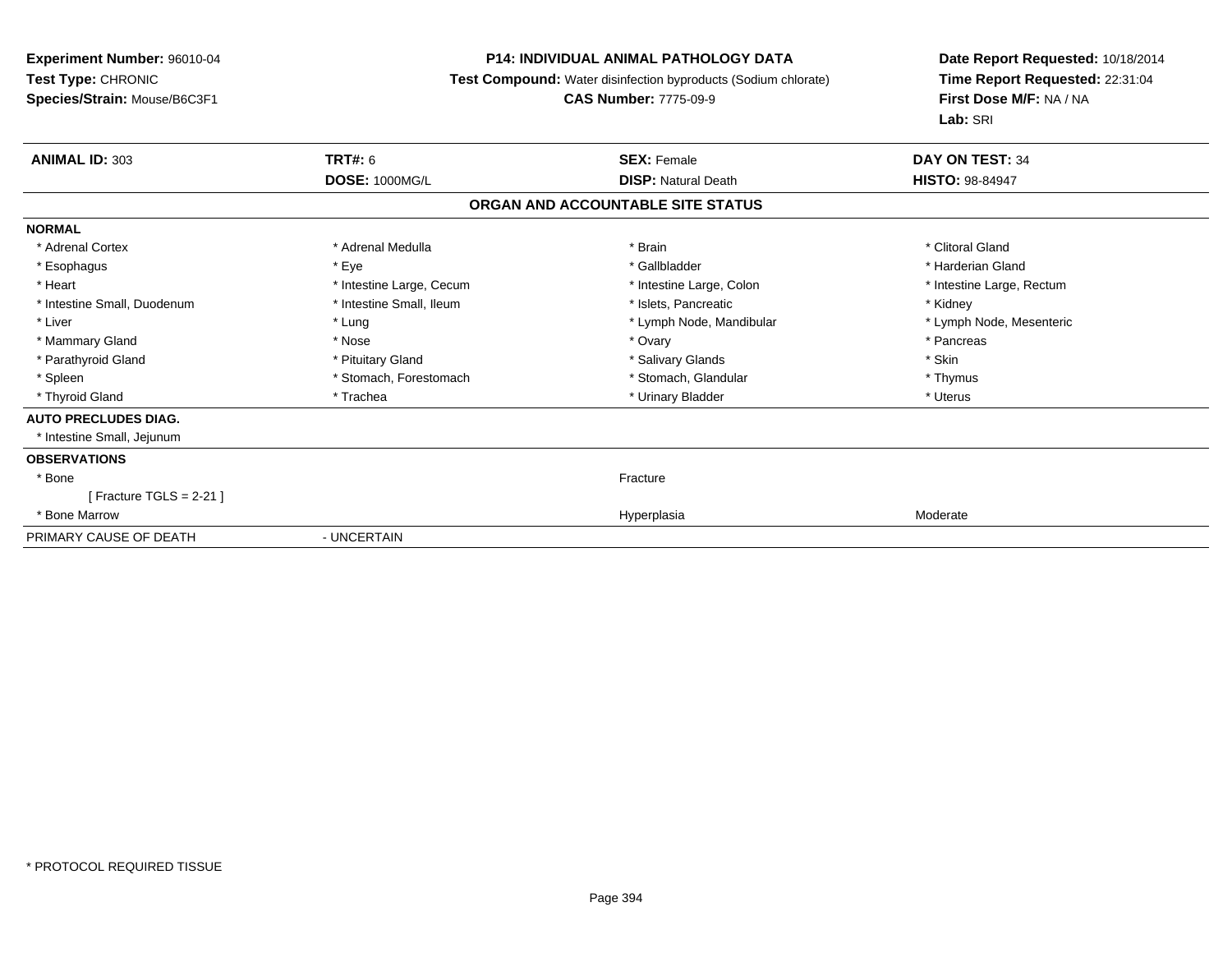# **P14: INDIVIDUAL ANIMAL PATHOLOGY DATA**

**Test Compound:** Water disinfection byproducts (Sodium chlorate)

**CAS Number:** 7775-09-9

| <b>ANIMAL ID: 304</b>                        | <b>TRT#: 6</b>            | <b>SEX: Female</b>              | DAY ON TEST: 736         |  |  |  |
|----------------------------------------------|---------------------------|---------------------------------|--------------------------|--|--|--|
|                                              | <b>DOSE: 1000MG/L</b>     | <b>DISP: Terminal Sacrifice</b> | <b>HISTO: 00-92013</b>   |  |  |  |
| ORGAN AND ACCOUNTABLE SITE STATUS            |                           |                                 |                          |  |  |  |
| <b>NORMAL</b>                                |                           |                                 |                          |  |  |  |
| * Adrenal Cortex                             | * Adrenal Medulla         | * Bone                          | * Bone Marrow            |  |  |  |
| * Brain                                      | * Clitoral Gland          | * Esophagus                     | * Eye                    |  |  |  |
| * Gallbladder                                | * Harderian Gland         | * Heart                         | * Intestine Large, Cecum |  |  |  |
| * Intestine Large, Colon                     | * Intestine Large, Rectum | * Intestine Small, Duodenum     | * Intestine Small, Ileum |  |  |  |
| * Intestine Small, Jejunum                   | * Islets, Pancreatic      | * Kidney                        | * Lymph Node, Mandibular |  |  |  |
| * Mammary Gland                              | * Nose                    | * Pancreas                      | * Parathyroid Gland      |  |  |  |
| * Skin                                       | * Stomach, Forestomach    | * Stomach, Glandular            | * Trachea                |  |  |  |
| * Urinary Bladder                            |                           |                                 |                          |  |  |  |
| <b>OBSERVATIONS</b>                          |                           |                                 |                          |  |  |  |
| * Liver                                      |                           | Hepatocellular Adenoma          | Multiple                 |  |  |  |
| [Hepatocellular Adenoma TGLS = 2-6]          |                           |                                 |                          |  |  |  |
| * Lung                                       |                           | Alveolar/Bronchiolar Carcinoma  | Multiple                 |  |  |  |
|                                              |                           | <b>Infiltration Cellular</b>    | Histiocyte, Mild         |  |  |  |
| [Alveolar/Bronchiolar Carcinoma TGLS = 3-2 ] |                           |                                 |                          |  |  |  |
| * Lymph Node, Mesenteric                     |                           | Hyperplasia                     | Lymphoid, Moderate       |  |  |  |
| * Ovary                                      |                           | Luteoma                         |                          |  |  |  |
| * Pituitary Gland                            | Pars Distalis             | Angiectasis                     | Mild                     |  |  |  |
| * Salivary Glands                            |                           | Hyperplasia                     | Lymphoid, Moderate       |  |  |  |
| * Spleen                                     |                           | Lymphoma Malignant              |                          |  |  |  |
|                                              |                           | Pigmentation                    | Moderate                 |  |  |  |
| * Thymus                                     |                           | Hyperplasia                     | Lymphoid, Moderate       |  |  |  |
| * Thyroid Gland                              |                           | Degeneration                    | Cystic, Mild             |  |  |  |
| * Uterus                                     |                           | Hyperplasia                     | Cystic, Mild             |  |  |  |
| [Hyperplasia TGLS = 1-7]                     |                           |                                 |                          |  |  |  |
| PRIMARY CAUSE OF DEATH                       | $\blacksquare$            |                                 |                          |  |  |  |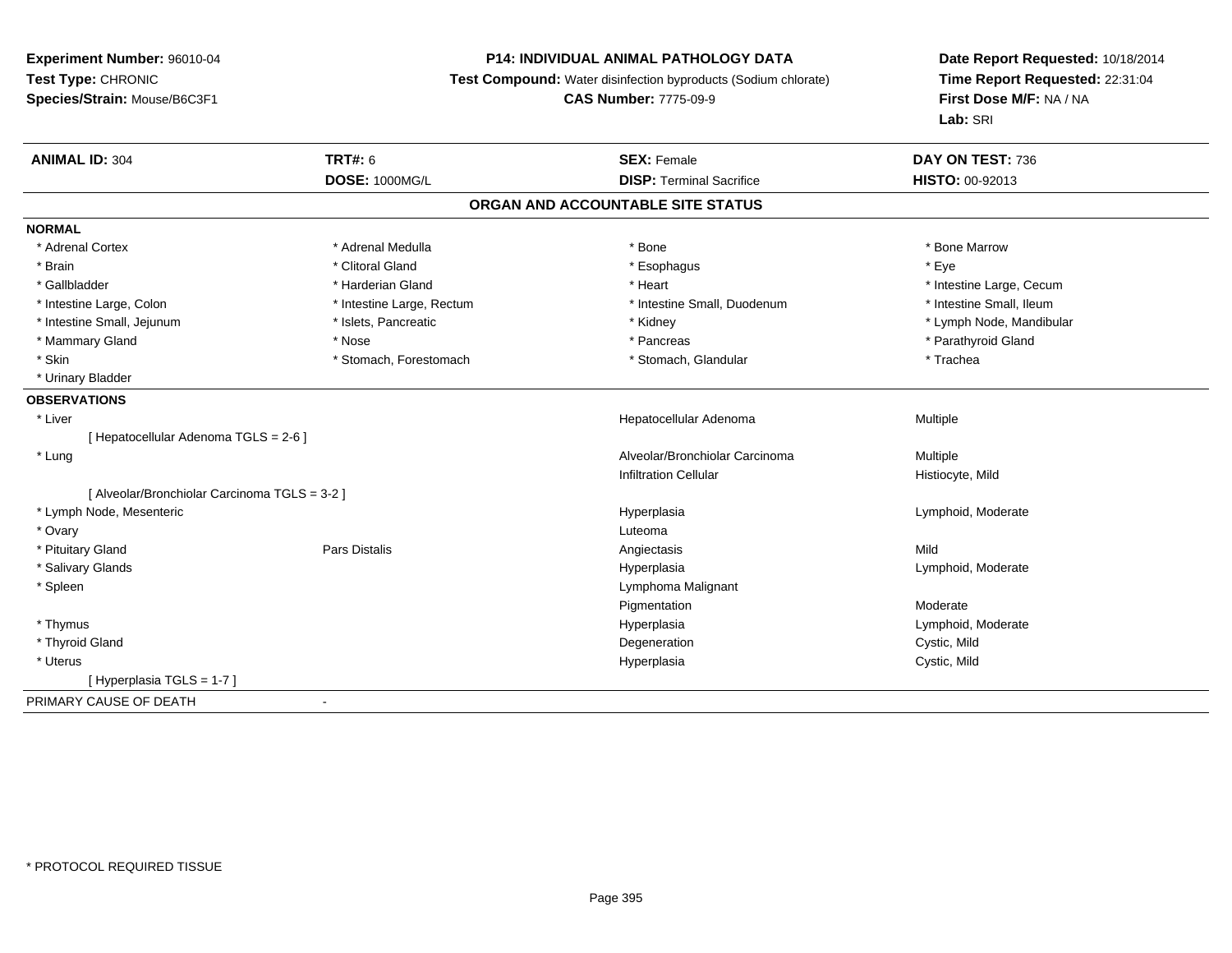# **P14: INDIVIDUAL ANIMAL PATHOLOGY DATA**

**Test Compound:** Water disinfection byproducts (Sodium chlorate)

# **CAS Number:** 7775-09-9

| <b>ANIMAL ID: 305</b>                       | <b>TRT#: 6</b>              | <b>SEX: Female</b>               | DAY ON TEST: 736           |  |  |  |
|---------------------------------------------|-----------------------------|----------------------------------|----------------------------|--|--|--|
|                                             | <b>DOSE: 1000MG/L</b>       | <b>DISP: Terminal Sacrifice</b>  | HISTO: 00-92014            |  |  |  |
| ORGAN AND ACCOUNTABLE SITE STATUS           |                             |                                  |                            |  |  |  |
| <b>NORMAL</b>                               |                             |                                  |                            |  |  |  |
| * Adrenal Cortex                            | * Adrenal Medulla           | * Bone                           | * Brain                    |  |  |  |
| * Clitoral Gland                            | * Esophagus                 | * Eye                            | * Gallbladder              |  |  |  |
| * Harderian Gland                           | * Heart                     | * Intestine Large, Cecum         | * Intestine Large, Colon   |  |  |  |
| * Intestine Large, Rectum                   | * Intestine Small, Duodenum | * Intestine Small, Ileum         | * Intestine Small, Jejunum |  |  |  |
| * Islets, Pancreatic                        | * Kidney                    | * Lymph Node, Mesenteric         | * Mammary Gland            |  |  |  |
| * Nose                                      | * Ovary                     | * Pancreas                       | * Parathyroid Gland        |  |  |  |
| * Pituitary Gland                           | * Salivary Glands           | * Skin                           | * Stomach, Glandular       |  |  |  |
| * Thymus                                    | * Trachea                   | * Urinary Bladder                |                            |  |  |  |
| <b>OBSERVATIONS</b>                         |                             |                                  |                            |  |  |  |
| * Bone Marrow                               |                             | Hyperplasia                      | Mild                       |  |  |  |
| * Liver                                     |                             | <b>Eosinophilic Focus</b>        |                            |  |  |  |
|                                             |                             | Hepatocellular Adenoma           | Multiple                   |  |  |  |
| [ Hepatocellular Adenoma TGLS = 2-21,3-22 ] |                             |                                  |                            |  |  |  |
| * Lung                                      |                             | Edema                            | Mild                       |  |  |  |
|                                             |                             | Hyperplasia                      | Lymphoid, Mild             |  |  |  |
| * Lymph Node, Mandibular                    |                             | Hyperplasia                      | Lymphoid, Mild             |  |  |  |
|                                             |                             | Pigmentation                     | Mild                       |  |  |  |
| * Spleen                                    |                             | Hematopoietic Cell Proliferation | Mild                       |  |  |  |
|                                             |                             | Hyperplasia                      | Lymphoid, Moderate         |  |  |  |
|                                             |                             | Pigmentation                     | Mild                       |  |  |  |
| * Stomach, Forestomach                      | Epithelium                  | Hyperplasia                      | Moderate                   |  |  |  |
|                                             |                             | Inflammation                     | Chronic Active, Mild       |  |  |  |
| * Thyroid Gland                             |                             | Degeneration                     | Cystic, Moderate           |  |  |  |
| * Uterus                                    |                             | Hyperplasia                      | Cystic, Moderate           |  |  |  |
| [Hyperplasia TGLS = 1-7]                    |                             |                                  |                            |  |  |  |
| PRIMARY CAUSE OF DEATH                      |                             |                                  |                            |  |  |  |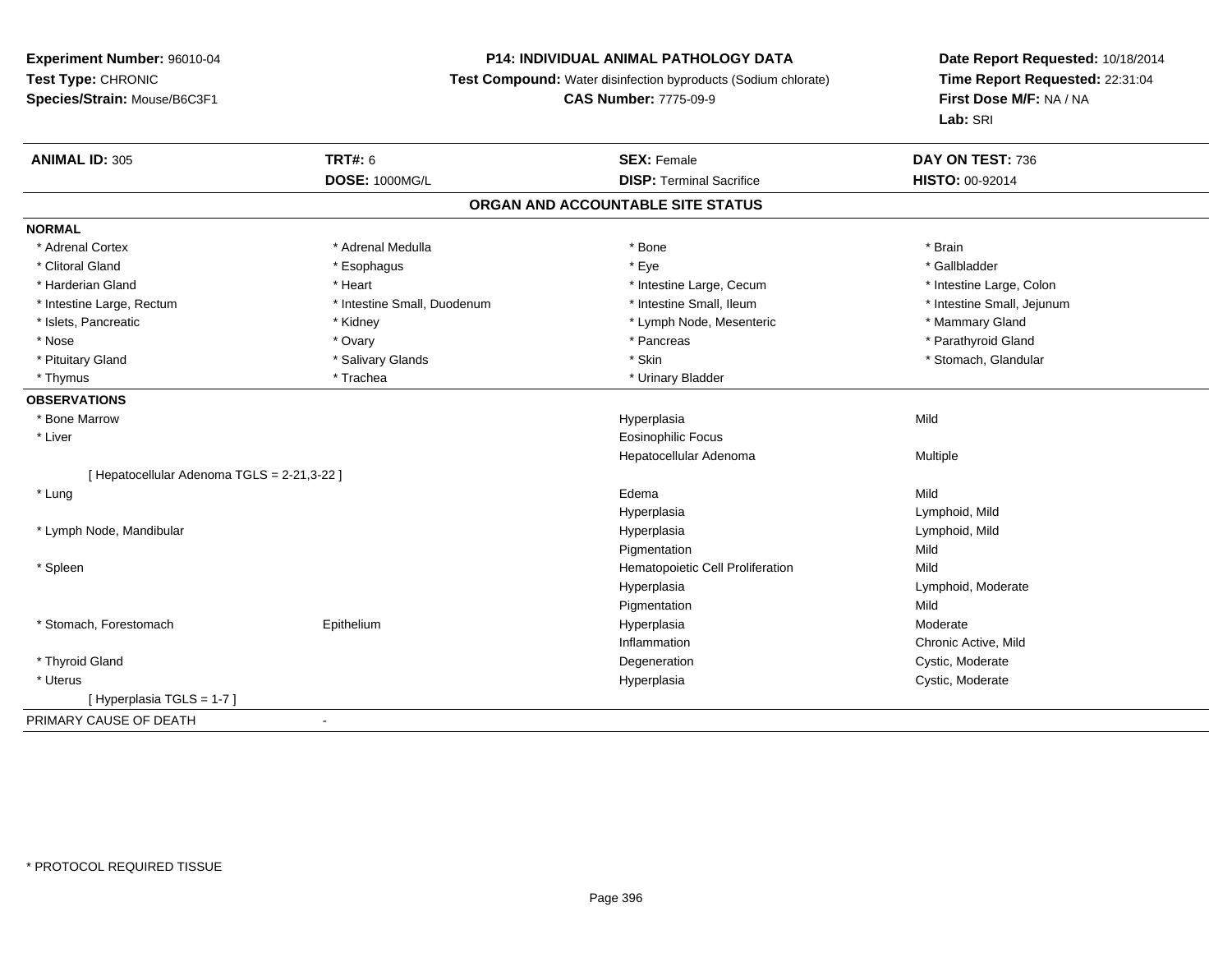#### **P14: INDIVIDUAL ANIMAL PATHOLOGY DATA**

**Test Compound:** Water disinfection byproducts (Sodium chlorate)

**CAS Number:** 7775-09-9

| <b>ANIMAL ID: 306</b>                        | TRT#: 6                     | <b>SEX: Female</b>                       | DAY ON TEST: 736           |
|----------------------------------------------|-----------------------------|------------------------------------------|----------------------------|
|                                              | <b>DOSE: 1000MG/L</b>       | <b>DISP: Terminal Sacrifice</b>          | <b>HISTO: 00-92015</b>     |
|                                              |                             | ORGAN AND ACCOUNTABLE SITE STATUS        |                            |
| <b>NORMAL</b>                                |                             |                                          |                            |
| * Adrenal Medulla                            | * Bone                      | * Bone Marrow                            | * Brain                    |
| * Clitoral Gland                             | * Esophagus                 | * Eye                                    | * Gallbladder              |
| * Harderian Gland                            | * Heart                     | * Intestine Large, Cecum                 | * Intestine Large, Colon   |
| * Intestine Large, Rectum                    | * Intestine Small, Duodenum | * Intestine Small, Ileum                 | * Intestine Small, Jejunum |
| * Islets, Pancreatic                         | * Lymph Node, Mandibular    | * Mammary Gland                          | * Nose                     |
| * Pancreas                                   | * Parathyroid Gland         | * Pituitary Gland                        | * Skin                     |
| * Stomach, Forestomach                       | * Stomach, Glandular        | * Thymus                                 | * Trachea                  |
| * Urinary Bladder                            |                             |                                          |                            |
| <b>OBSERVATIONS</b>                          |                             |                                          |                            |
| * Adrenal Cortex                             |                             | <b>Accessory Adrenal Cortical Nodule</b> | Moderate                   |
| * Kidney                                     |                             | Hyperplasia                              | Lymphoid, Mild             |
| * Liver                                      |                             | <b>Basophilic Focus</b>                  |                            |
|                                              |                             | Hepatocellular Adenoma                   |                            |
|                                              |                             | Hyperplasia                              | Lymphoid, Mild             |
| [ Hepatocellular Adenoma TGLS = 2-21 ]       |                             |                                          |                            |
| * Lung                                       |                             | Hemorrhage                               | Minimal                    |
| * Lymph Node, Mesenteric                     |                             | Hyperplasia                              | Lymphoid, Moderate         |
| * Ovary                                      |                             | Angiectasis                              | Mild                       |
| Note: ANGIECTATIC SPACE CONTAINS A THROMBUS. |                             |                                          |                            |
| * Salivary Glands                            |                             | Hyperplasia                              | Lymphoid, Mild             |
| * Spleen                                     |                             | Hematopoietic Cell Proliferation         | Minimal                    |
| * Thyroid Gland                              |                             | Degeneration                             | Cystic, Moderate           |
| * Uterus                                     |                             | Hyperplasia                              | Cystic, Mild               |
| [Hyperplasia TGLS = $1-7$ ]                  |                             |                                          |                            |
| PRIMARY CAUSE OF DEATH                       | $\blacksquare$              |                                          |                            |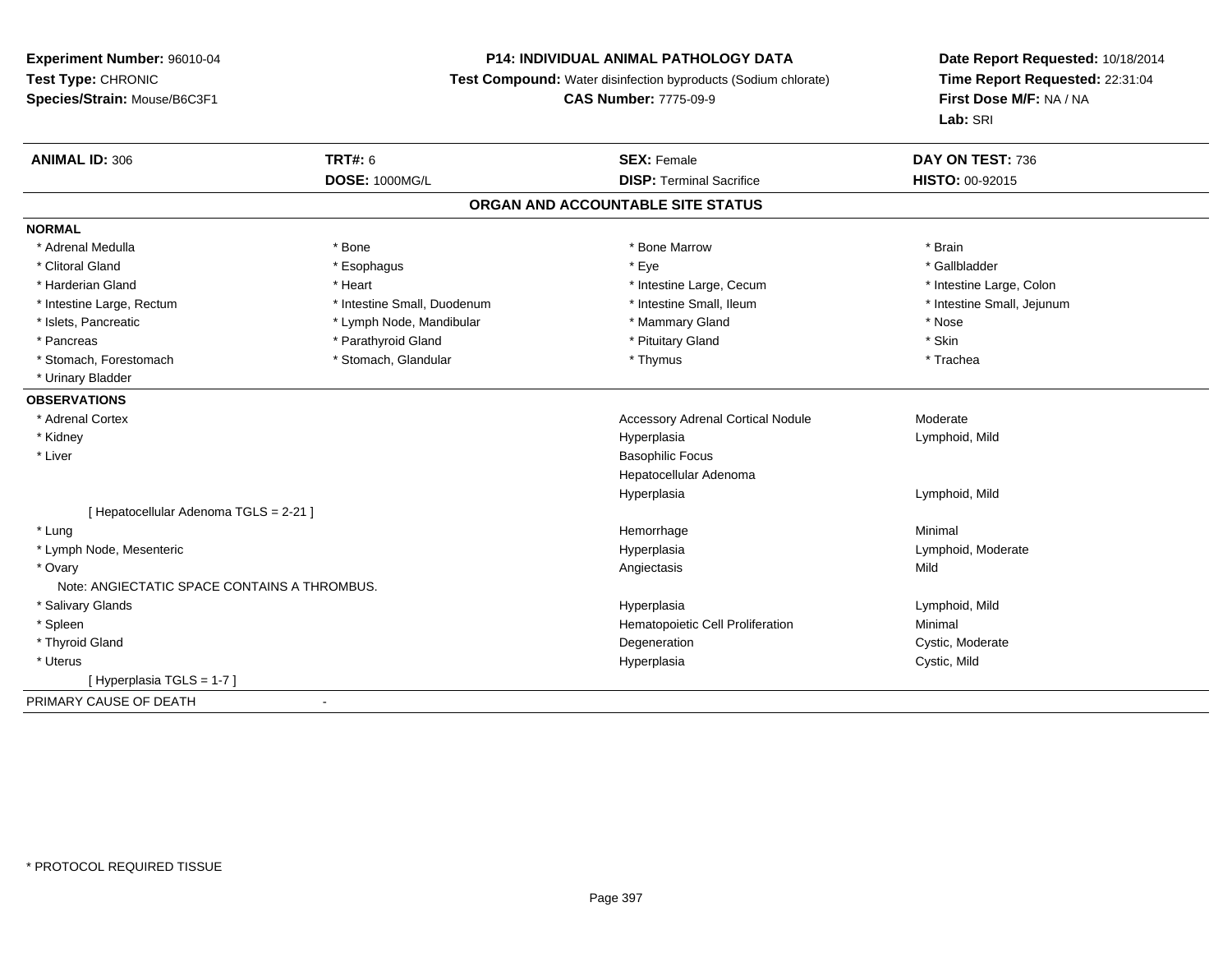### **P14: INDIVIDUAL ANIMAL PATHOLOGY DATA**

**Test Compound:** Water disinfection byproducts (Sodium chlorate)

**CAS Number:** 7775-09-9

| <b>ANIMAL ID: 307</b>                           | <b>TRT#: 6</b>             | <b>SEX: Female</b>                | DAY ON TEST: 602            |
|-------------------------------------------------|----------------------------|-----------------------------------|-----------------------------|
|                                                 | <b>DOSE: 1000MG/L</b>      | <b>DISP: Natural Death</b>        | <b>HISTO: 00-88979</b>      |
|                                                 |                            | ORGAN AND ACCOUNTABLE SITE STATUS |                             |
| <b>NORMAL</b>                                   |                            |                                   |                             |
| * Adrenal Cortex                                | * Adrenal Medulla          | * Bone                            | * Brain                     |
| * Clitoral Gland                                | * Esophagus                | * Eye                             | * Gallbladder               |
| * Harderian Gland                               | * Heart                    | * Intestine Large, Rectum         | * Intestine Small, Duodenum |
| * Intestine Small, Ileum                        | * Intestine Small, Jejunum | * Islets, Pancreatic              | * Lymph Node, Mandibular    |
| * Lymph Node, Mesenteric                        | * Mammary Gland            | * Nose                            | * Ovary                     |
| * Parathyroid Gland                             | * Pituitary Gland          | * Salivary Glands                 | * Skin                      |
| * Stomach, Glandular                            | * Trachea                  | * Urinary Bladder                 |                             |
| <b>AUTO PRECLUDES DIAG.</b>                     |                            |                                   |                             |
| * Intestine Large, Colon                        |                            |                                   |                             |
| <b>OBSERVATIONS</b>                             |                            |                                   |                             |
| * Bone Marrow                                   |                            | Hyperplasia                       | Marked                      |
| * Intestine Large, Cecum                        |                            | Ulcer                             | Moderate                    |
| * Kidney                                        |                            | Nephropathy                       | Moderate                    |
| * Liver                                         |                            | Hepatocellular Adenoma            |                             |
|                                                 | Hepatocyte                 | Vacuolization Cytoplasmic         | Moderate                    |
| [ Hepatocellular Adenoma TGLS = 7-6 ]           |                            |                                   |                             |
| [Vacuolization Cytoplasmic TGLS = 7-6]          |                            |                                   |                             |
| * Lung                                          |                            | Hemorrhage                        | Mild                        |
| Mesentery                                       |                            | Fibrosarcoma                      |                             |
| [Fibrosarcoma TGLS = 1-21,3-22,8-23]            |                            |                                   |                             |
| * Pancreas                                      |                            | Fibrosarcoma                      | Metastatic (Mesentery)      |
| [Fibrosarcoma TGLS = 5-7]                       |                            |                                   |                             |
| * Spleen                                        |                            | Hematopoietic Cell Proliferation  | Marked                      |
|                                                 |                            | Pigmentation                      | Moderate                    |
| [ Hematopoietic Cell Proliferation TGLS = 4-6 ] |                            |                                   |                             |
| * Stomach, Forestomach                          | Epithelium                 | Hyperplasia                       | Mild                        |
| * Thymus                                        |                            | Atrophy                           | Moderate                    |
| * Thyroid Gland                                 |                            | Degeneration                      | Cystic, Mild                |
| * Urin Bladder                                  |                            |                                   |                             |
| Note: INFUSION ARTIFACT IN URINARY BLADDER.     |                            |                                   |                             |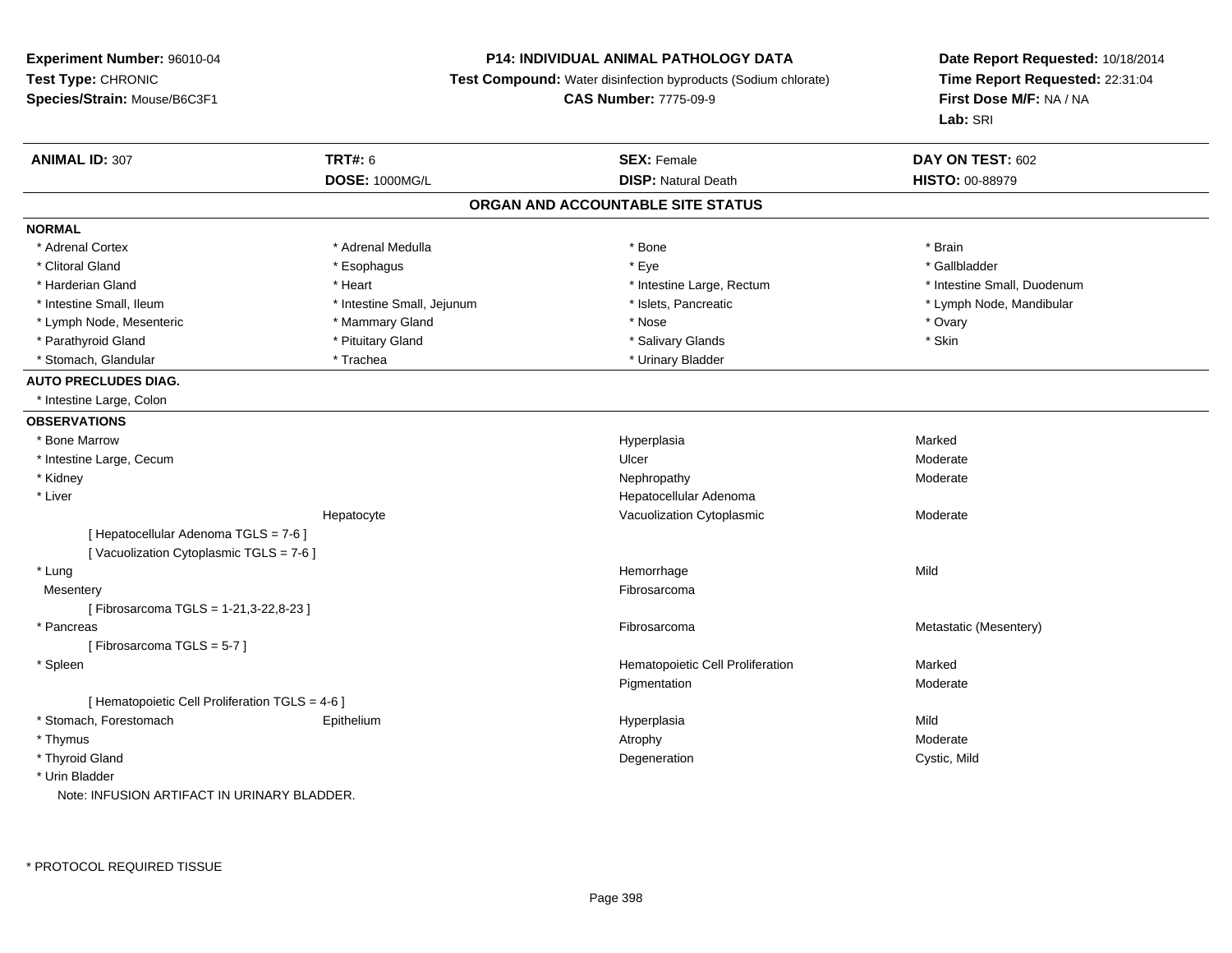| Experiment Number: 96010-04<br><b>Test Type: CHRONIC</b><br>Species/Strain: Mouse/B6C3F1 |                             | <b>P14: INDIVIDUAL ANIMAL PATHOLOGY DATA</b><br><b>Test Compound:</b> Water disinfection byproducts (Sodium chlorate)<br><b>CAS Number: 7775-09-9</b> | Date Report Requested: 10/18/2014<br>Time Report Requested: 22:31:04<br>First Dose M/F: NA / NA<br>Lab: SRI |
|------------------------------------------------------------------------------------------|-----------------------------|-------------------------------------------------------------------------------------------------------------------------------------------------------|-------------------------------------------------------------------------------------------------------------|
| <b>ANIMAL ID: 307</b>                                                                    | TRT#: 6                     | <b>SEX:</b> Female                                                                                                                                    | <b>DAY ON TEST: 602</b>                                                                                     |
|                                                                                          | <b>DOSE: 1000MG/L</b>       | <b>DISP:</b> Natural Death                                                                                                                            | <b>HISTO: 00-88979</b>                                                                                      |
|                                                                                          |                             | ORGAN AND ACCOUNTABLE SITE STATUS                                                                                                                     |                                                                                                             |
| * Uterus                                                                                 |                             | Hyperplasia                                                                                                                                           | Cystic, Moderate                                                                                            |
| [Hyperplasia TGLS = 2-7]                                                                 |                             |                                                                                                                                                       |                                                                                                             |
| PRIMARY CAUSE OF DEATH                                                                   | Fibrosarcoma<br>- Mesentery |                                                                                                                                                       |                                                                                                             |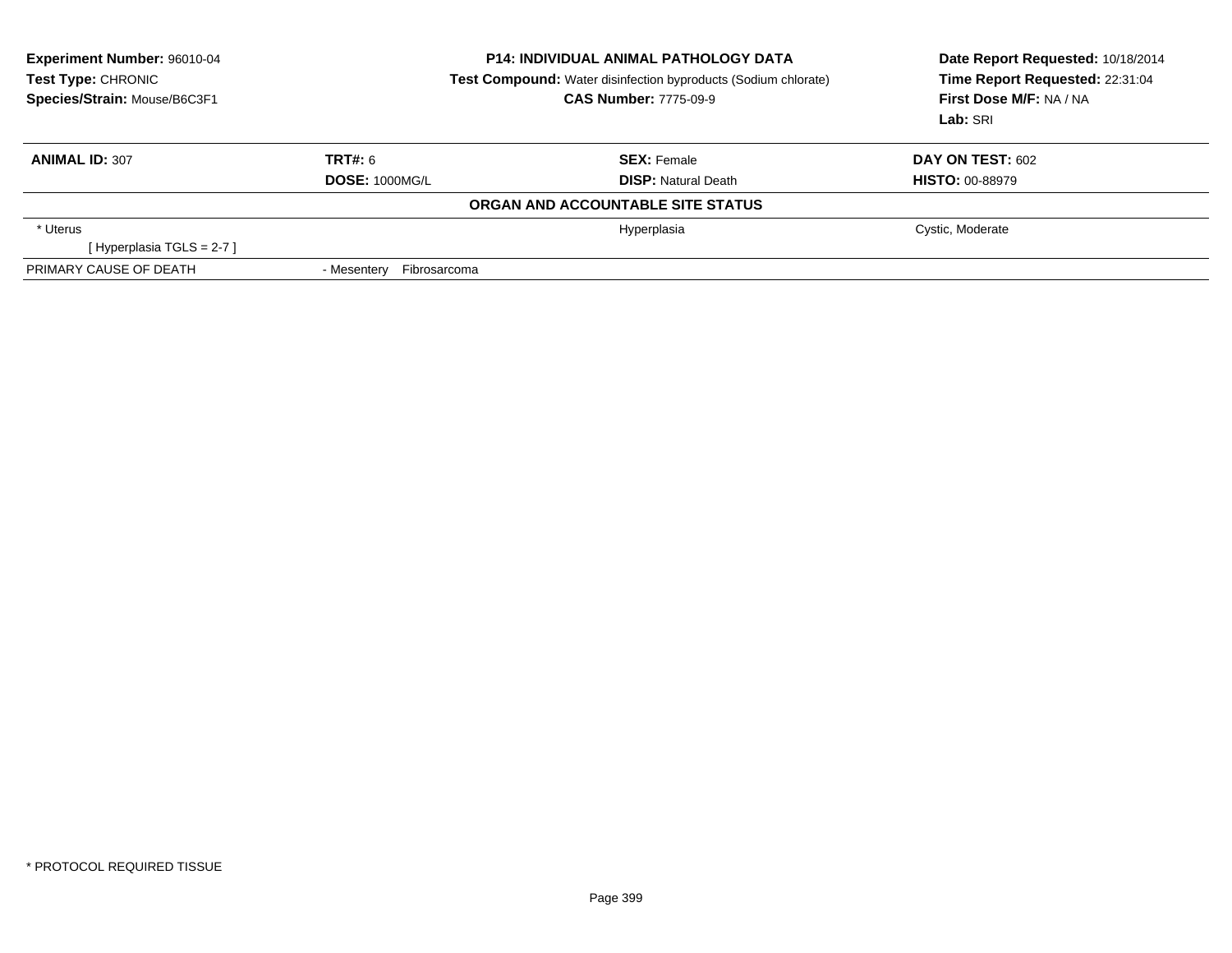## **P14: INDIVIDUAL ANIMAL PATHOLOGY DATA**

**Test Compound:** Water disinfection byproducts (Sodium chlorate)

**CAS Number:** 7775-09-9

| <b>ANIMAL ID: 308</b>                           | <b>TRT#: 6</b>              | <b>SEX: Female</b>                       | DAY ON TEST: 736           |
|-------------------------------------------------|-----------------------------|------------------------------------------|----------------------------|
|                                                 | DOSE: 1000MG/L              | <b>DISP: Terminal Sacrifice</b>          | HISTO: 00-92016            |
|                                                 |                             | ORGAN AND ACCOUNTABLE SITE STATUS        |                            |
| <b>NORMAL</b>                                   |                             |                                          |                            |
| * Adrenal Medulla                               | * Bone                      | * Bone Marrow                            | * Brain                    |
| * Clitoral Gland                                | * Esophagus                 | * Eye                                    | * Gallbladder              |
| * Harderian Gland                               | * Heart                     | * Intestine Large, Cecum                 | * Intestine Large, Colon   |
| * Intestine Large, Rectum                       | * Intestine Small, Duodenum | * Intestine Small, Ileum                 | * Intestine Small, Jejunum |
| * Islets, Pancreatic                            | * Kidney                    | * Lung                                   | * Lymph Node, Mandibular   |
| * Lymph Node, Mesenteric                        | * Mammary Gland             | Mesentery                                | * Nose                     |
| * Pancreas                                      | * Parathyroid Gland         | * Pituitary Gland                        | * Salivary Glands          |
| * Skin                                          | * Stomach, Forestomach      | * Stomach, Glandular                     | * Thymus                   |
| * Trachea                                       |                             |                                          |                            |
| <b>OBSERVATIONS</b>                             |                             |                                          |                            |
| * Adrenal Cortex                                |                             | <b>Accessory Adrenal Cortical Nodule</b> | Moderate                   |
|                                                 |                             | Hyperplasia                              | Focal, Mild                |
| * Liver                                         |                             | <b>Eosinophilic Focus</b>                |                            |
|                                                 |                             | Hepatocellular Adenoma                   |                            |
|                                                 |                             | Hepatocellular Carcinoma                 |                            |
|                                                 |                             | <b>Infiltration Cellular</b>             | Mixed Cell, Mild           |
| Note: EOSINOPHILIC FOCUS IS ON SLIDE 21.        |                             |                                          |                            |
| [ Hepatocellular Adenoma TGLS = 3-21 ]          |                             |                                          |                            |
| [ Hepatocellular Carcinoma TGLS = 4-22 ]        |                             |                                          |                            |
| * Ovary                                         |                             | Cyst                                     |                            |
| * Spleen                                        |                             | Hematopoietic Cell Proliferation         | Mild                       |
|                                                 |                             | Lymphoma Malignant                       |                            |
|                                                 |                             | Pigmentation                             | Moderate                   |
| [ Hematopoietic Cell Proliferation TGLS = 2-6 ] |                             |                                          |                            |
| [ Lymphoma Malignant TGLS = 2-6 ]               |                             |                                          |                            |
| * Thyroid Gland                                 |                             | Degeneration                             | Cystic, Moderate           |
| * Urinary Bladder                               |                             | Hyperplasia                              | Lymphoid, Mild             |
| * Uterus                                        |                             | Hyperplasia                              | Cystic, Marked             |
| [Hyperplasia TGLS = 1-7]                        |                             |                                          |                            |
| PRIMARY CAUSE OF DEATH                          | $\sim$                      |                                          |                            |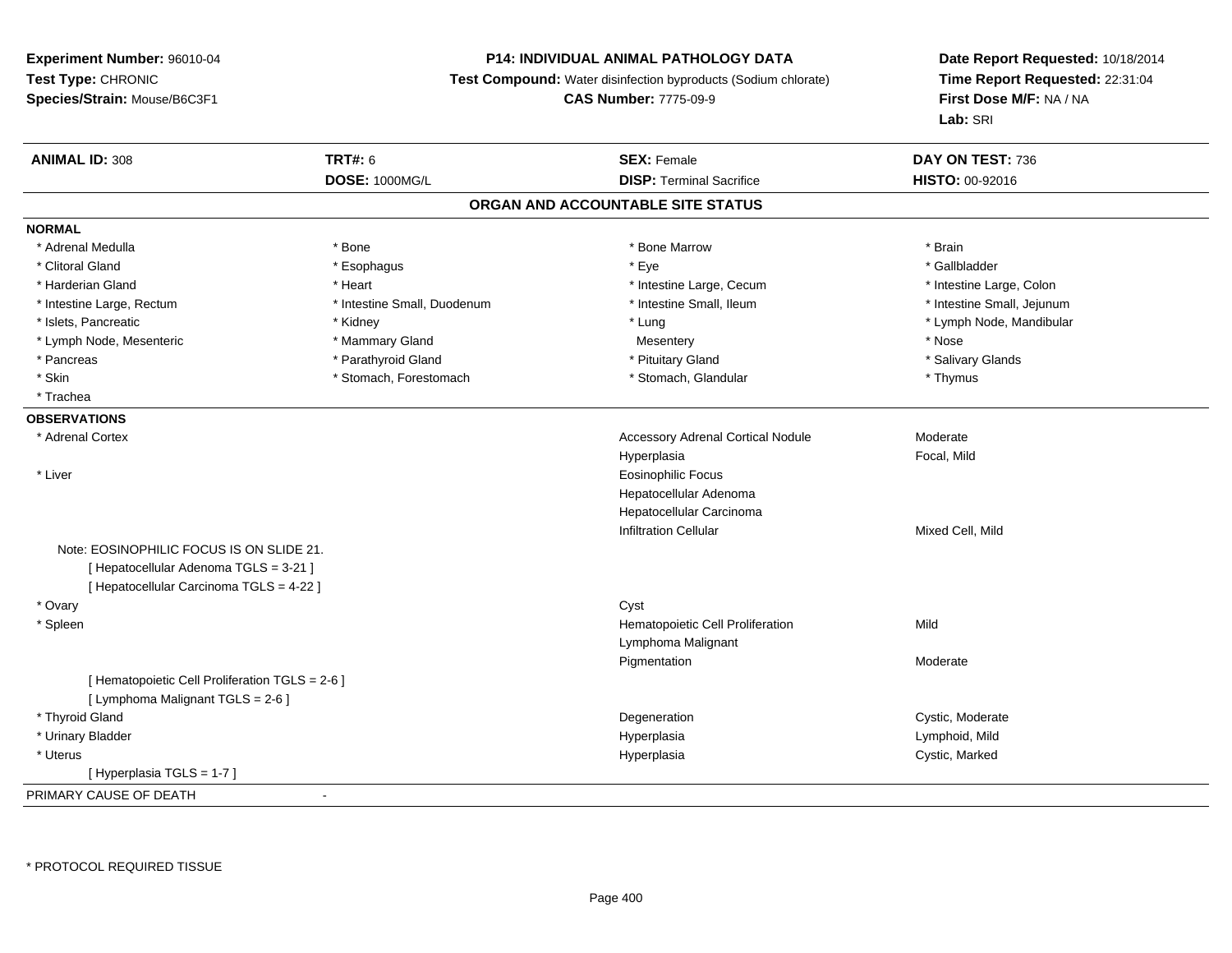#### **P14: INDIVIDUAL ANIMAL PATHOLOGY DATA**

**Test Compound:** Water disinfection byproducts (Sodium chlorate)

**CAS Number:** 7775-09-9

| <b>ANIMAL ID: 309</b>               | <b>TRT#: 6</b>           | <b>SEX: Female</b>                | DAY ON TEST: 736          |
|-------------------------------------|--------------------------|-----------------------------------|---------------------------|
|                                     | <b>DOSE: 1000MG/L</b>    | <b>DISP: Terminal Sacrifice</b>   | <b>HISTO: 00-92017</b>    |
|                                     |                          | ORGAN AND ACCOUNTABLE SITE STATUS |                           |
| <b>NORMAL</b>                       |                          |                                   |                           |
| * Adrenal Cortex                    | * Adrenal Medulla        | * Bone                            | * Clitoral Gland          |
| * Esophagus                         | * Eye                    | * Gallbladder                     | * Harderian Gland         |
| * Heart                             | * Intestine Large, Cecum | * Intestine Large, Colon          | * Intestine Large, Rectum |
| * Intestine Small, Duodenum         | * Intestine Small, Ileum | * Islets, Pancreatic              | * Nose                    |
| * Parathyroid Gland                 | * Skin                   | * Stomach, Forestomach            | * Stomach, Glandular      |
| * Trachea                           |                          |                                   |                           |
| <b>OBSERVATIONS</b>                 |                          |                                   |                           |
| * Bone Marrow                       |                          | Hyperplasia                       | Mild                      |
| * Brain                             |                          | Compression                       | Moderate                  |
| [Compression TGLS = 13-1]           |                          |                                   |                           |
| * Intestine Small, Jejunum          |                          | Lymphoma Malignant                |                           |
| [ Lymphoma Malignant TGLS = 14-3 ]  |                          |                                   |                           |
| * Kidney                            |                          | Lymphoma Malignant                |                           |
|                                     |                          | Nephropathy                       | Minimal                   |
| * Liver                             |                          | <b>Eosinophilic Focus</b>         |                           |
|                                     |                          | <b>Infiltration Cellular</b>      | Mixed Cell, Mild          |
| * Lung                              |                          | <b>Infiltration Cellular</b>      | Histiocyte, Minimal       |
| Lymph Node                          | <b>Iliac</b>             | Lymphoma Malignant                |                           |
|                                     | Mediastinal              | Lymphoma Malignant                |                           |
|                                     | Renal                    | Lymphoma Malignant                |                           |
| [ Lymphoma Malignant TGLS = 10-24 ] |                          |                                   |                           |
| [ Lymphoma Malignant TGLS = 9-2 ]   |                          |                                   |                           |
| [ Lymphoma Malignant TGLS = 7-22 ]  |                          |                                   |                           |
| * Lymph Node, Mandibular            |                          | Lymphoma Malignant                |                           |
| [ Lymphoma Malignant TGLS = 4-8 ]   |                          |                                   |                           |
| * Lymph Node, Mesenteric            |                          | Lymphoma Malignant                |                           |
| [ Lymphoma Malignant TGLS = 5-5 ]   |                          |                                   |                           |
| * Mammary Gland                     |                          | Hyperplasia                       | Moderate                  |
| [ Hyperplasia TGLS = 1-8 ]          |                          |                                   |                           |
| Mesentery                           |                          | Lymphoma Malignant                |                           |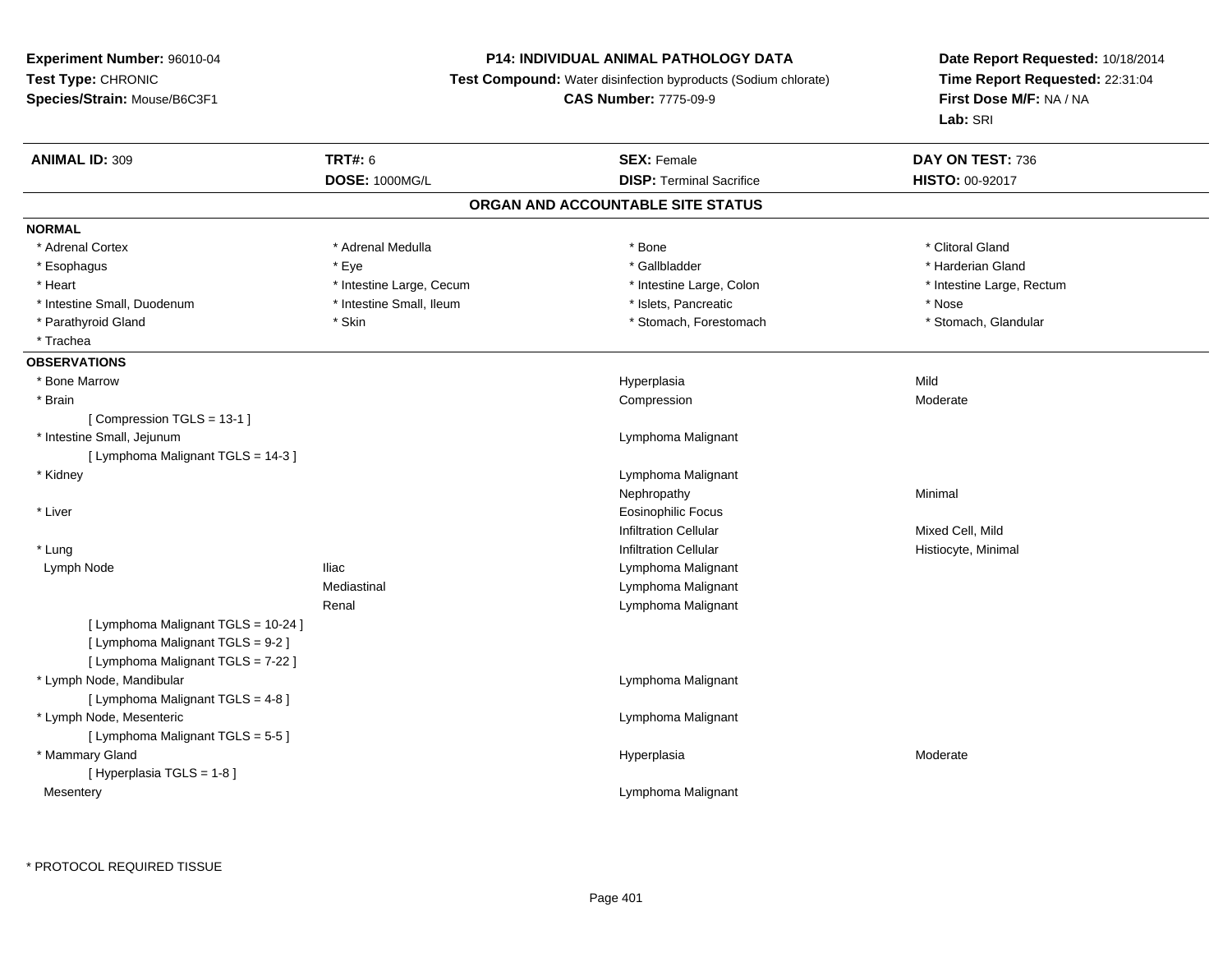## **P14: INDIVIDUAL ANIMAL PATHOLOGY DATA**

**Test Compound:** Water disinfection byproducts (Sodium chlorate)

# **CAS Number:** 7775-09-9

| <b>ANIMAL ID: 309</b>                         | <b>TRT#: 6</b>           | <b>SEX: Female</b>                | DAY ON TEST: 736       |
|-----------------------------------------------|--------------------------|-----------------------------------|------------------------|
|                                               | <b>DOSE: 1000MG/L</b>    | <b>DISP: Terminal Sacrifice</b>   | <b>HISTO: 00-92017</b> |
|                                               |                          | ORGAN AND ACCOUNTABLE SITE STATUS |                        |
|                                               | Fat                      | Necrosis                          | Moderate               |
| [ Lymphoma Malignant TGLS = 6-21 ]            |                          |                                   |                        |
| [Necrosis TGLS = $8-23$ ]                     |                          |                                   |                        |
| * Ovary                                       | Follicle                 | Hemorrhage                        | Mild                   |
|                                               |                          | Lymphoma Malignant                |                        |
| * Pancreas                                    |                          | Lymphoma Malignant                |                        |
| * Pituitary Gland                             | Pars Distalis            | Adenoma                           |                        |
| [ Adenoma TGLS = 12-1 ]                       |                          |                                   |                        |
| * Salivary Glands                             |                          | Lymphoma Malignant                |                        |
| <b>Skeletal Muscle</b>                        |                          | Rhabdomyosarcoma                  |                        |
| [Rhabdomyosarcoma TGLS = 11-25]               |                          |                                   |                        |
| * Spleen                                      |                          | Hematopoietic Cell Proliferation  | Mild                   |
|                                               |                          | Lymphoma Malignant                |                        |
| [Hematopoietic Cell Proliferation TGLS = 3-6] |                          |                                   |                        |
| [Lymphoma Malignant TGLS = 3-6]               |                          |                                   |                        |
| * Thymus                                      |                          | Lymphoma Malignant                |                        |
| * Thyroid Gland                               |                          | Degeneration                      | Cystic, Minimal        |
| * Urinary Bladder                             |                          | Lymphoma Malignant                |                        |
| * Uterus                                      |                          | Hyperplasia                       | Cystic, Mild           |
| PRIMARY CAUSE OF DEATH                        | $\overline{\phantom{a}}$ |                                   |                        |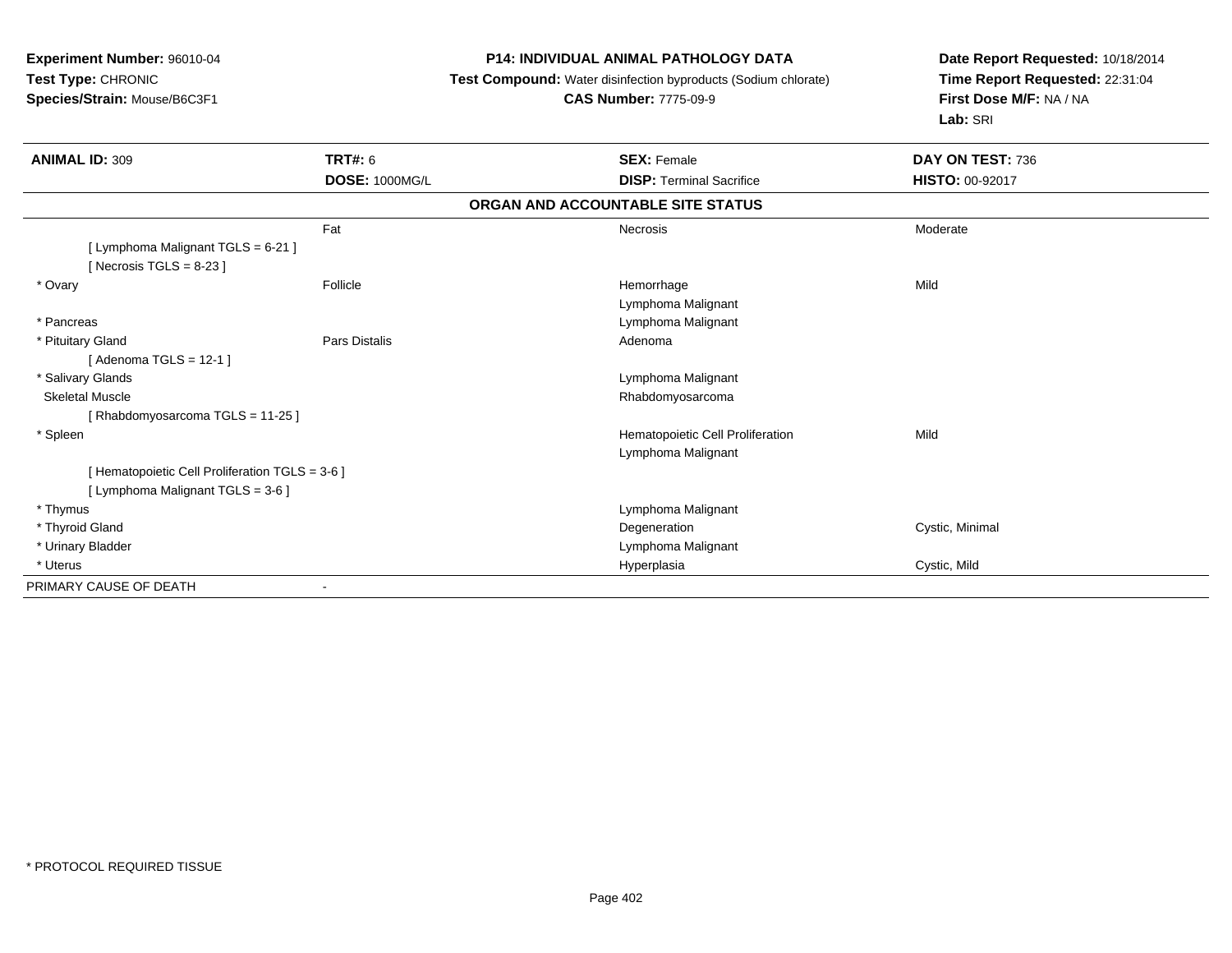## **P14: INDIVIDUAL ANIMAL PATHOLOGY DATA**

**Test Compound:** Water disinfection byproducts (Sodium chlorate)

#### **CAS Number:** 7775-09-9

| DOSE: 1000MG/L<br><b>DISP: Terminal Sacrifice</b><br>HISTO: 00-92018<br>ORGAN AND ACCOUNTABLE SITE STATUS<br><b>NORMAL</b><br>* Adrenal Medulla<br>* Bone<br>* Brain<br>* Adrenal Cortex<br>* Clitoral Gland<br>* Gallbladder<br>* Eye<br>* Esophagus<br>* Harderian Gland<br>* Heart<br>* Intestine Large, Cecum |                          |
|-------------------------------------------------------------------------------------------------------------------------------------------------------------------------------------------------------------------------------------------------------------------------------------------------------------------|--------------------------|
|                                                                                                                                                                                                                                                                                                                   |                          |
|                                                                                                                                                                                                                                                                                                                   |                          |
|                                                                                                                                                                                                                                                                                                                   |                          |
|                                                                                                                                                                                                                                                                                                                   |                          |
|                                                                                                                                                                                                                                                                                                                   |                          |
|                                                                                                                                                                                                                                                                                                                   | * Intestine Large, Colon |
| * Intestine Small, Duodenum<br>* Intestine Small, Jejunum<br>* Intestine Large, Rectum                                                                                                                                                                                                                            | * Islets, Pancreatic     |
| * Nose<br>* Mammary Gland<br>* Kidney<br>* Lung                                                                                                                                                                                                                                                                   |                          |
| * Salivary Glands<br>* Skin<br>* Pancreas                                                                                                                                                                                                                                                                         | * Stomach, Forestomach   |
| * Stomach, Glandular<br>* Trachea<br>* Urinary Bladder                                                                                                                                                                                                                                                            |                          |
| <b>OBSERVATIONS</b>                                                                                                                                                                                                                                                                                               |                          |
| * Bone Marrow<br>Moderate<br>Hyperplasia                                                                                                                                                                                                                                                                          |                          |
| Mild<br>* Intestine Small, Ileum<br>Epithelium<br>Hyperplasia                                                                                                                                                                                                                                                     |                          |
| Inflammation<br>Chronic, Mild                                                                                                                                                                                                                                                                                     |                          |
| * Liver<br>Hepatocellular Adenoma                                                                                                                                                                                                                                                                                 |                          |
| Hepatocellular Carcinoma                                                                                                                                                                                                                                                                                          |                          |
| <b>Infiltration Cellular</b><br>Mixed Cell, Mild                                                                                                                                                                                                                                                                  |                          |
| [ Hepatocellular Adenoma TGLS = 4-6 ]                                                                                                                                                                                                                                                                             |                          |
| [ Hepatocellular Carcinoma TGLS = 4-6 ]                                                                                                                                                                                                                                                                           |                          |
| * Lymph Node, Mandibular<br>Lymphoma Malignant                                                                                                                                                                                                                                                                    |                          |
| * Lymph Node, Mesenteric<br>Lymphoma Malignant                                                                                                                                                                                                                                                                    |                          |
| * Ovary<br>Cyst                                                                                                                                                                                                                                                                                                   |                          |
| [Cyst TGLS = $2-7$ ]                                                                                                                                                                                                                                                                                              |                          |
| * Parathyroid Gland<br>Cyst<br>Mild                                                                                                                                                                                                                                                                               |                          |
| <b>Pars Distalis</b><br>* Pituitary Gland<br>Adenoma                                                                                                                                                                                                                                                              |                          |
| Pars Distalis<br>Focal, Moderate<br>Hyperplasia                                                                                                                                                                                                                                                                   |                          |
| * Spleen<br>Hematopoietic Cell Proliferation<br>Moderate                                                                                                                                                                                                                                                          |                          |
| Lymphoma Malignant                                                                                                                                                                                                                                                                                                |                          |
| Pigmentation<br>Mild                                                                                                                                                                                                                                                                                              |                          |
| [ Hematopoietic Cell Proliferation TGLS = 3-6 ]                                                                                                                                                                                                                                                                   |                          |
| [ Lymphoma Malignant TGLS = 3-6 ]                                                                                                                                                                                                                                                                                 |                          |
| * Thymus<br>Hyperplasia<br>Lymphoid, Moderate                                                                                                                                                                                                                                                                     |                          |
| * Thyroid Gland<br><b>Follicular Cel</b><br>Hypertrophy<br>Minimal                                                                                                                                                                                                                                                |                          |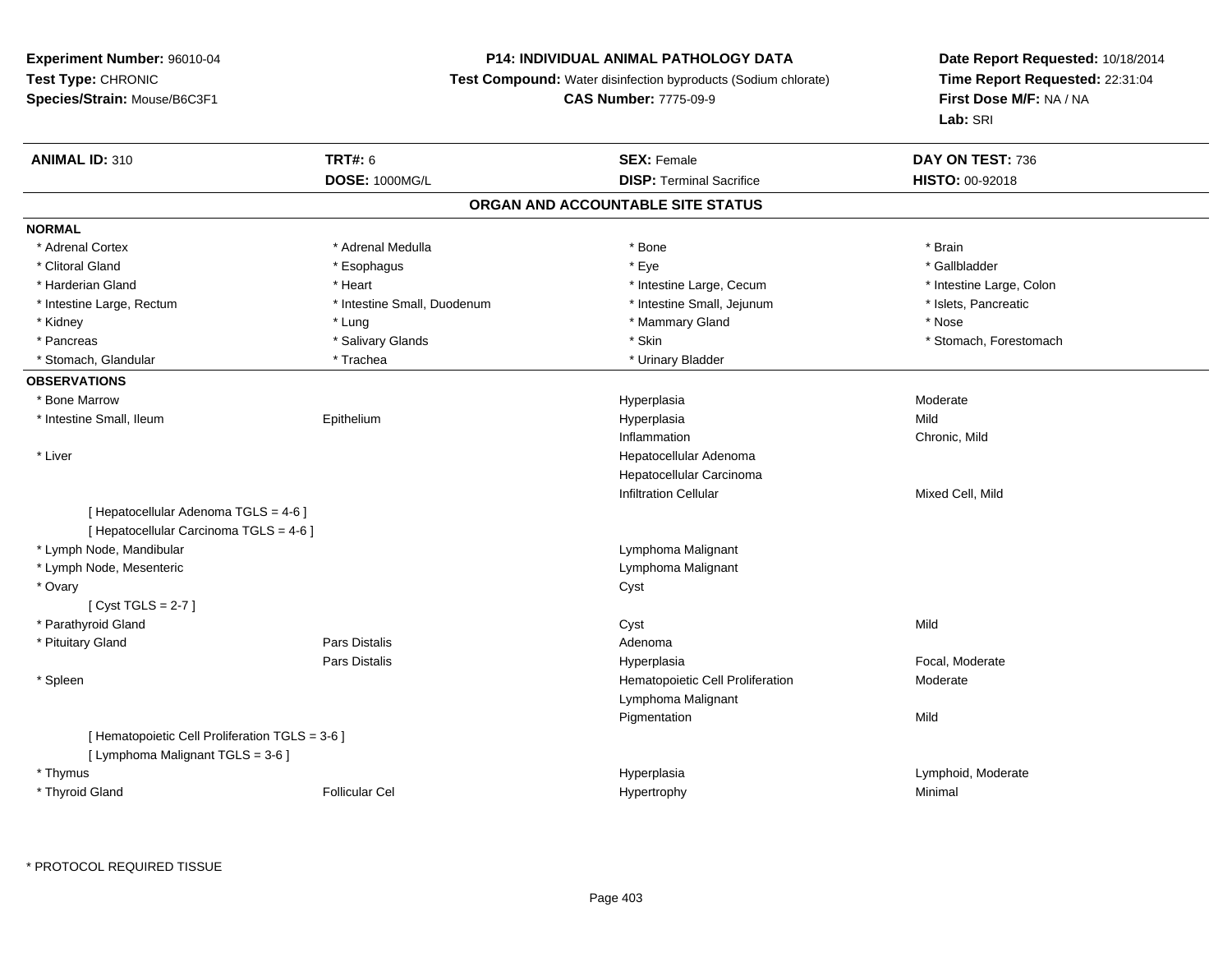| <b>Experiment Number: 96010-04</b><br>Test Type: CHRONIC<br>Species/Strain: Mouse/B6C3F1 | <b>P14: INDIVIDUAL ANIMAL PATHOLOGY DATA</b><br><b>Test Compound:</b> Water disinfection byproducts (Sodium chlorate)<br><b>CAS Number: 7775-09-9</b> |                                   | Date Report Requested: 10/18/2014<br>Time Report Requested: 22:31:04<br>First Dose M/F: NA / NA<br>Lab: SRI |
|------------------------------------------------------------------------------------------|-------------------------------------------------------------------------------------------------------------------------------------------------------|-----------------------------------|-------------------------------------------------------------------------------------------------------------|
| <b>ANIMAL ID: 310</b>                                                                    | TRT#: 6                                                                                                                                               | <b>SEX: Female</b>                | DAY ON TEST: 736                                                                                            |
|                                                                                          | <b>DOSE: 1000MG/L</b>                                                                                                                                 | <b>DISP: Terminal Sacrifice</b>   | <b>HISTO: 00-92018</b>                                                                                      |
|                                                                                          |                                                                                                                                                       | ORGAN AND ACCOUNTABLE SITE STATUS |                                                                                                             |
| * Uterus                                                                                 |                                                                                                                                                       | Hyperplasia                       | Cystic, Marked                                                                                              |
| [Hyperplasia TGLS = $1-7$ ]                                                              |                                                                                                                                                       |                                   |                                                                                                             |
| PRIMARY CAUSE OF DEATH                                                                   |                                                                                                                                                       |                                   |                                                                                                             |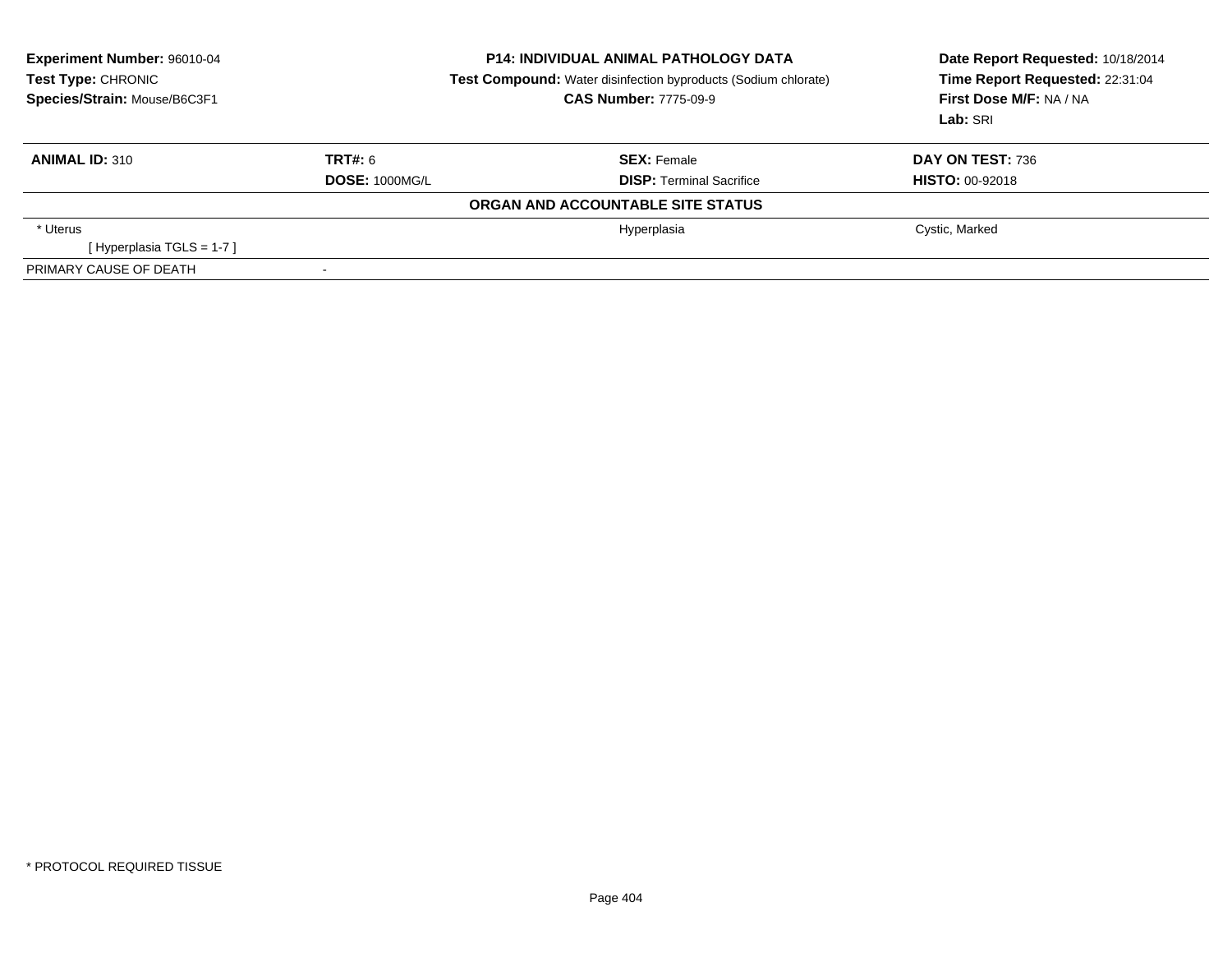## **P14: INDIVIDUAL ANIMAL PATHOLOGY DATA**

**Test Compound:** Water disinfection byproducts (Sodium chlorate)

**CAS Number:** 7775-09-9

| <b>ANIMAL ID: 311</b>                           | <b>TRT#: 6</b>              | <b>SEX: Female</b>                | DAY ON TEST: 735           |  |
|-------------------------------------------------|-----------------------------|-----------------------------------|----------------------------|--|
|                                                 | <b>DOSE: 1000MG/L</b>       | <b>DISP: Terminal Sacrifice</b>   | HISTO: 00-92019            |  |
|                                                 |                             | ORGAN AND ACCOUNTABLE SITE STATUS |                            |  |
| <b>NORMAL</b>                                   |                             |                                   |                            |  |
| * Adrenal Cortex                                | * Adrenal Medulla           | * Bone                            | * Brain                    |  |
| * Clitoral Gland                                | * Esophagus                 | * Eye                             | * Gallbladder              |  |
| * Harderian Gland                               | * Heart                     | * Intestine Large, Cecum          | * Intestine Large, Colon   |  |
| * Intestine Large, Rectum                       | * Intestine Small, Duodenum | * Intestine Small, Ileum          | * Intestine Small, Jejunum |  |
| * Islets, Pancreatic                            | * Lung                      | * Mammary Gland                   | * Nose                     |  |
| * Pancreas                                      | * Parathyroid Gland         | * Pituitary Gland                 | * Salivary Glands          |  |
| * Stomach, Forestomach                          | * Stomach, Glandular        | * Thymus                          | * Trachea                  |  |
| * Urinary Bladder                               |                             |                                   |                            |  |
| <b>OBSERVATIONS</b>                             |                             |                                   |                            |  |
| * Bone Marrow                                   |                             | Hyperplasia                       | Moderate                   |  |
| * Kidney                                        |                             | Hyperplasia                       | Lymphoid, Mild             |  |
| * Liver                                         |                             | Hepatocellular Adenoma            |                            |  |
|                                                 |                             | Hyperplasia                       | Lymphoid, Mild             |  |
| [ Hepatocellular Adenoma TGLS = 5-22 ]          |                             |                                   |                            |  |
| * Lymph Node, Mandibular                        |                             | Hyperplasia                       | Lymphoid, Mild             |  |
|                                                 |                             | Pigmentation                      | Moderate                   |  |
| * Lymph Node, Mesenteric                        |                             | Hyperplasia                       | Lymphoid, Moderate         |  |
| * Ovary                                         | Follicle                    | Hemorrhage                        | Moderate                   |  |
| * Skin                                          |                             | Squamous Cell Carcinoma           |                            |  |
| [Squamous Cell Carcinoma TGLS = 1-21]           |                             |                                   |                            |  |
| * Spleen                                        |                             | Hematopoietic Cell Proliferation  | Moderate                   |  |
|                                                 |                             | Lymphoma Malignant                |                            |  |
|                                                 |                             | Pigmentation                      | Moderate                   |  |
| [ Hematopoietic Cell Proliferation TGLS = 4-6 ] |                             |                                   |                            |  |
| [ Lymphoma Malignant TGLS = 4-6 ]               |                             |                                   |                            |  |
| * Thyroid Gland                                 |                             | Degeneration                      | Cystic, Mild               |  |
| * Uterus                                        |                             | Hyperplasia                       | Cystic, Marked             |  |
| [ Hyperplasia TGLS = 2-7,3-7 ]                  |                             |                                   |                            |  |
| PRIMARY CAUSE OF DEATH                          | $\blacksquare$              |                                   |                            |  |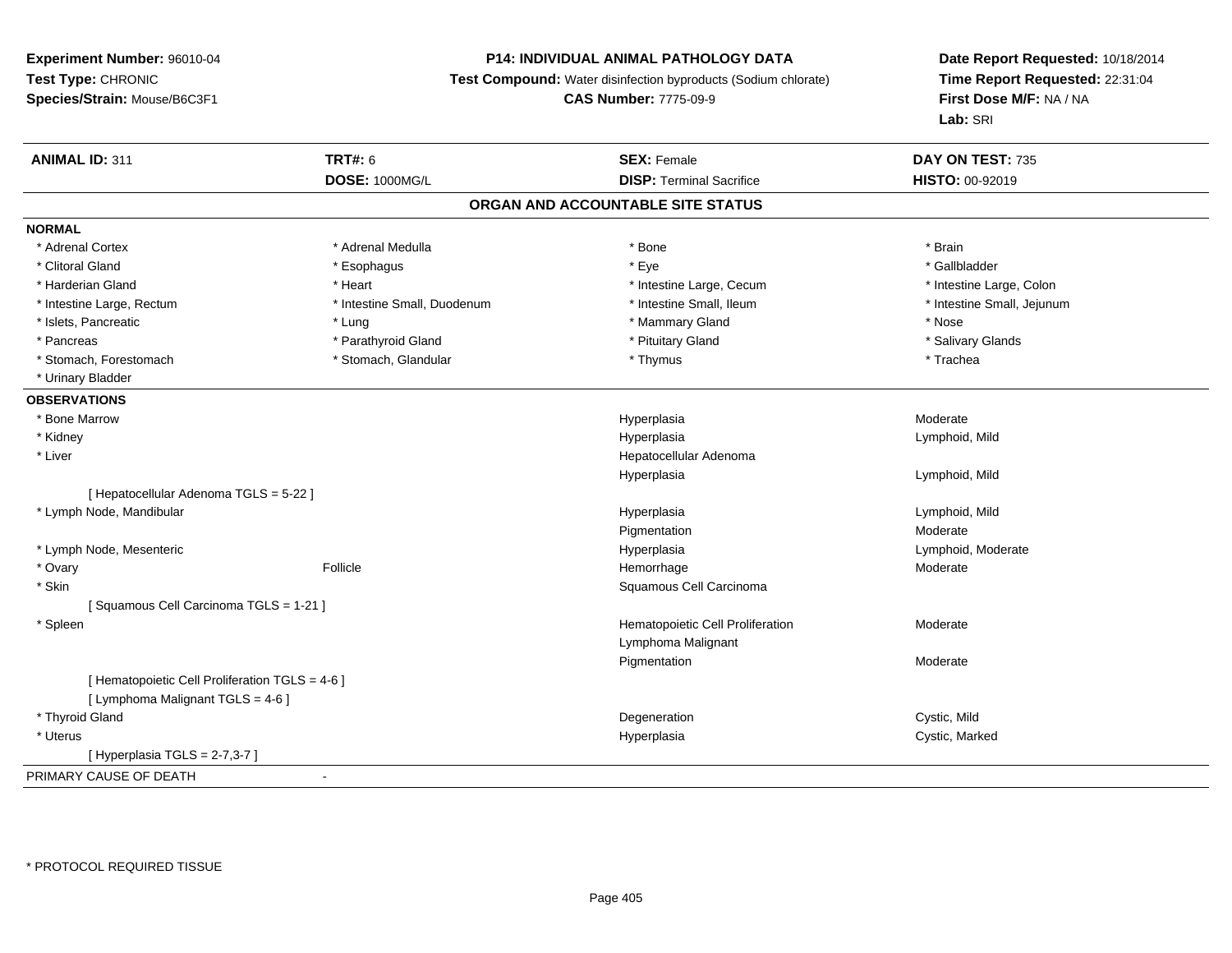## **P14: INDIVIDUAL ANIMAL PATHOLOGY DATA**

**Test Compound:** Water disinfection byproducts (Sodium chlorate)

## **CAS Number:** 7775-09-9

| <b>ANIMAL ID: 312</b>                           | <b>TRT#: 6</b>              | <b>SEX: Female</b>                | DAY ON TEST: 735           |  |
|-------------------------------------------------|-----------------------------|-----------------------------------|----------------------------|--|
|                                                 | <b>DOSE: 1000MG/L</b>       | <b>DISP: Terminal Sacrifice</b>   | HISTO: 00-92020            |  |
|                                                 |                             | ORGAN AND ACCOUNTABLE SITE STATUS |                            |  |
| <b>NORMAL</b>                                   |                             |                                   |                            |  |
| * Adrenal Cortex                                | * Adrenal Medulla           | * Bone                            | * Brain                    |  |
| * Clitoral Gland                                | * Esophagus                 | * Eye                             | * Gallbladder              |  |
| * Harderian Gland                               | * Heart                     | * Intestine Large, Cecum          | * Intestine Large, Colon   |  |
| * Intestine Large, Rectum                       | * Intestine Small, Duodenum | * Intestine Small, Ileum          | * Intestine Small, Jejunum |  |
| * Mammary Gland                                 | * Nose                      | * Pancreas                        | * Parathyroid Gland        |  |
| * Pituitary Gland                               | * Skin                      | * Stomach, Forestomach            | * Stomach, Glandular       |  |
| * Trachea                                       | * Urinary Bladder           |                                   |                            |  |
| <b>OBSERVATIONS</b>                             |                             |                                   |                            |  |
| * Bone Marrow                                   |                             | Hyperplasia                       | Mild                       |  |
| * Islets, Pancreatic                            |                             | Adenoma                           |                            |  |
| * Kidney                                        |                             | Hyperplasia                       | Lymphoid, Mild             |  |
| * Liver                                         |                             | Lymphoma Malignant                |                            |  |
| * Lymph Node, Mandibular                        |                             | Lymphoma Malignant                |                            |  |
| [ Lymphoma Malignant TGLS = 1-8 ]               |                             |                                   |                            |  |
| * Lymph Node, Mesenteric                        |                             | Lymphoma Malignant                |                            |  |
| * Ovary                                         |                             | Cyst                              |                            |  |
|                                                 |                             | Lymphoma Malignant                |                            |  |
| * Salivary Glands                               |                             | Hyperplasia                       | Lymphoid, Moderate         |  |
| * Spleen                                        |                             | Hematopoietic Cell Proliferation  | Moderate                   |  |
|                                                 |                             | Lymphoma Malignant                |                            |  |
|                                                 |                             | Pigmentation                      | Mild                       |  |
| [ Hematopoietic Cell Proliferation TGLS = 4-6 ] |                             |                                   |                            |  |
| [ Lymphoma Malignant TGLS = 4-6 ]               |                             |                                   |                            |  |
| * Thymus                                        |                             | Lymphoma Malignant                |                            |  |
| * Thyroid Gland                                 |                             | Degeneration                      | Cystic, Moderate           |  |
| * Uterus                                        |                             | Hyperplasia                       | Cystic, Marked             |  |
| [Hyperplasia TGLS = 2-7,3-7]                    |                             |                                   |                            |  |
| PRIMARY CAUSE OF DEATH                          | $\blacksquare$              |                                   |                            |  |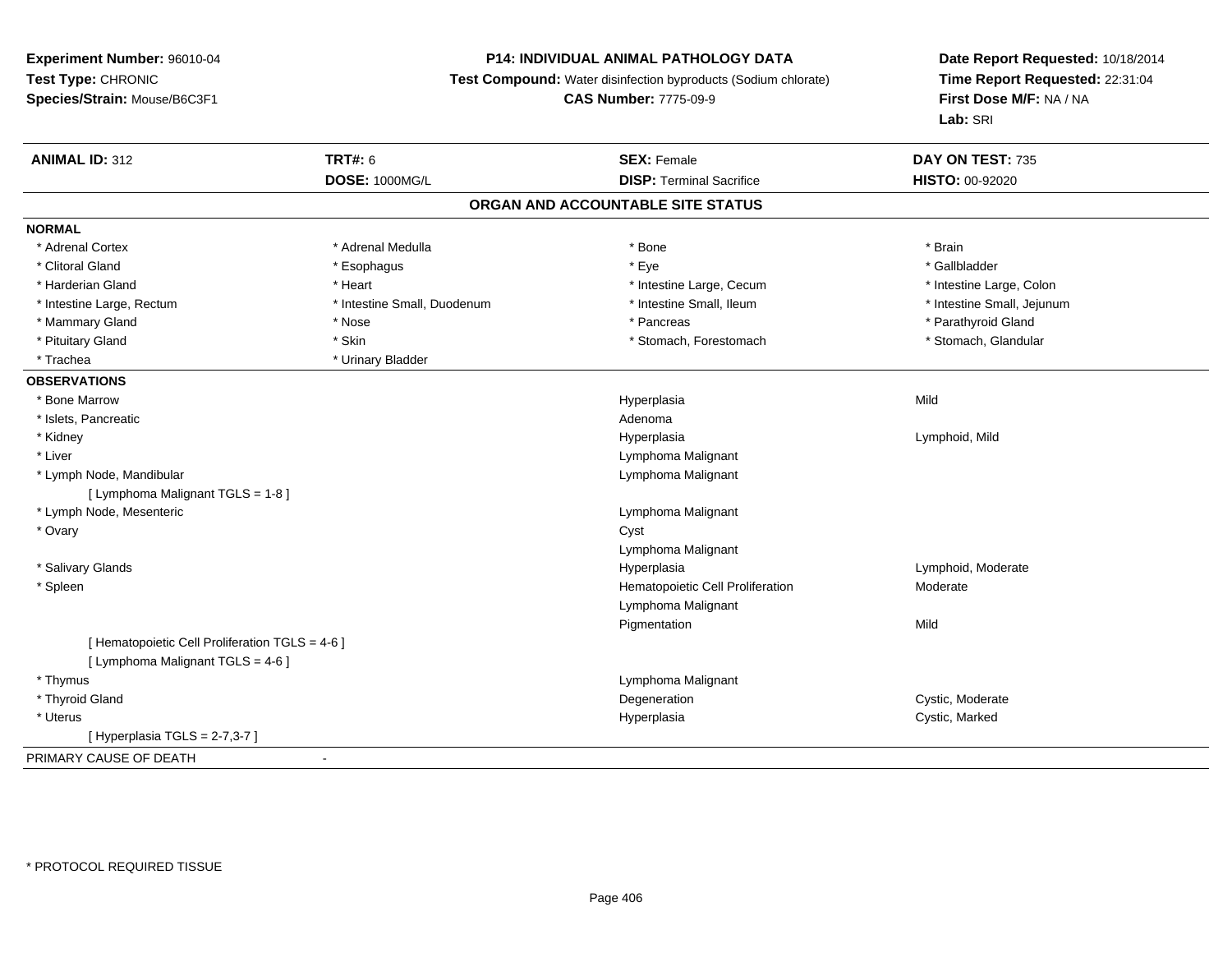## **P14: INDIVIDUAL ANIMAL PATHOLOGY DATA**

**Test Compound:** Water disinfection byproducts (Sodium chlorate)

## **CAS Number:** 7775-09-9

| <b>ANIMAL ID: 313</b>               | <b>TRT#: 6</b><br>DOSE: 1000MG/L          | <b>SEX: Female</b><br><b>DISP: Natural Death</b> | DAY ON TEST: 503<br><b>HISTO: 00-88369</b> |
|-------------------------------------|-------------------------------------------|--------------------------------------------------|--------------------------------------------|
|                                     |                                           | ORGAN AND ACCOUNTABLE SITE STATUS                |                                            |
| <b>NORMAL</b>                       |                                           |                                                  |                                            |
| * Bone                              | * Brain                                   | * Clitoral Gland                                 | * Esophagus                                |
| * Eye                               | * Harderian Gland                         | * Heart                                          | * Intestine Large, Rectum                  |
| * Intestine Small, Jejunum          | * Lung                                    | * Lymph Node, Mandibular                         | * Mammary Gland                            |
| * Nose                              | * Pituitary Gland                         | * Salivary Glands                                | * Stomach, Forestomach                     |
| Tongue                              | * Trachea                                 | * Urinary Bladder                                |                                            |
| <b>MISSING</b>                      |                                           |                                                  |                                            |
| * Ovary                             | * Parathyroid Gland                       | * Thyroid Gland                                  |                                            |
| <b>AUTO PRECLUDES DIAG.</b>         |                                           |                                                  |                                            |
| * Adrenal Cortex                    | * Adrenal Medulla                         | * Gallbladder                                    | * Intestine Large, Cecum                   |
| * Intestine Large, Colon            | * Intestine Small, Duodenum               | * Intestine Small, Ileum                         | * Islets, Pancreatic                       |
| * Kidney                            | * Liver                                   | * Pancreas                                       | * Spleen                                   |
| <b>OBSERVATIONS</b>                 |                                           |                                                  |                                            |
| * Bone Marrow                       |                                           | Hyperplasia                                      | Marked                                     |
| * Lymph Node, Mesenteric            |                                           | Histiocytic Sarcoma                              | Metastatic (Mesentery)                     |
| [Histiocytic Sarcoma TGLS = 3-5]    |                                           |                                                  |                                            |
| Mesentery                           |                                           | Histiocytic Sarcoma                              |                                            |
| [ Histiocytic Sarcoma TGLS = 1-21 ] |                                           |                                                  |                                            |
| <b>Skeletal Muscle</b>              |                                           | Histiocytic Sarcoma                              | Metastatic (Mesentery)                     |
| [Histiocytic Sarcoma TGLS = 4-22 ]  |                                           |                                                  |                                            |
| * Skin                              | <b>Subcut Tiss</b>                        | Edema                                            | Marked                                     |
| * Stomach, Glandular                |                                           | Erosion                                          | Mild                                       |
| * Thymus                            |                                           | Atrophy                                          | Moderate                                   |
| * Uterus                            |                                           | Hyperplasia                                      | Cystic, Moderate                           |
| [Hyperplasia TGLS = 2-7]            |                                           |                                                  |                                            |
| PRIMARY CAUSE OF DEATH              | <b>Histiocytic Sarcoma</b><br>- Mesentery |                                                  |                                            |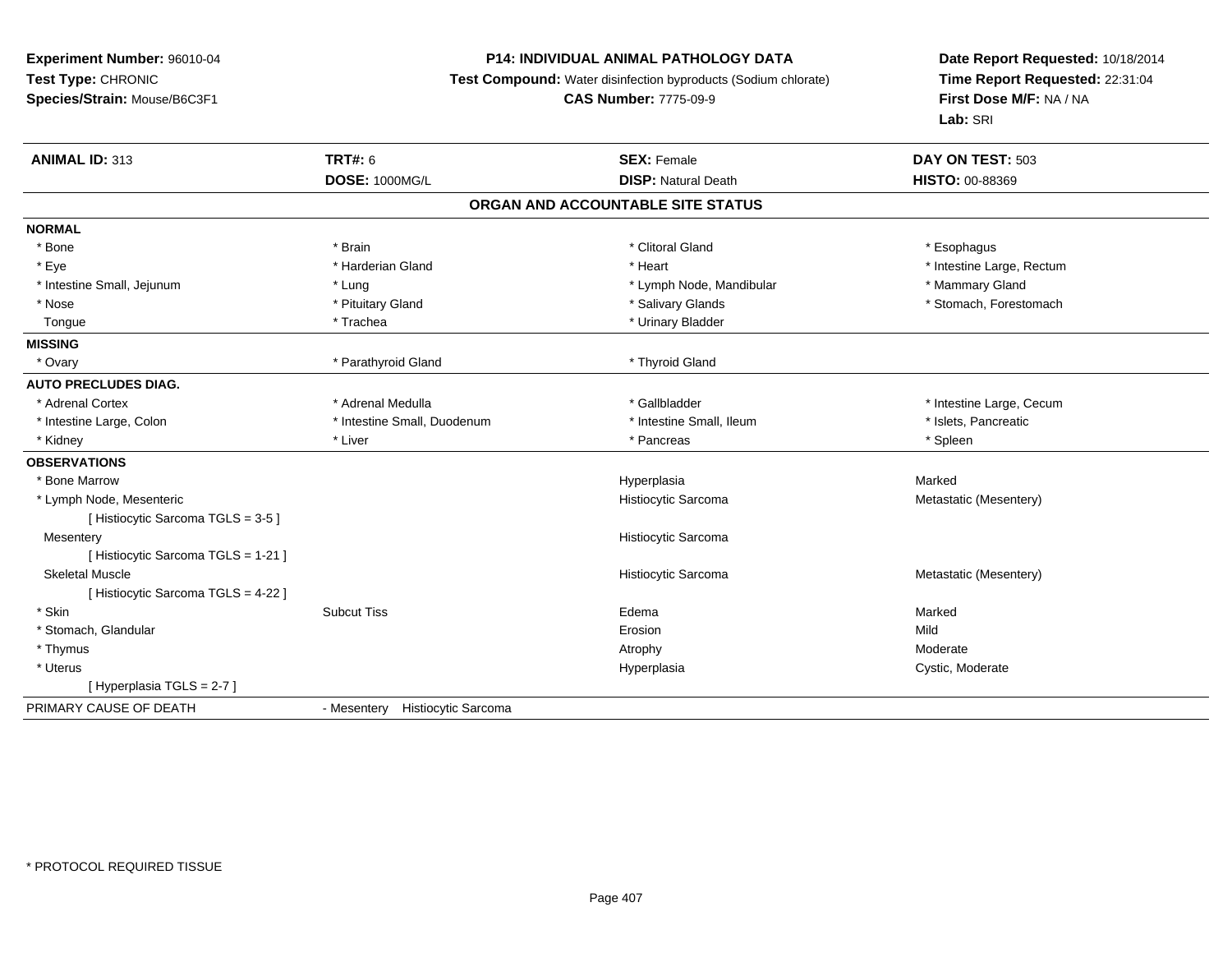## **P14: INDIVIDUAL ANIMAL PATHOLOGY DATA**

**Test Compound:** Water disinfection byproducts (Sodium chlorate)

**CAS Number:** 7775-09-9

| <b>ANIMAL ID: 314</b>                                    | <b>TRT#: 6</b>           | <b>SEX: Female</b>                | DAY ON TEST: 711            |
|----------------------------------------------------------|--------------------------|-----------------------------------|-----------------------------|
|                                                          | <b>DOSE: 1000MG/L</b>    | <b>DISP: Natural Death</b>        | <b>HISTO: 00-90957</b>      |
|                                                          |                          | ORGAN AND ACCOUNTABLE SITE STATUS |                             |
| <b>NORMAL</b>                                            |                          |                                   |                             |
| * Adrenal Cortex                                         | * Adrenal Medulla        | * Bone                            | * Brain                     |
| * Clitoral Gland                                         | * Esophagus              | * Eye                             | * Harderian Gland           |
| * Heart                                                  | * Intestine Large, Colon | * Intestine Large, Rectum         | * Intestine Small, Duodenum |
| * Islets, Pancreatic                                     | * Kidney                 | * Nose                            | * Pancreas                  |
| * Parathyroid Gland                                      | * Pituitary Gland        | * Salivary Glands                 | * Skin                      |
| * Stomach, Forestomach                                   | * Stomach, Glandular     | * Thymus                          | * Thyroid Gland             |
| * Trachea                                                | * Urinary Bladder        |                                   |                             |
| <b>AUTO PRECLUDES DIAG.</b>                              |                          |                                   |                             |
| * Gallbladder                                            | * Intestine Large, Cecum | * Intestine Small, Ileum          | * Intestine Small, Jejunum  |
| <b>OBSERVATIONS</b>                                      |                          |                                   |                             |
| * Bone Marrow                                            |                          | Hyperplasia                       | Mild                        |
| * Heart                                                  |                          |                                   |                             |
| Note: MILD CHRONIC INFLAMMATION IN HEART; NOT TABULATED. |                          |                                   |                             |
| * Liver                                                  |                          | Angiectasis                       | Moderate                    |
|                                                          |                          | Hepatocellular Adenoma            |                             |
|                                                          |                          | Hepatocellular Carcinoma          |                             |
| [Angiectasis TGLS = 1-25]                                |                          |                                   |                             |
| [ Hepatocellular Adenoma TGLS = 2-21 ]                   |                          |                                   |                             |
| [ Hepatocellular Carcinoma TGLS = 3-22 ]                 |                          |                                   |                             |
| * Lung                                                   |                          | Edema                             | Mild                        |
| * Lymph Node, Mandibular                                 |                          | Pigmentation                      | Mild                        |
| * Lymph Node, Mesenteric                                 |                          | Lymphoma Malignant                |                             |
| * Mammary Gland                                          |                          | Adenoma                           |                             |
| Mesentery                                                | Fat                      | Necrosis                          | Moderate                    |
| [ Necrosis TGLS = $4-23$ ]                               |                          |                                   |                             |
| * Ovary                                                  |                          | Angiectasis                       | Marked                      |
| [Angiectasis TGLS = 6-24]                                |                          |                                   |                             |
| * Spleen                                                 |                          | Hematopoietic Cell Proliferation  | Moderate                    |
|                                                          |                          | Lymphoma Malignant                |                             |
|                                                          |                          | Pigmentation                      | Moderate                    |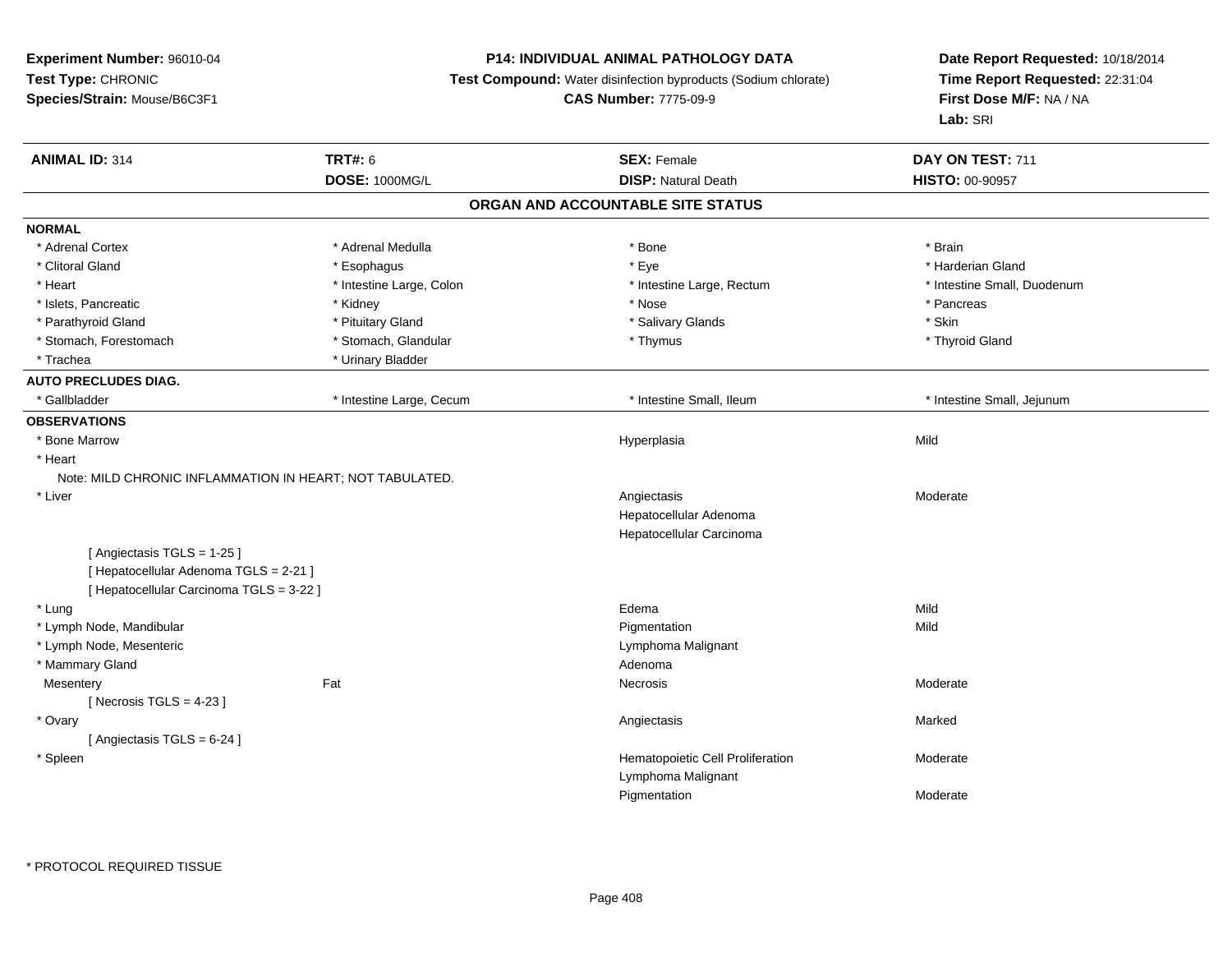| <b>Experiment Number: 96010-04</b><br><b>Test Type: CHRONIC</b><br>Species/Strain: Mouse/B6C3F1 | <b>P14: INDIVIDUAL ANIMAL PATHOLOGY DATA</b><br><b>Test Compound:</b> Water disinfection byproducts (Sodium chlorate)<br><b>CAS Number: 7775-09-9</b> |                                   | Date Report Requested: 10/18/2014<br>Time Report Requested: 22:31:04<br>First Dose M/F: NA / NA<br>Lab: SRI |
|-------------------------------------------------------------------------------------------------|-------------------------------------------------------------------------------------------------------------------------------------------------------|-----------------------------------|-------------------------------------------------------------------------------------------------------------|
| <b>ANIMAL ID: 314</b>                                                                           | TRT#: 6                                                                                                                                               | <b>SEX: Female</b>                | DAY ON TEST: 711                                                                                            |
|                                                                                                 | <b>DOSE: 1000MG/L</b>                                                                                                                                 | <b>DISP:</b> Natural Death        | <b>HISTO: 00-90957</b>                                                                                      |
|                                                                                                 |                                                                                                                                                       | ORGAN AND ACCOUNTABLE SITE STATUS |                                                                                                             |
| * Uterus                                                                                        |                                                                                                                                                       | Hyperplasia                       | Cystic, Marked                                                                                              |
| [Hyperplasia TGLS = $5-7$ ]                                                                     |                                                                                                                                                       |                                   |                                                                                                             |
| PRIMARY CAUSE OF DEATH                                                                          | - Spleen Lymphoma Malignant                                                                                                                           |                                   |                                                                                                             |
| CONTRIBUTORY CAUSE OF DEATH                                                                     | Angiectasis<br>- Ovarv                                                                                                                                |                                   |                                                                                                             |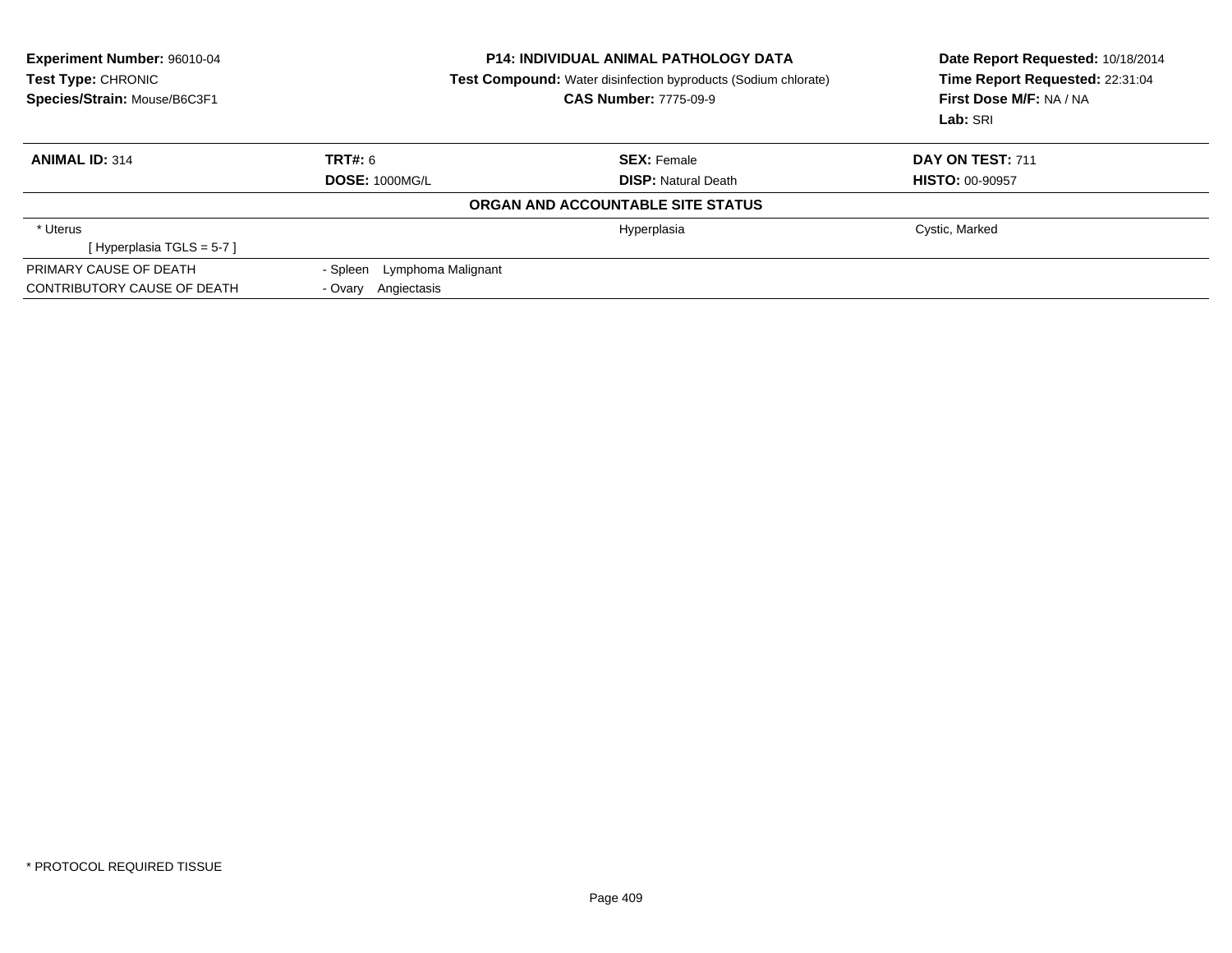## **P14: INDIVIDUAL ANIMAL PATHOLOGY DATA**

**Test Compound:** Water disinfection byproducts (Sodium chlorate)

**CAS Number:** 7775-09-9

| <b>ANIMAL ID: 315</b>                              | <b>TRT#: 6</b>           | <b>SEX: Female</b>                       | DAY ON TEST: 735          |
|----------------------------------------------------|--------------------------|------------------------------------------|---------------------------|
|                                                    | <b>DOSE: 1000MG/L</b>    | <b>DISP: Terminal Sacrifice</b>          | <b>HISTO: 00-92021</b>    |
|                                                    |                          | ORGAN AND ACCOUNTABLE SITE STATUS        |                           |
| <b>NORMAL</b>                                      |                          |                                          |                           |
| * Adrenal Medulla                                  | * Bone                   | * Brain                                  | * Clitoral Gland          |
| * Esophagus                                        | * Eye                    | * Gallbladder                            | * Harderian Gland         |
| * Heart                                            | * Intestine Large, Cecum | * Intestine Large, Colon                 | * Intestine Large, Rectum |
| * Intestine Small, Duodenum                        | * Intestine Small, Ileum | * Intestine Small, Jejunum               | * Islets, Pancreatic      |
| * Lung                                             | * Lymph Node, Mandibular | * Mammary Gland                          | * Nose                    |
| * Pancreas                                         | * Parathyroid Gland      | * Pituitary Gland                        | * Skin                    |
| * Stomach, Forestomach                             | * Stomach, Glandular     | * Thymus                                 | * Trachea                 |
| * Urinary Bladder                                  |                          |                                          |                           |
| <b>OBSERVATIONS</b>                                |                          |                                          |                           |
| * Adrenal Cortex                                   |                          | <b>Accessory Adrenal Cortical Nodule</b> | Moderate                  |
| * Bone Marrow                                      |                          | Hyperplasia                              | Moderate                  |
| * Kidney                                           |                          | Metaplasia                               | Osseous, Minimal          |
| * Liver                                            |                          | Hepatocellular Adenoma                   |                           |
| [Hepatocellular Adenoma TGLS = 3-21]               |                          |                                          |                           |
| * Lymph Node, Mesenteric                           |                          | Lymphoma Malignant                       |                           |
| * Ovary                                            |                          | Cyst                                     |                           |
| * Salivary Glands                                  |                          | Hyperplasia                              | Lymphoid, Mild            |
| * Spleen                                           |                          | Hematopoietic Cell Proliferation         | Moderate                  |
|                                                    |                          | Lymphoma Malignant                       |                           |
| [Hematopoietic Cell Proliferation TGLS = 1-6]      |                          |                                          |                           |
| [ Lymphoma Malignant TGLS = 1-6 ]                  |                          |                                          |                           |
| * Thyroid Gland                                    |                          | Degeneration                             | Cystic, Moderate          |
| * Uterus                                           |                          | Hyperplasia                              | Cystic, Marked            |
| [Hyperplasia TGLS = 2-7]                           |                          |                                          |                           |
| PRIMARY CAUSE OF DEATH                             | $\blacksquare$           |                                          |                           |
| Animal Note: INFUSION ARTIFACT IN URINARY BLADDER. |                          |                                          |                           |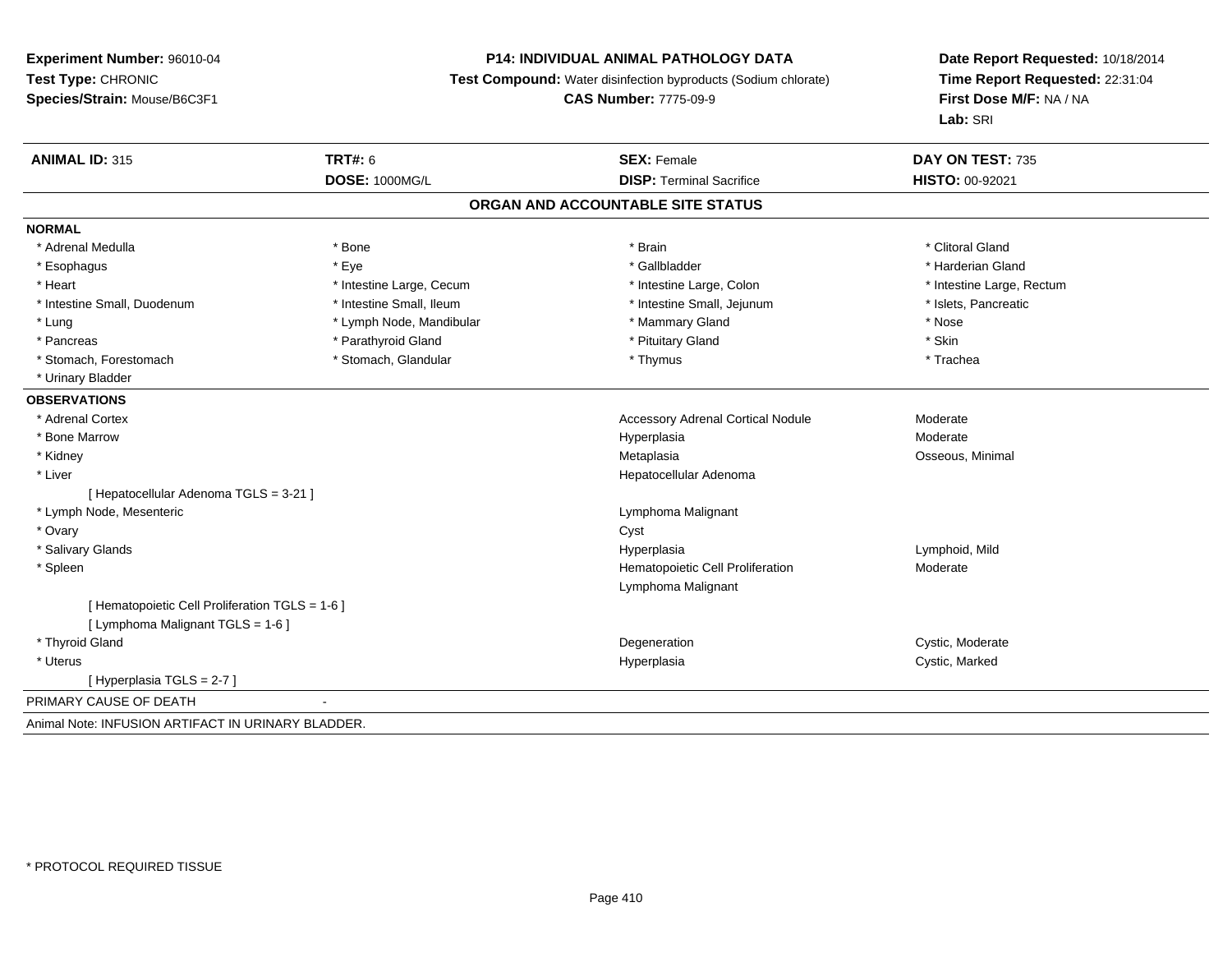**Experiment Number:** 96010-04**Test Type:** CHRONIC **Species/Strain:** Mouse/B6C3F1**P14: INDIVIDUAL ANIMAL PATHOLOGY DATA Test Compound:** Water disinfection byproducts (Sodium chlorate)**CAS Number:** 7775-09-9**Date Report Requested:** 10/18/2014**Time Report Requested:** 22:31:04**First Dose M/F:** NA / NA**Lab:** SRI**ANIMAL ID:** 316 **TRT#:** <sup>6</sup> **SEX:** Female **DAY ON TEST:** <sup>622</sup> **DOSE:** 1000MG/L **DISP:** Natural Death **HISTO:** 00-89516 **ORGAN AND ACCOUNTABLE SITE STATUSNORMAL**\* Adrenal Medulla \* Adrenal Medulla \* Clitoral Gland \* Esophagus \* Eye \* Intestine Small, Jejunum \* Harderian Gland \* Intestine Large, Colon \* Intestine Large, The structure is the structure of the small, Mar \* Lymph Node, Mesenteric \* Islets, Pancreatic **\* Liver \* Liver** \* Liver \* Liver \* Lymph Node, Mandibular \* Lymph Node, Mandibular \* Mammary Gland \* \* Andrew \* Nose \* \* Nose \* \* Ovary \* Ovary \* Ovary \* \* Ovary \* \* Pancreas \* \* Pancreas \* \* Pancreas \* \* Pancreas \* \* Pancreas \* \* Pancreas \* \* Pancreas \* \* Pancreas \* \* Pancreas \* \* Pancreas \* \* Pancreas \* Parathyroid Gland \* \* Salivary Glands \* Salivary Glands \* Skin \* \* Skin \* \* Stomach, Forestomach, Forestomach \* Stomach, Glandular \* Thyroid Gland \* Thyroid Gland \* Trachea \* Trachea \* Trachea \* Urinary Bladder \* Uterus**MISSING**\* Gallbladder \* Heart \* **Mark 2008** \* Intestine Small, Duodenum \* Pituitary Gland \* Thymus**AUTO PRECLUDES DIAG.**\* Intestine Large, Cecum \* 112 \* Intestine Small, Ileum **OBSERVATIONS** \* Adrenal Cortex**x** and the contract of the contract of the contract of the contract of the contract of the contract of the contract of the contract of the contract of the contract of the contract of the contract of the contract of the co Osteosarcoma<br>
Metastatic (Bone) \* Bonee de la construction de la construction de la construction de la construction de la construction de la construction de la construction de la construction de la construction de la construction de la construction de la const [ Osteosarcoma TGLS = 6-22 ] \* Bone Marroww which is a state of the state of the Hyperplasia control Hyperplasia and the Moderate of the Moderate of the Moderate of the Moderate of the Moderate of the Moderate of the Moderate of the Moderate of the Moderate of the \* Brainosteosarcoma de contra establecente de la contra de la contra de la contra de la contra de la contra de la contra de la contra de la contra de la contra de la contra de la contra de la contra de la contra de la contra de l \* Kidneyy and the contract of the contract of the contract of the contract of the contract of the contract of the contract of the contract of the contract of the contract of the contract of the contract of the contract of the cont Osteosarcoma **Metastatic (Bone)** Metastatic (Bone) [ Osteosarcoma TGLS = 4-5 ] \* Lungg and the contract of the contract of the contract of the contract of the contract of the contract of the contract of  $\alpha$  of the contract of the contract of the contract of the contract of the contract of the contract of [ Osteosarcoma TGLS = 1-2 ]**Mesentery** y the controller of the state of the controller of the Marked State of the Marked State of the Marked State of  $[$  Necrosis TGLS = 3-21  $]$  \* SpleenHematopoietic Cell Proliferation Mild Pigmentation Moderate [ Hematopoietic Cell Proliferation TGLS = 2-6 ]\* Stom Gland

Note: MODERATE SUBMUCOSAL EDEMA IN GLANDULAR STOMACH; NOT TABULATED.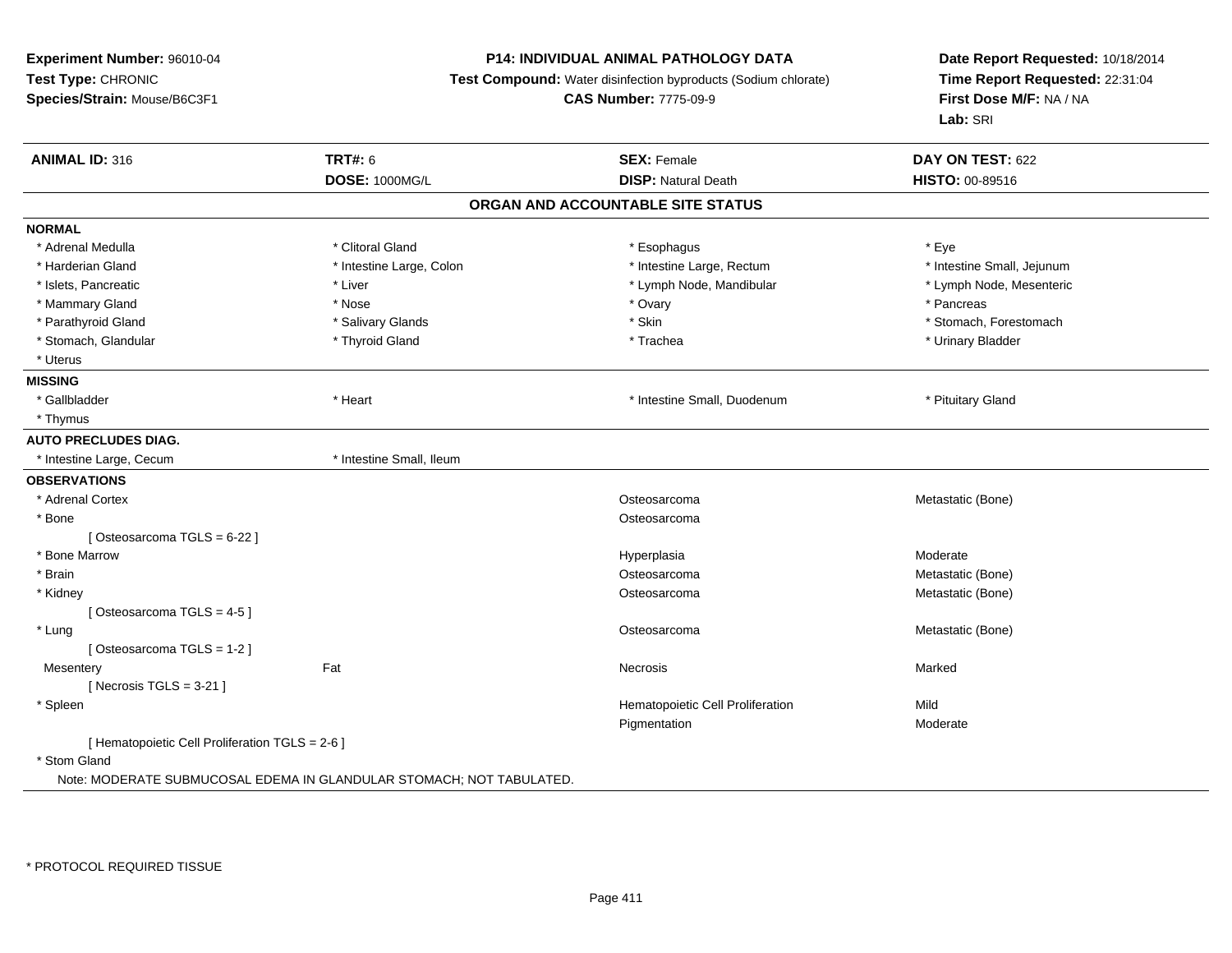| <b>Experiment Number: 96010-04</b><br>Test Type: CHRONIC<br>Species/Strain: Mouse/B6C3F1 | <b>P14: INDIVIDUAL ANIMAL PATHOLOGY DATA</b><br><b>Test Compound:</b> Water disinfection byproducts (Sodium chlorate)<br><b>CAS Number: 7775-09-9</b> |                                   | Date Report Requested: 10/18/2014<br>Time Report Requested: 22:31:04<br>First Dose M/F: NA / NA<br>Lab: SRI |
|------------------------------------------------------------------------------------------|-------------------------------------------------------------------------------------------------------------------------------------------------------|-----------------------------------|-------------------------------------------------------------------------------------------------------------|
| <b>ANIMAL ID: 316</b>                                                                    | <b>TRT#: 6</b>                                                                                                                                        | <b>SEX:</b> Female                | <b>DAY ON TEST: 622</b>                                                                                     |
|                                                                                          | <b>DOSE: 1000MG/L</b>                                                                                                                                 | <b>DISP: Natural Death</b>        | <b>HISTO: 00-89516</b>                                                                                      |
|                                                                                          |                                                                                                                                                       | ORGAN AND ACCOUNTABLE SITE STATUS |                                                                                                             |
| PRIMARY CAUSE OF DEATH                                                                   | - Bone Osteosarcoma                                                                                                                                   |                                   |                                                                                                             |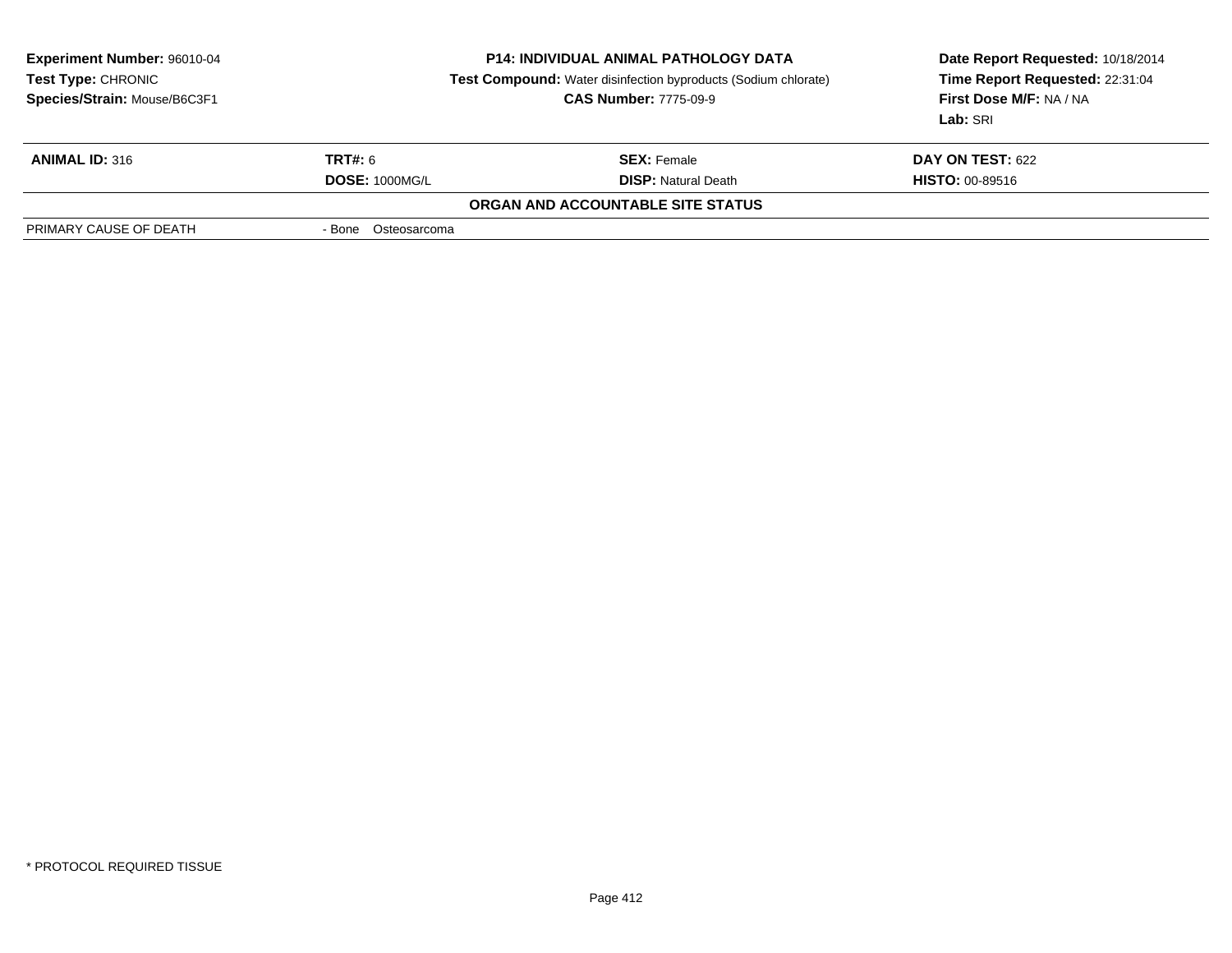## **P14: INDIVIDUAL ANIMAL PATHOLOGY DATA**

**Test Compound:** Water disinfection byproducts (Sodium chlorate)

**CAS Number:** 7775-09-9

| <b>ANIMAL ID: 317</b>                           | <b>TRT#: 6</b>             | <b>SEX: Female</b>                | DAY ON TEST: 737            |
|-------------------------------------------------|----------------------------|-----------------------------------|-----------------------------|
|                                                 | DOSE: 1000MG/L             | <b>DISP: Terminal Sacrifice</b>   | HISTO: 00-92022             |
|                                                 |                            | ORGAN AND ACCOUNTABLE SITE STATUS |                             |
| <b>NORMAL</b>                                   |                            |                                   |                             |
| * Adrenal Cortex                                | * Adrenal Medulla          | * Bone                            | * Brain                     |
| * Clitoral Gland                                | * Esophagus                | * Eye                             | * Gallbladder               |
| * Heart                                         | * Intestine Large, Colon   | * Intestine Large, Rectum         | * Intestine Small, Duodenum |
| * Intestine Small, Ileum                        | * Intestine Small, Jejunum | * Islets, Pancreatic              | * Lung                      |
| * Nose                                          | * Pancreas                 | * Parathyroid Gland               | * Pituitary Gland           |
| * Salivary Glands                               | * Skin                     | * Stomach, Forestomach            | * Stomach, Glandular        |
| * Trachea                                       | * Urinary Bladder          | * Uterus                          |                             |
| <b>OBSERVATIONS</b>                             |                            |                                   |                             |
| * Bone Marrow                                   |                            | Hyperplasia                       | Moderate                    |
| * Harderian Gland                               |                            | Adenoma                           |                             |
| [Adenoma TGLS = $5-12$ ]                        |                            |                                   |                             |
| * Intestine Large, Cecum                        |                            | Edema                             | Mild                        |
| * Kidney                                        |                            | Nephropathy                       | Minimal                     |
| * Liver                                         |                            | Hepatocellular Adenoma            |                             |
|                                                 |                            | Hepatocellular Carcinoma          |                             |
|                                                 |                            | Mixed Cell Focus                  |                             |
| [ Hepatocellular Adenoma TGLS = 6-23 ]          |                            |                                   |                             |
| [ Hepatocellular Carcinoma TGLS = 3-21 ]        |                            |                                   |                             |
| [Mixed Cell Focus TGLS = 6-23]                  |                            |                                   |                             |
| * Lymph Node, Mandibular                        |                            | Pigmentation                      | Mild                        |
| * Lymph Node, Mesenteric                        |                            | Hyperplasia                       | Lymphoid, Mild              |
| * Mammary Gland                                 |                            | Hyperplasia                       | Minimal                     |
| Mesentery                                       | Fat                        | Necrosis                          | Marked                      |
| [ Necrosis $TGLS = 4-22$ ]                      |                            |                                   |                             |
| * Ovary                                         |                            | Cyst                              |                             |
| [Cyst TGLS = $1-7$ ]                            |                            |                                   |                             |
| * Spleen                                        |                            | Hematopoietic Cell Proliferation  | Marked                      |
|                                                 |                            | Lymphoma Malignant                |                             |
|                                                 |                            | Pigmentation                      | Mild                        |
| [ Hematopoietic Cell Proliferation TGLS = 2-6 ] |                            |                                   |                             |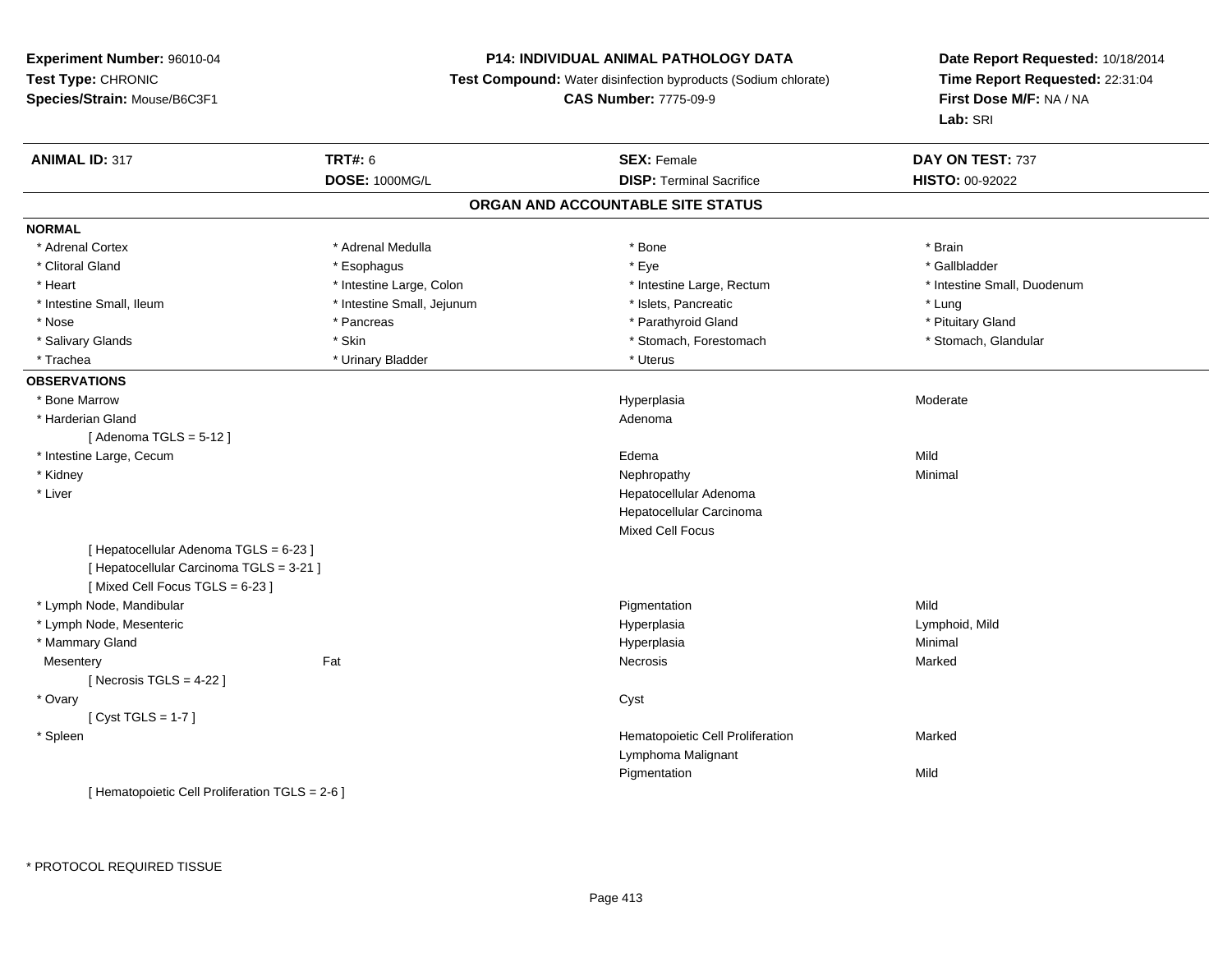| Experiment Number: 96010-04<br>Test Type: CHRONIC<br>Species/Strain: Mouse/B6C3F1 |                       | <b>P14: INDIVIDUAL ANIMAL PATHOLOGY DATA</b><br><b>Test Compound:</b> Water disinfection byproducts (Sodium chlorate)<br><b>CAS Number: 7775-09-9</b> | Date Report Requested: 10/18/2014<br>Time Report Requested: 22:31:04<br>First Dose M/F: NA / NA<br>Lab: SRI |
|-----------------------------------------------------------------------------------|-----------------------|-------------------------------------------------------------------------------------------------------------------------------------------------------|-------------------------------------------------------------------------------------------------------------|
| <b>ANIMAL ID: 317</b>                                                             | TRT#: 6               | <b>SEX: Female</b>                                                                                                                                    | DAY ON TEST: 737                                                                                            |
|                                                                                   | <b>DOSE: 1000MG/L</b> | <b>DISP:</b> Terminal Sacrifice                                                                                                                       | <b>HISTO: 00-92022</b>                                                                                      |
|                                                                                   |                       | ORGAN AND ACCOUNTABLE SITE STATUS                                                                                                                     |                                                                                                             |
| [Lymphoma Malignant TGLS = 2-6 ]                                                  |                       |                                                                                                                                                       |                                                                                                             |
| * Thymus                                                                          |                       | Cyst                                                                                                                                                  | Moderate                                                                                                    |
| * Thyroid Gland                                                                   |                       | Degeneration                                                                                                                                          | Cystic, Moderate                                                                                            |
| PRIMARY CAUSE OF DEATH                                                            |                       |                                                                                                                                                       |                                                                                                             |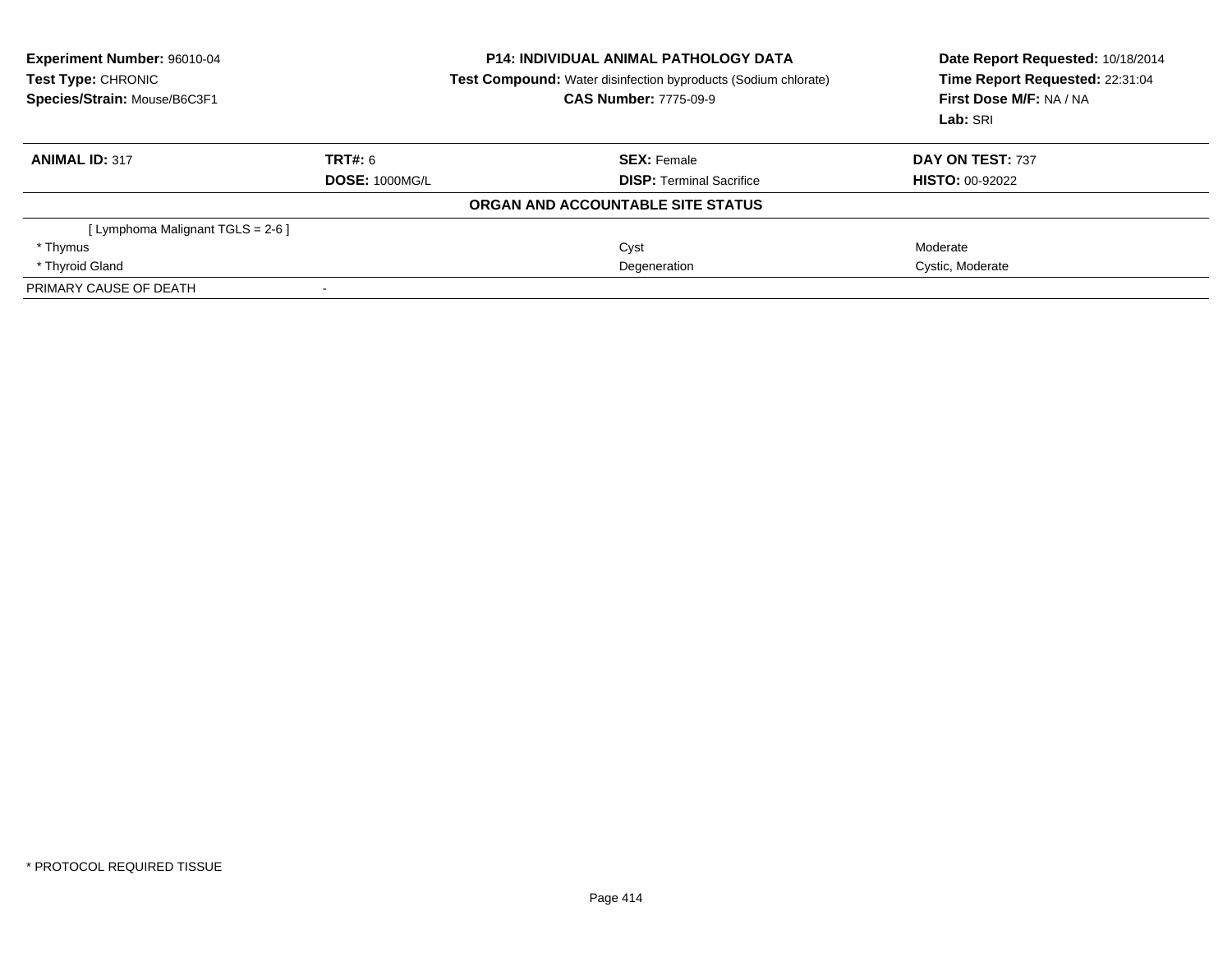#### **P14: INDIVIDUAL ANIMAL PATHOLOGY DATA**

**Test Compound:** Water disinfection byproducts (Sodium chlorate)

**CAS Number:** 7775-09-9

| <b>ANIMAL ID: 318</b>                              | <b>TRT#: 6</b>                                                                              | <b>SEX: Female</b>                | DAY ON TEST: 737          |
|----------------------------------------------------|---------------------------------------------------------------------------------------------|-----------------------------------|---------------------------|
|                                                    | <b>DOSE: 1000MG/L</b>                                                                       | <b>DISP: Terminal Sacrifice</b>   | HISTO: 00-92023           |
|                                                    |                                                                                             | ORGAN AND ACCOUNTABLE SITE STATUS |                           |
| <b>NORMAL</b>                                      |                                                                                             |                                   |                           |
| * Adrenal Cortex                                   | * Adrenal Medulla                                                                           | * Brain                           | * Clitoral Gland          |
| * Esophagus                                        | * Eye                                                                                       | * Gallbladder                     | * Harderian Gland         |
| * Heart                                            | * Intestine Large, Cecum                                                                    | * Intestine Large, Colon          | * Intestine Large, Rectum |
| * Intestine Small, Duodenum                        | * Intestine Small, Ileum                                                                    | * Intestine Small, Jejunum        | * Islets, Pancreatic      |
| * Lung                                             | * Lymph Node, Mesenteric                                                                    | * Mammary Gland                   | * Nose                    |
| * Ovary                                            | * Pancreas                                                                                  | * Parathyroid Gland               | * Pituitary Gland         |
| * Salivary Glands                                  | * Skin                                                                                      | * Stomach, Forestomach            | * Stomach, Glandular      |
| * Thymus                                           | * Trachea                                                                                   | * Urinary Bladder                 |                           |
| <b>OBSERVATIONS</b>                                |                                                                                             |                                   |                           |
| * Bone                                             |                                                                                             | Hyperostosis                      | Mild                      |
| * Bone Marrow                                      |                                                                                             | Hyperplasia                       | Moderate                  |
| * Kidney                                           |                                                                                             | Nephropathy                       | Minimal                   |
| * Liver                                            |                                                                                             | <b>Eosinophilic Focus</b>         |                           |
|                                                    |                                                                                             | Hepatocellular Adenoma            | Multiple                  |
|                                                    |                                                                                             | <b>Mixed Cell Focus</b>           |                           |
|                                                    | Note: MIXED CELL FOCUS IS ON SLIDE 22. HEPATOCELLULAR ADENOMAS ARE ON SLIDES 6, 22, AND 23. |                                   |                           |
| [ Hepatocellular Adenoma TGLS = 4-22,5-23 ]        |                                                                                             |                                   |                           |
| * Lymph Node, Mandibular                           |                                                                                             | Pigmentation                      | Mild                      |
| Mesentery                                          | Fat                                                                                         | Necrosis                          | Marked                    |
| [ Necrosis TGLS = $3-21$ ]                         |                                                                                             |                                   |                           |
| * Spleen                                           |                                                                                             | Hematopoietic Cell Proliferation  | Mild                      |
|                                                    |                                                                                             | Hyperplasia                       | Lymphoid, Mild            |
|                                                    |                                                                                             | Pigmentation                      | Moderate                  |
| * Thyroid Gland                                    |                                                                                             | Degeneration                      | Cystic, Mild              |
| * Uterus                                           |                                                                                             | Hyperplasia                       | Cystic, Moderate          |
| [ Hyperplasia TGLS = $1-7,2-7$ ]                   |                                                                                             |                                   |                           |
| PRIMARY CAUSE OF DEATH                             |                                                                                             |                                   |                           |
| Animal Note: INFUSION ARTIFACT IN URINARY BLADDER. |                                                                                             |                                   |                           |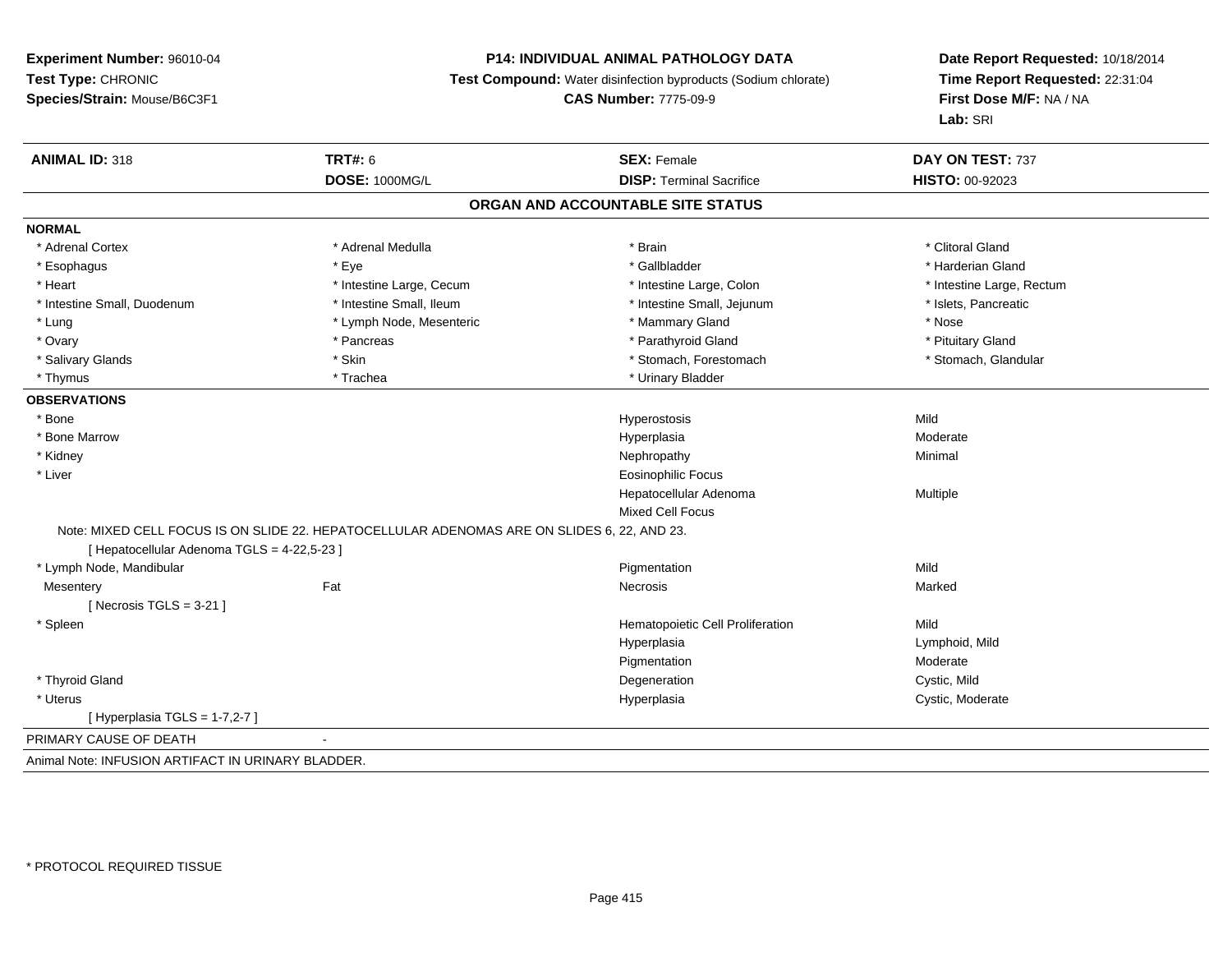## **P14: INDIVIDUAL ANIMAL PATHOLOGY DATA**

**Test Compound:** Water disinfection byproducts (Sodium chlorate)

**CAS Number:** 7775-09-9

| <b>ANIMAL ID: 319</b>                           | <b>TRT#: 6</b>                                                                    | <b>SEX: Female</b>                | DAY ON TEST: 737           |  |
|-------------------------------------------------|-----------------------------------------------------------------------------------|-----------------------------------|----------------------------|--|
|                                                 | <b>DOSE: 1000MG/L</b>                                                             | <b>DISP: Terminal Sacrifice</b>   | <b>HISTO: 00-92024</b>     |  |
|                                                 |                                                                                   | ORGAN AND ACCOUNTABLE SITE STATUS |                            |  |
| <b>NORMAL</b>                                   |                                                                                   |                                   |                            |  |
| * Adrenal Cortex                                | * Adrenal Medulla                                                                 | * Bone                            | * Brain                    |  |
| * Clitoral Gland                                | * Esophagus                                                                       | * Eye                             | * Gallbladder              |  |
| * Harderian Gland                               | * Heart                                                                           | * Intestine Large, Cecum          | * Intestine Large, Colon   |  |
| * Intestine Large, Rectum                       | * Intestine Small, Duodenum                                                       | * Intestine Small, Ileum          | * Intestine Small, Jejunum |  |
| * Islets, Pancreatic                            | * Lymph Node, Mesenteric                                                          | * Mammary Gland                   | * Nose                     |  |
| * Ovary                                         | * Pancreas                                                                        | * Parathyroid Gland               | * Pituitary Gland          |  |
| * Skin                                          | * Stomach, Glandular                                                              | * Trachea                         | * Uterus                   |  |
| <b>OBSERVATIONS</b>                             |                                                                                   |                                   |                            |  |
| * Bone Marrow                                   |                                                                                   | Hyperplasia                       | Marked                     |  |
| * Kidney                                        |                                                                                   | Lymphoma Malignant                |                            |  |
| * Liver                                         |                                                                                   | Hepatocellular Carcinoma          |                            |  |
|                                                 |                                                                                   | Lymphoma Malignant                |                            |  |
|                                                 |                                                                                   | <b>Necrosis</b>                   | Focal, Mild                |  |
|                                                 | Note: EXTENSIVE CONGESTION AND HEMORRHAGE IN HEPATOCELLULAR CARCINOMA ON SLIDE 6. |                                   |                            |  |
| [ Hepatocellular Carcinoma TGLS = 3-23,4-6 ]    |                                                                                   |                                   |                            |  |
| * Lung                                          |                                                                                   | Hepatocellular Carcinoma          | Metastatic (Liver)         |  |
| Lymph Node                                      | Mediastinal                                                                       | Lymphoma Malignant                |                            |  |
| [ Lymphoma Malignant TGLS = 5-22 ]              |                                                                                   |                                   |                            |  |
| * Lymph Node, Mandibular                        |                                                                                   | Hyperplasia                       | Lymphoid, Moderate         |  |
| * Salivary Glands                               |                                                                                   | Hyperplasia                       | Lymphoid, Moderate         |  |
| * Spleen                                        |                                                                                   | Hematopoietic Cell Proliferation  | Marked                     |  |
|                                                 |                                                                                   | Lymphoma Malignant                |                            |  |
| [ Hematopoietic Cell Proliferation TGLS = 1-6 ] |                                                                                   |                                   |                            |  |
| [ Lymphoma Malignant TGLS = 1-6 ]               |                                                                                   |                                   |                            |  |
| * Stomach, Forestomach                          |                                                                                   | Squamous Cell Carcinoma           |                            |  |
|                                                 | Note: SQUAMOUS CELL CARCINOMA IS PRESENT ON SLIDES 4 AND 21.                      |                                   |                            |  |
| [Squamous Cell Carcinoma TGLS = 2-21]           |                                                                                   |                                   |                            |  |
| * Thymus                                        |                                                                                   | Hyperplasia                       | Lymphoid, Moderate         |  |
| * Thyroid Gland                                 |                                                                                   | Degeneration                      | Cystic, Mild               |  |
| * Urinary Bladder                               |                                                                                   | Hyperplasia                       | Lymphoid, Mild             |  |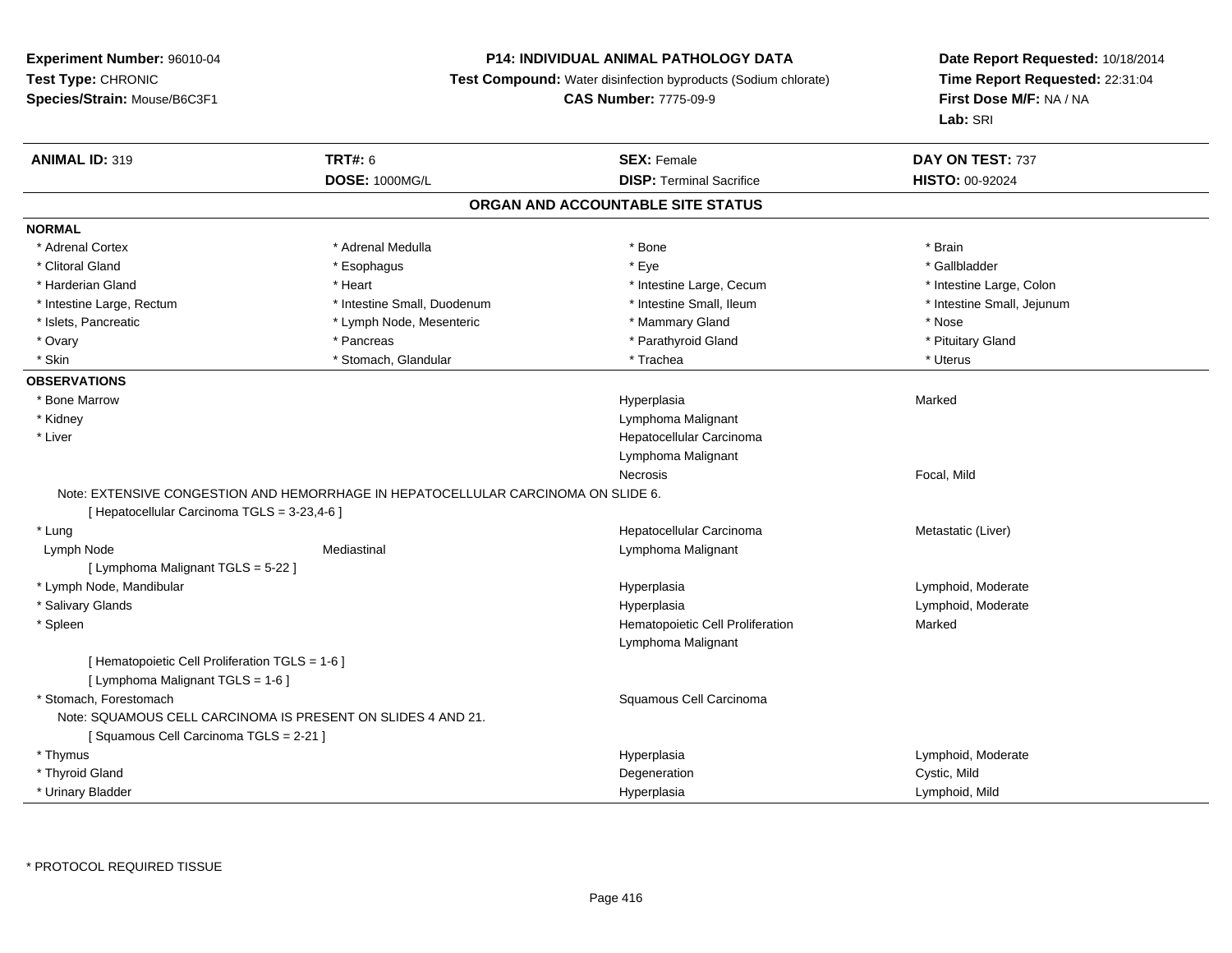| <b>Experiment Number: 96010-04</b><br><b>Test Type: CHRONIC</b><br>Species/Strain: Mouse/B6C3F1 | <b>P14: INDIVIDUAL ANIMAL PATHOLOGY DATA</b><br>Test Compound: Water disinfection byproducts (Sodium chlorate)<br><b>CAS Number: 7775-09-9</b> |                                          | Date Report Requested: 10/18/2014<br>Time Report Requested: 22:31:04<br>First Dose M/F: NA / NA<br>Lab: SRI |
|-------------------------------------------------------------------------------------------------|------------------------------------------------------------------------------------------------------------------------------------------------|------------------------------------------|-------------------------------------------------------------------------------------------------------------|
| <b>ANIMAL ID: 319</b>                                                                           | <b>TRT#:</b> 6                                                                                                                                 | <b>SEX:</b> Female                       | DAY ON TEST: 737                                                                                            |
|                                                                                                 | <b>DOSE: 1000MG/L</b>                                                                                                                          | <b>DISP: Terminal Sacrifice</b>          | <b>HISTO: 00-92024</b>                                                                                      |
|                                                                                                 |                                                                                                                                                | <b>ORGAN AND ACCOUNTABLE SITE STATUS</b> |                                                                                                             |
| PRIMARY CAUSE OF DEATH                                                                          |                                                                                                                                                |                                          |                                                                                                             |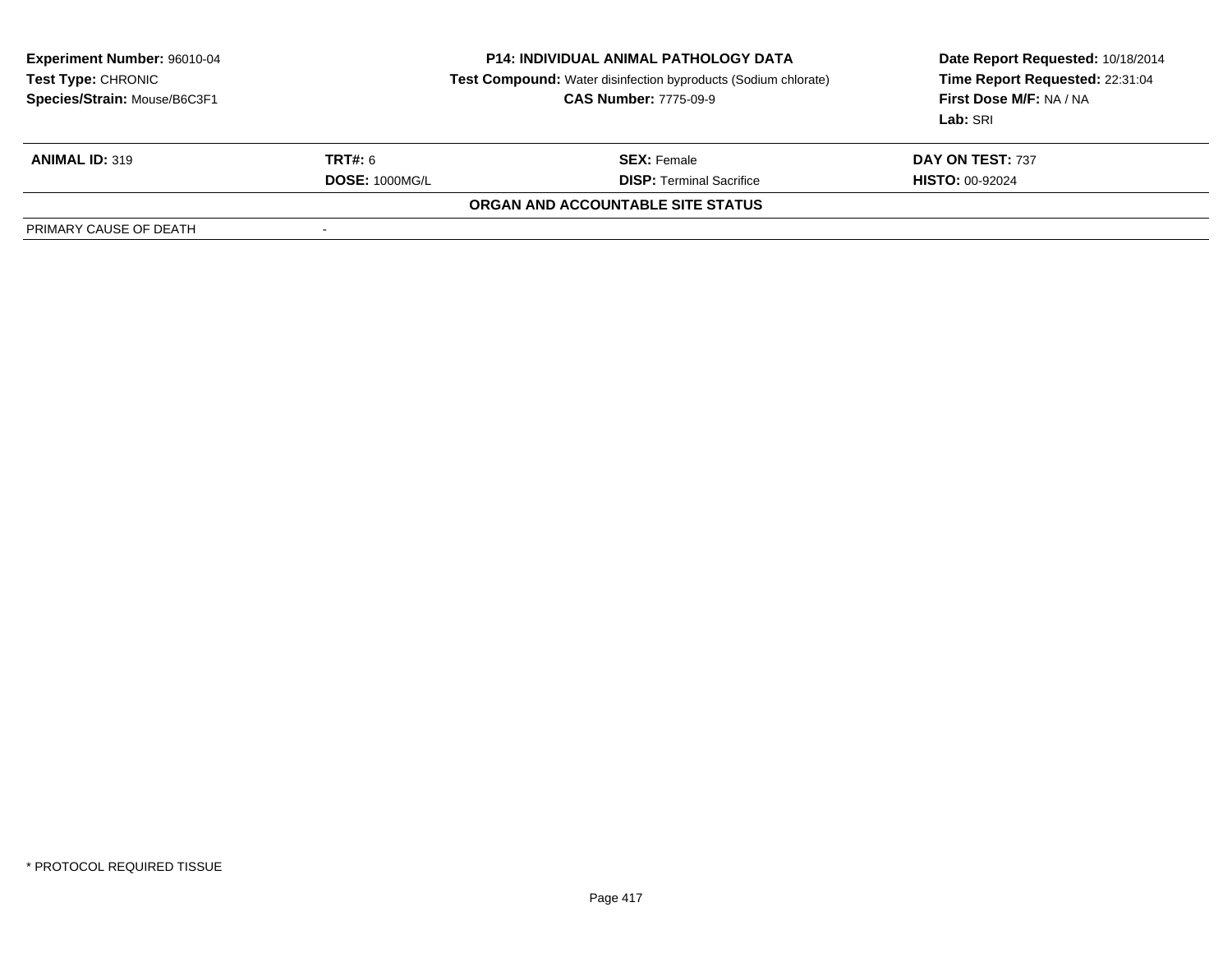## **P14: INDIVIDUAL ANIMAL PATHOLOGY DATA**

**Test Compound:** Water disinfection byproducts (Sodium chlorate)

**CAS Number:** 7775-09-9

| <b>ANIMAL ID: 320</b>                           | <b>TRT#: 6</b>              | <b>SEX: Female</b>                | DAY ON TEST: 737           |
|-------------------------------------------------|-----------------------------|-----------------------------------|----------------------------|
|                                                 | DOSE: 1000MG/L              | <b>DISP: Terminal Sacrifice</b>   | HISTO: 00-92025            |
|                                                 |                             | ORGAN AND ACCOUNTABLE SITE STATUS |                            |
| <b>NORMAL</b>                                   |                             |                                   |                            |
| * Adrenal Cortex                                | * Adrenal Medulla           | * Bone                            | * Brain                    |
| * Clitoral Gland                                | * Esophagus                 | * Eye                             | * Gallbladder              |
| * Harderian Gland                               | * Heart                     | * Intestine Large, Cecum          | * Intestine Large, Colon   |
| * Intestine Large, Rectum                       | * Intestine Small, Duodenum | * Intestine Small, Ileum          | * Intestine Small, Jejunum |
| * Islets, Pancreatic                            | * Lymph Node, Mesenteric    | * Mammary Gland                   | * Nose                     |
| * Pancreas                                      | * Parathyroid Gland         | * Pituitary Gland                 | * Skin                     |
| * Stomach, Glandular                            | * Thymus                    | * Thyroid Gland                   | * Trachea                  |
| * Urinary Bladder                               |                             |                                   |                            |
| <b>INSUFFICIENT TISSUE</b>                      |                             |                                   |                            |
| * Ovary                                         |                             |                                   |                            |
| <b>OBSERVATIONS</b>                             |                             |                                   |                            |
| * Bone Marrow                                   |                             | Hyperplasia                       | Moderate                   |
| * Kidney                                        |                             | Metaplasia                        | Osseous, Mild              |
|                                                 |                             | Nephropathy                       | Mild                       |
| * Liver                                         |                             | <b>Basophilic Focus</b>           |                            |
|                                                 |                             | Hepatocellular Adenoma            |                            |
|                                                 |                             | Hepatocellular Carcinoma          | Multiple                   |
| [ Hepatocellular Adenoma TGLS = 7-24 ]          |                             |                                   |                            |
| [ Hepatocellular Carcinoma TGLS = 5-22,6-23 ]   |                             |                                   |                            |
| * Lung                                          |                             | Hepatocellular Carcinoma          | Metastatic (Liver)         |
| * Lymph Node, Mandibular                        |                             | Pigmentation                      | Moderate                   |
| Mesentery                                       | Fat                         | <b>Necrosis</b>                   | Marked                     |
| [Necrosis TGLS = $1-21$ ]                       |                             |                                   |                            |
| * Salivary Glands                               |                             | Hyperplasia                       | Lymphoid, Mild             |
| * Spleen                                        |                             | Hematopoietic Cell Proliferation  | Marked                     |
|                                                 |                             | Lymphoma Malignant                |                            |
|                                                 |                             | Pigmentation                      | Mild                       |
| [ Hematopoietic Cell Proliferation TGLS = 2-6 ] |                             |                                   |                            |
| [ Lymphoma Malignant TGLS = 2-6 ]               |                             |                                   |                            |
| * Stomach, Forestomach                          |                             | Edema                             | Moderate                   |
|                                                 |                             |                                   |                            |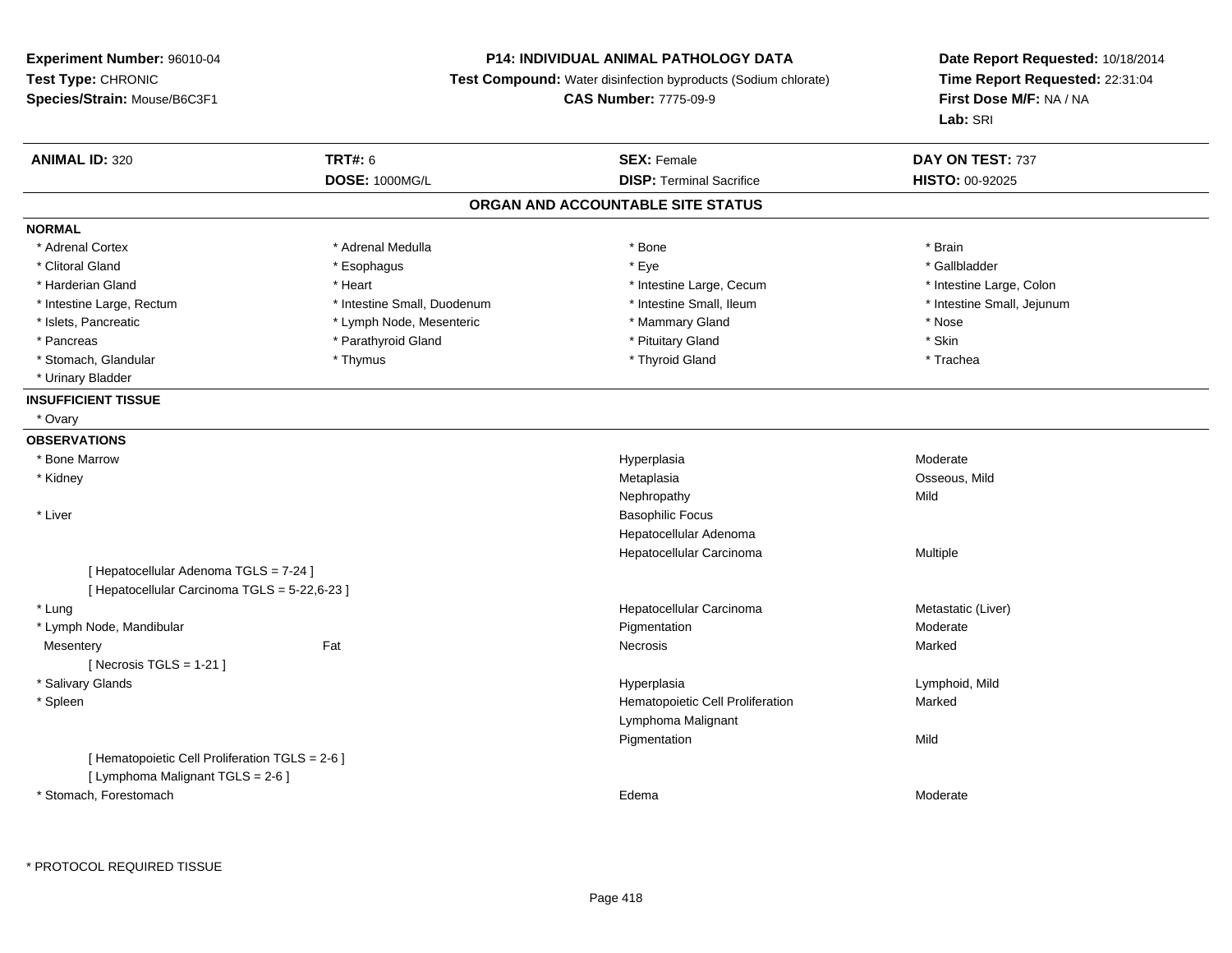| Experiment Number: 96010-04<br><b>Test Type: CHRONIC</b><br>Species/Strain: Mouse/B6C3F1 | <b>P14: INDIVIDUAL ANIMAL PATHOLOGY DATA</b><br><b>Test Compound:</b> Water disinfection byproducts (Sodium chlorate)<br><b>CAS Number: 7775-09-9</b> |                                                                                                                     | Date Report Requested: 10/18/2014<br>Time Report Requested: 22:31:04<br>First Dose M/F: NA / NA<br>Lab: SRI |
|------------------------------------------------------------------------------------------|-------------------------------------------------------------------------------------------------------------------------------------------------------|---------------------------------------------------------------------------------------------------------------------|-------------------------------------------------------------------------------------------------------------|
| <b>ANIMAL ID: 320</b>                                                                    | TRT#: 6                                                                                                                                               | <b>SEX: Female</b>                                                                                                  | DAY ON TEST: 737                                                                                            |
|                                                                                          | <b>DOSE: 1000MG/L</b>                                                                                                                                 | <b>DISP:</b> Terminal Sacrifice                                                                                     | <b>HISTO: 00-92025</b>                                                                                      |
|                                                                                          |                                                                                                                                                       | ORGAN AND ACCOUNTABLE SITE STATUS                                                                                   |                                                                                                             |
| * Uterus                                                                                 |                                                                                                                                                       | Angiectasis                                                                                                         | Moderate                                                                                                    |
|                                                                                          |                                                                                                                                                       | Note: AREA OF ANGIECTASIS CONTAINS AN ORGANIZED THROMBUS AND IS SURROUNDED BY ZONE OF PYOGRANULOMATOUS INFLAMMATON. |                                                                                                             |
| [Angiectasis TGLS = $4-7$ ]                                                              |                                                                                                                                                       |                                                                                                                     |                                                                                                             |
| PRIMARY CAUSE OF DEATH                                                                   |                                                                                                                                                       |                                                                                                                     |                                                                                                             |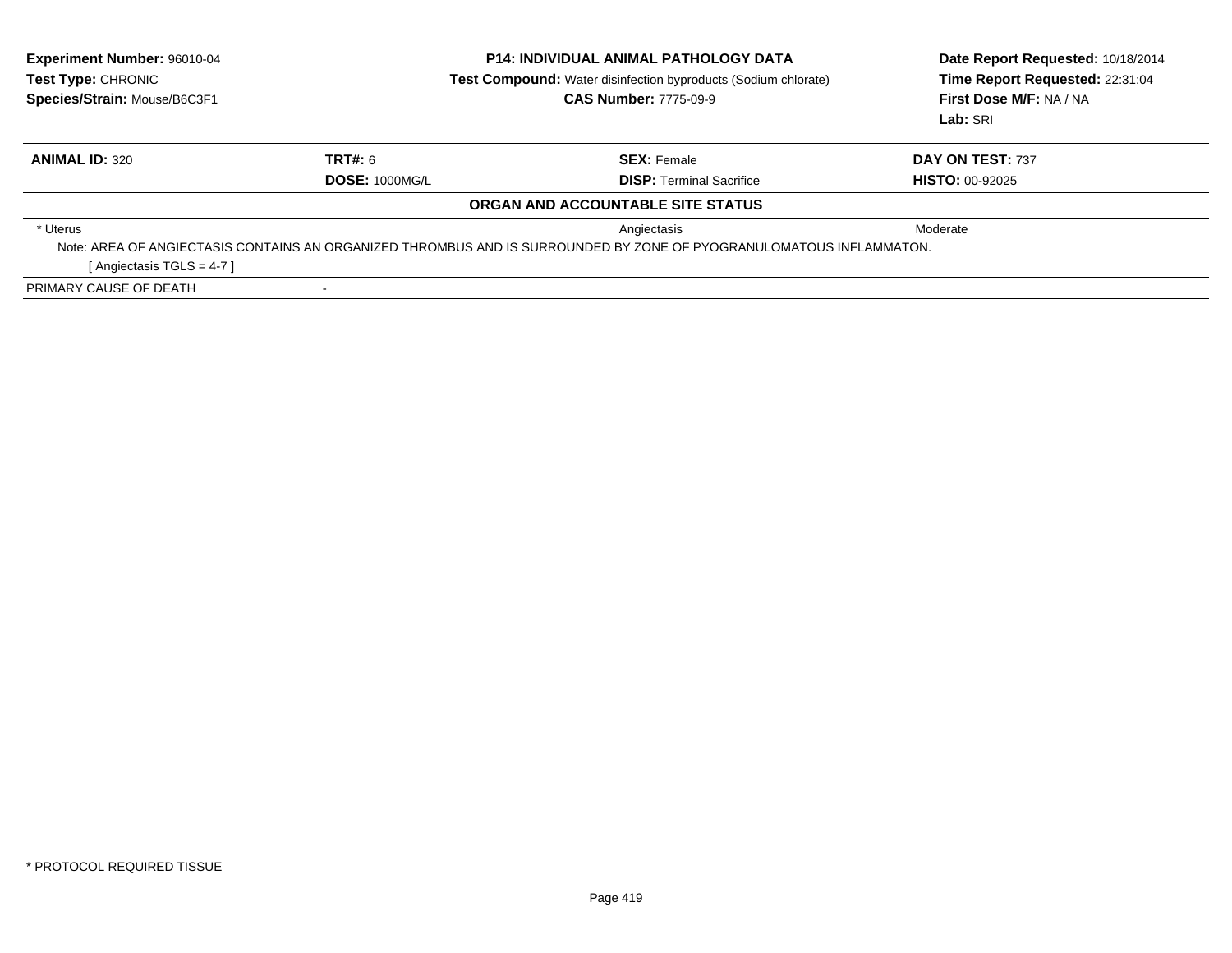## **P14: INDIVIDUAL ANIMAL PATHOLOGY DATA**

**Test Compound:** Water disinfection byproducts (Sodium chlorate)

**CAS Number:** 7775-09-9

| <b>ANIMAL ID: 321</b>       | TRT#: 6                  | <b>SEX: Female</b>                | DAY ON TEST: 735          |
|-----------------------------|--------------------------|-----------------------------------|---------------------------|
|                             | <b>DOSE: 1000MG/L</b>    | <b>DISP: Terminal Sacrifice</b>   | HISTO: 00-92026           |
|                             |                          | ORGAN AND ACCOUNTABLE SITE STATUS |                           |
| <b>NORMAL</b>               |                          |                                   |                           |
| * Adrenal Medulla           | * Bone Marrow            | * Brain                           | * Clitoral Gland          |
| * Esophagus                 | * Eye                    | * Gallbladder                     | * Harderian Gland         |
| * Heart                     | * Intestine Large, Cecum | * Intestine Large, Colon          | * Intestine Large, Rectum |
| * Intestine Small, Duodenum | * Intestine Small, Ileum | * Intestine Small, Jejunum        | * Lung                    |
| * Mammary Gland             | * Nose                   | * Pancreas                        | * Parathyroid Gland       |
| * Salivary Glands           | * Skin                   | * Stomach, Forestomach            | * Stomach, Glandular      |
| * Trachea                   | * Urinary Bladder        |                                   |                           |
| <b>OBSERVATIONS</b>         |                          |                                   |                           |
| * Adrenal Cortex            | Capsule                  | Hyperplasia                       | Mild                      |
| * Bone                      |                          | Hyperostosis                      | Mild                      |
| * Islets, Pancreatic        |                          | Hyperplasia                       | Mild                      |
| * Kidney                    |                          | Nephropathy                       | Minimal                   |
| * Liver                     |                          | Necrosis                          | Focal, Minimal            |
| * Lymph Node, Mandibular    |                          | Lymphoma Malignant                |                           |
| * Lymph Node, Mesenteric    |                          | Hyperplasia                       | Lymphoid, Mild            |
| * Ovary                     |                          | Cyst                              |                           |
| * Pituitary Gland           | Pars Distalis            | Angiectasis                       | Minimal                   |
| * Spleen                    |                          | Lymphoma Malignant                |                           |
|                             |                          | Pigmentation                      | Moderate                  |
| * Thymus                    |                          | Lymphoma Malignant                |                           |
| * Thyroid Gland             |                          | Degeneration                      | Cystic, Moderate          |
| * Uterus                    |                          | Hyperplasia                       | Cystic, Moderate          |
| [Hyperplasia TGLS = 1-7]    |                          |                                   |                           |
| PRIMARY CAUSE OF DEATH      |                          |                                   |                           |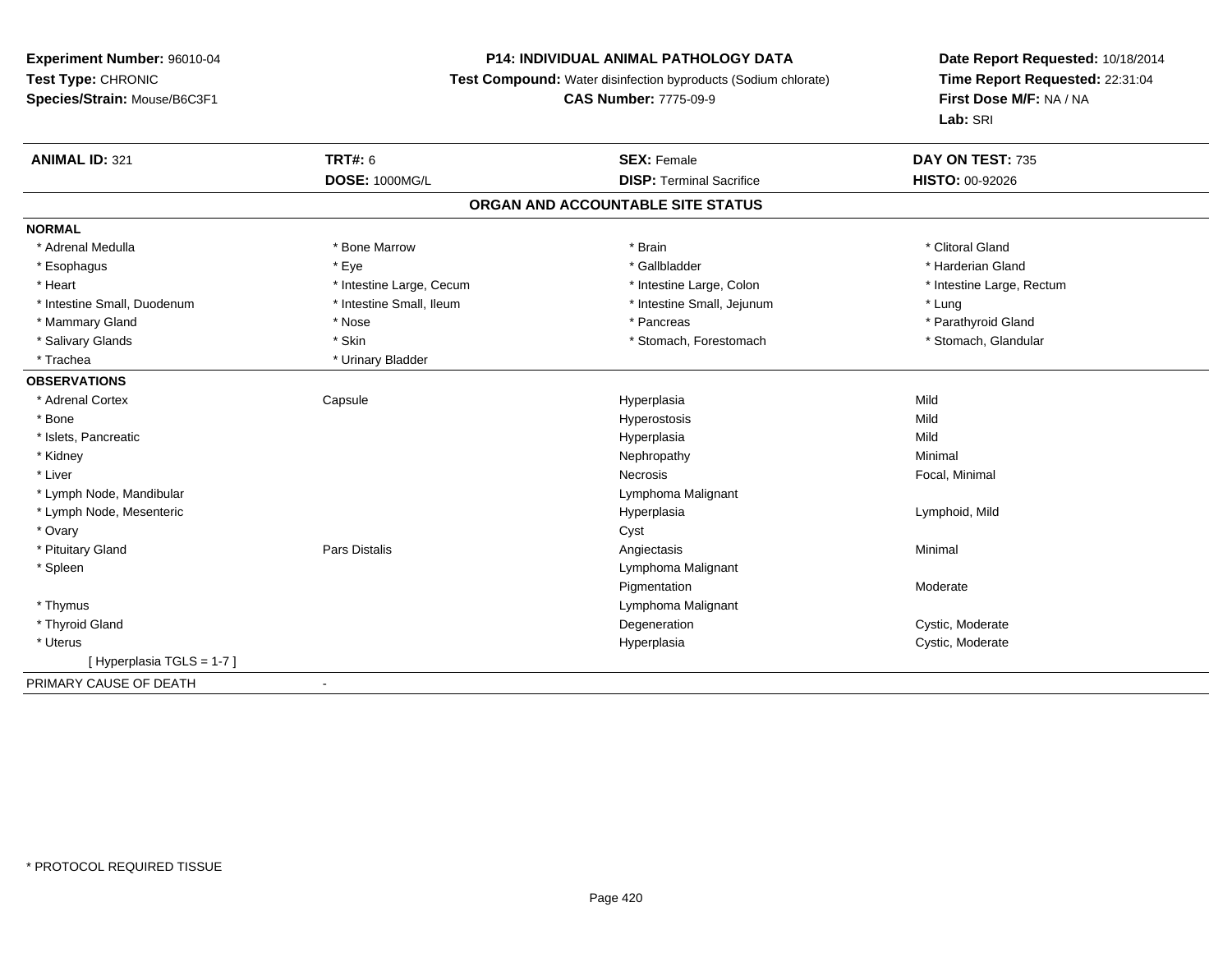## **P14: INDIVIDUAL ANIMAL PATHOLOGY DATA**

**Test Compound:** Water disinfection byproducts (Sodium chlorate)

#### **CAS Number:** 7775-09-9

| <b>ANIMAL ID: 322</b>                                                                   | <b>TRT#: 6</b>              | <b>SEX: Female</b>                | DAY ON TEST: 683           |
|-----------------------------------------------------------------------------------------|-----------------------------|-----------------------------------|----------------------------|
|                                                                                         | <b>DOSE: 1000MG/L</b>       | <b>DISP: Natural Death</b>        | <b>HISTO: 00-90222</b>     |
|                                                                                         |                             | ORGAN AND ACCOUNTABLE SITE STATUS |                            |
| <b>NORMAL</b>                                                                           |                             |                                   |                            |
| * Adrenal Cortex                                                                        | * Adrenal Medulla           | * Bone                            | * Bone Marrow              |
| * Brain                                                                                 | * Clitoral Gland            | * Esophagus                       | * Eye                      |
| * Harderian Gland                                                                       | * Heart                     | * Intestine Large, Cecum          | * Intestine Large, Colon   |
| * Intestine Large, Rectum                                                               | * Islets, Pancreatic        | * Kidney                          | * Lung                     |
| * Lymph Node, Mandibular                                                                | * Lymph Node, Mesenteric    | * Mammary Gland                   | Mesentery                  |
| * Nose                                                                                  | * Pancreas                  | * Pituitary Gland                 | * Salivary Glands          |
| * Skin                                                                                  | * Stomach, Glandular        | * Trachea                         | * Urinary Bladder          |
| <b>AUTO PRECLUDES DIAG.</b>                                                             |                             |                                   |                            |
| * Gallbladder                                                                           | * Intestine Small, Duodenum | * Intestine Small, Ileum          | * Intestine Small, Jejunum |
| <b>OBSERVATIONS</b>                                                                     |                             |                                   |                            |
| * Liver                                                                                 |                             | Hepatocellular Adenoma            |                            |
| [ Hepatocellular Adenoma TGLS = 3-22 ]                                                  |                             |                                   |                            |
| * Ovary                                                                                 |                             | Choriocarcinoma                   |                            |
|                                                                                         |                             | Cyst                              |                            |
| [ Choriocarcinoma TGLS = 7-24 ]                                                         |                             |                                   |                            |
| [Cyst TGLS = $5-7$ ]                                                                    |                             |                                   |                            |
| * Parathyroid Gland                                                                     |                             | Cyst                              | Moderate                   |
| * Spleen                                                                                |                             | Hematopoietic Cell Proliferation  | Moderate                   |
|                                                                                         |                             | Pigmentation                      | Moderate                   |
| * Stomach, Forestomach                                                                  |                             | Erosion                           | Mild                       |
|                                                                                         | Epithelium                  | Hyperplasia                       | Moderate                   |
| * Thymus                                                                                |                             | Atrophy                           | Moderate                   |
| * Thyroid Gland                                                                         |                             | Degeneration                      | Cystic, Moderate           |
| * Uterus                                                                                |                             | Hyperplasia                       | Cystic, Mild               |
| [Hyperplasia TGLS = 6-7]                                                                |                             |                                   |                            |
| PRIMARY CAUSE OF DEATH                                                                  | - Ovary Choriocarcinoma     |                                   |                            |
| Animal Note: NUMEROUS MAST CELLS IN LAMINA PROPRIA AMONG NERVES IN FIRST NASAL SECTION. |                             |                                   |                            |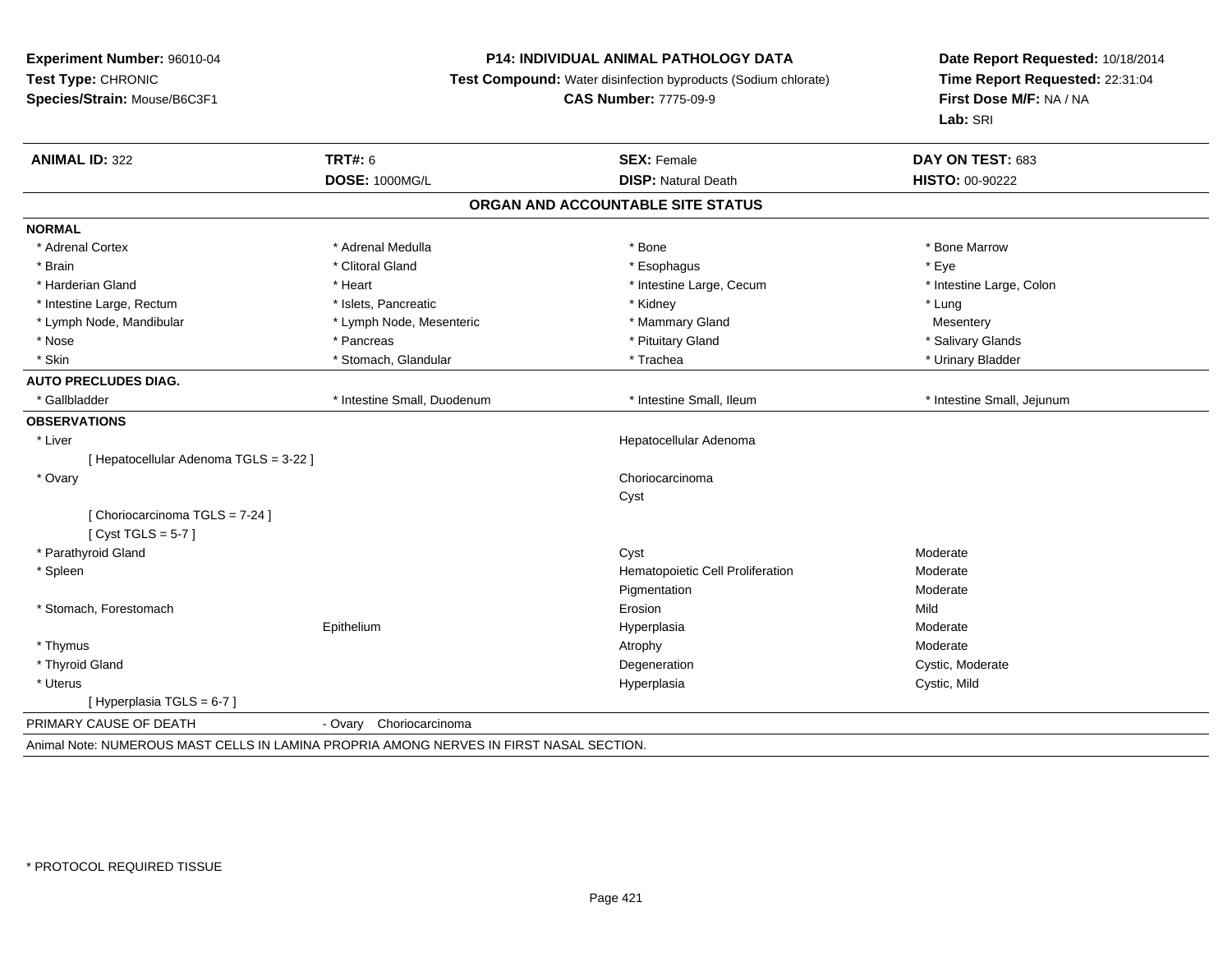## **P14: INDIVIDUAL ANIMAL PATHOLOGY DATA**

**Test Compound:** Water disinfection byproducts (Sodium chlorate)

**CAS Number:** 7775-09-9

| <b>ANIMAL ID: 323</b>                                | <b>TRT#: 6</b>           | <b>SEX: Female</b>                | DAY ON TEST: 735          |
|------------------------------------------------------|--------------------------|-----------------------------------|---------------------------|
|                                                      | <b>DOSE: 1000MG/L</b>    | <b>DISP: Terminal Sacrifice</b>   | HISTO: 00-92027           |
|                                                      |                          | ORGAN AND ACCOUNTABLE SITE STATUS |                           |
| <b>NORMAL</b>                                        |                          |                                   |                           |
| * Adrenal Medulla                                    | * Bone                   | * Bone Marrow                     | * Brain                   |
| * Esophagus                                          | * Eye                    | * Gallbladder                     | * Harderian Gland         |
| * Heart                                              | * Intestine Large, Cecum | * Intestine Large, Colon          | * Intestine Large, Rectum |
| * Intestine Small, Duodenum                          | * Intestine Small, Ileum | * Intestine Small, Jejunum        | * Islets, Pancreatic      |
| * Kidney                                             | * Lung                   | * Lymph Node, Mandibular          | * Lymph Node, Mesenteric  |
| * Mammary Gland                                      | * Nose                   | * Pancreas                        | * Parathyroid Gland       |
| * Skin                                               | * Stomach, Glandular     | * Thymus                          | * Thyroid Gland           |
| * Trachea                                            | * Urinary Bladder        |                                   |                           |
| <b>INSUFFICIENT TISSUE</b>                           |                          |                                   |                           |
| * Clitoral Gland                                     |                          |                                   |                           |
| <b>OBSERVATIONS</b>                                  |                          |                                   |                           |
| * Adrenal Cortex                                     | Zona Reticul             | Vacuolization Cytoplasmic         | Moderate                  |
| Note: CORTICAL VACUOLIZATION IS A PERSISTENT X-ZONE. |                          |                                   |                           |
| * Liver                                              |                          | Hemorrhage                        | Mild                      |
|                                                      |                          | <b>Mixed Cell Focus</b>           |                           |
|                                                      | Hepatocyte               | Vacuolization Cytoplasmic         | Mild                      |
| * Ovary                                              |                          | Cyst                              |                           |
|                                                      | Follicle                 | Hemorrhage                        | Mild                      |
|                                                      | Granulosa Cell           | Hyperplasia                       | Moderate                  |
| [ $Cyst TGLS = 1-7$ ]                                |                          |                                   |                           |
| * Pituitary Gland                                    | <b>Pars Distalis</b>     | Adenoma                           |                           |
| * Salivary Glands                                    |                          | Hyperplasia                       | Lymphoid, Mild            |
| * Spleen                                             |                          | Hyperplasia                       | Lymphoid, Moderate        |
|                                                      |                          | Pigmentation                      | Mild                      |
| * Stomach, Forestomach                               |                          | Squamous Cell Papilloma           |                           |
| * Uterus                                             |                          | Hyperplasia                       | Cystic, Mild              |
| [Hyperplasia TGLS = 2-7]                             |                          |                                   |                           |
| PRIMARY CAUSE OF DEATH                               |                          |                                   |                           |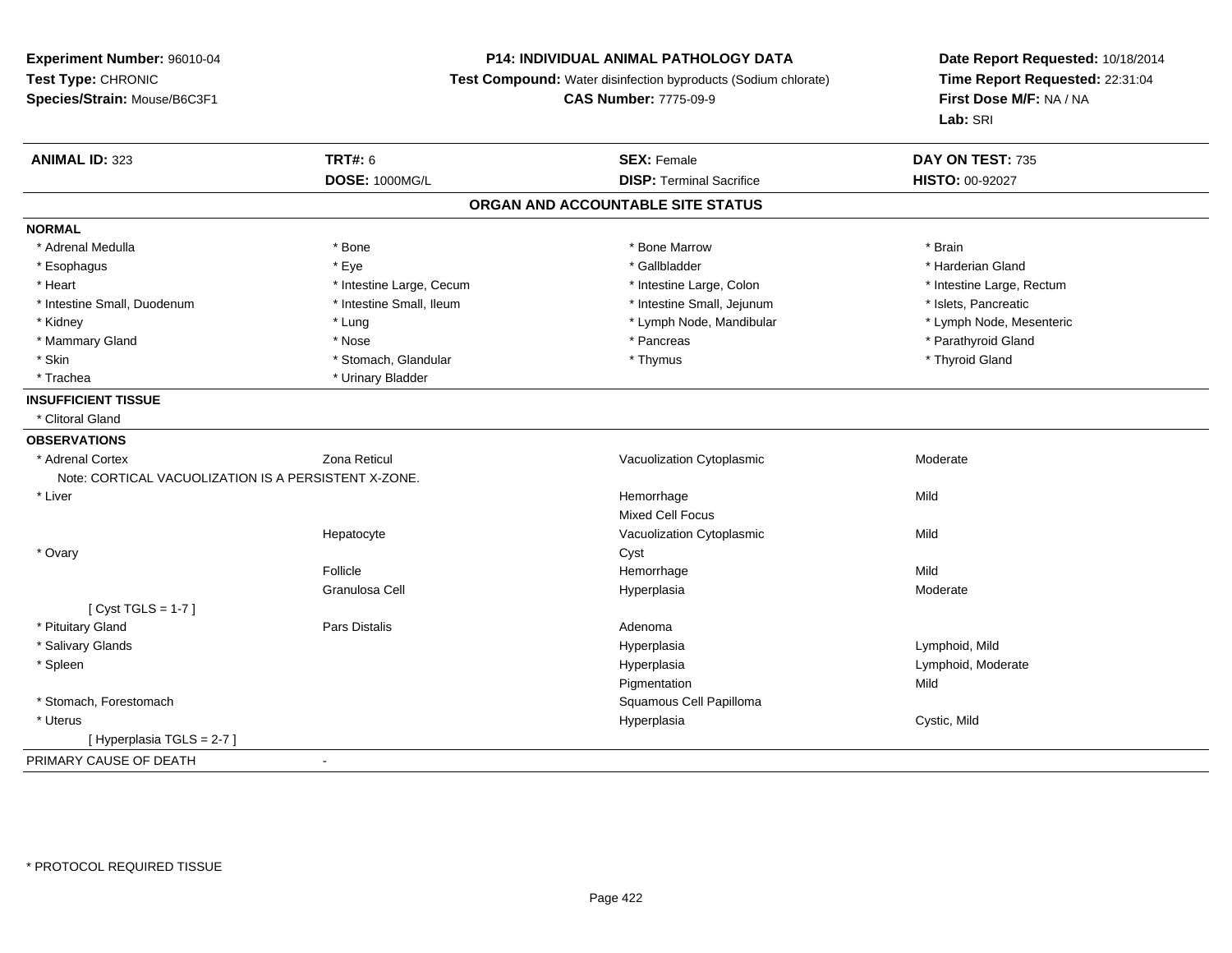## **P14: INDIVIDUAL ANIMAL PATHOLOGY DATA**

**Test Compound:** Water disinfection byproducts (Sodium chlorate)

**CAS Number:** 7775-09-9

| <b>ANIMAL ID: 324</b>             | <b>TRT#: 6</b>            | <b>SEX: Female</b>                | DAY ON TEST: 486         |
|-----------------------------------|---------------------------|-----------------------------------|--------------------------|
|                                   | <b>DOSE: 1000MG/L</b>     | <b>DISP:</b> Moribund Sacrifice   | <b>HISTO: 00-88284</b>   |
|                                   |                           | ORGAN AND ACCOUNTABLE SITE STATUS |                          |
| <b>NORMAL</b>                     |                           |                                   |                          |
| * Adrenal Cortex                  | * Adrenal Medulla         | * Bone                            | * Bone Marrow            |
| * Brain                           | * Clitoral Gland          | * Esophagus                       | * Eye                    |
| * Gallbladder                     | * Harderian Gland         | * Heart                           | * Intestine Large, Cecum |
| * Intestine Large, Colon          | * Intestine Large, Rectum | * Intestine Small, Duodenum       | * Intestine Small, Ileum |
| * Intestine Small, Jejunum        | * Islets, Pancreatic      | * Kidney                          | * Lung                   |
| * Lymph Node, Mandibular          | * Lymph Node, Mesenteric  | * Mammary Gland                   | * Nose                   |
| * Pancreas                        | * Parathyroid Gland       | Peripheral Nerve                  | * Pituitary Gland        |
| <b>Skeletal Muscle</b>            | * Skin                    | Spinal Cord                       | * Spleen                 |
| * Stomach, Forestomach            | * Stomach, Glandular      | * Thymus                          | * Thyroid Gland          |
| * Trachea                         |                           |                                   |                          |
| <b>OBSERVATIONS</b>               |                           |                                   |                          |
| * Liver                           |                           | Clear Cell Focus                  |                          |
|                                   |                           | <b>Eosinophilic Focus</b>         |                          |
|                                   |                           | <b>Infiltration Cellular</b>      | Mixed Cell, Mild         |
| [Clear Cell Focus TGLS = 1-21]    |                           |                                   |                          |
| [Eosinophilic Focus TGLS = 2-22 ] |                           |                                   |                          |
| * Ovary                           |                           | Cyst                              |                          |
| * Salivary Glands                 |                           | Hyperplasia                       | Lymphoid, Moderate       |
| * Urinary Bladder                 | <b>Transit Epithe</b>     | Hyperplasia                       | Moderate                 |
| * Uterus                          |                           | Hyperplasia                       | Cystic, Mild             |
| PRIMARY CAUSE OF DEATH            | - UNCERTAIN               |                                   |                          |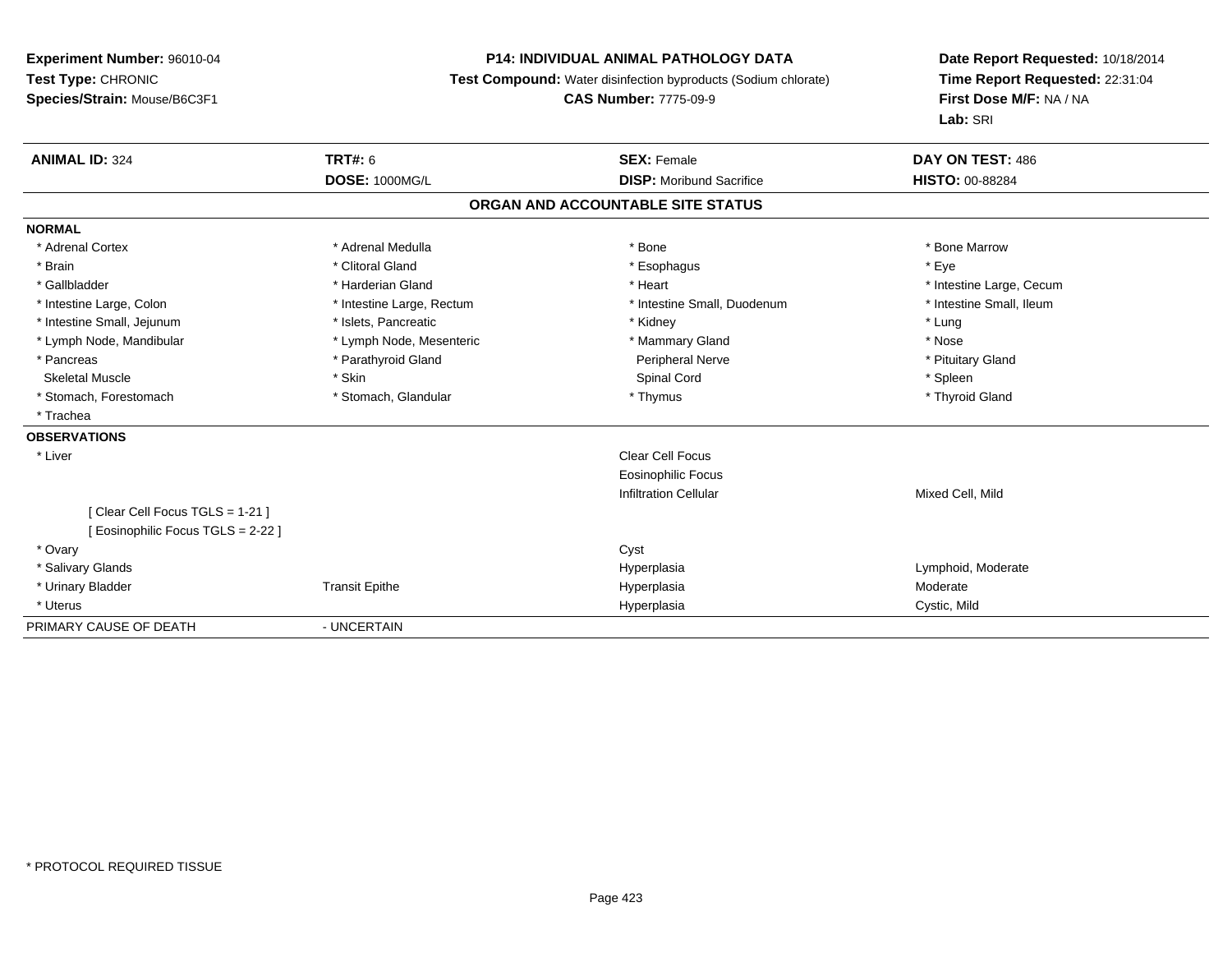## **P14: INDIVIDUAL ANIMAL PATHOLOGY DATA**

**Test Compound:** Water disinfection byproducts (Sodium chlorate)

**CAS Number:** 7775-09-9

| <b>ANIMAL ID: 325</b>                       | <b>TRT#: 6</b>                                                  | <b>SEX: Female</b>                | DAY ON TEST: 662          |  |
|---------------------------------------------|-----------------------------------------------------------------|-----------------------------------|---------------------------|--|
|                                             | <b>DOSE: 1000MG/L</b>                                           | <b>DISP:</b> Moribund Sacrifice   | HISTO: 00-90128           |  |
|                                             |                                                                 | ORGAN AND ACCOUNTABLE SITE STATUS |                           |  |
| <b>NORMAL</b>                               |                                                                 |                                   |                           |  |
| * Adrenal Cortex                            | * Adrenal Medulla                                               | * Bone                            | * Brain                   |  |
| * Esophagus                                 | * Eye                                                           | * Gallbladder                     | * Harderian Gland         |  |
| * Heart                                     | * Intestine Large, Cecum                                        | * Intestine Large, Colon          | * Intestine Large, Rectum |  |
| * Intestine Small, Ileum                    | * Intestine Small, Jejunum                                      | * Islets, Pancreatic              | * Kidney                  |  |
| * Lung                                      | * Lymph Node, Mesenteric                                        | * Mammary Gland                   | Mesentery                 |  |
| * Nose                                      | * Pancreas                                                      | * Parathyroid Gland               | * Pituitary Gland         |  |
| * Skin                                      | Spinal Cord                                                     | * Stomach, Forestomach            | * Stomach, Glandular      |  |
| * Thymus                                    | * Thyroid Gland                                                 | * Trachea                         | * Urinary Bladder         |  |
| <b>MISSING</b>                              |                                                                 |                                   |                           |  |
| * Clitoral Gland                            | * Ovary                                                         |                                   |                           |  |
| <b>OBSERVATIONS</b>                         |                                                                 |                                   |                           |  |
| * Bone Marrow                               |                                                                 | Hemangiosarcoma                   |                           |  |
| * Intestine Small, Duodenum                 | Epithelium                                                      | Hyperplasia                       | Mild                      |  |
| * Liver                                     |                                                                 | Hepatocellular Adenoma            | Multiple                  |  |
|                                             | Hepatocyte                                                      | Vacuolization Cytoplasmic         | Moderate                  |  |
| [ Hepatocellular Adenoma TGLS = 5-22,6-23 ] |                                                                 |                                   |                           |  |
| * Lung                                      |                                                                 |                                   |                           |  |
|                                             | Note: MILD CHRONIC INFLAMMATORY CELL INFILTRATE; NOT TABULATED. |                                   |                           |  |
| * Lymph Node, Mandibular                    |                                                                 | Pigmentation                      | Mild                      |  |
| Peripheral Nerve                            |                                                                 | Atrophy                           | Mild                      |  |
| * Salivary Glands                           |                                                                 | Hyperplasia                       | Lymphoid, Mild            |  |
| * Spleen                                    |                                                                 | Hyperplasia                       | Lymphoid, Moderate        |  |
| [Hyperplasia TGLS = 2-6]                    |                                                                 |                                   |                           |  |
| * Uterus                                    |                                                                 | Hyperplasia                       | Cystic, Marked            |  |
| [Hyperplasia TGLS = 1-7]                    |                                                                 |                                   |                           |  |
| PRIMARY CAUSE OF DEATH                      | - Bone Marrow Hemangiosarcoma                                   |                                   |                           |  |
| CONTRIBUTORY CAUSE OF DEATH                 | - Liver Hepatocellular Adenoma; Spleen Hyperplasia              |                                   |                           |  |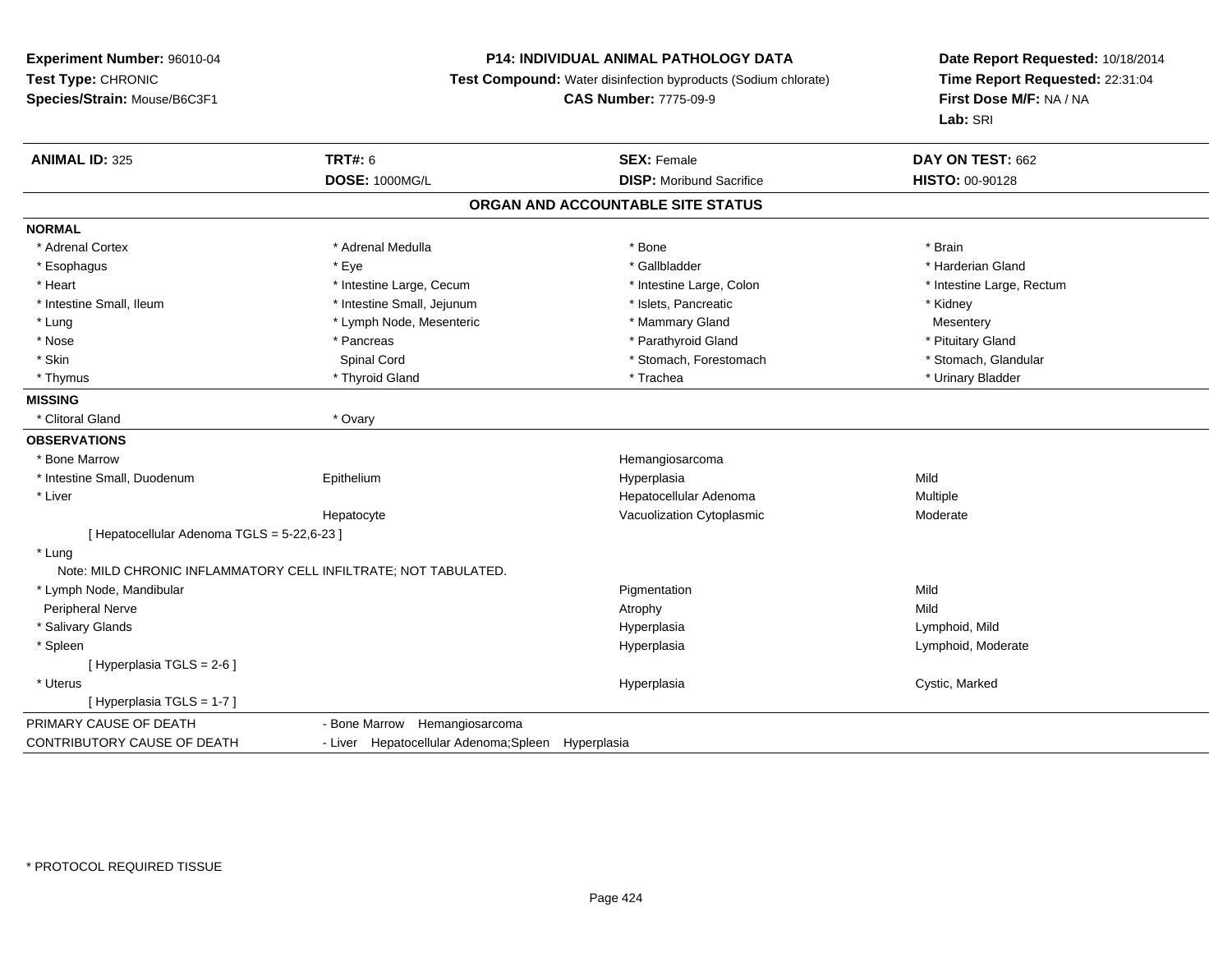#### **P14: INDIVIDUAL ANIMAL PATHOLOGY DATA**

**Test Compound:** Water disinfection byproducts (Sodium chlorate)

**CAS Number:** 7775-09-9

| <b>ANIMAL ID: 326</b>                               | <b>TRT#: 6</b>                                                               | <b>SEX: Female</b>                | DAY ON TEST: 503            |
|-----------------------------------------------------|------------------------------------------------------------------------------|-----------------------------------|-----------------------------|
|                                                     | <b>DOSE: 1000MG/L</b>                                                        | <b>DISP: Natural Death</b>        | HISTO: 00-88370             |
|                                                     |                                                                              | ORGAN AND ACCOUNTABLE SITE STATUS |                             |
| <b>NORMAL</b>                                       |                                                                              |                                   |                             |
| * Adrenal Medulla                                   | * Bone                                                                       | * Clitoral Gland                  | * Esophagus                 |
| * Eye                                               | * Gallbladder                                                                | * Harderian Gland                 | * Heart                     |
| * Intestine Large, Cecum                            | * Intestine Large, Colon                                                     | * Intestine Large, Rectum         | * Intestine Small, Duodenum |
| * Intestine Small, Ileum                            | * Intestine Small, Jejunum                                                   | * Islets, Pancreatic              | * Mammary Gland             |
| * Nose                                              | * Parathyroid Gland                                                          | * Pituitary Gland                 | * Stomach, Forestomach      |
| * Trachea                                           |                                                                              |                                   |                             |
| <b>OBSERVATIONS</b>                                 |                                                                              |                                   |                             |
| * Adrenal Cortex                                    |                                                                              | Lymphoma Malignant                |                             |
| * Bone Marrow                                       |                                                                              | Lymphoma Malignant                |                             |
| * Brain                                             |                                                                              | Lymphoma Malignant                |                             |
| * Clitoral GI                                       |                                                                              |                                   |                             |
|                                                     | Note: CLITORAL GLAND PRESENT (CONTAINS LYMPHOMA INFILTRATE - NOT TABULATED). |                                   |                             |
| * Kidney                                            |                                                                              | Lymphoma Malignant                |                             |
| [ Lymphoma Malignant TGLS = 7-5 ]                   |                                                                              |                                   |                             |
| * Liver                                             |                                                                              | Lymphoma Malignant                |                             |
| [ Lymphoma Malignant TGLS = 11-6,12-6,13-23,14-24 ] |                                                                              |                                   |                             |
| * Lung                                              |                                                                              | Lymphoma Malignant                |                             |
| Lymph Node                                          | Deep Cervical                                                                | Lymphoma Malignant                |                             |
|                                                     | <b>Iliac</b>                                                                 | Lymphoma Malignant                |                             |
|                                                     | Inguinal                                                                     | Lymphoma Malignant                |                             |
|                                                     | Mediastinal                                                                  | Lymphoma Malignant                |                             |
|                                                     | Pancreatic                                                                   | Lymphoma Malignant                |                             |
|                                                     | Popliteal                                                                    | Lymphoma Malignant                |                             |
|                                                     | Renal                                                                        | Lymphoma Malignant                |                             |
|                                                     |                                                                              | Lymphoma Malignant                |                             |
| [ Lymphoma Malignant TGLS = 1-8 ]                   |                                                                              |                                   |                             |
| [ Lymphoma Malignant TGLS = 5-7 ]                   |                                                                              |                                   |                             |
| [ Lymphoma Malignant TGLS = 20-29 ]                 |                                                                              |                                   |                             |
| [ Lymphoma Malignant TGLS = 3-21,21-30 ]            |                                                                              |                                   |                             |
| [ Lymphoma Malignant TGLS = 19-28 ]                 |                                                                              |                                   |                             |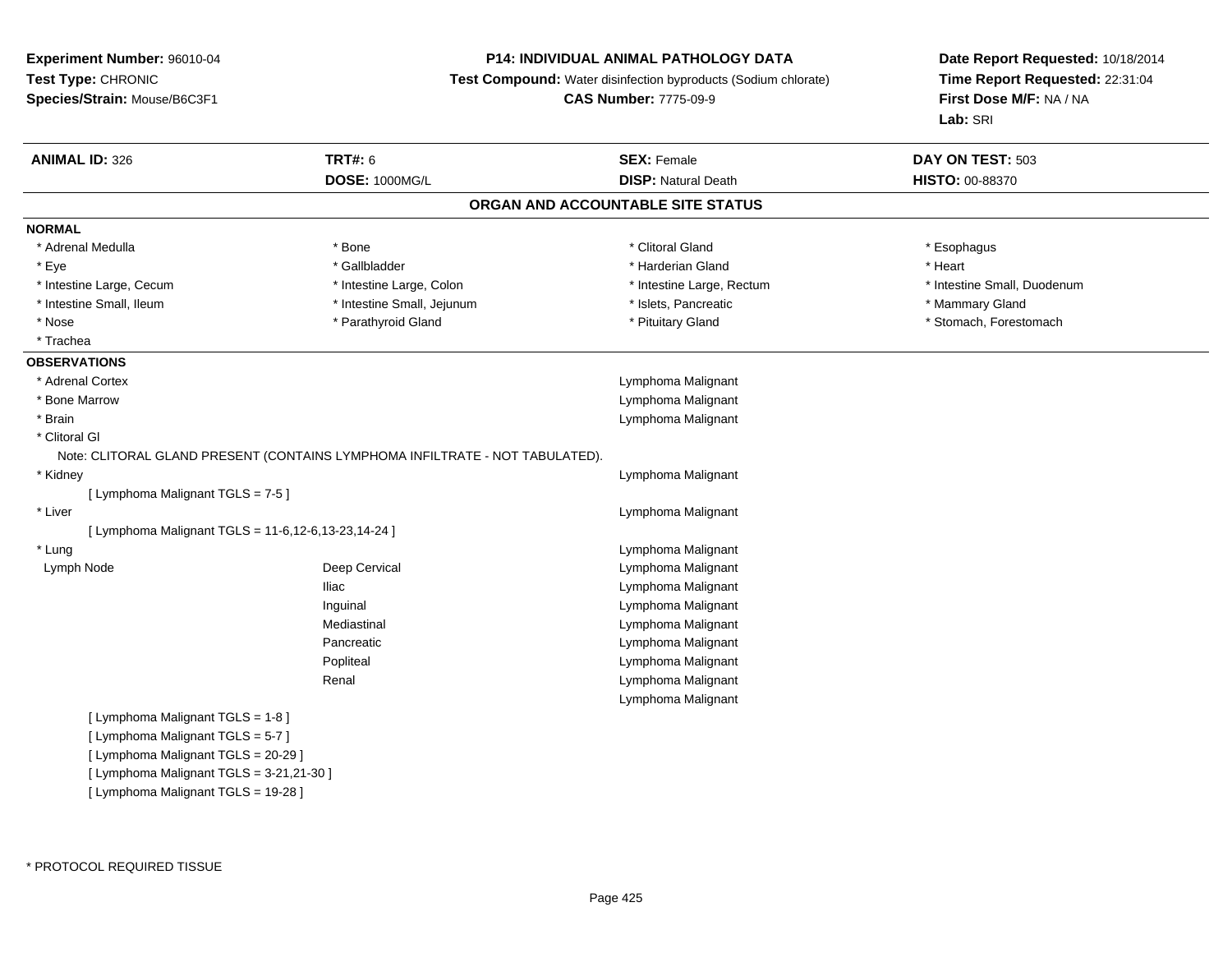# **P14: INDIVIDUAL ANIMAL PATHOLOGY DATA**

**Test Compound:** Water disinfection byproducts (Sodium chlorate)

#### **CAS Number:** 7775-09-9

| <b>ANIMAL ID: 326</b>                    | <b>TRT#: 6</b>           | <b>SEX: Female</b>                | DAY ON TEST: 503       |  |
|------------------------------------------|--------------------------|-----------------------------------|------------------------|--|
|                                          | <b>DOSE: 1000MG/L</b>    | <b>DISP: Natural Death</b>        | <b>HISTO: 00-88370</b> |  |
|                                          |                          | ORGAN AND ACCOUNTABLE SITE STATUS |                        |  |
| [ Lymphoma Malignant TGLS = 18-27 ]      |                          |                                   |                        |  |
| [ Lymphoma Malignant TGLS = 17-26 ]      |                          |                                   |                        |  |
| [ Lymphoma Malignant TGLS = 15-25,16-2 ] |                          |                                   |                        |  |
| * Lymph Node, Mandibular                 |                          | Lymphoma Malignant                |                        |  |
| [ Lymphoma Malignant TGLS = 2-8 ]        |                          |                                   |                        |  |
| * Lymph Node, Mesenteric                 |                          | Lymphoma Malignant                |                        |  |
| [ Lymphoma Malignant TGLS = 10-5 ]       |                          |                                   |                        |  |
| Mesentery                                |                          | Lymphoma Malignant                |                        |  |
| [ Lymphoma Malignant TGLS = 8-22 ]       |                          |                                   |                        |  |
| * Ovary                                  |                          | Cyst                              |                        |  |
|                                          |                          | Lymphoma Malignant                |                        |  |
| * Pancreas                               |                          | Lymphoma Malignant                |                        |  |
| * Salivary Glands                        |                          | Lymphoma Malignant                |                        |  |
| * Skin                                   |                          | Lymphoma Malignant                |                        |  |
| * Spleen                                 |                          | Lymphoma Malignant                |                        |  |
| [ Lymphoma Malignant TGLS = 4-6 ]        |                          |                                   |                        |  |
| * Stomach, Glandular                     |                          | Lymphoma Malignant                |                        |  |
|                                          |                          | Ulcer                             | Moderate               |  |
| * Thymus                                 |                          | Lymphoma Malignant                |                        |  |
| * Thyroid Gland                          |                          | Degeneration                      | Cystic, Mild           |  |
| * Urinary Bladder                        |                          | Lymphoma Malignant                |                        |  |
| * Uterus                                 |                          | Hyperplasia                       | Cystic, Moderate       |  |
|                                          |                          | Lymphoma Malignant                |                        |  |
| [Hyperplasia TGLS = $6-7$ ]              |                          |                                   |                        |  |
| [ Lymphoma Malignant TGLS = 6-7 ]        |                          |                                   |                        |  |
| PRIMARY CAUSE OF DEATH                   | - Lymph Node, Mesenteric | Lymphoma Malignant                |                        |  |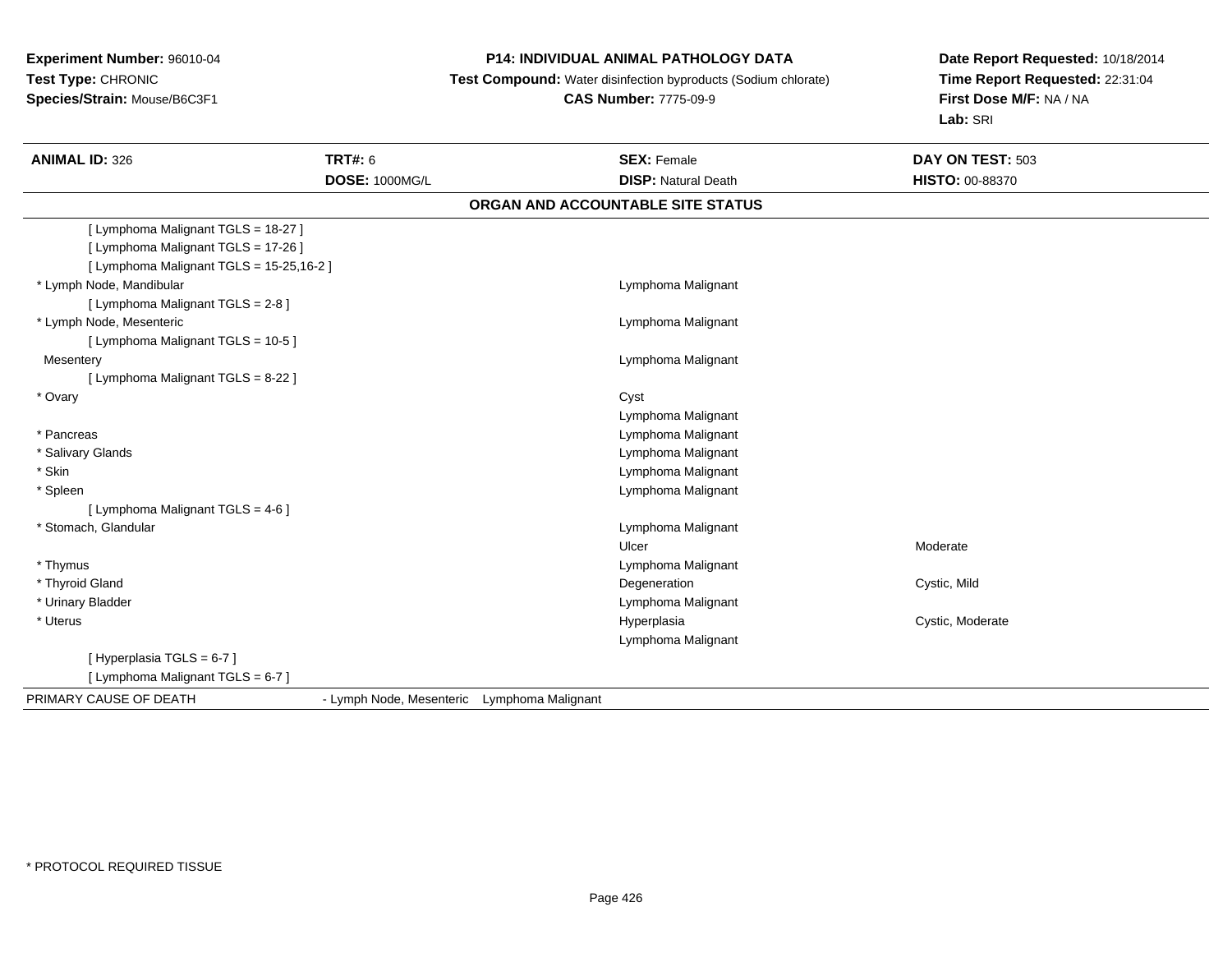## **P14: INDIVIDUAL ANIMAL PATHOLOGY DATA**

**Test Compound:** Water disinfection byproducts (Sodium chlorate)

**CAS Number:** 7775-09-9

**Date Report Requested:** 10/18/2014**Time Report Requested:** 22:31:04**First Dose M/F:** NA / NA**Lab:** SRI

| <b>NORMAL</b><br>* Adrenal Cortex<br>* Esophagus<br>* Heart<br>* Intestine Small, Ileum<br>* Mammary Gland<br>* Parathyroid Gland | <b>DOSE: 1000MG/L</b><br>* Adrenal Medulla<br>* Eye<br>* Intestine Large, Colon<br>* Intestine Small, Jejunum<br>* Nose<br>* Pituitary Gland | <b>DISP: Terminal Sacrifice</b><br>ORGAN AND ACCOUNTABLE SITE STATUS<br>* Brain<br>* Gallbladder<br>* Intestine Large, Rectum<br>* Islets, Pancreatic | HISTO: 00-92028<br>* Clitoral Gland<br>* Harderian Gland<br>* Intestine Small, Duodenum<br>* Lung |
|-----------------------------------------------------------------------------------------------------------------------------------|----------------------------------------------------------------------------------------------------------------------------------------------|-------------------------------------------------------------------------------------------------------------------------------------------------------|---------------------------------------------------------------------------------------------------|
|                                                                                                                                   |                                                                                                                                              |                                                                                                                                                       |                                                                                                   |
|                                                                                                                                   |                                                                                                                                              |                                                                                                                                                       |                                                                                                   |
|                                                                                                                                   |                                                                                                                                              |                                                                                                                                                       |                                                                                                   |
|                                                                                                                                   |                                                                                                                                              |                                                                                                                                                       |                                                                                                   |
|                                                                                                                                   |                                                                                                                                              |                                                                                                                                                       |                                                                                                   |
|                                                                                                                                   |                                                                                                                                              |                                                                                                                                                       |                                                                                                   |
|                                                                                                                                   |                                                                                                                                              |                                                                                                                                                       |                                                                                                   |
|                                                                                                                                   |                                                                                                                                              | * Ovary                                                                                                                                               | * Pancreas                                                                                        |
|                                                                                                                                   |                                                                                                                                              | * Salivary Glands                                                                                                                                     | * Skin                                                                                            |
| * Stomach, Forestomach                                                                                                            | * Stomach, Glandular                                                                                                                         | * Thymus                                                                                                                                              | * Trachea                                                                                         |
| * Urinary Bladder                                                                                                                 |                                                                                                                                              |                                                                                                                                                       |                                                                                                   |
| <b>OBSERVATIONS</b>                                                                                                               |                                                                                                                                              |                                                                                                                                                       |                                                                                                   |
| * Bone                                                                                                                            |                                                                                                                                              | Sarcoma                                                                                                                                               |                                                                                                   |
| [Sarcoma TGLS = $1-24$ ]                                                                                                          |                                                                                                                                              |                                                                                                                                                       |                                                                                                   |
| * Bone Marrow                                                                                                                     |                                                                                                                                              | Hyperplasia                                                                                                                                           | Marked                                                                                            |
| * Intestine Large, Cecum                                                                                                          |                                                                                                                                              | Edema                                                                                                                                                 | Mild                                                                                              |
| * Kidney                                                                                                                          | <b>Renal Tubule</b>                                                                                                                          | Accumulation, Hyaline Droplet                                                                                                                         | Mild                                                                                              |
|                                                                                                                                   |                                                                                                                                              | Nephropathy                                                                                                                                           | Minimal                                                                                           |
| * Liver                                                                                                                           |                                                                                                                                              | Angiectasis                                                                                                                                           | Marked                                                                                            |
|                                                                                                                                   |                                                                                                                                              | Hepatocellular Carcinoma                                                                                                                              |                                                                                                   |
|                                                                                                                                   | Kupffer Cell                                                                                                                                 | Hyperplasia                                                                                                                                           | Mild                                                                                              |
|                                                                                                                                   | Kupffer Cell                                                                                                                                 | Pigmentation                                                                                                                                          | Mild                                                                                              |
| [Angiectasis TGLS = 6-26]                                                                                                         |                                                                                                                                              |                                                                                                                                                       |                                                                                                   |
| [ Hepatocellular Carcinoma TGLS = 5-23 ]                                                                                          |                                                                                                                                              |                                                                                                                                                       |                                                                                                   |
| * Lymph Node, Mandibular                                                                                                          |                                                                                                                                              | Hyperplasia                                                                                                                                           | Lymphoid, Moderate                                                                                |
|                                                                                                                                   |                                                                                                                                              | Pigmentation                                                                                                                                          | Mild                                                                                              |
| * Lymph Node, Mesenteric                                                                                                          |                                                                                                                                              | Lymphoma Malignant                                                                                                                                    |                                                                                                   |
| [ Lymphoma Malignant TGLS = 4-22 ]                                                                                                |                                                                                                                                              |                                                                                                                                                       |                                                                                                   |
| Mesentery                                                                                                                         |                                                                                                                                              | Hepatocellular Carcinoma                                                                                                                              | Metastatic (Liver)                                                                                |
| Fat                                                                                                                               |                                                                                                                                              | <b>Necrosis</b>                                                                                                                                       | Moderate                                                                                          |
|                                                                                                                                   |                                                                                                                                              | Note: THE METASTATIC HEPATOCELLULAR CARCINOMA IN THE MESENTERY IS MARKEDLY ANAPLASTIC (MESENCHYMAL APPEARANCE).                                       |                                                                                                   |
| [ Hepatocellular Carcinoma TGLS = 3-21 ]                                                                                          |                                                                                                                                              |                                                                                                                                                       |                                                                                                   |
| [ Necrosis TGLS = $3-21$ ]                                                                                                        |                                                                                                                                              |                                                                                                                                                       |                                                                                                   |

\* PROTOCOL REQUIRED TISSUE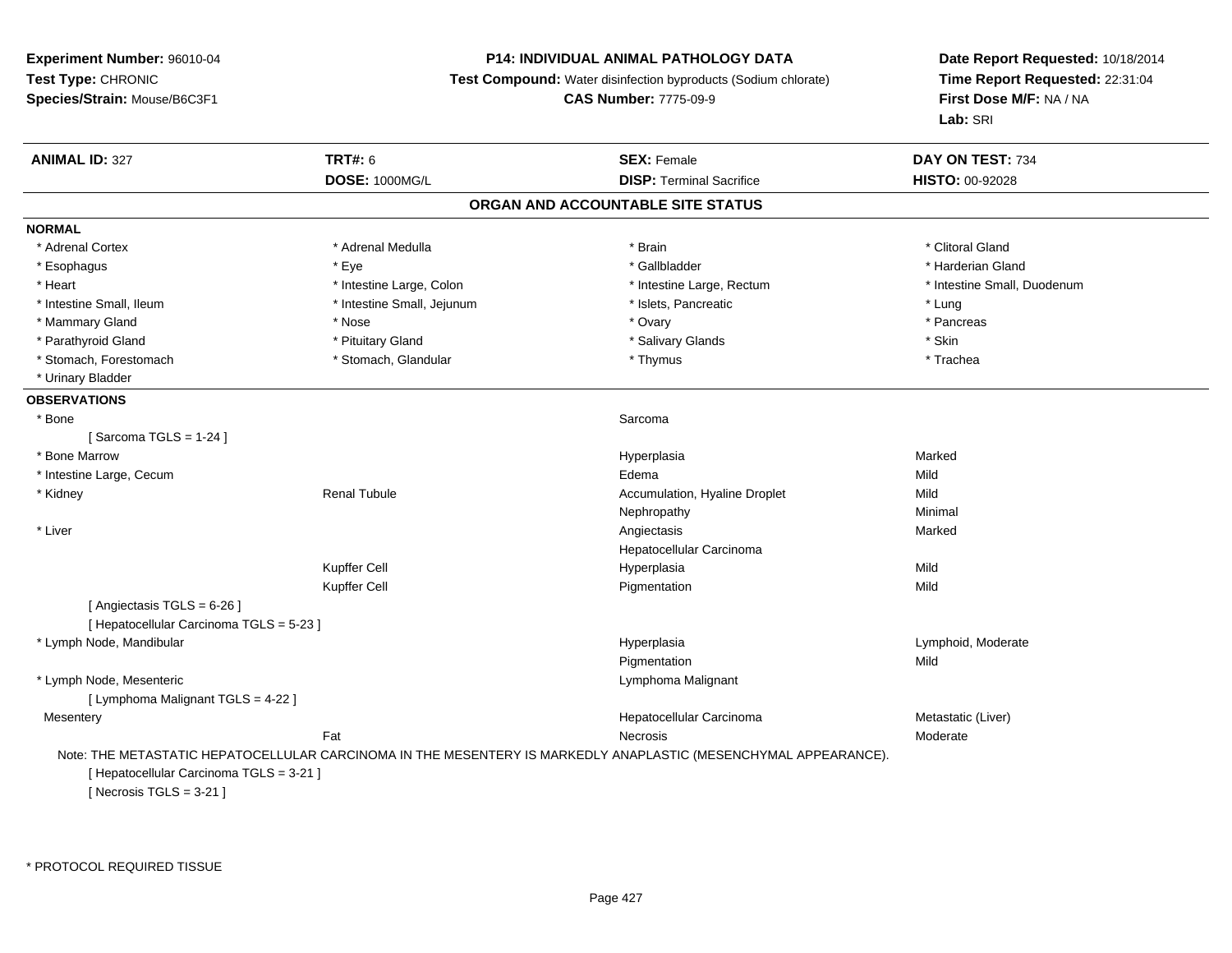| <b>Experiment Number: 96010-04</b><br>Test Type: CHRONIC<br>Species/Strain: Mouse/B6C3F1      |                       | <b>P14: INDIVIDUAL ANIMAL PATHOLOGY DATA</b><br><b>Test Compound:</b> Water disinfection byproducts (Sodium chlorate)<br><b>CAS Number: 7775-09-9</b> | Date Report Requested: 10/18/2014<br>Time Report Requested: 22:31:04<br>First Dose M/F: NA / NA<br>Lab: SRI |
|-----------------------------------------------------------------------------------------------|-----------------------|-------------------------------------------------------------------------------------------------------------------------------------------------------|-------------------------------------------------------------------------------------------------------------|
| <b>ANIMAL ID: 327</b>                                                                         | <b>TRT#: 6</b>        | <b>SEX: Female</b>                                                                                                                                    | DAY ON TEST: 734                                                                                            |
|                                                                                               | <b>DOSE: 1000MG/L</b> | <b>DISP:</b> Terminal Sacrifice                                                                                                                       | <b>HISTO: 00-92028</b>                                                                                      |
|                                                                                               |                       | ORGAN AND ACCOUNTABLE SITE STATUS                                                                                                                     |                                                                                                             |
| * Spleen                                                                                      |                       | Hematopoietic Cell Proliferation                                                                                                                      | Marked                                                                                                      |
| [Hematopoietic Cell Proliferation TGLS = 2-6,2-25]<br>[Lymphoma Malignant TGLS = $2-6,2-25$ ] |                       | Lymphoma Malignant                                                                                                                                    |                                                                                                             |
| * Thyroid Gland                                                                               |                       | Degeneration                                                                                                                                          | Cystic, Minimal                                                                                             |
| * Uterus                                                                                      |                       | Hyperplasia                                                                                                                                           | Cystic, Mild                                                                                                |
| PRIMARY CAUSE OF DEATH                                                                        |                       |                                                                                                                                                       |                                                                                                             |
| Animal Note: ESOPHAGUS IS ON SLIDE 2.                                                         |                       |                                                                                                                                                       |                                                                                                             |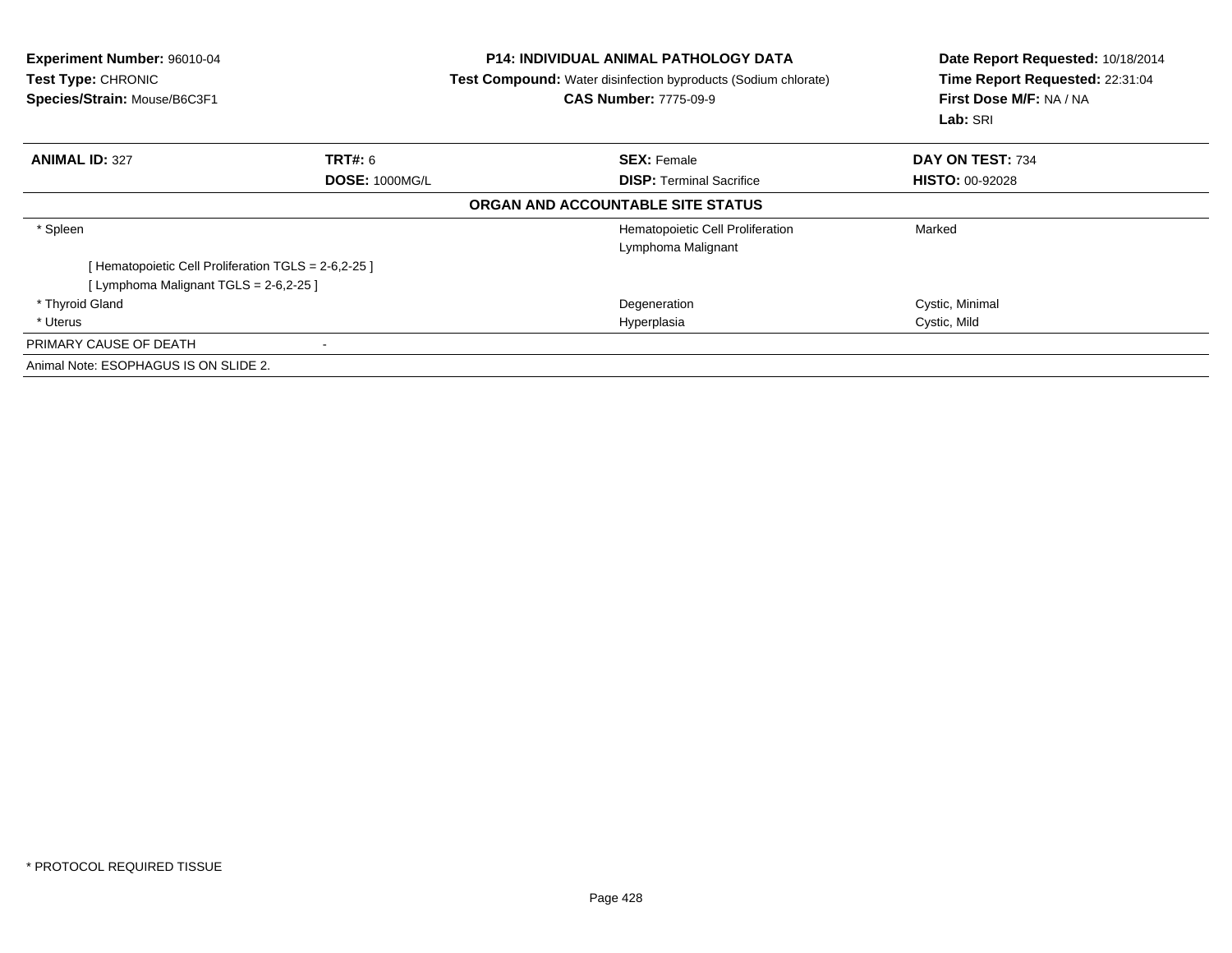## **P14: INDIVIDUAL ANIMAL PATHOLOGY DATA**

**Test Compound:** Water disinfection byproducts (Sodium chlorate)

**CAS Number:** 7775-09-9

| <b>ANIMAL ID: 328</b>                                 | <b>TRT#: 6</b>              | <b>SEX: Female</b>                | DAY ON TEST: 734         |
|-------------------------------------------------------|-----------------------------|-----------------------------------|--------------------------|
|                                                       | <b>DOSE: 1000MG/L</b>       | <b>DISP: Terminal Sacrifice</b>   | HISTO: 00-92029          |
|                                                       |                             | ORGAN AND ACCOUNTABLE SITE STATUS |                          |
| <b>NORMAL</b>                                         |                             |                                   |                          |
| * Adrenal Cortex                                      | * Adrenal Medulla           | * Bone                            | * Brain                  |
| * Clitoral Gland                                      | * Esophagus                 | * Eye                             | * Gallbladder            |
| * Harderian Gland                                     | * Heart                     | * Intestine Large, Cecum          | * Intestine Large, Colon |
| * Intestine Large, Rectum                             | * Intestine Small, Duodenum | * Intestine Small, Jejunum        | * Islets, Pancreatic     |
| * Mammary Gland                                       | * Nose                      | * Pancreas                        | * Parathyroid Gland      |
| * Pituitary Gland                                     | * Skin                      | * Stomach, Forestomach            | * Stomach, Glandular     |
| * Trachea                                             |                             |                                   |                          |
| <b>OBSERVATIONS</b>                                   |                             |                                   |                          |
| * Bone Marrow                                         |                             | Hyperplasia                       | Moderate                 |
| * Intestine Small, Ileum                              |                             | Lymphoma Malignant                |                          |
| * Kidney                                              |                             | Infarct                           | Mild                     |
|                                                       |                             | Lymphoma Malignant                |                          |
| * Liver                                               |                             | <b>Eosinophilic Focus</b>         |                          |
|                                                       |                             | Hepatocellular Adenoma            | Multiple                 |
| [ Hepatocellular Adenoma TGLS = 5-22,6-23,7-24,8-25 ] |                             |                                   |                          |
| * Lung                                                |                             | Lymphoma Malignant                |                          |
| * Lymph Node, Mandibular                              |                             | Lymphoma Malignant                |                          |
| * Lymph Node, Mesenteric                              |                             | Lymphoma Malignant                |                          |
| Mesentery                                             | Fat                         | Necrosis                          | Marked                   |
| [Necrosis TGLS = $4-21$ ]                             |                             |                                   |                          |
| * Ovary                                               |                             | Cystadenoma                       |                          |
| [Cystadenoma TGLS = 2-7]                              |                             |                                   |                          |
| * Salivary Glands                                     |                             | Lymphoma Malignant                |                          |
| * Spleen                                              |                             | Hematopoietic Cell Proliferation  | Mild                     |
|                                                       |                             | Lymphoma Malignant                |                          |
|                                                       |                             | Pigmentation                      | Mild                     |
| [ Hematopoietic Cell Proliferation TGLS = 3-6 ]       |                             |                                   |                          |
| [ Lymphoma Malignant TGLS = 3-6 ]                     |                             |                                   |                          |
| * Thymus                                              |                             | Lymphoma Malignant                |                          |
| * Thyroid Gland                                       |                             | Degeneration                      | Cystic, Moderate         |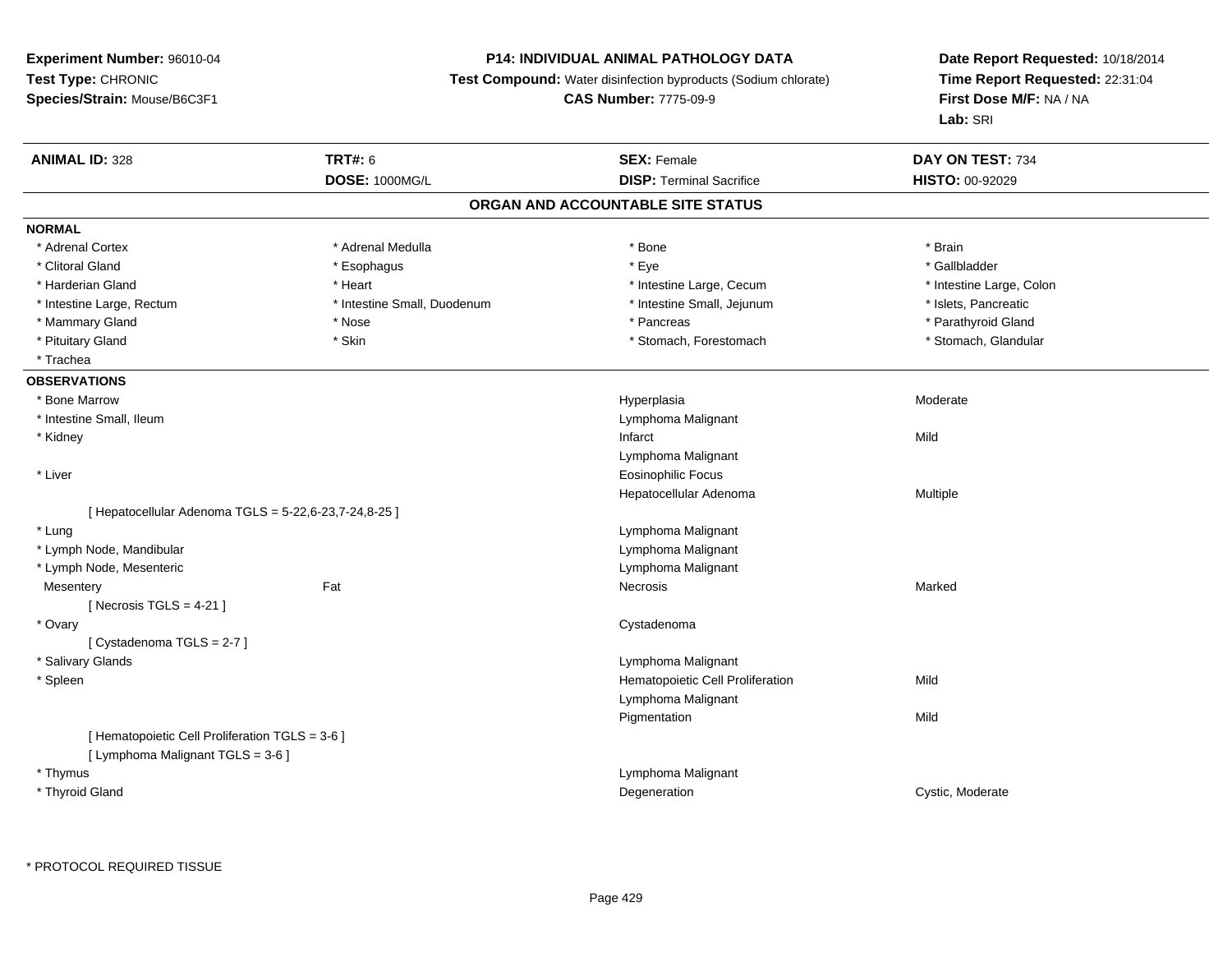| <b>Experiment Number: 96010-04</b><br>Test Type: CHRONIC<br>Species/Strain: Mouse/B6C3F1 | <b>P14: INDIVIDUAL ANIMAL PATHOLOGY DATA</b><br><b>Test Compound:</b> Water disinfection byproducts (Sodium chlorate)<br><b>CAS Number: 7775-09-9</b> |                                   | Date Report Requested: 10/18/2014<br>Time Report Requested: 22:31:04<br>First Dose M/F: NA / NA<br>Lab: SRI |
|------------------------------------------------------------------------------------------|-------------------------------------------------------------------------------------------------------------------------------------------------------|-----------------------------------|-------------------------------------------------------------------------------------------------------------|
| <b>ANIMAL ID: 328</b>                                                                    | TRT#: 6                                                                                                                                               | <b>SEX: Female</b>                | DAY ON TEST: 734                                                                                            |
|                                                                                          | <b>DOSE: 1000MG/L</b>                                                                                                                                 | <b>DISP:</b> Terminal Sacrifice   | <b>HISTO: 00-92029</b>                                                                                      |
|                                                                                          |                                                                                                                                                       | ORGAN AND ACCOUNTABLE SITE STATUS |                                                                                                             |
| * Urinary Bladder                                                                        |                                                                                                                                                       | Lymphoma Malignant                |                                                                                                             |
| * Uterus                                                                                 |                                                                                                                                                       | Hyperplasia                       | Cystic, Marked                                                                                              |
| [Hyperplasia TGLS = $1-7$ ]                                                              |                                                                                                                                                       |                                   |                                                                                                             |
| PRIMARY CAUSE OF DEATH                                                                   | -                                                                                                                                                     |                                   |                                                                                                             |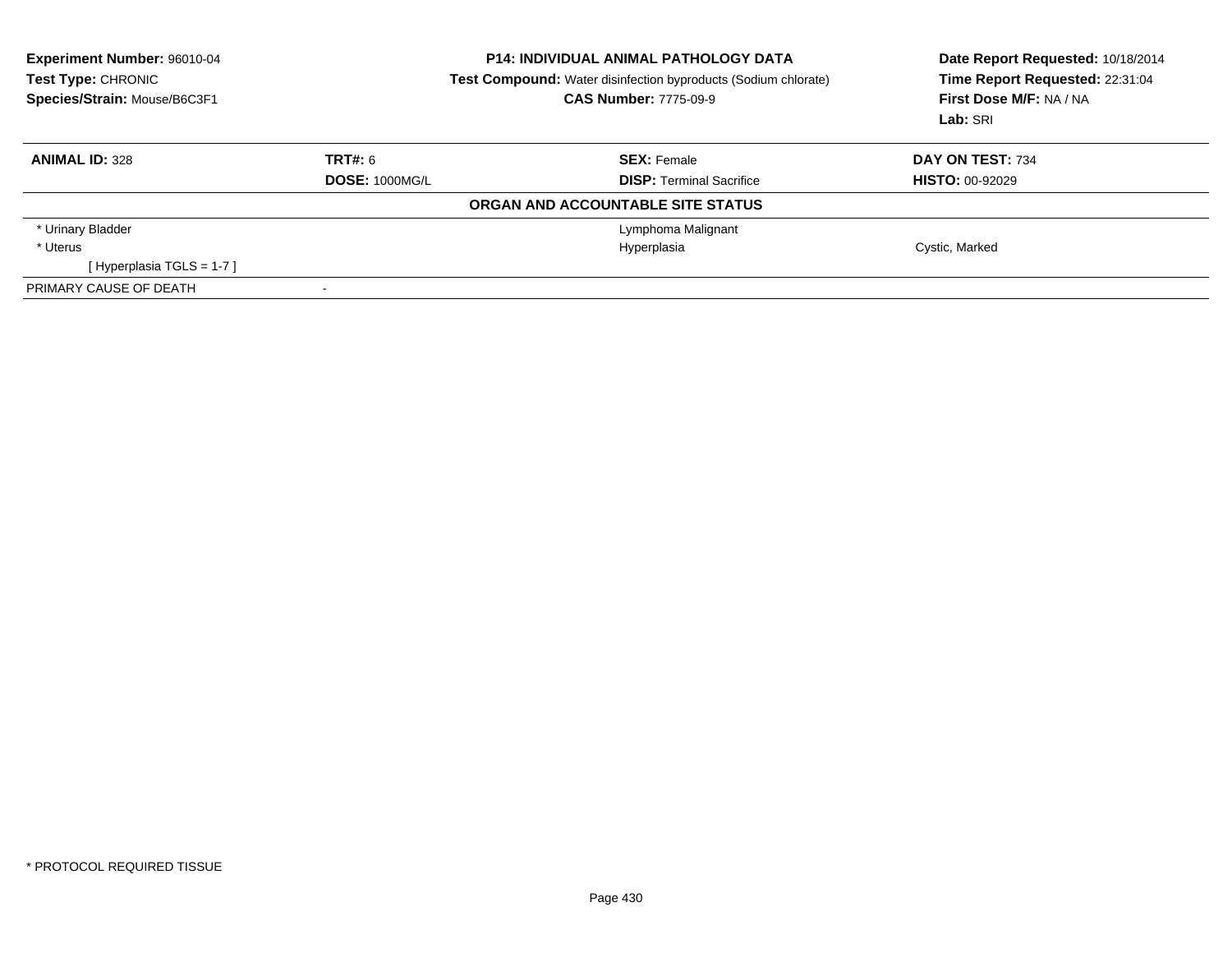## **P14: INDIVIDUAL ANIMAL PATHOLOGY DATA**

**Test Compound:** Water disinfection byproducts (Sodium chlorate)

**CAS Number:** 7775-09-9

| <b>ANIMAL ID: 329</b>                              | <b>TRT#: 6</b>              | <b>SEX: Female</b>                       | DAY ON TEST: 719           |  |
|----------------------------------------------------|-----------------------------|------------------------------------------|----------------------------|--|
|                                                    | DOSE: 1000MG/L              | <b>DISP: Natural Death</b>               | HISTO: 00-92030            |  |
|                                                    |                             | ORGAN AND ACCOUNTABLE SITE STATUS        |                            |  |
| <b>NORMAL</b>                                      |                             |                                          |                            |  |
| * Adrenal Medulla                                  | * Bone                      | * Clitoral Gland                         | * Esophagus                |  |
| * Eye                                              | * Gallbladder               | * Harderian Gland                        | * Intestine Large, Colon   |  |
| * Intestine Large, Rectum                          | * Intestine Small, Duodenum | * Intestine Small, Ileum                 | * Intestine Small, Jejunum |  |
| * Islets, Pancreatic                               | * Mammary Gland             | * Nose                                   | * Ovary                    |  |
| * Pancreas                                         | * Parathyroid Gland         | * Pituitary Gland                        | * Skin                     |  |
| * Stomach, Forestomach                             | * Thyroid Gland             | * Trachea                                | * Urinary Bladder          |  |
| * Uterus                                           |                             |                                          |                            |  |
| <b>OBSERVATIONS</b>                                |                             |                                          |                            |  |
| * Adrenal Cortex                                   |                             | <b>Accessory Adrenal Cortical Nodule</b> | Moderate                   |  |
| * Bone Marrow                                      |                             | Hyperplasia                              | Marked                     |  |
| * Brain                                            |                             | <b>Necrosis</b>                          | Mild                       |  |
| * Heart                                            |                             | Hepatocellular Carcinoma                 | Metastatic (Liver)         |  |
| * Intestine Large, Cecum                           |                             | Edema                                    | Mild                       |  |
| * Kidney                                           |                             | Hepatocellular Carcinoma                 | Metastatic (Liver)         |  |
|                                                    |                             | Infarct                                  | Mild                       |  |
| [ Hepatocellular Carcinoma TGLS = 6-5,6-27 ]       |                             |                                          |                            |  |
| * Liver                                            |                             | Hepatocellular Adenoma                   |                            |  |
|                                                    |                             | Hepatocellular Carcinoma                 | Multiple                   |  |
|                                                    | Centrilobular               | Necrosis                                 | Mild                       |  |
| [ Hepatocellular Adenoma TGLS = 4-22 ]             |                             |                                          |                            |  |
| [ Hepatocellular Carcinoma TGLS = 7-23,8-24 ]      |                             |                                          |                            |  |
| * Lung                                             |                             | Hepatocellular Carcinoma                 | Metastatic (Liver)         |  |
|                                                    |                             | <b>Infiltration Cellular</b>             | Histiocyte, Marked         |  |
|                                                    |                             | Thrombosis                               | Moderate                   |  |
| [ Hepatocellular Carcinoma TGLS = 9-2,9-25,10-26 ] |                             |                                          |                            |  |
| * Lymph Node, Mandibular                           |                             | Pigmentation                             | Mild                       |  |
| * Lymph Node, Mesenteric                           |                             | Hyperplasia                              | Lymphoid, Mild             |  |
| Mesentery                                          | Fat                         | Necrosis                                 | Marked                     |  |
| [ Necrosis TGLS = $3-21$ ]                         |                             |                                          |                            |  |
| * Salivary Glands                                  |                             | Hepatocellular Carcinoma                 | Metastatic (Liver)         |  |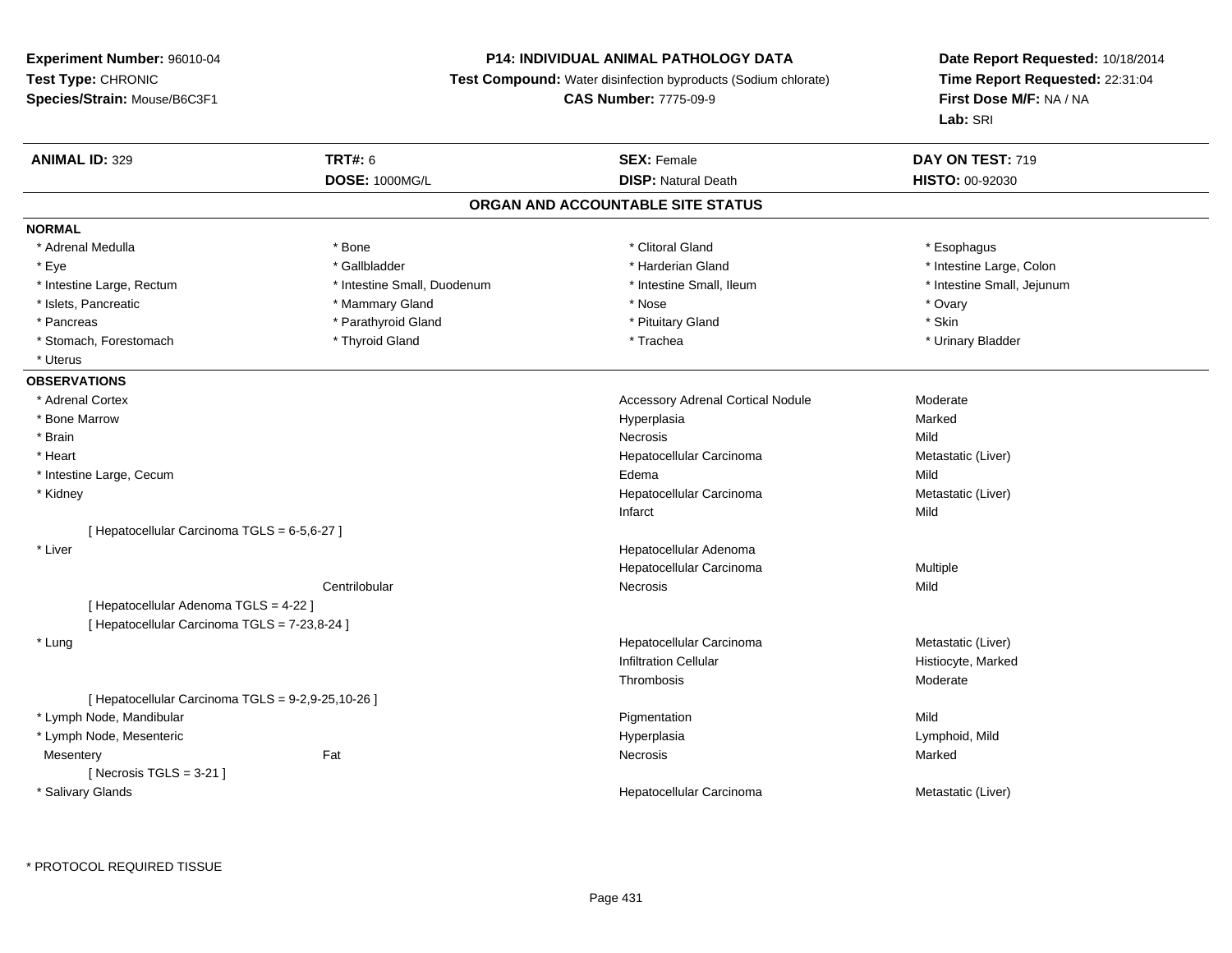| <b>Experiment Number: 96010-04</b><br>Test Type: CHRONIC<br>Species/Strain: Mouse/B6C3F1 |                                     | <b>P14: INDIVIDUAL ANIMAL PATHOLOGY DATA</b><br>Test Compound: Water disinfection byproducts (Sodium chlorate)<br><b>CAS Number: 7775-09-9</b> | Date Report Requested: 10/18/2014<br>Time Report Requested: 22:31:04<br>First Dose M/F: NA / NA<br>Lab: SRI |
|------------------------------------------------------------------------------------------|-------------------------------------|------------------------------------------------------------------------------------------------------------------------------------------------|-------------------------------------------------------------------------------------------------------------|
| <b>ANIMAL ID: 329</b>                                                                    | <b>TRT#: 6</b>                      | <b>SEX: Female</b>                                                                                                                             | DAY ON TEST: 719                                                                                            |
|                                                                                          | <b>DOSE: 1000MG/L</b>               | <b>DISP: Natural Death</b>                                                                                                                     | <b>HISTO: 00-92030</b>                                                                                      |
|                                                                                          |                                     | ORGAN AND ACCOUNTABLE SITE STATUS                                                                                                              |                                                                                                             |
| * Spleen                                                                                 |                                     | Hematopoietic Cell Proliferation                                                                                                               | Marked                                                                                                      |
|                                                                                          |                                     | Histiocytic Sarcoma                                                                                                                            |                                                                                                             |
| [ Hematopoietic Cell Proliferation TGLS = 2-6 ]                                          |                                     |                                                                                                                                                |                                                                                                             |
| [Histiocytic Sarcoma TGLS = 2-6 ]                                                        |                                     |                                                                                                                                                |                                                                                                             |
| * Stomach, Glandular                                                                     |                                     | Hepatocellular Carcinoma                                                                                                                       | Metastatic (Liver)                                                                                          |
| * Thymus                                                                                 |                                     | Hepatocellular Carcinoma                                                                                                                       | Metastatic (Liver)                                                                                          |
| PRIMARY CAUSE OF DEATH                                                                   | Hepatocellular Carcinoma<br>- Liver |                                                                                                                                                |                                                                                                             |
| <b>CONTRIBUTORY CAUSE OF DEATH</b>                                                       | Histiocytic Sarcoma<br>- Spleen     |                                                                                                                                                |                                                                                                             |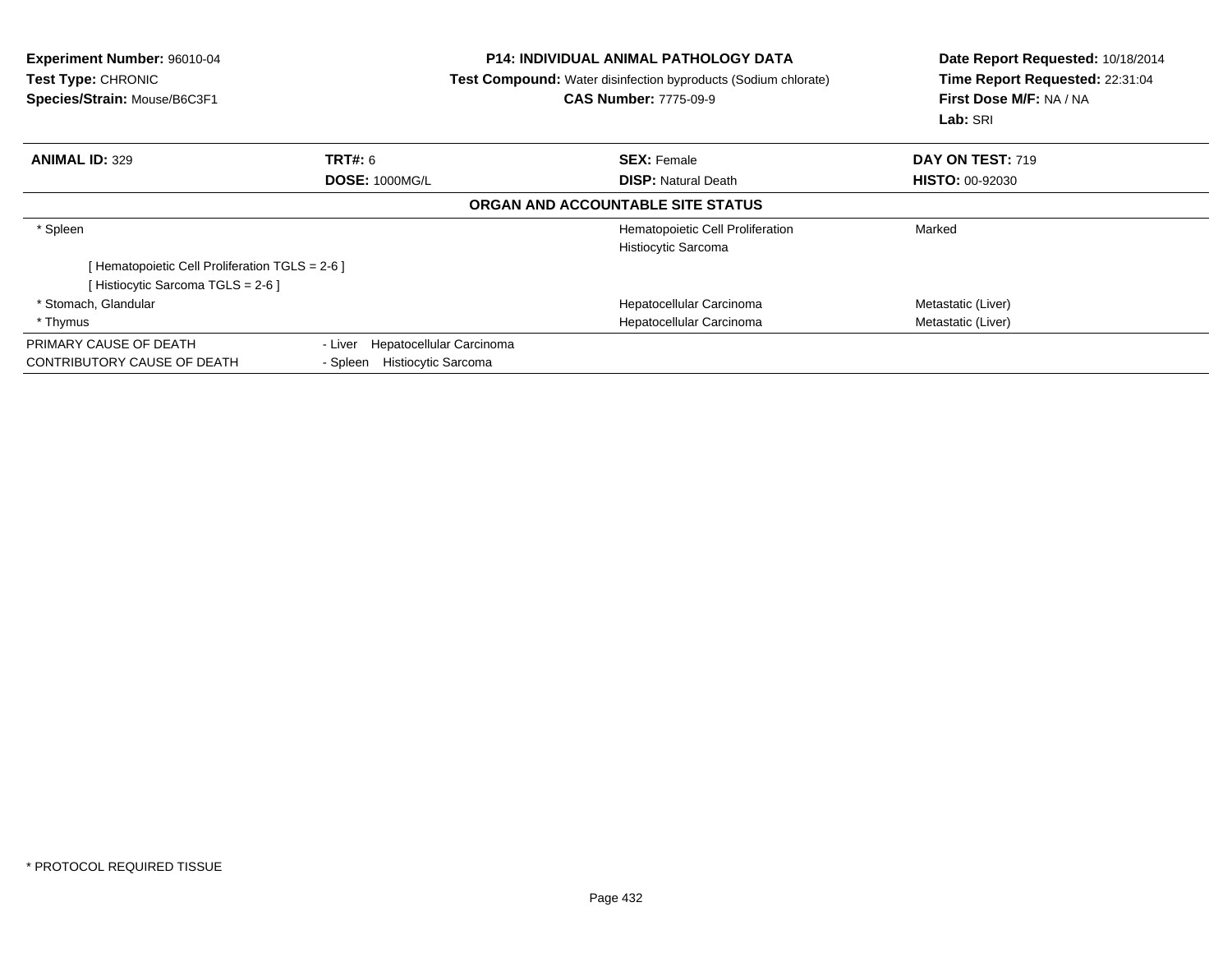## **P14: INDIVIDUAL ANIMAL PATHOLOGY DATA**

**Test Compound:** Water disinfection byproducts (Sodium chlorate)

```
CAS Number: 7775-09-9
```

| <b>ANIMAL ID: 330</b>                           | <b>TRT#: 6</b><br>DOSE: 1000MG/L | <b>SEX: Female</b><br><b>DISP: Terminal Sacrifice</b> | DAY ON TEST: 734<br>HISTO: 00-92031 |
|-------------------------------------------------|----------------------------------|-------------------------------------------------------|-------------------------------------|
|                                                 |                                  | ORGAN AND ACCOUNTABLE SITE STATUS                     |                                     |
| <b>NORMAL</b>                                   |                                  |                                                       |                                     |
| * Adrenal Cortex                                | * Adrenal Medulla                | * Bone                                                | * Brain                             |
| * Clitoral Gland                                | * Esophagus                      | * Eye                                                 | * Gallbladder                       |
| * Harderian Gland                               | * Heart                          | * Intestine Large, Cecum                              | * Intestine Large, Colon            |
| * Intestine Large, Rectum                       | * Intestine Small, Duodenum      | * Intestine Small, Ileum                              | * Intestine Small, Jejunum          |
| * Islets, Pancreatic                            | * Kidney                         | * Mammary Gland                                       | * Nose                              |
| * Pancreas                                      | * Parathyroid Gland              | * Pituitary Gland                                     | * Salivary Glands                   |
| * Stomach, Forestomach                          | * Stomach, Glandular             | * Trachea                                             | * Urinary Bladder                   |
| * Uterus                                        |                                  |                                                       |                                     |
| <b>OBSERVATIONS</b>                             |                                  |                                                       |                                     |
| * Bone Marrow                                   |                                  | Hemangiosarcoma                                       |                                     |
|                                                 |                                  | Hyperplasia                                           | Moderate                            |
| * Liver                                         |                                  | Hematopoietic Cell Proliferation                      | Minimal                             |
|                                                 |                                  | Hepatocellular Carcinoma                              |                                     |
| [ Hepatocellular Carcinoma TGLS = 3-22 ]        |                                  |                                                       |                                     |
| * Lung                                          |                                  | Hemorrhage                                            | Minimal                             |
|                                                 |                                  |                                                       |                                     |
|                                                 |                                  | Hepatocellular Carcinoma                              | Metastatic (Liver)                  |
|                                                 |                                  | Metaplasia                                            | Osseous, Minimal                    |
| * Lymph Node, Mandibular                        |                                  | Hyperplasia                                           | Lymphoid, Mild                      |
|                                                 |                                  | Pigmentation                                          | Mild                                |
| * Lymph Node, Mesenteric                        |                                  | Hematopoietic Cell Proliferation                      | Mild                                |
|                                                 |                                  | Hyperplasia                                           | Lymphoid, Moderate                  |
| * Ovary                                         |                                  | Cyst                                                  |                                     |
| * Skin                                          | <b>Subcut Tiss</b>               | Hemangiosarcoma                                       |                                     |
| [Hemangiosarcoma TGLS = 1-21]                   |                                  |                                                       |                                     |
| * Spleen                                        |                                  | Hemangiosarcoma                                       |                                     |
|                                                 |                                  | Hematopoietic Cell Proliferation                      | Moderate                            |
|                                                 |                                  | Lymphoma Malignant                                    |                                     |
| [Hemangiosarcoma TGLS = 2-6]                    |                                  |                                                       |                                     |
| [ Hematopoietic Cell Proliferation TGLS = 2-6 ] |                                  |                                                       |                                     |
| [ Lymphoma Malignant TGLS = 2-6 ]               |                                  |                                                       |                                     |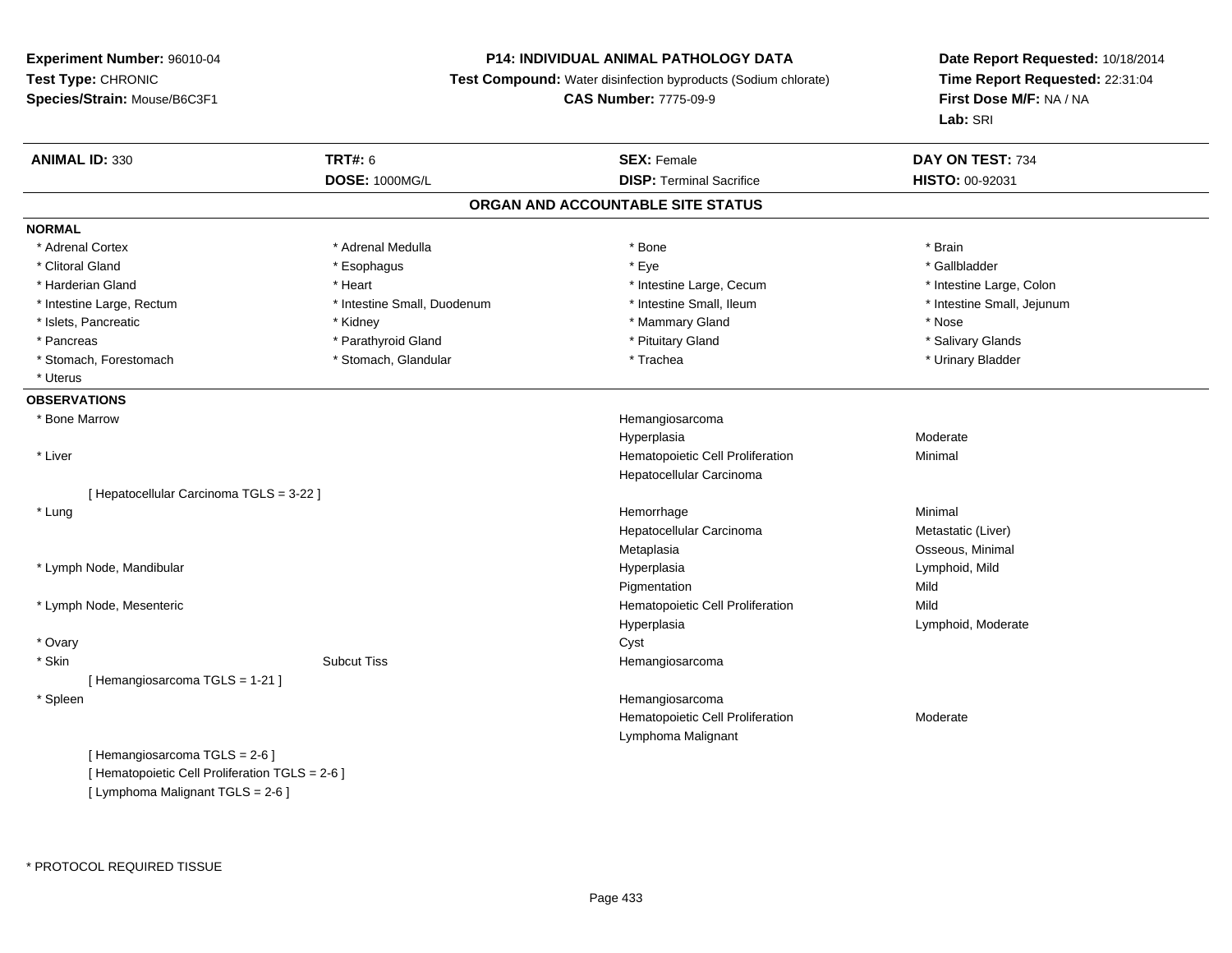| Experiment Number: 96010-04<br>Test Type: CHRONIC<br>Species/Strain: Mouse/B6C3F1 | <b>P14: INDIVIDUAL ANIMAL PATHOLOGY DATA</b><br><b>Test Compound:</b> Water disinfection byproducts (Sodium chlorate)<br><b>CAS Number: 7775-09-9</b> |                                   | Date Report Requested: 10/18/2014<br>Time Report Requested: 22:31:04<br>First Dose M/F: NA / NA<br>Lab: SRI |  |
|-----------------------------------------------------------------------------------|-------------------------------------------------------------------------------------------------------------------------------------------------------|-----------------------------------|-------------------------------------------------------------------------------------------------------------|--|
| <b>ANIMAL ID: 330</b>                                                             | TRT#: 6                                                                                                                                               | <b>SEX: Female</b>                | <b>DAY ON TEST: 734</b>                                                                                     |  |
|                                                                                   | <b>DOSE: 1000MG/L</b>                                                                                                                                 | <b>DISP:</b> Terminal Sacrifice   | <b>HISTO: 00-92031</b>                                                                                      |  |
|                                                                                   |                                                                                                                                                       | ORGAN AND ACCOUNTABLE SITE STATUS |                                                                                                             |  |
| * Thymus                                                                          |                                                                                                                                                       | Hyperplasia                       | Lymphoid, Moderate                                                                                          |  |
| * Thyroid Gland                                                                   |                                                                                                                                                       | Degeneration                      | Cystic, Moderate                                                                                            |  |
| PRIMARY CAUSE OF DEATH                                                            | $\overline{\phantom{a}}$                                                                                                                              |                                   |                                                                                                             |  |
| Animal Note: INFUSION ARTIFACT IN URINARY BLADDER.                                |                                                                                                                                                       |                                   |                                                                                                             |  |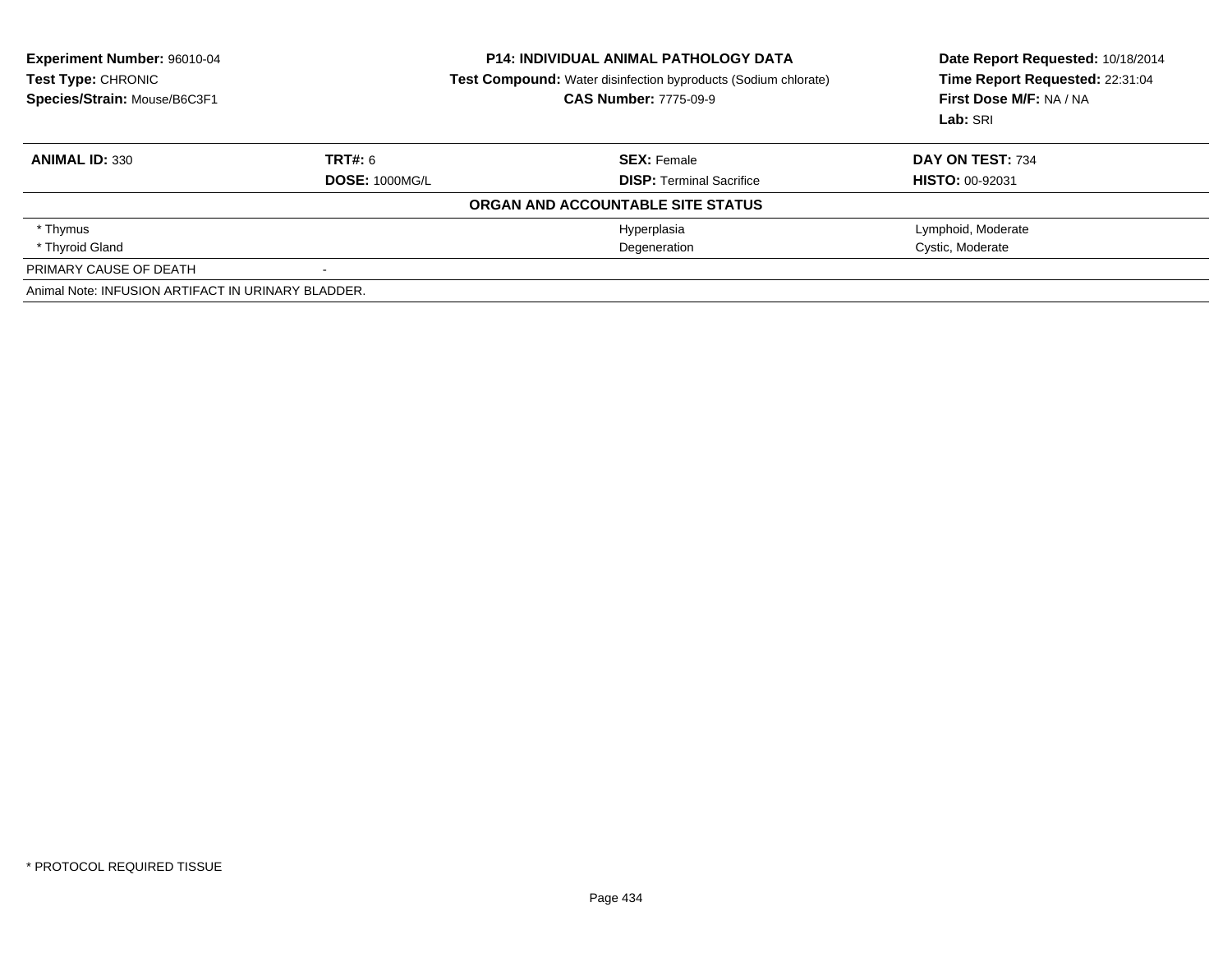#### **P14: INDIVIDUAL ANIMAL PATHOLOGY DATA**

**Test Compound:** Water disinfection byproducts (Sodium chlorate)

**CAS Number:** 7775-09-9

| <b>ANIMAL ID: 331</b>                           | <b>TRT#: 6</b>                    | <b>SEX: Female</b>               | DAY ON TEST: 736          |  |  |  |  |  |
|-------------------------------------------------|-----------------------------------|----------------------------------|---------------------------|--|--|--|--|--|
|                                                 | <b>DOSE: 1000MG/L</b>             | <b>DISP: Terminal Sacrifice</b>  | <b>HISTO: 00-92032</b>    |  |  |  |  |  |
|                                                 | ORGAN AND ACCOUNTABLE SITE STATUS |                                  |                           |  |  |  |  |  |
| <b>NORMAL</b>                                   |                                   |                                  |                           |  |  |  |  |  |
| * Adrenal Cortex                                | * Adrenal Medulla                 | * Bone                           | * Bone Marrow             |  |  |  |  |  |
| * Brain                                         | * Esophagus                       | * Eye                            | * Gallbladder             |  |  |  |  |  |
| * Harderian Gland                               | * Heart                           | * Intestine Large, Colon         | * Intestine Large, Rectum |  |  |  |  |  |
| * Intestine Small, Duodenum                     | * Intestine Small, Ileum          | * Intestine Small, Jejunum       | * Kidney                  |  |  |  |  |  |
| * Lung                                          | * Nose                            | * Ovary                          | * Pancreas                |  |  |  |  |  |
| * Parathyroid Gland                             | * Pituitary Gland                 | * Skin                           | * Stomach, Glandular      |  |  |  |  |  |
| * Trachea                                       | * Urinary Bladder                 |                                  |                           |  |  |  |  |  |
| <b>MISSING</b>                                  |                                   |                                  |                           |  |  |  |  |  |
| * Thymus                                        |                                   |                                  |                           |  |  |  |  |  |
| <b>INSUFFICIENT TISSUE</b>                      |                                   |                                  |                           |  |  |  |  |  |
| * Clitoral Gland                                |                                   |                                  |                           |  |  |  |  |  |
| <b>OBSERVATIONS</b>                             |                                   |                                  |                           |  |  |  |  |  |
| * Intestine Large, Cecum                        |                                   | Edema                            | Mild                      |  |  |  |  |  |
| * Islets, Pancreatic                            |                                   | Hyperplasia                      | Mild                      |  |  |  |  |  |
| * Liver                                         |                                   | Hepatocellular Adenoma           | Multiple                  |  |  |  |  |  |
|                                                 |                                   | Hepatocellular Carcinoma         | Multiple                  |  |  |  |  |  |
| [ Hepatocellular Adenoma TGLS = 3-6,3-21 ]      |                                   |                                  |                           |  |  |  |  |  |
| [ Hepatocellular Carcinoma TGLS = 3-6,3-21 ]    |                                   |                                  |                           |  |  |  |  |  |
| * Lymph Node, Mandibular                        |                                   | Pigmentation                     | Mild                      |  |  |  |  |  |
| * Lymph Node, Mesenteric                        |                                   | Lymphoma Malignant               |                           |  |  |  |  |  |
| * Mammary Gland                                 |                                   | Hyperplasia                      | Minimal                   |  |  |  |  |  |
| * Salivary Glands                               |                                   | Hyperplasia                      | Lymphoid, Mild            |  |  |  |  |  |
| * Spleen                                        |                                   | Hematopoietic Cell Proliferation | Minimal                   |  |  |  |  |  |
|                                                 |                                   | Lymphoma Malignant               |                           |  |  |  |  |  |
|                                                 |                                   | Pigmentation                     | Mild                      |  |  |  |  |  |
| [ Hematopoietic Cell Proliferation TGLS = 2-6 ] |                                   |                                  |                           |  |  |  |  |  |
| [ Lymphoma Malignant TGLS = 2-6 ]               |                                   |                                  |                           |  |  |  |  |  |
| * Stomach, Forestomach                          |                                   | Edema                            | Mild                      |  |  |  |  |  |
| * Thyroid Gland                                 |                                   | Degeneration                     | Cystic, Moderate          |  |  |  |  |  |
| * Uterus                                        |                                   | Hyperplasia                      | Cystic, Marked            |  |  |  |  |  |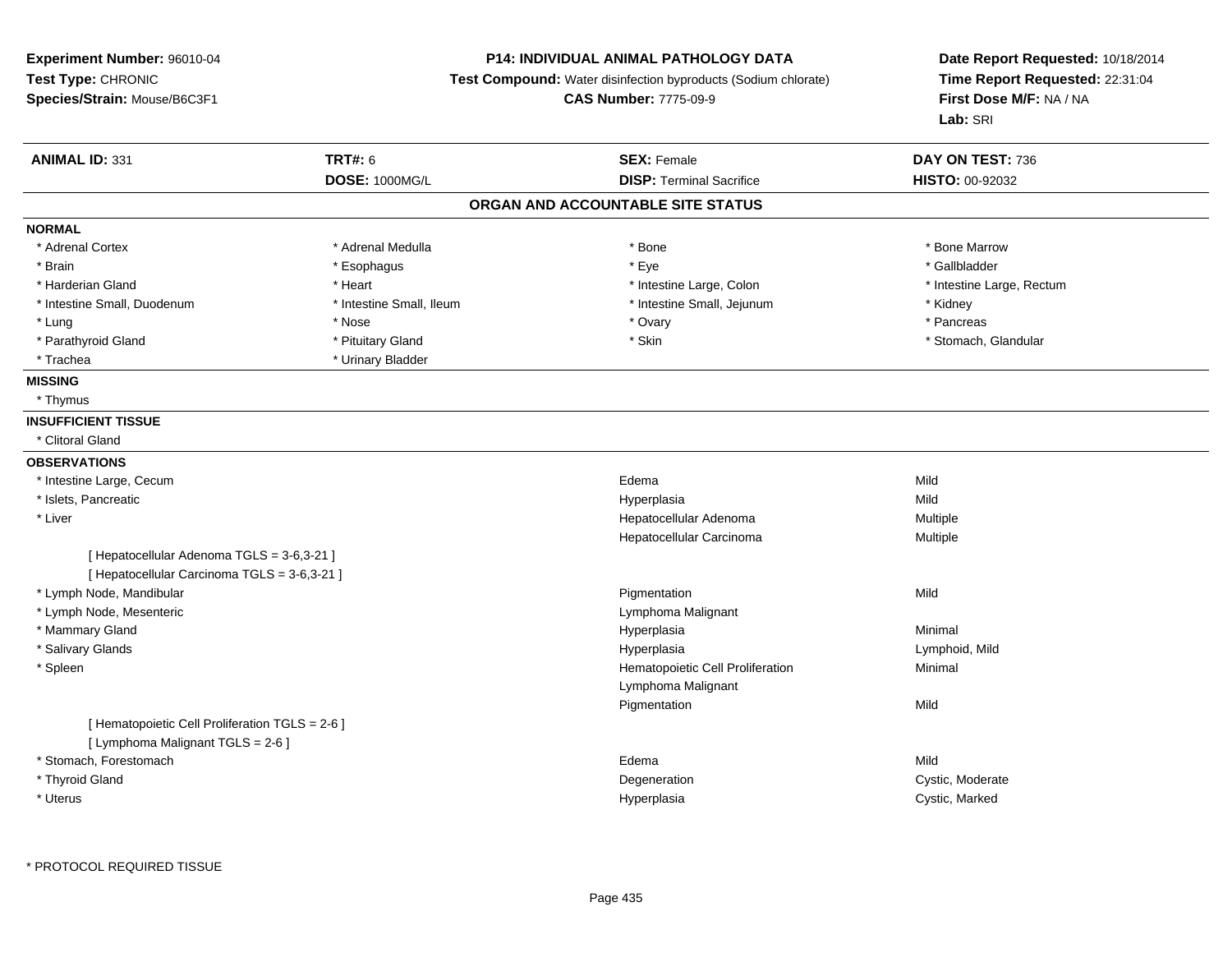| <b>Experiment Number: 96010-04</b><br><b>Test Type: CHRONIC</b><br>Species/Strain: Mouse/B6C3F1 | <b>P14: INDIVIDUAL ANIMAL PATHOLOGY DATA</b><br><b>Test Compound:</b> Water disinfection byproducts (Sodium chlorate)<br><b>CAS Number: 7775-09-9</b> |                                   | Date Report Requested: 10/18/2014<br>Time Report Requested: 22:31:04<br>First Dose M/F: NA / NA<br>Lab: SRI |  |
|-------------------------------------------------------------------------------------------------|-------------------------------------------------------------------------------------------------------------------------------------------------------|-----------------------------------|-------------------------------------------------------------------------------------------------------------|--|
| <b>ANIMAL ID: 331</b>                                                                           | TRT#: 6                                                                                                                                               | <b>SEX: Female</b>                | DAY ON TEST: 736                                                                                            |  |
|                                                                                                 | <b>DOSE: 1000MG/L</b>                                                                                                                                 | <b>DISP: Terminal Sacrifice</b>   | <b>HISTO: 00-92032</b>                                                                                      |  |
|                                                                                                 |                                                                                                                                                       | ORGAN AND ACCOUNTABLE SITE STATUS |                                                                                                             |  |
| [Hyperplasia TGLS = $1-7$ ]                                                                     |                                                                                                                                                       |                                   |                                                                                                             |  |
| PRIMARY CAUSE OF DEATH                                                                          | ۰                                                                                                                                                     |                                   |                                                                                                             |  |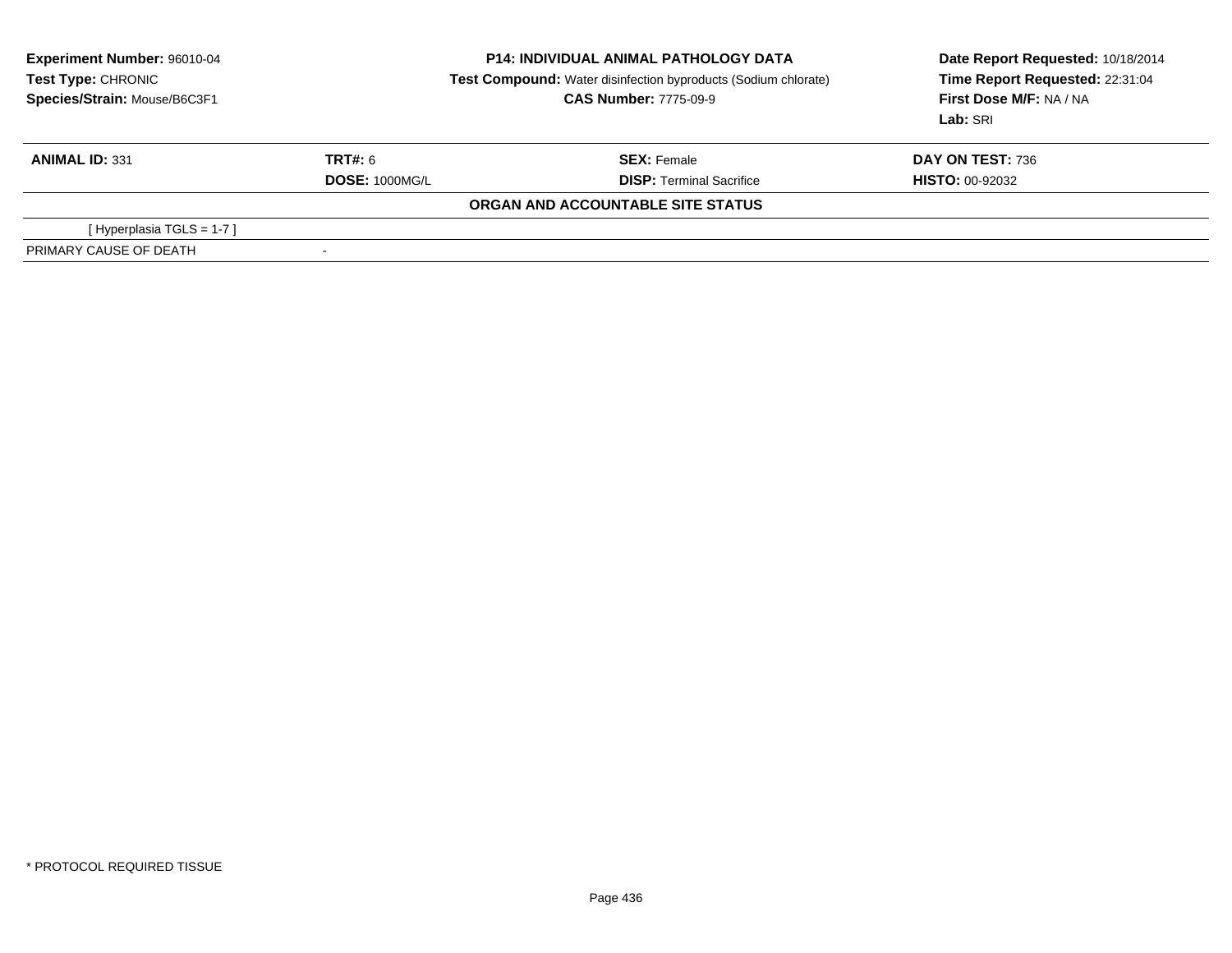## **P14: INDIVIDUAL ANIMAL PATHOLOGY DATA**

**Test Compound:** Water disinfection byproducts (Sodium chlorate)

**CAS Number:** 7775-09-9

| <b>ANIMAL ID: 332</b>                              | <b>TRT#: 6</b>              | <b>SEX: Female</b>                       | DAY ON TEST: 736           |  |  |  |
|----------------------------------------------------|-----------------------------|------------------------------------------|----------------------------|--|--|--|
|                                                    | <b>DOSE: 1000MG/L</b>       | <b>DISP: Terminal Sacrifice</b>          | <b>HISTO: 00-92033</b>     |  |  |  |
| ORGAN AND ACCOUNTABLE SITE STATUS                  |                             |                                          |                            |  |  |  |
| <b>NORMAL</b>                                      |                             |                                          |                            |  |  |  |
| * Adrenal Medulla                                  | * Bone                      | * Bone Marrow                            | * Brain                    |  |  |  |
| * Clitoral Gland                                   | * Esophagus                 | * Eye                                    | * Gallbladder              |  |  |  |
| * Harderian Gland                                  | * Heart                     | * Intestine Large, Cecum                 | * Intestine Large, Colon   |  |  |  |
| * Intestine Large, Rectum                          | * Intestine Small, Duodenum | * Intestine Small, Ileum                 | * Intestine Small, Jejunum |  |  |  |
| * Islets, Pancreatic                               | * Lung                      | * Lymph Node, Mesenteric                 | * Mammary Gland            |  |  |  |
| * Nose                                             | * Parathyroid Gland         | * Pituitary Gland                        | * Salivary Glands          |  |  |  |
| * Skin                                             | * Stomach, Forestomach      | * Stomach, Glandular                     | * Thymus                   |  |  |  |
| * Thyroid Gland                                    | * Trachea                   | * Urinary Bladder                        |                            |  |  |  |
| <b>OBSERVATIONS</b>                                |                             |                                          |                            |  |  |  |
| * Adrenal Cortex                                   |                             | <b>Accessory Adrenal Cortical Nodule</b> | Moderate                   |  |  |  |
| * Kidney                                           |                             | Nephropathy                              | Minimal                    |  |  |  |
| * Liver                                            |                             | <b>Eosinophilic Focus</b>                |                            |  |  |  |
|                                                    | Hepatocyte                  | Vacuolization Cytoplasmic                | Moderate                   |  |  |  |
| Note: EOSINOPHILIC FOCUS IS ON SLIDE 21.           |                             |                                          |                            |  |  |  |
| * Lymph Node, Mandibular                           |                             | Pigmentation                             | Mild                       |  |  |  |
| * Ovary                                            |                             | Cyst                                     |                            |  |  |  |
| [Cyst TGLS = $1-7$ ]                               |                             |                                          |                            |  |  |  |
| * Pancreas                                         |                             | Cyst                                     | Moderate                   |  |  |  |
| * Spleen                                           |                             | Hematopoietic Cell Proliferation         | Mild                       |  |  |  |
|                                                    |                             | Lymphoma Malignant                       |                            |  |  |  |
| [ Hematopoietic Cell Proliferation TGLS = 2-6 ]    |                             |                                          |                            |  |  |  |
| [ Lymphoma Malignant TGLS = 2-6 ]                  |                             |                                          |                            |  |  |  |
| * Uterus                                           |                             | Hyperplasia                              | Cystic, Mild               |  |  |  |
| PRIMARY CAUSE OF DEATH                             |                             |                                          |                            |  |  |  |
| Animal Note: INFUSION ARTIFACT IN URINARY BLADDER. |                             |                                          |                            |  |  |  |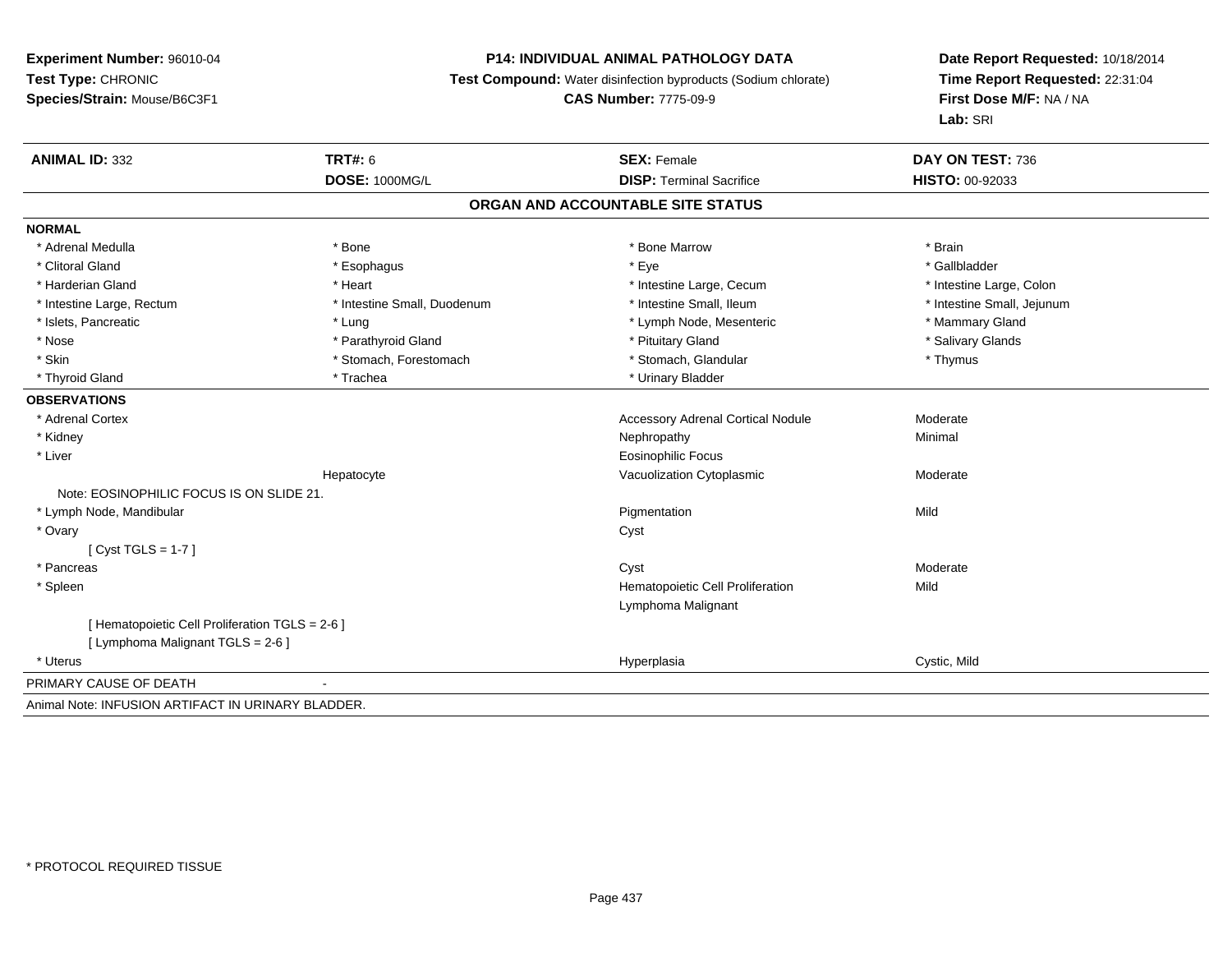## **P14: INDIVIDUAL ANIMAL PATHOLOGY DATA**

**Test Compound:** Water disinfection byproducts (Sodium chlorate)

**CAS Number:** 7775-09-9

| <b>ANIMAL ID: 333</b>                  | <b>TRT#: 6</b>            | <b>SEX: Female</b>                | DAY ON TEST: 720         |  |
|----------------------------------------|---------------------------|-----------------------------------|--------------------------|--|
|                                        | DOSE: 1000MG/L            | <b>DISP:</b> Moribund Sacrifice   | HISTO: 00-92034          |  |
|                                        |                           | ORGAN AND ACCOUNTABLE SITE STATUS |                          |  |
| <b>NORMAL</b>                          |                           |                                   |                          |  |
| * Adrenal Cortex                       | * Adrenal Medulla         | * Bone                            | * Bone Marrow            |  |
| * Brain                                | * Clitoral Gland          | * Esophagus                       | * Eye                    |  |
| * Gallbladder                          | * Harderian Gland         | * Heart                           | * Intestine Large, Cecum |  |
| * Intestine Large, Colon               | * Intestine Large, Rectum | * Intestine Small, Ileum          | * Islets, Pancreatic     |  |
| * Lung                                 | * Mammary Gland           | * Nose                            | * Ovary                  |  |
| * Pancreas                             | * Parathyroid Gland       | * Pituitary Gland                 | * Skin                   |  |
| * Stomach, Glandular                   | * Trachea                 | * Urinary Bladder                 | Vagina                   |  |
| <b>MISSING</b>                         |                           |                                   |                          |  |
| * Lymph Node, Mandibular               |                           |                                   |                          |  |
| <b>INSUFFICIENT TISSUE</b>             |                           |                                   |                          |  |
| * Salivary Glands                      |                           |                                   |                          |  |
| <b>OBSERVATIONS</b>                    |                           |                                   |                          |  |
| * Intestine Small, Duodenum            | Epithelium                | Hyperplasia                       | Moderate                 |  |
|                                        |                           | Ulcer                             | Mild                     |  |
| * Intestine Small, Jejunum             |                           | Lymphoma Malignant                |                          |  |
| * Kidney                               |                           | Lymphoma Malignant                |                          |  |
|                                        |                           | Nephropathy                       | Mild                     |  |
| * Liver                                |                           | Hepatocellular Adenoma            |                          |  |
|                                        |                           | <b>Infiltration Cellular</b>      | Mixed Cell, Minimal      |  |
|                                        | Hepatocyte                | Vacuolization Cytoplasmic         | Marked                   |  |
| [ Hepatocellular Adenoma TGLS = 5-21 ] |                           |                                   |                          |  |
| * Lymph Node, Mesenteric               |                           | Lymphoma Malignant                |                          |  |
| Mesentery                              | Fat                       | Necrosis                          | Marked                   |  |
| [Necrosis $TGLS = 1-22$ ]              |                           |                                   |                          |  |
| * Spleen                               |                           | Lymphoma Malignant                |                          |  |
|                                        |                           | Pigmentation                      | Moderate                 |  |
| * Stomach, Forestomach                 |                           | Edema                             | Moderate                 |  |
|                                        | Epithelium                | Hyperplasia                       | Mild                     |  |
|                                        |                           | Ulcer                             | Moderate                 |  |
| * Thymus                               |                           | Atrophy                           | Moderate                 |  |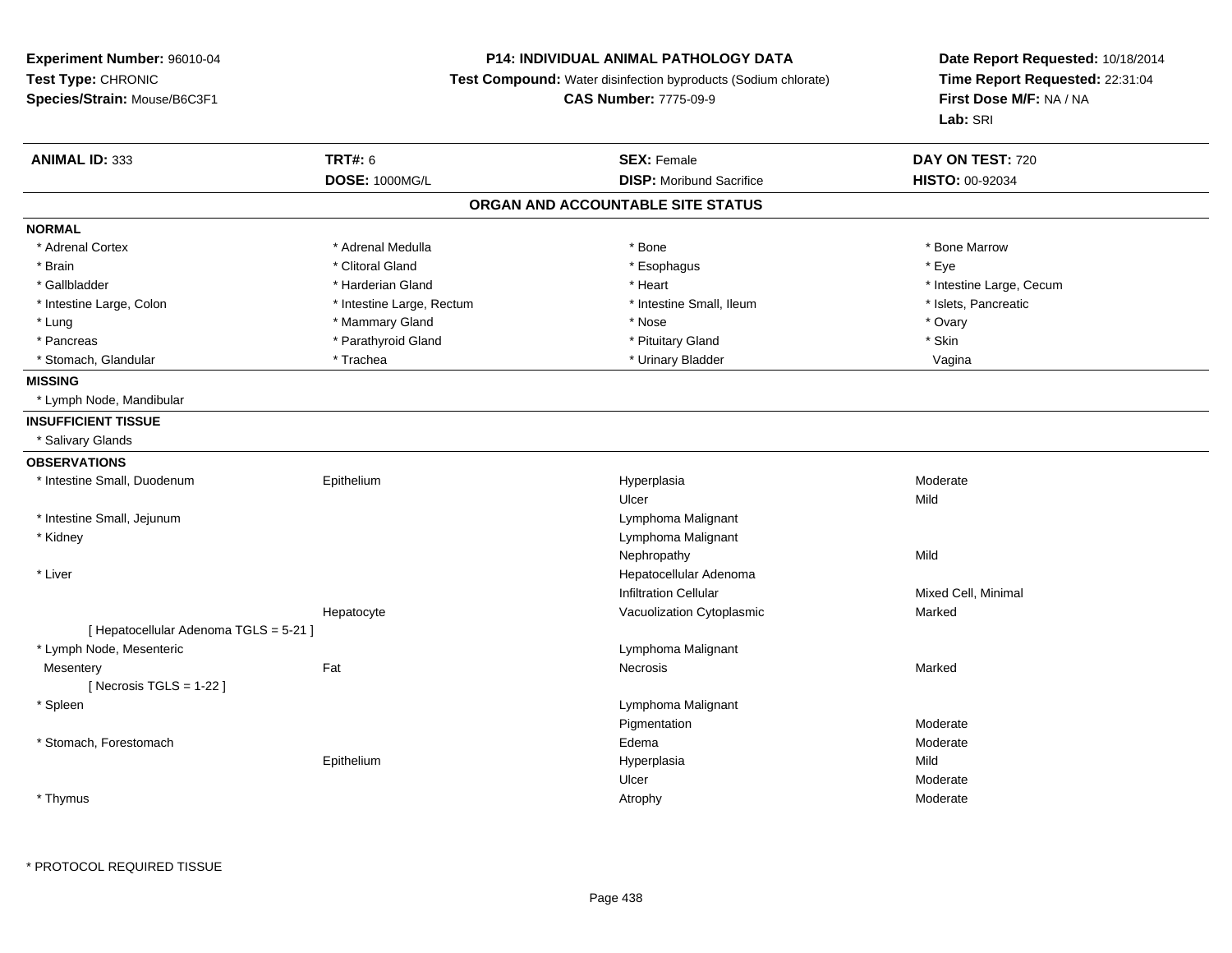| <b>Experiment Number: 96010-04</b><br>Test Type: CHRONIC<br>Species/Strain: Mouse/B6C3F1 | <b>P14: INDIVIDUAL ANIMAL PATHOLOGY DATA</b><br>Test Compound: Water disinfection byproducts (Sodium chlorate)<br><b>CAS Number: 7775-09-9</b> |                                   | Date Report Requested: 10/18/2014<br>Time Report Requested: 22:31:04<br>First Dose M/F: NA / NA<br>Lab: SRI |  |
|------------------------------------------------------------------------------------------|------------------------------------------------------------------------------------------------------------------------------------------------|-----------------------------------|-------------------------------------------------------------------------------------------------------------|--|
| <b>ANIMAL ID: 333</b>                                                                    | TRT#: 6                                                                                                                                        | <b>SEX: Female</b>                | <b>DAY ON TEST: 720</b>                                                                                     |  |
|                                                                                          | <b>DOSE: 1000MG/L</b>                                                                                                                          | <b>DISP:</b> Moribund Sacrifice   | <b>HISTO: 00-92034</b>                                                                                      |  |
|                                                                                          |                                                                                                                                                | ORGAN AND ACCOUNTABLE SITE STATUS |                                                                                                             |  |
| * Thyroid Gland                                                                          |                                                                                                                                                | Degeneration                      | Cystic, Moderate                                                                                            |  |
| * Uterus                                                                                 |                                                                                                                                                | Hyperplasia                       | Cystic, Moderate                                                                                            |  |
| [Hyperplasia TGLS = $2-7$ ]                                                              |                                                                                                                                                |                                   |                                                                                                             |  |
| PRIMARY CAUSE OF DEATH                                                                   | Lymphoma Malignant<br>- Spleen                                                                                                                 |                                   |                                                                                                             |  |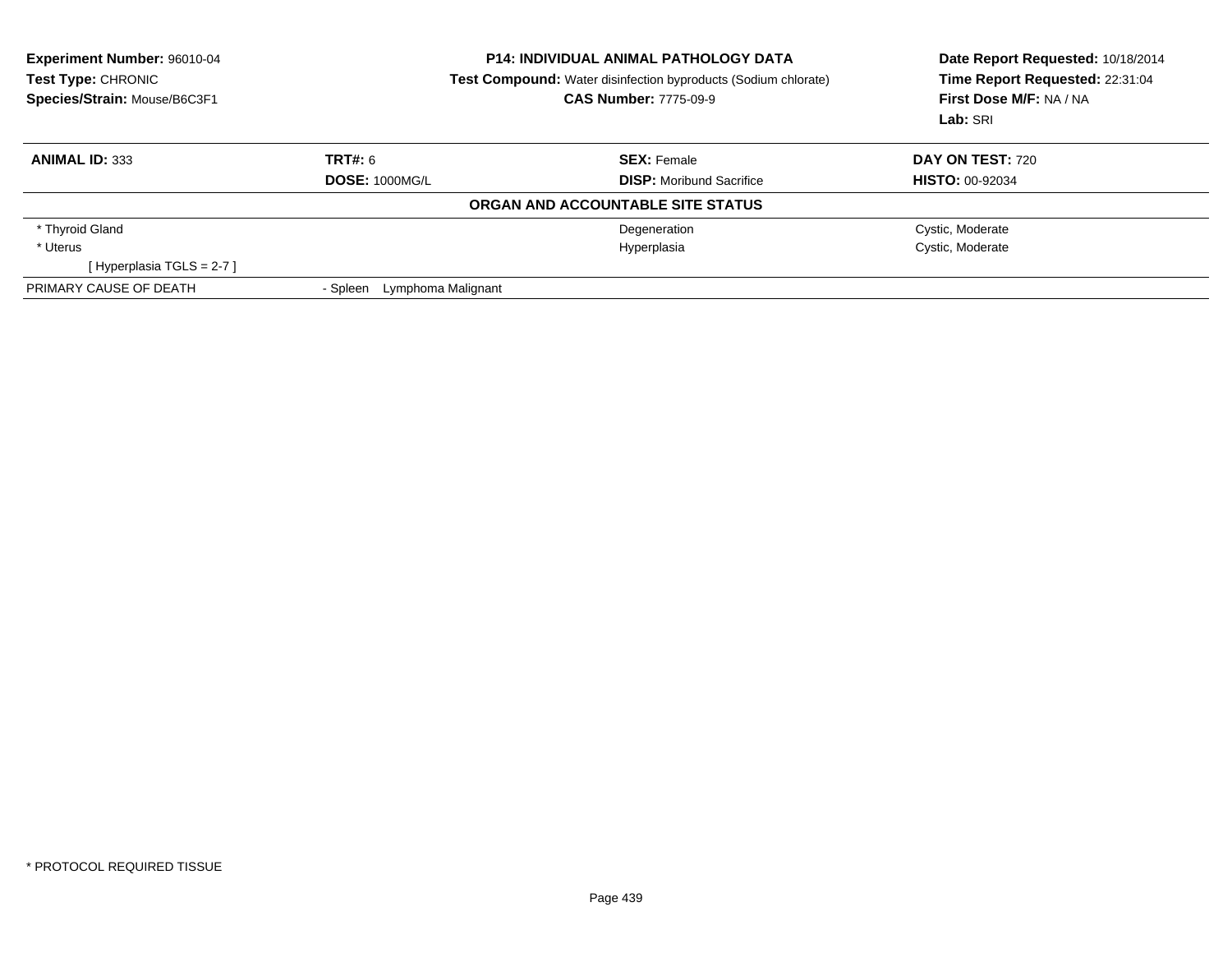## **P14: INDIVIDUAL ANIMAL PATHOLOGY DATA**

**Test Compound:** Water disinfection byproducts (Sodium chlorate)

**CAS Number:** 7775-09-9

| <b>ANIMAL ID: 334</b>                           | <b>TRT#: 6</b>              | <b>SEX: Female</b>                | DAY ON TEST: 712           |
|-------------------------------------------------|-----------------------------|-----------------------------------|----------------------------|
|                                                 | <b>DOSE: 1000MG/L</b>       | <b>DISP: Natural Death</b>        | HISTO: 00-90958            |
|                                                 |                             | ORGAN AND ACCOUNTABLE SITE STATUS |                            |
| <b>NORMAL</b>                                   |                             |                                   |                            |
| * Adrenal Cortex                                | * Adrenal Medulla           | * Bone                            | * Brain                    |
| * Clitoral Gland                                | * Esophagus                 | * Eye                             | * Intestine Large, Colon   |
| * Intestine Large, Rectum                       | * Intestine Small, Duodenum | * Intestine Small, Ileum          | * Intestine Small, Jejunum |
| * Islets, Pancreatic                            | * Mammary Gland             | * Nose                            | * Pancreas                 |
| * Parathyroid Gland                             | * Pituitary Gland           | * Salivary Glands                 | * Skin                     |
| * Stomach, Glandular                            | * Thymus                    | * Trachea                         | * Urinary Bladder          |
| <b>AUTO PRECLUDES DIAG.</b>                     |                             |                                   |                            |
| * Gallbladder                                   |                             |                                   |                            |
| <b>OBSERVATIONS</b>                             |                             |                                   |                            |
| * Bone Marrow                                   |                             | Hyperplasia                       | Minimal                    |
| * Harderian Gland                               |                             | Adenoma                           |                            |
| * Heart                                         |                             | Mineralization                    | Mild                       |
| * Intestine Large, Cecum                        |                             | Edema                             | Moderate                   |
|                                                 |                             | Inflammation                      | Chronic, Moderate          |
| * Kidney                                        | <b>Renal Tubule</b>         | Accumulation, Hyaline Droplet     | Moderate                   |
|                                                 |                             | Nephropathy                       | Mild                       |
| * Liver                                         |                             | Hepatocellular Carcinoma          |                            |
|                                                 |                             | Histiocytic Sarcoma               |                            |
| [ Hepatocellular Carcinoma TGLS = 8-6 ]         |                             |                                   |                            |
| [ Histiocytic Sarcoma TGLS = 5-6 ]              |                             |                                   |                            |
| * Lung                                          |                             | Alveolar/Bronchiolar Carcinoma    |                            |
|                                                 |                             | Histiocytic Sarcoma               |                            |
|                                                 |                             | Metaplasia                        | Osseous, Minimal           |
| [ Alveolar/Bronchiolar Carcinoma TGLS = 10-24 ] |                             |                                   |                            |
| Lymph Node                                      | <b>Iliac</b>                | Hemorrhage                        | Moderate                   |
|                                                 | <b>Iliac</b>                | Histiocytic Sarcoma               |                            |
| [Hemorrhage TGLS = 11-23]                       |                             |                                   |                            |
| [Histiocytic Sarcoma TGLS = 11-23]              |                             |                                   |                            |
| * Lymph Node, Mandibular                        |                             | Histiocytic Sarcoma               |                            |
| * Lymph Node, Mesenteric                        |                             | Histiocytic Sarcoma               |                            |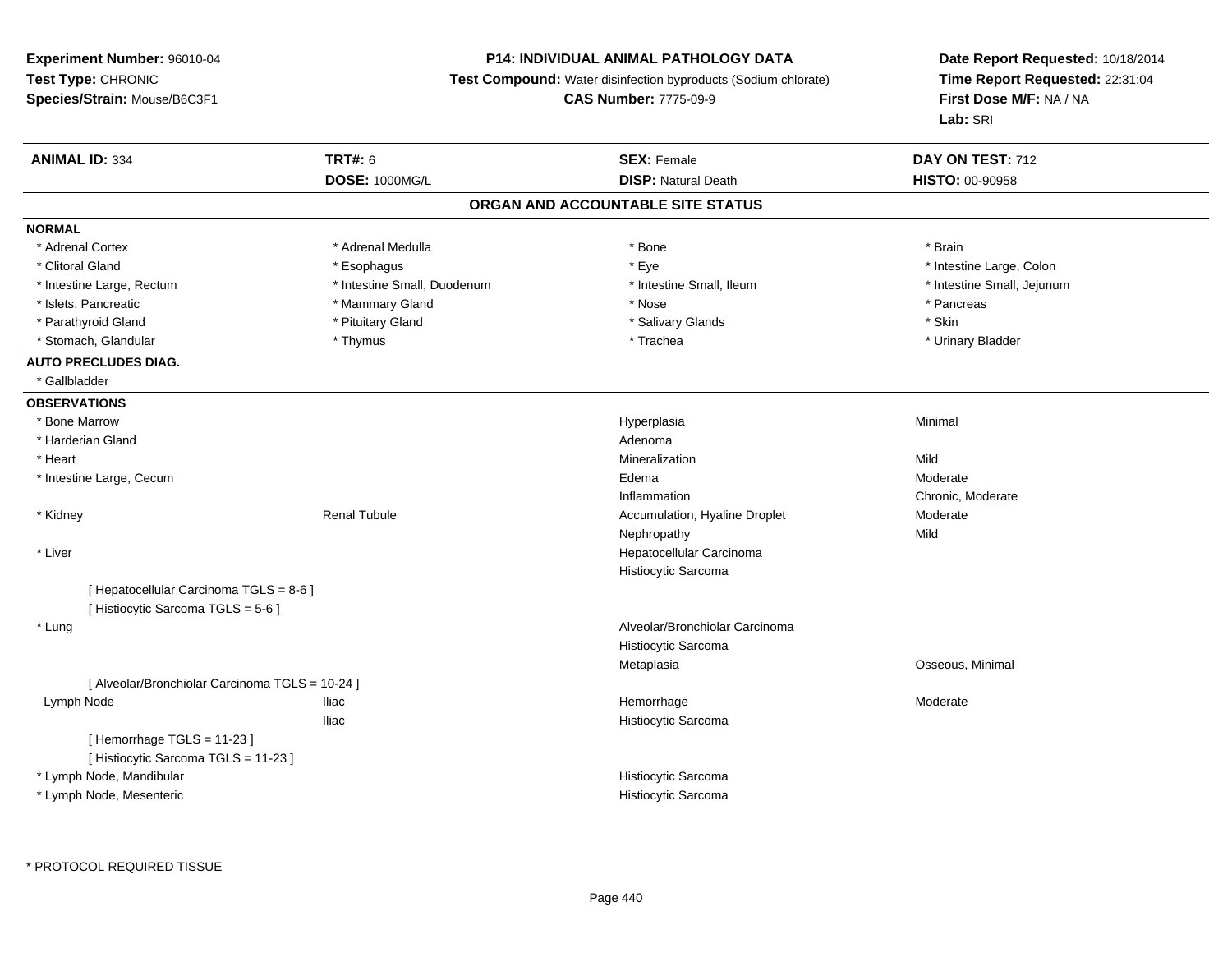#### **P14: INDIVIDUAL ANIMAL PATHOLOGY DATA**

**Test Compound:** Water disinfection byproducts (Sodium chlorate)

#### **CAS Number:** 7775-09-9

| <b>ANIMAL ID: 334</b>                              | <b>TRT#: 6</b>                                                           | <b>SEX: Female</b>                | DAY ON TEST: 712        |
|----------------------------------------------------|--------------------------------------------------------------------------|-----------------------------------|-------------------------|
|                                                    | <b>DOSE: 1000MG/L</b>                                                    | <b>DISP: Natural Death</b>        | <b>HISTO: 00-90958</b>  |
|                                                    |                                                                          | ORGAN AND ACCOUNTABLE SITE STATUS |                         |
| Mesentery                                          | Fat                                                                      | <b>Necrosis</b>                   | Marked                  |
| [Necrosis TGLS = $7-22$ ]                          |                                                                          |                                   |                         |
| * Ovary                                            |                                                                          | Histiocytic Sarcoma               |                         |
| * Spleen                                           | Lymph Follic                                                             | Atrophy                           | Moderate                |
|                                                    |                                                                          | Hematopoietic Cell Proliferation  | Marked                  |
|                                                    |                                                                          | Pigmentation                      | Moderate                |
| * Stomach, Forestomach                             | Epithelium                                                               | Hyperplasia                       | Minimal                 |
|                                                    |                                                                          | Inflammation                      | Chronic Active, Minimal |
| [Hyperplasia TGLS = 12-4]                          |                                                                          |                                   |                         |
| [Inflammation TGLS = $12-4$ ]                      |                                                                          |                                   |                         |
| * Thyroid Gland                                    |                                                                          | Degeneration                      | Cystic, Moderate        |
| * Uterus                                           |                                                                          | Histiocytic Sarcoma               |                         |
|                                                    |                                                                          | Hyperplasia                       | Cystic, Marked          |
| [Histiocytic Sarcoma TGLS = 2-25]                  |                                                                          |                                   |                         |
| [Hyperplasia TGLS = 1-7]                           |                                                                          |                                   |                         |
| PRIMARY CAUSE OF DEATH                             | <b>Histiocytic Sarcoma</b><br>- Liver                                    |                                   |                         |
| CONTRIBUTORY CAUSE OF DEATH                        | Hepatocellular Carcinoma; Lung Alveolar/Bronchiolar Carcinoma<br>- Liver |                                   |                         |
| Animal Note: INFUSION ARTIFACT IN URINARY BLADDER. |                                                                          |                                   |                         |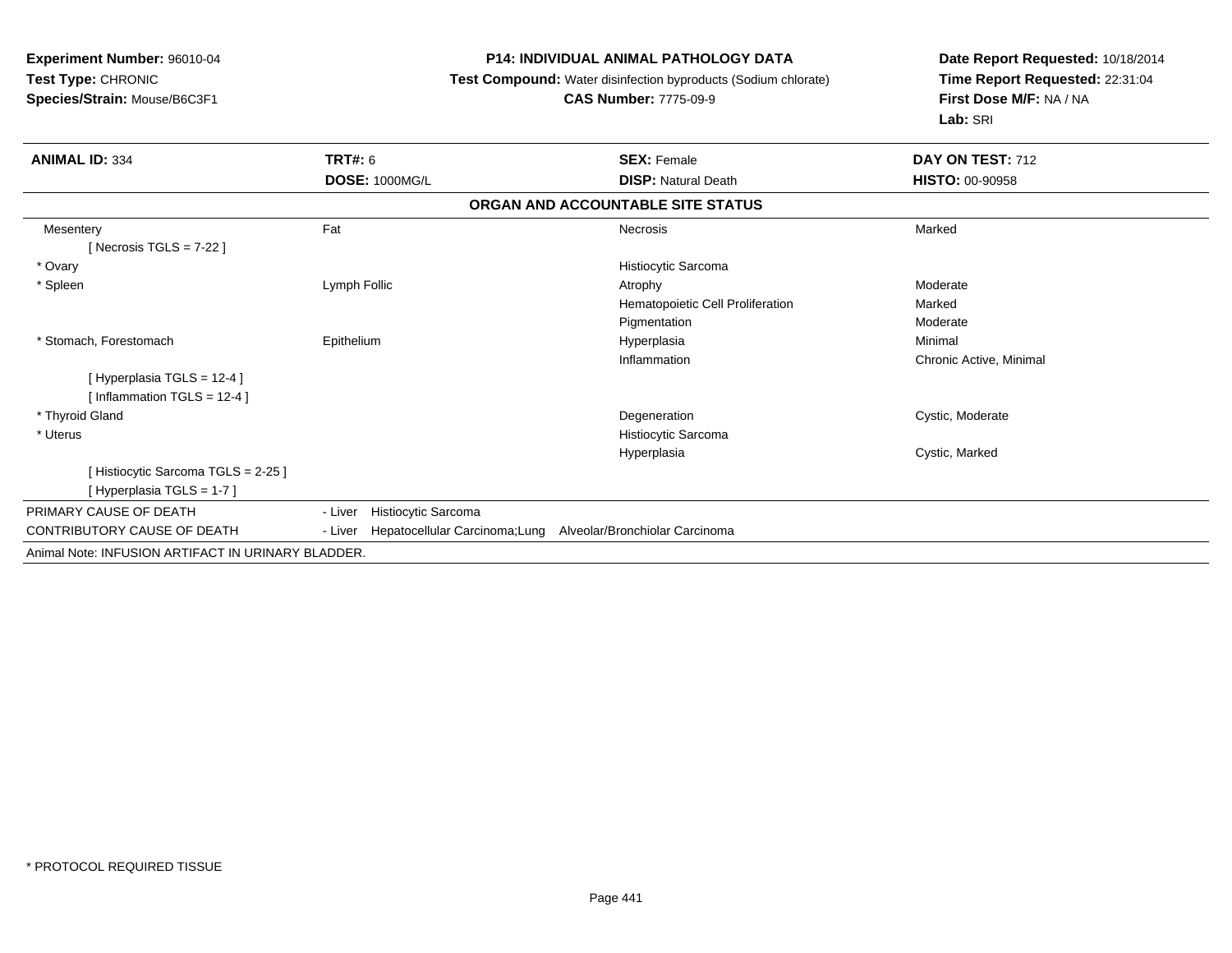## **P14: INDIVIDUAL ANIMAL PATHOLOGY DATA**

**Test Compound:** Water disinfection byproducts (Sodium chlorate)

## **CAS Number:** 7775-09-9

| <b>ANIMAL ID: 335</b>     | <b>TRT#: 6</b>              | <b>SEX: Female</b>                | DAY ON TEST: 542           |
|---------------------------|-----------------------------|-----------------------------------|----------------------------|
|                           | <b>DOSE: 1000MG/L</b>       | <b>DISP: Natural Death</b>        | <b>HISTO: 00-88493</b>     |
|                           |                             | ORGAN AND ACCOUNTABLE SITE STATUS |                            |
| <b>NORMAL</b>             |                             |                                   |                            |
| * Adrenal Cortex          | * Adrenal Medulla           | * Bone                            | * Brain                    |
| * Clitoral Gland          | * Esophagus                 | * Eye                             | * Gallbladder              |
| * Harderian Gland         | * Heart                     | * Intestine Large, Cecum          | * Intestine Large, Colon   |
| * Intestine Large, Rectum | * Intestine Small, Duodenum | * Intestine Small, Ileum          | * Intestine Small, Jejunum |
| * Islets, Pancreatic      | * Kidney                    | * Liver                           | * Lung                     |
| * Lymph Node, Mandibular  | * Lymph Node, Mesenteric    | * Mammary Gland                   | * Nose                     |
| * Pancreas                | * Parathyroid Gland         | * Pituitary Gland                 | * Salivary Glands          |
| * Skin                    | * Spleen                    | * Stomach, Glandular              | * Thymus                   |
| * Thyroid Gland           | * Trachea                   | * Urinary Bladder                 |                            |
| <b>OBSERVATIONS</b>       |                             |                                   |                            |
| * Bone Marrow             |                             | Hyperplasia                       | Moderate                   |
| * Ovary                   |                             | Angiectasis                       | Mild                       |
| * Stomach, Forestomach    |                             | Erosion                           | Moderate                   |
|                           | Epithelium                  | Hyperplasia                       | Marked                     |
| * Uterus                  |                             | Hyperplasia                       | Cystic, Marked             |
| [Hyperplasia TGLS = 1-7]  |                             |                                   |                            |
| PRIMARY CAUSE OF DEATH    | - UNCERTAIN                 |                                   |                            |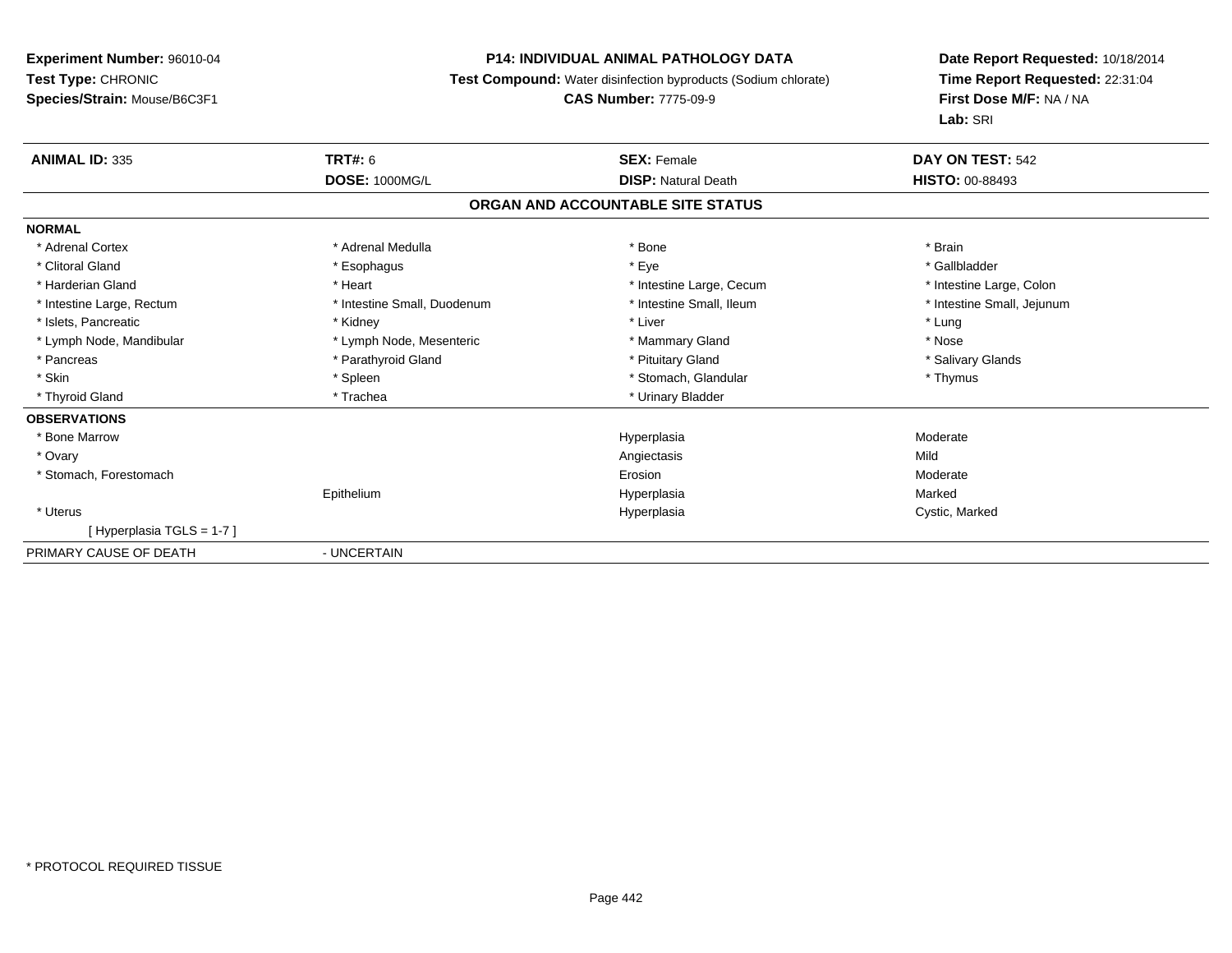#### **P14: INDIVIDUAL ANIMAL PATHOLOGY DATA**

**Test Compound:** Water disinfection byproducts (Sodium chlorate)

**CAS Number:** 7775-09-9

| <b>ANIMAL ID: 336</b>                             | <b>TRT#: 6</b>            | <b>SEX: Female</b>               | DAY ON TEST: 736         |  |  |  |  |
|---------------------------------------------------|---------------------------|----------------------------------|--------------------------|--|--|--|--|
|                                                   | <b>DOSE: 1000MG/L</b>     | <b>DISP: Terminal Sacrifice</b>  | HISTO: 00-92035          |  |  |  |  |
| ORGAN AND ACCOUNTABLE SITE STATUS                 |                           |                                  |                          |  |  |  |  |
| <b>NORMAL</b>                                     |                           |                                  |                          |  |  |  |  |
| * Adrenal Medulla                                 | * Brain                   | * Clitoral Gland                 | * Esophagus              |  |  |  |  |
| * Eye                                             | * Gallbladder             | * Heart                          | * Intestine Large, Cecum |  |  |  |  |
| * Intestine Large, Colon                          | * Intestine Large, Rectum | * Intestine Small, Duodenum      | * Intestine Small, Ileum |  |  |  |  |
| * Islets, Pancreatic                              | * Lung                    | * Parathyroid Gland              | * Skin                   |  |  |  |  |
| * Stomach, Forestomach                            | * Stomach, Glandular      | * Thyroid Gland                  | * Trachea                |  |  |  |  |
| * Urinary Bladder                                 |                           |                                  |                          |  |  |  |  |
| <b>OBSERVATIONS</b>                               |                           |                                  |                          |  |  |  |  |
| * Adrenal Cortex                                  |                           | Histiocytic Sarcoma              |                          |  |  |  |  |
| * Bone                                            | Cranium                   | Osteopetrosis                    | Moderate                 |  |  |  |  |
|                                                   | Femur                     | Osteopetrosis                    | Moderate                 |  |  |  |  |
| [Osteopetrosis TGLS = 14-27]                      |                           |                                  |                          |  |  |  |  |
| * Bone Marrow                                     |                           | Myelofibrosis                    | Marked                   |  |  |  |  |
| * Harderian Gland                                 |                           | Histiocytic Sarcoma              |                          |  |  |  |  |
| * Intestine Small, Jejunum                        |                           | Histiocytic Sarcoma              |                          |  |  |  |  |
| * Kidney                                          |                           | Histiocytic Sarcoma              |                          |  |  |  |  |
|                                                   |                           | Hydronephrosis                   | Moderate                 |  |  |  |  |
| [Hydronephrosis TGLS = 6-5]                       |                           |                                  |                          |  |  |  |  |
| * Liver                                           |                           | Hematopoietic Cell Proliferation | Marked                   |  |  |  |  |
|                                                   |                           | Hepatocellular Adenoma           | Multiple                 |  |  |  |  |
|                                                   |                           | <b>Necrosis</b>                  | Focal, Mild              |  |  |  |  |
| [ Hepatocellular Adenoma TGLS = 8-23,9-24,15-28 ] |                           |                                  |                          |  |  |  |  |
| Lymph Node                                        | <b>Iliac</b>              | Histiocytic Sarcoma              |                          |  |  |  |  |
|                                                   | Pancreatic                | Histiocytic Sarcoma              |                          |  |  |  |  |
|                                                   | Renal                     | Histiocytic Sarcoma              |                          |  |  |  |  |
|                                                   |                           | Histiocytic Sarcoma              |                          |  |  |  |  |
| [ Histiocytic Sarcoma TGLS = 12-26 ]              |                           |                                  |                          |  |  |  |  |
| [Histiocytic Sarcoma TGLS = 11-25]                |                           |                                  |                          |  |  |  |  |
| [Histiocytic Sarcoma TGLS = 7-7]                  |                           |                                  |                          |  |  |  |  |
| [ Histiocytic Sarcoma TGLS = 1-21 ]               |                           |                                  |                          |  |  |  |  |
| * Lymph Node, Mandibular                          |                           | Histiocytic Sarcoma              |                          |  |  |  |  |
|                                                   |                           |                                  |                          |  |  |  |  |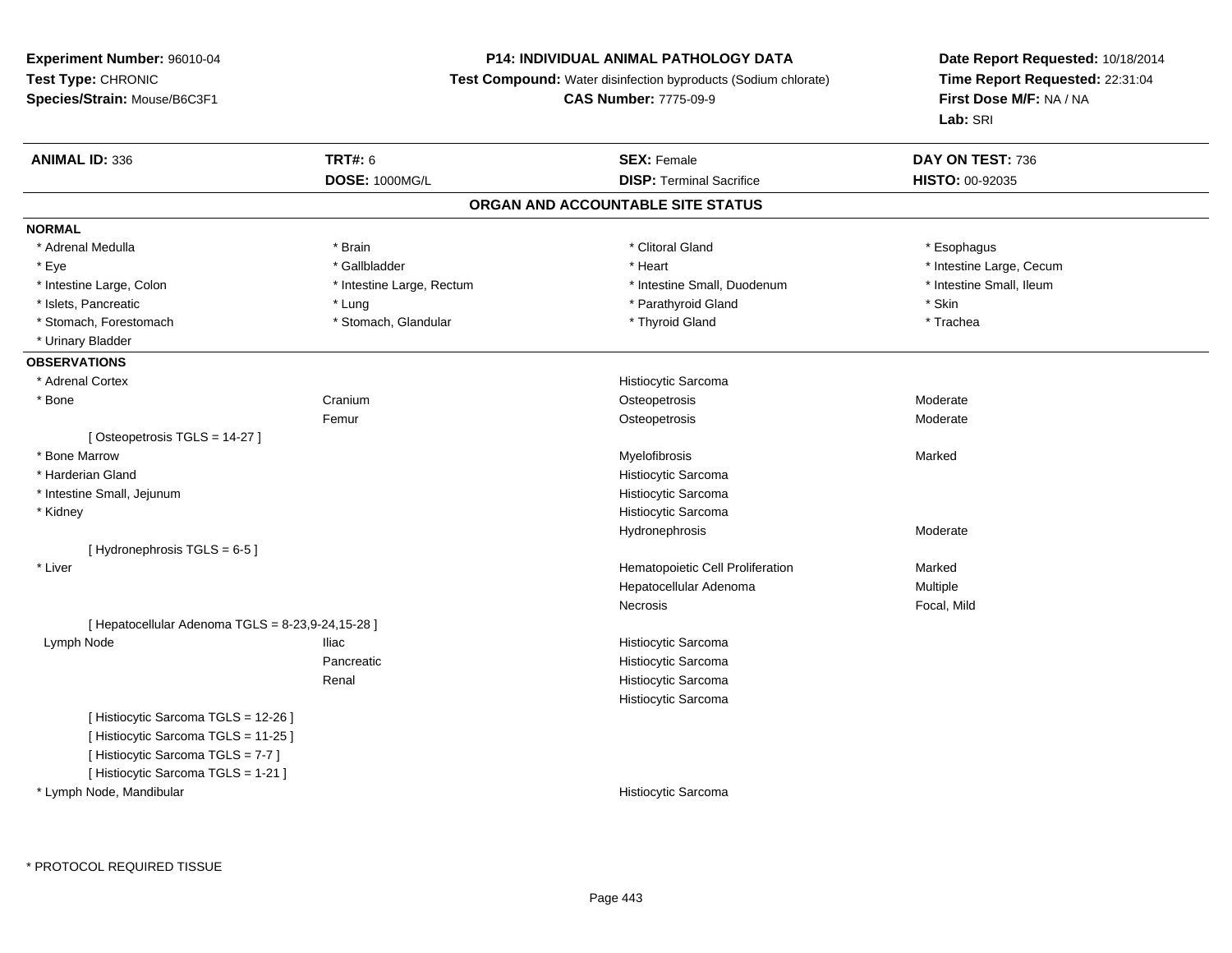## **P14: INDIVIDUAL ANIMAL PATHOLOGY DATA**

**Test Compound:** Water disinfection byproducts (Sodium chlorate)

# **CAS Number:** 7775-09-9

| <b>ANIMAL ID: 336</b>                           | <b>TRT#: 6</b>        | <b>SEX: Female</b>                | DAY ON TEST: 736   |
|-------------------------------------------------|-----------------------|-----------------------------------|--------------------|
|                                                 | <b>DOSE: 1000MG/L</b> | <b>DISP: Terminal Sacrifice</b>   | HISTO: 00-92035    |
|                                                 |                       | ORGAN AND ACCOUNTABLE SITE STATUS |                    |
|                                                 |                       | Pigmentation                      | Moderate           |
| [ Histiocytic Sarcoma TGLS = 2-8 ]              |                       |                                   |                    |
| * Lymph Node, Mesenteric                        |                       | Histiocytic Sarcoma               |                    |
| [Histiocytic Sarcoma TGLS = 10-5]               |                       |                                   |                    |
| * Mammary Gland                                 |                       | Hyperplasia                       | Minimal            |
| Mesentery                                       | Fat                   | Necrosis                          | Marked             |
| [Necrosis TGLS = $4-22$ ]                       |                       |                                   |                    |
| * Nose                                          |                       | Histiocytic Sarcoma               |                    |
| * Ovary                                         |                       | Histiocytic Sarcoma               |                    |
| * Pancreas                                      |                       | Histiocytic Sarcoma               |                    |
| * Pituitary Gland                               |                       | Histiocytic Sarcoma               |                    |
| * Salivary Glands                               |                       | Histiocytic Sarcoma               |                    |
|                                                 |                       | Hyperplasia                       | Lymphoid, Moderate |
| * Spleen                                        |                       | Hematopoietic Cell Proliferation  | Marked             |
|                                                 |                       | Histiocytic Sarcoma               |                    |
|                                                 |                       | Pigmentation                      | Mild               |
| [ Hematopoietic Cell Proliferation TGLS = 5-6 ] |                       |                                   |                    |
| [Histiocytic Sarcoma TGLS = 5-6]                |                       |                                   |                    |
| * Thymus                                        |                       | Histiocytic Sarcoma               |                    |
| [Histiocytic Sarcoma TGLS = 13-2]               |                       |                                   |                    |
| * Uterus                                        |                       | Histiocytic Sarcoma               |                    |
|                                                 |                       | Hyperplasia                       | Cystic, Moderate   |
| [Histiocytic Sarcoma TGLS = 3-7]                |                       |                                   |                    |
| [Hyperplasia TGLS = 3-7]                        |                       |                                   |                    |
| PRIMARY CAUSE OF DEATH                          |                       |                                   |                    |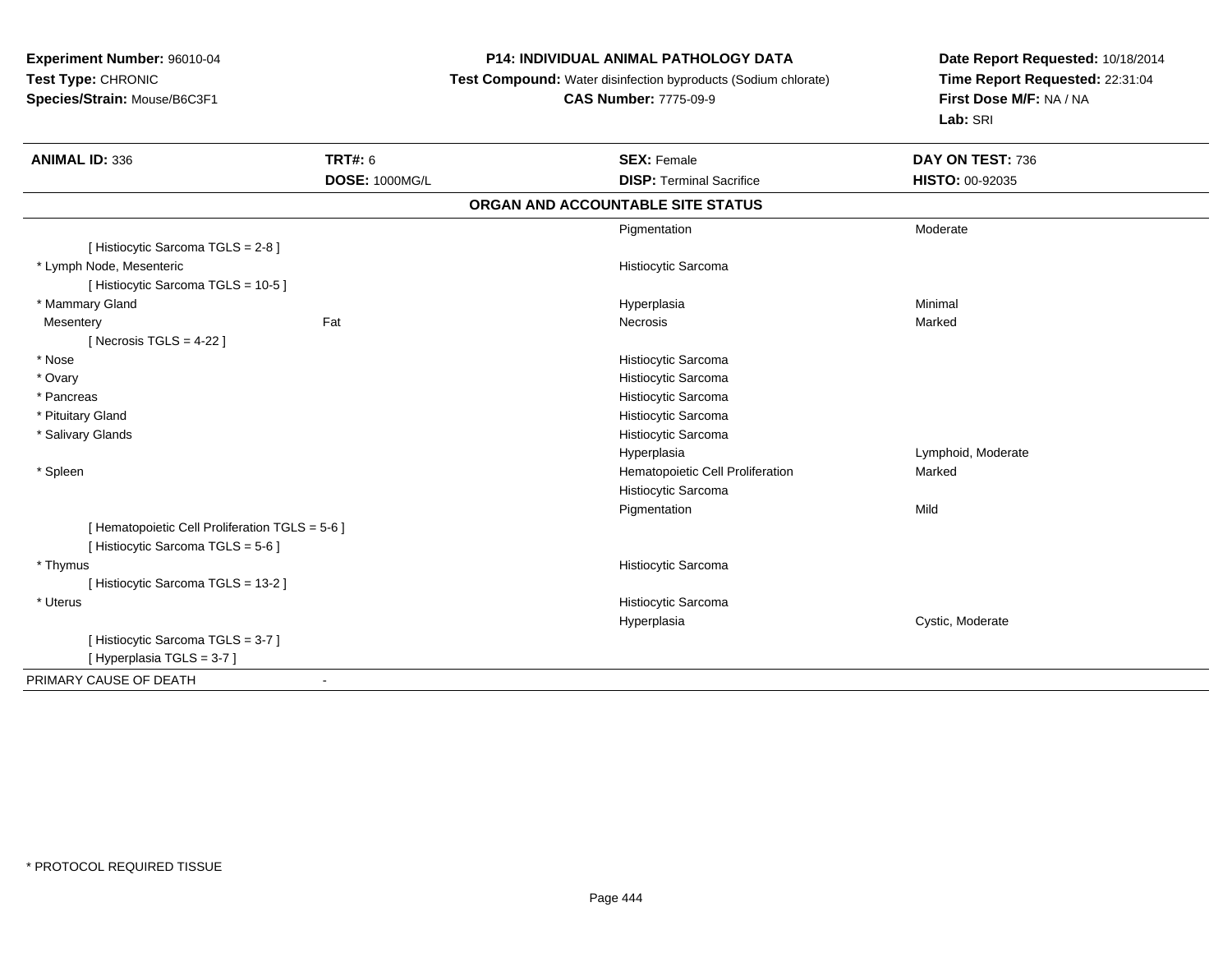## **P14: INDIVIDUAL ANIMAL PATHOLOGY DATA**

**Test Compound:** Water disinfection byproducts (Sodium chlorate)

**CAS Number:** 7775-09-9

| <b>ANIMAL ID: 337</b>                                 | <b>TRT#: 6</b>            | <b>SEX: Female</b>               | DAY ON TEST: 736         |  |  |  |  |
|-------------------------------------------------------|---------------------------|----------------------------------|--------------------------|--|--|--|--|
|                                                       | <b>DOSE: 1000MG/L</b>     | <b>DISP: Terminal Sacrifice</b>  | HISTO: 00-92036          |  |  |  |  |
| ORGAN AND ACCOUNTABLE SITE STATUS                     |                           |                                  |                          |  |  |  |  |
| <b>NORMAL</b>                                         |                           |                                  |                          |  |  |  |  |
| * Adrenal Cortex                                      | * Bone                    | * Brain                          | * Clitoral Gland         |  |  |  |  |
| * Esophagus                                           | * Eye                     | * Heart                          | * Intestine Large, Cecum |  |  |  |  |
| * Intestine Large, Colon                              | * Intestine Large, Rectum | * Intestine Small, Duodenum      | * Intestine Small, Ileum |  |  |  |  |
| * Intestine Small, Jejunum                            | * Lung                    | * Mammary Gland                  | * Nose                   |  |  |  |  |
| * Pancreas                                            | * Parathyroid Gland       | * Skin                           | * Stomach, Forestomach   |  |  |  |  |
| * Stomach, Glandular                                  | * Trachea                 |                                  |                          |  |  |  |  |
| <b>INSUFFICIENT TISSUE</b>                            |                           |                                  |                          |  |  |  |  |
| * Gallbladder                                         | * Pituitary Gland         |                                  |                          |  |  |  |  |
| <b>OBSERVATIONS</b>                                   |                           |                                  |                          |  |  |  |  |
| * Adrenal Medulla                                     |                           | Hyperplasia                      | Minimal                  |  |  |  |  |
| * Bone Marrow                                         |                           | Hyperplasia                      | Moderate                 |  |  |  |  |
| * Harderian Gland                                     |                           | Adenoma                          |                          |  |  |  |  |
| * Islets, Pancreatic                                  |                           | Adenoma                          |                          |  |  |  |  |
| [Adenoma TGLS = $4-21$ ]                              |                           |                                  |                          |  |  |  |  |
| * Kidney                                              |                           | Hyperplasia                      | Lymphoid, Mild           |  |  |  |  |
| * Liver                                               |                           | <b>Eosinophilic Focus</b>        |                          |  |  |  |  |
|                                                       |                           | Hepatocellular Adenoma           | Multiple                 |  |  |  |  |
| Note: HEPATOCELLULAR ADENOMAS ARE ON SLIDES 6 AND 22. |                           |                                  |                          |  |  |  |  |
| [ Hepatocellular Adenoma TGLS = 5-22 ]                |                           |                                  |                          |  |  |  |  |
| * Lymph Node, Mandibular                              |                           | Pigmentation                     | Mild                     |  |  |  |  |
| * Lymph Node, Mesenteric                              |                           | Lymphoma Malignant               |                          |  |  |  |  |
| * Ovary                                               | Granulosa Cell            | Hyperplasia                      | Mild                     |  |  |  |  |
| * Salivary Glands                                     |                           | Lymphoma Malignant               |                          |  |  |  |  |
| * Spleen                                              |                           | Hematopoietic Cell Proliferation | Mild                     |  |  |  |  |
|                                                       |                           | Lymphoma Malignant               |                          |  |  |  |  |
|                                                       |                           | Pigmentation                     | Moderate                 |  |  |  |  |
| [ Hematopoietic Cell Proliferation TGLS = 3-6 ]       |                           |                                  |                          |  |  |  |  |
| [ Lymphoma Malignant TGLS = 3-6 ]                     |                           |                                  |                          |  |  |  |  |
| * Thymus                                              |                           | Lymphoma Malignant               |                          |  |  |  |  |
| * Thyroid Gland                                       |                           | Degeneration                     | Cystic, Moderate         |  |  |  |  |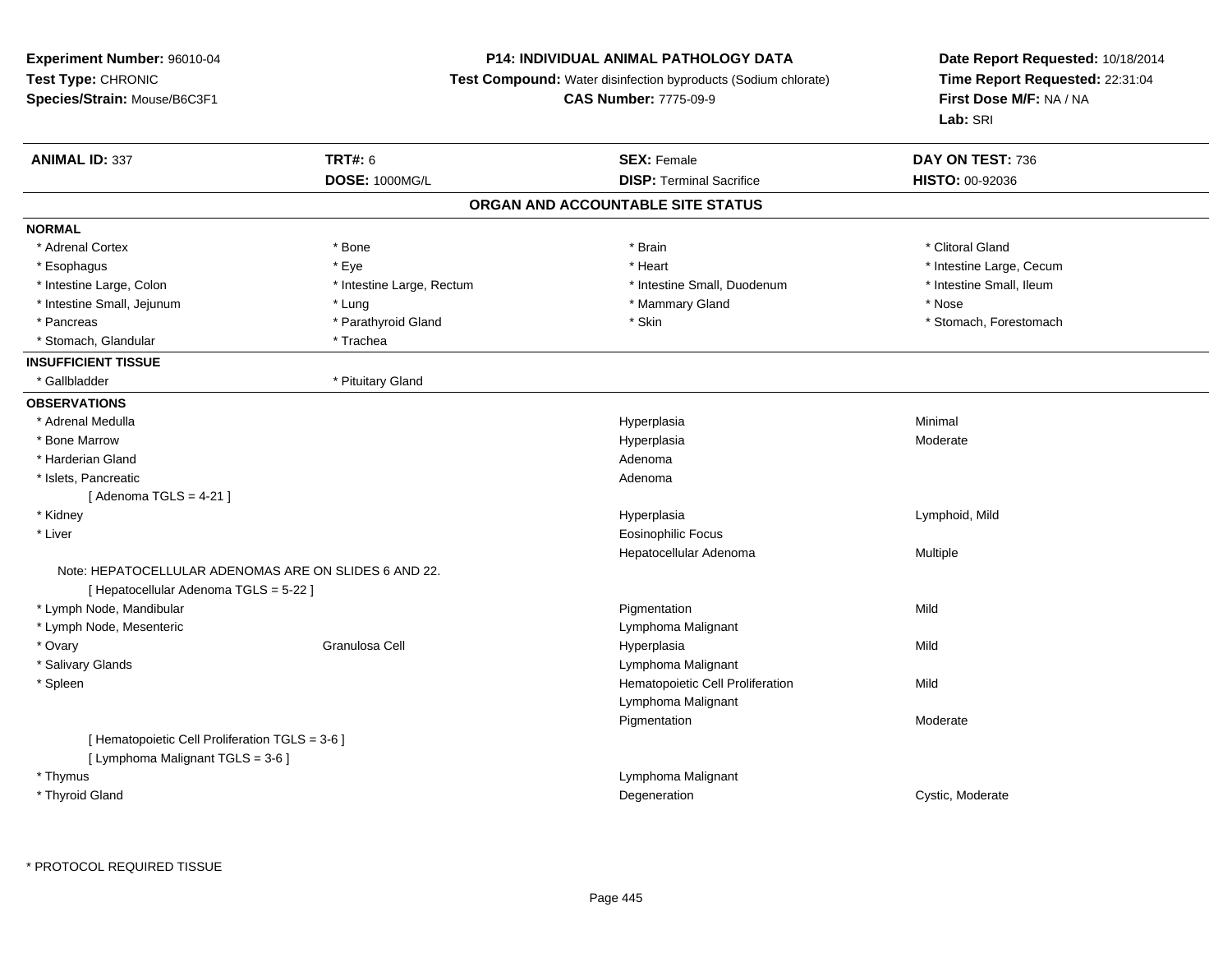| Experiment Number: 96010-04<br>Test Type: CHRONIC<br>Species/Strain: Mouse/B6C3F1 | <b>P14: INDIVIDUAL ANIMAL PATHOLOGY DATA</b><br><b>Test Compound:</b> Water disinfection byproducts (Sodium chlorate)<br><b>CAS Number: 7775-09-9</b> |                                   | Date Report Requested: 10/18/2014<br>Time Report Requested: 22:31:04<br>First Dose M/F: NA / NA<br>Lab: SRI |  |
|-----------------------------------------------------------------------------------|-------------------------------------------------------------------------------------------------------------------------------------------------------|-----------------------------------|-------------------------------------------------------------------------------------------------------------|--|
| <b>ANIMAL ID: 337</b>                                                             | <b>TRT#: 6</b>                                                                                                                                        | <b>SEX: Female</b>                | DAY ON TEST: 736                                                                                            |  |
|                                                                                   | <b>DOSE: 1000MG/L</b>                                                                                                                                 | <b>DISP:</b> Terminal Sacrifice   | <b>HISTO: 00-92036</b>                                                                                      |  |
|                                                                                   |                                                                                                                                                       | ORGAN AND ACCOUNTABLE SITE STATUS |                                                                                                             |  |
| * Urinary Bladder                                                                 |                                                                                                                                                       | Hyperplasia                       | Lymphoid, Mild                                                                                              |  |
| * Uterus                                                                          |                                                                                                                                                       | Angiectasis                       | Marked                                                                                                      |  |
|                                                                                   |                                                                                                                                                       | Hyperplasia                       | Cystic, Marked                                                                                              |  |
|                                                                                   |                                                                                                                                                       | Inflammation                      | Chronic, Mild                                                                                               |  |
| [Angiectasis TGLS = 2-7 ]                                                         |                                                                                                                                                       |                                   |                                                                                                             |  |
| Hyperplasia TGLS = 1-7 ]                                                          |                                                                                                                                                       |                                   |                                                                                                             |  |
| PRIMARY CAUSE OF DEATH                                                            |                                                                                                                                                       |                                   |                                                                                                             |  |
| Animal Note: INFUSION ARTIFACT IN URINARY BLADDER.                                |                                                                                                                                                       |                                   |                                                                                                             |  |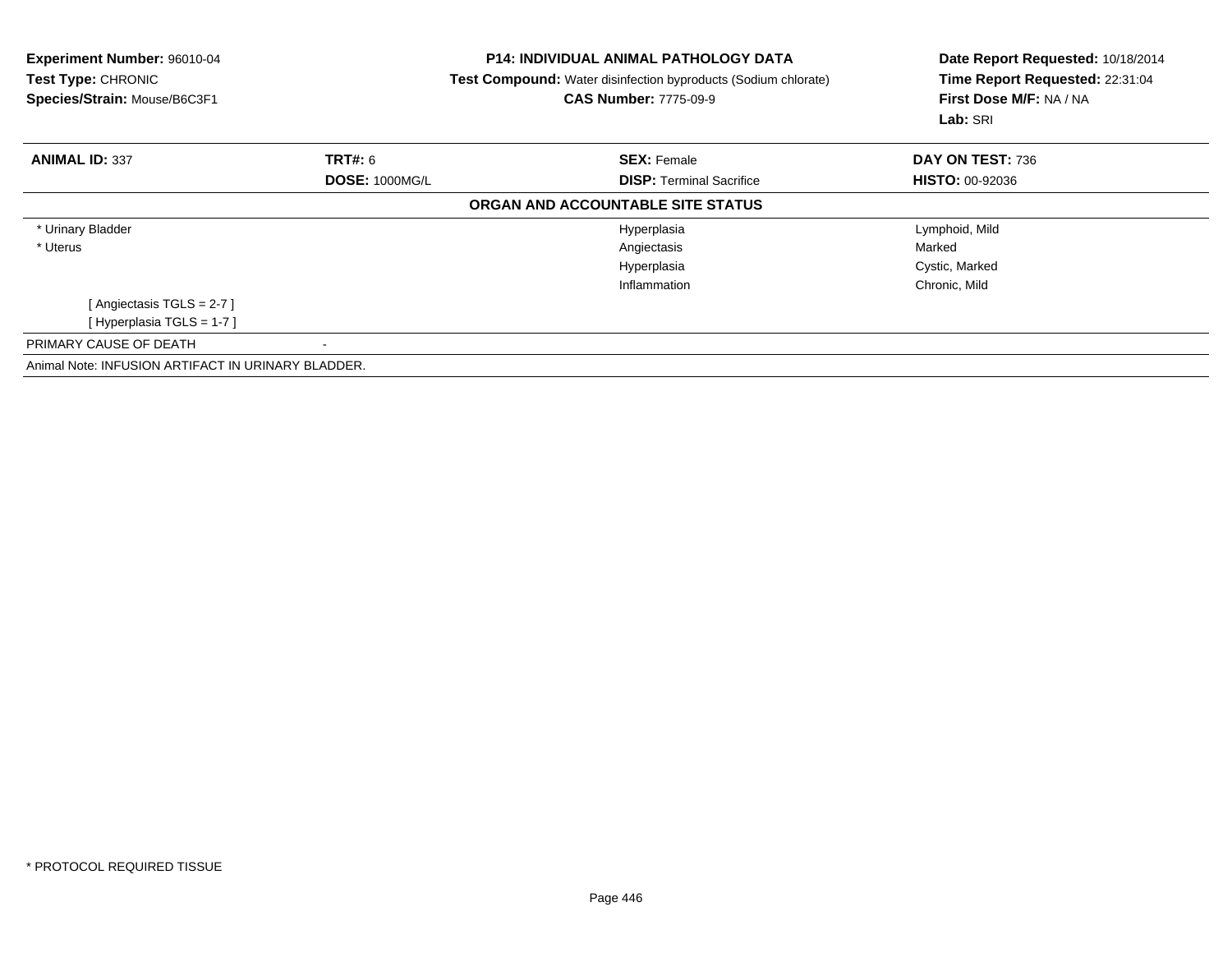## **P14: INDIVIDUAL ANIMAL PATHOLOGY DATA**

**Test Compound:** Water disinfection byproducts (Sodium chlorate)

**CAS Number:** 7775-09-9

| <b>ANIMAL ID: 338</b>                              | <b>TRT#: 6</b>                    | <b>SEX: Female</b>                                                                                           | DAY ON TEST: 736         |  |  |  |  |
|----------------------------------------------------|-----------------------------------|--------------------------------------------------------------------------------------------------------------|--------------------------|--|--|--|--|
|                                                    | <b>DOSE: 1000MG/L</b>             | <b>DISP: Terminal Sacrifice</b>                                                                              | HISTO: 00-92037          |  |  |  |  |
|                                                    | ORGAN AND ACCOUNTABLE SITE STATUS |                                                                                                              |                          |  |  |  |  |
| <b>NORMAL</b>                                      |                                   |                                                                                                              |                          |  |  |  |  |
| * Adrenal Cortex                                   | * Adrenal Medulla                 | * Bone                                                                                                       | * Bone Marrow            |  |  |  |  |
| * Brain                                            | * Clitoral Gland                  | * Esophagus                                                                                                  | * Eye                    |  |  |  |  |
| * Gallbladder                                      | * Harderian Gland                 | * Heart                                                                                                      | * Intestine Large, Cecum |  |  |  |  |
| * Intestine Large, Colon                           | * Intestine Large, Rectum         | * Intestine Small, Duodenum                                                                                  | * Intestine Small, Ileum |  |  |  |  |
| * Intestine Small, Jejunum                         | * Islets, Pancreatic              | * Liver                                                                                                      | * Lymph Node, Mesenteric |  |  |  |  |
| * Mammary Gland                                    | * Nose                            | * Pancreas                                                                                                   | * Parathyroid Gland      |  |  |  |  |
| * Pituitary Gland                                  | * Salivary Glands                 | * Skin                                                                                                       | * Spleen                 |  |  |  |  |
| * Stomach, Glandular                               | * Thymus                          | * Trachea                                                                                                    | * Urinary Bladder        |  |  |  |  |
| <b>OBSERVATIONS</b>                                |                                   |                                                                                                              |                          |  |  |  |  |
| * Kidney                                           |                                   | Nephropathy                                                                                                  | Moderate                 |  |  |  |  |
|                                                    |                                   | Note: TUBULAR EPITHELIAL CELLS OF ISOLATED NEPHRONS IN OUTER CORTEX APPEAR TO BE REPLACED BY CLEAR VACUOLES. |                          |  |  |  |  |
| * Lung                                             |                                   | Hyperplasia                                                                                                  | Lymphoid, Moderate       |  |  |  |  |
| * Lymph Node, Mandibular                           |                                   | Pigmentation                                                                                                 | Mild                     |  |  |  |  |
| Mesentery                                          | Fat                               | <b>Necrosis</b>                                                                                              | Marked                   |  |  |  |  |
| [ Necrosis TGLS = 4-21,5-22 ]                      |                                   |                                                                                                              |                          |  |  |  |  |
| * Ovary                                            |                                   | Choriocarcinoma                                                                                              |                          |  |  |  |  |
| [ Choriocarcinoma TGLS = 6-7 ]                     |                                   |                                                                                                              |                          |  |  |  |  |
| * Spleen                                           |                                   |                                                                                                              |                          |  |  |  |  |
| Note: AREA OF SPLENIC FIBROSIS; NOT TABULATED.     |                                   |                                                                                                              |                          |  |  |  |  |
| * Stomach, Forestomach                             |                                   | Diverticulum                                                                                                 |                          |  |  |  |  |
| * Thyroid Gland                                    |                                   | Degeneration                                                                                                 | Cystic, Mild             |  |  |  |  |
| * Uterus                                           |                                   | Hyperplasia                                                                                                  | Cystic, Moderate         |  |  |  |  |
| [Hyperplasia TGLS = 2-7]                           |                                   |                                                                                                              |                          |  |  |  |  |
| PRIMARY CAUSE OF DEATH                             |                                   |                                                                                                              |                          |  |  |  |  |
| Animal Note: INFUSION ARTIFACT IN URINARY BLADDER. |                                   |                                                                                                              |                          |  |  |  |  |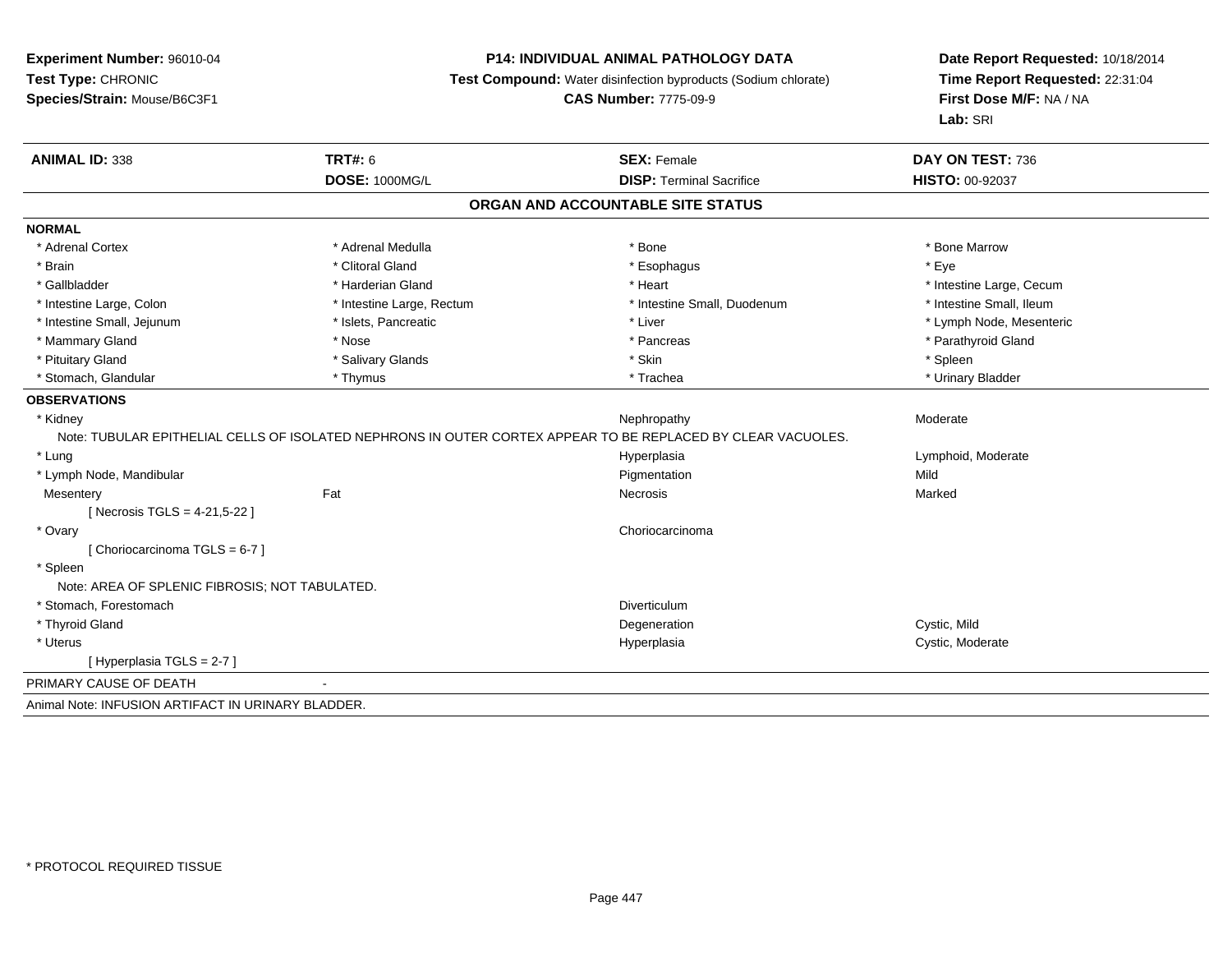## **P14: INDIVIDUAL ANIMAL PATHOLOGY DATA**

**Test Compound:** Water disinfection byproducts (Sodium chlorate)

## **CAS Number:** 7775-09-9

| <b>ANIMAL ID: 339</b>     | <b>TRT#: 6</b>              | <b>SEX: Female</b>                | <b>DAY ON TEST: 27</b>     |  |
|---------------------------|-----------------------------|-----------------------------------|----------------------------|--|
|                           | <b>DOSE: 1000MG/L</b>       | <b>DISP: Other</b>                | <b>HISTO: 98-84948</b>     |  |
|                           |                             | ORGAN AND ACCOUNTABLE SITE STATUS |                            |  |
| <b>NORMAL</b>             |                             |                                   |                            |  |
| * Adrenal Cortex          | * Adrenal Medulla           | * Bone                            | * Brain                    |  |
| * Clitoral Gland          | * Esophagus                 | * Eye                             | * Gallbladder              |  |
| * Harderian Gland         | * Heart                     | * Intestine Large, Cecum          | * Intestine Large, Colon   |  |
| * Intestine Large, Rectum | * Intestine Small, Duodenum | * Intestine Small, Ileum          | * Intestine Small, Jejunum |  |
| * Islets, Pancreatic      | * Kidney                    | * Liver                           | * Lung                     |  |
| * Lymph Node, Mandibular  | * Lymph Node, Mesenteric    | * Mammary Gland                   | * Nose                     |  |
| * Ovary                   | * Pancreas                  | * Parathyroid Gland               | * Pituitary Gland          |  |
| * Salivary Glands         | * Skin                      | * Spleen                          | * Stomach, Forestomach     |  |
| * Stomach, Glandular      | * Thymus                    | * Trachea                         | * Urinary Bladder          |  |
| * Uterus                  |                             |                                   |                            |  |
| <b>OBSERVATIONS</b>       |                             |                                   |                            |  |
| * Bone Marrow             |                             | Hyperplasia                       | Moderate                   |  |
| * Thyroid Gland           | <b>Follicular Cel</b>       | Hypertrophy                       | Minimal                    |  |
| PRIMARY CAUSE OF DEATH    | $\blacksquare$              |                                   |                            |  |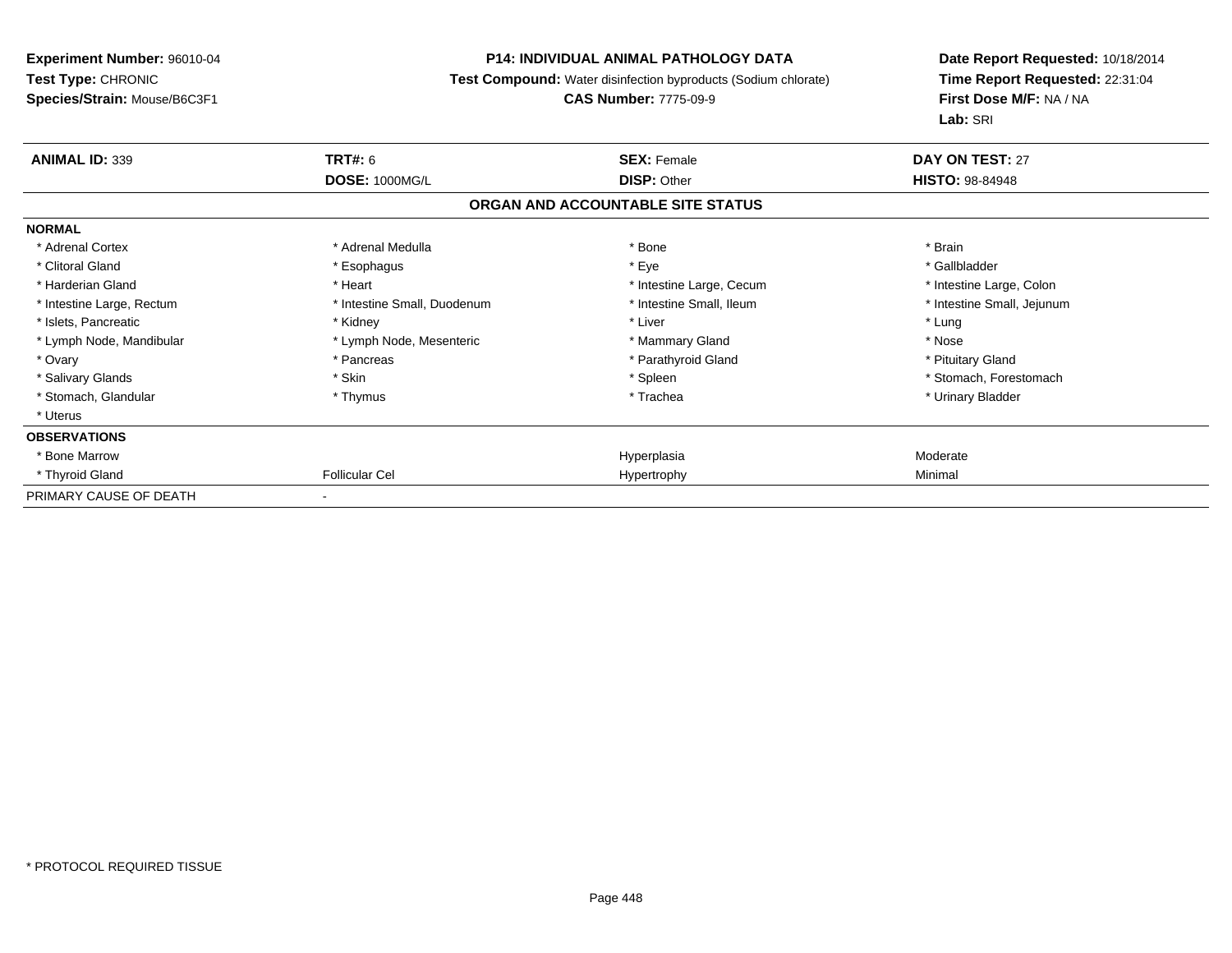## **P14: INDIVIDUAL ANIMAL PATHOLOGY DATA**

**Test Compound:** Water disinfection byproducts (Sodium chlorate)

**CAS Number:** 7775-09-9

| <b>ANIMAL ID: 340</b>                         | <b>TRT#: 6</b>            | <b>SEX: Female</b>                | DAY ON TEST: 723         |
|-----------------------------------------------|---------------------------|-----------------------------------|--------------------------|
|                                               | <b>DOSE: 1000MG/L</b>     | <b>DISP: Natural Death</b>        | HISTO: 00-92038          |
|                                               |                           | ORGAN AND ACCOUNTABLE SITE STATUS |                          |
| <b>NORMAL</b>                                 |                           |                                   |                          |
| * Adrenal Medulla                             | * Bone                    | * Brain                           | * Clitoral Gland         |
| * Esophagus                                   | * Eye                     | * Gallbladder                     | * Harderian Gland        |
| * Intestine Large, Colon                      | * Intestine Large, Rectum | * Intestine Small, Duodenum       | * Intestine Small, Ileum |
| * Intestine Small, Jejunum                    | * Islets, Pancreatic      | * Nose                            | * Parathyroid Gland      |
| * Pituitary Gland                             | * Salivary Glands         | * Skin                            | * Trachea                |
| * Urinary Bladder                             |                           |                                   |                          |
| <b>OBSERVATIONS</b>                           |                           |                                   |                          |
| * Adrenal Cortex                              |                           | Leukemia Granulocytic             |                          |
| * Bone Marrow                                 |                           | Leukemia Granulocytic             |                          |
| * Heart                                       |                           | Cardiomyopathy                    | Mild                     |
| * Intestine Large, Cecum                      |                           | Edema                             | Mild                     |
| * Kidney                                      |                           | Leukemia Granulocytic             |                          |
| * Liver                                       |                           | Leukemia Granulocytic             |                          |
|                                               |                           | Necrosis                          | Focal, Moderate          |
| [ Leukemia Granulocytic TGLS = 5-6,5-24,6-6 ] |                           |                                   |                          |
| * Lung                                        |                           | Hemorrhage                        | Moderate                 |
|                                               |                           | Leukemia Granulocytic             |                          |
| Lymph Node                                    | <b>Iliac</b>              | Leukemia Granulocytic             |                          |
|                                               | Mediastinal               | Leukemia Granulocytic             |                          |
|                                               | Renal                     | Leukemia Granulocytic             |                          |
| [ Leukemia Granulocytic TGLS = 9-2 ]          |                           |                                   |                          |
| [ Leukemia Granulocytic TGLS = 7-22 ]         |                           |                                   |                          |
| [ Leukemia Granulocytic TGLS = 8-23 ]         |                           |                                   |                          |
| * Lymph Node, Mandibular                      |                           | Leukemia Granulocytic             |                          |
| * Lymph Node, Mesenteric                      |                           | Leukemia Granulocytic             |                          |
| [ Leukemia Granulocytic TGLS = 4-5 ]          |                           |                                   |                          |
| * Mammary Gland                               |                           | Hyperplasia                       | Mild                     |
| * Ovary                                       |                           | Cyst                              |                          |
| [ $Cyst TGLS = 1-21$ ]                        |                           |                                   |                          |
| * Pancreas                                    |                           | Leukemia Granulocytic             |                          |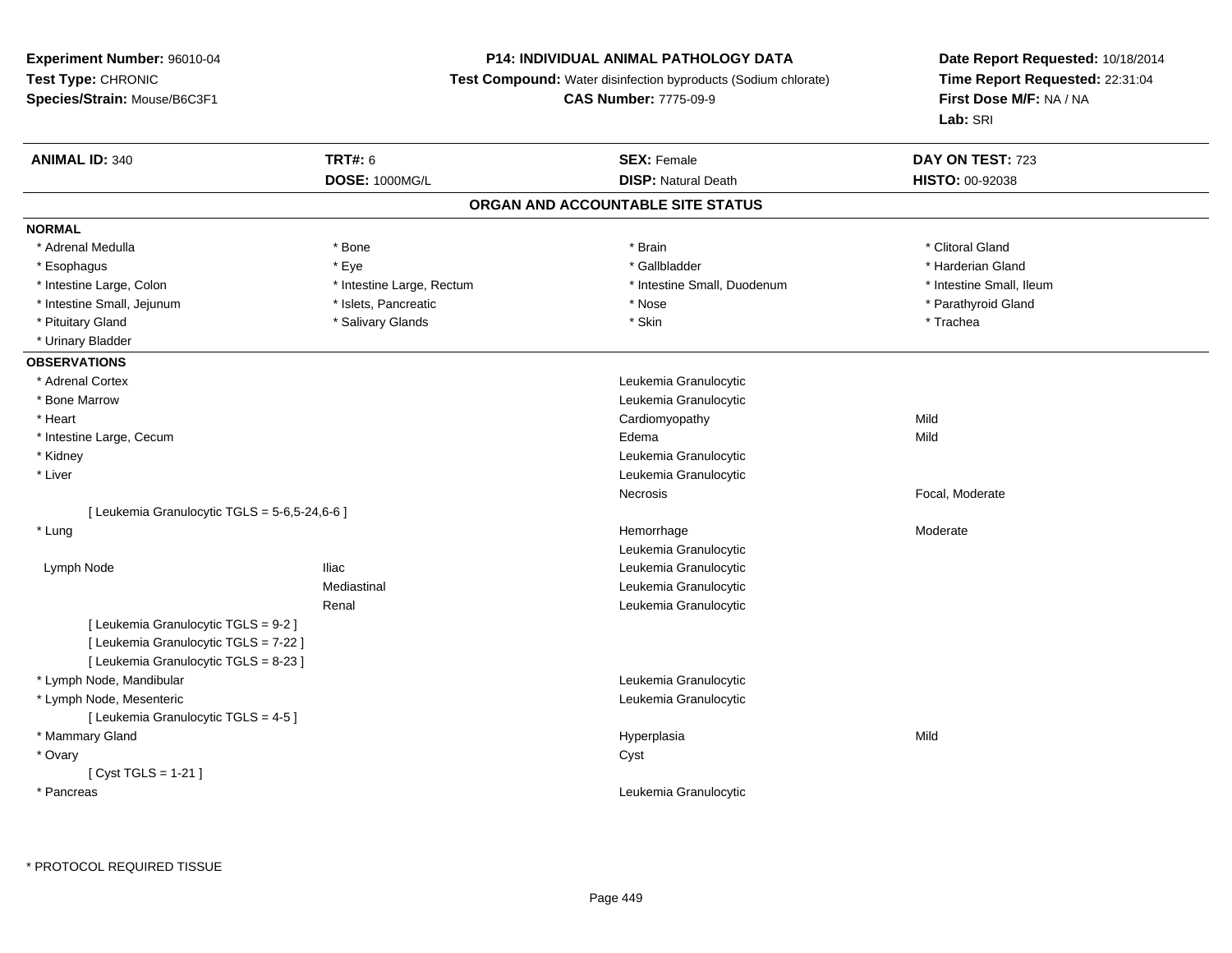| Experiment Number: 96010-04<br><b>Test Type: CHRONIC</b><br>Species/Strain: Mouse/B6C3F1 | <b>P14: INDIVIDUAL ANIMAL PATHOLOGY DATA</b><br><b>Test Compound:</b> Water disinfection byproducts (Sodium chlorate)<br><b>CAS Number: 7775-09-9</b> |                                   | Date Report Requested: 10/18/2014<br>Time Report Requested: 22:31:04<br>First Dose M/F: NA / NA<br>Lab: SRI |  |
|------------------------------------------------------------------------------------------|-------------------------------------------------------------------------------------------------------------------------------------------------------|-----------------------------------|-------------------------------------------------------------------------------------------------------------|--|
| <b>ANIMAL ID: 340</b>                                                                    | <b>TRT#: 6</b>                                                                                                                                        | <b>SEX: Female</b>                | DAY ON TEST: 723                                                                                            |  |
|                                                                                          | <b>DOSE: 1000MG/L</b>                                                                                                                                 | <b>DISP: Natural Death</b>        | <b>HISTO: 00-92038</b>                                                                                      |  |
|                                                                                          |                                                                                                                                                       | ORGAN AND ACCOUNTABLE SITE STATUS |                                                                                                             |  |
| * Spleen                                                                                 |                                                                                                                                                       | Leukemia Granulocytic             |                                                                                                             |  |
| [ Leukemia Granulocytic TGLS = 3-6 ]                                                     |                                                                                                                                                       |                                   |                                                                                                             |  |
| * Stomach, Forestomach                                                                   |                                                                                                                                                       | Ulcer                             | Mild                                                                                                        |  |
| * Stomach, Glandular                                                                     |                                                                                                                                                       | Erosion                           | Moderate                                                                                                    |  |
| * Thymus                                                                                 |                                                                                                                                                       | Leukemia Granulocytic             |                                                                                                             |  |
| * Thyroid Gland                                                                          |                                                                                                                                                       | Degeneration                      | Cystic, Mild                                                                                                |  |
| * Uterus                                                                                 |                                                                                                                                                       | Hyperplasia                       | Cystic, Mild                                                                                                |  |
|                                                                                          |                                                                                                                                                       | Leukemia Granulocytic             |                                                                                                             |  |
| [Leukemia Granulocytic TGLS = 2-7]                                                       |                                                                                                                                                       |                                   |                                                                                                             |  |
| PRIMARY CAUSE OF DEATH                                                                   | - Spleen<br>Leukemia Granulocytic                                                                                                                     |                                   |                                                                                                             |  |
| Animal Note: INFUSION ARTIFACT IN URINARY BLADDER.                                       |                                                                                                                                                       |                                   |                                                                                                             |  |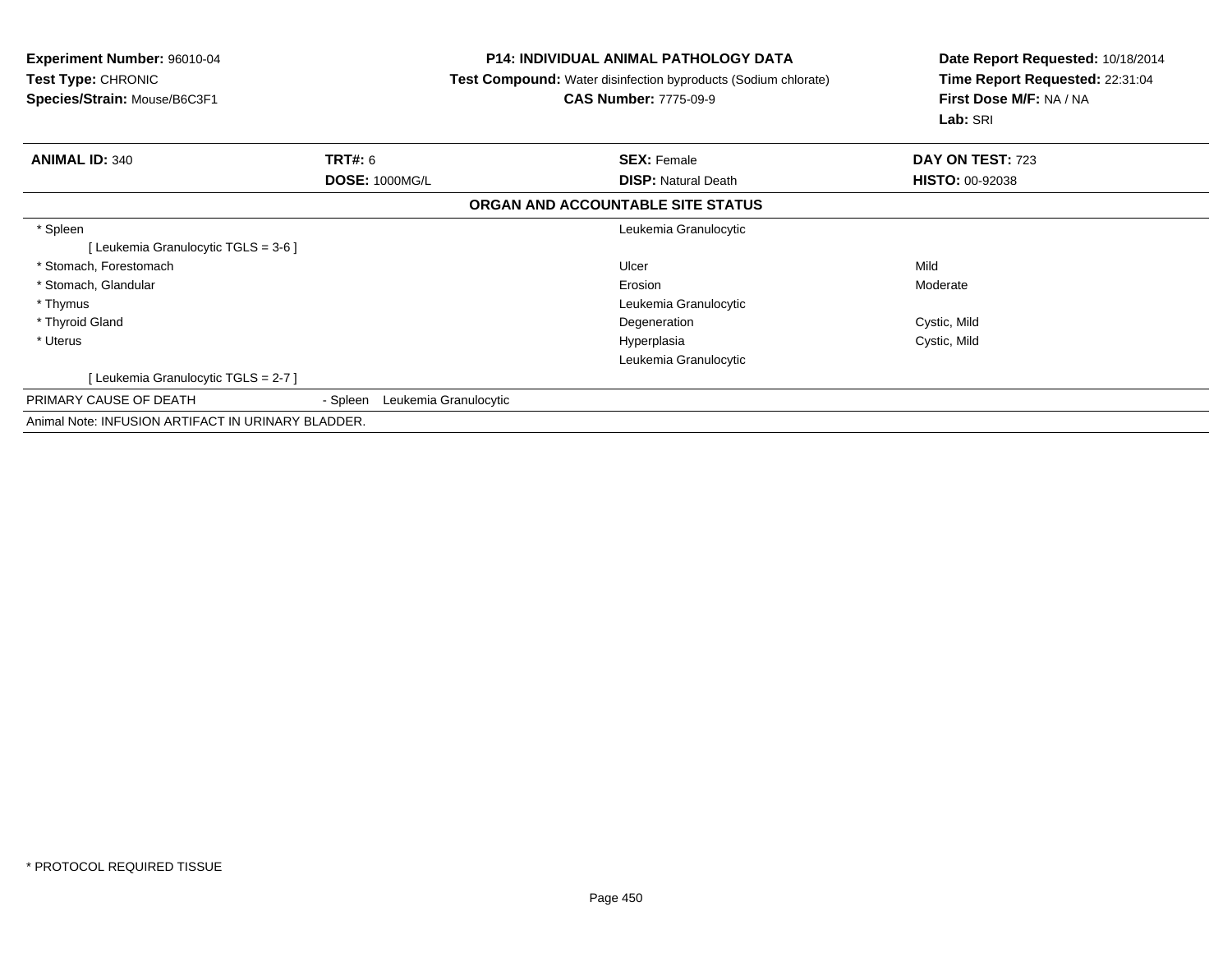#### **P14: INDIVIDUAL ANIMAL PATHOLOGY DATA**

**Test Compound:** Water disinfection byproducts (Sodium chlorate)

## **CAS Number:** 7775-09-9

| <b>ANIMAL ID: 341</b>                              | <b>TRT#: 6</b>              | <b>SEX: Female</b>                | DAY ON TEST: 737           |
|----------------------------------------------------|-----------------------------|-----------------------------------|----------------------------|
|                                                    | <b>DOSE: 1000MG/L</b>       | <b>DISP: Terminal Sacrifice</b>   | <b>HISTO: 00-92039</b>     |
|                                                    |                             | ORGAN AND ACCOUNTABLE SITE STATUS |                            |
| <b>NORMAL</b>                                      |                             |                                   |                            |
| * Adrenal Cortex                                   | * Adrenal Medulla           | * Bone Marrow                     | * Brain                    |
| * Clitoral Gland                                   | * Esophagus                 | * Eye                             | * Gallbladder              |
| * Harderian Gland                                  | * Heart                     | * Intestine Large, Cecum          | * Intestine Large, Colon   |
| * Intestine Large, Rectum                          | * Intestine Small, Duodenum | * Intestine Small, Ileum          | * Intestine Small, Jejunum |
| * Islets, Pancreatic                               | * Lung                      | * Mammary Gland                   | * Nose                     |
| * Pancreas                                         | * Parathyroid Gland         | * Pituitary Gland                 | * Skin                     |
| * Stomach, Forestomach                             | * Stomach, Glandular        | * Thymus                          | * Trachea                  |
| <b>OBSERVATIONS</b>                                |                             |                                   |                            |
| * Bone                                             |                             | Hyperostosis                      | Mild                       |
| * Kidney                                           |                             | Hyperplasia                       | Lymphoid, Mild             |
| * Liver                                            |                             | Hyperplasia                       | Lymphoid, Mild             |
| * Lymph Node, Mandibular                           |                             | Hyperplasia                       | Lymphoid, Mild             |
|                                                    |                             | Pigmentation                      | Mild                       |
| * Lymph Node, Mesenteric                           |                             | Hyperplasia                       | Lymphoid, Moderate         |
| * Ovary                                            |                             | Granulosa Cell Tumor Benign       |                            |
|                                                    |                             | Thrombosis                        |                            |
| [ Granulosa Cell Tumor Benign TGLS = 2-7 ]         |                             |                                   |                            |
| * Salivary Glands                                  |                             | Hyperplasia                       | Lymphoid, Mild             |
| * Spleen                                           |                             | Hematopoietic Cell Proliferation  | Mild                       |
| * Thyroid Gland                                    |                             | Degeneration                      | Cystic, Moderate           |
| * Urinary Bladder                                  |                             | Hyperplasia                       | Lymphoid, Mild             |
| * Uterus                                           |                             | Hyperplasia                       | Cystic, Moderate           |
|                                                    |                             | Leiomyosarcoma                    |                            |
| [Hyperplasia TGLS = 1-7]                           |                             |                                   |                            |
| [ Leiomyosarcoma TGLS = 3-7 ]                      |                             |                                   |                            |
| PRIMARY CAUSE OF DEATH                             |                             |                                   |                            |
| Animal Note: INFUSION ARTIFACT IN URINARY BLADDER. |                             |                                   |                            |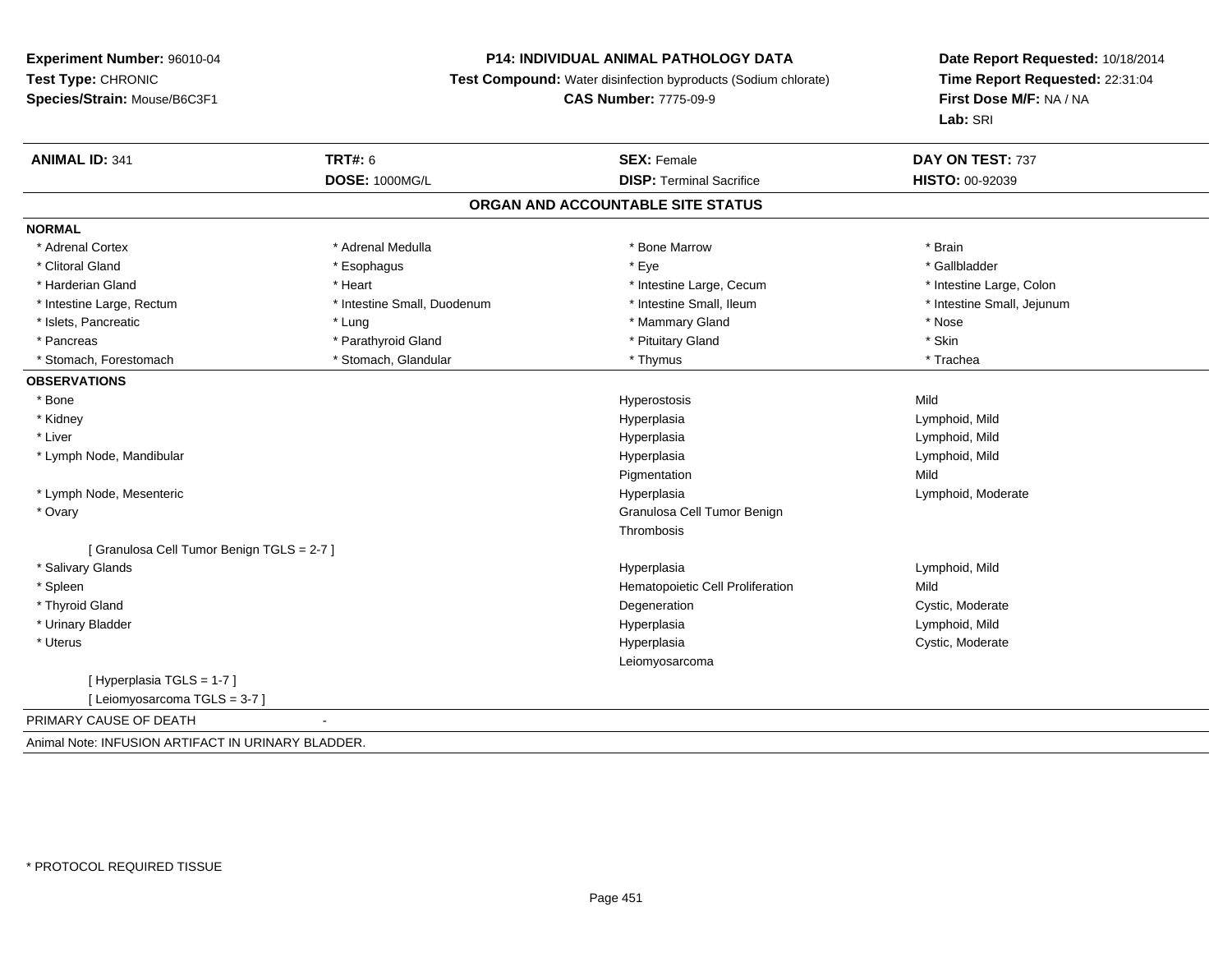#### **P14: INDIVIDUAL ANIMAL PATHOLOGY DATA**

**Test Compound:** Water disinfection byproducts (Sodium chlorate)

**CAS Number:** 7775-09-9

| <b>ANIMAL ID: 342</b>                                                 | <b>TRT#: 6</b>                    | <b>SEX: Female</b>               | DAY ON TEST: 737            |  |  |  |  |  |
|-----------------------------------------------------------------------|-----------------------------------|----------------------------------|-----------------------------|--|--|--|--|--|
|                                                                       | <b>DOSE: 1000MG/L</b>             | <b>DISP: Terminal Sacrifice</b>  | HISTO: 00-92040             |  |  |  |  |  |
|                                                                       | ORGAN AND ACCOUNTABLE SITE STATUS |                                  |                             |  |  |  |  |  |
| <b>NORMAL</b>                                                         |                                   |                                  |                             |  |  |  |  |  |
| * Adrenal Cortex                                                      | * Adrenal Medulla                 | * Brain                          | * Clitoral Gland            |  |  |  |  |  |
| * Esophagus                                                           | * Eye                             | * Gallbladder                    | * Heart                     |  |  |  |  |  |
| * Intestine Large, Cecum                                              | * Intestine Large, Colon          | * Intestine Large, Rectum        | * Intestine Small, Duodenum |  |  |  |  |  |
| * Intestine Small, Ileum                                              | * Intestine Small, Jejunum        | * Islets, Pancreatic             | * Mammary Gland             |  |  |  |  |  |
| * Nose                                                                | * Pancreas                        | * Parathyroid Gland              | * Pituitary Gland           |  |  |  |  |  |
| * Skin                                                                | * Stomach, Glandular              | * Trachea                        | * Urinary Bladder           |  |  |  |  |  |
| * Uterus                                                              |                                   |                                  |                             |  |  |  |  |  |
| <b>OBSERVATIONS</b>                                                   |                                   |                                  |                             |  |  |  |  |  |
| * Bone                                                                |                                   | Hyperostosis                     | Mild                        |  |  |  |  |  |
| * Bone Marrow                                                         |                                   | Hyperplasia                      | Mild                        |  |  |  |  |  |
| * Harderian Gland                                                     |                                   | Lymphoma Malignant               |                             |  |  |  |  |  |
| * Kidney                                                              |                                   | Hyperplasia                      | Lymphoid, Moderate          |  |  |  |  |  |
| * Liver                                                               |                                   | Hepatocellular Adenoma           | Multiple                    |  |  |  |  |  |
|                                                                       |                                   | Hepatocellular Carcinoma         |                             |  |  |  |  |  |
|                                                                       |                                   | <b>Infiltration Cellular</b>     | Mixed Cell, Mild            |  |  |  |  |  |
| [ Hepatocellular Adenoma TGLS = 3-6 ]                                 |                                   |                                  |                             |  |  |  |  |  |
| [ Hepatocellular Carcinoma TGLS = 3-6 ]                               |                                   |                                  |                             |  |  |  |  |  |
| * Lung                                                                | Alveolar Epith                    | Hyperplasia                      | Minimal                     |  |  |  |  |  |
| Lymph Node                                                            | Inguinal                          | Lymphoma Malignant               |                             |  |  |  |  |  |
| [ Lymphoma Malignant TGLS = 5-23 ]                                    |                                   |                                  |                             |  |  |  |  |  |
| * Lymph Node, Mandibular                                              |                                   | Lymphoma Malignant               |                             |  |  |  |  |  |
| * Lymph Node, Mesenteric                                              |                                   | Hyperplasia                      | Lymphoid, Marked            |  |  |  |  |  |
| Mesentery                                                             |                                   | Lymphoma Malignant               |                             |  |  |  |  |  |
|                                                                       | Fat                               | Necrosis                         | Moderate                    |  |  |  |  |  |
| [ Lymphoma Malignant TGLS = 2-22 ]<br>[ Necrosis TGLS = $1-21,6-24$ ] |                                   |                                  |                             |  |  |  |  |  |
| * Ovary                                                               |                                   | Angiectasis                      | Mild                        |  |  |  |  |  |
|                                                                       | Follicle                          | Hemorrhage                       | Mild                        |  |  |  |  |  |
| * Salivary Glands                                                     |                                   | Lymphoma Malignant               |                             |  |  |  |  |  |
| * Spleen                                                              |                                   | Hematopoietic Cell Proliferation | Moderate                    |  |  |  |  |  |
|                                                                       |                                   |                                  |                             |  |  |  |  |  |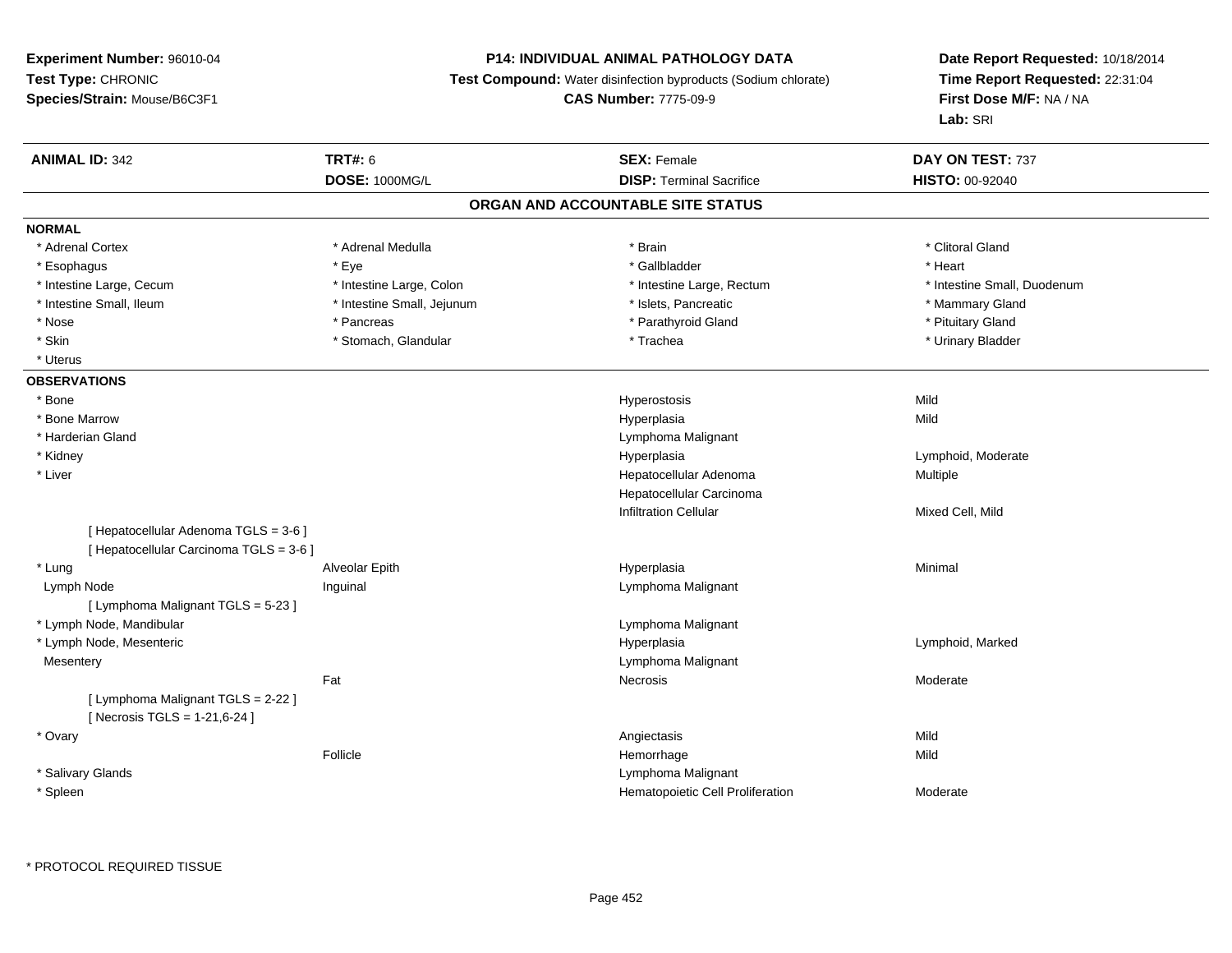| <b>Experiment Number: 96010-04</b><br><b>Test Type: CHRONIC</b><br>Species/Strain: Mouse/B6C3F1 |                                                                                 | <b>P14: INDIVIDUAL ANIMAL PATHOLOGY DATA</b><br>Test Compound: Water disinfection byproducts (Sodium chlorate)<br><b>CAS Number: 7775-09-9</b> | Date Report Requested: 10/18/2014<br>Time Report Requested: 22:31:04<br>First Dose M/F: NA / NA<br>Lab: SRI |  |
|-------------------------------------------------------------------------------------------------|---------------------------------------------------------------------------------|------------------------------------------------------------------------------------------------------------------------------------------------|-------------------------------------------------------------------------------------------------------------|--|
| <b>ANIMAL ID: 342</b>                                                                           | <b>TRT#: 6</b>                                                                  | <b>SEX: Female</b>                                                                                                                             | DAY ON TEST: 737                                                                                            |  |
|                                                                                                 | <b>DOSE: 1000MG/L</b>                                                           | <b>DISP:</b> Terminal Sacrifice                                                                                                                | <b>HISTO: 00-92040</b>                                                                                      |  |
|                                                                                                 |                                                                                 | ORGAN AND ACCOUNTABLE SITE STATUS                                                                                                              |                                                                                                             |  |
|                                                                                                 |                                                                                 | Lymphoma Malignant                                                                                                                             |                                                                                                             |  |
|                                                                                                 |                                                                                 | Pigmentation                                                                                                                                   | Moderate                                                                                                    |  |
| * Stomach, Forestomach                                                                          | Epithelium                                                                      | Hyperplasia                                                                                                                                    | Moderate                                                                                                    |  |
|                                                                                                 |                                                                                 | Ulcer                                                                                                                                          | Mild                                                                                                        |  |
|                                                                                                 | Note: FORESTOMACH HYPERPLASIA PRESENT ON SLIDES 4 AND 25.                       |                                                                                                                                                |                                                                                                             |  |
| [Hyperplasia TGLS = 7-25 ]                                                                      |                                                                                 |                                                                                                                                                |                                                                                                             |  |
| * Thymus                                                                                        |                                                                                 | Lymphoma Malignant                                                                                                                             |                                                                                                             |  |
| [Lymphoma Malignant TGLS = 4-2]                                                                 |                                                                                 |                                                                                                                                                |                                                                                                             |  |
| * Thyroid Gland                                                                                 | <b>Follicular Cel</b>                                                           | Hypertrophy                                                                                                                                    | Minimal                                                                                                     |  |
| PRIMARY CAUSE OF DEATH                                                                          | $\overline{\phantom{a}}$                                                        |                                                                                                                                                |                                                                                                             |  |
|                                                                                                 | Animal Note: SECTION OF CECUM PRESENT ON SLIDE 10 ALONG WITH ONE ADRENAL GLAND. |                                                                                                                                                |                                                                                                             |  |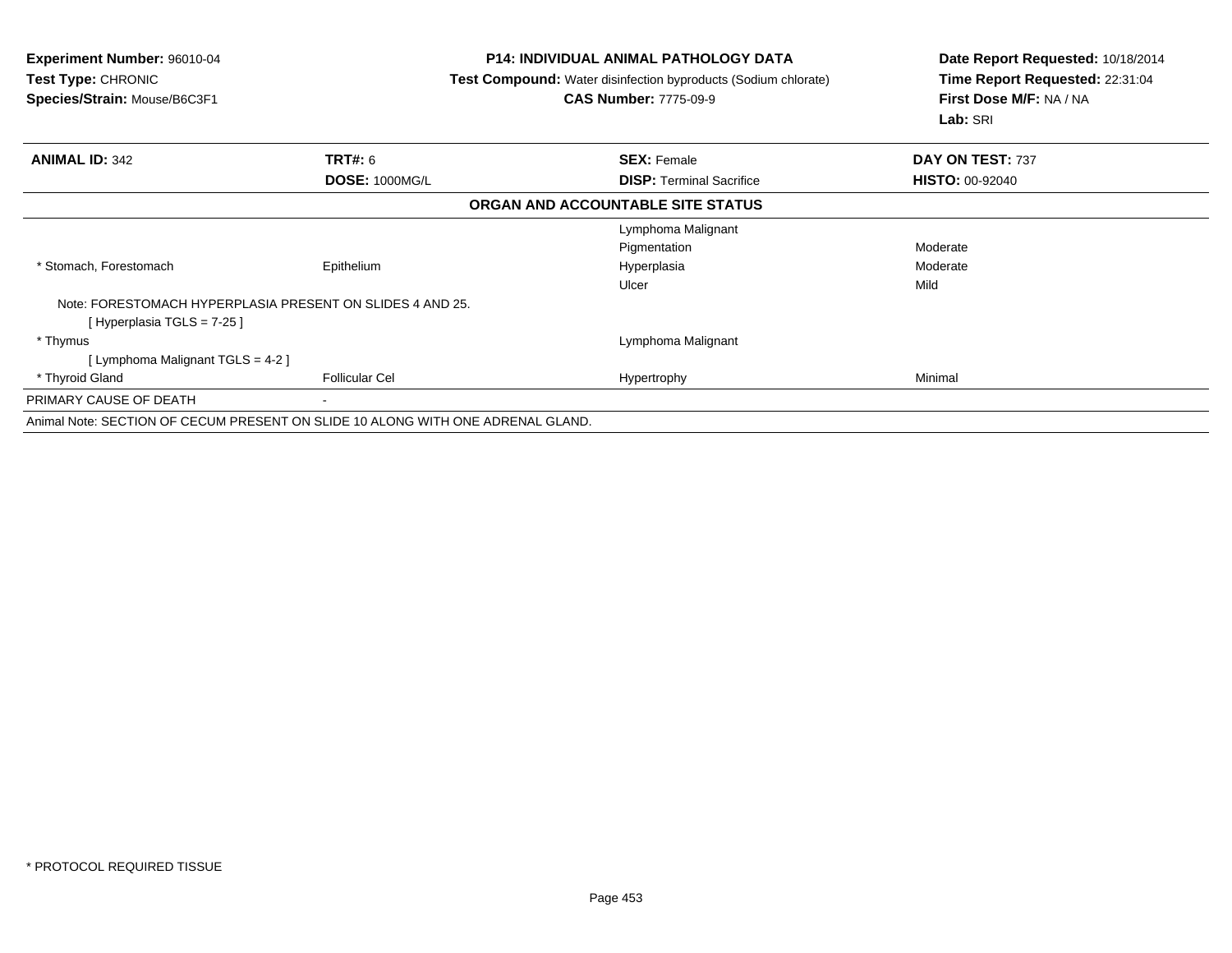## **P14: INDIVIDUAL ANIMAL PATHOLOGY DATA**

**Test Compound:** Water disinfection byproducts (Sodium chlorate)

**CAS Number:** 7775-09-9

| <b>ANIMAL ID: 343</b>                           | <b>TRT#: 6</b>                                                                      | <b>SEX: Female</b>                       | DAY ON TEST: 618            |  |  |  |  |
|-------------------------------------------------|-------------------------------------------------------------------------------------|------------------------------------------|-----------------------------|--|--|--|--|
|                                                 | DOSE: 1000MG/L                                                                      | <b>DISP:</b> Moribund Sacrifice          | HISTO: 00-89096             |  |  |  |  |
| ORGAN AND ACCOUNTABLE SITE STATUS               |                                                                                     |                                          |                             |  |  |  |  |
| <b>NORMAL</b>                                   |                                                                                     |                                          |                             |  |  |  |  |
| * Adrenal Medulla                               | * Bone                                                                              | * Brain                                  | * Clitoral Gland            |  |  |  |  |
| * Esophagus                                     | * Eye                                                                               | * Gallbladder                            | * Harderian Gland           |  |  |  |  |
| * Intestine Large, Cecum                        | * Intestine Large, Colon                                                            | * Intestine Large, Rectum                | * Intestine Small, Duodenum |  |  |  |  |
| * Intestine Small, Ileum                        | * Intestine Small, Jejunum                                                          | * Islets, Pancreatic                     | * Kidney                    |  |  |  |  |
| * Lymph Node, Mandibular                        | * Lymph Node, Mesenteric                                                            | * Nose                                   | * Ovary                     |  |  |  |  |
| * Pancreas                                      | * Parathyroid Gland                                                                 | * Salivary Glands                        | * Skin                      |  |  |  |  |
| * Stomach, Forestomach                          | * Stomach, Glandular                                                                | * Thymus                                 | * Trachea                   |  |  |  |  |
| * Urinary Bladder                               | * Uterus                                                                            |                                          |                             |  |  |  |  |
| <b>OBSERVATIONS</b>                             |                                                                                     |                                          |                             |  |  |  |  |
| * Adrenal Cortex                                |                                                                                     | <b>Accessory Adrenal Cortical Nodule</b> | Moderate                    |  |  |  |  |
| * Bone Marrow                                   |                                                                                     | Hyperplasia                              | Moderate                    |  |  |  |  |
| * Heart                                         |                                                                                     | Lymphoma Malignant                       |                             |  |  |  |  |
| * Liver                                         |                                                                                     | Hepatocellular Adenoma                   |                             |  |  |  |  |
|                                                 |                                                                                     | Lymphoma Malignant                       |                             |  |  |  |  |
| [ Hepatocellular Adenoma TGLS = 4-22 ]          |                                                                                     |                                          |                             |  |  |  |  |
| * Lung                                          |                                                                                     | Lymphoma Malignant                       |                             |  |  |  |  |
| [ Lymphoma Malignant TGLS = 3-2 ]               |                                                                                     |                                          |                             |  |  |  |  |
| * Mammary Gland                                 |                                                                                     | Hyperplasia                              | Mild                        |  |  |  |  |
| Mesentery                                       | Fat                                                                                 | Necrosis                                 | Marked                      |  |  |  |  |
| [ Necrosis TGLS = $1-21$ ]                      |                                                                                     |                                          |                             |  |  |  |  |
| * Pituitary Gland                               |                                                                                     | Lymphoma Malignant                       |                             |  |  |  |  |
| * Spleen                                        |                                                                                     | Hematopoietic Cell Proliferation         | Mild                        |  |  |  |  |
|                                                 |                                                                                     | Lymphoma Malignant                       |                             |  |  |  |  |
|                                                 | Note: THE MALIGNANT LYMPHOMA IS AN UNDIFFERENTIATED TYPE (LARGE, ANAPLASTIC CELLS). |                                          |                             |  |  |  |  |
| [ Hematopoietic Cell Proliferation TGLS = 2-6 ] |                                                                                     |                                          |                             |  |  |  |  |
| [ Lymphoma Malignant TGLS = 2-6 ]               |                                                                                     |                                          |                             |  |  |  |  |
| * Thyroid Gland                                 |                                                                                     | Degeneration                             | Cystic, Mild                |  |  |  |  |
|                                                 | Follicular Cel                                                                      | Hypertrophy                              | Minimal                     |  |  |  |  |
| * Urin Bladder                                  |                                                                                     |                                          |                             |  |  |  |  |
| Note: INFUSION ARTIFACT IN URINARY BLADDER.     |                                                                                     |                                          |                             |  |  |  |  |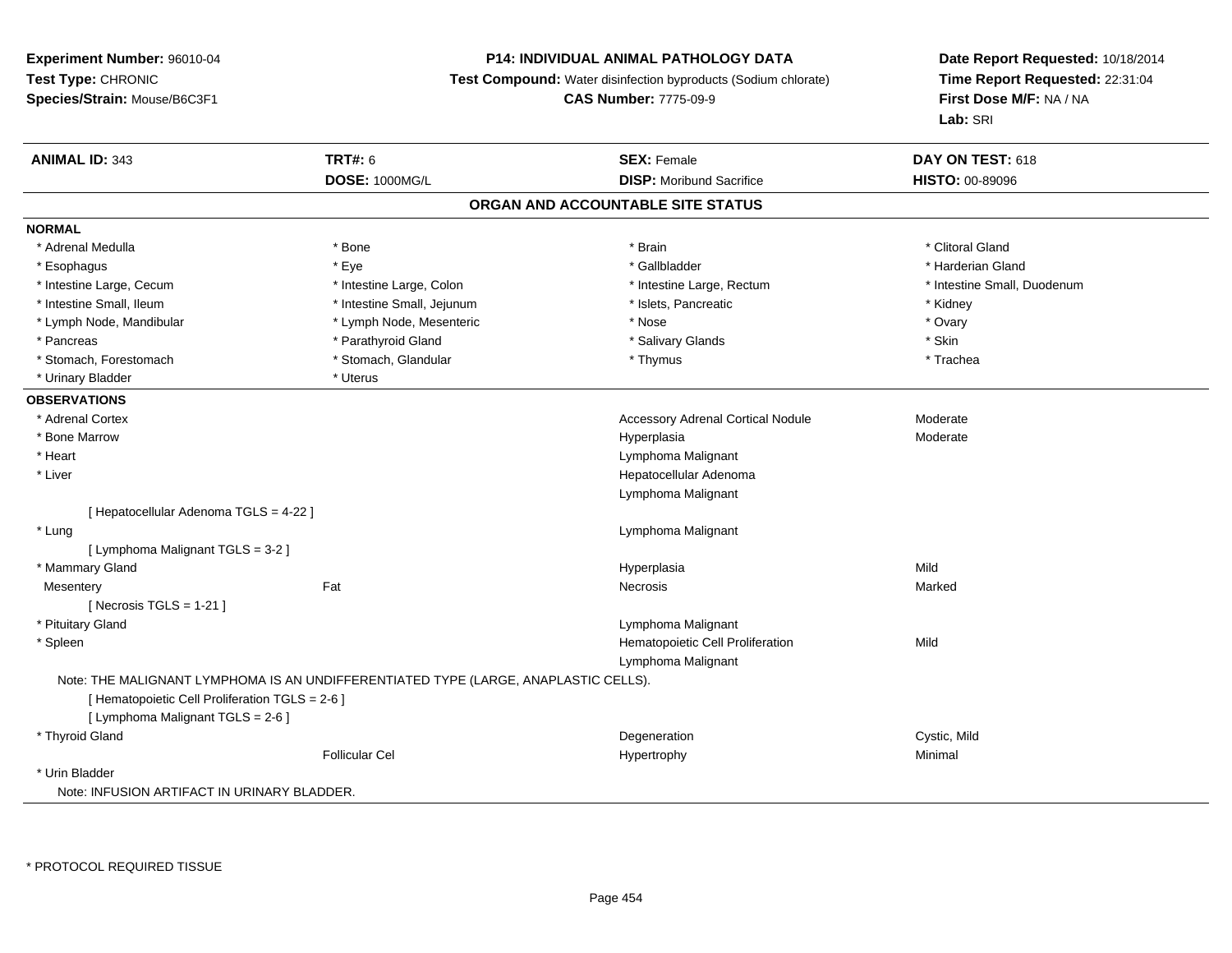| <b>Experiment Number: 96010-04</b><br>Test Type: CHRONIC<br>Species/Strain: Mouse/B6C3F1 | <b>P14: INDIVIDUAL ANIMAL PATHOLOGY DATA</b><br><b>Test Compound:</b> Water disinfection byproducts (Sodium chlorate)<br><b>CAS Number: 7775-09-9</b> |                                   | Date Report Requested: 10/18/2014<br>Time Report Requested: 22:31:04<br>First Dose M/F: NA / NA<br>Lab: SRI |
|------------------------------------------------------------------------------------------|-------------------------------------------------------------------------------------------------------------------------------------------------------|-----------------------------------|-------------------------------------------------------------------------------------------------------------|
| <b>ANIMAL ID: 343</b>                                                                    | <b>TRT#: 6</b>                                                                                                                                        | <b>SEX:</b> Female                | <b>DAY ON TEST: 618</b>                                                                                     |
|                                                                                          | <b>DOSE: 1000MG/L</b>                                                                                                                                 | <b>DISP:</b> Moribund Sacrifice   | <b>HISTO: 00-89096</b>                                                                                      |
|                                                                                          |                                                                                                                                                       | ORGAN AND ACCOUNTABLE SITE STATUS |                                                                                                             |
| PRIMARY CAUSE OF DEATH                                                                   | Lymphoma Malignant<br>- Spleen                                                                                                                        |                                   |                                                                                                             |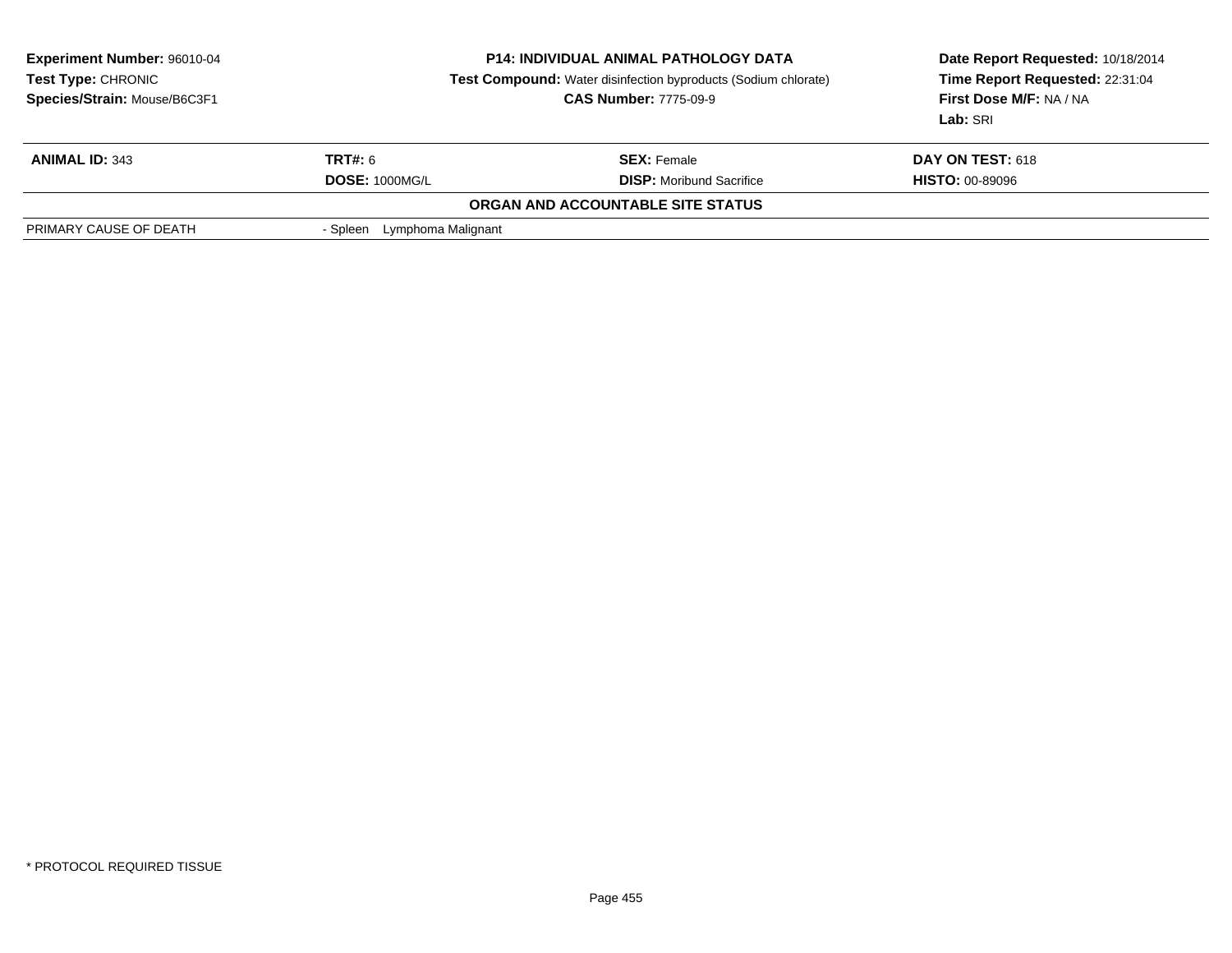#### **P14: INDIVIDUAL ANIMAL PATHOLOGY DATA**

**Test Compound:** Water disinfection byproducts (Sodium chlorate)

#### **CAS Number:** 7775-09-9

**Date Report Requested:** 10/18/2014**Time Report Requested:** 22:31:04**First Dose M/F:** NA / NA**Lab:** SRI

| <b>ANIMAL ID: 344</b>                                            | <b>TRT#: 6</b><br>DOSE: 1000MG/L | <b>SEX: Female</b><br><b>DISP: Terminal Sacrifice</b> | DAY ON TEST: 737<br><b>HISTO: 00-92041</b> |  |  |
|------------------------------------------------------------------|----------------------------------|-------------------------------------------------------|--------------------------------------------|--|--|
| ORGAN AND ACCOUNTABLE SITE STATUS                                |                                  |                                                       |                                            |  |  |
| <b>NORMAL</b>                                                    |                                  |                                                       |                                            |  |  |
| * Adrenal Cortex                                                 | * Adrenal Medulla                | * Bone                                                | * Bone Marrow                              |  |  |
| * Brain                                                          | * Clitoral Gland                 | * Esophagus                                           | * Eve                                      |  |  |
| * Gallbladder                                                    | * Harderian Gland                | * Heart                                               | * Intestine Large, Cecum                   |  |  |
| * Intestine Large, Colon                                         | * Intestine Large, Rectum        | * Intestine Small, Duodenum                           | * Intestine Small, Ileum                   |  |  |
| * Intestine Small, Jejunum                                       | * Islets, Pancreatic             | * Lung                                                | * Lymph Node, Mesenteric                   |  |  |
| * Mammary Gland                                                  | Mesentery                        | * Nose                                                | * Pancreas                                 |  |  |
| * Parathyroid Gland                                              | * Salivary Glands                | * Skin                                                | * Stomach, Forestomach                     |  |  |
| * Stomach, Glandular                                             | * Thymus                         | * Trachea                                             | * Urinary Bladder                          |  |  |
| <b>OBSERVATIONS</b>                                              |                                  |                                                       |                                            |  |  |
| * Kidney                                                         |                                  | Nephropathy                                           | Minimal                                    |  |  |
| * Liver                                                          |                                  | <b>Eosinophilic Focus</b>                             |                                            |  |  |
|                                                                  |                                  | Hepatocellular Adenoma                                | Multiple                                   |  |  |
| [ Hepatocellular Adenoma TGLS = 3-22 ]                           |                                  |                                                       |                                            |  |  |
| * Lymph Node, Mandibular                                         |                                  | Pigmentation                                          | Mild                                       |  |  |
| * Ovary                                                          | Granulosa Cell                   | Hyperplasia                                           | Moderate                                   |  |  |
| * Pituitary Gland                                                | <b>Pars Distalis</b>             | Hyperplasia                                           | Focal, Moderate                            |  |  |
| * Spleen                                                         |                                  | Hematopoietic Cell Proliferation                      | Mild                                       |  |  |
|                                                                  |                                  | Lymphoma Malignant                                    |                                            |  |  |
|                                                                  |                                  | Pigmentation                                          | Moderate                                   |  |  |
| [ Hematopoietic Cell Proliferation TGLS = 3-6 ]                  |                                  |                                                       |                                            |  |  |
| [ Lymphoma Malignant TGLS = 2-6 ]                                |                                  |                                                       |                                            |  |  |
| * Thyroid Gland                                                  |                                  | Degeneration                                          | Cystic, Mild                               |  |  |
| * Uterus                                                         |                                  | Hyperplasia                                           | Cystic, Moderate                           |  |  |
| [Hyperplasia TGLS = 1-7]                                         |                                  |                                                       |                                            |  |  |
| PRIMARY CAUSE OF DEATH                                           |                                  |                                                       |                                            |  |  |
| Animal Note: BONE MARROW PRESENT WITH SKULL SECTIONS ON SLIDE 9. |                                  |                                                       |                                            |  |  |
|                                                                  |                                  |                                                       |                                            |  |  |

Animal Note: INFUSION ARTIFACT IN URINARY BLADDER.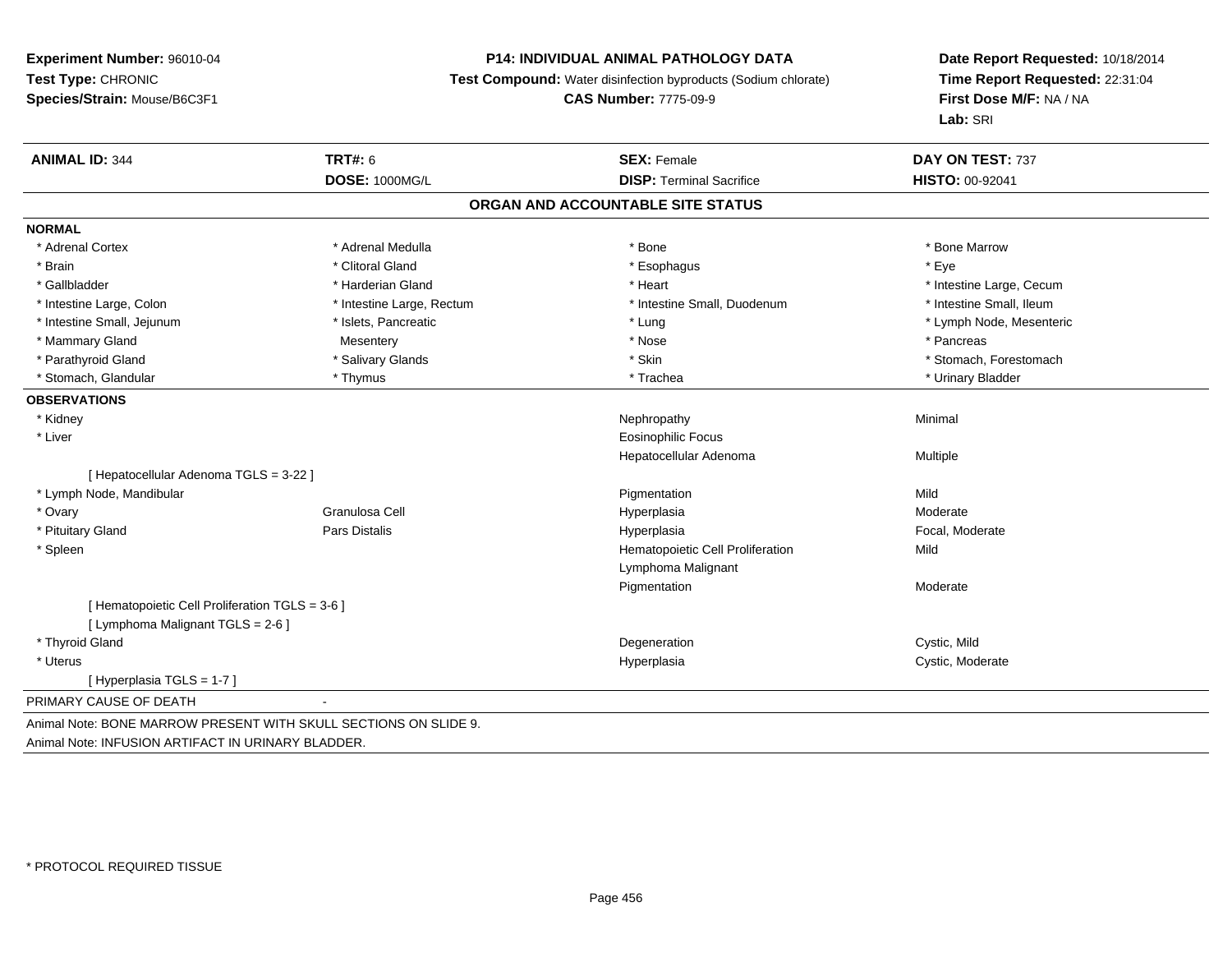#### **P14: INDIVIDUAL ANIMAL PATHOLOGY DATA**

**Test Compound:** Water disinfection byproducts (Sodium chlorate)

**CAS Number:** 7775-09-9

**Date Report Requested:** 10/18/2014**Time Report Requested:** 22:31:04**First Dose M/F:** NA / NA**Lab:** SRI

| <b>ANIMAL ID: 345</b>                    | <b>TRT#: 6</b>            | <b>SEX: Female</b>                | DAY ON TEST: 737         |
|------------------------------------------|---------------------------|-----------------------------------|--------------------------|
|                                          | <b>DOSE: 1000MG/L</b>     | <b>DISP: Terminal Sacrifice</b>   | <b>HISTO: 00-92042</b>   |
|                                          |                           | ORGAN AND ACCOUNTABLE SITE STATUS |                          |
| <b>NORMAL</b>                            |                           |                                   |                          |
| * Adrenal Cortex                         | * Adrenal Medulla         | * Bone                            | * Bone Marrow            |
| * Brain                                  | * Clitoral Gland          | * Esophagus                       | * Eye                    |
| * Gallbladder                            | * Harderian Gland         | * Heart                           | * Intestine Large, Cecum |
| * Intestine Large, Colon                 | * Intestine Large, Rectum | * Intestine Small, Duodenum       | * Intestine Small, Ileum |
| * Intestine Small, Jejunum               | * Kidney                  | * Mammary Gland                   | * Nose                   |
| * Ovary                                  | * Pancreas                | * Parathyroid Gland               | * Pituitary Gland        |
| * Salivary Glands                        | * Skin                    | * Stomach, Forestomach            | * Stomach, Glandular     |
| * Thymus                                 | * Trachea                 | * Urinary Bladder                 |                          |
| <b>INSUFFICIENT TISSUE</b>               |                           |                                   |                          |
| * Lymph Node, Mesenteric                 |                           |                                   |                          |
| <b>OBSERVATIONS</b>                      |                           |                                   |                          |
| * Islets, Pancreatic                     |                           | Hyperplasia                       | Mild                     |
| * Liver                                  |                           | Eosinophilic Focus                |                          |
|                                          |                           | Hepatocellular Carcinoma          |                          |
| [Eosinophilic Focus TGLS = 3-22]         |                           |                                   |                          |
| [ Hepatocellular Carcinoma TGLS = 2-21 ] |                           |                                   |                          |
| * Lung                                   |                           | Hemorrhage                        | Mild                     |
|                                          |                           | Hepatocellular Carcinoma          | Metastatic (Liver)       |
| * Lymph Node, Mandibular                 |                           | Pigmentation                      | Moderate                 |
| * Spleen                                 |                           | Hematopoietic Cell Proliferation  | Marked                   |
|                                          |                           | Lymphoma Malignant                |                          |
|                                          |                           | Pigmentation                      | Moderate                 |
| * Thyroid Gland                          |                           | Degeneration                      | Cystic, Minimal          |
|                                          | <b>Follicular Cel</b>     | Hypertrophy                       | Minimal                  |
| * Uterus                                 |                           | Hyperplasia                       | Cystic, Moderate         |
| [Hyperplasia TGLS = 1-7]                 |                           |                                   |                          |

#### PRIMARY CAUSE OF DEATH-

Animal Note: APPARENT METASTASIS OF HEPATOCELLULAR CARCINOMA TO PARTS OF MESENTERY (SLIDES 7 AND 10); LESIONS APPEAR TO BE UNDIFFERENTIATED HEPATOCELLULARCARCINOMA.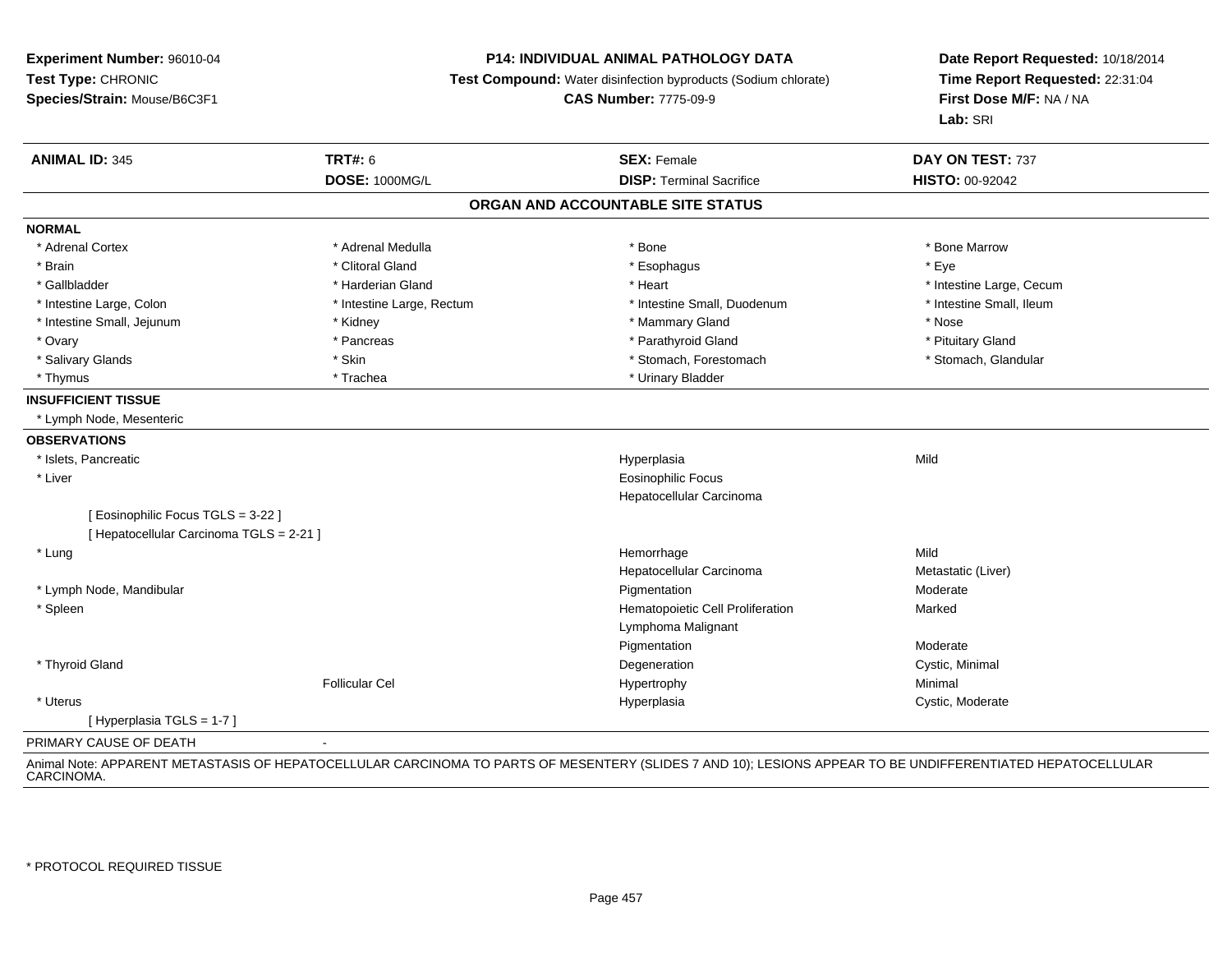## **P14: INDIVIDUAL ANIMAL PATHOLOGY DATA**

**Test Compound:** Water disinfection byproducts (Sodium chlorate)

## **CAS Number:** 7775-09-9

| <b>ANIMAL ID: 346</b>                           | <b>TRT#: 6</b>              | <b>SEX: Female</b>                | DAY ON TEST: 734           |
|-------------------------------------------------|-----------------------------|-----------------------------------|----------------------------|
|                                                 | <b>DOSE: 1000MG/L</b>       | <b>DISP: Terminal Sacrifice</b>   | <b>HISTO: 00-92043</b>     |
|                                                 |                             | ORGAN AND ACCOUNTABLE SITE STATUS |                            |
| <b>NORMAL</b>                                   |                             |                                   |                            |
| * Adrenal Cortex                                | * Adrenal Medulla           | * Bone                            | * Brain                    |
| * Clitoral Gland                                | * Esophagus                 | * Eye                             | * Gallbladder              |
| * Harderian Gland                               | * Heart                     | * Intestine Large, Cecum          | * Intestine Large, Colon   |
| * Intestine Large, Rectum                       | * Intestine Small, Duodenum | * Intestine Small, Ileum          | * Intestine Small, Jejunum |
| * Islets, Pancreatic                            | * Lymph Node, Mandibular    | * Mammary Gland                   | * Nose                     |
| * Ovary                                         | * Pancreas                  | * Parathyroid Gland               | * Pituitary Gland          |
| * Salivary Glands                               | * Skin                      | * Stomach, Forestomach            | * Stomach, Glandular       |
| * Thymus                                        | * Trachea                   | * Urinary Bladder                 |                            |
| <b>OBSERVATIONS</b>                             |                             |                                   |                            |
| * Bone Marrow                                   |                             | Lymphoma Malignant                |                            |
| * Kidney                                        |                             | Lymphoma Malignant                |                            |
| * Liver                                         |                             | <b>Basophilic Focus</b>           |                            |
|                                                 |                             | <b>Eosinophilic Focus</b>         |                            |
|                                                 |                             | Hepatocellular Adenoma            |                            |
|                                                 |                             | Lymphoma Malignant                |                            |
| [Eosinophilic Focus TGLS = 4-22]                |                             |                                   |                            |
| * Lung                                          |                             | Hemorrhage                        | Moderate                   |
|                                                 |                             | Hyperplasia                       | Lymphoid, Mild             |
| * Lymph Node, Mesenteric                        |                             | Lymphoma Malignant                |                            |
| Mesentery                                       | Fat                         | Necrosis                          | Moderate                   |
| [ Necrosis TGLS = $3-21$ ]                      |                             |                                   |                            |
| * Spleen                                        |                             | Hematopoietic Cell Proliferation  | Mild                       |
|                                                 |                             | Lymphoma Malignant                |                            |
|                                                 |                             | Pigmentation                      | Mild                       |
| [ Hematopoietic Cell Proliferation TGLS = 1-6 ] |                             |                                   |                            |
| [ Lymphoma Malignant TGLS = 1-6 ]               |                             |                                   |                            |
| * Thyroid Gland                                 |                             | Degeneration                      | Cystic, Moderate           |
| * Uterus                                        |                             | Hyperplasia                       | Cystic, Marked             |
| [ Hyperplasia TGLS = 2-7 ]                      |                             |                                   |                            |
| PRIMARY CAUSE OF DEATH                          | $\sim$                      |                                   |                            |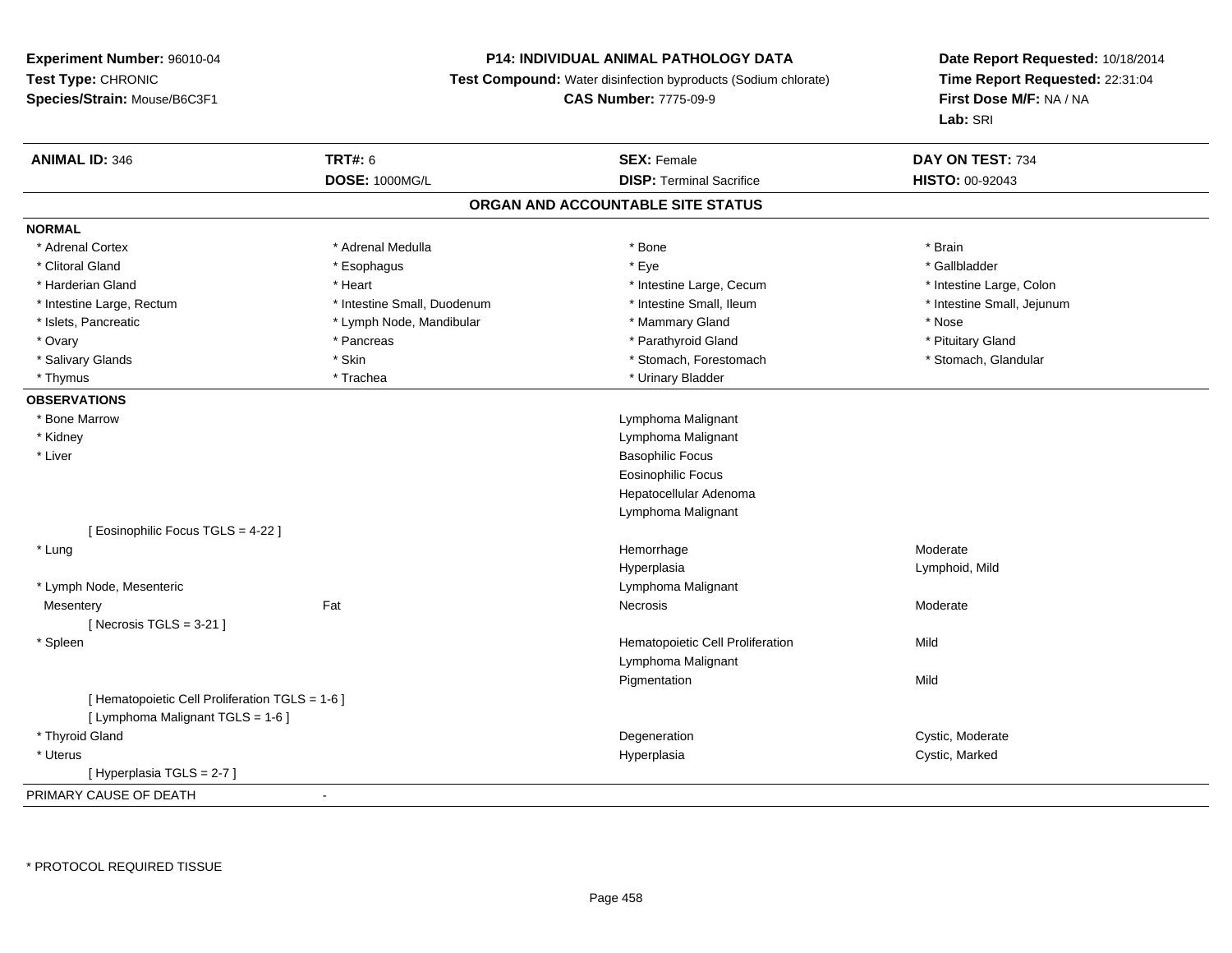| <b>Experiment Number: 96010-04</b><br>Test Type: CHRONIC<br>Species/Strain: Mouse/B6C3F1 | <b>P14: INDIVIDUAL ANIMAL PATHOLOGY DATA</b><br><b>Test Compound:</b> Water disinfection byproducts (Sodium chlorate)<br><b>CAS Number: 7775-09-9</b> |                                   | Date Report Requested: 10/18/2014<br>Time Report Requested: 22:31:04<br>First Dose M/F: NA / NA<br>Lab: SRI |
|------------------------------------------------------------------------------------------|-------------------------------------------------------------------------------------------------------------------------------------------------------|-----------------------------------|-------------------------------------------------------------------------------------------------------------|
| <b>ANIMAL ID: 346</b>                                                                    | <b>TRT#: 6</b>                                                                                                                                        | <b>SEX:</b> Female                | DAY ON TEST: 734                                                                                            |
|                                                                                          | <b>DOSE: 1000MG/L</b>                                                                                                                                 | <b>DISP:</b> Terminal Sacrifice   | <b>HISTO: 00-92043</b>                                                                                      |
|                                                                                          |                                                                                                                                                       | ORGAN AND ACCOUNTABLE SITE STATUS |                                                                                                             |
| Animal Note: INFUSION ARTIFACT IN URINARY BLADDER.                                       |                                                                                                                                                       |                                   |                                                                                                             |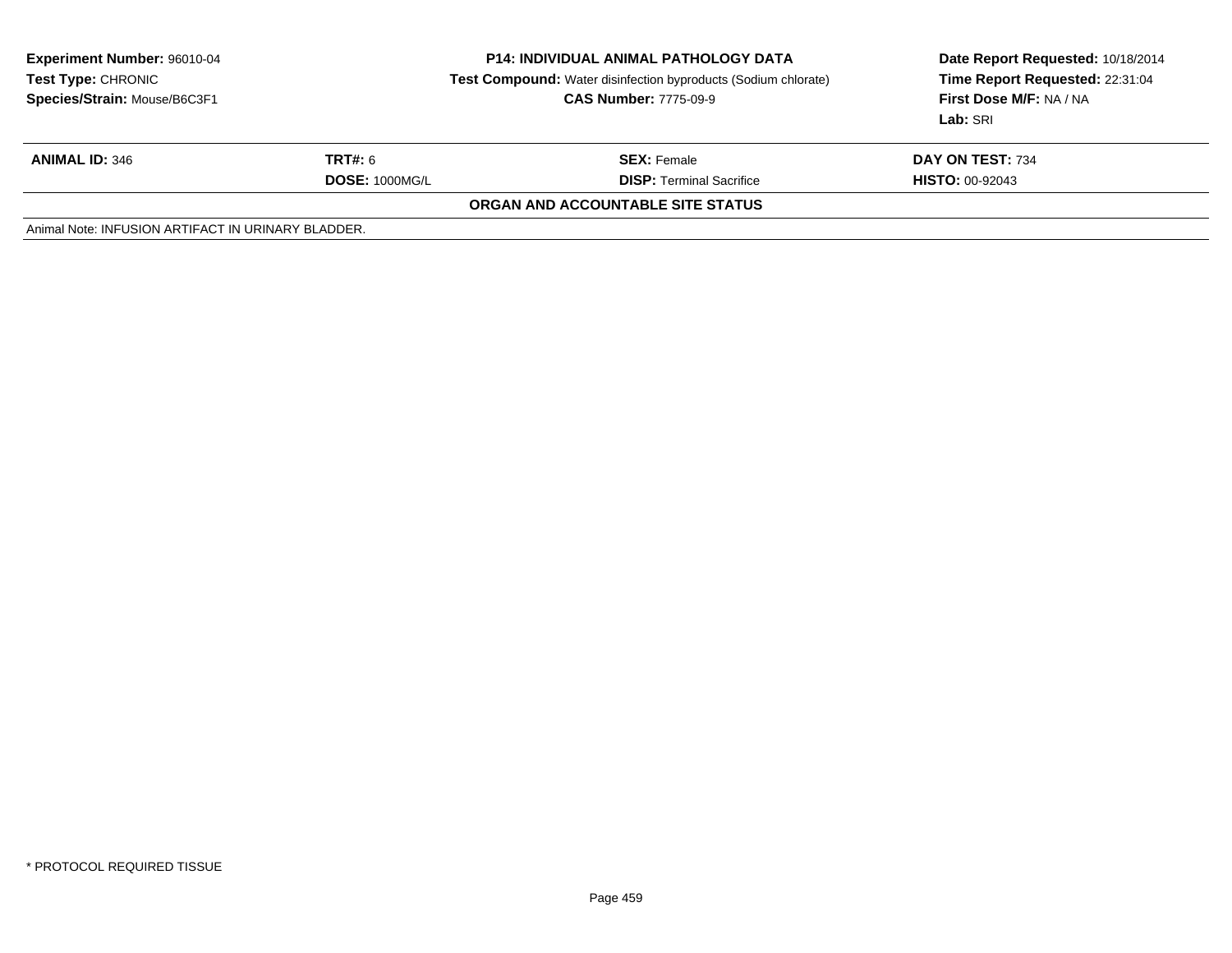#### **P14: INDIVIDUAL ANIMAL PATHOLOGY DATA**

**Test Compound:** Water disinfection byproducts (Sodium chlorate)

#### **CAS Number:** 7775-09-9

| <b>ANIMAL ID: 347</b>              | <b>TRT#: 6</b>           | <b>SEX: Female</b>                | DAY ON TEST: 734          |
|------------------------------------|--------------------------|-----------------------------------|---------------------------|
|                                    | DOSE: 1000MG/L           | <b>DISP: Terminal Sacrifice</b>   | HISTO: 00-92044           |
|                                    |                          | ORGAN AND ACCOUNTABLE SITE STATUS |                           |
| <b>NORMAL</b>                      |                          |                                   |                           |
| * Adrenal Cortex                   | * Adrenal Medulla        | * Bone                            | * Brain                   |
| * Clitoral Gland                   | * Esophagus              | * Eye                             | * Gallbladder             |
| * Heart                            | * Intestine Large, Cecum | * Intestine Large, Colon          | * Intestine Large, Rectum |
| * Intestine Small, Duodenum        | * Intestine Small, Ileum | * Intestine Small, Jejunum        | * Islets, Pancreatic      |
| * Kidney                           | * Mammary Gland          | * Nose                            | * Pancreas                |
| * Parathyroid Gland                | * Pituitary Gland        | * Skin                            | * Stomach, Forestomach    |
| * Stomach, Glandular               | * Trachea                | * Urinary Bladder                 |                           |
| <b>OBSERVATIONS</b>                |                          |                                   |                           |
| * Bone Marrow                      |                          | Hyperplasia                       | Mild                      |
|                                    |                          | Lymphoma Malignant                |                           |
| * Harderian Gland                  |                          | Adenoma                           |                           |
| * Liver                            |                          | Lymphoma Malignant                |                           |
| * Lung                             |                          | Edema                             | Mild                      |
|                                    |                          | Lymphoma Malignant                |                           |
| Lymph Node                         | <b>Iliac</b>             | Lymphoma Malignant                |                           |
|                                    | Mediastinal              | Lymphoma Malignant                |                           |
|                                    | Renal                    | Lymphoma Malignant                |                           |
|                                    |                          | Lymphoma Malignant                |                           |
| [ Lymphoma Malignant TGLS = 8-23 ] |                          |                                   |                           |
| [ Lymphoma Malignant TGLS = 7-22 ] |                          |                                   |                           |
| [ Lymphoma Malignant TGLS = 6-21 ] |                          |                                   |                           |
| [ Lymphoma Malignant TGLS = 5-2 ]  |                          |                                   |                           |
| * Lymph Node, Mandibular           |                          | Lymphoma Malignant                |                           |
| [ Lymphoma Malignant TGLS = 1-8 ]  |                          |                                   |                           |
| * Lymph Node, Mesenteric           |                          | Lymphoma Malignant                |                           |
| [ Lymphoma Malignant TGLS = 4-5 ]  |                          |                                   |                           |
| * Ovary                            |                          | Cyst                              |                           |
| * Salivary Glands                  |                          | Lymphoma Malignant                |                           |
| * Spleen                           |                          | Hematopoietic Cell Proliferation  | Moderate                  |
|                                    |                          | Lymphoma Malignant                |                           |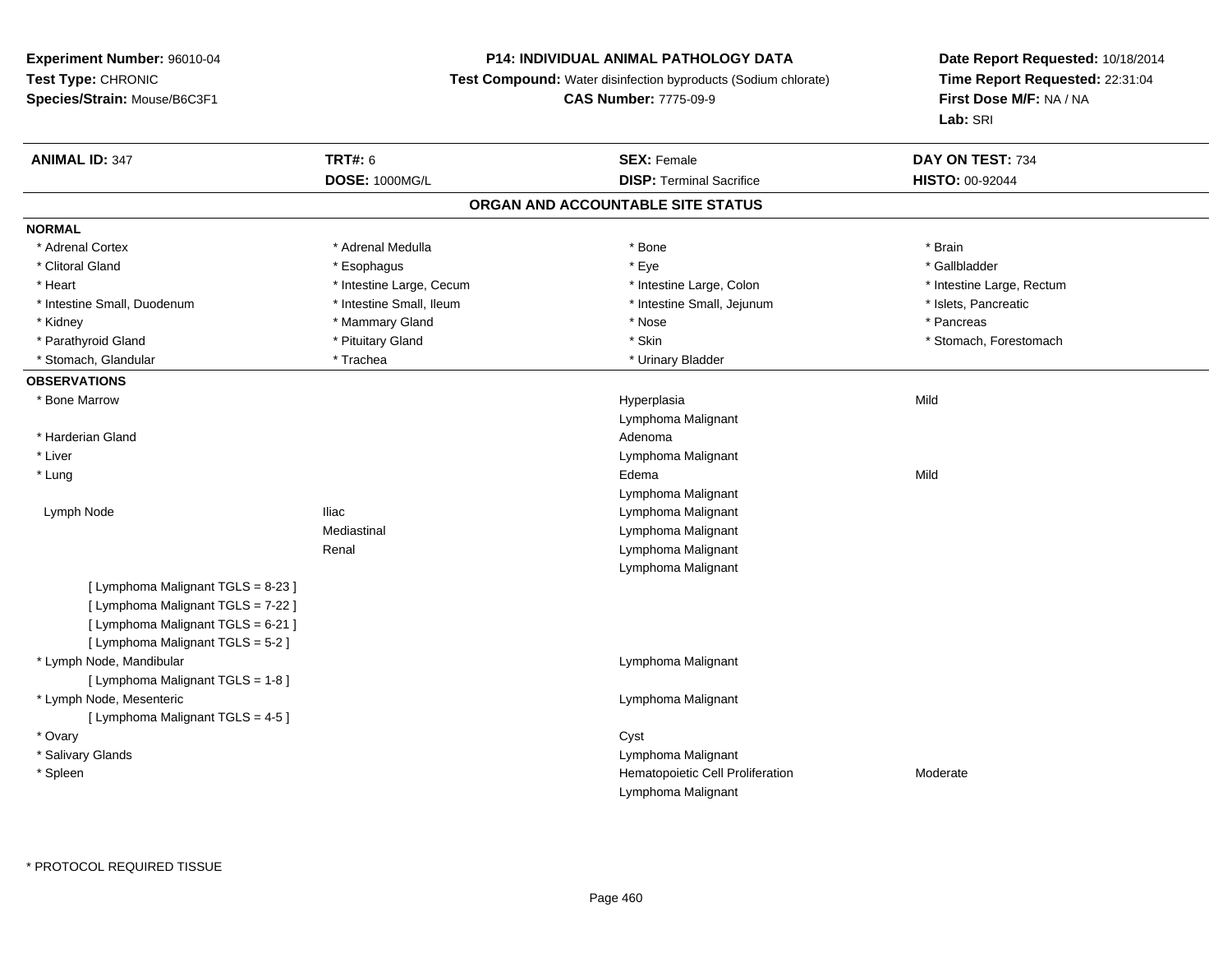| <b>Experiment Number: 96010-04</b><br>Test Type: CHRONIC<br>Species/Strain: Mouse/B6C3F1 |                       | <b>P14: INDIVIDUAL ANIMAL PATHOLOGY DATA</b><br><b>Test Compound:</b> Water disinfection byproducts (Sodium chlorate)<br><b>CAS Number: 7775-09-9</b> | Date Report Requested: 10/18/2014<br>Time Report Requested: 22:31:04<br>First Dose M/F: NA / NA<br>Lab: SRI |  |
|------------------------------------------------------------------------------------------|-----------------------|-------------------------------------------------------------------------------------------------------------------------------------------------------|-------------------------------------------------------------------------------------------------------------|--|
| <b>ANIMAL ID: 347</b>                                                                    | <b>TRT#: 6</b>        | <b>SEX: Female</b>                                                                                                                                    | DAY ON TEST: 734                                                                                            |  |
|                                                                                          | <b>DOSE: 1000MG/L</b> | <b>DISP:</b> Terminal Sacrifice                                                                                                                       | <b>HISTO: 00-92044</b>                                                                                      |  |
|                                                                                          |                       | ORGAN AND ACCOUNTABLE SITE STATUS                                                                                                                     |                                                                                                             |  |
| Hematopoietic Cell Proliferation TGLS = 3-6 ]                                            |                       |                                                                                                                                                       |                                                                                                             |  |
| [Lymphoma Malignant TGLS = 3-6 ]                                                         |                       |                                                                                                                                                       |                                                                                                             |  |
| * Thymus                                                                                 |                       | Lymphoma Malignant                                                                                                                                    |                                                                                                             |  |
| * Thyroid Gland                                                                          |                       | Degeneration                                                                                                                                          | Cystic, Moderate                                                                                            |  |
| * Uterus                                                                                 |                       | Hyperplasia                                                                                                                                           | Cystic, Mild                                                                                                |  |
| [Hyperplasia TGLS = 2-7]                                                                 |                       |                                                                                                                                                       |                                                                                                             |  |
| PRIMARY CAUSE OF DEATH                                                                   |                       |                                                                                                                                                       |                                                                                                             |  |
| Animal Note: INFUSION ARTIFACT IN URINARY BLADDER.                                       |                       |                                                                                                                                                       |                                                                                                             |  |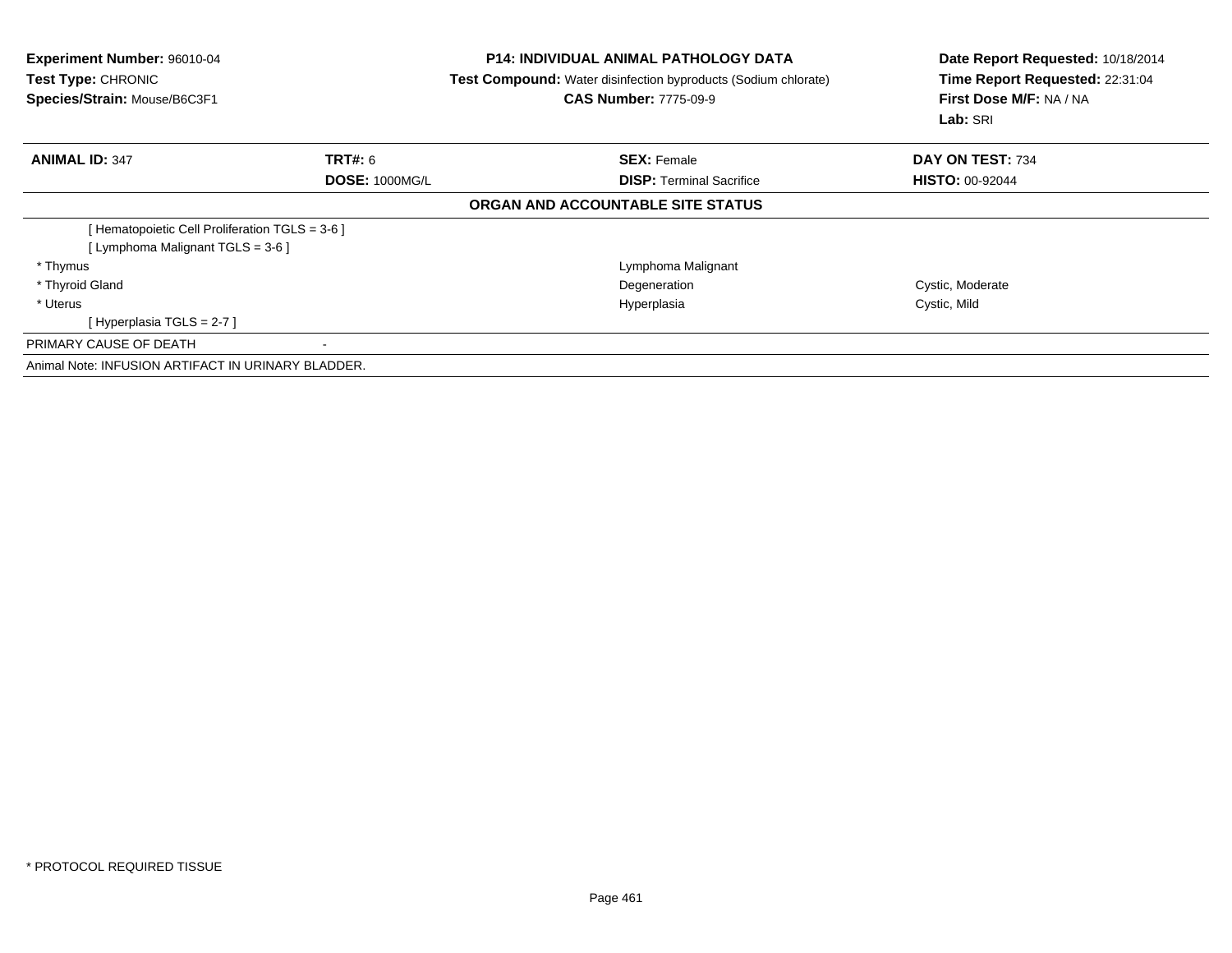## **P14: INDIVIDUAL ANIMAL PATHOLOGY DATA**

**Test Compound:** Water disinfection byproducts (Sodium chlorate)

**CAS Number:** 7775-09-9

| <b>ANIMAL ID: 348</b>                           | <b>TRT#: 6</b>              | <b>SEX: Female</b>                | DAY ON TEST: 734           |  |
|-------------------------------------------------|-----------------------------|-----------------------------------|----------------------------|--|
|                                                 | <b>DOSE: 1000MG/L</b>       | <b>DISP: Terminal Sacrifice</b>   | HISTO: 00-92045            |  |
|                                                 |                             | ORGAN AND ACCOUNTABLE SITE STATUS |                            |  |
| <b>NORMAL</b>                                   |                             |                                   |                            |  |
| * Adrenal Cortex                                | * Adrenal Medulla           | * Bone                            | * Bone Marrow              |  |
| * Brain                                         | * Clitoral Gland            | * Esophagus                       | * Eye                      |  |
| * Gallbladder                                   | * Heart                     | * Intestine Large, Cecum          | * Intestine Large, Colon   |  |
| * Intestine Large, Rectum                       | * Intestine Small, Duodenum | * Intestine Small, Ileum          | * Intestine Small, Jejunum |  |
| * Islets, Pancreatic                            | * Lung                      | * Mammary Gland                   | * Nose                     |  |
| * Ovary                                         | * Pancreas                  | * Skin                            | * Stomach, Forestomach     |  |
| * Stomach, Glandular                            | * Thymus                    | * Trachea                         | * Urinary Bladder          |  |
| <b>MISSING</b>                                  |                             |                                   |                            |  |
| * Parathyroid Gland                             |                             |                                   |                            |  |
| <b>OBSERVATIONS</b>                             |                             |                                   |                            |  |
| * Harderian Gland                               |                             | Adenoma                           |                            |  |
| * Kidney                                        |                             | Infarct                           | Mild                       |  |
| * Liver                                         |                             | <b>Basophilic Focus</b>           |                            |  |
|                                                 |                             | <b>Eosinophilic Focus</b>         |                            |  |
|                                                 |                             | Hepatocellular Adenoma            | Multiple                   |  |
|                                                 |                             | Hepatocellular Carcinoma          |                            |  |
|                                                 |                             | <b>Infiltration Cellular</b>      | Mixed Cell, Mild           |  |
|                                                 | Kupffer Cell                | Pigmentation                      | Mild                       |  |
| [ Hepatocellular Adenoma TGLS = 2-6,4-23,5-24 ] |                             |                                   |                            |  |
| [ Hepatocellular Carcinoma TGLS = 3-22 ]        |                             |                                   |                            |  |
| * Lymph Node, Mandibular                        |                             | Hyperplasia                       | Lymphoid, Mild             |  |
| * Lymph Node, Mesenteric                        |                             | Hyperplasia                       | Lymphoid, Mild             |  |
| Mesentery                                       | Fat                         | Necrosis                          | Moderate                   |  |
| [Necrosis TGLS = 1-21]                          |                             |                                   |                            |  |
| * Pituitary Gland                               | <b>Pars Distalis</b>        | Hyperplasia                       | Focal, Mild                |  |
| * Salivary Glands                               |                             | Hyperplasia                       | Lymphoid, Mild             |  |
| * Spleen                                        |                             | Hematopoietic Cell Proliferation  | Moderate                   |  |
|                                                 |                             | Lymphoma Malignant                |                            |  |
|                                                 |                             | Pigmentation                      | Moderate                   |  |
| * Thyroid Gland                                 |                             | Degeneration                      | Cystic, Mild               |  |
|                                                 |                             |                                   |                            |  |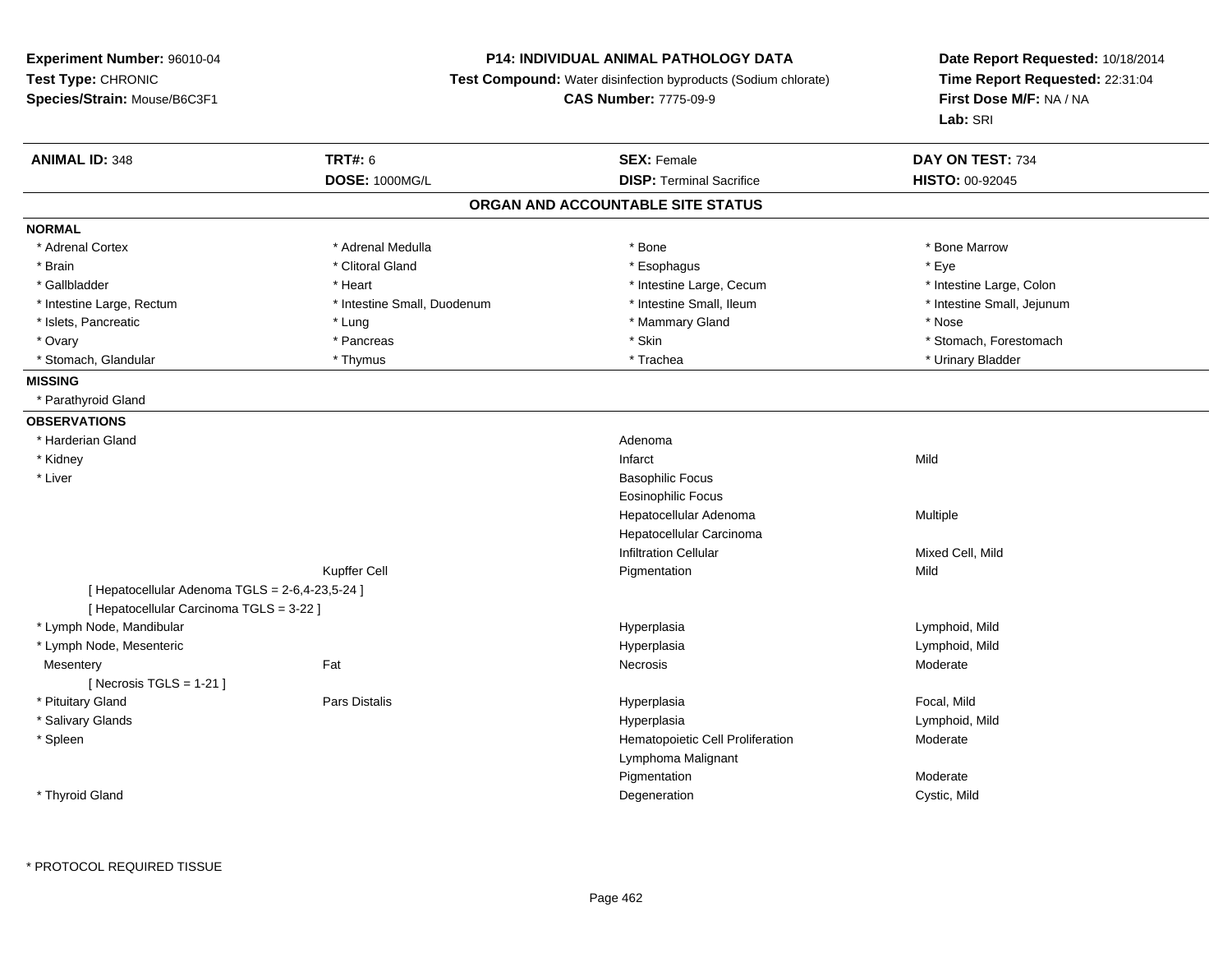| <b>Experiment Number: 96010-04</b><br>Test Type: CHRONIC<br>Species/Strain: Mouse/B6C3F1 | <b>P14: INDIVIDUAL ANIMAL PATHOLOGY DATA</b><br><b>Test Compound:</b> Water disinfection byproducts (Sodium chlorate)<br><b>CAS Number: 7775-09-9</b> |                                   | Date Report Requested: 10/18/2014<br>Time Report Requested: 22:31:04<br>First Dose M/F: NA / NA<br>Lab: SRI |  |
|------------------------------------------------------------------------------------------|-------------------------------------------------------------------------------------------------------------------------------------------------------|-----------------------------------|-------------------------------------------------------------------------------------------------------------|--|
| <b>ANIMAL ID: 348</b>                                                                    | TRT#: 6                                                                                                                                               | <b>SEX: Female</b>                | DAY ON TEST: 734                                                                                            |  |
|                                                                                          | <b>DOSE: 1000MG/L</b>                                                                                                                                 | <b>DISP: Terminal Sacrifice</b>   | <b>HISTO: 00-92045</b>                                                                                      |  |
|                                                                                          |                                                                                                                                                       | ORGAN AND ACCOUNTABLE SITE STATUS |                                                                                                             |  |
| * Uterus                                                                                 |                                                                                                                                                       | Hyperplasia                       | Cystic, Marked                                                                                              |  |
| [Hyperplasia TGLS = $6-7$ ]                                                              |                                                                                                                                                       |                                   |                                                                                                             |  |
| PRIMARY CAUSE OF DEATH                                                                   |                                                                                                                                                       |                                   |                                                                                                             |  |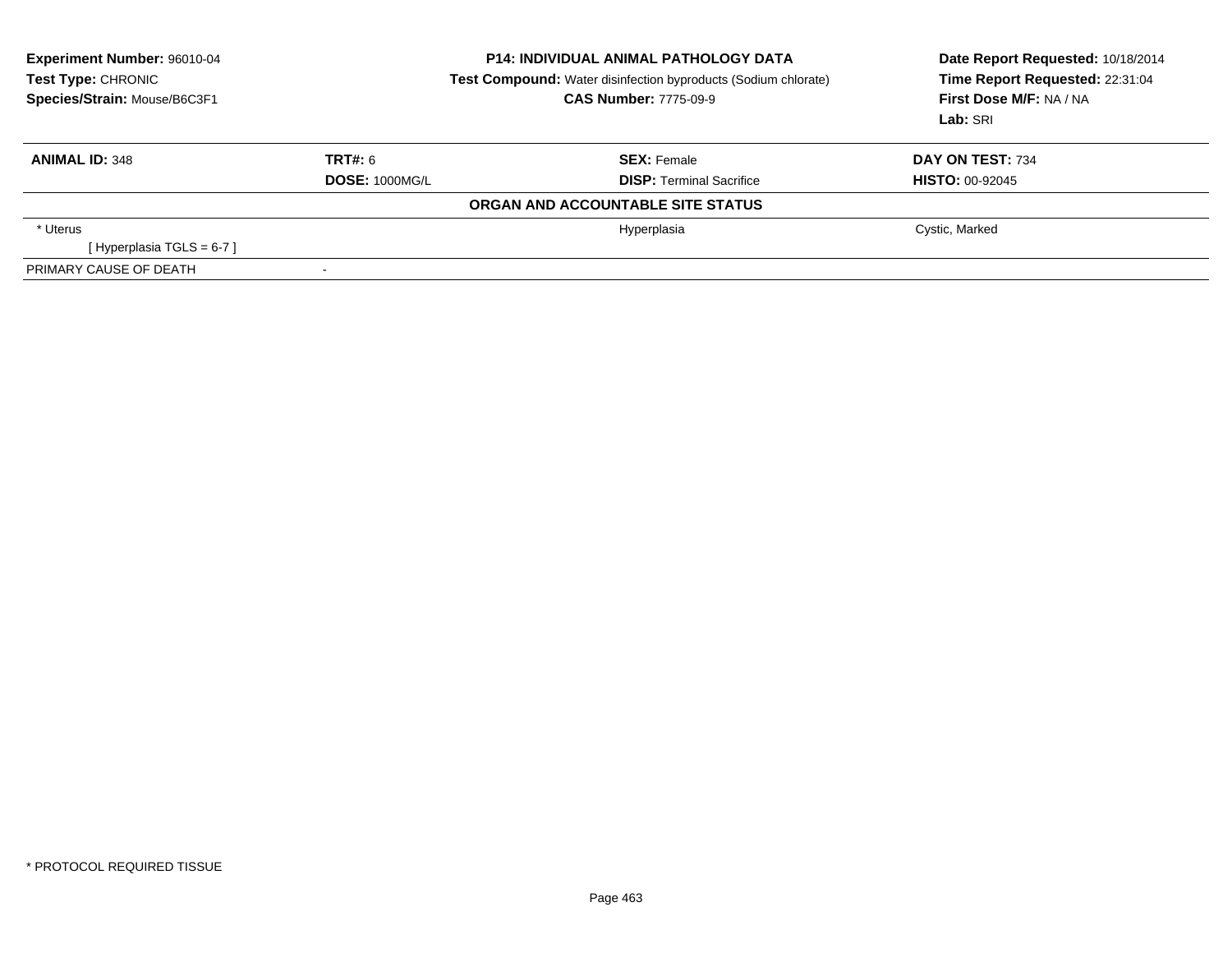## **P14: INDIVIDUAL ANIMAL PATHOLOGY DATA**

**Test Compound:** Water disinfection byproducts (Sodium chlorate)

**CAS Number:** 7775-09-9

| <b>ANIMAL ID: 349</b>                           | <b>TRT#: 6</b>                                             | <b>SEX: Female</b>                | DAY ON TEST: 618          |  |
|-------------------------------------------------|------------------------------------------------------------|-----------------------------------|---------------------------|--|
|                                                 | DOSE: 1000MG/L                                             | <b>DISP:</b> Moribund Sacrifice   | <b>HISTO: 00-89097</b>    |  |
|                                                 |                                                            | ORGAN AND ACCOUNTABLE SITE STATUS |                           |  |
| <b>NORMAL</b>                                   |                                                            |                                   |                           |  |
| * Adrenal Cortex                                | * Adrenal Medulla                                          | * Bone                            | * Brain                   |  |
| * Clitoral Gland                                | * Eve                                                      | * Gallbladder                     | * Harderian Gland         |  |
| * Heart                                         | * Intestine Large, Cecum                                   | * Intestine Large, Colon          | * Intestine Large, Rectum |  |
| * Intestine Small, Duodenum                     | * Intestine Small, Ileum                                   | * Intestine Small, Jejunum        | * Islets, Pancreatic      |  |
| * Lung                                          | * Nose                                                     | * Ovary                           | * Pancreas                |  |
| * Parathyroid Gland                             | * Pituitary Gland                                          | * Skin                            | * Stomach, Glandular      |  |
| * Trachea                                       | * Urinary Bladder                                          |                                   |                           |  |
| <b>OBSERVATIONS</b>                             |                                                            |                                   |                           |  |
| * Bone Marrow                                   |                                                            | Hyperplasia                       | Marked                    |  |
| * Esophagus                                     |                                                            | Lymphoma Malignant                |                           |  |
| * Kidney                                        |                                                            | Infarct                           | Minimal                   |  |
|                                                 |                                                            | Nephropathy                       | Minimal                   |  |
| * Liver                                         |                                                            | Hematopoietic Cell Proliferation  | Moderate                  |  |
|                                                 | Kupffer Cell                                               | Pigmentation                      | Minimal                   |  |
| Lymph Node                                      |                                                            | Lymphoma Malignant                |                           |  |
| [ Lymphoma Malignant TGLS = 4-22 ]              |                                                            |                                   |                           |  |
| * Lymph Node, Mandibular                        |                                                            | Lymphoma Malignant                |                           |  |
| * Lymph Node, Mesenteric                        |                                                            | Lymphoma Malignant                |                           |  |
| * Mammary Gland                                 |                                                            | Hyperplasia                       | Mild                      |  |
| Mesentery                                       | Fat                                                        | Necrosis                          | Moderate                  |  |
| [ Necrosis $TGLS = 1-21$ ]                      |                                                            |                                   |                           |  |
| * Salivary Glands                               |                                                            | Lymphoma Malignant                |                           |  |
| * Spleen                                        |                                                            | Hematopoietic Cell Proliferation  | Moderate                  |  |
|                                                 |                                                            | Pigmentation                      | Moderate                  |  |
| [ Hematopoietic Cell Proliferation TGLS = 3-6 ] |                                                            |                                   |                           |  |
| * Stomach, Forestomach                          |                                                            | Lymphoma Malignant                |                           |  |
| * Thymus                                        |                                                            | Atrophy                           | Moderate                  |  |
|                                                 |                                                            | Lymphoma Malignant                |                           |  |
|                                                 | Note: FOCAL LYMPHOMA INFILTRATION WITHIN ATROPHIED THYMUS. |                                   |                           |  |
| * Thyroid Gland                                 |                                                            | Degeneration                      | Cystic, Mild              |  |
|                                                 |                                                            |                                   |                           |  |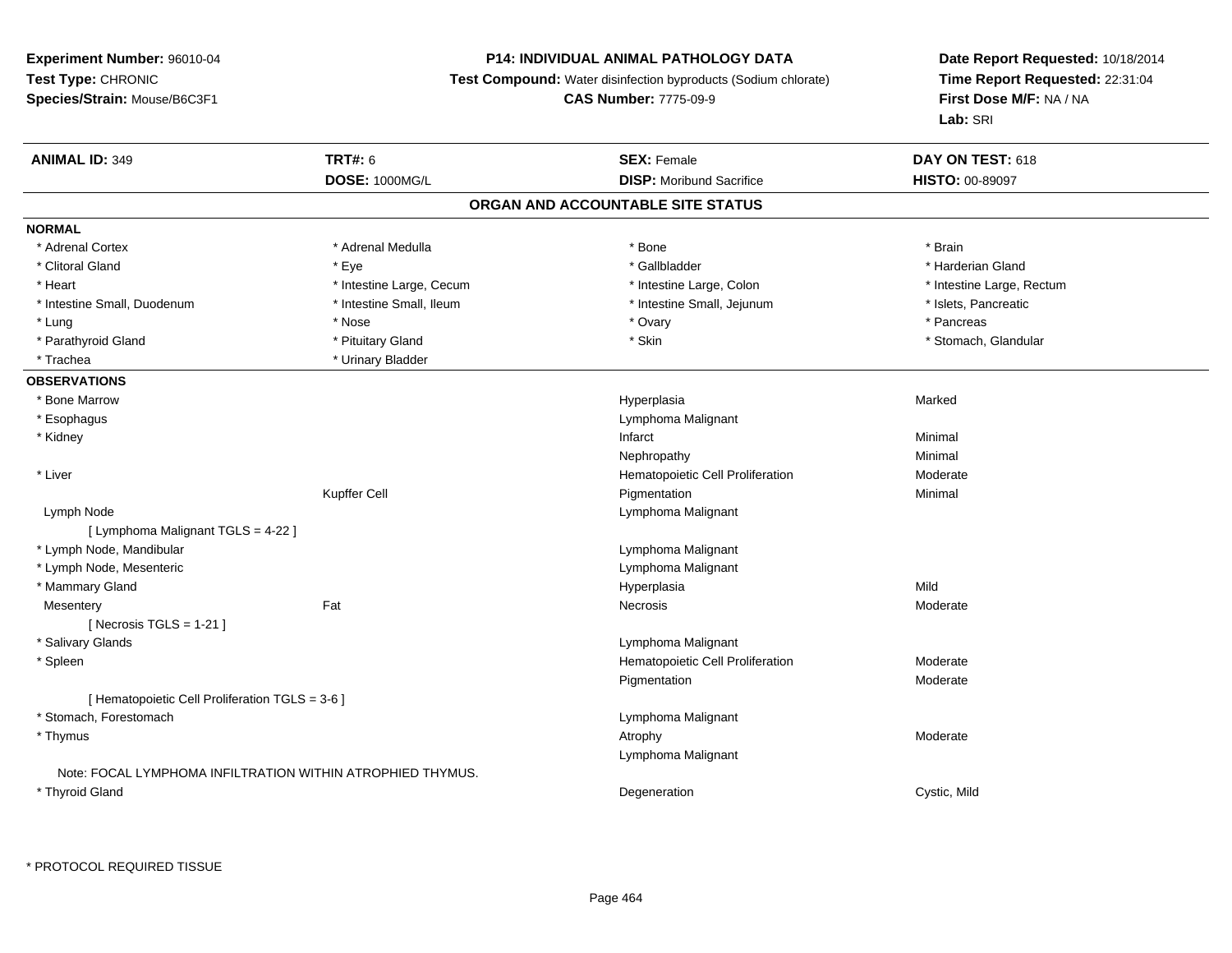| <b>Experiment Number: 96010-04</b><br>Test Type: CHRONIC<br>Species/Strain: Mouse/B6C3F1 |                          | <b>P14: INDIVIDUAL ANIMAL PATHOLOGY DATA</b><br>Test Compound: Water disinfection byproducts (Sodium chlorate)<br><b>CAS Number: 7775-09-9</b> |                                   | Date Report Requested: 10/18/2014<br>Time Report Requested: 22:31:04<br>First Dose M/F: NA / NA<br>Lab: SRI |
|------------------------------------------------------------------------------------------|--------------------------|------------------------------------------------------------------------------------------------------------------------------------------------|-----------------------------------|-------------------------------------------------------------------------------------------------------------|
| <b>ANIMAL ID: 349</b>                                                                    | <b>TRT#: 6</b>           |                                                                                                                                                | <b>SEX: Female</b>                | DAY ON TEST: 618                                                                                            |
|                                                                                          | <b>DOSE: 1000MG/L</b>    |                                                                                                                                                | <b>DISP:</b> Moribund Sacrifice   | <b>HISTO: 00-89097</b>                                                                                      |
|                                                                                          |                          |                                                                                                                                                | ORGAN AND ACCOUNTABLE SITE STATUS |                                                                                                             |
|                                                                                          |                          |                                                                                                                                                | Lymphoma Malignant                |                                                                                                             |
| Tongue                                                                                   |                          |                                                                                                                                                | Lymphoma Malignant                |                                                                                                             |
| [Lymphoma Malignant TGLS = 5-23 ]                                                        |                          |                                                                                                                                                |                                   |                                                                                                             |
| * Uterus                                                                                 |                          |                                                                                                                                                | Hyperplasia                       | Cystic, Marked                                                                                              |
|                                                                                          |                          |                                                                                                                                                | Inflammation                      | Chronic, Moderate                                                                                           |
|                                                                                          |                          |                                                                                                                                                | Metaplasia                        | Squamous, Mild                                                                                              |
| [Hyperplasia TGLS = 2-7 ]                                                                |                          |                                                                                                                                                |                                   |                                                                                                             |
| PRIMARY CAUSE OF DEATH                                                                   | - Lymph Node, Mesenteric | Lymphoma Malignant                                                                                                                             |                                   |                                                                                                             |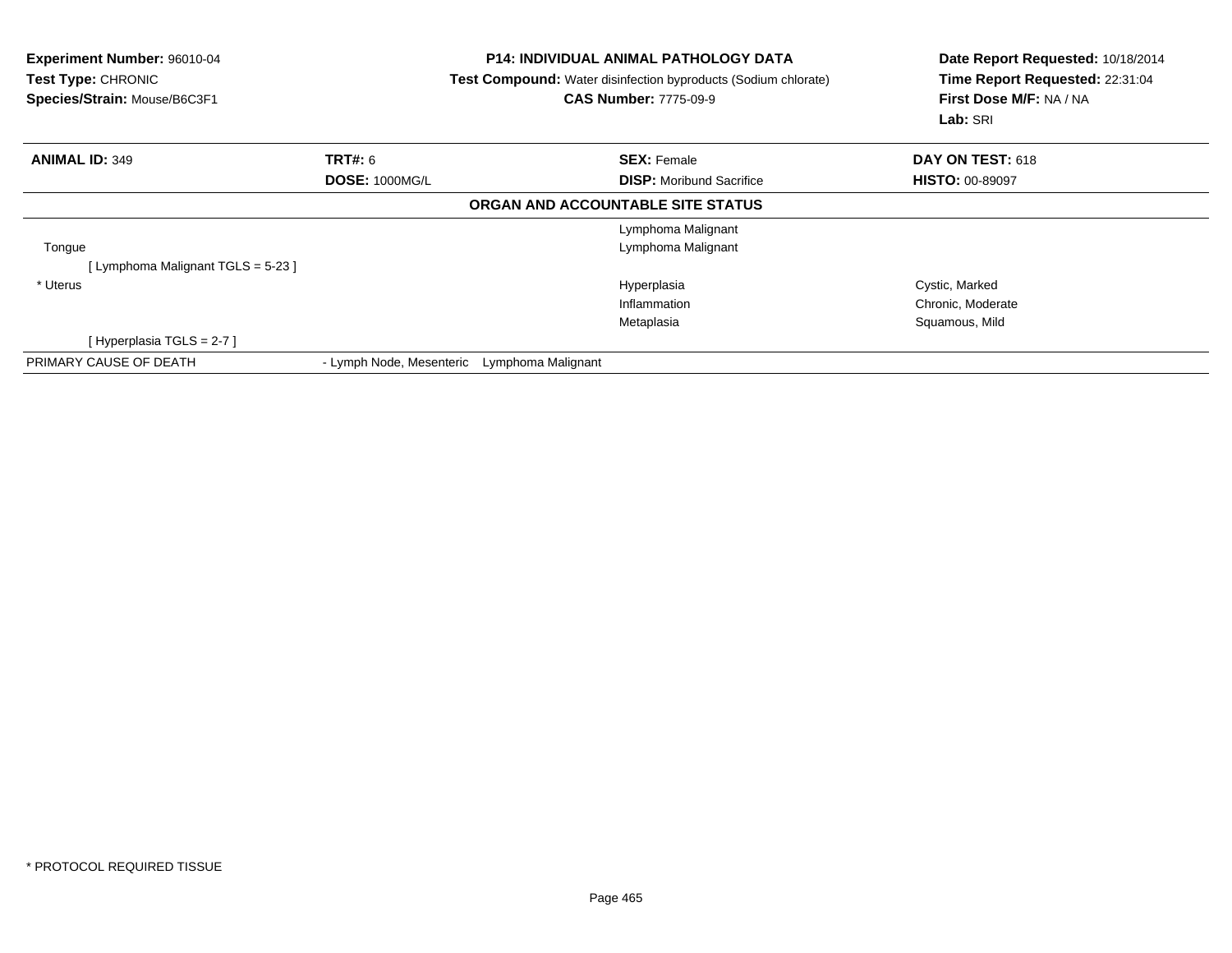## **P14: INDIVIDUAL ANIMAL PATHOLOGY DATA**

**Test Compound:** Water disinfection byproducts (Sodium chlorate)

**CAS Number:** 7775-09-9

| <b>ANIMAL ID: 350</b>                                         | <b>TRT#: 6</b>            | <b>SEX: Female</b>                                                                                               | DAY ON TEST: 734         |
|---------------------------------------------------------------|---------------------------|------------------------------------------------------------------------------------------------------------------|--------------------------|
|                                                               | <b>DOSE: 1000MG/L</b>     | <b>DISP: Terminal Sacrifice</b>                                                                                  | <b>HISTO: 00-92046</b>   |
|                                                               |                           | ORGAN AND ACCOUNTABLE SITE STATUS                                                                                |                          |
| <b>NORMAL</b>                                                 |                           |                                                                                                                  |                          |
| * Bone                                                        | * Brain                   | * Clitoral Gland                                                                                                 | * Esophagus              |
| * Eye                                                         | * Gallbladder             | * Harderian Gland                                                                                                | * Heart                  |
| * Intestine Large, Colon                                      | * Intestine Large, Rectum | * Intestine Small, Duodenum                                                                                      | * Intestine Small, Ileum |
| * Intestine Small, Jejunum                                    | * Islets, Pancreatic      | * Lung                                                                                                           | * Nose                   |
| * Ovary                                                       | * Pancreas                | * Parathyroid Gland                                                                                              | * Skin                   |
| * Stomach, Glandular                                          | * Thymus                  | * Trachea                                                                                                        | * Urinary Bladder        |
| <b>OBSERVATIONS</b>                                           |                           |                                                                                                                  |                          |
| * Adrenal Cortex                                              |                           | <b>Accessory Adrenal Cortical Nodule</b>                                                                         | Moderate                 |
| * Adrenal Medulla                                             |                           | Hyperplasia                                                                                                      | Mild                     |
| * Bone Marrow                                                 |                           | Hyperplasia                                                                                                      | Moderate                 |
| * Intestine Large, Cecum                                      |                           | Hemangioma                                                                                                       |                          |
| * Kidney                                                      |                           | Nephropathy                                                                                                      | Moderate                 |
|                                                               |                           | Note: NEPHROPATHY CONSISTS OF SEVERAL TUBULES IN CORTEX IN WHICH TUBULAR EPITHELIUM IS REPLACED BY CLEAR SPACES. |                          |
| * Liver                                                       |                           | Hepatocellular Adenoma                                                                                           | Multiple                 |
|                                                               |                           | Hepatocellular Carcinoma                                                                                         | Multiple                 |
|                                                               |                           | <b>Infiltration Cellular</b>                                                                                     | Mixed Cell, Mild         |
|                                                               | Kupffer Cell              | Pigmentation                                                                                                     | Mild                     |
| Note: HEPATOCELLULAR ADENOMAS ARE PRESENT ON SLIDES 6 AND 22. |                           |                                                                                                                  |                          |
| [ Hepatocellular Adenoma TGLS = 4-22 ]                        |                           |                                                                                                                  |                          |
| [ Hepatocellular Carcinoma TGLS = 4-22 ]                      |                           |                                                                                                                  |                          |
| Lymph Node                                                    | Mediastinal               | Hyperplasia                                                                                                      | Lymphoid, Moderate       |
| [ Hyperplasia TGLS = 5-2 ]                                    |                           |                                                                                                                  |                          |
| * Lymph Node, Mandibular                                      |                           | Hematopoietic Cell Proliferation                                                                                 | Mild                     |
| * Lymph Node, Mesenteric                                      |                           | Hyperplasia                                                                                                      | Lymphoid, Marked         |
| * Mammary Gland                                               |                           | Hyperplasia                                                                                                      | Moderate                 |
| Mesentery                                                     | Fat                       | <b>Necrosis</b>                                                                                                  | Marked                   |
| [Necrosis TGLS = $1-21$ ]                                     |                           |                                                                                                                  |                          |
| * Pituitary Gland                                             | <b>Pars Distalis</b>      | Adenoma                                                                                                          |                          |
| [Adenoma TGLS = $6-1$ ]                                       |                           |                                                                                                                  |                          |
| * Salivary Glands                                             |                           | Hyperplasia                                                                                                      | Lymphoid, Mild           |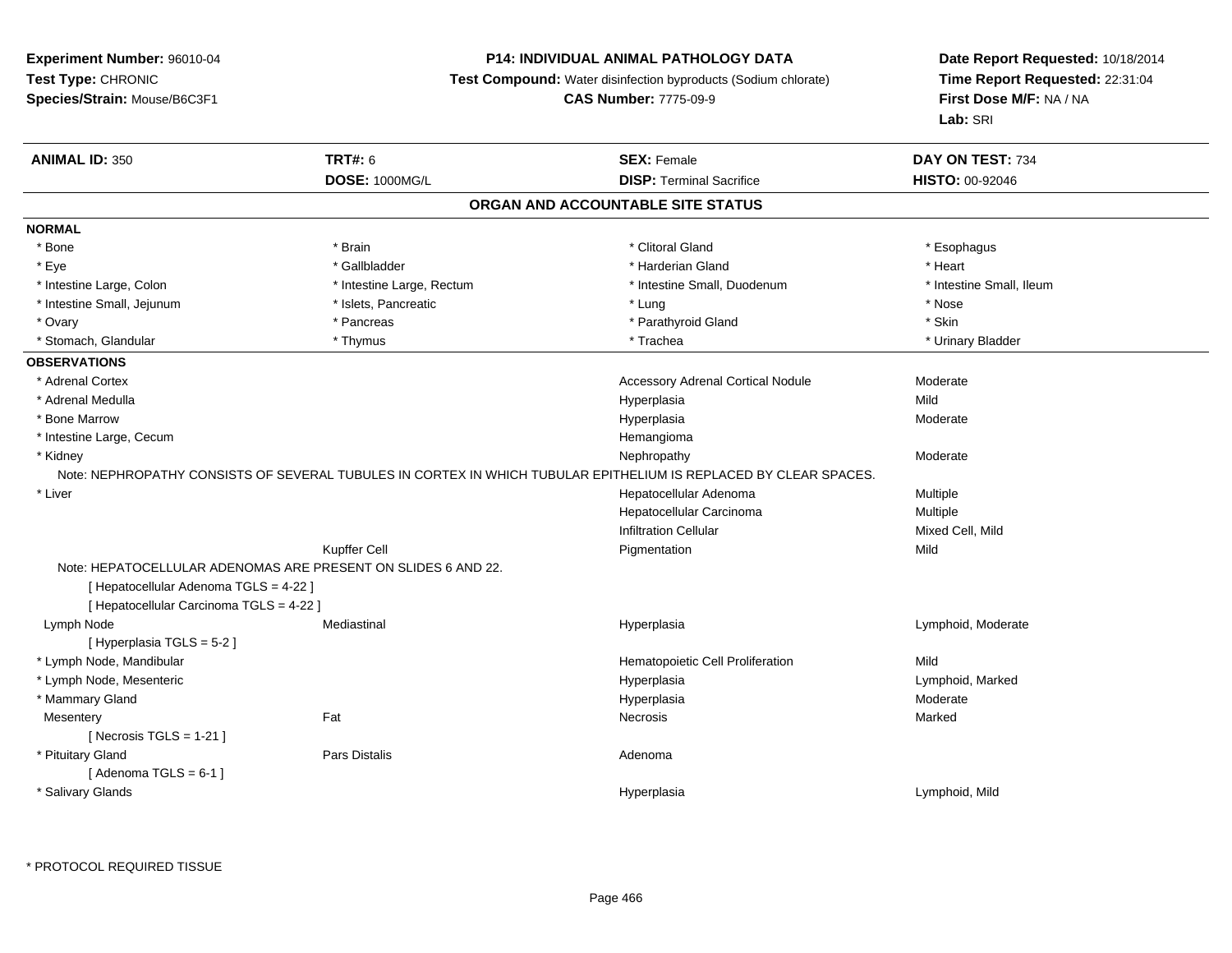| Experiment Number: 96010-04<br><b>Test Type: CHRONIC</b><br>Species/Strain: Mouse/B6C3F1 |                       | <b>P14: INDIVIDUAL ANIMAL PATHOLOGY DATA</b><br><b>Test Compound:</b> Water disinfection byproducts (Sodium chlorate)<br><b>CAS Number: 7775-09-9</b> | Date Report Requested: 10/18/2014<br>Time Report Requested: 22:31:04<br>First Dose M/F: NA / NA<br>Lab: SRI |
|------------------------------------------------------------------------------------------|-----------------------|-------------------------------------------------------------------------------------------------------------------------------------------------------|-------------------------------------------------------------------------------------------------------------|
| <b>ANIMAL ID: 350</b>                                                                    | <b>TRT#: 6</b>        | <b>SEX: Female</b>                                                                                                                                    | DAY ON TEST: 734                                                                                            |
|                                                                                          | <b>DOSE: 1000MG/L</b> | <b>DISP:</b> Terminal Sacrifice                                                                                                                       | <b>HISTO: 00-92046</b>                                                                                      |
|                                                                                          |                       | ORGAN AND ACCOUNTABLE SITE STATUS                                                                                                                     |                                                                                                             |
| * Spleen                                                                                 |                       | Hyperplasia                                                                                                                                           | Lymphoid, Marked                                                                                            |
| [Hyperplasia TGLS = $3-6$ ]                                                              |                       |                                                                                                                                                       |                                                                                                             |
| * Stomach, Forestomach                                                                   | Epithelium            | Hyperplasia                                                                                                                                           | Minimal                                                                                                     |
| * Thyroid Gland                                                                          |                       | Degeneration                                                                                                                                          | Cystic, Moderate                                                                                            |
| * Uterus                                                                                 |                       | Hyperplasia                                                                                                                                           | Cystic, Moderate                                                                                            |
| [Hyperplasia TGLS = $2-7$ ]                                                              |                       |                                                                                                                                                       |                                                                                                             |
| PRIMARY CAUSE OF DEATH                                                                   |                       |                                                                                                                                                       |                                                                                                             |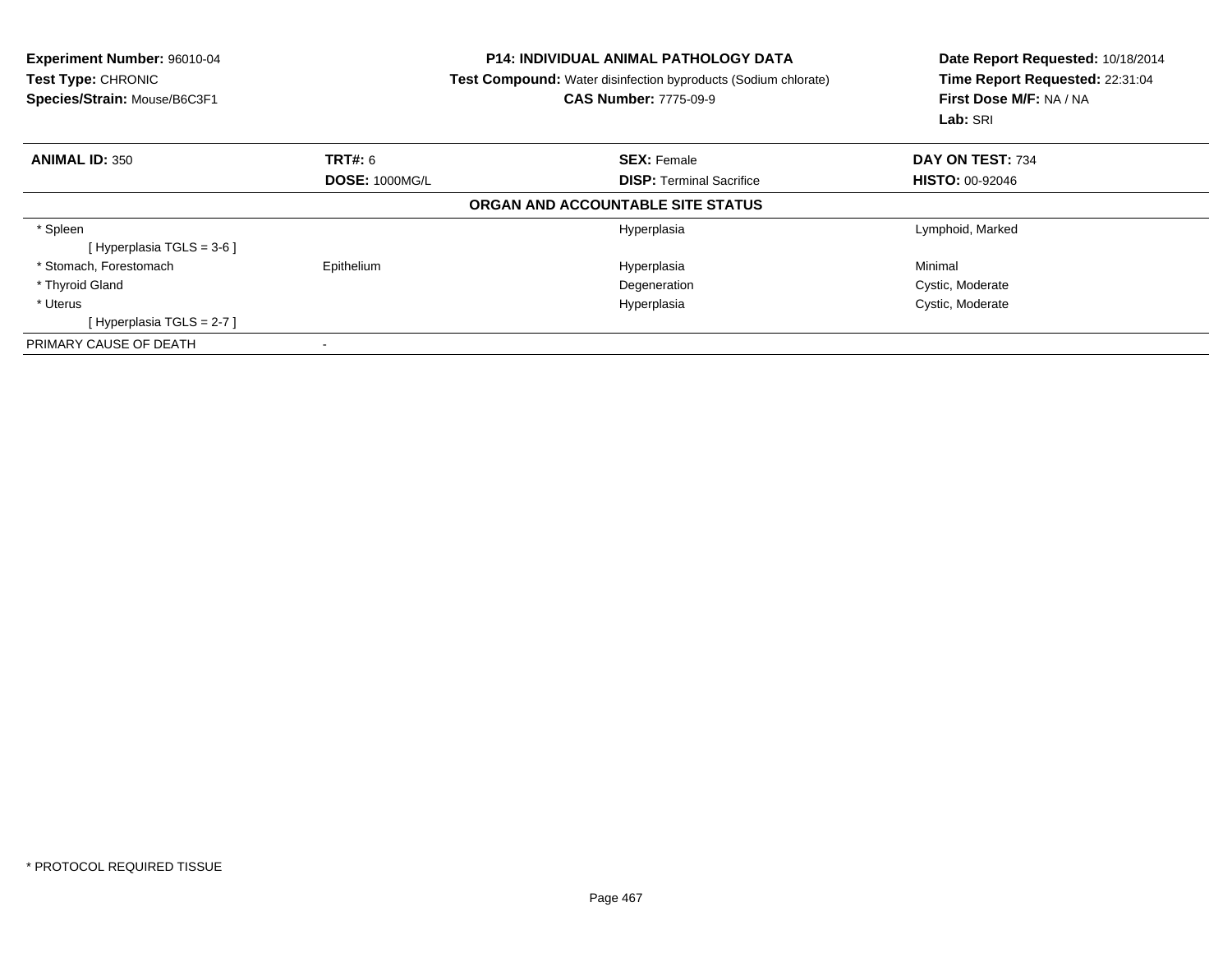## **P14: INDIVIDUAL ANIMAL PATHOLOGY DATA**

**Test Compound:** Water disinfection byproducts (Sodium chlorate)

#### **CAS Number:** 7775-09-9

| <b>ANIMAL ID: 351</b>                              | <b>TRT#: 8</b><br><b>DOSE: 2000MG/L</b> | <b>SEX: Female</b><br><b>DISP: Terminal Sacrifice</b> | DAY ON TEST: 729<br>HISTO: 00-92047 |
|----------------------------------------------------|-----------------------------------------|-------------------------------------------------------|-------------------------------------|
|                                                    |                                         | ORGAN AND ACCOUNTABLE SITE STATUS                     |                                     |
|                                                    |                                         |                                                       |                                     |
| <b>NORMAL</b>                                      |                                         |                                                       |                                     |
| * Adrenal Medulla                                  | * Brain                                 | * Clitoral Gland                                      | * Esophagus                         |
| * Eye                                              | * Gallbladder                           | * Heart                                               | * Intestine Large, Cecum            |
| * Intestine Large, Colon                           | * Intestine Large, Rectum               | * Intestine Small, Duodenum                           | * Intestine Small, Ileum            |
| * Intestine Small, Jejunum                         | * Islets, Pancreatic                    | * Kidney                                              | * Lymph Node, Mesenteric            |
| * Mammary Gland                                    | * Nose                                  | * Pancreas                                            | * Parathyroid Gland                 |
| * Pituitary Gland                                  | * Salivary Glands                       | * Skin                                                | * Stomach, Forestomach              |
| * Stomach, Glandular                               | * Trachea                               | * Urinary Bladder                                     |                                     |
| <b>OBSERVATIONS</b>                                |                                         |                                                       |                                     |
| * Adrenal Cortex                                   |                                         | <b>Accessory Adrenal Cortical Nodule</b>              | Moderate                            |
| * Bone                                             |                                         | Hyperostosis                                          | Mild                                |
| * Bone Marrow                                      |                                         | Myelofibrosis                                         | Mild                                |
| * Harderian Gland                                  |                                         | Adenoma                                               |                                     |
| * Liver                                            |                                         | <b>Eosinophilic Focus</b>                             |                                     |
|                                                    |                                         | Hematopoietic Cell Proliferation                      | Mild                                |
| * Lung                                             |                                         | Hyperplasia                                           | Lymphoid, Mild                      |
| * Lymph Node, Mandibular                           |                                         | Hyperplasia                                           | Lymphoid, Moderate                  |
| Oral Mucosa                                        |                                         | Squamous Cell Papilloma                               |                                     |
| [Squamous Cell Papilloma TGLS = 2-21]              |                                         |                                                       |                                     |
| * Ovary                                            |                                         | Cyst                                                  |                                     |
|                                                    | Granulosa Cell                          | Hyperplasia                                           | Moderate                            |
| * Spleen                                           |                                         | Hematopoietic Cell Proliferation                      | Moderate                            |
|                                                    |                                         | Pigmentation                                          | Mild                                |
| * Thymus                                           |                                         | Histiocytic Sarcoma                                   |                                     |
| * Thyroid Gland                                    | <b>Follicular Cel</b>                   | Cyst                                                  |                                     |
| * Uterus                                           |                                         | Hyperplasia                                           | Cystic, Marked                      |
| [Hyperplasia TGLS = 1-7]                           |                                         |                                                       |                                     |
| PRIMARY CAUSE OF DEATH                             |                                         |                                                       |                                     |
| Animal Note: INFUSION ARTIFACT IN URINARY BLADDER. |                                         |                                                       |                                     |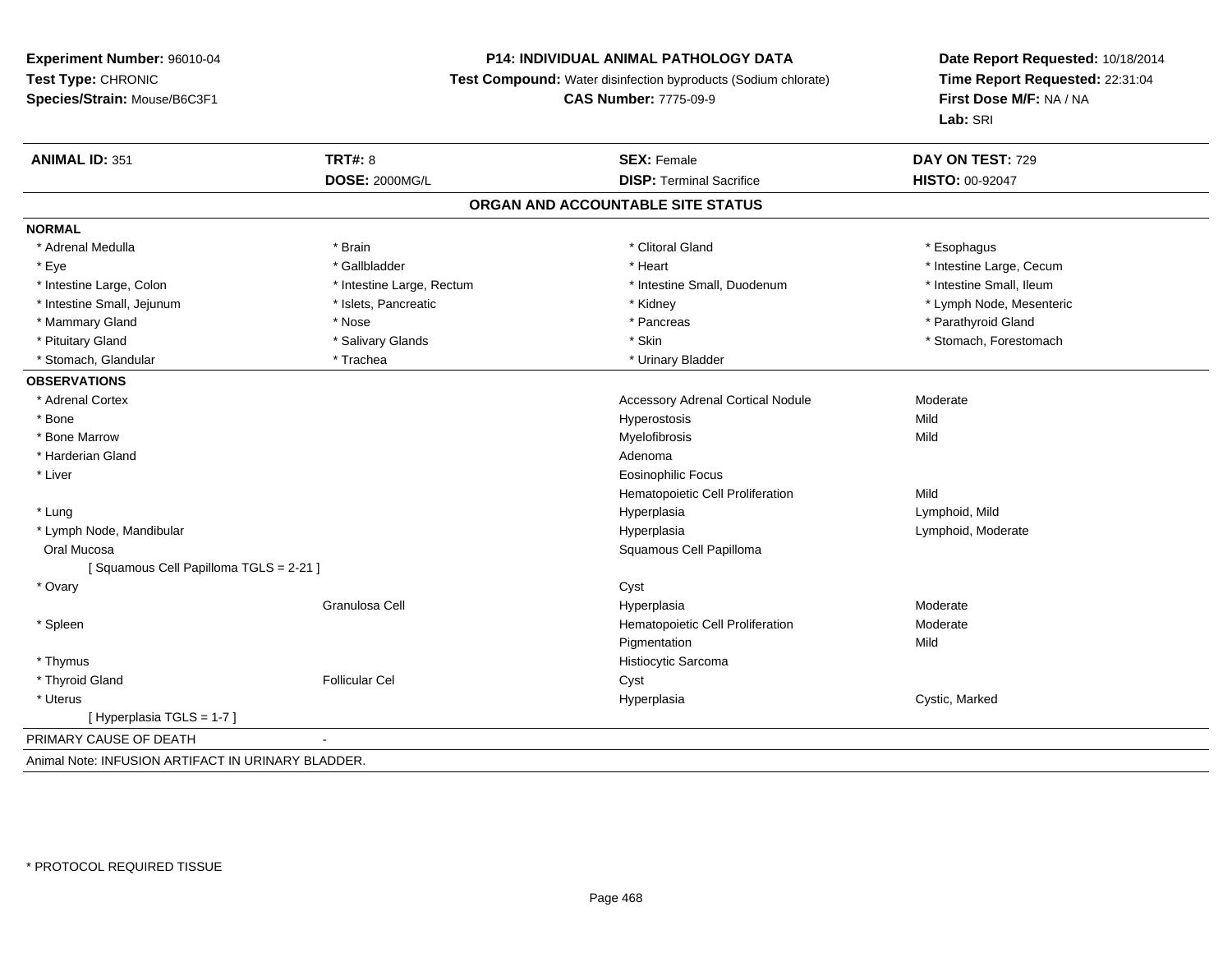#### **P14: INDIVIDUAL ANIMAL PATHOLOGY DATA**

**Test Compound:** Water disinfection byproducts (Sodium chlorate)

**CAS Number:** 7775-09-9

| <b>ANIMAL ID: 352</b>                          | <b>TRT#: 8</b>                            | <b>SEX: Female</b>                       | DAY ON TEST: 142          |
|------------------------------------------------|-------------------------------------------|------------------------------------------|---------------------------|
|                                                | <b>DOSE: 2000MG/L</b>                     | <b>DISP:</b> Moribund Sacrifice          | <b>HISTO: 99-85917</b>    |
|                                                |                                           | ORGAN AND ACCOUNTABLE SITE STATUS        |                           |
| <b>NORMAL</b>                                  |                                           |                                          |                           |
| * Adrenal Medulla                              | * Bone                                    | * Brain                                  | * Clitoral Gland          |
| * Esophagus                                    | * Eve                                     | * Gallbladder                            | * Harderian Gland         |
| * Heart                                        | * Intestine Large, Cecum                  | * Intestine Large, Colon                 | * Intestine Large, Rectum |
| * Intestine Small, Duodenum                    | * Intestine Small, Ileum                  | * Intestine Small, Jejunum               | * Islets, Pancreatic      |
| * Lung                                         | Lymph Node                                | * Lymph Node, Mandibular                 | * Lymph Node, Mesenteric  |
| * Mammary Gland                                | * Nose                                    | * Pancreas                               | * Parathyroid Gland       |
| * Pituitary Gland                              | * Salivary Glands                         | * Stomach, Forestomach                   | * Stomach, Glandular      |
| * Trachea                                      | * Urinary Bladder                         | * Uterus                                 |                           |
| <b>OBSERVATIONS</b>                            |                                           |                                          |                           |
| * Adrenal Cortex                               |                                           | <b>Accessory Adrenal Cortical Nodule</b> | Moderate                  |
| * Bone Marrow                                  |                                           | Hyperplasia                              | Mild                      |
| * Kidney                                       | <b>Renal Tubule</b>                       | Pigmentation                             | Mild                      |
| * Liver                                        |                                           | Hematopoietic Cell Proliferation         | Mild                      |
| * Ovary                                        |                                           | Granulosa Cell Tumor Malignant           |                           |
| [ Granulosa Cell Tumor Malignant TGLS = 1-21 ] |                                           |                                          |                           |
| * Skin                                         | <b>Subcut Tiss</b>                        | Edema                                    | Mild                      |
| * Spleen                                       |                                           | Hematopoietic Cell Proliferation         | Marked                    |
| [Hematopoietic Cell Proliferation TGLS = 3-6 ] |                                           |                                          |                           |
| * Thymus                                       |                                           | Atrophy                                  | Moderate                  |
| * Thyroid Gland                                | <b>Follicular Cel</b>                     | Cyst                                     |                           |
| PRIMARY CAUSE OF DEATH                         | Granulosa Cell Tumor Malignant<br>- Ovary |                                          |                           |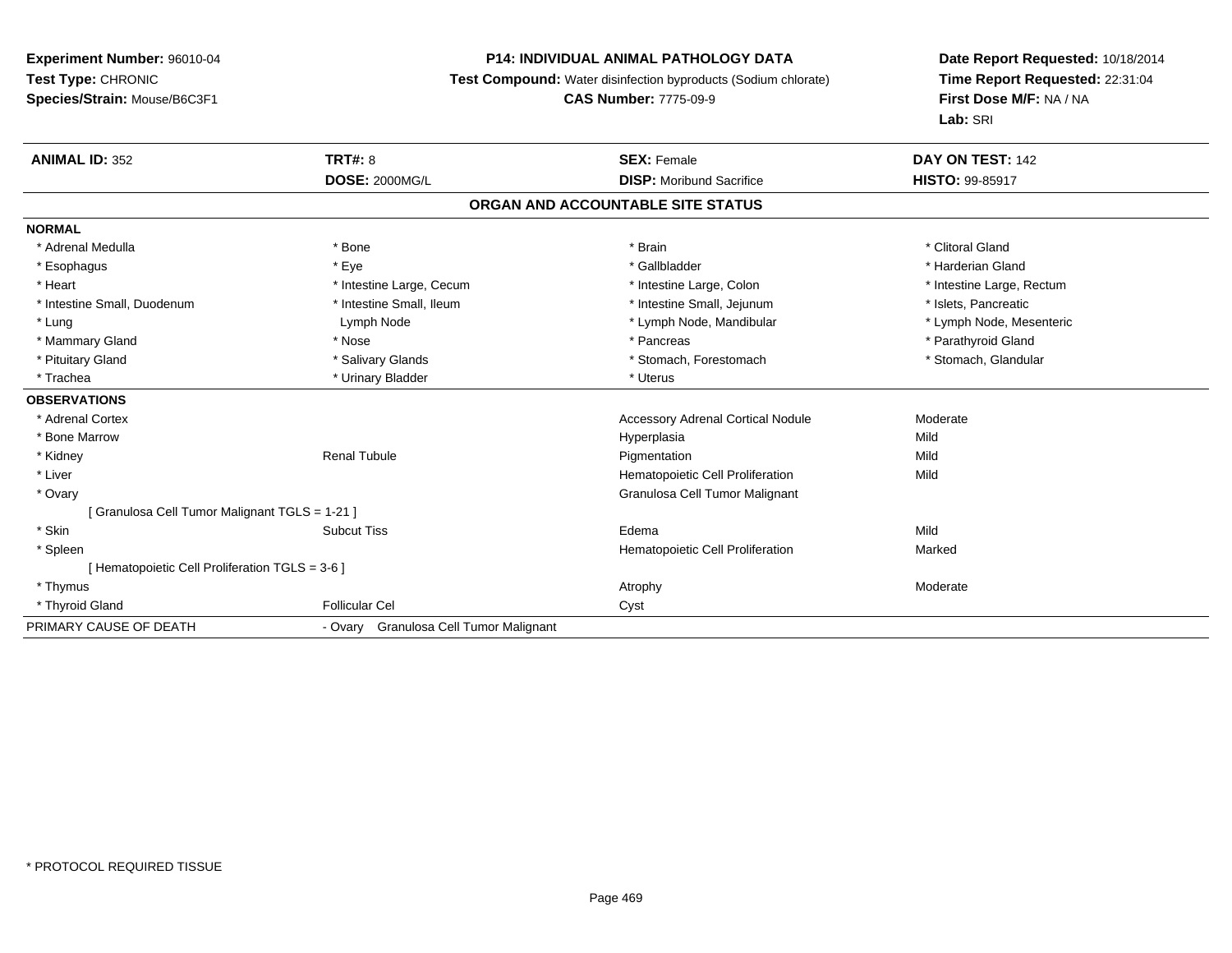# **P14: INDIVIDUAL ANIMAL PATHOLOGY DATA**

**Test Compound:** Water disinfection byproducts (Sodium chlorate)

# **CAS Number:** 7775-09-9

| <b>ANIMAL ID: 353</b>                           | <b>TRT#: 8</b>              | <b>SEX: Female</b>               | DAY ON TEST: 729           |  |  |  |  |
|-------------------------------------------------|-----------------------------|----------------------------------|----------------------------|--|--|--|--|
|                                                 | <b>DOSE: 2000MG/L</b>       | <b>DISP: Terminal Sacrifice</b>  | <b>HISTO: 00-92048</b>     |  |  |  |  |
| ORGAN AND ACCOUNTABLE SITE STATUS               |                             |                                  |                            |  |  |  |  |
| <b>NORMAL</b>                                   |                             |                                  |                            |  |  |  |  |
| * Adrenal Cortex                                | * Adrenal Medulla           | * Bone                           | * Brain                    |  |  |  |  |
| * Clitoral Gland                                | * Esophagus                 | * Eye                            | * Gallbladder              |  |  |  |  |
| * Harderian Gland                               | * Heart                     | * Intestine Large, Cecum         | * Intestine Large, Colon   |  |  |  |  |
| * Intestine Large, Rectum                       | * Intestine Small, Duodenum | * Intestine Small, Ileum         | * Intestine Small, Jejunum |  |  |  |  |
| * Islets, Pancreatic                            | * Kidney                    | * Lymph Node, Mandibular         | * Mammary Gland            |  |  |  |  |
| * Nose                                          | * Ovary                     | * Pancreas                       | * Parathyroid Gland        |  |  |  |  |
| * Pituitary Gland                               | * Skin                      | * Stomach, Forestomach           | * Stomach, Glandular       |  |  |  |  |
| * Thymus                                        | * Trachea                   | * Urinary Bladder                |                            |  |  |  |  |
| <b>OBSERVATIONS</b>                             |                             |                                  |                            |  |  |  |  |
| * Bone Marrow                                   |                             | Hyperplasia                      | Moderate                   |  |  |  |  |
| * Liver                                         |                             | Hematopoietic Cell Proliferation | Mild                       |  |  |  |  |
|                                                 |                             | <b>Tension Lipidosis</b>         |                            |  |  |  |  |
| [ Tension Lipidosis TGLS = 4-22 ]               |                             |                                  |                            |  |  |  |  |
| * Lung                                          |                             | Hemorrhage                       | Moderate                   |  |  |  |  |
| [Hemorrhage TGLS = 5-23]                        |                             |                                  |                            |  |  |  |  |
| * Lymph Node, Mesenteric                        |                             | Hyperplasia                      | Lymphoid, Mild             |  |  |  |  |
| * Salivary Glands                               |                             | Hyperplasia                      | Lymphoid, Moderate         |  |  |  |  |
| <b>Skeletal Muscle</b>                          |                             | Rhabdomyosarcoma                 |                            |  |  |  |  |
| [Rhabdomyosarcoma TGLS = 1-21]                  |                             |                                  |                            |  |  |  |  |
| * Spleen                                        |                             | Hematopoietic Cell Proliferation | Moderate                   |  |  |  |  |
|                                                 |                             | Hyperplasia                      | Lymphoid, Mild             |  |  |  |  |
| [ Hematopoietic Cell Proliferation TGLS = 2-6 ] |                             |                                  |                            |  |  |  |  |
| [ Hyperplasia TGLS = 2-6 ]                      |                             |                                  |                            |  |  |  |  |
| * Thyroid Gland                                 |                             | Degeneration                     | Cystic, Moderate           |  |  |  |  |
|                                                 | <b>Follicular Cel</b>       | Hypertrophy                      | Minimal                    |  |  |  |  |
| * Uterus                                        |                             | Hyperplasia                      | Cystic, Moderate           |  |  |  |  |
| [Hyperplasia TGLS = 3-7]                        |                             |                                  |                            |  |  |  |  |
| PRIMARY CAUSE OF DEATH                          |                             |                                  |                            |  |  |  |  |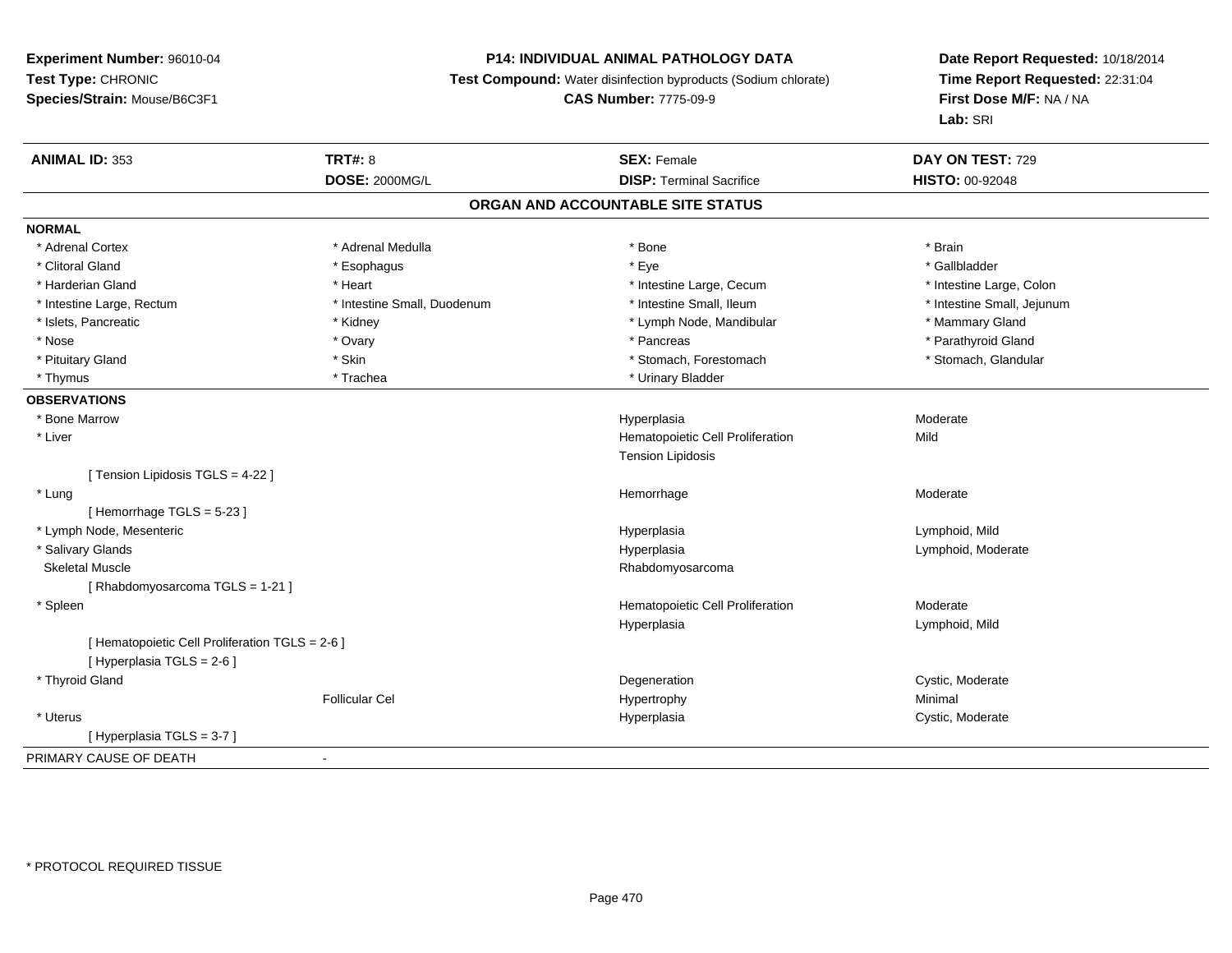# **P14: INDIVIDUAL ANIMAL PATHOLOGY DATA**

**Test Compound:** Water disinfection byproducts (Sodium chlorate)

**CAS Number:** 7775-09-9

| <b>ANIMAL ID: 354</b>                           | <b>TRT#: 8</b>              | <b>SEX: Female</b>               | DAY ON TEST: 729           |  |  |  |  |
|-------------------------------------------------|-----------------------------|----------------------------------|----------------------------|--|--|--|--|
|                                                 | <b>DOSE: 2000MG/L</b>       | <b>DISP: Terminal Sacrifice</b>  | <b>HISTO: 00-92049</b>     |  |  |  |  |
| ORGAN AND ACCOUNTABLE SITE STATUS               |                             |                                  |                            |  |  |  |  |
| <b>NORMAL</b>                                   |                             |                                  |                            |  |  |  |  |
| * Adrenal Cortex                                | * Adrenal Medulla           | * Bone                           | * Bone Marrow              |  |  |  |  |
| * Brain                                         | * Clitoral Gland            | * Esophagus                      | * Eye                      |  |  |  |  |
| * Gallbladder                                   | * Heart                     | * Intestine Large, Cecum         | * Intestine Large, Colon   |  |  |  |  |
| * Intestine Large, Rectum                       | * Intestine Small, Duodenum | * Intestine Small, Ileum         | * Intestine Small, Jejunum |  |  |  |  |
| * Islets, Pancreatic                            | * Lung                      | * Mammary Gland                  | * Nose                     |  |  |  |  |
| * Ovary                                         | * Pancreas                  | * Parathyroid Gland              | * Pituitary Gland          |  |  |  |  |
| * Skin                                          | * Stomach, Forestomach      | * Stomach, Glandular             | * Thymus                   |  |  |  |  |
| * Trachea                                       | * Urinary Bladder           |                                  |                            |  |  |  |  |
| <b>OBSERVATIONS</b>                             |                             |                                  |                            |  |  |  |  |
| * Harderian Gland                               |                             | Hyperplasia                      | Focal, Mild                |  |  |  |  |
| * Kidney                                        |                             | Hyperplasia                      | Lymphoid, Mild             |  |  |  |  |
| * Liver                                         |                             | Hepatocellular Adenoma           |                            |  |  |  |  |
|                                                 |                             | Hyperplasia                      | Lymphoid, Mild             |  |  |  |  |
| [Hepatocellular Adenoma TGLS = 3-21]            |                             |                                  |                            |  |  |  |  |
| * Lymph Node, Mandibular                        |                             | Pigmentation                     | Mild                       |  |  |  |  |
| * Lymph Node, Mesenteric                        |                             | Lymphoma Malignant               |                            |  |  |  |  |
| * Salivary Glands                               |                             | Hyperplasia                      | Lymphoid, Moderate         |  |  |  |  |
| * Spleen                                        |                             | Hematopoietic Cell Proliferation | Mild                       |  |  |  |  |
|                                                 |                             | Hyperplasia                      | Lymphoid, Mild             |  |  |  |  |
| [ Hematopoietic Cell Proliferation TGLS = 2-6 ] |                             |                                  |                            |  |  |  |  |
| [ Hyperplasia TGLS = 2-6 ]                      |                             |                                  |                            |  |  |  |  |
| * Thyroid Gland                                 |                             | Degeneration                     | Cystic, Moderate           |  |  |  |  |
| * Uterus                                        |                             | Hyperplasia                      | Cystic, Mild               |  |  |  |  |
| [Hyperplasia TGLS = 1-7]                        |                             |                                  |                            |  |  |  |  |
| PRIMARY CAUSE OF DEATH                          | $\blacksquare$              |                                  |                            |  |  |  |  |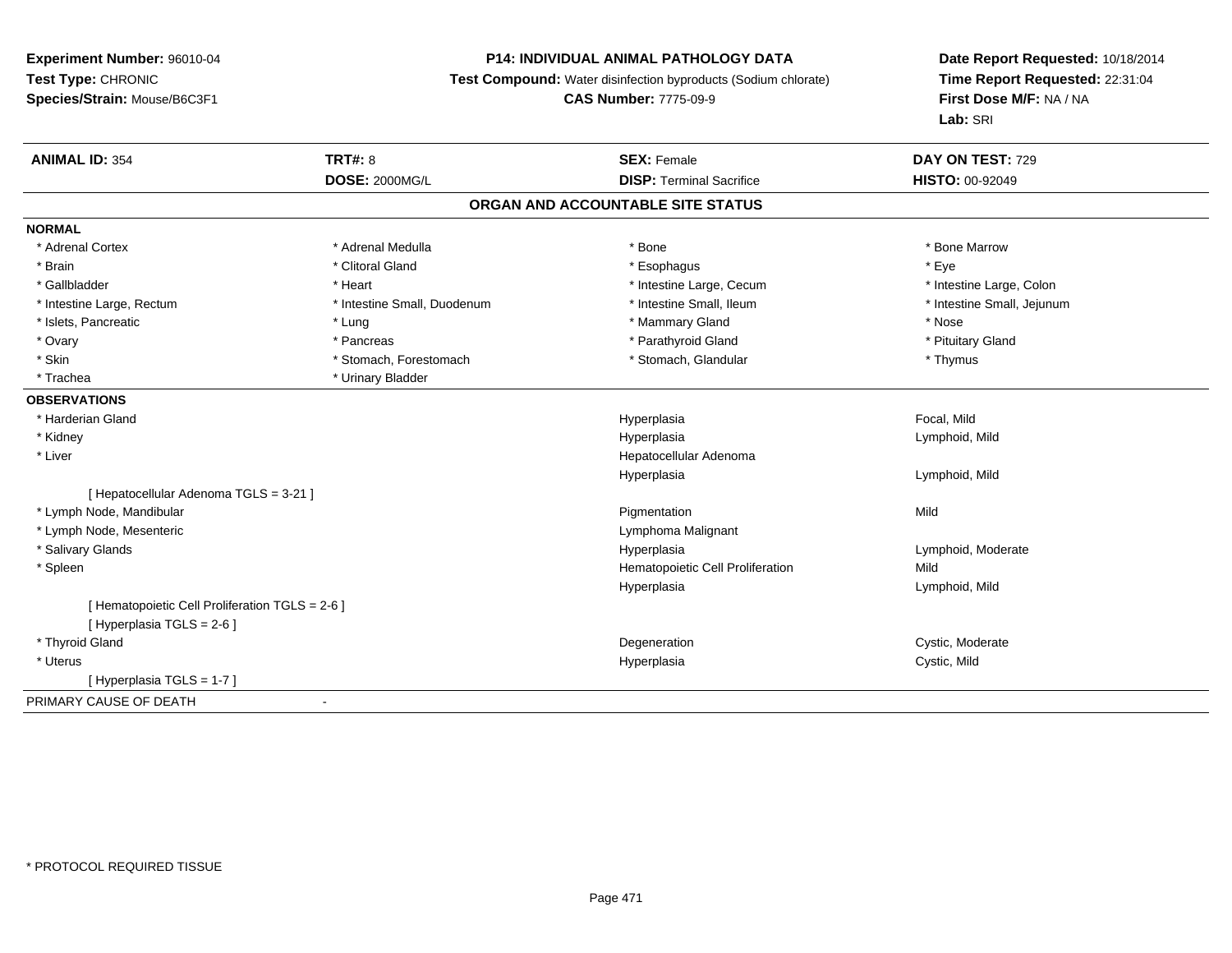#### **P14: INDIVIDUAL ANIMAL PATHOLOGY DATA**

**Test Compound:** Water disinfection byproducts (Sodium chlorate)

**CAS Number:** 7775-09-9

| <b>ANIMAL ID: 355</b>                         | <b>TRT#: 8</b>           | <b>SEX: Female</b>                | DAY ON TEST: 729          |
|-----------------------------------------------|--------------------------|-----------------------------------|---------------------------|
|                                               | <b>DOSE: 2000MG/L</b>    | <b>DISP: Terminal Sacrifice</b>   | HISTO: 00-92050           |
|                                               |                          | ORGAN AND ACCOUNTABLE SITE STATUS |                           |
| <b>NORMAL</b>                                 |                          |                                   |                           |
| * Adrenal Cortex                              | * Bone                   | * Brain                           | * Clitoral Gland          |
| * Esophagus                                   | * Eye                    | * Gallbladder                     | * Harderian Gland         |
| * Heart                                       | * Intestine Large, Cecum | * Intestine Large, Colon          | * Intestine Large, Rectum |
| * Intestine Small, Duodenum                   | * Intestine Small, Ileum | * Intestine Small, Jejunum        | * Islets, Pancreatic      |
| * Mammary Gland                               | * Nose                   | * Pancreas                        | * Pituitary Gland         |
| * Salivary Glands                             | * Stomach, Forestomach   | * Stomach, Glandular              | * Thymus                  |
| * Trachea                                     | * Urinary Bladder        |                                   |                           |
| <b>OBSERVATIONS</b>                           |                          |                                   |                           |
| * Adrenal Medulla                             |                          | Pheochromocytoma Benign           |                           |
| * Bone Marrow                                 |                          | Hyperplasia                       | Mild                      |
| * Kidney                                      |                          | Hyperplasia                       | Lymphoid, Mild            |
| * Liver                                       |                          | Hematopoietic Cell Proliferation  | Mild                      |
|                                               |                          | Hepatocellular Adenoma            | Multiple                  |
|                                               |                          | Hepatocellular Carcinoma          | Multiple                  |
| [ Hepatocellular Adenoma TGLS = 6-24,8-26 ]   |                          |                                   |                           |
| [ Hepatocellular Carcinoma TGLS = 7-25,8-26 ] |                          |                                   |                           |
| * Lung                                        |                          | Alveolar/Bronchiolar Adenoma      |                           |
| [ Alveolar/Bronchiolar Adenoma TGLS = 9-29 ]  |                          |                                   |                           |
| * Lymph Node, Mandibular                      |                          | Hyperplasia                       | Lymphoid, Moderate        |
| * Lymph Node, Mesenteric                      |                          | Lymphoma Malignant                |                           |
| Mesentery                                     | Fat                      | Necrosis                          | Marked                    |
| [ Necrosis $TGLS = 5-23$ ]                    |                          |                                   |                           |
| * Ovary                                       | Follicle                 | Hemorrhage                        | Mild                      |
| * Parathyroid Gland                           |                          | Cyst                              | Moderate                  |
| <b>Skeletal Muscle</b>                        |                          | Rhabdomyosarcoma                  |                           |
| [ Rhabdomyosarcoma TGLS = 3-22,11-27 ]        |                          |                                   |                           |
| * Skin                                        |                          | Edema                             | Moderate                  |
|                                               | <b>Subcut Tiss</b>       | Fibrosarcoma                      |                           |
| [Edema TGLS = $2-8$ ]                         |                          |                                   |                           |
| [Fibrosarcoma TGLS = 1-21,12-28]              |                          |                                   |                           |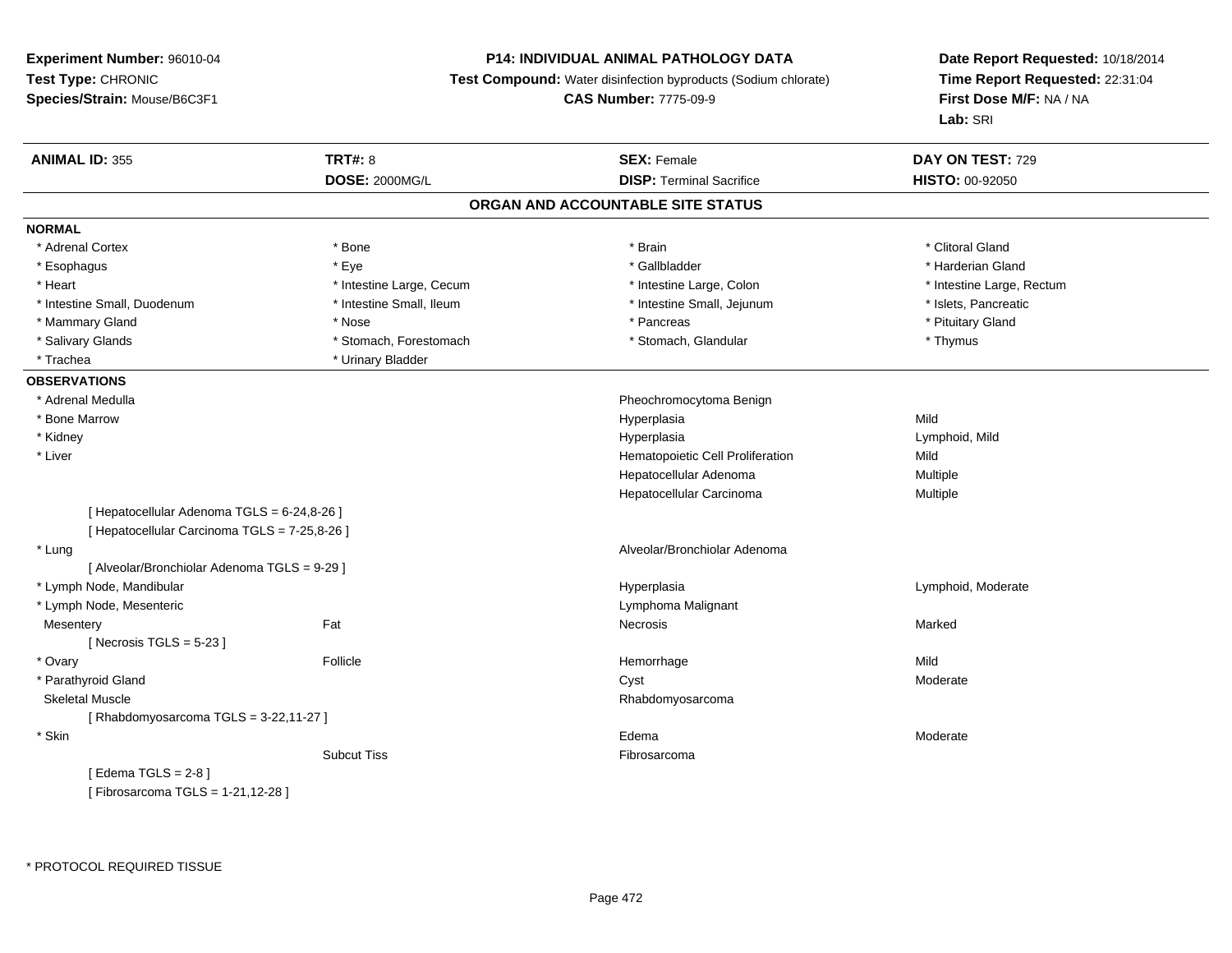| <b>Experiment Number: 96010-04</b><br><b>Test Type: CHRONIC</b><br>Species/Strain: Mouse/B6C3F1 |                       | <b>P14: INDIVIDUAL ANIMAL PATHOLOGY DATA</b><br><b>Test Compound:</b> Water disinfection byproducts (Sodium chlorate)<br><b>CAS Number: 7775-09-9</b> | Date Report Requested: 10/18/2014<br>Time Report Requested: 22:31:04<br>First Dose M/F: NA / NA<br>Lab: SRI |
|-------------------------------------------------------------------------------------------------|-----------------------|-------------------------------------------------------------------------------------------------------------------------------------------------------|-------------------------------------------------------------------------------------------------------------|
| <b>ANIMAL ID: 355</b>                                                                           | <b>TRT#: 8</b>        | <b>SEX: Female</b>                                                                                                                                    | <b>DAY ON TEST: 729</b>                                                                                     |
|                                                                                                 | <b>DOSE: 2000MG/L</b> | <b>DISP:</b> Terminal Sacrifice                                                                                                                       | <b>HISTO: 00-92050</b>                                                                                      |
|                                                                                                 |                       | ORGAN AND ACCOUNTABLE SITE STATUS                                                                                                                     |                                                                                                             |
| * Spleen                                                                                        |                       | Hematopoietic Cell Proliferation<br>Lymphoma Malignant                                                                                                | Moderate                                                                                                    |
| [ Hematopoietic Cell Proliferation TGLS = 4-6 ]                                                 |                       |                                                                                                                                                       |                                                                                                             |
| [Lymphoma Malignant TGLS = 4-6]                                                                 |                       |                                                                                                                                                       |                                                                                                             |
| * Thyroid Gland                                                                                 |                       | Degeneration                                                                                                                                          | Cystic, Mild                                                                                                |
|                                                                                                 | <b>Follicular Cel</b> | Hypertrophy                                                                                                                                           | Minimal                                                                                                     |
| * Uterus                                                                                        |                       | Hyperplasia                                                                                                                                           | Cystic, Marked                                                                                              |
| [Hyperplasia TGLS = 10-7 ]                                                                      |                       |                                                                                                                                                       |                                                                                                             |
| PRIMARY CAUSE OF DEATH                                                                          | ۰                     |                                                                                                                                                       |                                                                                                             |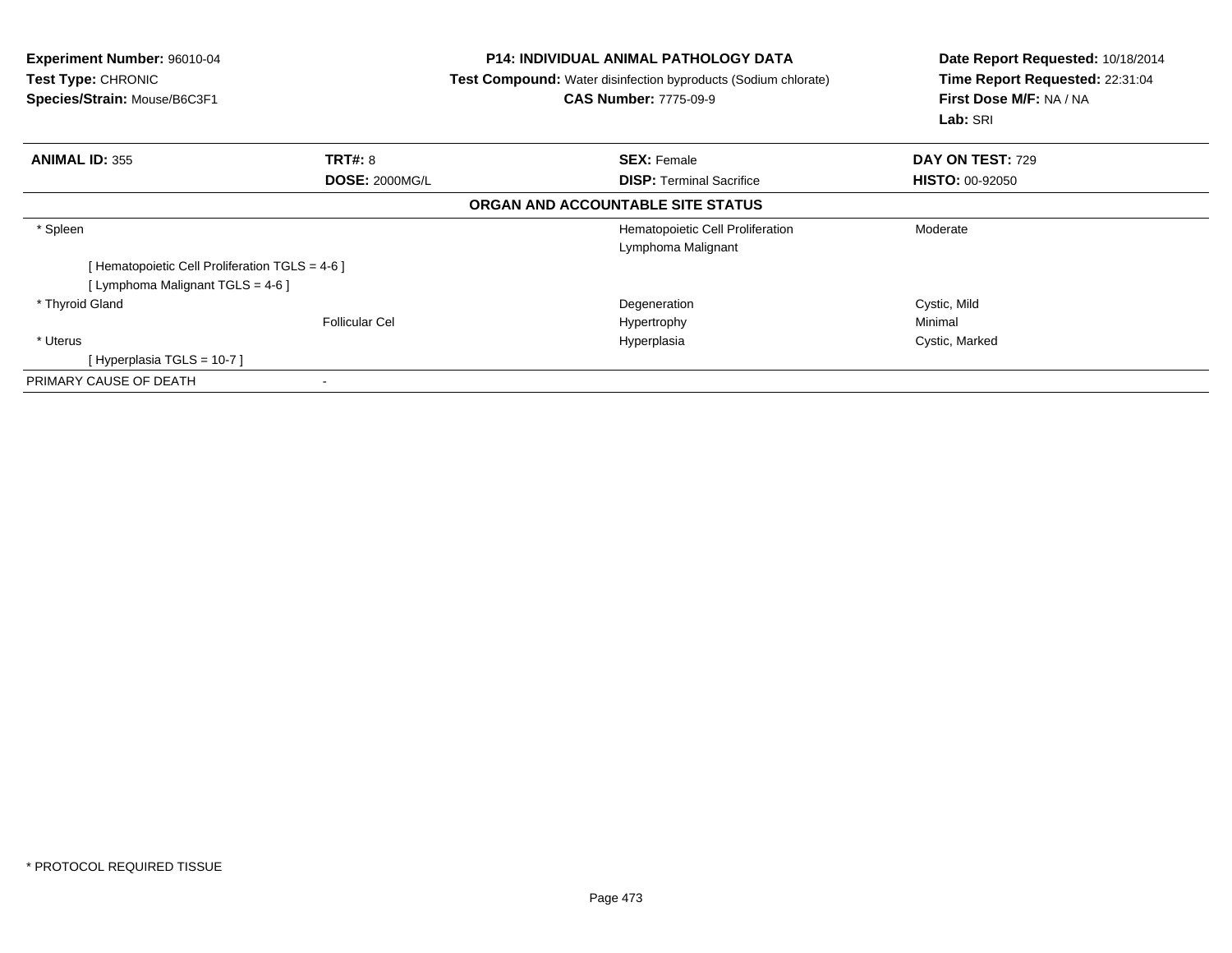# **P14: INDIVIDUAL ANIMAL PATHOLOGY DATA**

**Test Compound:** Water disinfection byproducts (Sodium chlorate)

**CAS Number:** 7775-09-9

| <b>ANIMAL ID: 356</b>                           | <b>TRT#: 8</b>           | <b>SEX: Female</b>                | DAY ON TEST: 737          |  |
|-------------------------------------------------|--------------------------|-----------------------------------|---------------------------|--|
|                                                 | <b>DOSE: 2000MG/L</b>    | <b>DISP: Terminal Sacrifice</b>   | HISTO: 00-92051           |  |
|                                                 |                          | ORGAN AND ACCOUNTABLE SITE STATUS |                           |  |
| <b>NORMAL</b>                                   |                          |                                   |                           |  |
| * Adrenal Cortex                                | * Adrenal Medulla        | * Bone                            | * Brain                   |  |
| * Clitoral Gland                                | * Esophagus              | * Eye                             | * Gallbladder             |  |
| * Heart                                         | * Intestine Large, Cecum | * Intestine Large, Colon          | * Intestine Large, Rectum |  |
| * Intestine Small, Duodenum                     | * Intestine Small, Ileum | * Intestine Small, Jejunum        | * Islets, Pancreatic      |  |
| * Lymph Node, Mandibular                        | * Lymph Node, Mesenteric | * Mammary Gland                   | * Nose                    |  |
| * Pancreas                                      | * Parathyroid Gland      | * Pituitary Gland                 | * Salivary Glands         |  |
| * Skin                                          | * Stomach, Forestomach   | * Stomach, Glandular              | * Thymus                  |  |
| * Trachea                                       | * Urinary Bladder        |                                   |                           |  |
| <b>OBSERVATIONS</b>                             |                          |                                   |                           |  |
| * Bone Marrow                                   |                          | Myelofibrosis                     | Mild                      |  |
| * Harderian Gland                               |                          | Adenoma                           |                           |  |
| [Adenoma TGLS = $5-22$ ]                        |                          |                                   |                           |  |
| * Kidney                                        |                          | Lymphoma Malignant                |                           |  |
| * Liver                                         |                          | <b>Eosinophilic Focus</b>         |                           |  |
|                                                 |                          | Hepatocellular Adenoma            |                           |  |
|                                                 |                          | Hyperplasia                       | Lymphoid, Mild            |  |
|                                                 |                          | <b>Mixed Cell Focus</b>           |                           |  |
| [ Hepatocellular Adenoma TGLS = 7-23 ]          |                          |                                   |                           |  |
| [Mixed Cell Focus TGLS = 6-6]                   |                          |                                   |                           |  |
| * Lung                                          |                          | Alveolar/Bronchiolar Adenoma      |                           |  |
|                                                 |                          | Hemorrhage                        | Moderate                  |  |
| Mesentery                                       | Fat                      | Necrosis                          | Mild                      |  |
| [Necrosis TGLS = $3-21$ ]                       |                          |                                   |                           |  |
| * Ovary                                         |                          | Cyst                              |                           |  |
| * Spleen                                        |                          | Hematopoietic Cell Proliferation  | Moderate                  |  |
|                                                 |                          | Lymphoma Malignant                |                           |  |
|                                                 |                          | Pigmentation                      | Moderate                  |  |
| [ Hematopoietic Cell Proliferation TGLS = 1-6 ] |                          |                                   |                           |  |
| [ Lymphoma Malignant TGLS = 1-6 ]               |                          |                                   |                           |  |
| * Thyroid Gland                                 |                          | Degeneration                      | Cystic, Moderate          |  |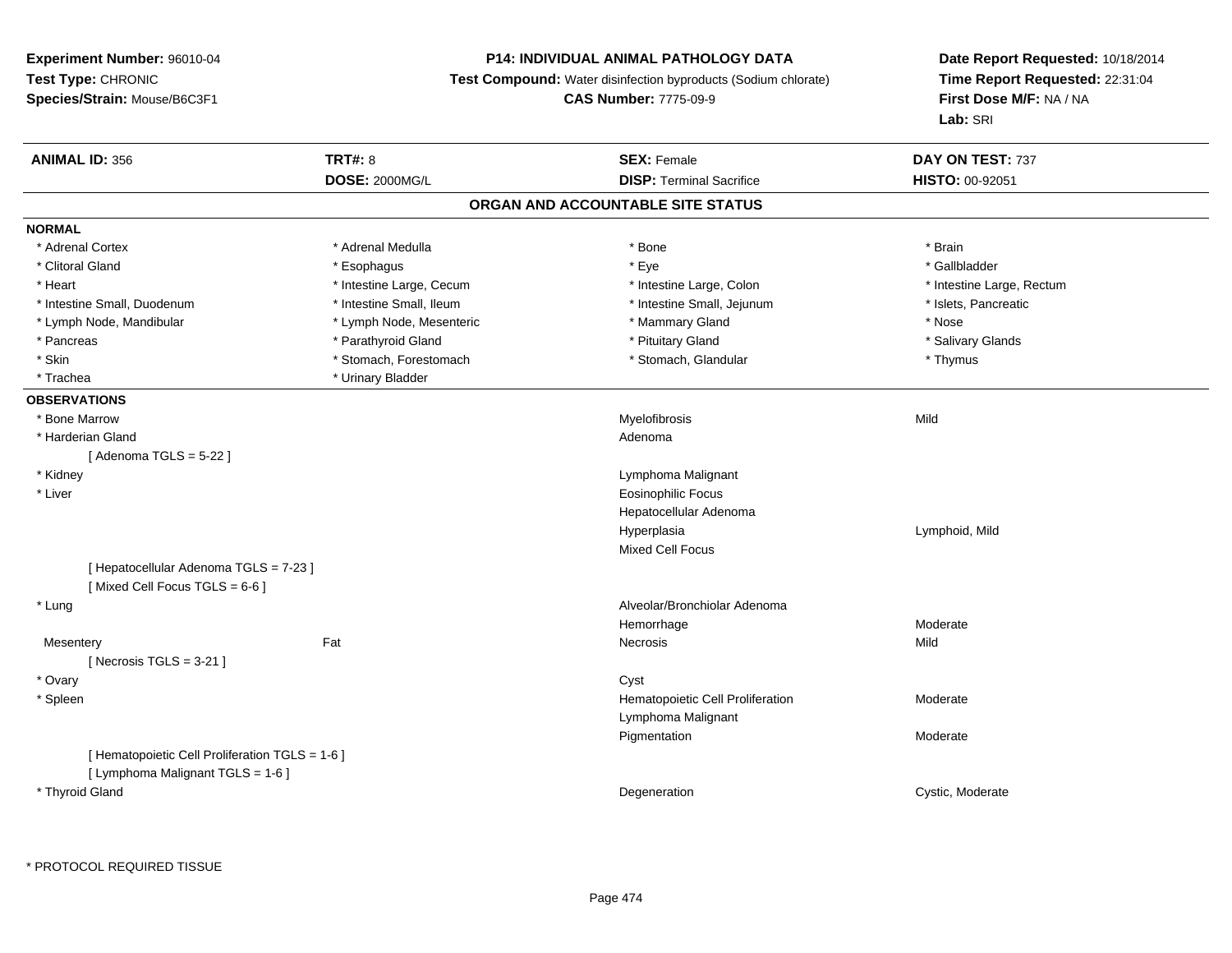| Experiment Number: 96010-04<br>Test Type: CHRONIC<br>Species/Strain: Mouse/B6C3F1 |                       | <b>P14: INDIVIDUAL ANIMAL PATHOLOGY DATA</b><br><b>Test Compound:</b> Water disinfection byproducts (Sodium chlorate)<br><b>CAS Number: 7775-09-9</b> | Date Report Requested: 10/18/2014<br>Time Report Requested: 22:31:04<br>First Dose M/F: NA / NA<br>Lab: SRI |  |
|-----------------------------------------------------------------------------------|-----------------------|-------------------------------------------------------------------------------------------------------------------------------------------------------|-------------------------------------------------------------------------------------------------------------|--|
| <b>ANIMAL ID: 356</b>                                                             | TRT#: 8               | <b>SEX: Female</b>                                                                                                                                    | DAY ON TEST: 737                                                                                            |  |
|                                                                                   | <b>DOSE: 2000MG/L</b> | <b>DISP: Terminal Sacrifice</b>                                                                                                                       | <b>HISTO: 00-92051</b>                                                                                      |  |
|                                                                                   |                       | ORGAN AND ACCOUNTABLE SITE STATUS                                                                                                                     |                                                                                                             |  |
|                                                                                   | Follicular Cel        | Hypertrophy                                                                                                                                           | Minimal                                                                                                     |  |
| * Uterus                                                                          |                       | Hyperplasia                                                                                                                                           | Cystic, Moderate                                                                                            |  |
|                                                                                   |                       | Polyp Stromal                                                                                                                                         |                                                                                                             |  |
| [Hyperplasia TGLS = 2-7]                                                          |                       |                                                                                                                                                       |                                                                                                             |  |
| PRIMARY CAUSE OF DEATH                                                            |                       |                                                                                                                                                       |                                                                                                             |  |
| Animal Note: TGL 6 = No Correlating Lesion (NCL)                                  |                       |                                                                                                                                                       |                                                                                                             |  |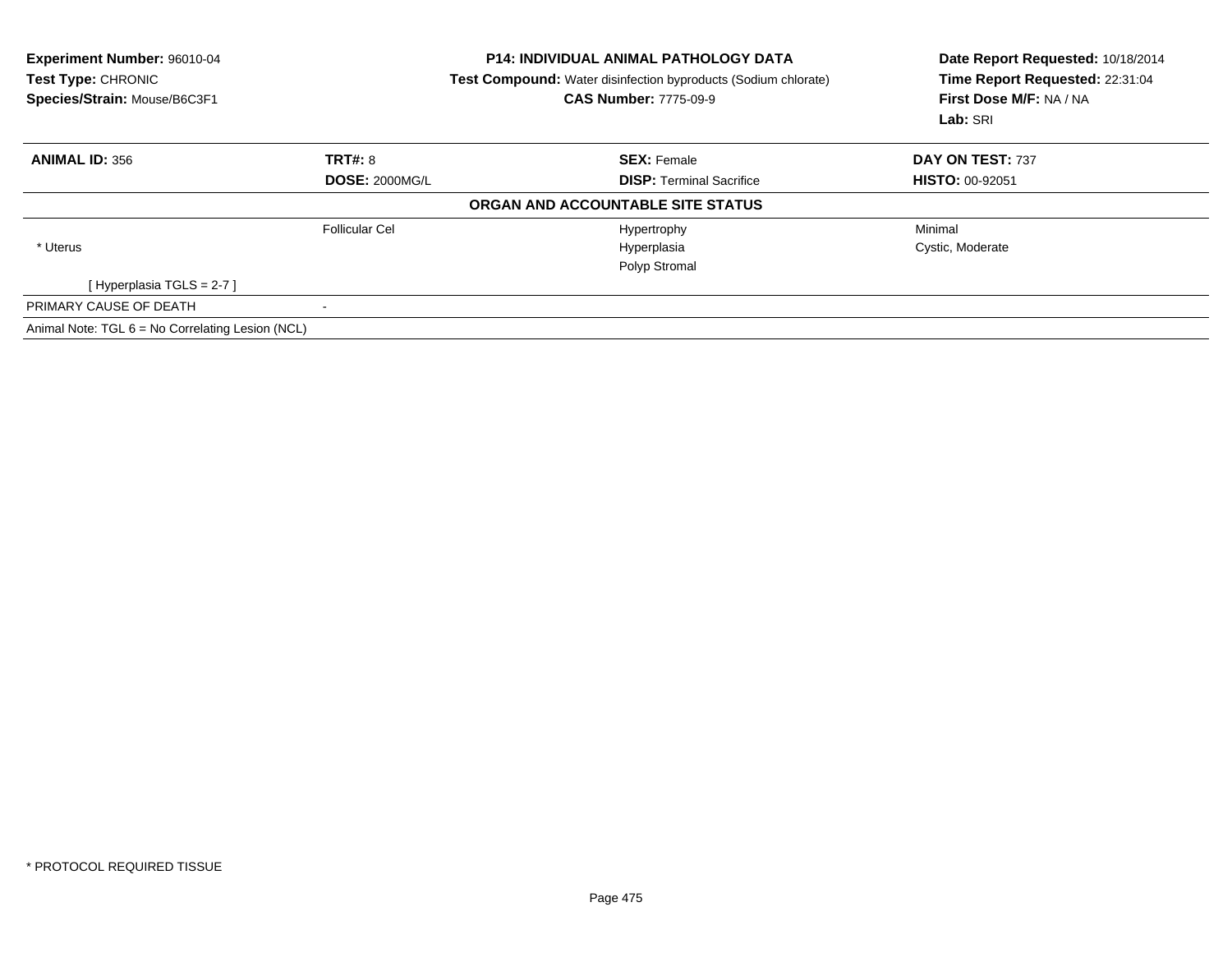# **P14: INDIVIDUAL ANIMAL PATHOLOGY DATA**

**Test Compound:** Water disinfection byproducts (Sodium chlorate)

**CAS Number:** 7775-09-9

| <b>ANIMAL ID: 357</b>             | <b>TRT#: 8</b>                                                                              | <b>SEX: Female</b>               | DAY ON TEST: 737            |  |  |  |  |
|-----------------------------------|---------------------------------------------------------------------------------------------|----------------------------------|-----------------------------|--|--|--|--|
|                                   | DOSE: 2000MG/L                                                                              | <b>DISP: Terminal Sacrifice</b>  | HISTO: 00-92052             |  |  |  |  |
| ORGAN AND ACCOUNTABLE SITE STATUS |                                                                                             |                                  |                             |  |  |  |  |
| <b>NORMAL</b>                     |                                                                                             |                                  |                             |  |  |  |  |
| * Adrenal Medulla                 | * Bone                                                                                      | * Brain                          | * Esophagus                 |  |  |  |  |
| * Eye                             | * Gallbladder                                                                               | * Harderian Gland                | * Heart                     |  |  |  |  |
| * Intestine Large, Cecum          | * Intestine Large, Colon                                                                    | * Intestine Large, Rectum        | * Intestine Small, Duodenum |  |  |  |  |
| * Intestine Small, Jejunum        | * Kidney                                                                                    | * Lung                           | * Mammary Gland             |  |  |  |  |
| Mesentery                         | * Nose                                                                                      | * Ovary                          | * Pancreas                  |  |  |  |  |
| * Parathyroid Gland               | * Salivary Glands                                                                           | * Skin                           | * Stomach, Glandular        |  |  |  |  |
| * Trachea                         | * Urinary Bladder                                                                           |                                  |                             |  |  |  |  |
| <b>OBSERVATIONS</b>               |                                                                                             |                                  |                             |  |  |  |  |
| * Adrenal Cortex                  | Zona Reticul                                                                                | Vacuolization Cytoplasmic        | Moderate                    |  |  |  |  |
|                                   | Note: "VACUOLIZATION CYTOPLASMIC" IS A PERSISTENT X-ZONE; MORPHOLOGY NOT AVAILABLE ON TDMS. |                                  |                             |  |  |  |  |
| * Bone Marrow                     |                                                                                             | Hyperplasia                      | Mild                        |  |  |  |  |
| * Clitoral Gland                  |                                                                                             | Inflammation                     | Chronic, Mild               |  |  |  |  |
| * Intestine Small, Ileum          | Epithelium                                                                                  | Hyperplasia                      | Mild                        |  |  |  |  |
| * Islets, Pancreatic              |                                                                                             | Adenoma                          |                             |  |  |  |  |
| * Liver                           |                                                                                             | <b>Basophilic Focus</b>          |                             |  |  |  |  |
|                                   |                                                                                             | <b>Infiltration Cellular</b>     | Mixed Cell, Mild            |  |  |  |  |
| * Lymph Node, Mandibular          |                                                                                             | Pigmentation                     | Moderate                    |  |  |  |  |
| * Lymph Node, Mesenteric          |                                                                                             | Hematopoietic Cell Proliferation | Mild                        |  |  |  |  |
|                                   |                                                                                             | Hyperplasia                      | Lymphoid, Moderate          |  |  |  |  |
| * Pituitary Gland                 | <b>Pars Distalis</b>                                                                        | Adenoma                          |                             |  |  |  |  |
| * Spleen                          |                                                                                             | Lymphoma Malignant               |                             |  |  |  |  |
|                                   |                                                                                             | Pigmentation                     | Moderate                    |  |  |  |  |
| * Stomach, Forestomach            | Epithelium                                                                                  | Hyperplasia                      | Mild                        |  |  |  |  |
|                                   |                                                                                             | Inflammation                     | Chronic Active, Mild        |  |  |  |  |
| * Thymus                          |                                                                                             | Lymphoma Malignant               |                             |  |  |  |  |
| * Thyroid Gland                   |                                                                                             | Degeneration                     | Cystic, Mild                |  |  |  |  |
|                                   | <b>Follicular Cel</b>                                                                       | Hypertrophy                      | Mild                        |  |  |  |  |
| * Uterus                          |                                                                                             | Hyperplasia                      | Cystic, Moderate            |  |  |  |  |
|                                   |                                                                                             | Polyp Stromal                    |                             |  |  |  |  |
| [Hyperplasia TGLS = 1-7]          |                                                                                             |                                  |                             |  |  |  |  |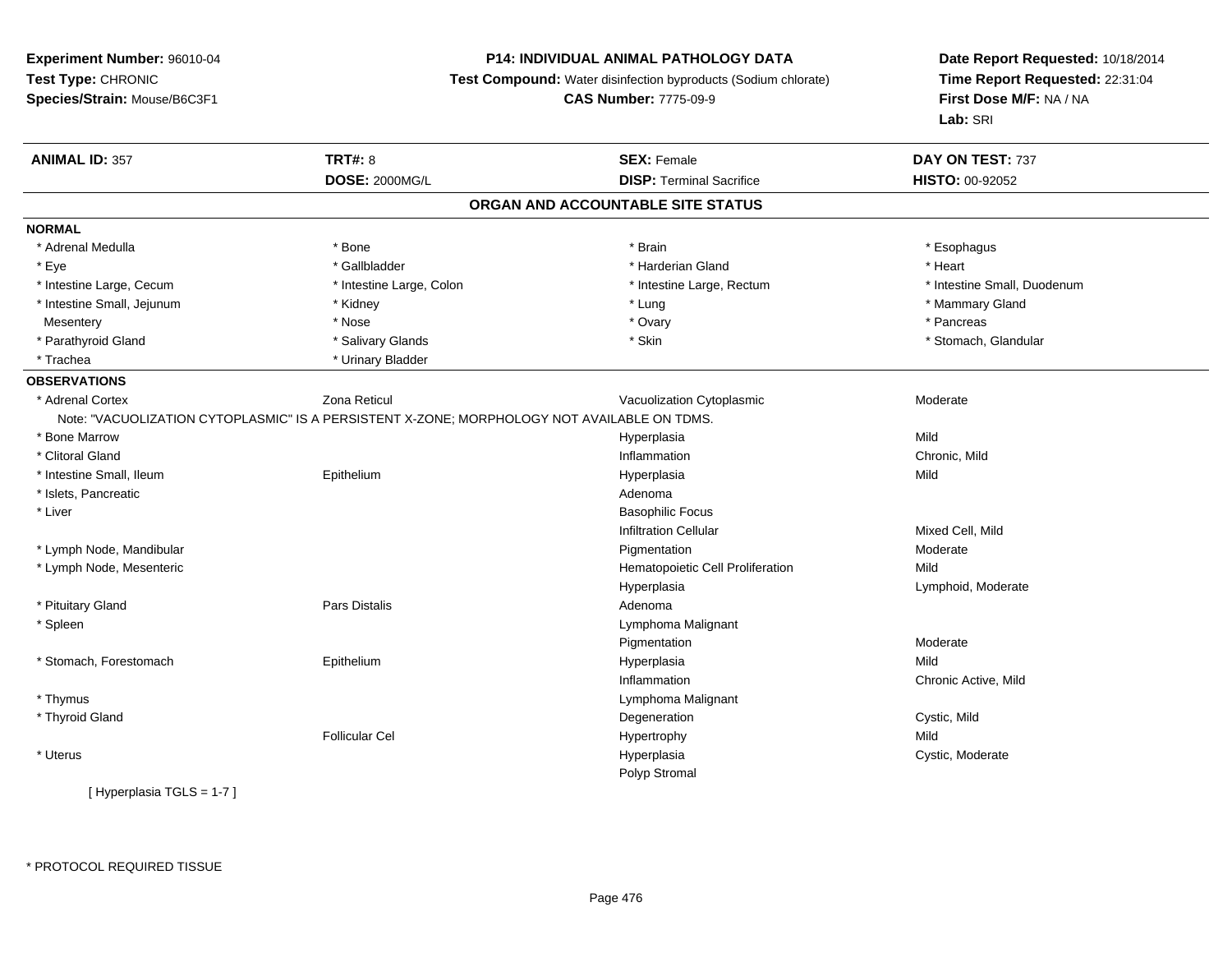| Experiment Number: 96010-04<br><b>Test Type: CHRONIC</b><br>Species/Strain: Mouse/B6C3F1 | <b>P14: INDIVIDUAL ANIMAL PATHOLOGY DATA</b><br><b>Test Compound:</b> Water disinfection byproducts (Sodium chlorate)<br><b>CAS Number: 7775-09-9</b> |                                   | Date Report Requested: 10/18/2014<br>Time Report Requested: 22:31:04<br>First Dose M/F: NA / NA<br>Lab: SRI |  |
|------------------------------------------------------------------------------------------|-------------------------------------------------------------------------------------------------------------------------------------------------------|-----------------------------------|-------------------------------------------------------------------------------------------------------------|--|
| <b>ANIMAL ID: 357</b>                                                                    | TRT#: 8                                                                                                                                               | <b>SEX: Female</b>                | DAY ON TEST: 737                                                                                            |  |
|                                                                                          | <b>DOSE: 2000MG/L</b>                                                                                                                                 | <b>DISP:</b> Terminal Sacrifice   | <b>HISTO: 00-92052</b>                                                                                      |  |
|                                                                                          |                                                                                                                                                       | ORGAN AND ACCOUNTABLE SITE STATUS |                                                                                                             |  |
| [ Polyp Stromal TGLS = $2-7$ ]                                                           |                                                                                                                                                       |                                   |                                                                                                             |  |
| PRIMARY CAUSE OF DEATH                                                                   | ۰                                                                                                                                                     |                                   |                                                                                                             |  |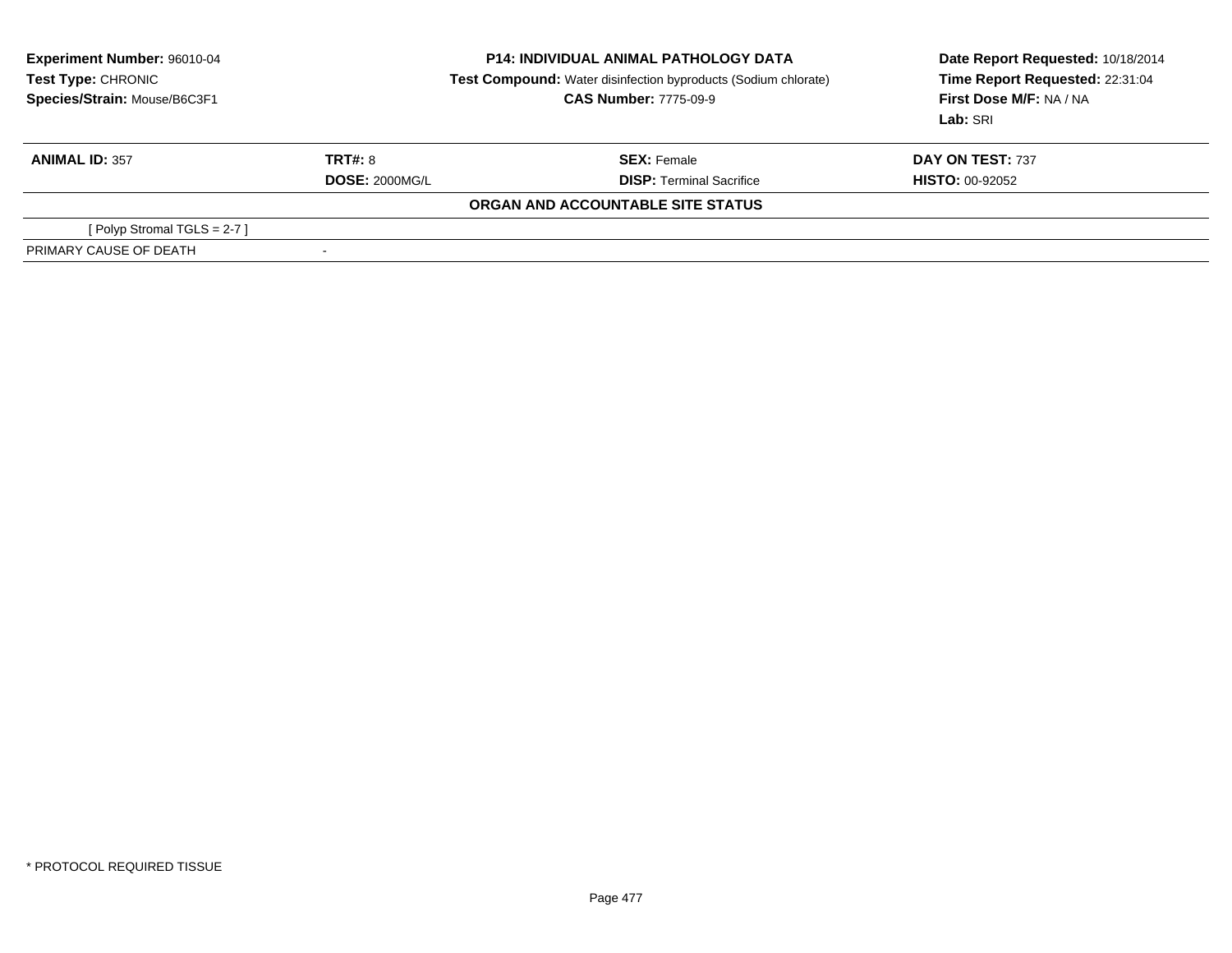# **P14: INDIVIDUAL ANIMAL PATHOLOGY DATA**

**Test Compound:** Water disinfection byproducts (Sodium chlorate)

# **CAS Number:** 7775-09-9

| <b>ANIMAL ID: 358</b>                       | <b>TRT#: 8</b>                                                      | <b>SEX: Female</b>               | DAY ON TEST: 737           |  |  |  |  |
|---------------------------------------------|---------------------------------------------------------------------|----------------------------------|----------------------------|--|--|--|--|
|                                             | <b>DOSE: 2000MG/L</b>                                               | <b>DISP: Terminal Sacrifice</b>  | <b>HISTO: 00-92053</b>     |  |  |  |  |
| ORGAN AND ACCOUNTABLE SITE STATUS           |                                                                     |                                  |                            |  |  |  |  |
| <b>NORMAL</b>                               |                                                                     |                                  |                            |  |  |  |  |
| * Adrenal Cortex                            | * Adrenal Medulla                                                   | * Bone                           | * Brain                    |  |  |  |  |
| * Clitoral Gland                            | * Esophagus                                                         | * Eye                            | * Gallbladder              |  |  |  |  |
| * Harderian Gland                           | * Heart                                                             | * Intestine Large, Cecum         | * Intestine Large, Colon   |  |  |  |  |
| * Intestine Large, Rectum                   | * Intestine Small, Duodenum                                         | * Intestine Small, Ileum         | * Intestine Small, Jejunum |  |  |  |  |
| * Islets, Pancreatic                        | * Kidney                                                            | * Lung                           | * Lymph Node, Mandibular   |  |  |  |  |
| * Lymph Node, Mesenteric                    | * Mammary Gland                                                     | * Nose                           | * Pancreas                 |  |  |  |  |
| * Parathyroid Gland                         | * Pituitary Gland                                                   | * Skin                           | * Stomach, Forestomach     |  |  |  |  |
| * Stomach, Glandular                        | * Thymus                                                            | * Trachea                        |                            |  |  |  |  |
| <b>OBSERVATIONS</b>                         |                                                                     |                                  |                            |  |  |  |  |
| * Bone Marrow                               |                                                                     | Hyperplasia                      | Mild                       |  |  |  |  |
| * Liver                                     |                                                                     | <b>Eosinophilic Focus</b>        |                            |  |  |  |  |
| [ Eosinophilic Focus TGLS = 2-21 ]          |                                                                     |                                  |                            |  |  |  |  |
| * Ovary                                     | Granulosa Cell                                                      | Hyperplasia                      | Mild                       |  |  |  |  |
| * Salivary Glands                           |                                                                     | Hyperplasia                      | Lymphoid, Mild             |  |  |  |  |
| * Spleen                                    |                                                                     | Hematopoietic Cell Proliferation | Mild                       |  |  |  |  |
|                                             |                                                                     | Pigmentation                     | Moderate                   |  |  |  |  |
| * Thyroid Gland                             |                                                                     | Degeneration                     | Cystic, Moderate           |  |  |  |  |
|                                             | Follicular Cel                                                      | Hypertrophy                      | Minimal                    |  |  |  |  |
|                                             | Note: MILD LYPHOID CELL INFILTRATE IN THYROID GLAND; NOT TABULATED. |                                  |                            |  |  |  |  |
| * Urinary Bladder                           |                                                                     | Hyperplasia                      | Lymphoid, Mild             |  |  |  |  |
| Note: INFUSION ARTIFACT IN URINARY BLADDER. |                                                                     |                                  |                            |  |  |  |  |
| * Uterus                                    |                                                                     | Hyperplasia                      | Cystic, Marked             |  |  |  |  |
| [Hyperplasia TGLS = 1-7]                    |                                                                     |                                  |                            |  |  |  |  |
| PRIMARY CAUSE OF DEATH                      |                                                                     |                                  |                            |  |  |  |  |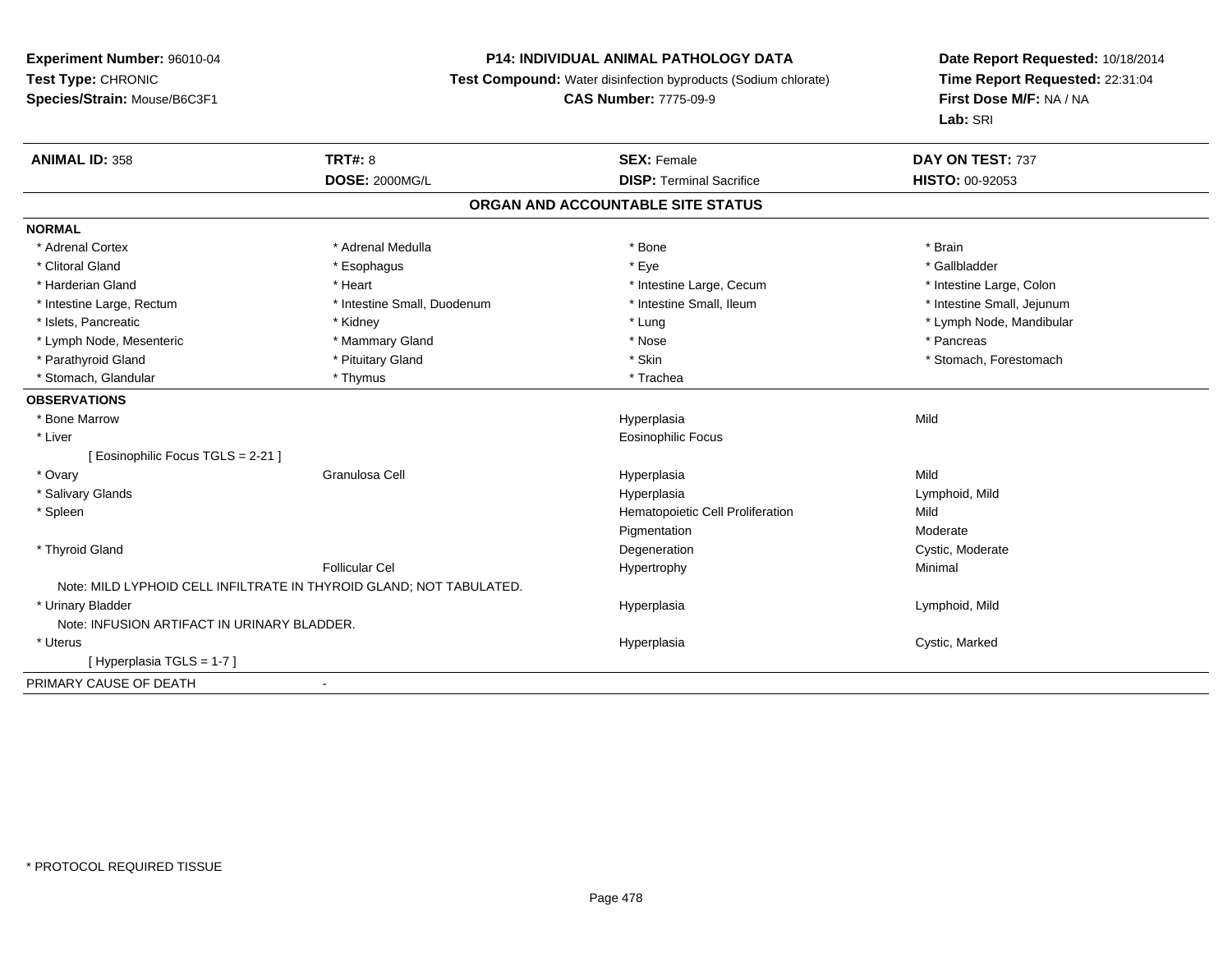# **P14: INDIVIDUAL ANIMAL PATHOLOGY DATA**

**Test Compound:** Water disinfection byproducts (Sodium chlorate)

#### **CAS Number:** 7775-09-9

| <b>ANIMAL ID: 359</b>                           | <b>TRT#: 8</b>                              |  | <b>SEX: Female</b>               | DAY ON TEST: 447            |  |  |  |  |
|-------------------------------------------------|---------------------------------------------|--|----------------------------------|-----------------------------|--|--|--|--|
|                                                 | <b>DOSE: 2000MG/L</b>                       |  | <b>DISP:</b> Moribund Sacrifice  | <b>HISTO: 00-88174</b>      |  |  |  |  |
| ORGAN AND ACCOUNTABLE SITE STATUS               |                                             |  |                                  |                             |  |  |  |  |
| <b>NORMAL</b>                                   |                                             |  |                                  |                             |  |  |  |  |
| * Adrenal Medulla                               | * Brain                                     |  | * Clitoral Gland                 | * Esophagus                 |  |  |  |  |
| * Eye                                           | * Gallbladder                               |  | * Harderian Gland                | * Heart                     |  |  |  |  |
| * Intestine Large, Cecum                        | * Intestine Large, Colon                    |  | * Intestine Large, Rectum        | * Intestine Small, Duodenum |  |  |  |  |
| * Intestine Small, Ileum                        | * Intestine Small, Jejunum                  |  | * Islets, Pancreatic             | * Liver                     |  |  |  |  |
| * Lung                                          | * Mammary Gland                             |  | * Nose                           | * Ovary                     |  |  |  |  |
| * Pancreas                                      | * Parathyroid Gland                         |  | * Pituitary Gland                | * Salivary Glands           |  |  |  |  |
| * Skin                                          | * Stomach, Glandular                        |  | * Trachea                        | * Urinary Bladder           |  |  |  |  |
| <b>OBSERVATIONS</b>                             |                                             |  |                                  |                             |  |  |  |  |
| * Adrenal Cortex                                | Capsule                                     |  | Hyperplasia                      | Mild                        |  |  |  |  |
| * Bone                                          |                                             |  | Osteosarcoma                     |                             |  |  |  |  |
| [Osteosarcoma TGLS = 2-21]                      |                                             |  |                                  |                             |  |  |  |  |
| * Bone Marrow                                   |                                             |  | Hyperplasia                      | Moderate                    |  |  |  |  |
| * Kidney                                        |                                             |  | Hyperplasia                      | Lymphoid, Mild              |  |  |  |  |
| * Lymph Node, Mandibular                        |                                             |  | Lymphoma Malignant               |                             |  |  |  |  |
| * Lymph Node, Mesenteric                        |                                             |  | Lymphoma Malignant               |                             |  |  |  |  |
| * Spleen                                        |                                             |  | Hematopoietic Cell Proliferation | Marked                      |  |  |  |  |
|                                                 |                                             |  | Lymphoma Malignant               |                             |  |  |  |  |
| [ Hematopoietic Cell Proliferation TGLS = 3-6 ] |                                             |  |                                  |                             |  |  |  |  |
| [ Lymphoma Malignant TGLS = 3-6 ]               |                                             |  |                                  |                             |  |  |  |  |
| * Stomach, Forestomach                          |                                             |  | Ulcer                            | Mild                        |  |  |  |  |
| * Thymus                                        |                                             |  | Atrophy                          | Moderate                    |  |  |  |  |
| * Thyroid Gland                                 |                                             |  | Degeneration                     | Cystic, Mild                |  |  |  |  |
|                                                 | <b>Follicular Cel</b>                       |  | Hypertrophy                      | Mild                        |  |  |  |  |
| * Uterus                                        |                                             |  | Hyperplasia                      | Cystic, Mild                |  |  |  |  |
| PRIMARY CAUSE OF DEATH                          | - Bone Osteosarcoma                         |  |                                  |                             |  |  |  |  |
| <b>CONTRIBUTORY CAUSE OF DEATH</b>              | - Lymph Node; Mesenteric Lymphoma Malignant |  |                                  |                             |  |  |  |  |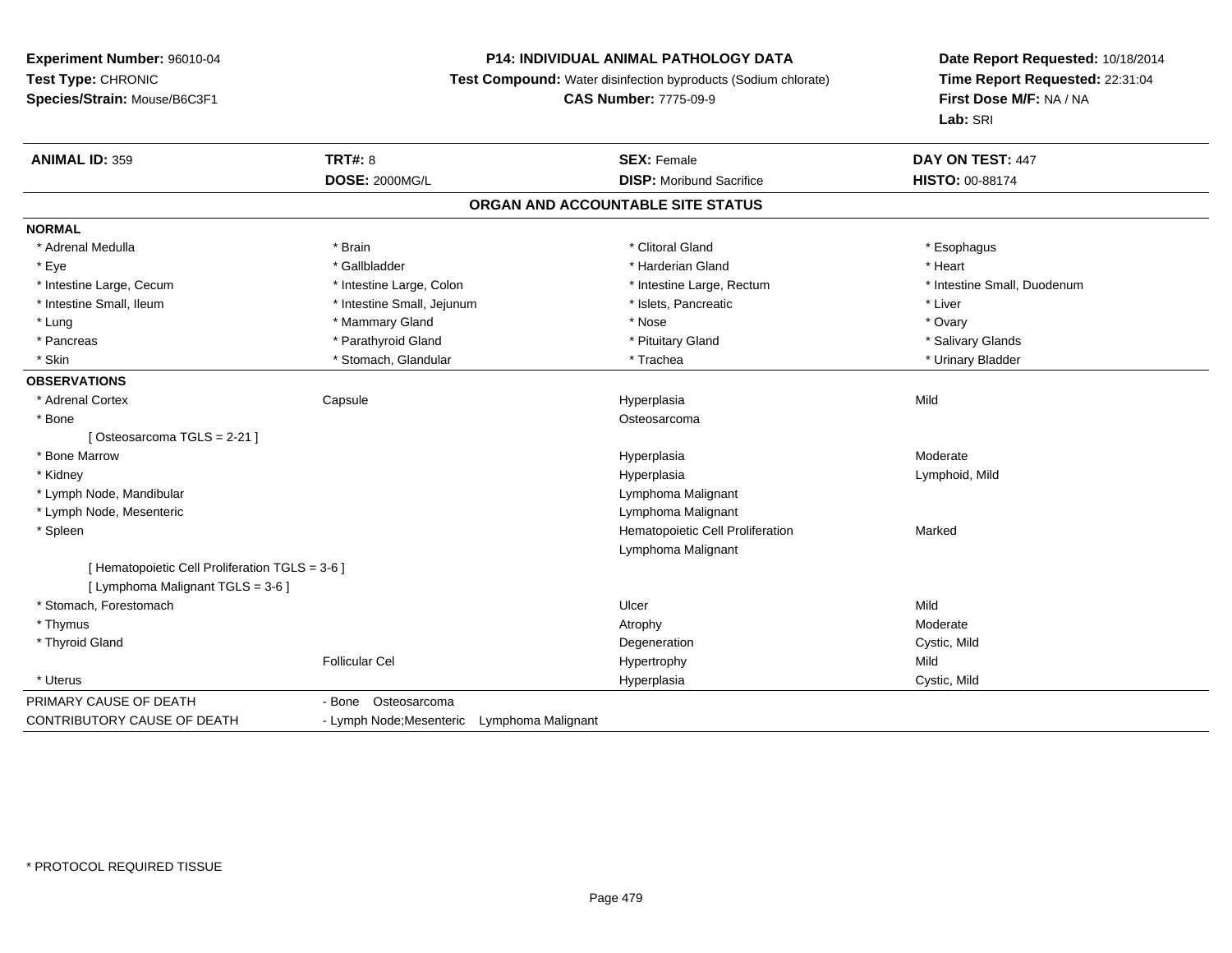#### **P14: INDIVIDUAL ANIMAL PATHOLOGY DATA**

**Test Compound:** Water disinfection byproducts (Sodium chlorate)

**CAS Number:** 7775-09-9

**Date Report Requested:** 10/18/2014**Time Report Requested:** 22:31:04**First Dose M/F:** NA / NA**Lab:** SRI

| <b>ANIMAL ID: 360</b>                  | <b>TRT#: 8</b>              | <b>SEX: Female</b>               | DAY ON TEST: 618           |  |  |  |  |
|----------------------------------------|-----------------------------|----------------------------------|----------------------------|--|--|--|--|
|                                        | <b>DOSE: 2000MG/L</b>       | <b>DISP:</b> Moribund Sacrifice  | HISTO: 00-89098            |  |  |  |  |
| ORGAN AND ACCOUNTABLE SITE STATUS      |                             |                                  |                            |  |  |  |  |
| <b>NORMAL</b>                          |                             |                                  |                            |  |  |  |  |
| * Adrenal Medulla                      | * Brain                     | * Esophagus                      | * Eye                      |  |  |  |  |
| * Gallbladder                          | * Harderian Gland           | * Heart                          | * Intestine Large, Colon   |  |  |  |  |
| * Intestine Large, Rectum              | * Intestine Small, Duodenum | * Intestine Small, Ileum         | * Intestine Small, Jejunum |  |  |  |  |
| * Islets, Pancreatic                   | * Kidney                    | * Lung                           | * Lymph Node, Mesenteric   |  |  |  |  |
| * Mammary Gland                        | * Nose                      | * Pancreas                       | * Parathyroid Gland        |  |  |  |  |
| * Pituitary Gland                      | * Stomach, Forestomach      | * Stomach, Glandular             | * Trachea                  |  |  |  |  |
| * Urinary Bladder                      |                             |                                  |                            |  |  |  |  |
| <b>OBSERVATIONS</b>                    |                             |                                  |                            |  |  |  |  |
| * Adrenal Cortex                       | Capsule                     | Hyperplasia                      | Mild                       |  |  |  |  |
| * Bone                                 |                             | Osteosarcoma                     |                            |  |  |  |  |
| [Osteosarcoma TGLS = 1-21]             |                             |                                  |                            |  |  |  |  |
| * Bone Marrow                          |                             | Hyperplasia                      | Moderate                   |  |  |  |  |
| * Clitoral Gland                       |                             | Inflammation                     | Chronic, Mild              |  |  |  |  |
| * Intestine Large, Cecum               |                             | Edema                            | Minimal                    |  |  |  |  |
| * Liver                                |                             | <b>Eosinophilic Focus</b>        |                            |  |  |  |  |
|                                        |                             | Hepatocellular Adenoma           |                            |  |  |  |  |
|                                        | Kupffer Cell                | Pigmentation                     | Mild                       |  |  |  |  |
|                                        | Hepatocyte                  | Vacuolization Cytoplasmic        | Moderate                   |  |  |  |  |
| [Eosinophilic Focus TGLS = 6-6-1]      |                             |                                  |                            |  |  |  |  |
| [ Hepatocellular Adenoma TGLS = 5-23 ] |                             |                                  |                            |  |  |  |  |
| * Lymph Node, Mandibular               |                             | Lymphoma Malignant               |                            |  |  |  |  |
| [ Lymphoma Malignant TGLS = 8-8 ]      |                             |                                  |                            |  |  |  |  |
| * Ovary                                | Follicle                    | Hemorrhage                       | Moderate                   |  |  |  |  |
| * Salivary Glands                      |                             | Hyperplasia                      | Lymphoid, Mild             |  |  |  |  |
| * Skin                                 | <b>Subcut Tiss</b>          | Hemangioma                       |                            |  |  |  |  |
| [Hemangioma TGLS = 9-8]                |                             |                                  |                            |  |  |  |  |
| * Spleen                               |                             | Hematopoietic Cell Proliferation | Moderate                   |  |  |  |  |
|                                        |                             | Lymphoma Malignant               |                            |  |  |  |  |
|                                        |                             | Pigmentation                     | Moderate                   |  |  |  |  |
| [ Lymphoma Malignant TGLS = 2-22 ]     |                             |                                  |                            |  |  |  |  |

\* PROTOCOL REQUIRED TISSUE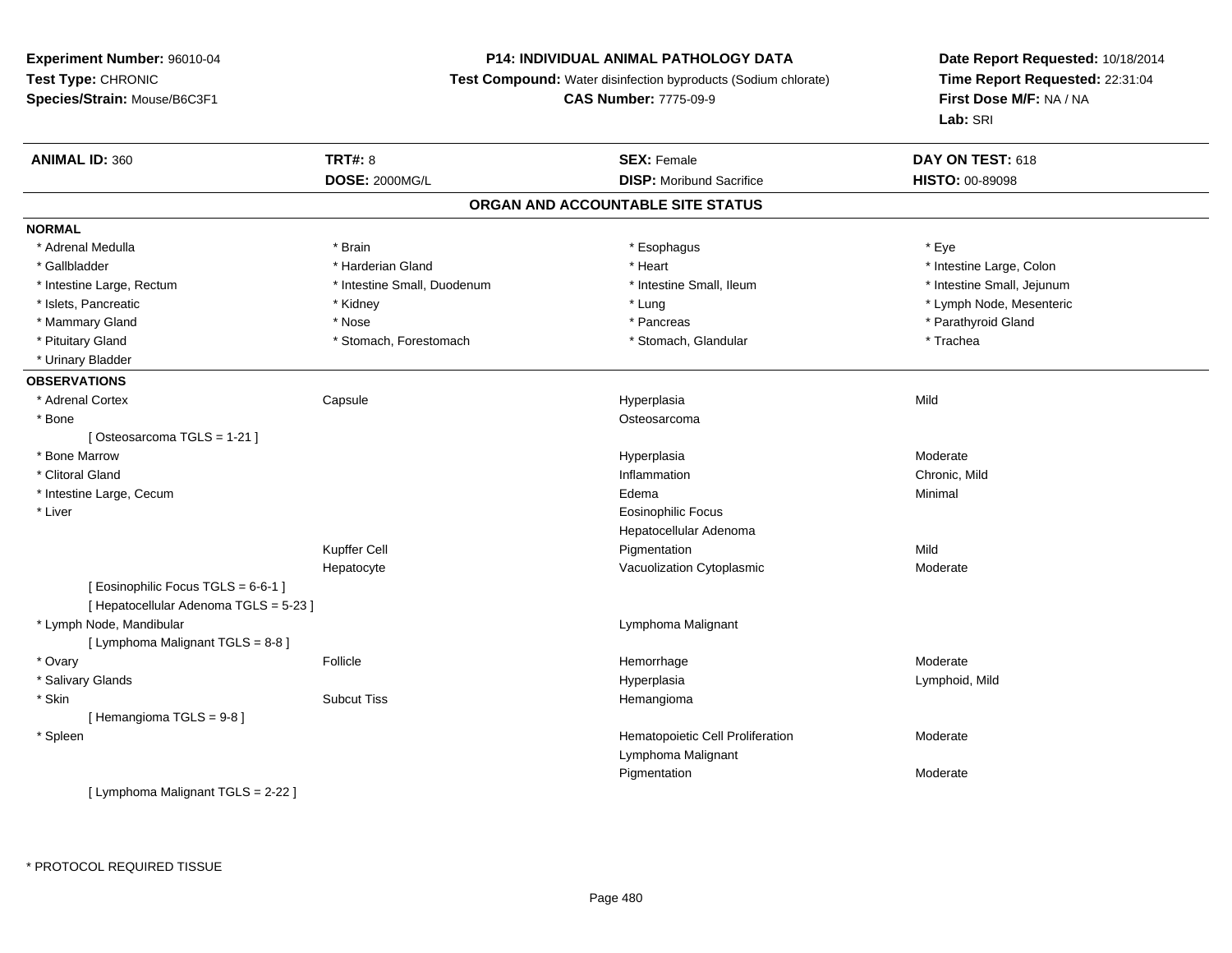| <b>Experiment Number: 96010-04</b><br><b>Test Type: CHRONIC</b><br>Species/Strain: Mouse/B6C3F1 | <b>P14: INDIVIDUAL ANIMAL PATHOLOGY DATA</b><br>Test Compound: Water disinfection byproducts (Sodium chlorate)<br><b>CAS Number: 7775-09-9</b> |                                   | Date Report Requested: 10/18/2014<br>Time Report Requested: 22:31:04<br>First Dose M/F: NA / NA<br>Lab: SRI |  |
|-------------------------------------------------------------------------------------------------|------------------------------------------------------------------------------------------------------------------------------------------------|-----------------------------------|-------------------------------------------------------------------------------------------------------------|--|
| <b>ANIMAL ID: 360</b>                                                                           | <b>TRT#: 8</b>                                                                                                                                 | <b>SEX: Female</b>                | DAY ON TEST: 618                                                                                            |  |
|                                                                                                 | <b>DOSE: 2000MG/L</b>                                                                                                                          | <b>DISP:</b> Moribund Sacrifice   | <b>HISTO: 00-89098</b>                                                                                      |  |
|                                                                                                 |                                                                                                                                                | ORGAN AND ACCOUNTABLE SITE STATUS |                                                                                                             |  |
| * Thymus                                                                                        |                                                                                                                                                | Hyperplasia                       | Lymphoid, Mild                                                                                              |  |
| * Thyroid Gland                                                                                 | Follicular Cel                                                                                                                                 | Hypertrophy                       | Mild                                                                                                        |  |
| * Uterus                                                                                        |                                                                                                                                                | Hyperplasia                       | Cystic, Marked                                                                                              |  |
| [Hyperplasia TGLS = $3-7,4-7$ ]                                                                 |                                                                                                                                                |                                   |                                                                                                             |  |
| PRIMARY CAUSE OF DEATH                                                                          | - Bone<br>Osteosarcoma                                                                                                                         |                                   |                                                                                                             |  |
| CONTRIBUTORY CAUSE OF DEATH                                                                     | - Spleen Lymphoma Malignant                                                                                                                    |                                   |                                                                                                             |  |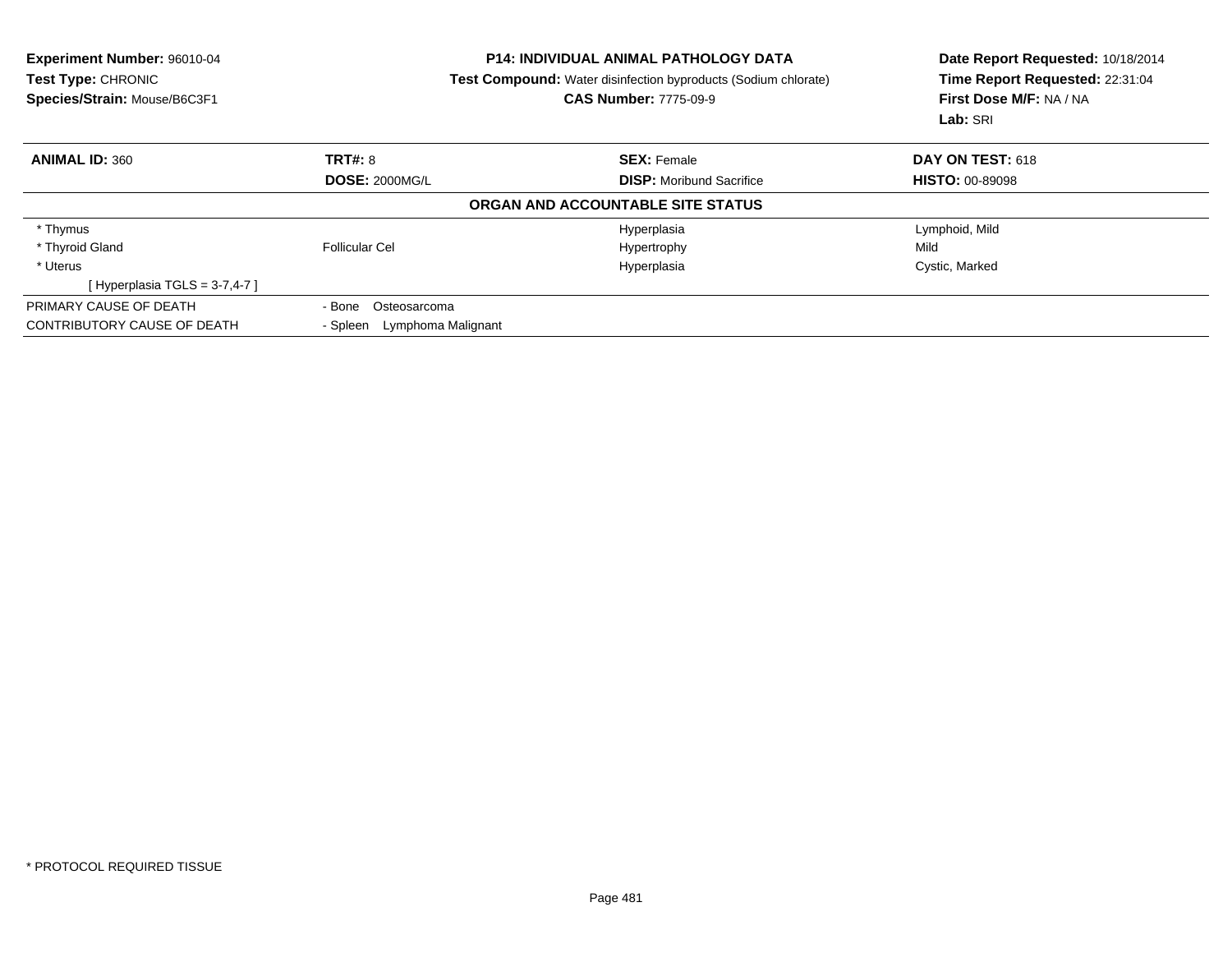### **P14: INDIVIDUAL ANIMAL PATHOLOGY DATA**

**Test Compound:** Water disinfection byproducts (Sodium chlorate)

**CAS Number:** 7775-09-9

| <b>ANIMAL ID: 361</b>       | <b>TRT#: 8</b>                                               | <b>SEX: Female</b>                | DAY ON TEST: 688            |
|-----------------------------|--------------------------------------------------------------|-----------------------------------|-----------------------------|
|                             | <b>DOSE: 2000MG/L</b>                                        | <b>DISP:</b> Moribund Sacrifice   | HISTO: 00-90405             |
|                             |                                                              | ORGAN AND ACCOUNTABLE SITE STATUS |                             |
| <b>NORMAL</b>               |                                                              |                                   |                             |
| * Adrenal Cortex            | * Adrenal Medulla                                            | * Bone                            | * Clitoral Gland            |
| * Esophagus                 | * Eye                                                        | * Gallbladder                     | * Harderian Gland           |
| * Heart                     | * Intestine Large, Colon                                     | * Intestine Large, Rectum         | * Intestine Small, Duodenum |
| * Intestine Small, Ileum    | * Intestine Small, Jejunum                                   | * Islets, Pancreatic              | * Lung                      |
| * Lymph Node, Mesenteric    | * Nose                                                       | * Pancreas                        | * Parathyroid Gland         |
| * Skin                      | Spinal Cord                                                  | * Stomach, Glandular              | * Trachea                   |
| * Urinary Bladder           |                                                              |                                   |                             |
| <b>OBSERVATIONS</b>         |                                                              |                                   |                             |
| * Bone Marrow               |                                                              | Hyperplasia                       | Mild                        |
| * Brain                     |                                                              | Compression                       | Marked                      |
| [Compression TGLS = 7-1]    |                                                              |                                   |                             |
| * Intestine Large, Cecum    |                                                              | Edema                             | Mild                        |
| * Kidney                    |                                                              | Nephropathy                       | Minimal                     |
| * Liver                     | Hepatocyte                                                   | Karyomegaly                       | Mild                        |
|                             | Kupffer Cell                                                 | Pigmentation                      | Mild                        |
| * Lymph Node, Mandibular    |                                                              | Pigmentation                      | Mild                        |
| * Mammary Gland             |                                                              | Hyperplasia                       | Mild                        |
|                             | Note: HYPERPLASIA PRESENT IN SECTION NEXT TO CLITORAL GLAND. |                                   |                             |
| Mesentery                   | Fat                                                          | Necrosis                          | Moderate                    |
| [Necrosis $TGLS = 4-22$ ]   |                                                              |                                   |                             |
| * Ovary                     |                                                              | Cyst                              |                             |
| [Cyst TGLS = $2-7$ ]        |                                                              |                                   |                             |
| Peripheral Nerve            |                                                              | Atrophy                           | Mild                        |
| * Pituitary Gland           | <b>Pars Distalis</b>                                         | Adenoma                           |                             |
| [Adenoma TGLS = $6-23$ ]    |                                                              |                                   |                             |
| * Salivary Glands           |                                                              | Hyperplasia                       | Lymphoid, Mild              |
| <b>Skeletal Muscle</b>      |                                                              | Angiectasis                       | Moderate                    |
| [ Angiectasis TGLS = 1-21 ] |                                                              |                                   |                             |
| * Spleen                    |                                                              | Pigmentation                      | Mild                        |
| * Stomach, Forestomach      |                                                              | Erosion                           | Minimal                     |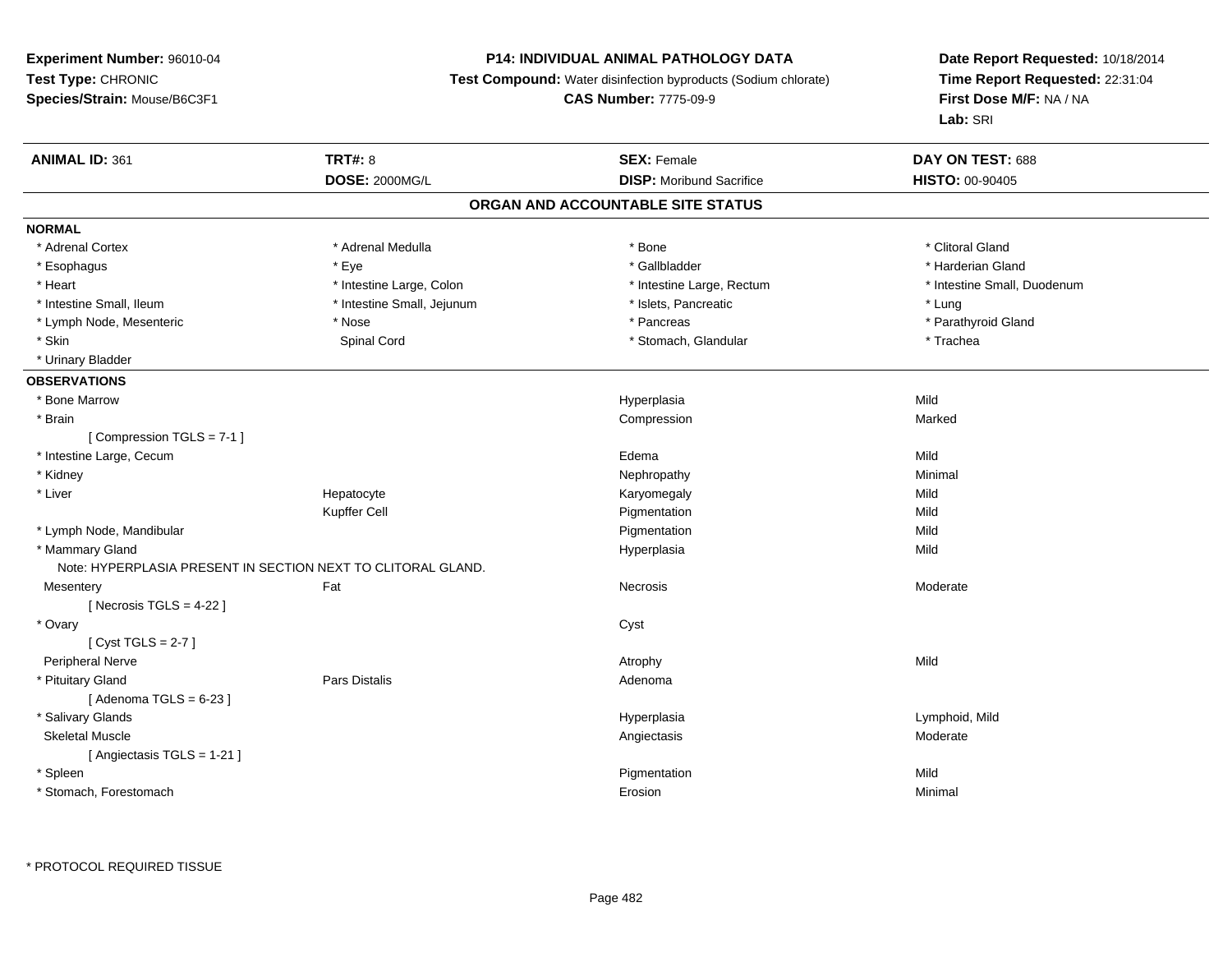| <b>Experiment Number: 96010-04</b><br>Test Type: CHRONIC<br>Species/Strain: Mouse/B6C3F1 |                                         | <b>P14: INDIVIDUAL ANIMAL PATHOLOGY DATA</b><br><b>Test Compound:</b> Water disinfection byproducts (Sodium chlorate)<br><b>CAS Number: 7775-09-9</b> | Date Report Requested: 10/18/2014<br>Time Report Requested: 22:31:04<br>First Dose M/F: NA / NA<br>Lab: SRI |
|------------------------------------------------------------------------------------------|-----------------------------------------|-------------------------------------------------------------------------------------------------------------------------------------------------------|-------------------------------------------------------------------------------------------------------------|
| <b>ANIMAL ID: 361</b>                                                                    | <b>TRT#: 8</b>                          | <b>SEX: Female</b>                                                                                                                                    | DAY ON TEST: 688                                                                                            |
|                                                                                          | <b>DOSE: 2000MG/L</b>                   | <b>DISP:</b> Moribund Sacrifice                                                                                                                       | <b>HISTO: 00-90405</b>                                                                                      |
|                                                                                          |                                         | ORGAN AND ACCOUNTABLE SITE STATUS                                                                                                                     |                                                                                                             |
|                                                                                          | Epithelium                              | Hyperplasia                                                                                                                                           | Moderate                                                                                                    |
|                                                                                          |                                         | Ulcer                                                                                                                                                 | Mild                                                                                                        |
| Note: FORESTOMACH HYPERPLASIA PRESENT ON SLIDES 4, 24, AND 25.                           |                                         |                                                                                                                                                       |                                                                                                             |
| [Hyperplasia TGLS = 8-24,9-25 ]<br>[Ulcer TGLS = $8-24$ ]                                |                                         |                                                                                                                                                       |                                                                                                             |
| * Thymus                                                                                 |                                         | Atrophy                                                                                                                                               | Mild                                                                                                        |
| * Thyroid Gland                                                                          |                                         | Degeneration                                                                                                                                          | Cystic, Minimal                                                                                             |
| * Urin Bladder                                                                           |                                         |                                                                                                                                                       |                                                                                                             |
| Note: INFUSION ARTIFACT IN URINARY BLADDER.                                              |                                         |                                                                                                                                                       |                                                                                                             |
| * Uterus                                                                                 |                                         | Hyperplasia                                                                                                                                           | Cystic, Moderate                                                                                            |
| [Hyperplasia TGLS = 3-7]                                                                 |                                         |                                                                                                                                                       |                                                                                                             |
| PRIMARY CAUSE OF DEATH                                                                   | - Pituitary Gland Pars Distalis Adenoma |                                                                                                                                                       |                                                                                                             |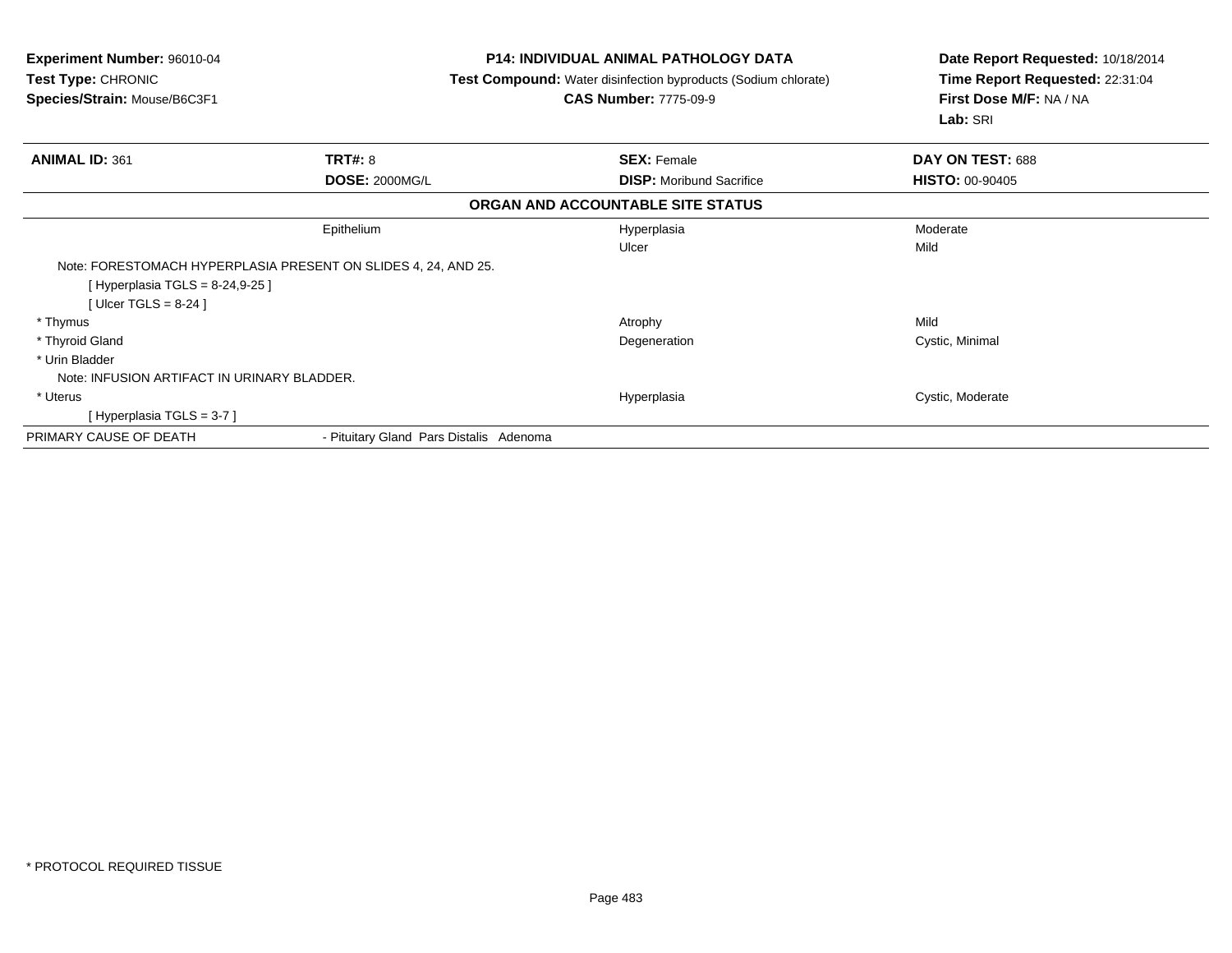# **P14: INDIVIDUAL ANIMAL PATHOLOGY DATA**

**Test Compound:** Water disinfection byproducts (Sodium chlorate)

# **CAS Number:** 7775-09-9

| <b>ANIMAL ID: 362</b>      | TRT#: 8                   | <b>SEX: Female</b>                | DAY ON TEST: 736         |
|----------------------------|---------------------------|-----------------------------------|--------------------------|
|                            | <b>DOSE: 2000MG/L</b>     | <b>DISP: Terminal Sacrifice</b>   | <b>HISTO: 00-92054</b>   |
|                            |                           | ORGAN AND ACCOUNTABLE SITE STATUS |                          |
| <b>NORMAL</b>              |                           |                                   |                          |
| * Adrenal Cortex           | * Adrenal Medulla         | * Bone                            | * Bone Marrow            |
| * Brain                    | * Clitoral Gland          | * Esophagus                       | * Eye                    |
| * Gallbladder              | * Harderian Gland         | * Heart                           | * Intestine Large, Cecum |
| * Intestine Large, Colon   | * Intestine Large, Rectum | * Intestine Small, Duodenum       | * Intestine Small, Ileum |
| * Intestine Small, Jejunum | * Islets, Pancreatic      | * Liver                           | * Lymph Node, Mesenteric |
| * Mammary Gland            | * Nose                    | * Pancreas                        | * Parathyroid Gland      |
| * Pituitary Gland          | * Salivary Glands         | * Skin                            | * Stomach, Forestomach   |
| * Stomach, Glandular       | * Thymus                  | * Trachea                         | * Urinary Bladder        |
| <b>OBSERVATIONS</b>        |                           |                                   |                          |
| * Kidney                   |                           | Nephropathy                       | Minimal                  |
| * Lung                     |                           | Alveolar/Bronchiolar Carcinoma    |                          |
|                            |                           | Edema                             | Mild                     |
|                            |                           | <b>Infiltration Cellular</b>      | Histiocyte, Mild         |
| * Lymph Node, Mandibular   |                           | Pigmentation                      | Mild                     |
| * Ovary                    | Follicle                  | Hemorrhage                        | Mild                     |
| * Spleen                   |                           | Hematopoietic Cell Proliferation  | Mild                     |
|                            |                           | Pigmentation                      | Moderate                 |
| * Thyroid Gland            |                           | Degeneration                      | Cystic, Moderate         |
| * Uterus                   |                           | Hyperplasia                       | Cystic, Moderate         |
| [Hyperplasia TGLS = 1-7]   |                           |                                   |                          |
| PRIMARY CAUSE OF DEATH     | $\blacksquare$            |                                   |                          |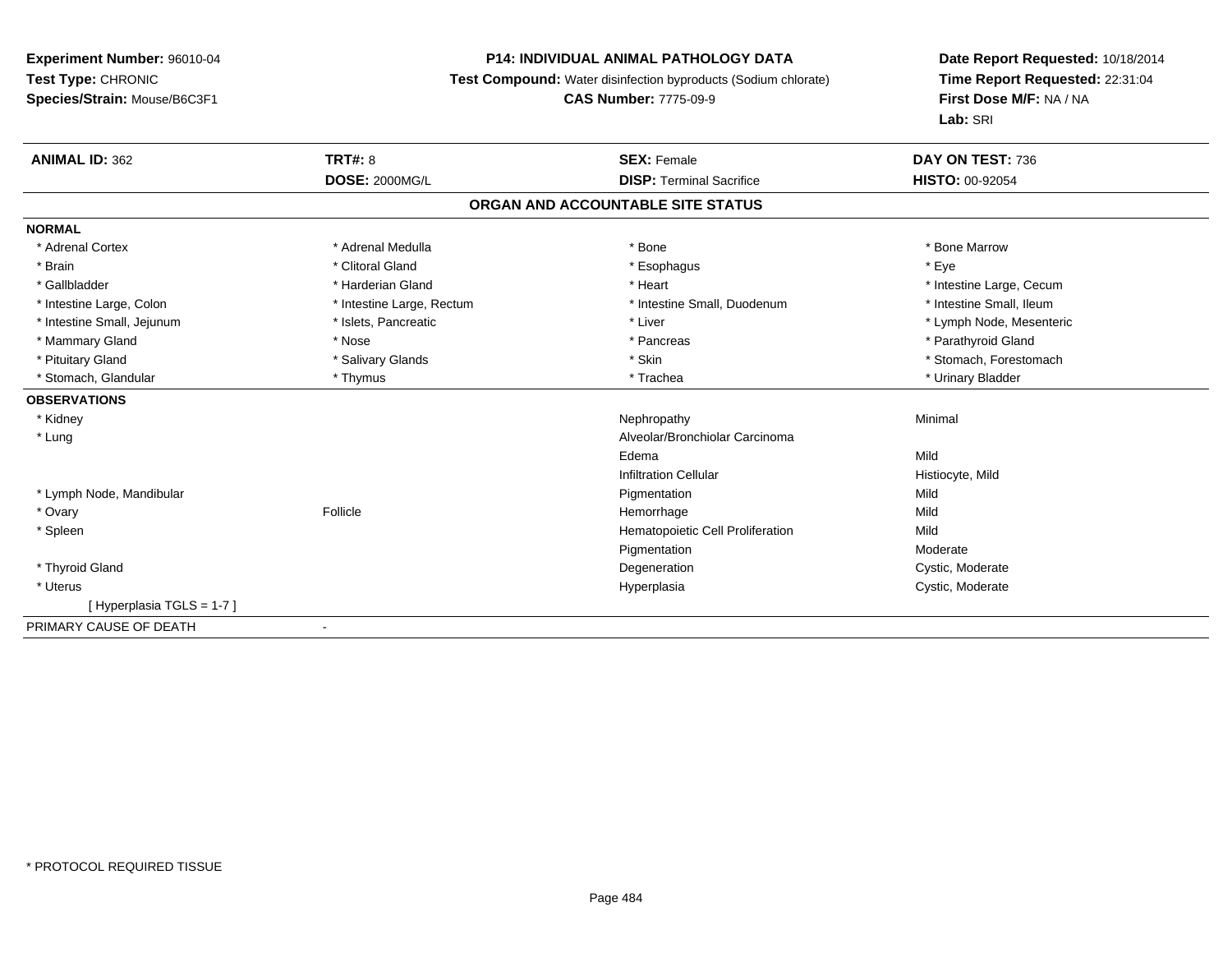# **P14: INDIVIDUAL ANIMAL PATHOLOGY DATA**

**Test Compound:** Water disinfection byproducts (Sodium chlorate)

**CAS Number:** 7775-09-9

| <b>ANIMAL ID: 363</b>                  | <b>TRT#: 8</b>            | <b>SEX: Female</b>                | DAY ON TEST: 667         |
|----------------------------------------|---------------------------|-----------------------------------|--------------------------|
|                                        | <b>DOSE: 2000MG/L</b>     | <b>DISP: Moribund Sacrifice</b>   | HISTO: 00-90162          |
|                                        |                           | ORGAN AND ACCOUNTABLE SITE STATUS |                          |
| <b>NORMAL</b>                          |                           |                                   |                          |
| * Adrenal Cortex                       | * Adrenal Medulla         | * Bone                            | * Clitoral Gland         |
| * Esophagus                            | * Eye                     | * Gallbladder                     | * Harderian Gland        |
| * Intestine Large, Colon               | * Intestine Large, Rectum | * Intestine Small, Duodenum       | * Intestine Small, Ileum |
| * Intestine Small, Jejunum             | * Islets, Pancreatic      | * Nose                            | * Ovary                  |
| * Pancreas                             | * Parathyroid Gland       | * Pituitary Gland                 | * Salivary Glands        |
| * Skin                                 | Spinal Cord               | * Stomach, Forestomach            | * Stomach, Glandular     |
| * Trachea                              | * Urinary Bladder         |                                   |                          |
| <b>OBSERVATIONS</b>                    |                           |                                   |                          |
| * Bone Marrow                          |                           | Hyperplasia                       | Moderate                 |
| * Brain                                |                           | Inflammation                      | Chronic, Mild            |
| * Heart                                |                           | Mineralization                    | Marked                   |
| * Intestine Large, Cecum               |                           | Edema                             | Mild                     |
| * Kidney                               |                           | Nephropathy                       | Mild                     |
| * Liver                                |                           | Hepatocellular Adenoma            | Multiple                 |
|                                        |                           | Lymphoma Malignant                |                          |
|                                        | Hepatocyte                | Vacuolization Cytoplasmic         | Marked                   |
| [ Hepatocellular Adenoma TGLS = 6-22 ] |                           |                                   |                          |
| [ Lymphoma Malignant TGLS = 5-6 ]      |                           |                                   |                          |
| [Vacuolization Cytoplasmic TGLS = 5-6] |                           |                                   |                          |
| * Lung                                 |                           | Edema                             | Mild                     |
|                                        |                           | <b>Infiltration Cellular</b>      | Histiocyte, Mild         |
|                                        |                           | Lymphoma Malignant                |                          |
| [Edema TGLS = $7-2$ ]                  |                           |                                   |                          |
| [ Infiltration Cellular TGLS = 7-2 ]   |                           |                                   |                          |
| [ Lymphoma Malignant TGLS = 7-2 ]      |                           |                                   |                          |
| Lymph Node                             | Mediastinal               | Lymphoma Malignant                |                          |
|                                        | Renal                     | Lymphoma Malignant                |                          |
| [ Lymphoma Malignant TGLS = 9-3 ]      |                           |                                   |                          |
| [ Lymphoma Malignant TGLS = 8-23 ]     |                           |                                   |                          |
| * Lymph Node, Mandibular               |                           | Lymphoma Malignant                |                          |
|                                        |                           |                                   |                          |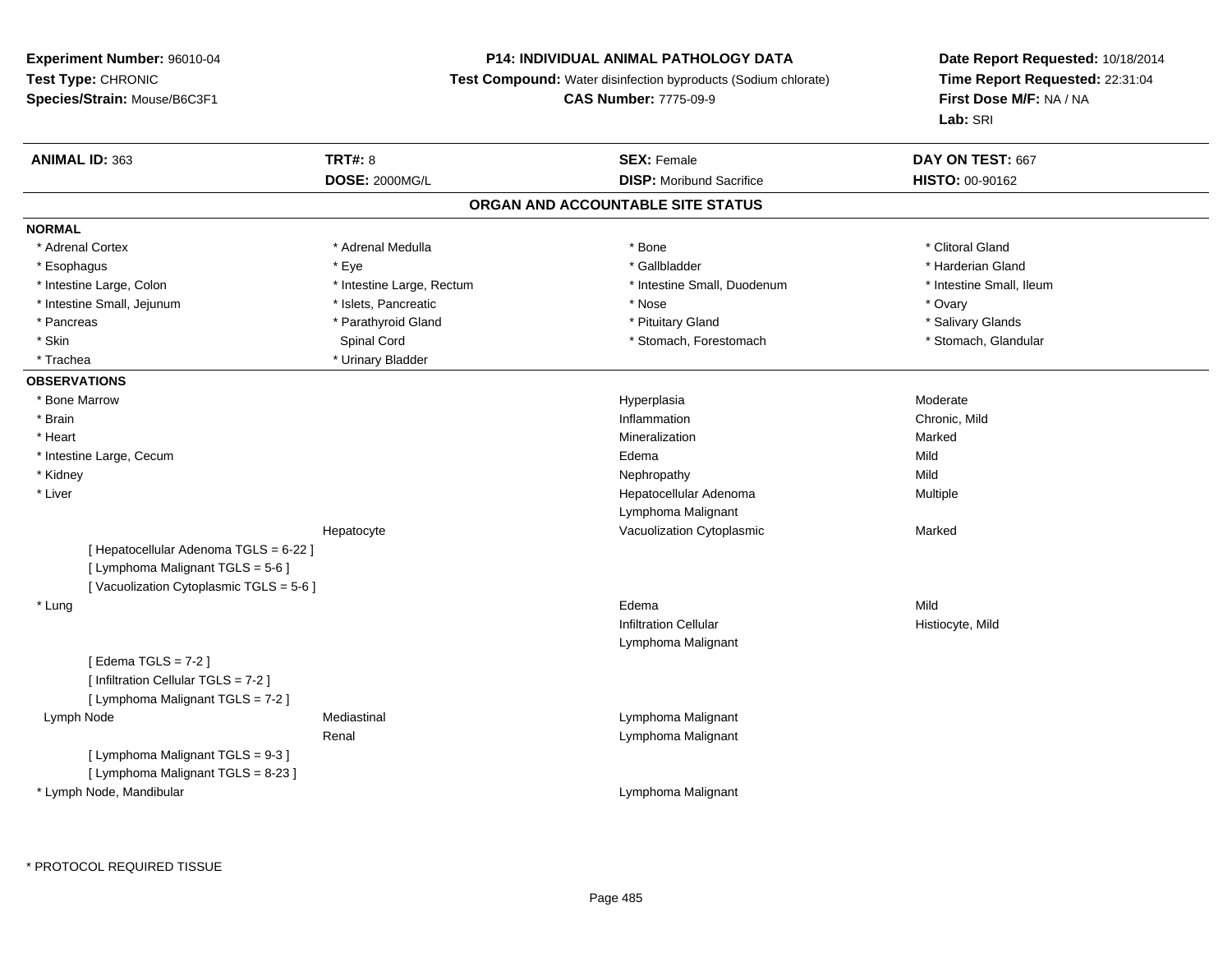### **P14: INDIVIDUAL ANIMAL PATHOLOGY DATA**

**Test Compound:** Water disinfection byproducts (Sodium chlorate)

#### **CAS Number:** 7775-09-9

| <b>ANIMAL ID: 363</b>                                       | <b>TRT#: 8</b>                 | <b>SEX: Female</b>                | DAY ON TEST: 667       |
|-------------------------------------------------------------|--------------------------------|-----------------------------------|------------------------|
|                                                             | <b>DOSE: 2000MG/L</b>          | <b>DISP:</b> Moribund Sacrifice   | <b>HISTO: 00-90162</b> |
|                                                             |                                | ORGAN AND ACCOUNTABLE SITE STATUS |                        |
| * Lymph Node, Mesenteric                                    |                                | Ectasia                           | Moderate               |
| * Mammary Gland                                             |                                | Hyperplasia                       | Mild                   |
| Mesentery                                                   | Fat                            | Necrosis                          | Mild                   |
| [Necrosis TGLS = 1-21]                                      |                                |                                   |                        |
| Peripheral Nerve                                            |                                | Atrophy                           | Minimal                |
| <b>Skeletal Muscle</b>                                      |                                | Atrophy                           | Minimal                |
| * Spleen                                                    |                                | Hematopoietic Cell Proliferation  | Moderate               |
|                                                             |                                | Lymphoma Malignant                |                        |
| [Hematopoietic Cell Proliferation TGLS = 2-24 ]             |                                |                                   |                        |
| [ Lymphoma Malignant TGLS = 2-24 ]                          |                                |                                   |                        |
| * Thymus                                                    |                                | Atrophy                           | Moderate               |
| * Thyroid Gland                                             |                                | Degeneration                      | Cystic, Minimal        |
|                                                             | <b>Follicular Cel</b>          | Hypertrophy                       | Minimal                |
| * Uterus                                                    |                                | Hyperplasia                       | Cystic, Moderate       |
| [Hyperplasia TGLS = 4-7]                                    |                                |                                   |                        |
| PRIMARY CAUSE OF DEATH                                      | Lymphoma Malignant<br>- Spleen |                                   |                        |
| Animal Note: POSSIBLE INFUSION ARTIFACT IN URINARY BLADDER. |                                |                                   |                        |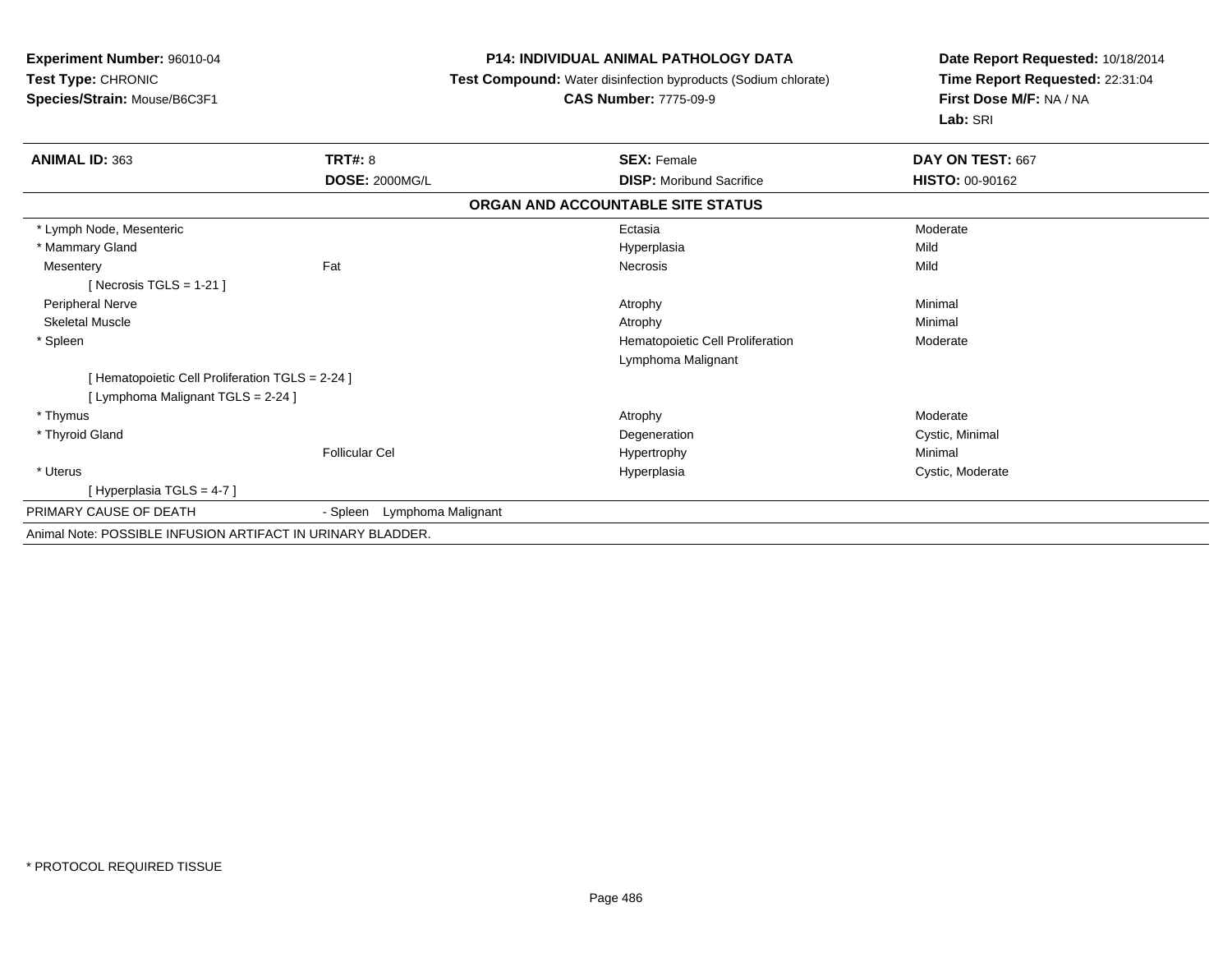# **P14: INDIVIDUAL ANIMAL PATHOLOGY DATA**

**Test Compound:** Water disinfection byproducts (Sodium chlorate)

**CAS Number:** 7775-09-9

| <b>ANIMAL ID: 364</b>                           | <b>TRT#: 8</b>              | <b>SEX: Female</b>                | DAY ON TEST: 736           |  |
|-------------------------------------------------|-----------------------------|-----------------------------------|----------------------------|--|
|                                                 | <b>DOSE: 2000MG/L</b>       | <b>DISP: Terminal Sacrifice</b>   | HISTO: 00-92055            |  |
|                                                 |                             | ORGAN AND ACCOUNTABLE SITE STATUS |                            |  |
| <b>NORMAL</b>                                   |                             |                                   |                            |  |
| * Adrenal Cortex                                | * Adrenal Medulla           | * Bone                            | * Bone Marrow              |  |
| * Brain                                         | * Esophagus                 | * Eye                             | * Gallbladder              |  |
| * Harderian Gland                               | * Heart                     | * Intestine Large, Cecum          | * Intestine Large, Colon   |  |
| * Intestine Large, Rectum                       | * Intestine Small, Duodenum | * Intestine Small, Ileum          | * Intestine Small, Jejunum |  |
| * Islets, Pancreatic                            | * Kidney                    | * Lymph Node, Mesenteric          | * Mammary Gland            |  |
| * Nose                                          | * Pancreas                  | * Parathyroid Gland               | * Skin                     |  |
| * Stomach, Forestomach                          | * Stomach, Glandular        | * Thymus                          | * Trachea                  |  |
| * Urinary Bladder                               |                             |                                   |                            |  |
| <b>OBSERVATIONS</b>                             |                             |                                   |                            |  |
| * Clitoral Gland                                |                             | Inflammation                      | Chronic, Moderate          |  |
| * Liver                                         |                             | Angiectasis                       | Moderate                   |  |
|                                                 |                             | Hepatocellular Adenoma            | Multiple                   |  |
|                                                 |                             | <b>Infiltration Cellular</b>      | Mixed Cell, Mild           |  |
|                                                 | Kupffer Cell                | Pigmentation                      | Mild                       |  |
| [Angiectasis TGLS = 6-23]                       |                             |                                   |                            |  |
| [ Hepatocellular Adenoma TGLS = 4-21,5-22 ]     |                             |                                   |                            |  |
| * Lung                                          |                             | Hemorrhage                        | Mild                       |  |
|                                                 |                             | Hyperplasia                       | Lymphoid, Mild             |  |
| * Lymph Node, Mandibular                        |                             | Pigmentation                      | Moderate                   |  |
| * Ovary                                         | Follicle                    | Hemorrhage                        | Mild                       |  |
| * Pituitary Gland                               | Pars Distalis               | Adenoma                           |                            |  |
| * Salivary Glands                               |                             | Hyperplasia                       | Lymphoid, Mild             |  |
| * Spleen                                        |                             | Hematopoietic Cell Proliferation  | Moderate                   |  |
|                                                 |                             | Lymphoma Malignant                |                            |  |
| [ Hematopoietic Cell Proliferation TGLS = 3-6 ] |                             |                                   |                            |  |
| [ Lymphoma Malignant TGLS = 3-6 ]               |                             |                                   |                            |  |
| * Thyroid Gland                                 | <b>Follicular Cel</b>       | Hypertrophy                       | Minimal                    |  |
| * Uterus                                        |                             | Hyperplasia                       | Cystic, Marked             |  |
| [Hyperplasia TGLS = $1-7,2-7$ ]                 |                             |                                   |                            |  |
| PRIMARY CAUSE OF DEATH                          | $\blacksquare$              |                                   |                            |  |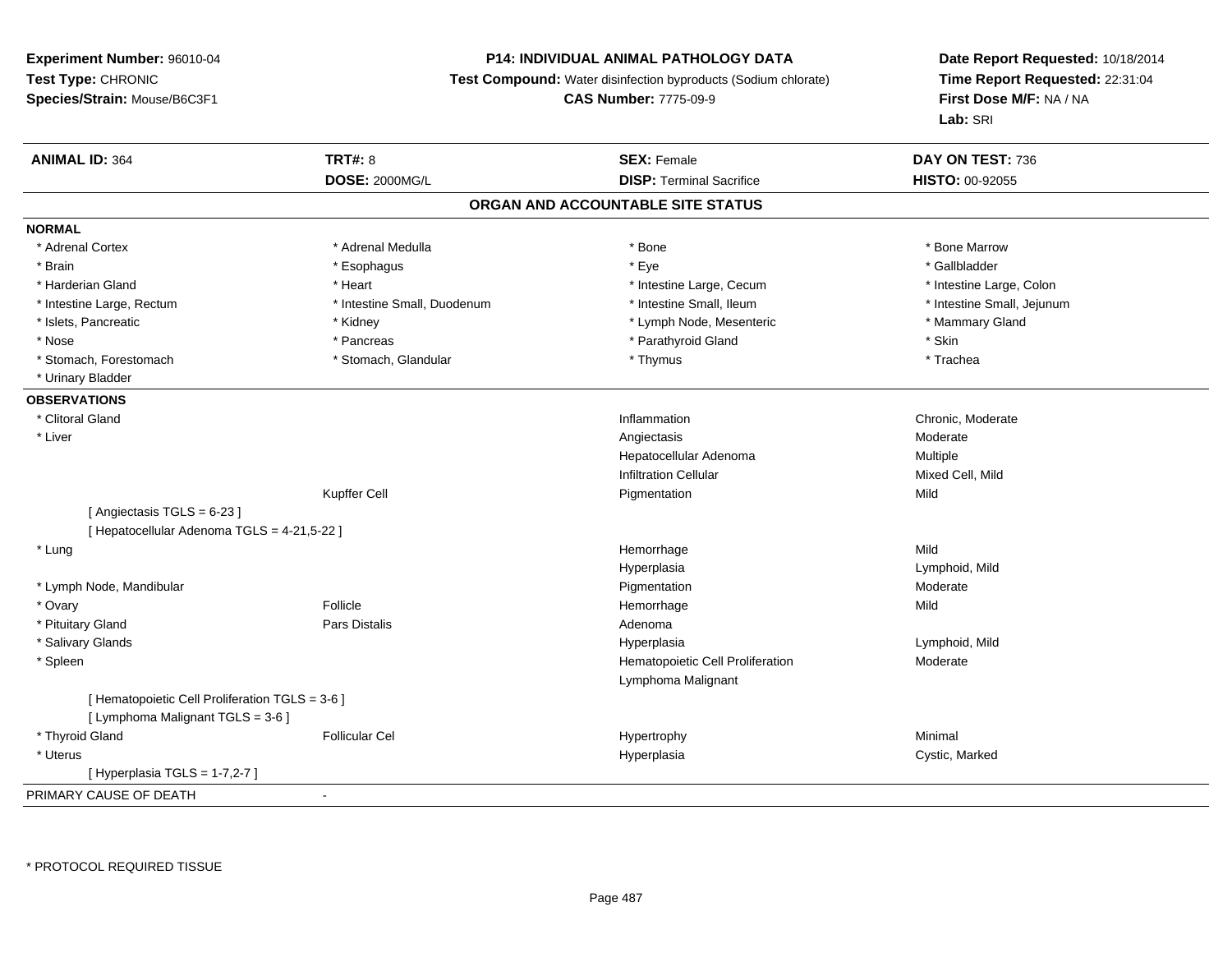# **P14: INDIVIDUAL ANIMAL PATHOLOGY DATA**

**Test Compound:** Water disinfection byproducts (Sodium chlorate)

# **CAS Number:** 7775-09-9

| <b>ANIMAL ID: 365</b>                           | TRT#: 8                     | <b>SEX: Female</b>                | DAY ON TEST: 736           |
|-------------------------------------------------|-----------------------------|-----------------------------------|----------------------------|
|                                                 | <b>DOSE: 2000MG/L</b>       | <b>DISP: Terminal Sacrifice</b>   | HISTO: 00-92056            |
|                                                 |                             | ORGAN AND ACCOUNTABLE SITE STATUS |                            |
| <b>NORMAL</b>                                   |                             |                                   |                            |
| * Adrenal Cortex                                | * Adrenal Medulla           | * Bone                            | * Brain                    |
| * Clitoral Gland                                | * Esophagus                 | * Eye                             | * Gallbladder              |
| * Harderian Gland                               | * Heart                     | * Intestine Large, Cecum          | * Intestine Large, Colon   |
| * Intestine Large, Rectum                       | * Intestine Small, Duodenum | * Intestine Small, Ileum          | * Intestine Small, Jejunum |
| * Islets, Pancreatic                            | * Lung                      | * Mammary Gland                   | * Nose                     |
| * Ovary                                         | * Pancreas                  | * Parathyroid Gland               | * Pituitary Gland          |
| * Skin                                          | * Stomach, Glandular        | * Trachea                         | * Urinary Bladder          |
| <b>OBSERVATIONS</b>                             |                             |                                   |                            |
| * Bone Marrow                                   |                             | Hyperplasia                       | Mild                       |
| * Kidney                                        |                             | Lymphoma Malignant                |                            |
| * Liver                                         |                             | Hepatocellular Adenoma            | Multiple                   |
|                                                 |                             | <b>Infiltration Cellular</b>      | Mixed Cell, Mild           |
|                                                 |                             | <b>Mixed Cell Focus</b>           |                            |
| Note: MIXED CELL FOCUS IS ON SLIDE 21.          |                             |                                   |                            |
| [ Hepatocellular Adenoma TGLS = 4-21,5-6 ]      |                             |                                   |                            |
| * Lymph Node, Mandibular                        |                             | Lymphoma Malignant                |                            |
|                                                 |                             | Pigmentation                      | Mild                       |
| [ Lymphoma Malignant TGLS = 1-8 ]               |                             |                                   |                            |
| * Lymph Node, Mesenteric                        |                             | Lymphoma Malignant                |                            |
| * Salivary Glands                               |                             | Lymphoma Malignant                |                            |
| * Spleen                                        |                             | Hematopoietic Cell Proliferation  | Mild                       |
|                                                 |                             | Lymphoma Malignant                |                            |
|                                                 |                             | Pigmentation                      | Moderate                   |
| [ Hematopoietic Cell Proliferation TGLS = 3-6 ] |                             |                                   |                            |
| [ Lymphoma Malignant TGLS = 3-6 ]               |                             |                                   |                            |
| * Stomach, Forestomach                          | Epithelium                  | Hyperplasia                       | Minimal                    |
| * Thymus                                        |                             | Lymphoma Malignant                |                            |
| * Thyroid Gland                                 |                             | Degeneration                      | Cystic, Mild               |
|                                                 | <b>Follicular Cel</b>       | Hypertrophy                       | Minimal                    |
| * Uterus                                        |                             | Hyperplasia                       | Cystic, Moderate           |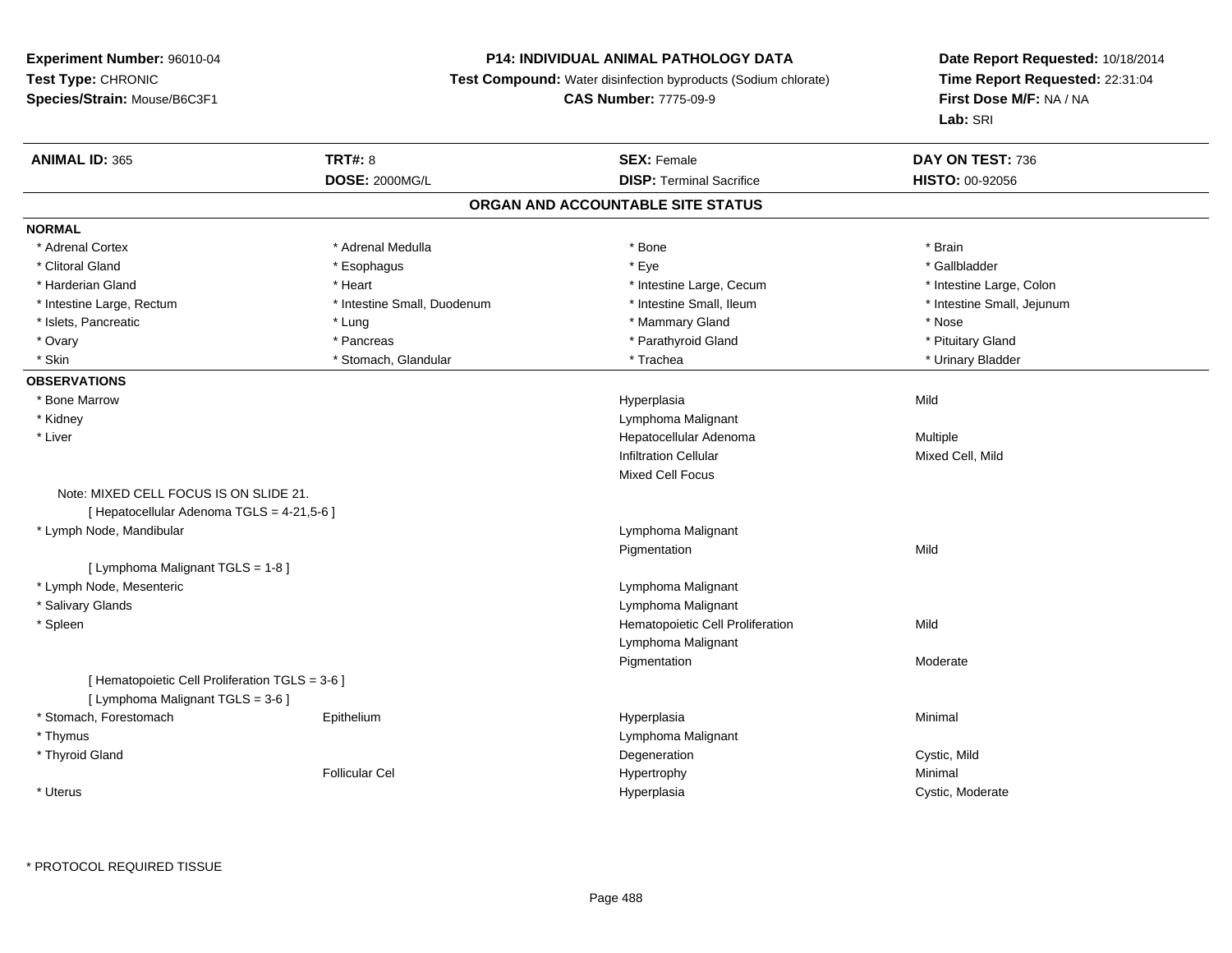| Experiment Number: 96010-04                        | <b>P14: INDIVIDUAL ANIMAL PATHOLOGY DATA</b> |                                                                       | Date Report Requested: 10/18/2014 |  |
|----------------------------------------------------|----------------------------------------------|-----------------------------------------------------------------------|-----------------------------------|--|
| Test Type: CHRONIC                                 |                                              | <b>Test Compound:</b> Water disinfection byproducts (Sodium chlorate) | Time Report Requested: 22:31:04   |  |
| Species/Strain: Mouse/B6C3F1                       | <b>CAS Number: 7775-09-9</b>                 |                                                                       | First Dose M/F: NA / NA           |  |
|                                                    |                                              |                                                                       | Lab: SRI                          |  |
| <b>ANIMAL ID: 365</b>                              | TRT#: 8                                      | <b>SEX: Female</b>                                                    | <b>DAY ON TEST: 736</b>           |  |
|                                                    | <b>DOSE: 2000MG/L</b>                        | <b>DISP:</b> Terminal Sacrifice                                       | <b>HISTO: 00-92056</b>            |  |
|                                                    |                                              | ORGAN AND ACCOUNTABLE SITE STATUS                                     |                                   |  |
| [Hyperplasia TGLS = $2-7$ ]                        |                                              |                                                                       |                                   |  |
| PRIMARY CAUSE OF DEATH                             | $\overline{\phantom{a}}$                     |                                                                       |                                   |  |
| Animal Note: INFUSION ARTIFACT IN URINARY BLADDER. |                                              |                                                                       |                                   |  |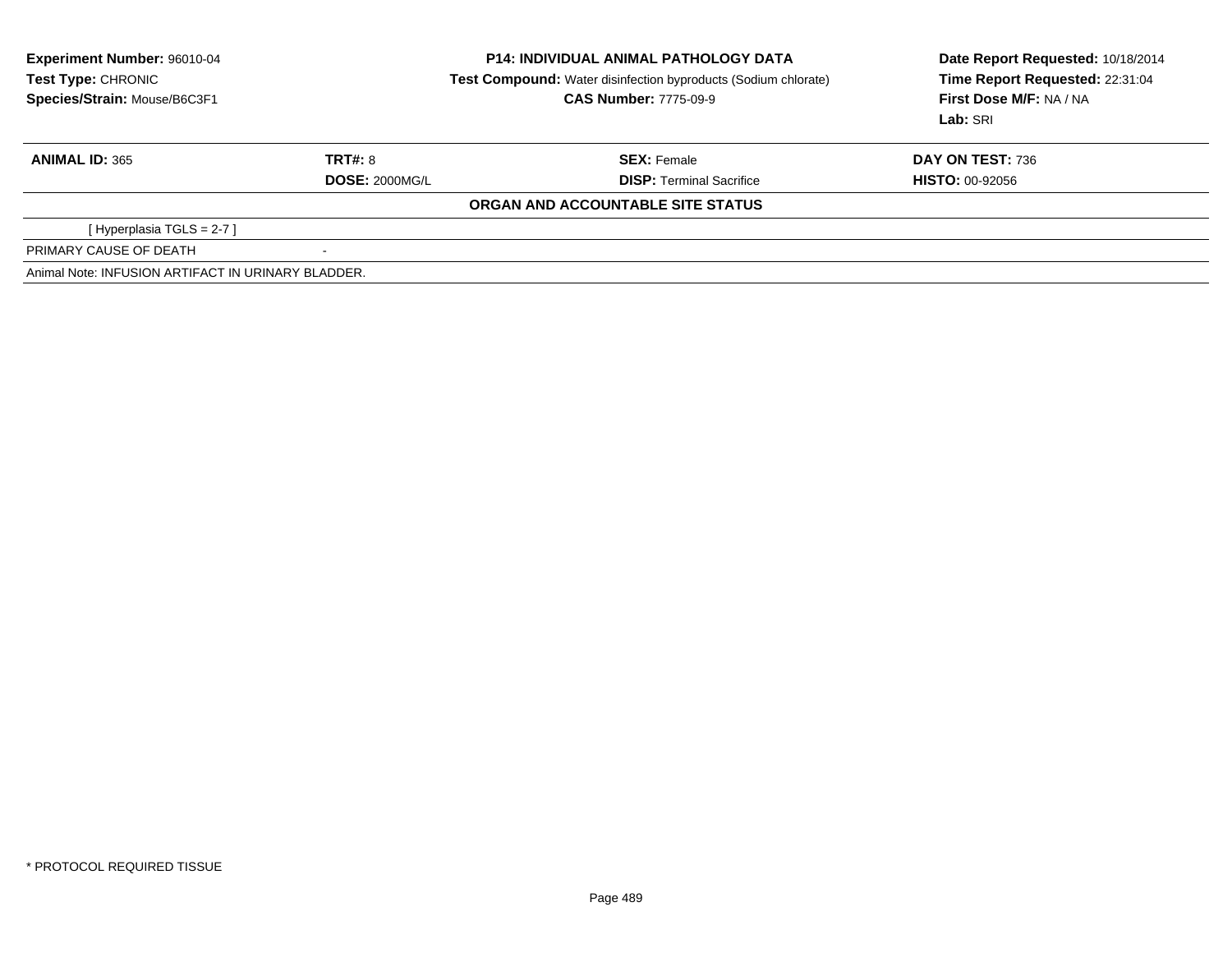# **P14: INDIVIDUAL ANIMAL PATHOLOGY DATA**

**Test Compound:** Water disinfection byproducts (Sodium chlorate)

# **CAS Number:** 7775-09-9

| <b>ANIMAL ID: 366</b>                              | TRT#: 8                     | <b>SEX: Female</b>                | DAY ON TEST: 729           |
|----------------------------------------------------|-----------------------------|-----------------------------------|----------------------------|
|                                                    | <b>DOSE: 2000MG/L</b>       | <b>DISP: Terminal Sacrifice</b>   | <b>HISTO: 00-92057</b>     |
|                                                    |                             | ORGAN AND ACCOUNTABLE SITE STATUS |                            |
| <b>NORMAL</b>                                      |                             |                                   |                            |
| * Adrenal Cortex                                   | * Adrenal Medulla           | * Bone Marrow                     | * Brain                    |
| * Clitoral Gland                                   | * Esophagus                 | * Eye                             | * Gallbladder              |
| * Harderian Gland                                  | * Heart                     | * Intestine Large, Cecum          | * Intestine Large, Colon   |
| * Intestine Large, Rectum                          | * Intestine Small, Duodenum | * Intestine Small. Ileum          | * Intestine Small, Jejunum |
| * Islets, Pancreatic                               | * Liver                     | * Mammary Gland                   | * Nose                     |
| * Ovary                                            | * Parathyroid Gland         | * Pituitary Gland                 | * Skin                     |
| * Stomach, Glandular                               | * Thymus                    | * Trachea                         | * Urinary Bladder          |
| <b>OBSERVATIONS</b>                                |                             |                                   |                            |
| * Bone                                             |                             | Hyperostosis                      | Mild                       |
| * Kidney                                           |                             | Infarct                           | Minimal                    |
|                                                    |                             | Lymphoma Malignant                |                            |
| * Lung                                             |                             | Hyperplasia                       | Lymphoid, Mild             |
| * Lymph Node, Mandibular                           |                             | Lymphoma Malignant                |                            |
| * Lymph Node, Mesenteric                           |                             | Lymphoma Malignant                |                            |
| * Pancreas                                         | Acinus                      | Hyperplasia                       | Focal, Mild                |
| * Salivary Glands                                  |                             | Hyperplasia                       | Lymphoid, Mild             |
| * Spleen                                           |                             | Lymphoma Malignant                |                            |
| [ Lymphoma Malignant TGLS = 2-6 ]                  |                             |                                   |                            |
| * Stomach, Forestomach                             |                             | Squamous Cell Papilloma           |                            |
| * Thyroid Gland                                    |                             | Degeneration                      | Cystic, Moderate           |
| * Uterus                                           |                             | Hyperplasia                       | Cystic, Marked             |
| [Hyperplasia TGLS = 1-7]                           |                             |                                   |                            |
| PRIMARY CAUSE OF DEATH                             |                             |                                   |                            |
| Animal Note: INFUSION ARTIFACT IN URINARY BLADDER. |                             |                                   |                            |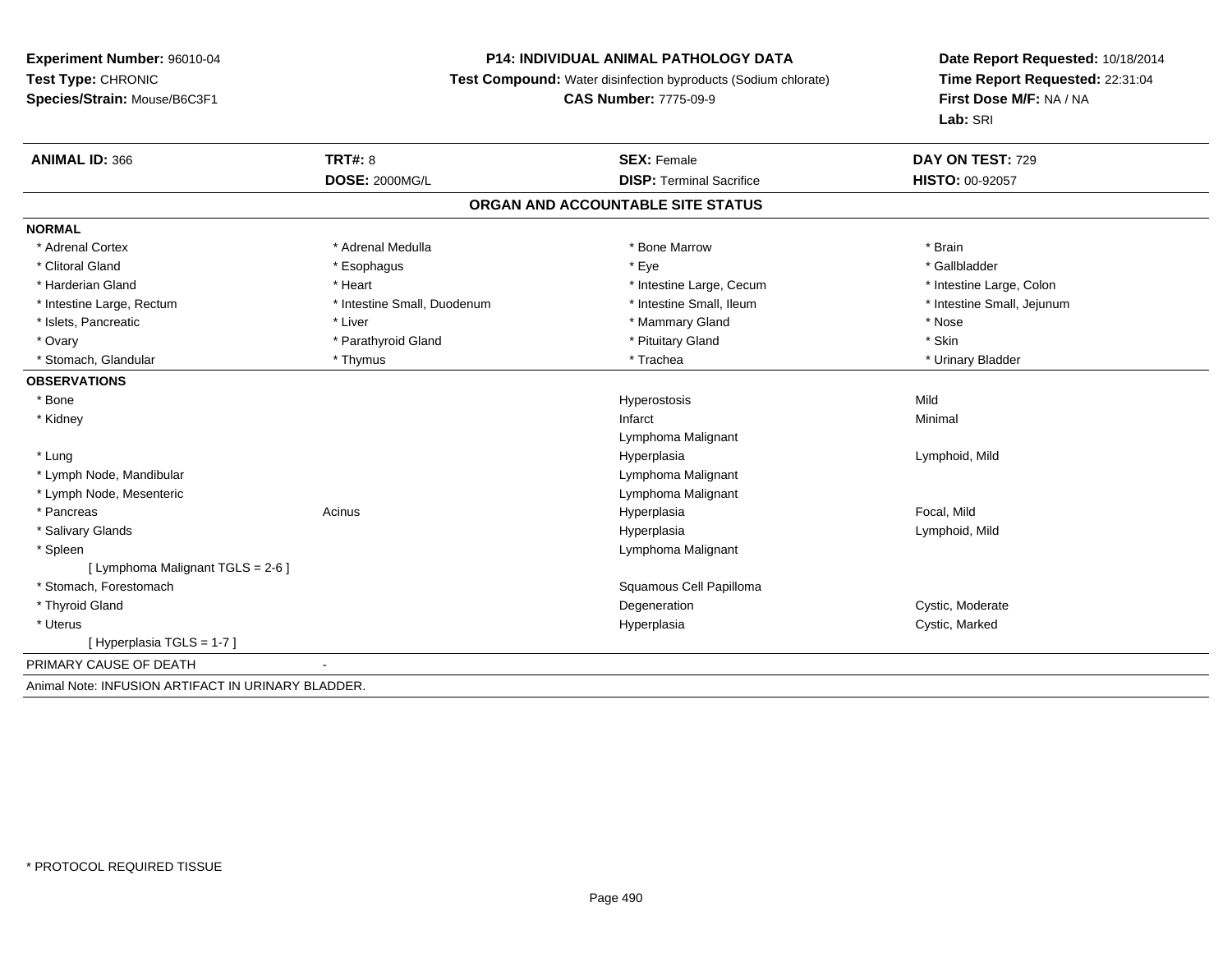# **P14: INDIVIDUAL ANIMAL PATHOLOGY DATA**

**Test Compound:** Water disinfection byproducts (Sodium chlorate)

**CAS Number:** 7775-09-9

| <b>ANIMAL ID: 367</b>                              | <b>TRT#: 8</b>           | <b>SEX: Female</b>                | DAY ON TEST: 729         |  |
|----------------------------------------------------|--------------------------|-----------------------------------|--------------------------|--|
|                                                    | <b>DOSE: 2000MG/L</b>    | <b>DISP: Terminal Sacrifice</b>   | HISTO: 00-92058          |  |
|                                                    |                          | ORGAN AND ACCOUNTABLE SITE STATUS |                          |  |
| <b>NORMAL</b>                                      |                          |                                   |                          |  |
| * Adrenal Cortex                                   | * Adrenal Medulla        | $*$ Bone                          | * Bone Marrow            |  |
| * Brain                                            | * Clitoral Gland         | * Esophagus                       | * Eye                    |  |
| * Gallbladder                                      | * Heart                  | * Intestine Large, Cecum          | * Intestine Large, Colon |  |
| * Intestine Large, Rectum                          | * Intestine Small, Ileum | * Intestine Small, Jejunum        | * Islets, Pancreatic     |  |
| * Kidney                                           | * Lung                   | * Mammary Gland                   | * Nose                   |  |
| * Pancreas                                         | * Parathyroid Gland      | * Pituitary Gland                 | * Skin                   |  |
| * Stomach, Forestomach                             | * Stomach, Glandular     | * Thymus                          | * Thyroid Gland          |  |
| * Trachea                                          | * Urinary Bladder        |                                   |                          |  |
| <b>OBSERVATIONS</b>                                |                          |                                   |                          |  |
| * Harderian Gland                                  |                          | Adenoma                           |                          |  |
| [Adenoma TGLS = $6-12$ ]                           |                          |                                   |                          |  |
| * Intestine Small, Duodenum                        |                          | Polyp Adenomatous                 |                          |  |
| * Liver                                            |                          | Hepatocellular Adenoma            | Multiple                 |  |
|                                                    |                          | <b>Infiltration Cellular</b>      | Mixed Cell, Mild         |  |
| [ Hepatocellular Adenoma TGLS = 3-22,4-23,5-24 ]   |                          |                                   |                          |  |
| * Lymph Node, Mandibular                           |                          | Pigmentation                      | Moderate                 |  |
| * Lymph Node, Mesenteric                           |                          | Lymphoma Malignant                |                          |  |
| Mesentery                                          | Fat                      | Necrosis                          | Marked                   |  |
| [Necrosis TGLS = $1-21$ ]                          |                          |                                   |                          |  |
| * Ovary                                            |                          | Cyst                              |                          |  |
|                                                    | Follicle                 | Hemorrhage                        | Mild                     |  |
| * Salivary Glands                                  |                          | Hyperplasia                       | Lymphoid, Mild           |  |
| * Spleen                                           |                          | Hematopoietic Cell Proliferation  | Marked                   |  |
|                                                    |                          | Pigmentation                      | Mild                     |  |
| [ Hematopoietic Cell Proliferation TGLS = 2-6 ]    |                          |                                   |                          |  |
| * Uterus                                           |                          | Hyperplasia                       | Cystic, Mild             |  |
| PRIMARY CAUSE OF DEATH                             |                          |                                   |                          |  |
| Animal Note: INFUSION ARTIFACT IN URINARY BLADDER. |                          |                                   |                          |  |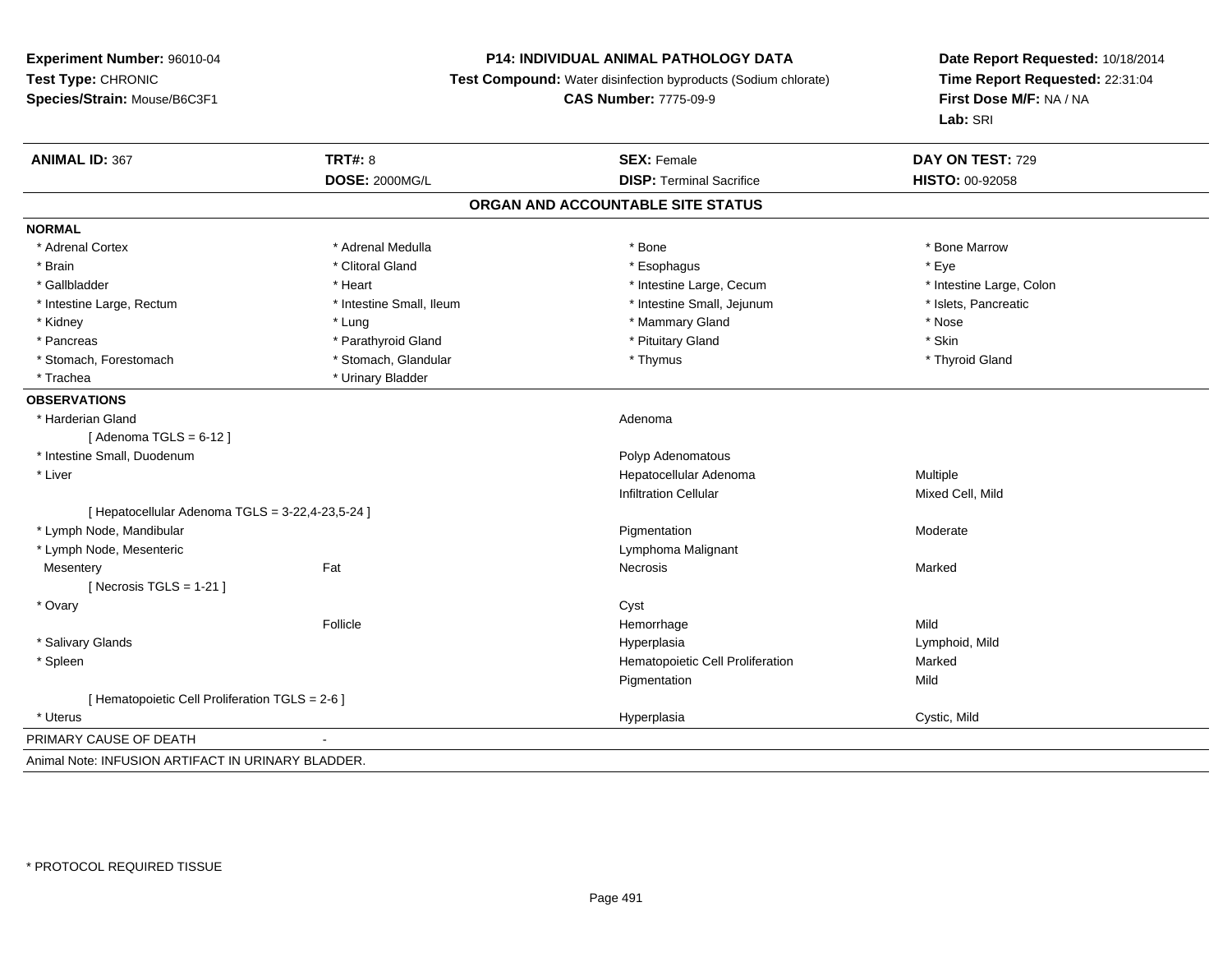# **P14: INDIVIDUAL ANIMAL PATHOLOGY DATA**

**Test Compound:** Water disinfection byproducts (Sodium chlorate)

**CAS Number:** 7775-09-9

| <b>ANIMAL ID: 368</b>                           | <b>TRT#: 8</b>                                           | <b>SEX: Female</b>                | DAY ON TEST: 729         |
|-------------------------------------------------|----------------------------------------------------------|-----------------------------------|--------------------------|
|                                                 | <b>DOSE: 2000MG/L</b>                                    | <b>DISP: Terminal Sacrifice</b>   | HISTO: 00-92059          |
|                                                 |                                                          | ORGAN AND ACCOUNTABLE SITE STATUS |                          |
| <b>NORMAL</b>                                   |                                                          |                                   |                          |
| * Adrenal Cortex                                | * Adrenal Medulla                                        | * Bone                            | * Brain                  |
| * Clitoral Gland                                | * Esophagus                                              | * Eye                             | * Gallbladder            |
| * Harderian Gland                               | * Heart                                                  | * Intestine Large, Cecum          | * Intestine Large, Colon |
| * Intestine Large, Rectum                       | * Intestine Small, Duodenum                              | * Intestine Small, Jejunum        | * Lung                   |
| * Mammary Gland                                 | * Nose                                                   | * Pancreas                        | * Parathyroid Gland      |
| * Skin                                          | * Stomach, Forestomach                                   | * Stomach, Glandular              | * Trachea                |
| * Urinary Bladder                               | * Uterus                                                 |                                   |                          |
| <b>MISSING</b>                                  |                                                          |                                   |                          |
| * Intestine Small, Ileum                        |                                                          |                                   |                          |
| <b>OBSERVATIONS</b>                             |                                                          |                                   |                          |
| * Bone Marrow                                   |                                                          | Hyperplasia                       | Moderate                 |
| * Islets, Pancreatic                            |                                                          | Hyperplasia                       | Mild                     |
| * Kidney                                        |                                                          | Lymphoma Malignant                |                          |
|                                                 |                                                          | Nephropathy                       | Minimal                  |
| * Liver                                         |                                                          | Hematopoietic Cell Proliferation  | Marked                   |
|                                                 |                                                          | Hepatocellular Adenoma            |                          |
|                                                 | Hepatocyte                                               | Karyomegaly                       | Mild                     |
|                                                 | Kupffer Cell                                             | Pigmentation                      | Marked                   |
|                                                 | Note: HEPATOCELLULAR ADENOMA PRESENT ON SLIDES 6 AND 23. |                                   |                          |
| [ Hematopoietic Cell Proliferation TGLS = 6-6 ] |                                                          |                                   |                          |
| [ Hepatocellular Adenoma TGLS = 5-23 ]          |                                                          |                                   |                          |
| Lymph Node                                      | <b>Iliac</b>                                             | Lymphoma Malignant                |                          |
| [ Lymphoma Malignant TGLS = 4-22 ]              |                                                          |                                   |                          |
| * Lymph Node, Mandibular                        |                                                          | Lymphoma Malignant                |                          |
| * Lymph Node, Mesenteric                        |                                                          | Lymphoma Malignant                |                          |
| Mesentery                                       | Fat                                                      | Necrosis                          | Moderate                 |
| [Necrosis TGLS = 3-21,7-24]                     |                                                          |                                   |                          |
| * Ovary                                         | Follicle                                                 | Hemorrhage                        | Mild                     |
| * Pituitary Gland                               | <b>Pars Distalis</b>                                     | Adenoma                           |                          |
| * Salivary Glands                               |                                                          | Lymphoma Malignant                |                          |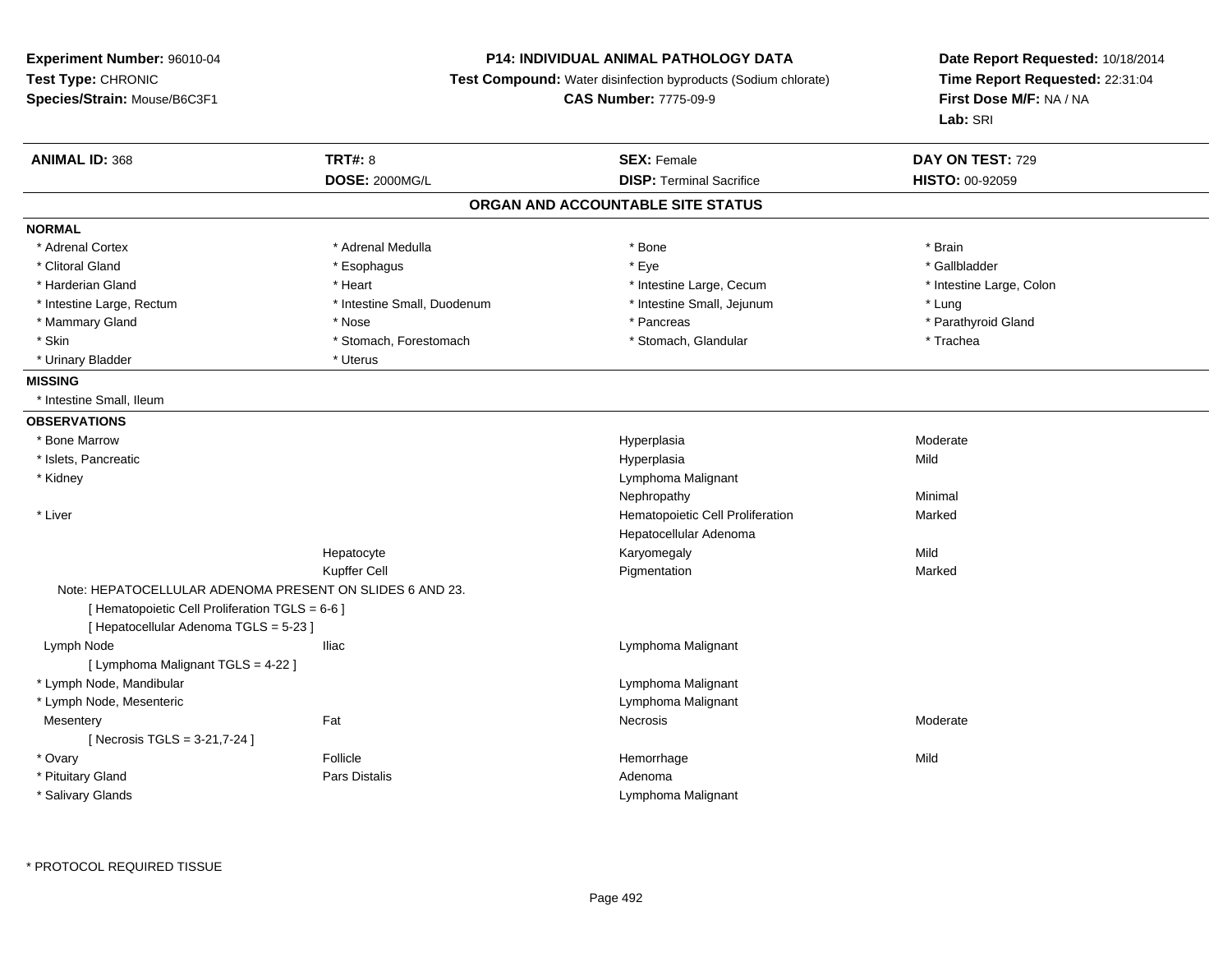| <b>Experiment Number: 96010-04</b><br>Test Type: CHRONIC<br>Species/Strain: Mouse/B6C3F1 |                       | <b>P14: INDIVIDUAL ANIMAL PATHOLOGY DATA</b><br><b>Test Compound:</b> Water disinfection byproducts (Sodium chlorate)<br><b>CAS Number: 7775-09-9</b> | Date Report Requested: 10/18/2014<br>Time Report Requested: 22:31:04<br>First Dose M/F: NA / NA<br>Lab: SRI |  |
|------------------------------------------------------------------------------------------|-----------------------|-------------------------------------------------------------------------------------------------------------------------------------------------------|-------------------------------------------------------------------------------------------------------------|--|
| <b>ANIMAL ID: 368</b>                                                                    | <b>TRT#: 8</b>        | <b>SEX: Female</b>                                                                                                                                    | DAY ON TEST: 729                                                                                            |  |
|                                                                                          | <b>DOSE: 2000MG/L</b> | <b>DISP:</b> Terminal Sacrifice                                                                                                                       | <b>HISTO: 00-92059</b>                                                                                      |  |
|                                                                                          |                       | ORGAN AND ACCOUNTABLE SITE STATUS                                                                                                                     |                                                                                                             |  |
| * Spleen                                                                                 |                       | Hematopoietic Cell Proliferation                                                                                                                      | Moderate                                                                                                    |  |
|                                                                                          |                       | Lymphoma Malignant                                                                                                                                    |                                                                                                             |  |
| [Hematopoietic Cell Proliferation TGLS = 2-6 ]                                           |                       |                                                                                                                                                       |                                                                                                             |  |
| [ Lymphoma Malignant TGLS = 2-6 ]                                                        |                       |                                                                                                                                                       |                                                                                                             |  |
| * Thymus                                                                                 |                       | Cyst                                                                                                                                                  | Moderate                                                                                                    |  |
| * Thyroid Gland                                                                          |                       | Degeneration                                                                                                                                          | Cystic, Mild                                                                                                |  |
|                                                                                          | <b>Follicular Cel</b> | Hypertrophy                                                                                                                                           | Minimal                                                                                                     |  |
| PRIMARY CAUSE OF DEATH                                                                   |                       |                                                                                                                                                       |                                                                                                             |  |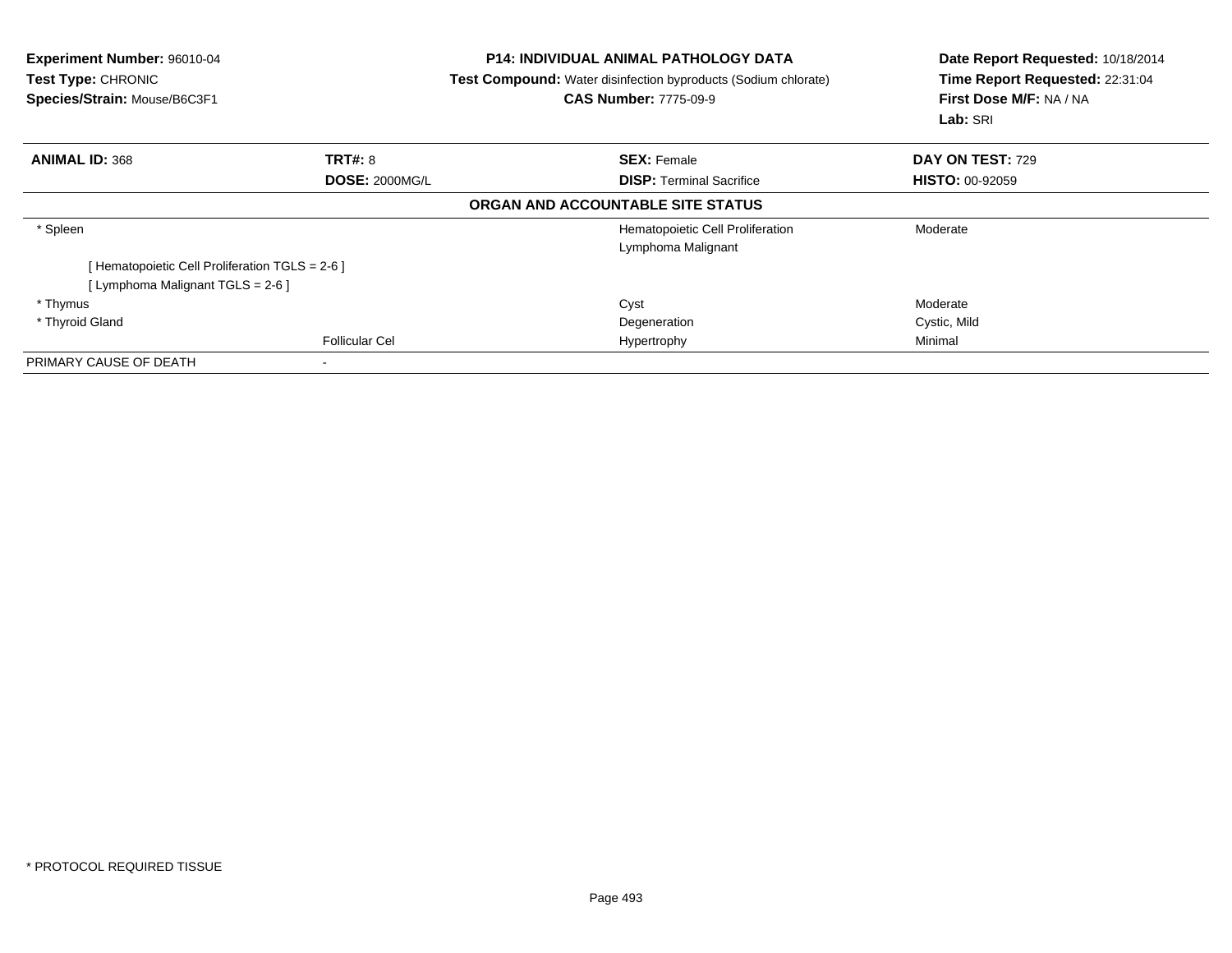# **P14: INDIVIDUAL ANIMAL PATHOLOGY DATA**

**Test Compound:** Water disinfection byproducts (Sodium chlorate)

# **CAS Number:** 7775-09-9

| <b>ANIMAL ID: 369</b>                     | <b>TRT#: 8</b>            | <b>SEX: Female</b>                | DAY ON TEST: 729         |
|-------------------------------------------|---------------------------|-----------------------------------|--------------------------|
|                                           | <b>DOSE: 2000MG/L</b>     | <b>DISP: Terminal Sacrifice</b>   | HISTO: 00-92060          |
|                                           |                           | ORGAN AND ACCOUNTABLE SITE STATUS |                          |
| <b>NORMAL</b>                             |                           |                                   |                          |
| * Adrenal Cortex                          | * Adrenal Medulla         | * Bone                            | * Bone Marrow            |
| * Brain                                   | * Clitoral Gland          | * Esophagus                       | * Eye                    |
| * Gallbladder                             | * Harderian Gland         | * Heart                           | * Intestine Large, Cecum |
| * Intestine Large, Colon                  | * Intestine Large, Rectum | * Intestine Small, Duodenum       | * Intestine Small, Ileum |
| * Intestine Small, Jejunum                | * Islets, Pancreatic      | * Kidney                          | * Lymph Node, Mesenteric |
| * Mammary Gland                           | * Nose                    | * Parathyroid Gland               | * Pituitary Gland        |
| * Salivary Glands                         | * Skin                    | * Stomach, Forestomach            | * Stomach, Glandular     |
| * Thymus                                  | * Trachea                 | * Urinary Bladder                 | * Uterus                 |
| <b>OBSERVATIONS</b>                       |                           |                                   |                          |
| * Liver                                   |                           | Hepatocellular Adenoma            | Multiple                 |
|                                           |                           | Hyperplasia                       | Lymphoid, Mild           |
| [Hepatocellular Adenoma TGLS = 2-22,4-24] |                           |                                   |                          |
| * Lung                                    |                           | Hemorrhage                        | Minimal                  |
|                                           | Alveolar Epith            | Hyperplasia                       | Minimal                  |
| * Lymph Node, Mandibular                  |                           | Pigmentation                      | Moderate                 |
| Mesentery                                 |                           | Angiectasis                       | Moderate                 |
|                                           | Fat                       | Necrosis                          | Moderate                 |
| [Angiectasis TGLS = 3-23]                 |                           |                                   |                          |
| [Necrosis TGLS = $3-23$ ]                 |                           |                                   |                          |
| * Ovary                                   | Granulosa Cell            | Hyperplasia                       | Mild                     |
| * Pancreas                                |                           | Lymphoma Malignant                |                          |
| * Spleen                                  |                           | Hematopoietic Cell Proliferation  | Moderate                 |
|                                           |                           | Lymphoma Malignant                |                          |
|                                           |                           | Pigmentation                      | Moderate                 |
| * Thyroid Gland                           |                           | Degeneration                      | Cystic, Mild             |
| PRIMARY CAUSE OF DEATH                    | $\blacksquare$            |                                   |                          |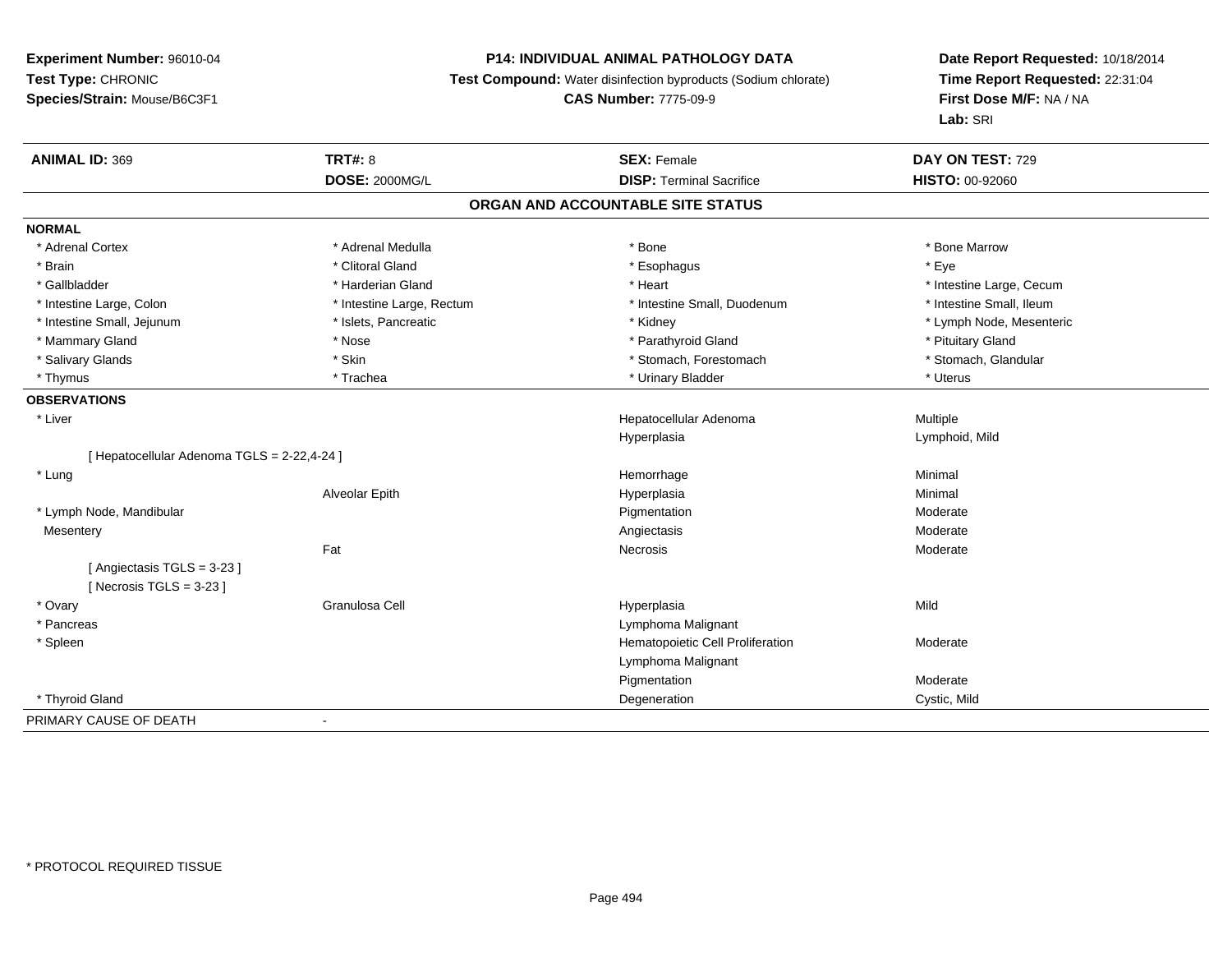### **P14: INDIVIDUAL ANIMAL PATHOLOGY DATA**

**Test Compound:** Water disinfection byproducts (Sodium chlorate)

**CAS Number:** 7775-09-9

| <b>ANIMAL ID: 370</b>                           | <b>TRT#: 8</b>              | <b>SEX: Female</b>                | DAY ON TEST: 729           |
|-------------------------------------------------|-----------------------------|-----------------------------------|----------------------------|
|                                                 | DOSE: 2000MG/L              | <b>DISP: Terminal Sacrifice</b>   | HISTO: 00-92061            |
|                                                 |                             | ORGAN AND ACCOUNTABLE SITE STATUS |                            |
| <b>NORMAL</b>                                   |                             |                                   |                            |
| * Adrenal Cortex                                | * Adrenal Medulla           | * Bone                            | * Brain                    |
| * Clitoral Gland                                | * Esophagus                 | * Eye                             | * Gallbladder              |
| * Harderian Gland                               | * Heart                     | * Intestine Large, Cecum          | * Intestine Large, Colon   |
| * Intestine Large, Rectum                       | * Intestine Small, Duodenum | * Intestine Small, Ileum          | * Intestine Small, Jejunum |
| * Islets, Pancreatic                            | * Mammary Gland             | Mesentery                         | * Nose                     |
| * Ovary                                         | * Pancreas                  | * Pituitary Gland                 | * Skin                     |
| * Stomach, Forestomach                          | * Stomach, Glandular        | * Thymus                          | * Trachea                  |
| * Urinary Bladder                               |                             |                                   |                            |
| <b>MISSING</b>                                  |                             |                                   |                            |
| * Parathyroid Gland                             |                             |                                   |                            |
| <b>OBSERVATIONS</b>                             |                             |                                   |                            |
| * Bone Marrow                                   |                             | Hyperplasia                       | Minimal                    |
| * Kidney                                        |                             | Hyperplasia                       | Lymphoid, Mild             |
|                                                 |                             | Metaplasia                        | Osseous, Minimal           |
|                                                 |                             | Nephropathy                       | Minimal                    |
| * Liver                                         |                             | Hepatocellular Adenoma            | Multiple                   |
|                                                 |                             | Hepatocellular Carcinoma          |                            |
|                                                 |                             | Hyperplasia                       | Lymphoid, Mild             |
| [ Hepatocellular Adenoma TGLS = 5-23 ]          |                             |                                   |                            |
| [ Hepatocellular Carcinoma TGLS = 4-22 ]        |                             |                                   |                            |
| * Lung                                          |                             | Edema                             | Mild                       |
|                                                 |                             | Hyperplasia                       | Lymphoid, Mild             |
| * Lymph Node, Mandibular                        |                             | Hyperplasia                       | Lymphoid, Moderate         |
|                                                 |                             | Pigmentation                      | Mild                       |
| * Lymph Node, Mesenteric                        |                             | Hyperplasia                       | Lymphoid, Mild             |
| * Salivary Glands                               |                             | Hyperplasia                       | Lymphoid, Mild             |
| * Spleen                                        |                             | Hematopoietic Cell Proliferation  | Mild                       |
|                                                 |                             | Pigmentation                      | Moderate                   |
| [ Hematopoietic Cell Proliferation TGLS = 3-6 ] |                             |                                   |                            |
| * Thyroid Gland                                 |                             | Degeneration                      | Cystic, Moderate           |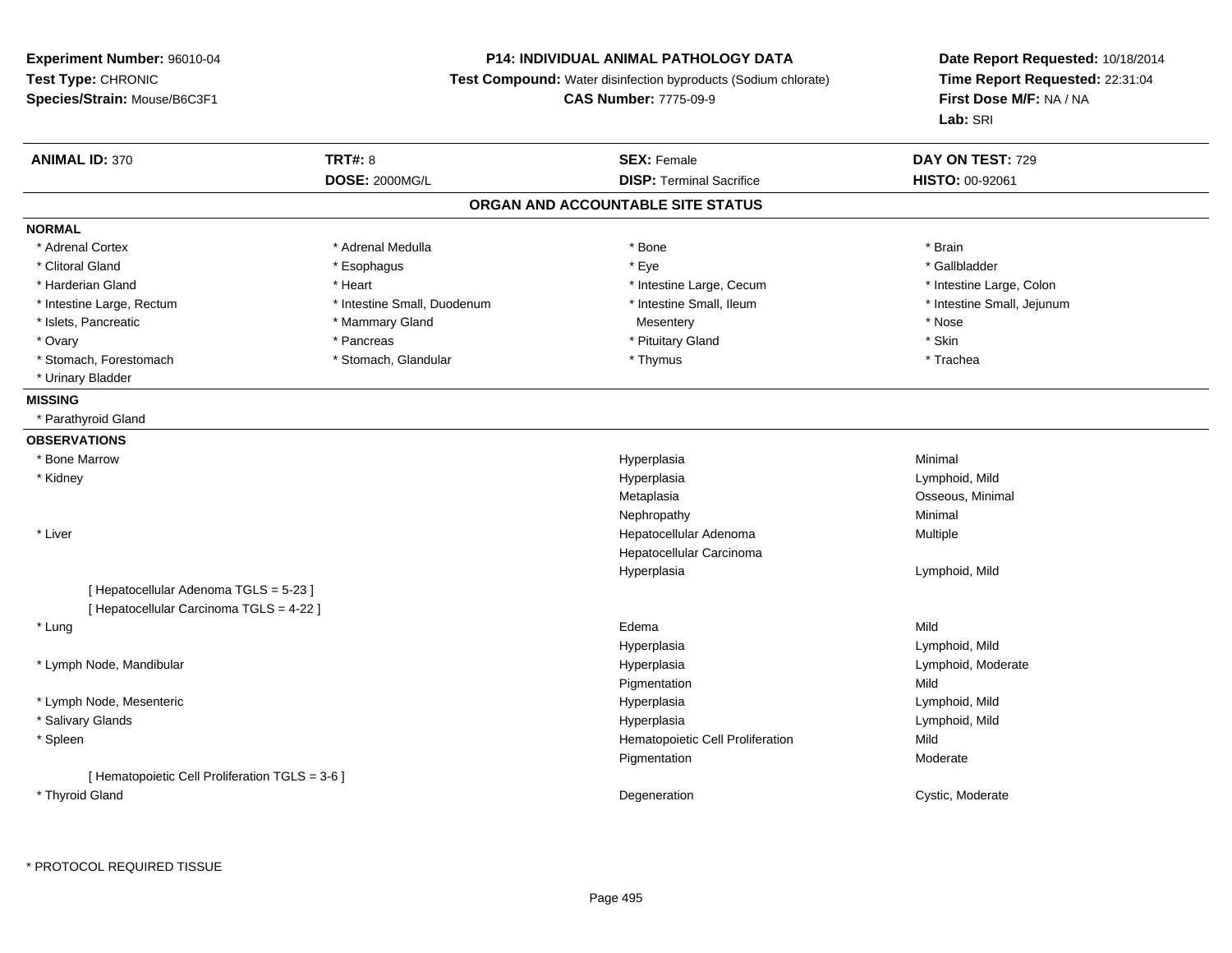| Experiment Number: 96010-04<br>Test Type: CHRONIC<br>Species/Strain: Mouse/B6C3F1 |                       | <b>P14: INDIVIDUAL ANIMAL PATHOLOGY DATA</b><br><b>Test Compound:</b> Water disinfection byproducts (Sodium chlorate)<br><b>CAS Number: 7775-09-9</b> | Date Report Requested: 10/18/2014<br>Time Report Requested: 22:31:04<br>First Dose M/F: NA / NA<br>Lab: SRI |  |
|-----------------------------------------------------------------------------------|-----------------------|-------------------------------------------------------------------------------------------------------------------------------------------------------|-------------------------------------------------------------------------------------------------------------|--|
| <b>ANIMAL ID: 370</b>                                                             | TRT#: 8               | <b>SEX: Female</b>                                                                                                                                    | DAY ON TEST: 729                                                                                            |  |
|                                                                                   | <b>DOSE: 2000MG/L</b> | <b>DISP:</b> Terminal Sacrifice                                                                                                                       | <b>HISTO: 00-92061</b>                                                                                      |  |
|                                                                                   |                       | ORGAN AND ACCOUNTABLE SITE STATUS                                                                                                                     |                                                                                                             |  |
|                                                                                   | <b>Follicular Cel</b> | Hypertrophy                                                                                                                                           | Minimal                                                                                                     |  |
| * Uterus                                                                          |                       | Hyperplasia                                                                                                                                           | Cystic, Mild                                                                                                |  |
| [Hyperplasia TGLS = 1-7]                                                          |                       |                                                                                                                                                       |                                                                                                             |  |
| PRIMARY CAUSE OF DEATH                                                            |                       |                                                                                                                                                       |                                                                                                             |  |
| Animal Note: INFUSION ARTIFACT IN URINARY BLADDER.                                |                       |                                                                                                                                                       |                                                                                                             |  |
| Animal Note: LENS WERE LOST FROM EYES DURING PROCESSING.                          |                       |                                                                                                                                                       |                                                                                                             |  |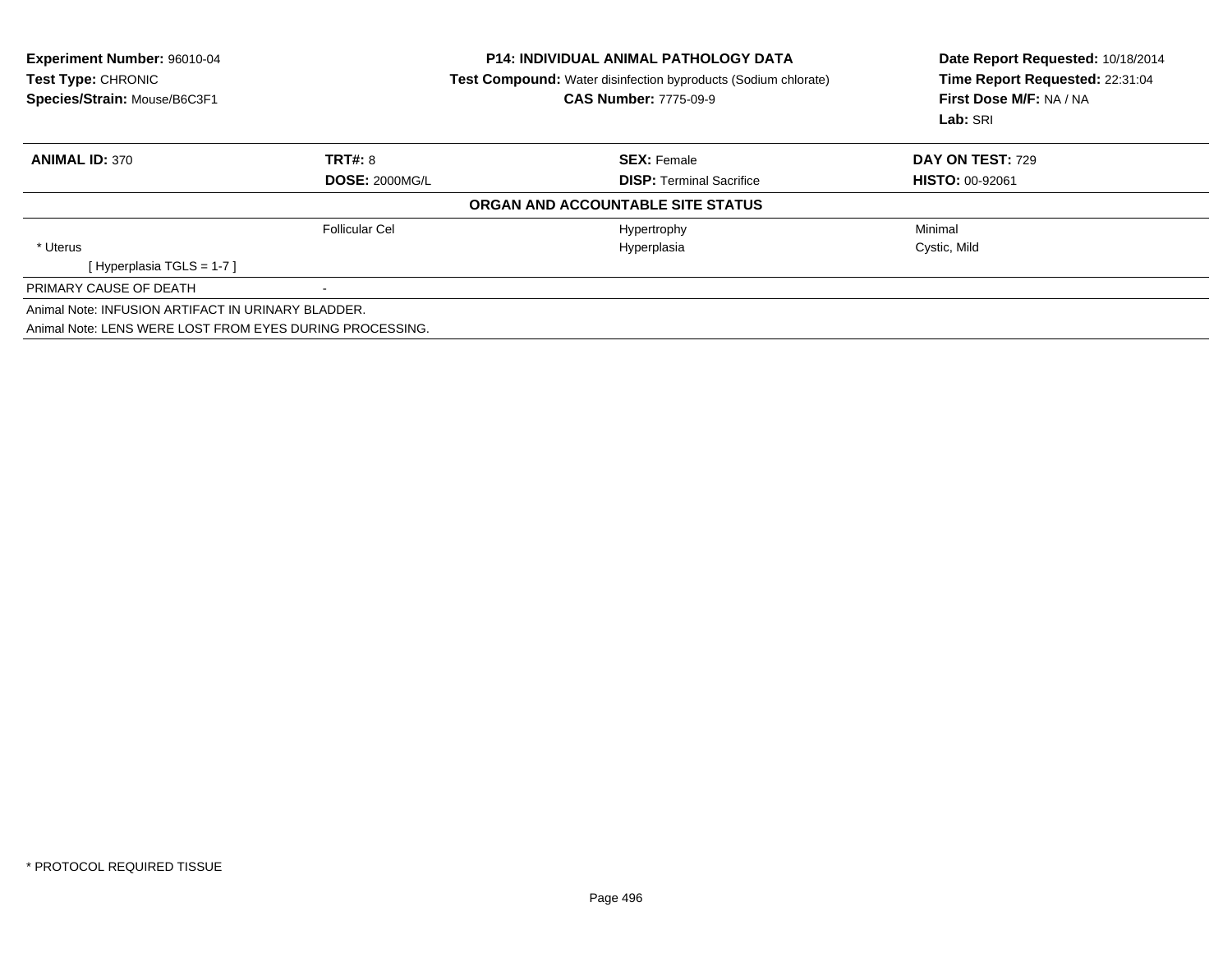# **P14: INDIVIDUAL ANIMAL PATHOLOGY DATA**

**Test Compound:** Water disinfection byproducts (Sodium chlorate)

**CAS Number:** 7775-09-9

| <b>ANIMAL ID: 371</b>                    | <b>TRT#: 8</b>                                                                               | <b>SEX: Female</b>                | DAY ON TEST: 737          |
|------------------------------------------|----------------------------------------------------------------------------------------------|-----------------------------------|---------------------------|
|                                          | <b>DOSE: 2000MG/L</b>                                                                        | <b>DISP: Terminal Sacrifice</b>   | HISTO: 00-92062           |
|                                          |                                                                                              | ORGAN AND ACCOUNTABLE SITE STATUS |                           |
| <b>NORMAL</b>                            |                                                                                              |                                   |                           |
| * Adrenal Cortex                         | * Adrenal Medulla                                                                            | * Brain                           | * Clitoral Gland          |
| * Esophagus                              | * Eve                                                                                        | * Gallbladder                     | * Harderian Gland         |
| * Heart                                  | * Intestine Large, Cecum                                                                     | * Intestine Large, Colon          | * Intestine Large, Rectum |
| * Intestine Small, Duodenum              | * Intestine Small, Ileum                                                                     | * Intestine Small, Jejunum        | * Islets, Pancreatic      |
| * Kidney                                 | * Lymph Node, Mesenteric                                                                     | * Nose                            | * Pancreas                |
| * Parathyroid Gland                      | * Pituitary Gland                                                                            | * Skin                            | * Stomach, Forestomach    |
| * Stomach, Glandular                     | * Thymus                                                                                     | * Trachea                         | * Urinary Bladder         |
| <b>OBSERVATIONS</b>                      |                                                                                              |                                   |                           |
| * Bone                                   |                                                                                              | Fracture                          |                           |
|                                          | Note: APPARENT CALLUS FORMATION AND BONE REMODELING IN EPIPHYSEAL/METAPHYSEAL AREA OF FEMUR. |                                   |                           |
| * Bone Marrow                            |                                                                                              | Hyperplasia                       | Marked                    |
| * Liver                                  |                                                                                              | Hematopoietic Cell Proliferation  | Mild                      |
|                                          |                                                                                              | Hepatocellular Carcinoma          |                           |
|                                          | Kupffer Cell                                                                                 | Hyperplasia                       | Moderate                  |
|                                          | Hepatocyte                                                                                   | Karyomegaly                       | Moderate                  |
|                                          | Kupffer Cell                                                                                 | Pigmentation                      | Mild                      |
| [ Hepatocellular Carcinoma TGLS = 7-23 ] |                                                                                              |                                   |                           |
| * Lung                                   |                                                                                              | Edema                             | Mild                      |
| Lymph Node                               | <b>Iliac</b>                                                                                 | Hyperplasia                       | Lymphoid, Moderate        |
| [ Hyperplasia TGLS = 8-24 ]              |                                                                                              |                                   |                           |
| * Lymph Node, Mandibular                 |                                                                                              | Hyperplasia                       | Lymphoid, Mild            |
| [ Hyperplasia TGLS = 5-8]                |                                                                                              |                                   |                           |
| * Mammary Gland                          |                                                                                              | Hyperplasia                       | Minimal                   |
| Mesentery                                | Fat                                                                                          | Necrosis                          | Moderate                  |
| [ Necrosis TGLS = $3-21,6-22$ ]          |                                                                                              |                                   |                           |
| * Ovary                                  |                                                                                              | Cyst                              |                           |
| * Salivary Glands                        |                                                                                              | Hyperplasia                       | Lymphoid, Mild            |
| * Spleen                                 |                                                                                              | Hematopoietic Cell Proliferation  | Moderate                  |
|                                          |                                                                                              | Hyperplasia                       | Lymphoid, Mild            |
|                                          |                                                                                              | Pigmentation                      | Moderate                  |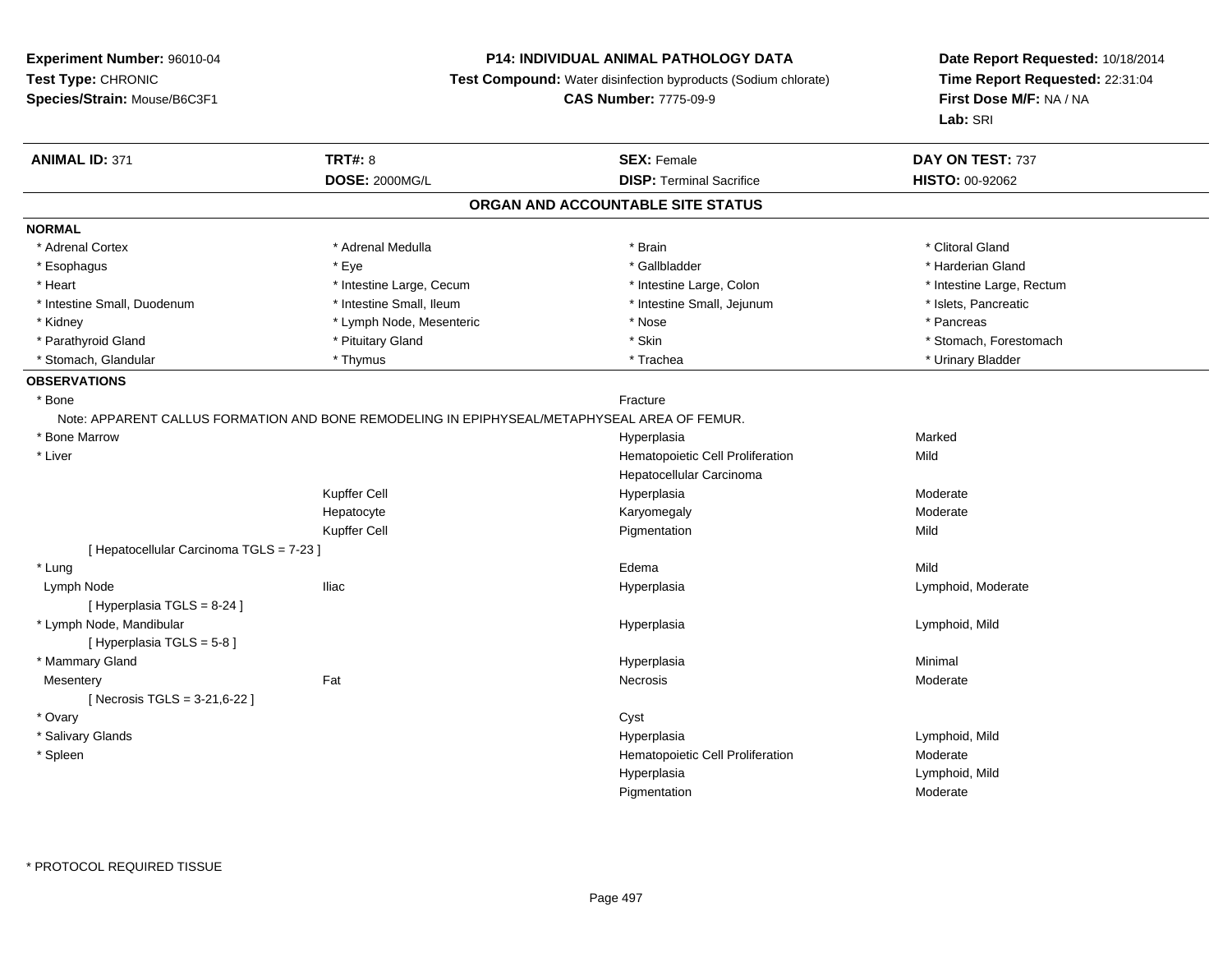| <b>Experiment Number: 96010-04</b><br><b>Test Type: CHRONIC</b><br>Species/Strain: Mouse/B6C3F1 |                       | <b>P14: INDIVIDUAL ANIMAL PATHOLOGY DATA</b><br><b>Test Compound:</b> Water disinfection byproducts (Sodium chlorate)<br><b>CAS Number: 7775-09-9</b> | Date Report Requested: 10/18/2014<br>Time Report Requested: 22:31:04<br>First Dose M/F: NA / NA<br>Lab: SRI |  |
|-------------------------------------------------------------------------------------------------|-----------------------|-------------------------------------------------------------------------------------------------------------------------------------------------------|-------------------------------------------------------------------------------------------------------------|--|
| <b>ANIMAL ID: 371</b>                                                                           | <b>TRT#: 8</b>        | <b>SEX: Female</b>                                                                                                                                    | DAY ON TEST: 737                                                                                            |  |
|                                                                                                 | <b>DOSE: 2000MG/L</b> | <b>DISP:</b> Terminal Sacrifice                                                                                                                       | <b>HISTO: 00-92062</b>                                                                                      |  |
|                                                                                                 |                       | ORGAN AND ACCOUNTABLE SITE STATUS                                                                                                                     |                                                                                                             |  |
| [ Hematopoietic Cell Proliferation TGLS = 2-6 ]                                                 |                       |                                                                                                                                                       |                                                                                                             |  |
| [Hyperplasia TGLS = 2-6 ]                                                                       |                       |                                                                                                                                                       |                                                                                                             |  |
| * Thyroid Gland                                                                                 |                       | Degeneration                                                                                                                                          | Cystic, Moderate                                                                                            |  |
| * Uterus                                                                                        |                       | Hyperplasia                                                                                                                                           | Cystic, Marked                                                                                              |  |
| [Hyperplasia TGLS = $4-7$ ]                                                                     |                       |                                                                                                                                                       |                                                                                                             |  |
| PRIMARY CAUSE OF DEATH                                                                          |                       |                                                                                                                                                       |                                                                                                             |  |
|                                                                                                 |                       | Animal Note: HYPERPLASTIC LYMPHOID TISSUE IN MESENTERY ON SLIDES 7 AND 24, SUGGESTIVE OF PREN EOPLASTIC LYMPHOMA DEVELOPMENT; NOT TABULATED.          |                                                                                                             |  |
| Animal Note: INFUSION ARTIFACT IN URINARY BLADDER.                                              |                       |                                                                                                                                                       |                                                                                                             |  |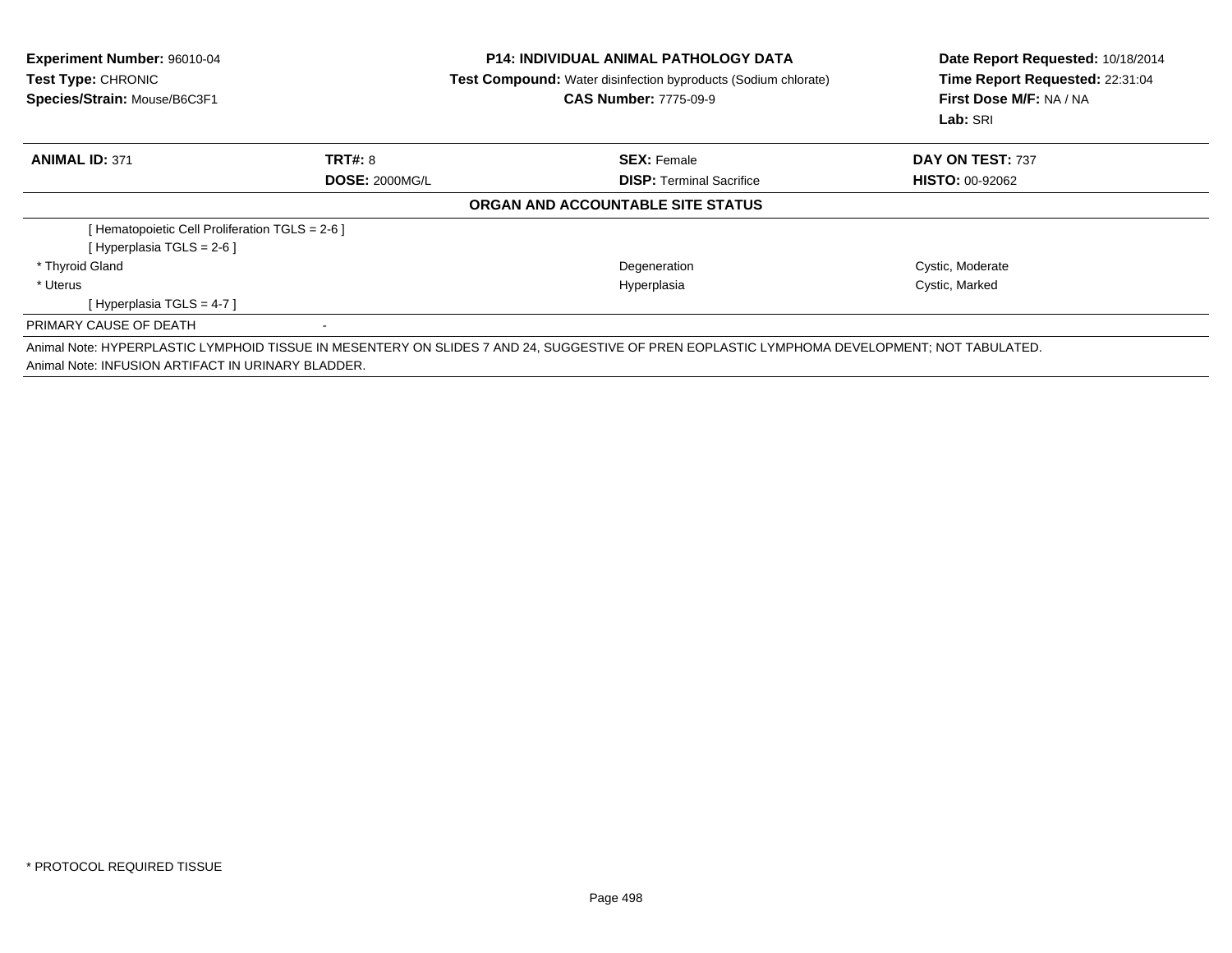#### **P14: INDIVIDUAL ANIMAL PATHOLOGY DATA**

**Test Compound:** Water disinfection byproducts (Sodium chlorate)

**CAS Number:** 7775-09-9

| <b>ANIMAL ID: 372</b>                     | <b>TRT#: 8</b>              | <b>SEX: Female</b>                | DAY ON TEST: 737         |
|-------------------------------------------|-----------------------------|-----------------------------------|--------------------------|
|                                           | <b>DOSE: 2000MG/L</b>       | <b>DISP: Terminal Sacrifice</b>   | HISTO: 00-92063          |
|                                           |                             | ORGAN AND ACCOUNTABLE SITE STATUS |                          |
| <b>NORMAL</b>                             |                             |                                   |                          |
| * Adrenal Cortex                          | * Adrenal Medulla           | * Bone                            | * Brain                  |
| * Clitoral Gland                          | * Esophagus                 | * Eye                             | * Gallbladder            |
| * Harderian Gland                         | * Heart                     | * Intestine Large, Cecum          | * Intestine Large, Colon |
| * Intestine Large, Rectum                 | * Intestine Small, Duodenum | * Intestine Small, Jejunum        | * Islets, Pancreatic     |
| * Lung                                    | * Mammary Gland             | * Nose                            | * Ovary                  |
| * Parathyroid Gland                       | * Pituitary Gland           | * Skin                            | * Stomach, Glandular     |
| * Thyroid Gland                           | * Trachea                   | * Urinary Bladder                 |                          |
| <b>MISSING</b>                            |                             |                                   |                          |
| * Intestine Small, Ileum                  |                             |                                   |                          |
| <b>OBSERVATIONS</b>                       |                             |                                   |                          |
| * Bone Marrow                             |                             | Hyperplasia                       | Marked                   |
| * Kidney                                  | Renal Tubule                | Accumulation, Hyaline Droplet     | Moderate                 |
|                                           |                             | Infarct                           | Moderate                 |
|                                           |                             | Lymphoma Malignant                |                          |
| * Liver                                   |                             | Hepatocellular Adenoma            |                          |
|                                           |                             | Lymphoma Malignant                |                          |
| [ Hepatocellular Adenoma TGLS = 10-26 ]   |                             |                                   |                          |
| [ Lymphoma Malignant TGLS = 11-6 ]        |                             |                                   |                          |
| Lymph Node                                | <b>Iliac</b>                | Lymphoma Malignant                |                          |
|                                           | Inguinal                    | Lymphoma Malignant                |                          |
|                                           | Mediastinal                 | Lymphoma Malignant                |                          |
|                                           | Popliteal                   | Lymphoma Malignant                |                          |
|                                           | Renal                       | Lymphoma Malignant                |                          |
|                                           |                             | Lymphoma Malignant                |                          |
| [ Lymphoma Malignant TGLS = 7-23 ]        |                             |                                   |                          |
| [ Lymphoma Malignant TGLS = 8-24 ]        |                             |                                   |                          |
| [ Lymphoma Malignant TGLS = 1-21 ]        |                             |                                   |                          |
| [ Lymphoma Malignant TGLS = 2-8 ]         |                             |                                   |                          |
| [ Lymphoma Malignant TGLS = 13-27,14-28 ] |                             |                                   |                          |
| [ Lymphoma Malignant TGLS = 16-29 ]       |                             |                                   |                          |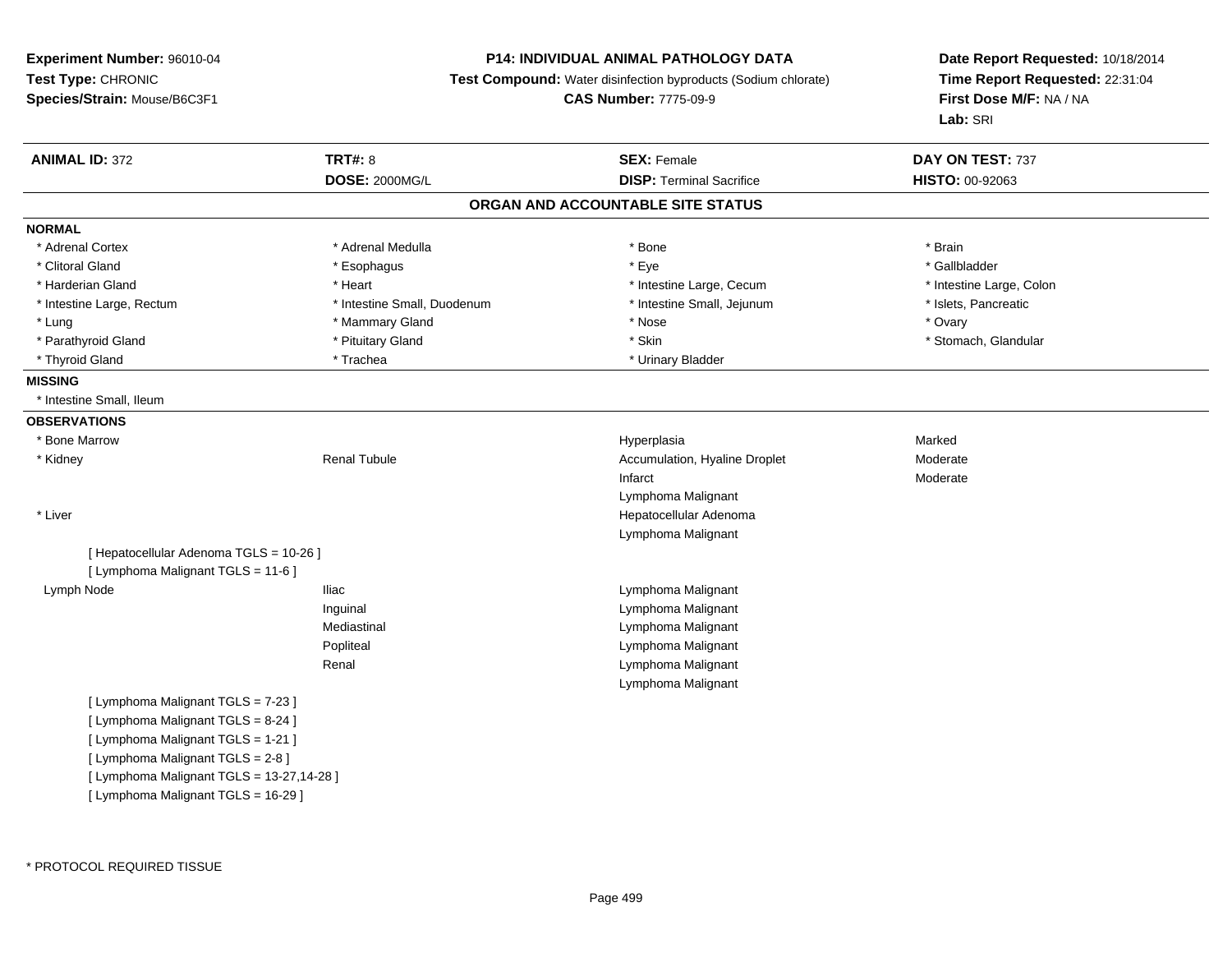#### **P14: INDIVIDUAL ANIMAL PATHOLOGY DATA**

**Test Compound:** Water disinfection byproducts (Sodium chlorate)

#### **CAS Number:** 7775-09-9

| <b>ANIMAL ID: 372</b>                                            | <b>TRT#: 8</b>                                                                              | <b>SEX: Female</b>                | DAY ON TEST: 737       |
|------------------------------------------------------------------|---------------------------------------------------------------------------------------------|-----------------------------------|------------------------|
|                                                                  | <b>DOSE: 2000MG/L</b>                                                                       | <b>DISP: Terminal Sacrifice</b>   | <b>HISTO: 00-92063</b> |
|                                                                  |                                                                                             | ORGAN AND ACCOUNTABLE SITE STATUS |                        |
| * Lymph Node, Mandibular                                         |                                                                                             | Lymphoma Malignant                |                        |
| [ Lymphoma Malignant TGLS = 3-31 ]                               |                                                                                             |                                   |                        |
| * Lymph Node, Mesenteric                                         |                                                                                             | Lymphoma Malignant                |                        |
| [ Lymphoma Malignant TGLS = 6-30 ]                               |                                                                                             |                                   |                        |
| Mesentery                                                        |                                                                                             | Lymphoma Malignant                |                        |
| [ Lymphoma Malignant TGLS = 4-22,9-25 ]                          |                                                                                             |                                   |                        |
| * Pancreas                                                       |                                                                                             | Lymphoma Malignant                |                        |
| * Salivary Glands                                                |                                                                                             | Lymphoma Malignant                |                        |
|                                                                  | Note: SALIVARY GLAND IS ON SLIDE 31. A LIVER SECTION IS ALSO PRESENT ON SLIDE 31.           |                                   |                        |
| * Spleen                                                         |                                                                                             | Hematopoietic Cell Proliferation  | Moderate               |
|                                                                  |                                                                                             | Lymphoma Malignant                |                        |
|                                                                  |                                                                                             | Pigmentation                      | Mild                   |
| [ Hematopoietic Cell Proliferation TGLS = 5-6 ]                  |                                                                                             |                                   |                        |
| [ Lymphoma Malignant TGLS = 5-6 ]                                |                                                                                             |                                   |                        |
| * Stomach, Forestomach                                           |                                                                                             | Diverticulum                      |                        |
|                                                                  | Epithelium                                                                                  | Hyperplasia                       | Moderate               |
|                                                                  |                                                                                             | Inflammation                      | Chronic Active, Mild   |
| Note: FOREIGN BODY (FOOD PARTICLE) IN MUSCULARIS; NOT TABULATED. |                                                                                             |                                   |                        |
| * Thymus                                                         |                                                                                             | Lymphoma Malignant                |                        |
| * Uterus                                                         |                                                                                             | Angiectasis                       | Marked                 |
|                                                                  |                                                                                             | Hyperplasia                       | Cystic, Moderate       |
| [Hyperplasia TGLS = 12-7]                                        |                                                                                             |                                   |                        |
| PRIMARY CAUSE OF DEATH                                           |                                                                                             |                                   |                        |
|                                                                  | Animal Note: AORTA IS ON SLIDE 5 (ATTACHED TO HEART). INFUSION ARTIFACT IN URINARY BLADDER. |                                   |                        |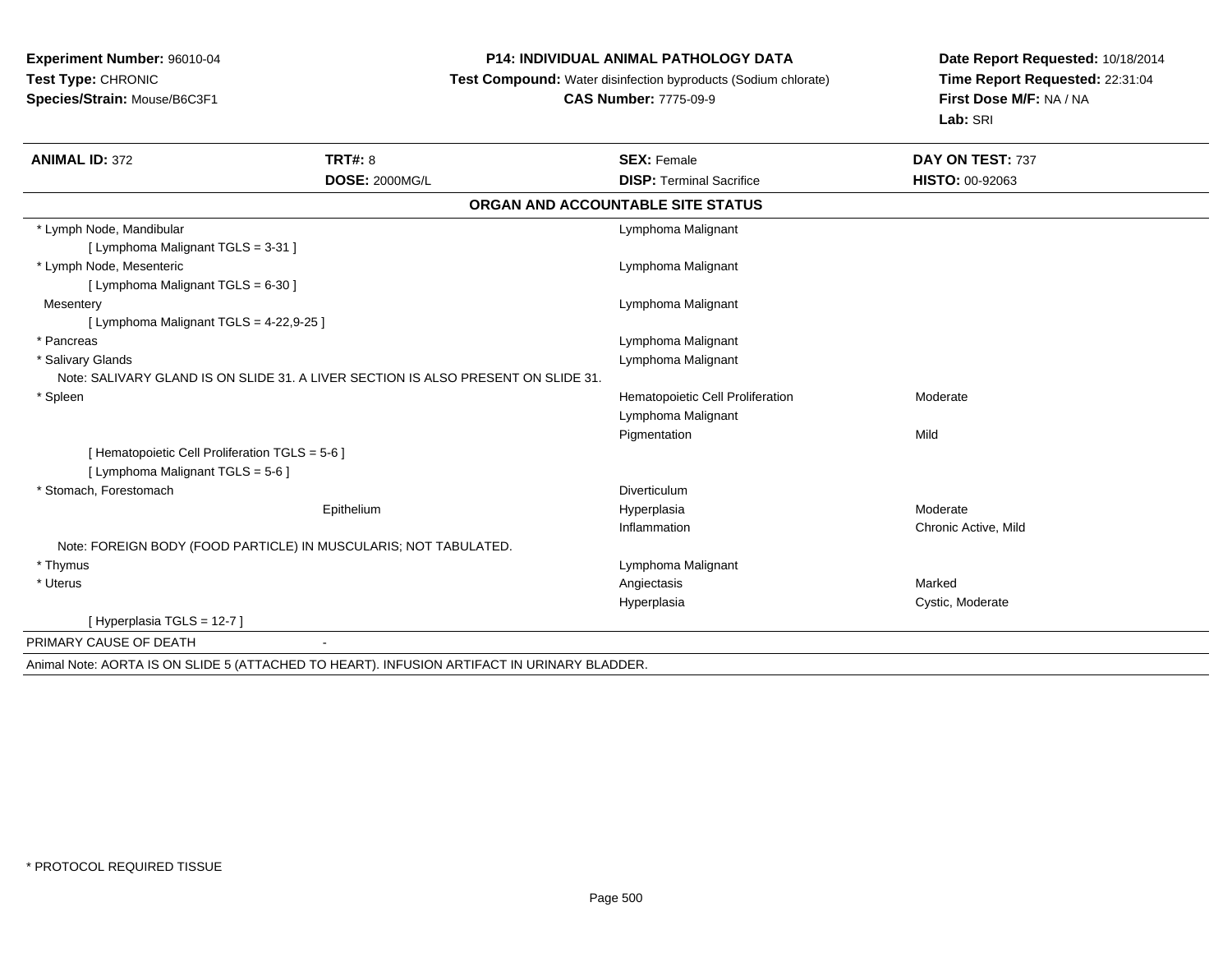#### **P14: INDIVIDUAL ANIMAL PATHOLOGY DATA**

**Test Compound:** Water disinfection byproducts (Sodium chlorate)

**CAS Number:** 7775-09-9

| <b>ANIMAL ID: 373</b>                              | <b>TRT#: 8</b>              | <b>SEX: Female</b>                | DAY ON TEST: 737         |
|----------------------------------------------------|-----------------------------|-----------------------------------|--------------------------|
|                                                    | <b>DOSE: 2000MG/L</b>       | <b>DISP: Terminal Sacrifice</b>   | HISTO: 00-92064          |
|                                                    |                             | ORGAN AND ACCOUNTABLE SITE STATUS |                          |
| <b>NORMAL</b>                                      |                             |                                   |                          |
| * Adrenal Cortex                                   | * Adrenal Medulla           | * Bone                            | * Brain                  |
| * Clitoral Gland                                   | * Esophagus                 | * Eye                             | * Gallbladder            |
| * Harderian Gland                                  | * Heart                     | * Intestine Large, Cecum          | * Intestine Large, Colon |
| * Intestine Large, Rectum                          | * Intestine Small, Duodenum | * Intestine Small, Jejunum        | * Islets, Pancreatic     |
| * Liver                                            | * Mammary Gland             | * Nose                            | * Pancreas               |
| * Parathyroid Gland                                | * Pituitary Gland           | * Salivary Glands                 | * Skin                   |
| * Stomach, Forestomach                             | * Stomach, Glandular        | * Thymus                          | * Trachea                |
| * Urinary Bladder                                  |                             |                                   |                          |
| <b>OBSERVATIONS</b>                                |                             |                                   |                          |
| * Bone Marrow                                      |                             | Hyperplasia                       | Mild                     |
| * Intestine Small, Ileum                           |                             | Inflammation                      | Chronic, Moderate        |
| * Kidney                                           |                             | Hyperplasia                       | Lymphoid, Mild           |
| * Lung                                             |                             | Hyperplasia                       | Lymphoid, Mild           |
| * Lymph Node, Mandibular                           |                             | Pigmentation                      | Mild                     |
| * Lymph Node, Mesenteric                           |                             | Lymphoma Malignant                |                          |
| * Ovary                                            |                             | Cyst                              |                          |
| * Spleen                                           |                             | <b>Accessory Spleen</b>           |                          |
|                                                    |                             | Hematopoietic Cell Proliferation  | Mild                     |
|                                                    |                             | Lymphoma Malignant                |                          |
|                                                    |                             | Pigmentation                      | Mild                     |
| [Accessory Spleen TGLS = 3-21]                     |                             |                                   |                          |
| [ Hematopoietic Cell Proliferation TGLS = 2-6 ]    |                             |                                   |                          |
| [ Lymphoma Malignant TGLS = 2-6 ]                  |                             |                                   |                          |
| * Thyroid Gland                                    |                             | Degeneration                      | Cystic, Minimal          |
| * Uterus                                           |                             | Hyperplasia                       | Cystic, Moderate         |
| [Hyperplasia TGLS = $1-7,4-7$ ]                    |                             |                                   |                          |
| PRIMARY CAUSE OF DEATH                             |                             |                                   |                          |
| Animal Note: INFUSION ARTIFACT IN URINARY BLADDER. |                             |                                   |                          |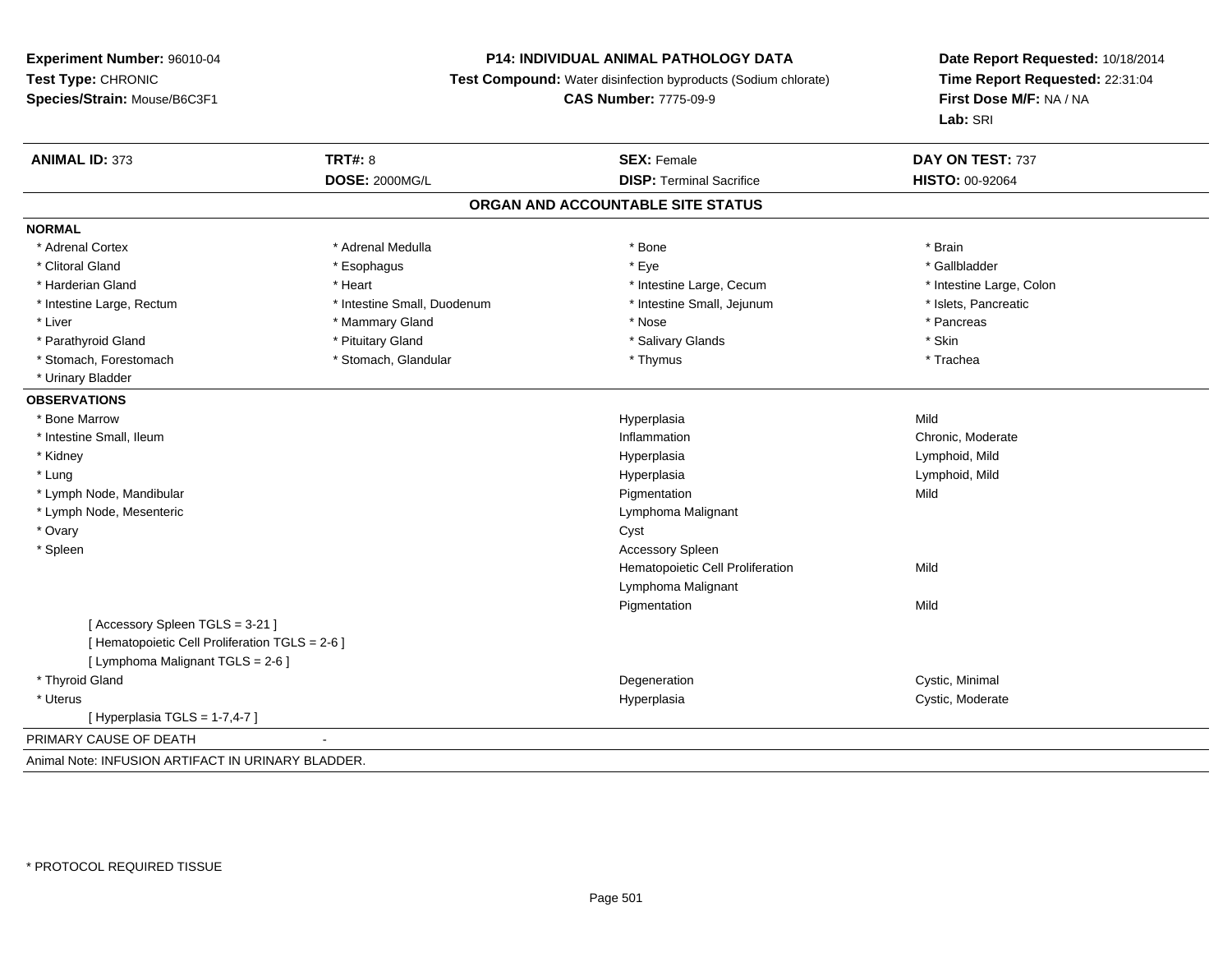# **P14: INDIVIDUAL ANIMAL PATHOLOGY DATA**

**Test Compound:** Water disinfection byproducts (Sodium chlorate)

**CAS Number:** 7775-09-9

| <b>ANIMAL ID: 374</b>                                      | <b>TRT#: 8</b>                                                                                     | <b>SEX: Female</b>                | DAY ON TEST: 737          |
|------------------------------------------------------------|----------------------------------------------------------------------------------------------------|-----------------------------------|---------------------------|
|                                                            | <b>DOSE: 2000MG/L</b>                                                                              | <b>DISP: Terminal Sacrifice</b>   | HISTO: 00-92065           |
|                                                            |                                                                                                    | ORGAN AND ACCOUNTABLE SITE STATUS |                           |
| <b>NORMAL</b>                                              |                                                                                                    |                                   |                           |
| * Adrenal Cortex                                           | * Adrenal Medulla                                                                                  | * Bone                            | * Brain                   |
| * Clitoral Gland                                           | * Esophagus                                                                                        | * Eye                             | * Gallbladder             |
| * Harderian Gland                                          | * Heart                                                                                            | * Intestine Large, Colon          | * Intestine Large, Rectum |
| * Intestine Small, Duodenum                                | * Intestine Small, Ileum                                                                           | * Intestine Small, Jejunum        | * Islets, Pancreatic      |
| * Kidney                                                   | * Mammary Gland                                                                                    | * Nose                            | * Ovary                   |
| * Parathyroid Gland                                        | * Pituitary Gland                                                                                  | * Stomach, Forestomach            | * Stomach, Glandular      |
| * Trachea                                                  |                                                                                                    |                                   |                           |
| <b>MISSING</b>                                             |                                                                                                    |                                   |                           |
| * Lymph Node, Mesenteric                                   |                                                                                                    |                                   |                           |
| <b>OBSERVATIONS</b>                                        |                                                                                                    |                                   |                           |
| * Bone Marrow                                              |                                                                                                    | Hyperplasia                       | Moderate                  |
| * Intestine Large, Cecum                                   |                                                                                                    | Edema                             | Mild                      |
| * Liver                                                    |                                                                                                    | Hepatocellular Carcinoma          |                           |
|                                                            | Kupffer Cell                                                                                       | Hyperplasia                       | Moderate                  |
|                                                            | Kupffer Cell                                                                                       | Pigmentation                      | Mild                      |
| Note: MODERATE GLYCOGEN DEPLETION IN LIVER; NOT TABULATED. |                                                                                                    |                                   |                           |
| [ Hepatocellular Carcinoma TGLS = 8-25 ]                   |                                                                                                    |                                   |                           |
| * Lung                                                     |                                                                                                    | Sarcoma                           | Metastatic (Skin)         |
| * Lymph Node, Mandibular                                   |                                                                                                    | Pigmentation                      | Moderate                  |
| Mesentery                                                  | Fat                                                                                                | Necrosis                          | Marked                    |
|                                                            |                                                                                                    | Sarcoma                           | Metastatic (Skin)         |
| [Necrosis TGLS = $7-24$ ]                                  |                                                                                                    |                                   |                           |
| [Sarcoma TGLS = 3-22,7-24]                                 |                                                                                                    |                                   |                           |
| * Pancreas                                                 |                                                                                                    | Sarcoma                           | Metastatic (Skin)         |
| [Sarcoma TGLS = $5-7$ ]                                    |                                                                                                    |                                   |                           |
| * Salivary Glands                                          |                                                                                                    | Hyperplasia                       | Lymphoid, Mild            |
| <b>Skeletal Muscle</b>                                     |                                                                                                    | Sarcoma                           | Metastatic (Skin)         |
| [Sarcoma TGLS = $4-23$ ]                                   |                                                                                                    |                                   |                           |
| * Skin                                                     | <b>Subcut Tiss</b>                                                                                 | Sarcoma                           |                           |
|                                                            | Note: LESION TABULATED AS "SARCOMA" IS CONSIDERED A MYXOSARCOMA; MORPHOLOGY NOT AVAILABLE ON TDMS. |                                   |                           |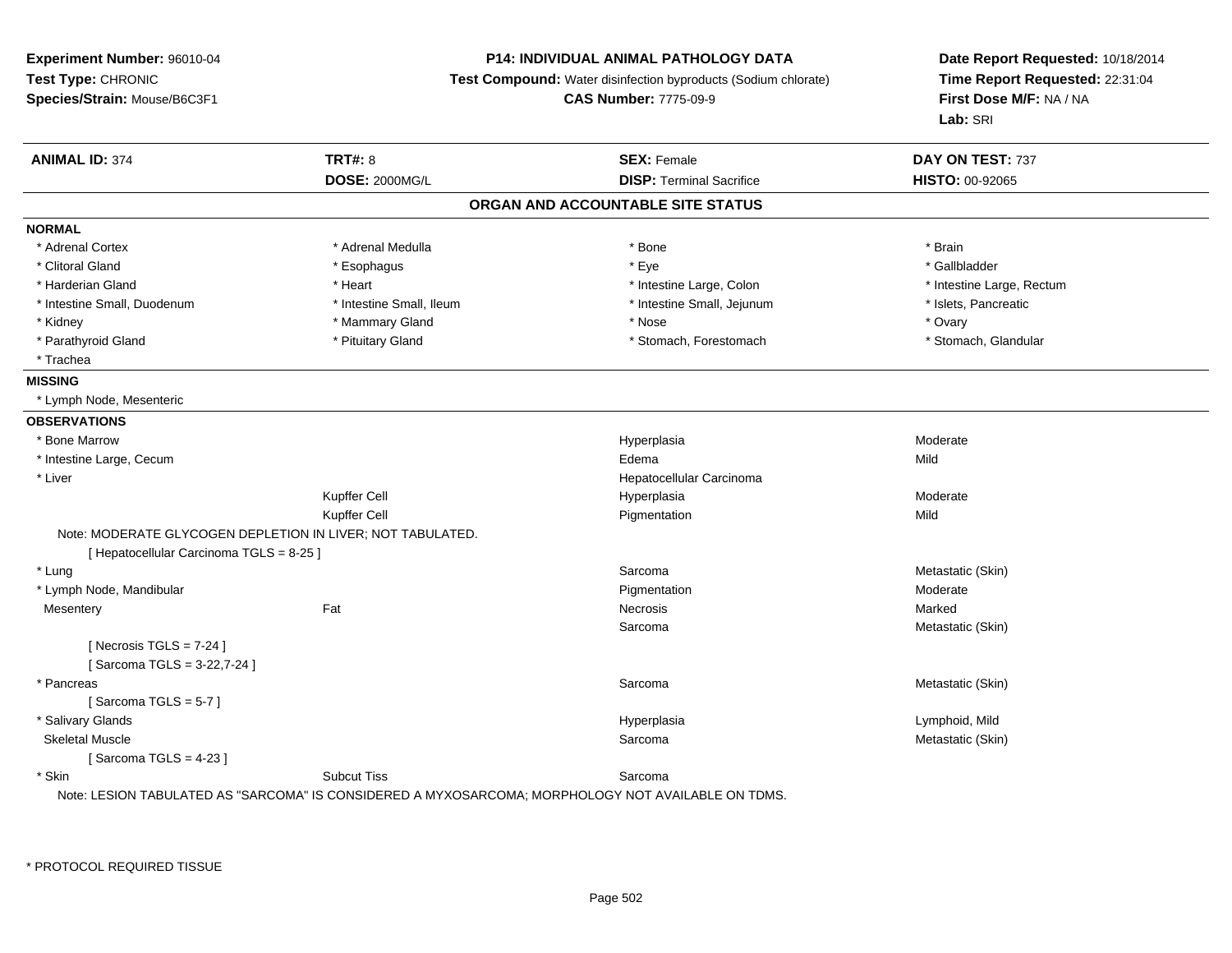| <b>Experiment Number: 96010-04</b><br><b>Test Type: CHRONIC</b><br>Species/Strain: Mouse/B6C3F1 | <b>P14: INDIVIDUAL ANIMAL PATHOLOGY DATA</b><br><b>Test Compound:</b> Water disinfection byproducts (Sodium chlorate)<br><b>CAS Number: 7775-09-9</b> |                                   | Date Report Requested: 10/18/2014<br>Time Report Requested: 22:31:04<br>First Dose M/F: NA / NA<br>Lab: SRI |
|-------------------------------------------------------------------------------------------------|-------------------------------------------------------------------------------------------------------------------------------------------------------|-----------------------------------|-------------------------------------------------------------------------------------------------------------|
| <b>ANIMAL ID: 374</b>                                                                           | <b>TRT#: 8</b>                                                                                                                                        | <b>SEX: Female</b>                | DAY ON TEST: 737                                                                                            |
|                                                                                                 | <b>DOSE: 2000MG/L</b>                                                                                                                                 | <b>DISP: Terminal Sacrifice</b>   | <b>HISTO: 00-92065</b>                                                                                      |
|                                                                                                 |                                                                                                                                                       | ORGAN AND ACCOUNTABLE SITE STATUS |                                                                                                             |
| Sarcoma TGLS = 2-21 ]                                                                           |                                                                                                                                                       |                                   |                                                                                                             |
| * Spleen                                                                                        |                                                                                                                                                       | Hematopoietic Cell Proliferation  | Marked                                                                                                      |
|                                                                                                 |                                                                                                                                                       | Sarcoma                           | Metastatic (Skin)                                                                                           |
| [Sarcoma TGLS = 6-26 ]                                                                          |                                                                                                                                                       |                                   |                                                                                                             |
| * Thymus                                                                                        |                                                                                                                                                       | Atrophy                           | Moderate                                                                                                    |
| * Thyroid Gland                                                                                 |                                                                                                                                                       | Degeneration                      | Cystic, Mild                                                                                                |
|                                                                                                 | <b>Follicular Cel</b>                                                                                                                                 | Hypertrophy                       | Moderate                                                                                                    |
| * Urinary Bladder                                                                               |                                                                                                                                                       | Hyperplasia                       | Lymphoid, Mild                                                                                              |
| * Uterus                                                                                        |                                                                                                                                                       | Hyperplasia                       | Cystic, Mild                                                                                                |
| PRIMARY CAUSE OF DEATH                                                                          |                                                                                                                                                       |                                   |                                                                                                             |
| Animal Note: INGUINAL LYMPH NODE NOT PRESENT.                                                   |                                                                                                                                                       |                                   |                                                                                                             |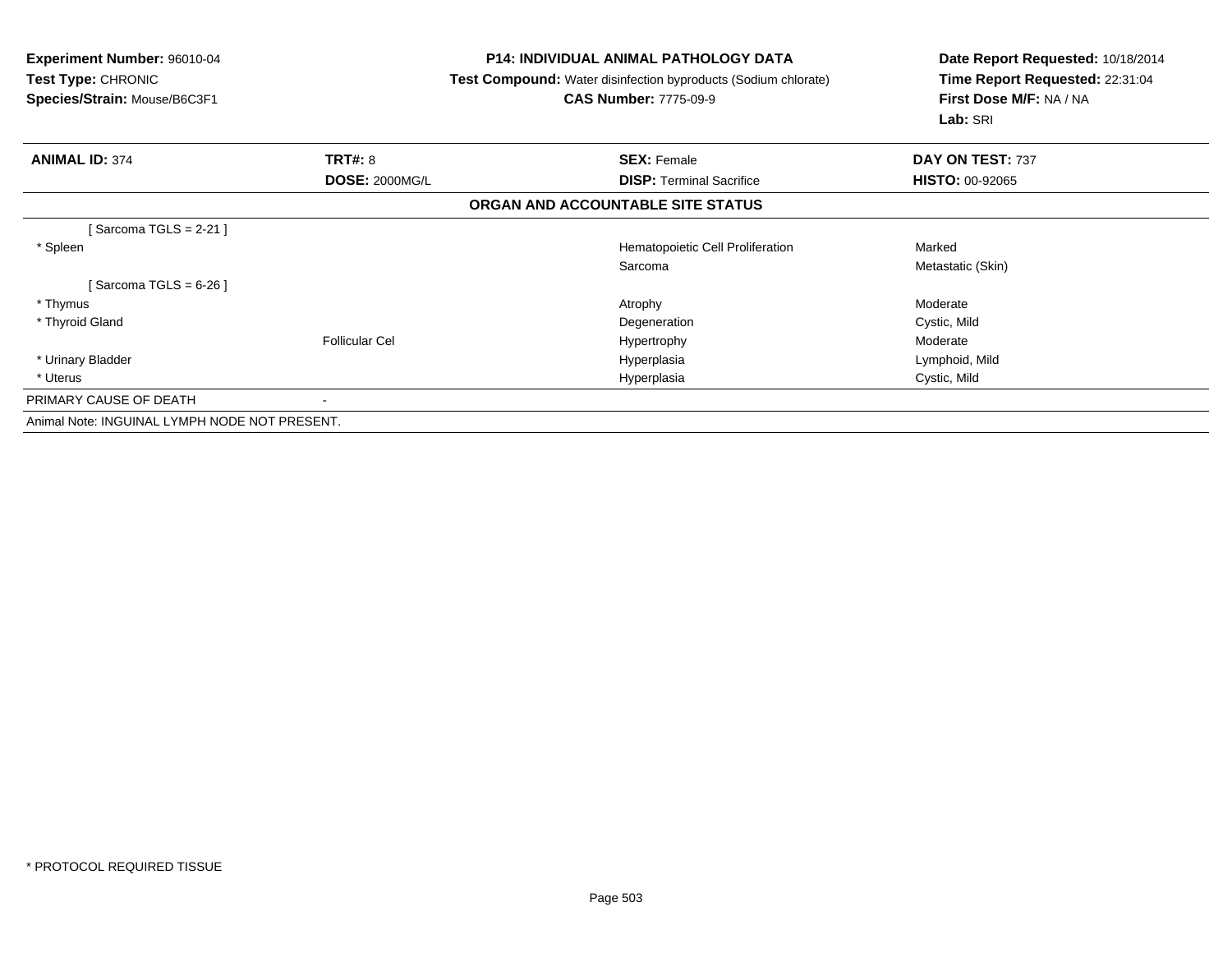# **P14: INDIVIDUAL ANIMAL PATHOLOGY DATA**

**Test Compound:** Water disinfection byproducts (Sodium chlorate)

**CAS Number:** 7775-09-9

| <b>ANIMAL ID: 375</b>                                                                | <b>TRT#: 8</b>                                                                                       | <b>SEX: Female</b>                | DAY ON TEST: 737         |  |
|--------------------------------------------------------------------------------------|------------------------------------------------------------------------------------------------------|-----------------------------------|--------------------------|--|
|                                                                                      | <b>DOSE: 2000MG/L</b>                                                                                | <b>DISP: Terminal Sacrifice</b>   | HISTO: 00-92066          |  |
|                                                                                      |                                                                                                      | ORGAN AND ACCOUNTABLE SITE STATUS |                          |  |
| <b>NORMAL</b>                                                                        |                                                                                                      |                                   |                          |  |
| * Adrenal Cortex                                                                     | * Adrenal Medulla                                                                                    | * Bone                            | * Brain                  |  |
| * Esophagus                                                                          | * Eye                                                                                                | * Gallbladder                     | * Heart                  |  |
| * Intestine Large, Colon                                                             | * Intestine Large, Rectum                                                                            | * Intestine Small, Duodenum       | * Intestine Small, Ileum |  |
| * Intestine Small, Jejunum                                                           | * Islets, Pancreatic                                                                                 | * Mammary Gland                   | * Pancreas               |  |
| * Parathyroid Gland                                                                  | * Pituitary Gland                                                                                    | * Skin                            | * Thyroid Gland          |  |
| * Trachea                                                                            |                                                                                                      |                                   |                          |  |
| <b>OBSERVATIONS</b>                                                                  |                                                                                                      |                                   |                          |  |
| * Bone Marrow                                                                        |                                                                                                      | Hyperplasia                       | Moderate                 |  |
| * Clitoral Gland                                                                     |                                                                                                      | Lymphoma Malignant                |                          |  |
| * Harderian Gland                                                                    |                                                                                                      | Lymphoma Malignant                |                          |  |
| * Intestine Large, Cecum                                                             |                                                                                                      | Edema                             | Mild                     |  |
| * Kidney                                                                             |                                                                                                      | Lymphoma Malignant                |                          |  |
| * Liver                                                                              |                                                                                                      | Lymphoma Malignant                |                          |  |
|                                                                                      | Note: MACROPHAGES CONTAINING GOLDEN BROWN PIGMENT WITHIN CORDS OF LYMPHOMA CELL INFILTRATE IN LIVER. |                                   |                          |  |
| [ Lymphoma Malignant TGLS = 2-6 ]                                                    |                                                                                                      |                                   |                          |  |
| * Lung                                                                               |                                                                                                      | Lymphoma Malignant                |                          |  |
| * Lymph Node, Mandibular                                                             |                                                                                                      | Lymphoma Malignant                |                          |  |
| * Lymph Node, Mesenteric                                                             |                                                                                                      | Atrophy                           | Mild                     |  |
| * Nose                                                                               |                                                                                                      | Lymphoma Malignant                |                          |  |
| * Ovary                                                                              |                                                                                                      | Angiectasis                       | Moderate                 |  |
|                                                                                      | Granulosa Cell                                                                                       | Hyperplasia                       | Moderate                 |  |
| * Salivary Glands                                                                    |                                                                                                      | Lymphoma Malignant                |                          |  |
| * Spleen                                                                             |                                                                                                      | Hematopoietic Cell Proliferation  | Moderate                 |  |
|                                                                                      |                                                                                                      | Lymphoma Malignant                |                          |  |
| [ Hematopoietic Cell Proliferation TGLS = 1-6 ]<br>[ Lymphoma Malignant TGLS = 1-6 ] |                                                                                                      |                                   |                          |  |
| * Stomach, Forestomach                                                               |                                                                                                      | Lymphoma Malignant                |                          |  |
| * Stomach, Glandular                                                                 |                                                                                                      | Lymphoma Malignant                |                          |  |
| * Thymus                                                                             |                                                                                                      | Lymphoma Malignant                |                          |  |
| * Urinary Bladder                                                                    |                                                                                                      | Lymphoma Malignant                |                          |  |
|                                                                                      |                                                                                                      |                                   |                          |  |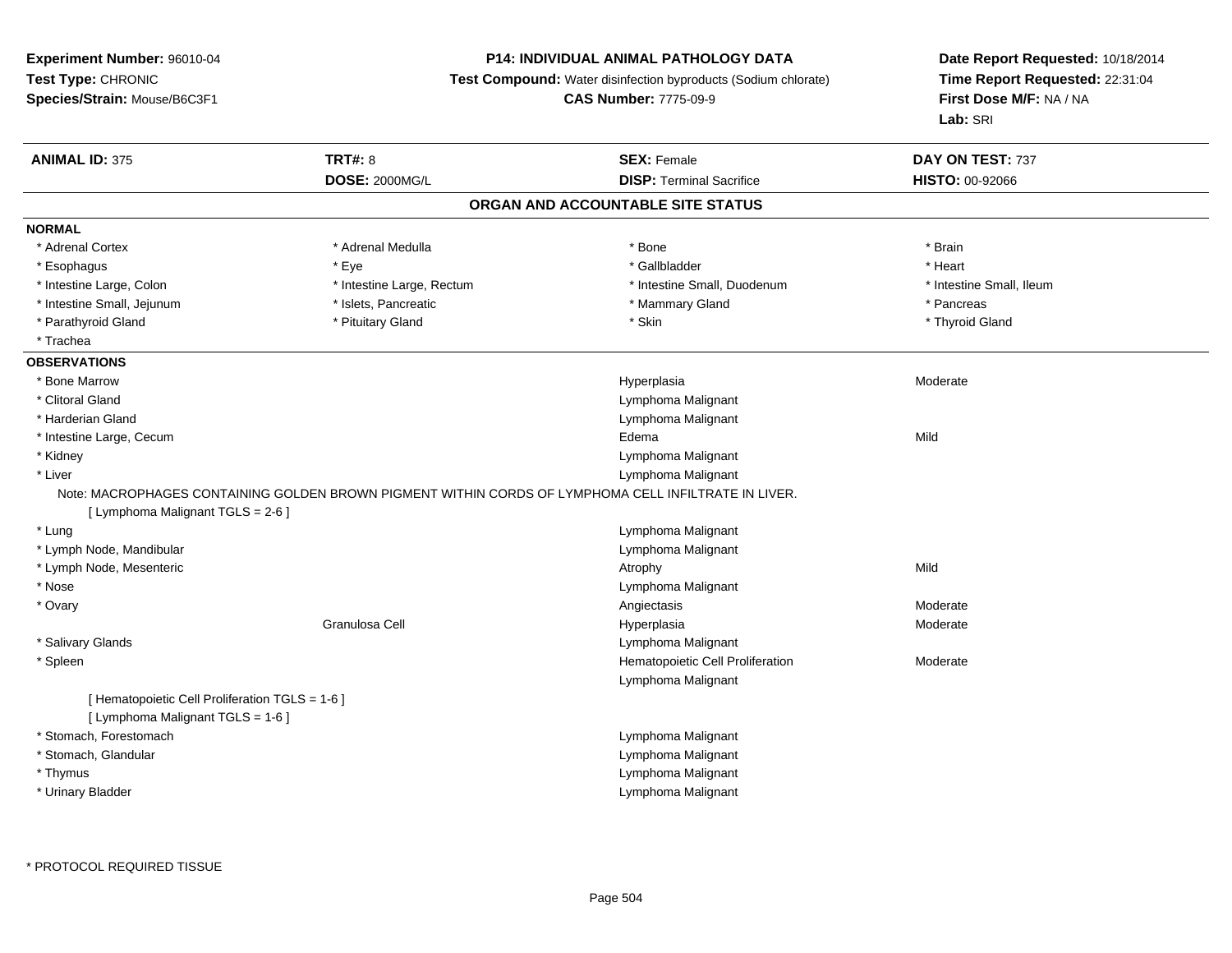| <b>Experiment Number: 96010-04</b><br>Test Type: CHRONIC<br>Species/Strain: Mouse/B6C3F1 | <b>P14: INDIVIDUAL ANIMAL PATHOLOGY DATA</b><br><b>Test Compound:</b> Water disinfection byproducts (Sodium chlorate)<br><b>CAS Number: 7775-09-9</b> |                                   | Date Report Requested: 10/18/2014<br>Time Report Requested: 22:31:04<br>First Dose M/F: NA / NA<br>Lab: SRI |  |
|------------------------------------------------------------------------------------------|-------------------------------------------------------------------------------------------------------------------------------------------------------|-----------------------------------|-------------------------------------------------------------------------------------------------------------|--|
| <b>ANIMAL ID: 375</b>                                                                    | TRT#: 8                                                                                                                                               | <b>SEX: Female</b>                | DAY ON TEST: 737                                                                                            |  |
|                                                                                          | <b>DOSE: 2000MG/L</b>                                                                                                                                 | <b>DISP: Terminal Sacrifice</b>   | <b>HISTO: 00-92066</b>                                                                                      |  |
|                                                                                          |                                                                                                                                                       | ORGAN AND ACCOUNTABLE SITE STATUS |                                                                                                             |  |
| * Uterus                                                                                 |                                                                                                                                                       | Hyperplasia                       | Cystic, Marked                                                                                              |  |
|                                                                                          |                                                                                                                                                       | Lymphoma Malignant                |                                                                                                             |  |
| [Hyperplasia TGLS = $3-7$ ]                                                              |                                                                                                                                                       |                                   |                                                                                                             |  |
| PRIMARY CAUSE OF DEATH                                                                   | $\blacksquare$                                                                                                                                        |                                   |                                                                                                             |  |
| Animal Note: INFUSION ARTIFACT IN URINARY BLADDER.                                       |                                                                                                                                                       |                                   |                                                                                                             |  |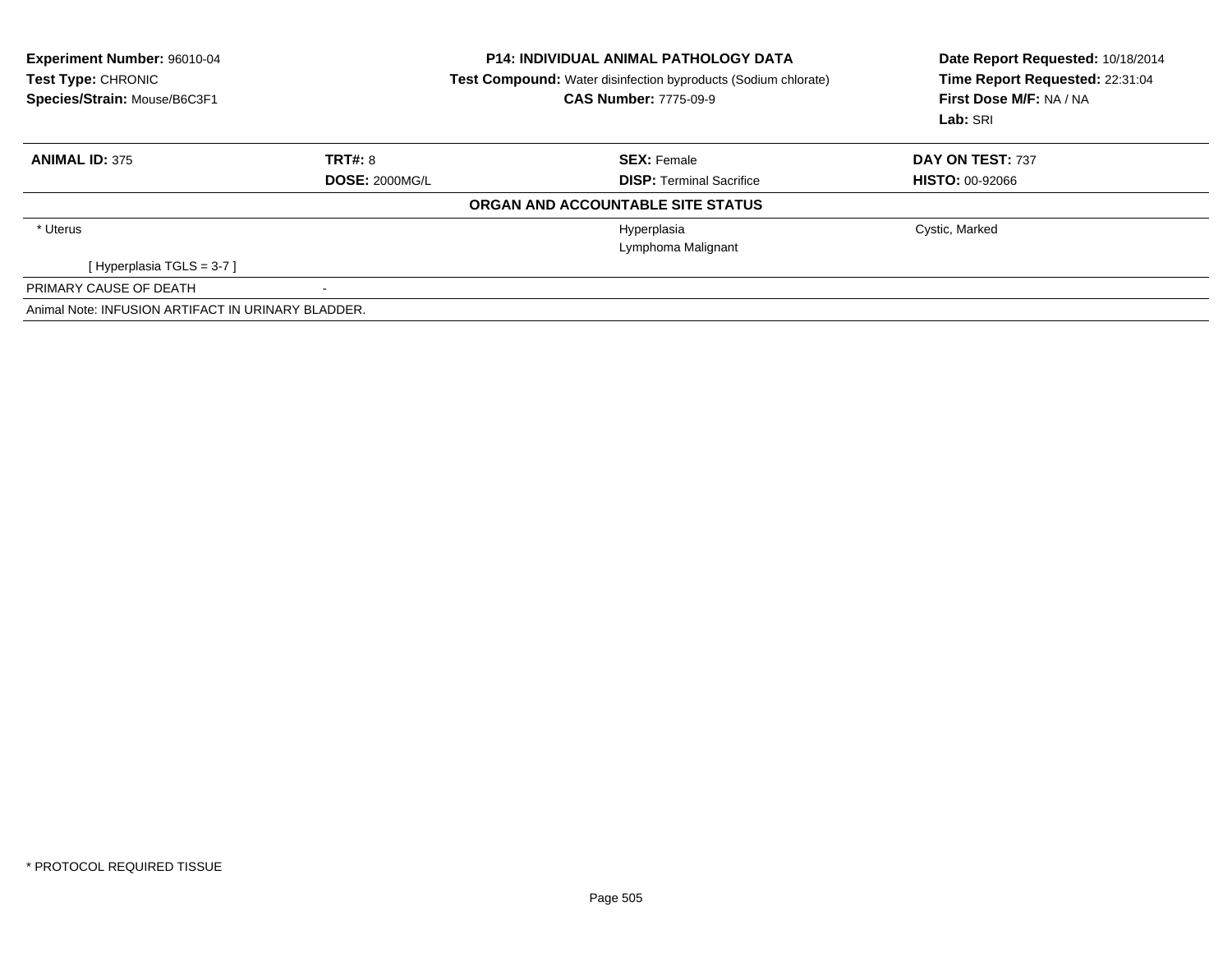## **P14: INDIVIDUAL ANIMAL PATHOLOGY DATA**

**Test Compound:** Water disinfection byproducts (Sodium chlorate)

**CAS Number:** 7775-09-9

|                                                      |                                                                                  |                                   | DAY ON TEST: 597            |
|------------------------------------------------------|----------------------------------------------------------------------------------|-----------------------------------|-----------------------------|
|                                                      | <b>DOSE: 2000MG/L</b>                                                            | <b>DISP: Natural Death</b>        | HISTO: 00-88945             |
|                                                      |                                                                                  | ORGAN AND ACCOUNTABLE SITE STATUS |                             |
| <b>NORMAL</b>                                        |                                                                                  |                                   |                             |
| * Adrenal Cortex                                     | * Adrenal Medulla                                                                | * Bone                            | * Brain                     |
| * Clitoral Gland                                     | * Esophagus                                                                      | * Eye                             | * Gallbladder               |
| * Heart                                              | * Intestine Large, Colon                                                         | * Intestine Large, Rectum         | * Intestine Small, Duodenum |
| * Intestine Small, Ileum                             | * Intestine Small, Jejunum                                                       | * Nose                            | * Ovary                     |
| * Parathyroid Gland                                  | * Pituitary Gland                                                                | * Salivary Glands                 | * Skin                      |
| * Stomach, Glandular                                 | * Trachea                                                                        | * Uterus                          |                             |
| <b>AUTO PRECLUDES DIAG.</b>                          |                                                                                  |                                   |                             |
| * Intestine Large, Cecum                             | * Islets, Pancreatic                                                             | * Pancreas                        |                             |
| <b>OBSERVATIONS</b>                                  |                                                                                  |                                   |                             |
| * Bone Marrow                                        |                                                                                  | Hyperplasia                       | Moderate                    |
|                                                      | Note: MODERATE AMOUNT OF HEMOSIDERIN-LIKE PIGMENT IN BONE MARROW; NOT TABULATED. |                                   |                             |
| * Harderian Gland                                    |                                                                                  | Adenoma                           |                             |
| [Adenoma TGLS = $14-12$ ]                            |                                                                                  |                                   |                             |
| * Kidney                                             |                                                                                  | Lymphoma Malignant                |                             |
|                                                      | <b>Renal Tubule</b>                                                              | Necrosis                          | Moderate                    |
| Note: MALIGNANT LYMPHOMA PRESENT ON SLIDES 5 AND 28. |                                                                                  |                                   |                             |
| [ Lymphoma Malignant TGLS = 13-28 ]                  |                                                                                  |                                   |                             |
| [ Necrosis $TGLS = 13-28$ ]                          |                                                                                  |                                   |                             |
| * Liver                                              |                                                                                  | Lymphoma Malignant                |                             |
| [ Lymphoma Malignant TGLS = 10-6 ]                   |                                                                                  |                                   |                             |
| * Lung                                               |                                                                                  | Lymphoma Malignant                |                             |
| Lymph Node                                           | <b>Bronchial</b>                                                                 | Lymphoma Malignant                |                             |
|                                                      | Inguinal                                                                         | Lymphoma Malignant                |                             |
|                                                      | Lumbar                                                                           | Lymphoma Malignant                |                             |
|                                                      | Mediastinal                                                                      | Lymphoma Malignant                |                             |
|                                                      | Renal                                                                            | Lymphoma Malignant                |                             |
|                                                      |                                                                                  | Lymphoma Malignant                |                             |
| [ Lymphoma Malignant TGLS = 8-25 ]                   |                                                                                  |                                   |                             |
| [ Lymphoma Malignant TGLS = 7-24 ]                   |                                                                                  |                                   |                             |
| [ Lymphoma Malignant TGLS = 12-27 ]                  |                                                                                  |                                   |                             |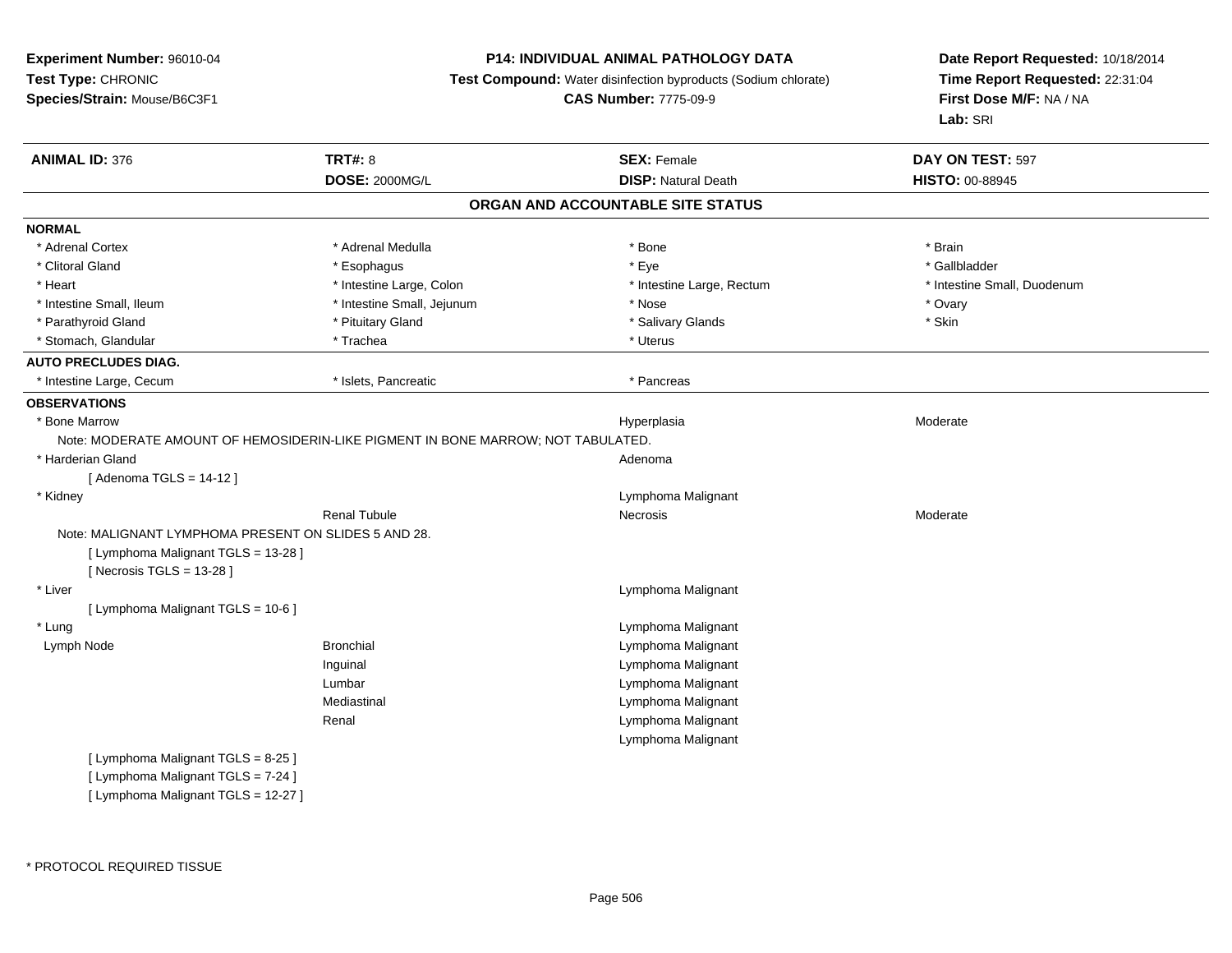### **P14: INDIVIDUAL ANIMAL PATHOLOGY DATA**

**Test Compound:** Water disinfection byproducts (Sodium chlorate)

# **CAS Number:** 7775-09-9

| <b>ANIMAL ID: 376</b>               | <b>TRT#: 8</b>                                 | <b>SEX: Female</b>                | DAY ON TEST: 597       |
|-------------------------------------|------------------------------------------------|-----------------------------------|------------------------|
|                                     | <b>DOSE: 2000MG/L</b>                          | <b>DISP: Natural Death</b>        | <b>HISTO: 00-88945</b> |
|                                     |                                                | ORGAN AND ACCOUNTABLE SITE STATUS |                        |
| [ Lymphoma Malignant TGLS = 11-26 ] |                                                |                                   |                        |
| [ Lymphoma Malignant TGLS = 1-21 ]  |                                                |                                   |                        |
| [ Lymphoma Malignant TGLS = 3-22 ]  |                                                |                                   |                        |
| * Lymph Node, Mandibular            |                                                | Lymphoma Malignant                |                        |
| [ Lymphoma Malignant TGLS = 2-8 ]   |                                                |                                   |                        |
| * Lymph Node, Mesenteric            |                                                | Lymphoma Malignant                |                        |
| [ Lymphoma Malignant TGLS = 6-5 ]   |                                                |                                   |                        |
| * Mammary Gland                     |                                                | Hyperplasia                       | Minimal                |
| Mesentery                           |                                                | Lymphoma Malignant                |                        |
| [ Lymphoma Malignant TGLS = 4-23 ]  |                                                |                                   |                        |
| * Spleen                            |                                                | Lymphoma Malignant                |                        |
| [ Lymphoma Malignant TGLS = 5-6 ]   |                                                |                                   |                        |
| * Stomach, Forestomach              |                                                | Lymphoma Malignant                |                        |
| * Thymus                            |                                                | Lymphoma Malignant                |                        |
| * Thyroid Gland                     |                                                | Degeneration                      | Cystic, Minimal        |
| * Urinary Bladder                   |                                                | Hyperplasia                       | Lymphoid, Mild         |
| PRIMARY CAUSE OF DEATH              | - Lymph Node, Mesenteric<br>Lymphoma Malignant |                                   |                        |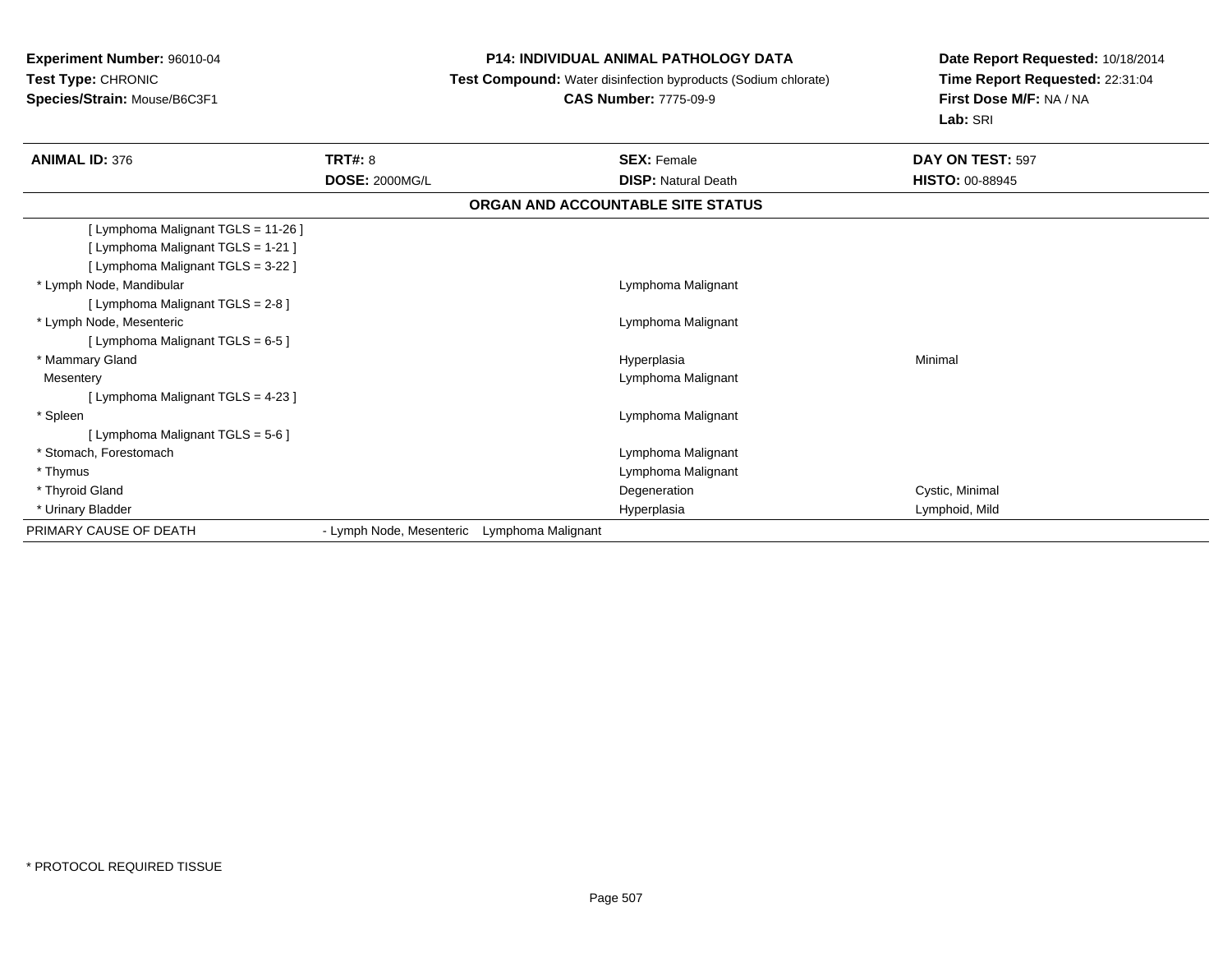# **P14: INDIVIDUAL ANIMAL PATHOLOGY DATA**

**Test Compound:** Water disinfection byproducts (Sodium chlorate)

**CAS Number:** 7775-09-9

| <b>ANIMAL ID: 377</b>                           | <b>TRT#: 8</b>           | <b>SEX: Female</b>                       | DAY ON TEST: 736          |  |
|-------------------------------------------------|--------------------------|------------------------------------------|---------------------------|--|
|                                                 | <b>DOSE: 2000MG/L</b>    | <b>DISP: Terminal Sacrifice</b>          | <b>HISTO: 00-92067</b>    |  |
|                                                 |                          | ORGAN AND ACCOUNTABLE SITE STATUS        |                           |  |
| <b>NORMAL</b>                                   |                          |                                          |                           |  |
| * Adrenal Medulla                               | * Bone                   | * Brain                                  | * Clitoral Gland          |  |
| * Esophagus                                     | * Eye                    | * Gallbladder                            | * Harderian Gland         |  |
| * Heart                                         | * Intestine Large, Cecum | * Intestine Large, Colon                 | * Intestine Large, Rectum |  |
| * Intestine Small, Duodenum                     | * Intestine Small, Ileum | * Intestine Small, Jejunum               | * Islets, Pancreatic      |  |
| * Kidney                                        | * Lymph Node, Mesenteric | * Mammary Gland                          | * Nose                    |  |
| * Pancreas                                      | * Parathyroid Gland      | * Pituitary Gland                        | * Skin                    |  |
| * Stomach, Forestomach                          | * Stomach, Glandular     | * Thymus                                 | * Trachea                 |  |
| <b>OBSERVATIONS</b>                             |                          |                                          |                           |  |
| * Adrenal Cortex                                |                          | <b>Accessory Adrenal Cortical Nodule</b> | Moderate                  |  |
| * Bone Marrow                                   |                          | Hyperplasia                              | Mild                      |  |
| * Liver                                         |                          | <b>Eosinophilic Focus</b>                |                           |  |
|                                                 |                          | Hepatocellular Adenoma                   | Multiple                  |  |
| [Eosinophilic Focus TGLS = 4-23]                |                          |                                          |                           |  |
| [ Hepatocellular Adenoma TGLS = 3-22 ]          |                          |                                          |                           |  |
| * Lung                                          |                          | Alveolar/Bronchiolar Adenoma             |                           |  |
| * Lymph Node, Mandibular                        |                          | Pigmentation                             | Mild                      |  |
| Mesentery                                       | Fat                      | Necrosis                                 | Moderate                  |  |
| [Necrosis TGLS = $2-21$ ]                       |                          |                                          |                           |  |
| * Ovary                                         |                          | Angiectasis                              | Mild                      |  |
|                                                 |                          | Cyst                                     |                           |  |
|                                                 |                          | Granulosa Cell Tumor Benign              |                           |  |
| * Salivary Glands                               |                          | Hyperplasia                              | Lymphoid, Mild            |  |
| * Spleen                                        |                          | Hematopoietic Cell Proliferation         | Moderate                  |  |
|                                                 |                          | Lymphoma Malignant                       |                           |  |
|                                                 |                          | Pigmentation                             | Moderate                  |  |
| [ Hematopoietic Cell Proliferation TGLS = 1-6 ] |                          |                                          |                           |  |
| [ Lymphoma Malignant TGLS = 1-6 ]               |                          |                                          |                           |  |
| * Thyroid Gland                                 |                          | Degeneration                             | Cystic, Moderate          |  |
| * Urinary Bladder                               |                          | Hyperplasia                              | Lymphoid, Mild            |  |
| * Uterus                                        |                          | Hyperplasia                              | Cystic, Mild              |  |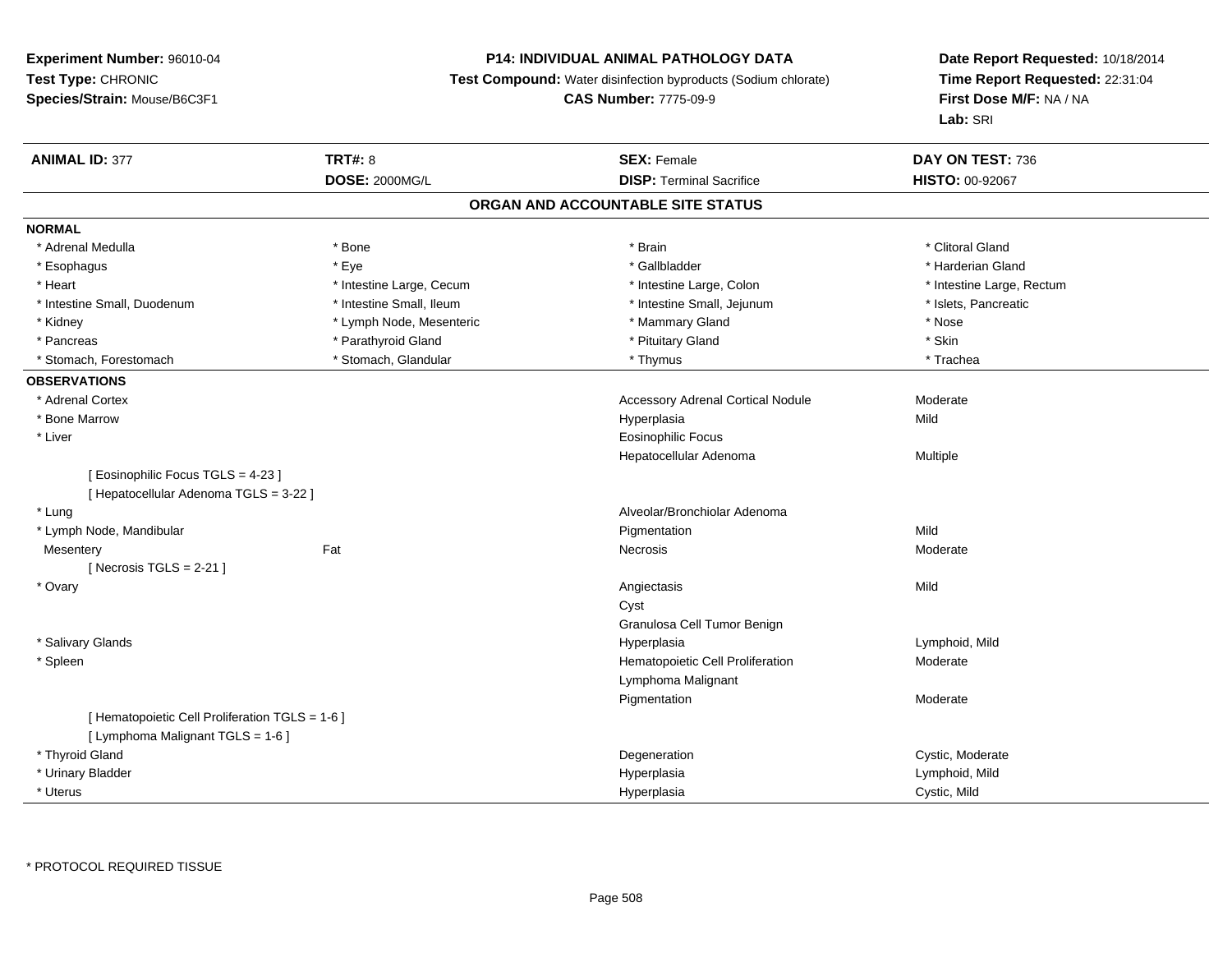| <b>Experiment Number: 96010-04</b><br>Test Type: CHRONIC<br>Species/Strain: Mouse/B6C3F1 |                       | <b>P14: INDIVIDUAL ANIMAL PATHOLOGY DATA</b><br>Test Compound: Water disinfection byproducts (Sodium chlorate)<br><b>CAS Number: 7775-09-9</b> | Date Report Requested: 10/18/2014<br>Time Report Requested: 22:31:04<br>First Dose M/F: NA / NA<br>Lab: SRI |  |
|------------------------------------------------------------------------------------------|-----------------------|------------------------------------------------------------------------------------------------------------------------------------------------|-------------------------------------------------------------------------------------------------------------|--|
| <b>ANIMAL ID: 377</b>                                                                    | <b>TRT#: 8</b>        | <b>SEX: Female</b>                                                                                                                             | DAY ON TEST: 736                                                                                            |  |
|                                                                                          | <b>DOSE: 2000MG/L</b> | <b>DISP:</b> Terminal Sacrifice                                                                                                                | <b>HISTO: 00-92067</b>                                                                                      |  |
|                                                                                          |                       | <b>ORGAN AND ACCOUNTABLE SITE STATUS</b>                                                                                                       |                                                                                                             |  |
| PRIMARY CAUSE OF DEATH                                                                   |                       |                                                                                                                                                |                                                                                                             |  |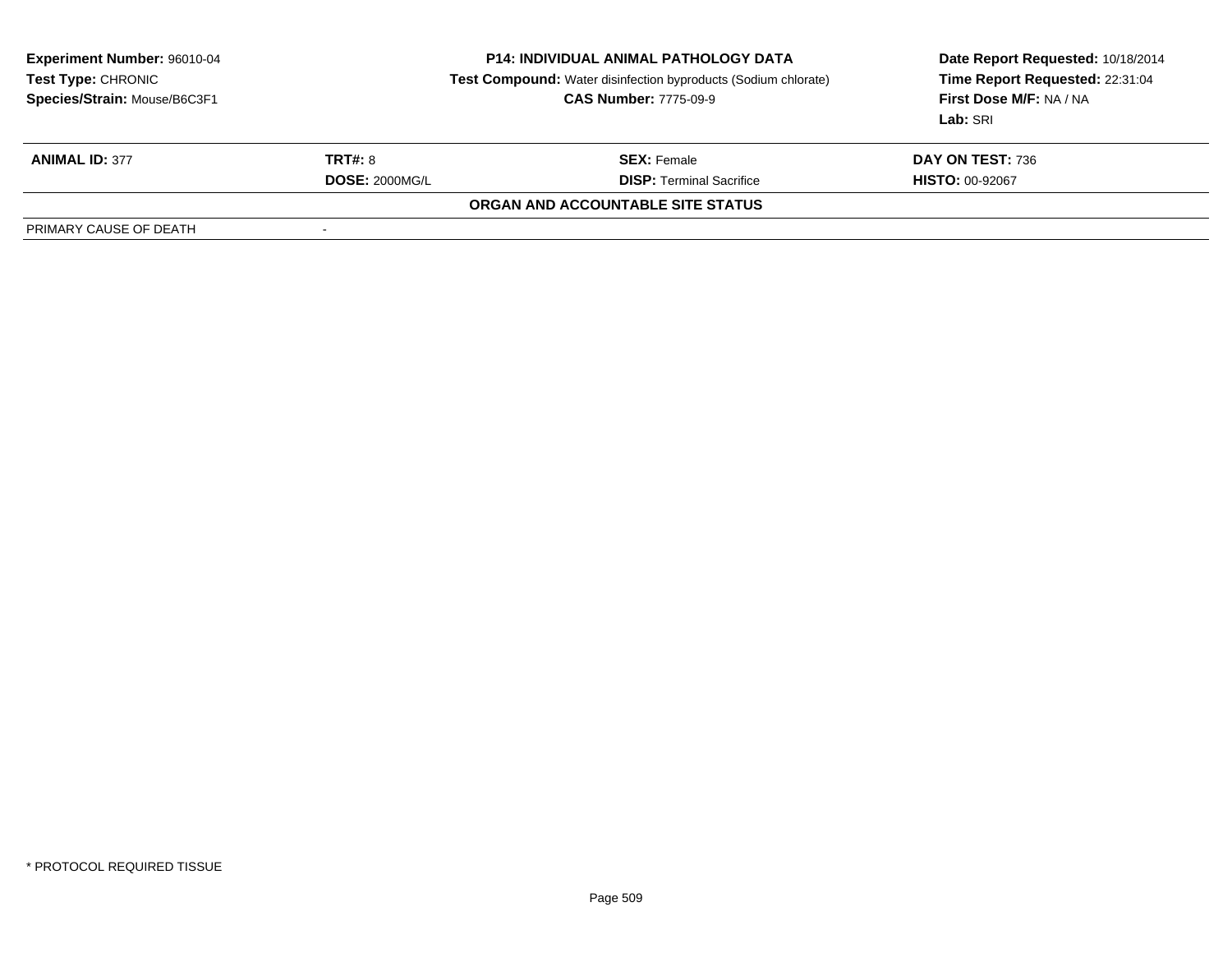# **P14: INDIVIDUAL ANIMAL PATHOLOGY DATA**

**Test Compound:** Water disinfection byproducts (Sodium chlorate)

**CAS Number:** 7775-09-9

**Date Report Requested:** 10/18/2014**Time Report Requested:** 22:31:04**First Dose M/F:** NA / NA**Lab:** SRI

| <b>ANIMAL ID: 378</b>                           | <b>TRT#: 8</b>                                            | <b>SEX: Female</b>                       | DAY ON TEST: 736          |  |
|-------------------------------------------------|-----------------------------------------------------------|------------------------------------------|---------------------------|--|
|                                                 | <b>DOSE: 2000MG/L</b>                                     | <b>DISP: Terminal Sacrifice</b>          | <b>HISTO: 00-92068</b>    |  |
|                                                 |                                                           | ORGAN AND ACCOUNTABLE SITE STATUS        |                           |  |
| <b>NORMAL</b>                                   |                                                           |                                          |                           |  |
| * Adrenal Medulla                               | * Bone                                                    | * Brain                                  | * Clitoral Gland          |  |
| * Esophagus                                     | * Eye                                                     | * Gallbladder                            | * Harderian Gland         |  |
| * Heart                                         | * Intestine Large, Cecum                                  | * Intestine Large, Colon                 | * Intestine Large, Rectum |  |
| * Intestine Small, Duodenum                     | * Intestine Small, Ileum                                  | * Intestine Small, Jejunum               | * Lung                    |  |
| * Mammary Gland                                 | * Nose                                                    | * Parathyroid Gland                      | * Salivary Glands         |  |
| * Skin                                          | * Stomach, Forestomach                                    | * Stomach, Glandular                     | * Thymus                  |  |
| * Trachea                                       | * Urinary Bladder                                         |                                          |                           |  |
| <b>OBSERVATIONS</b>                             |                                                           |                                          |                           |  |
| * Adrenal Cortex                                |                                                           | <b>Accessory Adrenal Cortical Nodule</b> | Moderate                  |  |
| * Bone Marrow                                   |                                                           | Hyperplasia                              | Moderate                  |  |
| * Islets, Pancreatic                            |                                                           | Carcinoma                                |                           |  |
| [Carcinoma TGLS = $5-22$ ]                      |                                                           |                                          |                           |  |
| * Kidney                                        |                                                           | Infarct                                  | Mild                      |  |
|                                                 |                                                           | Nephropathy                              | Minimal                   |  |
| * Liver                                         |                                                           | Hepatocellular Adenoma                   | Multiple                  |  |
|                                                 |                                                           | <b>Infiltration Cellular</b>             | Mixed Cell, Moderate      |  |
|                                                 | Note: HEPATOCELLULAR ADENOMAS PRESENT ON SLIDES 6 AND 21. |                                          |                           |  |
| [ Hepatocellular Adenoma TGLS = 3-21 ]          |                                                           |                                          |                           |  |
| * Lymph Node, Mandibular                        |                                                           | Hyperplasia                              | Lymphoid, Mild            |  |
|                                                 |                                                           | Pigmentation                             | Mild                      |  |
| * Lymph Node, Mesenteric                        |                                                           | Hematopoietic Cell Proliferation         | Mild                      |  |
| * Ovary                                         | Follicle                                                  | Hemorrhage                               | Mild                      |  |
|                                                 | Granulosa Cell                                            | Hyperplasia                              | Mild                      |  |
| * Pancreas                                      |                                                           | Atrophy                                  | Minimal                   |  |
| * Pituitary Gland                               | <b>Pars Distalis</b>                                      | Hyperplasia                              | Focal, Moderate           |  |
| * Spleen                                        |                                                           | Hematopoietic Cell Proliferation         | Moderate                  |  |
|                                                 |                                                           | Lymphoma Malignant                       |                           |  |
|                                                 |                                                           | Pigmentation                             | Mild                      |  |
| [ Hematopoietic Cell Proliferation TGLS = 2-6 ] |                                                           |                                          |                           |  |

[ Lymphoma Malignant TGLS = 2-6 ]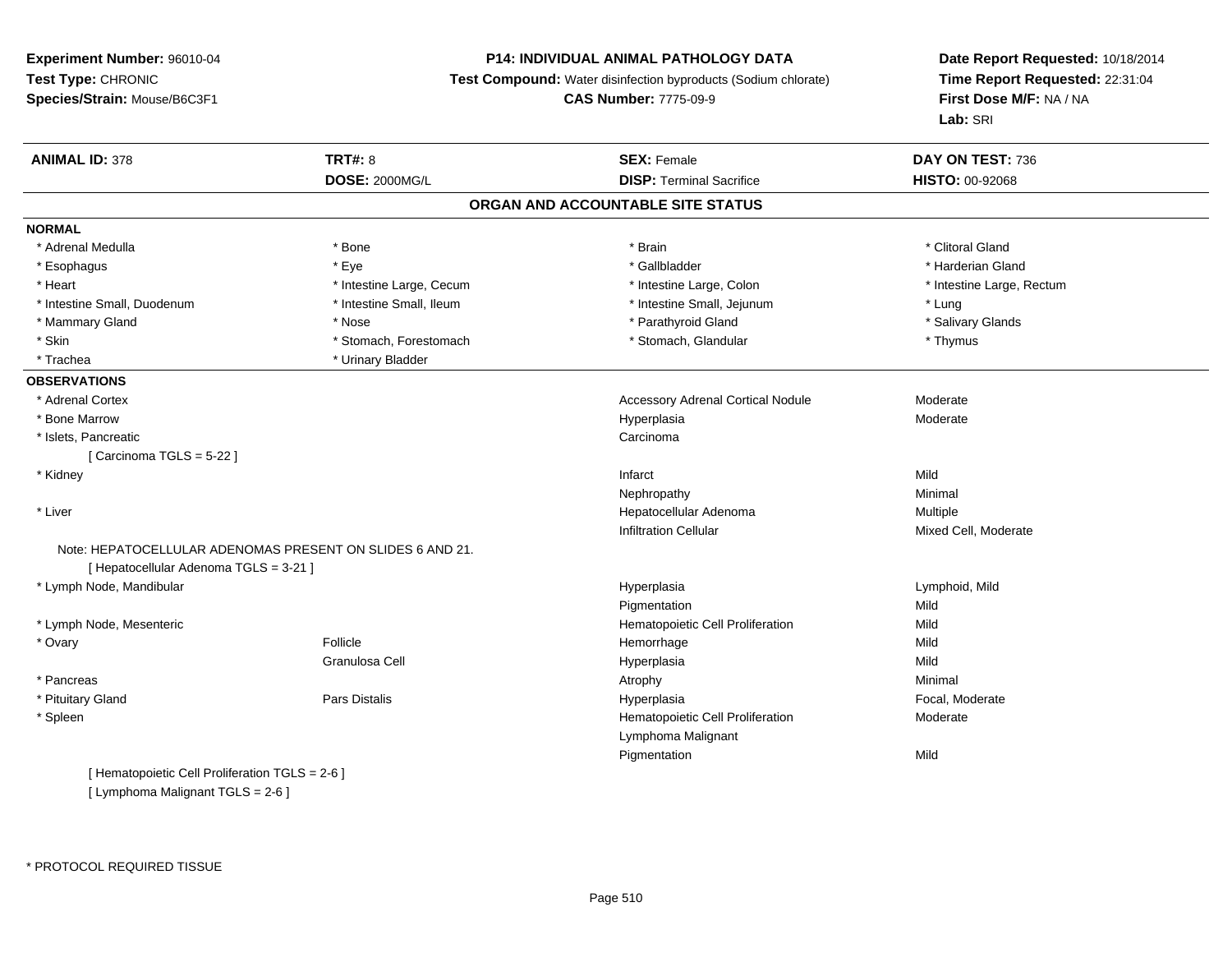| <b>Experiment Number: 96010-04</b><br><b>P14: INDIVIDUAL ANIMAL PATHOLOGY DATA</b><br>Test Type: CHRONIC<br><b>Test Compound:</b> Water disinfection byproducts (Sodium chlorate)<br>Species/Strain: Mouse/B6C3F1<br><b>CAS Number: 7775-09-9</b> |                       |                                   | Date Report Requested: 10/18/2014<br>Time Report Requested: 22:31:04<br>First Dose M/F: NA / NA<br>Lab: SRI |
|---------------------------------------------------------------------------------------------------------------------------------------------------------------------------------------------------------------------------------------------------|-----------------------|-----------------------------------|-------------------------------------------------------------------------------------------------------------|
| <b>ANIMAL ID: 378</b>                                                                                                                                                                                                                             | TRT#: 8               | <b>SEX: Female</b>                | DAY ON TEST: 736                                                                                            |
|                                                                                                                                                                                                                                                   | <b>DOSE: 2000MG/L</b> | <b>DISP:</b> Terminal Sacrifice   | <b>HISTO: 00-92068</b>                                                                                      |
|                                                                                                                                                                                                                                                   |                       | ORGAN AND ACCOUNTABLE SITE STATUS |                                                                                                             |
| * Thyroid Gland                                                                                                                                                                                                                                   |                       | Degeneration                      | Cystic, Moderate                                                                                            |
| * Uterus                                                                                                                                                                                                                                          |                       | Hyperplasia                       | Cystic, Moderate                                                                                            |
| [Hyperplasia TGLS = $1-7$ ]                                                                                                                                                                                                                       |                       |                                   |                                                                                                             |
| PRIMARY CAUSE OF DEATH                                                                                                                                                                                                                            |                       |                                   |                                                                                                             |
| Animal Note: GALLBLADDER MODERATELY DILATED (TGL 4-6); MORPHOLOGY NOT AVAILABLE.                                                                                                                                                                  |                       |                                   |                                                                                                             |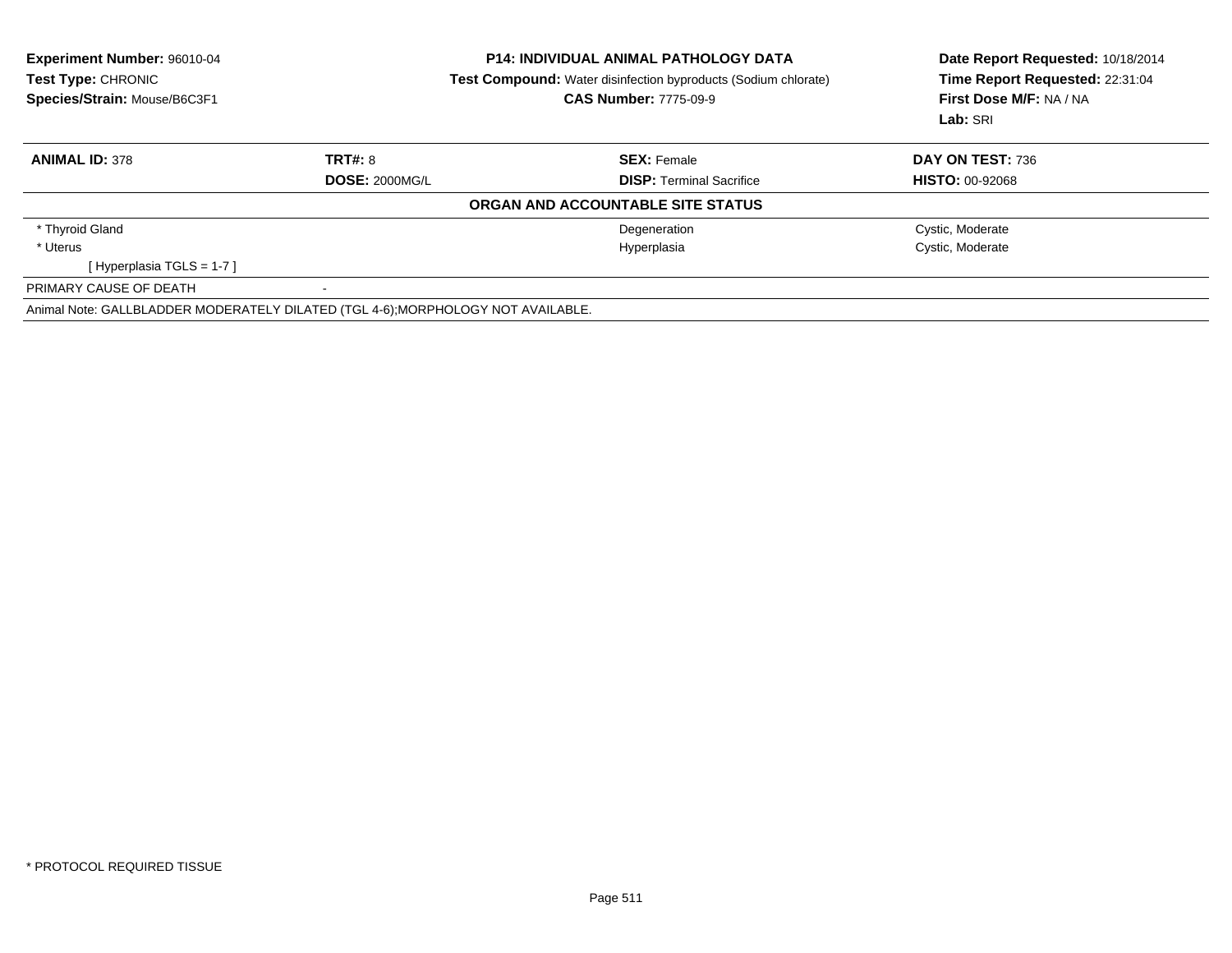#### **P14: INDIVIDUAL ANIMAL PATHOLOGY DATA**

**Test Compound:** Water disinfection byproducts (Sodium chlorate)

**CAS Number:** 7775-09-9

**Date Report Requested:** 10/18/2014**Time Report Requested:** 22:31:04**First Dose M/F:** NA / NA**Lab:** SRI

| <b>ANIMAL ID: 379</b>                           | <b>TRT#: 8</b>                                                                | <b>SEX: Female</b>                | DAY ON TEST: 685           |  |
|-------------------------------------------------|-------------------------------------------------------------------------------|-----------------------------------|----------------------------|--|
|                                                 | <b>DOSE: 2000MG/L</b>                                                         | <b>DISP:</b> Moribund Sacrifice   | <b>HISTO: 00-90223</b>     |  |
|                                                 |                                                                               | ORGAN AND ACCOUNTABLE SITE STATUS |                            |  |
| <b>NORMAL</b>                                   |                                                                               |                                   |                            |  |
| * Adrenal Cortex                                | * Adrenal Medulla                                                             | * Bone                            | * Brain                    |  |
| * Clitoral Gland                                | * Esophagus                                                                   | * Eye                             | * Gallbladder              |  |
| * Harderian Gland                               | * Heart                                                                       | * Intestine Large, Cecum          | * Intestine Large, Colon   |  |
| * Intestine Large, Rectum                       | * Intestine Small, Duodenum                                                   | * Intestine Small, Ileum          | * Intestine Small, Jejunum |  |
| * Islets, Pancreatic                            | * Kidney                                                                      | * Lymph Node, Mesenteric          | * Nose                     |  |
| * Ovary                                         | * Pancreas                                                                    | * Parathyroid Gland               | * Pituitary Gland          |  |
| * Salivary Glands                               | * Stomach, Forestomach                                                        | * Stomach, Glandular              | * Trachea                  |  |
| * Urinary Bladder                               |                                                                               |                                   |                            |  |
| <b>OBSERVATIONS</b>                             |                                                                               |                                   |                            |  |
| * Bone Marrow                                   |                                                                               | Hyperplasia                       | Marked                     |  |
| * Liver                                         |                                                                               | Hematopoietic Cell Proliferation  | Mild                       |  |
|                                                 |                                                                               | Hepatocellular Carcinoma          | Multiple                   |  |
| [ Hepatocellular Carcinoma TGLS = 5-23,6-24 ]   |                                                                               |                                   |                            |  |
| * Lung                                          |                                                                               | Edema                             | Mild                       |  |
|                                                 |                                                                               | Hepatocellular Carcinoma          | Metastatic (Liver)         |  |
| * Lymph Node, Mandibular                        |                                                                               | Hematopoietic Cell Proliferation  | Mild                       |  |
| * Mammary Gland                                 |                                                                               | Hyperplasia                       | Minimal                    |  |
| Mesentery                                       | Fat                                                                           | Necrosis                          | Moderate                   |  |
| [Necrosis $TGLS = 4-22$ ]                       |                                                                               |                                   |                            |  |
| * Skin                                          | <b>Subcut Tiss</b>                                                            | Schwannoma Malignant              |                            |  |
| [Schwannoma Malignant TGLS = 1-21]              |                                                                               |                                   |                            |  |
| * Spleen                                        |                                                                               | Hematopoietic Cell Proliferation  | Marked                     |  |
| [ Hematopoietic Cell Proliferation TGLS = 2-6 ] |                                                                               |                                   |                            |  |
| * Thymus                                        |                                                                               | Atrophy                           | Moderate                   |  |
| * Thyroid Gland                                 |                                                                               | Degeneration                      | Cystic, Moderate           |  |
| * Uterus                                        |                                                                               | Hyperplasia                       | Cystic, Marked             |  |
| [Hyperplasia TGLS = $3-7$ ]                     |                                                                               |                                   |                            |  |
| PRIMARY CAUSE OF DEATH                          | - Liver Hepatocellular Carcinoma                                              |                                   |                            |  |
| CONTRIBUTORY CAUSE OF DEATH                     | - Skin Subcut Tiss Schwannoma Malignant                                       |                                   |                            |  |
|                                                 | LINE LAULD LIEMATODOIETIO OFLI, PROLIFERATION IN ARRENAL OORTEV NOT TARULATER |                                   |                            |  |

Animal Note: MILD HEMATOPOIETIC CELL PROLIFERATION IN ADRENAL CORTEX; NOT TABULATED.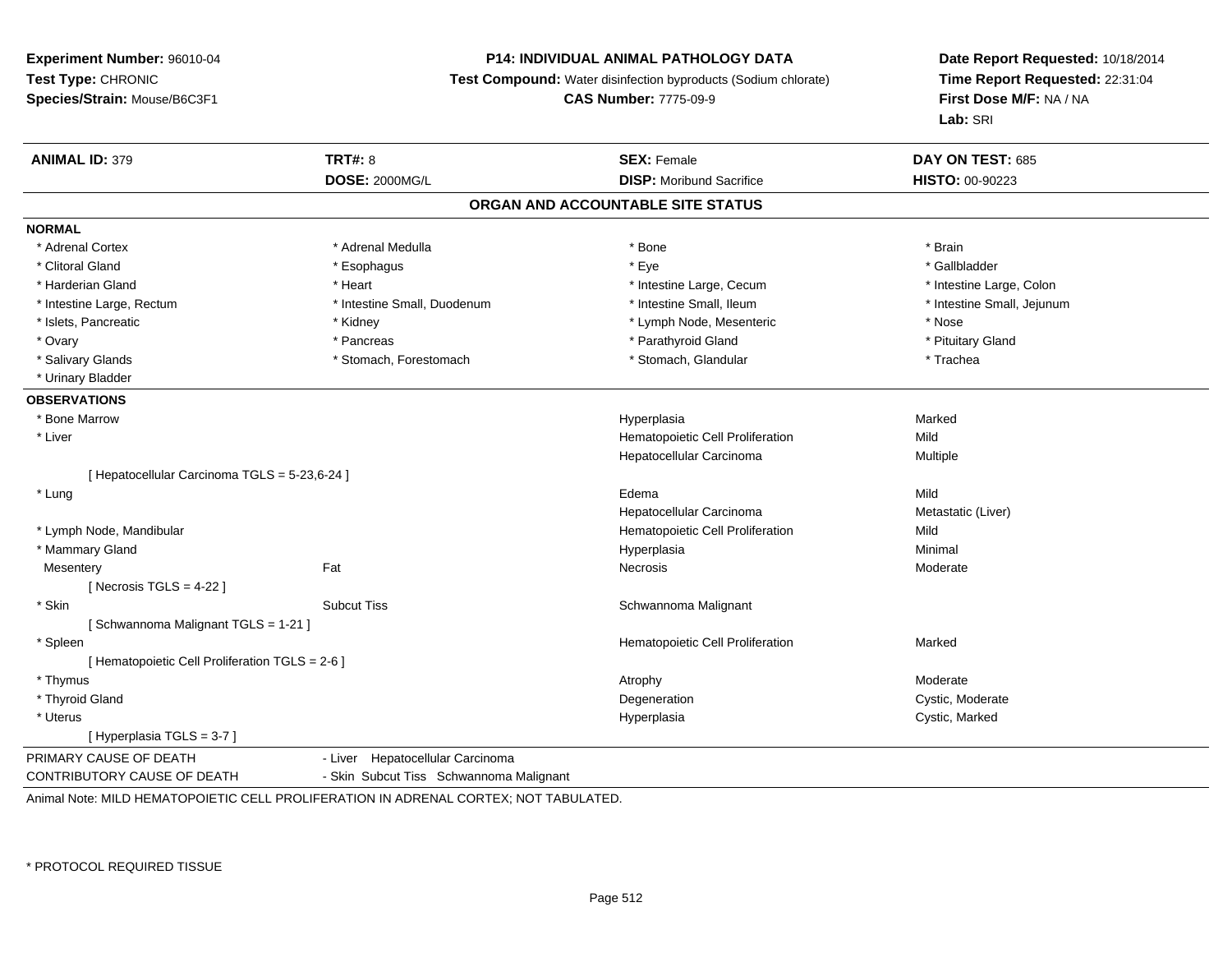| Test Type: CHRONIC<br>Species/Strain: Mouse/B6C3F1 |                                         | <b>Test Compound:</b> Water disinfection byproducts (Sodium chlorate)<br><b>CAS Number: 7775-09-9</b> | Date Report Requested: 10/18/2014<br>Time Report Requested: 22:31:04<br>First Dose M/F: NA / NA<br>Lab: SRI |  |
|----------------------------------------------------|-----------------------------------------|-------------------------------------------------------------------------------------------------------|-------------------------------------------------------------------------------------------------------------|--|
| <b>ANIMAL ID: 379</b>                              | <b>TRT#: 8</b><br><b>DOSE: 2000MG/L</b> | <b>SEX:</b> Female<br><b>DISP:</b> Moribund Sacrifice<br><b>ORGAN AND ACCOUNTABLE SITE STATUS</b>     | <b>DAY ON TEST: 685</b><br><b>HISTO: 00-90223</b>                                                           |  |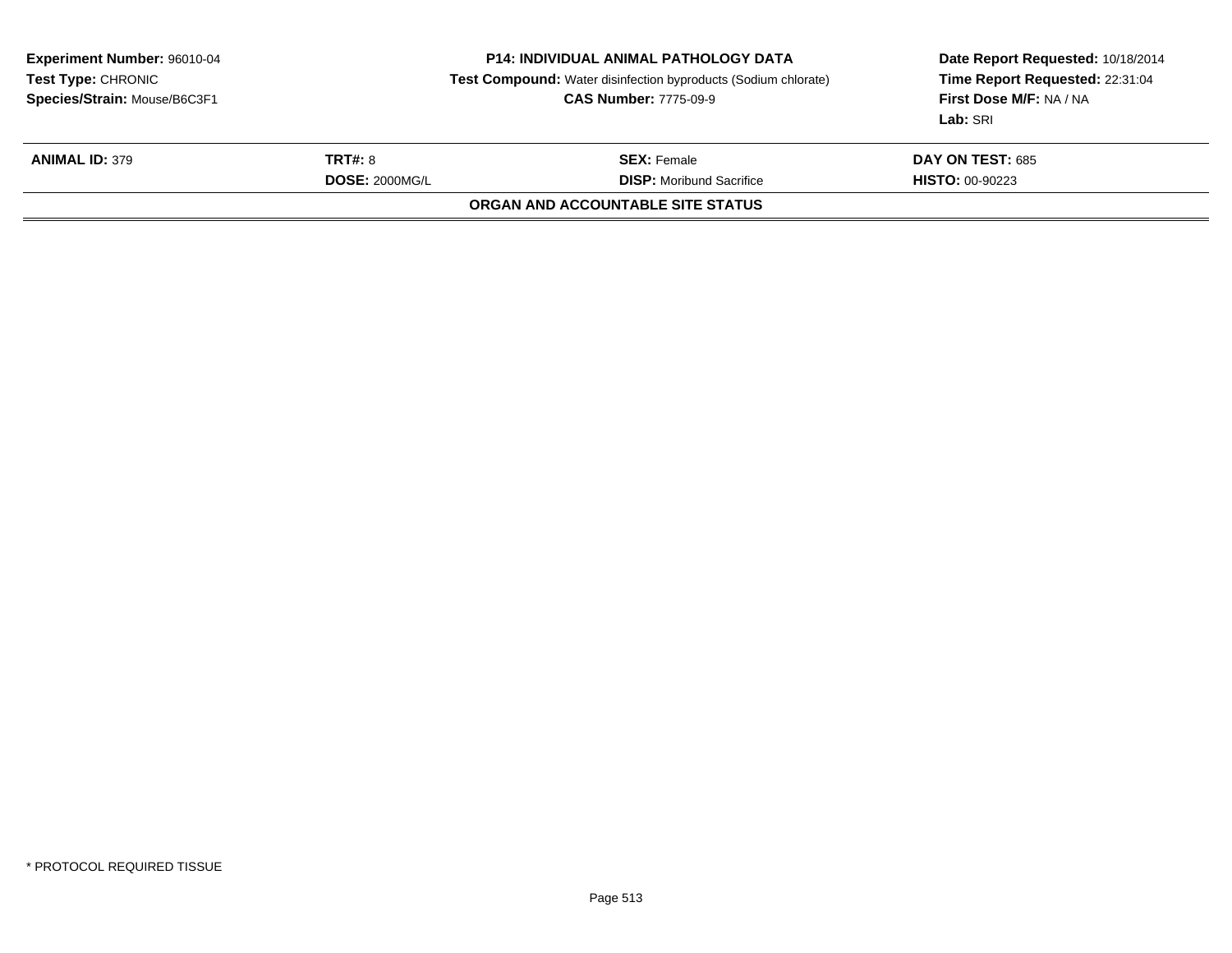# **P14: INDIVIDUAL ANIMAL PATHOLOGY DATA**

**Test Compound:** Water disinfection byproducts (Sodium chlorate)

**CAS Number:** 7775-09-9

| <b>ANIMAL ID: 380</b>                                | <b>TRT#: 8</b>              | <b>SEX: Female</b>                | DAY ON TEST: 685           |
|------------------------------------------------------|-----------------------------|-----------------------------------|----------------------------|
|                                                      | <b>DOSE: 2000MG/L</b>       | <b>DISP:</b> Moribund Sacrifice   | <b>HISTO: 00-90224</b>     |
|                                                      |                             | ORGAN AND ACCOUNTABLE SITE STATUS |                            |
| <b>NORMAL</b>                                        |                             |                                   |                            |
| * Adrenal Medulla                                    | * Bone                      | * Clitoral Gland                  | * Esophagus                |
| * Gallbladder                                        | * Harderian Gland           | * Intestine Large, Cecum          | * Intestine Large, Colon   |
| * Intestine Large, Rectum                            | * Intestine Small, Duodenum | * Intestine Small, Ileum          | * Intestine Small, Jejunum |
| * Islets, Pancreatic                                 | * Nose                      | * Ovary                           | * Parathyroid Gland        |
| * Pituitary Gland                                    | * Skin                      | * Thyroid Gland                   | * Trachea                  |
| <b>OBSERVATIONS</b>                                  |                             |                                   |                            |
| * Adrenal Cortex                                     |                             | Lymphoma Malignant                |                            |
| * Bone Marrow                                        |                             | Lymphoma Malignant                |                            |
| * Brain                                              |                             | Lymphoma Malignant                |                            |
| Note: MALIGNANT LYMPHOMA PRESENT ON SLIDES 1 AND 22. |                             |                                   |                            |
| [ Lymphoma Malignant TGLS = 9-22 ]                   |                             |                                   |                            |
| * Eye                                                |                             | Lymphoma Malignant                |                            |
| * Heart                                              |                             | Lymphoma Malignant                |                            |
| * Kidney                                             |                             | Lymphoma Malignant                |                            |
| [ Lymphoma Malignant TGLS = 5-5 ]                    |                             |                                   |                            |
| * Liver                                              |                             | Lymphoma Malignant                |                            |
|                                                      |                             | <b>Necrosis</b>                   | Focal, Moderate            |
|                                                      | Hepatocyte                  | Vacuolization Cytoplasmic         | Marked                     |
| [Necrosis TGLS = $6-23$ ]                            |                             |                                   |                            |
| [Vacuolization Cytoplasmic TGLS = 7-23]              |                             |                                   |                            |
| * Lung                                               |                             | Lymphoma Malignant                |                            |
| * Lymph Node, Mandibular                             |                             | Lymphoma Malignant                |                            |
| [ Lymphoma Malignant TGLS = 1-8 ]                    |                             |                                   |                            |
| * Lymph Node, Mesenteric                             |                             | Lymphoma Malignant                |                            |
| * Mammary Gland                                      |                             | Hyperplasia                       | Mild                       |
| Mesentery                                            | Fat                         | Necrosis                          | Moderate                   |
| [Necrosis $TGLS = 2-21$ ]                            |                             |                                   |                            |
| * Pancreas                                           |                             | Lymphoma Malignant                |                            |
| * Salivary Glands                                    |                             | Lymphoma Malignant                |                            |
| * Spleen                                             |                             | Lymphoma Malignant                |                            |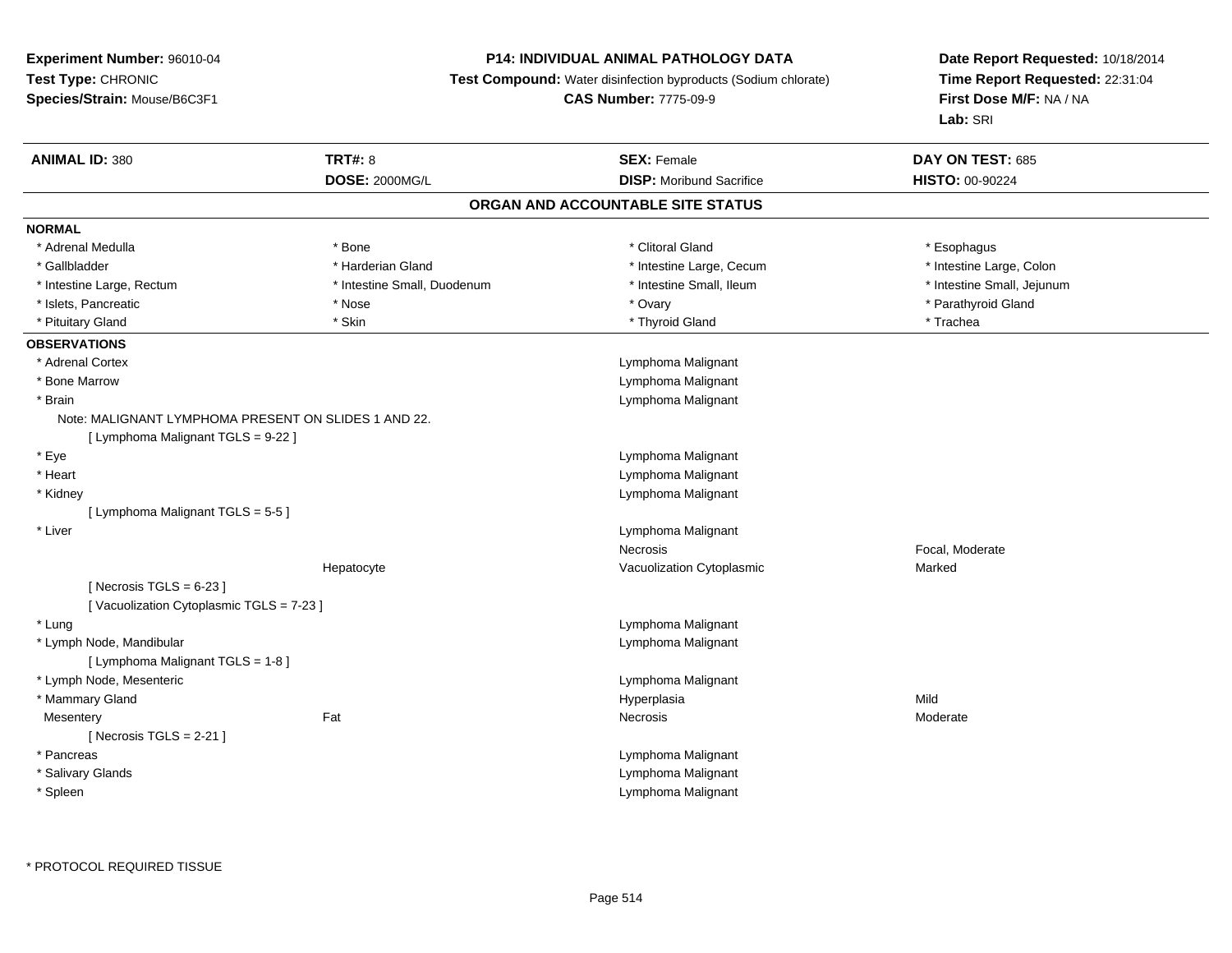**Experiment Number:** 96010-04**Test Type:** CHRONIC **Species/Strain:** Mouse/B6C3F1**P14: INDIVIDUAL ANIMAL PATHOLOGY DATA Test Compound:** Water disinfection byproducts (Sodium chlorate)**CAS Number:** 7775-09-9**Date Report Requested:** 10/18/2014**Time Report Requested:** 22:31:05**First Dose M/F:** NA / NA**Lab:** SRI**ANIMAL ID:** 380**C TRT#:** 8 **SEX:** Female **DAY ON TEST:** 685 **DOSE:** 2000MG/L **DISP:** Moribund Sacrifice **HISTO:** 00-90224 **ORGAN AND ACCOUNTABLE SITE STATUS**[ Lymphoma Malignant TGLS = 4-6 ] \* Stomach, Forestomach Lymphoma Malignant \* Stomach, Glandular Lymphoma Malignant \* Thymus Lymphoma Malignant [ Lymphoma Malignant TGLS = 8-2 ] \* Urinary Bladder Lymphoma Malignant \* Uteruss and the control of the control of the control of the control of the control of the control of the control of the control of the control of the control of the control of the control of the control of the control of the co Cystic, Moderate Lymphoma Malignant[ Hyperplasia TGLS = 3-7 ] [ Lymphoma Malignant TGLS = 3-7 ]PRIMARY CAUSE OF DEATH- Lymph Node, Mesenteric Lymphoma Malignant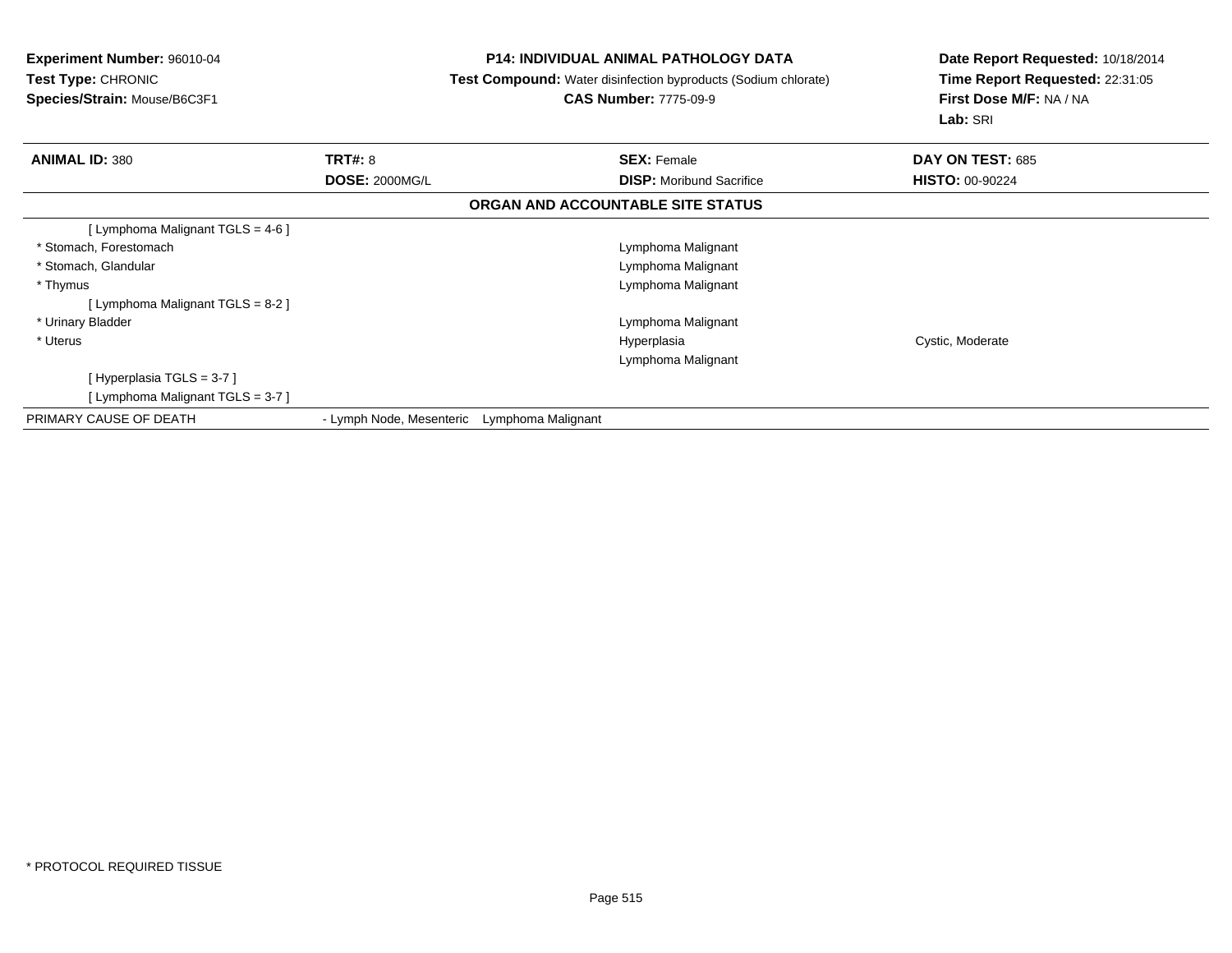# **P14: INDIVIDUAL ANIMAL PATHOLOGY DATA**

**Test Compound:** Water disinfection byproducts (Sodium chlorate)

# **CAS Number:** 7775-09-9

| <b>ANIMAL ID: 381</b>                              | <b>TRT#: 8</b>            | <b>SEX: Female</b>                | DAY ON TEST: 736         |
|----------------------------------------------------|---------------------------|-----------------------------------|--------------------------|
|                                                    | <b>DOSE: 2000MG/L</b>     | <b>DISP: Terminal Sacrifice</b>   | <b>HISTO: 00-92069</b>   |
|                                                    |                           | ORGAN AND ACCOUNTABLE SITE STATUS |                          |
| <b>NORMAL</b>                                      |                           |                                   |                          |
| * Adrenal Cortex                                   | * Adrenal Medulla         | * Bone                            | * Bone Marrow            |
| * Brain                                            | * Clitoral Gland          | * Esophagus                       | * Eye                    |
| * Gallbladder                                      | * Harderian Gland         | * Heart                           | * Intestine Large, Cecum |
| * Intestine Large, Colon                           | * Intestine Large, Rectum | * Intestine Small, Duodenum       | * Intestine Small, Ileum |
| * Intestine Small, Jejunum                         | * Islets, Pancreatic      | * Kidney                          | * Liver                  |
| * Lymph Node, Mesenteric                           | * Mammary Gland           | * Nose                            | * Pancreas               |
| * Parathyroid Gland                                | * Pituitary Gland         | * Skin                            | * Stomach, Forestomach   |
| * Stomach, Glandular                               | * Thymus                  | * Trachea                         | * Urinary Bladder        |
| <b>OBSERVATIONS</b>                                |                           |                                   |                          |
| * Lung                                             |                           | Hyperplasia                       | Lymphoid, Mild           |
| * Lymph Node, Mandibular                           |                           | Hyperplasia                       | Lymphoid, Mild           |
| * Ovary                                            |                           | Cyst                              |                          |
|                                                    |                           | Granulosa Cell Tumor Benign       |                          |
|                                                    | Follicle                  | Hemorrhage                        | Mild                     |
| * Salivary Glands                                  |                           | Hyperplasia                       | Lymphoid, Moderate       |
| * Spleen                                           |                           | Hematopoietic Cell Proliferation  | Mild                     |
|                                                    |                           | Hyperplasia                       | Lymphoid, Moderate       |
| * Thyroid Gland                                    |                           | Degeneration                      | Cystic, Minimal          |
| * Uterus                                           |                           | Hyperplasia                       | Cystic, Moderate         |
| [Hyperplasia TGLS = 1-7]                           |                           |                                   |                          |
| PRIMARY CAUSE OF DEATH                             |                           |                                   |                          |
| Animal Note: INFUSION ARTIFACT IN URINARY BLADDER. |                           |                                   |                          |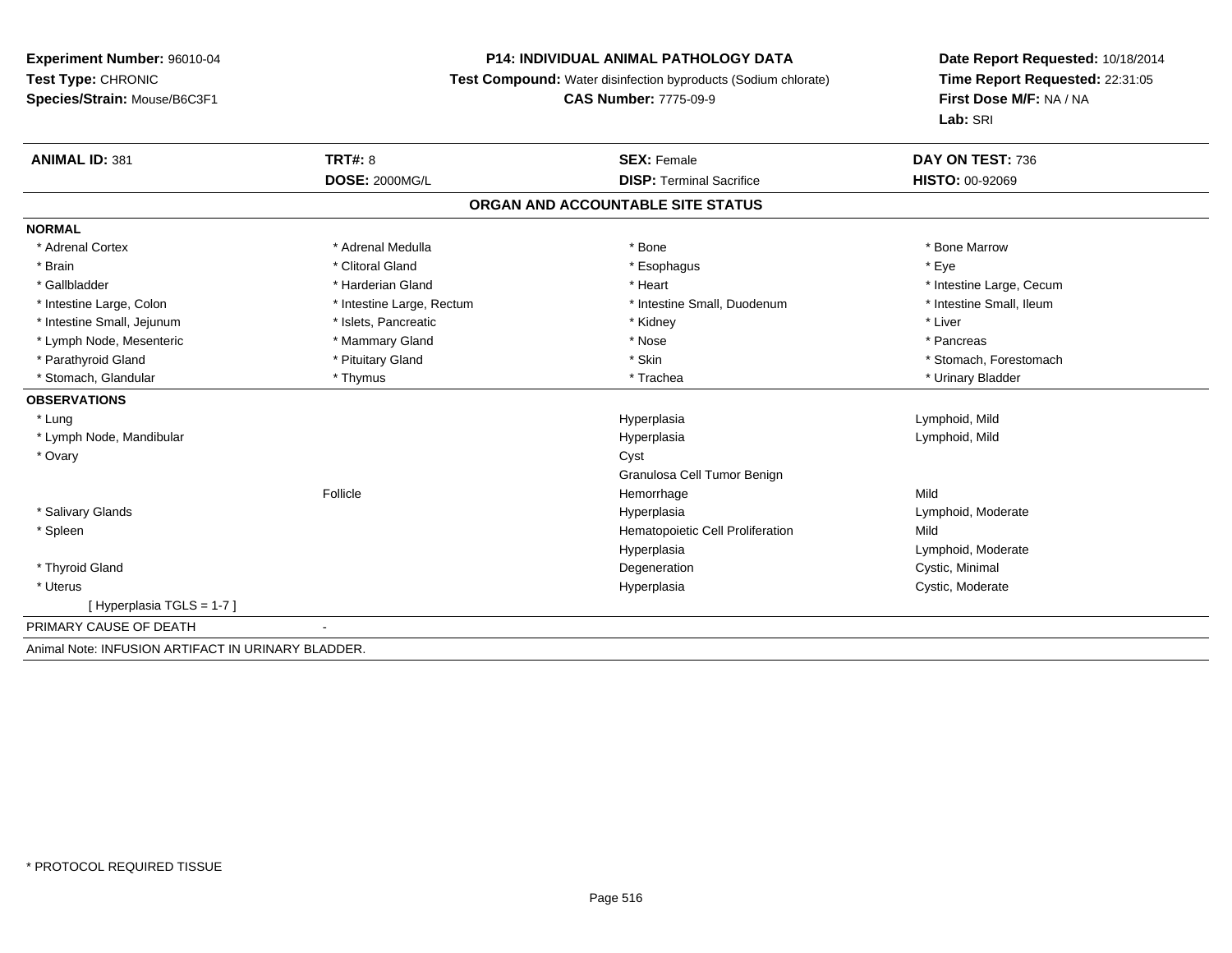### **P14: INDIVIDUAL ANIMAL PATHOLOGY DATA**

**Test Compound:** Water disinfection byproducts (Sodium chlorate)

**CAS Number:** 7775-09-9

| <b>ANIMAL ID: 382</b>                           | <b>TRT#: 8</b>                                                   | <b>SEX: Female</b>                       | DAY ON TEST: 736          |  |
|-------------------------------------------------|------------------------------------------------------------------|------------------------------------------|---------------------------|--|
|                                                 | <b>DOSE: 2000MG/L</b>                                            | <b>DISP: Terminal Sacrifice</b>          | HISTO: 00-92070           |  |
|                                                 |                                                                  | ORGAN AND ACCOUNTABLE SITE STATUS        |                           |  |
| <b>NORMAL</b>                                   |                                                                  |                                          |                           |  |
| * Adrenal Medulla                               | * Bone                                                           | * Brain                                  | * Clitoral Gland          |  |
| * Esophagus                                     | * Eye                                                            | * Gallbladder                            | * Harderian Gland         |  |
| * Heart                                         | * Intestine Large, Cecum                                         | * Intestine Large, Colon                 | * Intestine Large, Rectum |  |
| * Intestine Small, Duodenum                     | * Intestine Small, Ileum                                         | * Intestine Small, Jejunum               | * Lymph Node, Mandibular  |  |
| * Lymph Node, Mesenteric                        | * Mammary Gland                                                  | * Nose                                   | * Ovary                   |  |
| * Pancreas                                      | * Parathyroid Gland                                              | * Pituitary Gland                        | * Salivary Glands         |  |
| * Skin                                          | * Stomach, Forestomach                                           | * Stomach, Glandular                     | * Thymus                  |  |
| * Trachea                                       | * Urinary Bladder                                                |                                          |                           |  |
| <b>OBSERVATIONS</b>                             |                                                                  |                                          |                           |  |
| * Adrenal Cortex                                |                                                                  | <b>Accessory Adrenal Cortical Nodule</b> | Moderate                  |  |
| * Bone Marrow                                   |                                                                  | Hyperplasia                              | Moderate                  |  |
| * Islets, Pancreatic                            |                                                                  | Hyperplasia                              | Mild                      |  |
| * Kidney                                        |                                                                  | Nephropathy                              | Minimal                   |  |
| * Liver                                         |                                                                  | Hepatocellular Adenoma                   | <b>Multiple</b>           |  |
|                                                 |                                                                  | Hepatocellular Carcinoma                 | Multiple                  |  |
|                                                 | Note: HEPATOCELLULAR CARCINOMAS PRESENT ON SLIDES 6, 22, AND 23. |                                          |                           |  |
| [ Hepatocellular Adenoma TGLS = 3-21 ]          |                                                                  |                                          |                           |  |
| [ Hepatocellular Carcinoma TGLS = 4-22,5-23 ]   |                                                                  |                                          |                           |  |
| * Lung                                          |                                                                  | Hepatocellular Carcinoma                 | Metastatic (Liver)        |  |
| * Spleen                                        | Lymph Follic                                                     | Atrophy                                  | Moderate                  |  |
|                                                 |                                                                  | Hematopoietic Cell Proliferation         | Marked                    |  |
|                                                 |                                                                  | Pigmentation                             | Moderate                  |  |
| [ Hematopoietic Cell Proliferation TGLS = 1-6 ] |                                                                  |                                          |                           |  |
| * Thyroid Gland                                 |                                                                  | Degeneration                             | Cystic, Mild              |  |
|                                                 | <b>Follicular Cel</b>                                            | Hypertrophy                              | Minimal                   |  |
| * Uterus                                        |                                                                  | Hyperplasia                              | Cystic, Mild              |  |
|                                                 |                                                                  | Polyp Stromal                            |                           |  |
| [Polyp Stromal TGLS = 2-7]                      |                                                                  |                                          |                           |  |
| PRIMARY CAUSE OF DEATH                          |                                                                  |                                          |                           |  |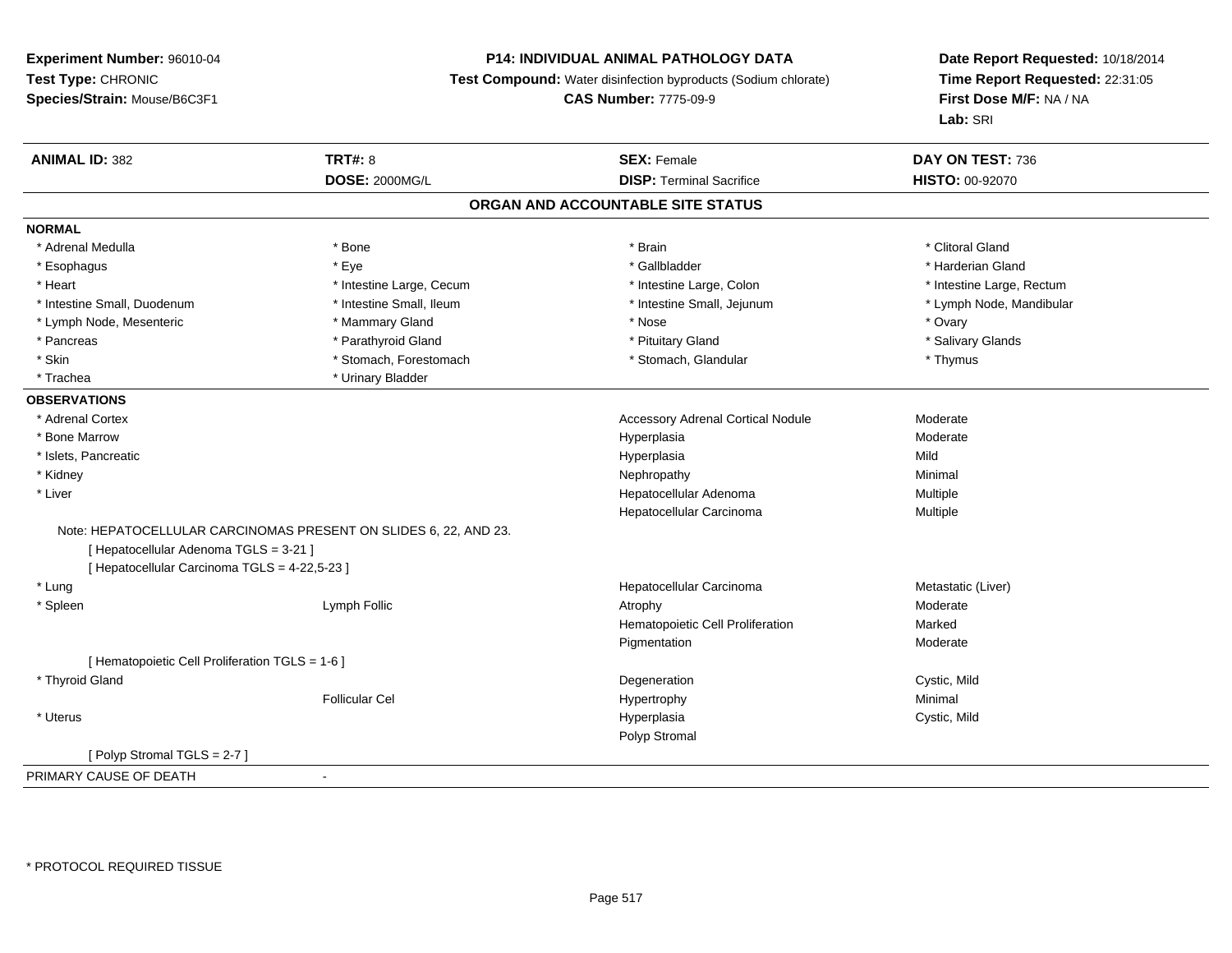$\sim$ 

# **P14: INDIVIDUAL ANIMAL PATHOLOGY DATA**

**Test Compound:** Water disinfection byproducts (Sodium chlorate)

**CAS Number:** 7775-09-9

| <b>ANIMAL ID: 383</b>                           | <b>TRT#: 8</b>                                               | <b>SEX: Female</b>                | DAY ON TEST: 736         |  |
|-------------------------------------------------|--------------------------------------------------------------|-----------------------------------|--------------------------|--|
|                                                 | <b>DOSE: 2000MG/L</b>                                        | <b>DISP: Terminal Sacrifice</b>   | HISTO: 00-92071          |  |
|                                                 |                                                              | ORGAN AND ACCOUNTABLE SITE STATUS |                          |  |
| <b>NORMAL</b>                                   |                                                              |                                   |                          |  |
| * Adrenal Cortex                                | * Adrenal Medulla                                            | * Bone                            | * Bone Marrow            |  |
| * Brain                                         | * Clitoral Gland                                             | * Esophagus                       | * Eye                    |  |
| * Gallbladder                                   | * Harderian Gland                                            | * Heart                           | * Intestine Large, Cecum |  |
| * Intestine Large, Colon                        | * Intestine Large, Rectum                                    | * Intestine Small, Duodenum       | * Intestine Small, Ileum |  |
| * Intestine Small, Jejunum                      | * Islets, Pancreatic                                         | * Lymph Node, Mesenteric          | * Nose                   |  |
| * Pancreas                                      | * Parathyroid Gland                                          | * Pituitary Gland                 | * Skin                   |  |
| * Stomach, Forestomach                          | * Stomach, Glandular                                         | * Thymus                          | * Trachea                |  |
| <b>OBSERVATIONS</b>                             |                                                              |                                   |                          |  |
| * Kidney                                        |                                                              | Hyperplasia                       | Lymphoid, Moderate       |  |
|                                                 |                                                              | Nephropathy                       | Minimal                  |  |
| * Liver                                         |                                                              | Hepatocellular Adenoma            | Multiple                 |  |
|                                                 |                                                              | Hepatocellular Carcinoma          |                          |  |
|                                                 |                                                              | Hyperplasia                       | Lymphoid, Mild           |  |
|                                                 | Note: HEPATOCELLULAR ADENOMAS PRESENT ON SLIDES 6 AND 23.    |                                   |                          |  |
| [ Hepatocellular Adenoma TGLS = 4-23 ]          |                                                              |                                   |                          |  |
| [ Hepatocellular Carcinoma TGLS = 3-22 ]        |                                                              |                                   |                          |  |
| * Lung                                          |                                                              | Hyperplasia                       | Lymphoid, Mild           |  |
| * Lymph Node, Mandibular                        |                                                              | Hyperplasia                       | Lymphoid, Marked         |  |
| * Mammary Gland                                 |                                                              | Hyperplasia                       | Minimal                  |  |
| Mesentery                                       |                                                              | Inflammation                      | Chronic, Moderate        |  |
| [ Inflammation TGLS = 2-21 ]                    |                                                              |                                   |                          |  |
| * Ovary                                         |                                                              | Cyst                              |                          |  |
|                                                 | Note: CYSTS ARE BILATERAL AND APPEAR TO BE EPITHELIAL CYSTS. |                                   |                          |  |
| * Salivary Glands                               |                                                              | Hyperplasia                       | Lymphoid, Moderate       |  |
| * Spleen                                        |                                                              | Hematopoietic Cell Proliferation  | Mild                     |  |
|                                                 |                                                              | Lymphoma Malignant                |                          |  |
| [ Hematopoietic Cell Proliferation TGLS = 1-6 ] |                                                              |                                   |                          |  |
| [ Lymphoma Malignant TGLS = 1-6 ]               |                                                              |                                   |                          |  |
| * Thyroid Gland                                 |                                                              | Degeneration                      | Cystic, Mild             |  |
| * Urinary Bladder                               |                                                              | Hyperplasia                       | Lymphoid, Mild           |  |
|                                                 |                                                              |                                   |                          |  |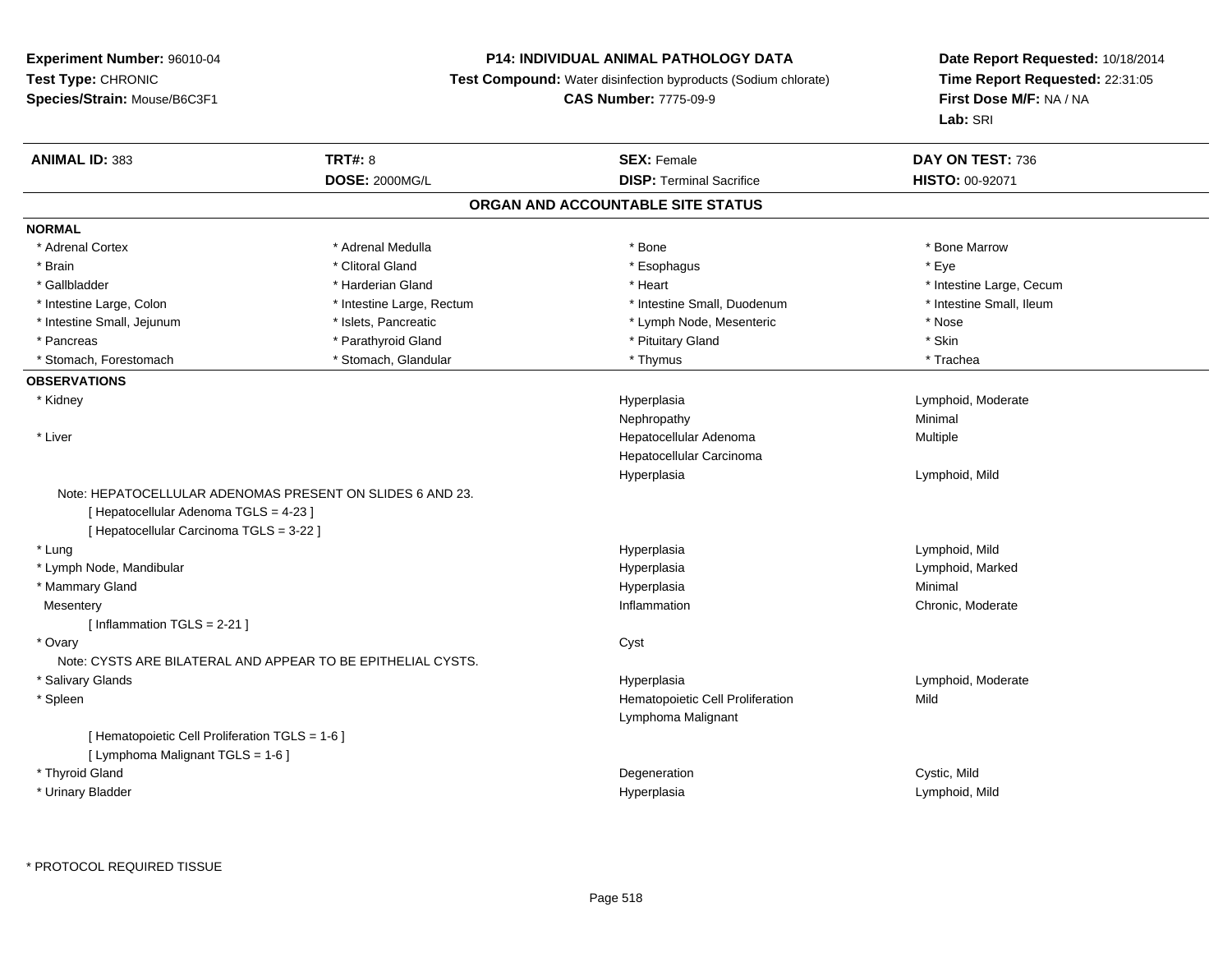| <b>Experiment Number: 96010-04</b><br>Test Type: CHRONIC<br>Species/Strain: Mouse/B6C3F1 |                          | <b>P14: INDIVIDUAL ANIMAL PATHOLOGY DATA</b><br><b>Test Compound:</b> Water disinfection byproducts (Sodium chlorate)<br><b>CAS Number: 7775-09-9</b> | Date Report Requested: 10/18/2014<br>Time Report Requested: 22:31:05<br>First Dose M/F: NA / NA<br>Lab: SRI |
|------------------------------------------------------------------------------------------|--------------------------|-------------------------------------------------------------------------------------------------------------------------------------------------------|-------------------------------------------------------------------------------------------------------------|
| <b>ANIMAL ID: 383</b>                                                                    | <b>TRT#: 8</b>           | <b>SEX: Female</b>                                                                                                                                    | <b>DAY ON TEST: 736</b>                                                                                     |
|                                                                                          | <b>DOSE: 2000MG/L</b>    | <b>DISP: Terminal Sacrifice</b>                                                                                                                       | <b>HISTO: 00-92071</b>                                                                                      |
|                                                                                          |                          | ORGAN AND ACCOUNTABLE SITE STATUS                                                                                                                     |                                                                                                             |
| * Uterus                                                                                 |                          | Hyperplasia                                                                                                                                           | Cystic, Mild                                                                                                |
| PRIMARY CAUSE OF DEATH                                                                   | $\overline{\phantom{a}}$ |                                                                                                                                                       |                                                                                                             |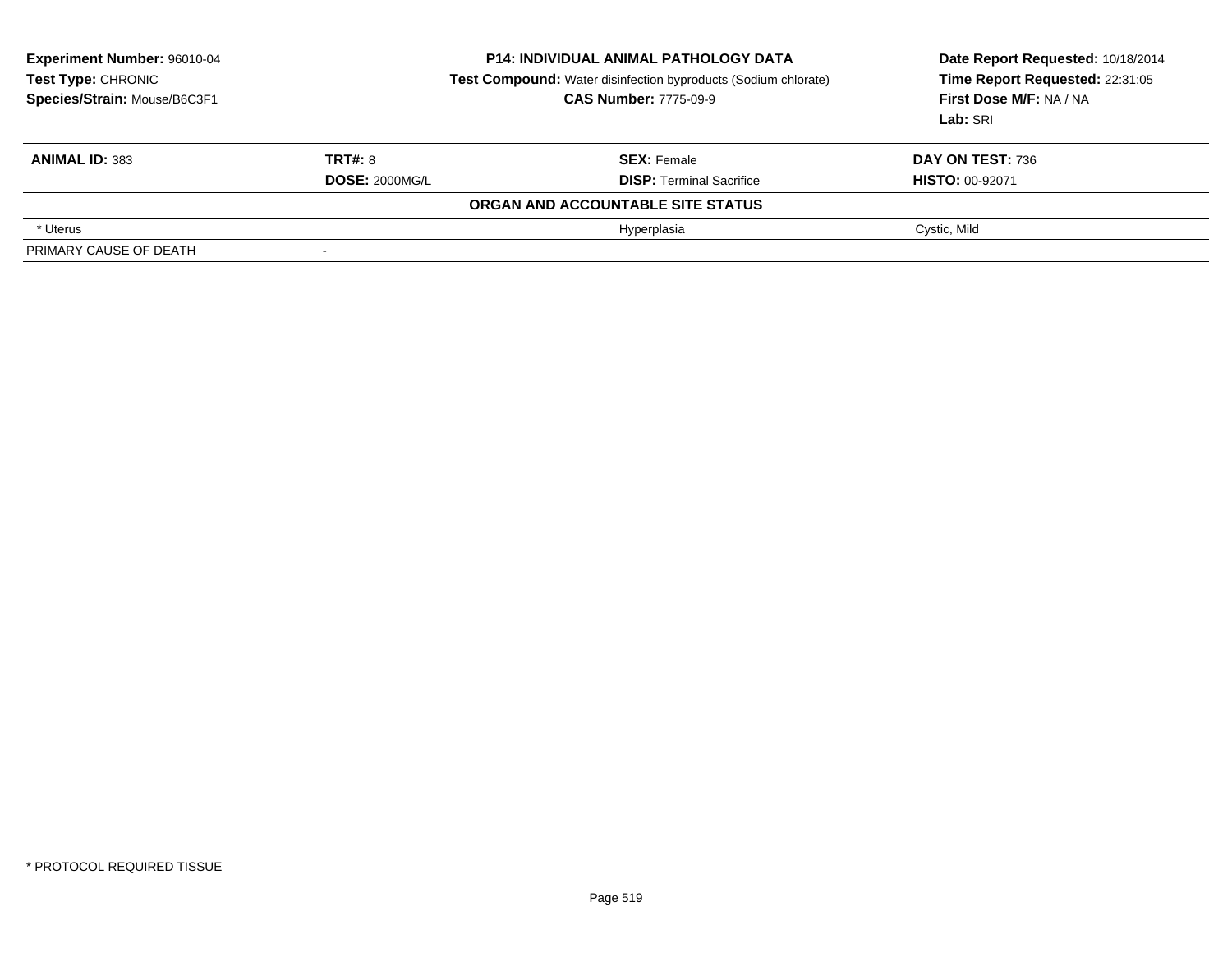# **P14: INDIVIDUAL ANIMAL PATHOLOGY DATA**

**Test Compound:** Water disinfection byproducts (Sodium chlorate)

# **CAS Number:** 7775-09-9

| <b>ANIMAL ID: 384</b>                           | TRT#: 8                                                                                                  | <b>SEX: Female</b>                | DAY ON TEST: 736                    |
|-------------------------------------------------|----------------------------------------------------------------------------------------------------------|-----------------------------------|-------------------------------------|
|                                                 | <b>DOSE: 2000MG/L</b>                                                                                    | <b>DISP: Terminal Sacrifice</b>   | HISTO: 00-92072                     |
|                                                 |                                                                                                          | ORGAN AND ACCOUNTABLE SITE STATUS |                                     |
| <b>NORMAL</b>                                   |                                                                                                          |                                   |                                     |
| * Adrenal Cortex                                | * Adrenal Medulla                                                                                        | * Bone                            | * Bone Marrow                       |
| * Brain                                         | * Clitoral Gland                                                                                         | * Esophagus                       | * Eye                               |
| * Gallbladder                                   | * Harderian Gland                                                                                        | * Heart                           | * Intestine Large, Cecum            |
| * Intestine Large, Colon                        | * Intestine Large, Rectum                                                                                | * Intestine Small, Duodenum       | * Intestine Small, Ileum            |
| * Intestine Small, Jejunum                      | * Islets, Pancreatic                                                                                     | * Lung                            | Mesentery                           |
| * Nose                                          | * Pancreas                                                                                               | * Parathyroid Gland               | * Pituitary Gland                   |
| * Salivary Glands                               | * Skin                                                                                                   | * Stomach, Forestomach            | * Stomach, Glandular                |
| * Thymus                                        | * Trachea                                                                                                | * Urinary Bladder                 |                                     |
| <b>OBSERVATIONS</b>                             |                                                                                                          |                                   |                                     |
| * Kidney                                        |                                                                                                          | Hyperplasia                       | Lymphoid, Mild                      |
| * Liver                                         |                                                                                                          | Hepatocellular Adenoma            | Multiple                            |
|                                                 |                                                                                                          | Lymphoma Malignant                |                                     |
|                                                 | Kupffer Cell                                                                                             | Pigmentation                      | Mild                                |
| [ Hepatocellular Adenoma TGLS = 5-6,5-23 ]      |                                                                                                          |                                   |                                     |
| Lymph Node                                      | Pancreatic                                                                                               | Lymphoma Malignant                |                                     |
|                                                 | Renal                                                                                                    | Lymphoma Malignant                |                                     |
| [ Lymphoma Malignant TGLS = 3-7 ]               |                                                                                                          |                                   |                                     |
| [ Lymphoma Malignant TGLS = 4-22 ]              |                                                                                                          |                                   |                                     |
| * Lymph Node, Mandibular                        |                                                                                                          | Hyperplasia                       | Lymphoid, Moderate                  |
|                                                 |                                                                                                          | Squamous Cell Carcinoma           | Metastatic (Uncertain Primary Site) |
|                                                 | Note: WET TISSUE SEARCHED FOR ORIGIN OF METASTATIC SQUAMOUS CELL CARCINOMA: PRIMARY SITE NOT DETERMINED. |                                   |                                     |
| * Lymph Node, Mesenteric                        |                                                                                                          | Lymphoma Malignant                |                                     |
| * Mammary Gland                                 |                                                                                                          | Hyperplasia                       | Minimal                             |
| * Ovary                                         |                                                                                                          | Granulosa Cell Tumor Benign       |                                     |
| * Spleen                                        |                                                                                                          | Hematopoietic Cell Proliferation  | Mild                                |
|                                                 |                                                                                                          | Lymphoma Malignant                |                                     |
| [ Hematopoietic Cell Proliferation TGLS = 2-6 ] |                                                                                                          |                                   |                                     |
| [ Lymphoma Malignant TGLS = 2-6 ]               |                                                                                                          |                                   |                                     |
| * Thyroid Gland                                 |                                                                                                          | Degeneration                      | Cystic, Moderate                    |
| * Uterus                                        |                                                                                                          | Hyperplasia                       | Cystic, Moderate                    |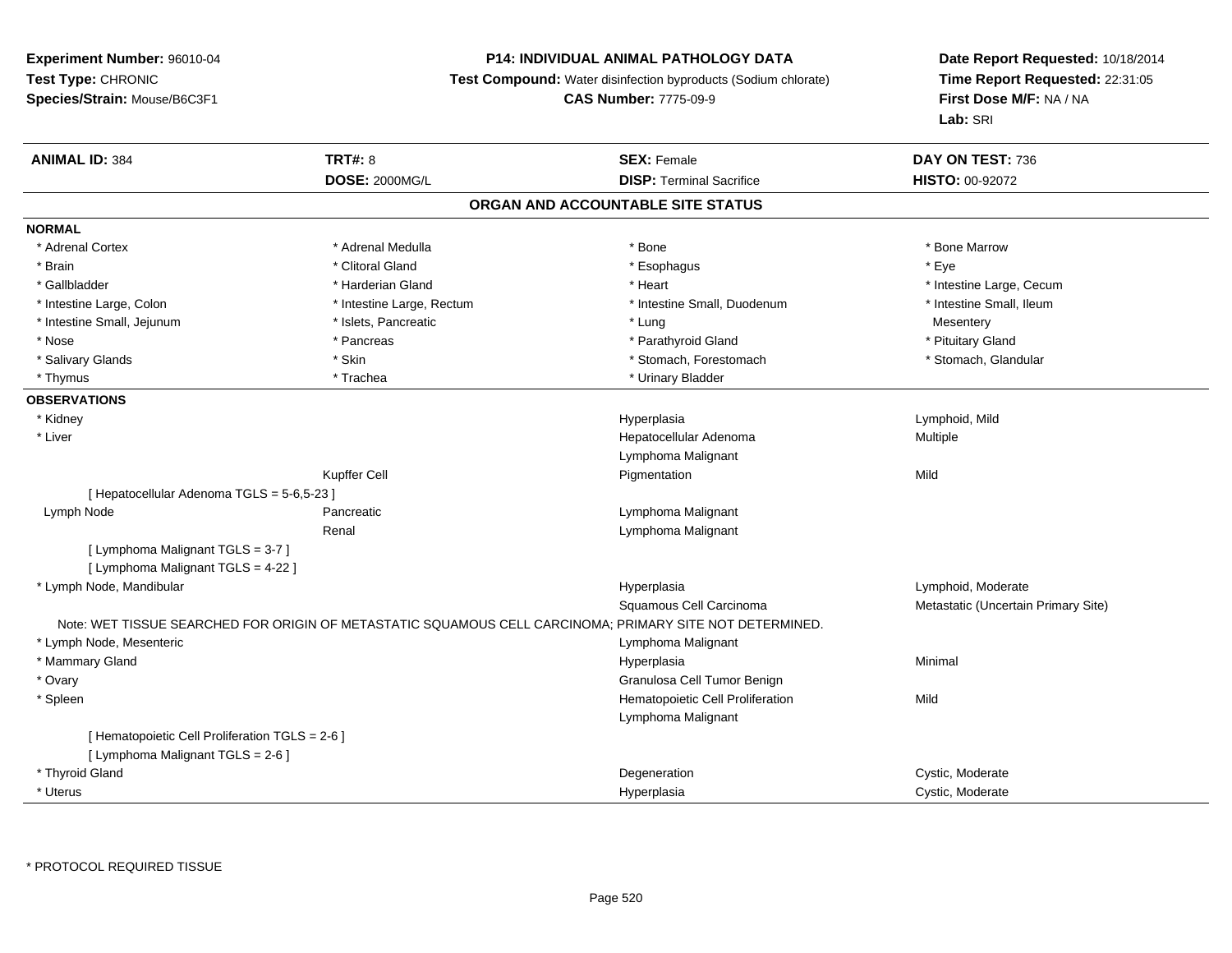| <b>Experiment Number: 96010-04</b><br><b>Test Type: CHRONIC</b><br>Species/Strain: Mouse/B6C3F1 | <b>P14: INDIVIDUAL ANIMAL PATHOLOGY DATA</b><br><b>Test Compound:</b> Water disinfection byproducts (Sodium chlorate)<br><b>CAS Number: 7775-09-9</b> |                                                       | Date Report Requested: 10/18/2014<br>Time Report Requested: 22:31:05<br>First Dose M/F: NA / NA<br><b>Lab: SRI</b> |
|-------------------------------------------------------------------------------------------------|-------------------------------------------------------------------------------------------------------------------------------------------------------|-------------------------------------------------------|--------------------------------------------------------------------------------------------------------------------|
| <b>ANIMAL ID: 384</b>                                                                           | <b>TRT#: 8</b><br><b>DOSE: 2000MG/L</b>                                                                                                               | <b>SEX: Female</b><br><b>DISP:</b> Terminal Sacrifice | <b>DAY ON TEST: 736</b><br><b>HISTO: 00-92072</b>                                                                  |
|                                                                                                 |                                                                                                                                                       | ORGAN AND ACCOUNTABLE SITE STATUS                     |                                                                                                                    |
| PRIMARY CAUSE OF DEATH                                                                          |                                                                                                                                                       |                                                       |                                                                                                                    |
| Animal Note: AGGREGATION OF PLASMA CELLS ADJACENT TO ADRENAL GLAND (SLIDE 10); NOT TABULATED.   |                                                                                                                                                       |                                                       |                                                                                                                    |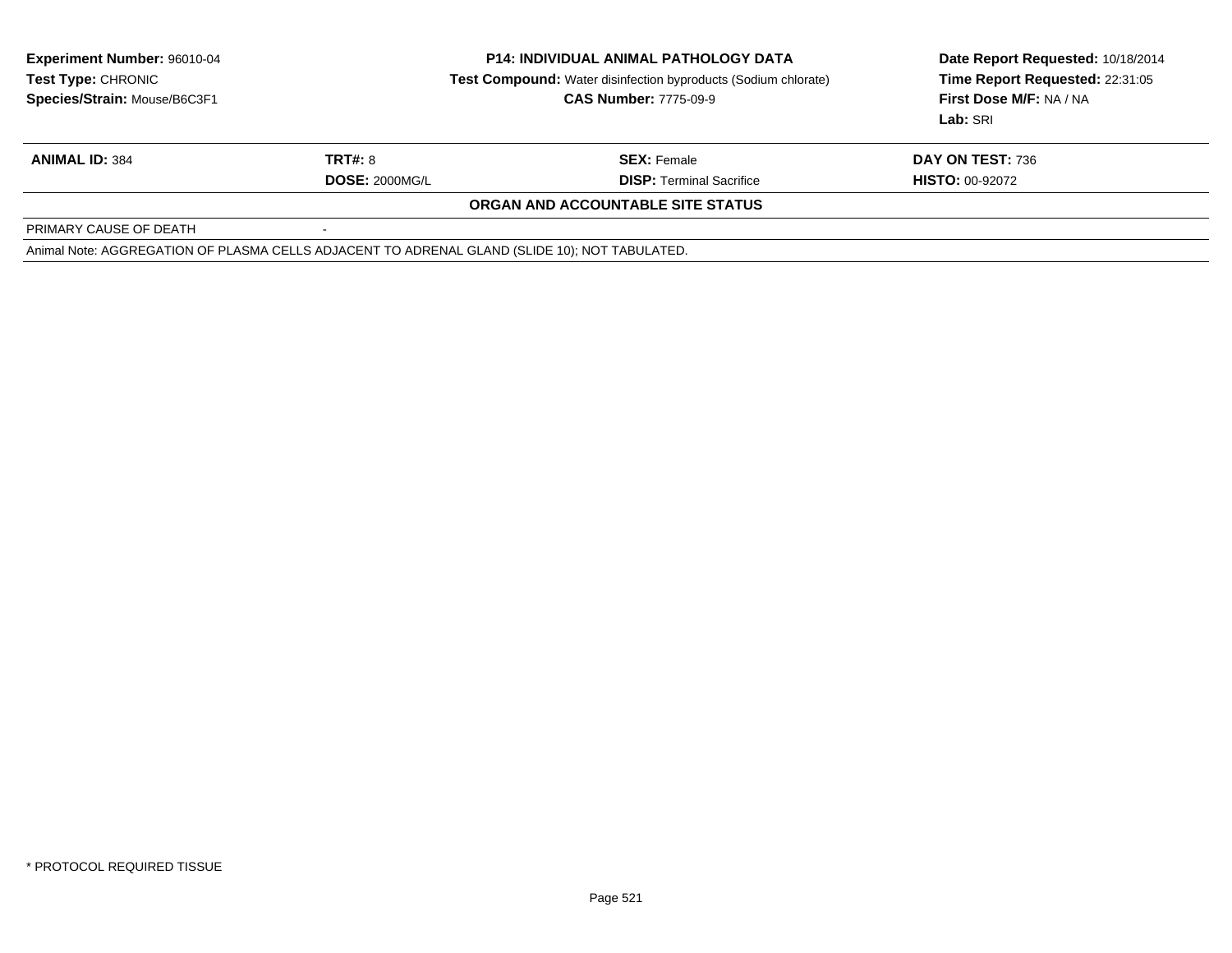# **P14: INDIVIDUAL ANIMAL PATHOLOGY DATA**

**Test Compound:** Water disinfection byproducts (Sodium chlorate)

#### **CAS Number:** 7775-09-9

| <b>ANIMAL ID: 385</b>                              | <b>TRT#: 8</b>              | <b>SEX: Female</b>                | DAY ON TEST: 736           |
|----------------------------------------------------|-----------------------------|-----------------------------------|----------------------------|
|                                                    | <b>DOSE: 2000MG/L</b>       | <b>DISP: Terminal Sacrifice</b>   | HISTO: 00-92073            |
|                                                    |                             | ORGAN AND ACCOUNTABLE SITE STATUS |                            |
| <b>NORMAL</b>                                      |                             |                                   |                            |
| * Adrenal Cortex                                   | * Adrenal Medulla           | * Bone                            | * Brain                    |
| * Clitoral Gland                                   | * Esophagus                 | * Eye                             | * Gallbladder              |
| * Harderian Gland                                  | * Heart                     | * Intestine Large, Cecum          | * Intestine Large, Colon   |
| * Intestine Large, Rectum                          | * Intestine Small, Duodenum | * Intestine Small, Ileum          | * Intestine Small, Jejunum |
| * Islets, Pancreatic                               | * Lung                      | * Lymph Node, Mandibular          | * Lymph Node, Mesenteric   |
| * Mammary Gland                                    | * Nose                      | * Ovary                           | * Pancreas                 |
| * Parathyroid Gland                                | * Pituitary Gland           | * Skin                            | * Stomach, Forestomach     |
| * Stomach, Glandular                               | * Thymus                    | * Trachea                         | * Urinary Bladder          |
| <b>OBSERVATIONS</b>                                |                             |                                   |                            |
| * Bone Marrow                                      |                             | Hyperplasia                       | Mild                       |
| * Kidney                                           |                             | Hyperplasia                       | Lymphoid, Mild             |
| * Liver                                            |                             | Hepatocellular Adenoma            |                            |
|                                                    |                             | Lymphoma Malignant                |                            |
| [ Hepatocellular Adenoma TGLS = 3-21 ]             |                             |                                   |                            |
| * Salivary Glands                                  |                             | Hyperplasia                       | Lymphoid, Mild             |
| * Spleen                                           |                             | Hematopoietic Cell Proliferation  | Mild                       |
|                                                    |                             | Lymphoma Malignant                |                            |
| [Hematopoietic Cell Proliferation TGLS = 2-6]      |                             |                                   |                            |
| [ Lymphoma Malignant TGLS = 2-6 ]                  |                             |                                   |                            |
| * Thyroid Gland                                    |                             | Degeneration                      | Cystic, Mild               |
| * Uterus                                           |                             | Hyperplasia                       | Cystic, Marked             |
| [Hyperplasia TGLS = 1-7]                           |                             |                                   |                            |
| PRIMARY CAUSE OF DEATH                             |                             |                                   |                            |
| Animal Note: INFUSION ARTIFACT IN URINARY BLADDER. |                             |                                   |                            |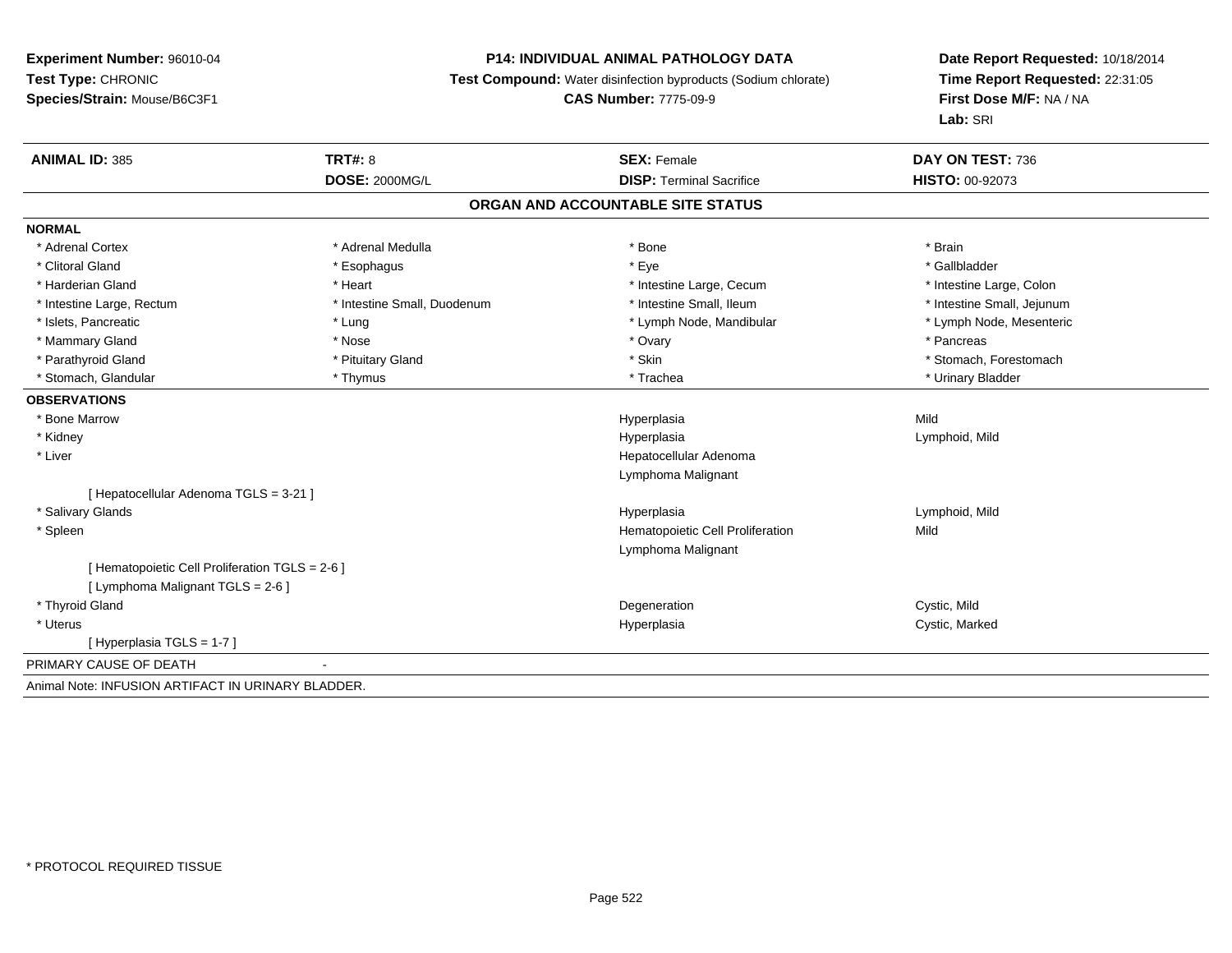#### **P14: INDIVIDUAL ANIMAL PATHOLOGY DATA**

**Test Compound:** Water disinfection byproducts (Sodium chlorate)

**CAS Number:** 7775-09-9

**Date Report Requested:** 10/18/2014**Time Report Requested:** 22:31:05**First Dose M/F:** NA / NA**Lab:** SRI

| <b>ANIMAL ID: 386</b>          | <b>TRT#: 8</b><br><b>DOSE: 2000MG/L</b> | <b>SEX: Female</b><br><b>DISP: Terminal Sacrifice</b> | DAY ON TEST: 735          |
|--------------------------------|-----------------------------------------|-------------------------------------------------------|---------------------------|
|                                |                                         |                                                       | HISTO: 00-92074           |
|                                |                                         | ORGAN AND ACCOUNTABLE SITE STATUS                     |                           |
| <b>NORMAL</b>                  |                                         |                                                       |                           |
| * Adrenal Cortex               | * Adrenal Medulla                       | * Bone                                                | * Bone Marrow             |
| * Brain                        | * Esophagus                             | * Eye                                                 | * Gallbladder             |
| * Heart                        | * Intestine Large, Cecum                | * Intestine Large, Colon                              | * Intestine Large, Rectum |
| * Intestine Small, Duodenum    | * Intestine Small, Ileum                | * Intestine Small, Jejunum                            | * Islets, Pancreatic      |
| * Kidney                       | * Liver                                 | * Lymph Node, Mandibular                              | * Mammary Gland           |
| * Nose                         | * Pancreas                              | * Pituitary Gland                                     | * Salivary Glands         |
| * Skin                         | * Stomach, Forestomach                  | * Stomach, Glandular                                  | * Thymus                  |
| * Trachea                      | * Urinary Bladder                       | * Uterus                                              |                           |
| <b>MISSING</b>                 |                                         |                                                       |                           |
| * Parathyroid Gland            |                                         |                                                       |                           |
| <b>OBSERVATIONS</b>            |                                         |                                                       |                           |
| * Clitoral Gland               |                                         | Inflammation                                          | Chronic, Mild             |
| * Harderian Gland              |                                         | Adenoma                                               |                           |
| [ Adenoma TGLS = 1-12 ]        |                                         |                                                       |                           |
| * Lung                         |                                         | Hyperplasia                                           | Lymphoid, Moderate        |
|                                |                                         | <b>Infiltration Cellular</b>                          | Histiocyte, Mild          |
| * Lymph Node, Mesenteric       |                                         | Hyperplasia                                           | Lymphoid, Moderate        |
| * Ovary                        |                                         | Cyst                                                  |                           |
|                                |                                         | Cystadenoma                                           |                           |
| Note: THE CYST IS PARAOVARIAN. |                                         |                                                       |                           |
| * Spleen                       |                                         | Hematopoietic Cell Proliferation                      | Minimal                   |
|                                |                                         | Hyperplasia                                           | Lymphoid, Mild            |
|                                |                                         | Pigmentation                                          | Mild                      |
| * Thyroid Gland                |                                         | Degeneration                                          | Cystic, Moderate          |
| PRIMARY CAUSE OF DEATH         |                                         |                                                       |                           |

Animal Note: INFUSION ARTIFACT IN URINARY BLADDER.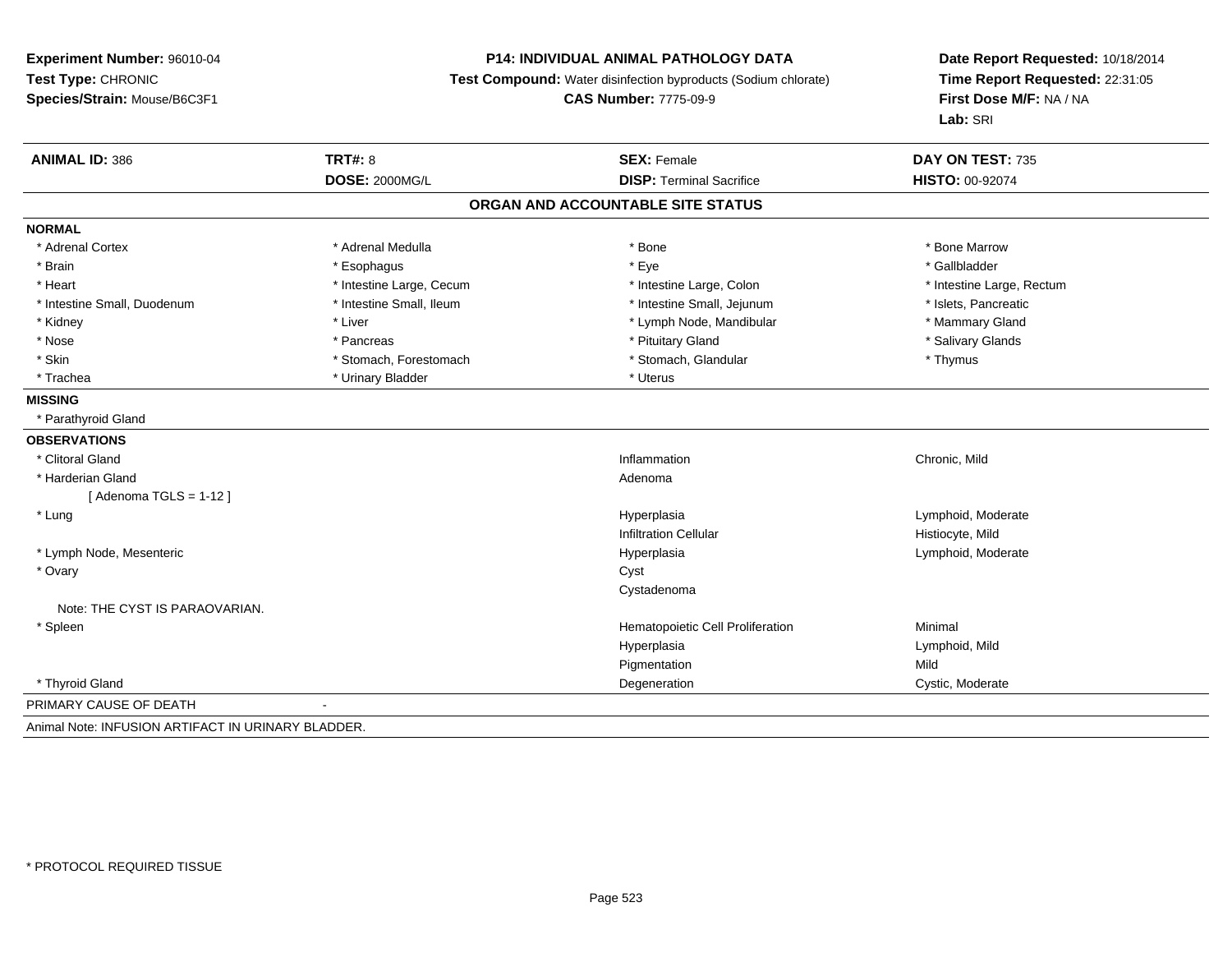# **P14: INDIVIDUAL ANIMAL PATHOLOGY DATA**

**Test Compound:** Water disinfection byproducts (Sodium chlorate)

**CAS Number:** 7775-09-9

| <b>ANIMAL ID: 387</b>        | <b>TRT#: 8</b>                  | <b>SEX: Female</b>                | DAY ON TEST: 705          |
|------------------------------|---------------------------------|-----------------------------------|---------------------------|
|                              | <b>DOSE: 2000MG/L</b>           | <b>DISP: Natural Death</b>        | HISTO: 00-90922           |
|                              |                                 | ORGAN AND ACCOUNTABLE SITE STATUS |                           |
| <b>NORMAL</b>                |                                 |                                   |                           |
| * Adrenal Cortex             | * Adrenal Medulla               | * Bone                            | * Brain                   |
| * Clitoral Gland             | * Esophagus                     | * Eye                             | * Harderian Gland         |
| * Heart                      | * Intestine Large, Cecum        | * Intestine Large, Colon          | * Intestine Large, Rectum |
| * Intestine Small, Duodenum  | * Intestine Small, Ileum        | * Islets, Pancreatic              | * Kidney                  |
| * Lung                       | * Lymph Node, Mandibular        | * Lymph Node, Mesenteric          | * Mammary Gland           |
| * Nose                       | * Pancreas                      | * Parathyroid Gland               | * Pituitary Gland         |
| * Salivary Glands            | * Stomach, Forestomach          | * Stomach, Glandular              | * Thyroid Gland           |
| * Trachea                    | * Urinary Bladder               |                                   |                           |
| <b>MISSING</b>               |                                 |                                   |                           |
| * Thymus                     |                                 |                                   |                           |
| <b>AUTO PRECLUDES DIAG.</b>  |                                 |                                   |                           |
| * Gallbladder                | * Intestine Small, Jejunum      |                                   |                           |
| <b>OBSERVATIONS</b>          |                                 |                                   |                           |
| * Bone Marrow                |                                 | Hyperplasia                       | Marked                    |
| * Liver                      |                                 | <b>Mixed Cell Focus</b>           |                           |
| * Ovary                      |                                 | Cyst                              |                           |
| * Skin                       | <b>Subcut Tiss</b>              | Fibrosarcoma                      |                           |
| [ Fibrosarcoma TGLS = 1-21 ] |                                 |                                   |                           |
| * Spleen                     |                                 | Pigmentation                      | Moderate                  |
| * Uterus                     |                                 | Hyperplasia                       | Cystic, Moderate          |
| [Hyperplasia TGLS = 4-7]     |                                 |                                   |                           |
| PRIMARY CAUSE OF DEATH       | - Skin Subcut Tiss Fibrosarcoma |                                   |                           |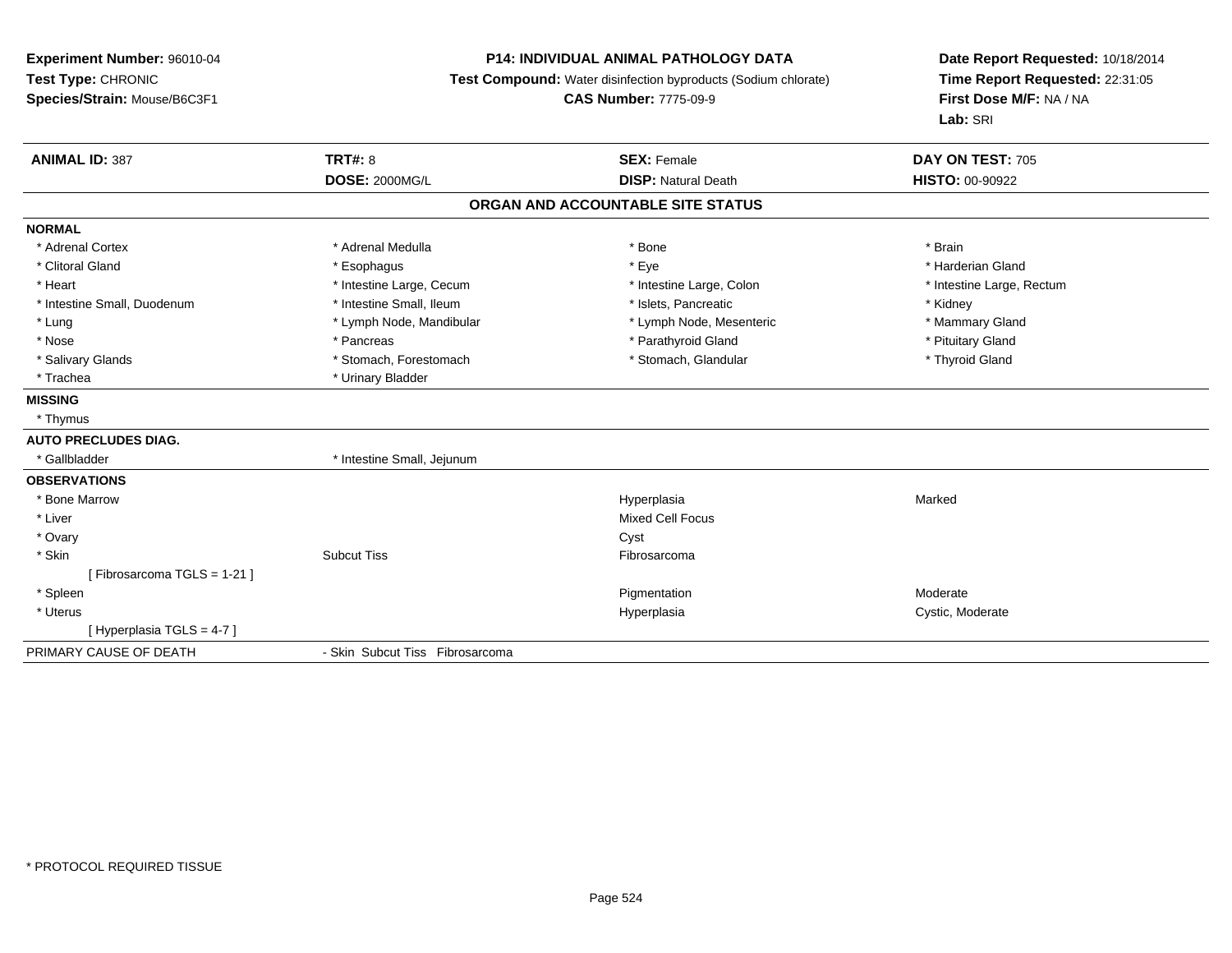#### **P14: INDIVIDUAL ANIMAL PATHOLOGY DATA**

**Test Compound:** Water disinfection byproducts (Sodium chlorate)

#### **CAS Number:** 7775-09-9

| <b>ANIMAL ID: 388</b>                                   | <b>TRT#: 8</b>                                | <b>SEX: Female</b>                       | DAY ON TEST: 681            |
|---------------------------------------------------------|-----------------------------------------------|------------------------------------------|-----------------------------|
|                                                         | <b>DOSE: 2000MG/L</b>                         | <b>DISP: Natural Death</b>               | <b>HISTO: 00-90225</b>      |
|                                                         |                                               | ORGAN AND ACCOUNTABLE SITE STATUS        |                             |
| <b>NORMAL</b>                                           |                                               |                                          |                             |
| * Bone                                                  | * Bone Marrow                                 | * Brain                                  | * Clitoral Gland            |
| * Esophagus                                             | * Eye                                         | * Gallbladder                            | * Harderian Gland           |
| * Heart                                                 | * Intestine Large, Colon                      | * Intestine Large, Rectum                | * Intestine Small, Duodenum |
| * Intestine Small, Ileum                                | * Kidney                                      | * Lung                                   | * Lymph Node, Mandibular    |
| * Lymph Node, Mesenteric                                | * Mammary Gland                               | Mesentery                                | * Nose                      |
| * Ovary                                                 | * Pancreas                                    | * Parathyroid Gland                      | * Pituitary Gland           |
| * Salivary Glands                                       | * Skin                                        | * Spleen                                 | * Stomach, Forestomach      |
| * Stomach, Glandular                                    | * Thyroid Gland                               | * Trachea                                | * Urinary Bladder           |
| * Uterus                                                |                                               |                                          |                             |
| <b>AUTO PRECLUDES DIAG.</b>                             |                                               |                                          |                             |
| * Intestine Large, Cecum                                | * Intestine Small, Jejunum                    |                                          |                             |
| <b>OBSERVATIONS</b>                                     |                                               |                                          |                             |
| * Adrenal Cortex                                        |                                               | <b>Accessory Adrenal Cortical Nodule</b> | Moderate                    |
| Note: ACCESSORY ADRENAL CORTICAL NODULE IS ON SLIDE 21. |                                               |                                          |                             |
| * Adrenal Medulla                                       |                                               | Pheochromocytoma Complex                 |                             |
| [ Pheochromocytoma Complex TGLS = 1-21 ]                |                                               |                                          |                             |
| * Islets, Pancreatic                                    |                                               | Hyperplasia                              | Mild                        |
| * Liver                                                 | Hepatocyte                                    | Vacuolization Cytoplasmic                | Moderate                    |
| * Thymus                                                |                                               | Atrophy                                  | Mild                        |
| * Urin Bladder                                          |                                               |                                          |                             |
| Note: INFUSION ARTIFACT IN URINARY BLADDER.             |                                               |                                          |                             |
| PRIMARY CAUSE OF DEATH                                  | - Adrenal Medulla<br>Pheochromocytoma Complex |                                          |                             |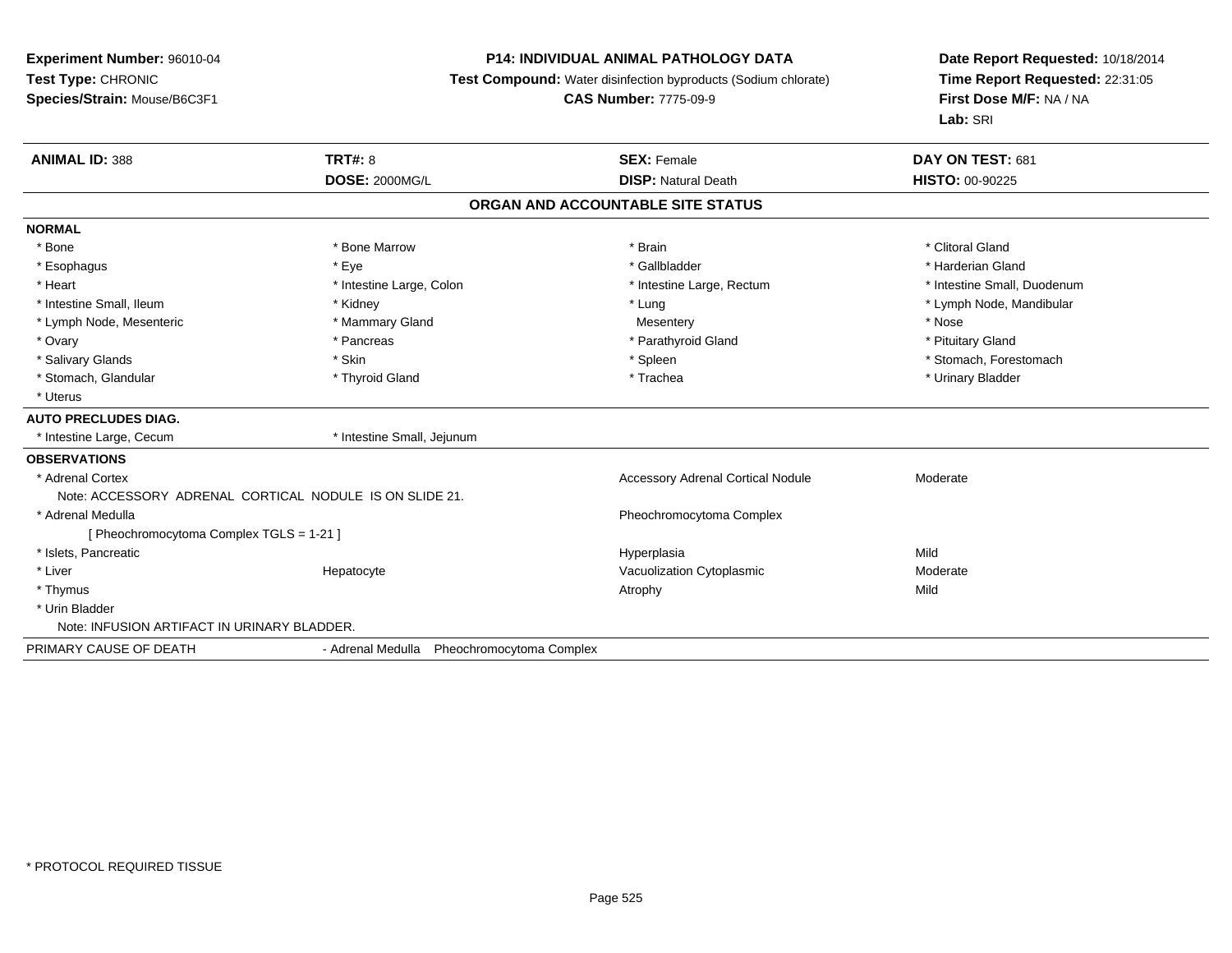#### **P14: INDIVIDUAL ANIMAL PATHOLOGY DATA**

**Test Compound:** Water disinfection byproducts (Sodium chlorate)

**CAS Number:** 7775-09-9

**Date Report Requested:** 10/18/2014**Time Report Requested:** 22:31:05**First Dose M/F:** NA / NA**Lab:** SRI

| <b>ANIMAL ID: 389</b>                   | <b>TRT#: 8</b>              | <b>SEX: Female</b>                | DAY ON TEST: 540         |
|-----------------------------------------|-----------------------------|-----------------------------------|--------------------------|
|                                         | <b>DOSE: 2000MG/L</b>       | <b>DISP: Natural Death</b>        | <b>HISTO: 00-88494</b>   |
|                                         |                             | ORGAN AND ACCOUNTABLE SITE STATUS |                          |
| <b>NORMAL</b>                           |                             |                                   |                          |
| * Adrenal Cortex                        | * Adrenal Medulla           | * Bone                            | * Brain                  |
| * Clitoral Gland                        | * Esophagus                 | * Eye                             | * Gallbladder            |
| * Harderian Gland                       | * Heart                     | * Intestine Large, Cecum          | * Intestine Large, Colon |
| * Intestine Large, Rectum               | * Intestine Small, Duodenum | * Islets, Pancreatic              | * Kidney                 |
| * Lung                                  | * Lymph Node, Mandibular    | * Mammary Gland                   | * Nose                   |
| * Parathyroid Gland                     | * Pituitary Gland           | * Salivary Glands                 | * Stomach, Forestomach   |
| * Stomach, Glandular                    | * Thyroid Gland             | * Trachea                         | * Urinary Bladder        |
| <b>MISSING</b>                          |                             |                                   |                          |
| * Pancreas                              |                             |                                   |                          |
| <b>AUTO PRECLUDES DIAG.</b>             |                             |                                   |                          |
| * Intestine Small. Ileum                | * Intestine Small, Jejunum  |                                   |                          |
| <b>OBSERVATIONS</b>                     |                             |                                   |                          |
| * Bone Marrow                           |                             | Hyperplasia                       | Moderate                 |
| * Liver                                 | Centrilobular               | Necrosis                          | Mild                     |
| [ Necrosis TGLS = $5-6$ ]               |                             |                                   |                          |
| * Lymph Node, Mesenteric                |                             | Yolk Sac Carcinoma                | Metastatic (Ovary)       |
| Mesentery                               | Fat                         | <b>Necrosis</b>                   | Marked                   |
| [ Necrosis TGLS = $2-21$ ]              |                             |                                   |                          |
| * Ovary                                 |                             | Yolk Sac Carcinoma                |                          |
| [ Yolk Sac Carcinoma TGLS = 3-22,7-23 ] |                             |                                   |                          |
| <b>Skeletal Muscle</b>                  |                             | Yolk Sac Carcinoma                | Metastatic (Ovary)       |
| [Yolk Sac Carcinoma TGLS = 8-24]        |                             |                                   |                          |
| * Skin                                  | <b>Subcut Tiss</b>          | Edema                             | Mild                     |
| * Spleen                                |                             | Hematopoietic Cell Proliferation  | Moderate                 |
| * Thymus                                |                             | Atrophy                           | Moderate                 |
| * Uterus                                |                             | Yolk Sac Carcinoma                | Metastatic (Ovary)       |
| [Yolk Sac Carcinoma TGLS = 4-7]         |                             |                                   |                          |
| PRIMARY CAUSE OF DEATH                  | - Ovary Yolk Sac Carcinoma  |                                   |                          |

Animal Note: TISSUE RESEMBLING YOLK SAC CARCINOMA IN MESENTERY ON SLIDE 4 AND IN MEDIASTINUM ON SLIDE 2.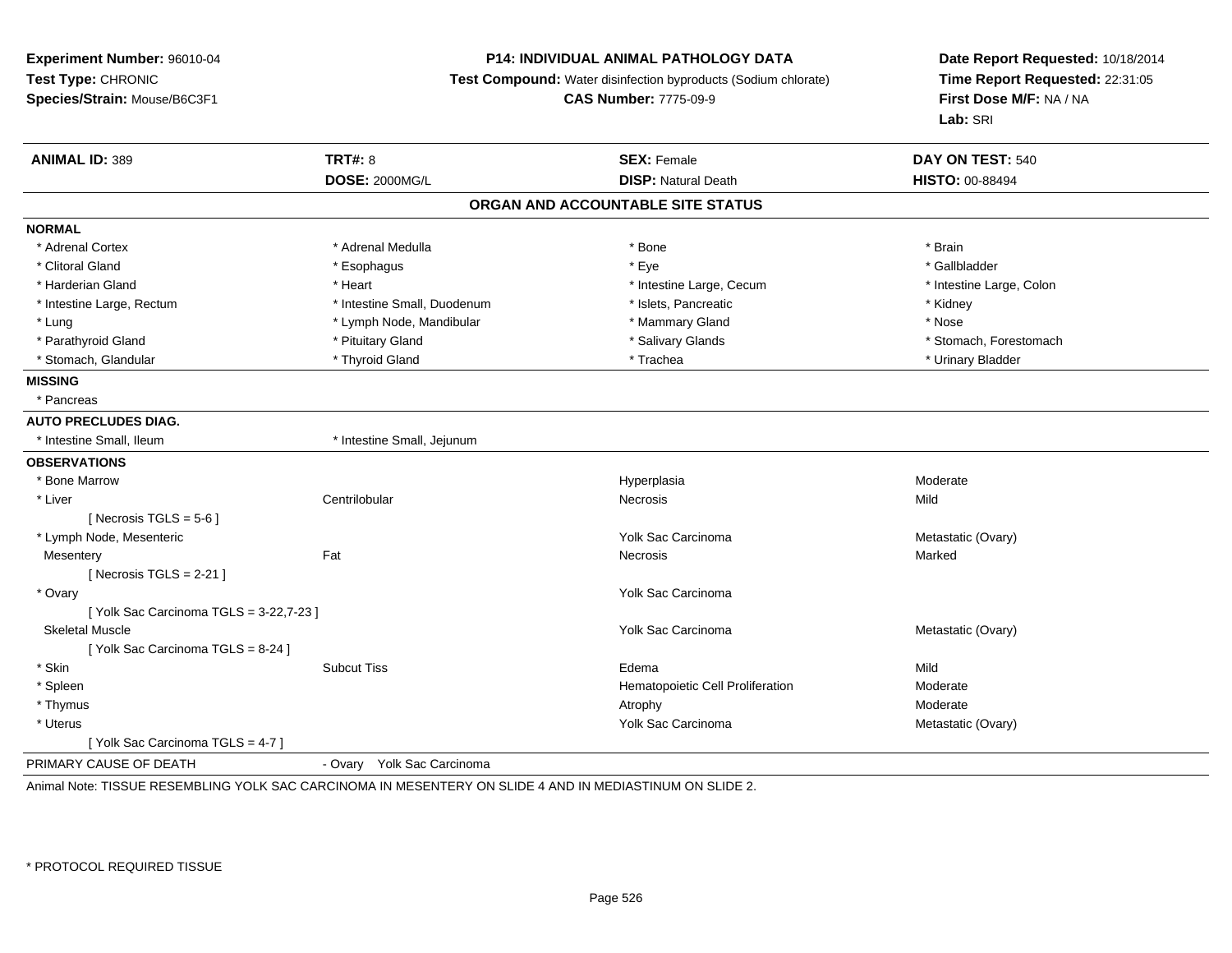| <b>Experiment Number: 96010-04</b><br>Test Type: CHRONIC<br>Species/Strain: Mouse/B6C3F1 | <b>P14: INDIVIDUAL ANIMAL PATHOLOGY DATA</b><br><b>Test Compound:</b> Water disinfection byproducts (Sodium chlorate)<br><b>CAS Number: 7775-09-9</b> |                                                  | Date Report Requested: 10/18/2014<br>Time Report Requested: 22:31:05<br>First Dose M/F: NA / NA<br>Lab: SRI |
|------------------------------------------------------------------------------------------|-------------------------------------------------------------------------------------------------------------------------------------------------------|--------------------------------------------------|-------------------------------------------------------------------------------------------------------------|
| <b>ANIMAL ID: 389</b>                                                                    | <b>TRT#: 8</b><br><b>DOSE: 2000MG/L</b>                                                                                                               | <b>SEX:</b> Female<br><b>DISP:</b> Natural Death | DAY ON TEST: 540<br><b>HISTO: 00-88494</b>                                                                  |
|                                                                                          |                                                                                                                                                       | ORGAN AND ACCOUNTABLE SITE STATUS                |                                                                                                             |
| Animal Note: COLON IS ON SLIDE 3.                                                        |                                                                                                                                                       |                                                  |                                                                                                             |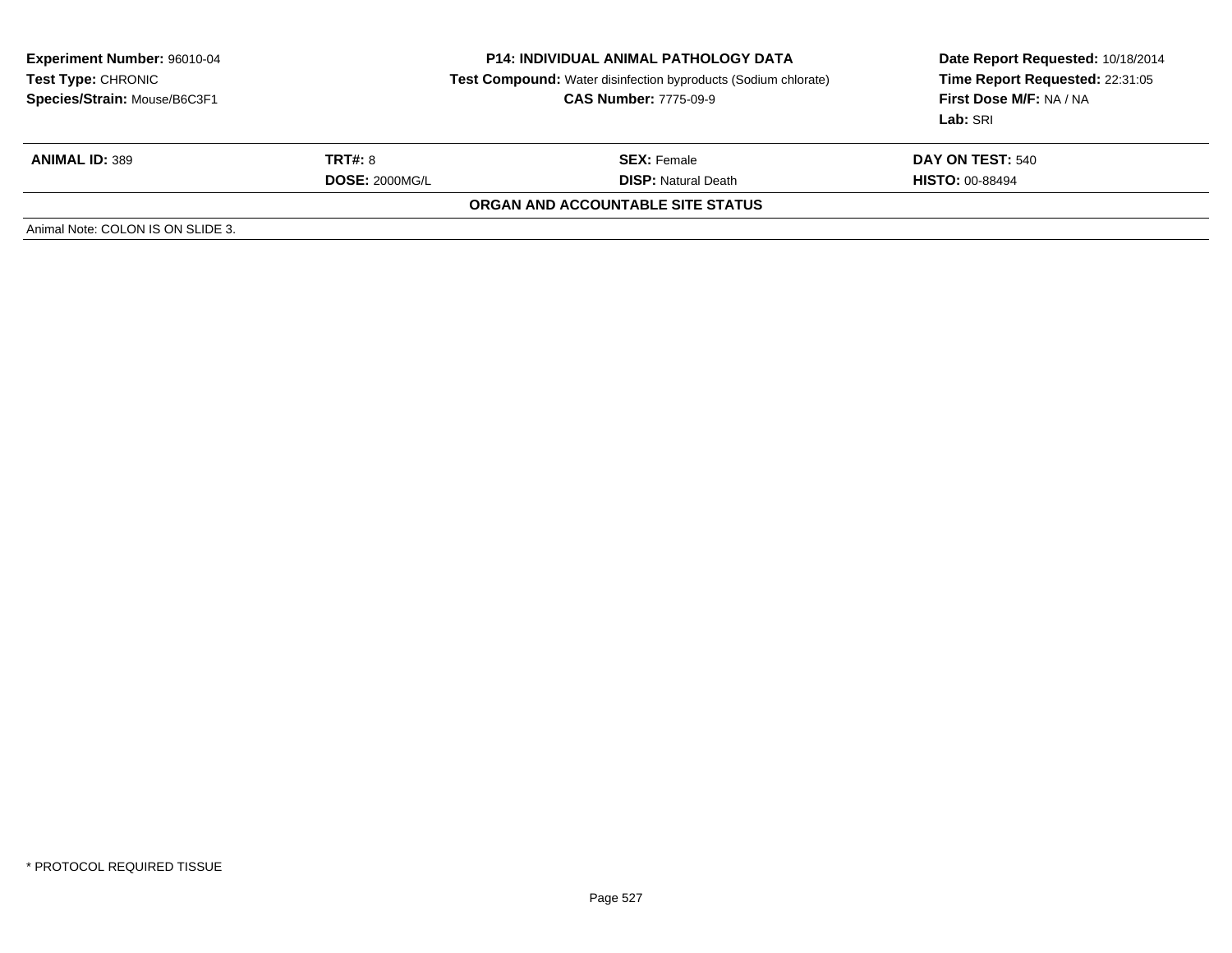# **P14: INDIVIDUAL ANIMAL PATHOLOGY DATA**

**Test Compound:** Water disinfection byproducts (Sodium chlorate)

**CAS Number:** 7775-09-9

| <b>ANIMAL ID: 390</b>              | <b>TRT#: 8</b>           | <b>SEX: Female</b>                | DAY ON TEST: 735            |
|------------------------------------|--------------------------|-----------------------------------|-----------------------------|
|                                    | <b>DOSE: 2000MG/L</b>    | <b>DISP: Terminal Sacrifice</b>   | HISTO: 00-92075             |
|                                    |                          | ORGAN AND ACCOUNTABLE SITE STATUS |                             |
| <b>NORMAL</b>                      |                          |                                   |                             |
| * Adrenal Medulla                  | * Bone                   | * Brain                           | * Clitoral Gland            |
| * Esophagus                        | * Eye                    | * Gallbladder                     | * Harderian Gland           |
| * Heart                            | * Intestine Large, Cecum | * Intestine Large, Rectum         | * Intestine Small, Duodenum |
| * Intestine Small, Jejunum         | * Islets, Pancreatic     | * Kidney                          | * Mammary Gland             |
| * Nose                             | * Ovary                  | * Pancreas                        | * Pituitary Gland           |
| * Salivary Glands                  | * Skin                   | * Stomach, Forestomach            | * Stomach, Glandular        |
| * Trachea                          | * Urinary Bladder        |                                   |                             |
| <b>MISSING</b>                     |                          |                                   |                             |
| * Intestine Large, Colon           |                          |                                   |                             |
| <b>OBSERVATIONS</b>                |                          |                                   |                             |
| * Adrenal Cortex                   |                          | Accessory Adrenal Cortical Nodule | Moderate                    |
| * Bone Marrow                      |                          | Hyperplasia                       | Moderate                    |
| * Intestine Small, Ileum           |                          | Lymphoma Malignant                |                             |
| [ Lymphoma Malignant TGLS = 5-21 ] |                          |                                   |                             |
| * Liver                            |                          | Hematopoietic Cell Proliferation  | Mild                        |
|                                    |                          | Lymphoma Malignant                |                             |
| * Lung                             | Alveolar Epith           | Hyperplasia                       | Minimal                     |
|                                    |                          | Hyperplasia                       | Lymphoid, Mild              |
| Lymph Node                         | Pancreatic               | Hemorrhage                        | Marked                      |
|                                    | Pancreatic               | Lymphoma Malignant                |                             |
|                                    | Renal                    | Lymphoma Malignant                |                             |
| [Hemorrhage TGLS = 3-23]           |                          |                                   |                             |
| [ Lymphoma Malignant TGLS = 3-23 ] |                          |                                   |                             |
| [ Lymphoma Malignant TGLS = 6-22 ] |                          |                                   |                             |
| * Lymph Node, Mandibular           |                          | Lymphoma Malignant                |                             |
|                                    |                          | Pigmentation                      | Mild                        |
| * Lymph Node, Mesenteric           |                          | Hemorrhage                        | Mild                        |
|                                    |                          | Lymphoma Malignant                |                             |
| [Hemorrhage TGLS = 4-5]            |                          |                                   |                             |
| [ Lymphoma Malignant TGLS = 4-5 ]  |                          |                                   |                             |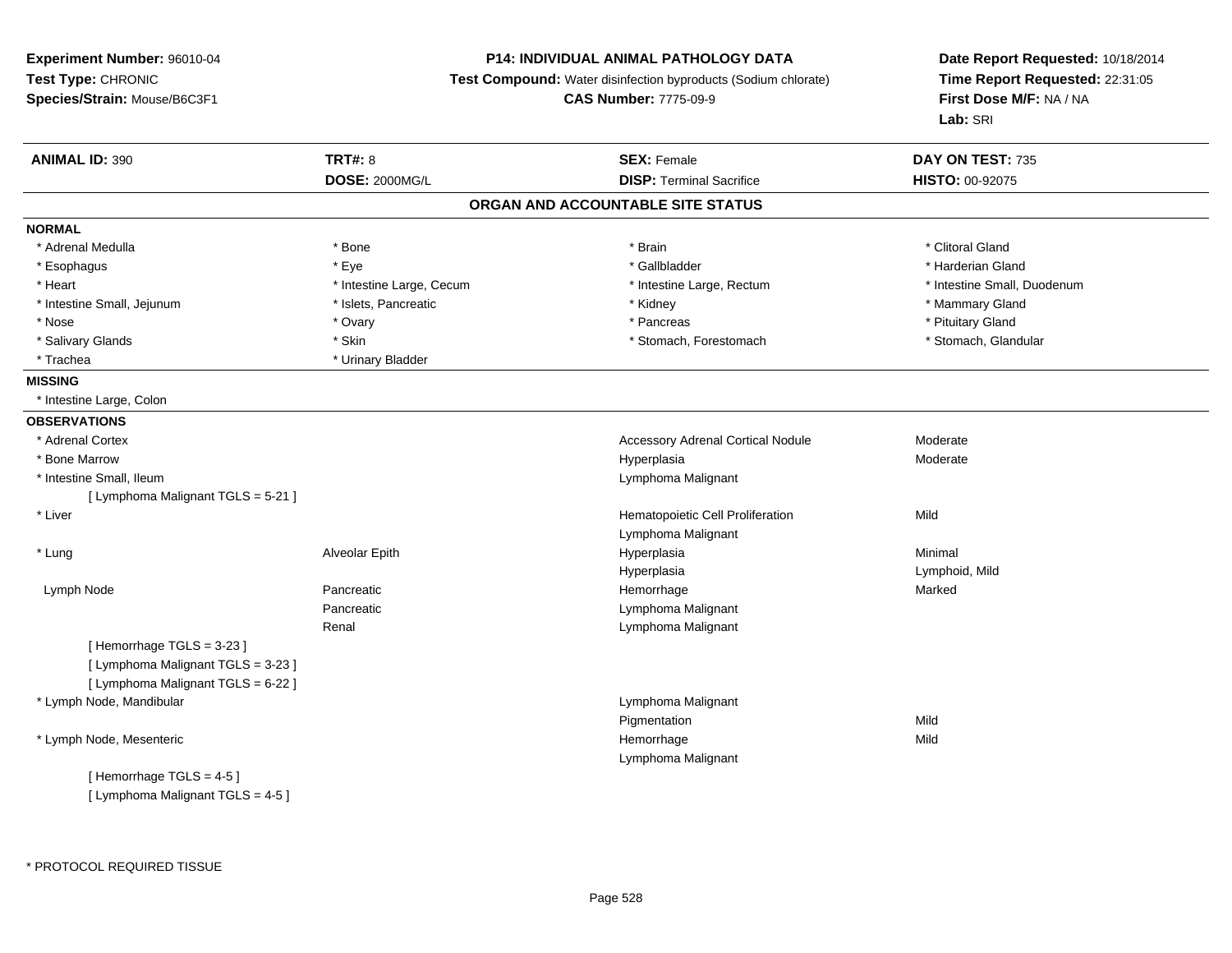| <b>Experiment Number: 96010-04</b><br>Test Type: CHRONIC<br>Species/Strain: Mouse/B6C3F1 |                       | <b>P14: INDIVIDUAL ANIMAL PATHOLOGY DATA</b><br><b>Test Compound:</b> Water disinfection byproducts (Sodium chlorate)<br><b>CAS Number: 7775-09-9</b> | Date Report Requested: 10/18/2014<br>Time Report Requested: 22:31:05<br>First Dose M/F: NA / NA<br>Lab: SRI |  |
|------------------------------------------------------------------------------------------|-----------------------|-------------------------------------------------------------------------------------------------------------------------------------------------------|-------------------------------------------------------------------------------------------------------------|--|
| <b>ANIMAL ID: 390</b>                                                                    | <b>TRT#: 8</b>        | <b>SEX: Female</b>                                                                                                                                    | DAY ON TEST: 735                                                                                            |  |
|                                                                                          | <b>DOSE: 2000MG/L</b> | <b>DISP: Terminal Sacrifice</b>                                                                                                                       | <b>HISTO: 00-92075</b>                                                                                      |  |
|                                                                                          |                       | ORGAN AND ACCOUNTABLE SITE STATUS                                                                                                                     |                                                                                                             |  |
| * Parathyroid Gland                                                                      |                       | Cyst                                                                                                                                                  | Moderate                                                                                                    |  |
| * Spleen                                                                                 |                       | Hematopoietic Cell Proliferation                                                                                                                      | Moderate                                                                                                    |  |
|                                                                                          |                       | Lymphoma Malignant                                                                                                                                    |                                                                                                             |  |
|                                                                                          |                       | Pigmentation                                                                                                                                          | Mild                                                                                                        |  |
| [ Hematopoietic Cell Proliferation TGLS = 2-6 ]                                          |                       |                                                                                                                                                       |                                                                                                             |  |
| [ Lymphoma Malignant TGLS = 2-6 ]                                                        |                       |                                                                                                                                                       |                                                                                                             |  |
| * Thymus                                                                                 |                       | Lymphoma Malignant                                                                                                                                    |                                                                                                             |  |
| * Thyroid Gland                                                                          |                       | Degeneration                                                                                                                                          | Cystic, Moderate                                                                                            |  |
| * Uterus                                                                                 |                       | Hyperplasia                                                                                                                                           | Cystic, Marked                                                                                              |  |
| [Hyperplasia TGLS = 1-7]                                                                 |                       |                                                                                                                                                       |                                                                                                             |  |
| PRIMARY CAUSE OF DEATH                                                                   |                       |                                                                                                                                                       |                                                                                                             |  |
| Animal Note: INFUSION ARTIFACT IN URINARY BLADDER.                                       |                       |                                                                                                                                                       |                                                                                                             |  |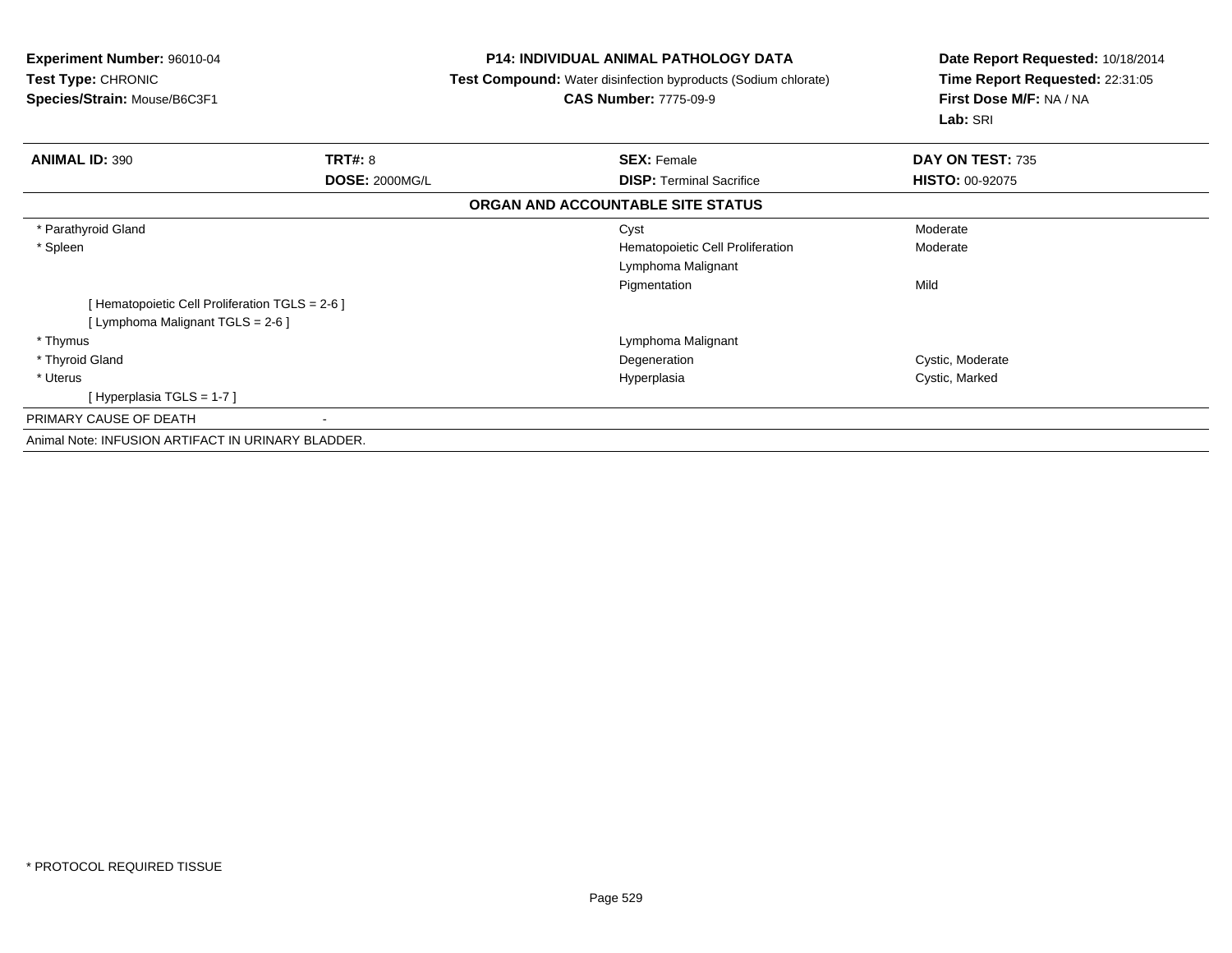#### **P14: INDIVIDUAL ANIMAL PATHOLOGY DATA**

**Test Compound:** Water disinfection byproducts (Sodium chlorate)

**CAS Number:** 7775-09-9

| <b>ANIMAL ID: 391</b>                           | <b>TRT#: 8</b>           | <b>SEX: Female</b>                | DAY ON TEST: 736          |
|-------------------------------------------------|--------------------------|-----------------------------------|---------------------------|
|                                                 | <b>DOSE: 2000MG/L</b>    | <b>DISP: Terminal Sacrifice</b>   | HISTO: 00-92076           |
|                                                 |                          | ORGAN AND ACCOUNTABLE SITE STATUS |                           |
| <b>NORMAL</b>                                   |                          |                                   |                           |
| * Adrenal Cortex                                | * Adrenal Medulla        | * Bone                            | * Brain                   |
| * Clitoral Gland                                | * Esophagus              | * Eye                             | * Harderian Gland         |
| * Heart                                         | * Intestine Large, Cecum | * Intestine Large, Colon          | * Intestine Large, Rectum |
| * Intestine Small, Duodenum                     | * Intestine Small, Ileum | * Intestine Small, Jejunum        | * Islets, Pancreatic      |
| * Lung                                          | * Mammary Gland          | * Nose                            | * Ovary                   |
| * Parathyroid Gland                             | * Skin                   | * Stomach, Forestomach            | * Stomach, Glandular      |
| * Thymus                                        | * Trachea                | * Urinary Bladder                 |                           |
| <b>INSUFFICIENT TISSUE</b>                      |                          |                                   |                           |
| * Gallbladder                                   |                          |                                   |                           |
| <b>OBSERVATIONS</b>                             |                          |                                   |                           |
| * Bone Marrow                                   |                          | Hyperplasia                       | Moderate                  |
| * Kidney                                        |                          | Infarct                           | Minimal                   |
|                                                 |                          | Metaplasia                        | Osseous, Mild             |
| * Liver                                         |                          | Hepatocellular Adenoma            |                           |
|                                                 |                          | Hepatocellular Carcinoma          |                           |
| [ Hepatocellular Adenoma TGLS = 5-23 ]          |                          |                                   |                           |
| [ Hepatocellular Carcinoma TGLS = 4-22 ]        |                          |                                   |                           |
| * Lymph Node, Mandibular                        |                          | Hyperplasia                       | Lymphoid, Moderate        |
| * Lymph Node, Mesenteric                        |                          | Lymphoma Malignant                |                           |
| Mesentery                                       | Fat                      | Necrosis                          | Marked                    |
| [Necrosis $TGLS = 3-21$ ]                       |                          |                                   |                           |
| * Pancreas                                      |                          | Lymphoma Malignant                |                           |
| * Pituitary Gland                               | <b>Pars Distalis</b>     | Cyst                              | Moderate                  |
| * Salivary Glands                               |                          | Hyperplasia                       | Lymphoid, Mild            |
| * Spleen                                        |                          | Hematopoietic Cell Proliferation  | Moderate                  |
|                                                 |                          | Lymphoma Malignant                |                           |
|                                                 |                          | Pigmentation                      | Mild                      |
| [ Hematopoietic Cell Proliferation TGLS = 1-6 ] |                          |                                   |                           |
| [ Lymphoma Malignant TGLS = 1-6 ]               |                          |                                   |                           |
| * Thyroid Gland                                 | Follicle                 | Cyst                              |                           |
|                                                 |                          |                                   |                           |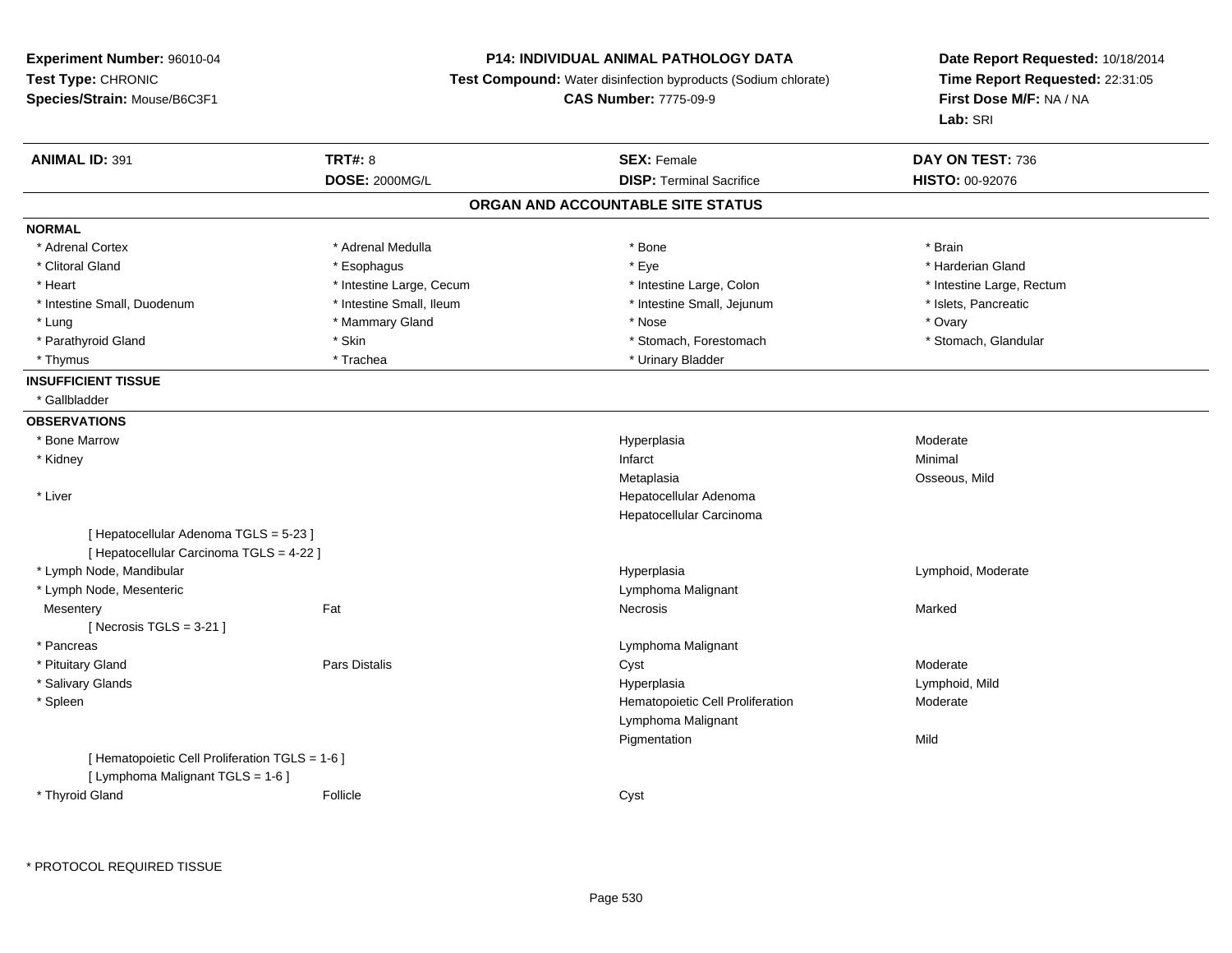| Experiment Number: 96010-04<br>Test Type: CHRONIC<br>Species/Strain: Mouse/B6C3F1 | <b>P14: INDIVIDUAL ANIMAL PATHOLOGY DATA</b><br><b>Test Compound:</b> Water disinfection byproducts (Sodium chlorate)<br><b>CAS Number: 7775-09-9</b> |                                   | Date Report Requested: 10/18/2014<br>Time Report Requested: 22:31:05<br>First Dose M/F: NA / NA<br><b>Lab: SRI</b> |  |
|-----------------------------------------------------------------------------------|-------------------------------------------------------------------------------------------------------------------------------------------------------|-----------------------------------|--------------------------------------------------------------------------------------------------------------------|--|
| <b>ANIMAL ID: 391</b>                                                             | TRT#: 8                                                                                                                                               | <b>SEX: Female</b>                | DAY ON TEST: 736                                                                                                   |  |
|                                                                                   | <b>DOSE: 2000MG/L</b>                                                                                                                                 | <b>DISP: Terminal Sacrifice</b>   | <b>HISTO: 00-92076</b>                                                                                             |  |
|                                                                                   |                                                                                                                                                       | ORGAN AND ACCOUNTABLE SITE STATUS |                                                                                                                    |  |
| * Uterus                                                                          |                                                                                                                                                       | Hyperplasia                       | Cystic, Moderate                                                                                                   |  |
| [Hyperplasia TGLS = $2-7$ ]                                                       |                                                                                                                                                       |                                   |                                                                                                                    |  |
| PRIMARY CAUSE OF DEATH                                                            |                                                                                                                                                       |                                   |                                                                                                                    |  |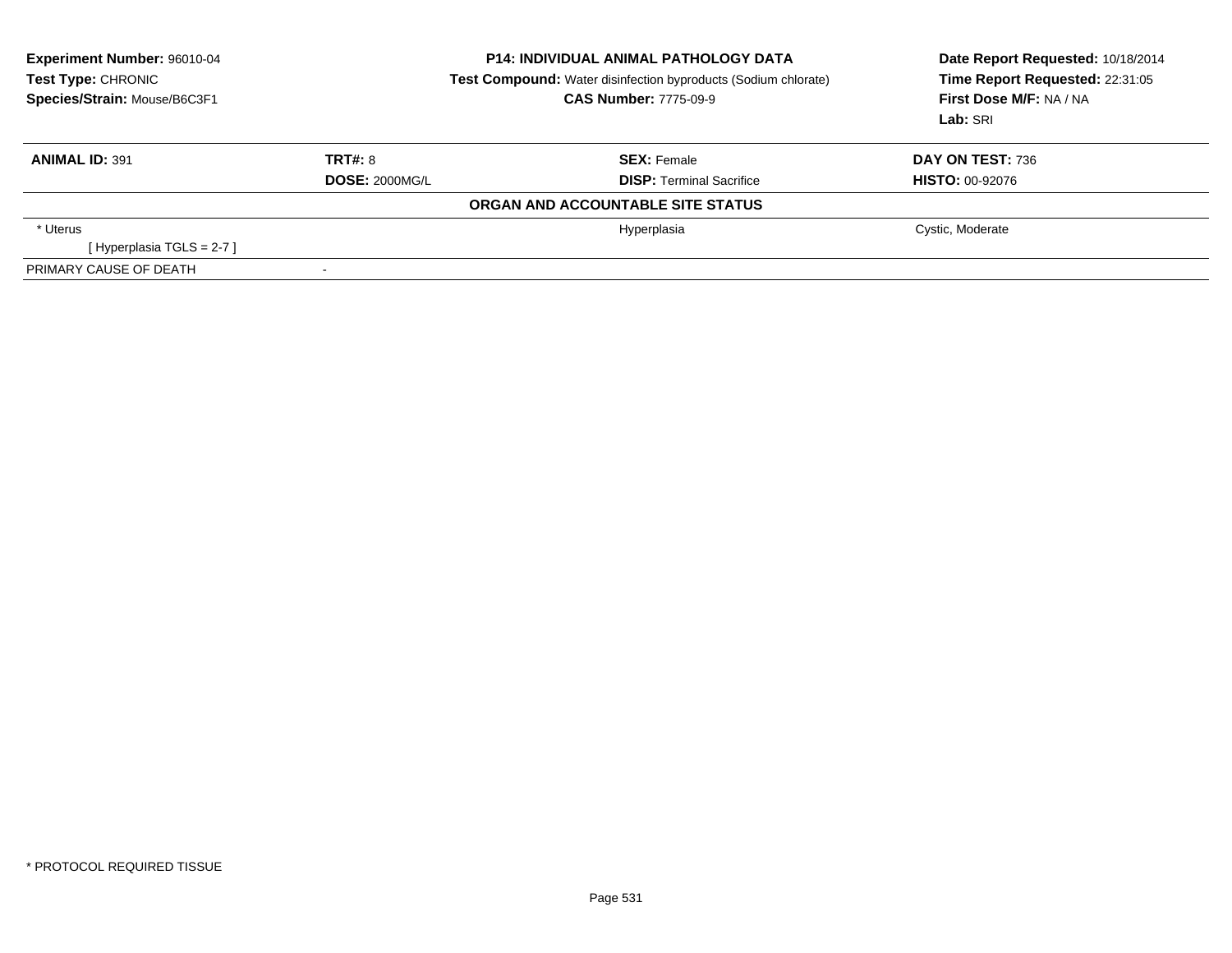### **P14: INDIVIDUAL ANIMAL PATHOLOGY DATA**

**Test Compound:** Water disinfection byproducts (Sodium chlorate)

**CAS Number:** 7775-09-9

| <b>ANIMAL ID: 392</b>                       | <b>TRT#: 8</b>                                                                                       | <b>SEX: Female</b>                | DAY ON TEST: 455         |  |
|---------------------------------------------|------------------------------------------------------------------------------------------------------|-----------------------------------|--------------------------|--|
|                                             | <b>DOSE: 2000MG/L</b>                                                                                | <b>DISP:</b> Moribund Sacrifice   | HISTO: 00-88175          |  |
|                                             |                                                                                                      | ORGAN AND ACCOUNTABLE SITE STATUS |                          |  |
| <b>NORMAL</b>                               |                                                                                                      |                                   |                          |  |
| * Adrenal Cortex                            | * Adrenal Medulla                                                                                    | * Bone                            | * Bone Marrow            |  |
| * Brain                                     | * Clitoral Gland                                                                                     | * Esophagus                       | * Eye                    |  |
| * Gallbladder                               | * Harderian Gland                                                                                    | * Heart                           | * Intestine Large, Cecum |  |
| * Intestine Large, Colon                    | * Intestine Large, Rectum                                                                            | * Intestine Small, Duodenum       | * Intestine Small, Ileum |  |
| * Intestine Small, Jejunum                  | * Islets, Pancreatic                                                                                 | * Liver                           | * Lung                   |  |
| * Nose                                      | * Ovary                                                                                              | * Pancreas                        | * Parathyroid Gland      |  |
| * Pituitary Gland                           | * Salivary Glands                                                                                    | * Skin                            | * Stomach, Glandular     |  |
| * Trachea                                   | * Urinary Bladder                                                                                    |                                   |                          |  |
| <b>OBSERVATIONS</b>                         |                                                                                                      |                                   |                          |  |
| * Kidney                                    | <b>Renal Tubule</b>                                                                                  | Dilatation                        | Moderate                 |  |
|                                             |                                                                                                      | Hydronephrosis                    | Moderate                 |  |
|                                             |                                                                                                      | Nephropathy                       | Marked                   |  |
| [Dilatation TGLS = 2-5]                     |                                                                                                      |                                   |                          |  |
| [Hydronephrosis TGLS = 3-5]                 |                                                                                                      |                                   |                          |  |
| [Nephropathy TGLS = $2-5$ ]                 |                                                                                                      |                                   |                          |  |
| * Liver                                     |                                                                                                      |                                   |                          |  |
|                                             | Note: MINIMAL FOCAL MINERALIZATION AND MINIMAL FOCAL HISTIOCYTIC INFILTRATE IN LIVER; NOT TABULATED. |                                   |                          |  |
| * Lymph Node, Mandibular                    |                                                                                                      | Atrophy                           | Moderate                 |  |
|                                             |                                                                                                      | Pigmentation                      | Mild                     |  |
| * Lymph Node, Mesenteric                    |                                                                                                      | Atrophy                           | Moderate                 |  |
| * Mammary Gland                             |                                                                                                      | Hyperplasia                       | Mild                     |  |
| * Spleen                                    | Lymph Follic                                                                                         | Atrophy                           | Moderate                 |  |
|                                             |                                                                                                      | Pigmentation                      | Moderate                 |  |
| * Stomach, Forestomach                      |                                                                                                      | Diverticulum                      |                          |  |
|                                             |                                                                                                      | Erosion                           | Mild                     |  |
|                                             | Epithelium                                                                                           | Hyperplasia                       | Mild                     |  |
| * Thymus                                    |                                                                                                      | Atrophy                           | Marked                   |  |
| * Thyroid Gland                             |                                                                                                      | Degeneration                      | Cystic, Mild             |  |
| * Urin Bladder                              |                                                                                                      |                                   |                          |  |
| Note: INFUSION ARTIFACT IN URINARY BLADDER. |                                                                                                      |                                   |                          |  |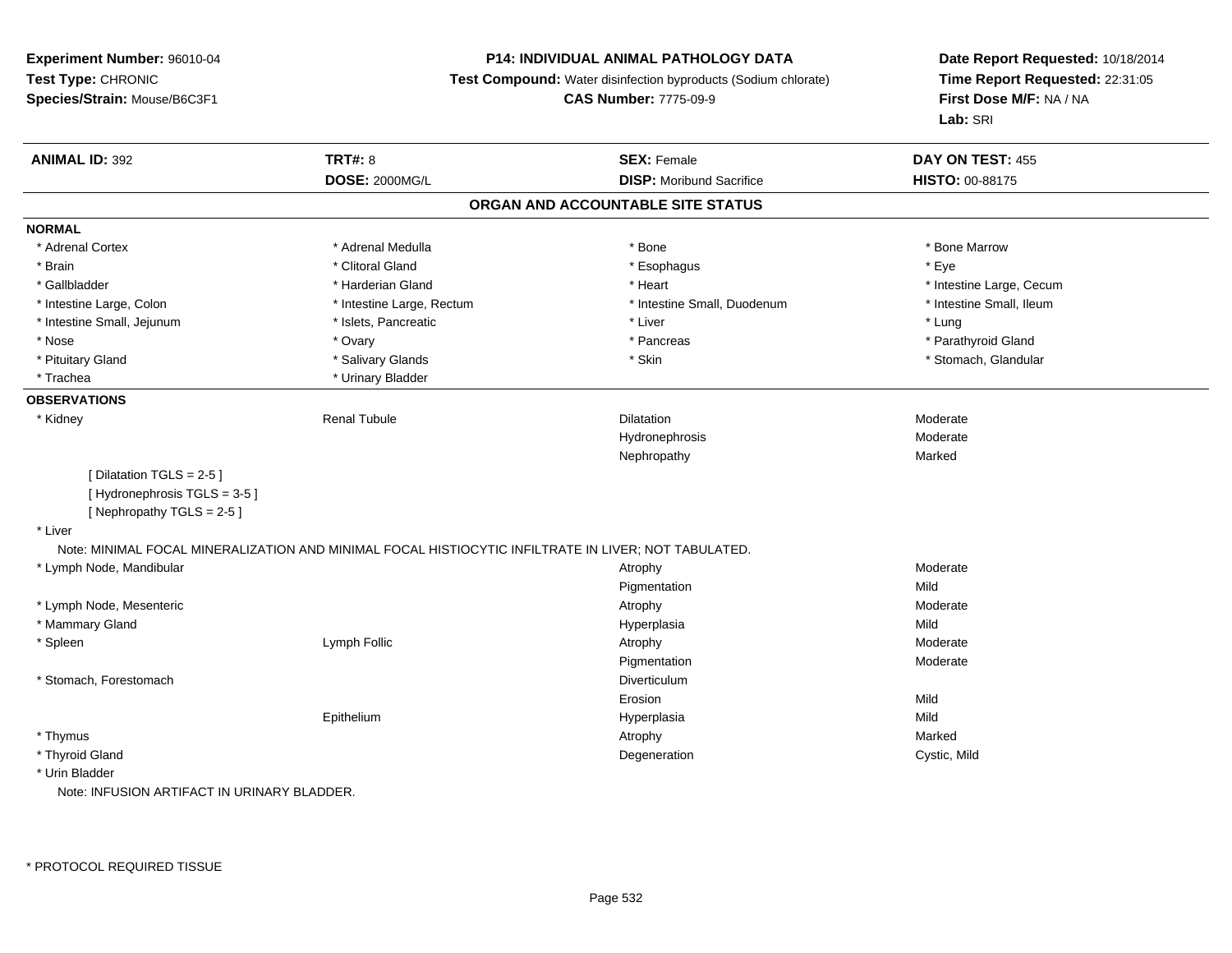| Experiment Number: 96010-04<br>Test Type: CHRONIC<br>Species/Strain: Mouse/B6C3F1 |                         | <b>P14: INDIVIDUAL ANIMAL PATHOLOGY DATA</b><br><b>Test Compound:</b> Water disinfection byproducts (Sodium chlorate)<br><b>CAS Number: 7775-09-9</b> | Date Report Requested: 10/18/2014<br>Time Report Requested: 22:31:05<br>First Dose M/F: NA / NA<br>Lab: SRI |  |
|-----------------------------------------------------------------------------------|-------------------------|-------------------------------------------------------------------------------------------------------------------------------------------------------|-------------------------------------------------------------------------------------------------------------|--|
| <b>ANIMAL ID: 392</b>                                                             | TRT#: 8                 | <b>SEX: Female</b>                                                                                                                                    | <b>DAY ON TEST: 455</b>                                                                                     |  |
|                                                                                   | <b>DOSE: 2000MG/L</b>   | <b>DISP:</b> Moribund Sacrifice                                                                                                                       | <b>HISTO: 00-88175</b>                                                                                      |  |
|                                                                                   |                         | ORGAN AND ACCOUNTABLE SITE STATUS                                                                                                                     |                                                                                                             |  |
| * Uterus                                                                          |                         | Hyperplasia                                                                                                                                           | Cystic, Moderate                                                                                            |  |
| [Hyperplasia TGLS = 4-7 ]                                                         |                         |                                                                                                                                                       |                                                                                                             |  |
| PRIMARY CAUSE OF DEATH                                                            | Nephropathy<br>- Kidney |                                                                                                                                                       |                                                                                                             |  |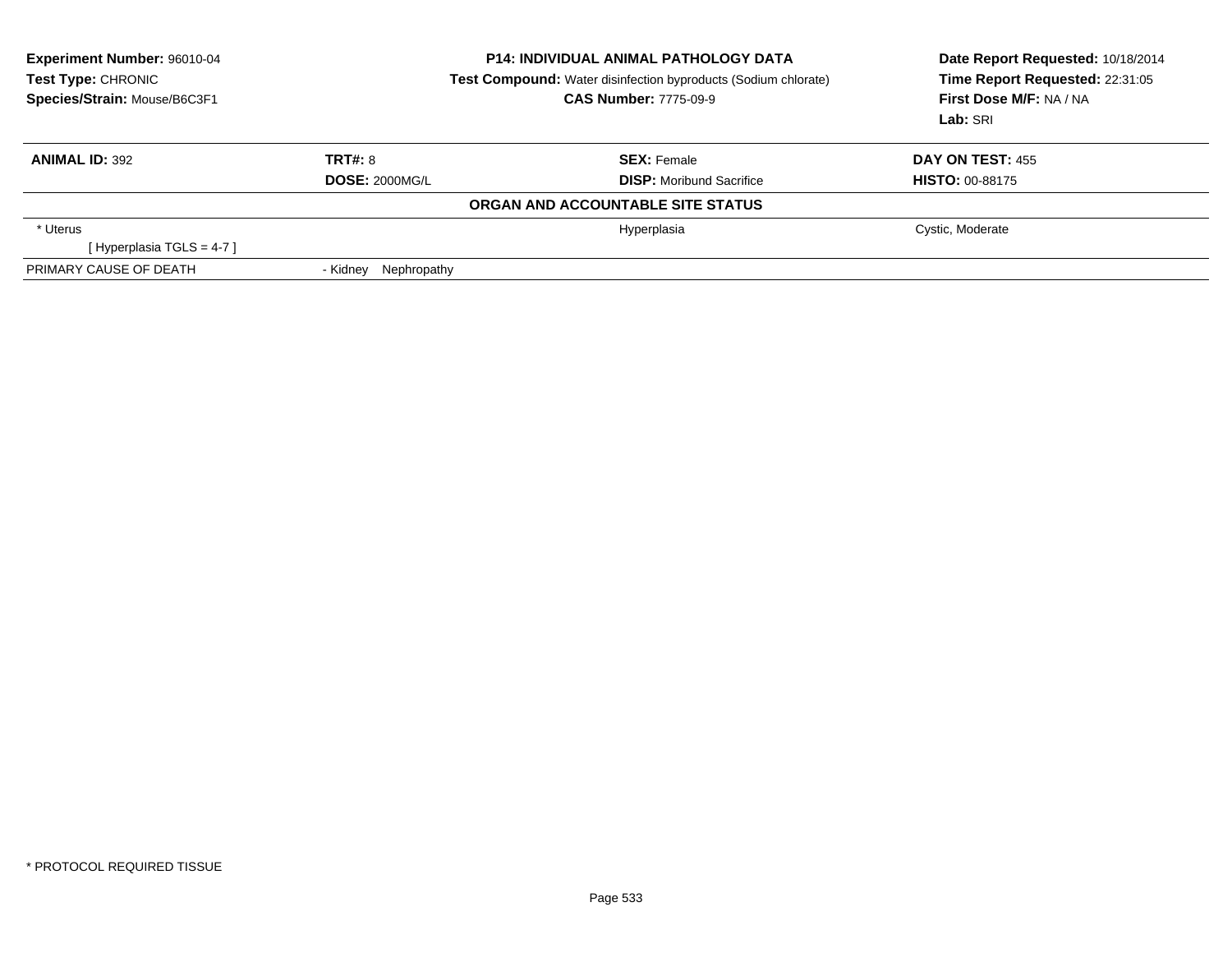# **P14: INDIVIDUAL ANIMAL PATHOLOGY DATA**

**Test Compound:** Water disinfection byproducts (Sodium chlorate)

**CAS Number:** 7775-09-9

| <b>ANIMAL ID: 393</b>                           | <b>TRT#: 8</b>             | <b>SEX: Female</b>                                                                                                                                       | DAY ON TEST: 736            |
|-------------------------------------------------|----------------------------|----------------------------------------------------------------------------------------------------------------------------------------------------------|-----------------------------|
|                                                 | <b>DOSE: 2000MG/L</b>      | <b>DISP: Terminal Sacrifice</b>                                                                                                                          | <b>HISTO: 00-92077</b>      |
|                                                 |                            | ORGAN AND ACCOUNTABLE SITE STATUS                                                                                                                        |                             |
| <b>NORMAL</b>                                   |                            |                                                                                                                                                          |                             |
| * Adrenal Cortex                                | * Bone                     | * Brain                                                                                                                                                  | * Clitoral Gland            |
| * Esophagus                                     | * Eye                      | * Gallbladder                                                                                                                                            | * Heart                     |
| * Intestine Large, Cecum                        | * Intestine Large, Colon   | * Intestine Large, Rectum                                                                                                                                | * Intestine Small, Duodenum |
| * Intestine Small, Ileum                        | * Intestine Small, Jejunum | * Islets, Pancreatic                                                                                                                                     | * Kidney                    |
| * Lymph Node, Mandibular                        | * Lymph Node, Mesenteric   | * Mammary Gland                                                                                                                                          | * Nose                      |
| * Pancreas                                      | * Parathyroid Gland        | * Pituitary Gland                                                                                                                                        | * Salivary Glands           |
| * Skin                                          | * Stomach, Forestomach     | * Stomach, Glandular                                                                                                                                     | * Thymus                    |
| * Trachea                                       | * Urinary Bladder          |                                                                                                                                                          |                             |
| <b>OBSERVATIONS</b>                             |                            |                                                                                                                                                          |                             |
| * Adrenal Medulla                               |                            | Hyperplasia                                                                                                                                              | Minimal                     |
| * Bone Marrow                                   |                            | Hyperplasia                                                                                                                                              | Mild                        |
| * Harderian Gland                               |                            | Cyst                                                                                                                                                     | Moderate                    |
| NEOPLASIA.                                      |                            | Note: LESION ON SLIDE 21 CONSISTS OF MULTIPLE CYSTIC SPACES WITH MILD INTERSTITIAL FIBROSIS, SOME CONTAINING APPARENT SECRETORY MATERIAL; NO EVIDENCE OF |                             |
| [ Cyst TGLS = $3-21$ ]                          |                            |                                                                                                                                                          |                             |
| * Liver                                         |                            | <b>Infiltration Cellular</b>                                                                                                                             | Mixed Cell, Moderate        |
| * Lung                                          |                            | <b>Infiltration Cellular</b>                                                                                                                             | Histiocyte, Mild            |
| * Ovary                                         | Follicle                   | Hemorrhage                                                                                                                                               | Moderate                    |
| * Spleen                                        |                            | Hematopoietic Cell Proliferation                                                                                                                         | Mild                        |
|                                                 |                            | Lymphoma Malignant                                                                                                                                       |                             |
| [ Hematopoietic Cell Proliferation TGLS = 2-6 ] |                            |                                                                                                                                                          |                             |
| [ Lymphoma Malignant TGLS = 2-6 ]               |                            |                                                                                                                                                          |                             |
| * Thyroid Gland                                 |                            | Degeneration                                                                                                                                             | Cystic, Moderate            |
| * Uterus                                        |                            | Hyperplasia                                                                                                                                              | Cystic, Moderate            |
| [Hyperplasia TGLS = 1-7]                        |                            |                                                                                                                                                          |                             |
| PRIMARY CAUSE OF DEATH                          | $\sim$                     |                                                                                                                                                          |                             |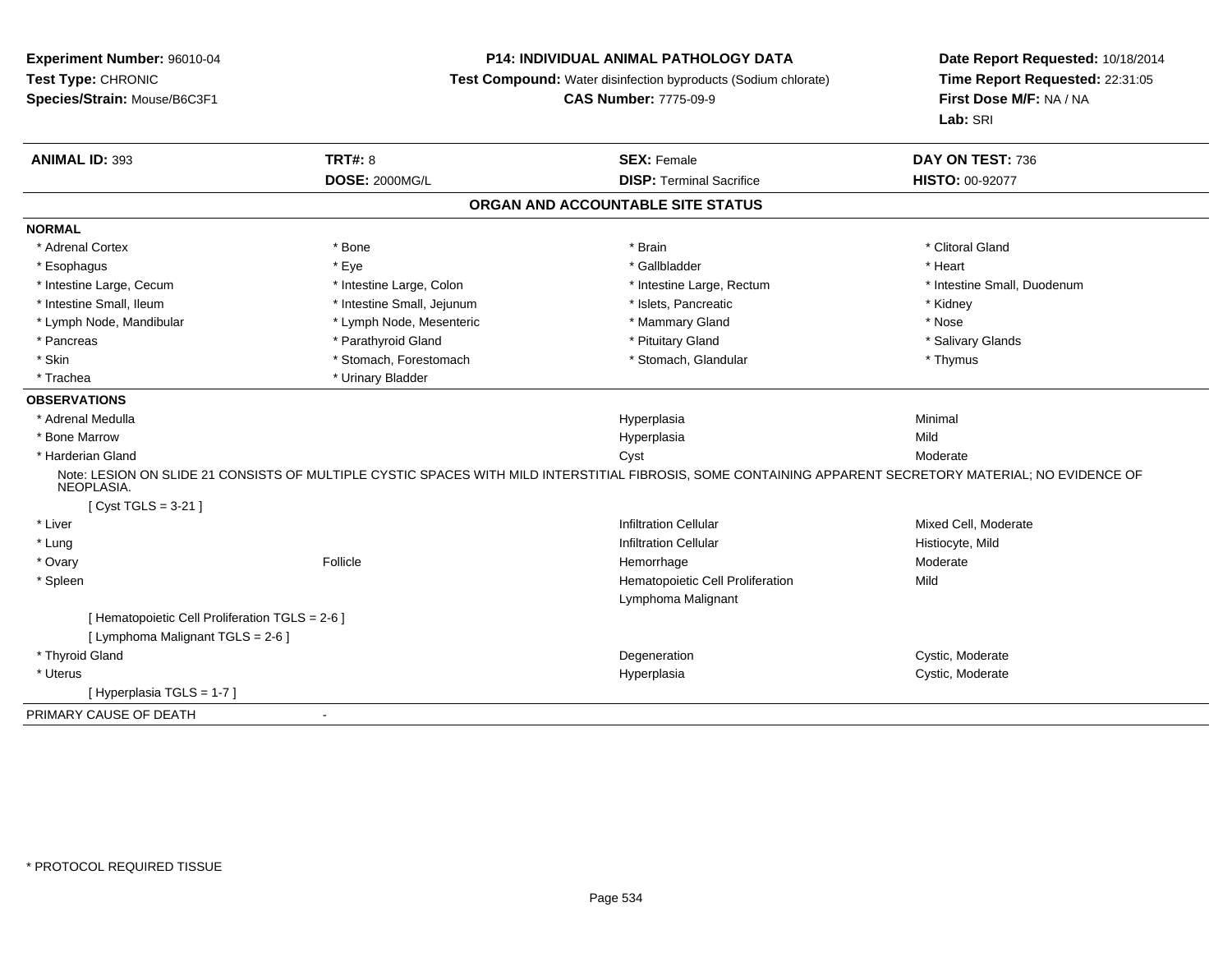# **P14: INDIVIDUAL ANIMAL PATHOLOGY DATA**

**Test Compound:** Water disinfection byproducts (Sodium chlorate)

**CAS Number:** 7775-09-9

| <b>DOSE: 2000MG/L</b><br><b>DISP: Terminal Sacrifice</b><br><b>HISTO: 00-92078</b><br>ORGAN AND ACCOUNTABLE SITE STATUS<br>* Bone<br>* Adrenal Cortex<br>* Adrenal Medulla<br>* Bone Marrow<br>* Clitoral Gland<br>* Eye<br>* Brain<br>* Esophagus<br>* Gallbladder<br>* Harderian Gland<br>* Heart<br>* Intestine Large, Cecum<br>* Intestine Small, Ileum<br>* Intestine Large, Colon<br>* Intestine Large, Rectum<br>* Intestine Small, Duodenum<br>* Intestine Small, Jejunum<br>* Islets, Pancreatic<br>* Lung<br>* Lymph Node, Mesenteric<br>* Mammary Gland<br>* Nose<br>* Parathyroid Gland<br>* Pancreas<br>* Skin<br>* Stomach, Glandular<br>* Pituitary Gland<br>* Stomach, Forestomach<br>* Thyroid Gland<br>* Urinary Bladder<br>* Thymus<br>* Trachea<br>* Uterus<br><b>MISSING</b><br>* Lymph Node, Mandibular<br>* Kidney<br>Nephropathy<br>Minimal<br>* Liver<br>Eosinophilic Focus<br>Hepatocellular Adenoma<br>Multiple<br>Note: EOSINOPHILIC FOCUS IS ON SLIDE 21. HEPATOCELLULAR ADENOMAS ARE ON SLIDES 6 AND 21.<br>[ Hepatocellular Adenoma TGLS = 3-21 ]<br>Hemangiosarcoma<br>Mesentery<br>[Hemangiosarcoma TGLS = 2-22]<br>* Ovary<br>Granulosa Cell Tumor Benign<br>* Salivary Glands<br>Lymphoid, Mild<br>Hyperplasia<br>* Spleen<br>Lymphoma Malignant<br>[ Lymphoma Malignant TGLS = 1-6 ] | <b>ANIMAL ID: 394</b>  | <b>TRT#: 8</b> | <b>SEX: Female</b> | DAY ON TEST: 736 |
|--------------------------------------------------------------------------------------------------------------------------------------------------------------------------------------------------------------------------------------------------------------------------------------------------------------------------------------------------------------------------------------------------------------------------------------------------------------------------------------------------------------------------------------------------------------------------------------------------------------------------------------------------------------------------------------------------------------------------------------------------------------------------------------------------------------------------------------------------------------------------------------------------------------------------------------------------------------------------------------------------------------------------------------------------------------------------------------------------------------------------------------------------------------------------------------------------------------------------------------------------------------------------------------------------------------------------|------------------------|----------------|--------------------|------------------|
|                                                                                                                                                                                                                                                                                                                                                                                                                                                                                                                                                                                                                                                                                                                                                                                                                                                                                                                                                                                                                                                                                                                                                                                                                                                                                                                          |                        |                |                    |                  |
|                                                                                                                                                                                                                                                                                                                                                                                                                                                                                                                                                                                                                                                                                                                                                                                                                                                                                                                                                                                                                                                                                                                                                                                                                                                                                                                          |                        |                |                    |                  |
|                                                                                                                                                                                                                                                                                                                                                                                                                                                                                                                                                                                                                                                                                                                                                                                                                                                                                                                                                                                                                                                                                                                                                                                                                                                                                                                          | <b>NORMAL</b>          |                |                    |                  |
|                                                                                                                                                                                                                                                                                                                                                                                                                                                                                                                                                                                                                                                                                                                                                                                                                                                                                                                                                                                                                                                                                                                                                                                                                                                                                                                          |                        |                |                    |                  |
|                                                                                                                                                                                                                                                                                                                                                                                                                                                                                                                                                                                                                                                                                                                                                                                                                                                                                                                                                                                                                                                                                                                                                                                                                                                                                                                          |                        |                |                    |                  |
|                                                                                                                                                                                                                                                                                                                                                                                                                                                                                                                                                                                                                                                                                                                                                                                                                                                                                                                                                                                                                                                                                                                                                                                                                                                                                                                          |                        |                |                    |                  |
|                                                                                                                                                                                                                                                                                                                                                                                                                                                                                                                                                                                                                                                                                                                                                                                                                                                                                                                                                                                                                                                                                                                                                                                                                                                                                                                          |                        |                |                    |                  |
|                                                                                                                                                                                                                                                                                                                                                                                                                                                                                                                                                                                                                                                                                                                                                                                                                                                                                                                                                                                                                                                                                                                                                                                                                                                                                                                          |                        |                |                    |                  |
|                                                                                                                                                                                                                                                                                                                                                                                                                                                                                                                                                                                                                                                                                                                                                                                                                                                                                                                                                                                                                                                                                                                                                                                                                                                                                                                          |                        |                |                    |                  |
|                                                                                                                                                                                                                                                                                                                                                                                                                                                                                                                                                                                                                                                                                                                                                                                                                                                                                                                                                                                                                                                                                                                                                                                                                                                                                                                          |                        |                |                    |                  |
|                                                                                                                                                                                                                                                                                                                                                                                                                                                                                                                                                                                                                                                                                                                                                                                                                                                                                                                                                                                                                                                                                                                                                                                                                                                                                                                          |                        |                |                    |                  |
|                                                                                                                                                                                                                                                                                                                                                                                                                                                                                                                                                                                                                                                                                                                                                                                                                                                                                                                                                                                                                                                                                                                                                                                                                                                                                                                          |                        |                |                    |                  |
|                                                                                                                                                                                                                                                                                                                                                                                                                                                                                                                                                                                                                                                                                                                                                                                                                                                                                                                                                                                                                                                                                                                                                                                                                                                                                                                          |                        |                |                    |                  |
|                                                                                                                                                                                                                                                                                                                                                                                                                                                                                                                                                                                                                                                                                                                                                                                                                                                                                                                                                                                                                                                                                                                                                                                                                                                                                                                          |                        |                |                    |                  |
|                                                                                                                                                                                                                                                                                                                                                                                                                                                                                                                                                                                                                                                                                                                                                                                                                                                                                                                                                                                                                                                                                                                                                                                                                                                                                                                          | <b>OBSERVATIONS</b>    |                |                    |                  |
|                                                                                                                                                                                                                                                                                                                                                                                                                                                                                                                                                                                                                                                                                                                                                                                                                                                                                                                                                                                                                                                                                                                                                                                                                                                                                                                          |                        |                |                    |                  |
|                                                                                                                                                                                                                                                                                                                                                                                                                                                                                                                                                                                                                                                                                                                                                                                                                                                                                                                                                                                                                                                                                                                                                                                                                                                                                                                          |                        |                |                    |                  |
|                                                                                                                                                                                                                                                                                                                                                                                                                                                                                                                                                                                                                                                                                                                                                                                                                                                                                                                                                                                                                                                                                                                                                                                                                                                                                                                          |                        |                |                    |                  |
|                                                                                                                                                                                                                                                                                                                                                                                                                                                                                                                                                                                                                                                                                                                                                                                                                                                                                                                                                                                                                                                                                                                                                                                                                                                                                                                          |                        |                |                    |                  |
|                                                                                                                                                                                                                                                                                                                                                                                                                                                                                                                                                                                                                                                                                                                                                                                                                                                                                                                                                                                                                                                                                                                                                                                                                                                                                                                          |                        |                |                    |                  |
|                                                                                                                                                                                                                                                                                                                                                                                                                                                                                                                                                                                                                                                                                                                                                                                                                                                                                                                                                                                                                                                                                                                                                                                                                                                                                                                          |                        |                |                    |                  |
|                                                                                                                                                                                                                                                                                                                                                                                                                                                                                                                                                                                                                                                                                                                                                                                                                                                                                                                                                                                                                                                                                                                                                                                                                                                                                                                          |                        |                |                    |                  |
|                                                                                                                                                                                                                                                                                                                                                                                                                                                                                                                                                                                                                                                                                                                                                                                                                                                                                                                                                                                                                                                                                                                                                                                                                                                                                                                          |                        |                |                    |                  |
|                                                                                                                                                                                                                                                                                                                                                                                                                                                                                                                                                                                                                                                                                                                                                                                                                                                                                                                                                                                                                                                                                                                                                                                                                                                                                                                          |                        |                |                    |                  |
|                                                                                                                                                                                                                                                                                                                                                                                                                                                                                                                                                                                                                                                                                                                                                                                                                                                                                                                                                                                                                                                                                                                                                                                                                                                                                                                          |                        |                |                    |                  |
|                                                                                                                                                                                                                                                                                                                                                                                                                                                                                                                                                                                                                                                                                                                                                                                                                                                                                                                                                                                                                                                                                                                                                                                                                                                                                                                          |                        |                |                    |                  |
|                                                                                                                                                                                                                                                                                                                                                                                                                                                                                                                                                                                                                                                                                                                                                                                                                                                                                                                                                                                                                                                                                                                                                                                                                                                                                                                          | PRIMARY CAUSE OF DEATH |                |                    |                  |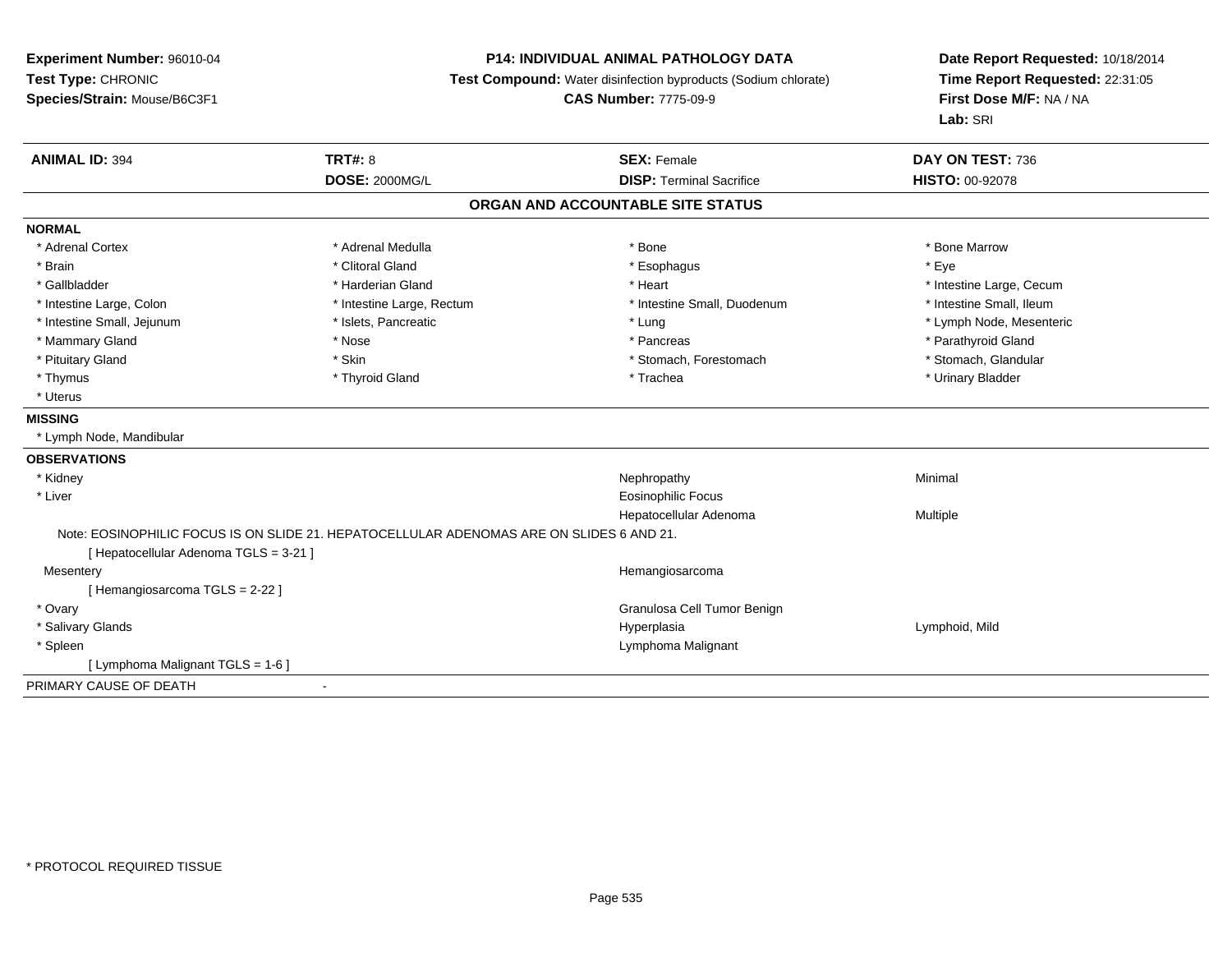#### **P14: INDIVIDUAL ANIMAL PATHOLOGY DATA**

**Test Compound:** Water disinfection byproducts (Sodium chlorate)

#### **CAS Number:** 7775-09-9

| <b>ANIMAL ID: 395</b>                              | <b>TRT#: 8</b>                                                                       | <b>SEX: Female</b>                | DAY ON TEST: 646           |  |
|----------------------------------------------------|--------------------------------------------------------------------------------------|-----------------------------------|----------------------------|--|
|                                                    | <b>DOSE: 2000MG/L</b>                                                                | <b>DISP: Natural Death</b>        | <b>HISTO: 00-89977</b>     |  |
|                                                    |                                                                                      | ORGAN AND ACCOUNTABLE SITE STATUS |                            |  |
| <b>NORMAL</b>                                      |                                                                                      |                                   |                            |  |
| * Adrenal Cortex                                   | * Adrenal Medulla                                                                    | * Bone                            | * Brain                    |  |
| * Clitoral Gland                                   | * Esophagus                                                                          | * Eye                             | * Gallbladder              |  |
| * Harderian Gland                                  | * Heart                                                                              | * Intestine Large, Cecum          | * Intestine Large, Colon   |  |
| * Intestine Large, Rectum                          | * Intestine Small, Duodenum                                                          | * Intestine Small, Ileum          | * Intestine Small, Jejunum |  |
| * Kidney                                           | * Lung                                                                               | * Lymph Node, Mandibular          | * Mammary Gland            |  |
| * Nose                                             | * Ovary                                                                              | * Pancreas                        | * Parathyroid Gland        |  |
| * Pituitary Gland                                  | * Salivary Glands                                                                    | * Stomach, Forestomach            | * Stomach, Glandular       |  |
| * Thymus                                           | * Thyroid Gland                                                                      | * Trachea                         | * Urinary Bladder          |  |
| <b>OBSERVATIONS</b>                                |                                                                                      |                                   |                            |  |
| * Bone Marrow                                      |                                                                                      | Hyperplasia                       | Moderate                   |  |
| * Islets, Pancreatic                               |                                                                                      | Adenoma                           |                            |  |
| * Liver                                            |                                                                                      | <b>Infiltration Cellular</b>      | Mixed Cell, Minimal        |  |
| * Lymph Node, Mesenteric                           |                                                                                      | Hyperplasia                       | Lymphoid, Mild             |  |
| * Skin                                             | Epidermis                                                                            | Hyperplasia                       | Marked                     |  |
|                                                    | Note: EPIDERMAL HYPERPLASIA INVOLVES SECTION OF SKIN WITH CLITORAL GLAND ON SLIDE 8. |                                   |                            |  |
| * Spleen                                           |                                                                                      | Hyperplasia                       | Lymphoid, Moderate         |  |
|                                                    |                                                                                      | Pigmentation                      | Moderate                   |  |
| * Uterus                                           |                                                                                      | Hyperplasia                       | Cystic, Moderate           |  |
| [Hyperplasia TGLS = 1-7]                           |                                                                                      |                                   |                            |  |
| PRIMARY CAUSE OF DEATH                             | - Islets, Pancreatic Adenoma                                                         |                                   |                            |  |
| Animal Note: INFUSION ARTIFACT IN URINARY BALDDER. |                                                                                      |                                   |                            |  |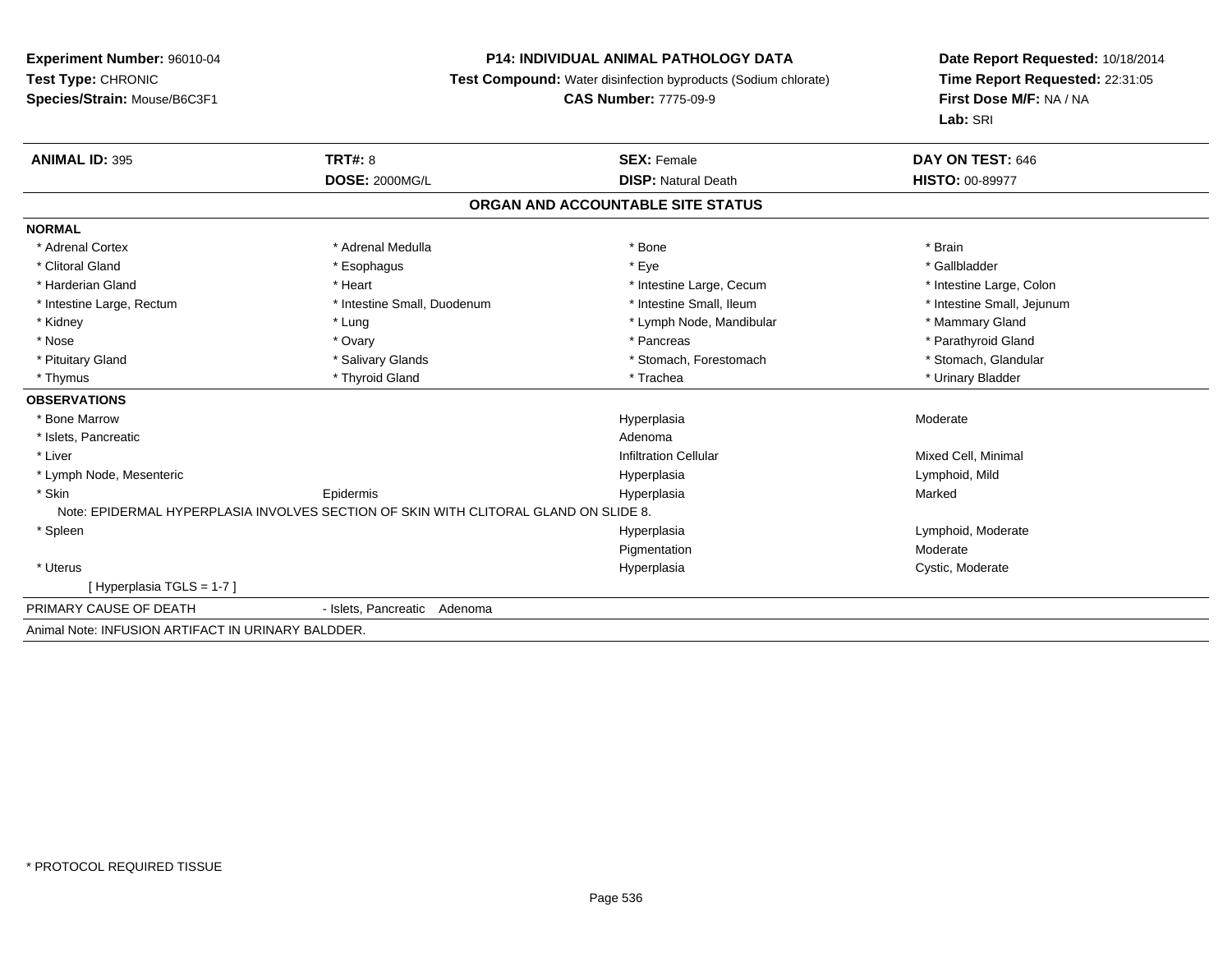# **P14: INDIVIDUAL ANIMAL PATHOLOGY DATA**

**Test Compound:** Water disinfection byproducts (Sodium chlorate)

**CAS Number:** 7775-09-9

| <b>ANIMAL ID: 396</b>                                      | <b>TRT#: 8</b>                                                                                        | <b>SEX: Female</b>                | DAY ON TEST: 737           |
|------------------------------------------------------------|-------------------------------------------------------------------------------------------------------|-----------------------------------|----------------------------|
|                                                            | <b>DOSE: 2000MG/L</b>                                                                                 | <b>DISP: Terminal Sacrifice</b>   | HISTO: 00-92079            |
|                                                            |                                                                                                       | ORGAN AND ACCOUNTABLE SITE STATUS |                            |
| <b>NORMAL</b>                                              |                                                                                                       |                                   |                            |
| * Adrenal Cortex                                           | * Adrenal Medulla                                                                                     | <b>Blood Vessel</b>               | * Bone                     |
| * Bone Marrow                                              | * Brain                                                                                               | * Clitoral Gland                  | * Esophagus                |
| * Eye                                                      | * Gallbladder                                                                                         | * Heart                           | * Intestine Large, Colon   |
| * Intestine Large, Rectum                                  | * Intestine Small, Duodenum                                                                           | * Intestine Small, Ileum          | * Intestine Small, Jejunum |
| * Islets, Pancreatic                                       | * Lung                                                                                                | * Lymph Node, Mandibular          | * Lymph Node, Mesenteric   |
| * Mammary Gland                                            | * Nose                                                                                                | * Pancreas                        | * Parathyroid Gland        |
| * Pituitary Gland                                          | * Salivary Glands                                                                                     | * Skin                            | * Stomach, Forestomach     |
| * Stomach, Glandular                                       | * Thyroid Gland                                                                                       | * Trachea                         | * Urinary Bladder          |
| <b>OBSERVATIONS</b>                                        |                                                                                                       |                                   |                            |
| * Harderian Gland                                          |                                                                                                       | Adenoma                           |                            |
| [Adenoma TGLS = $8-12$ ]                                   |                                                                                                       |                                   |                            |
| * Intestine Large, Cecum                                   |                                                                                                       | Edema                             | Mild                       |
| * Kidney                                                   |                                                                                                       | Infarct                           | Mild                       |
|                                                            |                                                                                                       | Nephropathy                       | Minimal                    |
| * Liver                                                    |                                                                                                       | <b>Eosinophilic Focus</b>         |                            |
|                                                            |                                                                                                       | Hepatocellular Adenoma            | Multiple                   |
|                                                            | Note: EOSINOPHILIC FOCUS IS ON SLIDE 26. HEPATOCELLULAR ADENOMAS ARE ON SLIDES 6, 21, 23, 24, AND 26. |                                   |                            |
| [ Hepatocellular Adenoma TGLS = 3-21,4-22,5-23,6-24,9-26 ] |                                                                                                       |                                   |                            |
| Mesentery                                                  | Fat                                                                                                   | Necrosis                          | Marked                     |
| [ Necrosis $TGLS = 7-25$ ]                                 |                                                                                                       |                                   |                            |
| * Ovary                                                    |                                                                                                       | Cyst                              |                            |
| * Spleen                                                   |                                                                                                       | Hematopoietic Cell Proliferation  | Moderate                   |
|                                                            |                                                                                                       | Hyperplasia                       | Lymphoid, Moderate         |
|                                                            |                                                                                                       | Pigmentation                      | Moderate                   |
| [ Hematopoietic Cell Proliferation TGLS = 2-6 ]            |                                                                                                       |                                   |                            |
| * Thymus                                                   |                                                                                                       | Hyperplasia                       | Lymphoid, Mild             |
| * Uterus                                                   |                                                                                                       | Hyperplasia                       | Cystic, Moderate           |
| [ Hyperplasia TGLS = 1-7 ]                                 |                                                                                                       |                                   |                            |
| PRIMARY CAUSE OF DEATH                                     | $\sim$                                                                                                |                                   |                            |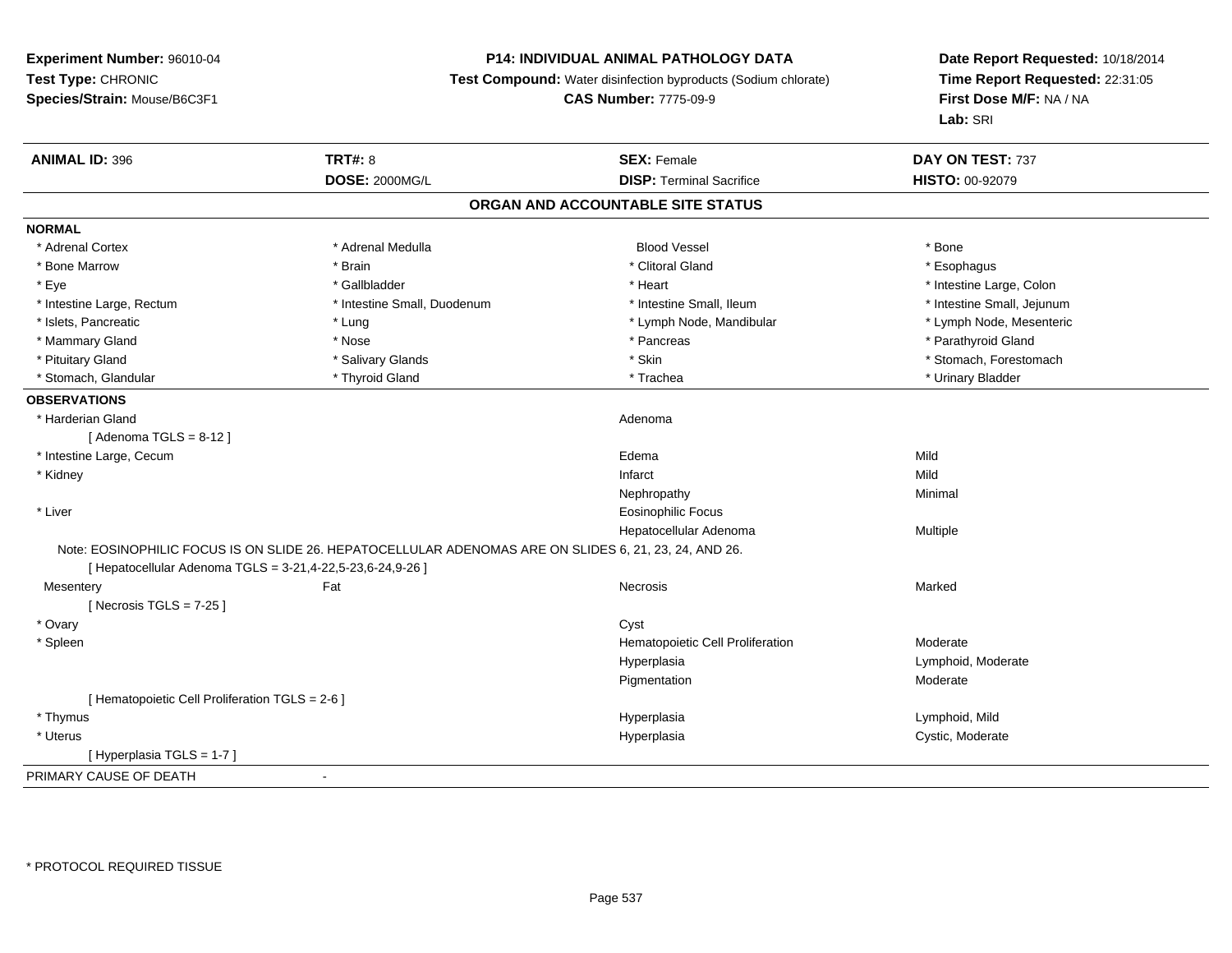# **P14: INDIVIDUAL ANIMAL PATHOLOGY DATA**

**Test Compound:** Water disinfection byproducts (Sodium chlorate)

```
CAS Number: 7775-09-9
```
**Date Report Requested:** 10/18/2014**Time Report Requested:** 22:31:05**First Dose M/F:** NA / NA**Lab:** SRI

| <b>ANIMAL ID: 397</b>                           | <b>TRT#: 8</b>                                                 | <b>SEX: Female</b>                | DAY ON TEST: 535           |
|-------------------------------------------------|----------------------------------------------------------------|-----------------------------------|----------------------------|
|                                                 | <b>DOSE: 2000MG/L</b>                                          | <b>DISP: Natural Death</b>        | <b>HISTO: 00-88455</b>     |
|                                                 |                                                                | ORGAN AND ACCOUNTABLE SITE STATUS |                            |
| <b>NORMAL</b>                                   |                                                                |                                   |                            |
| * Adrenal Cortex                                | * Adrenal Medulla                                              | * Bone                            | * Clitoral Gland           |
| * Esophagus                                     | * Eye                                                          | * Gallbladder                     | * Intestine Large, Colon   |
| * Intestine Large, Rectum                       | * Intestine Small, Duodenum                                    | * Intestine Small, Ileum          | * Intestine Small, Jejunum |
| * Islets, Pancreatic                            | * Lymph Node, Mandibular                                       | * Lymph Node, Mesenteric          | * Mammary Gland            |
| * Nose                                          | * Pancreas                                                     | * Parathyroid Gland               | * Pituitary Gland          |
| * Salivary Glands                               | * Skin                                                         | * Stomach, Glandular              | * Thyroid Gland            |
| * Trachea                                       | * Urinary Bladder                                              |                                   |                            |
| <b>MISSING</b>                                  |                                                                |                                   |                            |
| * Harderian Gland                               | * Intestine Large, Cecum                                       | * Thymus                          |                            |
| <b>OBSERVATIONS</b>                             |                                                                |                                   |                            |
| * Bone Marrow                                   |                                                                | Histiocytic Sarcoma               |                            |
| * Brain                                         |                                                                | <b>Necrosis</b>                   | Moderate                   |
|                                                 | Note: MILD HEMORRHAGE ASSOCIATED WITH NECROSIS; NOT TABULATED. |                                   |                            |
| [Necrosis $TGLS = 9-1$ ]                        |                                                                |                                   |                            |
| * Heart                                         |                                                                | Mineralization                    | Moderate                   |
| * Kidney                                        |                                                                | Nephropathy                       | Mild                       |
| * Liver                                         |                                                                | Histiocytic Sarcoma               |                            |
|                                                 | Centrilobular                                                  | Necrosis                          | Marked                     |
| [ Histiocytic Sarcoma TGLS = 4-6,5-6,6-21 ]     |                                                                |                                   |                            |
| [Necrosis TGLS = $4-6$ ]                        |                                                                |                                   |                            |
| * Lung                                          |                                                                | Histiocytic Sarcoma               |                            |
|                                                 |                                                                | <b>Infiltration Cellular</b>      | Histiocyte, Mild           |
| Lymph Node                                      | Renal                                                          | Hemorrhage                        | Moderate                   |
|                                                 | Renal                                                          | Histiocytic Sarcoma               |                            |
| [Hemorrhage TGLS = 7-22]                        |                                                                |                                   |                            |
| [ Histiocytic Sarcoma TGLS = 7-22 ]             |                                                                |                                   |                            |
| * Ovary                                         |                                                                | Histiocytic Sarcoma               |                            |
|                                                 | Granulosa Cell                                                 | Hyperplasia                       | Moderate                   |
| * Spleen                                        |                                                                | Hematopoietic Cell Proliferation  | Moderate                   |
| [ Hematopoietic Cell Proliferation TGLS = 3-6 ] |                                                                |                                   |                            |

\* PROTOCOL REQUIRED TISSUE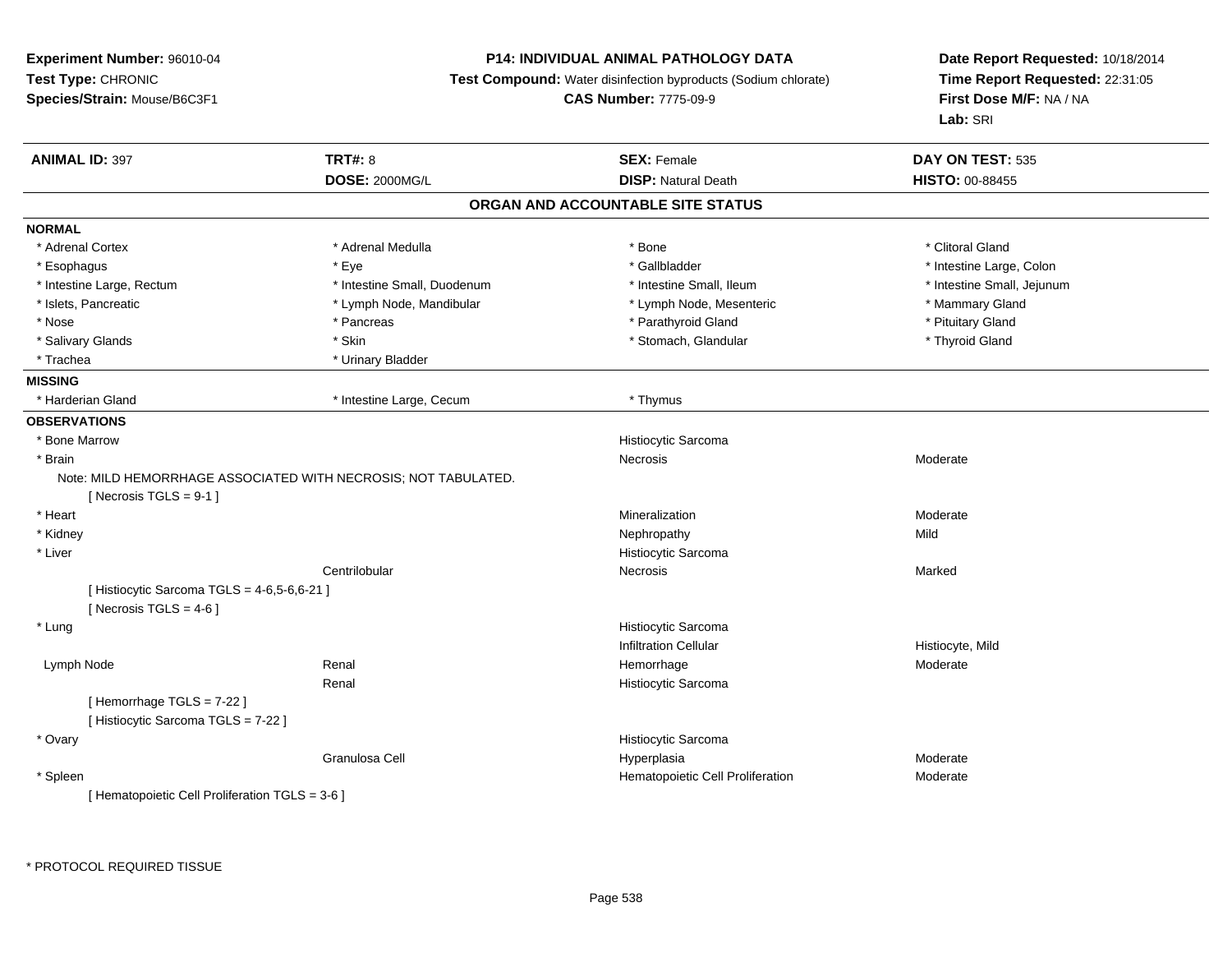| Experiment Number: 96010-04<br>Test Type: CHRONIC<br>Species/Strain: Mouse/B6C3F1 |                                       | <b>P14: INDIVIDUAL ANIMAL PATHOLOGY DATA</b><br><b>Test Compound:</b> Water disinfection byproducts (Sodium chlorate)<br><b>CAS Number: 7775-09-9</b> | Date Report Requested: 10/18/2014<br>Time Report Requested: 22:31:05<br>First Dose M/F: NA / NA<br>Lab: SRI |  |
|-----------------------------------------------------------------------------------|---------------------------------------|-------------------------------------------------------------------------------------------------------------------------------------------------------|-------------------------------------------------------------------------------------------------------------|--|
| <b>ANIMAL ID: 397</b>                                                             | <b>TRT#: 8</b>                        | <b>SEX: Female</b>                                                                                                                                    | DAY ON TEST: 535                                                                                            |  |
|                                                                                   | <b>DOSE: 2000MG/L</b>                 | <b>DISP: Natural Death</b>                                                                                                                            | <b>HISTO: 00-88455</b>                                                                                      |  |
|                                                                                   |                                       | ORGAN AND ACCOUNTABLE SITE STATUS                                                                                                                     |                                                                                                             |  |
| * Stomach, Forestomach                                                            | Epithelium                            | Hyperplasia                                                                                                                                           | Mild                                                                                                        |  |
|                                                                                   |                                       | Ulcer                                                                                                                                                 | Moderate                                                                                                    |  |
| [Hyperplasia TGLS = 8-23 ]                                                        |                                       |                                                                                                                                                       |                                                                                                             |  |
| [ Ulcer TGLS = 8-23 ]                                                             |                                       |                                                                                                                                                       |                                                                                                             |  |
| * Uterus                                                                          |                                       | Histiocytic Sarcoma                                                                                                                                   |                                                                                                             |  |
| [Histiocytic Sarcoma TGLS = 2-7]                                                  |                                       |                                                                                                                                                       |                                                                                                             |  |
| PRIMARY CAUSE OF DEATH                                                            | <b>Histiocytic Sarcoma</b><br>- Liver |                                                                                                                                                       |                                                                                                             |  |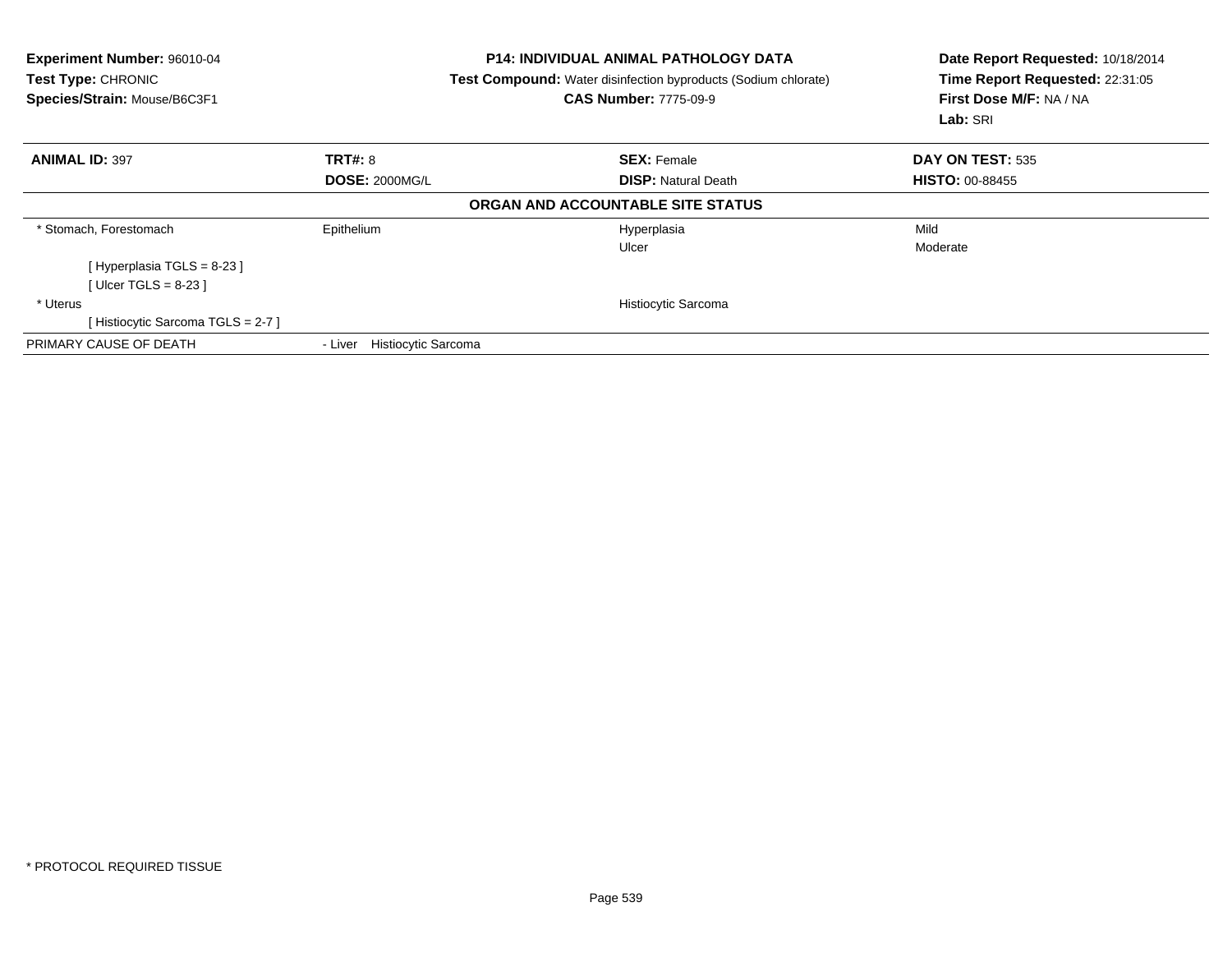# **P14: INDIVIDUAL ANIMAL PATHOLOGY DATA**

**Test Compound:** Water disinfection byproducts (Sodium chlorate)

**CAS Number:** 7775-09-9

| <b>ANIMAL ID: 398</b>                 | <b>TRT#: 8</b>              | <b>SEX: Female</b>                | DAY ON TEST: 737           |
|---------------------------------------|-----------------------------|-----------------------------------|----------------------------|
|                                       | <b>DOSE: 2000MG/L</b>       | <b>DISP: Terminal Sacrifice</b>   | HISTO: 00-92080            |
|                                       |                             | ORGAN AND ACCOUNTABLE SITE STATUS |                            |
| <b>NORMAL</b>                         |                             |                                   |                            |
| * Adrenal Cortex                      | * Adrenal Medulla           | * Bone Marrow                     | * Brain                    |
| * Clitoral Gland                      | * Esophagus                 | * Eye                             | * Gallbladder              |
| * Harderian Gland                     | * Heart                     | * Intestine Large, Cecum          | * Intestine Large, Colon   |
| * Intestine Large, Rectum             | * Intestine Small, Duodenum | * Intestine Small, Ileum          | * Intestine Small, Jejunum |
| * Islets, Pancreatic                  | * Kidney                    | * Lung                            | * Lymph Node, Mandibular   |
| * Lymph Node, Mesenteric              | * Mammary Gland             | * Nose                            | * Pancreas                 |
| * Pituitary Gland                     | * Skin                      | * Stomach, Forestomach            | * Stomach, Glandular       |
| * Thymus                              | * Thyroid Gland             | * Trachea                         | * Urinary Bladder          |
| <b>MISSING</b>                        |                             |                                   |                            |
| * Parathyroid Gland                   |                             |                                   |                            |
| <b>OBSERVATIONS</b>                   |                             |                                   |                            |
| * Bone                                |                             | Hyperostosis                      | Mild                       |
| * Liver                               |                             | Hepatocellular Adenoma            | Multiple                   |
| [ Hepatocellular Adenoma TGLS = 3-6 ] |                             |                                   |                            |
| Mesentery                             | Fat                         | Necrosis                          | Moderate                   |
| [Necrosis TGLS = $1-21$ ]             |                             |                                   |                            |
| * Ovary                               |                             | Cyst                              |                            |
|                                       |                             | Granulosa Cell Tumor Benign       |                            |
| * Salivary Glands                     |                             | Hyperplasia                       | Lymphoid, Moderate         |
| * Spleen                              |                             | Hematopoietic Cell Proliferation  | Mild                       |
|                                       |                             | Hyperplasia                       | Lymphoid, Mild             |
|                                       |                             | Pigmentation                      | Moderate                   |
| * Uterus                              |                             | Hyperplasia                       | Cystic, Marked             |
| [Hyperplasia TGLS = 2-7 ]             |                             |                                   |                            |
| PRIMARY CAUSE OF DEATH                | $\blacksquare$              |                                   |                            |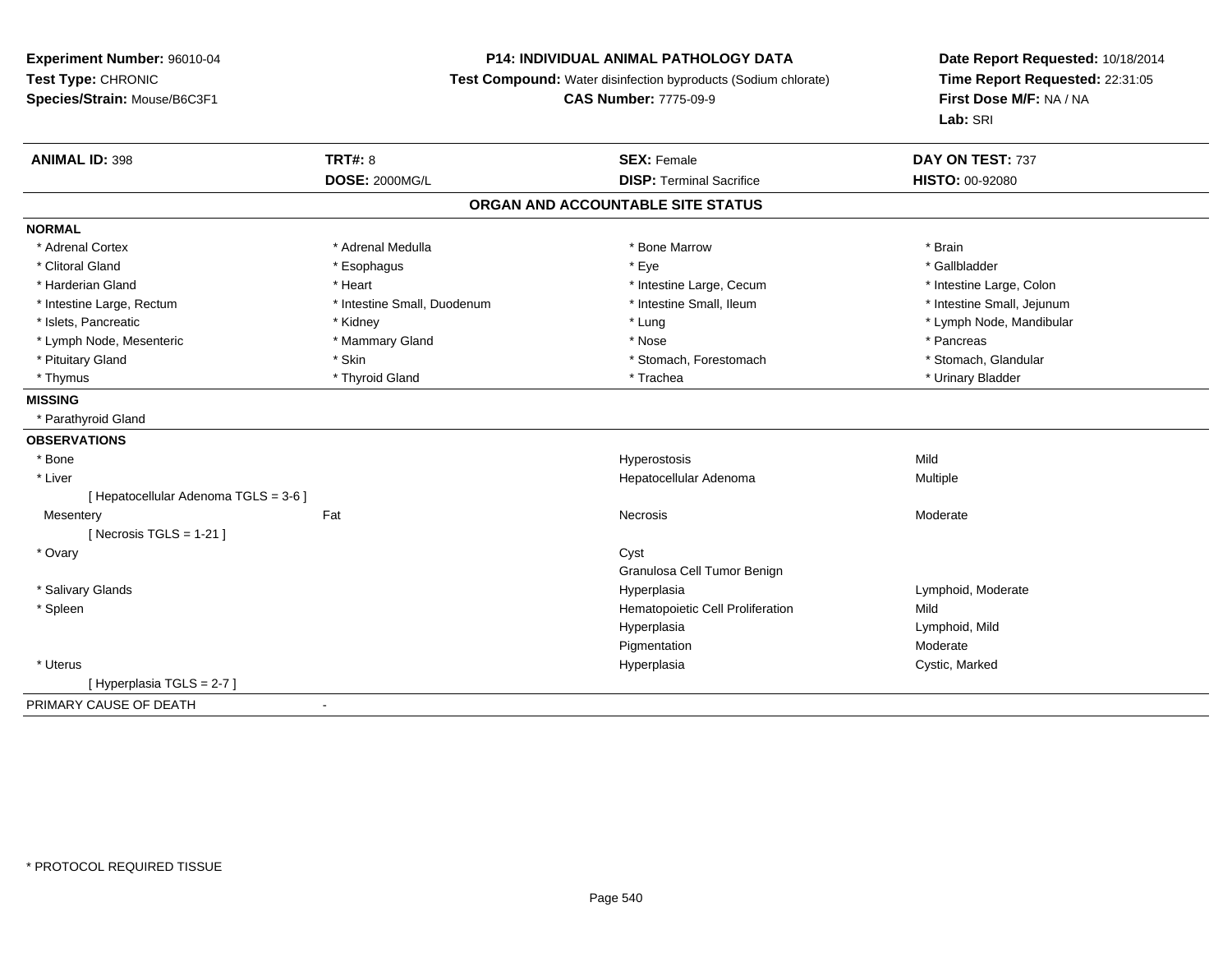**Experiment Number:** 96010-04**Test Type:** CHRONIC**Species/Strain:** Mouse/B6C3F1

## **P14: INDIVIDUAL ANIMAL PATHOLOGY DATA**

**Test Compound:** Water disinfection byproducts (Sodium chlorate)

**CAS Number:** 7775-09-9

**Date Report Requested:** 10/18/2014**Time Report Requested:** 22:31:05**First Dose M/F:** NA / NA**Lab:** SRI

| <b>ANIMAL ID: 399</b>                                                    | <b>TRT#: 8</b>                   | <b>SEX: Female</b>                | DAY ON TEST: 475           |
|--------------------------------------------------------------------------|----------------------------------|-----------------------------------|----------------------------|
|                                                                          | <b>DOSE: 2000MG/L</b>            | <b>DISP: Natural Death</b>        | HISTO: 00-88285            |
|                                                                          |                                  | ORGAN AND ACCOUNTABLE SITE STATUS |                            |
| <b>NORMAL</b>                                                            |                                  |                                   |                            |
| * Adrenal Cortex                                                         | * Adrenal Medulla                | * Bone                            | * Brain                    |
| * Clitoral Gland                                                         | * Esophagus                      | * Eye                             | * Gallbladder              |
| * Harderian Gland                                                        | * Heart                          | * Intestine Large, Cecum          | * Intestine Large, Colon   |
| * Intestine Large, Rectum                                                | * Intestine Small, Duodenum      | * Intestine Small, Ileum          | * Intestine Small, Jejunum |
| * Kidney                                                                 | * Lung                           | * Lymph Node, Mandibular          | * Lymph Node, Mesenteric   |
| * Mammary Gland                                                          | * Nose                           | * Pancreas                        | * Parathyroid Gland        |
| * Pituitary Gland                                                        | * Salivary Glands                | * Skin                            | * Thymus                   |
| * Thyroid Gland                                                          | * Trachea                        | * Urinary Bladder                 |                            |
| <b>MISSING</b>                                                           |                                  |                                   |                            |
| * Stomach, Forestomach                                                   | * Stomach, Glandular             |                                   |                            |
| <b>OBSERVATIONS</b>                                                      |                                  |                                   |                            |
| * Bone Marrow                                                            |                                  | Hyperplasia                       | Moderate                   |
| * Islets, Pancreatic                                                     |                                  | Adenoma                           |                            |
| Note: MODERATE HEMORRHAGE WITHIN AND SURROUNDING THE ISLET CELL ADENOMA. |                                  |                                   |                            |
| [Adenoma TGLS = $3-7.1$ ]                                                |                                  |                                   |                            |
| * Liver                                                                  |                                  | Hepatocellular Adenoma            |                            |
|                                                                          |                                  | Hepatocellular Carcinoma          |                            |
| [ Hepatocellular Adenoma TGLS = 5-22 ]                                   |                                  |                                   |                            |
| [ Hepatocellular Carcinoma TGLS = 4-21 ]                                 |                                  |                                   |                            |
| * Ovary                                                                  |                                  | Angiectasis                       | Moderate                   |
| * Spleen                                                                 |                                  | Hematopoietic Cell Proliferation  | Mild                       |
|                                                                          |                                  | Pigmentation                      | Mild                       |
| [Hematopoietic Cell Proliferation TGLS = 2-6]                            |                                  |                                   |                            |
| * Uterus                                                                 |                                  | Hyperplasia                       | Cystic, Marked             |
| [ Hyperplasia TGLS = 1-7 ]                                               |                                  |                                   |                            |
| PRIMARY CAUSE OF DEATH                                                   | - Liver Hepatocellular Carcinoma |                                   |                            |